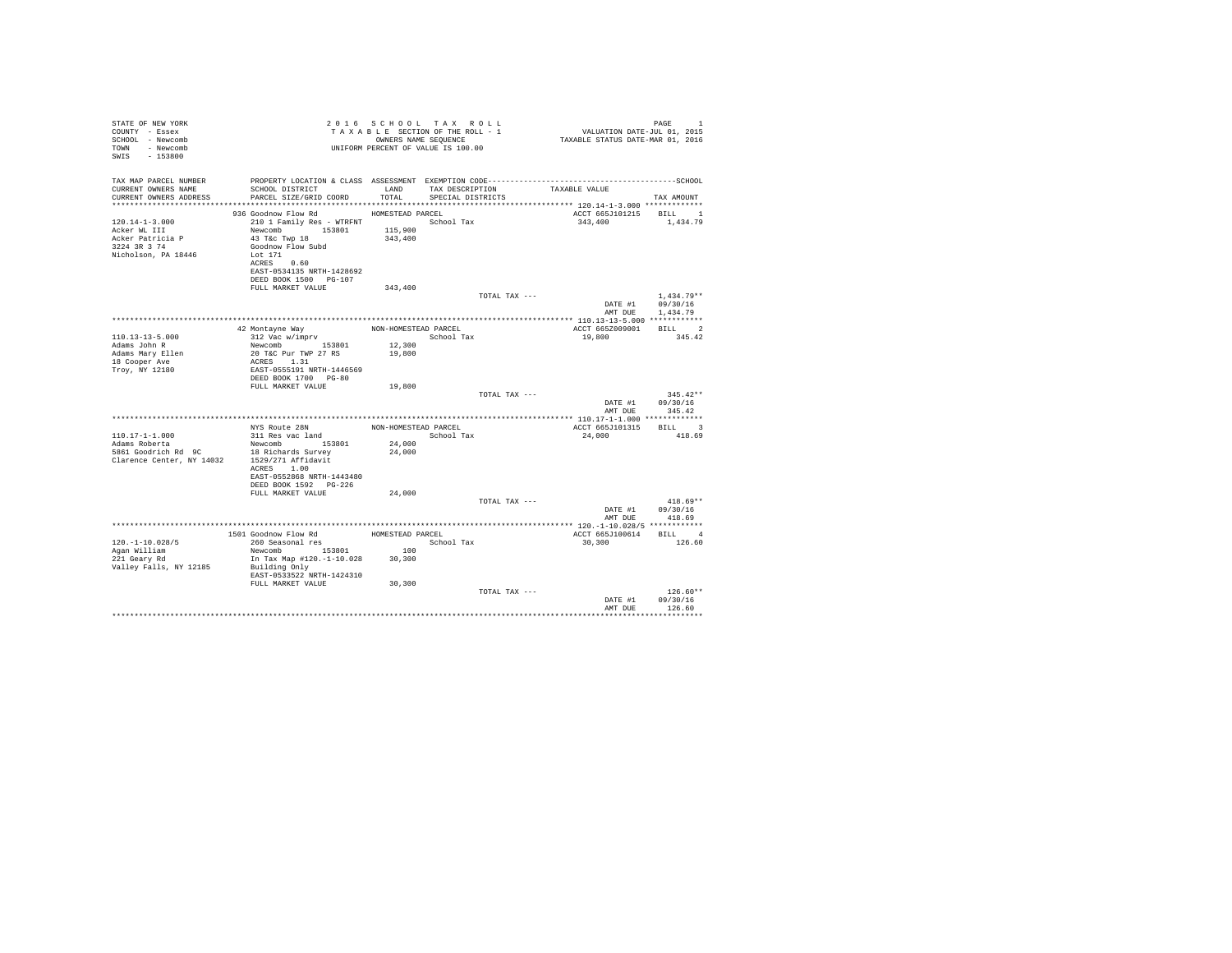| STATE OF NEW YORK<br>COUNTY - Essex<br>SCHOOL - Newcomb<br>TOWN<br>- Newcomb<br>SWIS<br>$-153800$ |                                                   |                  | 2016 SCHOOL TAX ROLL<br>TAXABLE SECTION OF THE ROLL - 1<br>OWNERS NAME SEQUENCE<br>UNIFORM PERCENT OF VALUE IS 100.00 | VALUATION DATE-JUL 01, 2015<br>TAXABLE STATUS DATE-MAR 01, 2016 | PAGE<br>$\overline{2}$ |
|---------------------------------------------------------------------------------------------------|---------------------------------------------------|------------------|-----------------------------------------------------------------------------------------------------------------------|-----------------------------------------------------------------|------------------------|
| TAX MAP PARCEL NUMBER                                                                             |                                                   |                  |                                                                                                                       |                                                                 |                        |
| CURRENT OWNERS NAME<br>CURRENT OWNERS ADDRESS                                                     | SCHOOL DISTRICT<br>PARCEL SIZE/GRID COORD         | LAND<br>TOTAL.   | TAX DESCRIPTION<br>SPECIAL DISTRICTS                                                                                  | TAXABLE VALUE                                                   | TAX AMOUNT             |
| ***********************                                                                           |                                                   |                  |                                                                                                                       |                                                                 |                        |
|                                                                                                   | 1248 Goodnow Flow Rd                              | HOMESTEAD PARCEL |                                                                                                                       | ACCT 665J101211                                                 | <b>BILL</b><br>- 5     |
| $120.18 - 2 - 33.000$                                                                             | 210 1 Family Res - WTRFNT                         |                  | School Tax                                                                                                            | 240,000                                                         | 1,002.77               |
| Alexander Lee S                                                                                   | Newcomb<br>153801                                 | 112,800          |                                                                                                                       |                                                                 |                        |
| Garcia Cristina G                                                                                 | 46 T&c Twp 18                                     | 240,000          |                                                                                                                       |                                                                 |                        |
| Apartado 129                                                                                      | Goodnow Flow Subd                                 |                  |                                                                                                                       |                                                                 |                        |
| 03300                                                                                             | Lot $16$<br>ACRES 1.47                            |                  |                                                                                                                       |                                                                 |                        |
| Alicante, Spain                                                                                   | EAST-0537132 NRTH-1425793                         |                  |                                                                                                                       |                                                                 |                        |
|                                                                                                   | DEED BOOK 1372 PG-74                              |                  |                                                                                                                       |                                                                 |                        |
|                                                                                                   | FULL MARKET VALUE                                 | 240,000          |                                                                                                                       |                                                                 |                        |
|                                                                                                   |                                                   |                  | TOTAL TAX ---                                                                                                         |                                                                 | $1.002.77**$           |
|                                                                                                   |                                                   |                  |                                                                                                                       | DATE #1                                                         | 09/30/16               |
|                                                                                                   |                                                   |                  |                                                                                                                       | AMT DUE                                                         | 1,002.77               |
|                                                                                                   |                                                   |                  |                                                                                                                       |                                                                 |                        |
|                                                                                                   | 128 Marcy Ln                                      | HOMESTEAD PARCEL |                                                                                                                       | ACCT 665J104811                                                 | BILL 6                 |
| $110.17 - 2 - 31.000$<br>Alexander Vincent Trust                                                  | 210 1 Family Res<br>Newcomb<br>153801             | 32,400           | School Tax                                                                                                            | 82,800                                                          | 345.95                 |
| Alexander Carolyn Trust                                                                           | Pt 19 Richards Survey                             | 82,800           |                                                                                                                       |                                                                 |                        |
| PO Box 143                                                                                        | ACRES 0.80                                        |                  |                                                                                                                       |                                                                 |                        |
| Newcomb, NY 12852                                                                                 | EAST-0556996 NRTH-1442409                         |                  |                                                                                                                       |                                                                 |                        |
|                                                                                                   | DEED BOOK 1680 PG-296                             |                  |                                                                                                                       |                                                                 |                        |
|                                                                                                   | FULL MARKET VALUE                                 | 82,800           |                                                                                                                       |                                                                 |                        |
|                                                                                                   |                                                   |                  | TOTAL TAX ---                                                                                                         |                                                                 | $345.95**$             |
|                                                                                                   |                                                   |                  |                                                                                                                       | DATE #1<br>AMT DUE                                              | 09/30/16<br>345.95     |
|                                                                                                   |                                                   |                  |                                                                                                                       |                                                                 |                        |
|                                                                                                   | 1728 Goodnow Flow Rd                              | HOMESTEAD PARCEL |                                                                                                                       | ACCT 665J100404                                                 | RTLL 7                 |
| $119.20 - 4 - 2.000$                                                                              | 311 Res vac land - WTRFNT                         |                  | School Tax                                                                                                            | 113,800                                                         | 475.48                 |
| Alfred M Best Co                                                                                  | Newcomb<br>153801                                 | 113,800          |                                                                                                                       |                                                                 |                        |
| Ambest Rd                                                                                         | 27 T&c Twp 18                                     | 113,800          |                                                                                                                       |                                                                 |                        |
| Oldwick, NJ 08858                                                                                 | Goodnow Flow Subd                                 |                  |                                                                                                                       |                                                                 |                        |
|                                                                                                   | Lot 336                                           |                  |                                                                                                                       |                                                                 |                        |
|                                                                                                   | ACRES 0.64                                        |                  |                                                                                                                       |                                                                 |                        |
|                                                                                                   | EAST-0526272 NRTH-1425802<br>DEED BOOK 480 PG-533 |                  |                                                                                                                       |                                                                 |                        |
|                                                                                                   | FULL MARKET VALUE                                 | 113,800          |                                                                                                                       |                                                                 |                        |
|                                                                                                   |                                                   |                  | TOTAL TAX ---                                                                                                         |                                                                 | $475.48**$             |
|                                                                                                   |                                                   |                  |                                                                                                                       |                                                                 |                        |
|                                                                                                   |                                                   |                  |                                                                                                                       |                                                                 |                        |
|                                                                                                   |                                                   |                  |                                                                                                                       | DATE #1<br>AMT DUE                                              | 09/30/16<br>475.48     |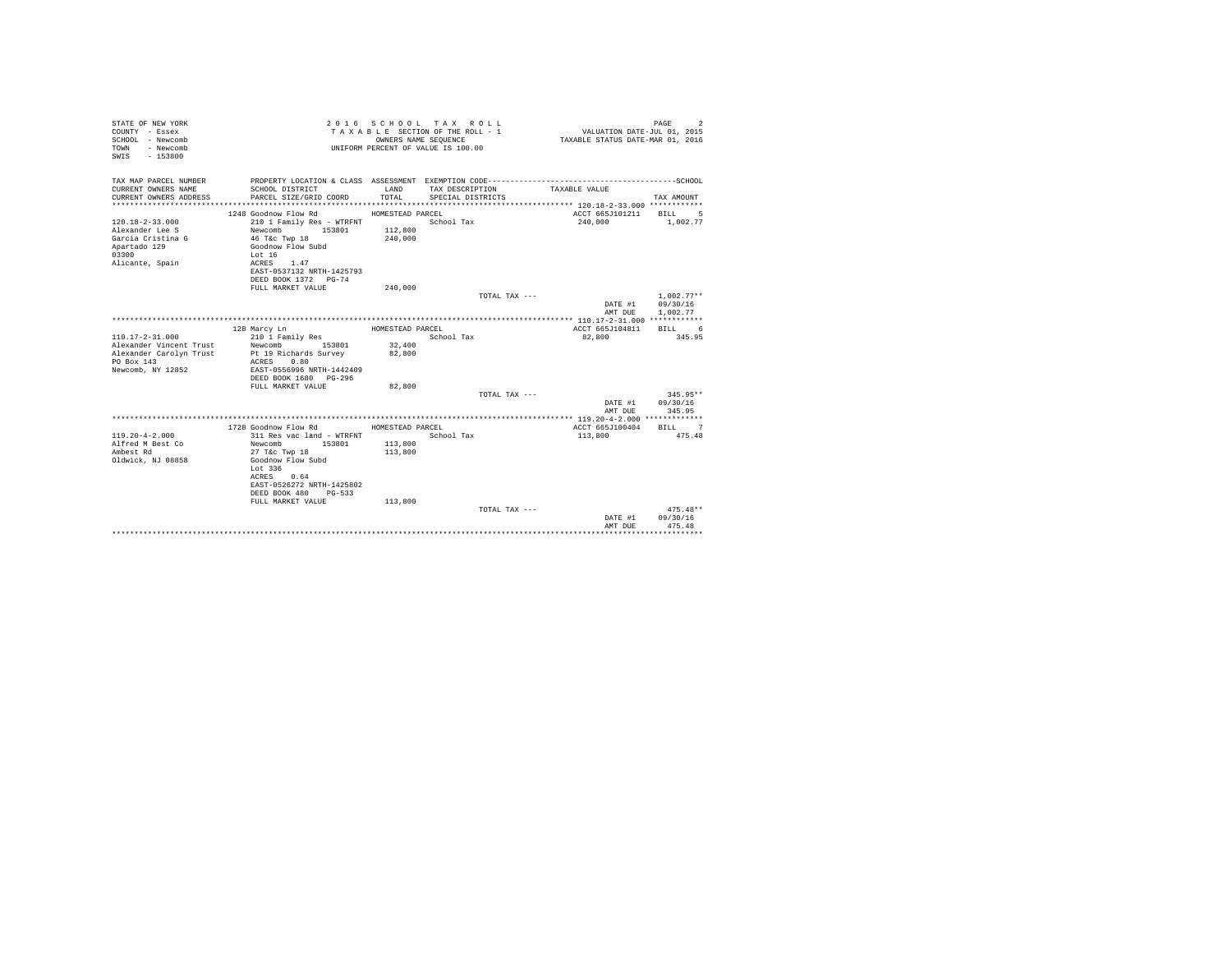| STATE OF NEW YORK<br>COUNTY - Essex |                                                                                                                                   | 2016 SCHOOL TAX ROLL<br>TAXABLE SECTION OF THE ROLL - 1 |                                           |               | PAGE 9<br>VALUATION DATE-JUL 01, 2015<br>TAXABLE STATUS DATE-MAR 01, 2016 |                  |
|-------------------------------------|-----------------------------------------------------------------------------------------------------------------------------------|---------------------------------------------------------|-------------------------------------------|---------------|---------------------------------------------------------------------------|------------------|
| SCHOOL - Newcomb                    |                                                                                                                                   | OWNERS NAME SEQUENCE                                    |                                           |               |                                                                           |                  |
| TOWN - Newcomb                      |                                                                                                                                   | UNIFORM PERCENT OF VALUE IS 100.00                      |                                           |               |                                                                           |                  |
| SWIS - 153800                       |                                                                                                                                   |                                                         |                                           |               |                                                                           |                  |
|                                     |                                                                                                                                   |                                                         |                                           |               |                                                                           |                  |
| TAX MAP PARCEL NUMBER               | PROPERTY LOCATION & CLASS ASSESSMENT EXEMPTION CODE-----------------------------------SCHOOL                                      |                                                         |                                           |               |                                                                           |                  |
| CURRENT OWNERS NAME                 | SCHOOL DISTRICT                                                                                                                   |                                                         |                                           |               | LAND TAX DESCRIPTION TAXABLE VALUE                                        |                  |
| CURRENT OWNERS ADDRESS              | PARCEL SIZE/GRID COORD                                                                                                            |                                                         | TOTAL SPECIAL DISTRICTS                   |               |                                                                           | TAX AMOUNT       |
|                                     |                                                                                                                                   |                                                         |                                           |               |                                                                           |                  |
|                                     | 3 Hudson River Rd                                                                                                                 | HOMESTEAD PARCEL                                        |                                           |               | ACCT 665Z012001 BILL                                                      | 8                |
| $110.13 - 5 - 1.200$                | 210 1 Family Res                                                                                                                  | SR STAR 41834                                           |                                           |               |                                                                           | 65,300           |
| Alitz Douglas                       |                                                                                                                                   | $48,100$ School Tax<br>213,600                          |                                           |               | 213,600                                                                   | 892.46           |
| Alitz Marietta                      | Newcomb<br>153801<br>17 T&C TWP27 RS<br>ACRES 0.76<br>EAST-0552857 NRTH-1445091<br>DEED BOOK 1680 PG-151<br>DEED BOOK 1680 PG-151 |                                                         |                                           |               |                                                                           |                  |
| 3 Hudson River Rd                   |                                                                                                                                   |                                                         |                                           |               |                                                                           |                  |
| PO Box 314                          |                                                                                                                                   |                                                         |                                           |               |                                                                           |                  |
| Newcomb, NY 12852                   |                                                                                                                                   |                                                         |                                           |               |                                                                           |                  |
|                                     | FULL MARKET VALUE                                                                                                                 | 213,600                                                 |                                           |               |                                                                           |                  |
|                                     |                                                                                                                                   |                                                         |                                           | TOTAL TAX --- |                                                                           | $741.46**$       |
|                                     |                                                                                                                                   |                                                         |                                           |               |                                                                           | DATE #1 09/30/16 |
|                                     |                                                                                                                                   |                                                         |                                           |               |                                                                           | AMT DUE 741.46   |
|                                     |                                                                                                                                   |                                                         |                                           |               |                                                                           |                  |
|                                     | NYS Route 28N                                                                                                                     | NON-HOMESTEAD PARCEL                                    | School Tax                                |               | ACCT 665J178509 BILL 9                                                    | 92.46            |
| 109.15-1-30.062                     | 223 Vacant rural<br>Newcomb 153801<br>3 Ords                                                                                      | 5,300                                                   |                                           |               | 5,300                                                                     |                  |
| Alitz Douglas A<br>Alitz Marietta M |                                                                                                                                   | 5,300                                                   |                                           |               |                                                                           |                  |
| PO Box 314                          |                                                                                                                                   |                                                         |                                           |               |                                                                           |                  |
| Newcomb, NY 12852                   |                                                                                                                                   |                                                         |                                           |               |                                                                           |                  |
|                                     | 3 Ords<br>ACRES 1.30<br>EAST-0541838 NRTH-1447236<br>DEED BOOK 1067 PG-283                                                        |                                                         |                                           |               |                                                                           |                  |
|                                     | FULL MARKET VALUE                                                                                                                 | 5,300                                                   |                                           |               |                                                                           |                  |
|                                     |                                                                                                                                   |                                                         |                                           |               |                                                                           |                  |
|                                     |                                                                                                                                   |                                                         |                                           |               |                                                                           | $92.46**$        |
|                                     |                                                                                                                                   |                                                         |                                           | TOTAL TAX --- |                                                                           | DATE #1 09/30/16 |
|                                     |                                                                                                                                   |                                                         |                                           |               | AMT DUE                                                                   | 92.46            |
|                                     |                                                                                                                                   |                                                         |                                           |               |                                                                           |                  |
|                                     | 4999 NYS Route 28N                                                                                                                | HOMESTEAD PARCEL                                        |                                           |               | ACCT 665J103515 BILL 10                                                   |                  |
| $110.18 - 3 - 11.000$               | 210 1 Family Res                                                                                                                  | AGED ALL 41800                                          |                                           |               |                                                                           | 42,600           |
| Allen Jodi G                        | Newcomb 153801                                                                                                                    |                                                         |                                           |               |                                                                           | 42,600           |
| Poulton Jackie                      | Pt 4 Thorns Survey                                                                                                                |                                                         | 25,000 SR STAR 41834<br>85,200 School Tax |               | 42,600                                                                    | 177.99           |
| c/o Gereau Evelyn                   | Life Use Evelyn Gereau                                                                                                            |                                                         |                                           |               |                                                                           |                  |
| 4999 NYS Rte 28N                    | By 1346/4                                                                                                                         |                                                         |                                           |               |                                                                           |                  |
| Newcomb, NY 12852                   | ACRES 0.30                                                                                                                        |                                                         |                                           |               |                                                                           |                  |
|                                     | EAST-0559956 NRTH-1442119                                                                                                         |                                                         |                                           |               |                                                                           |                  |
|                                     | DEED BOOK 1346 PG-4                                                                                                               |                                                         |                                           |               |                                                                           |                  |
|                                     | FULL MARKET VALUE                                                                                                                 | 85,200                                                  |                                           |               |                                                                           |                  |
|                                     |                                                                                                                                   |                                                         |                                           | TOTAL TAX --- |                                                                           | $26.99**$        |
|                                     |                                                                                                                                   |                                                         |                                           |               |                                                                           | DATE #1 09/30/16 |
|                                     |                                                                                                                                   |                                                         |                                           |               |                                                                           | AMT DUE 26.99    |
|                                     |                                                                                                                                   |                                                         |                                           |               | ACCT 665J104005 BILL 11                                                   |                  |
| $109.15 - 3 - 17.000$               |                                                                                                                                   |                                                         |                                           |               | 73,500                                                                    | 307.10           |
| Allen Mark H                        | Newcomb 153801                                                                                                                    |                                                         |                                           |               |                                                                           |                  |
| Gereau-Allen Jodi                   | 4 Ords Patent                                                                                                                     | 36,000<br>73,500                                        |                                           |               |                                                                           |                  |
| 3493 Redman Rd                      | ACRES 3.00                                                                                                                        |                                                         |                                           |               |                                                                           |                  |
| Brockport, NY 14420                 | EAST-0542287 NRTH-1444253                                                                                                         |                                                         |                                           |               |                                                                           |                  |
|                                     | DEED BOOK 1088 PG-118                                                                                                             |                                                         |                                           |               |                                                                           |                  |
|                                     | FULL MARKET VALUE                                                                                                                 | 73,500                                                  |                                           |               |                                                                           |                  |
|                                     |                                                                                                                                   |                                                         |                                           | TOTAL TAX --- |                                                                           | $307.10**$       |
|                                     |                                                                                                                                   |                                                         |                                           |               | DATE #1                                                                   | 09/30/16         |
|                                     |                                                                                                                                   |                                                         |                                           |               | AMT DUE                                                                   | 307.10           |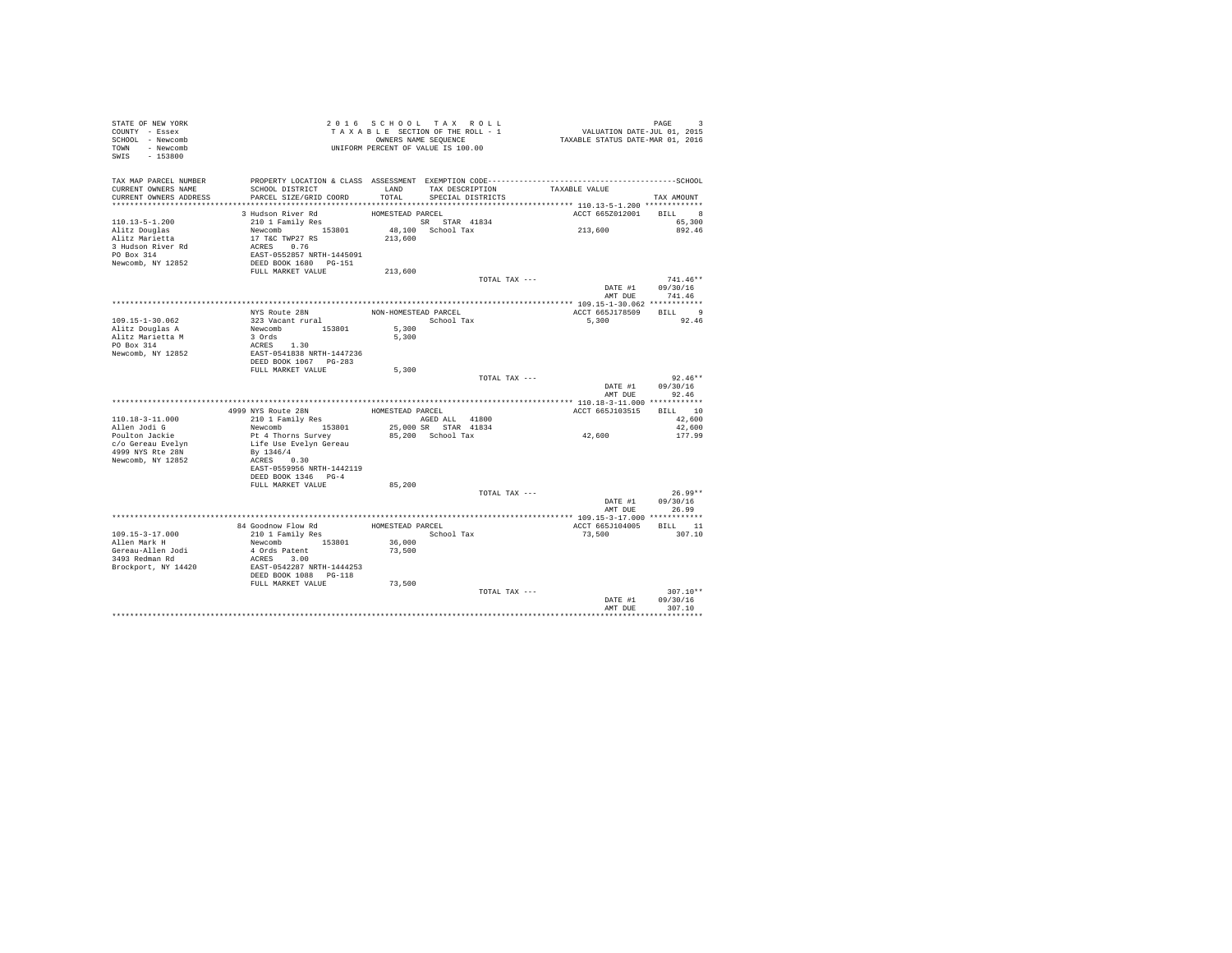| STATE OF NEW YORK                                       |                                                    |                   | 2016 SCHOOL TAX ROLL               |               |                         | PAGE<br>$\overline{4}$ |
|---------------------------------------------------------|----------------------------------------------------|-------------------|------------------------------------|---------------|-------------------------|------------------------|
| COUNTY - Essex                                          |                                                    |                   |                                    |               |                         |                        |
| SCHOOL - Newcomb<br>TOWN - Newcomb                      |                                                    |                   | UNIFORM PERCENT OF VALUE IS 100.00 |               |                         |                        |
| SWIS - 153800                                           |                                                    |                   |                                    |               |                         |                        |
|                                                         |                                                    |                   |                                    |               |                         |                        |
|                                                         |                                                    |                   |                                    |               |                         |                        |
| TAX MAP PARCEL NUMBER<br>CURRENT OWNERS NAME            | SCHOOL DISTRICT LAND                               |                   | TAX DESCRIPTION                    |               | TAXABLE VALUE           |                        |
| CURRENT OWNERS ADDRESS                                  | PARCEL SIZE/GRID COORD TOTAL                       |                   | SPECIAL DISTRICTS                  |               |                         | TAX AMOUNT             |
|                                                         |                                                    |                   |                                    |               |                         |                        |
|                                                         | 1172 Goodnow Flow Rd                               | HOMESTEAD PARCEL  |                                    |               | ACCT 665J104904 BILL 12 |                        |
| $120.18 - 2 - 47.000$                                   | 210 1 Family Res - WTRFNT                          |                   | School Tax                         |               | 351,900                 | 1,470.31               |
| AMDG Holdings Inc                                       | Newcomb 153801 106,500                             |                   |                                    |               |                         |                        |
| PO Box 280                                              | 46 T&c Twp 18                                      | 351,900           |                                    |               |                         |                        |
| Malverne, NY 11965                                      | Goodnow Flow Subd                                  |                   |                                    |               |                         |                        |
|                                                         | Lot 3<br>ACRES 0.53                                |                   |                                    |               |                         |                        |
|                                                         | EAST-0538438 NRTH-1425896                          |                   |                                    |               |                         |                        |
|                                                         | DEED BOOK 1786 PG-61                               |                   |                                    |               |                         |                        |
|                                                         | FULL MARKET VALUE                                  | 351,900           |                                    |               |                         |                        |
|                                                         |                                                    |                   |                                    | TOTAL TAX --- |                         | $1.470.31**$           |
|                                                         |                                                    |                   |                                    |               | DATE #1                 | 09/30/16               |
|                                                         |                                                    |                   |                                    |               | AMT DUE                 | 1,470.31               |
|                                                         |                                                    |                   |                                    |               |                         |                        |
|                                                         | 5422 NYS Route 28N                                 |                   | HOMESTEAD PARCEL                   |               | ACCT 665J106512         | BILL 13<br>976.86      |
| $109.16 - 2 - 31.000$<br>ANCOLE LLC                     | 210 1 Family Res - WTRFNT                          | 158,000           | School Tax                         |               | 233,800                 |                        |
| 1 Maddy Grove Rd                                        | Newcomb 153801<br>16 Richards                      | 233,800           |                                    |               |                         |                        |
| Greenfield, NY 12933                                    | ACRES 2.45                                         |                   |                                    |               |                         |                        |
|                                                         | EAST-0550657 NRTH-1446448                          |                   |                                    |               |                         |                        |
| PRIOR OWNER ON 3/01/2016 DEED BOOK 1829 PG-96           |                                                    |                   |                                    |               |                         |                        |
| Stubing Sand                                            | FULL MARKET VALUE                                  | 233,800           |                                    |               |                         |                        |
|                                                         |                                                    |                   |                                    | TOTAL TAX --- |                         | $976.86**$             |
|                                                         |                                                    |                   |                                    |               | DATE #1                 | 09/30/16               |
|                                                         |                                                    |                   |                                    |               | AMT DUE                 | 976.86                 |
|                                                         | 1218 Goodnow Flow Rd                               | HOMESTEAD PARCEL  |                                    |               | ACCT 665J100315 BILL 14 |                        |
| $120.18 - 2 - 39.040$                                   | 260 Seasonal res - WTRFNT                          |                   | School Tax                         |               | 198,000                 | 827.28                 |
| Andrews Adirondack Camp Trust Newcomb                   | 153801                                             | 141,900           |                                    |               |                         |                        |
| c/o N Jon Lehning CPA 46 T&c Twp 18                     |                                                    | 198,000           |                                    |               |                         |                        |
| 1023 Military Rd                                        | Goodnow Flow Subd                                  |                   |                                    |               |                         |                        |
| Niagara Falls, NY 14304                                 | Lots $9 & 10$                                      |                   |                                    |               |                         |                        |
|                                                         | ACRES 1.82                                         |                   |                                    |               |                         |                        |
|                                                         | EAST-0537688 NRTH-1425463<br>DEED BOOK 1593 PG-231 |                   |                                    |               |                         |                        |
|                                                         | FULL MARKET VALUE                                  | 198,000           |                                    |               |                         |                        |
|                                                         |                                                    |                   |                                    | TOTAL TAX --- |                         | $827.28**$             |
|                                                         |                                                    |                   |                                    |               | DATE #1                 | 09/30/16               |
|                                                         |                                                    |                   |                                    |               | AMT DUE                 | 827.28                 |
|                                                         |                                                    |                   |                                    |               |                         |                        |
|                                                         | 56 Perch Pond Ln                                   | HOMESTEAD PARCEL  |                                    |               | ACCT 665J100613         | BILL 15                |
| $110. - 3 - 10.000$                                     | 210 1 Family Res                                   |                   | School Tax                         |               | 106,300                 | 444.14                 |
| Ann B Knox Cabin LLC<br>c/o Andrew B Knox 15 T&c Twp 46 | Newcomb 153801                                     | 43,200<br>106,300 |                                    |               |                         |                        |
| Edelman et al/Architects LLP ACRES 10.15                |                                                    |                   |                                    |               |                         |                        |
| 100 Lafayette St EAST-0577071 NRTH-1445112              |                                                    |                   |                                    |               |                         |                        |
| New York, NY 10013                                      | DEED BOOK 1788 PG-307                              |                   |                                    |               |                         |                        |
|                                                         | FULL MARKET VALUE                                  | 106,300           |                                    |               |                         |                        |
|                                                         |                                                    |                   |                                    | TOTAL TAX --- |                         | $444.14**$             |
|                                                         |                                                    |                   |                                    |               | DATE #1                 | 09/30/16               |
|                                                         |                                                    |                   |                                    |               | AMT DHR                 | 444.14                 |
|                                                         |                                                    |                   |                                    |               |                         |                        |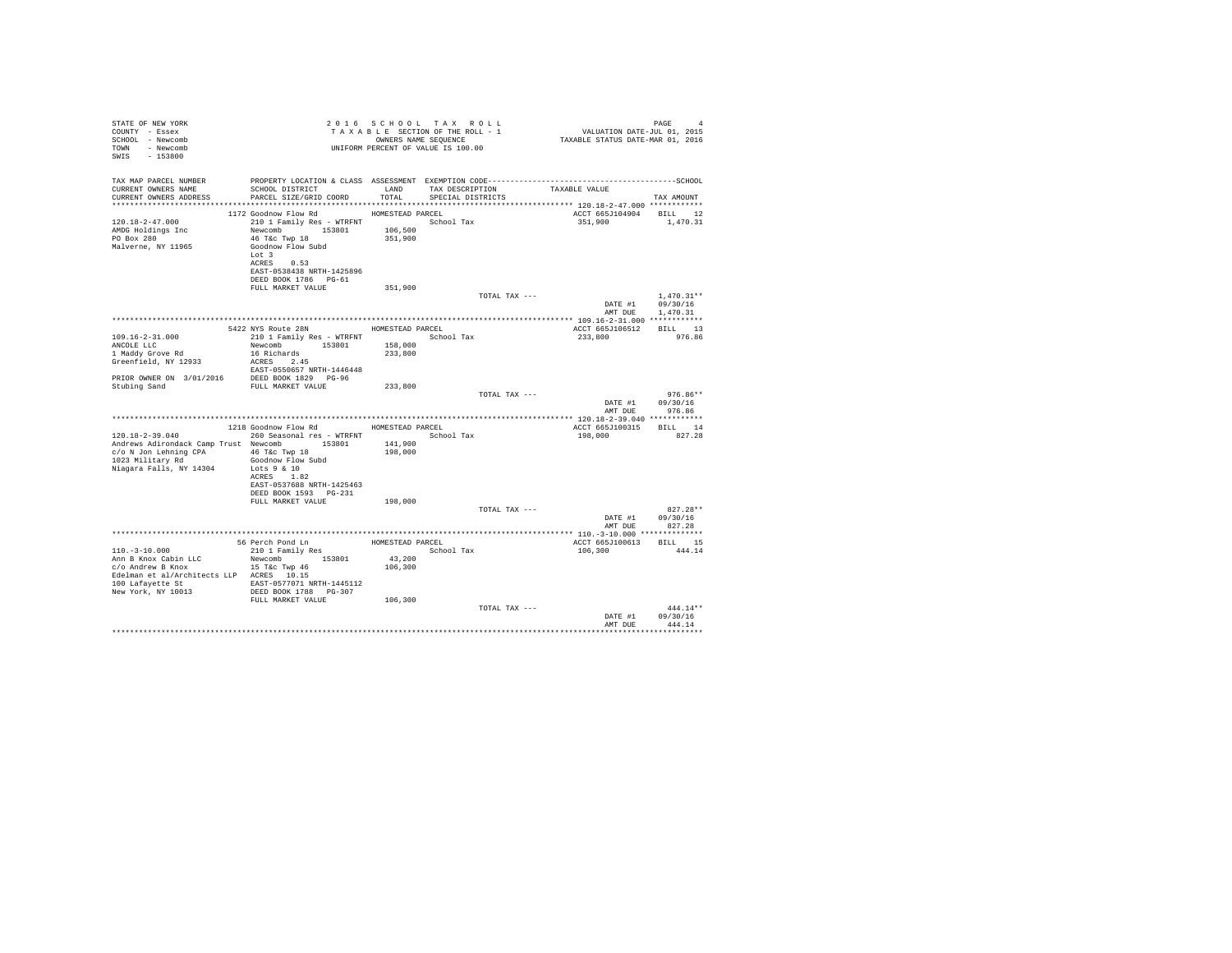| STATE OF NEW YORK<br>COUNTY - Essex<br>SCHOOL - Newcomb<br>TOWN - Newcomb<br>SWIS - 153800                             |                                                                                                                                                |                    | 2016 SCHOOL TAX ROLL<br>TAXABLE SECTION OF THE ROLL - 1<br>OWNERS NAME SEOUENCE<br>UNIFORM PERCENT OF VALUE IS 100.00 | 5<br>11, VALUATION DATE-JUL 01, 2015<br>2016, TAXABLE STATUS DATE-MAR 01 | PAGE<br>Б,                       |
|------------------------------------------------------------------------------------------------------------------------|------------------------------------------------------------------------------------------------------------------------------------------------|--------------------|-----------------------------------------------------------------------------------------------------------------------|--------------------------------------------------------------------------|----------------------------------|
| TAX MAP PARCEL NUMBER<br>CURRENT OWNERS NAME<br>CURRENT OWNERS ADDRESS                                                 | PROPERTY LOCATION & CLASS ASSESSMENT EXEMPTION CODE-----------------------------------SCHOOL<br>SCHOOL DISTRICT<br>PARCEL SIZE/GRID COORD      | LAND<br>TOTAL      | TAX DESCRIPTION<br>SPECIAL DISTRICTS                                                                                  | TAXABLE VALUE                                                            | TAX AMOUNT                       |
|                                                                                                                        |                                                                                                                                                |                    |                                                                                                                       |                                                                          |                                  |
| $120.18 - 2 - 22.000$<br>Anspach John E Trust<br>Anspach Harriet A Trust<br>20 Big Meadow Ln<br>Poughkeepsie, NY 12601 | HOMESTEAD PARCEL<br>32 Bennett Ln<br>210 1 Family Res - WTRFNT<br>Newcomb 153801<br>46 T&c Twp 18<br>Goodnow Flow Subd<br>Lot 27<br>ACRES 1.60 | 116,900<br>222,700 | School Tax                                                                                                            | ACCT 665J100401<br>222,700                                               | BILL 16<br>930.48                |
| PRIOR OWNER ON 3/01/2016 EAST-0536108 NRTH-1426362                                                                     |                                                                                                                                                |                    |                                                                                                                       |                                                                          |                                  |
| Anspach John E                                                                                                         | DEED BOOK 1842 PG-94<br>FULL MARKET VALUE                                                                                                      | 222,700            |                                                                                                                       |                                                                          |                                  |
|                                                                                                                        |                                                                                                                                                |                    | TOTAL TAX ---                                                                                                         | DATE #1<br>AMT DUE                                                       | $930.48**$<br>09/30/16<br>930.48 |
|                                                                                                                        |                                                                                                                                                |                    |                                                                                                                       |                                                                          |                                  |
|                                                                                                                        | 111 Marcy Ln                                                                                                                                   | HOMESTEAD PARCEL   |                                                                                                                       | ACCT 665J100814                                                          | BILL 17                          |
| $110.17 - 3 - 11.000$                                                                                                  | 210 1 Family Res                                                                                                                               |                    | RES. STAR 41854                                                                                                       |                                                                          | 30,000                           |
| Armstrong George<br>Armstrong Gertrude<br>111 Marcy Ln<br>Newcomb, NY 12852                                            | Newcomb 153801<br>Pt 19 Richards Survey<br>ACRES 0.60<br>EAST-0557331 NRTH-1442721                                                             | 132,600            | 30,200 School Tax                                                                                                     | 132,600                                                                  | 554.03                           |
|                                                                                                                        | DEED BOOK 760 PG-275<br>FULL MARKET VALUE                                                                                                      | 132,600            |                                                                                                                       |                                                                          |                                  |
|                                                                                                                        |                                                                                                                                                |                    | TOTAL TAX ---                                                                                                         | DATE #1                                                                  | 481.03**<br>09/30/16             |
|                                                                                                                        |                                                                                                                                                |                    |                                                                                                                       | AMT DUE                                                                  | 481.03                           |
|                                                                                                                        |                                                                                                                                                |                    | NON-HOMESTEAD PARCEL                                                                                                  |                                                                          |                                  |
| $110.17 - 2 - 20.001$                                                                                                  | Chaisson Rd<br>322 Rural vac>10                                                                                                                |                    | School Tax                                                                                                            | ACCT 665J180019 BILL 18<br>37,100                                        | 647.23                           |
| Armstrong James                                                                                                        | Newcomb 153801                                                                                                                                 | 37,100             |                                                                                                                       |                                                                          |                                  |
| Armstrong Shirley                                                                                                      | 18 Richards Survey                                                                                                                             | 37,100             |                                                                                                                       |                                                                          |                                  |
| 2 Taylor Ave<br>Cortlandt Manor, NY 10567 EAST-0555580 NRTH-1441394                                                    | ACRES 14.70<br>DEED BOOK 845 PG-318                                                                                                            |                    |                                                                                                                       |                                                                          |                                  |
|                                                                                                                        | FULL MARKET VALUE                                                                                                                              | 37,100             |                                                                                                                       |                                                                          |                                  |
|                                                                                                                        |                                                                                                                                                |                    | TOTAL TAX ---                                                                                                         | DATE #1<br>AMT DUE                                                       | $647.23**$<br>09/30/16<br>647.23 |
|                                                                                                                        |                                                                                                                                                |                    |                                                                                                                       |                                                                          |                                  |
|                                                                                                                        | 151 Marcy Ln                                                                                                                                   | HOMESTEAD PARCEL   |                                                                                                                       | ACCT 665J100205                                                          | BILL 19                          |
| $110.17 - 3 - 3.033$                                                                                                   | 210 1 Family Res                                                                                                                               |                    | School Tax                                                                                                            | 83,000                                                                   | 346.79                           |
| Armstrong James L<br>Armstrong Shirley S<br>2 Taylor Ave<br>Cortlandt Manor, NY 10567 EAST-0557773 NRTH-1442157        | Newcomb 153801<br>Pt 6 Thorns Survey<br>ACRES 6.79                                                                                             | 39,800<br>83,000   |                                                                                                                       |                                                                          |                                  |
|                                                                                                                        | DEED BOOK 1267 PG-63<br>FULL MARKET VALUE                                                                                                      | 83,000             |                                                                                                                       |                                                                          |                                  |
|                                                                                                                        |                                                                                                                                                |                    | TOTAL TAX ---                                                                                                         | DATE #1<br>AMT DUE                                                       | $346.79**$<br>09/30/16<br>346.79 |
|                                                                                                                        |                                                                                                                                                |                    |                                                                                                                       |                                                                          |                                  |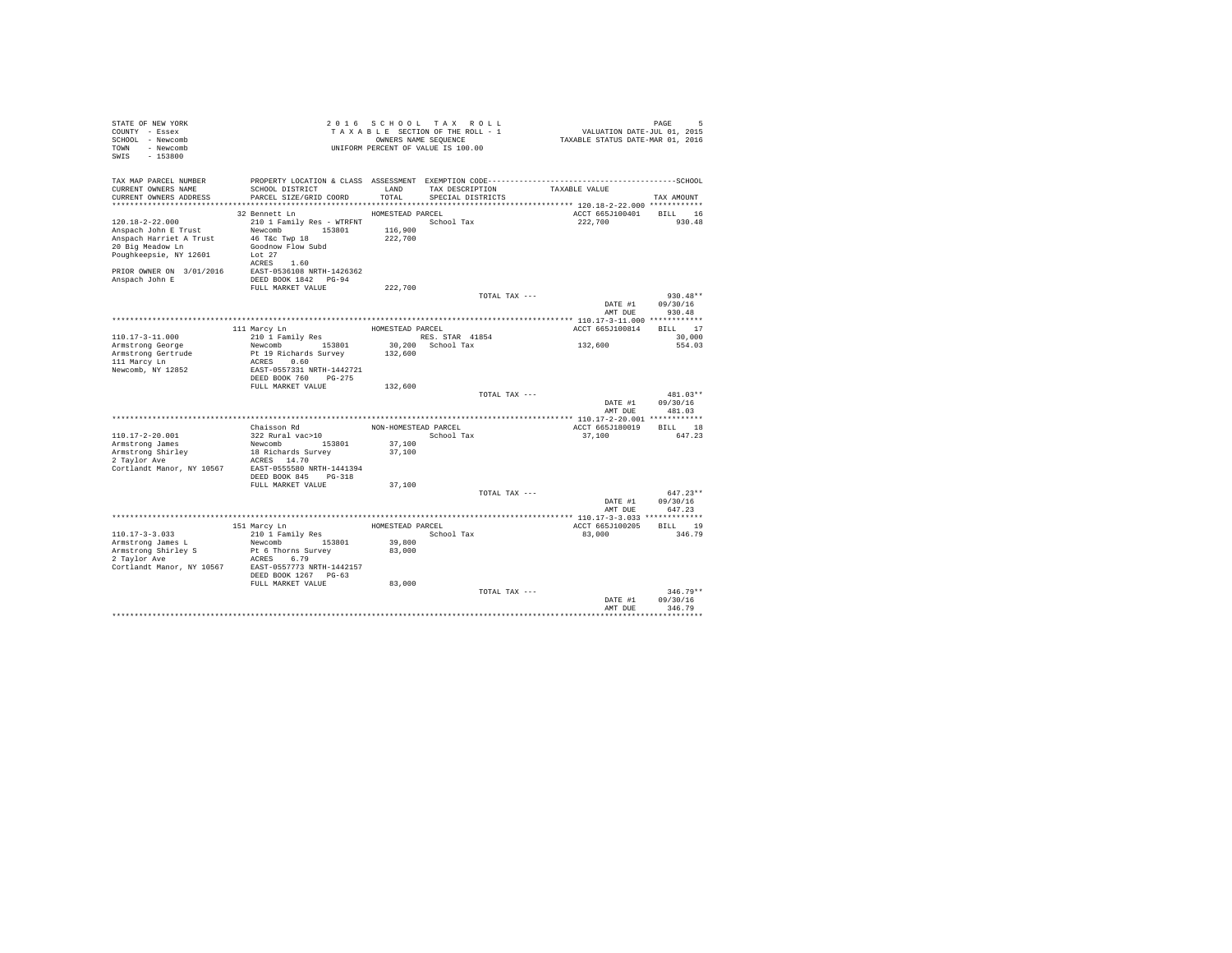| STATE OF NEW YORK<br>COUNTY - Essex<br>SCHOOL - Newcomb<br>TOWN - Newcomb<br>SWIS - 153800 | TAXABLE SECTION OF THE RULL - 1<br>OWNERS NAME SEQUENCE<br>UNIFORM PERCENT OF VALUE IS 100.00 |                    | TAXABLE SECTION OF THE ROLL - 1<br>OWNERS NAME SEQUENCE | PAGE 6<br>VALUATION DATE-JUL 01, 2015<br>TAXABLE STATUS DATE-MAR 01, 2016                    |                                |
|--------------------------------------------------------------------------------------------|-----------------------------------------------------------------------------------------------|--------------------|---------------------------------------------------------|----------------------------------------------------------------------------------------------|--------------------------------|
| TAX MAP PARCEL NUMBER                                                                      |                                                                                               |                    |                                                         | PROPERTY LOCATION & CLASS ASSESSMENT EXEMPTION CODE-----------------------------------SCHOOL |                                |
| CURRENT OWNERS NAME<br>CURRENT OWNERS ADDRESS                                              | SCHOOL DISTRICT<br>PARCEL SIZE/GRID COORD                                                     | TOTAL              | SPECIAL DISTRICTS                                       | LAND TAX DESCRIPTION TAXABLE VALUE                                                           | TAX AMOUNT                     |
|                                                                                            |                                                                                               |                    |                                                         |                                                                                              |                                |
|                                                                                            | 154 Marcy Ln                                                                                  | HOMESTEAD PARCEL   |                                                         |                                                                                              | ACCT 665J104306 BILL 20        |
| $110.17 - 2 - 36.032$                                                                      | 210 1 Family Res                                                                              |                    | RES. STAR 41854                                         |                                                                                              | 30,000                         |
| Armstrong Paul S                                                                           | Newcomb 153801                                                                                |                    | $34,200$ School Tax                                     | 121,100                                                                                      | 505.98                         |
| Armstrong Michelle M                                                                       | Pt 6&7 Thorns Survey<br>Db 981 Pg 305                                                         | 121,100            |                                                         |                                                                                              |                                |
| 6 Papania Dr<br>Mahopac, NY 10541                                                          | ACRES 1.22 BANK NATION                                                                        |                    |                                                         |                                                                                              |                                |
|                                                                                            | EAST-0557269 NRTH-1441790                                                                     |                    |                                                         |                                                                                              |                                |
|                                                                                            | DEED BOOK 1382 PG-300                                                                         |                    |                                                         |                                                                                              |                                |
|                                                                                            | FULL MARKET VALUE                                                                             | 121,100            |                                                         |                                                                                              |                                |
|                                                                                            |                                                                                               |                    |                                                         | TOTAL TAX ---                                                                                | $432.98**$<br>DATE #1 09/30/16 |
|                                                                                            |                                                                                               |                    |                                                         | AMT DUE                                                                                      | 432.98                         |
|                                                                                            |                                                                                               |                    |                                                         |                                                                                              |                                |
|                                                                                            | 1724 Goodnow Flow Rd                                                                          | HOMESTEAD PARCEL   |                                                         |                                                                                              | ACCT 665J105403 BILL 21        |
| $119.20 - 4 - 3.000$                                                                       | 260 Seasonal res - WTRFNT · School Tax                                                        |                    |                                                         | 194,700                                                                                      | 813.49                         |
| Arnold Sandra O<br>Olmsted Robb Trust                                                      | Newcomb 153801                                                                                | 129,900<br>194,700 |                                                         |                                                                                              |                                |
| 118 S Valley Rd                                                                            | 27 T&C Twp 18<br>ACRES 0.73                                                                   |                    |                                                         |                                                                                              |                                |
| Arqyle, NY 12809                                                                           | EAST-0526373 NRTH-1425876                                                                     |                    |                                                         |                                                                                              |                                |
|                                                                                            | DEED BOOK 1776 PG-64                                                                          |                    |                                                         |                                                                                              |                                |
|                                                                                            | FULL MARKET VALUE                                                                             | 194,700            |                                                         |                                                                                              | $813.49**$                     |
|                                                                                            |                                                                                               |                    |                                                         | TOTAL TAX ---                                                                                | DATE #1 09/30/16               |
|                                                                                            |                                                                                               |                    |                                                         |                                                                                              | AMT DUE 813.49                 |
|                                                                                            |                                                                                               |                    |                                                         |                                                                                              |                                |
|                                                                                            | 5461 NYS Route 28N<br>210 1 Family Res                                                        | HOMESTEAD PARCEL   |                                                         | ACCT 665J103706                                                                              | BILL 22                        |
| 109.16-4-7.000<br>Audino Anthony                                                           |                                                                                               | 36,900             | School Tax                                              | 185,900                                                                                      | 776.73                         |
| 5461 NYS Route 28N                                                                         | Newcomb 153801<br>9 Richards 153801                                                           | 185,900            |                                                         |                                                                                              |                                |
| Newcomb, NY 12852                                                                          | See 1012/116 Bla                                                                              |                    |                                                         |                                                                                              |                                |
|                                                                                            | ACRES 3.90                                                                                    |                    |                                                         |                                                                                              |                                |
|                                                                                            | EAST-0549821 NRTH-1445975<br>DEED BOOK 1780 PG-255                                            |                    |                                                         |                                                                                              |                                |
|                                                                                            | FULL MARKET VALUE                                                                             | 185,900            |                                                         |                                                                                              |                                |
|                                                                                            |                                                                                               |                    |                                                         | TOTAL TAX ---                                                                                | $776.73**$                     |
|                                                                                            |                                                                                               |                    |                                                         |                                                                                              | DATE #1 09/30/16               |
|                                                                                            |                                                                                               |                    |                                                         |                                                                                              | AMT DUE 776.73                 |
|                                                                                            |                                                                                               |                    | HOMESTEAD PARCEL                                        |                                                                                              | ACCT 665J101004 BILL 23        |
| 110.18-4-10.000                                                                            | 35 Sanford Ln<br>210 1 Family Res<br>Newcomb 153801                                           |                    | School Tax                                              | 67.300                                                                                       | 281.19                         |
| Audino Anthony                                                                             |                                                                                               | 29,000             |                                                         |                                                                                              |                                |
| 71 Beaver Bay                                                                              | Pt 5 Thorns Survey                                                                            | 67,300             |                                                         |                                                                                              |                                |
| Newcomb, NY 12852                                                                          | ACRES 0.50<br>EAST-0559389 NRTH-1441388                                                       |                    |                                                         |                                                                                              |                                |
|                                                                                            | DEED BOOK 1817 PG-243                                                                         |                    |                                                         |                                                                                              |                                |
|                                                                                            | FULL MARKET VALUE                                                                             | 67,300             |                                                         |                                                                                              |                                |
|                                                                                            |                                                                                               |                    |                                                         | TOTAL TAX ---                                                                                | $281.19**$                     |
|                                                                                            |                                                                                               |                    |                                                         | AMT DUE                                                                                      | DATE #1 09/30/16<br>281.19     |
|                                                                                            |                                                                                               |                    |                                                         |                                                                                              |                                |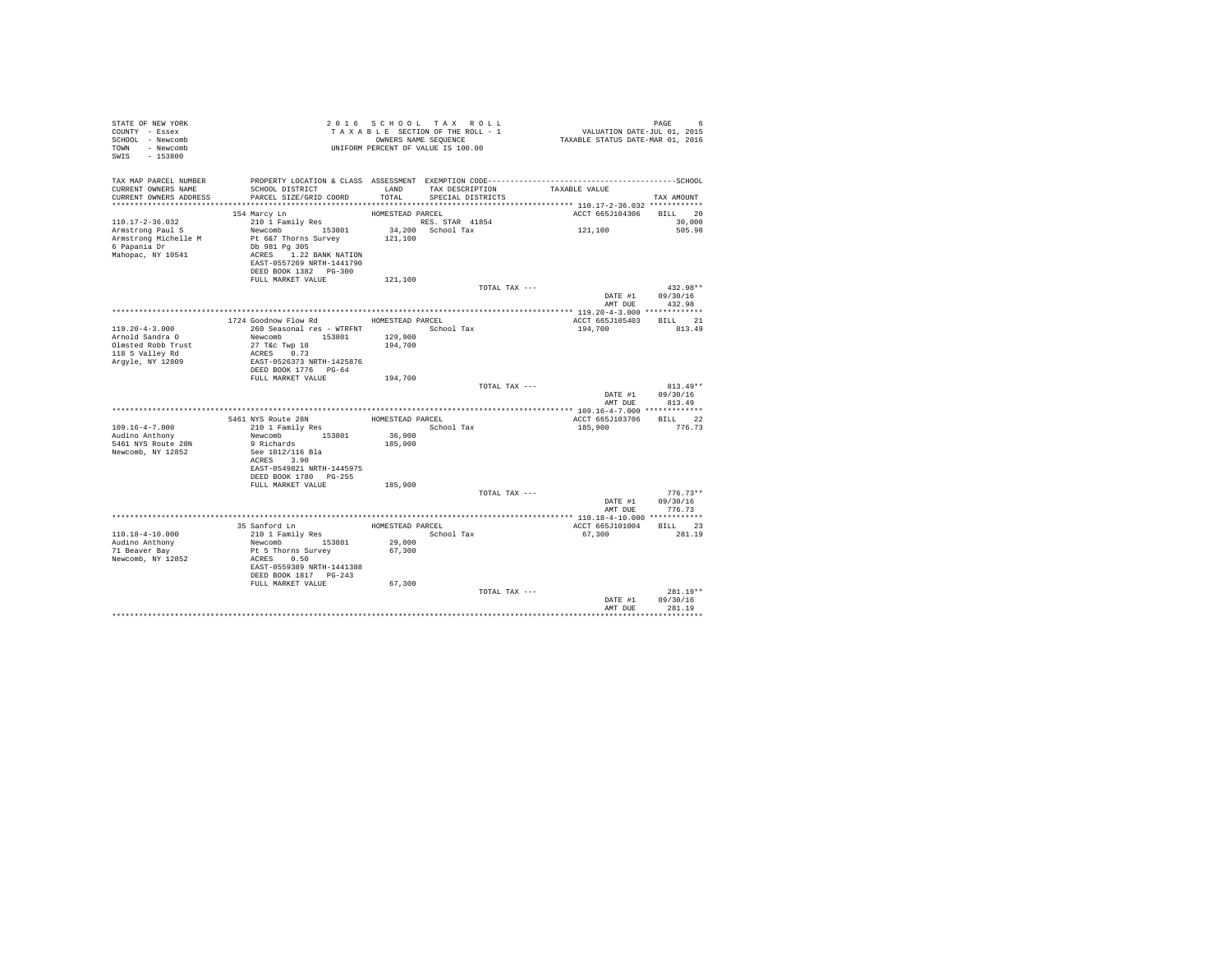| STATE OF NEW YORK                  |                                                                                                   |                      | 2016 SCHOOL TAX ROLL<br>TAXABLE SECTION OF THE ROLL - 1    |                                                                                              | PAGE<br>7  |
|------------------------------------|---------------------------------------------------------------------------------------------------|----------------------|------------------------------------------------------------|----------------------------------------------------------------------------------------------|------------|
| COUNTY - Essex                     |                                                                                                   |                      |                                                            | 1 PAGE<br>11, VALUATION DATE-JUL 01, 2015<br>2016 TAXABLE STATUS DATE-MAR 01, 2015           |            |
| SCHOOL - Newcomb<br>TOWN - Newcomb |                                                                                                   |                      | OWNERS NAME SEQUENCE<br>UNIFORM PERCENT OF VALUE IS 100.00 |                                                                                              |            |
| SWIS - 153800                      |                                                                                                   |                      |                                                            |                                                                                              |            |
|                                    |                                                                                                   |                      |                                                            |                                                                                              |            |
|                                    |                                                                                                   |                      |                                                            |                                                                                              |            |
| TAX MAP PARCEL NUMBER              |                                                                                                   |                      |                                                            | PROPERTY LOCATION & CLASS ASSESSMENT EXEMPTION CODE-----------------------------------SCHOOL |            |
| CURRENT OWNERS NAME                | SCHOOL DISTRICT                                                                                   | LAND                 | TAX DESCRIPTION                                            | TAXABLE VALUE                                                                                |            |
| CURRENT OWNERS ADDRESS             | PARCEL SIZE/GRID COORD TOTAL                                                                      |                      | SPECIAL DISTRICTS                                          |                                                                                              | TAX AMOUNT |
|                                    | HOMESTEAD PARCEL                                                                                  |                      |                                                            |                                                                                              |            |
| $120.17 - 3 - 3.000$               | 71 Beaver Bay<br>210 1 Family Res - WTRFNT RES. STAR 41854                                        |                      |                                                            | ACCT 665J106501 BILL 24                                                                      | 30,000     |
| Audino Anthony                     |                                                                                                   |                      |                                                            | 250,200                                                                                      | 1,045.38   |
| 71 Beaver Bay                      | Newcomb 153801 140,400 School Tax<br>26 & 41 T&c Twp 18 250,200                                   |                      |                                                            |                                                                                              |            |
| Newcomb, NY 12852                  | Goodnow Flow Subd                                                                                 |                      |                                                            |                                                                                              |            |
|                                    | Lot 308                                                                                           |                      |                                                            |                                                                                              |            |
|                                    | ACRES 1.30                                                                                        |                      |                                                            |                                                                                              |            |
|                                    | EAST-0528118 NRTH-1426733                                                                         |                      |                                                            |                                                                                              |            |
|                                    | DEED BOOK 1471 PG-262                                                                             |                      |                                                            |                                                                                              |            |
|                                    | FULL MARKET VALUE                                                                                 | 250,200              |                                                            |                                                                                              |            |
|                                    |                                                                                                   |                      | TOTAL TAX ---                                              |                                                                                              | $972.38**$ |
|                                    |                                                                                                   |                      |                                                            | DATE #1                                                                                      | 09/30/16   |
|                                    |                                                                                                   |                      |                                                            | AMT DUE                                                                                      | 972.38     |
|                                    |                                                                                                   |                      |                                                            |                                                                                              |            |
|                                    | Johnson Rd<br>312 Vac w/imprv                                                                     | NON-HOMESTEAD PARCEL |                                                            | ACCT 665J103911                                                                              | BILL 25    |
| $109.16 - 2 - 8.100$               |                                                                                                   |                      | School Tax                                                 | 32,800                                                                                       | 572.21     |
| Avellino John J                    | Newcomb 153801                                                                                    | 31,500               |                                                            |                                                                                              |            |
| 17 Lawrence St                     | 10 RS TWP27 T&C                                                                                   | 32,800               |                                                            |                                                                                              |            |
| Waterford, NY 12188                | ACRES 1.93                                                                                        |                      |                                                            |                                                                                              |            |
|                                    | EAST-0548533 NRTH-1447879<br>DEED BOOK 971 PG-109                                                 |                      |                                                            |                                                                                              |            |
|                                    | FULL MARKET VALUE                                                                                 | 32,800               |                                                            |                                                                                              |            |
|                                    |                                                                                                   |                      | TOTAL TAX ---                                              |                                                                                              | $572.21**$ |
|                                    |                                                                                                   |                      |                                                            | DATE #1                                                                                      | 09/30/16   |
|                                    |                                                                                                   |                      |                                                            | AMT DUR                                                                                      | 572.21     |
|                                    |                                                                                                   |                      |                                                            |                                                                                              |            |
|                                    |                                                                                                   |                      |                                                            | ACCT 665J106103                                                                              | BILL 26    |
| $110.13 - 2 - 3.000$               | ${\tt 5348\ NYS\ Route\ 28N}\ {\tt HOMESTEAD\ PARCH}\ 210\ 1\  \, {\tt Family\ Res}\ {\tt Schoc}$ |                      | School Tax                                                 | 106,800                                                                                      | 446.23     |
| Babbie Jr Terry                    | Newcomb 153801                                                                                    | 32,400               |                                                            |                                                                                              |            |
| 5348 NYS Route 28N                 | 17 Richards Survey                                                                                | 106,800              |                                                            |                                                                                              |            |
| Newcomb, NY 12852                  | ACRES 0.80 BANK1STARSG                                                                            |                      |                                                            |                                                                                              |            |
|                                    | EAST-0552330 NRTH-1445690                                                                         |                      |                                                            |                                                                                              |            |
|                                    | DEED BOOK 1628 PG-134                                                                             |                      |                                                            |                                                                                              |            |
|                                    | FULL MARKET VALUE                                                                                 | 106,800              |                                                            |                                                                                              |            |
|                                    |                                                                                                   |                      | TOTAL TAX ---                                              |                                                                                              | $446.23**$ |
|                                    |                                                                                                   |                      |                                                            | DATE #1                                                                                      | 09/30/16   |
|                                    |                                                                                                   |                      |                                                            | AMT DUE                                                                                      | 446.23     |
|                                    | 1276 Goodnow Flow Rd MOMESTEAD PARCEL                                                             |                      |                                                            | ACCT 665J100211 BILL 27                                                                      |            |
| $120.18 - 2 - 26.000$              | 311 Res vac land - WTRFNT                                                                         |                      | School Tax                                                 | 106,200                                                                                      | 443.72     |
| Bailey David K                     | Newcomb 153801                                                                                    | 106,200              |                                                            |                                                                                              |            |
| 37 Third St                        | 46 T&c Twp 18                                                                                     | 106,200              |                                                            |                                                                                              |            |
| Glens Falls, NY 12801              | Goodnow Flow Subd                                                                                 |                      |                                                            |                                                                                              |            |
|                                    | $T_0$ r 23                                                                                        |                      |                                                            |                                                                                              |            |
|                                    | ACRES 1.67                                                                                        |                      |                                                            |                                                                                              |            |
|                                    | EAST-0536469 NRTH-1426131                                                                         |                      |                                                            |                                                                                              |            |
|                                    | DEED BOOK 1779 PG-34                                                                              |                      |                                                            |                                                                                              |            |
|                                    | FULL MARKET VALUE                                                                                 | 106,200              |                                                            |                                                                                              |            |
|                                    |                                                                                                   |                      | TOTAL TAX ---                                              |                                                                                              | $443.72**$ |
|                                    |                                                                                                   |                      |                                                            | DATE #1                                                                                      | 09/30/16   |
|                                    |                                                                                                   |                      |                                                            | AMT DUE                                                                                      | 443.72     |
|                                    |                                                                                                   |                      |                                                            |                                                                                              |            |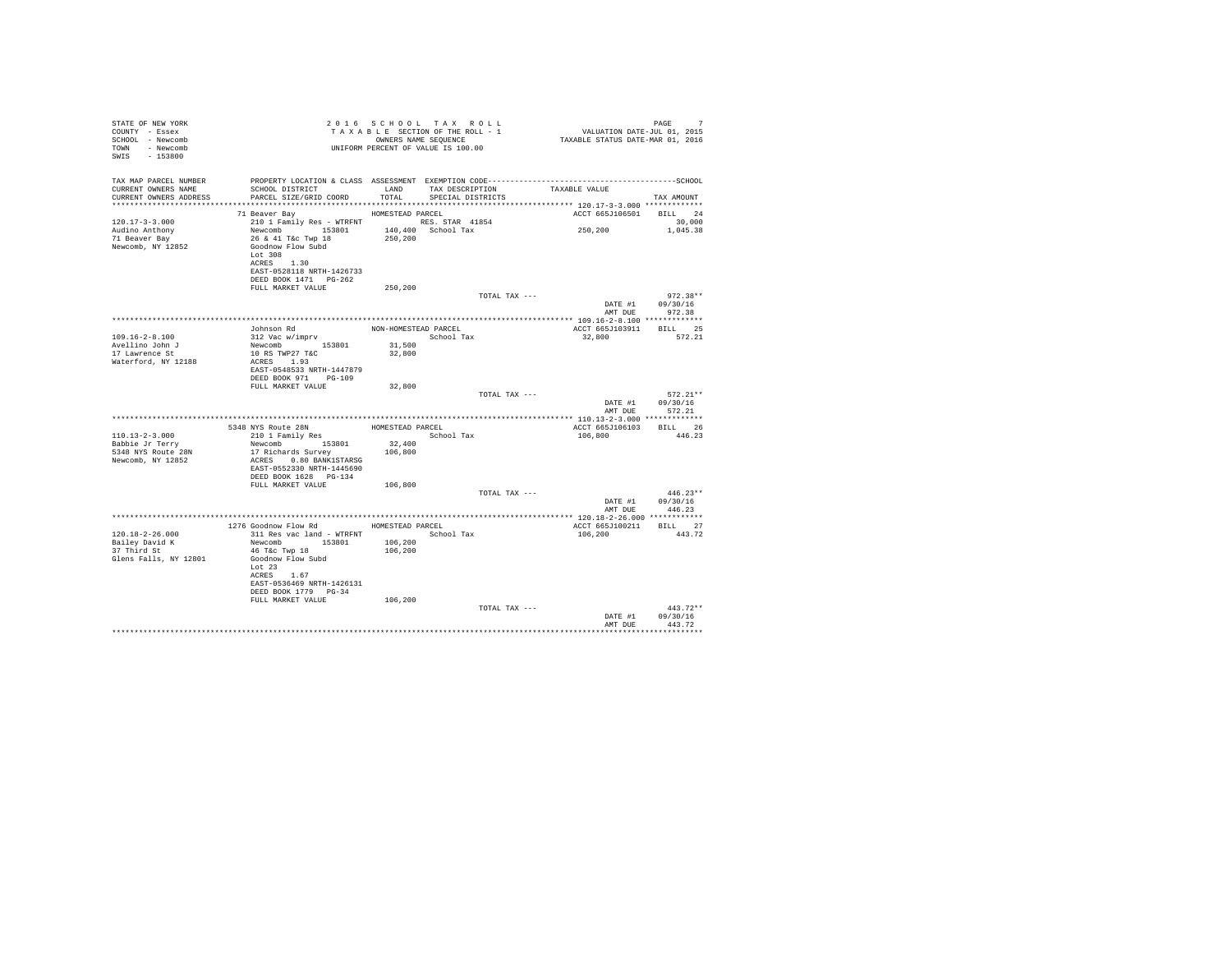| STATE OF NEW YORK<br>COUNTY - Essex<br>SCHOOL - Newcomb<br>TOWN - Newcomb<br>SWIS - 153800 | T A X A B L E SECTION OF THE STRIKE SEQUENCE<br>OWNERS NAME SEQUENCE<br>UNIFORM PERCENT OF VALUE IS 100.00 |                       | TAXABLE SECTION OF THE ROLL - 1<br>OWNERS NAME SEQUENCE | PAGE 8<br>VALUATION DATE-JUL 01, 2015<br>TAXABLE STATUS DATE-MAR 01, 2016                    |                                    |
|--------------------------------------------------------------------------------------------|------------------------------------------------------------------------------------------------------------|-----------------------|---------------------------------------------------------|----------------------------------------------------------------------------------------------|------------------------------------|
| TAX MAP PARCEL NUMBER                                                                      |                                                                                                            |                       |                                                         | PROPERTY LOCATION & CLASS ASSESSMENT EXEMPTION CODE-----------------------------------SCHOOL |                                    |
| CURRENT OWNERS NAME<br>CURRENT OWNERS ADDRESS                                              | SCHOOL DISTRICT<br>PARCEL SIZE/GRID COORD                                                                  | LAND<br>TOTAL.        | TAX DESCRIPTION<br>SPECIAL DISTRICTS                    | TAXABLE VALUE                                                                                | TAX AMOUNT                         |
|                                                                                            |                                                                                                            |                       |                                                         |                                                                                              |                                    |
|                                                                                            | 155 Marcy Ln                                                                                               | HOMESTEAD PARCEL      |                                                         | ACCT 665J100901 BILL 28                                                                      |                                    |
| $110.17 - 3 - 2.000$                                                                       | 210 1 Family Res                                                                                           |                       | RES. STAR 41854                                         |                                                                                              | 30,000                             |
| Bailey Jaime                                                                               | Newcomb 153801                                                                                             |                       | 28,400 School Tax                                       | 130,000                                                                                      | 543.17                             |
| 155 Marcy Ln                                                                               | Pt 6 Thorns Survey                                                                                         | 130,000               |                                                         |                                                                                              |                                    |
| Newcomb, NY 12852                                                                          | ACRES 0.47 BANK1STARSG<br>EAST-0557544 NRTH-1441884                                                        |                       |                                                         |                                                                                              |                                    |
|                                                                                            | DEED BOOK 1815 PG-189                                                                                      |                       |                                                         |                                                                                              |                                    |
|                                                                                            | FULL MARKET VALUE                                                                                          | 130,000               |                                                         | TOTAL TAX ---                                                                                | $470.17**$                         |
|                                                                                            |                                                                                                            |                       |                                                         |                                                                                              | DATE #1 09/30/16<br>AMT DUE 470.17 |
|                                                                                            |                                                                                                            |                       |                                                         |                                                                                              |                                    |
|                                                                                            | 58 Chaisson Rd                                                                                             | HOMESTEAD PARCEL      |                                                         | ACCT 665J106904                                                                              | BILL 29                            |
| 110.17-2-47.000                                                                            | 210 1 Family Res                                                                                           |                       | AGED ALL 41800                                          |                                                                                              | 33,800                             |
| Bailey-Anello Jaime                                                                        | Newcomb 153801                                                                                             |                       | 34,300 SR STAR 41834                                    |                                                                                              | 33,800                             |
| Bailey Michael J                                                                           | Pt 18 Richards Survey                                                                                      |                       | 67,600 School Tax                                       | 33,800                                                                                       | 141.22                             |
| $PO$ Box $27$                                                                              | 1724/222 LU to Beatrice B                                                                                  |                       |                                                         |                                                                                              |                                    |
| Newcomb, NY 12852                                                                          | Lot B Map #1843<br>ACRES 1.30                                                                              |                       |                                                         |                                                                                              |                                    |
|                                                                                            | EAST-0554211 NRTH-1443591                                                                                  |                       |                                                         |                                                                                              |                                    |
|                                                                                            | DEED BOOK 1756 PG-15                                                                                       |                       |                                                         |                                                                                              |                                    |
|                                                                                            | FULL MARKET VALUE                                                                                          | 67,600                |                                                         |                                                                                              |                                    |
|                                                                                            |                                                                                                            |                       |                                                         | TOTAL TAX ---                                                                                | $0.00**$                           |
|                                                                                            |                                                                                                            |                       |                                                         | ********************* 120.18-2-9.000 *************                                           |                                    |
|                                                                                            | 1350 Goodnow Flow Rd                                                                                       | HOMESTEAD PARCEL      |                                                         | ACCT 665J100213 BILL 30                                                                      |                                    |
| $120.18 - 2 - 9.000$                                                                       | 260 Seasonal res - WTRFNT                                                                                  |                       | School Tax                                              | 163,500                                                                                      | 683.13                             |
| Baker Georger R                                                                            | Newcomb 153801                                                                                             | 106,300               |                                                         |                                                                                              |                                    |
| 7 Charles St<br>S Glens Falls, NY 12803                                                    | 46 T&c Twp 18<br>Goodnow Flow Subd                                                                         | 163,500               |                                                         |                                                                                              |                                    |
|                                                                                            | Lot $40$                                                                                                   |                       |                                                         |                                                                                              |                                    |
|                                                                                            | ACRES 1.06                                                                                                 |                       |                                                         |                                                                                              |                                    |
|                                                                                            | EAST-0534845 NRTH-1426824                                                                                  |                       |                                                         |                                                                                              |                                    |
|                                                                                            | DEED BOOK 339 PG-541                                                                                       |                       |                                                         |                                                                                              |                                    |
|                                                                                            | FULL MARKET VALUE                                                                                          | 163,500               |                                                         |                                                                                              |                                    |
|                                                                                            |                                                                                                            |                       |                                                         | TOTAL TAX ---                                                                                | 683.13**                           |
|                                                                                            |                                                                                                            |                       |                                                         |                                                                                              | DATE #1 09/30/16                   |
|                                                                                            |                                                                                                            |                       |                                                         |                                                                                              | AMT DUE 683.13                     |
|                                                                                            | 105 Marcy Ln                                                                                               |                       | HOMESTEAD PARCEL                                        | ACCT 665J100507 BILL 31                                                                      |                                    |
| $110.17 - 3 - 12.000$                                                                      | 210 1 Family Res                                                                                           |                       | School Tax                                              | 122,400                                                                                      | 511.41                             |
| Balch Matthew                                                                              |                                                                                                            |                       |                                                         |                                                                                              |                                    |
|                                                                                            | Newcomb 153801<br>Pt 19 Richards Survey                                                                    | $29,000$<br>$122,400$ |                                                         |                                                                                              |                                    |
| Balch Janet<br>220 Union Ave                                                               | ACRES 0.50 BANK CORE                                                                                       |                       |                                                         |                                                                                              |                                    |
| Peekskill, NY 10566                                                                        | EAST-0557408 NRTH-1442771<br>DEED BOOK 1772 PG-34                                                          |                       |                                                         |                                                                                              |                                    |
|                                                                                            | FULL MARKET VALUE                                                                                          | 122,400               |                                                         |                                                                                              |                                    |
|                                                                                            |                                                                                                            |                       |                                                         | TOTAL TAX ---                                                                                | $511.41**$                         |
|                                                                                            |                                                                                                            |                       |                                                         | DATE #1                                                                                      | 09/30/16                           |
|                                                                                            |                                                                                                            |                       |                                                         | AMT DUE                                                                                      | 511.41                             |
|                                                                                            |                                                                                                            |                       |                                                         |                                                                                              |                                    |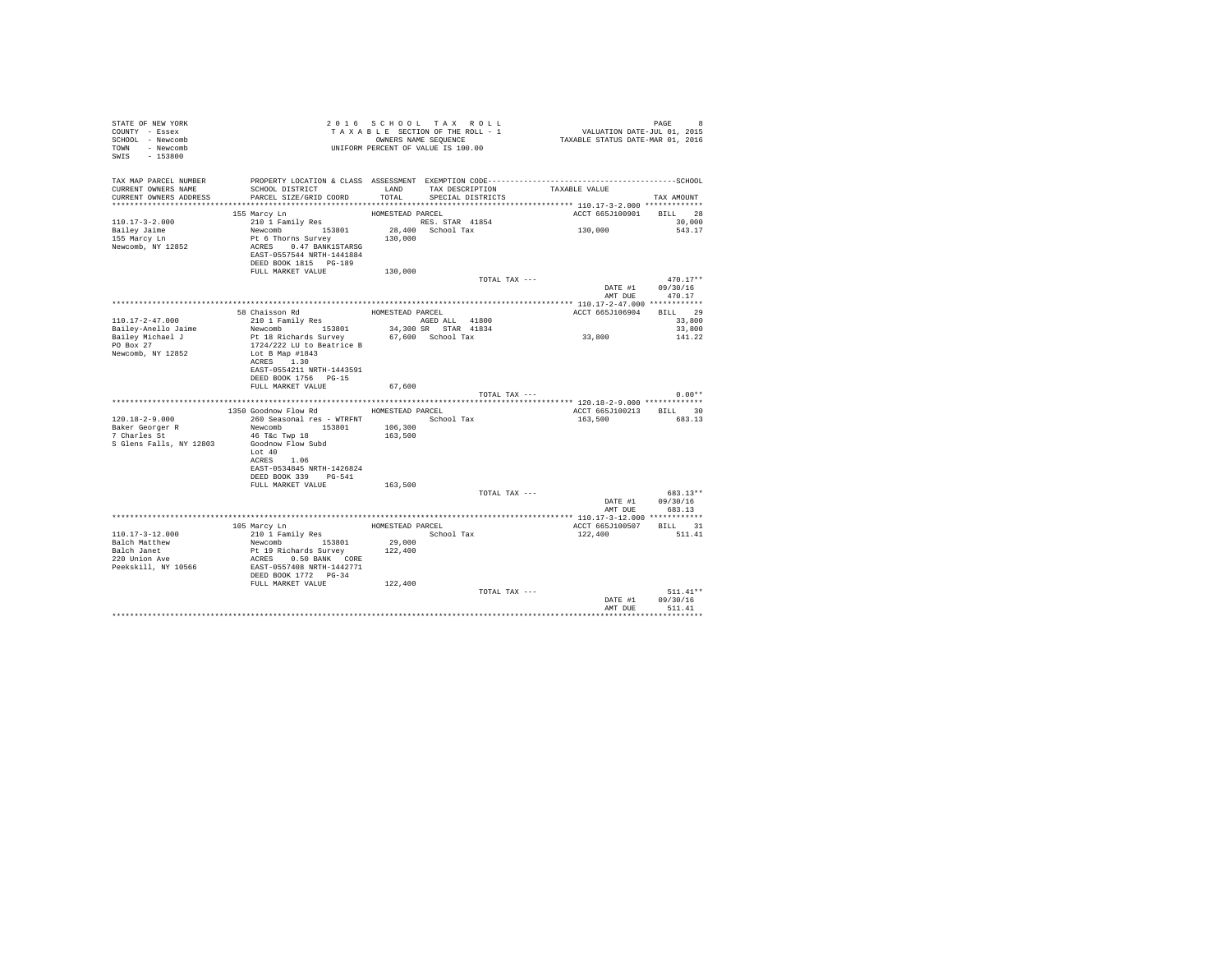| STATE OF NEW YORK                                                                                                                                                                                                             | 2010 SCROUNG SECTION OF THE ROLL - 1<br>TAXABLE SECTION OF THE ROLL - 1<br>OWNERS NAME SEQUENCE<br>UNIFORM PERCENT OF VALUE IS 100.00 |                  |                   |                         |                            |
|-------------------------------------------------------------------------------------------------------------------------------------------------------------------------------------------------------------------------------|---------------------------------------------------------------------------------------------------------------------------------------|------------------|-------------------|-------------------------|----------------------------|
| COUNTY - Essex                                                                                                                                                                                                                |                                                                                                                                       |                  |                   |                         |                            |
| SCHOOL - Newcomb                                                                                                                                                                                                              |                                                                                                                                       |                  |                   |                         |                            |
| TOWN - Newcomb                                                                                                                                                                                                                |                                                                                                                                       |                  |                   |                         |                            |
| SWIS - 153800                                                                                                                                                                                                                 |                                                                                                                                       |                  |                   |                         |                            |
|                                                                                                                                                                                                                               |                                                                                                                                       |                  |                   |                         |                            |
|                                                                                                                                                                                                                               |                                                                                                                                       |                  |                   |                         |                            |
| TAX MAP PARCEL NUMBER PROPERTY LOCATION & CLASS ASSESSMENT EXEMPTION CODE-----------------------------------SCHOOL                                                                                                            |                                                                                                                                       |                  |                   |                         |                            |
| CURRENT OWNERS NAME                                                                                                                                                                                                           | SCHOOL DISTRICT                       LAND        TAX DESCRIPTION                   TAXABLE VALUE                                     |                  |                   |                         |                            |
| CURRENT OWNERS ADDRESS                                                                                                                                                                                                        | PARCEL SIZE/GRID COORD                                                                                                                | TOTAL            | SPECIAL DISTRICTS |                         | TAX AMOUNT                 |
|                                                                                                                                                                                                                               |                                                                                                                                       |                  |                   |                         |                            |
| $110.13-7-2.000 \t\t 39 Hudson River Rd \t\t HOMESTEAD PARCEL \t\t 210 I Family Res \t\t Ba1dwin Benjamin C \t\t 210 II21S400 School Tax \t\t 25,500 School Tax \t\t 39 Hudson River Rd \t\t 17 Richards Survey \t\t 153,500$ | 39 Hudson River Rd                                                                                                                    | HOMESTEAD PARCEL |                   | ACCT 665J105806 BILL 32 |                            |
|                                                                                                                                                                                                                               |                                                                                                                                       |                  |                   |                         | 30,000                     |
|                                                                                                                                                                                                                               |                                                                                                                                       |                  |                   | 153,500                 | 641.35                     |
|                                                                                                                                                                                                                               |                                                                                                                                       |                  |                   |                         |                            |
| Newcomb, NY 12852                                                                                                                                                                                                             | ACRES 0.52 BANK WFARGO                                                                                                                |                  |                   |                         |                            |
|                                                                                                                                                                                                                               | EAST-0552973 NRTH-1444299                                                                                                             |                  |                   |                         |                            |
|                                                                                                                                                                                                                               | DEED BOOK 1738 PG-236                                                                                                                 |                  |                   |                         |                            |
|                                                                                                                                                                                                                               | FULL MARKET VALUE 153,500                                                                                                             |                  |                   |                         |                            |
|                                                                                                                                                                                                                               |                                                                                                                                       |                  | TOTAL TAX ---     |                         | 568.35**                   |
|                                                                                                                                                                                                                               |                                                                                                                                       |                  |                   |                         | DATA 09/30/16              |
|                                                                                                                                                                                                                               |                                                                                                                                       |                  |                   | AMT DUE                 | 568.35                     |
|                                                                                                                                                                                                                               |                                                                                                                                       |                  |                   |                         |                            |
|                                                                                                                                                                                                                               | 451 Woodys Rd MOMESTEAD PARCEL                                                                                                        |                  |                   | ACCT 665J105406 BILL 33 |                            |
| $119.20 - 7 - 3.000$                                                                                                                                                                                                          |                                                                                                                                       |                  |                   | 272,000 1,136.47        |                            |
| Balet Peter M                                                                                                                                                                                                                 |                                                                                                                                       |                  |                   |                         |                            |
| Balet Marie P                                                                                                                                                                                                                 |                                                                                                                                       |                  |                   |                         |                            |
| $5041$ Nelson Ave                                                                                                                                                                                                             | Goodnow Flow Subd                                                                                                                     |                  |                   |                         |                            |
| Ballston Spa, NY 12020                                                                                                                                                                                                        | Lot 271 & 272                                                                                                                         |                  |                   |                         |                            |
|                                                                                                                                                                                                                               | ACRES 1.82                                                                                                                            |                  |                   |                         |                            |
|                                                                                                                                                                                                                               | EAST-0523861 NRTH-1427702                                                                                                             |                  |                   |                         |                            |
|                                                                                                                                                                                                                               | DEED BOOK 1062 PG-251                                                                                                                 |                  |                   |                         |                            |
|                                                                                                                                                                                                                               | FULL MARKET VALUE                                                                                                                     | 272,000          |                   |                         |                            |
|                                                                                                                                                                                                                               |                                                                                                                                       |                  | TOTAL TAX ---     |                         | $1,136.47**$               |
|                                                                                                                                                                                                                               |                                                                                                                                       |                  |                   |                         | DATE #1 09/30/16           |
|                                                                                                                                                                                                                               |                                                                                                                                       |                  |                   |                         | AMT DUE 1,136.47           |
|                                                                                                                                                                                                                               |                                                                                                                                       |                  |                   |                         |                            |
|                                                                                                                                                                                                                               | 1424 Goodnow Flow Rd MOMESTEAD PARCEL                                                                                                 |                  |                   | ACCT 665J104211 BILL 34 |                            |
| 120.17-2-45.000                                                                                                                                                                                                               | 260 Seasonal res - WTRFNT                                                                                                             |                  | School Tax        | 163,600                 | 683.55                     |
| Balfe Scott T<br>216 Rte 45                                                                                                                                                                                                   | Newcomb 153801 121,700<br>42 T&c Twp 18 163,600<br>Goodnow Flow Subd                                                                  |                  |                   |                         |                            |
|                                                                                                                                                                                                                               |                                                                                                                                       |                  |                   |                         |                            |
| Earlton, NY 12058                                                                                                                                                                                                             |                                                                                                                                       |                  |                   |                         |                            |
|                                                                                                                                                                                                                               | Lot 58<br>ACRES 0.95                                                                                                                  |                  |                   |                         |                            |
|                                                                                                                                                                                                                               | EAST-0533054 NRTH-1426891                                                                                                             |                  |                   |                         |                            |
|                                                                                                                                                                                                                               | DEED BOOK 825 PG-9                                                                                                                    |                  |                   |                         |                            |
|                                                                                                                                                                                                                               | FULL MARKET VALUE                                                                                                                     | 163,600          |                   |                         |                            |
|                                                                                                                                                                                                                               |                                                                                                                                       |                  | TOTAL TAX ---     |                         | 683.55**                   |
|                                                                                                                                                                                                                               |                                                                                                                                       |                  |                   |                         |                            |
|                                                                                                                                                                                                                               |                                                                                                                                       |                  |                   | AMT DUE                 | DATE #1 09/30/16<br>683.55 |
|                                                                                                                                                                                                                               |                                                                                                                                       |                  |                   |                         |                            |
|                                                                                                                                                                                                                               | 377 Woodys Rd MOMESTEAD PARCEL                                                                                                        |                  |                   | ACCT 665J104105 BILL 35 |                            |
| 119.16-1-7.000                                                                                                                                                                                                                | 260 Seasonal res - WTRFNT School Tax                                                                                                  |                  |                   | 189,200                 | 790.51                     |
| Banach Joseph C                                                                                                                                                                                                               | Newcomb 153801 106,600                                                                                                                |                  |                   |                         |                            |
|                                                                                                                                                                                                                               | $27$ T&C Twp $18$                                                                                                                     | 189,200          |                   |                         |                            |
| Banach Elaine M<br>7 Woodland Way                                                                                                                                                                                             | Goodnow Flow Subd                                                                                                                     |                  |                   |                         |                            |
| Painted Post, NY 14870-9623 Lot 250                                                                                                                                                                                           |                                                                                                                                       |                  |                   |                         |                            |
|                                                                                                                                                                                                                               | ACRES 0.97                                                                                                                            |                  |                   |                         |                            |
|                                                                                                                                                                                                                               | EAST-0525493 NRTH-1428063                                                                                                             |                  |                   |                         |                            |
|                                                                                                                                                                                                                               | DEED BOOK 1352 PG-327                                                                                                                 |                  |                   |                         |                            |
|                                                                                                                                                                                                                               | FULL MARKET VALUE                                                                                                                     | 189,200          |                   |                         |                            |
|                                                                                                                                                                                                                               |                                                                                                                                       |                  | TOTAL TAX ---     |                         | $790.51**$                 |
|                                                                                                                                                                                                                               |                                                                                                                                       |                  |                   | DATE #1                 | 09/30/16                   |
|                                                                                                                                                                                                                               |                                                                                                                                       |                  |                   |                         | AMT DUE 790.51             |
|                                                                                                                                                                                                                               |                                                                                                                                       |                  |                   |                         |                            |
|                                                                                                                                                                                                                               |                                                                                                                                       |                  |                   |                         |                            |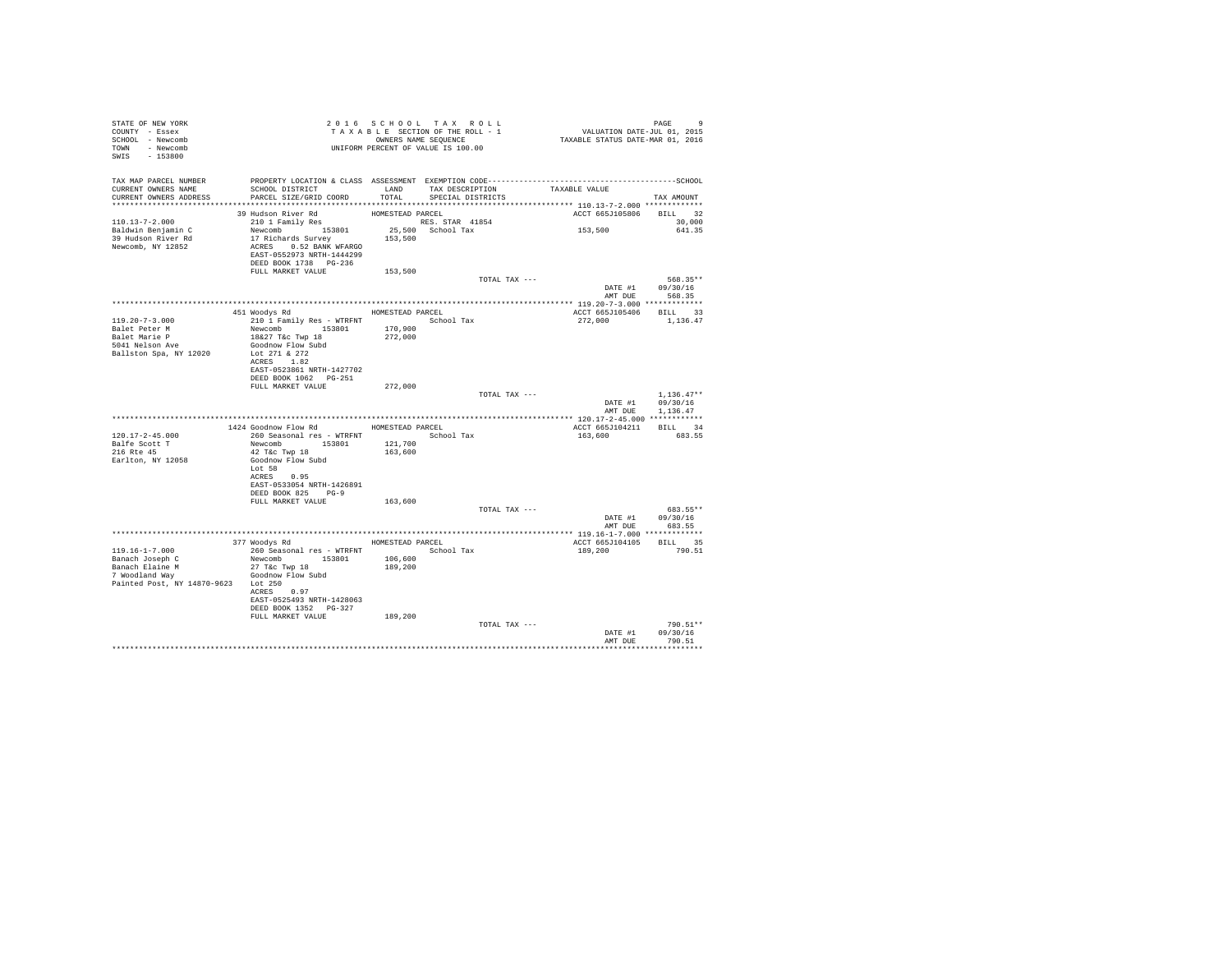| 2016 SCHOOL TAX ROLL<br>STATE OF NEW YORK<br>VALUATION DATE-JUL 01, 2015<br>TAXABLE SECTION OF THE ROLL - 1<br>COUNTY - Essex<br>SCHOOL - Newcomb<br>OWNERS NAME SEOUENCE<br>TAXABLE STATUS DATE-MAR 01, 2016<br>- Newcomb<br>UNIFORM PERCENT OF VALUE IS 100.00<br>TOWN<br>SWIS<br>$-153800$                                                                                                       | PAGE<br>10                       |
|-----------------------------------------------------------------------------------------------------------------------------------------------------------------------------------------------------------------------------------------------------------------------------------------------------------------------------------------------------------------------------------------------------|----------------------------------|
| TAX MAP PARCEL NUMBER                                                                                                                                                                                                                                                                                                                                                                               |                                  |
| CURRENT OWNERS NAME<br>SCHOOL DISTRICT<br>LAND<br>TAX DESCRIPTION<br>TAXABLE VALUE<br>CURRENT OWNERS ADDRESS<br>PARCEL SIZE/GRID COORD<br>TOTAL<br>SPECIAL DISTRICTS                                                                                                                                                                                                                                | TAX AMOUNT                       |
| 27 Pinney Ln<br>ACCT 665J104514<br>HOMESTEAD PARCEL                                                                                                                                                                                                                                                                                                                                                 | BILL<br>36                       |
| $120.17 - 2 - 25.000$<br>260 Seasonal res - WTRFNT<br>School Tax<br>134,900<br>Bancroft Stephen A<br>Newcomb<br>153801<br>112,400<br>Tubbs Laura Ellen<br>134,900<br>41 T&c Twp 18<br>35 Marlborough Rd<br>Goodnow Flow Subd<br>Rochester, NY 14619<br>Lot 82<br>0.92<br>ACRES<br>EAST-0530595 NRTH-1426808<br>DEED BOOK 1821   PG-137                                                              | 563.64                           |
| 134,900<br>FULL MARKET VALUE                                                                                                                                                                                                                                                                                                                                                                        |                                  |
| TOTAL TAX ---<br>DATE #1<br>AMT DUE                                                                                                                                                                                                                                                                                                                                                                 | 563.64**<br>09/30/16<br>563.64   |
|                                                                                                                                                                                                                                                                                                                                                                                                     |                                  |
| Goodnow Flow Rd<br>ACCT 665J100111<br>HOMESTEAD PARCEL<br>$120.17 - 2 - 26.000$<br>311 Res vac land - WTRFNT<br>School Tax<br>120,300<br>120,300<br>Bancroft Stephen A<br>153801<br>Newcomb<br>Tubbs Laura E<br>120,300<br>41 & 42 T&c Twp 18<br>33 Marlborough Rd<br>Lot 81 Goodnow Flow Subd<br>Rochester, NY 14619<br>0.92<br>ACRES<br>EAST-0530698 NRTH-1426815<br>DEED BOOK 1249 PG-288        | BILL 37<br>502.64                |
| 120,300<br>FULL MARKET VALUE                                                                                                                                                                                                                                                                                                                                                                        |                                  |
| TOTAL TAX ---<br>DATE #1<br>AMT DUE                                                                                                                                                                                                                                                                                                                                                                 | $502.64**$<br>09/30/16<br>502.64 |
| ********** 120.18-1-7.000 *************                                                                                                                                                                                                                                                                                                                                                             |                                  |
| 1050 Goodnow Flow Rd<br>ACCT 665J100212<br>HOMESTEAD PARCEL                                                                                                                                                                                                                                                                                                                                         | BILL.<br>38                      |
| $120.18 - 1 - 7.000$<br>210 1 Family Res - WTRFNT<br>School Tax<br>285,100<br>Banovic Edward J Trust<br>Newcomb<br>153801<br>119,100<br>Banovic Karen L Trust<br>46 Leonards Surv<br>285,100<br>1622/224-Life use E.&K.Ba<br>317 Brownell Rd<br>Ballston Spa, NY 12020<br>146 &Pt 145-1272/5<br>ACRES<br>0.78<br>EAST-0536695 NRTH-1427740<br>DEED BOOK 1622 PG-224<br>FULL MARKET VALUE<br>285,100 | 1,191.20                         |
| TOTAL TAX ---<br>DATE #1                                                                                                                                                                                                                                                                                                                                                                            | $1,191.20**$<br>09/30/16         |
| AMT DUE                                                                                                                                                                                                                                                                                                                                                                                             | 1,191.20                         |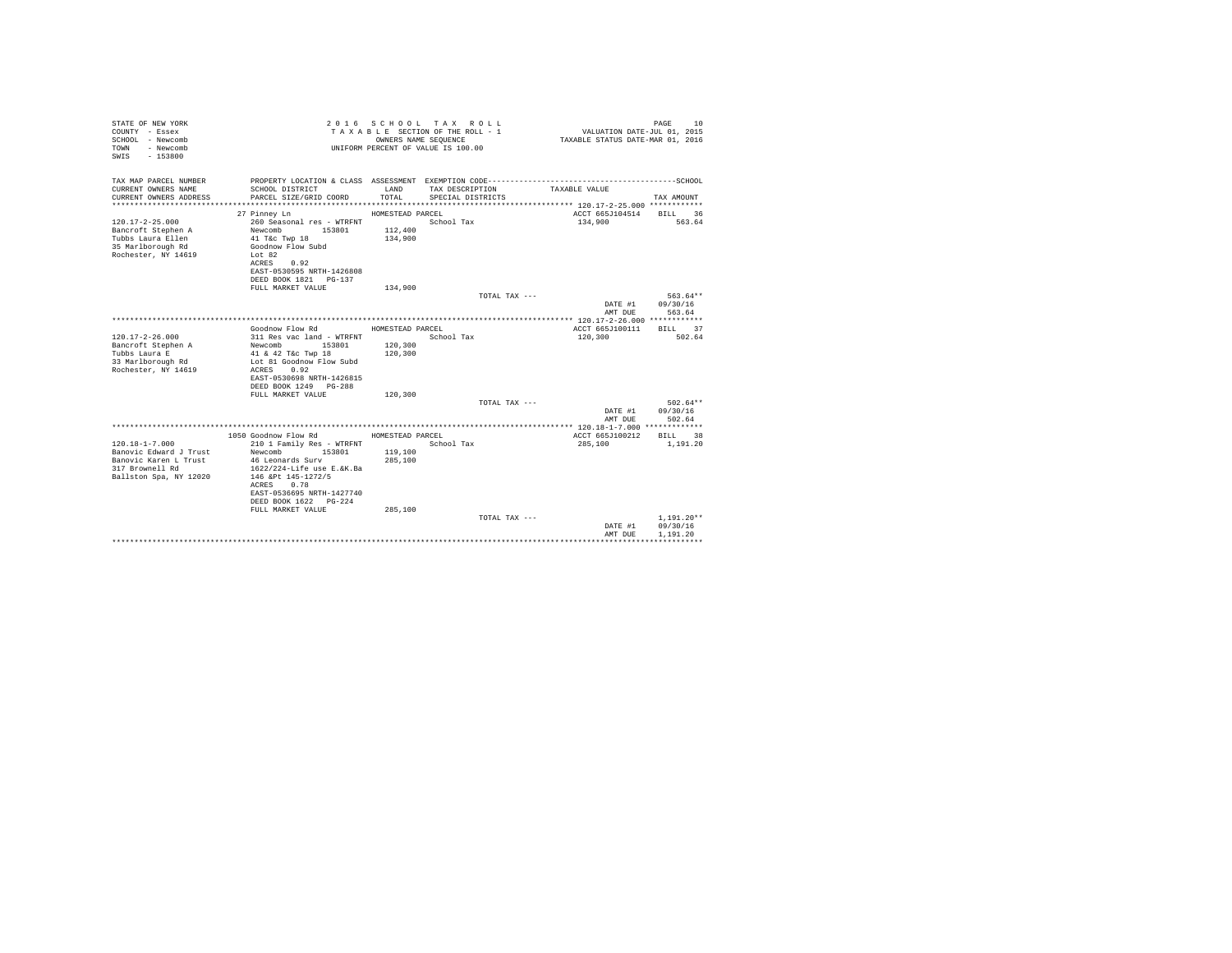| STATE OF NEW YORK<br>COUNTY - Essex<br>SCHOOL - Newcomb<br>TOWN - Newcomb<br>SWIS<br>$-153800$              | T A X A B B B B A SEQUENCE<br>UNIFORM PERCENT OF VALUE IS 100.00                                                                                                                                                                            |                                        | 2016 SCHOOL TAX ROLL<br>TAXABLE SECTION OF THE ROLL - 1<br>OWNERS NAME SEQUENCE | PAGE 11<br>VALUATION DATE-JUL 01, 2015<br>TAXABLE STATUS DATE-MAR 01, 2016                                                                                                   |                                          |
|-------------------------------------------------------------------------------------------------------------|---------------------------------------------------------------------------------------------------------------------------------------------------------------------------------------------------------------------------------------------|----------------------------------------|---------------------------------------------------------------------------------|------------------------------------------------------------------------------------------------------------------------------------------------------------------------------|------------------------------------------|
| TAX MAP PARCEL NUMBER<br>CURRENT OWNERS NAME<br>CURRENT OWNERS ADDRESS                                      | SCHOOL DISTRICT<br>PARCEL SIZE/GRID COORD                                                                                                                                                                                                   | LAND<br>TOTAL                          | TAX DESCRIPTION<br>SPECIAL DISTRICTS                                            | PROPERTY LOCATION & CLASS ASSESSMENT EXEMPTION CODE-----------------------------------SCHOOL<br>TAXABLE VALUE<br>****************************** 109.16-2-28.271 ************ | TAX AMOUNT                               |
| 109.16-2-28.271<br>Barlow James N<br>Barlow Nancy J<br>Saratoga Springs, NY 12866 EAST-0550358 NRTH-1446445 | 5428 NYS Route 28N<br>215 1 Fam Res w/ - WTRFNT School Tax<br>Newcomb 153801<br>16 Richards Survey<br>DEED BOOK 1425 PG-110                                                                                                                 | HOMESTEAD PARCEL<br>123,300<br>255,100 |                                                                                 | ACCT 665J100606 BILL 39<br>255,100                                                                                                                                           | 1,065.86                                 |
|                                                                                                             | FULL MARKET VALUE                                                                                                                                                                                                                           | 255,100                                | TOTAL TAX ---                                                                   | DATE #1 09/30/16<br>AMT DUE                                                                                                                                                  | $1.065.86**$<br>1,065.86                 |
| 120.17-2-23.024<br>Barnes Edward III<br>c/o Victoria D Jupin<br>39 Van Ness Rd<br>Mechanicville, NY 12118   | 54 Doe Haven Ln<br>260 Seasonal res - WTRFNT School Tax<br>Newcomb 153801<br>41 T&c Twp 18<br>Goodnow Flow Subd Lots 83<br>1820/52 LU to Victoria D<br>ACRES 1.84<br>EAST-0530407 NRTH-1426784<br>DEED BOOK 1820 PG-52<br>FULL MARKET VALUE | HOMESTEAD PARCEL<br>153,400<br>179,700 |                                                                                 | ACCT 665J104113<br>179,700                                                                                                                                                   | BILL 40<br>750.82                        |
|                                                                                                             |                                                                                                                                                                                                                                             | 179,700                                | TOTAL TAX ---                                                                   | DATE #1<br>AMT DUE                                                                                                                                                           | $750.82**$<br>09/30/16<br>750.82         |
| $110. -3 - 4.000$<br>Barnes Lila C<br>PO Box 509<br>Katonah, NY 10536                                       | 27 Perch Pond Ln<br>210 1 Family Res<br>Newcomb 153801<br>15 T&c Twp 46<br>ACRES 2.79<br>EAST-0576325 NRTH-1445172<br>DEED BOOK 950 PG-189                                                                                                  | HOMESTEAD PARCEL<br>35,800<br>178,400  | School Tax                                                                      | ACCT 665J190002<br>178,400                                                                                                                                                   | BILL 41<br>745.39                        |
|                                                                                                             | FULL MARKET VALUE                                                                                                                                                                                                                           | 178,400                                | TOTAL TAX ---                                                                   | DATE #1                                                                                                                                                                      | $745.39**$<br>09/30/16<br>AMT DUE 745.39 |
| $120.18 - 2 - 5.000$<br>Barnes Robert<br>RD1<br>Greenwich, NY 12834                                         | 1368 Goodnow Flow Rd HOMESTEAD PARCEL<br>311 Res vac land - WTRFNT<br>Newcomb 153801<br>43 46 T&C Twp 18<br>Goodnow Flow Subd<br>Lot 44<br>ACRES 0.97<br>EAST-0534444 NRTH-1426861<br>DEED BOOK 862 PG-331                                  | 105,500<br>105,500                     | School Tax                                                                      | ACCT 665J104709<br>105,500                                                                                                                                                   | BILL 42<br>440.80                        |
|                                                                                                             | FULL MARKET VALUE                                                                                                                                                                                                                           | 105,500                                | TOTAL TAX ---                                                                   | DATE #1<br>AMT DUE                                                                                                                                                           | $440.80**$<br>09/30/16<br>440.80         |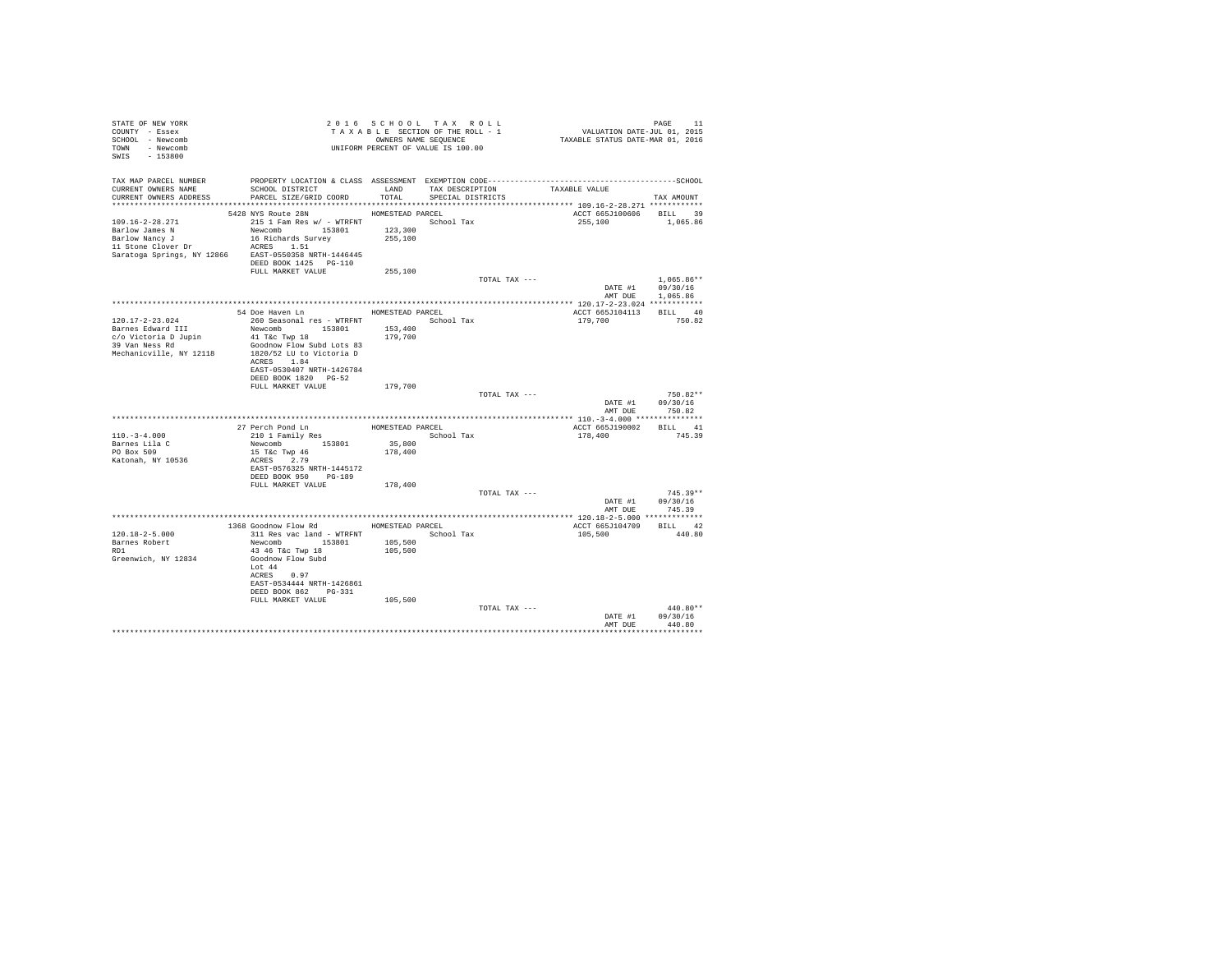| STATE OF NEW YORK<br>COUNTY - Essex<br>SCHOOL - Newcomb<br>- Newcomb<br>TOWN<br>SWIS - 153800 |                                                | 2016 SCHOOL TAX ROLL<br>TAXABLE SECTION OF THE ROLL - 1<br>UNIFORM PERCENT OF VALUE IS 100.00 | OWNERS NAME SEQUENCE |                   | VALUATION DATE-JUL $01$ , 2015<br>TAXABLE STATUS DATE-MAR 01, 2016 | PAGE<br>12               |
|-----------------------------------------------------------------------------------------------|------------------------------------------------|-----------------------------------------------------------------------------------------------|----------------------|-------------------|--------------------------------------------------------------------|--------------------------|
| TAX MAP PARCEL NUMBER<br>CURRENT OWNERS NAME                                                  | SCHOOL DISTRICT                                | LAND                                                                                          | TAX DESCRIPTION      |                   | TAXABLE VALUE                                                      |                          |
| CURRENT OWNERS ADDRESS                                                                        | PARCEL SIZE/GRID COORD                         | TOTAL.                                                                                        |                      | SPECIAL DISTRICTS |                                                                    | TAX AMOUNT               |
|                                                                                               |                                                |                                                                                               |                      |                   |                                                                    |                          |
|                                                                                               | 1332 Goodnow Flow Rd                           | HOMESTEAD PARCEL                                                                              |                      |                   | ACCT 665J104013                                                    | BILL 43                  |
| $120.18 - 2 - 14.000$                                                                         | 260 Seasonal res - WTRFNT                      |                                                                                               | School Tax           |                   | 165,900                                                            | 693.16                   |
| Barnes Robert O                                                                               | Newcomb<br>153801                              | 106,500                                                                                       |                      |                   |                                                                    |                          |
| Pett Amy Jo                                                                                   | 46 T&c Twp 18                                  | 165,900                                                                                       |                      |                   |                                                                    |                          |
| 100 Lowbar Rd                                                                                 | Goodnow Flow Subd                              |                                                                                               |                      |                   |                                                                    |                          |
| Greenwich, NY 12834                                                                           | Lot 35<br>1.31<br>ACRES                        |                                                                                               |                      |                   |                                                                    |                          |
|                                                                                               | EAST-0535349 NRTH-1426739                      |                                                                                               |                      |                   |                                                                    |                          |
|                                                                                               | DEED BOOK 1677 PG-142                          |                                                                                               |                      |                   |                                                                    |                          |
|                                                                                               | FULL MARKET VALUE                              | 165,900                                                                                       |                      |                   |                                                                    |                          |
|                                                                                               |                                                |                                                                                               |                      | TOTAL TAX ---     |                                                                    | 693.16**                 |
|                                                                                               |                                                |                                                                                               |                      |                   | DATE #1                                                            | 09/30/16                 |
|                                                                                               |                                                |                                                                                               |                      |                   | AMT DUE                                                            | 693.16                   |
|                                                                                               | 135 Marcy Ln                                   | HOMESTEAD PARCEL                                                                              |                      |                   | ACCT 665J100208                                                    | BILL 44                  |
| $110.17 - 3 - 7.000$                                                                          | 210 1 Family Res                               |                                                                                               | AGED ALL 41800       |                   |                                                                    | 48,300                   |
| Barrigar Deborah L                                                                            | 153801<br>Newcomb                              |                                                                                               | 30,200 SR STAR 41834 |                   |                                                                    | 48,300                   |
| c/o Lorraine Austin                                                                           | Pt 19 Richards Survey                          |                                                                                               | 96,600 School Tax    |                   | 48,300                                                             | 201.81                   |
| 135 Marcy Ln                                                                                  | 1574/161 & 1639/1-Life Us                      |                                                                                               |                      |                   |                                                                    |                          |
| Newcomb, NY 12852                                                                             | Lorraine E Austin                              |                                                                                               |                      |                   |                                                                    |                          |
|                                                                                               | ACRES 0.60<br>EAST-0557327 NRTH-1442355        |                                                                                               |                      |                   |                                                                    |                          |
|                                                                                               | DEED BOOK 1639 PG-1                            |                                                                                               |                      |                   |                                                                    |                          |
|                                                                                               | FULL MARKET VALUE                              | 96,600                                                                                        |                      |                   |                                                                    |                          |
|                                                                                               |                                                |                                                                                               |                      | TOTAL TAX ---     |                                                                    | $50.81**$                |
|                                                                                               |                                                |                                                                                               |                      |                   | DATE #1                                                            | 09/30/16                 |
|                                                                                               |                                                |                                                                                               |                      |                   | AMT DUE                                                            | 50.81                    |
|                                                                                               |                                                |                                                                                               |                      |                   |                                                                    |                          |
|                                                                                               | 12 Island View Ln                              | HOMESTEAD PARCEL                                                                              |                      |                   | ACCT 665J100307                                                    | BILL<br>45               |
| $119.16 - 1 - 25.000$<br>Bartow Douglas L III                                                 | 210 1 Family Res - WTRFNT<br>153801<br>Newcomb | 112,900                                                                                       | School Tax           |                   | 266,800                                                            | 1,114.74                 |
| Bartow Christopher C                                                                          | 26 T&c Twp 18                                  | 266,800                                                                                       |                      |                   |                                                                    |                          |
| c/o Douglas L Bartow Jr                                                                       | 1539/230 Life Use Douglas                      |                                                                                               |                      |                   |                                                                    |                          |
| 433 Summerhaven Dr N                                                                          | & Mary Ellen Bartow                            |                                                                                               |                      |                   |                                                                    |                          |
| E Syracuse, NY 13057                                                                          | ACRES 1.13                                     |                                                                                               |                      |                   |                                                                    |                          |
|                                                                                               | EAST-0527442 NRTH-1428898                      |                                                                                               |                      |                   |                                                                    |                          |
|                                                                                               | DEED BOOK 1539 PG-230                          |                                                                                               |                      |                   |                                                                    |                          |
|                                                                                               | FULL MARKET VALUE                              | 266,800                                                                                       |                      |                   |                                                                    |                          |
|                                                                                               |                                                |                                                                                               |                      | TOTAL TAX ---     | DATE #1                                                            | $1.114.74**$<br>09/30/16 |
|                                                                                               |                                                |                                                                                               |                      |                   | AMT DUE                                                            | 1.114.74                 |
|                                                                                               |                                                |                                                                                               |                      |                   |                                                                    | .                        |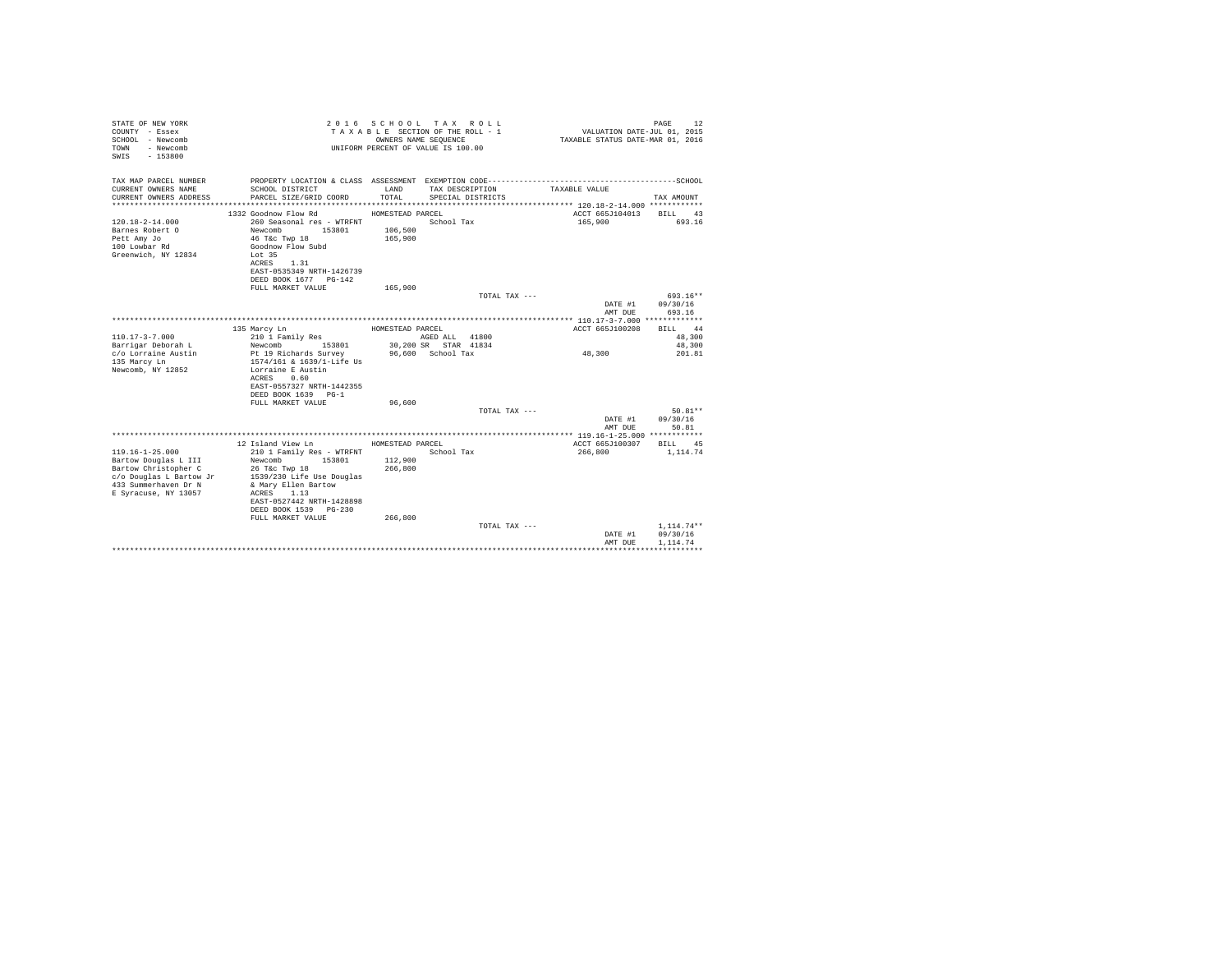| STATE OF NEW YORK<br>COUNTY - Essex<br>SCHOOL - Newcomb<br>TOWN - Newcomb<br>SWIS - 153800 | TAXABLE SECTION OF THE ROLL - 1<br>TAXABLE SECTION OF THE ROLL - 1<br>OWNERS NAME SEQUENCE<br>UNIFORM PERCENT OF VALUE IS 100.00                                                                                       |                             |                                                               | PAGE 13<br>VALUATION DATE-JUL 01, 2015<br>TAXABLE STATUS DATE-MAR 01, 2016                                          |                                                      |
|--------------------------------------------------------------------------------------------|------------------------------------------------------------------------------------------------------------------------------------------------------------------------------------------------------------------------|-----------------------------|---------------------------------------------------------------|---------------------------------------------------------------------------------------------------------------------|------------------------------------------------------|
| CURRENT OWNERS NAME<br>CURRENT OWNERS ADDRESS                                              | SCHOOL DISTRICT<br>PARCEL SIZE/GRID COORD                                                                                                                                                                              |                             | LAND TAX DESCRIPTION TAXABLE VALUE<br>TOTAL SPECIAL DISTRICTS | TAX MAP PARCEL NUMBER THE PROPERTY LOCATION & CLASS ASSESSMENT EXEMPTION CODE--------------------------------SCHOOL | TAX AMOUNT                                           |
| $110. - 3 - 18.100$<br>Bateson Douglas F<br>10 Gracie Square #623<br>New York, NY 10028    | 62 Lower Works Rd<br>210 1 Family Res<br>Newcomb 153801 35,100<br>15 T&c Twp 46<br>3.26ac<br>ACRES 2.08<br>EAST-0575905 NRTH-1444294<br>DEED BOOK 1743 PG-116                                                          | HOMESTEAD PARCEL<br>276,600 | School Tax                                                    | ACCT 665J185002 BILL 46<br>276,600 1,155.69                                                                         |                                                      |
|                                                                                            | FULL MARKET VALUE                                                                                                                                                                                                      | 276,600                     | TOTAL TAX ---                                                 |                                                                                                                     | $1,155.69**$<br>DATE #1 09/30/16<br>AMT DUE 1,155.69 |
| $110. - 3 - 21.000$<br>Bateson Emily M<br>2 Brigham St<br>Watertown, MA 02472              | $\begin{tabular}{llll} 32 Lower Works Rd & & \text{HOMESTBAD PARCEL} \\ 210 1 Family Res & & \text{Scho} \\ \end{tabular}$<br>Newcomb 153801 37,000<br>15 T&C Pur TWP 46 RS<br>ACRES 4.00<br>EAST-0575302 NRTH-1443923 | 318,000                     | School Tax                                                    | ACCT 645Z007001 BILL 47<br>318,000 1,328.67                                                                         |                                                      |
|                                                                                            | DEED BOOK 1522 PG-48<br>FULL MARKET VALUE                                                                                                                                                                              | 318,000                     | TOTAL TAX ---                                                 |                                                                                                                     | $1.328.67**$<br>DATE #1 09/30/16                     |
|                                                                                            | 17 Perch Pond Ln<br>210 1 Family Res                                                                                                                                                                                   | HOMESTEAD PARCEL            |                                                               | ACCT 665Z011001 BILL 48                                                                                             | AMT DUE 1,328.67                                     |
| $110.-3-22.200$<br>Bateson William M<br>360 E 88th St #14B<br>New York, NY 10128           | Newcomb 153801<br>15 T&C Twp 46<br>ACRES 3.84<br>EAST-0576023 NRTH-1444857<br>DEED BOOK 1635 PG-254                                                                                                                    | 36,800<br>344,400           | School Tax                                                    | 344,400                                                                                                             | 1,438.97                                             |
|                                                                                            | FULL MARKET VALUE 344,400                                                                                                                                                                                              |                             | TOTAL TAX ---                                                 |                                                                                                                     | $1.438.97**$<br>DATE #1 09/30/16<br>AMT DUE 1.438.97 |
|                                                                                            |                                                                                                                                                                                                                        |                             |                                                               |                                                                                                                     |                                                      |
| 110.13-9-17.002<br>Bean Patricia                                                           |                                                                                                                                                                                                                        |                             |                                                               | ACCT 665J100513 BILL 49                                                                                             | 61,500<br>61,500                                     |
| 10 Bissell Loop<br>Newcomb, NY 12852                                                       | ACRES 1.10<br>EAST-0555490 NRTH-1445028<br>DEED BOOK 1766 PG-67<br>FULL MARKET VALUE                                                                                                                                   | 123,000                     |                                                               | 61,500                                                                                                              | 256.96                                               |
|                                                                                            |                                                                                                                                                                                                                        |                             | TOTAL TAX ---                                                 | DATE #1<br>AMT DUE                                                                                                  | $105.96**$<br>09/30/16<br>105.96                     |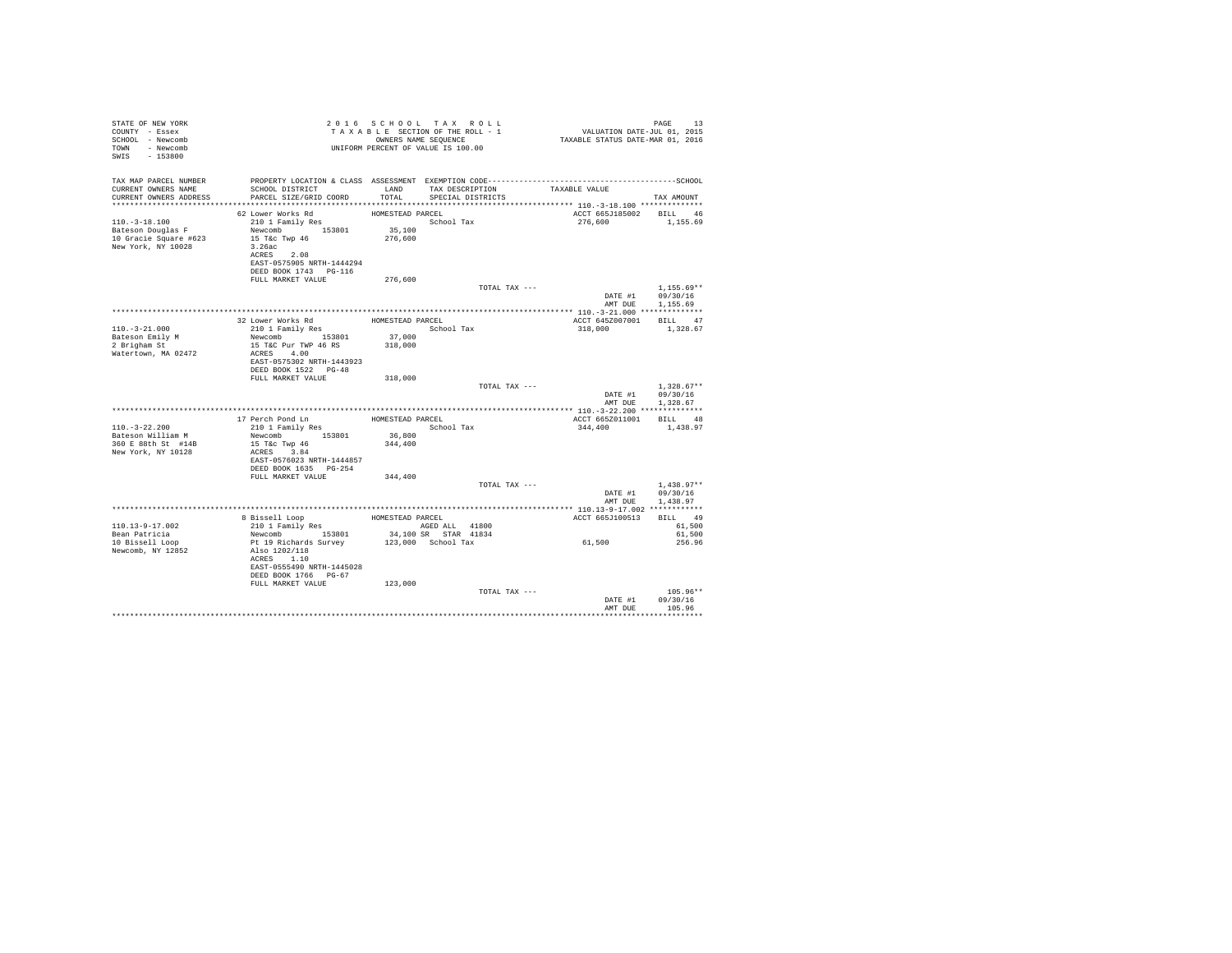| STATE OF NEW YORK<br>COUNTY - Essex<br>SCHOOL - Newcomb<br>TOWN - Newcomb<br>SWIS - 153800                                                                                            |                                                                                                                                                                  |                                        | 2016 SCHOOL TAX ROLL<br>TAXABLE SECTION OF THE ROLL - 1<br>OWNERS NAME SEOUENCE<br>UNIFORM PERCENT OF VALUE IS 100.00 |                 | 44 PAGE<br>7101, VALUATION DATE-JUL 01, 2015<br>712XABLE STATUS DATE-MAR 01, 2016 | PAGE<br>14                       |
|---------------------------------------------------------------------------------------------------------------------------------------------------------------------------------------|------------------------------------------------------------------------------------------------------------------------------------------------------------------|----------------------------------------|-----------------------------------------------------------------------------------------------------------------------|-----------------|-----------------------------------------------------------------------------------|----------------------------------|
| TAX MAP PARCEL NUMBER<br>CURRENT OWNERS NAME<br>CURRENT OWNERS ADDRESS                                                                                                                | SCHOOL DISTRICT<br>PARCEL SIZE/GRID COORD TOTAL                                                                                                                  | LAND                                   | SPECIAL DISTRICTS                                                                                                     | TAX DESCRIPTION | TAXABLE VALUE                                                                     | TAX AMOUNT                       |
| $109.16 - 2 - 6.002$<br>Beeler Margery D<br>Gray Linda D Estate<br>2323 9th Ave SW #6-104<br>Olympia, WA 98502<br>PRIOR OWNER ON 3/01/2016 EAST-0548772 NRTH-1448240<br>Donk Joanna R | 27 Donks Ln<br>210 1 Family Res - WTRFNT<br>Newcomb 153801<br>15 Richards<br>Lt 9 10 & Pt 11 Leon<br>Anderson 20 Ac Tract<br>ACRES 1.35<br>DEED BOOK 1839 PG-171 | HOMESTEAD PARCEL<br>161,000<br>267,600 | School Tax                                                                                                            |                 | ACCT 665J101403 BILL 50<br>267.600                                                | 1,118.08                         |
|                                                                                                                                                                                       | FULL MARKET VALUE                                                                                                                                                | 267,600                                |                                                                                                                       | TOTAL TAX ---   |                                                                                   | $1.118.08**$<br>DATE #1 09/30/16 |
|                                                                                                                                                                                       |                                                                                                                                                                  |                                        |                                                                                                                       |                 |                                                                                   | AMT DUE 1,118.08                 |
|                                                                                                                                                                                       | 5098 NYS Route 28N                                                                                                                                               | HOMESTEAD PARCEL                       |                                                                                                                       |                 | ACCT 665J100512                                                                   | BILL 51<br>547.34                |
| $110.17 - 2 - 17.000$<br>Behuniak Mark J                                                                                                                                              | 210 1 Family Res<br>Newcomb 153801                                                                                                                               | 29,000                                 | School Tax                                                                                                            |                 | 131,000                                                                           |                                  |
| Behuniak Kathryn M                                                                                                                                                                    | Pt 19 Richards Survey                                                                                                                                            | 131,000                                |                                                                                                                       |                 |                                                                                   |                                  |
| 26 Proctor Ave<br>Latham, NY 12110                                                                                                                                                    | 1106/326 Will<br>ACRES 0.50<br>EAST-0557979 NRTH-1443513<br>DEED BOOK 1420 PG-267                                                                                |                                        |                                                                                                                       |                 |                                                                                   |                                  |
|                                                                                                                                                                                       | FULL MARKET VALUE                                                                                                                                                | 131,000                                |                                                                                                                       |                 |                                                                                   |                                  |
|                                                                                                                                                                                       |                                                                                                                                                                  |                                        |                                                                                                                       | TOTAL TAX ---   | DATE #1<br>AMT DUE                                                                | $547.34**$<br>09/30/16<br>547.34 |
|                                                                                                                                                                                       |                                                                                                                                                                  |                                        |                                                                                                                       |                 |                                                                                   |                                  |
| $109. - 3 - 1.000$<br>Bell Kenneth S Trust                                                                                                                                            | NYS Route 28N<br>322 Rural vac>10<br>Newcomb 153801                                                                                                              | NON-HOMESTEAD PARCEL<br>23,800         | School Tax                                                                                                            |                 | ACCT 665J100201 BILL 52<br>23,800                                                 | 415.20                           |
| 87 Alberts View Rd<br>Scaly Mountain, NC 28775                                                                                                                                        | 4 Ords<br>ACRES 28.65<br>EAST-0543996 NRTH-1444788<br>DEED BOOK 1425 PG-255                                                                                      | 23,800                                 |                                                                                                                       |                 |                                                                                   |                                  |
|                                                                                                                                                                                       | FULL MARKET VALUE                                                                                                                                                | 23,800                                 |                                                                                                                       |                 |                                                                                   |                                  |
|                                                                                                                                                                                       |                                                                                                                                                                  |                                        |                                                                                                                       | TOTAL TAX ---   |                                                                                   | $415.20**$<br>DATE #1 09/30/16   |
|                                                                                                                                                                                       |                                                                                                                                                                  |                                        |                                                                                                                       |                 | AMT DUE                                                                           | 415.20                           |
|                                                                                                                                                                                       | NYS Route 28N                                                                                                                                                    | NON-HOMESTEAD PARCEL                   |                                                                                                                       |                 | ACCT 665J100115                                                                   | BILL 53                          |
| $109. - 3 - 3.000$                                                                                                                                                                    | 322 Rural vac>10                                                                                                                                                 |                                        | School Tax                                                                                                            |                 | 33,700                                                                            | 587.91                           |
| Bell Margaret                                                                                                                                                                         | Newcomb 153801                                                                                                                                                   | 33,700                                 |                                                                                                                       |                 |                                                                                   |                                  |
| Bell Kenneth Scott                                                                                                                                                                    | 3 Richards                                                                                                                                                       | 33,700                                 |                                                                                                                       |                 |                                                                                   |                                  |
| 578 SR 122<br>Constable, NY 12926                                                                                                                                                     | ACRES 18.37<br>EAST-0545020 NRTH-1445515<br>DEED BOOK 1822 PG-44                                                                                                 |                                        |                                                                                                                       |                 |                                                                                   |                                  |
|                                                                                                                                                                                       | FULL MARKET VALUE                                                                                                                                                | 33,700                                 |                                                                                                                       |                 |                                                                                   |                                  |
|                                                                                                                                                                                       |                                                                                                                                                                  |                                        |                                                                                                                       | TOTAL TAX ---   | DATE #1<br>AMT DHE                                                                | 587.91**<br>09/30/16<br>587.91   |
|                                                                                                                                                                                       |                                                                                                                                                                  |                                        |                                                                                                                       |                 |                                                                                   | ***********************          |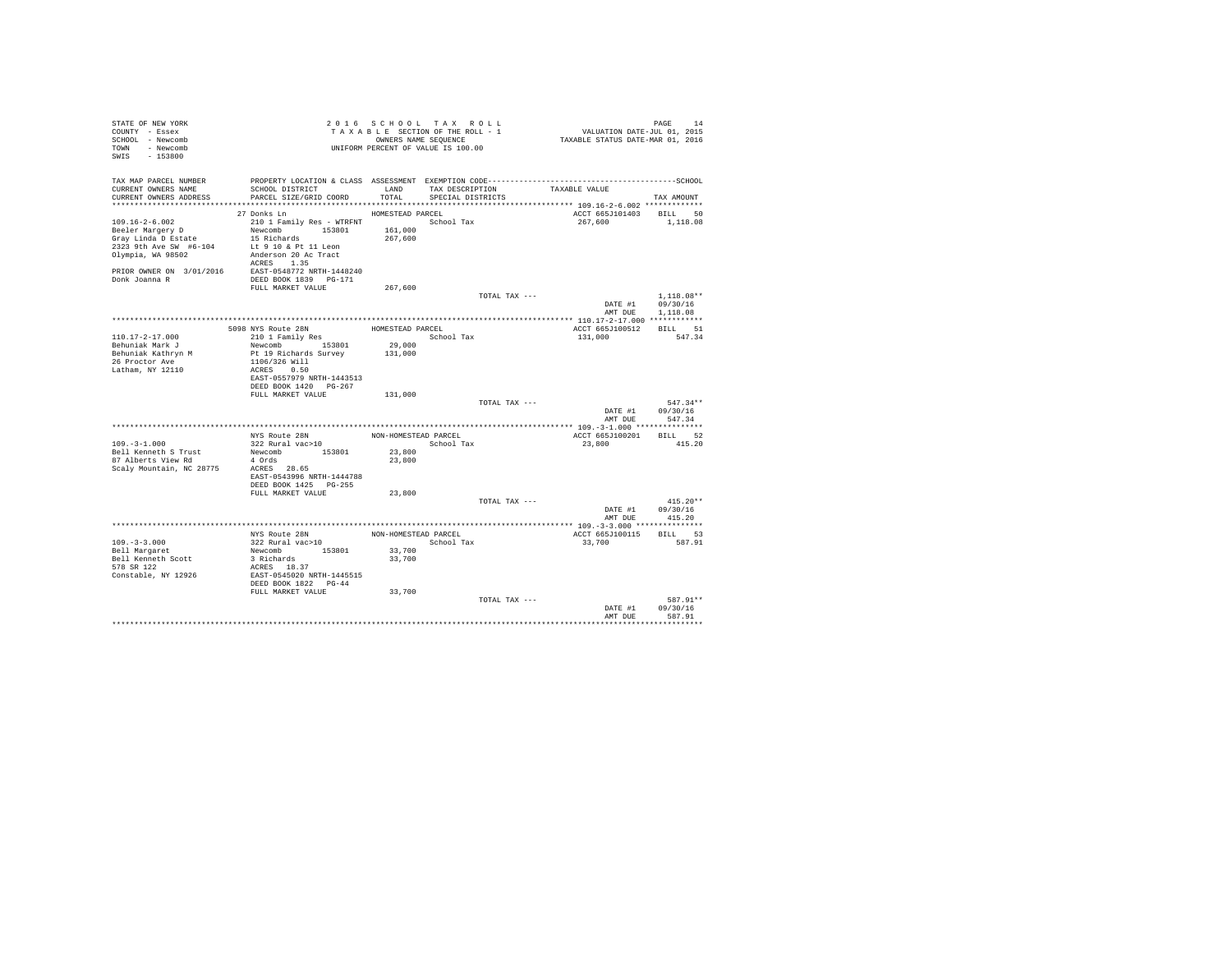| STATE OF NEW YORK<br>COUNTY - Essex<br>SCHOOL - Newcomb<br>- Newcomb<br>TOWN<br>$-153800$<br>SWTS       |                                                                                                                                                                                          |                               | 2016 SCHOOL TAX ROLL<br>TAXABLE SECTION OF THE ROLL - 1<br>OWNERS NAME SEQUENCE<br>UNIFORM PERCENT OF VALUE IS 100.00 | VALUATION DATE-JUL 01, 2015<br>TAXABLE STATUS DATE-MAR 01, 2016 | 15<br>PAGE                           |
|---------------------------------------------------------------------------------------------------------|------------------------------------------------------------------------------------------------------------------------------------------------------------------------------------------|-------------------------------|-----------------------------------------------------------------------------------------------------------------------|-----------------------------------------------------------------|--------------------------------------|
| TAX MAP PARCEL NUMBER                                                                                   |                                                                                                                                                                                          |                               |                                                                                                                       |                                                                 |                                      |
| CURRENT OWNERS NAME<br>CURRENT OWNERS ADDRESS                                                           | SCHOOL DISTRICT<br>PARCEL SIZE/GRID COORD                                                                                                                                                | LAND<br>TOTAL.                | TAX DESCRIPTION<br>SPECIAL DISTRICTS                                                                                  | TAXABLE VALUE                                                   | TAX AMOUNT                           |
|                                                                                                         | 159 Woodys Rd                                                                                                                                                                            | HOMESTEAD PARCEL              |                                                                                                                       | ACCT 665J106414                                                 | BILL 54                              |
| $120.13 - 1 - 23.022$                                                                                   | 210 1 Family Res - WTRFNT                                                                                                                                                                |                               | SR STAR 41834                                                                                                         |                                                                 | 65,300                               |
| Benmosche Michael A<br>Benmosche Gail D<br>c/o Robert & Helen Dwyer<br>PO Box 65<br>Newcomb, NY 12852   | 153801<br>Newcomb<br>25&42 T&c Twp 18<br>1400/63 Life Use To<br>Robert & Helen Dwyer<br>ACRES 1.14<br>EAST-0530403 NRTH-1428461                                                          | 211,500                       | 116,700 School Tax                                                                                                    | 211,500                                                         | 883.69                               |
|                                                                                                         | DEED BOOK 1400 PG-63                                                                                                                                                                     |                               |                                                                                                                       |                                                                 |                                      |
|                                                                                                         | FULL MARKET VALUE                                                                                                                                                                        | 211,500                       |                                                                                                                       |                                                                 |                                      |
|                                                                                                         |                                                                                                                                                                                          |                               | TOTAL TAX ---                                                                                                         |                                                                 | $732.69**$                           |
|                                                                                                         |                                                                                                                                                                                          |                               |                                                                                                                       | DATE #1                                                         | 09/30/16                             |
|                                                                                                         |                                                                                                                                                                                          |                               |                                                                                                                       | AMT DUE                                                         | 732.69                               |
|                                                                                                         | 303 Woodys Rd                                                                                                                                                                            | HOMESTEAD PARCEL              |                                                                                                                       | ACCT 665J105813                                                 | <b>BTLL</b> 55                       |
| $119.16 - 1 - 21.000$<br>Benoit Daniel<br>311 Roosevelt Ave<br>Troy, NY 12182                           | 260 Seasonal res - WTRFNT<br>Newcomb 153801<br>26 T&c Twp 18<br>1394/241 Life Use To<br>Arlone Benoit<br>ACRES 0.95<br>EAST-0527021 NRTH-1428898<br>DEED BOOK 1754 PG-173                | 107,200<br>161,200            | School Tax                                                                                                            | 161,200                                                         | 673.52                               |
|                                                                                                         | FULL MARKET VALUE                                                                                                                                                                        | 161,200                       |                                                                                                                       |                                                                 |                                      |
|                                                                                                         |                                                                                                                                                                                          |                               | TOTAL TAX ---                                                                                                         |                                                                 | $673.52**$<br>09/30/16               |
|                                                                                                         |                                                                                                                                                                                          |                               |                                                                                                                       | DATE #1<br>AMT DUE                                              | 673.52                               |
|                                                                                                         |                                                                                                                                                                                          |                               |                                                                                                                       |                                                                 |                                      |
|                                                                                                         | 81 Woodys Rd                                                                                                                                                                             | HOMESTEAD PARCEL              |                                                                                                                       | ACCT 665J106504                                                 | BILL 56                              |
| $120.13 - 1 - 39.000$<br>Berhaupt John<br>Gold Suzanne E<br>1103 Lexington Ave<br>Schenectady, NY 12309 | 210 1 Family Res - WTRFNT<br>153801<br>Newcomb<br>42 T&c Twp 18<br>Goodnow Flow Subd<br>Lot 188<br>ACRES 1.60<br>EAST-0532128 NRTH-1428738<br>DEED BOOK 1315 PG-216<br>FULL MARKET VALUE | 108,600<br>331,600<br>331,600 | School Tax                                                                                                            | 331,600                                                         | 1,385.49                             |
|                                                                                                         |                                                                                                                                                                                          |                               | TOTAL TAX ---                                                                                                         | DATE #1<br>AMT DUE                                              | $1.385.49**$<br>09/30/16<br>1,385.49 |
|                                                                                                         |                                                                                                                                                                                          |                               |                                                                                                                       |                                                                 |                                      |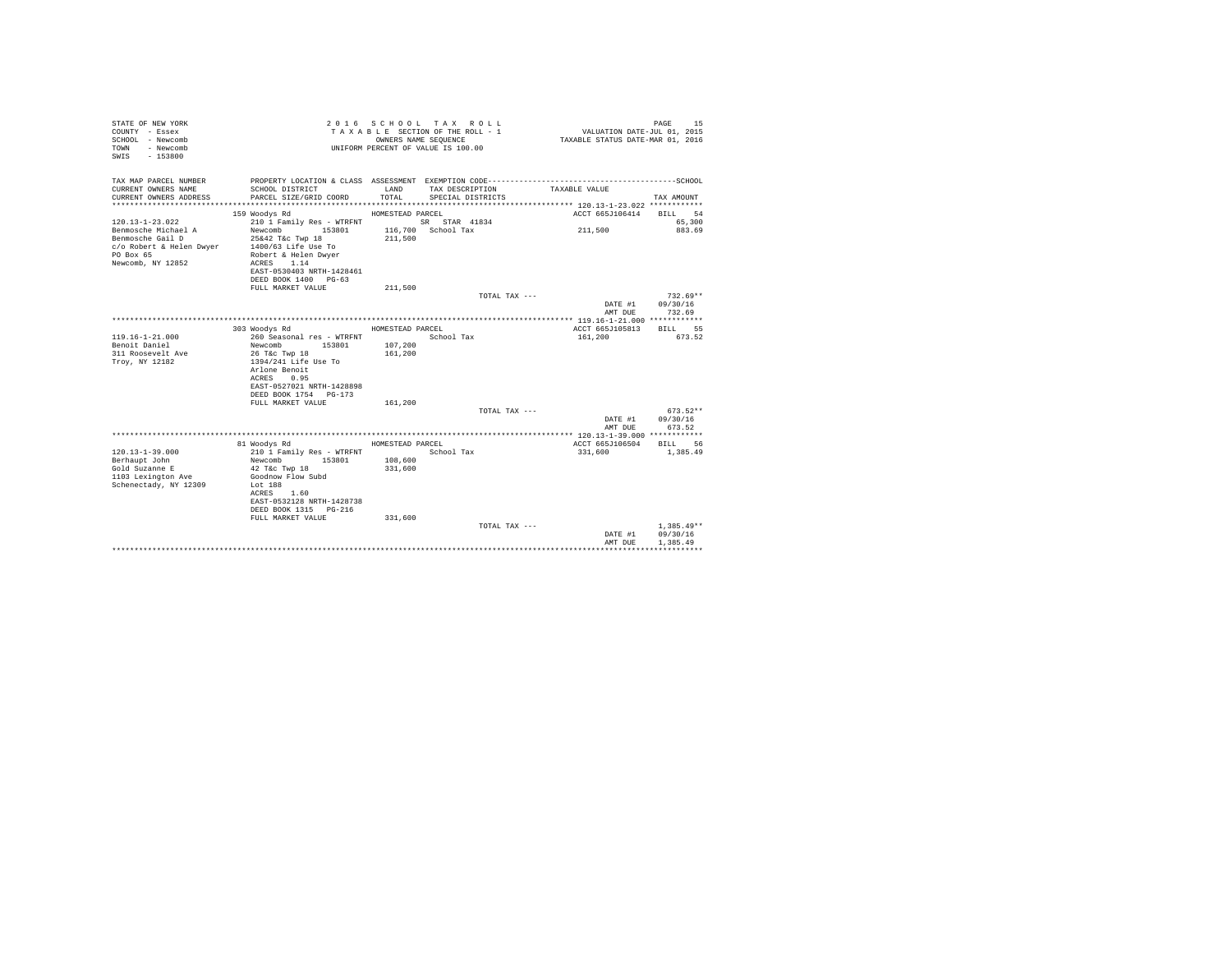| STATE OF NEW YORK<br>COUNTY - Essex<br>SCHOOL - Newcomb<br>- Newcomb<br>TOWN<br>$-153800$<br>SWIS             |                                                                                                                                                                                |                                                    | 2016 SCHOOL TAX ROLL<br>TAXABLE SECTION OF THE ROLL - 1<br>OWNERS NAME SEQUENCE<br>UNIFORM PERCENT OF VALUE IS 100.00 |               | VALUATION DATE-JUL 01, 2015<br>TAXABLE STATUS DATE-MAR 01, 2016 | PAGE<br>16                       |
|---------------------------------------------------------------------------------------------------------------|--------------------------------------------------------------------------------------------------------------------------------------------------------------------------------|----------------------------------------------------|-----------------------------------------------------------------------------------------------------------------------|---------------|-----------------------------------------------------------------|----------------------------------|
| TAX MAP PARCEL NUMBER<br>CURRENT OWNERS NAME<br>CURRENT OWNERS ADDRESS                                        | SCHOOL DISTRICT<br>PARCEL SIZE/GRID COORD                                                                                                                                      | LAND<br>TOTAL                                      | TAX DESCRIPTION<br>SPECIAL DISTRICTS                                                                                  |               | TAXABLE VALUE                                                   | TAX AMOUNT                       |
|                                                                                                               |                                                                                                                                                                                |                                                    |                                                                                                                       |               |                                                                 |                                  |
| $109.16 - 1 - 8.200$<br>Berninger Walter F<br>Berninger Christine<br>31 E Maple St<br>Central Islip, NY 11722 | NYS Route 28N<br>312 Vac w/imprv<br>Newcomb 153801<br>10 Rs Twp 27 T&c<br>0.37<br>ACRES<br>EAST-0546474 NRTH-1447329<br>DEED BOOK 965 PG-267<br>FULL MARKET VALUE              | NON-HOMESTEAD PARCEL<br>13,200<br>23,200<br>23,200 | School Tax                                                                                                            |               | ACCT 665J186003<br>23,200                                       | BILL 57<br>404.74                |
|                                                                                                               |                                                                                                                                                                                |                                                    |                                                                                                                       | TOTAL TAX --- |                                                                 | $404.74**$                       |
|                                                                                                               |                                                                                                                                                                                |                                                    |                                                                                                                       |               | DATE #1<br>AMT DUE                                              | 09/30/16<br>404.74               |
|                                                                                                               | 11 Dillon Rd                                                                                                                                                                   | HOMESTEAD PARCEL                                   |                                                                                                                       |               | ACCT 665J103710                                                 | BILL 58                          |
| $109.16 - 1 - 9.000$<br>Berninger Walter F<br>Berninger Christine<br>31 E Maple St<br>Central Islip, NY 11722 | 260 Seasonal res - WTRFNT<br>Newcomb 153801<br>10 Richards Survey<br>ACRES 0.34<br>EAST-0546415 NRTH-1447529<br>DEED BOOK 965 PG-267                                           | 92,000<br>208,200                                  | School Tax                                                                                                            |               | 208,200                                                         | 869.90                           |
|                                                                                                               | FULL MARKET VALUE                                                                                                                                                              | 208,200                                            |                                                                                                                       |               |                                                                 |                                  |
|                                                                                                               |                                                                                                                                                                                |                                                    |                                                                                                                       | TOTAL TAX --- | DATE #1<br>AMT DUE                                              | 869.90**<br>09/30/16<br>869.90   |
|                                                                                                               |                                                                                                                                                                                |                                                    |                                                                                                                       |               |                                                                 |                                  |
| $110.-3-6.000$<br>Berry Florence B<br>Fairfield Sta<br>PO Box 23664<br>Hilton Head Island, SC                 | 69 Lower Works Rd<br>210 1 Family Res<br>Newcomb 153801<br>15 T&c Twp 46<br>ACRES 2.36<br>EAST-0576263 NRTH-1444600                                                            | HOMESTEAD PARCEL<br>35,400<br>207,400              | School Tax                                                                                                            |               | ACCT 665J196003<br>207,400                                      | BILL 59<br>866.56                |
|                                                                                                               | 29925-3664 DEED BOOK 1098 PG-20<br>FULL MARKET VALUE                                                                                                                           | 207,400                                            |                                                                                                                       |               |                                                                 |                                  |
|                                                                                                               |                                                                                                                                                                                |                                                    |                                                                                                                       | TOTAL TAX --- | DATE #1<br>AMT DUE                                              | $866.56**$<br>09/30/16<br>866.56 |
|                                                                                                               |                                                                                                                                                                                |                                                    |                                                                                                                       |               |                                                                 |                                  |
| $110. - 3 - 7.000$<br>Berry Florence B<br>Fairfield Sta<br>PO Box 23664<br>Hilton Head Island, SC             | Lower Works Rd<br>311 Res vac land<br>Newcomb 153801<br>15 T&c Twp 46<br>ACRES 2.66<br>EAST-0576455 NRTH-1444419<br>29925-3664 DEED BOOK 949<br>$PG - 58$<br>FULL MARKET VALUE | NON-HOMESTEAD PARCEL<br>25,700<br>25,700<br>25,700 | School Tax                                                                                                            |               | ACCT 665J190001<br>25,700                                       | BILL 60<br>448.35                |
|                                                                                                               |                                                                                                                                                                                |                                                    |                                                                                                                       | TOTAL TAX --- | DATE #1<br>AMT DUE                                              | 448.35**<br>09/30/16<br>448.35   |
|                                                                                                               |                                                                                                                                                                                |                                                    |                                                                                                                       |               |                                                                 |                                  |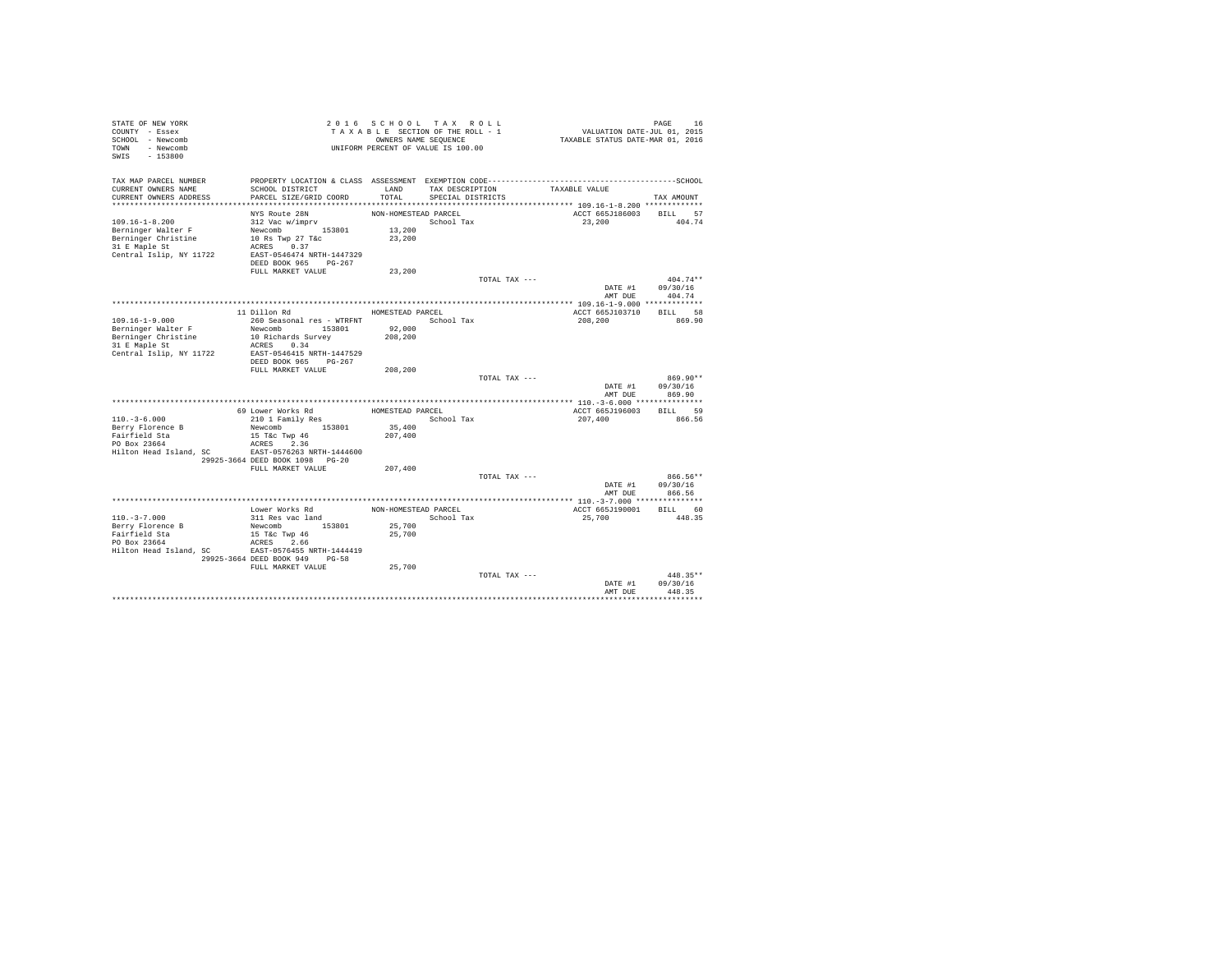| STATE OF NEW YORK                                                                                                                        | 2010 SCHOOL SECTION OF THE ROLL - 1<br>TAXABLE SECTION OF THE ROLL - 1<br>OWNERS NAME SEQUENCE<br>UNIFORM PERCENT OF VALUE IS 100.00 |                  | 2016 SCHOOL TAX ROLL |               | PAGE 17<br>VALUATION DATE-JUL 01, 2015<br>TAXABLE STATUS DATE-MAR 01, 2016 |                  |
|------------------------------------------------------------------------------------------------------------------------------------------|--------------------------------------------------------------------------------------------------------------------------------------|------------------|----------------------|---------------|----------------------------------------------------------------------------|------------------|
| COUNTY - Essex                                                                                                                           |                                                                                                                                      |                  |                      |               |                                                                            |                  |
| SCHOOL - Newcomb                                                                                                                         |                                                                                                                                      |                  |                      |               |                                                                            |                  |
| TOWN - Newcomb                                                                                                                           |                                                                                                                                      |                  |                      |               |                                                                            |                  |
| SWIS - 153800                                                                                                                            |                                                                                                                                      |                  |                      |               |                                                                            |                  |
|                                                                                                                                          |                                                                                                                                      |                  |                      |               |                                                                            |                  |
|                                                                                                                                          |                                                                                                                                      |                  |                      |               |                                                                            |                  |
| TAX MAP PARCEL NUMBER PROPERTY LOCATION & CLASS ASSESSMENT EXEMPTION CODE----------------------------------SCHOOL<br>CURRENT OWNERS NAME | SCHOOL DISTRICT TAND TAX DESCRIPTION                                                                                                 |                  |                      |               | TAXABLE VALUE                                                              |                  |
| CURRENT OWNERS ADDRESS                                                                                                                   | PARCEL SIZE/GRID COORD                                                                                                               | TOTAL            | SPECIAL DISTRICTS    |               |                                                                            | TAX AMOUNT       |
|                                                                                                                                          |                                                                                                                                      |                  |                      |               |                                                                            |                  |
|                                                                                                                                          | 66 Lower Works Rd                                                                                                                    | HOMESTEAD PARCEL |                      |               | ACCT 665Z014004 BILL 61                                                    |                  |
| $110.-3-18.200$                                                                                                                          | 260 Seasonal res                                                                                                                     |                  | School Tax           |               | 84,200 351.80                                                              |                  |
| Berry Florence B                                                                                                                         | Newcomb 153801                                                                                                                       | 34,400           |                      |               |                                                                            |                  |
| PO Box 23664                                                                                                                             | 15 T&c Twp 46                                                                                                                        | 84,200           |                      |               |                                                                            |                  |
| Hilton Head Island, SC 29925 ACRES 1.40                                                                                                  |                                                                                                                                      |                  |                      |               |                                                                            |                  |
|                                                                                                                                          | EAST-0576090 NRTH-1444160                                                                                                            |                  |                      |               |                                                                            |                  |
|                                                                                                                                          | DEED BOOK 1743 PG-112                                                                                                                |                  |                      |               |                                                                            |                  |
|                                                                                                                                          | FULL MARKET VALUE                                                                                                                    | 84,200           |                      |               |                                                                            |                  |
|                                                                                                                                          |                                                                                                                                      |                  |                      | TOTAL TAX --- |                                                                            | 351.80**         |
|                                                                                                                                          |                                                                                                                                      |                  |                      |               | DATE #1 09/30/16                                                           |                  |
|                                                                                                                                          |                                                                                                                                      |                  |                      |               |                                                                            | AMT DUE 351.80   |
|                                                                                                                                          |                                                                                                                                      |                  |                      |               |                                                                            |                  |
|                                                                                                                                          | Goodnow Flow Rd MOMESTEAD PARCEL                                                                                                     |                  |                      |               | ACCT 665J104409 BILL 62                                                    |                  |
| $120.13 - 1 - 7.000$                                                                                                                     | 311 Res vac land - WTRFNT                 School Tax                                                                                 |                  |                      |               | 106,100                                                                    | 443.31           |
|                                                                                                                                          |                                                                                                                                      |                  |                      |               |                                                                            |                  |
|                                                                                                                                          |                                                                                                                                      |                  |                      |               |                                                                            |                  |
| Hilton Head Island, SC 29925 Goodnow Flow Subd                                                                                           |                                                                                                                                      |                  |                      |               |                                                                            |                  |
|                                                                                                                                          | Lot 219                                                                                                                              |                  |                      |               |                                                                            |                  |
|                                                                                                                                          | ACRES 0.90                                                                                                                           |                  |                      |               |                                                                            |                  |
|                                                                                                                                          | EAST-0528907 NRTH-1428816<br>DEED BOOK 1411 PG-141                                                                                   |                  |                      |               |                                                                            |                  |
|                                                                                                                                          | FULL MARKET VALUE 106,100                                                                                                            |                  |                      |               |                                                                            |                  |
|                                                                                                                                          |                                                                                                                                      |                  |                      | TOTAL TAX --- |                                                                            | $443.31**$       |
|                                                                                                                                          |                                                                                                                                      |                  |                      |               |                                                                            | DATE #1 09/30/16 |
|                                                                                                                                          |                                                                                                                                      |                  |                      |               | AMT DUE                                                                    | 443.31           |
|                                                                                                                                          |                                                                                                                                      |                  |                      |               |                                                                            |                  |
|                                                                                                                                          | Goodnow Flow Rd MOMESTEAD PARCEL                                                                                                     |                  |                      |               | ACCT 665J107104 BILL 63                                                    |                  |
| $120.13 - 1 - 8.000$                                                                                                                     | 311 Res vac land - WTRFNT                                                                                                            |                  | School Tax           |               | 106,200                                                                    | 443.72           |
|                                                                                                                                          |                                                                                                                                      |                  |                      |               |                                                                            |                  |
|                                                                                                                                          |                                                                                                                                      |                  |                      |               |                                                                            |                  |
| Hilton Head Island, SC 29925 Goodnow Flow Subd                                                                                           |                                                                                                                                      |                  |                      |               |                                                                            |                  |
|                                                                                                                                          | Lot 218                                                                                                                              |                  |                      |               |                                                                            |                  |
|                                                                                                                                          | ACRES 0.94                                                                                                                           |                  |                      |               |                                                                            |                  |
|                                                                                                                                          | EAST-0529006 NRTH-1428790                                                                                                            |                  |                      |               |                                                                            |                  |
|                                                                                                                                          | DEED BOOK 980 PG-222                                                                                                                 |                  |                      |               |                                                                            |                  |
|                                                                                                                                          | FULL MARKET VALUE                                                                                                                    | 106,200          |                      |               |                                                                            |                  |
|                                                                                                                                          |                                                                                                                                      |                  |                      | TOTAL TAX --- |                                                                            | $443.72**$       |
|                                                                                                                                          |                                                                                                                                      |                  |                      |               |                                                                            | DATE #1 09/30/16 |
|                                                                                                                                          |                                                                                                                                      |                  |                      |               | AMT DUE                                                                    | 443.72           |
|                                                                                                                                          |                                                                                                                                      |                  |                      |               |                                                                            |                  |
| $110.18 - 5 - 3.000$                                                                                                                     | 16 Sanford Ln<br>210 1 Family Res                                                                                                    |                  | HOMESTEAD PARCEL     |               | ACCT 665J100407 BILL 64                                                    | 249.02           |
|                                                                                                                                          | Newcomb 153801 27,000                                                                                                                |                  | School Tax           |               | 59,600                                                                     |                  |
| Bickford Gary<br>16 Sanford Ln                                                                                                           | Pt 4 Thorns Survey                                                                                                                   | 59,600           |                      |               |                                                                            |                  |
| Newcomb, NY 12852                                                                                                                        | 1344/20 Life Use To                                                                                                                  |                  |                      |               |                                                                            |                  |
|                                                                                                                                          | Margaret Bickford                                                                                                                    |                  |                      |               |                                                                            |                  |
|                                                                                                                                          | ACRES 0.40 BANK WFARGO                                                                                                               |                  |                      |               |                                                                            |                  |
|                                                                                                                                          | EAST-0559968 NRTH-1441411                                                                                                            |                  |                      |               |                                                                            |                  |
|                                                                                                                                          | DEED BOOK 1344 PG-20                                                                                                                 |                  |                      |               |                                                                            |                  |
|                                                                                                                                          | FULL MARKET VALUE                                                                                                                    | 59,600           |                      |               |                                                                            |                  |
|                                                                                                                                          |                                                                                                                                      |                  |                      | TOTAL TAX --- |                                                                            | $249.02**$       |
|                                                                                                                                          |                                                                                                                                      |                  |                      |               | DATE #1                                                                    | 09/30/16         |
|                                                                                                                                          |                                                                                                                                      |                  |                      |               |                                                                            | AMT DUE 249.02   |
|                                                                                                                                          |                                                                                                                                      |                  |                      |               |                                                                            |                  |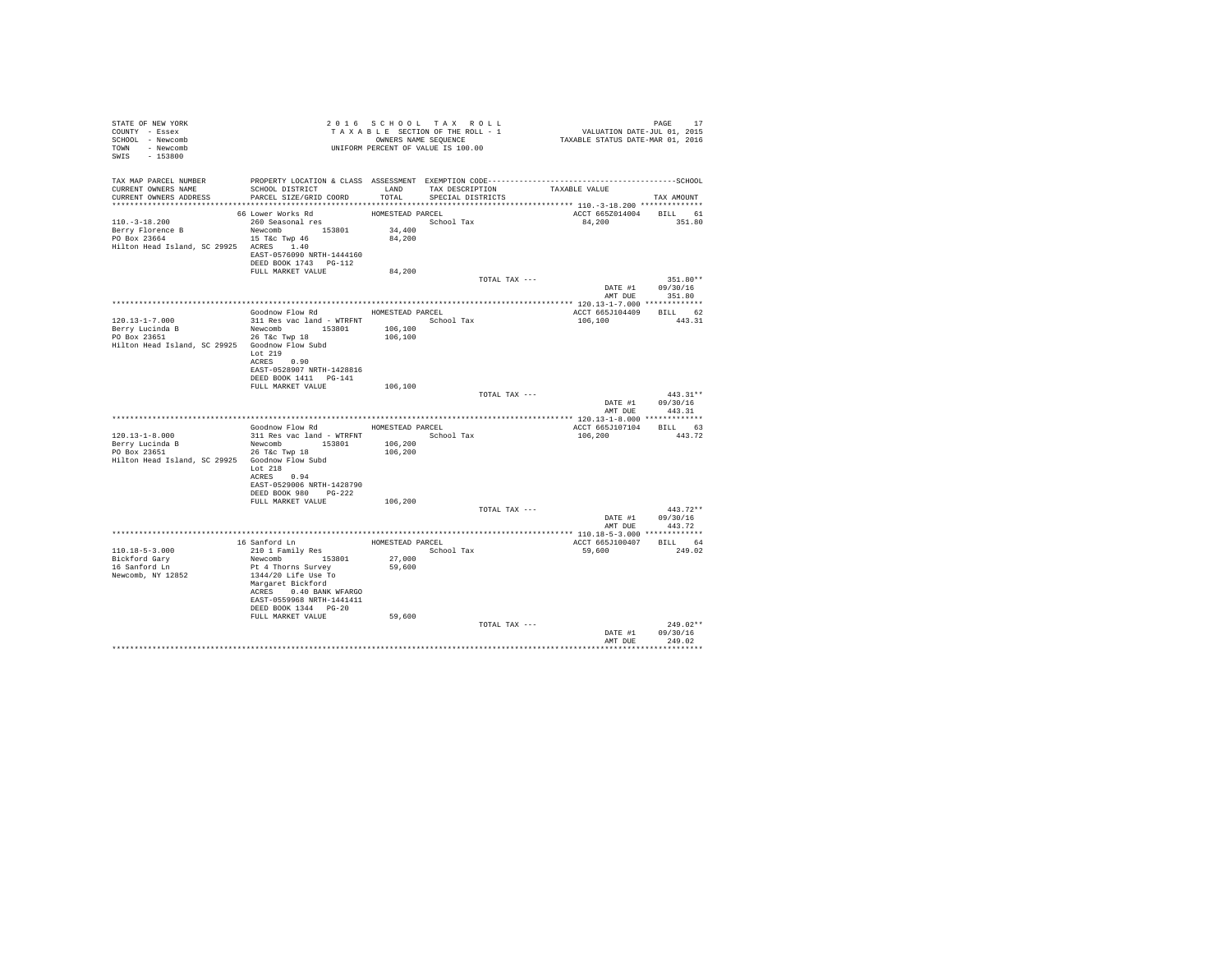| STATE OF NEW YORK<br>COUNTY - Essex<br>SCHOOL - Newcomb<br>TOWN - Newcomb<br>SWIS - 153800 | TAXABLE SECTION OF HER COMPRESS NAME SEQUENCE<br>OWNERS NAME SEQUENCE<br>UNIFORM PERCENT OF VALUE IS 100.00                                      |                      | TAXABLE SECTION OF THE ROLL - 1<br>OWNERS NAME SEQUENCE | PAGE 18<br>VALUATION DATE-JUL 01, 2015<br>TAXABLE STATUS DATE-MAR 01, 2016 |                            |
|--------------------------------------------------------------------------------------------|--------------------------------------------------------------------------------------------------------------------------------------------------|----------------------|---------------------------------------------------------|----------------------------------------------------------------------------|----------------------------|
| TAX MAP PARCEL NUMBER<br>CURRENT OWNERS NAME                                               | PROPERTY LOCATION & CLASS ASSESSMENT EXEMPTION CODE-----------------------------------SCHOOL<br>SCHOOL DISTRICT                                  |                      | LAND TAX DESCRIPTION                                    | TAXABLE VALUE                                                              |                            |
| CURRENT OWNERS ADDRESS                                                                     | PARCEL SIZE/GRID COORD                                                                                                                           | TOTAL                | SPECIAL DISTRICTS                                       |                                                                            | TAX AMOUNT                 |
|                                                                                            |                                                                                                                                                  |                      |                                                         |                                                                            |                            |
|                                                                                            | 39 Goodnow Flow Rd                                                                                                                               | NON-HOMESTEAD PARCEL |                                                         | ACCT 665J100506 BILL 65                                                    |                            |
| 109.15-4-10.000<br>Blanchette Andrew                                                       | 312 Vac w/imprv<br>Newcomb 153801 39,900                                                                                                         |                      | School Tax                                              | 49.000 854.83                                                              |                            |
| 5042 Rt 28N                                                                                | 4 Ords Patent                                                                                                                                    | 49,000               |                                                         |                                                                            |                            |
| Newcomb, NY 12852                                                                          | 29ac                                                                                                                                             |                      |                                                         |                                                                            |                            |
|                                                                                            | ACRES 31.20                                                                                                                                      |                      |                                                         |                                                                            |                            |
|                                                                                            | EAST-0543068 NRTH-1444257                                                                                                                        |                      |                                                         |                                                                            |                            |
|                                                                                            | DEED BOOK 480 PG-192                                                                                                                             |                      |                                                         |                                                                            |                            |
|                                                                                            | FULL MARKET VALUE                                                                                                                                | 49,000               |                                                         |                                                                            |                            |
|                                                                                            |                                                                                                                                                  |                      | TOTAL TAX ---                                           |                                                                            | 854.83**                   |
|                                                                                            |                                                                                                                                                  |                      |                                                         | AMT DUE                                                                    | DATE #1 09/30/16<br>854.83 |
|                                                                                            |                                                                                                                                                  |                      |                                                         |                                                                            |                            |
|                                                                                            | ANYS Route 28N<br>210 1 Family Res<br>Nurses Nurses<br>5042 NYS Route 28N                                                                        |                      |                                                         | ACCT 665L100508 BILL 66                                                    |                            |
| $110.18 - 3 - 2.000$<br>Blanchette Andrew J                                                | Newcomb 153801                                                                                                                                   |                      | RES. STAR 41854<br>34,100 School Tax                    | 99,900                                                                     | 30,000<br>417.40           |
| 5042 Rt 28N                                                                                | Pt 4 Thorns Survey                                                                                                                               | 99,900               |                                                         |                                                                            |                            |
| Newcomb, NY 12852                                                                          | ACRES 1.10                                                                                                                                       |                      |                                                         |                                                                            |                            |
|                                                                                            | EAST-0559274 NRTH-1442967                                                                                                                        |                      |                                                         |                                                                            |                            |
|                                                                                            | DEED BOOK 763 PG-120                                                                                                                             |                      |                                                         |                                                                            |                            |
|                                                                                            | FULL MARKET VALUE                                                                                                                                | 99,900               |                                                         |                                                                            |                            |
|                                                                                            |                                                                                                                                                  |                      | TOTAL TAX ---                                           |                                                                            | $344.40**$                 |
|                                                                                            |                                                                                                                                                  |                      |                                                         |                                                                            | DATE #1 09/30/16           |
|                                                                                            |                                                                                                                                                  |                      |                                                         |                                                                            | AMT DUE 344.40             |
|                                                                                            | 66 Stubing Ln MOMESTEAD PARCEL                                                                                                                   |                      |                                                         | ACCT 665Z001007 BILL 67                                                    |                            |
| 109.16-6-5.000                                                                             |                                                                                                                                                  |                      |                                                         |                                                                            | 30,000                     |
|                                                                                            |                                                                                                                                                  |                      |                                                         | 343,200                                                                    | 1,433.96                   |
| Bolan Kevin<br>Bolan Denise<br>PO Box 294                                                  |                                                                                                                                                  |                      |                                                         |                                                                            |                            |
|                                                                                            | 8 & 9 Birch Pt Subd                                                                                                                              |                      |                                                         |                                                                            |                            |
| Newcomb, NY 12852                                                                          | ACRES 2.25                                                                                                                                       |                      |                                                         |                                                                            |                            |
|                                                                                            | EAST-0551445 NRTH-1448005                                                                                                                        |                      |                                                         |                                                                            |                            |
|                                                                                            | DEED BOOK 1274 PG-335                                                                                                                            |                      |                                                         |                                                                            |                            |
|                                                                                            | FULL MARKET VALUE                                                                                                                                | 343,200              |                                                         |                                                                            |                            |
|                                                                                            |                                                                                                                                                  |                      | TOTAL TAX ---                                           |                                                                            | $1.360.96**$               |
|                                                                                            |                                                                                                                                                  |                      |                                                         | DATE #1                                                                    | 09/30/16                   |
|                                                                                            |                                                                                                                                                  |                      |                                                         |                                                                            | AMT DUE 1,360.96           |
|                                                                                            |                                                                                                                                                  |                      |                                                         |                                                                            |                            |
| $110.13 - 1 - 4.000$                                                                       |                                                                                                                                                  |                      | HOMESTEAD PARCEL<br>RES. STAR 41854                     | ACCT 665J107003 BILL 68                                                    | 30,000                     |
|                                                                                            |                                                                                                                                                  |                      |                                                         | $366,900$ 1,532.98                                                         |                            |
| Bott Donald R<br>Bott Marlene<br>PO Box 109                                                | 17 Botts Pl<br>17 Botts Pl<br>281 Multiple res<br>Newcomb<br>pr 20 Richards Survey<br>ACRES<br>285T-0553998 NRTH-1445985<br>DEED BOOK 1282 PG-30 |                      | 70,200 School Tax<br>366,900                            |                                                                            |                            |
|                                                                                            |                                                                                                                                                  |                      |                                                         |                                                                            |                            |
| Newcomb, NY 12852                                                                          |                                                                                                                                                  |                      |                                                         |                                                                            |                            |
|                                                                                            |                                                                                                                                                  |                      |                                                         |                                                                            |                            |
|                                                                                            | FULL MARKET VALUE                                                                                                                                | 366,900              |                                                         |                                                                            |                            |
|                                                                                            |                                                                                                                                                  |                      | TOTAL TAX ---                                           |                                                                            | $1.459.98**$               |
|                                                                                            |                                                                                                                                                  |                      |                                                         | DATE #1                                                                    | 09/30/16                   |
|                                                                                            |                                                                                                                                                  |                      |                                                         | AMT DUE                                                                    | 1,459.98                   |
|                                                                                            |                                                                                                                                                  |                      |                                                         |                                                                            |                            |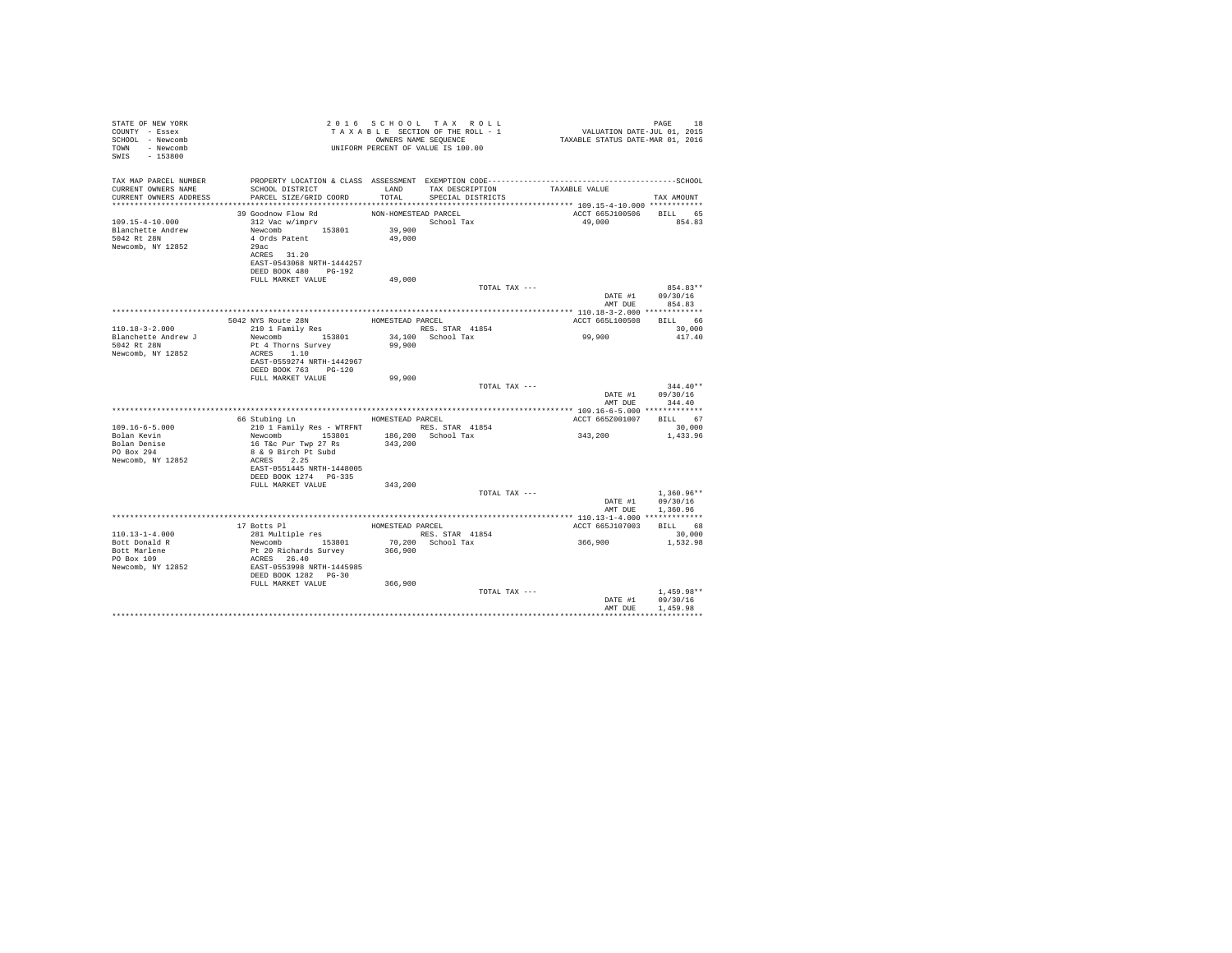| TAX MAP PARCEL NUMBER<br>SCHOOL DISTRICT<br>LAND TAX DESCRIPTION<br>CURRENT OWNERS NAME<br>TAXABLE VALUE<br>CURRENT OWNERS ADDRESS<br>PARCEL SIZE/GRID COORD<br>TOTAL<br>SPECIAL DISTRICTS<br>TAX AMOUNT<br>ACCT 665J105507 BILL 69<br>186 Chaisson Rd<br>HOMESTEAD PARCEL<br>$110.17 - 2 - 42.000$<br>School Tax<br>240 Rural res<br>263,800<br>1,102.21<br>Newcomb 153801<br>18 Richards Survey<br>42,000<br>Bott Joseph H<br>263,800<br>Bott Carol A<br>50 Haig Ave<br>See Map 1843<br>Wynantskill, NY 12198<br>ACRES 19.40<br>EAST-0554817 NRTH-1440918<br>DEED BOOK 1256 PG-82<br>FULL MARKET VALUE<br>263,800<br>$1.102.21**$<br>TOTAL TAX ---<br>DATE #1 09/30/16<br>AMT DUE<br>1,102.21<br>NYS Route 28N<br>910 Priv forest<br>NON-HOMESTEAD PARCEL<br>BILL 70<br>ACCT 665J105506<br>$121. - 2 - 9.000$<br>School Tax<br>56,500<br>985.67<br>Newcomb 153801<br>9 Thorns Survey<br>Bott Joseph H<br>56,500<br>56,500<br>Bott Carol A<br>50 Haig Ave<br>ACRES 68.10 | PAGE 19<br>VALUATION DATE-JUL 01, 2015<br>TAXABLE STATUS DATE-MAR 01, 2016 |
|---------------------------------------------------------------------------------------------------------------------------------------------------------------------------------------------------------------------------------------------------------------------------------------------------------------------------------------------------------------------------------------------------------------------------------------------------------------------------------------------------------------------------------------------------------------------------------------------------------------------------------------------------------------------------------------------------------------------------------------------------------------------------------------------------------------------------------------------------------------------------------------------------------------------------------------------------------------------------|----------------------------------------------------------------------------|
|                                                                                                                                                                                                                                                                                                                                                                                                                                                                                                                                                                                                                                                                                                                                                                                                                                                                                                                                                                           |                                                                            |
|                                                                                                                                                                                                                                                                                                                                                                                                                                                                                                                                                                                                                                                                                                                                                                                                                                                                                                                                                                           |                                                                            |
|                                                                                                                                                                                                                                                                                                                                                                                                                                                                                                                                                                                                                                                                                                                                                                                                                                                                                                                                                                           |                                                                            |
|                                                                                                                                                                                                                                                                                                                                                                                                                                                                                                                                                                                                                                                                                                                                                                                                                                                                                                                                                                           |                                                                            |
|                                                                                                                                                                                                                                                                                                                                                                                                                                                                                                                                                                                                                                                                                                                                                                                                                                                                                                                                                                           |                                                                            |
|                                                                                                                                                                                                                                                                                                                                                                                                                                                                                                                                                                                                                                                                                                                                                                                                                                                                                                                                                                           |                                                                            |
|                                                                                                                                                                                                                                                                                                                                                                                                                                                                                                                                                                                                                                                                                                                                                                                                                                                                                                                                                                           |                                                                            |
|                                                                                                                                                                                                                                                                                                                                                                                                                                                                                                                                                                                                                                                                                                                                                                                                                                                                                                                                                                           |                                                                            |
|                                                                                                                                                                                                                                                                                                                                                                                                                                                                                                                                                                                                                                                                                                                                                                                                                                                                                                                                                                           |                                                                            |
|                                                                                                                                                                                                                                                                                                                                                                                                                                                                                                                                                                                                                                                                                                                                                                                                                                                                                                                                                                           |                                                                            |
| EAST-0556554 NRTH-1439323<br>Wynantskill, NY 12198<br>DEED BOOK 1256 PG-82                                                                                                                                                                                                                                                                                                                                                                                                                                                                                                                                                                                                                                                                                                                                                                                                                                                                                                |                                                                            |
| FULL MARKET VALUE<br>56,500<br>TOTAL TAX ---<br>$985.67**$                                                                                                                                                                                                                                                                                                                                                                                                                                                                                                                                                                                                                                                                                                                                                                                                                                                                                                                |                                                                            |
| DATE #1<br>09/30/16<br>AMT DUE<br>985.67                                                                                                                                                                                                                                                                                                                                                                                                                                                                                                                                                                                                                                                                                                                                                                                                                                                                                                                                  |                                                                            |
|                                                                                                                                                                                                                                                                                                                                                                                                                                                                                                                                                                                                                                                                                                                                                                                                                                                                                                                                                                           |                                                                            |
| HOMESTEAD PARCEL<br>ACCT 665J101604 BILL 71<br>34 Goodnow Flow Rd<br>210 1 Family Res<br>109.15-3-10.000<br>109,800<br>458.77<br>School Tax<br>27,000<br>Newcomb 153801<br>Bott Kenneth T Jr                                                                                                                                                                                                                                                                                                                                                                                                                                                                                                                                                                                                                                                                                                                                                                              |                                                                            |
| PO Box 35<br>4 Ords Patent<br>109,800<br>Poestenkill, NY 12140<br>ACRES 0.40                                                                                                                                                                                                                                                                                                                                                                                                                                                                                                                                                                                                                                                                                                                                                                                                                                                                                              |                                                                            |
| EAST-0542905 NRTH-1445117<br>DEED BOOK 1612 PG-125                                                                                                                                                                                                                                                                                                                                                                                                                                                                                                                                                                                                                                                                                                                                                                                                                                                                                                                        |                                                                            |
| 109,800<br>FULL MARKET VALUE                                                                                                                                                                                                                                                                                                                                                                                                                                                                                                                                                                                                                                                                                                                                                                                                                                                                                                                                              |                                                                            |
| TOTAL TAX ---<br>$458.77**$<br>09/30/16<br>DATE #1                                                                                                                                                                                                                                                                                                                                                                                                                                                                                                                                                                                                                                                                                                                                                                                                                                                                                                                        |                                                                            |
| AMT DUE 458.77                                                                                                                                                                                                                                                                                                                                                                                                                                                                                                                                                                                                                                                                                                                                                                                                                                                                                                                                                            |                                                                            |
| 1018 Goodnow Flow Rd<br>ACCT 665J103501 BILL 72<br>HOMESTEAD PARCEL                                                                                                                                                                                                                                                                                                                                                                                                                                                                                                                                                                                                                                                                                                                                                                                                                                                                                                       |                                                                            |
| School Tax<br>$120.14 - 1 - 7.002$<br>260 Seasonal res - WTRFNT<br>158,700<br>663.08<br>Newcomb 153801<br>Bowers Timothy B<br>135,200<br>46 T&c Twp 18<br>Bowers Deborah G<br>158,700<br>53 Allhusen Rd<br>Goodnow Flow Subd<br>Lots 153 & 154                                                                                                                                                                                                                                                                                                                                                                                                                                                                                                                                                                                                                                                                                                                            |                                                                            |
| New Paltz, NY 12561<br>ACRES 0.81<br>EAST-0536002 NRTH-1428039<br>DEED BOOK 1413 PG-96<br>FULL MARKET VALUE<br>158,700                                                                                                                                                                                                                                                                                                                                                                                                                                                                                                                                                                                                                                                                                                                                                                                                                                                    |                                                                            |
| 663.08**<br>TOTAL TAX ---                                                                                                                                                                                                                                                                                                                                                                                                                                                                                                                                                                                                                                                                                                                                                                                                                                                                                                                                                 |                                                                            |
| DATE #1<br>09/30/16<br>AMT DUE<br>663.08<br>**************                                                                                                                                                                                                                                                                                                                                                                                                                                                                                                                                                                                                                                                                                                                                                                                                                                                                                                                |                                                                            |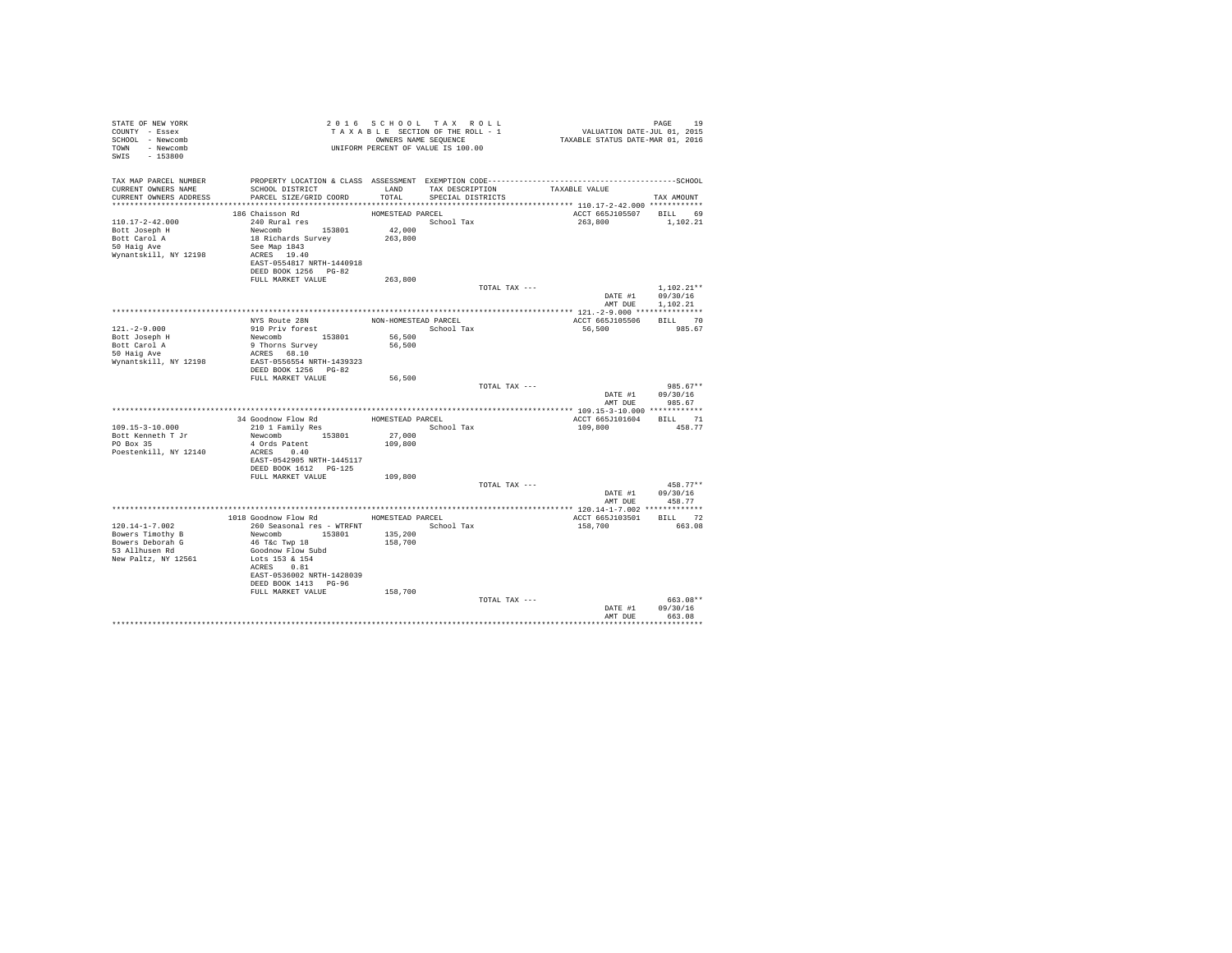| STATE OF NEW YORK                   | 2010 SCROUNG SECTION OF THE ROLL - 1<br>TAXABLE SECTION OF THE ROLL - 1<br>OWNERS NAME SEQUENCE<br>UNIFORM PERCENT OF VALUE IS 100.00 |                  | 2016 SCHOOL TAX ROLL | PAGE 20<br>VALUATION DATE-JUL 01, 2015<br>TAXABLE STATUS DATE-MAR 01, 2016 |                  |
|-------------------------------------|---------------------------------------------------------------------------------------------------------------------------------------|------------------|----------------------|----------------------------------------------------------------------------|------------------|
| COUNTY - Essex                      |                                                                                                                                       |                  |                      |                                                                            |                  |
| SCHOOL - Newcomb                    |                                                                                                                                       |                  |                      |                                                                            |                  |
| TOWN - Newcomb                      |                                                                                                                                       |                  |                      |                                                                            |                  |
| SWIS - 153800                       |                                                                                                                                       |                  |                      |                                                                            |                  |
|                                     |                                                                                                                                       |                  |                      |                                                                            |                  |
|                                     |                                                                                                                                       |                  |                      |                                                                            |                  |
|                                     |                                                                                                                                       |                  |                      |                                                                            |                  |
| CURRENT OWNERS ADDRESS              | SCHOOL DISTRICT                       LAND        TAX DESCRIPTION                  TAXABLE VALUE<br>PARCEL SIZE/GRID COORD            | TOTAL            | SPECIAL DISTRICTS    |                                                                            | TAX AMOUNT       |
|                                     |                                                                                                                                       |                  |                      |                                                                            |                  |
|                                     | 87 Marcy Ln                                                                                                                           | HOMESTEAD PARCEL |                      | ACCT 665J106804 BILL 73                                                    |                  |
| $110.17 - 3 - 15.000$               |                                                                                                                                       |                  | School Tax           | 118,600 495.53                                                             |                  |
| Brace Erwin P                       |                                                                                                                                       |                  |                      |                                                                            |                  |
| Brace Veronica F                    |                                                                                                                                       |                  |                      |                                                                            |                  |
| 87 Marcy Ln                         |                                                                                                                                       |                  |                      |                                                                            |                  |
| Newcomb, NY 12852                   |                                                                                                                                       |                  |                      |                                                                            |                  |
|                                     | DEED BOOK 1822 PG-142                                                                                                                 |                  |                      |                                                                            |                  |
|                                     | FULL MARKET VALUE 118,600                                                                                                             |                  |                      |                                                                            |                  |
|                                     |                                                                                                                                       |                  | TOTAL TAX ---        |                                                                            | $495.53**$       |
|                                     |                                                                                                                                       |                  |                      |                                                                            |                  |
|                                     |                                                                                                                                       |                  |                      | DATE #1 09/30/16<br>AMT DUE 495.53                                         |                  |
|                                     |                                                                                                                                       |                  |                      |                                                                            |                  |
|                                     | 1254 Goodnow Flow Rd MOMESTEAD PARCEL                                                                                                 |                  |                      | ACCT 665J104110 BILL 74                                                    |                  |
| 120.18-2-30.000                     | 210 1 Family Res - WTRFNT School Tax                                                                                                  |                  |                      | 299,500 1,251.37                                                           |                  |
|                                     |                                                                                                                                       |                  |                      |                                                                            |                  |
|                                     |                                                                                                                                       |                  |                      |                                                                            |                  |
| Pattersonville, NY 12137            | 46 T&C Twp 18<br>Goodnow Flow Subd                                                                                                    |                  |                      |                                                                            |                  |
|                                     | Lot 19 4.26 Ac Deed                                                                                                                   |                  |                      |                                                                            |                  |
|                                     | ACRES 3.70                                                                                                                            |                  |                      |                                                                            |                  |
|                                     | EAST-0536879 NRTH-1425909                                                                                                             |                  |                      |                                                                            |                  |
|                                     | DEED BOOK 1825 PG-79                                                                                                                  |                  |                      |                                                                            |                  |
|                                     | FULL MARKET VALUE                                                                                                                     | 299,500          |                      |                                                                            |                  |
|                                     |                                                                                                                                       |                  | TOTAL TAX ---        |                                                                            | $1.251.37**$     |
|                                     |                                                                                                                                       |                  |                      | DATE #1 09/30/16                                                           |                  |
|                                     |                                                                                                                                       |                  |                      |                                                                            | AMT DUE 1,251.37 |
|                                     |                                                                                                                                       |                  |                      |                                                                            |                  |
|                                     | Goodnow Flow Rd MOMESTEAD PARCEL                                                                                                      |                  |                      | ACCT 665J100604 BILL 75                                                    |                  |
| $120.17 - 2 - 33.000$               | 311 Res vac land - WTRFNT<br>Newcomb 153801 188,900<br>41 & 42 T&c Twp 18 188,900                                                     |                  |                      | 188.900 789.26                                                             |                  |
| Bragg Dennis                        |                                                                                                                                       |                  |                      |                                                                            |                  |
| Bragg Patricia M<br>37 Oak Crest Dr |                                                                                                                                       |                  |                      |                                                                            |                  |
|                                     | Goodnow Flow Subd                                                                                                                     |                  |                      |                                                                            |                  |
| Highland, NY 12528                  | Lot 71 72 73 7.1Ac                                                                                                                    |                  |                      |                                                                            |                  |
|                                     | ACRES 19.80                                                                                                                           |                  |                      |                                                                            |                  |
|                                     | EAST-0531448 NRTH-1426661                                                                                                             |                  |                      |                                                                            |                  |
|                                     | DEED BOOK 1196 PG-27                                                                                                                  |                  |                      |                                                                            |                  |
|                                     | FULL MARKET VALUE                                                                                                                     | 188,900          |                      |                                                                            |                  |
|                                     |                                                                                                                                       |                  | TOTAL TAX ---        |                                                                            | $789.26**$       |
|                                     |                                                                                                                                       |                  |                      |                                                                            | DATE #1 09/30/16 |
|                                     |                                                                                                                                       |                  |                      | AMT DUE                                                                    | 789.26           |
|                                     |                                                                                                                                       |                  |                      |                                                                            |                  |
|                                     | 99 Memory Ln MOMESTEAD PARCEL                                                                                                         |                  |                      | ACCT 665J100603 BILL 76                                                    |                  |
| 120.17-2-34.000                     | 210 1 Family Res - WTRFNT School Tax                                                                                                  |                  |                      | 270,000                                                                    | 1,128,11         |
| Bragg Dennis                        | Newcomb 153801 228,300<br>42 Tác Twp 18 270,000<br>Goodnow Flow Subd 270,000                                                          |                  |                      |                                                                            |                  |
| Bragg Patricia M<br>37 Oak Crest Dr |                                                                                                                                       |                  |                      |                                                                            |                  |
|                                     | Lot 69 & 70 7.2Ac                                                                                                                     |                  |                      |                                                                            |                  |
| Highland, NY 12528                  |                                                                                                                                       |                  |                      |                                                                            |                  |
|                                     | ACRES 8.00<br>EAST-0531854 NRTH-1426718                                                                                               |                  |                      |                                                                            |                  |
|                                     |                                                                                                                                       |                  |                      |                                                                            |                  |
|                                     | DEED BOOK 1196 PG-27<br>FULL MARKET VALUE                                                                                             |                  |                      |                                                                            |                  |
|                                     |                                                                                                                                       | 270,000          |                      |                                                                            |                  |
|                                     |                                                                                                                                       |                  | TOTAL TAX ---        |                                                                            | $1.128.11**$     |
|                                     |                                                                                                                                       |                  |                      | DATE #1 09/30/16<br>AMT DUE                                                | 1,128.11         |
|                                     |                                                                                                                                       |                  |                      |                                                                            |                  |
|                                     |                                                                                                                                       |                  |                      |                                                                            |                  |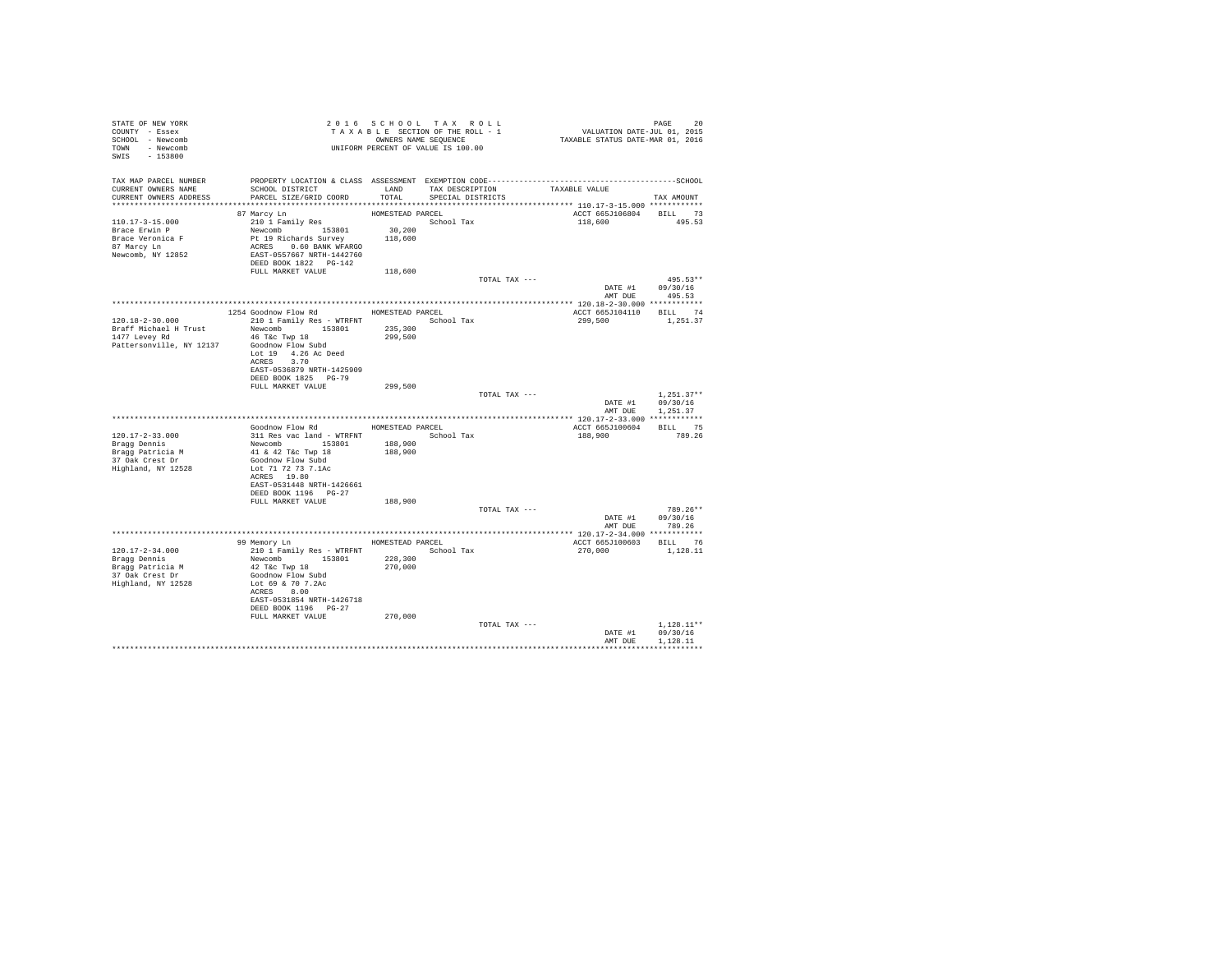| STATE OF NEW YORK<br>COUNTY - Essex<br>SCHOOL - Newcomb<br>- Newcomb<br>TOWN<br>$-153800$<br>SWIS         |                                                                                                                                                                                                                         | OWNERS NAME SEQUENCE                              | 2016 SCHOOL TAX ROLL<br>TAXABLE SECTION OF THE ROLL - 1<br>UNIFORM PERCENT OF VALUE IS 100.00 | VALUATION DATE-JUL 01, 2015<br>TAXABLE STATUS DATE-MAR 01, 2016 | 21<br>PAGE                       |
|-----------------------------------------------------------------------------------------------------------|-------------------------------------------------------------------------------------------------------------------------------------------------------------------------------------------------------------------------|---------------------------------------------------|-----------------------------------------------------------------------------------------------|-----------------------------------------------------------------|----------------------------------|
| TAX MAP PARCEL NUMBER<br>CURRENT OWNERS NAME<br>CURRENT OWNERS ADDRESS<br>*************************       | SCHOOL DISTRICT<br>PARCEL SIZE/GRID COORD                                                                                                                                                                               | LAND<br>TOTAL                                     | TAX DESCRIPTION<br>SPECIAL DISTRICTS                                                          | TAXABLE VALUE                                                   | TAX AMOUNT                       |
| $110.17 - 3 - 16.000$<br>Brewer Laura M<br>83 Marcy Ln<br>Newcomb, NY 12852                               | 83 Marcy Ln<br>210 1 Family Res<br>153801<br>Newcomb<br>Pt 19 Richards Survey<br>0.60 BANK1STARSG<br>ACRES<br>EAST-0557747 NRTH-1442689<br>DEED BOOK 1780 PG-161<br>FULL MARKET VALUE                                   | HOMESTEAD PARCEL<br>30,200<br>89,600<br>89,600    | School Tax                                                                                    | ACCT 665J104107<br>89,600                                       | BILL 77<br>374.37                |
|                                                                                                           |                                                                                                                                                                                                                         |                                                   | TOTAL TAX ---                                                                                 | DATE #1<br>AMT DUE                                              | $374.37**$<br>09/30/16<br>374.37 |
|                                                                                                           |                                                                                                                                                                                                                         |                                                   |                                                                                               |                                                                 |                                  |
| $119.20 - 4 - 1.000$<br>Broderick William B<br>526 Tiplady Rd<br>Salem, NY 12865                          | 1732 Goodnow Flow Rd<br>260 Seasonal res - WTRFNT<br>153801<br>Newcomb<br>27 T&c Twp 18<br>Goodnow Flow Subd<br>Lot 337<br>ACRES<br>0.80<br>EAST-0526166 NRTH-1425728<br>DEED BOOK 1425 PG-318<br>FULL MARKET VALUE     | HOMESTEAD PARCEL<br>115,700<br>155,700<br>155,700 | School Tax                                                                                    | ACCT 665J106206<br>155,700                                      | BILL 78<br>650.54                |
|                                                                                                           |                                                                                                                                                                                                                         |                                                   | TOTAL TAX ---                                                                                 |                                                                 | 650.54**                         |
|                                                                                                           |                                                                                                                                                                                                                         |                                                   |                                                                                               | DATE #1<br>AMT DUE                                              | 09/30/16<br>650.54               |
| $120.18 - 1 - 6.000$<br>Broughton Richard W<br>Broughton John J<br>PO Box 276<br>East Greenbush, NY 12061 | 1044 Goodnow Flow Rd<br>210 1 Family Res - WTRFNT<br>Newcomb<br>153801<br>46 T&c Twp 18<br>Goodnow Flow Subd<br>Lot $147$<br>0.40<br>ACRES<br>EAST-0536613 NRTH-1427771<br>DEED BOOK 584<br>PG-142<br>FULL MARKET VALUE | HOMESTEAD PARCEL<br>100,600<br>167,400<br>167,400 | School Tax                                                                                    | ACCT 665J100112<br>167,400                                      | BILL 79<br>699.43                |
|                                                                                                           |                                                                                                                                                                                                                         |                                                   | TOTAL TAX $---$                                                                               | DATE #1<br>AMT DUE                                              | 699.43**<br>09/30/16<br>699.43   |
|                                                                                                           |                                                                                                                                                                                                                         |                                                   |                                                                                               |                                                                 | .                                |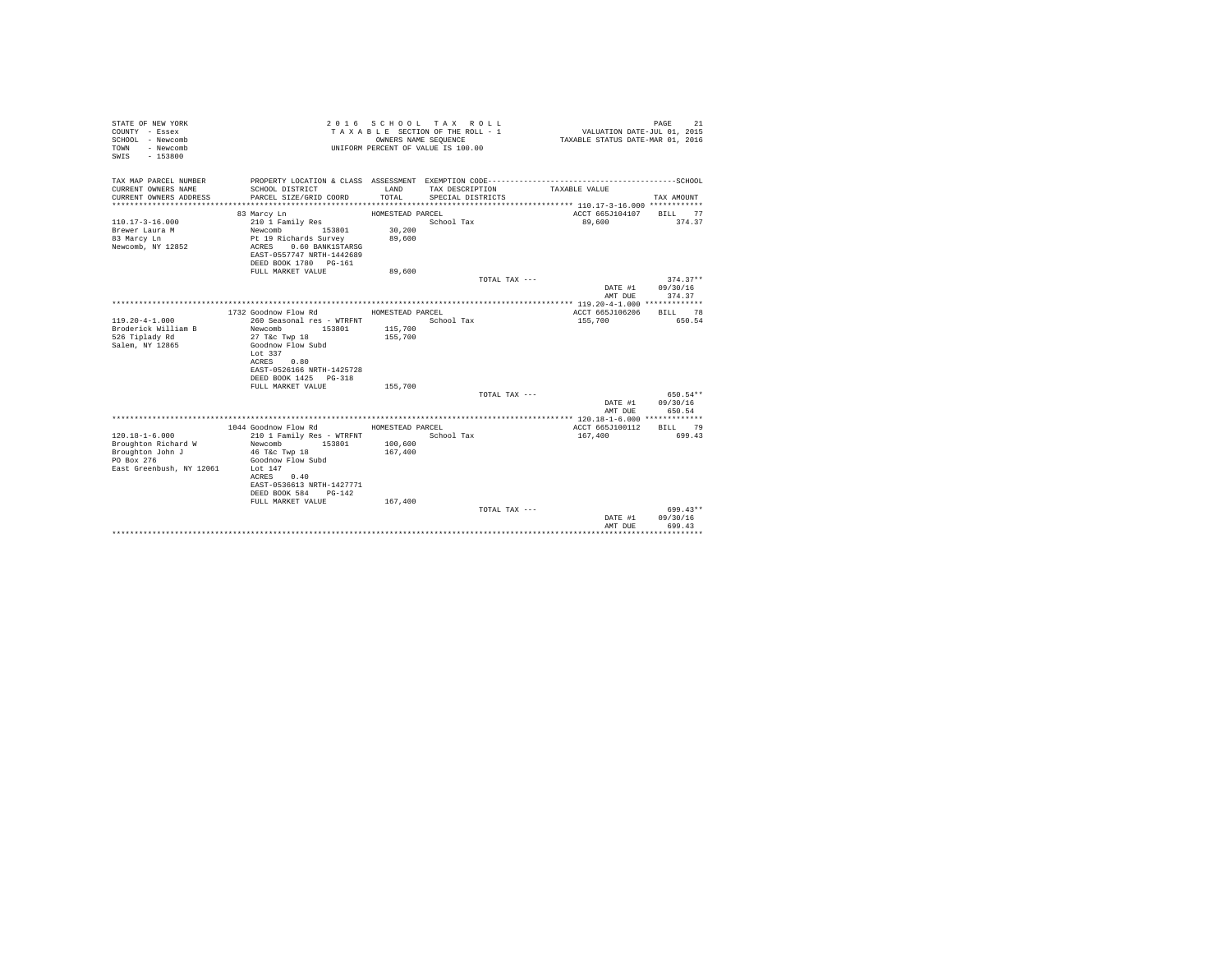| STATE OF NEW YORK<br>COUNTY - Essex<br>SCHOOL - Newcomb<br>TOWN - Newcomb<br>SWIS - 153800 | 2 0 1 0 S C A U OU A CA U A CA U A CA U A CA E ESCTION OF THE ROLL - 1<br>T A X A B L E SECTION OF THE ROLL - 1<br>UNIFORM PERCENT OF VALUE IS 100.00                                                                          |         | 2016 SCHOOL TAX ROLL               | PAGE 22<br>VALUATION DATE-JUL 01, 2015<br>TAXABLE STATUS DATE-MAR 01, 2016 |                                    |
|--------------------------------------------------------------------------------------------|--------------------------------------------------------------------------------------------------------------------------------------------------------------------------------------------------------------------------------|---------|------------------------------------|----------------------------------------------------------------------------|------------------------------------|
| CURRENT OWNERS NAME                                                                        | TAX MAP PARCEL NUMBER PROPERTY LOCATION & CLASS ASSESSMENT EXEMPTION CODE-----------------------------------SCHOOL<br>SCHOOL DISTRICT                                                                                          |         | LAND TAX DESCRIPTION TAXABLE VALUE |                                                                            |                                    |
| CURRENT OWNERS ADDRESS                                                                     | PARCEL SIZE/GRID COORD                                                                                                                                                                                                         | TOTAL   | SPECIAL DISTRICTS                  |                                                                            | TAX AMOUNT                         |
|                                                                                            |                                                                                                                                                                                                                                |         |                                    | ACCT 665J106914 BILL 80                                                    |                                    |
| $109.15 - 2 - 2.000$                                                                       | 5841 NYS Route 28N<br>210 1 Family Res                                                                                                                                                                                         |         |                                    |                                                                            | 30,000                             |
| Brundage James F                                                                           |                                                                                                                                                                                                                                |         |                                    | 114,000                                                                    | 476.31                             |
| Brundage Anita L<br>5841 State Rte 28N<br>Newcomb, NY 12852                                |                                                                                                                                                                                                                                |         |                                    |                                                                            |                                    |
|                                                                                            | HOMESTEAD PARCEL THE MANUS PARCEL RESOLUTION AND RESULT AND RESULT AND RESULT AND A STOCK AND RESULT AN ACCHET AND RESULT AN ACCHET AND RESULT ON THE PARTICULAR POST ON THE PARTICULAR POST ON THE PARTICULAR POST ON THE PAR |         |                                    |                                                                            |                                    |
|                                                                                            |                                                                                                                                                                                                                                |         |                                    |                                                                            |                                    |
|                                                                                            |                                                                                                                                                                                                                                |         | TOTAL TAX ---                      |                                                                            | $403.31**$                         |
|                                                                                            |                                                                                                                                                                                                                                |         |                                    | DATE #1 09/30/16<br>AMT DUE                                                | 403.31                             |
|                                                                                            |                                                                                                                                                                                                                                |         |                                    |                                                                            |                                    |
| $120.18 - 1 - 12.000$                                                                      | 1070 Goodnow Flow Rd MOMESTEAD PARCEL                                                                                                                                                                                          |         |                                    | ACCT 665J100514 BILL 81                                                    |                                    |
| Bruno Anthony J                                                                            | Newcomb 153801                                                                                                                                                                                                                 | 99,800  |                                    | 163,500 683.13                                                             |                                    |
| 52 Ferry Blvd                                                                              | 46 T&C Twp 18                                                                                                                                                                                                                  | 163,500 |                                    |                                                                            |                                    |
| So Glens Falls, NY 12803 Goodnow Flow Subd                                                 | Lot 141                                                                                                                                                                                                                        |         |                                    |                                                                            |                                    |
|                                                                                            | ACRES 0.50                                                                                                                                                                                                                     |         |                                    |                                                                            |                                    |
|                                                                                            | EAST-0537147 NRTH-1427525<br>DEED BOOK 783 PG-207                                                                                                                                                                              |         |                                    |                                                                            |                                    |
|                                                                                            | FULL MARKET VALUE                                                                                                                                                                                                              | 163,500 |                                    |                                                                            |                                    |
|                                                                                            |                                                                                                                                                                                                                                |         | TOTAL TAX ---                      |                                                                            | 683.13**                           |
|                                                                                            |                                                                                                                                                                                                                                |         |                                    |                                                                            | DATE #1 09/30/16<br>AMT DUE 683.13 |
|                                                                                            |                                                                                                                                                                                                                                |         |                                    |                                                                            |                                    |
| 110.13-13-4.000                                                                            | 46 Montayne Way MON-HOMESTEAD PARCEL<br>311 Res vac land                                                                                                                                                                       |         | School Tax                         | ACCT 665Z009002 BILL 82<br>12,300                                          | 214.58                             |
|                                                                                            | 1909 - 1909 - 1909 - 1910<br>Bruno Mary Elizabeth - Newcomb - 153801<br>102 Lumax Run - 20 T&C Pur TWP 27 RS                                                                                                                   | 12,300  |                                    |                                                                            |                                    |
| Troy, NY 12180                                                                             | 1629/128-Agreement                                                                                                                                                                                                             | 12,300  |                                    |                                                                            |                                    |
|                                                                                            | ACRES 1.30                                                                                                                                                                                                                     |         |                                    |                                                                            |                                    |
|                                                                                            | EAST-0555225 NRTH-1446757<br>DEED BOOK 1700 PG-145                                                                                                                                                                             |         |                                    |                                                                            |                                    |
|                                                                                            | FULL MARKET VALUE                                                                                                                                                                                                              | 12,300  |                                    |                                                                            |                                    |
|                                                                                            |                                                                                                                                                                                                                                |         | TOTAL TAX ---                      |                                                                            | $214.58**$                         |
|                                                                                            |                                                                                                                                                                                                                                |         |                                    | AMT DUE                                                                    | DATE #1 09/30/16<br>214.58         |
|                                                                                            |                                                                                                                                                                                                                                |         |                                    |                                                                            |                                    |
| $119.20 - 3 - 4.000$                                                                       | Goodnow Flow Rd MOMESTEAD PARCEL<br>311 Res vac land - WTRFNT School Tax                                                                                                                                                       |         |                                    | ACCT 665J176002 BILL 83<br>123,300                                         | 515.17                             |
| Bruno Ruth E Trust                                                                         | Sil Res vac Ianu - WIRENT<br>Newcomb 153801<br>27 T&c Twp 18                                                                                                                                                                   | 123,300 |                                    |                                                                            |                                    |
| c/o Peter Bruno<br>23 Mason St                                                             |                                                                                                                                                                                                                                | 123,300 |                                    |                                                                            |                                    |
| Glens Falls, NY 12801                                                                      | Goodnow Flow Subd<br>Lot 344 1.3Ac                                                                                                                                                                                             |         |                                    |                                                                            |                                    |
|                                                                                            | ACRES 1.50                                                                                                                                                                                                                     |         |                                    |                                                                            |                                    |
|                                                                                            | EAST-0525086 NRTH-1426549<br>DEED BOOK 1640 PG-9                                                                                                                                                                               |         |                                    |                                                                            |                                    |
|                                                                                            | FULL MARKET VALUE                                                                                                                                                                                                              | 123,300 |                                    |                                                                            |                                    |
|                                                                                            |                                                                                                                                                                                                                                |         | TOTAL TAX ---                      |                                                                            | $515.17**$<br>DATE #1 09/30/16     |
|                                                                                            |                                                                                                                                                                                                                                |         |                                    | AMT DHR                                                                    | 515.17                             |
|                                                                                            |                                                                                                                                                                                                                                |         |                                    |                                                                            | ***********                        |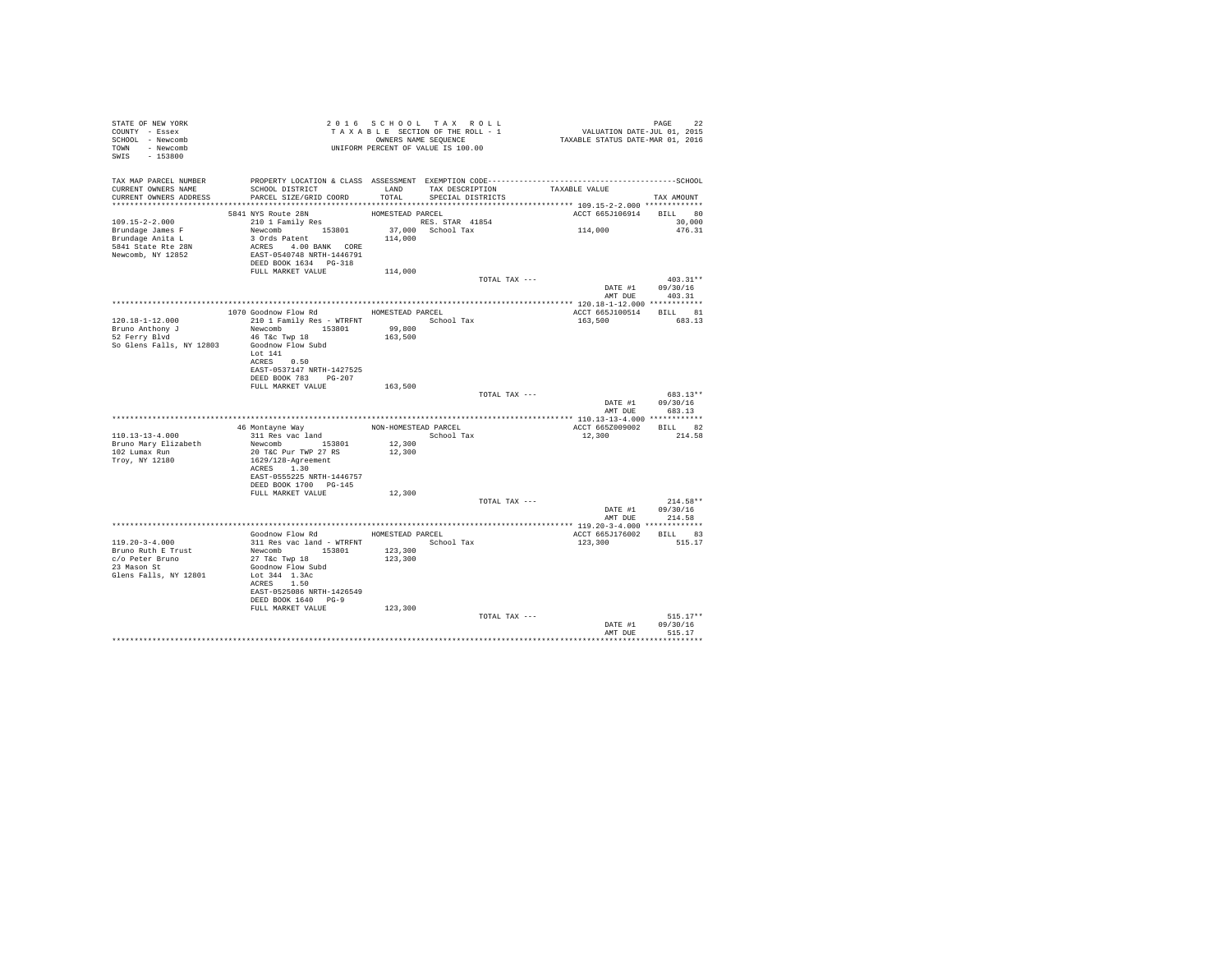| TAX MAP PARCEL NUMBER<br>SCHOOL DISTRICT LAND<br>CURRENT OWNERS NAME<br>TAX DESCRIPTION<br>TAXABLE VALUE | TAX AMOUNT              |
|----------------------------------------------------------------------------------------------------------|-------------------------|
|                                                                                                          |                         |
| TOTAL<br>PARCEL SIZE/GRID COORD<br>CURRENT OWNERS ADDRESS<br>SPECIAL DISTRICTS                           |                         |
|                                                                                                          |                         |
| 1854 Goodnow Flow Rd MOMESTEAD PARCEL                                                                    | ACCT 665J100313 BILL 84 |
| 260 Seasonal res - WTRFNT<br>119.20-3-5.000<br>School Tax                                                | 179,000 747.90          |
| Newcomb 153801<br>118,300<br>Bruno Ruth E Trust                                                          |                         |
| 27 T&c Twp 18<br>179,000<br>c/o Peter & Ruth Bruno<br>23 Mason St                                        |                         |
| Goodnow Flow Subd<br>Lot 343 1.5Ac<br>Glens Falls, NY 12801                                              |                         |
| ACRES 1.70                                                                                               |                         |
| EAST-0525248 NRTH-1426503                                                                                |                         |
| DEED BOOK 1640 PG-14                                                                                     |                         |
| FULL MARKET VALUE<br>179,000                                                                             |                         |
| TOTAL TAX ---<br>DATE #1                                                                                 | $747.90**$<br>09/30/16  |
| AMT DUE                                                                                                  | 747.90                  |
|                                                                                                          |                         |
| 10 Island View Ln<br>HOMESTEAD PARCEL                                                                    | ACCT 665J103813 BILL 85 |
| $119.16 - 1 - 26.000$<br>260 Seasonal res - WTRFNT Month School Tax<br>170,000                           | 710.29                  |
| Newcomb 153801<br>105,800<br>Brunswick John T                                                            |                         |
| Conway Cynthia A<br>26 T&C Twp 18<br>170,000<br>16240 NYS Rte 22<br>1461/51 Life Estate to               |                         |
| Stephentown, NY 12168<br>Margaret V Brunswick                                                            |                         |
| ACRES 0.90                                                                                               |                         |
| EAST-0527543 NRTH-1428860                                                                                |                         |
| DEED BOOK 1461    PG-51                                                                                  |                         |
| 170,000<br>FULL MARKET VALUE<br>TOTAL TAX ---                                                            | $710.29**$              |
| DATE #1                                                                                                  | 09/30/16                |
| AMT DUE                                                                                                  | 710.29                  |
|                                                                                                          |                         |
| 5789 NYS Route 28N<br>HOMESTEAD PARCEL                                                                   | ACCT 665J105704 BILL 86 |
| 220 2 Family Res<br>$109.15 - 1 - 16.064$<br>School Tax<br>103,800                                       | 433.70                  |
| Newcomb 153801<br>33,500<br>Bunnell James<br>3 Ords<br>103,800<br>Bunnell Ruth Ann                       |                         |
| 5789 NYS Route 28N<br>ACRES 0.94                                                                         |                         |
| Newcomb, NY 12852<br>EAST-0541954 NRTH-1446358                                                           |                         |
| DEED BOOK 1805 PG-209                                                                                    |                         |
| FULL MARKET VALUE<br>103,800                                                                             |                         |
| TOTAL TAX ---                                                                                            | $433.70**$              |
| DATE #1<br>AMT DUE                                                                                       | 09/30/16<br>433.70      |
|                                                                                                          |                         |
| 35 Griffin Rd<br>210 1 Family Res<br>HOMESTEAD PARCEL<br>ACCT 665J101606 BILL 87                         |                         |
| School Tax<br>$109.15 - 3 - 19.000$<br>76,000                                                            | 317.54                  |
| Newcomb 153801<br>34,700<br>Burdick Gerald A                                                             |                         |
| 4 Ords Pat<br>35 Griffin Rd<br>76,000                                                                    |                         |
| Newcomb, NY 12852<br>Book 859 Page 220<br>ACRES 1.73                                                     |                         |
| EAST-0541993 NRTH-1444425                                                                                |                         |
| DEED BOOK 1283 PG-1                                                                                      |                         |
| FULL MARKET VALUE<br>76,000                                                                              |                         |
| TOTAL TAX ---                                                                                            | $317.54**$              |
| DATE #1                                                                                                  | 09/30/16                |
| AMT DUE                                                                                                  | 317.54<br>              |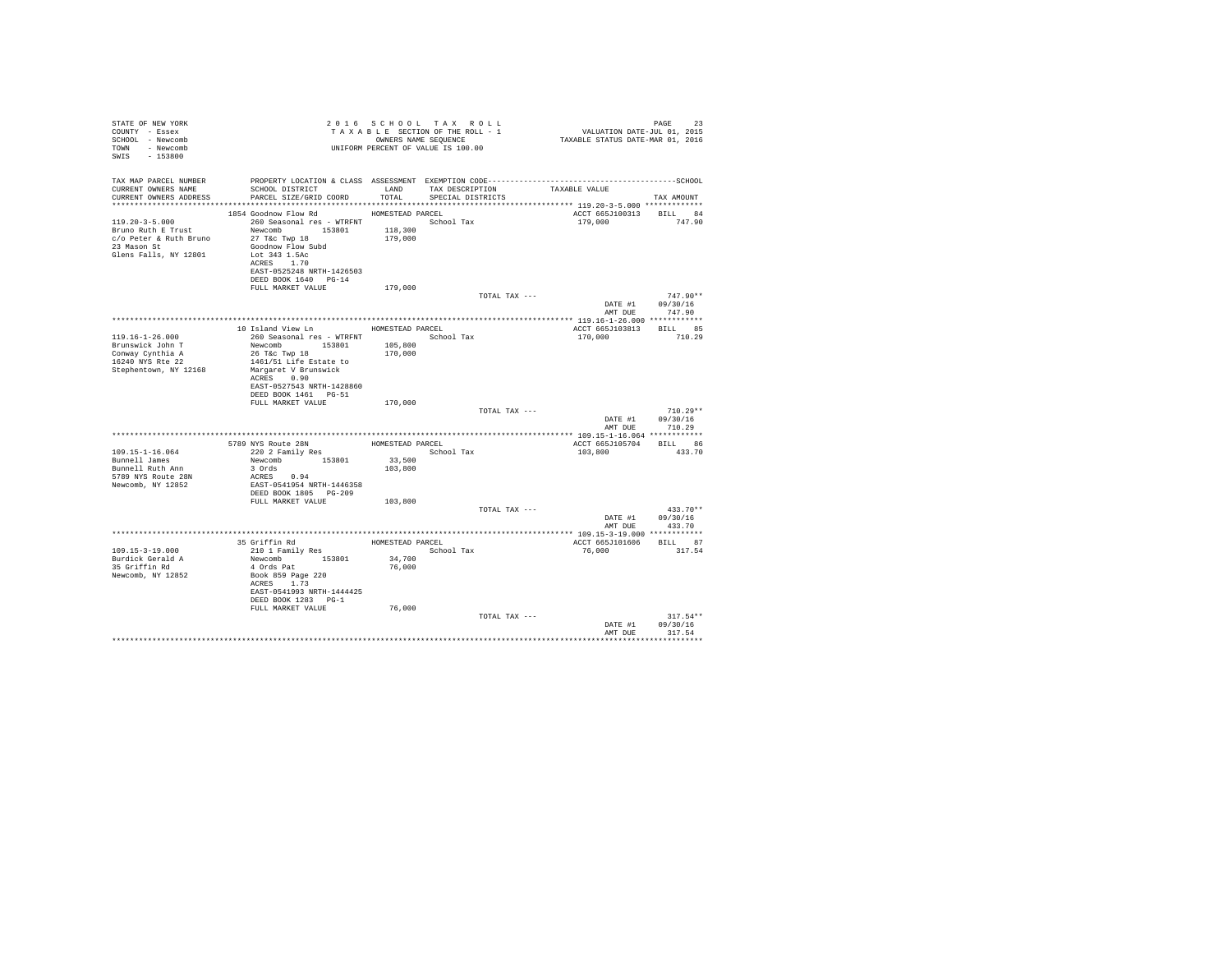| STATE OF NEW YORK<br>COUNTY - Essex<br>SCHOOL - Newcomb<br>- Newcomb<br>TOWN<br>$-153800$<br>SWIS |                           | OWNERS NAME SEOUENCE | 2016 SCHOOL TAX ROLL<br>TAXABLE SECTION OF THE ROLL - 1<br>UNIFORM PERCENT OF VALUE IS 100.00 | VALUATION DATE-JUL 01, 2015<br>TAXABLE STATUS DATE-MAR 01, 2016 | 24<br>PAGE               |
|---------------------------------------------------------------------------------------------------|---------------------------|----------------------|-----------------------------------------------------------------------------------------------|-----------------------------------------------------------------|--------------------------|
| TAX MAP PARCEL NUMBER<br>CURRENT OWNERS NAME                                                      | SCHOOL DISTRICT           | LAND                 | TAX DESCRIPTION                                                                               | TAXABLE VALUE                                                   |                          |
| CURRENT OWNERS ADDRESS<br>*************************                                               | PARCEL SIZE/GRID COORD    | TOTAL                | SPECIAL DISTRICTS                                                                             |                                                                 | TAX AMOUNT               |
|                                                                                                   | 56 Santanoni Dr           | HOMESTEAD PARCEL     |                                                                                               | ACCT 665J192002                                                 | BILL 88                  |
| $110.18 - 2 - 14.033$                                                                             | 240 Rural res             |                      | RES. STAR 41854                                                                               |                                                                 | 30,000                   |
| Bureau Allen                                                                                      | Newcomb<br>153801         |                      | 42,500 School Tax                                                                             | 297,600                                                         | 1,243.43                 |
| Bureau Sandra                                                                                     | 1 2 Thorns Survey         | 297,600              |                                                                                               |                                                                 |                          |
| NYS Rte 28N                                                                                       | ACRES 11.25               |                      |                                                                                               |                                                                 |                          |
| Newcomb, NY 12852                                                                                 | EAST-0561706 NRTH-1442752 |                      |                                                                                               |                                                                 |                          |
|                                                                                                   | DEED BOOK 1012 PG-211     |                      |                                                                                               |                                                                 |                          |
|                                                                                                   | FULL MARKET VALUE         | 297,600              |                                                                                               |                                                                 |                          |
|                                                                                                   |                           |                      | TOTAL TAX ---                                                                                 | DATE #1                                                         | $1.170.43**$<br>09/30/16 |
|                                                                                                   |                           |                      |                                                                                               | AMT DUE                                                         | 1,170.43                 |
|                                                                                                   |                           |                      |                                                                                               |                                                                 |                          |
|                                                                                                   | NYS Route 28N             | NON-HOMESTEAD PARCEL |                                                                                               | ACCT 665J178530                                                 | <b>BILL</b><br>89        |
| $110.18 - 3 - 4.001$                                                                              | 311 Res vac land          |                      | School Tax                                                                                    | 15,500                                                          | 270.41                   |
| Bureau Allen R                                                                                    | Newcomb<br>153801         | 15,500               |                                                                                               |                                                                 |                          |
| Bureau Lucy S                                                                                     | 3 & 4 Thorns Survey       | 15,500               |                                                                                               |                                                                 |                          |
| c/o Noella Bureau                                                                                 | Life Use Noelle Bureau    |                      |                                                                                               |                                                                 |                          |
| 112 Yellow Pine Rd                                                                                | By 1150/283               |                      |                                                                                               |                                                                 |                          |
| Aiken, SC 29803                                                                                   | ACRES<br>0.40             |                      |                                                                                               |                                                                 |                          |
|                                                                                                   | EAST-0559489 NRTH-1442971 |                      |                                                                                               |                                                                 |                          |
|                                                                                                   | DEED BOOK 1167 PG-102     |                      |                                                                                               |                                                                 |                          |
|                                                                                                   | FULL MARKET VALUE         | 15,500               |                                                                                               |                                                                 |                          |
|                                                                                                   |                           |                      | TOTAL TAX ---                                                                                 |                                                                 | $270.41**$               |
|                                                                                                   |                           |                      |                                                                                               | DATE #1                                                         | 09/30/16                 |
|                                                                                                   |                           |                      |                                                                                               | AMT DUE                                                         | 270.41                   |
|                                                                                                   | 5024 NYS Route 28N        | HOMESTEAD PARCEL     |                                                                                               | ACCT 665J100713                                                 | BILL 90                  |
| $110.18 - 3 - 6.000$                                                                              | 210 1 Family Res          |                      | AGED ALL 41800                                                                                |                                                                 | 72,500                   |
| Bureau Allen R                                                                                    | Newcomb<br>153801         |                      | 34,700 SR STAR 41834                                                                          |                                                                 | 65,300                   |
| Bureau Lucy S                                                                                     | Pt 3&4 Thorns Survey      |                      | 145,000 School Tax                                                                            | 72,500                                                          | 302.92                   |
| c/o Noella Bureau                                                                                 | Life Use Noelle Bureau    |                      |                                                                                               |                                                                 |                          |
| 112 Yellow PIne Rd                                                                                | By 1150/283               |                      |                                                                                               |                                                                 |                          |
| Aiken, SC 29803                                                                                   | ACRES 1.70                |                      |                                                                                               |                                                                 |                          |
|                                                                                                   | EAST-0559638 NRTH-1442689 |                      |                                                                                               |                                                                 |                          |
|                                                                                                   | DEED BOOK 1167 PG-102     |                      |                                                                                               |                                                                 |                          |
|                                                                                                   | FULL MARKET VALUE         | 145,000              |                                                                                               |                                                                 |                          |
|                                                                                                   |                           |                      | TOTAL TAX $---$                                                                               |                                                                 | $151.92**$               |
|                                                                                                   |                           |                      |                                                                                               | DATE #1                                                         | 09/30/16                 |
|                                                                                                   |                           |                      |                                                                                               | AMT DUE                                                         | 151.92<br>***********    |
|                                                                                                   |                           |                      |                                                                                               |                                                                 |                          |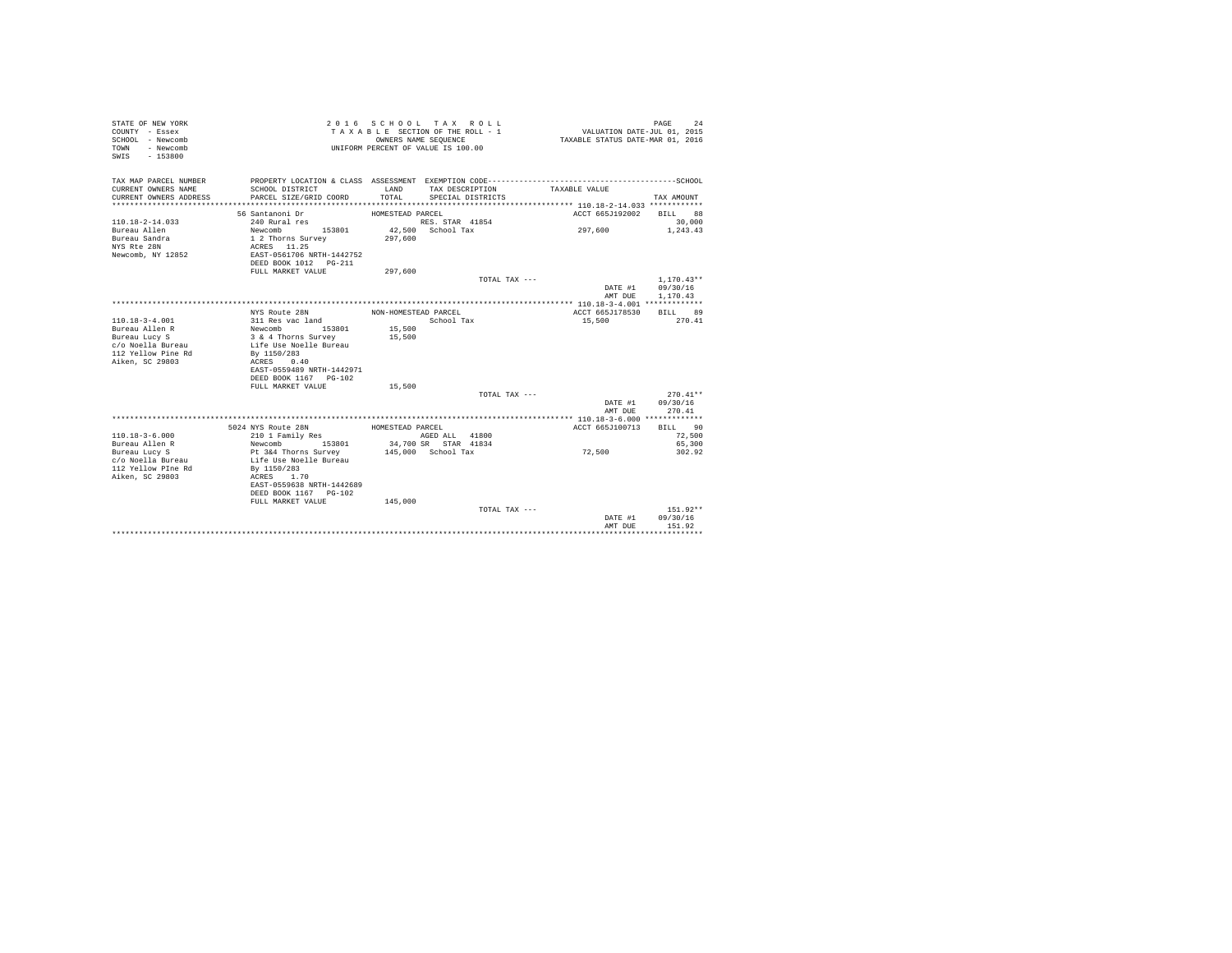| STATE OF NEW YORK<br>COUNTY - Essex<br>SCHOOL - Newcomb<br>TOWN - Newcomb<br>SWIS - 153800                               |                                                                                                                                                                   | $\begin{tabular}{ccccc} 2 & 0 & 1 & 6 & $\texttt{S} \texttt{ C} \texttt{ H} \texttt{O} \texttt{ D} \texttt{L}$ & \multicolumn{2}{c}{\texttt{N}}$ & \multicolumn{2}{c}{\texttt{N}}$ & \multicolumn{2}{c}{\texttt{N}}$ & \multicolumn{2}{c}{\texttt{N}}$ & \multicolumn{2}{c}{\texttt{N}}$ & \multicolumn{2}{c}{\texttt{N}}$ & \multicolumn{2}{c}{\texttt{N}}$ & \multicolumn{2}{c}{\texttt{N}}$ & \multicolumn{2}{c}{\texttt{N}}$ & \multicolumn{2}{c}{$<br>UNIFORM PERCENT OF VALUE IS 100.00 |                 |                                               |                                                  |
|--------------------------------------------------------------------------------------------------------------------------|-------------------------------------------------------------------------------------------------------------------------------------------------------------------|-----------------------------------------------------------------------------------------------------------------------------------------------------------------------------------------------------------------------------------------------------------------------------------------------------------------------------------------------------------------------------------------------------------------------------------------------------------------------------------------------|-----------------|-----------------------------------------------|--------------------------------------------------|
| TAX MAP PARCEL NUMBER<br>CURRENT OWNERS NAME<br>CURRENT OWNERS ADDRESS                                                   | PROPERTY LOCATION & CLASS ASSESSMENT EXEMPTION CODE-----------------------------------SCHOOL<br>SCHOOL DISTRICT<br>PARCEL SIZE/GRID COORD TOTAL SPECIAL DISTRICTS | LAND                                                                                                                                                                                                                                                                                                                                                                                                                                                                                          | TAX DESCRIPTION | TAXABLE VALUE                                 | TAX AMOUNT                                       |
|                                                                                                                          |                                                                                                                                                                   |                                                                                                                                                                                                                                                                                                                                                                                                                                                                                               |                 |                                               |                                                  |
| $110.18 - 3 - 5.003$<br>Bureau Donald J<br>Bureau Patricia A<br>c/o Rene Bureau<br>5038 NYS Rte 28N<br>Newcomb, NY 12852 | ACRES 1.56<br>EAST-0559467 NRTH-1442831<br>DEED BOOK 1578 PG-250                                                                                                  |                                                                                                                                                                                                                                                                                                                                                                                                                                                                                               |                 | ACCT 665J100712 BILL 91<br>$8\,6$ , $1\,5\,0$ | 86,150<br>65,300<br>359.95                       |
|                                                                                                                          | FULL MARKET VALUE                                                                                                                                                 | 172,300                                                                                                                                                                                                                                                                                                                                                                                                                                                                                       |                 |                                               |                                                  |
|                                                                                                                          |                                                                                                                                                                   |                                                                                                                                                                                                                                                                                                                                                                                                                                                                                               | TOTAL TAX ---   |                                               | $208.95**$<br>DATE #1 09/30/16<br>AMT DUE 208.95 |
|                                                                                                                          |                                                                                                                                                                   |                                                                                                                                                                                                                                                                                                                                                                                                                                                                                               |                 |                                               |                                                  |
| $109.16 - 2 - 3.100$<br>Bureau Gino S<br>Bureau Barbara                                                                  | 14 Anderson Ln MOMESTEAD PARCEL<br>210 1 Family Res - WTRFNT School Tax<br>Newcomb 153801 198,400<br>16 Twp 27 T&c Pur Rs 252,300                                 |                                                                                                                                                                                                                                                                                                                                                                                                                                                                                               |                 | ACCT 665J175005 BILL 92<br>252,300            | 1,054.16                                         |
| Al West Dr<br>Castleton, NY 12033                                                                                        | Also 1083/57<br>ACRES 6.23<br>EAST-0551414 NRTH-1446377<br>DEED BOOK 974 PG-21<br>FULL MARKET VALUE                                                               | 252,300                                                                                                                                                                                                                                                                                                                                                                                                                                                                                       |                 |                                               |                                                  |
|                                                                                                                          |                                                                                                                                                                   |                                                                                                                                                                                                                                                                                                                                                                                                                                                                                               | TOTAL TAX ---   | DATE #1<br>AMT DUE                            | $1.054.16**$<br>09/30/16<br>1.054.16             |
|                                                                                                                          |                                                                                                                                                                   |                                                                                                                                                                                                                                                                                                                                                                                                                                                                                               |                 |                                               |                                                  |
| $110.13 - 1 - 11.000$                                                                                                    |                                                                                                                                                                   |                                                                                                                                                                                                                                                                                                                                                                                                                                                                                               |                 | ACCT 665J100308<br>23,200                     | BILL 93<br>404.74                                |
| Burgess Brad<br>Burgess Barbara J<br>6 Hidden Hills Dr<br>Queensbury, NY 12804                                           | Newcomb 153801 23,200<br>Pt 17 Richards Survey 23,200<br>ACRES 0.90<br>EAST-0553874 NRTH-1445382<br>DEED BOOK 1269 PG-73                                          |                                                                                                                                                                                                                                                                                                                                                                                                                                                                                               |                 |                                               |                                                  |
|                                                                                                                          | FULL MARKET VALUE                                                                                                                                                 | 23,200                                                                                                                                                                                                                                                                                                                                                                                                                                                                                        | TOTAL TAX ---   | AMT DUE                                       | $404.74**$<br>DATE #1 09/30/16<br>404.74         |
|                                                                                                                          |                                                                                                                                                                   |                                                                                                                                                                                                                                                                                                                                                                                                                                                                                               |                 |                                               |                                                  |
| $110.18 - 4 - 9.000$                                                                                                     |                                                                                                                                                                   |                                                                                                                                                                                                                                                                                                                                                                                                                                                                                               |                 | ACCT 665J100715<br>93,300                     | BILL 94<br>389.83                                |
| Burke Carol M<br>17 Owen Ct<br>Irvine, CA 92617                                                                          | Newcomb 153801<br>Pt 5 Thorns Survey<br>ACRES 0.50<br>EAST-0559307 NRTH-1441404<br>DEED BOOK 1760 PG-90<br>FULL MARKET VALUE                                      | 29,000<br>93,300<br>93,300                                                                                                                                                                                                                                                                                                                                                                                                                                                                    |                 |                                               |                                                  |
|                                                                                                                          |                                                                                                                                                                   |                                                                                                                                                                                                                                                                                                                                                                                                                                                                                               | TOTAL TAX ---   | AMT DUR                                       | 389.83**<br>DATE #1 09/30/16<br>389.83           |
|                                                                                                                          |                                                                                                                                                                   |                                                                                                                                                                                                                                                                                                                                                                                                                                                                                               |                 |                                               |                                                  |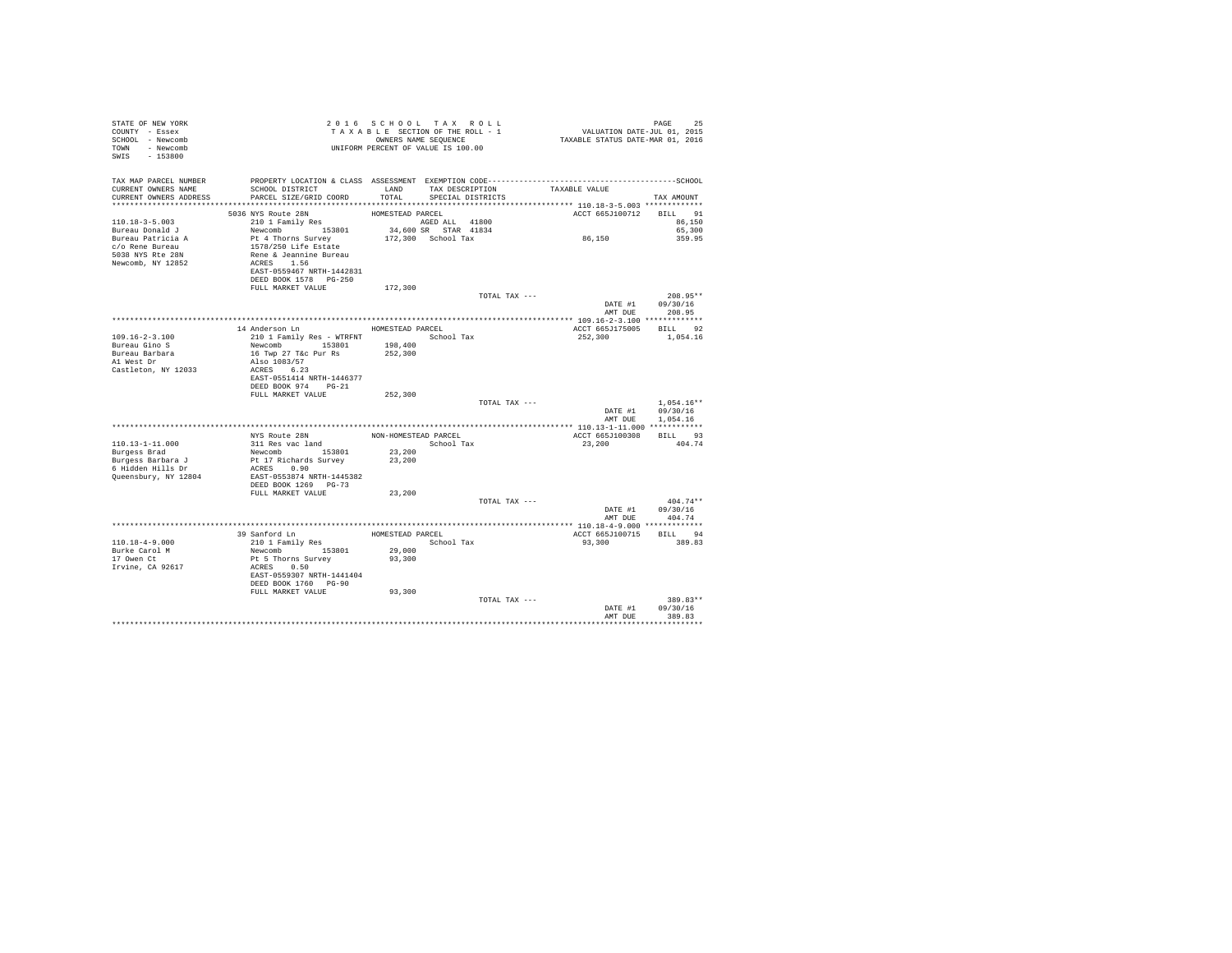| STATE OF NEW YORK<br>COUNTY - Essex<br>SCHOOL - Newcomb<br>TOWN - Newcomb<br>SWIS - 153800       |                                                                                                                                                                                                          |                                                    | 2016 SCHOOL TAX ROLL<br>TAXABLE SECTION OF THE ROLL - 1<br>OWNERS NAME SEOUENCE<br>UNIFORM PERCENT OF VALUE IS 100.00 | 26 FAGE<br>VALUATION DATE-JUL 01, 2015<br>TAXABLE STATUS DATE-MAR 01, 2016 | PAGE<br>26                                   |
|--------------------------------------------------------------------------------------------------|----------------------------------------------------------------------------------------------------------------------------------------------------------------------------------------------------------|----------------------------------------------------|-----------------------------------------------------------------------------------------------------------------------|----------------------------------------------------------------------------|----------------------------------------------|
| TAX MAP PARCEL NUMBER<br>CURRENT OWNERS NAME<br>CURRENT OWNERS ADDRESS                           | SCHOOL DISTRICT<br>PARCEL SIZE/GRID COORD                                                                                                                                                                | LAND<br>TOTAL                                      | TAX DESCRIPTION<br>SPECIAL DISTRICTS                                                                                  | TAXABLE VALUE                                                              | TAX AMOUNT                                   |
| $119.20 - 5 - 3.000$<br>Burnett John A<br>27 Schuyler Ave<br>Latham, NY 12110                    | 29 Breezy Point Ln HOMESTEAD PARCEL<br>210 1 Family Res - WTRFNT<br>Newcomb 153801<br>27 T&c Twp 18<br>Goodnow Flow Subd<br>Lot $328$<br>ACRES 0.80<br>EAST-0526974 NRTH-1426401<br>DEED BOOK 1432 PG-16 | 131,400<br>181,500                                 | School Tax                                                                                                            | ACCT 665J100801 BILL 95<br>181,500                                         | 758.34                                       |
|                                                                                                  | FULL MARKET VALUE                                                                                                                                                                                        | 181,500                                            | TOTAL TAX ---                                                                                                         | DATE #1<br>AMT DUE                                                         | $758.34**$<br>09/30/16<br>758.34             |
|                                                                                                  |                                                                                                                                                                                                          |                                                    |                                                                                                                       |                                                                            |                                              |
| $110.13 - 13 - 3.000$<br>Burns Edward W<br>Burns Ann M<br>25 Valley View Ave<br>Latham, NY 12110 | 52 Montayne Way<br>312 Vac w/imprv<br>Newcomb 153801<br>20 T&C Pur TWP 27 RS<br>ACRES 1.51<br>EAST-0555218 NRTH-1446938<br>DEED BOOK 1700 PG-76<br>FULL MARKET VALUE                                     | NON-HOMESTEAD PARCEL<br>12,500<br>18,100<br>18,100 | School Tax<br>TOTAL TAX ---                                                                                           | ACCT 665Z009003<br>18,100                                                  | RTLL 96<br>315.76<br>$315.76**$              |
|                                                                                                  |                                                                                                                                                                                                          |                                                    |                                                                                                                       | DATE #1<br>AMT DUE                                                         | 09/30/16<br>315.76                           |
|                                                                                                  |                                                                                                                                                                                                          |                                                    |                                                                                                                       |                                                                            |                                              |
| $110. - 1 - 21.300$<br>Bush Anne D<br>PO Box 93<br>Newcomb, NY 12852                             | NYS Route 28N NON-HOMESTEAD PARCEL<br>322 Rural vac>10<br>153801<br>Newcomb<br>30 Thorn Survey<br>ACRES 34.80<br>EAST-0563490 NRTH-1440623<br>DEED BOOK 1042 PG-306<br>FULL MARKET VALUE                 | 45,400<br>45,400<br>45,400                         | School Tax                                                                                                            | ACCT 665J194006 BILL 97<br>45,400                                          | 792.03                                       |
|                                                                                                  |                                                                                                                                                                                                          |                                                    | TOTAL TAX ---                                                                                                         | DATE #1<br>AMT DUE                                                         | $792.03**$<br>09/30/16<br>792.03             |
|                                                                                                  |                                                                                                                                                                                                          |                                                    |                                                                                                                       |                                                                            |                                              |
| $110.17 - 2 - 35.032$<br>Bush Dorothy<br>150 Marcy Ln<br>Newcomb, NY 12852                       | 150 Marcy Ln<br>210 1 Family Res<br>Newcomb 153801<br>Pt 6&7 Thorns Survey<br>Db 981 Pg 314 & 1136/91<br>ACRES 2.01                                                                                      | HOMESTEAD PARCEL                                   | AGED ALL 41800<br>35,000 SR STAR 41834<br>121,800 School Tax                                                          | ACCT 665J100804<br>60,900                                                  | <b>BTLL</b> 98<br>60,900<br>60,900<br>254.45 |
|                                                                                                  | EAST-0557049 NRTH-1441889<br>DEED BOOK 420 PG-116<br>FULL MARKET VALUE                                                                                                                                   | 121,800                                            | TOTAL TAX ---                                                                                                         | DATE #1<br>AMT DUR                                                         | $103.45**$<br>09/30/16<br>103.45<br>.        |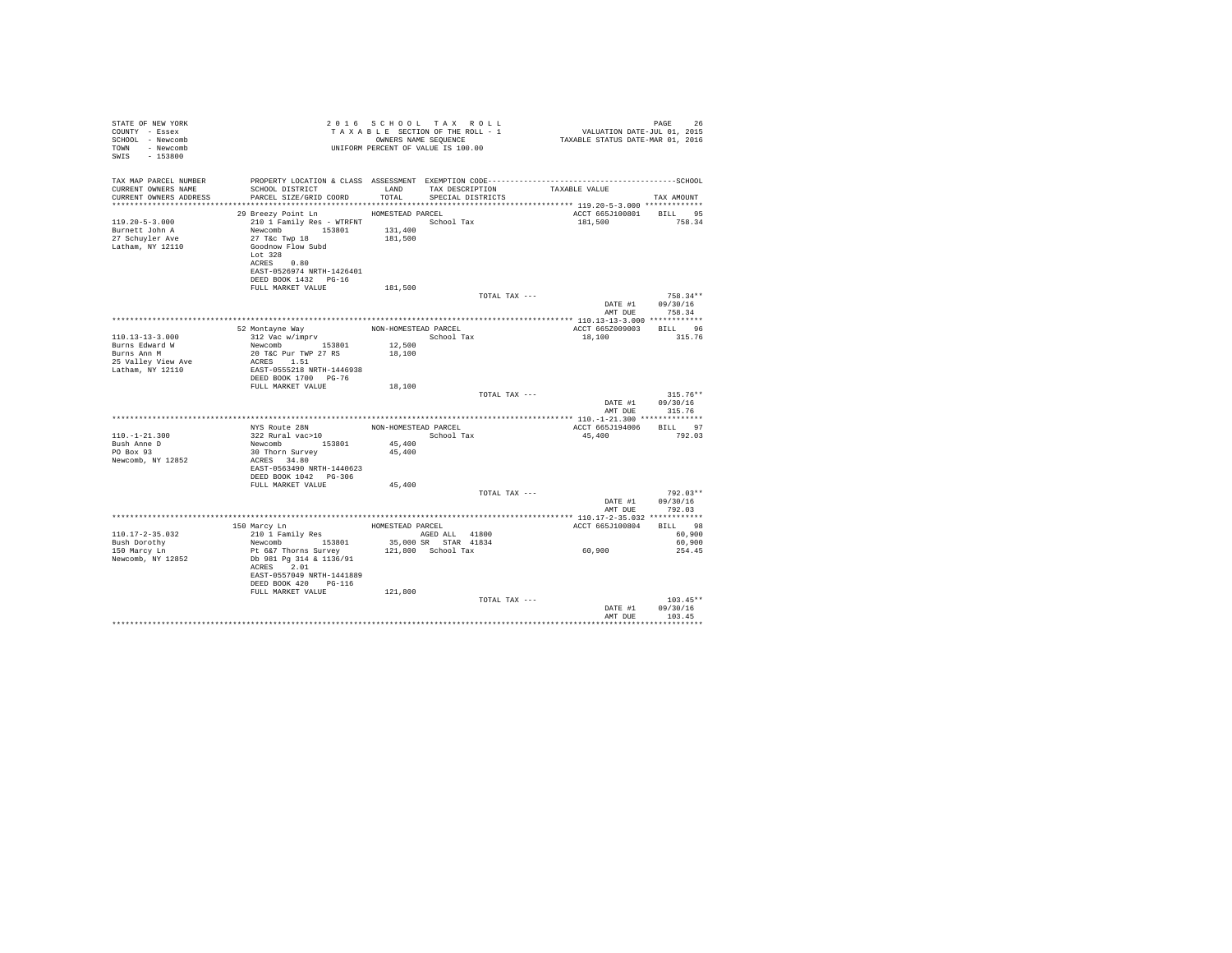| STATE OF NEW YORK<br>COUNTY - Essex<br>SCHOOL - Newcomb<br>TOWN - Newcomb<br>SWIS - 153800 | UNIFORM PERCENT OF VALUE IS 100.00                                                           |                  | 2016 SCHOOL TAX ROLL<br>TAXABLE SECTION OF THE ROLL - 1<br>OWNERS NAME SEQUENCE | PAGE 27<br>VALUATION DATE-JUL 01, 2015<br>TAXABLE STATUS DATE-MAR 01, 2016 |                  |
|--------------------------------------------------------------------------------------------|----------------------------------------------------------------------------------------------|------------------|---------------------------------------------------------------------------------|----------------------------------------------------------------------------|------------------|
| TAX MAP PARCEL NUMBER                                                                      | PROPERTY LOCATION & CLASS ASSESSMENT EXEMPTION CODE-----------------------------------SCHOOL |                  |                                                                                 |                                                                            |                  |
| CURRENT OWNERS NAME<br>CURRENT OWNERS ADDRESS                                              | SCHOOL DISTRICT<br>PARCEL SIZE/GRID COORD                                                    |                  | LAND TAX DESCRIPTION<br>TOTAL SPECIAL DISTRICTS                                 | TAXABLE VALUE                                                              | TAX AMOUNT       |
|                                                                                            |                                                                                              |                  |                                                                                 |                                                                            |                  |
|                                                                                            | 4662 NYS Route 28N                                                                           | HOMESTEAD PARCEL |                                                                                 | ACCT 665J100607 BILL 99                                                    |                  |
| $121.7 - 4 - 1.000$                                                                        | 210 1 Family Res                                                                             |                  | RES. STAR 41854                                                                 |                                                                            | 30,000           |
| Bush Eugene R                                                                              | Newcomb 153801                                                                               |                  | 34.100 School Tax                                                               | 294,400                                                                    | 1,230.06         |
|                                                                                            | Hyslop                                                                                       | 294,400          |                                                                                 |                                                                            |                  |
| NYS Rte 28N<br>PO Box 74                                                                   | Hyslop<br>ACRES 1.10<br>EAST-0567541 NRTH-1439415                                            |                  |                                                                                 |                                                                            |                  |
| Newcomb, NY 12852                                                                          |                                                                                              |                  |                                                                                 |                                                                            |                  |
|                                                                                            | DEED BOOK 1169 PG-126                                                                        |                  |                                                                                 |                                                                            |                  |
|                                                                                            | FULL MARKET VALUE                                                                            | 294,400          |                                                                                 |                                                                            |                  |
|                                                                                            |                                                                                              |                  | TOTAL TAX ---                                                                   |                                                                            | $1.157.06**$     |
|                                                                                            |                                                                                              |                  |                                                                                 | DATE #1                                                                    | 09/30/16         |
|                                                                                            |                                                                                              |                  |                                                                                 | AMT DUE                                                                    | 1,157.06         |
|                                                                                            | 7 Donks Ln                                                                                   | HOMESTEAD PARCEL |                                                                                 | ACCT 665J100802                                                            | BILL 100         |
| 109.16-2-2.000                                                                             | 210 1 Family Res - WTRFNT SR STAR 41834                                                      |                  |                                                                                 |                                                                            | 65,300           |
| Bush Heidi M                                                                               | Newcomb 153801                                                                               |                  | 126,900 School Tax                                                              | $267\,, 400$                                                               | 1,117.25         |
| c/o Clayton & Anne Bush                                                                    | 10 Richards Survey                                                                           | 267,400          |                                                                                 |                                                                            |                  |
| PO Box 93                                                                                  | 1204/65 Life Use To                                                                          |                  |                                                                                 |                                                                            |                  |
| Newcomb, NY 12852                                                                          | Clayton & Anne Bush                                                                          |                  |                                                                                 |                                                                            |                  |
|                                                                                            | ACRES 0.74                                                                                   |                  |                                                                                 |                                                                            |                  |
|                                                                                            | EAST-0548439 NRTH-1448190                                                                    |                  |                                                                                 |                                                                            |                  |
|                                                                                            | DEED BOOK 1204 PG-65                                                                         |                  |                                                                                 |                                                                            |                  |
|                                                                                            | FULL MARKET VALUE                                                                            | 267,400          |                                                                                 |                                                                            | $966.25**$       |
|                                                                                            |                                                                                              |                  | TOTAL TAX ---                                                                   |                                                                            | DATE #1 09/30/16 |
|                                                                                            |                                                                                              |                  |                                                                                 | AMT DUE                                                                    | 966.25           |
|                                                                                            |                                                                                              |                  |                                                                                 |                                                                            |                  |
|                                                                                            |                                                                                              |                  | HOMESTEAD PARCEL                                                                | ACCT 665J104210 BILL 101                                                   |                  |
| 110.18-1-7.003                                                                             | 86 Marcy Ln<br>210 1 Family Res                                                              |                  | SR STAR 41834                                                                   |                                                                            | 65,300           |
| Bush Joanne M                                                                              | Newcomb 153801<br>Pt 19 Richards Survey                                                      |                  | 36,300 School Tax                                                               | 148,300                                                                    | 619.63           |
| 86 Marcy Ln                                                                                |                                                                                              | 148,300          |                                                                                 |                                                                            |                  |
| Newcomb, NY 12852                                                                          | Also 1035/162                                                                                |                  |                                                                                 |                                                                            |                  |
|                                                                                            | ACRES 3.26                                                                                   |                  |                                                                                 |                                                                            |                  |
|                                                                                            | EAST-0558111 NRTH-1443055                                                                    |                  |                                                                                 |                                                                            |                  |
|                                                                                            | DEED BOOK 600 PG-91                                                                          | 148,300          |                                                                                 |                                                                            |                  |
|                                                                                            | FULL MARKET VALUE                                                                            |                  | TOTAL TAX ---                                                                   |                                                                            | $468.63**$       |
|                                                                                            |                                                                                              |                  |                                                                                 | DATE #1                                                                    | 09/30/16         |
|                                                                                            |                                                                                              |                  |                                                                                 | AMT DUE                                                                    | 468.63           |
|                                                                                            |                                                                                              |                  |                                                                                 |                                                                            |                  |
|                                                                                            | 3 Chaisson Rd<br>210 1 Family Res HOMESTEAD PARCEL<br>RES. STAN                              |                  |                                                                                 | ACCT 665J103806 BILL 102                                                   |                  |
| 110.13-9-29.100                                                                            |                                                                                              |                  | RES. STAR 41854                                                                 |                                                                            | 30,000           |
| Bush Nathan L                                                                              | Newcomb 153801                                                                               |                  | 37,300 School Tax                                                               | 329,300                                                                    | 1,375.88         |
| Chaission Rd                                                                               | Pt 18 & Richards Survey<br>ACRES 4.30 BANK1STARSG                                            | 329,300          |                                                                                 |                                                                            |                  |
| Newcomb, NY 12852                                                                          |                                                                                              |                  |                                                                                 |                                                                            |                  |
|                                                                                            | EAST-0554619 NRTH-1444581                                                                    |                  |                                                                                 |                                                                            |                  |
|                                                                                            | DEED BOOK 1249 PG-220<br>FULL MARKET VALUE                                                   |                  |                                                                                 |                                                                            |                  |
|                                                                                            |                                                                                              | 329,300          | TOTAL TAX ---                                                                   |                                                                            | $1.302.88**$     |
|                                                                                            |                                                                                              |                  |                                                                                 | DATE #1                                                                    | 09/30/16         |
|                                                                                            |                                                                                              |                  |                                                                                 | AMT DUE                                                                    | 1,302.88         |
|                                                                                            |                                                                                              |                  |                                                                                 |                                                                            |                  |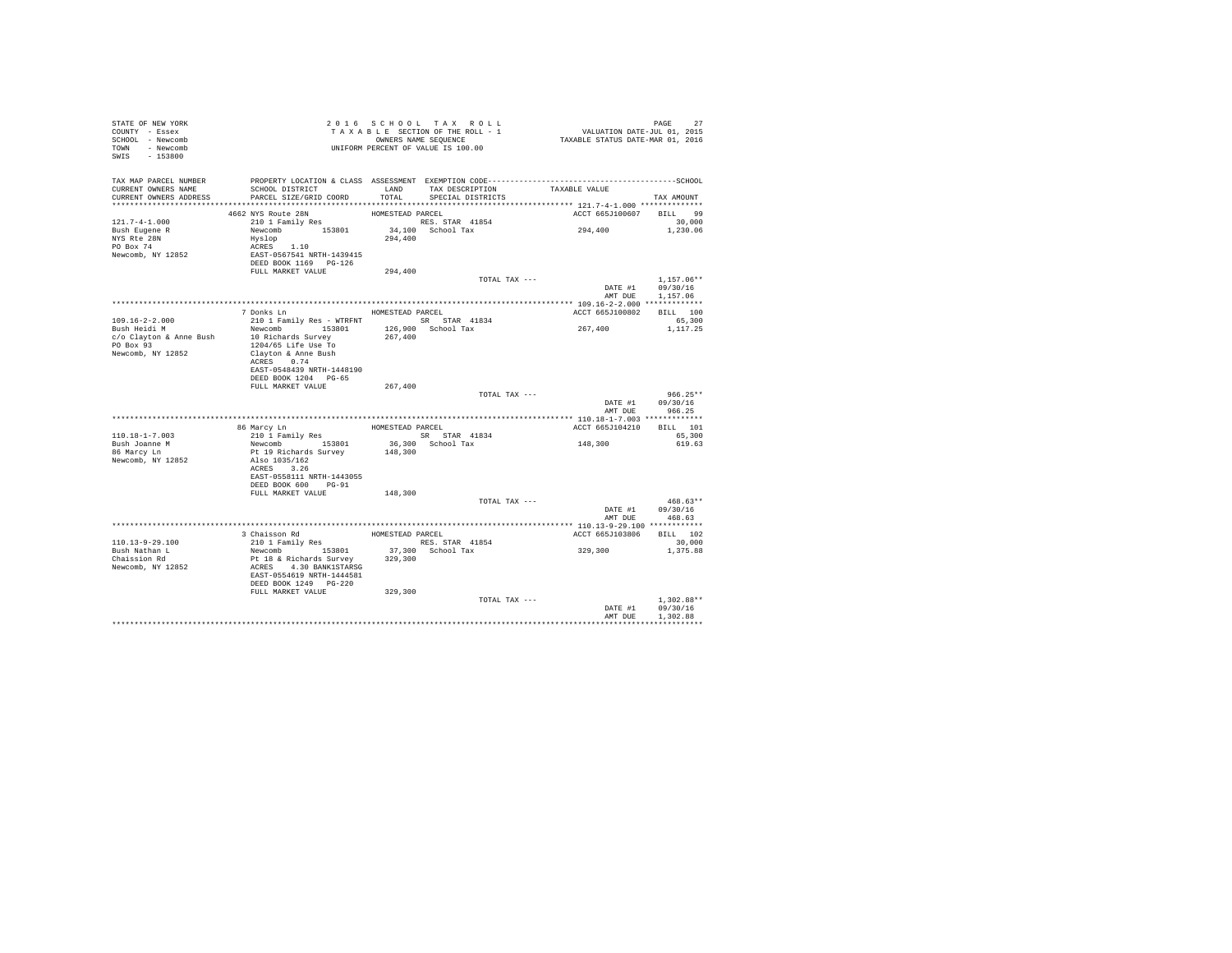| STATE OF NEW YORK<br>COUNTY - Essex<br>SCHOOL - Newcomb<br>TOWN - Newcomb<br>SWIS - 153800                                                  |                                                                                                                                                                                                |                  | 2016 SCHOOL TAX ROLL<br>TAXABLE SECTION OF THE ROLL - 1<br>OWNERS NAME SEOUENCE<br>UNIFORM PERCENT OF VALUE IS 100.00 |               | 28 PAGE<br>2015 VALUATION DATE-JUL<br>2016 TAXABLE STATUS DATE-MAR | PAGE<br>28                       |  |
|---------------------------------------------------------------------------------------------------------------------------------------------|------------------------------------------------------------------------------------------------------------------------------------------------------------------------------------------------|------------------|-----------------------------------------------------------------------------------------------------------------------|---------------|--------------------------------------------------------------------|----------------------------------|--|
| TAX MAP PARCEL NUMBER<br>CURRENT OWNERS NAME<br>CURRENT OWNERS ADDRESS                                                                      | PROPERTY LOCATION & CLASS ASSESSMENT EXEMPTION CODE-----------------------------------SCHOOL<br>SCHOOL DISTRICT<br>PARCEL SIZE/GRID COORD                                                      | LAND<br>TOTAL    | TAX DESCRIPTION<br>SPECIAL DISTRICTS                                                                                  |               | TAXABLE VALUE                                                      | TAX AMOUNT                       |  |
|                                                                                                                                             | 3 Sanford Ln                                                                                                                                                                                   | HOMESTEAD PARCEL |                                                                                                                       |               | ACCT 665J100505 BILL 103                                           |                                  |  |
| $110.18 - 4 - 6.019$<br>Bush Nathan L<br>Bush Pamela B<br>c/o Eugene & RoseMary Bush 1683/326 L Use to<br>3 Sanford Ln<br>Newcomb, NY 12852 | 3 Santon and the component component of SR STAR 41834<br>Newcomb 153801<br>Pt 4 Thorns Survey<br>Eugene Jr & Rose Mary Bus<br>ACRES 1.90<br>EAST-0560195 NRTH-1440968<br>DEED BOOK 1683 PG-326 | 124,700          | 34,900 School Tax                                                                                                     |               | 124,700                                                            | 65,300<br>521.02                 |  |
|                                                                                                                                             | FULL MARKET VALUE                                                                                                                                                                              | 124,700          |                                                                                                                       |               |                                                                    | $370.02**$                       |  |
|                                                                                                                                             |                                                                                                                                                                                                |                  |                                                                                                                       | TOTAL TAX --- | DATE #1<br>AMT DUE                                                 | 09/30/16<br>370.02               |  |
|                                                                                                                                             |                                                                                                                                                                                                |                  |                                                                                                                       |               |                                                                    |                                  |  |
| $110.18 - 3 - 24.000$<br>Bush Philip<br>Sanford Ln<br>PO Box 544<br>Newcomb, NY 12852                                                       | 48 Sanford Ln<br>210 1 Family Res<br>Newcomb 153801<br>Pt 4&5 Thorns Survey<br>ACRES 0.60 BANK GFNB&T<br>EAST-0559147 NRTH-1441711<br>DEED BOOK 1065 PG-265                                    | 30,200<br>50,000 | HOMESTEAD PARCEL<br>School Tax                                                                                        |               | ACCT 665J105508 BILL 104<br>50,000                                 | 208.91                           |  |
|                                                                                                                                             | FULL MARKET VALUE                                                                                                                                                                              | 50,000           |                                                                                                                       |               |                                                                    |                                  |  |
|                                                                                                                                             |                                                                                                                                                                                                |                  |                                                                                                                       | TOTAL TAX --- | DATE #1<br>AMT DUE                                                 | $208.91**$<br>09/30/16<br>208.91 |  |
|                                                                                                                                             |                                                                                                                                                                                                |                  |                                                                                                                       |               |                                                                    |                                  |  |
| $110.18 - 2 - 10.100$<br>Bush Raymond J                                                                                                     | 22 Santanoni Dr<br>210 1 Family Res<br>RES. STAR 41854<br>Newcomb 153801                                                                                                                       |                  | RES. STAR 41854<br>38,800 School Tax                                                                                  |               | ACCT 665J180016 BILL 105<br>234,300                                | 30,000<br>978.95                 |  |
| 22 Santanoni Dr<br>Newcomb, NY 12852                                                                                                        | 26.800 263 T&C PUR TWP 25 TS 234,300<br>ACRES 5.76<br>EAST-0560964 NRTH-1442157<br>DEED BOOK 1555 PG-42                                                                                        |                  |                                                                                                                       |               |                                                                    |                                  |  |
|                                                                                                                                             | FULL MARKET VALUE                                                                                                                                                                              | 234,300          |                                                                                                                       |               |                                                                    |                                  |  |
|                                                                                                                                             |                                                                                                                                                                                                |                  |                                                                                                                       | TOTAL TAX --- | DATE #1<br>AMT DUE                                                 | $905.95**$<br>09/30/16<br>905.95 |  |
|                                                                                                                                             |                                                                                                                                                                                                |                  |                                                                                                                       |               |                                                                    |                                  |  |
| $109.16 - 1 - 13.002$<br>Bush Tony<br>Bush Mary<br>16 Dillon Rd<br>Newcomb, NY 12852                                                        | 16 Dillon Rd<br>210 1 Family Res<br>Newcomb 153801<br>10 T&c Pur Twp 27 Rs<br>Also 1275/76<br>ACRES 1.70 BANK1STARSG<br>EAST-0546720 NRTH-1447249<br>DEED BOOK 1248 PG-69                      | 297,800          | HOMESTEAD PARCEL<br>RES. STAR 41854<br>34,700 School Tax                                                              |               | ACCT 665Z001003 BILL 106<br>297,800                                | 30,000<br>1,244.27               |  |
|                                                                                                                                             | FULL MARKET VALUE                                                                                                                                                                              | 297,800          |                                                                                                                       | TOTAL TAX --- | DATE #1                                                            | $1.171.27**$<br>09/30/16         |  |
|                                                                                                                                             |                                                                                                                                                                                                |                  |                                                                                                                       |               | AMT DUR                                                            | 1,171,27                         |  |
|                                                                                                                                             |                                                                                                                                                                                                |                  |                                                                                                                       |               |                                                                    |                                  |  |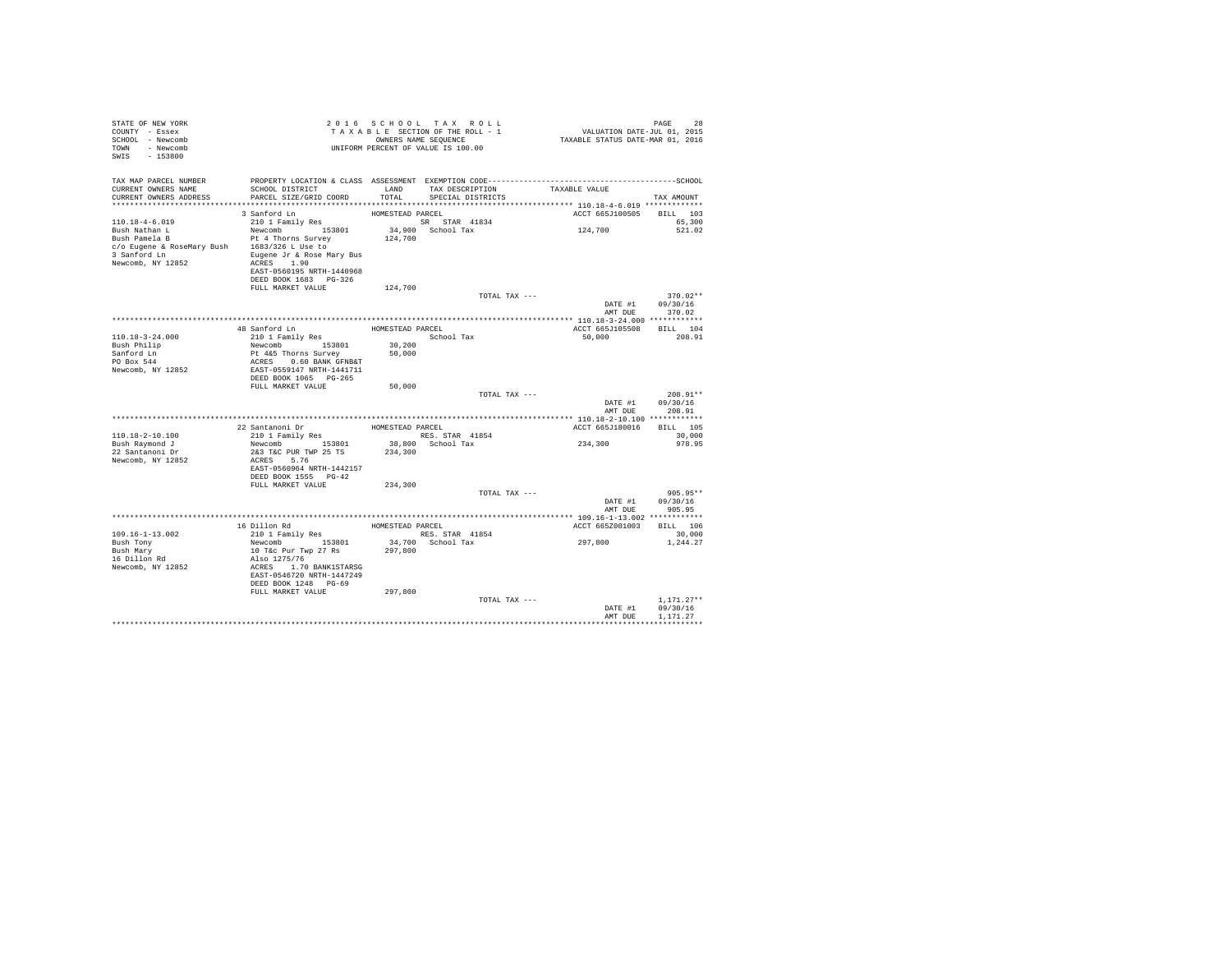| STATE OF NEW YORK<br>COUNTY - Essex<br>SCHOOL - Newcomb<br>TOWN<br>- Newcomb<br>SWIS<br>$-153800$ |                                                   |                      | 2016 SCHOOL TAX ROLL<br>TAXABLE SECTION OF THE ROLL - 1<br>OWNERS NAME SEOUENCE<br>UNIFORM PERCENT OF VALUE IS 100.00 | VALUATION DATE-JUL 01, 2015<br>TAXABLE STATUS DATE-MAR 01, 2016 | PAGE<br>29         |
|---------------------------------------------------------------------------------------------------|---------------------------------------------------|----------------------|-----------------------------------------------------------------------------------------------------------------------|-----------------------------------------------------------------|--------------------|
| TAX MAP PARCEL NUMBER                                                                             |                                                   |                      |                                                                                                                       |                                                                 |                    |
| CURRENT OWNERS NAME                                                                               | SCHOOL DISTRICT TAND TAX DESCRIPTION              |                      |                                                                                                                       | TAXABLE VALUE                                                   |                    |
| CURRENT OWNERS ADDRESS                                                                            | PARCEL SIZE/GRID COORD                            | TOTAL                | SPECIAL DISTRICTS                                                                                                     |                                                                 | TAX AMOUNT         |
|                                                                                                   |                                                   |                      |                                                                                                                       |                                                                 |                    |
| $120.13 - 1 - 5.000$                                                                              | 229 Woodys Rd<br>260 Seasonal res - WTRFNT        | HOMESTEAD PARCEL     |                                                                                                                       | ACCT 665J106012 BILL 107<br>158,700                             | 663.08             |
| Buttner Gregory                                                                                   | Newcomb 153801                                    | 112,900              | School Tax                                                                                                            |                                                                 |                    |
| Buttner Steven                                                                                    | 26 T&c Twp 18                                     | 158,700              |                                                                                                                       |                                                                 |                    |
| 26 Riesling Rd                                                                                    | 1474/64 Life Estate to                            |                      |                                                                                                                       |                                                                 |                    |
| Niskayuna, NY 12309                                                                               | Peter & Natalia Buttner                           |                      |                                                                                                                       |                                                                 |                    |
|                                                                                                   | ACRES 1.50                                        |                      |                                                                                                                       |                                                                 |                    |
|                                                                                                   | EAST-0528668 NRTH-1428921<br>DEED BOOK 1474 PG-64 |                      |                                                                                                                       |                                                                 |                    |
|                                                                                                   | FULL MARKET VALUE                                 | 158,700              |                                                                                                                       |                                                                 |                    |
|                                                                                                   |                                                   |                      | TOTAL TAX ---                                                                                                         |                                                                 | 663.08**           |
|                                                                                                   |                                                   |                      |                                                                                                                       | DATE #1<br>AMT DUE                                              | 09/30/16<br>663.08 |
|                                                                                                   |                                                   |                      |                                                                                                                       |                                                                 |                    |
| $109.15 - 1 - 13.000$                                                                             | NYS Route 28N                                     | NON-HOMESTEAD PARCEL |                                                                                                                       | ACCT 665J104506                                                 | BILL 108<br>279.13 |
| Buttolph Katherine                                                                                | 311 Res vac land<br>Newcomb 153801                | 16,000               | School Tax                                                                                                            | 16,000                                                          |                    |
| 26 Howard St                                                                                      | 3 Ords Patent                                     | 16,000               |                                                                                                                       |                                                                 |                    |
| Brattleboro, VT 05301                                                                             | ACRES 0.42                                        |                      |                                                                                                                       |                                                                 |                    |
|                                                                                                   | EAST-0542212 NRTH-1446806                         |                      |                                                                                                                       |                                                                 |                    |
|                                                                                                   | DEED BOOK 1099 PG-275                             |                      |                                                                                                                       |                                                                 |                    |
|                                                                                                   | FULL MARKET VALUE                                 | 16,000               | TOTAL TAX ---                                                                                                         |                                                                 | $279.13**$         |
|                                                                                                   |                                                   |                      |                                                                                                                       |                                                                 | DATE #1 09/30/16   |
|                                                                                                   |                                                   |                      |                                                                                                                       | AMT DUE                                                         | 279.13             |
|                                                                                                   |                                                   |                      |                                                                                                                       |                                                                 |                    |
|                                                                                                   | 8 Fennessey Ln                                    | HOMESTEAD PARCEL     |                                                                                                                       | ACCT 665J104503 BILL 109                                        |                    |
| $109.15 - 1 - 19.000$<br>Buttolph Katherine                                                       | 260 Seasonal res - WTRFNT<br>Newcomb 153801       | 82,900               | School Tax                                                                                                            | 140,000                                                         | 584.95             |
| 26 Howard St                                                                                      | 3 Ords Patent                                     | 140,000              |                                                                                                                       |                                                                 |                    |
| Brattleboro, VT 05301                                                                             | Lots 1 2 Anderson Subd                            |                      |                                                                                                                       |                                                                 |                    |
|                                                                                                   | ACRES 2.04                                        |                      |                                                                                                                       |                                                                 |                    |
|                                                                                                   | EAST-0542316 NRTH-1446631                         |                      |                                                                                                                       |                                                                 |                    |
|                                                                                                   | DEED BOOK 1099 PG-275                             |                      |                                                                                                                       |                                                                 |                    |
|                                                                                                   | FULL MARKET VALUE                                 | 140,000              | TOTAL TAX ---                                                                                                         |                                                                 | 584.95**           |
|                                                                                                   |                                                   |                      |                                                                                                                       | DATE #1                                                         | 09/30/16           |
|                                                                                                   |                                                   |                      |                                                                                                                       | AMT DUE                                                         | 584.95             |
|                                                                                                   |                                                   |                      |                                                                                                                       |                                                                 |                    |
|                                                                                                   | 1002 Goodnow Flow Rd                              | HOMESTEAD PARCEL     |                                                                                                                       | ACCT 665J100807                                                 | BILL 110           |
| $120.14 - 1 - 17.000$<br>Cameron Myron H                                                          | 210 1 Family Res - WTRFNT<br>153801<br>Newcomb    | 111,700              | School Tax                                                                                                            | 183,500                                                         | 766.70             |
| 43 Cameron Rd                                                                                     | 43 T&c Twp 18                                     | 183,500              |                                                                                                                       |                                                                 |                    |
| Athol. NY 12810-1906                                                                              | Goodnow Flow Subd                                 |                      |                                                                                                                       |                                                                 |                    |
|                                                                                                   | Lot 157                                           |                      |                                                                                                                       |                                                                 |                    |
|                                                                                                   | ACRES 0.60                                        |                      |                                                                                                                       |                                                                 |                    |
|                                                                                                   | EAST-0535658 NRTH-1428164                         |                      |                                                                                                                       |                                                                 |                    |
|                                                                                                   | DEED BOOK 457 PG-269<br>FULL MARKET VALUE         | 183,500              |                                                                                                                       |                                                                 |                    |
|                                                                                                   |                                                   |                      | TOTAL TAX ---                                                                                                         |                                                                 | $766.70**$         |
|                                                                                                   |                                                   |                      |                                                                                                                       | DATE #1                                                         | 09/30/16           |
|                                                                                                   |                                                   |                      |                                                                                                                       | AMT DUE                                                         | 766.70             |
|                                                                                                   |                                                   |                      |                                                                                                                       |                                                                 |                    |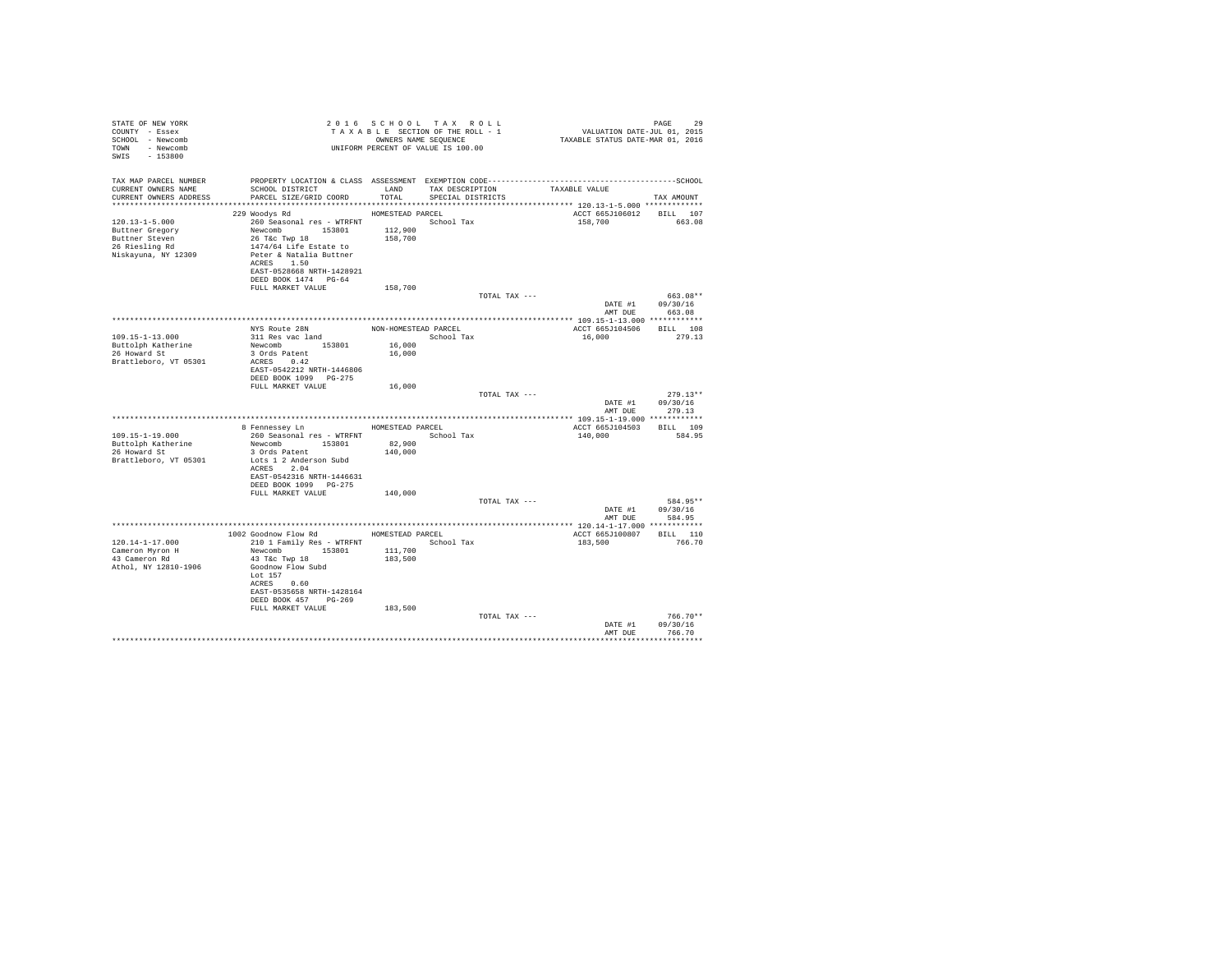| STATE OF NEW YORK<br>COUNTY - Essex<br>SCHOOL - Newcomb<br>- Newcomb<br><b>TOWN</b><br>$-153800$<br>SWIS         | 2 0 1 6                                                                                                                                                                                                               | OWNERS NAME SEQUENCE                              | SCHOOL TAX ROLL<br>TAXABLE SECTION OF THE ROLL - 1<br>UNIFORM PERCENT OF VALUE IS 100.00 |                 | VALUATION DATE-JUL 01, 2015<br>TAXABLE STATUS DATE-MAR 01, 2016 | PAGE<br>30                       |
|------------------------------------------------------------------------------------------------------------------|-----------------------------------------------------------------------------------------------------------------------------------------------------------------------------------------------------------------------|---------------------------------------------------|------------------------------------------------------------------------------------------|-----------------|-----------------------------------------------------------------|----------------------------------|
| TAX MAP PARCEL NUMBER<br>CURRENT OWNERS NAME<br>CURRENT OWNERS ADDRESS<br>**************************             | SCHOOL DISTRICT<br>PARCEL SIZE/GRID COORD                                                                                                                                                                             | LAND<br>TOTAL                                     | TAX DESCRIPTION<br>SPECIAL DISTRICTS                                                     | TAXABLE VALUE   |                                                                 | TAX AMOUNT                       |
| $120.14 - 1 - 5.000$<br>Camp Tree LLC<br>126 Ridge Crescent<br>Manhassett, NY 11030                              | 946 Goodnow Flow Rd<br>312 Vac w/imprv - WTRFNT<br>Newcomb<br>153801<br>43 T&C Twp 18<br>Goodnow Flow Subd<br>Lot 169<br>ACRES<br>0.57<br>EAST-0534321 NRTH-1428620<br>DEED BOOK 1619 PG-43<br>FULL MARKET VALUE      | HOMESTEAD PARCEL<br>109,600<br>110,500<br>110,500 | School Tax                                                                               |                 | ACCT 665J100515<br>110,500                                      | BILL 111<br>461.69               |
|                                                                                                                  |                                                                                                                                                                                                                       |                                                   |                                                                                          | TOTAL TAX ---   | DATE #1<br>AMT DUE                                              | 461.69**<br>09/30/16<br>461.69   |
| $110.13 - 13 - 9.000$<br>Campsite Road Trust<br>Campsite Rd<br>PO Box 13<br>Newcomb, NY 12852                    | 49 Campsite Rd<br>210 1 Family Res<br>153801<br>Newcomb<br>19 Twp 27 T&c Rs<br>ACRES<br>0.92<br>EAST-0555000 NRTH-1446064<br>DEED BOOK 1154 PG-72<br>FULL MARKET VALUE                                                | HOMESTEAD PARCEL<br>71,300<br>71,300              | RES. STAR 41854<br>33,400 School Tax                                                     |                 | ACCT 665J188007<br>71,300                                       | BILL 112<br>30,000<br>297.91     |
|                                                                                                                  |                                                                                                                                                                                                                       |                                                   |                                                                                          | TOTAL TAX ---   | DATE #1<br>AMT DUE                                              | $224.91**$<br>09/30/16<br>224.91 |
| $110.18 - 2 - 4.000$<br>Cannan Mary W<br>West Darren H<br>c/o Nancy West<br>52 Santanoni Dr<br>Newcomb, NY 12852 | 52 Santanoni Dr<br>210 1 Family Res<br>Newcomb<br>153801<br>Pt 2 Thorns Survey<br>1629/104-Life estate to<br>Nancy T West<br>ACRES<br>0.50<br>EAST-0561281 NRTH-1442825<br>DEED BOOK 1629 PG-104<br>FULL MARKET VALUE | HOMESTEAD PARCEL<br>64,900<br>64,900              | SR STAR 41834<br>29,000 School Tax                                                       | 64,900          | ACCT 665J107102                                                 | BILL 113<br>64,900<br>271.16     |
|                                                                                                                  |                                                                                                                                                                                                                       |                                                   |                                                                                          | TOTAL TAX $---$ | DATE #1<br>AMT DUE                                              | $120.16**$<br>09/30/16<br>120.16 |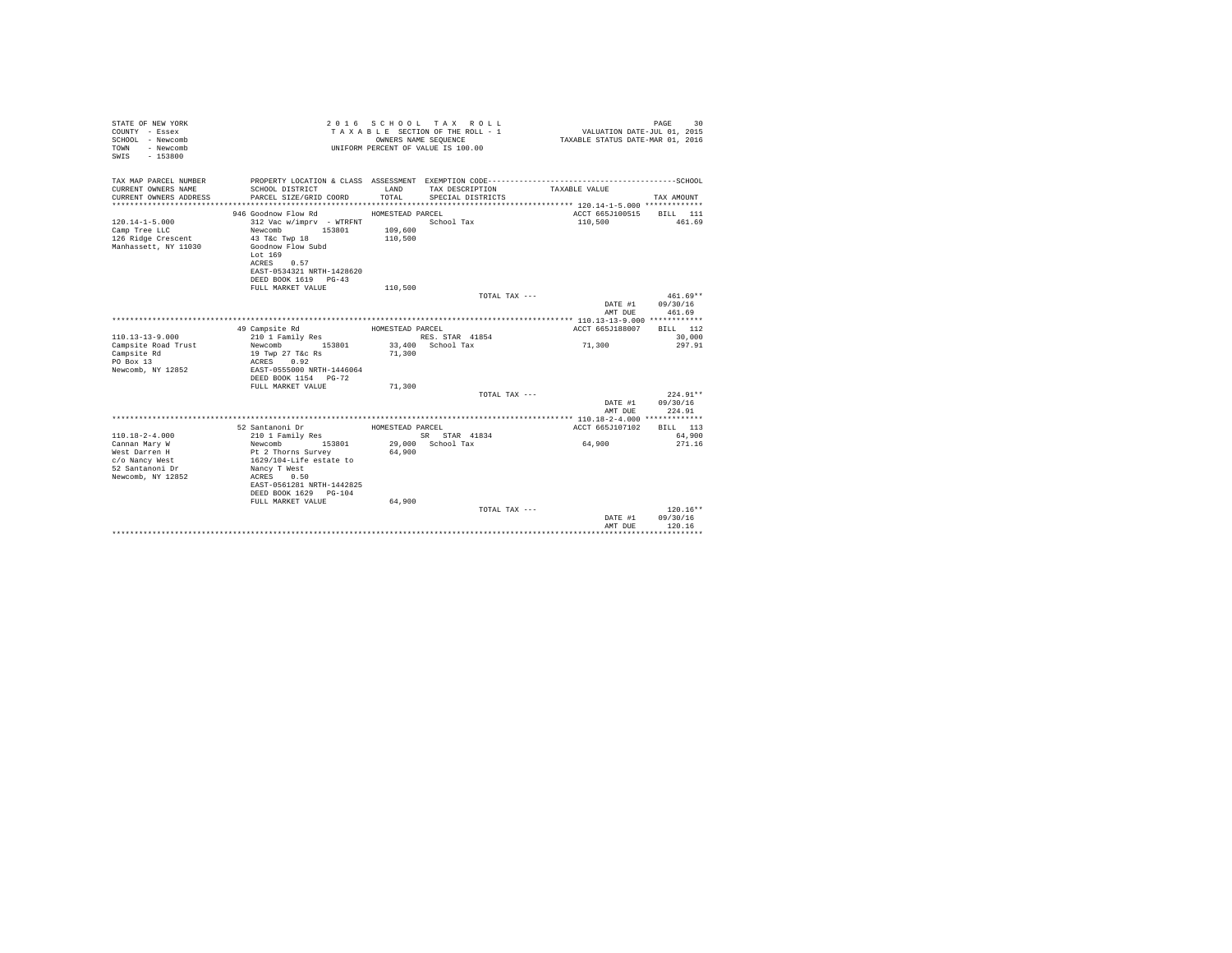| STATE OF NEW YORK<br>COUNTY - Essex<br>SCHOOL - Newcomb<br>TOWN - Newcomb<br>SWIS - 153800 | T A X A B L E SECTION.<br>OWNERS NAME SEQUENCE<br>UNIFORM PERCENT OF VALUE IS 100.00            |                  | TAXABLE SECTION OF THE ROLL - 1<br>OWNERS NAME SEQUENCE | PAGE 31<br>VALUATION DATE-JUL 01, 2015<br>TAXABLE STATUS DATE-MAR 01, 2016                   |                                    |
|--------------------------------------------------------------------------------------------|-------------------------------------------------------------------------------------------------|------------------|---------------------------------------------------------|----------------------------------------------------------------------------------------------|------------------------------------|
| TAX MAP PARCEL NUMBER                                                                      |                                                                                                 |                  |                                                         | PROPERTY LOCATION & CLASS ASSESSMENT EXEMPTION CODE-----------------------------------SCHOOL |                                    |
| CURRENT OWNERS NAME<br>CURRENT OWNERS ADDRESS                                              | SCHOOL DISTRICT<br>PARCEL SIZE/GRID COORD                                                       | LAND<br>TOTAL    | TAX DESCRIPTION<br>SPECIAL DISTRICTS                    | TAXABLE VALUE                                                                                | TAX AMOUNT                         |
|                                                                                            |                                                                                                 |                  |                                                         |                                                                                              |                                    |
|                                                                                            | 163 Marcy Ln                                                                                    | HOMESTEAD PARCEL |                                                         | ACCT 665J180001 BILL 114                                                                     |                                    |
| $110.17 - 3 - 20.000$                                                                      | 210 1 Family Res                                                                                |                  | RES. STAR 41854                                         |                                                                                              | 30,000                             |
| Canon Charles A                                                                            | Newcomb 153801 28,000 School Tax                                                                |                  |                                                         | 100,600                                                                                      | 420.33                             |
| 163 Marcy Ln<br>Newcomb, NY 12852                                                          | 6 Thorns Survey<br>ACRES 0.45 BANK1STARSG<br>EAST-0557668 NRTH-1441742<br>DEED BOOK 1748 PG-244 | 100,600          |                                                         |                                                                                              |                                    |
|                                                                                            | FULL MARKET VALUE                                                                               | 100,600          |                                                         |                                                                                              |                                    |
|                                                                                            |                                                                                                 |                  | TOTAL TAX ---                                           |                                                                                              | $347.33**$                         |
|                                                                                            |                                                                                                 |                  |                                                         |                                                                                              | DATE #1 09/30/16<br>AMT DUE 347.33 |
|                                                                                            |                                                                                                 |                  |                                                         |                                                                                              |                                    |
|                                                                                            | 159 Marcy Ln                                                                                    |                  | HOMESTEAD PARCEL                                        | ACCT 665J100809                                                                              | <b>BILL</b> 115                    |
| 110.17-3-1.000                                                                             | 210 1 Family Res                                                                                |                  | RES. STAR 41854                                         |                                                                                              | 30,000                             |
| Canon George H                                                                             | Newcomb 153801                                                                                  |                  |                                                         | 134,800                                                                                      | 563.22                             |
| 159 Marcy Ln                                                                               | Pt 6 Thorns Survey                                                                              |                  | 29,000 School Tax<br>134,800                            |                                                                                              |                                    |
| Newcomb, NY 12852                                                                          | ACRES 0.50                                                                                      |                  |                                                         |                                                                                              |                                    |
|                                                                                            | EAST-0557593 NRTH-1441812                                                                       |                  |                                                         |                                                                                              |                                    |
|                                                                                            | DEED BOOK 1812    PG-134                                                                        |                  |                                                         |                                                                                              |                                    |
|                                                                                            | FULL MARKET VALUE 134,800                                                                       |                  |                                                         | TOTAL TAX ---                                                                                | 490.22**                           |
|                                                                                            |                                                                                                 |                  |                                                         |                                                                                              | DATE #1 09/30/16                   |
|                                                                                            |                                                                                                 |                  |                                                         | AMT DUE                                                                                      | 490.22                             |
|                                                                                            |                                                                                                 |                  |                                                         |                                                                                              |                                    |
|                                                                                            | 5608 NYS Route 28N                                                                              |                  | HOMESTEAD PARCEL                                        | ACCT 665J176005                                                                              | BILL 116                           |
| $109.16 - 1 - 4.000$                                                                       | 260 Seasonal res                                                                                |                  | School Tax                                              | 96,800                                                                                       | 404.45                             |
| Caponera Susan A<br>82 Dahlgren Rd                                                         | Newcomb 153801                                                                                  | 21,100           |                                                         |                                                                                              |                                    |
| Valatie, NY 12184                                                                          | 10 Richard Survey<br>1417/58 Life Use To<br>Dorothy A Liburdi                                   | 96,800           |                                                         |                                                                                              |                                    |
|                                                                                            | ACRES 0.60                                                                                      |                  |                                                         |                                                                                              |                                    |
|                                                                                            | EAST-0546206 NRTH-1447097<br>DEED BOOK 1417 PG-58                                               |                  |                                                         |                                                                                              |                                    |
|                                                                                            | FULL MARKET VALUE                                                                               | 96,800           |                                                         |                                                                                              |                                    |
|                                                                                            |                                                                                                 |                  |                                                         | TOTAL TAX ---                                                                                | $404.45**$                         |
|                                                                                            |                                                                                                 |                  |                                                         | DATE #1                                                                                      | 09/30/16                           |
|                                                                                            |                                                                                                 |                  |                                                         |                                                                                              | AMT DUE 404.45                     |
|                                                                                            |                                                                                                 |                  |                                                         |                                                                                              |                                    |
|                                                                                            | Lake Harris Rd MON-HOMESTEAD PARCEL                                                             |                  |                                                         | ACCT 665J104413 BILL 117                                                                     |                                    |
| 109.15-1-49.000                                                                            | 311 Res vac land - WTRFNT               School Tax                                              |                  |                                                         | 53,700                                                                                       | 936.82                             |
| Carpenter Lori A<br>7 Laurel Ln                                                            | Newcomb 153801 53,700                                                                           |                  |                                                         |                                                                                              |                                    |
| Schenectady, NY 12304                                                                      | 3 Richards Survey<br>ACRES 0.60                                                                 | 53,700           |                                                         |                                                                                              |                                    |
|                                                                                            | EAST-0545330 NRTH-1447160                                                                       |                  |                                                         |                                                                                              |                                    |
|                                                                                            | DEED BOOK 1335 PG-293                                                                           |                  |                                                         |                                                                                              |                                    |
|                                                                                            | FULL MARKET VALUE                                                                               | 53,700           |                                                         |                                                                                              |                                    |
|                                                                                            |                                                                                                 |                  | TOTAL TAX ---                                           | DATE #1                                                                                      | $936.82**$<br>09/30/16             |
|                                                                                            |                                                                                                 |                  |                                                         | AMT DUE                                                                                      | 936.82                             |
|                                                                                            |                                                                                                 |                  |                                                         |                                                                                              |                                    |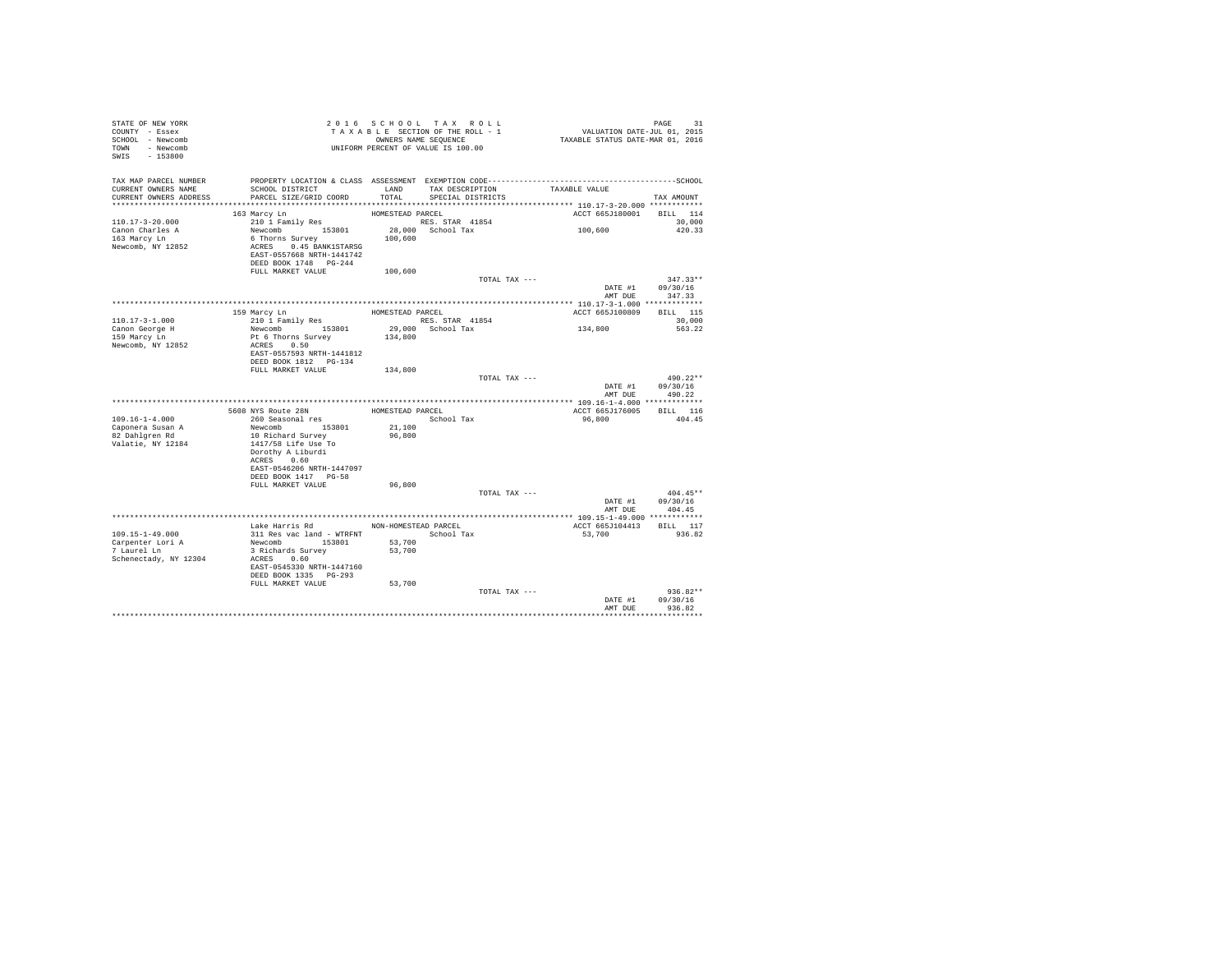| STATE OF NEW YORK<br>COUNTY - Essex<br>SCHOOL - Newcomb<br>- Newcomb<br>TOWN<br>SWIS<br>$-153800$ |                                                                                                                                                  |                                      | 2016 SCHOOL TAX ROLL<br>TAXABLE SECTION OF THE ROLL - 1<br>OWNERS NAME SEOUENCE<br>UNIFORM PERCENT OF VALUE IS 100.00 |               | VALUATION DATE-JUL 01, 2015<br>TAXABLE STATUS DATE-MAR 01, 2016 | PAGE<br>32                       |
|---------------------------------------------------------------------------------------------------|--------------------------------------------------------------------------------------------------------------------------------------------------|--------------------------------------|-----------------------------------------------------------------------------------------------------------------------|---------------|-----------------------------------------------------------------|----------------------------------|
| TAX MAP PARCEL NUMBER<br>CURRENT OWNERS NAME<br>CURRENT OWNERS ADDRESS                            | PROPERTY LOCATION & CLASS ASSESSMENT EXEMPTION CODE-----------------------------------SCHOOL<br>SCHOOL DISTRICT<br>PARCEL SIZE/GRID COORD        | LAND<br>TOTAL                        | TAX DESCRIPTION<br>SPECIAL DISTRICTS                                                                                  |               | TAXABLE VALUE                                                   | TAX AMOUNT                       |
|                                                                                                   |                                                                                                                                                  |                                      |                                                                                                                       |               |                                                                 |                                  |
| $110.13 - 9 - 29.200$<br>Caruso James E<br>45 Jackson Ave<br>So Glens Falls, NY 12803             | 27 Chaisson Rd<br>270 Mfg housing<br>Newcomb 153801<br>18 Rs<br>Db 963 Pg 178<br>ACRES 1.00<br>EAST-0554519 NRTH-1444410<br>DEED BOOK 956 PG-109 | HOMESTEAD PARCEL<br>34,000<br>39,000 | School Tax                                                                                                            |               | ACCT 665J190003 BILL 118<br>39,000                              | 162.95                           |
|                                                                                                   | FULL MARKET VALUE                                                                                                                                | 39,000                               |                                                                                                                       |               |                                                                 | $162.95**$                       |
|                                                                                                   |                                                                                                                                                  |                                      |                                                                                                                       | TOTAL TAX --- | DATE #1<br>AMT DUE                                              | 09/30/16<br>162.95               |
|                                                                                                   |                                                                                                                                                  |                                      |                                                                                                                       |               |                                                                 |                                  |
| $110.17 - 2 - 30.011$<br>Cave John                                                                | 124 Marcy Ln<br>210 1 Family Res<br>Newcomb 153801                                                                                               | HOMESTEAD PARCEL<br>40,000           | School Tax                                                                                                            |               | ACCT 665J103910<br>83,700                                       | BILL 119<br>349.71               |
| 20 Talmage Ave<br>Bound Brook, NJ 08805                                                           | Pt 19 Richards Survey<br>ACRES 7.00<br>EAST-0556684 NRTH-1442343<br>DEED BOOK 1583 PG-204                                                        | 83,700                               |                                                                                                                       |               |                                                                 |                                  |
|                                                                                                   | FULL MARKET VALUE                                                                                                                                | 83,700                               |                                                                                                                       |               |                                                                 |                                  |
|                                                                                                   |                                                                                                                                                  |                                      |                                                                                                                       | TOTAL TAX --- | DATE #1<br>AMT DUE                                              | $349.71**$<br>09/30/16<br>349.71 |
|                                                                                                   |                                                                                                                                                  |                                      |                                                                                                                       |               |                                                                 |                                  |
| $110.17 - 2 - 41.250$                                                                             | Chaisson Rd<br>322 Rural vac>10                                                                                                                  | NON-HOMESTEAD PARCEL                 | School Tax                                                                                                            |               | ACCT 665J180004 BILL 120<br>43,800                              | 764.11                           |
| Cave John<br>20 Talmage Ave<br>Bound Brook, NJ 08805                                              | Newcomb 153801<br>18 Richards Survey<br>Db 981 Pa 308<br>See Map 1843<br>ACRES 31.20<br>EAST-0556138 NRTH-1442077<br>DEED BOOK 1583 PG-208       | 43,800<br>43,800                     |                                                                                                                       |               |                                                                 |                                  |
|                                                                                                   | FULL MARKET VALUE                                                                                                                                | 43,800                               |                                                                                                                       |               |                                                                 |                                  |
|                                                                                                   |                                                                                                                                                  |                                      |                                                                                                                       | TOTAL TAX --- | DATE #1<br>AMT DUE                                              | $764.11**$<br>09/30/16<br>764.11 |
|                                                                                                   |                                                                                                                                                  |                                      |                                                                                                                       |               |                                                                 |                                  |
|                                                                                                   | 5421 NYS Route 28N                                                                                                                               |                                      | HOMESTEAD PARCEL                                                                                                      |               | ACCT 665J178510                                                 | BILL 121                         |
| $109.16 - 4 - 9.000$                                                                              | 210 1 Family Res                                                                                                                                 | 34,400                               | School Tax                                                                                                            |               | 78,700                                                          | 328.82                           |
| Cellela Pasquale C<br>Cellela Michael C<br>128 Prospect St<br>Ballston Spa, NY 12020              | Newcomb 153801<br>16 Rs Twp 27 T&c<br>ACRES 1.40<br>EAST-0550624 NRTH-1445994                                                                    | 78,700                               |                                                                                                                       |               |                                                                 |                                  |
|                                                                                                   | DEED BOOK 960 PG-152                                                                                                                             |                                      |                                                                                                                       |               |                                                                 |                                  |
|                                                                                                   | FULL MARKET VALUE                                                                                                                                | 78,700                               |                                                                                                                       | TOTAL TAX --- | DATE #1<br>AMT DUE                                              | 328.82**<br>09/30/16<br>328.82   |
|                                                                                                   |                                                                                                                                                  |                                      |                                                                                                                       |               |                                                                 |                                  |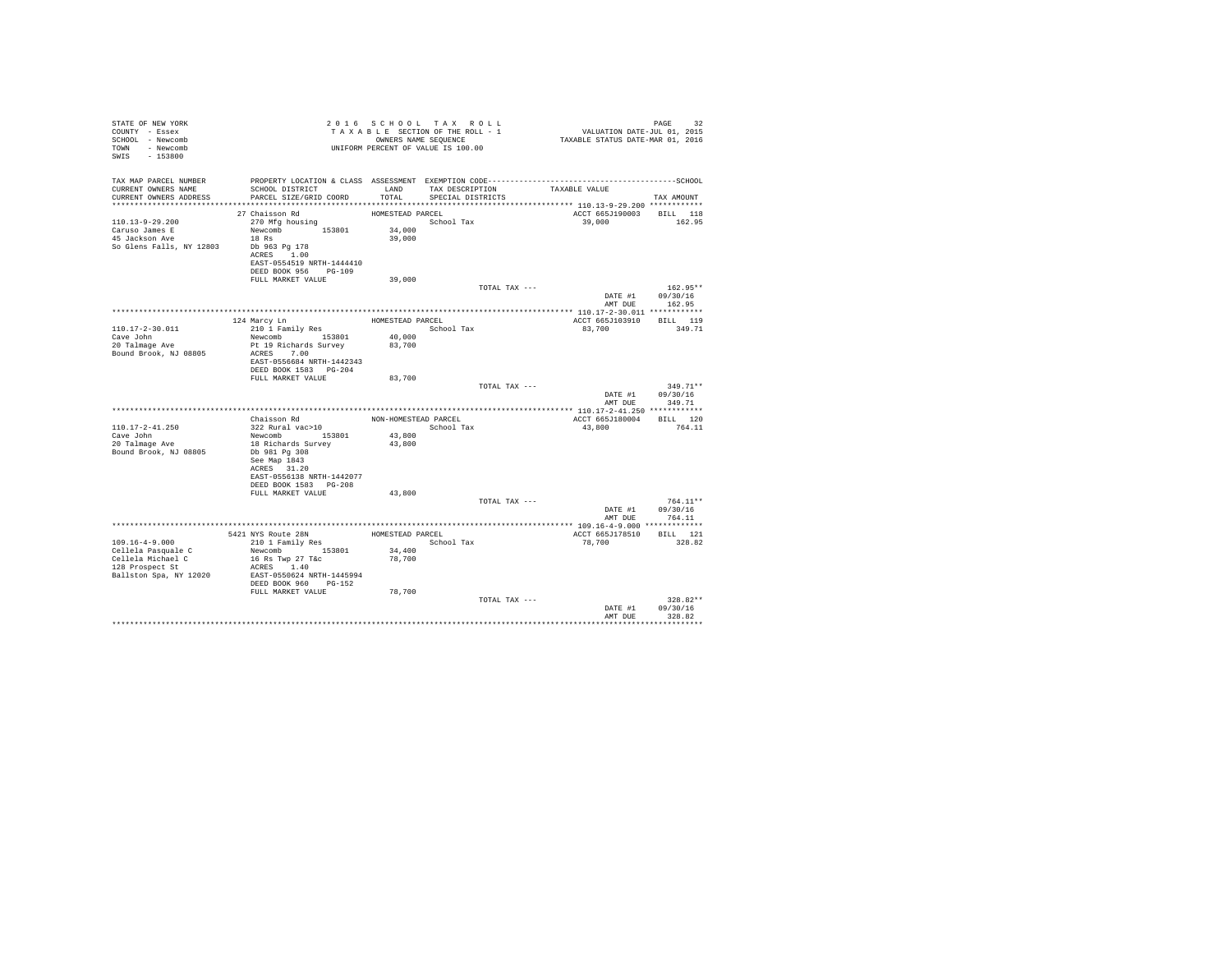| STATE OF NEW YORK                             |                                                                                                |                      | 2016 SCHOOL TAX ROLL                 | PAGE 93<br>VALUATION DATE-JUL 01, 2015            |                    |
|-----------------------------------------------|------------------------------------------------------------------------------------------------|----------------------|--------------------------------------|---------------------------------------------------|--------------------|
| COUNTY - Essex                                |                                                                                                |                      | TAXABLE SECTION OF THE ROLL - 1      |                                                   |                    |
| SCHOOL - Newcomb                              |                                                                                                |                      | OWNERS NAME SEQUENCE                 | TAXABLE STATUS DATE-MAR 01, 2016                  |                    |
| TOWN - Newcomb                                |                                                                                                |                      | UNIFORM PERCENT OF VALUE IS 100.00   |                                                   |                    |
| SWIS - 153800                                 |                                                                                                |                      |                                      |                                                   |                    |
|                                               |                                                                                                |                      |                                      |                                                   |                    |
| TAX MAP PARCEL NUMBER                         |                                                                                                |                      |                                      |                                                   |                    |
| CURRENT OWNERS NAME<br>CURRENT OWNERS ADDRESS | SCHOOL DISTRICT<br>PARCEL SIZE/GRID COORD                                                      | LAND<br>TOTAL        | TAX DESCRIPTION<br>SPECIAL DISTRICTS | TAXABLE VALUE                                     |                    |
|                                               |                                                                                                |                      |                                      |                                                   | TAX AMOUNT         |
|                                               | 5426 NYS Route 28N                                                                             | HOMESTEAD PARCEL     |                                      | ACCT 665J107107 BILL 122                          |                    |
| $109.16 - 2 - 29.000$                         | 260 Seasonal res - WTRFNT                                                                      |                      | School Tax                           | 231,100                                           | 965.58             |
| Cerasani Richard G                            |                                                                                                | 105,300              |                                      |                                                   |                    |
| Cerasani Rita                                 | Newcomb 153801<br>16 Richards Survey                                                           | 231,100              |                                      |                                                   |                    |
| c/o Allen Cerasani                            |                                                                                                |                      |                                      |                                                   |                    |
| 32 Fieldstone Dr                              | ACRES 0.76<br>EAST-0550470 NRTH-1446445                                                        |                      |                                      |                                                   |                    |
| Gansevoort, NY 12831                          | DEED BOOK 1820 PG-254                                                                          |                      |                                      |                                                   |                    |
|                                               | FULL MARKET VALUE                                                                              | 231,100              |                                      |                                                   |                    |
|                                               |                                                                                                |                      | TOTAL TAX ---                        |                                                   | 965.58**           |
|                                               |                                                                                                |                      |                                      |                                                   | DATE #1 09/30/16   |
|                                               |                                                                                                |                      |                                      | AMT DUE                                           | 965.58             |
|                                               |                                                                                                |                      |                                      |                                                   |                    |
|                                               | Chaisson Rd                                                                                    | NON-HOMESTEAD PARCEL |                                      | ACCT 665J180015                                   | BILL 123           |
| 110.17-2-41.112                               | 311 Res vac land                                                                               |                      | School Tax                           | 34,600                                            | 603.61             |
| Chapman Fred W                                | Newcomb 153801<br>18 Richards Survey                                                           | 34,600               |                                      |                                                   |                    |
| 7541 135th Ave SE                             |                                                                                                | 34,600               |                                      |                                                   |                    |
| Newcastle, WA 98059                           | See Map 1843                                                                                   |                      |                                      |                                                   |                    |
|                                               | ACRES 13.80                                                                                    |                      |                                      |                                                   |                    |
|                                               | EAST-0553963 NRTH-1442093                                                                      |                      |                                      |                                                   |                    |
|                                               | DEED BOOK 1718 PG-119                                                                          |                      |                                      |                                                   |                    |
|                                               | FULL MARKET VALUE                                                                              | 34,600               |                                      |                                                   |                    |
|                                               |                                                                                                |                      | TOTAL TAX ---                        |                                                   | 603.61**           |
|                                               |                                                                                                |                      |                                      |                                                   | DATE #1 09/30/16   |
|                                               |                                                                                                |                      |                                      | AMT DUE                                           | 603.61             |
|                                               | 8 Winebrook Cir                                                                                |                      |                                      | ACCT 665J106113                                   |                    |
| $110.17 - 2 - 24.000$                         |                                                                                                | HOMESTEAD PARCEL     | RES. STAR 41854                      |                                                   | BILL 124<br>30,000 |
| Chase Roger J                                 | 210 1 Family Res<br>Newcomb 153801                                                             |                      | 34,000 School Tax                    | 151,600                                           | 633.41             |
| Chase Marchele                                | Pt 19 Richards Survey 151,600                                                                  |                      |                                      |                                                   |                    |
| 39 Winebrook Cir                              | ACRES 1.00                                                                                     |                      |                                      |                                                   |                    |
| Newcomb, NY 12852                             | EAST-0557436 NRTH-1443225                                                                      |                      |                                      |                                                   |                    |
|                                               | DEED BOOK 596 PG-235                                                                           |                      |                                      |                                                   |                    |
|                                               | FULL MARKET VALUE                                                                              | 151,600              |                                      |                                                   |                    |
|                                               |                                                                                                |                      | TOTAL TAX ---                        |                                                   | 560.41**           |
|                                               |                                                                                                |                      |                                      |                                                   | DATE #1 09/30/16   |
|                                               |                                                                                                |                      |                                      | AMT DUE                                           | 560.41             |
|                                               |                                                                                                |                      |                                      | ******************** 110.18-1-5.000 ************* |                    |
|                                               | 78 Marcy Ln                                                                                    | HOMESTEAD PARCEL     |                                      | ACCT 665J105809                                   | BILL 125           |
| $110.18 - 1 - 5.000$                          | 210 1 Family Res                                                                               |                      | School Tax                           | 89,500                                            | 373.95             |
| Chase Roger J                                 |                                                                                                | 30,200               |                                      |                                                   |                    |
| Chase Marchele M                              |                                                                                                | 89,500               |                                      |                                                   |                    |
| 42 Marcy Ln                                   |                                                                                                |                      |                                      |                                                   |                    |
| Newcomb, NY 12852                             | Newcomb<br>153801<br>Pt 5 Thorns Survey<br>ACRES 0.60 BANKM&TMTGC<br>EAST-0558055 NRTH-1442713 |                      |                                      |                                                   |                    |
|                                               | DEED BOOK 1201 PG-103                                                                          |                      |                                      |                                                   |                    |
|                                               | FULL MARKET VALUE                                                                              | 89,500               |                                      |                                                   |                    |
|                                               |                                                                                                |                      | TOTAL TAX ---                        |                                                   | $373.95**$         |
|                                               |                                                                                                |                      |                                      | DATE #1                                           | 09/30/16           |
|                                               |                                                                                                |                      |                                      | AMT DUE                                           | 373.95             |
|                                               |                                                                                                |                      |                                      |                                                   |                    |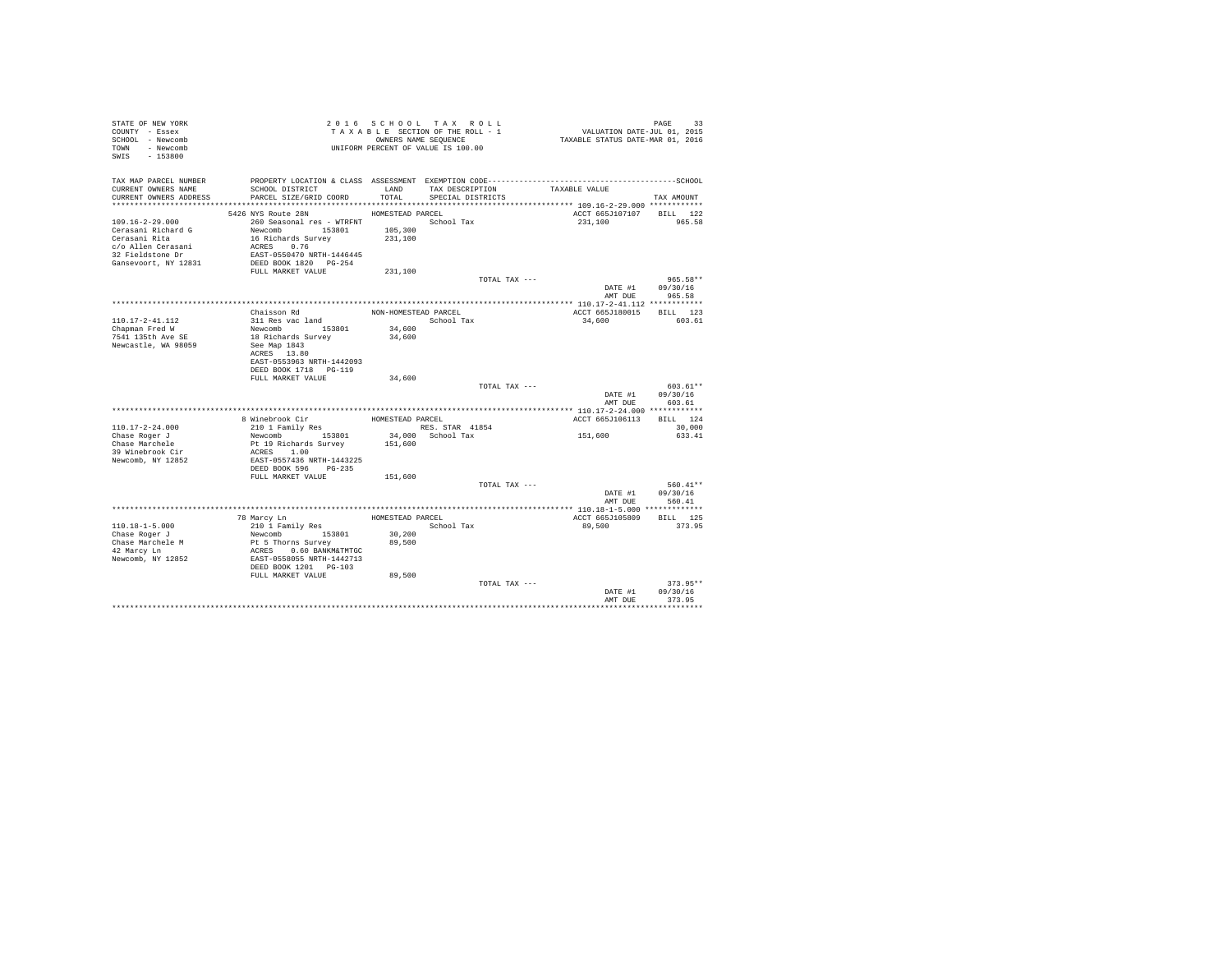| STATE OF NEW YORK            |                                                                                                                                                                                                                                                           |                  | 2016 SCHOOL TAX ROLL                                          |               | PAGE 34<br>VALUATION DATE-JUL 01, 2015<br>TAXABLE STATUS DATE-MAR 01, 2016 |                                    |
|------------------------------|-----------------------------------------------------------------------------------------------------------------------------------------------------------------------------------------------------------------------------------------------------------|------------------|---------------------------------------------------------------|---------------|----------------------------------------------------------------------------|------------------------------------|
| COUNTY - Essex               | T A X A B L E SECTION OF THE ROLL - 1<br>OWNERS NAME SANE SEQUENCE<br>UNIFORM PERCENT OF VALUE IS 100.00                                                                                                                                                  |                  | T A X A B L E SECTION OF THE ROLL - 1<br>OWNERS NAME SEQUENCE |               |                                                                            |                                    |
| SCHOOL - Newcomb             |                                                                                                                                                                                                                                                           |                  |                                                               |               |                                                                            |                                    |
| TOWN - Newcomb               |                                                                                                                                                                                                                                                           |                  |                                                               |               |                                                                            |                                    |
| SWIS - 153800                |                                                                                                                                                                                                                                                           |                  |                                                               |               |                                                                            |                                    |
|                              |                                                                                                                                                                                                                                                           |                  |                                                               |               |                                                                            |                                    |
|                              |                                                                                                                                                                                                                                                           |                  |                                                               |               |                                                                            |                                    |
|                              | SCHOOL DISTRICT                       LAND        TAX DESCRIPTION                  TAXABLE VALUE                                                                                                                                                          |                  |                                                               |               |                                                                            |                                    |
| CURRENT OWNERS ADDRESS       | PARCEL SIZE/GRID COORD                                                                                                                                                                                                                                    | TOTAL            | SPECIAL DISTRICTS                                             |               |                                                                            | TAX AMOUNT                         |
|                              |                                                                                                                                                                                                                                                           |                  |                                                               |               |                                                                            |                                    |
|                              | 32 Sanford Ln                                                                                                                                                                                                                                             |                  |                                                               |               |                                                                            |                                    |
| 110.18-3-20.002              | A sainterd Lm<br>210 1 Family Res<br>Newcomb 153801<br>Pt 4 Thorns Survey<br>1367/215 Life Use to<br>Sarah H Wood<br>news Company<br>News Company<br>News Company<br>News Company<br>News Company<br>News Company<br>News Company<br>News Company<br>News | HOMESTEAD PARCEL | School Tax                                                    |               | ACCT 665J107114 BILL 126<br>69,200 289.13                                  |                                    |
|                              |                                                                                                                                                                                                                                                           |                  |                                                               |               |                                                                            |                                    |
| Chase Terry R                |                                                                                                                                                                                                                                                           | 33,400           |                                                               |               |                                                                            |                                    |
| Chase Shari L<br>PO Box 483  |                                                                                                                                                                                                                                                           | 69,200           |                                                               |               |                                                                            |                                    |
| Fort Ann, NY 12827           |                                                                                                                                                                                                                                                           |                  |                                                               |               |                                                                            |                                    |
|                              | ACRES 0.93                                                                                                                                                                                                                                                |                  |                                                               |               |                                                                            |                                    |
|                              | EAST-0559586 NRTH-1441695                                                                                                                                                                                                                                 |                  |                                                               |               |                                                                            |                                    |
|                              |                                                                                                                                                                                                                                                           |                  |                                                               |               |                                                                            |                                    |
|                              | DEED BOOK 413 PG-488<br>FULL MARKET VALUE                                                                                                                                                                                                                 |                  |                                                               |               |                                                                            |                                    |
|                              |                                                                                                                                                                                                                                                           | 69,200           |                                                               |               |                                                                            |                                    |
|                              |                                                                                                                                                                                                                                                           |                  |                                                               | TOTAL TAX --- |                                                                            | $289.13**$                         |
|                              |                                                                                                                                                                                                                                                           |                  |                                                               |               |                                                                            | DATE #1 09/30/16                   |
|                              |                                                                                                                                                                                                                                                           |                  |                                                               |               | AMT DUE                                                                    | 289.13                             |
|                              |                                                                                                                                                                                                                                                           |                  |                                                               |               |                                                                            |                                    |
|                              |                                                                                                                                                                                                                                                           |                  |                                                               |               | ACCT 665J104009 BILL 127                                                   |                                    |
| 109.15-3-18.000              | 260 Seasonal res<br>Newcomb 153801 25,000                                                                                                                                                                                                                 |                  | School Tax                                                    |               | 47,900                                                                     | 200.14                             |
| Clark Kenneth E              |                                                                                                                                                                                                                                                           |                  |                                                               |               |                                                                            |                                    |
|                              |                                                                                                                                                                                                                                                           |                  |                                                               |               |                                                                            |                                    |
|                              |                                                                                                                                                                                                                                                           |                  |                                                               |               |                                                                            |                                    |
|                              |                                                                                                                                                                                                                                                           |                  |                                                               |               |                                                                            |                                    |
|                              |                                                                                                                                                                                                                                                           |                  |                                                               |               |                                                                            |                                    |
|                              |                                                                                                                                                                                                                                                           |                  |                                                               |               |                                                                            | $200.14**$                         |
|                              |                                                                                                                                                                                                                                                           |                  |                                                               | TOTAL TAX --- |                                                                            | DATE #1 09/30/16                   |
|                              |                                                                                                                                                                                                                                                           |                  |                                                               |               | AMT DUE                                                                    | 200.14                             |
|                              |                                                                                                                                                                                                                                                           |                  |                                                               |               |                                                                            |                                    |
|                              | 385 Woodys Rd Monte HOMESTEAD PARCEL                                                                                                                                                                                                                      |                  |                                                               |               | ACCT 665J101007 BILL 128                                                   |                                    |
|                              |                                                                                                                                                                                                                                                           |                  |                                                               |               |                                                                            |                                    |
| 119.16-1-6.000               | 260 Seasonal res - WTRFNT School Tax<br>Newcomb 153801 105,900                                                                                                                                                                                            |                  |                                                               |               | 168,000 701.94                                                             |                                    |
| Clum Gary L<br>3315 Latta Rd | 27 T&c Twp 18                                                                                                                                                                                                                                             |                  |                                                               |               |                                                                            |                                    |
|                              |                                                                                                                                                                                                                                                           | 168,000          |                                                               |               |                                                                            |                                    |
| Rochester, NY 14612          | Goodnow Flow Subd<br>Lot 251                                                                                                                                                                                                                              |                  |                                                               |               |                                                                            |                                    |
|                              | ACRES 0.70                                                                                                                                                                                                                                                |                  |                                                               |               |                                                                            |                                    |
|                              | EAST-0525382 NRTH-1428059                                                                                                                                                                                                                                 |                  |                                                               |               |                                                                            |                                    |
|                              | DEED BOOK 712 PG-297                                                                                                                                                                                                                                      |                  |                                                               |               |                                                                            |                                    |
|                              | FULL MARKET VALUE                                                                                                                                                                                                                                         | 168,000          |                                                               |               |                                                                            |                                    |
|                              |                                                                                                                                                                                                                                                           |                  |                                                               | TOTAL TAX --- |                                                                            | $701.94**$                         |
|                              |                                                                                                                                                                                                                                                           |                  |                                                               |               |                                                                            |                                    |
|                              |                                                                                                                                                                                                                                                           |                  |                                                               |               |                                                                            | DATE #1 09/30/16<br>AMT DUE 701.94 |
|                              |                                                                                                                                                                                                                                                           |                  |                                                               |               |                                                                            |                                    |
|                              | 1274 Goodnow Flow Rd MOMESTEAD PARCEL                                                                                                                                                                                                                     |                  |                                                               |               | ACCT 665J100702 BILL 129                                                   |                                    |
| 120.18-2-27.000              | 210 1 Family Res - WTRFNT                                                                                                                                                                                                                                 |                  | School Tax                                                    |               | 329,800                                                                    | 1,377.97                           |
| Cohen Jeffrey M              | Newcomb 153801 108,500                                                                                                                                                                                                                                    |                  |                                                               |               |                                                                            |                                    |
| $10$ Birch Hill Ct           | 46 T&C Twp 18                                                                                                                                                                                                                                             | 329,800          |                                                               |               |                                                                            |                                    |
| Ballston Lake, NY 12019      | Goodnow Flow Subd                                                                                                                                                                                                                                         |                  |                                                               |               |                                                                            |                                    |
|                              | Lot $22$                                                                                                                                                                                                                                                  |                  |                                                               |               |                                                                            |                                    |
|                              | ACRES 1.86                                                                                                                                                                                                                                                |                  |                                                               |               |                                                                            |                                    |
|                              | EAST-0536567 NRTH-1426088                                                                                                                                                                                                                                 |                  |                                                               |               |                                                                            |                                    |
|                              | DEED BOOK 1684 PG-139                                                                                                                                                                                                                                     |                  |                                                               |               |                                                                            |                                    |
|                              | FULL MARKET VALUE                                                                                                                                                                                                                                         | 329,800          |                                                               |               |                                                                            |                                    |
|                              |                                                                                                                                                                                                                                                           |                  |                                                               | TOTAL TAX --- |                                                                            | $1.377.97**$                       |
|                              |                                                                                                                                                                                                                                                           |                  |                                                               |               |                                                                            | DATE #1 09/30/16                   |
|                              |                                                                                                                                                                                                                                                           |                  |                                                               |               | AMT DUE                                                                    | 1,377.97                           |
|                              |                                                                                                                                                                                                                                                           |                  |                                                               |               |                                                                            |                                    |
|                              |                                                                                                                                                                                                                                                           |                  |                                                               |               |                                                                            |                                    |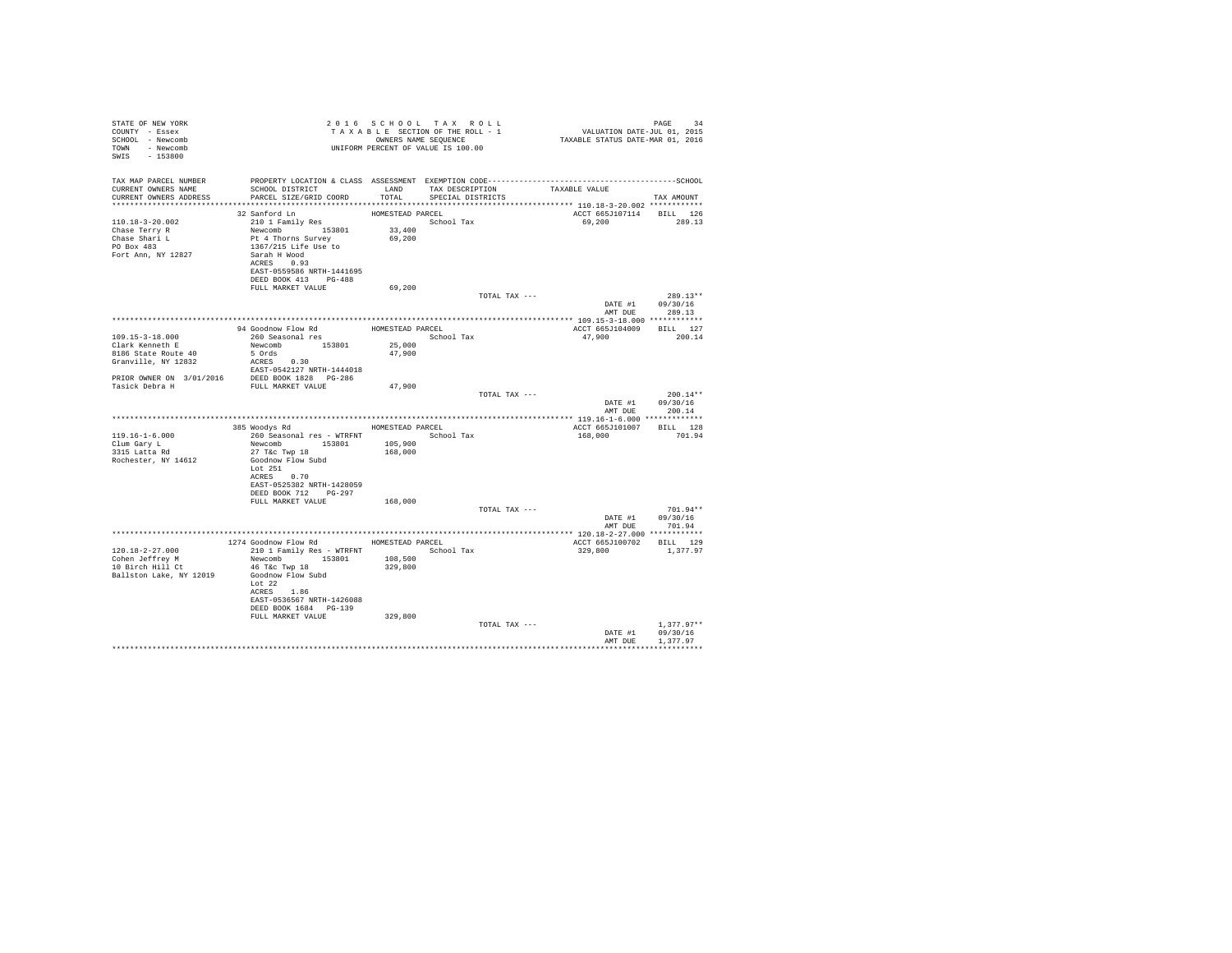| STATE OF NEW YORK<br>COUNTY - Essex<br>SCHOOL - Newcomb<br>TOWN - Newcomb<br>SWIS - 153800                                    |                                                                                                                                                                                                             | 2016 SCHOOL TAX ROLL<br>TAXABLE SECTION OF THE ROLL - 1<br>OWNERS NAME SEQUENCE |                                             | PAGE 35<br>VALUATION DATE-JUL 01, 2015<br>TAXABLE STATUS DATE-MAR 01, 2016 |                                          |
|-------------------------------------------------------------------------------------------------------------------------------|-------------------------------------------------------------------------------------------------------------------------------------------------------------------------------------------------------------|---------------------------------------------------------------------------------|---------------------------------------------|----------------------------------------------------------------------------|------------------------------------------|
| TAX MAP PARCEL NUMBER<br>CURRENT OWNERS NAME<br>CURRENT OWNERS ADDRESS                                                        | PROPERTY LOCATION & CLASS ASSESSMENT EXEMPTION CODE-----------------------------------SCHOOL<br>SCHOOL DISTRICT<br>PARCEL SIZE/GRID COORD                                                                   | LAND<br>TOTAL                                                                   | TAX DESCRIPTION<br>SPECIAL DISTRICTS        | TAXABLE VALUE                                                              | TAX AMOUNT                               |
| 120.17-2-10.052<br>Cole Marion A<br>1396 Goodnow Flow Rd<br>PO Box 138<br>Newcomb, NY 12852                                   | 1396 Goodnow Flow Rd<br>210 1 Family Res - WTRFNT AGED ALL 41800<br>Newcomb 153801<br>42 T&c Twp 18<br>Goodnow Flow Subd<br>Lot 51<br>ACRES 1.10<br>EAST-0533752 NRTH-1427024<br>DEED BOOK 1084 PG-261      | HOMESTEAD PARCEL                                                                | 106,000 SR STAR 41834<br>252,200 School Tax | ACCT 665J105512<br>126, 100                                                | BILL 130<br>126,100<br>65,300<br>526.87  |
|                                                                                                                               | FULL MARKET VALUE                                                                                                                                                                                           | 252,200                                                                         | TOTAL TAX ---                               | AMT DUE                                                                    | $375.87**$<br>DATE #1 09/30/16<br>375.87 |
|                                                                                                                               |                                                                                                                                                                                                             |                                                                                 |                                             |                                                                            |                                          |
|                                                                                                                               | 5397 NYS Route 28N                                                                                                                                                                                          | HOMESTEAD PARCEL                                                                |                                             | ACCT 665J100911 BILL 131                                                   |                                          |
| $109.16 - 4 - 11.012$<br>Columbus John A<br>Columbus Dorothy L<br>HCR02 Box 451B<br>Newcomb, NY 12852                         | 210 1 Family Res<br>Newcomb 153801<br>16 Richards Survey<br>ACRES 1.86<br>EAST-0551047 NRTH-1446022<br>DEED BOOK 989 PG-271                                                                                 | SR STAR 41834<br>34,900 School Tax<br>178,000                                   |                                             | 178,000                                                                    | 65,300<br>743.72                         |
|                                                                                                                               | FULL MARKET VALUE                                                                                                                                                                                           | 178,000                                                                         | TOTAL TAX ---                               | DATE #1<br>AMT DUE                                                         | 592.72**<br>09/30/16<br>592.72           |
|                                                                                                                               |                                                                                                                                                                                                             |                                                                                 |                                             |                                                                            |                                          |
| 110.13-9-11.000<br>Colvin Whitney B<br>Colvin Leona<br>64 Pearl St<br>Schuylerville, NY 12871                                 | 32 Schraver Way<br>260 Seasonal res<br>Newcomb 153801<br>19 Richards Survey<br>ACRES 0.50<br>EAST-0555856 NRTH-1445727<br>DEED BOOK 1802 PG-22                                                              | HOMESTEAD PARCEL<br>27,000<br>46,700                                            | School Tax                                  | ACCT 665J101308 BILL 132<br>46,700                                         | 195.12                                   |
|                                                                                                                               | FULL MARKET VALUE                                                                                                                                                                                           | 46,700                                                                          |                                             |                                                                            |                                          |
|                                                                                                                               |                                                                                                                                                                                                             |                                                                                 | TOTAL TAX ---                               | DATE #1                                                                    | $195.12**$<br>09/30/16<br>AMT DUE 195.12 |
|                                                                                                                               |                                                                                                                                                                                                             |                                                                                 |                                             |                                                                            |                                          |
| 120.18-2-41.000<br>Conroy Katherine<br>Corey Karen A Trust<br>c/o Christine Wilkinson<br>1112 6th Ave<br>Watervliet, NY 12189 | 1212 Goodnow Flow Rd MOMESTEAD PARCEL<br>260 Seasonal res - WTRFNT<br>Newcomb 153801<br>46 & 65 T&c Twp 18<br>Goodnow Flow Subd<br>Lot 8<br>ACRES 0.91<br>EAST-0537876 NRTH-1425398<br>DEED BOOK 1772 PG-62 | 106,100<br>128,200                                                              | School Tax                                  | ACCT 665J101010<br>128,200                                                 | BILL 133<br>535.64                       |
|                                                                                                                               | FULL MARKET VALUE                                                                                                                                                                                           | 128,200                                                                         | TOTAL TAX ---                               | DATE #1<br>AMT DUE                                                         | 535.64**<br>09/30/16<br>535.64           |
|                                                                                                                               |                                                                                                                                                                                                             |                                                                                 |                                             |                                                                            | **********                               |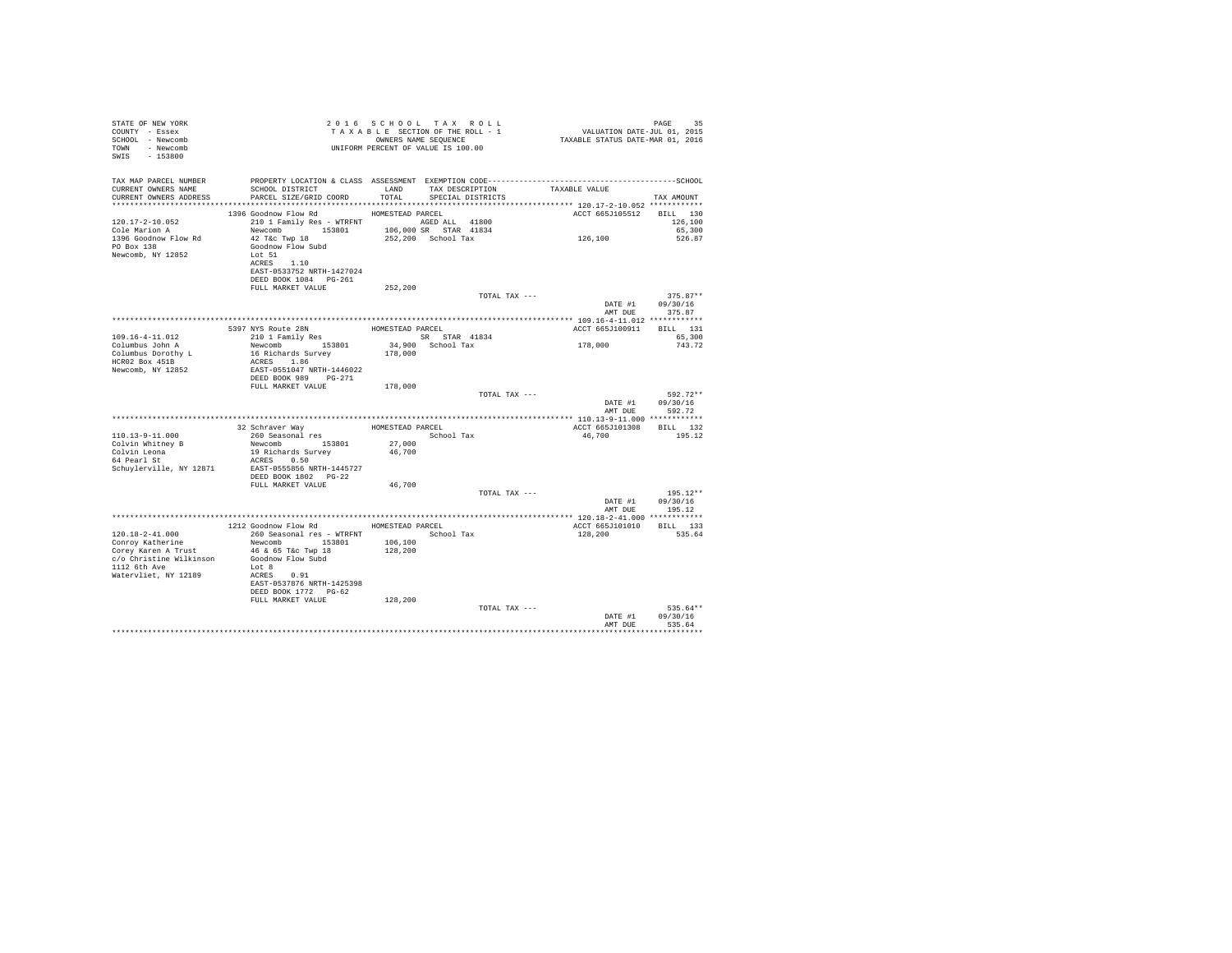| STATE OF NEW YORK<br>COUNTY - Essex<br>SCHOOL - Newcomb<br>- Newcomb<br>TOWN<br>$-153800$<br>SWTS |                                                                    | OWNERS NAME SEQUENCE | 2016 SCHOOL TAX ROLL<br>TAXABLE SECTION OF THE ROLL - 1<br>UNIFORM PERCENT OF VALUE IS 100.00 | VALUATION DATE-JUL 01, 2015<br>TAXABLE STATUS DATE-MAR 01, 2016 | 36<br>PAGE               |
|---------------------------------------------------------------------------------------------------|--------------------------------------------------------------------|----------------------|-----------------------------------------------------------------------------------------------|-----------------------------------------------------------------|--------------------------|
| TAX MAP PARCEL NUMBER                                                                             | PROPERTY LOCATION & CLASS ASSESSMENT EXEMPTION CODE--------------- |                      |                                                                                               |                                                                 | ------------------SCHOOL |
| CURRENT OWNERS NAME<br>CURRENT OWNERS ADDRESS                                                     | SCHOOL DISTRICT<br>PARCEL SIZE/GRID COORD                          | LAND<br>TOTAL.       | TAX DESCRIPTION<br>SPECIAL DISTRICTS                                                          | TAXABLE VALUE                                                   | TAX AMOUNT               |
|                                                                                                   |                                                                    |                      |                                                                                               |                                                                 |                          |
|                                                                                                   | 323 Woodys Rd                                                      | HOMESTEAD PARCEL     |                                                                                               | ACCT 665J105712                                                 | BILL 134                 |
| $119.16 - 1 - 16.100$                                                                             | 210 1 Family Res - WTRFNT                                          |                      | School Tax                                                                                    | 202,900                                                         | 847.76                   |
| Conroy William<br>Conroy Faith                                                                    | Newcomb<br>153801<br>26 T&C Twp 18                                 | 105,500<br>202,900   |                                                                                               |                                                                 |                          |
| 2517 Fourth Ave                                                                                   | Goodnow Flow Subd                                                  |                      |                                                                                               |                                                                 |                          |
| Watervliet, NY 12189                                                                              | Lot 241B                                                           |                      |                                                                                               |                                                                 |                          |
|                                                                                                   | ACRES 0.92                                                         |                      |                                                                                               |                                                                 |                          |
|                                                                                                   | EAST-0526499 NRTH-1428733                                          |                      |                                                                                               |                                                                 |                          |
|                                                                                                   | DEED BOOK 1091 PG-128<br>FULL MARKET VALUE                         | 202,900              |                                                                                               |                                                                 |                          |
|                                                                                                   |                                                                    |                      | TOTAL TAX ---                                                                                 |                                                                 | $847.76**$               |
|                                                                                                   |                                                                    |                      |                                                                                               | DATE #1                                                         | 09/30/16                 |
|                                                                                                   |                                                                    |                      |                                                                                               | AMT DUE                                                         | 847.76                   |
|                                                                                                   | 1036 Goodnow Flow Rd                                               | HOMESTEAD PARCEL     |                                                                                               | ACCT 665J101011                                                 | RTLL 135                 |
| $120.18 - 1 - 4.000$                                                                              | 260 Seasonal res - WTRFNT                                          |                      | School Tax                                                                                    | 143,900                                                         | 601.24                   |
| Converse Arnold                                                                                   | Newcomb 153801                                                     | 106,800              |                                                                                               |                                                                 |                          |
| Converse Kelly                                                                                    | 46 T&c Twp 18                                                      | 143,900              |                                                                                               |                                                                 |                          |
| 496 Atateka Dr                                                                                    | Goodnow Flow Subd<br>Lot $149$                                     |                      |                                                                                               |                                                                 |                          |
| Chestertown, NY 12817                                                                             | ACRES 0.50                                                         |                      |                                                                                               |                                                                 |                          |
|                                                                                                   | EAST-0536434 NRTH-1427864                                          |                      |                                                                                               |                                                                 |                          |
|                                                                                                   | DEED BOOK 1200 PG-214                                              |                      |                                                                                               |                                                                 |                          |
|                                                                                                   | FULL MARKET VALUE                                                  | 143,900              |                                                                                               |                                                                 |                          |
|                                                                                                   |                                                                    |                      | TOTAL TAX ---                                                                                 | DATE #1                                                         | $601.24**$<br>09/30/16   |
|                                                                                                   |                                                                    |                      |                                                                                               | AMT DUE                                                         | 601.24                   |
|                                                                                                   |                                                                    |                      |                                                                                               |                                                                 |                          |
|                                                                                                   | Chaisson Rd                                                        | NON-HOMESTEAD PARCEL |                                                                                               | ACCT 665J100704                                                 | BILL 136                 |
| $110.17 - 2 - 44.000$<br>Cook Leonard                                                             | 311 Res vac land<br>153801                                         | 32,400               | School Tax                                                                                    | 32,400                                                          | 565.23                   |
| 5574 State Rt 28N                                                                                 | Newcomb<br>18 Richards Survey                                      | 32,400               |                                                                                               |                                                                 |                          |
| Newcomb, NY 12852                                                                                 | Sl Pt Lot D & Pt E                                                 |                      |                                                                                               |                                                                 |                          |
|                                                                                                   | Map 1843                                                           |                      |                                                                                               |                                                                 |                          |
|                                                                                                   | ACRES 4.04                                                         |                      |                                                                                               |                                                                 |                          |
|                                                                                                   | EAST-0554021 NRTH-1442876<br>DEED BOOK 1174   PG-112               |                      |                                                                                               |                                                                 |                          |
|                                                                                                   | FULL MARKET VALUE                                                  | 32,400               |                                                                                               |                                                                 |                          |
|                                                                                                   |                                                                    |                      | TOTAL TAX ---                                                                                 |                                                                 | $565.23**$               |
|                                                                                                   |                                                                    |                      |                                                                                               | DATE #1                                                         | 09/30/16                 |
|                                                                                                   |                                                                    |                      |                                                                                               | AMT DUE                                                         | 565.23                   |
|                                                                                                   |                                                                    |                      |                                                                                               |                                                                 |                          |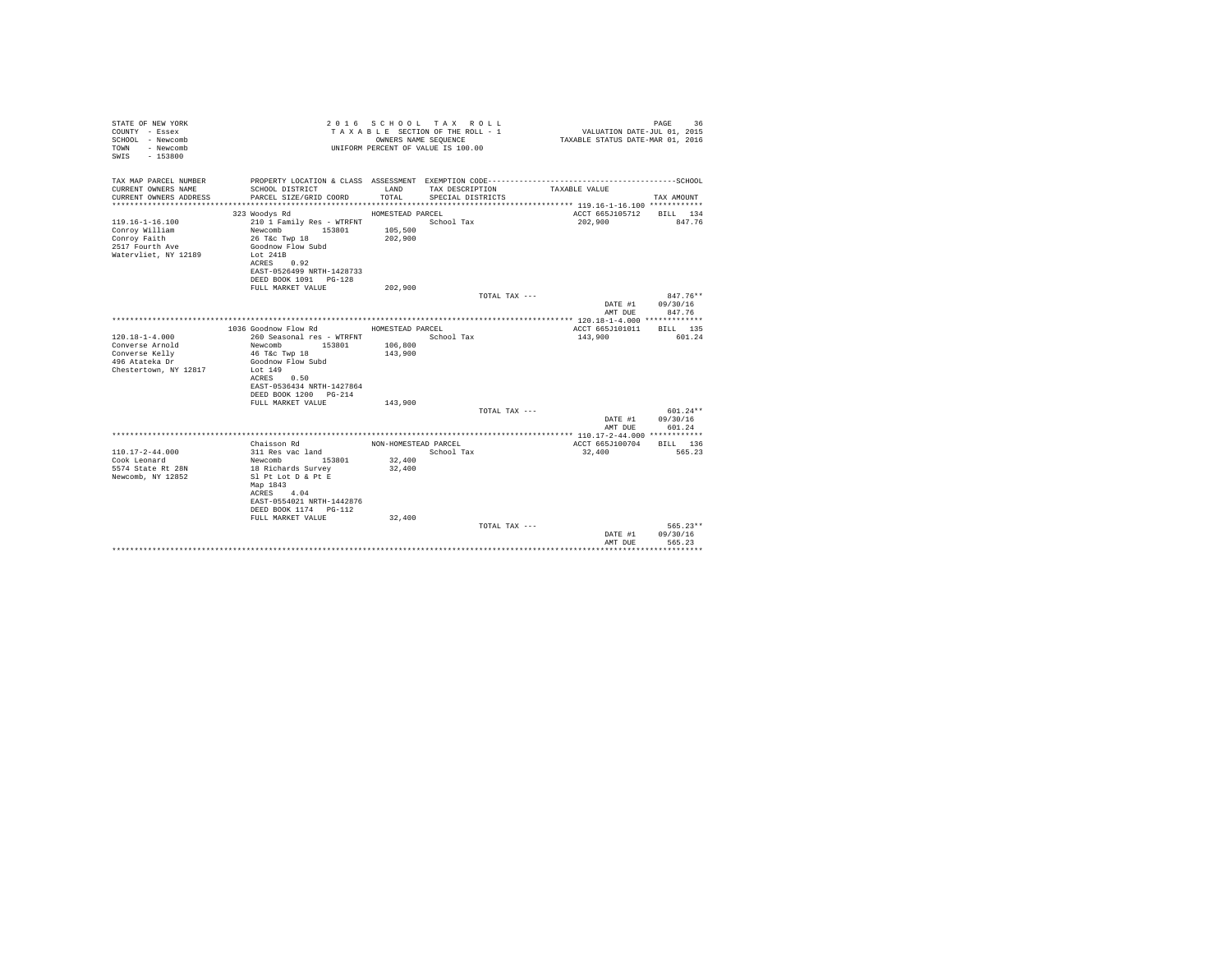| STATE OF NEW YORK<br>COUNTY - Essex<br>SCHOOL - Newcomb<br>TOWN - Newcomb |                                                  |                      | 2016 SCHOOL TAX ROLL<br>TAXABLE SECTION OF THE ROLL - 1<br>OWNERS NAME SEQUENCE<br>UNIFORM PERCENT OF VALUE IS 100.00 | PAGE 37<br>VALUATION DATE-JUL 01, 2015<br>TAXABLE STATUS DATE-MAR 01, 2016 |                    |
|---------------------------------------------------------------------------|--------------------------------------------------|----------------------|-----------------------------------------------------------------------------------------------------------------------|----------------------------------------------------------------------------|--------------------|
| SWIS - 153800                                                             |                                                  |                      |                                                                                                                       |                                                                            |                    |
| TAX MAP PARCEL NUMBER                                                     |                                                  |                      |                                                                                                                       |                                                                            |                    |
| CURRENT OWNERS NAME<br>CURRENT OWNERS ADDRESS                             | SCHOOL DISTRICT<br>PARCEL SIZE/GRID COORD        | LAND<br>TOTAL        | TAX DESCRIPTION<br>SPECIAL DISTRICTS                                                                                  | TAXABLE VALUE                                                              | TAX AMOUNT         |
|                                                                           |                                                  |                      |                                                                                                                       |                                                                            |                    |
|                                                                           | 5574 NYS Route 28N                               | HOMESTEAD PARCEL     |                                                                                                                       | ACCT 665J101511 BILL 137                                                   |                    |
| $109.16 - 1 - 13.100$                                                     | 210 1 Family Res - WTRFNT NES. STAR 41854        |                      |                                                                                                                       |                                                                            | 30,000             |
| Cook Leonard G                                                            | Newcomb 153801                                   |                      | 141,800 School Tax                                                                                                    | 227,300                                                                    | 949.70             |
| Cook Karin E                                                              | 10 T&c Twp 27 Rs                                 | 227,300              |                                                                                                                       |                                                                            |                    |
| 5574 State Rt 28N<br>Newcomb, NY 12852                                    | ACRES 1.75<br>EAST-0546930 NRTH-1447437          |                      |                                                                                                                       |                                                                            |                    |
|                                                                           | DEED BOOK 701 PG-17                              |                      |                                                                                                                       |                                                                            |                    |
|                                                                           | FULL MARKET VALUE                                | 227,300              |                                                                                                                       |                                                                            |                    |
|                                                                           |                                                  |                      | TOTAL TAX ---                                                                                                         |                                                                            | $876.70**$         |
|                                                                           |                                                  |                      |                                                                                                                       | DATE #1                                                                    | 09/30/16           |
|                                                                           |                                                  |                      |                                                                                                                       | AMT DUE                                                                    | 876.70             |
|                                                                           | 1896 Goodnow Flow Rd MOMESTEAD PARCEL            |                      |                                                                                                                       | ACCT 665J187009                                                            | BILL 138           |
| 119.20-2-2.000                                                            | 260 Seasonal res - WTRFNT             School Tax |                      |                                                                                                                       | 219,300                                                                    | 916.28             |
| Cormie LeRoy G                                                            | Newcomb 153801                                   | 131,400              |                                                                                                                       |                                                                            |                    |
| Cormie Katharine L                                                        | 27 28 T&c Twp 18                                 | 219,300              |                                                                                                                       |                                                                            |                    |
| 25 Fawn Ln                                                                | 351 Goodnow Flow                                 |                      |                                                                                                                       |                                                                            |                    |
| Queensbury, NY 12804                                                      | ACRES 0.98<br>EAST-0524065 NRTH-1426438          |                      |                                                                                                                       |                                                                            |                    |
|                                                                           | DEED BOOK 873 PG-60                              |                      |                                                                                                                       |                                                                            |                    |
|                                                                           | FULL MARKET VALUE                                | 219,300              |                                                                                                                       |                                                                            |                    |
|                                                                           |                                                  |                      | TOTAL TAX ---                                                                                                         |                                                                            | $916.28**$         |
|                                                                           |                                                  |                      |                                                                                                                       | DATE #1                                                                    | 09/30/16           |
|                                                                           |                                                  |                      |                                                                                                                       | AMT DUE                                                                    | 916.28             |
|                                                                           | 89 Goodnow Flow Rd                               | HOMESTEAD PARCEL     |                                                                                                                       | ACCT 665J101014                                                            | BILL 139           |
| $109.15 - 4 - 5.001$                                                      | 260 Seasonal res                                 |                      | School Tax                                                                                                            | 53,000                                                                     | 221.44             |
| Coughlin David S                                                          | Newcomb 153801                                   | 28,200               |                                                                                                                       |                                                                            |                    |
| Coughlin Kathleen J                                                       | 4 Ords Patent                                    | 53,000               |                                                                                                                       |                                                                            |                    |
| 104 Glendale Rd                                                           | ACRES 0.46                                       |                      |                                                                                                                       |                                                                            |                    |
| Latham, NY 12110                                                          | EAST-0542350 NRTH-1443897                        |                      |                                                                                                                       |                                                                            |                    |
|                                                                           | DEED BOOK 1294 PG-235<br>FULL MARKET VALUE       | 53,000               |                                                                                                                       |                                                                            |                    |
|                                                                           |                                                  |                      | TOTAL TAX ---                                                                                                         |                                                                            | $221.44**$         |
|                                                                           |                                                  |                      |                                                                                                                       |                                                                            | DATE #1 09/30/16   |
|                                                                           |                                                  |                      |                                                                                                                       | AMT DUE                                                                    | 221.44             |
| **********************                                                    | ************************************             |                      |                                                                                                                       | **************** 109.15-4-16.000 ************                              |                    |
|                                                                           | Goodnow Flow Rd<br>311 Res vac land              | NON-HOMESTEAD PARCEL | School Tax                                                                                                            | ACCT 665J103914                                                            | BILL 140<br>240.75 |
| 109.15-4-16.000<br>Coughlin David S                                       | Newcomb 153801                                   | 13,800               |                                                                                                                       | 13,800                                                                     |                    |
| Coughlin Kathleen J                                                       |                                                  | 13,800               |                                                                                                                       |                                                                            |                    |
| 104 Glendale Rd                                                           | 4 Ords Patent<br>ACRES 0.47                      |                      |                                                                                                                       |                                                                            |                    |
| Latham, NY 12110                                                          | EAST-0542428 NRTH-1443964                        |                      |                                                                                                                       |                                                                            |                    |
|                                                                           | DEED BOOK 1294 PG-240                            |                      |                                                                                                                       |                                                                            |                    |
|                                                                           | FULL MARKET VALUE                                | 13,800               | TOTAL TAX ---                                                                                                         |                                                                            | $240.75**$         |
|                                                                           |                                                  |                      |                                                                                                                       | DATE #1                                                                    | 09/30/16           |
|                                                                           |                                                  |                      |                                                                                                                       | AMT DUE                                                                    | 240.75             |
|                                                                           |                                                  |                      |                                                                                                                       |                                                                            |                    |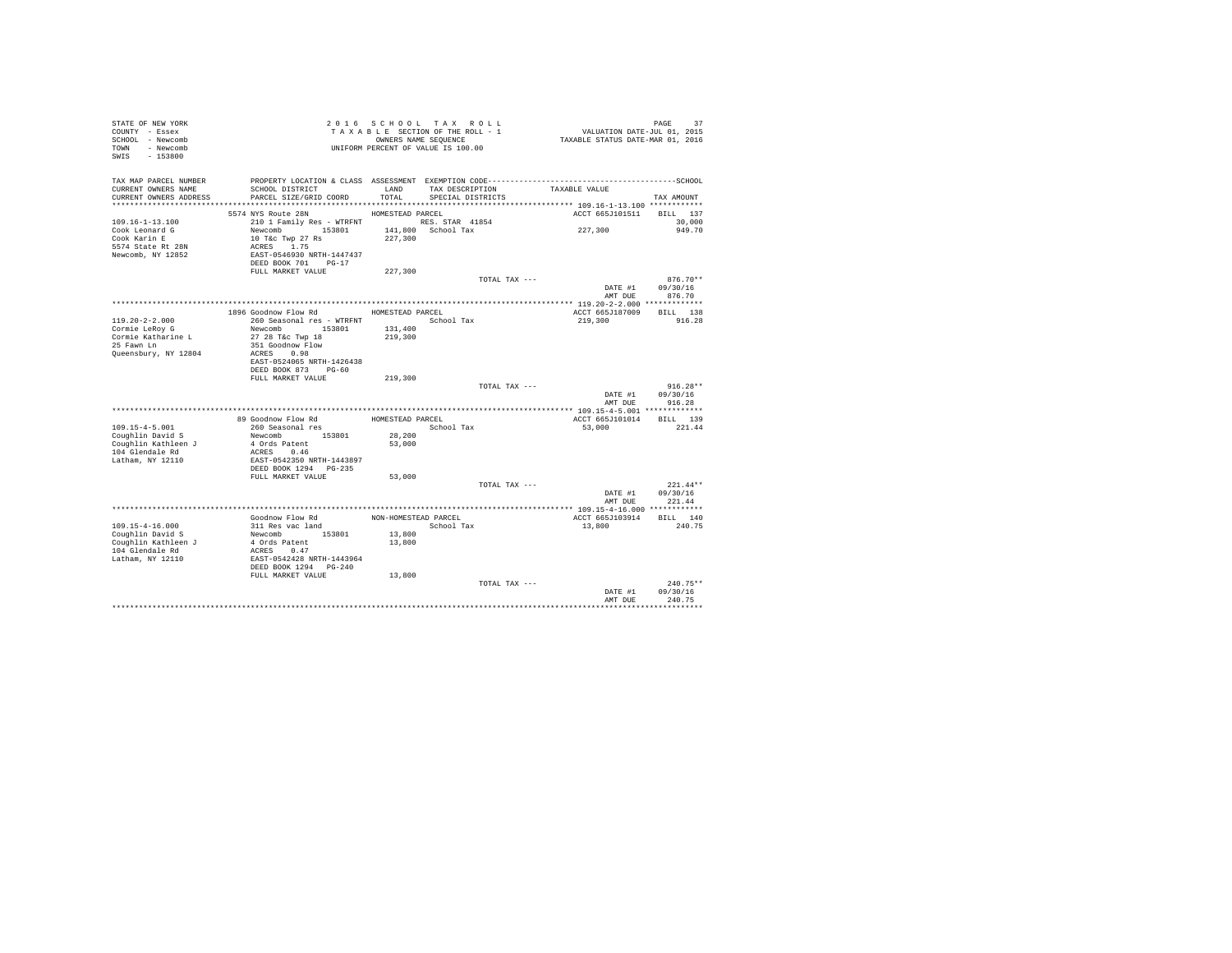| STATE OF NEW YORK<br>COUNTY - Essex<br>SCHOOL - Newcomb<br>TOWN - Newcomb<br>SWIS<br>$-153800$  |                                                                                                                                                              | 2016 SCHOOL TAX ROLL<br>TAXABLE SECTION OF THE ROLL - 1<br>OWNERS NAME SEQUENCE<br>UNIFORM PERCENT OF VALUE IS 100.00 |                                           |               | PAGE 38<br>VALUATION DATE-JUL 01, 2015<br>TAXABLE STATUS DATE-MAR 01, 2016 |                                      |
|-------------------------------------------------------------------------------------------------|--------------------------------------------------------------------------------------------------------------------------------------------------------------|-----------------------------------------------------------------------------------------------------------------------|-------------------------------------------|---------------|----------------------------------------------------------------------------|--------------------------------------|
| TAX MAP PARCEL NUMBER<br>CURRENT OWNERS NAME<br>CURRENT OWNERS ADDRESS                          | SCHOOL DISTRICT<br>PARCEL SIZE/GRID COORD                                                                                                                    | TOTAL                                                                                                                 | LAND TAX DESCRIPTION<br>SPECIAL DISTRICTS |               | TAXABLE VALUE                                                              | TAX AMOUNT                           |
|                                                                                                 |                                                                                                                                                              |                                                                                                                       |                                           |               |                                                                            |                                      |
| 110.13-9-23.022<br>Couture Pauline<br>c/o Darlene Dressel<br>501 7th St<br>Watervliet, NY 12189 | 5201 NYS Route 28N<br>210 1 Family Res<br>Newcomb 153801<br>Pt 19 Richards Survey 133,800<br>ACRES 1.20<br>EAST-0555534 NRTH-1444584<br>DEED BOOK 929 PG-124 | HOMESTEAD PARCEL<br>34,200                                                                                            | School Tax                                |               | ACCT 665J101015 BILL 141<br>133,800                                        | 559.04                               |
|                                                                                                 | FULL MARKET VALUE                                                                                                                                            | 133,800                                                                                                               |                                           |               |                                                                            |                                      |
|                                                                                                 |                                                                                                                                                              |                                                                                                                       |                                           | TOTAL TAX --- | DATE #1<br>AMT DUE                                                         | 559.04**<br>09/30/16<br>559.04       |
|                                                                                                 |                                                                                                                                                              |                                                                                                                       |                                           |               |                                                                            |                                      |
| 119.16-1-11.000                                                                                 | 10 Cherry Ln<br>260 Seasonal res - WTRFNT                                                                                                                    | HOMESTEAD PARCEL                                                                                                      | School Tax                                |               | ACCT 665J103613<br>136,000                                                 | BILL 142<br>568.23                   |
| Crain Robert E                                                                                  | Newcomb 153801                                                                                                                                               | 106,400                                                                                                               |                                           |               |                                                                            |                                      |
| Crain Stacey A<br>11 Adams Ave<br>Rensselaer, NY 12144-4601                                     | 26 & 27 T&c Twp 18<br>Lot 246 Goodnow Flow Subd<br>ACRES 1.83                                                                                                | 136,000                                                                                                               |                                           |               |                                                                            |                                      |
|                                                                                                 | EAST-0525927 NRTH-1428166<br>DEED BOOK 988 PG-54<br>FULL MARKET VALUE                                                                                        | 136,000                                                                                                               |                                           |               |                                                                            |                                      |
|                                                                                                 |                                                                                                                                                              |                                                                                                                       |                                           | TOTAL TAX --- | DATE #1<br>AMT DUE                                                         | 568.23**<br>09/30/16<br>568.23       |
|                                                                                                 |                                                                                                                                                              |                                                                                                                       |                                           |               |                                                                            |                                      |
|                                                                                                 | 375 Woodys Rd                                                                                                                                                | HOMESTEAD PARCEL                                                                                                      |                                           |               | ACCT 665J101008                                                            | BILL 143                             |
| $119.16 - 1 - 8.000$                                                                            |                                                                                                                                                              |                                                                                                                       |                                           |               |                                                                            |                                      |
| Crain Scott D                                                                                   | 260 Seasonal res - WTRFNT<br>Newcomb 153801                                                                                                                  | 105,700                                                                                                               | School Tax                                |               | 132,800                                                                    | 554.86                               |
| 16 Lape Rd                                                                                      | 27 T&c Twp 18                                                                                                                                                | 132,800                                                                                                               |                                           |               |                                                                            |                                      |
| Rensselaer, NY 12144                                                                            | Goodnow Flow Subd<br>Lot 249                                                                                                                                 |                                                                                                                       |                                           |               |                                                                            |                                      |
|                                                                                                 | ACRES 1.20<br>EAST-0525589 NRTH-1428045<br>DEED BOOK 1782 PG-163                                                                                             |                                                                                                                       |                                           |               |                                                                            |                                      |
|                                                                                                 | FULL MARKET VALUE                                                                                                                                            | 132,800                                                                                                               |                                           |               |                                                                            |                                      |
|                                                                                                 |                                                                                                                                                              |                                                                                                                       |                                           | TOTAL TAX --- | DATE #1<br>AMT DUE                                                         | 554.86**<br>09/30/16<br>554.86       |
|                                                                                                 |                                                                                                                                                              |                                                                                                                       |                                           |               |                                                                            |                                      |
| $110.18 - 3 - 10.000$                                                                           | 4995 NYS Route 28N<br>462 Branch bank                                                                                                                        | NON-HOMESTEAD PARCEL                                                                                                  | School Tax                                |               | ACCT 665J100214 BILL 144<br>99,700                                         | 1,739.32                             |
| CRE JV Mixed 15 NYS 3 Branc Newcomb 153801                                                      |                                                                                                                                                              | 24,100                                                                                                                |                                           |               |                                                                            |                                      |
| c/o Michael Joyce 5 Pt 4 Thorns Survey<br>Community Bank NA                                     | ACRES 0.32                                                                                                                                                   | 99,700                                                                                                                |                                           |               |                                                                            |                                      |
| 5790 Widewaters Pkwy<br>DeWitt, NY 13214                                                        | EAST-0560031 NRTH-1442072<br>DEED BOOK 1513 PG-9                                                                                                             |                                                                                                                       |                                           |               |                                                                            |                                      |
|                                                                                                 | FULL MARKET VALUE                                                                                                                                            | 99,700                                                                                                                |                                           |               |                                                                            |                                      |
|                                                                                                 |                                                                                                                                                              |                                                                                                                       |                                           | TOTAL TAX --- | DATE #1<br>AMT DUE                                                         | $1.739.32**$<br>09/30/16<br>1,739.32 |
|                                                                                                 |                                                                                                                                                              |                                                                                                                       |                                           |               |                                                                            |                                      |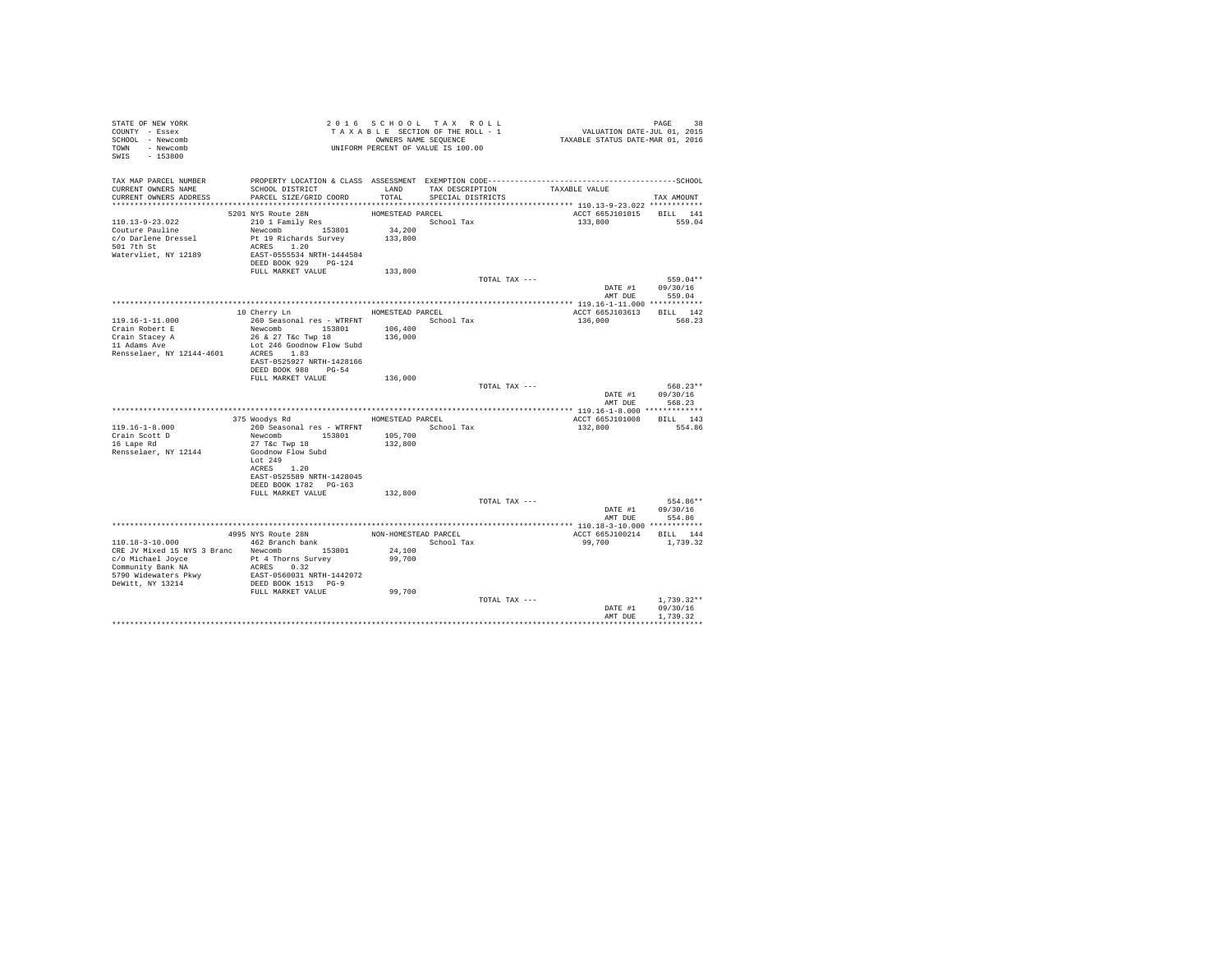| STATE OF NEW YORK<br>COUNTY - Essex<br>SCHOOL - Newcomb<br>- Newcomb<br>TOWN<br>$-153800$<br>SWIS |                                                        | OWNERS NAME SEOUENCE | 2016 SCHOOL TAX ROLL<br>TAXABLE SECTION OF THE ROLL - 1<br>UNIFORM PERCENT OF VALUE IS 100.00 | VALUATION DATE-JUL 01, 2015<br>TAXABLE STATUS DATE-MAR 01, 2016 | 39<br>PAGE         |
|---------------------------------------------------------------------------------------------------|--------------------------------------------------------|----------------------|-----------------------------------------------------------------------------------------------|-----------------------------------------------------------------|--------------------|
| TAX MAP PARCEL NUMBER                                                                             |                                                        |                      |                                                                                               |                                                                 |                    |
| CURRENT OWNERS NAME<br>CURRENT OWNERS ADDRESS                                                     | SCHOOL DISTRICT<br>PARCEL SIZE/GRID COORD              | LAND<br>TOTAL        | TAX DESCRIPTION<br>SPECIAL DISTRICTS                                                          | TAXABLE VALUE                                                   | TAX AMOUNT         |
|                                                                                                   |                                                        |                      |                                                                                               |                                                                 |                    |
|                                                                                                   | 153 Lower Works Rd                                     | HOMESTEAD PARCEL     |                                                                                               | ACCT 665J101108                                                 | BILL 145           |
| $110. - 3 - 16.000$                                                                               | 240 Rural res                                          |                      | School Tax                                                                                    | 164,900                                                         | 688.98             |
| Crocker Chester                                                                                   | Newcomb<br>153801                                      | 80,100               |                                                                                               |                                                                 |                    |
| Palmiotto Jennifer O                                                                              | 15 T&C Twp 46                                          | 164,900              |                                                                                               |                                                                 |                    |
| 2222 Wyoming Ave NW                                                                               | 1480/205 & 210 Life Use t<br>Tarrant Putnam/Chester Cr |                      |                                                                                               |                                                                 |                    |
| Washington, DC 20008                                                                              | ACRES 56.57                                            |                      |                                                                                               |                                                                 |                    |
|                                                                                                   | EAST-0577444 NRTH-1443044                              |                      |                                                                                               |                                                                 |                    |
|                                                                                                   | DEED BOOK 1480 PG-210                                  |                      |                                                                                               |                                                                 |                    |
|                                                                                                   | FULL MARKET VALUE                                      | 164,900              |                                                                                               |                                                                 |                    |
|                                                                                                   |                                                        |                      | TOTAL TAX ---                                                                                 |                                                                 | 688.98**           |
|                                                                                                   |                                                        |                      |                                                                                               | DATE #1                                                         | 09/30/16           |
|                                                                                                   |                                                        |                      |                                                                                               | AMT DUE                                                         | 688.98             |
|                                                                                                   | 199 Lower Works Rd                                     | HOMESTEAD PARCEL     |                                                                                               | ACCT 665J189003                                                 | BILL 146           |
| $111. - 3 - 4.000$                                                                                | 281 Multiple res                                       |                      | School Tax                                                                                    | 216,800                                                         | 905.83             |
| Crocker Chester A                                                                                 | Newcomb<br>153801                                      | 54,800               |                                                                                               |                                                                 |                    |
| Crocker Saone                                                                                     | 10 T&c Twp 46                                          | 216,800              |                                                                                               |                                                                 |                    |
| 2222 Wyoming Ave NW                                                                               | Db 933 Pq 5                                            |                      |                                                                                               |                                                                 |                    |
| Washington, DC 20008                                                                              | ACRES 13.78<br>EAST-0577646 NRTH-1441627               |                      |                                                                                               |                                                                 |                    |
|                                                                                                   | DEED BOOK 935 PG-208                                   |                      |                                                                                               |                                                                 |                    |
|                                                                                                   | FULL MARKET VALUE                                      | 216,800              |                                                                                               |                                                                 |                    |
|                                                                                                   |                                                        |                      | TOTAL TAX ---                                                                                 |                                                                 | $905.83**$         |
|                                                                                                   |                                                        |                      |                                                                                               | DATE #1                                                         | 09/30/16           |
|                                                                                                   |                                                        |                      |                                                                                               | AMT DUE                                                         | 905.83             |
|                                                                                                   |                                                        |                      |                                                                                               |                                                                 |                    |
| $120.18 - 2 - 40.048$                                                                             | 1168 Goodnow Flow Rd<br>210 1 Family Res - WTRFNT      | HOMESTEAD PARCEL     | RES. STAR 41854                                                                               | ACCT 665J104705                                                 | BILL 147<br>30,000 |
| Cullen Andrew W                                                                                   | Newcomb<br>153801                                      |                      | 105,100 School Tax                                                                            | 625,000                                                         | 2,611.37           |
| Spanard Jan-Marie A                                                                               | 46 T&c Twp 18                                          | 625,000              |                                                                                               |                                                                 |                    |
| PO Box 154                                                                                        | Goodnow Flow Subd                                      |                      |                                                                                               |                                                                 |                    |
| Newcomb, NY 12852                                                                                 | Lot 2                                                  |                      |                                                                                               |                                                                 |                    |
|                                                                                                   | ACRES<br>0.55 BANK CORE                                |                      |                                                                                               |                                                                 |                    |
|                                                                                                   | EAST-0538483 NRTH-1425988                              |                      |                                                                                               |                                                                 |                    |
|                                                                                                   | DEED BOOK 981<br>$PG-24$<br>FULL MARKET VALUE          | 625,000              |                                                                                               |                                                                 |                    |
|                                                                                                   |                                                        |                      | TOTAL TAX ---                                                                                 |                                                                 | $2.538.37**$       |
|                                                                                                   |                                                        |                      |                                                                                               | DATE #1                                                         | 09/30/16           |
|                                                                                                   |                                                        |                      |                                                                                               | AMT DUE                                                         | 2.538.37           |
|                                                                                                   |                                                        |                      |                                                                                               |                                                                 |                    |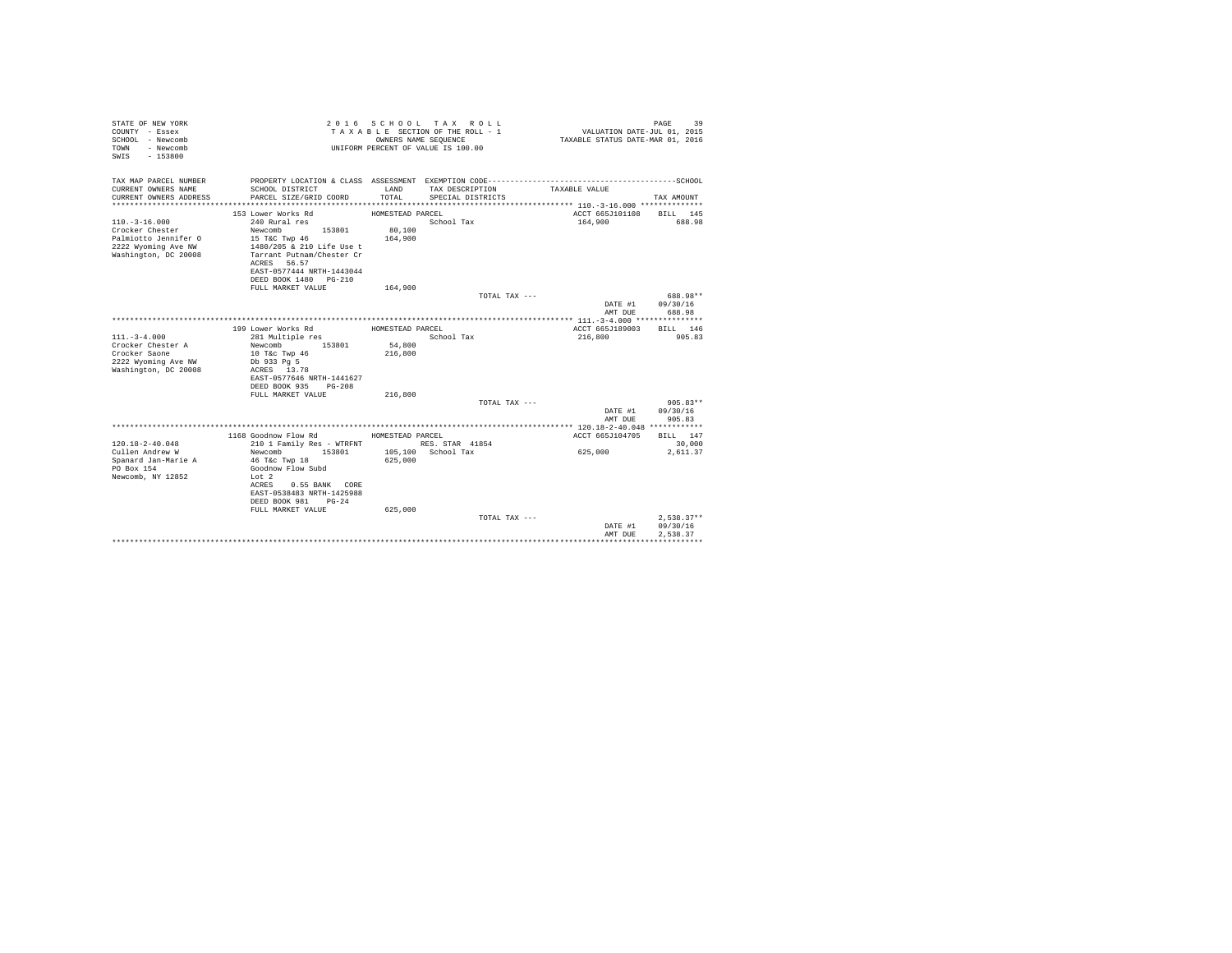| STATE OF NEW YORK<br>COUNTY - Essex<br>SCHOOL - Newcomb<br>- Newcomb<br>TOWN<br>SWIS<br>$-153800$ |                                                                                              | OWNERS NAME SEOUENCE | 2016 SCHOOL TAX ROLL<br>TAXABLE SECTION OF THE ROLL - 1<br>UNIFORM PERCENT OF VALUE IS 100.00 | VALUATION DATE-JUL 01, 2015<br>TAXABLE STATUS DATE-MAR 01, 2016 | PAGE<br>40   |
|---------------------------------------------------------------------------------------------------|----------------------------------------------------------------------------------------------|----------------------|-----------------------------------------------------------------------------------------------|-----------------------------------------------------------------|--------------|
| TAX MAP PARCEL NUMBER                                                                             | PROPERTY LOCATION & CLASS ASSESSMENT EXEMPTION CODE-----------------------------------SCHOOL |                      |                                                                                               |                                                                 |              |
| CURRENT OWNERS NAME                                                                               | SCHOOL DISTRICT                                                                              | LAND                 | TAX DESCRIPTION                                                                               | TAXABLE VALUE                                                   |              |
| CURRENT OWNERS ADDRESS                                                                            | PARCEL SIZE/GRID COORD                                                                       | TOTAL.               | SPECIAL DISTRICTS                                                                             |                                                                 | TAX AMOUNT   |
|                                                                                                   | 27 Cherry Ln                                                                                 | HOMESTEAD PARCEL     |                                                                                               | ACCT 665J107108                                                 | BILL 148     |
| $119.16 - 1 - 12.000$                                                                             | 210 1 Family Res - WTRFNT                                                                    |                      | School Tax                                                                                    | 311,700                                                         | 1,302.34     |
| Cullen Gerald M                                                                                   | Newcomb<br>153801                                                                            | 109,300              |                                                                                               |                                                                 |              |
| Cullen Elizabeth E                                                                                | 26 & 27 T&c Twp 18                                                                           | 311,700              |                                                                                               |                                                                 |              |
| 5 Judy Dr                                                                                         | Goodnow Flow Subd                                                                            |                      |                                                                                               |                                                                 |              |
| Scotia, NY 12302                                                                                  | Lot #245                                                                                     |                      |                                                                                               |                                                                 |              |
|                                                                                                   | ACRES 1.98                                                                                   |                      |                                                                                               |                                                                 |              |
|                                                                                                   | EAST-0526033 NRTH-1428183                                                                    |                      |                                                                                               |                                                                 |              |
|                                                                                                   | DEED BOOK 850 PG-178<br>FULL MARKET VALUE                                                    | 311,700              |                                                                                               |                                                                 |              |
|                                                                                                   |                                                                                              |                      | TOTAL TAX ---                                                                                 |                                                                 | $1.302.34**$ |
|                                                                                                   |                                                                                              |                      |                                                                                               | DATE #1                                                         | 09/30/16     |
|                                                                                                   |                                                                                              |                      |                                                                                               | AMT DUE                                                         | 1.302.34     |
|                                                                                                   |                                                                                              |                      |                                                                                               |                                                                 |              |
|                                                                                                   | 41 Lower Works Rd                                                                            | HOMESTEAD PARCEL     |                                                                                               | ACCT 665J186001                                                 | BILL 149     |
| $110. - 3 - 2.000$                                                                                | 210 1 Family Res                                                                             |                      | School Tax                                                                                    | 122,800                                                         | 513.08       |
| Cummings Robert L III<br>425 Riverside Dr Apt 3J                                                  | 153801<br>Newcomb                                                                            | 36,500               |                                                                                               |                                                                 |              |
| New York, NY 10025                                                                                | 15 T&c Twp 46<br>3.75ac                                                                      | 122,800              |                                                                                               |                                                                 |              |
|                                                                                                   | ACRES 3.49                                                                                   |                      |                                                                                               |                                                                 |              |
|                                                                                                   | EAST-0575857 NRTH-1445042                                                                    |                      |                                                                                               |                                                                 |              |
|                                                                                                   | DEED BOOK 837<br>PG-111                                                                      |                      |                                                                                               |                                                                 |              |
|                                                                                                   | FULL MARKET VALUE                                                                            | 122,800              |                                                                                               |                                                                 |              |
|                                                                                                   |                                                                                              |                      | TOTAL TAX ---                                                                                 |                                                                 | $513.08**$   |
|                                                                                                   |                                                                                              |                      |                                                                                               | DATE #1                                                         | 09/30/16     |
|                                                                                                   |                                                                                              |                      |                                                                                               | AMT DUR<br>************ 120.14-1-1.000 *************            | 513.08       |
|                                                                                                   | 932 Goodnow Flow Rd                                                                          | HOMESTEAD PARCEL     |                                                                                               | ACCT 665J106713                                                 | BILL 150     |
| $120.14 - 1 - 1.000$                                                                              | 210 1 Family Res - WTRFNT                                                                    |                      | School Tax                                                                                    | 368,900                                                         | 1,541.34     |
| Currie John V                                                                                     | 153801<br>Newcomb                                                                            | 105,700              |                                                                                               |                                                                 |              |
| Currie Lara                                                                                       | 43 T&c Twp 18                                                                                | 368,900              |                                                                                               |                                                                 |              |
| 1133 Bay Rd                                                                                       | Goodnow Flow Subd                                                                            |                      |                                                                                               |                                                                 |              |
| Lake George, NY 12845                                                                             | Lot 173                                                                                      |                      |                                                                                               |                                                                 |              |
|                                                                                                   | ACRES 0.84                                                                                   |                      |                                                                                               |                                                                 |              |
|                                                                                                   | EAST-0533969 NRTH-1428904                                                                    |                      |                                                                                               |                                                                 |              |
|                                                                                                   | DEED BOOK 1346 PG-306<br>FULL MARKET VALUE                                                   | 368,900              |                                                                                               |                                                                 |              |
|                                                                                                   |                                                                                              |                      | TOTAL TAX ---                                                                                 |                                                                 | $1,541.34**$ |
|                                                                                                   |                                                                                              |                      |                                                                                               | DATE #1                                                         | 09/30/16     |
|                                                                                                   |                                                                                              |                      |                                                                                               | AMT DUE                                                         | 1.541.34     |
|                                                                                                   |                                                                                              |                      |                                                                                               |                                                                 |              |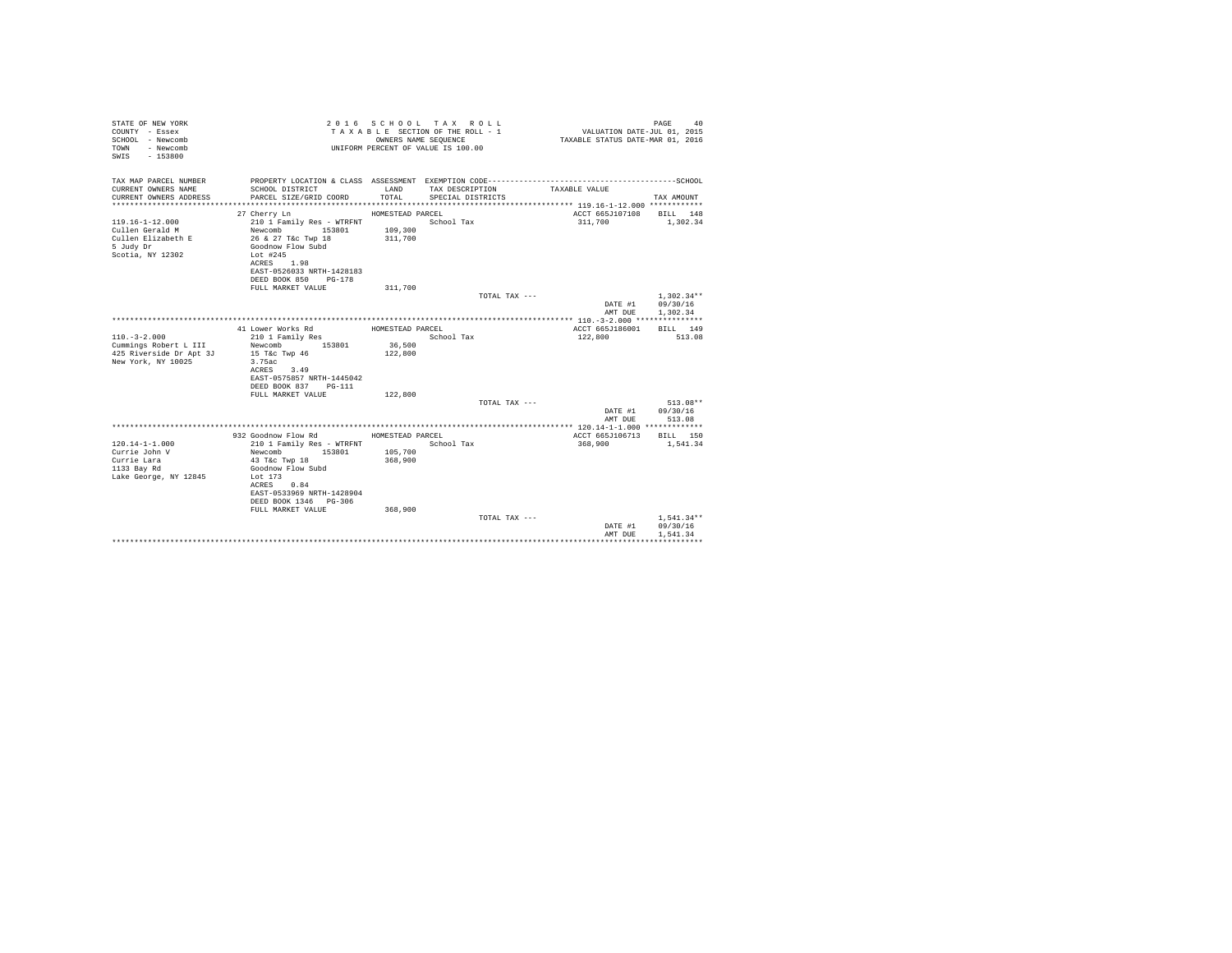| STATE OF NEW YORK<br>COUNTY - Essex<br>SCHOOL - Newcomb<br>TOWN - Newcomb<br>SWIS - 153800       |                                                                                                                                                                                                                        |                  | 2016 SCHOOL TAX ROLL<br>UNIFORM PERCENT OF VALUE IS 100.00 |               | PAGE 41 PAGE 41 ROLL TAX ROLL 2016 SCHOOL TAX ROLL 2015<br>TAXABLE SECTION OF THE ROLL - 1 VALUATION DATE-JUL 01, 2015<br>OWNERS NAME SEQUENCE 41 TAXABLE STATUS DATE-MAR 01, 2016 | PAGE<br>41                       |  |
|--------------------------------------------------------------------------------------------------|------------------------------------------------------------------------------------------------------------------------------------------------------------------------------------------------------------------------|------------------|------------------------------------------------------------|---------------|------------------------------------------------------------------------------------------------------------------------------------------------------------------------------------|----------------------------------|--|
| TAX MAP PARCEL NUMBER<br>CURRENT OWNERS NAME<br>CURRENT OWNERS ADDRESS                           |                                                                                                                                                                                                                        |                  | TAX DESCRIPTION TAXABLE VALUE<br>SPECIAL DISTRICTS         |               |                                                                                                                                                                                    | TAX AMOUNT                       |  |
|                                                                                                  | HOMESTEAD PARCEL                                                                                                                                                                                                       |                  |                                                            |               |                                                                                                                                                                                    |                                  |  |
| $109.16 - 6 - 4.000$<br>Curtis David J<br>Curtis Marilyn E<br>128 Murray Ave<br>Delmar, NY 12054 | 82 Stubing Ln<br>210 1 Family Res - WTRFNT<br>Newcomb 153801 107,700<br>16 T&c Pur Twp 27 Rs 155,800<br>16 T&c Pur Twp 27 Rs<br>6 Birch Point Subd<br>ACRES 1.00<br>EAST-0550891 NRTH-1447906<br>DEED BOOK 1373 PG-262 |                  | School Tax                                                 |               | ACCT 665Z001005 BILL 151<br>155,800 650.96                                                                                                                                         |                                  |  |
|                                                                                                  | FULL MARKET VALUE                                                                                                                                                                                                      | 155,800          |                                                            |               |                                                                                                                                                                                    |                                  |  |
|                                                                                                  |                                                                                                                                                                                                                        |                  |                                                            | TOTAL TAX --- |                                                                                                                                                                                    | 650.96**<br>DATE #1 09/30/16     |  |
|                                                                                                  |                                                                                                                                                                                                                        |                  |                                                            |               |                                                                                                                                                                                    | AMT DUE 650.96                   |  |
|                                                                                                  |                                                                                                                                                                                                                        |                  |                                                            |               |                                                                                                                                                                                    |                                  |  |
|                                                                                                  | 1376 Goodnow Flow Rd                                                                                                                                                                                                   | HOMESTEAD PARCEL |                                                            |               | ACCT 665J101114 BILL 152                                                                                                                                                           |                                  |  |
| $120.18 - 2 - 3.000$<br>Curtis Scott C<br>22 East St                                             | 260 Seasonal res - WTRFNT <a></a> School Tax<br>Newcomb 153801 108,700<br>42 43 T&c Twp 18 185,100                                                                                                                     |                  |                                                            |               | 185,100                                                                                                                                                                            | 773.38                           |  |
| Fort Edward, NY 12828                                                                            | Goodnow Flow Subd<br>Lot 46<br>ACRES 1.06<br>EAST-0534255 NRTH-1426929<br>DEED BOOK 446 PG-133                                                                                                                         |                  |                                                            |               |                                                                                                                                                                                    |                                  |  |
|                                                                                                  | FULL MARKET VALUE                                                                                                                                                                                                      | 185,100          |                                                            |               |                                                                                                                                                                                    |                                  |  |
|                                                                                                  |                                                                                                                                                                                                                        |                  |                                                            | TOTAL TAX --- | DATE #1<br>AMT DUR                                                                                                                                                                 | $773.38**$<br>09/30/16<br>773.38 |  |
|                                                                                                  |                                                                                                                                                                                                                        |                  |                                                            |               |                                                                                                                                                                                    |                                  |  |
|                                                                                                  |                                                                                                                                                                                                                        |                  |                                                            |               | ACCT 665J106405 BILL 153                                                                                                                                                           |                                  |  |
| 110.17-2-26.011                                                                                  |                                                                                                                                                                                                                        |                  |                                                            |               |                                                                                                                                                                                    | 30,000                           |  |
| Damasevitz George                                                                                |                                                                                                                                                                                                                        |                  |                                                            |               | 176,900                                                                                                                                                                            | 739.12                           |  |
| Damasevitz Debbie<br>16 Winebrook Cir                                                            | ACRES 2.50                                                                                                                                                                                                             |                  |                                                            |               |                                                                                                                                                                                    |                                  |  |
| Newcomb, NY 12852                                                                                | EAST-0556913 NRTH-1443231                                                                                                                                                                                              |                  |                                                            |               |                                                                                                                                                                                    |                                  |  |
|                                                                                                  | DEED BOOK 1726 PG-121                                                                                                                                                                                                  |                  |                                                            |               |                                                                                                                                                                                    |                                  |  |
|                                                                                                  | FULL MARKET VALUE 176,900                                                                                                                                                                                              |                  |                                                            | TOTAL TAX --- |                                                                                                                                                                                    | 666.12**                         |  |
|                                                                                                  |                                                                                                                                                                                                                        |                  |                                                            |               |                                                                                                                                                                                    | DATE #1 09/30/16                 |  |
|                                                                                                  |                                                                                                                                                                                                                        |                  |                                                            |               | AMT DUE                                                                                                                                                                            | 666.12                           |  |
|                                                                                                  |                                                                                                                                                                                                                        |                  |                                                            |               |                                                                                                                                                                                    |                                  |  |
|                                                                                                  | $\begin{tabular}{llllll} 31 Chaisson Rd & \multicolumn{2}{l}{{\small\textbf{HOMESTBAD PARCEL}}} \\ 210 1 Family Res & & & & & & & & & & \\ \end{tabular}$                                                              |                  |                                                            |               | ACCT 665J101611 BILL 154                                                                                                                                                           |                                  |  |
| 110.13-9-27.000                                                                                  | 210 1 Family Res<br>Newcomb 153801 35,200                                                                                                                                                                              |                  |                                                            |               | 84,300                                                                                                                                                                             | 352.22                           |  |
| Darrah Melvin J                                                                                  |                                                                                                                                                                                                                        |                  |                                                            |               |                                                                                                                                                                                    |                                  |  |
| Garrand Sarah J<br>76 Dyken Pond Rd                                                              | Pt 18 Richards Surv T&C T 84,300<br>ACRES 2.16                                                                                                                                                                         |                  |                                                            |               |                                                                                                                                                                                    |                                  |  |
| Cropseyville, NY 12052 EAST-0554536 NRTH-1444240                                                 |                                                                                                                                                                                                                        |                  |                                                            |               |                                                                                                                                                                                    |                                  |  |
|                                                                                                  | DEED BOOK 1609 PG-306                                                                                                                                                                                                  |                  |                                                            |               |                                                                                                                                                                                    |                                  |  |
|                                                                                                  | FULL MARKET VALUE                                                                                                                                                                                                      | 84,300           |                                                            |               |                                                                                                                                                                                    |                                  |  |
|                                                                                                  |                                                                                                                                                                                                                        |                  |                                                            | TOTAL TAX --- |                                                                                                                                                                                    | $352.22**$                       |  |
|                                                                                                  |                                                                                                                                                                                                                        |                  |                                                            |               |                                                                                                                                                                                    | DATE #1 09/30/16                 |  |
|                                                                                                  |                                                                                                                                                                                                                        |                  |                                                            |               | AMT DUR                                                                                                                                                                            | 352.22                           |  |
|                                                                                                  |                                                                                                                                                                                                                        |                  |                                                            |               |                                                                                                                                                                                    |                                  |  |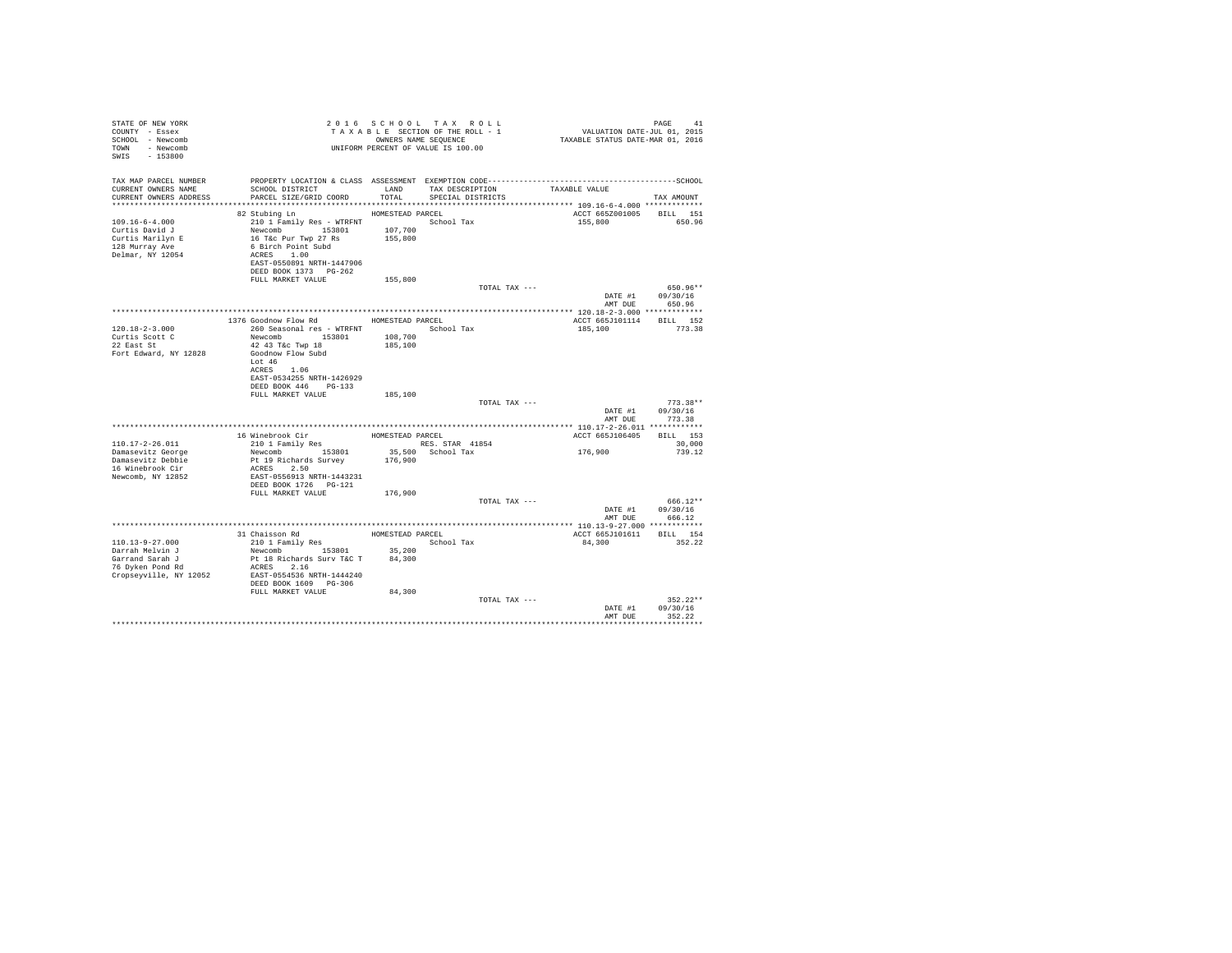| STATE OF NEW YORK<br>COUNTY - Essex<br>SCHOOL - Newcomb<br>TOWN - Newcomb<br>SWIS - 153800                |                                                                                                                                                                                            |                  | 2016 SCHOOL TAX ROLL<br>TAXABLE SECTION OF THE ROLL - 1<br>OWNERS NAME SEOUENCE<br>UNIFORM PERCENT OF VALUE IS 100.00 | 42<br>115. VALUATION DATE-JUL<br>11, 2015 TAXABLE STATUS DATE-MAR | PAGE<br>42                       |
|-----------------------------------------------------------------------------------------------------------|--------------------------------------------------------------------------------------------------------------------------------------------------------------------------------------------|------------------|-----------------------------------------------------------------------------------------------------------------------|-------------------------------------------------------------------|----------------------------------|
| TAX MAP PARCEL NUMBER<br>CURRENT OWNERS NAME<br>CURRENT OWNERS ADDRESS                                    | PROPERTY LOCATION & CLASS ASSESSMENT EXEMPTION CODE-----------------------------------SCHOOL<br>SCHOOL DISTRICT<br>PARCEL SIZE/GRID COORD                                                  | LAND<br>TOTAL    | TAX DESCRIPTION TAXABLE VALUE<br>SPECIAL DISTRICTS                                                                    |                                                                   | TAX AMOUNT                       |
|                                                                                                           |                                                                                                                                                                                            |                  |                                                                                                                       |                                                                   |                                  |
| $110.13 - 8 - 1.002$<br>Darrah Melvin J Jr<br>c/o Melvin Darrah Sr<br>36 Chaisson Rd<br>Newcomb, NY 12852 | 36 Chaisson Rd MOMESTEAD PARCEL<br>210 1 Family Res - WTRFNT SR STAR 41834<br>Newcomb 153801<br>Pt 18 Richards Survey<br>1538/227 Life Estate to<br>Melvin Sr & Karen Darrah<br>ACRES 3.24 | 159,800          | 38,300 School Tax                                                                                                     | ACCT 665J103912 BILL 155<br>159,800                               | 65,300<br>667.68                 |
|                                                                                                           | EAST-0554066 NRTH-1444211<br>DEED BOOK 1678 PG-185<br>FULL MARKET VALUE                                                                                                                    | 159,800          |                                                                                                                       |                                                                   |                                  |
|                                                                                                           |                                                                                                                                                                                            |                  | TOTAL TAX ---                                                                                                         | DATE #1<br>AMT DUE                                                | 516.68**<br>09/30/16<br>516.68   |
|                                                                                                           |                                                                                                                                                                                            |                  |                                                                                                                       |                                                                   |                                  |
|                                                                                                           | 59 Goodnow Flow Rd MOMESTEAD PARCEL                                                                                                                                                        |                  |                                                                                                                       | ACCT 665J101209 BILL 156                                          |                                  |
| $109.15 - 4 - 11.000$                                                                                     | 270 Mfg housing                                                                                                                                                                            |                  | School Tax                                                                                                            | 45,400                                                            | 189.69                           |
| Davis Maud H Trust                                                                                        | Newcomb 153801                                                                                                                                                                             | 25,600           |                                                                                                                       |                                                                   |                                  |
| 222 Verbeck Ave<br>Schaghticoke, NY 12154                                                                 | 4 Ords Patent<br>ACRES 0.33<br>EAST-0542601 NRTH-1444520<br>DEED BOOK 1673 PG-293                                                                                                          | 45,400           |                                                                                                                       |                                                                   |                                  |
|                                                                                                           | FULL MARKET VALUE                                                                                                                                                                          | 45,400           |                                                                                                                       |                                                                   |                                  |
|                                                                                                           |                                                                                                                                                                                            |                  | TOTAL TAX ---                                                                                                         | DATE #1<br>AMT DUE                                                | $189.69**$<br>09/30/16<br>189.69 |
|                                                                                                           |                                                                                                                                                                                            |                  |                                                                                                                       |                                                                   |                                  |
|                                                                                                           |                                                                                                                                                                                            |                  | HOMESTEAD PARCEL                                                                                                      | ACCT 665J101212 BILL 157                                          |                                  |
| $110.18 - 3 - 26.000$                                                                                     | 58 Sanford Ln<br>210 1 Family Res                                                                                                                                                          |                  | School Tax                                                                                                            | 62,000                                                            | 259.05                           |
| Degon Patricia M                                                                                          | Newcomb 153801                                                                                                                                                                             | 30,200           |                                                                                                                       |                                                                   |                                  |
| c/o Rosalyn Degon                                                                                         | Pt 5 Thorns Survey                                                                                                                                                                         | 62,000           |                                                                                                                       |                                                                   |                                  |
| 58 Sanford Ln<br>Newcomb, NY 12852                                                                        | ACRES 0.60<br>EAST-0558882 NRTH-1441709<br>DEED BOOK 1203 PG-204                                                                                                                           |                  |                                                                                                                       |                                                                   |                                  |
|                                                                                                           | FULL MARKET VALUE                                                                                                                                                                          | 62,000           |                                                                                                                       |                                                                   |                                  |
|                                                                                                           |                                                                                                                                                                                            |                  | TOTAL TAX ---                                                                                                         | DATE #1<br>AMT DUE                                                | $259.05**$<br>09/30/16<br>259.05 |
|                                                                                                           |                                                                                                                                                                                            |                  |                                                                                                                       |                                                                   |                                  |
|                                                                                                           | 4590 NYS Route 28N                                                                                                                                                                         | HOMESTEAD PARCEL |                                                                                                                       | ACCT 665J106306 BILL 158                                          |                                  |
| $121.7 - 3 - 1.000$                                                                                       | 210 1 Family Res                                                                                                                                                                           |                  | School Tax                                                                                                            | 62.100                                                            | 259.47                           |
| Delczeg Sarah<br>NYS Rte 28N                                                                              | Newcomb 153801<br>Hyslop                                                                                                                                                                   | 33,200<br>62,100 |                                                                                                                       |                                                                   |                                  |
| Newcomb, NY 12852                                                                                         | ACRES 0.90 BANK1STARSG<br>EAST-0569452 NRTH-1439027<br>DEED BOOK 1078 PG-223                                                                                                               |                  |                                                                                                                       |                                                                   |                                  |
|                                                                                                           | FULL MARKET VALUE                                                                                                                                                                          | 62,100           | TOTAL TAX ---                                                                                                         |                                                                   | $259.47**$                       |
|                                                                                                           |                                                                                                                                                                                            |                  |                                                                                                                       | DATE #1<br>AMT DUE                                                | 09/30/16<br>259.47               |
|                                                                                                           |                                                                                                                                                                                            |                  |                                                                                                                       |                                                                   |                                  |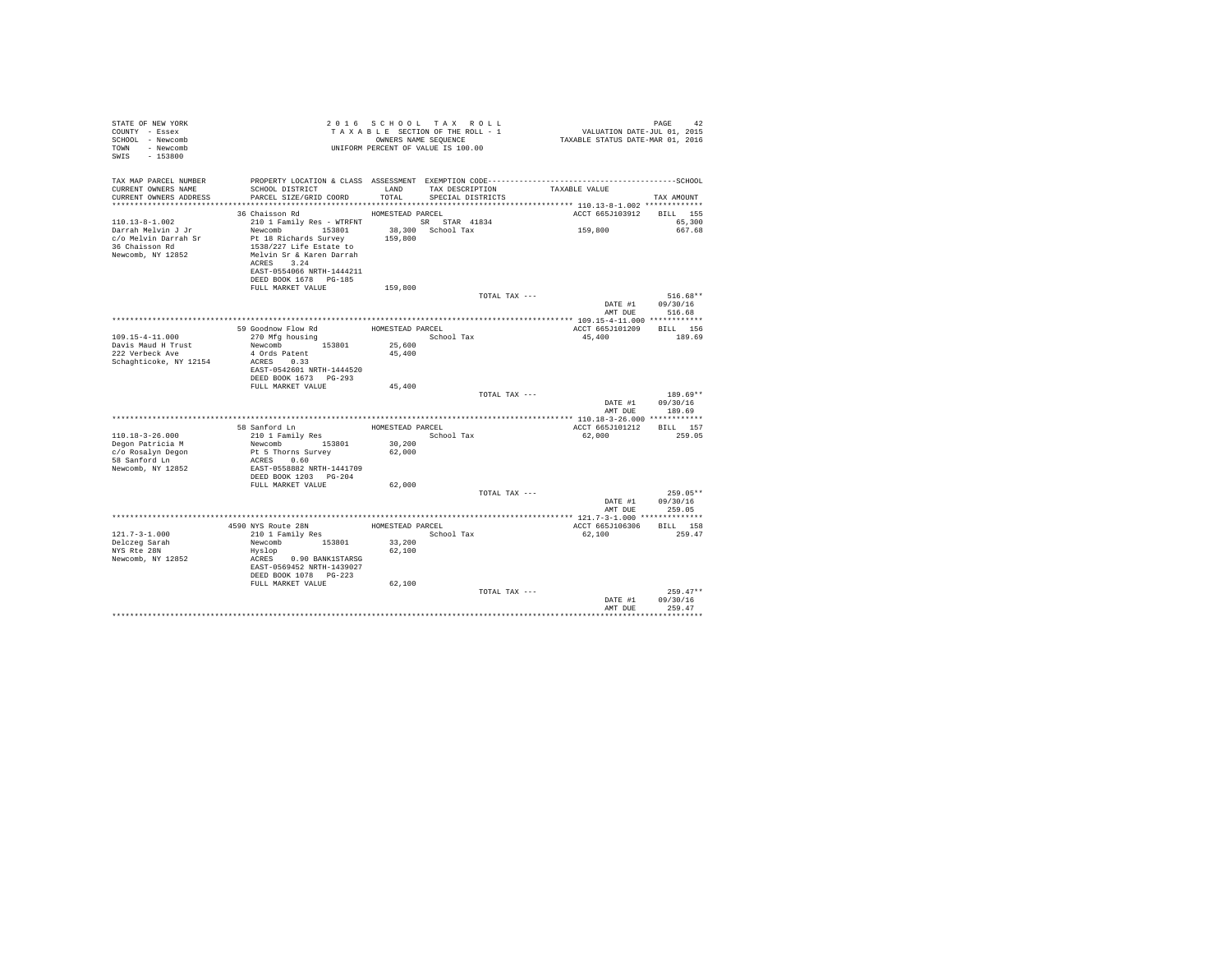| STATE OF NEW YORK<br>COUNTY - Essex<br>SCHOOL - Newcomb<br>TOWN - Newcomb<br>SWIS - 153800 | TAXABLE SECTION OF THE RULL -<br>OWNERS NAME SEQUENCE<br>UNIFORM PERCENT OF VALUE IS 100.00 |                    | TAXABLE SECTION OF THE ROLL - 1 | PAGE 43<br>VALUATION DATE-JUL 01, 2015<br>TAXABLE STATUS DATE-MAR 01, 2016                                    |                            |
|--------------------------------------------------------------------------------------------|---------------------------------------------------------------------------------------------|--------------------|---------------------------------|---------------------------------------------------------------------------------------------------------------|----------------------------|
| TAX MAP PARCEL NUMBER<br>CURRENT OWNERS NAME                                               | SCHOOL DISTRICT                                                                             | LAND               | TAX DESCRIPTION                 | PROPERTY LOCATION & CLASS ASSESSMENT EXEMPTION CODE-----------------------------------SCHOOL<br>TAXABLE VALUE |                            |
| CURRENT OWNERS ADDRESS                                                                     | PARCEL SIZE/GRID COORD                                                                      | TOTAL              | SPECIAL DISTRICTS               |                                                                                                               | TAX AMOUNT                 |
|                                                                                            | 137 Campsite Rd                                                                             | HOMESTEAD PARCEL   |                                 | ACCT 665Z003001 BILL 159                                                                                      |                            |
| $110.13 - 11 - 10.000$                                                                     | 210 1 Family Res                                                                            |                    | RES. STAR 41854                 |                                                                                                               | 30,000                     |
| Deloria Robin                                                                              | Newcomb 153801                                                                              |                    | 38,900 School Tax               | 177,800                                                                                                       | 742.88                     |
| PO Box 137                                                                                 |                                                                                             | 177,800            |                                 |                                                                                                               |                            |
| Newcomb, NY 12852                                                                          | $30 \text{ T\&C} 27 \text{ Rs}$<br>ACRES 5.88 BANK CORE                                     |                    |                                 |                                                                                                               |                            |
|                                                                                            | EAST-0557368 NRTH-1447096                                                                   |                    |                                 |                                                                                                               |                            |
|                                                                                            | DEED BOOK 1322 PG-325                                                                       |                    |                                 |                                                                                                               |                            |
|                                                                                            | FULL MARKET VALUE                                                                           | 177,800            | TOTAL TAX ---                   |                                                                                                               | 669.88**                   |
|                                                                                            |                                                                                             |                    |                                 |                                                                                                               | DATE #1 09/30/16           |
|                                                                                            |                                                                                             |                    |                                 |                                                                                                               | AMT DUE 669.88             |
|                                                                                            |                                                                                             |                    |                                 |                                                                                                               |                            |
|                                                                                            | 73 Woodys Rd                                                                                | HOMESTEAD PARCEL   |                                 | ACCT 665J105214 BILL 160                                                                                      |                            |
| 120.13-1-41.000                                                                            | 210 1 Family Res - WTRFNT                                                                   |                    | School Tax                      | 266,500                                                                                                       | 1,113.49                   |
| Delpha Michael E<br>Delpha Dawnmarie                                                       | Newcomb 153801<br>42 T&C Twp 18                                                             | 191,500<br>266,500 |                                 |                                                                                                               |                            |
| 20 Country Farm Ln                                                                         | Goodnow Flow Subd                                                                           |                    |                                 |                                                                                                               |                            |
| New Milford, CT 06776                                                                      | Lot 186 1.16Ac                                                                              |                    |                                 |                                                                                                               |                            |
|                                                                                            | ACRES 2.90                                                                                  |                    |                                 |                                                                                                               |                            |
|                                                                                            | EAST-0532383 NRTH-1428949                                                                   |                    |                                 |                                                                                                               |                            |
|                                                                                            | DEED BOOK 1241    PG-114                                                                    |                    |                                 |                                                                                                               |                            |
|                                                                                            | FULL MARKET VALUE                                                                           | 266,500            | TOTAL TAX ---                   |                                                                                                               | $1,113.49**$               |
|                                                                                            |                                                                                             |                    |                                 |                                                                                                               | DATE #1 09/30/16           |
|                                                                                            |                                                                                             |                    |                                 | AMT DUE                                                                                                       | 1,113,49                   |
|                                                                                            |                                                                                             |                    |                                 |                                                                                                               |                            |
|                                                                                            | 18 Owens Dr                                                                                 | HOMESTEAD PARCEL   |                                 | ACCT 665J100803 BILL 161                                                                                      |                            |
| $109.15 - 1 - 38.000$                                                                      | 210 1 Family Res<br>Newcomb 153801 29,000 School Tax                                        |                    | RES. STAR 41854                 |                                                                                                               | 30,000                     |
| Demars Clifford<br>NYS Rte 28N                                                             | 3 Richards Survey                                                                           | 164,700            |                                 | 164,700                                                                                                       | 688.15                     |
| Newcomb, NY 12852                                                                          | ACRES 0.50                                                                                  |                    |                                 |                                                                                                               |                            |
|                                                                                            | EAST-0544650 NRTH-1446519                                                                   |                    |                                 |                                                                                                               |                            |
|                                                                                            | DEED BOOK 1179 PG-1                                                                         |                    |                                 |                                                                                                               |                            |
|                                                                                            | FULL MARKET VALUE                                                                           | 164,700            |                                 |                                                                                                               |                            |
|                                                                                            |                                                                                             |                    | TOTAL TAX ---                   |                                                                                                               | $615.15**$                 |
|                                                                                            |                                                                                             |                    |                                 | DATE #1                                                                                                       | 09/30/16<br>AMT DUE 615.15 |
|                                                                                            |                                                                                             |                    |                                 |                                                                                                               |                            |
|                                                                                            | 21 Sanford Ln<br>210 1 Family Res<br>Newcomb 153801<br>Pt 4&5 Thorns Survey                 |                    | HOMESTEAD PARCEL                | ACCT 665J104907                                                                                               | BILL 162                   |
| 110.18-4-14.000                                                                            |                                                                                             |                    | RES. STAR 41854                 |                                                                                                               | 30,000                     |
| Demers Charlotte<br>21 Sanford Ln                                                          |                                                                                             |                    | 29,000 School Tax               | 130,400                                                                                                       | 544.84                     |
|                                                                                            |                                                                                             | 130,400            |                                 |                                                                                                               |                            |
| Newcomb, NY 12852                                                                          | ACRES 0.50                                                                                  |                    |                                 |                                                                                                               |                            |
|                                                                                            | EAST-0559735 NRTH-1441235<br>DEED BOOK 1005 PG-5                                            |                    |                                 |                                                                                                               |                            |
|                                                                                            | FULL MARKET VALUE                                                                           | 130,400            |                                 |                                                                                                               |                            |
|                                                                                            |                                                                                             |                    | TOTAL TAX ---                   |                                                                                                               | $471.84**$                 |
|                                                                                            |                                                                                             |                    |                                 | DATE #1                                                                                                       | 09/30/16                   |
|                                                                                            |                                                                                             |                    |                                 | AMT DUE                                                                                                       | 471.84                     |
|                                                                                            |                                                                                             |                    |                                 |                                                                                                               |                            |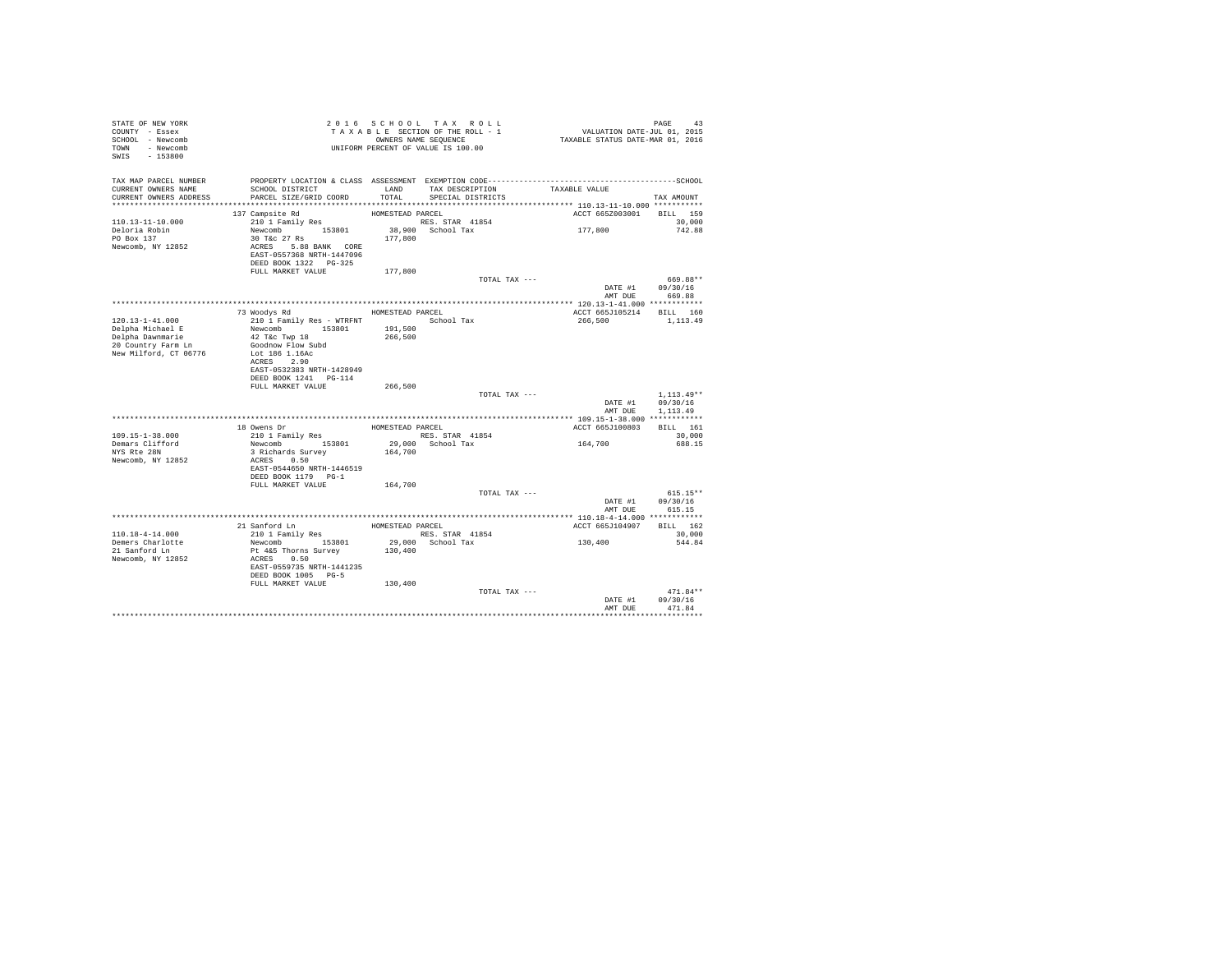| STATE OF NEW YORK<br>COUNTY - Essex<br>SCHOOL - Newcomb<br>- Newcomb<br>TOWN<br>$-153800$<br>SWTS |                                                    | OWNERS NAME SEQUENCE | 2016 SCHOOL TAX ROLL<br>TAXABLE SECTION OF THE ROLL - 1<br>UNIFORM PERCENT OF VALUE IS 100.00 | VALUATION DATE-JUL 01, 2015<br>TAXABLE STATUS DATE-MAR 01, 2016 | PAGE<br>44         |
|---------------------------------------------------------------------------------------------------|----------------------------------------------------|----------------------|-----------------------------------------------------------------------------------------------|-----------------------------------------------------------------|--------------------|
| TAX MAP PARCEL NUMBER                                                                             |                                                    |                      |                                                                                               |                                                                 |                    |
| CURRENT OWNERS NAME<br>CURRENT OWNERS ADDRESS                                                     | SCHOOL DISTRICT<br>PARCEL SIZE/GRID COORD          | LAND<br>TOTAL.       | TAX DESCRIPTION<br>SPECIAL DISTRICTS                                                          | TAXABLE VALUE                                                   | TAX AMOUNT         |
|                                                                                                   |                                                    |                      |                                                                                               |                                                                 |                    |
|                                                                                                   | 31 Joseph Mount Ln                                 | HOMESTEAD PARCEL     |                                                                                               | ACCT 665J103803                                                 | BILL 163           |
| $119.16 - 1 - 13.000$                                                                             | 260 Seasonal res - WTRFNT                          |                      | School Tax                                                                                    | 206,700                                                         | 863.63             |
| Deno Edward A Jr<br>Deno Lynne M                                                                  | Newcomb<br>153801<br>26&27 T&c Twp 18              | 106,600<br>206,700   |                                                                                               |                                                                 |                    |
| 123 Canal Rd                                                                                      | Goodnow Flow Subd 785/131                          |                      |                                                                                               |                                                                 |                    |
| Clifton Park, NY 12065                                                                            | Lot 244 2.1Ac                                      |                      |                                                                                               |                                                                 |                    |
|                                                                                                   | ACRES 2.10<br>EAST-0526135 NRTH-1428203            |                      |                                                                                               |                                                                 |                    |
|                                                                                                   | DEED BOOK 1827 PG-306                              |                      |                                                                                               |                                                                 |                    |
|                                                                                                   | FULL MARKET VALUE                                  | 206,700              |                                                                                               |                                                                 |                    |
|                                                                                                   |                                                    |                      | TOTAL TAX ---                                                                                 |                                                                 | $863.63**$         |
|                                                                                                   |                                                    |                      |                                                                                               | DATE #1<br>AMT DUE                                              | 09/30/16<br>863.63 |
|                                                                                                   |                                                    |                      |                                                                                               |                                                                 |                    |
|                                                                                                   | 1098 Goodnow Flow Rd                               | HOMESTEAD PARCEL     |                                                                                               | ACCT 665J107004                                                 | BILL 164           |
| $120.18 - 1 - 16.000$                                                                             | 210 1 Family Res - WTRFNT                          |                      | RES. STAR 41854                                                                               |                                                                 | 30,000             |
| DePasquale Family Trust<br>c/o James & Judith DePasquale 46 T&c Twp 18                            | Newcomb<br>153801                                  | 439,400              | 142,300 School Tax                                                                            | 439,400                                                         | 1,835.90           |
| PO Box 281                                                                                        | Goodnow Flow Subd                                  |                      |                                                                                               |                                                                 |                    |
| Newcomb, NY 12852                                                                                 | Lot 137 1.1Ac                                      |                      |                                                                                               |                                                                 |                    |
|                                                                                                   | 1.10<br>ACRES                                      |                      |                                                                                               |                                                                 |                    |
|                                                                                                   | EAST-0537516 NRTH-1427215<br>DEED BOOK 1790 PG-300 |                      |                                                                                               |                                                                 |                    |
|                                                                                                   | FULL MARKET VALUE                                  | 439,400              |                                                                                               |                                                                 |                    |
|                                                                                                   |                                                    |                      | TOTAL TAX ---                                                                                 |                                                                 | $1.762.90**$       |
|                                                                                                   |                                                    |                      |                                                                                               | DATE #1<br>AMT DUE                                              | 09/30/16           |
|                                                                                                   |                                                    |                      |                                                                                               |                                                                 | 1,762.90           |
|                                                                                                   | Goodnow Flow Rd                                    | HOMESTEAD PARCEL     |                                                                                               | ACCT 665J107006                                                 | BILL 165           |
| $120.18 - 1 - 17.000$                                                                             | 311 Res vac land - WTRFNT                          |                      | School Tax                                                                                    | 141,900                                                         | 592.89             |
| DePasquale Family Trust<br>c/o James & Judith DePasquale 45 & 46 T&c Twp 18                       | Newcomb<br>153801                                  | 141,900<br>141,900   |                                                                                               |                                                                 |                    |
| PO Box 281                                                                                        | Lot 136 Goodnow Flow Subd                          |                      |                                                                                               |                                                                 |                    |
| Newcomb, NY 12852                                                                                 | Db 989 Pg 294 (Corr Deed)                          |                      |                                                                                               |                                                                 |                    |
|                                                                                                   | 1.50<br>ACRES<br>EAST-0537585 NRTH-1427214         |                      |                                                                                               |                                                                 |                    |
|                                                                                                   | DEED BOOK 1790 PG-300                              |                      |                                                                                               |                                                                 |                    |
|                                                                                                   | FULL MARKET VALUE                                  | 141,900              |                                                                                               |                                                                 |                    |
|                                                                                                   |                                                    |                      | TOTAL TAX ---                                                                                 |                                                                 | 592.89**           |
|                                                                                                   |                                                    |                      |                                                                                               | DATE #1<br>AMT DUE                                              | 09/30/16<br>592.89 |
|                                                                                                   |                                                    |                      |                                                                                               |                                                                 | .                  |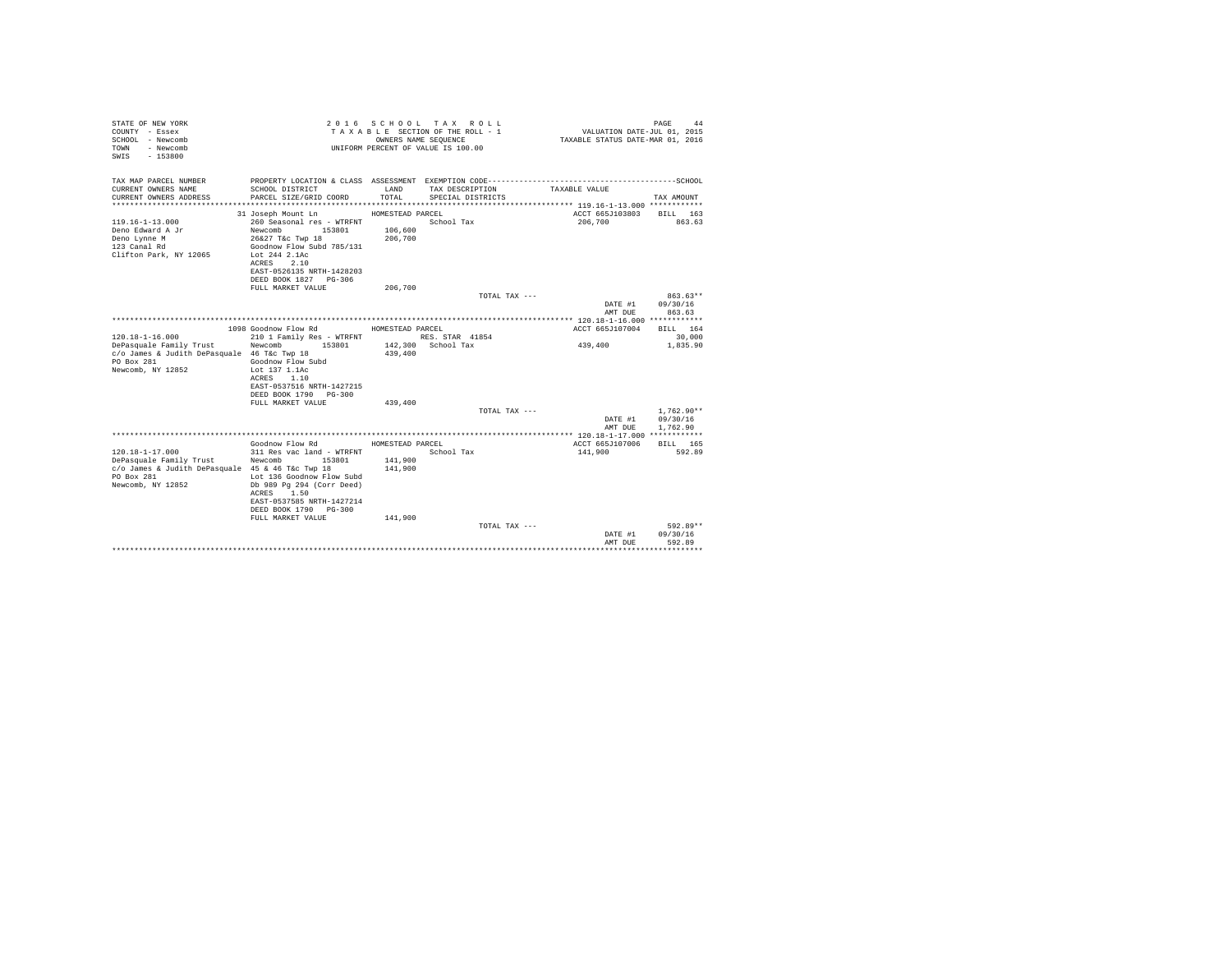| STATE OF NEW YORK<br>COUNTY - Essex<br>SCHOOL - Newcomb<br>TOWN - Newcomb<br>SWIS<br>$-153800$                                                   |                                                                                                                                                               | 2016 SCHOOL TAX ROLL<br>TAXABLE SECTION OF THE ROLL - 1<br>OWNERS NAME SEQUENCE<br>UNIFORM PERCENT OF VALUE IS 100.00 |                                      |               | PAGE 45<br>VALUATION DATE-JUL 01, 2015<br>TAXABLE STATUS DATE-MAR 01, 2016 |                                  |
|--------------------------------------------------------------------------------------------------------------------------------------------------|---------------------------------------------------------------------------------------------------------------------------------------------------------------|-----------------------------------------------------------------------------------------------------------------------|--------------------------------------|---------------|----------------------------------------------------------------------------|----------------------------------|
| TAX MAP PARCEL NUMBER                                                                                                                            | PROPERTY LOCATION & CLASS ASSESSMENT EXEMPTION CODE-----------------------------------SCHOOL                                                                  |                                                                                                                       |                                      |               |                                                                            |                                  |
| CURRENT OWNERS NAME<br>CURRENT OWNERS ADDRESS                                                                                                    | SCHOOL DISTRICT<br>PARCEL SIZE/GRID COORD                                                                                                                     | LAND<br>TOTAL                                                                                                         | TAX DESCRIPTION<br>SPECIAL DISTRICTS |               | TAXABLE VALUE                                                              | TAX AMOUNT                       |
|                                                                                                                                                  | ************************                                                                                                                                      | *********************                                                                                                 |                                      |               | *************************** 120.18-1-18.000 ************                   |                                  |
| 120.18-1-18.000<br>DePasquale Family Trust Newcomb 153801<br>c/o James & Judith DePasquale 45 & 46 T&c Twp 18<br>PO Box 281<br>Newcomb, NY 12852 | Goodnow Flow Rd<br>311 Res vac land - WTRFNT School Tax<br>Goodnow Flow Subd<br>Lot 135<br>ACRES 0.30<br>EAST-0537733 NRTH-1427314                            | HOMESTEAD PARCEL<br>88,000<br>88,000                                                                                  |                                      |               | ACCT 665J107005<br>88,000                                                  | <b>BILL</b> 166<br>367.68        |
|                                                                                                                                                  | DEED BOOK 1790 PG-300                                                                                                                                         |                                                                                                                       |                                      |               |                                                                            |                                  |
|                                                                                                                                                  | FULL MARKET VALUE                                                                                                                                             | 88,000                                                                                                                |                                      |               |                                                                            |                                  |
|                                                                                                                                                  |                                                                                                                                                               |                                                                                                                       |                                      | TOTAL TAX --- | DATE #1<br>AMT DUE                                                         | 367.68**<br>09/30/16<br>367.68   |
|                                                                                                                                                  |                                                                                                                                                               |                                                                                                                       |                                      |               |                                                                            |                                  |
| 109.15-1-39.060<br>Dettbarn Albert E Trust<br>Dettbarn Linda C Trust<br>80 Willowcreek Ave                                                       | 5628 NYS Route 28N<br>260 Seasonal res<br>Newcomb 153801<br>3 Richards Survey<br>ACRES 0.30                                                                   | HOMESTEAD PARCEL<br>25,000<br>39,000                                                                                  | School Tax                           |               | ACCT 665J101303<br>39,000                                                  | BILL 167<br>162.95               |
| Schenectady, NY 12304                                                                                                                            | EAST-0545916 NRTH-1446922<br>DEED BOOK 1813 PG-59<br>FULL MARKET VALUE                                                                                        | 39,000                                                                                                                |                                      |               |                                                                            |                                  |
|                                                                                                                                                  |                                                                                                                                                               |                                                                                                                       |                                      | TOTAL TAX --- | DATE #1<br>AMT DUE                                                         | $162.95**$<br>09/30/16<br>162.95 |
|                                                                                                                                                  |                                                                                                                                                               |                                                                                                                       |                                      |               |                                                                            |                                  |
|                                                                                                                                                  | 5605 NYS Route 28N                                                                                                                                            | HOMESTEAD PARCEL                                                                                                      |                                      |               | ACCT 665J105514                                                            | BILL 168                         |
| 109.16-5-10.203<br>Dickinson David E<br>Grembocki Frank A<br>250 Edwards Rd<br>Wyantskill, NY 12198                                              | 210 1 Family Res<br>Newcomb 153801<br>10 Richards Survey<br>1137/300<br>ACRES 5.22<br>EAST-0546842 NRTH-1446544<br>DEED BOOK 1137 PG-297                      | 38,200<br>98,400                                                                                                      | School Tax                           |               | 98,400                                                                     | 411.13                           |
|                                                                                                                                                  | FULL MARKET VALUE                                                                                                                                             | 98,400                                                                                                                |                                      |               |                                                                            |                                  |
|                                                                                                                                                  |                                                                                                                                                               |                                                                                                                       |                                      | TOTAL TAX --- | DATE #1<br>AMT DUE                                                         | $411.13**$<br>09/30/16<br>411.13 |
|                                                                                                                                                  |                                                                                                                                                               |                                                                                                                       |                                      |               |                                                                            |                                  |
| $110.13 - 9 - 3.000$<br>Dickinson Jeffrey W<br>38 Arbutus Dr<br>Queensbury, NY 12804                                                             | 31 Campsite Rd<br>270 Mfg housing<br>Newcomb 153801<br>19 Richards Survey<br>1435/127 Will<br>ACRES 0.30<br>EAST-0555146 NRTH-1445798<br>DEED BOOK 358 PG-170 | HOMESTEAD PARCEL<br>25,000<br>27,600                                                                                  | School Tax                           |               | ACCT 665J101307<br>27,600                                                  | BILL 169<br>115.32               |
|                                                                                                                                                  | FULL MARKET VALUE                                                                                                                                             | 27,600                                                                                                                |                                      | TOTAL TAX --- | DATE #1                                                                    | $115.32**$<br>09/30/16           |
|                                                                                                                                                  |                                                                                                                                                               |                                                                                                                       |                                      |               | AMT DUE                                                                    | 115.32                           |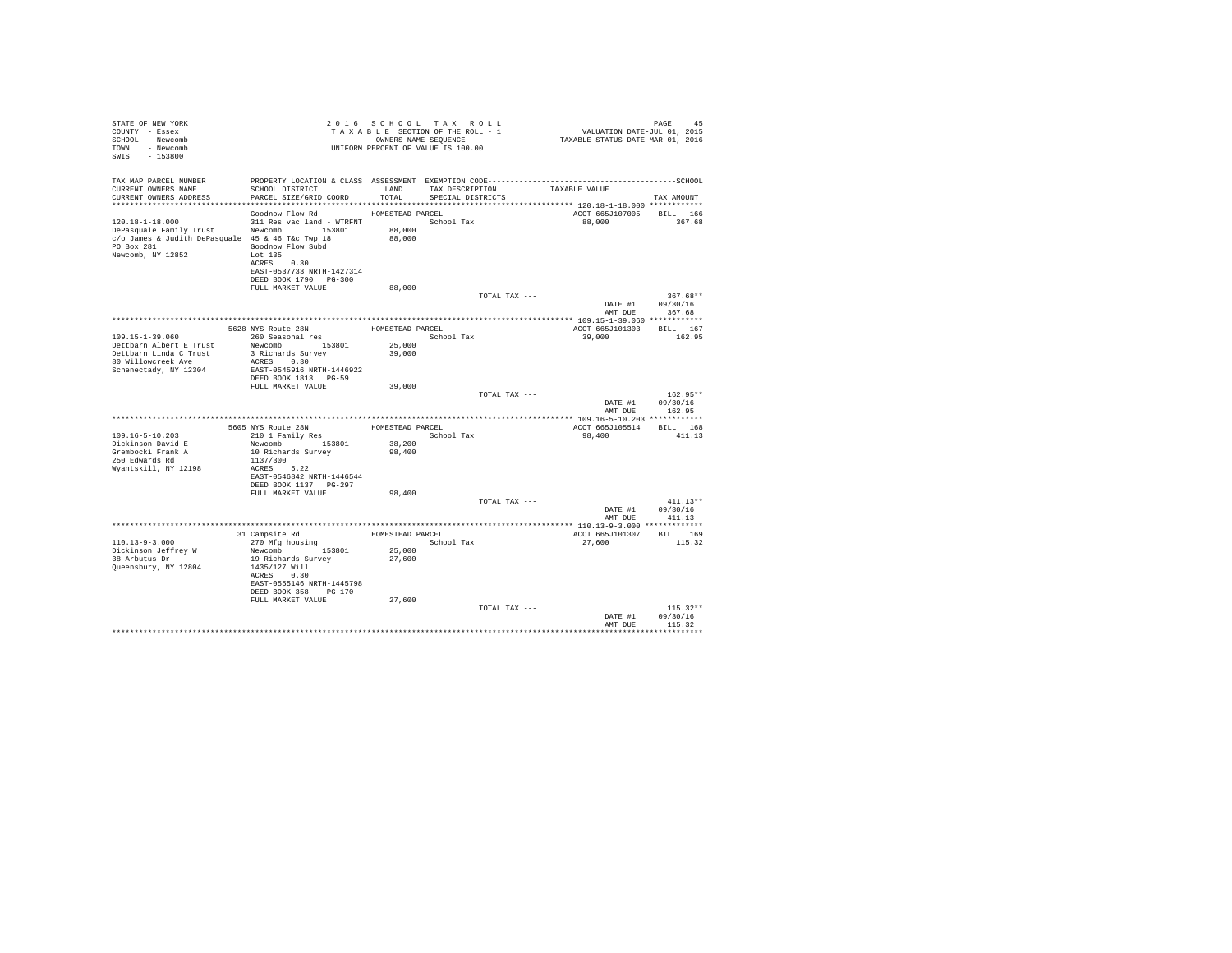| STATE OF NEW YORK<br>COUNTY - Essex<br>SCHOOL - Newcomb<br>TOWN - Newcomb<br>SWIS<br>$-153800$ |                                                                         |                                | 2016 SCHOOL TAX ROLL<br>TAXABLE SECTION OF THE ROLL - 1<br>OWNERS NAME SEQUENCE<br>UNIFORM PERCENT OF VALUE IS 100.00 | VALUATION DATE-JUL 01, 2015<br>TAXABLE STATUS DATE-MAR 01, 2016 | PAGE<br>46               |
|------------------------------------------------------------------------------------------------|-------------------------------------------------------------------------|--------------------------------|-----------------------------------------------------------------------------------------------------------------------|-----------------------------------------------------------------|--------------------------|
| TAX MAP PARCEL NUMBER<br>CURRENT OWNERS NAME<br>CURRENT OWNERS ADDRESS                         | SCHOOL DISTRICT<br>PARCEL SIZE/GRID COORD                               | LAND<br>TOTAL                  | TAX DESCRIPTION<br>SPECIAL DISTRICTS                                                                                  | TAXABLE VALUE                                                   | TAX AMOUNT               |
|                                                                                                |                                                                         |                                |                                                                                                                       |                                                                 |                          |
|                                                                                                | 20 Dillon Rd                                                            | HOMESTEAD PARCEL               |                                                                                                                       |                                                                 | ACCT 665Z002001 BILL 170 |
| $109.16 - 1 - 11.120$<br>Dillon Mark<br>27 Summerfield Ln 10 T&c Pur Twp 27 Rs                 | 210 1 Family Res - WTRFNT<br>Newcomb 153801                             | 73,900<br>317,100              | School Tax                                                                                                            | 317,100                                                         | 1,324.91                 |
| Saratoga Springs, NY 12866 ACRES 0.67                                                          | EAST-0546756 NRTH-1447449<br>DEED BOOK 1281 PG-155<br>FULL MARKET VALUE | 317,100                        |                                                                                                                       |                                                                 |                          |
|                                                                                                |                                                                         |                                | TOTAL TAX ---                                                                                                         |                                                                 | $1.324.91**$             |
|                                                                                                |                                                                         |                                |                                                                                                                       | DATE #1<br>AMT DUE                                              | 09/30/16<br>1,324.91     |
|                                                                                                |                                                                         |                                |                                                                                                                       |                                                                 |                          |
| 109.16-1-11.110                                                                                | 19 Dillon Rd<br>210 1 Family Res - WTRFNT                               | HOMESTEAD PARCEL<br>School Tax |                                                                                                                       | ACCT 665J101310<br>184,100                                      | BILL 171<br>769.21       |
| Dillon Michael J                                                                               | Newcomb 153801                                                          | 103,100                        |                                                                                                                       |                                                                 |                          |
| Recor Mary Jane                                                                                | 10 Richards Survey                                                      | 184,100                        |                                                                                                                       |                                                                 |                          |
| 11 Heighwood Trl<br>Sparta, NJ 07871                                                           | ACRES 0.66<br>EAST-0546615 NRTH-1447469                                 |                                |                                                                                                                       |                                                                 |                          |
|                                                                                                | DEED BOOK 1743 PG-224                                                   |                                |                                                                                                                       |                                                                 |                          |
|                                                                                                | FULL MARKET VALUE                                                       | 184,100                        |                                                                                                                       |                                                                 |                          |
|                                                                                                |                                                                         |                                | TOTAL TAX ---                                                                                                         |                                                                 | $769.21**$               |
|                                                                                                |                                                                         |                                |                                                                                                                       | DATE #1                                                         | 09/30/16                 |
|                                                                                                |                                                                         |                                |                                                                                                                       | AMT DUR                                                         | 769.21                   |
|                                                                                                |                                                                         |                                |                                                                                                                       |                                                                 |                          |
|                                                                                                | 4861 NYS Route 28N                                                      | NON-HOMESTEAD PARCEL           |                                                                                                                       | ACCT 665J101313                                                 | BILL 172                 |
| $110. - 1 - 21.100$                                                                            | 322 Rural vac>10                                                        |                                | School Tax                                                                                                            | 37,100                                                          | 647.23                   |
| Dillon Roger J                                                                                 | Newcomb 153801                                                          | 37,100                         |                                                                                                                       |                                                                 |                          |
| Dillon Marilyn R                                                                               | 30 Thorns Survey                                                        | 37,100                         |                                                                                                                       |                                                                 |                          |
| 28 Sweet Rd<br>Gansevoort, NY 12831                                                            | ACRES 26.40<br>EAST-0562075 NRTH-1440345                                |                                |                                                                                                                       |                                                                 |                          |
|                                                                                                | DEED BOOK 1673 PG-165                                                   |                                |                                                                                                                       |                                                                 |                          |
|                                                                                                | FULL MARKET VALUE                                                       | 37,100                         |                                                                                                                       |                                                                 |                          |
|                                                                                                |                                                                         |                                | TOTAL TAX ---                                                                                                         |                                                                 | $647.23**$               |
|                                                                                                |                                                                         |                                |                                                                                                                       | DATE #1                                                         | 09/30/16                 |
|                                                                                                |                                                                         |                                |                                                                                                                       | AMT DUE                                                         | 647.23                   |
|                                                                                                |                                                                         |                                |                                                                                                                       |                                                                 |                          |
|                                                                                                | NYS Route 28N                                                           | NON-HOMESTEAD PARCEL           |                                                                                                                       | ACCT 665J194007                                                 | BILL 173                 |
| $110. - 1 - 21.400$                                                                            | 312 Vac w/imprv                                                         |                                | School Tax                                                                                                            | 53,100                                                          | 926.36                   |
| Dillon Roger J                                                                                 | Newcomb 153801                                                          | 40,300                         |                                                                                                                       |                                                                 |                          |
| 28 Sweet Rd                                                                                    | 30 Thorns Sur<br>ACRES 26.20                                            | 53,100                         |                                                                                                                       |                                                                 |                          |
| Gansevoort, NY 12831                                                                           | EAST-0563010 NRTH-1439726                                               |                                |                                                                                                                       |                                                                 |                          |
|                                                                                                | DEED BOOK 1042 PG-309                                                   |                                |                                                                                                                       |                                                                 |                          |
|                                                                                                | FULL MARKET VALUE                                                       | 53,100                         |                                                                                                                       |                                                                 |                          |
|                                                                                                |                                                                         |                                | TOTAL TAX ---                                                                                                         |                                                                 | $926.36**$               |
|                                                                                                |                                                                         |                                |                                                                                                                       | DATE #1                                                         | 09/30/16                 |
|                                                                                                |                                                                         |                                |                                                                                                                       | AMT DUE                                                         | 926.36                   |
|                                                                                                |                                                                         |                                |                                                                                                                       |                                                                 |                          |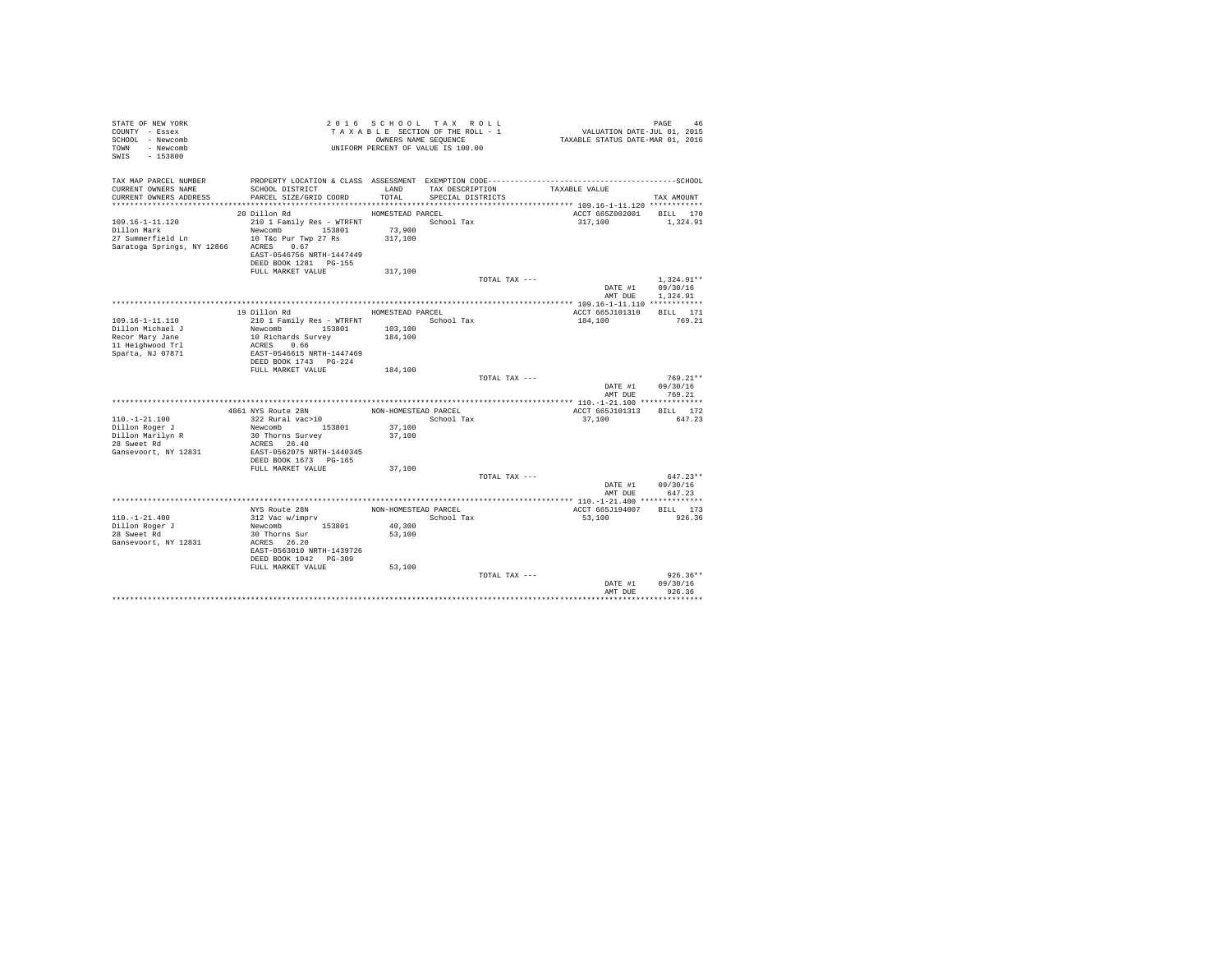| STATE OF NEW YORK<br>COUNTY - Essex<br>SCHOOL - Newcomb<br>TOWN - Newcomb<br>SWIS - 153800 |                                                                                                                 |                      | 2016 SCHOOL TAX ROLL<br>TAXABLE SECTION OF THE ROLL - 1<br>OWNERS NAME SEQUENCE<br>UNIFORM PERCENT OF VALUE IS 100.00 | PAGE 47<br>VALUATION DATE-JUL 01, 2015<br>TAXABLE STATUS DATE-MAR 01, 2016 |                                  |
|--------------------------------------------------------------------------------------------|-----------------------------------------------------------------------------------------------------------------|----------------------|-----------------------------------------------------------------------------------------------------------------------|----------------------------------------------------------------------------|----------------------------------|
| TAX MAP PARCEL NUMBER<br>CURRENT OWNERS NAME                                               | PROPERTY LOCATION & CLASS ASSESSMENT EXEMPTION CODE-----------------------------------SCHOOL<br>SCHOOL DISTRICT |                      | LAND TAX DESCRIPTION                                                                                                  | TAXABLE VALUE                                                              |                                  |
| CURRENT OWNERS ADDRESS                                                                     | PARCEL SIZE/GRID COORD                                                                                          | TOTAL.               | SPECIAL DISTRICTS                                                                                                     |                                                                            | TAX AMOUNT                       |
|                                                                                            |                                                                                                                 |                      |                                                                                                                       |                                                                            |                                  |
| $110. - 1 - 22.200$                                                                        | Marcy Ln<br>910 Priv forest                                                                                     | NON-HOMESTEAD PARCEL | School Tax                                                                                                            | ACCT 665Z012002 BILL 174<br>100                                            | 1.74                             |
| Dillon Stephen K                                                                           | Newcomb 153801                                                                                                  | 100                  |                                                                                                                       |                                                                            |                                  |
| Dillon Marie E                                                                             | 6 T&C Pur Twp 27TS                                                                                              | 100                  |                                                                                                                       |                                                                            |                                  |
| 7 Martin Ct                                                                                | ACRES 0.15                                                                                                      |                      |                                                                                                                       |                                                                            |                                  |
| Clifton Park, NY 12065                                                                     | EAST-0557433 NRTH-1441590                                                                                       |                      |                                                                                                                       |                                                                            |                                  |
|                                                                                            | DEED BOOK 1682 PG-143                                                                                           |                      |                                                                                                                       |                                                                            |                                  |
|                                                                                            | FULL MARKET VALUE                                                                                               | 100                  |                                                                                                                       |                                                                            |                                  |
|                                                                                            |                                                                                                                 |                      | TOTAL TAX ---                                                                                                         |                                                                            | $1.74**$                         |
|                                                                                            |                                                                                                                 |                      |                                                                                                                       |                                                                            | DATE #1 09/30/16<br>AMT DUE 1.74 |
|                                                                                            |                                                                                                                 |                      |                                                                                                                       |                                                                            |                                  |
|                                                                                            | 164 Marcy Ln                                                                                                    | HOMESTEAD PARCEL     |                                                                                                                       | ACCT 665J105109 BILL 175                                                   |                                  |
| $110.-1-23.100$                                                                            | 210 1 Family Res                                                                                                |                      | School Tax                                                                                                            | 206,400                                                                    | 862.38                           |
| Dillon Stephen K                                                                           | Newcomb 153801                                                                                                  | 58,200<br>206,400    |                                                                                                                       |                                                                            |                                  |
| Dillon Marie E<br>7 Martin Ct                                                              | Pt 19 Richards Survey                                                                                           |                      |                                                                                                                       |                                                                            |                                  |
|                                                                                            | ACRES 59.40                                                                                                     |                      |                                                                                                                       |                                                                            |                                  |
| Clifton Park, NY 12065                                                                     | EAST-0557887 NRTH-1440304<br>DEED BOOK 1682 PG-143                                                              |                      |                                                                                                                       |                                                                            |                                  |
|                                                                                            | FULL MARKET VALUE                                                                                               | 206,400              |                                                                                                                       |                                                                            |                                  |
|                                                                                            |                                                                                                                 |                      | TOTAL TAX ---                                                                                                         |                                                                            | 862.38**                         |
|                                                                                            |                                                                                                                 |                      |                                                                                                                       |                                                                            | DATE #1 09/30/16                 |
|                                                                                            |                                                                                                                 |                      |                                                                                                                       | AMT DUE                                                                    | 862.38                           |
|                                                                                            | 1238 Goodnow Flow Rd                                                                                            |                      |                                                                                                                       |                                                                            |                                  |
| $120.18 - 2 - 35.000$                                                                      |                                                                                                                 | HOMESTEAD PARCEL     |                                                                                                                       | ACCT 665J101401 BILL 176<br>163,100                                        | 681.46                           |
|                                                                                            | Newcomb 153801                                                                                                  | 116,100              |                                                                                                                       |                                                                            |                                  |
| Dolan Daniel A<br>Hoff Sarah D                                                             | 46 T&C Twp 18                                                                                                   | 163,100              |                                                                                                                       |                                                                            |                                  |
| $c$ /o Thomas & Edith Dolan 1370/246 Life Use to Thom                                      |                                                                                                                 |                      |                                                                                                                       |                                                                            |                                  |
| 225 Cronin Rd                                                                              | & Edith Dolan 1.57AC Lot                                                                                        |                      |                                                                                                                       |                                                                            |                                  |
| Queensbury, NY 12804                                                                       | ACRES 1.20                                                                                                      |                      |                                                                                                                       |                                                                            |                                  |
|                                                                                            | EAST-0537314 NRTH-1425650<br>DEED BOOK 690 PG-45                                                                |                      |                                                                                                                       |                                                                            |                                  |
|                                                                                            | FULL MARKET VALUE                                                                                               | 163,100              |                                                                                                                       |                                                                            |                                  |
|                                                                                            |                                                                                                                 |                      | TOTAL TAX ---                                                                                                         |                                                                            | 681.46**                         |
|                                                                                            |                                                                                                                 |                      |                                                                                                                       |                                                                            | DATE #1 09/30/16                 |
|                                                                                            |                                                                                                                 |                      |                                                                                                                       |                                                                            | AMT DUE 681.46                   |
|                                                                                            |                                                                                                                 |                      |                                                                                                                       |                                                                            |                                  |
|                                                                                            | 1380 Goodnow Flow Rd MOMESTEAD PARCEL                                                                           |                      |                                                                                                                       | ACCT 665J100510 BILL 177                                                   |                                  |
| $120.18 - 2 - 2.000$                                                                       | 270 Mfg housing - WTRFNT                                                                                        |                      | School Tax                                                                                                            | 114,300                                                                    | 477.57                           |
| Dorey David B<br>PO Box 1550                                                               | Newcomb 153801 107,000<br>42 & 47 T&C Twp 18 114,300                                                            |                      |                                                                                                                       |                                                                            |                                  |
| Lake Placid, NY 12946                                                                      | ACRES 1.09                                                                                                      |                      |                                                                                                                       |                                                                            |                                  |
|                                                                                            | EAST-0534157 NRTH-1426967                                                                                       |                      |                                                                                                                       |                                                                            |                                  |
|                                                                                            | DEED BOOK 1790 PG-251                                                                                           |                      |                                                                                                                       |                                                                            |                                  |
|                                                                                            | FULL MARKET VALUE                                                                                               | 114,300              |                                                                                                                       |                                                                            |                                  |
|                                                                                            |                                                                                                                 |                      | TOTAL TAX ---                                                                                                         |                                                                            | $477.57**$                       |
|                                                                                            |                                                                                                                 |                      |                                                                                                                       | DATE #1                                                                    | 09/30/16                         |
|                                                                                            |                                                                                                                 |                      |                                                                                                                       | AMT DUE                                                                    | 477.57                           |
|                                                                                            |                                                                                                                 |                      |                                                                                                                       |                                                                            |                                  |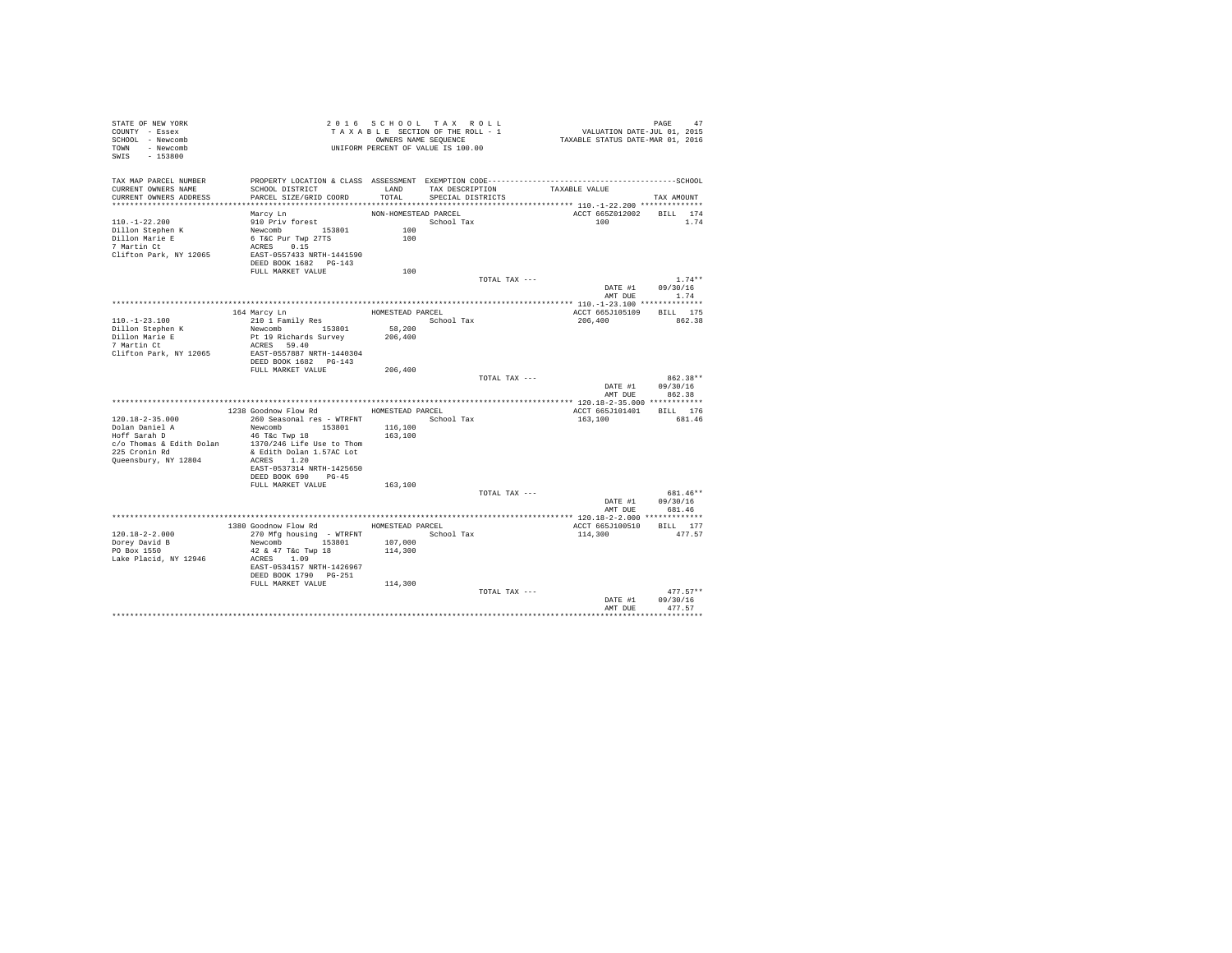| STATE OF NEW YORK<br>COUNTY - Essex<br>SCHOOL - Newcomb<br>TOWN - Newcomb<br>SWIS - 153800 |                                         |                  | 2016 SCHOOL TAX ROLL<br>TAXABLE SECTION OF THE ROLL - 1<br>OWNERS NAME SEQUENCE<br>UNIFORM PERCENT OF VALUE IS 100.00 | 48 PAGE 48<br>VALUATION DATE-JUL 01, 2015<br>TAXABLE STATUS DATE-MAR 01, 2016                                 |                        |
|--------------------------------------------------------------------------------------------|-----------------------------------------|------------------|-----------------------------------------------------------------------------------------------------------------------|---------------------------------------------------------------------------------------------------------------|------------------------|
| TAX MAP PARCEL NUMBER<br>CURRENT OWNERS NAME                                               | SCHOOL DISTRICT                         |                  | LAND TAX DESCRIPTION                                                                                                  | PROPERTY LOCATION & CLASS ASSESSMENT EXEMPTION CODE-----------------------------------SCHOOL<br>TAXABLE VALUE |                        |
| CURRENT OWNERS ADDRESS                                                                     | PARCEL SIZE/GRID COORD                  | TOTAL.           | SPECIAL DISTRICTS                                                                                                     |                                                                                                               | TAX AMOUNT             |
|                                                                                            | 129 Campsite Rd                         | HOMESTEAD PARCEL |                                                                                                                       | ACCT 665J177001 BILL 178                                                                                      |                        |
| $110.13 - 11 - 6.000$                                                                      | 210 1 Family Res                        |                  | School Tax                                                                                                            | 63,900                                                                                                        | 266.99                 |
| Downey Charles R                                                                           | Newcomb 153801                          | 30,200           |                                                                                                                       |                                                                                                               |                        |
| Lusk Eric                                                                                  | 30 Richard Survey                       | 63,900           |                                                                                                                       |                                                                                                               |                        |
| 16961 Ridge Rd                                                                             | ACRES 0.60                              |                  |                                                                                                                       |                                                                                                               |                        |
| Holley, NY 14470                                                                           | EAST-0557241 NRTH-1446516               |                  |                                                                                                                       |                                                                                                               |                        |
|                                                                                            | DEED BOOK 1264 PG-276                   |                  |                                                                                                                       |                                                                                                               |                        |
|                                                                                            | FULL MARKET VALUE                       | 63,900           |                                                                                                                       |                                                                                                               |                        |
|                                                                                            |                                         |                  | TOTAL TAX ---                                                                                                         | DATE #1                                                                                                       | $266.99**$<br>09/30/16 |
|                                                                                            |                                         |                  |                                                                                                                       |                                                                                                               | AMT DUE 266.99         |
|                                                                                            |                                         |                  |                                                                                                                       |                                                                                                               |                        |
|                                                                                            | 369 Woodys Rd                           | HOMESTEAD PARCEL |                                                                                                                       | ACCT 665J106313                                                                                               | BILL 179               |
| $119.16 - 1 - 10.000$                                                                      | 260 Seasonal res - WTRFNT               |                  | School Tax                                                                                                            | 213,800                                                                                                       | 893.30                 |
| Doyle Richard J                                                                            | Newcomb 153801                          | 167,600          |                                                                                                                       |                                                                                                               |                        |
| Doyle Stephanie A<br>160 Hartman Rd                                                        | 27 T&C Twp 18                           | 213,800          |                                                                                                                       |                                                                                                               |                        |
|                                                                                            | Lot 247-248                             |                  |                                                                                                                       |                                                                                                               |                        |
| Hudson Falls, NY 12839                                                                     | Goodnow Flow Subd                       |                  |                                                                                                                       |                                                                                                               |                        |
|                                                                                            | ACRES 3.20<br>EAST-0525774 NRTH-1428083 |                  |                                                                                                                       |                                                                                                               |                        |
|                                                                                            | DEED BOOK 1689 PG-218                   |                  |                                                                                                                       |                                                                                                               |                        |
|                                                                                            | FULL MARKET VALUE                       | 213,800          |                                                                                                                       |                                                                                                               |                        |
|                                                                                            |                                         |                  | TOTAL TAX ---                                                                                                         |                                                                                                               | 893.30**               |
|                                                                                            |                                         |                  |                                                                                                                       |                                                                                                               | DATE #1 09/30/16       |
|                                                                                            |                                         |                  |                                                                                                                       | AMT DUE                                                                                                       | 893.30                 |
|                                                                                            |                                         |                  |                                                                                                                       |                                                                                                               |                        |
| $110.18 - 3 - 12.000$                                                                      | 8 Adams Ln                              | HOMESTEAD PARCEL |                                                                                                                       | ACCT 665J106602                                                                                               | BILL 180               |
| Draper Donna L                                                                             | 311 Res vac land<br>Newcomb 153801      | 23,700           | School Tax                                                                                                            | 23,700                                                                                                        | 99.02                  |
| PO Box 305                                                                                 | Pt 4 Thorns Survey                      | 23,700           |                                                                                                                       |                                                                                                               |                        |
| Newcomb, NY 12852                                                                          | ACRES 0.27                              |                  |                                                                                                                       |                                                                                                               |                        |
|                                                                                            | EAST-0559885 NRTH-1441975               |                  |                                                                                                                       |                                                                                                               |                        |
|                                                                                            | DEED BOOK 1634 PG-274                   |                  |                                                                                                                       |                                                                                                               |                        |
|                                                                                            | FULL MARKET VALUE                       | 23,700           |                                                                                                                       |                                                                                                               |                        |
|                                                                                            |                                         |                  | TOTAL TAX ---                                                                                                         |                                                                                                               | $99.02**$              |
|                                                                                            |                                         |                  |                                                                                                                       | DATE #1                                                                                                       | 09/30/16               |
|                                                                                            |                                         |                  |                                                                                                                       |                                                                                                               | AMT DUE 99.02          |
|                                                                                            |                                         | HOMESTEAD PARCEL |                                                                                                                       | ACCT 665L105509                                                                                               | BILL 181               |
| $110.18 - 4 - 15.000$                                                                      | 17 Sanford Ln<br>210 1 Family Res       |                  | RES. STAR 41854                                                                                                       |                                                                                                               | 30,000                 |
|                                                                                            | Newcomb 153801                          |                  | 29,000 School Tax                                                                                                     | 79,000                                                                                                        | 330.08                 |
| Draper Donna L<br>PO Box 305                                                               | Pt 4&5 Thorns Survey                    | 79,000           |                                                                                                                       |                                                                                                               |                        |
| Newcomb, NY 12852                                                                          | ACRES 0.50                              |                  |                                                                                                                       |                                                                                                               |                        |
|                                                                                            | EAST-0559818 NRTH-1441188               |                  |                                                                                                                       |                                                                                                               |                        |
| PRIOR OWNER ON $3/01/2016$ DEED BOOK 1835 PG-204<br>Montanye Paul S FULL MARKET VALUE      |                                         |                  |                                                                                                                       |                                                                                                               |                        |
|                                                                                            |                                         | 79,000           |                                                                                                                       |                                                                                                               |                        |
|                                                                                            |                                         |                  | TOTAL TAX ---                                                                                                         | DATE #1                                                                                                       | $257.08**$<br>09/30/16 |
|                                                                                            |                                         |                  |                                                                                                                       | AMT DUE                                                                                                       | 257.08                 |
|                                                                                            |                                         |                  |                                                                                                                       |                                                                                                               |                        |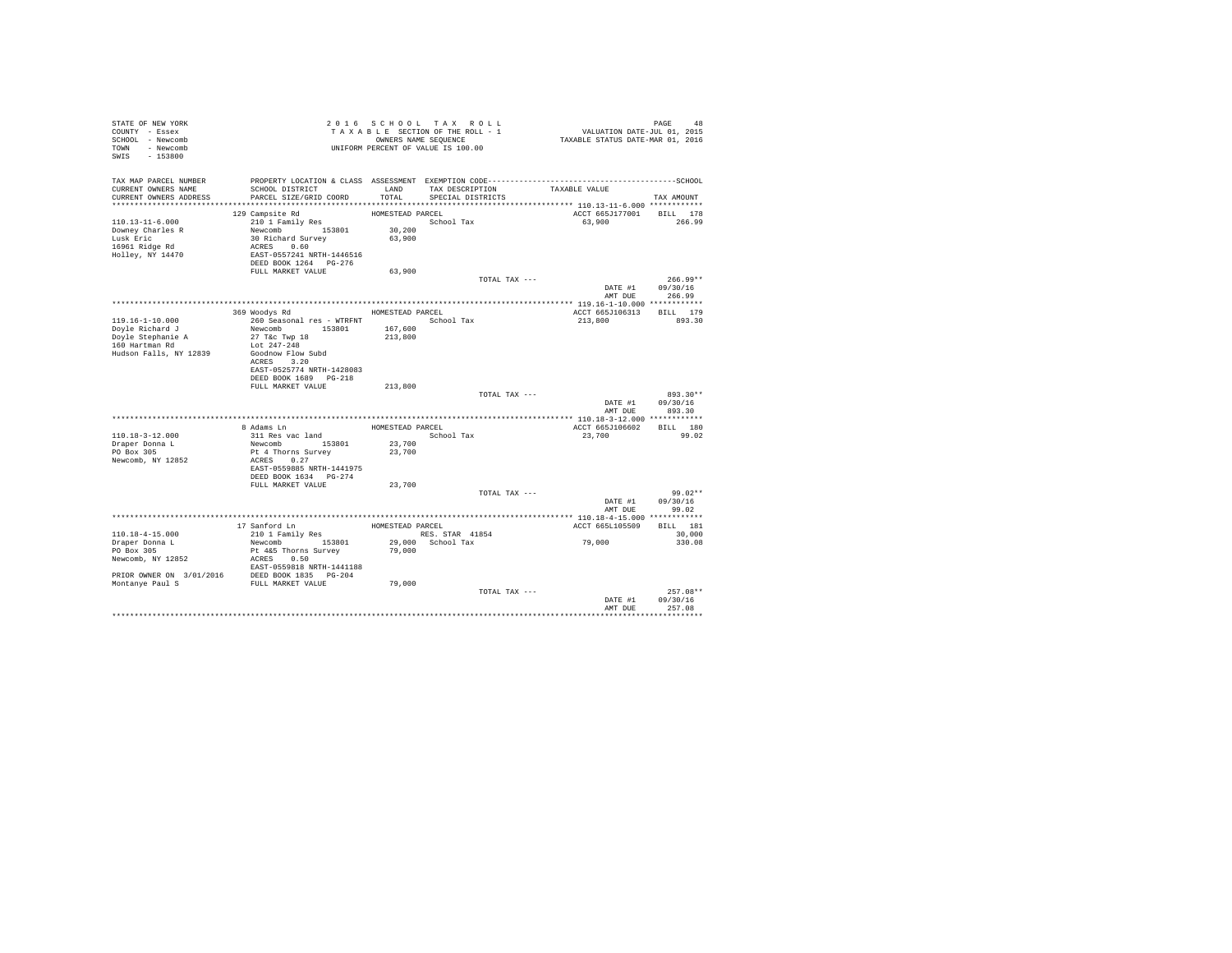| STATE OF NEW YORK<br>COUNTY - Essex<br>SCHOOL - Newcomb<br>TOWN - Newcomb<br>SWIS - 153800                                | T A X A B B B B B B SEQUENCE<br>UNIFORM PERCENT OF VALUE IS 100.00                                                                                                                                      |                                       | 2016 SCHOOL TAX ROLL<br>TAXABLE SECTION OF THE ROLL - 1<br>OWNERS NAME SEQUENCE | PAGE 49<br>VALUATION DATE-JUL 01, 2015<br>TAXABLE STATUS DATE-MAR 01, 2016 |                                          |
|---------------------------------------------------------------------------------------------------------------------------|---------------------------------------------------------------------------------------------------------------------------------------------------------------------------------------------------------|---------------------------------------|---------------------------------------------------------------------------------|----------------------------------------------------------------------------|------------------------------------------|
| TAX MAP PARCEL NUMBER<br>CURRENT OWNERS NAME<br>CURRENT OWNERS ADDRESS                                                    | SCHOOL DISTRICT<br>PARCEL SIZE/GRID COORD                                                                                                                                                               | LAND<br>TOTAL                         | TAX DESCRIPTION<br>SPECIAL DISTRICTS                                            | TAXABLE VALUE                                                              | TAX AMOUNT                               |
| 110.18-3-28.000<br>Draper Mark<br>Draper Caryn A<br>251 Kendle Ave<br>Franklinville, NJ 08322                             | 66 Sanford Ln<br>210 1 Family Res<br>Newcomb 153801<br>Pt 5 Thorns Survey<br>ACRES 0.50<br>EAST-0558657 NRTH-1441656<br>DEED BOOK 1809 PG-256                                                           | HOMESTEAD PARCEL<br>71,500            | School Tax<br>29,000 AP904 Apptmnt tax S                                        | ACCT 665J100102<br>71,500<br>130.14 MT                                     | BILL 182<br>298.74<br>130.14             |
|                                                                                                                           | FULL MARKET VALUE                                                                                                                                                                                       | 71,500                                | TOTAL TAX ---                                                                   | DATE #1 09/30/16                                                           | $428.88**$                               |
| 109.15-3-13.030<br>Draper Wayne E<br>32 Spring St<br>Newcomb, NY 12852                                                    | 32 Spring St<br>210 1 Family Res<br>Newcomb 153801<br>$CRES$ 4.00<br>$EAST-AFAAT$<br>EAST-0541834 NRTH-1445122<br>DEED BOOK 1615 PG-134                                                                 | HOMESTEAD PARCEL<br>37,000<br>175,100 | School Tax                                                                      | ACCT 665J106515 BILL 183<br>175,100                                        | AMT DUE 428.88<br>731.60                 |
|                                                                                                                           | FULL MARKET VALUE                                                                                                                                                                                       | 175,100                               | TOTAL TAX ---                                                                   | DATE #1<br>AMT DUE                                                         | $731.60**$<br>09/30/16<br>731.60         |
|                                                                                                                           |                                                                                                                                                                                                         |                                       |                                                                                 |                                                                            |                                          |
|                                                                                                                           | 99 Woodys Rd MOMESTEAD PARCEL                                                                                                                                                                           |                                       |                                                                                 | ACCT 665L107015 BILL 184                                                   |                                          |
| $120.13 - 1 - 37.000$<br>Drennen Russell W Trust<br>Drennen Pamela S Trust<br>7 Rose Garden Ct Apt 10<br>Latham, NY 12110 | 210 1 Family Res - WTRFNT<br>Newcomb 153801<br>42 T&c Twp 18<br>Goodnow Flow Subd<br>Lot 190 .97Ac<br>ACRES 0.80<br>EAST-0531878 NRTH-1428630<br>DEED BOOK 1716 PG-58                                   | 103,300<br>175,000                    | School Tax                                                                      | 175,000                                                                    | 731.18                                   |
|                                                                                                                           | FULL MARKET VALUE                                                                                                                                                                                       | 175,000                               |                                                                                 |                                                                            |                                          |
|                                                                                                                           |                                                                                                                                                                                                         |                                       | TOTAL TAX ---                                                                   | DATE #1                                                                    | $731.18**$<br>09/30/16<br>AMT DUE 731.18 |
|                                                                                                                           |                                                                                                                                                                                                         |                                       |                                                                                 |                                                                            |                                          |
| 120.18-1-2.000<br>Dressel Roderick O<br>Dressel Ethel K<br>271 Rte 208<br>New Paltz, NY 12561                             | 1028 Goodnow Flow Rd MOMESTEAD PARCEL<br>312 Vac w/imprv - WTRFNT<br>Newcomb 153801<br>46 T&C Twp 18<br>Goodnow Flow Subd<br>Lot 151<br>ACRES 0.50<br>EAST-0536237 NRTH-1427917<br>DEED BOOK 584 PG-117 | 105,400<br>105,500                    | School Tax                                                                      | ACCT 665J104612<br>105,500                                                 | <b>BILL</b> 185<br>440.80                |
|                                                                                                                           | FULL MARKET VALUE                                                                                                                                                                                       | 105,500                               | TOTAL TAX ---                                                                   | DATE #1<br>AMT DUE                                                         | $440.80**$<br>09/30/16<br>440.80         |
|                                                                                                                           |                                                                                                                                                                                                         |                                       |                                                                                 |                                                                            | **********                               |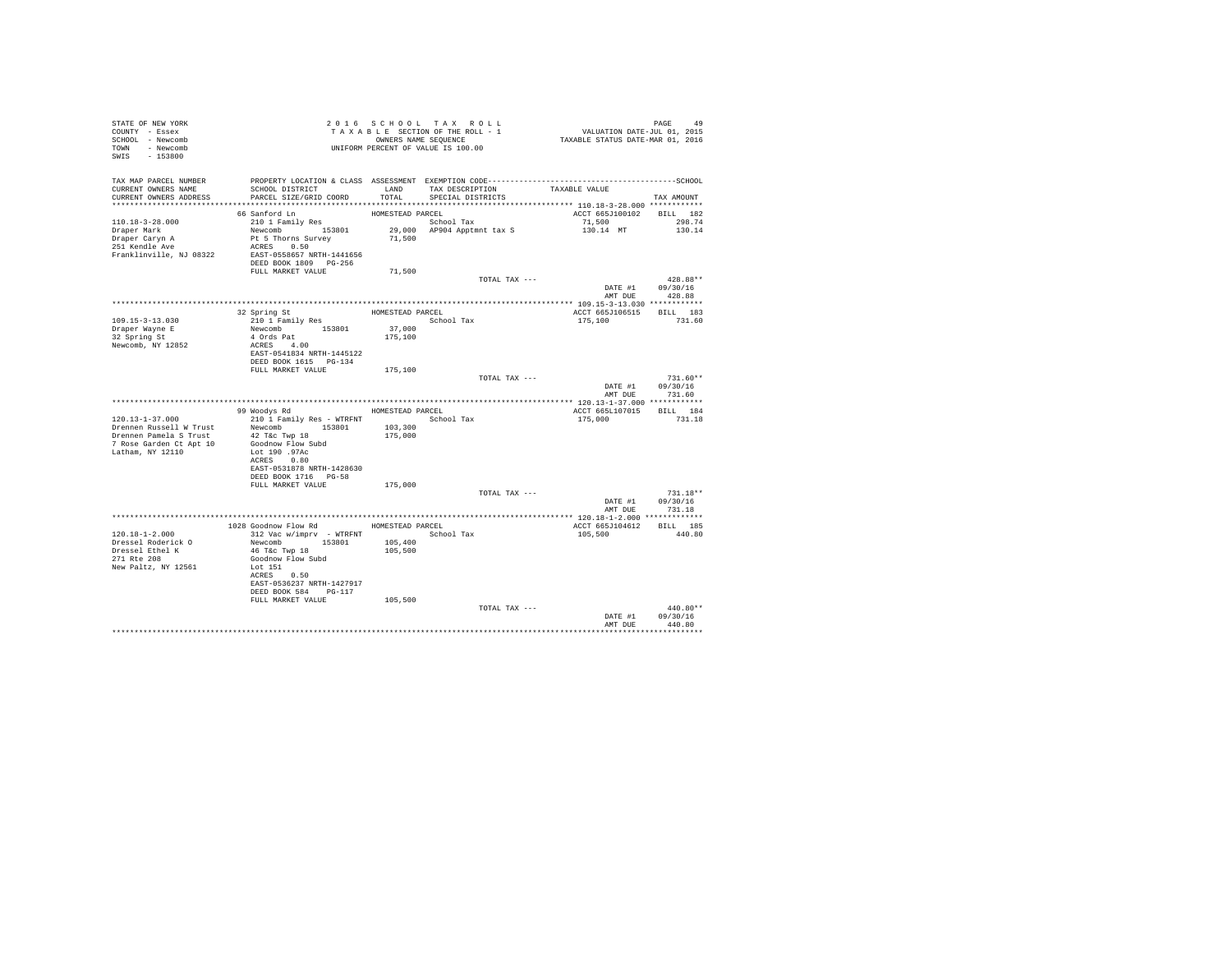| STATE OF NEW YORK<br>COUNTY - Essex<br>SCHOOL - Newcomb<br>TOWN - Newcomb<br>SWIS - 153800 |                                                                                                                                                     |                                      | 2016 SCHOOL TAX ROLL<br>TAXABLE SECTION OF THE ROLL - 1<br>OWNERS NAME SEQUENCE | PAGE 50<br>VALUATION DATE-JUL 01, 2015<br>TAXABLE STATUS DATE-MAR 01, 2016 |                                          |
|--------------------------------------------------------------------------------------------|-----------------------------------------------------------------------------------------------------------------------------------------------------|--------------------------------------|---------------------------------------------------------------------------------|----------------------------------------------------------------------------|------------------------------------------|
| TAX MAP PARCEL NUMBER<br>CURRENT OWNERS NAME<br>CURRENT OWNERS ADDRESS                     | SCHOOL DISTRICT<br>PARCEL SIZE/GRID COORD                                                                                                           | LAND<br>TOTAL                        | TAX DESCRIPTION<br>SPECIAL DISTRICTS                                            | TAXABLE VALUE                                                              | TAX AMOUNT                               |
| 110.17-2-10.501<br>Dressel Trust<br>1329 8th Ave<br>Watervliet, NY 12189                   | 31 Phillips Hill Rd<br>240 Rural res<br>Newcomb 153801<br>Pt 18 Richards Survey<br>ACRES 12.00<br>EAST-0555476 NRTH-1443125<br>DEED BOOK 1130 PG-27 | HOMESTEAD PARCEL<br>43,100<br>95,400 | School Tax                                                                      | ACCT 665J101410<br>95,400                                                  | BILL 186<br>398.60                       |
|                                                                                            | FULL MARKET VALUE                                                                                                                                   | 95,400                               |                                                                                 |                                                                            |                                          |
|                                                                                            |                                                                                                                                                     |                                      | TOTAL TAX ---                                                                   | DATE #1 09/30/16                                                           | 398.60**<br>AMT DUE 398.60               |
|                                                                                            |                                                                                                                                                     |                                      |                                                                                 |                                                                            |                                          |
|                                                                                            | 1052 Goodnow Flow Rd MOMESTEAD PARCEL                                                                                                               |                                      |                                                                                 | ACCT 665J101009 BILL 187                                                   |                                          |
| $120.18 - 1 - 8.000$<br>Drischler Douglas W<br>Drischler Nancy E<br>180 Sherwood Acres Rd  | 210 1 Family Res - WTRFNT School Tax<br>Newcomb 153801<br>46 T&c Twp 18<br>Goodnow Flow Subd                                                        | 122,100<br>171,300                   |                                                                                 | 171,300                                                                    | 715.72                                   |
| East Nassau, NY 12062                                                                      | Part Lot 145 See 1272/5<br>ACRES 0.68<br>EAST-0536782 NRTH-1427714<br>DEED BOOK 1339 PG-299                                                         |                                      |                                                                                 |                                                                            |                                          |
|                                                                                            | FULL MARKET VALUE                                                                                                                                   | 171,300                              |                                                                                 |                                                                            |                                          |
|                                                                                            |                                                                                                                                                     |                                      | TOTAL TAX ---                                                                   | DATE #1                                                                    | $715.72**$<br>09/30/16<br>AMT DUE 715.72 |
|                                                                                            |                                                                                                                                                     |                                      |                                                                                 |                                                                            |                                          |
|                                                                                            | 73 Marcy Ln<br>210 1 Family Res                                                                                                                     | HOMESTEAD PARCEL                     |                                                                                 | ACCT 665J101411                                                            | BILL 188                                 |
| $110.17 - 3 - 18.000$                                                                      |                                                                                                                                                     |                                      | SR STAR 41834                                                                   |                                                                            | 65,300                                   |
| Dubay Harold                                                                               | Newcomb 153801                                                                                                                                      |                                      | 30,200 School Tax                                                               | 114,200                                                                    | 477.15                                   |
| Dubay Madeline<br>73 Marcy Ln                                                              | Pt 5 Thorns Survey                                                                                                                                  | 114,200                              |                                                                                 |                                                                            |                                          |
| Newcomb, NY 12852                                                                          | ACRES 0.60<br>EAST-0557877 NRTH-1442501<br>DEED BOOK 414 PG-377                                                                                     |                                      |                                                                                 |                                                                            |                                          |
|                                                                                            | FULL MARKET VALUE                                                                                                                                   | 114,200                              |                                                                                 |                                                                            |                                          |
|                                                                                            |                                                                                                                                                     |                                      | TOTAL TAX ---                                                                   | DATE #1                                                                    | $326.15**$<br>09/30/16                   |
|                                                                                            |                                                                                                                                                     |                                      |                                                                                 |                                                                            | AMT DUE 326.15                           |
|                                                                                            |                                                                                                                                                     |                                      |                                                                                 |                                                                            |                                          |
|                                                                                            | 419 Woodys Rd MOMESTEAD PARCEL                                                                                                                      |                                      |                                                                                 | ACCT 665J186004                                                            | BILL 189                                 |
| $119.20 - 7 - 6.000$<br>Dubois Dean K                                                      | 260 Seasonal res - WTRFNT                                                                                                                           |                                      | School Tax                                                                      | 189,900                                                                    | 793.44                                   |
| Dubois Florence A                                                                          | Newcomb 153801<br>27 T&C Twp 18                                                                                                                     | 134,500<br>189,900                   |                                                                                 |                                                                            |                                          |
| 278 Fox Hollow Rd                                                                          | Goodnow Flow Subd                                                                                                                                   |                                      |                                                                                 |                                                                            |                                          |
| Hoosick Falls, NY 12090                                                                    | Lot 258                                                                                                                                             |                                      |                                                                                 |                                                                            |                                          |
|                                                                                            | ACRES 0.79<br>EAST-0524514 NRTH-1427955                                                                                                             |                                      |                                                                                 |                                                                            |                                          |
|                                                                                            | DEED BOOK 1687 PG-302<br>FULL MARKET VALUE                                                                                                          |                                      |                                                                                 |                                                                            |                                          |
|                                                                                            |                                                                                                                                                     | 189,900                              | TOTAL TAX ---                                                                   |                                                                            | $793.44**$                               |
|                                                                                            |                                                                                                                                                     |                                      |                                                                                 | DATE #1                                                                    | 09/30/16                                 |
|                                                                                            |                                                                                                                                                     |                                      |                                                                                 | AMT DUE                                                                    | 793.44                                   |
|                                                                                            |                                                                                                                                                     |                                      |                                                                                 |                                                                            |                                          |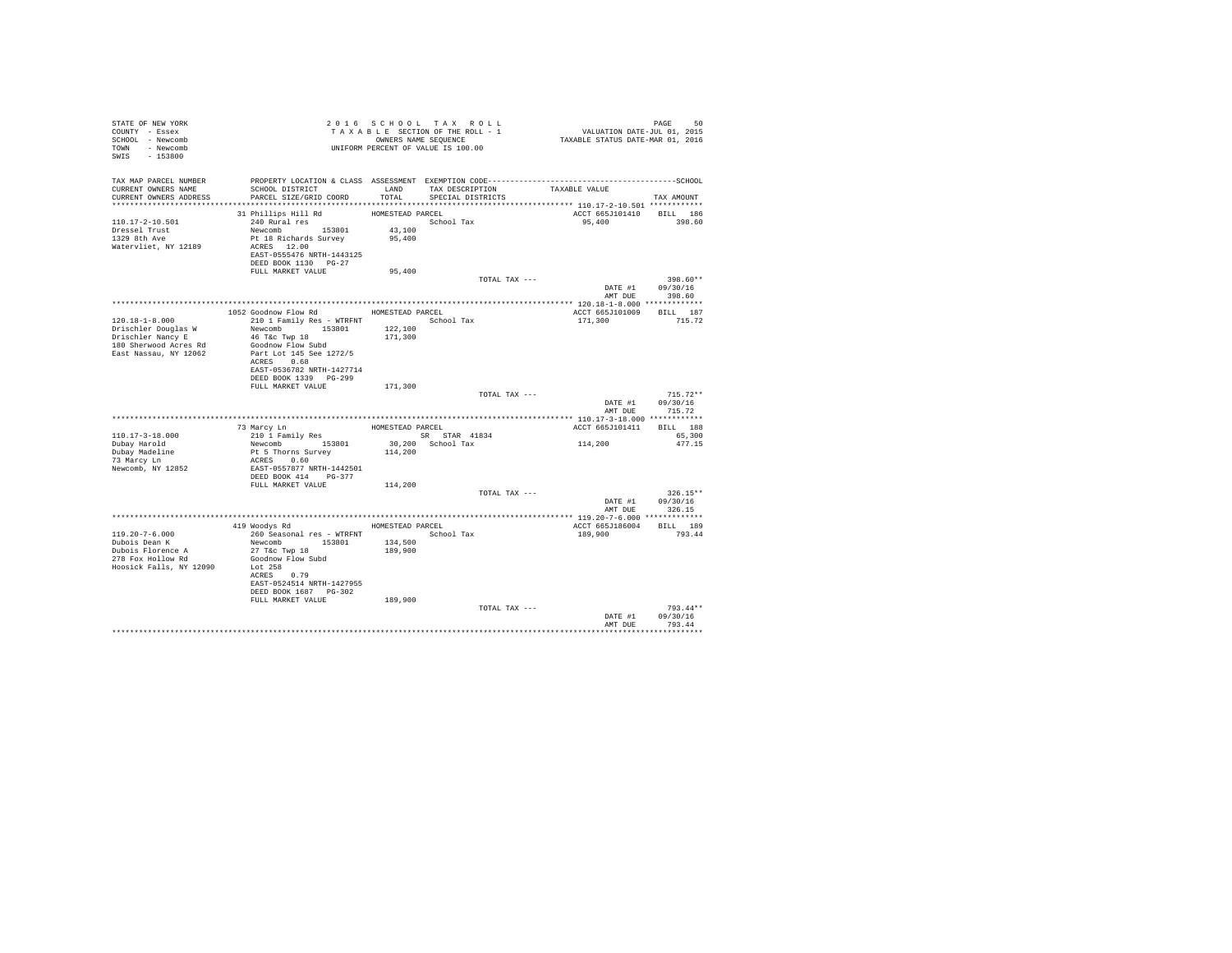| STATE OF NEW YORK<br>COUNTY - Essex<br>SCHOOL - Newcomb<br>- Newcomb<br>TOWN<br>SWIS - 153800<br>TAX MAP PARCEL NUMBER |                                            | OWNERS NAME SEQUENCE | 2016 SCHOOL TAX ROLL<br>TAXABLE SECTION OF THE ROLL - 1<br>UNIFORM PERCENT OF VALUE IS 100.00<br>PROPERTY LOCATION & CLASS ASSESSMENT EXEMPTION CODE-----------------------------------SCHOOL | VALUATION DATE-JUL $01$ , 2015<br>TAXABLE STATUS DATE-MAR 01, 2016 | PAGE<br>51 |
|------------------------------------------------------------------------------------------------------------------------|--------------------------------------------|----------------------|-----------------------------------------------------------------------------------------------------------------------------------------------------------------------------------------------|--------------------------------------------------------------------|------------|
| CURRENT OWNERS NAME                                                                                                    | SCHOOL DISTRICT                            | LAND                 | TAX DESCRIPTION                                                                                                                                                                               | TAXABLE VALUE                                                      |            |
| CURRENT OWNERS ADDRESS                                                                                                 | PARCEL SIZE/GRID COORD                     | TOTAL.               | SPECIAL DISTRICTS                                                                                                                                                                             |                                                                    | TAX AMOUNT |
|                                                                                                                        |                                            |                      |                                                                                                                                                                                               |                                                                    |            |
|                                                                                                                        | 1872 Goodnow Flow Rd                       | HOMESTEAD PARCEL     |                                                                                                                                                                                               | ACCT 665J100306                                                    | BILL 190   |
| $119.20 - 3 - 2.000$                                                                                                   | 260 Seasonal res - WTRFNT                  |                      | School Tax                                                                                                                                                                                    | 170,000                                                            | 710.29     |
| Dugan Patrick J                                                                                                        | Newcomb<br>153801                          | 140,800              |                                                                                                                                                                                               |                                                                    |            |
| 139 Veley Rd                                                                                                           | 27 T&c Twp 18                              | 170,000              |                                                                                                                                                                                               |                                                                    |            |
| Stamford, NY 12167                                                                                                     | 1319/295 Life Use Fred<br>& June Dugan     |                      |                                                                                                                                                                                               |                                                                    |            |
|                                                                                                                        | ACRES 1.70                                 |                      |                                                                                                                                                                                               |                                                                    |            |
|                                                                                                                        | EAST-0524862 NRTH-1426710                  |                      |                                                                                                                                                                                               |                                                                    |            |
|                                                                                                                        | DEED BOOK 1319 PG-295                      |                      |                                                                                                                                                                                               |                                                                    |            |
|                                                                                                                        | FULL MARKET VALUE                          | 170,000              |                                                                                                                                                                                               |                                                                    |            |
|                                                                                                                        |                                            |                      | TOTAL TAX ---                                                                                                                                                                                 |                                                                    | $710.29**$ |
|                                                                                                                        |                                            |                      |                                                                                                                                                                                               | DATE #1                                                            | 09/30/16   |
|                                                                                                                        |                                            |                      |                                                                                                                                                                                               | AMT DUE                                                            | 710.29     |
|                                                                                                                        | 85 Beaver Bay                              | HOMESTEAD PARCEL     |                                                                                                                                                                                               | ACCT 665J101414                                                    | BILL 191   |
| $120.17 - 2 - 5.000$                                                                                                   | 260 Seasonal res - WTRFNT                  |                      | School Tax                                                                                                                                                                                    | 137,300                                                            | 573.67     |
| Duggan Sheila L                                                                                                        | Newcomb<br>153801                          | 105,500              |                                                                                                                                                                                               |                                                                    |            |
| Duggan James E II                                                                                                      | 26 T&c Twp 18                              | 137,300              |                                                                                                                                                                                               |                                                                    |            |
| 23 Sanford St                                                                                                          | Goodnow Flow Subd                          |                      |                                                                                                                                                                                               |                                                                    |            |
| Glens Falls, NY 12801                                                                                                  | Lot 102                                    |                      |                                                                                                                                                                                               |                                                                    |            |
|                                                                                                                        | ACRES 0.96                                 |                      |                                                                                                                                                                                               |                                                                    |            |
|                                                                                                                        | EAST-0528539 NRTH-1427261                  |                      |                                                                                                                                                                                               |                                                                    |            |
|                                                                                                                        | DEED BOOK 1400 PG-307<br>FULL MARKET VALUE | 137,300              |                                                                                                                                                                                               |                                                                    |            |
|                                                                                                                        |                                            |                      | TOTAL TAX ---                                                                                                                                                                                 |                                                                    | $573.67**$ |
|                                                                                                                        |                                            |                      |                                                                                                                                                                                               | DATE #1                                                            | 09/30/16   |
|                                                                                                                        |                                            |                      |                                                                                                                                                                                               | AMT DUE                                                            | 573.67     |
|                                                                                                                        |                                            |                      |                                                                                                                                                                                               |                                                                    |            |
|                                                                                                                        | 4 Fennessey Ln                             | HOMESTEAD PARCEL     |                                                                                                                                                                                               | ACCT 665J101415                                                    | BILL 192   |
| $109.15 - 1 - 17.000$                                                                                                  | 210 1 Family Res                           |                      | RES. STAR 41854                                                                                                                                                                               |                                                                    | 30,000     |
| Duncan John H                                                                                                          | 153801<br>Newcomb                          |                      | 25.000 School Tax                                                                                                                                                                             | 77,500                                                             | 323.81     |
| Stith Suzanne                                                                                                          | 3 Ords Patent                              | 77.500               |                                                                                                                                                                                               |                                                                    |            |
| 4 Fennessey Ln<br>Newcomb, NY 12852                                                                                    | 1487/67 Life Use to<br>Alice Duncan        |                      |                                                                                                                                                                                               |                                                                    |            |
|                                                                                                                        | 0.30<br>ACRES                              |                      |                                                                                                                                                                                               |                                                                    |            |
|                                                                                                                        | EAST-0542146 NRTH-1446549                  |                      |                                                                                                                                                                                               |                                                                    |            |
|                                                                                                                        | DEED BOOK 1487 PG-67                       |                      |                                                                                                                                                                                               |                                                                    |            |
|                                                                                                                        | FULL MARKET VALUE                          | 77,500               |                                                                                                                                                                                               |                                                                    |            |
|                                                                                                                        |                                            |                      | TOTAL TAX ---                                                                                                                                                                                 |                                                                    | 250.81**   |
|                                                                                                                        |                                            |                      |                                                                                                                                                                                               | DATE #1                                                            | 09/30/16   |
|                                                                                                                        |                                            |                      |                                                                                                                                                                                               | AMT DUE                                                            | 250.81     |
|                                                                                                                        |                                            |                      |                                                                                                                                                                                               |                                                                    |            |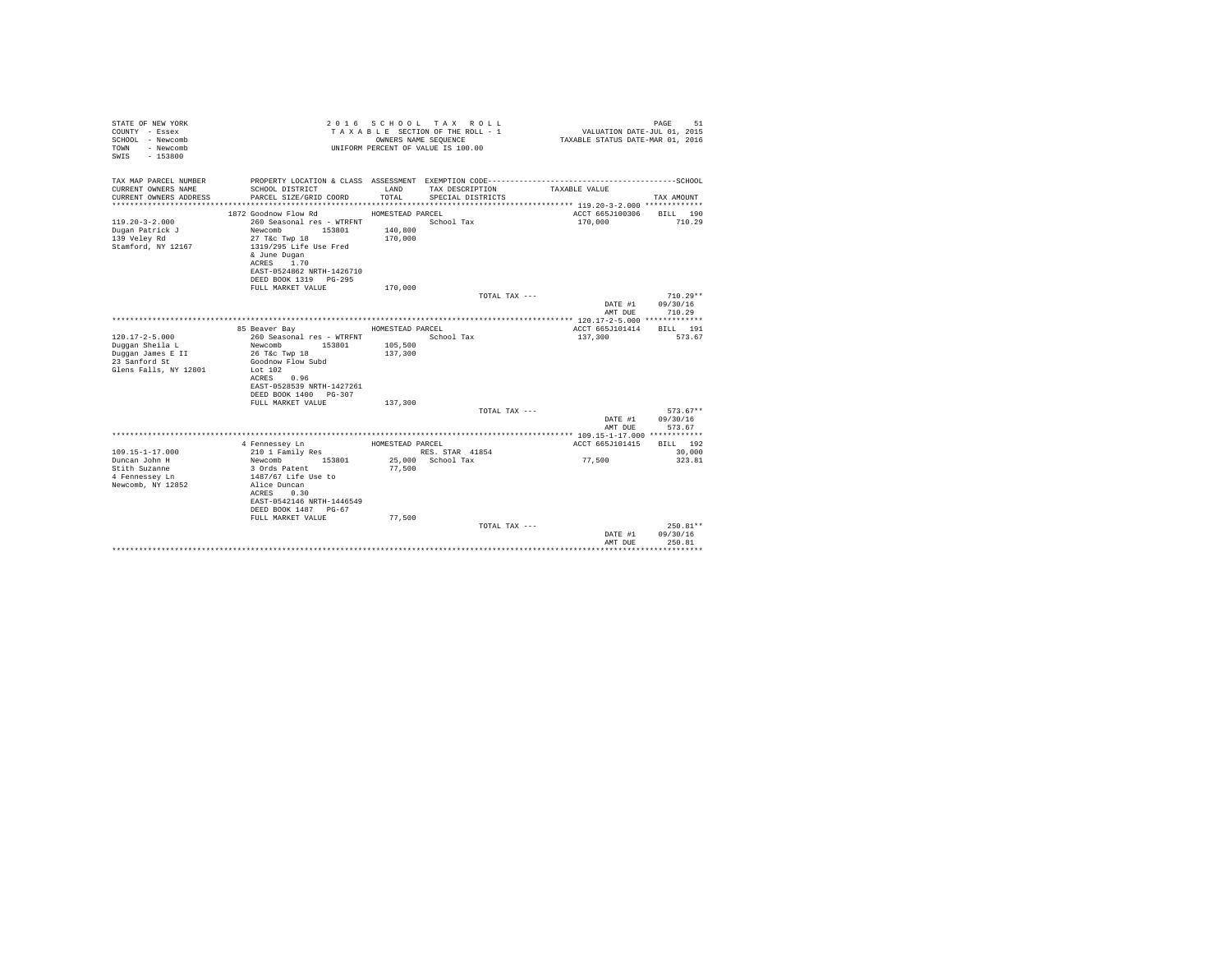| STATE OF NEW YORK<br>COUNTY - Essex<br>SCHOOL - Newcomb<br>TOWN - Newcomb<br>SWIS - 153800 |                                                                                                                                                                    |                  | 2016 SCHOOL TAX ROLL<br>TAXABLE SECTION OF THE ROLL - 1<br>OWNERS NAME SEQUENCE<br>UNIFORM PERCENT OF VALUE IS 100.00 | 24 PAGE<br>2015 VALUATION DATE-JUL<br>2016 TAXABLE STATUS DATE-MAR | PAGE<br>52                                           |
|--------------------------------------------------------------------------------------------|--------------------------------------------------------------------------------------------------------------------------------------------------------------------|------------------|-----------------------------------------------------------------------------------------------------------------------|--------------------------------------------------------------------|------------------------------------------------------|
| TAX MAP PARCEL NUMBER<br>CURRENT OWNERS NAME<br>CURRENT OWNERS ADDRESS                     | SCHOOL DISTRICT TAND TAX DESCRIPTION<br>PARCEL SIZE/GRID COORD TOTAL                                                                                               |                  | SPECIAL DISTRICTS                                                                                                     | TAXABLE VALUE                                                      | TAX AMOUNT                                           |
|                                                                                            |                                                                                                                                                                    |                  |                                                                                                                       |                                                                    |                                                      |
| 120.17-2-8.000<br>Dunn Francis L<br>PO Box 275<br>Newcomb, NY 12852                        | Goodnow Flow Rd MOMESTEAD PARCEL<br>311 Res vac land - WTRFNT<br>Newcomb 153801 98,100<br>26 & 41 T&c Twp 18 98,100<br>Goodnow Flow Subd Lot #99<br>ACRES 1.09     |                  |                                                                                                                       | ACCT 665J105814 BILL 193<br>98,100 409.88                          |                                                      |
|                                                                                            | EAST-0528851 NRTH-1427296<br>DEED BOOK 1006 PG-96                                                                                                                  |                  |                                                                                                                       |                                                                    |                                                      |
|                                                                                            | FULL MARKET VALUE                                                                                                                                                  | 98,100           | TOTAL TAX ---                                                                                                         |                                                                    | $409.88**$                                           |
|                                                                                            |                                                                                                                                                                    |                  |                                                                                                                       | DATE #1<br>AMT DUE                                                 | 09/30/16<br>409.88                                   |
|                                                                                            |                                                                                                                                                                    |                  |                                                                                                                       |                                                                    |                                                      |
|                                                                                            | 21 Loon Point Ln HOMESTEAD PARCEL                                                                                                                                  |                  |                                                                                                                       | ACCT 665J101214 BILL 194                                           |                                                      |
| $120.17 - 2 - 9.010$<br>Dunn Francis L                                                     | 210 1 Family Res - WTRFNT SR STAR 41834<br>Newcomb 153801 187,100 School Tax                                                                                       |                  |                                                                                                                       | 281, 100                                                           | 65,300<br>1,174.49                                   |
| PO Box 275<br>Newcomb, NY 12852-0275                                                       | 26 & 41 T&c Twp 18<br>Goodnow Flow Subd<br>Lot 98 & 97<br>ACRES 2.64<br>EAST-0528984 NRTH-1427090<br>DEED BOOK 770 PG-226                                          | 281,100          |                                                                                                                       |                                                                    |                                                      |
|                                                                                            | FULL MARKET VALUE                                                                                                                                                  | 281,100          |                                                                                                                       |                                                                    |                                                      |
|                                                                                            |                                                                                                                                                                    |                  | TOTAL TAX ---                                                                                                         |                                                                    | $1.023.49**$<br>DATE #1 09/30/16                     |
|                                                                                            |                                                                                                                                                                    |                  |                                                                                                                       |                                                                    | AMT DUE 1,023.49                                     |
|                                                                                            |                                                                                                                                                                    |                  |                                                                                                                       | ACCT 665J104501 BILL 195                                           |                                                      |
| 109.15-1-28.001                                                                            |                                                                                                                                                                    |                  | School Tax                                                                                                            | 65,000 271.58                                                      |                                                      |
| 359 Broadway<br>Fort Edward, NY 12828                                                      | $\verb Eagles Fish & Game Club Inc   \quad Newtonb    \quad 153801 \cro{John Bickford} \quad 3 {\rm Richards \ Survey}$<br>ACRES 0.30<br>EAST-0545801 NRTH-1446908 | 25,000<br>65,000 |                                                                                                                       |                                                                    |                                                      |
|                                                                                            | DEED BOOK 729 PG-141                                                                                                                                               |                  |                                                                                                                       |                                                                    |                                                      |
|                                                                                            | FULL MARKET VALUE                                                                                                                                                  | 65,000           |                                                                                                                       |                                                                    |                                                      |
|                                                                                            |                                                                                                                                                                    |                  | TOTAL TAX ---                                                                                                         |                                                                    | $271.58**$<br>DATE #1 09/30/16                       |
|                                                                                            |                                                                                                                                                                    |                  |                                                                                                                       | AMT DUE                                                            | 271.58                                               |
|                                                                                            | 982 Goodnow Flow Rd MOMESTEAD PARCEL                                                                                                                               |                  |                                                                                                                       | ACCT 665J100805 BILL 196                                           |                                                      |
| $120.14 - 1 - 14.000$                                                                      | 210 1 Family Res - WTRFNT School Tax                                                                                                                               |                  |                                                                                                                       | 256,400                                                            | 1,071.29                                             |
| Ebert Warren P<br>62 Winfred Ave<br>Yonkers, NY 10704                                      | Newcomb 153801 134,600<br>43 T&C Twp 18<br>Goodnow Flow Subd<br>Lot 160<br>ACRES 0.80<br>EAST-0535235 NRTH-1428366<br>DEED BOOK 1679 PG-186                        | 256,400          |                                                                                                                       |                                                                    |                                                      |
|                                                                                            | FULL MARKET VALUE                                                                                                                                                  | 256,400          |                                                                                                                       |                                                                    |                                                      |
|                                                                                            |                                                                                                                                                                    |                  | TOTAL TAX ---                                                                                                         |                                                                    | $1.071.29**$<br>DATE #1 09/30/16<br>AMT DUE 1,071.29 |
|                                                                                            |                                                                                                                                                                    |                  |                                                                                                                       |                                                                    |                                                      |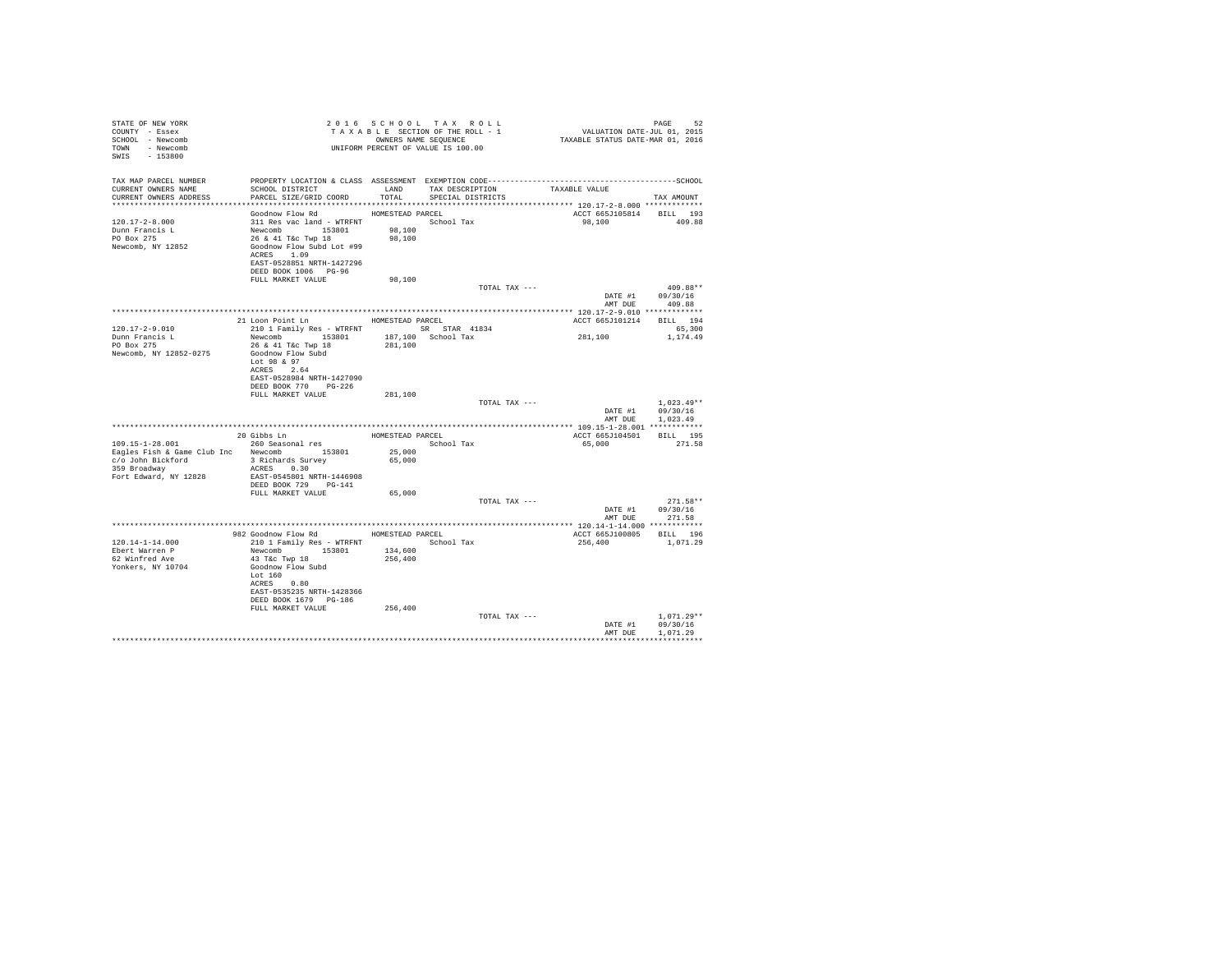| STATE OF NEW YORK<br>COUNTY - Essex<br>SCHOOL - Newcomb<br>TOWN - Newcomb<br>SWIS - 153800 |                                                                                                  |                    | 2016 SCHOOL TAX ROLL<br>UNIFORM PERCENT OF VALUE IS 100.00 |                                                                                              | PAGE<br>53       |  |
|--------------------------------------------------------------------------------------------|--------------------------------------------------------------------------------------------------|--------------------|------------------------------------------------------------|----------------------------------------------------------------------------------------------|------------------|--|
| TAX MAP PARCEL NUMBER                                                                      |                                                                                                  |                    |                                                            | PROPERTY LOCATION & CLASS ASSESSMENT EXEMPTION CODE-----------------------------------SCHOOL |                  |  |
| CURRENT OWNERS NAME                                                                        | SCHOOL DISTRICT                       LAND        TAX DESCRIPTION                  TAXABLE VALUE |                    |                                                            |                                                                                              |                  |  |
| CURRENT OWNERS ADDRESS                                                                     | PARCEL SIZE/GRID COORD                                                                           |                    | TOTAL SPECIAL DISTRICTS                                    |                                                                                              | TAX AMOUNT       |  |
|                                                                                            | 39 Breezy Point Ln MOMESTEAD PARCEL                                                              |                    |                                                            | ACCT 665J174002 BILL 197                                                                     |                  |  |
| $119.20 - 5 - 5.000$                                                                       | 260 Seasonal res - WTRFNT <a></a> School Tax                                                     |                    |                                                            | 180,700                                                                                      | 755.00           |  |
| Edic Paul W                                                                                | Newcomb 153801                                                                                   | 131,900<br>180,700 |                                                            |                                                                                              |                  |  |
| 7392 Trenton Rd<br>Barneveld, NY 13304                                                     | $27$ T&C Twp $18$<br>326 Goodnow Flow Subd                                                       |                    |                                                            |                                                                                              |                  |  |
|                                                                                            | ACRES 0.80                                                                                       |                    |                                                            |                                                                                              |                  |  |
|                                                                                            | EAST-0527128 NRTH-1426585                                                                        |                    |                                                            |                                                                                              |                  |  |
|                                                                                            | DEED BOOK 1542 PG-77<br>FULL MARKET VALUE                                                        | 180,700            |                                                            |                                                                                              |                  |  |
|                                                                                            |                                                                                                  |                    | TOTAL TAX ---                                              |                                                                                              | $755.00**$       |  |
|                                                                                            |                                                                                                  |                    |                                                            | DATE #1                                                                                      | 09/30/16         |  |
|                                                                                            |                                                                                                  |                    |                                                            | AMT DUE                                                                                      | 755.00           |  |
|                                                                                            |                                                                                                  |                    |                                                            | ACCT 665J174004 BILL 198                                                                     |                  |  |
| $110. - 1 - 27.200$                                                                        |                                                                                                  |                    |                                                            |                                                                                              | 65.300           |  |
| Edick Larry                                                                                | Newcomb 153801 37,000<br>30 Richards Survey 217,200                                              |                    |                                                            | 217,200                                                                                      | 907.50           |  |
| Edick Patricia<br>PO Box 285                                                               | 3.9 Acres                                                                                        |                    |                                                            |                                                                                              |                  |  |
| Newcomb, NY 12852                                                                          | ACRES 4.00                                                                                       |                    |                                                            |                                                                                              |                  |  |
|                                                                                            | EAST-0557864 NRTH-1447363                                                                        |                    |                                                            |                                                                                              |                  |  |
|                                                                                            | DEED BOOK 549 PG-42                                                                              |                    |                                                            |                                                                                              |                  |  |
|                                                                                            | FULL MARKET VALUE                                                                                | 217,200            | TOTAL TAX ---                                              |                                                                                              | $756.50**$       |  |
|                                                                                            |                                                                                                  |                    |                                                            |                                                                                              | DATE #1 09/30/16 |  |
|                                                                                            |                                                                                                  |                    |                                                            | AMT DUE                                                                                      | 756.50           |  |
|                                                                                            | 91 Woodys Rd MOMESTEAD PARCEL                                                                    |                    |                                                            | ACCT 665J107014 BILL 199                                                                     |                  |  |
| $120.13 - 1 - 38.000$                                                                      | 260 Seasonal res - WTRFNT <a>&gt; School Tax</a>                                                 |                    |                                                            | 202.500                                                                                      | 846.08           |  |
| Edwards Arthur D                                                                           | Newcomb 153801                                                                                   | 123,100            |                                                            |                                                                                              |                  |  |
| Edwards Barbara W                                                                          | 42 T&C Twp 18                                                                                    | 202,500            |                                                            |                                                                                              |                  |  |
| 48 Hunter Ave<br>Fanwood, NJ 07023                                                         | Goodnow Flow Subd<br>Lot 189                                                                     |                    |                                                            |                                                                                              |                  |  |
|                                                                                            | ACRES 1.29                                                                                       |                    |                                                            |                                                                                              |                  |  |
|                                                                                            | EAST-0531993 NRTH-1428657                                                                        |                    |                                                            |                                                                                              |                  |  |
|                                                                                            | DEED BOOK 1221 PG-105<br>FULL MARKET VALUE                                                       |                    |                                                            |                                                                                              |                  |  |
|                                                                                            |                                                                                                  | 202,500            | TOTAL TAX ---                                              |                                                                                              | $846.08**$       |  |
|                                                                                            |                                                                                                  |                    |                                                            |                                                                                              | DATE #1 09/30/16 |  |
|                                                                                            |                                                                                                  |                    |                                                            | AMT DUE                                                                                      | 846.08           |  |
|                                                                                            | 1388 Goodnow Flow Rd MOMESTEAD PARCEL                                                            |                    |                                                            | ACCT 665J100602 BILL 200                                                                     |                  |  |
| $120.17 - 2 - 22.054$                                                                      | 260 Seasonal res - WTRFNT                                                                        |                    | School Tax                                                 | 166,100                                                                                      | 694.00           |  |
| Egger John B                                                                               | Newcomb 153801                                                                                   | 107,700            |                                                            |                                                                                              |                  |  |
| Eqqer Helen R<br>1423 Jeffers Rd                                                           | 42 T&C Twp 18<br>Goodnow Flow Subd                                                               | 166,100            |                                                            |                                                                                              |                  |  |
| Towson, MD 21204                                                                           | Lot 49                                                                                           |                    |                                                            |                                                                                              |                  |  |
|                                                                                            | ACRES 1.05                                                                                       |                    |                                                            |                                                                                              |                  |  |
|                                                                                            | EAST-0533943 NRTH-1426972                                                                        |                    |                                                            |                                                                                              |                  |  |
|                                                                                            | DEED BOOK 1053 PG-112<br>FULL MARKET VALUE                                                       | 166,100            |                                                            |                                                                                              |                  |  |
|                                                                                            |                                                                                                  |                    | TOTAL TAX ---                                              |                                                                                              | 694.00**         |  |
|                                                                                            |                                                                                                  |                    |                                                            | DATE #1                                                                                      | 09/30/16         |  |
|                                                                                            |                                                                                                  |                    |                                                            | AMT DUR                                                                                      | 694.00           |  |
|                                                                                            |                                                                                                  |                    |                                                            |                                                                                              |                  |  |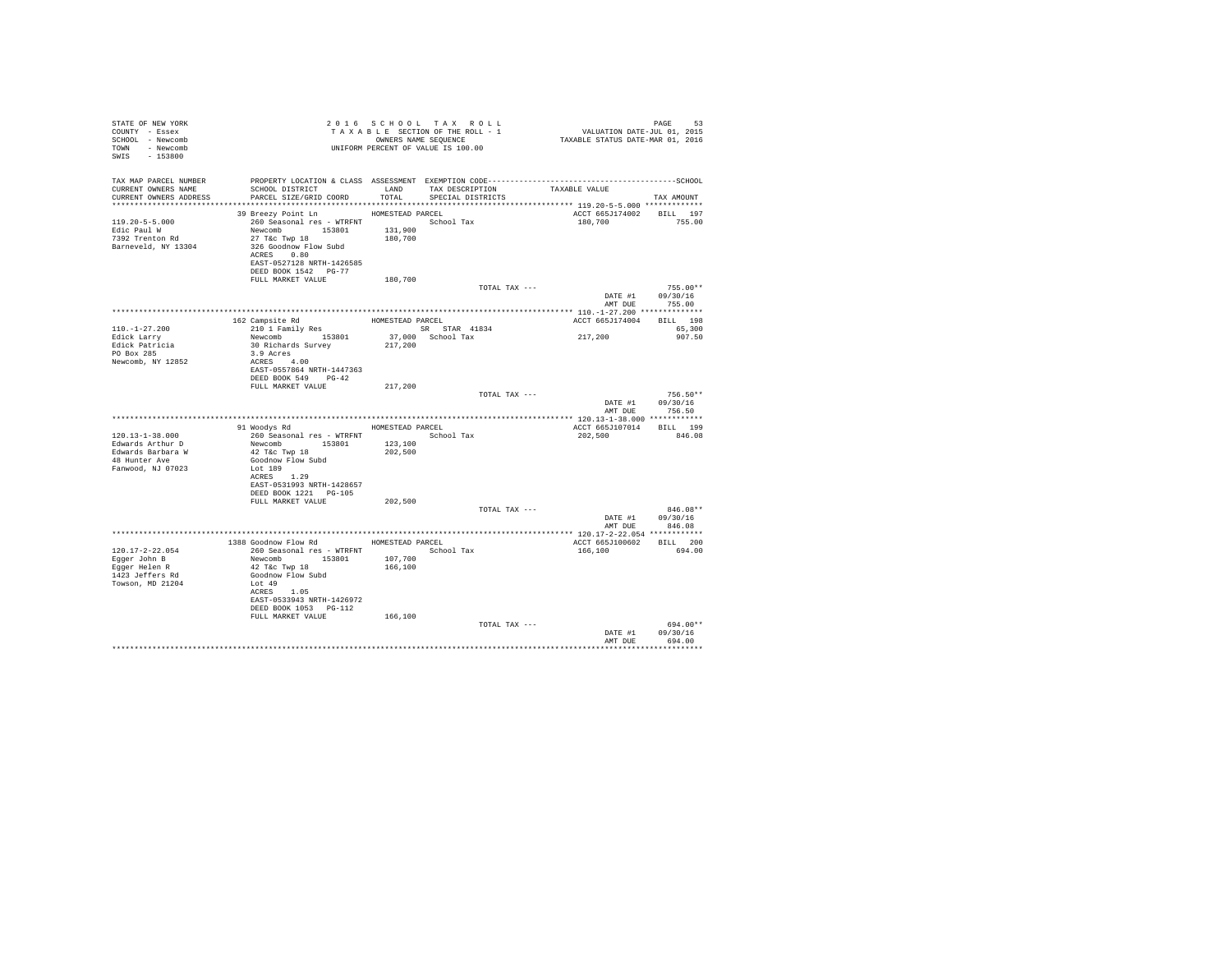| STATE OF NEW YORK                                                                                                                                                                                                                |                                                                      |                  | 2016 SCHOOL TAX ROLL                                       |                                                                            |                  |
|----------------------------------------------------------------------------------------------------------------------------------------------------------------------------------------------------------------------------------|----------------------------------------------------------------------|------------------|------------------------------------------------------------|----------------------------------------------------------------------------|------------------|
| COUNTY - Essex                                                                                                                                                                                                                   |                                                                      |                  | TAXABLE SECTION OF THE ROLL - 1                            | PAGE 54<br>VALUATION DATE-JUL 01, 2015<br>TAXABLE STATUS DATE-MAR 01, 2016 |                  |
| SCHOOL - Newcomb                                                                                                                                                                                                                 |                                                                      |                  |                                                            |                                                                            |                  |
| TOWN - Newcomb                                                                                                                                                                                                                   |                                                                      |                  | OWNERS NAME SEQUENCE<br>UNIFORM PERCENT OF VALUE IS 100.00 |                                                                            |                  |
| SWIS - 153800                                                                                                                                                                                                                    |                                                                      |                  |                                                            |                                                                            |                  |
|                                                                                                                                                                                                                                  |                                                                      |                  |                                                            |                                                                            |                  |
|                                                                                                                                                                                                                                  |                                                                      |                  |                                                            |                                                                            |                  |
|                                                                                                                                                                                                                                  |                                                                      |                  |                                                            |                                                                            |                  |
| CURRENT OWNERS NAME<br>CURRENT OWNERS ADDRESS                                                                                                                                                                                    | SCHOOL DISTRICT<br>LAND TAX DESCRIPTION<br>PARCEL SIZE/GRID COORD    | TOTAL            | SPECIAL DISTRICTS                                          | TAXABLE VALUE                                                              |                  |
|                                                                                                                                                                                                                                  |                                                                      |                  |                                                            |                                                                            | TAX AMOUNT       |
|                                                                                                                                                                                                                                  |                                                                      |                  |                                                            |                                                                            |                  |
| 120.18-1-14.000                                                                                                                                                                                                                  | 1080 Goodnow Flow Rd<br>260 Seasonal res - WTRFNT <a> School Tax</a> | HOMESTEAD PARCEL |                                                            | ACCT 665J101509 BILL 201<br>177,100 739.96                                 |                  |
| Ellis Thomas L                                                                                                                                                                                                                   | Newcomb 153801 107,500                                               |                  |                                                            |                                                                            |                  |
|                                                                                                                                                                                                                                  | 46 T&C Twp 18                                                        | 177,100          |                                                            |                                                                            |                  |
| Steen Gretchen<br>2217 Co Rte 46                                                                                                                                                                                                 | Goodnow Flow Subd                                                    |                  |                                                            |                                                                            |                  |
| Fort Edward, NY 12828                                                                                                                                                                                                            | Lot 139                                                              |                  |                                                            |                                                                            |                  |
|                                                                                                                                                                                                                                  | ACRES 0.49                                                           |                  |                                                            |                                                                            |                  |
|                                                                                                                                                                                                                                  | EAST-0537330 NRTH-1427458                                            |                  |                                                            |                                                                            |                  |
|                                                                                                                                                                                                                                  | DEED BOOK 1707 PG-189                                                |                  |                                                            |                                                                            |                  |
|                                                                                                                                                                                                                                  | FULL MARKET VALUE                                                    | 177,100          |                                                            |                                                                            |                  |
|                                                                                                                                                                                                                                  |                                                                      |                  | TOTAL TAX ---                                              |                                                                            | $739.96**$       |
|                                                                                                                                                                                                                                  |                                                                      |                  |                                                            |                                                                            | DATE #1 09/30/16 |
|                                                                                                                                                                                                                                  |                                                                      |                  |                                                            | AMT DUE                                                                    | 739.96           |
|                                                                                                                                                                                                                                  |                                                                      |                  |                                                            |                                                                            |                  |
|                                                                                                                                                                                                                                  | 1084 Goodnow Flow Rd MOMESTEAD PARCEL                                |                  |                                                            | ACCT 665J105702 BILL 202                                                   |                  |
| 120.18-1-15.000                                                                                                                                                                                                                  | 311 Res vac land - WTRFNT School Tax                                 |                  |                                                            | 106,400                                                                    | 444.56           |
| Ellis Thomas L                                                                                                                                                                                                                   | Newcomb 153801 106,400                                               |                  |                                                            |                                                                            |                  |
| Steen Gretchen                                                                                                                                                                                                                   | 46 T&c Twp 18                                                        | 106,400          |                                                            |                                                                            |                  |
| 2217 County Rte 46                                                                                                                                                                                                               | Goodnow Flow Subd                                                    |                  |                                                            |                                                                            |                  |
| Fort Edward, NY 12828                                                                                                                                                                                                            | Lot 138                                                              |                  |                                                            |                                                                            |                  |
|                                                                                                                                                                                                                                  | ACRES 0.48                                                           |                  |                                                            |                                                                            |                  |
|                                                                                                                                                                                                                                  |                                                                      |                  |                                                            |                                                                            |                  |
| $\begin{tabular}{lllll} \texttt{PRIOR} & \texttt{NNER} & \texttt{ON} & 3/01/2016 & \texttt{EAST-0537419} & \texttt{NRTH-1427411} \\ \texttt{Pollock Joseph Sr} & & & \texttt{DEED BOOK 1764} & \texttt{PG-284} \\ \end{tabular}$ |                                                                      |                  |                                                            |                                                                            |                  |
|                                                                                                                                                                                                                                  | FULL MARKET VALUE                                                    | 106,400          |                                                            |                                                                            |                  |
|                                                                                                                                                                                                                                  |                                                                      |                  | TOTAL TAX ---                                              |                                                                            | 444.56**         |
|                                                                                                                                                                                                                                  |                                                                      |                  |                                                            |                                                                            | DATE #1 09/30/16 |
|                                                                                                                                                                                                                                  |                                                                      |                  |                                                            |                                                                            | AMT DUE 444.56   |
|                                                                                                                                                                                                                                  |                                                                      |                  |                                                            |                                                                            |                  |
|                                                                                                                                                                                                                                  | 20 Snowshoe Ln<br>270 Mfg housing                                    | HOMESTEAD PARCEL |                                                            | ACCT 665J101012 BILL 203                                                   |                  |
| $110.13 - 11 - 3.000$                                                                                                                                                                                                            |                                                                      |                  | School Tax                                                 | 36,400                                                                     | 152.09           |
| Endicott Ernest N Jr                                                                                                                                                                                                             | Newcomb 153801                                                       | 31,400           |                                                            |                                                                            |                  |
|                                                                                                                                                                                                                                  | Pt 30 Richards Survey                                                | 36,400           |                                                            |                                                                            |                  |
| Endicott John N<br>Bldg 2                                                                                                                                                                                                        | ACRES 0.70                                                           |                  |                                                            |                                                                            |                  |
| 1906 Wall Church Rd Apt 11 EAST-0557116 NRTH-1447004                                                                                                                                                                             |                                                                      |                  |                                                            |                                                                            |                  |
| Wall, NJ 07719 DEED BOOK 923 PG-297                                                                                                                                                                                              |                                                                      |                  |                                                            |                                                                            |                  |
|                                                                                                                                                                                                                                  | FULL MARKET VALUE                                                    | 36,400           |                                                            |                                                                            |                  |
|                                                                                                                                                                                                                                  |                                                                      |                  | TOTAL TAX ---                                              |                                                                            | $152.09**$       |
|                                                                                                                                                                                                                                  |                                                                      |                  |                                                            |                                                                            | DATE #1 09/30/16 |
|                                                                                                                                                                                                                                  |                                                                      |                  |                                                            | AMT DUE                                                                    | 152.09           |
|                                                                                                                                                                                                                                  |                                                                      |                  |                                                            |                                                                            |                  |
|                                                                                                                                                                                                                                  | 1340 Goodnow Flow Rd MOMESTEAD PARCEL                                |                  |                                                            | ACCT 665J107111 BILL 204                                                   |                  |
| 120.18-2-12.000                                                                                                                                                                                                                  | 210 1 Family Res - WTRFNT School Tax                                 |                  |                                                            | 227,500                                                                    | 950.54           |
| Endieveri Michael E                                                                                                                                                                                                              | Newcomb 153801 106,500                                               |                  |                                                            |                                                                            |                  |
| Endieveri Deana M<br>Endieveri Deana M                                                                                                                                                                                           | 46 T&C Twp 18                                                        | 227,500          |                                                            |                                                                            |                  |
| 75 Main St                                                                                                                                                                                                                       | Goodnow Flow Subd                                                    |                  |                                                            |                                                                            |                  |
| South Glens Falls, NY 12801 Lot 37                                                                                                                                                                                               |                                                                      |                  |                                                            |                                                                            |                  |
|                                                                                                                                                                                                                                  | ACRES 1.31                                                           |                  |                                                            |                                                                            |                  |
|                                                                                                                                                                                                                                  | EAST-0535145 NRTH-1426788                                            |                  |                                                            |                                                                            |                  |
|                                                                                                                                                                                                                                  | DEED BOOK 1463 PG-160                                                |                  |                                                            |                                                                            |                  |
|                                                                                                                                                                                                                                  | FULL MARKET VALUE                                                    | 227,500          |                                                            |                                                                            |                  |
|                                                                                                                                                                                                                                  |                                                                      |                  | TOTAL TAX ---                                              |                                                                            | $950.54**$       |
|                                                                                                                                                                                                                                  |                                                                      |                  |                                                            | DATE #1                                                                    | 09/30/16         |
|                                                                                                                                                                                                                                  |                                                                      |                  |                                                            | AMT DUE                                                                    | 950.54           |
|                                                                                                                                                                                                                                  |                                                                      |                  |                                                            |                                                                            |                  |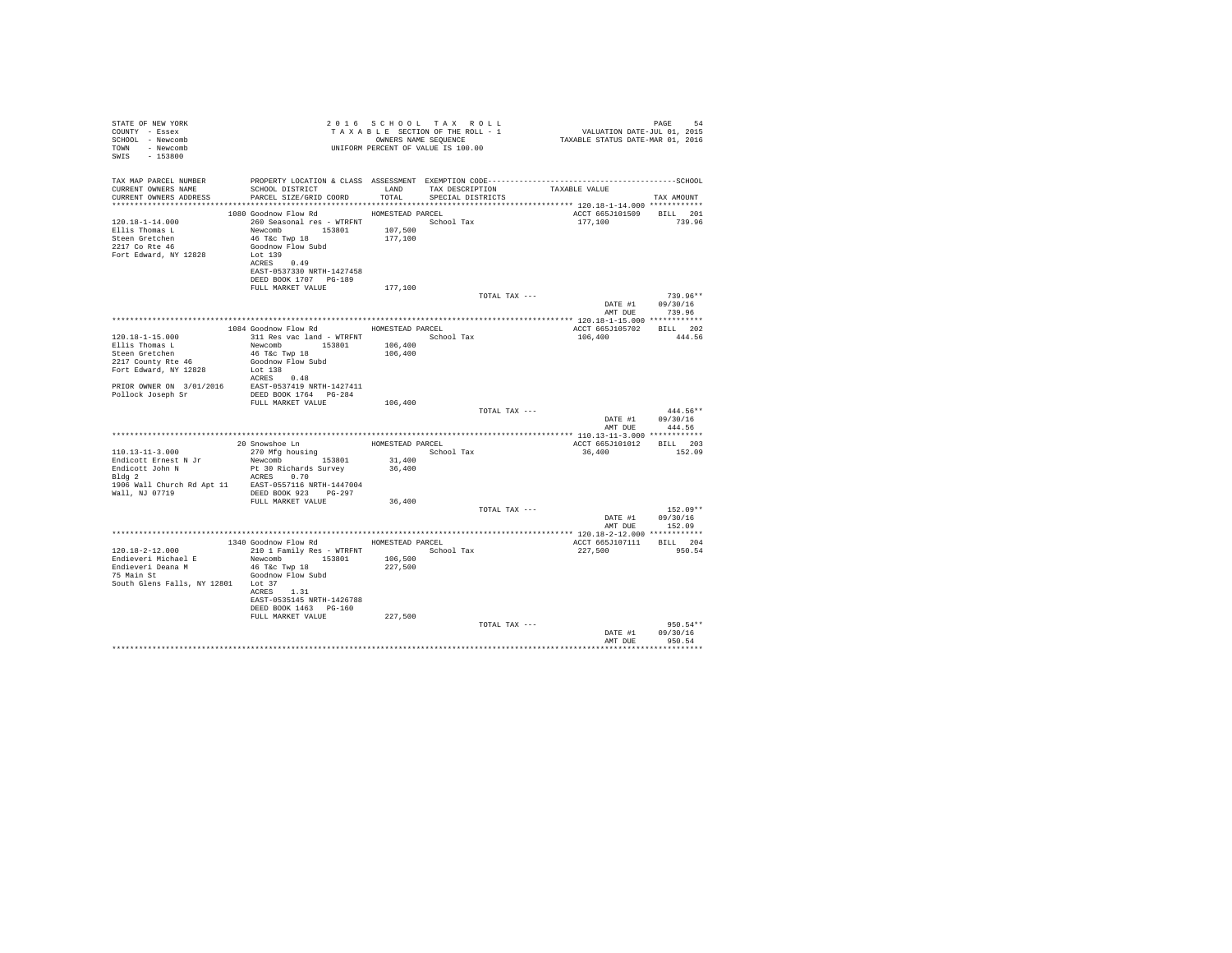| STATE OF NEW YORK<br>COUNTY - Essex<br>SCHOOL - Newcomb<br>- Newcomb<br>TOWN<br>$-153800$<br>SWTS    |                                                                                                                                | OWNERS NAME SEQUENCE | 2016 SCHOOL TAX ROLL<br>TAXABLE SECTION OF THE ROLL - 1<br>UNIFORM PERCENT OF VALUE IS 100.00 | VALUATION DATE-JUL 01, 2015<br>TAXABLE STATUS DATE-MAR 01, 2016 | PAGE<br>55         |
|------------------------------------------------------------------------------------------------------|--------------------------------------------------------------------------------------------------------------------------------|----------------------|-----------------------------------------------------------------------------------------------|-----------------------------------------------------------------|--------------------|
| TAX MAP PARCEL NUMBER                                                                                |                                                                                                                                |                      |                                                                                               |                                                                 |                    |
| CURRENT OWNERS NAME<br>CURRENT OWNERS ADDRESS                                                        | SCHOOL DISTRICT<br>PARCEL SIZE/GRID COORD                                                                                      | LAND<br>TOTAL.       | TAX DESCRIPTION<br>SPECIAL DISTRICTS                                                          | TAXABLE VALUE                                                   | TAX AMOUNT         |
|                                                                                                      | 5115 NYS Route 28N                                                                                                             | HOMESTEAD PARCEL     |                                                                                               | ACCT 665J105510                                                 | BILL 205           |
| $110.17 - 2 - 15.000$<br>Erdmann William J<br>Erdmann Muriel G<br>441 Randall Ave<br>Ridge, NY 11961 | 210 1 Family Res<br>Newcomb<br>153801<br>Pt 19 Richards Survey<br>LU Floyd Patnode 1190/107<br>2016 BAR Decision<br>ACRES 0.38 | 26,600<br>95,000     | School Tax                                                                                    | 95,000                                                          | 396.93             |
|                                                                                                      | EAST-0557509 NRTH-1443523                                                                                                      |                      |                                                                                               |                                                                 |                    |
|                                                                                                      | DEED BOOK 1430 PG-143<br>FULL MARKET VALUE                                                                                     | 95,000               |                                                                                               |                                                                 |                    |
|                                                                                                      |                                                                                                                                |                      | TOTAL TAX ---                                                                                 |                                                                 | $396.93**$         |
|                                                                                                      |                                                                                                                                |                      |                                                                                               | DATE #1                                                         | 09/30/16           |
|                                                                                                      |                                                                                                                                |                      |                                                                                               | AMT DUE                                                         | 396.93             |
|                                                                                                      |                                                                                                                                |                      |                                                                                               |                                                                 |                    |
|                                                                                                      | 1712 Goodnow Flow Rd                                                                                                           | HOMESTEAD PARCEL     |                                                                                               | ACCT 665J106706                                                 | RTLL 206           |
| $119.20 - 4 - 6.000$                                                                                 | 311 Res vac land - WTRFNT                                                                                                      |                      | School Tax                                                                                    | 117,400                                                         | 490.52             |
| Erdmann William J                                                                                    | Newcomb 153801                                                                                                                 | 117,400              |                                                                                               |                                                                 |                    |
| Erdmann Muriel G<br>441 Randall Rd                                                                   | 27 T&c Twp 18<br>Goodnow Flow Subd                                                                                             | 117,400              |                                                                                               |                                                                 |                    |
| Ridge, NY 11961                                                                                      | Lot 332                                                                                                                        |                      |                                                                                               |                                                                 |                    |
|                                                                                                      | ACRES 0.80                                                                                                                     |                      |                                                                                               |                                                                 |                    |
|                                                                                                      | EAST-0526733 NRTH-1425958                                                                                                      |                      |                                                                                               |                                                                 |                    |
|                                                                                                      | DEED BOOK 1321 PG-238                                                                                                          |                      |                                                                                               |                                                                 |                    |
|                                                                                                      | FULL MARKET VALUE                                                                                                              | 117,400              |                                                                                               |                                                                 |                    |
|                                                                                                      |                                                                                                                                |                      | TOTAL TAX ---                                                                                 |                                                                 | 490.52**           |
|                                                                                                      |                                                                                                                                |                      |                                                                                               | DATE #1                                                         | 09/30/16           |
|                                                                                                      |                                                                                                                                |                      |                                                                                               | AMT DUE                                                         | 490.52             |
|                                                                                                      |                                                                                                                                |                      |                                                                                               |                                                                 |                    |
|                                                                                                      | Goodnow Flow Rd                                                                                                                | HOMESTEAD PARCEL     |                                                                                               | ACCT 665J106902                                                 | BILL 207           |
| $120.17 - 2 - 15.000$<br>Fazio Cheri L                                                               | 312 Vac w/imprv - WTRFNT<br>153801<br>Newcomb                                                                                  | 78,700               | School Tax                                                                                    | 78,800                                                          | 329.24             |
| 6679 Fuller Station Rd                                                                               | 41 T&c Twp 18                                                                                                                  | 78,800               |                                                                                               |                                                                 |                    |
| Altamont, NY 12009                                                                                   | Goodnow Flow Subd                                                                                                              |                      |                                                                                               |                                                                 |                    |
|                                                                                                      | Lot 92                                                                                                                         |                      |                                                                                               |                                                                 |                    |
|                                                                                                      | ACRES 1.07                                                                                                                     |                      |                                                                                               |                                                                 |                    |
|                                                                                                      | EAST-0529478 NRTH-1426775                                                                                                      |                      |                                                                                               |                                                                 |                    |
|                                                                                                      | DEED BOOK 1507 PG-304                                                                                                          |                      |                                                                                               |                                                                 |                    |
|                                                                                                      | FULL MARKET VALUE                                                                                                              | 78,800               |                                                                                               |                                                                 |                    |
|                                                                                                      |                                                                                                                                |                      | TOTAL TAX ---                                                                                 |                                                                 | $329.24**$         |
|                                                                                                      |                                                                                                                                |                      |                                                                                               | DATE #1<br>AMT DUE                                              | 09/30/16<br>329.24 |
|                                                                                                      |                                                                                                                                |                      |                                                                                               |                                                                 |                    |
|                                                                                                      |                                                                                                                                |                      |                                                                                               |                                                                 |                    |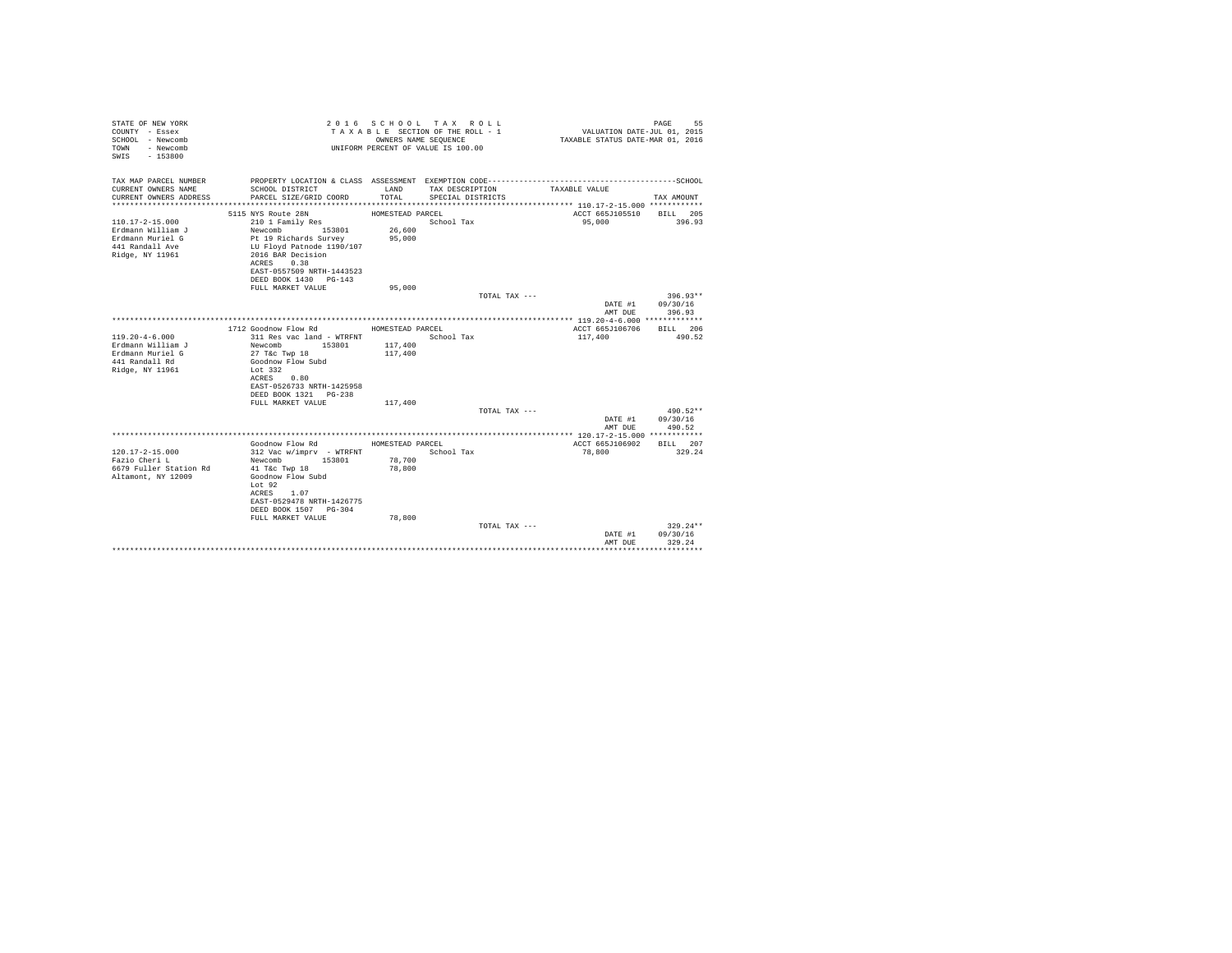| STATE OF NEW YORK<br>COUNTY - Essex<br>SCHOOL - Newcomb<br>- Newcomb<br>TOWN<br>$-153800$<br>SWIS |                                                             |                  | 2016 SCHOOL TAX ROLL<br>TAXABLE SECTION OF THE ROLL - 1<br>OWNERS NAME SEQUENCE<br>UNIFORM PERCENT OF VALUE IS 100.00 | VALUATION DATE-JUL 01, 2015<br>TAXABLE STATUS DATE-MAR 01, 2016 | PAGE<br>56                 |
|---------------------------------------------------------------------------------------------------|-------------------------------------------------------------|------------------|-----------------------------------------------------------------------------------------------------------------------|-----------------------------------------------------------------|----------------------------|
| TAX MAP PARCEL NUMBER                                                                             |                                                             |                  |                                                                                                                       |                                                                 |                            |
| CURRENT OWNERS NAME<br>CURRENT OWNERS ADDRESS                                                     | SCHOOL DISTRICT<br>PARCEL SIZE/GRID COORD                   | LAND<br>TOTAL.   | TAX DESCRIPTION<br>SPECIAL DISTRICTS                                                                                  | TAXABLE VALUE                                                   | TAX AMOUNT                 |
|                                                                                                   |                                                             |                  |                                                                                                                       |                                                                 |                            |
|                                                                                                   | 6 Loon Point Ln                                             | HOMESTEAD PARCEL |                                                                                                                       | ACCT 665J106903 BILL 208                                        |                            |
| $120.17 - 2 - 16.000$                                                                             | 260 Seasonal res - WTRFNT                                   |                  | School Tax                                                                                                            | 159,600                                                         | 666.84                     |
| Fazio Cheri L                                                                                     | Newcomb 153801                                              | 115,000          |                                                                                                                       |                                                                 |                            |
| 6679 Fuller Station Rd                                                                            | 41 T&C Twp 18                                               | 159,600          |                                                                                                                       |                                                                 |                            |
| Altamont, NY 12009                                                                                | Goodnow Flow Subd<br>Lot 91                                 |                  |                                                                                                                       |                                                                 |                            |
|                                                                                                   | ACRES 1.15                                                  |                  |                                                                                                                       |                                                                 |                            |
|                                                                                                   | EAST-0529592 NRTH-1426776                                   |                  |                                                                                                                       |                                                                 |                            |
|                                                                                                   | DEED BOOK 1507 PG-304                                       |                  |                                                                                                                       |                                                                 |                            |
|                                                                                                   | FULL MARKET VALUE                                           | 159,600          |                                                                                                                       |                                                                 |                            |
|                                                                                                   |                                                             |                  | TOTAL TAX ---                                                                                                         |                                                                 | 666.84**                   |
|                                                                                                   |                                                             |                  |                                                                                                                       | AMT DUE                                                         | DATE #1 09/30/16<br>666.84 |
|                                                                                                   |                                                             |                  |                                                                                                                       |                                                                 |                            |
|                                                                                                   | Goodnow Flow Rd                                             | HOMESTEAD PARCEL |                                                                                                                       | ACCT 665J104808                                                 | RTLL 209                   |
| $120.17 - 2 - 17.000$                                                                             | 311 Res vac land - WTRFNT                                   |                  | School Tax                                                                                                            | 97,300                                                          | 406.54                     |
| Fazio Cheri L                                                                                     | Newcomb<br>153801                                           | 97,300           |                                                                                                                       |                                                                 |                            |
| 6679 Fuller Station Rd                                                                            | 41 T&c Twp 18                                               | 97,300           |                                                                                                                       |                                                                 |                            |
| Altamont, NY 12009                                                                                | Goodnow Flow Subd<br>Lot 90 1.78Ac                          |                  |                                                                                                                       |                                                                 |                            |
|                                                                                                   | ACRES 1.40                                                  |                  |                                                                                                                       |                                                                 |                            |
|                                                                                                   | EAST-0529719 NRTH-1426759                                   |                  |                                                                                                                       |                                                                 |                            |
|                                                                                                   | DEED BOOK 1507 PG-304                                       |                  |                                                                                                                       |                                                                 |                            |
|                                                                                                   | FULL MARKET VALUE                                           | 97,300           |                                                                                                                       |                                                                 |                            |
|                                                                                                   |                                                             |                  | TOTAL TAX ---                                                                                                         |                                                                 | $406.54**$                 |
|                                                                                                   |                                                             |                  |                                                                                                                       |                                                                 | DATE #1 09/30/16           |
|                                                                                                   |                                                             |                  |                                                                                                                       | AMT DUE                                                         | 406.54                     |
|                                                                                                   | 114 Marcy Ln                                                | HOMESTEAD PARCEL |                                                                                                                       | ACCT 665J100904                                                 | BILL 210                   |
| $110.17 - 2 - 28.002$                                                                             | 210 1 Family Res<br>Newcomb 153801<br>Pt 19 Richards Survey |                  | School Tax                                                                                                            | 132,900                                                         | 555.28                     |
| Fazio Dawna                                                                                       |                                                             | 39,900           |                                                                                                                       |                                                                 |                            |
| Chapman Jay                                                                                       | Also 697/229                                                | 132,900          |                                                                                                                       |                                                                 |                            |
| c/o Fred Chapman<br>7541 135th Ave SE                                                             | ACRES 6.90                                                  |                  |                                                                                                                       |                                                                 |                            |
| Newcastle, WA 98059                                                                               | EAST-0556668 NRTH-1442856                                   |                  |                                                                                                                       |                                                                 |                            |
|                                                                                                   | DEED BOOK 1721 PG-96                                        |                  |                                                                                                                       |                                                                 |                            |
|                                                                                                   | FULL MARKET VALUE                                           | 132,900          |                                                                                                                       |                                                                 |                            |
|                                                                                                   |                                                             |                  | TOTAL TAX ---                                                                                                         |                                                                 | $555.28**$                 |
|                                                                                                   |                                                             |                  |                                                                                                                       | DATE #1                                                         | 09/30/16                   |
|                                                                                                   |                                                             |                  |                                                                                                                       | AMT DUE                                                         | 555.28                     |
|                                                                                                   |                                                             |                  |                                                                                                                       |                                                                 |                            |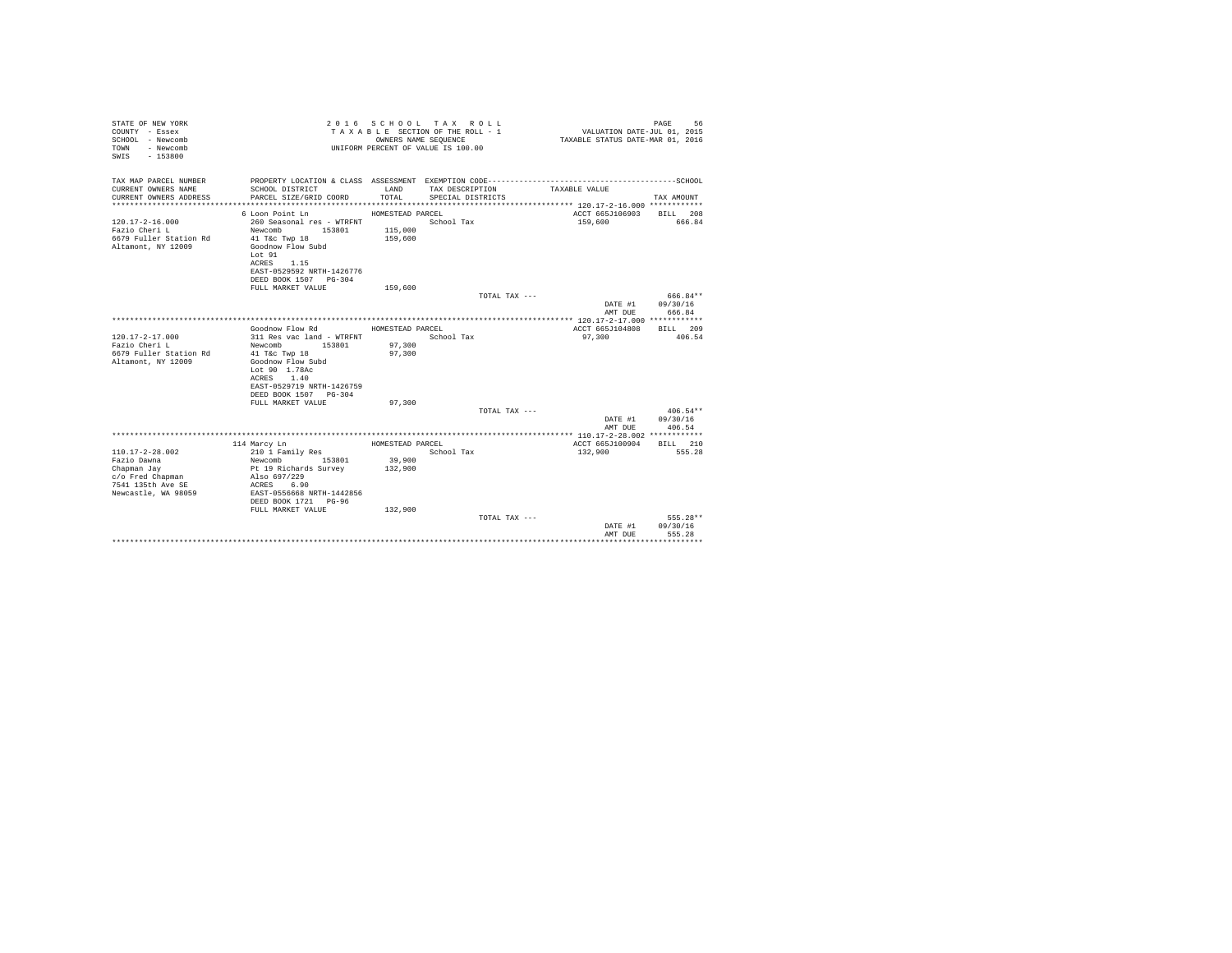| STATE OF NEW YORK<br>COUNTY - Essex<br>SCHOOL - Newcomb<br>- Newcomb<br>TOWN<br>SWIS - 153800 |                                                   |                      | 2016 SCHOOL TAX ROLL<br>TAXABLE SECTION OF THE ROLL - 1<br>OWNERS NAME SEQUENCE<br>UNIFORM PERCENT OF VALUE IS 100.00 | VALUATION DATE-JUL 01, 2015<br>TAXABLE STATUS DATE-MAR 01, 2016 | 57<br>PAGE   |  |
|-----------------------------------------------------------------------------------------------|---------------------------------------------------|----------------------|-----------------------------------------------------------------------------------------------------------------------|-----------------------------------------------------------------|--------------|--|
| TAX MAP PARCEL NUMBER                                                                         |                                                   |                      |                                                                                                                       |                                                                 |              |  |
| CURRENT OWNERS NAME                                                                           | SCHOOL DISTRICT                                   | LAND                 | TAX DESCRIPTION                                                                                                       | TAXABLE VALUE                                                   |              |  |
| CURRENT OWNERS ADDRESS                                                                        | PARCEL SIZE/GRID COORD                            | TOTAL                | SPECIAL DISTRICTS                                                                                                     |                                                                 | TAX AMOUNT   |  |
|                                                                                               | 1876 Goodnow Flow Rd                              | HOMESTEAD PARCEL     |                                                                                                                       | ACCT 665J178001                                                 | BILL 211     |  |
| $119.20 - 3 - 13.000$                                                                         | 210 1 Family Res - WTRFNT                         |                      | School Tax                                                                                                            | 264,400                                                         | 1,104.71     |  |
| Fedo Richard Jr                                                                               | 153801<br>Newcomb                                 | 119,500              |                                                                                                                       |                                                                 |              |  |
| 203 Ashmead Cmn                                                                               | Lot 27 T&c Twp 18                                 | 264,400              |                                                                                                                       |                                                                 |              |  |
| Enfield, CT 06082                                                                             | Goodnow Flow Subd                                 |                      |                                                                                                                       |                                                                 |              |  |
|                                                                                               | Lot 348 1.1Ac                                     |                      |                                                                                                                       |                                                                 |              |  |
|                                                                                               | ACRES 1.10                                        |                      |                                                                                                                       |                                                                 |              |  |
|                                                                                               | EAST-0524530 NRTH-1426587<br>DEED BOOK 851 PG-337 |                      |                                                                                                                       |                                                                 |              |  |
|                                                                                               | FULL MARKET VALUE                                 | 264,400              |                                                                                                                       |                                                                 |              |  |
|                                                                                               |                                                   |                      | TOTAL TAX ---                                                                                                         |                                                                 | $1.104.71**$ |  |
|                                                                                               |                                                   |                      |                                                                                                                       | DATE #1                                                         | 09/30/16     |  |
|                                                                                               |                                                   |                      |                                                                                                                       | AMT DUE                                                         | 1,104.71     |  |
|                                                                                               |                                                   |                      |                                                                                                                       |                                                                 |              |  |
|                                                                                               | 35 NYS Route 28N                                  | NON-HOMESTEAD PARCEL |                                                                                                                       | ACCT 665J101610                                                 | BILL 212     |  |
| $109. - 3 - 2.000$                                                                            | 322 Rural vac>10                                  |                      | School Tax                                                                                                            | 33,400                                                          | 582.68       |  |
| Fennessey Lana<br>34 Griffin Rd                                                               | Newcomb<br>153801<br>3 Richards                   | 33,400<br>33,400     |                                                                                                                       |                                                                 |              |  |
| Newcomb, NY 12852                                                                             | 12.3ac                                            |                      |                                                                                                                       |                                                                 |              |  |
|                                                                                               | ACRES 12.30                                       |                      |                                                                                                                       |                                                                 |              |  |
|                                                                                               | EAST-0544836 NRTH-1445122                         |                      |                                                                                                                       |                                                                 |              |  |
|                                                                                               | DEED BOOK 507 PG-1                                |                      |                                                                                                                       |                                                                 |              |  |
|                                                                                               | FULL MARKET VALUE                                 | 33,400               |                                                                                                                       |                                                                 |              |  |
|                                                                                               |                                                   |                      | TOTAL TAX ---                                                                                                         |                                                                 | 582.68**     |  |
|                                                                                               |                                                   |                      |                                                                                                                       | DATE #1                                                         | 09/30/16     |  |
|                                                                                               |                                                   |                      |                                                                                                                       | AMT DUE                                                         | 582.68       |  |
|                                                                                               | 34 Griffin Rd                                     | HOMESTEAD PARCEL     |                                                                                                                       | ACCT 665J101607                                                 | BILL 213     |  |
| $109.15 - 3 - 20.000$                                                                         | 210 1 Family Res                                  |                      | RES. STAR 41854                                                                                                       |                                                                 | 30,000       |  |
| Fennessey Lana                                                                                | Newcomb<br>153801                                 |                      | 35,500 School Tax                                                                                                     | 78,500                                                          | 327.99       |  |
| 34 Griffin Rd                                                                                 | 4 Ords Pat                                        | 78,500               |                                                                                                                       |                                                                 |              |  |
| Newcomb, NY 12852                                                                             | Life Use George/elizabeth                         |                      |                                                                                                                       |                                                                 |              |  |
|                                                                                               | Fennessey Db 1032 Pg 327                          |                      |                                                                                                                       |                                                                 |              |  |
|                                                                                               | ACRES 2.50<br>EAST-0541870 NRTH-1444742           |                      |                                                                                                                       |                                                                 |              |  |
|                                                                                               | DEED BOOK 1032 PG-327                             |                      |                                                                                                                       |                                                                 |              |  |
|                                                                                               | FULL MARKET VALUE                                 | 78,500               |                                                                                                                       |                                                                 |              |  |
|                                                                                               |                                                   |                      | TOTAL TAX ---                                                                                                         |                                                                 | $254.99**$   |  |
|                                                                                               |                                                   |                      |                                                                                                                       | DATE #1                                                         | 09/30/16     |  |
|                                                                                               |                                                   |                      |                                                                                                                       | AMT DUE                                                         | 254.99       |  |
|                                                                                               |                                                   |                      |                                                                                                                       |                                                                 | *********    |  |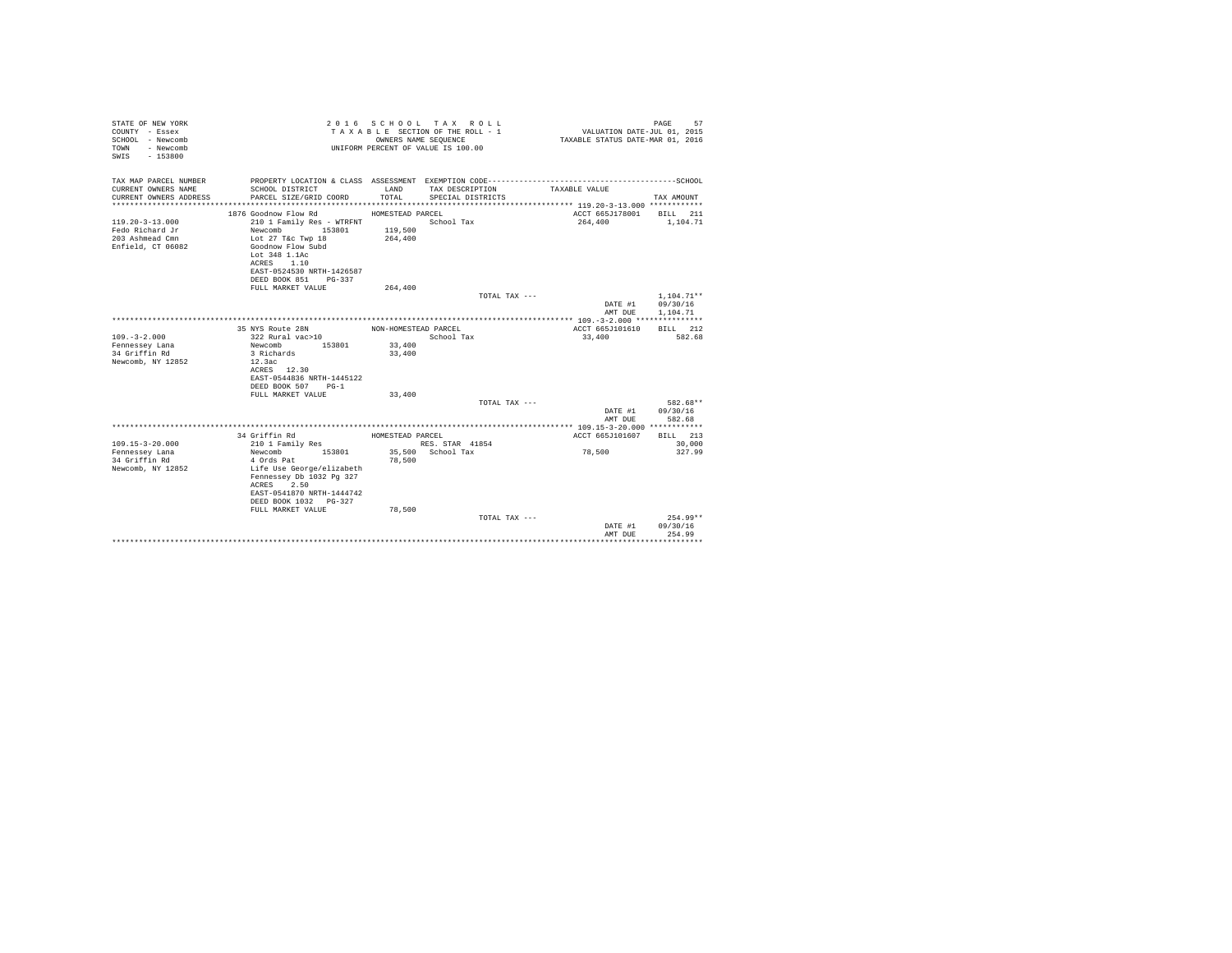| STATE OF NEW YORK<br>COUNTY - Essex<br>SCHOOL - Newcomb<br>TOWN - Newcomb<br>SWIS - 153800 |                                                   |                      | 2016 SCHOOL TAX ROLL<br>TAXABLE SECTION OF THE ROLL - 1<br>OWNERS NAME SEQUENCE<br>UNIFORM PERCENT OF VALUE IS 100.00 |               | 95 PAGE<br>2015, VALUATION DATE-JUL<br>TAXABLE STATUS DATE-MAR 01, 2016 | PAGE<br>58         |
|--------------------------------------------------------------------------------------------|---------------------------------------------------|----------------------|-----------------------------------------------------------------------------------------------------------------------|---------------|-------------------------------------------------------------------------|--------------------|
| TAX MAP PARCEL NUMBER                                                                      |                                                   |                      |                                                                                                                       |               |                                                                         |                    |
| CURRENT OWNERS NAME                                                                        | SCHOOL DISTRICT                                   |                      | LAND TAX DESCRIPTION                                                                                                  |               | TAXABLE VALUE                                                           |                    |
| CURRENT OWNERS ADDRESS                                                                     | PARCEL SIZE/GRID COORD                            | TOTAL                | SPECIAL DISTRICTS                                                                                                     |               |                                                                         | TAX AMOUNT         |
|                                                                                            | NYS Route 28N                                     | NON-HOMESTEAD PARCEL |                                                                                                                       |               | ACCT 665J101609 BILL 214                                                |                    |
| $109.15 - 1 - 15.000$                                                                      | 311 Res vac land                                  |                      | School Tax                                                                                                            |               | 11,300                                                                  | 197.13             |
| Fennessy Lana                                                                              | Newcomb 153801                                    | 11,300               |                                                                                                                       |               |                                                                         |                    |
| 34 Griffin Rd                                                                              | 3 Ords Patent                                     | 11,300               |                                                                                                                       |               |                                                                         |                    |
| Newcomb, NY 12852                                                                          | ACRES 0.20                                        |                      |                                                                                                                       |               |                                                                         |                    |
|                                                                                            | EAST-0542042 NRTH-1446632                         |                      |                                                                                                                       |               |                                                                         |                    |
|                                                                                            | DEED BOOK 838 PG-105                              |                      |                                                                                                                       |               |                                                                         |                    |
|                                                                                            | FULL MARKET VALUE                                 | 11,300               |                                                                                                                       |               |                                                                         |                    |
|                                                                                            |                                                   |                      |                                                                                                                       | TOTAL TAX --- |                                                                         | $197.13**$         |
|                                                                                            |                                                   |                      |                                                                                                                       |               | DATE #1<br>AMT DUE                                                      | 09/30/16<br>197.13 |
|                                                                                            |                                                   |                      |                                                                                                                       |               |                                                                         |                    |
|                                                                                            | NYS Route 28N                                     | NON-HOMESTEAD PARCEL |                                                                                                                       |               | ACCT 665J101608                                                         | BILL 215           |
| 109.15-2-3.000                                                                             | 311 Res vac land                                  |                      | School Tax                                                                                                            |               | 25,000                                                                  | 436.14             |
| Fennessy Lana                                                                              | Newcomb 153801                                    | 25,000               |                                                                                                                       |               |                                                                         |                    |
| 34 Griffin Rd                                                                              | 3 Ords Patent                                     | 25,000               |                                                                                                                       |               |                                                                         |                    |
| Newcomb, NY 12852                                                                          | 3ac                                               |                      |                                                                                                                       |               |                                                                         |                    |
|                                                                                            | ACRES 2.00                                        |                      |                                                                                                                       |               |                                                                         |                    |
|                                                                                            | EAST-0541064 NRTH-1446796<br>DEED BOOK 838 PG-105 |                      |                                                                                                                       |               |                                                                         |                    |
|                                                                                            | FULL MARKET VALUE                                 | 25,000               |                                                                                                                       |               |                                                                         |                    |
|                                                                                            |                                                   |                      |                                                                                                                       | TOTAL TAX --- |                                                                         | $436.14**$         |
|                                                                                            |                                                   |                      |                                                                                                                       |               |                                                                         | DATE #1 09/30/16   |
|                                                                                            |                                                   |                      |                                                                                                                       |               | AMT DUE                                                                 | 436.14             |
|                                                                                            |                                                   |                      |                                                                                                                       |               |                                                                         |                    |
|                                                                                            | NYS Route 28N                                     | NON-HOMESTEAD PARCEL |                                                                                                                       |               | ACCT 665J100202                                                         | BILL 216           |
| $109. - 3 - 4.000$                                                                         | 322 Rural vac>10                                  |                      | School Tax                                                                                                            |               | 32,900                                                                  | 573.96             |
| Fennessy Lana A                                                                            | Newcomb 153801                                    | 32,900               |                                                                                                                       |               |                                                                         |                    |
| 34 Griffin Rd<br>Newcomb, NY 12852                                                         | 3 Richard<br>ACRES 21.74                          | 32,900               |                                                                                                                       |               |                                                                         |                    |
|                                                                                            | EAST-0545758 NRTH-1445627                         |                      |                                                                                                                       |               |                                                                         |                    |
|                                                                                            | DEED BOOK 906 PG-287                              |                      |                                                                                                                       |               |                                                                         |                    |
|                                                                                            | FULL MARKET VALUE                                 | 32,900               |                                                                                                                       |               |                                                                         |                    |
|                                                                                            |                                                   |                      |                                                                                                                       | TOTAL TAX --- |                                                                         | 573.96**           |
|                                                                                            |                                                   |                      |                                                                                                                       |               |                                                                         | DATE #1 09/30/16   |
|                                                                                            |                                                   |                      |                                                                                                                       |               | AMT DUE                                                                 | 573.96             |
|                                                                                            | Pine Tree Rd                                      | NON-HOMESTEAD PARCEL |                                                                                                                       |               | **************** 109.15-4-6.200 *************<br>ACCT 665J179004        | BILL 217           |
| $109.15 - 4 - 6.200$                                                                       | 314 Rural vac<10                                  |                      | School Tax                                                                                                            |               | 300                                                                     | 5.23               |
| Fennessy Lana A                                                                            | Newcomb 153801                                    | 300                  |                                                                                                                       |               |                                                                         |                    |
| 34 Griffin Rd                                                                              | 4 Richards Patent                                 | 300                  |                                                                                                                       |               |                                                                         |                    |
| Newcomb, NY 12852                                                                          | ACRES 0.30                                        |                      |                                                                                                                       |               |                                                                         |                    |
|                                                                                            | EAST-0544274 NRTH-1445978                         |                      |                                                                                                                       |               |                                                                         |                    |
|                                                                                            | DEED BOOK 906 PG-287                              |                      |                                                                                                                       |               |                                                                         |                    |
|                                                                                            | FULL MARKET VALUE                                 | 300                  |                                                                                                                       |               |                                                                         |                    |
|                                                                                            |                                                   |                      |                                                                                                                       | TOTAL TAX --- |                                                                         | $5.23**$           |
|                                                                                            |                                                   |                      |                                                                                                                       |               | DATE #1<br>AMT DUE                                                      | 09/30/16<br>5.23   |
|                                                                                            |                                                   |                      |                                                                                                                       |               |                                                                         |                    |
|                                                                                            |                                                   |                      |                                                                                                                       |               |                                                                         |                    |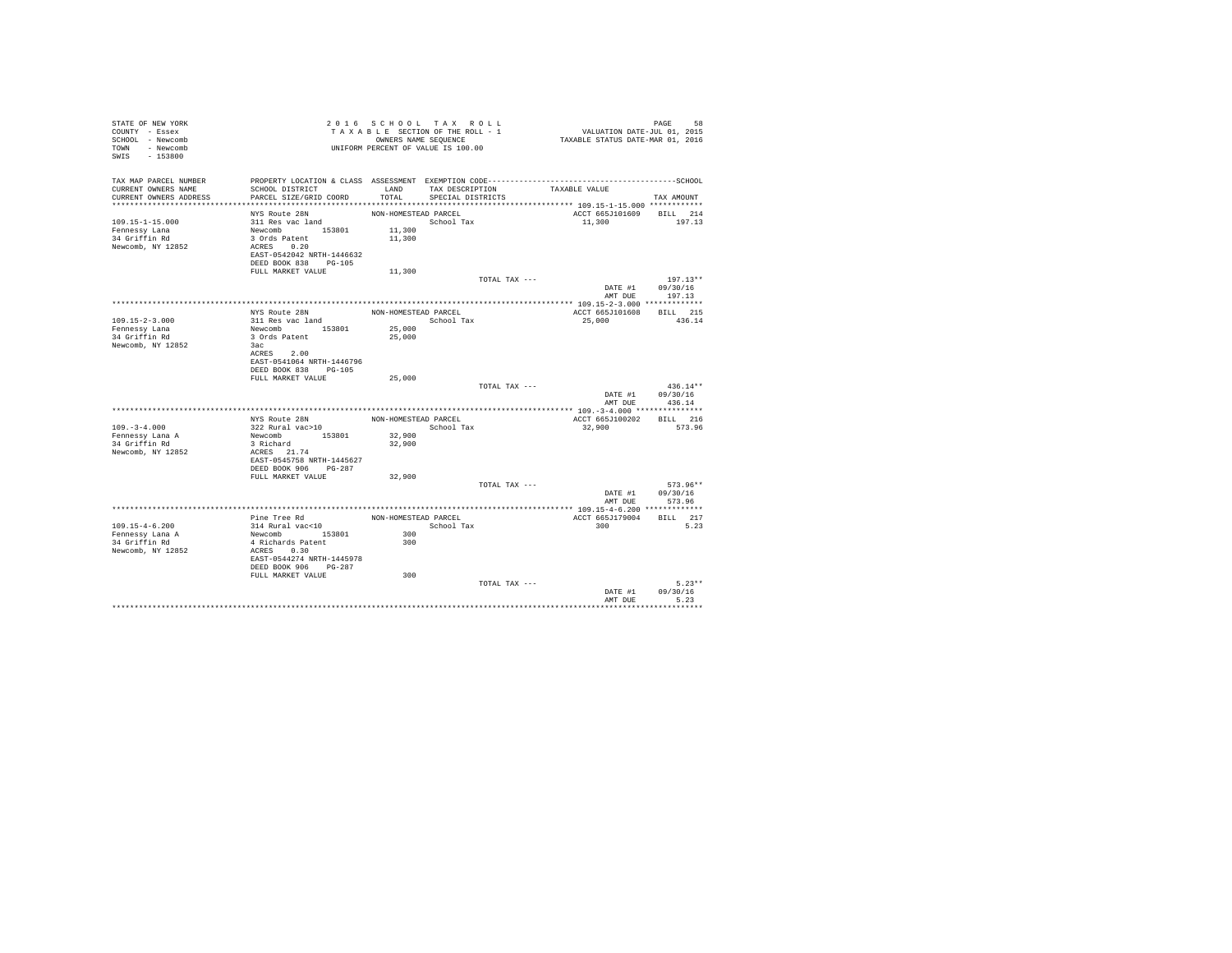| STATE OF NEW YORK<br>COUNTY - Essex<br>SCHOOL - Newcomb<br>- Newcomb<br>TOWN<br>$-153800$<br>SWTS            |                                                                                                                                                                                                    |                                        | 2016 SCHOOL TAX ROLL<br>TAXABLE SECTION OF THE ROLL - 1<br>OWNERS NAME SEQUENCE<br>UNIFORM PERCENT OF VALUE IS 100.00 | VALUATION DATE-JUL 01, 2015<br>TAXABLE STATUS DATE-MAR 01, 2016 | 59<br>PAGE                       |
|--------------------------------------------------------------------------------------------------------------|----------------------------------------------------------------------------------------------------------------------------------------------------------------------------------------------------|----------------------------------------|-----------------------------------------------------------------------------------------------------------------------|-----------------------------------------------------------------|----------------------------------|
| TAX MAP PARCEL NUMBER                                                                                        |                                                                                                                                                                                                    |                                        |                                                                                                                       |                                                                 |                                  |
| CURRENT OWNERS NAME<br>CURRENT OWNERS ADDRESS                                                                | SCHOOL DISTRICT<br>PARCEL SIZE/GRID COORD                                                                                                                                                          | LAND<br>TOTAL.                         | TAX DESCRIPTION<br>SPECIAL DISTRICTS                                                                                  | TAXABLE VALUE                                                   | TAX AMOUNT                       |
|                                                                                                              |                                                                                                                                                                                                    |                                        |                                                                                                                       |                                                                 |                                  |
| $120.17 - 2 - 24.053$<br>Fenton James T<br>Levandowski Diane M<br>28 Highland Dr<br>East Greenbush, NY 12061 | 1394 Goodnow Flow Rd<br>260 Seasonal res - WTRFNT<br>Newcomb 153801<br>42 T&c Twp 18<br>Goodnow Flow Subd<br>Lot 50<br>ACRES 1.03 BANKADKBANK<br>EAST-0533854 NRTH-1427011<br>DEED BOOK 1215 PG-73 | HOMESTEAD PARCEL<br>106,300<br>158,200 | School Tax                                                                                                            | ACCT 665J107002<br>158,200                                      | BILL 218<br>660.99               |
|                                                                                                              | FULL MARKET VALUE                                                                                                                                                                                  | 158,200                                |                                                                                                                       |                                                                 |                                  |
|                                                                                                              |                                                                                                                                                                                                    |                                        | TOTAL TAX ---                                                                                                         | DATE #1                                                         | 660.99**<br>09/30/16             |
|                                                                                                              |                                                                                                                                                                                                    |                                        |                                                                                                                       | AMT DUE                                                         | 660.99                           |
|                                                                                                              |                                                                                                                                                                                                    |                                        |                                                                                                                       |                                                                 |                                  |
|                                                                                                              | 1416 Goodnow Flow Rd                                                                                                                                                                               | HOMESTEAD PARCEL                       |                                                                                                                       | ACCT 665J101601                                                 | BTT.T. 219                       |
| $120.17 - 2 - 47.000$<br>Fibiger William W<br>Fenster Nancy<br>PO Box 71<br>Newcomb, NY 12852                | 210 1 Family Res - WTRFNT<br>Newcomb<br>153801<br>42 T&c Twp 18<br>Goodnow Flow Subd<br>Lot 56<br>ACRES 1.85<br>EAST-0533278 NRTH-1427127                                                          | 119,900<br>306,000                     | School Tax                                                                                                            | 306,000                                                         | 1,278.53                         |
|                                                                                                              | DEED BOOK 836<br>$PG-229$<br>FULL MARKET VALUE                                                                                                                                                     | 306,000                                |                                                                                                                       |                                                                 |                                  |
|                                                                                                              |                                                                                                                                                                                                    |                                        | TOTAL TAX ---                                                                                                         |                                                                 | $1.278.53**$                     |
|                                                                                                              |                                                                                                                                                                                                    |                                        |                                                                                                                       | DATE #1<br>AMT DUE                                              | 09/30/16<br>1,278.53             |
|                                                                                                              |                                                                                                                                                                                                    |                                        |                                                                                                                       |                                                                 |                                  |
| $110.13 - 9 - 8.000$                                                                                         | 44 Campsite Rd<br>210 1 Family Res                                                                                                                                                                 | HOMESTEAD PARCEL                       | RES. STAR 41854                                                                                                       | ACCT 665J107206                                                 | BILL 220<br>30,000               |
| Fifield John P                                                                                               | Newcomb<br>153801                                                                                                                                                                                  |                                        | 29.000 School Tax                                                                                                     | 136,200                                                         | 569.07                           |
| c/o Norman & Violet Fifield Lot 19 Richards Survey<br>44 Campsite Rd<br>Newcomb, NY 12852                    | 1717/185 Life estate to<br>Norman & Violet Fifield<br>0.50<br>ACRES<br>EAST-0555538 NRTH-1445755<br>DEED BOOK 1717 PG-185                                                                          | 136,200                                |                                                                                                                       |                                                                 |                                  |
|                                                                                                              | FULL MARKET VALUE                                                                                                                                                                                  | 136,200                                | TOTAL TAX ---                                                                                                         | DATE #1<br>AMT DUE                                              | $496.07**$<br>09/30/16<br>496.07 |
|                                                                                                              |                                                                                                                                                                                                    |                                        |                                                                                                                       |                                                                 |                                  |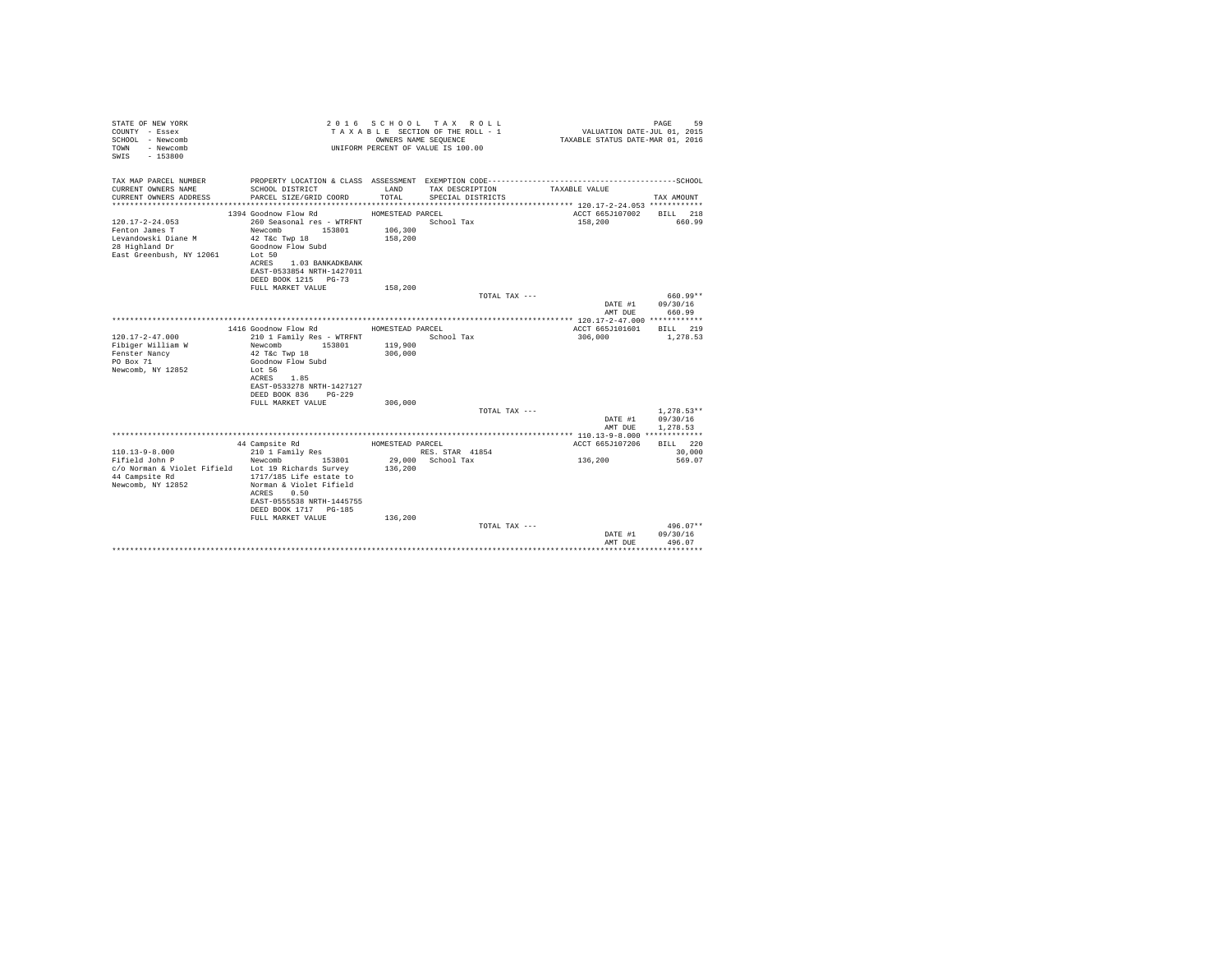| STATE OF NEW YORK<br>COUNTY - Essex<br>SCHOOL - Newcomb<br>TOWN - Newcomb<br>SWIS - 153800 |                                                                                                                                                                                          |                                       | 2016 SCHOOL TAX ROLL<br>TAXABLE SECTION OF THE ROLL - 1<br>OWNERS NAME SEQUENCE<br>UNIFORM PERCENT OF VALUE IS 100.00 | PAGE 60<br>VALUATION DATE-JUL 01, 2015<br>TAXABLE STATUS DATE-MAR 01, 2016 |                                |
|--------------------------------------------------------------------------------------------|------------------------------------------------------------------------------------------------------------------------------------------------------------------------------------------|---------------------------------------|-----------------------------------------------------------------------------------------------------------------------|----------------------------------------------------------------------------|--------------------------------|
| TAX MAP PARCEL NUMBER<br>CURRENT OWNERS NAME<br>CURRENT OWNERS ADDRESS                     | SCHOOL DISTRICT LAND<br>PARCEL SIZE/GRID COORD                                                                                                                                           | TOTAL                                 | TAX DESCRIPTION TAXABLE VALUE<br>SPECIAL DISTRICTS                                                                    |                                                                            | TAX AMOUNT                     |
|                                                                                            |                                                                                                                                                                                          |                                       |                                                                                                                       |                                                                            |                                |
| $109.16 - 5 - 2.000$<br>Fifield Norman J<br>5629 NYS Route 28N<br>Newcomb, NY 12852        | 5629 NYS Route 28N<br>210 1 Family Res<br>Newcomb 153801<br>3 Richards Survey 111,300<br>ACRES 0.40 BANK CORE<br>EAST-0545939 NRTH-1446473<br>DEED BOOK 1797 PG-132<br>FULL MARKET VALUE | HOMESTEAD PARCEL<br>27,000<br>111,300 | School Tax                                                                                                            | ACCT 665J105808 BILL 221<br>111,300                                        | 465.03                         |
|                                                                                            |                                                                                                                                                                                          |                                       | TOTAL TAX ---                                                                                                         |                                                                            | $465.03**$                     |
|                                                                                            |                                                                                                                                                                                          |                                       |                                                                                                                       | DATE #1 09/30/16                                                           | AMT DUE 465.03                 |
|                                                                                            |                                                                                                                                                                                          |                                       |                                                                                                                       |                                                                            |                                |
| 110.13-9-12.000<br>Fifield Warren                                                          |                                                                                                                                                                                          | 27,000                                |                                                                                                                       | ACCT 665J100601 BILL 222<br>50,000                                         | 208.91                         |
| Fifield Pamela<br>26 Schraver Way<br>PO Box 202<br>Newcomb, NY 12852                       | Newcomb<br>153801<br>19 Richards Survey<br>ACRES<br>EAST-0555856 NRTH-1445581<br>DEED BOOK 1701 PG-223<br>FULL MARKET VALUE                                                              | 50,000                                |                                                                                                                       |                                                                            |                                |
|                                                                                            |                                                                                                                                                                                          | 50,000                                | TOTAL TAX ---                                                                                                         | DATE #1 09/30/16                                                           | $208.91**$<br>AMT DUE 208.91   |
|                                                                                            |                                                                                                                                                                                          |                                       |                                                                                                                       |                                                                            |                                |
|                                                                                            | 23 Griffin Rd                                                                                                                                                                            | HOMESTEAD PARCEL                      |                                                                                                                       | ACCT 665J101113 BILL 223                                                   |                                |
| 109.15-3-16.002                                                                            |                                                                                                                                                                                          |                                       | RES. STAR 41854                                                                                                       |                                                                            | 30,000                         |
| Finch Duane W<br>Finch Sonja L<br>23 Griffin Rd                                            | 21011 Family Res<br>Newcomb 153801<br>4 Ords Pat<br>ACRS 0.84<br>EAST-0542188 NRTH-1444508                                                                                               | 125,000                               | 32,700 School Tax                                                                                                     | 125,000                                                                    | 522.27                         |
| Newcomb, NY 12852                                                                          | DEED BOOK 1491    PG-109<br>FULL MARKET VALUE                                                                                                                                            | 125,000                               | TOTAL TAX ---                                                                                                         |                                                                            | $449.27**$                     |
|                                                                                            |                                                                                                                                                                                          |                                       |                                                                                                                       | DATE #1<br>AMT DUE                                                         | 09/30/16<br>449.27             |
|                                                                                            |                                                                                                                                                                                          |                                       |                                                                                                                       |                                                                            |                                |
|                                                                                            | 31 Pine Tree Rd                                                                                                                                                                          | HOMESTEAD PARCEL                      |                                                                                                                       | ACCT 665J103604                                                            | BILL 224                       |
| 109.15-4-3.000<br>Fissette Irene<br>35 Pine Tree Rd<br>Newcomb, NY 12852                   | 210 1 Family Res<br>Newcomb 153801<br>4 Ord Pat<br>ACRES 2.40<br>EAST-0543445 NRTH-1445781<br>DEED BOOK 615 PG-49<br>FULL MARKET VALUE                                                   | 42,400<br>42,400                      | SR STAR 41834<br>35,400 School Tax                                                                                    | 42,400                                                                     | 42,400<br>177.16               |
|                                                                                            |                                                                                                                                                                                          |                                       | TOTAL TAX ---                                                                                                         | DATE #1<br>AMT DUE                                                         | $26.16**$<br>09/30/16<br>26.16 |
|                                                                                            |                                                                                                                                                                                          |                                       |                                                                                                                       |                                                                            |                                |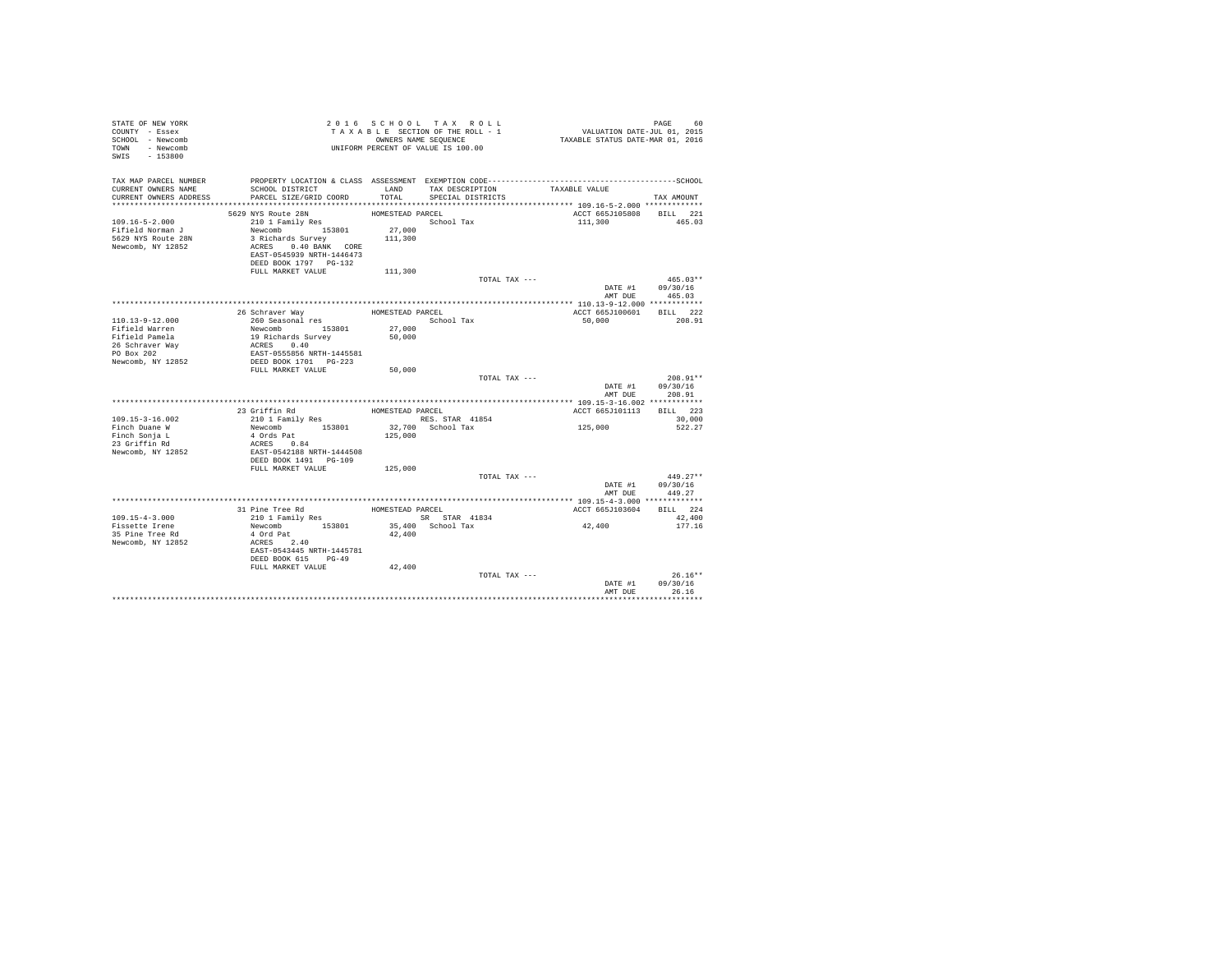| STATE OF NEW YORK<br>COUNTY - Essex<br>SCHOOL - Newcomb<br>- Newcomb<br>TOWN<br>$-153800$<br>SWTS |                                                   |                    | 2016 SCHOOL TAX ROLL<br>TAXABLE SECTION OF THE ROLL - 1<br>OWNERS NAME SEQUENCE<br>UNIFORM PERCENT OF VALUE IS 100.00 | VALUATION DATE-JUL 01, 2015<br>TAXABLE STATUS DATE-MAR 01, 2016 | PAGE<br>61         |
|---------------------------------------------------------------------------------------------------|---------------------------------------------------|--------------------|-----------------------------------------------------------------------------------------------------------------------|-----------------------------------------------------------------|--------------------|
| TAX MAP PARCEL NUMBER                                                                             |                                                   |                    |                                                                                                                       |                                                                 |                    |
| CURRENT OWNERS NAME<br>CURRENT OWNERS ADDRESS                                                     | SCHOOL DISTRICT<br>PARCEL SIZE/GRID COORD         | LAND<br>TOTAL.     | TAX DESCRIPTION<br>SPECIAL DISTRICTS                                                                                  | TAXABLE VALUE                                                   | TAX AMOUNT         |
|                                                                                                   |                                                   |                    |                                                                                                                       |                                                                 |                    |
|                                                                                                   | 1846 Goodnow Flow Rd                              | HOMESTEAD PARCEL   |                                                                                                                       | ACCT 665J193001                                                 | BILL 225           |
| $119.20 - 3 - 8.200$                                                                              | 210 1 Family Res - WTRFNT                         |                    | School Tax                                                                                                            | 297,900                                                         | 1,244.68           |
| Fitzgerald John                                                                                   | Newcomb<br>153801                                 | 133,500            |                                                                                                                       |                                                                 |                    |
| Fitzgerald Paula<br>PO Box 475                                                                    | 27 T&c Twp 18<br>Goodnow Flow Subd                | 297,900            |                                                                                                                       |                                                                 |                    |
| Lake Luzerne, NY 12846                                                                            | Lot 339                                           |                    |                                                                                                                       |                                                                 |                    |
|                                                                                                   | ACRES 1.30                                        |                    |                                                                                                                       |                                                                 |                    |
|                                                                                                   | EAST-0525380 NRTH-1426049                         |                    |                                                                                                                       |                                                                 |                    |
|                                                                                                   | DEED BOOK 1018 PG-234                             |                    |                                                                                                                       |                                                                 |                    |
|                                                                                                   | FULL MARKET VALUE                                 | 297.900            | TOTAL TAX ---                                                                                                         |                                                                 | $1.244.68**$       |
|                                                                                                   |                                                   |                    |                                                                                                                       | DATE #1                                                         | 09/30/16           |
|                                                                                                   |                                                   |                    |                                                                                                                       | AMT DUE                                                         | 1.244.68           |
|                                                                                                   |                                                   |                    |                                                                                                                       |                                                                 |                    |
| $120.18 - 2 - 7.000$                                                                              | 1360 Goodnow Flow Rd<br>210 1 Family Res - WTRFNT | HOMESTEAD PARCEL   | School Tax                                                                                                            | ACCT 665J103503<br>190,200                                      | RTLL 226<br>794.69 |
| Flynn Family Trust James S Newcomb                                                                | 153801                                            | 106,300            |                                                                                                                       |                                                                 |                    |
| 222 Burt Rd                                                                                       | 46 & 47 T&c Twp 18                                | 190,200            |                                                                                                                       |                                                                 |                    |
| Fort Edward, NY 12828                                                                             | Goodnow Flow Subd                                 |                    |                                                                                                                       |                                                                 |                    |
|                                                                                                   | Lot $42$<br>ACRES 1.05                            |                    |                                                                                                                       |                                                                 |                    |
|                                                                                                   | EAST-0534645 NRTH-1426840                         |                    |                                                                                                                       |                                                                 |                    |
|                                                                                                   | DEED BOOK 1655 PG-121                             |                    |                                                                                                                       |                                                                 |                    |
|                                                                                                   | FULL MARKET VALUE                                 | 190,200            |                                                                                                                       |                                                                 |                    |
|                                                                                                   |                                                   |                    | TOTAL TAX ---                                                                                                         |                                                                 | $794.69**$         |
|                                                                                                   |                                                   |                    |                                                                                                                       | DATE #1<br>AMT DUE                                              | 09/30/16<br>794.69 |
|                                                                                                   |                                                   |                    |                                                                                                                       |                                                                 |                    |
|                                                                                                   | 1362 Goodnow Flow Rd                              | HOMESTEAD PARCEL   |                                                                                                                       | ACCT 665J103502                                                 | BILL 227           |
| $120.18 - 2 - 6.000$                                                                              | 210 1 Family Res - WTRFNT                         |                    | School Tax                                                                                                            | 162,200                                                         | 677.70             |
| Foy Kimberly A                                                                                    | 153801<br>Newcomb                                 | 105,600<br>162,200 |                                                                                                                       |                                                                 |                    |
| Flynn Pamela L<br>304 Townhouse Rd                                                                | 46&47 T&c Twp 18<br>Goodnow Flow Subd             |                    |                                                                                                                       |                                                                 |                    |
| Wilton, NY 12831                                                                                  | Lot $43$                                          |                    |                                                                                                                       |                                                                 |                    |
|                                                                                                   | ACRES 1.01                                        |                    |                                                                                                                       |                                                                 |                    |
| PRIOR OWNER ON 3/01/2016                                                                          | EAST-0534542 NRTH-1426841                         |                    |                                                                                                                       |                                                                 |                    |
| Flynn Mary A Trust                                                                                | DEED BOOK 1843 PG-264<br>FULL MARKET VALUE        | 162,200            |                                                                                                                       |                                                                 |                    |
|                                                                                                   |                                                   |                    | TOTAL TAX ---                                                                                                         |                                                                 | $677.70**$         |
|                                                                                                   |                                                   |                    |                                                                                                                       | DATE #1                                                         | 09/30/16           |
|                                                                                                   |                                                   |                    |                                                                                                                       | AMT DUE                                                         | 677.70             |
|                                                                                                   |                                                   |                    |                                                                                                                       |                                                                 |                    |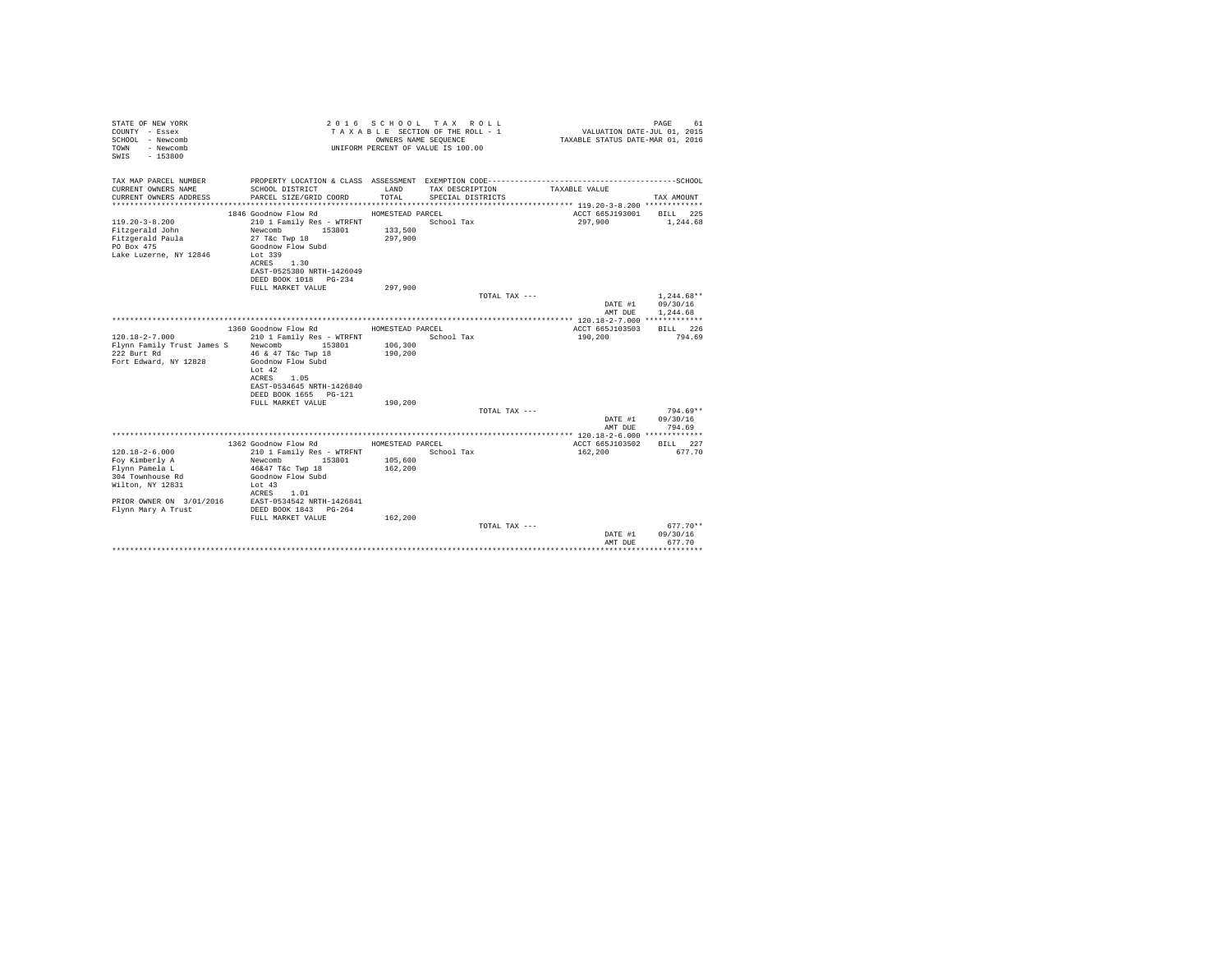| STATE OF NEW YORK<br>COUNTY - Essex<br>SCHOOL - Newcomb<br>TOWN - Newcomb<br>SWIS - 153800                                   |                                                                                                                                                                     |                                        | 2016 SCHOOL TAX ROLL<br>TAXABLE SECTION OF THE ROLL - 1<br>OWNERS NAME SEOUENCE<br>UNIFORM PERCENT OF VALUE IS 100.00 |               | VALUATION DATE-JUL 01, 2015<br>TAXABLE STATUS DATE-MAR 01, 2016 | PAGE<br>62                       |  |
|------------------------------------------------------------------------------------------------------------------------------|---------------------------------------------------------------------------------------------------------------------------------------------------------------------|----------------------------------------|-----------------------------------------------------------------------------------------------------------------------|---------------|-----------------------------------------------------------------|----------------------------------|--|
| TAX MAP PARCEL NUMBER<br>CURRENT OWNERS NAME<br>CURRENT OWNERS ADDRESS                                                       | SCHOOL DISTRICT<br>PARCEL SIZE/GRID COORD                                                                                                                           | LAND<br>TOTAL                          | TAX DESCRIPTION<br>SPECIAL DISTRICTS                                                                                  |               | TAXABLE VALUE                                                   | TAX AMOUNT                       |  |
| 109.15-3-9.000<br>Freqoe-Fifield Jennifer<br>18 Spring St<br>Newcomb, NY 12852<br>PRIOR OWNER ON 3/01/2016<br>Fifield John P | 18 Spring St<br>210 1 Family Res<br>Newcomb 153801<br>4 Ords Pat<br>ACRES 4.10 BANK CORE<br>EAST-0542662 NRTH-1445237<br>DEED BOOK 1839 PG-252<br>FULL MARKET VALUE | HOMESTEAD PARCEL<br>117,700<br>117,700 | RES. STAR 41854<br>37,100 School Tax                                                                                  |               | ACCT 665J104004<br>117,700                                      | BILL 228<br>30,000<br>491.77     |  |
|                                                                                                                              |                                                                                                                                                                     |                                        |                                                                                                                       | TOTAL TAX --- | DATE #1<br>AMT DUE                                              | $418.77**$<br>09/30/16<br>418.77 |  |
|                                                                                                                              |                                                                                                                                                                     |                                        |                                                                                                                       |               |                                                                 |                                  |  |
|                                                                                                                              | 1204 Goodnow Flow Rd MOMESTEAD PARCEL                                                                                                                               |                                        |                                                                                                                       |               | ACCT 665J104115                                                 | BILL 229                         |  |
| $120.18 - 2 - 42.000$<br>Freiman Steven<br>Freiman Amv                                                                       | 210 1 Family Res - WTRFNT<br>153801<br>Newcomb<br>46 & 65 T&c Twp 18                                                                                                | 185,300                                | RES. STAR 41854<br>$112.200$ School Tax                                                                               |               | 185,300                                                         | 30,000<br>774.22                 |  |
| 1204 Goodnow Flow Rd<br>PO Box 62<br>Newcomb, NY 12852                                                                       | Goodnow Flow Subd<br>Lot 7<br>ACRES 1.74                                                                                                                            |                                        |                                                                                                                       |               |                                                                 |                                  |  |
|                                                                                                                              | EAST-0538039 NRTH-1425402<br>DEED BOOK 696 PG-170<br>FULL MARKET VALUE                                                                                              | 185,300                                |                                                                                                                       |               |                                                                 |                                  |  |
|                                                                                                                              |                                                                                                                                                                     |                                        |                                                                                                                       | TOTAL TAX --- | DATE #1<br>AMT DUE                                              | $701.22**$<br>09/30/16<br>701.22 |  |
|                                                                                                                              |                                                                                                                                                                     |                                        |                                                                                                                       |               |                                                                 |                                  |  |
|                                                                                                                              | 5859 NYS Route 28N                                                                                                                                                  | HOMESTEAD PARCEL                       |                                                                                                                       |               | ACCT 665J103507                                                 | BILL 230                         |  |
| $109 - 1 - 29.001$                                                                                                           | 281 Multiple res                                                                                                                                                    |                                        | SR STAR 41834                                                                                                         |               |                                                                 | 65,300                           |  |
| Friend Clive P                                                                                                               | Newcomb 153801                                                                                                                                                      |                                        | 60.500 School Tax                                                                                                     |               | 90.000                                                          | 376.04                           |  |
| 5863 Rte 28N<br>Newcomb, NY 12852                                                                                            | $2&3$ Ords<br>2016 BAR Decision<br>ACRES 28.06<br>EAST-0540087 NRTH-1446355<br>DEED BOOK 1109 PG-327                                                                | 90,000                                 |                                                                                                                       |               |                                                                 |                                  |  |
|                                                                                                                              | FULL MARKET VALUE                                                                                                                                                   | 90,000                                 |                                                                                                                       |               |                                                                 |                                  |  |
|                                                                                                                              |                                                                                                                                                                     |                                        |                                                                                                                       | TOTAL TAX --- | DATE #1<br>AMT DUE                                              | $225.04**$<br>09/30/16<br>225.04 |  |
|                                                                                                                              |                                                                                                                                                                     |                                        |                                                                                                                       |               |                                                                 |                                  |  |
|                                                                                                                              | 30 Bissell Loop                                                                                                                                                     | HOMESTEAD PARCEL                       |                                                                                                                       |               | ACCT 665J177007                                                 | BILL 231                         |  |
| $110.13 - 9 - 18.001$                                                                                                        | 423 Snack bar                                                                                                                                                       |                                        | School Tax                                                                                                            |               | 44,100                                                          | 184.26                           |  |
| Fuller Stephen                                                                                                               | Newcomb 153801                                                                                                                                                      | 11,500                                 |                                                                                                                       |               |                                                                 |                                  |  |
| Fuller Cheryl                                                                                                                | Richards Survey Pt 19                                                                                                                                               | 44,100                                 |                                                                                                                       |               |                                                                 |                                  |  |
| PO Box 122                                                                                                                   | ACRES 0.13                                                                                                                                                          |                                        |                                                                                                                       |               |                                                                 |                                  |  |
| Newcomb, NY 12852                                                                                                            | EAST-0554930 NRTH-1445067<br>DEED BOOK 1338 PG-227<br>FULL MARKET VALUE                                                                                             | 44,100                                 |                                                                                                                       |               |                                                                 |                                  |  |
|                                                                                                                              |                                                                                                                                                                     |                                        |                                                                                                                       | TOTAL TAX --- |                                                                 | $184.26**$                       |  |
|                                                                                                                              |                                                                                                                                                                     |                                        |                                                                                                                       |               | DATE #1<br>AMT DUE                                              | 09/30/16<br>184.26               |  |
|                                                                                                                              |                                                                                                                                                                     |                                        |                                                                                                                       |               |                                                                 |                                  |  |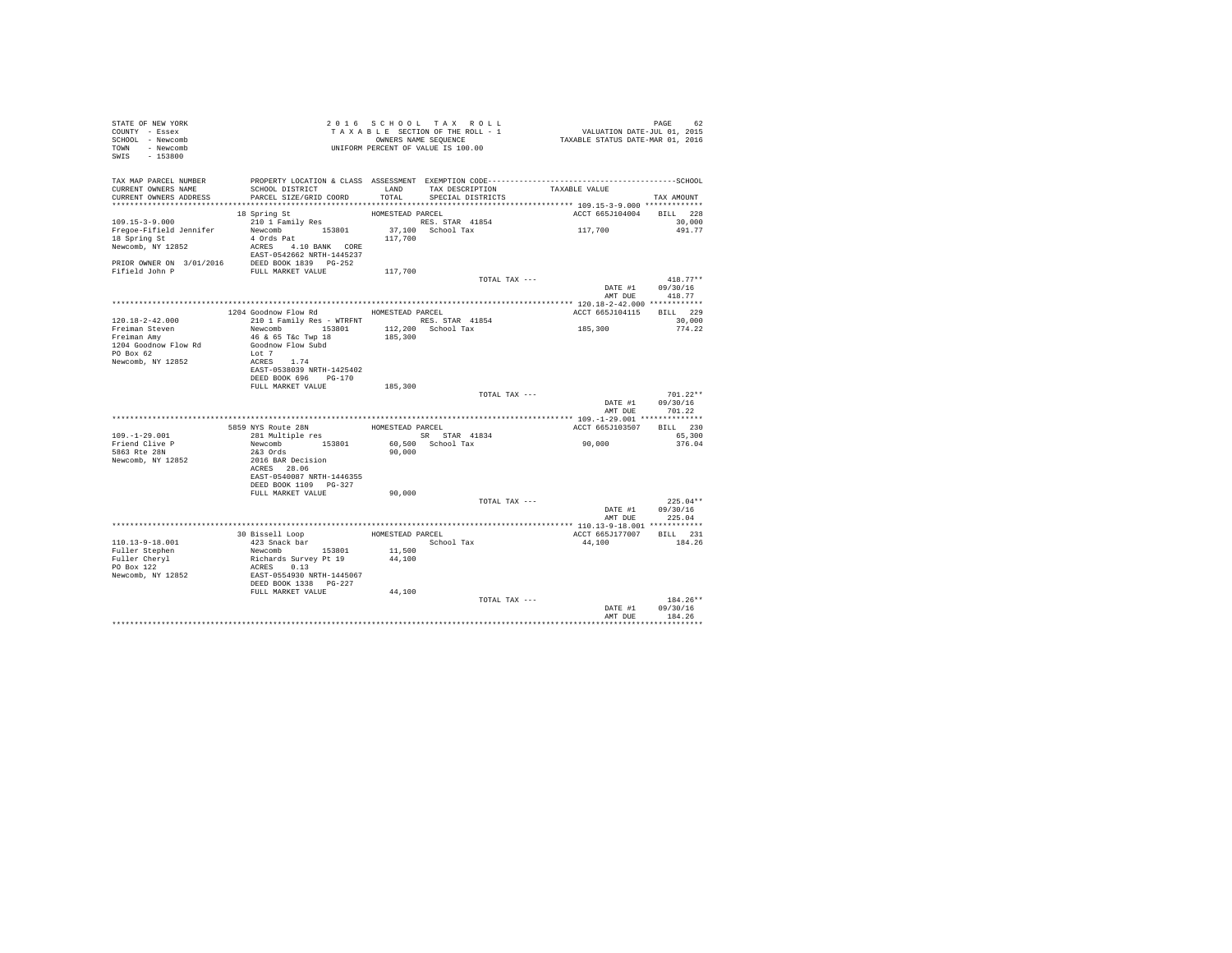| STATE OF NEW YORK<br>COUNTY - Essex<br>SCHOOL - Newcomb<br>TOWN - Newcomb<br>SWIS - 153800 |                                                                           |                      | 2016 SCHOOL TAX ROLL<br>TAXABLE SECTION OF THE ROLL - 1<br>OWNERS NAME SEQUENCE<br>UNIFORM PERCENT OF VALUE IS 100.00 | PAGE 63<br>VALUATION DATE-JUL 01, 2015<br>TAXABLE STATUS DATE-MAR 01, 2016 |                      |
|--------------------------------------------------------------------------------------------|---------------------------------------------------------------------------|----------------------|-----------------------------------------------------------------------------------------------------------------------|----------------------------------------------------------------------------|----------------------|
| TAX MAP PARCEL NUMBER                                                                      |                                                                           |                      |                                                                                                                       |                                                                            |                      |
| CURRENT OWNERS NAME<br>CURRENT OWNERS ADDRESS                                              | SCHOOL DISTRICT<br>PARCEL SIZE/GRID COORD                                 | TOTAL                | LAND TAX DESCRIPTION<br>SPECIAL DISTRICTS                                                                             | TAXABLE VALUE                                                              | TAX AMOUNT           |
|                                                                                            |                                                                           |                      |                                                                                                                       |                                                                            |                      |
|                                                                                            | NYS Route 28N                                                             | NON-HOMESTEAD PARCEL |                                                                                                                       | ACCT 665J180006 BILL 232                                                   |                      |
| 110.17-2-11.113                                                                            |                                                                           |                      | School Tax                                                                                                            | 25,500                                                                     | 444.86               |
| Fuller Stephen W                                                                           |                                                                           | 24,200               |                                                                                                                       |                                                                            |                      |
| Fuller Cheryl                                                                              | $312$ Vac w/imprv<br>Newcomb<br>19 Rs Twp 27 T&C<br>$\Delta P$ Twp 27 T&C | 25,500               |                                                                                                                       |                                                                            |                      |
| PO Box 122                                                                                 | ACRES 1.22                                                                |                      |                                                                                                                       |                                                                            |                      |
| Newcomb, NY 12852                                                                          | EAST-0558031 NRTH-1443208<br>DEED BOOK 1045 PG-197                        |                      |                                                                                                                       |                                                                            |                      |
|                                                                                            | FULL MARKET VALUE                                                         | 25,500               |                                                                                                                       |                                                                            |                      |
|                                                                                            |                                                                           |                      | TOTAL TAX ---                                                                                                         |                                                                            | 444.86**             |
|                                                                                            |                                                                           |                      |                                                                                                                       | DATE #1                                                                    | 09/30/16             |
|                                                                                            |                                                                           |                      |                                                                                                                       | AMT DUE                                                                    | 444.86               |
|                                                                                            |                                                                           |                      |                                                                                                                       |                                                                            |                      |
|                                                                                            | 5095 NYS Route 28N                                                        | HOMESTEAD PARCEL     |                                                                                                                       | ACCT 665J100210                                                            | BILL 233             |
| 110.17-2-19.000<br>Fuller Stephen W                                                        | $210$ 1 Family Res<br>Newcomb 153801                                      | 25,000               | School Tax                                                                                                            | 139,000                                                                    | 580.77               |
|                                                                                            | Pt 19 Richards Survey                                                     | 139,000              |                                                                                                                       |                                                                            |                      |
| Manell James L Jr<br>27 Silver Cir                                                         | ACRES 0.30                                                                |                      |                                                                                                                       |                                                                            |                      |
| Queensbury, NY 12804                                                                       | EAST-0557934 NRTH-1443276                                                 |                      |                                                                                                                       |                                                                            |                      |
|                                                                                            | DEED BOOK 867 PG-71                                                       |                      |                                                                                                                       |                                                                            |                      |
|                                                                                            | FULL MARKET VALUE                                                         | 139,000              |                                                                                                                       |                                                                            |                      |
|                                                                                            |                                                                           |                      | TOTAL TAX ---                                                                                                         | DATE #1                                                                    | 580.77**<br>09/30/16 |
|                                                                                            |                                                                           |                      |                                                                                                                       | AMT DUE                                                                    | 580.77               |
|                                                                                            |                                                                           |                      |                                                                                                                       |                                                                            |                      |
|                                                                                            | 5037 NYS Route 28N<br>210 1 Family Res                                    | HOMESTEAD PARCEL     |                                                                                                                       | ACCT 665J100312 BILL 234                                                   |                      |
| $110.18 - 1 - 14.002$                                                                      |                                                                           |                      | RES. STAR 41854                                                                                                       |                                                                            | 30,000               |
| Funari Nick J                                                                              | Newcomb 153801                                                            |                      | 31,400 School Tax                                                                                                     | 107,400                                                                    | 448.74               |
| Funari Jayne H<br>$597$ Ravenna Rd                                                         | Pt 4 Thorns Survey<br>ACRES 0.70                                          | 107,400              |                                                                                                                       |                                                                            |                      |
| Streetsboro, OH 44241                                                                      | EAST-0559182 NRTH-1442715                                                 |                      |                                                                                                                       |                                                                            |                      |
|                                                                                            | DEED BOOK 1839 PG-238                                                     |                      |                                                                                                                       |                                                                            |                      |
| PRIOR OWNER ON 3/01/2016 FULL MARKET VALUE                                                 |                                                                           | 107,400              |                                                                                                                       |                                                                            |                      |
| Schaefer Robert                                                                            |                                                                           |                      |                                                                                                                       |                                                                            |                      |
|                                                                                            |                                                                           |                      | TOTAL TAX ---                                                                                                         |                                                                            | $375.74**$           |
|                                                                                            |                                                                           |                      |                                                                                                                       | DATE #1<br>AMT DUE                                                         | 09/30/16<br>375.74   |
|                                                                                            |                                                                           |                      |                                                                                                                       |                                                                            |                      |
|                                                                                            | 5632 NYS Route 28N                                                        | HOMESTEAD PARCEL     |                                                                                                                       | ACCT 665J187002                                                            | BILL 235             |
| 109.15-1-10.001                                                                            | 210 1 Family Res                                                          |                      | School Tax                                                                                                            | 100,000                                                                    | 417.82               |
| Galanopoulos Dimitrios                                                                     | Newcomb 153801                                                            | 29,700               |                                                                                                                       |                                                                            |                      |
| 20-71 Steinway St                                                                          | 3 Rs Twp 27 T&c                                                           | 100,000              |                                                                                                                       |                                                                            |                      |
| Astoria, NY 11105                                                                          | ACRES 0.56                                                                |                      |                                                                                                                       |                                                                            |                      |
|                                                                                            | EAST-0545841 NRTH-1446635<br>DEED BOOK 1686 PG-46                         |                      |                                                                                                                       |                                                                            |                      |
|                                                                                            | FULL MARKET VALUE                                                         | 100,000              |                                                                                                                       |                                                                            |                      |
|                                                                                            |                                                                           |                      | TOTAL TAX ---                                                                                                         |                                                                            | $417.82**$           |
|                                                                                            |                                                                           |                      |                                                                                                                       | DATE #1                                                                    | 09/30/16             |
|                                                                                            |                                                                           |                      |                                                                                                                       | AMT DUE                                                                    | 417.82               |
|                                                                                            |                                                                           |                      |                                                                                                                       |                                                                            |                      |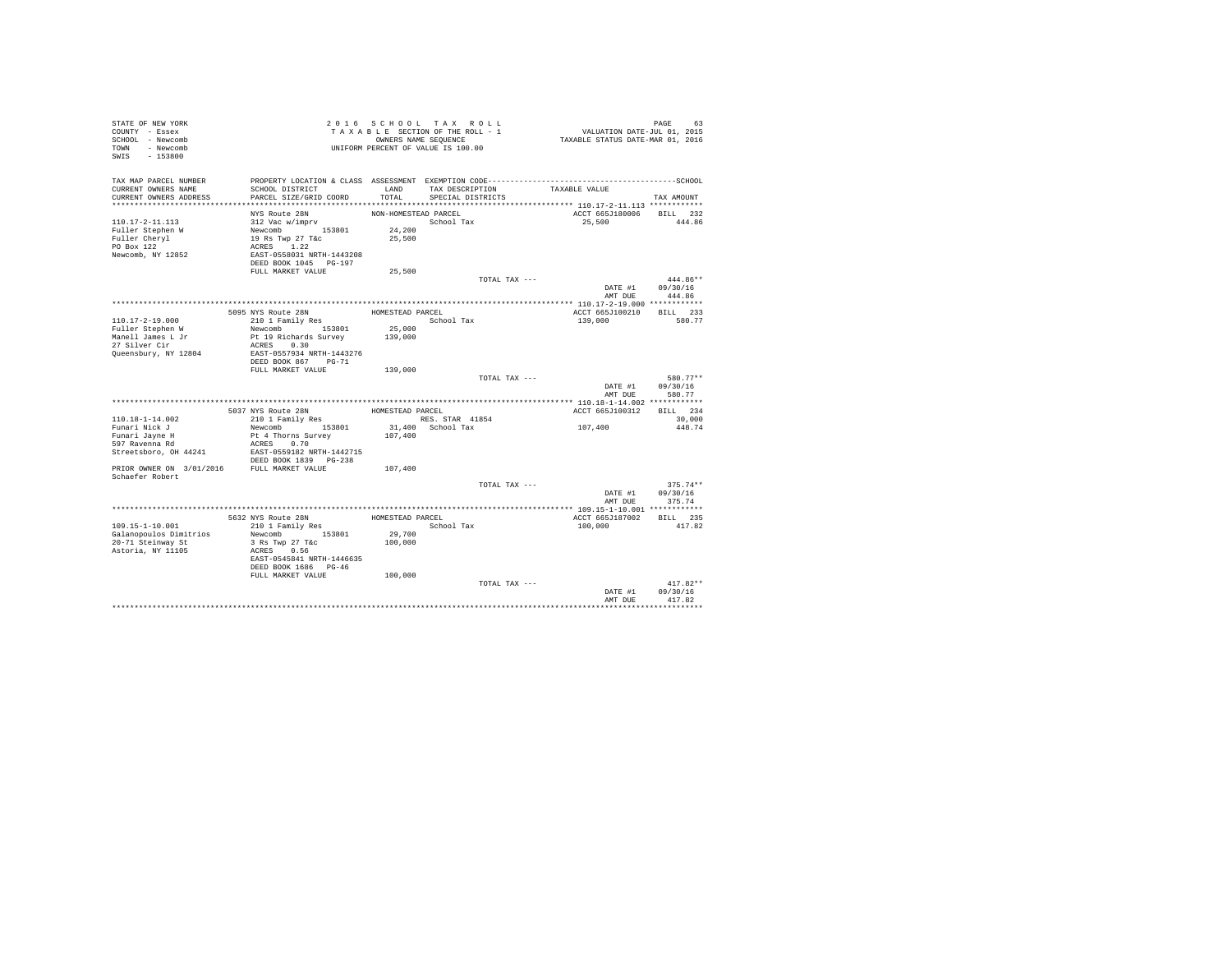| STATE OF NEW YORK<br>COUNTY - Essex<br>SCHOOL - Newcomb<br>- Newcomb<br>TOWN<br>$SWTS = 153800$      |                                                                                                                                       |                  | 2016 SCHOOL TAX ROLL<br>TAXABLE SECTION OF THE ROLL - 1<br>OWNERS NAME SEQUENCE<br>UNIFORM PERCENT OF VALUE IS 100.00                      | 94 FAGE<br>VALUATION DATE-JUL 01, 2015<br>TAXABLE STATUS DATE-MAR 01, 2016 | PAGE<br>64                             |
|------------------------------------------------------------------------------------------------------|---------------------------------------------------------------------------------------------------------------------------------------|------------------|--------------------------------------------------------------------------------------------------------------------------------------------|----------------------------------------------------------------------------|----------------------------------------|
| TAX MAP PARCEL NUMBER<br>CURRENT OWNERS NAME<br>CURRENT OWNERS ADDRESS<br>************************** | SCHOOL DISTRICT<br>PARCEL SIZE/GRID COORD                                                                                             | <b>T.AND</b>     | PROPERTY LOCATION & CLASS ASSESSMENT EXEMPTION CODE-----------------------------------SCHOOL<br>TAX DESCRIPTION<br>TOTAL SPECIAL DISTRICTS | TAXABLE VALUE                                                              | TAX AMOUNT                             |
|                                                                                                      | 143 Marcy Ln                                                                                                                          | HOMESTEAD PARCEL |                                                                                                                                            | ACCT 665J103509 BILL 236                                                   |                                        |
| $110.17 - 3 - 5.033$<br>Garand Douglas<br>Garand Madeline M<br>143 Marcy Ln<br>Newcomb, NY 12852     | 210 1 Family Res<br>Newcomb 153801<br>Pt 6 Thorns Survey<br>Db 981 Pa 302<br>Db 991 Pg 298<br>ACRES 0.96<br>EAST-0557539 NRTH-1442182 | 156,900          | SR STAR 41834<br>33,700 School Tax                                                                                                         | 156,900                                                                    | 65,300<br>655.56                       |
|                                                                                                      | DEED BOOK 411 PG-1<br>FULL MARKET VALUE                                                                                               | 156,900          |                                                                                                                                            |                                                                            |                                        |
|                                                                                                      |                                                                                                                                       |                  | TOTAL TAX ---                                                                                                                              | AMT DUE                                                                    | 504.56**<br>DATE #1 09/30/16<br>504.56 |
|                                                                                                      |                                                                                                                                       |                  |                                                                                                                                            |                                                                            |                                        |
| $110.18 - 5 - 5.000$                                                                                 | 8 Sanford Ln<br>210 1 Family Res                                                                                                      | HOMESTEAD PARCEL | RES. STAR 41854                                                                                                                            | ACCT 665J103510                                                            | BILL 237<br>30,000                     |
| Garrand Mary J<br>PO Box 48<br>Newcomb, NY 12852                                                     | Newcomb 153801<br>Pt 4 Thorns Survey<br>2016 BAR Decision<br>ACRES 1.10                                                               | 156,200          | 36,200 School Tax                                                                                                                          | 156,200                                                                    | 652.63                                 |
|                                                                                                      | EAST-0560170 NRTH-1441323<br>DEED BOOK 1576    PG-248<br>FULL MARKET VALUE                                                            | 156,200          |                                                                                                                                            |                                                                            |                                        |
|                                                                                                      |                                                                                                                                       |                  | TOTAL TAX ---                                                                                                                              | DATE #1<br>AMT DUE                                                         | $579.63**$<br>09/30/16<br>579.63       |
|                                                                                                      |                                                                                                                                       |                  |                                                                                                                                            |                                                                            |                                        |
| $109.15 - 4 - 7.000$                                                                                 | 3 Pine Tree Rd<br>210 1 Family Res                                                                                                    | HOMESTEAD PARCEL | School Tax                                                                                                                                 | ACCT 665J106204<br>77,400                                                  | BILL 238<br>323.39                     |
| Garrand Michael E<br>PO Box 211<br>Newcomb, NY 12852                                                 | Newcomb 153801<br>3 Richards Survey<br>ACRES 0.10<br>EAST-0544199 NRTH-1446116<br>DEED BOOK 1556 PG-134                               | 16,000<br>77,400 |                                                                                                                                            |                                                                            |                                        |
|                                                                                                      | FULL MARKET VALUE                                                                                                                     | 77,400           |                                                                                                                                            |                                                                            |                                        |
|                                                                                                      |                                                                                                                                       |                  | TOTAL TAX ---                                                                                                                              | DATE #1<br>AMT DUE                                                         | $323.39**$<br>09/30/16<br>323.39       |
|                                                                                                      |                                                                                                                                       |                  |                                                                                                                                            |                                                                            |                                        |
| $109.15 - 4 - 8.000$                                                                                 | 5699 NYS Route 28N<br>283 Res w/Comuse                                                                                                | HOMESTEAD PARCEL | RES. STAR 41854                                                                                                                            | ACCT 665J103605                                                            | BILL 239<br>30,000                     |
| Garrand Michael E<br>PO Box 211<br>Newcomb, NY 12852                                                 | Newcomb 153801<br>3 Richard Survey<br>ACRES 1.40<br>EAST-0544353 NRTH-1446093<br>DEED BOOK 1258 PG-49                                 | 172,300          | 34,400 School Tax                                                                                                                          | 172,300                                                                    | 719.90                                 |
|                                                                                                      | FULL MARKET VALUE                                                                                                                     | 172,300          |                                                                                                                                            |                                                                            |                                        |
|                                                                                                      |                                                                                                                                       |                  | TOTAL TAX ---                                                                                                                              | DATE #1<br>AMT DUE                                                         | $646.90**$<br>09/30/16<br>646.90       |
|                                                                                                      |                                                                                                                                       |                  |                                                                                                                                            |                                                                            |                                        |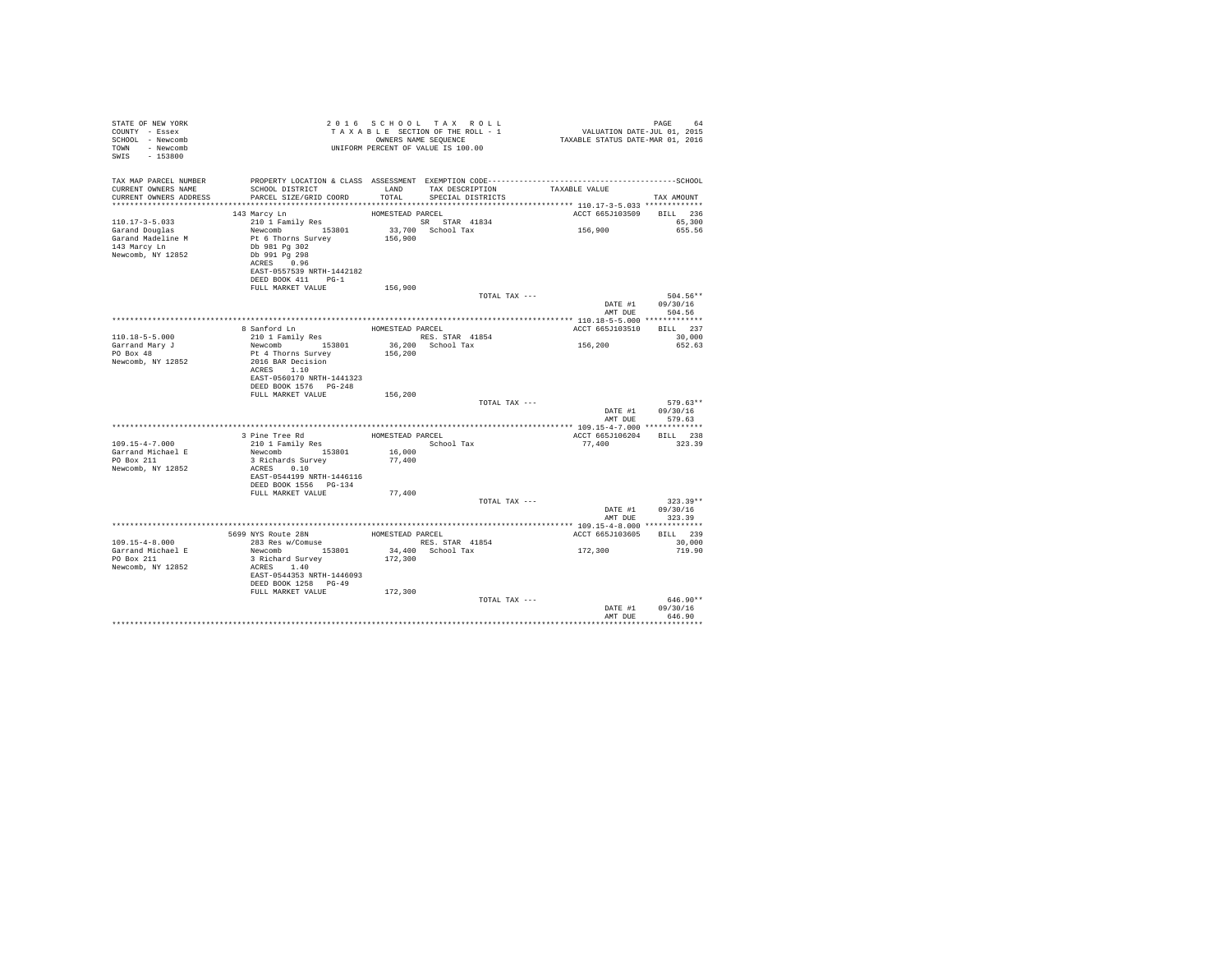| PROPERTY LOCATION & CLASS ASSESSMENT EXEMPTION CODE-----------------------------------SCHOOL<br>CURRENT OWNERS NAME<br>LAND<br>TAX DESCRIPTION<br>SCHOOL DISTRICT<br>TAXABLE VALUE<br>TOTAL<br>PARCEL SIZE/GRID COORD<br>SPECIAL DISTRICTS<br>TAX AMOUNT<br>HOMESTEAD PARCEL<br>ACCT 665J188001<br>1878 Goodnow Flow Rd<br>BILL 240<br>$119.20 - 2 - 4.000$<br>260 Seasonal res - WTRFNT<br>School Tax<br>213,800<br>893.30<br>132,700<br>Garretson William<br>Newcomb<br>153801<br>213,800<br>27 Twp 18 T&c Purchase<br>Goodnow Shores<br>Lot 349<br>ACRES<br>0.88<br>EAST-0524373 NRTH-1426542<br>DEED BOOK 1299 PG-154<br>FULL MARKET VALUE<br>213,800<br>893.30**<br>TOTAL TAX ---<br>09/30/16<br>DATE #1<br>AMT DUE<br>893.30<br>51 Beaver Bay<br>HOMESTEAD PARCEL<br>ACCT 665J101409<br>BILL 241<br>210 1 Family Res - WTRFNT<br>School Tax<br>193,800<br>809.73<br>Garvilla Brian M<br>Newcomb<br>153801<br>130,000<br>Garvilla Dina<br>193,800<br>41 T&c Twp 18<br>16 Sheldon Rd<br>Goodnow Flow Subd<br>Pine Bush, NY 12566<br>Lot 312<br>ACRES 1.30<br>EAST-0528213 NRTH-1426320<br>DEED BOOK 1229 PG-190<br>FULL MARKET VALUE<br>193,800<br>$809.73**$<br>TOTAL TAX ---<br>09/30/16<br>DATE #1<br>AMT DUE<br>809.73<br>81 Beaver Bay<br>HOMESTEAD PARCEL<br>ACCT 665J106913<br>BILL 242<br>$120.17 - 2 - 3.003$<br>210 1 Family Res - WTRFNT<br>School Tax<br>413,900<br>1,729.35<br>197,000<br>Garvilla Joseph B<br>Newcomb<br>153801<br>413,900<br>26 T&c Twp 18<br>Goodnow Flow Subd<br>Lot 104 & 103 & 300<br>2.94<br>ACRES<br>EAST-0528346 NRTH-1427296<br>DEED BOOK 1174 PG-99<br>FULL MARKET VALUE<br>413,900<br>$1.729.35**$<br>TOTAL TAX ---<br>09/30/16<br>DATE #1<br>1.729.35<br>AMT DUE | STATE OF NEW YORK<br>COUNTY - Essex<br>SCHOOL - Newcomb<br>- Newcomb<br><b>TOWN</b><br>$-153800$<br>SWIS |  | 2016 SCHOOL TAX ROLL<br>TAXABLE SECTION OF THE ROLL - 1<br>OWNERS NAME SEQUENCE<br>UNIFORM PERCENT OF VALUE IS 100.00 | VALUATION DATE-JUL 01, 2015<br>TAXABLE STATUS DATE-MAR 01, 2016 | PAGE<br>65 |
|----------------------------------------------------------------------------------------------------------------------------------------------------------------------------------------------------------------------------------------------------------------------------------------------------------------------------------------------------------------------------------------------------------------------------------------------------------------------------------------------------------------------------------------------------------------------------------------------------------------------------------------------------------------------------------------------------------------------------------------------------------------------------------------------------------------------------------------------------------------------------------------------------------------------------------------------------------------------------------------------------------------------------------------------------------------------------------------------------------------------------------------------------------------------------------------------------------------------------------------------------------------------------------------------------------------------------------------------------------------------------------------------------------------------------------------------------------------------------------------------------------------------------------------------------------------------------------------------------------------------------------------------------------------------------------------------------------------|----------------------------------------------------------------------------------------------------------|--|-----------------------------------------------------------------------------------------------------------------------|-----------------------------------------------------------------|------------|
|                                                                                                                                                                                                                                                                                                                                                                                                                                                                                                                                                                                                                                                                                                                                                                                                                                                                                                                                                                                                                                                                                                                                                                                                                                                                                                                                                                                                                                                                                                                                                                                                                                                                                                                | TAX MAP PARCEL NUMBER                                                                                    |  |                                                                                                                       |                                                                 |            |
|                                                                                                                                                                                                                                                                                                                                                                                                                                                                                                                                                                                                                                                                                                                                                                                                                                                                                                                                                                                                                                                                                                                                                                                                                                                                                                                                                                                                                                                                                                                                                                                                                                                                                                                | CURRENT OWNERS ADDRESS                                                                                   |  |                                                                                                                       |                                                                 |            |
|                                                                                                                                                                                                                                                                                                                                                                                                                                                                                                                                                                                                                                                                                                                                                                                                                                                                                                                                                                                                                                                                                                                                                                                                                                                                                                                                                                                                                                                                                                                                                                                                                                                                                                                |                                                                                                          |  |                                                                                                                       |                                                                 |            |
|                                                                                                                                                                                                                                                                                                                                                                                                                                                                                                                                                                                                                                                                                                                                                                                                                                                                                                                                                                                                                                                                                                                                                                                                                                                                                                                                                                                                                                                                                                                                                                                                                                                                                                                |                                                                                                          |  |                                                                                                                       |                                                                 |            |
|                                                                                                                                                                                                                                                                                                                                                                                                                                                                                                                                                                                                                                                                                                                                                                                                                                                                                                                                                                                                                                                                                                                                                                                                                                                                                                                                                                                                                                                                                                                                                                                                                                                                                                                |                                                                                                          |  |                                                                                                                       |                                                                 |            |
|                                                                                                                                                                                                                                                                                                                                                                                                                                                                                                                                                                                                                                                                                                                                                                                                                                                                                                                                                                                                                                                                                                                                                                                                                                                                                                                                                                                                                                                                                                                                                                                                                                                                                                                | Garretson Jan O                                                                                          |  |                                                                                                                       |                                                                 |            |
|                                                                                                                                                                                                                                                                                                                                                                                                                                                                                                                                                                                                                                                                                                                                                                                                                                                                                                                                                                                                                                                                                                                                                                                                                                                                                                                                                                                                                                                                                                                                                                                                                                                                                                                | 4787 Essex Dr                                                                                            |  |                                                                                                                       |                                                                 |            |
|                                                                                                                                                                                                                                                                                                                                                                                                                                                                                                                                                                                                                                                                                                                                                                                                                                                                                                                                                                                                                                                                                                                                                                                                                                                                                                                                                                                                                                                                                                                                                                                                                                                                                                                | Doylestown, PA 18902                                                                                     |  |                                                                                                                       |                                                                 |            |
|                                                                                                                                                                                                                                                                                                                                                                                                                                                                                                                                                                                                                                                                                                                                                                                                                                                                                                                                                                                                                                                                                                                                                                                                                                                                                                                                                                                                                                                                                                                                                                                                                                                                                                                |                                                                                                          |  |                                                                                                                       |                                                                 |            |
|                                                                                                                                                                                                                                                                                                                                                                                                                                                                                                                                                                                                                                                                                                                                                                                                                                                                                                                                                                                                                                                                                                                                                                                                                                                                                                                                                                                                                                                                                                                                                                                                                                                                                                                |                                                                                                          |  |                                                                                                                       |                                                                 |            |
|                                                                                                                                                                                                                                                                                                                                                                                                                                                                                                                                                                                                                                                                                                                                                                                                                                                                                                                                                                                                                                                                                                                                                                                                                                                                                                                                                                                                                                                                                                                                                                                                                                                                                                                |                                                                                                          |  |                                                                                                                       |                                                                 |            |
|                                                                                                                                                                                                                                                                                                                                                                                                                                                                                                                                                                                                                                                                                                                                                                                                                                                                                                                                                                                                                                                                                                                                                                                                                                                                                                                                                                                                                                                                                                                                                                                                                                                                                                                |                                                                                                          |  |                                                                                                                       |                                                                 |            |
|                                                                                                                                                                                                                                                                                                                                                                                                                                                                                                                                                                                                                                                                                                                                                                                                                                                                                                                                                                                                                                                                                                                                                                                                                                                                                                                                                                                                                                                                                                                                                                                                                                                                                                                |                                                                                                          |  |                                                                                                                       |                                                                 |            |
|                                                                                                                                                                                                                                                                                                                                                                                                                                                                                                                                                                                                                                                                                                                                                                                                                                                                                                                                                                                                                                                                                                                                                                                                                                                                                                                                                                                                                                                                                                                                                                                                                                                                                                                |                                                                                                          |  |                                                                                                                       |                                                                 |            |
|                                                                                                                                                                                                                                                                                                                                                                                                                                                                                                                                                                                                                                                                                                                                                                                                                                                                                                                                                                                                                                                                                                                                                                                                                                                                                                                                                                                                                                                                                                                                                                                                                                                                                                                |                                                                                                          |  |                                                                                                                       |                                                                 |            |
|                                                                                                                                                                                                                                                                                                                                                                                                                                                                                                                                                                                                                                                                                                                                                                                                                                                                                                                                                                                                                                                                                                                                                                                                                                                                                                                                                                                                                                                                                                                                                                                                                                                                                                                |                                                                                                          |  |                                                                                                                       |                                                                 |            |
|                                                                                                                                                                                                                                                                                                                                                                                                                                                                                                                                                                                                                                                                                                                                                                                                                                                                                                                                                                                                                                                                                                                                                                                                                                                                                                                                                                                                                                                                                                                                                                                                                                                                                                                | $120.17 - 3 - 7.000$                                                                                     |  |                                                                                                                       |                                                                 |            |
|                                                                                                                                                                                                                                                                                                                                                                                                                                                                                                                                                                                                                                                                                                                                                                                                                                                                                                                                                                                                                                                                                                                                                                                                                                                                                                                                                                                                                                                                                                                                                                                                                                                                                                                |                                                                                                          |  |                                                                                                                       |                                                                 |            |
|                                                                                                                                                                                                                                                                                                                                                                                                                                                                                                                                                                                                                                                                                                                                                                                                                                                                                                                                                                                                                                                                                                                                                                                                                                                                                                                                                                                                                                                                                                                                                                                                                                                                                                                |                                                                                                          |  |                                                                                                                       |                                                                 |            |
|                                                                                                                                                                                                                                                                                                                                                                                                                                                                                                                                                                                                                                                                                                                                                                                                                                                                                                                                                                                                                                                                                                                                                                                                                                                                                                                                                                                                                                                                                                                                                                                                                                                                                                                |                                                                                                          |  |                                                                                                                       |                                                                 |            |
|                                                                                                                                                                                                                                                                                                                                                                                                                                                                                                                                                                                                                                                                                                                                                                                                                                                                                                                                                                                                                                                                                                                                                                                                                                                                                                                                                                                                                                                                                                                                                                                                                                                                                                                |                                                                                                          |  |                                                                                                                       |                                                                 |            |
|                                                                                                                                                                                                                                                                                                                                                                                                                                                                                                                                                                                                                                                                                                                                                                                                                                                                                                                                                                                                                                                                                                                                                                                                                                                                                                                                                                                                                                                                                                                                                                                                                                                                                                                |                                                                                                          |  |                                                                                                                       |                                                                 |            |
|                                                                                                                                                                                                                                                                                                                                                                                                                                                                                                                                                                                                                                                                                                                                                                                                                                                                                                                                                                                                                                                                                                                                                                                                                                                                                                                                                                                                                                                                                                                                                                                                                                                                                                                |                                                                                                          |  |                                                                                                                       |                                                                 |            |
|                                                                                                                                                                                                                                                                                                                                                                                                                                                                                                                                                                                                                                                                                                                                                                                                                                                                                                                                                                                                                                                                                                                                                                                                                                                                                                                                                                                                                                                                                                                                                                                                                                                                                                                |                                                                                                          |  |                                                                                                                       |                                                                 |            |
|                                                                                                                                                                                                                                                                                                                                                                                                                                                                                                                                                                                                                                                                                                                                                                                                                                                                                                                                                                                                                                                                                                                                                                                                                                                                                                                                                                                                                                                                                                                                                                                                                                                                                                                |                                                                                                          |  |                                                                                                                       |                                                                 |            |
|                                                                                                                                                                                                                                                                                                                                                                                                                                                                                                                                                                                                                                                                                                                                                                                                                                                                                                                                                                                                                                                                                                                                                                                                                                                                                                                                                                                                                                                                                                                                                                                                                                                                                                                |                                                                                                          |  |                                                                                                                       |                                                                 |            |
|                                                                                                                                                                                                                                                                                                                                                                                                                                                                                                                                                                                                                                                                                                                                                                                                                                                                                                                                                                                                                                                                                                                                                                                                                                                                                                                                                                                                                                                                                                                                                                                                                                                                                                                |                                                                                                          |  |                                                                                                                       |                                                                 |            |
|                                                                                                                                                                                                                                                                                                                                                                                                                                                                                                                                                                                                                                                                                                                                                                                                                                                                                                                                                                                                                                                                                                                                                                                                                                                                                                                                                                                                                                                                                                                                                                                                                                                                                                                |                                                                                                          |  |                                                                                                                       |                                                                 |            |
|                                                                                                                                                                                                                                                                                                                                                                                                                                                                                                                                                                                                                                                                                                                                                                                                                                                                                                                                                                                                                                                                                                                                                                                                                                                                                                                                                                                                                                                                                                                                                                                                                                                                                                                |                                                                                                          |  |                                                                                                                       |                                                                 |            |
|                                                                                                                                                                                                                                                                                                                                                                                                                                                                                                                                                                                                                                                                                                                                                                                                                                                                                                                                                                                                                                                                                                                                                                                                                                                                                                                                                                                                                                                                                                                                                                                                                                                                                                                |                                                                                                          |  |                                                                                                                       |                                                                 |            |
|                                                                                                                                                                                                                                                                                                                                                                                                                                                                                                                                                                                                                                                                                                                                                                                                                                                                                                                                                                                                                                                                                                                                                                                                                                                                                                                                                                                                                                                                                                                                                                                                                                                                                                                | Garvilla Betty C                                                                                         |  |                                                                                                                       |                                                                 |            |
|                                                                                                                                                                                                                                                                                                                                                                                                                                                                                                                                                                                                                                                                                                                                                                                                                                                                                                                                                                                                                                                                                                                                                                                                                                                                                                                                                                                                                                                                                                                                                                                                                                                                                                                | 105 Beaver Bay                                                                                           |  |                                                                                                                       |                                                                 |            |
|                                                                                                                                                                                                                                                                                                                                                                                                                                                                                                                                                                                                                                                                                                                                                                                                                                                                                                                                                                                                                                                                                                                                                                                                                                                                                                                                                                                                                                                                                                                                                                                                                                                                                                                | PO Box 114                                                                                               |  |                                                                                                                       |                                                                 |            |
|                                                                                                                                                                                                                                                                                                                                                                                                                                                                                                                                                                                                                                                                                                                                                                                                                                                                                                                                                                                                                                                                                                                                                                                                                                                                                                                                                                                                                                                                                                                                                                                                                                                                                                                | Newcomb, NY 12852                                                                                        |  |                                                                                                                       |                                                                 |            |
|                                                                                                                                                                                                                                                                                                                                                                                                                                                                                                                                                                                                                                                                                                                                                                                                                                                                                                                                                                                                                                                                                                                                                                                                                                                                                                                                                                                                                                                                                                                                                                                                                                                                                                                |                                                                                                          |  |                                                                                                                       |                                                                 |            |
|                                                                                                                                                                                                                                                                                                                                                                                                                                                                                                                                                                                                                                                                                                                                                                                                                                                                                                                                                                                                                                                                                                                                                                                                                                                                                                                                                                                                                                                                                                                                                                                                                                                                                                                |                                                                                                          |  |                                                                                                                       |                                                                 |            |
|                                                                                                                                                                                                                                                                                                                                                                                                                                                                                                                                                                                                                                                                                                                                                                                                                                                                                                                                                                                                                                                                                                                                                                                                                                                                                                                                                                                                                                                                                                                                                                                                                                                                                                                |                                                                                                          |  |                                                                                                                       |                                                                 |            |
|                                                                                                                                                                                                                                                                                                                                                                                                                                                                                                                                                                                                                                                                                                                                                                                                                                                                                                                                                                                                                                                                                                                                                                                                                                                                                                                                                                                                                                                                                                                                                                                                                                                                                                                |                                                                                                          |  |                                                                                                                       |                                                                 |            |
|                                                                                                                                                                                                                                                                                                                                                                                                                                                                                                                                                                                                                                                                                                                                                                                                                                                                                                                                                                                                                                                                                                                                                                                                                                                                                                                                                                                                                                                                                                                                                                                                                                                                                                                |                                                                                                          |  |                                                                                                                       |                                                                 |            |
|                                                                                                                                                                                                                                                                                                                                                                                                                                                                                                                                                                                                                                                                                                                                                                                                                                                                                                                                                                                                                                                                                                                                                                                                                                                                                                                                                                                                                                                                                                                                                                                                                                                                                                                |                                                                                                          |  |                                                                                                                       |                                                                 |            |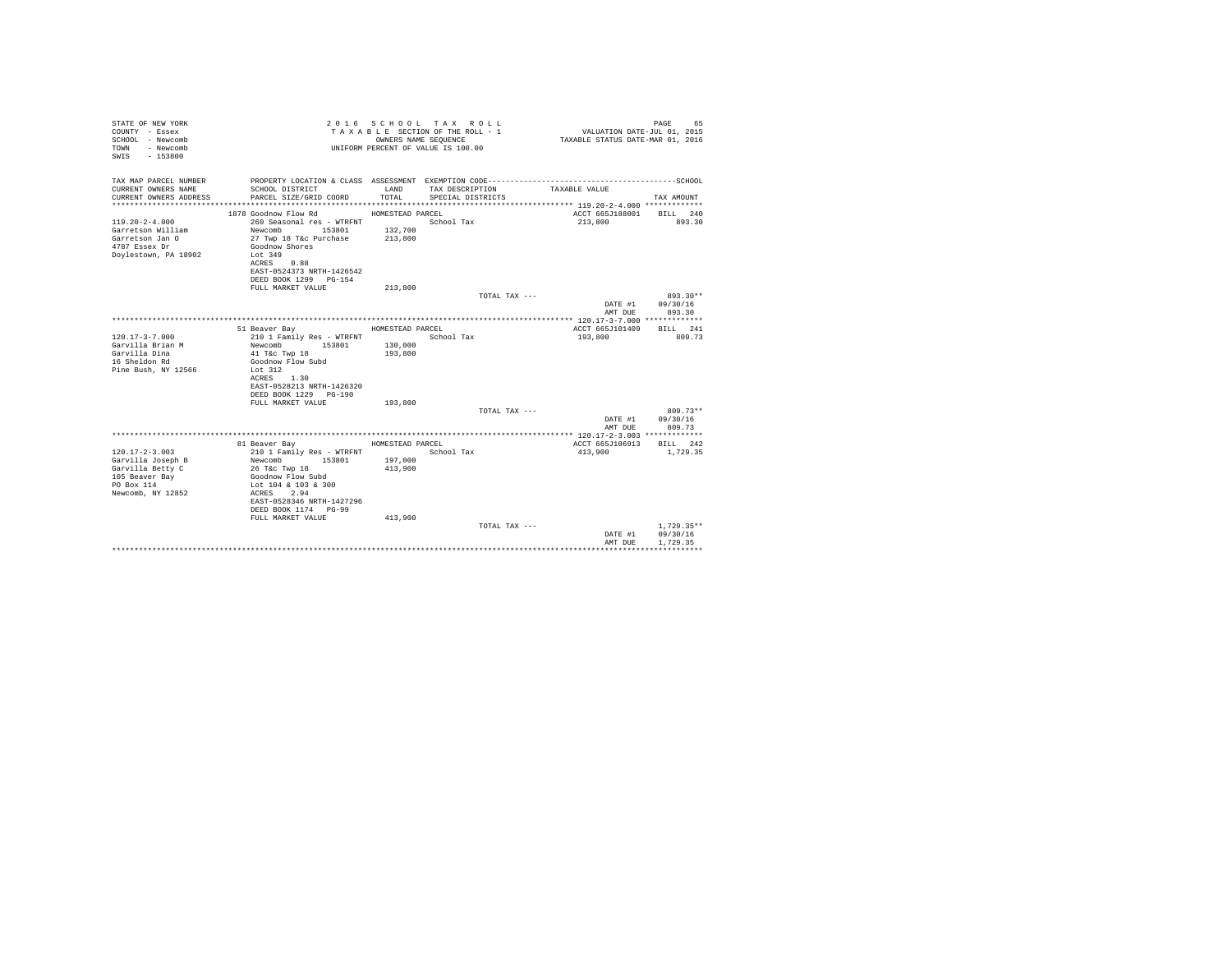| STATE OF NEW YORK<br>COUNTY - Essex<br>SCHOOL - Newcomb<br>- Newcomb<br>TOWN<br>$-153800$<br>SWIS |                                                   |                    | 2016 SCHOOL TAX ROLL<br>TAXABLE SECTION OF THE ROLL - 1<br>OWNERS NAME SEQUENCE<br>UNIFORM PERCENT OF VALUE IS 100.00 | VALUATION DATE-JUL 01, 2015<br>TAXABLE STATUS DATE-MAR 01, 2016 | PAGE<br>66         |
|---------------------------------------------------------------------------------------------------|---------------------------------------------------|--------------------|-----------------------------------------------------------------------------------------------------------------------|-----------------------------------------------------------------|--------------------|
| TAX MAP PARCEL NUMBER<br>CURRENT OWNERS NAME                                                      | SCHOOL DISTRICT                                   | LAND               | TAX DESCRIPTION                                                                                                       | TAXABLE VALUE                                                   |                    |
| CURRENT OWNERS ADDRESS                                                                            | PARCEL SIZE/GRID COORD                            | TOTAL              | SPECIAL DISTRICTS                                                                                                     |                                                                 | TAX AMOUNT         |
|                                                                                                   |                                                   |                    |                                                                                                                       |                                                                 |                    |
|                                                                                                   | 105 Beaver Bay                                    | HOMESTEAD PARCEL   |                                                                                                                       | ACCT 665J105815 BILL 243                                        |                    |
| $120.17 - 2 - 6.000$                                                                              | 210 1 Family Res - WTRFNT                         |                    | School Tax                                                                                                            | 329,000                                                         | 1,374.63           |
| Garvilla Michael J                                                                                | Newcomb 153801                                    | 155,500            |                                                                                                                       |                                                                 |                    |
| Garvilla Beth A                                                                                   | 26 T&c Twp 18                                     | 329,000            |                                                                                                                       |                                                                 |                    |
| 22025 Hardscrabble Rd<br>Georgetown, DE 19947                                                     | Goodnow Flow Subd<br>Lot 101                      |                    |                                                                                                                       |                                                                 |                    |
|                                                                                                   | ACRES 2.43                                        |                    |                                                                                                                       |                                                                 |                    |
|                                                                                                   | EAST-0528715 NRTH-1427333                         |                    |                                                                                                                       |                                                                 |                    |
|                                                                                                   | DEED BOOK 1472 PG-31                              |                    |                                                                                                                       |                                                                 |                    |
|                                                                                                   | FULL MARKET VALUE                                 | 329,000            | TOTAL TAX ---                                                                                                         |                                                                 | $1.374.63**$       |
|                                                                                                   |                                                   |                    |                                                                                                                       | DATE #1                                                         | 09/30/16           |
|                                                                                                   |                                                   |                    |                                                                                                                       | AMT DUE                                                         | 1,374.63           |
|                                                                                                   |                                                   |                    |                                                                                                                       |                                                                 |                    |
|                                                                                                   | 1056 Goodnow Flow Rd                              | HOMESTEAD PARCEL   |                                                                                                                       | ACCT 665J101508                                                 | BILL 244           |
| $120.18 - 1 - 9.000$                                                                              | 210 1 Family Res - WTRFNT                         |                    | School Tax                                                                                                            | 178,300                                                         | 744.97             |
| Garvilla Richard J<br>Garvilla Lisa A                                                             | 153801<br>Newcomb<br>46 T&c Twp 18                | 126,800<br>178,300 |                                                                                                                       |                                                                 |                    |
| 19 Borden Ave                                                                                     | Goodnow Flow Subd                                 |                    |                                                                                                                       |                                                                 |                    |
| PO Box 1469                                                                                       | Lot 144                                           |                    |                                                                                                                       |                                                                 |                    |
| Pine Bush, NY 12566                                                                               | ACRES 0.83                                        |                    |                                                                                                                       |                                                                 |                    |
|                                                                                                   | EAST-0536875 NRTH-1427679                         |                    |                                                                                                                       |                                                                 |                    |
|                                                                                                   | DEED BOOK 1260 PG-31<br>FULL MARKET VALUE         | 178,300            |                                                                                                                       |                                                                 |                    |
|                                                                                                   |                                                   |                    | TOTAL TAX ---                                                                                                         |                                                                 | $744.97**$         |
|                                                                                                   |                                                   |                    |                                                                                                                       |                                                                 | DATE #1 09/30/16   |
|                                                                                                   |                                                   |                    |                                                                                                                       | AMT DUE                                                         | 744.97             |
|                                                                                                   |                                                   |                    |                                                                                                                       |                                                                 |                    |
|                                                                                                   | 72 Montavne Wav                                   | HOMESTEAD PARCEL   | School Tax                                                                                                            | ACCT 665J103614<br>46,600                                       | BILL 245<br>194.70 |
|                                                                                                   |                                                   | 29,000             |                                                                                                                       |                                                                 |                    |
|                                                                                                   |                                                   | 46,600             |                                                                                                                       |                                                                 |                    |
| Fort Edward, NY 12828-2224 Bldg 2                                                                 |                                                   |                    |                                                                                                                       |                                                                 |                    |
|                                                                                                   | ACRES 0.50                                        |                    |                                                                                                                       |                                                                 |                    |
|                                                                                                   | EAST-0554901 NRTH-1447288<br>DEED BOOK 227 PG-597 |                    |                                                                                                                       |                                                                 |                    |
|                                                                                                   | FULL MARKET VALUE                                 | 46,600             |                                                                                                                       |                                                                 |                    |
|                                                                                                   |                                                   |                    | TOTAL TAX ---                                                                                                         |                                                                 | $194.70**$         |
|                                                                                                   |                                                   |                    |                                                                                                                       | DATE #1                                                         | 09/30/16           |
|                                                                                                   |                                                   |                    |                                                                                                                       | AMT DUE                                                         | 194.70             |
|                                                                                                   |                                                   |                    |                                                                                                                       |                                                                 |                    |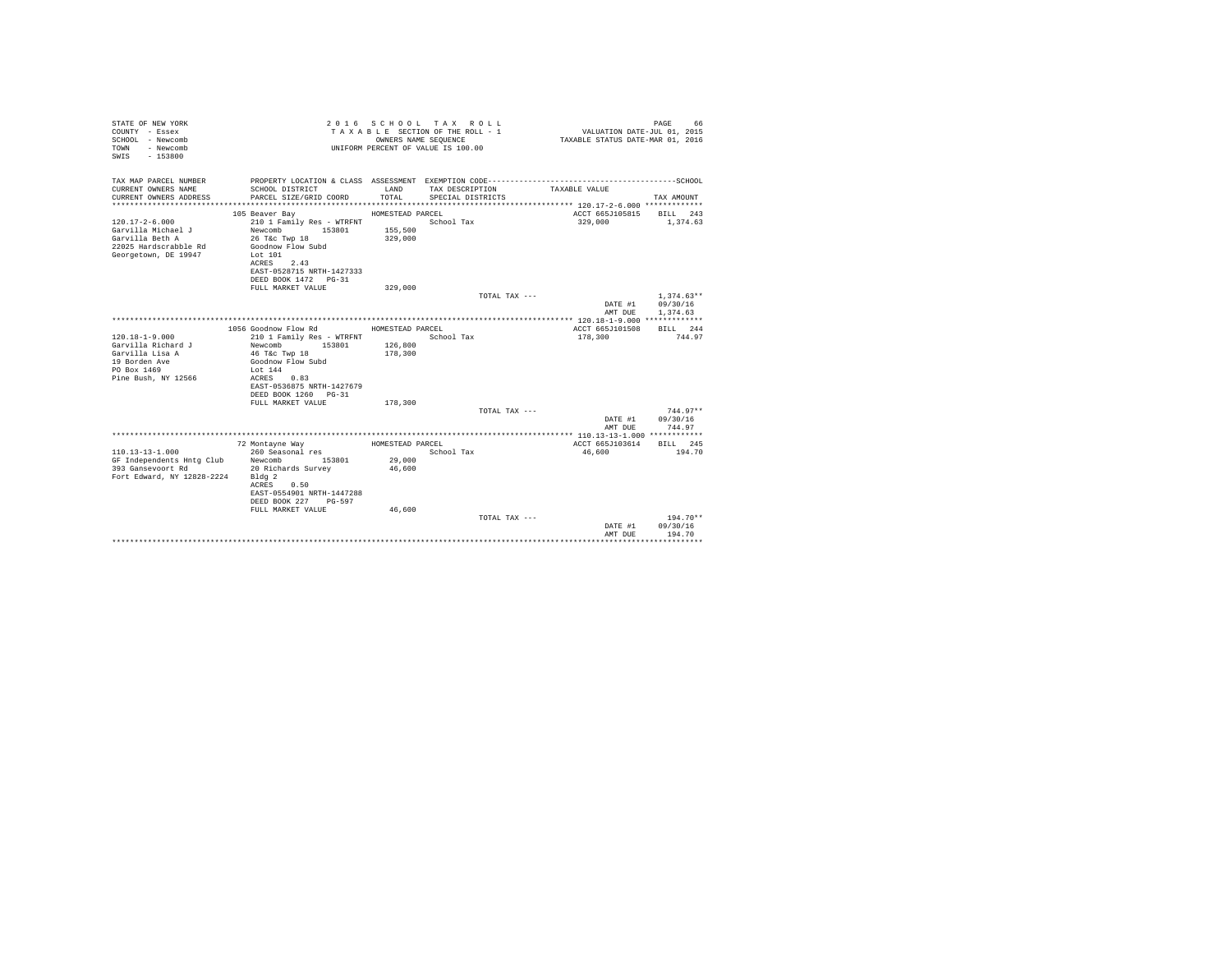| PROPERTY LOCATION & CLASS ASSESSMENT EXEMPTION CODE-----------------------------------SCHOOL<br>TAX DESCRIPTION<br>LAND<br>CURRENT OWNERS NAME<br>SCHOOL DISTRICT<br>TAXABLE VALUE<br>TOTAL<br>CURRENT OWNERS ADDRESS<br>PARCEL SIZE/GRID COORD<br>SPECIAL DISTRICTS<br>TAX AMOUNT<br>ACCT 665J104905 BILL 246<br>72 Marcy Ln<br>HOMESTEAD PARCEL<br>210 1 Family Res<br>School Tax<br>67,700<br>282.86<br>Newcomb 153801<br>30,200<br>161 Lee Ave<br>Pt 5 Thorns Survey<br>67,700<br>Rockville Centre, NY 11570 ACRES 0.60<br>EAST-0558125 NRTH-1442610<br>DEED BOOK 1074 PG-257<br>67.700<br>FULL MARKET VALUE<br>TOTAL TAX ---<br>$282.86**$<br>DATE #1<br>09/30/16<br>AMT DUE<br>282.86<br>5625 NYS Route 28N<br>BILL 247<br>HOMESTEAD PARCEL<br>ACCT 665J103607<br>210 1 Family Res<br>RES. STAR 41854<br>30,000<br>130,000<br>Newcomb 153801<br>30,200 School Tax<br>543.17<br>3 Richards Survey<br>130,000<br>ACRES 0.60<br>EAST-0546042 NRTH-1446463<br>DEED BOOK 544 PG-57<br>FULL MARKET VALUE<br>130,000<br>TOTAL TAX ---<br>$470.17**$<br>09/30/16<br>DATE #1<br>AMT DUE<br>470.17<br>1435 Goodnow Flow Rd<br>260 Seasonal res<br>ACCT 665J176029 BILL 248<br>HOMESTEAD PARCEL<br>$120. - 1 - 10.028/7$<br>School Tax<br>22,500<br>94.01<br>Newcomb 153801<br>100<br>Gibbs Richard R<br>5625 NYS Rte 28N<br>Tax Map #120.00-01-10.028<br>22,500<br>Newcomb, NY 12852<br>(otter Pond Club Inc)<br>EAST-0533522 NRTH-1424310<br>22,500<br>FULL MARKET VALUE<br>$94.01**$<br>TOTAL TAX ---<br>DATE #1<br>09/30/16<br>AMT DUR<br>94.01<br>BILL 249<br>55 Pine Tree Rd<br>HOMESTEAD PARCEL<br>ACCT 665J104407<br>210 1 Family Res<br>School Tax<br>150,000<br>626.73<br>Newcomb 153801<br>42,100<br>4 Ords Patent<br>150,000<br>6 Glenview Dr<br>ACRES 9.10<br>Red Hook, NY 12571<br>EAST-0542545 NRTH-1445702<br>DEED BOOK 1455 PG-91<br>FULL MARKET VALUE<br>150,000<br>$626.73**$<br>TOTAL TAX ---<br>DATE #1<br>09/30/16<br>626.73<br>AMT DUE | STATE OF NEW YORK<br>COUNTY - Essex<br>SCHOOL - Newcomb<br>TOWN - Newcomb<br>SWIS - 153800 |  | 2016 SCHOOL TAX ROLL<br>TAXABLE SECTION OF THE ROLL - 1<br>OWNERS NAME SEQUENCE<br>UNIFORM PERCENT OF VALUE IS 100.00 | VALUATION DATE-JUL 01, 2015<br>TAXABLE STATUS DATE-MAR 01, 2016 | PAGE<br>67 |
|----------------------------------------------------------------------------------------------------------------------------------------------------------------------------------------------------------------------------------------------------------------------------------------------------------------------------------------------------------------------------------------------------------------------------------------------------------------------------------------------------------------------------------------------------------------------------------------------------------------------------------------------------------------------------------------------------------------------------------------------------------------------------------------------------------------------------------------------------------------------------------------------------------------------------------------------------------------------------------------------------------------------------------------------------------------------------------------------------------------------------------------------------------------------------------------------------------------------------------------------------------------------------------------------------------------------------------------------------------------------------------------------------------------------------------------------------------------------------------------------------------------------------------------------------------------------------------------------------------------------------------------------------------------------------------------------------------------------------------------------------------------------------------------------------------------------------------------------------------------------------------------------------------------------------------------------------------|--------------------------------------------------------------------------------------------|--|-----------------------------------------------------------------------------------------------------------------------|-----------------------------------------------------------------|------------|
|                                                                                                                                                                                                                                                                                                                                                                                                                                                                                                                                                                                                                                                                                                                                                                                                                                                                                                                                                                                                                                                                                                                                                                                                                                                                                                                                                                                                                                                                                                                                                                                                                                                                                                                                                                                                                                                                                                                                                          | TAX MAP PARCEL NUMBER                                                                      |  |                                                                                                                       |                                                                 |            |
|                                                                                                                                                                                                                                                                                                                                                                                                                                                                                                                                                                                                                                                                                                                                                                                                                                                                                                                                                                                                                                                                                                                                                                                                                                                                                                                                                                                                                                                                                                                                                                                                                                                                                                                                                                                                                                                                                                                                                          |                                                                                            |  |                                                                                                                       |                                                                 |            |
|                                                                                                                                                                                                                                                                                                                                                                                                                                                                                                                                                                                                                                                                                                                                                                                                                                                                                                                                                                                                                                                                                                                                                                                                                                                                                                                                                                                                                                                                                                                                                                                                                                                                                                                                                                                                                                                                                                                                                          |                                                                                            |  |                                                                                                                       |                                                                 |            |
|                                                                                                                                                                                                                                                                                                                                                                                                                                                                                                                                                                                                                                                                                                                                                                                                                                                                                                                                                                                                                                                                                                                                                                                                                                                                                                                                                                                                                                                                                                                                                                                                                                                                                                                                                                                                                                                                                                                                                          |                                                                                            |  |                                                                                                                       |                                                                 |            |
|                                                                                                                                                                                                                                                                                                                                                                                                                                                                                                                                                                                                                                                                                                                                                                                                                                                                                                                                                                                                                                                                                                                                                                                                                                                                                                                                                                                                                                                                                                                                                                                                                                                                                                                                                                                                                                                                                                                                                          | $110.18 - 1 - 4.000$                                                                       |  |                                                                                                                       |                                                                 |            |
|                                                                                                                                                                                                                                                                                                                                                                                                                                                                                                                                                                                                                                                                                                                                                                                                                                                                                                                                                                                                                                                                                                                                                                                                                                                                                                                                                                                                                                                                                                                                                                                                                                                                                                                                                                                                                                                                                                                                                          | Gibbons Robert T                                                                           |  |                                                                                                                       |                                                                 |            |
|                                                                                                                                                                                                                                                                                                                                                                                                                                                                                                                                                                                                                                                                                                                                                                                                                                                                                                                                                                                                                                                                                                                                                                                                                                                                                                                                                                                                                                                                                                                                                                                                                                                                                                                                                                                                                                                                                                                                                          |                                                                                            |  |                                                                                                                       |                                                                 |            |
|                                                                                                                                                                                                                                                                                                                                                                                                                                                                                                                                                                                                                                                                                                                                                                                                                                                                                                                                                                                                                                                                                                                                                                                                                                                                                                                                                                                                                                                                                                                                                                                                                                                                                                                                                                                                                                                                                                                                                          |                                                                                            |  |                                                                                                                       |                                                                 |            |
|                                                                                                                                                                                                                                                                                                                                                                                                                                                                                                                                                                                                                                                                                                                                                                                                                                                                                                                                                                                                                                                                                                                                                                                                                                                                                                                                                                                                                                                                                                                                                                                                                                                                                                                                                                                                                                                                                                                                                          |                                                                                            |  |                                                                                                                       |                                                                 |            |
|                                                                                                                                                                                                                                                                                                                                                                                                                                                                                                                                                                                                                                                                                                                                                                                                                                                                                                                                                                                                                                                                                                                                                                                                                                                                                                                                                                                                                                                                                                                                                                                                                                                                                                                                                                                                                                                                                                                                                          |                                                                                            |  |                                                                                                                       |                                                                 |            |
|                                                                                                                                                                                                                                                                                                                                                                                                                                                                                                                                                                                                                                                                                                                                                                                                                                                                                                                                                                                                                                                                                                                                                                                                                                                                                                                                                                                                                                                                                                                                                                                                                                                                                                                                                                                                                                                                                                                                                          |                                                                                            |  |                                                                                                                       |                                                                 |            |
|                                                                                                                                                                                                                                                                                                                                                                                                                                                                                                                                                                                                                                                                                                                                                                                                                                                                                                                                                                                                                                                                                                                                                                                                                                                                                                                                                                                                                                                                                                                                                                                                                                                                                                                                                                                                                                                                                                                                                          |                                                                                            |  |                                                                                                                       |                                                                 |            |
|                                                                                                                                                                                                                                                                                                                                                                                                                                                                                                                                                                                                                                                                                                                                                                                                                                                                                                                                                                                                                                                                                                                                                                                                                                                                                                                                                                                                                                                                                                                                                                                                                                                                                                                                                                                                                                                                                                                                                          |                                                                                            |  |                                                                                                                       |                                                                 |            |
|                                                                                                                                                                                                                                                                                                                                                                                                                                                                                                                                                                                                                                                                                                                                                                                                                                                                                                                                                                                                                                                                                                                                                                                                                                                                                                                                                                                                                                                                                                                                                                                                                                                                                                                                                                                                                                                                                                                                                          |                                                                                            |  |                                                                                                                       |                                                                 |            |
|                                                                                                                                                                                                                                                                                                                                                                                                                                                                                                                                                                                                                                                                                                                                                                                                                                                                                                                                                                                                                                                                                                                                                                                                                                                                                                                                                                                                                                                                                                                                                                                                                                                                                                                                                                                                                                                                                                                                                          |                                                                                            |  |                                                                                                                       |                                                                 |            |
|                                                                                                                                                                                                                                                                                                                                                                                                                                                                                                                                                                                                                                                                                                                                                                                                                                                                                                                                                                                                                                                                                                                                                                                                                                                                                                                                                                                                                                                                                                                                                                                                                                                                                                                                                                                                                                                                                                                                                          | $109.16 - 5 - 3.000$                                                                       |  |                                                                                                                       |                                                                 |            |
|                                                                                                                                                                                                                                                                                                                                                                                                                                                                                                                                                                                                                                                                                                                                                                                                                                                                                                                                                                                                                                                                                                                                                                                                                                                                                                                                                                                                                                                                                                                                                                                                                                                                                                                                                                                                                                                                                                                                                          | Gibbs Richard R                                                                            |  |                                                                                                                       |                                                                 |            |
|                                                                                                                                                                                                                                                                                                                                                                                                                                                                                                                                                                                                                                                                                                                                                                                                                                                                                                                                                                                                                                                                                                                                                                                                                                                                                                                                                                                                                                                                                                                                                                                                                                                                                                                                                                                                                                                                                                                                                          | Gibbs Sharie Lee                                                                           |  |                                                                                                                       |                                                                 |            |
|                                                                                                                                                                                                                                                                                                                                                                                                                                                                                                                                                                                                                                                                                                                                                                                                                                                                                                                                                                                                                                                                                                                                                                                                                                                                                                                                                                                                                                                                                                                                                                                                                                                                                                                                                                                                                                                                                                                                                          | 5625 NYS Rte 28N                                                                           |  |                                                                                                                       |                                                                 |            |
|                                                                                                                                                                                                                                                                                                                                                                                                                                                                                                                                                                                                                                                                                                                                                                                                                                                                                                                                                                                                                                                                                                                                                                                                                                                                                                                                                                                                                                                                                                                                                                                                                                                                                                                                                                                                                                                                                                                                                          | Newcomb, NY 12852                                                                          |  |                                                                                                                       |                                                                 |            |
|                                                                                                                                                                                                                                                                                                                                                                                                                                                                                                                                                                                                                                                                                                                                                                                                                                                                                                                                                                                                                                                                                                                                                                                                                                                                                                                                                                                                                                                                                                                                                                                                                                                                                                                                                                                                                                                                                                                                                          |                                                                                            |  |                                                                                                                       |                                                                 |            |
|                                                                                                                                                                                                                                                                                                                                                                                                                                                                                                                                                                                                                                                                                                                                                                                                                                                                                                                                                                                                                                                                                                                                                                                                                                                                                                                                                                                                                                                                                                                                                                                                                                                                                                                                                                                                                                                                                                                                                          |                                                                                            |  |                                                                                                                       |                                                                 |            |
|                                                                                                                                                                                                                                                                                                                                                                                                                                                                                                                                                                                                                                                                                                                                                                                                                                                                                                                                                                                                                                                                                                                                                                                                                                                                                                                                                                                                                                                                                                                                                                                                                                                                                                                                                                                                                                                                                                                                                          |                                                                                            |  |                                                                                                                       |                                                                 |            |
|                                                                                                                                                                                                                                                                                                                                                                                                                                                                                                                                                                                                                                                                                                                                                                                                                                                                                                                                                                                                                                                                                                                                                                                                                                                                                                                                                                                                                                                                                                                                                                                                                                                                                                                                                                                                                                                                                                                                                          |                                                                                            |  |                                                                                                                       |                                                                 |            |
|                                                                                                                                                                                                                                                                                                                                                                                                                                                                                                                                                                                                                                                                                                                                                                                                                                                                                                                                                                                                                                                                                                                                                                                                                                                                                                                                                                                                                                                                                                                                                                                                                                                                                                                                                                                                                                                                                                                                                          |                                                                                            |  |                                                                                                                       |                                                                 |            |
|                                                                                                                                                                                                                                                                                                                                                                                                                                                                                                                                                                                                                                                                                                                                                                                                                                                                                                                                                                                                                                                                                                                                                                                                                                                                                                                                                                                                                                                                                                                                                                                                                                                                                                                                                                                                                                                                                                                                                          |                                                                                            |  |                                                                                                                       |                                                                 |            |
|                                                                                                                                                                                                                                                                                                                                                                                                                                                                                                                                                                                                                                                                                                                                                                                                                                                                                                                                                                                                                                                                                                                                                                                                                                                                                                                                                                                                                                                                                                                                                                                                                                                                                                                                                                                                                                                                                                                                                          |                                                                                            |  |                                                                                                                       |                                                                 |            |
|                                                                                                                                                                                                                                                                                                                                                                                                                                                                                                                                                                                                                                                                                                                                                                                                                                                                                                                                                                                                                                                                                                                                                                                                                                                                                                                                                                                                                                                                                                                                                                                                                                                                                                                                                                                                                                                                                                                                                          |                                                                                            |  |                                                                                                                       |                                                                 |            |
|                                                                                                                                                                                                                                                                                                                                                                                                                                                                                                                                                                                                                                                                                                                                                                                                                                                                                                                                                                                                                                                                                                                                                                                                                                                                                                                                                                                                                                                                                                                                                                                                                                                                                                                                                                                                                                                                                                                                                          |                                                                                            |  |                                                                                                                       |                                                                 |            |
|                                                                                                                                                                                                                                                                                                                                                                                                                                                                                                                                                                                                                                                                                                                                                                                                                                                                                                                                                                                                                                                                                                                                                                                                                                                                                                                                                                                                                                                                                                                                                                                                                                                                                                                                                                                                                                                                                                                                                          |                                                                                            |  |                                                                                                                       |                                                                 |            |
|                                                                                                                                                                                                                                                                                                                                                                                                                                                                                                                                                                                                                                                                                                                                                                                                                                                                                                                                                                                                                                                                                                                                                                                                                                                                                                                                                                                                                                                                                                                                                                                                                                                                                                                                                                                                                                                                                                                                                          |                                                                                            |  |                                                                                                                       |                                                                 |            |
|                                                                                                                                                                                                                                                                                                                                                                                                                                                                                                                                                                                                                                                                                                                                                                                                                                                                                                                                                                                                                                                                                                                                                                                                                                                                                                                                                                                                                                                                                                                                                                                                                                                                                                                                                                                                                                                                                                                                                          |                                                                                            |  |                                                                                                                       |                                                                 |            |
|                                                                                                                                                                                                                                                                                                                                                                                                                                                                                                                                                                                                                                                                                                                                                                                                                                                                                                                                                                                                                                                                                                                                                                                                                                                                                                                                                                                                                                                                                                                                                                                                                                                                                                                                                                                                                                                                                                                                                          |                                                                                            |  |                                                                                                                       |                                                                 |            |
|                                                                                                                                                                                                                                                                                                                                                                                                                                                                                                                                                                                                                                                                                                                                                                                                                                                                                                                                                                                                                                                                                                                                                                                                                                                                                                                                                                                                                                                                                                                                                                                                                                                                                                                                                                                                                                                                                                                                                          |                                                                                            |  |                                                                                                                       |                                                                 |            |
|                                                                                                                                                                                                                                                                                                                                                                                                                                                                                                                                                                                                                                                                                                                                                                                                                                                                                                                                                                                                                                                                                                                                                                                                                                                                                                                                                                                                                                                                                                                                                                                                                                                                                                                                                                                                                                                                                                                                                          |                                                                                            |  |                                                                                                                       |                                                                 |            |
|                                                                                                                                                                                                                                                                                                                                                                                                                                                                                                                                                                                                                                                                                                                                                                                                                                                                                                                                                                                                                                                                                                                                                                                                                                                                                                                                                                                                                                                                                                                                                                                                                                                                                                                                                                                                                                                                                                                                                          |                                                                                            |  |                                                                                                                       |                                                                 |            |
|                                                                                                                                                                                                                                                                                                                                                                                                                                                                                                                                                                                                                                                                                                                                                                                                                                                                                                                                                                                                                                                                                                                                                                                                                                                                                                                                                                                                                                                                                                                                                                                                                                                                                                                                                                                                                                                                                                                                                          |                                                                                            |  |                                                                                                                       |                                                                 |            |
|                                                                                                                                                                                                                                                                                                                                                                                                                                                                                                                                                                                                                                                                                                                                                                                                                                                                                                                                                                                                                                                                                                                                                                                                                                                                                                                                                                                                                                                                                                                                                                                                                                                                                                                                                                                                                                                                                                                                                          | $109.15 - 3 - 6.000$                                                                       |  |                                                                                                                       |                                                                 |            |
|                                                                                                                                                                                                                                                                                                                                                                                                                                                                                                                                                                                                                                                                                                                                                                                                                                                                                                                                                                                                                                                                                                                                                                                                                                                                                                                                                                                                                                                                                                                                                                                                                                                                                                                                                                                                                                                                                                                                                          | Gilnack Gerald M                                                                           |  |                                                                                                                       |                                                                 |            |
|                                                                                                                                                                                                                                                                                                                                                                                                                                                                                                                                                                                                                                                                                                                                                                                                                                                                                                                                                                                                                                                                                                                                                                                                                                                                                                                                                                                                                                                                                                                                                                                                                                                                                                                                                                                                                                                                                                                                                          | Gilnack Susan J                                                                            |  |                                                                                                                       |                                                                 |            |
|                                                                                                                                                                                                                                                                                                                                                                                                                                                                                                                                                                                                                                                                                                                                                                                                                                                                                                                                                                                                                                                                                                                                                                                                                                                                                                                                                                                                                                                                                                                                                                                                                                                                                                                                                                                                                                                                                                                                                          |                                                                                            |  |                                                                                                                       |                                                                 |            |
|                                                                                                                                                                                                                                                                                                                                                                                                                                                                                                                                                                                                                                                                                                                                                                                                                                                                                                                                                                                                                                                                                                                                                                                                                                                                                                                                                                                                                                                                                                                                                                                                                                                                                                                                                                                                                                                                                                                                                          |                                                                                            |  |                                                                                                                       |                                                                 |            |
|                                                                                                                                                                                                                                                                                                                                                                                                                                                                                                                                                                                                                                                                                                                                                                                                                                                                                                                                                                                                                                                                                                                                                                                                                                                                                                                                                                                                                                                                                                                                                                                                                                                                                                                                                                                                                                                                                                                                                          |                                                                                            |  |                                                                                                                       |                                                                 |            |
|                                                                                                                                                                                                                                                                                                                                                                                                                                                                                                                                                                                                                                                                                                                                                                                                                                                                                                                                                                                                                                                                                                                                                                                                                                                                                                                                                                                                                                                                                                                                                                                                                                                                                                                                                                                                                                                                                                                                                          |                                                                                            |  |                                                                                                                       |                                                                 |            |
|                                                                                                                                                                                                                                                                                                                                                                                                                                                                                                                                                                                                                                                                                                                                                                                                                                                                                                                                                                                                                                                                                                                                                                                                                                                                                                                                                                                                                                                                                                                                                                                                                                                                                                                                                                                                                                                                                                                                                          |                                                                                            |  |                                                                                                                       |                                                                 |            |
|                                                                                                                                                                                                                                                                                                                                                                                                                                                                                                                                                                                                                                                                                                                                                                                                                                                                                                                                                                                                                                                                                                                                                                                                                                                                                                                                                                                                                                                                                                                                                                                                                                                                                                                                                                                                                                                                                                                                                          |                                                                                            |  |                                                                                                                       |                                                                 |            |
|                                                                                                                                                                                                                                                                                                                                                                                                                                                                                                                                                                                                                                                                                                                                                                                                                                                                                                                                                                                                                                                                                                                                                                                                                                                                                                                                                                                                                                                                                                                                                                                                                                                                                                                                                                                                                                                                                                                                                          |                                                                                            |  |                                                                                                                       |                                                                 |            |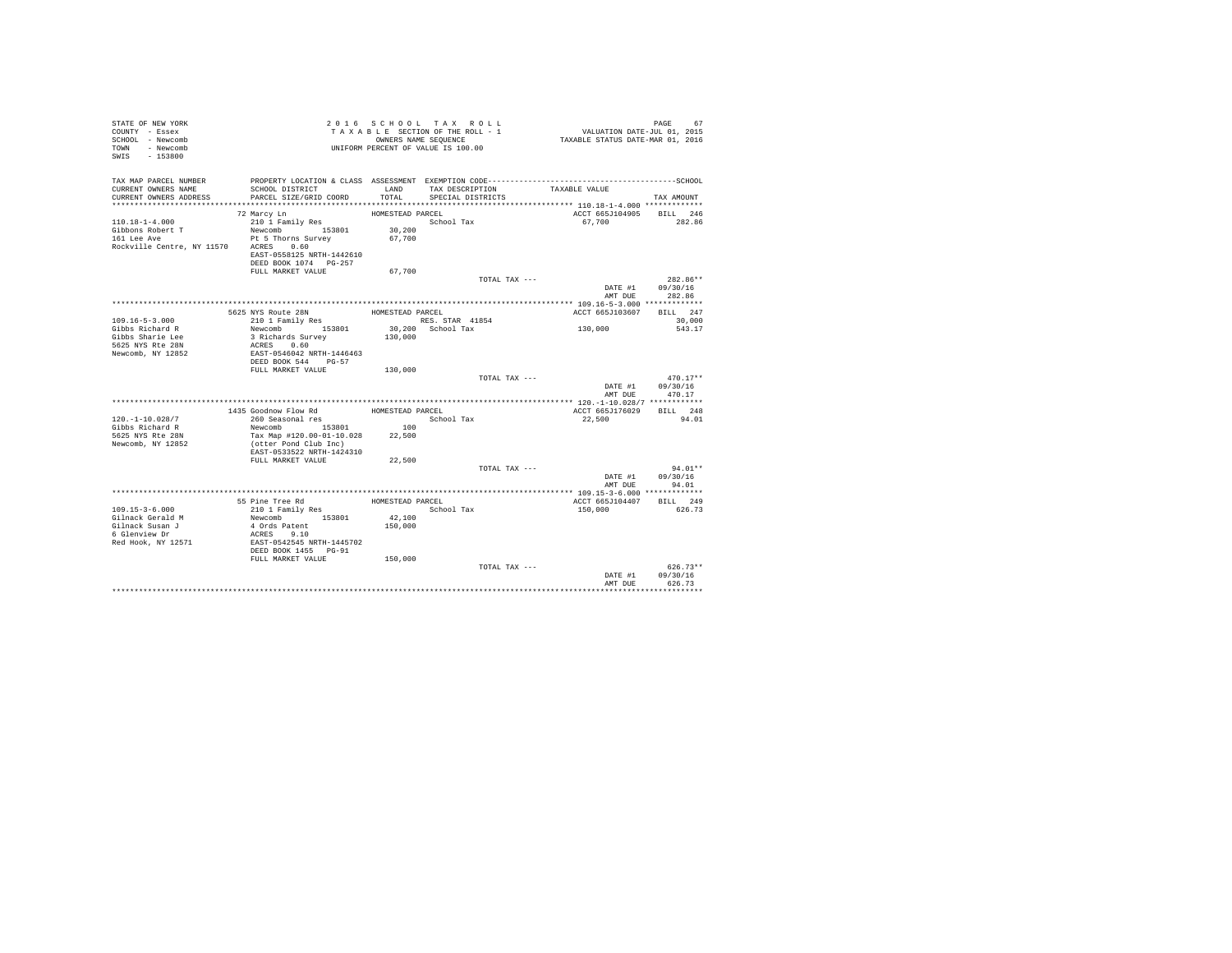| STATE OF NEW YORK<br>COUNTY - Essex<br>SCHOOL - Newcomb<br>- Newcomb<br><b>TOWN</b><br>$-153800$<br>SWIS                                  |                                                                                                                                                       | OWNERS NAME SEQUENCE                               | 2016 SCHOOL TAX ROLL<br>TAXABLE SECTION OF THE ROLL - 1<br>UNIFORM PERCENT OF VALUE IS 100.00 | VALUATION DATE-JUL 01, 2015<br>TAXABLE STATUS DATE-MAR 01, 2016 | PAGE<br>68                       |
|-------------------------------------------------------------------------------------------------------------------------------------------|-------------------------------------------------------------------------------------------------------------------------------------------------------|----------------------------------------------------|-----------------------------------------------------------------------------------------------|-----------------------------------------------------------------|----------------------------------|
| TAX MAP PARCEL NUMBER<br>CURRENT OWNERS NAME<br>CURRENT OWNERS ADDRESS                                                                    | SCHOOL DISTRICT<br>PARCEL SIZE/GRID COORD                                                                                                             | LAND<br>TOTAL                                      | TAX DESCRIPTION<br>SPECIAL DISTRICTS                                                          | TAXABLE VALUE                                                   | TAX AMOUNT                       |
| $110.13 - 13 - 7.000$<br>Ginsberg Roy<br>Mishkin Kirsten<br>PO Box 119<br>Newcomb, NY 12852<br>PRIOR OWNER ON 3/01/2016 FULL MARKET VALUE | NYS Route 28N<br>311 Res vac land<br>Newcomb<br>153801<br>20 T&C PUR TWP 27 RS<br>2.00<br>ACRES<br>EAST-0555182 NRTH-1446342<br>DEED BOOK 1615 PG-199 | NON-HOMESTEAD PARCEL<br>12,800<br>12,800<br>12,800 | School Tax                                                                                    | ACCT 665Z010007 BILL 250<br>12,800                              | 223.30                           |
| Ginsberg Roy                                                                                                                              |                                                                                                                                                       |                                                    | TOTAL TAX $---$                                                                               | DATE #1<br>AMT DUE                                              | $223.30**$<br>09/30/16<br>223.30 |
|                                                                                                                                           |                                                                                                                                                       |                                                    |                                                                                               |                                                                 |                                  |
|                                                                                                                                           | 1640 Goodnow Flow Rd                                                                                                                                  | HOMESTEAD PARCEL                                   |                                                                                               | ACCT 665J176004                                                 | BILL 251                         |
| $120.17 - 4 - 3.000$<br>Ginsberg Roy H<br>Mishkin Kirsten E<br>PO Box 119<br>Newcomb, NY 12852                                            | 210 1 Family Res - WTRFNT<br>153801<br>Newcomb<br>40 & 41 T&c Twp 18<br>Goodnow Flow Subd<br>Lot 315                                                  | 130,100<br>371,200                                 | School Tax                                                                                    | 371,200                                                         | 1,550.95                         |
| PRIOR OWNER ON 3/01/2016 EAST-0528421 NRTH-1425504<br>Ginsberg Roy H                                                                      | ACRES 1.40<br>DEED BOOK 1434 PG-24<br>FULL MARKET VALUE                                                                                               | 371,200                                            | TOTAL TAX ---                                                                                 | DATE #1                                                         | $1.550.95**$<br>09/30/16         |
|                                                                                                                                           |                                                                                                                                                       |                                                    |                                                                                               | AMT DUE                                                         | 1,550.95                         |
|                                                                                                                                           |                                                                                                                                                       |                                                    |                                                                                               |                                                                 |                                  |
| $110.18 - 4 - 4.000$<br>Gomez Bruce<br>61 Sanford Ln<br>Newcomb, NY 12852                                                                 | 61 Sanford Ln<br>210 1 Family Res<br>Newcomb 153801<br>Pt 5 Ts T&c Purchase<br>Db 929 Pg 305<br>ACRES 0.60 BANK CORE<br>EAST-0558839 NRTH-1441433     | HOMESTEAD PARCEL<br>30,200<br>87,000               | School Tax                                                                                    | ACCT 665J104408<br>87,000                                       | BILL 252<br>363.50               |
|                                                                                                                                           | DEED BOOK 1347 PG-185                                                                                                                                 |                                                    |                                                                                               |                                                                 |                                  |
|                                                                                                                                           | FULL MARKET VALUE                                                                                                                                     | 87,000                                             |                                                                                               |                                                                 |                                  |
|                                                                                                                                           |                                                                                                                                                       |                                                    | TOTAL TAX ---                                                                                 | DATE #1<br>AMT DUE                                              | $363.50**$<br>09/30/16<br>363.50 |
|                                                                                                                                           |                                                                                                                                                       |                                                    |                                                                                               |                                                                 |                                  |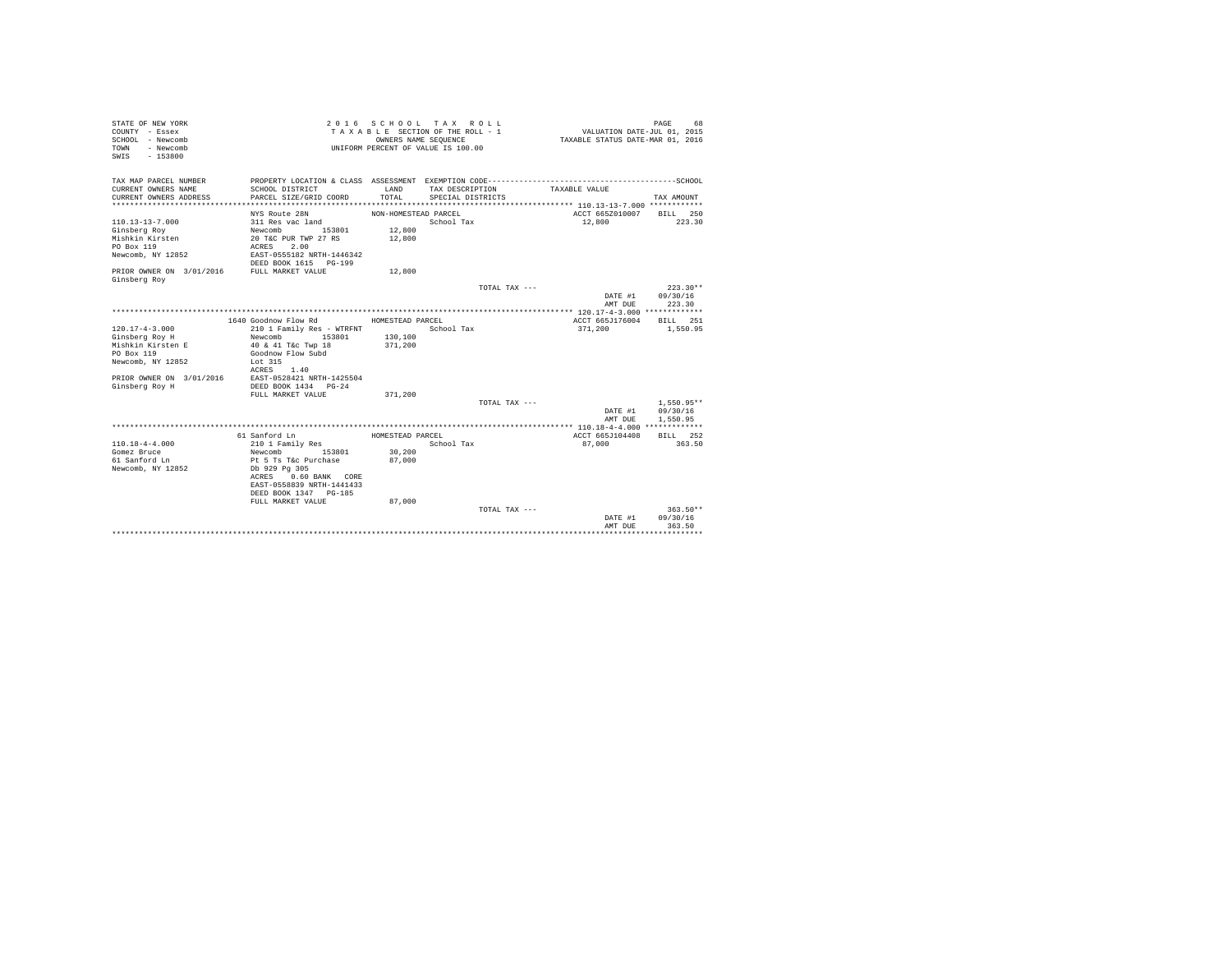| STATE OF NEW YORK<br>COUNTY - Essex<br>SCHOOL - Newcomb<br>- Newcomb<br>TOWN<br>SWIS - 153800                            |                                                                                                                                       |                      | 2016 SCHOOL TAX ROLL<br>TAXABLE SECTION OF THE ROLL - 1<br>OWNERS NAME SEOUENCE<br>UNIFORM PERCENT OF VALUE IS 100.00 | VALUATION DATE-JUL 01, 2015<br>TAXABLE STATUS DATE-MAR 01, 2016 | PAGE<br>69                               |
|--------------------------------------------------------------------------------------------------------------------------|---------------------------------------------------------------------------------------------------------------------------------------|----------------------|-----------------------------------------------------------------------------------------------------------------------|-----------------------------------------------------------------|------------------------------------------|
| TAX MAP PARCEL NUMBER                                                                                                    |                                                                                                                                       |                      |                                                                                                                       |                                                                 |                                          |
| CURRENT OWNERS NAME<br>CURRENT OWNERS ADDRESS                                                                            | SCHOOL DISTRICT<br>PARCEL SIZE/GRID COORD                                                                                             | LAND<br>TOTAL        | TAX DESCRIPTION<br>SPECIAL DISTRICTS                                                                                  | TAXABLE VALUE                                                   | TAX AMOUNT                               |
|                                                                                                                          |                                                                                                                                       |                      |                                                                                                                       |                                                                 |                                          |
|                                                                                                                          | 36 Sanford Ln                                                                                                                         | HOMESTEAD PARCEL     |                                                                                                                       | ACCT 665J104710 BILL 253                                        |                                          |
| $110.18 - 3 - 21.016$                                                                                                    | 210 1 Family Res                                                                                                                      |                      | RES. STAR 41854                                                                                                       |                                                                 | 30,000                                   |
| Gooden Michael K<br>36 Sanford Ln<br>Newcomb, NY 12852                                                                   | Newcomb 153801<br>Pt 4&5 Thorns Survey 77,600<br>Db 697 Pa 233<br>ACRES 1.08<br>EAST-0559508 NRTH-1441765<br>DEED BOOK 1496    PG-218 |                      | 34,100 School Tax                                                                                                     | 77,600                                                          | 324.23                                   |
|                                                                                                                          | FULL MARKET VALUE                                                                                                                     | 77,600               |                                                                                                                       |                                                                 |                                          |
|                                                                                                                          |                                                                                                                                       |                      | TOTAL TAX ---                                                                                                         | AMT DUE                                                         | $251.23**$<br>DATE #1 09/30/16<br>251.23 |
|                                                                                                                          |                                                                                                                                       |                      |                                                                                                                       |                                                                 |                                          |
|                                                                                                                          | Goodnow Flow Rd                                                                                                                       | NON-HOMESTEAD PARCEL |                                                                                                                       | ACCT 665J103615 BILL 254                                        |                                          |
| $120. -1 - 11.025$                                                                                                       | 315 Underwtr 1nd                                                                                                                      |                      | School Tax                                                                                                            | 11,100                                                          | 193.65                                   |
| Goodnow Flow Assoc Inc                                                                                                   | Newcomb 153801                                                                                                                        | 11,100               |                                                                                                                       |                                                                 |                                          |
| $PQ$ Box 418<br>Glens Falls, NY 12801                                                                                    | Pt 7 Lt T&c Twp 18<br>2016 BAR Decision<br>See 1031/218<br>ACRES 488.70<br>EAST-0531971 NRTH-1428064<br>DEED BOOK 423 PG-275          | 11,100               |                                                                                                                       |                                                                 |                                          |
|                                                                                                                          | FULL MARKET VALUE                                                                                                                     | 11,100               |                                                                                                                       |                                                                 | $193.65**$                               |
|                                                                                                                          |                                                                                                                                       |                      | TOTAL TAX ---                                                                                                         | AMT DUE                                                         | DATE #1 09/30/16<br>193.65               |
|                                                                                                                          |                                                                                                                                       |                      |                                                                                                                       |                                                                 |                                          |
|                                                                                                                          | Goodnow Flow Rd NON-HOMESTEAD PARCEL                                                                                                  |                      |                                                                                                                       | ACCT 665Z014001 BILL 255                                        |                                          |
| $120. -1 - 51.000$<br>Goodnow Flow Association Inc Newcomb 153801<br>PO Box 418<br>Glens Falls, NY 12801-0418 PL E #6605 | 314 Rural vac<10 - WTRFNT School Tax<br>45.66 T & C Twp 18 RS<br>ACRES 1.10<br>EAST-0538825 NRTH-1426384<br>DEED BOOK 1731 PG-109     | 2,500<br>2,500       |                                                                                                                       | 2,500                                                           | 43.61                                    |
|                                                                                                                          | FULL MARKET VALUE                                                                                                                     | 2,500                |                                                                                                                       |                                                                 |                                          |
|                                                                                                                          |                                                                                                                                       |                      | TOTAL TAX ---                                                                                                         | DATE #1<br>AMT DUR                                              | $43.61**$<br>09/30/16<br>43.61           |
|                                                                                                                          |                                                                                                                                       |                      |                                                                                                                       | ****************************                                    |                                          |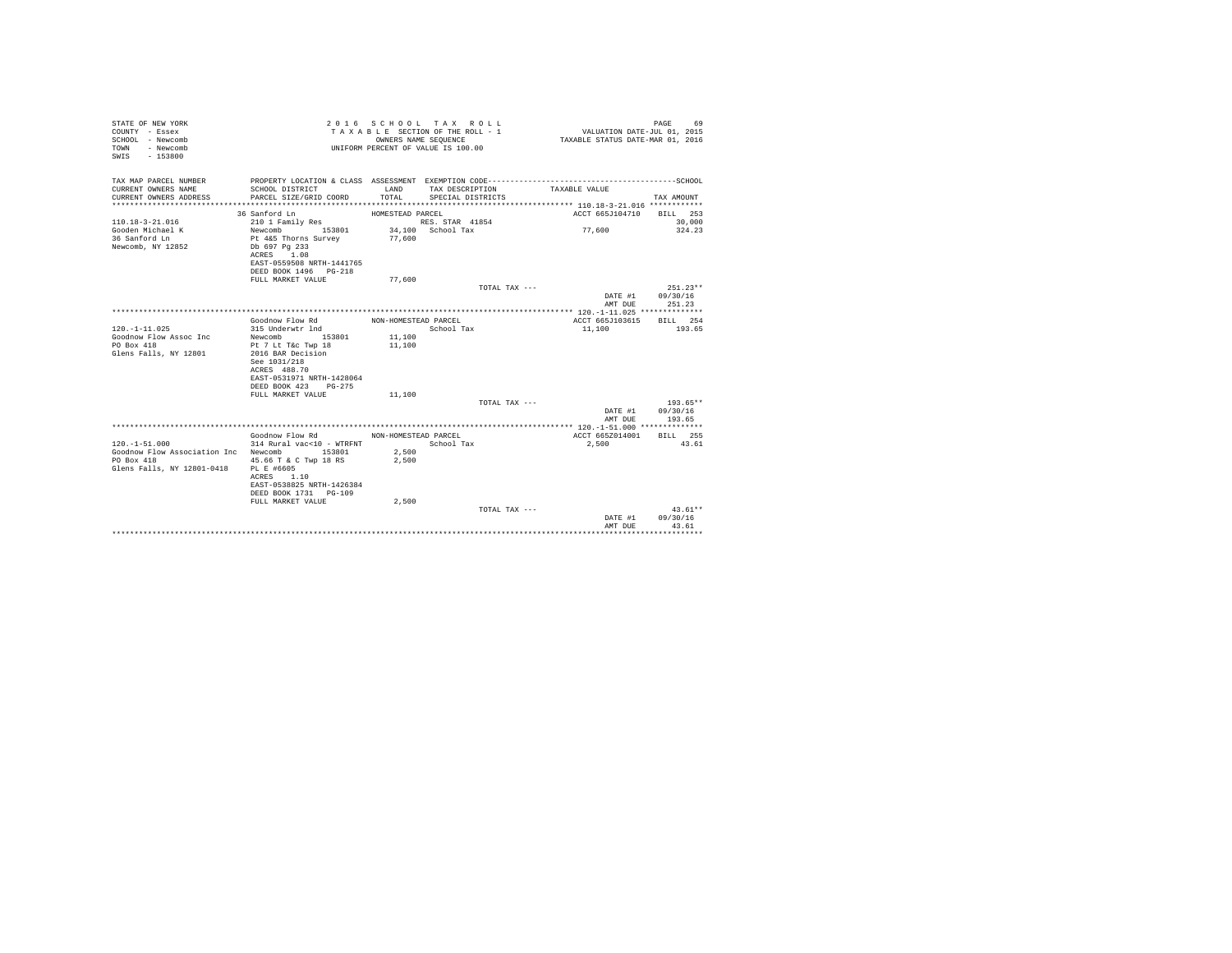| STATE OF NEW YORK<br>COUNTY - Essex<br>SCHOOL - Newcomb<br>TOWN - Newcomb<br>SWIS - 153800 |                                                                                                                  |                  |                                                         |                                    |                                |
|--------------------------------------------------------------------------------------------|------------------------------------------------------------------------------------------------------------------|------------------|---------------------------------------------------------|------------------------------------|--------------------------------|
|                                                                                            | TAX MAP PARCEL NUMBER PROPERTY LOCATION & CLASS ASSESSMENT EXEMPTION CODE---------------------------------SCHOOL |                  |                                                         |                                    |                                |
| CURRENT OWNERS NAME<br>CURRENT OWNERS ADDRESS                                              | SCHOOL DISTRICT<br>PARCEL SIZE/GRID COORD                                                                        | TOTAL            | LAND TAX DESCRIPTION TAXABLE VALUE<br>SPECIAL DISTRICTS |                                    |                                |
|                                                                                            |                                                                                                                  |                  |                                                         |                                    | TAX AMOUNT                     |
|                                                                                            | 5532 NYS Route 28N                                                                                               | HOMESTEAD PARCEL |                                                         | ACCT 665J105802 BILL 256           |                                |
|                                                                                            |                                                                                                                  |                  |                                                         | 108,300                            | 30,000                         |
|                                                                                            |                                                                                                                  |                  |                                                         |                                    | 452.50                         |
| 5532 NYS Rte 28N                                                                           |                                                                                                                  |                  |                                                         |                                    |                                |
| Newcomb, NY 12852                                                                          | Twp 27<br>ACRES 0.71<br>EAST-0548177 NRTH-1447305                                                                |                  |                                                         |                                    |                                |
|                                                                                            | DEED BOOK 1751 PG-76                                                                                             |                  |                                                         |                                    |                                |
|                                                                                            | FULL MARKET VALUE                                                                                                | 108,300          |                                                         |                                    |                                |
|                                                                                            |                                                                                                                  |                  | TOTAL TAX ---                                           | 579.30<br>DATE #1 09/30/16         | 379.50**                       |
|                                                                                            |                                                                                                                  |                  |                                                         | AMT DUE 379.50                     |                                |
|                                                                                            |                                                                                                                  |                  |                                                         |                                    |                                |
|                                                                                            | 1672 Goodnow Flow Rd MOMESTEAD PARCEL                                                                            |                  |                                                         | ACCT 665J105515 BILL 257           |                                |
| $119.20 - 6 - 3.000$                                                                       | 260 Seasonal res - WTRFNT             School Tax                                                                 |                  |                                                         | 199,600                            | 833.97                         |
| Gottwald Hans B<br>Gottwald Gladys Ann M                                                   | Newcomb 153801 163,400<br>40 T&c Twp 18                                                                          | 199,600          |                                                         |                                    |                                |
| 15 Pine St                                                                                 | Goodnow Flow Subd                                                                                                |                  |                                                         |                                    |                                |
| Port Jervis, NY 12771                                                                      | Lot 319                                                                                                          |                  |                                                         |                                    |                                |
|                                                                                            | ACRES 2.20<br>EAST-0527751 NRTH-1425747                                                                          |                  |                                                         |                                    |                                |
|                                                                                            | DEED BOOK 1051 PG-157                                                                                            |                  |                                                         |                                    |                                |
|                                                                                            | FULL MARKET VALUE 199,600                                                                                        |                  |                                                         |                                    |                                |
|                                                                                            |                                                                                                                  |                  | TOTAL TAX ---                                           |                                    | 833.97**<br>DATE #1 09/30/16   |
|                                                                                            |                                                                                                                  |                  |                                                         | AMT DUE                            | 833.97                         |
|                                                                                            |                                                                                                                  |                  | HOMESTEAD PARCEL                                        |                                    |                                |
| 109.15-1-24.001                                                                            | 12 Gibbs Ln<br>260 Seasonal res                                                                                  |                  | School Tax                                              | ACCT 665J174001 BILL 258<br>50,900 | 212.67                         |
| Gould David A Trust                                                                        | Newcomb 153801<br>3 Richards Survey                                                                              | 21,900           |                                                         |                                    |                                |
| c/o Diana M Carter                                                                         |                                                                                                                  | 50,900           |                                                         |                                    |                                |
| 4305 Genesee Dr<br>Valatie, NY 12184                                                       | ACRES 0.23<br>EAST-0545807 NRTH-1446793                                                                          |                  |                                                         |                                    |                                |
|                                                                                            |                                                                                                                  |                  |                                                         |                                    |                                |
|                                                                                            | FULL MARKET VALUE                                                                                                | 50,900           |                                                         |                                    |                                |
|                                                                                            |                                                                                                                  |                  | TOTAL TAX ---                                           |                                    | $212.67**$<br>DATE #1 09/30/16 |
|                                                                                            |                                                                                                                  |                  |                                                         | AMT DUE                            | 212.67                         |
|                                                                                            |                                                                                                                  |                  |                                                         |                                    |                                |
| 110.13-9-19.002                                                                            | 5204 NYS Route 28N<br>210 1 Family Res BOMESTEAD PARCEL SR STAR 41834                                            |                  | SR STAR 41834                                           | ACCT 665J106707 BILL 259           | 65,300                         |
|                                                                                            | Newcomb 153801                                                                                                   |                  | 34,400 School Tax                                       | 167,400                            | 699.43                         |
| Goulet Gerald<br>Amado Linda                                                               | Pt 19 Richards Survey                                                                                            | 167,400          |                                                         |                                    |                                |
| c/o Leandre Goulet<br>PO Box 26                                                            | 1381/319 Life Use To<br>Leandre & Mariette Goulet                                                                |                  |                                                         |                                    |                                |
| Newcomb, NY 12852-0026                                                                     | ACRES 1.37                                                                                                       |                  |                                                         |                                    |                                |
|                                                                                            | EAST-0555615 NRTH-1444867                                                                                        |                  |                                                         |                                    |                                |
|                                                                                            | DEED BOOK 1109 PG-333<br>FULL MARKET VALUE                                                                       | 167,400          |                                                         |                                    |                                |
|                                                                                            |                                                                                                                  |                  | TOTAL TAX ---                                           |                                    | $548.43**$                     |
|                                                                                            |                                                                                                                  |                  |                                                         |                                    | DATE #1 09/30/16               |
|                                                                                            |                                                                                                                  |                  |                                                         | AMT DHR                            | 548.43<br>***********          |
|                                                                                            |                                                                                                                  |                  |                                                         |                                    |                                |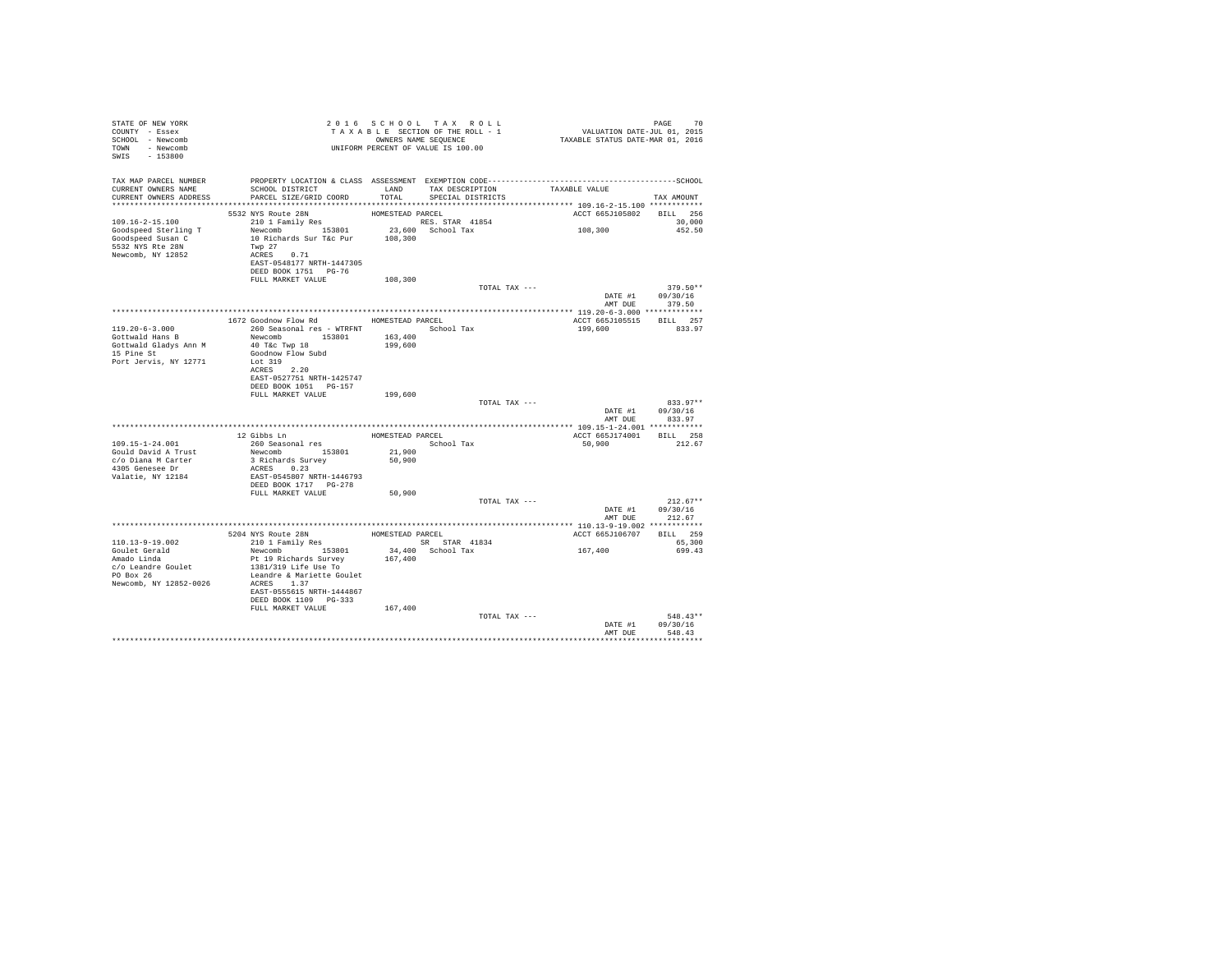| STATE OF NEW YORK<br>COUNTY - Essex<br>SCHOOL - Newcomb<br>TOWN - Newcomb<br>SWIS - 153800 |                                                    | 2016 SCHOOL TAX ROLL | TAXABLE SECTION OF THE ROLL - 1<br>OWNERS NAME SEQUENCE<br>UNIFORM PERCENT OF VALUE IS 100.00 |                                                                                              | TAXABLE STATUS DATE-MAR 01, 2016 | $\begin{tabular}{ccccc} \textbf{PAUE} & & \textbf{71} \\ \textbf{VALUATION DATE-JUL 01, 2015} \end{tabular}$ | PAGE               | 71         |
|--------------------------------------------------------------------------------------------|----------------------------------------------------|----------------------|-----------------------------------------------------------------------------------------------|----------------------------------------------------------------------------------------------|----------------------------------|--------------------------------------------------------------------------------------------------------------|--------------------|------------|
| TAX MAP PARCEL NUMBER<br>CURRENT OWNERS NAME<br>CURRENT OWNERS ADDRESS                     | SCHOOL DISTRICT<br>PARCEL SIZE/GRID COORD          |                      | LAND TAX DESCRIPTION<br>TOTAL SPECIAL DISTRICTS                                               | PROPERTY LOCATION & CLASS ASSESSMENT EXEMPTION CODE-----------------------------------SCHOOL | TAXABLE VALUE                    |                                                                                                              | TAX AMOUNT         |            |
|                                                                                            |                                                    |                      |                                                                                               |                                                                                              |                                  |                                                                                                              |                    |            |
| Sanford Ln                                                                                 |                                                    | NON-HOMESTEAD PARCEL |                                                                                               |                                                                                              |                                  | ACCT 665J188008 BILL 260                                                                                     |                    |            |
| $110.-3-8.000$<br>311 Res vac land                                                         |                                                    |                      | School Tax                                                                                    |                                                                                              |                                  | 25,700                                                                                                       | 448.35             |            |
|                                                                                            |                                                    | 25,700               |                                                                                               |                                                                                              |                                  |                                                                                                              |                    |            |
| Granny's House LLC<br>c/o Fraser Brewer Gilbane 15 T&c Twp 46                              |                                                    | 25,700               |                                                                                               |                                                                                              |                                  |                                                                                                              |                    |            |
| 36 Berwick Pl<br>1596/76 Will                                                              |                                                    |                      |                                                                                               |                                                                                              |                                  |                                                                                                              |                    |            |
| Rumford, RI 02916<br>ACRES 2.74                                                            |                                                    |                      |                                                                                               |                                                                                              |                                  |                                                                                                              |                    |            |
| DEED BOOK 1596 PG-85                                                                       | EAST-0576614 NRTH-1444227                          |                      |                                                                                               |                                                                                              |                                  |                                                                                                              |                    |            |
| FULL MARKET VALUE                                                                          |                                                    | 25,700               |                                                                                               |                                                                                              |                                  |                                                                                                              |                    |            |
|                                                                                            |                                                    |                      |                                                                                               | TOTAL TAX ---                                                                                |                                  |                                                                                                              | $448.35**$         |            |
|                                                                                            |                                                    |                      |                                                                                               |                                                                                              |                                  | DATE #1 09/30/16                                                                                             |                    |            |
|                                                                                            |                                                    |                      |                                                                                               |                                                                                              |                                  | AMT DUE                                                                                                      | 448.35             |            |
|                                                                                            |                                                    |                      |                                                                                               |                                                                                              |                                  |                                                                                                              |                    |            |
| 95 Lower Works Rd                                                                          |                                                    | HOMESTEAD PARCEL     |                                                                                               |                                                                                              |                                  | ACCT 665J185005                                                                                              | BILL 261           |            |
| $110. - 3 - 9.000$<br>210 1 Family Res                                                     |                                                    |                      | School Tax                                                                                    |                                                                                              |                                  | 101,700                                                                                                      | 424.92             |            |
| Granny's House LLC<br>c/o Fraser Brewer Gilbane 15 T&c Twp 46                              | Newcomb 153801                                     | 31,900<br>101,700    |                                                                                               |                                                                                              |                                  |                                                                                                              |                    |            |
| 36 Berwick Pl<br>1596/76 Will                                                              |                                                    |                      |                                                                                               |                                                                                              |                                  |                                                                                                              |                    |            |
| Rumford, RI 02916<br>ACRES 2.41                                                            |                                                    |                      |                                                                                               |                                                                                              |                                  |                                                                                                              |                    |            |
|                                                                                            | EAST-0576934 NRTH-1444460                          |                      |                                                                                               |                                                                                              |                                  |                                                                                                              |                    |            |
|                                                                                            | DEED BOOK 1596 PG-85                               |                      |                                                                                               |                                                                                              |                                  |                                                                                                              |                    |            |
| FULL MARKET VALUE                                                                          |                                                    | 101,700              |                                                                                               |                                                                                              |                                  |                                                                                                              |                    |            |
|                                                                                            |                                                    |                      |                                                                                               | TOTAL TAX ---                                                                                |                                  |                                                                                                              | $424.92**$         |            |
|                                                                                            |                                                    |                      |                                                                                               |                                                                                              |                                  | DATE #1 09/30/16<br>AMT DUE                                                                                  | 424.92             |            |
|                                                                                            |                                                    |                      |                                                                                               |                                                                                              |                                  |                                                                                                              |                    |            |
| NYS Route 28N                                                                              |                                                    |                      | NON-HOMESTEAD PARCEL                                                                          |                                                                                              |                                  | ACCT 665J103703                                                                                              | BILL 262           |            |
| 311 Res vac land<br>$109.15 - 1 - 5.000$                                                   |                                                    |                      | School Tax                                                                                    |                                                                                              | 11,600                           |                                                                                                              | 202.37             |            |
| Grant Harold Trust                                                                         | Newcomb 153801                                     | 11,600               |                                                                                               |                                                                                              |                                  |                                                                                                              |                    |            |
| Grant Beryl Trust<br>3 Ords Patent                                                         |                                                    | 11,600               |                                                                                               |                                                                                              |                                  |                                                                                                              |                    |            |
| 1063 Leesome Ln<br>ACRES 0.90                                                              |                                                    |                      |                                                                                               |                                                                                              |                                  |                                                                                                              |                    |            |
| Altamont, NY 12009                                                                         | EAST-0541908 NRTH-1447068<br>DEED BOOK 1106 PG-332 |                      |                                                                                               |                                                                                              |                                  |                                                                                                              |                    |            |
| FULL MARKET VALUE                                                                          |                                                    | 11,600               |                                                                                               |                                                                                              |                                  |                                                                                                              |                    |            |
|                                                                                            |                                                    |                      |                                                                                               | TOTAL TAX ---                                                                                |                                  |                                                                                                              |                    | $202.37**$ |
|                                                                                            |                                                    |                      |                                                                                               |                                                                                              |                                  | DATE #1 09/30/16                                                                                             |                    |            |
|                                                                                            |                                                    |                      |                                                                                               |                                                                                              |                                  | AMT DUE                                                                                                      | 202.37             |            |
|                                                                                            |                                                    |                      |                                                                                               |                                                                                              |                                  |                                                                                                              |                    |            |
|                                                                                            | 31 Fennessey Ln MOMESTEAD PARCEL                   |                      |                                                                                               |                                                                                              |                                  | ACCT 665J103702                                                                                              | BILL 263           |            |
| $109.15 - 1 - 6.000$                                                                       | 260 Seasonal res - WTRFNT Marshall Tax             |                      |                                                                                               |                                                                                              | 116,000                          |                                                                                                              | 484.67             |            |
| Grant Harold Trust<br>3 Ords Patent<br>Grant Beryl Trust                                   | Newcomb 153801                                     | 60,000<br>116,000    |                                                                                               |                                                                                              |                                  |                                                                                                              |                    |            |
| 1063 Leesome Ln<br>2016 BAR Decision                                                       |                                                    |                      |                                                                                               |                                                                                              |                                  |                                                                                                              |                    |            |
| Altamont, NY 12009<br>ACRES 0.50                                                           |                                                    |                      |                                                                                               |                                                                                              |                                  |                                                                                                              |                    |            |
|                                                                                            | EAST-0541987 NRTH-1447257                          |                      |                                                                                               |                                                                                              |                                  |                                                                                                              |                    |            |
| DEED BOOK 1106 PG-335                                                                      |                                                    |                      |                                                                                               |                                                                                              |                                  |                                                                                                              |                    |            |
| FULL MARKET VALUE                                                                          |                                                    | 116,000              |                                                                                               |                                                                                              |                                  |                                                                                                              |                    |            |
|                                                                                            |                                                    |                      |                                                                                               | TOTAL TAX ---                                                                                |                                  |                                                                                                              | $484.67**$         |            |
|                                                                                            |                                                    |                      |                                                                                               |                                                                                              |                                  | DATE #1<br>AMT DUE                                                                                           | 09/30/16<br>484.67 |            |
|                                                                                            |                                                    |                      |                                                                                               |                                                                                              |                                  |                                                                                                              |                    |            |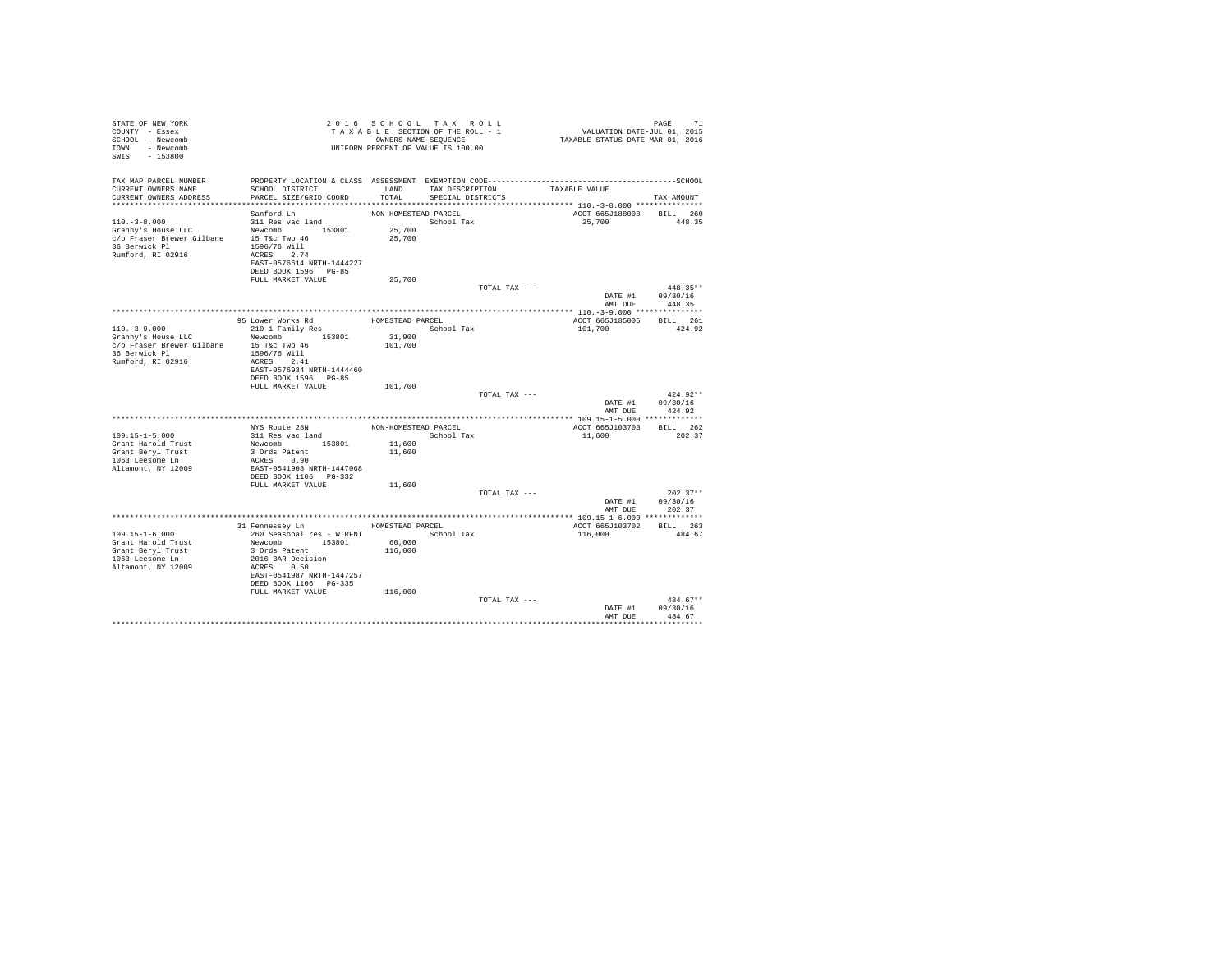| STATE OF NEW YORK                                     |                           |                  | 2016 SCHOOL TAX ROLL               |                                                                                              |                  |
|-------------------------------------------------------|---------------------------|------------------|------------------------------------|----------------------------------------------------------------------------------------------|------------------|
| COUNTY - Essex                                        |                           |                  | TAXABLE SECTION OF THE ROLL - 1    |                                                                                              |                  |
| SCHOOL - Newcomb                                      |                           |                  | OWNERS NAME SEQUENCE               | PAGE 72<br>VALUATION DATE-JUL 01, 2015<br>TAXABLE STATUS DATE-MAR 01, 2016                   |                  |
| TOWN - Newcomb                                        |                           |                  | UNIFORM PERCENT OF VALUE IS 100.00 |                                                                                              |                  |
| SWIS - 153800                                         |                           |                  |                                    |                                                                                              |                  |
|                                                       |                           |                  |                                    |                                                                                              |                  |
|                                                       |                           |                  |                                    |                                                                                              |                  |
| TAX MAP PARCEL NUMBER                                 |                           |                  |                                    | PROPERTY LOCATION & CLASS ASSESSMENT EXEMPTION CODE-----------------------------------SCHOOL |                  |
| CURRENT OWNERS NAME                                   | SCHOOL DISTRICT           | LAND             | TAX DESCRIPTION                    | TAXABLE VALUE                                                                                |                  |
| CURRENT OWNERS ADDRESS                                | PARCEL SIZE/GRID COORD    | TOTAL.           | SPECIAL DISTRICTS                  |                                                                                              | TAX AMOUNT       |
|                                                       |                           |                  |                                    |                                                                                              |                  |
|                                                       | 24 Anderson Ln            | HOMESTEAD PARCEL |                                    | ACCT 665J104401 BILL 264                                                                     |                  |
| $109.16 - 2 - 21.035$                                 | 210 1 Family Res - WTRFNT |                  | School Tax                         | 149,100                                                                                      | 622.97           |
|                                                       |                           |                  |                                    |                                                                                              |                  |
| Gratto Graclee                                        | Newcomb 153801            | 105,200          |                                    |                                                                                              |                  |
| Cleveland Linda                                       | 16 Richards               | 149,100          |                                    |                                                                                              |                  |
| 21 Pico Rd                                            | ACRES 0.70                |                  |                                    |                                                                                              |                  |
| Clifton Park, NY 12065                                | EAST-0551178 NRTH-1446412 |                  |                                    |                                                                                              |                  |
|                                                       | DEED BOOK 1096 PG-178     |                  |                                    |                                                                                              |                  |
|                                                       | FULL MARKET VALUE         | 149,100          |                                    |                                                                                              |                  |
|                                                       |                           |                  |                                    | TOTAL TAX ---                                                                                | $622.97**$       |
|                                                       |                           |                  |                                    | DATE #1                                                                                      | 09/30/16         |
|                                                       |                           |                  |                                    |                                                                                              | AMT DUE 622.97   |
|                                                       |                           |                  |                                    |                                                                                              |                  |
|                                                       | 41 Chaisson Rd            | HOMESTEAD PARCEL |                                    | ACCT 665J103504                                                                              | BILL 265         |
| 110.17-2-3.000                                        | 260 Seasonal res          |                  | School Tax                         | 43,600                                                                                       | 182.17           |
| Gravelding Constance                                  | Newcomb 153801            | 27,000           |                                    |                                                                                              |                  |
| Gravelding Michael O                                  | Pt 18 Richards Survey     | 43,600           |                                    |                                                                                              |                  |
| PO Box 621                                            | ACRES 0.40                |                  |                                    |                                                                                              |                  |
| Richfield Springs, NY 13439 EAST-0554428 NRTH-1444012 |                           |                  |                                    |                                                                                              |                  |
|                                                       | DEED BOOK 947 PG-112      |                  |                                    |                                                                                              |                  |
|                                                       | FULL MARKET VALUE         | 43,600           |                                    |                                                                                              |                  |
|                                                       |                           |                  |                                    | TOTAL TAX ---                                                                                | $182.17**$       |
|                                                       |                           |                  |                                    | DATE #1                                                                                      | 09/30/16         |
|                                                       |                           |                  |                                    |                                                                                              | 182.17           |
|                                                       |                           |                  |                                    | AMT DUE                                                                                      |                  |
|                                                       |                           |                  |                                    |                                                                                              |                  |
|                                                       | 389 Woodvs Rd             | HOMESTEAD PARCEL |                                    | ACCT 665J103704                                                                              | BILL 266         |
| $119.16 - 1 - 5.000$                                  | 260 Seasonal res - WTRFNT |                  | School Tax                         | 137,200                                                                                      | 573.25           |
| Graves John A                                         | Newcomb 153801            | 107,600          |                                    |                                                                                              |                  |
| 60 Croaker Rd S                                       | 27 T&c Twp 18             | 137,200          |                                    |                                                                                              |                  |
| Merritt, NC 28556                                     | ACRES 0.62                |                  |                                    |                                                                                              |                  |
|                                                       | EAST-0525287 NRTH-1428034 |                  |                                    |                                                                                              |                  |
|                                                       | DEED BOOK 1704 PG-324     |                  |                                    |                                                                                              |                  |
|                                                       | FULL MARKET VALUE         | 137,200          |                                    |                                                                                              |                  |
|                                                       |                           |                  |                                    | TOTAL TAX ---                                                                                | $573.25**$       |
|                                                       |                           |                  |                                    |                                                                                              | DATE #1 09/30/16 |
|                                                       |                           |                  |                                    | AMT DUE                                                                                      | 573.25           |
|                                                       |                           |                  |                                    |                                                                                              |                  |
|                                                       | 35 Woodys Rd              | HOMESTEAD PARCEL |                                    | ACCT 665J106911 BILL 267                                                                     |                  |
| $120.13 - 1 - 48.000$                                 | 210 1 Family Res - WTRFNT |                  | School Tax                         | 294,300                                                                                      | 1,229.64         |
| Gray David L                                          | Newcomb 153801            | 107,400          |                                    |                                                                                              |                  |
| Gray Anne M                                           | 42&43 T&c Twp 18          | 294,300          |                                    |                                                                                              |                  |
| 10 Hollywood Dr                                       |                           |                  |                                    |                                                                                              |                  |
|                                                       | Goodnow Flow Subd         |                  |                                    |                                                                                              |                  |
| Burnt Hills, NY 12027                                 | Lot 179                   |                  |                                    |                                                                                              |                  |
|                                                       | ACRES 1.84                |                  |                                    |                                                                                              |                  |
|                                                       | EAST-0533226 NRTH-1428774 |                  |                                    |                                                                                              |                  |
|                                                       | DEED BOOK 1775 PG-172     |                  |                                    |                                                                                              |                  |
|                                                       | FULL MARKET VALUE         | 294,300          |                                    |                                                                                              |                  |
|                                                       |                           |                  |                                    | TOTAL TAX ---                                                                                | $1.229.64**$     |
|                                                       |                           |                  |                                    | DATE #1                                                                                      | 09/30/16         |
|                                                       |                           |                  |                                    | AMT DUE                                                                                      | 1,229.64         |
|                                                       |                           |                  |                                    |                                                                                              |                  |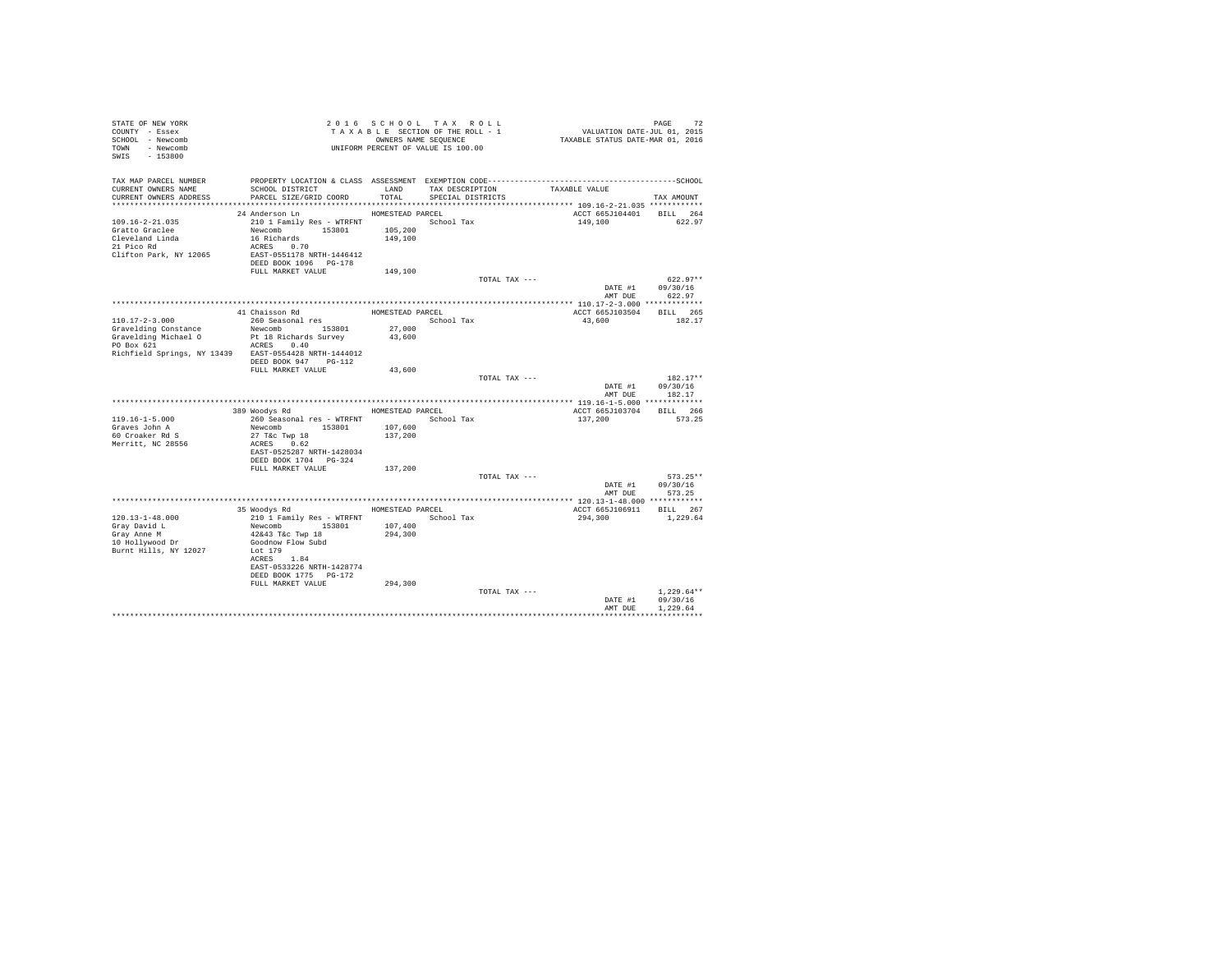| STATE OF NEW YORK<br>COUNTY - Essex<br>SCHOOL - Newcomb<br>TOWN - Newcomb<br>SWIS - 153800 |                                                   |                   | 2016 SCHOOL TAX ROLL<br>TAXABLE SECTION OF THE ROLL - 1<br>OWNERS NAME SEQUENCE<br>UNIFORM PERCENT OF VALUE IS 100.00 | PAGE 73<br>VALUATION DATE-JUL 01, 2015<br>TAXABLE STATUS DATE-MAR 01, 2016 |                    |
|--------------------------------------------------------------------------------------------|---------------------------------------------------|-------------------|-----------------------------------------------------------------------------------------------------------------------|----------------------------------------------------------------------------|--------------------|
| TAX MAP PARCEL NUMBER                                                                      |                                                   |                   |                                                                                                                       |                                                                            |                    |
| CURRENT OWNERS NAME<br>CURRENT OWNERS ADDRESS                                              | SCHOOL DISTRICT<br>PARCEL SIZE/GRID COORD         | LAND<br>TOTAL     | TAX DESCRIPTION<br>SPECIAL DISTRICTS                                                                                  | TAXABLE VALUE                                                              | TAX AMOUNT         |
|                                                                                            |                                                   |                   |                                                                                                                       |                                                                            |                    |
| $120.17 - 2 - 43.000$                                                                      | 1436 Goodnow Flow Rd                              | HOMESTEAD PARCEL  | School Tax                                                                                                            | ACCT 665J100511 BILL 268<br>250,000                                        | 1,044.55           |
| Greene Family Trust                                                                        | 210 1 Family Res - WTRFNT<br>Newcomb 153801       | 120,200           |                                                                                                                       |                                                                            |                    |
| Greene Elizabeth                                                                           | 42 T&c Twp 18                                     | 250,000           |                                                                                                                       |                                                                            |                    |
| 500 Angell St Apt 309                                                                      | 60 Goodnow Flow<br>ACRES 1.50                     |                   |                                                                                                                       |                                                                            |                    |
| Providence, RI 02906                                                                       |                                                   |                   |                                                                                                                       |                                                                            |                    |
|                                                                                            | EAST-0532833 NRTH-1426772                         |                   |                                                                                                                       |                                                                            |                    |
|                                                                                            | DEED BOOK 1236 PG-98<br>FULL MARKET VALUE         | 250,000           |                                                                                                                       |                                                                            |                    |
|                                                                                            |                                                   |                   | TOTAL TAX ---                                                                                                         |                                                                            | $1.044.55**$       |
|                                                                                            |                                                   |                   |                                                                                                                       |                                                                            | DATE #1 09/30/16   |
|                                                                                            |                                                   |                   |                                                                                                                       | AMT DUE                                                                    | 1,044.55           |
| ***********************************                                                        |                                                   |                   |                                                                                                                       |                                                                            |                    |
| $119.20 - 3 - 9.113$                                                                       | 1792 Goodnow Flow Rd<br>210 1 Family Res - WTRFNT | HOMESTEAD PARCEL  |                                                                                                                       | ACCT 665J187008                                                            | BILL 269<br>668.51 |
| Greene Ralph J Jr                                                                          | Newcomb 153801                                    |                   | School Tax                                                                                                            | 160,000                                                                    |                    |
| Greene Steven E                                                                            | 27 28 T&c Twp 18                                  | 77,200<br>160,000 |                                                                                                                       |                                                                            |                    |
| 1792 Goodnow Flow Rd                                                                       | ACRES 4.00                                        |                   |                                                                                                                       |                                                                            |                    |
| $PO$ Box $63$                                                                              | EAST-0525451 NRTH-1425181                         |                   |                                                                                                                       |                                                                            |                    |
| Newcomb, NY 12852                                                                          | DEED BOOK 1706 PG-86<br>FULL MARKET VALUE         | 160,000           |                                                                                                                       |                                                                            |                    |
|                                                                                            |                                                   |                   | TOTAL TAX ---                                                                                                         |                                                                            | 668.51**           |
|                                                                                            |                                                   |                   |                                                                                                                       |                                                                            | DATE #1 09/30/16   |
|                                                                                            |                                                   |                   |                                                                                                                       | AMT DUE                                                                    | 668.51             |
|                                                                                            |                                                   |                   |                                                                                                                       |                                                                            |                    |
| 109.15-4-14.000                                                                            | 77 Goodnow Flow Rd                                | HOMESTEAD PARCEL  | School Tax                                                                                                            | ACCT 665J103709<br>74.600                                                  | BILL 270<br>311.69 |
| Gregory Pauline A                                                                          | 210 1 Family Res<br>Newcomb 153801                | 29,000            |                                                                                                                       |                                                                            |                    |
| 1452 Friends Lake Rd                                                                       | 4 Ords Patent                                     | 74,600            |                                                                                                                       |                                                                            |                    |
| Chestertown, NY 12817                                                                      | ACRES 0.50                                        |                   |                                                                                                                       |                                                                            |                    |
|                                                                                            | EAST-0542571 NRTH-1444102                         |                   |                                                                                                                       |                                                                            |                    |
|                                                                                            | DEED BOOK 1743 PG-301                             |                   |                                                                                                                       |                                                                            |                    |
|                                                                                            | FULL MARKET VALUE                                 | 74,600            | TOTAL TAX ---                                                                                                         |                                                                            | $311.69**$         |
|                                                                                            |                                                   |                   |                                                                                                                       |                                                                            | DATE #1 09/30/16   |
|                                                                                            |                                                   |                   |                                                                                                                       |                                                                            | AMT DUE 311.69     |
|                                                                                            |                                                   |                   |                                                                                                                       | ********************* 109.15-4-15.000 ************                         |                    |
|                                                                                            | 81 Goodnow Flow Rd                                | HOMESTEAD PARCEL  |                                                                                                                       | ACCT 665J100402 BILL 271                                                   |                    |
| 109.15-4-15.000<br>Gregory Pauline A                                                       | 210 1 Family Res<br>Newcomb 153801                | 27,000            | School Tax                                                                                                            | 96,600                                                                     | 403.61             |
|                                                                                            |                                                   | 96,600            |                                                                                                                       |                                                                            |                    |
|                                                                                            |                                                   |                   |                                                                                                                       |                                                                            |                    |
| Chestertown, NY 12817                                                                      | EAST-0542503 NRTH-1444027                         |                   |                                                                                                                       |                                                                            |                    |
|                                                                                            | DEED BOOK 1743 PG-308                             |                   |                                                                                                                       |                                                                            |                    |
|                                                                                            | FULL MARKET VALUE                                 | 96,600            | TOTAL TAX ---                                                                                                         |                                                                            | $403.61**$         |
|                                                                                            |                                                   |                   |                                                                                                                       |                                                                            | DATE #1 09/30/16   |
|                                                                                            |                                                   |                   |                                                                                                                       | AMT DUE                                                                    | 403.61             |
|                                                                                            |                                                   |                   |                                                                                                                       |                                                                            |                    |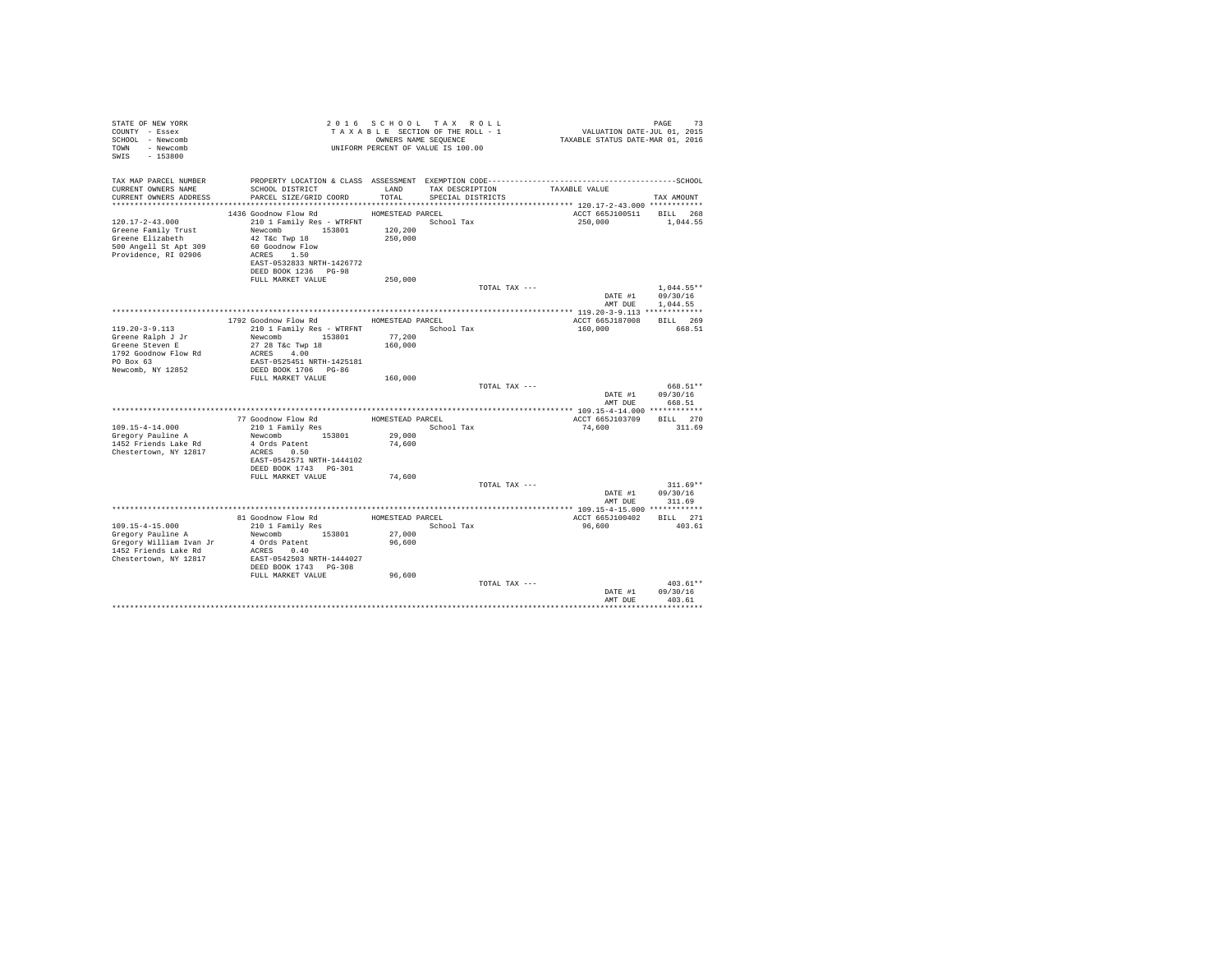| STATE OF NEW YORK<br>COUNTY - Essex<br>SCHOOL - Newcomb<br>TOWN - Newcomb<br>SWIS - 153800 |                                                                                              |                      | 2016 SCHOOL TAX ROLL<br>TAXABLE SECTION OF THE ROLL - 1<br>OWNERS NAME SEQUENCE<br>UNIFORM PERCENT OF VALUE IS 100.00 |               | PAGE 74<br>VALUATION DATE-JUL 01, 2015<br>TAXABLE STATUS DATE-MAR 01, 2016 |                      |  |
|--------------------------------------------------------------------------------------------|----------------------------------------------------------------------------------------------|----------------------|-----------------------------------------------------------------------------------------------------------------------|---------------|----------------------------------------------------------------------------|----------------------|--|
| TAX MAP PARCEL NUMBER                                                                      | PROPERTY LOCATION & CLASS ASSESSMENT EXEMPTION CODE-----------------------------------SCHOOL |                      |                                                                                                                       |               |                                                                            |                      |  |
| CURRENT OWNERS NAME<br>CURRENT OWNERS ADDRESS                                              | SCHOOL DISTRICT<br>PARCEL SIZE/GRID COORD                                                    | LAND<br>TOTAL.       | TAX DESCRIPTION<br>SPECIAL DISTRICTS                                                                                  |               | TAXABLE VALUE                                                              | TAX AMOUNT           |  |
|                                                                                            |                                                                                              |                      |                                                                                                                       |               |                                                                            |                      |  |
|                                                                                            | 5185 NYS Route 28N                                                                           | HOMESTEAD PARCEL     |                                                                                                                       |               | ACCT 665J104909 BILL 272                                                   |                      |  |
| $110.13 - 9 - 20.002$                                                                      | 210 1 Family Res                                                                             |                      | School Tax                                                                                                            |               | 92.800                                                                     | 387.74               |  |
| Gregson Blair                                                                              | Newcomb 153801                                                                               | 29,800               |                                                                                                                       |               |                                                                            |                      |  |
| Gregson Denice H<br>PO Box 112                                                             | Pt 19 Richards Survey<br>ACRES 0.57                                                          | 92,800               |                                                                                                                       |               |                                                                            |                      |  |
| Newcomb, NY 12852                                                                          | EAST-0555978 NRTH-1444367                                                                    |                      |                                                                                                                       |               |                                                                            |                      |  |
|                                                                                            | DEED BOOK 1559 PG-195                                                                        |                      |                                                                                                                       |               |                                                                            |                      |  |
|                                                                                            | FULL MARKET VALUE                                                                            | 92,800               |                                                                                                                       |               |                                                                            |                      |  |
|                                                                                            |                                                                                              |                      |                                                                                                                       | TOTAL TAX --- |                                                                            | 387.74**             |  |
|                                                                                            |                                                                                              |                      |                                                                                                                       |               | DATE #1 09/30/16                                                           |                      |  |
|                                                                                            |                                                                                              |                      |                                                                                                                       |               |                                                                            | AMT DUE 387.74       |  |
|                                                                                            |                                                                                              |                      |                                                                                                                       |               |                                                                            |                      |  |
| $120.17 - 3 - 4.000$                                                                       | 65 Beaver Bay Rd                                                                             | HOMESTEAD PARCEL     |                                                                                                                       |               | ACCT 665J103714                                                            | BILL 273<br>457.51   |  |
| Groos Frederick W                                                                          | 312 Vac w/imprv - WTRFNT<br>Newcomb 153801                                                   | 109,000              | School Tax                                                                                                            |               | 109,500                                                                    |                      |  |
| Sciancalepore Joseph                                                                       | 26 & 41 T&c Twp 18                                                                           | 109,500              |                                                                                                                       |               |                                                                            |                      |  |
| 109 Catherine St                                                                           | Goodnow Flow Subd                                                                            |                      |                                                                                                                       |               |                                                                            |                      |  |
| Wells, NY 12190-0171                                                                       | Lot 309                                                                                      |                      |                                                                                                                       |               |                                                                            |                      |  |
|                                                                                            | ACRES 1.00                                                                                   |                      |                                                                                                                       |               |                                                                            |                      |  |
|                                                                                            | EAST-0528104 NRTH-1426608                                                                    |                      |                                                                                                                       |               |                                                                            |                      |  |
|                                                                                            | DEED BOOK 435 PG-571                                                                         |                      |                                                                                                                       |               |                                                                            |                      |  |
|                                                                                            | FULL MARKET VALUE                                                                            | 109,500              |                                                                                                                       |               |                                                                            |                      |  |
|                                                                                            |                                                                                              |                      |                                                                                                                       | TOTAL TAX --- |                                                                            | $457.51**$           |  |
|                                                                                            |                                                                                              |                      |                                                                                                                       |               | DATE #1<br>AMT DUE                                                         | 09/30/16<br>457.51   |  |
|                                                                                            |                                                                                              |                      |                                                                                                                       |               |                                                                            |                      |  |
|                                                                                            | Johnson Rd                                                                                   | NON-HOMESTEAD PARCEL |                                                                                                                       |               | ACCT 665J193002 BILL 274                                                   |                      |  |
| 109.16-1-15.017                                                                            | 311 Res vac land                                                                             |                      | School Tax                                                                                                            |               | 24,400                                                                     | 425.67               |  |
| Gross Family Trust                                                                         | Newcomb 153801                                                                               | 24,400               |                                                                                                                       |               |                                                                            |                      |  |
| PO Box 57                                                                                  | 10 Richards Survey T&c                                                                       | 24,400               |                                                                                                                       |               |                                                                            |                      |  |
| Newcomb, NY 12852                                                                          | ACRES 1.40                                                                                   |                      |                                                                                                                       |               |                                                                            |                      |  |
|                                                                                            | EAST-0548057 NRTH-1447701                                                                    |                      |                                                                                                                       |               |                                                                            |                      |  |
|                                                                                            | DEED BOOK 1046 PG-11<br>FULL MARKET VALUE                                                    | 24,400               |                                                                                                                       |               |                                                                            |                      |  |
|                                                                                            |                                                                                              |                      |                                                                                                                       | TOTAL TAX --- |                                                                            | $425.67**$           |  |
|                                                                                            |                                                                                              |                      |                                                                                                                       |               | DATE #1                                                                    | 09/30/16             |  |
|                                                                                            |                                                                                              |                      |                                                                                                                       |               | AMT DUE                                                                    | 425.67               |  |
|                                                                                            |                                                                                              |                      |                                                                                                                       |               |                                                                            |                      |  |
|                                                                                            | 42 Johnson Rd                                                                                |                      | HOMESTEAD PARCEL                                                                                                      |               | ACCT 665J103715                                                            | BILL 275             |  |
| $109.16 - 2 - 1.000$                                                                       | 210 1 Family Res - WTRFNT                                                                    |                      | School Tax                                                                                                            |               | 188,500                                                                    | 787.59               |  |
| Gross Family Trust                                                                         | Newcomb 153801                                                                               | 120,900              |                                                                                                                       |               |                                                                            |                      |  |
| PO Box 57                                                                                  | 10 Richards Survey                                                                           | 188,500              |                                                                                                                       |               |                                                                            |                      |  |
| Newcomb, NY 12852                                                                          | ACRES 0.80                                                                                   |                      |                                                                                                                       |               |                                                                            |                      |  |
|                                                                                            | EAST-0548290 NRTH-1448178                                                                    |                      |                                                                                                                       |               |                                                                            |                      |  |
|                                                                                            | DEED BOOK 1046 PG-7                                                                          |                      |                                                                                                                       |               |                                                                            |                      |  |
|                                                                                            | FULL MARKET VALUE                                                                            | 188,500              |                                                                                                                       |               |                                                                            |                      |  |
|                                                                                            |                                                                                              |                      |                                                                                                                       | TOTAL TAX --- | DATE #1                                                                    | 787.59**<br>09/30/16 |  |
|                                                                                            |                                                                                              |                      |                                                                                                                       |               | AMT DUE                                                                    | 787.59               |  |
|                                                                                            |                                                                                              |                      |                                                                                                                       |               |                                                                            |                      |  |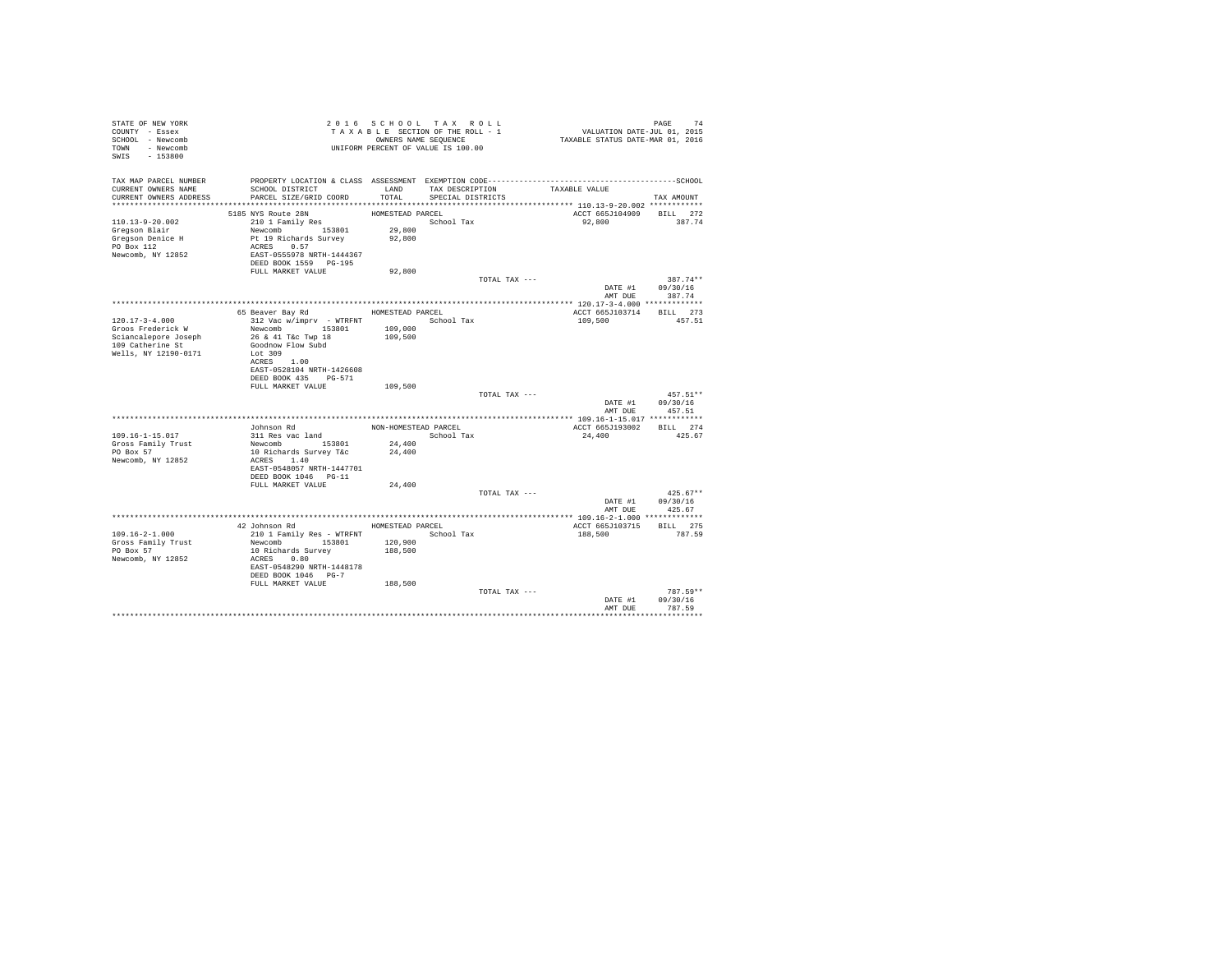| STATE OF NEW YORK<br>COUNTY - Essex<br>SCHOOL - Newcomb<br>- Newcomb<br>TOWN<br>$-153800$<br>SWTS                         |                                                                                                                                                                                             | OWNERS NAME SEQUENCE | 2016 SCHOOL TAX ROLL<br>TAXABLE SECTION OF THE ROLL - 1<br>UNIFORM PERCENT OF VALUE IS 100.00 | VALUATION DATE-JUL 01, 2015<br>TAXABLE STATUS DATE-MAR 01, 2016 | 75<br>PAGE                       |
|---------------------------------------------------------------------------------------------------------------------------|---------------------------------------------------------------------------------------------------------------------------------------------------------------------------------------------|----------------------|-----------------------------------------------------------------------------------------------|-----------------------------------------------------------------|----------------------------------|
| TAX MAP PARCEL NUMBER                                                                                                     |                                                                                                                                                                                             |                      |                                                                                               |                                                                 |                                  |
| CURRENT OWNERS NAME<br>CURRENT OWNERS ADDRESS                                                                             | SCHOOL DISTRICT<br>PARCEL SIZE/GRID COORD                                                                                                                                                   | LAND<br>TOTAL.       | TAX DESCRIPTION<br>SPECIAL DISTRICTS                                                          | TAXABLE VALUE                                                   | TAX AMOUNT                       |
|                                                                                                                           | 1370 Goodnow Flow Rd                                                                                                                                                                        | HOMESTEAD PARCEL     |                                                                                               | ACCT 665J104301                                                 | BILL 276                         |
| $120.18 - 2 - 4.000$<br>Guertin David S<br>Guertin Diane M<br>1599 Rte 30<br>Cornwall, VT 05753                           | 260 Seasonal res - WTRFNT<br>Newcomb 153801<br>42 43 T&c Twp 18<br>Goodnow Flow Subd Lot 45<br>1266/226 Release Of Lien<br>ACRES 0.92<br>EAST-0534344 NRTH-1426897<br>DEED BOOK 1363 PG-190 | 107,200<br>172,600   | School Tax                                                                                    | 172,600                                                         | 721.16                           |
|                                                                                                                           | FULL MARKET VALUE                                                                                                                                                                           | 172,600              |                                                                                               |                                                                 |                                  |
|                                                                                                                           |                                                                                                                                                                                             |                      | TOTAL TAX ---                                                                                 |                                                                 | $721.16**$                       |
|                                                                                                                           |                                                                                                                                                                                             |                      |                                                                                               | DATE #1                                                         | 09/30/16                         |
|                                                                                                                           |                                                                                                                                                                                             |                      |                                                                                               | AMT DUE                                                         | 721.16                           |
|                                                                                                                           | 57 Woodys Rd                                                                                                                                                                                | HOMESTEAD PARCEL     |                                                                                               | ACCT 665J106003                                                 | BTLL 277                         |
| $120.13 - 1 - 42.000$<br>Guior Richard A<br>Frank Barbara M<br>152 Nelson Ave<br>Saratoga Springs, NY 12866 Lot 185 2.8Ac | 210 1 Family Res - WTRFNT<br>Newcomb<br>153801<br>42 T&c Twp 18<br>Goodnow Flow Subd<br>1.60<br>ACRES                                                                                       | 152,500<br>282,800   | School Tax                                                                                    | 282,800                                                         | 1,181.59                         |
|                                                                                                                           | EAST-0532611 NRTH-1429061<br>DEED BOOK 1461 PG-252                                                                                                                                          |                      |                                                                                               |                                                                 |                                  |
|                                                                                                                           | FULL MARKET VALUE                                                                                                                                                                           | 282,800              |                                                                                               |                                                                 |                                  |
|                                                                                                                           |                                                                                                                                                                                             |                      | TOTAL TAX ---                                                                                 |                                                                 | $1.181.59**$                     |
|                                                                                                                           |                                                                                                                                                                                             |                      |                                                                                               | DATE #1<br>AMT DUE                                              | 09/30/16<br>1,181.59             |
|                                                                                                                           |                                                                                                                                                                                             |                      |                                                                                               |                                                                 |                                  |
|                                                                                                                           | 24 Bennett Ln                                                                                                                                                                               | HOMESTEAD PARCEL     |                                                                                               | ACCT 665J103804                                                 | BILL 278                         |
| $120.18 - 2 - 24.000$<br>Gutheil Harry Jr<br>21 Spring St                                                                 | 260 Seasonal res - WTRFNT<br>Newcomb<br>153801<br>46 T&c Twp 18                                                                                                                             | 107,700<br>144,200   | School Tax                                                                                    | 144,200                                                         | 602.50                           |
| So Glens Falls, NY 12803                                                                                                  | Goodnow Flow Subd<br>Lot 25<br>1.40<br>ACRES<br>EAST-0536289 NRTH-1426240<br>DEED BOOK 465<br>$PG-108$                                                                                      |                      |                                                                                               |                                                                 |                                  |
|                                                                                                                           | FULL MARKET VALUE                                                                                                                                                                           | 144,200              | TOTAL TAX ---                                                                                 | DATE #1<br>AMT DUE                                              | $602.50**$<br>09/30/16<br>602.50 |
|                                                                                                                           |                                                                                                                                                                                             |                      |                                                                                               |                                                                 |                                  |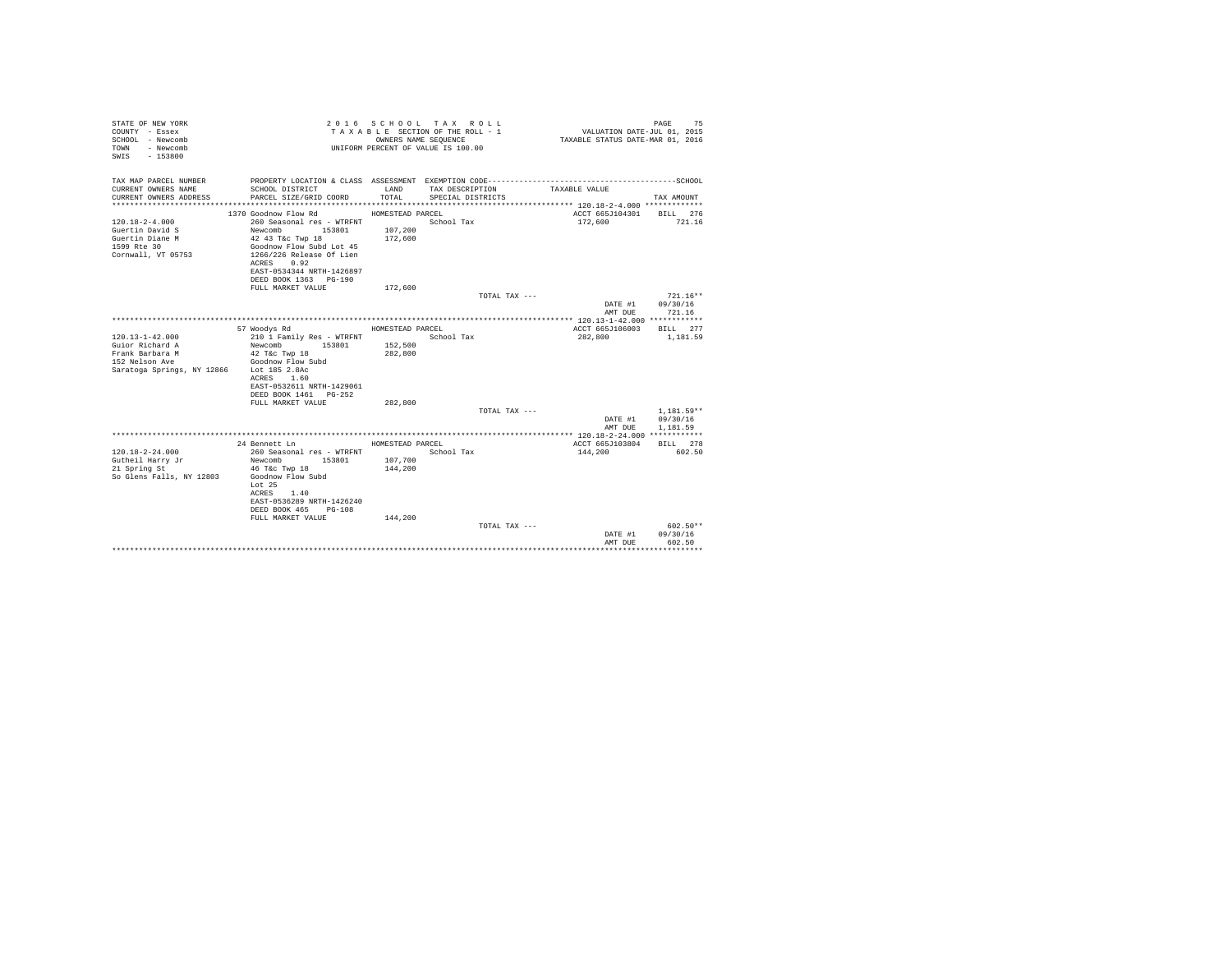| TAX MAP PARCEL NUMBER<br>CURRENT OWNERS NAME<br><b>T.AND</b><br>TAX DESCRIPTION<br>SCHOOL DISTRICT<br>TAXABLE VALUE<br>CURRENT OWNERS ADDRESS<br>PARCEL SIZE/GRID COORD<br>TOTAL.<br>SPECIAL DISTRICTS<br>TAX AMOUNT<br>**********************<br>ACCT 665J104703<br>1304 Goodnow Flow Rd<br>HOMESTEAD PARCEL<br>BILL 279<br>$120.18 - 2 - 20.000$<br>210 1 Family Res - WTRFNT<br>School Tax<br>364,500<br>1,522.95<br>Hager Michaelle J Trust<br>Newcomb 153801<br>115,200<br>6 Highland View Ave<br>46 T&c Twp 18<br>364,500<br>Rensselaer, NY 12144<br>Goodnow Flow Subd<br>Lot 29<br>ACRES 1.70<br>EAST-0535906 NRTH-1426452<br>DEED BOOK 1795 PG-297<br>FULL MARKET VALUE<br>364,500<br>$1.522.95**$<br>TOTAL TAX ---<br>DATE #1<br>09/30/16<br>AMT DUE<br>1,522.95<br>ACCT 665J194005<br>RTLL 280<br>4916 NYS Route 28N<br>HOMESTEAD PARCEL<br>$110. - 1 - 21.200$<br>240 Rural res<br>30,000<br>RES. STAR 41854<br>426,300<br>59,900 School Tax<br>Hai Paul B<br>Newcomb<br>153801<br>1,781.16<br>426,300<br>McNulty Stacy A<br>30 Thorns Sur<br>6312 State Rt 28N<br>1492/204 Death Cert<br>Newcomb, NY 12852<br>Lot 1<br>ACRES 34.80<br>EAST-0562656 NRTH-1441494<br>DEED BOOK 1641 PG-52<br>426,300<br>FULL MARKET VALUE<br>$1.708.16**$<br>TOTAL TAX $---$<br>09/30/16<br>DATE #1<br>1,708.16<br>AMT DUE<br>34 Johnson Rd<br>HOMESTEAD PARCEL<br>ACCT 665J103612<br><b>BILL</b> 281<br>$109.16 - 2 - 11.000$<br>270 Mfg housing<br>School Tax<br>29,700<br>124.09<br>Hall Ricci W<br>Newcomb 153801<br>25,000<br>5 Forest St<br>10 Richards Survey<br>29,700<br>Oxford, MA 01540<br>ACRES 0.30<br>EAST-0548309 NRTH-1447889<br>DEED BOOK 1169 PG-290<br>FULL MARKET VALUE<br>29,700<br>$124.09**$<br>TOTAL TAX ---<br>09/30/16<br>DATE #1<br>AMT DUE<br>124.09 | STATE OF NEW YORK<br>COUNTY - Essex<br>SCHOOL - Newcomb<br>TOWN<br>- Newcomb<br>SWTS<br>$-153800$ |  | 2016 SCHOOL TAX ROLL<br>TAXABLE SECTION OF THE ROLL - 1<br>OWNERS NAME SEOUENCE<br>UNIFORM PERCENT OF VALUE IS 100.00 | VALUATION DATE-JUL 01, 2015<br>TAXABLE STATUS DATE-MAR 01, 2016 | 76<br>PAGE |
|----------------------------------------------------------------------------------------------------------------------------------------------------------------------------------------------------------------------------------------------------------------------------------------------------------------------------------------------------------------------------------------------------------------------------------------------------------------------------------------------------------------------------------------------------------------------------------------------------------------------------------------------------------------------------------------------------------------------------------------------------------------------------------------------------------------------------------------------------------------------------------------------------------------------------------------------------------------------------------------------------------------------------------------------------------------------------------------------------------------------------------------------------------------------------------------------------------------------------------------------------------------------------------------------------------------------------------------------------------------------------------------------------------------------------------------------------------------------------------------------------------------------------------------------------------------------------------------------------------------------------------------------------------------------------------------------------------------------------------------------------------------------------|---------------------------------------------------------------------------------------------------|--|-----------------------------------------------------------------------------------------------------------------------|-----------------------------------------------------------------|------------|
|                                                                                                                                                                                                                                                                                                                                                                                                                                                                                                                                                                                                                                                                                                                                                                                                                                                                                                                                                                                                                                                                                                                                                                                                                                                                                                                                                                                                                                                                                                                                                                                                                                                                                                                                                                            |                                                                                                   |  |                                                                                                                       |                                                                 |            |
|                                                                                                                                                                                                                                                                                                                                                                                                                                                                                                                                                                                                                                                                                                                                                                                                                                                                                                                                                                                                                                                                                                                                                                                                                                                                                                                                                                                                                                                                                                                                                                                                                                                                                                                                                                            |                                                                                                   |  |                                                                                                                       |                                                                 |            |
|                                                                                                                                                                                                                                                                                                                                                                                                                                                                                                                                                                                                                                                                                                                                                                                                                                                                                                                                                                                                                                                                                                                                                                                                                                                                                                                                                                                                                                                                                                                                                                                                                                                                                                                                                                            |                                                                                                   |  |                                                                                                                       |                                                                 |            |
|                                                                                                                                                                                                                                                                                                                                                                                                                                                                                                                                                                                                                                                                                                                                                                                                                                                                                                                                                                                                                                                                                                                                                                                                                                                                                                                                                                                                                                                                                                                                                                                                                                                                                                                                                                            |                                                                                                   |  |                                                                                                                       |                                                                 |            |
|                                                                                                                                                                                                                                                                                                                                                                                                                                                                                                                                                                                                                                                                                                                                                                                                                                                                                                                                                                                                                                                                                                                                                                                                                                                                                                                                                                                                                                                                                                                                                                                                                                                                                                                                                                            |                                                                                                   |  |                                                                                                                       |                                                                 |            |
|                                                                                                                                                                                                                                                                                                                                                                                                                                                                                                                                                                                                                                                                                                                                                                                                                                                                                                                                                                                                                                                                                                                                                                                                                                                                                                                                                                                                                                                                                                                                                                                                                                                                                                                                                                            |                                                                                                   |  |                                                                                                                       |                                                                 |            |
|                                                                                                                                                                                                                                                                                                                                                                                                                                                                                                                                                                                                                                                                                                                                                                                                                                                                                                                                                                                                                                                                                                                                                                                                                                                                                                                                                                                                                                                                                                                                                                                                                                                                                                                                                                            |                                                                                                   |  |                                                                                                                       |                                                                 |            |
|                                                                                                                                                                                                                                                                                                                                                                                                                                                                                                                                                                                                                                                                                                                                                                                                                                                                                                                                                                                                                                                                                                                                                                                                                                                                                                                                                                                                                                                                                                                                                                                                                                                                                                                                                                            |                                                                                                   |  |                                                                                                                       |                                                                 |            |
|                                                                                                                                                                                                                                                                                                                                                                                                                                                                                                                                                                                                                                                                                                                                                                                                                                                                                                                                                                                                                                                                                                                                                                                                                                                                                                                                                                                                                                                                                                                                                                                                                                                                                                                                                                            |                                                                                                   |  |                                                                                                                       |                                                                 |            |
|                                                                                                                                                                                                                                                                                                                                                                                                                                                                                                                                                                                                                                                                                                                                                                                                                                                                                                                                                                                                                                                                                                                                                                                                                                                                                                                                                                                                                                                                                                                                                                                                                                                                                                                                                                            |                                                                                                   |  |                                                                                                                       |                                                                 |            |
|                                                                                                                                                                                                                                                                                                                                                                                                                                                                                                                                                                                                                                                                                                                                                                                                                                                                                                                                                                                                                                                                                                                                                                                                                                                                                                                                                                                                                                                                                                                                                                                                                                                                                                                                                                            |                                                                                                   |  |                                                                                                                       |                                                                 |            |
|                                                                                                                                                                                                                                                                                                                                                                                                                                                                                                                                                                                                                                                                                                                                                                                                                                                                                                                                                                                                                                                                                                                                                                                                                                                                                                                                                                                                                                                                                                                                                                                                                                                                                                                                                                            |                                                                                                   |  |                                                                                                                       |                                                                 |            |
|                                                                                                                                                                                                                                                                                                                                                                                                                                                                                                                                                                                                                                                                                                                                                                                                                                                                                                                                                                                                                                                                                                                                                                                                                                                                                                                                                                                                                                                                                                                                                                                                                                                                                                                                                                            |                                                                                                   |  |                                                                                                                       |                                                                 |            |
|                                                                                                                                                                                                                                                                                                                                                                                                                                                                                                                                                                                                                                                                                                                                                                                                                                                                                                                                                                                                                                                                                                                                                                                                                                                                                                                                                                                                                                                                                                                                                                                                                                                                                                                                                                            |                                                                                                   |  |                                                                                                                       |                                                                 |            |
|                                                                                                                                                                                                                                                                                                                                                                                                                                                                                                                                                                                                                                                                                                                                                                                                                                                                                                                                                                                                                                                                                                                                                                                                                                                                                                                                                                                                                                                                                                                                                                                                                                                                                                                                                                            |                                                                                                   |  |                                                                                                                       |                                                                 |            |
|                                                                                                                                                                                                                                                                                                                                                                                                                                                                                                                                                                                                                                                                                                                                                                                                                                                                                                                                                                                                                                                                                                                                                                                                                                                                                                                                                                                                                                                                                                                                                                                                                                                                                                                                                                            |                                                                                                   |  |                                                                                                                       |                                                                 | .          |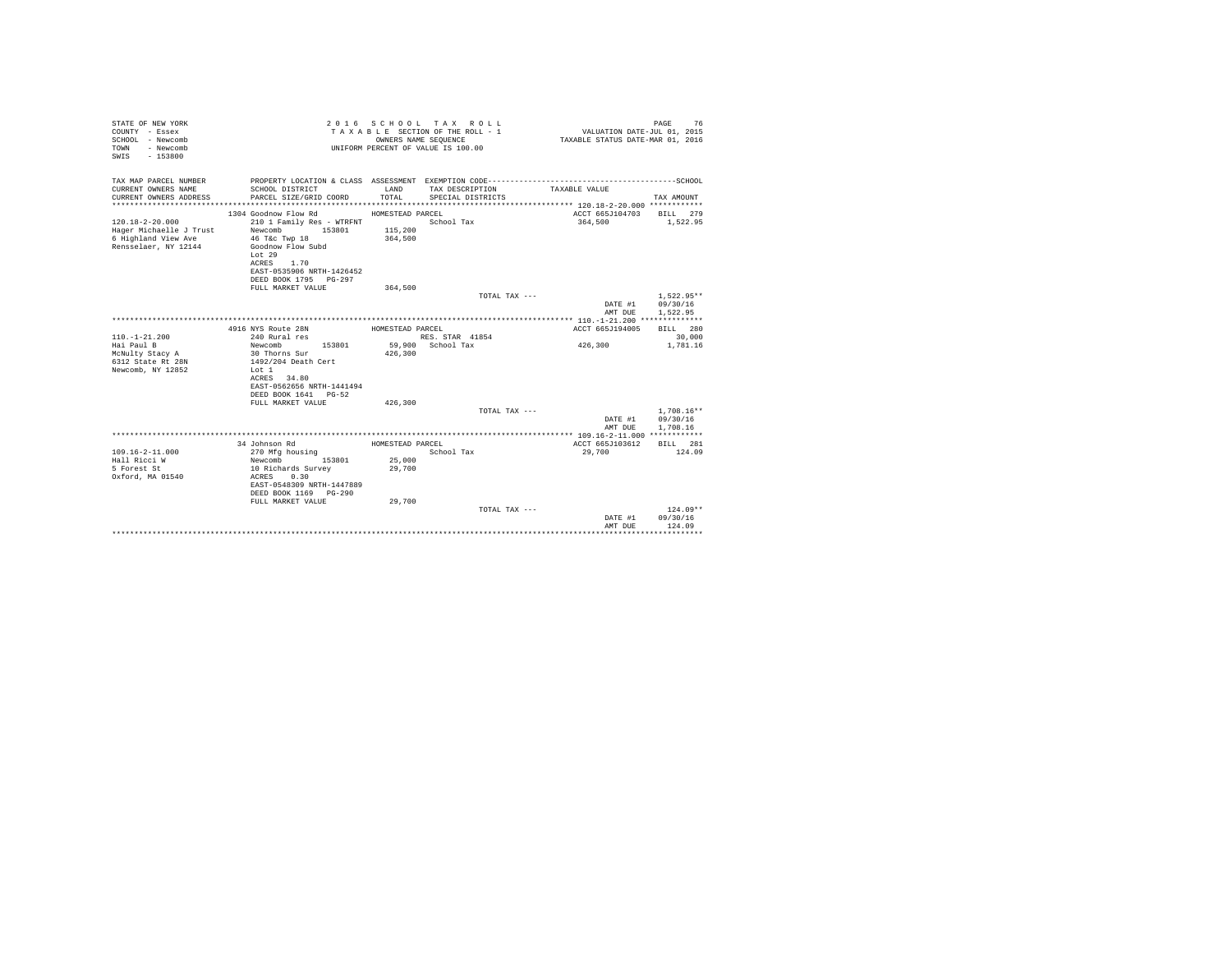| STATE OF NEW YORK<br>COUNTY - Essex<br>SCHOOL - Newcomb<br>TOWN - Newcomb<br>$-153800$<br>SWIS         |                                                                                                                                                                       |                                      | 2016 SCHOOL TAX ROLL<br>TAXABLE SECTION OF THE ROLL - 1<br>OWNERS NAME SEQUENCE<br>UNIFORM PERCENT OF VALUE IS 100.00 | PAGE 77<br>VALUATION DATE-JUL 01, 2015<br>TAXABLE STATUS DATE-MAR 01, 2016 |                                      |
|--------------------------------------------------------------------------------------------------------|-----------------------------------------------------------------------------------------------------------------------------------------------------------------------|--------------------------------------|-----------------------------------------------------------------------------------------------------------------------|----------------------------------------------------------------------------|--------------------------------------|
| TAX MAP PARCEL NUMBER<br>CURRENT OWNERS NAME<br>CURRENT OWNERS ADDRESS                                 | SCHOOL DISTRICT<br>PARCEL SIZE/GRID COORD                                                                                                                             | LAND<br>TOTAL                        | TAX DESCRIPTION<br>SPECIAL DISTRICTS                                                                                  | TAXABLE VALUE                                                              | TAX AMOUNT                           |
|                                                                                                        |                                                                                                                                                                       |                                      |                                                                                                                       |                                                                            |                                      |
| $109.16 - 5 - 15.014$<br>Hall William H<br>5561 State Route 28N<br>PO Box 72<br>Newcomb, NY 12852-0072 | 5561 NYS Route 28N<br>210 1 Family Res<br>Newcomb 153801<br>10 Richards Survey<br>ACRES 0.53<br>EAST-0547408 NRTH-1447277<br>DEED BOOK 519 PG-52<br>FULL MARKET VALUE | HOMESTEAD PARCEL<br>89,000<br>89,000 | RES. STAR 41854<br>29,400 School Tax                                                                                  | ACCT 665J103902<br>89,000                                                  | BILL 282<br>30,000<br>371.86         |
|                                                                                                        |                                                                                                                                                                       |                                      | TOTAL TAX ---                                                                                                         |                                                                            | 298.86**                             |
|                                                                                                        |                                                                                                                                                                       |                                      |                                                                                                                       |                                                                            | DATE #1 09/30/16<br>AMT DUE 298.86   |
|                                                                                                        | 41 Johnson Rd                                                                                                                                                         | HOMESTEAD PARCEL                     |                                                                                                                       | ACCT 665J179006 BILL 283                                                   |                                      |
| 109.16-1-7.182<br>Hamerman Lois<br>Carlow Patricia<br>4411 Osage Ave<br>Philadelphia, PA 19104         | 210 1 Family Res - WTRFNT School Tax<br>Newcomb 153801<br>10 Richards Survey<br>ACRES 1.70<br>EAST-0547925 NRTH-1448088<br>DEED BOOK 692 PG-5                         | 176,100<br>268,900                   |                                                                                                                       | 268,900                                                                    | 1,123.52                             |
|                                                                                                        | FULL MARKET VALUE                                                                                                                                                     | 268,900                              |                                                                                                                       |                                                                            |                                      |
|                                                                                                        |                                                                                                                                                                       |                                      | TOTAL TAX ---                                                                                                         | DATE #1<br>AMT DUE                                                         | $1.123.52**$<br>09/30/16<br>1.123.52 |
|                                                                                                        |                                                                                                                                                                       |                                      |                                                                                                                       |                                                                            |                                      |
|                                                                                                        | 5777 NYS Route 28N                                                                                                                                                    | HOMESTEAD PARCEL                     |                                                                                                                       | ACCT 665J100303                                                            | BILL 284                             |
| $109.15 - 3 - 2.001$                                                                                   | 210 1 Family Res                                                                                                                                                      |                                      | RES. STAR 41854                                                                                                       | 145,200                                                                    | 30,000                               |
| Hamilton Edward L<br>Hamilton Gyneth E<br>5777 NYS Rte 28N<br>Newcomb, NY 12852                        | Newcomb 153801<br>3 Ords Patent<br>ACRES 1.90<br>EAST-0542166 NRTH-1446192<br>DEED BOOK 1413 PG-299                                                                   | 145,200                              | 34,900 School Tax                                                                                                     |                                                                            | 606.67                               |
|                                                                                                        | FULL MARKET VALUE                                                                                                                                                     | 145,200                              |                                                                                                                       |                                                                            |                                      |
|                                                                                                        |                                                                                                                                                                       |                                      | TOTAL TAX ---                                                                                                         | DATE #1<br>AMT DUE                                                         | 533.67**<br>09/30/16<br>533.67       |
|                                                                                                        |                                                                                                                                                                       |                                      |                                                                                                                       |                                                                            |                                      |
| 110.18-2-2.002                                                                                         | 35 Santanoni Dr<br>210 1 Family Res                                                                                                                                   | HOMESTEAD PARCEL                     | SR STAR 41834                                                                                                         | ACCT 665J103903                                                            | BILL 285<br>65,300                   |
| Hampson Margaret S<br>Hampson Robert J<br>35 Santanoni Dr<br>Newcomb, NY 12852                         | Newcomb 153801<br>Pt 2&3 Thorns Survey<br>ACRES 3.16<br>EAST-0560759 NRTH-1442591<br>DEED BOOK 1714 PG-299<br>FULL MARKET VALUE                                       | 132,400<br>132,400                   | 36,200 School Tax                                                                                                     | 132,400                                                                    | 553.19                               |
|                                                                                                        |                                                                                                                                                                       |                                      | TOTAL TAX ---                                                                                                         | DATE #1<br>AMT DUE                                                         | $402.19**$<br>09/30/16<br>402.19     |
|                                                                                                        |                                                                                                                                                                       |                                      |                                                                                                                       |                                                                            |                                      |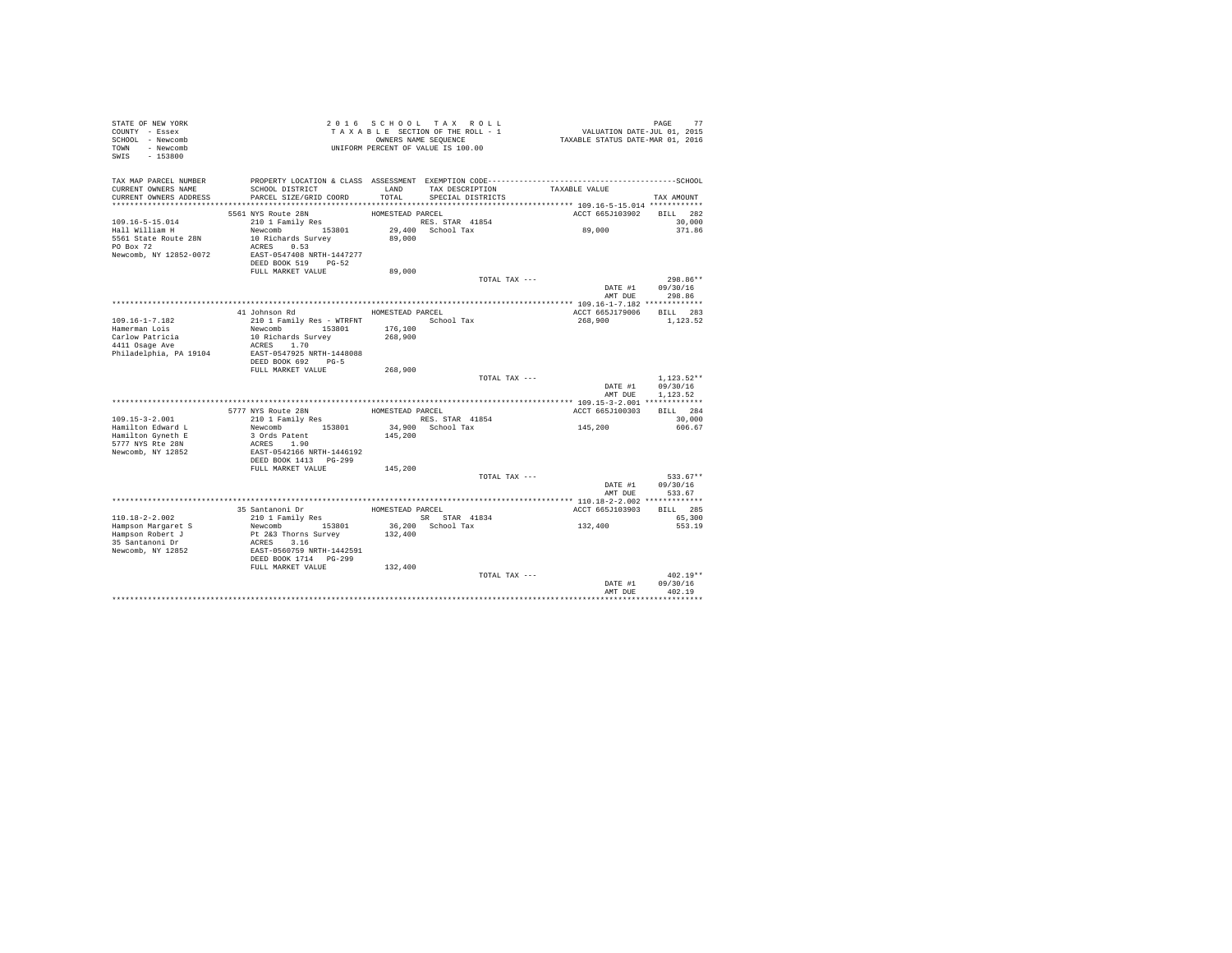| STATE OF NEW YORK<br>COUNTY - Essex<br>SCHOOL - Newcomb<br>TOWN - Newcomb<br>SWIS<br>$-153800$                                                     |                                                                                                                                                                                       |                                                       | 2016 SCHOOL TAX ROLL<br>TAXABLE SECTION OF THE ROLL - 1<br>OWNERS NAME SEQUENCE<br>UNIFORM PERCENT OF VALUE IS 100.00 | VALUATION DATE-JUL $01$ , 2015<br>TAXABLE STATUS DATE-MAR 01, 2016 | PAGE<br>78                                                   |
|----------------------------------------------------------------------------------------------------------------------------------------------------|---------------------------------------------------------------------------------------------------------------------------------------------------------------------------------------|-------------------------------------------------------|-----------------------------------------------------------------------------------------------------------------------|--------------------------------------------------------------------|--------------------------------------------------------------|
| TAX MAP PARCEL NUMBER<br>CURRENT OWNERS NAME<br>CURRENT OWNERS ADDRESS                                                                             | SCHOOL DISTRICT<br>PARCEL SIZE/GRID COORD<br>****************************                                                                                                             | LAND<br>TOTAL                                         | TAX DESCRIPTION<br>SPECIAL DISTRICTS                                                                                  | TAXABLE VALUE                                                      | TAX AMOUNT                                                   |
| $110.13 - 1 - 2.000$<br>Harbour-Kahl Laura<br>Kahl Charles D III<br>PO Box 4087<br>Albany, NY 12204                                                | NYS Route 28N<br>311 Res vac land<br>Newcomb 153801<br>20 Richards Survey<br>ACRES 3.60<br>EAST-0553075 NRTH-1446769<br>DEED BOOK 1332 PG-188                                         | NON-HOMESTEAD PARCEL<br>26,600<br>26,600              | School Tax                                                                                                            | ACCT 665J104815<br>26,600                                          | BILL 286<br>464.05                                           |
|                                                                                                                                                    | FULL MARKET VALUE                                                                                                                                                                     | 26,600                                                |                                                                                                                       |                                                                    |                                                              |
|                                                                                                                                                    |                                                                                                                                                                                       |                                                       | TOTAL TAX ---                                                                                                         | DATE #1<br>AMT DUE                                                 | 464.05**<br>09/30/16<br>464.05                               |
| 110.13-1-3.000<br>Harbour-Kahl Laura<br>Kahl Charles D III<br>PO Box 4087<br>Albany, NY 12204                                                      | NYS Route 28N<br>322 Rural vac>10 - WTRFNT<br>Newcomb 153801<br>20 Richards Survey<br>8.5ac<br>ACRES 12.10<br>EAST-0553318 NRTH-1447172<br>DEED BOOK 1329 PG-313<br>FULL MARKET VALUE | NON-HOMESTEAD PARCEL<br>119,400<br>119,400<br>119,400 | School Tax<br>TOTAL TAX ---                                                                                           | ACCT 665J100908<br>119,400<br>DATE #1<br>AMT DUE                   | BILL 287<br>2,082.99<br>$2.082.99**$<br>09/30/16<br>2.082.99 |
|                                                                                                                                                    | 29 Fennessey Ln                                                                                                                                                                       | HOMESTEAD PARCEL                                      |                                                                                                                       | ACCT 665J105807                                                    | BILL 288                                                     |
| $109.15 - 1 - 1.000$<br>Harding Homer<br>Harding Margaret<br>63 Hoags Corners Rd<br>Nassau, NY 12123<br>PRIOR OWNER ON 3/01/2016 FULL MARKET VALUE | 260 Seasonal res<br>Newcomb 153801<br>3 Ords Patent<br>ACRES 0.66<br>EAST-0541735 NRTH-1447108<br>DEED BOOK 1833 PG-65                                                                | 30,900<br>66,600<br>66,600                            | School Tax                                                                                                            | 66,600                                                             | 278.27                                                       |
| Harding Homer                                                                                                                                      |                                                                                                                                                                                       |                                                       | TOTAL TAX ---                                                                                                         | DATE #1                                                            | $278.27**$<br>09/30/16                                       |
|                                                                                                                                                    |                                                                                                                                                                                       |                                                       |                                                                                                                       | AMT DUE                                                            | 278.27                                                       |
| 110.18-3-18.000                                                                                                                                    | 30 Adams Ln<br>210 1 Family Res                                                                                                                                                       | HOMESTEAD PARCEL                                      | School Tax                                                                                                            | ACCT 665J100310<br>94,900                                          | BILL 289<br>396.51                                           |
| Harrington Jeanette M<br>30 Adams Ln<br>Newcomb, NY 12852                                                                                          | Newcomb 153801<br>Pt 4 Thorns Survey<br>1414/296 Life Use To<br>Auguste Beaudet<br>ACRES 0.50<br>EAST-0559750 NRTH-1441519<br>DEED BOOK 1619 PG-139<br>FULL MARKET VALUE              | 29,000<br>94,900<br>94,900                            |                                                                                                                       |                                                                    |                                                              |
|                                                                                                                                                    |                                                                                                                                                                                       |                                                       | TOTAL TAX ---                                                                                                         | DATE #1<br>AMT DUE                                                 | 396.51**<br>09/30/16<br>396.51                               |
|                                                                                                                                                    |                                                                                                                                                                                       |                                                       |                                                                                                                       |                                                                    |                                                              |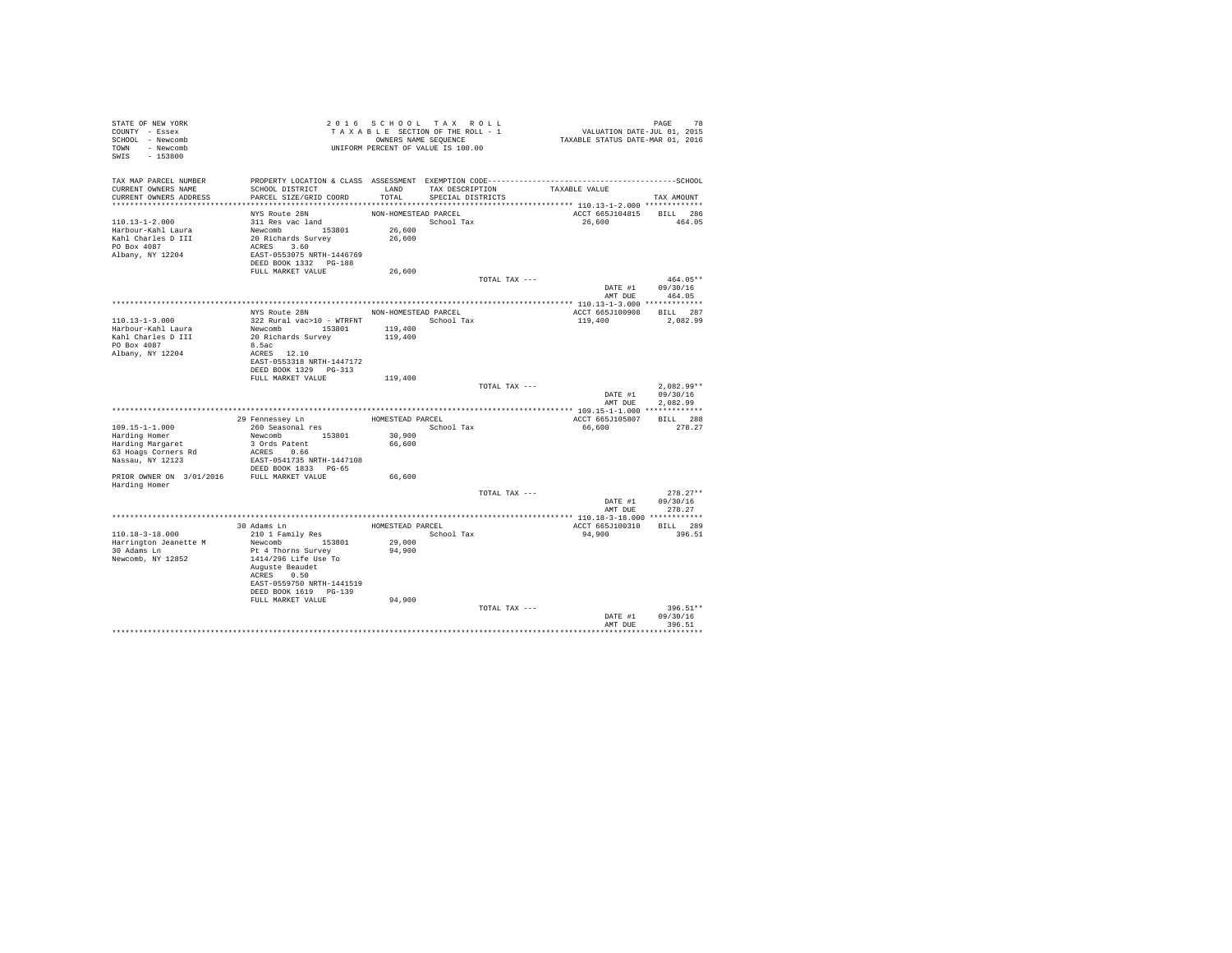| STATE OF NEW YORK<br>COUNTY - Essex<br>SCHOOL - Newcomb<br>TOWN - Newcomb |                                                                                                                 |                  | 2016 SCHOOL TAX ROLL<br>TAXABLE SECTION OF THE ROLL - 1<br>OWNERS NAME SEQUENCE<br>UNIFORM PERCENT OF VALUE IS 100.00 | PAGE 79<br>VALUATION DATE-JUL 01, 2015<br>TAXABLE STATUS DATE-MAR 01, 2016 |                            |
|---------------------------------------------------------------------------|-----------------------------------------------------------------------------------------------------------------|------------------|-----------------------------------------------------------------------------------------------------------------------|----------------------------------------------------------------------------|----------------------------|
| SWIS - 153800                                                             |                                                                                                                 |                  |                                                                                                                       |                                                                            |                            |
| TAX MAP PARCEL NUMBER<br>CURRENT OWNERS NAME                              | PROPERTY LOCATION & CLASS ASSESSMENT EXEMPTION CODE-----------------------------------SCHOOL<br>SCHOOL DISTRICT |                  | LAND TAX DESCRIPTION                                                                                                  | TAXABLE VALUE                                                              |                            |
| CURRENT OWNERS ADDRESS                                                    | PARCEL SIZE/GRID COORD                                                                                          | TOTAL.           | SPECIAL DISTRICTS                                                                                                     |                                                                            | TAX AMOUNT                 |
|                                                                           | 5101 NYS Route 28N                                                                                              | HOMESTEAD PARCEL |                                                                                                                       | ACCT 665J103908 BILL 290                                                   |                            |
| $110.17 - 2 - 18.000$                                                     | 210 1 Family Res                                                                                                |                  | School Tax                                                                                                            | 77.200                                                                     | 322.56                     |
| Harrington John E                                                         | Newcomb 153801 30,200                                                                                           |                  |                                                                                                                       |                                                                            |                            |
| Harrington Jeanette                                                       | Pt 19 Richards Survey                                                                                           | 77,200           |                                                                                                                       |                                                                            |                            |
| 30 Adams Ln                                                               | ACRES 0.60                                                                                                      |                  |                                                                                                                       |                                                                            |                            |
| Newcomb, NY 12852                                                         | EAST-0557811 NRTH-1443285                                                                                       |                  |                                                                                                                       |                                                                            |                            |
|                                                                           | DEED BOOK 641 PG-263                                                                                            |                  |                                                                                                                       |                                                                            |                            |
|                                                                           | FULL MARKET VALUE                                                                                               | 77,200           |                                                                                                                       |                                                                            |                            |
|                                                                           |                                                                                                                 |                  | TOTAL TAX ---                                                                                                         |                                                                            | 322.56**                   |
|                                                                           |                                                                                                                 |                  |                                                                                                                       | DATE #1                                                                    | 09/30/16<br>AMT DUE 322.56 |
|                                                                           |                                                                                                                 |                  |                                                                                                                       |                                                                            |                            |
|                                                                           | 16 Schraver Way                                                                                                 | HOMESTEAD PARCEL |                                                                                                                       | ACCT 665J104315 BILL 291                                                   |                            |
| 110.13-9-14.000                                                           | 260 Seasonal res                                                                                                |                  | School Tax                                                                                                            | 55,800                                                                     | 233.14                     |
|                                                                           | Newcomb 153801                                                                                                  | 34,200           |                                                                                                                       |                                                                            |                            |
| Harrington Orbin<br>24 Stevens Rd                                         | 19 Richards Survey                                                                                              | 55,800           |                                                                                                                       |                                                                            |                            |
| Queensbury, NY 12804                                                      | ACRES 1.20                                                                                                      |                  |                                                                                                                       |                                                                            |                            |
|                                                                           | EAST-0555561 NRTH-1445571                                                                                       |                  |                                                                                                                       |                                                                            |                            |
|                                                                           | DEED BOOK 1056 PG-153                                                                                           |                  |                                                                                                                       |                                                                            |                            |
|                                                                           | FULL MARKET VALUE                                                                                               | 55,800           | TOTAL TAX ---                                                                                                         |                                                                            | $233.14**$                 |
|                                                                           |                                                                                                                 |                  |                                                                                                                       | DATE #1                                                                    | 09/30/16                   |
|                                                                           |                                                                                                                 |                  |                                                                                                                       | AMT DUE                                                                    | 233.14                     |
|                                                                           |                                                                                                                 |                  |                                                                                                                       |                                                                            |                            |
|                                                                           | 51 Chaisson Rd                                                                                                  | HOMESTEAD PARCEL |                                                                                                                       | ACCT 665J104403                                                            | BILL 292                   |
| $110.17 - 2 - 5.000$                                                      | 210 1 Family Res                                                                                                |                  | RES. STAR 41854                                                                                                       |                                                                            | 30,000                     |
| Harrington Patricia L                                                     | Newcomb 153801                                                                                                  |                  | 27,000 School Tax                                                                                                     | 87,800                                                                     | 366.85                     |
| PO Box 87                                                                 | Pt 18 Richards Survey 87,800                                                                                    |                  |                                                                                                                       |                                                                            |                            |
| Newcomb, NY 12852                                                         | ACRES 0.40                                                                                                      |                  |                                                                                                                       |                                                                            |                            |
|                                                                           | EAST-0554438 NRTH-1443815<br>DEED BOOK 1292 PG-115                                                              |                  |                                                                                                                       |                                                                            |                            |
|                                                                           | FULL MARKET VALUE                                                                                               | 87,800           |                                                                                                                       |                                                                            |                            |
|                                                                           |                                                                                                                 |                  | TOTAL TAX ---                                                                                                         |                                                                            | $293.85**$                 |
|                                                                           |                                                                                                                 |                  |                                                                                                                       |                                                                            | DATE #1 09/30/16           |
|                                                                           |                                                                                                                 |                  |                                                                                                                       | AMT DUE                                                                    | 293.85                     |
|                                                                           |                                                                                                                 |                  |                                                                                                                       |                                                                            |                            |
|                                                                           | 401 Woodys Rd                                                                                                   | HOMESTEAD PARCEL |                                                                                                                       | ACCT 665J104002 BILL 293                                                   |                            |
| $119.16 - 1 - 1.002$                                                      | 210 1 Family Res - WTRFNT                                                                                       |                  | School Tax                                                                                                            | 189,600                                                                    | 792.19                     |
| Hasko Louis M                                                             | Newcomb 153801                                                                                                  | 128,800          |                                                                                                                       |                                                                            |                            |
| Hasko Laura A<br>978 Ridge Rd                                             | 27 T&C Twp 18                                                                                                   | 189,600          |                                                                                                                       |                                                                            |                            |
| Scotia, NY 12302                                                          | Lot 255&6 Goodnow Flow<br>Subd                                                                                  |                  |                                                                                                                       |                                                                            |                            |
|                                                                           | ACRES 1.43                                                                                                      |                  |                                                                                                                       |                                                                            |                            |
|                                                                           | EAST-0524934 NRTH-1427996                                                                                       |                  |                                                                                                                       |                                                                            |                            |
|                                                                           | DEED BOOK 1338 PG-60                                                                                            |                  |                                                                                                                       |                                                                            |                            |
|                                                                           | FULL MARKET VALUE                                                                                               | 189,600          |                                                                                                                       |                                                                            |                            |
|                                                                           |                                                                                                                 |                  | TOTAL TAX ---                                                                                                         |                                                                            | 792.19**                   |
|                                                                           |                                                                                                                 |                  |                                                                                                                       | DATE #1                                                                    | 09/30/16                   |
|                                                                           |                                                                                                                 |                  |                                                                                                                       | AMT DUE                                                                    | 792.19                     |
|                                                                           |                                                                                                                 |                  |                                                                                                                       |                                                                            |                            |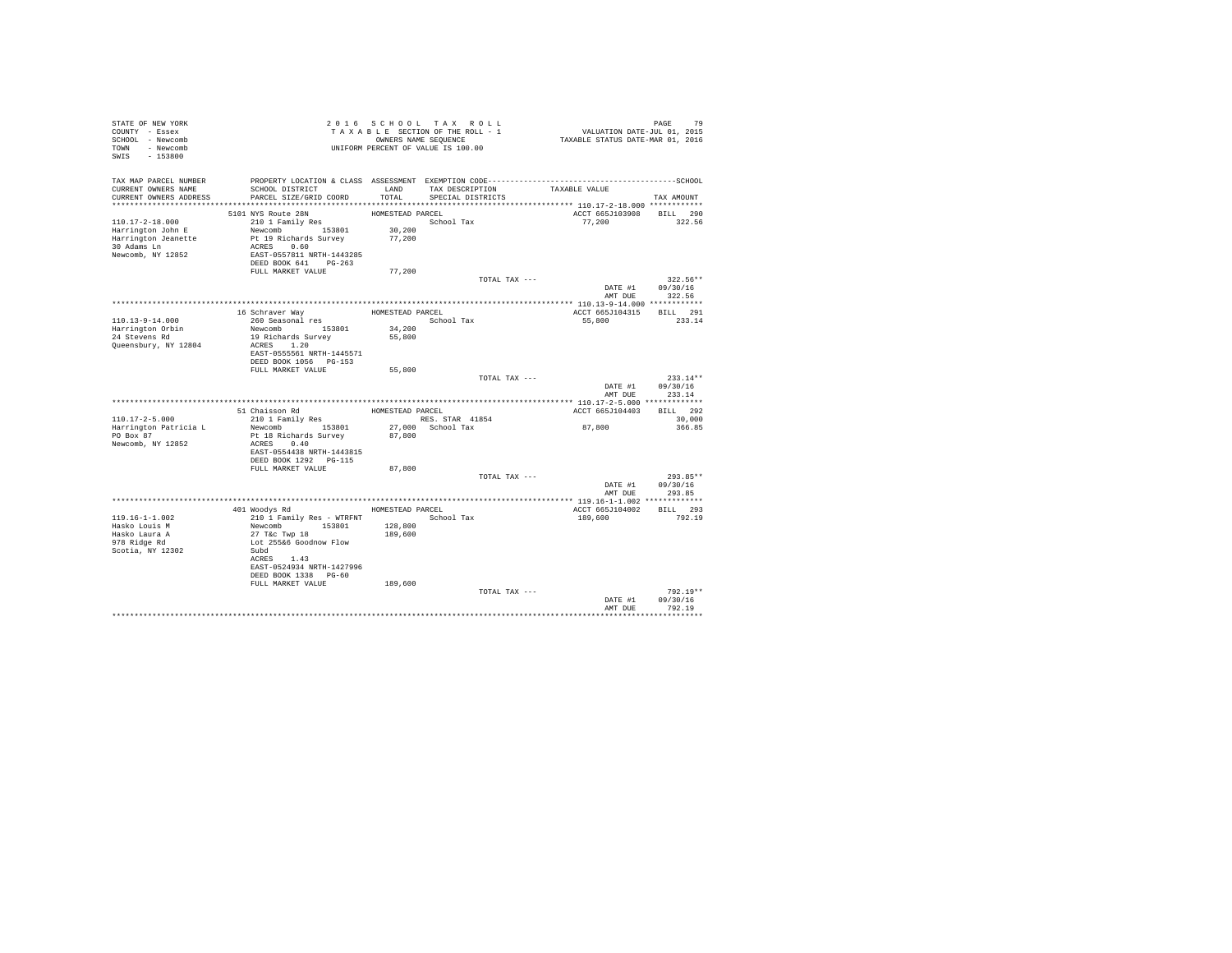| STATE OF NEW YORK<br>COUNTY - Essex<br>SCHOOL - Newcomb<br>TOWN - Newcomb<br>SWIS - 153800       |                                                                                                                                                                                                                                                                                                                                         |         | 2016 SCHOOL TAX ROLL<br>OWNERS NAME SEQUENCE<br>UNIFORM PERCENT OF VALUE IS 100.00 | 2016 SCHOOL TAX ROLL (2016 PAGE 80<br>TAXABLE SECTION OF THE ROLL - 1 VALUATION DATE-JUL 01, 2015<br>ONNERS NAME SEQUENCE (2016 TAXABLE STATUS DATE-MAR 01, 2016 | 80<br>PAGE                       |  |
|--------------------------------------------------------------------------------------------------|-----------------------------------------------------------------------------------------------------------------------------------------------------------------------------------------------------------------------------------------------------------------------------------------------------------------------------------------|---------|------------------------------------------------------------------------------------|------------------------------------------------------------------------------------------------------------------------------------------------------------------|----------------------------------|--|
| TAX MAP PARCEL NUMBER<br>CURRENT OWNERS NAME<br>CURRENT OWNERS ADDRESS                           | PROPERTY LOCATION & CLASS ASSESSMENT EXEMPTION CODE-----------------------------------SCHOOL<br>SCHOOL DISTRICT LAND<br>PARCEL SIZE/GRID COORD TOTAL                                                                                                                                                                                    |         | TAX DESCRIPTION TAXABLE VALUE SPECIAL DISTRICTS                                    |                                                                                                                                                                  | TAX AMOUNT                       |  |
|                                                                                                  | HOMESTEAD PARCEL<br>57 Beaver Bay                                                                                                                                                                                                                                                                                                       |         |                                                                                    | ACCT 665J106714 BILL 294                                                                                                                                         |                                  |  |
| $120.17 - 3 - 6.000$<br>Hayes James<br>Hayes Sandra<br>236 Northline<br>Melrose, NY 12121        | 260 Seasonal res - WTRFNT<br>Newcomb 153801 112,500<br>41 Tac Twp 18 230,300<br>Goodnow Flow Subd<br>Lot #311<br>ACRES 1.00<br>EAST-0528114 NRTH-1426400<br>DEED BOOK 1296    PG-240                                                                                                                                                    |         |                                                                                    | 230,300                                                                                                                                                          | 962.24                           |  |
|                                                                                                  | FULL MARKET VALUE                                                                                                                                                                                                                                                                                                                       | 230,300 |                                                                                    |                                                                                                                                                                  |                                  |  |
|                                                                                                  |                                                                                                                                                                                                                                                                                                                                         |         | TOTAL TAX ---                                                                      | DATE #1<br>AMT DUE                                                                                                                                               | $962.24**$<br>09/30/16<br>962.24 |  |
|                                                                                                  |                                                                                                                                                                                                                                                                                                                                         |         |                                                                                    |                                                                                                                                                                  |                                  |  |
|                                                                                                  | $\begin{tabular}{ll} 4760 NYS Route 28N & \multicolumn{2}{l}{} \multicolumn{2}{l}{} & \multicolumn{2}{l}{} \multicolumn{2}{l}{} & \multicolumn{2}{l}{} & \multicolumn{2}{l}{} & \multicolumn{2}{l}{} \\ 312 Yac W/imprv & & \multicolumn{2}{l}{} & \multicolumn{2}{l}{} & \multicolumn{2}{l}{} & \multicolumn{2}{l}{} \\ \end{tabular}$ |         |                                                                                    | ACCT 665J105301 BILL 295                                                                                                                                         |                                  |  |
| $121.7 - 1 - 7.000$<br>Hayes Walter S Jr<br>Hayes Jean B<br>310 Lovers Ln<br>Amsterdam, NY 12010 | Newcomb 153801 34,200<br>40 Thorns Survey<br>ACRES 1.20<br>EAST-0565094 NRTH-1439454                                                                                                                                                                                                                                                    | 39,200  | School Tax                                                                         | 39,200                                                                                                                                                           | 163.79                           |  |
|                                                                                                  | DEED BOOK 610 PG-1                                                                                                                                                                                                                                                                                                                      |         |                                                                                    |                                                                                                                                                                  |                                  |  |
|                                                                                                  | FULL MARKET VALUE                                                                                                                                                                                                                                                                                                                       | 39,200  |                                                                                    |                                                                                                                                                                  |                                  |  |
|                                                                                                  |                                                                                                                                                                                                                                                                                                                                         |         | TOTAL TAX ---                                                                      | DATE #1<br>AMT DUE                                                                                                                                               | $163.79**$<br>09/30/16<br>163.79 |  |
|                                                                                                  |                                                                                                                                                                                                                                                                                                                                         |         |                                                                                    |                                                                                                                                                                  |                                  |  |
|                                                                                                  |                                                                                                                                                                                                                                                                                                                                         |         |                                                                                    | ACCT 665J105107 BILL 296                                                                                                                                         |                                  |  |
| $110.-1-22.100$                                                                                  |                                                                                                                                                                                                                                                                                                                                         |         |                                                                                    | 330,000                                                                                                                                                          | 30,000                           |  |
| Helms Alex J<br>9 Vanderwalker Way<br>Newcomb, NY 12852                                          | ACRES 89.85<br>EAST-0559176 NRTH-1440749<br>DEED BOOK 1694 PG-310<br>FULL MARKET VALUE                                                                                                                                                                                                                                                  | 330,000 |                                                                                    |                                                                                                                                                                  | 1,378.80                         |  |
|                                                                                                  |                                                                                                                                                                                                                                                                                                                                         |         | TOTAL TAX ---                                                                      |                                                                                                                                                                  | $1.305.80**$                     |  |
|                                                                                                  |                                                                                                                                                                                                                                                                                                                                         |         |                                                                                    | DATE #1                                                                                                                                                          | 09/30/16<br>AMT DUE 1,305.80     |  |
|                                                                                                  |                                                                                                                                                                                                                                                                                                                                         |         |                                                                                    |                                                                                                                                                                  |                                  |  |
| $109.15 - 5 - 6.000$                                                                             |                                                                                                                                                                                                                                                                                                                                         |         |                                                                                    | ACCT 665J100104 BILL 297                                                                                                                                         | 30,000                           |  |
| Helms John D                                                                                     | ${\small \begin{tabular}{lcccc} 5655 NYS & \text{Route 28N} & \text{HOMESTEAD PARECL} \\ 210 & \text{Fami1y Res} & \text{RES} & \text{STAR} & 41854 \\ \text{Newcomb} & 153801 & 36,300 & \text{School Tax} \\ \end{tabular}}$                                                                                                          |         |                                                                                    | 208,500                                                                                                                                                          | 871.15                           |  |
| Helms Faith A<br>5655 NYS Rte 28N<br>Newcomb, NY 12852-2162 EAST-0545277 NRTH-1446166            | 3 Richards Survey<br>ACRES 3 30<br>ACRES 3.30<br>DEED BOOK 1150 PG-279                                                                                                                                                                                                                                                                  | 208,500 |                                                                                    |                                                                                                                                                                  |                                  |  |
|                                                                                                  | FULL MARKET VALUE                                                                                                                                                                                                                                                                                                                       | 208,500 | TOTAL TAX ---                                                                      | DATE #1                                                                                                                                                          | $798.15**$<br>09/30/16           |  |
|                                                                                                  |                                                                                                                                                                                                                                                                                                                                         |         |                                                                                    | AMT DUE                                                                                                                                                          | 798.15                           |  |
|                                                                                                  |                                                                                                                                                                                                                                                                                                                                         |         |                                                                                    |                                                                                                                                                                  |                                  |  |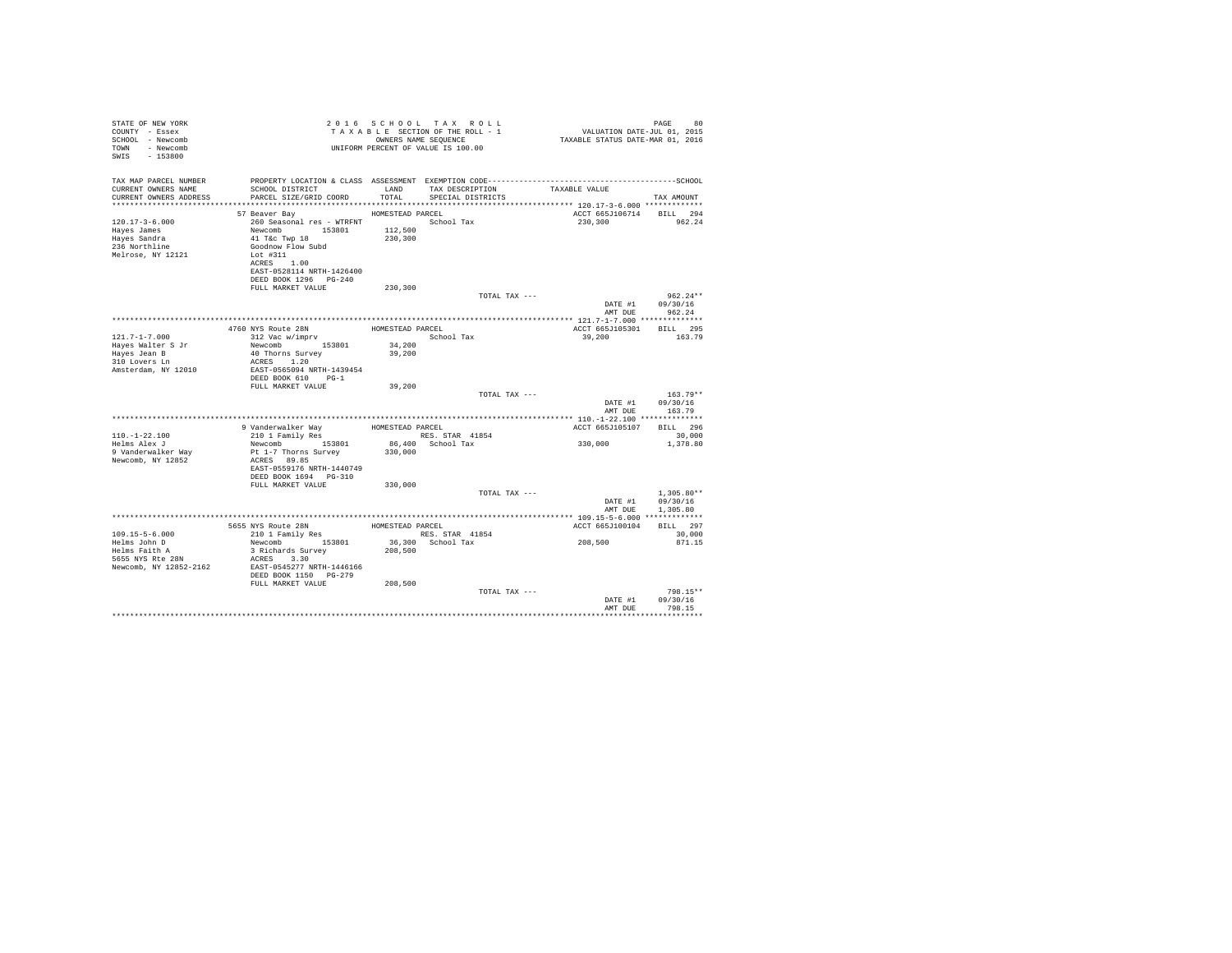| STATE OF NEW YORK<br>COUNTY - Essex<br>SCHOOL - Newcomb<br>TOWN - Newcomb<br>SWIS - 153800                                                                                                  | TAXABLE SECTION OF THE ROLL - 1<br>TAXABLE SECTION OF THE ROLL - 1<br>OWNERS NAME SEQUENCE<br>UNIFORM PERCENT OF VALUE IS 100.00                                                                 |                  |                                     | PAGE 81<br>VALUATION DATE-JUL 01, 2015<br>TAXABLE STATUS DATE-MAR 01, 2016 |                                                  |
|---------------------------------------------------------------------------------------------------------------------------------------------------------------------------------------------|--------------------------------------------------------------------------------------------------------------------------------------------------------------------------------------------------|------------------|-------------------------------------|----------------------------------------------------------------------------|--------------------------------------------------|
| TAX MAP PARCEL NUMBER THE PROPERTY LOCATION & CLASS ASSESSMENT EXEMPTION CODE--------------------------------SCHOOL<br>CURRENT OWNERS NAME<br>CURRENT OWNERS ADDRESS PARCEL SIZE/GRID COORD | SCHOOL DISTRICT                                                                                                                                                                                  |                  | TOTAL SPECIAL DISTRICTS             | LAND TAX DESCRIPTION TAXABLE VALUE                                         | TAX AMOUNT                                       |
|                                                                                                                                                                                             | 5773 NYS Route 28N<br>210 1 Family Res                                                                                                                                                           | HOMESTEAD PARCEL |                                     | ACCT 665J103712 BILL 298                                                   |                                                  |
| $109.15 - 3 - 3.100$<br>Helms John J<br>5773 Rte 28N<br>Newcomb, NY 12852                                                                                                                   | 210 1 Family Res 364 0128 153801<br>Newcomb 153801 36,900 School Tax<br>364 Ords Patent 111,900 School Tax<br>3&4 Ords Patent<br>ACRES 3.90<br>EAST-0542239 NRTH-1445875<br>DEED BOOK 1180 PG-70 |                  |                                     | 111,900                                                                    | 30,000<br>467.54                                 |
|                                                                                                                                                                                             | FULL MARKET VALUE                                                                                                                                                                                | 111,900          |                                     |                                                                            |                                                  |
|                                                                                                                                                                                             |                                                                                                                                                                                                  |                  | TOTAL TAX ---                       |                                                                            | $394.54**$<br>DATE #1 09/30/16<br>AMT DUE 394.54 |
|                                                                                                                                                                                             |                                                                                                                                                                                                  |                  |                                     |                                                                            |                                                  |
| $109.15 - 3 - 3.200$                                                                                                                                                                        | 5769 NYS Route 28N<br>270 Mfg housing                                                                                                                                                            |                  | HOMESTEAD PARCEL<br>RES. STAR 41854 | ACCT 665J199001 BILL 299                                                   | 30,000                                           |
| Helms Joseph A<br>NYS Rte 28N<br>PO Box 4<br>Newcomb, NY 12852                                                                                                                              | 270 WHY HOUSING<br>3 Ords Pat<br>3 Ords Pat<br>ACRES 1.40<br>EAST-0542466 NRTH-1446030<br>DEED BOOK 1180 PG-73<br>FULL MARKET VALUE                                                              |                  | 34,400 School Tax<br>39,200         | 39,200                                                                     | 163.79                                           |
|                                                                                                                                                                                             |                                                                                                                                                                                                  | 39,200           |                                     |                                                                            |                                                  |
|                                                                                                                                                                                             |                                                                                                                                                                                                  |                  |                                     | TOTAL TAX ---                                                              | $90.79**$<br>DATE #1 09/30/16<br>AMT DUE 90.79   |
|                                                                                                                                                                                             | NYS Route 28N HOMESTEAD PARCEL                                                                                                                                                                   |                  |                                     | ACCT 665J100501 BILL 300                                                   |                                                  |
| $109. - 3 - 9.000$<br>Helms Kenneth<br>Helms Tina E<br>572 Sanford Ln<br>Newcomb, NY 12852                                                                                                  | 240 Rural Fes - WTRFNT<br>Newcomb 153801 130,000<br>School Tax<br>9 Richards 153801 130,000<br>9 Rec 1481/150<br>299,200<br>See 140.00<br>ACRES 40.00<br>EAST-0549561 NRTH-1445479               |                  |                                     | 299.200 1.250.12                                                           |                                                  |
|                                                                                                                                                                                             | DEED BOOK 1499     PG-163<br>FULL MARKET VALUE 299,200                                                                                                                                           |                  |                                     |                                                                            |                                                  |
|                                                                                                                                                                                             |                                                                                                                                                                                                  |                  |                                     | TOTAL TAX ---                                                              | $1.250.12**$<br>DATE #1 09/30/16                 |
|                                                                                                                                                                                             |                                                                                                                                                                                                  |                  |                                     |                                                                            | AMT DUE 1,250.12                                 |
|                                                                                                                                                                                             |                                                                                                                                                                                                  |                  |                                     | ACCT 665J101005                                                            | BILL 301<br>30,000                               |
|                                                                                                                                                                                             | EAST-0558495 NRTH-1441337<br>DEED BOOK 864 PG-253                                                                                                                                                |                  |                                     | 174,300                                                                    | 728.26                                           |
|                                                                                                                                                                                             | FULL MARKET VALUE 174,300                                                                                                                                                                        |                  | TOTAL TAX ---                       |                                                                            | $655.26**$<br>DATE #1 09/30/16                   |
|                                                                                                                                                                                             |                                                                                                                                                                                                  |                  |                                     |                                                                            | AMT DUE 655.26                                   |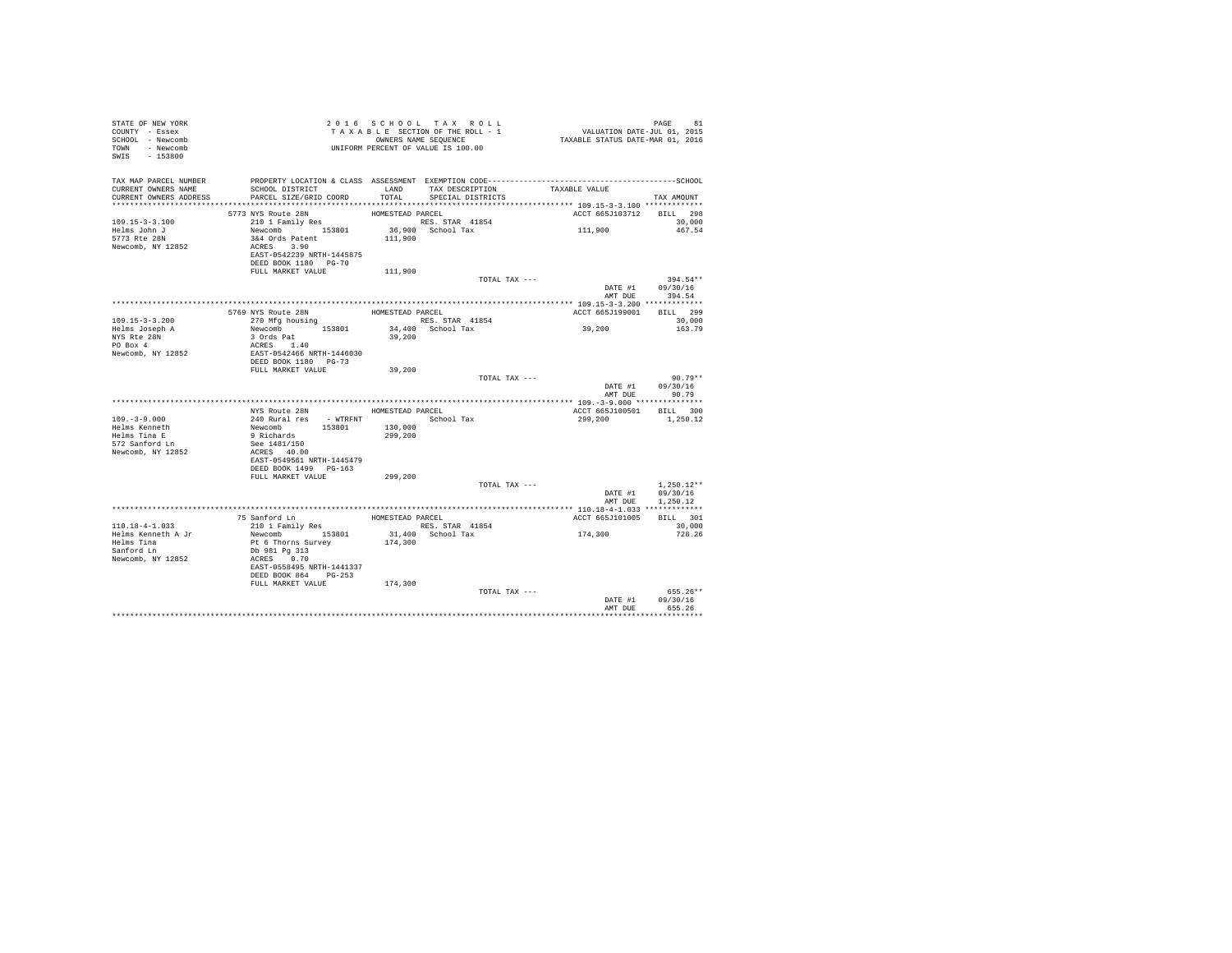| STATE OF NEW YORK<br>COUNTY - Essex<br>SCHOOL - Newcomb<br>TOWN - Newcomb<br>SWIS<br>$-153800$ |                                                                                                                                                                          |                    | 2016 SCHOOL TAX ROLL<br>TAXABLE SECTION OF THE ROLL - 1<br>OWNERS NAME SEQUENCE<br>UNIFORM PERCENT OF VALUE IS 100.00 | 82 PAGE 82<br>VALUATION DATE-JUL 01, 2015<br>TAXABLE STATUS DATE-MAR 01, 2016 |                                      |
|------------------------------------------------------------------------------------------------|--------------------------------------------------------------------------------------------------------------------------------------------------------------------------|--------------------|-----------------------------------------------------------------------------------------------------------------------|-------------------------------------------------------------------------------|--------------------------------------|
| TAX MAP PARCEL NUMBER<br>CURRENT OWNERS NAME<br>CURRENT OWNERS ADDRESS                         | SCHOOL DISTRICT<br>PARCEL SIZE/GRID COORD                                                                                                                                | LAND<br>TOTAL      | TAX DESCRIPTION<br>SPECIAL DISTRICTS                                                                                  | TAXABLE VALUE                                                                 | TAX AMOUNT                           |
|                                                                                                | 5611 NYS Route 28N                                                                                                                                                       | HOMESTEAD PARCEL   |                                                                                                                       | ACCT 665J100611                                                               | BILL 302                             |
| 109.16-5-9.002<br>Helms Kenneth A Sr<br>Helms Erma J<br>5611 NYS Rte 28N<br>Newcomb, NY 12852  | 210 1 Family Res<br>Newcomb 153801<br>3 Richards Survey<br>ACRES 5.00<br>EAST-0546702 NRTH-1446344<br>DEED BOOK 842 PG-233                                               | 193,300            | SR STAR 41834<br>38,000 School Tax                                                                                    | 193,300                                                                       | 65,300<br>807.64                     |
|                                                                                                | FULL MARKET VALUE                                                                                                                                                        | 193,300            |                                                                                                                       |                                                                               |                                      |
|                                                                                                |                                                                                                                                                                          |                    | TOTAL TAX ---                                                                                                         | DATE #1<br>AMT DUE                                                            | 656.64**<br>09/30/16<br>656.64       |
|                                                                                                |                                                                                                                                                                          |                    |                                                                                                                       |                                                                               |                                      |
| $121.7 - 1 - 2.000$                                                                            | 4802 NYS Route 28N<br>260 Seasonal res                                                                                                                                   | HOMESTEAD PARCEL   | School Tax                                                                                                            | ACCT 665J101208<br>42,500                                                     | BILL 303<br>177.57                   |
| Henry Thomas C                                                                                 | Newcomb 153801                                                                                                                                                           | 28,700             |                                                                                                                       |                                                                               |                                      |
| Henry Jean M                                                                                   | 40 Thorns Survey                                                                                                                                                         | 42,500             |                                                                                                                       |                                                                               |                                      |
| 286 Mutton Hill Dr<br>Charlotte, VT 05445                                                      | ACRES 0.60<br>EAST-0564273 NRTH-1439814<br>DEED BOOK 1838 PG-328                                                                                                         |                    |                                                                                                                       |                                                                               |                                      |
| PRIOR OWNER ON 3/01/2016 FULL MARKET VALUE                                                     |                                                                                                                                                                          | 42,500             |                                                                                                                       |                                                                               |                                      |
| Terwilliger Dale A                                                                             |                                                                                                                                                                          |                    |                                                                                                                       |                                                                               |                                      |
|                                                                                                |                                                                                                                                                                          |                    | TOTAL TAX ---                                                                                                         | DATE #1<br>AMT DUE                                                            | $177.57**$<br>09/30/16<br>177.57     |
|                                                                                                |                                                                                                                                                                          |                    |                                                                                                                       |                                                                               |                                      |
|                                                                                                | 23 Montayne Way                                                                                                                                                          | HOMESTEAD PARCEL   |                                                                                                                       | ACCT 665J188005                                                               | BILL 304                             |
| 110.13-13-6.000                                                                                | 210 1 Family Res                                                                                                                                                         |                    | School Tax                                                                                                            | 133,900                                                                       | 559.46                               |
| Herrewyn Dellajean<br>Herrewyn Neil                                                            | Newcomb 153801<br>20 Richards Survey                                                                                                                                     | 18,700<br>133,900  |                                                                                                                       |                                                                               |                                      |
| 80 Park Ave<br>Latham, NY 12110                                                                | Bldg 1<br>ACRES 2.66<br>EAST-0554839 NRTH-1446371                                                                                                                        |                    |                                                                                                                       |                                                                               |                                      |
|                                                                                                | DEED BOOK 1459 PG-42                                                                                                                                                     |                    |                                                                                                                       |                                                                               |                                      |
|                                                                                                | FULL MARKET VALUE                                                                                                                                                        | 133,900            | TOTAL TAX ---                                                                                                         |                                                                               | 559.46**                             |
|                                                                                                |                                                                                                                                                                          |                    |                                                                                                                       | DATE #1<br>AMT DUE                                                            | 09/30/16<br>559.46                   |
|                                                                                                |                                                                                                                                                                          |                    |                                                                                                                       |                                                                               |                                      |
|                                                                                                | 960 Goodnow Flow Rd                                                                                                                                                      |                    | HOMESTEAD PARCEL                                                                                                      | ACCT 665J106109 BILL 305                                                      |                                      |
| 120.14-1-8.003<br>Higgerson Margaret G<br>6804 W Hill Rd<br>Deansboro, NY 13328                | 210 1 Family Res - WTRFNT<br>Newcomb 153801<br>43 T&C Twp 18<br>166 167 Pt 165 Goodnow<br>See 1220/42<br>ACRES 0.93<br>EAST-0534566 NRTH-1428546<br>DEED BOOK 1220 PG-38 | 141,200<br>267,300 | School Tax                                                                                                            | 267,300                                                                       | 1,116.83                             |
|                                                                                                | FULL MARKET VALUE                                                                                                                                                        | 267,300            |                                                                                                                       |                                                                               |                                      |
|                                                                                                |                                                                                                                                                                          |                    | TOTAL TAX ---                                                                                                         | DATE #1<br>AMT DUE                                                            | $1.116.83**$<br>09/30/16<br>1,116.83 |
|                                                                                                |                                                                                                                                                                          |                    |                                                                                                                       |                                                                               | ***********                          |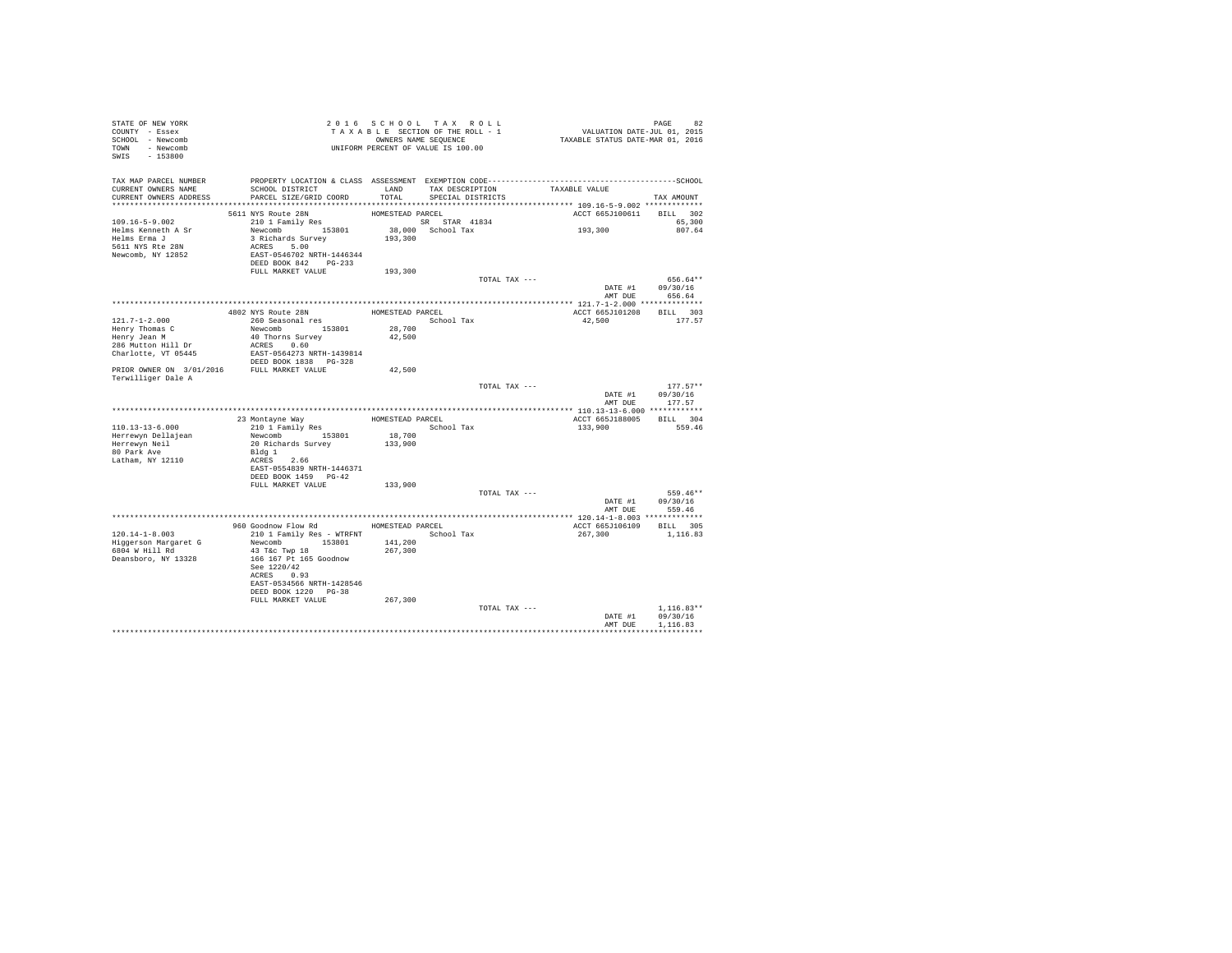| STATE OF NEW YORK<br>COUNTY - Essex<br>SCHOOL - Newcomb<br>TOWN - Newcomb<br>SWIS<br>$-153800$           |                                                                                                                                                                                                            |                               | 2016 SCHOOL TAX ROLL<br>TAXABLE SECTION OF THE ROLL - 1<br>OWNERS NAME SEQUENCE<br>UNIFORM PERCENT OF VALUE IS 100.00 | VALUATION DATE-JUL 01, 2015<br>TAXABLE STATUS DATE-MAR 01, 2016 | 83<br>PAGE               |
|----------------------------------------------------------------------------------------------------------|------------------------------------------------------------------------------------------------------------------------------------------------------------------------------------------------------------|-------------------------------|-----------------------------------------------------------------------------------------------------------------------|-----------------------------------------------------------------|--------------------------|
| TAX MAP PARCEL NUMBER<br>CURRENT OWNERS NAME<br>CURRENT OWNERS ADDRESS                                   | SCHOOL DISTRICT TAND TAX DESCRIPTION<br>PARCEL SIZE/GRID COORD TOTAL                                                                                                                                       |                               | SPECIAL DISTRICTS                                                                                                     | TAXABLE VALUE                                                   | TAX AMOUNT               |
|                                                                                                          | 964 Goodnow Flow Rd MOMESTEAD PARCEL                                                                                                                                                                       |                               |                                                                                                                       | ACCT 665J100905 BILL 306                                        |                          |
| $120.14 - 1 - 9.100$<br>Higgerson Margaret G<br>6804 W Hill Rd<br>Deansboro, NY 13328                    | 312 Vac w/imprv - WTRFNT School Tax<br>Newcomb 153801<br>43 T&c Twp 18<br>Pt 165 Goodnow Flow Subd<br>See 1220/42<br>ACRES 0.43<br>EAST-0534716 NRTH-1428489<br>DEED BOOK 1406 PG-166<br>FULL MARKET VALUE | 102,900<br>105,000<br>105,000 |                                                                                                                       | 105,000                                                         | 438.71                   |
|                                                                                                          |                                                                                                                                                                                                            |                               | TOTAL TAX ---                                                                                                         |                                                                 | $438.71**$               |
|                                                                                                          |                                                                                                                                                                                                            |                               |                                                                                                                       | DATE #1                                                         | 09/30/16                 |
|                                                                                                          |                                                                                                                                                                                                            |                               |                                                                                                                       | AMT DUE                                                         | 438.71                   |
|                                                                                                          |                                                                                                                                                                                                            |                               |                                                                                                                       |                                                                 |                          |
| $110.18 - 3 - 3.001$                                                                                     |                                                                                                                                                                                                            |                               | RES. STAR 41854                                                                                                       | ACCT 665J105714 BILL 307                                        | 30,000                   |
| Hlavaty Scott                                                                                            | Newcomb 153801                                                                                                                                                                                             |                               | 29,000 School Tax                                                                                                     | 105,700                                                         | 441.64                   |
| Hlavaty Jolene A<br>PO Box 151<br>Newcomb, NY 12852                                                      | Pt 5 Thorns Survey<br>ACRES 0.50 BANK1STARSG<br>EAST-0558557 NRTH-1441622<br>DEED BOOK 1412   PG-137                                                                                                       | 105,700                       |                                                                                                                       |                                                                 |                          |
|                                                                                                          | FULL MARKET VALUE                                                                                                                                                                                          | 105,700                       | TOTAL TAX ---                                                                                                         |                                                                 | $368.64**$               |
|                                                                                                          |                                                                                                                                                                                                            |                               |                                                                                                                       | DATE #1<br>AMT DUE                                              | 09/30/16<br>368.64       |
|                                                                                                          |                                                                                                                                                                                                            |                               |                                                                                                                       |                                                                 |                          |
|                                                                                                          | 5436 NYS Route 28N HOMESTEAD PARCEL                                                                                                                                                                        |                               |                                                                                                                       | ACCT 665J184001 BILL 308                                        |                          |
| $109.16 - 2 - 27.271$<br>Hoole Jeffrey G<br>ODonnell Nancy E<br>2312 Rosendale Rd<br>Niskayuna, NY 12309 | 260 Seasonal res - WTRFNT<br>Newcomb 153801<br>9&16 Richards Survey<br>ACRES 1.50<br>EAST-0550166 NRTH-1446459                                                                                             | 125,400<br>269,400            | School Tax                                                                                                            | 269,400                                                         | 1,125.61                 |
|                                                                                                          | DEED BOOK 1720 PG-62<br>FULL MARKET VALUE                                                                                                                                                                  | 269,400                       |                                                                                                                       |                                                                 |                          |
|                                                                                                          |                                                                                                                                                                                                            |                               | TOTAL TAX ---                                                                                                         | DATE #1                                                         | $1.125.61**$<br>09/30/16 |
|                                                                                                          |                                                                                                                                                                                                            |                               |                                                                                                                       | AMT DUE                                                         | 1.125.61                 |
|                                                                                                          |                                                                                                                                                                                                            |                               |                                                                                                                       |                                                                 | BILL 309                 |
| $109.16 - 5 - 6.002$                                                                                     | 5621 NYS Route 28N HOMESTEAD PARCEL<br>210 1 Family Res SR S                                                                                                                                               |                               | SR STAR 41834                                                                                                         | ACCT 665J100711                                                 | 65,300                   |
| Hotmer Tonya<br>Fontaine Noel Edmund<br>c/o Connie Fontaine<br>PO Box 276<br>Newcomb, NY 12852           | Newcomb 153801<br>3 Richards Survey<br>1661/310-Life Estate to<br>Connie & Gerald Fontaine<br>ACRES 2.30<br>EAST-0546333 NRTH-1446204<br>DEED BOOK 1782 PG-98<br>FULL MARKET VALUE                         | 148,000<br>148,000            | 35,300 School Tax                                                                                                     | 148,000                                                         | 618.37                   |
|                                                                                                          |                                                                                                                                                                                                            |                               | TOTAL TAX ---                                                                                                         | DATE #1                                                         | $467.37**$<br>09/30/16   |
|                                                                                                          |                                                                                                                                                                                                            |                               |                                                                                                                       | AMT DUE                                                         | 467.37<br>               |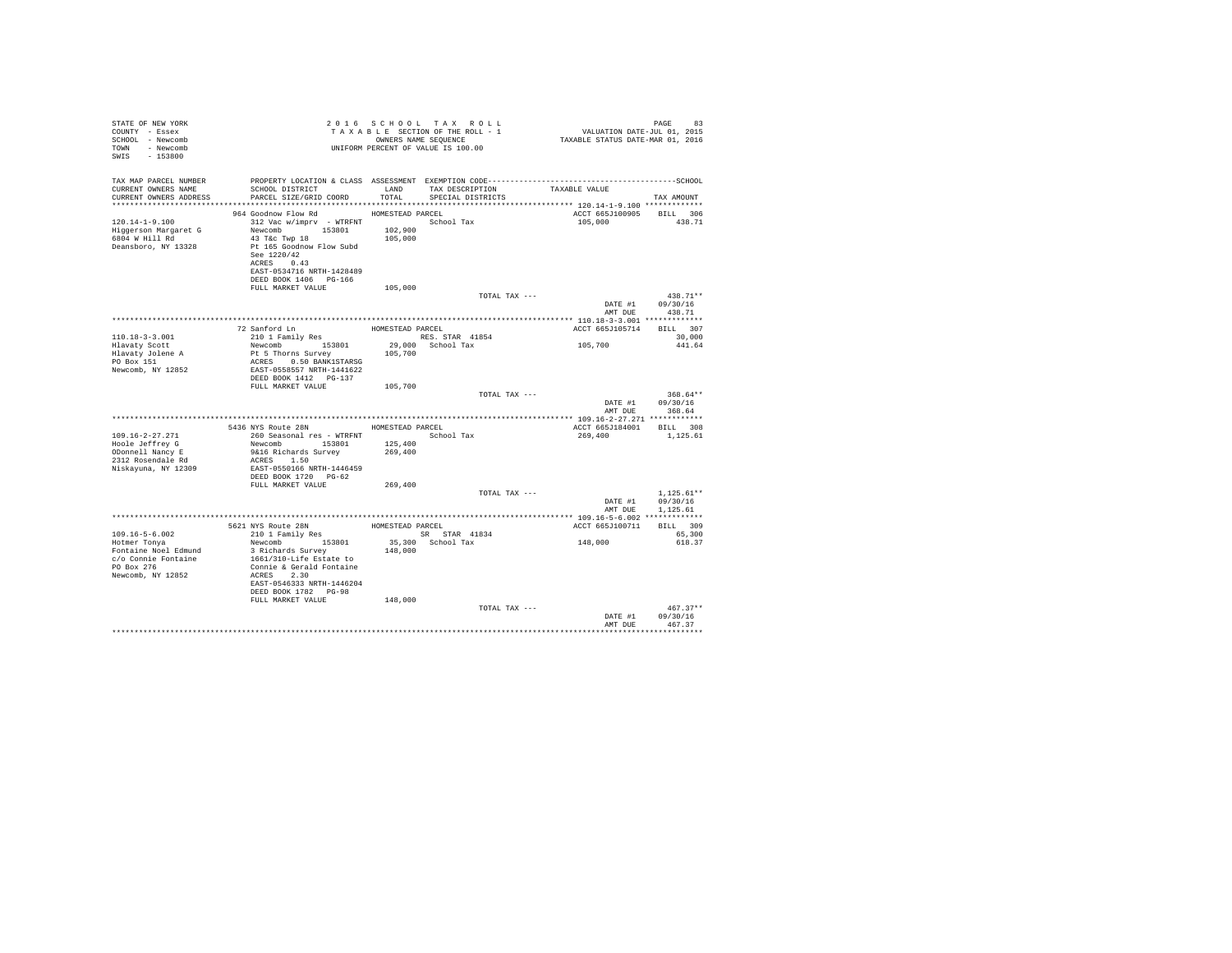| STATE OF NEW YORK<br>COUNTY - Essex<br>SCHOOL - Newcomb<br>TOWN - Newcomb<br>SWIS - 153800                   | T A X A B B B B B B SEQUENCE<br>OWNERS NAME SEQUENCE<br>UNIFORM PERCENT OF VALUE IS 100.00                                                                                                        | 2016 SCHOOL TAX ROLL<br>TAXABLE SECTION OF THE ROLL - 1<br>OWNERS NAME SEQUENCE |                                      |               | PAGE 84<br>VALUATION DATE-JUL 01, 2015<br>TAXABLE STATUS DATE-MAR 01, 2016 |                                        |
|--------------------------------------------------------------------------------------------------------------|---------------------------------------------------------------------------------------------------------------------------------------------------------------------------------------------------|---------------------------------------------------------------------------------|--------------------------------------|---------------|----------------------------------------------------------------------------|----------------------------------------|
| TAX MAP PARCEL NUMBER<br>CURRENT OWNERS NAME<br>CURRENT OWNERS ADDRESS PARCEL SIZE/GRID COORD                | SCHOOL DISTRICT                                                                                                                                                                                   | LAND<br>TOTAL                                                                   | TAX DESCRIPTION<br>SPECIAL DISTRICTS |               | TAXABLE VALUE                                                              | TAX AMOUNT                             |
| 110.13-2-6.000<br>Howard Brooke E<br>Howard Denise<br>34 Quarry Xing<br>Hudson Falls, NY 12839               | NYS Route 28N<br>311 Res vac land<br>Newcomb<br>Newcomb<br>17 Richards Survey<br>See 1024/5 Corr Deed<br>ACRES 0.19<br>EAST-0552789 NRTH-1445351<br>DEED BOOK 1335 PG-186<br>FULL MARKET VALUE    | NON-HOMESTEAD PARCEL<br>School Tax<br>5,500<br>5,500<br>5,500                   |                                      |               | ACCT 665J106506<br>5,500 95.95                                             | BILL 310                               |
|                                                                                                              |                                                                                                                                                                                                   |                                                                                 |                                      | TOTAL TAX --- | DATE #1<br>AMT DUE                                                         | 95.95**<br>09/30/16<br>95.95           |
|                                                                                                              |                                                                                                                                                                                                   |                                                                                 |                                      |               |                                                                            |                                        |
| $120.17 - 3 - 5.000$<br>Howard Maureen<br>10 Frances St<br>East Northport, NY 11731                          | 61 Beaver Bay MOMESTEAD PARCEL<br>260 Seasonal res - WTRFNT<br>Newcomb 153801<br>26 & 41 T&c Twp 18<br>Goodnow Flow Lot 310<br>ACRES 1.10<br>EAST-0528099 NRTH-1426503                            | 114,300<br>160,900                                                              | School Tax                           |               | ACCT 665J100109 BILL 311<br>160,900                                        | 672.27                                 |
|                                                                                                              | DEED BOOK 1677 PG-175<br>FULL MARKET VALUE                                                                                                                                                        | 160,900                                                                         |                                      | TOTAL TAX --- |                                                                            | $672.27**$                             |
|                                                                                                              |                                                                                                                                                                                                   |                                                                                 |                                      |               |                                                                            | DATE #1 09/30/16<br>AMT DUE 672.27     |
|                                                                                                              | 1754 Goodnow Flow Rd                                                                                                                                                                              | HOMESTEAD PARCEL                                                                |                                      |               | ACCT 665J176007 BILL 312                                                   |                                        |
| 119.20-3-10.912<br>Howard Melanie D<br>48 Michael Dr<br>Saratoga Springs, NY 12866 Goodnow Flow Subdlt108109 | 260 Seasonal res - WTRFNT<br>Newcomb 153801<br>27 T&C Twp 18<br>ACRES 1.15 BANK1STARSG<br>EAST-0525722 NRTH-1425427<br>DEED BOOK 1642    PG-97<br>FULL MARKET VALUE                               | 77,800<br>207,500<br>207,500                                                    | School Tax                           |               | 207,500                                                                    | 866.98                                 |
|                                                                                                              |                                                                                                                                                                                                   |                                                                                 |                                      | TOTAL TAX --- | AMT DUE                                                                    | 866.98**<br>DATE #1 09/30/16<br>866.98 |
|                                                                                                              |                                                                                                                                                                                                   |                                                                                 |                                      |               |                                                                            |                                        |
| $109.15 - 1 - 29.001$<br>Huba Walter W<br>Huba Lynn C<br>18 Cimarron Way<br>Latham, NY 12110                 | 21 Gibbs Ln MOMESTEAD PARCEL<br>260 Seasonal res - WTRFNT<br>Newcomb 153801 65,900<br>Rs Twp 27 T&c<br>South Shore Lake Harris<br>ACRES 1.20<br>EAST-0545783 NRTH-1447049<br>DEED BOOK 1700 PG-33 | 102,900                                                                         | School Tax                           |               | ACCT 665J187003 BILL 313<br>102,900                                        | 429.94                                 |
|                                                                                                              | FULL MARKET VALUE                                                                                                                                                                                 | 102,900                                                                         |                                      | TOTAL TAX --- | DATE #1<br>AMT DUE                                                         | $429.94**$<br>09/30/16<br>429.94       |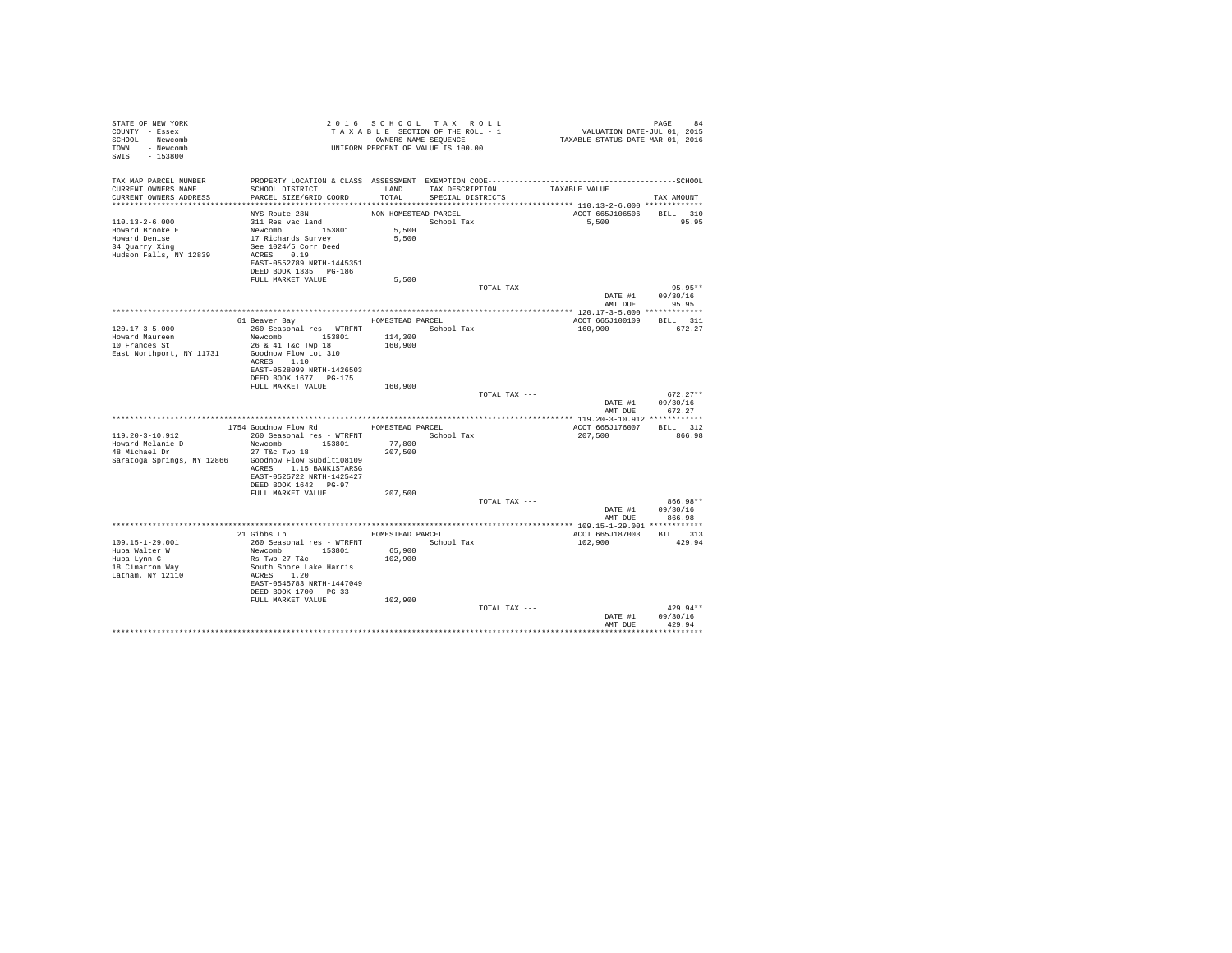| STATE OF NEW YORK<br>COUNTY - Essex<br>SCHOOL - Newcomb<br>- Newcomb<br>TOWN<br>$-153800$<br>SWIS |                                                        | OWNERS NAME SEQUENCE | 2016 SCHOOL TAX ROLL<br>TAXABLE SECTION OF THE ROLL - 1<br>UNIFORM PERCENT OF VALUE IS 100.00 | VALUATION DATE-JUL 01, 2015<br>TAXABLE STATUS DATE-MAR 01, 2016 | PAGE<br>85           |
|---------------------------------------------------------------------------------------------------|--------------------------------------------------------|----------------------|-----------------------------------------------------------------------------------------------|-----------------------------------------------------------------|----------------------|
| TAX MAP PARCEL NUMBER                                                                             |                                                        |                      |                                                                                               |                                                                 |                      |
| CURRENT OWNERS NAME<br>CURRENT OWNERS ADDRESS                                                     | SCHOOL DISTRICT<br>PARCEL SIZE/GRID COORD              | LAND<br>TOTAL        | TAX DESCRIPTION<br>SPECIAL DISTRICTS                                                          | TAXABLE VALUE                                                   | TAX AMOUNT           |
|                                                                                                   |                                                        |                      |                                                                                               |                                                                 |                      |
|                                                                                                   | 54 Chaisson Rd                                         | HOMESTEAD PARCEL     |                                                                                               | ACCT 665J106906                                                 | BILL 314             |
| $110.17 - 2 - 48.000$                                                                             | 210 1 Family Res                                       |                      | School Tax                                                                                    | 71,700                                                          | 299.58               |
| Huguley Albert C                                                                                  | 153801<br>Newcomb                                      | 27,000               |                                                                                               |                                                                 |                      |
| Huguley Michael A                                                                                 | Pt 18 Richards Survey                                  | 71,700               |                                                                                               |                                                                 |                      |
| 26 Russell St                                                                                     | Slv Pt Lot A Map #1843                                 |                      |                                                                                               |                                                                 |                      |
| Hudson Falls, NY 12839                                                                            | ACRES<br>0.40                                          |                      |                                                                                               |                                                                 |                      |
|                                                                                                   | EAST-0554233 NRTH-1443736<br>DEED BOOK 858<br>$PG-217$ |                      |                                                                                               |                                                                 |                      |
|                                                                                                   | FULL MARKET VALUE                                      | 71,700               |                                                                                               |                                                                 |                      |
|                                                                                                   |                                                        |                      | TOTAL TAX ---                                                                                 |                                                                 | 299.58**             |
|                                                                                                   |                                                        |                      |                                                                                               | DATE #1                                                         | 09/30/16             |
|                                                                                                   |                                                        |                      |                                                                                               | AMT DUR                                                         | 299.58               |
|                                                                                                   |                                                        |                      |                                                                                               |                                                                 |                      |
|                                                                                                   | Goodnow Flow Rd                                        | HOMESTEAD PARCEL     |                                                                                               | ACCT 665J104204                                                 | BILL 315             |
| $120.13 - 1 - 10.000$                                                                             | 311 Res vac land - WTRFNT                              |                      | School Tax                                                                                    | 112,700                                                         | 470.88               |
| Humphries Robert L                                                                                | Newcomb<br>153801                                      | 112,700              |                                                                                               |                                                                 |                      |
| Humphries Julie<br>63 Feeder Dam Rd                                                               | 26 T&c Twp 18<br>Goodnow Flow Subd LOt 216             | 112,700              |                                                                                               |                                                                 |                      |
| So Glens Falls, NY 12803                                                                          | 1558/315 Life Dawn Kenned                              |                      |                                                                                               |                                                                 |                      |
|                                                                                                   | 0.94<br>ACRES                                          |                      |                                                                                               |                                                                 |                      |
|                                                                                                   | EAST-0529188 NRTH-1428680                              |                      |                                                                                               |                                                                 |                      |
|                                                                                                   | DEED BOOK 1558 PG-315                                  |                      |                                                                                               |                                                                 |                      |
|                                                                                                   | FULL MARKET VALUE                                      | 112,700              |                                                                                               |                                                                 |                      |
|                                                                                                   |                                                        |                      | TOTAL TAX ---                                                                                 |                                                                 | 470.88**             |
|                                                                                                   |                                                        |                      |                                                                                               | DATE #1                                                         | 09/30/16             |
|                                                                                                   |                                                        |                      |                                                                                               | AMT DUE                                                         | 470.88               |
|                                                                                                   | 13 Stone Lodge Ln                                      | HOMESTEAD PARCEL     |                                                                                               | ACCT 665J104206                                                 | BILL 316             |
| $120.13 - 1 - 11.000$                                                                             | 260 Seasonal res - WTRFNT                              |                      | School Tax                                                                                    | 140,300                                                         | 586.20               |
| Humphries Robert L                                                                                | Newcomb<br>153801                                      | 113,800              |                                                                                               |                                                                 |                      |
| Humphries Julie                                                                                   | 26 T&C Twp 18                                          | 140,300              |                                                                                               |                                                                 |                      |
| 63 Feeder Dam Rd                                                                                  | Goodnow Flow Subd Lot 215                              |                      |                                                                                               |                                                                 |                      |
| So Glens Falls, NY 12803                                                                          | 1558/310 Life Dawn Kenned                              |                      |                                                                                               |                                                                 |                      |
|                                                                                                   | ACRES<br>0.98                                          |                      |                                                                                               |                                                                 |                      |
|                                                                                                   | EAST-0529295 NRTH-1428637                              |                      |                                                                                               |                                                                 |                      |
|                                                                                                   | DEED BOOK 1558 PG-310                                  |                      |                                                                                               |                                                                 |                      |
|                                                                                                   | FULL MARKET VALUE                                      | 140,300              |                                                                                               |                                                                 |                      |
|                                                                                                   |                                                        |                      | TOTAL TAX ---                                                                                 | DATE #1                                                         | 586.20**<br>09/30/16 |
|                                                                                                   |                                                        |                      |                                                                                               | AMT DUE                                                         | 586.20               |
|                                                                                                   |                                                        |                      |                                                                                               |                                                                 |                      |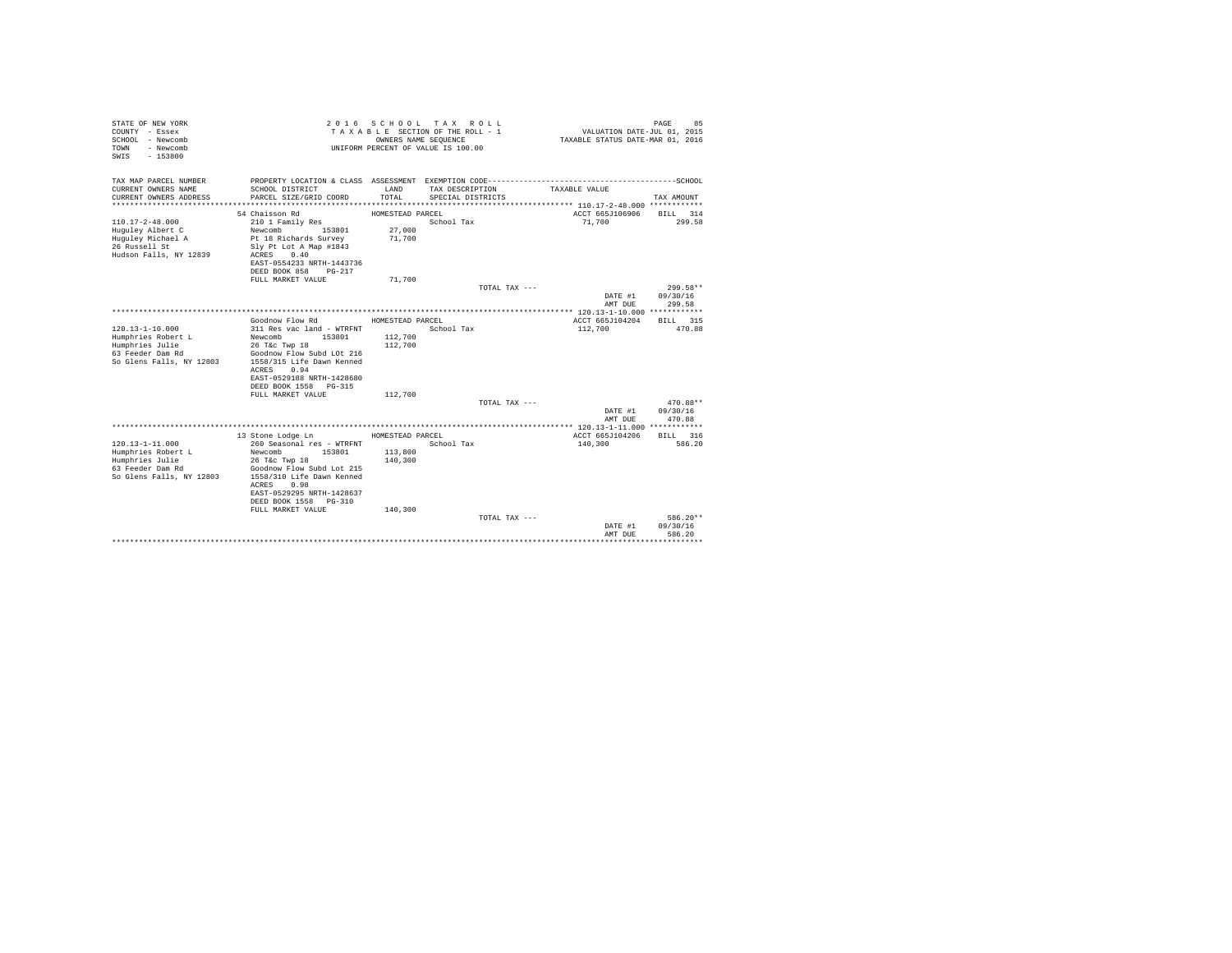| STATE OF NEW YORK<br>COUNTY - Essex<br>SCHOOL - Newcomb<br>TOWN - Newcomb<br>SWIS - 153800                                    | T A X A B L E SECTION OF THE ROOM<br>OWNERS NAME SEQUENCE<br>UNIFORM PERCENT OF VALUE IS 100.00                                                                                             |                                        |                                      | 96 PAGE 96<br>VALUATION DATE-JUL 01, 2015<br>TAXABLE STATUS DATE-MAR 01, 2016 |                                      |
|-------------------------------------------------------------------------------------------------------------------------------|---------------------------------------------------------------------------------------------------------------------------------------------------------------------------------------------|----------------------------------------|--------------------------------------|-------------------------------------------------------------------------------|--------------------------------------|
| TAX MAP PARCEL NUMBER<br>CURRENT OWNERS NAME<br>CURRENT OWNERS ADDRESS                                                        | PROPERTY LOCATION & CLASS ASSESSMENT EXEMPTION CODE-----------------------------------SCHOOL<br>SCHOOL DISTRICT<br>PARCEL SIZE/GRID COORD                                                   | LAND<br>TOTAL                          | TAX DESCRIPTION<br>SPECIAL DISTRICTS | TAXABLE VALUE                                                                 | TAX AMOUNT                           |
| $110.-1-19.040$<br>Hunter David W<br>4959 Cascade Rd<br>Lake Placid, NY 12946<br>PRIOR OWNER ON 3/01/2016 DEED BOOK 1829 PG-1 | 469 Tahawus Rd<br>240 Rural res<br>Newcomb 153801<br>Pt 40 T&c Twp<br>ACRES 100.00<br>EAST-0573776 NRTH-1453515                                                                             | HOMESTEAD PARCEL<br>116,200<br>210,900 | School Tax                           | ACCT 665J104015 BILL 317<br>210,900                                           | 881.18                               |
| Hunter David W                                                                                                                | FULL MARKET VALUE                                                                                                                                                                           | 210,900                                |                                      |                                                                               | 881.18**                             |
|                                                                                                                               |                                                                                                                                                                                             |                                        | TOTAL TAX ---                        | DATE #1 09/30/16                                                              | AMT DUE 881.18                       |
| 109.16-2-32.000<br>Ingraham John H<br>Ingraham Bertha M<br>20 Locust St<br>Hudson Falls, NY 12839                             | 5410 NYS Route 28N<br>210 1 Family Res - WTRFNT School Tax<br>Newcomb 153801<br>16 Richars Survey<br>ACRES 1.86<br>EAST-0550907 NRTH-1446398<br>DEED BOOK 917 PG-276                        | HOMESTEAD PARCEL<br>135,800<br>192,200 |                                      | ACCT 665J180002 BILL 318<br>192,200                                           | 803.05                               |
|                                                                                                                               | FULL MARKET VALUE                                                                                                                                                                           | 192,200                                | TOTAL TAX ---                        | DATE #1 09/30/16<br>AMT DUE                                                   | 803.05**<br>803.05                   |
|                                                                                                                               |                                                                                                                                                                                             |                                        |                                      | ACCT 665J105501 BILL 319                                                      |                                      |
| $119.20 - 7 - 4.000$<br>James William III<br>James Andrea M<br>5 Woodcrest Dr<br>S Glens Falls, NY 12803                      | 449 Woodys Rd MOMESTEAD PARCEL<br>260 Seasonal res - WTRFNT<br>Newcomb 153801<br>27 T&c Twp 18<br>Goodnow Flow Subd<br>Lot 270<br>ACRES 0.80<br>EAST-0524051 NRTH-1427823                   | 133,700<br>179,700                     | School Tax                           | 179,700                                                                       | 750.82                               |
|                                                                                                                               | FULL MARKET VALUE                                                                                                                                                                           | 179,700                                |                                      |                                                                               |                                      |
|                                                                                                                               |                                                                                                                                                                                             |                                        | TOTAL TAX ---                        | DATE #1 09/30/16                                                              | $750.82**$<br>AMT DUE 750.82         |
|                                                                                                                               | 7 Joseph Mount Ln MOMESTEAD PARCEL                                                                                                                                                          |                                        |                                      | ACCT 665J105710 BILL 320                                                      |                                      |
| 119.16-1-15.162<br>Jansen Betty Jean Trust<br>589 Albany Post Rd<br>New Paltz, NY 12561                                       | 210 1 Family Res - WTRFNT<br>Newcomb 153801<br>26&27 T&c Twp 18<br>Goodnow Flow Subd<br>Lot 242<br>ACRES 3.12<br>EAST-0526355 NRTH-1428412<br>DEED BOOK 1686    PG-216<br>FULL MARKET VALUE | 198,700<br>331,500<br>331,500          | School Tax                           | 331,500                                                                       | 1,385.07                             |
|                                                                                                                               |                                                                                                                                                                                             |                                        | TOTAL TAX ---                        | DATE #1<br>AMT DUE                                                            | $1.385.07**$<br>09/30/16<br>1,385.07 |
|                                                                                                                               |                                                                                                                                                                                             |                                        |                                      |                                                                               |                                      |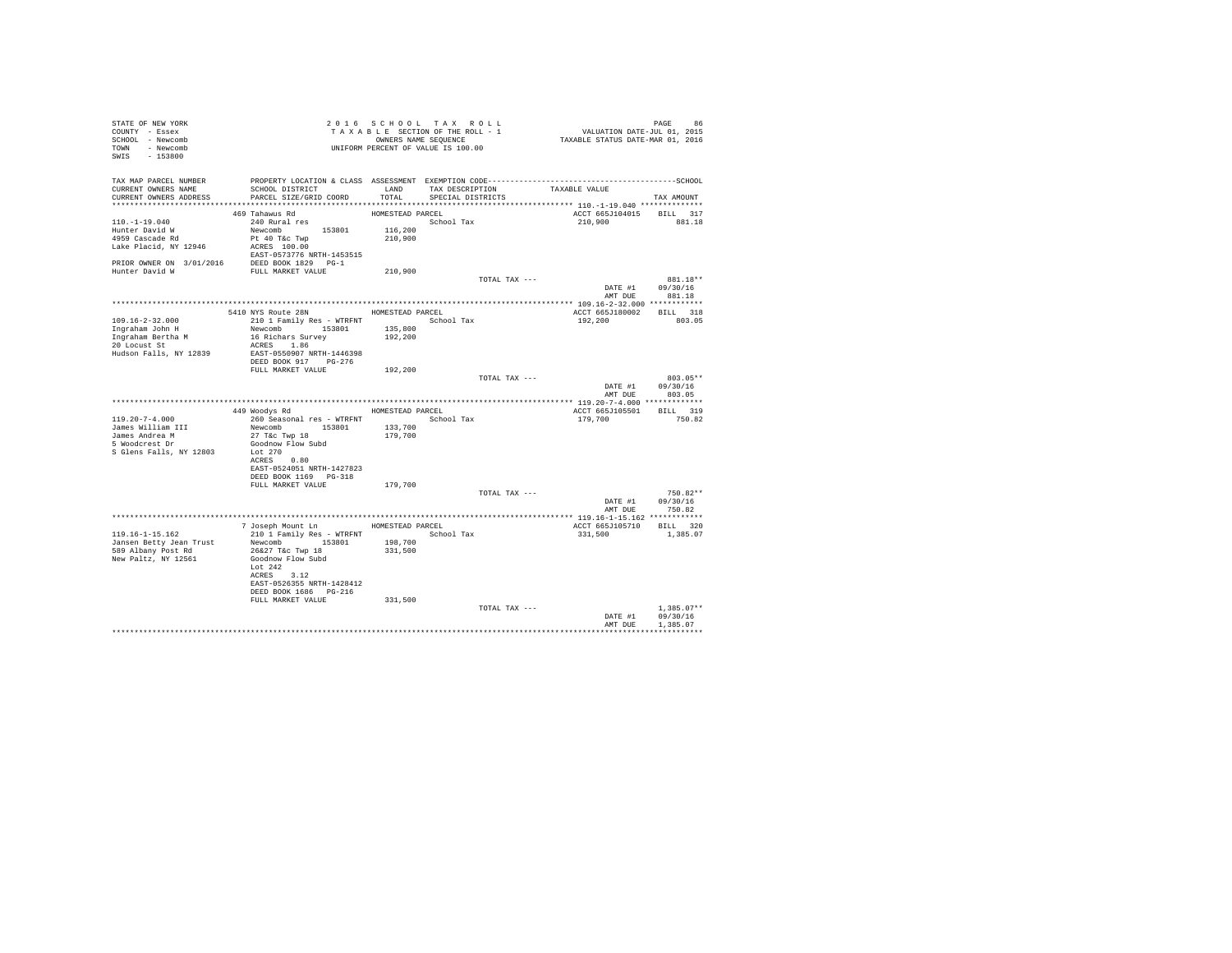| STATE OF NEW YORK<br>COUNTY - Essex<br>SCHOOL - Newcomb<br>- Newcomb<br>TOWN<br>$-153800$<br>SWTS |                                                    | OWNERS NAME SEQUENCE | 2016 SCHOOL TAX ROLL<br>TAXABLE SECTION OF THE ROLL - 1<br>UNIFORM PERCENT OF VALUE IS 100.00 | VALUATION DATE-JUL 01, 2015<br>TAXABLE STATUS DATE-MAR 01, 2016 | 87<br>PAGE           |
|---------------------------------------------------------------------------------------------------|----------------------------------------------------|----------------------|-----------------------------------------------------------------------------------------------|-----------------------------------------------------------------|----------------------|
| TAX MAP PARCEL NUMBER                                                                             |                                                    |                      |                                                                                               |                                                                 |                      |
| CURRENT OWNERS NAME<br>CURRENT OWNERS ADDRESS                                                     | SCHOOL DISTRICT<br>PARCEL SIZE/GRID COORD          | LAND<br>TOTAL.       | TAX DESCRIPTION<br>SPECIAL DISTRICTS                                                          | TAXABLE VALUE                                                   | TAX AMOUNT           |
|                                                                                                   |                                                    |                      |                                                                                               |                                                                 |                      |
|                                                                                                   | 10 Pinney Ln                                       | HOMESTEAD PARCEL     |                                                                                               | ACCT 665J105614                                                 | BILL 321             |
| $120.17 - 2 - 30.000$                                                                             | 210 1 Family Res - WTRFNT                          |                      | RES. STAR 41854                                                                               |                                                                 | 30,000               |
| Jeffery Delbert<br>Jeffery Zoeann                                                                 | Newcomb<br>153801<br>42 T&c Twp 18                 | 224,000              | 97,600 School Tax                                                                             | 224,000                                                         | 935.92               |
| PO Box 21                                                                                         | Goodnow Flow Subd                                  |                      |                                                                                               |                                                                 |                      |
| Newcomb, NY 12852                                                                                 | Lot 77,90 Ac                                       |                      |                                                                                               |                                                                 |                      |
|                                                                                                   | 0.92 BANK1STARSG<br>ACRES                          |                      |                                                                                               |                                                                 |                      |
|                                                                                                   | EAST-0531109 NRTH-1426920                          |                      |                                                                                               |                                                                 |                      |
|                                                                                                   | DEED BOOK 1548 PG-38<br>FULL MARKET VALUE          | 224,000              |                                                                                               |                                                                 |                      |
|                                                                                                   |                                                    |                      | TOTAL TAX ---                                                                                 |                                                                 | $862.92**$           |
|                                                                                                   |                                                    |                      |                                                                                               | DATE #1                                                         | 09/30/16             |
|                                                                                                   |                                                    |                      |                                                                                               | AMT DUE                                                         | 862.92               |
|                                                                                                   | 31 Doe Haven Ln                                    | HOMESTEAD PARCEL     |                                                                                               | ACCT 665J101003                                                 | BTLL 322             |
| $120.17 - 2 - 19.000$                                                                             | 270 Mfg housing - WTRFNT                           |                      | School Tax                                                                                    | 141,600                                                         | 591.63               |
| Jenks David A                                                                                     | Newcomb<br>153801                                  | 112,700              |                                                                                               |                                                                 |                      |
| Jenks Donna L                                                                                     | 41 T&c Twp 18                                      | 141,600              |                                                                                               |                                                                 |                      |
| 138 Hinds Rd                                                                                      | Goodnow Flow Subd                                  |                      |                                                                                               |                                                                 |                      |
| Fort Edward, NY 12828                                                                             | Lot 88<br>ACRES<br>0.92                            |                      |                                                                                               |                                                                 |                      |
|                                                                                                   | EAST-0529981 NRTH-1426830                          |                      |                                                                                               |                                                                 |                      |
|                                                                                                   | DEED BOOK 1461 PG-215                              |                      |                                                                                               |                                                                 |                      |
|                                                                                                   | FULL MARKET VALUE                                  | 141,600              |                                                                                               |                                                                 |                      |
|                                                                                                   |                                                    |                      | TOTAL TAX ---                                                                                 |                                                                 | 591.63**<br>09/30/16 |
|                                                                                                   |                                                    |                      |                                                                                               | DATE #1<br>AMT DUE                                              | 591.63               |
|                                                                                                   |                                                    |                      |                                                                                               |                                                                 |                      |
|                                                                                                   | 76 Doe Haven Ln                                    | HOMESTEAD PARCEL     |                                                                                               | ACCT 665J107009                                                 | BILL 323             |
| $120.17 - 2 - 21.022$                                                                             | 260 Seasonal res - WTRFNT                          |                      | School Tax                                                                                    | 199,400                                                         | 833.13               |
| Jennings Daniel<br>457 Long Run Rd                                                                | Newcomb 153801<br>41 T&c Twp 18                    | 165,400<br>199,400   |                                                                                               |                                                                 |                      |
| Reedy, WV 25270                                                                                   | Goodnow Flow Subd                                  |                      |                                                                                               |                                                                 |                      |
|                                                                                                   | Lots 85 & 86                                       |                      |                                                                                               |                                                                 |                      |
|                                                                                                   | ACRES 1.90                                         |                      |                                                                                               |                                                                 |                      |
|                                                                                                   | EAST-0530230 NRTH-1427139<br>DEED BOOK 1430 PG-138 |                      |                                                                                               |                                                                 |                      |
|                                                                                                   | FULL MARKET VALUE                                  | 199,400              |                                                                                               |                                                                 |                      |
|                                                                                                   |                                                    |                      | TOTAL TAX ---                                                                                 |                                                                 | $833.13**$           |
|                                                                                                   |                                                    |                      |                                                                                               | DATE #1                                                         | 09/30/16             |
|                                                                                                   |                                                    |                      |                                                                                               | AMT DUE                                                         | 833.13               |
|                                                                                                   |                                                    |                      |                                                                                               |                                                                 |                      |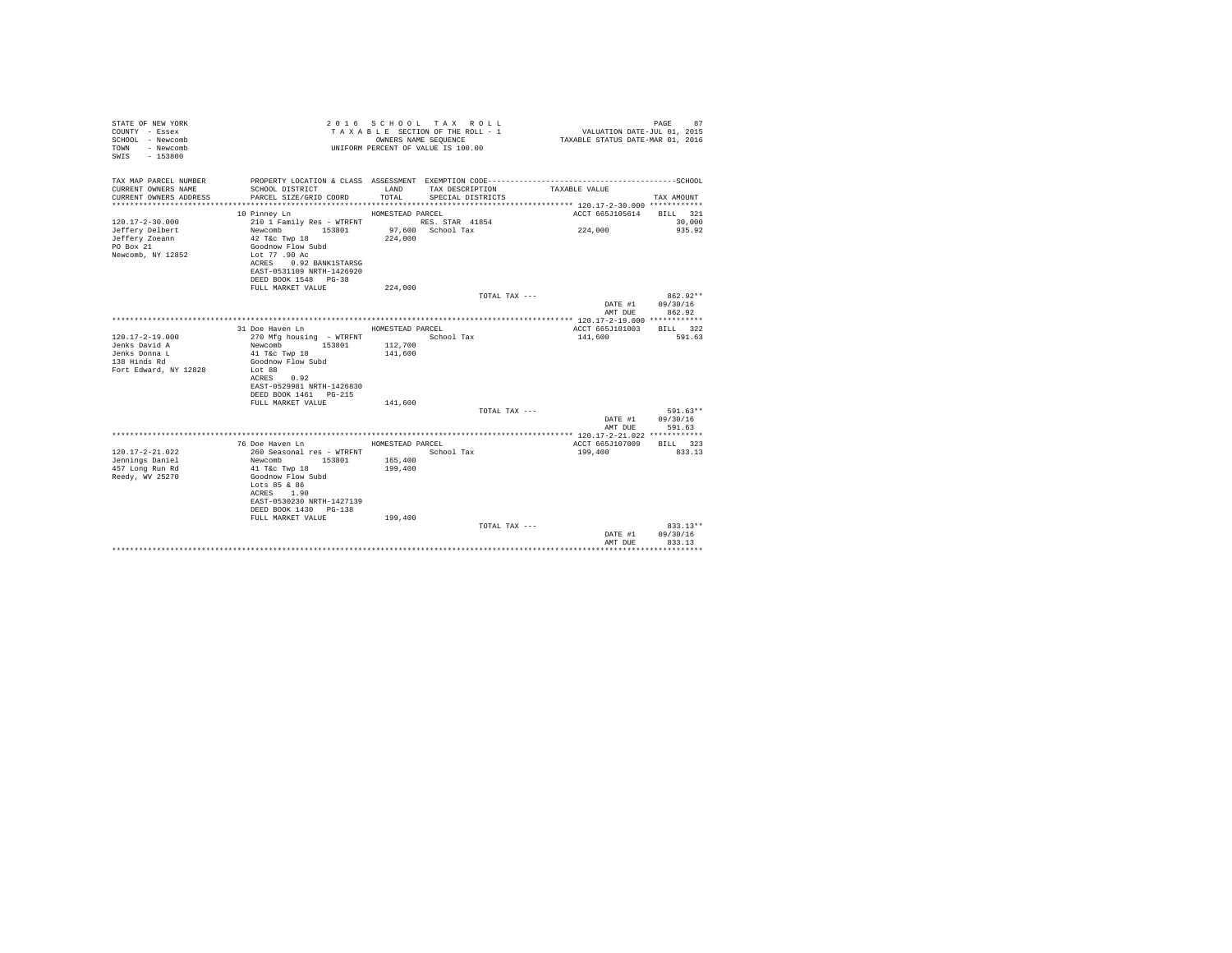| STATE OF NEW YORK<br>COUNTY - Essex<br>SCHOOL - Newcomb<br>- Newcomb<br>TOWN<br>$-153800$<br>SWIS |                                                   | OWNERS NAME SEOUENCE | 2016 SCHOOL TAX ROLL<br>TAXABLE SECTION OF THE ROLL - 1<br>UNIFORM PERCENT OF VALUE IS 100.00 | VALUATION DATE-JUL 01, 2015<br>TAXABLE STATUS DATE-MAR 01, 2016 | PAGE<br>88             |
|---------------------------------------------------------------------------------------------------|---------------------------------------------------|----------------------|-----------------------------------------------------------------------------------------------|-----------------------------------------------------------------|------------------------|
| TAX MAP PARCEL NUMBER<br>CURRENT OWNERS NAME                                                      | SCHOOL DISTRICT                                   | LAND                 | TAX DESCRIPTION                                                                               | TAXABLE VALUE                                                   |                        |
| CURRENT OWNERS ADDRESS                                                                            | PARCEL SIZE/GRID COORD                            | TOTAL                | SPECIAL DISTRICTS                                                                             |                                                                 | TAX AMOUNT             |
|                                                                                                   |                                                   |                      |                                                                                               |                                                                 |                        |
|                                                                                                   | 1884 Goodnow Flow Rd                              | HOMESTEAD PARCEL     |                                                                                               | ACCT 665J187010                                                 | BILL 324               |
| $119.20 - 2 - 3.000$                                                                              | 260 Seasonal res - WTRFNT                         |                      | School Tax                                                                                    | 215,200                                                         | 899.15                 |
| Jennings Daniel C                                                                                 | Newcomb<br>153801                                 | 129,700              |                                                                                               |                                                                 |                        |
| Jennings Jeannine A                                                                               | 27 T&c Twp 18                                     | 215,200              |                                                                                               |                                                                 |                        |
| 457 Long Run Rd<br>Reedy, WV 25270                                                                | Lot 350 Goodnow Shores<br>0.93<br>ACRES           |                      |                                                                                               |                                                                 |                        |
|                                                                                                   | EAST-0524222 NRTH-1426485                         |                      |                                                                                               |                                                                 |                        |
|                                                                                                   | DEED BOOK 1746 PG-280                             |                      |                                                                                               |                                                                 |                        |
|                                                                                                   | FULL MARKET VALUE                                 | 215,200              |                                                                                               |                                                                 |                        |
|                                                                                                   |                                                   |                      | TOTAL TAX ---                                                                                 |                                                                 | 899.15**               |
|                                                                                                   |                                                   |                      |                                                                                               | DATE #1                                                         | 09/30/16               |
|                                                                                                   |                                                   |                      |                                                                                               | AMT DUE                                                         | 899.15                 |
|                                                                                                   |                                                   |                      |                                                                                               |                                                                 |                        |
| $120.18 - 1 - 20.000$                                                                             | 1104 Goodnow Flow Rd<br>260 Seasonal res - WTRFNT | HOMESTEAD PARCEL     | School Tax                                                                                    | ACCT 665J105415<br>196,900                                      | BILL 325<br>822.69     |
| Johnson Jeffrey A                                                                                 | 153801<br>Newcomb                                 | 70,500               |                                                                                               |                                                                 |                        |
| Ferlito Alissa M                                                                                  | 45 & 46 T&c Twp 18                                | 196,900              |                                                                                               |                                                                 |                        |
| 1646 Best Rd                                                                                      | Goodnow Flow Subd                                 |                      |                                                                                               |                                                                 |                        |
| Rensselaer, NY 12144                                                                              | Lot 133                                           |                      |                                                                                               |                                                                 |                        |
|                                                                                                   | 0.18<br>ACRES                                     |                      |                                                                                               |                                                                 |                        |
|                                                                                                   | EAST-0537892 NRTH-1427183                         |                      |                                                                                               |                                                                 |                        |
|                                                                                                   | DEED BOOK 1579 PG-70                              |                      |                                                                                               |                                                                 |                        |
|                                                                                                   | FULL MARKET VALUE                                 | 196,900              |                                                                                               |                                                                 |                        |
|                                                                                                   |                                                   |                      | TOTAL TAX ---                                                                                 | DATE #1                                                         | $822.69**$<br>09/30/16 |
|                                                                                                   |                                                   |                      |                                                                                               | AMT DUE                                                         | 822.69                 |
|                                                                                                   |                                                   |                      |                                                                                               |                                                                 |                        |
|                                                                                                   | 291 Woodys Rd                                     | HOMESTEAD PARCEL     |                                                                                               | ACCT 665J101513                                                 | BILL 326               |
| $119.16 - 1 - 23.000$                                                                             | 260 Seasonal res - WTRFNT                         |                      | School Tax                                                                                    | 200,800                                                         | 838.98                 |
| Jonientz Carolyn M                                                                                | Newcomb<br>153801                                 | 106,800              |                                                                                               |                                                                 |                        |
| Noppa John D                                                                                      | 26 T&c Twp 18                                     | 200,800              |                                                                                               |                                                                 |                        |
| 5601 Grant Hill Rd                                                                                | Goodnow Flow Subd                                 |                      |                                                                                               |                                                                 |                        |
| Voorheesville, NY 12186                                                                           | Lot $234$                                         |                      |                                                                                               |                                                                 |                        |
|                                                                                                   | 0.92<br>ACRES<br>EAST-0527233 NRTH-1428905        |                      |                                                                                               |                                                                 |                        |
|                                                                                                   | DEED BOOK 1291 PG-111                             |                      |                                                                                               |                                                                 |                        |
|                                                                                                   | FULL MARKET VALUE                                 | 200,800              |                                                                                               |                                                                 |                        |
|                                                                                                   |                                                   |                      | TOTAL TAX ---                                                                                 |                                                                 | $838.98**$             |
|                                                                                                   |                                                   |                      |                                                                                               | DATE #1                                                         | 09/30/16               |
|                                                                                                   |                                                   |                      |                                                                                               | AMT DUE                                                         | 838.98                 |
|                                                                                                   |                                                   |                      |                                                                                               |                                                                 |                        |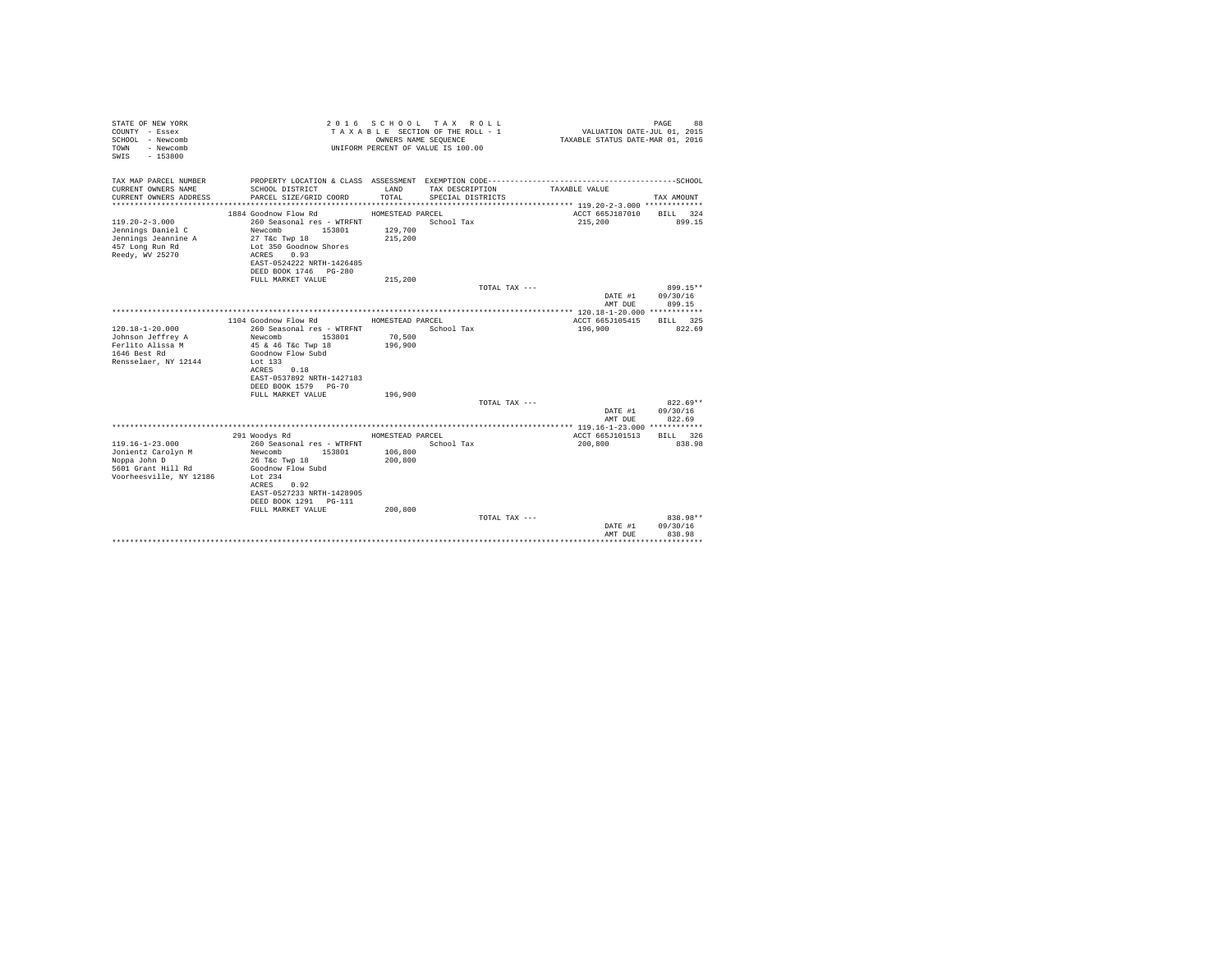| STATE OF NEW YORK<br>COUNTY - Essex<br>SCHOOL - Newcomb<br>TOWN - Newcomb<br>SWIS - 153800 | T A X A B L 2<br>OWNERS NAME SEQUENCE<br>UNIFORM PERCENT OF VALUE IS 100.00 |                  | 2016 SCHOOL TAX ROLL<br>TAXABLE SECTION OF THE ROLL - 1<br>OWNERS NAME SEQUENCE | 99 PAGE 99<br>VALUATION DATE-JUL 01, 2015<br>TAXABLE STATUS DATE-MAR 01, 2016 |                                |
|--------------------------------------------------------------------------------------------|-----------------------------------------------------------------------------|------------------|---------------------------------------------------------------------------------|-------------------------------------------------------------------------------|--------------------------------|
| TAX MAP PARCEL NUMBER<br>CURRENT OWNERS NAME<br>CURRENT OWNERS ADDRESS                     | SCHOOL DISTRICT<br>PARCEL SIZE/GRID COORD                                   |                  | LAND TAX DESCRIPTION<br>TOTAL SPECIAL DISTRICTS                                 | TAXABLE VALUE                                                                 | TAX AMOUNT                     |
|                                                                                            |                                                                             |                  |                                                                                 |                                                                               |                                |
|                                                                                            | 20 Pine Tree Rd                                                             | HOMESTEAD PARCEL |                                                                                 | ACCT 665J104714 BILL 327                                                      |                                |
| 109.15-1-31.030                                                                            | 210 1 Family Res                                                            |                  | SR STAR 41834                                                                   |                                                                               | 65.300                         |
| Kane Barbara A<br>20 Pine Tree Rd                                                          | Newcomb 153801<br>4 Ords Patent                                             | 153,700          | 31,400 School Tax                                                               | 153,700                                                                       | 642.19                         |
| Newcomb, NY 12852                                                                          | ACRES 0.70                                                                  |                  |                                                                                 |                                                                               |                                |
|                                                                                            | EAST-0543706 NRTH-1445985                                                   |                  |                                                                                 |                                                                               |                                |
|                                                                                            | DEED BOOK 969 PG-189                                                        |                  |                                                                                 |                                                                               |                                |
|                                                                                            | FULL MARKET VALUE                                                           | 153,700          |                                                                                 |                                                                               |                                |
|                                                                                            |                                                                             |                  | TOTAL TAX ---                                                                   |                                                                               | $491.19**$<br>DATE #1 09/30/16 |
|                                                                                            |                                                                             |                  |                                                                                 | AMT DUE                                                                       | 491.19                         |
|                                                                                            |                                                                             |                  |                                                                                 |                                                                               |                                |
|                                                                                            | 4963 NYS Route 28N                                                          | HOMESTEAD PARCEL |                                                                                 | ACCT 665J100708 BILL 328                                                      |                                |
| 110.18-5-9.000                                                                             | 210 1 Family Res                                                            |                  | School Tax                                                                      | 160,000                                                                       | 668.51                         |
| Kearns Barbara                                                                             | Newcomb 153801                                                              | 36,600           |                                                                                 |                                                                               |                                |
| Underwood Karen                                                                            | Pt 3&4 Thorns Survey                                                        | 160,000          |                                                                                 |                                                                               |                                |
| 4963 NYS Route 28N<br>Newcomb, NY 12852                                                    | ACRES 3.60<br>EAST-0560693 NRTH-1441512                                     |                  |                                                                                 |                                                                               |                                |
|                                                                                            | DEED BOOK 1610 PG-123                                                       |                  |                                                                                 |                                                                               |                                |
|                                                                                            | FULL MARKET VALUE                                                           | 160,000          |                                                                                 |                                                                               |                                |
|                                                                                            |                                                                             |                  | TOTAL TAX ---                                                                   | 000.31"<br>DATE #1 09/30/16                                                   | 668.51**                       |
|                                                                                            |                                                                             |                  |                                                                                 |                                                                               | AMT DUE 668.51                 |
|                                                                                            |                                                                             |                  |                                                                                 |                                                                               |                                |
|                                                                                            | 24 Schraver Way                                                             | HOMESTEAD PARCEL |                                                                                 | ACCT 665J106407 BILL 329                                                      |                                |
| 110.13-9-13.000                                                                            | 260 Seasonal res                                                            |                  | School Tax                                                                      | 65,000                                                                        | 271.58                         |
| Keller Trust                                                                               | Newcomb 153801                                                              | $26\,,100$       |                                                                                 |                                                                               |                                |
| c/o Arthur B Keller Jr<br>421 Centerline Rd                                                | 19 Richards Survey<br>ACRES 0.50                                            | 65,000           |                                                                                 |                                                                               |                                |
| 421 Cencers<br>Galway, NY 12074                                                            | EAST-0555727 NRTH-1445504                                                   |                  |                                                                                 |                                                                               |                                |
|                                                                                            | DEED BOOK 1829 PG-280                                                       |                  |                                                                                 |                                                                               |                                |
|                                                                                            | PRIOR OWNER ON 3/01/2016 FULL MARKET VALUE                                  | 65,000           |                                                                                 |                                                                               |                                |
| Keller Arthur B                                                                            |                                                                             |                  |                                                                                 |                                                                               |                                |
|                                                                                            |                                                                             |                  | TOTAL TAX ---                                                                   | DATE #1 09/30/16                                                              | $271.58**$                     |
|                                                                                            |                                                                             |                  |                                                                                 |                                                                               | AMT DUE 271.58                 |
|                                                                                            |                                                                             |                  |                                                                                 |                                                                               |                                |
|                                                                                            | 5704 NYS Route 28N                                                          | HOMESTEAD PARCEL |                                                                                 | ACCT 665J101412 BILL 330                                                      |                                |
| $109.15 - 1 - 34.000$                                                                      |                                                                             |                  |                                                                                 | 116,000                                                                       | 484.67                         |
| Kellogg Michael W                                                                          | Newcomb 153801                                                              | 84,000           |                                                                                 |                                                                               |                                |
| Wade Alice T                                                                               | 3 Richards Survey<br>1456/39 Life Use To                                    | 116,000          |                                                                                 |                                                                               |                                |
| 1081 Webster Rd<br>Webster, NY 14580                                                       | Grace Kellogg                                                               |                  |                                                                                 |                                                                               |                                |
|                                                                                            | ACRES 0.50                                                                  |                  |                                                                                 |                                                                               |                                |
|                                                                                            | EAST-0544072 NRTH-1446368                                                   |                  |                                                                                 |                                                                               |                                |
|                                                                                            | DEED BOOK 1456 PG-39                                                        |                  |                                                                                 |                                                                               |                                |
|                                                                                            | FULL MARKET VALUE                                                           | 116,000          |                                                                                 |                                                                               | $484.67**$                     |
|                                                                                            |                                                                             |                  | TOTAL TAX ---                                                                   |                                                                               | DATE #1 09/30/16               |
|                                                                                            |                                                                             |                  |                                                                                 | AMT DUE                                                                       | 484.67                         |
|                                                                                            |                                                                             |                  |                                                                                 |                                                                               | *************                  |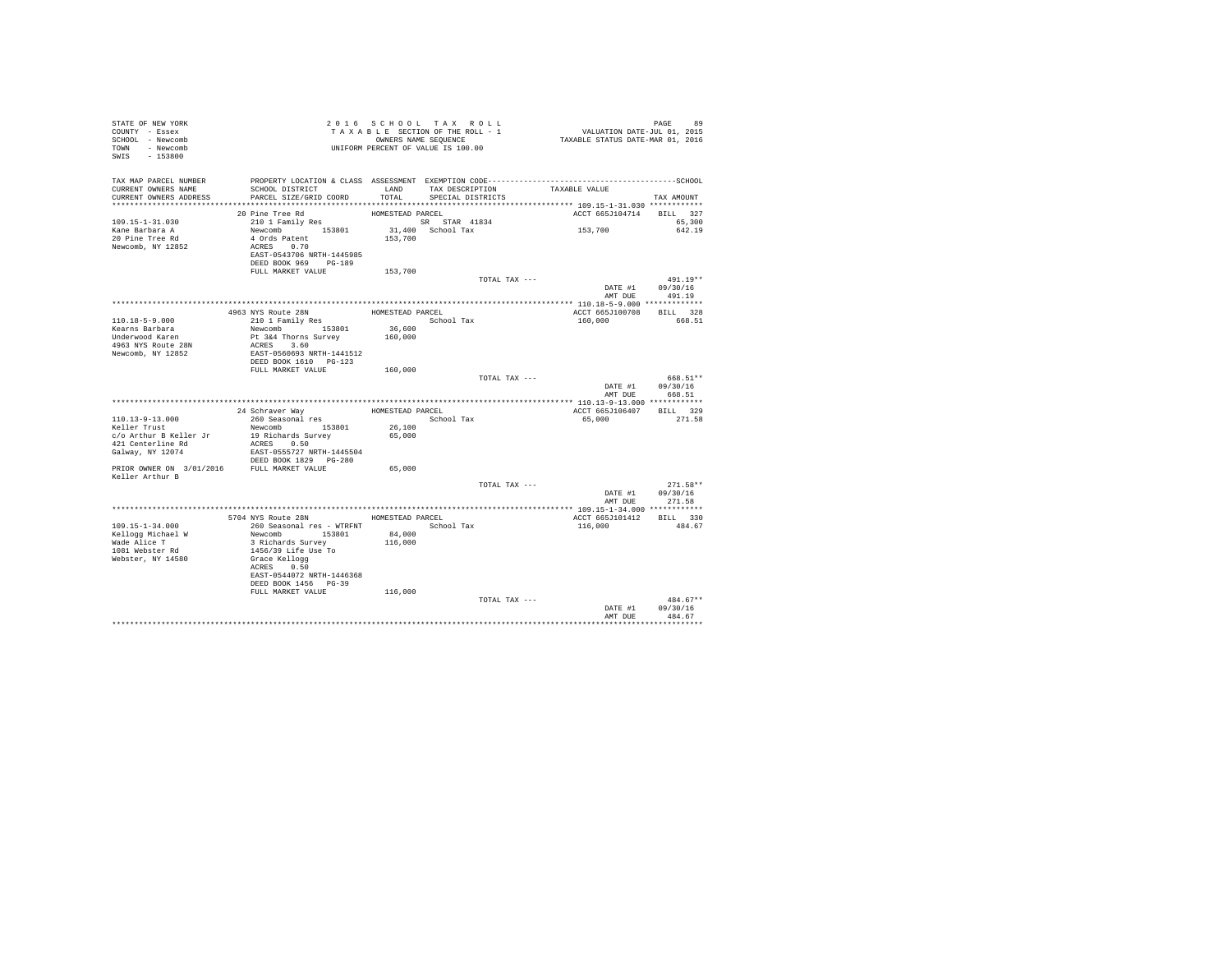| STATE OF NEW YORK<br>COUNTY - Essex<br>SCHOOL - Newcomb<br>TOWN - Newcomb<br>SWIS - 153800 |                                          |                      | 2016 SCHOOL TAX ROLL<br>TAXABLE SECTION OF THE ROLL - 1<br>OWNERS NAME SEQUENCE<br>UNIFORM PERCENT OF VALUE IS 100.00 |               | 90 PAGE 90<br>VALUATION DATE-JUL 01, 2015<br>TAXABLE STATUS DATE-MAR 01, 2016 |                    |            |
|--------------------------------------------------------------------------------------------|------------------------------------------|----------------------|-----------------------------------------------------------------------------------------------------------------------|---------------|-------------------------------------------------------------------------------|--------------------|------------|
| TAX MAP PARCEL NUMBER                                                                      |                                          |                      |                                                                                                                       |               |                                                                               |                    |            |
| CURRENT OWNERS NAME                                                                        | SCHOOL DISTRICT                          | LAND                 | TAX DESCRIPTION                                                                                                       | TAXABLE VALUE |                                                                               |                    |            |
| CURRENT OWNERS ADDRESS                                                                     | PARCEL SIZE/GRID COORD                   | TOTAL                | SPECIAL DISTRICTS                                                                                                     |               |                                                                               | TAX AMOUNT         |            |
|                                                                                            | 5700 NYS Route 28N                       | HOMESTEAD PARCEL     |                                                                                                                       |               | ACCT 665J108804 BILL 331                                                      |                    |            |
| $109.15 - 1 - 35.063$                                                                      | 210 1 Family Res - WTRFNT                |                      | School Tax                                                                                                            |               | 157,600                                                                       | 658.48             |            |
| Kellogg Michael W                                                                          | Newcomb 153801                           | 74,800               |                                                                                                                       |               |                                                                               |                    |            |
| Wade Alice T                                                                               | 3 Richard Survey                         | 157,600              |                                                                                                                       |               |                                                                               |                    |            |
| c/o Charles Kellogg                                                                        | ACRES 0.59                               |                      |                                                                                                                       |               |                                                                               |                    |            |
| 1081 Webster Rd                                                                            | EAST-0544150 NRTH-1446417                |                      |                                                                                                                       |               |                                                                               |                    |            |
| Webster, NY 14580                                                                          | DEED BOOK 1456 PG-39                     |                      |                                                                                                                       |               |                                                                               |                    |            |
|                                                                                            | FULL MARKET VALUE                        | 157,600              |                                                                                                                       |               |                                                                               |                    |            |
|                                                                                            |                                          |                      |                                                                                                                       | TOTAL TAX --- |                                                                               | $658.48**$         |            |
|                                                                                            |                                          |                      |                                                                                                                       |               | DATE #1                                                                       | 09/30/16           |            |
|                                                                                            |                                          |                      |                                                                                                                       |               | AMT DUE                                                                       | 658.48             |            |
|                                                                                            |                                          | HOMESTEAD PARCEL     |                                                                                                                       |               | ACCT 665J105905                                                               | BILL 332           |            |
| $120. - 1 - 10.028/4$                                                                      | 1485 Goodnow Flow Rd<br>210 1 Family Res |                      | School Tax                                                                                                            |               | 104,300                                                                       | 435.79             |            |
| Kilmartin John J                                                                           | 210 1 Family Res<br>Newcomb 153801 100   |                      |                                                                                                                       |               |                                                                               |                    |            |
| 18 Park Dr                                                                                 | In Tax Map #120.-1-10.028 104,300        |                      |                                                                                                                       |               |                                                                               |                    |            |
| Albany, NY 12204                                                                           | Building Only                            |                      |                                                                                                                       |               |                                                                               |                    |            |
|                                                                                            | EAST-0533522 NRTH-1424310                |                      |                                                                                                                       |               |                                                                               |                    |            |
|                                                                                            | FULL MARKET VALUE                        | 104,300              |                                                                                                                       |               |                                                                               |                    |            |
|                                                                                            |                                          |                      |                                                                                                                       | TOTAL TAX --- |                                                                               |                    | $435.79**$ |
|                                                                                            |                                          |                      |                                                                                                                       |               | DATE #1<br>AMT DUR                                                            | 09/30/16<br>435.79 |            |
|                                                                                            |                                          |                      |                                                                                                                       |               |                                                                               |                    |            |
|                                                                                            | Lower Works Rd                           | NON-HOMESTEAD PARCEL |                                                                                                                       |               | ACCT 665J191004                                                               | BILL 333           |            |
| $110. - 3 - 11.000$                                                                        | 322 Rural vac>10                         |                      | School Tax                                                                                                            |               | 33,200                                                                        | 579.19             |            |
| Kimball Effie B                                                                            | Newcomb 153801                           | 33,200               |                                                                                                                       |               |                                                                               |                    |            |
| c/o Dave Davenport                                                                         | 15 Twp 4 T&c Pur                         | 33,200               |                                                                                                                       |               |                                                                               |                    |            |
| PO Box 998                                                                                 | ACRES 10.15                              |                      |                                                                                                                       |               |                                                                               |                    |            |
| Santa Fe, NM 87504                                                                         | EAST-0577442 NRTH-1444626                |                      |                                                                                                                       |               |                                                                               |                    |            |
|                                                                                            | DEED BOOK 984 PG-260                     |                      |                                                                                                                       |               |                                                                               |                    |            |
|                                                                                            | FULL MARKET VALUE                        | 33,200               |                                                                                                                       | TOTAL TAX --- |                                                                               |                    | $579.19**$ |
|                                                                                            |                                          |                      |                                                                                                                       |               | DATE #1                                                                       | 09/30/16           |            |
|                                                                                            |                                          |                      |                                                                                                                       |               | AMT DUR                                                                       | 579.19             |            |
|                                                                                            |                                          |                      |                                                                                                                       |               |                                                                               |                    |            |
|                                                                                            | 101 Woodys Rd MOMESTEAD PARCEL           |                      |                                                                                                                       |               | ACCT 665J104508                                                               | BILL 334           |            |
| $120.13 - 1 - 36.000$                                                                      | 260 Seasonal res - WTRFNT                |                      | School Tax                                                                                                            |               | 160,100                                                                       | 668.93             |            |
| King E Jeanne Trust                                                                        | Newcomb 153801                           | 106,200              |                                                                                                                       |               |                                                                               |                    |            |
| 132 Lincklaen St                                                                           | 42 T&c Twp 18                            | 160,100              |                                                                                                                       |               |                                                                               |                    |            |
| Cazenovia, NY 13035                                                                        | Goodnow Flow Subd Lot 191                |                      |                                                                                                                       |               |                                                                               |                    |            |
|                                                                                            | 1716/296 L U to E Jeanne                 |                      |                                                                                                                       |               |                                                                               |                    |            |
|                                                                                            | ACRES 0.65<br>EAST-0531768 NRTH-1428617  |                      |                                                                                                                       |               |                                                                               |                    |            |
|                                                                                            | DEED BOOK 1716    PG-296                 |                      |                                                                                                                       |               |                                                                               |                    |            |
|                                                                                            | FULL MARKET VALUE                        | 160,100              |                                                                                                                       |               |                                                                               |                    |            |
|                                                                                            |                                          |                      |                                                                                                                       | TOTAL TAX --- |                                                                               |                    | 668.93**   |
|                                                                                            |                                          |                      |                                                                                                                       |               | DATE #1                                                                       | 09/30/16           |            |
|                                                                                            |                                          |                      |                                                                                                                       |               | AMT DUR                                                                       | 668.93             |            |
|                                                                                            |                                          |                      |                                                                                                                       |               |                                                                               | ***********        |            |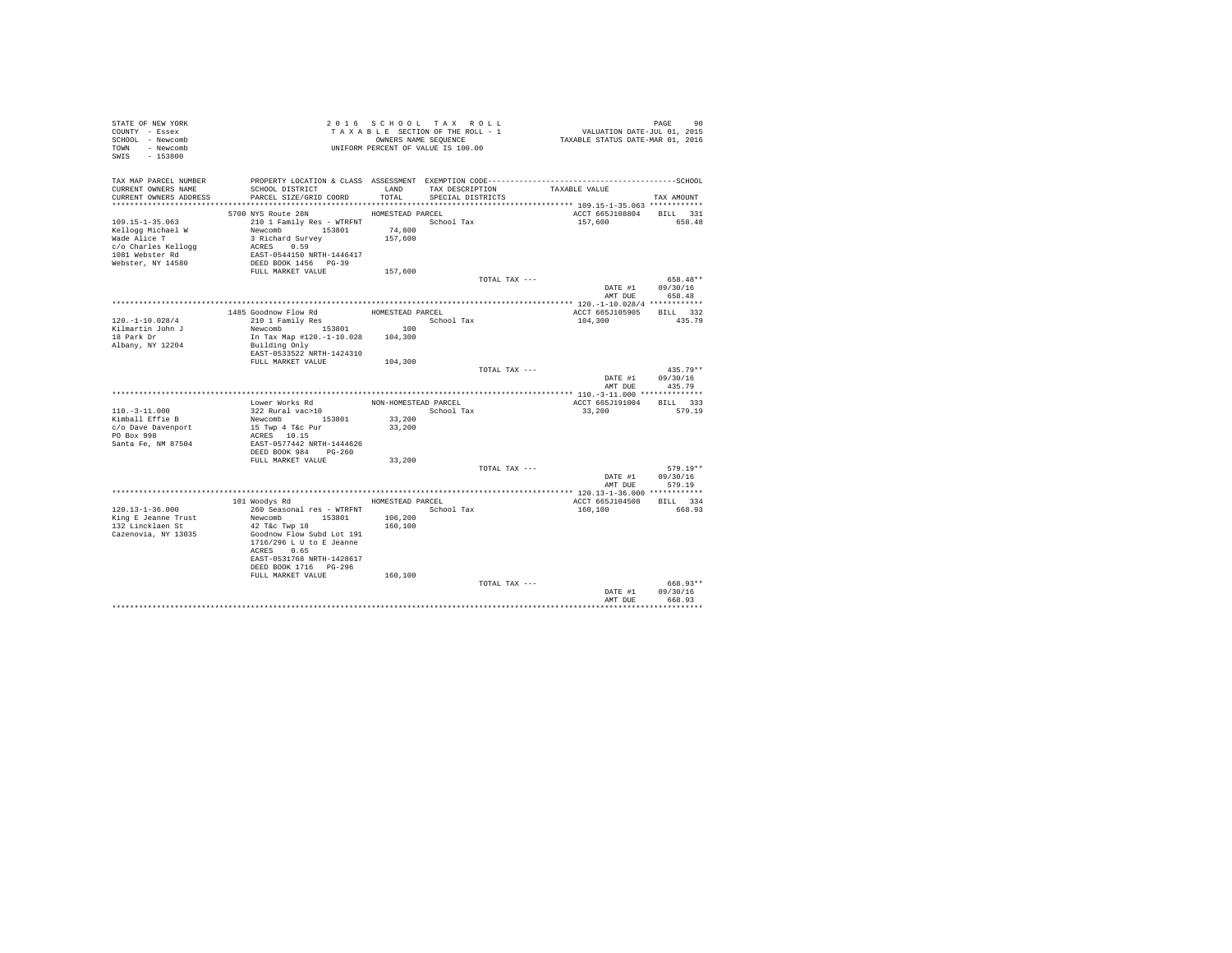| STATE OF NEW YORK<br>COUNTY - Essex<br>SCHOOL - Newcomb<br>TOWN - Newcomb<br>SWIS - 153800 |                                                                                                                                                                                   |                  | 2016 SCHOOL TAX ROLL<br>TAXABLE SECTION OF THE ROLL - 1<br>OWNERS NAME SEQUENCE | PAGE 91<br>VALUATION DATE-JUL 01, 2015<br>TAXABLE STATUS DATE-MAR 01, 2016 |                  |
|--------------------------------------------------------------------------------------------|-----------------------------------------------------------------------------------------------------------------------------------------------------------------------------------|------------------|---------------------------------------------------------------------------------|----------------------------------------------------------------------------|------------------|
|                                                                                            | TAX MAP PARCEL NUMBER PROPERTY LOCATION & CLASS ASSESSMENT EXEMPTION CODE-----------------------------------SCHOOL                                                                |                  |                                                                                 |                                                                            |                  |
| CURRENT OWNERS NAME<br>CURRENT OWNERS ADDRESS                                              | SCHOOL DISTRICT<br>PARCEL SIZE/GRID COORD                                                                                                                                         | TOTAL            | LAND TAX DESCRIPTION TAXABLE VALUE<br>SPECIAL DISTRICTS                         |                                                                            | TAX AMOUNT       |
|                                                                                            |                                                                                                                                                                                   |                  |                                                                                 |                                                                            |                  |
|                                                                                            | 181 Woodys Rd                                                                                                                                                                     | HOMESTEAD PARCEL |                                                                                 | ACCT 665J103505 BILL 335                                                   |                  |
| 120.13-1-17.000                                                                            | 210 1 Family Res - WTRFNT                                                                                                                                                         |                  | School Tax                                                                      | 250,800                                                                    | 1,047.89         |
| King James H<br>209 Woodys Ln                                                              |                                                                                                                                                                                   |                  |                                                                                 |                                                                            |                  |
| Newcomb, NY 12852                                                                          | Newcomb 153801 165,500<br>25 T&c Twp 18 250,800<br>Goodnow Flow Subd Lot 209                                                                                                      |                  |                                                                                 |                                                                            |                  |
|                                                                                            | ACRES 0.92                                                                                                                                                                        |                  |                                                                                 |                                                                            |                  |
|                                                                                            | EAST-0529913 NRTH-1428552<br>DEED BOOK 1596 PG-129                                                                                                                                |                  |                                                                                 |                                                                            |                  |
|                                                                                            | FULL MARKET VALUE                                                                                                                                                                 | 250,800          |                                                                                 |                                                                            |                  |
|                                                                                            |                                                                                                                                                                                   |                  | TOTAL TAX ---                                                                   |                                                                            | $1.047.89**$     |
|                                                                                            |                                                                                                                                                                                   |                  |                                                                                 | DATE #1                                                                    | 09/30/16         |
|                                                                                            |                                                                                                                                                                                   |                  |                                                                                 |                                                                            | AMT DUE 1,047.89 |
|                                                                                            |                                                                                                                                                                                   |                  | HOMESTEAD PARCEL                                                                | ACCT 665J104209 BILL 336                                                   |                  |
| 110.13-9-26.000                                                                            |                                                                                                                                                                                   |                  | School Tax                                                                      | 36,100                                                                     | 150.83           |
| King Kevin F                                                                               |                                                                                                                                                                                   | 25,000           |                                                                                 |                                                                            |                  |
|                                                                                            |                                                                                                                                                                                   | 36,100           |                                                                                 |                                                                            |                  |
| King Allen J<br>c/o Frank King<br>3961 NYS Rte 22<br>Willsboro, NY 12996                   |                                                                                                                                                                                   |                  |                                                                                 |                                                                            |                  |
|                                                                                            | 37 Chaisson Rd<br>260 Seasonal response 153801<br>260 Seasonal response 153801<br>Pt 18 Richards Survey<br>REXES 0.30<br>REXES 0.30<br>DEXED BOOK 903 PG-260<br>PULL MARKET VALUE |                  |                                                                                 |                                                                            |                  |
|                                                                                            |                                                                                                                                                                                   | 36,100           | TOTAL TAX ---                                                                   |                                                                            | 150.83**         |
|                                                                                            |                                                                                                                                                                                   |                  |                                                                                 | DATE #1 $09/30/16$                                                         |                  |
|                                                                                            |                                                                                                                                                                                   |                  |                                                                                 |                                                                            | AMT DUE 150.83   |
|                                                                                            | 47 Woodys Rd MOMESTEAD PARCEL                                                                                                                                                     |                  |                                                                                 |                                                                            |                  |
| $120.13 - 1 - 45.000$                                                                      |                                                                                                                                                                                   |                  |                                                                                 | ACCT 665J104208 BILL 337<br>203,800                                        | 851.52           |
| 120.13-1-45.000<br>Kingsley Kathleen A<br>1502 San Marino Ct                               | 260 Seasonal res - WTRFNT<br>Newcomb 153801 11,500<br>42643 Tac Twp 18 11,500<br>42643 Tac Twp 18                                                                                 |                  |                                                                                 |                                                                            |                  |
|                                                                                            |                                                                                                                                                                                   |                  |                                                                                 |                                                                            |                  |
| Punta Gorda, FL 33950                                                                      | Goodnow Flow Subd<br>Lot 182 1.6Ac                                                                                                                                                |                  |                                                                                 |                                                                            |                  |
|                                                                                            | ACRES 1.40                                                                                                                                                                        |                  |                                                                                 |                                                                            |                  |
|                                                                                            | EAST-0532943 NRTH-1428876                                                                                                                                                         |                  |                                                                                 |                                                                            |                  |
|                                                                                            | DEED BOOK BOX PG-11017<br>FULL MARKET VALUE 203,800                                                                                                                               |                  |                                                                                 |                                                                            |                  |
|                                                                                            |                                                                                                                                                                                   |                  | TOTAL TAX ---                                                                   |                                                                            | $851.52**$       |
|                                                                                            |                                                                                                                                                                                   |                  |                                                                                 |                                                                            | DATE #1 09/30/16 |
|                                                                                            |                                                                                                                                                                                   |                  |                                                                                 | AMT DUE                                                                    | 851.52           |
|                                                                                            | 1166 Goodnow Flow Rd MOMESTEAD PARCEL                                                                                                                                             |                  |                                                                                 | ACCT 665J104415 BILL 338                                                   |                  |
| 120.18-2-29.049                                                                            | 210 1 Family Res - WTRFNT                                                                                                                                                         |                  | School Tax                                                                      | 239,500 1,000.68                                                           |                  |
| Kirby Leo E III                                                                            | Newcomb 153801<br>46 T&c Twp 18                                                                                                                                                   | 93,500           |                                                                                 |                                                                            |                  |
| Kirby Christine                                                                            |                                                                                                                                                                                   | 239,500          |                                                                                 |                                                                            |                  |
| 81 Rebecca Ln<br>Carmel, NY 10512                                                          | Goodnow Flow Subd<br>Lot 1                                                                                                                                                        |                  |                                                                                 |                                                                            |                  |
|                                                                                            | ACRES 0.41                                                                                                                                                                        |                  |                                                                                 |                                                                            |                  |
|                                                                                            | EAST-0538551 NRTH-1426067                                                                                                                                                         |                  |                                                                                 |                                                                            |                  |
|                                                                                            | DEED BOOK 1824   PG-212<br>FULL MARKET VALUE                                                                                                                                      | 239,500          |                                                                                 |                                                                            |                  |
|                                                                                            |                                                                                                                                                                                   |                  | TOTAL TAX ---                                                                   |                                                                            | $1.000.68**$     |
|                                                                                            |                                                                                                                                                                                   |                  |                                                                                 |                                                                            | DATE #1 09/30/16 |
|                                                                                            |                                                                                                                                                                                   |                  |                                                                                 | AMT DUE                                                                    | 1,000.68         |
|                                                                                            |                                                                                                                                                                                   |                  |                                                                                 |                                                                            |                  |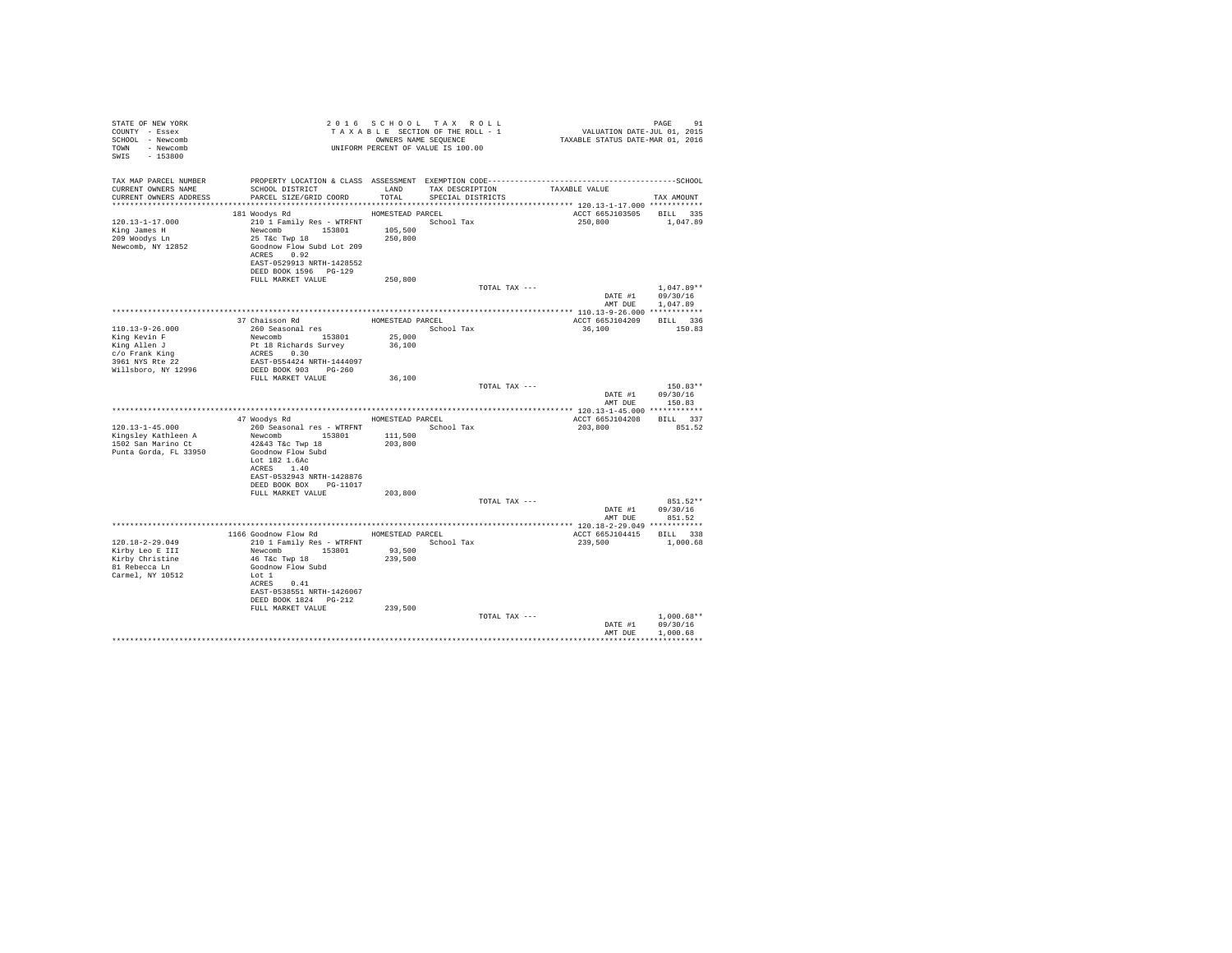| STATE OF NEW YORK<br>COUNTY - Essex<br>SCHOOL - Newcomb<br>TOWN - Newcomb<br>SWIS - 153800                        | UNIFORM PERCENT OF VALUE IS 100.00                                                                                                                                    |                                | 2016 SCHOOL TAX ROLL<br>TAXABLE SECTION OF THE ROLL - 1<br>OWNERS NAME SEQUENCE | PAGE 92<br>VALUATION DATE-JUL 01, 2015<br>TAXABLE STATUS DATE-MAR 01, 2016 |                                          |
|-------------------------------------------------------------------------------------------------------------------|-----------------------------------------------------------------------------------------------------------------------------------------------------------------------|--------------------------------|---------------------------------------------------------------------------------|----------------------------------------------------------------------------|------------------------------------------|
| TAX MAP PARCEL NUMBER<br>CURRENT OWNERS NAME<br>CURRENT OWNERS ADDRESS                                            | SCHOOL DISTRICT<br>PARCEL SIZE/GRID COORD                                                                                                                             | LAND<br>TOTAL                  | TAX DESCRIPTION<br>SPECIAL DISTRICTS                                            | TAXABLE VALUE                                                              | TAX AMOUNT                               |
| 109.15-3-1.031<br>Klemow Andrew G<br>Spring St<br>Newcomb, NY 12852                                               | 48 Spring St<br>210 1 Family Res<br>Newcomb 153801<br>4 Ords Pat<br>ACRES 1.70<br>EAST-0541602 NRTH-1444999<br>DEED BOOK 791 PG-186                                   | HOMESTEAD PARCEL<br>164,300    | SR STAR 41834<br>34,700 School Tax                                              | ACCT 665J106905<br>164,300                                                 | BILL 339<br>65,300<br>686.48             |
|                                                                                                                   | FULL MARKET VALUE                                                                                                                                                     | 164,300                        | TOTAL TAX ---                                                                   | DATE #1                                                                    | 535.48**<br>09/30/16                     |
| $109.16 - 4 - 5.000$<br>Klemow Andrew G<br>Spring St<br>Newcomb, NY 12852                                         | NYS Route 28N<br>$312$ Vac $w/imprv$<br>Newcomb 153801<br>Example 108<br>ACRES 0.40<br>Racm of 10<br>EAST-0549425 NRTH-1446218<br>DEED BOOK 791 PG-186                | School Tax<br>21,600<br>27,300 | NON-HOMESTEAD PARCEL                                                            | ACCT 665J104008 BILL 340<br>27,300                                         | AMT DUE 535.48<br>476.26                 |
|                                                                                                                   | FULL MARKET VALUE                                                                                                                                                     | 27,300                         | TOTAL TAX ---                                                                   | AMT DUE                                                                    | $476.26**$<br>DATE #1 09/30/16<br>476.26 |
|                                                                                                                   |                                                                                                                                                                       |                                |                                                                                 |                                                                            |                                          |
|                                                                                                                   | 75 Woodys Rd MOMESTEAD PARCEL                                                                                                                                         |                                |                                                                                 | ACCT 665J101405 BILL 341                                                   |                                          |
| 120.13-1-40.000<br>Knapp Robert S III<br>Knapp Nancy J<br>2 Adobe Cir<br>Belpre, OH 45714                         | 260 Seasonal res - WTRFNT<br>Newcomb 153801<br>42 T&c Twp 18<br>Goodnow Flow Subd<br>Lot 187<br>ACRES 1.58                                                            | 108,200<br>158,100             | School Tax                                                                      | 158,100                                                                    | 660.57                                   |
|                                                                                                                   | EAST-0532230 NRTH-1428809<br>DEED BOOK 1192 PG-216<br>FULL MARKET VALUE                                                                                               | 158,100                        |                                                                                 |                                                                            |                                          |
|                                                                                                                   |                                                                                                                                                                       |                                | TOTAL TAX ---                                                                   | DATE #1<br>AMT DUE                                                         | 660.57**<br>09/30/16<br>660.57           |
|                                                                                                                   |                                                                                                                                                                       |                                |                                                                                 |                                                                            |                                          |
| $119.20 - 6 - 2.000$<br>Knotek John H<br>Knotek Sherry A<br>8 Huntington Ct<br>Saratoga Springs, NY 12866 Lot 320 | 1682 Goodnow Flow Rd MOMESTEAD PARCEL<br>210 1 Family Res - WTRFNT<br>Newcomb 153801<br>40 T&C Twp 18<br>Goodnow Flow Subd<br>ACRES 1.67<br>EAST-0527521 NRTH-1425819 | 142,000<br>356,100             | School Tax                                                                      | ACCT 665J100615 BILL 342<br>356,100                                        | 1,487.85                                 |
|                                                                                                                   | DEED BOOK 1416    PG-172<br>FULL MARKET VALUE                                                                                                                         | 356,100                        | TOTAL TAX ---                                                                   | DATE #1<br>AMT DUE                                                         | $1.487.85**$<br>09/30/16<br>1,487.85     |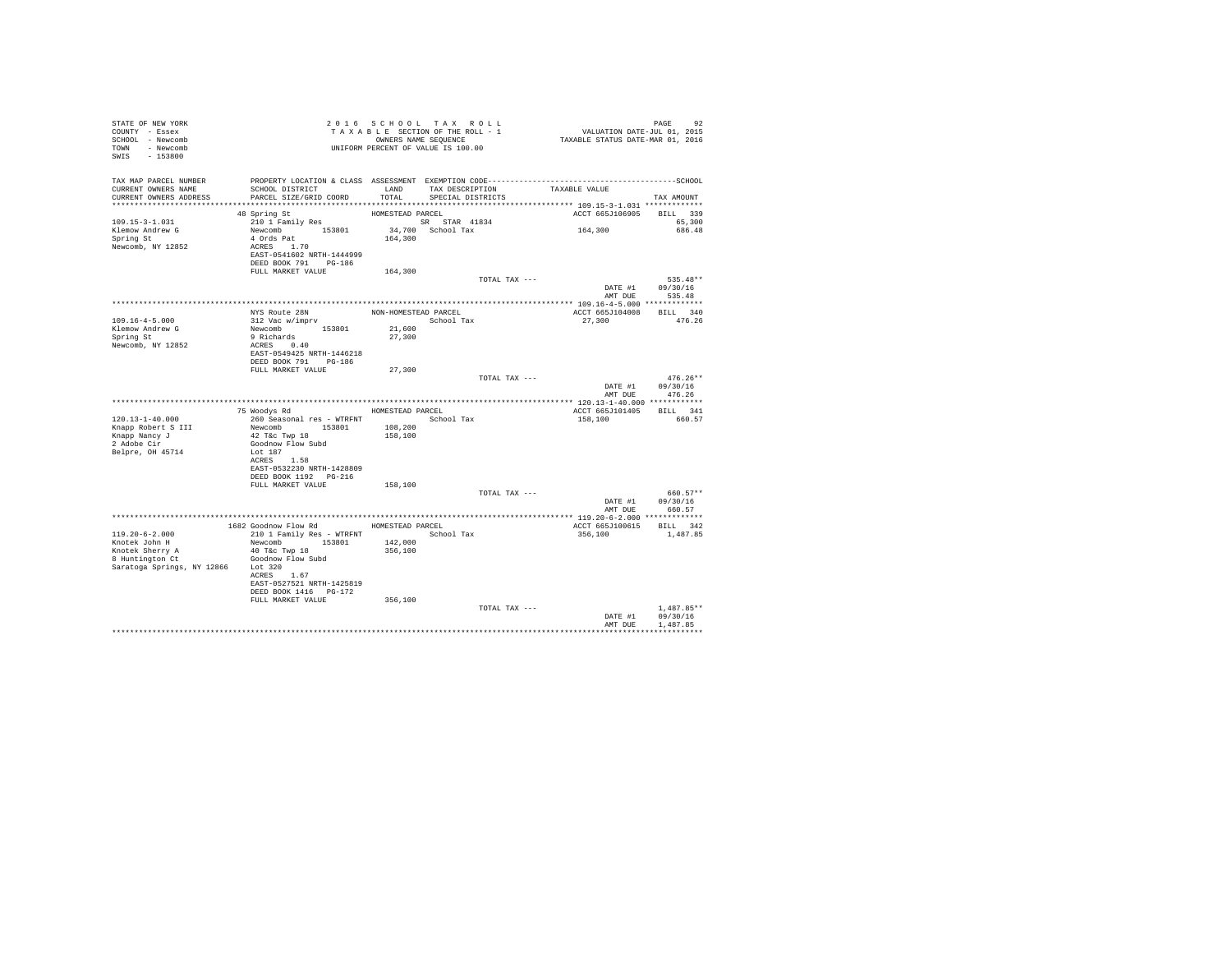| STATE OF NEW YORK<br>COUNTY - Essex<br>SCHOOL - Newcomb<br>TOWN - Newcomb<br>SWIS - 153800 |                                                                                                                 |                    | 2016 SCHOOL TAX ROLL<br>TAXABLE SECTION OF THE ROLL - 1<br>OWNERS NAME SEQUENCE | PAGE 93<br>VALUATION DATE-JUL 01, 2015<br>TAXABLE STATUS DATE-MAR 01, 2016 | PAGE<br>93       |
|--------------------------------------------------------------------------------------------|-----------------------------------------------------------------------------------------------------------------|--------------------|---------------------------------------------------------------------------------|----------------------------------------------------------------------------|------------------|
| TAX MAP PARCEL NUMBER<br>CURRENT OWNERS NAME                                               | PROPERTY LOCATION & CLASS ASSESSMENT EXEMPTION CODE-----------------------------------SCHOOL<br>SCHOOL DISTRICT |                    | LAND TAX DESCRIPTION TAXABLE VALUE                                              |                                                                            |                  |
| CURRENT OWNERS ADDRESS                                                                     | PARCEL SIZE/GRID COORD                                                                                          | TOTAL              | SPECIAL DISTRICTS                                                               |                                                                            | TAX AMOUNT       |
|                                                                                            |                                                                                                                 |                    |                                                                                 |                                                                            |                  |
| $110. - 3 - 19.000$                                                                        | 36 Lower Works Rd<br>260 Seasonal res                                                                           | HOMESTEAD PARCEL   | School Tax                                                                      | ACCT 665J185003 BILL 343<br>119,900                                        | 500.97           |
| Knox Andrew B                                                                              |                                                                                                                 |                    |                                                                                 |                                                                            |                  |
| Daniels Valery F                                                                           | Newcomb 153801 35,900<br>15 T&c Twp 46 119,900                                                                  |                    |                                                                                 |                                                                            |                  |
| 131 Allen St                                                                               | 3.07ac                                                                                                          |                    |                                                                                 |                                                                            |                  |
| New York, NY 10002                                                                         | ACRES 2.94                                                                                                      |                    |                                                                                 |                                                                            |                  |
|                                                                                            | EAST-0575733 NRTH-1444101                                                                                       |                    |                                                                                 |                                                                            |                  |
|                                                                                            | DEED BOOK 1084 PG-20<br>FULL MARKET VALUE                                                                       | 119,900            |                                                                                 |                                                                            |                  |
|                                                                                            |                                                                                                                 |                    | TOTAL TAX ---                                                                   |                                                                            | 500.97**         |
|                                                                                            |                                                                                                                 |                    |                                                                                 |                                                                            | DATE #1 09/30/16 |
|                                                                                            |                                                                                                                 |                    |                                                                                 | AMT DUE                                                                    | 500.97           |
|                                                                                            |                                                                                                                 |                    |                                                                                 |                                                                            |                  |
| $120.14 - 1 - 19.000$                                                                      | 1014 Goodnow Flow Rd<br>260 Seasonal res - WTRFNT <a>&gt; School Tax</a>                                        | HOMESTEAD PARCEL   |                                                                                 | ACCT 665J106207 BILL 344                                                   | 653.05           |
| Koehler Kevin J                                                                            | Newcomb 153801                                                                                                  | 89,100             |                                                                                 | 156,300                                                                    |                  |
|                                                                                            | 43&46 T&c Twp 18                                                                                                | 156,300            |                                                                                 |                                                                            |                  |
| Koehler Barbara A<br>22 Maxwell St<br>Albany, NY 12208                                     | 155 Goodnow Flow                                                                                                |                    |                                                                                 |                                                                            |                  |
|                                                                                            | ACRES 0.30                                                                                                      |                    |                                                                                 |                                                                            |                  |
|                                                                                            | EAST-0535850 NRTH-1428125                                                                                       |                    |                                                                                 |                                                                            |                  |
|                                                                                            | DEED BOOK 1654 PG-307<br>FULL MARKET VALUE                                                                      | 156,300            |                                                                                 |                                                                            |                  |
|                                                                                            |                                                                                                                 |                    | TOTAL TAX ---                                                                   |                                                                            | 653.05**         |
|                                                                                            |                                                                                                                 |                    |                                                                                 |                                                                            | DATE #1 09/30/16 |
|                                                                                            |                                                                                                                 |                    |                                                                                 | AMT DUE                                                                    | 653.05           |
|                                                                                            |                                                                                                                 |                    |                                                                                 |                                                                            |                  |
| $109.15 - 1 - 12.001$                                                                      | xxxx Route 28N<br>220 2 Family Res                                                                              |                    | HOMESTEAD PARCEL<br>School Tax                                                  | ACCT 665J103608 BILL 345<br>178,300                                        | 744.97           |
| Kosnick Paul J                                                                             | Newcomb 153801                                                                                                  | $3\,4$ , $4\,0\,0$ |                                                                                 |                                                                            |                  |
| PO Box 315                                                                                 | 3 Richards Survey                                                                                               | 178,300            |                                                                                 |                                                                            |                  |
| Ghent, NY 12075                                                                            | Apt 1                                                                                                           |                    |                                                                                 |                                                                            |                  |
|                                                                                            | ACRES 1.39 BANK1STARSG                                                                                          |                    |                                                                                 |                                                                            |                  |
|                                                                                            | EAST-0545674 NRTH-1446624<br>DEED BOOK 1738 PG-254                                                              |                    |                                                                                 |                                                                            |                  |
|                                                                                            | FULL MARKET VALUE                                                                                               | 178,300            |                                                                                 |                                                                            |                  |
|                                                                                            |                                                                                                                 |                    | TOTAL TAX ---                                                                   |                                                                            | $744.97**$       |
|                                                                                            |                                                                                                                 |                    |                                                                                 |                                                                            | DATE #1 09/30/16 |
|                                                                                            |                                                                                                                 |                    |                                                                                 |                                                                            | AMT DUE 744.97   |
|                                                                                            |                                                                                                                 | HOMESTEAD PARCEL   |                                                                                 |                                                                            |                  |
| $110.18 - 3 - 27.000$                                                                      | 62 Sanford Ln<br>210 1 Family Res<br>Newcomb 153801                                                             |                    | School Tax                                                                      | ACCT 665J100209 BILL 346<br>79,400                                         | 331.75           |
|                                                                                            |                                                                                                                 | 31,400             |                                                                                 |                                                                            |                  |
| Krysiuk Jerzy<br>Krysiuk Danuta                                                            | Pt 5 Thorns Survey                                                                                              | 79,400             |                                                                                 |                                                                            |                  |
| 9301 Annapolis Rd                                                                          | ACRES 0.70                                                                                                      |                    |                                                                                 |                                                                            |                  |
| Philadelphia, PA 19114                                                                     | EAST-0558768 NRTH-1441694                                                                                       |                    |                                                                                 |                                                                            |                  |
|                                                                                            | DEED BOOK 1621 PG-154<br>FULL MARKET VALUE                                                                      | 79,400             |                                                                                 |                                                                            |                  |
|                                                                                            |                                                                                                                 |                    | TOTAL TAX ---                                                                   |                                                                            | $331.75**$       |
|                                                                                            |                                                                                                                 |                    |                                                                                 |                                                                            | DATE #1 09/30/16 |
|                                                                                            |                                                                                                                 |                    |                                                                                 | AMT DUE                                                                    | 331.75           |
|                                                                                            |                                                                                                                 |                    |                                                                                 |                                                                            |                  |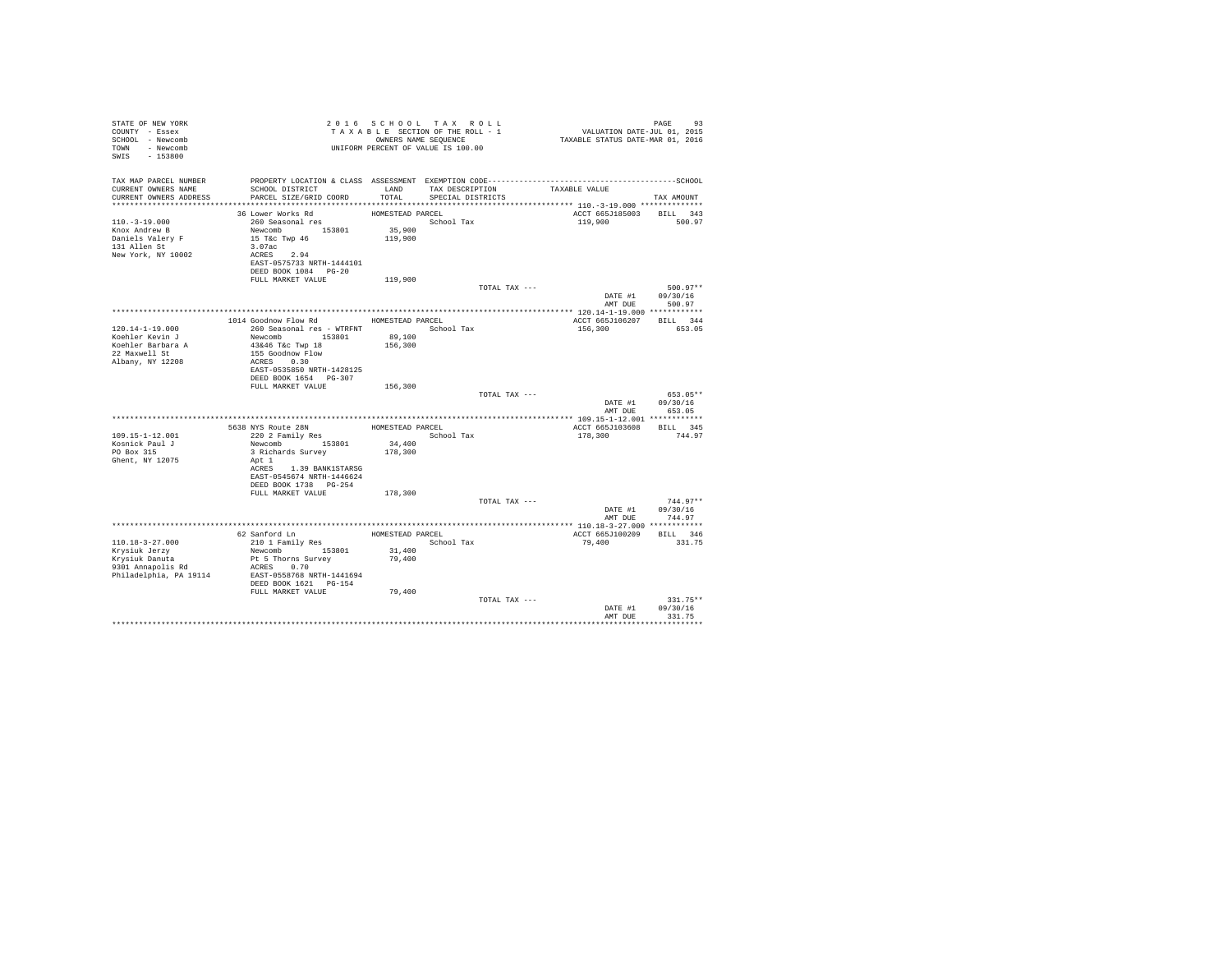| STATE OF NEW YORK<br>COUNTY - Essex<br>SCHOOL - Newcomb<br>TOWN - Newcomb<br>SWIS - 153800                                                 |                                                                                                                                                                                                        | 2016 SCHOOL TAX ROLL<br>TAXABLE SECTION OF THE ROLL - 1<br>OWNERS NAME SEQUENCE |                                      |               | PAGE 94<br>VALUATION DATE-JUL 01, 2015<br>TAXABLE STATUS DATE-MAR 01, 2016 |                                                                |
|--------------------------------------------------------------------------------------------------------------------------------------------|--------------------------------------------------------------------------------------------------------------------------------------------------------------------------------------------------------|---------------------------------------------------------------------------------|--------------------------------------|---------------|----------------------------------------------------------------------------|----------------------------------------------------------------|
| TAX MAP PARCEL NUMBER<br>CURRENT OWNERS NAME<br>CURRENT OWNERS ADDRESS<br>************************                                         | SCHOOL DISTRICT<br>PARCEL SIZE/GRID COORD                                                                                                                                                              | LAND<br>TOTAL                                                                   | TAX DESCRIPTION<br>SPECIAL DISTRICTS |               | TAXABLE VALUE                                                              | TAX AMOUNT                                                     |
| 110.18-4-17.033<br>Kushi Audrey<br>9 Sanford Ln<br>Newcomb, NY 12852                                                                       | 9 Sanford Ln<br>210 1 Family Res<br>Newcomb 153801<br>Pt 4 Thorns Survey<br>ACRES 1.70<br>EAST-0559926 NRTH-1440981<br>DEED BOOK 983 PG-50                                                             | HOMESTEAD PARCEL<br>SR STAR 41834<br>72,600                                     | 34,700 School Tax                    |               | ACCT 665J104906<br>72,600                                                  | BILL 347<br>65,300<br>303.34                                   |
|                                                                                                                                            | FULL MARKET VALUE                                                                                                                                                                                      | 72,600                                                                          |                                      |               |                                                                            |                                                                |
|                                                                                                                                            |                                                                                                                                                                                                        |                                                                                 |                                      | TOTAL TAX --- | DATE #1                                                                    | $152.34**$<br>09/30/16<br>AMT DUE 152.34                       |
| $120.13 - 1 - 35.000$<br>LaBarge Frank A<br>12 Frankie Ln<br>Fort Edward, NY 12828                                                         | 105 Woodys Rd<br>270 Mfg housing - WTRFNT<br>Newcomb 153801<br>42 T&c Twp 18<br>Goodnow Flow Subd<br>Lot $192$<br>ACRES 0.50<br>EAST-0531668 NRTH-1428596<br>DEED BOOK 1248 PG-20<br>FULL MARKET VALUE | HOMESTEAD PARCEL<br>109,200<br>129,900<br>129,900                               | School Tax                           | TOTAL TAX --- | ACCT 665J104214<br>129,900<br>DATE #1                                      | BILL 348<br>542.75<br>$542.75**$<br>09/30/16<br>AMT DUE 542.75 |
|                                                                                                                                            | 950 Goodnow Flow Rd                                                                                                                                                                                    | HOMESTEAD PARCEL                                                                |                                      |               | ACCT 665J104601 BILL 349                                                   |                                                                |
| $120.14 - 1 - 6.000$<br>Labelle Kimberly A<br>Rapant Robert S<br>819 W Duane Lake Rd<br>Duanesburg, NY 12056                               | 210 1 Family Res - WTRFNT<br>Newcomb 153801<br>43 T&c Twp 18<br>1608/275-Life Use to Robe<br>Madeline Rapant<br>ACRES 0.48<br>EAST-0534426 NRTH-1428597<br>DEED BOOK 1608 PG-275                       | 106,900<br>272,800                                                              | School Tax                           |               | 272,800                                                                    | 1,139.81                                                       |
|                                                                                                                                            | FULL MARKET VALUE                                                                                                                                                                                      | 272,800                                                                         |                                      | TOTAL TAX --- | DATE #1                                                                    | $1.139.81**$<br>09/30/16                                       |
|                                                                                                                                            |                                                                                                                                                                                                        |                                                                                 |                                      |               | AMT DUE                                                                    | 1,139.81                                                       |
| $110. -1 - 8.000$<br>LaChappelle Richard J Trust Newcomb 153801<br>LaChappelle Joyce E Trust 17 Richards<br>18 Elm Ave<br>Delmar, NY 12054 | NYS Route 28N<br>311 Res vac land<br>ACRES 7.35<br>EAST-0551407 NRTH-1445134<br>DEED BOOK 1746 PG-92                                                                                                   | 30,400<br>30,400                                                                | NON-HOMESTEAD PARCEL<br>School Tax   |               | ACCT 665J100503<br>30,400                                                  | BILL 350<br>530.34                                             |
|                                                                                                                                            | FULL MARKET VALUE                                                                                                                                                                                      | 30,400                                                                          |                                      | TOTAL TAX --- | DATE #1<br>AMT DUE                                                         | $530.34**$<br>09/30/16<br>530.34                               |
|                                                                                                                                            |                                                                                                                                                                                                        |                                                                                 |                                      |               |                                                                            |                                                                |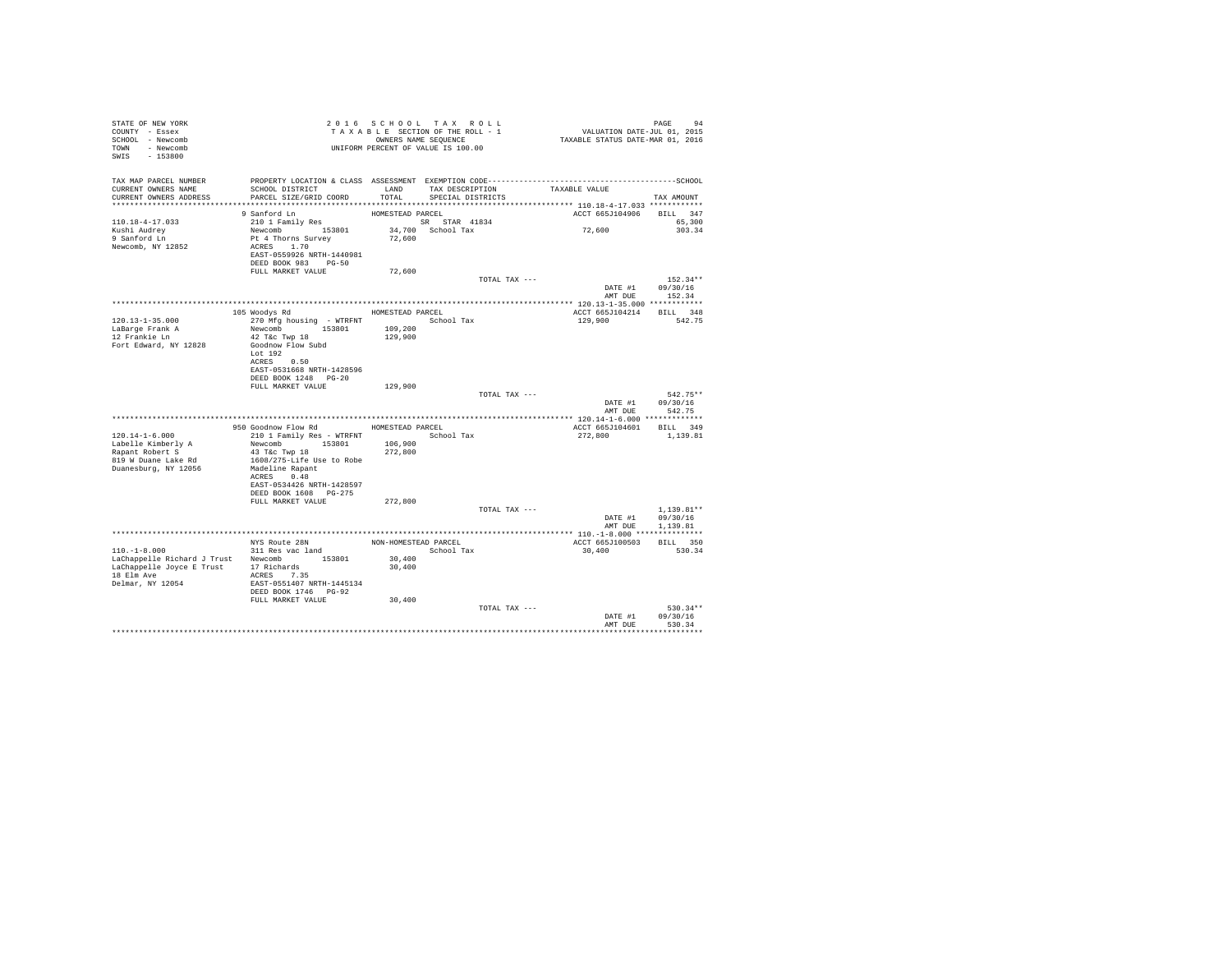| STATE OF NEW YORK<br>COUNTY - Essex<br>SCHOOL - Newcomb<br>- Newcomb<br><b>TOWN</b><br>$-153800$<br>SWIS |                                                   |                  | 2016 SCHOOL TAX ROLL<br>TAXABLE SECTION OF THE ROLL - 1<br>OWNERS NAME SEOUENCE<br>UNIFORM PERCENT OF VALUE IS 100.00 | VALUATION DATE-JUL 01, 2015<br>TAXABLE STATUS DATE-MAR 01, 2016 | PAGE<br>95         |
|----------------------------------------------------------------------------------------------------------|---------------------------------------------------|------------------|-----------------------------------------------------------------------------------------------------------------------|-----------------------------------------------------------------|--------------------|
| TAX MAP PARCEL NUMBER                                                                                    |                                                   |                  |                                                                                                                       |                                                                 |                    |
| CURRENT OWNERS NAME<br>CURRENT OWNERS ADDRESS                                                            | SCHOOL DISTRICT LAND<br>PARCEL SIZE/GRID COORD    | TOTAL            | TAX DESCRIPTION<br>SPECIAL DISTRICTS                                                                                  | TAXABLE VALUE                                                   | TAX AMOUNT         |
|                                                                                                          |                                                   |                  |                                                                                                                       |                                                                 |                    |
|                                                                                                          | 996 Goodnow Flow Rd                               | HOMESTEAD PARCEL |                                                                                                                       | ACCT 665J104302 BILL 351                                        |                    |
| $120.14 - 1 - 15.000$                                                                                    | 260 Seasonal res - WTRFNT                         |                  | School Tax                                                                                                            | 204,900                                                         | 856.11             |
| LaClair William Jr                                                                                       | Newcomb 153801                                    | 142,400          |                                                                                                                       |                                                                 |                    |
| LaClair Shirley                                                                                          | 43 T&C Twp 18                                     | 204,900          |                                                                                                                       |                                                                 |                    |
| 996 Goodnow Flow Rd                                                                                      | Goodnow Flow Subd                                 |                  |                                                                                                                       |                                                                 |                    |
| Newcomb, NY 12852                                                                                        | Lot 159                                           |                  |                                                                                                                       |                                                                 |                    |
|                                                                                                          | ACRES 0.90                                        |                  |                                                                                                                       |                                                                 |                    |
|                                                                                                          | EAST-0535432 NRTH-1428296                         |                  |                                                                                                                       |                                                                 |                    |
|                                                                                                          | DEED BOOK 583 PG-274                              |                  |                                                                                                                       |                                                                 |                    |
|                                                                                                          | FULL MARKET VALUE                                 | 204,900          | TOTAL TAX ---                                                                                                         |                                                                 | 856.11**           |
|                                                                                                          |                                                   |                  |                                                                                                                       | DATE #1                                                         | 09/30/16           |
|                                                                                                          |                                                   |                  |                                                                                                                       | AMT DUE                                                         | 856.11             |
|                                                                                                          |                                                   |                  |                                                                                                                       |                                                                 |                    |
|                                                                                                          | 4796 NYS Route 28N<br>210 1 Family Res            | HOMESTEAD PARCEL |                                                                                                                       | ACCT 665J101510                                                 | BILL 352           |
| $121.7 - 1 - 3.000$                                                                                      |                                                   |                  | RES. STAR 41854                                                                                                       |                                                                 | 30,000             |
| LaCourse Edward J                                                                                        | Newcomb 153801                                    |                  | 34,900 School Tax                                                                                                     | 96,400                                                          | 402.78             |
| LaCourse Jackie L                                                                                        | 40 Thorns Survey                                  | 96,400           |                                                                                                                       |                                                                 |                    |
| 4796 St Rte 28N                                                                                          | ACRES 1.90 BANK DITECH                            |                  |                                                                                                                       |                                                                 |                    |
| PO Box 155<br>Newcomb, NY 12852                                                                          | EAST-0564519 NRTH-1439843<br>DEED BOOK 1167 PG-39 |                  |                                                                                                                       |                                                                 |                    |
|                                                                                                          | FIILL MARKET VALUE                                | 96,400           |                                                                                                                       |                                                                 |                    |
|                                                                                                          |                                                   |                  | TOTAL TAX ---                                                                                                         |                                                                 | 329.78**           |
|                                                                                                          |                                                   |                  |                                                                                                                       | DATE #1                                                         | 09/30/16           |
|                                                                                                          |                                                   |                  |                                                                                                                       | AMT DUR                                                         | 329.78             |
|                                                                                                          |                                                   |                  |                                                                                                                       |                                                                 |                    |
|                                                                                                          | 40 Sanford Ln                                     | HOMESTEAD PARCEL |                                                                                                                       | ACCT 665J104307                                                 | BILL 353           |
| $110.18 - 3 - 22.002$                                                                                    | 210 1 Family Res                                  |                  | AGED ALL 41800                                                                                                        |                                                                 | 40,450             |
| LaCourse Paul                                                                                            | Newcomb 153801                                    |                  | 34,200 SR STAR 41834                                                                                                  |                                                                 | 40.450             |
| LaCourse Marlene E<br>182 Crawford St                                                                    | Pt 4&5 Thorns Survey                              |                  | 80.900 School Tax                                                                                                     | 40,450                                                          | 169.01             |
| Rochester, NY 14620                                                                                      | Life Use Dorothea M<br>Lacourse By 1084/307       |                  |                                                                                                                       |                                                                 |                    |
|                                                                                                          | ACRES 1.15                                        |                  |                                                                                                                       |                                                                 |                    |
|                                                                                                          | EAST-0559391 NRTH-1441804                         |                  |                                                                                                                       |                                                                 |                    |
|                                                                                                          | DEED BOOK 1761 PG-79                              |                  |                                                                                                                       |                                                                 |                    |
|                                                                                                          | FULL MARKET VALUE                                 | 80,900           |                                                                                                                       |                                                                 |                    |
|                                                                                                          |                                                   |                  | TOTAL TAX ---                                                                                                         |                                                                 | $18.01**$          |
|                                                                                                          |                                                   |                  |                                                                                                                       | DATE #1                                                         | 09/30/16           |
|                                                                                                          |                                                   |                  |                                                                                                                       | AMT DUE                                                         | 18.01              |
|                                                                                                          |                                                   |                  |                                                                                                                       |                                                                 | BILL 354           |
| $109.15 - 1 - 45.000$                                                                                    | 5644 NYS Route 28N<br>210 1 Family Res            | HOMESTEAD PARCEL | School Tax                                                                                                            | ACCT 665J104201<br>94,300                                       | 394.00             |
| LaLonde Larry                                                                                            | Newcomb 153801                                    | 32,400           |                                                                                                                       |                                                                 |                    |
| 44 Temple St                                                                                             | 3 Richards Survey                                 | 94,300           |                                                                                                                       |                                                                 |                    |
| Avon, NY 14414                                                                                           | ACRES 0.80                                        |                  |                                                                                                                       |                                                                 |                    |
|                                                                                                          | EAST-0545533 NRTH-1446671                         |                  |                                                                                                                       |                                                                 |                    |
|                                                                                                          | DEED BOOK 1398 PG-185                             |                  |                                                                                                                       |                                                                 |                    |
|                                                                                                          | FULL MARKET VALUE                                 | 94,300           |                                                                                                                       |                                                                 |                    |
|                                                                                                          |                                                   |                  | TOTAL TAX ---                                                                                                         |                                                                 | 394.00**           |
|                                                                                                          |                                                   |                  |                                                                                                                       | DATE #1<br>AMT DUE                                              | 09/30/16<br>394.00 |
|                                                                                                          |                                                   |                  |                                                                                                                       |                                                                 |                    |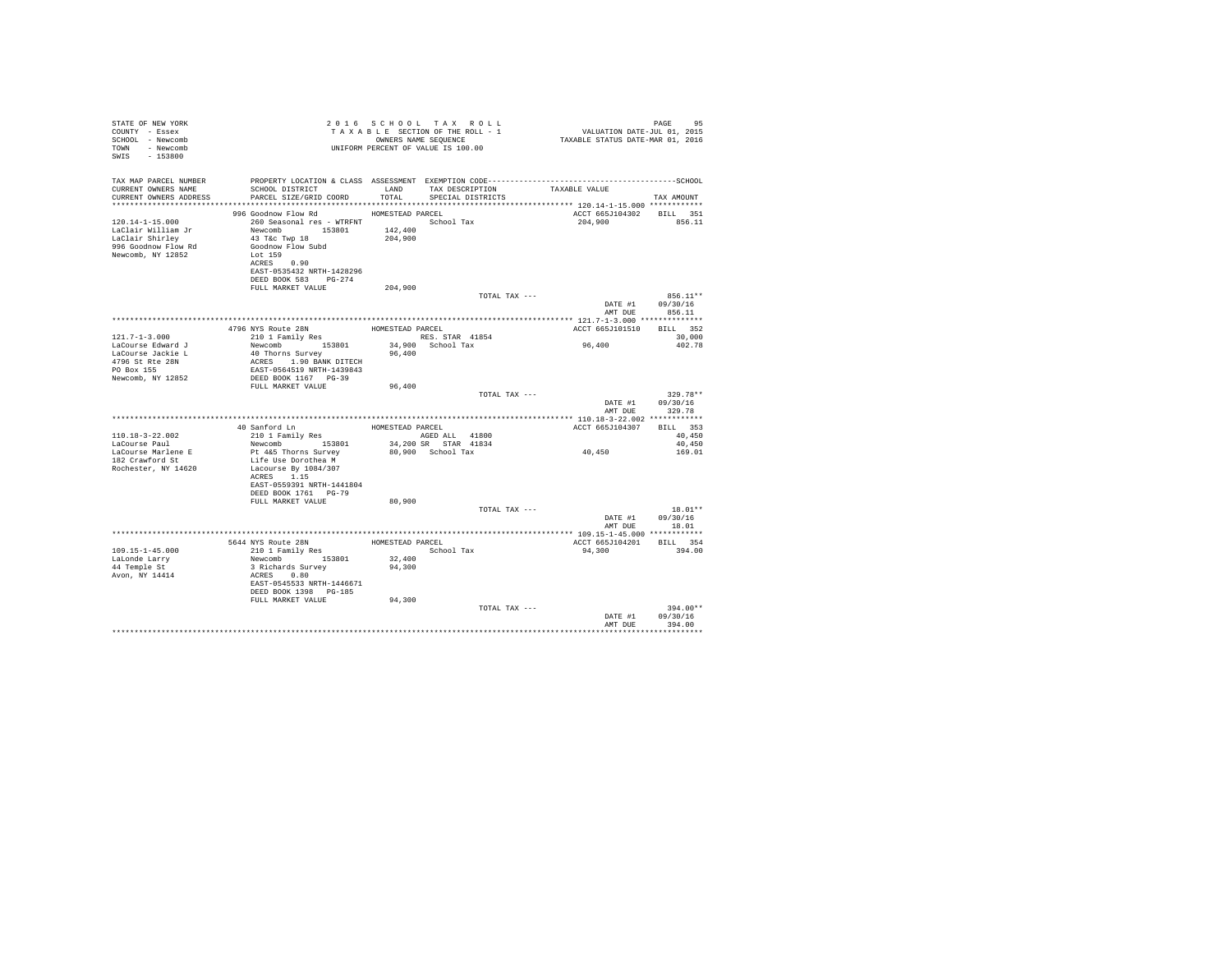| STATE OF NEW YORK<br>COUNTY - Essex<br>SCHOOL - Newcomb<br>TOWN - Newcomb<br>$-153800$<br>SWIS |                                                                                                                                                      |                   | 2016 SCHOOL TAX ROLL<br>TAXABLE SECTION OF THE ROLL - 1<br>OWNERS NAME SEQUENCE<br>UNIFORM PERCENT OF VALUE IS 100.00 | PAGE 96<br>VALUATION DATE-JUL 01, 2015<br>TAXABLE STATUS DATE-MAR 01, 2016 |                    |
|------------------------------------------------------------------------------------------------|------------------------------------------------------------------------------------------------------------------------------------------------------|-------------------|-----------------------------------------------------------------------------------------------------------------------|----------------------------------------------------------------------------|--------------------|
| TAX MAP PARCEL NUMBER<br>CURRENT OWNERS NAME<br>CURRENT OWNERS ADDRESS                         | SCHOOL DISTRICT<br>PARCEL SIZE/GRID COORD                                                                                                            | LAND<br>TOTAL     | TAX DESCRIPTION<br>SPECIAL DISTRICTS                                                                                  | TAXABLE VALUE                                                              | TAX AMOUNT         |
|                                                                                                |                                                                                                                                                      |                   |                                                                                                                       |                                                                            |                    |
|                                                                                                | 5604 NYS Route 28N                                                                                                                                   | HOMESTEAD PARCEL  |                                                                                                                       | ACCT 665J103812 BILL 355                                                   |                    |
| $109.16 - 1 - 8.100$<br>LaLonde Lawrence<br>44 Temple St<br>Avon, NY 14414                     | 210 1 Family Res - WTRFNT<br>Newcomb 153801<br>10 Richards Sur Twp 27T&c 178.400<br>ACRES 1.07<br>EAST-0546409 NRTH-1447060<br>DEED BOOK 1203 PG-132 | 53,300            | School Tax                                                                                                            | 178,400                                                                    | 745.39             |
|                                                                                                | FULL MARKET VALUE                                                                                                                                    | 178,400           |                                                                                                                       |                                                                            |                    |
|                                                                                                |                                                                                                                                                      |                   | TOTAL TAX ---                                                                                                         |                                                                            | $745.39**$         |
|                                                                                                |                                                                                                                                                      |                   |                                                                                                                       | DATE #1<br>AMT DUE                                                         | 09/30/16<br>745.39 |
|                                                                                                |                                                                                                                                                      |                   |                                                                                                                       |                                                                            |                    |
| $110.13 - 12 - 1.000$                                                                          | 142 Campsite Rd<br>210 1 Family Res                                                                                                                  | HOMESTEAD PARCEL  | SR STAR 41834                                                                                                         | ACCT 665J100504                                                            | BILL 356<br>65,300 |
| LaLonde Stanley                                                                                | Newcomb 153801                                                                                                                                       |                   | 34,800 School Tax                                                                                                     | 85,600                                                                     | 357.65             |
| Newcomb, NY 12852                                                                              | 30 Richards Survey<br>ACRES 1.77<br>EAST-0557649 NRTH-1446561<br>DEED BOOK 882 PG-248                                                                | 85,600            |                                                                                                                       |                                                                            |                    |
|                                                                                                | FULL MARKET VALUE                                                                                                                                    | 85,600            |                                                                                                                       |                                                                            |                    |
|                                                                                                |                                                                                                                                                      |                   | TOTAL TAX ---                                                                                                         |                                                                            | $206.65**$         |
|                                                                                                |                                                                                                                                                      |                   |                                                                                                                       | DATE #1<br>AMT DUE                                                         | 09/30/16<br>206.65 |
|                                                                                                |                                                                                                                                                      |                   |                                                                                                                       |                                                                            |                    |
|                                                                                                | 117 Marcy Ln                                                                                                                                         | HOMESTEAD PARCEL  |                                                                                                                       | ACCT 665J104502                                                            | BILL 357           |
| $110.17 - 3 - 10.000$                                                                          | 210 1 Family Res                                                                                                                                     |                   | School Tax                                                                                                            | 106,100                                                                    | 443.31             |
| Lamphear F Joel                                                                                | Newcomb 153801                                                                                                                                       | 30,200<br>106,100 |                                                                                                                       |                                                                            |                    |
| Lamphear Mary D<br>117 Marcy Ln<br>Newcomb, NY 12852                                           | Pt 19 Richards Survey<br>ACRES 0.60<br>EAST-0557282 NRTH-1442633<br>DEED BOOK 1810 PG-1                                                              |                   |                                                                                                                       |                                                                            |                    |
|                                                                                                | FULL MARKET VALUE                                                                                                                                    | 106,100           |                                                                                                                       |                                                                            |                    |
|                                                                                                |                                                                                                                                                      |                   | TOTAL TAX ---                                                                                                         |                                                                            | $443.31**$         |
|                                                                                                |                                                                                                                                                      |                   |                                                                                                                       | DATE #1                                                                    | 09/30/16           |
|                                                                                                |                                                                                                                                                      |                   |                                                                                                                       | AMT DUE                                                                    | 443.31             |
|                                                                                                |                                                                                                                                                      |                   |                                                                                                                       |                                                                            |                    |
|                                                                                                | 42 Santanoni Dr                                                                                                                                      | HOMESTEAD PARCEL  |                                                                                                                       | ACCT 665J104104                                                            | BILL 358           |
| 110.18-2-3.100<br>Lamphear Mary D<br>145 Burketown 1st Ave<br>Raquette Lake, NY 13436          | 210 1 Family Res<br>Newcomb 153801<br>Pt 2 Thorns Survey<br>ACRES 3.07 BANK1STARSG<br>EAST-0561261 NRTH-1442596<br>DEED BOOK 1726 PG-240             | 36,100<br>137,200 | School Tax                                                                                                            | 137,200                                                                    | 573.25             |
|                                                                                                | FULL MARKET VALUE                                                                                                                                    | 137,200           | TOTAL TAX ---                                                                                                         |                                                                            | $573.25**$         |
|                                                                                                |                                                                                                                                                      |                   |                                                                                                                       | DATE #1<br>AMT DUE                                                         | 09/30/16<br>573.25 |
|                                                                                                |                                                                                                                                                      |                   |                                                                                                                       |                                                                            |                    |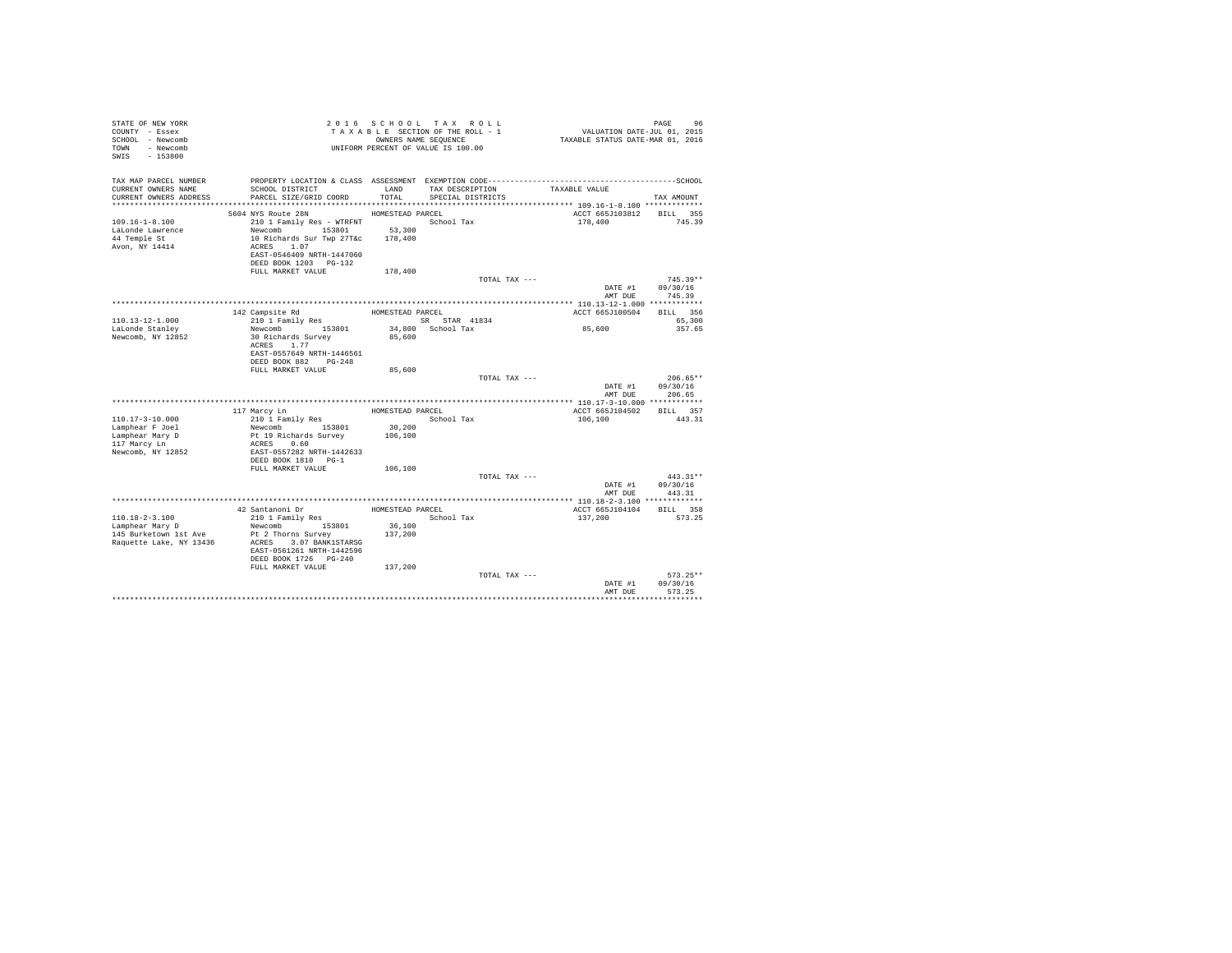| STATE OF NEW YORK<br>COUNTY - Essex<br>SCHOOL - Newcomb<br>TOWN<br>- Newcomb<br>SWIS<br>$-153800$ |                                                                                                                                                                                            |                                        | 2016 SCHOOL TAX ROLL<br>TAXABLE SECTION OF THE ROLL - 1<br>OWNERS NAME SEOUENCE<br>UNIFORM PERCENT OF VALUE IS 100.00 | 17<br>VALUATION DATE-JUL 01, 2015<br>TAXABLE STATUS DATE-MAR 01, 2016 | PAGE<br>97                           |
|---------------------------------------------------------------------------------------------------|--------------------------------------------------------------------------------------------------------------------------------------------------------------------------------------------|----------------------------------------|-----------------------------------------------------------------------------------------------------------------------|-----------------------------------------------------------------------|--------------------------------------|
| TAX MAP PARCEL NUMBER<br>CURRENT OWNERS NAME<br>CURRENT OWNERS ADDRESS                            | SCHOOL DISTRICT<br>PARCEL SIZE/GRID COORD                                                                                                                                                  | LAND<br>TOTAL                          | TAX DESCRIPTION<br>SPECIAL DISTRICTS                                                                                  | TAXABLE VALUE                                                         | TAX AMOUNT                           |
|                                                                                                   |                                                                                                                                                                                            |                                        |                                                                                                                       |                                                                       |                                      |
| $120.13 - 1 - 50.000$<br>Lansing Candace A<br>Mitola Dennis J<br>PO Box 172<br>Newcomb, NY 12852  | 27 Woodys Rd<br>210 1 Family Res - WTRFNT<br>Newcomb 153801<br>42 & 43 T&c Twp 18<br>Goodnow Flow Subd<br>Lot 177 1.7Ac<br>ACRES 1.90<br>EAST-0533442 NRTH-1428792<br>DEED BOOK 1228 PG-11 | HOMESTEAD PARCEL<br>106,800<br>267,800 | School Tax                                                                                                            | ACCT 665J101514 BILL 359<br>267,800                                   | 1,118.92                             |
|                                                                                                   | FULL MARKET VALUE                                                                                                                                                                          | 267,800                                |                                                                                                                       |                                                                       |                                      |
|                                                                                                   |                                                                                                                                                                                            |                                        | TOTAL TAX ---                                                                                                         | DATE #1<br>AMT DUE                                                    | $1.118.92**$<br>09/30/16<br>1,118.92 |
|                                                                                                   |                                                                                                                                                                                            |                                        |                                                                                                                       |                                                                       |                                      |
| $121.7 - 1 - 6.000$                                                                               | 4772 NYS Route 28N<br>270 Mfg housing                                                                                                                                                      | HOMESTEAD PARCEL                       | School Tax                                                                                                            | ACCT 665J106314<br>34,800                                             | BILL 360<br>145.40                   |
| Laperuta James A                                                                                  | Newcomb 153801                                                                                                                                                                             | 29,000                                 |                                                                                                                       |                                                                       |                                      |
| Laperuta Ann L                                                                                    | 40 Thorns Survey                                                                                                                                                                           | 34,800                                 |                                                                                                                       |                                                                       |                                      |
| 24 Arden Rd                                                                                       | ACRES 0.50                                                                                                                                                                                 |                                        |                                                                                                                       |                                                                       |                                      |
| East Rockaway, NY 11518                                                                           | EAST-0564965 NRTH-1439597<br>DEED BOOK 1652 PG-98<br>FULL MARKET VALUE                                                                                                                     | 34,800                                 |                                                                                                                       |                                                                       |                                      |
|                                                                                                   |                                                                                                                                                                                            |                                        | TOTAL TAX ---                                                                                                         |                                                                       | $145.40**$                           |
|                                                                                                   |                                                                                                                                                                                            |                                        |                                                                                                                       | DATE #1<br>AMT DUE                                                    | 09/30/16<br>145.40                   |
|                                                                                                   |                                                                                                                                                                                            |                                        |                                                                                                                       | ***************** 110.13-13-8.000 ************                        |                                      |
|                                                                                                   | 10 Montavne Wav                                                                                                                                                                            | HOMESTEAD PARCEL                       |                                                                                                                       | ACCT 665Z003003                                                       | BILL 361                             |
| $110.13 - 13 - 8.000$                                                                             | 210 1 Family Res                                                                                                                                                                           |                                        | School Tax                                                                                                            | 157,000                                                               | 655.98                               |
| LaPointe James M<br>c/o Joseph LaPointe                                                           | Newcomb 153801<br>20 Richards Survey                                                                                                                                                       | 17,000<br>157,000                      |                                                                                                                       |                                                                       |                                      |
| PO Box 86                                                                                         | ACRES 1.00                                                                                                                                                                                 |                                        |                                                                                                                       |                                                                       |                                      |
| Newcomb, NY 12852                                                                                 | EAST-0555375 NRTH-1446193<br>DEED BOOK 1658 PG-58                                                                                                                                          |                                        |                                                                                                                       |                                                                       |                                      |
|                                                                                                   | FULL MARKET VALUE                                                                                                                                                                          | 157,000                                |                                                                                                                       |                                                                       |                                      |
|                                                                                                   |                                                                                                                                                                                            |                                        | TOTAL TAX ---                                                                                                         | DATE #1<br>AMT DUE                                                    | 655.98**<br>09/30/16<br>655.98       |
|                                                                                                   |                                                                                                                                                                                            |                                        |                                                                                                                       |                                                                       |                                      |
|                                                                                                   | 20 Donks Ln                                                                                                                                                                                | HOMESTEAD PARCEL                       |                                                                                                                       | ACCT 665J104213                                                       | BILL 362                             |
| $109.16 - 2 - 7.000$                                                                              | 210 1 Family Res - WTRFNT                                                                                                                                                                  |                                        | School Tax                                                                                                            | 261,300                                                               | 1,091.76                             |
| Lapping Robert K                                                                                  | Newcomb 153801                                                                                                                                                                             | 192,400                                |                                                                                                                       |                                                                       |                                      |
| Quinn-Lapping Geraldine T<br>34 McArthur Ln                                                       | 10 & 15 Richards<br>ACRES 3.00                                                                                                                                                             | 261,300                                |                                                                                                                       |                                                                       |                                      |
| Smithtown, NY 11787                                                                               | EAST-0548758 NRTH-1448134<br>DEED BOOK 1423 PG-56                                                                                                                                          |                                        |                                                                                                                       |                                                                       |                                      |
|                                                                                                   | FULL MARKET VALUE                                                                                                                                                                          | 261,300                                |                                                                                                                       |                                                                       |                                      |
|                                                                                                   |                                                                                                                                                                                            |                                        | TOTAL TAX ---                                                                                                         | DATE #1<br>AMT DUE                                                    | $1.091.76**$<br>09/30/16<br>1,091.76 |
|                                                                                                   |                                                                                                                                                                                            |                                        |                                                                                                                       |                                                                       |                                      |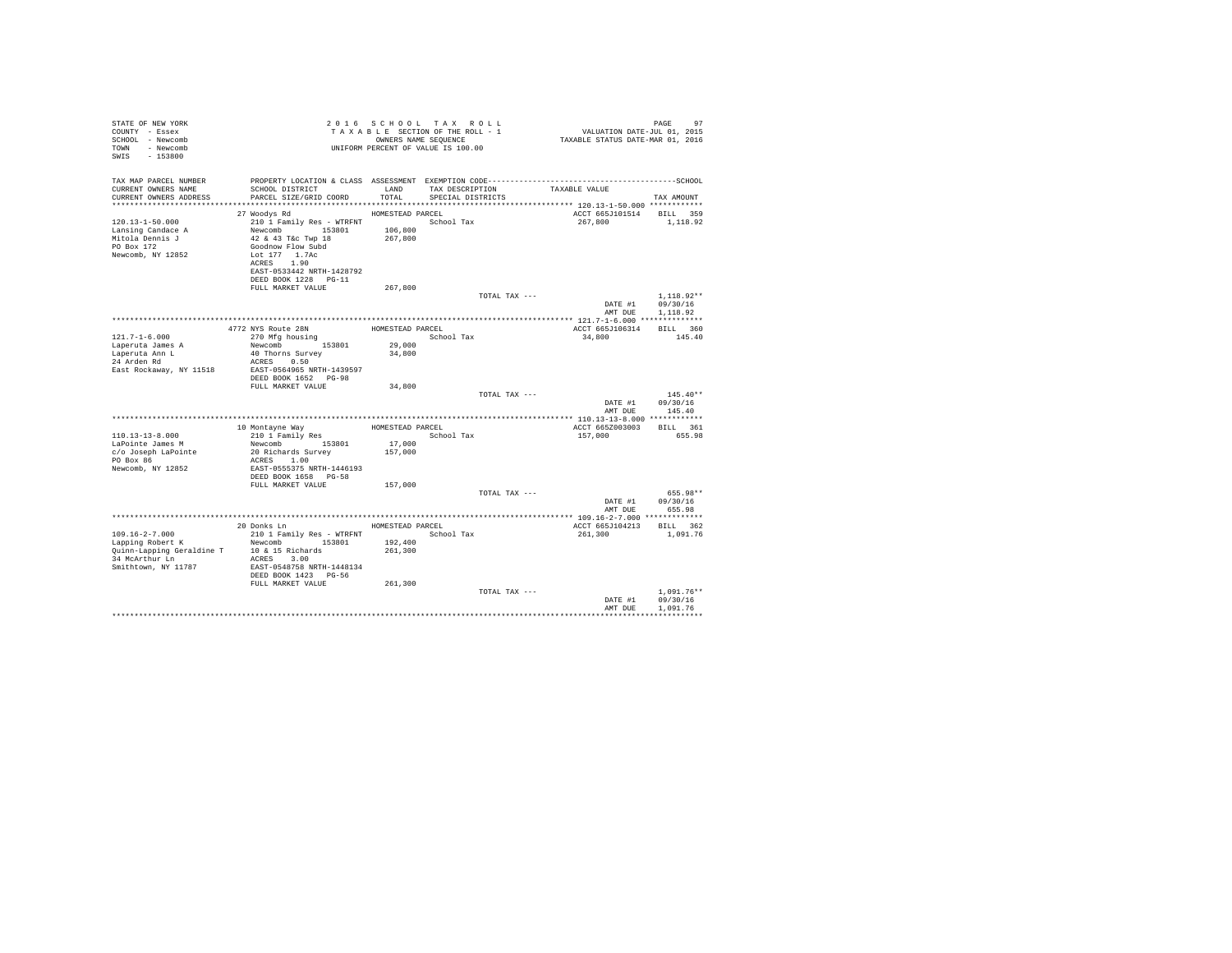| STATE OF NEW YORK<br>COUNTY - Essex<br>SCHOOL - Newcomb<br>TOWN - Newcomb<br>SWIS - 153800 |                                                                                                                                                                                                                                                                                                                                                                                                                                                                                                                      | 2016 SCHOOL TAX ROLL<br>UNIFORM PERCENT OF VALUE IS 100.00 |                                      |               | FARS 98 2016 SCHOOL TAX ROLL<br>TAXABLE SECTION OF THE ROLL - 1 VALUATION DATE-JUL 01, 2015<br>ONNERS NAME SEQUENCE - 1 TAXABLE STATUS DATE-MAR 01, 2016 | PAGE<br>98       |
|--------------------------------------------------------------------------------------------|----------------------------------------------------------------------------------------------------------------------------------------------------------------------------------------------------------------------------------------------------------------------------------------------------------------------------------------------------------------------------------------------------------------------------------------------------------------------------------------------------------------------|------------------------------------------------------------|--------------------------------------|---------------|----------------------------------------------------------------------------------------------------------------------------------------------------------|------------------|
| TAX MAP PARCEL NUMBER<br>CURRENT OWNERS NAME<br>CURRENT OWNERS ADDRESS                     | SCHOOL DISTRICT LAND<br>PARCEL SIZE/GRID COORD                                                                                                                                                                                                                                                                                                                                                                                                                                                                       | TOTAL                                                      | TAX DESCRIPTION<br>SPECIAL DISTRICTS |               | TAXABLE VALUE                                                                                                                                            | TAX AMOUNT       |
|                                                                                            |                                                                                                                                                                                                                                                                                                                                                                                                                                                                                                                      |                                                            |                                      |               |                                                                                                                                                          |                  |
| $110.17 - 2 - 12.002$                                                                      | 5157 NYS Route 28N<br>210 1 Family Res                                                                                                                                                                                                                                                                                                                                                                                                                                                                               | HOMESTEAD PARCEL                                           |                                      |               | ACCT 665J106211 BILL 363                                                                                                                                 |                  |
| LaRose Daniel                                                                              | 210 1 Family Res (RES. STAR 41854)<br>Newcomb 153801 42,700 School Tax                                                                                                                                                                                                                                                                                                                                                                                                                                               |                                                            |                                      |               | 224,700                                                                                                                                                  | 30,000<br>938.84 |
| PO Box 133                                                                                 | Pt 19 Richards Survey                                                                                                                                                                                                                                                                                                                                                                                                                                                                                                | 224,700                                                    |                                      |               |                                                                                                                                                          |                  |
| Newcomb, NY 12852                                                                          | Also 1029/222                                                                                                                                                                                                                                                                                                                                                                                                                                                                                                        |                                                            |                                      |               |                                                                                                                                                          |                  |
|                                                                                            | ACRES 9.65 BANK1STARSG                                                                                                                                                                                                                                                                                                                                                                                                                                                                                               |                                                            |                                      |               |                                                                                                                                                          |                  |
|                                                                                            | EAST-0556031 NRTH-1443746                                                                                                                                                                                                                                                                                                                                                                                                                                                                                            |                                                            |                                      |               |                                                                                                                                                          |                  |
|                                                                                            | DEED BOOK 1096 PG-8                                                                                                                                                                                                                                                                                                                                                                                                                                                                                                  |                                                            |                                      |               |                                                                                                                                                          |                  |
|                                                                                            | FULL MARKET VALUE                                                                                                                                                                                                                                                                                                                                                                                                                                                                                                    | 224,700                                                    |                                      |               |                                                                                                                                                          |                  |
|                                                                                            |                                                                                                                                                                                                                                                                                                                                                                                                                                                                                                                      |                                                            |                                      | TOTAL TAX --- |                                                                                                                                                          | 865.84**         |
|                                                                                            |                                                                                                                                                                                                                                                                                                                                                                                                                                                                                                                      |                                                            |                                      |               |                                                                                                                                                          | DATE #1 09/30/16 |
|                                                                                            |                                                                                                                                                                                                                                                                                                                                                                                                                                                                                                                      |                                                            |                                      |               | AMT DUE                                                                                                                                                  | 865.84           |
|                                                                                            |                                                                                                                                                                                                                                                                                                                                                                                                                                                                                                                      |                                                            |                                      |               |                                                                                                                                                          |                  |
|                                                                                            | 38 Johnson Rd<br>210 1 Family Res                                                                                                                                                                                                                                                                                                                                                                                                                                                                                    | HOMESTEAD PARCEL                                           |                                      |               | ACCT 665J106311 BILL 364                                                                                                                                 |                  |
| $109.16 - 2 - 9.002$                                                                       | 210 1 Family Res 5chool Tax<br>Newcomb 153801 28,400                                                                                                                                                                                                                                                                                                                                                                                                                                                                 |                                                            |                                      |               | 97,200                                                                                                                                                   | 406.12           |
| LaRose David B                                                                             |                                                                                                                                                                                                                                                                                                                                                                                                                                                                                                                      |                                                            |                                      |               |                                                                                                                                                          |                  |
| LaRose Karen<br>37 Farley Rd                                                               | 10 Richards Survey<br>ACRES 0.47                                                                                                                                                                                                                                                                                                                                                                                                                                                                                     | 97,200                                                     |                                      |               |                                                                                                                                                          |                  |
| Hudson Falls, NY 12839                                                                     | EAST-0548299 NRTH-1447986                                                                                                                                                                                                                                                                                                                                                                                                                                                                                            |                                                            |                                      |               |                                                                                                                                                          |                  |
|                                                                                            | DEED BOOK 1606 PG-219                                                                                                                                                                                                                                                                                                                                                                                                                                                                                                |                                                            |                                      |               |                                                                                                                                                          |                  |
|                                                                                            | FULL MARKET VALUE                                                                                                                                                                                                                                                                                                                                                                                                                                                                                                    | 97,200                                                     |                                      |               |                                                                                                                                                          |                  |
|                                                                                            |                                                                                                                                                                                                                                                                                                                                                                                                                                                                                                                      |                                                            |                                      | TOTAL TAX --- |                                                                                                                                                          | $406.12**$       |
|                                                                                            |                                                                                                                                                                                                                                                                                                                                                                                                                                                                                                                      |                                                            |                                      |               |                                                                                                                                                          | DATE #1 09/30/16 |
|                                                                                            |                                                                                                                                                                                                                                                                                                                                                                                                                                                                                                                      |                                                            |                                      |               | AMT DUE                                                                                                                                                  | 406.12           |
|                                                                                            |                                                                                                                                                                                                                                                                                                                                                                                                                                                                                                                      |                                                            |                                      |               |                                                                                                                                                          |                  |
|                                                                                            | ${\small\texttt{HOMESTEAD PARCH}} \begin{minipage}{0.9\linewidth} \texttt{HOMESTEAD PARCH} \end{minipage} \begin{minipage}{0.9\linewidth} \texttt{HOMESTEAD PARCH} \end{minipage} \begin{minipage}{0.9\linewidth} \texttt{HOMESTEAD PARCH} \end{minipage} \begin{minipage}{0.9\linewidth} \texttt{HOMESTEAD PARCH} \end{minipage} \begin{minipage}{0.9\linewidth} \texttt{HOMESTEAD PARCH} \end{minipage} \begin{minipage}{0.9\linewidth} \texttt{HOMESTEAD PARCH} \end{minipage} \begin{minipage}{0.9\linewidth} \$ |                                                            |                                      |               | ACCT 665J106803 BILL 365<br>63,250<br>63,250                                                                                                             |                  |
| $110.13 - 2 - 5.000$                                                                       |                                                                                                                                                                                                                                                                                                                                                                                                                                                                                                                      |                                                            |                                      |               |                                                                                                                                                          |                  |
| Larose Sylvia S<br>Turcotte Allen G                                                        | Newcomb 153801                                                                                                                                                                                                                                                                                                                                                                                                                                                                                                       |                                                            | 34,300 SR STAR 41834                 |               |                                                                                                                                                          | 63,250           |
|                                                                                            | 17 Richards Survey                                                                                                                                                                                                                                                                                                                                                                                                                                                                                                   |                                                            | 126,500 School Tax                   |               | 63,250                                                                                                                                                   | 264.27           |
| c/o Solange A Turcotte                                                                     | 1800/219 Life Use To                                                                                                                                                                                                                                                                                                                                                                                                                                                                                                 |                                                            |                                      |               |                                                                                                                                                          |                  |
| 5332 NYS Route 28N                                                                         | Solange A Turcotte                                                                                                                                                                                                                                                                                                                                                                                                                                                                                                   |                                                            |                                      |               |                                                                                                                                                          |                  |
| Newcomb, NY 12852                                                                          | ACRES 1.33                                                                                                                                                                                                                                                                                                                                                                                                                                                                                                           |                                                            |                                      |               |                                                                                                                                                          |                  |
|                                                                                            | EAST-0552687 NRTH-1445476                                                                                                                                                                                                                                                                                                                                                                                                                                                                                            |                                                            |                                      |               |                                                                                                                                                          |                  |
|                                                                                            | DEED BOOK 1800 PG-219                                                                                                                                                                                                                                                                                                                                                                                                                                                                                                |                                                            |                                      |               |                                                                                                                                                          |                  |
|                                                                                            | FULL MARKET VALUE                                                                                                                                                                                                                                                                                                                                                                                                                                                                                                    | 126,500                                                    |                                      | TOTAL TAX --- |                                                                                                                                                          | $113.27**$       |
|                                                                                            |                                                                                                                                                                                                                                                                                                                                                                                                                                                                                                                      |                                                            |                                      |               |                                                                                                                                                          | DATE #1 09/30/16 |
|                                                                                            |                                                                                                                                                                                                                                                                                                                                                                                                                                                                                                                      |                                                            |                                      |               | AMT DUE                                                                                                                                                  | 113.27           |
|                                                                                            |                                                                                                                                                                                                                                                                                                                                                                                                                                                                                                                      |                                                            |                                      |               |                                                                                                                                                          |                  |
|                                                                                            | 1232 Goodnow Flow Rd HOMESTEAD PARCEL                                                                                                                                                                                                                                                                                                                                                                                                                                                                                |                                                            |                                      |               | ACCT 665J105902 BILL 366                                                                                                                                 |                  |
| $120.18 - 2 - 37.000$                                                                      | 260 Seasonal res - WTRFNT                                                                                                                                                                                                                                                                                                                                                                                                                                                                                            | School Tax                                                 |                                      |               | 263,900                                                                                                                                                  | 1,102.63         |
| Lawrence Todd                                                                              | Newcomb 153801                                                                                                                                                                                                                                                                                                                                                                                                                                                                                                       | 113,500                                                    |                                      |               |                                                                                                                                                          |                  |
| Lawrence Lorv                                                                              | 46 T&c Twp 18                                                                                                                                                                                                                                                                                                                                                                                                                                                                                                        | 263,900                                                    |                                      |               |                                                                                                                                                          |                  |
| 6 Timberwick Dr                                                                            | Goodnow Flow Subd                                                                                                                                                                                                                                                                                                                                                                                                                                                                                                    |                                                            |                                      |               |                                                                                                                                                          |                  |
| Clifton Park, NY 12065                                                                     | Lot 12 1.16Ac                                                                                                                                                                                                                                                                                                                                                                                                                                                                                                        |                                                            |                                      |               |                                                                                                                                                          |                  |
|                                                                                            | ACRES 1.00                                                                                                                                                                                                                                                                                                                                                                                                                                                                                                           |                                                            |                                      |               |                                                                                                                                                          |                  |
|                                                                                            |                                                                                                                                                                                                                                                                                                                                                                                                                                                                                                                      |                                                            |                                      |               |                                                                                                                                                          |                  |
|                                                                                            | EAST-0537489 NRTH-1425508                                                                                                                                                                                                                                                                                                                                                                                                                                                                                            |                                                            |                                      |               |                                                                                                                                                          |                  |
|                                                                                            | DEED BOOK 1551 PG-24                                                                                                                                                                                                                                                                                                                                                                                                                                                                                                 |                                                            |                                      |               |                                                                                                                                                          |                  |
|                                                                                            | FULL MARKET VALUE                                                                                                                                                                                                                                                                                                                                                                                                                                                                                                    | 263,900                                                    |                                      |               |                                                                                                                                                          |                  |
|                                                                                            |                                                                                                                                                                                                                                                                                                                                                                                                                                                                                                                      |                                                            |                                      | TOTAL TAX --- |                                                                                                                                                          | $1.102.63**$     |
|                                                                                            |                                                                                                                                                                                                                                                                                                                                                                                                                                                                                                                      |                                                            |                                      |               | DATE #1                                                                                                                                                  | 09/30/16         |
|                                                                                            |                                                                                                                                                                                                                                                                                                                                                                                                                                                                                                                      |                                                            |                                      |               | AMT DUE<br>****************************                                                                                                                  | 1,102.63         |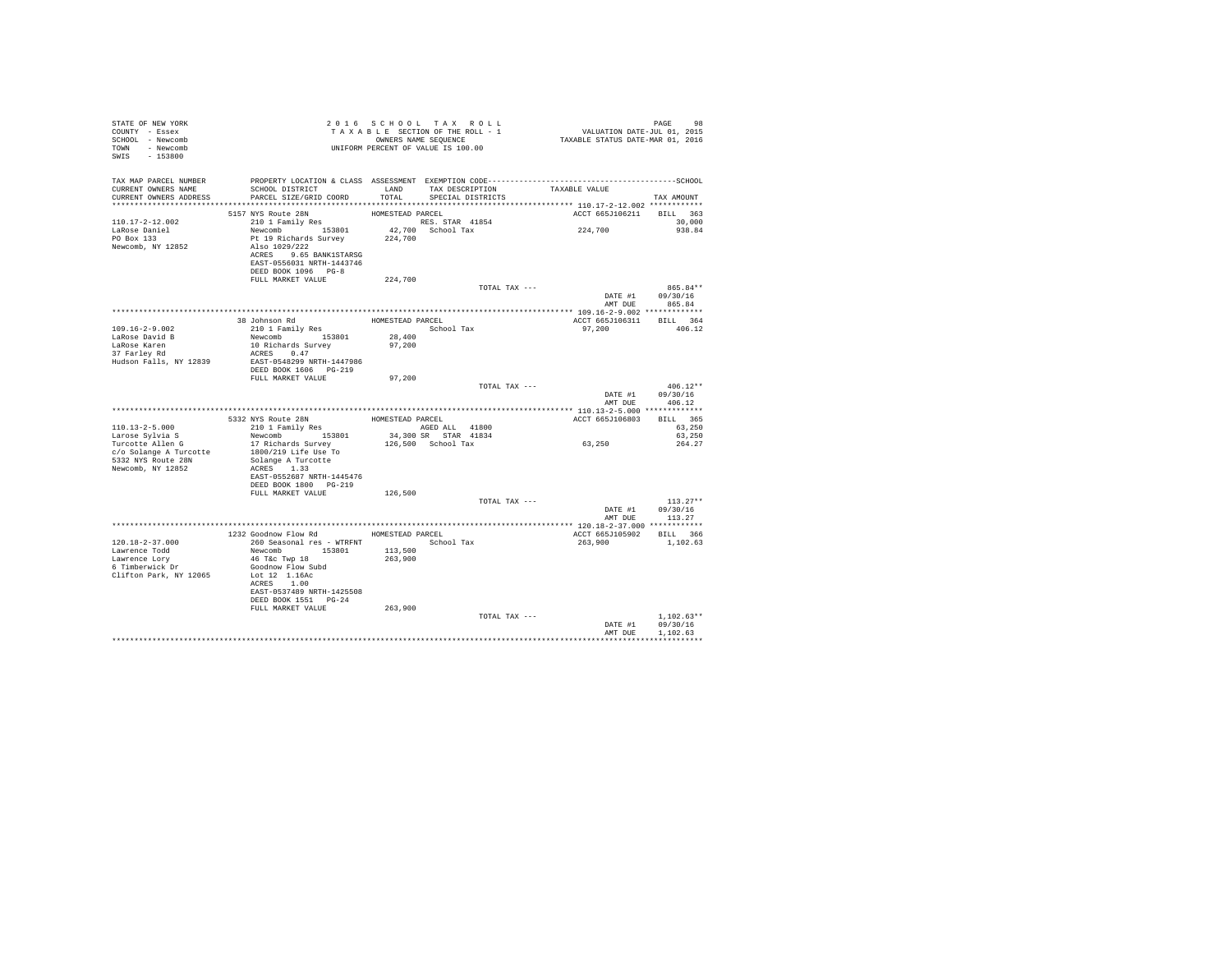| STATE OF NEW YORK<br>COUNTY - Essex |                                                                 |                  | 2016 SCHOOL TAX ROLL<br>TAXABLE SECTION OF THE ROLL - 1 | PAGE 99<br>VALUATION DATE-JUL 01, 2015<br>TAXABLE STATUS DATE-MAR 01, 2016 |                          |
|-------------------------------------|-----------------------------------------------------------------|------------------|---------------------------------------------------------|----------------------------------------------------------------------------|--------------------------|
| SCHOOL - Newcomb                    |                                                                 |                  | OWNERS NAME SEQUENCE                                    |                                                                            |                          |
| TOWN - Newcomb                      |                                                                 |                  | UNIFORM PERCENT OF VALUE IS 100.00                      |                                                                            |                          |
| SWIS - 153800                       |                                                                 |                  |                                                         |                                                                            |                          |
|                                     |                                                                 |                  |                                                         |                                                                            |                          |
| TAX MAP PARCEL NUMBER               |                                                                 |                  |                                                         |                                                                            |                          |
| CURRENT OWNERS NAME                 | SCHOOL DISTRICT                                                 |                  | LAND TAX DESCRIPTION                                    | TAXABLE VALUE                                                              |                          |
| CURRENT OWNERS ADDRESS              | PARCEL SIZE/GRID COORD                                          | TOTAL            | SPECIAL DISTRICTS                                       |                                                                            | TAX AMOUNT               |
|                                     |                                                                 |                  |                                                         |                                                                            |                          |
|                                     | 33 Hudson River Rd                                              | HOMESTEAD PARCEL |                                                         |                                                                            | ACCT 665J106704 BILL 367 |
| $110.13 - 7 - 1.000$                | $210$ 1 Family Res                                              |                  | School Tax                                              | 63,900                                                                     | 266.99                   |
| Lawton Peter                        |                                                                 | 35,100           |                                                         |                                                                            |                          |
| Rapant Frank III                    | Newcomb 153801<br>17 Richards Survey                            | 63,900           |                                                         |                                                                            |                          |
| c/o Frank Lapant                    | ACRES 2.10<br>EAST-0552817 NRTH-1444440<br>DEED BOOK 1149 PG-36 |                  |                                                         |                                                                            |                          |
| PO Box 156                          |                                                                 |                  |                                                         |                                                                            |                          |
| Newcomb, NY 12852                   |                                                                 |                  |                                                         |                                                                            |                          |
|                                     | FULL MARKET VALUE                                               | 63,900           |                                                         |                                                                            |                          |
|                                     |                                                                 |                  |                                                         | TOTAL TAX ---                                                              | $266.99**$               |
|                                     |                                                                 |                  |                                                         | DATE #1                                                                    | 09/30/16                 |
|                                     |                                                                 |                  |                                                         | AMT DUR                                                                    | 266.99                   |
|                                     |                                                                 |                  |                                                         |                                                                            |                          |
|                                     | 16 Griffin Rd                                                   | HOMESTEAD PARCEL |                                                         | ACCT 665Z008004                                                            | BILL 368                 |
| 109.15-3-15.200                     | 210 1 Family Res                                                |                  | RES. STAR 41854                                         |                                                                            | 30,000                   |
| Leiper John                         | Newcomb 153801                                                  |                  | 29,000 School Tax                                       | 133,400                                                                    | 557.37                   |
| Leiper Mary                         | 7 Ords Pat                                                      | 133,400          |                                                         |                                                                            |                          |
| 16 Griffin Rd                       | ACRES 0.50                                                      |                  |                                                         |                                                                            |                          |
| Newcomb, NY 12852                   | EAST-0542304 NRTH-1444814                                       |                  |                                                         |                                                                            |                          |
|                                     | DEED BOOK 1731 PG-243                                           |                  |                                                         |                                                                            |                          |
|                                     | FULL MARKET VALUE                                               | 133,400          |                                                         |                                                                            |                          |
|                                     |                                                                 |                  |                                                         | TOTAL TAX ---                                                              | 484.37**                 |
|                                     |                                                                 |                  |                                                         |                                                                            | DATE #1<br>09/30/16      |
|                                     |                                                                 |                  |                                                         | AMT DUE                                                                    | 484.37                   |
|                                     |                                                                 |                  |                                                         |                                                                            |                          |
|                                     | 5814 NYS Route 28N                                              | HOMESTEAD PARCEL |                                                         | ACCT 665J107013                                                            | BILL 369                 |
| 109.15-1-2.000                      | 210 1 Family Res                                                |                  | SR STAR 41834                                           |                                                                            | 65,300                   |
| Lenhart Brian J                     | Newcomb 153801                                                  |                  | 34.500 School Tax                                       | 87,800                                                                     | 366.85                   |
| Lenhart Doris M                     | 3 Ords Patent                                                   | 87,800           |                                                         |                                                                            |                          |
| 5814 NYS Rte 28N                    | ACRES 1.50 BANK WFARGO                                          |                  |                                                         |                                                                            |                          |
| Newcomb, NY 12852                   | EAST-0541604 NRTH-1446945                                       |                  |                                                         |                                                                            |                          |
|                                     | DEED BOOK 1388 PG-57                                            |                  |                                                         |                                                                            |                          |
|                                     | FULL MARKET VALUE                                               | 87,800           |                                                         |                                                                            | $215.85**$               |
|                                     |                                                                 |                  |                                                         | TOTAL TAX ---                                                              | DATE #1<br>09/30/16      |
|                                     |                                                                 |                  |                                                         | AMT DUE                                                                    | 215.85                   |
|                                     |                                                                 |                  |                                                         |                                                                            |                          |
|                                     | 44 Sanford Ln                                                   | HOMESTEAD PARCEL |                                                         | ACCT 665J107205                                                            | BILL 370                 |
| 110.18-3-23.016                     | 210 1 Family Res                                                |                  | School Tax                                              | 73,600                                                                     | 307.52                   |
| Leonard Michael J                   | Newcomb 153801                                                  | 34,200           |                                                         |                                                                            |                          |
| Leonard Laura J                     | Pt 4&5 Thorns Survey                                            | 73,600           |                                                         |                                                                            |                          |
| 2631 Honeysuckle Ln                 | Db 703 Pg 165                                                   |                  |                                                         |                                                                            |                          |
| Elmira, NY 14903                    | ACRES 1.21 BANK WFARGO                                          |                  |                                                         |                                                                            |                          |
|                                     | EAST-0559276 NRTH-1441821                                       |                  |                                                         |                                                                            |                          |
|                                     | DEED BOOK 1648 PG-219                                           |                  |                                                         |                                                                            |                          |
|                                     | FULL MARKET VALUE                                               | 73,600           |                                                         |                                                                            |                          |
|                                     |                                                                 |                  |                                                         | TOTAL TAX ---                                                              | $307.52**$               |
|                                     |                                                                 |                  |                                                         | DATE #1                                                                    | 09/30/16                 |
|                                     |                                                                 |                  |                                                         | AMT DUE                                                                    | 307.52                   |
|                                     |                                                                 |                  |                                                         |                                                                            |                          |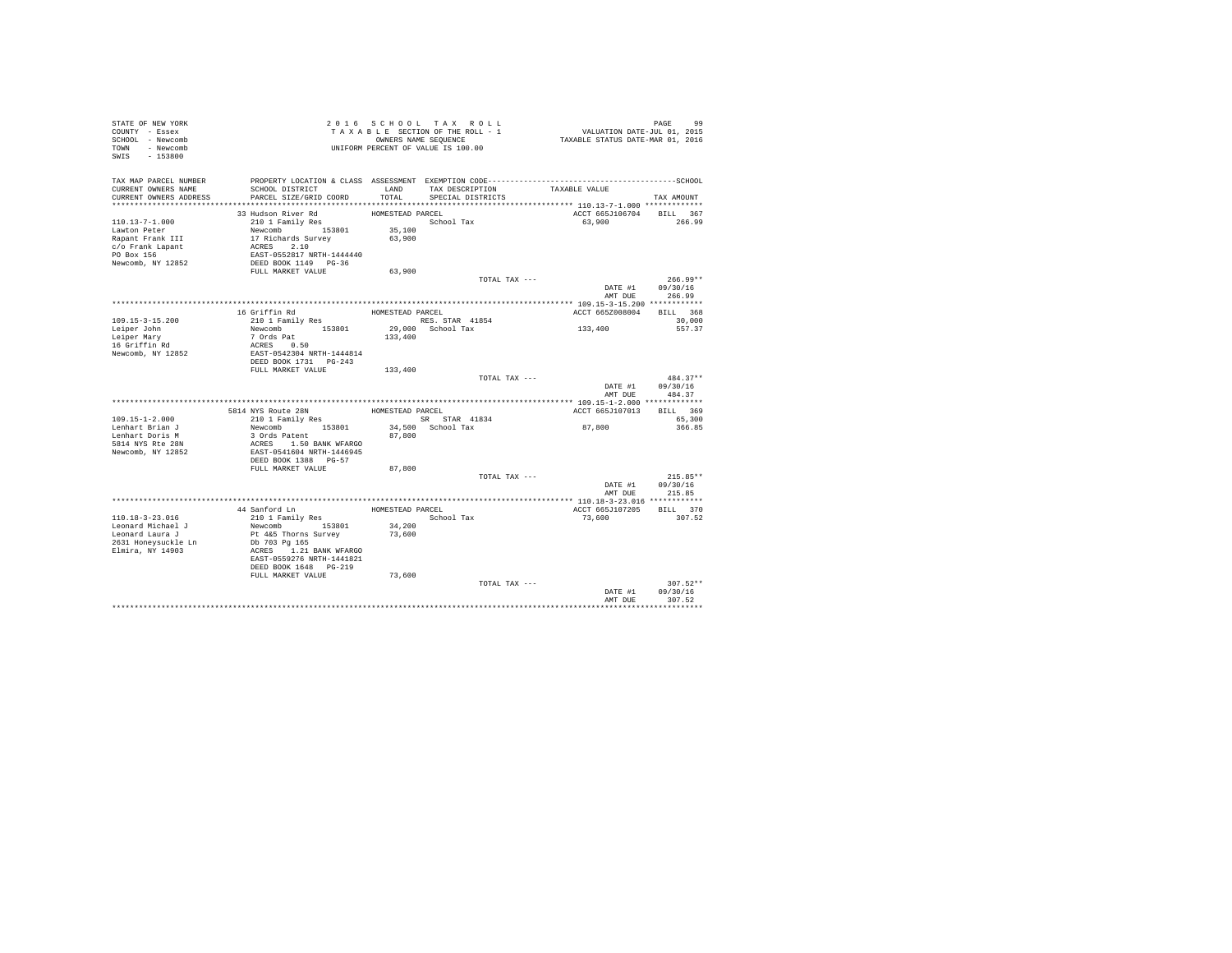| STATE OF NEW YORK<br>COUNTY - Essex<br>SCHOOL - Newcomb<br>TOWN - Newcomb<br>SWIS<br>$-153800$                               |                                                                                                                                                                                                                                                                      | 2016 SCHOOL TAX ROLL<br>TAXABLE SECTION OF THE ROLL - 1<br>UNIFORM PERCENT OF VALUE IS 100.00 | OWNERS NAME SEOUENCE |                                      | PAGE 100<br>VALUATION DATE-JUL 01, 2015<br>TAXABLE STATUS DATE-MAR 01, 2016 | PAGE<br>100                      |
|------------------------------------------------------------------------------------------------------------------------------|----------------------------------------------------------------------------------------------------------------------------------------------------------------------------------------------------------------------------------------------------------------------|-----------------------------------------------------------------------------------------------|----------------------|--------------------------------------|-----------------------------------------------------------------------------|----------------------------------|
| TAX MAP PARCEL NUMBER<br>CURRENT OWNERS NAME<br>CURRENT OWNERS ADDRESS                                                       | SCHOOL DISTRICT<br>PARCEL SIZE/GRID COORD                                                                                                                                                                                                                            | LAND<br>TOTAL                                                                                 |                      | TAX DESCRIPTION<br>SPECIAL DISTRICTS | TAXABLE VALUE                                                               | TAX AMOUNT                       |
| $110. - 1 - 28.001$<br>Levesque Bobbi Jo<br>Levesque Travis L<br>c/o Robert Levesque<br>113 Campsite Rd<br>Newcomb, NY 12852 | 113 Campsite Rd<br>210 1 Family Res RES. STAR 41854<br>Newcomb 153801<br>153801 - 153801 - 191,000<br>29 & 30 Richards Survey - 191,500<br>1629/204-Life Use to Robe<br>Levesque & Janice Wright<br>ACRES 1.00<br>EAST-0556880 NRTH-1446322<br>DEED BOOK 1629 PG-204 | HOMESTEAD PARCEL                                                                              | 34.000 School Tax    |                                      | ACCT 665J181005 BILL 371<br>191,500                                         | 30,000<br>800.12                 |
|                                                                                                                              | FULL MARKET VALUE                                                                                                                                                                                                                                                    | 191,500                                                                                       |                      | TOTAL TAX ---                        | DATE #1<br>AMT DUE                                                          | $727.12**$<br>09/30/16<br>727.12 |
|                                                                                                                              |                                                                                                                                                                                                                                                                      |                                                                                               |                      |                                      |                                                                             |                                  |
| $110.17 - 2 - 14.000$<br>Levesque Lawrence                                                                                   | 5149 NYS Route 28N<br>210 1 Family Res<br>Newcomb 153801                                                                                                                                                                                                             | HOMESTEAD PARCEL<br>AGED ALL 41800                                                            | 29,000 SR STAR 41834 |                                      | ACCT 665J104510                                                             | BILL 372<br>46,300<br>46,300     |
| Levesque Cecile<br>5149 NYS Rte 28N<br>$PO$ $Rox$ 44                                                                         | Pt 19 Richards Survey<br>ACRES 0.50<br>EAST-0556705 NRTH-1443916                                                                                                                                                                                                     |                                                                                               | 92,600 School Tax    |                                      | 46,300                                                                      | 193.45                           |
| Newcomb, NY 12852                                                                                                            | DEED BOOK 386 PG-386<br>FULL MARKET VALUE                                                                                                                                                                                                                            | 92,600                                                                                        |                      | TOTAL TAX ---                        | DATE #1<br>AMT DUE                                                          | $42.45**$<br>09/30/16<br>42.45   |
|                                                                                                                              |                                                                                                                                                                                                                                                                      |                                                                                               |                      |                                      |                                                                             |                                  |
|                                                                                                                              | 5608 NYS Route 28N HOMESTEAD PARCEL                                                                                                                                                                                                                                  |                                                                                               |                      |                                      | ACCT 665J104511 BILL 373                                                    |                                  |
| $109.16 - 1 - 5.000$<br>Liburdi Donald C<br>Liburdi Debora E                                                                 | 260 Seasonal res - WTRFNT MODEL School Tax<br>Newcomb 153801 118,500<br>10 Richards Survey                                                                                                                                                                           | 154,100                                                                                       |                      |                                      | 154,100                                                                     | 643.86                           |
| 424 Second Ave<br>Watervliet, NY 12189                                                                                       | Bldq 2<br>ACRES 0.60<br>EAST-0546102 NRTH-1447315<br>DEED BOOK 1239 PG-168                                                                                                                                                                                           |                                                                                               |                      |                                      |                                                                             |                                  |
|                                                                                                                              | FULL MARKET VALUE                                                                                                                                                                                                                                                    | 154,100                                                                                       |                      | TOTAL TAX ---                        | DATE #1<br>AMT DUE                                                          | $643.86**$<br>09/30/16<br>643.86 |
|                                                                                                                              |                                                                                                                                                                                                                                                                      |                                                                                               |                      |                                      |                                                                             |                                  |
|                                                                                                                              | 4 Welch Ln                                                                                                                                                                                                                                                           | HOMESTEAD PARCEL                                                                              |                      |                                      | ACCT 665J104512                                                             | BILL 374                         |
| $109.15 - 1 - 52.000$<br>Liburdi Kenneth J                                                                                   | 210 1 Family Res - WTRFNT<br>Newcomb 153801                                                                                                                                                                                                                          | 52,600                                                                                        | School Tax           |                                      | 134,800                                                                     | 563.22                           |
| 340 Pleasant St<br>Cohoes, NY 12043                                                                                          | 3 Richards Survey<br>ACRES 0.57<br>EAST-0545637 NRTH-1447074<br>DEED BOOK 1285 PG-96<br>FULL MARKET VALUE                                                                                                                                                            | 134,800<br>134,800                                                                            |                      |                                      |                                                                             |                                  |
|                                                                                                                              |                                                                                                                                                                                                                                                                      |                                                                                               |                      | TOTAL TAX ---                        | DATE #1<br>AMT DUR                                                          | $563.22**$<br>09/30/16<br>563.22 |
|                                                                                                                              |                                                                                                                                                                                                                                                                      |                                                                                               |                      |                                      |                                                                             |                                  |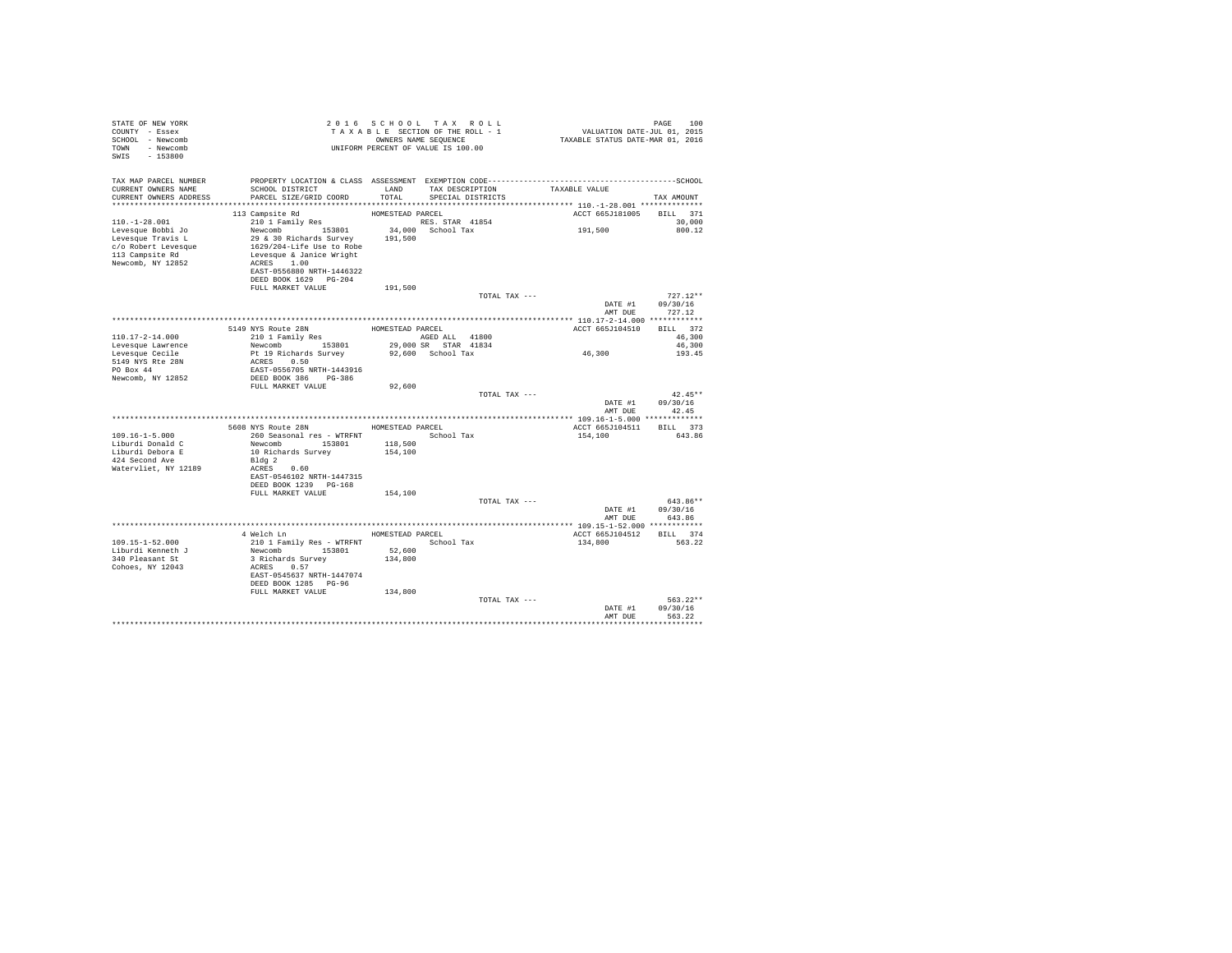| STATE OF NEW YORK               |                                                                                                                                       |         |                              |                          |                                    |
|---------------------------------|---------------------------------------------------------------------------------------------------------------------------------------|---------|------------------------------|--------------------------|------------------------------------|
| COUNTY - Essex                  |                                                                                                                                       |         |                              |                          |                                    |
| SCHOOL - Newcomb                |                                                                                                                                       |         |                              |                          |                                    |
| TOWN - Newcomb                  | 2016 SCROUNG SECTION OF THE ROLL - 1<br>TAXABLE SECTION OF THE ROLL - 1<br>ONNERS NAME SEQUENCE<br>UNIFORM PERCENT OF VALUE IS 100.00 |         |                              |                          |                                    |
| SWIS - 153800                   |                                                                                                                                       |         |                              |                          |                                    |
|                                 |                                                                                                                                       |         |                              |                          |                                    |
|                                 |                                                                                                                                       |         |                              |                          |                                    |
| CURRENT OWNERS NAME             | TAX MAP PARCEL NUMBER PROPERTY LOCATION & CLASS ASSESSMENT EXEMPTION CODE----------------------------------SCHOOL                     |         |                              |                          |                                    |
| CURRENT OWNERS ADDRESS          | SCHOOL DISTRICT                       LAND        TAX DESCRIPTION                  TAXABLE VALUE<br>PARCEL SIZE/GRID COORD            | TOTAL   | SPECIAL DISTRICTS            |                          | TAX AMOUNT                         |
|                                 |                                                                                                                                       |         |                              |                          |                                    |
|                                 |                                                                                                                                       |         |                              | ACCT 665J104007 BILL 375 |                                    |
| 109.15-4-4.002                  |                                                                                                                                       |         |                              |                          | 30,000                             |
| Lus.10-4<br>Lilly Robert C      |                                                                                                                                       |         |                              | 165,700                  | 692.33                             |
|                                 |                                                                                                                                       |         | 35,200 School Tax<br>165,700 |                          |                                    |
| Lilly Marilyn S<br>Pine Tree Rd |                                                                                                                                       |         |                              |                          |                                    |
| Newcomb, NY 12852               |                                                                                                                                       |         |                              |                          |                                    |
|                                 | DEED BOOK 1093 PG-293                                                                                                                 |         |                              |                          |                                    |
|                                 | FULL MARKET VALUE 165,700                                                                                                             |         |                              |                          |                                    |
|                                 |                                                                                                                                       |         | TOTAL TAX ---                |                          | $619.33**$                         |
|                                 |                                                                                                                                       |         |                              |                          | DATE #1 09/30/16<br>AMT DUE 619.33 |
|                                 |                                                                                                                                       |         |                              |                          |                                    |
|                                 |                                                                                                                                       |         |                              |                          |                                    |
|                                 | 29 Woodys Rd MOMESTEAD PARCEL                                                                                                         |         |                              | ACCT 665J101515 BILL 376 |                                    |
| 120.13-1-49.000                 |                                                                                                                                       |         |                              | 275,800 1,152.35         |                                    |
| Lindman Gene<br>Null Janet      |                                                                                                                                       |         |                              |                          |                                    |
|                                 |                                                                                                                                       |         |                              |                          |                                    |
| 2917 Rosendale Rd               |                                                                                                                                       |         |                              |                          |                                    |
| Niskayuna, NY 12309             | Lot 178<br>ACRES 1.70                                                                                                                 |         |                              |                          |                                    |
|                                 | EAST-0533326 NRTH-1428775                                                                                                             |         |                              |                          |                                    |
|                                 | DEED BOOK 1197 PG-293                                                                                                                 |         |                              |                          |                                    |
|                                 | FULL MARKET VALUE 275,800                                                                                                             |         |                              |                          |                                    |
|                                 |                                                                                                                                       |         | TOTAL TAX ---                |                          | $1,152.35**$                       |
|                                 |                                                                                                                                       |         |                              |                          | DATE #1 09/30/16                   |
|                                 |                                                                                                                                       |         |                              |                          | AMT DUE 1,152.35                   |
|                                 |                                                                                                                                       |         |                              |                          |                                    |
|                                 | 309 Woodys Rd HOMESTEAD PARCEL                                                                                                        |         |                              | ACCT 665J105711 BILL 377 |                                    |
| 119.16-1-18.017                 | 210 1 Family Res - WTRFNT School Tax                                                                                                  |         |                              | 208,700                  | 871.99                             |
| Litts Cal E<br>324 Mohawk Ave   |                                                                                                                                       |         |                              |                          |                                    |
|                                 | Newcomb 153801 145,500<br>26 T&c Twp 18 208,700                                                                                       |         |                              |                          |                                    |
| Scotia, NY 12302                | Goodnow Flow Subd                                                                                                                     |         |                              |                          |                                    |
|                                 | Lot 239 & Lot 240                                                                                                                     |         |                              |                          |                                    |
|                                 | ACRES 1.99                                                                                                                            |         |                              |                          |                                    |
|                                 | EAST-0526663 NRTH-1428827                                                                                                             |         |                              |                          |                                    |
|                                 | DEED BOOK 1127 PG-177                                                                                                                 |         |                              |                          |                                    |
|                                 | FULL MARKET VALUE 208,700                                                                                                             |         | TOTAL TAX ---                |                          | $871.99**$                         |
|                                 |                                                                                                                                       |         |                              |                          |                                    |
|                                 |                                                                                                                                       |         |                              | AMT DUE                  | DATE #1 09/30/16<br>871.99         |
|                                 |                                                                                                                                       |         |                              |                          |                                    |
|                                 | 1224 Goodnow Flow Rd MOMESTEAD PARCEL                                                                                                 |         |                              | ACCT 665J107110 BILL 378 |                                    |
| $120.18 - 2 - 38.000$           | 260 Seasonal res - WTRFNT School Tax                                                                                                  |         |                              | 134,500                  | 561.97                             |
| Loccisano Rocco                 | Newcomb<br>Newcomb 153801 106,200<br>46 T&c Twp 18 134,500<br>Goodnow Flow Subd                                                       |         |                              |                          |                                    |
| 28 Curtis Ln                    |                                                                                                                                       |         |                              |                          |                                    |
| Troy, NY 12180                  |                                                                                                                                       |         |                              |                          |                                    |
|                                 | Lot 11                                                                                                                                |         |                              |                          |                                    |
|                                 | ACRES 0.92                                                                                                                            |         |                              |                          |                                    |
|                                 | EAST-0537587 NRTH-1425470                                                                                                             |         |                              |                          |                                    |
|                                 | DEED BOOK 1724 PG-123                                                                                                                 |         |                              |                          |                                    |
|                                 | FULL MARKET VALUE                                                                                                                     | 134,500 |                              |                          |                                    |
|                                 |                                                                                                                                       |         | TOTAL TAX ---                |                          | $561.97**$                         |
|                                 |                                                                                                                                       |         |                              | DATE #1                  | 09/30/16                           |
|                                 |                                                                                                                                       |         |                              |                          | AMT DUE 561.97                     |
|                                 |                                                                                                                                       |         |                              |                          |                                    |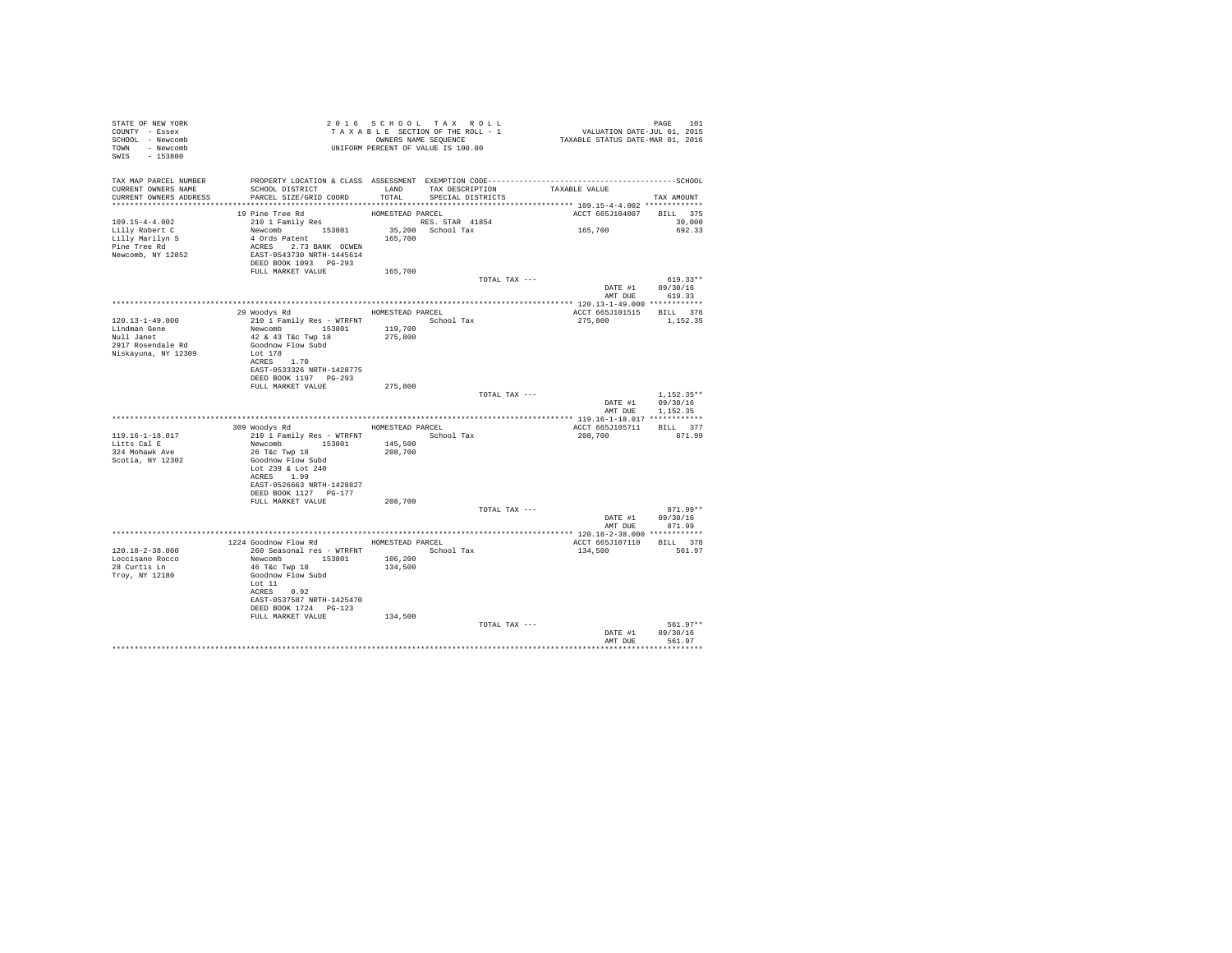| STATE OF NEW YORK<br>COUNTY - Essex<br>SCHOOL - Newcomb<br>- Newcomb<br>TOWN<br>$-153800$<br>SWTS         |                                                                                                                                   | OWNERS NAME SEQUENCE                   | 2016 SCHOOL TAX ROLL<br>TAXABLE SECTION OF THE ROLL - 1<br>UNIFORM PERCENT OF VALUE IS 100.00 | VALUATION DATE-JUL 01, 2015<br>TAXABLE STATUS DATE-MAR 01, 2016 | 102<br>PAGE                      |
|-----------------------------------------------------------------------------------------------------------|-----------------------------------------------------------------------------------------------------------------------------------|----------------------------------------|-----------------------------------------------------------------------------------------------|-----------------------------------------------------------------|----------------------------------|
| TAX MAP PARCEL NUMBER                                                                                     |                                                                                                                                   |                                        |                                                                                               |                                                                 |                                  |
| CURRENT OWNERS NAME<br>CURRENT OWNERS ADDRESS                                                             | SCHOOL DISTRICT<br>PARCEL SIZE/GRID COORD                                                                                         | LAND<br>TOTAL.                         | TAX DESCRIPTION<br>SPECIAL DISTRICTS                                                          | TAXABLE VALUE                                                   | TAX AMOUNT                       |
|                                                                                                           |                                                                                                                                   |                                        |                                                                                               |                                                                 |                                  |
| $120.17 - 2 - 35.000$<br>Locke Robert G<br>Thorne-Locke Sarah S<br>3 Holly Dr<br>Kennett Square, PA 19348 | 1474 Goodnow Flow Rd<br>311 Res vac land - WTRFNT<br>Newcomb 153801<br>42 T&c Twp 18<br>Goodnow Flow Subd<br>Lot 68<br>ACRES 1.93 | HOMESTEAD PARCEL<br>125,100<br>125,100 | School Tax                                                                                    | ACCT 665J106402<br>125,100                                      | BILL 379<br>522.69               |
|                                                                                                           | EAST-0531994 NRTH-1426509<br>DEED BOOK 1631 PG-271                                                                                |                                        |                                                                                               |                                                                 |                                  |
|                                                                                                           | FULL MARKET VALUE                                                                                                                 | 125,100                                |                                                                                               |                                                                 |                                  |
|                                                                                                           |                                                                                                                                   |                                        | TOTAL TAX ---                                                                                 | DATE #1                                                         | $522.69**$<br>09/30/16           |
|                                                                                                           |                                                                                                                                   |                                        |                                                                                               | AMT DUE                                                         | 522.69                           |
|                                                                                                           |                                                                                                                                   |                                        |                                                                                               |                                                                 |                                  |
|                                                                                                           | 1112 Goodnow Flow Rd                                                                                                              | HOMESTEAD PARCEL                       |                                                                                               | ACCT 665J107105                                                 | BTLL 380                         |
| $120.18 - 1 - 22.000$<br>Locker Daniel E                                                                  | 260 Seasonal res - WTRFNT<br>Newcomb 153801                                                                                       | 73,400                                 | School Tax                                                                                    | 105,800                                                         | 442.05                           |
| Locker Kimberly A                                                                                         | 45 T&c Twp 18                                                                                                                     | 105,800                                |                                                                                               |                                                                 |                                  |
| 16 Skaarland Dr                                                                                           | Goodnow Flow Subd                                                                                                                 |                                        |                                                                                               |                                                                 |                                  |
| Burnt Hills, NY 12027                                                                                     | Lot 131<br>0.20<br>ACRES<br>EAST-0538085 NRTH-1427124<br>DEED BOOK 1419 PG-271                                                    |                                        |                                                                                               |                                                                 |                                  |
|                                                                                                           | FULL MARKET VALUE                                                                                                                 | 105,800                                | TOTAL TAX ---                                                                                 |                                                                 | 442.05**                         |
|                                                                                                           |                                                                                                                                   |                                        |                                                                                               | DATE #1                                                         | 09/30/16                         |
|                                                                                                           |                                                                                                                                   |                                        |                                                                                               | AMT DUE                                                         | 442.05                           |
|                                                                                                           |                                                                                                                                   |                                        |                                                                                               |                                                                 |                                  |
|                                                                                                           | 1188 Goodnow Flow Rd                                                                                                              | HOMESTEAD PARCEL                       |                                                                                               | ACCT 665J106813                                                 | BILL 381                         |
| $120.18 - 2 - 44.000$<br>Longtin Judith D                                                                 | 260 Seasonal res - WTRFNT<br>Newcomb<br>153801                                                                                    | 118,500                                | School Tax                                                                                    | 171,700                                                         | 717.40                           |
| Longtin Rick                                                                                              | 46 & 65 T&c Twp 18                                                                                                                | 171,700                                |                                                                                               |                                                                 |                                  |
| 528 Eureka Rd                                                                                             | Goodnow Flow Subd                                                                                                                 |                                        |                                                                                               |                                                                 |                                  |
| Springfield, VT 05156                                                                                     | Lot 6<br>ACRES 1.50<br>EAST-0538233 NRTH-1425582<br>DEED BOOK 1559 PG-268                                                         |                                        |                                                                                               |                                                                 |                                  |
|                                                                                                           | FULL MARKET VALUE                                                                                                                 | 171,700                                |                                                                                               |                                                                 |                                  |
|                                                                                                           |                                                                                                                                   |                                        | TOTAL TAX ---                                                                                 | DATE #1<br>AMT DUE                                              | $717.40**$<br>09/30/16<br>717.40 |
|                                                                                                           |                                                                                                                                   |                                        |                                                                                               |                                                                 |                                  |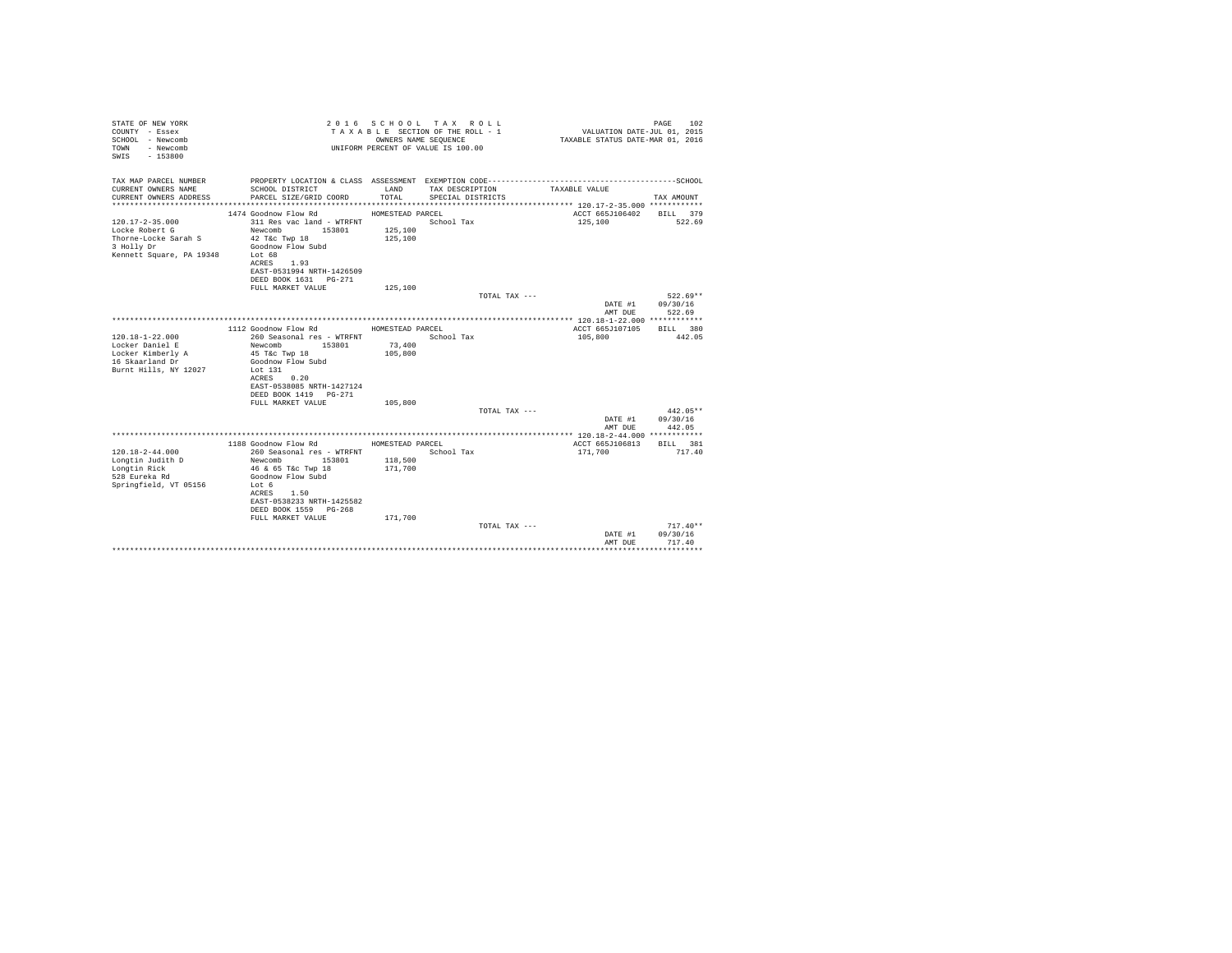| STATE OF NEW YORK<br>COUNTY - Essex<br>SCHOOL - Newcomb<br>TOWN - Newcomb<br>SWIS - 153800            |                                                                                                                                                                                                                             |         | 2016 SCHOOL TAX ROLL<br>UNIFORM PERCENT OF VALUE IS 100.00 |                                           | PAGE<br>103                    |
|-------------------------------------------------------------------------------------------------------|-----------------------------------------------------------------------------------------------------------------------------------------------------------------------------------------------------------------------------|---------|------------------------------------------------------------|-------------------------------------------|--------------------------------|
| TAX MAP PARCEL NUMBER                                                                                 | SCHOOL DISTRICT TAND TAX DESCRIPTION                                                                                                                                                                                        |         |                                                            |                                           |                                |
| CURRENT OWNERS NAME<br>CURRENT OWNERS ADDRESS                                                         | PARCEL SIZE/GRID COORD                                                                                                                                                                                                      |         | TOTAL SPECIAL DISTRICTS                                    | TAXABLE VALUE                             | TAX AMOUNT                     |
|                                                                                                       | 1198 Goodnow Flow Rd MOMESTEAD PARCEL                                                                                                                                                                                       |         |                                                            |                                           |                                |
| $120.18 - 2 - 43.000$<br>Lorman William E<br>Lorman Lisa W<br>3 Northampton Rd<br>Amsterdam, NY 12010 | 260 Seasonal res - WTRFNT School Tax<br>260 Seasonal res - WTRFNT<br>Newcomb 153801 26,300<br>46 & 65 T&c Twp 18<br>Goodnow Flow Subd<br>Also See 1087/179 (.01Ac)<br>ACRES 0.18                                            | 84,800  |                                                            | ACCT 665J104513 BILL 382<br>84,800 354.31 |                                |
|                                                                                                       | EAST-0538141 NRTH-1425481<br>DEED BOOK 1187 PG-182                                                                                                                                                                          |         |                                                            |                                           |                                |
|                                                                                                       | FULL MARKET VALUE                                                                                                                                                                                                           | 84,800  |                                                            |                                           |                                |
|                                                                                                       |                                                                                                                                                                                                                             |         | TOTAL TAX ---                                              |                                           | $354.31**$<br>DATE #1 09/30/16 |
|                                                                                                       |                                                                                                                                                                                                                             |         |                                                            | AMT DUE                                   | 354.31                         |
|                                                                                                       | 1662 Goodnow Flow Rd MOMESTEAD PARCEL                                                                                                                                                                                       |         |                                                            | ACCT 665J105404 BILL 383                  |                                |
| $119.20 - 6 - 4.000$                                                                                  |                                                                                                                                                                                                                             |         |                                                            | 135,700 566.98                            |                                |
| Loveday Lilian T                                                                                      | Newcomb 153801 123,000                                                                                                                                                                                                      |         |                                                            |                                           |                                |
| 20 Academy St<br>Greenwich, NY 12834                                                                  | 40 & 41 T&c Twp 18<br>Goodnow Flow Subd                                                                                                                                                                                     | 135,700 |                                                            |                                           |                                |
|                                                                                                       | Lot 318<br>ACRES 1.20<br>EAST-0527940 NRTH-1425661<br>DEED BOOK 912 PG-169                                                                                                                                                  |         |                                                            |                                           |                                |
|                                                                                                       | FULL MARKET VALUE                                                                                                                                                                                                           | 135,700 |                                                            |                                           |                                |
|                                                                                                       |                                                                                                                                                                                                                             |         | TOTAL TAX ---                                              |                                           | 566.98**                       |
|                                                                                                       |                                                                                                                                                                                                                             |         |                                                            | AMT DUE                                   | DATE #1 09/30/16<br>566.98     |
|                                                                                                       |                                                                                                                                                                                                                             |         |                                                            |                                           |                                |
| $109.15 - 3 - 14.001$                                                                                 |                                                                                                                                                                                                                             |         |                                                            | ACCT 665J101305 BILL 384                  | 30,000                         |
| Lynch James M                                                                                         |                                                                                                                                                                                                                             |         |                                                            | 153,600                                   | 641.77                         |
| Lynch Maureen D<br>Griffin Rd<br>PO Box 55                                                            | 24 Griffin Rd<br>210 1 Family Res<br>210 1 Family Res<br>RES. STAR 41854<br>24 Griffin Rd<br>153801 34,300<br>20 School Tax<br>4 Ords Pat<br>4 Ords Pat<br>ULUS PAT<br>ACRES 1.30<br>EAST-AFIC<br>EAST-0542110 NRTH-1444781 |         |                                                            |                                           |                                |
| Newcomb, NY 12852                                                                                     | DEED BOOK 1068 PG-18                                                                                                                                                                                                        |         |                                                            |                                           |                                |
|                                                                                                       | FULL MARKET VALUE                                                                                                                                                                                                           | 153,600 |                                                            |                                           |                                |
|                                                                                                       |                                                                                                                                                                                                                             |         | TOTAL TAX ---                                              |                                           | 568.77**<br>DATE #1 09/30/16   |
|                                                                                                       |                                                                                                                                                                                                                             |         |                                                            |                                           | AMT DUE 568.77                 |
|                                                                                                       |                                                                                                                                                                                                                             |         |                                                            |                                           |                                |
|                                                                                                       | 1848 Goodnow Flow Rd MOMESTEAD PARCEL                                                                                                                                                                                       |         |                                                            | ACCT 665J176003 BILL 385                  |                                |
| $119.20 - 3 - 8.100$<br>Lyng Andrew                                                                   | 210 1 Family Res - WTRFNT<br>Newcomb 153801                                                                                                                                                                                 | 121,700 | School Tax                                                 | 252.900                                   | 1,056.67                       |
| PO Box 1252<br>Clifton Park, NY 12065                                                                 | $27$ T&C Twp $18$<br>Goodnow Flow Subd<br>Lot $340$<br>ACRES 1.80                                                                                                                                                           | 252,900 |                                                            |                                           |                                |
|                                                                                                       | EAST-0525405 NRTH-1426173                                                                                                                                                                                                   |         |                                                            |                                           |                                |
|                                                                                                       | DEED BOOK 1658 PG-160<br>FULL MARKET VALUE                                                                                                                                                                                  | 252,900 |                                                            |                                           |                                |
|                                                                                                       |                                                                                                                                                                                                                             |         | TOTAL TAX ---                                              |                                           | $1,056.67**$                   |
|                                                                                                       |                                                                                                                                                                                                                             |         |                                                            |                                           | DATE #1 09/30/16               |
|                                                                                                       |                                                                                                                                                                                                                             |         |                                                            |                                           | AMT DUE 1,056.67               |
|                                                                                                       |                                                                                                                                                                                                                             |         |                                                            |                                           |                                |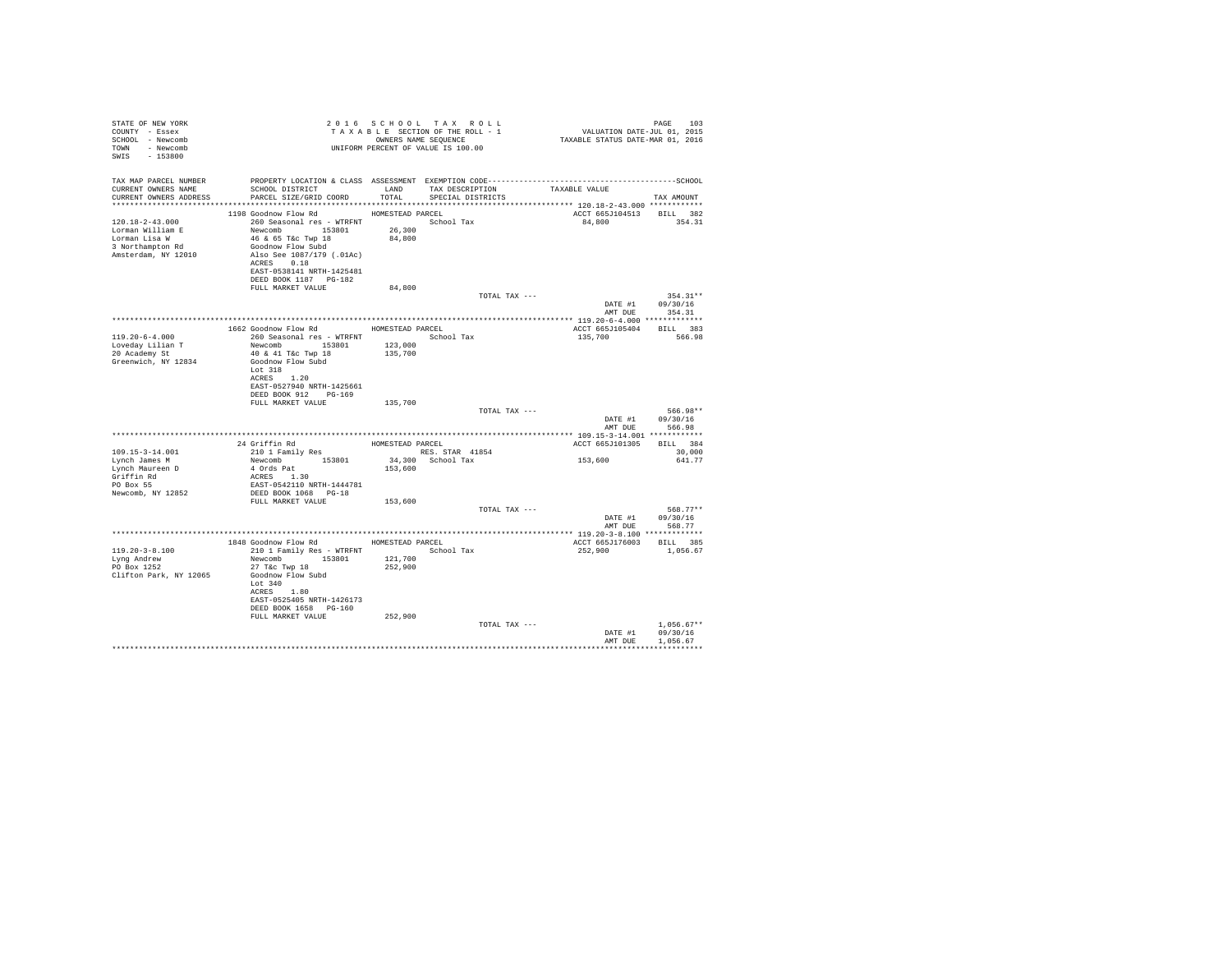| STATE OF NEW YORK<br>COUNTY - Essex<br>SCHOOL - Newcomb<br>- Newcomb<br>TOWN<br>SWIS - 153800 |                                            |                      | 2016 SCHOOL TAX ROLL<br>TAXABLE SECTION OF THE ROLL - 1<br>OWNERS NAME SEQUENCE<br>UNIFORM PERCENT OF VALUE IS 100.00 | VALUATION DATE-JUL 01, 2015<br>TAXABLE STATUS DATE-MAR 01, 2016 | PAGE 104     |
|-----------------------------------------------------------------------------------------------|--------------------------------------------|----------------------|-----------------------------------------------------------------------------------------------------------------------|-----------------------------------------------------------------|--------------|
| TAX MAP PARCEL NUMBER                                                                         |                                            |                      |                                                                                                                       |                                                                 |              |
| CURRENT OWNERS NAME<br>CURRENT OWNERS ADDRESS                                                 | SCHOOL DISTRICT<br>PARCEL SIZE/GRID COORD  | LAND<br>TOTAL        | TAX DESCRIPTION<br>SPECIAL DISTRICTS                                                                                  | TAXABLE VALUE                                                   | TAX AMOUNT   |
|                                                                                               |                                            |                      |                                                                                                                       |                                                                 |              |
|                                                                                               | 3 Island View Ln                           | HOMESTEAD PARCEL     |                                                                                                                       | ACCT 665J104605                                                 | BILL 386     |
| $120.13 - 1 - 1.000$                                                                          | 260 Seasonal res - WTRFNT                  |                      | School Tax                                                                                                            | 332,800                                                         | 1,390.50     |
| Mack Theodore D                                                                               | Newcomb<br>153801                          | 224,000              |                                                                                                                       |                                                                 |              |
| PO Box 998                                                                                    | 26 T&c Twp 18                              | 332,800              |                                                                                                                       |                                                                 |              |
| Saranac Lake, NY 12983                                                                        | Lot 226 Deed Ac .96                        |                      |                                                                                                                       |                                                                 |              |
|                                                                                               | ACRES<br>3.54                              |                      |                                                                                                                       |                                                                 |              |
|                                                                                               | EAST-0528258 NRTH-1429042                  |                      |                                                                                                                       |                                                                 |              |
|                                                                                               | DEED BOOK 1809 PG-119<br>FULL MARKET VALUE | 332,800              |                                                                                                                       |                                                                 |              |
|                                                                                               |                                            |                      | TOTAL TAX ---                                                                                                         |                                                                 | $1.390.50**$ |
|                                                                                               |                                            |                      |                                                                                                                       | DATE #1                                                         | 09/30/16     |
|                                                                                               |                                            |                      |                                                                                                                       | AMT DUE                                                         | 1,390.50     |
|                                                                                               |                                            |                      |                                                                                                                       |                                                                 |              |
|                                                                                               | 5381 NYS Route 28N                         | HOMESTEAD PARCEL     |                                                                                                                       | ACCT 665J104515                                                 | BILL 387     |
| $109.16 - 4 - 12.002$                                                                         | 210 1 Family Res                           |                      | SR STAR 41834                                                                                                         |                                                                 | 65,300       |
| MacKey Lynne M                                                                                | 153801<br>Newcomb                          |                      | 38,600 School Tax                                                                                                     | 103,900                                                         | 434.11       |
| c/o Gerald Pickering                                                                          | 17 Richard Survey                          | 103,900              |                                                                                                                       |                                                                 |              |
| PO Box 162                                                                                    | 1563/152 Life Estate to                    |                      |                                                                                                                       |                                                                 |              |
| Newcomb, NY 12852                                                                             | Gerald & Nancy Pickering<br>5.60<br>ACRES  |                      |                                                                                                                       |                                                                 |              |
|                                                                                               | EAST-0551413 NRTH-1445799                  |                      |                                                                                                                       |                                                                 |              |
|                                                                                               | DEED BOOK 1563 PG-152                      |                      |                                                                                                                       |                                                                 |              |
|                                                                                               | FULL MARKET VALUE                          | 103,900              |                                                                                                                       |                                                                 |              |
|                                                                                               |                                            |                      | TOTAL TAX ---                                                                                                         |                                                                 | 283.11**     |
|                                                                                               |                                            |                      |                                                                                                                       | DATE #1                                                         | 09/30/16     |
|                                                                                               |                                            |                      |                                                                                                                       | AMT DUE                                                         | 283.11       |
|                                                                                               |                                            |                      |                                                                                                                       |                                                                 |              |
|                                                                                               | NYS Route 28N                              | NON-HOMESTEAD PARCEL |                                                                                                                       | ACCT 665J105611                                                 | BILL 388     |
| $110.13 - 1 - 1.000$                                                                          | 312 Vac w/imprv                            |                      | School Tax                                                                                                            | 24,500                                                          | 427.41       |
| MacKey Lynne M                                                                                | 153801<br>Newcomb<br>20 Richards Survey    | 24,400<br>24,500     |                                                                                                                       |                                                                 |              |
| c/o Gerald Pickering<br>PO Box 162                                                            | 1563/152 Life Estate to                    |                      |                                                                                                                       |                                                                 |              |
| Newcomb, NY 12852                                                                             | Gerald & Nancy Pickering                   |                      |                                                                                                                       |                                                                 |              |
|                                                                                               | ACRES 1.40                                 |                      |                                                                                                                       |                                                                 |              |
|                                                                                               | EAST-0552808 NRTH-1447116                  |                      |                                                                                                                       |                                                                 |              |
|                                                                                               | DEED BOOK 1563 PG-152                      |                      |                                                                                                                       |                                                                 |              |
|                                                                                               | FULL MARKET VALUE                          | 24,500               |                                                                                                                       |                                                                 |              |
|                                                                                               |                                            |                      | TOTAL TAX ---                                                                                                         |                                                                 | $427.41**$   |
|                                                                                               |                                            |                      |                                                                                                                       | DATE #1                                                         | 09/30/16     |
|                                                                                               |                                            |                      |                                                                                                                       | AMT DUE                                                         | 427.41       |
|                                                                                               |                                            |                      |                                                                                                                       |                                                                 |              |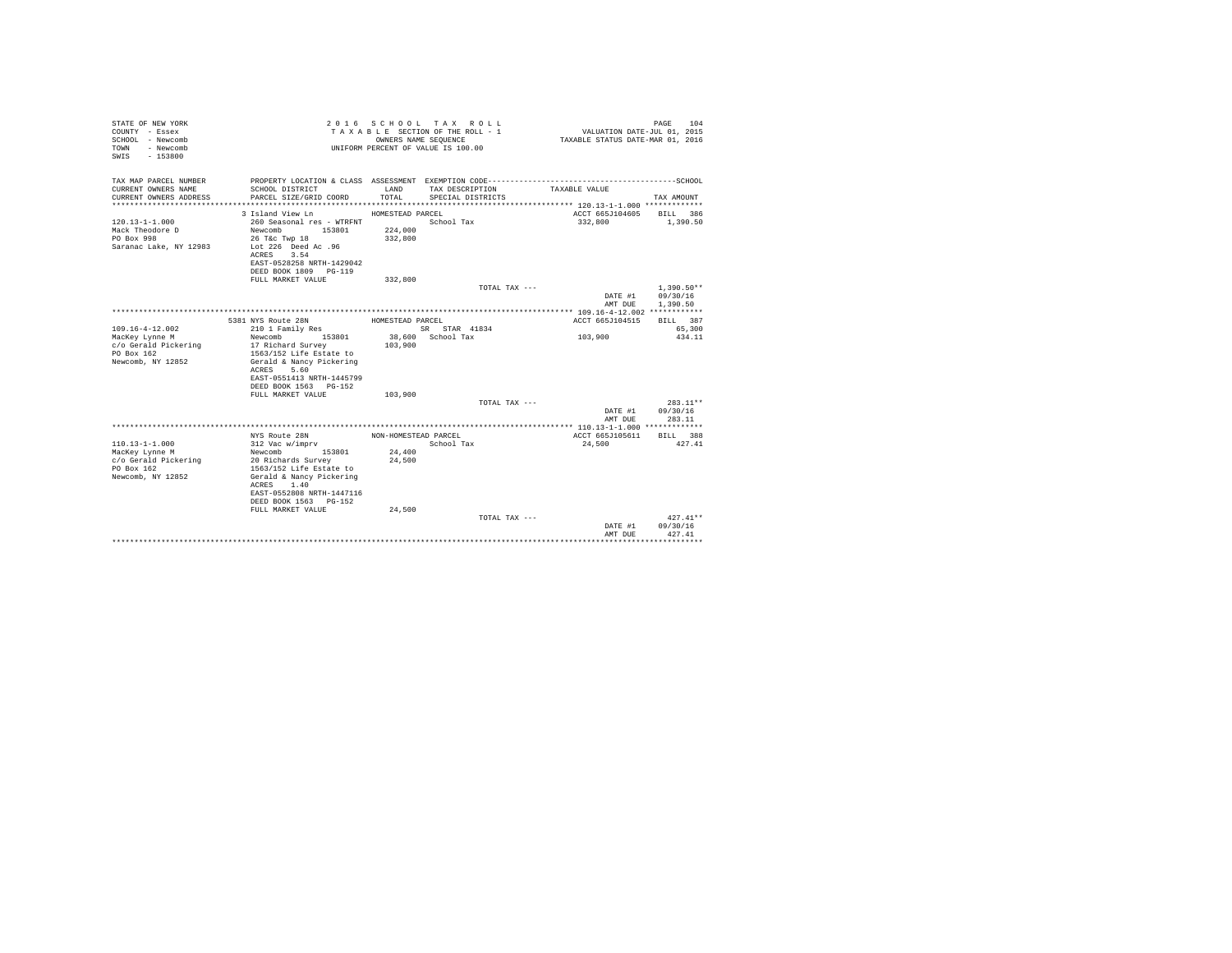| STATE OF NEW YORK<br>COUNTY - Essex<br>SCHOOL - Newcomb<br>TOWN - Newcomb<br>SWIS - 153800 |                                                   |                  | 2016 SCHOOL TAX ROLL<br>TAXABLE SECTION OF THE ROLL - 1<br>OWNERS NAME SEQUENCE<br>UNIFORM PERCENT OF VALUE IS 100.00 | PAGE 105<br>VALUATION DATE-JUL 01, 2015<br>TAXABLE STATUS DATE-MAR 01, 2016                  |                                    |
|--------------------------------------------------------------------------------------------|---------------------------------------------------|------------------|-----------------------------------------------------------------------------------------------------------------------|----------------------------------------------------------------------------------------------|------------------------------------|
| TAX MAP PARCEL NUMBER                                                                      |                                                   |                  |                                                                                                                       | PROPERTY LOCATION & CLASS ASSESSMENT EXEMPTION CODE-----------------------------------SCHOOL |                                    |
| CURRENT OWNERS NAME<br>CURRENT OWNERS ADDRESS                                              | SCHOOL DISTRICT<br>PARCEL SIZE/GRID COORD         | LAND<br>TOTAL.   | TAX DESCRIPTION<br>SPECIAL DISTRICTS                                                                                  | TAXABLE VALUE                                                                                | TAX AMOUNT                         |
|                                                                                            |                                                   |                  |                                                                                                                       |                                                                                              |                                    |
|                                                                                            | 13 Sanford Ln                                     | HOMESTEAD PARCEL |                                                                                                                       | ACCT 665J104108 BILL 389                                                                     |                                    |
| $110.18 - 4 - 16.000$                                                                      | 210 1 Family Res                                  |                  | School Tax                                                                                                            | 82.600                                                                                       | 345.12                             |
| Maddison Jill V                                                                            | Newcomb 153801                                    | 29,000           |                                                                                                                       |                                                                                              |                                    |
| PO Box 102                                                                                 | Pt 4&5 Thorns Survey                              | 82,600           |                                                                                                                       |                                                                                              |                                    |
| Bloomingdale, NY 12913                                                                     | ACRES 0.50<br>EAST-0559896 NRTH-1441150           |                  |                                                                                                                       |                                                                                              |                                    |
|                                                                                            | DEED BOOK 1416 PG-19                              |                  |                                                                                                                       |                                                                                              |                                    |
|                                                                                            | FULL MARKET VALUE                                 | 82,600           |                                                                                                                       |                                                                                              |                                    |
|                                                                                            |                                                   |                  | TOTAL TAX ---                                                                                                         |                                                                                              | $345.12**$                         |
|                                                                                            |                                                   |                  |                                                                                                                       |                                                                                              | DATE #1 09/30/16<br>AMT DUE 345.12 |
|                                                                                            |                                                   |                  |                                                                                                                       |                                                                                              |                                    |
|                                                                                            | 26 Bissell Loop                                   | HOMESTEAD PARCEL |                                                                                                                       | ACCT 665J104304 BILL 390                                                                     |                                    |
| 110.13-9-21.001                                                                            | 464 Office bldg.                                  |                  | School Tax                                                                                                            | 98,000                                                                                       | 409.46                             |
| Maddox Investments LLC                                                                     | Newcomb 153801                                    | 35,300<br>98,000 |                                                                                                                       |                                                                                              |                                    |
| 111 N Main St<br>PO Box 68                                                                 | Pt 19 Richards Survey                             |                  |                                                                                                                       |                                                                                              |                                    |
|                                                                                            | ACRES 0.80                                        |                  |                                                                                                                       |                                                                                              |                                    |
| Clarkton, MO 63837                                                                         | EAST-0554957 NRTH-1445189                         |                  |                                                                                                                       |                                                                                              |                                    |
|                                                                                            | DEED BOOK 1612 PG-109<br>FULL MARKET VALUE        | 98,000           |                                                                                                                       |                                                                                              |                                    |
|                                                                                            |                                                   |                  | TOTAL TAX ---                                                                                                         |                                                                                              | $409.46**$                         |
|                                                                                            |                                                   |                  |                                                                                                                       | AMT DUE                                                                                      | DATE #1 09/30/16<br>409.46         |
|                                                                                            |                                                   |                  |                                                                                                                       |                                                                                              |                                    |
|                                                                                            | 1918 Goodnow Flow Rd                              | HOMESTEAD PARCEL |                                                                                                                       | ACCT 665J104613                                                                              | BILL 391                           |
| $119.20 - 2 - 1.000$                                                                       | 260 Seasonal res - WTRFNT                         |                  | School Tax                                                                                                            | 189,800                                                                                      | 793.02                             |
| Maliszewski Joseph R                                                                       | Newcomb 153801                                    | 171,000          |                                                                                                                       |                                                                                              |                                    |
| Maliszewski Dorota M                                                                       | 27 & 28 T&c Twp 18                                | 189,800          |                                                                                                                       |                                                                                              |                                    |
| 24 Willow Crk                                                                              | Goodnow Flow Subd                                 |                  |                                                                                                                       |                                                                                              |                                    |
| Suffield, CT 06078                                                                         | Lot 352 1.3Ac                                     |                  |                                                                                                                       |                                                                                              |                                    |
|                                                                                            | ACRES 2.50                                        |                  |                                                                                                                       |                                                                                              |                                    |
|                                                                                            | EAST-0523827 NRTH-1426400                         |                  |                                                                                                                       |                                                                                              |                                    |
|                                                                                            | DEED BOOK 1144 PG-191<br>FULL MARKET VALUE        | 189,800          |                                                                                                                       |                                                                                              |                                    |
|                                                                                            |                                                   |                  | TOTAL TAX ---                                                                                                         |                                                                                              | $793.02**$                         |
|                                                                                            |                                                   |                  |                                                                                                                       | DATE #1                                                                                      | 09/30/16                           |
|                                                                                            |                                                   |                  |                                                                                                                       |                                                                                              | AMT DUE 793.02                     |
|                                                                                            |                                                   |                  |                                                                                                                       |                                                                                              |                                    |
|                                                                                            | 5451 NYS Route 28N<br>210 1 Family Res            |                  | HOMESTEAD PARCEL                                                                                                      | ACCT 665J100913 BILL 392                                                                     |                                    |
| $109.16 - 4 - 6.000$                                                                       |                                                   |                  | School Tax                                                                                                            | 70,800                                                                                       | 295.82                             |
| Malsbary Richard D                                                                         | Newcomb 153801<br>9 Richards                      | 32,200           |                                                                                                                       |                                                                                              |                                    |
| Malsbary Dorothea M                                                                        |                                                   | 70,800           |                                                                                                                       |                                                                                              |                                    |
| 897 Sleepy Creek Rd                                                                        | ACRES 0.77                                        |                  |                                                                                                                       |                                                                                              |                                    |
| Hedgesville, WV 25427                                                                      | EAST-0549723 NRTH-1446119<br>DEED BOOK 1594 PG-22 |                  |                                                                                                                       |                                                                                              |                                    |
|                                                                                            | FULL MARKET VALUE                                 | 70,800           |                                                                                                                       |                                                                                              |                                    |
|                                                                                            |                                                   |                  | TOTAL TAX ---                                                                                                         |                                                                                              | $295.82**$                         |
|                                                                                            |                                                   |                  |                                                                                                                       | DATE #1                                                                                      | 09/30/16                           |
|                                                                                            |                                                   |                  |                                                                                                                       | AMT DUE                                                                                      | 295.82                             |
|                                                                                            |                                                   |                  |                                                                                                                       |                                                                                              |                                    |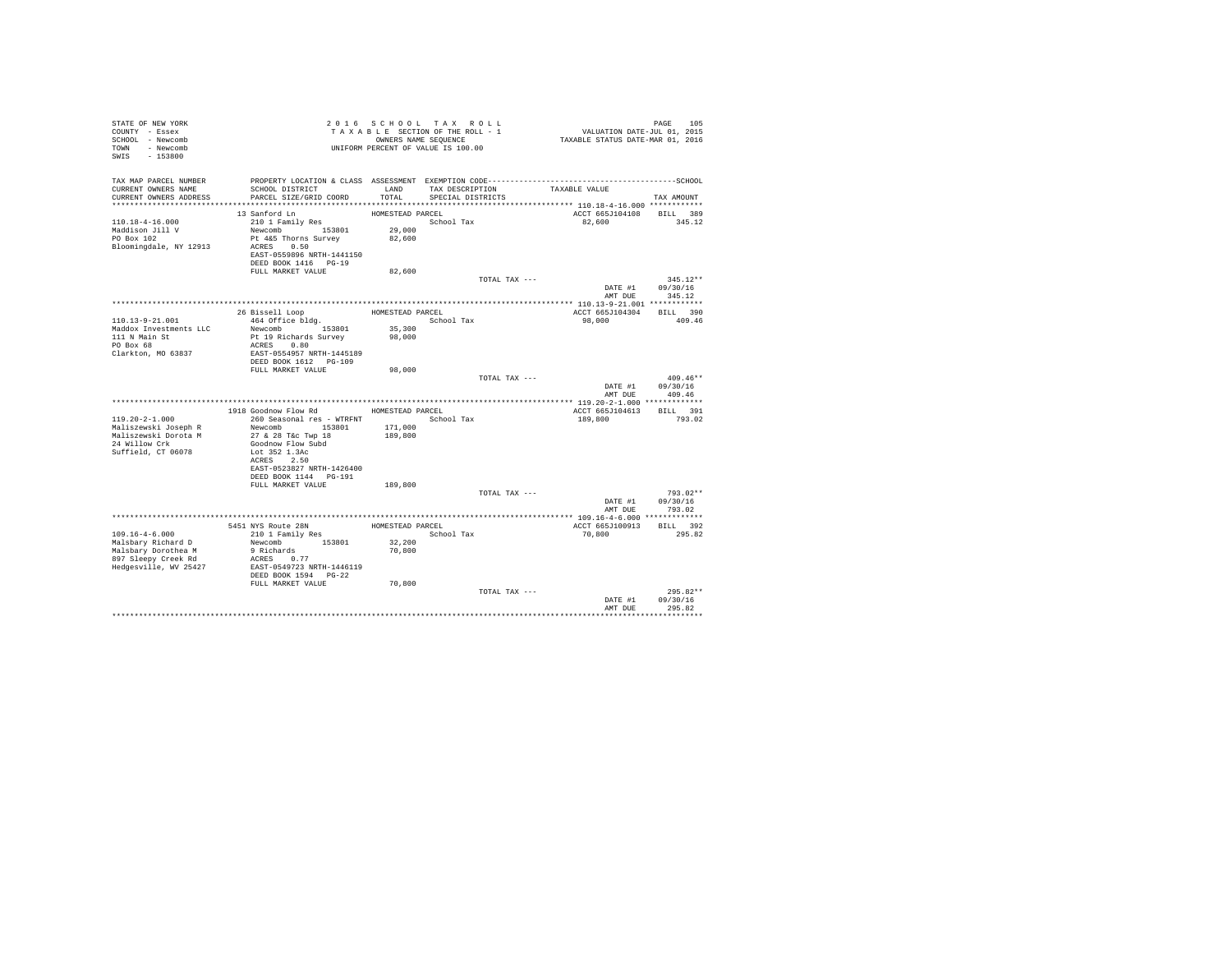| STATE OF NEW YORK<br>COUNTY - Essex<br>SCHOOL - Newcomb<br>TOWN - Newcomb<br>SWIS - 153800                                |                                                                                                                                                                                                                                                          |         | 2016 SCHOOL TAX ROLL<br>TAXABLE SECTION OF THE ROLL - 1<br>OWNERS NAME SEQUENCE<br>UNIFORM PERCENT OF VALUE IS 100.00 | PAGE 106<br>101, VALUATION DATE-JUL 01, 2015<br>2016 TAXABLE STATUS DATE-MAR 01, 2016 | PAGE<br>106                                          |
|---------------------------------------------------------------------------------------------------------------------------|----------------------------------------------------------------------------------------------------------------------------------------------------------------------------------------------------------------------------------------------------------|---------|-----------------------------------------------------------------------------------------------------------------------|---------------------------------------------------------------------------------------|------------------------------------------------------|
| TAX MAP PARCEL NUMBER<br>CURRENT OWNERS NAME<br>CURRENT OWNERS ADDRESS                                                    | SCHOOL DISTRICT                     LAND        TAX DESCRIPTION                   TAXABLE VALUE<br>PARCEL SIZE/GRID COORD                                                                                                                                |         | TOTAL SPECIAL DISTRICTS                                                                                               |                                                                                       | TAX AMOUNT                                           |
| $120.17 - 3 - 8.000$<br>Marcello James<br>Marcello Eleanor M<br>2394 Reno Rd<br>Castleton, NY 12033                       | 49 Beaver Bay Rd MOMESTEAD PARCEL<br>210 1 Family Res - WTRFNT<br>Newcomb 153801 126,000<br>41 T&C Twp 18 200,000<br>Lot 313 Goddnow Shores<br>2016 BAR Decision<br>ACRES 2.13<br>EAST-0528528 NRTH-1426331<br>DEED BOOK 1202 PG-68<br>FULL MARKET VALUE | 200,000 | School Tax                                                                                                            | ACCT 665J188006 BILL 393<br>200,000 835.64                                            |                                                      |
|                                                                                                                           |                                                                                                                                                                                                                                                          |         | TOTAL TAX ---                                                                                                         |                                                                                       | 835.64**<br>DATE #1 09/30/16<br>AMT DUR 835.64       |
|                                                                                                                           | 141 Woodys Rd MOMESTEAD PARCEL                                                                                                                                                                                                                           |         |                                                                                                                       | ACCT 665J100106 BILL 394                                                              |                                                      |
| $120.13 - 1 - 26.000$<br>Marconi Valentino<br>Marconi Lorinda A<br>141 Woodys Rd<br>Newcomb, NY 12852                     | 210 1 Family Res - WTRFNT SR STAR 41834<br>Newcomb 153801 105,700 School Tax<br>42 T&c Twp 18 333,600<br>Goodnow Flow Subd<br>Lot 201<br>ACRES 0.78 BANK CORE<br>EAST-0530702 NRTH-1428397<br>DEED BOOK 1246    PG-169                                   |         |                                                                                                                       | $333,600$ $1,393.85$                                                                  | 65,300                                               |
|                                                                                                                           | FULL MARKET VALUE 333,600                                                                                                                                                                                                                                |         | TOTAL TAX ---                                                                                                         |                                                                                       | $1,242.85**$<br>DATE #1 09/30/16<br>AMT DUE 1,242.85 |
|                                                                                                                           |                                                                                                                                                                                                                                                          |         |                                                                                                                       |                                                                                       |                                                      |
| 110.13-9-1.000<br>Marsh David A<br>11 Calhoun Rd<br>Troy, NY 12180                                                        | $260$ Seasonal res<br>Newcomb 153801 33,200<br>20 Richards Survey<br>ACRES 0.90<br>EAST-0555166 NRTH-1446013<br>DEED BOOK 477 PG-83                                                                                                                      | 68,100  |                                                                                                                       | ACCT 665J104701 BILL 395<br>68,100                                                    | 284.54                                               |
|                                                                                                                           | FULL MARKET VALUE                                                                                                                                                                                                                                        | 68,100  | TOTAL TAX ---                                                                                                         |                                                                                       | 284.54**<br>DATE #1 09/30/16                         |
|                                                                                                                           |                                                                                                                                                                                                                                                          |         |                                                                                                                       | AMT DUE                                                                               | 284.54                                               |
| 109.15-4-9.000<br>Marshall Peter<br>Havern Michael<br>118 Franklin St<br>Hudson Falls, NY 12839 EAST-0544334 NRTH-1445576 | 30 Allen R<br>d $200 \text{ MJen Rd}$ HOMESTEAD PARCEL 270 Meg housing Bowled School Tax Richards Newcomb 153801 35,100<br>3 Review 153801 40,100<br>ACRES 2.10 40,100<br>                                                                               | 40,100  |                                                                                                                       | ACCT 665J100204<br>40,100                                                             | BILL 396<br>167.55                                   |
|                                                                                                                           |                                                                                                                                                                                                                                                          |         | TOTAL TAX ---                                                                                                         | AMT DUR                                                                               | $167.55**$<br>DATE #1 09/30/16<br>167.55             |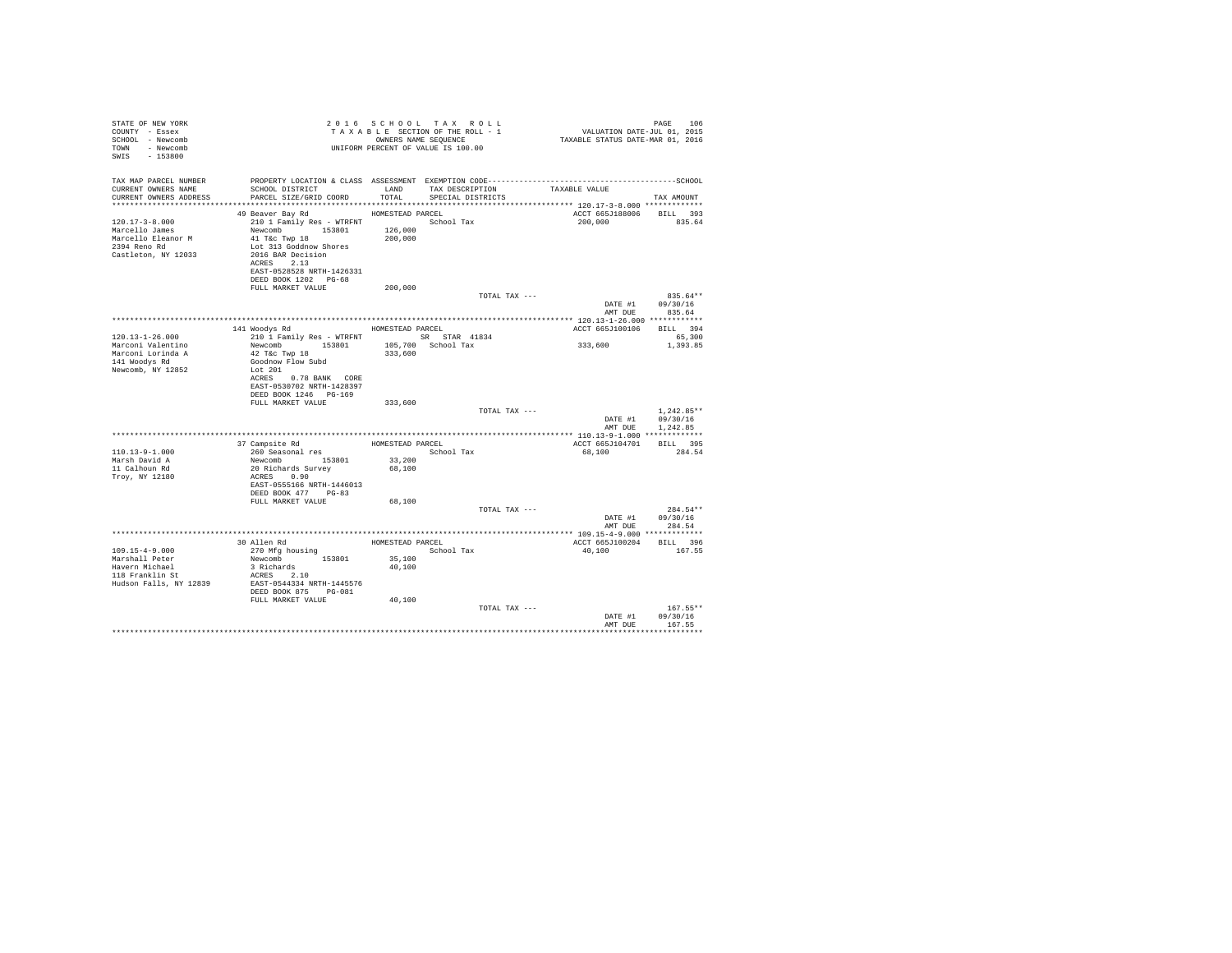| STATE OF NEW YORK<br>COUNTY - Essex<br>SCHOOL - Newcomb<br>TOWN - Newcomb<br>SWIS - 153800           |                                                                                                                  |                  | 2016 SCHOOL TAX ROLL<br>TAXABLE SECTION OF THE ROLL - 1<br>OWNERS NAME SEQUENCE | PAGE 107<br>VALUATION DATE-JUL 01, 2015<br>TAXABLE STATUS DATE-MAR 01, 2016 |                                    |
|------------------------------------------------------------------------------------------------------|------------------------------------------------------------------------------------------------------------------|------------------|---------------------------------------------------------------------------------|-----------------------------------------------------------------------------|------------------------------------|
|                                                                                                      | TAX MAP PARCEL NUMBER PROPERTY LOCATION & CLASS ASSESSMENT EXEMPTION CODE---------------------------------SCHOOL |                  |                                                                                 |                                                                             |                                    |
| CURRENT OWNERS NAME<br>CURRENT OWNERS ADDRESS                                                        | SCHOOL DISTRICT<br>PARCEL SIZE/GRID COORD                                                                        | LAND<br>TOTAL    | TAX DESCRIPTION TAXABLE VALUE<br>SPECIAL DISTRICTS                              |                                                                             | TAX AMOUNT                         |
|                                                                                                      |                                                                                                                  |                  |                                                                                 |                                                                             |                                    |
|                                                                                                      | 5740 NYS Route 28N                                                                                               | HOMESTEAD PARCEL |                                                                                 | ACCT 665J106715                                                             | BILL 397                           |
| 109.15-1-25.100<br>Martin David O<br>Martin Christine C<br>8717 Cty Rte 87<br>Hammondsport, NY 14840 | 210 1 Family Res - WTRFNT<br>Newcomb 153801 104,300<br>4 Ords Patent<br>ACRES 1.04<br>EAST-0543288 NRTH-1446218  | 245,600          | School Tax                                                                      | 245,600                                                                     | 1,026.16                           |
|                                                                                                      | DEED BOOK 1400 PG-182                                                                                            |                  |                                                                                 |                                                                             |                                    |
|                                                                                                      | FULL MARKET VALUE                                                                                                | 245,600          |                                                                                 |                                                                             |                                    |
|                                                                                                      |                                                                                                                  |                  | TOTAL TAX ---                                                                   | DATE #1 09/30/16<br>AMT DUE                                                 | $1.026.16**$<br>1,026.16           |
|                                                                                                      |                                                                                                                  |                  |                                                                                 |                                                                             |                                    |
| $119.20 - 3 - 14.000$                                                                                | 1796 Goodnow Flow Rd MOMESTEAD PARCEL<br>260 Seasonal res - WTRFNT                 School Tax                    |                  |                                                                                 | ACCT 665J189002<br>139,300                                                  | BILL 398<br>582.02                 |
| Matarese Robert E                                                                                    | Newcomb 153801                                                                                                   | 56,100           |                                                                                 |                                                                             |                                    |
| Matarese Barbara M<br>69 Burden Lake Rd                                                              | 27 T&C Twp 18                                                                                                    | 139,300          |                                                                                 |                                                                             |                                    |
| East Greenbush, NY 12061 ACRES 1.67                                                                  | Goodnow Flor Subd Lot 112                                                                                        |                  |                                                                                 |                                                                             |                                    |
|                                                                                                      | EAST-0525277 NRTH-1425236                                                                                        |                  |                                                                                 |                                                                             |                                    |
|                                                                                                      | DEED BOOK 1501 PG-257                                                                                            |                  |                                                                                 |                                                                             |                                    |
|                                                                                                      | FULL MARKET VALUE                                                                                                | 139,300          | TOTAL TAX ---                                                                   |                                                                             | 582.02**                           |
|                                                                                                      |                                                                                                                  |                  |                                                                                 |                                                                             | DATE #1 09/30/16<br>AMT DUE 582.02 |
|                                                                                                      |                                                                                                                  |                  |                                                                                 |                                                                             |                                    |
| $120.14 - 1 - 12.000$                                                                                | 976 Goodnow Flow Rd MOMESTEAD PARCEL                                                                             |                  |                                                                                 | ACCT 665J103802 BILL 399<br>151,400                                         | 632.58                             |
| Matthews Robert R                                                                                    | Newcomb 153801                                                                                                   | 105,800          |                                                                                 |                                                                             |                                    |
| Matthews Patricia A                                                                                  | 43 T&C Twp 18                                                                                                    | 151,400          |                                                                                 |                                                                             |                                    |
| 45 Dirks Ter<br>Highland, NY 12528                                                                   | Goodnow Flow Subd<br>Lot 162                                                                                     |                  |                                                                                 |                                                                             |                                    |
|                                                                                                      | ACRES 0.60                                                                                                       |                  |                                                                                 |                                                                             |                                    |
|                                                                                                      | EAST-0535015 NRTH-1428427                                                                                        |                  |                                                                                 |                                                                             |                                    |
|                                                                                                      | DEED BOOK 701 PG-38<br>FULL MARKET VALUE                                                                         | 151,400          |                                                                                 |                                                                             |                                    |
|                                                                                                      |                                                                                                                  |                  | TOTAL TAX ---                                                                   |                                                                             | 632.58**                           |
|                                                                                                      |                                                                                                                  |                  |                                                                                 |                                                                             | DATE #1 09/30/16                   |
|                                                                                                      |                                                                                                                  |                  |                                                                                 | AMT DUE                                                                     | 632.58                             |
|                                                                                                      | Goodnow Flow Rd                                                                                                  |                  | HOMESTEAD PARCEL                                                                | ACCT 665J101110 BILL 400                                                    |                                    |
| 119.20-3-11.000                                                                                      | 311 Res vac land - WTRFNT                                                                                        |                  | School Tax                                                                      | 83,800                                                                      | 350.13                             |
| McCarthy James B                                                                                     | Newcomb 153801<br>27 T&c Twp 18                                                                                  | 83,800<br>83,800 |                                                                                 |                                                                             |                                    |
| McCarthy Christie L<br>3072 S Oakwood Dr                                                             | Goodnow Flow Subd                                                                                                |                  |                                                                                 |                                                                             |                                    |
| Painted Post, NY 14870                                                                               | Lot 107                                                                                                          |                  |                                                                                 |                                                                             |                                    |
|                                                                                                      | ACRES 0.65<br>EAST-0525889 NRTH-1425551                                                                          |                  |                                                                                 |                                                                             |                                    |
|                                                                                                      | DEED BOOK 1738 PG-231                                                                                            |                  |                                                                                 |                                                                             |                                    |
|                                                                                                      | FULL MARKET VALUE                                                                                                | 83,800           |                                                                                 |                                                                             |                                    |
|                                                                                                      |                                                                                                                  |                  | TOTAL TAX ---                                                                   | DATE #1                                                                     | $350.13**$<br>09/30/16             |
|                                                                                                      |                                                                                                                  |                  |                                                                                 | AMT DUE                                                                     | 350.13                             |
|                                                                                                      |                                                                                                                  |                  |                                                                                 |                                                                             | **********                         |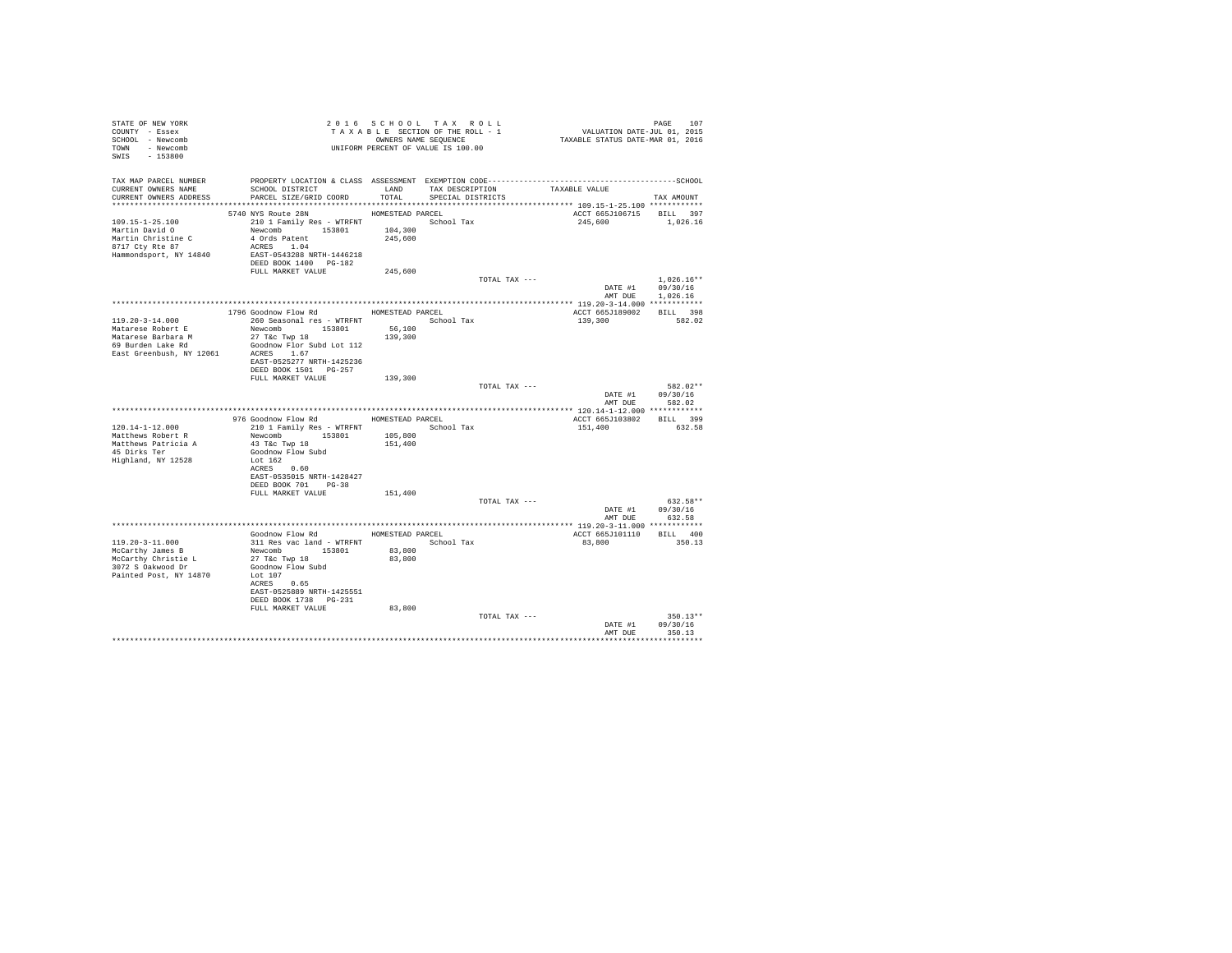| STATE OF NEW YORK<br>COUNTY - Essex<br>SCHOOL - Newcomb<br>- Newcomb<br>TOWN<br>$-153800$<br>SWIS                                                               |                                                                                                                                                                                                 |                                        | 2016 SCHOOL TAX ROLL<br>TAXABLE SECTION OF THE ROLL - 1<br>OWNERS NAME SEQUENCE<br>UNIFORM PERCENT OF VALUE IS 100.00 | VALUATION DATE-JUL $01$ , 2015<br>TAXABLE STATUS DATE-MAR 01, 2016 | PAGE<br>108          |
|-----------------------------------------------------------------------------------------------------------------------------------------------------------------|-------------------------------------------------------------------------------------------------------------------------------------------------------------------------------------------------|----------------------------------------|-----------------------------------------------------------------------------------------------------------------------|--------------------------------------------------------------------|----------------------|
| TAX MAP PARCEL NUMBER<br>CURRENT OWNERS NAME                                                                                                                    | SCHOOL DISTRICT                                                                                                                                                                                 | LAND                                   | TAX DESCRIPTION                                                                                                       | TAXABLE VALUE                                                      |                      |
| CURRENT OWNERS ADDRESS                                                                                                                                          | PARCEL SIZE/GRID COORD                                                                                                                                                                          | TOTAL                                  | SPECIAL DISTRICTS                                                                                                     |                                                                    | TAX AMOUNT           |
|                                                                                                                                                                 |                                                                                                                                                                                                 |                                        |                                                                                                                       | ACCT 665J106401                                                    | BILL 401             |
| $119.20 - 3 - 12.000$<br>McCarthy James B<br>McCarthy Christie L<br>3072 S Oakwood Dr                                                                           | 1740 Goodnow Flow Rd<br>210 1 Family Res - WTRFNT<br>Newcomb<br>153801<br>27 T&c Twp 18<br>Goodnow Flow Subd lot 10                                                                             | HOMESTEAD PARCEL<br>100,000<br>190,000 | School Tax                                                                                                            | 190,000                                                            | 793.86               |
| Painted Post, NY 14870                                                                                                                                          | 2016 BAR Decision<br>ACRES 0.70<br>EAST-0526014 NRTH-1425623<br>DEED BOOK 1738 PG-231                                                                                                           |                                        |                                                                                                                       |                                                                    |                      |
|                                                                                                                                                                 | FULL MARKET VALUE                                                                                                                                                                               | 190,000                                |                                                                                                                       |                                                                    | $793.86**$           |
|                                                                                                                                                                 |                                                                                                                                                                                                 |                                        | TOTAL TAX ---                                                                                                         | DATE #1<br>AMT DUE                                                 | 09/30/16<br>793.86   |
|                                                                                                                                                                 |                                                                                                                                                                                                 |                                        |                                                                                                                       |                                                                    |                      |
|                                                                                                                                                                 | 1270 Goodnow Flow Rd                                                                                                                                                                            | HOMESTEAD PARCEL                       |                                                                                                                       | ACCT 665J104603                                                    | BILL 402             |
| $120.18 - 2 - 28.029$<br>McCoy Maja H Trust<br>c/o Guy & Maha McCoy<br>8 Fernbank Ave<br>Delmar, NY 12054                                                       | 210 1 Family Res - WTRFNT<br>Newcomb<br>153801<br>46 T&c Twp 18<br>Goodnow Flow Subd<br>Lots 20&21<br>ACRES<br>3.62<br>EAST-0536690 NRTH-1425996<br>DEED BOOK 1638 PG-43                        | 143,000<br>576.200                     | School Tax                                                                                                            | 576,200                                                            | 2,407.48             |
|                                                                                                                                                                 | FULL MARKET VALUE                                                                                                                                                                               | 576,200                                |                                                                                                                       |                                                                    |                      |
|                                                                                                                                                                 |                                                                                                                                                                                                 |                                        | TOTAL TAX ---                                                                                                         |                                                                    | $2.407.48**$         |
|                                                                                                                                                                 |                                                                                                                                                                                                 |                                        |                                                                                                                       | DATE #1<br>AMT DUE                                                 | 09/30/16<br>2.407.48 |
|                                                                                                                                                                 |                                                                                                                                                                                                 |                                        |                                                                                                                       |                                                                    |                      |
|                                                                                                                                                                 | 1328 Goodnow Flow Rd                                                                                                                                                                            | HOMESTEAD PARCEL                       |                                                                                                                       | ACCT 665J105303                                                    | BILL 403             |
| $120.18 - 2 - 15.000$<br>McCreight Jo Margaret<br>McCreight Leslie Ann<br>40 Parkwood Blvd<br>Hudson, NY 12534<br>PRIOR OWNER ON 3/01/2016<br>Madlem Jennifer C | 260 Seasonal res - WTRFNT<br>Newcomb<br>153801<br>46 T&c Twp 18<br>Goodnow Flow Subd Lot 34<br>L estate to John McCreigh<br>1.35<br>ACRES<br>EAST-0535440 NRTH-1426688<br>DEED BOOK 1830 PG-105 | 108,300<br>139,300                     | School Tax                                                                                                            | 139,300                                                            | 582.02               |
|                                                                                                                                                                 | FULL MARKET VALUE                                                                                                                                                                               | 139,300                                | TOTAL TAX ---                                                                                                         | DATE #1                                                            | 582.02**<br>09/30/16 |
|                                                                                                                                                                 |                                                                                                                                                                                                 |                                        |                                                                                                                       | AMT DUE                                                            | 582.02               |
|                                                                                                                                                                 |                                                                                                                                                                                                 |                                        |                                                                                                                       |                                                                    | *************        |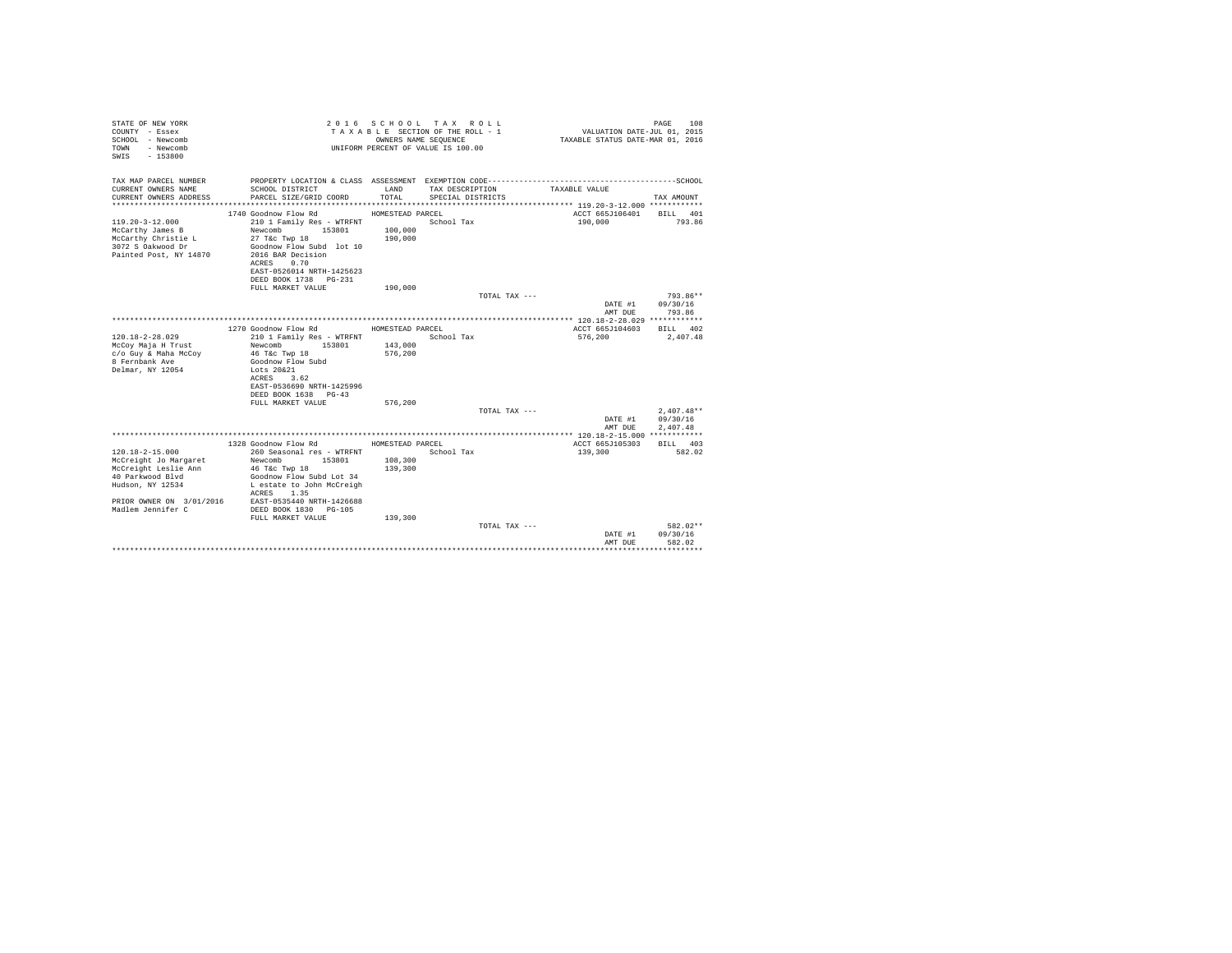| STATE OF NEW YORK<br>COUNTY - Essex<br>SCHOOL - Newcomb<br>- Newcomb<br>TOWN<br>$-153800$<br>SWTS |                                                | OWNERS NAME SEQUENCE | 2016 SCHOOL TAX ROLL<br>TAXABLE SECTION OF THE ROLL - 1<br>UNIFORM PERCENT OF VALUE IS 100.00 | VALUATION DATE-JUL 01, 2015<br>TAXABLE STATUS DATE-MAR 01, 2016 | 109<br>PAGE              |
|---------------------------------------------------------------------------------------------------|------------------------------------------------|----------------------|-----------------------------------------------------------------------------------------------|-----------------------------------------------------------------|--------------------------|
| TAX MAP PARCEL NUMBER                                                                             |                                                |                      |                                                                                               |                                                                 |                          |
| CURRENT OWNERS NAME<br>CURRENT OWNERS ADDRESS                                                     | SCHOOL DISTRICT<br>PARCEL SIZE/GRID COORD      | LAND<br>TOTAL.       | TAX DESCRIPTION<br>SPECIAL DISTRICTS                                                          | TAXABLE VALUE                                                   | TAX AMOUNT               |
|                                                                                                   |                                                |                      |                                                                                               |                                                                 |                          |
|                                                                                                   | 75 Beaver Bay                                  | HOMESTEAD PARCEL     |                                                                                               | ACCT 665J105612                                                 | BILL 404                 |
| $120.17 - 3 - 1.000$<br>McDevitt Emmett R Jr                                                      | 260 Seasonal res - WTRFNT<br>Newcomb 153801    | 119,400              | School Tax                                                                                    | 270,700                                                         | 1,131.04                 |
| 2270 Grand Blvd                                                                                   | 26 T&c Twp 18                                  | 270,700              |                                                                                               |                                                                 |                          |
| Niskayuna, NY 12309                                                                               | Goodnow Flow Subd                              |                      |                                                                                               |                                                                 |                          |
|                                                                                                   | Lot 306                                        |                      |                                                                                               |                                                                 |                          |
|                                                                                                   | ACRES 1.00<br>EAST-0528128 NRTH-1426954        |                      |                                                                                               |                                                                 |                          |
|                                                                                                   | DEED BOOK 1212 PG-311                          |                      |                                                                                               |                                                                 |                          |
|                                                                                                   | FULL MARKET VALUE                              | 270,700              |                                                                                               |                                                                 |                          |
|                                                                                                   |                                                |                      | TOTAL TAX ---                                                                                 | DATE #1                                                         | $1.131.04**$<br>09/30/16 |
|                                                                                                   |                                                |                      |                                                                                               | AMT DUE                                                         | 1,131.04                 |
|                                                                                                   |                                                |                      |                                                                                               |                                                                 |                          |
|                                                                                                   | 1356 Goodnow Flow Rd                           | HOMESTEAD PARCEL     |                                                                                               | ACCT 665J100902                                                 | BTT.T. 405               |
| $120.18 - 2 - 8.000$<br>McFarren Linda                                                            | 260 Seasonal res - WTRFNT<br>Newcomb 153801    | 106,700              | School Tax                                                                                    | 149,300                                                         | 623.80                   |
| Case Walter E Jr                                                                                  | 46&47 T&c Twp 18                               | 149,300              |                                                                                               |                                                                 |                          |
| c/o Walter & Dorothy Case                                                                         | Goodnow Flow Subd                              |                      |                                                                                               |                                                                 |                          |
| 27 Mohican Ter                                                                                    | Lot 41<br>ACRES 1.07                           |                      |                                                                                               |                                                                 |                          |
| Hudson Falls, NY 12839                                                                            | EAST-0534746 NRTH-1426826                      |                      |                                                                                               |                                                                 |                          |
|                                                                                                   | DEED BOOK 326<br>PG-385                        |                      |                                                                                               |                                                                 |                          |
|                                                                                                   | FULL MARKET VALUE                              | 149,300              |                                                                                               |                                                                 |                          |
|                                                                                                   |                                                |                      | TOTAL TAX ---                                                                                 | DATE #1                                                         | $623.80**$<br>09/30/16   |
|                                                                                                   |                                                |                      |                                                                                               | AMT DUE                                                         | 623.80                   |
|                                                                                                   |                                                |                      |                                                                                               |                                                                 |                          |
|                                                                                                   | 19 Joseph Mount Ln                             | HOMESTEAD PARCEL     |                                                                                               | ACCT 665J106213                                                 | BILL 406                 |
| $119.16 - 1 - 14.000$<br>McGuinness R Michael                                                     | 210 1 Family Res - WTRFNT<br>Newcomb<br>153801 | 128,500              | School Tax                                                                                    | 311,900                                                         | 1,303.18                 |
| McGuinness Elizabeth                                                                              | 26 & 27 T&c Twp 18                             | 311,900              |                                                                                               |                                                                 |                          |
| 5672 Hunters Pl                                                                                   | Goodnow Flow Subd                              |                      |                                                                                               |                                                                 |                          |
| Doylestown, PA 18902                                                                              | Lot 243 1.2Ac                                  |                      |                                                                                               |                                                                 |                          |
|                                                                                                   | ACRES 2.20<br>EAST-0526242 NRTH-1428264        |                      |                                                                                               |                                                                 |                          |
|                                                                                                   | DEED BOOK 1716 PG-241                          |                      |                                                                                               |                                                                 |                          |
|                                                                                                   | FULL MARKET VALUE                              | 311,900              |                                                                                               |                                                                 |                          |
|                                                                                                   |                                                |                      | TOTAL TAX ---                                                                                 | DATE #1                                                         | $1.303.18**$<br>09/30/16 |
|                                                                                                   |                                                |                      |                                                                                               | AMT DUE                                                         | 1,303.18                 |
|                                                                                                   |                                                |                      |                                                                                               |                                                                 |                          |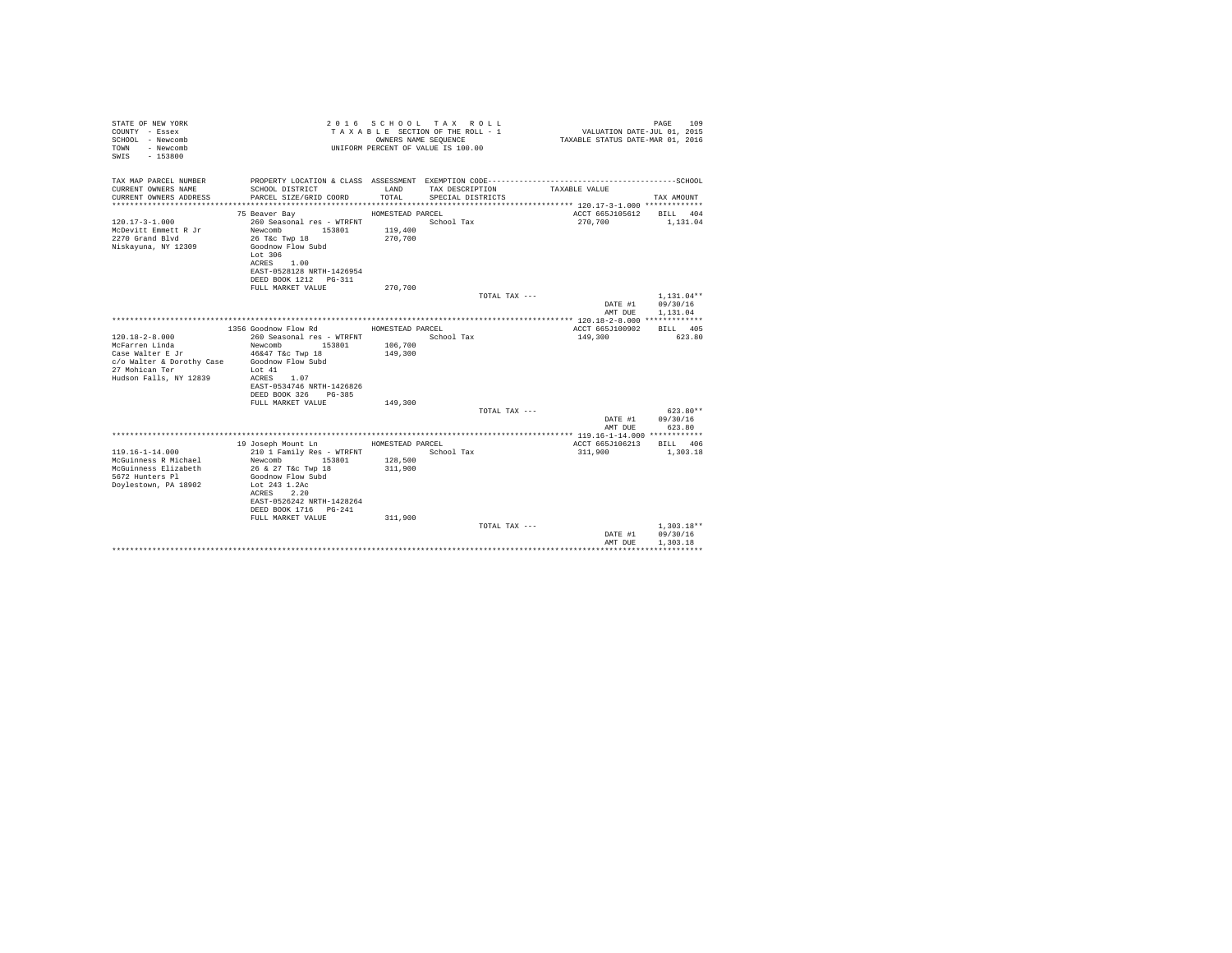| STATE OF NEW YORK                 |                                                                                                                                       |                  |                   |                          |                                    |
|-----------------------------------|---------------------------------------------------------------------------------------------------------------------------------------|------------------|-------------------|--------------------------|------------------------------------|
| COUNTY - Essex                    |                                                                                                                                       |                  |                   |                          |                                    |
| SCHOOL - Newcomb                  |                                                                                                                                       |                  |                   |                          |                                    |
| TOWN - Newcomb                    | 2010 SCROUNG SECTION OF THE ROLL - 1<br>TAXABLE SECTION OF THE ROLL - 1<br>OWNERS NAME SEQUENCE<br>UNIFORM PERCENT OF VALUE IS 100.00 |                  |                   |                          |                                    |
| SWIS - 153800                     |                                                                                                                                       |                  |                   |                          |                                    |
|                                   |                                                                                                                                       |                  |                   |                          |                                    |
|                                   |                                                                                                                                       |                  |                   |                          |                                    |
|                                   | SCHOOL DISTRICT<br>LAND TAX DESCRIPTION                                                                                               |                  |                   |                          |                                    |
| CURRENT OWNERS ADDRESS            | PARCEL SIZE/GRID COORD                                                                                                                | TOTAL            | SPECIAL DISTRICTS |                          | TAX AMOUNT                         |
|                                   |                                                                                                                                       |                  |                   |                          |                                    |
|                                   | 40 Fennessey Ln                                                                                                                       | HOMESTEAD PARCEL |                   | ACCT 665J105414 BILL 407 |                                    |
|                                   |                                                                                                                                       |                  | School Tax        | 64,400 269.08            |                                    |
|                                   |                                                                                                                                       |                  |                   |                          |                                    |
|                                   |                                                                                                                                       |                  |                   |                          |                                    |
|                                   |                                                                                                                                       |                  |                   |                          |                                    |
| Crystal Lake, IL 60014            | EAST-0542267 NRTH-1447039                                                                                                             |                  |                   |                          |                                    |
|                                   | DEED BOOK 864 PG-3                                                                                                                    |                  |                   |                          |                                    |
|                                   | FULL MARKET VALUE 64,400                                                                                                              |                  |                   |                          |                                    |
|                                   |                                                                                                                                       |                  | TOTAL TAX ---     |                          | $269.08**$                         |
|                                   |                                                                                                                                       |                  |                   |                          |                                    |
|                                   |                                                                                                                                       |                  |                   |                          | DATE #1 09/30/16<br>AMT DUE 269.08 |
|                                   |                                                                                                                                       |                  |                   |                          |                                    |
|                                   | 11 Woodys Rd MOMESTEAD PARCEL                                                                                                         |                  |                   | ACCT 665J104410 BILL 408 |                                    |
| $120.13 - 1 - 34.001$             | 260 Seasonal res - WTRFNT                                                                                                             |                  | School Tax        | 180,000                  | 752.07                             |
|                                   |                                                                                                                                       |                  |                   |                          |                                    |
|                                   | Girtain-McPherson Jennifer 43 T&c Twp 18                                                                                              |                  |                   |                          |                                    |
| 3 Tall Pines Rd Goodnow Flow Subd |                                                                                                                                       |                  |                   |                          |                                    |
| New Paltz, NY 12561               | Lot 174                                                                                                                               |                  |                   |                          |                                    |
|                                   | ACRES 1.06                                                                                                                            |                  |                   |                          |                                    |
|                                   | EAST-0533864 NRTH-1429033                                                                                                             |                  |                   |                          |                                    |
|                                   | DEED BOOK 1812    PG-319                                                                                                              |                  |                   |                          |                                    |
|                                   | FULL MARKET VALUE 180,000                                                                                                             |                  |                   |                          |                                    |
|                                   |                                                                                                                                       |                  | TOTAL TAX ---     |                          | $752.07**$                         |
|                                   |                                                                                                                                       |                  |                   |                          | DATE #1 09/30/16                   |
|                                   |                                                                                                                                       |                  |                   | AMT DUE                  | 752.07                             |
|                                   |                                                                                                                                       |                  |                   |                          |                                    |
|                                   |                                                                                                                                       |                  |                   | ACCT 665J104902 BILL 409 |                                    |
|                                   |                                                                                                                                       |                  |                   |                          | 30,000                             |
|                                   |                                                                                                                                       |                  |                   | 203,200                  | 849.01                             |
|                                   |                                                                                                                                       |                  |                   |                          |                                    |
|                                   |                                                                                                                                       |                  |                   |                          |                                    |
| Newcomb, NY 12852                 | F Mcspedon By 1199/237                                                                                                                |                  |                   |                          |                                    |
|                                   | ACRES 1.60                                                                                                                            |                  |                   |                          |                                    |
|                                   | EAST-0549979 NRTH-1446399                                                                                                             |                  |                   |                          |                                    |
|                                   |                                                                                                                                       |                  |                   |                          |                                    |
|                                   | FULL MARKET VALUE                                                                                                                     | 203,200          |                   |                          |                                    |
|                                   |                                                                                                                                       |                  | TOTAL TAX ---     |                          | $776.01**$                         |
|                                   |                                                                                                                                       |                  |                   |                          | DATE #1 09/30/16                   |
|                                   |                                                                                                                                       |                  |                   | AMT DUE                  | 776.01                             |
|                                   | 18 High Ledge Ln MOMESTEAD PARCEL                                                                                                     |                  |                   |                          |                                    |
|                                   |                                                                                                                                       |                  |                   | ACCT 665J107201 BILL 410 | 593.72                             |
| 120.13-1-29.000                   | $210 1 Family Res - WTRFNT \hspace{1.5cm} School \hspace{1.5cm} Tax \hspace{1.5cm}$ Newcomb $153801 \hspace{1.5cm} 112,100$           |                  |                   | 142,100                  |                                    |
| McVoy Cullen S<br>Kim Elizabeth   | 42 T&C Twp 18                                                                                                                         | 142,100          |                   |                          |                                    |
| 20 Prospect Ter                   | Goodnow Flow Subd                                                                                                                     |                  |                   |                          |                                    |
|                                   | Lot #198                                                                                                                              |                  |                   |                          |                                    |
| Montclair, NJ 07042               | ACRES 0.60                                                                                                                            |                  |                   |                          |                                    |
|                                   | EAST-0531010 NRTH-1428420                                                                                                             |                  |                   |                          |                                    |
|                                   | DEED BOOK 643 PG-177                                                                                                                  |                  |                   |                          |                                    |
|                                   | FULL MARKET VALUE                                                                                                                     | 142,100          |                   |                          |                                    |
|                                   |                                                                                                                                       |                  | TOTAL TAX ---     |                          | 593.72**                           |
|                                   |                                                                                                                                       |                  |                   | DATE #1                  | 09/30/16                           |
|                                   |                                                                                                                                       |                  |                   |                          | AMT DUE 593.72                     |
|                                   |                                                                                                                                       |                  |                   |                          |                                    |
|                                   |                                                                                                                                       |                  |                   |                          |                                    |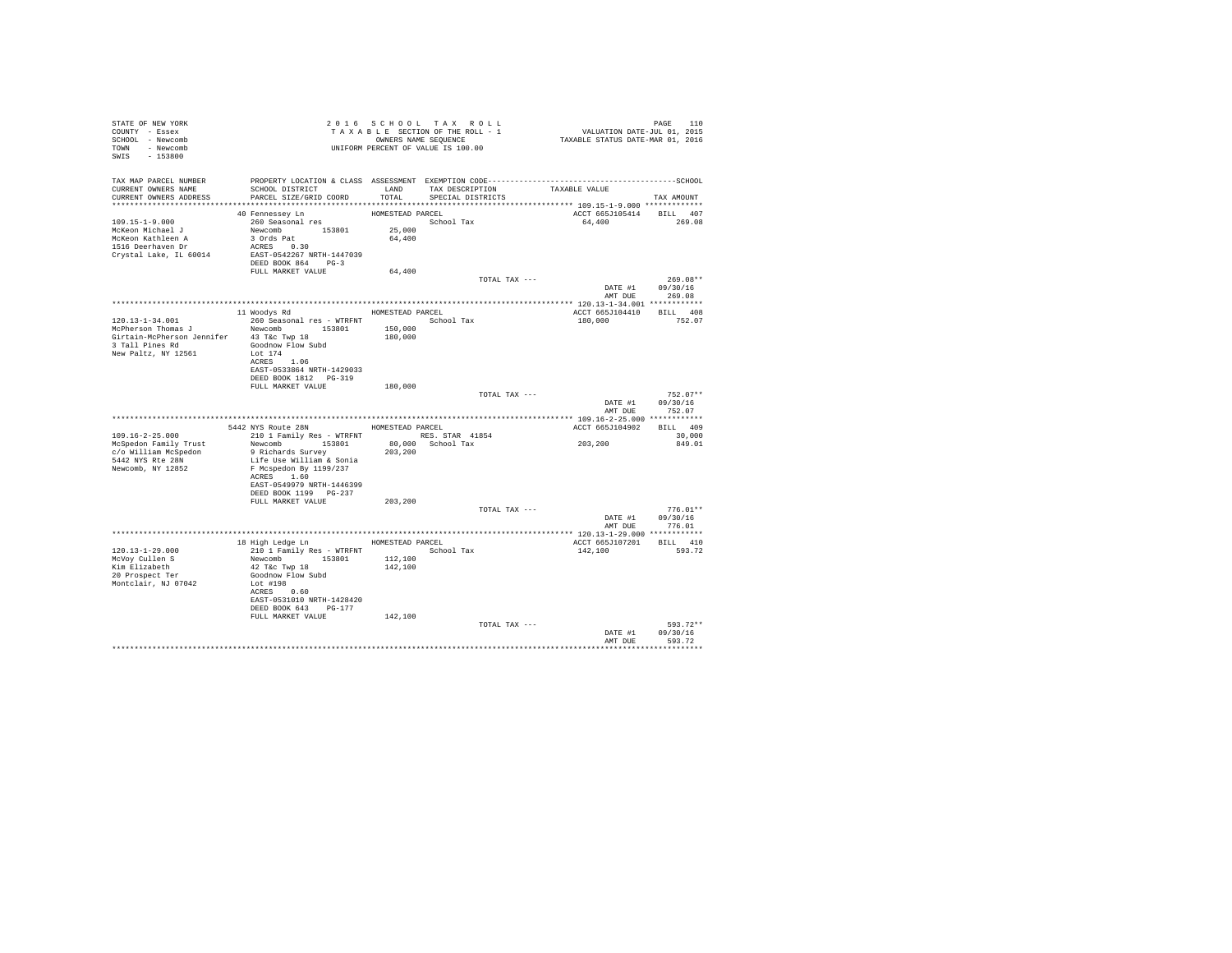| STATE OF NEW YORK<br>COUNTY - Essex<br>SCHOOL - Newcomb<br>TOWN - Newcomb<br>SWIS - 153800 |                                                                                                   |                | 2016 SCHOOL TAX ROLL<br>2010 SCHOOL TAX ROLL 20 VALUATION DATE-JUL 2015 PAGE 111<br>TAXABLE SECTION OF THE ROLL - 1<br>TAXABLE STATUS DATE-MAR 01, 2016<br>UNIFORM PERCENT OF VALUE IS 100.00 |               |                                     | PAGE<br>111      |
|--------------------------------------------------------------------------------------------|---------------------------------------------------------------------------------------------------|----------------|-----------------------------------------------------------------------------------------------------------------------------------------------------------------------------------------------|---------------|-------------------------------------|------------------|
| TAX MAP PARCEL NUMBER                                                                      | PROPERTY LOCATION & CLASS ASSESSMENT EXEMPTION CODE-----------------------------------SCHOOL      |                |                                                                                                                                                                                               |               |                                     |                  |
| CURRENT OWNERS NAME                                                                        | SCHOOL DISTRICT TAND TAX DESCRIPTION<br>PARCEL SIZE/GRID COORD TOTAL                              |                |                                                                                                                                                                                               |               | TAXABLE VALUE                       |                  |
| CURRENT OWNERS ADDRESS                                                                     |                                                                                                   |                | SPECIAL DISTRICTS                                                                                                                                                                             |               |                                     | TAX AMOUNT       |
|                                                                                            | Goodnow Flow Rd MOMESTEAD PARCEL                                                                  |                |                                                                                                                                                                                               |               | ACCT 665J106201 BILL 411            |                  |
| 120.13-1-30.000                                                                            |                                                                                                   |                |                                                                                                                                                                                               |               | 106,100 443.31                      |                  |
| McVoy Cullen S                                                                             |                                                                                                   |                |                                                                                                                                                                                               |               |                                     |                  |
| Kim Elizabeth                                                                              |                                                                                                   |                |                                                                                                                                                                                               |               |                                     |                  |
| 20 Prospect Ter                                                                            | 311 Res vac land - WTRFNT<br>Newcomb 153801 106,100<br>42 Téc Twp 18 106,100<br>600dnow Flow Subd |                |                                                                                                                                                                                               |               |                                     |                  |
| Montclair. NJ 07042                                                                        | Lot 197                                                                                           |                |                                                                                                                                                                                               |               |                                     |                  |
|                                                                                            | ACRES 0.52<br>EAST-0531119 NRTH-1428436                                                           |                |                                                                                                                                                                                               |               |                                     |                  |
|                                                                                            | DEED BOOK 937 PG-83                                                                               |                |                                                                                                                                                                                               |               |                                     |                  |
|                                                                                            | FULL MARKET VALUE                                                                                 | 106,100        |                                                                                                                                                                                               |               |                                     |                  |
|                                                                                            |                                                                                                   |                |                                                                                                                                                                                               | TOTAL TAX --- |                                     | $443.31**$       |
|                                                                                            |                                                                                                   |                |                                                                                                                                                                                               |               |                                     | DATE #1 09/30/16 |
|                                                                                            |                                                                                                   |                |                                                                                                                                                                                               |               | AMT DUE                             | 443.31           |
|                                                                                            |                                                                                                   |                |                                                                                                                                                                                               |               |                                     |                  |
| 110.17-2-41.120                                                                            |                                                                                                   |                |                                                                                                                                                                                               |               | ACCT 665J180010 BILL 412<br>150,800 | 630.07           |
| Medema Family Living Trust Newcomb 153801                                                  |                                                                                                   | 56,100         |                                                                                                                                                                                               |               |                                     |                  |
| Medema Gordon D 18 Richard Survey                                                          |                                                                                                   | 150,800        |                                                                                                                                                                                               |               |                                     |                  |
|                                                                                            |                                                                                                   |                |                                                                                                                                                                                               |               |                                     |                  |
|                                                                                            |                                                                                                   |                |                                                                                                                                                                                               |               |                                     |                  |
|                                                                                            |                                                                                                   |                |                                                                                                                                                                                               |               |                                     |                  |
|                                                                                            | DEED BOOK 1587 PG-90<br>FULL MARKET VALUE                                                         |                |                                                                                                                                                                                               |               |                                     |                  |
|                                                                                            |                                                                                                   | 150,800        |                                                                                                                                                                                               | TOTAL TAX --- |                                     | $630.07**$       |
|                                                                                            |                                                                                                   |                |                                                                                                                                                                                               |               |                                     | DATE #1 09/30/16 |
|                                                                                            |                                                                                                   |                |                                                                                                                                                                                               |               |                                     | AMT DUR 630.07   |
|                                                                                            |                                                                                                   |                |                                                                                                                                                                                               |               |                                     |                  |
|                                                                                            | Stubing Ln MON-HOMESTEAD PARCEL                                                                   |                |                                                                                                                                                                                               |               | ACCT 665J106511 BILL 413            |                  |
| 109.16-6-11.100                                                                            | $311$ Res vac land - WTRFNT $\hfill$ School Tax                                                   |                |                                                                                                                                                                                               |               | 125,000                             | 2,180.69         |
| Menssing LLC                                                                               | Newcomb 153801<br>16 Twp 27 T&c Pur Rs                                                            | 396<br>125,000 |                                                                                                                                                                                               |               |                                     |                  |
| c/o Steven M Stubing<br>121 Hunter St                                                      | Birch Point Subd                                                                                  |                |                                                                                                                                                                                               |               |                                     |                  |
| Glens Falls, NY 12801                                                                      | ACRES 23.70                                                                                       |                |                                                                                                                                                                                               |               |                                     |                  |
|                                                                                            | EAST-0551678 NRTH-1447495                                                                         |                |                                                                                                                                                                                               |               |                                     |                  |
|                                                                                            | DEED BOOK 1749 PG-311                                                                             |                |                                                                                                                                                                                               |               |                                     |                  |
|                                                                                            | FULL MARKET VALUE                                                                                 | 125,000        |                                                                                                                                                                                               |               |                                     |                  |
|                                                                                            |                                                                                                   |                |                                                                                                                                                                                               | TOTAL TAX --- |                                     | $2.180.69**$     |
|                                                                                            |                                                                                                   |                |                                                                                                                                                                                               |               |                                     | DATE #1 09/30/16 |
|                                                                                            |                                                                                                   |                |                                                                                                                                                                                               |               | AMT DUE                             | 2.180.69         |
|                                                                                            |                                                                                                   |                |                                                                                                                                                                                               |               | ACCT 665Z014006 BILL 414            |                  |
| $109.16 - 6 - 11.200$                                                                      | Stubing Ln<br>311 Res vac land MON-HOMESTEAD PARCEL<br>Newcomb 153801 25,500                      |                |                                                                                                                                                                                               |               | 25,500                              | 444.86           |
| Menssing LLC                                                                               |                                                                                                   |                |                                                                                                                                                                                               |               |                                     |                  |
| c/o Steven M Stubing                                                                       | 16 T&C Purch TWP 29 RS                                                                            | 25,500         |                                                                                                                                                                                               |               |                                     |                  |
| 121 Hunter St                                                                              | Lot 11 #6941                                                                                      |                |                                                                                                                                                                                               |               |                                     |                  |
| Glens Falls, NY 12801                                                                      | ACRES 1.28                                                                                        |                |                                                                                                                                                                                               |               |                                     |                  |
|                                                                                            | EAST-0551813 NRTH-1447010<br>DEED BOOK 1749 PG-311                                                |                |                                                                                                                                                                                               |               |                                     |                  |
|                                                                                            | FULL MARKET VALUE                                                                                 | 25,500         |                                                                                                                                                                                               |               |                                     |                  |
|                                                                                            |                                                                                                   |                |                                                                                                                                                                                               | TOTAL TAX --- |                                     | $444.86**$       |
|                                                                                            |                                                                                                   |                |                                                                                                                                                                                               |               | DATE #1                             | 09/30/16         |
|                                                                                            |                                                                                                   |                |                                                                                                                                                                                               |               | AMT DUE                             | 444 86           |
|                                                                                            |                                                                                                   |                |                                                                                                                                                                                               |               |                                     |                  |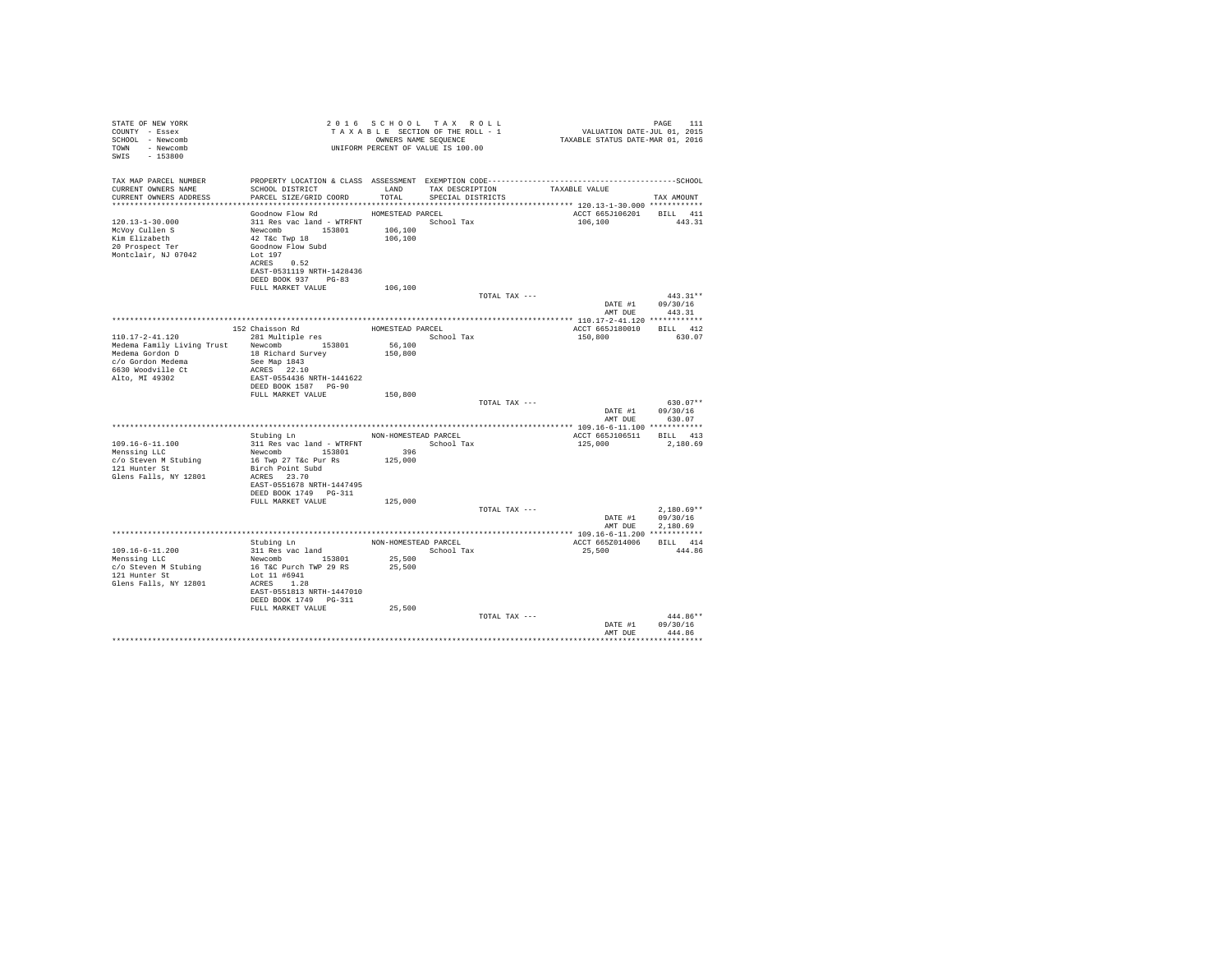| STATE OF NEW YORK<br>COUNTY - Essex<br>SCHOOL - Newcomb<br>TOWN - Newcomb<br>SWIS - 153800              | T A X A B B B B ANNE SEQUENCE<br>UNIFORM PERCENT OF VALUE IS 100.00                                                                                                                                    | 2016 SCHOOL TAX ROLL<br>TAXABLE SECTION OF THE ROLL - 1<br>OWNERS NAME SEQUENCE |                                           |               | PAGE 112<br>VALUATION DATE-JUL 01, 2015<br>TAXABLE STATUS DATE-MAR 01, 2016 |                                              |
|---------------------------------------------------------------------------------------------------------|--------------------------------------------------------------------------------------------------------------------------------------------------------------------------------------------------------|---------------------------------------------------------------------------------|-------------------------------------------|---------------|-----------------------------------------------------------------------------|----------------------------------------------|
| TAX MAP PARCEL NUMBER<br>CURRENT OWNERS NAME<br>CURRENT OWNERS ADDRESS                                  | PROPERTY LOCATION & CLASS ASSESSMENT EXEMPTION CODE-----------------------------------SCHOOL<br>SCHOOL DISTRICT<br>PARCEL SIZE/GRID COORD                                                              | TOTAL                                                                           | LAND TAX DESCRIPTION<br>SPECIAL DISTRICTS |               | TAXABLE VALUE                                                               | TAX AMOUNT                                   |
| 109.16-6-11.300<br>Menssing LLC<br>c/o Steven M Stubing<br>121 Hunter St<br>Glens Falls, NY 12801       | Stubing Ln<br>311 Res vac land<br>Newcomb<br>16 T&C Purch TWP 29<br>Lot 10 #6941<br>ACRES 1.10<br>EAST-0551775 NRTH-1446663<br>DEED BOOK 1749    PG-311<br>FULL MARKET VALUE                           | NON-HOMESTEAD PARCEL<br>School Tax<br>25,300<br>25,300<br>25,300                |                                           |               | ACCT 665Z014007 BILL 415<br>25,300                                          | 441.37                                       |
|                                                                                                         |                                                                                                                                                                                                        |                                                                                 |                                           | TOTAL TAX --- | DATE #1 09/30/16<br>AMT DUE                                                 | $441.37**$<br>441.37                         |
| $109.16 - 6 - 11.400$<br>Menssing LLC<br>c/o Steven M Stubing<br>121 Hunter St<br>Glens Falls, NY 12801 | Stubing Ln<br>311 Res vac land - WTRFNT                 School Tax<br>Newcomb 153801<br>16 T&C Purch TWP 29 RS<br>Lot 10 #6941<br>ACRES 0.30<br>EAST-0551506 NRTH-1446897<br>DEED BOOK 1749 PG-311     | NON-HOMESTEAD PARCEL<br>85,100<br>85,100                                        |                                           |               | ACCT 665Z014008 BILL 416<br>85,100 1,484.61                                 |                                              |
|                                                                                                         | FULL MARKET VALUE                                                                                                                                                                                      | 85,100                                                                          |                                           | TOTAL TAX --- | DATE #1<br>AMT DUE                                                          | $1.484.61**$<br>09/30/16<br>1,484.61         |
| $110. - 1 - 10.100$<br>Menssing LLC<br>c/o Steven M Stubing<br>121 Hunter St<br>Glens Falls, NY 12801   | NYS Route 28N<br>311 Res vac land<br>Newcomb 153801<br>17 Richards<br>ACRES 30.60<br>EAST-0552481 NRTH-1446302                                                                                         | NON-HOMESTEAD PARCEL<br>48,500<br>48,500                                        | School Tax                                |               | ACCT 665J106508<br>48,500                                                   | BILL 417<br>846.11                           |
|                                                                                                         | FULL MARKET VALUE                                                                                                                                                                                      | 48,500                                                                          |                                           | TOTAL TAX --- | DATE #1 09/30/16                                                            | $846.11**$<br>AMT DUE 846.11                 |
| 120.17-2-41.000<br>Metzgar Mitchell S<br>470 Locke Rd<br>Groton, NY 13073                               | Goodnow Flow Rd MOMESTEAD PARCEL<br>311 Res vac land - WTRFNT<br>Newcomb 153801<br>42 T&C Twp 18<br>Goodnow Flow Subd<br>Lot 62<br>ACRES 0.20<br>EAST-0532589 NRTH-1426644<br>DEED BOOK 1036    PG-253 | 6,400<br>6.400                                                                  | School Tax                                |               | ACCT 665J103915 BILL 418<br>6,400                                           | 26.74                                        |
|                                                                                                         | FULL MARKET VALUE                                                                                                                                                                                      | 6,400                                                                           |                                           | TOTAL TAX --- | DATE #1<br>AMT DUE                                                          | $26.74**$<br>09/30/16<br>26.74<br>********** |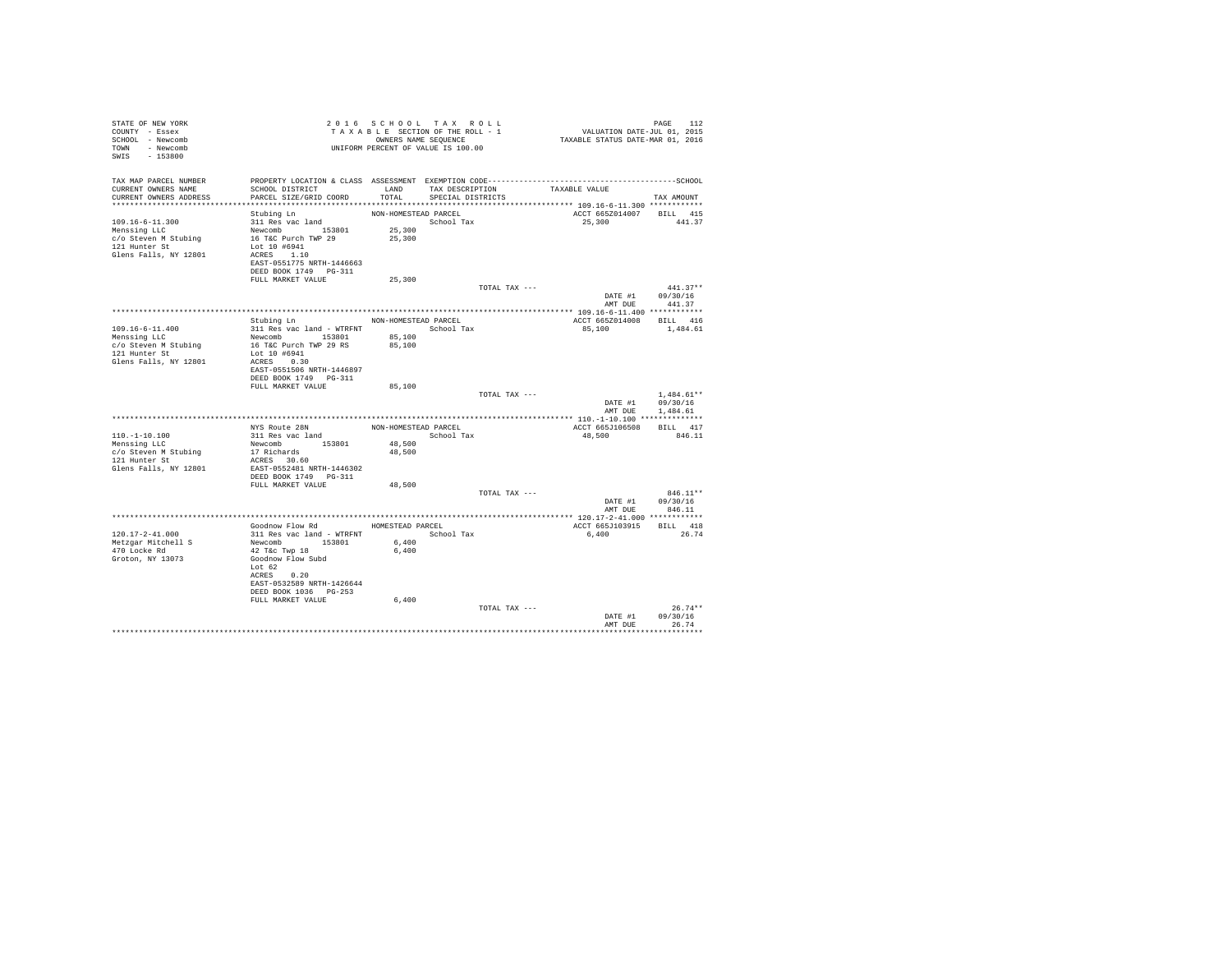| STATE OF NEW YORK<br>COUNTY - Essex<br>SCHOOL - Newcomb<br>- Newcomb<br>TOWN<br>SWIS<br>$-153800$ |                                                     | OWNERS NAME SEOUENCE | 2016 SCHOOL TAX ROLL<br>TAXABLE SECTION OF THE ROLL - 1<br>UNIFORM PERCENT OF VALUE IS 100.00 | VALUATION DATE-JUL 01, 2015<br>TAXABLE STATUS DATE-MAR 01, 2016 | PAGE<br>113  |
|---------------------------------------------------------------------------------------------------|-----------------------------------------------------|----------------------|-----------------------------------------------------------------------------------------------|-----------------------------------------------------------------|--------------|
| TAX MAP PARCEL NUMBER                                                                             |                                                     |                      | PROPERTY LOCATION & CLASS ASSESSMENT EXEMPTION CODE-----------------------------------SCHOOL  |                                                                 |              |
| CURRENT OWNERS NAME                                                                               | SCHOOL DISTRICT                                     | LAND                 | TAX DESCRIPTION                                                                               | TAXABLE VALUE                                                   |              |
| CURRENT OWNERS ADDRESS                                                                            | PARCEL SIZE/GRID COORD                              | TOTAL.               | SPECIAL DISTRICTS                                                                             |                                                                 | TAX AMOUNT   |
|                                                                                                   | 1442 Goodnow Flow Rd                                | HOMESTEAD PARCEL     |                                                                                               | ACCT 665J104001                                                 | BILL 419     |
| $120.17 - 2 - 42.000$                                                                             | 210 1 Family Res - WTRFNT                           |                      | School Tax                                                                                    | 174,000                                                         | 727.01       |
| Metzgar Mitchell S                                                                                | Newcomb<br>153801                                   | 137,700              |                                                                                               |                                                                 |              |
| 470 Locke Rd                                                                                      | $42$ T&c Twp $18$                                   | 174,000              |                                                                                               |                                                                 |              |
| Groton, NY 13073                                                                                  | Goodnow Flow Subd                                   |                      |                                                                                               |                                                                 |              |
|                                                                                                   | Lot 61 1.3Ac<br>ACRES<br>1.60                       |                      |                                                                                               |                                                                 |              |
|                                                                                                   | EAST-0532701 NRTH-1426655                           |                      |                                                                                               |                                                                 |              |
|                                                                                                   | DEED BOOK 1036 PG-253                               |                      |                                                                                               |                                                                 |              |
|                                                                                                   | FULL MARKET VALUE                                   | 174,000              |                                                                                               |                                                                 |              |
|                                                                                                   |                                                     |                      | TOTAL TAX ---                                                                                 |                                                                 | $727.01**$   |
|                                                                                                   |                                                     |                      |                                                                                               | DATE #1                                                         | 09/30/16     |
|                                                                                                   |                                                     |                      |                                                                                               | AMT DUE                                                         | 727.01       |
|                                                                                                   | 5768 NYS Route 28N                                  | HOMESTEAD PARCEL     |                                                                                               | ACCT 665J103711                                                 | BILL 420     |
| $109.15 - 1 - 23.110$                                                                             | 210 1 Family Res - WTRFNT                           |                      | RES. STAR 41854                                                                               |                                                                 | 30,000       |
| Miga Family Trust                                                                                 | Newcomb<br>153801                                   |                      | 109,000 School Tax                                                                            | 343,500                                                         | 1,435.21     |
| Miga Lorraine R                                                                                   | 3 Ords Patent                                       | 343,500              |                                                                                               |                                                                 |              |
| PO Box 291                                                                                        | Also 1142/90                                        |                      |                                                                                               |                                                                 |              |
| Newcomb, NY 12852                                                                                 | ACRES<br>4.60<br>EAST-0542872 NRTH-1446303          |                      |                                                                                               |                                                                 |              |
|                                                                                                   | DEED BOOK 1768 PG-201                               |                      |                                                                                               |                                                                 |              |
|                                                                                                   | FULL MARKET VALUE                                   | 343,500              |                                                                                               |                                                                 |              |
|                                                                                                   |                                                     |                      | TOTAL TAX ---                                                                                 |                                                                 | $1.362.21**$ |
|                                                                                                   |                                                     |                      |                                                                                               | DATE #1                                                         | 09/30/16     |
|                                                                                                   |                                                     |                      |                                                                                               | AMT DUE                                                         | 1.362.21     |
|                                                                                                   | 1418 Goodnow Flow Rd                                | HOMESTEAD PARCEL     |                                                                                               | ACCT 665J106806                                                 | BILL 421     |
| $120.17 - 2 - 46.000$                                                                             | 210 1 Family Res - WTRFNT                           |                      | School Tax                                                                                    | 247,400                                                         | 1,033.69     |
| Milcarek Mark L                                                                                   | 153801<br>Newcomb                                   | 169,200              |                                                                                               |                                                                 |              |
| Tumminello Joanne T                                                                               | 42 T&c Twp 18                                       | 247.400              |                                                                                               |                                                                 |              |
| 7770 W Bergen Rd                                                                                  | Goodnow Flow Subd                                   |                      |                                                                                               |                                                                 |              |
| Bergen, NY 14416                                                                                  | Lot 57                                              |                      |                                                                                               |                                                                 |              |
|                                                                                                   | ACRES 1.33 BANK NBTOFN<br>EAST-0533169 NRTH-1427068 |                      |                                                                                               |                                                                 |              |
|                                                                                                   | DEED BOOK 1789 PG-311                               |                      |                                                                                               |                                                                 |              |
|                                                                                                   | FULL MARKET VALUE                                   | 247,400              |                                                                                               |                                                                 |              |
|                                                                                                   |                                                     |                      | TOTAL TAX ---                                                                                 |                                                                 | $1,033.69**$ |
|                                                                                                   |                                                     |                      |                                                                                               | DATE #1                                                         | 09/30/16     |
|                                                                                                   |                                                     |                      |                                                                                               | AMT DUE                                                         | 1,033.69     |
|                                                                                                   |                                                     |                      |                                                                                               |                                                                 |              |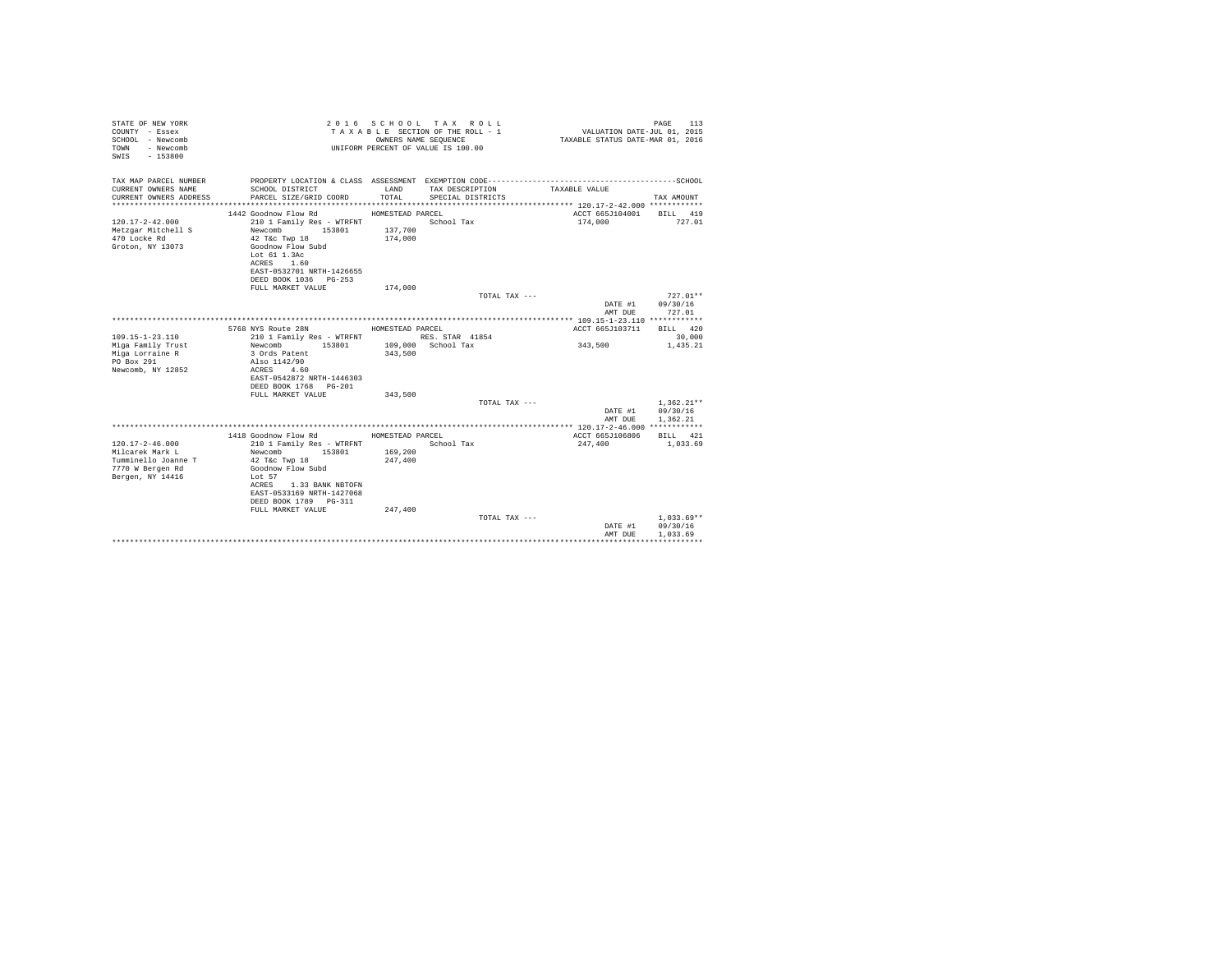| STATE OF NEW YORK<br>COUNTY - Essex<br>SCHOOL - Newcomb<br>- Newcomb<br>TOWN<br>$-153800$<br>SWIS |                                       | OWNERS NAME SEQUENCE | 2016 SCHOOL TAX ROLL<br>TAXABLE SECTION OF THE ROLL - 1<br>UNIFORM PERCENT OF VALUE IS 100.00 | VALUATION DATE-JUL 01, 2015<br>TAXABLE STATUS DATE-MAR 01, 2016 | PAGE<br>114 |
|---------------------------------------------------------------------------------------------------|---------------------------------------|----------------------|-----------------------------------------------------------------------------------------------|-----------------------------------------------------------------|-------------|
| TAX MAP PARCEL NUMBER                                                                             |                                       |                      |                                                                                               |                                                                 |             |
| CURRENT OWNERS NAME                                                                               | SCHOOL DISTRICT                       | LAND                 | TAX DESCRIPTION                                                                               | TAXABLE VALUE                                                   |             |
| CURRENT OWNERS ADDRESS                                                                            | PARCEL SIZE/GRID COORD                | TOTAL.               | SPECIAL DISTRICTS                                                                             |                                                                 | TAX AMOUNT  |
|                                                                                                   |                                       |                      |                                                                                               |                                                                 |             |
|                                                                                                   | 127 Chaisson Rd                       | HOMESTEAD PARCEL     |                                                                                               | ACCT 665J105105                                                 | BILL 422    |
| $110.17 - 2 - 50.100$                                                                             | 270 Mfg housing                       |                      | School Tax                                                                                    | 83,700                                                          | 349.71      |
| Miller John J                                                                                     | 153801<br>Newcomb                     | 45,900               |                                                                                               |                                                                 |             |
| Fragassi Catherine J                                                                              | 18 Richards Survey                    | 83,700               |                                                                                               |                                                                 |             |
| PO Box 5                                                                                          | 1639/86-Life Estate to                |                      |                                                                                               |                                                                 |             |
| Newcomb, NY 12852                                                                                 | James A Miller                        |                      |                                                                                               |                                                                 |             |
|                                                                                                   | ACRES 15.30                           |                      |                                                                                               |                                                                 |             |
|                                                                                                   | EAST-0554746 NRTH-1442476             |                      |                                                                                               |                                                                 |             |
|                                                                                                   | DEED BOOK 1639 PG-86                  |                      |                                                                                               |                                                                 |             |
|                                                                                                   | FULL MARKET VALUE                     | 83,700               |                                                                                               |                                                                 |             |
|                                                                                                   |                                       |                      | TOTAL TAX ---                                                                                 |                                                                 | $349.71**$  |
|                                                                                                   |                                       |                      |                                                                                               | DATE #1                                                         | 09/30/16    |
|                                                                                                   |                                       |                      |                                                                                               | AMT DUE                                                         | 349.71      |
|                                                                                                   | 92 Marcy Ln                           | HOMESTEAD PARCEL     |                                                                                               | ACCT 665J104711                                                 | BILL 423    |
| $110.17 - 2 - 21.000$                                                                             | 210 1 Family Res                      |                      | AGED ALL 41800                                                                                |                                                                 | 90,000      |
| Miller Mark D                                                                                     | Newcomb<br>153801                     |                      | 31,900 SR STAR 41834                                                                          |                                                                 | 65,300      |
| Miller Laura J                                                                                    | Pt 19 Richards Survey                 |                      | 180.000 School Tax                                                                            | 90,000                                                          | 376.04      |
| 92 Marcy Ln                                                                                       | 1635/281 Life Use to                  |                      |                                                                                               |                                                                 |             |
| Newcomb, NY 12852                                                                                 | Pauline Miller                        |                      |                                                                                               |                                                                 |             |
|                                                                                                   | 0.74 BANK WFARGO<br>ACRES             |                      |                                                                                               |                                                                 |             |
|                                                                                                   | EAST-0557772 NRTH-1443077             |                      |                                                                                               |                                                                 |             |
|                                                                                                   | DEED BOOK 1634 PG-281                 |                      |                                                                                               |                                                                 |             |
|                                                                                                   | FULL MARKET VALUE                     | 180,000              |                                                                                               |                                                                 |             |
|                                                                                                   |                                       |                      | TOTAL TAX $---$                                                                               |                                                                 | $225.04**$  |
|                                                                                                   |                                       |                      |                                                                                               | DATE #1                                                         | 09/30/16    |
|                                                                                                   |                                       |                      |                                                                                               | AMT DUE                                                         | 225.04      |
|                                                                                                   |                                       |                      |                                                                                               |                                                                 |             |
| $110.13 - 1 - 8.000$                                                                              | 5251 NYS Route 28N                    | HOMESTEAD PARCEL     | School Tax                                                                                    | ACCT 665J101314<br>85,300                                       | BILL 424    |
| Millham Carol A                                                                                   | 210 1 Family Res<br>Newcomb<br>153801 | 30,200               |                                                                                               |                                                                 | 356.40      |
| Farrell Teresa                                                                                    | Pt 18 & Richards Survey               | 85,300               |                                                                                               |                                                                 |             |
| c/o Richard Drosdowich Jr ACRES 0.60                                                              |                                       |                      |                                                                                               |                                                                 |             |
| 10 Mountain View Pl N                                                                             | EAST-0554425 NRTH-1444967             |                      |                                                                                               |                                                                 |             |
| New Paltz, NY 12561                                                                               | DEED BOOK 1643 PG-121                 |                      |                                                                                               |                                                                 |             |
|                                                                                                   | FULL MARKET VALUE                     | 85,300               |                                                                                               |                                                                 |             |
|                                                                                                   |                                       |                      | TOTAL TAX ---                                                                                 |                                                                 | $356.40**$  |
|                                                                                                   |                                       |                      |                                                                                               | DATE #1                                                         | 09/30/16    |
|                                                                                                   |                                       |                      |                                                                                               | AMT DUE                                                         | 356.40      |
|                                                                                                   |                                       |                      |                                                                                               |                                                                 |             |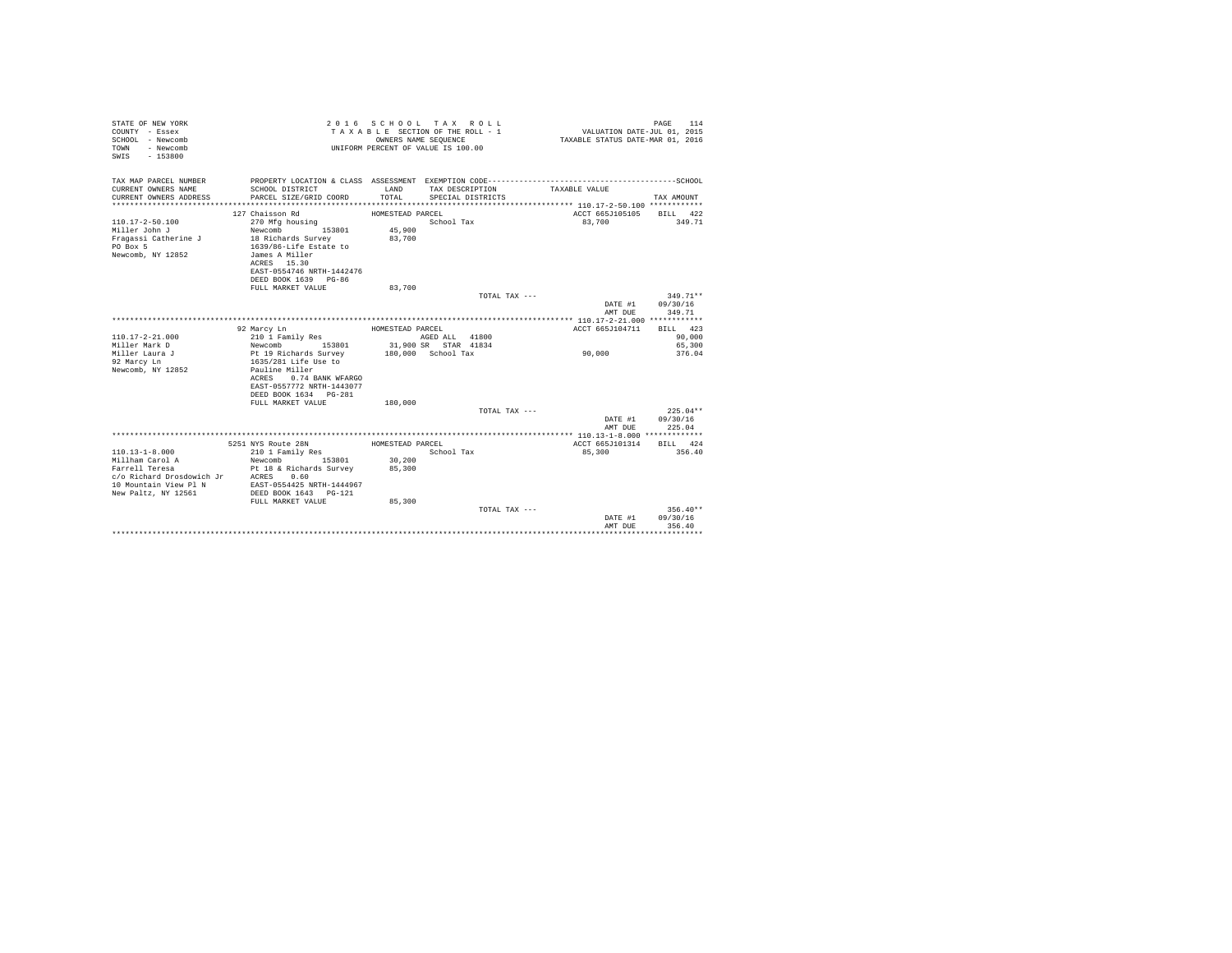| STATE OF NEW YORK<br>COUNTY - Essex<br>SCHOOL - Newcomb<br>TOWN - Newcomb<br>SWIS - 153800 | T A X A B B B B B B B SEQUENCE<br>UNIFORM PERCENT OF VALUE IS 100.00 |                  | 2016 SCHOOL TAX ROLL<br>TAXABLE SECTION OF THE ROLL - 1<br>OWNERS NAME SEQUENCE | PAGE 115<br>VALUATION DATE-JUL 01, 2015<br>TAXABLE STATUS DATE-MAR 01, 2016 |                                    |
|--------------------------------------------------------------------------------------------|----------------------------------------------------------------------|------------------|---------------------------------------------------------------------------------|-----------------------------------------------------------------------------|------------------------------------|
| TAX MAP PARCEL NUMBER<br>CURRENT OWNERS NAME                                               | SCHOOL DISTRICT                                                      |                  | LAND TAX DESCRIPTION TAXABLE VALUE                                              |                                                                             |                                    |
| CURRENT OWNERS ADDRESS                                                                     | PARCEL SIZE/GRID COORD                                               |                  | TOTAL SPECIAL DISTRICTS                                                         |                                                                             | TAX AMOUNT                         |
|                                                                                            | 32 Pine Tree Rd                                                      | HOMESTEAD PARCEL |                                                                                 | ACCT 665J103603 BILL 425                                                    |                                    |
| 109.15-1-27.100                                                                            | 210 1 Family Res                                                     |                  | SR STAR 41834                                                                   |                                                                             | 65,300                             |
| Mills Frank P                                                                              |                                                                      |                  | 34,100 School Tax                                                               | 155,000                                                                     | 647.62                             |
| Mills Suzanne P                                                                            |                                                                      | 155,000          |                                                                                 |                                                                             |                                    |
| 32 Pine Tree Rd<br>Newcomb, NY 12852                                                       | Newcomb 153801<br>4 Ords Patent<br>2016 BAR Decision<br>ACRES 1.10   |                  |                                                                                 |                                                                             |                                    |
|                                                                                            | EAST-0543361 NRTH-1445977<br>DEED BOOK 1110 PG-261                   |                  |                                                                                 |                                                                             |                                    |
|                                                                                            | FULL MARKET VALUE                                                    | 155,000          |                                                                                 |                                                                             |                                    |
|                                                                                            |                                                                      |                  | TOTAL TAX ---                                                                   |                                                                             | $496.62**$                         |
|                                                                                            |                                                                      |                  |                                                                                 |                                                                             | DATE #1 09/30/16<br>AMT DUE 496.62 |
|                                                                                            |                                                                      |                  |                                                                                 |                                                                             |                                    |
|                                                                                            | 5617 NYS Route 28N HOMESTEAD PARCEL<br>220 2 Family Res RES. STAR    |                  |                                                                                 | ACCT 665J104712 BILL 426                                                    |                                    |
| $109.16 - 5 - 7.000$                                                                       |                                                                      |                  | RES. STAR 41854                                                                 |                                                                             | 30,000                             |
| Miner Mark J                                                                               | Newcomb 153801                                                       |                  | 37,700 School Tax                                                               | 68,600                                                                      | 286.62                             |
| 5617 St Rte 28N<br>Newcomb, NY 12852                                                       | 10 Richards Survey<br>ACRES 4.70                                     | 68,600           |                                                                                 |                                                                             |                                    |
|                                                                                            | EAST-0546459 NRTH-1446291                                            |                  |                                                                                 |                                                                             |                                    |
|                                                                                            | DEED BOOK 669 PG-50                                                  |                  |                                                                                 |                                                                             |                                    |
|                                                                                            | FULL MARKET VALUE                                                    | 68,600           |                                                                                 |                                                                             |                                    |
|                                                                                            |                                                                      |                  | TOTAL TAX ---                                                                   |                                                                             | $213.62**$<br>DATE #1 09/30/16     |
|                                                                                            |                                                                      |                  |                                                                                 | AMT DUE                                                                     | 213.62                             |
|                                                                                            |                                                                      |                  |                                                                                 |                                                                             |                                    |
|                                                                                            | 147 Marcy Ln                                                         | HOMESTEAD PARCEL |                                                                                 | ACCT 665J105706 BILL 427                                                    |                                    |
| 110.17-3-4.000<br>Minke Laurinda B                                                         | 210 1 Family Res<br>Newcomb 153801 29,000                            |                  | School Tax                                                                      | 114,600                                                                     | 478.82                             |
| 147 Marcy Ln                                                                               | Pt 6 Thorns Survey                                                   | 114,600          |                                                                                 |                                                                             |                                    |
| Newcomb, NY 12852                                                                          | ACRES 0.50                                                           |                  |                                                                                 |                                                                             |                                    |
|                                                                                            | EAST-0557461 NRTH-1442048                                            |                  |                                                                                 |                                                                             |                                    |
|                                                                                            | DEED BOOK 1711    PG-237<br>FULL MARKET VALUE                        | 114,600          |                                                                                 |                                                                             |                                    |
|                                                                                            |                                                                      |                  | TOTAL TAX ---                                                                   |                                                                             | $478.82**$                         |
|                                                                                            |                                                                      |                  |                                                                                 |                                                                             | DATE #1 09/30/16                   |
|                                                                                            |                                                                      |                  |                                                                                 |                                                                             | AMT DUE 478.82                     |
|                                                                                            | 1178 Goodnow Flow Rd MOMESTEAD PARCEL                                |                  |                                                                                 | ACCT 665J104713 BILL 428                                                    |                                    |
| 120.18-2-46.000                                                                            | 260 Seasonal res - WTRFNT <a></a> School Tax                         |                  |                                                                                 | 165,900                                                                     | 693.16                             |
|                                                                                            | Molitor Frank J Trust Mewcomb 153801 105,700                         |                  |                                                                                 |                                                                             |                                    |
| PO Box 843                                                                                 | 46 T&C Twp 18                                                        | 165,900          |                                                                                 |                                                                             |                                    |
| Cedar Key, FL 32625                                                                        | Goodnow Flow Subd<br>Lot 4                                           |                  |                                                                                 |                                                                             |                                    |
|                                                                                            | ACRES 0.50                                                           |                  |                                                                                 |                                                                             |                                    |
|                                                                                            | EAST-0538380 NRTH-1425806                                            |                  |                                                                                 |                                                                             |                                    |
|                                                                                            | DEED BOOK 1106 PG-73                                                 |                  |                                                                                 |                                                                             |                                    |
|                                                                                            | FULL MARKET VALUE                                                    | 165,900          | TOTAL TAX ---                                                                   |                                                                             | 693.16**                           |
|                                                                                            |                                                                      |                  |                                                                                 | DATE #1                                                                     | 09/30/16                           |
|                                                                                            |                                                                      |                  |                                                                                 | AMT DUE                                                                     | 693.16                             |
|                                                                                            |                                                                      |                  |                                                                                 |                                                                             |                                    |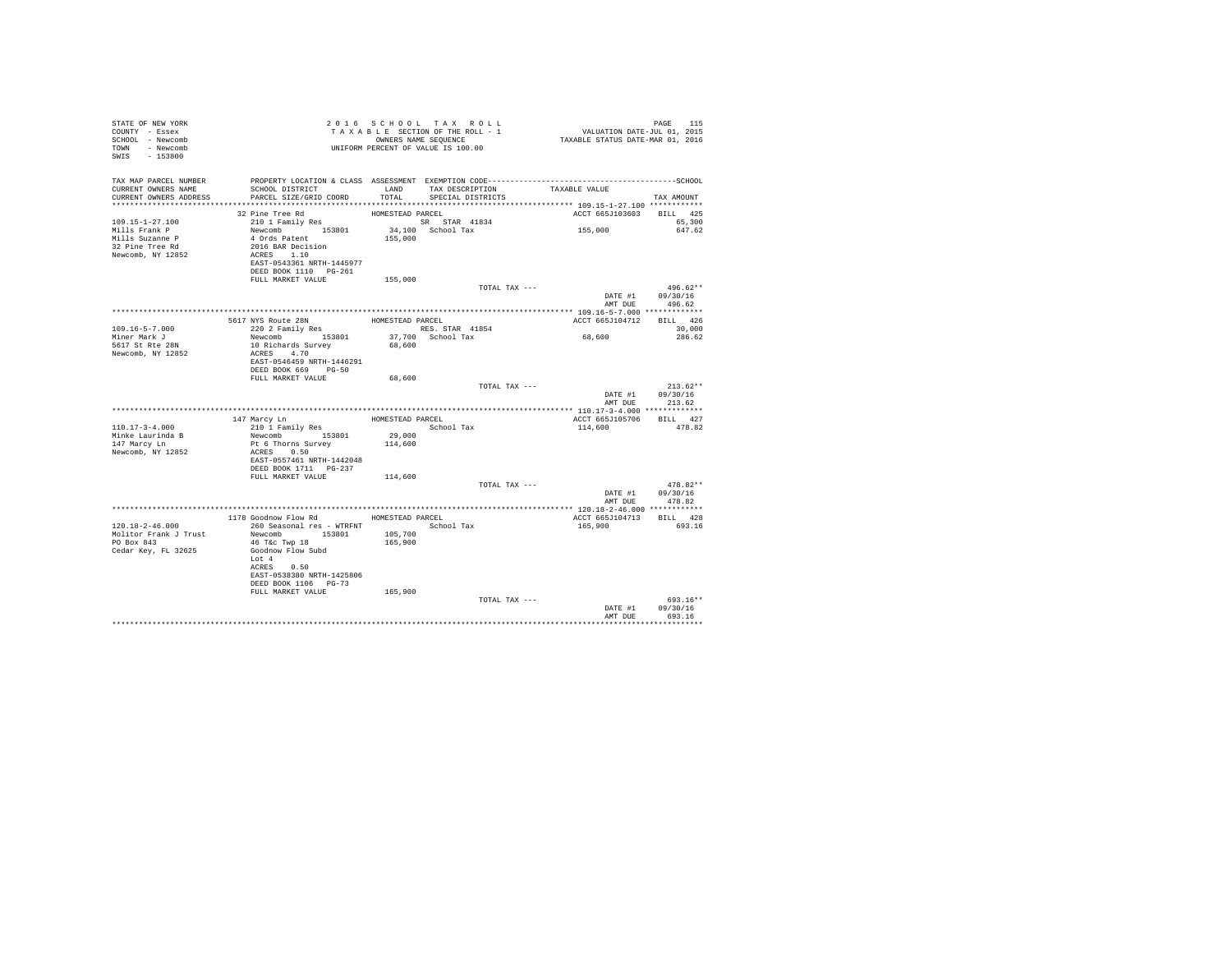| STATE OF NEW YORK<br>COUNTY - Essex<br>SCHOOL - Newcomb<br>TOWN - Newcomb<br>SWIS - 153800 |                                                                                                                                                               |                      | 2016 SCHOOL TAX ROLL<br>TAXABLE SECTION OF THE ROLL - 1<br>OWNERS NAME SEOUENCE<br>UNIFORM PERCENT OF VALUE IS 100.00 |               | VALUATION DATE-JUL 01, 2015<br>TAXABLE STATUS DATE-MAR 01, 2016 | PAGE<br>116                      |  |
|--------------------------------------------------------------------------------------------|---------------------------------------------------------------------------------------------------------------------------------------------------------------|----------------------|-----------------------------------------------------------------------------------------------------------------------|---------------|-----------------------------------------------------------------|----------------------------------|--|
| TAX MAP PARCEL NUMBER<br>CURRENT OWNERS NAME<br>CURRENT OWNERS ADDRESS                     | PROPERTY LOCATION & CLASS ASSESSMENT EXEMPTION CODE-----------------------------------SCHOOL<br>SCHOOL DISTRICT<br>PARCEL SIZE/GRID COORD                     | LAND<br>TOTAL        | TAX DESCRIPTION<br>SPECIAL DISTRICTS                                                                                  |               | TAXABLE VALUE                                                   | TAX AMOUNT                       |  |
|                                                                                            | 12 Pine Tree Rd                                                                                                                                               | HOMESTEAD PARCEL     |                                                                                                                       |               | ACCT 665Z003002 BILL 429                                        |                                  |  |
| $109.15 - 1 - 32.200$<br>Monaghan Mary E<br>12 Pine Tree Rd<br>Newcomb, NY 12852           | 210 1 Family Res - WTRFNT<br>Newcomb 153801<br>4/3 Ords/richards Sur<br>2016 BAR Decision<br>ACRES 1.10<br>EAST-0543971 NRTH-1446070<br>DEED BOOK 1329 PG-106 | 50,000<br>250,000    | School Tax                                                                                                            |               | 250,000                                                         | 1,044.55                         |  |
|                                                                                            | FULL MARKET VALUE                                                                                                                                             | 250,000              |                                                                                                                       |               |                                                                 |                                  |  |
|                                                                                            |                                                                                                                                                               |                      |                                                                                                                       | TOTAL TAX --- | DATE #1                                                         | $1.044.55**$<br>09/30/16         |  |
|                                                                                            |                                                                                                                                                               |                      |                                                                                                                       |               | AMT DUE                                                         | 1,044.55                         |  |
|                                                                                            |                                                                                                                                                               |                      |                                                                                                                       |               |                                                                 |                                  |  |
|                                                                                            | 47 Chaisson Rd                                                                                                                                                | HOMESTEAD PARCEL     |                                                                                                                       |               | ACCT 665J106907                                                 | BILL 430                         |  |
| $110.17 - 2 - 4.000$                                                                       | 210 1 Family Res                                                                                                                                              |                      | School Tax                                                                                                            |               | 95,200                                                          | 397.76                           |  |
| Monroe Janice L                                                                            | Newcomb 153801                                                                                                                                                | 25,000               |                                                                                                                       |               |                                                                 |                                  |  |
| Eurich Sharon A                                                                            | Pt 18 Richards Survey                                                                                                                                         | 95,200               |                                                                                                                       |               |                                                                 |                                  |  |
| PO Box 6                                                                                   | Life Use Robert Monroe                                                                                                                                        |                      |                                                                                                                       |               |                                                                 |                                  |  |
| Newcomb, NY 12852                                                                          | By 1197/281<br>ACRES 0.30<br>EAST-0554434 NRTH-1443911                                                                                                        |                      |                                                                                                                       |               |                                                                 |                                  |  |
|                                                                                            | DEED BOOK 1485 PG-150                                                                                                                                         |                      |                                                                                                                       |               |                                                                 |                                  |  |
|                                                                                            | FULL MARKET VALUE                                                                                                                                             | 95,200               |                                                                                                                       |               |                                                                 |                                  |  |
|                                                                                            |                                                                                                                                                               |                      |                                                                                                                       | TOTAL TAX --- | DATE #1<br>AMT DUE                                              | $397.76**$<br>09/30/16<br>397.76 |  |
|                                                                                            |                                                                                                                                                               |                      |                                                                                                                       |               |                                                                 |                                  |  |
|                                                                                            | NYS Route 28N<br>312 Vac w/imprv<br>5534 NYS Route 28N                                                                                                        | NON-HOMESTEAD PARCEL |                                                                                                                       |               | ACCT 665Z000002                                                 | BILL 431                         |  |
| $109.16 - 2 - 15.200$                                                                      |                                                                                                                                                               |                      | School Tax                                                                                                            |               | 38,600                                                          | 673.40                           |  |
| Montanye Fuels Inc                                                                         | Newcomb 153801                                                                                                                                                | 31,600               |                                                                                                                       |               |                                                                 |                                  |  |
| NYS Rte 28N                                                                                | 10 T&c Twp 27 Rs                                                                                                                                              | 38,600               |                                                                                                                       |               |                                                                 |                                  |  |
| Newcomb, NY 12852                                                                          | ACRES 0.72<br>EAST-0548058 NRTH-1447360<br>DEED BOOK 1209 PG-65                                                                                               |                      |                                                                                                                       |               |                                                                 |                                  |  |
|                                                                                            | FULL MARKET VALUE                                                                                                                                             | 38,600               |                                                                                                                       |               |                                                                 |                                  |  |
|                                                                                            |                                                                                                                                                               |                      |                                                                                                                       | TOTAL TAX --- |                                                                 | $673.40**$                       |  |
|                                                                                            |                                                                                                                                                               |                      |                                                                                                                       |               | DATE #1                                                         | 09/30/16                         |  |
|                                                                                            |                                                                                                                                                               |                      |                                                                                                                       |               | AMT DUE                                                         | 673.40                           |  |
|                                                                                            |                                                                                                                                                               |                      |                                                                                                                       |               |                                                                 |                                  |  |
|                                                                                            | NYS Route 28N                                                                                                                                                 | NON-HOMESTEAD PARCEL |                                                                                                                       |               | ACCT 665J104803                                                 | BILL 432                         |  |
| $110.13 - 1 - 10.000$                                                                      | 311 Res vac land                                                                                                                                              |                      | School Tax                                                                                                            |               | 200                                                             | 3.49                             |  |
| Montanye Peter J                                                                           | Newcomb 153801                                                                                                                                                | 200                  |                                                                                                                       |               |                                                                 |                                  |  |
| Montanye Mark T                                                                            | Pt 18 & Richards Survey                                                                                                                                       | 200                  |                                                                                                                       |               |                                                                 |                                  |  |
| c/o James Montanye                                                                         | ACRES 0.20                                                                                                                                                    |                      |                                                                                                                       |               |                                                                 |                                  |  |
| 5264 State Rt 28N<br>PO Box 304                                                            | EAST-0554217 NRTH-1445061                                                                                                                                     |                      |                                                                                                                       |               |                                                                 |                                  |  |
| Newcomb, NY 12852                                                                          | DEED BOOK 1685 PG-58<br>FULL MARKET VALUE                                                                                                                     | 200                  |                                                                                                                       |               |                                                                 |                                  |  |
|                                                                                            |                                                                                                                                                               |                      |                                                                                                                       | TOTAL TAX --- |                                                                 | $3.49**$                         |  |
|                                                                                            |                                                                                                                                                               |                      |                                                                                                                       |               | DATE #1                                                         | 09/30/16                         |  |
|                                                                                            |                                                                                                                                                               |                      |                                                                                                                       |               | AMT DUR                                                         | 3.49                             |  |
|                                                                                            |                                                                                                                                                               |                      |                                                                                                                       |               |                                                                 | .                                |  |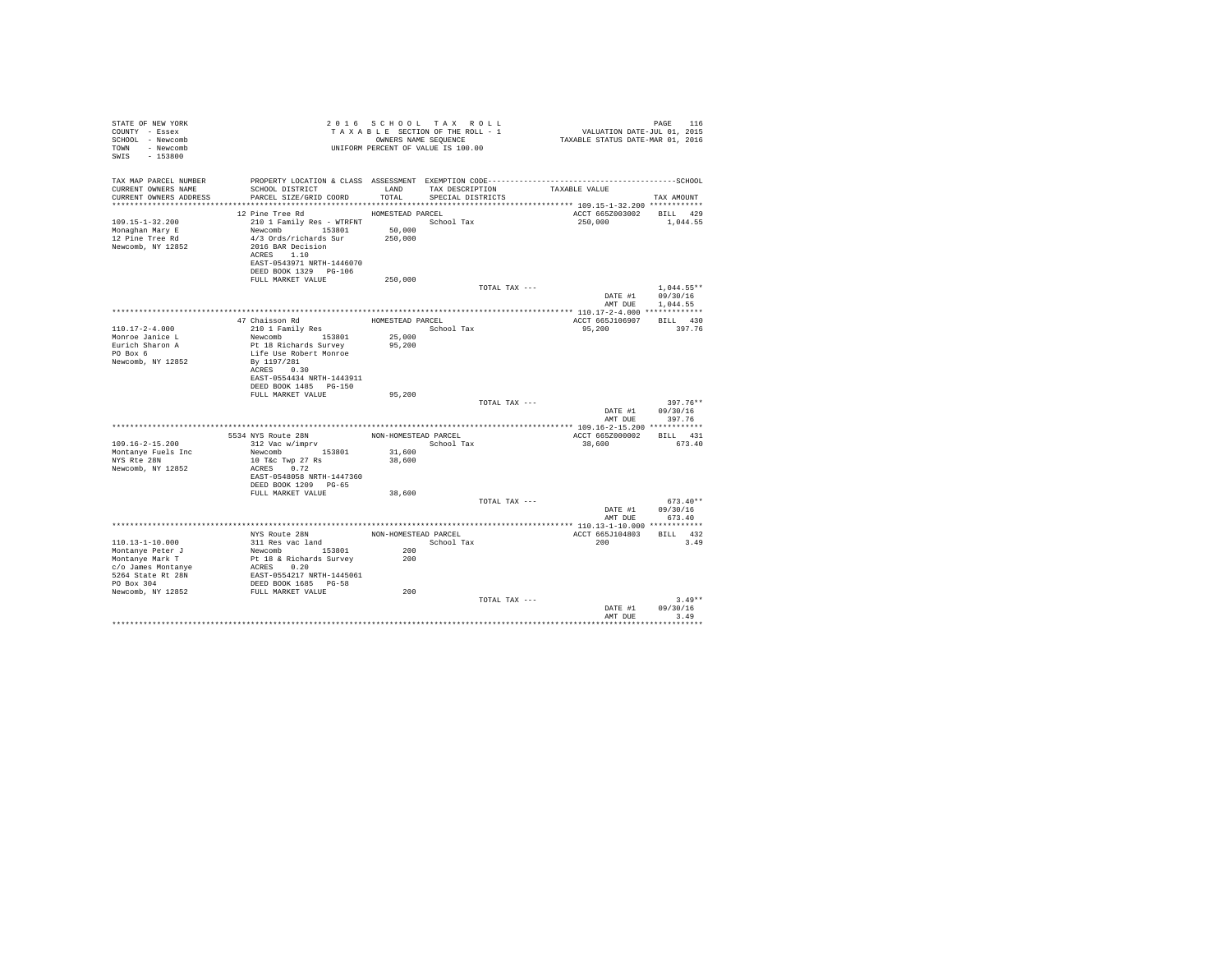| STATE OF NEW YORK<br>COUNTY - Essex<br>SCHOOL - Newcomb<br>- Newcomb<br>TOWN<br>$-153800$<br>SWIS                                          |                                                                                                                                                                 |                                          | 2016 SCHOOL TAX ROLL<br>TAXABLE SECTION OF THE ROLL - 1<br>OWNERS NAME SEOUENCE<br>UNIFORM PERCENT OF VALUE IS 100.00 | PAGE 117<br>101, VALUATION DATE-JUL 01<br>2016 TAXABLE STATUS DATE-MAR | PAGE<br>117                      |
|--------------------------------------------------------------------------------------------------------------------------------------------|-----------------------------------------------------------------------------------------------------------------------------------------------------------------|------------------------------------------|-----------------------------------------------------------------------------------------------------------------------|------------------------------------------------------------------------|----------------------------------|
| TAX MAP PARCEL NUMBER<br>CURRENT OWNERS NAME<br>CURRENT OWNERS ADDRESS                                                                     | SCHOOL DISTRICT<br>PARCEL SIZE/GRID COORD                                                                                                                       | LAND<br>TOTAL                            | TAX DESCRIPTION<br>SPECIAL DISTRICTS                                                                                  | TAXABLE VALUE                                                          | TAX AMOUNT                       |
| $110.13 - 13 - 2.000$<br>Montanye Peter J<br>Montanye Mark T<br>c/o James Montanye<br>5264 State Rt 28N<br>PO Box 304<br>Newcomb, NY 12852 | 24 Montavne Wav<br>312 Vac w/imprv<br>Newcomb 153801<br>T & C PUR TWP 27 RS<br>1636/311 BLA<br>ACRES 26.22<br>EAST-0555090 NRTH-1447125<br>DEED BOOK 1685 PG-66 | NON-HOMESTEAD PARCEL<br>40,700<br>50,000 | School Tax                                                                                                            | ACCT 665J100410<br>50,000                                              | BILL 433<br>872.28               |
|                                                                                                                                            | FULL MARKET VALUE                                                                                                                                               | 50,000                                   | TOTAL TAX ---                                                                                                         | DATE #1                                                                | $872.28**$<br>09/30/16           |
|                                                                                                                                            |                                                                                                                                                                 |                                          |                                                                                                                       | AMT DUE                                                                | 872.28                           |
|                                                                                                                                            | 5264 NYS Route 28N                                                                                                                                              |                                          |                                                                                                                       |                                                                        | BILL 434                         |
| $110.13 - 13 - 11.000$                                                                                                                     | 210 1 Family Res                                                                                                                                                | HOMESTEAD PARCEL                         |                                                                                                                       | ACCT 665J104802                                                        |                                  |
| Montanye Peter J                                                                                                                           | Newcomb 153801                                                                                                                                                  |                                          | SR STAR 41834<br>46,000 School Tax                                                                                    | 175,900                                                                | 65,300<br>734.94                 |
| Montanye Mark T<br>c/o James Montanye<br>5264 State Rt 28N<br>PO Box 304<br>Newcomb, NY 12852                                              | 19/20 T & C PUR TWP 27 RS<br>1636/311 BLA/ 1685/62 L E<br>to James & Phyllis Montan<br>ACRES 12.95<br>EAST-0554536 NRTH-1445828                                 | 175,900                                  |                                                                                                                       |                                                                        |                                  |
|                                                                                                                                            | DEED BOOK 1685 PG-62                                                                                                                                            |                                          |                                                                                                                       |                                                                        |                                  |
|                                                                                                                                            | FULL MARKET VALUE                                                                                                                                               | 175,900                                  |                                                                                                                       |                                                                        |                                  |
|                                                                                                                                            |                                                                                                                                                                 |                                          | TOTAL TAX ---                                                                                                         | DATE #1<br>AMT DUE                                                     | 583.94**<br>09/30/16<br>583.94   |
|                                                                                                                                            |                                                                                                                                                                 |                                          |                                                                                                                       |                                                                        |                                  |
|                                                                                                                                            |                                                                                                                                                                 |                                          |                                                                                                                       | ACCT 665J100207                                                        | BILL 435                         |
| $110.13 - 1 - 12.000$<br>Montanye Timothy J                                                                                                | Newcomb 153801                                                                                                                                                  |                                          | RES. STAR 41854<br>30.700 School Tax                                                                                  | 100,400                                                                | 30,000<br>419.49                 |
| Montanve Linda<br>PO Box 234<br>Newcomb, NY 12852                                                                                          | Pt 17 Richards Survey<br>ACRES 0.64<br>EAST-0553732 NRTH-1445302<br>DEED BOOK 1158 PG-261                                                                       | 100,400                                  |                                                                                                                       |                                                                        |                                  |
|                                                                                                                                            | FULL MARKET VALUE                                                                                                                                               | 100,400                                  |                                                                                                                       |                                                                        |                                  |
|                                                                                                                                            |                                                                                                                                                                 |                                          | TOTAL TAX ---                                                                                                         | DATE #1<br>AMT DUE                                                     | $346.49**$<br>09/30/16<br>346.49 |
|                                                                                                                                            |                                                                                                                                                                 |                                          |                                                                                                                       |                                                                        |                                  |
|                                                                                                                                            | 99 Marcy Ln                                                                                                                                                     | HOMESTEAD PARCEL                         |                                                                                                                       | ACCT 665J100403                                                        | BILL 436                         |
| $110.17 - 3 - 13.000$                                                                                                                      | 210 1 Family Res                                                                                                                                                |                                          | RES. STAR 41854                                                                                                       |                                                                        | 30,000                           |
| Moore Linda C                                                                                                                              | Newcomb 153801                                                                                                                                                  |                                          | 30,200 School Tax                                                                                                     | 86,700                                                                 | 362.25                           |
| 99 Marcy Ln<br>Newcomb, NY 12852                                                                                                           | Pt 19 Richards Survey<br>ACRES 0.60 BANK1STARSG<br>EAST-0557492 NRTH-1442804<br>DEED BOOK 1494 PG-327<br>FULL MARKET VALUE                                      | 86,700<br>86,700                         |                                                                                                                       |                                                                        |                                  |
|                                                                                                                                            |                                                                                                                                                                 |                                          | TOTAL TAX ---                                                                                                         |                                                                        | $289.25**$                       |
|                                                                                                                                            |                                                                                                                                                                 |                                          |                                                                                                                       | DATE #1                                                                | 09/30/16                         |
|                                                                                                                                            |                                                                                                                                                                 |                                          |                                                                                                                       | AMT DUE                                                                | 289.25                           |
|                                                                                                                                            |                                                                                                                                                                 |                                          |                                                                                                                       |                                                                        |                                  |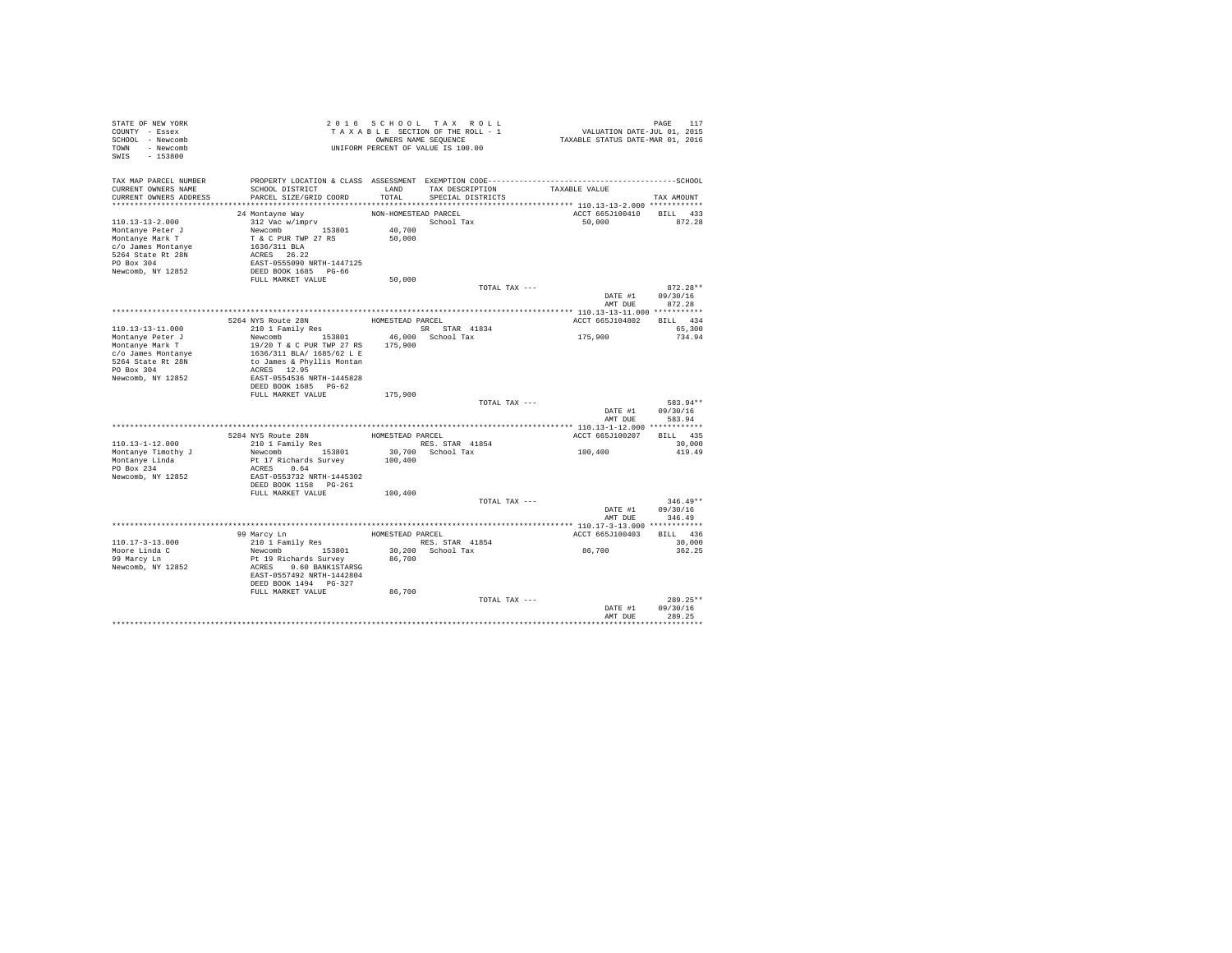| STATE OF NEW YORK<br>COUNTY - Essex<br>SCHOOL - Newcomb<br>TOWN - Newcomb<br>SWIS - 153800 |                                                                                                                                               |                  | 2016 SCHOOL TAX ROLL<br>TAXABLE SECTION OF THE ROLL - 1<br>OWNERS NAME SEQUENCE<br>UNIFORM PERCENT OF VALUE IS 100.00 | PAGE 118<br>VALUATION DATE-JUL 01, 2015<br>TAXABLE STATUS DATE-MAR 01, 2016 | PAGE<br>118                        |
|--------------------------------------------------------------------------------------------|-----------------------------------------------------------------------------------------------------------------------------------------------|------------------|-----------------------------------------------------------------------------------------------------------------------|-----------------------------------------------------------------------------|------------------------------------|
| TAX MAP PARCEL NUMBER<br>CURRENT OWNERS NAME<br>CURRENT OWNERS ADDRESS                     | SCHOOL DISTRICT<br>PARCEL SIZE/GRID COORD                                                                                                     |                  | LAND TAX DESCRIPTION<br>TOTAL SPECIAL DISTRICTS                                                                       | TAXABLE VALUE                                                               | TAX AMOUNT                         |
|                                                                                            |                                                                                                                                               |                  |                                                                                                                       |                                                                             |                                    |
| $110.17 - 2 - 33.000$<br>Moore Robert D                                                    | 140 Marcy Ln<br>210 1 Family Res                                                                                                              | HOMESTEAD PARCEL | RES. STAR 41854                                                                                                       | ACCT 665J103511 BILL 437<br>75,200                                          | 30,000<br>314.20                   |
| Moore Joan<br>140 Marcy Ln<br>Newcomb, $NY$ 12852                                          | Newcomb 153801 30,200 School Tax<br>Pt 6&7 Thorns Survey 75,200<br>ACRES 0.60 BANK CORE<br>EAST-0557127 NRTH-1442125<br>DEED BOOK 1834 PG-269 |                  |                                                                                                                       |                                                                             |                                    |
| PRIOR OWNER ON 3/01/2016 FULL MARKET VALUE<br>White Tisha L                                |                                                                                                                                               | 75,200           |                                                                                                                       |                                                                             |                                    |
|                                                                                            |                                                                                                                                               |                  | TOTAL TAX ---                                                                                                         | DATE #1<br>AMT DUE                                                          | $241.20**$<br>09/30/16             |
|                                                                                            | 427 Woodys Rd                                                                                                                                 |                  | HOMESTEAD PARCEL                                                                                                      | ACCT 665Z006002                                                             | 241.20<br>RTT.T. 438               |
| $119.20 - 7 - 5.000$                                                                       | 311 Res vac land - WTRFNT School Tax                                                                                                          |                  |                                                                                                                       | 154,600                                                                     | 645.95                             |
| Moran Robert L                                                                             | Newcomb 153801                                                                                                                                | 154,600          |                                                                                                                       |                                                                             |                                    |
| 2 Maria Ct                                                                                 | 27 T&C TWP 18                                                                                                                                 | 154,600          |                                                                                                                       |                                                                             |                                    |
| Rexford, NY 12148                                                                          | 259 Goodnow Subd                                                                                                                              |                  |                                                                                                                       |                                                                             |                                    |
|                                                                                            | ACRES 1.18                                                                                                                                    |                  |                                                                                                                       |                                                                             |                                    |
|                                                                                            | EAST-0524200 NRTH-1427954                                                                                                                     |                  |                                                                                                                       |                                                                             |                                    |
|                                                                                            | DEED BOOK 1447 PG-206                                                                                                                         |                  |                                                                                                                       |                                                                             |                                    |
|                                                                                            | FULL MARKET VALUE                                                                                                                             | 154,600          |                                                                                                                       |                                                                             |                                    |
|                                                                                            |                                                                                                                                               |                  | TOTAL TAX ---                                                                                                         |                                                                             | $645.95**$                         |
|                                                                                            |                                                                                                                                               |                  |                                                                                                                       | AMT DUR                                                                     | DATE #1 09/30/16<br>645.95         |
|                                                                                            |                                                                                                                                               |                  |                                                                                                                       |                                                                             |                                    |
|                                                                                            | / Snowshoe Ln<br>210 1 Family Res                                                                                                             |                  | HOMESTEAD PARCEL                                                                                                      | ACCT 665J104706 BILL 439                                                    |                                    |
| $110.13 - 11 - 7.000$                                                                      |                                                                                                                                               |                  | SR STAR 41834                                                                                                         |                                                                             | 65,300                             |
| Morris Judith S                                                                            | Newcomb 153801                                                                                                                                |                  | 22,500 School Tax                                                                                                     | 85,900                                                                      | 358.91                             |
| PO Box 183                                                                                 | Pt 30 Richards Survey                                                                                                                         | 85,900           |                                                                                                                       |                                                                             |                                    |
| Newcomb, NY 12852                                                                          | ACRES 0.30<br>EAST-0557186 NRTH-1446624                                                                                                       |                  |                                                                                                                       |                                                                             |                                    |
|                                                                                            | DEED BOOK 776 PG-119<br>FULL MARKET VALUE                                                                                                     | 85,900           |                                                                                                                       |                                                                             |                                    |
|                                                                                            |                                                                                                                                               |                  | TOTAL TAX ---                                                                                                         |                                                                             | $207.91**$                         |
|                                                                                            |                                                                                                                                               |                  |                                                                                                                       |                                                                             | DATE #1 09/30/16<br>AMT DUE 207.91 |
|                                                                                            |                                                                                                                                               |                  |                                                                                                                       |                                                                             |                                    |
|                                                                                            | 463 Woodys Rd MOMESTEAD PARCEL                                                                                                                |                  |                                                                                                                       | ACCT 665Z006001 BILL 440                                                    |                                    |
| $119.20 - 7 - 2.000$                                                                       | 311 Res vac land - WTRFNT School Tax                                                                                                          |                  |                                                                                                                       | 121,200                                                                     | 506.40                             |
| Morris S Judith                                                                            | Newcomb 153801<br>27 T&C TWP 18                                                                                                               | 121,200          |                                                                                                                       |                                                                             |                                    |
| PO Box 183                                                                                 |                                                                                                                                               | 121,200          |                                                                                                                       |                                                                             |                                    |
| Newcomb, NY 12852                                                                          | 273 Goodnow Subd                                                                                                                              |                  |                                                                                                                       |                                                                             |                                    |
|                                                                                            | ACRES 0.94                                                                                                                                    |                  |                                                                                                                       |                                                                             |                                    |
|                                                                                            | EAST-0523664 NRTH-1427633                                                                                                                     |                  |                                                                                                                       |                                                                             |                                    |
|                                                                                            | DEED BOOK 1493 PG-189                                                                                                                         |                  |                                                                                                                       |                                                                             |                                    |
|                                                                                            | FULL MARKET VALUE 121,200                                                                                                                     |                  |                                                                                                                       |                                                                             |                                    |
|                                                                                            |                                                                                                                                               |                  | TOTAL TAX ---                                                                                                         |                                                                             | $506.40**$                         |
|                                                                                            |                                                                                                                                               |                  |                                                                                                                       | DATE #1<br>AMT DUE                                                          | 09/30/16<br>506.40                 |
|                                                                                            |                                                                                                                                               |                  |                                                                                                                       |                                                                             |                                    |
|                                                                                            |                                                                                                                                               |                  |                                                                                                                       |                                                                             |                                    |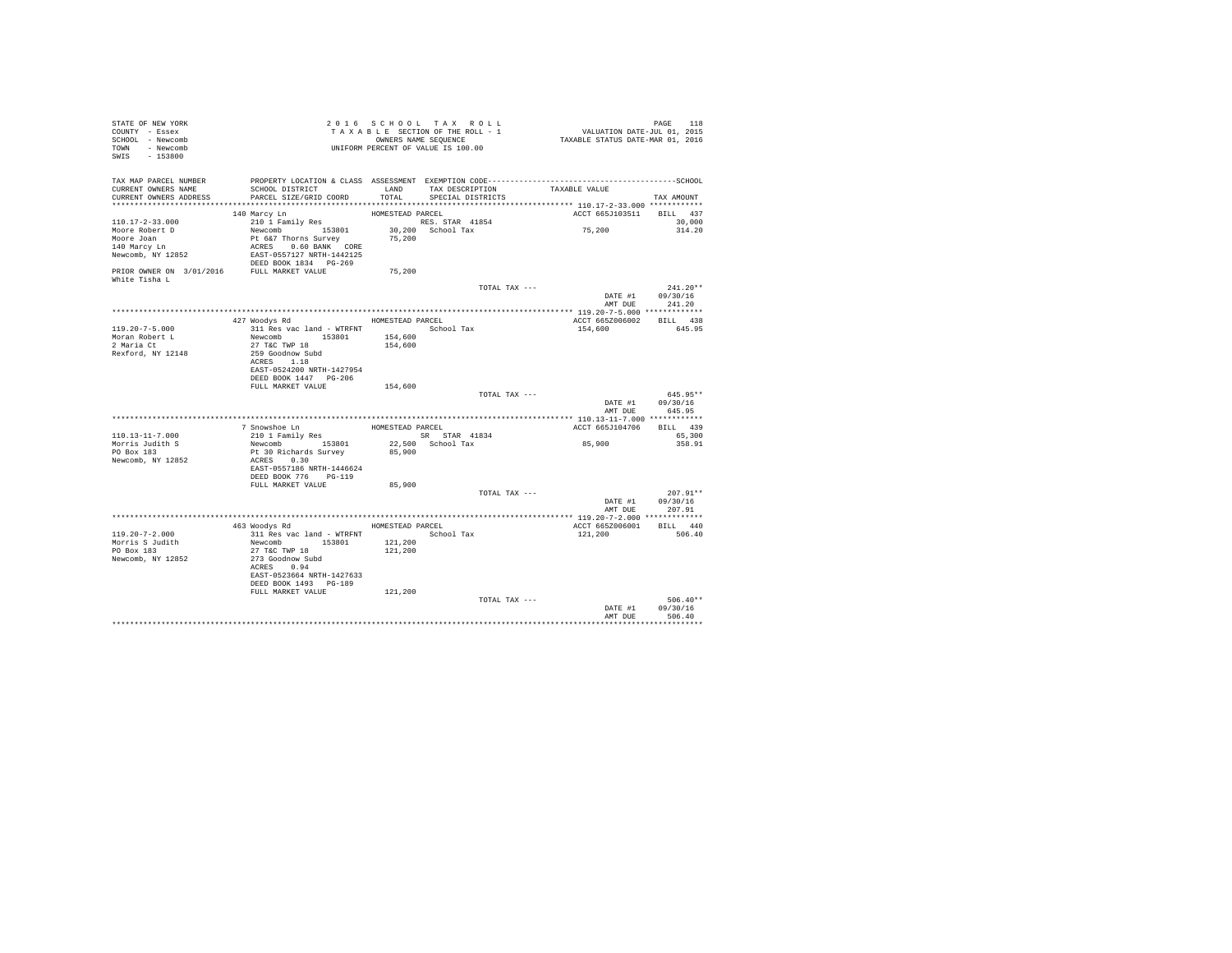| STATE OF NEW YORK<br>COUNTY - Essex<br>SCHOOL - Newcomb<br>TOWN - Newcomb<br>SWIS - 153800             |                                                                                                                                                                                                                                                  |                            | 2016 SCHOOL TAX ROLL<br>UNIFORM PERCENT OF VALUE IS 100.00 |                                           | PAGE<br>119                              |
|--------------------------------------------------------------------------------------------------------|--------------------------------------------------------------------------------------------------------------------------------------------------------------------------------------------------------------------------------------------------|----------------------------|------------------------------------------------------------|-------------------------------------------|------------------------------------------|
| CURRENT OWNERS NAME<br>CURRENT OWNERS ADDRESS                                                          | TAX MAP PARCEL NUMBER PROPERTY LOCATION & CLASS ASSESSMENT EXEMPTION CODE-----------------------------------SCHOOL<br>SCHOOL DISTRICT                       LAND         TAX DESCRIPTION                 TAXABLE VALUE<br>PARCEL SIZE/GRID COORD |                            | TOTAL SPECIAL DISTRICTS                                    |                                           | TAX AMOUNT                               |
| $109.16 - 4 - 4.000$<br>Moses Michael C<br>Moses Dorothy Jean<br>5469 NYS Rte 28N<br>Newcomb, NY 12852 | 5473 NYS Route 28N<br>210 1 Family Res<br>Newcomb 153801 27,000<br>9 Richards<br>1800/202 Life Use To<br>Virginia Lee Hall<br>ACRES 0.40<br>EAST-0549304 NRTH-1446306<br>DEED BOOK 1800 PG-202                                                   | HOMESTEAD PARCEL<br>94,700 | School Tax                                                 | ACCT 665J103901 BILL 441<br>94,700 395.67 |                                          |
|                                                                                                        | FULL MARKET VALUE                                                                                                                                                                                                                                | 94,700                     | TOTAL TAX ---                                              |                                           | $395.67**$                               |
|                                                                                                        |                                                                                                                                                                                                                                                  |                            |                                                            | DATE #1 09/30/16                          | AMT DUE 395.67                           |
|                                                                                                        |                                                                                                                                                                                                                                                  |                            |                                                            |                                           |                                          |
|                                                                                                        | 73 Goodnow Flow Rd                                                                                                                                                                                                                               |                            | HOMESTEAD PARCEL                                           | ACCT 665J104805 BILL 442                  |                                          |
| $109.15 - 4 - 13.000$<br>Moses Mitchell F                                                              | 210 1 Family Res<br>210 1 Family Res<br>Newcomb 153801 34,200 School Tax<br>A Owde Batter, 153801 34,200 School Tax                                                                                                                              |                            |                                                            | 86,500                                    | 65,300<br>361.41                         |
| 73 Goodnow Flow Rd<br>Newcomb, NY 12852                                                                | 4 Ords Patent<br>ACRES 1.20<br>EAST-0542646 NRTH-1444180<br>DEED BOOK 1115 PG-230                                                                                                                                                                | 86,500                     |                                                            |                                           |                                          |
|                                                                                                        | FULL MARKET VALUE                                                                                                                                                                                                                                | 86,500                     |                                                            |                                           |                                          |
|                                                                                                        |                                                                                                                                                                                                                                                  |                            | TOTAL TAX ---                                              | AMT DUE                                   | $210.41**$<br>DATE #1 09/30/16<br>210.41 |
|                                                                                                        |                                                                                                                                                                                                                                                  |                            |                                                            |                                           |                                          |
|                                                                                                        | 5469 NYS Route 28N HOMESTEAD PARCEL                                                                                                                                                                                                              |                            |                                                            | ACCT 665J104308 BILL 443                  |                                          |
| $109.16 - 4 - 3.000$                                                                                   | 210 1 Family Res                                                                                                                                                                                                                                 |                            |                                                            |                                           | 30,000                                   |
| Moses Steven Michael                                                                                   | 210 1 Family Res RES. STAR 41854<br>Newcomb 153801 35,600 School Tax                                                                                                                                                                             |                            |                                                            | 191,600                                   | 800.54                                   |
| Moses Kimberly Jean<br>5469 NYS Route 28N<br>Newcomb, NY 12852                                         | 9 Richards<br>1772/112 L Use to Moses,<br>2.1ac                                                                                                                                                                                                  | 191,600                    |                                                            |                                           |                                          |
|                                                                                                        | ACRES 2.60<br>EAST-0549235 NRTH-1446109                                                                                                                                                                                                          |                            |                                                            |                                           |                                          |
|                                                                                                        |                                                                                                                                                                                                                                                  |                            |                                                            |                                           |                                          |
|                                                                                                        | FULL MARKET VALUE                                                                                                                                                                                                                                | 191,600                    |                                                            |                                           |                                          |
|                                                                                                        |                                                                                                                                                                                                                                                  |                            | TOTAL TAX ---                                              |                                           | $727.54**$                               |
|                                                                                                        |                                                                                                                                                                                                                                                  |                            |                                                            |                                           | DATE #1 09/30/16<br>AMT DUE 727.54       |
|                                                                                                        | 86 Stubing Ln MESTEAD PARCEL                                                                                                                                                                                                                     |                            |                                                            | ACCT 665Z001001 BILL 444                  |                                          |
| $109.16 - 6 - 2.000$                                                                                   | 210 1 Family Res - WTRFNT School Tax                                                                                                                                                                                                             |                            |                                                            | 482,800 2,017.23                          |                                          |
| Mosher Clarence W<br>Mosher Louis B<br>30 Cypress Dr<br>Glenville, NY 12302                            | Newcomb 153801 130,200<br>16 T&c Pur Twp 27 Rs<br>5 Birch Pt Subd<br>ACRES 2.00<br>EAST-0550771 NRTH-1447747<br>DEED BOOK 1370 PG-234                                                                                                            | 482,800                    |                                                            |                                           |                                          |
|                                                                                                        | FULL MARKET VALUE                                                                                                                                                                                                                                | 482,800                    |                                                            |                                           |                                          |
|                                                                                                        |                                                                                                                                                                                                                                                  |                            | TOTAL TAX ---                                              |                                           | $2,017.23**$                             |
|                                                                                                        |                                                                                                                                                                                                                                                  |                            |                                                            | AMT DUE                                   | DATE #1 09/30/16<br>2.017.23             |
|                                                                                                        |                                                                                                                                                                                                                                                  |                            |                                                            |                                           | ************                             |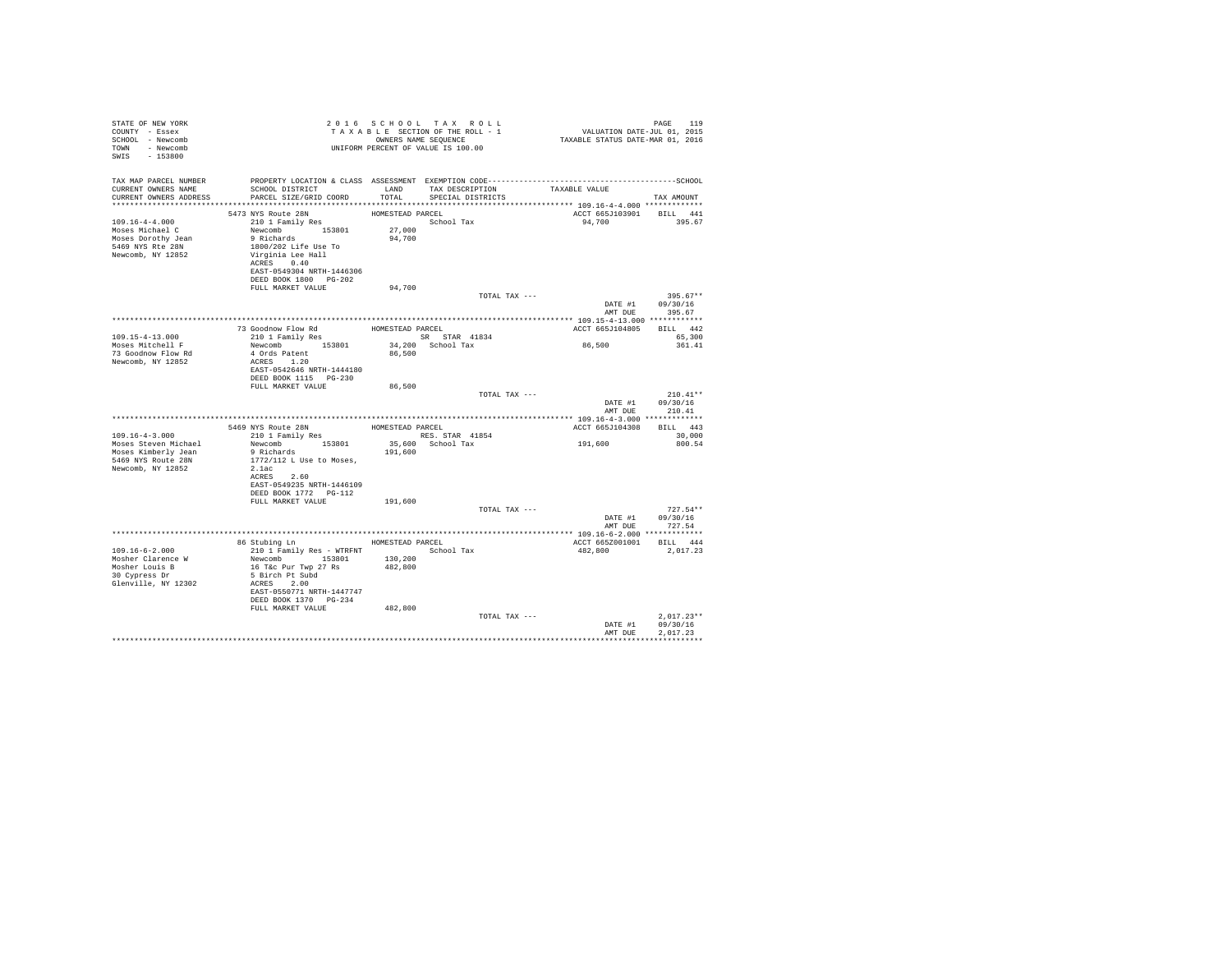| STATE OF NEW YORK<br>COUNTY - Essex<br>SCHOOL - Newcomb<br>TOWN - Newcomb<br>SWIS - 153800         |                                                                                                                                                                                                                                 |                   | 2016 SCHOOL TAX ROLL<br>TAXABLE SECTION OF THE ROLL - 1<br>OWNERS NAME SEOUENCE<br>UNIFORM PERCENT OF VALUE IS 100.00 | PAGE 120<br>VALUATION DATE-JUL 01, 2015<br>TAXABLE STATUS DATE-MAR 01, 2016 | PAGE<br>1.20                                         |
|----------------------------------------------------------------------------------------------------|---------------------------------------------------------------------------------------------------------------------------------------------------------------------------------------------------------------------------------|-------------------|-----------------------------------------------------------------------------------------------------------------------|-----------------------------------------------------------------------------|------------------------------------------------------|
| TAX MAP PARCEL NUMBER<br>CURRENT OWNERS NAME                                                       | SCHOOL DISTRICT TAND TAX DESCRIPTION<br>CURRENT OWNERS ADDRESS PARCEL SIZE/GRID COORD TOTAL SPECIAL DISTRICTS                                                                                                                   |                   | PROPERTY LOCATION & CLASS ASSESSMENT EXEMPTION CODE-----------------------------------SCHOOL                          | TAXABLE VALUE                                                               | TAX AMOUNT                                           |
| 109.16-2-20.021<br>5477 NYS Rte 28N<br>Newcomb, NY 12852                                           | 5480 NYS Route 28N HOMESTEAD PARCEL<br>260 Seasonal res - WTRFNT <a></a> School Tax<br>Newcomb 153801 175,600<br>9 Richards 200<br>Kenneth & Sally Rockwood<br>ACRES 2.24<br>EAST-0549253 NRTH-1446618<br>DEED BOOK 1483 PG-179 | 218,600           |                                                                                                                       | ACCT 665J106101 BILL 445<br>218,600                                         | 913.35                                               |
|                                                                                                    | FULL MARKET VALUE                                                                                                                                                                                                               | 218,600           | TOTAL TAX ---                                                                                                         |                                                                             | $913.35**$<br>DATE #1 09/30/16                       |
|                                                                                                    |                                                                                                                                                                                                                                 |                   |                                                                                                                       |                                                                             | AMT DUE 913.35                                       |
|                                                                                                    |                                                                                                                                                                                                                                 |                   |                                                                                                                       | ACCT 665J106014 BILL 446                                                    |                                                      |
| 109.16-4-2.000                                                                                     |                                                                                                                                                                                                                                 |                   |                                                                                                                       |                                                                             | 65,300                                               |
| Mulcahy Lynn R<br>Demars Lori R<br>c/o Kenneth C Rockwood<br>5477 NYS Rte 28N<br>Newcomb, NY 12852 | Newcomb 153801 34,400 School Tax<br>9 Richards 204,200<br>1483/179 Life Use to<br>Kenneth & Sally Rockwood<br>ACRES 1.40<br>EAST-0549116 NRTH-1446333                                                                           |                   |                                                                                                                       | 204,200                                                                     | 853.19                                               |
|                                                                                                    | DEED BOOK 1483 PG-179                                                                                                                                                                                                           |                   |                                                                                                                       |                                                                             |                                                      |
|                                                                                                    | FULL MARKET VALUE                                                                                                                                                                                                               | 204,200           | TOTAL TAX ---                                                                                                         | AMT DUE                                                                     | $702.19**$<br>DATE #1 09/30/16<br>702.19             |
|                                                                                                    |                                                                                                                                                                                                                                 |                   |                                                                                                                       |                                                                             |                                                      |
| 109.16-2-24.036<br>Mull Deborah L<br>Tyler Lois E<br>356 Hop City Rd                               | 22 Anderson Ln MOMESTEAD PARCEL<br>210 1 Family Res - WTRFNT School Tax<br>Newcomb 153801<br>16 Richards Survey<br>ACRES 0.60<br>Ballston Spa, NY 12020 EAST-0551267 NRTH-1446427<br>DEED BOOK 1165 PG-270                      | 52,900<br>262,600 |                                                                                                                       | ACCT 665J180020 BILL 447<br>262,600 1,097.19                                |                                                      |
|                                                                                                    | FULL MARKET VALUE                                                                                                                                                                                                               | 262,600           | TOTAL TAX ---                                                                                                         |                                                                             | $1.097.19**$<br>DATE #1 09/30/16<br>AMT DUE 1,097.19 |
|                                                                                                    |                                                                                                                                                                                                                                 |                   |                                                                                                                       |                                                                             |                                                      |
| $109.16 - 2 - 22.200$<br>Murphy Mary<br>6 Sonja Ln<br>Ballston Spa, NY 12020                       | 5464 NYS Route 28N HOMESTEAD PARCEL<br>210 1 Family Res - WTRFNT<br>Newcomb 153801<br>9 T&c Pur Twp 25 Rs 217,100<br>ACRES 0.32<br>EAST-0549463 NRTH-1446507<br>DEED BOOK 1130 PG-37<br>FULL MARKET VALUE                       | 85,800<br>217,100 | School Tax                                                                                                            | ACCT 665J188003 BILL 448<br>217,100 907.09                                  |                                                      |
|                                                                                                    |                                                                                                                                                                                                                                 |                   | TOTAL TAX ---                                                                                                         |                                                                             | $907.09**$<br>DATE #1 09/30/16<br>AMT DUE 907.09     |
|                                                                                                    |                                                                                                                                                                                                                                 |                   |                                                                                                                       |                                                                             |                                                      |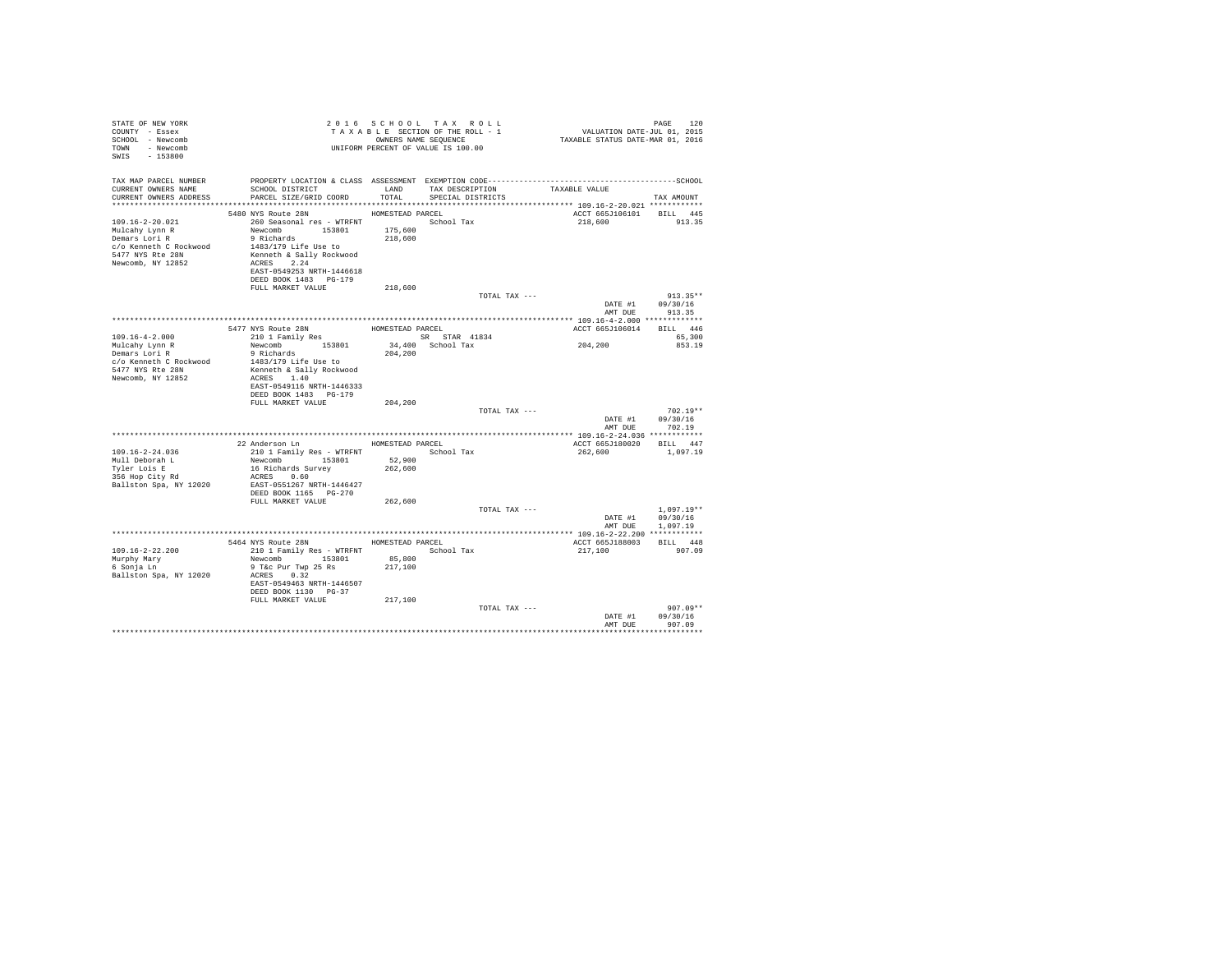| STATE OF NEW YORK<br>COUNTY - Essex<br>SCHOOL - Newcomb<br>TOWN - Newcomb<br>$-153800$<br>SWIS | T A X A B B B B WARE SEQUENCE<br>UNIFORM PERCENT OF VALUE IS 100.00       |                  | 2016 SCHOOL TAX ROLL<br>TAXABLE SECTION OF THE ROLL - 1<br>OWNERS NAME SEQUENCE | PAGE 121<br>VALUATION DATE-JUL 01, 2015<br>TAXABLE STATUS DATE-MAR 01, 2016                  |                                |
|------------------------------------------------------------------------------------------------|---------------------------------------------------------------------------|------------------|---------------------------------------------------------------------------------|----------------------------------------------------------------------------------------------|--------------------------------|
| TAX MAP PARCEL NUMBER                                                                          |                                                                           |                  |                                                                                 | PROPERTY LOCATION & CLASS ASSESSMENT EXEMPTION CODE-----------------------------------SCHOOL |                                |
| CURRENT OWNERS NAME<br>CURRENT OWNERS ADDRESS                                                  | SCHOOL DISTRICT<br>PARCEL SIZE/GRID COORD                                 | LAND<br>TOTAL    | TAX DESCRIPTION<br>SPECIAL DISTRICTS                                            | TAXABLE VALUE                                                                                | TAX AMOUNT                     |
|                                                                                                |                                                                           |                  |                                                                                 |                                                                                              |                                |
|                                                                                                | 5057 NYS Route 28N                                                        | HOMESTEAD PARCEL |                                                                                 | ACCT 665J104903                                                                              | BILL 449                       |
| 110.18-1-11.082<br>Musso Anthony                                                               | 210 1 Family Res<br>Newcomb 153801                                        |                  | RES. STAR 41854<br>34,700 School Tax                                            | 100,500                                                                                      | 30,000<br>419.91               |
| 5057 NYS Rte 28N<br>Newcomb, NY 12852                                                          | Pt 4 Thorns Survey<br>ACRES 1.70 BANK WFARGO<br>EAST-0558798 NRTH-1442916 | 100,500          |                                                                                 |                                                                                              |                                |
|                                                                                                | DEED BOOK 1495 PG-273                                                     |                  |                                                                                 |                                                                                              |                                |
|                                                                                                | FULL MARKET VALUE                                                         | 100,500          | TOTAL TAX ---                                                                   |                                                                                              | $346.91**$                     |
|                                                                                                |                                                                           |                  |                                                                                 | DATE #1<br>AMT DUE                                                                           | 09/30/16<br>346.91             |
|                                                                                                | 1704 Goodnow Flow Rd                                                      |                  | HOMESTEAD PARCEL                                                                | ACCT 665J188002                                                                              | BILL 450                       |
| $119.20 - 4 - 7.000$                                                                           | 312 Vac w/imprv - WTRFNT             School Tax                           |                  |                                                                                 | 72,100                                                                                       | 301.25                         |
| Nargis Lisa M Trust                                                                            | Newcomb 153801                                                            | 64,100           |                                                                                 |                                                                                              |                                |
| Sanford Robert H Trust<br>5525 Mack Rd                                                         | 27 Twp 18 T&c Purchase<br>1229/180 Life Use To                            | 72,100           |                                                                                 |                                                                                              |                                |
| Galway, NY 12074                                                                               | Lmnarjis & Rh Sanford                                                     |                  |                                                                                 |                                                                                              |                                |
|                                                                                                | ACRES 1.40<br>EAST-0526924 NRTH-1425955                                   |                  |                                                                                 |                                                                                              |                                |
|                                                                                                | DEED BOOK 1229 PG-180                                                     |                  |                                                                                 |                                                                                              |                                |
|                                                                                                | FULL MARKET VALUE                                                         | 72,100           |                                                                                 | TOTAL TAX ---                                                                                | $301.25**$                     |
|                                                                                                |                                                                           |                  |                                                                                 | DATE #1                                                                                      | 09/30/16                       |
|                                                                                                |                                                                           |                  |                                                                                 | AMT DUE                                                                                      | 301.25                         |
|                                                                                                | 4811 NYS Route 28N MOMESTEAD PARCEL                                       |                  |                                                                                 |                                                                                              | ACCT 665J107101 BILL 451       |
| $121.7 - 1 - 1.000$                                                                            | 260 Seasonal res                                                          |                  | School Tax                                                                      | 42,400                                                                                       | 177.16                         |
| Neal Kimberly A<br>Lashway Keith E                                                             | Newcomb 153801                                                            | 29,000           |                                                                                 |                                                                                              |                                |
| c/o Gene R Lashway Jr                                                                          | 40 Thorns Survey<br>1798/87 Life Use To                                   | 42,400           |                                                                                 |                                                                                              |                                |
| 9 Carlton Ct                                                                                   | Gene R Lashway                                                            |                  |                                                                                 |                                                                                              |                                |
| Glens Falls, NY 12801                                                                          | ACRES 0.50<br>EAST-0564028 NRTH-1439698                                   |                  |                                                                                 |                                                                                              |                                |
|                                                                                                | DEED BOOK 1798    PG-87                                                   |                  |                                                                                 |                                                                                              |                                |
|                                                                                                | FULL MARKET VALUE                                                         | 42,400           |                                                                                 |                                                                                              |                                |
|                                                                                                |                                                                           |                  |                                                                                 | TOTAL TAX ---                                                                                | $177.16**$<br>DATE #1 09/30/16 |
|                                                                                                |                                                                           |                  |                                                                                 | AMT DUE                                                                                      | 177.16                         |
|                                                                                                | 415 Woodys Rd                                                             |                  |                                                                                 |                                                                                              | BILL 452                       |
| $119.20 - 7 - 7.000$                                                                           | 210 1 Family Res - WTRFNT                                                 | HOMESTEAD PARCEL | School Tax                                                                      | ACCT 665Z006003<br>223,700                                                                   | 934.66                         |
| Niederer Lorraine F                                                                            | Newcomb 153801                                                            | 140,100          |                                                                                 |                                                                                              |                                |
| Scrodin Thomas<br>2871 Lapland Rd                                                              | 27 T&C TWP 18<br>257 Goodnow Subd                                         | 223,700          |                                                                                 |                                                                                              |                                |
| East Fairfield, VT 05448 ACRES 1.03                                                            |                                                                           |                  |                                                                                 |                                                                                              |                                |
|                                                                                                | EAST-0524739 NRTH-1428014                                                 |                  |                                                                                 |                                                                                              |                                |
|                                                                                                | DEED BOOK 1613 PG-17<br>FULL MARKET VALUE                                 | 223,700          |                                                                                 |                                                                                              |                                |
|                                                                                                |                                                                           |                  |                                                                                 | TOTAL TAX ---                                                                                | $934.66**$                     |
|                                                                                                |                                                                           |                  |                                                                                 | DATE #1<br>AMT DUE                                                                           | 09/30/16<br>934.66             |
|                                                                                                |                                                                           |                  |                                                                                 |                                                                                              | **********                     |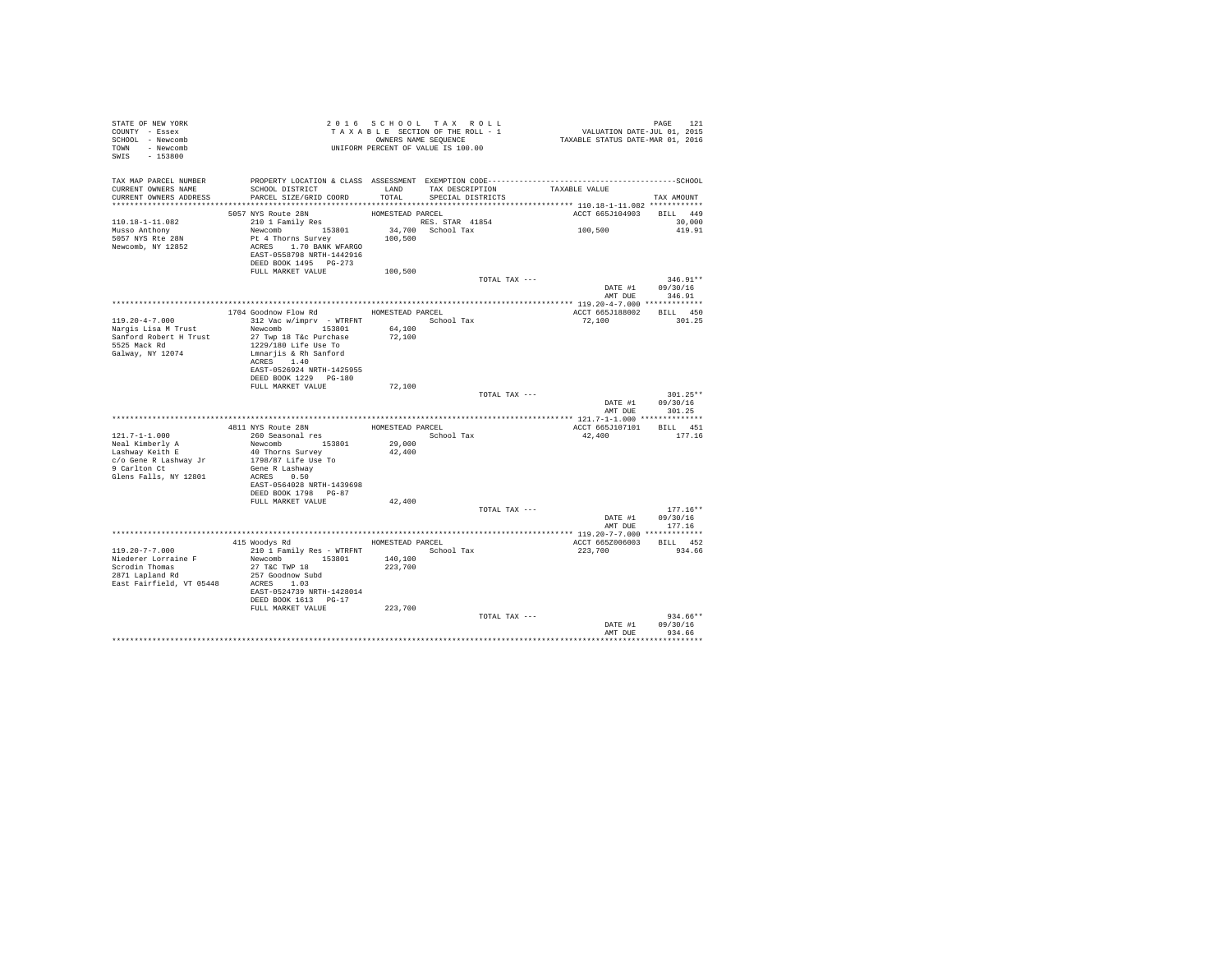| STATE OF NEW YORK<br>COUNTY - Essex<br>SCHOOL - Newcomb<br>- Newcomb<br>TOWN<br>$-153800$<br>SWIS |                                                   | 2016 SCHOOL TAX ROLL<br>TAXABLE SECTION OF THE ROLL - 1<br>OWNERS NAME SEQUENCE<br>UNIFORM PERCENT OF VALUE IS 100.00 |                   |               | VALUATION DATE-JUL 01, 2015<br>TAXABLE STATUS DATE-MAR 01, 2016 | PAGE<br>122              |
|---------------------------------------------------------------------------------------------------|---------------------------------------------------|-----------------------------------------------------------------------------------------------------------------------|-------------------|---------------|-----------------------------------------------------------------|--------------------------|
| TAX MAP PARCEL NUMBER<br>CURRENT OWNERS NAME                                                      | SCHOOL DISTRICT                                   | LAND                                                                                                                  | TAX DESCRIPTION   |               | TAXABLE VALUE                                                   |                          |
| CURRENT OWNERS ADDRESS                                                                            | PARCEL SIZE/GRID COORD                            | TOTAL                                                                                                                 | SPECIAL DISTRICTS |               |                                                                 | TAX AMOUNT               |
| **************************                                                                        |                                                   |                                                                                                                       |                   |               |                                                                 |                          |
|                                                                                                   | Woodys Rd                                         | HOMESTEAD PARCEL                                                                                                      |                   |               | ACCT 665Z006004 BILL 453                                        |                          |
| $119.20 - 8 - 1.000$<br>Niederer Lorraine F                                                       | 312 Vac w/imprv<br>Newcomb 153801                 | 2,000                                                                                                                 | School Tax        |               | 2,200                                                           | 9.19                     |
| Scrodin Thomas                                                                                    | 27 T&C TWP 18                                     | 2,200                                                                                                                 |                   |               |                                                                 |                          |
| 2871 Lapland Rd                                                                                   | 257 Goodnow Subd                                  |                                                                                                                       |                   |               |                                                                 |                          |
| East Fairfield, VT 05448                                                                          | ACRES 0.32                                        |                                                                                                                       |                   |               |                                                                 |                          |
|                                                                                                   | EAST-0524661 NRTH-1428181<br>DEED BOOK 1613 PG-17 |                                                                                                                       |                   |               |                                                                 |                          |
|                                                                                                   | FULL MARKET VALUE                                 | 2,200                                                                                                                 |                   |               |                                                                 |                          |
|                                                                                                   |                                                   |                                                                                                                       |                   | TOTAL TAX --- |                                                                 | $9.19**$                 |
|                                                                                                   |                                                   |                                                                                                                       |                   |               |                                                                 | DATE #1 09/30/16         |
|                                                                                                   |                                                   |                                                                                                                       |                   |               | AMT DUE                                                         | 9.19                     |
|                                                                                                   | Sanford Ln                                        | NON-HOMESTEAD PARCEL                                                                                                  |                   |               | ACCT 665J105212                                                 | BILL 454                 |
| $90. - 1 - 2.110$                                                                                 | 910 Priv forest - WTRFNT                          | School Tax                                                                                                            |                   |               | 175,100                                                         | 3.054.71                 |
| NL Industries Inc                                                                                 | Newcomb 153801                                    | 175,100                                                                                                               |                   |               |                                                                 |                          |
| c/o Real Estate Dept<br>5430 LBJ Fwy Ste 1700                                                     | T&C Twp 47<br>ACRES 146.26                        | 175,100                                                                                                               |                   |               |                                                                 |                          |
| Dallas, TX 75240                                                                                  | EAST-0569717 NRTH-1476096                         |                                                                                                                       |                   |               |                                                                 |                          |
|                                                                                                   | FULL MARKET VALUE                                 | 175,100                                                                                                               |                   |               |                                                                 |                          |
|                                                                                                   |                                                   |                                                                                                                       |                   | TOTAL TAX --- |                                                                 | $3.054.71**$             |
|                                                                                                   |                                                   |                                                                                                                       |                   |               | DATE #1<br>AMT DUE                                              | 09/30/16<br>3.054.71     |
|                                                                                                   |                                                   |                                                                                                                       |                   |               |                                                                 |                          |
|                                                                                                   | Sanford Ln                                        | NON-HOMESTEAD PARCEL                                                                                                  |                   |               | ACCT 665J105002 BILL 455                                        |                          |
| $90. - 1 - 3.110$                                                                                 | 910 Priv forest - WTRFNT                          | School Tax                                                                                                            |                   |               | 100,200                                                         | 1,748.04                 |
| NL Industries Inc<br>c/o Real Estate Dept                                                         | Newcomb 153801<br>T&c Twp 47                      | 100,200<br>100,200                                                                                                    |                   |               |                                                                 |                          |
| 5430 LBJ Fwy Ste 1700                                                                             | ACRES 617.10                                      |                                                                                                                       |                   |               |                                                                 |                          |
| Dallas, TX 75240                                                                                  | EAST-0574593 NRTH-1481245                         |                                                                                                                       |                   |               |                                                                 |                          |
|                                                                                                   | FULL MARKET VALUE                                 | 100,200                                                                                                               |                   |               |                                                                 |                          |
|                                                                                                   |                                                   |                                                                                                                       |                   | TOTAL TAX --- | DATE #1                                                         | $1.748.04**$<br>09/30/16 |
|                                                                                                   |                                                   |                                                                                                                       |                   |               | AMT DUE                                                         | 1,748.04                 |
|                                                                                                   |                                                   |                                                                                                                       |                   |               |                                                                 |                          |
|                                                                                                   | 234 NL Ln                                         | NON-HOMESTEAD PARCEL                                                                                                  |                   |               | ACCT 665J105038                                                 | BILL 456                 |
| $90. -1 - 5.110$<br>NL Industries Inc                                                             | 910 Priv forest<br>Newcomb 153801                 | 120,800                                                                                                               | School Tax        |               | 120,800                                                         | 2.107.42                 |
| c/o Real Estate Dept                                                                              | Pt 75 T&c Twp                                     | 120,800                                                                                                               |                   |               |                                                                 |                          |
| 5430 LBJ Fwy Ste 1700                                                                             | ACRES 133.19                                      |                                                                                                                       |                   |               |                                                                 |                          |
| Dallas, TX 75240                                                                                  | EAST-0575042 NRTH-1474957                         |                                                                                                                       |                   |               |                                                                 |                          |
|                                                                                                   | DEED BOOK 229 PG-349<br>FULL MARKET VALUE         | 120,800                                                                                                               |                   |               |                                                                 |                          |
|                                                                                                   |                                                   |                                                                                                                       |                   | TOTAL TAX --- |                                                                 | $2.107.42**$             |
|                                                                                                   |                                                   |                                                                                                                       |                   |               | DATE #1                                                         | 09/30/16                 |
|                                                                                                   |                                                   |                                                                                                                       |                   |               | AMT DUE                                                         | 2.107.42                 |
|                                                                                                   |                                                   |                                                                                                                       |                   |               |                                                                 |                          |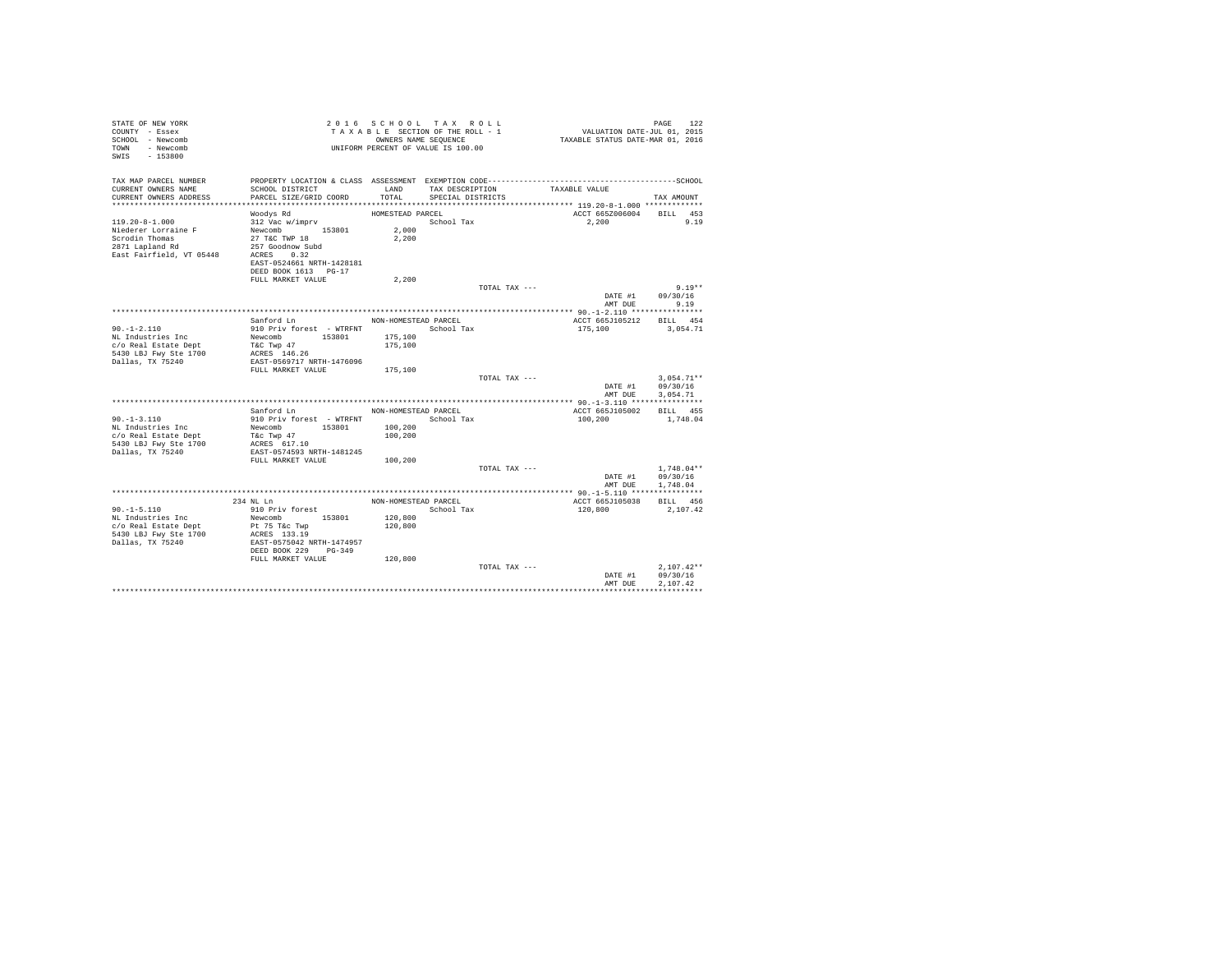| STATE OF NEW YORK<br>COUNTY - Essex<br>SCHOOL - Newcomb<br>TOWN - Newcomb<br>SWIS - 153800                                                                     |                                                                                                                                             | 2016 SCHOOL TAX ROLL<br>TAXABLE SECTION OF THE ROLL - 1<br>OWNERS NAME SEQUENCE<br>UNIFORM PERCENT OF VALUE IS 100.00 |                                           |               | PAGE 123<br>VALUATION DATE-JUL 01, 2015<br>TAXABLE STATUS DATE-MAR 01, 2016 |                                      |
|----------------------------------------------------------------------------------------------------------------------------------------------------------------|---------------------------------------------------------------------------------------------------------------------------------------------|-----------------------------------------------------------------------------------------------------------------------|-------------------------------------------|---------------|-----------------------------------------------------------------------------|--------------------------------------|
| TAX MAP PARCEL NUMBER<br>CURRENT OWNERS NAME<br>CURRENT OWNERS ADDRESS                                                                                         | SCHOOL DISTRICT<br>PARCEL SIZE/GRID COORD                                                                                                   | TOTAL                                                                                                                 | LAND TAX DESCRIPTION<br>SPECIAL DISTRICTS |               | TAXABLE VALUE                                                               | TAX AMOUNT                           |
|                                                                                                                                                                |                                                                                                                                             |                                                                                                                       |                                           |               |                                                                             |                                      |
| $90. - 1 - 6.100$<br>NL Industries Inc<br>c/o Real Estate Dept<br>5430 LBJ Fwy Ste 1700<br>Dallas, TX 75240                                                    | Sanford Ln<br>720 Mine/quarry<br>Newcomb 153801<br>Pt 76 T&c Twp<br>ACRES 180.00<br>EAST-0574565 NRTH-1472802<br>DEED BOOK 229 PG-349       | NON-HOMESTEAD PARCEL<br>School Tax<br>242,000<br>398,000                                                              |                                           |               | ACCT 665J105207 BILL 457<br>398,000                                         | 6,943.31                             |
|                                                                                                                                                                | FULL MARKET VALUE                                                                                                                           | 398,000                                                                                                               |                                           |               |                                                                             |                                      |
|                                                                                                                                                                |                                                                                                                                             |                                                                                                                       |                                           | TOTAL TAX --- | DATE #1<br>AMT DUE                                                          | $6.943.31**$<br>09/30/16<br>6.943.31 |
|                                                                                                                                                                |                                                                                                                                             |                                                                                                                       |                                           |               |                                                                             |                                      |
| $91. - 1 - 1.110$<br>NL Industries Inc<br>c/o Real Estate Dept                                                                                                 | NL Ln<br>910 Priv forest<br>Newcomb 153801<br>95 T&c Twp 46                                                                                 | NON-HOMESTEAD PARCEL<br>7.800<br>7,800                                                                                | School Tax                                |               | ACCT 665J105003<br>7,800                                                    | BILL 458<br>136.07                   |
| 5430 LBJ Fwy Ste 1700<br>Dallas, TX 75240                                                                                                                      | ACRES 11.05<br>EAST-0576213 NRTH-1478122                                                                                                    | 7,800                                                                                                                 |                                           |               |                                                                             |                                      |
| MAY BE SUBJECT TO PAYMENT<br>UNDER RPTL480A UNTIL 2018                                                                                                         | FULL MARKET VALUE                                                                                                                           |                                                                                                                       |                                           |               |                                                                             |                                      |
|                                                                                                                                                                |                                                                                                                                             |                                                                                                                       |                                           | TOTAL TAX --- | DATE #1<br>AMT DUE                                                          | $136.07**$<br>09/30/16<br>136.07     |
|                                                                                                                                                                |                                                                                                                                             |                                                                                                                       |                                           |               |                                                                             |                                      |
| $101. - 1 - 1.100$<br>NL Industries Inc<br>c/o Real Estate Dept<br>5430 LBJ Fwy Ste 1700<br>Dallas, TX 75240<br>MAY BE SUBJECT TO PAYMENT DEED BOOK 473 PG-214 | Sanford Ln<br>910 Priv forest<br>Newcomb 153801<br>76 Twp 46 T&c Pur<br>33.59AC Under 480A RPTL<br>ACRES 33.59<br>EAST-0575229 NRTH-1472202 | NON-HOMESTEAD PARCEL<br>21,200<br>21,200                                                                              | School Tax                                |               | ACCT 665J192009<br>21,200                                                   | BILL 459<br>369.84                   |
| UNDER RPTL480A UNTIL 2018 FULL MARKET VALUE                                                                                                                    |                                                                                                                                             | 21,200                                                                                                                |                                           |               |                                                                             |                                      |
|                                                                                                                                                                |                                                                                                                                             |                                                                                                                       |                                           | TOTAL TAX --- | DATE #1<br>AMT DUE                                                          | 369.84**<br>09/30/16<br>369.84       |
|                                                                                                                                                                |                                                                                                                                             |                                                                                                                       |                                           |               |                                                                             |                                      |
| $101. -6 - 1.100$<br>NL Industries Inc<br>c/o Real Estate Dept<br>5430 LBJ Fwy Ste 1700<br>Dallas, TX 75240                                                    | Sanford Ln<br>910 Priv forest<br>Newcomb 153801<br>76 Twp 46 T&c Pur<br>ACRES 13.90<br>EAST-0575890 NRTH-1472495<br>DEED BOOK 473 PG-214    | NON-HOMESTEAD PARCEL<br>4,100<br>4,100                                                                                | School Tax                                |               | ACCT 665J192010<br>4.100                                                    | BILL 460<br>71.53                    |
| MAY BE SUBJECT TO PAYMENT FULL MARKET VALUE<br>UNDER RPTL480A UNTIL 2018                                                                                       |                                                                                                                                             | 4,100                                                                                                                 |                                           |               |                                                                             |                                      |
|                                                                                                                                                                |                                                                                                                                             |                                                                                                                       |                                           | TOTAL TAX --- | DATE #1<br>AMT DUE                                                          | $71.53**$<br>09/30/16<br>71.53       |
|                                                                                                                                                                |                                                                                                                                             |                                                                                                                       |                                           |               |                                                                             | .                                    |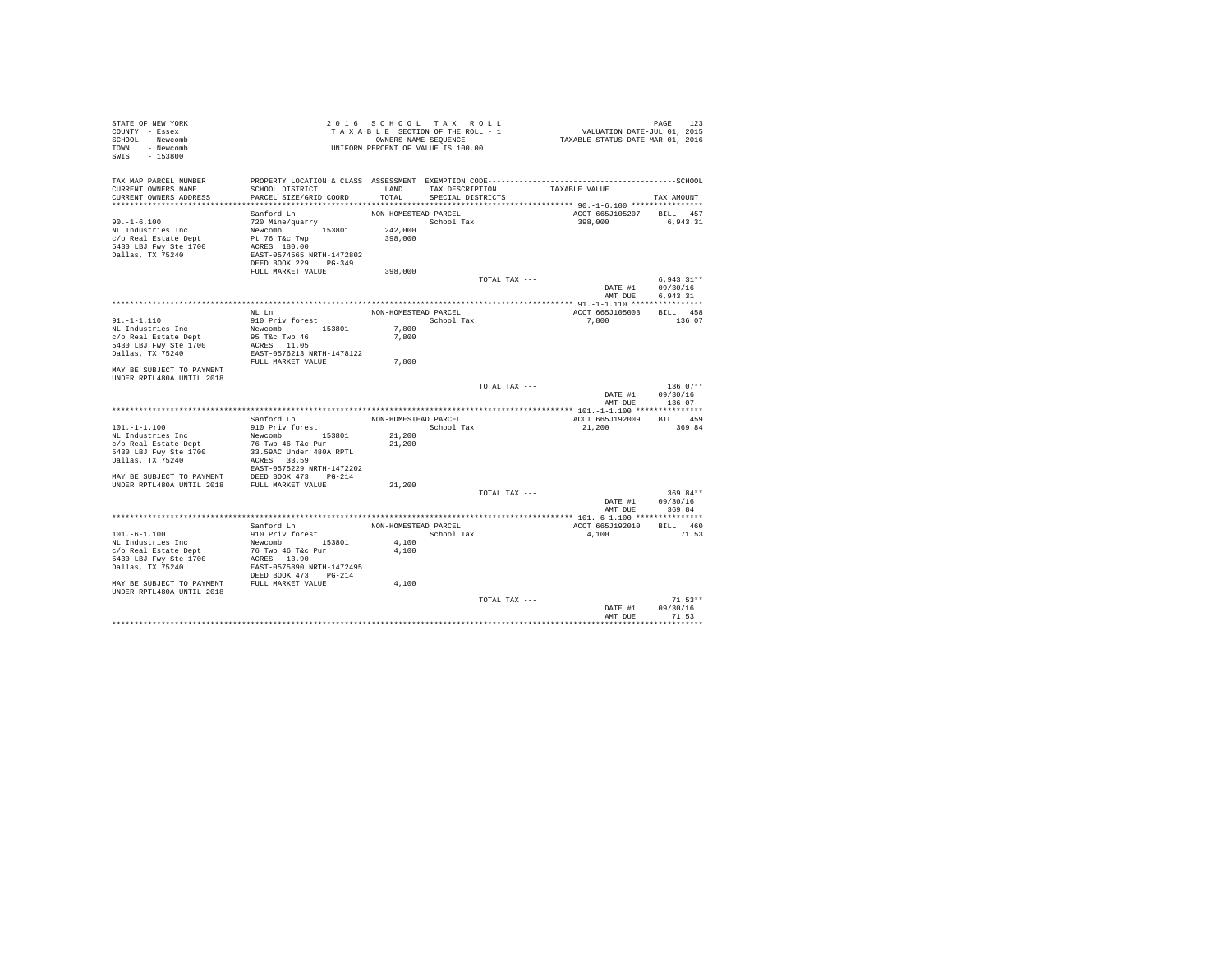| STATE OF NEW YORK<br>COUNTY - Essex<br>SCHOOL - Newcomb<br>TOWN - Newcomb<br>SWIS - 153800 |                                                                    |                      | 2016 SCHOOL TAX ROLL<br>TAXABLE SECTION OF THE ROLL - 1<br>OWNERS NAME SEQUENCE<br>UNIFORM PERCENT OF VALUE IS 100.00 |                                    | PAGE 124<br>VALUATION DATE-JUL 01, 2015<br>TAXABLE STATUS DATE-MAR 01, 2016 |            |            |
|--------------------------------------------------------------------------------------------|--------------------------------------------------------------------|----------------------|-----------------------------------------------------------------------------------------------------------------------|------------------------------------|-----------------------------------------------------------------------------|------------|------------|
| TAX MAP PARCEL NUMBER                                                                      |                                                                    |                      |                                                                                                                       | LAND TAX DESCRIPTION TAXABLE VALUE |                                                                             |            |            |
| CURRENT OWNERS NAME<br>CURRENT OWNERS ADDRESS                                              | SCHOOL DISTRICT<br>PARCEL SIZE/GRID COORD                          |                      | TOTAL SPECIAL DISTRICTS                                                                                               |                                    |                                                                             | TAX AMOUNT |            |
|                                                                                            |                                                                    |                      |                                                                                                                       |                                    |                                                                             |            |            |
|                                                                                            | Sanford Ln                                                         | NON-HOMESTEAD PARCEL |                                                                                                                       |                                    | ACCT 665J192011 BILL 461                                                    |            |            |
| $101.-6-2.100$                                                                             | 910 Priv forest                                                    |                      | School Tax                                                                                                            |                                    | 9.700 169.22                                                                |            |            |
| NL Industries Inc                                                                          | Newcomb<br>75 Twp 46 T&c Pur                                       | 9,700                |                                                                                                                       |                                    |                                                                             |            |            |
| c/o Real Estate Dept                                                                       |                                                                    | 9,700                |                                                                                                                       |                                    |                                                                             |            |            |
| 5430 LBJ Fwy Ste 1700                                                                      | ACRES 18.70                                                        |                      |                                                                                                                       |                                    |                                                                             |            |            |
| Dallas, TX 75240                                                                           | EAST-0576363 NRTH-1473272                                          |                      |                                                                                                                       |                                    |                                                                             |            |            |
| MAY BE SUBJECT TO PAYMENT FULL MARKET VALUE<br>UNDER RPTL480A UNTIL 2018                   | DEED BOOK 473 PG-214                                               | 9,700                |                                                                                                                       |                                    |                                                                             |            |            |
|                                                                                            |                                                                    |                      |                                                                                                                       | TOTAL TAX ---                      |                                                                             | $169.22**$ |            |
|                                                                                            |                                                                    |                      |                                                                                                                       |                                    | DATE #1 09/30/16<br>AMT DUE                                                 | 169.22     |            |
|                                                                                            |                                                                    |                      |                                                                                                                       |                                    |                                                                             |            |            |
|                                                                                            | NYS Route 28N                                                      | NON-HOMESTEAD PARCEL |                                                                                                                       |                                    | ACCT 665J105106 BILL 462                                                    |            |            |
| $110.18 - 2 - 8.000$                                                                       | 593 Picnic site                                                    |                      | School Tax                                                                                                            |                                    | 17,800                                                                      | 310.53     |            |
| NL Industries Inc                                                                          | Newcomb 153801                                                     | 17,800               |                                                                                                                       |                                    |                                                                             |            |            |
| c/o Real Estate Dept<br>5430 LBJ Fwy Ste 1700                                              | 3 Thorns Survey<br>ACRES 0.30                                      | 17,800               |                                                                                                                       |                                    |                                                                             |            |            |
| Dallas, TX 75240                                                                           | EAST-0560428 NRTH-1442038                                          |                      |                                                                                                                       |                                    |                                                                             |            |            |
|                                                                                            | DEED BOOK 403 PG-370                                               |                      |                                                                                                                       |                                    |                                                                             |            |            |
|                                                                                            | FULL MARKET VALUE                                                  | 17,800               |                                                                                                                       |                                    |                                                                             |            |            |
|                                                                                            |                                                                    |                      |                                                                                                                       | TOTAL TAX ---                      |                                                                             | $310.53**$ |            |
|                                                                                            |                                                                    |                      |                                                                                                                       |                                    | DATE #1 09/30/16                                                            |            |            |
|                                                                                            |                                                                    |                      |                                                                                                                       |                                    | AMT DUE                                                                     | 310.53     |            |
|                                                                                            | NYS Route 28N                                                      |                      | NON-HOMESTEAD PARCEL                                                                                                  |                                    | ACCT 665J179002                                                             | BILL 463   |            |
| $110.18 - 2 - 9.000$                                                                       |                                                                    |                      | School Tax                                                                                                            |                                    | 6,600                                                                       | 115.14     |            |
|                                                                                            |                                                                    | 6,600                |                                                                                                                       |                                    |                                                                             |            |            |
|                                                                                            |                                                                    | 6,600                |                                                                                                                       |                                    |                                                                             |            |            |
| NL Industries Inc<br>c/o Real Estate Dept<br>5430 LBJ Fwy Ste 1700                         | 330 Vacant comm<br>Newcomb 153801<br>3 Thorns Survey<br>ACRES 0.10 |                      |                                                                                                                       |                                    |                                                                             |            |            |
| Dallas, TX 75240                                                                           | EAST-0560241 NRTH-1442128                                          |                      |                                                                                                                       |                                    |                                                                             |            |            |
|                                                                                            | DEED BOOK 403 PG-370                                               |                      |                                                                                                                       |                                    |                                                                             |            |            |
|                                                                                            | FULL MARKET VALUE                                                  | 6,600                |                                                                                                                       |                                    |                                                                             | $115.14**$ |            |
|                                                                                            |                                                                    |                      |                                                                                                                       | TOTAL TAX ---                      | DATE #1 09/30/16                                                            |            |            |
|                                                                                            |                                                                    |                      |                                                                                                                       |                                    | AMT DUE 115.14                                                              |            |            |
|                                                                                            |                                                                    |                      |                                                                                                                       |                                    |                                                                             |            |            |
|                                                                                            | 31 Sanford Ln<br>210 1 Family Res                                  | HOMESTEAD PARCEL     |                                                                                                                       |                                    | ACCT 665J101001 BILL 464                                                    |            |            |
| 110.18-4-11.000                                                                            |                                                                    |                      | School Tax                                                                                                            |                                    | 87,700                                                                      | 366.43     |            |
|                                                                                            | Newcomb 153801                                                     | 29,000               |                                                                                                                       |                                    |                                                                             |            |            |
|                                                                                            | Pt 4&5 Thorns Survey 87,700<br>ACRES 0.50 BANK CORE                |                      |                                                                                                                       |                                    |                                                                             |            |            |
| Norton Elly E<br>31 Sanford Ln<br>Newcomb, NY 12852                                        |                                                                    |                      |                                                                                                                       |                                    |                                                                             |            |            |
|                                                                                            |                                                                    |                      |                                                                                                                       |                                    |                                                                             |            |            |
|                                                                                            |                                                                    | 87,700               |                                                                                                                       |                                    |                                                                             |            |            |
|                                                                                            |                                                                    |                      |                                                                                                                       | TOTAL TAX ---                      |                                                                             |            | $366.43**$ |
|                                                                                            |                                                                    |                      |                                                                                                                       |                                    | DATE #1 09/30/16                                                            |            |            |
|                                                                                            |                                                                    |                      |                                                                                                                       |                                    | AMT DUE                                                                     | 366.43     |            |
|                                                                                            |                                                                    |                      |                                                                                                                       |                                    |                                                                             |            |            |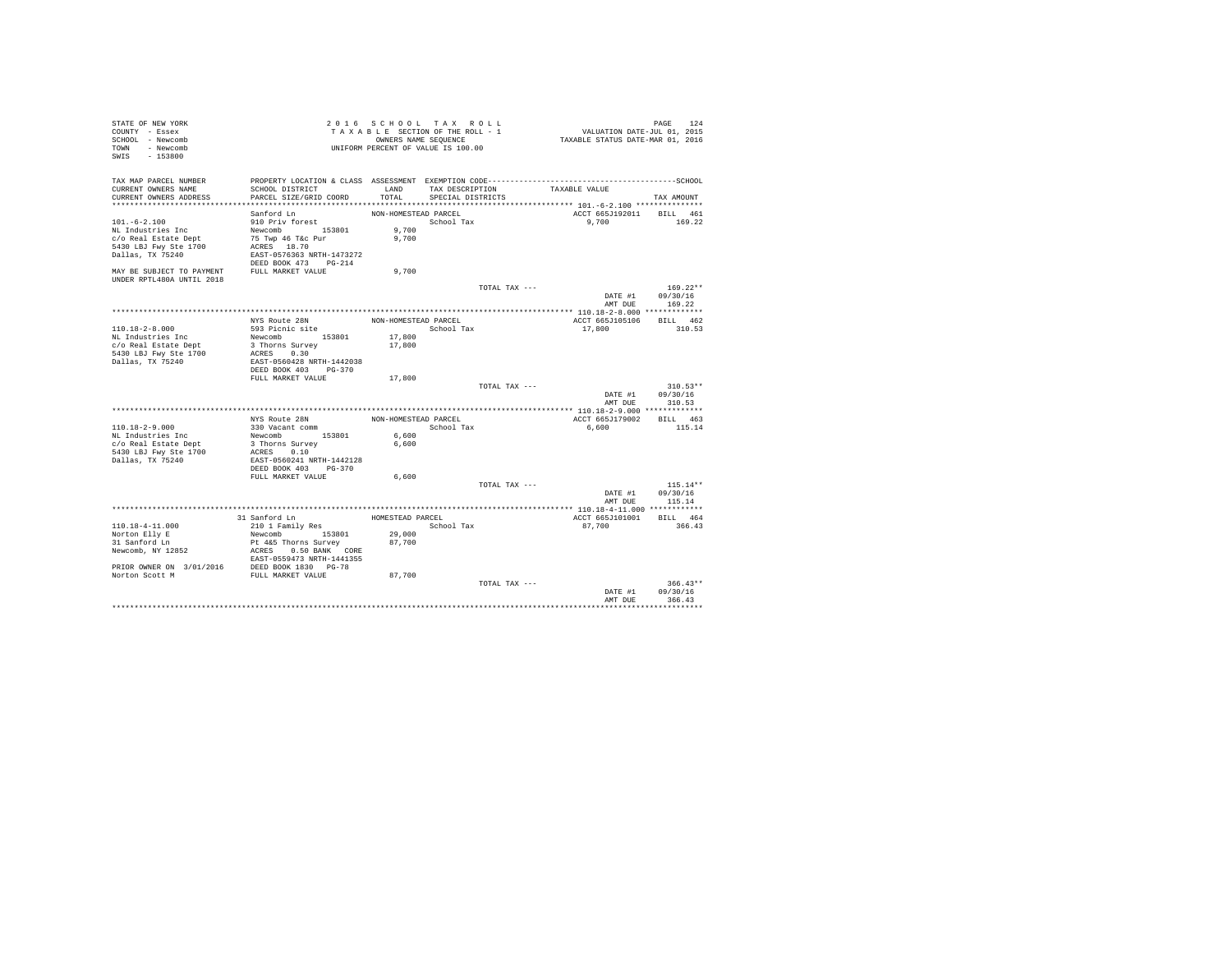| STATE OF NEW YORK<br>COUNTY - Essex<br>SCHOOL - Newcomb<br>TOWN - Newcomb<br>SWIS - 153800         |                                                                                                                                                                                     |                                      | 2016 SCHOOL TAX ROLL<br>TAXABLE SECTION OF THE ROLL - 1<br>OWNERS NAME SEQUENCE |               | PAGE 125<br>VALUATION DATE-JUL 01, 2015<br>TAXABLE STATUS DATE-MAR 01, 2016 |                                    |
|----------------------------------------------------------------------------------------------------|-------------------------------------------------------------------------------------------------------------------------------------------------------------------------------------|--------------------------------------|---------------------------------------------------------------------------------|---------------|-----------------------------------------------------------------------------|------------------------------------|
| TAX MAP PARCEL NUMBER<br>CURRENT OWNERS NAME<br>CURRENT OWNERS ADDRESS                             | SCHOOL DISTRICT<br>PARCEL SIZE/GRID COORD                                                                                                                                           | LAND<br>TOTAL                        | TAX DESCRIPTION<br>SPECIAL DISTRICTS                                            |               | TAXABLE VALUE                                                               | TAX AMOUNT                         |
| $121.7 - 1 - 4.000$<br>Norton William O<br>Rodrigue Mary E<br>PO Box 14443<br>Albany, NY 12212     | 4784 NYS Route 28N<br>210 1 Family Res<br>Newcomb 153801<br>40 Thorns Survey<br>ACRES 1.30<br>EAST-0564753 NRTH-1439695<br>DEED BOOK 1083 PG-63                                     | HOMESTEAD PARCEL<br>34,300<br>98,600 | School Tax                                                                      |               | ACCT 665J105302<br>98,600                                                   | BILL 465<br>411.97                 |
|                                                                                                    | FULL MARKET VALUE                                                                                                                                                                   | 98,600                               |                                                                                 | TOTAL TAX --- | DATE #1 09/30/16                                                            | $411.97**$                         |
| $109.16 - 2 - 13.000$<br>Novak Joseph<br>PO Box 141<br>Newcomb, NY 12852                           | 20 Johnson Rd<br>210 1 Family Res<br>RES. STAR 41854<br>Newcomb 153801<br>10 Richards 10<br>ACRES 0.80<br>EAST-0548299 NRTH-1447667<br>DEED BOOK 818 PG-258                         | 154,600                              | 29,200 School Tax                                                               |               | ACCT 665J106010 BILL 466<br>154,600                                         | AMT DUE 411.97<br>30,000<br>645.95 |
|                                                                                                    | FULL MARKET VALUE                                                                                                                                                                   | 154,600                              |                                                                                 | TOTAL TAX --- | DATE #1<br>AMT DUE                                                          | $572.95**$<br>09/30/16<br>572.95   |
|                                                                                                    |                                                                                                                                                                                     |                                      |                                                                                 |               |                                                                             |                                    |
|                                                                                                    | 1320 Goodnow Flow Rd MOMESTEAD PARCEL                                                                                                                                               |                                      |                                                                                 |               | ACCT 665J105304 BILL 467                                                    |                                    |
| 120.18-2-16.000<br>Oakley Quentin J<br>Oakley Merry L<br>96 Mossy Brook Rd<br>High Falls, NY 12440 | 210 1 Family Res - WTRFNT<br>Newcomb 153801<br>46 T&C Twp 18<br>Goodnow Flow Subd<br>Lot 33<br>ACRES 1.26<br>EAST-0535531 NRTH-1426643<br>DEED BOOK 1812    PG-314                  | 106,200<br>158,000                   | School Tax                                                                      |               | 158,000                                                                     | 660.15                             |
|                                                                                                    | FULL MARKET VALUE                                                                                                                                                                   | 158,000                              |                                                                                 | TOTAL TAX --- | DATE #1                                                                     | 660.15**<br>09/30/16               |
|                                                                                                    |                                                                                                                                                                                     |                                      |                                                                                 |               |                                                                             | AMT DUE 660.15                     |
|                                                                                                    | Goodnow Flow Rd MOMESTEAD PARCEL                                                                                                                                                    |                                      |                                                                                 |               | ACCT 665J105305 BILL 468                                                    |                                    |
| 120.18-2-17.000<br>Oakley Quentin J<br>Oakley Merry L<br>96 Mossy Brook Rd<br>High Falls, NY 12440 | 311 Res vac land - WTRFNT<br>Newcomb 153801<br>46 T&C Twp 18<br>Goodnow Flow Subd<br>Lot 32<br>ACRES 1.28<br>EAST-0535620 NRTH-1426596<br>DEED BOOK 836 PG-206<br>FULL MARKET VALUE | 106,500<br>106,500<br>106,500        | School Tax                                                                      |               | 106,500                                                                     | 444.98                             |
|                                                                                                    |                                                                                                                                                                                     |                                      |                                                                                 | TOTAL TAX --- | DATE #1<br>AMT DUE                                                          | 444.98**<br>09/30/16<br>444.98     |
|                                                                                                    |                                                                                                                                                                                     |                                      |                                                                                 |               |                                                                             |                                    |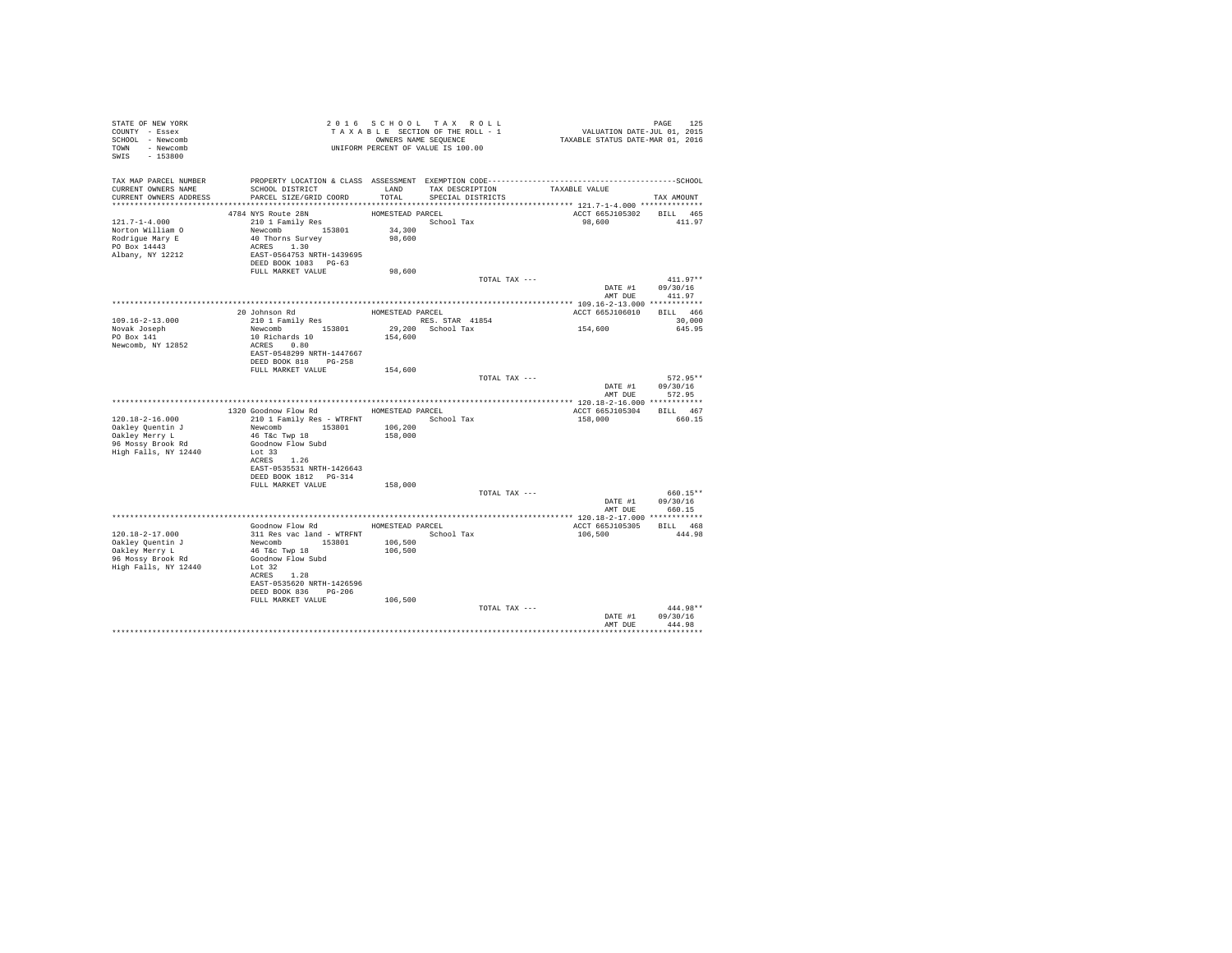| STATE OF NEW YORK<br>COUNTY - Essex<br>SCHOOL - Newcomb<br>- Newcomb<br>TOWN<br>$-153800$<br>SWTS   |                                                                                                                                              | OWNERS NAME SEQUENCE | 2016 SCHOOL TAX ROLL<br>TAXABLE SECTION OF THE ROLL - 1<br>UNIFORM PERCENT OF VALUE IS 100.00 | VALUATION DATE-JUL 01, 2015<br>TAXABLE STATUS DATE-MAR 01, 2016 | PAGE<br>126              |
|-----------------------------------------------------------------------------------------------------|----------------------------------------------------------------------------------------------------------------------------------------------|----------------------|-----------------------------------------------------------------------------------------------|-----------------------------------------------------------------|--------------------------|
| TAX MAP PARCEL NUMBER                                                                               | PROPERTY LOCATION & CLASS ASSESSMENT EXEMPTION CODE----------------------                                                                    |                      |                                                                                               |                                                                 | ------------------SCHOOL |
| CURRENT OWNERS NAME<br>CURRENT OWNERS ADDRESS                                                       | SCHOOL DISTRICT<br>PARCEL SIZE/GRID COORD                                                                                                    | LAND<br>TOTAL.       | TAX DESCRIPTION<br>SPECIAL DISTRICTS                                                          | TAXABLE VALUE                                                   | TAX AMOUNT               |
|                                                                                                     | 395 Woodys Rd                                                                                                                                | HOMESTEAD PARCEL     |                                                                                               | ACCT 665J105309                                                 | BILL 469                 |
| $119.16 - 1 - 4.000$<br>OBrien James S<br>OBrien Mary B<br>33 Collamer Dr<br>Ballston Spa, NY 12020 | 210 1 Family Res - WTRFNT<br>Newcomb<br>153801<br>27 T&c Twp 18<br>Goodnow Flow Subd<br>Lot $253$<br>ACRES 0.60<br>EAST-0525184 NRTH-1428015 | 105,800<br>173,900   | School Tax                                                                                    | 173,900                                                         | 726.59                   |
|                                                                                                     | DEED BOOK 1476 PG-288                                                                                                                        |                      |                                                                                               |                                                                 |                          |
|                                                                                                     | FULL MARKET VALUE                                                                                                                            | 173,900              | TOTAL TAX ---                                                                                 |                                                                 | $726.59**$               |
|                                                                                                     |                                                                                                                                              |                      |                                                                                               | DATE #1                                                         | 09/30/16                 |
|                                                                                                     |                                                                                                                                              |                      |                                                                                               | AMT DUE                                                         | 726.59                   |
|                                                                                                     |                                                                                                                                              |                      |                                                                                               |                                                                 |                          |
|                                                                                                     | 43 Loon Point Ln                                                                                                                             | HOMESTEAD PARCEL     |                                                                                               | ACCT 665J106104                                                 | BTLL 470                 |
| $120.17 - 2 - 14.000$                                                                               | 281 Multiple res - WTRFNT                                                                                                                    |                      | School Tax                                                                                    | 377,200                                                         | 1,576.01                 |
| OBrien Kevin J<br>OBrien Daniel E                                                                   | Newcomb<br>153801<br>41 T&c Twp 18                                                                                                           | 323,700<br>377.200   |                                                                                               |                                                                 |                          |
| c/o Brendan OBrien                                                                                  | Goodnow Flow Subd                                                                                                                            |                      |                                                                                               |                                                                 |                          |
| 130 Woolf Ln                                                                                        | Lot $93-$                                                                                                                                    |                      |                                                                                               |                                                                 |                          |
| Ithaca, NY 14850                                                                                    | ACRES 3.91                                                                                                                                   |                      |                                                                                               |                                                                 |                          |
|                                                                                                     | EAST-0529206 NRTH-1426834                                                                                                                    |                      |                                                                                               |                                                                 |                          |
|                                                                                                     | DEED BOOK 1823 PG-21                                                                                                                         |                      |                                                                                               |                                                                 |                          |
|                                                                                                     | FULL MARKET VALUE                                                                                                                            | 377,200              |                                                                                               |                                                                 |                          |
|                                                                                                     |                                                                                                                                              |                      | TOTAL TAX ---                                                                                 | DATE #1                                                         | $1.576.01**$<br>09/30/16 |
|                                                                                                     |                                                                                                                                              |                      |                                                                                               | AMT DUE                                                         | 1,576.01                 |
|                                                                                                     |                                                                                                                                              |                      |                                                                                               |                                                                 |                          |
|                                                                                                     | 10 Snowshoe Ln                                                                                                                               | HOMESTEAD PARCEL     |                                                                                               | ACCT 665J178002                                                 | BILL 471                 |
| $110.13 - 11 - 8.001$                                                                               | 260 Seasonal res                                                                                                                             |                      | School Tax                                                                                    | 76,100                                                          | 317.96                   |
| Occhiogrosso Marie A                                                                                | 153801<br>Newcomb                                                                                                                            | 29,000               |                                                                                               |                                                                 |                          |
| 4 Suntree Park                                                                                      | 30 Richards Survey                                                                                                                           | 76,100               |                                                                                               |                                                                 |                          |
| Ballston Lake, NY 12019                                                                             | 1287/36 Life Use To John<br>& Marie Keevern<br>ACRES 0.50<br>EAST-0557332 NRTH-1446757<br>DEED BOOK 1287 PG-36                               |                      |                                                                                               |                                                                 |                          |
|                                                                                                     | FULL MARKET VALUE                                                                                                                            | 76,100               | TOTAL TAX ---                                                                                 |                                                                 | $317.96**$               |
|                                                                                                     |                                                                                                                                              |                      |                                                                                               | DATE #1                                                         | 09/30/16                 |
|                                                                                                     |                                                                                                                                              |                      |                                                                                               | AMT DUE                                                         | 317.96                   |
|                                                                                                     |                                                                                                                                              |                      |                                                                                               |                                                                 |                          |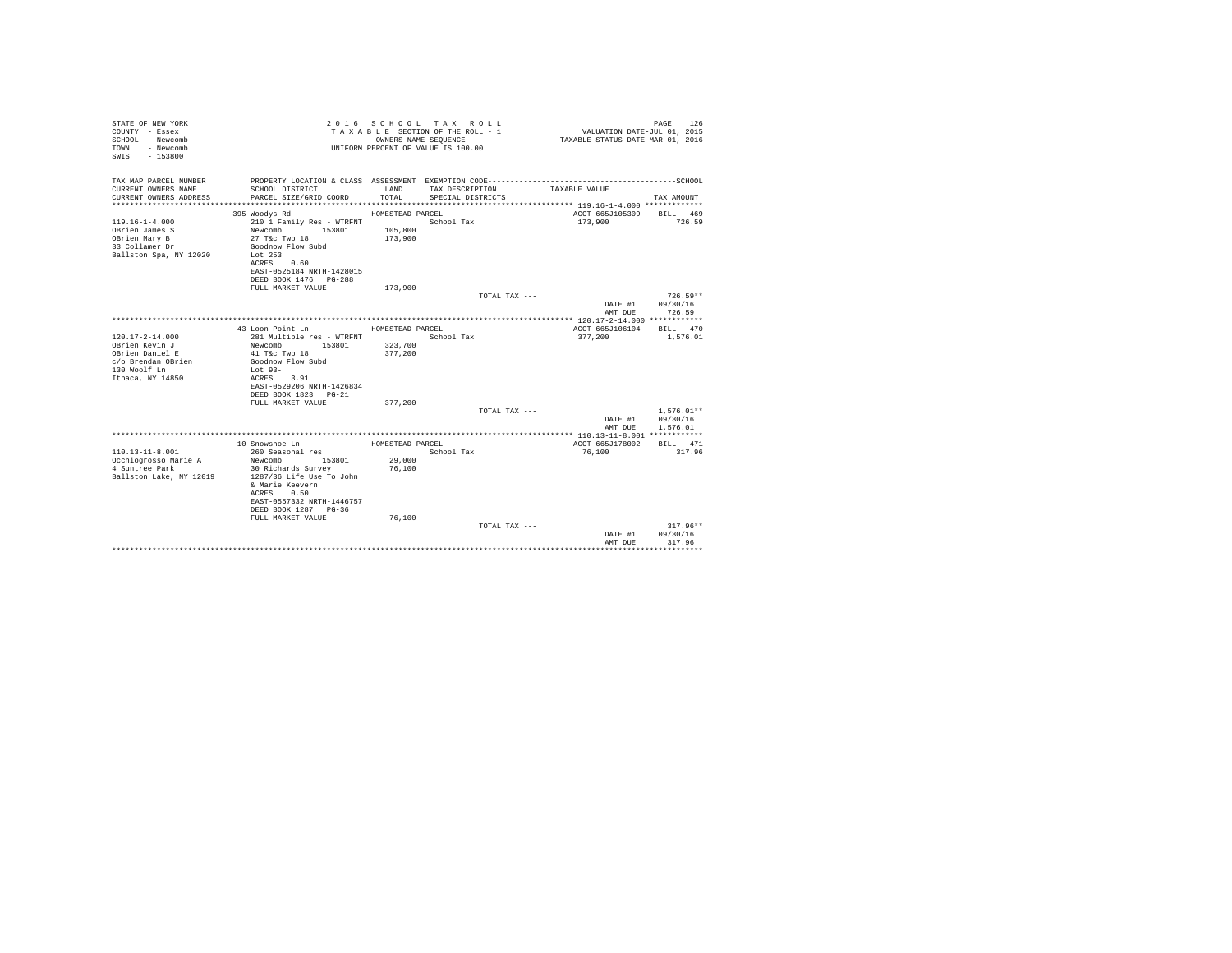| STATE OF NEW YORK<br>COUNTY - Essex<br>SCHOOL - Newcomb<br>TOWN - Newcomb<br>SWIS - 153800 |                                                    |                  | 2016 SCHOOL TAX ROLL<br>TAXABLE SECTION OF THE ROLL - 1<br>OWNERS NAME SEQUENCE<br>UNIFORM PERCENT OF VALUE IS 100.00 | PAGE 127<br>VALUATION DATE-JUL 01, 2015<br>TAXABLE STATUS DATE-MAR 01, 2016 |                                  |
|--------------------------------------------------------------------------------------------|----------------------------------------------------|------------------|-----------------------------------------------------------------------------------------------------------------------|-----------------------------------------------------------------------------|----------------------------------|
| TAX MAP PARCEL NUMBER                                                                      |                                                    |                  |                                                                                                                       |                                                                             |                                  |
| CURRENT OWNERS NAME<br>CURRENT OWNERS ADDRESS                                              | SCHOOL DISTRICT<br>PARCEL SIZE/GRID COORD          | LAND<br>TOTAL    | TAX DESCRIPTION<br>SPECIAL DISTRICTS                                                                                  | TAXABLE VALUE                                                               |                                  |
|                                                                                            |                                                    |                  |                                                                                                                       |                                                                             | TAX AMOUNT                       |
|                                                                                            | 5795 NYS Route 28N                                 | HOMESTEAD PARCEL |                                                                                                                       | ACCT 665J100114 BILL 472                                                    |                                  |
| $109. - 1 - 18.002$                                                                        | 240 Rural res                                      |                  | School Tax                                                                                                            | 376,900                                                                     | 1,574.76                         |
| ODonnell David                                                                             | Newcomb 153801                                     | 90,000           |                                                                                                                       |                                                                             |                                  |
| ODonnell Ann Marie                                                                         | 3 Ords Patent                                      | 376,900          |                                                                                                                       |                                                                             |                                  |
| 5795 NYS Route 28N                                                                         | ACRES 68.45                                        |                  |                                                                                                                       |                                                                             |                                  |
| Newcomb, NY 12852                                                                          | EAST-0541105 NRTH-1445744<br>DEED BOOK 1817 PG-259 |                  |                                                                                                                       |                                                                             |                                  |
|                                                                                            | FULL MARKET VALUE                                  | 376,900          |                                                                                                                       |                                                                             |                                  |
|                                                                                            |                                                    |                  | TOTAL TAX ---                                                                                                         |                                                                             | $1.574.76**$                     |
|                                                                                            |                                                    |                  |                                                                                                                       |                                                                             | DATE #1 09/30/16                 |
|                                                                                            |                                                    |                  |                                                                                                                       | AMT DUE                                                                     | 1,574.76                         |
|                                                                                            |                                                    |                  |                                                                                                                       |                                                                             |                                  |
| 109.15-1-41.000                                                                            | 5668 NYS Route 28N<br>210 1 Family Res             | HOMESTEAD PARCEL | School Tax                                                                                                            | ACCT 665J106413<br>90,300                                                   | BILL 473<br>377.29               |
| ODonnell David H                                                                           | Newcomb 153801                                     | 34,900           |                                                                                                                       |                                                                             |                                  |
| ODonnell Ann M                                                                             | 3 Richard Survey                                   | 90,300           |                                                                                                                       |                                                                             |                                  |
| PO Box 116                                                                                 | ACRES 1.90                                         |                  |                                                                                                                       |                                                                             |                                  |
| Newcomb, NY 12852                                                                          | EAST-0544999 NRTH-1446532                          |                  |                                                                                                                       |                                                                             |                                  |
|                                                                                            | DEED BOOK 1121 PG-6<br>FULL MARKET VALUE           | 90,300           |                                                                                                                       |                                                                             |                                  |
|                                                                                            |                                                    |                  | TOTAL TAX ---                                                                                                         |                                                                             | $377.29**$                       |
|                                                                                            |                                                    |                  |                                                                                                                       | DATE #1                                                                     | 09/30/16                         |
|                                                                                            |                                                    |                  |                                                                                                                       | AMT DUE                                                                     | 377.29                           |
|                                                                                            |                                                    |                  |                                                                                                                       |                                                                             |                                  |
|                                                                                            | 5111 NYS Route 28N                                 | HOMESTEAD PARCEL |                                                                                                                       | ACCT 665J199005 BILL 474                                                    |                                  |
| $110.17 - 2 - 52.001$<br>ODonnell Timothy                                                  | 210 1 Family Res<br>Newcomb 153801                 | 34,500           | School Tax                                                                                                            | 125,000                                                                     | 522.27                           |
| ODonnell Maria                                                                             | 19 T&c Twp 27 Rs                                   | 125,000          |                                                                                                                       |                                                                             |                                  |
| 421 Sheppard Ln                                                                            | Lot 1                                              |                  |                                                                                                                       |                                                                             |                                  |
| Highland Lakes, NJ 07422                                                                   | ACRES 1.45                                         |                  |                                                                                                                       |                                                                             |                                  |
|                                                                                            | EAST-0557636 NRTH-1443344                          |                  |                                                                                                                       |                                                                             |                                  |
|                                                                                            | DEED BOOK 1320 PG-144                              |                  |                                                                                                                       |                                                                             |                                  |
|                                                                                            | FULL MARKET VALUE                                  | 125,000          | TOTAL TAX ---                                                                                                         |                                                                             | $522.27**$                       |
|                                                                                            |                                                    |                  |                                                                                                                       |                                                                             | DATE #1 09/30/16                 |
|                                                                                            |                                                    |                  |                                                                                                                       | AMT DUE                                                                     | 522.27                           |
|                                                                                            |                                                    |                  |                                                                                                                       | ******************* 110.13-1-6.001 *************                            |                                  |
|                                                                                            | 5302 NYS Route 28N                                 | HOMESTEAD PARCEL |                                                                                                                       | ACCT 665J105504                                                             | BILL 475                         |
| $110.13 - 1 - 6.001$<br>Olbert David                                                       | 283 Res w/Comuse                                   |                  | RES. STAR 41854                                                                                                       | 353,800                                                                     | 30,000                           |
| Olbert Ruth                                                                                |                                                    | 353,800          | 119,900 School Tax                                                                                                    |                                                                             | 1,478.25                         |
| 5302 NYS Rte 28N                                                                           | Newcomb<br>Pt 17 Richards Survey<br>ACRES 24.56    |                  |                                                                                                                       |                                                                             |                                  |
| Newcomb, NY 12852                                                                          | EAST-0553200 NRTH-1445359                          |                  |                                                                                                                       |                                                                             |                                  |
|                                                                                            | DEED BOOK 1133 PG-154                              |                  |                                                                                                                       |                                                                             |                                  |
|                                                                                            | FULL MARKET VALUE                                  | 353,800          |                                                                                                                       |                                                                             |                                  |
|                                                                                            |                                                    |                  | TOTAL TAX ---                                                                                                         |                                                                             | $1.405.25**$<br>DATE #1 09/30/16 |
|                                                                                            |                                                    |                  |                                                                                                                       | AMT DUE                                                                     | 1,405.25                         |
|                                                                                            |                                                    |                  |                                                                                                                       |                                                                             |                                  |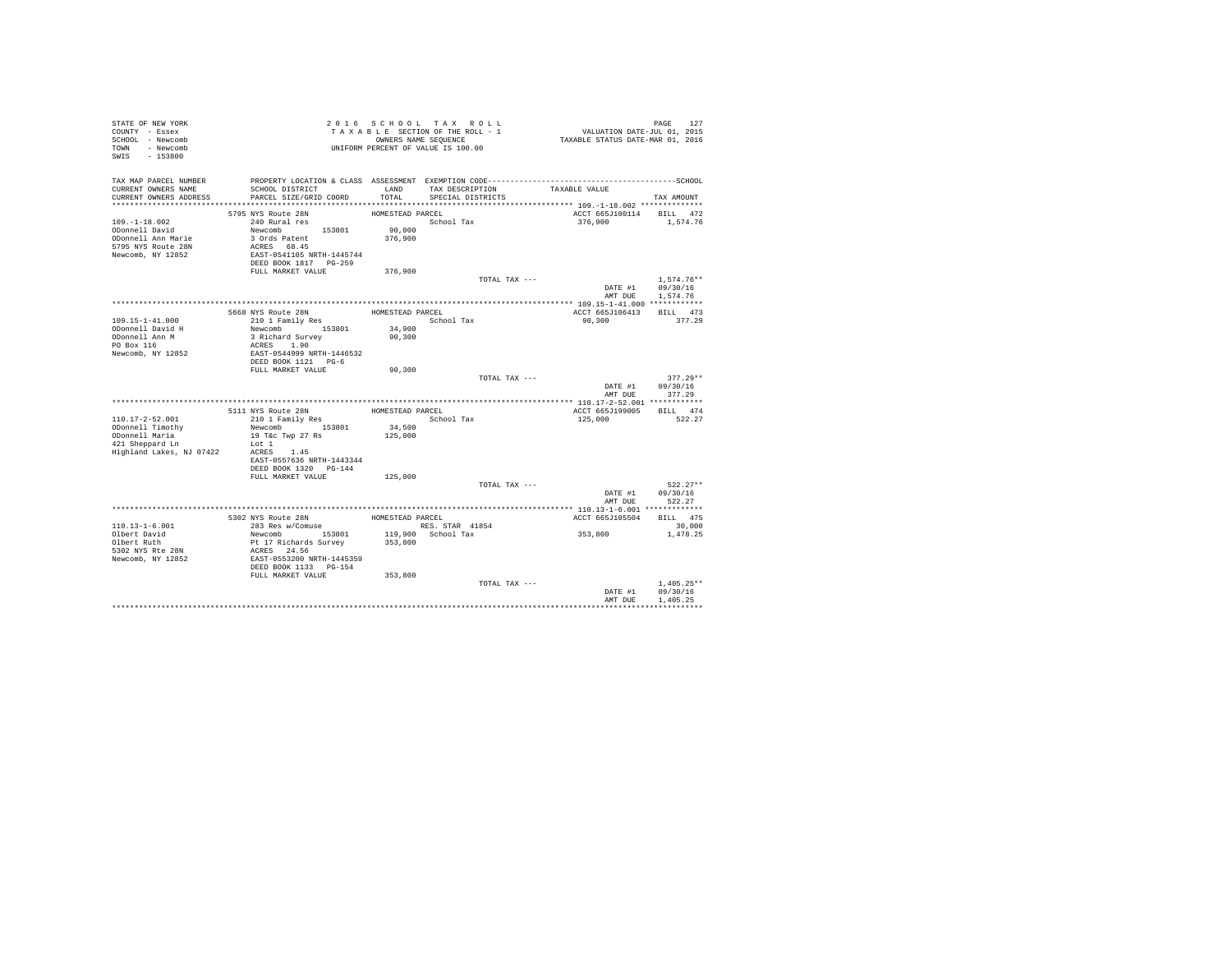| STATE OF NEW YORK<br>COUNTY - Essex<br>SCHOOL - Newcomb<br>TOWN - Newcomb<br>$-153800$<br>SWIS | T A X A B B B B B B SEQUENCE<br>UNIFORM PERCENT OF VALUE IS 100.00                           |                   | 2016 SCHOOL TAX ROLL<br>TAXABLE SECTION OF THE ROLL - 1<br>OWNERS NAME SEQUENCE |                               | PAGE 128<br>VALUATION DATE-JUL 01, 2015<br>TAXABLE STATUS DATE-MAR 01, 2016 |                              |
|------------------------------------------------------------------------------------------------|----------------------------------------------------------------------------------------------|-------------------|---------------------------------------------------------------------------------|-------------------------------|-----------------------------------------------------------------------------|------------------------------|
| TAX MAP PARCEL NUMBER                                                                          | PROPERTY LOCATION & CLASS ASSESSMENT EXEMPTION CODE-----------------------------------SCHOOL |                   |                                                                                 |                               |                                                                             |                              |
| CURRENT OWNERS NAME<br>CURRENT OWNERS ADDRESS                                                  | SCHOOL DISTRICT<br>PARCEL SIZE/GRID COORD                                                    | LAND<br>TOTAL     | SPECIAL DISTRICTS                                                               | TAX DESCRIPTION TAXABLE VALUE |                                                                             |                              |
|                                                                                                |                                                                                              |                   |                                                                                 |                               |                                                                             | TAX AMOUNT                   |
|                                                                                                | 5618 NYS Route 28N                                                                           | HOMESTEAD PARCEL  |                                                                                 |                               | ACCT 665J104611 BILL 476                                                    |                              |
| 109.16-1-2.001                                                                                 | 210 1 Family Res                                                                             |                   | RES. STAR 41854                                                                 |                               |                                                                             | 30,000                       |
| Olmsted Wesley                                                                                 | Newcomb 153801                                                                               |                   | 33,500 School Tax                                                               |                               | 143,800                                                                     | 600.82                       |
| PO Box 158<br>Newcomb, NY 12852                                                                | $3$ Richards Survey<br>ACRES 0.94<br>EAST-0546087 NRTH-1446808<br>DEED BOOK 1460 PG-6        | 143,800           |                                                                                 |                               |                                                                             |                              |
|                                                                                                | FULL MARKET VALUE                                                                            | 143,800           |                                                                                 |                               |                                                                             |                              |
|                                                                                                |                                                                                              |                   |                                                                                 | TOTAL TAX ---                 |                                                                             | $527.82**$                   |
|                                                                                                |                                                                                              |                   |                                                                                 |                               | AMT DUE                                                                     | DATE #1 09/30/16<br>527.82   |
|                                                                                                |                                                                                              |                   |                                                                                 |                               |                                                                             |                              |
| $109.16 - 6 - 7.000$                                                                           | 76 Stubing Ln MON-HOMESTEAD PARCEL<br>312 Vac w/imprv - WTRFNT School Tax                    |                   |                                                                                 |                               | ACCT 665Z004004<br>112,800                                                  | BILL 477<br>1,967.85         |
| OMeara Sharon P                                                                                | Newcomb 153801                                                                               | 112,100           |                                                                                 |                               |                                                                             |                              |
| 6295 Foundry Rd                                                                                | 16 T&C Purchase TWP 27 RS 112,800                                                            |                   |                                                                                 |                               |                                                                             |                              |
| Guilderland, NY 12084                                                                          | 7 Birch Point Subd                                                                           |                   |                                                                                 |                               |                                                                             |                              |
|                                                                                                | ACRES 1.06<br>EAST-0551050 NRTH-1447941                                                      |                   |                                                                                 |                               |                                                                             |                              |
|                                                                                                | DEED BOOK 1465 PG-319                                                                        |                   |                                                                                 |                               |                                                                             |                              |
|                                                                                                | FULL MARKET VALUE                                                                            | 112,800           |                                                                                 |                               |                                                                             |                              |
|                                                                                                |                                                                                              |                   |                                                                                 | TOTAL TAX ---                 |                                                                             | $1.967.85**$                 |
|                                                                                                |                                                                                              |                   |                                                                                 |                               | AMT DUE                                                                     | DATE #1 09/30/16<br>1,967.85 |
|                                                                                                |                                                                                              |                   |                                                                                 |                               |                                                                             |                              |
|                                                                                                | 5125 NYS Route 28N<br>210 1 Family Res                                                       | HOMESTEAD PARCEL  |                                                                                 |                               | ACCT 665J199006 BILL 478                                                    |                              |
| 110.17-2-53.001                                                                                |                                                                                              |                   | School Tax                                                                      |                               | 165,200                                                                     | 690.24                       |
| ORourke Jennifer                                                                               | Newcomb 153801<br>19 T&c Twp 27 Rs Lot                                                       | 34,600<br>165,200 |                                                                                 |                               |                                                                             |                              |
| c/o Maire Duchon<br>33 Magnolia Dr                                                             | 1788/225 Life Use to                                                                         |                   |                                                                                 |                               |                                                                             |                              |
| Wappingers Falls, NY 12590 Maire I Duchon                                                      |                                                                                              |                   |                                                                                 |                               |                                                                             |                              |
|                                                                                                | ACRES 1.60                                                                                   |                   |                                                                                 |                               |                                                                             |                              |
|                                                                                                | EAST-0557316 NRTH-1443500<br>DEED BOOK 1788 PG-225                                           |                   |                                                                                 |                               |                                                                             |                              |
|                                                                                                | FULL MARKET VALUE                                                                            | 165,200           |                                                                                 |                               |                                                                             |                              |
|                                                                                                |                                                                                              |                   |                                                                                 | TOTAL TAX ---                 |                                                                             | 690.24**                     |
|                                                                                                |                                                                                              |                   |                                                                                 |                               |                                                                             | DATE #1 09/30/16             |
|                                                                                                |                                                                                              |                   |                                                                                 |                               | AMT DUE                                                                     | 690.24                       |
|                                                                                                | 173 Woodys Rd MomesTEAD PARCEL                                                               |                   |                                                                                 |                               | ACCT 665J105407                                                             | BILL 479                     |
| 120.13-1-18.000                                                                                | 260 Seasonal res - WTRFNT                                                                    |                   | School Tax                                                                      |                               | 227,200                                                                     | 949.29                       |
| OSullivan John D Trust                                                                         | Newcomb 153801                                                                               | 106,600           |                                                                                 |                               |                                                                             |                              |
| 35 Talleur ln<br>Clinton Corners, NY 12514                                                     | 25 T&C Twp 18<br>Goodnow Flow Subd                                                           | 227,200           |                                                                                 |                               |                                                                             |                              |
|                                                                                                | Lot 208                                                                                      |                   |                                                                                 |                               |                                                                             |                              |
|                                                                                                | ACRES 0.93                                                                                   |                   |                                                                                 |                               |                                                                             |                              |
|                                                                                                | EAST-0530012 NRTH-1428525<br>DEED BOOK 1757 PG-329                                           |                   |                                                                                 |                               |                                                                             |                              |
|                                                                                                | FULL MARKET VALUE                                                                            | 227,200           |                                                                                 |                               |                                                                             |                              |
|                                                                                                |                                                                                              |                   |                                                                                 | TOTAL TAX ---                 |                                                                             | $949.29**$                   |
|                                                                                                |                                                                                              |                   |                                                                                 |                               | DATE #1                                                                     | 09/30/16                     |
|                                                                                                |                                                                                              |                   |                                                                                 |                               | AMT DHR                                                                     | 949.29<br>**********         |
|                                                                                                |                                                                                              |                   |                                                                                 |                               |                                                                             |                              |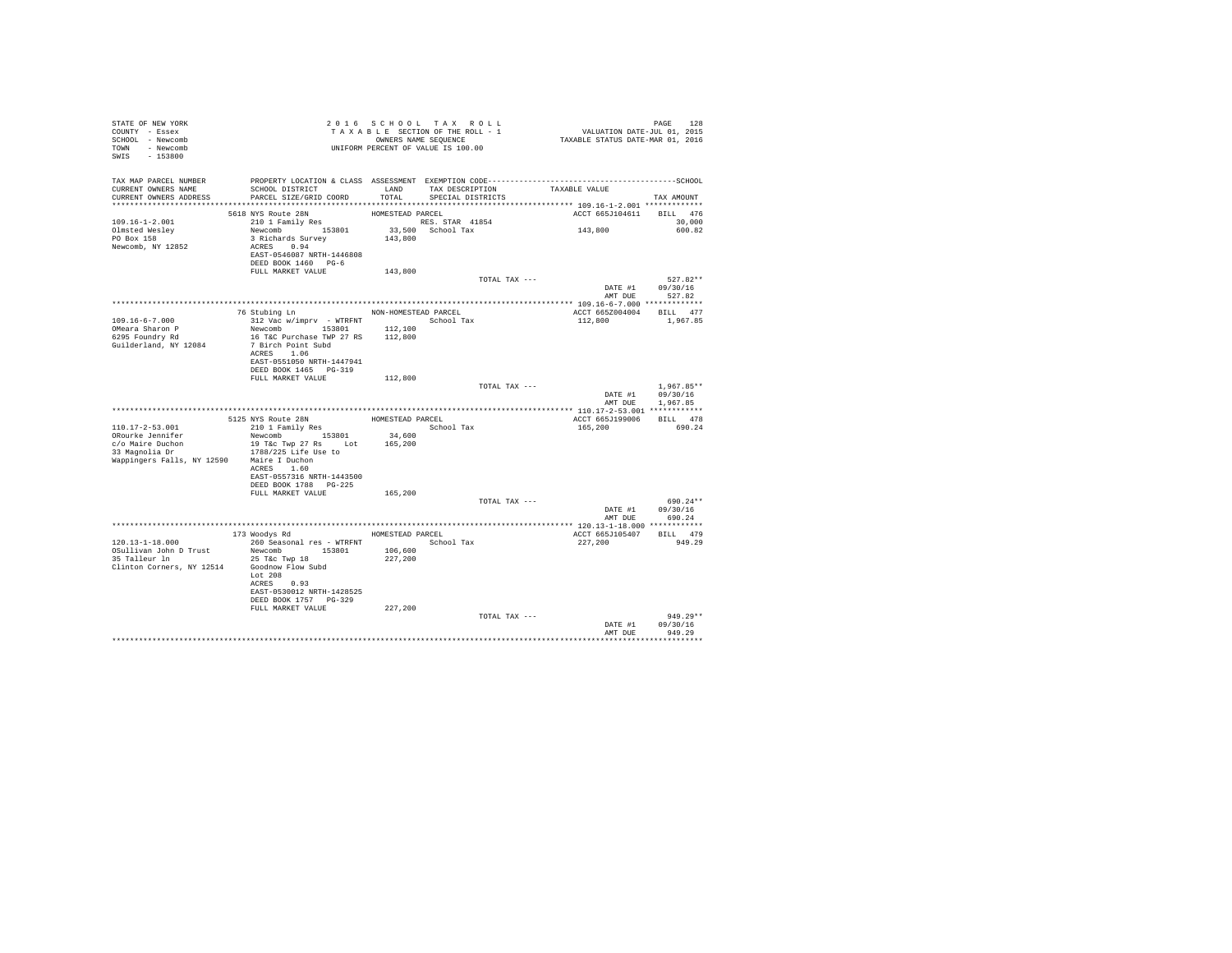| STATE OF NEW YORK<br>COUNTY - Essex<br>SCHOOL - Newcomb<br>TOWN - Newcomb<br>SWIS - 153800                                                                           |                                                      |                  | 2016 SCHOOL TAX ROLL<br>TAXABLE SECTION OF THE ROLL - 1<br>OWNERS NAME SEQUENCE<br>UNIFORM PERCENT OF VALUE IS 100.00 |               | PAGE 129<br>VALUATION DATE-JUL 01, 2015<br>TAXABLE STATUS DATE-MAR 01, 2016 |                      |
|----------------------------------------------------------------------------------------------------------------------------------------------------------------------|------------------------------------------------------|------------------|-----------------------------------------------------------------------------------------------------------------------|---------------|-----------------------------------------------------------------------------|----------------------|
| TAX MAP PARCEL NUMBER<br>CURRENT OWNERS NAME                                                                                                                         | SCHOOL DISTRICT                                      |                  | LAND TAX DESCRIPTION                                                                                                  |               | TAXABLE VALUE                                                               |                      |
| CURRENT OWNERS ADDRESS                                                                                                                                               | PARCEL SIZE/GRID COORD                               | TOTAL            | SPECIAL DISTRICTS                                                                                                     |               |                                                                             | TAX AMOUNT           |
|                                                                                                                                                                      |                                                      |                  |                                                                                                                       |               |                                                                             |                      |
|                                                                                                                                                                      | 1461 Goodnow Flow Rd                                 | HOMESTEAD PARCEL |                                                                                                                       |               | ACCT 665J195001 BILL 480                                                    |                      |
| $120. - 1 - 10.028/8$                                                                                                                                                | 210 1 Family Res                                     |                  | RES. STAR 41854                                                                                                       |               |                                                                             | 30,000               |
| Otter Pond Club                                                                                                                                                      | Newcomb 153801                                       |                  | 100 School Tax                                                                                                        |               | 152,600                                                                     | 637.59               |
| c/o Eric C Peter                                                                                                                                                     | Assorted Lts T&c Twp 18 152,600                      |                  |                                                                                                                       |               |                                                                             |                      |
| 1461 Goodnow Flow Rd                                                                                                                                                 | This Acct Camp On Tm#                                |                  |                                                                                                                       |               |                                                                             |                      |
| Newcomb, NY 12852                                                                                                                                                    | 120.-1-10.028<br>EAST-0533522 NRTH-1424310           |                  |                                                                                                                       |               |                                                                             |                      |
|                                                                                                                                                                      | DEED BOOK 327 PG-207                                 |                  |                                                                                                                       |               |                                                                             |                      |
|                                                                                                                                                                      | FULL MARKET VALUE                                    | 152,600          |                                                                                                                       |               |                                                                             |                      |
|                                                                                                                                                                      |                                                      |                  |                                                                                                                       | TOTAL TAX --- |                                                                             | 564.59**             |
|                                                                                                                                                                      |                                                      |                  |                                                                                                                       |               |                                                                             | DATE #1 09/30/16     |
|                                                                                                                                                                      |                                                      |                  |                                                                                                                       |               | AMT DUE                                                                     | 564.59               |
|                                                                                                                                                                      |                                                      |                  |                                                                                                                       |               |                                                                             |                      |
|                                                                                                                                                                      | Goodnow Flow Rd                                      |                  | HOMESTEAD PARCEL<br>School Tax                                                                                        |               | ACCT 665Z000005 BILL 481<br>132,500                                         | 553.61               |
| 120. -1-10.028/9<br>Otter Pond Club                                                                                                                                  | 210 1 Family Res<br>Newcomb 153801                   | 100              |                                                                                                                       |               |                                                                             |                      |
| c/o Ron Peters                                                                                                                                                       |                                                      |                  |                                                                                                                       |               |                                                                             |                      |
|                                                                                                                                                                      |                                                      |                  |                                                                                                                       |               |                                                                             |                      |
| $c/o$ Ron Peters $$\tt This$ Account Is Part Of $132,500$ 674 Knickerbocker Rd $120,-1-10.028$ Bldg Only Schodack Landing, NY 12156 $$\tt EAST-0533522$ NRTH-1424310 |                                                      |                  |                                                                                                                       |               |                                                                             |                      |
|                                                                                                                                                                      | DEED BOOK 327 PG-207                                 |                  |                                                                                                                       |               |                                                                             |                      |
|                                                                                                                                                                      | FULL MARKET VALUE                                    | 132,500          |                                                                                                                       |               |                                                                             |                      |
|                                                                                                                                                                      |                                                      |                  |                                                                                                                       | TOTAL TAX --- | DATE #1                                                                     | 553.61**<br>09/30/16 |
|                                                                                                                                                                      |                                                      |                  |                                                                                                                       |               | AMT DUE                                                                     | 553.61               |
|                                                                                                                                                                      |                                                      |                  |                                                                                                                       |               |                                                                             |                      |
|                                                                                                                                                                      | Goodnow Flow Rd                                      | HOMESTEAD PARCEL |                                                                                                                       |               | ACCT 665Z008010 BILL 482                                                    |                      |
| 120. -1-10.028/10                                                                                                                                                    | 210 1 Family Res                                     |                  | School Tax                                                                                                            |               | 135,500                                                                     | 566.15               |
| Otter Pond Club Inc                                                                                                                                                  | Newcomb 153801                                       | 100              |                                                                                                                       |               |                                                                             |                      |
| c/o Dett Otterbeck                                                                                                                                                   | This Acct is part of                                 | 135,500          |                                                                                                                       |               |                                                                             |                      |
| 49 Evelyn Dr                                                                                                                                                         | 120.-1-10.028 Bldg Only<br>EAST-0533522 NRTH-1424310 |                  |                                                                                                                       |               |                                                                             |                      |
| Nassau, NY 12123                                                                                                                                                     | DEED BOOK 327 PG-207                                 |                  |                                                                                                                       |               |                                                                             |                      |
| MAY BE SUBJECT TO PAYMENT FULL MARKET VALUE                                                                                                                          |                                                      | 135,500          |                                                                                                                       |               |                                                                             |                      |
| UNDER RPTL480A UNTIL 2017                                                                                                                                            |                                                      |                  |                                                                                                                       |               |                                                                             |                      |
|                                                                                                                                                                      |                                                      |                  |                                                                                                                       | TOTAL TAX --- |                                                                             | 566.15**             |
|                                                                                                                                                                      |                                                      |                  |                                                                                                                       |               | DATE #1                                                                     | 09/30/16             |
|                                                                                                                                                                      |                                                      |                  |                                                                                                                       |               | AMT DUE                                                                     | 566.15               |
|                                                                                                                                                                      | Goodnow Flow Rd MOMESTEAD PARCEL                     |                  |                                                                                                                       |               |                                                                             | BILL 483             |
| 120. -1-10.028/11                                                                                                                                                    | 210 1 Family Res - WTRFNT School Tax                 |                  |                                                                                                                       |               | ACCT 665Z010009<br>215,200                                                  | 899.15               |
| Otter Pond Club Inc                                                                                                                                                  | Newcomb 153801                                       | 100              |                                                                                                                       |               |                                                                             |                      |
| 4151 US Rte 20                                                                                                                                                       | This Acct is part of 120.                            | 215,200          |                                                                                                                       |               |                                                                             |                      |
| Castleton, NY 12033                                                                                                                                                  | 10.028;Bldg only                                     |                  |                                                                                                                       |               |                                                                             |                      |
|                                                                                                                                                                      | Richard Wood Jr Improveme                            |                  |                                                                                                                       |               |                                                                             |                      |
| MAY BE SUBJECT TO PAYMENT EAST-0533522 NRTH-1424310                                                                                                                  |                                                      |                  |                                                                                                                       |               |                                                                             |                      |
| UNDER RPTL480A UNTIL 2019 DEED BOOK 327 PG-207                                                                                                                       |                                                      |                  |                                                                                                                       |               |                                                                             |                      |
|                                                                                                                                                                      | FULL MARKET VALUE                                    | 215,200          |                                                                                                                       | TOTAL TAX --- |                                                                             | 899.15**             |
|                                                                                                                                                                      |                                                      |                  |                                                                                                                       |               | DATE #1                                                                     | 09/30/16             |
|                                                                                                                                                                      |                                                      |                  |                                                                                                                       |               | AMT DUE                                                                     | 899.15               |
|                                                                                                                                                                      |                                                      |                  |                                                                                                                       |               |                                                                             | ************         |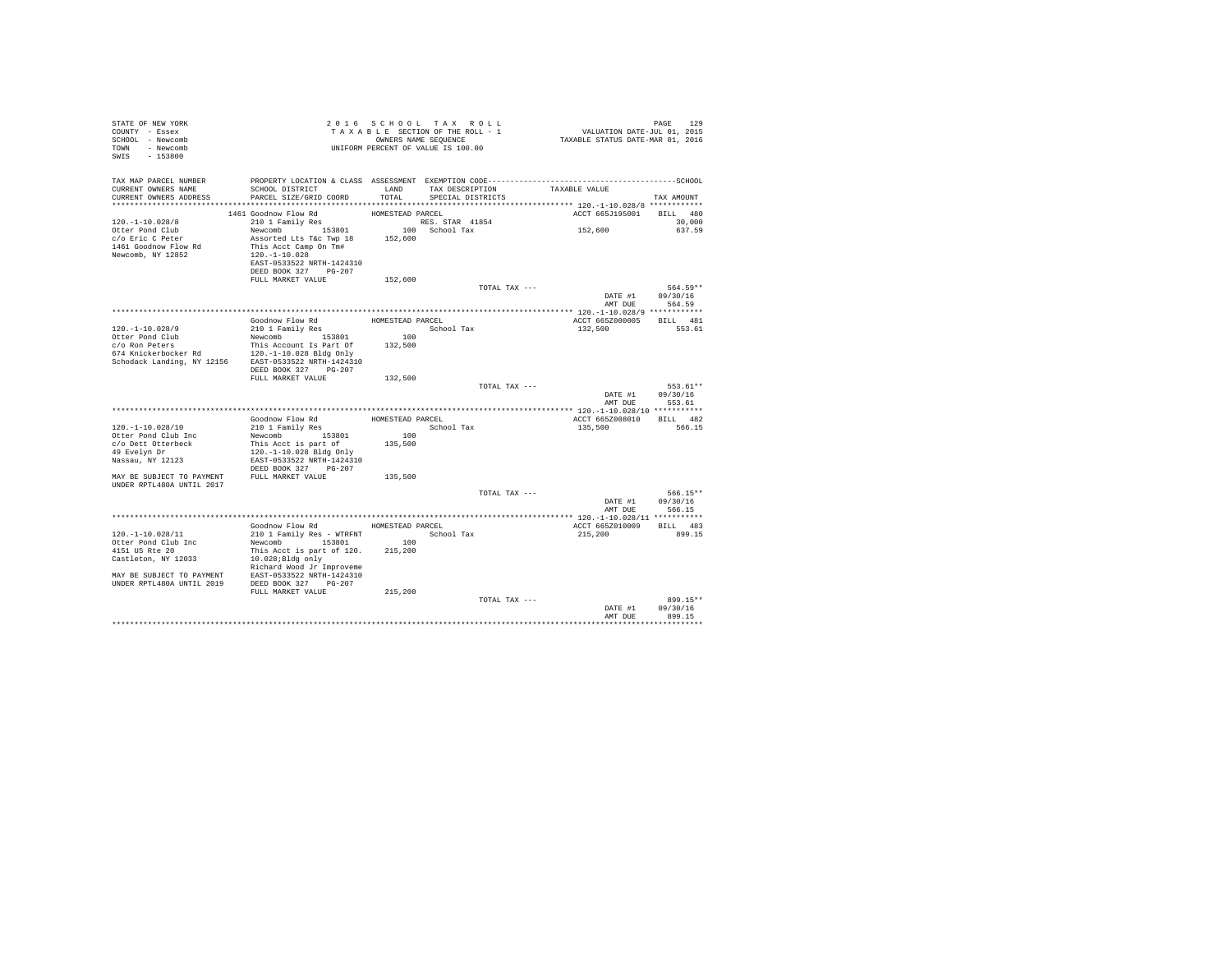| STATE OF NEW YORK<br>COUNTY - Essex<br>SCHOOL - Newcomb<br>- Newcomb<br>TOWN<br>$-153800$<br>SWTS                               |                                                                                                                                                   | OWNERS NAME SEQUENCE | 2016 SCHOOL TAX ROLL<br>TAXABLE SECTION OF THE ROLL - 1<br>UNIFORM PERCENT OF VALUE IS 100.00 | VALUATION DATE-JUL 01, 2015<br>TAXABLE STATUS DATE-MAR 01, 2016 | PAGE<br>130  |
|---------------------------------------------------------------------------------------------------------------------------------|---------------------------------------------------------------------------------------------------------------------------------------------------|----------------------|-----------------------------------------------------------------------------------------------|-----------------------------------------------------------------|--------------|
| TAX MAP PARCEL NUMBER<br>CURRENT OWNERS NAME                                                                                    | SCHOOL DISTRICT                                                                                                                                   | LAND                 | TAX DESCRIPTION                                                                               | TAXABLE VALUE                                                   |              |
| CURRENT OWNERS ADDRESS                                                                                                          | PARCEL SIZE/GRID COORD                                                                                                                            | TOTAL                | SPECIAL DISTRICTS                                                                             |                                                                 | TAX AMOUNT   |
|                                                                                                                                 | Goodnow Flow Rd                                                                                                                                   | HOMESTEAD PARCEL     |                                                                                               | ACCT 665J105411                                                 | BILL 484     |
| $120.17 - 2 - 40.000$<br>Otter Pond Club Inc<br>c/o Julie Otterbeck Treasurer 42 T&c Twp 18<br>49 Evelyn Dr<br>Nassau, NY 12123 | 311 Res vac land - WTRFNT<br>Newcomb 153801<br>63 Goodnow Flow<br>Db 872 Pg 20<br>ACRES 0.93<br>EAST-0532534 NRTH-1426637<br>DEED BOOK 327 PG-207 | 30,100<br>30,100     | School Tax                                                                                    | 30,100                                                          | 125.76       |
|                                                                                                                                 | FULL MARKET VALUE                                                                                                                                 | 30,100               |                                                                                               |                                                                 |              |
|                                                                                                                                 |                                                                                                                                                   |                      | TOTAL TAX ---                                                                                 |                                                                 | $125.76**$   |
|                                                                                                                                 |                                                                                                                                                   |                      |                                                                                               | DATE #1                                                         | 09/30/16     |
|                                                                                                                                 |                                                                                                                                                   |                      |                                                                                               | AMT DUE                                                         | 125.76       |
|                                                                                                                                 |                                                                                                                                                   |                      |                                                                                               |                                                                 |              |
|                                                                                                                                 | 1648 Goodnow Flow Rd                                                                                                                              | HOMESTEAD PARCEL     |                                                                                               | ACCT 665J104411                                                 | BTT.T. 485   |
| $120.17 - 4 - 2.000$                                                                                                            | 210 1 Family Res - WTRFNT                                                                                                                         |                      | School Tax                                                                                    | 389,300                                                         | 1,626.57     |
| Oxley David J<br>Oxley Celia                                                                                                    | Newcomb<br>153801<br>40 & 41 T&c Twp 18                                                                                                           | 135,500<br>389,300   |                                                                                               |                                                                 |              |
| 706 Hoffman St                                                                                                                  | Goodnow Flow Subd                                                                                                                                 |                      |                                                                                               |                                                                 |              |
| Elmira, NY 14905                                                                                                                | Lot 316                                                                                                                                           |                      |                                                                                               |                                                                 |              |
|                                                                                                                                 | ACRES 1.60                                                                                                                                        |                      |                                                                                               |                                                                 |              |
|                                                                                                                                 | EAST-0528267 NRTH-1425553                                                                                                                         |                      |                                                                                               |                                                                 |              |
|                                                                                                                                 | DEED BOOK 1422 PG-18                                                                                                                              |                      |                                                                                               |                                                                 |              |
|                                                                                                                                 | FULL MARKET VALUE                                                                                                                                 | 389,300              |                                                                                               |                                                                 |              |
|                                                                                                                                 |                                                                                                                                                   |                      | TOTAL TAX ---                                                                                 |                                                                 | $1.626.57**$ |
|                                                                                                                                 |                                                                                                                                                   |                      |                                                                                               | DATE #1                                                         | 09/30/16     |
|                                                                                                                                 |                                                                                                                                                   |                      |                                                                                               | AMT DUE                                                         | 1,626.57     |
|                                                                                                                                 | 1654 Goodnow Flow Rd                                                                                                                              | HOMESTEAD PARCEL     |                                                                                               | ACCT 665J105405                                                 | BILL 486     |
| $120.17 - 4 - 1.000$                                                                                                            | 210 1 Family Res - WTRFNT                                                                                                                         |                      | School Tax                                                                                    | 194,000                                                         | 810.57       |
| Pagnotta Paul B                                                                                                                 | Newcomb<br>153801                                                                                                                                 | 100,000              |                                                                                               |                                                                 |              |
| 283 Beaver Dam Rd                                                                                                               | $40 + 41$ T&c Twp 18                                                                                                                              | 194,000              |                                                                                               |                                                                 |              |
| Selkirk, NY 12158                                                                                                               | Goodnow Flow Subd Lot 21                                                                                                                          |                      |                                                                                               |                                                                 |              |
|                                                                                                                                 | 2016 BAR Decision                                                                                                                                 |                      |                                                                                               |                                                                 |              |
|                                                                                                                                 | ACRES 1.50<br>EAST-0528091 NRTH-1425600                                                                                                           |                      |                                                                                               |                                                                 |              |
|                                                                                                                                 | DEED BOOK 1549 PG-263                                                                                                                             |                      |                                                                                               |                                                                 |              |
|                                                                                                                                 | FULL MARKET VALUE                                                                                                                                 | 194,000              |                                                                                               |                                                                 |              |
|                                                                                                                                 |                                                                                                                                                   |                      | TOTAL TAX ---                                                                                 |                                                                 | $810.57**$   |
|                                                                                                                                 |                                                                                                                                                   |                      |                                                                                               | DATE #1                                                         | 09/30/16     |
|                                                                                                                                 |                                                                                                                                                   |                      |                                                                                               | AMT DUE                                                         | 810.57       |
|                                                                                                                                 |                                                                                                                                                   |                      |                                                                                               |                                                                 |              |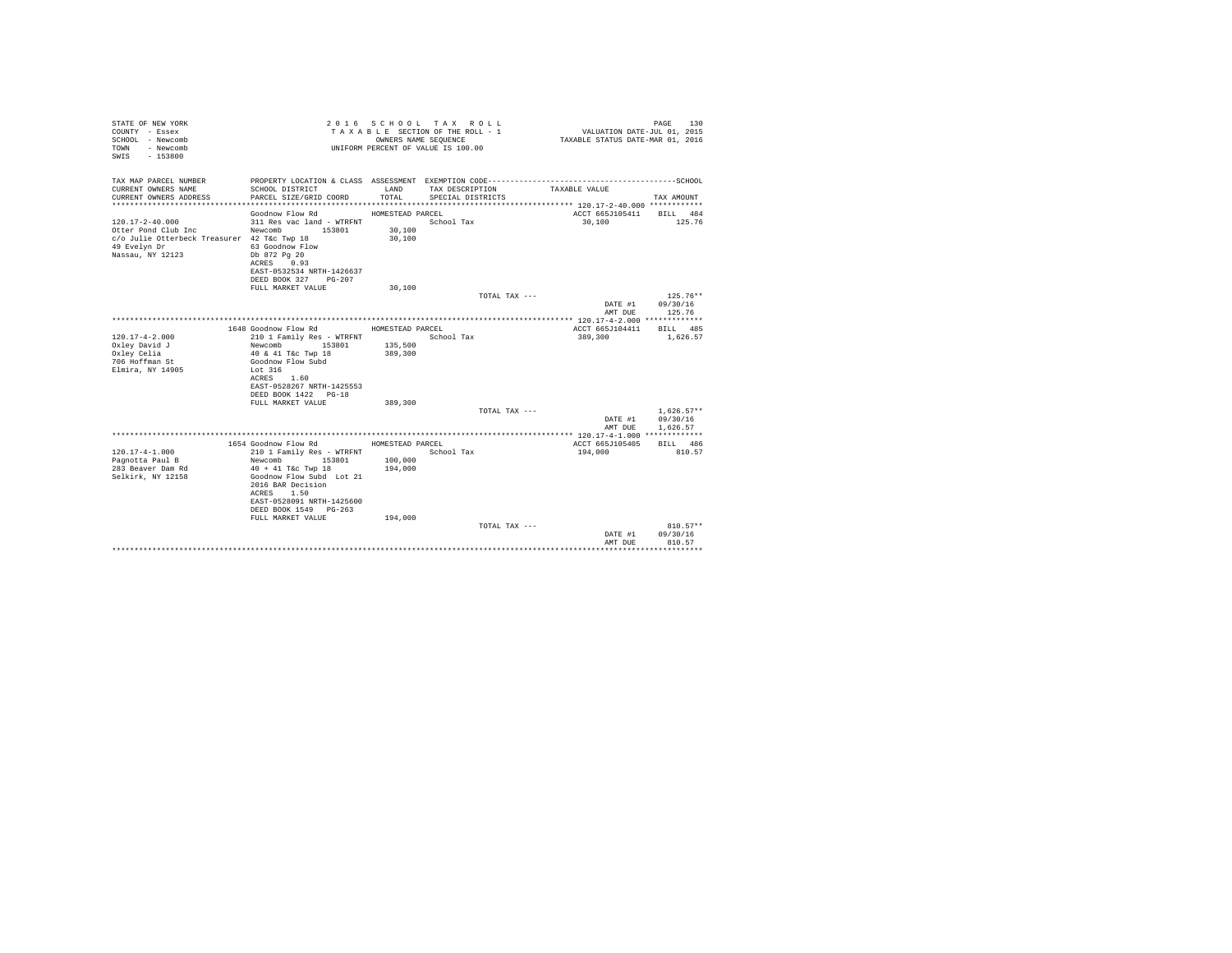| STATE OF NEW YORK<br>COUNTY - Essex<br>SCHOOL - Newcomb<br>TOWN - Newcomb<br>SWIS - 153800 |                                                    |                      | 2016 SCHOOL TAX ROLL<br>TAXABLE SECTION OF THE ROLL - 1<br>OWNERS NAME SEQUENCE<br>UNIFORM PERCENT OF VALUE IS 100.00 |               | PAGE 131<br>VALUATION DATE-JUL 01, 2015<br>TAXABLE STATUS DATE-MAR 01, 2016 |                                |
|--------------------------------------------------------------------------------------------|----------------------------------------------------|----------------------|-----------------------------------------------------------------------------------------------------------------------|---------------|-----------------------------------------------------------------------------|--------------------------------|
| TAX MAP PARCEL NUMBER                                                                      |                                                    |                      |                                                                                                                       |               |                                                                             |                                |
| CURRENT OWNERS NAME                                                                        | SCHOOL DISTRICT                                    | LAND                 | TAX DESCRIPTION TAXABLE VALUE                                                                                         |               |                                                                             |                                |
| CURRENT OWNERS ADDRESS                                                                     | PARCEL SIZE/GRID COORD                             | TOTAL                | SPECIAL DISTRICTS                                                                                                     |               |                                                                             | TAX AMOUNT                     |
|                                                                                            | 139 Marcy Ln                                       | HOMESTEAD PARCEL     |                                                                                                                       |               | ACCT 665J101404 BILL 487                                                    |                                |
| $110.17 - 3 - 6.000$                                                                       | 210 1 Family Res                                   |                      | School Tax                                                                                                            |               | 87,500                                                                      | 365.59                         |
| Parfitt Christopher L                                                                      | Newcomb 153801                                     | 30,300               |                                                                                                                       |               |                                                                             |                                |
| Parfitt Margaret M                                                                         | Pt 6 Thorns Survey                                 | 87,500               |                                                                                                                       |               |                                                                             |                                |
| 2927 Smith Rd                                                                              | ACRES 0.61                                         |                      |                                                                                                                       |               |                                                                             |                                |
| Hamilton, NY 13346                                                                         | EAST-0557373 NRTH-1442238                          |                      |                                                                                                                       |               |                                                                             |                                |
|                                                                                            | DEED BOOK 1809 PG-104                              |                      |                                                                                                                       |               |                                                                             |                                |
|                                                                                            | FULL MARKET VALUE                                  | 87,500               |                                                                                                                       |               |                                                                             |                                |
|                                                                                            |                                                    |                      |                                                                                                                       | TOTAL TAX --- |                                                                             | $365.59**$<br>DATE #1 09/30/16 |
|                                                                                            |                                                    |                      |                                                                                                                       |               | AMT DUR                                                                     | 365.59                         |
|                                                                                            |                                                    |                      |                                                                                                                       |               |                                                                             |                                |
|                                                                                            | 45 Sanford Ln                                      | HOMESTEAD PARCEL     |                                                                                                                       |               | ACCT 665J104812                                                             | BILL 488                       |
| 110.18-4-8.000                                                                             | 210 1 Family Res                                   |                      | School Tax                                                                                                            |               | 69,500                                                                      | 290.38                         |
| Parisi Frank                                                                               | Newcomb 153801                                     | 29,000               |                                                                                                                       |               |                                                                             |                                |
| 116 Fleetwood Ave                                                                          | Pt 5 Thorns Survey                                 | 69,500               |                                                                                                                       |               |                                                                             |                                |
| Albany, NY 12209                                                                           | ACRES 0.50                                         |                      |                                                                                                                       |               |                                                                             |                                |
|                                                                                            | EAST-0559216 NRTH-1441431<br>DEED BOOK 1548 PG-258 |                      |                                                                                                                       |               |                                                                             |                                |
|                                                                                            | FULL MARKET VALUE                                  | 69,500               |                                                                                                                       |               |                                                                             |                                |
|                                                                                            |                                                    |                      |                                                                                                                       | TOTAL TAX --- |                                                                             | 290.38**                       |
|                                                                                            |                                                    |                      |                                                                                                                       |               | DATE #1                                                                     | 09/30/16                       |
|                                                                                            |                                                    |                      |                                                                                                                       |               | AMT DUE                                                                     | 290.38                         |
|                                                                                            |                                                    |                      |                                                                                                                       |               |                                                                             |                                |
|                                                                                            | NYS Route 28N                                      | NON-HOMESTEAD PARCEL |                                                                                                                       |               | ACCT 665J104404 BILL 489                                                    |                                |
| $109.15 - 1 - 3.000$                                                                       | 311 Res vac land                                   | 25,400               | School Tax                                                                                                            |               | 25,400                                                                      | 443.12                         |
| Parisi Philip<br>13 Morrocco Ln                                                            | Newcomb 153801<br>3 Ords Patent                    | 25,400               |                                                                                                                       |               |                                                                             |                                |
| Schenectady, NY 12304                                                                      | 6 7 8 Anderson Subd                                |                      |                                                                                                                       |               |                                                                             |                                |
|                                                                                            | ACRES 2.37                                         |                      |                                                                                                                       |               |                                                                             |                                |
|                                                                                            | EAST-0541949 NRTH-1446797                          |                      |                                                                                                                       |               |                                                                             |                                |
|                                                                                            | DEED BOOK 1444 PG-59                               |                      |                                                                                                                       |               |                                                                             |                                |
|                                                                                            | FULL MARKET VALUE                                  | 25,400               |                                                                                                                       |               |                                                                             |                                |
|                                                                                            |                                                    |                      |                                                                                                                       | TOTAL TAX --- |                                                                             | $443.12**$                     |
|                                                                                            |                                                    |                      |                                                                                                                       |               | AMT DUE                                                                     | DATE #1 09/30/16<br>443.12     |
|                                                                                            |                                                    |                      |                                                                                                                       |               |                                                                             |                                |
|                                                                                            | 5849 NYS Route 28N                                 | HOMESTEAD PARCEL     |                                                                                                                       |               | ACCT 665L105502                                                             | BILL 490                       |
| 109.15-2-1.000                                                                             | 210 1 Family Res                                   |                      | School Tax                                                                                                            |               | 99,100                                                                      | 414.06                         |
| Parker William E                                                                           | Newcomb 153801                                     | 34,000               |                                                                                                                       |               |                                                                             |                                |
| PO Box 481                                                                                 | 3 Ords Patent                                      | 99,100               |                                                                                                                       |               |                                                                             |                                |
| Chestertown, NY 12817                                                                      | ACRES 1.00                                         |                      |                                                                                                                       |               |                                                                             |                                |
|                                                                                            | EAST-0540661 NRTH-1446991                          |                      |                                                                                                                       |               |                                                                             |                                |
|                                                                                            | DEED BOOK 1592 PG-63<br>FULL MARKET VALUE          | 99,100               |                                                                                                                       |               |                                                                             |                                |
|                                                                                            |                                                    |                      |                                                                                                                       | TOTAL TAX --- |                                                                             | $414.06**$                     |
|                                                                                            |                                                    |                      |                                                                                                                       |               |                                                                             | DATE #1 09/30/16               |
|                                                                                            |                                                    |                      |                                                                                                                       |               | AMT DUE                                                                     | 414.06                         |
|                                                                                            |                                                    |                      |                                                                                                                       |               |                                                                             |                                |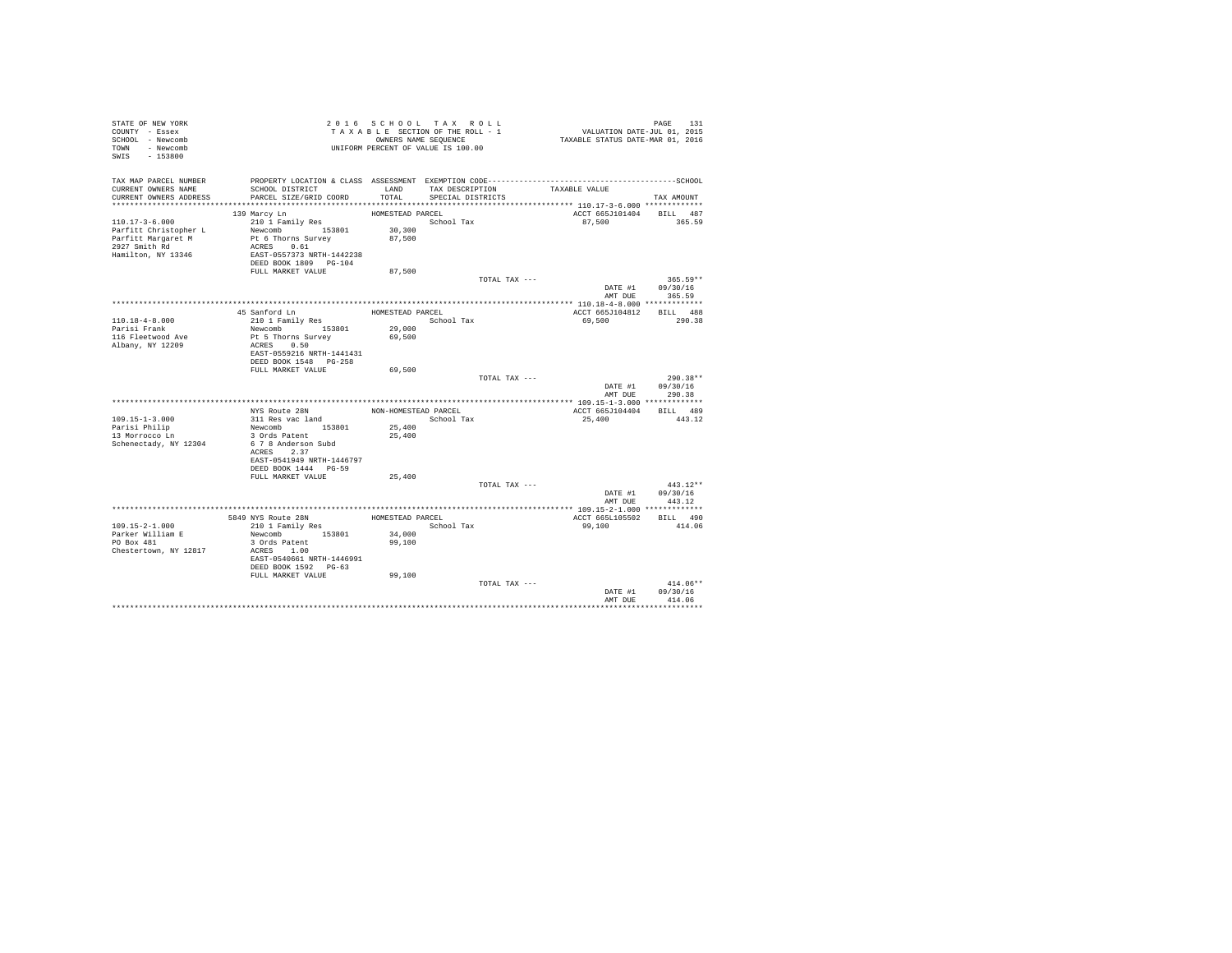| STATE OF NEW YORK<br>COUNTY - Essex<br>SCHOOL - Newcomb<br>- Newcomb<br>TOWN<br>SWIS - 153800                       | 2016 SCHOOL TAX ROLL<br>UNIFORM PERCENT OF VALUE IS 100.00 | TAXABLE SECTION OF THE ROLL - 1<br>OWNERS NAME SEQUENCE |                 | PAGE<br>132  |
|---------------------------------------------------------------------------------------------------------------------|------------------------------------------------------------|---------------------------------------------------------|-----------------|--------------|
| TAX MAP PARCEL NUMBER<br>CURRENT OWNERS NAME<br>SCHOOL DISTRICT<br>PARCEL SIZE/GRID COORD<br>CURRENT OWNERS ADDRESS | LAND<br>TOTAL                                              | TAX DESCRIPTION<br>SPECIAL DISTRICTS                    | TAXABLE VALUE   | TAX AMOUNT   |
|                                                                                                                     |                                                            |                                                         |                 |              |
| 120 Marcy Ln                                                                                                        | HOMESTEAD PARCEL                                           |                                                         | ACCT 665J103801 | BILL 491     |
| $110.17 - 2 - 29.000$<br>210 1 Family Res                                                                           |                                                            | RES. STAR 41854                                         |                 | 30,000       |
| Newcomb 153801<br>Parks Robert J II                                                                                 |                                                            | 33,200 School Tax                                       | 134,900         | 563.64       |
| PO Box 172<br>Pt 19 Richards Survey<br>Olmstedville, NY 12857<br>Winebrook Hills 31<br>0.90<br>ACRES                | 134,900                                                    |                                                         |                 |              |
| EAST-0556991 NRTH-1442699<br>DEED BOOK 1496   PG-291                                                                |                                                            |                                                         |                 |              |
| FULL MARKET VALUE                                                                                                   | 134,900                                                    |                                                         |                 |              |
|                                                                                                                     |                                                            | TOTAL TAX ---                                           |                 | 490.64**     |
|                                                                                                                     |                                                            |                                                         | DATE #1         | 09/30/16     |
|                                                                                                                     |                                                            |                                                         | AMT DUE         | 490.64       |
|                                                                                                                     |                                                            |                                                         |                 |              |
| 187 Chaisson Rd                                                                                                     |                                                            | HOMESTEAD PARCEL                                        | ACCT 665J104212 | BILL 492     |
| $110. -1 - 15.001$<br>270 Mfg housing                                                                               |                                                            | School Tax                                              | 71,700          | 299.58       |
| Parmenter Jerry R<br>Newcomb 153801                                                                                 | 69,300                                                     |                                                         |                 |              |
| 72 Badgley Ln<br>8 Thorns Survey<br>Voorheesville, NY 12186<br>ACRES 61.70                                          | 71,700                                                     |                                                         |                 |              |
| EAST-0557240 NRTH-1439820                                                                                           |                                                            |                                                         |                 |              |
| DEED BOOK 1792 PG-260                                                                                               |                                                            |                                                         |                 |              |
| FULL MARKET VALUE                                                                                                   | 71,700                                                     |                                                         |                 |              |
|                                                                                                                     |                                                            | TOTAL TAX ---                                           |                 | 299.58**     |
|                                                                                                                     |                                                            |                                                         | DATE #1         | 09/30/16     |
|                                                                                                                     |                                                            |                                                         | AMT DUE         | 299.58       |
|                                                                                                                     |                                                            |                                                         |                 |              |
| 121 Woodys Rd                                                                                                       | HOMESTEAD PARCEL                                           |                                                         | ACCT 665J101006 | BILL 493     |
| $120.13 - 1 - 32.000$<br>210 1 Family Res - WTRFNT<br>Newcomb 153801<br>Passante Augustine A                        | 108,000                                                    | School Tax                                              | 205,100         | 856.95       |
| Passante Lori A<br>42 T&c Twp 18                                                                                    | 205,100                                                    |                                                         |                 |              |
| 5 Hasbrouck Ave<br>ACRES 0.50                                                                                       |                                                            |                                                         |                 |              |
| Highland, NY 12528<br>EAST-0531334 NRTH-1428483                                                                     |                                                            |                                                         |                 |              |
| DEED BOOK 776 PG-244                                                                                                |                                                            |                                                         |                 |              |
| FULL MARKET VALUE                                                                                                   | 205,100                                                    |                                                         |                 |              |
|                                                                                                                     |                                                            | TOTAL TAX ---                                           |                 | 856.95**     |
|                                                                                                                     |                                                            |                                                         | DATE #1         | 09/30/16     |
|                                                                                                                     |                                                            |                                                         | AMT DUE         | 856.95       |
| 15 Dillon Rd                                                                                                        | HOMESTEAD PARCEL                                           |                                                         | ACCT 665J105513 | BILL 494     |
| $109.16 - 1 - 10.000$<br>281 Multiple res - WTRFNT                                                                  |                                                            | School Tax                                              | 371,200         | 1,550.95     |
| Patterson Robert R<br>Newcomb                                                                                       | 113,300<br>153801                                          |                                                         |                 |              |
| 10 Richards Survey Twp 27<br>Patterson Cheryl A                                                                     | 371,200                                                    |                                                         |                 |              |
| 15 Dillon Rd<br>ACRES 0.76                                                                                          |                                                            |                                                         |                 |              |
| EAST-0546501 NRTH-1447464<br>PO Box 61                                                                              |                                                            |                                                         |                 |              |
| Newcomb, NY 12852<br>DEED BOOK 1040 PG-182                                                                          |                                                            |                                                         |                 |              |
| FULL MARKET VALUE                                                                                                   | 371,200                                                    |                                                         |                 |              |
|                                                                                                                     |                                                            | TOTAL TAX ---                                           |                 | $1.550.95**$ |
|                                                                                                                     |                                                            |                                                         | DATE #1         | 09/30/16     |
|                                                                                                                     |                                                            |                                                         | AMT DUE         | 1,550.95     |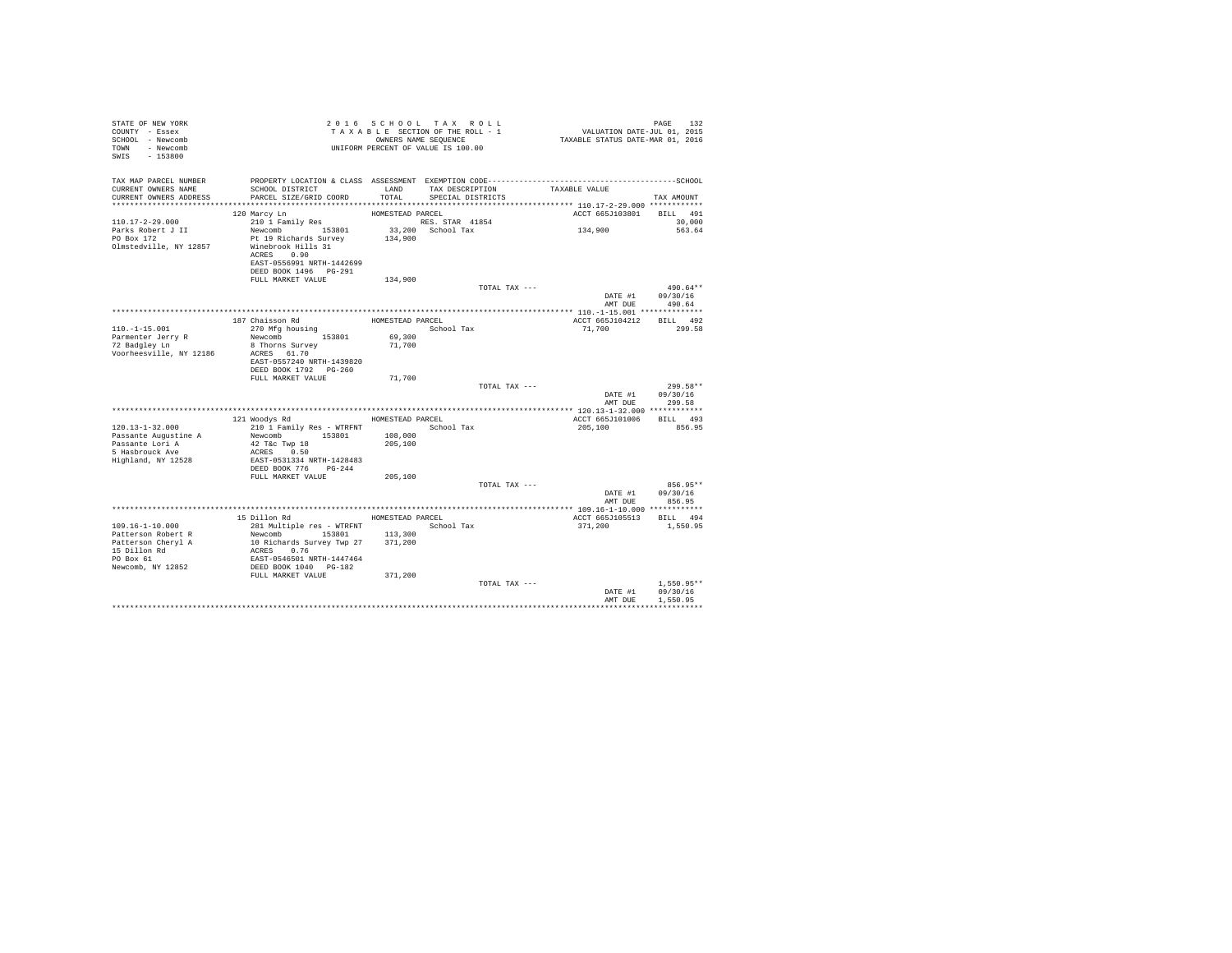| STATE OF NEW YORK<br>COUNTY - Essex<br>SCHOOL - Newcomb<br>TOWN - Newcomb<br>SWIS - 153800       |                                                                                                                                                                                           | 2016 SCHOOL TAX ROLL<br>TAXABLE SECTION OF THE ROLL - 1<br>OWNERS NAME SEQUENCE |                                      |               | PAGE 133<br>VALUATION DATE-JUL 01, 2015<br>TAXABLE STATUS DATE-MAR 01, 2016 |                                          |
|--------------------------------------------------------------------------------------------------|-------------------------------------------------------------------------------------------------------------------------------------------------------------------------------------------|---------------------------------------------------------------------------------|--------------------------------------|---------------|-----------------------------------------------------------------------------|------------------------------------------|
| TAX MAP PARCEL NUMBER<br>CURRENT OWNERS NAME<br>CURRENT OWNERS ADDRESS                           | SCHOOL DISTRICT<br>PARCEL SIZE/GRID COORD                                                                                                                                                 | LAND<br>TOTAL                                                                   | TAX DESCRIPTION<br>SPECIAL DISTRICTS |               | TAXABLE VALUE                                                               | TAX AMOUNT                               |
|                                                                                                  | 95 Marcy Ln                                                                                                                                                                               | HOMESTEAD PARCEL                                                                |                                      |               | ACCT 665J103705                                                             | BILL 495                                 |
| 110.17-3-14.000<br>Paul Suzanne E<br>Dewey Kevin J<br>95 Marcy Ln<br>Newcomb, NY 12852           | 210 1 Family Res<br>Newcomb<br>Newcomb<br>Pt 19 Richards Survey<br>ACRES 0.55 BANK1STARSG<br>EAST-0557591 NRTH-1442811<br>THE-1442811<br>DEED BOOK 1671 PG-89                             | RES. STAR 41854<br>132,300                                                      | 29,600 School Tax                    |               | 132,300                                                                     | 30,000<br>552.78                         |
|                                                                                                  | FULL MARKET VALUE                                                                                                                                                                         | 132,300                                                                         |                                      |               |                                                                             |                                          |
|                                                                                                  |                                                                                                                                                                                           |                                                                                 |                                      | TOTAL TAX --- | DATE #1 09/30/16                                                            | 479.78**<br>AMT DUE 479.78               |
|                                                                                                  |                                                                                                                                                                                           |                                                                                 |                                      |               |                                                                             |                                          |
| 120.17-2-20.000<br>Paulsen David A<br>Paulsen Lucille D<br>958 Cobb Rd W<br>Water Mill, NY 11976 | 82 Doe Haven Ln MESTEAD PARCEL<br>260 Seasonal res - WTRFNT School Tax<br>Newcomb 153801<br>41 T&c Twp 18<br>Goodnow Flow Subd<br>Lot 87<br>ACRES 1.14                                    | 136,300<br>244,500                                                              |                                      |               | ACCT 665J107007 BILL 496<br>244,500                                         | 1,021.57                                 |
|                                                                                                  | EAST-0530128 NRTH-1427138<br>DEED BOOK 1588 PG-4<br>FULL MARKET VALUE                                                                                                                     | 244,500                                                                         |                                      |               |                                                                             |                                          |
|                                                                                                  |                                                                                                                                                                                           |                                                                                 |                                      | TOTAL TAX --- | DATE #1<br>AMT DUE                                                          | $1.021.57**$<br>09/30/16<br>1,021.57     |
|                                                                                                  |                                                                                                                                                                                           |                                                                                 |                                      |               |                                                                             |                                          |
| 120.13-1-22.052<br>Pentecost Brian T<br>3 Crown Terr<br>Albany, NY 12209                         | 13 Woodys Rd<br>260 Seasonal res - WTRFNT<br>Newcomb 153801<br>43 T&C Twp 18<br>Goodnow Flow Subd<br>Lot 175 & Pt 176<br>ACRES 1.40<br>EAST-0533727 NRTH-1429093<br>DEED BOOK 1747 PG-330 | HOMESTEAD PARCEL<br>167,700<br>201,400                                          | School Tax                           |               | ACCT 665J105402<br>201,400                                                  | BILL 497<br>841.49                       |
|                                                                                                  | FULL MARKET VALUE                                                                                                                                                                         | 201,400                                                                         |                                      |               |                                                                             |                                          |
|                                                                                                  |                                                                                                                                                                                           |                                                                                 |                                      | TOTAL TAX --- | AMT DUE                                                                     | $841.49**$<br>DATE #1 09/30/16<br>841.49 |
|                                                                                                  |                                                                                                                                                                                           |                                                                                 |                                      |               |                                                                             |                                          |
| 110.18-3-25.000<br>Perry Eugene J<br>2407 Hickory Hill Rd<br>Fonda, NY 12068                     | 52 Sanford Ln<br>210 1 Family Res<br>Newcomb 153801<br>Pt 5 Thorns Survey<br>ACRES 0.60<br>EAST-0559042 NRTH-1441714<br>DEED BOOK 1741 PG-200                                             | HOMESTEAD PARCEL<br>30,200<br>66,800                                            | School Tax                           |               | ACCT 665J104505<br>66.800                                                   | RTT.T. 498<br>279.10                     |
|                                                                                                  | FULL MARKET VALUE                                                                                                                                                                         | 66,800                                                                          |                                      | TOTAL TAX --- | DATE #1<br>AMT DUE                                                          | $279.10**$<br>09/30/16<br>279.10         |
|                                                                                                  |                                                                                                                                                                                           |                                                                                 |                                      |               |                                                                             |                                          |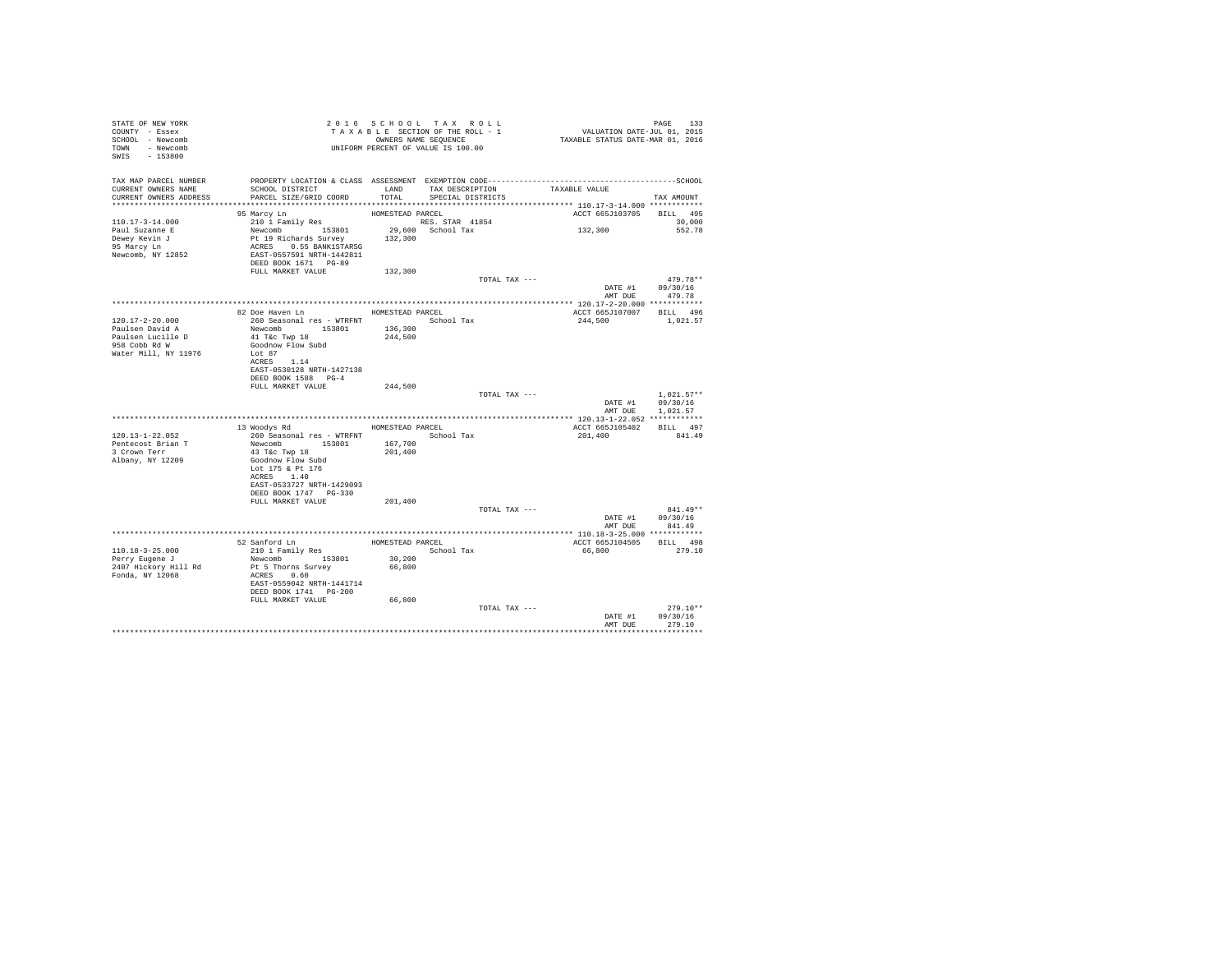| STATE OF NEW YORK<br>COUNTY - Essex<br>SCHOOL - Newcomb<br>TOWN - Newcomb<br>SWIS - 153800 | TAXABLE SECTION OF THE ROLL - 1<br>TAXABLE SECTION OF THE ROLL - 1<br>OWNERS NAME SEQUENCE<br>UNIFORM PERCENT OF VALUE IS 100.00                                                                                                                           |                  |                                    | PAGE 134<br>VALUATION DATE-JUL 01, 2015<br>TAXABLE STATUS DATE-MAR 01, 2016 |                  |
|--------------------------------------------------------------------------------------------|------------------------------------------------------------------------------------------------------------------------------------------------------------------------------------------------------------------------------------------------------------|------------------|------------------------------------|-----------------------------------------------------------------------------|------------------|
|                                                                                            | TAX MAP PARCEL NUMBER PROPERTY LOCATION & CLASS ASSESSMENT EXEMPTION CODE---------------------------------SCHOOL                                                                                                                                           |                  |                                    |                                                                             |                  |
| CURRENT OWNERS NAME                                                                        | SCHOOL DISTRICT                                                                                                                                                                                                                                            |                  | LAND TAX DESCRIPTION TAXABLE VALUE |                                                                             |                  |
| CURRENT OWNERS ADDRESS                                                                     | PARCEL SIZE/GRID COORD                                                                                                                                                                                                                                     | TOTAL            | SPECIAL DISTRICTS                  |                                                                             | TAX AMOUNT       |
|                                                                                            |                                                                                                                                                                                                                                                            | HOMESTEAD PARCEL |                                    | ACCT 665J181009 BILL 499                                                    |                  |
| $120. -1 - 10.028/6$                                                                       | 1463 Goodnow Flow Rd<br>210 1 Family Res                                                                                                                                                                                                                   |                  |                                    |                                                                             | 65,300           |
| Peter Kenneth A                                                                            |                                                                                                                                                                                                                                                            |                  |                                    | 151,700                                                                     | 633.83           |
|                                                                                            | Location Of This Property 151,700                                                                                                                                                                                                                          |                  |                                    |                                                                             |                  |
|                                                                                            |                                                                                                                                                                                                                                                            |                  |                                    |                                                                             |                  |
| Newcomb, NY 12852                                                                          | EAST-0533522 NRTH-1424310                                                                                                                                                                                                                                  |                  |                                    |                                                                             |                  |
|                                                                                            | FULL MARKET VALUE                                                                                                                                                                                                                                          | 151,700          |                                    |                                                                             |                  |
|                                                                                            |                                                                                                                                                                                                                                                            |                  | TOTAL TAX ---                      | DATE #1 09/30/16                                                            | $482.83**$       |
|                                                                                            |                                                                                                                                                                                                                                                            |                  |                                    | AMT DUE                                                                     | 482.83           |
|                                                                                            |                                                                                                                                                                                                                                                            |                  |                                    |                                                                             |                  |
|                                                                                            | 465 Woodys Rd MOMESTEAD PARCEL                                                                                                                                                                                                                             |                  |                                    | ACCT 665Z004001                                                             | BILL 500         |
| $119.20 - 7 - 1.000$<br>Peterec Steven                                                     |                                                                                                                                                                                                                                                            |                  |                                    | 93,800 391.91                                                               |                  |
| Glenn Mary A                                                                               |                                                                                                                                                                                                                                                            |                  |                                    |                                                                             |                  |
| 47 Brockett Rd                                                                             | 311 Res vac land - WTRFNT<br>Newcomb 153801 93,800<br>18/27 T&C Pur TWP 18 93,800<br>274 Goodnow Flow                                                                                                                                                      |                  |                                    |                                                                             |                  |
| Niantic, CT 06357                                                                          | ACRES 2.57                                                                                                                                                                                                                                                 |                  |                                    |                                                                             |                  |
|                                                                                            | EAST-0523469 NRTH-1427544<br>DEED BOOK 1523    PG-250                                                                                                                                                                                                      |                  |                                    |                                                                             |                  |
|                                                                                            | FULL MARKET VALUE                                                                                                                                                                                                                                          | 93,800           |                                    |                                                                             |                  |
|                                                                                            |                                                                                                                                                                                                                                                            |                  | TOTAL TAX ---                      |                                                                             | 391.91**         |
|                                                                                            |                                                                                                                                                                                                                                                            |                  |                                    | DATE #1 09/30/16                                                            | AMT DUE 391.91   |
|                                                                                            | 117 Woodys Rd MOMESTEAD PARCEL                                                                                                                                                                                                                             |                  |                                    | ACCT 665J106307 BILL 501                                                    |                  |
| $120.13 - 1 - 33.100$                                                                      | 210 1 Family Res - WTRFNT SR STAR 41834                                                                                                                                                                                                                    |                  |                                    |                                                                             | 65,300           |
| Peterec Steven Mark                                                                        | Newcomb 153801 224,000 School Tax                                                                                                                                                                                                                          |                  |                                    | 332,800                                                                     | 1,390.50         |
|                                                                                            | Peterec Steven wars<br>Peterec Reynolds Diane<br>$Q$ C/o Lawrence J Peterec<br>$Q$ Peterec<br>$Q$ Peterec<br>$Q$ Peterec<br>$Q$ Peterec<br>$Q$ Peterec<br>$Q$ Peterec<br>$Q$ Peterec<br>$Q$ Peterec<br>$Q$ Peterec<br>$Q$ Peterec<br>$Q$ Peterec<br>$Q$ Pe |                  |                                    |                                                                             |                  |
|                                                                                            | Lawrence J & Barbara Pete                                                                                                                                                                                                                                  |                  |                                    |                                                                             |                  |
| 117 Woodys Rd<br>PO Box 36                                                                 | ACRES 1.43                                                                                                                                                                                                                                                 |                  |                                    |                                                                             |                  |
| Newcomb, NY 12852                                                                          | EAST-0531483 NRTH-1428498                                                                                                                                                                                                                                  |                  |                                    |                                                                             |                  |
|                                                                                            | DEED BOOK 1788 PG-1<br>FULL MARKET VALUE                                                                                                                                                                                                                   | 332,800          |                                    |                                                                             |                  |
|                                                                                            |                                                                                                                                                                                                                                                            |                  | TOTAL TAX ---                      |                                                                             | $1.239.50**$     |
|                                                                                            |                                                                                                                                                                                                                                                            |                  |                                    |                                                                             | DATE #1 09/30/16 |
|                                                                                            |                                                                                                                                                                                                                                                            |                  |                                    |                                                                             | AMT DUE 1,239.50 |
|                                                                                            | 1686 Goodnow Flow Rd MOMESTEAD PARCEL                                                                                                                                                                                                                      |                  |                                    | ACCT 665J100701                                                             | BILL 502         |
| 119.20-6-1.000                                                                             | 260 Seasonal res - WTRFNT                                                                                                                                                                                                                                  |                  | School Tax                         | 179,500                                                                     | 749.99           |
| Pettine Michael Jr                                                                         | Newcomb 153801                                                                                                                                                                                                                                             | 108,000          |                                    |                                                                             |                  |
| Pettine Wilma G<br>59 Clancy Ave                                                           | 40 & 27 T&c Twp 18                                                                                                                                                                                                                                         | 179,500          |                                    |                                                                             |                  |
| New Windsor, NY 12553                                                                      | Goodnow Flow Subd<br>Lot 321                                                                                                                                                                                                                               |                  |                                    |                                                                             |                  |
|                                                                                            | ACRES 1.70                                                                                                                                                                                                                                                 |                  |                                    |                                                                             |                  |
|                                                                                            | EAST-0527357 NRTH-1425876                                                                                                                                                                                                                                  |                  |                                    |                                                                             |                  |
|                                                                                            | DEED BOOK 1437 PG-27                                                                                                                                                                                                                                       |                  |                                    |                                                                             |                  |
|                                                                                            | FULL MARKET VALUE                                                                                                                                                                                                                                          | 179,500          | TOTAL TAX ---                      |                                                                             | 749.99**         |
|                                                                                            |                                                                                                                                                                                                                                                            |                  |                                    | DATE #1                                                                     | 09/30/16         |
|                                                                                            |                                                                                                                                                                                                                                                            |                  |                                    | AMT DUE                                                                     | 749.99           |
|                                                                                            |                                                                                                                                                                                                                                                            |                  |                                    |                                                                             | .                |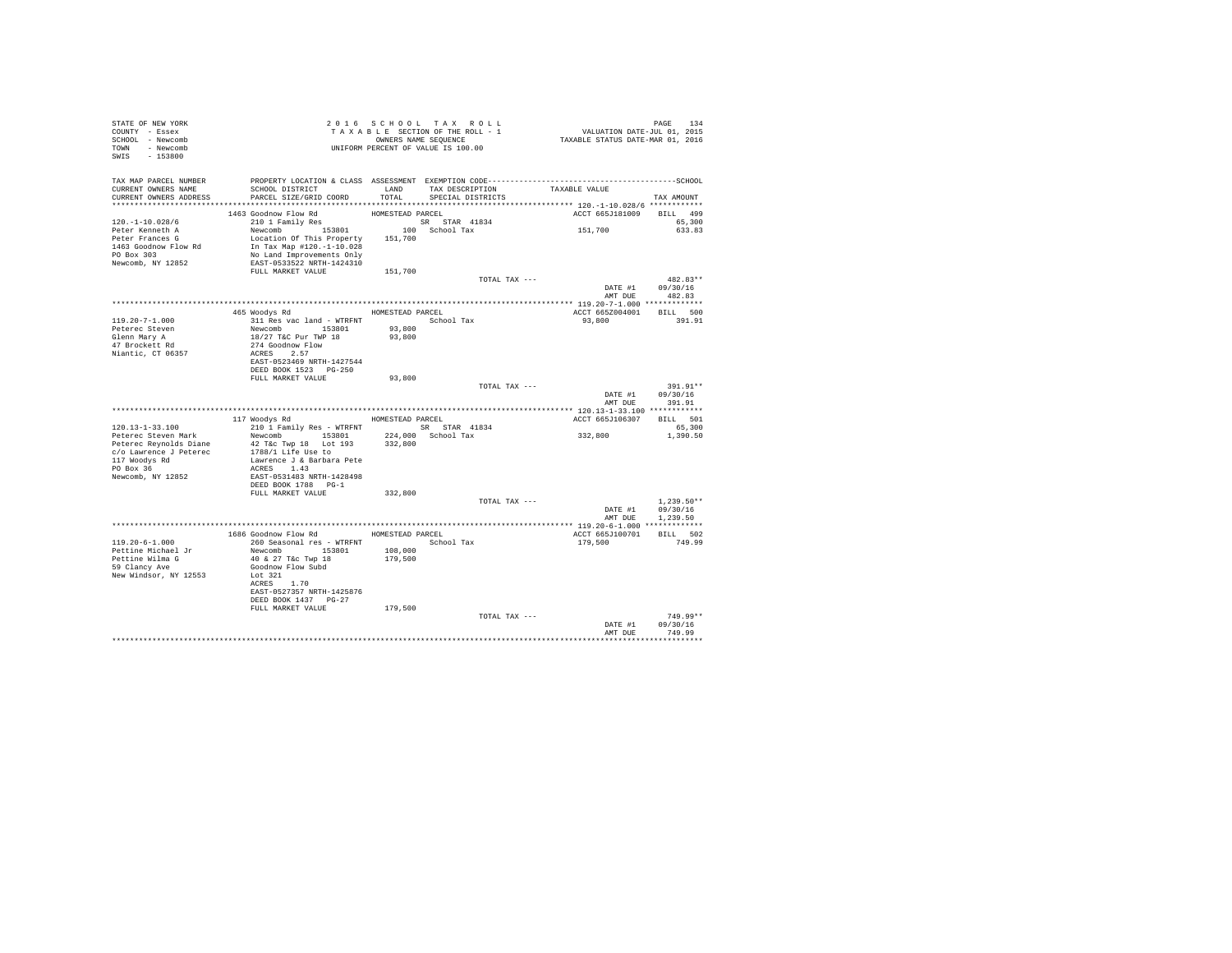| STATE OF NEW YORK<br>COUNTY - Essex<br>SCHOOL - Newcomb<br>TOWN - Newcomb<br>SWIS - 153800 |                                                        |                      | 2016 SCHOOL TAX ROLL<br>TAXABLE SECTION OF THE ROLL - 1<br>OWNERS NAME SEQUENCE<br>UNIFORM PERCENT OF VALUE IS 100.00 | PAGE 135<br>VALUATION DATE-JUL 01, 2015<br>TAXABLE STATUS DATE-MAR 01, 2016                                   |                |
|--------------------------------------------------------------------------------------------|--------------------------------------------------------|----------------------|-----------------------------------------------------------------------------------------------------------------------|---------------------------------------------------------------------------------------------------------------|----------------|
| TAX MAP PARCEL NUMBER<br>CURRENT OWNERS NAME                                               | SCHOOL DISTRICT                                        | LAND                 | TAX DESCRIPTION                                                                                                       | PROPERTY LOCATION & CLASS ASSESSMENT EXEMPTION CODE-----------------------------------SCHOOL<br>TAXABLE VALUE |                |
| CURRENT OWNERS ADDRESS                                                                     | PARCEL SIZE/GRID COORD                                 | TOTAL.               | SPECIAL DISTRICTS                                                                                                     |                                                                                                               | TAX AMOUNT     |
|                                                                                            |                                                        |                      |                                                                                                                       |                                                                                                               |                |
|                                                                                            | NYS Route 28N                                          | NON-HOMESTEAD PARCEL |                                                                                                                       | ACCT 665J104414 BILL 503                                                                                      |                |
| $109.15 - 1 - 33.058$                                                                      |                                                        |                      |                                                                                                                       | 34,600                                                                                                        | 603.61         |
| Pettit Link A                                                                              | Newcomb 153801<br>3 Richards Survey                    | 34,600               |                                                                                                                       |                                                                                                               |                |
| 7478 Western Toke<br>Delanson, NY 12053                                                    | ACRES 0.80                                             | 34,600               |                                                                                                                       |                                                                                                               |                |
|                                                                                            | EAST-0546039 NRTH-1447143                              |                      |                                                                                                                       |                                                                                                               |                |
|                                                                                            | DEED BOOK 1335 PG-296                                  |                      |                                                                                                                       |                                                                                                               |                |
|                                                                                            | FULL MARKET VALUE                                      | 34,600               |                                                                                                                       |                                                                                                               |                |
|                                                                                            |                                                        |                      | TOTAL TAX ---                                                                                                         |                                                                                                               | $603.61**$     |
|                                                                                            |                                                        |                      |                                                                                                                       | DATE #1                                                                                                       | 09/30/16       |
|                                                                                            |                                                        |                      |                                                                                                                       | AMT DUE                                                                                                       | 603.61         |
|                                                                                            |                                                        |                      |                                                                                                                       |                                                                                                               |                |
|                                                                                            | 5676 NYS Route 28N                                     |                      | HOMESTEAD PARCEL                                                                                                      | ACCT 665J101312                                                                                               | BILL 504       |
| 109.15-1-40.039                                                                            | % > 76 NYS Route 28N<br>210 1 Family Res               |                      | RES. STAR 41854                                                                                                       |                                                                                                               | 30,000         |
| Phelps Garrett A                                                                           | Newcomb 153801                                         |                      | 33,700 School Tax                                                                                                     | 151,700                                                                                                       | 633.83         |
| Aitchison-Phelps Meredith                                                                  | 3 Richard Survey                                       | 151,700              |                                                                                                                       |                                                                                                               |                |
| PO Box 232<br>Newcomb, NY 12852                                                            | ACRES 0.96                                             |                      |                                                                                                                       |                                                                                                               |                |
|                                                                                            | EAST-0544832 NRTH-1446540<br>DEED BOOK 1277 PG-50      |                      |                                                                                                                       |                                                                                                               |                |
|                                                                                            | FULL MARKET VALUE                                      | 151,700              |                                                                                                                       |                                                                                                               |                |
|                                                                                            |                                                        |                      | TOTAL TAX ---                                                                                                         |                                                                                                               | $560.83**$     |
|                                                                                            |                                                        |                      |                                                                                                                       | DATE #1                                                                                                       | 09/30/16       |
|                                                                                            |                                                        |                      |                                                                                                                       | AMT DUE                                                                                                       | 560.83         |
|                                                                                            |                                                        |                      |                                                                                                                       |                                                                                                               |                |
|                                                                                            | 28 Phillips Hill Rd                                    |                      | HOMESTEAD PARCEL                                                                                                      | ACCT 665J105607                                                                                               | BILL 505       |
| $110.17 - 2 - 9.501$                                                                       | 210 1 Family Res                                       |                      | School Tax                                                                                                            | 117,500                                                                                                       | 490.94         |
| Phillips John                                                                              | Newcomb 153801                                         | 38,300               |                                                                                                                       |                                                                                                               |                |
| 137 Taylar Rd                                                                              | Pt 18 Richards Survey                                  | 117,500              |                                                                                                                       |                                                                                                               |                |
| Peru, NY 12972                                                                             | 1290/230 Life Estate To<br>Merton/Florence Phillips    |                      |                                                                                                                       |                                                                                                               |                |
|                                                                                            | ACRES 5.30                                             |                      |                                                                                                                       |                                                                                                               |                |
|                                                                                            | EAST-0554999 NRTH-1443197                              |                      |                                                                                                                       |                                                                                                               |                |
|                                                                                            | DEED BOOK 1534 PG-222                                  |                      |                                                                                                                       |                                                                                                               |                |
|                                                                                            | FULL MARKET VALUE                                      | 117,500              |                                                                                                                       |                                                                                                               |                |
|                                                                                            |                                                        |                      | TOTAL TAX ---                                                                                                         |                                                                                                               | 490.94**       |
|                                                                                            |                                                        |                      |                                                                                                                       | DATE #1                                                                                                       | 09/30/16       |
|                                                                                            |                                                        |                      |                                                                                                                       |                                                                                                               | AMT DUE 490.94 |
|                                                                                            |                                                        |                      |                                                                                                                       |                                                                                                               |                |
|                                                                                            | Chaisson Rd                                            |                      | NON-HOMESTEAD PARCEL                                                                                                  | ACCT 665J178529 BILL 506                                                                                      |                |
| $110.13 - 9 - 25.000$                                                                      | 311 Res vac land                                       |                      | School Tax                                                                                                            | 26,200                                                                                                        | 457.07         |
| Phillips Rolland<br>PO Box 42                                                              | Newcomb<br>Newcomb<br>Richards Survey 18<br>ACRES 3.20 | 26,200<br>26,200     |                                                                                                                       |                                                                                                               |                |
| Newcomb, NY 12852                                                                          |                                                        |                      |                                                                                                                       |                                                                                                               |                |
|                                                                                            | EAST-0554802 NRTH-1444007                              |                      |                                                                                                                       |                                                                                                               |                |
|                                                                                            | DEED BOOK 590 PG-180                                   |                      |                                                                                                                       |                                                                                                               |                |
|                                                                                            | FULL MARKET VALUE                                      | 26,200               |                                                                                                                       |                                                                                                               |                |
|                                                                                            |                                                        |                      | TOTAL TAX ---                                                                                                         |                                                                                                               | $457.07**$     |
|                                                                                            |                                                        |                      |                                                                                                                       | DATE #1                                                                                                       | 09/30/16       |
|                                                                                            |                                                        |                      |                                                                                                                       | AMT DUE                                                                                                       | 457.07         |
|                                                                                            |                                                        |                      |                                                                                                                       |                                                                                                               |                |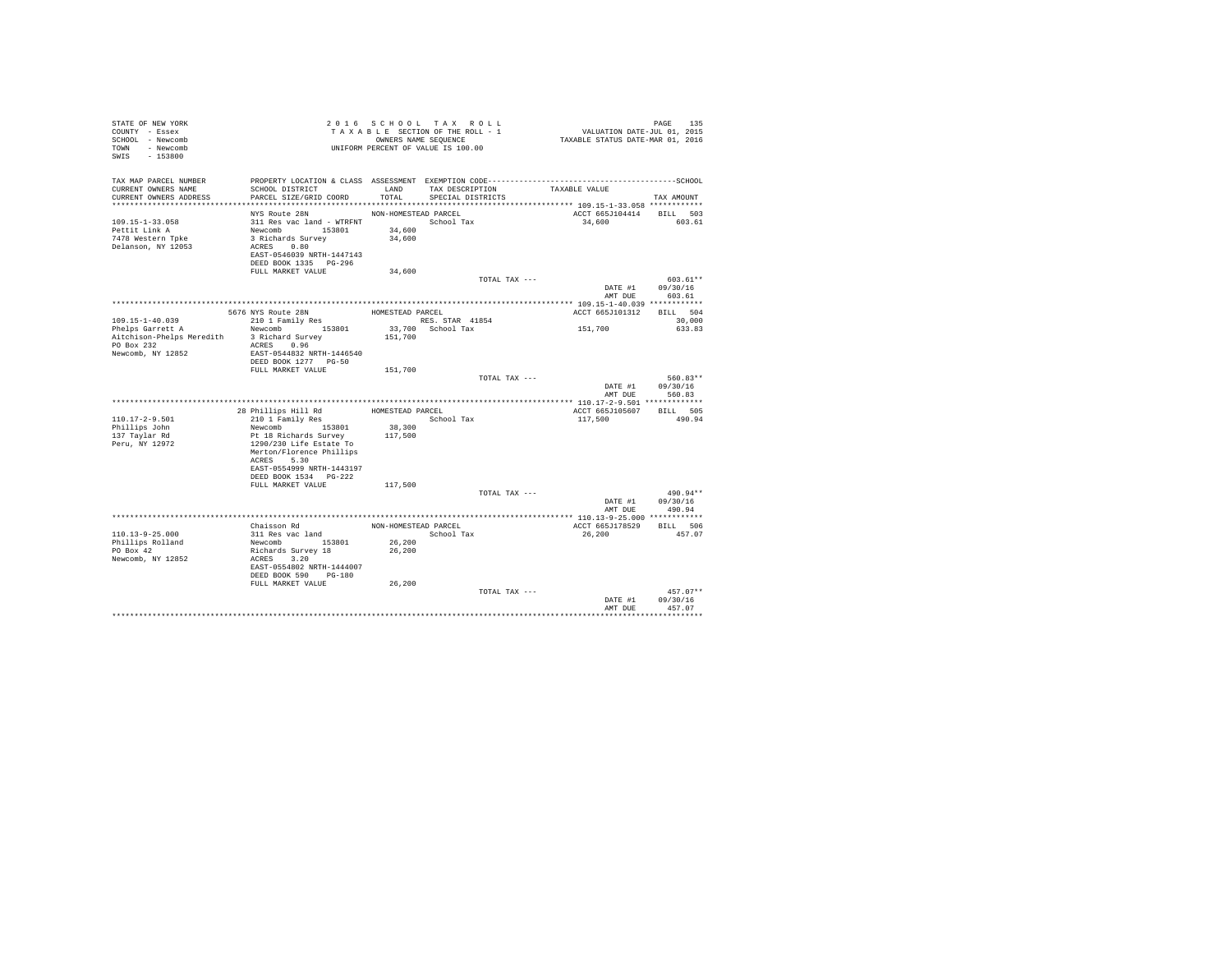| STATE OF NEW YORK<br>COUNTY - Essex<br>SCHOOL - Newcomb<br>TOWN - Newcomb<br>SWIS - 153800                                            | UNIFORM PERCENT OF VALUE IS 100.00                                                                                                                                                   |                                        | 2016 SCHOOL TAX ROLL<br>TAXABLE SECTION OF THE ROLL - 1<br>OWNERS NAME SEQUENCE | PAGE 136<br>VALUATION DATE-JUL 01, 2015<br>TAXABLE STATUS DATE-MAR 01, 2016 |                                                  |
|---------------------------------------------------------------------------------------------------------------------------------------|--------------------------------------------------------------------------------------------------------------------------------------------------------------------------------------|----------------------------------------|---------------------------------------------------------------------------------|-----------------------------------------------------------------------------|--------------------------------------------------|
| TAX MAP PARCEL NUMBER<br>CURRENT OWNERS NAME<br>CURRENT OWNERS ADDRESS                                                                | PROPERTY LOCATION & CLASS ASSESSMENT EXEMPTION CODE-------------------------<br>SCHOOL DISTRICT<br>PARCEL SIZE/GRID COORD                                                            | TOTAL                                  | LAND TAX DESCRIPTION<br>SPECIAL DISTRICTS                                       | TAXABLE VALUE                                                               | ----------------SCHOOL<br>TAX AMOUNT             |
| $110.17 - 2 - 1.000$<br>Phillips Rolland<br>PO Box 42<br>Newcomb, NY 12852                                                            | Chaisson Rd<br>323 Vacant rural<br>Newcomb 153801<br>18 Richards Survey<br>ACRES 40.20<br>EAST-0553600 NRTH-1443613<br>DEED BOOK 590 PG-180                                          | NON-HOMESTEAD PARCEL<br>5,800<br>5,800 | School Tax                                                                      | ACCT 665J100414 BILL 507<br>5,800                                           | 101.18                                           |
|                                                                                                                                       | FULL MARKET VALUE                                                                                                                                                                    | 5,800                                  |                                                                                 | TOTAL TAX ---<br>AMT DUE                                                    | $101.18**$<br>DATE #1 09/30/16<br>101.18         |
|                                                                                                                                       |                                                                                                                                                                                      |                                        |                                                                                 |                                                                             |                                                  |
| 110.17-2-7.110<br>Phillips Rolland G                                                                                                  | Chaisson Rd<br>314 Rural vac<10<br>Newcomb 153801                                                                                                                                    | NON-HOMESTEAD PARCEL<br>31,700         | School Tax                                                                      | ACCT 665J105609 BILL 508<br>31,700                                          | 553.02                                           |
| Montclair Leasing Inc 18 Richards Surve<br>4521 PGA Blvd Ste 273 ACRES 8.70<br>Palm Beach Gardens, FL 33418 EAST-0554832 NRTH-1443684 | 18 Richards Survey                                                                                                                                                                   | 31,700                                 |                                                                                 |                                                                             |                                                  |
|                                                                                                                                       | DEED BOOK 1122 PG-68<br>FULL MARKET VALUE                                                                                                                                            | 31,700                                 |                                                                                 | TOTAL TAX ---                                                               | 553.02**                                         |
|                                                                                                                                       |                                                                                                                                                                                      |                                        |                                                                                 | DATE #1                                                                     | 09/30/16<br>AMT DUE 553.02                       |
|                                                                                                                                       |                                                                                                                                                                                      |                                        |                                                                                 |                                                                             |                                                  |
|                                                                                                                                       | 80 Chaisson Rd<br>210 1 Family Res                                                                                                                                                   |                                        | HOMESTEAD PARCEL                                                                | ACCT 665J105605                                                             | BILL 509                                         |
| 110.17-2-45.000                                                                                                                       |                                                                                                                                                                                      |                                        | SR STAR 41834                                                                   |                                                                             | 65,300                                           |
| Phillips Rolland G Jr<br>PO Box 42<br>Newcomb, NY 12852                                                                               | Newcomb 153801<br>18 Richards Survey<br>Pt D Map #1843<br>ACRES 2.01<br>EAST-0554175 NRTH-1443137<br>DEED BOOK 605 PG-182                                                            | 146,600                                | 35,000 School Tax                                                               | 146,600                                                                     | 612.52                                           |
|                                                                                                                                       | FULL MARKET VALUE                                                                                                                                                                    | 146,600                                |                                                                                 |                                                                             |                                                  |
|                                                                                                                                       |                                                                                                                                                                                      |                                        |                                                                                 | TOTAL TAX ---                                                               | $461.52**$<br>DATE #1 09/30/16<br>AMT DUE 461.52 |
|                                                                                                                                       |                                                                                                                                                                                      |                                        |                                                                                 |                                                                             |                                                  |
| 120.17-2-28.000<br>Piel Robert J<br>Piel Linda J<br>148 E Hill Rd<br>Middleburgh, NY 12122                                            | 14 Pinney Ln<br>260 Seasonal res - WTRFNT<br>Newcomb 153801<br>41 & 42 T&c Twp 18<br>Goodnow Flow Subd<br>Lot 79<br>ACRES 0.90<br>EAST-0530891 NRTH-1426778<br>DEED BOOK 1216 PG-131 | HOMESTEAD PARCEL<br>107,500<br>162,600 | School Tax                                                                      | ACCT 665J101207 BILL 510<br>162,600                                         | 679.37                                           |
|                                                                                                                                       | FULL MARKET VALUE                                                                                                                                                                    | 162,600                                |                                                                                 | TOTAL TAX ---<br>DATE #1                                                    | $679.37**$<br>09/30/16                           |
|                                                                                                                                       |                                                                                                                                                                                      |                                        |                                                                                 | AMT DUE                                                                     | 679.37<br>************                           |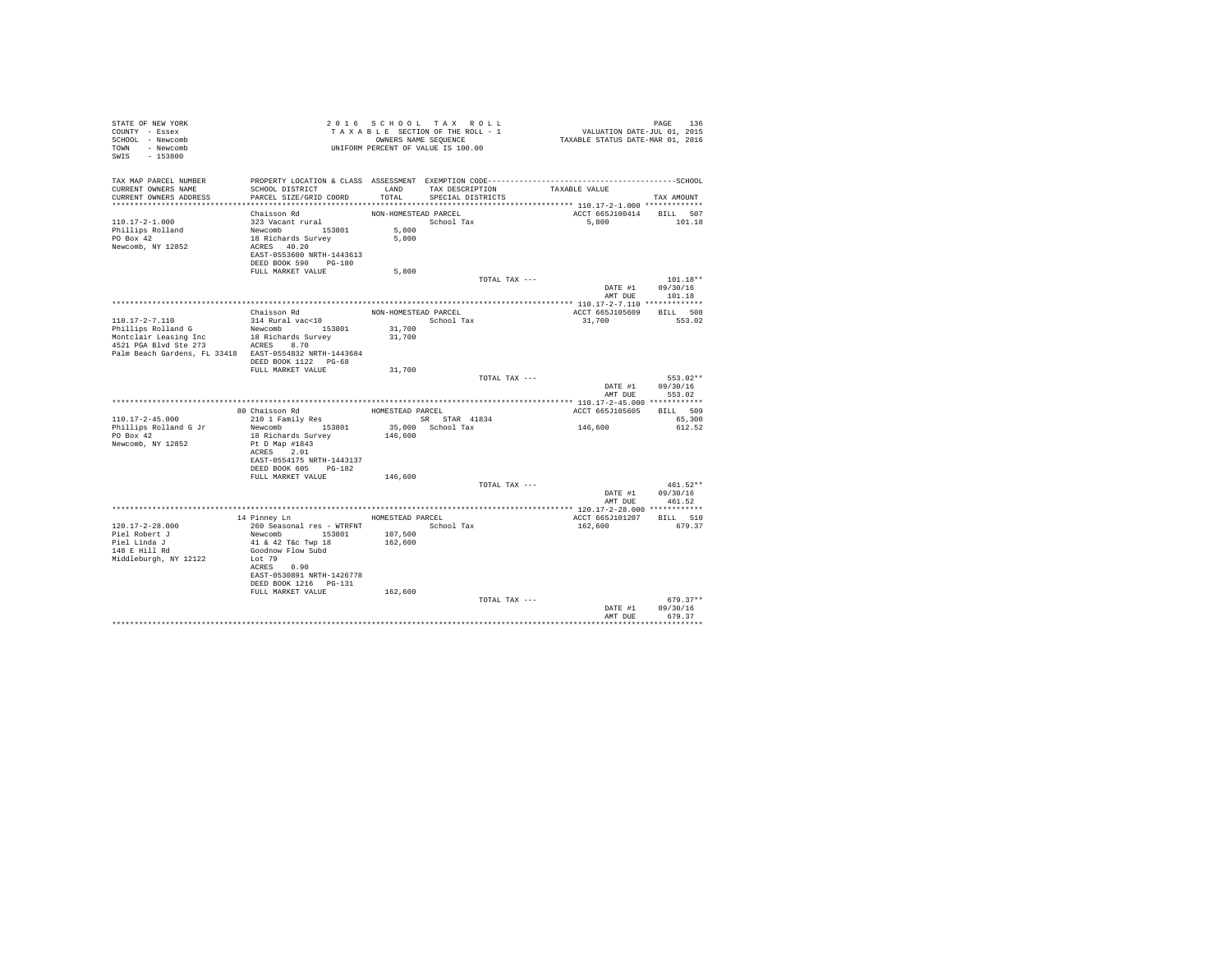| STATE OF NEW YORK<br>COUNTY - Essex<br>SCHOOL - Newcomb<br>- Newcomb<br>TOWN<br>$-153800$<br>SWIS |                                           | OWNERS NAME SEOUENCE | 2016 SCHOOL TAX ROLL<br>TAXABLE SECTION OF THE ROLL - 1<br>UNIFORM PERCENT OF VALUE IS 100.00 | VALUATION DATE-JUL 01, 2015<br>TAXABLE STATUS DATE-MAR 01, 2016 | 137<br>PAGE         |
|---------------------------------------------------------------------------------------------------|-------------------------------------------|----------------------|-----------------------------------------------------------------------------------------------|-----------------------------------------------------------------|---------------------|
| TAX MAP PARCEL NUMBER                                                                             |                                           |                      |                                                                                               |                                                                 |                     |
| CURRENT OWNERS NAME<br>CURRENT OWNERS ADDRESS                                                     | SCHOOL DISTRICT<br>PARCEL SIZE/GRID COORD | LAND<br>TOTAL.       | TAX DESCRIPTION<br>SPECIAL DISTRICTS                                                          | TAXABLE VALUE                                                   | TAX AMOUNT          |
|                                                                                                   |                                           |                      |                                                                                               |                                                                 |                     |
|                                                                                                   | Goodnow Flow Rd                           | HOMESTEAD PARCEL     |                                                                                               | ACCT 665J101206 BILL 511                                        |                     |
| $120.17 - 2 - 29.000$                                                                             | 312 Vac w/imprv - WTRFNT                  |                      | School Tax                                                                                    | 119,700                                                         | 500.13              |
| Piel Robert J                                                                                     | Newcomb 153801                            | 118,900              |                                                                                               |                                                                 |                     |
| Piel Linda J                                                                                      | 41 & 42 T&c Twp 18                        | 119,700              |                                                                                               |                                                                 |                     |
| 148 E Hill Rd                                                                                     | Goodnow Flow Subd                         |                      |                                                                                               |                                                                 |                     |
| Middleburgh, NY 12122                                                                             | Lot 78<br>ACRES<br>0.90                   |                      |                                                                                               |                                                                 |                     |
|                                                                                                   | EAST-0530994 NRTH-1426811                 |                      |                                                                                               |                                                                 |                     |
|                                                                                                   | DEED BOOK 1216 PG-131                     |                      |                                                                                               |                                                                 |                     |
|                                                                                                   | FULL MARKET VALUE                         | 119,700              |                                                                                               |                                                                 |                     |
|                                                                                                   |                                           |                      | TOTAL TAX ---                                                                                 |                                                                 | $500.13**$          |
|                                                                                                   |                                           |                      |                                                                                               | DATE #1                                                         | 09/30/16            |
|                                                                                                   |                                           |                      |                                                                                               | AMT DUE                                                         | 500.13              |
|                                                                                                   | 38 Perch Pond Ln                          | HOMESTEAD PARCEL     |                                                                                               | ACCT 665J185004                                                 | BILL 512            |
| $110. -3 - 5.000$                                                                                 | 210 1 Family Res                          |                      | RES. STAR 41854                                                                               |                                                                 | 30,000              |
| Piper Roger                                                                                       | Newcomb<br>153801                         |                      | 34,000 School Tax                                                                             | 247,100                                                         | 1,032.43            |
| Piper Drusilla A                                                                                  | 15 T&c Twp 46                             | 247,100              |                                                                                               |                                                                 |                     |
| PO Box 58                                                                                         | 4.45ac                                    |                      |                                                                                               |                                                                 |                     |
| Minerva, NY 12852                                                                                 | ACRES 4.40<br>EAST-0576614 NRTH-1444800   |                      |                                                                                               |                                                                 |                     |
|                                                                                                   | DEED BOOK 1182 PG-84                      |                      |                                                                                               |                                                                 |                     |
|                                                                                                   | FULL MARKET VALUE                         | 247,100              |                                                                                               |                                                                 |                     |
|                                                                                                   |                                           |                      | TOTAL TAX ---                                                                                 |                                                                 | $959.43**$          |
|                                                                                                   |                                           |                      |                                                                                               | DATE #1                                                         | 09/30/16            |
|                                                                                                   |                                           |                      |                                                                                               | AMT DUE                                                         | 959.43              |
|                                                                                                   | Goodnow Flow Rd                           | HOMESTEAD PARCEL     |                                                                                               | ACCT 665J106310                                                 | BILL 513            |
| $120.13 - 1 - 20.100$                                                                             | 311 Res vac land - WTRFNT                 |                      | School Tax                                                                                    | 53,800                                                          | 224.79              |
| Pipitone Jason                                                                                    | Newcomb 153801                            | 53,800               |                                                                                               |                                                                 |                     |
| Pipitone Christopher                                                                              | 25 T&c Twp 18                             | 53,800               |                                                                                               |                                                                 |                     |
| 572 Milton Tpke                                                                                   | Goodnow Flow Subd                         |                      |                                                                                               |                                                                 |                     |
| Highland, NY 12528                                                                                | Lot 206 (East Half)                       |                      |                                                                                               |                                                                 |                     |
|                                                                                                   | ACRES 0.50<br>EAST-0530227 NRTH-1428489   |                      |                                                                                               |                                                                 |                     |
|                                                                                                   | DEED BOOK 1605 PG-240                     |                      |                                                                                               |                                                                 |                     |
|                                                                                                   | FULL MARKET VALUE                         | 53,800               |                                                                                               |                                                                 |                     |
|                                                                                                   |                                           |                      | TOTAL TAX ---                                                                                 |                                                                 | $224.79**$          |
|                                                                                                   |                                           |                      |                                                                                               | DATE #1                                                         | 09/30/16            |
|                                                                                                   |                                           |                      |                                                                                               | AMT DUE                                                         | 224.79<br>********* |
|                                                                                                   |                                           |                      |                                                                                               |                                                                 |                     |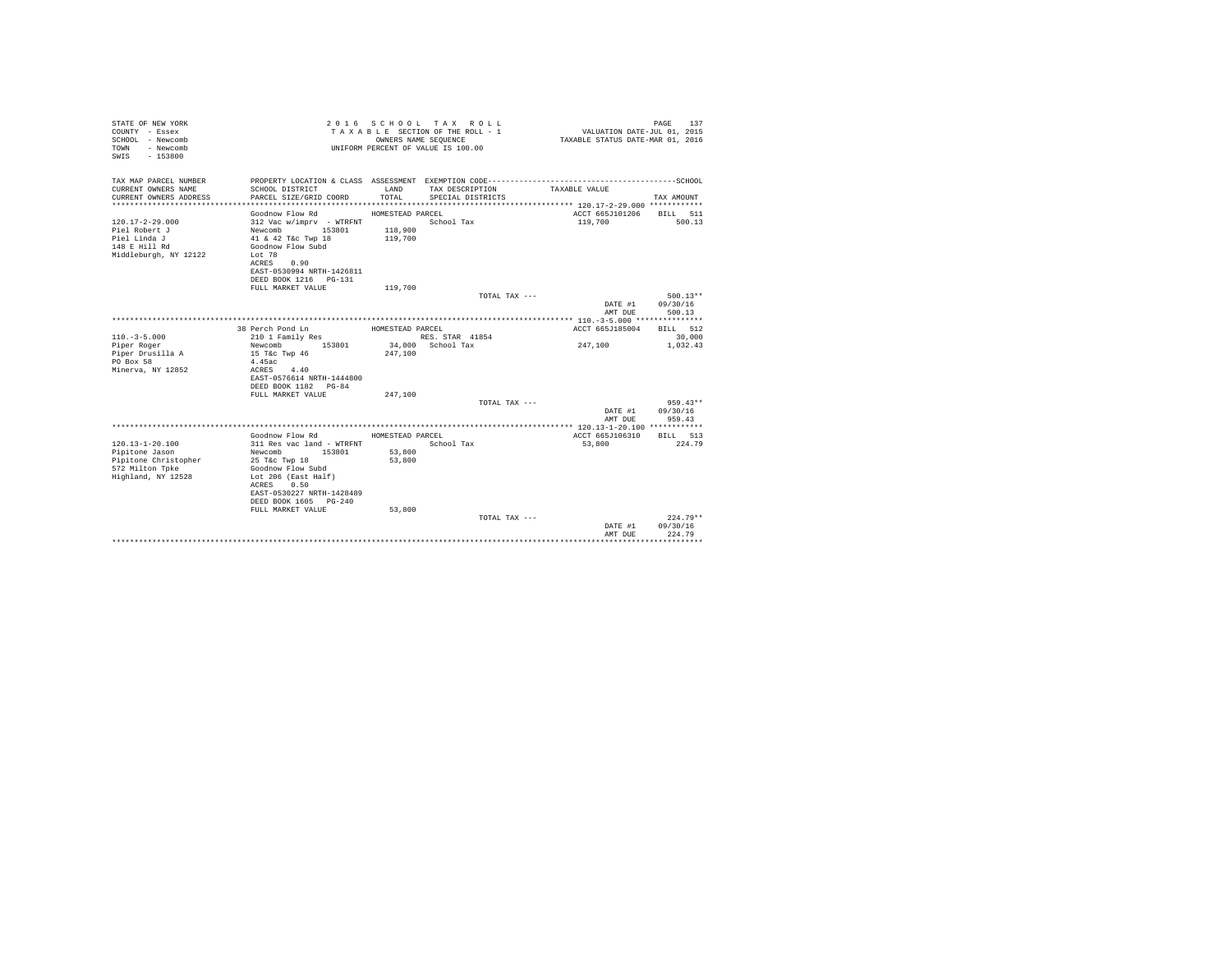| STATE OF NEW YORK<br>COUNTY - Essex<br>SCHOOL - Newcomb<br>- Newcomb<br>TOWN<br>$-153800$<br>SWTS |                                                                     | OWNERS NAME SEQUENCE | 2016 SCHOOL TAX ROLL<br>TAXABLE SECTION OF THE ROLL - 1<br>UNIFORM PERCENT OF VALUE IS 100.00 | VALUATION DATE-JUL 01, 2015<br>TAXABLE STATUS DATE-MAR 01, 2016 | 138<br>PAGE               |
|---------------------------------------------------------------------------------------------------|---------------------------------------------------------------------|----------------------|-----------------------------------------------------------------------------------------------|-----------------------------------------------------------------|---------------------------|
| TAX MAP PARCEL NUMBER                                                                             | PROPERTY LOCATION & CLASS ASSESSMENT EXEMPTION CODE---------------- |                      |                                                                                               |                                                                 | -------------------SCHOOL |
| CURRENT OWNERS NAME<br>CURRENT OWNERS ADDRESS                                                     | SCHOOL DISTRICT<br>PARCEL SIZE/GRID COORD                           | LAND<br>TOTAL.       | TAX DESCRIPTION<br>SPECIAL DISTRICTS                                                          | TAXABLE VALUE                                                   | TAX AMOUNT                |
|                                                                                                   |                                                                     |                      |                                                                                               |                                                                 |                           |
|                                                                                                   | 163 Woodys Rd                                                       | HOMESTEAD PARCEL     |                                                                                               | ACCT 665J101507                                                 | BILL 514                  |
| $120.13 - 1 - 21.000$                                                                             | 260 Seasonal res - WTRFNT                                           |                      | School Tax                                                                                    | 116,800                                                         | 488.01                    |
| Pipitone Jason<br>Pipitone Christopher                                                            | Newcomb<br>153801<br>25&42 T&C Twp 18                               | 70,700<br>116,800    |                                                                                               |                                                                 |                           |
| 572 Milton Tpke                                                                                   | Goodnow Flow Subd                                                   |                      |                                                                                               |                                                                 |                           |
| Highland, NY 12528                                                                                | Lot 205                                                             |                      |                                                                                               |                                                                 |                           |
|                                                                                                   | 0.70<br>ACRES                                                       |                      |                                                                                               |                                                                 |                           |
|                                                                                                   | EAST-0530316 NRTH-1428478                                           |                      |                                                                                               |                                                                 |                           |
|                                                                                                   | DEED BOOK 1605 PG-240                                               |                      |                                                                                               |                                                                 |                           |
|                                                                                                   | FULL MARKET VALUE                                                   | 116,800              | TOTAL TAX ---                                                                                 |                                                                 | $488.01**$                |
|                                                                                                   |                                                                     |                      |                                                                                               | DATE #1                                                         | 09/30/16                  |
|                                                                                                   |                                                                     |                      |                                                                                               | AMT DUE                                                         | 488.01                    |
|                                                                                                   |                                                                     |                      |                                                                                               |                                                                 |                           |
|                                                                                                   | 1236 Goodnow Flow Rd                                                | HOMESTEAD PARCEL     |                                                                                               | ACCT 665J105904                                                 | RTLL 515                  |
| $120.18 - 2 - 36.000$<br>Plauth Lorraine W                                                        | 260 Seasonal res - WTRFNT<br>Newcomb<br>153801                      | 116,100              | School Tax                                                                                    | 153,100                                                         | 639.68                    |
| 5661 Gardner Rd                                                                                   | 46 T&c Twp 18                                                       | 153,100              |                                                                                               |                                                                 |                           |
| Altamont, NY 12009                                                                                | Goodnow Flow Subd                                                   |                      |                                                                                               |                                                                 |                           |
|                                                                                                   | Lot 13 1.4Ac                                                        |                      |                                                                                               |                                                                 |                           |
|                                                                                                   | 1.20<br>ACRES                                                       |                      |                                                                                               |                                                                 |                           |
|                                                                                                   | EAST-0537403 NRTH-1425578                                           |                      |                                                                                               |                                                                 |                           |
|                                                                                                   | DEED BOOK 1277 PG-344<br>FULL MARKET VALUE                          | 153,100              |                                                                                               |                                                                 |                           |
|                                                                                                   |                                                                     |                      | TOTAL TAX ---                                                                                 |                                                                 | 639.68**                  |
|                                                                                                   |                                                                     |                      |                                                                                               | DATE #1                                                         | 09/30/16                  |
|                                                                                                   |                                                                     |                      |                                                                                               | AMT DUE                                                         | 639.68                    |
|                                                                                                   |                                                                     |                      |                                                                                               |                                                                 |                           |
|                                                                                                   | Goodnow Flow Rd                                                     | HOMESTEAD PARCEL     |                                                                                               | ACCT 665J106708                                                 | BILL 516                  |
| $120.13 - 1 - 27.000$<br>Pliquett Sebastian                                                       | 311 Res vac land - WTRFNT<br>Newcomb<br>153801                      | 106,300              | School Tax                                                                                    | 106,300                                                         | 444.14                    |
| Pliquett Judy                                                                                     | 42 T&c Twp 18                                                       | 106,300              |                                                                                               |                                                                 |                           |
| Lenbachstr 9                                                                                      | Goodnow Flow Subd                                                   |                      |                                                                                               |                                                                 |                           |
| D-42579 Heiligenhaus, Germany Lot 200                                                             |                                                                     |                      |                                                                                               |                                                                 |                           |
|                                                                                                   | 0.70<br>ACRES                                                       |                      |                                                                                               |                                                                 |                           |
|                                                                                                   | EAST-0530794 NRTH-1428373                                           |                      |                                                                                               |                                                                 |                           |
|                                                                                                   | DEED BOOK 720<br>PG-128<br>FULL MARKET VALUE                        | 106,300              |                                                                                               |                                                                 |                           |
|                                                                                                   |                                                                     |                      | TOTAL TAX ---                                                                                 |                                                                 | 444.14**                  |
|                                                                                                   |                                                                     |                      |                                                                                               | DATE #1                                                         | 09/30/16                  |
|                                                                                                   |                                                                     |                      |                                                                                               | AMT DUE                                                         | 444.14                    |
|                                                                                                   |                                                                     |                      |                                                                                               |                                                                 | *********                 |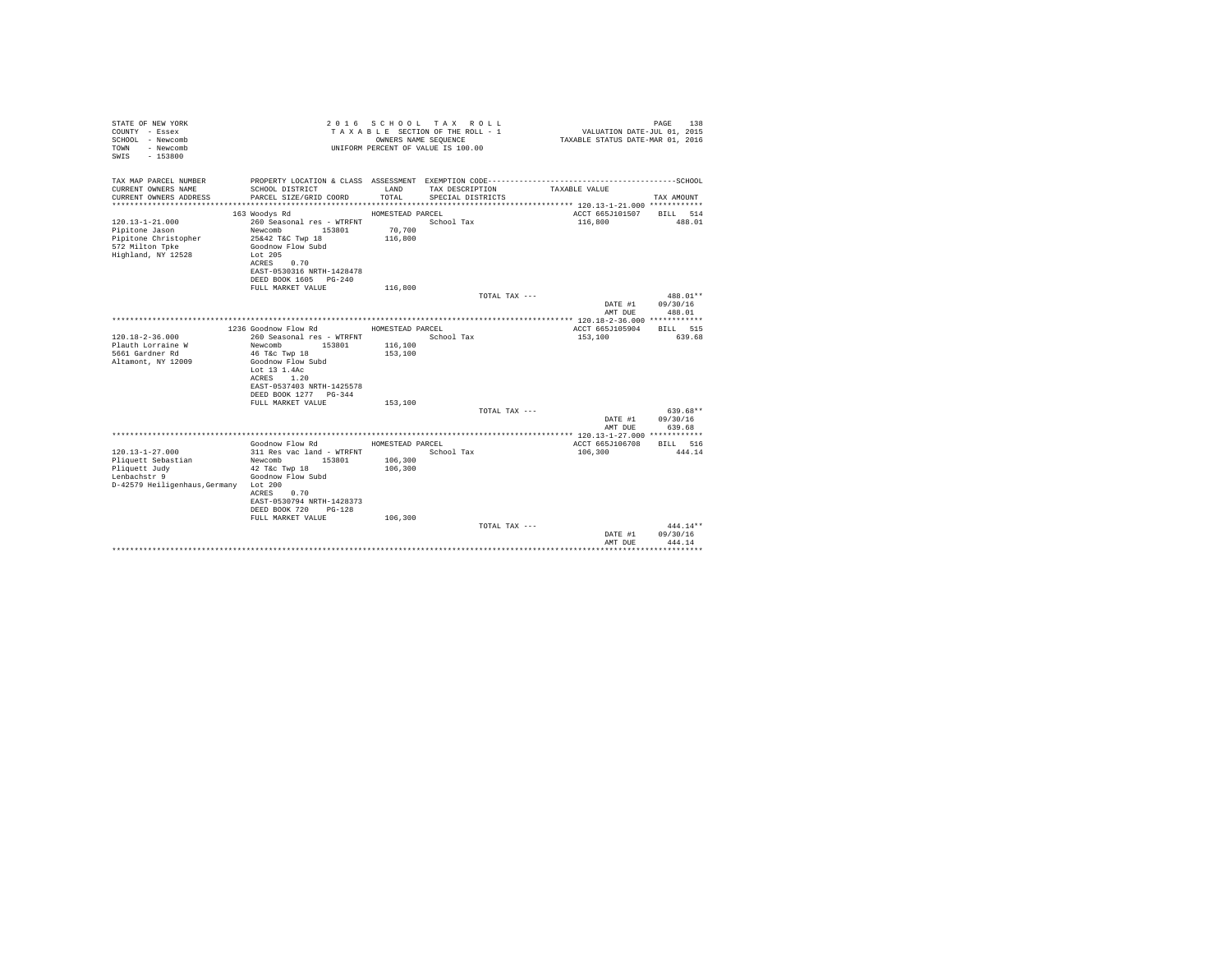| STATE OF NEW YORK<br>COUNTY - Essex<br>SCHOOL - Newcomb<br>- Newcomb<br>TOWN<br>$-153800$<br>SWTS |                                                   | OWNERS NAME SEQUENCE | 2016 SCHOOL TAX ROLL<br>TAXABLE SECTION OF THE ROLL - 1<br>UNIFORM PERCENT OF VALUE IS 100.00 | TAXABLE STATUS DATE-MAR 01, 2016 | 139<br>PAGE<br>VALUATION DATE-JUL 01, 2015 |
|---------------------------------------------------------------------------------------------------|---------------------------------------------------|----------------------|-----------------------------------------------------------------------------------------------|----------------------------------|--------------------------------------------|
| TAX MAP PARCEL NUMBER                                                                             |                                                   |                      |                                                                                               |                                  |                                            |
| CURRENT OWNERS NAME<br>CURRENT OWNERS ADDRESS                                                     | SCHOOL DISTRICT<br>PARCEL SIZE/GRID COORD         | LAND<br>TOTAL.       | TAX DESCRIPTION<br>SPECIAL DISTRICTS                                                          | TAXABLE VALUE                    | TAX AMOUNT                                 |
|                                                                                                   |                                                   |                      |                                                                                               |                                  |                                            |
| $120.13 - 1 - 28.000$                                                                             | 16 High Ledge Ln<br>260 Seasonal res - WTRFNT     | HOMESTEAD PARCEL     | School Tax                                                                                    | ACCT 665J105801<br>150,300       | BILL 517<br>627.98                         |
| Pliquett Sebastian                                                                                | Newcomb<br>153801                                 | 106,900              |                                                                                               |                                  |                                            |
| Pliquett Judy                                                                                     | 42 T&c Twp 18                                     | 150,300              |                                                                                               |                                  |                                            |
| Lenbachstr 9                                                                                      | Goodnow Flow Subd                                 |                      |                                                                                               |                                  |                                            |
| D-42579 Heiligenhaus.Germany Lot #199                                                             |                                                   |                      |                                                                                               |                                  |                                            |
|                                                                                                   | ACRES<br>0.60                                     |                      |                                                                                               |                                  |                                            |
|                                                                                                   | EAST-0530894 NRTH-1428371                         |                      |                                                                                               |                                  |                                            |
|                                                                                                   | DEED BOOK 697 PG-041                              |                      |                                                                                               |                                  |                                            |
|                                                                                                   | FULL MARKET VALUE                                 | 150,300              |                                                                                               |                                  |                                            |
|                                                                                                   |                                                   |                      | TOTAL TAX ---                                                                                 |                                  | $627.98**$                                 |
|                                                                                                   |                                                   |                      |                                                                                               | DATE #1                          | 09/30/16                                   |
|                                                                                                   |                                                   |                      |                                                                                               | AMT DUE                          | 627.98                                     |
|                                                                                                   | 1862 Goodnow Flow Rd                              | HOMESTEAD PARCEL     |                                                                                               | ACCT 665J101413                  | <b>BTLL</b> 518                            |
| $119.20 - 3 - 3.000$                                                                              | 271 Mfg housings - WTRFNT                         |                      | School Tax                                                                                    | 140,800                          | 588.29                                     |
| Pogoda Christopher                                                                                | Newcomb<br>153801                                 | 133,700              |                                                                                               |                                  |                                            |
| Mayor Paul                                                                                        | 27 T&c Twp 18                                     | 140,800              |                                                                                               |                                  |                                            |
| 279 Rabie Rd                                                                                      | Goodnow Flow Subd                                 |                      |                                                                                               |                                  |                                            |
| Averill Park, NY 12018                                                                            | Lot 345 1.2Ac                                     |                      |                                                                                               |                                  |                                            |
|                                                                                                   | 1.50<br>ACRES                                     |                      |                                                                                               |                                  |                                            |
|                                                                                                   | EAST-0524972 NRTH-1426631                         |                      |                                                                                               |                                  |                                            |
|                                                                                                   | DEED BOOK 1239 PG-304                             |                      |                                                                                               |                                  |                                            |
|                                                                                                   | FULL MARKET VALUE                                 | 140,800              | TOTAL TAX ---                                                                                 |                                  | 588.29**                                   |
|                                                                                                   |                                                   |                      |                                                                                               | DATE #1                          | 09/30/16                                   |
|                                                                                                   |                                                   |                      |                                                                                               | AMT DUE                          | 588.29                                     |
|                                                                                                   |                                                   |                      |                                                                                               |                                  |                                            |
|                                                                                                   | Goodnow Flow Rd                                   | HOMESTEAD PARCEL     |                                                                                               | ACCT 665J105701                  | BILL 519                                   |
| $120.13 - 1 - 14.000$                                                                             | 312 Vac w/imprv - WTRFNT                          |                      | School Tax                                                                                    | 106,600                          | 445.40                                     |
| Pohl Margaret Trust                                                                               | 153801<br>Newcomb                                 | 105,800              |                                                                                               |                                  |                                            |
| 16 Heritage Pkwy                                                                                  | 25&26 T&c Twp 18                                  | 106,600              |                                                                                               |                                  |                                            |
| Scotia, NY 12302                                                                                  | Goodnow Flow Subd                                 |                      |                                                                                               |                                  |                                            |
|                                                                                                   | Lot $212$                                         |                      |                                                                                               |                                  |                                            |
|                                                                                                   | ACRES<br>0.94                                     |                      |                                                                                               |                                  |                                            |
|                                                                                                   | EAST-0529612 NRTH-1428589<br>DEED BOOK 1621 PG-22 |                      |                                                                                               |                                  |                                            |
|                                                                                                   | FULL MARKET VALUE                                 | 106,600              |                                                                                               |                                  |                                            |
|                                                                                                   |                                                   |                      | TOTAL TAX ---                                                                                 |                                  | $445.40**$                                 |
|                                                                                                   |                                                   |                      |                                                                                               | DATE #1                          | 09/30/16                                   |
|                                                                                                   |                                                   |                      |                                                                                               | AMT DUE                          | 445.40                                     |
|                                                                                                   |                                                   |                      |                                                                                               |                                  | <b>********</b> *                          |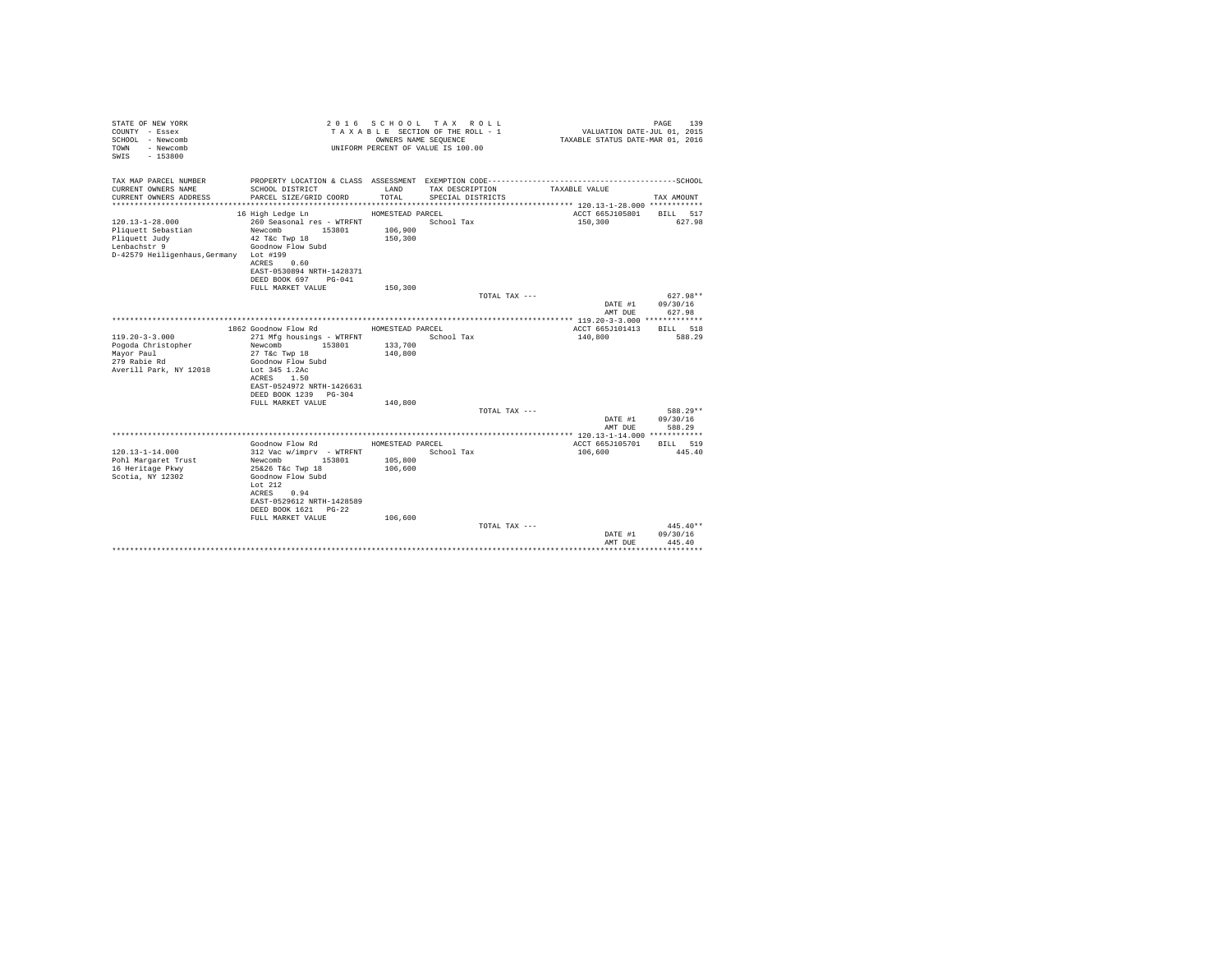| STATE OF NEW YORK<br>COUNTY - Essex<br>SCHOOL - Newcomb<br>- Newcomb<br>TOWN<br>$-153800$<br>SWTS |                                                                                                   | OWNERS NAME SEQUENCE | 2016 SCHOOL TAX ROLL<br>TAXABLE SECTION OF THE ROLL - 1<br>UNIFORM PERCENT OF VALUE IS 100.00 | VALUATION DATE-JUL 01, 2015<br>TAXABLE STATUS DATE-MAR 01, 2016 | 140<br>PAGE                    |
|---------------------------------------------------------------------------------------------------|---------------------------------------------------------------------------------------------------|----------------------|-----------------------------------------------------------------------------------------------|-----------------------------------------------------------------|--------------------------------|
| TAX MAP PARCEL NUMBER                                                                             |                                                                                                   |                      |                                                                                               |                                                                 |                                |
| CURRENT OWNERS NAME<br>CURRENT OWNERS ADDRESS                                                     | SCHOOL DISTRICT<br>PARCEL SIZE/GRID COORD                                                         | LAND<br>TOTAL.       | TAX DESCRIPTION<br>SPECIAL DISTRICTS                                                          | TAXABLE VALUE                                                   | TAX AMOUNT                     |
|                                                                                                   |                                                                                                   |                      |                                                                                               |                                                                 |                                |
|                                                                                                   | Goodnow Flow Rd                                                                                   | HOMESTEAD PARCEL     |                                                                                               | ACCT 665J105615                                                 | BILL 520                       |
| $120.13 - 1 - 15.000$<br>Pohl Margaret Trust<br>16 Heritage Pkwy<br>Scotia, NY 12302              | 311 Res vac land - WTRFNT<br>Newcomb 153801<br>25&26 T&c Twp 18<br>Goodnow Flow Subd<br>Lot $211$ | 107,600<br>107,600   | School Tax                                                                                    | 107,600                                                         | 449.57                         |
|                                                                                                   | 0.97<br>ACRES<br>EAST-0529709 NRTH-1428571<br>DEED BOOK 1621 PG-25                                |                      |                                                                                               |                                                                 |                                |
|                                                                                                   | FULL MARKET VALUE                                                                                 | 107,600              |                                                                                               |                                                                 |                                |
|                                                                                                   |                                                                                                   |                      | TOTAL TAX ---                                                                                 |                                                                 | $449.57**$                     |
|                                                                                                   |                                                                                                   |                      |                                                                                               | DATE #1<br>AMT DUE                                              | 09/30/16<br>449.57             |
|                                                                                                   |                                                                                                   |                      |                                                                                               |                                                                 |                                |
|                                                                                                   | 183 Woodys Rd                                                                                     | HOMESTEAD PARCEL     |                                                                                               | ACCT 665J105606                                                 | RTLL 521                       |
| $120.13 - 1 - 16.000$                                                                             | 260 Seasonal res - WTRFNT                                                                         |                      | School Tax                                                                                    | 128,200                                                         | 535.64                         |
| Pohl Nancy                                                                                        | Newcomb<br>153801<br>25&26 T&c Twp 18                                                             | 105,800<br>128,200   |                                                                                               |                                                                 |                                |
| Pohl Raymond<br>2126 Cook Rd                                                                      | Goodnow Flow Subd                                                                                 |                      |                                                                                               |                                                                 |                                |
| Ballston Lake, NY 12019                                                                           | Lot $210$<br>ACRES<br>0.90<br>EAST-0529817 NRTH-1428560                                           |                      |                                                                                               |                                                                 |                                |
|                                                                                                   | DEED BOOK 878<br>$PG-165$                                                                         |                      |                                                                                               |                                                                 |                                |
|                                                                                                   | FULL MARKET VALUE                                                                                 | 128,200              |                                                                                               |                                                                 |                                |
|                                                                                                   |                                                                                                   |                      | TOTAL TAX ---                                                                                 |                                                                 | 535.64**                       |
|                                                                                                   |                                                                                                   |                      |                                                                                               | DATE #1<br>AMT DUE                                              | 09/30/16<br>535.64             |
|                                                                                                   |                                                                                                   |                      |                                                                                               |                                                                 |                                |
|                                                                                                   | 1816 Goodnow Flow Rd                                                                              | HOMESTEAD PARCEL     |                                                                                               | ACCT 665J105315                                                 | BILL 522                       |
| $119.20 - 3 - 9.111$                                                                              | 270 Mfg housing - WTRFNT                                                                          |                      | School Tax                                                                                    | 62,000                                                          | 259.05                         |
| Pollock Brad<br>Seeley Darrin                                                                     | 153801<br>Newcomb<br>27 T&c Twp 18                                                                | 56,000<br>62,000     |                                                                                               |                                                                 |                                |
| 98 Rockledge Ln                                                                                   | Goodnow Floor Subd                                                                                |                      |                                                                                               |                                                                 |                                |
| Saranac Lake, NY 12983                                                                            | Lot 113&114<br>ACRES<br>3.69<br>EAST-0525092 NRTH-1425342                                         |                      |                                                                                               |                                                                 |                                |
|                                                                                                   | DEED BOOK 1528 PG-251                                                                             |                      |                                                                                               |                                                                 |                                |
|                                                                                                   | FULL MARKET VALUE                                                                                 | 62,000               |                                                                                               |                                                                 |                                |
|                                                                                                   |                                                                                                   |                      | TOTAL TAX ---                                                                                 | DATE #1<br>AMT DUE                                              | 259.05**<br>09/30/16<br>259.05 |
|                                                                                                   |                                                                                                   |                      |                                                                                               |                                                                 |                                |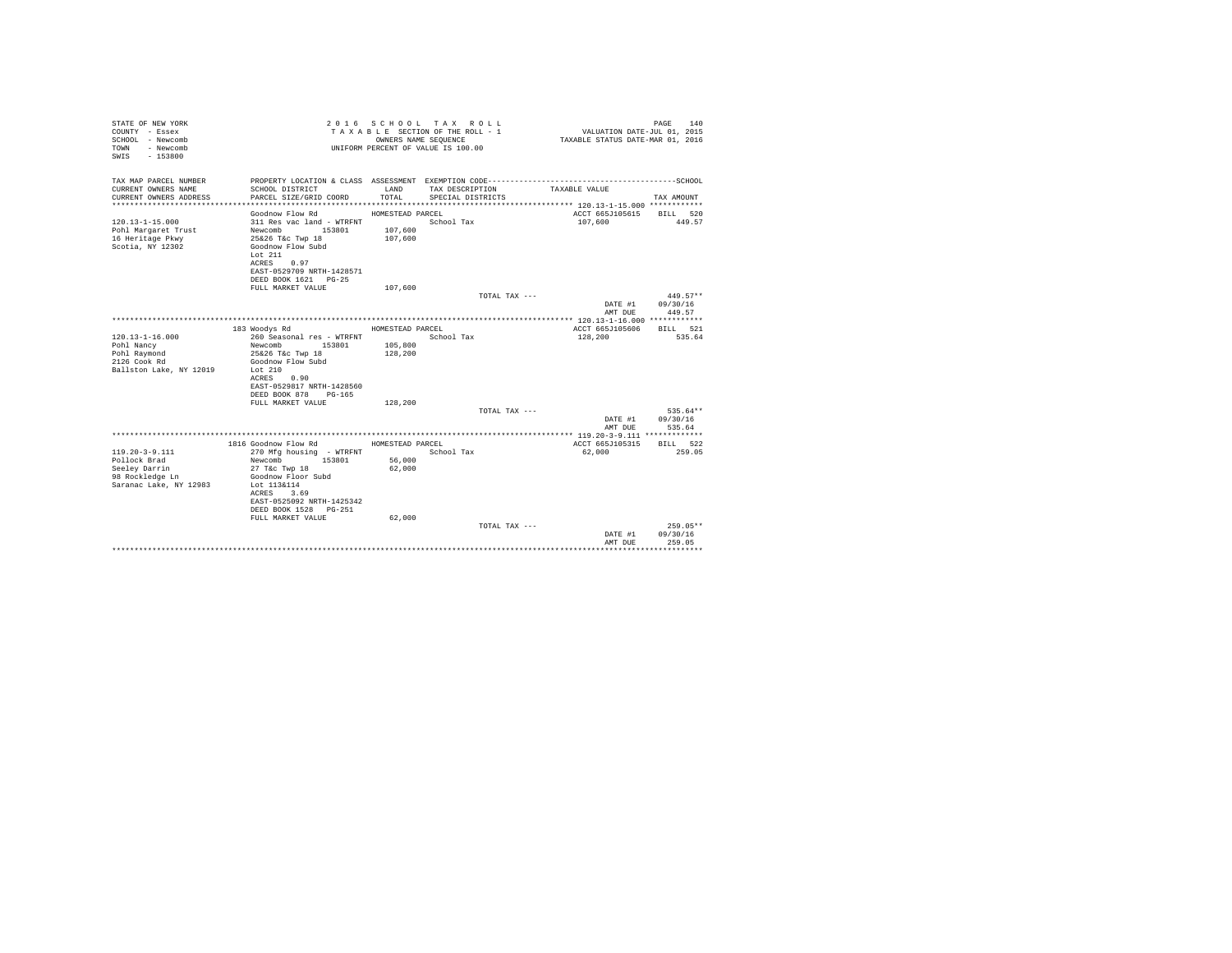| STATE OF NEW YORK<br>COUNTY - Essex<br>SCHOOL - Newcomb<br>- Newcomb<br>TOWN<br>$-153800$<br>SWTS     |                                                                                                                                                       | OWNERS NAME SEQUENCE | 2016 SCHOOL TAX ROLL<br>TAXABLE SECTION OF THE ROLL - 1<br>UNIFORM PERCENT OF VALUE IS 100.00 | VALUATION DATE-JUL 01, 2015<br>TAXABLE STATUS DATE-MAR 01, 2016 | 141<br>PAGE          |
|-------------------------------------------------------------------------------------------------------|-------------------------------------------------------------------------------------------------------------------------------------------------------|----------------------|-----------------------------------------------------------------------------------------------|-----------------------------------------------------------------|----------------------|
| TAX MAP PARCEL NUMBER                                                                                 |                                                                                                                                                       |                      |                                                                                               |                                                                 |                      |
| CURRENT OWNERS NAME<br>CURRENT OWNERS ADDRESS                                                         | SCHOOL DISTRICT<br>PARCEL SIZE/GRID COORD                                                                                                             | LAND<br>TOTAL.       | TAX DESCRIPTION<br>SPECIAL DISTRICTS                                                          | TAXABLE VALUE                                                   | TAX AMOUNT           |
|                                                                                                       | 1060 Goodnow Flow Rd                                                                                                                                  | HOMESTEAD PARCEL     |                                                                                               | ACCT 665J106312                                                 | BILL 523             |
| $120.18 - 1 - 10.000$<br>Pollock Joseph<br>Pollock Christine<br>2 Windrose Way<br>Waterliet, NY 12189 | 210 1 Family Res - WTRFNT<br>Newcomb<br>153801<br>46 T&C Twp 18<br>Goodnow Flow Subd<br>Lot 143 Bldg 1 & 2<br>ACRES 0.70<br>EAST-0536965 NRTH-1427618 | 96,900<br>281,900    | School Tax                                                                                    | 281,900                                                         | 1,177.83             |
|                                                                                                       | DEED BOOK 857 PG-211                                                                                                                                  |                      |                                                                                               |                                                                 |                      |
|                                                                                                       | FULL MARKET VALUE                                                                                                                                     | 281,900              |                                                                                               |                                                                 |                      |
|                                                                                                       |                                                                                                                                                       |                      | TOTAL TAX ---                                                                                 |                                                                 | $1.177.83**$         |
|                                                                                                       |                                                                                                                                                       |                      |                                                                                               | DATE #1<br>AMT DUE                                              | 09/30/16<br>1,177.83 |
|                                                                                                       |                                                                                                                                                       |                      |                                                                                               |                                                                 |                      |
|                                                                                                       | 1874 Goodnow Flow Rd                                                                                                                                  | HOMESTEAD PARCEL     |                                                                                               | ACCT 665J105703                                                 | <b>BTLL</b> 524      |
| $119.20 - 3 - 1.000$                                                                                  | 260 Seasonal res - WTRFNT                                                                                                                             |                      | School Tax                                                                                    | 201,200                                                         | 840.65               |
| Pollock Richard S                                                                                     | Newcomb 153801                                                                                                                                        | 167,600              |                                                                                               |                                                                 |                      |
| Pollock Edwin J                                                                                       | 27 T&c Twp 18                                                                                                                                         | 201,200              |                                                                                               |                                                                 |                      |
| 19 Marjorie Dr                                                                                        | Goodnow Flow Subd                                                                                                                                     |                      |                                                                                               |                                                                 |                      |
| North Branford, CT 06471                                                                              | Lot 347 1.3Ac<br>2.00<br>ACRES                                                                                                                        |                      |                                                                                               |                                                                 |                      |
|                                                                                                       | EAST-0524683 NRTH-1426682                                                                                                                             |                      |                                                                                               |                                                                 |                      |
|                                                                                                       | DEED BOOK 1561 PG-296                                                                                                                                 |                      |                                                                                               |                                                                 |                      |
|                                                                                                       | FULL MARKET VALUE                                                                                                                                     | 201,200              |                                                                                               |                                                                 |                      |
|                                                                                                       |                                                                                                                                                       |                      | TOTAL TAX ---                                                                                 |                                                                 | $840.65**$           |
|                                                                                                       |                                                                                                                                                       |                      |                                                                                               | DATE #1                                                         | 09/30/16             |
|                                                                                                       |                                                                                                                                                       |                      |                                                                                               | AMT DUE                                                         | 840.65               |
|                                                                                                       | 1402 Goodnow Flow Rd                                                                                                                                  | HOMESTEAD PARCEL     |                                                                                               | ACCT 665J106403                                                 | BILL 525             |
| $120.17 - 2 - 2.001$                                                                                  | 260 Seasonal res - WTRFNT                                                                                                                             |                      | School Tax                                                                                    | 131,800                                                         | 550.69               |
| Ponemon Roberta                                                                                       | Newcomb<br>153801                                                                                                                                     | 106,400              |                                                                                               |                                                                 |                      |
| Pollock Charles                                                                                       | 42 T&c Twp 18                                                                                                                                         | 131,800              |                                                                                               |                                                                 |                      |
| 143 Orchard St                                                                                        | Goodnow Flow Subd                                                                                                                                     |                      |                                                                                               |                                                                 |                      |
| Delmar, NY 12054                                                                                      | Lot 53                                                                                                                                                |                      |                                                                                               |                                                                 |                      |
|                                                                                                       | ACRES 1.16                                                                                                                                            |                      |                                                                                               |                                                                 |                      |
|                                                                                                       | EAST-0533564 NRTH-1427040                                                                                                                             |                      |                                                                                               |                                                                 |                      |
|                                                                                                       | DEED BOOK 1411 PG-86<br>FULL MARKET VALUE                                                                                                             | 131,800              |                                                                                               |                                                                 |                      |
|                                                                                                       |                                                                                                                                                       |                      | TOTAL TAX ---                                                                                 |                                                                 | 550.69**             |
|                                                                                                       |                                                                                                                                                       |                      |                                                                                               | DATE #1                                                         | 09/30/16             |
|                                                                                                       |                                                                                                                                                       |                      |                                                                                               | AMT DUE                                                         | 550.69               |
|                                                                                                       |                                                                                                                                                       |                      |                                                                                               |                                                                 |                      |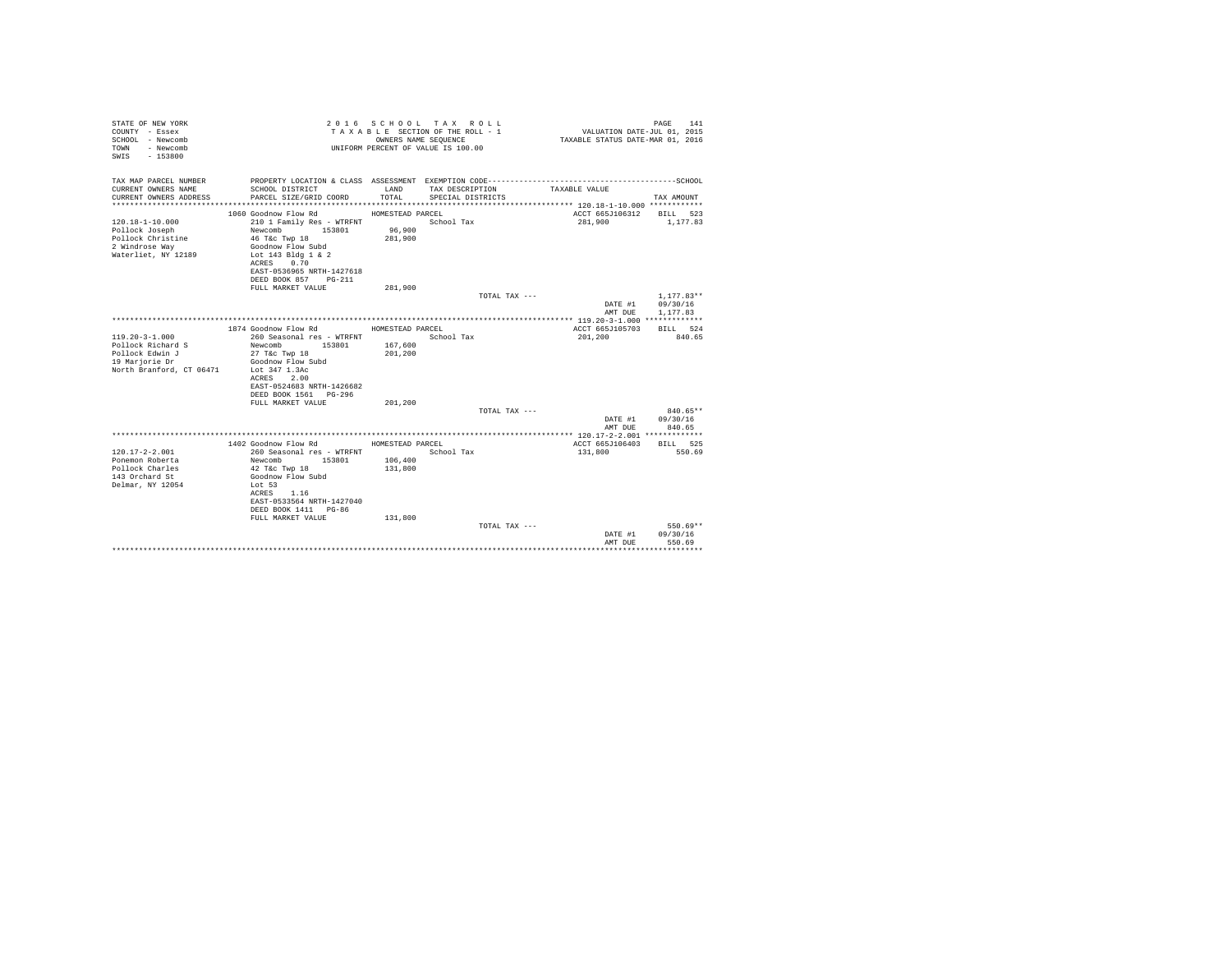| STATE OF NEW YORK<br>COUNTY - Essex      |                                                                                              |                   | 2016 SCHOOL TAX ROLL<br>TAXABLE SECTION OF THE ROLL - 1 |                                    | PAGE 142<br>VALUATION DATE-JUL 01, 2015<br>TAXABLE STATUS DATE-MAR 01, 2016 |
|------------------------------------------|----------------------------------------------------------------------------------------------|-------------------|---------------------------------------------------------|------------------------------------|-----------------------------------------------------------------------------|
| SCHOOL - Newcomb                         |                                                                                              |                   |                                                         |                                    |                                                                             |
| TOWN - Newcomb                           | OWNERS NAME SEQUENCE<br>UNIFORM PERCENT OF VALUE IS 100.00                                   |                   |                                                         |                                    |                                                                             |
| SWIS - 153800                            |                                                                                              |                   |                                                         |                                    |                                                                             |
|                                          |                                                                                              |                   |                                                         |                                    |                                                                             |
| TAX MAP PARCEL NUMBER                    | PROPERTY LOCATION & CLASS ASSESSMENT EXEMPTION CODE-----------------------------------SCHOOL |                   |                                                         |                                    |                                                                             |
| CURRENT OWNERS NAME                      | SCHOOL DISTRICT                                                                              |                   |                                                         | LAND TAX DESCRIPTION TAXABLE VALUE |                                                                             |
| CURRENT OWNERS ADDRESS                   | PARCEL SIZE/GRID COORD                                                                       | TOTAL             | SPECIAL DISTRICTS                                       |                                    | TAX AMOUNT                                                                  |
|                                          |                                                                                              |                   |                                                         |                                    |                                                                             |
|                                          | 80 Marcy Ln                                                                                  | HOMESTEAD PARCEL  |                                                         |                                    | ACCT 665J104810 BILL 526                                                    |
| $110.18 - 1 - 6.000$                     | 210 1 Family Res                                                                             |                   | School Tax                                              |                                    | 68,900<br>287.88                                                            |
| Porter Denise L                          | Newcomb 153801 31,400                                                                        |                   |                                                         |                                    |                                                                             |
| c/o Jodie Allen                          | Pt 19 Richards Survey<br>ACRES 0.70                                                          | 68,900            |                                                         |                                    |                                                                             |
| PO Box 80                                |                                                                                              |                   |                                                         |                                    |                                                                             |
| Newcomb, NY 12852                        | EAST-0557986 NRTH-1442817                                                                    |                   |                                                         |                                    |                                                                             |
|                                          | DEED BOOK 600 PG-234                                                                         |                   |                                                         |                                    |                                                                             |
|                                          | FULL MARKET VALUE                                                                            | 68,900            |                                                         |                                    |                                                                             |
|                                          |                                                                                              |                   |                                                         | TOTAL TAX ---                      | 287.88**                                                                    |
|                                          |                                                                                              |                   |                                                         |                                    | DATE #1 09/30/16<br>AMT DUE 287.88                                          |
|                                          |                                                                                              |                   |                                                         |                                    |                                                                             |
|                                          |                                                                                              | HOMESTEAD PARCEL  |                                                         |                                    | ACCT 665J186002 BILL 527                                                    |
| $110. - 3 - 1.000$                       | 29 Lower Works Rd<br>260 Seasonal res                                                        |                   | School Tax                                              |                                    | 107,600<br>449.57                                                           |
| Post Peter W                             | Newcomb 153801                                                                               |                   |                                                         |                                    |                                                                             |
|                                          | 15 T&c Twp 46                                                                                | 34,900<br>107,600 |                                                         |                                    |                                                                             |
| Post Dorothy S<br>294 Clark Rd           | ACRES 1.93                                                                                   |                   |                                                         |                                    |                                                                             |
| Charlotte, VT 05445                      | EAST-0575120 NRTH-1444608                                                                    |                   |                                                         |                                    |                                                                             |
|                                          | DEED BOOK 1636    PG-132                                                                     |                   |                                                         |                                    |                                                                             |
|                                          | FULL MARKET VALUE 107,600                                                                    |                   |                                                         |                                    |                                                                             |
|                                          |                                                                                              |                   |                                                         | TOTAL TAX ---                      | $449.57**$                                                                  |
|                                          |                                                                                              |                   |                                                         |                                    | DATE #1 09/30/16                                                            |
|                                          |                                                                                              |                   |                                                         |                                    | 449.57<br>AMT DUE                                                           |
|                                          |                                                                                              |                   |                                                         |                                    |                                                                             |
|                                          | 11 Phillips Hill Rd                                                                          |                   | HOMESTEAD PARCEL                                        |                                    | BILL 528<br>ACCT 665J190004                                                 |
| $110.17 - 2 - 7.120$<br>Potocki Walter E | 210 1 Family Res                                                                             | 29,200            | School Tax                                              |                                    | 114,700<br>479.24                                                           |
| Novak Vicc Ann                           | Newcomb 153801<br>18 Rs                                                                      | 114,700           |                                                         |                                    |                                                                             |
| $158$ Pinnacle Rd                        | ACRES 0.52                                                                                   |                   |                                                         |                                    |                                                                             |
| Gloversville, NY 12078                   | EAST-0554701 NRTH-1443695                                                                    |                   |                                                         |                                    |                                                                             |
|                                          | DEED BOOK 1689 PG-113                                                                        |                   |                                                         |                                    |                                                                             |
|                                          | FULL MARKET VALUE                                                                            | 114,700           |                                                         |                                    |                                                                             |
|                                          |                                                                                              |                   |                                                         | TOTAL TAX ---                      | $479.24**$                                                                  |
|                                          |                                                                                              |                   |                                                         |                                    | DATE #1 09/30/16                                                            |
|                                          |                                                                                              |                   |                                                         |                                    | AMT DUE<br>479.24                                                           |
|                                          |                                                                                              |                   |                                                         |                                    |                                                                             |
|                                          | Goodnow Flow Rd MOMESTEAD PARCEL                                                             |                   |                                                         |                                    | ACCT 665J106205 BILL 529                                                    |
| $119.20 - 4 - 4.000$                     | 311 Res vac land - WTRFNT                                                                    |                   | School Tax                                              | 117,400                            | 490.52                                                                      |
| Potter Lana M Trust<br>800 King Ridge Dr | Newcomb 153801                                                                               | 117,400           |                                                         |                                    |                                                                             |
|                                          | 27 T&c Twp 18                                                                                | 117,400           |                                                         |                                    |                                                                             |
| Ashland, OH 44805-3667                   | 1410/188 Life Use To<br>Lana Potter                                                          |                   |                                                         |                                    |                                                                             |
|                                          | ACRES 0.80                                                                                   |                   |                                                         |                                    |                                                                             |
|                                          | EAST-0526464 NRTH-1425949                                                                    |                   |                                                         |                                    |                                                                             |
|                                          | DEED BOOK 1410 PG-188                                                                        |                   |                                                         |                                    |                                                                             |
|                                          | FULL MARKET VALUE                                                                            | 117,400           |                                                         |                                    |                                                                             |
|                                          |                                                                                              |                   |                                                         | TOTAL TAX ---                      | 490.52**                                                                    |
|                                          |                                                                                              |                   |                                                         |                                    | DATE #1 09/30/16                                                            |
|                                          |                                                                                              |                   |                                                         |                                    | 490.52<br>AMT DUE                                                           |
|                                          |                                                                                              |                   |                                                         |                                    |                                                                             |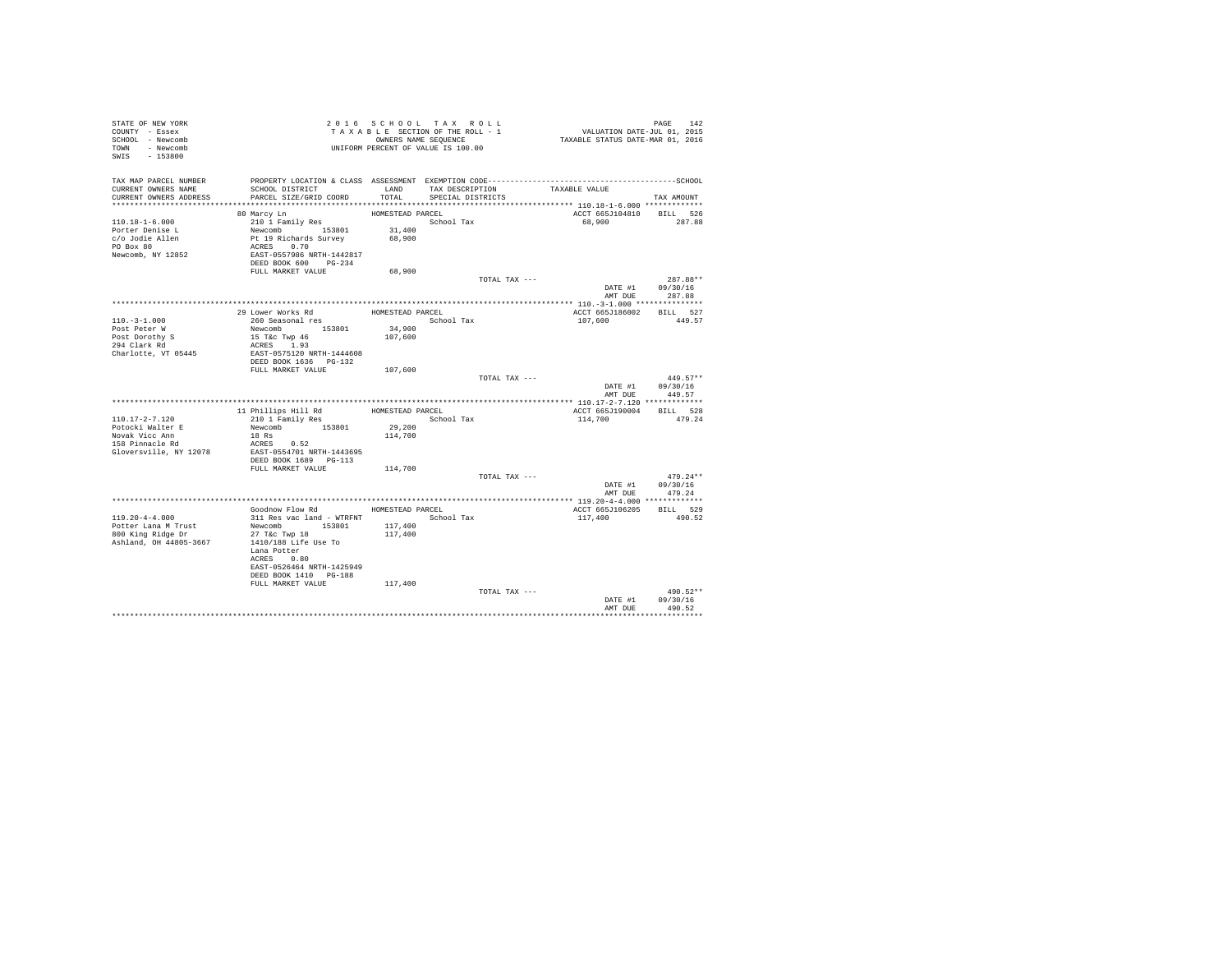| STATE OF NEW YORK<br>COUNTY - Essex<br>SCHOOL - Newcomb<br>TOWN - Newcomb<br>SWIS - 153800         |                                                                                                                                                                                                                                                        |                              | 2016 SCHOOL TAX ROLL<br>UNIFORM PERCENT OF VALUE IS 100.00 |                                     | PAGE<br>143                                     |
|----------------------------------------------------------------------------------------------------|--------------------------------------------------------------------------------------------------------------------------------------------------------------------------------------------------------------------------------------------------------|------------------------------|------------------------------------------------------------|-------------------------------------|-------------------------------------------------|
| TAX MAP PARCEL NUMBER<br>CURRENT OWNERS NAME<br>CURRENT OWNERS ADDRESS                             | SCHOOL DISTRICT TAND TAX DESCRIPTION<br>PARCEL SIZE/GRID COORD                                                                                                                                                                                         | TOTAL                        | SPECIAL DISTRICTS                                          | TAXABLE VALUE                       | TAX AMOUNT                                      |
| $119.20 - 4 - 5.000$<br>Potter Lana Trust<br>800 King Ridge Dr<br>Ashland, OH 44805-3667           | 1714 Goodnow Flow Rd HOMESTEAD PARCEL<br>312 Vac w/imprv - WTRFNT<br>Newcomb 153801 144,500<br>27 T&C Twp 18<br>1410/191 Life Use To<br>John & Lana Potter<br>ACRES 1.00<br>EAST-0526599 NRTH-1425989<br>DEED BOOK 1410    PG-191<br>FULL MARKET VALUE | 148,600<br>148,600           | School Tax                                                 | ACCT 665J105708 BILL 530<br>148,600 | 620.88                                          |
|                                                                                                    |                                                                                                                                                                                                                                                        |                              | TOTAL TAX ---                                              |                                     | $620.88**$<br>DATE #1 09/30/16                  |
| 110.17-3-17.000<br>Poulin Gene<br>27 Sanford Ln<br>Newcomb, NY 12852                               | 77 Marcy Ln<br>210 1 Family Res<br>Newcomb 153801<br>Pt 5 Thorne Summing<br>Pt 5 Thorns Survey<br>Winebrook Hills Lot 6<br>ACRES 0.60<br>EAST-0557810 NRTH-1442601<br>DEED BOOK 1470 PG-191                                                            | 78,600                       | HOMESTEAD PARCEL<br>RES. STAR 41854<br>30,200 School Tax   | ACCT 665J103811 BILL 531<br>78,600  | AMT DUE 620.88<br>30,000<br>328.41              |
|                                                                                                    | FULL MARKET VALUE                                                                                                                                                                                                                                      | 78,600                       | TOTAL TAX ---                                              | AMT DUE                             | $255.41**$<br>DATE #1 09/30/16<br>255.41        |
| 110.18-4-12.033<br>Poulin Luc J<br>Poulin Susan<br>27 Sanford Ln<br>Newcomb, NY 12852              | 27 Sanford Ln HOMESTEAD PARCEL<br>210 1 Family Res<br>Newcomb 153801<br>Pt 4&5 Thorns Survey<br>ACRES 1.02<br>EAST-0559521 NRTH-1441206<br>DEED BOOK 983 PG-53<br>FULL MARKET VALUE                                                                    | 34,000<br>106,900<br>106,900 | School Tax<br>TOTAL TAX ---                                | ACCT 665J104804 BILL 532<br>106,900 | 446.65<br>$446.65**$                            |
|                                                                                                    |                                                                                                                                                                                                                                                        |                              |                                                            | AMT DUE                             | DATE #1 09/30/16<br>446.65                      |
| $110.18 - 4 - 7.006$<br>Poulin Nicholas<br>Poulin Bethebelle<br>47 Sanford Ln<br>Newcomb, NY 12852 | ${\small \begin{tabular}{lcccccc} 210 & 1 & Family & Res & & RES. & STR & 41854 \\ Newtonb & 153801 & 34,000 & School & Tax \end{tabular}}$<br>Pt 5 Thorns Survey<br>Db 589 Pg 129<br>ACRES 1.01<br>EAST-0559085 NRTH-1441460<br>DEED BOOK 1659 PG-31  | 127,000                      |                                                            | ACCT 665J101205 BILL 533<br>127,000 | 30,000<br>530.63                                |
|                                                                                                    | FULL MARKET VALUE                                                                                                                                                                                                                                      | 127,000                      | TOTAL TAX ---                                              | DATE #1<br>AMT DUE                  | $457.63**$<br>09/30/16<br>457.63<br>*********** |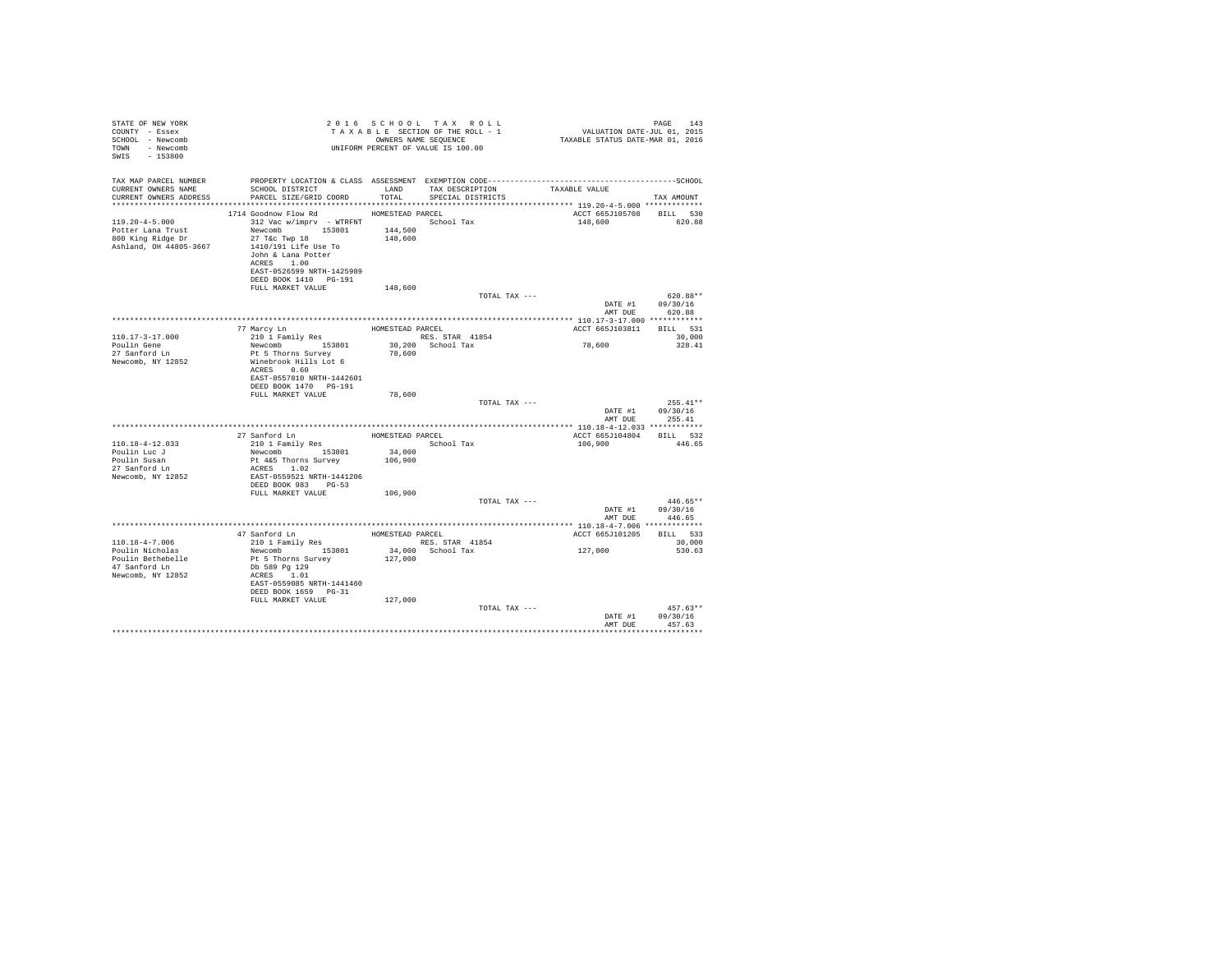| STATE OF NEW YORK<br>COUNTY - Essex<br>SCHOOL - Newcomb<br>- Newcomb<br>TOWN<br>$-153800$<br>SWIS |                                             |                  | 2016 SCHOOL TAX ROLL<br>TAXABLE SECTION OF THE ROLL - 1<br>OWNERS NAME SEQUENCE<br>UNIFORM PERCENT OF VALUE IS 100.00 | VALUATION DATE-JUL 01, 2015<br>TAXABLE STATUS DATE-MAR 01, 2016 | PAGE<br>144 |
|---------------------------------------------------------------------------------------------------|---------------------------------------------|------------------|-----------------------------------------------------------------------------------------------------------------------|-----------------------------------------------------------------|-------------|
| TAX MAP PARCEL NUMBER                                                                             |                                             |                  |                                                                                                                       |                                                                 |             |
| CURRENT OWNERS NAME                                                                               | SCHOOL DISTRICT                             | LAND             | TAX DESCRIPTION                                                                                                       | TAXABLE VALUE                                                   |             |
| CURRENT OWNERS ADDRESS                                                                            | PARCEL SIZE/GRID COORD                      | TOTAL            | SPECIAL DISTRICTS                                                                                                     |                                                                 | TAX AMOUNT  |
|                                                                                                   |                                             |                  |                                                                                                                       |                                                                 |             |
|                                                                                                   | 28 Sanford Ln                               | HOMESTEAD PARCEL |                                                                                                                       | ACCT 665J101210 BILL 534                                        |             |
| $110.18 - 3 - 19.000$                                                                             | 210 1 Family Res                            |                  | School Tax                                                                                                            | 126,300                                                         | 527.71      |
| Poulton Brian C                                                                                   | Newcomb<br>153801                           | 29,000           |                                                                                                                       |                                                                 |             |
| 28 Sanford Ln<br>Newcomb, NY 12852                                                                | Pt 4 Thorns Survey<br>Life Use Beulah Helms | 126,300          |                                                                                                                       |                                                                 |             |
|                                                                                                   | By Db 1089 Pg 117                           |                  |                                                                                                                       |                                                                 |             |
|                                                                                                   | ACRES 0.50 BANK GFNB&T                      |                  |                                                                                                                       |                                                                 |             |
|                                                                                                   | EAST-0559652 NRTH-1441551                   |                  |                                                                                                                       |                                                                 |             |
|                                                                                                   | DEED BOOK 1806 PG-328                       |                  |                                                                                                                       |                                                                 |             |
|                                                                                                   | FULL MARKET VALUE                           | 126,300          |                                                                                                                       |                                                                 |             |
|                                                                                                   |                                             |                  | TOTAL TAX ---                                                                                                         |                                                                 | 527.71**    |
|                                                                                                   |                                             |                  |                                                                                                                       | DATE #1                                                         | 09/30/16    |
|                                                                                                   |                                             |                  |                                                                                                                       | AMT DUE                                                         | 527.71      |
|                                                                                                   | 67 Marcy Ln                                 | HOMESTEAD PARCEL |                                                                                                                       | ACCT 665J104402 BILL 535                                        |             |
| $110.17 - 3 - 19.000$                                                                             | 210 1 Family Res                            |                  | AGED ALL 41800                                                                                                        |                                                                 | 37,500      |
| Poulton Craig                                                                                     | Newcomb 153801                              |                  | 30,200 SR STAR 41834                                                                                                  |                                                                 | 37,500      |
| c/o Patricia Poulton                                                                              | Pt 5 Thorns Survey                          |                  | 75,000 School Tax                                                                                                     | 37,500                                                          | 156.68      |
| 67 Marcy Ln                                                                                       | 1378/168 Life Use To                        |                  |                                                                                                                       |                                                                 |             |
| Newcomb, NY 12852                                                                                 | Harry & Patricia Poulton                    |                  |                                                                                                                       |                                                                 |             |
|                                                                                                   | ACRES 0.60                                  |                  |                                                                                                                       |                                                                 |             |
|                                                                                                   | EAST-0557942 NRTH-1442404                   |                  |                                                                                                                       |                                                                 |             |
|                                                                                                   | DEED BOOK 1158 PG-244<br>FULL MARKET VALUE  | 75,000           |                                                                                                                       |                                                                 |             |
|                                                                                                   |                                             |                  | TOTAL TAX $---$                                                                                                       |                                                                 | $5.68**$    |
|                                                                                                   |                                             |                  |                                                                                                                       | DATE #1                                                         | 09/30/16    |
|                                                                                                   |                                             |                  |                                                                                                                       | AMT DUE                                                         | 5.68        |
|                                                                                                   |                                             |                  |                                                                                                                       |                                                                 |             |
|                                                                                                   | 21 Adams Ln                                 | HOMESTEAD PARCEL |                                                                                                                       | ACCT 665J105203                                                 | BILL 536    |
| $110.18 - 5 - 1.002$                                                                              | 210 1 Family Res                            |                  | RES. STAR 41854                                                                                                       |                                                                 | 30,000      |
| Poulton Craig                                                                                     | Newcomb 153801                              |                  | 39,600 School Tax                                                                                                     | 145,200                                                         | 606.67      |
| Poulton Kathy                                                                                     | Pt 4 Thorns Survey                          | 145,200          |                                                                                                                       |                                                                 |             |
| 21 Adams Ln<br>Newcomb, NY 12852                                                                  | ACRES 6.60<br>EAST-0560357 NRTH-1441662     |                  |                                                                                                                       |                                                                 |             |
|                                                                                                   | DEED BOOK 861 PG-288                        |                  |                                                                                                                       |                                                                 |             |
|                                                                                                   | FULL MARKET VALUE                           | 145,200          |                                                                                                                       |                                                                 |             |
|                                                                                                   |                                             |                  | TOTAL TAX ---                                                                                                         |                                                                 | $533.67**$  |
|                                                                                                   |                                             |                  |                                                                                                                       | DATE #1                                                         | 09/30/16    |
|                                                                                                   |                                             |                  |                                                                                                                       | AMT DUE                                                         | 533.67      |
|                                                                                                   |                                             |                  |                                                                                                                       |                                                                 |             |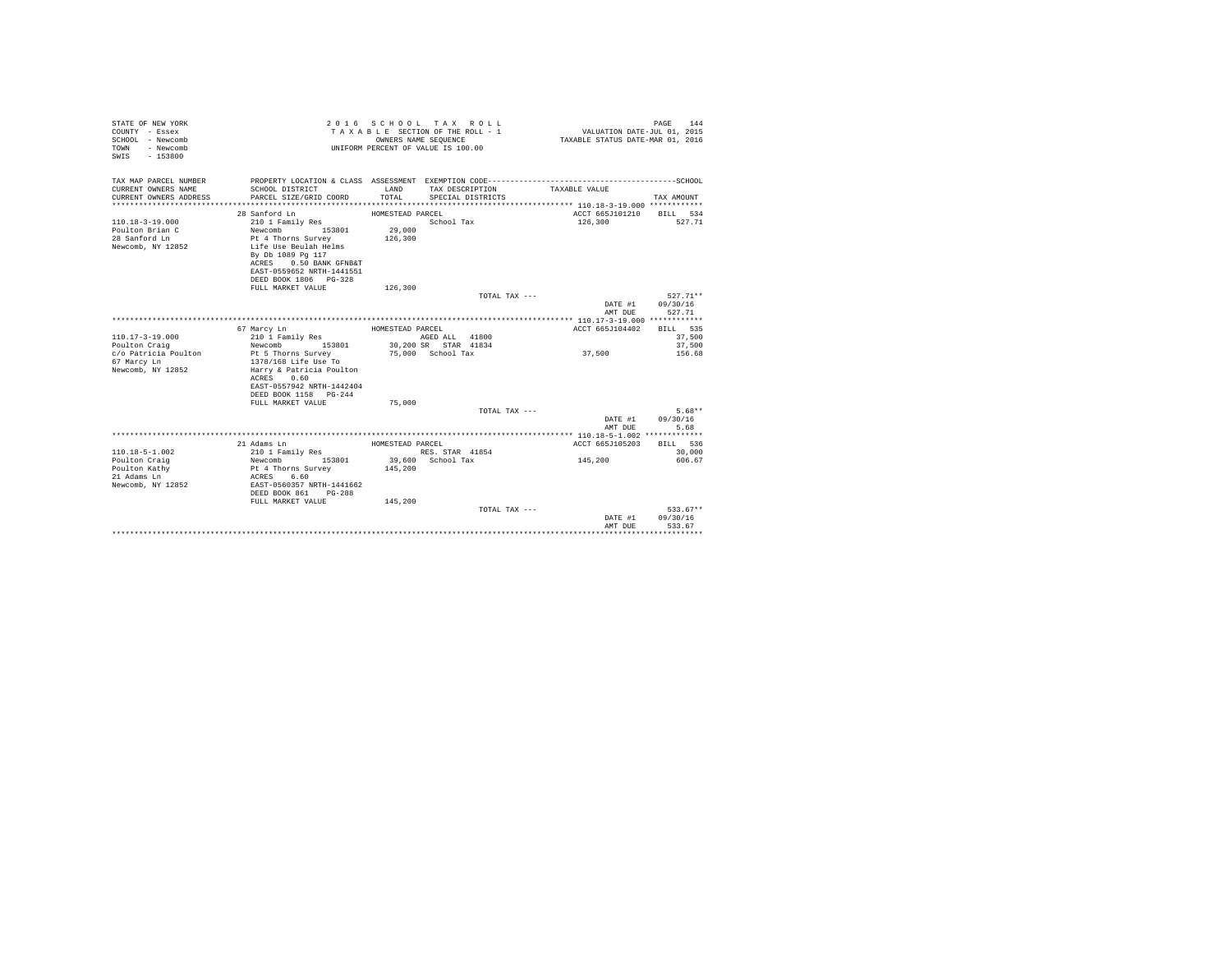| STATE OF NEW YORK<br>COUNTY - Essex<br>SCHOOL - Newcomb<br>TOWN - Newcomb<br>SWIS - 153800 | T A X A B L L _ _ _ _ _ _ _ _ OWNERS NAME SEQUENCE<br>UNIFORM PERCENT OF VALUE IS 100.00 |                  | 2016 SCHOOL TAX ROLL<br>TAXABLE SECTION OF THE ROLL - 1<br>OWNERS NAME SEQUENCE |               | PAGE 145<br>VALUATION DATE-JUL 01, 2015<br>TAXABLE STATUS DATE-MAR 01, 2016 |                                    |
|--------------------------------------------------------------------------------------------|------------------------------------------------------------------------------------------|------------------|---------------------------------------------------------------------------------|---------------|-----------------------------------------------------------------------------|------------------------------------|
| TAX MAP PARCEL NUMBER<br>CURRENT OWNERS NAME<br>CURRENT OWNERS ADDRESS                     | SCHOOL DISTRICT<br>PARCEL SIZE/GRID COORD                                                | LAND<br>TOTAL    | TAX DESCRIPTION<br>SPECIAL DISTRICTS                                            |               | TAXABLE VALUE                                                               | TAX AMOUNT                         |
|                                                                                            |                                                                                          |                  |                                                                                 |               |                                                                             |                                    |
|                                                                                            | 22 Bissell Loop                                                                          | HOMESTEAD PARCEL |                                                                                 |               | ACCT 665J104305                                                             | BILL 537                           |
| 110.13-9-22.000                                                                            | 210 1 Family Res                                                                         |                  | RES. STAR 41854                                                                 |               |                                                                             | 30,000                             |
| Pound Greg<br>Pound Mary<br>PO Box 166                                                     | Newcomb 153801<br>Pt 19 Richards Survey                                                  | 127,000          | 31,800 School Tax                                                               |               | 127,000                                                                     | 530.63                             |
| Newcomb, NY 12852                                                                          | ACRES 0.73<br>EAST-0555074 NRTH-1445273<br>DEED BOOK 1254 PG-277<br>FULL MARKET VALUE    | 127,000          |                                                                                 |               |                                                                             |                                    |
|                                                                                            |                                                                                          |                  |                                                                                 | TOTAL TAX --- |                                                                             | $457.63**$                         |
|                                                                                            |                                                                                          |                  |                                                                                 |               |                                                                             | DATE #1 09/30/16<br>AMT DUE 457.63 |
|                                                                                            |                                                                                          |                  |                                                                                 |               |                                                                             |                                    |
|                                                                                            | 1346 Goodnow Flow Rd HOMESTEAD PARCEL                                                    |                  |                                                                                 |               | ACCT 665J106409 BILL 538                                                    |                                    |
| 120.18-2-10.000                                                                            | 260 Seasonal res - WTRFNT School Tax                                                     |                  |                                                                                 |               | 172,400                                                                     | 720.32                             |
| Prediletto Kathleen A                                                                      | Newcomb 153801                                                                           | 105,600          |                                                                                 |               |                                                                             |                                    |
| Callahan Mark J<br>c/o Margaret A Callahan                                                 | 46 T&C Twp 18<br>1486/149 & 1791/261 Life                                                | 172,400          |                                                                                 |               |                                                                             |                                    |
| PO Box 38038                                                                               | Margaret A Callahan                                                                      |                  |                                                                                 |               |                                                                             |                                    |
| Albany, NY 12203                                                                           | ACRES 1.09                                                                               |                  |                                                                                 |               |                                                                             |                                    |
|                                                                                            | EAST-0534947 NRTH-1426828                                                                |                  |                                                                                 |               |                                                                             |                                    |
|                                                                                            | DEED BOOK 1791    PG-261                                                                 |                  |                                                                                 |               |                                                                             |                                    |
|                                                                                            | FULL MARKET VALUE                                                                        | 172,400          |                                                                                 |               |                                                                             |                                    |
|                                                                                            |                                                                                          |                  |                                                                                 | TOTAL TAX --- |                                                                             | $720.32**$                         |
|                                                                                            |                                                                                          |                  |                                                                                 |               |                                                                             | DATE #1 09/30/16                   |
|                                                                                            |                                                                                          |                  |                                                                                 |               |                                                                             | AMT DUE 720.32                     |
|                                                                                            | 18 Breezy Point Ln                                                                       | HOMESTEAD PARCEL |                                                                                 |               | ACCT 665J187007 BILL 539                                                    |                                    |
| $119.20 - 5 - 8.009$                                                                       | 210 1 Family Res - WTRFNT                                                                |                  | School Tax                                                                      |               | 255,600                                                                     | 1,067.95                           |
| Pritchard Linda K                                                                          | Newcomb 153801                                                                           | 143,600          |                                                                                 |               |                                                                             |                                    |
| Pritchard Timothy R                                                                        | 27 T&C Twp 18                                                                            | 255,600          |                                                                                 |               |                                                                             |                                    |
| 750 Hawks Rd                                                                               | Goodnow Flow Subd Lt 322                                                                 |                  |                                                                                 |               |                                                                             |                                    |
| Ulysses, PA 16948                                                                          | Sly 1/2 323 1024/251                                                                     |                  |                                                                                 |               |                                                                             |                                    |
|                                                                                            | ACRES 2.08                                                                               |                  |                                                                                 |               |                                                                             |                                    |
|                                                                                            | EAST-0527269 NRTH-1426049<br>DEED BOOK 1724 PG-44                                        |                  |                                                                                 |               |                                                                             |                                    |
|                                                                                            | FULL MARKET VALUE                                                                        | 255,600          |                                                                                 |               |                                                                             |                                    |
|                                                                                            |                                                                                          |                  |                                                                                 | TOTAL TAX --- |                                                                             | $1.067.95**$                       |
|                                                                                            |                                                                                          |                  |                                                                                 |               |                                                                             | DATE #1 09/30/16                   |
|                                                                                            |                                                                                          |                  |                                                                                 |               | AMT DUE                                                                     | 1,067.95                           |
|                                                                                            |                                                                                          |                  |                                                                                 |               |                                                                             |                                    |
|                                                                                            | 27 Perch Pond Ln                                                                         |                  | HOMESTEAD PARCEL                                                                |               | ACCT 665J189004 BILL 540                                                    |                                    |
| $110. - 3 - 14.000$                                                                        | 240 Rural res                                                                            |                  |                                                                                 | School Tax    | 490,000                                                                     | 2.047.32                           |
| Putnam T Jeffrey                                                                           | Newcomb 153801                                                                           | 48,500           |                                                                                 |               |                                                                             |                                    |
| Putnam Laura<br>303 Elmwood Pl W                                                           | 15 T&c Twp 46                                                                            | 490,000          |                                                                                 |               |                                                                             |                                    |
| Minneapolis, MN 55419                                                                      | ACRES 18.50<br>EAST-0578034 NRTH-1444436                                                 |                  |                                                                                 |               |                                                                             |                                    |
|                                                                                            | DEED BOOK 1613 PG-97                                                                     |                  |                                                                                 |               |                                                                             |                                    |
|                                                                                            | FULL MARKET VALUE                                                                        | 490,000          |                                                                                 |               |                                                                             |                                    |
|                                                                                            |                                                                                          |                  |                                                                                 | TOTAL TAX --- |                                                                             | $2.047.32**$                       |
|                                                                                            |                                                                                          |                  |                                                                                 |               | DATE #1                                                                     | 09/30/16                           |
|                                                                                            |                                                                                          |                  |                                                                                 |               | AMT DUE                                                                     | 2.047.32                           |
|                                                                                            |                                                                                          |                  |                                                                                 |               |                                                                             | ************                       |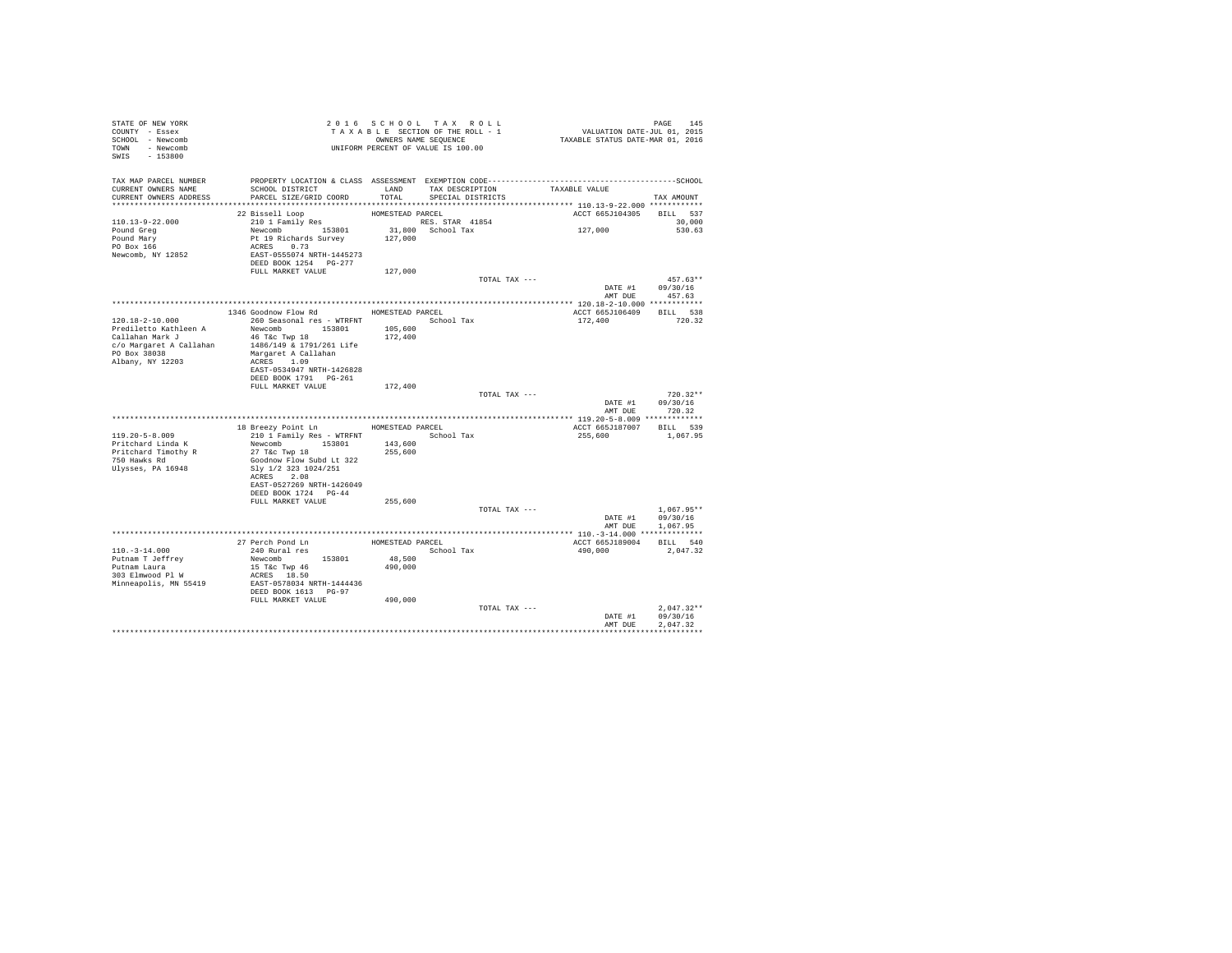| STATE OF NEW YORK<br>COUNTY - Essex<br>SCHOOL - Newcomb<br>TOWN - Newcomb<br>SWIS - 153800           | T A X A B B B B B B B SEQUENCE<br>UNIFORM PERCENT OF VALUE IS 100.00                                                                                           |                                          | 2016 SCHOOL TAX ROLL<br>TAXABLE SECTION OF THE ROLL - 1<br>OWNERS NAME SEQUENCE | PAGE 146<br>VALUATION DATE-JUL 01, 2015<br>TAXABLE STATUS DATE-MAR 01, 2016 |                                      |
|------------------------------------------------------------------------------------------------------|----------------------------------------------------------------------------------------------------------------------------------------------------------------|------------------------------------------|---------------------------------------------------------------------------------|-----------------------------------------------------------------------------|--------------------------------------|
| TAX MAP PARCEL NUMBER<br>CURRENT OWNERS NAME<br>CURRENT OWNERS ADDRESS                               | SCHOOL DISTRICT<br>PARCEL SIZE/GRID COORD                                                                                                                      | TOTAL                                    | LAND TAX DESCRIPTION<br>SPECIAL DISTRICTS                                       | TAXABLE VALUE                                                               | TAX AMOUNT                           |
| $110. - 3 - 15.000$<br>Putnam T Jeffrey<br>Putnam Laura<br>303 Elmwood Pl W<br>Minneapolis, MN 55419 | Lower Works Rd<br>322 Rural vac>10<br>Newcomb 153801<br>15 T&c Pur Twp 46<br>ACRES 43.87<br>EAST-0578131 NRTH-1443448                                          | NON-HOMESTEAD PARCEL<br>58,800<br>58,800 | School Tax                                                                      | ACCT 665J191006 BILL 541<br>58,800                                          | 1,025.80                             |
|                                                                                                      | FULL MARKET VALUE                                                                                                                                              | 58,800                                   |                                                                                 |                                                                             |                                      |
|                                                                                                      |                                                                                                                                                                |                                          | TOTAL TAX ---                                                                   | DATE #1<br>AMT DUE                                                          | $1.025.80**$<br>09/30/16<br>1,025.80 |
|                                                                                                      |                                                                                                                                                                |                                          |                                                                                 |                                                                             |                                      |
| 109.16-4-8.002<br>Raicht Roxanne F                                                                   | 5413 NYS Route 28N HOMESTEAD PARCEL<br>260 Seasonal res - WTRFNT <a></a> School Tax<br>Newcomb 153801                                                          | 34,500                                   |                                                                                 | ACCT 665J105911 BILL 542<br>110,600                                         | 462.11                               |
| Rist Ernest D<br>c/o DeVerne Rist<br>329 Band Camp Rd<br>Saugerties, NY 12477                        | 16 17 Rs Twp 27 T&c<br>1297/314<br>See 1033/226<br>ACRES 8.40<br>EAST-0550848 NRTH-1445814<br>DEED BOOK 1297 PG-317<br>FULL MARKET VALUE                       | 110,600<br>110,600                       |                                                                                 |                                                                             |                                      |
|                                                                                                      |                                                                                                                                                                |                                          | TOTAL TAX ---                                                                   | DATE #1 09/30/16<br>AMT DUE                                                 | $462.11**$<br>462.11                 |
|                                                                                                      |                                                                                                                                                                |                                          |                                                                                 |                                                                             |                                      |
| 109.15-3-12.026<br>Reardon Daniel P<br>Reardon Robin F                                               | 10 Griffin Rd<br>210 1 Family Res<br>Newcomb 153801<br>4 Ords Pat                                                                                              | HOMESTEAD PARCEL<br>122,900              | SR STAR 41834<br>36,100 School Tax                                              | ACCT 665J104610<br>122,900                                                  | BILL 543<br>65,300<br>513.50         |
| 10 Griffin Rd<br>Newcomb, NY 12852                                                                   | ACRES 3.11 BANK1STARSG<br>EAST-0542456 NRTH-1444838<br>DEED BOOK 1745 PG-283<br>FULL MARKET VALUE                                                              | 122,900                                  |                                                                                 |                                                                             |                                      |
|                                                                                                      |                                                                                                                                                                |                                          | TOTAL TAX ---                                                                   | DATE #1<br>AMT DUE 362.50                                                   | $362.50**$<br>09/30/16               |
|                                                                                                      |                                                                                                                                                                |                                          |                                                                                 |                                                                             |                                      |
| 120.18-2-34.000                                                                                      | 1244 Goodnow Flow Rd MOMESTEAD PARCEL<br>260 Seasonal res - WTRFNT                                                                                             |                                          | School Tax                                                                      | ACCT 665J100105 BILL 544<br>153,900                                         | 643.02                               |
| Reilly Michael J<br>2441 Brookview Rd<br>Castleton, NY 12033                                         | Newcomb 153801<br>46 T&C Twp 18<br>Goodnow Flow Subd<br>Lot 15 1.67Ac<br>ACRES 1.40<br>EAST-0537227 NRTH-1425728<br>DEED BOOK 1188 PG-177<br>FULL MARKET VALUE | 117,000<br>153,900<br>153,900            |                                                                                 |                                                                             |                                      |
|                                                                                                      |                                                                                                                                                                |                                          | TOTAL TAX ---                                                                   |                                                                             | $643.02**$                           |
|                                                                                                      |                                                                                                                                                                |                                          |                                                                                 | DATE #1<br>AMT DUE                                                          | 09/30/16<br>643.02<br>***********    |
|                                                                                                      |                                                                                                                                                                |                                          |                                                                                 |                                                                             |                                      |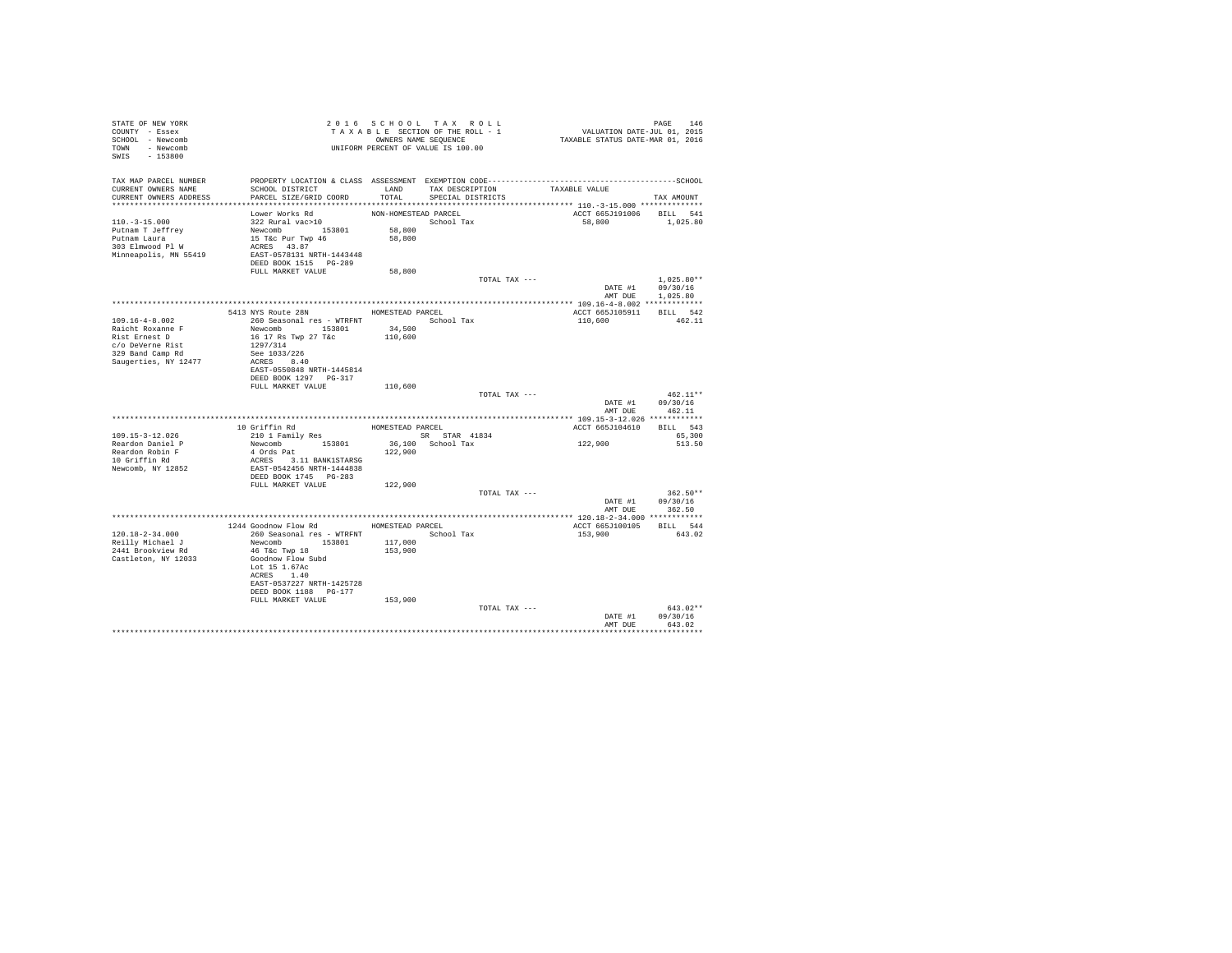| STATE OF NEW YORK<br>COUNTY - Essex<br>SCHOOL - Newcomb                                                                                                                                         |                                           |                  | 2016 SCHOOL TAX ROLL<br>TAXABLE SECTION OF THE ROLL - 1<br>OWNERS NAME SEQUENCE | PAGE 147<br>VALUATION DATE-JUL 01, 2015<br>TAXABLE STATUS DATE-MAR 01, 2016 | PAGE<br>147        |
|-------------------------------------------------------------------------------------------------------------------------------------------------------------------------------------------------|-------------------------------------------|------------------|---------------------------------------------------------------------------------|-----------------------------------------------------------------------------|--------------------|
| TOWN<br>- Newcomb<br>$-153800$<br>SWIS                                                                                                                                                          |                                           |                  | UNIFORM PERCENT OF VALUE IS 100.00                                              |                                                                             |                    |
| TAX MAP PARCEL NUMBER                                                                                                                                                                           |                                           |                  |                                                                                 |                                                                             |                    |
| CURRENT OWNERS NAME<br>CURRENT OWNERS ADDRESS                                                                                                                                                   | SCHOOL DISTRICT<br>PARCEL SIZE/GRID COORD | LAND<br>TOTAL    | TAX DESCRIPTION<br>SPECIAL DISTRICTS                                            | TAXABLE VALUE                                                               | TAX AMOUNT         |
|                                                                                                                                                                                                 |                                           |                  |                                                                                 |                                                                             |                    |
|                                                                                                                                                                                                 | 11 Donks Ln                               | HOMESTEAD PARCEL |                                                                                 | ACCT 665J106006                                                             | BILL 545           |
| $109.16 - 2 - 4.003$                                                                                                                                                                            | 260 Seasonal res - WTRFNT                 |                  | School Tax                                                                      | 165,900                                                                     | 693.16             |
| Reinhart Donald J                                                                                                                                                                               | Newcomb 153801                            | 112,200          |                                                                                 |                                                                             |                    |
| Reinhart Elizabeth                                                                                                                                                                              | 10 Richards                               | 165,900          |                                                                                 |                                                                             |                    |
| 256 Melick Rd                                                                                                                                                                                   | ACRES 0.70<br>EAST-0548589 NRTH-1448174   |                  |                                                                                 |                                                                             |                    |
| Canajoharie, NY 13317                                                                                                                                                                           | DEED BOOK 897 PG-143                      |                  |                                                                                 |                                                                             |                    |
|                                                                                                                                                                                                 | FULL MARKET VALUE                         | 165,900          |                                                                                 |                                                                             |                    |
|                                                                                                                                                                                                 |                                           |                  | TOTAL TAX ---                                                                   |                                                                             | $693.16**$         |
|                                                                                                                                                                                                 |                                           |                  |                                                                                 | DATE #1                                                                     | 09/30/16           |
|                                                                                                                                                                                                 |                                           |                  |                                                                                 | AMT DUE                                                                     | 693.16             |
|                                                                                                                                                                                                 |                                           |                  |                                                                                 |                                                                             |                    |
|                                                                                                                                                                                                 | 305 Woodys Rd                             | HOMESTEAD PARCEL |                                                                                 | ACCT 665J105903                                                             | BILL 546           |
| 119.16-1-20.000                                                                                                                                                                                 | 260 Seasonal res - WTRFNT                 |                  | School Tax                                                                      | 182,400                                                                     | 762.10             |
| Reynolds George W III                                                                                                                                                                           | Newcomb 153801                            | 108,300          |                                                                                 |                                                                             |                    |
| Reynolds Nancy<br>426 Gansevoort Rd                                                                                                                                                             | 26 T&c Twp 18<br>Goodnow Flow Subd        | 182,400          |                                                                                 |                                                                             |                    |
| Fort Edward, NY 12828                                                                                                                                                                           | Lot 237                                   |                  |                                                                                 |                                                                             |                    |
|                                                                                                                                                                                                 | ACRES 0.96                                |                  |                                                                                 |                                                                             |                    |
|                                                                                                                                                                                                 | EAST-0526921 NRTH-1428898                 |                  |                                                                                 |                                                                             |                    |
|                                                                                                                                                                                                 | DEED BOOK 1158 PG-275                     |                  |                                                                                 |                                                                             |                    |
|                                                                                                                                                                                                 | FULL MARKET VALUE                         | 182,400          |                                                                                 |                                                                             |                    |
|                                                                                                                                                                                                 |                                           |                  | TOTAL TAX ---                                                                   |                                                                             | $762.10**$         |
|                                                                                                                                                                                                 |                                           |                  |                                                                                 | DATE #1<br>AMT DUE                                                          | 09/30/16<br>762.10 |
|                                                                                                                                                                                                 |                                           |                  |                                                                                 |                                                                             |                    |
|                                                                                                                                                                                                 | NYS Route 28N                             |                  | NON-HOMESTEAD PARCEL                                                            | ACCT 665J199004                                                             | BILL 547           |
| 109.16-1-12.200                                                                                                                                                                                 | 311 Res vac land - WTRFNT                 |                  | School Tax                                                                      | 159,400                                                                     | 2,780.81           |
| Rice Cynthia                                                                                                                                                                                    | Newcomb 153801                            | 159,400          |                                                                                 |                                                                             |                    |
| 1720 Sweet Corners Rd                                                                                                                                                                           | 10 T&c Twp 27 Rs                          | 159,400          |                                                                                 |                                                                             |                    |
| Fairport, NY 14450                                                                                                                                                                              | ACRES 4.38                                |                  |                                                                                 |                                                                             |                    |
|                                                                                                                                                                                                 | EAST-0547798 NRTH-1447644                 |                  |                                                                                 |                                                                             |                    |
|                                                                                                                                                                                                 | DEED BOOK 1274 PG-81                      |                  |                                                                                 |                                                                             |                    |
|                                                                                                                                                                                                 | FULL MARKET VALUE                         | 159,400          | TOTAL TAX ---                                                                   |                                                                             | $2.780.81**$       |
|                                                                                                                                                                                                 |                                           |                  |                                                                                 | DATE #1                                                                     | 09/30/16           |
|                                                                                                                                                                                                 |                                           |                  |                                                                                 | AMT DUE                                                                     | 2,780.81           |
|                                                                                                                                                                                                 |                                           |                  |                                                                                 |                                                                             |                    |
|                                                                                                                                                                                                 | 5730 NYS Route 28N HOMESTEAD PARCEL       |                  |                                                                                 | ACCT 665J105908                                                             | BILL 548           |
| $109.15 - 1 - 32.100$                                                                                                                                                                           | 210 1 Family Res - WTRFNT                 |                  | School Tax                                                                      | 313,400                                                                     | 1,309.45           |
| Rice Mary Jane                                                                                                                                                                                  | Newcomb<br>153801                         | 66,900           |                                                                                 |                                                                             |                    |
| 14 Quincy Rd                                                                                                                                                                                    | 4 Ords Patent                             | 313,400          |                                                                                 |                                                                             |                    |
| Glenmont, NY 12077                                                                                                                                                                              | Also 1202/145<br>ACRES 0.81               |                  |                                                                                 |                                                                             |                    |
|                                                                                                                                                                                                 |                                           |                  |                                                                                 |                                                                             |                    |
| $\begin{tabular}{lllllll} \texttt{PRIOR} & \texttt{OWNER} & 3/01/2016 & \texttt{EAST-0543625 NRTH-1446207} \\ \texttt{Rice Mary Jane} & \texttt{DEED BOK 1830} & \texttt{PG-180} \end{tabular}$ |                                           |                  |                                                                                 |                                                                             |                    |
|                                                                                                                                                                                                 | FULL MARKET VALUE                         | 313,400          |                                                                                 |                                                                             |                    |
|                                                                                                                                                                                                 |                                           |                  | TOTAL TAX ---                                                                   |                                                                             | $1.309.45**$       |
|                                                                                                                                                                                                 |                                           |                  |                                                                                 | DATE #1                                                                     | 09/30/16           |
|                                                                                                                                                                                                 |                                           |                  |                                                                                 | AMT DUE                                                                     | 1,309.45           |
|                                                                                                                                                                                                 |                                           |                  |                                                                                 |                                                                             |                    |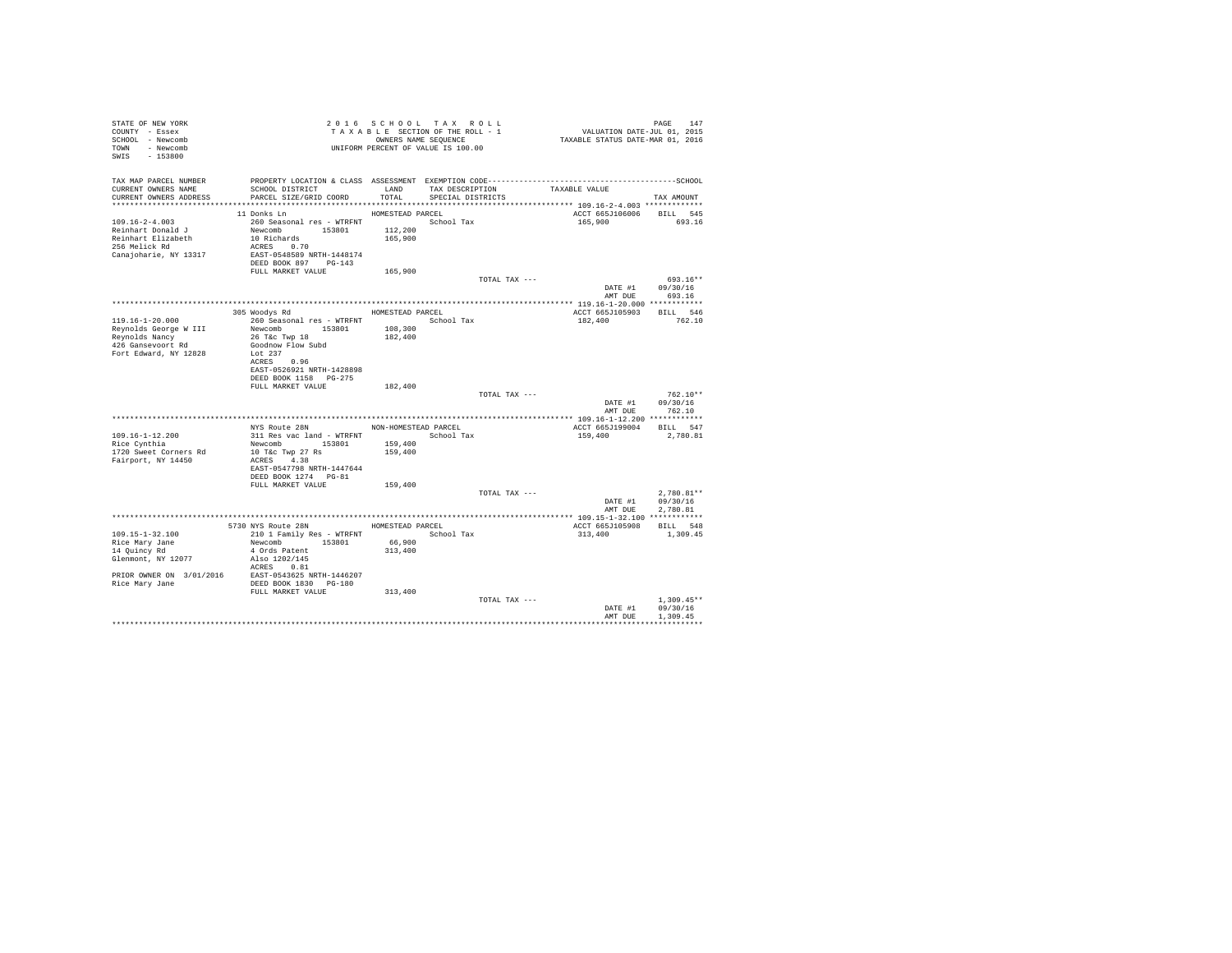| STATE OF NEW YORK<br>COUNTY - Essex<br>SCHOOL - Newcomb<br>TOWN - Newcomb<br>SWIS - 153800                   | UNIFORM PERCENT OF VALUE IS 100.00                                                                                                                                     |                                       | 2016 SCHOOL TAX ROLL<br>TAXABLE SECTION OF THE ROLL - 1<br>OWNERS NAME SEQUENCE |               | PAGE 148<br>VALUATION DATE-JUL 01, 2015<br>TAXABLE STATUS DATE-MAR 01, 2016 |                                                  |
|--------------------------------------------------------------------------------------------------------------|------------------------------------------------------------------------------------------------------------------------------------------------------------------------|---------------------------------------|---------------------------------------------------------------------------------|---------------|-----------------------------------------------------------------------------|--------------------------------------------------|
| TAX MAP PARCEL NUMBER<br>CURRENT OWNERS NAME<br>CURRENT OWNERS ADDRESS                                       | SCHOOL DISTRICT<br>PARCEL SIZE/GRID COORD                                                                                                                              | LAND<br>TOTAL                         | TAX DESCRIPTION<br>SPECIAL DISTRICTS                                            |               | TAXABLE VALUE                                                               | TAX AMOUNT                                       |
| 110.18-5-2.000<br>Richards Jason C<br>Richards Katie L<br>29 Adams Ln<br>Newcomb, NY 12852                   | 29 Adams Ln<br>210 1 Family Res<br>Newcomb 153801<br>Pt 4 Thorns Survey<br>ACRES 0.50 BANK WFARGO<br>EAST-0559889 NRTH-1441449<br>DEED BOOK 1713 PG-255                | HOMESTEAD PARCEL<br>29,000<br>103,700 | School Tax                                                                      |               | ACCT 665J105314<br>103,700                                                  | BILL 549<br>433.28                               |
|                                                                                                              | FULL MARKET VALUE                                                                                                                                                      | 103,700                               |                                                                                 |               |                                                                             |                                                  |
|                                                                                                              |                                                                                                                                                                        |                                       |                                                                                 | TOTAL TAX --- |                                                                             | $433.28**$<br>DATE #1 09/30/16<br>AMT DUE 433.28 |
|                                                                                                              |                                                                                                                                                                        |                                       |                                                                                 |               |                                                                             |                                                  |
| 109.16-5-11.000<br>Rifenburg Jeremy<br>Rifenburg Shanya<br>5589 NYS Route 28N<br>Newcomb, NY 12852           | 589 NYS Route 28N HOMESTEAD PARCEL<br>210 1 Family Res School<br>5589 NYS Route 28N<br>Newcomb 153801<br>10 Richards Survey<br>ACRES 1.36<br>EAST-0546802 NRTH-1446913 | School Tax<br>34,400<br>156,800       |                                                                                 |               | ACCT 665J100605<br>156,800                                                  | BILL 550<br>655.14                               |
|                                                                                                              | DEED BOOK 1672    PG-192                                                                                                                                               |                                       |                                                                                 |               |                                                                             |                                                  |
|                                                                                                              | FULL MARKET VALUE                                                                                                                                                      | 156,800                               |                                                                                 | TOTAL TAX --- | DATE #1<br>AMT DUE                                                          | 655.14**<br>09/30/16<br>655.14                   |
|                                                                                                              |                                                                                                                                                                        |                                       |                                                                                 |               |                                                                             |                                                  |
|                                                                                                              | 7 Island View Ln MOMESTEAD PARCEL                                                                                                                                      |                                       |                                                                                 |               | ACCT 665J106002 BILL 551                                                    |                                                  |
| $119.16 - 1 - 17.030$                                                                                        | 260 Seasonal res - WTRFNT                                                                                                                                              |                                       | School Tax                                                                      |               | 197,200                                                                     | 823.94                                           |
| Rist Erik M                                                                                                  | Newcomb 153801                                                                                                                                                         | 105,800                               |                                                                                 |               |                                                                             |                                                  |
| Rist Matthew B<br>c/o Judy M Rist<br>7 Amenity Dr<br>Brockport, NY 14420                                     | 26 T&c Twp 18<br>Goodnow Flow Subd Lot 227<br>1733/55 L Use to Judy M R<br>ACRES 0.92<br>EAST-0527948 NRTH-1428814<br>DEED BOOK 1733 PG-55                             | 197,200                               |                                                                                 |               |                                                                             |                                                  |
|                                                                                                              | FULL MARKET VALUE                                                                                                                                                      | 197,200                               |                                                                                 |               |                                                                             |                                                  |
|                                                                                                              |                                                                                                                                                                        |                                       |                                                                                 | TOTAL TAX --- | DATE #1<br>AMT DUE                                                          | 823.94**<br>09/30/16<br>823.94                   |
|                                                                                                              |                                                                                                                                                                        |                                       |                                                                                 |               |                                                                             |                                                  |
|                                                                                                              | 5506 NYS Route 28N<br>210 1 Family Res                                                                                                                                 |                                       | HOMESTEAD PARCEL                                                                |               | ACCT 665J105909                                                             | BILL 552                                         |
| 109.16-2-18.000<br>Rist Kevin<br>Rist Randy T<br>c/o Randy T Rist<br>1213 Catbird Dr<br>Little Elm, TX 75068 | Newcomb 153801<br>9 Richards<br>1661/288-Life Use to<br>Arnold Rist<br>ACRES 1.20<br>EAST-0548645 NRTH-1446949<br>DEED BOOK 1661 PG-288                                | 34,200<br>152,600                     | School Tax                                                                      |               | 152,600                                                                     | 637.59                                           |
|                                                                                                              | FULL MARKET VALUE                                                                                                                                                      | 152,600                               |                                                                                 | TOTAL TAX --- |                                                                             | 637.59**                                         |
|                                                                                                              |                                                                                                                                                                        |                                       |                                                                                 |               | DATE #1<br>AMT DUE                                                          | 09/30/16<br>637.59                               |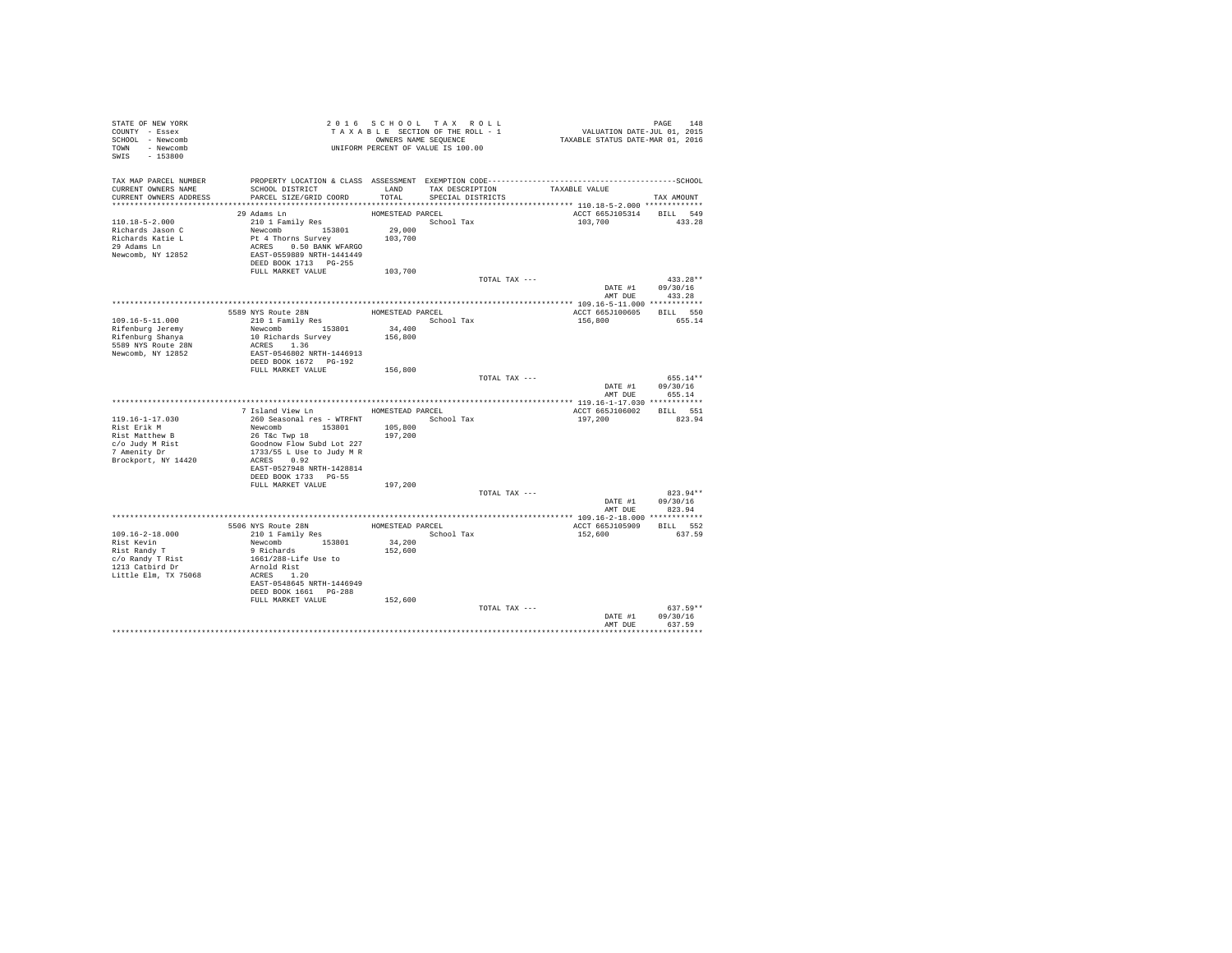| STATE OF NEW YORK<br>COUNTY - Essex<br>SCHOOL - Newcomb<br>- Newcomb<br>TOWN<br>$-153800$<br>SWTS |                                          | OWNERS NAME SEQUENCE | 2016 SCHOOL TAX ROLL<br>TAXABLE SECTION OF THE ROLL - 1<br>UNIFORM PERCENT OF VALUE IS 100.00 |               | VALUATION DATE-JUL 01, 2015<br>TAXABLE STATUS DATE-MAR 01, 2016 | 149<br>PAGE  |
|---------------------------------------------------------------------------------------------------|------------------------------------------|----------------------|-----------------------------------------------------------------------------------------------|---------------|-----------------------------------------------------------------|--------------|
| TAX MAP PARCEL NUMBER<br>CURRENT OWNERS NAME                                                      | SCHOOL DISTRICT                          | LAND                 | TAX DESCRIPTION                                                                               |               | TAXABLE VALUE                                                   |              |
| CURRENT OWNERS ADDRESS                                                                            | PARCEL SIZE/GRID COORD                   | TOTAL.               | SPECIAL DISTRICTS                                                                             |               |                                                                 | TAX AMOUNT   |
|                                                                                                   |                                          |                      |                                                                                               |               |                                                                 |              |
|                                                                                                   | NYS Route 28N                            | NON-HOMESTEAD PARCEL |                                                                                               |               | ACCT 665J105910                                                 | BILL 553     |
| $109.15 - 5 - 5.000$                                                                              | 311 Res vac land                         |                      | School Tax                                                                                    |               | 18,600                                                          | 324.49       |
| Rist Kevin E<br>Rist Randy T                                                                      | Newcomb 153801<br>3 Richards Survey      | 18,600<br>18,600     |                                                                                               |               |                                                                 |              |
| c/o Randy T Rist                                                                                  | 1697/113 Life Use to                     |                      |                                                                                               |               |                                                                 |              |
| 1213 Catbird Dr                                                                                   | Arnold T Rist                            |                      |                                                                                               |               |                                                                 |              |
| Little Elm, TX 75068                                                                              | ACRES 0.90                               |                      |                                                                                               |               |                                                                 |              |
|                                                                                                   | EAST-0545033 NRTH-1446134                |                      |                                                                                               |               |                                                                 |              |
|                                                                                                   | DEED BOOK 1697 PG-113                    |                      |                                                                                               |               |                                                                 |              |
|                                                                                                   | FULL MARKET VALUE                        | 18,600               |                                                                                               |               |                                                                 |              |
|                                                                                                   |                                          |                      |                                                                                               | TOTAL TAX --- |                                                                 | $324.49**$   |
|                                                                                                   |                                          |                      |                                                                                               |               | DATE #1                                                         | 09/30/16     |
|                                                                                                   |                                          |                      |                                                                                               |               | AMT DUE                                                         | 324.49       |
|                                                                                                   |                                          |                      |                                                                                               |               |                                                                 |              |
|                                                                                                   | NYS Route 28N                            | NON-HOMESTEAD PARCEL |                                                                                               |               | ACCT 665J106005                                                 | BTT.T. 554   |
| $110. -1 - 9.000$                                                                                 | 311 Res vac land                         |                      | School Tax                                                                                    |               | 59,600                                                          | 1,039.75     |
| Rist Kevin E                                                                                      | Newcomb 153801                           | 59,600               |                                                                                               |               |                                                                 |              |
| Rist Randy T                                                                                      | 17 & 18 Richards Survey                  | 59,600               |                                                                                               |               |                                                                 |              |
| c/o Randy T Rist                                                                                  | 1697/113 Life Use to                     |                      |                                                                                               |               |                                                                 |              |
| 1213 Catbird Dr                                                                                   | Arnold T Rist                            |                      |                                                                                               |               |                                                                 |              |
| Little Elm, TX 75068                                                                              | ACRES 44.50<br>EAST-0552589 NRTH-1444049 |                      |                                                                                               |               |                                                                 |              |
|                                                                                                   | DEED BOOK 1697 PG-113                    |                      |                                                                                               |               |                                                                 |              |
|                                                                                                   | FULL MARKET VALUE                        | 59,600               |                                                                                               |               |                                                                 |              |
|                                                                                                   |                                          |                      |                                                                                               | TOTAL TAX --- |                                                                 | $1.039.75**$ |
|                                                                                                   |                                          |                      |                                                                                               |               | DATE #1                                                         | 09/30/16     |
|                                                                                                   |                                          |                      |                                                                                               |               | AMT DUE                                                         | 1,039.75     |
|                                                                                                   |                                          |                      |                                                                                               |               |                                                                 |              |
|                                                                                                   | NYS Route 28N                            | NON-HOMESTEAD PARCEL |                                                                                               |               | ACCT 665J101407                                                 | BILL 555     |
| $110.13 - 3 - 1.000$                                                                              | 311 Res vac land                         |                      | School Tax                                                                                    |               | 22,400                                                          | 390.78       |
| Rist Kevin E                                                                                      | 153801<br>Newcomb                        | 22,400               |                                                                                               |               |                                                                 |              |
| Rist Randy T                                                                                      | 17 Richards Survey                       | 22,400               |                                                                                               |               |                                                                 |              |
| c/o Randy T Rist                                                                                  | 1697/113 Life Use to                     |                      |                                                                                               |               |                                                                 |              |
| 1213 Catbird Dr                                                                                   | Arnold T Rist                            |                      |                                                                                               |               |                                                                 |              |
| Little Elm, TX 75068                                                                              | ACRES 0.80                               |                      |                                                                                               |               |                                                                 |              |
|                                                                                                   | EAST-0552204 NRTH-1445447                |                      |                                                                                               |               |                                                                 |              |
|                                                                                                   | DEED BOOK 1697 PG-113                    |                      |                                                                                               |               |                                                                 |              |
|                                                                                                   | FULL MARKET VALUE                        | 22,400               |                                                                                               |               |                                                                 | $390.78**$   |
|                                                                                                   |                                          |                      |                                                                                               | TOTAL TAX --- | DATE #1                                                         | 09/30/16     |
|                                                                                                   |                                          |                      |                                                                                               |               | AMT DUE                                                         | 390.78       |
|                                                                                                   |                                          |                      |                                                                                               |               |                                                                 |              |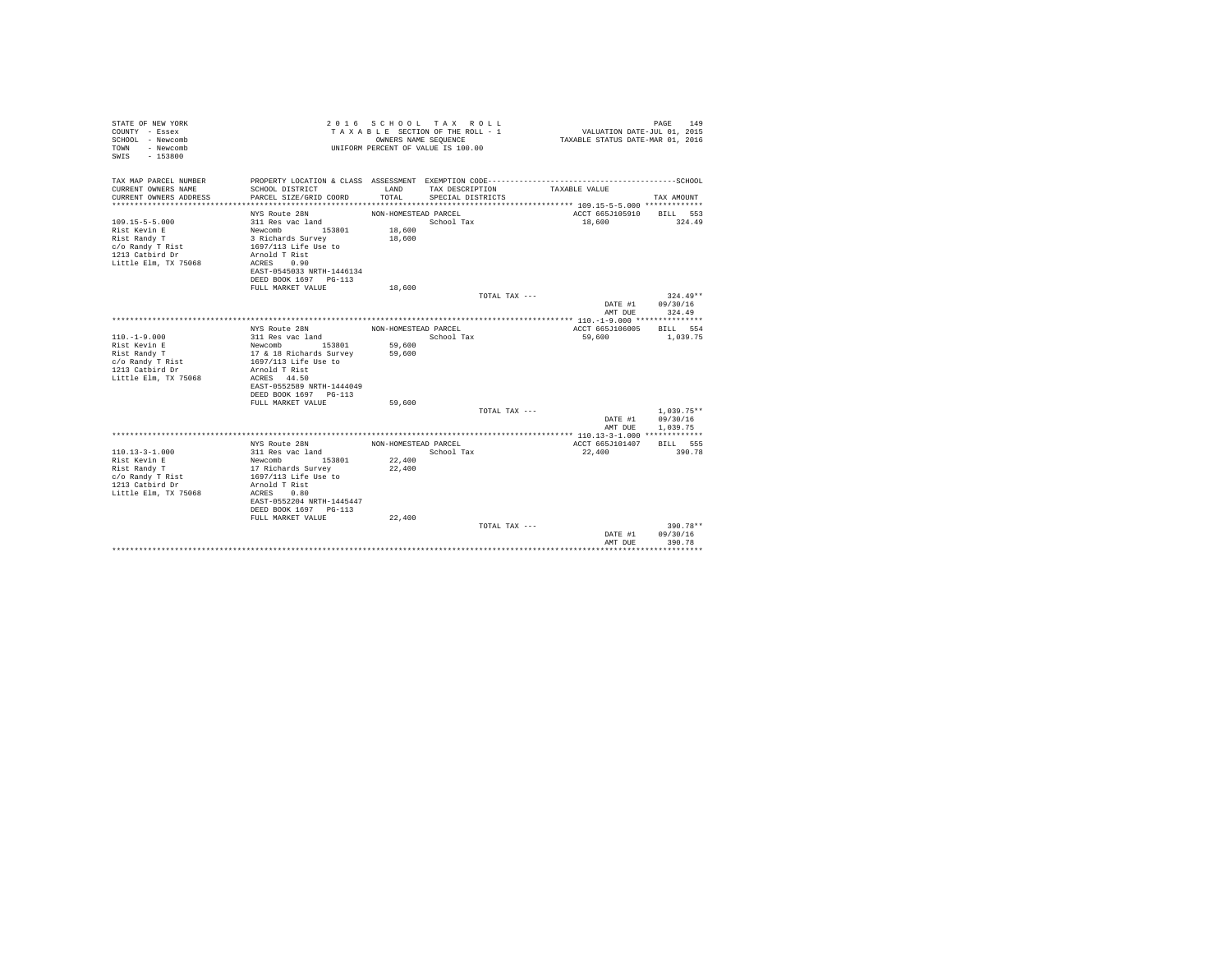| STATE OF NEW YORK<br>COUNTY - Essex<br>SCHOOL - Newcomb<br>TOWN - Newcomb<br>$-153800$<br>SWIS                       | UNIFORM PERCENT OF VALUE IS 100.00                                                                                                                                        |                      | 2016 SCHOOL TAX ROLL<br>TAXABLE SECTION OF THE ROLL - 1<br>OWNERS NAME SEQUENCE |               | PAGE 150<br>VALUATION DATE-JUL 01, 2015<br>TAXABLE STATUS DATE-MAR 01, 2016 |                                          |
|----------------------------------------------------------------------------------------------------------------------|---------------------------------------------------------------------------------------------------------------------------------------------------------------------------|----------------------|---------------------------------------------------------------------------------|---------------|-----------------------------------------------------------------------------|------------------------------------------|
| TAX MAP PARCEL NUMBER<br>CURRENT OWNERS NAME                                                                         | PROPERTY LOCATION & CLASS ASSESSMENT EXEMPTION CODE-----------------------------------SCHOOL<br>SCHOOL DISTRICT                                                           | LAND                 | TAX DESCRIPTION                                                                 |               | TAXABLE VALUE                                                               |                                          |
| CURRENT OWNERS ADDRESS                                                                                               | PARCEL SIZE/GRID COORD<br>******************************                                                                                                                  | TOTAL                | SPECIAL DISTRICTS                                                               |               |                                                                             | TAX AMOUNT                               |
|                                                                                                                      | NYS Route 28N                                                                                                                                                             | NON-HOMESTEAD PARCEL |                                                                                 |               | ACCT 665J105912 BILL 556                                                    |                                          |
| 110.17-1-2.000<br>Rist Kevin E<br>Rist Randy T<br>c/o Randy T Rist<br>1213 Catbird Dr<br>Little Elm, TX 75068        | 311 Res vac land<br>Newcomb<br>153801<br>18 Richards Survey<br>1697/113 Life Use to<br>Arnold T Rist<br>ACRES 14.80<br>EAST-0552889 NRTH-1443168<br>DEED BOOK 1697 PG-113 | 78,000<br>78,000     | School Tax                                                                      |               | 78,000                                                                      | 1,360.75                                 |
|                                                                                                                      | FULL MARKET VALUE                                                                                                                                                         | 78,000               |                                                                                 | TOTAL TAX --- |                                                                             | $1.360.75**$                             |
|                                                                                                                      |                                                                                                                                                                           |                      |                                                                                 |               | DATE #1<br>AMT DUE                                                          | 09/30/16<br>1,360.75                     |
|                                                                                                                      | 39 Woodys Rd                                                                                                                                                              | HOMESTEAD PARCEL     |                                                                                 |               | ACCT 665J106007                                                             | BILL 557                                 |
| $120.13 - 1 - 47.000$<br>Rist Kevin E<br>Rist Randy T<br>c/o Randy T Rist<br>1213 Catbird Dr<br>Little Elm, TX 75068 | 311 Res vac land - WTRFNT<br>Newcomb 153801<br>42 & 43 T&c Twp 18<br>1697/113 Life Use to<br>Arnold T Rist<br>ACRES 1.74<br>EAST-0533135 NRTH-1428817                     | 134,300<br>134,300   | School Tax                                                                      |               | 134,300                                                                     | 561.13                                   |
|                                                                                                                      | DEED BOOK 1697 PG-113<br>FULL MARKET VALUE                                                                                                                                | 134,300              |                                                                                 |               |                                                                             |                                          |
|                                                                                                                      |                                                                                                                                                                           |                      |                                                                                 | TOTAL TAX --- | DATE #1<br>AMT DUE                                                          | $561.13**$<br>09/30/16<br>561.13         |
|                                                                                                                      |                                                                                                                                                                           |                      |                                                                                 |               |                                                                             |                                          |
| 109.16-2-12.000                                                                                                      | 30 Johnson Rd<br>210 1 Family Res                                                                                                                                         | HOMESTEAD PARCEL     | School Tax                                                                      |               | ACCT 665J106009<br>77,800                                                   | BILL 558<br>325.06                       |
| Ritchey Paul L Trust<br>Ritchey Catherine M Trust<br>137 Horstman Dr<br>Glenville, NY 12302                          | Newcomb 153801<br>10 Richards<br>ACRES 0.50<br>EAST-0548291 NRTH-1447787<br>DEED BOOK 1785 PG-158                                                                         | 26,100<br>77,800     |                                                                                 |               |                                                                             |                                          |
|                                                                                                                      | FULL MARKET VALUE                                                                                                                                                         | 77,800               |                                                                                 |               |                                                                             |                                          |
|                                                                                                                      |                                                                                                                                                                           |                      |                                                                                 | TOTAL TAX --- | AMT DUE                                                                     | $325.06**$<br>DATE #1 09/30/16<br>325.06 |
|                                                                                                                      |                                                                                                                                                                           |                      |                                                                                 |               |                                                                             |                                          |
| 109.15-1-36.000<br>Rivera Juan A<br>DelPilar Maria<br>14 Ward Plz<br>Teaneck, NJ 07666                               | 3 Owens Dr<br>210 1 Family Res - WTRFNT<br>Newcomb 153801<br>3 Richards Surveys<br>ACRES 2.00 BANK1STARSG<br>EAST-0544245 NRTH-1446612<br>DEED BOOK 1396 PG-213           | 90,300<br>153,900    | HOMESTEAD PARCEL<br>School Tax                                                  |               | ACCT 665J100912<br>153,900                                                  | BTT.T. 559<br>643.02                     |
|                                                                                                                      | FULL MARKET VALUE                                                                                                                                                         | 153,900              |                                                                                 | TOTAL TAX --- | DATE #1<br>AMT DUE                                                          | $643.02**$<br>09/30/16<br>643.02         |
|                                                                                                                      |                                                                                                                                                                           |                      |                                                                                 |               |                                                                             |                                          |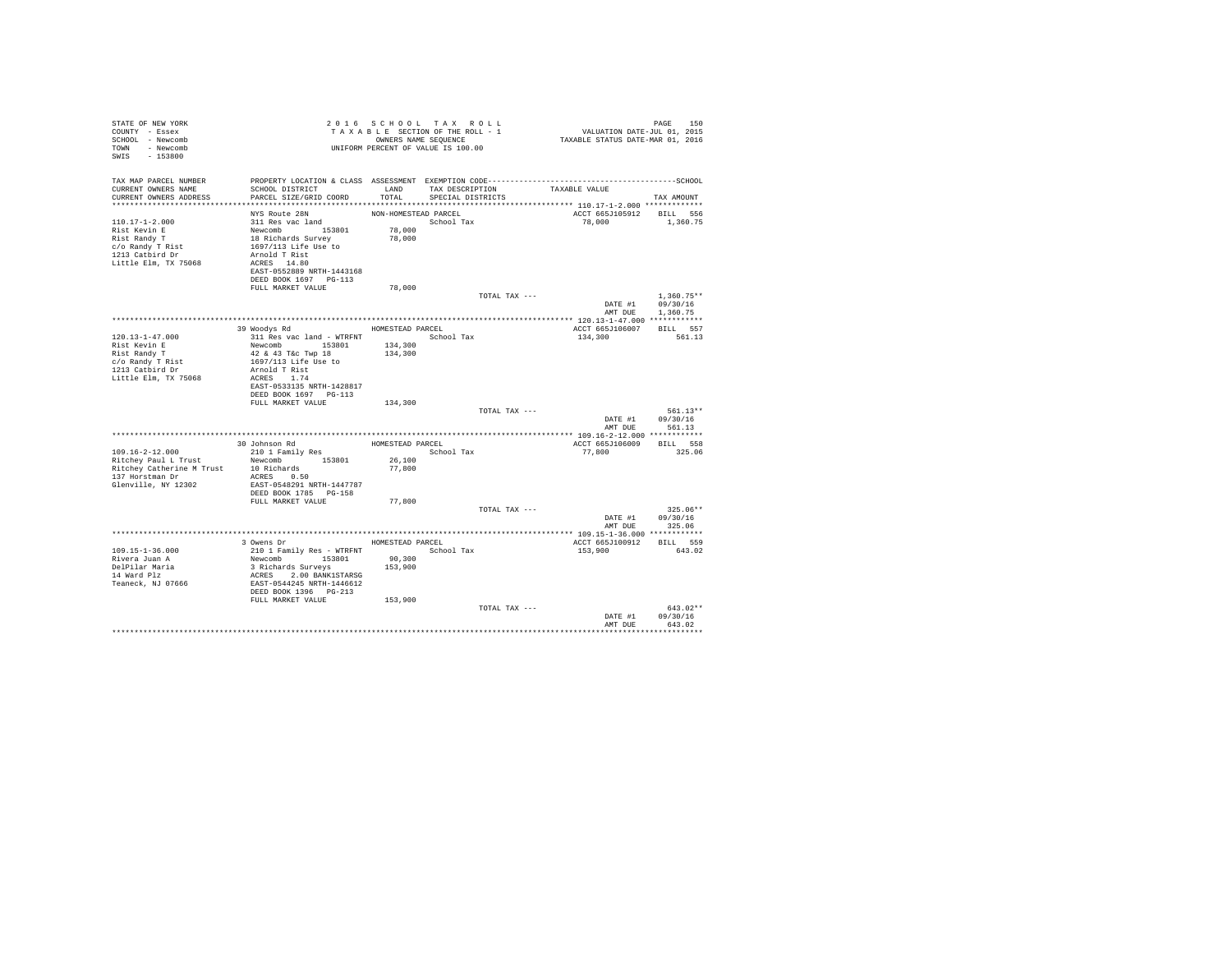| STATE OF NEW YORK<br>COUNTY - Essex<br>SCHOOL - Newcomb<br>TOWN - Newcomb<br>SWIS - 153800                  |                                                                                                                                                                                                                  |         | 2016 SCHOOL TAX ROLL<br>T A X A B L E SECTION OF THE ROLL - 1<br>OWNERS NAME SEQUENCE<br>UNIFORM PERCENT OF VALUE IS 100.00 | PAGE 151<br>VALUATION DATE-JUL 01, 2015<br>TAXABLE STATUS DATE-MAR 01, 2016 | <b>PAGE 151</b>                    |
|-------------------------------------------------------------------------------------------------------------|------------------------------------------------------------------------------------------------------------------------------------------------------------------------------------------------------------------|---------|-----------------------------------------------------------------------------------------------------------------------------|-----------------------------------------------------------------------------|------------------------------------|
| TAX MAP PARCEL NUMBER<br>CURRENT OWNERS NAME                                                                | PROPERTY LOCATION & CLASS ASSESSMENT EXEMPTION CODE-----------------------------------SCHOOL<br>SCHOOL DISTRICT<br>LAND TAX DESCRIPTION<br>CURRENT OWNERS ADDRESS PARCEL SIZE/GRID COORD TOTAL SPECIAL DISTRICTS |         |                                                                                                                             | TAXABLE VALUE                                                               | TAX AMOUNT                         |
|                                                                                                             |                                                                                                                                                                                                                  |         |                                                                                                                             |                                                                             |                                    |
| 120.18-2-13.000<br>Rizzo Eugene J<br>Rizzo Rena C<br>Rizzo kena u<br>181 Lily Lake Rd<br>Highland, NY 12528 | 1336 Goodnow Flow Rd MOMESTEAD PARCEL<br>210 1 Family Res - WTRFNT School Tax                                                                                                                                    |         |                                                                                                                             | ACCT 665J106011 BILL 560<br>159,400 666.00                                  |                                    |
|                                                                                                             | ACRES 1.27<br>PRIOR OWNER ON 3/01/2016 EAST-0535250 NRTH-1426781<br>Rizzo Eugene J DEED BOOK 1034 PG-203<br>FULL MARKET VALUE                                                                                    | 159,400 |                                                                                                                             |                                                                             |                                    |
|                                                                                                             |                                                                                                                                                                                                                  |         | TOTAL TAX ---                                                                                                               |                                                                             | 666.00**                           |
|                                                                                                             |                                                                                                                                                                                                                  |         |                                                                                                                             |                                                                             | DATE #1 09/30/16                   |
|                                                                                                             |                                                                                                                                                                                                                  |         |                                                                                                                             |                                                                             | AMT DUE 666.00                     |
|                                                                                                             | 45 Stubing Ln MOMESTEAD PARCEL                                                                                                                                                                                   |         |                                                                                                                             | ACCT 665Z004005 BILL 561                                                    |                                    |
| $109.16 - 6 - 8.000$                                                                                        | 210 1 Family Res - WTRFNT School Tax                                                                                                                                                                             |         |                                                                                                                             | 226,600                                                                     | 946.78                             |
| Roalsvig Family LLC                                                                                         | Newcomb 153801 112,100                                                                                                                                                                                           |         |                                                                                                                             |                                                                             |                                    |
| 4535 Christian Dr                                                                                           | 16 T&C Purchase TWP 27 RS 226,600                                                                                                                                                                                |         |                                                                                                                             |                                                                             |                                    |
| Clarence, NY 14031                                                                                          | 2 Birch Point Subd<br>ACRES 1.00<br>EAST-0551404 NRTH-1447455                                                                                                                                                    |         |                                                                                                                             |                                                                             |                                    |
|                                                                                                             | DEED BOOK 1668 PG-180                                                                                                                                                                                            |         |                                                                                                                             |                                                                             |                                    |
|                                                                                                             | FULL MARKET VALUE                                                                                                                                                                                                | 226,600 |                                                                                                                             |                                                                             | $946.78**$                         |
|                                                                                                             |                                                                                                                                                                                                                  |         | TOTAL TAX ---                                                                                                               |                                                                             | DATE #1 09/30/16                   |
|                                                                                                             |                                                                                                                                                                                                                  |         |                                                                                                                             |                                                                             | AMT DUE 946.78                     |
|                                                                                                             |                                                                                                                                                                                                                  |         |                                                                                                                             |                                                                             |                                    |
|                                                                                                             | 113 Santanoni Dr<br>210 1 Family Res<br>Newcomb<br>153801 37,500<br>162 100<br>162 100                                                                                                                           |         |                                                                                                                             | ACCT 665J105108 BILL 562                                                    |                                    |
| $110.18 - 2 - 5.000$                                                                                        |                                                                                                                                                                                                                  |         | School Tax                                                                                                                  | 163,100                                                                     | 681.46                             |
| Roalsvig Family LLC                                                                                         |                                                                                                                                                                                                                  |         |                                                                                                                             |                                                                             |                                    |
| 4535 Christian Dr<br>Clarence, NY 14031                                                                     | Hyslop<br>ACRES 4.52                                                                                                                                                                                             | 163,100 |                                                                                                                             |                                                                             |                                    |
|                                                                                                             | EAST-0562907 NRTH-1442756                                                                                                                                                                                        |         |                                                                                                                             |                                                                             |                                    |
|                                                                                                             | DEED BOOK 1668 PG-176                                                                                                                                                                                            |         |                                                                                                                             |                                                                             |                                    |
|                                                                                                             | FULL MARKET VALUE                                                                                                                                                                                                | 163,100 |                                                                                                                             |                                                                             |                                    |
|                                                                                                             |                                                                                                                                                                                                                  |         | TOTAL TAX ---                                                                                                               |                                                                             | 681.46**                           |
|                                                                                                             |                                                                                                                                                                                                                  |         |                                                                                                                             |                                                                             | DATE #1 09/30/16<br>AMT DUE 681.46 |
|                                                                                                             |                                                                                                                                                                                                                  |         |                                                                                                                             |                                                                             |                                    |
|                                                                                                             | 155 Woodys Rd MOMESTEAD PARCEL                                                                                                                                                                                   |         |                                                                                                                             | ACCT 665J104312                                                             | BILL 563                           |
| 120.13-1-24.000                                                                                             | 260 Seasonal res - WTRFNT                                                                                                                                                                                        |         | School Tax                                                                                                                  | 142,000                                                                     | 593.30                             |
| Robertson Charles A                                                                                         | Newcomb 153801 105,800<br>25&42 T&c Twp 18 142,000                                                                                                                                                               |         |                                                                                                                             |                                                                             |                                    |
| Robertson Anne M<br>19 Hampton St<br>Cranford, NJ 07016                                                     | Goodnow Flow Subd<br>Lot 203                                                                                                                                                                                     |         |                                                                                                                             |                                                                             |                                    |
|                                                                                                             | ACRES 0.91<br>EAST-0530512 NRTH-1428446<br>DEED BOOK 1360 PG-127                                                                                                                                                 |         |                                                                                                                             |                                                                             |                                    |
|                                                                                                             | FULL MARKET VALUE                                                                                                                                                                                                | 142,000 |                                                                                                                             |                                                                             |                                    |
|                                                                                                             |                                                                                                                                                                                                                  |         | TOTAL TAX ---                                                                                                               |                                                                             | 593.30**                           |
|                                                                                                             |                                                                                                                                                                                                                  |         |                                                                                                                             |                                                                             | DATE #1 09/30/16                   |
|                                                                                                             |                                                                                                                                                                                                                  |         |                                                                                                                             |                                                                             | AMT DUE 593.30                     |
|                                                                                                             |                                                                                                                                                                                                                  |         |                                                                                                                             |                                                                             |                                    |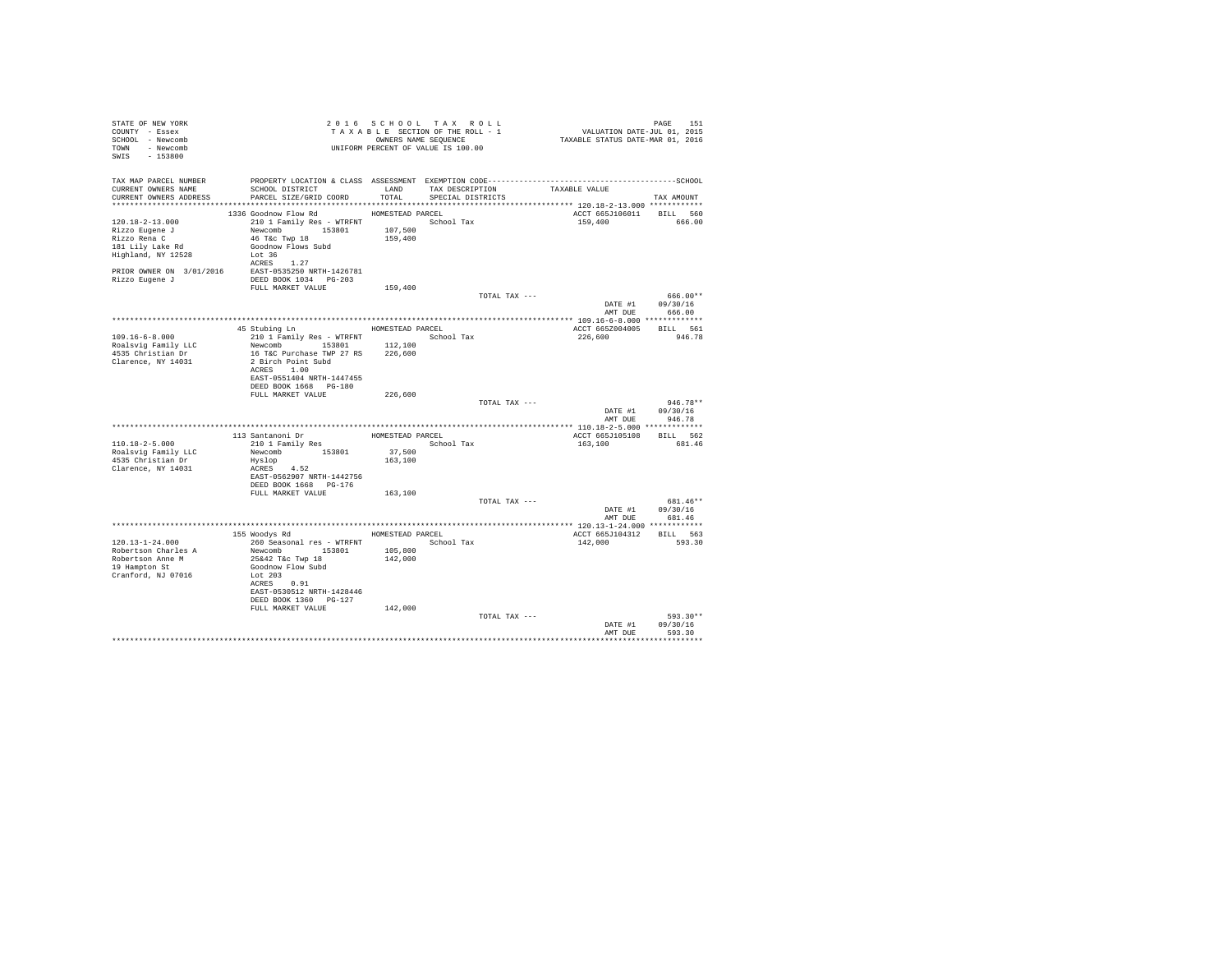| STATE OF NEW YORK<br>COUNTY - Essex<br>SCHOOL - Newcomb<br>TOWN - Newcomb<br>SWIS - 153800 |                                                                        |         | 2016 SCHOOL TAX ROLL<br>UNIFORM PERCENT OF VALUE IS 100.00 |                                     | PAGE<br>152                |
|--------------------------------------------------------------------------------------------|------------------------------------------------------------------------|---------|------------------------------------------------------------|-------------------------------------|----------------------------|
| TAX MAP PARCEL NUMBER                                                                      |                                                                        |         |                                                            |                                     |                            |
| CURRENT OWNERS NAME<br>CURRENT OWNERS ADDRESS                                              | SCHOOL DISTRICT<br>LAND TAX DESCRIPTION<br>PARCEL SIZE/GRID COORD      |         | TOTAL SPECIAL DISTRICTS                                    | TAXABLE VALUE                       | TAX AMOUNT                 |
|                                                                                            |                                                                        |         |                                                            |                                     |                            |
|                                                                                            |                                                                        |         |                                                            | ACCT 665J101013 BILL 564            |                            |
|                                                                                            |                                                                        |         |                                                            | 133,800 559.04                      |                            |
|                                                                                            |                                                                        |         |                                                            |                                     |                            |
| Saratoga Springs, NY 12866 Goodnow Flow Subd                                               |                                                                        |         |                                                            |                                     |                            |
|                                                                                            | Lot $301$                                                              |         |                                                            |                                     |                            |
|                                                                                            | ACRES 0.67 BANKADKTRST                                                 |         |                                                            |                                     |                            |
|                                                                                            | EAST-0528126 NRTH-1427132                                              |         |                                                            |                                     |                            |
|                                                                                            | DEED BOOK 1221   PG-301                                                |         |                                                            |                                     |                            |
|                                                                                            | FULL MARKET VALUE                                                      | 133,800 | TOTAL TAX ---                                              |                                     | 559.04**                   |
|                                                                                            |                                                                        |         |                                                            |                                     | DATE #1 09/30/16           |
|                                                                                            |                                                                        |         |                                                            | AMT DUE                             | 559.04                     |
|                                                                                            |                                                                        |         |                                                            |                                     |                            |
| $121. - 2 - 21.100$                                                                        | A<br>4779 NYS Route 28N<br>260 Seasonal res Alexandres School Tay      |         |                                                            | ACCT 665J106215 BILL 565<br>123,000 | 513.92                     |
|                                                                                            |                                                                        |         |                                                            |                                     |                            |
| Roehrs David<br>Roehrs Judi                                                                | Newcomb 153801 47,900<br>40 Thorns Survey 123,000                      |         |                                                            |                                     |                            |
| 70 Brookside Rd                                                                            | ACRES 17.74                                                            |         |                                                            |                                     |                            |
| New Paltz, NY 12561                                                                        | EAST-0564974 NRTH-1438781                                              |         |                                                            |                                     |                            |
|                                                                                            | DEED BOOK 1722 PG-79<br>FULL MARKET VALUE                              | 123,000 |                                                            |                                     |                            |
|                                                                                            |                                                                        |         | TOTAL TAX ---                                              |                                     | $513.92**$                 |
|                                                                                            |                                                                        |         |                                                            |                                     | DATE #1 09/30/16           |
|                                                                                            |                                                                        |         |                                                            |                                     | AMT DUE 513.92             |
|                                                                                            |                                                                        |         |                                                            |                                     |                            |
| $119.16 - 1 - 24.000$                                                                      | 289 Woodys Rd MOMESTEAD PARCEL<br>260 Seasonal res - WTRFNT School Tax |         |                                                            | ACCT 665J101603 BILL 566<br>203,200 | 849.01                     |
|                                                                                            |                                                                        | 105,800 |                                                            |                                     |                            |
|                                                                                            |                                                                        | 203,200 |                                                            |                                     |                            |
|                                                                                            |                                                                        |         |                                                            |                                     |                            |
| Long Valley, NJ 07853                                                                      | Lot 233                                                                |         |                                                            |                                     |                            |
|                                                                                            | ACRES 0.92<br>EAST-0527331 NRTH-1428916                                |         |                                                            |                                     |                            |
|                                                                                            | DEED BOOK 1359 PG-101                                                  |         |                                                            |                                     |                            |
|                                                                                            | FULL MARKET VALUE 203,200                                              |         |                                                            |                                     |                            |
|                                                                                            |                                                                        |         | TOTAL TAX ---                                              |                                     | 849.01**                   |
|                                                                                            |                                                                        |         |                                                            | DATE #1                             | 09/30/16<br>AMT DUE 849.01 |
|                                                                                            |                                                                        |         |                                                            |                                     |                            |
|                                                                                            | 21 Island View Ln MOMESTEAD PARCEL                                     |         |                                                            | ACCT 665J106105 BILL 567            |                            |
| $119.16 - 1 - 2.001$                                                                       | 260 Seasonal res - WTRFNT               School Tax                     |         |                                                            | 126,200                             | 527.29                     |
| Ross Anna T<br>923 S Kelley Rd                                                             | Newcomb 153801                                                         | 106,500 |                                                            |                                     |                            |
| Schenectady, NY 12306-6409 Goodnow Flow Subd                                               | 26 T&C Twp 18                                                          | 126,200 |                                                            |                                     |                            |
|                                                                                            | Lot $228$                                                              |         |                                                            |                                     |                            |
|                                                                                            | ACRES 0.95                                                             |         |                                                            |                                     |                            |
|                                                                                            | EAST-0527850 NRTH-1428824                                              |         |                                                            |                                     |                            |
|                                                                                            | DEED BOOK 1518 PG-28                                                   |         |                                                            |                                     |                            |
|                                                                                            | FULL MARKET VALUE                                                      | 126,200 | TOTAL TAX ---                                              |                                     | $527.29**$                 |
|                                                                                            |                                                                        |         |                                                            | DATE #1                             | 09/30/16                   |
|                                                                                            |                                                                        |         |                                                            | AMT DUR                             | 527.29                     |
|                                                                                            |                                                                        |         |                                                            |                                     | .                          |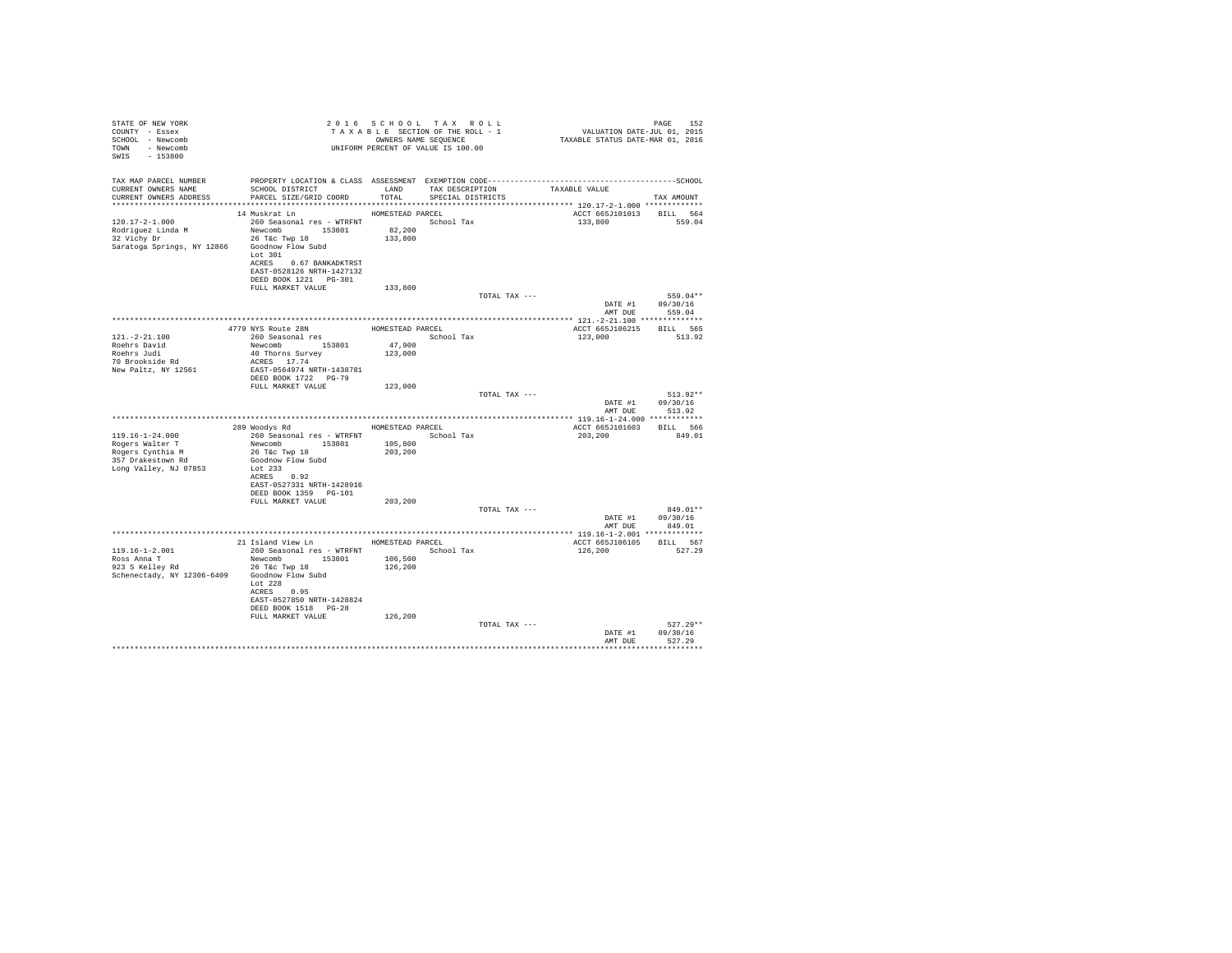| STATE OF NEW YORK<br>COUNTY - Essex<br>SCHOOL - Newcomb<br>- Newcomb<br>TOWN<br>$-153800$<br>SWIS       |                                                                                                                                                                                                                              |                                        | 2016 SCHOOL TAX ROLL<br>TAXABLE SECTION OF THE ROLL - 1<br>OWNERS NAME SEQUENCE<br>UNIFORM PERCENT OF VALUE IS 100.00 | VALUATION DATE-JUL 01, 2015<br>TAXABLE STATUS DATE-MAR 01, 2016 | PAGE<br>153                      |
|---------------------------------------------------------------------------------------------------------|------------------------------------------------------------------------------------------------------------------------------------------------------------------------------------------------------------------------------|----------------------------------------|-----------------------------------------------------------------------------------------------------------------------|-----------------------------------------------------------------|----------------------------------|
| TAX MAP PARCEL NUMBER<br>CURRENT OWNERS NAME<br>CURRENT OWNERS ADDRESS                                  | PROPERTY LOCATION & CLASS ASSESSMENT EXEMPTION CODE-----------------------------------SCHOOL<br>SCHOOL DISTRICT<br>PARCEL SIZE/GRID COORD                                                                                    | LAND<br>TOTAL                          | TAX DESCRIPTION<br>SPECIAL DISTRICTS                                                                                  | TAXABLE VALUE                                                   | TAX AMOUNT                       |
|                                                                                                         |                                                                                                                                                                                                                              |                                        |                                                                                                                       |                                                                 |                                  |
| $119.16 - 1 - 28.000$<br>Ross Anna T<br>923 S Kelley Rd<br>Schenectady, NY 12306-6409                   | 23 Island View Ln MOMESTEAD PARCEL<br>260 Seasonal res - WTRFNT<br>153801<br>Newcomb<br>26 T&c Twp 18<br>Goodnow Flow Subd lot 22<br>2016 BAR Decision<br>0.90<br>ACRES<br>EAST-0527745 NRTH-1428832<br>DEED BOOK 1518 PG-28 | 105,400<br>180,400                     | School Tax                                                                                                            | ACCT 665J106107<br>180,400                                      | BILL 568<br>753.75               |
|                                                                                                         | FULL MARKET VALUE                                                                                                                                                                                                            | 180,400                                |                                                                                                                       |                                                                 |                                  |
|                                                                                                         |                                                                                                                                                                                                                              |                                        | TOTAL TAX ---                                                                                                         | DATE #1<br>AMT DUE                                              | $753.75**$<br>09/30/16<br>753.75 |
|                                                                                                         |                                                                                                                                                                                                                              |                                        |                                                                                                                       |                                                                 |                                  |
| $120.18 - 2 - 21.000$<br>Rossley Maureen C<br>25 West Ln<br>Saratoga, NY 12866                          | 34 Bennett Ln<br>210 1 Family Res - WTRFNT<br>Newcomb<br>153801<br>46 T&c Twp 18<br>Life Use To Stephen<br>Rosslev By 1170/35<br>ACRES 1.72<br>EAST-0536010 NRTH-1426409                                                     | HOMESTEAD PARCEL<br>108,700<br>171,100 | School Tax                                                                                                            | ACCT 665J100806<br>171,100                                      | BILL 569<br>714.89               |
|                                                                                                         | DEED BOOK 1170 PG-35                                                                                                                                                                                                         |                                        |                                                                                                                       |                                                                 |                                  |
|                                                                                                         | FULL MARKET VALUE                                                                                                                                                                                                            | 171,100                                |                                                                                                                       |                                                                 |                                  |
|                                                                                                         |                                                                                                                                                                                                                              |                                        | TOTAL TAX ---                                                                                                         | DATE #1<br>AMT DUE                                              | $714.89**$<br>09/30/16<br>714.89 |
|                                                                                                         |                                                                                                                                                                                                                              |                                        |                                                                                                                       |                                                                 |                                  |
| $109.15 - 4 - 6.100$<br>Rothermel Howard L Jr<br>Rothermel Vicki H<br>Pine Tree Rd<br>Newcomb, NY 12852 | 11 Pine Tree Rd<br>210 1 Family Res<br>Newcomb<br>153801<br>4 Ords Patent<br>Quit Claim Deeds<br>1170/38 & 1170/41<br>4.20 BANK CORE<br>ACRES<br>EAST-0544061 NRTH-1445854                                                   | HOMESTEAD PARCEL<br>36,600<br>126,900  | School Tax                                                                                                            | ACCT 665J176001<br>126,900                                      | BILL 570<br>530.21               |
|                                                                                                         | DEED BOOK 1220 PG-229                                                                                                                                                                                                        |                                        |                                                                                                                       |                                                                 |                                  |
|                                                                                                         | FULL MARKET VALUE                                                                                                                                                                                                            | 126,900                                | TOTAL TAX ---                                                                                                         | DATE #1<br>AMT DUE                                              | $530.21**$<br>09/30/16<br>530.21 |
|                                                                                                         |                                                                                                                                                                                                                              |                                        |                                                                                                                       |                                                                 | .                                |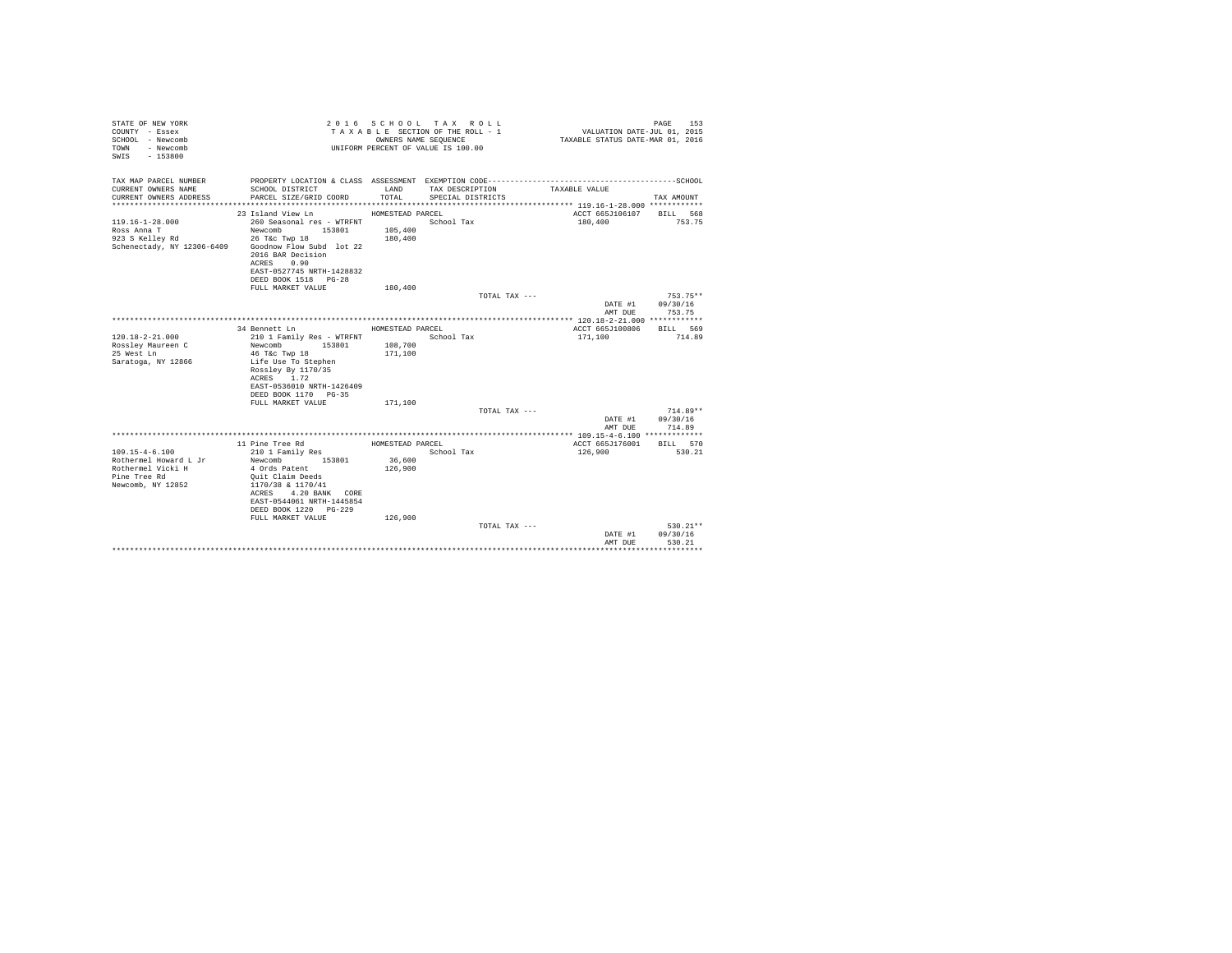| STATE OF NEW YORK<br>COUNTY - Essex<br>SCHOOL - Newcomb<br>- Newcomb<br>TOWN<br>$-153800$<br>SWIS |                                             |                  | 2016 SCHOOL TAX ROLL<br>TAXABLE SECTION OF THE ROLL - 1<br>OWNERS NAME SEQUENCE<br>UNIFORM PERCENT OF VALUE IS 100.00 | VALUATION DATE-JUL 01, 2015<br>TAXABLE STATUS DATE-MAR 01, 2016 | PAGE<br>154      |
|---------------------------------------------------------------------------------------------------|---------------------------------------------|------------------|-----------------------------------------------------------------------------------------------------------------------|-----------------------------------------------------------------|------------------|
| TAX MAP PARCEL NUMBER                                                                             |                                             | LAND             |                                                                                                                       |                                                                 |                  |
| CURRENT OWNERS NAME<br>CURRENT OWNERS ADDRESS                                                     | SCHOOL DISTRICT<br>PARCEL SIZE/GRID COORD   | TOTAL.           | TAX DESCRIPTION<br>SPECIAL DISTRICTS                                                                                  | TAXABLE VALUE                                                   | TAX AMOUNT       |
|                                                                                                   |                                             |                  |                                                                                                                       |                                                                 |                  |
|                                                                                                   | 1310 Goodnow Flow Rd                        | HOMESTEAD PARCEL |                                                                                                                       | ACCT 665J106111 BILL 571                                        |                  |
| $120.18 - 2 - 19.000$                                                                             | 260 Seasonal res - WTRFNT                   |                  | School Tax                                                                                                            | 209,300                                                         | 874.50           |
| Roussey Jeanne Trust                                                                              | Newcomb 153801                              | 106,200          |                                                                                                                       |                                                                 |                  |
| c/o Robert Roussey                                                                                | 46 T&c Twp 18                               | 209,300          |                                                                                                                       |                                                                 |                  |
| 13 Via Salerno                                                                                    | Goodnow Flow Subd                           |                  |                                                                                                                       |                                                                 |                  |
| PO Box 355006<br>Palm Coast, FL 32135                                                             | Lot 30<br>ACRES 1.64                        |                  |                                                                                                                       |                                                                 |                  |
|                                                                                                   | EAST-0535810 NRTH-1426500                   |                  |                                                                                                                       |                                                                 |                  |
|                                                                                                   | DEED BOOK 1643 PG-202                       |                  |                                                                                                                       |                                                                 |                  |
|                                                                                                   | FULL MARKET VALUE                           | 209,300          |                                                                                                                       |                                                                 |                  |
|                                                                                                   |                                             |                  | TOTAL TAX ---                                                                                                         |                                                                 | $874.50**$       |
|                                                                                                   |                                             |                  |                                                                                                                       |                                                                 | DATE #1 09/30/16 |
|                                                                                                   |                                             |                  |                                                                                                                       | AMT DUE                                                         | 874.50           |
|                                                                                                   | 1314 Goodnow Flow Rd                        | HOMESTEAD PARCEL |                                                                                                                       | ACCT 665J106112 BILL 572                                        |                  |
| $120.18 - 2 - 18.000$                                                                             | 260 Seasonal res - WTRFNT                   |                  | School Tax                                                                                                            | 191,200                                                         | 798.87           |
| Roussey Ronald A                                                                                  | Newcomb<br>153801                           | 106,000          |                                                                                                                       |                                                                 |                  |
| PO Box 141                                                                                        | 46 T&c Twp 18                               | 191,200          |                                                                                                                       |                                                                 |                  |
| Eldred, NY 12732                                                                                  | Goodnow Flow Subd                           |                  |                                                                                                                       |                                                                 |                  |
|                                                                                                   | Lot 31                                      |                  |                                                                                                                       |                                                                 |                  |
|                                                                                                   | ACRES 1.50<br>EAST-0535717 NRTH-1426549     |                  |                                                                                                                       |                                                                 |                  |
|                                                                                                   | DEED BOOK 498 PG-447                        |                  |                                                                                                                       |                                                                 |                  |
|                                                                                                   | FULL MARKET VALUE                           | 191,200          |                                                                                                                       |                                                                 |                  |
|                                                                                                   |                                             |                  | TOTAL TAX ---                                                                                                         |                                                                 | 798.87**         |
|                                                                                                   |                                             |                  |                                                                                                                       |                                                                 | DATE #1 09/30/16 |
|                                                                                                   |                                             |                  |                                                                                                                       | AMT DUE                                                         | 798.87           |
|                                                                                                   |                                             |                  |                                                                                                                       |                                                                 |                  |
|                                                                                                   | 23 Muskrat Ln                               | HOMESTEAD PARCEL |                                                                                                                       | ACCT 665J104412                                                 | BILL 573         |
| 120.17-1-1.000<br>Rowen William I                                                                 | 210 1 Family Res - WTRFNT<br>Newcomb 153801 | 147,500          | School Tax                                                                                                            | 188,800                                                         | 788.84           |
| Rowen Barbara J                                                                                   | 26 T&C Twp 18                               | 188,800          |                                                                                                                       |                                                                 |                  |
| 2141 Orchard Park Dr                                                                              | Goodnow Flow Subd Lot 305                   |                  |                                                                                                                       |                                                                 |                  |
| Schenectady, NY 12309                                                                             | ACRES 1.40                                  |                  |                                                                                                                       |                                                                 |                  |
|                                                                                                   | EAST-0527689 NRTH-1427095                   |                  |                                                                                                                       |                                                                 |                  |
|                                                                                                   | DEED BOOK 1002 PG-92                        |                  |                                                                                                                       |                                                                 |                  |
|                                                                                                   | FULL MARKET VALUE                           | 188,800          | TOTAL TAX ---                                                                                                         |                                                                 | 788.84**         |
|                                                                                                   |                                             |                  |                                                                                                                       | DATE #1                                                         | 09/30/16         |
|                                                                                                   |                                             |                  |                                                                                                                       | AMT DUE                                                         | 788.84           |
|                                                                                                   |                                             |                  |                                                                                                                       |                                                                 | .                |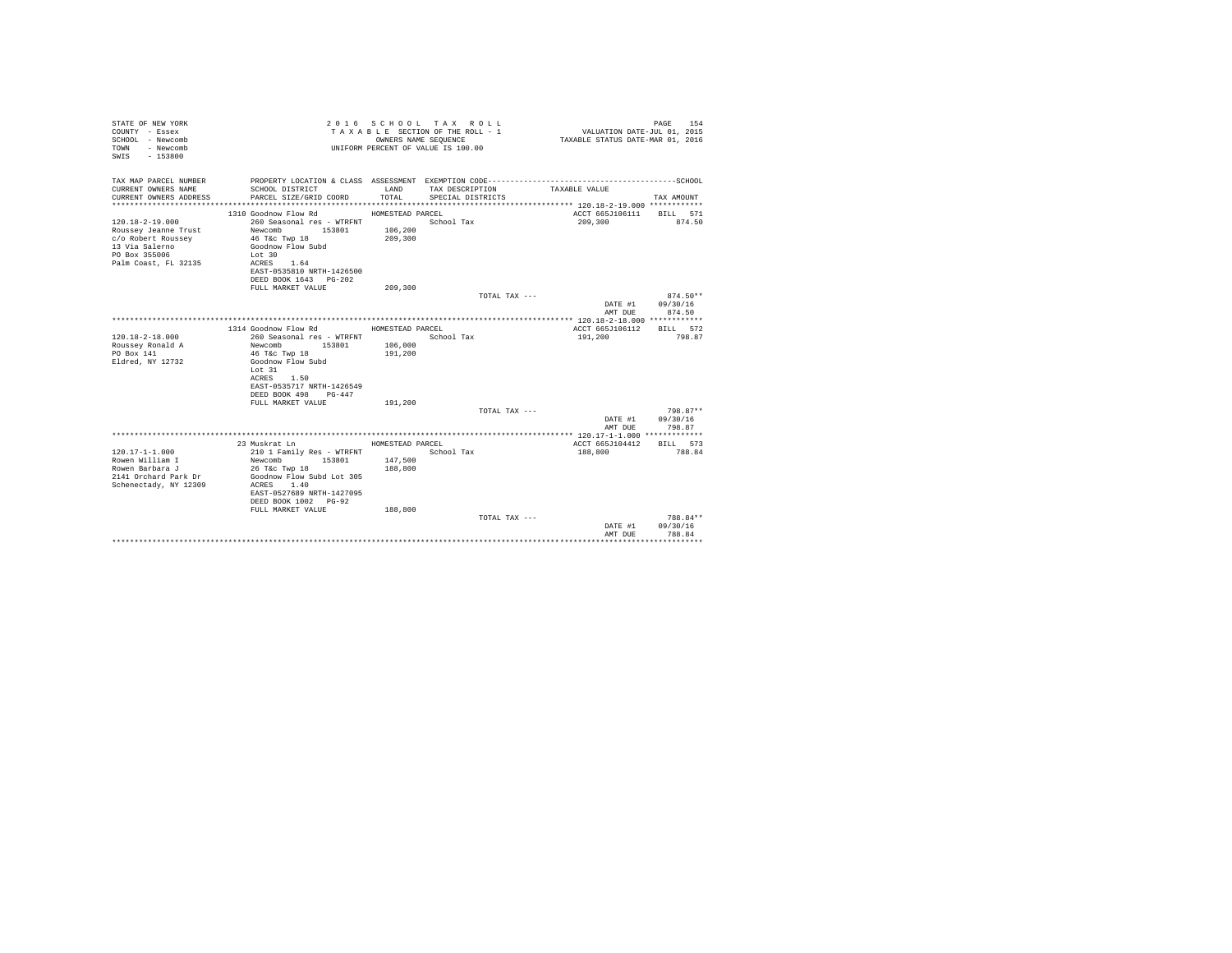| STATE OF NEW YORK<br>COUNTY - Essex<br>SCHOOL - Newcomb<br>TOWN - Newcomb<br>SWIS - 153800   |                                                                                                                                                      |                            | 2016 SCHOOL TAX ROLL<br>TAXABLE SECTION OF THE ROLL - 1<br>OWNERS NAME SEQUENCE<br>UNIFORM PERCENT OF VALUE IS 100.00 | PAGE 155<br>VALUATION DATE-JUL 01, 2015<br>TAXABLE STATUS DATE-MAR 01, 2016 |                                                  |
|----------------------------------------------------------------------------------------------|------------------------------------------------------------------------------------------------------------------------------------------------------|----------------------------|-----------------------------------------------------------------------------------------------------------------------|-----------------------------------------------------------------------------|--------------------------------------------------|
| TAX MAP PARCEL NUMBER<br>CURRENT OWNERS NAME<br>CURRENT OWNERS ADDRESS                       | SCHOOL DISTRICT<br>PARCEL SIZE/GRID COORD                                                                                                            | LAND<br>TOTAL              | TAX DESCRIPTION<br>SPECIAL DISTRICTS                                                                                  | TAXABLE VALUE                                                               | TAX AMOUNT                                       |
|                                                                                              | 5255 NYS Route 28N                                                                                                                                   | HOMESTEAD PARCEL           |                                                                                                                       | ACCT 665J103701 BILL 574                                                    |                                                  |
| $110.13 - 1 - 9.000$<br>Roy Daniel<br>Main St<br>PO Box 164<br>Newcomb, NY 12852             | 210 1 Family Res<br>Newcomb<br>153801 27,000<br>Pt 18 & Richards Survey 83,400<br>ACRES 0.40<br>EAST-0554327 NRTH-1445047<br>DEED BOOK 1101    PG-31 |                            | RES. STAR 41854<br>27,000 School Tax                                                                                  | 83,400                                                                      | 30,000<br>348.46                                 |
|                                                                                              | FULL MARKET VALUE                                                                                                                                    | 83,400                     |                                                                                                                       |                                                                             |                                                  |
|                                                                                              |                                                                                                                                                      |                            | TOTAL TAX ---                                                                                                         |                                                                             | $275.46**$<br>DATE #1 09/30/16<br>AMT DUE 275.46 |
|                                                                                              | 123 Marcy Ln                                                                                                                                         | HOMESTEAD PARCEL           |                                                                                                                       | ACCT 665J104801 BILL 575                                                    |                                                  |
| $110.17 - 3 - 9.000$                                                                         | 210 1 Family Res                                                                                                                                     |                            | RES. STAR 41854                                                                                                       |                                                                             | 30,000                                           |
| Roy Ghyslain A<br>123 Marcy Ln                                                               | Newcomb 153801<br>Pt 19 Richards Survey                                                                                                              | 183,100                    | $29,000$ School Tax                                                                                                   | 183,100                                                                     | 765.03                                           |
| Newcomb, NY 12852                                                                            | ACRES 0.50<br>EAST-0557269 NRTH-1442531<br>DEED BOOK 1160 PG-90<br>FULL MARKET VALUE                                                                 | 183,100                    |                                                                                                                       |                                                                             |                                                  |
|                                                                                              |                                                                                                                                                      |                            | TOTAL TAX ---                                                                                                         |                                                                             | 692.03**                                         |
|                                                                                              |                                                                                                                                                      |                            |                                                                                                                       | DATE #1                                                                     | 09/30/16<br>AMT DUR 692.03                       |
|                                                                                              |                                                                                                                                                      |                            |                                                                                                                       |                                                                             |                                                  |
|                                                                                              | 5072 NYS Route 28N                                                                                                                                   | HOMESTEAD PARCEL           |                                                                                                                       | ACCT 665J191001                                                             | BILL 576                                         |
| $110.18 - 3 - 1.200$<br>Rozelle Mathew F                                                     | 260 Seasonal res<br>Newcomb 153801                                                                                                                   | 25,500                     | School Tax                                                                                                            | 77,300                                                                      | 322.97                                           |
| Rozelle Patricia M<br>250 South St                                                           | Pt Of 3&4 Thorns Survey                                                                                                                              | 77,300                     |                                                                                                                       |                                                                             |                                                  |
| Glens Falls, NY 12801                                                                        | ACRES 2.48<br>EAST-0559098 NRTH-1443379                                                                                                              |                            |                                                                                                                       |                                                                             |                                                  |
|                                                                                              | DEED BOOK 969 PG-240<br>FULL MARKET VALUE                                                                                                            | 77,300                     |                                                                                                                       |                                                                             |                                                  |
|                                                                                              |                                                                                                                                                      |                            | TOTAL TAX ---                                                                                                         |                                                                             | $322.97**$                                       |
|                                                                                              |                                                                                                                                                      |                            |                                                                                                                       | AMT DUE                                                                     | DATE #1 09/30/16<br>322.97                       |
|                                                                                              |                                                                                                                                                      |                            |                                                                                                                       |                                                                             |                                                  |
|                                                                                              | 95 Lower Works Rd                                                                                                                                    | HOMESTEAD PARCEL           |                                                                                                                       | ACCT 665J186006                                                             | BILL 577                                         |
| $110. - 3 - 12.000$<br>Rue Brodhead Tahawus LLC<br>560 Palisade Ave<br>Jersey City, NJ 07307 | 210 1 Family Res<br>Newcomb 153801<br>15 T&c Twp 46<br>ACRES 2.41<br>EAST-0577085 NRTH-1444221<br>DEED BOOK 1633 PG-27<br>FULL MARKET VALUE          | 35,400<br>55,400<br>55,400 | School Tax                                                                                                            | 55,400                                                                      | 231.47                                           |
|                                                                                              |                                                                                                                                                      |                            | TOTAL TAX ---                                                                                                         |                                                                             | $231.47**$                                       |
|                                                                                              |                                                                                                                                                      |                            |                                                                                                                       | DATE #1<br>AMT DUE                                                          | 09/30/16<br>231.47                               |
|                                                                                              |                                                                                                                                                      |                            |                                                                                                                       |                                                                             |                                                  |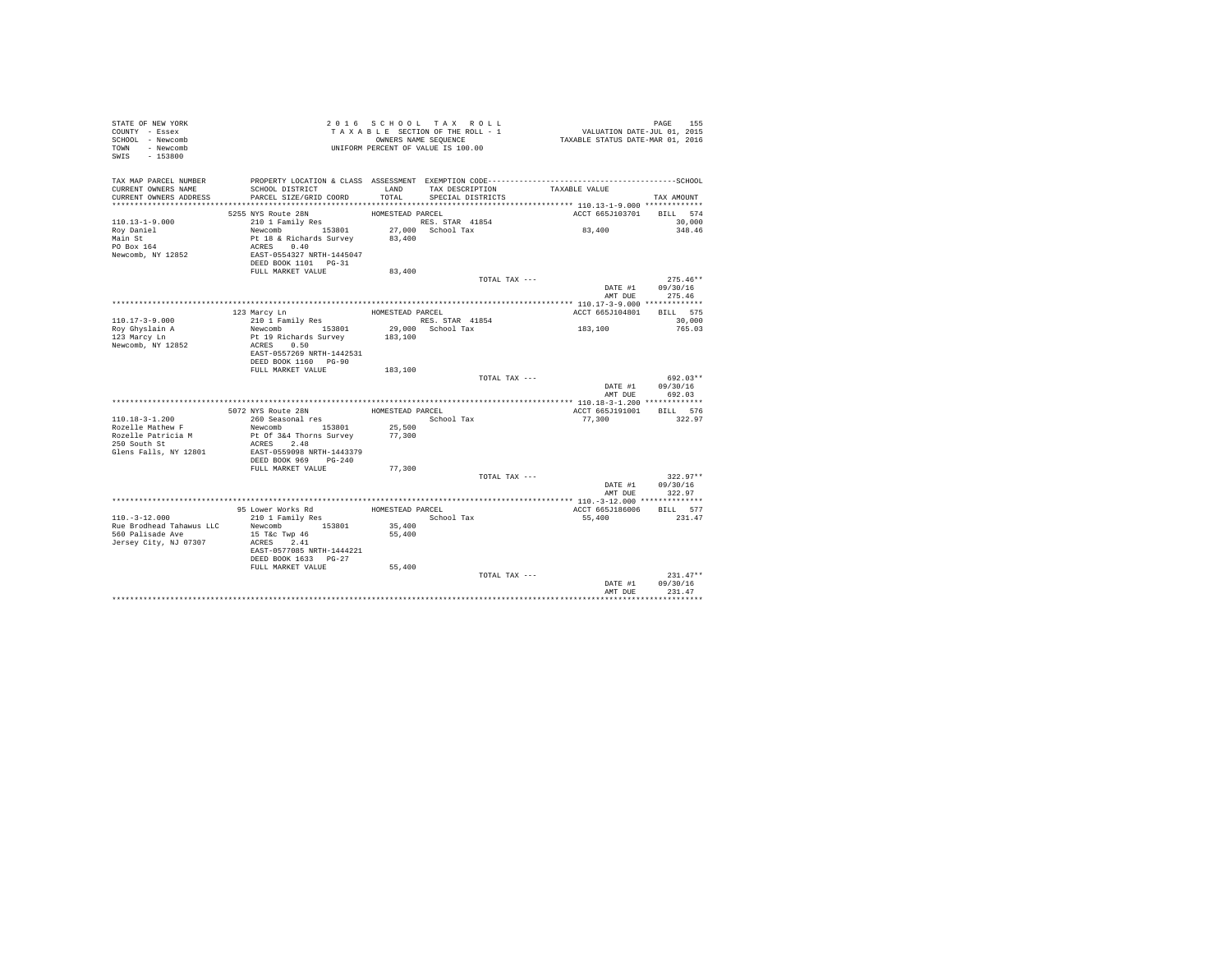| STATE OF NEW YORK<br>COUNTY - Essex<br>SCHOOL - Newcomb<br>TOWN - Newcomb<br>SWIS - 153800 | T A X A B L L _ _ _ _ _ _ _ _ OWNERS NAME SEQUENCE<br>UNIFORM PERCENT OF VALUE IS 100.00 |                      | 2016 SCHOOL TAX ROLL<br>TAXABLE SECTION OF THE ROLL - 1<br>OWNERS NAME SEQUENCE | PAGE 156<br>VALUATION DATE-JUL 01, 2015<br>TAXABLE STATUS DATE-MAR 01, 2016 |                  |
|--------------------------------------------------------------------------------------------|------------------------------------------------------------------------------------------|----------------------|---------------------------------------------------------------------------------|-----------------------------------------------------------------------------|------------------|
| TAX MAP PARCEL NUMBER                                                                      |                                                                                          |                      |                                                                                 |                                                                             |                  |
| CURRENT OWNERS NAME                                                                        | SCHOOL DISTRICT                                                                          |                      | LAND TAX DESCRIPTION TAXABLE VALUE                                              |                                                                             |                  |
| CURRENT OWNERS ADDRESS                                                                     | PARCEL SIZE/GRID COORD                                                                   | TOTAL                | SPECIAL DISTRICTS                                                               |                                                                             | TAX AMOUNT       |
|                                                                                            | Lower Works Rd                                                                           | NON-HOMESTEAD PARCEL |                                                                                 | ACCT 665J189000 BILL 578                                                    |                  |
| $110.-3-13.000$                                                                            | $311$ Res vac land                                                                       |                      | School Tax                                                                      | 25,800 450.09                                                               |                  |
| Rue Brodhead Tahawus LLC                                                                   | Newcomb 153801                                                                           | 25,800               |                                                                                 |                                                                             |                  |
| 560 Palisade Ave                                                                           | 15 T&c Twp #46                                                                           | 25,800               |                                                                                 |                                                                             |                  |
| Jersey City, NJ 07307                                                                      | Lot 5 F&r Rue Jr<br>ACRES 2.77                                                           |                      |                                                                                 |                                                                             |                  |
|                                                                                            | EAST-0576839 NRTH-1444002                                                                |                      |                                                                                 |                                                                             |                  |
|                                                                                            | DEED BOOK 1633 PG-27                                                                     |                      |                                                                                 |                                                                             |                  |
|                                                                                            | FULL MARKET VALUE                                                                        | 25,800               |                                                                                 |                                                                             |                  |
|                                                                                            |                                                                                          |                      | TOTAL TAX ---                                                                   |                                                                             | $450.09**$       |
|                                                                                            |                                                                                          |                      |                                                                                 | DATE #1 $09/30/16$                                                          |                  |
|                                                                                            |                                                                                          |                      |                                                                                 | AMT DUE 450.09                                                              |                  |
|                                                                                            | 1408 Goodnow Flow Rd MOMESTEAD PARCEL                                                    |                      |                                                                                 | ACCT 665J105805 BILL 579                                                    |                  |
| 120.17-2-49.000                                                                            | 260 Seasonal res - WTRFNT                                                                |                      | School Tax                                                                      | 140,200                                                                     | 585.78           |
| Ruggiero Virginia                                                                          | Newcomb 153801                                                                           | 111,200              |                                                                                 |                                                                             |                  |
| 5 Sanders Rd                                                                               | 42 T&c Twp 18                                                                            | 140,200              |                                                                                 |                                                                             |                  |
| Corinth, NY 12822                                                                          | Goodnow Flow Subd<br>Lot 54                                                              |                      |                                                                                 |                                                                             |                  |
| $\verb PRIOR OWNER ON  3/01/2016                ~ 1.48$                                    |                                                                                          |                      |                                                                                 |                                                                             |                  |
| Ruggiero Virginia                                                                          | EAST-0533470 NRTH-1427054                                                                |                      |                                                                                 |                                                                             |                  |
|                                                                                            | DEED BOOK 1635 PG-226                                                                    |                      |                                                                                 |                                                                             |                  |
|                                                                                            | FULL MARKET VALUE                                                                        | 140,200              | TOTAL TAX ---                                                                   |                                                                             | 585.78**         |
|                                                                                            |                                                                                          |                      |                                                                                 |                                                                             | DATE #1 09/30/16 |
|                                                                                            |                                                                                          |                      |                                                                                 | AMT DUE                                                                     | 585.78           |
|                                                                                            |                                                                                          |                      |                                                                                 |                                                                             |                  |
|                                                                                            | 55 Sanford Ln<br>210 1 Family Res                                                        |                      | HOMESTEAD PARCEL                                                                | ACCT 665J100907 BILL 580                                                    |                  |
| 110.18-4-5.000                                                                             |                                                                                          |                      | School Tax                                                                      | 61,700 257.79                                                               |                  |
| Russomano Robert J<br>Russomano Mary E                                                     | 210 1 ramiiy Act<br>Newcomb 153801 29,000<br>Dt 5 Thorns Survey 61,700                   |                      |                                                                                 |                                                                             |                  |
| 607 Belleville Ave                                                                         | ACRES 0.50                                                                               |                      |                                                                                 |                                                                             |                  |
| Belleville, NJ 07109                                                                       | EAST-0558937 NRTH-1441436                                                                |                      |                                                                                 |                                                                             |                  |
|                                                                                            | DEED BOOK 954 PG-82                                                                      |                      |                                                                                 |                                                                             |                  |
|                                                                                            | FULL MARKET VALUE                                                                        | 61,700               | TOTAL TAX ---                                                                   |                                                                             | $257.79**$       |
|                                                                                            |                                                                                          |                      |                                                                                 |                                                                             | DATE #1 09/30/16 |
|                                                                                            |                                                                                          |                      |                                                                                 | AMT DUE                                                                     | 257.79           |
|                                                                                            |                                                                                          |                      |                                                                                 |                                                                             |                  |
|                                                                                            | 24 Spring St<br>210 1 Family Res<br>Newcomb 153801<br>4 Ords Pat                         |                      | HOMESTEAD PARCEL                                                                | ACCT 665J106115 BILL 581                                                    |                  |
| 109.15-3-4.001<br>Ryan Philip C<br>Ryan Thomas E<br>22 Seavey St                           |                                                                                          | 35,400               | School Tax                                                                      | 124,000                                                                     | 518.10           |
|                                                                                            |                                                                                          | 124,000              |                                                                                 |                                                                             |                  |
|                                                                                            | 1272/320 Life Use To                                                                     |                      |                                                                                 |                                                                             |                  |
| Hampton, NH 03842                                                                          | William A Ryan                                                                           |                      |                                                                                 |                                                                             |                  |
|                                                                                            | ACRES 2.40                                                                               |                      |                                                                                 |                                                                             |                  |
|                                                                                            | EAST-0542251 NRTH-1445153<br>DEED BOOK 1272   PG-320                                     |                      |                                                                                 |                                                                             |                  |
|                                                                                            | FULL MARKET VALUE                                                                        | 124,000              |                                                                                 |                                                                             |                  |
|                                                                                            |                                                                                          |                      | TOTAL TAX ---                                                                   |                                                                             | $518.10**$       |
|                                                                                            |                                                                                          |                      |                                                                                 |                                                                             | DATE #1 09/30/16 |
|                                                                                            |                                                                                          |                      |                                                                                 | AMT DUE                                                                     | 518.10           |
|                                                                                            |                                                                                          |                      |                                                                                 |                                                                             | ***********      |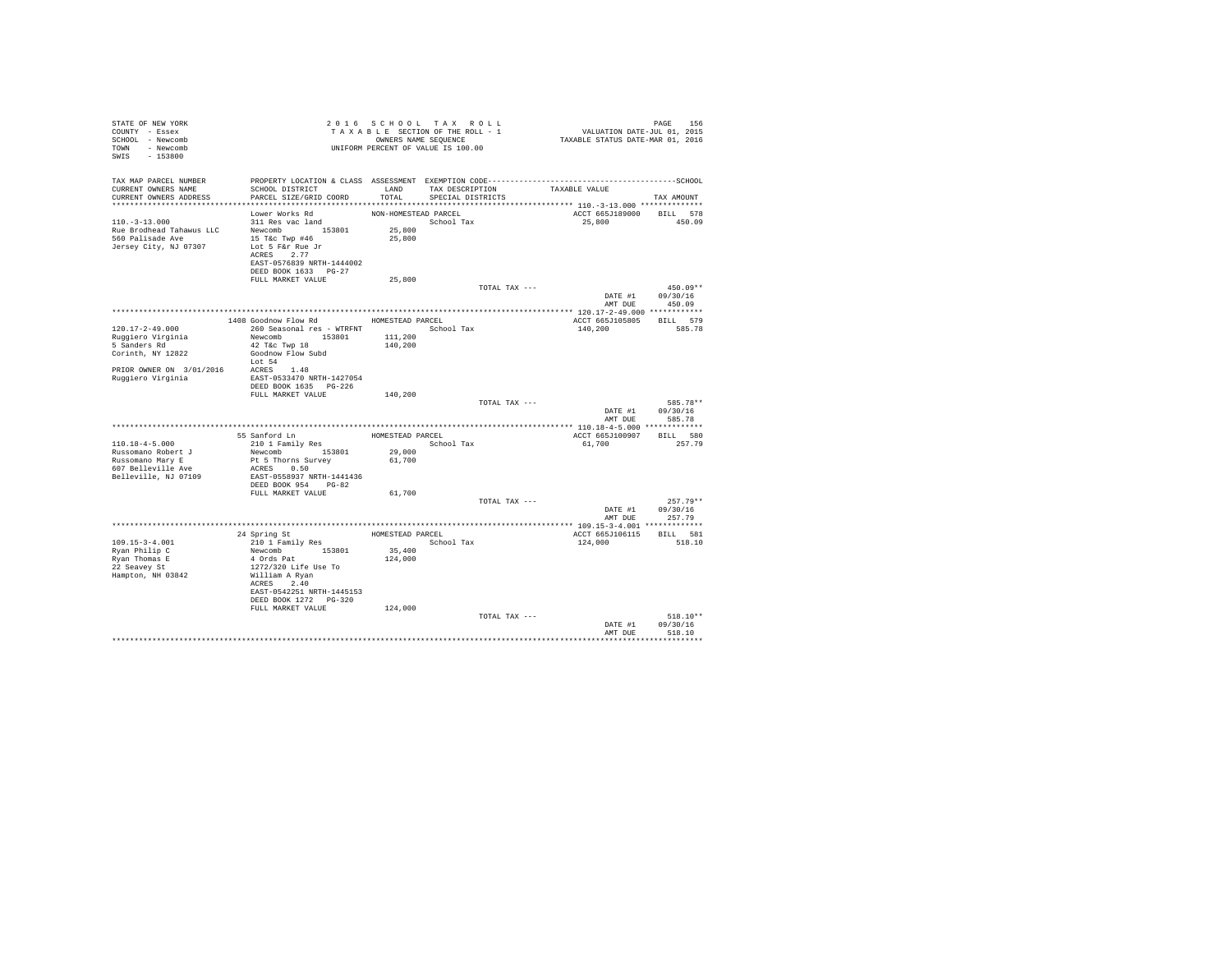| STATE OF NEW YORK<br>COUNTY - Essex<br>SCHOOL - Newcomb<br>- Newcomb<br>TOWN<br>$-153800$<br>SWTS      |                                                                                                                                                                            | OWNERS NAME SEQUENCE | 2016 SCHOOL TAX ROLL<br>TAXABLE SECTION OF THE ROLL - 1<br>UNIFORM PERCENT OF VALUE IS 100.00 | VALUATION DATE-JUL 01, 2015<br>TAXABLE STATUS DATE-MAR 01, 2016 | PAGE<br>157                          |
|--------------------------------------------------------------------------------------------------------|----------------------------------------------------------------------------------------------------------------------------------------------------------------------------|----------------------|-----------------------------------------------------------------------------------------------|-----------------------------------------------------------------|--------------------------------------|
| TAX MAP PARCEL NUMBER                                                                                  |                                                                                                                                                                            |                      |                                                                                               |                                                                 |                                      |
| CURRENT OWNERS NAME<br>CURRENT OWNERS ADDRESS                                                          | SCHOOL DISTRICT<br>PARCEL SIZE/GRID COORD                                                                                                                                  | LAND<br>TOTAL.       | TAX DESCRIPTION<br>SPECIAL DISTRICTS                                                          | TAXABLE VALUE                                                   | TAX AMOUNT                           |
|                                                                                                        | 1452 Goodnow Flow Rd                                                                                                                                                       | HOMESTEAD PARCEL     |                                                                                               | ACCT 665J105602                                                 | BILL 582                             |
| $120.17 - 2 - 39.000$<br>Rvan Thomas M<br>Rvan Barbara A<br>149 St Marys Ave<br>Clinton, NY 13323-1730 | 260 Seasonal res - WTRFNT<br>Newcomb 153801<br>$42$ T&c Twp $18$<br>Goodnow Flow Subd<br>Lot 64 1.11Ac<br>ACRES 2.77<br>EAST-0532340 NRTH-1426534<br>DEED BOOK 1213 PG-271 | 108,200<br>175,000   | School Tax                                                                                    | 175,000                                                         | 731.18                               |
|                                                                                                        | FULL MARKET VALUE                                                                                                                                                          | 175,000              |                                                                                               |                                                                 |                                      |
|                                                                                                        |                                                                                                                                                                            |                      | TOTAL TAX ---                                                                                 |                                                                 | $731.18**$                           |
|                                                                                                        |                                                                                                                                                                            |                      |                                                                                               | DATE #1                                                         | 09/30/16                             |
|                                                                                                        |                                                                                                                                                                            |                      |                                                                                               | AMT DUE                                                         | 731.18                               |
|                                                                                                        | 16 Welch Ln                                                                                                                                                                |                      |                                                                                               |                                                                 | BTLL 583                             |
| $109.15 - 1 - 48.000$                                                                                  | 260 Seasonal res - WTRFNT                                                                                                                                                  | HOMESTEAD PARCEL     | School Tax                                                                                    | ACCT 665J100906<br>82,500                                       | 344.70                               |
| Sabens Kathleen M                                                                                      | Newcomb 153801                                                                                                                                                             | 52,600               |                                                                                               |                                                                 |                                      |
| Fix Joyce E                                                                                            | 3 Richards Survey                                                                                                                                                          | 82,500               |                                                                                               |                                                                 |                                      |
| 698 Rte 28                                                                                             | 1432/322 Life Use To                                                                                                                                                       |                      |                                                                                               |                                                                 |                                      |
| Valatie, NY 12184                                                                                      | William & Phyllis Fix<br>ACRES 0.58<br>EAST-0545236 NRTH-1447165<br>DEED BOOK 1529 PG-40                                                                                   |                      |                                                                                               |                                                                 |                                      |
|                                                                                                        | FULL MARKET VALUE                                                                                                                                                          | 82,500               |                                                                                               |                                                                 |                                      |
|                                                                                                        |                                                                                                                                                                            |                      | TOTAL TAX ---                                                                                 |                                                                 | $344.70**$                           |
|                                                                                                        |                                                                                                                                                                            |                      |                                                                                               | DATE #1<br>AMT DUE                                              | 09/30/16<br>344.70                   |
|                                                                                                        |                                                                                                                                                                            |                      |                                                                                               |                                                                 |                                      |
| $119.20 - 5 - 7.008$                                                                                   | 30 Breezy Point Ln                                                                                                                                                         | HOMESTEAD PARCEL     | School Tax                                                                                    | ACCT 665J106202<br>348,100                                      | BILL 584<br>1,454.43                 |
| Sadler Edward M Trust                                                                                  | 210 1 Family Res - WTRFNT<br>Newcomb<br>153801                                                                                                                             | 178,200              |                                                                                               |                                                                 |                                      |
| Sadler Georgette M Trust                                                                               | 27 & 26 T&c Twp 18                                                                                                                                                         | 348,100              |                                                                                               |                                                                 |                                      |
| 19 Russell St                                                                                          | Goodnow Flow Subd                                                                                                                                                          |                      |                                                                                               |                                                                 |                                      |
| Saratoga Springs, NY 12866                                                                             | Lots 324 & Nly 1/2 323<br>ACRES 2.54<br>EAST-0527367 NRTH-1426496<br>DEED BOOK 1826 PG-301                                                                                 |                      |                                                                                               |                                                                 |                                      |
|                                                                                                        | FULL MARKET VALUE                                                                                                                                                          | 348,100              |                                                                                               |                                                                 |                                      |
|                                                                                                        |                                                                                                                                                                            |                      | TOTAL TAX ---                                                                                 | DATE #1<br>AMT DUE                                              | $1.454.43**$<br>09/30/16<br>1.454.43 |
|                                                                                                        |                                                                                                                                                                            |                      |                                                                                               |                                                                 |                                      |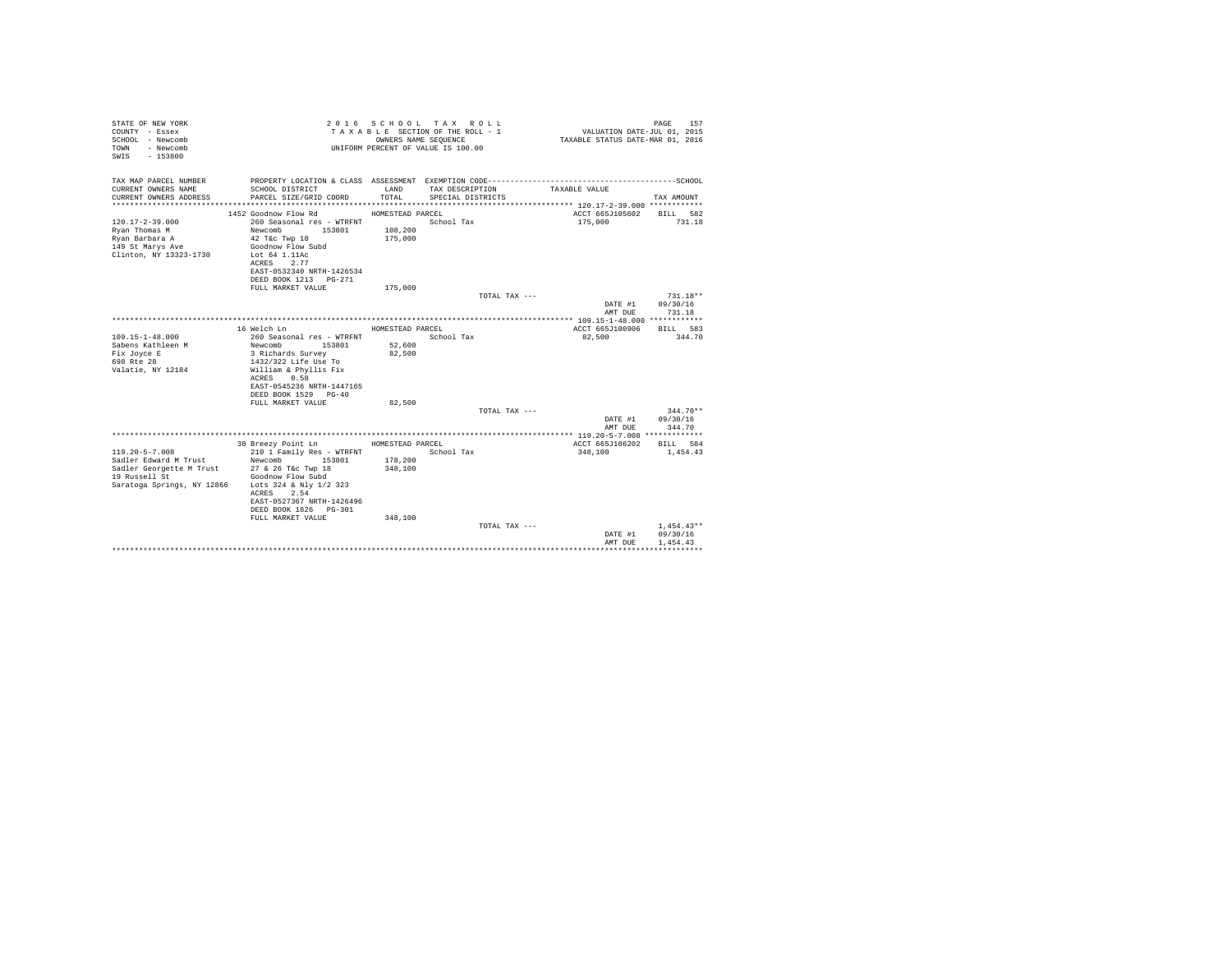| PROPERTY LOCATION & CLASS ASSESSMENT EXEMPTION CODE-----------------------------------SCHOOL<br>TAX MAP PARCEL NUMBER<br>LAND TAX DESCRIPTION<br>CURRENT OWNERS NAME<br>SCHOOL DISTRICT<br>TAXABLE VALUE<br>CURRENT OWNERS ADDRESS<br>PARCEL SIZE/GRID COORD<br>TOTAL<br>SPECIAL DISTRICTS<br>TAX AMOUNT<br>ACCT 665J104704<br>BILL 585<br>100 Marcy Ln<br>HOMESTEAD PARCEL<br>210 1 Family Res<br>RES. STAR 41854<br>110.17-2-23.000<br>30,000<br>31,400 School Tax<br>Newcomb 153801<br>139,200<br>Sage Brenda L<br>581.60<br>100 Marcy Ln<br>Pt 19 Richards Survey 139,200<br>ACRES 0.70<br>Newcomb, NY 12852<br>EAST-0557462 NRTH-1443053<br>DEED BOOK 720 PG-124<br>FULL MARKET VALUE<br>139,200<br>TOTAL TAX ---<br>508.60**<br>DATE #1 09/30/16<br>AMT DUE<br>508.60<br>Snowshoe Ln<br>BILL 586<br>NON-HOMESTEAD PARCEL<br>ACCT 665J100903<br>311 Res vac land<br>110.13-11-1.000<br>School Tax<br>12,100<br>211.09<br>Newcomb 153801<br>Sage Richard W<br>12,100<br>29 30 Richards Survey<br>Sage Colleen A<br>12,100<br>ACRES 1.40<br>5057 St Rte 28N<br>EAST-0556759 NRTH-1447140<br>Newcomb, NY 12852<br>DEED BOOK 1742 PG-89<br>12,100<br>FULL MARKET VALUE<br>TOTAL TAX ---<br>$211.09**$<br>DATE #1<br>09/30/16<br>AMT DUE<br>211.09<br>HOMESTEAD PARCEL<br>BILL 587<br>5127 NYS Route 28N<br>ACCT 665J105110<br>RES. STAR 41854<br>110.17-2-11.111<br>240 Rural res<br>30,000<br>346,300<br>Newcomb 153801<br>50,800 School Tax<br>Sage Richard W<br>1,446.91<br>Sage Colleen A<br>Pt 19 Richards Survey<br>346,300<br>5127 NYS Rte 28N<br>Lot 3<br>Newcomb, NY 12852<br>ACRES 20.47<br>EAST-0556596 NRTH-1443468<br>DEED BOOK 1579 PG-310<br>FULL MARKET VALUE<br>346,300<br>TOTAL TAX ---<br>$1,373.91**$<br>09/30/16<br>DATE #1<br>AMT DUE<br>1,373.91<br>1852 Goodnow Flow Rd<br>HOMESTEAD PARCEL<br>ACCT 665J104012<br>BILL 588<br>$119.20 - 3 - 6.000$<br>School Tax<br>311 Res vac land - WTRFNT<br>133,100<br>556.12<br>Salerno Joseph P<br>Newcomb 153801<br>133,100<br>Ede Rosemary Salerno<br>27 T&c Twp 18<br>133,100<br>811 East Ave<br>Goodnow Flow Subd<br>Tallmadge, OH 44278<br>Lot 342 1.8Ac<br>ACRES 2.40<br>EAST-0525495 NRTH-1426533<br>DEED BOOK 1752 PG-298<br>FULL MARKET VALUE<br>133,100<br>$556.12**$<br>TOTAL TAX ---<br>DATE #1<br>09/30/16<br>556.12<br>AMT DUE<br>************ | STATE OF NEW YORK<br>COUNTY - Essex<br>SCHOOL - Newcomb<br>TOWN - Newcomb<br>SWIS - 153800 | 2016 SCHOOL TAX ROLL<br>TAXABLE SECTION OF THE ROLL - 1<br>OWNERS NAME SEQUENCE<br>UNIFORM PERCENT OF VALUE IS 100.00 |  | PAGE 158<br>VALUATION DATE-JUL 01, 2015<br>TAXABLE STATUS DATE-MAR 01, 2016 |  |
|------------------------------------------------------------------------------------------------------------------------------------------------------------------------------------------------------------------------------------------------------------------------------------------------------------------------------------------------------------------------------------------------------------------------------------------------------------------------------------------------------------------------------------------------------------------------------------------------------------------------------------------------------------------------------------------------------------------------------------------------------------------------------------------------------------------------------------------------------------------------------------------------------------------------------------------------------------------------------------------------------------------------------------------------------------------------------------------------------------------------------------------------------------------------------------------------------------------------------------------------------------------------------------------------------------------------------------------------------------------------------------------------------------------------------------------------------------------------------------------------------------------------------------------------------------------------------------------------------------------------------------------------------------------------------------------------------------------------------------------------------------------------------------------------------------------------------------------------------------------------------------------------------------------------------------------------------------------------------------------------------------------------------------------------------------------------------------------------------------------------------------------------------------------------------------------------------------------------------------------------------------------------------------------------------------------------------|--------------------------------------------------------------------------------------------|-----------------------------------------------------------------------------------------------------------------------|--|-----------------------------------------------------------------------------|--|
|                                                                                                                                                                                                                                                                                                                                                                                                                                                                                                                                                                                                                                                                                                                                                                                                                                                                                                                                                                                                                                                                                                                                                                                                                                                                                                                                                                                                                                                                                                                                                                                                                                                                                                                                                                                                                                                                                                                                                                                                                                                                                                                                                                                                                                                                                                                              |                                                                                            |                                                                                                                       |  |                                                                             |  |
|                                                                                                                                                                                                                                                                                                                                                                                                                                                                                                                                                                                                                                                                                                                                                                                                                                                                                                                                                                                                                                                                                                                                                                                                                                                                                                                                                                                                                                                                                                                                                                                                                                                                                                                                                                                                                                                                                                                                                                                                                                                                                                                                                                                                                                                                                                                              |                                                                                            |                                                                                                                       |  |                                                                             |  |
|                                                                                                                                                                                                                                                                                                                                                                                                                                                                                                                                                                                                                                                                                                                                                                                                                                                                                                                                                                                                                                                                                                                                                                                                                                                                                                                                                                                                                                                                                                                                                                                                                                                                                                                                                                                                                                                                                                                                                                                                                                                                                                                                                                                                                                                                                                                              |                                                                                            |                                                                                                                       |  |                                                                             |  |
|                                                                                                                                                                                                                                                                                                                                                                                                                                                                                                                                                                                                                                                                                                                                                                                                                                                                                                                                                                                                                                                                                                                                                                                                                                                                                                                                                                                                                                                                                                                                                                                                                                                                                                                                                                                                                                                                                                                                                                                                                                                                                                                                                                                                                                                                                                                              |                                                                                            |                                                                                                                       |  |                                                                             |  |
|                                                                                                                                                                                                                                                                                                                                                                                                                                                                                                                                                                                                                                                                                                                                                                                                                                                                                                                                                                                                                                                                                                                                                                                                                                                                                                                                                                                                                                                                                                                                                                                                                                                                                                                                                                                                                                                                                                                                                                                                                                                                                                                                                                                                                                                                                                                              |                                                                                            |                                                                                                                       |  |                                                                             |  |
|                                                                                                                                                                                                                                                                                                                                                                                                                                                                                                                                                                                                                                                                                                                                                                                                                                                                                                                                                                                                                                                                                                                                                                                                                                                                                                                                                                                                                                                                                                                                                                                                                                                                                                                                                                                                                                                                                                                                                                                                                                                                                                                                                                                                                                                                                                                              |                                                                                            |                                                                                                                       |  |                                                                             |  |
|                                                                                                                                                                                                                                                                                                                                                                                                                                                                                                                                                                                                                                                                                                                                                                                                                                                                                                                                                                                                                                                                                                                                                                                                                                                                                                                                                                                                                                                                                                                                                                                                                                                                                                                                                                                                                                                                                                                                                                                                                                                                                                                                                                                                                                                                                                                              |                                                                                            |                                                                                                                       |  |                                                                             |  |
|                                                                                                                                                                                                                                                                                                                                                                                                                                                                                                                                                                                                                                                                                                                                                                                                                                                                                                                                                                                                                                                                                                                                                                                                                                                                                                                                                                                                                                                                                                                                                                                                                                                                                                                                                                                                                                                                                                                                                                                                                                                                                                                                                                                                                                                                                                                              |                                                                                            |                                                                                                                       |  |                                                                             |  |
|                                                                                                                                                                                                                                                                                                                                                                                                                                                                                                                                                                                                                                                                                                                                                                                                                                                                                                                                                                                                                                                                                                                                                                                                                                                                                                                                                                                                                                                                                                                                                                                                                                                                                                                                                                                                                                                                                                                                                                                                                                                                                                                                                                                                                                                                                                                              |                                                                                            |                                                                                                                       |  |                                                                             |  |
|                                                                                                                                                                                                                                                                                                                                                                                                                                                                                                                                                                                                                                                                                                                                                                                                                                                                                                                                                                                                                                                                                                                                                                                                                                                                                                                                                                                                                                                                                                                                                                                                                                                                                                                                                                                                                                                                                                                                                                                                                                                                                                                                                                                                                                                                                                                              |                                                                                            |                                                                                                                       |  |                                                                             |  |
|                                                                                                                                                                                                                                                                                                                                                                                                                                                                                                                                                                                                                                                                                                                                                                                                                                                                                                                                                                                                                                                                                                                                                                                                                                                                                                                                                                                                                                                                                                                                                                                                                                                                                                                                                                                                                                                                                                                                                                                                                                                                                                                                                                                                                                                                                                                              |                                                                                            |                                                                                                                       |  |                                                                             |  |
|                                                                                                                                                                                                                                                                                                                                                                                                                                                                                                                                                                                                                                                                                                                                                                                                                                                                                                                                                                                                                                                                                                                                                                                                                                                                                                                                                                                                                                                                                                                                                                                                                                                                                                                                                                                                                                                                                                                                                                                                                                                                                                                                                                                                                                                                                                                              |                                                                                            |                                                                                                                       |  |                                                                             |  |
|                                                                                                                                                                                                                                                                                                                                                                                                                                                                                                                                                                                                                                                                                                                                                                                                                                                                                                                                                                                                                                                                                                                                                                                                                                                                                                                                                                                                                                                                                                                                                                                                                                                                                                                                                                                                                                                                                                                                                                                                                                                                                                                                                                                                                                                                                                                              |                                                                                            |                                                                                                                       |  |                                                                             |  |
|                                                                                                                                                                                                                                                                                                                                                                                                                                                                                                                                                                                                                                                                                                                                                                                                                                                                                                                                                                                                                                                                                                                                                                                                                                                                                                                                                                                                                                                                                                                                                                                                                                                                                                                                                                                                                                                                                                                                                                                                                                                                                                                                                                                                                                                                                                                              |                                                                                            |                                                                                                                       |  |                                                                             |  |
|                                                                                                                                                                                                                                                                                                                                                                                                                                                                                                                                                                                                                                                                                                                                                                                                                                                                                                                                                                                                                                                                                                                                                                                                                                                                                                                                                                                                                                                                                                                                                                                                                                                                                                                                                                                                                                                                                                                                                                                                                                                                                                                                                                                                                                                                                                                              |                                                                                            |                                                                                                                       |  |                                                                             |  |
|                                                                                                                                                                                                                                                                                                                                                                                                                                                                                                                                                                                                                                                                                                                                                                                                                                                                                                                                                                                                                                                                                                                                                                                                                                                                                                                                                                                                                                                                                                                                                                                                                                                                                                                                                                                                                                                                                                                                                                                                                                                                                                                                                                                                                                                                                                                              |                                                                                            |                                                                                                                       |  |                                                                             |  |
|                                                                                                                                                                                                                                                                                                                                                                                                                                                                                                                                                                                                                                                                                                                                                                                                                                                                                                                                                                                                                                                                                                                                                                                                                                                                                                                                                                                                                                                                                                                                                                                                                                                                                                                                                                                                                                                                                                                                                                                                                                                                                                                                                                                                                                                                                                                              |                                                                                            |                                                                                                                       |  |                                                                             |  |
|                                                                                                                                                                                                                                                                                                                                                                                                                                                                                                                                                                                                                                                                                                                                                                                                                                                                                                                                                                                                                                                                                                                                                                                                                                                                                                                                                                                                                                                                                                                                                                                                                                                                                                                                                                                                                                                                                                                                                                                                                                                                                                                                                                                                                                                                                                                              |                                                                                            |                                                                                                                       |  |                                                                             |  |
|                                                                                                                                                                                                                                                                                                                                                                                                                                                                                                                                                                                                                                                                                                                                                                                                                                                                                                                                                                                                                                                                                                                                                                                                                                                                                                                                                                                                                                                                                                                                                                                                                                                                                                                                                                                                                                                                                                                                                                                                                                                                                                                                                                                                                                                                                                                              |                                                                                            |                                                                                                                       |  |                                                                             |  |
|                                                                                                                                                                                                                                                                                                                                                                                                                                                                                                                                                                                                                                                                                                                                                                                                                                                                                                                                                                                                                                                                                                                                                                                                                                                                                                                                                                                                                                                                                                                                                                                                                                                                                                                                                                                                                                                                                                                                                                                                                                                                                                                                                                                                                                                                                                                              |                                                                                            |                                                                                                                       |  |                                                                             |  |
|                                                                                                                                                                                                                                                                                                                                                                                                                                                                                                                                                                                                                                                                                                                                                                                                                                                                                                                                                                                                                                                                                                                                                                                                                                                                                                                                                                                                                                                                                                                                                                                                                                                                                                                                                                                                                                                                                                                                                                                                                                                                                                                                                                                                                                                                                                                              |                                                                                            |                                                                                                                       |  |                                                                             |  |
|                                                                                                                                                                                                                                                                                                                                                                                                                                                                                                                                                                                                                                                                                                                                                                                                                                                                                                                                                                                                                                                                                                                                                                                                                                                                                                                                                                                                                                                                                                                                                                                                                                                                                                                                                                                                                                                                                                                                                                                                                                                                                                                                                                                                                                                                                                                              |                                                                                            |                                                                                                                       |  |                                                                             |  |
|                                                                                                                                                                                                                                                                                                                                                                                                                                                                                                                                                                                                                                                                                                                                                                                                                                                                                                                                                                                                                                                                                                                                                                                                                                                                                                                                                                                                                                                                                                                                                                                                                                                                                                                                                                                                                                                                                                                                                                                                                                                                                                                                                                                                                                                                                                                              |                                                                                            |                                                                                                                       |  |                                                                             |  |
|                                                                                                                                                                                                                                                                                                                                                                                                                                                                                                                                                                                                                                                                                                                                                                                                                                                                                                                                                                                                                                                                                                                                                                                                                                                                                                                                                                                                                                                                                                                                                                                                                                                                                                                                                                                                                                                                                                                                                                                                                                                                                                                                                                                                                                                                                                                              |                                                                                            |                                                                                                                       |  |                                                                             |  |
|                                                                                                                                                                                                                                                                                                                                                                                                                                                                                                                                                                                                                                                                                                                                                                                                                                                                                                                                                                                                                                                                                                                                                                                                                                                                                                                                                                                                                                                                                                                                                                                                                                                                                                                                                                                                                                                                                                                                                                                                                                                                                                                                                                                                                                                                                                                              |                                                                                            |                                                                                                                       |  |                                                                             |  |
|                                                                                                                                                                                                                                                                                                                                                                                                                                                                                                                                                                                                                                                                                                                                                                                                                                                                                                                                                                                                                                                                                                                                                                                                                                                                                                                                                                                                                                                                                                                                                                                                                                                                                                                                                                                                                                                                                                                                                                                                                                                                                                                                                                                                                                                                                                                              |                                                                                            |                                                                                                                       |  |                                                                             |  |
|                                                                                                                                                                                                                                                                                                                                                                                                                                                                                                                                                                                                                                                                                                                                                                                                                                                                                                                                                                                                                                                                                                                                                                                                                                                                                                                                                                                                                                                                                                                                                                                                                                                                                                                                                                                                                                                                                                                                                                                                                                                                                                                                                                                                                                                                                                                              |                                                                                            |                                                                                                                       |  |                                                                             |  |
|                                                                                                                                                                                                                                                                                                                                                                                                                                                                                                                                                                                                                                                                                                                                                                                                                                                                                                                                                                                                                                                                                                                                                                                                                                                                                                                                                                                                                                                                                                                                                                                                                                                                                                                                                                                                                                                                                                                                                                                                                                                                                                                                                                                                                                                                                                                              |                                                                                            |                                                                                                                       |  |                                                                             |  |
|                                                                                                                                                                                                                                                                                                                                                                                                                                                                                                                                                                                                                                                                                                                                                                                                                                                                                                                                                                                                                                                                                                                                                                                                                                                                                                                                                                                                                                                                                                                                                                                                                                                                                                                                                                                                                                                                                                                                                                                                                                                                                                                                                                                                                                                                                                                              |                                                                                            |                                                                                                                       |  |                                                                             |  |
|                                                                                                                                                                                                                                                                                                                                                                                                                                                                                                                                                                                                                                                                                                                                                                                                                                                                                                                                                                                                                                                                                                                                                                                                                                                                                                                                                                                                                                                                                                                                                                                                                                                                                                                                                                                                                                                                                                                                                                                                                                                                                                                                                                                                                                                                                                                              |                                                                                            |                                                                                                                       |  |                                                                             |  |
|                                                                                                                                                                                                                                                                                                                                                                                                                                                                                                                                                                                                                                                                                                                                                                                                                                                                                                                                                                                                                                                                                                                                                                                                                                                                                                                                                                                                                                                                                                                                                                                                                                                                                                                                                                                                                                                                                                                                                                                                                                                                                                                                                                                                                                                                                                                              |                                                                                            |                                                                                                                       |  |                                                                             |  |
|                                                                                                                                                                                                                                                                                                                                                                                                                                                                                                                                                                                                                                                                                                                                                                                                                                                                                                                                                                                                                                                                                                                                                                                                                                                                                                                                                                                                                                                                                                                                                                                                                                                                                                                                                                                                                                                                                                                                                                                                                                                                                                                                                                                                                                                                                                                              |                                                                                            |                                                                                                                       |  |                                                                             |  |
|                                                                                                                                                                                                                                                                                                                                                                                                                                                                                                                                                                                                                                                                                                                                                                                                                                                                                                                                                                                                                                                                                                                                                                                                                                                                                                                                                                                                                                                                                                                                                                                                                                                                                                                                                                                                                                                                                                                                                                                                                                                                                                                                                                                                                                                                                                                              |                                                                                            |                                                                                                                       |  |                                                                             |  |
|                                                                                                                                                                                                                                                                                                                                                                                                                                                                                                                                                                                                                                                                                                                                                                                                                                                                                                                                                                                                                                                                                                                                                                                                                                                                                                                                                                                                                                                                                                                                                                                                                                                                                                                                                                                                                                                                                                                                                                                                                                                                                                                                                                                                                                                                                                                              |                                                                                            |                                                                                                                       |  |                                                                             |  |
|                                                                                                                                                                                                                                                                                                                                                                                                                                                                                                                                                                                                                                                                                                                                                                                                                                                                                                                                                                                                                                                                                                                                                                                                                                                                                                                                                                                                                                                                                                                                                                                                                                                                                                                                                                                                                                                                                                                                                                                                                                                                                                                                                                                                                                                                                                                              |                                                                                            |                                                                                                                       |  |                                                                             |  |
|                                                                                                                                                                                                                                                                                                                                                                                                                                                                                                                                                                                                                                                                                                                                                                                                                                                                                                                                                                                                                                                                                                                                                                                                                                                                                                                                                                                                                                                                                                                                                                                                                                                                                                                                                                                                                                                                                                                                                                                                                                                                                                                                                                                                                                                                                                                              |                                                                                            |                                                                                                                       |  |                                                                             |  |
|                                                                                                                                                                                                                                                                                                                                                                                                                                                                                                                                                                                                                                                                                                                                                                                                                                                                                                                                                                                                                                                                                                                                                                                                                                                                                                                                                                                                                                                                                                                                                                                                                                                                                                                                                                                                                                                                                                                                                                                                                                                                                                                                                                                                                                                                                                                              |                                                                                            |                                                                                                                       |  |                                                                             |  |
|                                                                                                                                                                                                                                                                                                                                                                                                                                                                                                                                                                                                                                                                                                                                                                                                                                                                                                                                                                                                                                                                                                                                                                                                                                                                                                                                                                                                                                                                                                                                                                                                                                                                                                                                                                                                                                                                                                                                                                                                                                                                                                                                                                                                                                                                                                                              |                                                                                            |                                                                                                                       |  |                                                                             |  |
|                                                                                                                                                                                                                                                                                                                                                                                                                                                                                                                                                                                                                                                                                                                                                                                                                                                                                                                                                                                                                                                                                                                                                                                                                                                                                                                                                                                                                                                                                                                                                                                                                                                                                                                                                                                                                                                                                                                                                                                                                                                                                                                                                                                                                                                                                                                              |                                                                                            |                                                                                                                       |  |                                                                             |  |
|                                                                                                                                                                                                                                                                                                                                                                                                                                                                                                                                                                                                                                                                                                                                                                                                                                                                                                                                                                                                                                                                                                                                                                                                                                                                                                                                                                                                                                                                                                                                                                                                                                                                                                                                                                                                                                                                                                                                                                                                                                                                                                                                                                                                                                                                                                                              |                                                                                            |                                                                                                                       |  |                                                                             |  |
|                                                                                                                                                                                                                                                                                                                                                                                                                                                                                                                                                                                                                                                                                                                                                                                                                                                                                                                                                                                                                                                                                                                                                                                                                                                                                                                                                                                                                                                                                                                                                                                                                                                                                                                                                                                                                                                                                                                                                                                                                                                                                                                                                                                                                                                                                                                              |                                                                                            |                                                                                                                       |  |                                                                             |  |
|                                                                                                                                                                                                                                                                                                                                                                                                                                                                                                                                                                                                                                                                                                                                                                                                                                                                                                                                                                                                                                                                                                                                                                                                                                                                                                                                                                                                                                                                                                                                                                                                                                                                                                                                                                                                                                                                                                                                                                                                                                                                                                                                                                                                                                                                                                                              |                                                                                            |                                                                                                                       |  |                                                                             |  |
|                                                                                                                                                                                                                                                                                                                                                                                                                                                                                                                                                                                                                                                                                                                                                                                                                                                                                                                                                                                                                                                                                                                                                                                                                                                                                                                                                                                                                                                                                                                                                                                                                                                                                                                                                                                                                                                                                                                                                                                                                                                                                                                                                                                                                                                                                                                              |                                                                                            |                                                                                                                       |  |                                                                             |  |
|                                                                                                                                                                                                                                                                                                                                                                                                                                                                                                                                                                                                                                                                                                                                                                                                                                                                                                                                                                                                                                                                                                                                                                                                                                                                                                                                                                                                                                                                                                                                                                                                                                                                                                                                                                                                                                                                                                                                                                                                                                                                                                                                                                                                                                                                                                                              |                                                                                            |                                                                                                                       |  |                                                                             |  |
|                                                                                                                                                                                                                                                                                                                                                                                                                                                                                                                                                                                                                                                                                                                                                                                                                                                                                                                                                                                                                                                                                                                                                                                                                                                                                                                                                                                                                                                                                                                                                                                                                                                                                                                                                                                                                                                                                                                                                                                                                                                                                                                                                                                                                                                                                                                              |                                                                                            |                                                                                                                       |  |                                                                             |  |
|                                                                                                                                                                                                                                                                                                                                                                                                                                                                                                                                                                                                                                                                                                                                                                                                                                                                                                                                                                                                                                                                                                                                                                                                                                                                                                                                                                                                                                                                                                                                                                                                                                                                                                                                                                                                                                                                                                                                                                                                                                                                                                                                                                                                                                                                                                                              |                                                                                            |                                                                                                                       |  |                                                                             |  |
|                                                                                                                                                                                                                                                                                                                                                                                                                                                                                                                                                                                                                                                                                                                                                                                                                                                                                                                                                                                                                                                                                                                                                                                                                                                                                                                                                                                                                                                                                                                                                                                                                                                                                                                                                                                                                                                                                                                                                                                                                                                                                                                                                                                                                                                                                                                              |                                                                                            |                                                                                                                       |  |                                                                             |  |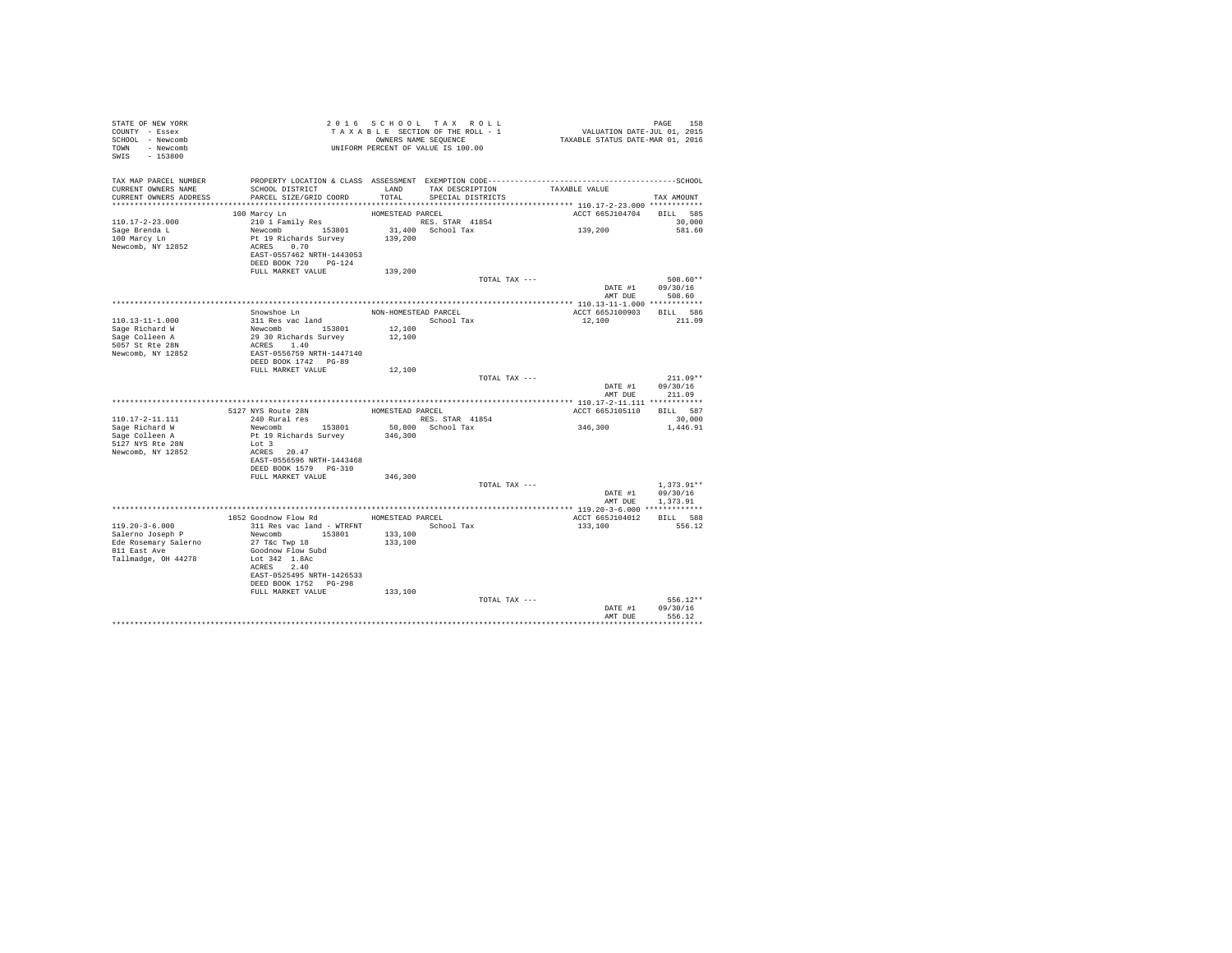| STATE OF NEW YORK<br>COUNTY - Essex<br>SCHOOL - Newcomb<br>TOWN - Newcomb<br>$-153800$<br>SWIS          | T A X A B L E SECTED.<br>OWNERS NAME SEQUENCE<br>UNIFORM PERCENT OF VALUE IS 100.00                                                                                                   | 2016 SCHOOL TAX ROLL<br>TAXABLE SECTION OF THE ROLL - 1<br>OWNERS NAME SEQUENCE |                   |               | PAGE 159<br>VALUATION DATE-JUL 01, 2015<br>TAXABLE STATUS DATE-MAR 01, 2016 |                                    |                    |            |
|---------------------------------------------------------------------------------------------------------|---------------------------------------------------------------------------------------------------------------------------------------------------------------------------------------|---------------------------------------------------------------------------------|-------------------|---------------|-----------------------------------------------------------------------------|------------------------------------|--------------------|------------|
| TAX MAP PARCEL NUMBER<br>CURRENT OWNERS NAME                                                            | SCHOOL DISTRICT                                                                                                                                                                       | LAND                                                                            | TAX DESCRIPTION   |               | TAXABLE VALUE                                                               |                                    |                    |            |
| CURRENT OWNERS ADDRESS                                                                                  | PARCEL SIZE/GRID COORD                                                                                                                                                                | TOTAL                                                                           | SPECIAL DISTRICTS |               |                                                                             |                                    | TAX AMOUNT         |            |
|                                                                                                         | Goodnow Flow Rd                                                                                                                                                                       | HOMESTEAD PARCEL                                                                |                   |               |                                                                             | ACCT 665J104011                    | BILL 589           |            |
| $119.20 - 3 - 7.000$<br>Salerno Joseph P<br>Ede Rosemary Salerno<br>811 East Ave<br>Tallmadge, OH 44278 | 311 Res vac land - WTRFNT<br>Newcomb 153801<br>27 T&C Twp 18<br>Goodnow Flow Subd<br>Lot 341<br>ACRES 1.40<br>EAST-0525433 NRTH-1426295<br>DEED BOOK 1752 PG-298<br>FULL MARKET VALUE | 119,800<br>119,800                                                              | School Tax        |               |                                                                             | 119,800                            | 500.55             |            |
|                                                                                                         |                                                                                                                                                                                       | 119,800                                                                         |                   | TOTAL TAX --- |                                                                             |                                    | 500.55**           |            |
|                                                                                                         |                                                                                                                                                                                       |                                                                                 |                   |               |                                                                             | DATE #1 09/30/16<br>AMT DUE        | 500.55             |            |
|                                                                                                         |                                                                                                                                                                                       |                                                                                 |                   |               |                                                                             |                                    |                    |            |
| $110.13 - 11 - 2.000$                                                                                   | 22 Snowshoe Ln<br>260 Seasonal res                                                                                                                                                    | HOMESTEAD PARCEL<br>School Tax                                                  |                   |               |                                                                             | ACCT 665J101115 BILL 590<br>53,900 | 225.20             |            |
| Salvitti Gino                                                                                           |                                                                                                                                                                                       | 33,200                                                                          |                   |               |                                                                             |                                    |                    |            |
| Salvitti Susan<br>5 Kirchner Rd                                                                         | Newcomb 153801<br>Pt 30 Richards Survey                                                                                                                                               | 53,900                                                                          |                   |               |                                                                             |                                    |                    |            |
|                                                                                                         | ACRES 0.90                                                                                                                                                                            |                                                                                 |                   |               |                                                                             |                                    |                    |            |
| New Freedom, PA 17349                                                                                   | EAST-0557005 NRTH-1447097<br>DEED BOOK 1316 PG-51                                                                                                                                     |                                                                                 |                   |               |                                                                             |                                    |                    |            |
|                                                                                                         | FULL MARKET VALUE                                                                                                                                                                     | 53,900                                                                          |                   | TOTAL TAX --- |                                                                             |                                    |                    | $225.20**$ |
|                                                                                                         |                                                                                                                                                                                       |                                                                                 |                   |               |                                                                             | DATE #1<br>AMT DUE                 | 09/30/16<br>225.20 |            |
|                                                                                                         |                                                                                                                                                                                       |                                                                                 |                   |               |                                                                             |                                    |                    |            |
|                                                                                                         | 940 Goodnow Flow Rd MOMESTEAD PARCEL                                                                                                                                                  |                                                                                 |                   |               |                                                                             | ACCT 665J105613                    | BILL 591           |            |
| $120.14 - 1 - 4.000$                                                                                    | 260 Seasonal res - WTRFNT                                                                                                                                                             |                                                                                 | School Tax        |               | 151,200                                                                     |                                    | 631.74             |            |
| Sandor Mary A<br>Pierson James W Jr                                                                     | Newcomb 153801<br>43 T&C Twp 18                                                                                                                                                       | 114,800<br>151,200                                                              |                   |               |                                                                             |                                    |                    |            |
| c/o James W Pierson Jr                                                                                  | 170 Goodnow Flow Life                                                                                                                                                                 |                                                                                 |                   |               |                                                                             |                                    |                    |            |
| 2 Overlook Cir                                                                                          | Est J&e Pierson 1004/109                                                                                                                                                              |                                                                                 |                   |               |                                                                             |                                    |                    |            |
| Ganesvoort, NY 12831                                                                                    | ACRES 0.60<br>EAST-0534221 NRTH-1428640                                                                                                                                               |                                                                                 |                   |               |                                                                             |                                    |                    |            |
|                                                                                                         | DEED BOOK 459 PG-508                                                                                                                                                                  |                                                                                 |                   |               |                                                                             |                                    |                    |            |
|                                                                                                         | FULL MARKET VALUE                                                                                                                                                                     | 151,200                                                                         |                   |               |                                                                             |                                    |                    |            |
|                                                                                                         |                                                                                                                                                                                       |                                                                                 |                   | TOTAL TAX --- |                                                                             |                                    |                    | 631.74**   |
|                                                                                                         |                                                                                                                                                                                       |                                                                                 |                   |               |                                                                             | DATE #1 09/30/16<br>AMT DUE        | 631.74             |            |
|                                                                                                         |                                                                                                                                                                                       |                                                                                 |                   |               |                                                                             |                                    |                    |            |
|                                                                                                         | NYS Route 28N                                                                                                                                                                         | NON-HOMESTEAD PARCEL                                                            |                   |               |                                                                             | ACCT 665J106702 BILL 592           |                    |            |
| 110.17-2-13.002<br>Santanoni Over Hudson LLC                                                            | 322 Rural vac>10<br>Newcomb 153801                                                                                                                                                    | 52,300                                                                          | School Tax        |               | 52,300                                                                      |                                    | 912.40             |            |
| 166 Boulderwood Way                                                                                     | Pt 19 Richards Survey                                                                                                                                                                 | 52,300                                                                          |                   |               |                                                                             |                                    |                    |            |
| Lake Placid, NY 12946                                                                                   | See Also 998/255                                                                                                                                                                      |                                                                                 |                   |               |                                                                             |                                    |                    |            |
|                                                                                                         | ACRES 33.00<br>EAST-0557495 NRTH-1444186                                                                                                                                              |                                                                                 |                   |               |                                                                             |                                    |                    |            |
|                                                                                                         | DEED BOOK 1401 PG-138                                                                                                                                                                 |                                                                                 |                   |               |                                                                             |                                    |                    |            |
|                                                                                                         | FULL MARKET VALUE                                                                                                                                                                     | 52,300                                                                          |                   |               |                                                                             |                                    |                    |            |
|                                                                                                         |                                                                                                                                                                                       |                                                                                 |                   | TOTAL TAX --- |                                                                             |                                    | 09/30/16           | $912.40**$ |
|                                                                                                         |                                                                                                                                                                                       |                                                                                 |                   |               |                                                                             | DATE #1<br>AMT DUE                 | 912.40             |            |
|                                                                                                         |                                                                                                                                                                                       |                                                                                 |                   |               |                                                                             |                                    |                    |            |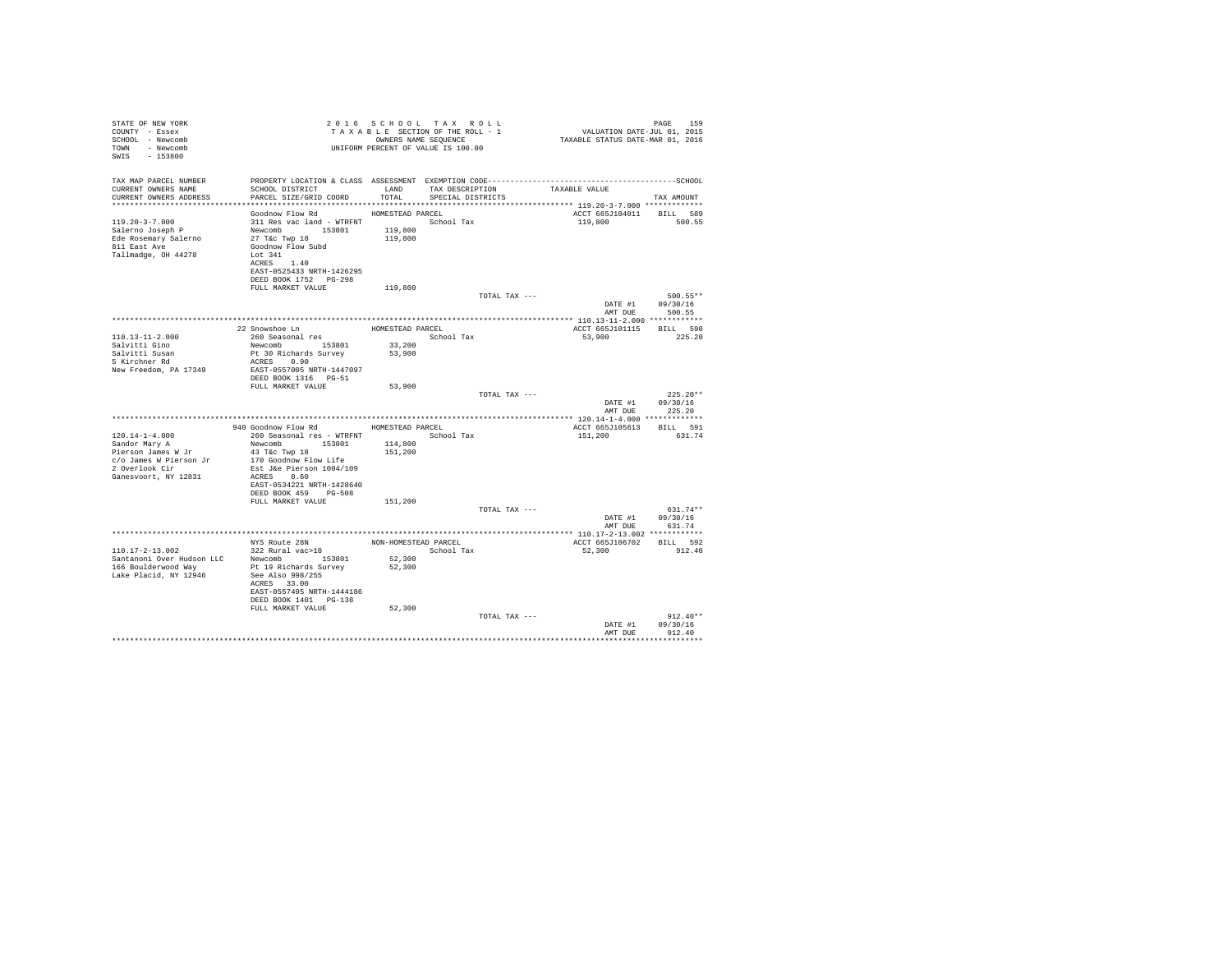| STATE OF NEW YORK<br>COUNTY - Essex<br>SCHOOL - Newcomb<br>TOWN - Newcomb<br>SWIS - 153800                                       |                                                                                                                                                                                   |                                                                  | 2016 SCHOOL TAX ROLL<br>TAXABLE SECTION OF THE ROLL - 1<br>OWNERS NAME SEQUENCE<br>UNIFORM PERCENT OF VALUE IS 100.00 | PAGE 160<br>VALUATION DATE-JUL 01, 2015<br>TAXABLE STATUS DATE-MAR 01, 2016 |                                                  |
|----------------------------------------------------------------------------------------------------------------------------------|-----------------------------------------------------------------------------------------------------------------------------------------------------------------------------------|------------------------------------------------------------------|-----------------------------------------------------------------------------------------------------------------------|-----------------------------------------------------------------------------|--------------------------------------------------|
| TAX MAP PARCEL NUMBER<br>CURRENT OWNERS NAME<br>CURRENT OWNERS ADDRESS                                                           | SCHOOL DISTRICT<br>PARCEL SIZE/GRID COORD                                                                                                                                         | TOTAL                                                            | LAND TAX DESCRIPTION<br>SPECIAL DISTRICTS                                                                             | TAXABLE VALUE                                                               | TAX AMOUNT                                       |
| $110.18 - 1 - 1.000$<br>Santspree Holly A<br>14 Meldon Cir<br>Queensbury, NY 12804                                               | 59 Marcy Ln<br>210 1 Family Res<br>Newcomb 153801<br>Pt 5 Thorns Survey<br>ACRES 0.64<br>EAST-0558101 NRTH-1442203<br>DEED BOOK 1304 PG-166<br>FULL MARKET VALUE                  | HOMESTEAD PARCEL<br>School Tax<br>30,700<br>112,900<br>112,900   |                                                                                                                       | ACCT 665J105215<br>112,900                                                  | BILL 593<br>471.72                               |
|                                                                                                                                  |                                                                                                                                                                                   |                                                                  |                                                                                                                       | TOTAL TAX ---<br>AMT DUE                                                    | $471.72**$<br>DATE #1 09/30/16<br>471.72         |
|                                                                                                                                  |                                                                                                                                                                                   |                                                                  |                                                                                                                       |                                                                             |                                                  |
| $120. - 1 - 10.028/1$<br>Sanzone Theresa<br>c/o Theresa Andrew<br>PO Box 16                                                      | 1481 Goodnow Flow Rd<br>260 Seasonal res<br>Newcomb 153801<br>Tax Map # 120.-1-10.028<br>Building Only                                                                            | HOMESTEAD PARCEL<br>$\begin{array}{c} 100 \end{array}$<br>28,600 | School Tax                                                                                                            | ACCT 665J106203 BILL 594<br>28,600                                          | 119.50                                           |
| Valley Falls, NY 12185                                                                                                           | EAST-0533522 NRTH-1424310<br>FULL MARKET VALUE                                                                                                                                    | 28,600                                                           |                                                                                                                       | TOTAL TAX ---                                                               | $119.50**$<br>DATE #1 09/30/16                   |
|                                                                                                                                  |                                                                                                                                                                                   |                                                                  |                                                                                                                       |                                                                             | AMT DUE 119.50                                   |
|                                                                                                                                  | 1250 Goodnow Flow Rd HOMESTEAD PARCEL                                                                                                                                             |                                                                  |                                                                                                                       | ACCT 665J106013                                                             | BILL 595                                         |
| 120.18-2-32.000<br>Saplin Roy T Jr<br>Saplin Christine B<br>715 Rte 146<br>Altamont, NY 12009                                    | 260 Seasonal res - WTRFNT <a></a> School Tax<br>Newcomb 153801<br>46 T&C Twp 18<br>Goodnow Flow Subd<br>Lot 17<br>ACRES 1.60<br>EAST-0537036 NRTH-1425833<br>DEED BOOK 982 PG-131 | 108,600<br>146,900                                               |                                                                                                                       | 146,900                                                                     | 613.78                                           |
|                                                                                                                                  | FULL MARKET VALUE                                                                                                                                                                 | 146,900                                                          |                                                                                                                       |                                                                             |                                                  |
|                                                                                                                                  |                                                                                                                                                                                   |                                                                  |                                                                                                                       | TOTAL TAX ---                                                               | $613.78**$<br>DATE #1 09/30/16<br>AMT DUE 613.78 |
|                                                                                                                                  |                                                                                                                                                                                   |                                                                  |                                                                                                                       |                                                                             |                                                  |
| $90. -1 - 4.000$<br>Saratoga & No Creek Rail LLC Newcomb 153801<br>118 S Clinton St Ste 400 T&c Twp 46 & 47<br>Chicago, IL 60661 | Sanford Ln<br>843 Non-ceil. rr<br>Nl Railroad<br>1683/90 & 1683/93 Easemen<br>ACRES 155.20<br>EAST-0574909 NRTH-1473421<br>DEED BOOK 1683 PG-93                                   | NON-HOMESTEAD PARCEL<br>403,500<br>403,500                       | School Tax                                                                                                            | ACCT 665J105811 BILL 596<br>403,500                                         | 7,039.26                                         |
|                                                                                                                                  | FULL MARKET VALUE                                                                                                                                                                 | 403,500                                                          |                                                                                                                       | TOTAL TAX ---<br>DATE #1<br>AMT DUE                                         | $7,039.26**$<br>09/30/16<br>7.039.26             |
|                                                                                                                                  |                                                                                                                                                                                   |                                                                  |                                                                                                                       |                                                                             |                                                  |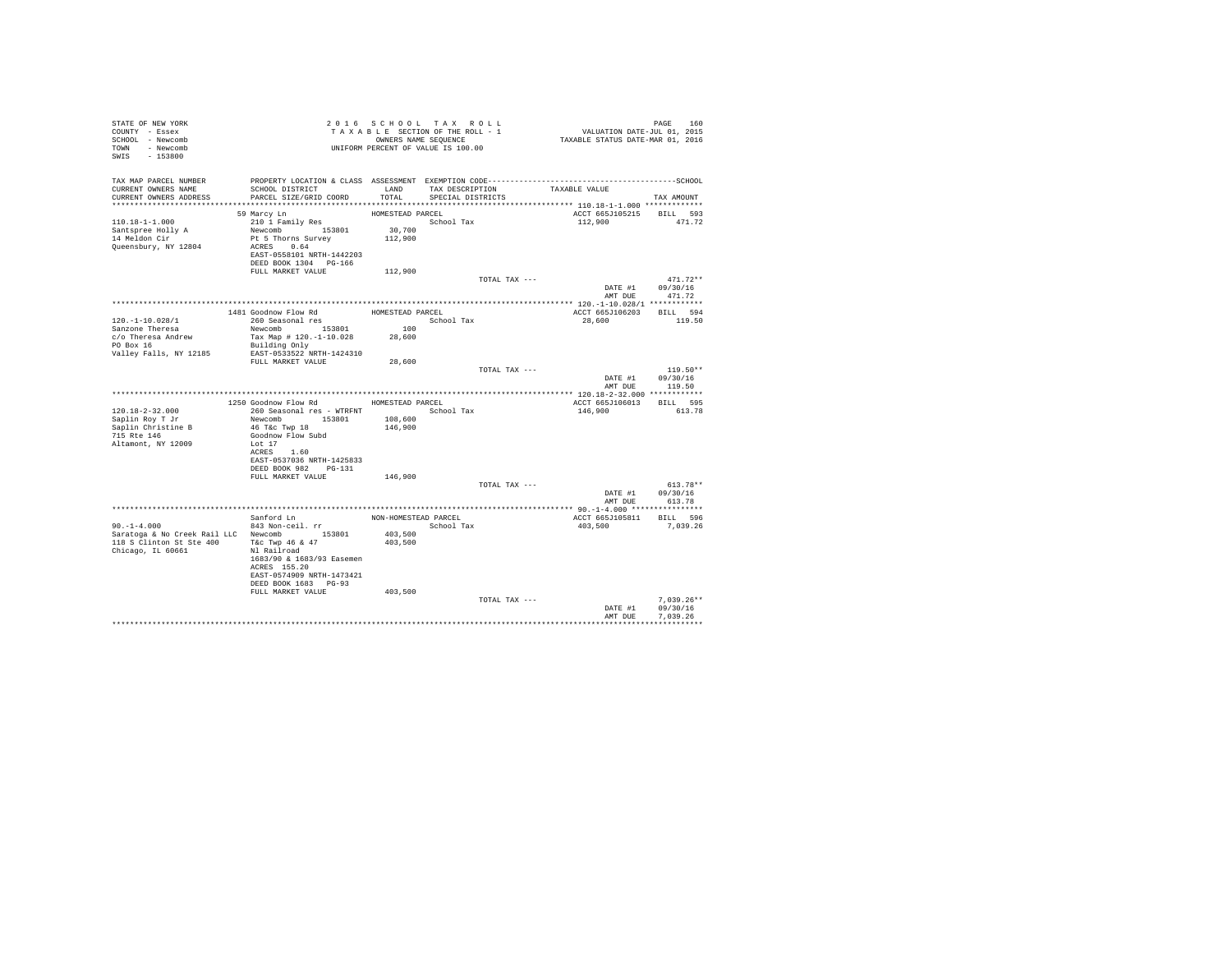| STATE OF NEW YORK<br>COUNTY - Essex<br>SCHOOL - Newcomb<br>TOWN - Newcomb<br>SWIS<br>$-153800$                                          |                                                                                                                                                                                                               |                                      | 2016 SCHOOL TAX ROLL<br>TAXABLE SECTION OF THE ROLL - 1<br>OWNERS NAME SEOUENCE<br>UNIFORM PERCENT OF VALUE IS 100.00 | PAGE 161<br>VALUATION DATE-JUL 01, 2015<br>TAXABLE STATUS DATE-MAR 01, 2016 | PAGE<br>161                          |
|-----------------------------------------------------------------------------------------------------------------------------------------|---------------------------------------------------------------------------------------------------------------------------------------------------------------------------------------------------------------|--------------------------------------|-----------------------------------------------------------------------------------------------------------------------|-----------------------------------------------------------------------------|--------------------------------------|
| TAX MAP PARCEL NUMBER<br>CURRENT OWNERS NAME<br>CURRENT OWNERS ADDRESS                                                                  | SCHOOL DISTRICT TAND TAX DESCRIPTION<br>PARCEL SIZE/GRID COORD TOTAL SPECIAL DISTRICTS                                                                                                                        |                                      |                                                                                                                       | TAXABLE VALUE                                                               | TAX AMOUNT                           |
|                                                                                                                                         | Sanford Ln                                                                                                                                                                                                    | NON-HOMESTEAD PARCEL                 |                                                                                                                       | ACCT 665J105812 BILL 597                                                    |                                      |
| $90. -1 - 4.000/1$<br>Saratoga & No Creek Rail LLC Newcomb 153801<br>118 S Clinton St Ste 400 Tax Map #90.-1-4.000<br>Chicago, IL 60661 | 843 Non-ceil. rr<br>NI Railroad/Crossarms<br>1683/90 & 1683/93 Easemen<br>EAST-0571541 NRTH-1440407<br>DEED BOOK 1683 PG-93                                                                                   | 26,500<br>26,500                     | School Tax                                                                                                            | 26,500                                                                      | 462.31                               |
|                                                                                                                                         | FULL MARKET VALUE                                                                                                                                                                                             | 26,500                               |                                                                                                                       |                                                                             | $462.31**$                           |
|                                                                                                                                         |                                                                                                                                                                                                               |                                      | TOTAL TAX ---                                                                                                         | DATE #1<br>AMT DUE                                                          | 09/30/16<br>462.31                   |
|                                                                                                                                         |                                                                                                                                                                                                               |                                      |                                                                                                                       |                                                                             |                                      |
| $109.15 - 4 - 12.000$<br>Sargent John E Jr<br>Sargent Nora<br>618 High Chapperal Rd                                                     | 71 Goodnow Flow Rd<br>270 Mfg housing<br>Newcomb 153801<br>4 Ords Patent<br>ACRES 0.52                                                                                                                        | HOMESTEAD PARCEL<br>29,200<br>40,200 | School Tax                                                                                                            | ACCT 665J104806<br>40,200                                                   | BILL 598<br>167.96                   |
| Wells, VT 05774                                                                                                                         | EAST-0542687 NRTH-1444296<br>DEED BOOK 1636    PG-31                                                                                                                                                          |                                      |                                                                                                                       |                                                                             |                                      |
|                                                                                                                                         | FULL MARKET VALUE                                                                                                                                                                                             | 40,200                               |                                                                                                                       |                                                                             |                                      |
|                                                                                                                                         |                                                                                                                                                                                                               |                                      | TOTAL TAX ---                                                                                                         | DATE #1<br>AMT DUR                                                          | $167.96**$<br>09/30/16<br>167.96     |
|                                                                                                                                         |                                                                                                                                                                                                               |                                      |                                                                                                                       |                                                                             |                                      |
|                                                                                                                                         | 1066 Goodnow Flow Rd MOMESTEAD PARCEL                                                                                                                                                                         |                                      |                                                                                                                       | ACCT 665J103508                                                             | BILL 599                             |
| $120.18 - 1 - 11.000$<br>Sarkisian George P<br>PO Box 128<br>Newcomb, NY 12852                                                          | 210 1 Family Res - WTRFNT SR STAR 41834<br>Newcomb 153801<br>46 T&C Twp 18<br>Goodnow Flow Subd<br>Lot $142$<br>ACRES 0.63                                                                                    | 349,100                              | 106,200 School Tax                                                                                                    | 349,100                                                                     | 65,300<br>1,458.61                   |
|                                                                                                                                         | EAST-0537052 NRTH-1427577<br>DEED BOOK 1728 PG-219                                                                                                                                                            |                                      |                                                                                                                       |                                                                             |                                      |
|                                                                                                                                         | FULL MARKET VALUE                                                                                                                                                                                             | 349,100                              |                                                                                                                       |                                                                             |                                      |
|                                                                                                                                         |                                                                                                                                                                                                               |                                      | TOTAL TAX ---                                                                                                         | DATE #1<br>AMT DUE                                                          | $1.307.61**$<br>09/30/16<br>1,307.61 |
|                                                                                                                                         |                                                                                                                                                                                                               |                                      |                                                                                                                       |                                                                             |                                      |
| $109.16 - 6 - 10.000$<br>Schiavi Gary J<br>Schiavi Lorraine M<br>361 Potter Brook Rd<br>Chestertown, NY 12817                           | Stubing Ln NON-HOMESTEAD PARCEL<br>311 Res vac land - WTRFNT<br>Newcomb 153801<br>16 T&C Purchase TWP 27 RS 114,400<br>4 Birch Point Subd<br>ACRES 1.00<br>EAST-0551007 NRTH-1447651<br>DEED BOOK 1415 PG-306 | 114,400                              | School Tax                                                                                                            | ACCT 665Z004007<br>114,400                                                  | BILL 600<br>1,995.77                 |
|                                                                                                                                         | FULL MARKET VALUE                                                                                                                                                                                             | 114,400                              | TOTAL TAX ---                                                                                                         | DATE #1                                                                     | $1,995.77**$<br>09/30/16             |
|                                                                                                                                         |                                                                                                                                                                                                               |                                      |                                                                                                                       | AMT DUE                                                                     | 1,995.77<br>*********************    |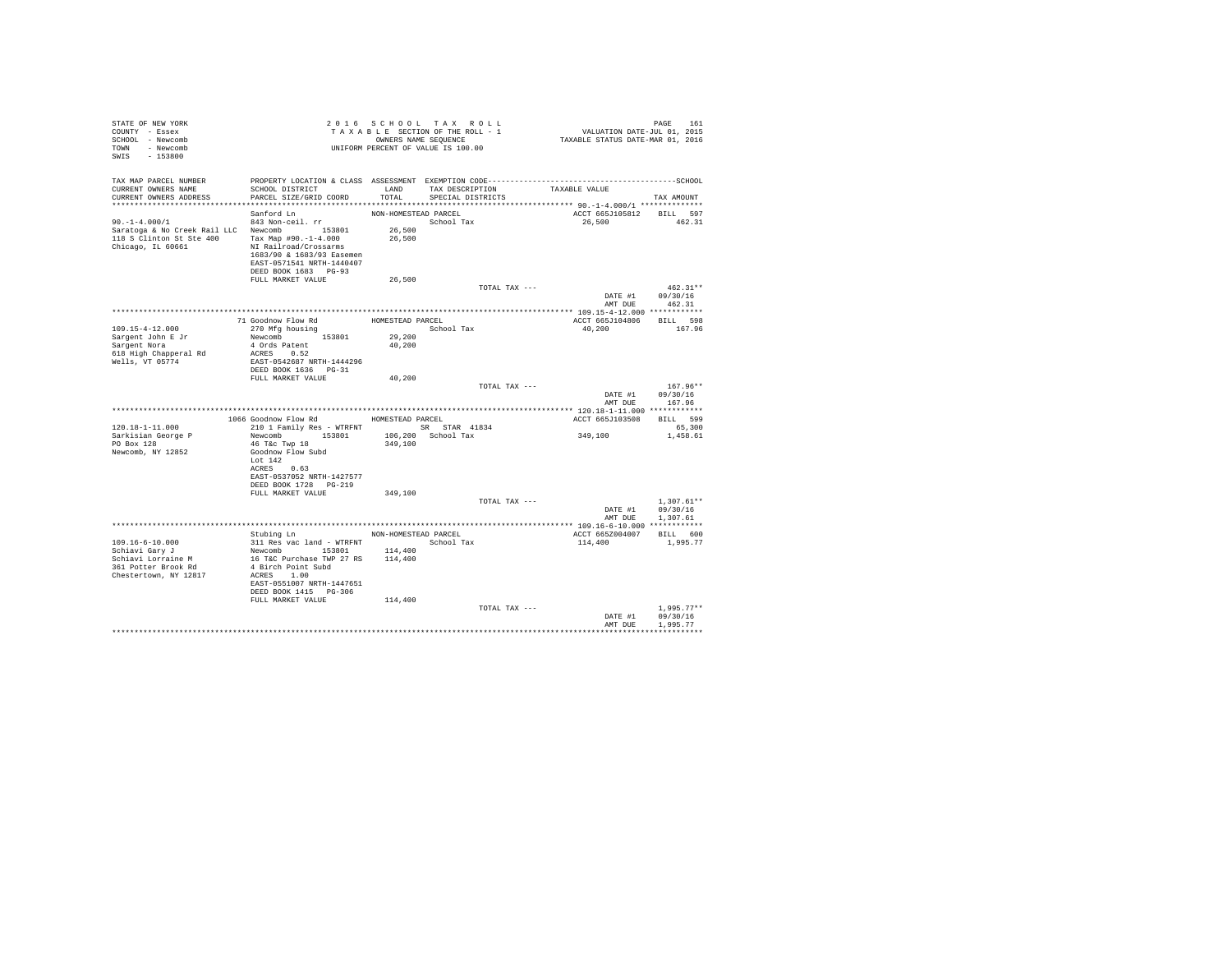| STATE OF NEW YORK<br>COUNTY - Essex<br>SCHOOL - Newcomb<br>TOWN - Newcomb<br>SWIS - 153800 |                                             |                    | 2016 SCHOOL TAX ROLL<br>TAXABLE SECTION OF THE ROLL - 1<br>OWNERS NAME SEQUENCE<br>UNIFORM PERCENT OF VALUE IS 100.00 | PAGE 162<br>VALUATION DATE-JUL 01, 2015<br>TAXABLE STATUS DATE-MAR 01, 2016 |                            |
|--------------------------------------------------------------------------------------------|---------------------------------------------|--------------------|-----------------------------------------------------------------------------------------------------------------------|-----------------------------------------------------------------------------|----------------------------|
| TAX MAP PARCEL NUMBER                                                                      |                                             |                    |                                                                                                                       |                                                                             |                            |
| CURRENT OWNERS NAME                                                                        | SCHOOL DISTRICT                             | LAND               | TAX DESCRIPTION                                                                                                       | TAXABLE VALUE                                                               |                            |
| CURRENT OWNERS ADDRESS                                                                     | PARCEL SIZE/GRID COORD                      | TOTAL              | SPECIAL DISTRICTS                                                                                                     |                                                                             | TAX AMOUNT                 |
|                                                                                            | 18 Snowshoe Ln                              | HOMESTEAD PARCEL   |                                                                                                                       | ACCT 665J106209 BILL 601                                                    |                            |
| $110.13 - 11 - 4.000$                                                                      | 260 Seasonal res                            |                    | School Tax                                                                                                            | 42,600                                                                      | 177.99                     |
| Schiavoni John A                                                                           | Newcomb 153801                              | 29,000             |                                                                                                                       |                                                                             |                            |
| 21D Skylark Dr                                                                             | Pt 30 Richards Survey                       | 42,600             |                                                                                                                       |                                                                             |                            |
| South Glens Falls, NY 12803 ACRES 0.50                                                     |                                             |                    |                                                                                                                       |                                                                             |                            |
|                                                                                            | EAST-0557200 NRTH-1446909                   |                    |                                                                                                                       |                                                                             |                            |
|                                                                                            | DEED BOOK 1519 PG-326<br>FULL MARKET VALUE  | 42,600             |                                                                                                                       |                                                                             |                            |
|                                                                                            |                                             |                    | TOTAL TAX ---                                                                                                         |                                                                             | $177.99**$                 |
|                                                                                            |                                             |                    |                                                                                                                       | DATE #1                                                                     | 09/30/16                   |
|                                                                                            |                                             |                    |                                                                                                                       | AMT DUE                                                                     | 177.99                     |
|                                                                                            |                                             |                    |                                                                                                                       |                                                                             |                            |
|                                                                                            | 22 Newcomb Lake Rd                          | HOMESTEAD PARCEL   |                                                                                                                       | ACCT 665J197001                                                             | BILL 602                   |
| 109.15-1-47.200<br>Schmidt John                                                            | 210 1 Family Res - WTRFNT<br>Newcomb 153801 | 85,400             | School Tax                                                                                                            | 260,000                                                                     | 1,086.33                   |
| Schmidt Donna                                                                              | 3 T&c Twp 27 Rs                             | 260,000            |                                                                                                                       |                                                                             |                            |
| 4 Meadow Ln                                                                                | Bldg 1                                      |                    |                                                                                                                       |                                                                             |                            |
| Montvale, NJ 07645                                                                         | ACRES 3.62                                  |                    |                                                                                                                       |                                                                             |                            |
|                                                                                            | EAST-0544808 NRTH-1446953                   |                    |                                                                                                                       |                                                                             |                            |
|                                                                                            | DEED BOOK 1822 PG-194                       |                    |                                                                                                                       |                                                                             |                            |
|                                                                                            | FULL MARKET VALUE                           | 260,000            | TOTAL TAX ---                                                                                                         |                                                                             | $1.086.33**$               |
|                                                                                            |                                             |                    |                                                                                                                       | DATE #1                                                                     | 09/30/16                   |
|                                                                                            |                                             |                    |                                                                                                                       | AMT DUE                                                                     | 1,086.33                   |
|                                                                                            |                                             |                    |                                                                                                                       |                                                                             |                            |
|                                                                                            | 43 Johnson Rd                               | HOMESTEAD PARCEL   |                                                                                                                       | ACCT 665J104111                                                             | BILL 603                   |
| $109.16 - 1 - 1.181$                                                                       | 260 Seasonal res - WTRFNT School Tax        |                    |                                                                                                                       | 159,700                                                                     | 667.26                     |
| Schneider William J<br>Schneider Kathryn J                                                 | Newcomb 153801<br>10 Richards Survey        | 116,600<br>159,700 |                                                                                                                       |                                                                             |                            |
| 16 Frisbee Ln                                                                              | ACRES 1.70                                  |                    |                                                                                                                       |                                                                             |                            |
| Stuyvesant, NY 12173                                                                       | EAST-0548108 NRTH-1448047                   |                    |                                                                                                                       |                                                                             |                            |
|                                                                                            | DEED BOOK 1812 PG-185                       |                    |                                                                                                                       |                                                                             |                            |
|                                                                                            | FULL MARKET VALUE                           | 159,700            |                                                                                                                       |                                                                             |                            |
|                                                                                            |                                             |                    | TOTAL TAX ---                                                                                                         |                                                                             | 667.26**                   |
|                                                                                            |                                             |                    |                                                                                                                       | AMT DUE                                                                     | DATE #1 09/30/16<br>667.26 |
|                                                                                            |                                             | **************     |                                                                                                                       | **************** 109.15-4-2.000 *************                               |                            |
|                                                                                            | 35 Goodnow Flow Rd                          | HOMESTEAD PARCEL   |                                                                                                                       | ACCT 665J103512                                                             | BILL 604                   |
| 109.15-4-2.000                                                                             | 210 1 Family Res                            |                    | School Tax                                                                                                            | 80,700                                                                      | 337.18                     |
| Schreifels Eric R Trust                                                                    | Newcomb 153801                              | 25,000             |                                                                                                                       |                                                                             |                            |
| Schreifels Sharon A Trust                                                                  | 4 Ords Pat                                  | 80,700             |                                                                                                                       |                                                                             |                            |
| 30 Vanburen Ave<br>Albany, NY 12205                                                        | ACRES 0.30<br>EAST-0543098 NRTH-1445001     |                    |                                                                                                                       |                                                                             |                            |
|                                                                                            | DEED BOOK 1606 PG-84                        |                    |                                                                                                                       |                                                                             |                            |
|                                                                                            | FULL MARKET VALUE                           | 80,700             |                                                                                                                       |                                                                             |                            |
|                                                                                            |                                             |                    | TOTAL TAX ---                                                                                                         |                                                                             | 337.18**                   |
|                                                                                            |                                             |                    |                                                                                                                       | DATE #1                                                                     | 09/30/16                   |
|                                                                                            |                                             |                    |                                                                                                                       | AMT DUE                                                                     | 337.18                     |
|                                                                                            |                                             |                    |                                                                                                                       |                                                                             |                            |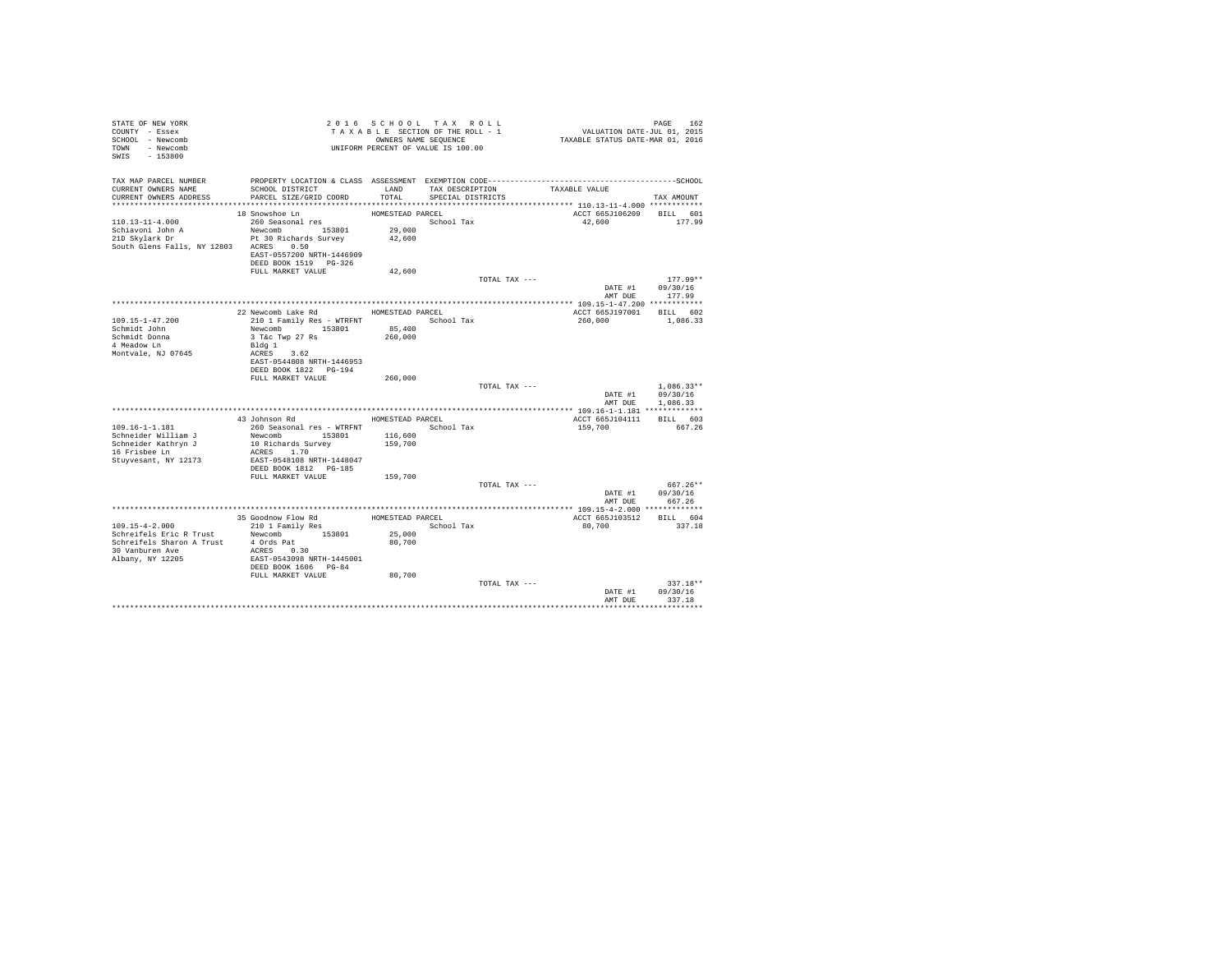| STATE OF NEW YORK<br>COUNTY - Essex<br>SCHOOL - Newcomb<br>- Newcomb<br>TOWN<br>$-153800$<br>SWIS |                                               |                  | 2016 SCHOOL TAX ROLL<br>TAXABLE SECTION OF THE ROLL - 1<br>OWNERS NAME SEOUENCE<br>UNIFORM PERCENT OF VALUE IS 100.00 | VALUATION DATE-JUL 01, 2015<br>TAXABLE STATUS DATE-MAR 01, 2016 | PAGE<br>163                    |
|---------------------------------------------------------------------------------------------------|-----------------------------------------------|------------------|-----------------------------------------------------------------------------------------------------------------------|-----------------------------------------------------------------|--------------------------------|
| TAX MAP PARCEL NUMBER<br>CURRENT OWNERS NAME                                                      | SCHOOL DISTRICT                               | LAND             | TAX DESCRIPTION                                                                                                       | TAXABLE VALUE                                                   |                                |
| CURRENT OWNERS ADDRESS                                                                            | PARCEL SIZE/GRID COORD                        | TOTAL            | SPECIAL DISTRICTS                                                                                                     |                                                                 | TAX AMOUNT                     |
|                                                                                                   |                                               |                  |                                                                                                                       |                                                                 |                                |
|                                                                                                   | 295 Woodys Rd                                 | HOMESTEAD PARCEL |                                                                                                                       | ACCT 665J107001 BILL 605                                        |                                |
| $119.16 - 1 - 22.000$                                                                             | 260 Seasonal res - WTRFNT                     |                  | School Tax                                                                                                            | 142,100                                                         | 593.72                         |
| Schulz Sally                                                                                      | Newcomb<br>153801                             | 105,800          |                                                                                                                       |                                                                 |                                |
| 20904 Trinity Sq<br>Potomac Falls, VA 20165                                                       | 26 T&c Twp 18<br>Goodnow Flow Subd<br>Lot 235 | 142,100          |                                                                                                                       |                                                                 |                                |
|                                                                                                   | ACRES 0.92<br>EAST-0527128 NRTH-1428895       |                  |                                                                                                                       |                                                                 |                                |
|                                                                                                   | DEED BOOK 1428 PG-289                         |                  |                                                                                                                       |                                                                 |                                |
|                                                                                                   | FULL MARKET VALUE                             | 142,100          |                                                                                                                       |                                                                 |                                |
|                                                                                                   |                                               |                  | TOTAL TAX ---                                                                                                         | DATE #1<br>AMT DUE                                              | 593.72**<br>09/30/16<br>593.72 |
|                                                                                                   |                                               |                  |                                                                                                                       |                                                                 |                                |
|                                                                                                   | 21 Breezy Point Ln                            | HOMESTEAD PARCEL |                                                                                                                       | ACCT 665J175003                                                 | BILL 606                       |
| $119.20 - 5 - 1.000$                                                                              | 260 Seasonal res - WTRFNT                     |                  | School Tax                                                                                                            | 160,500                                                         | 670.60                         |
| Schwenke Russell                                                                                  | 153801<br>Newcomb                             | 126,200          |                                                                                                                       |                                                                 |                                |
| Schwenke Sharon                                                                                   | 27 T&c Twp 18                                 | 160,500          |                                                                                                                       |                                                                 |                                |
| 53 Hillview Ave<br>Rensselaer, NY 12144                                                           | Goodnow Flow Subd<br>Lot $#330$               |                  |                                                                                                                       |                                                                 |                                |
|                                                                                                   | ACRES 0.90                                    |                  |                                                                                                                       |                                                                 |                                |
|                                                                                                   | EAST-0526975 NRTH-1426142                     |                  |                                                                                                                       |                                                                 |                                |
|                                                                                                   | DEED BOOK 1247 PG-266                         |                  |                                                                                                                       |                                                                 |                                |
|                                                                                                   | FULL MARKET VALUE                             | 160,500          |                                                                                                                       |                                                                 |                                |
|                                                                                                   |                                               |                  | TOTAL TAX ---                                                                                                         |                                                                 | $670.60**$                     |
|                                                                                                   |                                               |                  |                                                                                                                       | AMT DUE                                                         | DATE #1 09/30/16<br>670.60     |
|                                                                                                   |                                               |                  |                                                                                                                       |                                                                 |                                |
|                                                                                                   | 31 Breezy Point Ln                            | HOMESTEAD PARCEL |                                                                                                                       | ACCT 665J101602                                                 | BILL 607                       |
| $119.20 - 5 - 4.000$                                                                              | 210 1 Family Res - WTRFNT                     |                  | School Tax                                                                                                            | 179,400                                                         | 749.57                         |
| Schwenke Sharon L                                                                                 | Newcomb<br>153801                             | 127,800          |                                                                                                                       |                                                                 |                                |
| Fahrenkopf Michael E<br>c/o Marylou Fahrenkopf                                                    | 27 T&c Twp 18<br>Lot #327 Goodnow Flow Sub    | 179,400          |                                                                                                                       |                                                                 |                                |
| 122 Irish Hill Rd                                                                                 | ACRES 0.70                                    |                  |                                                                                                                       |                                                                 |                                |
| Nassau, NY 12123                                                                                  | EAST-0526991 NRTH-1426512                     |                  |                                                                                                                       |                                                                 |                                |
|                                                                                                   | DEED BOOK 1671 PG-322                         |                  |                                                                                                                       |                                                                 |                                |
|                                                                                                   | FULL MARKET VALUE                             | 179,400          |                                                                                                                       |                                                                 |                                |
|                                                                                                   |                                               |                  | TOTAL TAX ---                                                                                                         |                                                                 | $749.57**$                     |
|                                                                                                   |                                               |                  |                                                                                                                       | DATE #1<br>AMT DUE                                              | 09/30/16<br>749.57             |
|                                                                                                   |                                               |                  |                                                                                                                       |                                                                 | ***********                    |
|                                                                                                   |                                               |                  |                                                                                                                       |                                                                 |                                |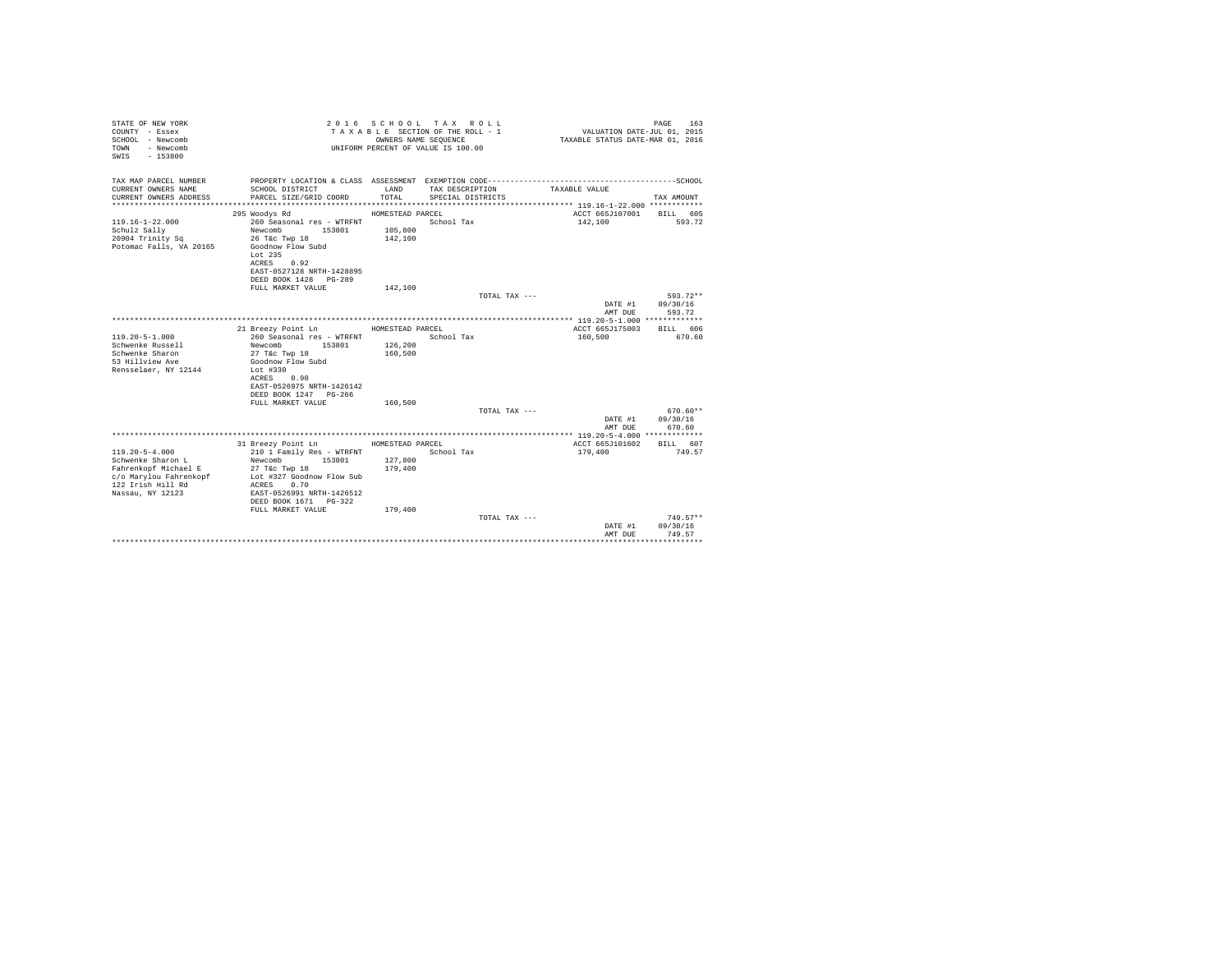| TAX MAP PARCEL NUMBER<br>SCHOOL DISTRICT                    LAND       TAX DESCRIPTION                  TAXABLE VALUE<br>CURRENT OWNERS NAME<br>CURRENT OWNERS ADDRESS PARCEL SIZE/GRID COORD TOTAL SPECIAL DISTRICTS<br>TAX AMOUNT<br>22 Bennett Ln MOMESTEAD PARCEL<br>ACCT 665J106214 BILL 608<br>2010 1 Family Res - WTRFNT<br>Newcomb 153801 108,300<br>Newcomb 153801 108,300<br>46 T4c Twp 18 176,100<br>Goodnow Flow Subd 176,100<br>Lot 24<br>120.18-2-25.000<br>176,100<br>735.78<br>Scott Charles E<br>Scott Rita<br>46 Dirk Ter<br>Highland, NY 12528<br>ACRES 1.66<br>EAST-0536377 NRTH-1426183<br>DEED BOOK 471 PG-70<br>FULL MARKET VALUE<br>176,100<br>$735.78**$<br>TOTAL TAX ---<br>DATE #1 09/30/16<br>AMT DUE 735.78<br>9 Stone Lodge Ln MOMESTEAD PARCEL<br>ACCT 665J104207 BILL 609<br>210 1 Family Res - WTRFNT School Tax<br>$120.13 - 1 - 12.000$<br>237,500 992.32<br>Newcomb 153801 105,900<br>25 & 26 T&c Twp 18 237,500<br>Scoville Micah J<br>Scoville Rachel F<br>177 Farr Ln<br>Goodnow Flow Subd<br>Queensbury, NY 12804<br>Lot 214<br>ACRES 0.97<br>EAST-0529406 NRTH-1428623<br>DEED BOOK 1639 PG-136<br>FULL MARKET VALUE<br>237,500<br>TOTAL TAX ---<br>$992.32**$<br>DATE #1 09/30/16<br>AMT DUE<br>992.32<br>ACCT 6655106303<br>BILL 610<br>34,200<br>34,200<br>34,200<br>142.89<br>Wappingers Falls, NY 12590 EAST-0560063 NRTH-1441078<br>DEED BOOK 414 PG-253<br>FULL MARKET VALUE 68,400<br>TOTAL TAX ---<br>$0.00**$<br>4931 NYS Route 28N HOMESTEAD PARCEL<br>210 1 Family Res Schoo<br>ACCT 665J104112 BILL 611<br>$110.18 - 5 - 8.001$<br>141,800<br>School Tax<br>592.47<br>Newcomb 153801 40,800<br>Shafer Harry J<br>22 Broadway<br>Pt 3 Thorns Survey<br>141,800<br>West Milford, NJ 07480<br>Db 993 Pg 263<br>Db 995 Pa 268<br>ACRES 10.30<br>EAST-0561231 NRTH-1441252<br>DEED BOOK 1238 PG-108<br>FULL MARKET VALUE<br>141,800<br>$592.47**$<br>TOTAL TAX ---<br>DATE #1<br>09/30/16<br>AMT DUE<br>592.47 | STATE OF NEW YORK<br>COUNTY - Essex<br>SCHOOL - Newcomb<br>TOWN - Newcomb<br>SWIS - 153800 |  | 2016 SCHOOL TAX ROLL<br>UNIFORM PERCENT OF VALUE IS 100.00 | PAGE 164<br>VALUATION DATE-JUL 01, 2015<br>TAXABLE STATUS DATE-MAR 01, 2016 | PAGE 164 |
|-----------------------------------------------------------------------------------------------------------------------------------------------------------------------------------------------------------------------------------------------------------------------------------------------------------------------------------------------------------------------------------------------------------------------------------------------------------------------------------------------------------------------------------------------------------------------------------------------------------------------------------------------------------------------------------------------------------------------------------------------------------------------------------------------------------------------------------------------------------------------------------------------------------------------------------------------------------------------------------------------------------------------------------------------------------------------------------------------------------------------------------------------------------------------------------------------------------------------------------------------------------------------------------------------------------------------------------------------------------------------------------------------------------------------------------------------------------------------------------------------------------------------------------------------------------------------------------------------------------------------------------------------------------------------------------------------------------------------------------------------------------------------------------------------------------------------------------------------------------------------------------------------------------------------------------------------------------------|--------------------------------------------------------------------------------------------|--|------------------------------------------------------------|-----------------------------------------------------------------------------|----------|
|                                                                                                                                                                                                                                                                                                                                                                                                                                                                                                                                                                                                                                                                                                                                                                                                                                                                                                                                                                                                                                                                                                                                                                                                                                                                                                                                                                                                                                                                                                                                                                                                                                                                                                                                                                                                                                                                                                                                                                 |                                                                                            |  |                                                            |                                                                             |          |
|                                                                                                                                                                                                                                                                                                                                                                                                                                                                                                                                                                                                                                                                                                                                                                                                                                                                                                                                                                                                                                                                                                                                                                                                                                                                                                                                                                                                                                                                                                                                                                                                                                                                                                                                                                                                                                                                                                                                                                 |                                                                                            |  |                                                            |                                                                             |          |
|                                                                                                                                                                                                                                                                                                                                                                                                                                                                                                                                                                                                                                                                                                                                                                                                                                                                                                                                                                                                                                                                                                                                                                                                                                                                                                                                                                                                                                                                                                                                                                                                                                                                                                                                                                                                                                                                                                                                                                 |                                                                                            |  |                                                            |                                                                             |          |
|                                                                                                                                                                                                                                                                                                                                                                                                                                                                                                                                                                                                                                                                                                                                                                                                                                                                                                                                                                                                                                                                                                                                                                                                                                                                                                                                                                                                                                                                                                                                                                                                                                                                                                                                                                                                                                                                                                                                                                 |                                                                                            |  |                                                            |                                                                             |          |
|                                                                                                                                                                                                                                                                                                                                                                                                                                                                                                                                                                                                                                                                                                                                                                                                                                                                                                                                                                                                                                                                                                                                                                                                                                                                                                                                                                                                                                                                                                                                                                                                                                                                                                                                                                                                                                                                                                                                                                 |                                                                                            |  |                                                            |                                                                             |          |
|                                                                                                                                                                                                                                                                                                                                                                                                                                                                                                                                                                                                                                                                                                                                                                                                                                                                                                                                                                                                                                                                                                                                                                                                                                                                                                                                                                                                                                                                                                                                                                                                                                                                                                                                                                                                                                                                                                                                                                 |                                                                                            |  |                                                            |                                                                             |          |
|                                                                                                                                                                                                                                                                                                                                                                                                                                                                                                                                                                                                                                                                                                                                                                                                                                                                                                                                                                                                                                                                                                                                                                                                                                                                                                                                                                                                                                                                                                                                                                                                                                                                                                                                                                                                                                                                                                                                                                 |                                                                                            |  |                                                            |                                                                             |          |
|                                                                                                                                                                                                                                                                                                                                                                                                                                                                                                                                                                                                                                                                                                                                                                                                                                                                                                                                                                                                                                                                                                                                                                                                                                                                                                                                                                                                                                                                                                                                                                                                                                                                                                                                                                                                                                                                                                                                                                 |                                                                                            |  |                                                            |                                                                             |          |
|                                                                                                                                                                                                                                                                                                                                                                                                                                                                                                                                                                                                                                                                                                                                                                                                                                                                                                                                                                                                                                                                                                                                                                                                                                                                                                                                                                                                                                                                                                                                                                                                                                                                                                                                                                                                                                                                                                                                                                 |                                                                                            |  |                                                            |                                                                             |          |
|                                                                                                                                                                                                                                                                                                                                                                                                                                                                                                                                                                                                                                                                                                                                                                                                                                                                                                                                                                                                                                                                                                                                                                                                                                                                                                                                                                                                                                                                                                                                                                                                                                                                                                                                                                                                                                                                                                                                                                 |                                                                                            |  |                                                            |                                                                             |          |
|                                                                                                                                                                                                                                                                                                                                                                                                                                                                                                                                                                                                                                                                                                                                                                                                                                                                                                                                                                                                                                                                                                                                                                                                                                                                                                                                                                                                                                                                                                                                                                                                                                                                                                                                                                                                                                                                                                                                                                 |                                                                                            |  |                                                            |                                                                             |          |
|                                                                                                                                                                                                                                                                                                                                                                                                                                                                                                                                                                                                                                                                                                                                                                                                                                                                                                                                                                                                                                                                                                                                                                                                                                                                                                                                                                                                                                                                                                                                                                                                                                                                                                                                                                                                                                                                                                                                                                 |                                                                                            |  |                                                            |                                                                             |          |
|                                                                                                                                                                                                                                                                                                                                                                                                                                                                                                                                                                                                                                                                                                                                                                                                                                                                                                                                                                                                                                                                                                                                                                                                                                                                                                                                                                                                                                                                                                                                                                                                                                                                                                                                                                                                                                                                                                                                                                 |                                                                                            |  |                                                            |                                                                             |          |
|                                                                                                                                                                                                                                                                                                                                                                                                                                                                                                                                                                                                                                                                                                                                                                                                                                                                                                                                                                                                                                                                                                                                                                                                                                                                                                                                                                                                                                                                                                                                                                                                                                                                                                                                                                                                                                                                                                                                                                 |                                                                                            |  |                                                            |                                                                             |          |
|                                                                                                                                                                                                                                                                                                                                                                                                                                                                                                                                                                                                                                                                                                                                                                                                                                                                                                                                                                                                                                                                                                                                                                                                                                                                                                                                                                                                                                                                                                                                                                                                                                                                                                                                                                                                                                                                                                                                                                 |                                                                                            |  |                                                            |                                                                             |          |
|                                                                                                                                                                                                                                                                                                                                                                                                                                                                                                                                                                                                                                                                                                                                                                                                                                                                                                                                                                                                                                                                                                                                                                                                                                                                                                                                                                                                                                                                                                                                                                                                                                                                                                                                                                                                                                                                                                                                                                 |                                                                                            |  |                                                            |                                                                             |          |
|                                                                                                                                                                                                                                                                                                                                                                                                                                                                                                                                                                                                                                                                                                                                                                                                                                                                                                                                                                                                                                                                                                                                                                                                                                                                                                                                                                                                                                                                                                                                                                                                                                                                                                                                                                                                                                                                                                                                                                 |                                                                                            |  |                                                            |                                                                             |          |
|                                                                                                                                                                                                                                                                                                                                                                                                                                                                                                                                                                                                                                                                                                                                                                                                                                                                                                                                                                                                                                                                                                                                                                                                                                                                                                                                                                                                                                                                                                                                                                                                                                                                                                                                                                                                                                                                                                                                                                 |                                                                                            |  |                                                            |                                                                             |          |
|                                                                                                                                                                                                                                                                                                                                                                                                                                                                                                                                                                                                                                                                                                                                                                                                                                                                                                                                                                                                                                                                                                                                                                                                                                                                                                                                                                                                                                                                                                                                                                                                                                                                                                                                                                                                                                                                                                                                                                 |                                                                                            |  |                                                            |                                                                             |          |
|                                                                                                                                                                                                                                                                                                                                                                                                                                                                                                                                                                                                                                                                                                                                                                                                                                                                                                                                                                                                                                                                                                                                                                                                                                                                                                                                                                                                                                                                                                                                                                                                                                                                                                                                                                                                                                                                                                                                                                 |                                                                                            |  |                                                            |                                                                             |          |
|                                                                                                                                                                                                                                                                                                                                                                                                                                                                                                                                                                                                                                                                                                                                                                                                                                                                                                                                                                                                                                                                                                                                                                                                                                                                                                                                                                                                                                                                                                                                                                                                                                                                                                                                                                                                                                                                                                                                                                 |                                                                                            |  |                                                            |                                                                             |          |
|                                                                                                                                                                                                                                                                                                                                                                                                                                                                                                                                                                                                                                                                                                                                                                                                                                                                                                                                                                                                                                                                                                                                                                                                                                                                                                                                                                                                                                                                                                                                                                                                                                                                                                                                                                                                                                                                                                                                                                 |                                                                                            |  |                                                            |                                                                             |          |
|                                                                                                                                                                                                                                                                                                                                                                                                                                                                                                                                                                                                                                                                                                                                                                                                                                                                                                                                                                                                                                                                                                                                                                                                                                                                                                                                                                                                                                                                                                                                                                                                                                                                                                                                                                                                                                                                                                                                                                 |                                                                                            |  |                                                            |                                                                             |          |
|                                                                                                                                                                                                                                                                                                                                                                                                                                                                                                                                                                                                                                                                                                                                                                                                                                                                                                                                                                                                                                                                                                                                                                                                                                                                                                                                                                                                                                                                                                                                                                                                                                                                                                                                                                                                                                                                                                                                                                 |                                                                                            |  |                                                            |                                                                             |          |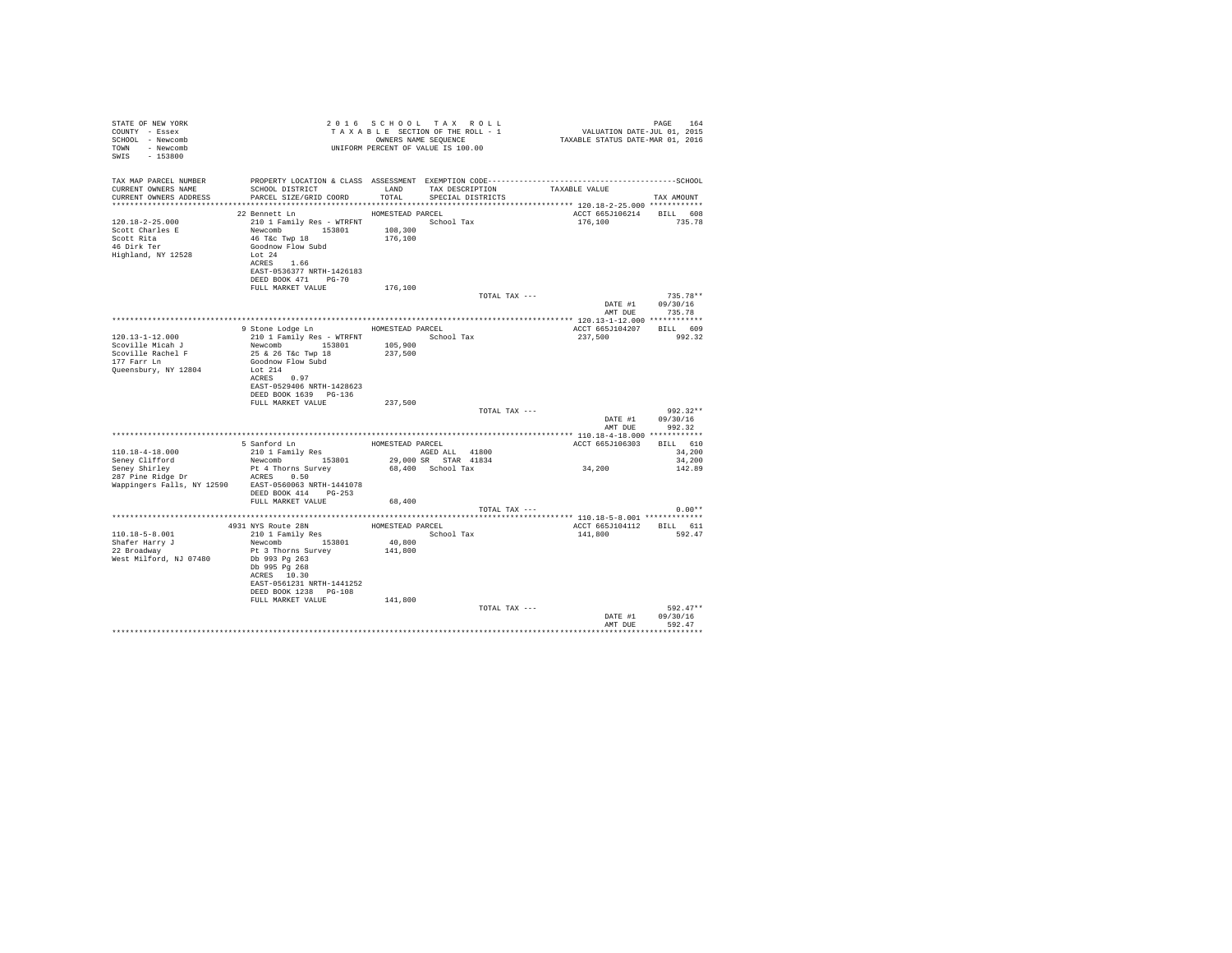| STATE OF NEW YORK<br>COUNTY - Essex<br>SCHOOL - Newcomb<br>TOWN - Newcomb<br>SWIS - 153800 | TAXABLE SEQUENCE<br>OWNERS NAME SEQUENCE<br>UNIFORM PERCENT OF VALUE IS 100.00                                                                                       |                    | 2016 SCHOOL TAX ROLL<br>TAXABLE SECTION OF THE ROLL - 1<br>OWNERS NAME SEQUENCE | PAGE 165<br>VALUATION DATE-JUL 01, 2015<br>TAXABLE STATUS DATE-MAR 01, 2016 |                                  |
|--------------------------------------------------------------------------------------------|----------------------------------------------------------------------------------------------------------------------------------------------------------------------|--------------------|---------------------------------------------------------------------------------|-----------------------------------------------------------------------------|----------------------------------|
| TAX MAP PARCEL NUMBER<br>CURRENT OWNERS NAME<br>CURRENT OWNERS ADDRESS                     | PROPERTY LOCATION & CLASS ASSESSMENT EXEMPTION CODE-----------------------------------SCHOOL<br>SCHOOL DISTRICT<br>PARCEL SIZE/GRID COORD                            | LAND<br>TOTAL      | TAX DESCRIPTION<br>SPECIAL DISTRICTS                                            | TAXABLE VALUE                                                               | TAX AMOUNT                       |
|                                                                                            | 4780 NYS Route 28N                                                                                                                                                   | HOMESTEAD PARCEL   |                                                                                 | ACCT 665J104203 BILL 612                                                    |                                  |
| $121.7 - 1 - 5.000$<br>Sharpe Hugh J<br>4780 NYS Rte 28N<br>Newcomb, NY 12852              | 210 1 Family Res<br>Newcomb 153801<br>40 Thorns Survey<br>ACRES 3.00 BANK WFARGO<br>EAST-0564677 NRTH-1439994<br>DEED BOOK 1390 PG-230                               | 85,200             | SR STAR 41834<br>36,000 School Tax                                              | and the state of the<br>85,200                                              | 65,300<br>355.98                 |
|                                                                                            | FULL MARKET VALUE                                                                                                                                                    | 85,200             |                                                                                 |                                                                             |                                  |
|                                                                                            |                                                                                                                                                                      |                    | TOTAL TAX ---                                                                   | DATE #1 09/30/16                                                            | $204.98**$<br>AMT DUE 204.98     |
|                                                                                            |                                                                                                                                                                      |                    |                                                                                 |                                                                             |                                  |
| 120.17-2-18.000<br>Sheiman Robert                                                          | Goodnow Flow Rd MOMESTEAD PARCEL<br>HOMESTEAD PARCEL 311 Res vac land - WTRFNT 301 Res vac land - WTRFNT 5chool Tax<br>Newcomb 153801 131,000 131 Tac Twp 18 131.000 |                    |                                                                                 | ACCT 665J104807 BILL 613<br>131,000                                         | 547.34                           |
| 10 Kingsbury Ln<br>Weston, MA 02943                                                        | Goodnow Flow Subd<br>Lot 89 1.36Ac<br>ACRES 1.20<br>EAST-0529857 NRTH-1426755<br>DEED BOOK 1419    PG-107<br>FULL MARKET VALUE                                       | 131,000            |                                                                                 |                                                                             |                                  |
|                                                                                            |                                                                                                                                                                      |                    | TOTAL TAX ---                                                                   | DATE #1                                                                     | $547.34**$<br>09/30/16           |
|                                                                                            |                                                                                                                                                                      |                    |                                                                                 | AMT DUE                                                                     | 547.34                           |
|                                                                                            |                                                                                                                                                                      | HOMESTEAD PARCEL   |                                                                                 | ACCT 665J103907                                                             | BILL 614                         |
| $110.17 - 2 - 32.000$                                                                      | 136 Marcy Ln<br>210 1 Family Res                                                                                                                                     |                    | AGED ALL 41800                                                                  |                                                                             | 48,200                           |
| Siers Pamela S<br>136 Marcy Ln                                                             | Newcomb 153801<br>Pt 6 Thorns Survey                                                                                                                                 |                    | 30,200 SR STAR 41834<br>96,400 School Tax                                       | 48,200                                                                      | 48,200<br>201.39                 |
| Newcomb, NY 12852                                                                          | ACRES 0.60 BANK WFARGO<br>EAST-0557082 NRTH-1442233<br>DEED BOOK 1575 PG-236                                                                                         |                    |                                                                                 |                                                                             |                                  |
|                                                                                            | FULL MARKET VALUE                                                                                                                                                    | 96,400             | TOTAL TAX ---                                                                   |                                                                             | $50.39**$                        |
|                                                                                            |                                                                                                                                                                      |                    |                                                                                 | DATE #1<br>AMT DUE                                                          | 09/30/16<br>50.39                |
|                                                                                            |                                                                                                                                                                      |                    |                                                                                 |                                                                             |                                  |
|                                                                                            | 151 Woodys Rd MOMESTEAD PARCEL                                                                                                                                       |                    |                                                                                 | ACCT 665J106210 BILL 615                                                    |                                  |
| $120.13 - 1 - 25.000$<br>Siler Barbara A<br>88 Rowe Rd<br>Selkirk, NY 12158                | 260 Seasonal res - WTRFNT<br>Newcomb<br>25&42 T&c Twp 18<br>3601<br>Goodnow Flow Subd<br>Lot 202<br>ACRES 0.94<br>EAST-0530610 NRTH-1428442<br>DEED BOOK 1560 PG-24  | 106,200<br>220,300 | School Tax                                                                      | 220,300                                                                     | 920.46                           |
|                                                                                            | FULL MARKET VALUE                                                                                                                                                    | 220,300            |                                                                                 |                                                                             |                                  |
|                                                                                            |                                                                                                                                                                      |                    | TOTAL TAX ---                                                                   | DATE #1<br>AMT DUE                                                          | $920.46**$<br>09/30/16<br>920.46 |
|                                                                                            |                                                                                                                                                                      |                    |                                                                                 |                                                                             |                                  |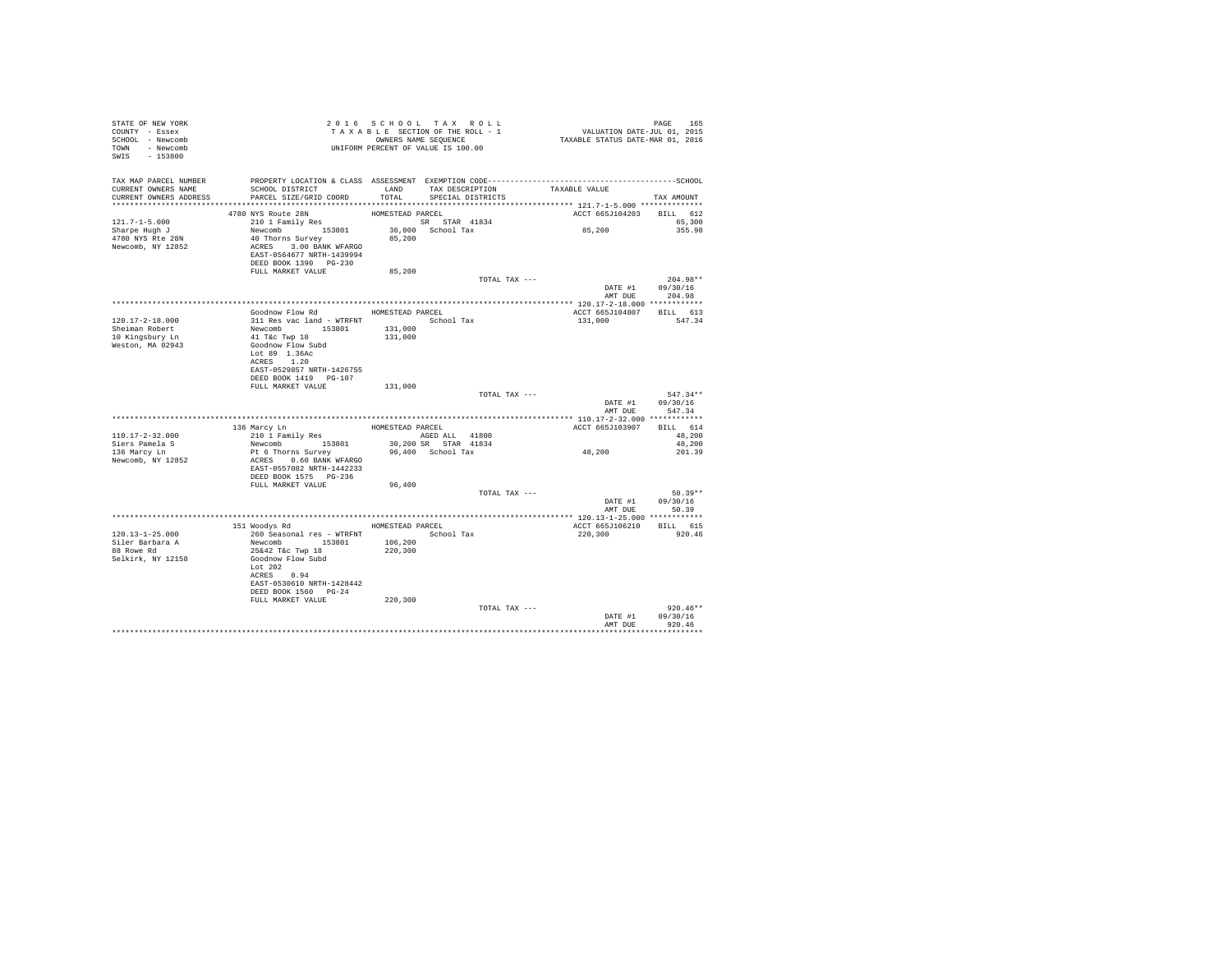| STATE OF NEW YORK<br>COUNTY - Essex<br>SCHOOL - Newcomb<br>- Newcomb<br>TOWN<br>$-153800$<br>SWIS |                                                                                              |                                        | 2016 SCHOOL TAX ROLL<br>TAXABLE SECTION OF THE ROLL - 1<br>OWNERS NAME SEQUENCE<br>UNIFORM PERCENT OF VALUE IS 100.00 | VALUATION DATE-JUL 01, 2015<br>TAXABLE STATUS DATE-MAR 01, 2016 | 166<br>PAGE            |
|---------------------------------------------------------------------------------------------------|----------------------------------------------------------------------------------------------|----------------------------------------|-----------------------------------------------------------------------------------------------------------------------|-----------------------------------------------------------------|------------------------|
| TAX MAP PARCEL NUMBER                                                                             | PROPERTY LOCATION & CLASS ASSESSMENT EXEMPTION CODE-----------------------------------SCHOOL |                                        |                                                                                                                       |                                                                 |                        |
| CURRENT OWNERS NAME<br>CURRENT OWNERS ADDRESS                                                     | SCHOOL DISTRICT<br>PARCEL SIZE/GRID COORD                                                    | LAND<br>TOTAL                          | TAX DESCRIPTION<br>SPECIAL DISTRICTS                                                                                  | TAXABLE VALUE                                                   | TAX AMOUNT             |
|                                                                                                   |                                                                                              |                                        |                                                                                                                       |                                                                 |                        |
| $120.13 - 1 - 46.000$<br>Sinsabaugh Donald C<br>Sinsabaugh Andralee E                             | 41 Woodys Rd<br>311 Res vac land - WTRFNT<br>Newcomb<br>153801<br>42 & 43 T&c Twp 18         | HOMESTEAD PARCEL<br>111,400<br>111,400 | School Tax                                                                                                            | ACCT 665J101203<br>111,400                                      | BILL 616<br>465.45     |
| PO Box 163<br>Picture Rocks, PA 17762                                                             | Goodnow Flow Subd<br>Lot 181<br>1.68<br>ACRES                                                |                                        |                                                                                                                       |                                                                 |                        |
|                                                                                                   | EAST-0533037 NRTH-1428864<br>DEED BOOK 1689 PG-73                                            |                                        |                                                                                                                       |                                                                 |                        |
|                                                                                                   | FULL MARKET VALUE                                                                            | 111,400                                |                                                                                                                       |                                                                 |                        |
|                                                                                                   |                                                                                              |                                        | TOTAL TAX ---                                                                                                         | DATE #1                                                         | $465.45**$<br>09/30/16 |
|                                                                                                   |                                                                                              |                                        |                                                                                                                       | AMT DUE                                                         | 465.45                 |
|                                                                                                   |                                                                                              |                                        |                                                                                                                       |                                                                 |                        |
|                                                                                                   | 22 Pinney Ln                                                                                 | HOMESTEAD PARCEL                       |                                                                                                                       | ACCT 665J100110                                                 | BILL 617               |
| $120.17 - 2 - 27.000$<br>Sinsabaugh Donald C                                                      | 210 1 Family Res - WTRFNT<br>Newcomb<br>153801                                               | 120,300                                | School Tax                                                                                                            | 242,500                                                         | 1,013.21               |
| Sinsabaugh Andralee E                                                                             | 41&42 T&c Twp 18                                                                             | 242.500                                |                                                                                                                       |                                                                 |                        |
| PO Box 163                                                                                        | Goodnow Flow Subd                                                                            |                                        |                                                                                                                       |                                                                 |                        |
| Picture Rocks, PA 17762                                                                           | Lot 80                                                                                       |                                        |                                                                                                                       |                                                                 |                        |
|                                                                                                   | ACRES<br>0.92                                                                                |                                        |                                                                                                                       |                                                                 |                        |
|                                                                                                   | EAST-0530793 NRTH-1426776                                                                    |                                        |                                                                                                                       |                                                                 |                        |
|                                                                                                   | DEED BOOK 1781   PG-218                                                                      |                                        |                                                                                                                       |                                                                 |                        |
|                                                                                                   | FULL MARKET VALUE                                                                            | 242.500                                |                                                                                                                       |                                                                 |                        |
|                                                                                                   |                                                                                              |                                        | TOTAL TAX ---                                                                                                         |                                                                 | $1.013.21**$           |
|                                                                                                   |                                                                                              |                                        |                                                                                                                       | DATE #1                                                         | 09/30/16<br>1,013.21   |
|                                                                                                   |                                                                                              |                                        |                                                                                                                       | AMT DUE                                                         |                        |
|                                                                                                   | 195 Allen Rd                                                                                 | HOMESTEAD PARCEL                       |                                                                                                                       | ACCT 665J100610                                                 | BILL 618               |
| $109. - 3 - 7.000$                                                                                | 210 1 Family Res - WTRFNT                                                                    |                                        | School Tax                                                                                                            | 627,700                                                         | 2,622.65               |
| Sirius Holdings LLC                                                                               | Newcomb<br>153801                                                                            | 260,700                                |                                                                                                                       |                                                                 |                        |
| 9728 Deerpath Cir                                                                                 | 4&5 RS TWP 27 T&C                                                                            | 627.700                                |                                                                                                                       |                                                                 |                        |
| Marcy, NY 13403                                                                                   | 1152/249                                                                                     |                                        |                                                                                                                       |                                                                 |                        |
|                                                                                                   | 72ac                                                                                         |                                        |                                                                                                                       |                                                                 |                        |
|                                                                                                   | ACRES 194.00                                                                                 |                                        |                                                                                                                       |                                                                 |                        |
|                                                                                                   | EAST-0547564 NRTH-1444623                                                                    |                                        |                                                                                                                       |                                                                 |                        |
|                                                                                                   | DEED BOOK 1693 PG-193                                                                        |                                        |                                                                                                                       |                                                                 |                        |
|                                                                                                   | FULL MARKET VALUE                                                                            | 627,700                                |                                                                                                                       |                                                                 |                        |
|                                                                                                   |                                                                                              |                                        | TOTAL TAX ---                                                                                                         |                                                                 | $2.622.65**$           |
|                                                                                                   |                                                                                              |                                        |                                                                                                                       | DATE #1                                                         | 09/30/16               |
|                                                                                                   |                                                                                              |                                        |                                                                                                                       | AMT DUE                                                         | 2.622.65               |
|                                                                                                   |                                                                                              |                                        |                                                                                                                       |                                                                 |                        |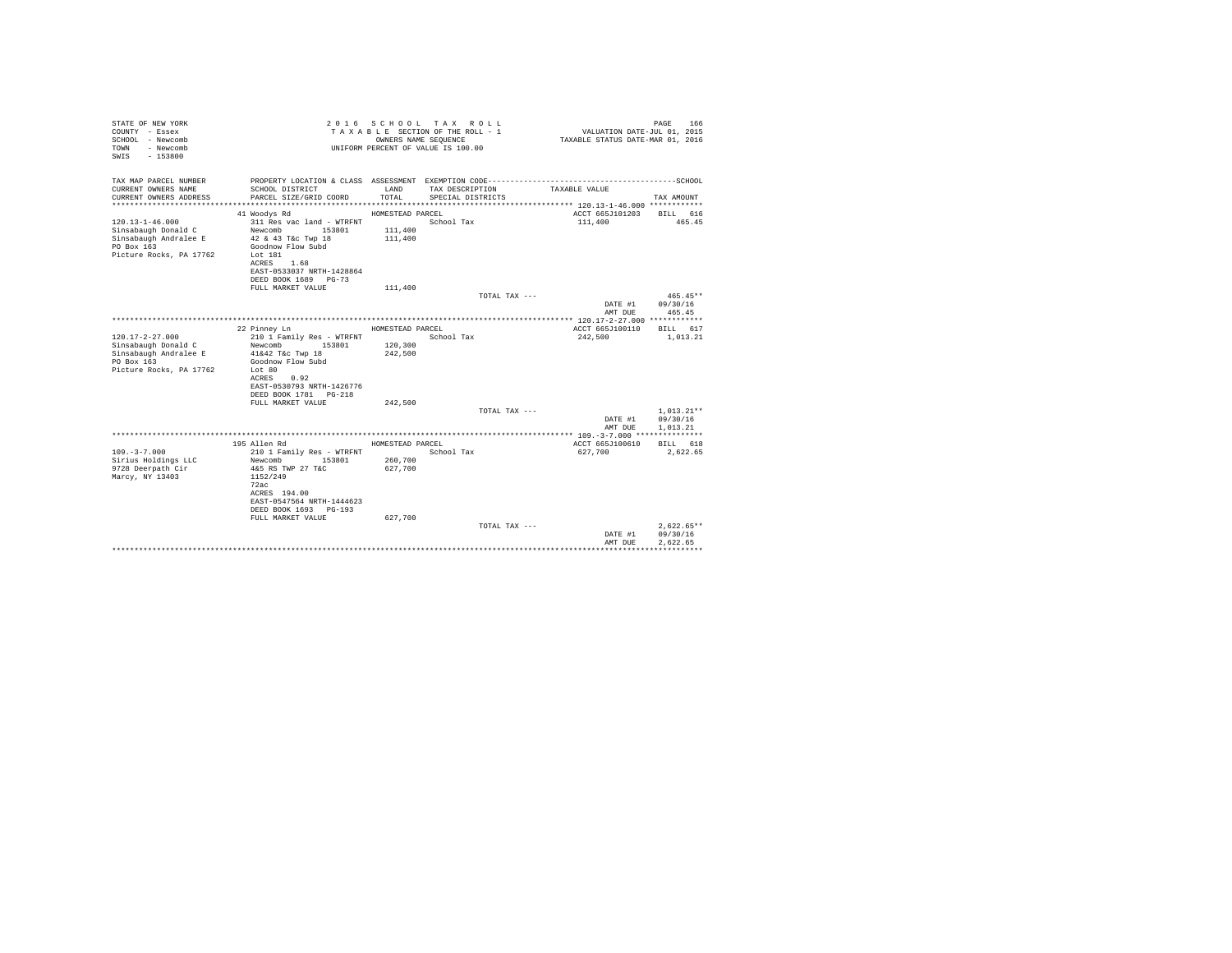| STATE OF NEW YORK<br>COUNTY - Essex<br>SCHOOL - Newcomb<br>- Newcomb<br>TOWN<br>$-153800$<br>SWIS |                                                               | OWNERS NAME SEOUENCE | 2016 SCHOOL TAX ROLL<br>TAXABLE SECTION OF THE ROLL - 1<br>UNIFORM PERCENT OF VALUE IS 100.00 | VALUATION DATE-JUL 01, 2015<br>TAXABLE STATUS DATE-MAR 01, 2016 | PAGE<br>167          |
|---------------------------------------------------------------------------------------------------|---------------------------------------------------------------|----------------------|-----------------------------------------------------------------------------------------------|-----------------------------------------------------------------|----------------------|
| TAX MAP PARCEL NUMBER<br>CURRENT OWNERS NAME                                                      | SCHOOL DISTRICT                                               | LAND                 | TAX DESCRIPTION                                                                               | TAXABLE VALUE                                                   |                      |
| CURRENT OWNERS ADDRESS                                                                            | PARCEL SIZE/GRID COORD                                        | TOTAL                | SPECIAL DISTRICTS                                                                             |                                                                 | TAX AMOUNT           |
|                                                                                                   |                                                               |                      |                                                                                               |                                                                 |                      |
|                                                                                                   | 55 Stubing Ln                                                 | HOMESTEAD PARCEL     |                                                                                               | ACCT 665Z004006 BILL 619                                        |                      |
| $109.16 - 6 - 9.000$                                                                              | 210 1 Family Res - WTRFNT                                     |                      | School Tax                                                                                    | 538,400                                                         | 2,249.54             |
| Smith Dabney S<br>306 Old Meadow Rd                                                               | Newcomb 153801<br>61 T&C Purchase TWP 27 RS                   | 103,800<br>538,400   |                                                                                               |                                                                 |                      |
| East Amherst, NY 14051                                                                            | 3 Birch Point Subd<br>ACRES 1.57<br>EAST-0551229 NRTH-1447658 |                      |                                                                                               |                                                                 |                      |
|                                                                                                   | DEED BOOK 1519 PG-178                                         |                      |                                                                                               |                                                                 |                      |
|                                                                                                   | FULL MARKET VALUE                                             | 538,400              | TOTAL TAX ---                                                                                 |                                                                 | $2.249.54**$         |
|                                                                                                   |                                                               |                      |                                                                                               | DATE #1<br>AMT DUE                                              | 09/30/16<br>2.249.54 |
|                                                                                                   |                                                               |                      |                                                                                               |                                                                 |                      |
|                                                                                                   | 27 Gibbs Ln                                                   | HOMESTEAD PARCEL     |                                                                                               | ACCT 665J106315                                                 | BILL 620             |
| 109.15-1-7.001                                                                                    | 260 Seasonal res - WTRFNT                                     |                      | School Tax                                                                                    | 102,400                                                         | 427.85               |
| Smith Eric J Trust<br>Smith Esther Trust                                                          | Newcomb 153801                                                | 54,600               |                                                                                               |                                                                 |                      |
| 207 Nutwood Ave                                                                                   | 3 Richards Survey<br>1219/213 Life Use To                     | 102,400              |                                                                                               |                                                                 |                      |
| Schenectady, NY 12304                                                                             | Eric & Esther Smith                                           |                      |                                                                                               |                                                                 |                      |
|                                                                                                   | ACRES 0.50                                                    |                      |                                                                                               |                                                                 |                      |
|                                                                                                   | EAST-0545919 NRTH-1447102                                     |                      |                                                                                               |                                                                 |                      |
|                                                                                                   | DEED BOOK 1219 PG-213                                         |                      |                                                                                               |                                                                 |                      |
|                                                                                                   | FULL MARKET VALUE                                             | 102,400              |                                                                                               |                                                                 |                      |
|                                                                                                   |                                                               |                      | TOTAL TAX ---                                                                                 |                                                                 | $427.85**$           |
|                                                                                                   |                                                               |                      |                                                                                               | DATE #1                                                         | 09/30/16             |
|                                                                                                   |                                                               |                      |                                                                                               | AMT DUE                                                         | 427.85               |
|                                                                                                   | 307 Woodys Rd                                                 | HOMESTEAD PARCEL     |                                                                                               | ACCT 665J100113                                                 | BILL 621             |
| $119.16 - 1 - 19.000$                                                                             | 260 Seasonal res - WTRFNT                                     |                      | School Tax                                                                                    | 232,500                                                         | 971.43               |
| Smith Family Trust                                                                                | Newcomb 153801                                                | 111,100              |                                                                                               |                                                                 |                      |
| c/o Alan Smith                                                                                    | 26 T&c Twp 18                                                 | 232,500              |                                                                                               |                                                                 |                      |
| 2213 Rte 9                                                                                        | Goodnow Flow Subd                                             |                      |                                                                                               |                                                                 |                      |
| Kinderhook, NY 12106                                                                              | Lot 238                                                       |                      |                                                                                               |                                                                 |                      |
|                                                                                                   | ACRES 1.06                                                    |                      |                                                                                               |                                                                 |                      |
|                                                                                                   | EAST-0526812 NRTH-1428874<br>DEED BOOK 1530 PG-18             |                      |                                                                                               |                                                                 |                      |
|                                                                                                   | FULL MARKET VALUE                                             | 232.500              |                                                                                               |                                                                 |                      |
|                                                                                                   |                                                               |                      | TOTAL TAX ---                                                                                 |                                                                 | $971.43**$           |
|                                                                                                   |                                                               |                      |                                                                                               | DATE #1                                                         | 09/30/16             |
|                                                                                                   |                                                               |                      |                                                                                               | AMT DUE                                                         | 971.43               |
|                                                                                                   |                                                               |                      |                                                                                               |                                                                 | ***********          |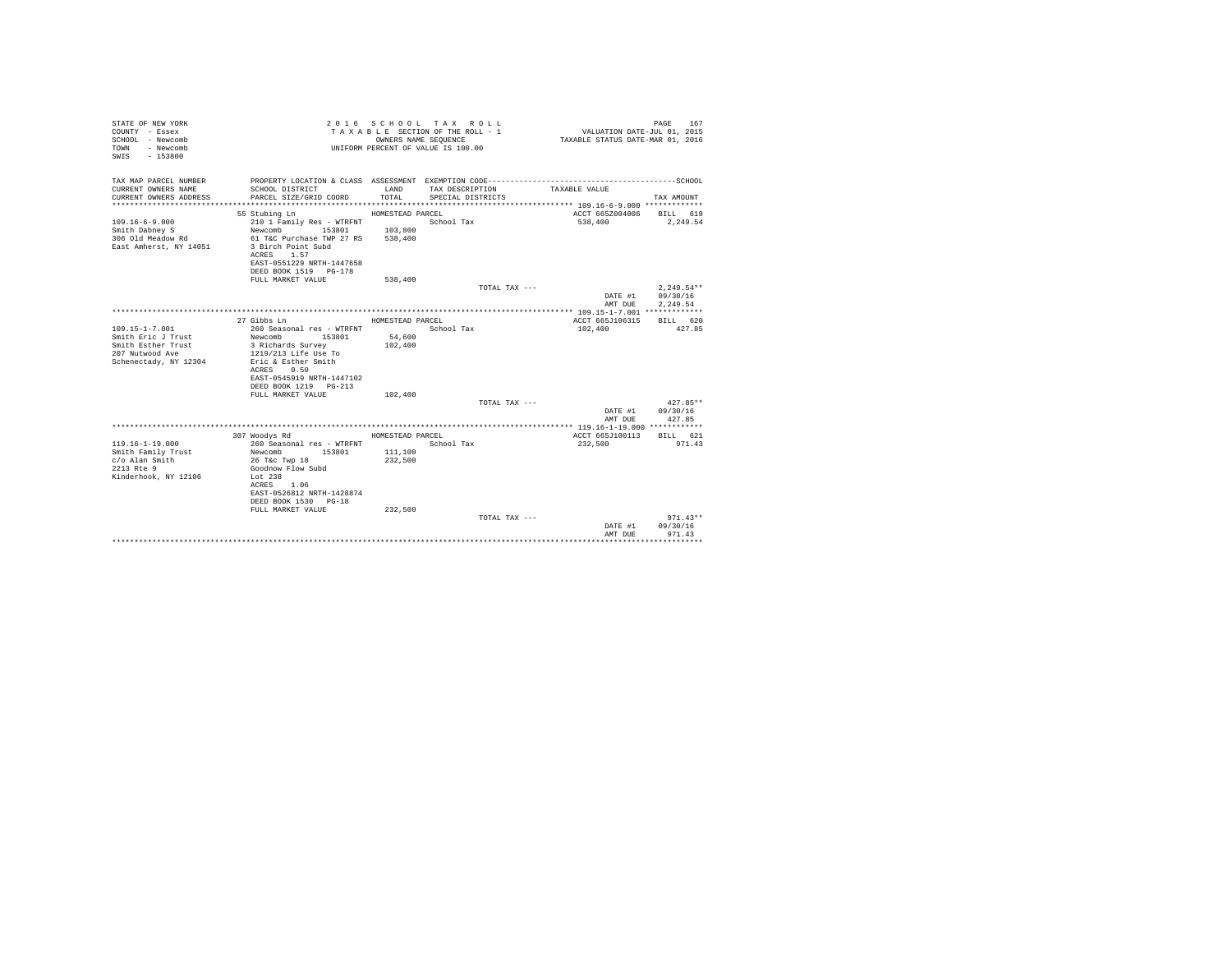| STATE OF NEW YORK             |                                                                                                                                                                                                                                                                                                                                                                  |                  |                                                               |                          |                                    |
|-------------------------------|------------------------------------------------------------------------------------------------------------------------------------------------------------------------------------------------------------------------------------------------------------------------------------------------------------------------------------------------------------------|------------------|---------------------------------------------------------------|--------------------------|------------------------------------|
| COUNTY - Essex                |                                                                                                                                                                                                                                                                                                                                                                  |                  | T A X A B L E SECTION OF THE ROLL - 1<br>OWNERS NAME SEQUENCE |                          |                                    |
| SCHOOL - Newcomb              |                                                                                                                                                                                                                                                                                                                                                                  |                  |                                                               |                          |                                    |
| TOWN - Newcomb                |                                                                                                                                                                                                                                                                                                                                                                  |                  |                                                               |                          |                                    |
| SWIS - 153800                 | - .<br>OWNERS NAME SEQUENCE<br>UNIFORM PERCENT OF VALUE IS 100.00                                                                                                                                                                                                                                                                                                |                  |                                                               |                          |                                    |
|                               |                                                                                                                                                                                                                                                                                                                                                                  |                  |                                                               |                          |                                    |
|                               |                                                                                                                                                                                                                                                                                                                                                                  |                  |                                                               |                          |                                    |
| CURRENT OWNERS NAME           | TAX MAP PARCEL NUMBER PROPERTY LOCATION & CLASS ASSESSMENT EXEMPTION CODE----------------------------------SCHOOL<br>SCHOOL DISTRICT                      LAND        TAX DESCRIPTION                TAXABLE VALUE                                                                                                                                               |                  |                                                               |                          |                                    |
| CURRENT OWNERS ADDRESS        | PARCEL SIZE/GRID COORD                                                                                                                                                                                                                                                                                                                                           | TOTAL            | SPECIAL DISTRICTS                                             |                          | TAX AMOUNT                         |
|                               |                                                                                                                                                                                                                                                                                                                                                                  |                  |                                                               |                          |                                    |
|                               | 66 Marcy Ln                                                                                                                                                                                                                                                                                                                                                      | HOMESTEAD PARCEL |                                                               | ACCT 665J101213 BILL 622 |                                    |
| 110.18-1-3.000                |                                                                                                                                                                                                                                                                                                                                                                  |                  |                                                               |                          | 30,000                             |
|                               |                                                                                                                                                                                                                                                                                                                                                                  |                  |                                                               | 78,500                   | 327.99                             |
| Smith Laura<br>66 Marcy Ln    | % MARCY LAND FRANCE RESTAND PARCEL THE STAR 41854<br>Newcomb 153801 31,400 School Tax<br>Pt 5 Thorns Survey 78,500<br>ACRES 0.70 BANK PNYMAC 78,500                                                                                                                                                                                                              |                  |                                                               |                          |                                    |
| Newcomb, NY 12852             |                                                                                                                                                                                                                                                                                                                                                                  |                  |                                                               |                          |                                    |
|                               | EAST-0558194 NRTH-1442505                                                                                                                                                                                                                                                                                                                                        |                  |                                                               |                          |                                    |
|                               | DEED BOOK 1587 PG-160                                                                                                                                                                                                                                                                                                                                            |                  |                                                               |                          |                                    |
|                               | FULL MARKET VALUE                                                                                                                                                                                                                                                                                                                                                | 78,500           |                                                               |                          |                                    |
|                               |                                                                                                                                                                                                                                                                                                                                                                  |                  | TOTAL TAX ---                                                 |                          | $254.99**$                         |
|                               |                                                                                                                                                                                                                                                                                                                                                                  |                  |                                                               |                          | DATE #1 09/30/16<br>AMT DUE 254.99 |
|                               |                                                                                                                                                                                                                                                                                                                                                                  |                  |                                                               |                          |                                    |
|                               |                                                                                                                                                                                                                                                                                                                                                                  |                  |                                                               |                          |                                    |
|                               | 171 Woodys Rd MOMESTEAD PARCEL                                                                                                                                                                                                                                                                                                                                   |                  |                                                               | ACCT 665J106404 BILL 623 |                                    |
| $120.13 - 1 - 19.202$         | 260 Seasonal res - WTRFNT School Tax                                                                                                                                                                                                                                                                                                                             |                  |                                                               | 193,600                  | 808.90                             |
| Smith Louis E                 | Newcomb 153801 123,600<br>25 T&c Twp 18 193,600                                                                                                                                                                                                                                                                                                                  |                  |                                                               |                          |                                    |
| Smith Florence<br>47 James St |                                                                                                                                                                                                                                                                                                                                                                  | 193,600          |                                                               |                          |                                    |
|                               | Goodnow Flow Subd                                                                                                                                                                                                                                                                                                                                                |                  |                                                               |                          |                                    |
| Warrensburg, NY 12885         | Lot 207 & W1/2 206                                                                                                                                                                                                                                                                                                                                               |                  |                                                               |                          |                                    |
|                               | ACRES 1.39                                                                                                                                                                                                                                                                                                                                                       |                  |                                                               |                          |                                    |
|                               | EAST-0530111 NRTH-1428517<br>DEED BOOK 493 PG-518                                                                                                                                                                                                                                                                                                                |                  |                                                               |                          |                                    |
|                               | FULL MARKET VALUE 193,600                                                                                                                                                                                                                                                                                                                                        |                  |                                                               |                          |                                    |
|                               |                                                                                                                                                                                                                                                                                                                                                                  |                  | TOTAL TAX ---                                                 |                          | 808.90**                           |
|                               |                                                                                                                                                                                                                                                                                                                                                                  |                  |                                                               |                          | DATE #1 09/30/16                   |
|                               |                                                                                                                                                                                                                                                                                                                                                                  |                  |                                                               | AMT DUE                  | 808.90                             |
|                               |                                                                                                                                                                                                                                                                                                                                                                  |                  |                                                               |                          |                                    |
|                               | 57 Memory Ln HOMESTEAD PARCEL                                                                                                                                                                                                                                                                                                                                    |                  |                                                               | ACCT 665J100408 BILL 624 |                                    |
| 120.17-2-32.100               |                                                                                                                                                                                                                                                                                                                                                                  |                  |                                                               | 111,300 465.03           |                                    |
| Smith Michael                 |                                                                                                                                                                                                                                                                                                                                                                  |                  |                                                               |                          |                                    |
| 340 Old Post Rd               | 42 T&C Twp 18                                                                                                                                                                                                                                                                                                                                                    | 111,300          |                                                               |                          |                                    |
| Marlboro, NY 12542            | Goodnow Flow Subd                                                                                                                                                                                                                                                                                                                                                |                  |                                                               |                          |                                    |
|                               | Lot 74                                                                                                                                                                                                                                                                                                                                                           |                  |                                                               |                          |                                    |
|                               | ACRES 1.52                                                                                                                                                                                                                                                                                                                                                       |                  |                                                               |                          |                                    |
|                               | EAST-0531483 NRTH-1427271                                                                                                                                                                                                                                                                                                                                        |                  |                                                               |                          |                                    |
|                               | DEED BOOK 939 PG-218                                                                                                                                                                                                                                                                                                                                             |                  |                                                               |                          |                                    |
|                               | FULL MARKET VALUE 111,300                                                                                                                                                                                                                                                                                                                                        |                  |                                                               |                          |                                    |
|                               |                                                                                                                                                                                                                                                                                                                                                                  |                  | TOTAL TAX ---                                                 |                          | $465.03**$                         |
|                               |                                                                                                                                                                                                                                                                                                                                                                  |                  |                                                               |                          | DATE #1 09/30/16                   |
|                               |                                                                                                                                                                                                                                                                                                                                                                  |                  |                                                               | AMT DUE                  | 465.03                             |
|                               |                                                                                                                                                                                                                                                                                                                                                                  |                  |                                                               |                          |                                    |
|                               |                                                                                                                                                                                                                                                                                                                                                                  |                  |                                                               | ACCT 665J106705 BILL 625 |                                    |
|                               |                                                                                                                                                                                                                                                                                                                                                                  |                  |                                                               | 60,000                   | 250.69                             |
|                               | $110.13-2-1.000$ $5356 NYS \text{ RODE}$ $110.13-2-1.000$ $5356 NYS \text{ RODE}$ $11.3-2-1.000$ $270 Mfg \text{ housing}$ $1000 \text{ Sigma}$<br>$1000 \text{ Sigma}$ $1000 \text{ Sigma}$<br>$100 \text{ Sigma}$ $100 \text{ Sigma}$<br>$100 \text{ Sigma}$ $100 \text{ Sigma}$<br>$100 \text{ Sigma}$ $100 \text{ Sigma}$<br>$100 \text{ Sigma}$ $100 \text$ |                  |                                                               |                          |                                    |
|                               |                                                                                                                                                                                                                                                                                                                                                                  |                  |                                                               |                          |                                    |
| 5356 NYS Route 28N            | Newcomb<br>17 Richards Survey<br>1590/168 Life Use to<br>Gertrude Valliere<br>200FS                                                                                                                                                                                                                                                                              |                  |                                                               |                          |                                    |
| Newcomb, NY 12852             | ACRES 1.14                                                                                                                                                                                                                                                                                                                                                       |                  |                                                               |                          |                                    |
|                               | EAST-0552133 NRTH-1445830                                                                                                                                                                                                                                                                                                                                        |                  |                                                               |                          |                                    |
|                               | DEED BOOK 1590 PG-168                                                                                                                                                                                                                                                                                                                                            |                  |                                                               |                          |                                    |
|                               | FULL MARKET VALUE                                                                                                                                                                                                                                                                                                                                                | 60,000           |                                                               |                          |                                    |
|                               |                                                                                                                                                                                                                                                                                                                                                                  |                  | TOTAL TAX ---                                                 |                          | $250.69**$                         |
|                               |                                                                                                                                                                                                                                                                                                                                                                  |                  |                                                               | DATE #1                  | 09/30/16                           |
|                               |                                                                                                                                                                                                                                                                                                                                                                  |                  |                                                               |                          | AMT DUE 250.69                     |
|                               |                                                                                                                                                                                                                                                                                                                                                                  |                  |                                                               |                          |                                    |
|                               |                                                                                                                                                                                                                                                                                                                                                                  |                  |                                                               |                          |                                    |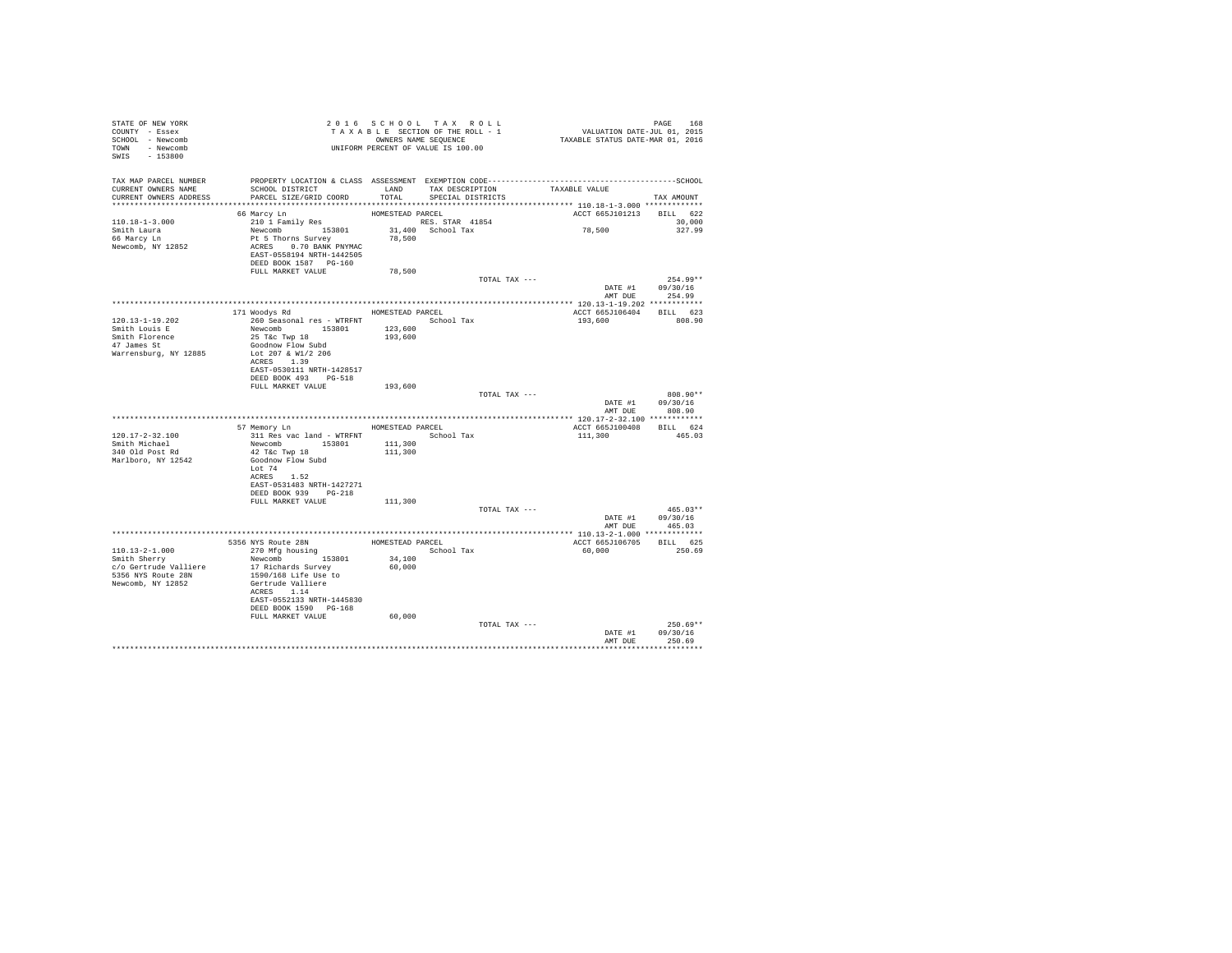| STATE OF NEW YORK                                            |                                                                                               |                  | 2016 SCHOOL TAX ROLL                                                                                      | PAGE 169<br>VALUATION DATE-JUL 01, 2015<br>TAXABLE STATUS DATE-MAR 01, 2016 |                    |
|--------------------------------------------------------------|-----------------------------------------------------------------------------------------------|------------------|-----------------------------------------------------------------------------------------------------------|-----------------------------------------------------------------------------|--------------------|
| COUNTY - Essex                                               |                                                                                               |                  |                                                                                                           |                                                                             |                    |
| SCHOOL - Newcomb                                             |                                                                                               |                  | T A X A B L E SECTION OF THE ROLL - 1<br>OWNERS NAMES NAME SEQUENCE<br>UNIFORM PERCENT OF VALUE IS 100.00 |                                                                             |                    |
| TOWN - Newcomb                                               |                                                                                               |                  |                                                                                                           |                                                                             |                    |
| SWIS - 153800                                                |                                                                                               |                  |                                                                                                           |                                                                             |                    |
|                                                              |                                                                                               |                  |                                                                                                           |                                                                             |                    |
|                                                              |                                                                                               |                  |                                                                                                           |                                                                             |                    |
| CURRENT OWNERS NAME                                          | SCHOOL DISTRICT TAND TAX DESCRIPTION                                                          |                  |                                                                                                           | TAXABLE VALUE                                                               |                    |
| CURRENT OWNERS ADDRESS                                       | PARCEL SIZE/GRID COORD                                                                        | TOTAL            | SPECIAL DISTRICTS                                                                                         |                                                                             | TAX AMOUNT         |
|                                                              |                                                                                               |                  |                                                                                                           |                                                                             |                    |
|                                                              | NYS Route 28N                                                                                 | HOMESTEAD PARCEL |                                                                                                           | ACCT 665J108605 BILL 626                                                    |                    |
|                                                              |                                                                                               |                  | School Tax                                                                                                | 17,500 73.12                                                                |                    |
|                                                              |                                                                                               | $16\,,000$       |                                                                                                           |                                                                             |                    |
| 712 E Capital St NE Unit B 3 Richard Survey                  |                                                                                               | 17,500           |                                                                                                           |                                                                             |                    |
|                                                              |                                                                                               |                  |                                                                                                           |                                                                             |                    |
| Washington, DC 20003 ACRES 0.10<br>EAST-0544861 NRTH-1446279 |                                                                                               |                  |                                                                                                           |                                                                             |                    |
|                                                              | DEED BOOK 1389 PG-224                                                                         |                  |                                                                                                           |                                                                             |                    |
|                                                              | FULL MARKET VALUE                                                                             | 17,500           |                                                                                                           |                                                                             |                    |
|                                                              |                                                                                               |                  | TOTAL TAX ---                                                                                             |                                                                             | $73.12**$          |
|                                                              |                                                                                               |                  |                                                                                                           |                                                                             | DATE #1 09/30/16   |
|                                                              |                                                                                               |                  |                                                                                                           |                                                                             | AMT DUE 73.12      |
|                                                              |                                                                                               |                  |                                                                                                           |                                                                             |                    |
|                                                              | Goodnow Flow Rd MOMESTEAD PARCEL                                                              |                  |                                                                                                           | ACCT 665J103810 BILL 627                                                    |                    |
| $120.18 - 1 - 1.000$                                         |                                                                                               |                  | School Tax                                                                                                | 100,900                                                                     | 421.58             |
| Smith Warren                                                 | 311 Res vac land - WTRFNT<br>Newcomb 153801 100,900<br>46 T&c Twp 18 100,900                  |                  |                                                                                                           |                                                                             |                    |
| Smith Josephine                                              | 46 T&C Twp 18                                                                                 |                  |                                                                                                           |                                                                             |                    |
| 24 Dunderberg Rd                                             | Goodnow Flow Subd                                                                             |                  |                                                                                                           |                                                                             |                    |
| Putnam Valley, NY 10579                                      | Lot 152                                                                                       |                  |                                                                                                           |                                                                             |                    |
|                                                              | ACRES 0.40                                                                                    |                  |                                                                                                           |                                                                             |                    |
|                                                              | EAST-0536142 NRTH-1427957                                                                     |                  |                                                                                                           |                                                                             |                    |
|                                                              | DEED BOOK 862 PG-348                                                                          |                  |                                                                                                           |                                                                             |                    |
|                                                              | FULL MARKET VALUE 100,900                                                                     |                  |                                                                                                           |                                                                             |                    |
|                                                              |                                                                                               |                  | TOTAL TAX ---                                                                                             |                                                                             | $421.58**$         |
|                                                              |                                                                                               |                  |                                                                                                           |                                                                             | DATE #1 09/30/16   |
|                                                              |                                                                                               |                  |                                                                                                           | AMT DUE                                                                     | 421.58             |
|                                                              |                                                                                               |                  |                                                                                                           |                                                                             |                    |
| $120.18 - 1 - 3.000$                                         | 1032 Goodnow Flow Rd MOMESTEAD PARCEL<br>260 Seasonal res - WTRFNT                 School Tax |                  |                                                                                                           | ACCT 665J106304 BILL 628<br>163,300                                         | 682.30             |
| Smith Warren                                                 |                                                                                               | 108,100          |                                                                                                           |                                                                             |                    |
| Smith Josephine                                              | Newcomb 153801<br>46 T&c Twp 18                                                               | 163,300          |                                                                                                           |                                                                             |                    |
| 24 Dunderberg Rd                                             | Goodnow Flow Subd                                                                             |                  |                                                                                                           |                                                                             |                    |
| Putnam Valley, NY 10579                                      | Lot 150                                                                                       |                  |                                                                                                           |                                                                             |                    |
|                                                              | ACRES 0.50                                                                                    |                  |                                                                                                           |                                                                             |                    |
|                                                              | EAST-0536340 NRTH-1427886                                                                     |                  |                                                                                                           |                                                                             |                    |
|                                                              | DEED BOOK 748 PG-73                                                                           |                  |                                                                                                           |                                                                             |                    |
|                                                              | FULL MARKET VALUE                                                                             | 163,300          |                                                                                                           |                                                                             |                    |
|                                                              |                                                                                               |                  | TOTAL TAX ---                                                                                             |                                                                             | 682.30**           |
|                                                              |                                                                                               |                  |                                                                                                           |                                                                             | DATE #1 09/30/16   |
|                                                              |                                                                                               |                  |                                                                                                           | AMT DUE                                                                     | 682.30             |
|                                                              |                                                                                               |                  |                                                                                                           |                                                                             |                    |
|                                                              | 7 Stone Lodge Ln MOMESTEAD PARCEL                                                             |                  |                                                                                                           | ACCT 665J106408 BILL 629                                                    |                    |
| 120.13-1-13.000                                              | 260 Seasonal res - WTRFNT Month School Tax                                                    |                  |                                                                                                           | 155,100                                                                     | 648.04             |
| Snyder Millicent                                             | Newcomb 153801 106,600                                                                        |                  |                                                                                                           |                                                                             |                    |
| 33 Von Schoick Ave                                           | 25&26 T&c Twp 18                                                                              | 155,100          |                                                                                                           |                                                                             |                    |
| Albany, NY 12208                                             | Goodnow Flow Subd                                                                             |                  |                                                                                                           |                                                                             |                    |
|                                                              | Lot 213                                                                                       |                  |                                                                                                           |                                                                             |                    |
|                                                              | ACRES 1.00                                                                                    |                  |                                                                                                           |                                                                             |                    |
|                                                              | EAST-0529504 NRTH-1428599                                                                     |                  |                                                                                                           |                                                                             |                    |
|                                                              | DEED BOOK 537 PG-169                                                                          |                  |                                                                                                           |                                                                             |                    |
|                                                              | FULL MARKET VALUE                                                                             | 155,100          |                                                                                                           |                                                                             |                    |
|                                                              |                                                                                               |                  | TOTAL TAX ---                                                                                             |                                                                             | 648.04**           |
|                                                              |                                                                                               |                  |                                                                                                           | DATE #1<br>AMT DUE                                                          | 09/30/16<br>648.04 |
|                                                              |                                                                                               |                  |                                                                                                           |                                                                             |                    |
|                                                              |                                                                                               |                  |                                                                                                           |                                                                             |                    |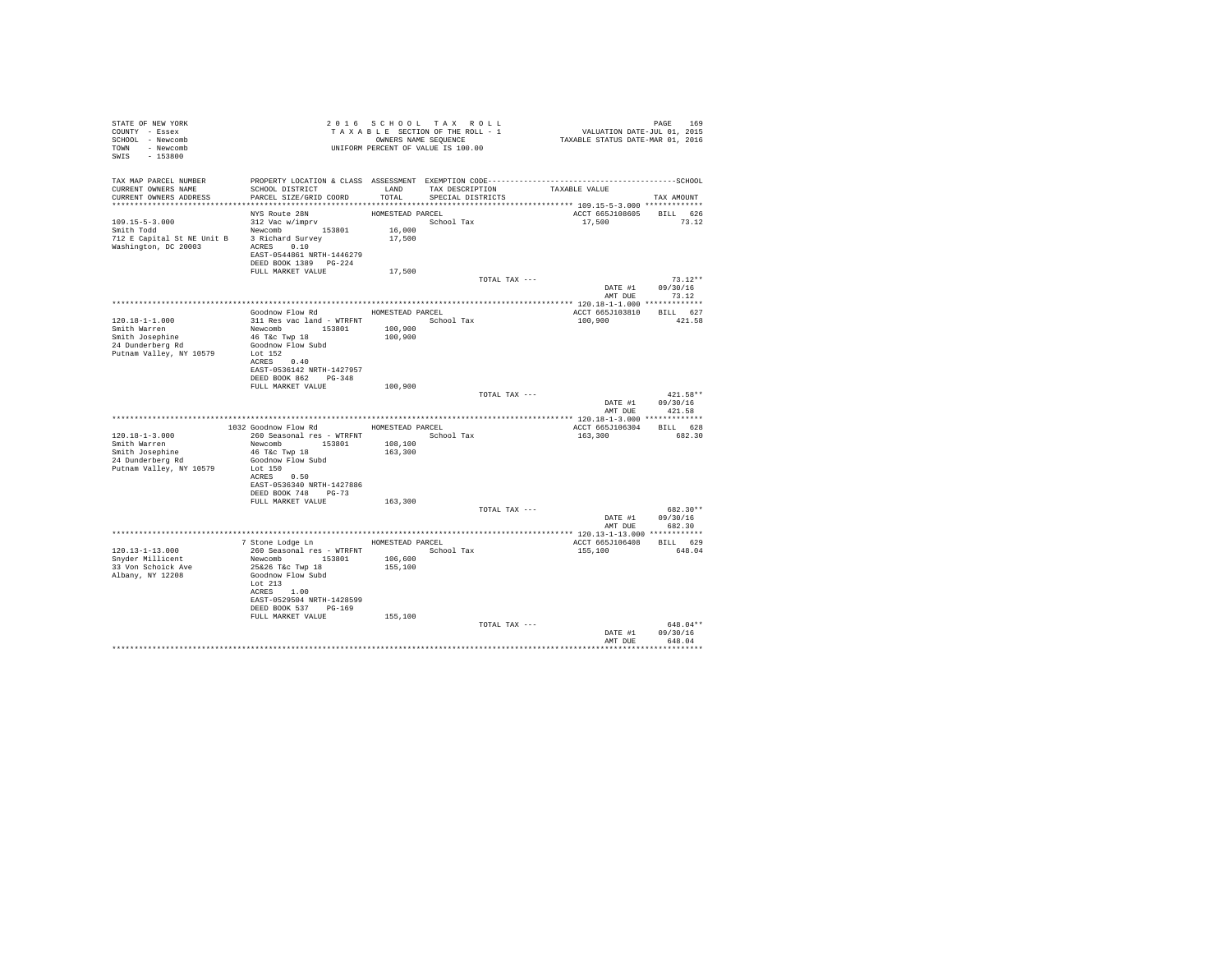| STATE OF NEW YORK<br>COUNTY - Essex<br>SCHOOL - Newcomb<br>TOWN - Newcomb<br>SWIS - 153800 | TAXABLE SECTION OF SECTION OF THE SEQUENCE UNIFORM PERCENT OF VALUE IS 100.00                |                  | TAXABLE SECTION OF THE ROLL - 1<br>OWNERS NAME SEQUENCE | PAGE 170<br>VALUATION DATE-JUL 01, 2015<br>TAXABLE STATUS DATE-MAR 01, 2016 |                            |
|--------------------------------------------------------------------------------------------|----------------------------------------------------------------------------------------------|------------------|---------------------------------------------------------|-----------------------------------------------------------------------------|----------------------------|
| TAX MAP PARCEL NUMBER                                                                      | PROPERTY LOCATION & CLASS ASSESSMENT EXEMPTION CODE-----------------------------------SCHOOL |                  |                                                         |                                                                             |                            |
| CURRENT OWNERS NAME<br>CURRENT OWNERS ADDRESS                                              | SCHOOL DISTRICT<br>PARCEL SIZE/GRID COORD                                                    | TOTAL            | LAND TAX DESCRIPTION<br>SPECIAL DISTRICTS               | TAXABLE VALUE                                                               | TAX AMOUNT                 |
|                                                                                            |                                                                                              |                  |                                                         |                                                                             |                            |
| $109.16 - 2 - 26.000$                                                                      | 5438 NYS Route 28N                                                                           | HOMESTEAD PARCEL |                                                         | ACCT 665J103814 BILL 630                                                    |                            |
|                                                                                            | 210 1 Family Res - WTRFNT RES. STAR 41854<br>Newcomb 153801 144,000 School Tax               |                  |                                                         | 450,100                                                                     | 30,000<br>1,880.61         |
| Sogoian George C<br>Sogoian Diana                                                          | 9 16 Richards Survey                                                                         | 450,100          |                                                         |                                                                             |                            |
| 5438 NYS Route 28N                                                                         | ACRES 0.85                                                                                   |                  |                                                         |                                                                             |                            |
| Newcomb, NY 12852                                                                          | EAST-0550068 NRTH-1446570                                                                    |                  |                                                         |                                                                             |                            |
|                                                                                            | DEED BOOK 1623 PG-89                                                                         |                  |                                                         |                                                                             |                            |
|                                                                                            | FULL MARKET VALUE                                                                            | 450,100          |                                                         |                                                                             |                            |
|                                                                                            |                                                                                              |                  | TOTAL TAX ---                                           |                                                                             | $1.807.61**$               |
|                                                                                            |                                                                                              |                  |                                                         | DATE #1                                                                     | 09/30/16                   |
|                                                                                            |                                                                                              |                  |                                                         |                                                                             | AMT DUE 1,807.61           |
|                                                                                            | 12 Sanford Ln                                                                                | HOMESTEAD PARCEL |                                                         | ACCT 665J106412 BILL 631                                                    |                            |
| 110.18-5-4.000                                                                             | 210 1 Family Res                                                                             |                  | School Tax                                              | 60,000                                                                      | 250.69                     |
|                                                                                            | Newcomb 153801                                                                               |                  |                                                         |                                                                             |                            |
| Sorensen Dorothy A<br>Sorensen Jens<br>127 Floodwood Rd                                    | Pt 4 Thorns Survey                                                                           | 27,000<br>60,000 |                                                         |                                                                             |                            |
|                                                                                            | ACRES 0.40                                                                                   |                  |                                                         |                                                                             |                            |
| Saranac Lake, NY 12983                                                                     | EAST-0560042 NRTH-1441377                                                                    |                  |                                                         |                                                                             |                            |
|                                                                                            | DEED BOOK 413 PG-502                                                                         |                  |                                                         |                                                                             |                            |
|                                                                                            | FULL MARKET VALUE                                                                            | 60,000           |                                                         |                                                                             | $250.69**$                 |
|                                                                                            |                                                                                              |                  | TOTAL TAX ---                                           |                                                                             | DATE #1 09/30/16           |
|                                                                                            |                                                                                              |                  |                                                         | AMT DUE                                                                     | 250.69                     |
|                                                                                            |                                                                                              |                  |                                                         |                                                                             |                            |
|                                                                                            | 39 Campsite Rd                                                                               |                  | HOMESTEAD PARCEL                                        | ACCT 665J106503                                                             | BILL 632                   |
| $110.13 - 9 - 6.000$                                                                       | 270 Mfg housing                                                                              |                  | School Tax                                              | 34,900                                                                      | 145.82                     |
| St John Phillip R<br>20 Fairview St                                                        | Newcomb 153801                                                                               | 29,000           |                                                         |                                                                             |                            |
|                                                                                            | 19 Richards Survey                                                                           | 34,900           |                                                         |                                                                             |                            |
| S Glens Falls, NY 12803                                                                    | Life Estate J&l St John<br>Db 940 Pg 102                                                     |                  |                                                         |                                                                             |                            |
|                                                                                            | ACRES 0.50                                                                                   |                  |                                                         |                                                                             |                            |
|                                                                                            | EAST-0555321 NRTH-1445934                                                                    |                  |                                                         |                                                                             |                            |
|                                                                                            | DEED BOOK 940 PG-102                                                                         |                  |                                                         |                                                                             |                            |
|                                                                                            | FULL MARKET VALUE                                                                            | 34,900           |                                                         |                                                                             |                            |
|                                                                                            |                                                                                              |                  | TOTAL TAX ---                                           |                                                                             | $145.82**$                 |
|                                                                                            |                                                                                              |                  |                                                         | DATE #1 09/30/16                                                            |                            |
|                                                                                            |                                                                                              |                  |                                                         |                                                                             | AMT DUE 145.82             |
|                                                                                            |                                                                                              |                  | HOMESTEAD PARCEL                                        |                                                                             |                            |
| $110.13 - 4 - 1.000$                                                                       | 5327 NYS Route 28N<br>210 1 Family Res                                                       |                  | RES. STAR 41854                                         | ACCT 665J106805 BILL 633                                                    | 30,000                     |
| Stalker Lynn F                                                                             |                                                                                              |                  |                                                         | 120,800                                                                     | 504.73                     |
| Stalker Beth Ann                                                                           | Newcomb 153801<br>17 Richards Survey                                                         |                  | 28,200 School Tax<br>120,800                            |                                                                             |                            |
| PO Box 163                                                                                 |                                                                                              |                  |                                                         |                                                                             |                            |
| Newcomb, NY 12852                                                                          | ACRES 0.46<br>EAST-0552592 NRTH-1445194<br>DEED BOOK 1698 PG-42                              |                  |                                                         |                                                                             |                            |
|                                                                                            |                                                                                              |                  |                                                         |                                                                             |                            |
|                                                                                            | FULL MARKET VALUE                                                                            | 120,800          |                                                         |                                                                             |                            |
|                                                                                            |                                                                                              |                  |                                                         |                                                                             |                            |
|                                                                                            |                                                                                              |                  | TOTAL TAX ---                                           |                                                                             | $431.73**$                 |
|                                                                                            |                                                                                              |                  |                                                         | AMT DUE                                                                     | DATE #1 09/30/16<br>431.73 |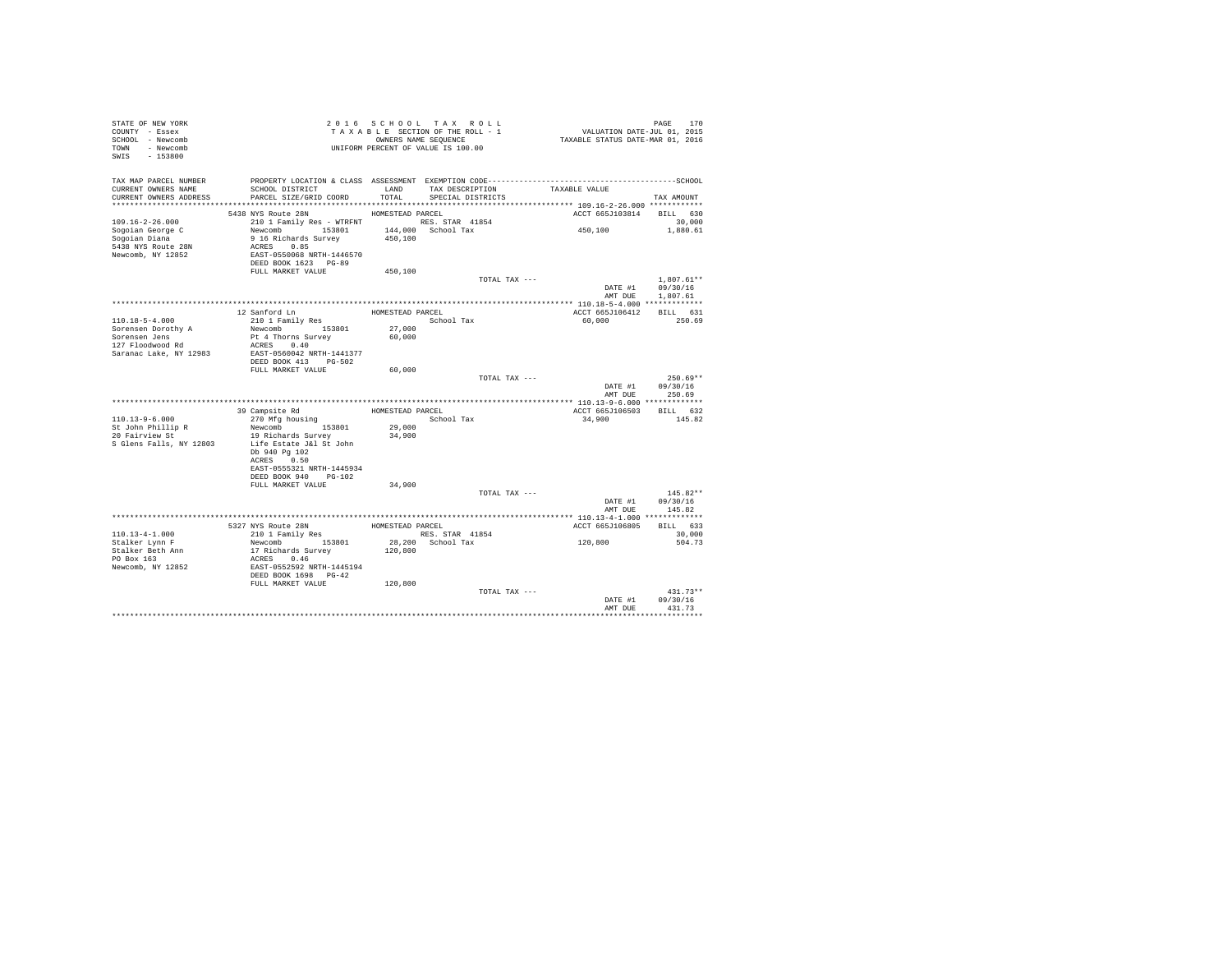| STATE OF NEW YORK<br>COUNTY - Essex<br>SCHOOL - Newcomb<br>TOWN - Newcomb<br>SWIS - 153800   | T A X A B B B B B B SEQUENCE<br>UNIFORM PERCENT OF VALUE IS 100.00                                                                                                    |                   | 2016 SCHOOL TAX ROLL<br>TAXABLE SECTION OF THE ROLL - 1<br>OWNERS NAME SEQUENCE |                                    | PAGE 171<br>VALUATION DATE-JUL 01, 2015<br>TAXABLE STATUS DATE-MAR 01, 2016 |                                    |                      |  |
|----------------------------------------------------------------------------------------------|-----------------------------------------------------------------------------------------------------------------------------------------------------------------------|-------------------|---------------------------------------------------------------------------------|------------------------------------|-----------------------------------------------------------------------------|------------------------------------|----------------------|--|
| TAX MAP PARCEL NUMBER                                                                        | PROPERTY LOCATION & CLASS ASSESSMENT EXEMPTION CODE-----------------------------------SCHOOL                                                                          |                   |                                                                                 |                                    |                                                                             |                                    |                      |  |
| CURRENT OWNERS NAME<br>CURRENT OWNERS ADDRESS                                                | SCHOOL DISTRICT<br>PARCEL SIZE/GRID COORD                                                                                                                             | TOTAL             | SPECIAL DISTRICTS                                                               | LAND TAX DESCRIPTION TAXABLE VALUE |                                                                             |                                    |                      |  |
|                                                                                              |                                                                                                                                                                       |                   |                                                                                 |                                    |                                                                             |                                    | TAX AMOUNT           |  |
|                                                                                              | 980 Goodnow Flow Rd MOMESTEAD PARCEL                                                                                                                                  |                   |                                                                                 |                                    | ACCT 665J104507                                                             |                                    | BILL 634             |  |
| 120.14-1-13.000<br>Stanley Patterson C<br>Stanley Evelyn F<br>PO Box 83<br>Newcomb, NY 12852 | 210 1 Family Res - WTRFNT<br>Newcomb 153801 105,100<br>43 T&C Twp 18<br>Lot 161 Goodnow Flow Subd<br>ACRES 0.60<br>EAST-0535110 NRTH-1428397<br>DEED BOOK 1202 PG-162 | 172,900           | School Tax                                                                      |                                    | 172,900                                                                     |                                    | 722.41               |  |
|                                                                                              | FULL MARKET VALUE                                                                                                                                                     | 172,900           |                                                                                 |                                    |                                                                             |                                    |                      |  |
|                                                                                              |                                                                                                                                                                       |                   |                                                                                 | TOTAL TAX ---                      |                                                                             | DATE #1 09/30/16<br>AMT DUE 722.41 | $722.41**$           |  |
|                                                                                              |                                                                                                                                                                       |                   |                                                                                 |                                    |                                                                             |                                    |                      |  |
|                                                                                              | 14 Snowshoe Ln<br>210 1 Family Res                                                                                                                                    | HOMESTEAD PARCEL  |                                                                                 |                                    | ACCT 665J106811 BILL 635                                                    |                                    |                      |  |
| 110.13-11-5.000                                                                              |                                                                                                                                                                       |                   | School Tax                                                                      |                                    | 157,100                                                                     |                                    | 656.39               |  |
| Stark John<br>Stark Carole                                                                   | Newcomb 153801<br>Pt 30 Richards Survey                                                                                                                               | 29,000<br>157,100 |                                                                                 |                                    |                                                                             |                                    |                      |  |
| 11 Liberty Ct                                                                                | ACRES 0.50                                                                                                                                                            |                   |                                                                                 |                                    |                                                                             |                                    |                      |  |
| Montgomery, NY 12549                                                                         | EAST-0557265 NRTH-1446835                                                                                                                                             |                   |                                                                                 |                                    |                                                                             |                                    |                      |  |
|                                                                                              | DEED BOOK 1256 PG-223                                                                                                                                                 |                   |                                                                                 |                                    |                                                                             |                                    |                      |  |
|                                                                                              | FULL MARKET VALUE                                                                                                                                                     | 157,100           |                                                                                 | TOTAL TAX ---                      |                                                                             |                                    | $656.39**$           |  |
|                                                                                              |                                                                                                                                                                       |                   |                                                                                 |                                    |                                                                             | DATE #1 09/30/16<br>AMT DUE 656.39 |                      |  |
|                                                                                              |                                                                                                                                                                       |                   |                                                                                 |                                    |                                                                             |                                    |                      |  |
|                                                                                              | 1180 Goodnow Flow Rd MOMESTEAD PARCEL                                                                                                                                 |                   |                                                                                 |                                    | ACCT 665J104509 BILL 636                                                    |                                    |                      |  |
| 120.18-2-45.000<br>Stedman Nancy A                                                           | 260 Seasonal res - WTRFNT <a></a> School Tax<br>Newcomb 153801 104,100                                                                                                |                   |                                                                                 |                                    | 166,000                                                                     |                                    | 693.58               |  |
| Sherman Jeanne M                                                                             | 46 & 65 T&c Twp 18                                                                                                                                                    | 166,000           |                                                                                 |                                    |                                                                             |                                    |                      |  |
| $75$ Fourth St                                                                               | Goodnow Flow Subd                                                                                                                                                     |                   |                                                                                 |                                    |                                                                             |                                    |                      |  |
| Glens Falls, NY 12801                                                                        | Lot 5<br>ACRES 0.57                                                                                                                                                   |                   |                                                                                 |                                    |                                                                             |                                    |                      |  |
|                                                                                              | EAST-0538335 NRTH-1425719                                                                                                                                             |                   |                                                                                 |                                    |                                                                             |                                    |                      |  |
|                                                                                              | DEED BOOK 1217 PG-220                                                                                                                                                 |                   |                                                                                 |                                    |                                                                             |                                    |                      |  |
|                                                                                              | FULL MARKET VALUE                                                                                                                                                     | 166,000           |                                                                                 | TOTAL TAX ---                      |                                                                             |                                    | 693.58**             |  |
|                                                                                              |                                                                                                                                                                       |                   |                                                                                 |                                    |                                                                             | DATE #1 09/30/16                   |                      |  |
|                                                                                              |                                                                                                                                                                       |                   |                                                                                 |                                    |                                                                             | AMT DUE                            | 693.58               |  |
|                                                                                              |                                                                                                                                                                       |                   |                                                                                 |                                    |                                                                             |                                    |                      |  |
|                                                                                              | 1410 Goodnow Flow Rd MOMESTEAD PARCEL                                                                                                                                 |                   |                                                                                 |                                    | ACCT 665J106915 BILL 637                                                    |                                    |                      |  |
| 120.17-2-48.000<br>Steffen Thomas E                                                          | 210 1 Family Res - WTRFNT                                                                                                                                             | 119,200           | School Tax                                                                      |                                    | 517,700                                                                     |                                    | 2,163.05             |  |
| Steffen Judith M                                                                             | Newcomb 153801<br>42 T&c Twp 18                                                                                                                                       | 517,700           |                                                                                 |                                    |                                                                             |                                    |                      |  |
| 804 Riverview Rd                                                                             | Goodnow Flow Subd                                                                                                                                                     |                   |                                                                                 |                                    |                                                                             |                                    |                      |  |
| Lemoyne, PA 17043                                                                            | Lot 55<br>ACRES 1.56                                                                                                                                                  |                   |                                                                                 |                                    |                                                                             |                                    |                      |  |
|                                                                                              | EAST-0533367 NRTH-1427074<br>DEED BOOK 1775 PG-93                                                                                                                     |                   |                                                                                 |                                    |                                                                             |                                    |                      |  |
|                                                                                              | FULL MARKET VALUE                                                                                                                                                     | 517,700           |                                                                                 |                                    |                                                                             |                                    |                      |  |
|                                                                                              |                                                                                                                                                                       |                   |                                                                                 | TOTAL TAX ---                      |                                                                             |                                    | $2,163.05**$         |  |
|                                                                                              |                                                                                                                                                                       |                   |                                                                                 |                                    |                                                                             | DATE #1<br>AMT DUE                 | 09/30/16<br>2.163.05 |  |
|                                                                                              |                                                                                                                                                                       |                   |                                                                                 |                                    |                                                                             |                                    | ***********          |  |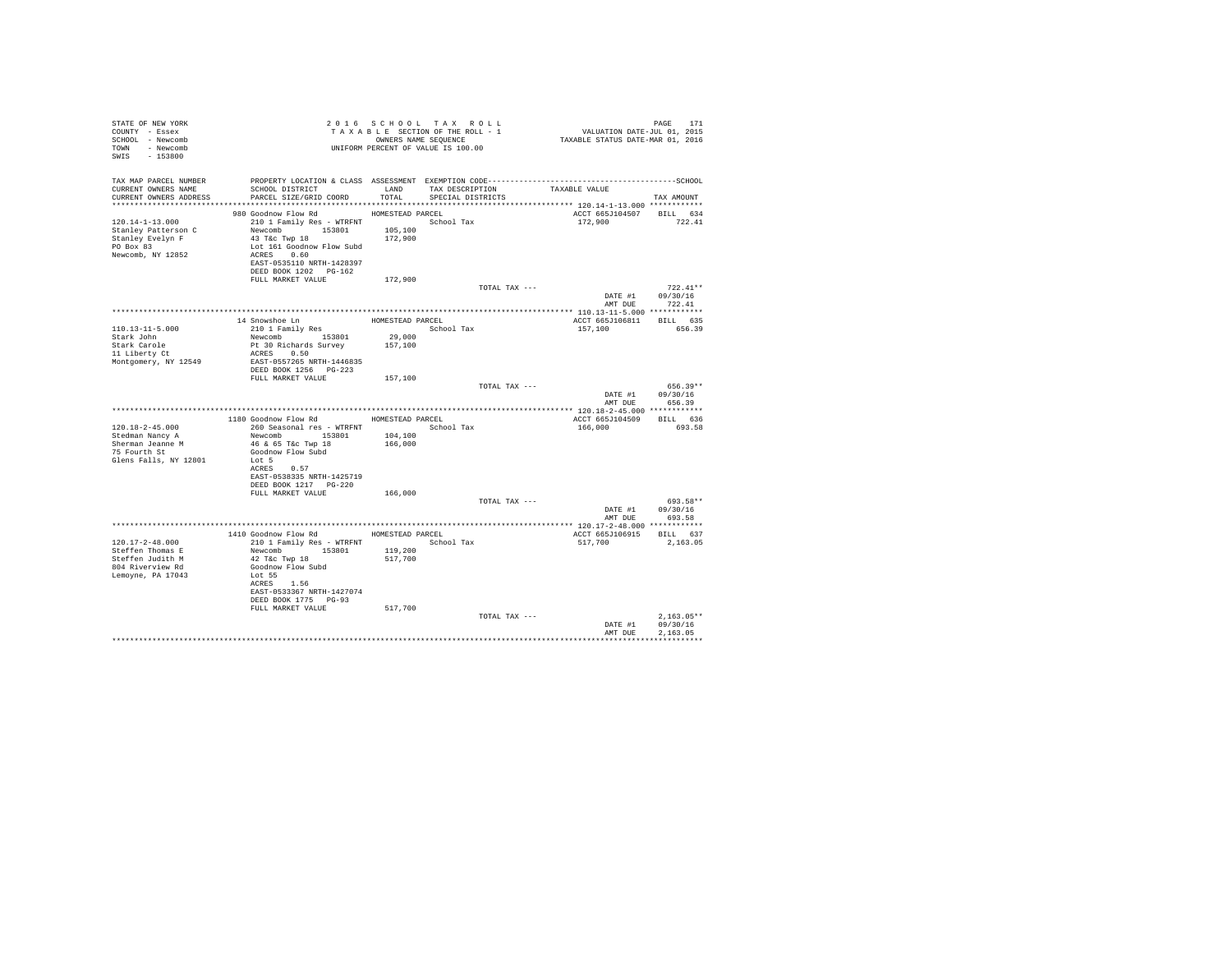| STATE OF NEW YORK<br>COUNTY - Essex<br>SCHOOL - Newcomb<br>TOWN<br>- Newcomb<br>$-153800$<br>SWIS                                                               |                                                                                                                                                             |                                      | 2016 SCHOOL TAX ROLL<br>TAXABLE SECTION OF THE ROLL - 1<br>OWNERS NAME SEQUENCE<br>UNIFORM PERCENT OF VALUE IS 100.00 | 172 FAGE<br>701, VALUATION DATE-JUL 01, 2015<br>712XABLE STATUS DATE-MAR 01, 2016 | PAGE<br>172                      |
|-----------------------------------------------------------------------------------------------------------------------------------------------------------------|-------------------------------------------------------------------------------------------------------------------------------------------------------------|--------------------------------------|-----------------------------------------------------------------------------------------------------------------------|-----------------------------------------------------------------------------------|----------------------------------|
| TAX MAP PARCEL NUMBER<br>CURRENT OWNERS NAME<br>CURRENT OWNERS ADDRESS                                                                                          | SCHOOL DISTRICT<br>PARCEL SIZE/GRID COORD                                                                                                                   | LAND<br>TOTAL                        | TAX DESCRIPTION<br>SPECIAL DISTRICTS                                                                                  | TAXABLE VALUE                                                                     | TAX AMOUNT                       |
|                                                                                                                                                                 | 65 Sanford Ln                                                                                                                                               | HOMESTEAD PARCEL                     |                                                                                                                       | ACCT 665J105204 BILL 638                                                          |                                  |
| $110.18 - 4 - 3.000$<br>Stengrevics Nathan A<br>Stengrevics Kristofer Wesley Pt 5 Thorns Survey<br>c/o Andrew Stengrevics<br>65 Sanford Ln<br>Newcomb, NY 12852 | 210 1 Family Res<br>Newcomb 153801<br>1761/241 Life use to<br>Andrew & Joanne Stengrevi<br>ACRES 0.56<br>EAST-0558727 NRTH-1441405<br>DEED BOOK 1761 PG-241 | 105,100                              | RES. STAR 41854<br>29,700 School Tax                                                                                  | 105,100                                                                           | 30,000<br>439.13                 |
|                                                                                                                                                                 | FULL MARKET VALUE                                                                                                                                           | 105,100                              |                                                                                                                       |                                                                                   |                                  |
|                                                                                                                                                                 |                                                                                                                                                             |                                      | TOTAL TAX ---                                                                                                         | DATE #1<br>AMT DUE                                                                | $366.13**$<br>09/30/16<br>366.13 |
|                                                                                                                                                                 |                                                                                                                                                             |                                      |                                                                                                                       |                                                                                   |                                  |
|                                                                                                                                                                 | 23 Sanford Ln                                                                                                                                               | HOMESTEAD PARCEL                     |                                                                                                                       | ACCT 665J100914 BILL 639                                                          |                                  |
| $110.18 - 4 - 13.000$<br>Stickney Charles K                                                                                                                     | 210 1 Family Res<br>Newcomb 153801                                                                                                                          | 29,000                               | School Tax                                                                                                            | 77,100                                                                            | 322.14                           |
| Stickney Susan K<br>800 Arnold St Lot 33<br>Ballston Spa, NY 12020                                                                                              | Pt 4&5 Thorns Survey<br>ACRES 0.50<br>EAST-0559654 NRTH-1441266                                                                                             | 77,100                               |                                                                                                                       |                                                                                   |                                  |
|                                                                                                                                                                 | DEED BOOK 609 PG-25<br>FULL MARKET VALUE                                                                                                                    | 77,100                               |                                                                                                                       |                                                                                   |                                  |
|                                                                                                                                                                 |                                                                                                                                                             |                                      | TOTAL TAX ---                                                                                                         | DATE #1<br>AMT DUE                                                                | $322.14**$<br>09/30/16<br>322.14 |
|                                                                                                                                                                 |                                                                                                                                                             |                                      |                                                                                                                       |                                                                                   |                                  |
|                                                                                                                                                                 | 7 Goodnow Flow Rd                                                                                                                                           | HOMESTEAD PARCEL                     |                                                                                                                       | ACCT 665J181003                                                                   | BILL 640                         |
| $109.15 - 4 - 1.100$                                                                                                                                            | 270 Mfg housing                                                                                                                                             |                                      | SR STAR 41834                                                                                                         | 60,700                                                                            | 60,700                           |
| Stickney Elizabeth A<br>7 Goodnow Rd<br>Newcomb, NY 12852                                                                                                       | Newcomb 153801<br>4 Ords Pat<br>ACRES 9.90<br>EAST-0543375 NRTH-1445239<br>DEED BOOK 918 PG-259                                                             | 60,700                               | 41,400 School Tax                                                                                                     |                                                                                   | 253.62                           |
|                                                                                                                                                                 | FULL MARKET VALUE                                                                                                                                           | 60,700                               |                                                                                                                       |                                                                                   |                                  |
|                                                                                                                                                                 |                                                                                                                                                             |                                      | TOTAL TAX ---                                                                                                         | DATE #1<br>AMT DUE                                                                | $102.62**$<br>09/30/16<br>102.62 |
|                                                                                                                                                                 |                                                                                                                                                             |                                      |                                                                                                                       |                                                                                   |                                  |
| $110.17 - 3 - 8.000$<br>Stickney Lorraine<br>c/o Shari Murrav<br>5255 State Route 149                                                                           | 129 Marcy Ln<br>210 1 Family Res<br>Newcomb 153801<br>Pt 19 Richards Survey<br>ACRES 0.60                                                                   | HOMESTEAD PARCEL<br>30,200<br>70,200 | School Tax                                                                                                            | ACCT 665J100215<br>70,200                                                         | BILL 641<br>293.31               |
| Granville, NY 12832                                                                                                                                             | EAST-0557288 NRTH-1442452                                                                                                                                   |                                      |                                                                                                                       |                                                                                   |                                  |
|                                                                                                                                                                 | DEED BOOK 733 PG-260<br>FULL MARKET VALUE                                                                                                                   | 70,200                               | TOTAL TAX ---                                                                                                         | DATE #1<br>AMT DUE                                                                | $293.31**$<br>09/30/16<br>293.31 |
|                                                                                                                                                                 |                                                                                                                                                             |                                      |                                                                                                                       |                                                                                   |                                  |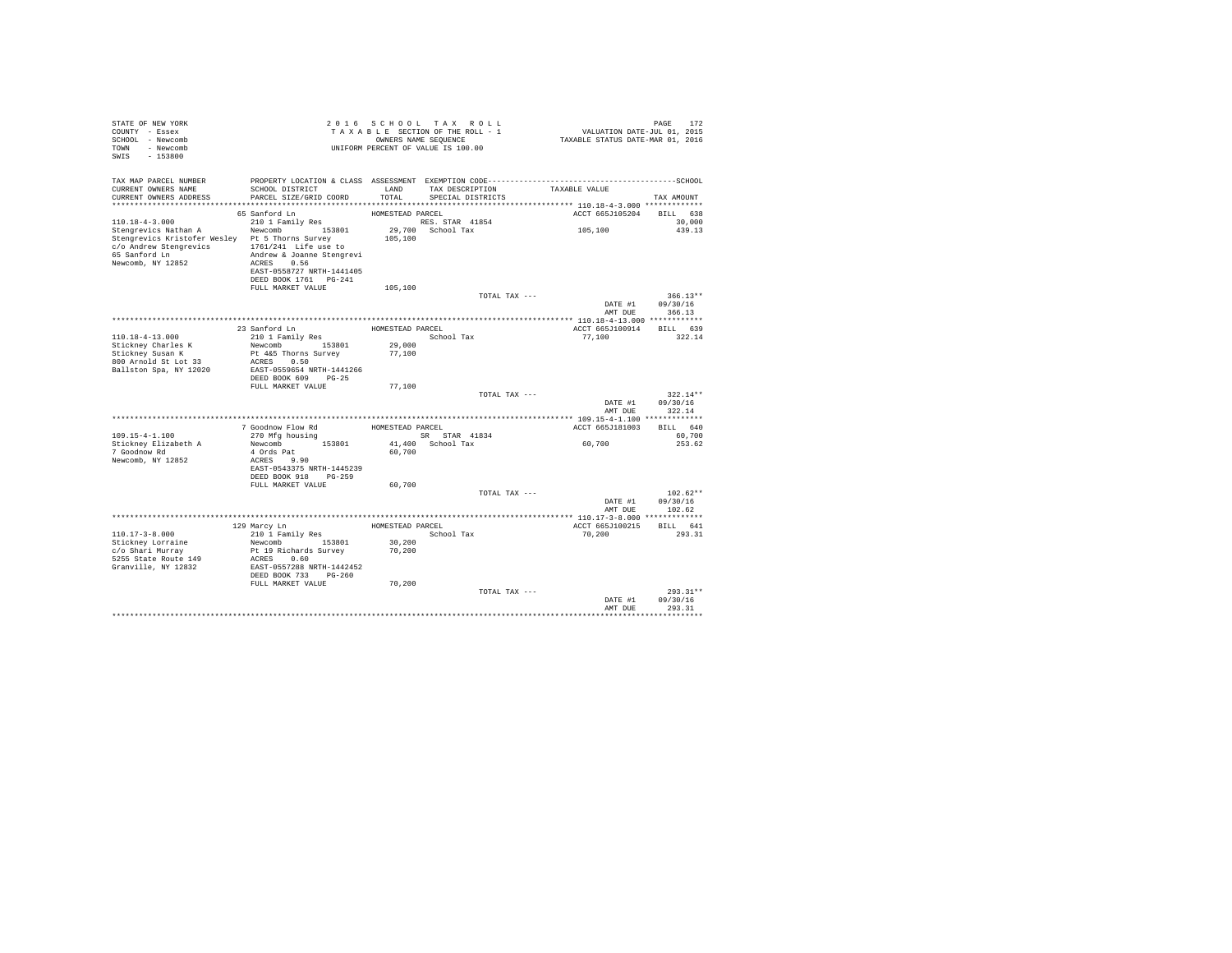| TAX MAP PARCEL NUMBER<br>TAX DESCRIPTION TAXABLE VALUE<br>CURRENT OWNERS NAME<br>SCHOOL DISTRICT<br>LAND<br>CURRENT OWNERS ADDRESS<br>PARCEL SIZE/GRID COORD<br>TOTAL<br>SPECIAL DISTRICTS<br>TAX AMOUNT<br>ACCT 665J179005<br>BILL 642<br>65 Chaisson Rd<br>HOMESTEAD PARCEL<br>$110.17 - 2 - 7.200$<br>311 Res vac land<br>School Tax<br>15,500<br>64.76<br>Newcomb 153801<br>15,500<br>Strainer Stanley<br>18 Richards Survey<br>15,500<br>168 Eldridge Ln<br>Fort Ann, NY 12828<br>ACRES 0.40<br>EAST-0554593 NRTH-1443435<br>DEED BOOK 1412   PG-312<br>FULL MARKET VALUE<br>15,500<br>$64.76**$<br>TOTAL TAX ---<br>09/30/16<br>DATE #1<br>AMT DUE<br>64.76<br>69 Chaisson Rd<br>ACCT 665J103909 BILL 643<br>HOMESTEAD PARCEL<br>$110.17 - 2 - 8.501$<br>210 1 Family Res<br>School Tax<br>100,300<br>419.07<br>Strainer Stanley<br>Newcomb 153801<br>39,600<br>168 Eldridge Ln<br>Pt 18 Richards Survey<br>100,300<br>Fort Ann, NY 12828<br>ACRES 6.60<br>EAST-0554564 NRTH-1443117<br>DEED BOOK 1412   PG-312<br>FULL MARKET VALUE<br>100,300<br>TOTAL TAX ---<br>$419.07**$<br>DATE #1<br>09/30/16<br>AMT DUE<br>419.07<br>5342 NYS Route 28N<br>BILL 644<br>HOMESTEAD PARCEL<br>ACCT 665J106802<br>210 1 Family Res<br>RES. STAR 41854<br>$110.13 - 2 - 4.000$<br>30,000<br>Newcomb 153801<br>33,400 School Tax<br>126,500<br>528.54<br>Stringer Linda<br>Stringer Lowell W<br>17 Richards Survey<br>126,500<br>5342 NYS Route 28N<br>ACRES 0.93<br>EAST-0552505 NRTH-1445580<br>PO Box 145<br>Newcomb, NY 12852<br>DEED BOOK 1614 PG-295<br>FULL MARKET VALUE<br>126,500<br>TOTAL TAX ---<br>$455.54**$<br>DATE #1<br>09/30/16<br>AMT DUE<br>455.54<br>5650 NYS Route 28N<br>HOMESTEAD PARCEL<br>ACCT 665J106108 BILL 645<br>$109.15 - 1 - 44.043$<br>30,000<br>210 1 Family Res<br>RES. STAR 41854<br>76,900<br>Stringer Lowell<br>Newcomb 153801<br>35,800 School Tax<br>321.30<br>Stringer Brenda<br>3 Richards Survey<br>76,900<br>Newcomb, NY 12852<br>Also 1020/82<br>ACRES 2.80<br>EAST-0545408 NRTH-1446708<br>DEED BOOK 662 PG-180<br>FULL MARKET VALUE<br>76,900<br>$248.30**$<br>TOTAL TAX --- | STATE OF NEW YORK<br>COUNTY - Essex<br>SCHOOL - Newcomb<br>TOWN<br>- Newcomb<br>SWIS<br>$-153800$ |  | 2016 SCHOOL TAX ROLL<br>TAXABLE SECTION OF THE ROLL - 1<br>OWNERS NAME SEQUENCE<br>UNIFORM PERCENT OF VALUE IS 100.00 | VALUATION DATE-JUL 01, 2015<br>TAXABLE STATUS DATE-MAR 01, 2016 | PAGE<br>173 |
|----------------------------------------------------------------------------------------------------------------------------------------------------------------------------------------------------------------------------------------------------------------------------------------------------------------------------------------------------------------------------------------------------------------------------------------------------------------------------------------------------------------------------------------------------------------------------------------------------------------------------------------------------------------------------------------------------------------------------------------------------------------------------------------------------------------------------------------------------------------------------------------------------------------------------------------------------------------------------------------------------------------------------------------------------------------------------------------------------------------------------------------------------------------------------------------------------------------------------------------------------------------------------------------------------------------------------------------------------------------------------------------------------------------------------------------------------------------------------------------------------------------------------------------------------------------------------------------------------------------------------------------------------------------------------------------------------------------------------------------------------------------------------------------------------------------------------------------------------------------------------------------------------------------------------------------------------------------------------------------------------------------------------------------------------------------------------------------------------------------------|---------------------------------------------------------------------------------------------------|--|-----------------------------------------------------------------------------------------------------------------------|-----------------------------------------------------------------|-------------|
|                                                                                                                                                                                                                                                                                                                                                                                                                                                                                                                                                                                                                                                                                                                                                                                                                                                                                                                                                                                                                                                                                                                                                                                                                                                                                                                                                                                                                                                                                                                                                                                                                                                                                                                                                                                                                                                                                                                                                                                                                                                                                                                      |                                                                                                   |  |                                                                                                                       |                                                                 |             |
|                                                                                                                                                                                                                                                                                                                                                                                                                                                                                                                                                                                                                                                                                                                                                                                                                                                                                                                                                                                                                                                                                                                                                                                                                                                                                                                                                                                                                                                                                                                                                                                                                                                                                                                                                                                                                                                                                                                                                                                                                                                                                                                      |                                                                                                   |  |                                                                                                                       |                                                                 |             |
|                                                                                                                                                                                                                                                                                                                                                                                                                                                                                                                                                                                                                                                                                                                                                                                                                                                                                                                                                                                                                                                                                                                                                                                                                                                                                                                                                                                                                                                                                                                                                                                                                                                                                                                                                                                                                                                                                                                                                                                                                                                                                                                      |                                                                                                   |  |                                                                                                                       |                                                                 |             |
|                                                                                                                                                                                                                                                                                                                                                                                                                                                                                                                                                                                                                                                                                                                                                                                                                                                                                                                                                                                                                                                                                                                                                                                                                                                                                                                                                                                                                                                                                                                                                                                                                                                                                                                                                                                                                                                                                                                                                                                                                                                                                                                      |                                                                                                   |  |                                                                                                                       |                                                                 |             |
|                                                                                                                                                                                                                                                                                                                                                                                                                                                                                                                                                                                                                                                                                                                                                                                                                                                                                                                                                                                                                                                                                                                                                                                                                                                                                                                                                                                                                                                                                                                                                                                                                                                                                                                                                                                                                                                                                                                                                                                                                                                                                                                      |                                                                                                   |  |                                                                                                                       |                                                                 |             |
|                                                                                                                                                                                                                                                                                                                                                                                                                                                                                                                                                                                                                                                                                                                                                                                                                                                                                                                                                                                                                                                                                                                                                                                                                                                                                                                                                                                                                                                                                                                                                                                                                                                                                                                                                                                                                                                                                                                                                                                                                                                                                                                      |                                                                                                   |  |                                                                                                                       |                                                                 |             |
|                                                                                                                                                                                                                                                                                                                                                                                                                                                                                                                                                                                                                                                                                                                                                                                                                                                                                                                                                                                                                                                                                                                                                                                                                                                                                                                                                                                                                                                                                                                                                                                                                                                                                                                                                                                                                                                                                                                                                                                                                                                                                                                      |                                                                                                   |  |                                                                                                                       |                                                                 |             |
|                                                                                                                                                                                                                                                                                                                                                                                                                                                                                                                                                                                                                                                                                                                                                                                                                                                                                                                                                                                                                                                                                                                                                                                                                                                                                                                                                                                                                                                                                                                                                                                                                                                                                                                                                                                                                                                                                                                                                                                                                                                                                                                      |                                                                                                   |  |                                                                                                                       |                                                                 |             |
|                                                                                                                                                                                                                                                                                                                                                                                                                                                                                                                                                                                                                                                                                                                                                                                                                                                                                                                                                                                                                                                                                                                                                                                                                                                                                                                                                                                                                                                                                                                                                                                                                                                                                                                                                                                                                                                                                                                                                                                                                                                                                                                      |                                                                                                   |  |                                                                                                                       |                                                                 |             |
|                                                                                                                                                                                                                                                                                                                                                                                                                                                                                                                                                                                                                                                                                                                                                                                                                                                                                                                                                                                                                                                                                                                                                                                                                                                                                                                                                                                                                                                                                                                                                                                                                                                                                                                                                                                                                                                                                                                                                                                                                                                                                                                      |                                                                                                   |  |                                                                                                                       |                                                                 |             |
|                                                                                                                                                                                                                                                                                                                                                                                                                                                                                                                                                                                                                                                                                                                                                                                                                                                                                                                                                                                                                                                                                                                                                                                                                                                                                                                                                                                                                                                                                                                                                                                                                                                                                                                                                                                                                                                                                                                                                                                                                                                                                                                      |                                                                                                   |  |                                                                                                                       |                                                                 |             |
|                                                                                                                                                                                                                                                                                                                                                                                                                                                                                                                                                                                                                                                                                                                                                                                                                                                                                                                                                                                                                                                                                                                                                                                                                                                                                                                                                                                                                                                                                                                                                                                                                                                                                                                                                                                                                                                                                                                                                                                                                                                                                                                      |                                                                                                   |  |                                                                                                                       |                                                                 |             |
|                                                                                                                                                                                                                                                                                                                                                                                                                                                                                                                                                                                                                                                                                                                                                                                                                                                                                                                                                                                                                                                                                                                                                                                                                                                                                                                                                                                                                                                                                                                                                                                                                                                                                                                                                                                                                                                                                                                                                                                                                                                                                                                      |                                                                                                   |  |                                                                                                                       |                                                                 |             |
|                                                                                                                                                                                                                                                                                                                                                                                                                                                                                                                                                                                                                                                                                                                                                                                                                                                                                                                                                                                                                                                                                                                                                                                                                                                                                                                                                                                                                                                                                                                                                                                                                                                                                                                                                                                                                                                                                                                                                                                                                                                                                                                      |                                                                                                   |  |                                                                                                                       |                                                                 |             |
|                                                                                                                                                                                                                                                                                                                                                                                                                                                                                                                                                                                                                                                                                                                                                                                                                                                                                                                                                                                                                                                                                                                                                                                                                                                                                                                                                                                                                                                                                                                                                                                                                                                                                                                                                                                                                                                                                                                                                                                                                                                                                                                      |                                                                                                   |  |                                                                                                                       |                                                                 |             |
|                                                                                                                                                                                                                                                                                                                                                                                                                                                                                                                                                                                                                                                                                                                                                                                                                                                                                                                                                                                                                                                                                                                                                                                                                                                                                                                                                                                                                                                                                                                                                                                                                                                                                                                                                                                                                                                                                                                                                                                                                                                                                                                      |                                                                                                   |  |                                                                                                                       |                                                                 |             |
|                                                                                                                                                                                                                                                                                                                                                                                                                                                                                                                                                                                                                                                                                                                                                                                                                                                                                                                                                                                                                                                                                                                                                                                                                                                                                                                                                                                                                                                                                                                                                                                                                                                                                                                                                                                                                                                                                                                                                                                                                                                                                                                      |                                                                                                   |  |                                                                                                                       |                                                                 |             |
|                                                                                                                                                                                                                                                                                                                                                                                                                                                                                                                                                                                                                                                                                                                                                                                                                                                                                                                                                                                                                                                                                                                                                                                                                                                                                                                                                                                                                                                                                                                                                                                                                                                                                                                                                                                                                                                                                                                                                                                                                                                                                                                      |                                                                                                   |  |                                                                                                                       |                                                                 |             |
|                                                                                                                                                                                                                                                                                                                                                                                                                                                                                                                                                                                                                                                                                                                                                                                                                                                                                                                                                                                                                                                                                                                                                                                                                                                                                                                                                                                                                                                                                                                                                                                                                                                                                                                                                                                                                                                                                                                                                                                                                                                                                                                      |                                                                                                   |  |                                                                                                                       |                                                                 |             |
|                                                                                                                                                                                                                                                                                                                                                                                                                                                                                                                                                                                                                                                                                                                                                                                                                                                                                                                                                                                                                                                                                                                                                                                                                                                                                                                                                                                                                                                                                                                                                                                                                                                                                                                                                                                                                                                                                                                                                                                                                                                                                                                      |                                                                                                   |  |                                                                                                                       |                                                                 |             |
|                                                                                                                                                                                                                                                                                                                                                                                                                                                                                                                                                                                                                                                                                                                                                                                                                                                                                                                                                                                                                                                                                                                                                                                                                                                                                                                                                                                                                                                                                                                                                                                                                                                                                                                                                                                                                                                                                                                                                                                                                                                                                                                      |                                                                                                   |  |                                                                                                                       |                                                                 |             |
|                                                                                                                                                                                                                                                                                                                                                                                                                                                                                                                                                                                                                                                                                                                                                                                                                                                                                                                                                                                                                                                                                                                                                                                                                                                                                                                                                                                                                                                                                                                                                                                                                                                                                                                                                                                                                                                                                                                                                                                                                                                                                                                      |                                                                                                   |  |                                                                                                                       |                                                                 |             |
| AMT DUR<br>248.30                                                                                                                                                                                                                                                                                                                                                                                                                                                                                                                                                                                                                                                                                                                                                                                                                                                                                                                                                                                                                                                                                                                                                                                                                                                                                                                                                                                                                                                                                                                                                                                                                                                                                                                                                                                                                                                                                                                                                                                                                                                                                                    |                                                                                                   |  |                                                                                                                       | DATE #1                                                         | 09/30/16    |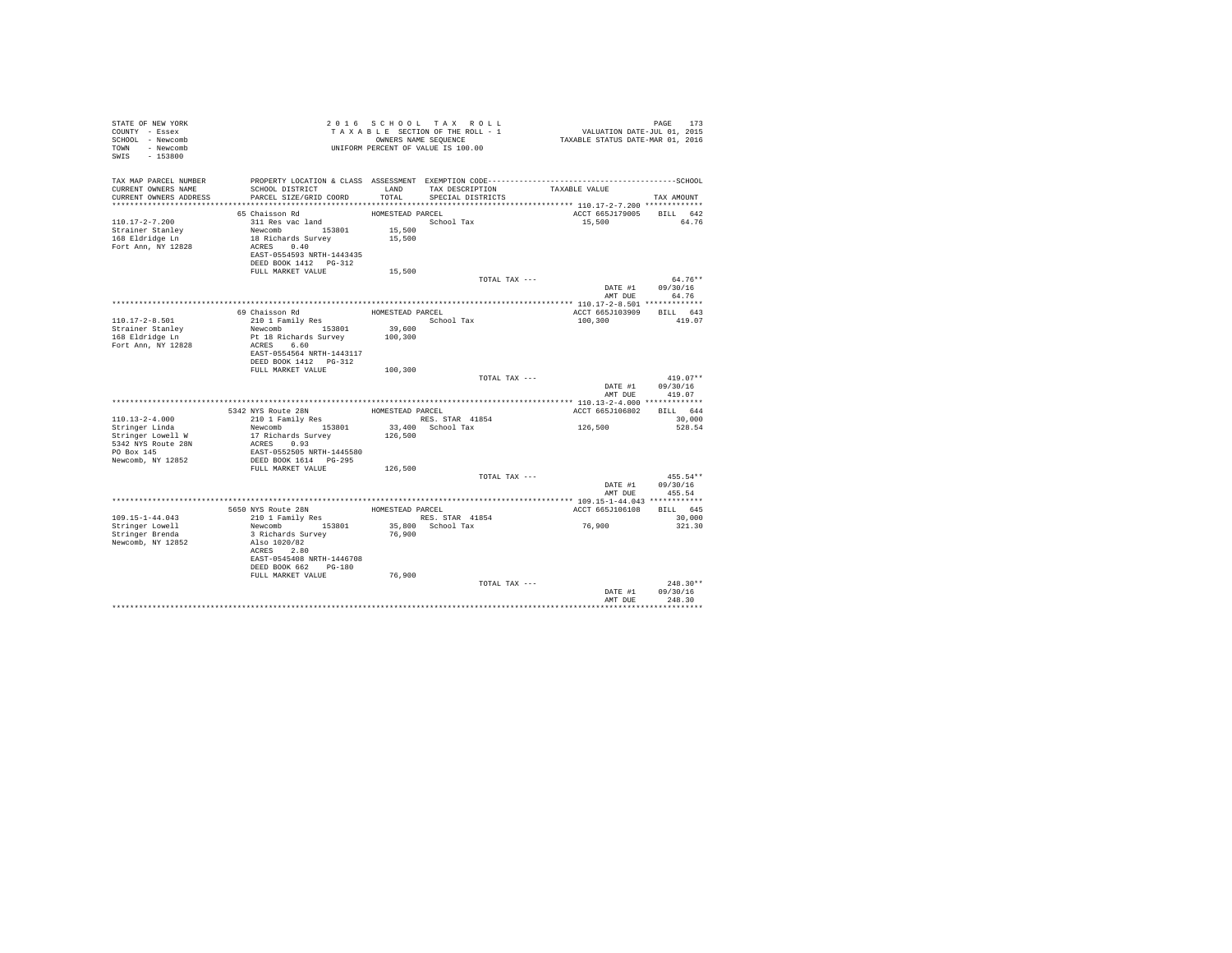| STATE OF NEW YORK<br>COUNTY - Essex<br>SCHOOL - Newcomb<br>TOWN - Newcomb<br>SWIS - 153800    | T A X A B B B B B B B SEQUENCE<br>ONNERS NAME SEQUENCE<br>UNIFORM PERCENT OF VALUE IS 100.00                                                                                        |                  | TAXABLE SECTION OF THE ROLL - 1<br>OWNERS NAME SEQUENCE | PAGE 174<br>VALUATION DATE-JUL 01, 2015<br>TAXABLE STATUS DATE-MAR 01, 2016 |                              |
|-----------------------------------------------------------------------------------------------|-------------------------------------------------------------------------------------------------------------------------------------------------------------------------------------|------------------|---------------------------------------------------------|-----------------------------------------------------------------------------|------------------------------|
| TAX MAP PARCEL NUMBER<br>CURRENT OWNERS NAME<br>CURRENT OWNERS ADDRESS PARCEL SIZE/GRID COORD | SCHOOL DISTRICT                                                                                                                                                                     |                  | LAND TAX DESCRIPTION<br>TOTAL SPECIAL DISTRICTS         | TAXABLE VALUE                                                               | TAX AMOUNT                   |
|                                                                                               |                                                                                                                                                                                     |                  |                                                         |                                                                             |                              |
|                                                                                               | 5468 NYS Route 28N                                                                                                                                                                  | HOMESTEAD PARCEL |                                                         | ACCT 665J188004 BILL 646                                                    |                              |
| 109.16-2-22.300<br>Stringer Robert<br>5468 NYS Route 28N<br>Newcomb, NY 12852                 | 210 1 Family Res<br>Newcomb 153801 25,200 School Tax<br>9 T&c Purchase Twp 25 Ts 63,400<br>ACRES 0.31<br>EAST-0549425 NRTH-1446422<br>DEED BOOK 890 PG-314                          |                  | SR STAR 41834                                           | 63,400                                                                      | 63,400<br>264.90             |
|                                                                                               | FULL MARKET VALUE                                                                                                                                                                   | 63,400           |                                                         |                                                                             |                              |
|                                                                                               |                                                                                                                                                                                     |                  | TOTAL TAX ---                                           | DATE #1 09/30/16<br>AMT DUE                                                 | $113.90**$<br>113.90         |
|                                                                                               |                                                                                                                                                                                     |                  |                                                         |                                                                             |                              |
| 109.16-2-22.100                                                                               | 5462 NYS Route 28N HOMESTEAD PARCEL<br>210 1 Family Res - WTRFNT AGED ALL 41800                                                                                                     |                  | 113,800 SR STAR 41834                                   | ACCT 665J106505                                                             | BILL 647<br>95,850<br>65,300 |
| Stringer Stacy<br>31 Rose Ln                                                                  | Newcomb 153801<br>9 Richards                                                                                                                                                        |                  | 191,700 School Tax                                      | $95\,,\,850$                                                                | 400.48                       |
| Rensselaer, NY 12144                                                                          | 1567/100 Life Use to<br>Marielle Stringer<br>ACRES 0.61<br>EAST-0549567 NRTH-1446425<br>DEED BOOK 890 PG-308                                                                        |                  |                                                         |                                                                             |                              |
|                                                                                               | FULL MARKET VALUE                                                                                                                                                                   | 191,700          | TOTAL TAX ---                                           |                                                                             | $249.48**$                   |
|                                                                                               |                                                                                                                                                                                     |                  |                                                         | DATE #1 09/30/16<br>AMT DUE                                                 | 249.48                       |
|                                                                                               |                                                                                                                                                                                     |                  |                                                         |                                                                             |                              |
|                                                                                               | 5550 NYS Route 28N MOMESTEAD PARCEL                                                                                                                                                 |                  |                                                         | ACCT 665J106510 BILL 648                                                    |                              |
| 109.16-1-12.100<br>Stubing Rita                                                               | 281 Multiple res - WTRFNT SR STAR 41834                                                                                                                                             |                  |                                                         | 194,000                                                                     | 65,300<br>810.57             |
| 5552 NYS Rte 28N<br>Newcomb, NY 12852                                                         | Newcomb 153801 114,500 School Tax<br>10 Richards Survey 194,000 3chool Tax<br>Also 368/395<br>ACRES 1.92<br>EAST-0547617 NRTH-1447549<br>DEED BOOK 1309 PG-231<br>FULL MARKET VALUE |                  |                                                         |                                                                             |                              |
|                                                                                               |                                                                                                                                                                                     | 194,000          | TOTAL TAX ---                                           |                                                                             | $659.57**$                   |
|                                                                                               |                                                                                                                                                                                     |                  |                                                         | DATE #1 09/30/16                                                            | AMT DUE 659.57               |
|                                                                                               |                                                                                                                                                                                     |                  |                                                         |                                                                             |                              |
| $109.16 - 2 - 16.000$                                                                         | 5516 NYS Route 28N<br>210 1 Family Res                                                                                                                                              | HOMESTEAD PARCEL |                                                         | ACCT 665J106001 BILL 649                                                    | 30,000                       |
| Sullivan John F                                                                               |                                                                                                                                                                                     |                  | RES. STAR 41854<br>31,400 School Tax 152,800            |                                                                             | 638.43                       |
| Sullivan Sally M<br>Newcomb, NY 12852                                                         | Newcomb 153801<br>10 Richards<br>ACRES 0.70<br>EAST-0548313 NRTH-1447228<br>DEED BOOK 685 PG-240                                                                                    | 152,800          |                                                         |                                                                             |                              |
|                                                                                               | FULL MARKET VALUE 152,800                                                                                                                                                           |                  | TOTAL TAX ---                                           |                                                                             | 565.43**                     |
|                                                                                               |                                                                                                                                                                                     |                  |                                                         | DATE #1 09/30/16<br>AMT DUE                                                 | 565.43<br>                   |
|                                                                                               |                                                                                                                                                                                     |                  |                                                         |                                                                             |                              |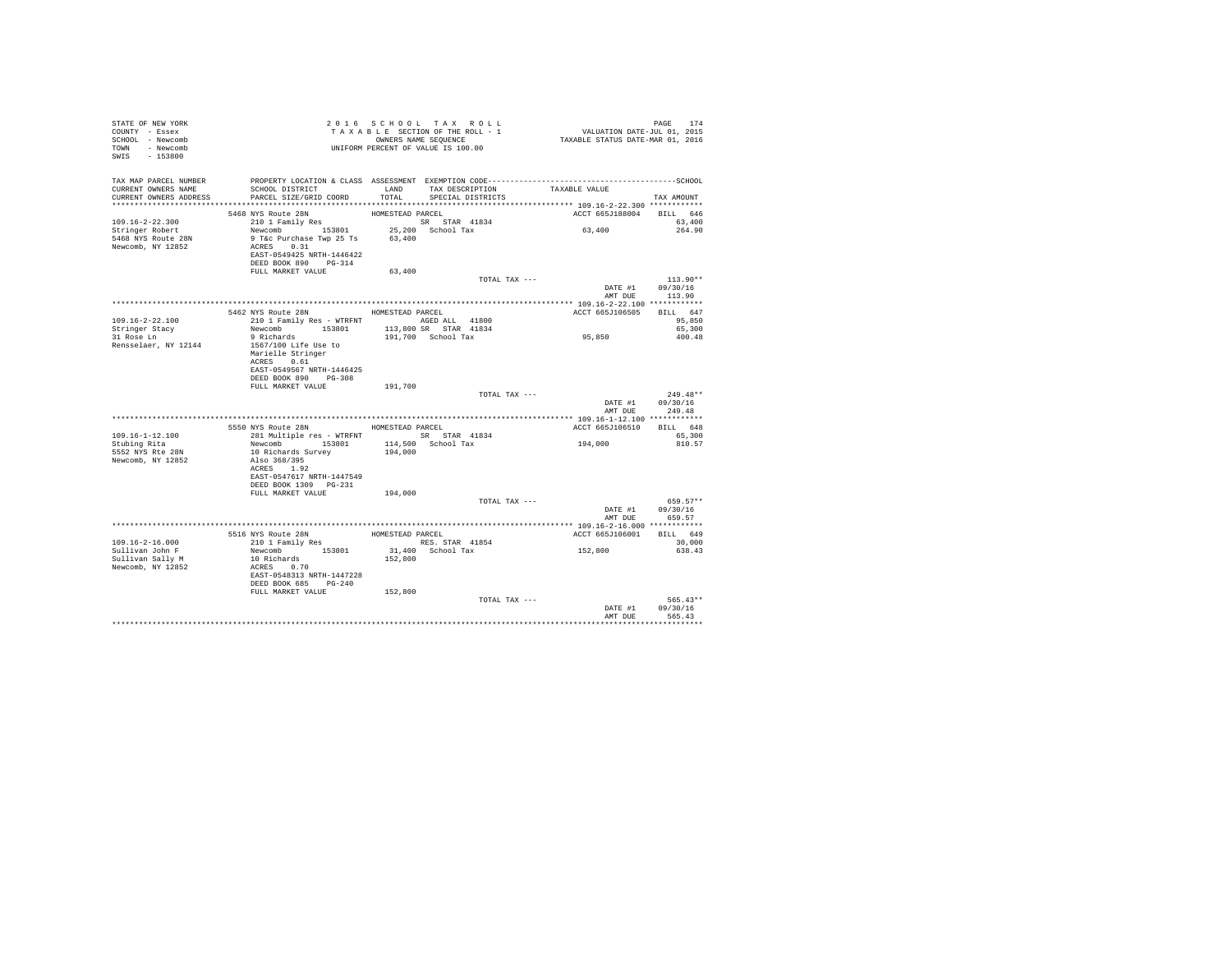| STATE OF NEW YORK<br>COUNTY - Essex<br>SCHOOL - Newcomb<br>TOWN - Newcomb<br>SWIS - 153800 | T A X A B L L LONDERS NAME SEQUENCE<br>UNIFORM PERCENT OF VALUE IS 100.00<br>2016 SCHOOL TAX ROLL<br>PAGE 175<br>VALUATION DATE-JUL 01, 2015<br>TAXABLE STATUS DATE-MAR 01, 2016<br>TAXABLE SECTION OF THE ROLL - 1<br>OWNERS NAME SEQUENCE |                   |                                                    |               |                          |                      |
|--------------------------------------------------------------------------------------------|---------------------------------------------------------------------------------------------------------------------------------------------------------------------------------------------------------------------------------------------|-------------------|----------------------------------------------------|---------------|--------------------------|----------------------|
| TAX MAP PARCEL NUMBER                                                                      | PROPERTY LOCATION & CLASS ASSESSMENT EXEMPTION CODE-----------------------------------SCHOOL                                                                                                                                                |                   |                                                    |               |                          |                      |
| CURRENT OWNERS NAME<br>CURRENT OWNERS ADDRESS                                              | SCHOOL DISTRICT<br>PARCEL SIZE/GRID COORD                                                                                                                                                                                                   | LAND<br>TOTAL     | TAX DESCRIPTION TAXABLE VALUE<br>SPECIAL DISTRICTS |               |                          |                      |
|                                                                                            |                                                                                                                                                                                                                                             |                   |                                                    |               |                          | TAX AMOUNT           |
|                                                                                            | 96 Marcy Ln                                                                                                                                                                                                                                 | HOMESTEAD PARCEL  |                                                    |               | ACCT 665J100406          | BILL 650             |
| 110.17-2-22.000                                                                            | 210 1 Family Res                                                                                                                                                                                                                            |                   | School Tax                                         |               | 143,100                  | 597.90               |
| Sullivan Kathleen F<br>Sullivan Joan                                                       | Newcomb 153801<br>Pt 19 Richards Survey                                                                                                                                                                                                     | 34,000<br>143,100 |                                                    |               |                          |                      |
| 385 Gilbert Ave                                                                            | ACRES 1.00                                                                                                                                                                                                                                  |                   |                                                    |               |                          |                      |
| Pearl River, NY 10965                                                                      | EAST-0557641 NRTH-1443112                                                                                                                                                                                                                   |                   |                                                    |               |                          |                      |
|                                                                                            | DEED BOOK 892 PG-7<br>FULL MARKET VALUE                                                                                                                                                                                                     | 143,100           |                                                    |               |                          |                      |
|                                                                                            |                                                                                                                                                                                                                                             |                   |                                                    | TOTAL TAX --- |                          | 597.90**             |
|                                                                                            |                                                                                                                                                                                                                                             |                   |                                                    |               | DATE #1 09/30/16         |                      |
|                                                                                            |                                                                                                                                                                                                                                             |                   |                                                    |               | AMT DUE                  | 597.90               |
|                                                                                            | 39 Stubing Ln                                                                                                                                                                                                                               |                   | HOMESTEAD PARCEL                                   |               | ACCT 665Z000004          | BILL 651             |
| $109.16 - 6 - 1.000$                                                                       | 210 1 Family Res - WTRFNT School Tax                                                                                                                                                                                                        |                   |                                                    |               | 182,800                  | 763.77               |
| Sutphen Sharon                                                                             | Newcomb 153801                                                                                                                                                                                                                              | 122,100           |                                                    |               |                          |                      |
| Knapp Joanne<br>529 Elk Cir                                                                | 16 T&c Pur Twp 27 Rs<br>1 Birch Point Subd                                                                                                                                                                                                  | 182,800           |                                                    |               |                          |                      |
| Ballston Spa, NY 12020                                                                     | ACRES 1.20                                                                                                                                                                                                                                  |                   |                                                    |               |                          |                      |
|                                                                                            | EAST-0551517 NRTH-1447219                                                                                                                                                                                                                   |                   |                                                    |               |                          |                      |
|                                                                                            | DEED BOOK 1239 PG-137                                                                                                                                                                                                                       |                   |                                                    |               |                          |                      |
|                                                                                            | FULL MARKET VALUE                                                                                                                                                                                                                           | 182,800           |                                                    | TOTAL TAX --- |                          | $763.77**$           |
|                                                                                            |                                                                                                                                                                                                                                             |                   |                                                    |               | DATE #1 09/30/16         |                      |
|                                                                                            |                                                                                                                                                                                                                                             |                   |                                                    |               |                          | AMT DUE 763.77       |
|                                                                                            | 30 Bennett Ln                                                                                                                                                                                                                               |                   | HOMESTEAD PARCEL                                   |               | ACCT 665J106513 BILL 652 |                      |
| $120.18 - 2 - 23.000$                                                                      |                                                                                                                                                                                                                                             |                   | School Tax                                         |               | 140,100                  | 585.36               |
| Swan Robert C                                                                              | 260 Seasonal res - WTRFNT<br>Newcomb 153801                                                                                                                                                                                                 | 109,800           |                                                    |               |                          |                      |
| Swan Kathleen P<br>6 Lewis Rd                                                              | 46 T&C Twp 18                                                                                                                                                                                                                               | 140,100           |                                                    |               |                          |                      |
| Queensbury, NY 12804                                                                       | Goodnow Flow Subd<br>Lot 26                                                                                                                                                                                                                 |                   |                                                    |               |                          |                      |
|                                                                                            | ACRES 1.50                                                                                                                                                                                                                                  |                   |                                                    |               |                          |                      |
|                                                                                            | EAST-0536198 NRTH-1426299                                                                                                                                                                                                                   |                   |                                                    |               |                          |                      |
|                                                                                            | DEED BOOK 1481 PG-304<br>FULL MARKET VALUE                                                                                                                                                                                                  | 140,100           |                                                    |               |                          |                      |
|                                                                                            |                                                                                                                                                                                                                                             |                   |                                                    | TOTAL TAX --- |                          | 585.36**             |
|                                                                                            |                                                                                                                                                                                                                                             |                   |                                                    |               | DATE #1 09/30/16         |                      |
|                                                                                            |                                                                                                                                                                                                                                             |                   |                                                    |               | AMT DUE                  | 585.36               |
|                                                                                            | 1386 Goodnow Flow Rd MOMESTEAD PARCEL                                                                                                                                                                                                       |                   |                                                    |               | ACCT 665J100509 BILL 653 |                      |
| 120.18-2-1.000                                                                             | 210 1 Family Res - WTRFNT                                                                                                                                                                                                                   |                   | School Tax                                         |               | 271,700                  | 1,135.22             |
| Swansen Michael                                                                            | Newcomb 153801                                                                                                                                                                                                                              | 106,400           |                                                    |               |                          |                      |
| Carroll Daniel J<br>15 Old Rd Trl                                                          | 42 & 47 T&c Twp 18<br>Goodnow Flow Subd                                                                                                                                                                                                     | 271,700           |                                                    |               |                          |                      |
| Putnam Valley, NY 10579                                                                    | Lot 48                                                                                                                                                                                                                                      |                   |                                                    |               |                          |                      |
|                                                                                            | ACRES 1.12                                                                                                                                                                                                                                  |                   |                                                    |               |                          |                      |
|                                                                                            | EAST-0534050 NRTH-1426995<br>DEED BOOK 1363 PG-87                                                                                                                                                                                           |                   |                                                    |               |                          |                      |
|                                                                                            | FULL MARKET VALUE                                                                                                                                                                                                                           | 271,700           |                                                    |               |                          |                      |
|                                                                                            |                                                                                                                                                                                                                                             |                   |                                                    | TOTAL TAX --- |                          | $1,135.22**$         |
|                                                                                            |                                                                                                                                                                                                                                             |                   |                                                    |               | DATE #1<br>AMT DUE       | 09/30/16<br>1.135.22 |
|                                                                                            |                                                                                                                                                                                                                                             |                   |                                                    |               |                          |                      |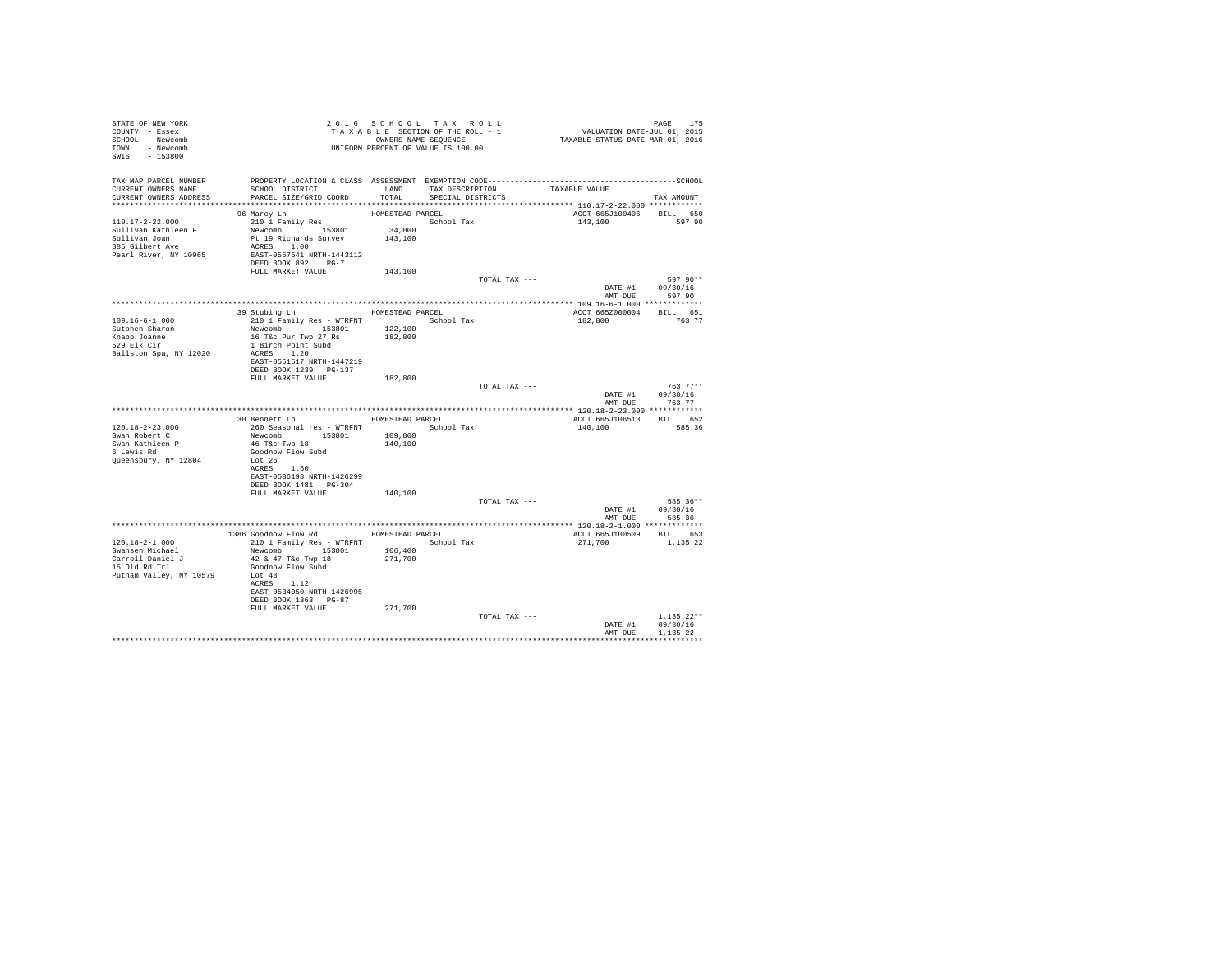| STATE OF NEW YORK<br>COUNTY - Essex<br>SCHOOL - Newcomb<br>TOWN - Newcomb<br>$-153800$<br>SWIS |                                                                  |                      | 2016 SCHOOL TAX ROLL<br>TAXABLE SECTION OF THE ROLL - 1<br>OWNERS NAME SEQUENCE<br>UNIFORM PERCENT OF VALUE IS 100.00 |               | PAGE 176<br>VALUATION DATE-JUL 01, 2015<br>TAXABLE STATUS DATE-MAR 01, 2016 |                    |
|------------------------------------------------------------------------------------------------|------------------------------------------------------------------|----------------------|-----------------------------------------------------------------------------------------------------------------------|---------------|-----------------------------------------------------------------------------|--------------------|
| TAX MAP PARCEL NUMBER<br>CURRENT OWNERS NAME                                                   | SCHOOL DISTRICT                                                  | LAND                 | TAX DESCRIPTION                                                                                                       |               | TAXABLE VALUE                                                               |                    |
| CURRENT OWNERS ADDRESS                                                                         | PARCEL SIZE/GRID COORD                                           | TOTAL                | SPECIAL DISTRICTS                                                                                                     |               |                                                                             | TAX AMOUNT         |
|                                                                                                | NW Side D&H RR                                                   | NON-HOMESTEAD PARCEL |                                                                                                                       |               | ACCT 665J178522 BILL 654                                                    |                    |
| $110. - 1 - 14.046$                                                                            | 920 Priv Hunt/Fi                                                 |                      | School Tax                                                                                                            |               | 31,500                                                                      | 549.53             |
| Tahawus Club Inc                                                                               | Newcomb 153801                                                   | 31,500               |                                                                                                                       |               |                                                                             |                    |
| PO Box 419                                                                                     | 15 & 34 T&C Twp                                                  | 31,500               |                                                                                                                       |               |                                                                             |                    |
| Newcomb, NY 12852                                                                              | ACRES 37.95<br>EAST-0575033 NRTH-1445704<br>DEED BOOK 288 PG-113 |                      |                                                                                                                       |               |                                                                             |                    |
|                                                                                                | FULL MARKET VALUE                                                | 31,500               |                                                                                                                       |               |                                                                             |                    |
|                                                                                                |                                                                  |                      |                                                                                                                       | TOTAL TAX --- |                                                                             | 549.53**           |
|                                                                                                |                                                                  |                      |                                                                                                                       |               | DATE #1 09/30/16<br>AMT DUE 549.53                                          |                    |
|                                                                                                |                                                                  |                      |                                                                                                                       |               |                                                                             |                    |
|                                                                                                | Perch Pond Ln                                                    | NON-HOMESTEAD PARCEL |                                                                                                                       |               | ACCT 665J106603 BILL 655                                                    |                    |
| $110. - 3 - 3.100$                                                                             | 920 Priv Hunt/Fi                                                 |                      | School Tax                                                                                                            |               | 8,500                                                                       | 148.29             |
| Tahawus Club Inc                                                                               | Newcomb 153801                                                   | 8,500                |                                                                                                                       |               |                                                                             |                    |
| PO Box 419<br>Newcomb, NY 12852                                                                | 15 T&c Twp<br>ACRES 10.27                                        | 8,500                |                                                                                                                       |               |                                                                             |                    |
|                                                                                                | EAST-0576041 NRTH-1445410                                        |                      |                                                                                                                       |               |                                                                             |                    |
|                                                                                                | DEED BOOK 288 PG-113                                             |                      |                                                                                                                       |               |                                                                             |                    |
|                                                                                                | FULL MARKET VALUE                                                | 8,500                |                                                                                                                       |               |                                                                             |                    |
|                                                                                                |                                                                  |                      |                                                                                                                       | TOTAL TAX --- |                                                                             | $148.29**$         |
|                                                                                                |                                                                  |                      |                                                                                                                       |               | DATE #1<br>AMT DUR                                                          | 09/30/16<br>148.29 |
|                                                                                                |                                                                  |                      |                                                                                                                       |               |                                                                             |                    |
|                                                                                                | Lower Works Rd                                                   | NON-HOMESTEAD PARCEL |                                                                                                                       |               | ACCT 665Z007002                                                             | BILL 656           |
| $110. - 3 - 17.000$                                                                            | 322 Rural vac>10                                                 |                      | School Tax                                                                                                            |               | 33,600                                                                      | 586.17             |
| Tahawus Club Inc                                                                               | Newcomb 153801                                                   | 33,600               |                                                                                                                       |               |                                                                             |                    |
| PO Box 419                                                                                     | 15 T&C Pur TWP 46 RS                                             | 33,600               |                                                                                                                       |               |                                                                             |                    |
| Newcomb, NY 12852                                                                              | ACRES 14.10<br>EAST-0576134 NRTH-1443729                         |                      |                                                                                                                       |               |                                                                             |                    |
|                                                                                                | DEED BOOK 254 PG-168                                             |                      |                                                                                                                       |               |                                                                             |                    |
|                                                                                                | FULL MARKET VALUE                                                | 33,600               |                                                                                                                       |               |                                                                             |                    |
|                                                                                                |                                                                  |                      |                                                                                                                       | TOTAL TAX --- |                                                                             | 586.17**           |
|                                                                                                |                                                                  |                      |                                                                                                                       |               | DATE #1                                                                     | 09/30/16           |
|                                                                                                |                                                                  |                      |                                                                                                                       |               | AMT DUE                                                                     | 586.17             |
|                                                                                                | 42 Lower Works Rd                                                | HOMESTEAD PARCEL     |                                                                                                                       |               | ACCT 665J106701 BILL 657                                                    |                    |
| $110. - 3 - 22.100$                                                                            | 240 Rural res                                                    |                      | School Tax                                                                                                            |               | 408,300                                                                     | 1,705.96           |
| Tahawus Club Inc                                                                               | Newcomb<br>153801                                                | 51,500               |                                                                                                                       |               |                                                                             |                    |
| PO Box 419                                                                                     | 15 T&c Twp 46                                                    | 408,300              |                                                                                                                       |               |                                                                             |                    |
| Newcomb, NY 12852                                                                              | ACRES 22.14                                                      |                      |                                                                                                                       |               |                                                                             |                    |
|                                                                                                | EAST-0575539 NRTH-1444335<br>DEED BOOK 254 PG-168                |                      |                                                                                                                       |               |                                                                             |                    |
|                                                                                                | FULL MARKET VALUE                                                | 408,300              |                                                                                                                       |               |                                                                             |                    |
|                                                                                                |                                                                  |                      |                                                                                                                       | TOTAL TAX --- |                                                                             | $1.705.96**$       |
|                                                                                                |                                                                  |                      |                                                                                                                       |               | DATE #1                                                                     | 09/30/16           |
|                                                                                                |                                                                  |                      |                                                                                                                       |               | AMT DUE                                                                     | 1,705.96           |
|                                                                                                |                                                                  |                      |                                                                                                                       |               |                                                                             |                    |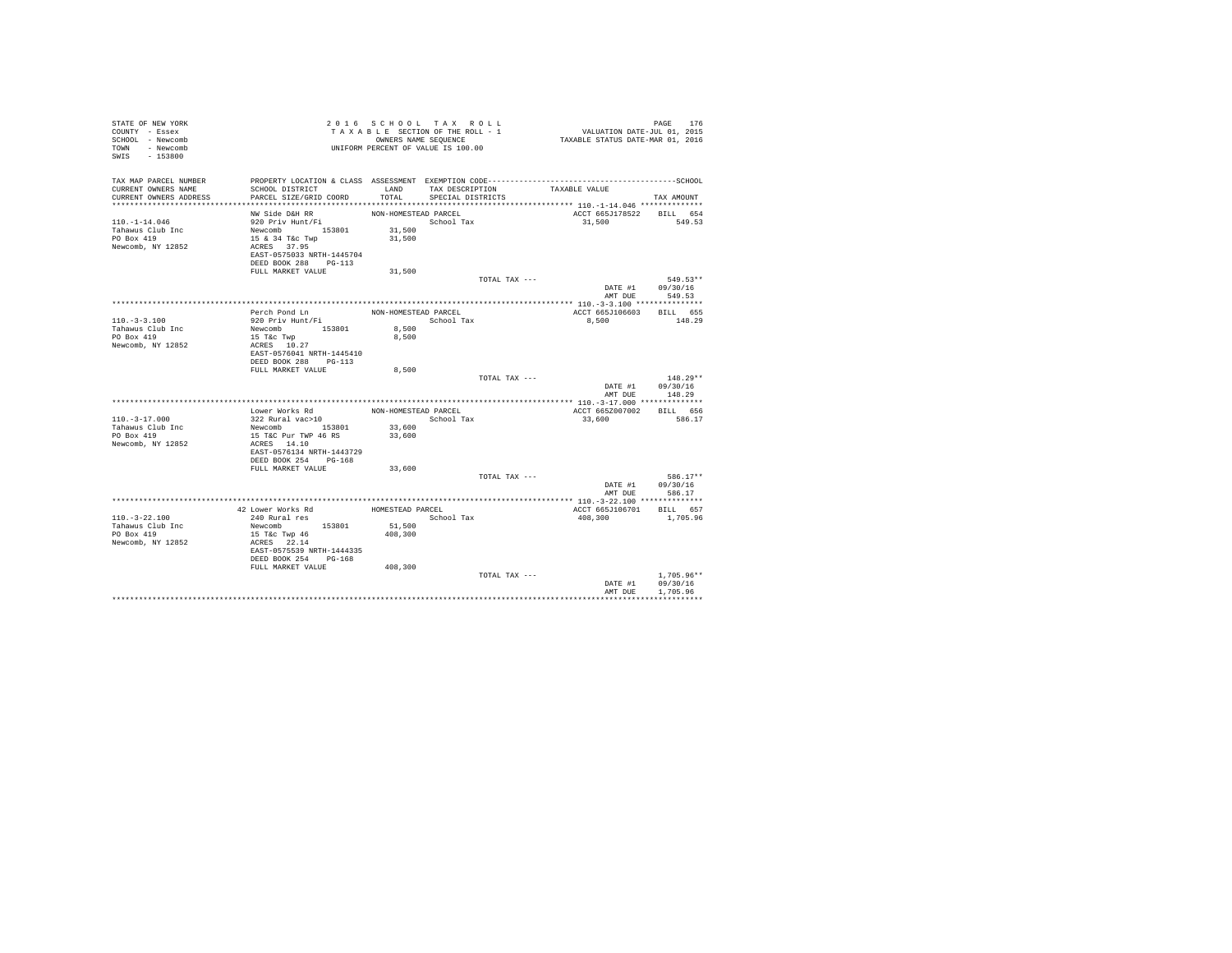| STATE OF NEW YORK<br>COUNTY - Essex<br>SCHOOL - Newcomb<br>TOWN - Newcomb<br>SWIS<br>$-153800$ |                                                                                                                                                                                               |                             | 2016 SCHOOL TAX ROLL<br>TAXABLE SECTION OF THE ROLL - 1<br>OWNERS NAME SEOUENCE<br>UNIFORM PERCENT OF VALUE IS 100.00 | PAGE<br>177<br>VALUATION DATE-JUL 01, 2015<br>TAXABLE STATUS DATE-MAR 01, 2016 |                                  |  |
|------------------------------------------------------------------------------------------------|-----------------------------------------------------------------------------------------------------------------------------------------------------------------------------------------------|-----------------------------|-----------------------------------------------------------------------------------------------------------------------|--------------------------------------------------------------------------------|----------------------------------|--|
| TAX MAP PARCEL NUMBER<br>CURRENT OWNERS NAME<br>CURRENT OWNERS ADDRESS                         | SCHOOL DISTRICT<br>PARCEL SIZE/GRID COORD                                                                                                                                                     | <b>T.AND</b><br>TOTAL       | TAX DESCRIPTION<br>SPECIAL DISTRICTS                                                                                  | TAXABLE VALUE                                                                  | TAX AMOUNT                       |  |
| $110.17 - 2 - 25.000$<br>Taylor Bea<br>12 Winebrook Cir<br>Newcomb, NY 12852                   | 12 Winebrook Cir<br>210 1 Family Res<br>Newcomb 153801<br>Pt 19 Richards Survey<br>1149/200 Release Of<br>Estate Tax Lien<br>ACRES 1.20<br>EAST-0557221 NRTH-1443287<br>DEED BOOK 1594 PG-258 | HOMESTEAD PARCEL<br>215,700 | RES. STAR 41854<br>34,200 School Tax                                                                                  | ACCT 665J105209<br>215,700                                                     | BILL 658<br>30,000<br>901.24     |  |
|                                                                                                | FULL MARKET VALUE                                                                                                                                                                             | 215,700                     | TOTAL TAX ---                                                                                                         | DATE #1<br>AMT DUE                                                             | $828.24**$<br>09/30/16<br>828.24 |  |
|                                                                                                |                                                                                                                                                                                               |                             |                                                                                                                       |                                                                                |                                  |  |
| $110.17 - 2 - 37.000$<br>Taylor Jason P<br>160 Marcy Ln<br>Newcomb, NY 12852                   | 160 Marcy Ln<br>210 1 Family Res<br>Newcomb 153801<br>Pt 6&7 Thorns Survey<br>ACRES 0.60 BANK CORE<br>EAST-0557361 NRTH-1441681                                                               | 30,200<br>78,700            | HOMESTEAD PARCEL<br>School Tax                                                                                        | ACCT 665J105705<br>78,700                                                      | BTLL 659<br>328.82               |  |
|                                                                                                | DEED BOOK 1463 PG-188<br>FULL MARKET VALUE                                                                                                                                                    | 78,700                      | TOTAL TAX ---                                                                                                         | DATE #1<br>AMT DUE                                                             | $328.82**$<br>09/30/16<br>328.82 |  |
|                                                                                                |                                                                                                                                                                                               |                             |                                                                                                                       |                                                                                |                                  |  |
|                                                                                                |                                                                                                                                                                                               |                             |                                                                                                                       | ACCT 665J109104                                                                | BILL 660                         |  |
| $109.15 - 5 - 2.002$                                                                           |                                                                                                                                                                                               |                             | SR STAR 41834                                                                                                         |                                                                                | 65,300                           |  |
| Taylor Melvin E<br>Taylor Bertha J<br>5675 NYS Route 28N<br>PO Box 284<br>Newcomb, NY 12852    | Newcomb 153801<br>3 Rs Twp 27 T&c<br>See 1125/342<br>ACRES 0.42<br>EAST-0544741 NRTH-1446274<br>DEED BOOK 1762 PG-307                                                                         | 151,300                     | 27,400 School Tax                                                                                                     | 151,300                                                                        | 632.16                           |  |
|                                                                                                | FULL MARKET VALUE                                                                                                                                                                             | 151,300                     |                                                                                                                       |                                                                                |                                  |  |
|                                                                                                |                                                                                                                                                                                               |                             | TOTAL TAX ---                                                                                                         | DATE #1<br>AMT DUE                                                             | 481.16**<br>09/30/16<br>481.16   |  |
|                                                                                                |                                                                                                                                                                                               |                             |                                                                                                                       |                                                                                |                                  |  |
|                                                                                                | 5075 NYS Route 28N<br>ROUTE 28N<br>210 1 Family Res                                                                                                                                           | HOMESTEAD PARCEL            |                                                                                                                       | ACCT 665J107202                                                                | BILL 661                         |  |
| $110.18 - 1 - 8.003$                                                                           |                                                                                                                                                                                               |                             | RES. STAR 41854                                                                                                       |                                                                                | 30,000                           |  |
| Taylor Norma J<br>5075 NYS Rte 28N<br>Newcomb, NY 12852                                        | Newcomb 153801<br>Pt 19 Richards Survey<br>ACRES 3.75<br>EAST-0558575 NRTH-1443054<br>DEED BOOK 1128 PG-258                                                                                   | 173,600                     | 36,800 School Tax                                                                                                     | 173,600                                                                        | 725.33                           |  |
|                                                                                                | FULL MARKET VALUE                                                                                                                                                                             | 173,600                     |                                                                                                                       |                                                                                |                                  |  |
|                                                                                                |                                                                                                                                                                                               |                             | TOTAL TAX ---                                                                                                         | DATE #1<br>AMT DUE                                                             | 652.33**<br>09/30/16<br>652.33   |  |
|                                                                                                |                                                                                                                                                                                               |                             |                                                                                                                       |                                                                                |                                  |  |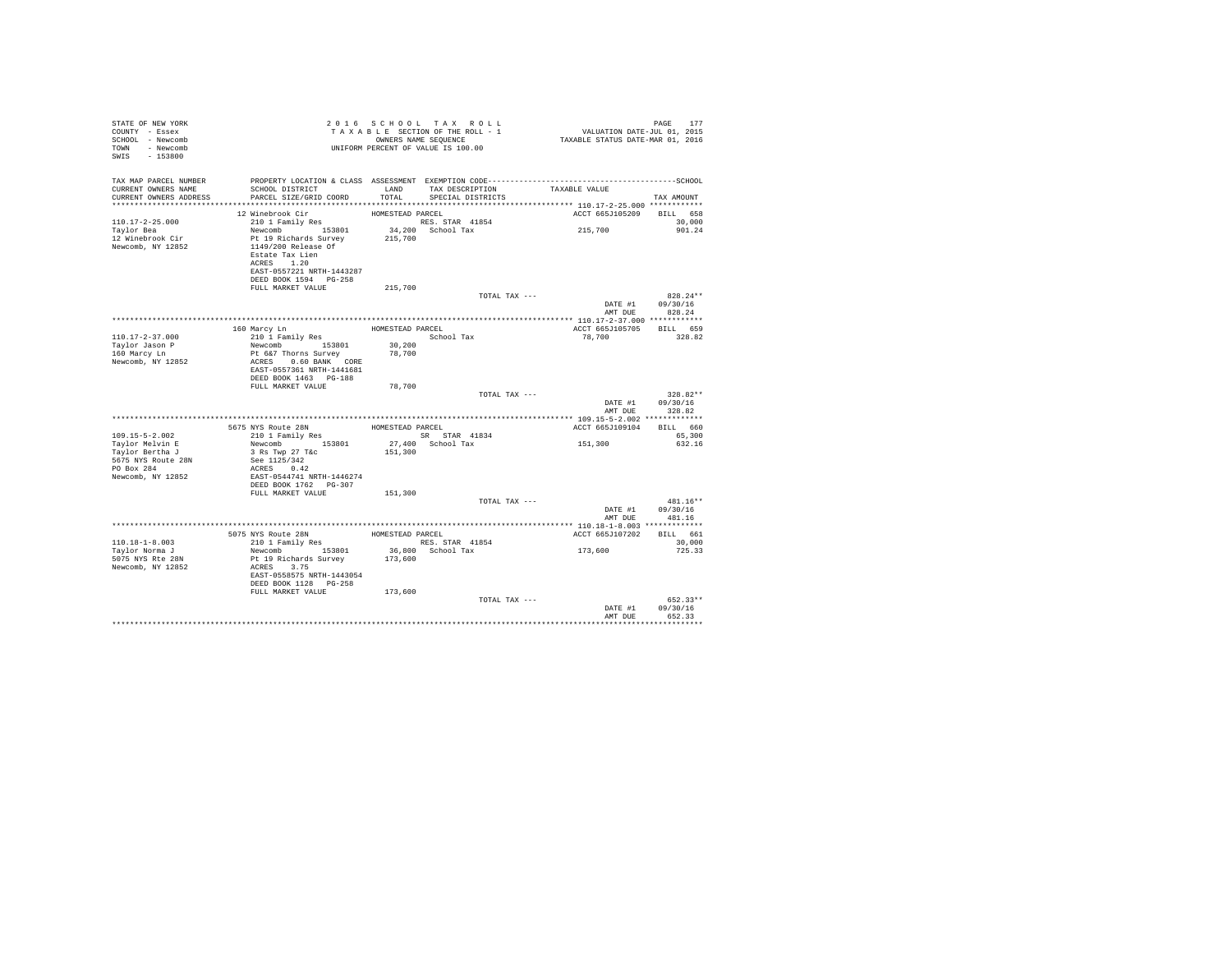| STATE OF NEW YORK<br>COUNTY - Essex<br>SCHOOL - Newcomb<br>TOWN - Newcomb<br>SWIS - 153800 |                                                                              |                  | 2016 SCHOOL TAX ROLL<br>TAXABLE SECTION OF THE ROLL - 1<br>OWNERS NAME SEQUENCE<br>UNIFORM PERCENT OF VALUE IS 100.00 | PAGE 178<br>VALUATION DATE-JUL 01, 2015<br>TAXABLE STATUS DATE-MAR 01, 2016 |                                    |
|--------------------------------------------------------------------------------------------|------------------------------------------------------------------------------|------------------|-----------------------------------------------------------------------------------------------------------------------|-----------------------------------------------------------------------------|------------------------------------|
| TAX MAP PARCEL NUMBER<br>CURRENT OWNERS NAME                                               | SCHOOL DISTRICT                                                              |                  |                                                                                                                       | LAND TAX DESCRIPTION TAXABLE VALUE                                          |                                    |
| CURRENT OWNERS ADDRESS                                                                     | PARCEL SIZE/GRID COORD                                                       | TOTAL            | SPECIAL DISTRICTS                                                                                                     |                                                                             | TAX AMOUNT                         |
|                                                                                            | 44 Chaisson Rd                                                               | HOMESTEAD PARCEL |                                                                                                                       | ACCT 665J175001 BILL 662                                                    |                                    |
| $110.17 - 2 - 2.000$                                                                       | 270 Mfg housing                                                              |                  | AGED ALL 41800                                                                                                        |                                                                             | 22,500                             |
| Tefoe Marie                                                                                |                                                                              |                  | 34,400 SR STAR 41834                                                                                                  | 22,500                                                                      | 22,500                             |
| 44 Chaisson Rd                                                                             | Newcomb 153801<br>18 Richard Survey                                          |                  | 45,000 School Tax                                                                                                     |                                                                             | 94.01                              |
| PO Box 34                                                                                  | ACRES 1.40                                                                   |                  |                                                                                                                       |                                                                             |                                    |
| Newcomb, NY 12852                                                                          | EAST-0554191 NRTH-1444004                                                    |                  |                                                                                                                       |                                                                             |                                    |
|                                                                                            | DEED BOOK 574 PG-88                                                          |                  |                                                                                                                       |                                                                             |                                    |
|                                                                                            | FULL MARKET VALUE                                                            | 45,000           |                                                                                                                       | TOTAL TAX ---                                                               | $0.00**$                           |
|                                                                                            |                                                                              |                  |                                                                                                                       |                                                                             |                                    |
|                                                                                            | 22 Newcomb Lake Rd MOMESTEAD PARCEL                                          |                  |                                                                                                                       | ACCT 665J107109 BILL 663                                                    |                                    |
| $109.15 - 1 - 47.100$                                                                      | 210 1 Family Res - WTRFNT School Tax                                         |                  |                                                                                                                       | 214,100                                                                     | 894.55                             |
| Ten Kate Michael P                                                                         | Newcomb 153801 91,900<br>3 Richards Survey 214,100                           |                  |                                                                                                                       |                                                                             |                                    |
| Ten Kate Nancy R                                                                           |                                                                              |                  |                                                                                                                       |                                                                             |                                    |
| 235 Wood Rd<br>Freeville, NY 13068                                                         | Bldg 2<br>ACRES 3.62                                                         |                  |                                                                                                                       |                                                                             |                                    |
|                                                                                            | EAST-0545069 NRTH-1447016                                                    |                  |                                                                                                                       |                                                                             |                                    |
|                                                                                            | DEED BOOK 1757 PG-168                                                        |                  |                                                                                                                       |                                                                             |                                    |
|                                                                                            | FULL MARKET VALUE                                                            | 214,100          |                                                                                                                       |                                                                             |                                    |
|                                                                                            |                                                                              |                  |                                                                                                                       | TOTAL TAX ---                                                               | 894.55**                           |
|                                                                                            |                                                                              |                  |                                                                                                                       |                                                                             | DATE #1 09/30/16<br>AMT DUE 894.55 |
|                                                                                            |                                                                              |                  |                                                                                                                       |                                                                             |                                    |
|                                                                                            | 15 Woodys Rd MOMESTEAD PARCEL                                                |                  |                                                                                                                       | ACCT 665J106908 BILL 664                                                    |                                    |
| 120.13-1-51.000                                                                            | 260 Seasonal res - WTRFNT<br>Newcomb 153801 175,300<br>43 T&c Twp 18 217,900 |                  |                                                                                                                       | 217,900                                                                     | 910.43                             |
| Terbush Bruce                                                                              |                                                                              |                  |                                                                                                                       |                                                                             |                                    |
| Terbush Karen<br>ierbush Karen<br>528 Randall Rd                                           |                                                                              |                  |                                                                                                                       |                                                                             |                                    |
|                                                                                            | Goodnow Flow Subd<br>Lot 176                                                 |                  |                                                                                                                       |                                                                             |                                    |
| Ballston Spa, NY 12020                                                                     | ACRES 1.80                                                                   |                  |                                                                                                                       |                                                                             |                                    |
|                                                                                            | EAST-0533558 NRTH-1428840                                                    |                  |                                                                                                                       |                                                                             |                                    |
|                                                                                            | DEED BOOK 1561 PG-321                                                        |                  |                                                                                                                       |                                                                             |                                    |
|                                                                                            | FULL MARKET VALUE                                                            | 217,900          |                                                                                                                       |                                                                             |                                    |
|                                                                                            |                                                                              |                  |                                                                                                                       | TOTAL TAX ---                                                               | $910.43**$                         |
|                                                                                            |                                                                              |                  |                                                                                                                       | AMT DUE                                                                     | DATE #1 09/30/16<br>910.43         |
|                                                                                            |                                                                              |                  |                                                                                                                       | ********************** 110.13-1-7.000 *************                         |                                    |
|                                                                                            | 5256 NYS Route 28N<br>210 1 Family Res                                       | HOMESTEAD PARCEL |                                                                                                                       | ACCT 665J101302                                                             | BILL 665                           |
| 110.13-1-7.000                                                                             |                                                                              |                  | School Tax                                                                                                            | 68,000                                                                      | 284.12                             |
| Terwilliger Diana M                                                                        | Newcomb 153801<br>19 Richards Survey                                         | 34,100           |                                                                                                                       |                                                                             |                                    |
| Terwilliger Gene B<br>65 Osterhoudt Ln                                                     |                                                                              | 68,000           |                                                                                                                       |                                                                             |                                    |
| Stone Ridge, NY 12484                                                                      | ACRES 1.07 BANK CORE<br>EAST-0554515 NRTH-1445273                            |                  |                                                                                                                       |                                                                             |                                    |
|                                                                                            | DEED BOOK 1810 PG-99                                                         |                  |                                                                                                                       |                                                                             |                                    |
|                                                                                            | FULL MARKET VALUE                                                            | 68,000           |                                                                                                                       |                                                                             |                                    |
|                                                                                            |                                                                              |                  |                                                                                                                       | TOTAL TAX ---                                                               | $284.12**$                         |
|                                                                                            |                                                                              |                  |                                                                                                                       |                                                                             | DATE #1 09/30/16                   |
|                                                                                            |                                                                              |                  |                                                                                                                       | AMT DUE                                                                     | 284.12                             |
|                                                                                            |                                                                              |                  |                                                                                                                       |                                                                             |                                    |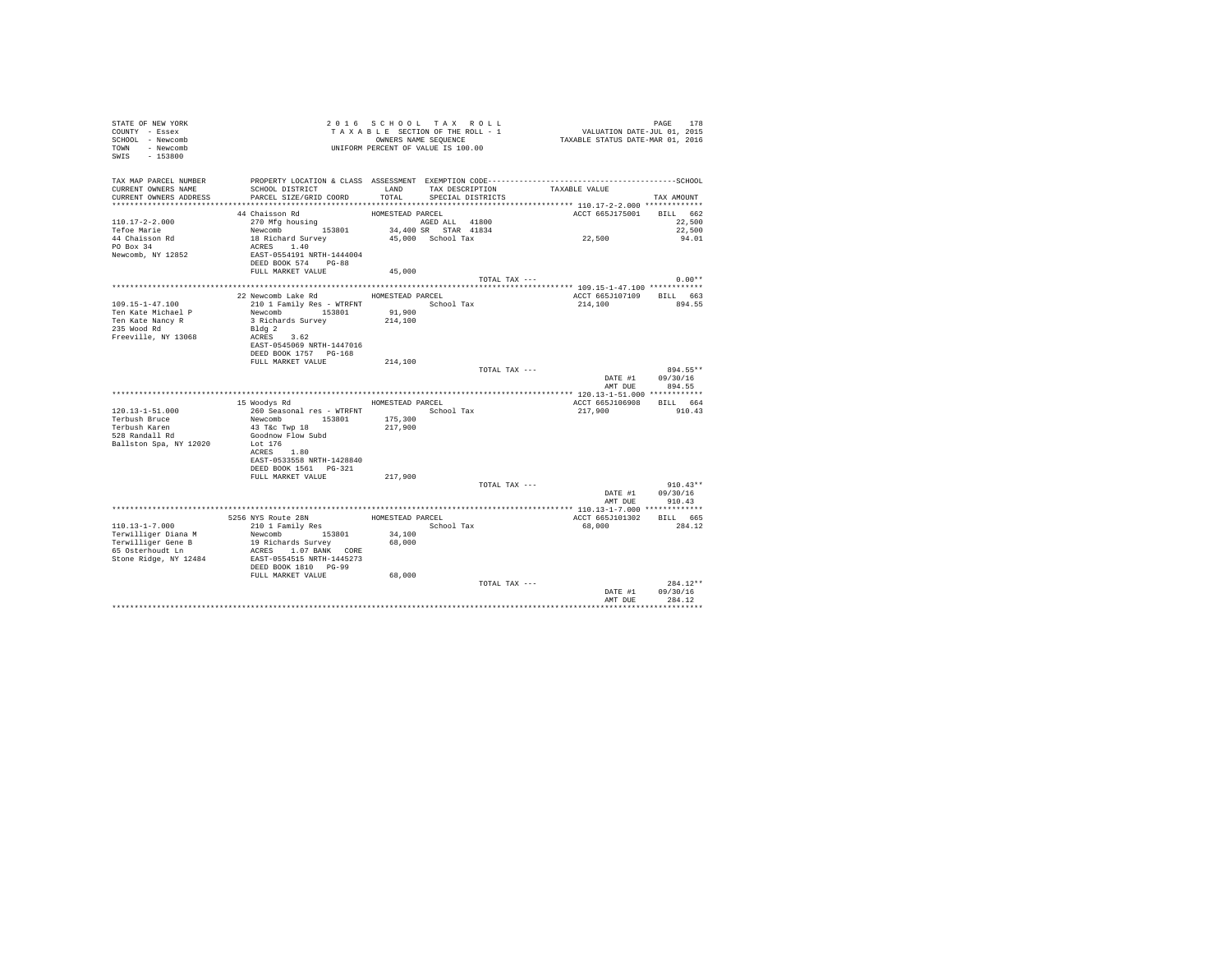| STATE OF NEW YORK<br>COUNTY - Essex<br>SCHOOL - Newcomb<br>TOWN - Newcomb<br>SWIS - 153800                                                                           |                                                                                                                                                                                   |                                        | 2016 SCHOOL TAX ROLL<br>TAXABLE SECTION OF THE ROLL - 1<br>OWNERS NAME SEOUENCE<br>UNIFORM PERCENT OF VALUE IS 100.00 |               | PAGE 179<br>VALUATION DATE-JUL 01, 2015<br>TAXABLE STATUS DATE-MAR 01, 2016 | PAGE<br>179                      |
|----------------------------------------------------------------------------------------------------------------------------------------------------------------------|-----------------------------------------------------------------------------------------------------------------------------------------------------------------------------------|----------------------------------------|-----------------------------------------------------------------------------------------------------------------------|---------------|-----------------------------------------------------------------------------|----------------------------------|
| TAX MAP PARCEL NUMBER                                                                                                                                                | PROPERTY LOCATION & CLASS ASSESSMENT EXEMPTION CODE-----------------------------------SCHOOL                                                                                      |                                        |                                                                                                                       |               |                                                                             |                                  |
| CURRENT OWNERS NAME<br>CURRENT OWNERS ADDRESS                                                                                                                        | SCHOOL DISTRICT LAND<br>PARCEL SIZE/GRID COORD                                                                                                                                    | TOTAL                                  | TAX DESCRIPTION<br>SPECIAL DISTRICTS                                                                                  |               | TAXABLE VALUE                                                               | TAX AMOUNT                       |
|                                                                                                                                                                      |                                                                                                                                                                                   |                                        |                                                                                                                       |               |                                                                             |                                  |
| $120.17 - 3 - 2.000$<br>$\begin{array}{cc}\n & \text{and} & \text{if} \\ 51 \text{ Wheeler Dr} \\ \text{Cliff} & \text{if} \\ \end{array}$<br>Clifton Park, NY 12065 | 73 Beaver Bay<br>260 Seasonal res - WTRFNT<br>Newcomb 153801<br>26 T&c Twp 18<br>Goodnow Flow Subd<br>Lot 307<br>ACRES 0.80<br>EAST-0528122 NRTH-1426840<br>DEED BOOK 1281 PG-258 | HOMESTEAD PARCEL<br>105,300<br>153,300 | School Tax                                                                                                            |               | ACCT 665J105603 BILL 666<br>153,300                                         | 640.52                           |
|                                                                                                                                                                      | FULL MARKET VALUE                                                                                                                                                                 | 153,300                                |                                                                                                                       |               |                                                                             |                                  |
|                                                                                                                                                                      |                                                                                                                                                                                   |                                        |                                                                                                                       | TOTAL TAX --- |                                                                             | 640.52**<br>DATE #1 09/30/16     |
|                                                                                                                                                                      |                                                                                                                                                                                   |                                        |                                                                                                                       |               | AMT DUE                                                                     | 640.52                           |
|                                                                                                                                                                      |                                                                                                                                                                                   |                                        |                                                                                                                       |               |                                                                             |                                  |
| $109.16 - 2 - 23.024$                                                                                                                                                | 5460 NYS Route 28N<br>210 1 Family Res - WTRFNT                                                                                                                                   | HOMESTEAD PARCEL                       | School Tax                                                                                                            |               | ACCT 665J104215 BILL 667<br>382,900                                         | 1,599.83                         |
| Thibodeau Ricky P                                                                                                                                                    | Newcomb 153801                                                                                                                                                                    | 137,400                                |                                                                                                                       |               |                                                                             |                                  |
| Thibodeau Lorraine                                                                                                                                                   | 9 Richards                                                                                                                                                                        | 382,900                                |                                                                                                                       |               |                                                                             |                                  |
| 4 Empire Cir                                                                                                                                                         | ACRES 1.80                                                                                                                                                                        |                                        |                                                                                                                       |               |                                                                             |                                  |
| Slingerlands, NY 12159                                                                                                                                               | EAST-0549739 NRTH-1446419<br>DEED BOOK 1707 PG-177                                                                                                                                |                                        |                                                                                                                       |               |                                                                             |                                  |
|                                                                                                                                                                      | FULL MARKET VALUE                                                                                                                                                                 | 382,900                                |                                                                                                                       |               |                                                                             |                                  |
|                                                                                                                                                                      |                                                                                                                                                                                   |                                        |                                                                                                                       | TOTAL TAX --- |                                                                             | $1.599.83**$<br>DATE #1 09/30/16 |
|                                                                                                                                                                      |                                                                                                                                                                                   |                                        |                                                                                                                       |               |                                                                             | AMT DUE 1,599.83                 |
|                                                                                                                                                                      |                                                                                                                                                                                   |                                        |                                                                                                                       |               |                                                                             |                                  |
|                                                                                                                                                                      | 1004 Goodnow Flow Rd                                                                                                                                                              | HOMESTEAD PARCEL                       |                                                                                                                       |               | ACCT 665J103611 BILL 668                                                    |                                  |
| $120.14 - 1 - 18.000$                                                                                                                                                | 210 1 Family Res - WTRFNT                                                                                                                                                         |                                        | School Tax                                                                                                            |               | 139,400                                                                     | 582.44                           |
| Thomas Jeffery<br>Thomas Carol                                                                                                                                       | Newcomb 153801<br>43&46 T&c Twp 18                                                                                                                                                | 99,700<br>139,400                      |                                                                                                                       |               |                                                                             |                                  |
| 4 Hill Rd                                                                                                                                                            | Goodnow Flow Subd                                                                                                                                                                 |                                        |                                                                                                                       |               |                                                                             |                                  |
| Hadley, NY 12835                                                                                                                                                     | Lot 156                                                                                                                                                                           |                                        |                                                                                                                       |               |                                                                             |                                  |
|                                                                                                                                                                      | ACRES 0.39                                                                                                                                                                        |                                        |                                                                                                                       |               |                                                                             |                                  |
|                                                                                                                                                                      | EAST-0535756 NRTH-1428161                                                                                                                                                         |                                        |                                                                                                                       |               |                                                                             |                                  |
|                                                                                                                                                                      | DEED BOOK 1697 PG-119<br>FULL MARKET VALUE                                                                                                                                        | 139,400                                |                                                                                                                       |               |                                                                             |                                  |
|                                                                                                                                                                      |                                                                                                                                                                                   |                                        |                                                                                                                       | TOTAL TAX --- |                                                                             | 582.44**                         |
|                                                                                                                                                                      |                                                                                                                                                                                   |                                        |                                                                                                                       |               |                                                                             | DATE #1 09/30/16                 |
|                                                                                                                                                                      |                                                                                                                                                                                   |                                        |                                                                                                                       |               |                                                                             | AMT DUE 582.44                   |
|                                                                                                                                                                      |                                                                                                                                                                                   |                                        |                                                                                                                       |               |                                                                             |                                  |
| $120.17 - 1 - 3.004$                                                                                                                                                 | 26 Muskrat Ln<br>260 Seasonal res - WTRFNT                                                                                                                                        | HOMESTEAD PARCEL                       | School Tax                                                                                                            |               | ACCT 665J103904 BILL 669<br>193,300                                         | 807.64                           |
| Thomas Jeffrey R                                                                                                                                                     |                                                                                                                                                                                   | 108,500                                |                                                                                                                       |               |                                                                             |                                  |
| Thomas Thomas R                                                                                                                                                      | Newcomb 153801<br>26 T&c Twp 18                                                                                                                                                   | 193,300                                |                                                                                                                       |               |                                                                             |                                  |
| c/o Ramona Thomas                                                                                                                                                    | 1422/265 Life Use To                                                                                                                                                              |                                        |                                                                                                                       |               |                                                                             |                                  |
| 309 Hadley Rd                                                                                                                                                        | Ramona Thomas                                                                                                                                                                     |                                        |                                                                                                                       |               |                                                                             |                                  |
| Hadley, NY 12835                                                                                                                                                     | ACRES 0.50<br>EAST-0527848 NRTH-1427207                                                                                                                                           |                                        |                                                                                                                       |               |                                                                             |                                  |
|                                                                                                                                                                      | DEED BOOK 1422 PG-265                                                                                                                                                             |                                        |                                                                                                                       |               |                                                                             |                                  |
|                                                                                                                                                                      | FULL MARKET VALUE                                                                                                                                                                 | 193,300                                |                                                                                                                       |               |                                                                             |                                  |
|                                                                                                                                                                      |                                                                                                                                                                                   |                                        |                                                                                                                       | TOTAL TAX --- |                                                                             | $807.64**$                       |
|                                                                                                                                                                      |                                                                                                                                                                                   |                                        |                                                                                                                       |               | DATE #1                                                                     | 09/30/16                         |
|                                                                                                                                                                      |                                                                                                                                                                                   |                                        |                                                                                                                       |               | AMT DUE                                                                     | 807.64                           |
|                                                                                                                                                                      |                                                                                                                                                                                   |                                        |                                                                                                                       |               |                                                                             |                                  |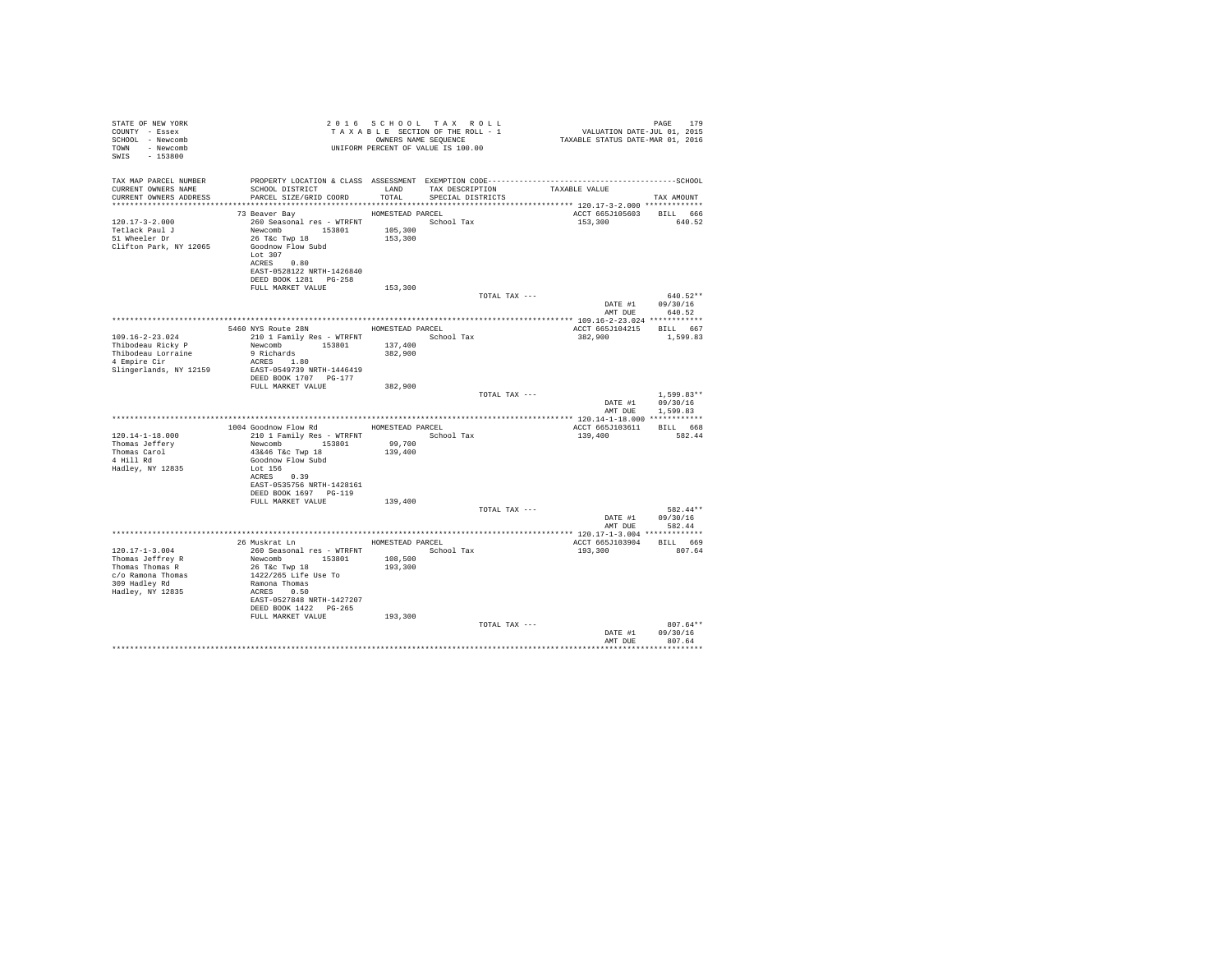| STATE OF NEW YORK<br>COUNTY - Essex<br>SCHOOL - Newcomb<br>TOWN - Newcomb<br>$-153800$<br>SWIS |                                           |                  | 2016 SCHOOL TAX ROLL<br>TAXABLE SECTION OF THE ROLL - 1<br>OWNERS NAME SEQUENCE<br>UNIFORM PERCENT OF VALUE IS 100.00 |               | VALUATION DATE-JUL 01, 2015<br>TAXABLE STATUS DATE-MAR 01, 2016 | PAGE<br>180  |
|------------------------------------------------------------------------------------------------|-------------------------------------------|------------------|-----------------------------------------------------------------------------------------------------------------------|---------------|-----------------------------------------------------------------|--------------|
| TAX MAP PARCEL NUMBER<br>CURRENT OWNERS NAME                                                   | SCHOOL DISTRICT                           | LAND             | TAX DESCRIPTION                                                                                                       |               | TAXABLE VALUE                                                   |              |
| CURRENT OWNERS ADDRESS                                                                         | PARCEL SIZE/GRID COORD                    | TOTAL.           | SPECIAL DISTRICTS                                                                                                     |               |                                                                 | TAX AMOUNT   |
|                                                                                                | 19 Schraver Way                           | HOMESTEAD PARCEL |                                                                                                                       |               | ACCT 665J106212 BILL 670                                        |              |
| $110.13 - 9 - 10.002$                                                                          | 270 Mfg housing                           |                  | School Tax                                                                                                            |               | 46,500                                                          | 194.29       |
| Thomas William A                                                                               | Newcomb 153801                            | 30,200           |                                                                                                                       |               |                                                                 |              |
| Thomas Tina M                                                                                  | 19 Richards Survey                        | 46,500           |                                                                                                                       |               |                                                                 |              |
| c/o Barbara J Schraver                                                                         | 1650/116-Life Use to                      |                  |                                                                                                                       |               |                                                                 |              |
| 19 Schraver Way                                                                                | Barbara Schraver                          |                  |                                                                                                                       |               |                                                                 |              |
| PO Box 73                                                                                      | ACRES 0.60                                |                  |                                                                                                                       |               |                                                                 |              |
| Newcomb, NY 12852                                                                              | EAST-0555730 NRTH-1445663                 |                  |                                                                                                                       |               |                                                                 |              |
|                                                                                                | DEED BOOK 1650 PG-116                     |                  |                                                                                                                       |               |                                                                 |              |
| PRIOR OWNER ON 3/01/2016 FULL MARKET VALUE                                                     |                                           | 46,500           |                                                                                                                       |               |                                                                 |              |
| Thomas William A                                                                               |                                           |                  |                                                                                                                       |               |                                                                 |              |
|                                                                                                |                                           |                  |                                                                                                                       | TOTAL TAX --- |                                                                 | $194.29**$   |
|                                                                                                |                                           |                  |                                                                                                                       |               | DATE #1 09/30/16                                                |              |
|                                                                                                |                                           |                  |                                                                                                                       |               | AMT DUR                                                         | 194.29       |
|                                                                                                | 1470 Goodnow Flow Rd                      |                  |                                                                                                                       |               |                                                                 |              |
| $120.17 - 2 - 36.000$                                                                          | 210 1 Family Res - WTRFNT                 | HOMESTEAD PARCEL | School Tax                                                                                                            |               | ACCT 665J104014 BILL 671<br>240,500                             | 1,004.86     |
| Thorne Sarah S                                                                                 | Newcomb<br>153801                         | 106,200          |                                                                                                                       |               |                                                                 |              |
| Locke Robert                                                                                   | 42 T&c Twp 18                             | 240,500          |                                                                                                                       |               |                                                                 |              |
| 3 Holly Dr                                                                                     | Goodnow Flow Subd                         |                  |                                                                                                                       |               |                                                                 |              |
| Kennett Square, PA 19348                                                                       | Lot 67                                    |                  |                                                                                                                       |               |                                                                 |              |
|                                                                                                | ACRES 1.65                                |                  |                                                                                                                       |               |                                                                 |              |
|                                                                                                | EAST-0532099 NRTH-1426482                 |                  |                                                                                                                       |               |                                                                 |              |
|                                                                                                | DEED BOOK 1346 PG-130                     |                  |                                                                                                                       |               |                                                                 |              |
|                                                                                                | FULL MARKET VALUE                         | 240,500          |                                                                                                                       |               |                                                                 |              |
|                                                                                                |                                           |                  |                                                                                                                       | TOTAL TAX --- |                                                                 | $1.004.86**$ |
|                                                                                                |                                           |                  |                                                                                                                       |               | DATE #1                                                         | 09/30/16     |
|                                                                                                |                                           |                  |                                                                                                                       |               | AMT DUE                                                         | 1,004.86     |
|                                                                                                |                                           |                  |                                                                                                                       |               |                                                                 |              |
|                                                                                                | 1460 Goodnow Flow Rd                      | HOMESTEAD PARCEL |                                                                                                                       |               | ACCT 665J101506 BILL 672                                        |              |
| $120.17 - 2 - 37.000$                                                                          | 260 Seasonal res - WTRFNT                 |                  | School Tax                                                                                                            |               | 142,500                                                         | 595.39       |
| Thorne-Locke Sarah S                                                                           | Newcomb 153801                            | 107,900          |                                                                                                                       |               |                                                                 |              |
| Locke Robert G                                                                                 | 42 T&c Twp 18                             | 142,500          |                                                                                                                       |               |                                                                 |              |
| 3 Holly Dr                                                                                     | Goodnow Flow Subd                         |                  |                                                                                                                       |               |                                                                 |              |
| Kennett Square, PA 19348                                                                       | Lot 66                                    |                  |                                                                                                                       |               |                                                                 |              |
|                                                                                                | ACRES 1.58<br>EAST-0532199 NRTH-1426498   |                  |                                                                                                                       |               |                                                                 |              |
|                                                                                                |                                           |                  |                                                                                                                       |               |                                                                 |              |
|                                                                                                | DEED BOOK 1472 PG-88<br>FULL MARKET VALUE | 142,500          |                                                                                                                       |               |                                                                 |              |
|                                                                                                |                                           |                  |                                                                                                                       | TOTAL TAX --- |                                                                 | 595.39**     |
|                                                                                                |                                           |                  |                                                                                                                       |               | DATE #1                                                         | 09/30/16     |
|                                                                                                |                                           |                  |                                                                                                                       |               | AMT DUE                                                         | 595.39       |
|                                                                                                |                                           |                  |                                                                                                                       |               |                                                                 |              |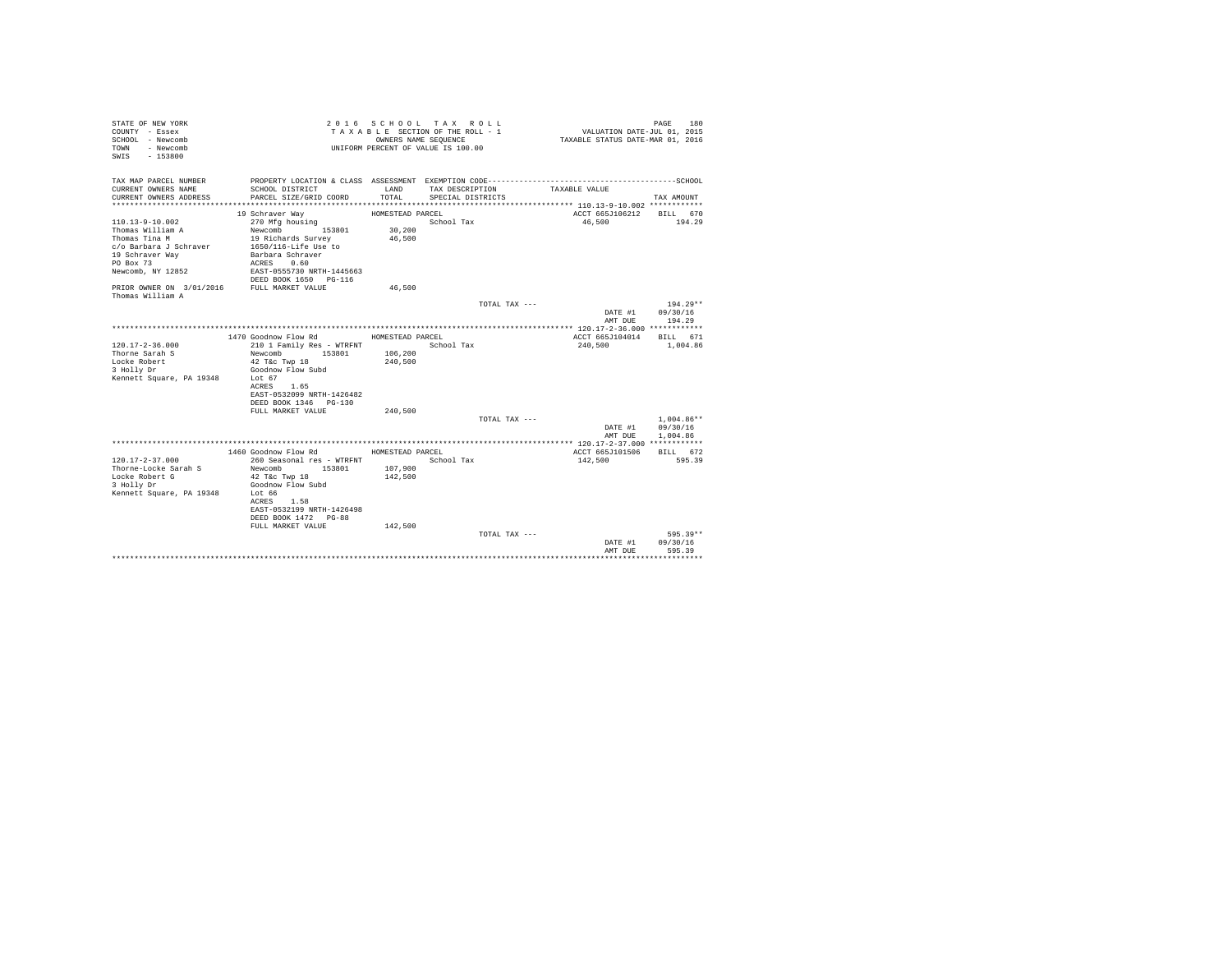| STATE OF NEW YORK<br>COUNTY - Essex<br>SCHOOL - Newcomb<br>TOWN - Newcomb<br>SWIS - 153800                                                                                                                                                                                                                                                                                                                                  |                                                                         |         | 2016 SCHOOL TAX ROLL<br>TAXABLE SECTION OF THE ROLL - 1<br>OWNERS NAME SEQUENCE<br>UNIFORM PERCENT OF VALUE IS 100.00 | PAGE 181<br>VALUATION DATE-JUL 01, 2015<br>TAXABLE STATUS DATE-MAR 01, 2016                                   | PAGE<br>181                        |
|-----------------------------------------------------------------------------------------------------------------------------------------------------------------------------------------------------------------------------------------------------------------------------------------------------------------------------------------------------------------------------------------------------------------------------|-------------------------------------------------------------------------|---------|-----------------------------------------------------------------------------------------------------------------------|---------------------------------------------------------------------------------------------------------------|------------------------------------|
| TAX MAP PARCEL NUMBER<br>CURRENT OWNERS NAME<br>CURRENT OWNERS ADDRESS PARCEL SIZE/GRID COORD TOTAL SPECIAL DISTRICTS                                                                                                                                                                                                                                                                                                       | SCHOOL DISTRICT TAND TAX DESCRIPTION                                    |         |                                                                                                                       | PROPERTY LOCATION & CLASS ASSESSMENT EXEMPTION CODE-----------------------------------SCHOOL<br>TAXABLE VALUE | TAX AMOUNT                         |
|                                                                                                                                                                                                                                                                                                                                                                                                                             | 5560 NYS Route 28N HOMESTEAD PARCEL                                     |         |                                                                                                                       |                                                                                                               |                                    |
| 109.16-1-14.015                                                                                                                                                                                                                                                                                                                                                                                                             | 210 1 Family Res - WTRFNT SR STAR 41834                                 |         |                                                                                                                       | ACCT 665J106711 BILL 673<br>276,200                                                                           | 65,300<br>1,154.02                 |
| $\begin{tabular}{l c c c c c} \multicolumn{1}{c}{\textbf{Trormon Robert J}} & \multicolumn{1}{c}{\textbf{New-comb}} & \multicolumn{1}{c}{\textbf{1-98.01}} & \multicolumn{1}{c}{\textbf{1-98.01}} & \multicolumn{1}{c}{\textbf{1-98.02}} & \multicolumn{1}{c}{\textbf{1-98.03}} & \multicolumn{1}{c}{\textbf{1-98.04}} & \multicolumn{1}{c}{\textbf{1-98.04}} & \multicolumn{1}{c}{\textbf{1-98.04}} & \multicolumn{1}{c}{$ | EAST-0547257 NRTH-1447601<br>DEED BOOK 1280 PG-210<br>FULL MARKET VALUE | 276,200 |                                                                                                                       |                                                                                                               |                                    |
|                                                                                                                                                                                                                                                                                                                                                                                                                             |                                                                         |         | TOTAL TAX ---                                                                                                         |                                                                                                               | $1.003.02**$                       |
|                                                                                                                                                                                                                                                                                                                                                                                                                             |                                                                         |         |                                                                                                                       | DATE #1                                                                                                       | 09/30/16                           |
|                                                                                                                                                                                                                                                                                                                                                                                                                             |                                                                         |         |                                                                                                                       | AMT DUE                                                                                                       | 1,003.02                           |
|                                                                                                                                                                                                                                                                                                                                                                                                                             |                                                                         |         |                                                                                                                       |                                                                                                               |                                    |
| $110. - 3 - 20.000$                                                                                                                                                                                                                                                                                                                                                                                                         |                                                                         |         |                                                                                                                       | ACCT 665J186005<br>186,700                                                                                    | BILL 674<br>780.07                 |
| Throop Enos T Jr                                                                                                                                                                                                                                                                                                                                                                                                            | Newcomb 153801                                                          | 36,400  |                                                                                                                       |                                                                                                               |                                    |
|                                                                                                                                                                                                                                                                                                                                                                                                                             | 34 T&C Twp 46                                                           | 186,700 |                                                                                                                       |                                                                                                               |                                    |
| Throop Garrow<br>PO Box 369                                                                                                                                                                                                                                                                                                                                                                                                 | ACRES 3.42                                                              |         |                                                                                                                       |                                                                                                               |                                    |
| Royal Oak, MD 21662                                                                                                                                                                                                                                                                                                                                                                                                         | EAST-0575597 NRTH-1443855                                               |         |                                                                                                                       |                                                                                                               |                                    |
|                                                                                                                                                                                                                                                                                                                                                                                                                             | DEED BOOK 850 PG-115                                                    |         |                                                                                                                       |                                                                                                               |                                    |
|                                                                                                                                                                                                                                                                                                                                                                                                                             | FULL MARKET VALUE 186,700                                               |         |                                                                                                                       |                                                                                                               |                                    |
|                                                                                                                                                                                                                                                                                                                                                                                                                             |                                                                         |         | TOTAL TAX ---                                                                                                         |                                                                                                               | 780.07**                           |
|                                                                                                                                                                                                                                                                                                                                                                                                                             |                                                                         |         |                                                                                                                       |                                                                                                               | DATE #1 09/30/16<br>AMT DUE 780.07 |
|                                                                                                                                                                                                                                                                                                                                                                                                                             |                                                                         |         |                                                                                                                       |                                                                                                               |                                    |
|                                                                                                                                                                                                                                                                                                                                                                                                                             |                                                                         |         |                                                                                                                       | ACCT 665J192003 BILL 675                                                                                      |                                    |
| 110.18-2-12.001                                                                                                                                                                                                                                                                                                                                                                                                             |                                                                         |         |                                                                                                                       | 50,000                                                                                                        | 208.91                             |
| Tierson Jan                                                                                                                                                                                                                                                                                                                                                                                                                 | Newcomb 153801 44,700                                                   |         |                                                                                                                       |                                                                                                               |                                    |
| 63 Fletcher Rd                                                                                                                                                                                                                                                                                                                                                                                                              | 2&3 Thorns Survey                                                       | 50,000  |                                                                                                                       |                                                                                                               |                                    |
| Moretown, VT 05660                                                                                                                                                                                                                                                                                                                                                                                                          | ACRES 15.89                                                             |         |                                                                                                                       |                                                                                                               |                                    |
|                                                                                                                                                                                                                                                                                                                                                                                                                             | EAST-0561550 NRTH-1442042                                               |         |                                                                                                                       |                                                                                                               |                                    |
|                                                                                                                                                                                                                                                                                                                                                                                                                             | DEED BOOK 1006 PG-7<br>FULL MARKET VALUE                                | 50,000  |                                                                                                                       |                                                                                                               |                                    |
|                                                                                                                                                                                                                                                                                                                                                                                                                             |                                                                         |         | TOTAL TAX ---                                                                                                         |                                                                                                               | $208.91**$                         |
|                                                                                                                                                                                                                                                                                                                                                                                                                             |                                                                         |         |                                                                                                                       |                                                                                                               | DATE #1 09/30/16                   |
|                                                                                                                                                                                                                                                                                                                                                                                                                             |                                                                         |         |                                                                                                                       | AMT DUE                                                                                                       | 208.91                             |
|                                                                                                                                                                                                                                                                                                                                                                                                                             |                                                                         |         |                                                                                                                       |                                                                                                               |                                    |
| $120.18 - 1 - 19.000$                                                                                                                                                                                                                                                                                                                                                                                                       | 1100 Goodnow Flow Rd MOMESTEAD PARCEL<br>260 Seasonal res - WTRFNT      |         | School Tax                                                                                                            | ACCT 665J103913 BILL 676<br>158,200                                                                           | 660.99                             |
| Towner Douglas                                                                                                                                                                                                                                                                                                                                                                                                              | Newcomb 153801                                                          | 73,500  |                                                                                                                       |                                                                                                               |                                    |
| Towner Rebecca                                                                                                                                                                                                                                                                                                                                                                                                              | 45 & 46 T&c Twp 18                                                      | 158,200 |                                                                                                                       |                                                                                                               |                                    |
| c/o Gary Porter                                                                                                                                                                                                                                                                                                                                                                                                             | Goodnow Flow Subd                                                       |         |                                                                                                                       |                                                                                                               |                                    |
| 3 S Nance Ln                                                                                                                                                                                                                                                                                                                                                                                                                | Lot 134                                                                 |         |                                                                                                                       |                                                                                                               |                                    |
| Dover, DE 19901                                                                                                                                                                                                                                                                                                                                                                                                             | ACRES 0.20                                                              |         |                                                                                                                       |                                                                                                               |                                    |
|                                                                                                                                                                                                                                                                                                                                                                                                                             | EAST-0537814 NRTH-1427247                                               |         |                                                                                                                       |                                                                                                               |                                    |
|                                                                                                                                                                                                                                                                                                                                                                                                                             | DEED BOOK 1438 PG-166                                                   |         |                                                                                                                       |                                                                                                               |                                    |
|                                                                                                                                                                                                                                                                                                                                                                                                                             | FULL MARKET VALUE                                                       | 158,200 | TOTAL TAX ---                                                                                                         |                                                                                                               | 660.99**                           |
|                                                                                                                                                                                                                                                                                                                                                                                                                             |                                                                         |         |                                                                                                                       | DATE #1                                                                                                       | 09/30/16                           |
|                                                                                                                                                                                                                                                                                                                                                                                                                             |                                                                         |         |                                                                                                                       | AMT DHR                                                                                                       | 660.99                             |
|                                                                                                                                                                                                                                                                                                                                                                                                                             |                                                                         |         |                                                                                                                       |                                                                                                               | .                                  |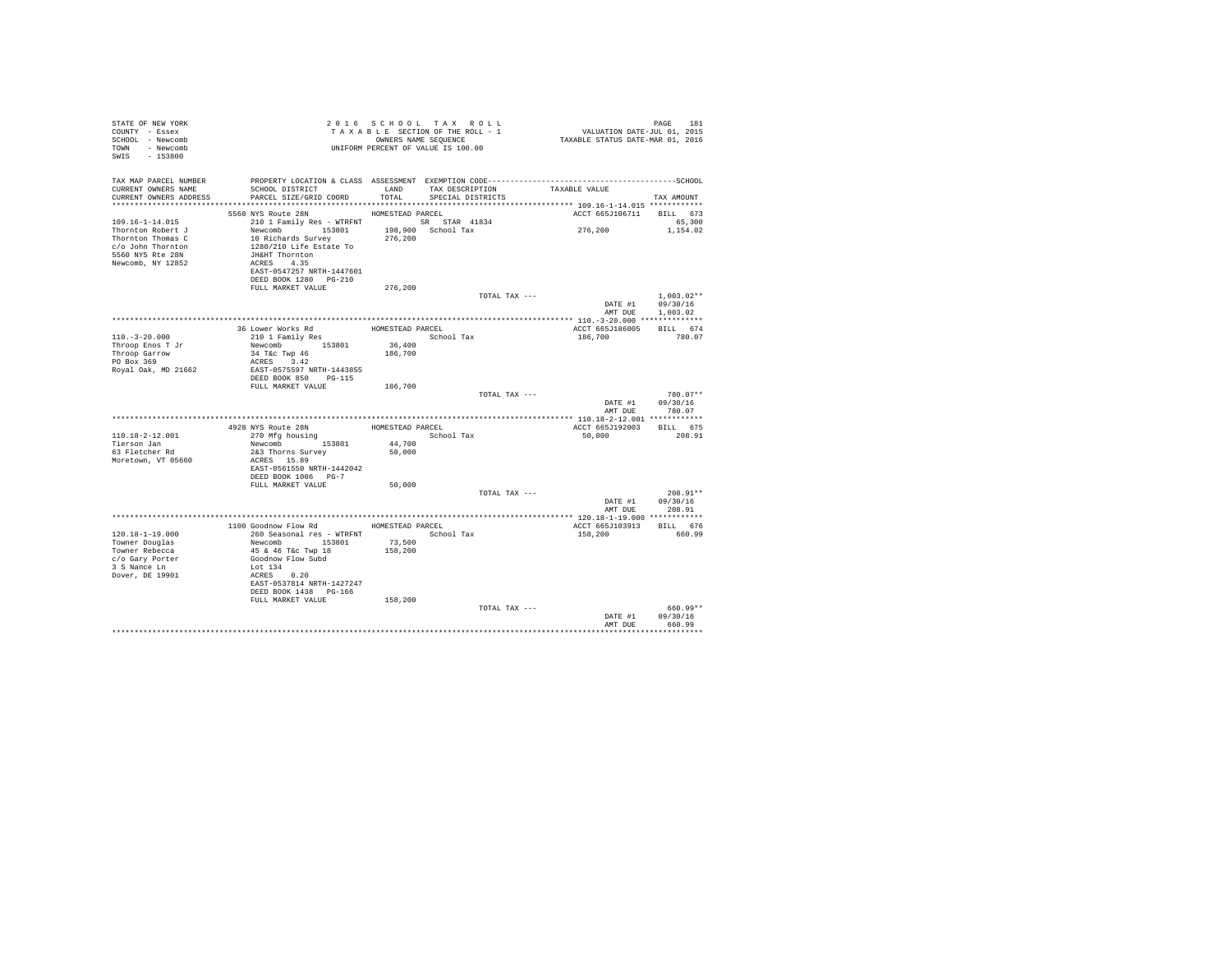| STATE OF NEW YORK<br>COUNTY - Essex<br>SCHOOL - Newcomb<br>TOWN - Newcomb<br>$-153800$<br>SWIS |                                                                                                                                                                                   |                   | 2016 SCHOOL TAX ROLL<br>TAXABLE SECTION OF THE ROLL - 1<br>OWNERS NAME SEQUENCE<br>UNIFORM PERCENT OF VALUE IS 100.00 |                                     | PAGE<br>182                          |
|------------------------------------------------------------------------------------------------|-----------------------------------------------------------------------------------------------------------------------------------------------------------------------------------|-------------------|-----------------------------------------------------------------------------------------------------------------------|-------------------------------------|--------------------------------------|
| TAX MAP PARCEL NUMBER<br>CURRENT OWNERS NAME<br>CURRENT OWNERS ADDRESS                         | SCHOOL DISTRICT<br>PARCEL SIZE/GRID COORD                                                                                                                                         | LAND<br>TOTAL     | TAX DESCRIPTION<br>SPECIAL DISTRICTS                                                                                  | TAXABLE VALUE                       | TAX AMOUNT                           |
|                                                                                                | 33 Fennessev Ln                                                                                                                                                                   | HOMESTEAD PARCEL  |                                                                                                                       | ACCT 665J101501 BILL 677            |                                      |
| $109.15 - 1 - 8.004$<br>Tracy Michael<br>Tracy Nancy<br>33 Fennessey Ln<br>Newcomb, NY 12852   | 210 1 Family Res - WTRFNT RES. STAR 41854<br>Newcomb 153801<br>3 Ords Patent<br>Also See 845/325 &<br>1247/278<br>ACRES 2.22<br>EAST-0542191 NRTH-1447218<br>DEED BOOK 590 PG-154 | 339,300           | 167,800 School Tax                                                                                                    | 339,300                             | 30,000<br>1,417.66                   |
|                                                                                                | FULL MARKET VALUE                                                                                                                                                                 | 339,300           |                                                                                                                       |                                     |                                      |
|                                                                                                |                                                                                                                                                                                   |                   | TOTAL TAX ---                                                                                                         | DATE #1<br>AMT DUE                  | $1.344.66**$<br>09/30/16<br>1,344.66 |
|                                                                                                |                                                                                                                                                                                   |                   |                                                                                                                       |                                     |                                      |
| $109.15 - 1 - 20.000$<br>Tracy Michael<br>Tracy Nancy<br>33 Fennessey Ln                       | 40 Fennessey Ln HOMESTEAD PARCEL<br>210 1 Family Res - WTRFNT<br>Newcomb 153801<br>3 Ords Patent<br>ACRES 0.30                                                                    | 85,700<br>181,100 | School Tax                                                                                                            | ACCT 665J104106 BILL 678<br>181,100 | 756.67                               |
| Newcomb, NY 12852                                                                              | EAST-0542354 NRTH-1446948<br>DEED BOOK 872 PG-134<br>FULL MARKET VALUE                                                                                                            | 181,100           |                                                                                                                       |                                     |                                      |
|                                                                                                |                                                                                                                                                                                   |                   | TOTAL TAX ---                                                                                                         | DATE #1<br>AMT DUE                  | $756.67**$<br>09/30/16<br>756.67     |
|                                                                                                |                                                                                                                                                                                   |                   |                                                                                                                       |                                     |                                      |
|                                                                                                | 12 Owens Dr                                                                                                                                                                       |                   | HOMESTEAD PARCEL                                                                                                      | ACCT 665J105313 BILL 679            |                                      |
| 109.15-1-37.000                                                                                | 210 1 Family Res                                                                                                                                                                  |                   | School Tax                                                                                                            | 136,200                             | 569.07                               |
| Tracy Michael I                                                                                | Newcomb 153801                                                                                                                                                                    | 30,200            |                                                                                                                       |                                     |                                      |
| Tracy Nancy J<br>33 Fennessey Ln                                                               | 3 Richards Survey<br>ACRES 0.60                                                                                                                                                   | 136,200           |                                                                                                                       |                                     |                                      |
| Newcomb, NY 12852                                                                              | EAST-0544522 NRTH-1446512<br>DEED BOOK 1635 PG-309                                                                                                                                |                   |                                                                                                                       |                                     |                                      |
|                                                                                                | FULL MARKET VALUE                                                                                                                                                                 | 136,200           |                                                                                                                       |                                     |                                      |
|                                                                                                |                                                                                                                                                                                   |                   | TOTAL TAX ---                                                                                                         | DATE #1<br>AMT DUE                  | 569.07**<br>09/30/16<br>569.07       |
|                                                                                                |                                                                                                                                                                                   |                   |                                                                                                                       |                                     |                                      |
|                                                                                                | 39 Fennessey Ln                                                                                                                                                                   | HOMESTEAD PARCEL  |                                                                                                                       | ACCT 665J100609                     | BILL 680                             |
| $109.15 - 1 - 21.000$<br>Tracy Michael J                                                       | 260 Seasonal res - WTRFNT<br>153801<br>Newcomb                                                                                                                                    | 105,900           | School Tax                                                                                                            | 151,600                             | 633.41                               |
| Nichols Cathy T                                                                                | 3 Ords Patent                                                                                                                                                                     | 151,600           |                                                                                                                       |                                     |                                      |
| 3956 Griffin Rd                                                                                | ACRES 0.50                                                                                                                                                                        |                   |                                                                                                                       |                                     |                                      |
| Syracuse, NY 13215                                                                             | EAST-0542409 NRTH-1447120<br>DEED BOOK 1823 PG-94                                                                                                                                 |                   |                                                                                                                       |                                     |                                      |
|                                                                                                | FULL MARKET VALUE                                                                                                                                                                 | 151,600           | TOTAL TAX ---                                                                                                         | DATE #1                             | $633.41**$<br>09/30/16               |
|                                                                                                |                                                                                                                                                                                   |                   |                                                                                                                       | AMT DUE                             | 633.41                               |
|                                                                                                |                                                                                                                                                                                   |                   |                                                                                                                       |                                     |                                      |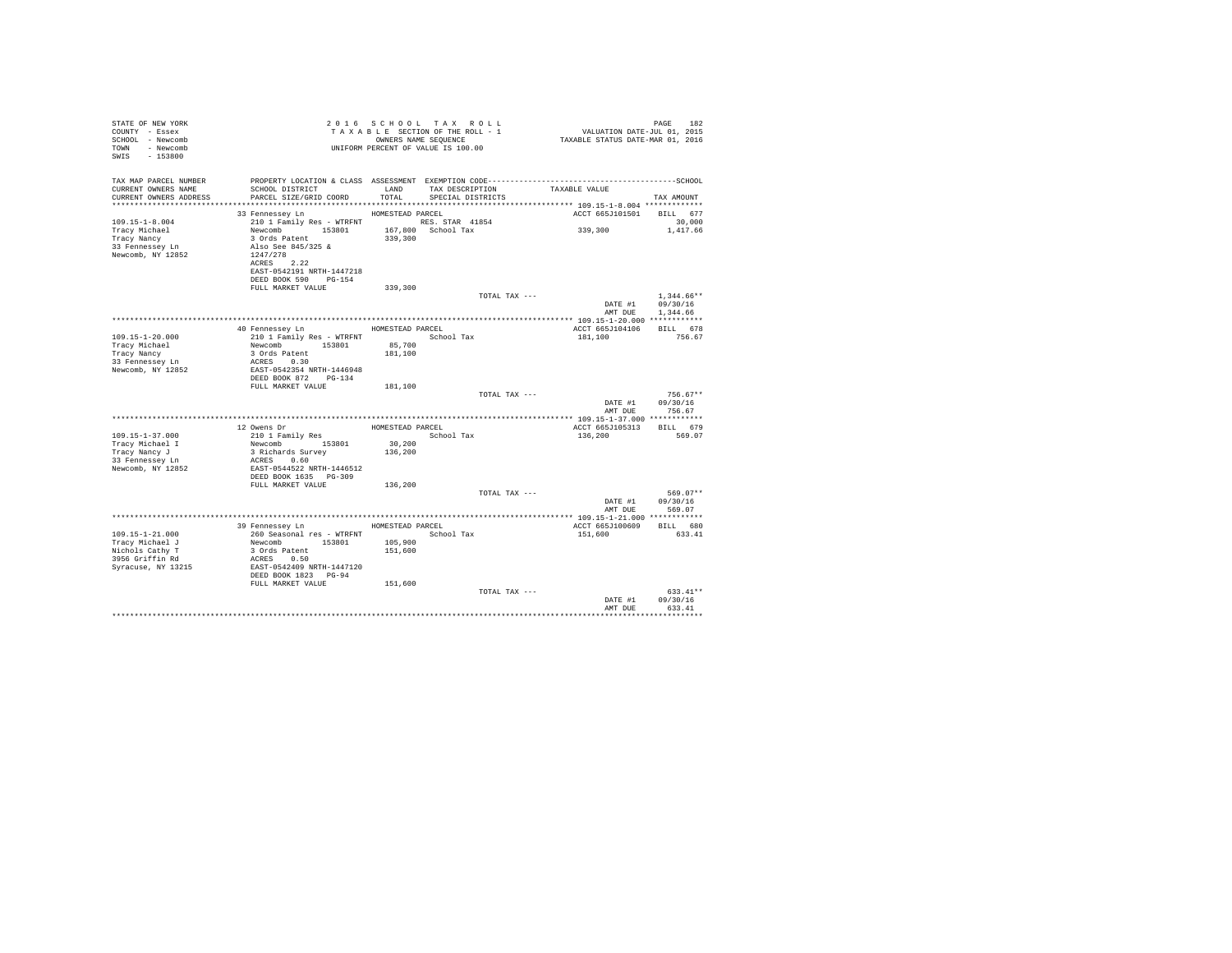| STATE OF NEW YORK<br>COUNTY - Essex<br>SCHOOL - Newcomb<br>- Newcomb<br>TOWN<br>$-153800$<br>SWIS |                                            |                  | 2016 SCHOOL TAX ROLL<br>TAXABLE SECTION OF THE ROLL - 1<br>OWNERS NAME SEOUENCE<br>UNIFORM PERCENT OF VALUE IS 100.00 | VALUATION DATE-JUL 01, 2015<br>TAXABLE STATUS DATE-MAR 01, 2016 | PAGE<br>183        |
|---------------------------------------------------------------------------------------------------|--------------------------------------------|------------------|-----------------------------------------------------------------------------------------------------------------------|-----------------------------------------------------------------|--------------------|
| TAX MAP PARCEL NUMBER<br>CURRENT OWNERS NAME                                                      | SCHOOL DISTRICT                            | LAND             | TAX DESCRIPTION                                                                                                       | TAXABLE VALUE                                                   |                    |
| CURRENT OWNERS ADDRESS                                                                            | PARCEL SIZE/GRID COORD                     | TOTAL            | SPECIAL DISTRICTS                                                                                                     |                                                                 | TAX AMOUNT         |
|                                                                                                   |                                            |                  |                                                                                                                       |                                                                 |                    |
|                                                                                                   | 970 Goodnow Flow Rd                        | HOMESTEAD PARCEL |                                                                                                                       | ACCT 665J104504 BILL 681                                        |                    |
| $120.14 - 1 - 11.000$                                                                             | 210 1 Family Res - WTRFNT                  |                  | School Tax                                                                                                            | 406,200                                                         | 1,697.18           |
| Trobridge Rex C                                                                                   | 153801<br>Newcomb                          | 104,400          |                                                                                                                       |                                                                 |                    |
| Trobridge Kathleen F                                                                              | 43 T&c Twp 18                              | 406,200          |                                                                                                                       |                                                                 |                    |
| 83 Brightonwood Rd                                                                                | Goodnow Flow Subd                          |                  |                                                                                                                       |                                                                 |                    |
| Glenmont, NY 12077                                                                                | Lot 163 & 164<br>ACRES 0.47                |                  |                                                                                                                       |                                                                 |                    |
|                                                                                                   | EAST-0534881 NRTH-1428476                  |                  |                                                                                                                       |                                                                 |                    |
|                                                                                                   | DEED BOOK 1019 PG-228                      |                  |                                                                                                                       |                                                                 |                    |
|                                                                                                   | FULL MARKET VALUE                          | 406,200          |                                                                                                                       |                                                                 |                    |
|                                                                                                   |                                            |                  | TOTAL TAX ---                                                                                                         |                                                                 | $1.697.18**$       |
|                                                                                                   |                                            |                  |                                                                                                                       | DATE #1                                                         | 09/30/16           |
|                                                                                                   |                                            |                  |                                                                                                                       | AMT DUE                                                         | 1,697.18           |
|                                                                                                   | 51 Memory Ln                               | HOMESTEAD PARCEL |                                                                                                                       | ACCT 665J106309                                                 | BILL 682           |
| $120.17 - 2 - 31.000$                                                                             | 210 1 Family Res - WTRFNT                  |                  | School Tax                                                                                                            | 209,800                                                         | 876.59             |
| Tsan Clifford G                                                                                   | 153801<br>Newcomb                          | 116,200          |                                                                                                                       |                                                                 |                    |
| Tsan Danan M                                                                                      | 42 T&c Twp 18                              | 209,800          |                                                                                                                       |                                                                 |                    |
| 6653 Hazelnut Cir                                                                                 | Goodnow Flow Subd                          |                  |                                                                                                                       |                                                                 |                    |
| East Syracuse, NY 13057                                                                           | Lot 76                                     |                  |                                                                                                                       |                                                                 |                    |
|                                                                                                   | ACRES<br>1.96<br>EAST-0531254 NRTH-1427210 |                  |                                                                                                                       |                                                                 |                    |
|                                                                                                   | DEED BOOK 1748 PG-202                      |                  |                                                                                                                       |                                                                 |                    |
|                                                                                                   | FULL MARKET VALUE                          | 209,800          |                                                                                                                       |                                                                 |                    |
|                                                                                                   |                                            |                  | TOTAL TAX ---                                                                                                         |                                                                 | $876.59**$         |
|                                                                                                   |                                            |                  |                                                                                                                       |                                                                 | DATE #1 09/30/16   |
|                                                                                                   |                                            |                  |                                                                                                                       | AMT DUE                                                         | 876.59             |
|                                                                                                   |                                            |                  |                                                                                                                       |                                                                 |                    |
| $109.16 - 6 - 6.000$                                                                              | 70 Stubing Ln<br>210 1 Family Res - WTRFNT | HOMESTEAD PARCEL | School Tax                                                                                                            | ACCT 665Z004003<br>176,100                                      | BILL 683<br>735.78 |
| Turcotte Martin A                                                                                 | Newcomb 153801                             | 112,200          |                                                                                                                       |                                                                 |                    |
| Turcotte Cindy M                                                                                  | T&C Purchase TWP 27 RS                     | 176,100          |                                                                                                                       |                                                                 |                    |
| 254 Olmstedville Rd                                                                               | 7A Birch Point Subd                        |                  |                                                                                                                       |                                                                 |                    |
| Pottersville, NY 12860                                                                            | ACRES 1.16                                 |                  |                                                                                                                       |                                                                 |                    |
|                                                                                                   | EAST-0551218 NRTH-1447953                  |                  |                                                                                                                       |                                                                 |                    |
|                                                                                                   | DEED BOOK 1369 PG-252                      |                  |                                                                                                                       |                                                                 |                    |
|                                                                                                   | FULL MARKET VALUE                          | 176,100          | TOTAL TAX ---                                                                                                         |                                                                 | $735.78**$         |
|                                                                                                   |                                            |                  |                                                                                                                       | DATE #1                                                         | 09/30/16           |
|                                                                                                   |                                            |                  |                                                                                                                       | AMT DUE                                                         | 735.78             |
|                                                                                                   |                                            |                  |                                                                                                                       |                                                                 | .                  |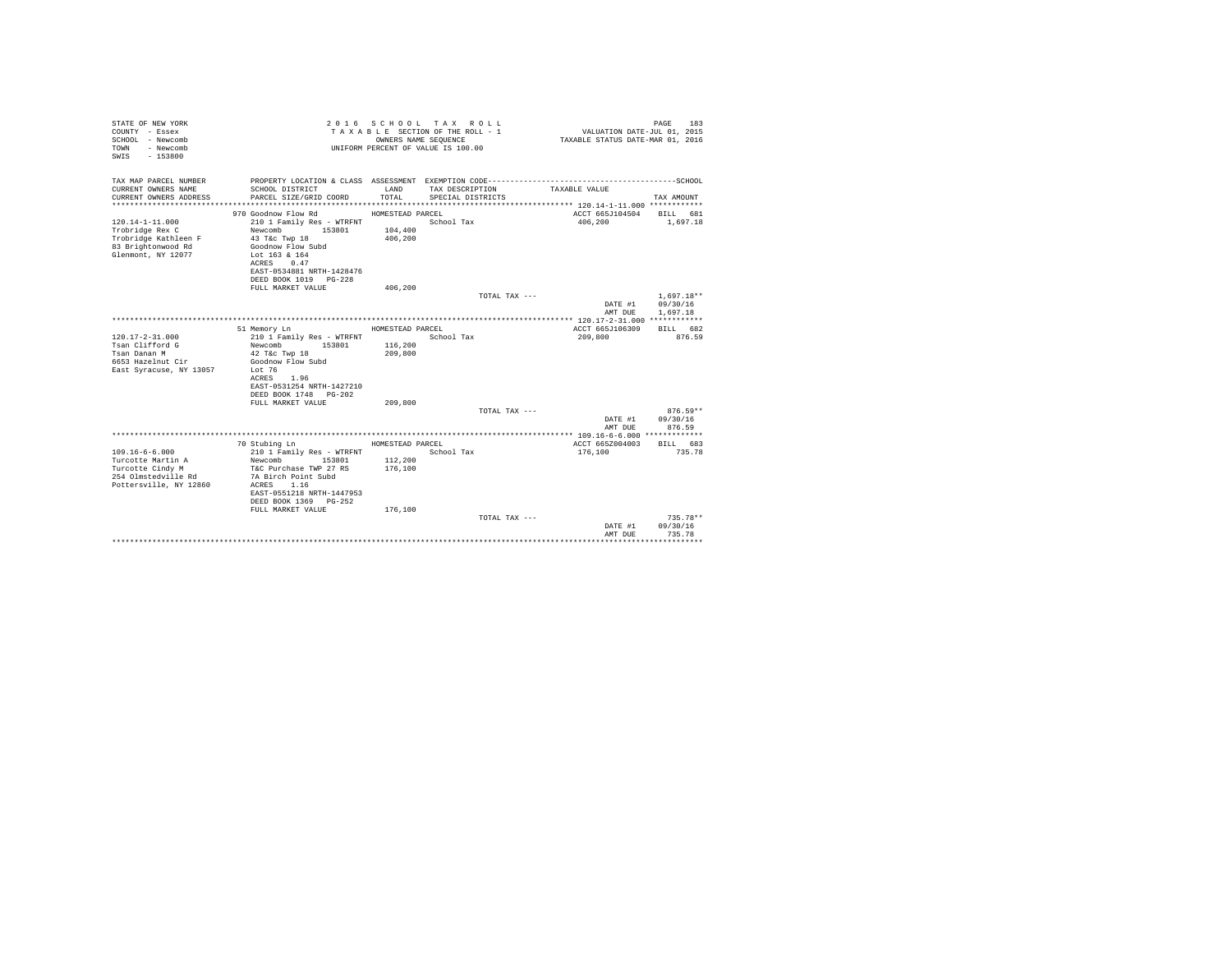| STATE OF NEW YORK<br>COUNTY - Essex<br>SCHOOL - Newcomb<br>- Newcomb<br>TOWN<br>SWIS<br>$-153800$ |                                           |                  | 2016 SCHOOL TAX ROLL<br>TAXABLE SECTION OF THE ROLL - 1<br>OWNERS NAME SEQUENCE<br>UNIFORM PERCENT OF VALUE IS 100.00 |                 | PAGE<br>184<br>VALUATION DATE-JUL 01, 2015<br>TAXABLE STATUS DATE-MAR 01, 2016 |
|---------------------------------------------------------------------------------------------------|-------------------------------------------|------------------|-----------------------------------------------------------------------------------------------------------------------|-----------------|--------------------------------------------------------------------------------|
| TAX MAP PARCEL NUMBER                                                                             |                                           |                  |                                                                                                                       |                 |                                                                                |
| CURRENT OWNERS NAME<br>CURRENT OWNERS ADDRESS                                                     | SCHOOL DISTRICT<br>PARCEL SIZE/GRID COORD | LAND<br>TOTAL    | TAX DESCRIPTION<br>SPECIAL DISTRICTS                                                                                  | TAXABLE VALUE   | TAX AMOUNT                                                                     |
| ************************                                                                          |                                           |                  |                                                                                                                       |                 |                                                                                |
|                                                                                                   | 36 Santanoni Dr                           | HOMESTEAD PARCEL |                                                                                                                       | ACCT 665Z004008 | BILL 684                                                                       |
| $110.18 - 2 - 3.200$                                                                              | 210 1 Family Res                          |                  | RES. STAR 41854                                                                                                       |                 | 30,000                                                                         |
| Turcotte Nelson                                                                                   | Newcomb 153801                            |                  | 34,500 School Tax                                                                                                     | 193,800         | 809.73                                                                         |
| Turcotte Sandra<br>PO Box 117                                                                     | 2 T&C Purchase TWP 27 TS<br>ACRES 1.53    | 193,800          |                                                                                                                       |                 |                                                                                |
| Newcomb, NY 12852                                                                                 | EAST-0561116 NRTH-1442395                 |                  |                                                                                                                       |                 |                                                                                |
|                                                                                                   | FULL MARKET VALUE                         | 193,800          |                                                                                                                       |                 |                                                                                |
|                                                                                                   |                                           |                  |                                                                                                                       | TOTAL TAX ---   | $736.73**$                                                                     |
|                                                                                                   |                                           |                  |                                                                                                                       |                 | DATE #1<br>09/30/16<br>AMT DUE<br>736.73                                       |
|                                                                                                   |                                           |                  |                                                                                                                       |                 |                                                                                |
|                                                                                                   | 11 Snowshoe Ln                            | HOMESTEAD PARCEL |                                                                                                                       | ACCT 665J106808 | BILL 685                                                                       |
| $110.13 - 11 - 9.004$                                                                             | 210 1 Family Res                          |                  | School Tax                                                                                                            | 202,900         | 847.76                                                                         |
| Tutrone Lois J                                                                                    | Newcomb 153801                            | 34,600           |                                                                                                                       |                 |                                                                                |
| 72 Brookside Ave<br>N Babylon, NY 11703                                                           | Pt 30 Richards Survey<br>ACRES 2.22       | 202,900          |                                                                                                                       |                 |                                                                                |
|                                                                                                   | EAST-0556966 NRTH-1446870                 |                  |                                                                                                                       |                 |                                                                                |
|                                                                                                   | DEED BOOK 1172 PG-308                     |                  |                                                                                                                       |                 |                                                                                |
|                                                                                                   | FULL MARKET VALUE                         | 202,900          |                                                                                                                       |                 |                                                                                |
|                                                                                                   |                                           |                  |                                                                                                                       | TOTAL TAX ---   | $847.76**$                                                                     |
|                                                                                                   |                                           |                  |                                                                                                                       |                 | DATE #1<br>09/30/16<br>AMT DUE<br>847.76                                       |
|                                                                                                   |                                           |                  |                                                                                                                       |                 |                                                                                |
|                                                                                                   | 4759 NYS Route 28N                        | HOMESTEAD PARCEL |                                                                                                                       | ACCT 665J106815 | BILL 686                                                                       |
| 121.7-1-10.000                                                                                    | 312 Vac w/imprv                           |                  | School Tax                                                                                                            | 35,900          | 150.00                                                                         |
| Upright Arthur R<br>663 New Paltz Rd                                                              | Newcomb 153801<br>40 Thorns Survey        | 34,800<br>35,900 |                                                                                                                       |                 |                                                                                |
| Highland, NY 12528                                                                                | ACRES 1.79                                |                  |                                                                                                                       |                 |                                                                                |
|                                                                                                   | EAST-0565074 NRTH-1439120                 |                  |                                                                                                                       |                 |                                                                                |
|                                                                                                   | DEED BOOK 790 PG-123                      |                  |                                                                                                                       |                 |                                                                                |
|                                                                                                   | FULL MARKET VALUE                         | 35,900           |                                                                                                                       |                 |                                                                                |
|                                                                                                   |                                           |                  |                                                                                                                       | TOTAL TAX ---   | 150.00**<br>09/30/16<br>DATE #1                                                |
|                                                                                                   |                                           |                  |                                                                                                                       |                 | AMT DUE<br>150.00                                                              |
|                                                                                                   |                                           |                  |                                                                                                                       |                 |                                                                                |
|                                                                                                   | 4757 NYS Route 28N                        | HOMESTEAD PARCEL |                                                                                                                       | ACCT 665J105413 | BILL 687                                                                       |
| $121.7 - 1 - 8.000$                                                                               | 260 Seasonal res                          |                  | School Tax                                                                                                            | 91,700          | 383.14                                                                         |
| Upright Linda S<br>663 New Paltz Rd                                                               | Newcomb 153801<br>40 Thorns Survey        | 35,100<br>91,700 |                                                                                                                       |                 |                                                                                |
| Highland, NY 12528                                                                                | ACRES 2.30                                |                  |                                                                                                                       |                 |                                                                                |
|                                                                                                   | EAST-0565348 NRTH-1439037                 |                  |                                                                                                                       |                 |                                                                                |
|                                                                                                   | DEED BOOK 1395 PG-40                      |                  |                                                                                                                       |                 |                                                                                |
|                                                                                                   | FULL MARKET VALUE                         | 91,700           |                                                                                                                       |                 | 383.14**                                                                       |
|                                                                                                   |                                           |                  |                                                                                                                       | TOTAL TAX ---   | DATE #1<br>09/30/16                                                            |
|                                                                                                   |                                           |                  |                                                                                                                       |                 | AMT DUE<br>383.14                                                              |
|                                                                                                   |                                           |                  |                                                                                                                       |                 |                                                                                |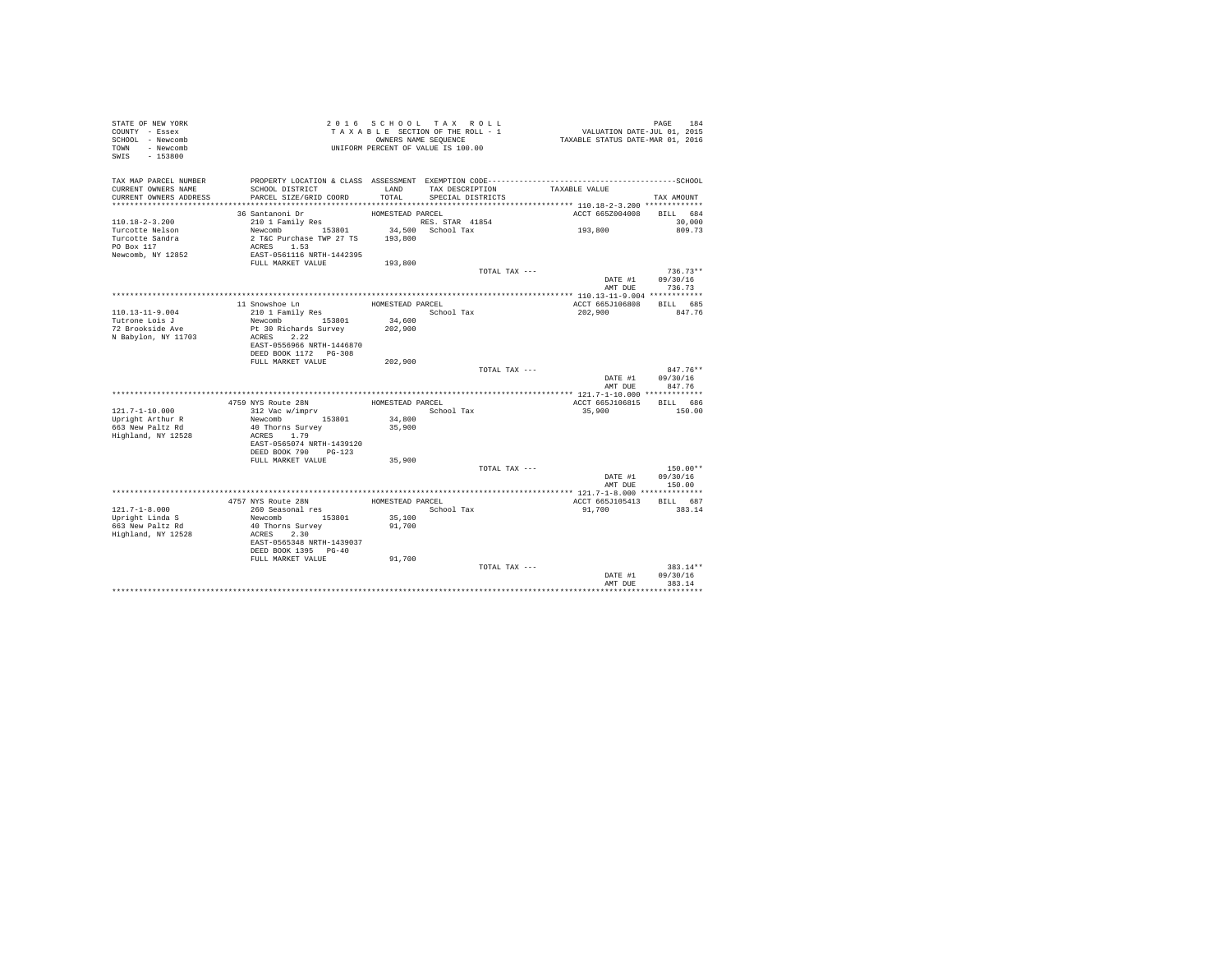| STATE OF NEW YORK<br>COUNTY - Essex<br>SCHOOL - Newcomb<br>TOWN - Newcomb<br>SWIS - 153800             |                                                                                                                                                                         |                      | 2016 SCHOOL TAX ROLL<br>2010 PAGE 185<br>TAXABLE SECTION OF THE ROLL - 1 VALUATION DATE-JUL 01, 2015<br>ONNERS NAME SEQUENCE – 1 TAXABLE STATUS DATE-MAR 01, 2016<br>UNIFORM PERCENT OF VALUE IS 100.00 |                          | PAGE<br>185                          |
|--------------------------------------------------------------------------------------------------------|-------------------------------------------------------------------------------------------------------------------------------------------------------------------------|----------------------|---------------------------------------------------------------------------------------------------------------------------------------------------------------------------------------------------------|--------------------------|--------------------------------------|
| TAX MAP PARCEL NUMBER<br>CURRENT OWNERS NAME<br>CURRENT OWNERS ADDRESS                                 | SCHOOL DISTRICT<br>PARCEL SIZE/GRID COORD                                                                                                                               | TOTAL                | PROPERTY LOCATION & CLASS ASSESSMENT EXEMPTION CODE-----------------------------------SCHOOL<br>LAND TAX DESCRIPTION<br>SPECIAL DISTRICTS                                                               | TAXABLE VALUE            | TAX AMOUNT                           |
|                                                                                                        | 225 Woodys Rd                                                                                                                                                           | HOMESTEAD PARCEL     |                                                                                                                                                                                                         | ACCT 665J106909 BILL 688 |                                      |
| $120.13 - 1 - 6.000$<br>VanAlstyne Richard<br>VanAlstyne Beverly<br>PO Box 442<br>Kinderhook, NY 12106 | 210 1 Family Res - WTRFNT<br>Newcomb 153801 107,600<br>26 T&C Twp 18<br>Goodnow Flow Subd<br>Lot 220<br>ACRES 1.00<br>EAST-0528808 NRTH-1428831<br>DEED BOOK 464 PG-197 | 140,900              | School Tax                                                                                                                                                                                              | 140,900                  | 588.71                               |
|                                                                                                        | FULL MARKET VALUE                                                                                                                                                       | 140,900              |                                                                                                                                                                                                         |                          |                                      |
|                                                                                                        |                                                                                                                                                                         |                      | TOTAL TAX ---                                                                                                                                                                                           | DATE #1<br>AMT DUE       | 588.71 **<br>09/30/16<br>588.71      |
|                                                                                                        |                                                                                                                                                                         |                      |                                                                                                                                                                                                         |                          |                                      |
|                                                                                                        | NYS Route 28N                                                                                                                                                           | NON-HOMESTEAD PARCEL |                                                                                                                                                                                                         | ACCT 665J178508 BILL 689 |                                      |
| 109.15-1-11.001<br>VanAuken Edna M<br>5614 NYS Rte 28N<br>PO Box 142<br>Newcomb, NY 12852              | 311 Res vac land<br>Newcomb 153801<br>3 Richards<br>ACRES 0.40<br>EAST-0545642 NRTH-1446855                                                                             | 3,900<br>3,900       | School Tax                                                                                                                                                                                              | 3,900                    | 68.04                                |
|                                                                                                        | DEED BOOK 878 PG-305<br>FULL MARKET VALUE                                                                                                                               | 3,900                |                                                                                                                                                                                                         |                          |                                      |
|                                                                                                        |                                                                                                                                                                         |                      | TOTAL TAX ---                                                                                                                                                                                           | AMT DUE                  | 68.04**<br>DATE #1 09/30/16<br>68.04 |
|                                                                                                        |                                                                                                                                                                         |                      |                                                                                                                                                                                                         |                          |                                      |
|                                                                                                        | ${\tt 5614\; NYS\; Route\; 28N}\; {\tt HOMESTEAD\; PARCEL} \\ {\tt 215\; 1\; Fam\; Res\; w/} {\tt SRR\; ST}$                                                            |                      |                                                                                                                                                                                                         | ACCT 665J106910 BILL 690 |                                      |
| $109.16 - 1 - 3.059$                                                                                   |                                                                                                                                                                         |                      | SR STAR 41834                                                                                                                                                                                           | 125,500                  | 65,300                               |
| VanAuken Edna M<br>5614 NYS Rte 28N<br>PO Box 142<br>Newcomb, NY 12852                                 | Newcomb 153801<br>3 Richard Survey<br>ACRES 1.40<br>EAST-0546218 NRTH-1446880                                                                                           | 125,500              | 34,400 School Tax                                                                                                                                                                                       |                          | 524.36                               |
|                                                                                                        | DEED BOOK 938 PG-344                                                                                                                                                    |                      |                                                                                                                                                                                                         |                          |                                      |
|                                                                                                        | FULL MARKET VALUE                                                                                                                                                       | 125,500              | TOTAL TAX ---                                                                                                                                                                                           | DATE #1<br>AMT DUE       | $373.36**$<br>09/30/16<br>373.36     |
|                                                                                                        |                                                                                                                                                                         |                      |                                                                                                                                                                                                         |                          |                                      |
|                                                                                                        | NYS Route 28N                                                                                                                                                           | HOMESTEAD PARCEL     |                                                                                                                                                                                                         | ACCT 665Z014005          | BILL 691                             |
|                                                                                                        | 311 Res vac land - WTRFNT                                                                                                                                               |                      | School Tax                                                                                                                                                                                              | 6,400                    | 26.74                                |
|                                                                                                        |                                                                                                                                                                         | 6,400                |                                                                                                                                                                                                         |                          |                                      |
| Honeoye Falls, NY 14472                                                                                | ACRES 0.29<br>EAST-0543016 NRTH-1445979<br>DEED BOOK 1756 PG-238<br>FULL MARKET VALUE                                                                                   | 6,400<br>6,400       |                                                                                                                                                                                                         |                          |                                      |
|                                                                                                        |                                                                                                                                                                         |                      | TOTAL TAX ---                                                                                                                                                                                           | DATE #1                  | $26.74**$<br>09/30/16                |
|                                                                                                        |                                                                                                                                                                         |                      |                                                                                                                                                                                                         | AMT DUE                  | 26.74                                |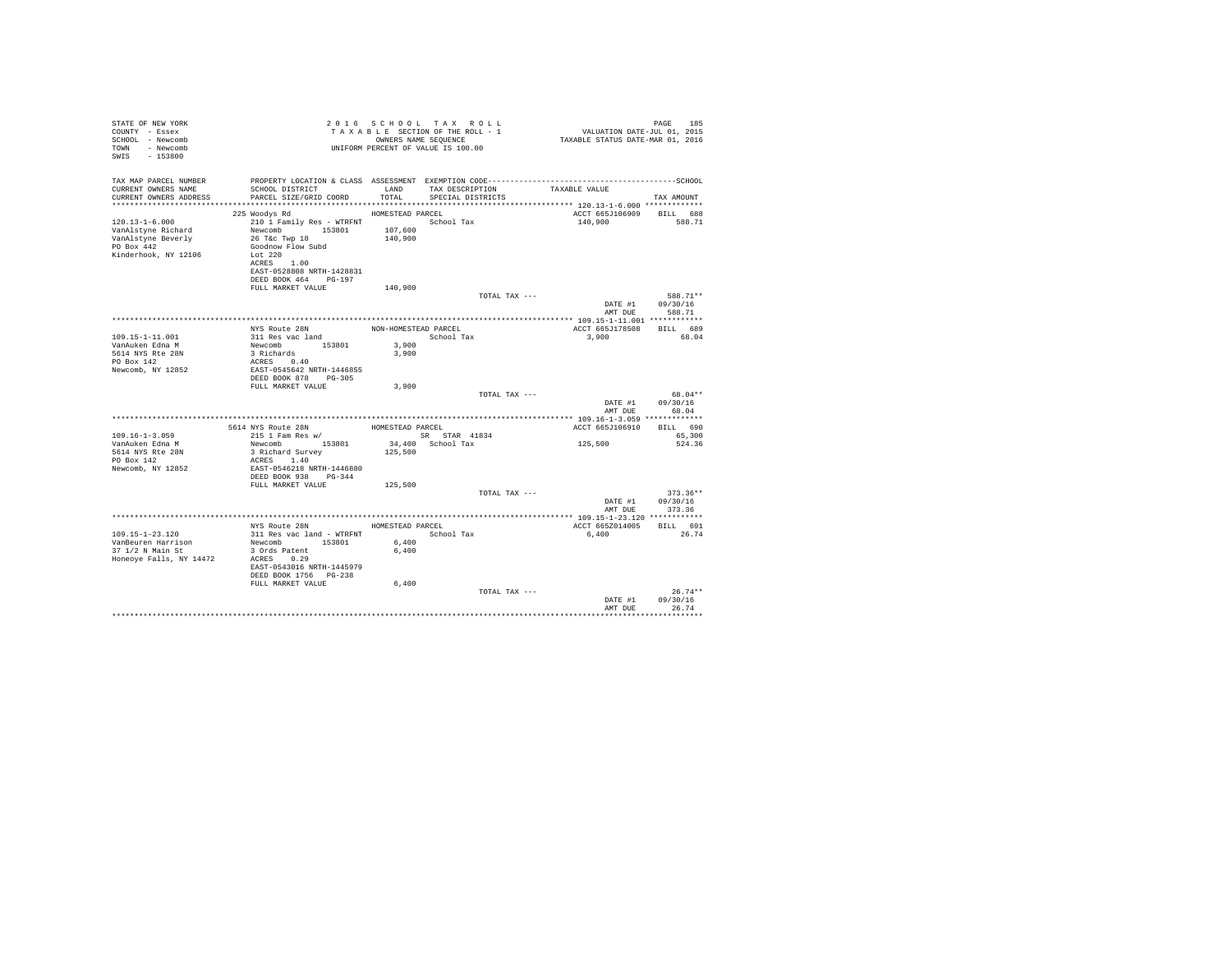| STATE OF NEW YORK<br>COUNTY - Essex<br>SCHOOL - Newcomb<br>- Newcomb<br>TOWN<br>$-153800$<br>SWIS |                                                | OWNERS NAME SEQUENCE | 2016 SCHOOL TAX ROLL<br>TAXABLE SECTION OF THE ROLL - 1<br>UNIFORM PERCENT OF VALUE IS 100.00 | VALUATION DATE-JUL 01, 2015<br>TAXABLE STATUS DATE-MAR 01, 2016 | 186<br>PAGE        |
|---------------------------------------------------------------------------------------------------|------------------------------------------------|----------------------|-----------------------------------------------------------------------------------------------|-----------------------------------------------------------------|--------------------|
| TAX MAP PARCEL NUMBER<br>CURRENT OWNERS NAME                                                      | SCHOOL DISTRICT                                | LAND                 | TAX DESCRIPTION                                                                               | TAXABLE VALUE                                                   |                    |
| CURRENT OWNERS ADDRESS                                                                            | PARCEL SIZE/GRID COORD                         | TOTAL                | SPECIAL DISTRICTS                                                                             |                                                                 | TAX AMOUNT         |
|                                                                                                   |                                                |                      |                                                                                               |                                                                 |                    |
| $109.15 - 1 - 26.000$                                                                             | 46 Pine Tree Rd                                | HOMESTEAD PARCEL     | School Tax                                                                                    | ACCT 665J101002<br>70,300                                       | BILL 692<br>293.73 |
| VanBeuren Harrison                                                                                | 210 1 Family Res<br>Newcomb<br>153801          | 26,000               |                                                                                               |                                                                 |                    |
| 37 1/2 N Main St                                                                                  | 4 Ords Patent                                  | 70,300               |                                                                                               |                                                                 |                    |
| Honeove Falls, NY 14472                                                                           | See 1324/164 & 1317/73                         |                      |                                                                                               |                                                                 |                    |
|                                                                                                   | ACRES<br>0.35                                  |                      |                                                                                               |                                                                 |                    |
|                                                                                                   | EAST-0543130 NRTH-1445976                      |                      |                                                                                               |                                                                 |                    |
|                                                                                                   | DEED BOOK 1748 PG-252                          |                      |                                                                                               |                                                                 |                    |
|                                                                                                   | FULL MARKET VALUE                              | 70,300               |                                                                                               |                                                                 |                    |
|                                                                                                   |                                                |                      | TOTAL TAX ---                                                                                 |                                                                 | $293.73**$         |
|                                                                                                   |                                                |                      |                                                                                               | DATE #1                                                         | 09/30/16           |
|                                                                                                   |                                                |                      |                                                                                               | AMT DUE                                                         | 293.73             |
|                                                                                                   |                                                |                      |                                                                                               |                                                                 |                    |
|                                                                                                   | 934 Goodnow Flow Rd                            | HOMESTEAD PARCEL     |                                                                                               | ACCT 665J106709                                                 | BILL 693           |
| $120.14 - 1 - 2.000$<br>VanRoss Jr John                                                           | 260 Seasonal res - WTRFNT                      | 112,100              | School Tax                                                                                    | 146,100                                                         | 610.43             |
| 23 Cedar Lake Dr                                                                                  | Newcomb<br>153801<br>43 T&c Twp 18             | 146,100              |                                                                                               |                                                                 |                    |
| Putnam Valley, NY 10579                                                                           | Goodnow Flow Subd                              |                      |                                                                                               |                                                                 |                    |
|                                                                                                   | Lot $172$                                      |                      |                                                                                               |                                                                 |                    |
|                                                                                                   | 0.60<br>ACRES                                  |                      |                                                                                               |                                                                 |                    |
|                                                                                                   | EAST-0534049 NRTH-1428791                      |                      |                                                                                               |                                                                 |                    |
|                                                                                                   | DEED BOOK 1628 PG-244                          |                      |                                                                                               |                                                                 |                    |
|                                                                                                   | FULL MARKET VALUE                              | 146,100              |                                                                                               |                                                                 |                    |
|                                                                                                   |                                                |                      | TOTAL TAX ---                                                                                 |                                                                 | $610.43**$         |
|                                                                                                   |                                                |                      |                                                                                               | DATE #1                                                         | 09/30/16           |
|                                                                                                   |                                                |                      |                                                                                               | AMT DUE                                                         | 610.43             |
|                                                                                                   |                                                |                      |                                                                                               |                                                                 |                    |
|                                                                                                   | 1398 Goodnow Flow Rd                           | HOMESTEAD PARCEL     |                                                                                               | ACCT 665J100813                                                 | BILL 694           |
| $120.17 - 2 - 4.001$<br>Varnam L Edward                                                           | 260 Seasonal res - WTRFNT<br>Newcomb<br>153801 | 107,700              | School Tax                                                                                    | 205,100                                                         | 856.95             |
| Varnam April L                                                                                    | 42 T&c Twp 18                                  | 205,100              |                                                                                               |                                                                 |                    |
| 32 Gates Ave                                                                                      | Goodnow Flow Subd                              |                      |                                                                                               |                                                                 |                    |
| Gansevoort, NY 12831                                                                              | Lot 52                                         |                      |                                                                                               |                                                                 |                    |
|                                                                                                   | ACRES 1.06                                     |                      |                                                                                               |                                                                 |                    |
|                                                                                                   | EAST-0533650 NRTH-1427037                      |                      |                                                                                               |                                                                 |                    |
|                                                                                                   | DEED BOOK 1817 PG-111                          |                      |                                                                                               |                                                                 |                    |
|                                                                                                   | FULL MARKET VALUE                              | 205,100              |                                                                                               |                                                                 |                    |
|                                                                                                   |                                                |                      | TOTAL TAX ---                                                                                 |                                                                 | 856.95**           |
|                                                                                                   |                                                |                      |                                                                                               | DATE #1                                                         | 09/30/16           |
|                                                                                                   |                                                |                      |                                                                                               | AMT DUE                                                         | 856.95             |
|                                                                                                   |                                                |                      |                                                                                               |                                                                 | .                  |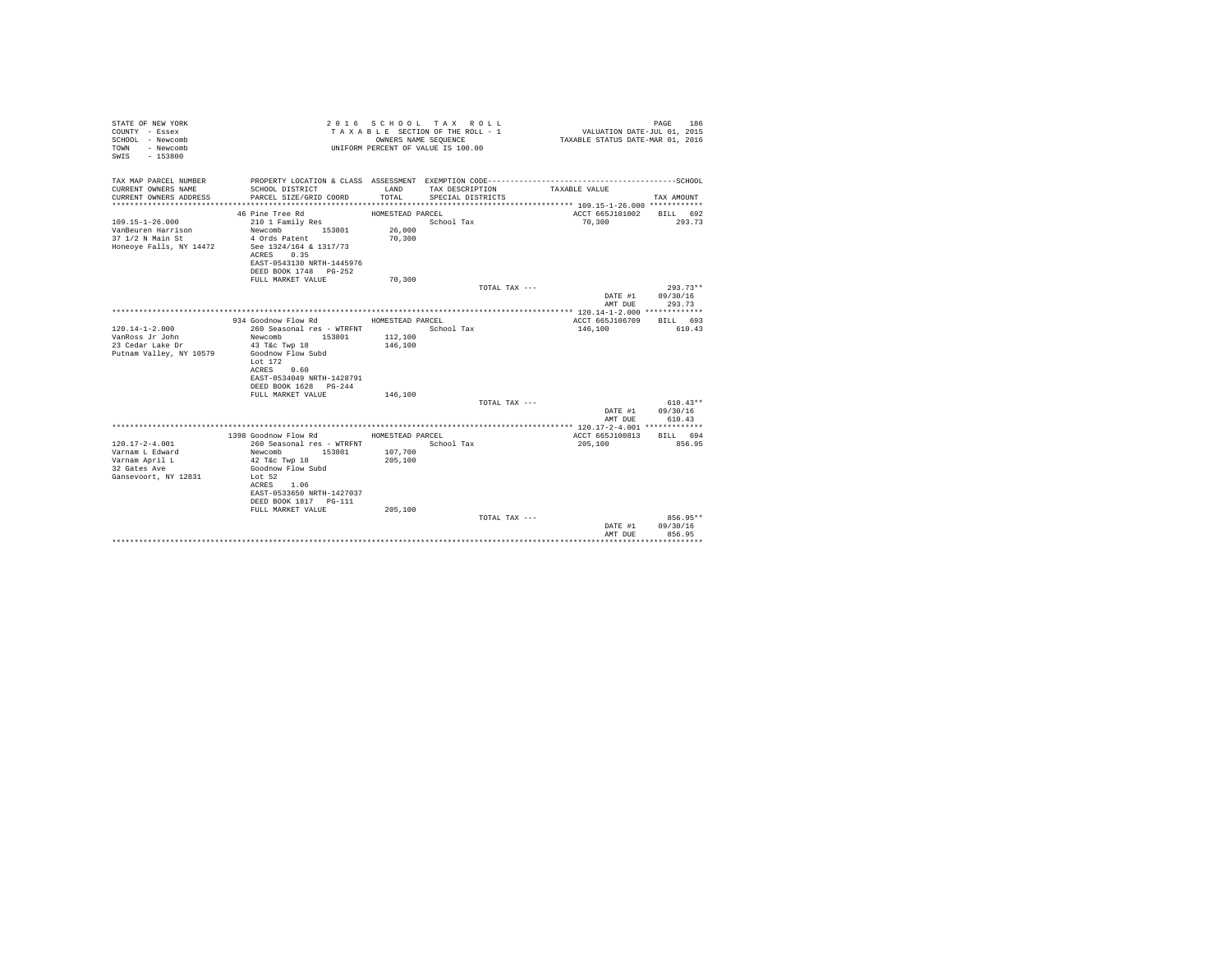| STATE OF NEW YORK<br>COUNTY - Essex<br>SCHOOL - Newcomb<br>TOWN - Newcomb<br>SWIS - 153800  |                                                                                                                                                                                         | 2016 SCHOOL TAX ROLL<br>TAXABLE SECTION OF THE ROLL - 1<br>UNIFORM PERCENT OF VALUE IS 100.00 |                    | OWNERS NAME SEOUENCE                 |               |               | PAGE 187<br>VALUATION DATE-JUL 01, 2015<br>TAXABLE STATUS DATE-MAR 01, 2016 | PAGE<br>187                            |
|---------------------------------------------------------------------------------------------|-----------------------------------------------------------------------------------------------------------------------------------------------------------------------------------------|-----------------------------------------------------------------------------------------------|--------------------|--------------------------------------|---------------|---------------|-----------------------------------------------------------------------------|----------------------------------------|
| TAX MAP PARCEL NUMBER                                                                       | PROPERTY LOCATION & CLASS ASSESSMENT EXEMPTION CODE-----------------------------------SCHOOL                                                                                            |                                                                                               |                    |                                      |               |               |                                                                             |                                        |
| CURRENT OWNERS NAME<br>CURRENT OWNERS ADDRESS                                               | SCHOOL DISTRICT LAND<br>PARCEL SIZE/GRID COORD                                                                                                                                          |                                                                                               | TOTAL              | TAX DESCRIPTION<br>SPECIAL DISTRICTS |               | TAXABLE VALUE |                                                                             | TAX AMOUNT                             |
|                                                                                             |                                                                                                                                                                                         |                                                                                               |                    |                                      |               |               |                                                                             |                                        |
| $120.14 - 1 - 16.000$<br>Vasak Albert<br>Vasak Clara<br>PO Box 144<br>Warrensburg, NY 12885 | 1000 Goodnow Flow Rd<br>260 Seasonal res - WTRFNT<br>Newcomb 153801<br>43 T&C Twp 18<br>Goodnow Flow Subd<br>Lot 158<br>ACRES 0.70<br>EAST-0535561 NRTH-1428179<br>DEED BOOK 1238 PG-97 | HOMESTEAD PARCEL                                                                              | 128,600<br>165,600 | School Tax                           |               |               | ACCT 665J100203 BILL 695<br>165,600                                         | 691.91                                 |
|                                                                                             | FULL MARKET VALUE                                                                                                                                                                       |                                                                                               | 165,600            |                                      |               |               |                                                                             |                                        |
|                                                                                             |                                                                                                                                                                                         |                                                                                               |                    |                                      | TOTAL TAX --- |               | DATE #1<br>AMT DUE                                                          | 691.91**<br>09/30/16                   |
|                                                                                             |                                                                                                                                                                                         |                                                                                               |                    |                                      |               |               |                                                                             | 691.91                                 |
|                                                                                             | 5579 NYS Route 28N HOMESTEAD PARCEL<br>210 1 Family Res RES. ST                                                                                                                         |                                                                                               |                    |                                      |               |               | ACCT 665J103808 BILL 696                                                    |                                        |
| $109.16 - 5 - 12.100$                                                                       |                                                                                                                                                                                         |                                                                                               |                    | RES. STAR 41854                      |               |               |                                                                             | 30,000                                 |
| Vaughn Ezekial S                                                                            | Newcomb 153801<br>10 Richards Survey                                                                                                                                                    |                                                                                               |                    | 3.500 School Tax                     |               |               | 85,900                                                                      | 358.91                                 |
| Vaughn Melissa V<br>5579 NYS Rte 28N<br>Newcomb, NY 12852                                   | ACRES 2.00 BANK1STARSG<br>EAST-0546960 NRTH-1447026<br>DEED BOOK 1375 PG-175                                                                                                            |                                                                                               | 85,900             |                                      |               |               |                                                                             |                                        |
|                                                                                             | FULL MARKET VALUE                                                                                                                                                                       |                                                                                               | 85,900             |                                      |               |               |                                                                             |                                        |
|                                                                                             |                                                                                                                                                                                         |                                                                                               |                    |                                      | TOTAL TAX --- |               | DATE #1                                                                     | 285.91**<br>09/30/16<br>AMT DUE 285.91 |
|                                                                                             |                                                                                                                                                                                         |                                                                                               |                    |                                      |               |               |                                                                             |                                        |
|                                                                                             | 1838 Goodnow Flow Rd                                                                                                                                                                    |                                                                                               | HOMESTEAD PARCEL   |                                      |               |               | ACCT 665J183001 BILL 697                                                    |                                        |
| $119.20 - 3 - 9.002$                                                                        | 260 Seasonal res - WTRFNT                                                                                                                                                               |                                                                                               |                    | School Tax                           |               |               | 153,200                                                                     | 640.10                                 |
| Vincent Gerald D<br>Vincent Danielle F                                                      | Newcomb 153801<br>27 T&c Twp 18                                                                                                                                                         |                                                                                               | 99,200<br>153,200  |                                      |               |               |                                                                             |                                        |
| 1 Martin Ct                                                                                 | Goodnow Flow Subd                                                                                                                                                                       |                                                                                               |                    |                                      |               |               |                                                                             |                                        |
| Clifton Park, NY 12065                                                                      | Lot 338 & 115                                                                                                                                                                           |                                                                                               |                    |                                      |               |               |                                                                             |                                        |
|                                                                                             | ACRES 4.00<br>EAST-0525165 NRTH-1425878                                                                                                                                                 |                                                                                               |                    |                                      |               |               |                                                                             |                                        |
| PRIOR OWNER ON 3/01/2016<br>Westphal Robert G                                               | DEED BOOK 1842 PG-219                                                                                                                                                                   |                                                                                               |                    |                                      |               |               |                                                                             |                                        |
|                                                                                             | FULL MARKET VALUE                                                                                                                                                                       |                                                                                               | 153,200            |                                      |               |               |                                                                             |                                        |
|                                                                                             |                                                                                                                                                                                         |                                                                                               |                    |                                      | TOTAL TAX --- |               |                                                                             | $640.10**$                             |
|                                                                                             |                                                                                                                                                                                         |                                                                                               |                    |                                      |               |               |                                                                             | DATE #1 09/30/16<br>AMT DUE 640.10     |
|                                                                                             |                                                                                                                                                                                         |                                                                                               |                    |                                      |               |               |                                                                             |                                        |
|                                                                                             | 1344 Goodnow Flow Rd MOMESTEAD PARCEL                                                                                                                                                   |                                                                                               |                    |                                      |               |               | ACCT 665J101111 BILL 698                                                    |                                        |
| $120.18 - 2 - 11.000$                                                                       | 210 1 Family Res - WTRFNT School Tax                                                                                                                                                    |                                                                                               |                    |                                      |               |               | 207,400                                                                     | 866.56                                 |
| Vincent Michael A<br>Vincent Susan M<br>26E Beacon St<br>Glens Falls, NY 12801              | Newcomb 153801<br>46 T&C Twp 18<br>Goodnow Flow Subd<br>Lot 38 1.2Ac<br>ACRES 1.20<br>EAST-0535047 NRTH-1426829<br>DEED BOOK 1046 PG-74                                                 |                                                                                               | 106,100<br>207,400 |                                      |               |               |                                                                             |                                        |
|                                                                                             | FULL MARKET VALUE                                                                                                                                                                       |                                                                                               | 207,400            |                                      | TOTAL TAX --- |               |                                                                             | 866.56**                               |
|                                                                                             |                                                                                                                                                                                         |                                                                                               |                    |                                      |               |               | DATE #1<br>AMT DUE                                                          | 09/30/16<br>866.56                     |
|                                                                                             |                                                                                                                                                                                         |                                                                                               |                    |                                      |               |               | **************************                                                  |                                        |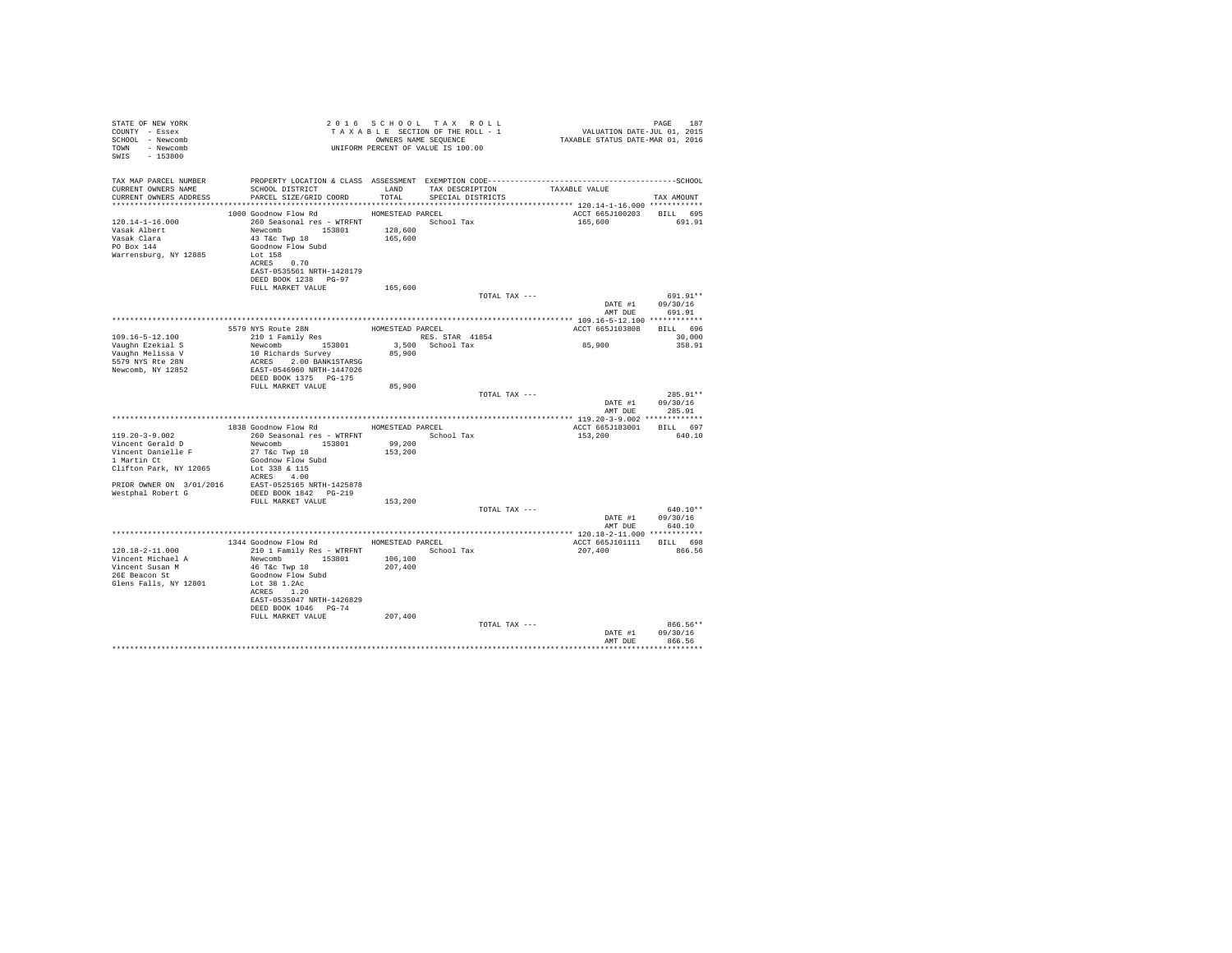| STATE OF NEW YORK<br>COUNTY - Essex<br>SCHOOL - Newcomb<br>- Newcomb<br>TOWN<br>$-153800$<br>SWTS                                        |                                                                                                                                  | OWNERS NAME SEQUENCE | 2016 SCHOOL TAX ROLL<br>TAXABLE SECTION OF THE ROLL - 1<br>UNIFORM PERCENT OF VALUE IS 100.00 | VALUATION DATE-JUL 01, 2015<br>TAXABLE STATUS DATE-MAR 01, 2016 | PAGE<br>188                      |
|------------------------------------------------------------------------------------------------------------------------------------------|----------------------------------------------------------------------------------------------------------------------------------|----------------------|-----------------------------------------------------------------------------------------------|-----------------------------------------------------------------|----------------------------------|
| TAX MAP PARCEL NUMBER<br>CURRENT OWNERS NAME                                                                                             |                                                                                                                                  |                      |                                                                                               |                                                                 |                                  |
| CURRENT OWNERS ADDRESS                                                                                                                   | SCHOOL DISTRICT<br>PARCEL SIZE/GRID COORD                                                                                        | LAND<br>TOTAL.       | TAX DESCRIPTION<br>SPECIAL DISTRICTS                                                          | TAXABLE VALUE                                                   | TAX AMOUNT                       |
|                                                                                                                                          | 5224 NYS Route 28N                                                                                                               | HOMESTEAD PARCEL     |                                                                                               | ACCT 665J106801                                                 | BILL 699                         |
| $110.13 - 9 - 24.000$<br>Vroman Carol T Trust<br>Vroman David C Trust<br>c/o Timothy D Vroman<br>6268 Benbrooke Way<br>Acworth, GA 30101 | 240 Rural res<br>Newcomb<br>153801<br>Pt 19 Richards Survey<br>L Use H Tummins 1129/21 &<br>Carol Vroman 1258/261<br>ACRES 24.20 | 53,300<br>141,200    | School Tax                                                                                    | 141,200                                                         | 589.96                           |
|                                                                                                                                          | EAST-0555409 NRTH-1444210                                                                                                        |                      |                                                                                               |                                                                 |                                  |
|                                                                                                                                          | DEED BOOK 1258 PG-261                                                                                                            |                      |                                                                                               |                                                                 |                                  |
|                                                                                                                                          | FULL MARKET VALUE                                                                                                                | 141,200              | TOTAL TAX ---                                                                                 |                                                                 | 589.96**                         |
|                                                                                                                                          |                                                                                                                                  |                      |                                                                                               | DATE #1                                                         | 09/30/16                         |
|                                                                                                                                          |                                                                                                                                  |                      |                                                                                               | AMT DUE                                                         | 589.96                           |
|                                                                                                                                          |                                                                                                                                  |                      |                                                                                               |                                                                 |                                  |
|                                                                                                                                          | 1074 Goodnow Flow Rd                                                                                                             | HOMESTEAD PARCEL     |                                                                                               | ACCT 665J104010                                                 | BTLL 700                         |
| $120.18 - 1 - 13.000$                                                                                                                    | 260 Seasonal res - WTRFNT                                                                                                        |                      | School Tax                                                                                    | 212,400                                                         | 887.45                           |
| Wahlberg Wendy L                                                                                                                         | Newcomb 153801                                                                                                                   | 105,000              |                                                                                               |                                                                 |                                  |
| 1074 Goodnow Flow Rd                                                                                                                     | 46 T&c Twp 18<br>Goodnow Flow Subd                                                                                               | 212,400              |                                                                                               |                                                                 |                                  |
| Newcomb, NY 12852                                                                                                                        | Lot $140$                                                                                                                        |                      |                                                                                               |                                                                 |                                  |
|                                                                                                                                          | ACRES<br>0.47                                                                                                                    |                      |                                                                                               |                                                                 |                                  |
|                                                                                                                                          | EAST-0537238 NRTH-1427492                                                                                                        |                      |                                                                                               |                                                                 |                                  |
|                                                                                                                                          | DEED BOOK 1416 PG-28                                                                                                             |                      |                                                                                               |                                                                 |                                  |
|                                                                                                                                          | FULL MARKET VALUE                                                                                                                | 212,400              |                                                                                               |                                                                 |                                  |
|                                                                                                                                          |                                                                                                                                  |                      | TOTAL TAX ---                                                                                 |                                                                 | 887.45**                         |
|                                                                                                                                          |                                                                                                                                  |                      |                                                                                               | DATE #1<br>AMT DUE                                              | 09/30/16<br>887.45               |
|                                                                                                                                          |                                                                                                                                  |                      |                                                                                               |                                                                 |                                  |
|                                                                                                                                          | 66 Chaisson Rd                                                                                                                   | HOMESTEAD PARCEL     |                                                                                               | ACCT 665J105604                                                 | BILL 701                         |
| $110.17 - 2 - 46.000$                                                                                                                    | 270 Mfg housing                                                                                                                  |                      | School Tax                                                                                    | 59,000                                                          | 246.51                           |
| Walion Adam J Jr                                                                                                                         | Newcomb<br>153801                                                                                                                | 34,500               |                                                                                               |                                                                 |                                  |
| 1229 4th Ave                                                                                                                             | Pt 18 Richards Survey                                                                                                            | 59,000               |                                                                                               |                                                                 |                                  |
| Watervliet, NY 12189                                                                                                                     | Life Use Donald Phillips<br>Lot C Map 1843<br>ACRES 1.50<br>EAST-0554210 NRTH-1443398<br>DEED BOOK 1376 PG-185                   |                      |                                                                                               |                                                                 |                                  |
|                                                                                                                                          | FULL MARKET VALUE                                                                                                                | 59,000               |                                                                                               |                                                                 |                                  |
|                                                                                                                                          |                                                                                                                                  |                      | TOTAL TAX ---                                                                                 | DATE #1<br>AMT DUE                                              | $246.51**$<br>09/30/16<br>246.51 |
|                                                                                                                                          |                                                                                                                                  |                      |                                                                                               |                                                                 | ***********                      |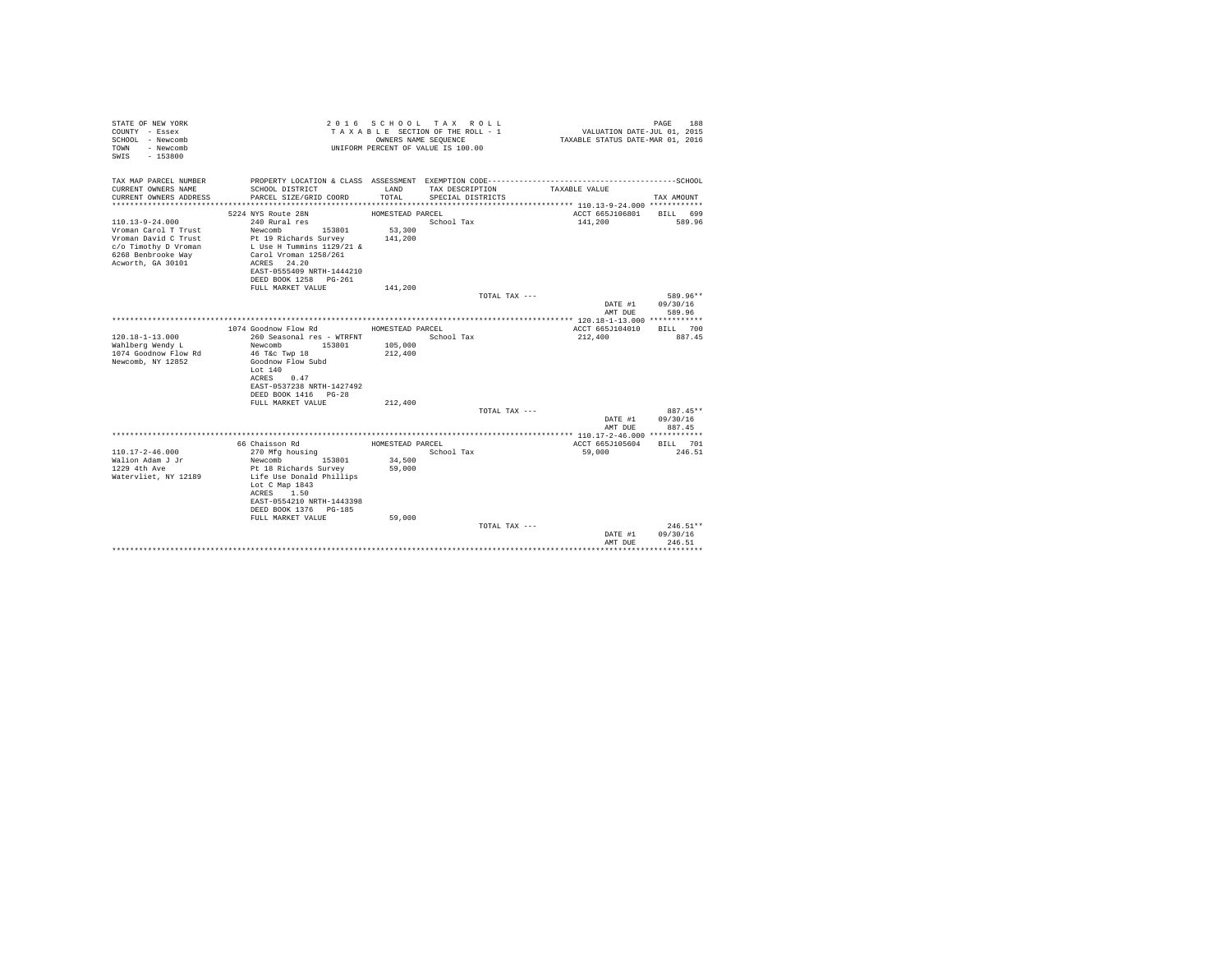| STATE OF NEW YORK<br>COUNTY - Essex<br>SCHOOL - Newcomb<br>TOWN - Newcomb<br>SWIS<br>$-153800$ |                                                                                                                                                                               | 2016 SCHOOL TAX ROLL<br>UNIFORM PERCENT OF VALUE IS 100.00                       |                           | PAGE<br>189                      |
|------------------------------------------------------------------------------------------------|-------------------------------------------------------------------------------------------------------------------------------------------------------------------------------|----------------------------------------------------------------------------------|---------------------------|----------------------------------|
| TAX MAP PARCEL NUMBER<br>CURRENT OWNERS NAME<br>CURRENT OWNERS ADDRESS                         | SCHOOL DISTRICT<br>PARCEL SIZE/GRID COORD                                                                                                                                     | TAX DESCRIPTION<br>LAND<br>TOTAL<br>SPECIAL DISTRICTS                            | TAXABLE VALUE             | TAX AMOUNT                       |
| $109.15 - 1 - 42.000$<br>Walsh Colleen<br>5660 NYS Route 28N<br>Newcomb, NY 12852              | 5660 NYS Route 28N<br>210 1 Family Res<br>Newcomb 153801<br>3 Richards Survey<br>ACRES 0.70<br>EAST-0545165 NRTH-1446547<br>DEED BOOK 1036 PG-152<br>FULL MARKET VALUE        | HOMESTEAD PARCEL<br>RES. STAR 41854<br>31,400 School Tax<br>85,500<br>85,500     | ACCT 665L106308<br>85,500 | BILL 702<br>30,000<br>357.24     |
|                                                                                                |                                                                                                                                                                               | TOTAL TAX ---                                                                    |                           | $284.24**$                       |
|                                                                                                |                                                                                                                                                                               |                                                                                  | DATE #1<br>AMT DUE        | 09/30/16<br>284.24               |
|                                                                                                |                                                                                                                                                                               |                                                                                  |                           |                                  |
|                                                                                                | 1426 Goodnow Flow Rd MOMESTEAD PARCEL                                                                                                                                         |                                                                                  | ACCT 665J106110           | BILL 703                         |
| $120.17 - 2 - 44.000$<br>Walsh Garland R Jr                                                    |                                                                                                                                                                               | 210 1 Family Res - WTRFNT AGED ALL 41800<br>Newcomb 153801 112,200 SR STAR 41834 |                           | 92,000<br>65,300                 |
| 1426 Goodnow Flow Rd<br>Newcomb, NY 12852                                                      | $42$ T&c Twp $18$<br>Goodnow Flow Subd<br>Lot 59<br>ACRES 1.09<br>EAST-0532950 NRTH-1426833                                                                                   | 184,000 School Tax                                                               | 92,000                    | 384.39                           |
|                                                                                                | DEED BOOK 1632 PG-257                                                                                                                                                         |                                                                                  |                           |                                  |
|                                                                                                | FULL MARKET VALUE                                                                                                                                                             | 184,000<br>TOTAL TAX ---                                                         | DATE #1                   | $233.39**$<br>09/30/16           |
|                                                                                                |                                                                                                                                                                               |                                                                                  | AMT DUE                   | 233.39                           |
|                                                                                                |                                                                                                                                                                               |                                                                                  | ACCT 665J101204           | BILL 704                         |
| $109.15 - 3 - 7.000$                                                                           | $\begin{tabular}{lllllllllll} 12 & \texttt{Goodnow Flow Rd} & & & \texttt{HOMESTEAD PARCH} \\ 210 & 1 & \texttt{Family Res} & & & \texttt{AGED ALL} & 41800 \\ \end{tabular}$ |                                                                                  |                           | 47.100                           |
| Walsh George E                                                                                 | Newcomb 153801                                                                                                                                                                | 34,400 SR STAR 41834                                                             |                           | 47,100                           |
| Walsh Catherine<br>Newcomb, NY 12852                                                           | 4 Ords Patent<br>1.40<br>ACRES 1.40<br>EAST-0542859 NRTH-1445612<br>DEED BOOK 777 PG-101                                                                                      | 94,200 School Tax                                                                | 47,100                    | 196.79                           |
|                                                                                                | FULL MARKET VALUE                                                                                                                                                             | 94,200                                                                           |                           |                                  |
|                                                                                                |                                                                                                                                                                               | TOTAL TAX ---                                                                    | DATE #1<br>AMT DUE        | $45.79**$<br>09/30/16<br>45.79   |
|                                                                                                |                                                                                                                                                                               |                                                                                  |                           |                                  |
|                                                                                                | 71 Sanford Ln                                                                                                                                                                 | HOMESTEAD PARCEL                                                                 | ACCT 665J105205           | BILL 705                         |
| $110.18 - 4 - 2.000$                                                                           | 210 1 Family Res                                                                                                                                                              | RES. STAR 41854                                                                  |                           | 30,000                           |
| Walsh Tamara<br>Goodnow Flow Rd<br>Newcomb, NY 12852                                           | Newcomb 153801<br>Pt 5&6 Thorns Survey<br>ACRES 0.50 BANK CORE<br>EAST-0558619 NRTH-1441374<br>DEED BOOK 1422 PG-25                                                           | 29,000 School Tax<br>82,000                                                      | 82,000                    | 342.61                           |
|                                                                                                | FULL MARKET VALUE                                                                                                                                                             | 82,000                                                                           |                           |                                  |
|                                                                                                |                                                                                                                                                                               | TOTAL TAX ---                                                                    | DATE #1<br>AMT DUR        | $269.61**$<br>09/30/16<br>269.61 |
|                                                                                                |                                                                                                                                                                               |                                                                                  |                           |                                  |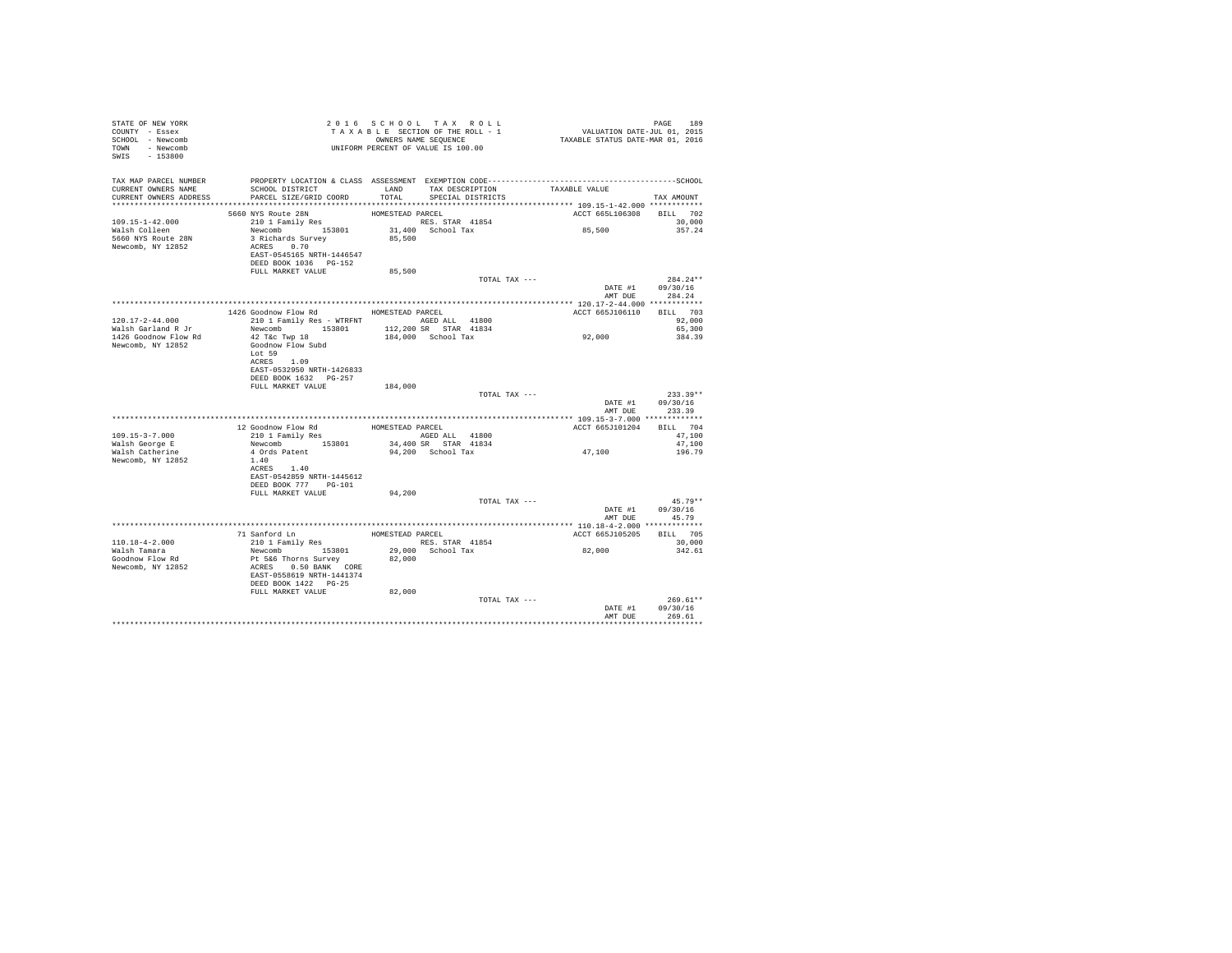| STATE OF NEW YORK<br>COUNTY - Essex<br>SCHOOL - Newcomb<br>TOWN - Newcomb<br>SWIS - 153800 | UNIFORM PERCENT OF VALUE IS 100.00                                                                                                                             |                    | 2016 SCHOOL TAX ROLL<br>TAXABLE SECTION OF THE ROLL - 1<br>OWNERS NAME SEQUENCE | PAGE 190<br>VALUATION DATE-JUL 01, 2015<br>TAXABLE STATUS DATE-MAR 01, 2016 |                                        |
|--------------------------------------------------------------------------------------------|----------------------------------------------------------------------------------------------------------------------------------------------------------------|--------------------|---------------------------------------------------------------------------------|-----------------------------------------------------------------------------|----------------------------------------|
| TAX MAP PARCEL NUMBER<br>CURRENT OWNERS NAME<br>CURRENT OWNERS ADDRESS                     | SCHOOL DISTRICT<br>PARCEL SIZE/GRID COORD<br>********************************                                                                                  | LAND<br>TOTAL      | TAX DESCRIPTION<br>SPECIAL DISTRICTS                                            | TAXABLE VALUE                                                               | TAX AMOUNT                             |
|                                                                                            | 49 Marcy Ln                                                                                                                                                    | HOMESTEAD PARCEL   |                                                                                 | ACCT 665Z001004                                                             | BILL 706                               |
| 110.18-1-16.112<br>Wanner William K<br>Murray Gale E<br>200 Hall Rd<br>Canaan, NH 03741    | 210 1 Family Res<br>Newcomb 153801<br>4&5 T&c Pur Twp 27 Ts<br>ACRES 5.15<br>EAST-0558442 NRTH-1441902<br>DEED BOOK 1586 PG-97                                 | 38,200<br>85,200   | School Tax                                                                      | 85,200                                                                      | 355.98                                 |
|                                                                                            | FULL MARKET VALUE                                                                                                                                              | 85,200             |                                                                                 |                                                                             |                                        |
|                                                                                            |                                                                                                                                                                |                    | TOTAL TAX ---                                                                   | AMT DUE                                                                     | 355.98**<br>DATE #1 09/30/16<br>355.98 |
|                                                                                            |                                                                                                                                                                |                    |                                                                                 |                                                                             |                                        |
|                                                                                            | 2 Spring St<br>210 1 Family Res                                                                                                                                | HOMESTEAD PARCEL   | SR STAR 41834                                                                   | ACCT 665J100810                                                             | BILL 707                               |
| 109.15-3-11.000<br>Ward Robert E<br>Ward Mary E<br>2 Spring St                             | Newcomb 153801                                                                                                                                                 | 105,600            | 32,400 School Tax                                                               | 105,600                                                                     | 65,300<br>441.22                       |
| Newcomb, NY 12852                                                                          | EAST-0542796 NRTH-1445002<br>DEED BOOK 1696 PG-42                                                                                                              |                    |                                                                                 |                                                                             |                                        |
|                                                                                            | FULL MARKET VALUE                                                                                                                                              | 105,600            |                                                                                 |                                                                             | $290.22**$                             |
|                                                                                            |                                                                                                                                                                |                    | TOTAL TAX ---                                                                   | DATE #1<br>AMT DUE                                                          | 09/30/16<br>290.22                     |
|                                                                                            |                                                                                                                                                                |                    |                                                                                 |                                                                             |                                        |
|                                                                                            | 9 Dillon Rd MOMESTEAD PARCEL                                                                                                                                   |                    |                                                                                 | ACCT 665J107011 BILL 708                                                    |                                        |
| $109.16 - 1 - 6.007$<br>Weber Wayne L                                                      | 210 1 Family Res - WTRFNT<br>Newcomb 153801                                                                                                                    | 131,500            | School Tax                                                                      | 193,000                                                                     | 806.39                                 |
| Schneider Wanda L<br>c/o Lawrence H Weber<br>33 Low Ln<br>Levittown LI, NY 11756           | 10 Richards Survey<br>1536/87 Life Estate to<br>Lawrence H Weber<br>ACRES 1.70                                                                                 | 193,000            |                                                                                 |                                                                             |                                        |
|                                                                                            | EAST-0546276 NRTH-1447364<br>DEED BOOK 1536    PG-87                                                                                                           |                    |                                                                                 |                                                                             |                                        |
|                                                                                            | FULL MARKET VALUE                                                                                                                                              | 193,000            | TOTAL TAX ---                                                                   |                                                                             | $806.39**$                             |
|                                                                                            |                                                                                                                                                                |                    |                                                                                 | DATE #1<br>AMT DUE                                                          | 09/30/16<br>806.39                     |
|                                                                                            |                                                                                                                                                                |                    |                                                                                 |                                                                             |                                        |
|                                                                                            | 29 Island View Ln MOMESTEAD PARCEL                                                                                                                             |                    |                                                                                 | ACCT 665J105709                                                             | BILL 709                               |
| 119.16-1-27.000<br>Weintraub Karen<br>1 Fox Hunt Rd<br>Ringoes, NJ 08551                   | 210 1 Family Res - WTRFNT<br>Newcomb 153801<br>26 T&C Twp 18<br>Goodnow Flow Subd<br>Lot 230<br>ACRES 0.95<br>EAST-0527644 NRTH-1428839<br>DEED BOOK 1717 PG-1 | 106,200<br>179,800 | School Tax                                                                      | 179,800                                                                     | 751.24                                 |
|                                                                                            | FULL MARKET VALUE                                                                                                                                              | 179,800            |                                                                                 |                                                                             |                                        |
|                                                                                            |                                                                                                                                                                |                    | TOTAL TAX ---                                                                   | DATE #1<br>AMT DUE                                                          | $751.24**$<br>09/30/16<br>751.24       |
|                                                                                            |                                                                                                                                                                |                    |                                                                                 |                                                                             |                                        |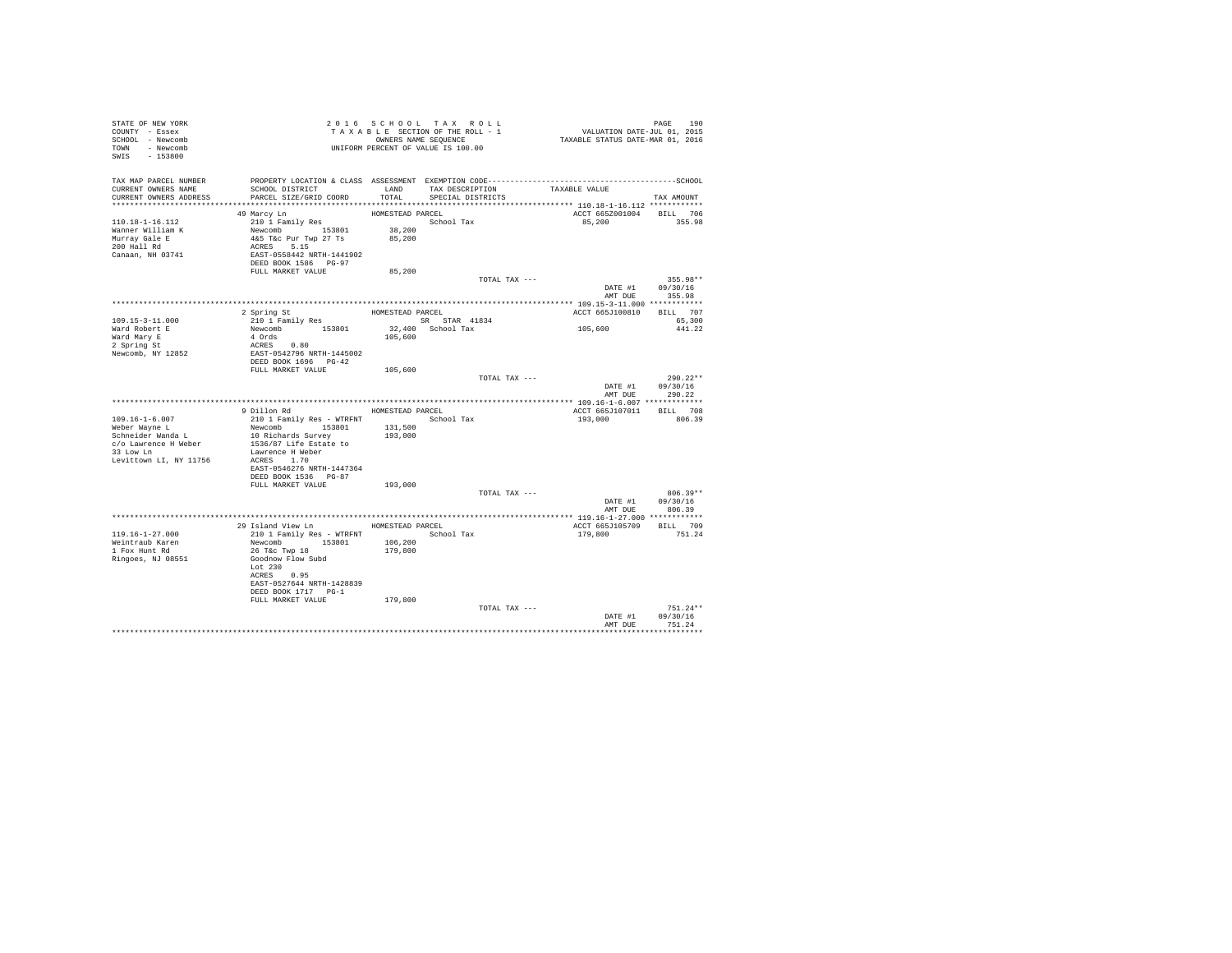| STATE OF NEW YORK<br>COUNTY - Essex<br>SCHOOL - Newcomb |                                                                                              | TAXABLE SECTION OF THE ROLL - 1<br>OWNERS NAME SEQUENCE |                   |                 | PAGE 191<br>VALUATION DATE-JUL 01, 2015<br>TAXABLE STATUS DATE-MAR 01, 2016 |                  |
|---------------------------------------------------------|----------------------------------------------------------------------------------------------|---------------------------------------------------------|-------------------|-----------------|-----------------------------------------------------------------------------|------------------|
| TOWN - Newcomb<br>SWIS - 153800                         |                                                                                              |                                                         |                   |                 |                                                                             |                  |
| TAX MAP PARCEL NUMBER                                   | PROPERTY LOCATION & CLASS ASSESSMENT EXEMPTION CODE-----------------------------------SCHOOL |                                                         |                   |                 |                                                                             |                  |
| CURRENT OWNERS NAME<br>CURRENT OWNERS ADDRESS           | SCHOOL DISTRICT<br>PARCEL SIZE/GRID COORD                                                    | LAND<br>TOTAL                                           | SPECIAL DISTRICTS | TAX DESCRIPTION | TAXABLE VALUE                                                               | TAX AMOUNT       |
|                                                         |                                                                                              |                                                         |                   |                 |                                                                             |                  |
|                                                         | NYS Route 28N                                                                                | NON-HOMESTEAD PARCEL                                    |                   |                 | ACCT 665J107012 BILL 710                                                    |                  |
| $109.15 - 1 - 46.000$                                   | 311 Res vac land                                                                             |                                                         | School Tax        |                 | 24,200                                                                      | 422.18           |
| Welch Edna M                                            |                                                                                              | 24,200                                                  |                   |                 |                                                                             |                  |
| 5614 NYS Rte 28N<br>PO Box 142                          | Newcomb<br>3 Richards Survey<br>ACRES 1.20                                                   | 24,200                                                  |                   |                 |                                                                             |                  |
| Newcomb, NY 12852                                       | EAST-0545365 NRTH-1446937                                                                    |                                                         |                   |                 |                                                                             |                  |
|                                                         | DEED BOOK 425 PG-33                                                                          |                                                         |                   |                 |                                                                             |                  |
|                                                         | FULL MARKET VALUE                                                                            | 24,200                                                  |                   |                 |                                                                             |                  |
|                                                         |                                                                                              |                                                         |                   | TOTAL TAX ---   |                                                                             | $422.18**$       |
|                                                         |                                                                                              |                                                         |                   |                 |                                                                             | DATE #1 09/30/16 |
|                                                         |                                                                                              |                                                         |                   |                 |                                                                             | AMT DUE 422.18   |
|                                                         | Lake Harris Rd MON-HOMESTEAD PARCEL                                                          |                                                         |                   |                 | ACCT 665J100305 BILL 711                                                    |                  |
| 109.15-1-50.000                                         | 311 Res vac land - WTRFNT                       School Tax                                   |                                                         |                   |                 | 52,600                                                                      | 917.63           |
| Welch Robert                                            | Newcomb 153801 52,600                                                                        |                                                         |                   |                 |                                                                             |                  |
| 20140 S Sonoita Hwy                                     | 3 Richards Survey                                                                            | 52,600                                                  |                   |                 |                                                                             |                  |
| Vail, AZ 85641                                          | ACRES 0.60                                                                                   |                                                         |                   |                 |                                                                             |                  |
|                                                         | EAST-0545433 NRTH-1447121<br>DEED BOOK 986 PG-76                                             |                                                         |                   |                 |                                                                             |                  |
|                                                         | FULL MARKET VALUE                                                                            | 52,600                                                  |                   |                 |                                                                             |                  |
|                                                         |                                                                                              |                                                         |                   | TOTAL TAX ---   |                                                                             | $917.63**$       |
|                                                         |                                                                                              |                                                         |                   |                 |                                                                             | DATE #1 09/30/16 |
|                                                         |                                                                                              |                                                         |                   |                 | AMT DUE                                                                     | 917.63           |
|                                                         | Lake Harris Rd                                                                               | NON-HOMESTEAD PARCEL                                    |                   |                 | ACCT 665J100304                                                             | BILL 712         |
| 109.15-1-51.000                                         |                                                                                              |                                                         |                   |                 | 52,700                                                                      | 919.38           |
| Welch Robert                                            | 311 Res vac land - WTRFNT School Tax<br>Newcomb 153801 52,700                                |                                                         |                   |                 |                                                                             |                  |
| 20140 S Sonoita Hwy                                     | 3 Richards Survey                                                                            | 52,700                                                  |                   |                 |                                                                             |                  |
| Vail, AZ 85641                                          | ACRES 0.70                                                                                   |                                                         |                   |                 |                                                                             |                  |
|                                                         | EAST-0545531 NRTH-1447100<br>DEED BOOK 986 PG-76                                             |                                                         |                   |                 |                                                                             |                  |
|                                                         | FULL MARKET VALUE                                                                            | 52,700                                                  |                   |                 |                                                                             |                  |
|                                                         |                                                                                              |                                                         |                   | TOTAL TAX ---   |                                                                             | $919.38**$       |
|                                                         |                                                                                              |                                                         |                   |                 |                                                                             | DATE #1 09/30/16 |
|                                                         |                                                                                              |                                                         |                   |                 | AMT DUE                                                                     | 919.38           |
|                                                         | 35 Muskrat Ln                                                                                |                                                         |                   |                 |                                                                             |                  |
| $120.17 - 1 - 2.003$                                    | 260 Seasonal res - WTRFNT                                                                    | HOMESTEAD PARCEL                                        | School Tax        |                 | ACCT 665J103905 BILL 713<br>239,900                                         | 1,002.35         |
| West Jennifer K Trust                                   | Newcomb 153801                                                                               | 159,800                                                 |                   |                 |                                                                             |                  |
| 44 Arnold Ave                                           | 26 T&c Twp 18                                                                                | 239,900                                                 |                   |                 |                                                                             |                  |
| Cranston, RI 02905                                      | Goodnow Flow Subd                                                                            |                                                         |                   |                 |                                                                             |                  |
|                                                         | Lot 304 & 303                                                                                |                                                         |                   |                 |                                                                             |                  |
|                                                         | ACRES 1.50<br>EAST-0527649 NRTH-1427279                                                      |                                                         |                   |                 |                                                                             |                  |
|                                                         | DEED BOOK 1605 PG-138                                                                        |                                                         |                   |                 |                                                                             |                  |
|                                                         | FULL MARKET VALUE                                                                            | 239,900                                                 |                   |                 |                                                                             |                  |
|                                                         |                                                                                              |                                                         |                   | TOTAL TAX ---   |                                                                             | $1.002.35**$     |
|                                                         |                                                                                              |                                                         |                   |                 | DATE #1                                                                     | 09/30/16         |
|                                                         |                                                                                              |                                                         |                   |                 | AMT DUE                                                                     | 1,002.35         |
|                                                         |                                                                                              |                                                         |                   |                 |                                                                             |                  |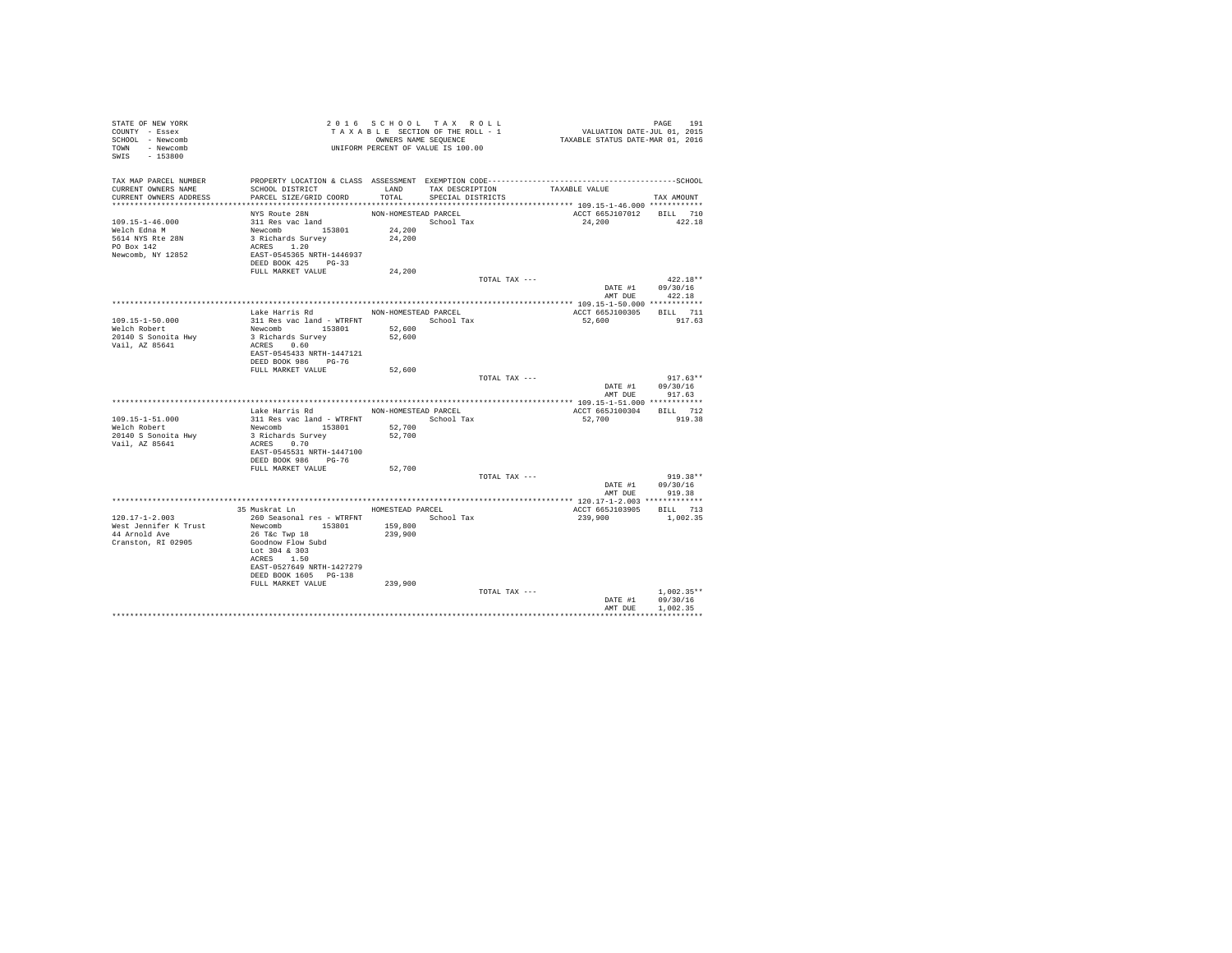| STATE OF NEW YORK<br>COUNTY - Essex<br>SCHOOL - Newcomb<br>TOWN - Newcomb<br>SWIS - 153800                      |                                                                                                                                                                                           |                                        | 2016 SCHOOL TAX ROLL<br>TAXABLE SECTION OF THE ROLL - 1<br>OWNERS NAME SEQUENCE<br>UNIFORM PERCENT OF VALUE IS 100.00 | PAGE 192<br>VALUATION DATE-JUL 01, 2015<br>TAXABLE STATUS DATE-MAR 01, 2016 |                                                  |
|-----------------------------------------------------------------------------------------------------------------|-------------------------------------------------------------------------------------------------------------------------------------------------------------------------------------------|----------------------------------------|-----------------------------------------------------------------------------------------------------------------------|-----------------------------------------------------------------------------|--------------------------------------------------|
| TAX MAP PARCEL NUMBER<br>CURRENT OWNERS NAME<br>CURRENT OWNERS ADDRESS                                          | PROPERTY LOCATION & CLASS ASSESSMENT EXEMPTION CODE-----------------------------------SCHOOL<br>SCHOOL DISTRICT<br>PARCEL SIZE/GRID COORD                                                 | LAND<br>TOTAL.                         | TAX DESCRIPTION<br>SPECIAL DISTRICTS                                                                                  | TAXABLE VALUE                                                               | TAX AMOUNT                                       |
|                                                                                                                 |                                                                                                                                                                                           |                                        |                                                                                                                       |                                                                             |                                                  |
| $109.15 - 5 - 4.000$<br>West Michael J<br>847 Sunny Hill Rd<br>Freehold, NY 12431                               | 5669 NYS Route 28N<br>210 1 Family Res<br>Newcomb 153801 27,000<br>3 Richard Survey<br>ACRES 0.40<br>EAST-0544937 NRTH-1446253<br>DEED BOOK 1652 PG-235                                   | HOMESTEAD PARCEL<br>84,600             | School Tax                                                                                                            | ACCT 665L106712 BILL 714<br>84,600                                          | 353.48                                           |
|                                                                                                                 | FULL MARKET VALUE                                                                                                                                                                         | 84,600                                 |                                                                                                                       |                                                                             |                                                  |
|                                                                                                                 |                                                                                                                                                                                           |                                        | TOTAL TAX ---                                                                                                         |                                                                             | $353.48**$<br>DATE #1 09/30/16<br>AMT DUE 353.48 |
|                                                                                                                 |                                                                                                                                                                                           |                                        |                                                                                                                       |                                                                             |                                                  |
| $120.18 - 1 - 21.000$<br>Whelden Kevin A<br>$43$ Chapman St<br>Ballston Spa, NY 12020                           | 1108 Goodnow Flow Rd<br>260 Seasonal res - WTRFNT<br>Newcomb 153801<br>45 T&C Twp 18<br>Goodnow Flow Subd<br>Lot $132$<br>ACRES 0.18<br>EAST-0537983 NRTH-1427142<br>DEED BOOK 1577 PG-53 | HOMESTEAD PARCEL<br>73,000<br>105,000  | School Tax                                                                                                            | ACCT 665J107106 BILL 715<br>105,000                                         | 438.71                                           |
|                                                                                                                 | FULL MARKET VALUE                                                                                                                                                                         | 105,000                                |                                                                                                                       |                                                                             |                                                  |
|                                                                                                                 |                                                                                                                                                                                           |                                        | TOTAL TAX ---                                                                                                         | AMT DUE                                                                     | $438.71**$<br>DATE #1 09/30/16<br>438.71         |
|                                                                                                                 |                                                                                                                                                                                           |                                        |                                                                                                                       |                                                                             |                                                  |
| $109. - 1 - 30.037$<br>Whiteleather K Kristian<br>Whiteleather Margarita S<br>534 Castle St<br>Geneva, NY 14456 | 123 Griffin Rd<br>240 Rural res<br>Newcomb 153801<br>Pt 2&14 Ords<br>ACRES 55.13<br>EAST-0539643 NRTH-1444555<br>DEED BOOK 1491   PG-37                                                   | HOMESTEAD PARCEL<br>102,300<br>143,900 | School Tax                                                                                                            | ACCT 665J104809 BILL 716<br>143,900                                         | 601.24                                           |
|                                                                                                                 | FULL MARKET VALUE                                                                                                                                                                         | 143,900                                | TOTAL TAX ---                                                                                                         |                                                                             | $601.24**$                                       |
|                                                                                                                 |                                                                                                                                                                                           |                                        |                                                                                                                       | DATE #1                                                                     | 09/30/16<br>AMT DUE 601.24                       |
|                                                                                                                 |                                                                                                                                                                                           |                                        |                                                                                                                       |                                                                             |                                                  |
| $110.18 - 2 - 13.033$<br>Whitman Keith R<br>Whitman Gail<br>4654 State St<br>Oneida, NY 13421                   | 104 Santanoni Dr<br>312 Vac w/imprv<br>Newcomb 153801<br>1&2 Thorns Survey<br>ACRES 12.88<br>EAST-0562306 NRTH-1442385<br>DEED BOOK 997 PG-301                                            | 33,900<br>46,900                       | NON-HOMESTEAD PARCEL<br>School Tax                                                                                    | ACCT 665J192001 BILL 717<br>46,900                                          | 818.19                                           |
|                                                                                                                 | FULL MARKET VALUE                                                                                                                                                                         | 46,900                                 | TOTAL TAX ---                                                                                                         | DATE #1<br>AMT DUE                                                          | $818.19**$<br>09/30/16<br>818.19                 |
|                                                                                                                 |                                                                                                                                                                                           |                                        |                                                                                                                       |                                                                             |                                                  |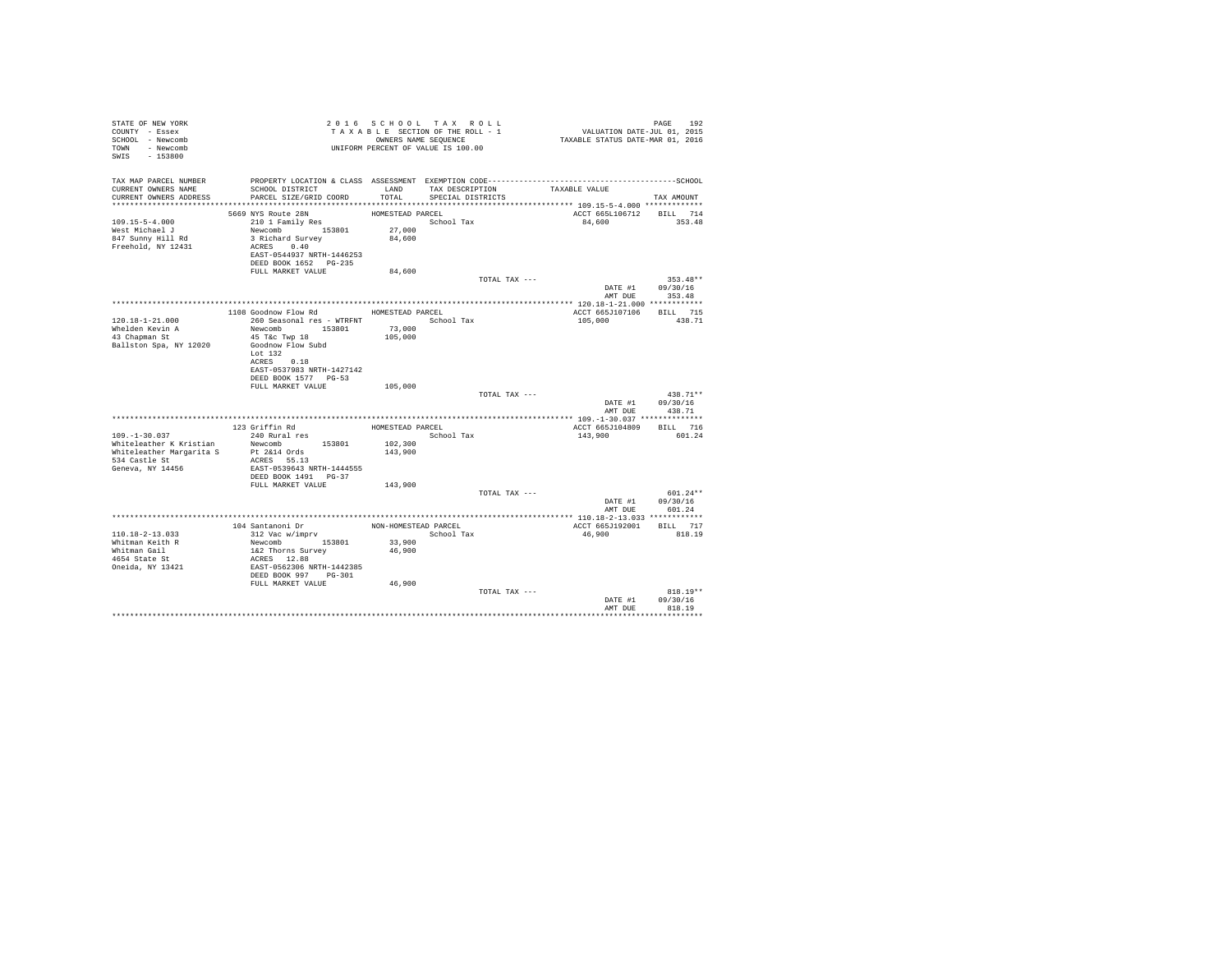| STATE OF NEW YORK<br>COUNTY - Essex<br>SCHOOL - Newcomb<br>- Newcomb<br>TOWN<br>$-153800$<br>SWIS     |                                                                                                                                                                                                | OWNERS NAME SEQUENCE                             | 2016 SCHOOL TAX ROLL<br>TAXABLE SECTION OF THE ROLL - 1<br>UNIFORM PERCENT OF VALUE IS 100.00 | VALUATION DATE-JUL 01, 2015<br>TAXABLE STATUS DATE-MAR 01, 2016 | 193<br>PAGE                      |
|-------------------------------------------------------------------------------------------------------|------------------------------------------------------------------------------------------------------------------------------------------------------------------------------------------------|--------------------------------------------------|-----------------------------------------------------------------------------------------------|-----------------------------------------------------------------|----------------------------------|
| TAX MAP PARCEL NUMBER<br>CURRENT OWNERS NAME<br>CURRENT OWNERS ADDRESS<br>*************************** | SCHOOL DISTRICT<br>PARCEL SIZE/GRID COORD                                                                                                                                                      | LAND<br>TOTAL                                    | TAX DESCRIPTION<br>SPECIAL DISTRICTS                                                          | TAXABLE VALUE                                                   | TAX AMOUNT                       |
| $120.13 - 1 - 44.000$<br>Wilhelm Robert<br>Wilhelm Debra<br>935 McKinley St<br>Baldwin, NY 11510      | 51 Woodys Rd<br>260 Seasonal res - WTRFNT<br>Newcomb<br>153801<br>42&43 T&c Twp 18<br>Goodnow Flow Subd<br>Lot 183 1.7Ac<br>1.00<br>ACRES<br>EAST-0532855 NRTH-1428975<br>DEED BOOK 1730 PG-20 | HOMESTEAD PARCEL<br>148,200<br>228,200           | School Tax                                                                                    | ACCT 665J106502<br>228,200                                      | <b>BILL</b> 718<br>953.46        |
|                                                                                                       | FULL MARKET VALUE                                                                                                                                                                              | 228,200                                          | TOTAL TAX ---                                                                                 | DATE #1<br>AMT DUE                                              | $953.46**$<br>09/30/16<br>953.46 |
| $120.13 - 1 - 31.000$<br>Williams Craig<br>Williams Allison<br>533 Old Kings Hwy<br>Accord, NY 12404  | 7 Black Bear Ln<br>210 1 Family Res - WTRFNT<br>Newcomb<br>153801<br>42 T&c Twp 18<br>Goodnow Flow Subd<br>Lot #196<br>ACRES 0.51<br>EAST-0531223 NRTH-1428447<br>DEED BOOK 1658 PG-168        | HOMESTEAD PARCEL<br>107,500<br>166,800           | School Tax                                                                                    | ACCT 665J104313<br>166,800                                      | BILL 719<br>696.92               |
|                                                                                                       | FULL MARKET VALUE                                                                                                                                                                              | 166,800                                          | TOTAL TAX ---                                                                                 | DATE #1<br>AMT DUE                                              | 696.92**<br>09/30/16<br>696.92   |
|                                                                                                       |                                                                                                                                                                                                |                                                  |                                                                                               |                                                                 |                                  |
| $110.17 - 2 - 6.000$<br>Wills Phillip A<br>715A Eichybush Rd<br>Kinderhook, NY 12106                  | 57 Chaisson Rd<br>210 1 Family Res<br>153801<br>Newcomb<br>Pt 18 Richards Survey<br>ACRES 0.37<br>EAST-0554454 NRTH-1443714<br>DEED BOOK 1748 PG-142<br>FULL MARKET VALUE                      | HOMESTEAD PARCEL<br>26,400<br>134,700<br>134,700 | School Tax                                                                                    | ACCT 665J101406<br>134,700                                      | BILL 720<br>562.80               |
|                                                                                                       |                                                                                                                                                                                                |                                                  | TOTAL TAX $---$                                                                               | DATE #1<br>AMT DUE                                              | $562.80**$<br>09/30/16<br>562.80 |
|                                                                                                       |                                                                                                                                                                                                |                                                  |                                                                                               |                                                                 |                                  |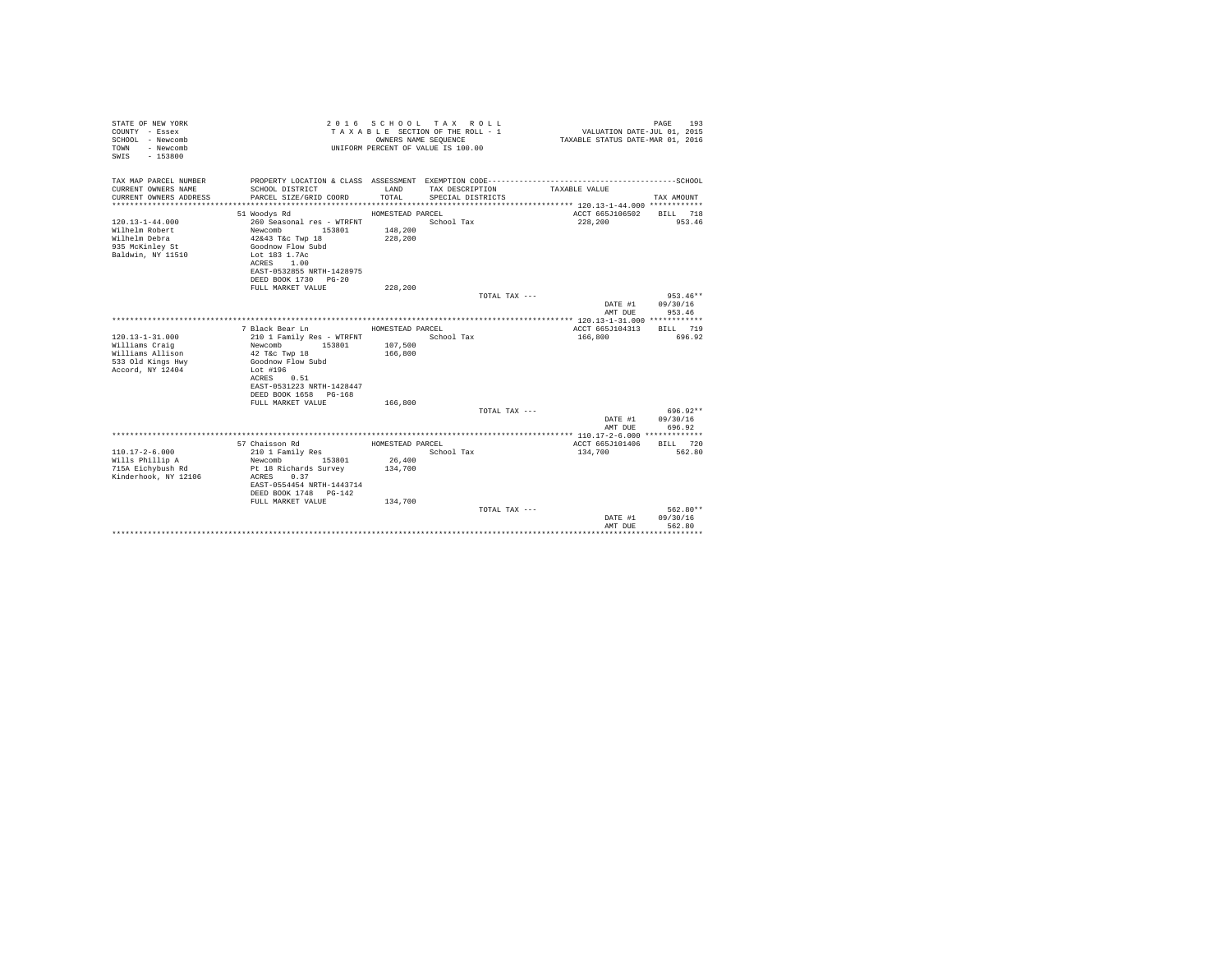| TAX DESCRIPTION<br>TAXABLE VALUE<br>SCHOOL DISTRICT<br>CURRENT OWNERS NAME<br>LAND<br>CURRENT OWNERS ADDRESS<br>PARCEL SIZE/GRID COORD<br>TOTAL<br>SPECIAL DISTRICTS<br>TAX AMOUNT<br>ACCT 665J180003 BILL 721<br>5425 NYS Route 28N<br>HOMESTEAD PARCEL<br>210 1 Family Res<br>RES. STAR 41854<br>30,000<br>35,900 School Tax<br>230,600<br>Newcomb 153801<br>963.49<br>16 Rs Twp 27 T&c<br>230,600<br>Winslow Mildred A<br>5425 NYS Route 28N<br>See 340/153 & 388/112<br>ACRES 2.94<br>Newcomb, NY 12852<br>EAST-0550311 NRTH-1446025<br>DEED BOOK 1179 PG-310<br>FULL MARKET VALUE<br>230,600<br>TOTAL TAX ---<br>$890.49**$<br>DATE #1 09/30/16<br>AMT DUE<br>890.49<br>35 Campsite Rd<br>ACCT 665J107112 BILL 722<br>HOMESTEAD PARCEL<br>210 1 Family Res<br>School Tax<br>76,400<br>319.21<br>Newcomb 153801<br>26,000<br>19 Richards Survey<br>35 Campsite Rd<br>PO Box 56<br>76,400<br>ACRES 0.35<br>EAST-0555212 NRTH-1445858<br>Newcomb, NY 12852<br>DEED BOOK 542 PG-156<br>FULL MARKET VALUE<br>76,400<br>TOTAL TAX ---<br>$319.21**$<br>DATE #1 09/30/16<br>AMT DUE<br>319.21<br>NYS Route 28N<br>NON-HOMESTEAD PARCEL<br>ACCT 665J191007<br>BILL 723<br>322 Rural vac>10<br>School Tax<br>37.400<br>652.46<br>Newcomb 153801 37,400<br>19 Twp 27 T&c Pur Rs 37,400<br>37,400<br>Canon George H<br>159 Marcy Ln<br>ACRES 16.18<br>EAST-0558422 NRTH-1443848<br>Newcomb, NY 12852<br>DEED BOOK 1459 PG-59<br>FULL MARKET VALUE<br>37,400<br>TOTAL TAX ---<br>652.46**<br>DATE #1 09/30/16<br>AMT DUE<br>652.46<br>***************** 110.13-9-7.000 *************<br>Campsite Rd<br>HOMESTEAD PARCEL<br>ACCT 665J100301<br>BILL 724<br>312 Vac w/imprv<br>Newcomb 153801<br>School Tax<br>33,200<br>138.72<br>27,000<br>162 Williams Rd<br>19 Richards Survey<br>33,200<br>ACRES 0.40<br>Fort Edward, NY 12828<br>EAST-0555387 NRTH-1445765<br>DEED BOOK 1440 PG-303<br>FULL MARKET VALUE<br>33,200<br>$138.72**$<br>TOTAL TAX ---<br>DATE #1 09/30/16<br>AMT DUE<br>138.72 | STATE OF NEW YORK<br>COUNTY - Essex<br>SCHOOL - Newcomb<br>TOWN - Newcomb<br>SWIS - 153800 |  | 2016 SCHOOL TAX ROLL<br>TAXABLE SECTION OF THE ROLL - 1<br>OWNERS NAME SEQUENCE<br>UNIFORM PERCENT OF VALUE IS 100.00 | PAGE 194<br>VALUATION DATE-JUL 01, 2015<br>TAXABLE STATUS DATE-MAR 01, 2016 |  |
|-----------------------------------------------------------------------------------------------------------------------------------------------------------------------------------------------------------------------------------------------------------------------------------------------------------------------------------------------------------------------------------------------------------------------------------------------------------------------------------------------------------------------------------------------------------------------------------------------------------------------------------------------------------------------------------------------------------------------------------------------------------------------------------------------------------------------------------------------------------------------------------------------------------------------------------------------------------------------------------------------------------------------------------------------------------------------------------------------------------------------------------------------------------------------------------------------------------------------------------------------------------------------------------------------------------------------------------------------------------------------------------------------------------------------------------------------------------------------------------------------------------------------------------------------------------------------------------------------------------------------------------------------------------------------------------------------------------------------------------------------------------------------------------------------------------------------------------------------------------------------------------------------------------------------------------------------------------------------------------------|--------------------------------------------------------------------------------------------|--|-----------------------------------------------------------------------------------------------------------------------|-----------------------------------------------------------------------------|--|
|                                                                                                                                                                                                                                                                                                                                                                                                                                                                                                                                                                                                                                                                                                                                                                                                                                                                                                                                                                                                                                                                                                                                                                                                                                                                                                                                                                                                                                                                                                                                                                                                                                                                                                                                                                                                                                                                                                                                                                                         | TAX MAP PARCEL NUMBER                                                                      |  |                                                                                                                       |                                                                             |  |
|                                                                                                                                                                                                                                                                                                                                                                                                                                                                                                                                                                                                                                                                                                                                                                                                                                                                                                                                                                                                                                                                                                                                                                                                                                                                                                                                                                                                                                                                                                                                                                                                                                                                                                                                                                                                                                                                                                                                                                                         |                                                                                            |  |                                                                                                                       |                                                                             |  |
|                                                                                                                                                                                                                                                                                                                                                                                                                                                                                                                                                                                                                                                                                                                                                                                                                                                                                                                                                                                                                                                                                                                                                                                                                                                                                                                                                                                                                                                                                                                                                                                                                                                                                                                                                                                                                                                                                                                                                                                         |                                                                                            |  |                                                                                                                       |                                                                             |  |
|                                                                                                                                                                                                                                                                                                                                                                                                                                                                                                                                                                                                                                                                                                                                                                                                                                                                                                                                                                                                                                                                                                                                                                                                                                                                                                                                                                                                                                                                                                                                                                                                                                                                                                                                                                                                                                                                                                                                                                                         |                                                                                            |  |                                                                                                                       |                                                                             |  |
|                                                                                                                                                                                                                                                                                                                                                                                                                                                                                                                                                                                                                                                                                                                                                                                                                                                                                                                                                                                                                                                                                                                                                                                                                                                                                                                                                                                                                                                                                                                                                                                                                                                                                                                                                                                                                                                                                                                                                                                         | 109.16-4-10.002                                                                            |  |                                                                                                                       |                                                                             |  |
|                                                                                                                                                                                                                                                                                                                                                                                                                                                                                                                                                                                                                                                                                                                                                                                                                                                                                                                                                                                                                                                                                                                                                                                                                                                                                                                                                                                                                                                                                                                                                                                                                                                                                                                                                                                                                                                                                                                                                                                         | Winslow Matthew A                                                                          |  |                                                                                                                       |                                                                             |  |
|                                                                                                                                                                                                                                                                                                                                                                                                                                                                                                                                                                                                                                                                                                                                                                                                                                                                                                                                                                                                                                                                                                                                                                                                                                                                                                                                                                                                                                                                                                                                                                                                                                                                                                                                                                                                                                                                                                                                                                                         |                                                                                            |  |                                                                                                                       |                                                                             |  |
|                                                                                                                                                                                                                                                                                                                                                                                                                                                                                                                                                                                                                                                                                                                                                                                                                                                                                                                                                                                                                                                                                                                                                                                                                                                                                                                                                                                                                                                                                                                                                                                                                                                                                                                                                                                                                                                                                                                                                                                         |                                                                                            |  |                                                                                                                       |                                                                             |  |
|                                                                                                                                                                                                                                                                                                                                                                                                                                                                                                                                                                                                                                                                                                                                                                                                                                                                                                                                                                                                                                                                                                                                                                                                                                                                                                                                                                                                                                                                                                                                                                                                                                                                                                                                                                                                                                                                                                                                                                                         |                                                                                            |  |                                                                                                                       |                                                                             |  |
|                                                                                                                                                                                                                                                                                                                                                                                                                                                                                                                                                                                                                                                                                                                                                                                                                                                                                                                                                                                                                                                                                                                                                                                                                                                                                                                                                                                                                                                                                                                                                                                                                                                                                                                                                                                                                                                                                                                                                                                         |                                                                                            |  |                                                                                                                       |                                                                             |  |
|                                                                                                                                                                                                                                                                                                                                                                                                                                                                                                                                                                                                                                                                                                                                                                                                                                                                                                                                                                                                                                                                                                                                                                                                                                                                                                                                                                                                                                                                                                                                                                                                                                                                                                                                                                                                                                                                                                                                                                                         |                                                                                            |  |                                                                                                                       |                                                                             |  |
|                                                                                                                                                                                                                                                                                                                                                                                                                                                                                                                                                                                                                                                                                                                                                                                                                                                                                                                                                                                                                                                                                                                                                                                                                                                                                                                                                                                                                                                                                                                                                                                                                                                                                                                                                                                                                                                                                                                                                                                         |                                                                                            |  |                                                                                                                       |                                                                             |  |
|                                                                                                                                                                                                                                                                                                                                                                                                                                                                                                                                                                                                                                                                                                                                                                                                                                                                                                                                                                                                                                                                                                                                                                                                                                                                                                                                                                                                                                                                                                                                                                                                                                                                                                                                                                                                                                                                                                                                                                                         |                                                                                            |  |                                                                                                                       |                                                                             |  |
|                                                                                                                                                                                                                                                                                                                                                                                                                                                                                                                                                                                                                                                                                                                                                                                                                                                                                                                                                                                                                                                                                                                                                                                                                                                                                                                                                                                                                                                                                                                                                                                                                                                                                                                                                                                                                                                                                                                                                                                         |                                                                                            |  |                                                                                                                       |                                                                             |  |
|                                                                                                                                                                                                                                                                                                                                                                                                                                                                                                                                                                                                                                                                                                                                                                                                                                                                                                                                                                                                                                                                                                                                                                                                                                                                                                                                                                                                                                                                                                                                                                                                                                                                                                                                                                                                                                                                                                                                                                                         |                                                                                            |  |                                                                                                                       |                                                                             |  |
|                                                                                                                                                                                                                                                                                                                                                                                                                                                                                                                                                                                                                                                                                                                                                                                                                                                                                                                                                                                                                                                                                                                                                                                                                                                                                                                                                                                                                                                                                                                                                                                                                                                                                                                                                                                                                                                                                                                                                                                         | 110.13-9-5.000                                                                             |  |                                                                                                                       |                                                                             |  |
|                                                                                                                                                                                                                                                                                                                                                                                                                                                                                                                                                                                                                                                                                                                                                                                                                                                                                                                                                                                                                                                                                                                                                                                                                                                                                                                                                                                                                                                                                                                                                                                                                                                                                                                                                                                                                                                                                                                                                                                         | Winslow Robert E                                                                           |  |                                                                                                                       |                                                                             |  |
|                                                                                                                                                                                                                                                                                                                                                                                                                                                                                                                                                                                                                                                                                                                                                                                                                                                                                                                                                                                                                                                                                                                                                                                                                                                                                                                                                                                                                                                                                                                                                                                                                                                                                                                                                                                                                                                                                                                                                                                         |                                                                                            |  |                                                                                                                       |                                                                             |  |
|                                                                                                                                                                                                                                                                                                                                                                                                                                                                                                                                                                                                                                                                                                                                                                                                                                                                                                                                                                                                                                                                                                                                                                                                                                                                                                                                                                                                                                                                                                                                                                                                                                                                                                                                                                                                                                                                                                                                                                                         |                                                                                            |  |                                                                                                                       |                                                                             |  |
|                                                                                                                                                                                                                                                                                                                                                                                                                                                                                                                                                                                                                                                                                                                                                                                                                                                                                                                                                                                                                                                                                                                                                                                                                                                                                                                                                                                                                                                                                                                                                                                                                                                                                                                                                                                                                                                                                                                                                                                         |                                                                                            |  |                                                                                                                       |                                                                             |  |
|                                                                                                                                                                                                                                                                                                                                                                                                                                                                                                                                                                                                                                                                                                                                                                                                                                                                                                                                                                                                                                                                                                                                                                                                                                                                                                                                                                                                                                                                                                                                                                                                                                                                                                                                                                                                                                                                                                                                                                                         |                                                                                            |  |                                                                                                                       |                                                                             |  |
|                                                                                                                                                                                                                                                                                                                                                                                                                                                                                                                                                                                                                                                                                                                                                                                                                                                                                                                                                                                                                                                                                                                                                                                                                                                                                                                                                                                                                                                                                                                                                                                                                                                                                                                                                                                                                                                                                                                                                                                         |                                                                                            |  |                                                                                                                       |                                                                             |  |
|                                                                                                                                                                                                                                                                                                                                                                                                                                                                                                                                                                                                                                                                                                                                                                                                                                                                                                                                                                                                                                                                                                                                                                                                                                                                                                                                                                                                                                                                                                                                                                                                                                                                                                                                                                                                                                                                                                                                                                                         |                                                                                            |  |                                                                                                                       |                                                                             |  |
|                                                                                                                                                                                                                                                                                                                                                                                                                                                                                                                                                                                                                                                                                                                                                                                                                                                                                                                                                                                                                                                                                                                                                                                                                                                                                                                                                                                                                                                                                                                                                                                                                                                                                                                                                                                                                                                                                                                                                                                         |                                                                                            |  |                                                                                                                       |                                                                             |  |
|                                                                                                                                                                                                                                                                                                                                                                                                                                                                                                                                                                                                                                                                                                                                                                                                                                                                                                                                                                                                                                                                                                                                                                                                                                                                                                                                                                                                                                                                                                                                                                                                                                                                                                                                                                                                                                                                                                                                                                                         |                                                                                            |  |                                                                                                                       |                                                                             |  |
|                                                                                                                                                                                                                                                                                                                                                                                                                                                                                                                                                                                                                                                                                                                                                                                                                                                                                                                                                                                                                                                                                                                                                                                                                                                                                                                                                                                                                                                                                                                                                                                                                                                                                                                                                                                                                                                                                                                                                                                         | $110.17 - 2 - 51.000$                                                                      |  |                                                                                                                       |                                                                             |  |
|                                                                                                                                                                                                                                                                                                                                                                                                                                                                                                                                                                                                                                                                                                                                                                                                                                                                                                                                                                                                                                                                                                                                                                                                                                                                                                                                                                                                                                                                                                                                                                                                                                                                                                                                                                                                                                                                                                                                                                                         | Winslow Robert E                                                                           |  |                                                                                                                       |                                                                             |  |
|                                                                                                                                                                                                                                                                                                                                                                                                                                                                                                                                                                                                                                                                                                                                                                                                                                                                                                                                                                                                                                                                                                                                                                                                                                                                                                                                                                                                                                                                                                                                                                                                                                                                                                                                                                                                                                                                                                                                                                                         |                                                                                            |  |                                                                                                                       |                                                                             |  |
|                                                                                                                                                                                                                                                                                                                                                                                                                                                                                                                                                                                                                                                                                                                                                                                                                                                                                                                                                                                                                                                                                                                                                                                                                                                                                                                                                                                                                                                                                                                                                                                                                                                                                                                                                                                                                                                                                                                                                                                         |                                                                                            |  |                                                                                                                       |                                                                             |  |
|                                                                                                                                                                                                                                                                                                                                                                                                                                                                                                                                                                                                                                                                                                                                                                                                                                                                                                                                                                                                                                                                                                                                                                                                                                                                                                                                                                                                                                                                                                                                                                                                                                                                                                                                                                                                                                                                                                                                                                                         |                                                                                            |  |                                                                                                                       |                                                                             |  |
|                                                                                                                                                                                                                                                                                                                                                                                                                                                                                                                                                                                                                                                                                                                                                                                                                                                                                                                                                                                                                                                                                                                                                                                                                                                                                                                                                                                                                                                                                                                                                                                                                                                                                                                                                                                                                                                                                                                                                                                         |                                                                                            |  |                                                                                                                       |                                                                             |  |
|                                                                                                                                                                                                                                                                                                                                                                                                                                                                                                                                                                                                                                                                                                                                                                                                                                                                                                                                                                                                                                                                                                                                                                                                                                                                                                                                                                                                                                                                                                                                                                                                                                                                                                                                                                                                                                                                                                                                                                                         |                                                                                            |  |                                                                                                                       |                                                                             |  |
|                                                                                                                                                                                                                                                                                                                                                                                                                                                                                                                                                                                                                                                                                                                                                                                                                                                                                                                                                                                                                                                                                                                                                                                                                                                                                                                                                                                                                                                                                                                                                                                                                                                                                                                                                                                                                                                                                                                                                                                         |                                                                                            |  |                                                                                                                       |                                                                             |  |
|                                                                                                                                                                                                                                                                                                                                                                                                                                                                                                                                                                                                                                                                                                                                                                                                                                                                                                                                                                                                                                                                                                                                                                                                                                                                                                                                                                                                                                                                                                                                                                                                                                                                                                                                                                                                                                                                                                                                                                                         |                                                                                            |  |                                                                                                                       |                                                                             |  |
|                                                                                                                                                                                                                                                                                                                                                                                                                                                                                                                                                                                                                                                                                                                                                                                                                                                                                                                                                                                                                                                                                                                                                                                                                                                                                                                                                                                                                                                                                                                                                                                                                                                                                                                                                                                                                                                                                                                                                                                         |                                                                                            |  |                                                                                                                       |                                                                             |  |
|                                                                                                                                                                                                                                                                                                                                                                                                                                                                                                                                                                                                                                                                                                                                                                                                                                                                                                                                                                                                                                                                                                                                                                                                                                                                                                                                                                                                                                                                                                                                                                                                                                                                                                                                                                                                                                                                                                                                                                                         | 110.13-9-7.000                                                                             |  |                                                                                                                       |                                                                             |  |
|                                                                                                                                                                                                                                                                                                                                                                                                                                                                                                                                                                                                                                                                                                                                                                                                                                                                                                                                                                                                                                                                                                                                                                                                                                                                                                                                                                                                                                                                                                                                                                                                                                                                                                                                                                                                                                                                                                                                                                                         | Winslow Thomas A                                                                           |  |                                                                                                                       |                                                                             |  |
|                                                                                                                                                                                                                                                                                                                                                                                                                                                                                                                                                                                                                                                                                                                                                                                                                                                                                                                                                                                                                                                                                                                                                                                                                                                                                                                                                                                                                                                                                                                                                                                                                                                                                                                                                                                                                                                                                                                                                                                         |                                                                                            |  |                                                                                                                       |                                                                             |  |
|                                                                                                                                                                                                                                                                                                                                                                                                                                                                                                                                                                                                                                                                                                                                                                                                                                                                                                                                                                                                                                                                                                                                                                                                                                                                                                                                                                                                                                                                                                                                                                                                                                                                                                                                                                                                                                                                                                                                                                                         |                                                                                            |  |                                                                                                                       |                                                                             |  |
|                                                                                                                                                                                                                                                                                                                                                                                                                                                                                                                                                                                                                                                                                                                                                                                                                                                                                                                                                                                                                                                                                                                                                                                                                                                                                                                                                                                                                                                                                                                                                                                                                                                                                                                                                                                                                                                                                                                                                                                         |                                                                                            |  |                                                                                                                       |                                                                             |  |
|                                                                                                                                                                                                                                                                                                                                                                                                                                                                                                                                                                                                                                                                                                                                                                                                                                                                                                                                                                                                                                                                                                                                                                                                                                                                                                                                                                                                                                                                                                                                                                                                                                                                                                                                                                                                                                                                                                                                                                                         |                                                                                            |  |                                                                                                                       |                                                                             |  |
|                                                                                                                                                                                                                                                                                                                                                                                                                                                                                                                                                                                                                                                                                                                                                                                                                                                                                                                                                                                                                                                                                                                                                                                                                                                                                                                                                                                                                                                                                                                                                                                                                                                                                                                                                                                                                                                                                                                                                                                         |                                                                                            |  |                                                                                                                       |                                                                             |  |
|                                                                                                                                                                                                                                                                                                                                                                                                                                                                                                                                                                                                                                                                                                                                                                                                                                                                                                                                                                                                                                                                                                                                                                                                                                                                                                                                                                                                                                                                                                                                                                                                                                                                                                                                                                                                                                                                                                                                                                                         |                                                                                            |  |                                                                                                                       |                                                                             |  |
|                                                                                                                                                                                                                                                                                                                                                                                                                                                                                                                                                                                                                                                                                                                                                                                                                                                                                                                                                                                                                                                                                                                                                                                                                                                                                                                                                                                                                                                                                                                                                                                                                                                                                                                                                                                                                                                                                                                                                                                         |                                                                                            |  |                                                                                                                       |                                                                             |  |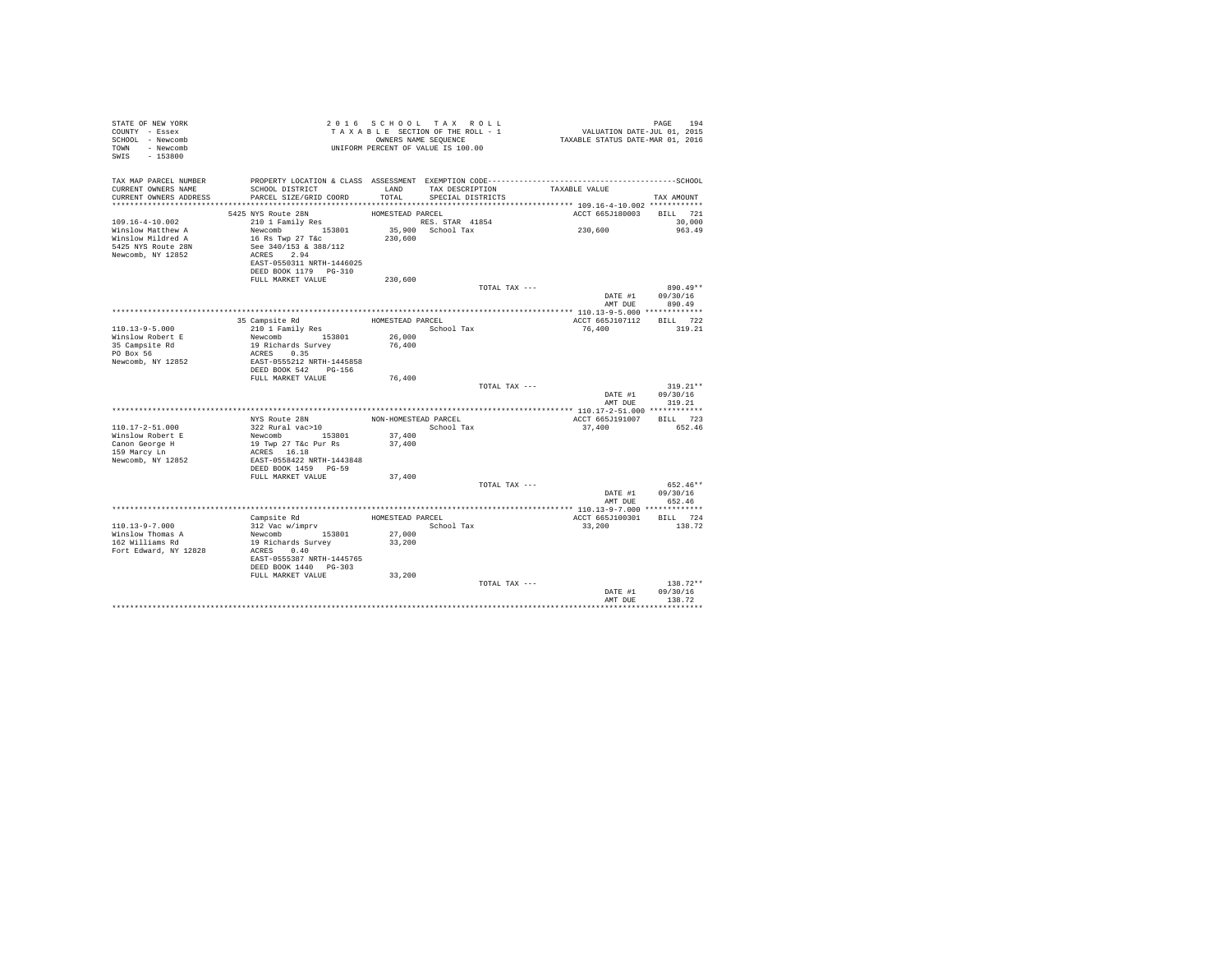| STATE OF NEW YORK<br>COUNTY - Essex<br>SCHOOL - Newcomb<br>TOWN - Newcomb<br>SWIS<br>$-153800$ |                                                                                                                                                                                                     |                    | 2016 SCHOOL TAX ROLL<br>TAXABLE SECTION OF THE ROLL - 1<br>OWNERS NAME SEOUENCE<br>UNIFORM PERCENT OF VALUE IS 100.00 | PAGE 195<br>2015 VALUATION DATE-JUL<br>2016 TAXABLE STATUS DATE-MAR | PAGE<br>195                      |
|------------------------------------------------------------------------------------------------|-----------------------------------------------------------------------------------------------------------------------------------------------------------------------------------------------------|--------------------|-----------------------------------------------------------------------------------------------------------------------|---------------------------------------------------------------------|----------------------------------|
| TAX MAP PARCEL NUMBER<br>CURRENT OWNERS NAME<br>CURRENT OWNERS ADDRESS                         | SCHOOL DISTRICT TAND TAX DESCRIPTION<br>PARCEL SIZE/GRID COORD TOTAL SPECIAL DISTRICTS                                                                                                              |                    |                                                                                                                       | TAXABLE VALUE                                                       | TAX AMOUNT                       |
|                                                                                                | HOMESTEAD PARCEL<br>397 Woodys Rd                                                                                                                                                                   |                    |                                                                                                                       | ACCT 665J104314 BILL 725                                            |                                  |
| 119.16-1-3.000<br>Wood Raymond T Jr Trus<br>30 Gates Ave N<br>Gansevoort, NY 12831             | 210 1 Family Res - WTRFNT<br>Newcomb 153801<br>27 T&c Twp 18<br>1394/62 Life Estate To<br>Raymond T Wood Jr<br>ACRES 0.60<br>EAST-0525081 NRTH-1427998<br>DEED BOOK 1309 PG-44<br>FULL MARKET VALUE | 106,500<br>237.500 | School Tax                                                                                                            | 237,500                                                             | 992.32                           |
|                                                                                                |                                                                                                                                                                                                     | 237,500            | TOTAL TAX ---                                                                                                         |                                                                     | $992.32**$                       |
|                                                                                                |                                                                                                                                                                                                     |                    |                                                                                                                       | DATE #1<br>AMT DUE                                                  | 09/30/16<br>992.32               |
|                                                                                                |                                                                                                                                                                                                     |                    |                                                                                                                       |                                                                     |                                  |
| $120. - 1 - 10.028/2$                                                                          |                                                                                                                                                                                                     |                    | School Tax                                                                                                            | ACCT 665J105803 BILL 726<br>136,300                                 | 569.49                           |
| Wood Richard G                                                                                 | Newcomb 153801                                                                                                                                                                                      | 100                |                                                                                                                       |                                                                     |                                  |
| c/o Julianne L Otterbeck                                                                       | Tax Map #120.-1-10.028                                                                                                                                                                              | 136,300            |                                                                                                                       |                                                                     |                                  |
| 49 Evelyn Dr<br>Nassau, NY 12123                                                               | Building Only<br>EAST-0533522 NRTH-1424310                                                                                                                                                          |                    |                                                                                                                       |                                                                     |                                  |
|                                                                                                | FULL MARKET VALUE                                                                                                                                                                                   | 136,300            |                                                                                                                       |                                                                     |                                  |
|                                                                                                |                                                                                                                                                                                                     |                    | TOTAL TAX ---                                                                                                         | DATE #1<br>AMT DUR                                                  | 569.49**<br>09/30/16<br>569.49   |
|                                                                                                |                                                                                                                                                                                                     |                    |                                                                                                                       |                                                                     |                                  |
|                                                                                                | HOMESTEAD PARCEL<br>55 Memory Ln                                                                                                                                                                    |                    |                                                                                                                       | ACCT 665J178534 BILL 727                                            |                                  |
| $120.17 - 2 - 32.200$<br>Woodard Deborah W<br>5 Hinman St Unit 6                               | 260 Seasonal res - WTRFNT<br>Newcomb 153801<br>$42$ T&c Twp $18$                                                                                                                                    | 116,700<br>165,900 | School Tax                                                                                                            | 165,900                                                             | 693.16                           |
| Fiskdale, MA 01518                                                                             | Goodnow Flow Subd<br>Lot 75<br>ACRES 1.80                                                                                                                                                           |                    |                                                                                                                       |                                                                     |                                  |
|                                                                                                | EAST-0531370 NRTH-1427242<br>DEED BOOK 1715 PG-103                                                                                                                                                  |                    |                                                                                                                       |                                                                     |                                  |
|                                                                                                | FULL MARKET VALUE                                                                                                                                                                                   | 165,900            |                                                                                                                       |                                                                     | 693.16**                         |
|                                                                                                |                                                                                                                                                                                                     |                    | TOTAL TAX ---                                                                                                         | AMT DUE                                                             | DATE #1 09/30/16<br>693.16       |
|                                                                                                |                                                                                                                                                                                                     |                    |                                                                                                                       |                                                                     |                                  |
|                                                                                                | 50 Chaisson Rd                                                                                                                                                                                      |                    | NON-HOMESTEAD PARCEL                                                                                                  | ACCT 665J104708 BILL 728                                            |                                  |
| $110.17 - 2 - 49.000$<br>Woodcock Susan M<br>38 Nottingham Way N<br>Clifton Park, NY 12065     | 311 Res vac land<br>Newcomb 153801<br>Pt 18 Richards Survey<br>Nly Pt A Map 1843<br>ACRES 0.40<br>EAST-0554231 NRTH-1443834                                                                         | 27,000<br>27,000   | School Tax                                                                                                            | 27,000                                                              | 471.03                           |
|                                                                                                | DEED BOOK 1691 PG-238                                                                                                                                                                               |                    |                                                                                                                       |                                                                     |                                  |
|                                                                                                | FULL MARKET VALUE                                                                                                                                                                                   | 27,000             | TOTAL TAX ---                                                                                                         | DATE #1<br>AMT DHR                                                  | $471.03**$<br>09/30/16<br>471.03 |
|                                                                                                |                                                                                                                                                                                                     |                    |                                                                                                                       |                                                                     |                                  |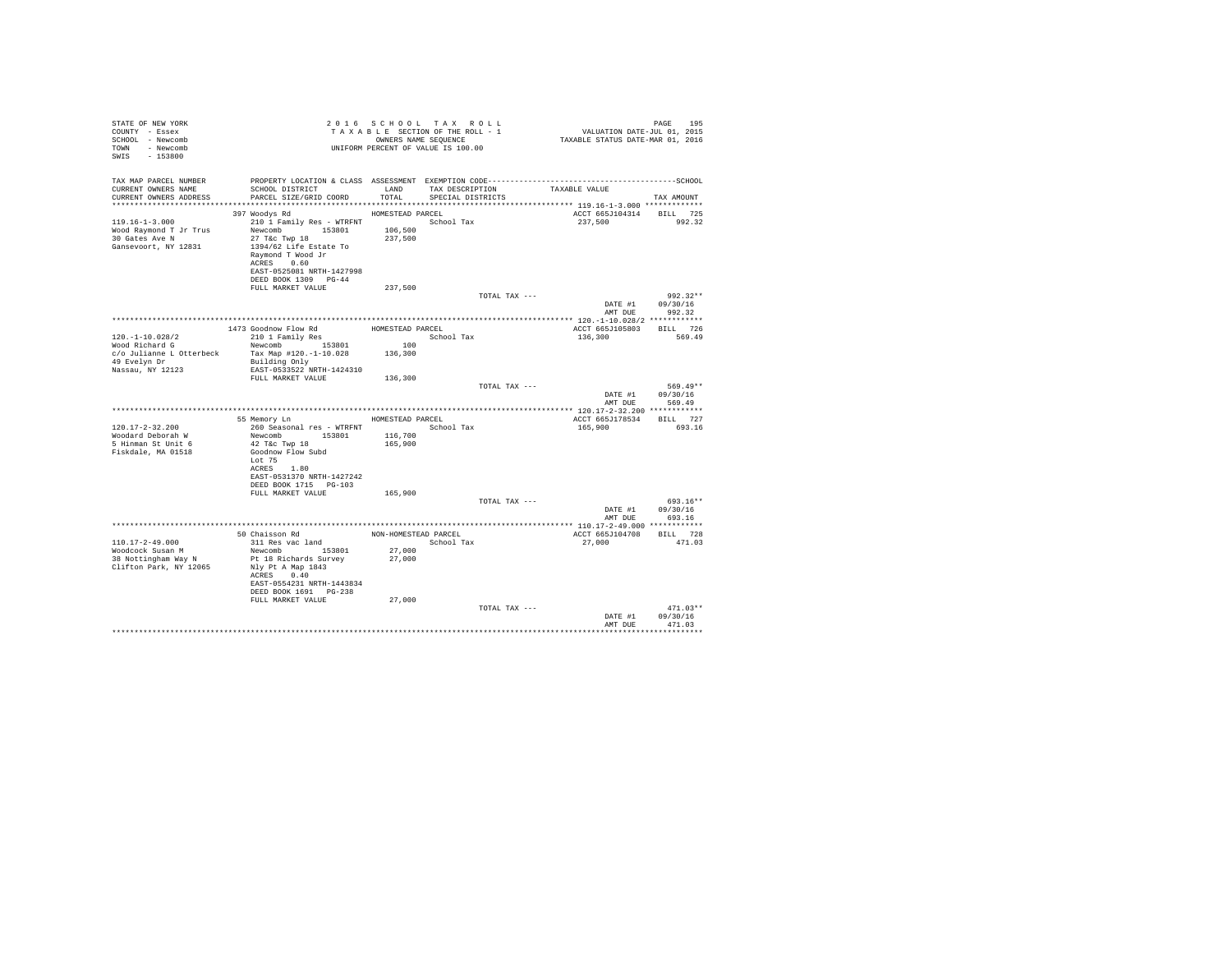| STATE OF NEW YORK<br>COUNTY - Essex<br>SCHOOL - Newcomb<br>TOWN - Newcomb<br>SWIS - 153800                                             | TAXABLE SANE SEQUENCE<br>OWNERS NAME SEQUENCE<br>UNIFORM PERCENT OF VALUE IS 100.00                                                                                                                 |                                        | 2016 SCHOOL TAX ROLL<br>TAXABLE SECTION OF THE ROLL - 1<br>OWNERS NAME SEQUENCE | PAGE 196<br>VALUATION DATE-JUL 01, 2015<br>TAXABLE STATUS DATE-MAR 01, 2016 |                            |
|----------------------------------------------------------------------------------------------------------------------------------------|-----------------------------------------------------------------------------------------------------------------------------------------------------------------------------------------------------|----------------------------------------|---------------------------------------------------------------------------------|-----------------------------------------------------------------------------|----------------------------|
| CURRENT OWNERS NAME<br>CURRENT OWNERS ADDRESS PARCEL SIZE/GRID COORD                                                                   | SCHOOL DISTRICT                                                                                                                                                                                     |                                        | LAND TAX DESCRIPTION TAXABLE VALUE<br>TOTAL SPECIAL DISTRICTS                   |                                                                             | TAX AMOUNT                 |
|                                                                                                                                        |                                                                                                                                                                                                     |                                        |                                                                                 |                                                                             |                            |
| $120.13 - 1 - 43.000$<br>Woodside Sharon L<br>Killeen Michael A<br>c/o Sharon L Woodside<br>4648 County Rte 9<br>East Nassau, NY 12062 | 55 Woodys Rd<br>260 Seasonal res - WTRFNT                 School Tax<br>Newcomb<br>42&43 T&c Twp 18<br>Lot 184 Goodnow Flow Subd<br>ACRES 0.71<br>EAST-0532764 NRTH-1429036<br>DEED BOOK 1258 PG-54 | HOMESTEAD PARCEL<br>112,200<br>139,500 |                                                                                 | ACCT 665J106812 BILL 729<br>139,500                                         | 582.86                     |
|                                                                                                                                        | FULL MARKET VALUE                                                                                                                                                                                   | 139,500                                |                                                                                 |                                                                             |                            |
|                                                                                                                                        |                                                                                                                                                                                                     |                                        | TOTAL TAX ---                                                                   |                                                                             | 582.86**                   |
|                                                                                                                                        |                                                                                                                                                                                                     |                                        |                                                                                 | DATE #1 09/30/16<br>AMT DUE                                                 | 582.86                     |
|                                                                                                                                        |                                                                                                                                                                                                     |                                        |                                                                                 |                                                                             |                            |
|                                                                                                                                        | 5047 NYS Route 28N<br>210 1 Family Res                                                                                                                                                              |                                        | HOMESTEAD PARCEL                                                                | ACCT 665J100309                                                             | BILL 730                   |
| 110.18-1-12.000                                                                                                                        |                                                                                                                                                                                                     |                                        | School Tax                                                                      | 116,500                                                                     | 486.76                     |
| Wool Louis N                                                                                                                           | Newcomb 153801                                                                                                                                                                                      | 34,100                                 |                                                                                 |                                                                             |                            |
| Tierson-Wool Eve<br>1216 New Rd                                                                                                        | Pt 4 Thorns Survey                                                                                                                                                                                  | 116,500                                |                                                                                 |                                                                             |                            |
|                                                                                                                                        | ACRES 1.10 BANK CORE<br>EAST-0558964 NRTH-1442842                                                                                                                                                   |                                        |                                                                                 |                                                                             |                            |
| Shrub Oak, NY 10588                                                                                                                    |                                                                                                                                                                                                     |                                        |                                                                                 |                                                                             |                            |
|                                                                                                                                        | DEED BOOK 1775 PG-41                                                                                                                                                                                |                                        |                                                                                 |                                                                             |                            |
|                                                                                                                                        | FULL MARKET VALUE                                                                                                                                                                                   | 116,500                                |                                                                                 |                                                                             |                            |
|                                                                                                                                        |                                                                                                                                                                                                     |                                        | TOTAL TAX ---                                                                   | DATE #1 09/30/16                                                            | 486.76**                   |
|                                                                                                                                        |                                                                                                                                                                                                     |                                        |                                                                                 | AMT DUE                                                                     | 486.76                     |
|                                                                                                                                        | 23 Breezy Point Ln HOMESTEAD PARCEL                                                                                                                                                                 |                                        |                                                                                 | ACCT 665J107115 BILL 731                                                    |                            |
| $119.20 - 5 - 2.000$                                                                                                                   | 210 1 Family Res - WTRFNT AGED ALL 41800                                                                                                                                                            |                                        |                                                                                 |                                                                             | 93,650                     |
| Woolhiser Alan C                                                                                                                       | Newcomb 153801                                                                                                                                                                                      |                                        | 108,600 SR STAR 41834                                                           |                                                                             | 65,300                     |
| Woolhiser Carol A                                                                                                                      | 27 T&c Twp 18                                                                                                                                                                                       |                                        | 187,300 School Tax                                                              | 93,650                                                                      | 391.29                     |
| 23 Breezy Point Ln<br>PO Box 82                                                                                                        | Goodnow Flow Subd<br>Lot #329                                                                                                                                                                       |                                        |                                                                                 |                                                                             |                            |
| Newcomb, NY 12852                                                                                                                      | ACRES 0.60<br>EAST-0526979 NRTH-1426278                                                                                                                                                             |                                        |                                                                                 |                                                                             |                            |
|                                                                                                                                        | DEED BOOK 495 PG-133<br>FULL MARKET VALUE                                                                                                                                                           | 187,300                                |                                                                                 |                                                                             |                            |
|                                                                                                                                        |                                                                                                                                                                                                     |                                        | TOTAL TAX ---                                                                   |                                                                             | $240.29**$                 |
|                                                                                                                                        |                                                                                                                                                                                                     |                                        |                                                                                 | DATE #1                                                                     | 09/30/16<br>AMT DUE 240.29 |
|                                                                                                                                        |                                                                                                                                                                                                     |                                        |                                                                                 |                                                                             |                            |
|                                                                                                                                        |                                                                                                                                                                                                     |                                        | HOMESTEAD PARCEL                                                                | ACCT 665J103514 BILL 732                                                    |                            |
| 110.18-1-2.000                                                                                                                         | 63 Marcy Ln<br>210 1 Family Res<br>Newcomb 153801                                                                                                                                                   |                                        | School Tax                                                                      | 62,000                                                                      | 259.05                     |
|                                                                                                                                        |                                                                                                                                                                                                     | 30,200                                 |                                                                                 |                                                                             |                            |
| Wright Janice C<br>PO Box 451                                                                                                          | Pt 5 Thorns Survey                                                                                                                                                                                  | 62,000                                 |                                                                                 |                                                                             |                            |
| Long Lake, NY 12847                                                                                                                    | ACRES 0.60                                                                                                                                                                                          |                                        |                                                                                 |                                                                             |                            |
|                                                                                                                                        | EAST-0558021 NRTH-1442306<br>DEED BOOK 1379 PG-309                                                                                                                                                  |                                        |                                                                                 |                                                                             |                            |
|                                                                                                                                        | FULL MARKET VALUE 62,000                                                                                                                                                                            |                                        |                                                                                 |                                                                             |                            |
|                                                                                                                                        |                                                                                                                                                                                                     |                                        | TOTAL TAX ---                                                                   |                                                                             | $259.05**$                 |
|                                                                                                                                        |                                                                                                                                                                                                     |                                        |                                                                                 | DATE #1 09/30/16                                                            |                            |
|                                                                                                                                        |                                                                                                                                                                                                     |                                        |                                                                                 | AMT DUE                                                                     | 259.05                     |
|                                                                                                                                        |                                                                                                                                                                                                     |                                        |                                                                                 |                                                                             |                            |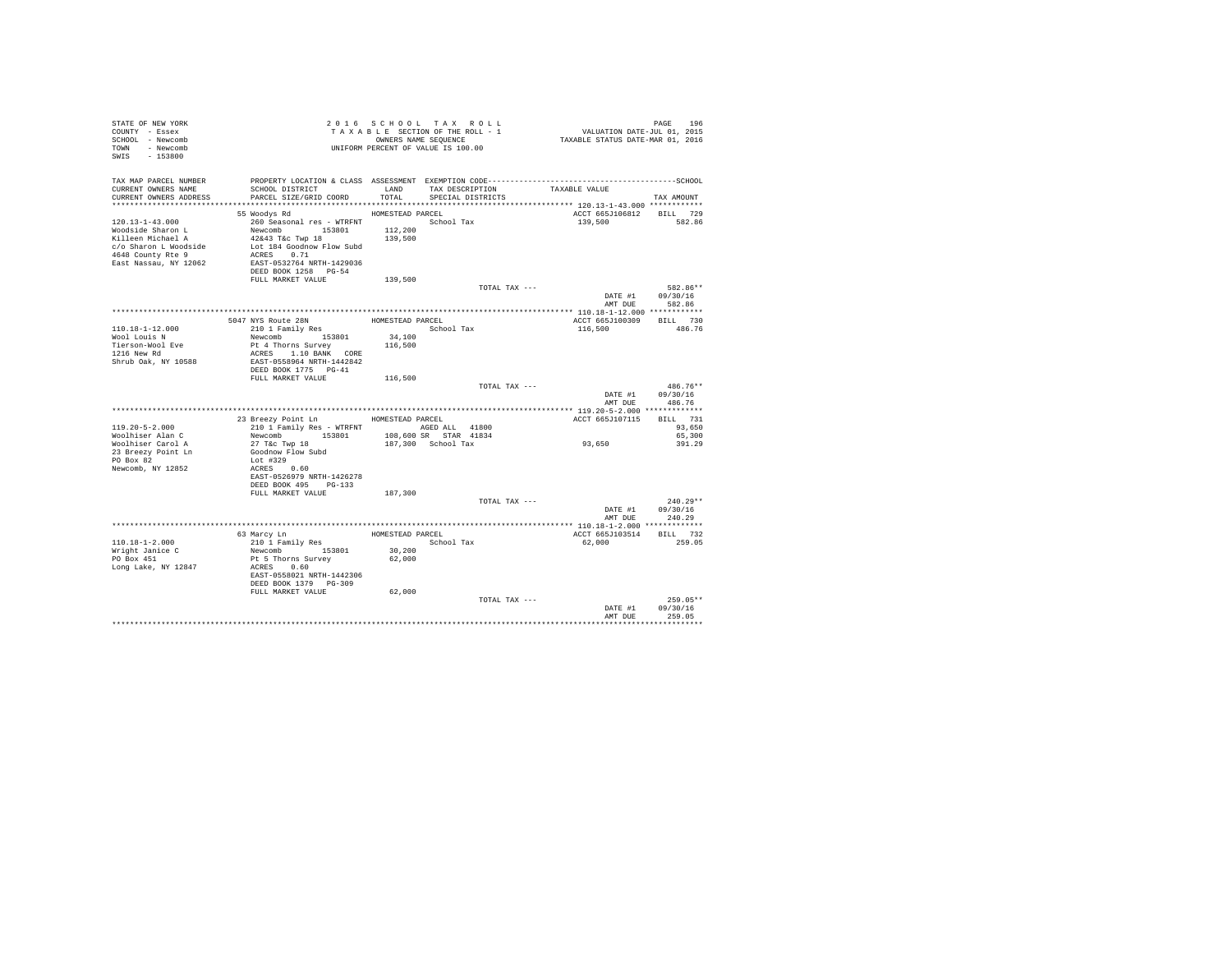| STATE OF NEW YORK<br>COUNTY - Essex<br>SCHOOL - Newcomb<br>TOWN - Newcomb<br>$-153800$<br>SWIS                |                                                                                                                                                                                                                                 |                                        | 2016 SCHOOL TAX ROLL<br>TAXABLE SECTION OF THE ROLL - 1<br>OWNERS NAME SEOUENCE<br>UNIFORM PERCENT OF VALUE IS 100.00                              | PAGE 197<br>VALUATION DATE-JUL 01, 2015<br>TAXABLE STATUS DATE-MAR 01, 2016 | PAGE<br>197                          |
|---------------------------------------------------------------------------------------------------------------|---------------------------------------------------------------------------------------------------------------------------------------------------------------------------------------------------------------------------------|----------------------------------------|----------------------------------------------------------------------------------------------------------------------------------------------------|-----------------------------------------------------------------------------|--------------------------------------|
| TAX MAP PARCEL NUMBER<br>CURRENT OWNERS NAME<br>CURRENT OWNERS ADDRESS                                        | SCHOOL DISTRICT<br>PARCEL SIZE/GRID COORD TOTAL                                                                                                                                                                                 | LAND                                   | PROPERTY LOCATION & CLASS ASSESSMENT EXEMPTION CODE-----------------------------------SCHOOL<br>TAX DESCRIPTION TAXABLE VALUE<br>SPECIAL DISTRICTS |                                                                             | TAX AMOUNT                           |
| $120.18 - 1 - 5.000$<br>Yager George L Trust<br>Yager Anna M Trust<br>27 Woodside Dr<br>Burnt Hills, NY 12027 | 1040 Goodnow Flow Rd<br>260 Seasonal res - WTRFNT               School Tax<br>Newcomb 153801<br>46 T&c Twp 18<br>Life Use G&a Yaqer<br>Lot 148 Goodnow Subd<br>ACRES 0.40<br>EAST-0536522 NRTH-1427825<br>DEED BOOK 1143 PG-232 | HOMESTEAD PARCEL<br>100,800<br>142,800 |                                                                                                                                                    | ACCT 665J103805 BILL 733<br>142,800                                         | 596.65                               |
|                                                                                                               | FULL MARKET VALUE                                                                                                                                                                                                               | 142,800                                | TOTAL TAX ---                                                                                                                                      |                                                                             | 596.65**<br>DATE #1 09/30/16         |
|                                                                                                               |                                                                                                                                                                                                                                 |                                        |                                                                                                                                                    |                                                                             | AMT DUE 596.65                       |
|                                                                                                               |                                                                                                                                                                                                                                 |                                        |                                                                                                                                                    |                                                                             |                                      |
| $110.17 - 2 - 27.000$                                                                                         | 110 Marcy Ln<br>210 1 Family Res                                                                                                                                                                                                | HOMESTEAD PARCEL                       | RES. STAR 41854                                                                                                                                    | ACCT 665J105208                                                             | BILL 734<br>30.000                   |
| Yandon Mark T                                                                                                 | Newcomb 153801                                                                                                                                                                                                                  |                                        | 33,200 School Tax                                                                                                                                  | 138,300                                                                     | 577.84                               |
| Yandon Melissa A<br>110 Marcy Ln<br>Newcomb, NY 12852                                                         | Pt 19 Richards Survey<br>ACRES 0.90<br>EAST-0557175 NRTH-1442945<br>DEED BOOK 930 PG-280                                                                                                                                        | 138,300                                |                                                                                                                                                    |                                                                             |                                      |
|                                                                                                               | FULL MARKET VALUE                                                                                                                                                                                                               | 138,300                                |                                                                                                                                                    |                                                                             |                                      |
|                                                                                                               |                                                                                                                                                                                                                                 |                                        | TOTAL TAX ---                                                                                                                                      | DATE #1<br>AMT DUE                                                          | $504.84**$<br>09/30/16<br>504.84     |
|                                                                                                               |                                                                                                                                                                                                                                 |                                        |                                                                                                                                                    |                                                                             |                                      |
|                                                                                                               | 5066 NYS Route 28N<br>210 1 Family Res HOMESTEAD PARCEL                                                                                                                                                                         |                                        |                                                                                                                                                    | ACCT 665J103807 BILL 735                                                    |                                      |
| $110.18 - 3 - 1.100$<br>Yandon Michel                                                                         | Newcomb 153801                                                                                                                                                                                                                  |                                        | RES. STAR 41854<br>36,600 School Tax                                                                                                               | 98,500                                                                      | 30,000<br>411.55                     |
| Yandon Eleanor P<br>PO Box 235<br>Newcomb, NY 12852                                                           | 4 Thorns Survey<br>ACRES 3.55<br>EAST-0558999 NRTH-1443306                                                                                                                                                                      | 98,500                                 |                                                                                                                                                    |                                                                             |                                      |
|                                                                                                               | DEED BOOK 1616 PG-116                                                                                                                                                                                                           | 98,500                                 |                                                                                                                                                    |                                                                             |                                      |
|                                                                                                               | FULL MARKET VALUE                                                                                                                                                                                                               |                                        | TOTAL TAX ---                                                                                                                                      |                                                                             | 338.55**                             |
|                                                                                                               |                                                                                                                                                                                                                                 |                                        |                                                                                                                                                    | DATE #1<br>AMT DUE                                                          | 09/30/16<br>338.55                   |
|                                                                                                               | 64 Marcy Ln                                                                                                                                                                                                                     |                                        | HOMESTEAD PARCEL                                                                                                                                   | ACCT 665J194002 BILL 736                                                    |                                      |
| $110.18 - 1 - 9.003$<br>Yandon Robert F                                                                       | 210 1 Family Res<br>Newcomb 153801                                                                                                                                                                                              |                                        | RES. STAR 41854<br>36,800 School Tax                                                                                                               | 342,200                                                                     | 30,000<br>1,429.78                   |
| Burke Joan A<br>PO Box 406<br>Newcomb, NY 12852                                                               | 5 Thorns Survey<br>Also 1289/163<br>ACRES 3.84<br>EAST-0558366 NRTH-1442566<br>DEED BOOK 1256 PG-161                                                                                                                            | 342,200                                |                                                                                                                                                    |                                                                             |                                      |
|                                                                                                               | FULL MARKET VALUE                                                                                                                                                                                                               | 342,200                                |                                                                                                                                                    |                                                                             |                                      |
|                                                                                                               |                                                                                                                                                                                                                                 |                                        | TOTAL TAX ---                                                                                                                                      | DATE #1<br>AMT DUR                                                          | $1.356.78**$<br>09/30/16<br>1.356.78 |
|                                                                                                               |                                                                                                                                                                                                                                 |                                        |                                                                                                                                                    |                                                                             |                                      |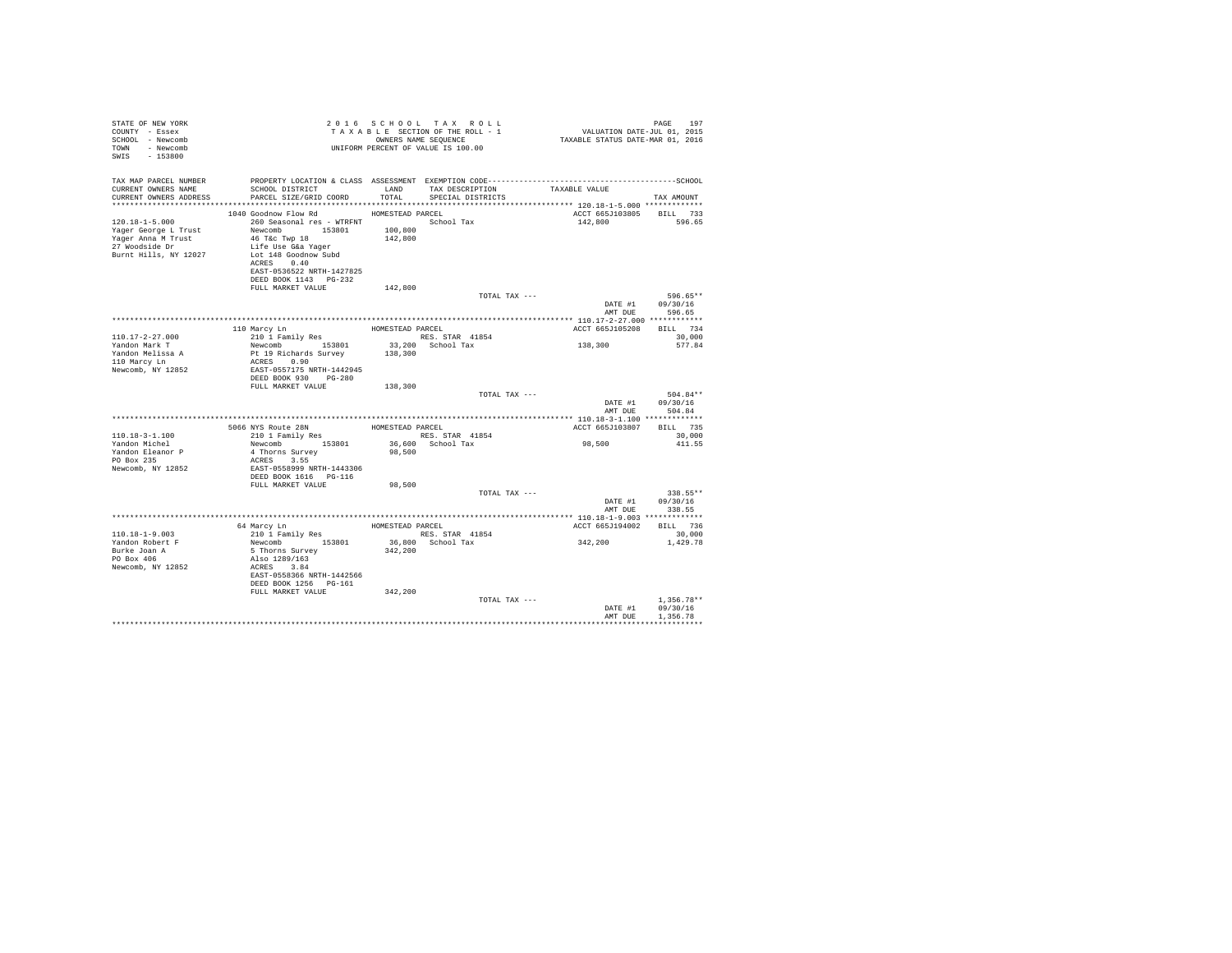| STATE OF NEW YORK<br>COUNTY - Essex<br>SCHOOL - Newcomb<br>TOWN - Newcomb<br>SWIS - 153800 | UNIFORM PERCENT OF VALUE IS 100.00                 |                  | 2016 SCHOOL TAX ROLL<br>TAXABLE SECTION OF THE ROLL - 1<br>OWNERS NAME SEQUENCE | PAGE 198<br>VALUATION DATE-JUL 01, 2015<br>TAXABLE STATUS DATE-MAR 01, 2016 |                    |
|--------------------------------------------------------------------------------------------|----------------------------------------------------|------------------|---------------------------------------------------------------------------------|-----------------------------------------------------------------------------|--------------------|
| TAX MAP PARCEL NUMBER<br>CURRENT OWNERS NAME<br>CURRENT OWNERS ADDRESS                     | SCHOOL DISTRICT<br>PARCEL SIZE/GRID COORD          | TOTAL            | LAND TAX DESCRIPTION<br>SPECIAL DISTRICTS                                       | TAXABLE VALUE                                                               | TAX AMOUNT         |
|                                                                                            |                                                    |                  |                                                                                 |                                                                             |                    |
|                                                                                            | 144 Marcy Ln                                       | HOMESTEAD PARCEL |                                                                                 | ACCT 665J104309                                                             | BILL 737           |
| $110.17 - 2 - 34.000$                                                                      | 210 1 Family Res                                   |                  | RES. STAR 41854                                                                 |                                                                             | 30,000             |
| Young Monica L<br>159 Marcy Ln                                                             | Newcomb 153801                                     |                  | 30,200 School Tax                                                               | 111,000                                                                     | 463.78             |
|                                                                                            | Pt 6&7 Thorns Survey                               | 111,000          |                                                                                 |                                                                             |                    |
| Newcomb, NY 12852                                                                          | ACRES 0.60                                         |                  |                                                                                 |                                                                             |                    |
|                                                                                            | EAST-0557171 NRTH-1442015                          |                  |                                                                                 |                                                                             |                    |
| PRIOR OWNER ON $3/01/2016$ DEED BOOK 1838 PG-46<br>Decoteau Richard FULL MARKET VALUE      |                                                    |                  |                                                                                 |                                                                             |                    |
|                                                                                            |                                                    | 111,000          | TOTAL TAX ---                                                                   |                                                                             | 390.78**           |
|                                                                                            |                                                    |                  |                                                                                 | DATE #1                                                                     | 09/30/16           |
|                                                                                            |                                                    |                  |                                                                                 | AMT DUE                                                                     | 390.78             |
|                                                                                            |                                                    |                  |                                                                                 |                                                                             |                    |
|                                                                                            | 19 Stone Lodge Ln MOMESTEAD PARCEL                 |                  |                                                                                 | ACCT 665J104205                                                             | BILL 738           |
| $120.13 - 1 - 9.000$                                                                       | 210 1 Family Res - WTRFNT                          |                  | School Tax                                                                      | 171,200                                                                     | 715.31             |
| Young Thomas                                                                               | Newcomb 153801                                     | 106,900          |                                                                                 |                                                                             |                    |
| 7 White Birch Ln                                                                           | 26 T&c Twp 18                                      | 171,200          |                                                                                 |                                                                             |                    |
| Wilton, NY 12831                                                                           | Goodnow Flow Subd Lot 217<br>ACRES 0.95            |                  |                                                                                 |                                                                             |                    |
|                                                                                            | EAST-0529102 NRTH-1428754                          |                  |                                                                                 |                                                                             |                    |
|                                                                                            | DEED BOOK 1742 PG-325                              |                  |                                                                                 |                                                                             |                    |
|                                                                                            | FULL MARKET VALUE                                  | 171,200          |                                                                                 |                                                                             |                    |
|                                                                                            |                                                    |                  | TOTAL TAX ---                                                                   |                                                                             | $715.31**$         |
|                                                                                            |                                                    |                  |                                                                                 | DATE #1                                                                     | 09/30/16           |
|                                                                                            |                                                    |                  |                                                                                 | AMT DUE                                                                     | 715.31             |
|                                                                                            |                                                    |                  |                                                                                 |                                                                             |                    |
| 109.16-5-12.200                                                                            | 5575 NYS Route 28N<br>422 Diner/lunch              | HOMESTEAD PARCEL | School Tax                                                                      | ACCT 665J180025<br>231,400                                                  | BILL 739<br>966.83 |
| ZAJAAA LLC                                                                                 | Newcomb 153801                                     | 46,100           |                                                                                 |                                                                             |                    |
| c/o Vincent Alexander                                                                      | 10 Richards Survey                                 | 231,400          |                                                                                 |                                                                             |                    |
| PO Box 143                                                                                 | Apt 1                                              |                  |                                                                                 |                                                                             |                    |
| Newcomb, NY 12852                                                                          | ACRES 7.90                                         |                  |                                                                                 |                                                                             |                    |
|                                                                                            | EAST-0547228 NRTH-1446847                          |                  |                                                                                 |                                                                             |                    |
|                                                                                            | DEED BOOK 1684 PG-242                              |                  |                                                                                 |                                                                             |                    |
|                                                                                            | FULL MARKET VALUE                                  | 231,400          | TOTAL TAX ---                                                                   |                                                                             | $966.83**$         |
|                                                                                            |                                                    |                  |                                                                                 | DATE #1                                                                     | 09/30/16           |
|                                                                                            |                                                    |                  |                                                                                 | AMT DUE                                                                     | 966.83             |
|                                                                                            |                                                    |                  |                                                                                 |                                                                             |                    |
|                                                                                            | 35 Anderson Ln MOMESTEAD PARCEL                    |                  |                                                                                 | ACCT 665J104707                                                             | BILL 740           |
| $109.16 - 2 - 5.002$                                                                       | 260 Seasonal res - WTRFNT               School Tax |                  |                                                                                 | 234,400                                                                     | 979.37             |
| Zilber Kevin S                                                                             | Newcomb 153801                                     | 138,300          |                                                                                 |                                                                             |                    |
| Margolies Allan D                                                                          | 16 Twp 27 T&p Rs                                   | 234,400          |                                                                                 |                                                                             |                    |
| PO Box 88                                                                                  | Db 956 Pg 197<br>ACRES 0.93                        |                  |                                                                                 |                                                                             |                    |
| Spencertown, NY 12165                                                                      | EAST-0551078 NRTH-1446399                          |                  |                                                                                 |                                                                             |                    |
|                                                                                            | DEED BOOK 1227 PG-49                               |                  |                                                                                 |                                                                             |                    |
|                                                                                            | FULL MARKET VALUE                                  | 234,400          |                                                                                 |                                                                             |                    |
|                                                                                            |                                                    |                  | TOTAL TAX ---                                                                   |                                                                             | $979.37**$         |
|                                                                                            |                                                    |                  |                                                                                 | DATE #1                                                                     | 09/30/16           |
|                                                                                            |                                                    |                  |                                                                                 | AMT DUE                                                                     | 979.37             |
|                                                                                            |                                                    |                  |                                                                                 |                                                                             | ************       |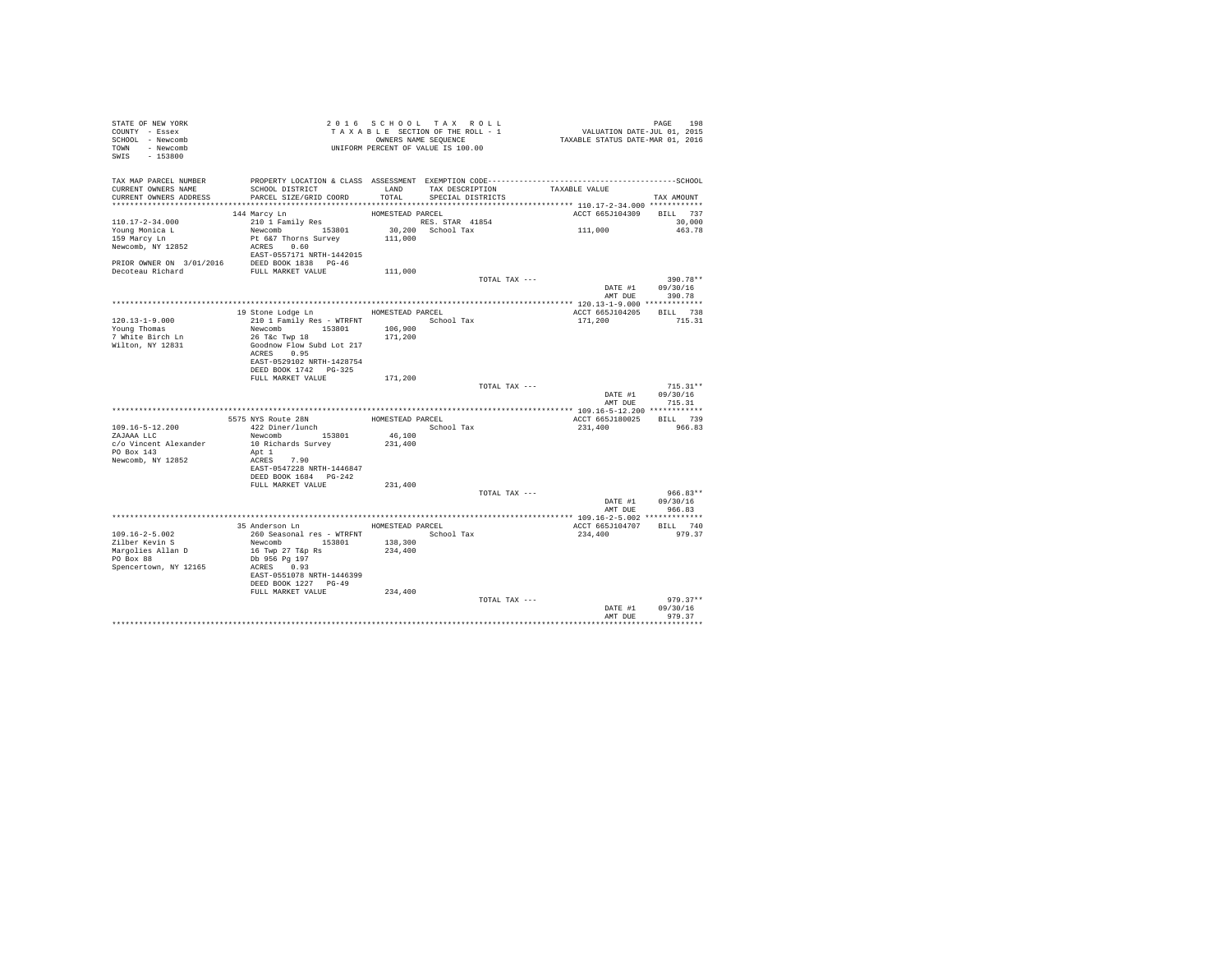| STATE OF NEW YORK       |                                                     |                  | 2016 SCHOOL TAX ROLL               |                                  | 199<br>PAGE |
|-------------------------|-----------------------------------------------------|------------------|------------------------------------|----------------------------------|-------------|
| COUNTY - Essex          |                                                     |                  | TAXABLE SECTION OF THE ROLL - 1    | VALUATION DATE-JUL 01, 2015      |             |
| SCHOOL<br>- Newcomb     |                                                     |                  | OWNERS NAME SEQUENCE               | TAXABLE STATUS DATE-MAR 01, 2016 |             |
| - Newcomb<br>TOWN       |                                                     |                  | UNIFORM PERCENT OF VALUE IS 100.00 |                                  |             |
| $-153800$<br>SWIS       |                                                     |                  |                                    |                                  |             |
|                         |                                                     |                  |                                    |                                  |             |
| TAX MAP PARCEL NUMBER   | PROPERTY LOCATION & CLASS ASSESSMENT                |                  |                                    |                                  |             |
| CURRENT OWNERS NAME     | SCHOOL DISTRICT                                     | LAND             | TAX DESCRIPTION                    | TAXABLE VALUE                    |             |
|                         | CURRENT OWNERS ADDRESS PARCEL SIZE/GRID COORD TOTAL |                  | SPECIAL DISTRICTS                  |                                  | TAX AMOUNT  |
|                         |                                                     |                  |                                    |                                  |             |
|                         | 34 Campsite Rd                                      | HOMESTEAD PARCEL |                                    | ACCT 665J107103                  | BILL 741    |
| 110.13-9-15.000         | 210 1 Family Res                                    |                  | School Tax                         | 60,000                           | 250.69      |
| Zimmer Robert           | Newcomb 153801                                      | 34,200           |                                    |                                  |             |
| 14 Woodstead Rd         | 19 Richards Survey                                  | 60,000           |                                    |                                  |             |
| Ballston Lake, NY 12019 | ACRES 1.20                                          |                  |                                    |                                  |             |
|                         | EAST-0555301 NRTH-1445615                           |                  |                                    |                                  |             |
|                         | DEED BOOK 1402 PG-14                                |                  |                                    |                                  |             |
|                         | FULL MARKET VALUE                                   | 60,000           |                                    |                                  |             |
|                         |                                                     |                  | TOTAL TAX $---$                    |                                  | $250.69**$  |
|                         |                                                     |                  |                                    | DATE #1                          | 09/30/16    |
|                         |                                                     |                  |                                    | AMT DUE                          | 250.69      |
|                         |                                                     |                  |                                    |                                  |             |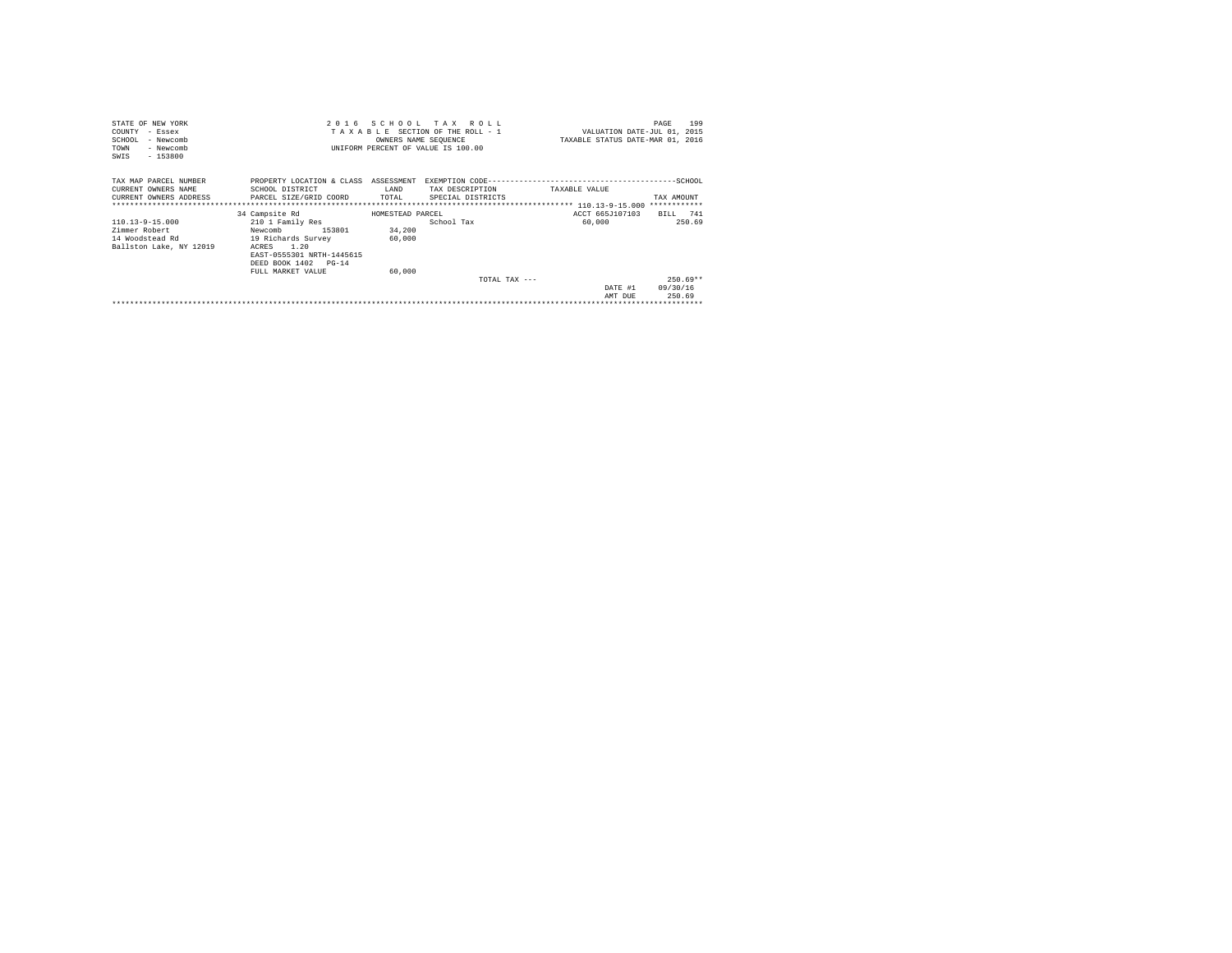| STATE OF NEW YORK | 2016 SCHOOL TAX ROLL               | 2.00<br>PAGE                     |
|-------------------|------------------------------------|----------------------------------|
| COUNTY - Essex    | TAXABLE SECTION OF THE ROLL - 1    | VALUATION DATE-JUL 01, 2015      |
| SCHOOL - Newcomb  |                                    | TAXABLE STATUS DATE-MAR 01, 2016 |
| TOWN<br>- Newcomb | UNIFORM PERCENT OF VALUE IS 100.00 | RPS155/V04/L015                  |
| SWIS<br>- 153800  |                                    | CURRENT DATE 8/23/2016           |
|                   |                                    |                                  |

R O L L S U B S E C T I O N - - T O T A L S

## \*\*\* S P E C I A L D I S T R I C T S U M M A R Y \*\*\*

| CODE DISTRICT NAME  | EXTENSION<br>TOTAL<br>PARCELS<br>TYPE | <b>EXTENSION</b><br><b>VALUE</b> | AD VALOREM<br>VALIJE. | <b>EXEMPT</b><br>AMOUNT | TAXABLE<br><b>VALUE</b> | TOTAL<br>TAX |
|---------------------|---------------------------------------|----------------------------------|-----------------------|-------------------------|-------------------------|--------------|
| AP904 Apptmnt tax S | MOVTAX                                | 130.14                           |                       |                         | 130 14                  | 130.14       |

## \*\*\* S C H O O L D I S T R I C T S U M M A R Y \*\*\*

| CODE   | DISTRICT NAME   | TOTAL<br>PARCELS | ASSESSED<br>LAND | ASSESSED<br>TOTAL | EXEMPT<br>AMOUNT | TOTAL<br>TAXABLE |            |
|--------|-----------------|------------------|------------------|-------------------|------------------|------------------|------------|
|        |                 |                  |                  |                   | STAR AMOUNT      | STAR TAXABLE     | TOTAL TAX  |
|        | Newcomb         | 741              | 52526.896        | 108379,000        | 1242.850         | 107.136.150      |            |
| 153801 |                 |                  |                  |                   | 6761,800         | 100.374.350      | 474.559.48 |
|        | SUB-TOTAL       | 741              | 52526.896        | 108379,000        | 1242.850         | 107.136.150      |            |
|        | SUB-TOTAL(CONT) |                  |                  |                   | 6761,800         | 100.374.350      | 474.559.48 |
|        | TOTAL           | 741              | 52526.896        | 108379,000        | 1242.850         | 107.136.150      |            |
|        | TO TAL (CONT)   |                  |                  |                   | 6761,800         | 100.374.350      | 474.559.48 |

## \*\*\* S Y S T E M C O D E S S U M M A R Y \*\*\*

#### NO SYSTEM EXEMPTIONS AT THIS LEVEL

## \*\*\* E X E M P T I O N S U M M A R Y \*\*\*

|                     |                   | TOTAL   |          |
|---------------------|-------------------|---------|----------|
| DESCRIPTION<br>CODE |                   | PARCELS | SCHOOL   |
|                     |                   |         |          |
| 41800               | AGED ALL          | 20      | 1242.850 |
| 41834               | <b>SR</b><br>STAR | 63      | 3821,800 |
| 41854               | RES. STAR         | 98      | 2940.000 |
|                     | TOTAL             | 181     | 8004,650 |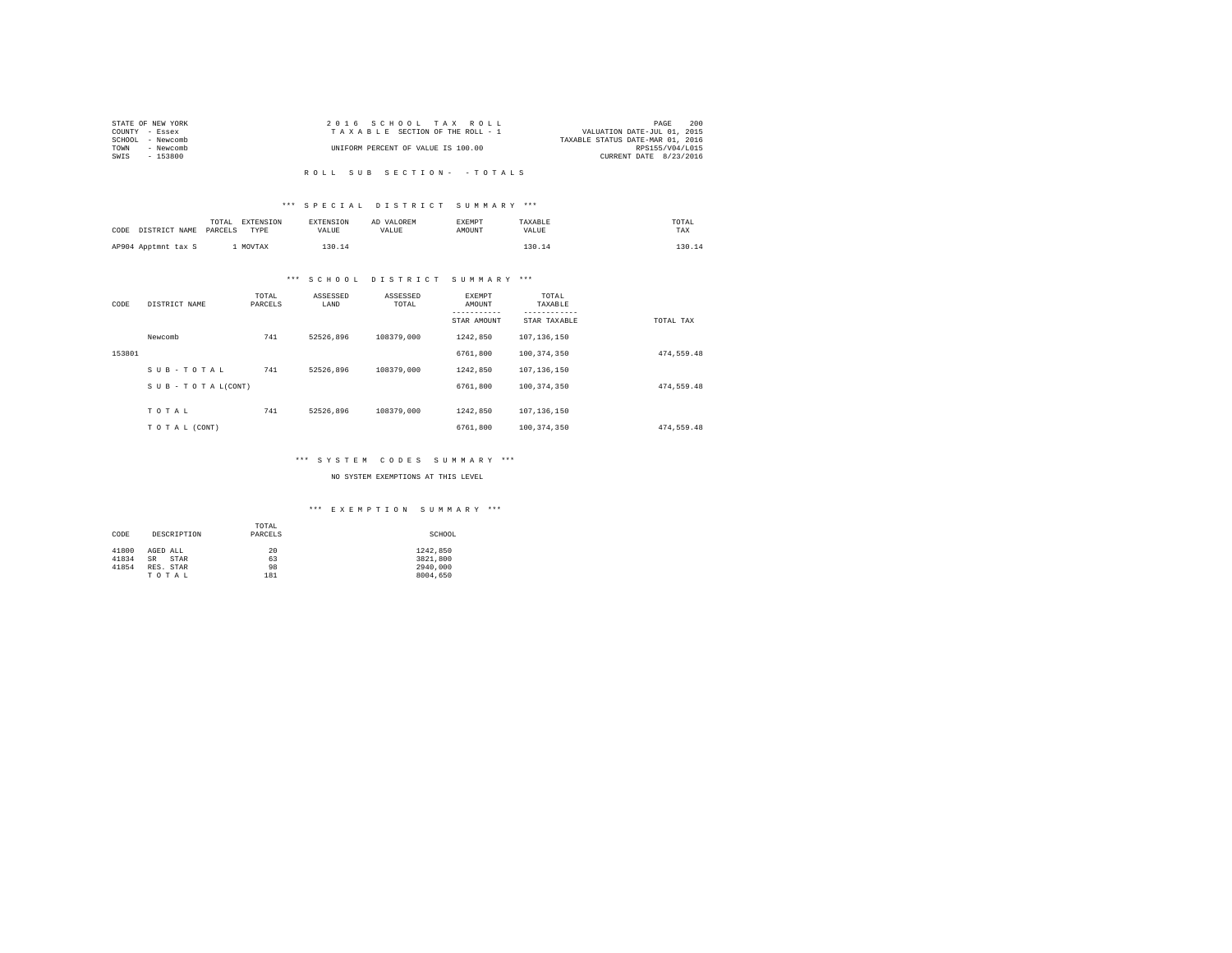|        | STATE OF NEW YORK | 2016 SCHOOL TAX ROLL               |                                  | PAGE            | 201 |
|--------|-------------------|------------------------------------|----------------------------------|-----------------|-----|
|        | COUNTY - Essex    | TAXABLE SECTION OF THE ROLL - 1    | VALUATION DATE-JUL 01, 2015      |                 |     |
| SCHOOL | - Newcomb         |                                    | TAXABLE STATUS DATE-MAR 01, 2016 |                 |     |
| TOWN   | - Newcomb         | UNIFORM PERCENT OF VALUE IS 100.00 |                                  | RPS155/V04/L015 |     |
| SWIS   | $-153800$         |                                    | CURRENT DATE 8/23/2016           |                 |     |
|        |                   |                                    |                                  |                 |     |

R O L L S U B S E C T I O N - - T O T A L S

# \*\*\* G R A N D T O T A L S \*\*\*

| ROLL<br><b>SEC</b> | DESCRIPTION     | TOTAL<br>PARCELS | ASSESSED<br>LAND | ASSESSED<br>TOTAL | EXEMPT<br>AMOUNT<br>STAR AMOUNT | TOTAL<br>TAXABLE<br>STAR TAXABLE | TOTAL<br>TAX |
|--------------------|-----------------|------------------|------------------|-------------------|---------------------------------|----------------------------------|--------------|
|                    | School Tax      |                  | 52526.896        | 108379,000        | 1,242,850<br>6761,800           | 107.136.150<br>100.374.350       | 474.559.48   |
|                    | SPEC DIST TAXES |                  |                  |                   |                                 |                                  | 130.14       |
|                    | TAXABLE         | 741              |                  |                   |                                 |                                  | 474.689.62   |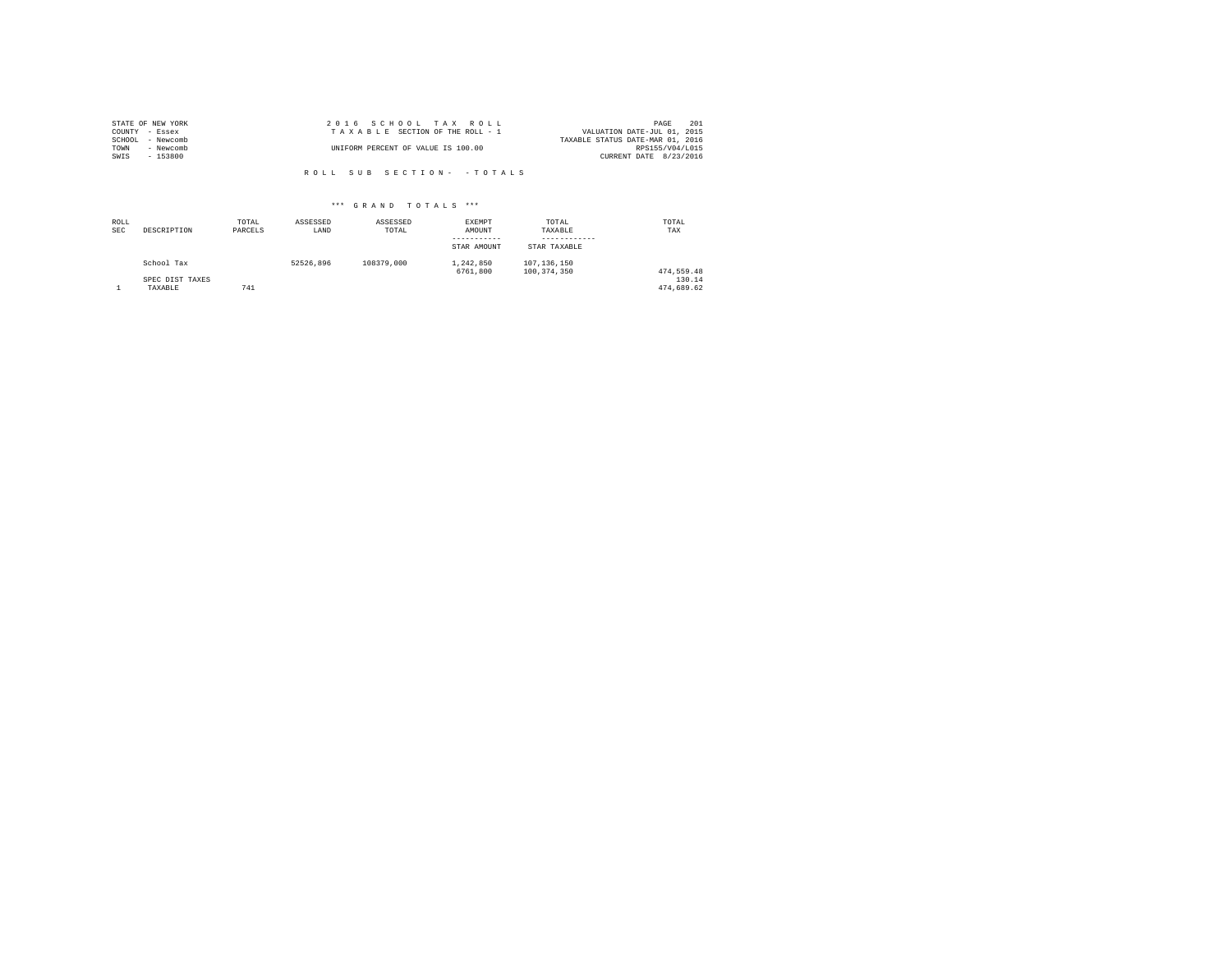| STATE OF NEW YORK<br>COUNTY - Essex<br>SCHOOL - Newcomb<br>TOWN - Newcomb<br>$-153800$<br>SWIS |                                                                               |                      | 2016 SCHOOL TAX ROLL<br>UNIFORM PERCENT OF VALUE IS 100.00 | TAXABLE SECTION OF THE ROLL - 1 SUB-SECT - A VALUATION DATE-JUL 01, 2015<br>OWNERS NAME SEQUENCE TAXABLE STATUS DATE-MAR 01, 2016 | PAGE<br>202           |
|------------------------------------------------------------------------------------------------|-------------------------------------------------------------------------------|----------------------|------------------------------------------------------------|-----------------------------------------------------------------------------------------------------------------------------------|-----------------------|
| TAX MAP PARCEL NUMBER                                                                          |                                                                               |                      |                                                            | PROPERTY LOCATION & CLASS ASSESSMENT EXEMPTION CODE-----------------------------------SCHOOL                                      |                       |
| CURRENT OWNERS NAME<br>CURRENT OWNERS ADDRESS                                                  | SCHOOL DISTRICT<br>PARCEL SIZE/GRID COORD                                     | TOTAL                | LAND TAX DESCRIPTION<br>SPECIAL DISTRICTS                  | TAXABLE VALUE                                                                                                                     | TAX AMOUNT            |
| *************************                                                                      |                                                                               |                      |                                                            |                                                                                                                                   |                       |
|                                                                                                | Campsite Rd                                                                   | NON-HOMESTEAD PARCEL |                                                            | ACCT 665Z015001                                                                                                                   | BILL 742              |
| $110. -1 - 12.322$                                                                             | 911 Forest s480                                                               |                      | FISCHER 47450                                              |                                                                                                                                   | 5,127                 |
| Crounse Karen                                                                                  |                                                                               |                      | 7,600 School Tax                                           | 2,473                                                                                                                             | 43.14                 |
| 154 State Route 146<br>Altamont, NY 12009                                                      | Newcomb 153801<br>29 T&C Pur TWP 27 RS<br>9.15AC Under 480 RPTL<br>ACRES 9.15 | 7,600                |                                                            |                                                                                                                                   |                       |
|                                                                                                | EAST-0556123 NRTH-1447647<br>DEED BOOK 1769 PG-311                            |                      |                                                            |                                                                                                                                   |                       |
|                                                                                                | FULL MARKET VALUE                                                             | 7.600                |                                                            |                                                                                                                                   |                       |
|                                                                                                |                                                                               |                      | TOTAL TAX ---                                              |                                                                                                                                   | $43.14**$             |
|                                                                                                |                                                                               |                      |                                                            | DATE #1<br>AMT DUE                                                                                                                | 09/30/16<br>43.14     |
|                                                                                                |                                                                               |                      |                                                            |                                                                                                                                   |                       |
|                                                                                                | Campsite Rd                                                                   |                      | NON-HOMESTEAD PARCEL                                       | ACCT 665Z006007                                                                                                                   | BILL 743              |
| $110. -1 - 12.330$<br>King James H                                                             | 911 Forest s480 - WTRFNT FISCHER 47450                                        |                      | 12,500 School Tax                                          | 3,709                                                                                                                             | 8,791<br>64.71        |
| 111 Liberty Ln                                                                                 | Newcomb 153801<br>19/30 T&C Pur TWP 27 RS                                     | 12,500               |                                                            |                                                                                                                                   |                       |
| Barneveld, NY 13304                                                                            | 15AC Under 480 RPTL                                                           |                      |                                                            |                                                                                                                                   |                       |
|                                                                                                | ACRES 15.00                                                                   |                      |                                                            |                                                                                                                                   |                       |
|                                                                                                | EAST-0556493 NRTH-1446483                                                     |                      |                                                            |                                                                                                                                   |                       |
|                                                                                                | DEED BOOK 1475 PG-232                                                         |                      |                                                            |                                                                                                                                   |                       |
|                                                                                                | FULL MARKET VALUE                                                             | 12,500               | TOTAL TAX ---                                              |                                                                                                                                   | $64.71**$             |
|                                                                                                |                                                                               |                      |                                                            | DATE #1<br>AMT DUE                                                                                                                | 09/30/16<br>64.71     |
|                                                                                                |                                                                               |                      |                                                            |                                                                                                                                   |                       |
|                                                                                                | NYS Route 28N                                                                 | NON-HOMESTEAD PARCEL |                                                            | ACCT 665Z010003                                                                                                                   | BILL 744              |
| $109. - 3 - 10.000$                                                                            | 911 Forest s480 - WTRFNT                                                      |                      | FISCHER 47450                                              |                                                                                                                                   | 244,610               |
| Nature Conservancy Inc                                                                         | Newcomb 153801                                                                |                      | 370,700 School Tax                                         | 136,090                                                                                                                           | 2,374.16              |
| c/o Lucy B Harlow<br>195 New Karner Rd Ste 200                                                 | T&C Purchase Twp 27<br>413AC Under 480 RPTL                                   | 380,700              |                                                            |                                                                                                                                   |                       |
| Albany, NY 12205                                                                               | ACRES 498.35                                                                  |                      |                                                            |                                                                                                                                   |                       |
|                                                                                                | EAST-0550927 NRTH-1442914                                                     |                      |                                                            |                                                                                                                                   |                       |
|                                                                                                | FULL MARKET VALUE                                                             | 380,700              |                                                            |                                                                                                                                   |                       |
|                                                                                                |                                                                               |                      | TOTAL TAX ---                                              |                                                                                                                                   | $2.374.16**$          |
|                                                                                                |                                                                               |                      |                                                            | DATE #1                                                                                                                           | 09/30/16              |
|                                                                                                |                                                                               |                      |                                                            | AMT DUE                                                                                                                           | 2,374.16              |
|                                                                                                | Tahawus Rd NON-HOMESTEAD PARCEL                                               |                      |                                                            | ACCT 665Z005006                                                                                                                   | BILL 745              |
| $110. - 1 - 12.400$                                                                            | 911 Forest s480 - WTRFNT                                                      |                      | FISCHER 47450                                              |                                                                                                                                   | 47.226                |
| Nature Conservancy Inc                                                                         | Newcomb 153801                                                                |                      | 76,400 School Tax                                          | 29,174                                                                                                                            | 508.96                |
| c/o Lucy B Harlow                                                                              | T&C Purchase TWP 27                                                           | 76,400               |                                                            |                                                                                                                                   |                       |
| 195 New Karner Rd Ste 200<br>Albany, NY 12205                                                  | 117.98AC Under 480 RPTL<br>ACRES 117.98                                       |                      |                                                            |                                                                                                                                   |                       |
|                                                                                                | EAST-0565040 NRTH-1441073                                                     |                      |                                                            |                                                                                                                                   |                       |
|                                                                                                | DEED BOOK 1552 PG-206                                                         |                      |                                                            |                                                                                                                                   |                       |
|                                                                                                | FULL MARKET VALUE                                                             | 76,400               |                                                            |                                                                                                                                   |                       |
|                                                                                                |                                                                               |                      | TOTAL TAX ---                                              |                                                                                                                                   | $508.96**$            |
|                                                                                                |                                                                               |                      |                                                            | DATE #1                                                                                                                           | 09/30/16              |
|                                                                                                |                                                                               |                      |                                                            | AMT DUE                                                                                                                           | 508.96<br>*********** |
|                                                                                                |                                                                               |                      |                                                            |                                                                                                                                   |                       |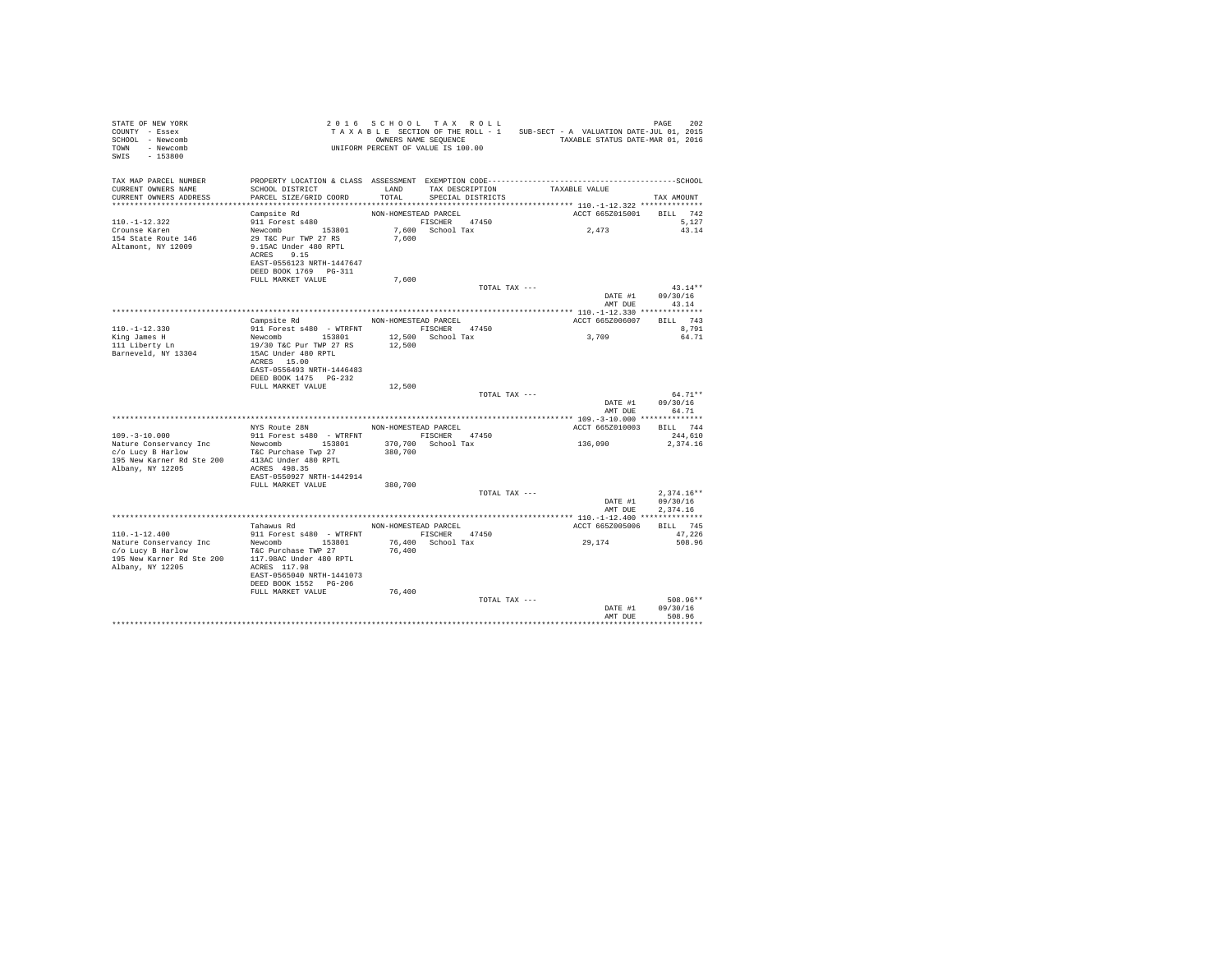| STATE OF NEW YORK<br>COUNTY - Essex<br>SCHOOL - Newcomb<br>- Newcomb<br>TOWN<br>$-153800$<br>SWTS |                                                                                                                                                        | OWNERS NAME SEQUENCE | 2016 SCHOOL TAX ROLL<br>UNIFORM PERCENT OF VALUE IS 100.00 |                 | TAXABLE SECTION OF THE ROLL - 1 SUB-SECT - A VALUATION DATE-JUL 01, 2015<br>TAXABLE STATUS DATE-MAR 01, 2016 | 203<br>PAGE                  |
|---------------------------------------------------------------------------------------------------|--------------------------------------------------------------------------------------------------------------------------------------------------------|----------------------|------------------------------------------------------------|-----------------|--------------------------------------------------------------------------------------------------------------|------------------------------|
| TAX MAP PARCEL NUMBER<br>CURRENT OWNERS NAME<br>CURRENT OWNERS ADDRESS                            | SCHOOL DISTRICT<br>PARCEL SIZE/GRID COORD                                                                                                              | LAND<br>TOTAL        | TAX DESCRIPTION<br>SPECIAL DISTRICTS                       |                 | TAXABLE VALUE                                                                                                | TAX AMOUNT                   |
|                                                                                                   | Beaver Bay Rd                                                                                                                                          | NON-HOMESTEAD PARCEL |                                                            |                 | ACCT 665Z011002                                                                                              | BILL 746                     |
| $119.20 - 9 - 1.000$                                                                              | 911 Forest s480 - WTRFNT                                                                                                                               |                      | FISCHER<br>47450                                           |                 |                                                                                                              | 7.987                        |
| Nature Conservancy Inc<br>c/o Lucy B Harlow<br>195 New Karner Rd Ste 200<br>Albany, NY 12205      | 153801<br>Newcomb<br>11 T&C TWP 18<br>15.5 Ac Under 480 RPTL<br>ACRES 25.00<br>EAST-0522901 NRTH-1426622<br>DEED BOOK 1552 PG-206<br>FULL MARKET VALUE | 15,900<br>15,900     | 15,900 School Tax                                          |                 | 7,913                                                                                                        | 138.05                       |
|                                                                                                   |                                                                                                                                                        |                      |                                                            | TOTAL TAX $---$ |                                                                                                              | 138.05**                     |
|                                                                                                   |                                                                                                                                                        |                      |                                                            |                 | DATE #1<br>AMT DUE                                                                                           | 09/30/16<br>138.05           |
|                                                                                                   |                                                                                                                                                        |                      |                                                            |                 |                                                                                                              |                              |
| $119.20 - 9 - 2.000$<br>Nature Conservancy Inc                                                    | Beaver Bay Rd<br>911 Forest s480 - WTRFNT<br>Newcomb 153801                                                                                            | NON-HOMESTEAD PARCEL | FISCHER 47450<br>29,900 School Tax                         |                 | ACCT 665Z011003<br>11,145                                                                                    | BILL 747<br>18,755<br>194.43 |
| c/o Lucy B Harlow<br>195 New Karner Rd Ste 200<br>Albany, NY 12205                                | 11 T&C TWP 18<br>32 Ac Under 480 RPTL<br>ACRES 40.00<br>EAST-0525248 NRTH-1424735                                                                      | 29,900               |                                                            |                 |                                                                                                              |                              |
|                                                                                                   | DEED BOOK 1552 PG-206                                                                                                                                  |                      |                                                            |                 |                                                                                                              |                              |
|                                                                                                   | FULL MARKET VALUE                                                                                                                                      | 29,900               |                                                            |                 |                                                                                                              |                              |
|                                                                                                   |                                                                                                                                                        |                      |                                                            | TOTAL TAX ---   |                                                                                                              | $194.43**$                   |
|                                                                                                   |                                                                                                                                                        |                      |                                                            |                 | DATE #1<br>AMT DUE                                                                                           | 09/30/16<br>194.43           |
|                                                                                                   |                                                                                                                                                        |                      |                                                            |                 |                                                                                                              |                              |
| $120. -1 - 1.111$                                                                                 | Goodnow Flow Rd<br>911 Forest s480 - WTRFNT                                                                                                            | NON-HOMESTEAD PARCEL | FISCHER 47450                                              |                 | ACCT 665J101913                                                                                              | BILL 748<br>90,596           |
| Nature Conservancy Inc                                                                            | Newcomb<br>153801                                                                                                                                      |                      | 124.500 School Tax                                         |                 | 33,904                                                                                                       | 591.47                       |
| c/o Lucy B Harlow                                                                                 | Twp 20 T&c                                                                                                                                             | 124,500              |                                                            |                 |                                                                                                              |                              |
| 195 New Karner Rd Ste 200<br>Albany, NY 12205                                                     | Chain Lake Tract (Pl 3)<br>150AC Under 480 RPTL<br>ACRES 150.00<br>EAST-0529837 NRTH-1426056<br>DEED BOOK 1552 PG-206                                  |                      |                                                            |                 |                                                                                                              |                              |
|                                                                                                   | FULL MARKET VALUE                                                                                                                                      | 124,500              |                                                            | TOTAL TAX ---   |                                                                                                              | $591.47**$                   |
|                                                                                                   |                                                                                                                                                        |                      |                                                            |                 | DATE #1<br>AMT DUE                                                                                           | 09/30/16<br>591.47           |
|                                                                                                   |                                                                                                                                                        |                      |                                                            |                 | ******************************                                                                               |                              |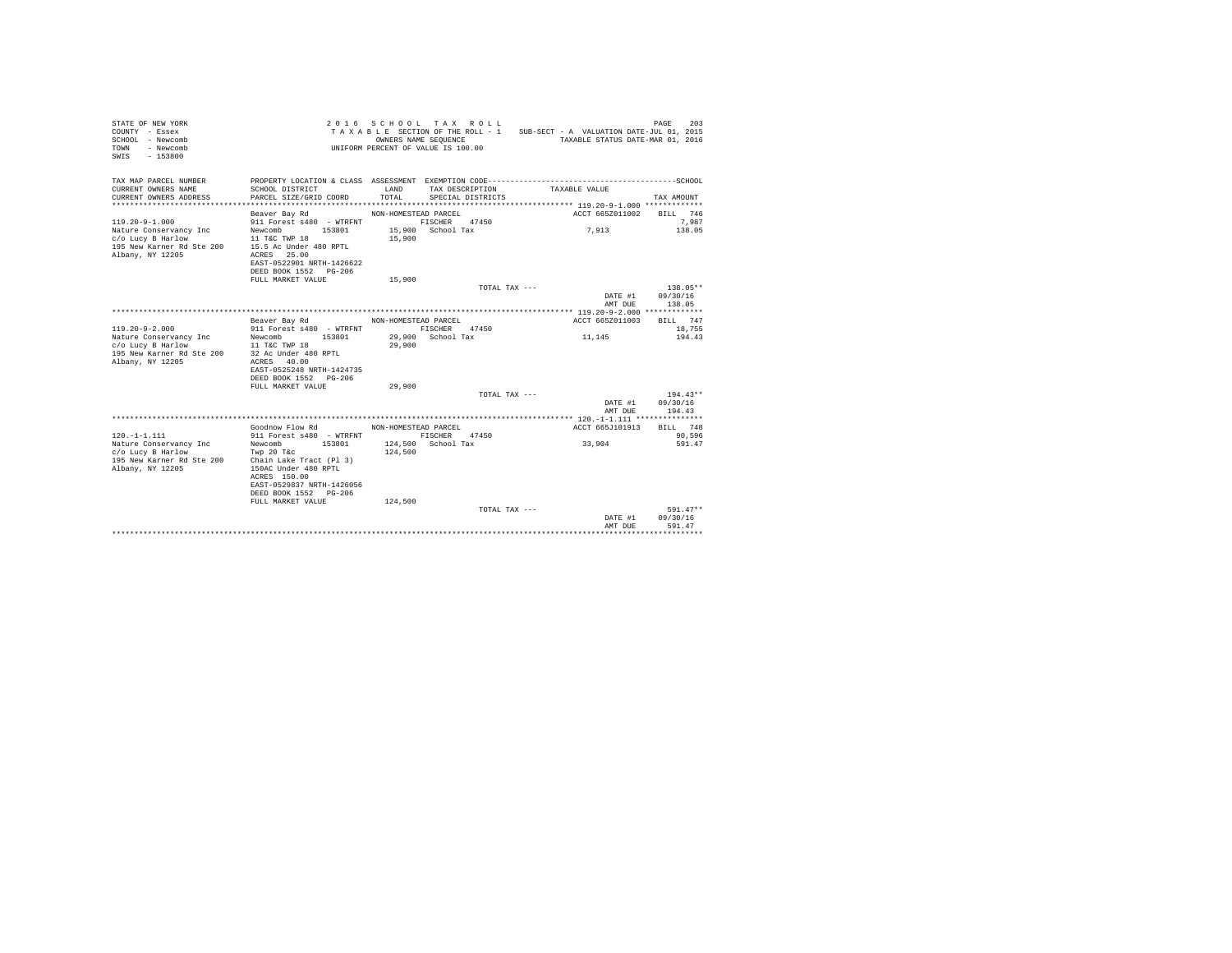| STATE OF NEW YORK<br>COUNTY - Essex<br>SCHOOL - Newcomb<br>TOWN<br>- Newcomb<br>$-153800$<br>SWIS |                                                                                                                    |                      | 2016 SCHOOL TAX ROLL<br>TAXABLE SECTION OF THE ROLL - 1<br>OWNERS NAME SEQUENCE<br>UNIFORM PERCENT OF VALUE IS 100.00 | SUB-SECT - A VALUATION DATE-JUL 01, 2015 | PAGE<br>TAXABLE STATUS DATE-MAR 01, 2016 | 204       |
|---------------------------------------------------------------------------------------------------|--------------------------------------------------------------------------------------------------------------------|----------------------|-----------------------------------------------------------------------------------------------------------------------|------------------------------------------|------------------------------------------|-----------|
| TAX MAP PARCEL NUMBER                                                                             |                                                                                                                    |                      |                                                                                                                       |                                          |                                          |           |
| CURRENT OWNERS NAME                                                                               | SCHOOL DISTRICT                                                                                                    | LAND                 | TAX DESCRIPTION                                                                                                       | TAXABLE VALUE                            |                                          |           |
| CURRENT OWNERS ADDRESS                                                                            | PARCEL SIZE/GRID COORD                                                                                             | TOTAL                | SPECIAL DISTRICTS                                                                                                     |                                          | TAX AMOUNT                               |           |
|                                                                                                   | NYS Route 28N                                                                                                      |                      |                                                                                                                       | ACCT 665Z005010                          | BILL 749                                 |           |
| $121. - 5 - 2.110$                                                                                | 911 Forest s480                                                                                                    | NON-HOMESTEAD PARCEL | FISCHER 47450                                                                                                         |                                          |                                          | 20.422    |
| Nature Conservancy Inc                                                                            | Newcomb<br>153801                                                                                                  |                      | 41,000 School Tax                                                                                                     | 20,578                                   |                                          | 358.99    |
| c/o Lucy B Harlow<br>195 New Karner Rd Ste 200<br>Albany, NY 12205                                | T&C Purchase TWP 46<br>63.22AC Under 480 RPTL<br>ACRES 63.22<br>EAST-0567806 NRTH-1439712<br>DEED BOOK 1552 PG-206 | 41,000               |                                                                                                                       |                                          |                                          |           |
|                                                                                                   | FULL MARKET VALUE                                                                                                  | 41,000               |                                                                                                                       |                                          |                                          |           |
|                                                                                                   |                                                                                                                    |                      | TOTAL TAX ---                                                                                                         |                                          | 09/30/16<br>DATE #1                      | 358.99**  |
|                                                                                                   |                                                                                                                    |                      |                                                                                                                       |                                          | 358.99<br>AMT DUE                        |           |
|                                                                                                   |                                                                                                                    |                      |                                                                                                                       |                                          |                                          |           |
|                                                                                                   | Campsite Rd                                                                                                        | NON-HOMESTEAD PARCEL |                                                                                                                       | ACCT 665Z006006                          | BILL 750                                 |           |
| $110. -1 - 12.321$                                                                                | 911 Forest s480 - WTRFNT                                                                                           |                      | FISCHER 47450                                                                                                         |                                          |                                          | 4.727     |
| Sage Richard W<br>Bush Colleen                                                                    | Newcomb<br>153801                                                                                                  | 7.200                | 7.200 School Tax                                                                                                      | 2.473                                    |                                          | 43.14     |
| 5127 NYS Rte 28N                                                                                  | 29 T&C Pur TWP 27 RS<br>8.71AC Under 480 RPTL                                                                      |                      |                                                                                                                       |                                          |                                          |           |
| Newcomb, NY 12852                                                                                 | 8.71<br>ACRES                                                                                                      |                      |                                                                                                                       |                                          |                                          |           |
|                                                                                                   | EAST-0556691 NRTH-1447416                                                                                          |                      |                                                                                                                       |                                          |                                          |           |
|                                                                                                   | DEED BOOK 1470 PG-187                                                                                              |                      |                                                                                                                       |                                          |                                          |           |
|                                                                                                   | FULL MARKET VALUE                                                                                                  | 7.200                |                                                                                                                       |                                          |                                          |           |
|                                                                                                   |                                                                                                                    |                      | TOTAL TAX ---                                                                                                         |                                          | 09/30/16<br>DATE #1                      | $43.14**$ |
|                                                                                                   |                                                                                                                    |                      |                                                                                                                       |                                          | 43.14<br>AMT DUE                         |           |
|                                                                                                   |                                                                                                                    |                      |                                                                                                                       |                                          |                                          |           |
|                                                                                                   | Sanford Ln                                                                                                         | NON-HOMESTEAD PARCEL |                                                                                                                       | ACCT 665J102813                          | BILL 751                                 |           |
| $101. - 3 - 1.000$                                                                                | 911 Forest s480                                                                                                    |                      | FISCHER 47450                                                                                                         |                                          |                                          | 157.850   |
| State of New York                                                                                 | Newcomb<br>153801                                                                                                  |                      | 296,300 School Tax                                                                                                    | 154,450                                  |                                          | 2.694.46  |
| 625 Broadway<br>Albany, NY 12233                                                                  | 13,16,17 T&C Pur Twp 45<br>Slide Brook Tract (Pl 4)                                                                | 312,300              |                                                                                                                       |                                          |                                          |           |
|                                                                                                   | 249.54AC Under 480 RPTL                                                                                            |                      |                                                                                                                       |                                          |                                          |           |
| PRIOR OWNER ON 3/01/2016                                                                          | ACRES 466.64                                                                                                       |                      |                                                                                                                       |                                          |                                          |           |
| Nature Conservancy Inc                                                                            | EAST-0597245 NRTH-1468479                                                                                          |                      |                                                                                                                       |                                          |                                          |           |
|                                                                                                   | DEED BOOK 1832 PG-61                                                                                               |                      |                                                                                                                       |                                          |                                          |           |
|                                                                                                   | FULL MARKET VALUE                                                                                                  | 312,300              |                                                                                                                       |                                          |                                          |           |
|                                                                                                   |                                                                                                                    |                      | TOTAL TAX ---                                                                                                         |                                          | $2,694.46**$<br>09/30/16                 |           |
|                                                                                                   |                                                                                                                    |                      |                                                                                                                       |                                          | DATE #1<br>AMT DUE<br>2.694.46           |           |
|                                                                                                   |                                                                                                                    |                      |                                                                                                                       |                                          |                                          |           |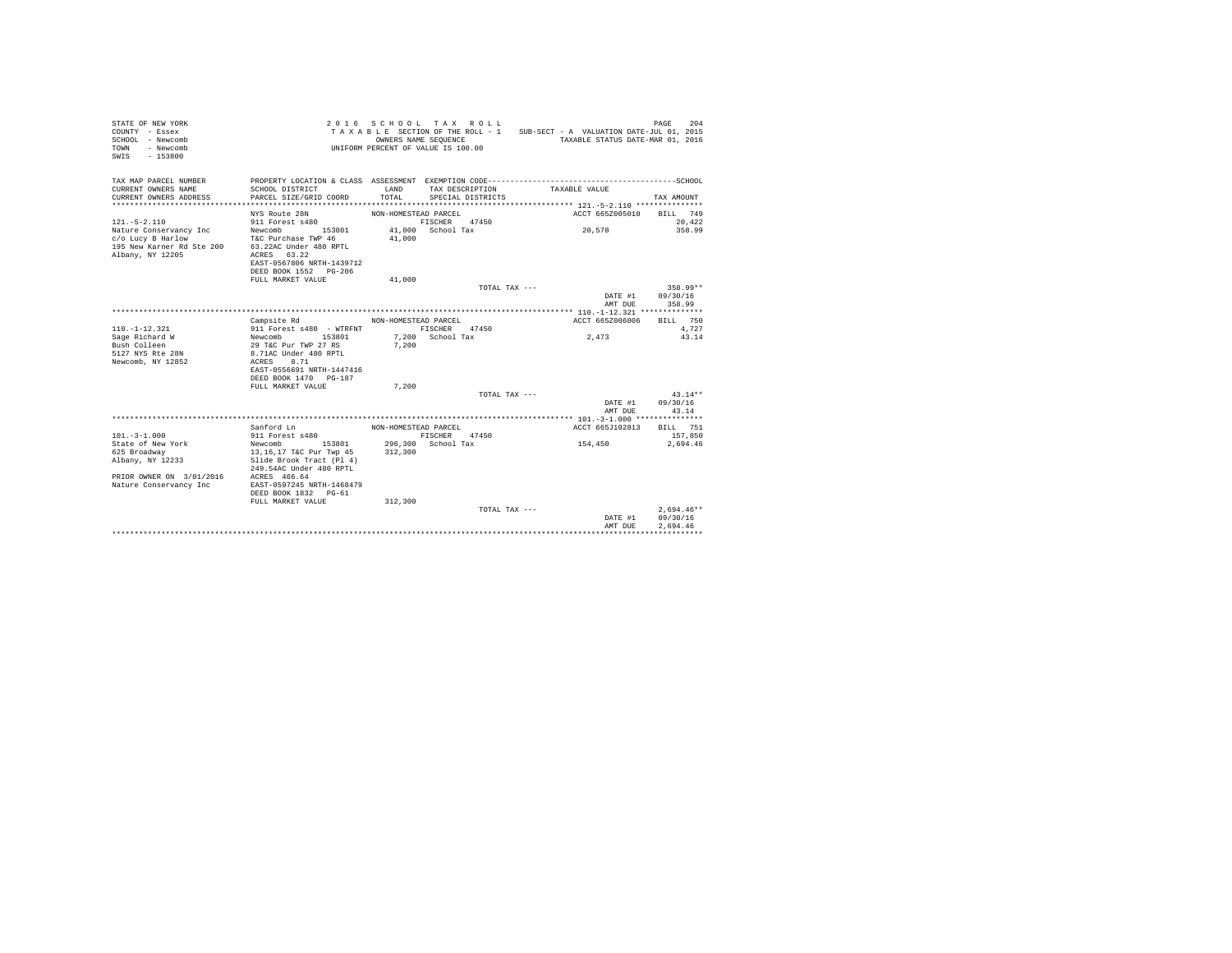| STATE OF NEW YORK<br>COUNTY - Essex<br>SCHOOL - Newcomb<br>- Newcomb<br>TOWN<br>SWIS<br>$-153800$ |                                                   |                      | 2016 SCHOOL TAX ROLL<br>OWNERS NAME SEQUENCE<br>UNIFORM PERCENT OF VALUE IS 100.00 | TAXABLE SECTION OF THE ROLL - 1 SUB-SECT - A VALUATION DATE-JUL 01, 2015<br>TAXABLE STATUS DATE-MAR 01, 2016 | 205<br>PAGE  |
|---------------------------------------------------------------------------------------------------|---------------------------------------------------|----------------------|------------------------------------------------------------------------------------|--------------------------------------------------------------------------------------------------------------|--------------|
| TAX MAP PARCEL NUMBER                                                                             |                                                   |                      |                                                                                    |                                                                                                              |              |
| CURRENT OWNERS NAME                                                                               | SCHOOL DISTRICT                                   | LAND                 | TAX DESCRIPTION                                                                    | TAXABLE VALUE                                                                                                |              |
| CURRENT OWNERS ADDRESS                                                                            | PARCEL SIZE/GRID COORD                            | TOTAL                | SPECIAL DISTRICTS                                                                  |                                                                                                              | TAX AMOUNT   |
|                                                                                                   |                                                   |                      |                                                                                    |                                                                                                              |              |
|                                                                                                   | Tahawus Rd                                        | NON-HOMESTEAD PARCEL |                                                                                    | ACCT 665Z005003                                                                                              | BILL 752     |
| $101. -4 - 1.300$                                                                                 | 911 Forest s480 - WTRFNT                          |                      | FISCHER 47450                                                                      |                                                                                                              | 349,708      |
| State of New York                                                                                 | 153801<br>Newcomb                                 |                      | 468,600 School Tax                                                                 | 118,892                                                                                                      | 2,074.13     |
| 625 Broadway<br>Albany, NY 12233                                                                  | T&C Purchase TWP 45/46<br>602.18AC Under 480 RPTL | 468,600              |                                                                                    |                                                                                                              |              |
|                                                                                                   | ACRES 602.18                                      |                      |                                                                                    |                                                                                                              |              |
| PRIOR OWNER ON 3/01/2016                                                                          | EAST-0595321 NRTH-1457537                         |                      |                                                                                    |                                                                                                              |              |
| Nature Conservancy Inc                                                                            | DEED BOOK 1832 PG-61                              |                      |                                                                                    |                                                                                                              |              |
|                                                                                                   | FULL MARKET VALUE                                 | 468,600              |                                                                                    |                                                                                                              |              |
|                                                                                                   |                                                   |                      | TOTAL TAX ---                                                                      |                                                                                                              | $2.074.13**$ |
|                                                                                                   |                                                   |                      |                                                                                    | DATE #1                                                                                                      | 09/30/16     |
|                                                                                                   |                                                   |                      |                                                                                    | AMT DUE                                                                                                      | 2.074.13     |
|                                                                                                   |                                                   |                      |                                                                                    |                                                                                                              |              |
|                                                                                                   | Tahawus Rd                                        | NON-HOMESTEAD PARCEL |                                                                                    | ACCT 665Z005008                                                                                              | BILL 753     |
| $111. - 3 - 10.000$                                                                               | 911 Forest s480 - WTRFNT                          |                      | FISCHER 47450                                                                      |                                                                                                              | 1389.275     |
| State of New York                                                                                 | Newcomb 153801                                    |                      | 1895,200 School Tax                                                                | 505,925                                                                                                      | 8.826.12     |
| 625 Broadway<br>Albany, NY 12233                                                                  | T&C Purchase TWP 46<br>2371.12AC Under 480 RPTL   | 1895,200             |                                                                                    |                                                                                                              |              |
|                                                                                                   | ACRES 2497.16                                     |                      |                                                                                    |                                                                                                              |              |
| PRIOR OWNER ON 3/01/2016                                                                          | EAST-0593129 NRTH-1453715                         |                      |                                                                                    |                                                                                                              |              |
| Nature Conservancy Inc                                                                            | DEED BOOK 1832 PG-61                              |                      |                                                                                    |                                                                                                              |              |
|                                                                                                   | FULL MARKET VALUE                                 | 1895,200             |                                                                                    |                                                                                                              |              |
|                                                                                                   |                                                   |                      | TOTAL TAX ---                                                                      |                                                                                                              | $8.826.12**$ |
|                                                                                                   |                                                   |                      |                                                                                    | DATE #1                                                                                                      | 09/30/16     |
|                                                                                                   |                                                   |                      |                                                                                    | AMT DHE                                                                                                      | 8.826.12     |
|                                                                                                   |                                                   |                      |                                                                                    |                                                                                                              |              |
|                                                                                                   | 423 Goodnow Flow Rd                               | HOMESTEAD PARCEL     |                                                                                    | ACCT 665J100107                                                                                              | BILL 754     |
| $120. -1 - 12.015$<br>Tahawus Club Inc                                                            | 910 Priv forest - WTRFNT<br>153801                | 891,800              | School Tax                                                                         | 943,800                                                                                                      | 3,943,38     |
| Zack Purchase Inc                                                                                 | Newcomb<br>Pt 44 T&c Twp 18                       | 943,800              |                                                                                    |                                                                                                              |              |
| PO Box 419                                                                                        | 1484/85 Amendment to                              |                      |                                                                                    |                                                                                                              |              |
| Newcomb, NY 12852                                                                                 | Conservation Easement 631                         |                      |                                                                                    |                                                                                                              |              |
|                                                                                                   | ACRES 628.23                                      |                      |                                                                                    |                                                                                                              |              |
|                                                                                                   | EAST-0539887 NRTH-1433147                         |                      |                                                                                    |                                                                                                              |              |
|                                                                                                   | DEED BOOK 1484 PG-93                              |                      |                                                                                    |                                                                                                              |              |
|                                                                                                   | FULL MARKET VALUE                                 | 943,800              |                                                                                    |                                                                                                              |              |
|                                                                                                   |                                                   |                      | TOTAL TAX ---                                                                      |                                                                                                              | $3,943.38**$ |
|                                                                                                   |                                                   |                      |                                                                                    | DATE #1                                                                                                      | 09/30/16     |
|                                                                                                   |                                                   |                      |                                                                                    | AMT DUE                                                                                                      | 3.943.38     |
|                                                                                                   |                                                   |                      |                                                                                    |                                                                                                              |              |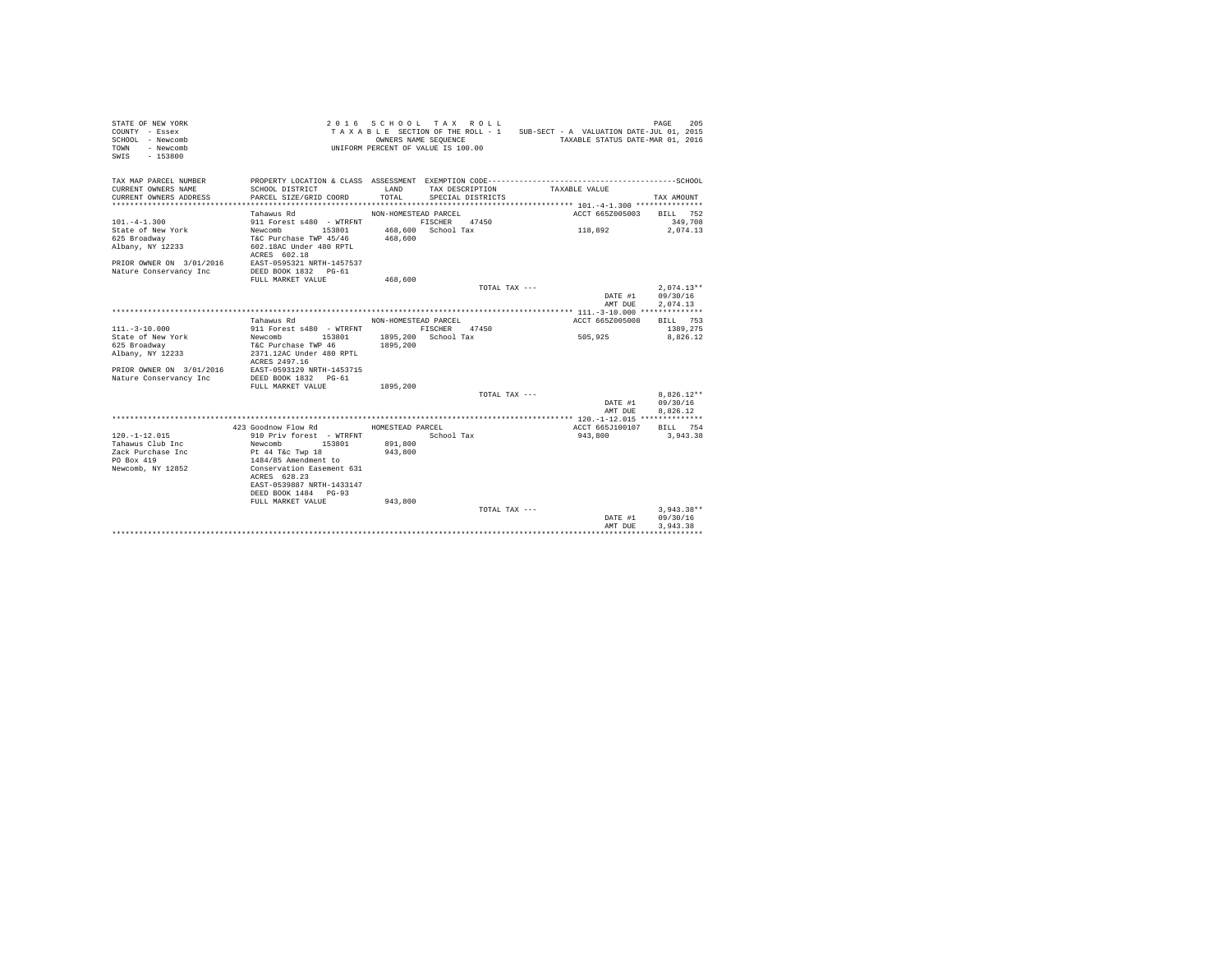| STATE OF NEW YORK<br>COUNTY - Essex<br>SCHOOL - Newcomb<br>TOWN - Newcomb<br>SWIS - 153800                                                                                                                                                                                                        | UNIFORM PERCENT OF VALUE IS 100.00                                                                                                                                                      |                                              | 2016 SCHOOL TAX ROLL<br>TAXABLE SECTION OF THE ROLL - 1 SUB-SECT - A VALUATION DATE-JUL 01, 2015<br>OWNERS NAME SEQUENCE |               | TAXABLE STATUS DATE-MAR 01, 2016 | 206<br>PAGE                            |
|---------------------------------------------------------------------------------------------------------------------------------------------------------------------------------------------------------------------------------------------------------------------------------------------------|-----------------------------------------------------------------------------------------------------------------------------------------------------------------------------------------|----------------------------------------------|--------------------------------------------------------------------------------------------------------------------------|---------------|----------------------------------|----------------------------------------|
| TAX MAP PARCEL NUMBER<br>CURRENT OWNERS NAME<br>CURRENT OWNERS ADDRESS                                                                                                                                                                                                                            | SCHOOL DISTRICT<br>PARCEL SIZE/GRID COORD                                                                                                                                               | LAND<br>TOTAL.                               | TAX DESCRIPTION<br>SPECIAL DISTRICTS                                                                                     |               | TAXABLE VALUE                    | TAX AMOUNT                             |
| $101. -4 - 1.120$<br>Upper Hudson Woodlands ATP LP Newcomb 153801<br>c/o F&W Forestry Services Inc T&C Purchase Twp 46<br>ATP Client Service<br>PO Box 3610<br>Albany, GA 31706-3610<br>PRIOR OWNER ON 3/01/2016 DEED BOOK 1812 PG-286<br>Upper Hudson Woodlands ATP LP CONSERVATION ESMT % 60.00 | East River Rd<br>911 Forest s480 - WTRFNT<br>NYS Cons Ease 7001401<br>1730.28 AC 480 RPTL<br>ACRES 1735.10<br>EAST-0578589 NRTH-1463028                                                 | NON-HOMESTEAD PARCEL<br>739,880              | FISCHER 47450<br>552.880 School Tax                                                                                      |               | ACCT 665Z010002<br>319,196       | <b>BILL</b> 755<br>420.684<br>5,568.54 |
|                                                                                                                                                                                                                                                                                                   | FULL MARKET VALUE                                                                                                                                                                       | 739,880                                      |                                                                                                                          |               |                                  |                                        |
|                                                                                                                                                                                                                                                                                                   |                                                                                                                                                                                         |                                              |                                                                                                                          | TOTAL TAX --- | DATE #1<br>AMT DUE               | $5.568.54**$<br>09/30/16<br>5.568.54   |
|                                                                                                                                                                                                                                                                                                   |                                                                                                                                                                                         |                                              |                                                                                                                          |               |                                  |                                        |
| $110. - 1 - 12.120$<br>Upper Hudson Woodlands ATP LP Newcomb 153801<br>c/o F&W Forestry Services Inc T&C Purchase Twp 46<br>ATP Client Service<br>PO Box 3610<br>Albany, GA 31706-3610<br>PRIOR OWNER ON 3/01/2016<br>Upper Hudson Woodlands ATP LP CONSERVATION ESMT % 60.00                     | Tahawus Rd<br>911 Forest s480 - WTRFNT<br>NYS Cons Ease 7001501<br>5924.49 AC under 480 RPTL<br>ACRES 6659.10<br>EAST-0570949 NRTH-1451359<br>DEED BOOK 1658 PG-17<br>FULL MARKET VALUE | NON-HOMESTEAD PARCEL<br>2516,540<br>2516,540 | FISCHER 47450<br>2058,440 School Tax                                                                                     |               | ACCT 665Z010004<br>1169,196      | BILL 756<br>1347.344<br>20.397.21      |
|                                                                                                                                                                                                                                                                                                   |                                                                                                                                                                                         |                                              |                                                                                                                          | TOTAL TAX --- |                                  | $20.397.21**$                          |
|                                                                                                                                                                                                                                                                                                   |                                                                                                                                                                                         |                                              |                                                                                                                          |               | DATE #1<br>AMT DUE               | 09/30/16<br>20.397.21                  |
|                                                                                                                                                                                                                                                                                                   |                                                                                                                                                                                         |                                              |                                                                                                                          |               |                                  |                                        |
|                                                                                                                                                                                                                                                                                                   | NYS Route 28N                                                                                                                                                                           | NON-HOMESTEAD PARCEL                         |                                                                                                                          |               | ACCT 665Z010006                  | BILL 757                               |
| $120. -1 - 1.200$<br>Upper Hudson Woodlands ATP LP Newcomb 153801<br>c/o F&W Forestry Services Inc T&C Purchase Twp 18 20 27<br>ATP Client Service<br>PO Box 3610<br>Albany, GA 31706-3610<br>PRIOR OWNER ON 3/01/2016<br>Upper Hudson Woodlands ATP LP CONSERVATION ESMT % 60.00                 | 911 Forest s480 - WTRFNT<br>NYS Cons Ease 7001601<br>6275.05Ac under 480 RPTL<br>ACRES 8191.40<br>EAST-0536464 NRTH-1431227<br>DEED BOOK 1658 PG-17<br>FULL MARKET VALUE                | 2337.120<br>2337,120                         | FISCHER 47450<br>2337.120 School Tax                                                                                     |               | 867,272                          | 1469.848<br>15,130.00                  |
|                                                                                                                                                                                                                                                                                                   |                                                                                                                                                                                         |                                              | TOTAL TAX ---                                                                                                            |               | DATE #1                          | $15, 130.00**$<br>09/30/16             |
|                                                                                                                                                                                                                                                                                                   |                                                                                                                                                                                         |                                              |                                                                                                                          |               | AMT DUR                          | 15,130.00                              |
|                                                                                                                                                                                                                                                                                                   |                                                                                                                                                                                         |                                              |                                                                                                                          |               |                                  |                                        |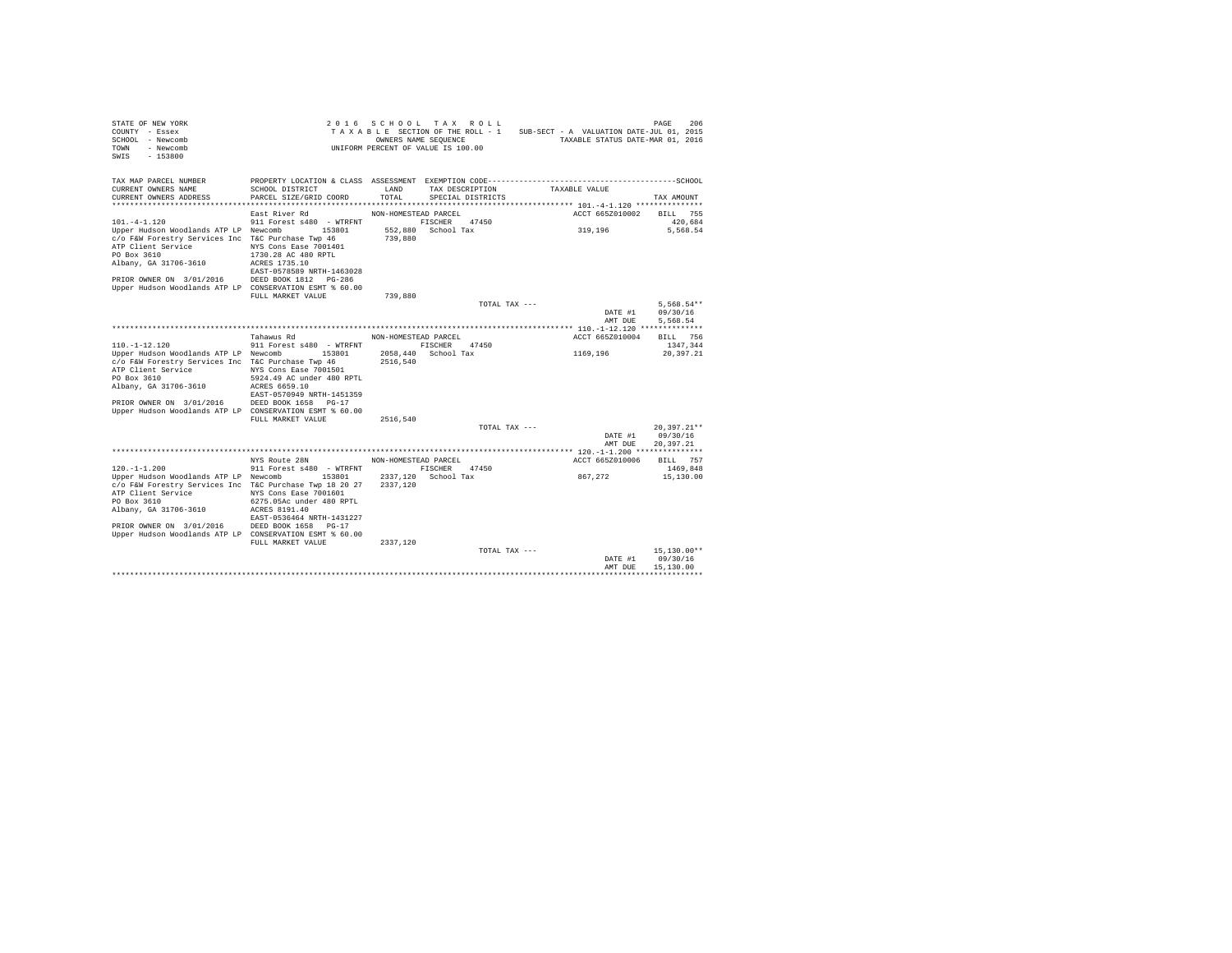| STATE OF NEW YORK<br>- Essex<br>COUNTY<br>SCHOOL.<br>- Newcomb<br>- Newcomb<br><b>TOWN</b><br>$-153800$<br>SWTS |                                                   | OWNERS NAME SEOUENCE | 2016 SCHOOL TAX ROLL<br>INIFORM PERCENT OF VALUE IS 100.00 | TAXABLE SECTION OF THE ROLL - 1 SUB-SECT - A VALUATION DATE-JUL 01, 2015<br>TAXABLE STATUS DATE-MAR 01, 2016 | 207<br>PAGE          |
|-----------------------------------------------------------------------------------------------------------------|---------------------------------------------------|----------------------|------------------------------------------------------------|--------------------------------------------------------------------------------------------------------------|----------------------|
| TAX MAP PARCEL NUMBER                                                                                           |                                                   |                      |                                                            |                                                                                                              |                      |
| CURRENT OWNERS NAME                                                                                             | SCHOOL DISTRICT                                   | T.AND                | TAX DESCRIPTION                                            | TAXARLE VALUE                                                                                                |                      |
| CURRENT OWNERS ADDRESS                                                                                          | PARCEL SIZE/GRID COORD                            | TOTAL.               | SPECIAL DISTRICTS                                          |                                                                                                              | TAX AMOUNT           |
|                                                                                                                 |                                                   |                      |                                                            |                                                                                                              |                      |
|                                                                                                                 | NYS Route 28N                                     | NON-HOMESTEAD PARCEL |                                                            | ACCT 665Z010001                                                                                              | BILL 758             |
| $121 - 5 - 2$ , 200                                                                                             | 911 Forest s480                                   |                      | 47450<br>FISCHER                                           |                                                                                                              | 126,650              |
| Upper Hudson Woodlands ATP LP Newcomb                                                                           | 153801                                            |                      | 202.040 School Tax                                         | 165,890                                                                                                      | 2.894.03             |
| c/o F&W Forestry Services Inc T&C Purchase TWP Hyslop P                                                         |                                                   | 292,540              |                                                            |                                                                                                              |                      |
| ATP Client Service                                                                                              | NYS Cons Ease 7001701                             |                      |                                                            |                                                                                                              |                      |
| PO Box 3610                                                                                                     | 762.2 AC UNDER 480 RPTL                           |                      |                                                            |                                                                                                              |                      |
| Albany, GA 31706-3610                                                                                           | ACRES 762.20                                      |                      |                                                            |                                                                                                              |                      |
|                                                                                                                 | EAST-0569492 NRTH-1437155                         |                      |                                                            |                                                                                                              |                      |
| PRIOR OWNER ON 3/01/2016                                                                                        | DEED BOOK 1658 PG-17<br>CONSERVATION ESMT & 60.00 |                      |                                                            |                                                                                                              |                      |
| Upper Hudson Woodlands ATP LP                                                                                   |                                                   |                      |                                                            |                                                                                                              |                      |
|                                                                                                                 | FULL MARKET VALUE                                 | 292.540              | TOTAL TAX $---$                                            |                                                                                                              | $2.894.03**$         |
|                                                                                                                 |                                                   |                      |                                                            |                                                                                                              |                      |
|                                                                                                                 |                                                   |                      |                                                            | DATE #1<br>AMT DUE                                                                                           | 09/30/16<br>2.894.03 |
|                                                                                                                 |                                                   |                      |                                                            |                                                                                                              |                      |
|                                                                                                                 |                                                   |                      |                                                            |                                                                                                              |                      |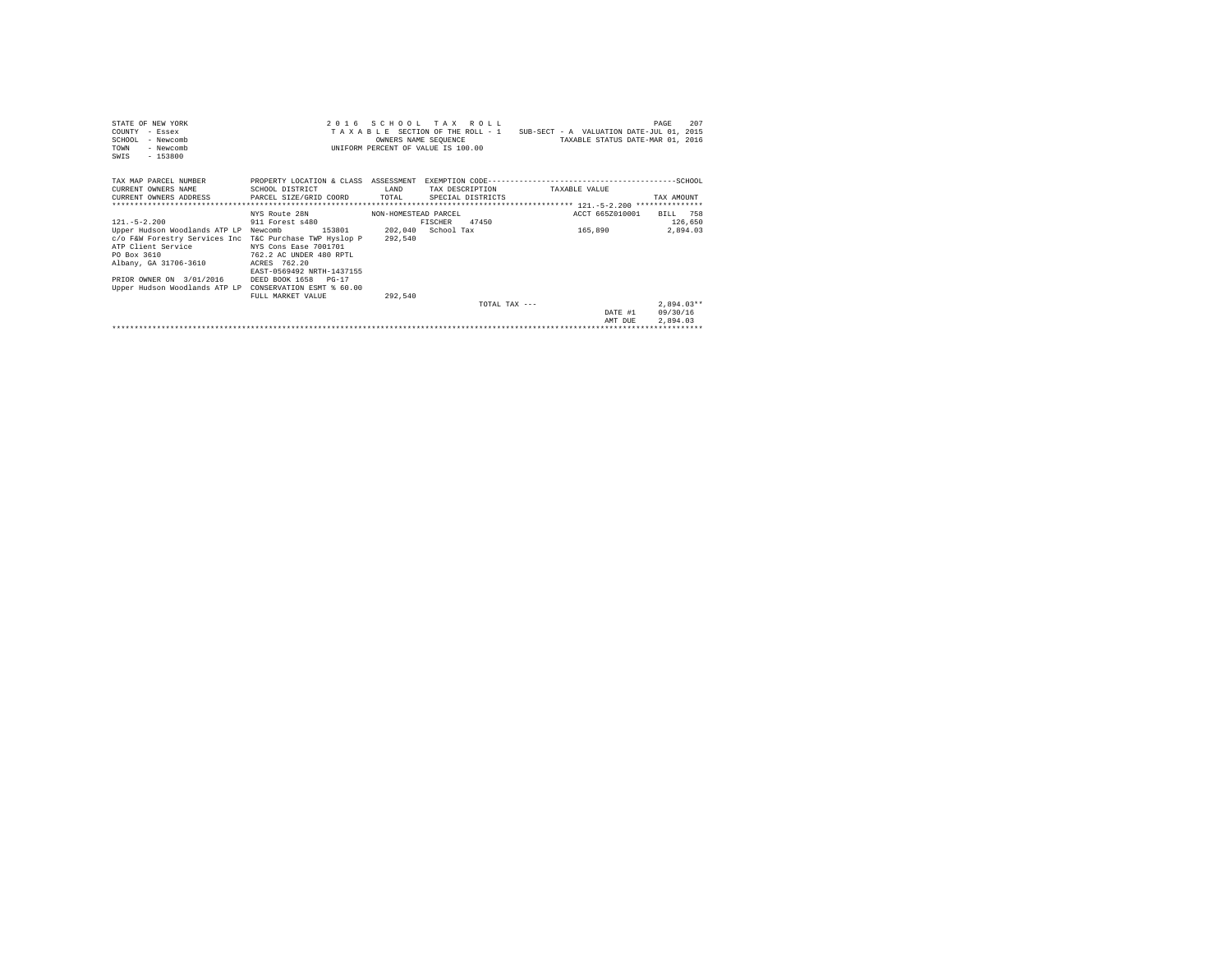| STATE OF NEW YORK | 2016 SCHOOL TAX ROLL               | 208<br>PAGE                              |
|-------------------|------------------------------------|------------------------------------------|
| COUNTY - Essex    | TAXABLE SECTION OF THE ROLL - 1    | SUB-SECT - A VALUATION DATE-JUL 01, 2015 |
| SCHOOL - Newcomb  |                                    | TAXABLE STATUS DATE-MAR 01, 2016         |
| TOWN<br>- Newcomb | UNIFORM PERCENT OF VALUE IS 100.00 | RPS155/V04/L015                          |
| - 153800<br>SWIS  |                                    | CURRENT DATE 8/23/2016                   |
|                   |                                    |                                          |

#### R O L L S U B S E C T I O N - A - T O T A L S

## \*\*\* S P E C I A L D I S T R I C T S U M M A R Y \*\*\*

|      |            | ۰д.<br>. | the contract of the contract of the contract of the contract of the contract of the contract of the contract of |          | АΙ | w n.<br>. | mome<br>the contract of the contract of the contract of |
|------|------------|----------|-----------------------------------------------------------------------------------------------------------------|----------|----|-----------|---------------------------------------------------------|
| CODE | 1 A M<br>. | PARC     | TVDI<br>.                                                                                                       | - ئاتلىد | .  | MOUNT     | $- - -$<br>1 A.A                                        |

#### NO SPECIAL DISTRICTS AT THIS LEVEL

# \*\*\* S C H O O L D I S T R I C T S U M M A R Y \*\*\*

| CODE   | DISTRICT NAME   | TOTAL<br>PARCELS | ASSESSED<br>LAND | ASSESSED<br>TOTAL | <b>EXEMPT</b><br>AMOUNT<br>---------<br>STAR AMOUNT | TOTAL<br>TAXABLE<br>---------<br>STAR TAXABLE | TOTAL TAX |
|--------|-----------------|------------------|------------------|-------------------|-----------------------------------------------------|-----------------------------------------------|-----------|
|        | Newcomb         | 17               | 9388,080         | 10201.680         | 5709,600                                            | 4,492,080                                     |           |
| 153801 |                 |                  |                  |                   |                                                     | 4,492,080                                     | 65,844.92 |
|        | SUB-TOTAL       | 17               | 9388,080         | 10201.680         | 5709,600                                            | 4,492,080                                     |           |
|        | SUB-TOTAL(CONT) |                  |                  |                   |                                                     | 4,492,080                                     | 65,844.92 |
|        | TOTAL           | 17               | 9388,080         | 10201.680         | 5709,600                                            | 4,492,080                                     |           |
|        | TO TAL (CONT)   |                  |                  |                   |                                                     | 4,492,080                                     | 65,844.92 |

## \*\*\* S Y S T E M C O D E S S U M M A R Y \*\*\*

## NO SYSTEM EXEMPTIONS AT THIS LEVEL

## \*\*\* E X E M P T I O N S U M M A R Y \*\*\*

| CODE  | DESCRIPTION | TOTAL<br>PARCELS | SCHOOL   |
|-------|-------------|------------------|----------|
| 47450 | FISCHER     | 16               | 5709,600 |
|       | TOTAL       | 16               | 5709,600 |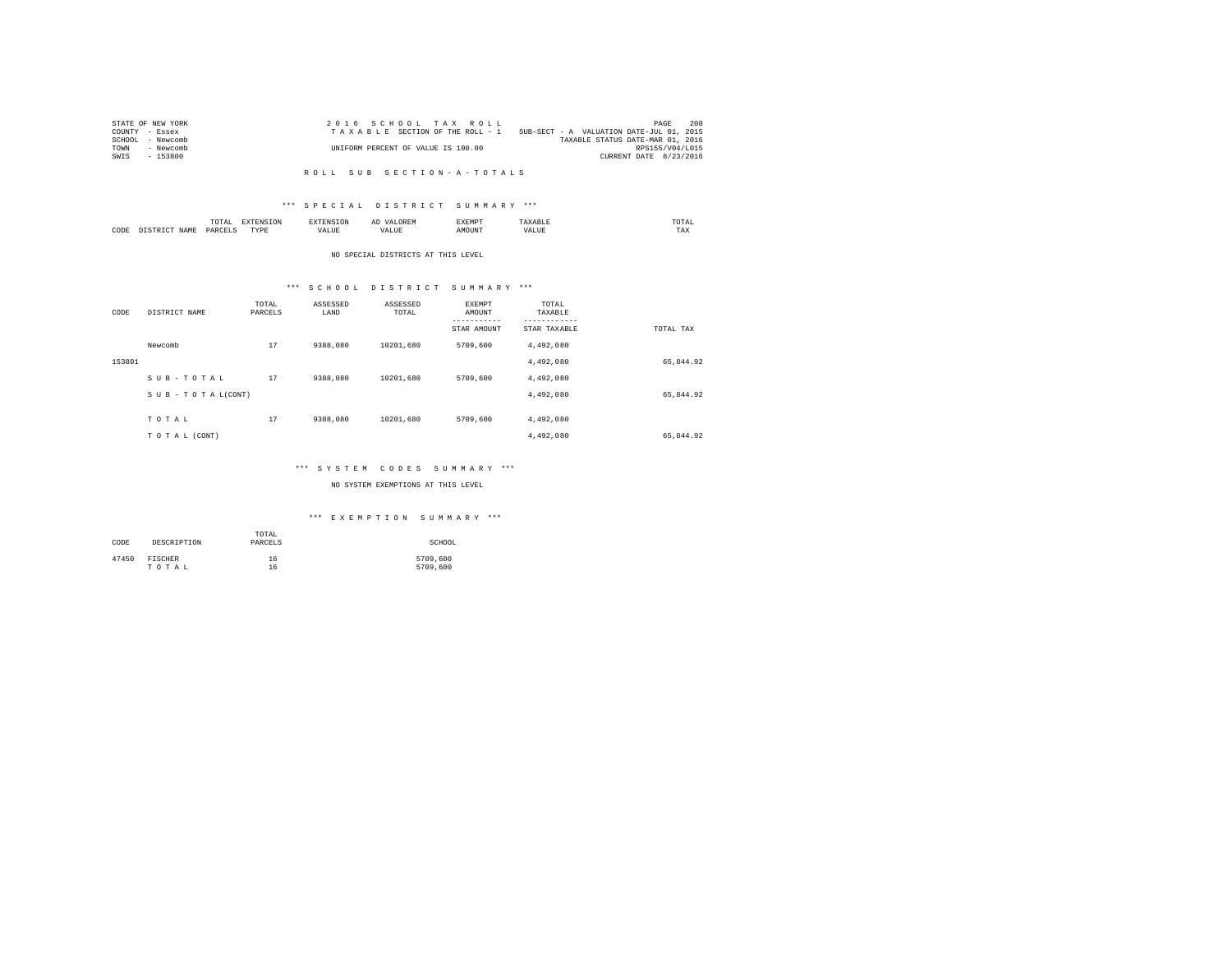| STATE OF NEW YORK   | 2016 SCHOOL TAX ROLL                                                        | PAGE            | 209 |
|---------------------|-----------------------------------------------------------------------------|-----------------|-----|
| COUNTY - Essex      | SUB-SECT - A VALUATION DATE-JUL 01, 2015<br>TAXABLE SECTION OF THE ROLL - 1 |                 |     |
| SCHOOL<br>- Newcomb | TAXABLE STATUS DATE-MAR 01, 2016                                            |                 |     |
| TOWN<br>- Newcomb   | UNIFORM PERCENT OF VALUE IS 100.00                                          | RPS155/V04/L015 |     |
| $-153800$<br>SWIS   | CURRENT DATE 8/23/2016                                                      |                 |     |

R O L L S U B S E C T I O N - A - T O T A L S

## \*\*\* G R A N D T O T A L S \*\*\*

| ROLL<br><b>SEC</b> | DESCRIPTION                | TOTAL<br>PARCELS | ASSESSED<br>LAND | ASSESSED<br>TOTAL | EXEMPT<br>AMOUNT<br>-----------<br>STAR AMOUNT | TOTAL<br>TAXABLE<br>------------<br>STAR TAXABLE | TOTAL<br>TAX |
|--------------------|----------------------------|------------------|------------------|-------------------|------------------------------------------------|--------------------------------------------------|--------------|
|                    | School Tax                 |                  | 9388,080         | 10201.680         | 5,709,600                                      | 4,492,080<br>4,492,080                           | 65.844.92    |
|                    | SPEC DIST TAXES<br>TAXABLE | 17               |                  |                   |                                                |                                                  | 65.844.92    |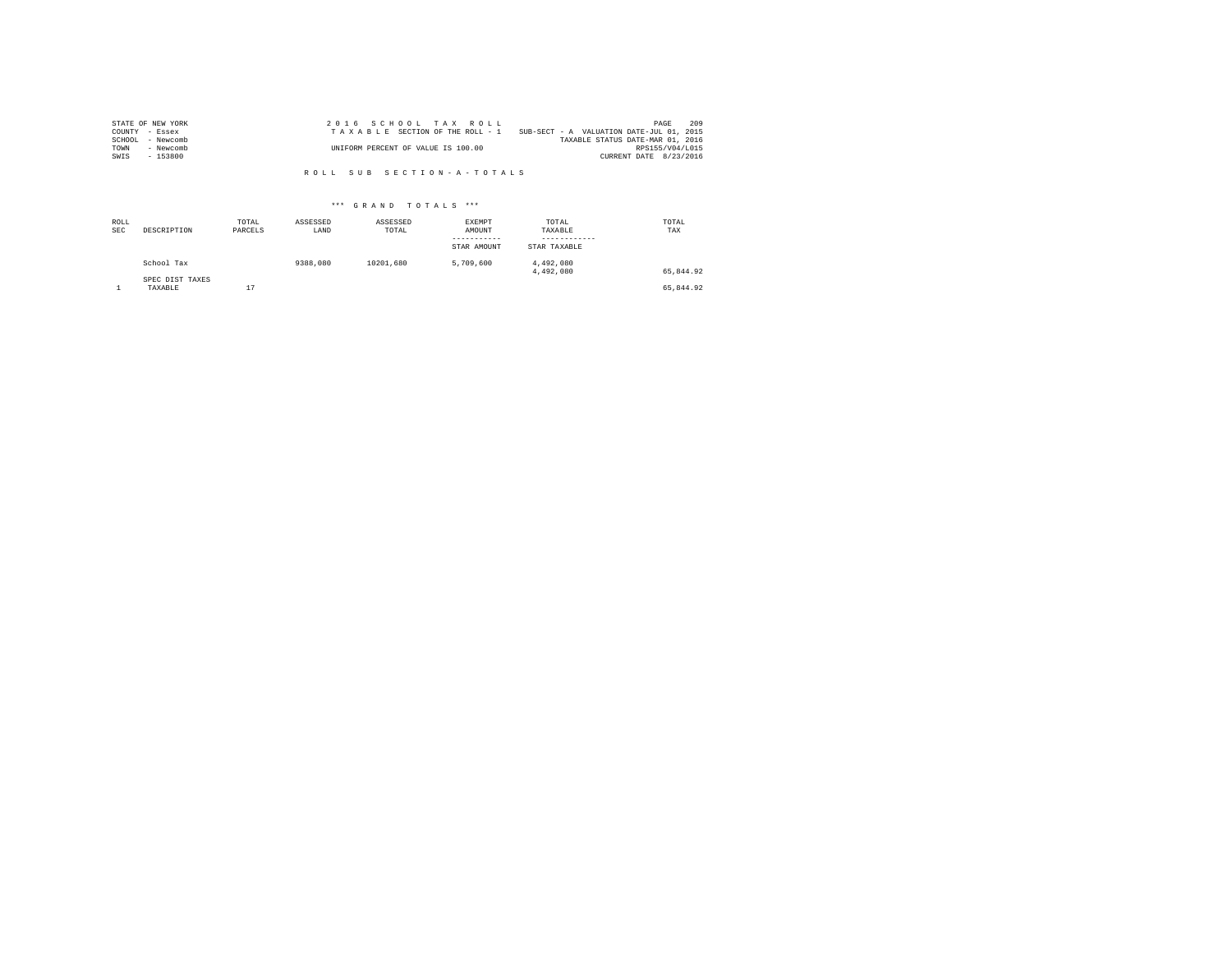| STATE OF NEW YORK<br>COUNTY - Essex<br>SCHOOL - Newcomb<br>- Newcomb<br>TOWN<br>$-153800$<br>SWIS                                     |                                                                                                                                                | OWNERS NAME SEQUENCE | 2016 SCHOOL TAX ROLL<br>TAXABLE SECTION OF THE ROLL - 1<br>UNIFORM PERCENT OF VALUE IS 100.00 |               | SUB-SECT - B VALUATION DATE-JUL 01, 2015<br>TAXABLE STATUS DATE-MAR 01, 2016 | PAGE<br>210                          |
|---------------------------------------------------------------------------------------------------------------------------------------|------------------------------------------------------------------------------------------------------------------------------------------------|----------------------|-----------------------------------------------------------------------------------------------|---------------|------------------------------------------------------------------------------|--------------------------------------|
| TAX MAP PARCEL NUMBER<br>CURRENT OWNERS NAME<br>CURRENT OWNERS ADDRESS                                                                | SCHOOL DISTRICT<br>PARCEL SIZE/GRID COORD                                                                                                      | LAND<br>TOTAL.       | TAX DESCRIPTION<br>SPECIAL DISTRICTS                                                          |               | TAXABLE VALUE                                                                | TAX AMOUNT                           |
|                                                                                                                                       | Tahawus Rd                                                                                                                                     | NON-HOMESTEAD PARCEL |                                                                                               |               | ACCT 665Z005002                                                              | RTLL 759                             |
| $101. -4 - 1.200$<br>Bunting Family V LLC<br>c/o Fountain Forestry Inc<br>175 Barnstead Rd Ste 4<br>PO Box 25<br>Pittsfield, NH 03263 | 912 Forest s480a - WTRFNT<br>Newcomb<br>153801<br>T&C Purchase TWP 46<br>616.18AC Under 480A RPTL<br>ACRES 631.18<br>EAST-0587460 NRTH-1457922 | 468,200              | PRIV FOR 47460<br>468.200 School Tax                                                          |               | 97.240                                                                       | 370,960<br>1,696.40                  |
| MAY BE SUBJECT TO PAYMENT                                                                                                             | DEED BOOK 1480 PG-234<br>FULL MARKET VALUE                                                                                                     | 468,200              |                                                                                               |               |                                                                              |                                      |
| <b>IINDER RPTL480A IINTIL 2025</b>                                                                                                    |                                                                                                                                                |                      |                                                                                               | TOTAL TAX --- |                                                                              | $1.696.40**$                         |
|                                                                                                                                       |                                                                                                                                                |                      |                                                                                               |               | DATE #1<br>AMT DUE                                                           | 09/30/16<br>1,696.40                 |
|                                                                                                                                       |                                                                                                                                                |                      |                                                                                               |               |                                                                              |                                      |
| $110. - 1 - 12.200$                                                                                                                   | Tahawus Rd<br>912 Forest s480a - WTRFNT                                                                                                        | NON-HOMESTEAD PARCEL | PRIV FOR 47460                                                                                |               | ACCT 665Z005004                                                              | BTLL 760<br>900,400                  |
| Bunting Family V LLC<br>c/o Fountain Forestry Inc<br>175 Barnstead Rd Ste 4<br>PO Box 25<br>Pittsfield, NH 03263                      | Newcomb 153801<br>T&C Purchase TWP 26/46<br>1512.89AC Under 480A RPTL<br>ACRES 1766.99<br>EAST-0569990 NRTH-1443920<br>DEED BOOK 1480 PG-234   | 1248,700             | 1228,700 School Tax                                                                           |               | 348,300                                                                      | 6.076.27                             |
| MAY BE SUBJECT TO PAYMENT<br>UNDER RPTL480A UNTIL 2025                                                                                | FULL MARKET VALUE                                                                                                                              | 1248,700             |                                                                                               |               |                                                                              |                                      |
|                                                                                                                                       |                                                                                                                                                |                      |                                                                                               | TOTAL TAX --- |                                                                              | $6.076.27**$                         |
|                                                                                                                                       |                                                                                                                                                |                      |                                                                                               |               | DATE #1                                                                      | 09/30/16                             |
|                                                                                                                                       |                                                                                                                                                |                      |                                                                                               |               | AMT DUE                                                                      | 6.076.27                             |
|                                                                                                                                       | Lower Works Rd                                                                                                                                 | NON-HOMESTEAD PARCEL |                                                                                               |               | ACCT 665J103005                                                              | BILL 761                             |
| $110. -2 - 1.004$<br>Bunting Family V LLC                                                                                             | 912 Forest s480a<br>Newcomb<br>153801                                                                                                          |                      | PRIV FOR 47460<br>276,700 School Tax                                                          |               | 57.740                                                                       | 218,960<br>1,007.30                  |
| c/o Fountain Forestry Inc<br>175 Barnstead Rd Ste 4<br>PO Box 25<br>Pittsfield, NH 03263                                              | Twp 46 T&C<br>363.35AC Under 480A RPTL<br>ACRES 373.35<br>EAST-0574557 NRTH-1442418<br>DEED BOOK 1480 PG-234                                   | 276,700              |                                                                                               |               |                                                                              |                                      |
| MAY BE SUBJECT TO PAYMENT                                                                                                             | FULL MARKET VALUE                                                                                                                              | 276,700              |                                                                                               |               |                                                                              |                                      |
| IINDER RPTL480A IINTIL 2025                                                                                                           |                                                                                                                                                |                      |                                                                                               | TOTAL TAX --- | DATE #1<br>AMT DUE                                                           | $1.007.30**$<br>09/30/16<br>1,007.30 |
|                                                                                                                                       |                                                                                                                                                |                      |                                                                                               |               |                                                                              |                                      |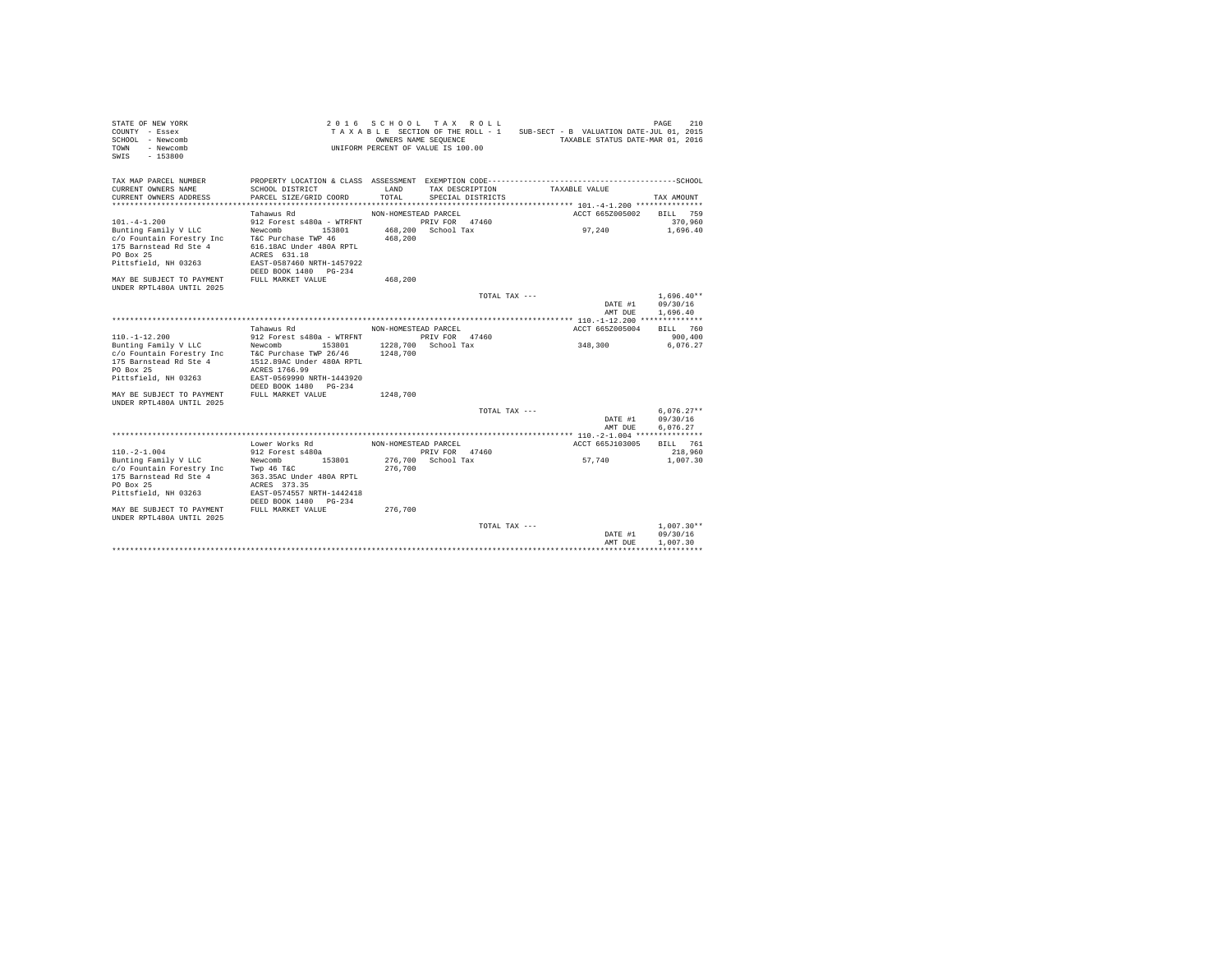| STATE OF NEW YORK<br>COUNTY - Essex<br>SCHOOL - Newcomb<br>- Newcomb<br><b>TOWN</b><br>$-153800$<br>SWIS |                                            | 2016 SCHOOL TAX ROLL<br>TAXABLE SECTION OF THE ROLL - 1<br>OWNERS NAME SEQUENCE<br>UNIFORM PERCENT OF VALUE IS 100.00 |                                      |               |                 | PAGE<br>211<br>SUB-SECT - B VALUATION DATE-JUL 01, 2015<br>TAXABLE STATUS DATE-MAR 01, 2016 |
|----------------------------------------------------------------------------------------------------------|--------------------------------------------|-----------------------------------------------------------------------------------------------------------------------|--------------------------------------|---------------|-----------------|---------------------------------------------------------------------------------------------|
| TAX MAP PARCEL NUMBER<br>CURRENT OWNERS NAME<br>CURRENT OWNERS ADDRESS                                   | SCHOOL DISTRICT<br>PARCEL SIZE/GRID COORD  | LAND<br>TOTAL                                                                                                         | TAX DESCRIPTION<br>SPECIAL DISTRICTS |               | TAXABLE VALUE   | TAX AMOUNT                                                                                  |
| *************************                                                                                |                                            |                                                                                                                       |                                      |               |                 |                                                                                             |
|                                                                                                          | Tahawus Rd                                 | NON-HOMESTEAD PARCEL                                                                                                  |                                      |               | ACCT 665Z005007 | BILL 762                                                                                    |
| $111. - 3 - 9.000$                                                                                       | 912 Forest s480a - WTRFNT                  |                                                                                                                       | PRIV FOR 47460                       |               |                 | 1063.237                                                                                    |
| Bunting Family V LLC                                                                                     | Newcomb<br>153801                          |                                                                                                                       | 1401,600 School Tax                  |               | 338,363         | 5,902.91                                                                                    |
| c/o Fountain Forestry Inc                                                                                | T&C Purchase TWP 46                        | 1401,600                                                                                                              |                                      |               |                 |                                                                                             |
| 175 Barnstead Rd Ste 4                                                                                   | 1601.26AC Under 480A RPTL                  |                                                                                                                       |                                      |               |                 |                                                                                             |
| PO Box 25<br>Pittsfield, NH 03263                                                                        | ACRES 1843.26<br>EAST-0581244 NRTH-1451816 |                                                                                                                       |                                      |               |                 |                                                                                             |
|                                                                                                          | DEED BOOK 1480 PG-234                      |                                                                                                                       |                                      |               |                 |                                                                                             |
| MAY BE SUBJECT TO PAYMENT                                                                                | FULL MARKET VALUE                          | 1401,600                                                                                                              |                                      |               |                 |                                                                                             |
| UNDER RPTL480A UNTIL 2025                                                                                |                                            |                                                                                                                       |                                      |               |                 |                                                                                             |
|                                                                                                          |                                            |                                                                                                                       |                                      | TOTAL TAX --- |                 | $5.902.91**$                                                                                |
|                                                                                                          |                                            |                                                                                                                       |                                      |               | DATE #1         | 09/30/16                                                                                    |
|                                                                                                          |                                            |                                                                                                                       |                                      |               | AMT DUE         | 5,902.91                                                                                    |
|                                                                                                          |                                            |                                                                                                                       |                                      |               |                 |                                                                                             |
|                                                                                                          | Tahawus Rd                                 | NON-HOMESTEAD PARCEL                                                                                                  |                                      |               | ACCT 665Z005011 | BTLL 763                                                                                    |
| $121. - 5 - 3.000$                                                                                       | 912 Forest s480a                           |                                                                                                                       | PRIV FOR 47460                       |               |                 | 156,880                                                                                     |
| Bunting Family V LLC                                                                                     | Newcomb<br>153801                          | 221,000                                                                                                               | School Tax                           |               | 64,120          | 1,118.61                                                                                    |
| c/o Fountain Forestry Inc                                                                                | T&C Purchase TWP 27/46                     | 221,000                                                                                                               |                                      |               |                 |                                                                                             |
| 175 Barnstead Rd Ste 4<br>PO Box 25                                                                      | 236.3AC Under 480A RPTL<br>ACRES 266.30    |                                                                                                                       |                                      |               |                 |                                                                                             |
| Pittsfield, NH 03263                                                                                     | EAST-0573408 NRTH-1438118                  |                                                                                                                       |                                      |               |                 |                                                                                             |
|                                                                                                          | DEED BOOK 1480<br>$PG-234$                 |                                                                                                                       |                                      |               |                 |                                                                                             |
| MAY BE SUBJECT TO PAYMENT                                                                                | FULL MARKET VALUE                          | 221,000                                                                                                               |                                      |               |                 |                                                                                             |
| UNDER RPTL480A UNTIL 2025                                                                                |                                            |                                                                                                                       |                                      |               |                 |                                                                                             |
|                                                                                                          |                                            |                                                                                                                       |                                      | TOTAL TAX --- |                 | $1.118.61**$                                                                                |
|                                                                                                          |                                            |                                                                                                                       |                                      |               | DATE #1         | 09/30/16                                                                                    |
|                                                                                                          |                                            |                                                                                                                       |                                      |               | AMT DUE         | 1,118.61                                                                                    |
|                                                                                                          |                                            |                                                                                                                       |                                      |               |                 |                                                                                             |
|                                                                                                          | NYS Route 28N                              | NON-HOMESTEAD PARCEL                                                                                                  |                                      |               | ACCT 665J178514 | 764<br>BILL                                                                                 |
| $121 - 4 - 1.000$                                                                                        | 912 Forest s480a                           |                                                                                                                       | School Tax                           |               | 12,900          | 225.05                                                                                      |
| Crocker Arthur M Trust<br>2222 Wyoming Ave NW                                                            | Newcomb<br>153801<br>11 T&C TWP 46         | 12,900<br>12,900                                                                                                      |                                      |               |                 |                                                                                             |
| Washington, DC 20008                                                                                     | 959/26 Conservation Easem                  |                                                                                                                       |                                      |               |                 |                                                                                             |
|                                                                                                          | 0 AC Under 480A RPTL                       |                                                                                                                       |                                      |               |                 |                                                                                             |
|                                                                                                          | 31.15<br>ACRES                             |                                                                                                                       |                                      |               |                 |                                                                                             |
|                                                                                                          | EAST-0577375 NRTH-1437671                  |                                                                                                                       |                                      |               |                 |                                                                                             |
|                                                                                                          | DEED BOOK 1480<br>PG-197                   |                                                                                                                       |                                      |               |                 |                                                                                             |
|                                                                                                          | FULL MARKET VALUE                          | 12,900                                                                                                                |                                      |               |                 |                                                                                             |
|                                                                                                          |                                            |                                                                                                                       |                                      | TOTAL TAX --- |                 | $225.05**$                                                                                  |
|                                                                                                          |                                            |                                                                                                                       |                                      |               | DATE #1         | 09/30/16                                                                                    |
|                                                                                                          |                                            |                                                                                                                       |                                      |               | AMT DUE         | 225.05<br>.                                                                                 |
|                                                                                                          |                                            |                                                                                                                       |                                      |               |                 |                                                                                             |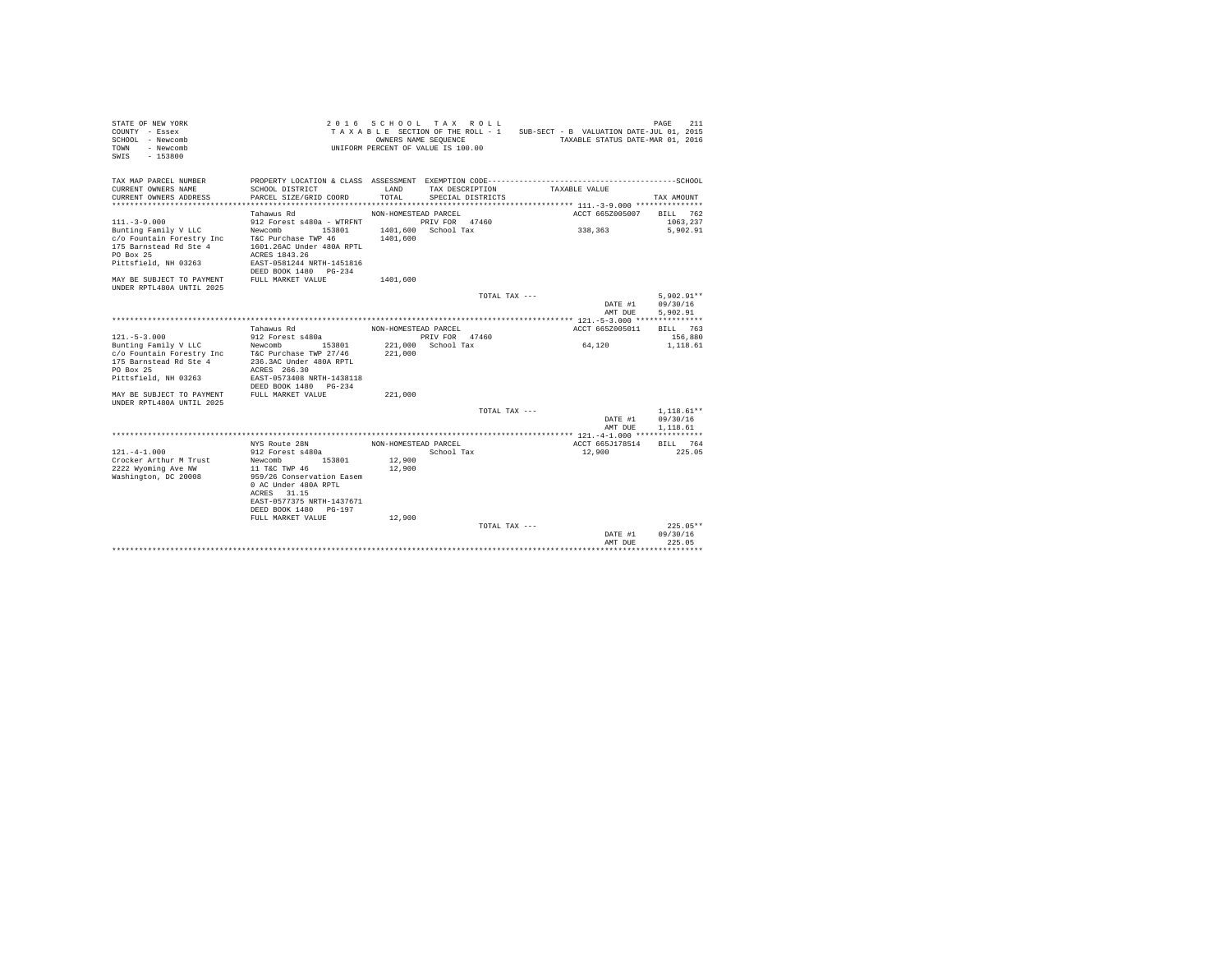| STATE OF NEW YORK<br>COUNTY - Essex<br>SCHOOL - Newcomb<br>TOWN - Newcomb<br>$SWTS = 153800$  |                                                            |                      | 2016 SCHOOL TAX ROLL<br>OWNERS NAME SEQUENCE<br>UNIFORM PERCENT OF VALUE IS 100.00 | TAXABLE SECTION OF THE ROLL - 1 SUB-SECT - B VALUATION DATE-JUL 01, 2015<br>TAXABLE STATUS DATE-MAR 01, 2016 | 212<br>PAGE         |
|-----------------------------------------------------------------------------------------------|------------------------------------------------------------|----------------------|------------------------------------------------------------------------------------|--------------------------------------------------------------------------------------------------------------|---------------------|
| TAX MAP PARCEL NUMBER                                                                         |                                                            |                      |                                                                                    | PROPERTY LOCATION & CLASS ASSESSMENT EXEMPTION CODE-----------------------------------SCHOOL                 |                     |
| CURRENT OWNERS NAME                                                                           | SCHOOL DISTRICT                                            | LAND                 | TAX DESCRIPTION                                                                    | TAXABLE VALUE                                                                                                |                     |
| CURRENT OWNERS ADDRESS                                                                        | PARCEL SIZE/GRID COORD                                     | TOTAL                | SPECIAL DISTRICTS                                                                  |                                                                                                              | TAX AMOUNT          |
|                                                                                               |                                                            |                      |                                                                                    |                                                                                                              |                     |
|                                                                                               | Lower Works Rd                                             | NON-HOMESTEAD PARCEL |                                                                                    | ACCT 665J101105                                                                                              | BILL 765            |
| $111 - 3 - 5.000$<br>Crocker Chester                                                          | 912 Forest s480a<br>Newcomb 153801                         |                      | PRIV FOR 47460<br>258,900 School Tax                                               | 91,380                                                                                                       | 167.520<br>1,594.17 |
| Crocker Saone B                                                                               | 10 T&C Twp 46                                              | 258,900              |                                                                                    |                                                                                                              |                     |
| 2222 Wyoming Ave NW                                                                           | 959/26 Conserv Easement                                    |                      |                                                                                    |                                                                                                              |                     |
| Washington, DC 20008                                                                          | 252.25AC Under480A RPTL                                    |                      |                                                                                    |                                                                                                              |                     |
|                                                                                               | ACRES 284.04                                               |                      |                                                                                    |                                                                                                              |                     |
| MAY BE SUBJECT TO PAYMENT EAST-0579043 NRTH-1441129                                           |                                                            |                      |                                                                                    |                                                                                                              |                     |
| UNDER RPTL480A UNTIL 2025                                                                     | DEED BOOK 1009 PG-37                                       |                      |                                                                                    |                                                                                                              |                     |
|                                                                                               | FULL MARKET VALUE                                          | 258,900              |                                                                                    |                                                                                                              |                     |
|                                                                                               |                                                            |                      | TOTAL TAX $---$                                                                    |                                                                                                              | $1.594.17**$        |
|                                                                                               |                                                            |                      |                                                                                    | DATE #1                                                                                                      | 09/30/16            |
|                                                                                               |                                                            |                      |                                                                                    | AMT DUE                                                                                                      | 1,594.17            |
|                                                                                               |                                                            |                      |                                                                                    |                                                                                                              |                     |
|                                                                                               | 1525 Goodnow Flow Rd                                       | NON-HOMESTEAD PARCEL |                                                                                    | ACCT 665J105409                                                                                              | BILL 766            |
| $120. - 1 - 10.028$<br>Otter Pond Club Inc                                                    | 912 Forest s480a - WTRFNT PRIV FOR 47460<br>Newcomb 153801 |                      | 675.700 School Tax                                                                 | 291,284                                                                                                      | 394,416<br>5,081,60 |
| Attn: Julie Otterbeck Treas 40 To42 T&c Twp 18                                                |                                                            | 685,700              |                                                                                    |                                                                                                              |                     |
| 49 Evelyn Dr                                                                                  | 594AC Under 480A RPTL                                      |                      |                                                                                    |                                                                                                              |                     |
| Nassau, NY 12123                                                                              | ACRES 714.60                                               |                      |                                                                                    |                                                                                                              |                     |
|                                                                                               | EAST-0533522 NRTH-1424310                                  |                      |                                                                                    |                                                                                                              |                     |
|                                                                                               |                                                            |                      |                                                                                    |                                                                                                              |                     |
|                                                                                               |                                                            | 685,700              |                                                                                    |                                                                                                              |                     |
|                                                                                               |                                                            |                      | TOTAL TAX ---                                                                      |                                                                                                              | $5.081.60**$        |
|                                                                                               |                                                            |                      |                                                                                    | DATE #1                                                                                                      | 09/30/16            |
|                                                                                               |                                                            |                      |                                                                                    | AMT DUE                                                                                                      | 5,081.60            |
|                                                                                               |                                                            |                      |                                                                                    |                                                                                                              |                     |
| $111. - 3 - 8.100$                                                                            | Blue Ridge Rd<br>912 Forest s480a                          | NON-HOMESTEAD PARCEL | PRIV FOR 47460                                                                     | ACCT 665J101103                                                                                              | BTLL 767<br>75,032  |
| Palmiotto Jennifer O                                                                          | Newcomb 153801                                             |                      | $102.100$ School Tax                                                               | 27,068                                                                                                       | 472.21              |
| PO Box 716                                                                                    | 11 T&C TWP 46                                              | 102,100              |                                                                                    |                                                                                                              |                     |
| Walpole, NH 03608-0716                                                                        | 959/26 Conservation Easem                                  |                      |                                                                                    |                                                                                                              |                     |
|                                                                                               | 113AC Under480A RPTL                                       |                      |                                                                                    |                                                                                                              |                     |
| MAY BE SUBJECT TO PAYMENT ACRES 123.00<br>UNDER RPTL480A UNTIL 2025 EAST-0576670 NRTH-1440428 |                                                            |                      |                                                                                    |                                                                                                              |                     |
|                                                                                               |                                                            |                      |                                                                                    |                                                                                                              |                     |
|                                                                                               | DEED BOOK 1480 PG-201                                      |                      |                                                                                    |                                                                                                              |                     |
|                                                                                               | FULL MARKET VALUE                                          | 102,100              |                                                                                    |                                                                                                              |                     |
|                                                                                               |                                                            |                      | TOTAL TAX $---$                                                                    |                                                                                                              | $472.21**$          |
|                                                                                               |                                                            |                      |                                                                                    | DATE #1                                                                                                      | 09/30/16            |
|                                                                                               |                                                            |                      |                                                                                    | AMT DUE                                                                                                      | 472.21              |
|                                                                                               |                                                            |                      |                                                                                    |                                                                                                              |                     |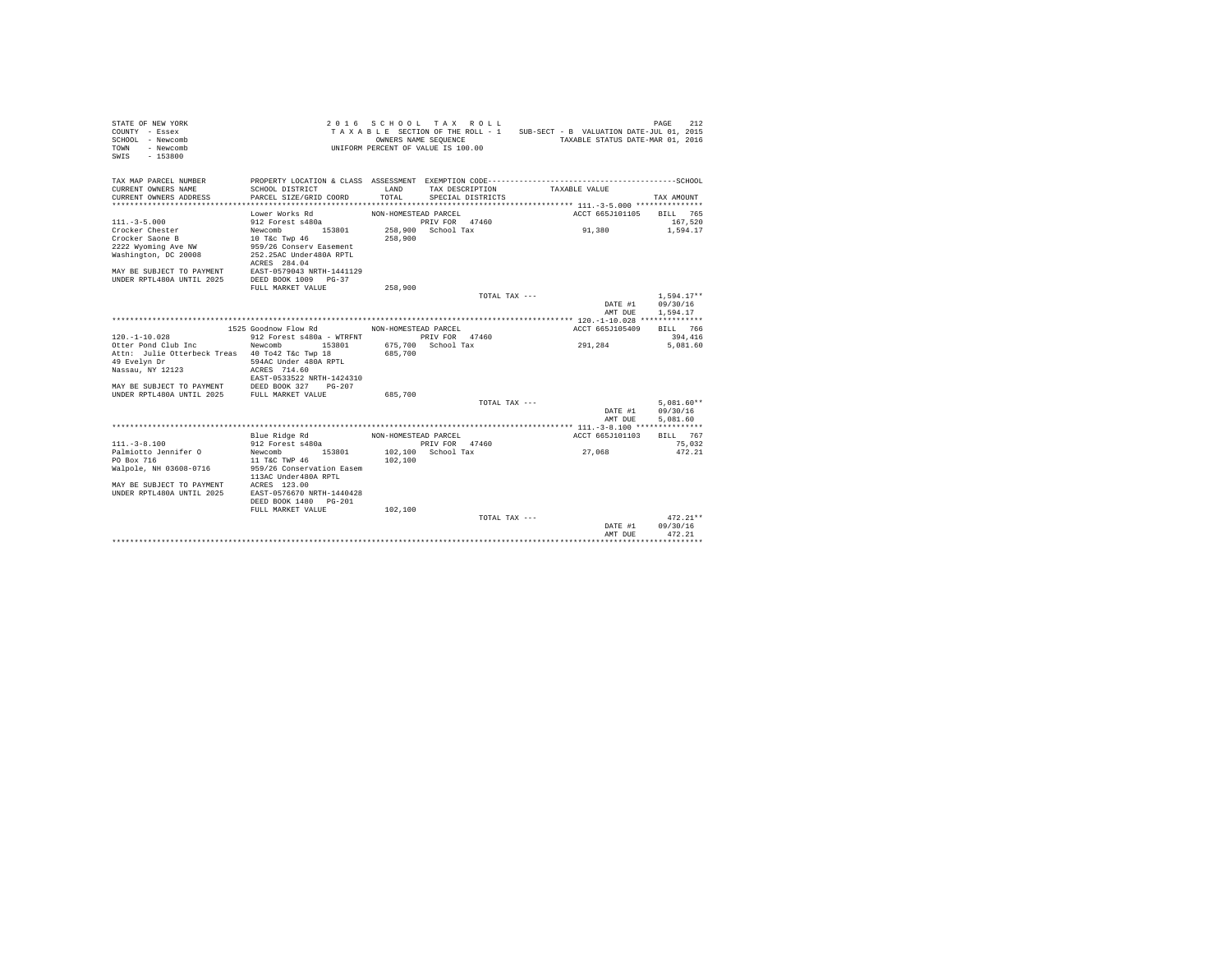| STATE OF NEW YORK<br>COUNTY - Essex<br>SCHOOL - Newcomb<br>TOWN<br>- Newcomb<br>$-153800$<br>SWIS |                           |                      | 2016 SCHOOL TAX ROLL<br>OWNERS NAME SEQUENCE<br>UNIFORM PERCENT OF VALUE IS 100.00 | TAXABLE SECTION OF THE ROLL - 1 SUB-SECT - B VALUATION DATE-JUL 01, 2015<br>TAXABLE STATUS DATE-MAR 01, 2016 | PAGE<br>213     |
|---------------------------------------------------------------------------------------------------|---------------------------|----------------------|------------------------------------------------------------------------------------|--------------------------------------------------------------------------------------------------------------|-----------------|
| TAX MAP PARCEL NUMBER<br>CURRENT OWNERS NAME                                                      | SCHOOL DISTRICT           | <b>T.AND</b>         | TAX DESCRIPTION                                                                    | TAXABLE VALUE                                                                                                |                 |
| CURRENT OWNERS ADDRESS                                                                            | PARCEL SIZE/GRID COORD    | TOTAL.               | SPECIAL DISTRICTS                                                                  |                                                                                                              | TAX AMOUNT      |
|                                                                                                   | Lower Works Rd            | NON-HOMESTEAD PARCEL |                                                                                    | ACCT 665J101106                                                                                              | BILL 768        |
| $111. - 3 - 1.100$                                                                                | 912 Forest s480a          |                      | PRIV FOR 47460                                                                     |                                                                                                              | 78,560          |
| Tahawus Club Inc                                                                                  | Newcomb 153801            |                      | 108,000 School Tax                                                                 | 29,440                                                                                                       | 513.60          |
| PO Box 419                                                                                        | 16 T&C TWP 46             | 108,000              |                                                                                    |                                                                                                              |                 |
| Newcomb, NY 12852                                                                                 | 959/26 Conservation Easem |                      |                                                                                    |                                                                                                              |                 |
|                                                                                                   | 118.34AC Under 480A RPTL  |                      |                                                                                    |                                                                                                              |                 |
| MAY BE SUBJECT TO PAYMENT ACRES 130.16<br>UNDER RPTL480A UNTIL 2025 EAST-0581167 NRTH-1446991     |                           |                      |                                                                                    |                                                                                                              |                 |
|                                                                                                   |                           |                      |                                                                                    |                                                                                                              |                 |
|                                                                                                   | DEED BOOK 1619 PG-93      |                      |                                                                                    |                                                                                                              |                 |
|                                                                                                   | FULL MARKET VALUE         | 108,000              |                                                                                    |                                                                                                              | $513.60**$      |
|                                                                                                   |                           |                      | TOTAL TAX ---                                                                      | DATE #1                                                                                                      | 09/30/16        |
|                                                                                                   |                           |                      |                                                                                    | AMT DUE                                                                                                      | 513.60          |
|                                                                                                   |                           |                      |                                                                                    |                                                                                                              |                 |
|                                                                                                   | Lower Works Rd            | NON-HOMESTEAD PARCEL |                                                                                    | ACCT 665Z006008                                                                                              | BILL 769        |
| $111. - 3 - 1.210$                                                                                | 912 Forest s480a          |                      | PRIV FOR 47460                                                                     |                                                                                                              | 40,400          |
| Tahawus Club Inc                                                                                  | Newcomb 153801            |                      | 101,000 School Tax                                                                 | 60,600                                                                                                       | 1,057.20        |
| PO Box 419                                                                                        | 16 T&C TWP 46             | 101,000              |                                                                                    |                                                                                                              |                 |
| Newcomb, NY 12852                                                                                 | 959/26 Conservation Easem |                      |                                                                                    |                                                                                                              |                 |
|                                                                                                   | 121.66AC Under 480A RPTL  |                      |                                                                                    |                                                                                                              |                 |
| MAY BE SUBJECT TO PAYMENT ACRES 121.66<br>UNDER RPTL480A UNTIL 2025 EAST-0579039 NRTH-1445273     |                           |                      |                                                                                    |                                                                                                              |                 |
|                                                                                                   | DEED BOOK 1619 PG-88      |                      |                                                                                    |                                                                                                              |                 |
|                                                                                                   | FULL MARKET VALUE         | 101,000              |                                                                                    |                                                                                                              |                 |
|                                                                                                   |                           |                      | TOTAL TAX ---                                                                      |                                                                                                              | $1,057.20**$    |
|                                                                                                   |                           |                      |                                                                                    | DATE #1                                                                                                      | 09/30/16        |
|                                                                                                   |                           |                      |                                                                                    | AMT DUE                                                                                                      | 1.057.20        |
|                                                                                                   |                           |                      |                                                                                    |                                                                                                              |                 |
|                                                                                                   | Sanford Ln                | NON-HOMESTEAD PARCEL |                                                                                    | ACCT 665J105004                                                                                              | BILL 770        |
| $90. -1 - 1.110$                                                                                  | 912 Forest s480a          |                      | PRIV FOR 47460                                                                     | 3,752                                                                                                        | 15,007<br>65.46 |
| Upper Hudson Woodlands ATP LP Newcomb 153801<br>c/o F&W Forestry Services Inc Pt 92 T&c Twp       |                           | 18,759               | 18,759 School Tax                                                                  |                                                                                                              |                 |
| ATP Client Service                                                                                | 1565/88 1585/307 Esmnts   |                      |                                                                                    |                                                                                                              |                 |
| PO Box 3610                                                                                       | 64.64AC Under 480A RPTL   |                      |                                                                                    |                                                                                                              |                 |
| Albany, GA 31706-3610                                                                             | ACRES 64.64               |                      |                                                                                    |                                                                                                              |                 |
|                                                                                                   | EAST-0571166 NRTH-1474448 |                      |                                                                                    |                                                                                                              |                 |
| PRIOR OWNER ON 3/01/2016 DEED BOOK 1656 PG-1                                                      |                           |                      |                                                                                    |                                                                                                              |                 |
| Upper Hudson Woodlands ATP LP CONSERVATION ESMT % 61.00                                           |                           |                      |                                                                                    |                                                                                                              |                 |
|                                                                                                   | FULL MARKET VALUE         | 18,759               |                                                                                    |                                                                                                              |                 |
| MAY BE SUBJECT TO PAYMENT<br><b>IINDER RPTL480A IINTIL 2025</b>                                   |                           |                      |                                                                                    |                                                                                                              |                 |
|                                                                                                   |                           |                      | TOTAL TAX ---                                                                      |                                                                                                              | $65.46**$       |
|                                                                                                   |                           |                      |                                                                                    | DATE #1                                                                                                      | 09/30/16        |
|                                                                                                   |                           |                      |                                                                                    | AMT DUE                                                                                                      | 65.46           |
|                                                                                                   |                           |                      |                                                                                    |                                                                                                              | .               |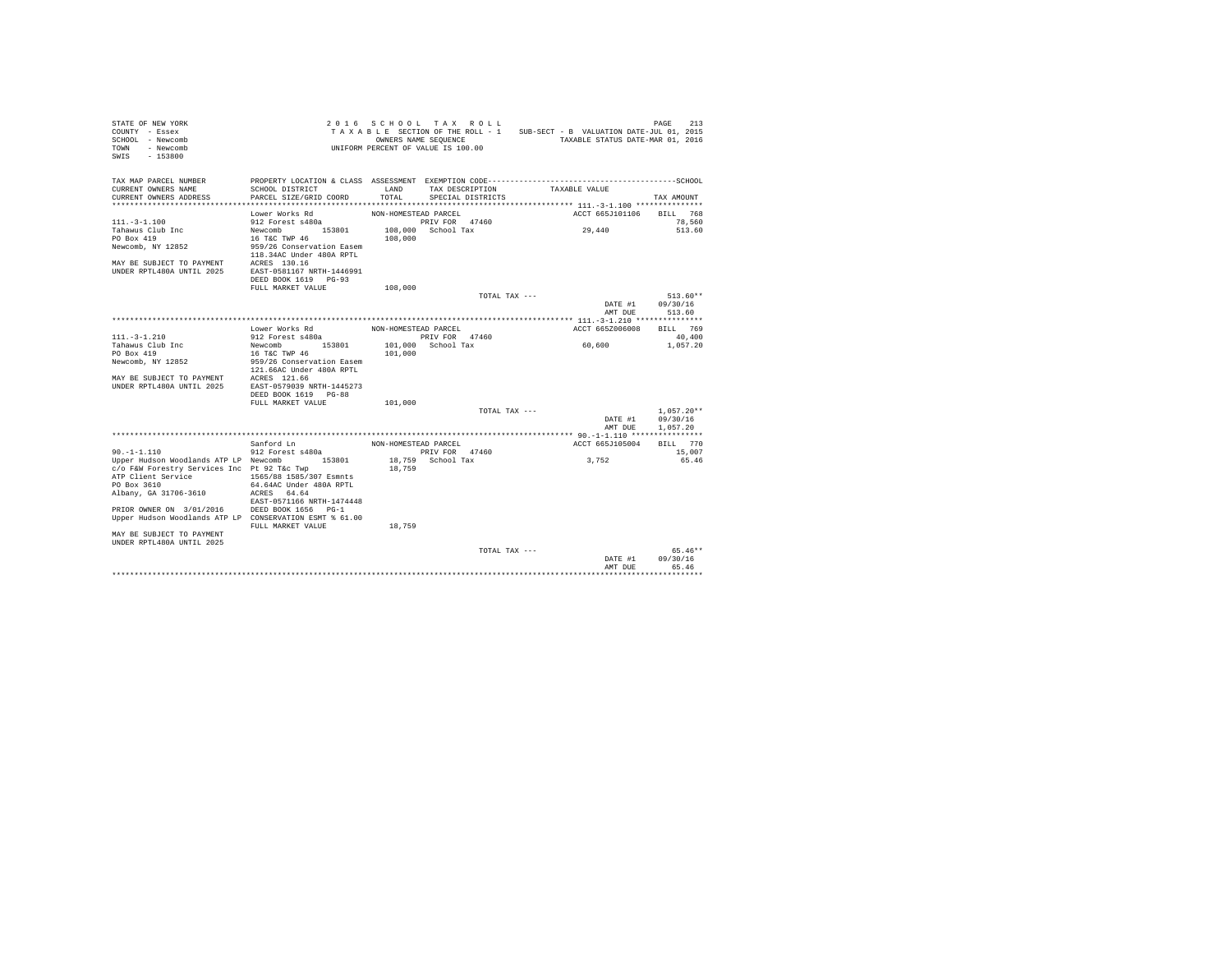| STATE OF NEW YORK<br>COUNTY - Essex<br>SCHOOL - Newcomb<br>- Newcomb<br>TOWN<br>SWIS<br>$-153800$                                                                                                                                                 |                                                                                                                              |                                 | 2016 SCHOOL TAX ROLL<br>TAXABLE SECTION OF THE ROLL - 1<br>OWNERS NAME SEQUENCE<br>UNIFORM PERCENT OF VALUE IS 100.00 | SUB-SECT - B VALUATION DATE-JUL 01, 2015<br>TAXABLE STATUS DATE-MAR 01, 2016 | 214<br>PAGE                          |
|---------------------------------------------------------------------------------------------------------------------------------------------------------------------------------------------------------------------------------------------------|------------------------------------------------------------------------------------------------------------------------------|---------------------------------|-----------------------------------------------------------------------------------------------------------------------|------------------------------------------------------------------------------|--------------------------------------|
| TAX MAP PARCEL NUMBER<br>CURRENT OWNERS NAME<br>CURRENT OWNERS ADDRESS                                                                                                                                                                            | SCHOOL DISTRICT<br>PARCEL SIZE/GRID COORD                                                                                    | LAND<br>TOTAL                   | TAX DESCRIPTION<br>SPECIAL DISTRICTS                                                                                  | TAXABLE VALUE                                                                | TAX AMOUNT                           |
|                                                                                                                                                                                                                                                   |                                                                                                                              |                                 |                                                                                                                       |                                                                              |                                      |
| $90. -1 - 1.200$<br>Upper Hudson Woodlands ATP LP Newcomb 153801<br>c/o F&W Forestry Services Inc 91-93 T&C TWP 46<br>ATP Client Service<br>PO Box 3610<br>Albany, GA 31706-3610                                                                  | Sanford Ln<br>912 Forest s480a<br>1565/88 1585/307 Esmnts<br>150.22AC 480A RPTL<br>ACRES 164.22<br>EAST-0570871 NRTH-1473126 | NON-HOMESTEAD PARCEL<br>116,064 | PRIV FOR 47460<br>116,064 School Tax                                                                                  | ACCT 665Z004009<br>77.158                                                    | BILL 771<br>38,906<br>1,346.06       |
| PRIOR OWNER ON 3/01/2016 DEED BOOK 1656 PG-1<br>Upper Hudson Woodlands ATP LP CONSERVATION ESMT % 61.00<br>MAY BE SUBJECT TO PAYMENT                                                                                                              | FULL MARKET VALUE                                                                                                            | 116,064                         |                                                                                                                       |                                                                              |                                      |
| UNDER RPTL480A UNTIL 2025                                                                                                                                                                                                                         |                                                                                                                              |                                 | TOTAL TAX ---                                                                                                         | DATE #1<br>AMT DUE                                                           | $1.346.06**$<br>09/30/16<br>1,346.06 |
|                                                                                                                                                                                                                                                   |                                                                                                                              |                                 |                                                                                                                       |                                                                              |                                      |
|                                                                                                                                                                                                                                                   | Sanford Ln                                                                                                                   | NON-HOMESTEAD PARCEL            |                                                                                                                       | ACCT 665Z008002                                                              | BILL 772                             |
| $90. -1 - 2.220$                                                                                                                                                                                                                                  | 912 Forest s480a                                                                                                             |                                 | PRIV FOR 47460                                                                                                        |                                                                              | 382.231                              |
| Upper Hudson Woodlands ATP LP Newcomb 153801<br>c/o F&W Forestry Services Inc T&C PUR TWP 47<br>ATP Client Service<br>PO Box 3610<br>Albany, GA 31706-3610<br>PRIOR OWNER ON 3/01/2016<br>Upper Hudson Woodlands ATP LP CONSERVATION ESMT % 61.00 | 1565/88 1585/307 Esmnts<br>1952Ac 480A RPTL<br>ACRES 2048.80<br>EAST-0568159 NRTH-1480004<br>DEED BOOK 1656 PG-1             | 598,806                         | 598.806 School Tax                                                                                                    | 216,575                                                                      | 3.778.26                             |
| MAY BE SUBJECT TO PAYMENT<br>UNDER RPTL480A UNTIL 2025                                                                                                                                                                                            | FULL MARKET VALUE                                                                                                            | 598,806                         |                                                                                                                       |                                                                              |                                      |
|                                                                                                                                                                                                                                                   |                                                                                                                              |                                 | TOTAL TAX ---                                                                                                         | DATE #1<br>AMT DUE                                                           | $3.778.26**$<br>09/30/16<br>3.778.26 |
|                                                                                                                                                                                                                                                   | Sanford Ln                                                                                                                   | NON-HOMESTEAD PARCEL            |                                                                                                                       | ACCT 665Z005014                                                              | BILL 773                             |
| $90. -1 - 3.120$<br>Upper Hudson Woodlands ATP LP Newcomb 153801<br>c/o F&W Forestry Services Inc T&C TWP 47 RS<br>ATP Client Service<br>PO Box 3610<br>Albany, GA 31706-3610                                                                     | 912 Forest s480a - WTRFNT<br>1565/88 1585/307 Esmnts<br>212.15AC 480A<br>ACRES 212.15                                        | 68,679                          | PRIV FOR 47460<br>68,679 School Tax                                                                                   | 13,736                                                                       | 54,943<br>239.63                     |
| PRIOR OWNER ON 3/01/2016 DEED BOOK 1656 PG-1<br>Upper Hudson Woodlands ATP LP CONSERVATION ESMT % 61.00<br>MAY BE SUBJECT TO PAYMENT                                                                                                              | EAST-0576841 NRTH-1481947<br>FULL MARKET VALUE                                                                               | 68,679                          |                                                                                                                       |                                                                              |                                      |
| UNDER RPTL480A UNTIL 2025                                                                                                                                                                                                                         |                                                                                                                              |                                 | TOTAL TAX ---                                                                                                         | DATE #1                                                                      | $239.63**$<br>09/30/16               |
|                                                                                                                                                                                                                                                   |                                                                                                                              |                                 |                                                                                                                       | AMT DUE                                                                      | 239.63<br>                           |
|                                                                                                                                                                                                                                                   |                                                                                                                              |                                 |                                                                                                                       |                                                                              |                                      |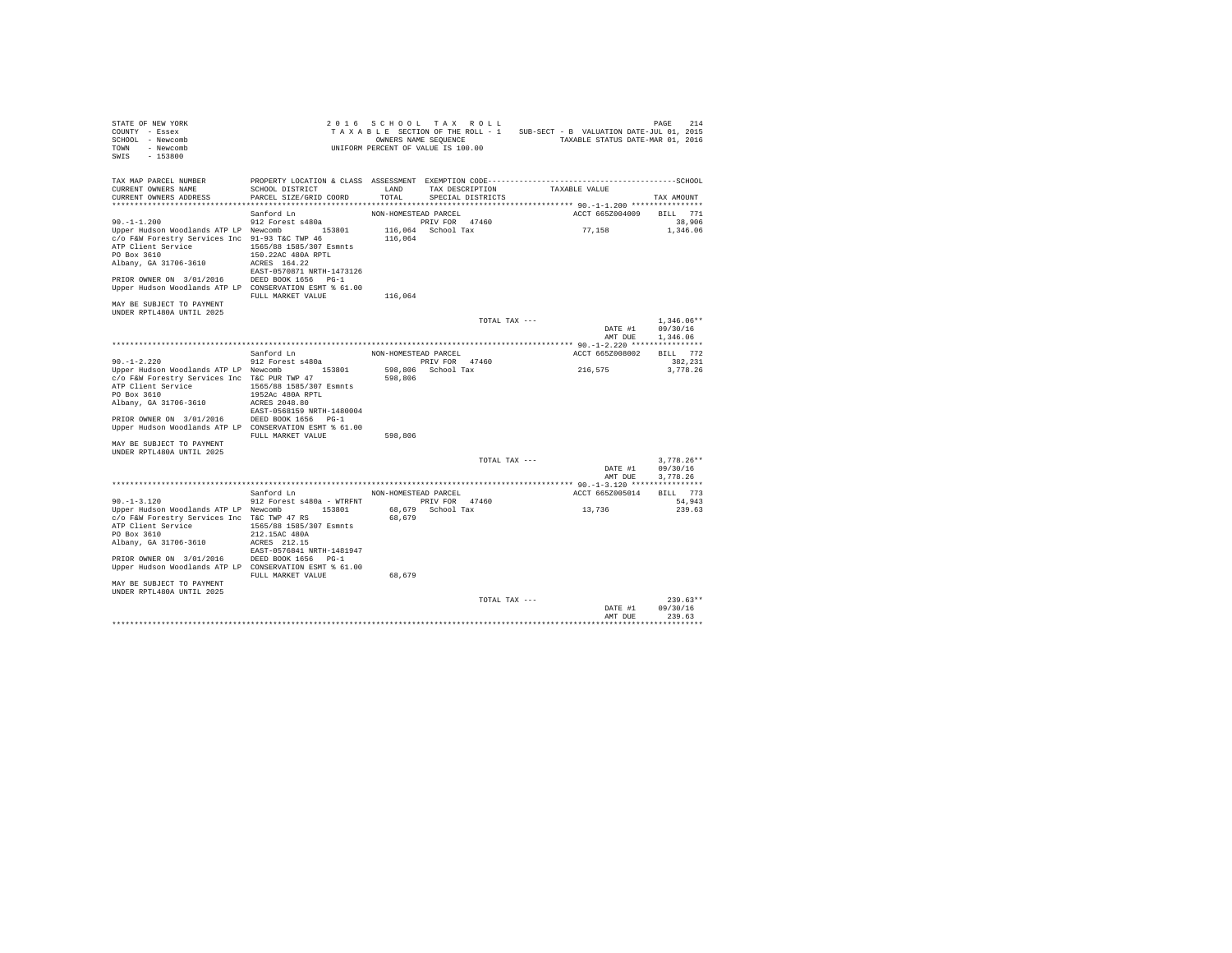| STATE OF NEW YORK<br>COUNTY - Essex<br>SCHOOL - Newcomb<br>TOWN<br>- Newcomb<br>SWIS<br>$-153800$                                                                                                                              |                                                                                                                                           |                      | 2016 SCHOOL TAX ROLL<br>TAXABLE SECTION OF THE ROLL - 1<br>OWNERS NAME SEQUENCE<br>UNIFORM PERCENT OF VALUE IS 100.00 | SUB-SECT - B VALUATION DATE-JUL 01, 2015<br>TAXABLE STATUS DATE-MAR 01, 2016 | PAGE<br>215                                            |
|--------------------------------------------------------------------------------------------------------------------------------------------------------------------------------------------------------------------------------|-------------------------------------------------------------------------------------------------------------------------------------------|----------------------|-----------------------------------------------------------------------------------------------------------------------|------------------------------------------------------------------------------|--------------------------------------------------------|
| TAX MAP PARCEL NUMBER<br>CURRENT OWNERS NAME<br>CURRENT OWNERS ADDRESS                                                                                                                                                         | PROPERTY LOCATION & CLASS ASSESSMENT EXEMPTION CODE-----------------------------------SCHOOL<br>SCHOOL DISTRICT<br>PARCEL SIZE/GRID COORD | LAND<br>TOTAL        | TAX DESCRIPTION<br>SPECIAL DISTRICTS                                                                                  | TAXABLE VALUE                                                                | TAX AMOUNT                                             |
|                                                                                                                                                                                                                                | Sanford Ln                                                                                                                                | NON-HOMESTEAD PARCEL |                                                                                                                       | ACCT 665Z008003                                                              | BILL 774                                               |
| $90. -1 - 3.220$<br>Upper Hudson Woodlands ATP LP Newcomb 153801<br>c/o F&W Forestry Services Inc T&C PUR TWP 47<br>ATP Client Service<br>PO Box 3610<br>Albany, GA 31706-3610<br>PRIOR OWNER ON 3/01/2016 DEED BOOK 1656 PG-1 | 912 Forest s480a<br>1565/88 1585/307 Esmnts<br>217.08Ac 480A RPTL<br>ACRES 217.08<br>EAST-0575880 NRTH-1483005                            | 70.278               | PRIV FOR 47460<br>70.278 School Tax                                                                                   | 14,056                                                                       | 56.222<br>245.21                                       |
| Upper Hudson Woodlands ATP LP CONSERVATION ESMT % 61.00                                                                                                                                                                        | FULL MARKET VALUE                                                                                                                         | 70,278               |                                                                                                                       |                                                                              |                                                        |
| MAY BE SUBJECT TO PAYMENT<br>UNDER RPTL480A UNTIL 2025                                                                                                                                                                         |                                                                                                                                           |                      |                                                                                                                       |                                                                              |                                                        |
|                                                                                                                                                                                                                                |                                                                                                                                           |                      | TOTAL TAX ---                                                                                                         |                                                                              | $245.21**$<br>DATE #1<br>09/30/16<br>AMT DUE<br>245.21 |
|                                                                                                                                                                                                                                |                                                                                                                                           |                      |                                                                                                                       |                                                                              |                                                        |
|                                                                                                                                                                                                                                | NT. T.n                                                                                                                                   | NON-HOMESTEAD PARCEL |                                                                                                                       | ACCT 665Z005015                                                              | BILL 775                                               |
| $90. -1 - 5.120$                                                                                                                                                                                                               | 912 Forest s480a                                                                                                                          |                      | PRIV FOR 47460                                                                                                        |                                                                              | 19,906                                                 |
| Upper Hudson Woodlands ATP LP Newcomb 153801<br>c/o F&W Forestry Services Inc T&C TWP 46 RS<br>ATP Client Service<br>PO Box 3610<br>Albany, GA 31706-3610<br>PRIOR OWNER ON 3/01/2016                                          | 1565/88 1585/307 Esmnts<br>76.83AC 480A RPTL<br>ACRES 76.83<br>EAST-0575638 NRTH-1476372<br>DEED BOOK 1656 PG-1                           | 24,882               | 24,882 School Tax                                                                                                     | 4,976                                                                        | 86.81                                                  |
| Upper Hudson Woodlands ATP LP CONSERVATION ESMT % 61.00                                                                                                                                                                        | FULL MARKET VALUE                                                                                                                         | 24,882               |                                                                                                                       |                                                                              |                                                        |
| MAY BE SUBJECT TO PAYMENT<br>UNDER RPTL480A UNTIL 2025                                                                                                                                                                         |                                                                                                                                           |                      |                                                                                                                       |                                                                              |                                                        |
|                                                                                                                                                                                                                                |                                                                                                                                           |                      | TOTAL TAX ---                                                                                                         |                                                                              | 86.81**<br>09/30/16<br>DATE #1<br>86.81<br>AMT DUE     |
|                                                                                                                                                                                                                                | Sanford Ln                                                                                                                                | NON-HOMESTEAD PARCEL |                                                                                                                       | ACCT 665Z004012                                                              | BILL 776                                               |
| $90. -1 - 5.200$                                                                                                                                                                                                               | 912 Forest s480a                                                                                                                          |                      | PRIV FOR 47460                                                                                                        |                                                                              | 6,989                                                  |
| Upper Hudson Woodlands ATP LP Newcomb 153801<br>c/o F&W Forestry Services Inc 94/95 T&C TWP 46<br>ATP Client Service<br>PO Box 3610<br>Albany, GA 31706-3610                                                                   | 1565/88 1585/307 Esmnts<br>27AC 480A RPTL<br>ACRES 27.00<br>EAST-0576922 NRTH-1475185                                                     | 8,736                | 8,736 School Tax                                                                                                      | 1,747                                                                        | 30.48                                                  |
| PRIOR OWNER ON 3/01/2016 DEED BOOK 1656 PG-1<br>Upper Hudson Woodlands ATP LP CONSERVATION ESMT % 61.00                                                                                                                        | FULL MARKET VALUE                                                                                                                         | 8,736                |                                                                                                                       |                                                                              |                                                        |
| MAY BE SUBJECT TO PAYMENT<br>UNDER RPTL480A UNTIL 2025                                                                                                                                                                         |                                                                                                                                           |                      |                                                                                                                       |                                                                              |                                                        |
|                                                                                                                                                                                                                                |                                                                                                                                           |                      | TOTAL TAX ---                                                                                                         |                                                                              | $30.48**$<br>09/30/16<br>DATE #1<br>AMT DUE<br>30.48   |
|                                                                                                                                                                                                                                |                                                                                                                                           |                      |                                                                                                                       |                                                                              |                                                        |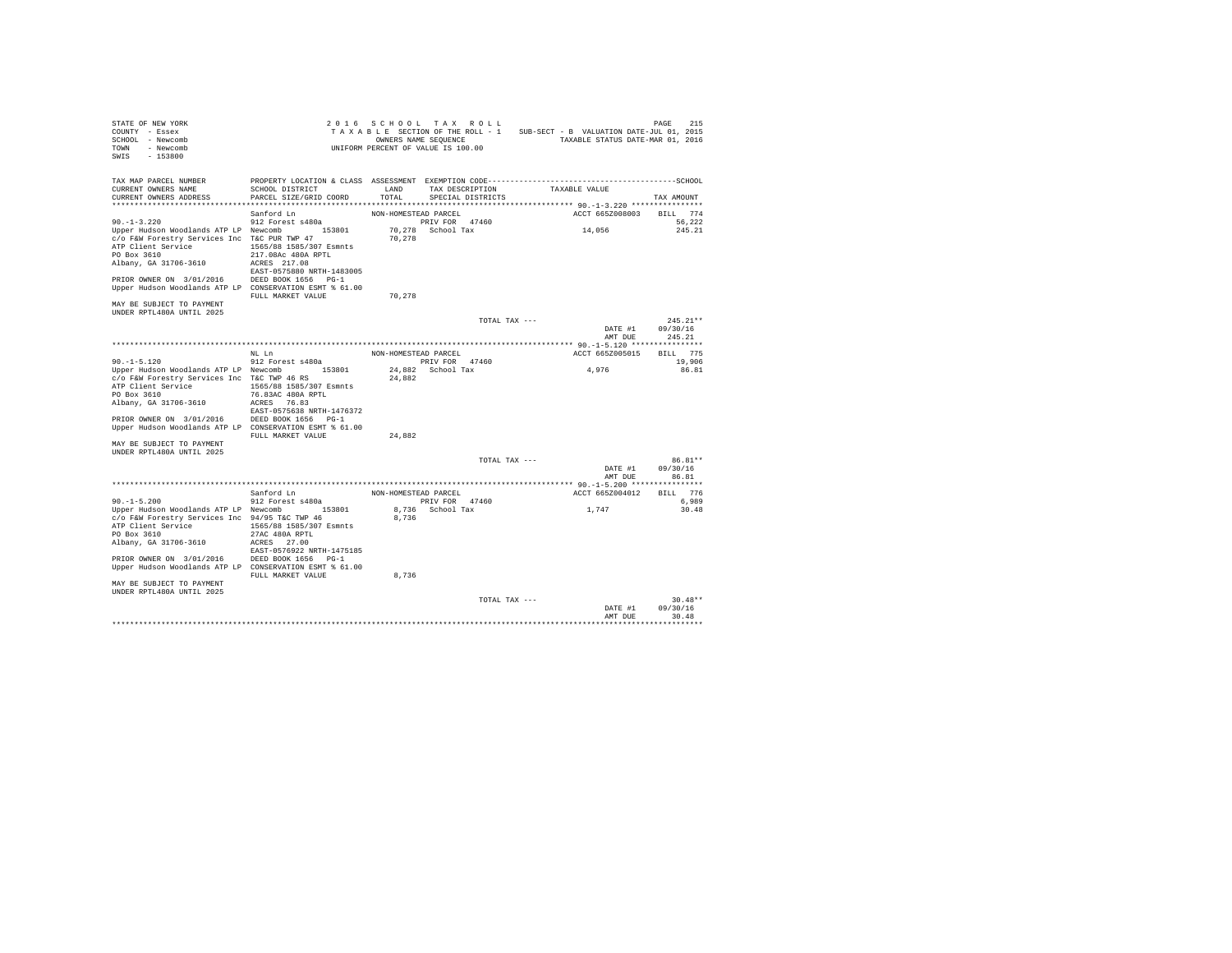| STATE OF NEW YORK                                       |                                |                      | 2016 SCHOOL TAX ROLL               |               |                                          | 216<br>PAGE |
|---------------------------------------------------------|--------------------------------|----------------------|------------------------------------|---------------|------------------------------------------|-------------|
| COUNTY - Essex                                          |                                |                      | TAXABLE SECTION OF THE ROLL - 1    |               | SUB-SECT - B VALUATION DATE-JUL 01, 2015 |             |
| SCHOOL - Newcomb                                        |                                |                      | OWNERS NAME SEQUENCE               |               | TAXABLE STATUS DATE-MAR 01, 2016         |             |
| TOWN<br>- Newcomb                                       |                                |                      | UNIFORM PERCENT OF VALUE IS 100.00 |               |                                          |             |
| $-153800$<br>SWIS                                       |                                |                      |                                    |               |                                          |             |
|                                                         |                                |                      |                                    |               |                                          |             |
| TAX MAP PARCEL NUMBER                                   |                                |                      |                                    |               |                                          |             |
| CURRENT OWNERS NAME                                     | SCHOOL DISTRICT                | LAND                 | TAX DESCRIPTION                    |               | TAXABLE VALUE                            |             |
| CURRENT OWNERS ADDRESS                                  | PARCEL SIZE/GRID COORD         | TOTAL.               | SPECIAL DISTRICTS                  |               |                                          | TAX AMOUNT  |
| *************************                               | ****************************** |                      |                                    |               |                                          |             |
|                                                         | NL Ln                          | NON-HOMESTEAD PARCEL |                                    |               | ACCT 665Z005017                          | BILL 777    |
| $91. -1 -1.120$                                         | 912 Forest s480a               |                      | PRIV FOR 47460                     |               |                                          | 6.770       |
| Upper Hudson Woodlands ATP LP Newcomb                   | 153801                         |                      | 8,463 School Tax                   |               | 1,693                                    | 29.54       |
| c/o F&W Forestry Services Inc T&C TWP 46 RS             |                                | 8,463                |                                    |               |                                          |             |
| ATP Client Service                                      | 1565/88 1585/307 Esmnts        |                      |                                    |               |                                          |             |
| PO Box 3610                                             | 26.17AC 480A RPTL              |                      |                                    |               |                                          |             |
| Albany, GA 31706-3610                                   | ACRES 26.17                    |                      |                                    |               |                                          |             |
|                                                         | EAST-0576259 NRTH-1477320      |                      |                                    |               |                                          |             |
| PRIOR OWNER ON 3/01/2016 DEED BOOK 1656 PG-1            |                                |                      |                                    |               |                                          |             |
| Upper Hudson Woodlands ATP LP CONSERVATION ESMT % 61.00 |                                |                      |                                    |               |                                          |             |
|                                                         | FULL MARKET VALUE              | 8,463                |                                    |               |                                          |             |
| MAY BE SUBJECT TO PAYMENT                               |                                |                      |                                    |               |                                          |             |
| UNDER RPTL480A UNTIL 2025                               |                                |                      |                                    |               |                                          |             |
|                                                         |                                |                      |                                    | TOTAL TAX --- |                                          | $29.54**$   |
|                                                         |                                |                      |                                    |               | DATE #1                                  | 09/30/16    |
|                                                         |                                |                      |                                    |               | AMT DUE                                  | 29.54       |
|                                                         | Sanford Ln                     |                      |                                    |               | ACCT 665Z004013                          | BILL 778    |
| $91. - 1 - 1.200$                                       | 912 Forest s480a               | NON-HOMESTEAD PARCEL | PRIV FOR 47460                     |               |                                          | 40.622      |
| Upper Hudson Woodlands ATP LP Newcomb 153801            |                                |                      | 50.778 School Tax                  |               | 10,156                                   | 177.18      |
| c/o F&W Forestry Services Inc 95 T&C TWP 46             |                                | 50.778               |                                    |               |                                          |             |
| ATP Client Service                                      | 1565/88 1585/307 Esmnts        |                      |                                    |               |                                          |             |
| PO Box 3610                                             | 170.3AC 480A                   |                      |                                    |               |                                          |             |
| Albany, GA 31706-3610                                   | ACRES 170.30                   |                      |                                    |               |                                          |             |
|                                                         | EAST-0577586 NRTH-1477200      |                      |                                    |               |                                          |             |
| PRIOR OWNER ON 3/01/2016                                | DEED BOOK 1656 PG-1            |                      |                                    |               |                                          |             |
| Upper Hudson Woodlands ATP LP CONSERVATION ESMT % 61.00 |                                |                      |                                    |               |                                          |             |
|                                                         | FULL MARKET VALUE              | 50.778               |                                    |               |                                          |             |
| MAY BE SUBJECT TO PAYMENT                               |                                |                      |                                    |               |                                          |             |
| UNDER RPTL480A UNTIL 2025                               |                                |                      |                                    |               |                                          |             |
|                                                         |                                |                      |                                    | TOTAL TAX --- |                                          | $177.18**$  |
|                                                         |                                |                      |                                    |               | DATE #1                                  | 09/30/16    |
|                                                         |                                |                      |                                    |               | AMT DUE                                  | 177.18      |
|                                                         |                                |                      |                                    |               |                                          |             |
|                                                         | Sanford Ln                     | NON-HOMESTEAD PARCEL |                                    |               | ACCT 665J103409                          | BILL 779    |
| $91. - 1 - 2.000$                                       | 912 Forest s480a               |                      | PRIV FOR 47460                     |               |                                          | 35,443      |
| Upper Hudson Woodlands ATP LP Newcomb 153801            |                                |                      | 44,304 School Tax                  |               | 8,861                                    | 154.58      |
| c/o F&W Forestry Services Inc 96 T&c Twp 46             |                                | 44.304               |                                    |               |                                          |             |
| ATP Client Service                                      | 1565/88 1585/307 Esmnts        |                      |                                    |               |                                          |             |
| PO Box 3610                                             | 188.48AC Under 480A RPTL       |                      |                                    |               |                                          |             |
| Albany, GA 31706-3610                                   | ACRES 188.48                   |                      |                                    |               |                                          |             |
|                                                         | EAST-0579664 NRTH-1478839      |                      |                                    |               |                                          |             |
| PRIOR OWNER ON 3/01/2016                                | DEED BOOK 1656 PG-1            |                      |                                    |               |                                          |             |
| Upper Hudson Woodlands ATP LP CONSERVATION ESMT % 61.00 |                                |                      |                                    |               |                                          |             |
|                                                         | FULL MARKET VALUE              | 44.304               |                                    |               |                                          |             |
| MAY BE SUBJECT TO PAYMENT                               |                                |                      |                                    |               |                                          |             |
| UNDER RPTL480A UNTIL 2025                               |                                |                      |                                    |               |                                          | 154.58**    |
|                                                         |                                |                      |                                    | TOTAL TAX --- | DATE #1                                  | 09/30/16    |
|                                                         |                                |                      |                                    |               | AMT DUE                                  | 154.58      |
|                                                         |                                |                      |                                    |               |                                          | .           |
|                                                         |                                |                      |                                    |               |                                          |             |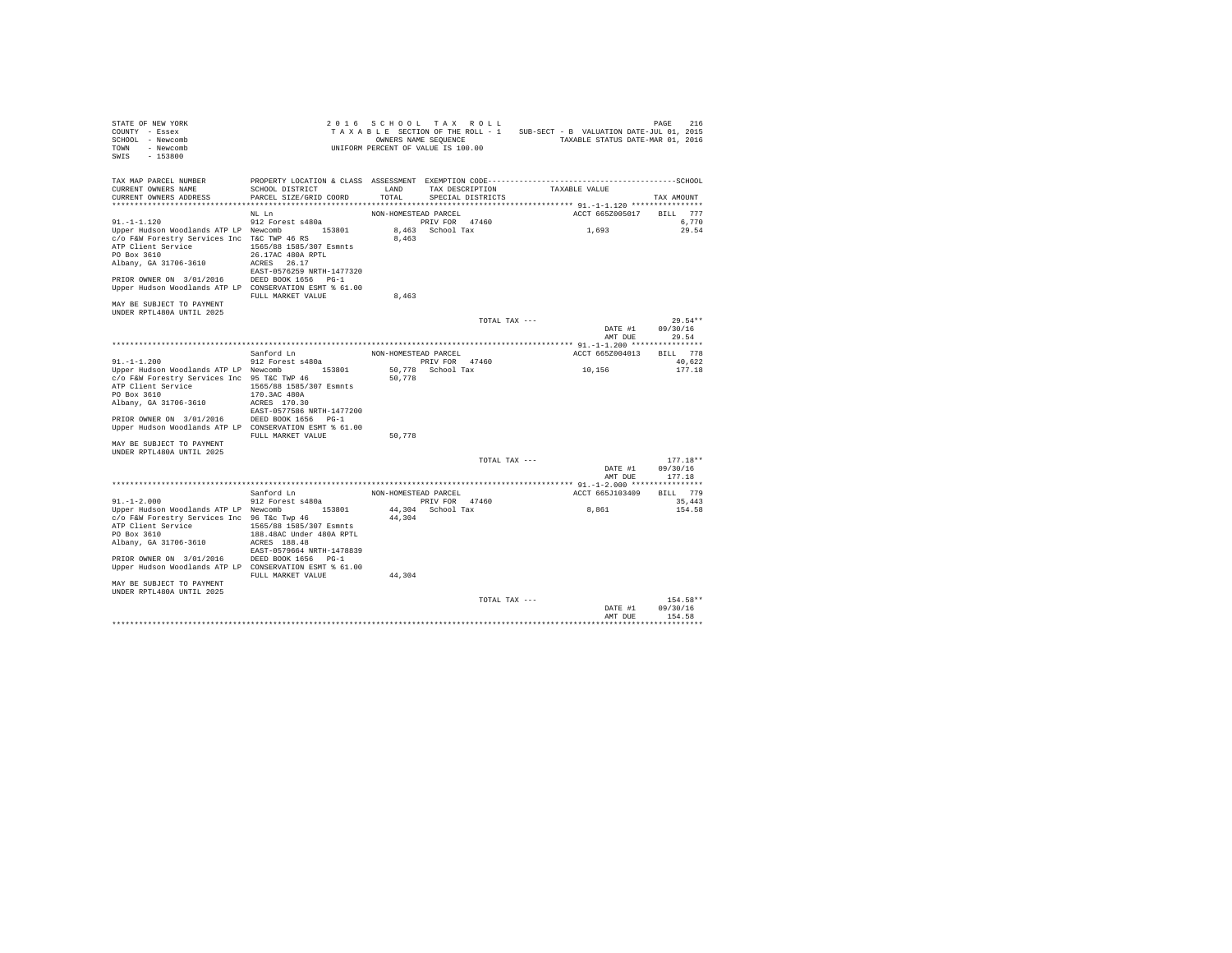| STATE OF NEW YORK<br>COUNTY - Essex<br>SCHOOL - Newcomb<br>TOWN<br>- Newcomb<br>$-153800$<br>SWIS                                                                                                                                                 |                                                                                                                                              |                      | 2016 SCHOOL TAX ROLL<br>TAXABLE SECTION OF THE ROLL - 1<br>OWNERS NAME SEQUENCE<br>UNIFORM PERCENT OF VALUE IS 100.00 |               | SUB-SECT - B VALUATION DATE-JUL 01, 2015<br>TAXABLE STATUS DATE-MAR 01, 2016 | PAGE<br>217                  |
|---------------------------------------------------------------------------------------------------------------------------------------------------------------------------------------------------------------------------------------------------|----------------------------------------------------------------------------------------------------------------------------------------------|----------------------|-----------------------------------------------------------------------------------------------------------------------|---------------|------------------------------------------------------------------------------|------------------------------|
| TAX MAP PARCEL NUMBER<br>CURRENT OWNERS NAME<br>CURRENT OWNERS ADDRESS                                                                                                                                                                            | SCHOOL DISTRICT<br>PARCEL SIZE/GRID COORD                                                                                                    | LAND<br>TOTAL.       | TAX DESCRIPTION<br>SPECIAL DISTRICTS                                                                                  |               | TAXABLE VALUE                                                                | TAX AMOUNT                   |
|                                                                                                                                                                                                                                                   | Sanford Ln                                                                                                                                   | NON-HOMESTEAD PARCEL |                                                                                                                       |               | ACCT 665Z005018                                                              | BILL 780                     |
| $101. -1 - 1.200$<br>Upper Hudson Woodlands ATP LP Newcomb<br>c/o F&W Forestry Services Inc T&C TWP 46 RS<br>ATP Client Service<br>PO Box 3610<br>Albany, GA 31706-3610<br>PRIOR OWNER ON 3/01/2016                                               | 912 Forest s480a<br>153801<br>1565/88 1585/307 Esmnts<br>13.2AC 480A RPTL<br>ACRES 13.20<br>EAST-0575106 NRTH-1471731<br>DEED BOOK 1656 PG-1 | 4,290                | PRIV FOR 47460<br>4,290 School Tax                                                                                    |               | 858                                                                          | 3,432<br>14.97               |
| Upper Hudson Woodlands ATP LP CONSERVATION ESMT % 61.00<br>MAY BE SUBJECT TO PAYMENT                                                                                                                                                              | FULL MARKET VALUE                                                                                                                            | 4.290                |                                                                                                                       |               |                                                                              |                              |
| UNDER RPTL480A UNTIL 2025                                                                                                                                                                                                                         |                                                                                                                                              |                      |                                                                                                                       | TOTAL TAX --- | DATE #1                                                                      | $14.97**$<br>09/30/16        |
|                                                                                                                                                                                                                                                   |                                                                                                                                              |                      |                                                                                                                       |               | AMT DUE                                                                      | 14.97                        |
|                                                                                                                                                                                                                                                   |                                                                                                                                              |                      |                                                                                                                       |               |                                                                              |                              |
|                                                                                                                                                                                                                                                   | Sanford Ln                                                                                                                                   | NON-HOMESTEAD PARCEL |                                                                                                                       |               | ACCT 665Z005019                                                              | 781<br>RTT.T.                |
| $101. - 6 - 1.200$                                                                                                                                                                                                                                | 912 Forest s480a                                                                                                                             |                      | PRIV FOR 47460                                                                                                        |               |                                                                              | 94                           |
| Upper Hudson Woodlands ATP LP Newcomb 153801<br>c/o F&W Forestry Services Inc T&C TWP 46 RS<br>ATP Client Service<br>PO Box 3610<br>Albany, GA 31706-3610<br>PRIOR OWNER ON 3/01/2016<br>Upper Hudson Woodlands ATP LP CONSERVATION ESMT \$ 61.00 | 1565/88 1585/307 Esmnts<br>.31AC under 480A RPTL<br>ACRES 0.31<br>EAST-0576123 NRTH-1471634<br>DEED BOOK 1656 PG-1                           | 117                  | 117 School Tax                                                                                                        |               | 23                                                                           | 0.40                         |
| MAY BE SUBJECT TO PAYMENT                                                                                                                                                                                                                         | FULL MARKET VALUE                                                                                                                            | 117                  |                                                                                                                       |               |                                                                              |                              |
| UNDER RPTL480A UNTIL 2025                                                                                                                                                                                                                         |                                                                                                                                              |                      |                                                                                                                       |               |                                                                              |                              |
|                                                                                                                                                                                                                                                   |                                                                                                                                              |                      |                                                                                                                       | TOTAL TAX --- | DATE #1<br>AMT DUE                                                           | $0.40**$<br>09/30/16<br>0.40 |
|                                                                                                                                                                                                                                                   | Sanford Ln                                                                                                                                   | NON-HOMESTEAD PARCEL |                                                                                                                       |               | ACCT 665Z004014                                                              | BILL 782                     |
| $101. - 6 - 2.200$                                                                                                                                                                                                                                | 912 Forest s480a                                                                                                                             |                      | PRIV FOR 47460                                                                                                        |               |                                                                              | 1,373                        |
| Upper Hudson Woodlands ATP LP Newcomb 153801<br>c/o F&W Forestry Services Inc 75 T&C TWP 46<br>ATP Client Service<br>PO Box 3610<br>Albany, GA 31706-3610                                                                                         | 1565/88 1585/307 Esmnts<br>6.3AC 480A RPTL<br>ACRES 6.30<br>EAST-0576790 NRTH-1474048                                                        | 1,716                | 1,716 School Tax                                                                                                      |               | 343                                                                          | 5.98                         |
| PRIOR OWNER ON 3/01/2016<br>Upper Hudson Woodlands ATP LP CONSERVATION ESMT % 61.00                                                                                                                                                               | DEED BOOK 1656 PG-1<br>FULL MARKET VALUE                                                                                                     | 1,716                |                                                                                                                       |               |                                                                              |                              |
| MAY BE SUBJECT TO PAYMENT<br>UNDER RPTL480A UNTIL 2025                                                                                                                                                                                            |                                                                                                                                              |                      |                                                                                                                       | TOTAL TAX --- |                                                                              | $5.98**$                     |
|                                                                                                                                                                                                                                                   |                                                                                                                                              |                      |                                                                                                                       |               | DATE #1<br>AMT DUE                                                           | 09/30/16<br>5.98             |
|                                                                                                                                                                                                                                                   |                                                                                                                                              |                      |                                                                                                                       |               |                                                                              |                              |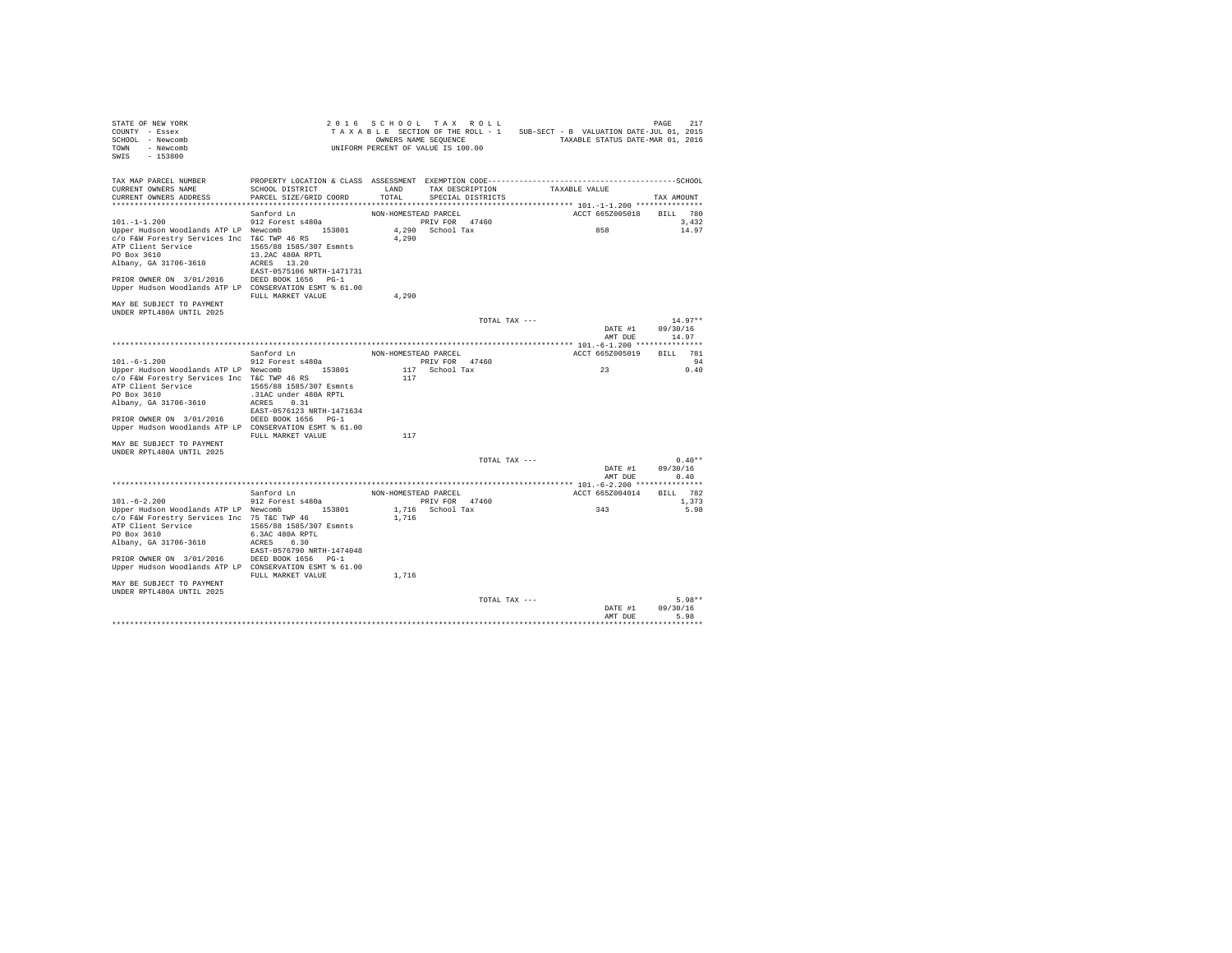| STATE OF NEW YORK | 2016 SCHOOL TAX ROLL               | 2.18<br>PAGE                             |
|-------------------|------------------------------------|------------------------------------------|
| COUNTY - Essex    | TAXABLE SECTION OF THE ROLL - 1    | SUB-SECT - B VALUATION DATE-JUL 01, 2015 |
| SCHOOL - Newcomb  |                                    | TAXABLE STATUS DATE-MAR 01, 2016         |
| TOWN<br>- Newcomb | UNIFORM PERCENT OF VALUE IS 100.00 | RPS155/V04/L015                          |
| - 153800<br>SWIS  |                                    | CURRENT DATE 8/23/2016                   |
|                   |                                    |                                          |

### R O L L S U B S E C T I O N - B - T O T A L S

# \*\*\* S P E C I A L D I S T R I C T S U M M A R Y \*\*\*

|      | ----<br>/ L A L<br>the contract of the contract of the contract of | ----       | $\cdots$ | .     | moms:<br>the contract of the contract of the contract of |
|------|--------------------------------------------------------------------|------------|----------|-------|----------------------------------------------------------|
| CODE | <b>DAR</b><br>$\sim$                                               | TVD's<br>. |          | MOUN. | 1'AX                                                     |

#### NO SPECIAL DISTRICTS AT THIS LEVEL

# \*\*\* S C H O O L D I S T R I C T S U M M A R Y \*\*\*

| CODE   | DISTRICT NAME   | TOTAL<br>PARCELS | ASSESSED<br>LAND | ASSESSED<br>TOTAL | EXEMPT<br>AMOUNT<br>---------<br>STAR AMOUNT | TOTAL<br>TAXABLE<br>---------<br>STAR TAXABLE | TOTAL TAX |
|--------|-----------------|------------------|------------------|-------------------|----------------------------------------------|-----------------------------------------------|-----------|
|        | Newcomb         | 24               | 5870.672         | 5900.672          | 4128.303                                     | 1,772,369                                     |           |
| 153801 |                 |                  |                  |                   |                                              | 1,772,369                                     | 30,919.88 |
|        | SUB-TOTAL       | 24               | 5870.672         | 5900.672          | 4128.303                                     | 1,772,369                                     |           |
|        | SUB-TOTAL(CONT) |                  |                  |                   |                                              | 1,772,369                                     | 30,919.88 |
|        | TOTAL           | 24               | 5870.672         | 5900.672          | 4128.303                                     | 1,772,369                                     |           |
|        | TO TAL (CONT)   |                  |                  |                   |                                              | 1,772,369                                     | 30,919.88 |

# \*\*\* S Y S T E M C O D E S S U M M A R Y \*\*\*

# NO SYSTEM EXEMPTIONS AT THIS LEVEL

# \*\*\* E X E M P T I O N S U M M A R Y \*\*\*

| CODE  | DESCRIPTION | TOTAL<br>PARCELS | SCHOOL   |
|-------|-------------|------------------|----------|
| 47460 | PRIV FOR    | 23               | 4128.303 |
|       | TOTAL       | 23               | 4128.303 |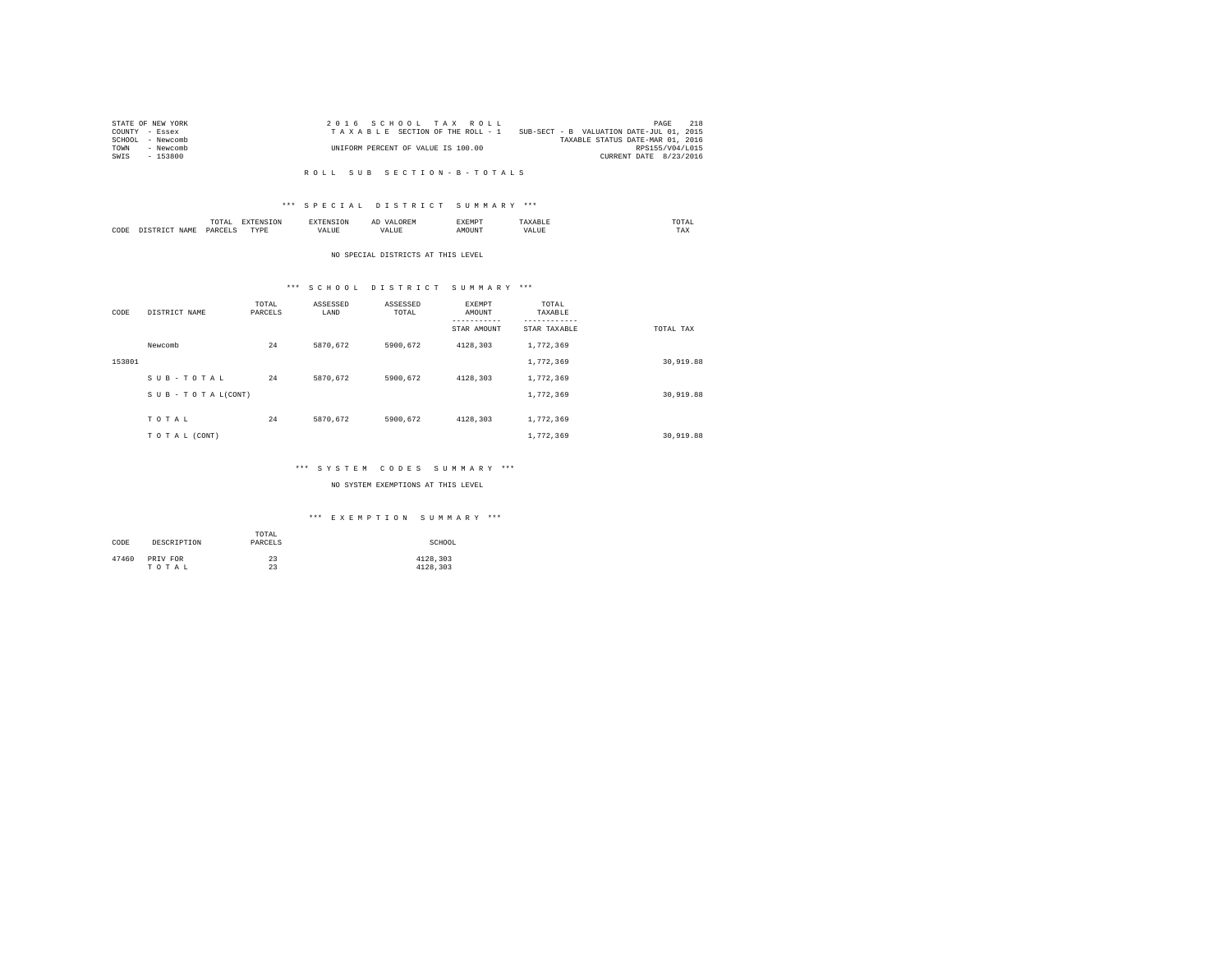| STATE OF NEW YORK |           | 2016 SCHOOL TAX ROLL                                                        | PAGE            | 219 |
|-------------------|-----------|-----------------------------------------------------------------------------|-----------------|-----|
| COUNTY - Essex    |           | SUB-SECT - B VALUATION DATE-JUL 01, 2015<br>TAXABLE SECTION OF THE ROLL - 1 |                 |     |
| SCHOOL            | - Newcomb | TAXABLE STATUS DATE-MAR 01, 2016                                            |                 |     |
| TOWN              | - Newcomb | UNIFORM PERCENT OF VALUE IS 100.00                                          | RPS155/V04/L015 |     |
| SWIS              | - 153800  | CURRENT DATE 8/23/2016                                                      |                 |     |

R O L L S U B S E C T I O N - B - T O T A L S

# \*\*\* G R A N D T O T A L S \*\*\*

| ROLL<br><b>SEC</b> | DESCRIPTION                | TOTAL<br>PARCELS | ASSESSED<br>LAND | ASSESSED<br>TOTAL | EXEMPT<br>AMOUNT<br>-----------<br>STAR AMOUNT | TOTAL<br>TAXABLE<br>------------<br>STAR TAXABLE | TOTAL<br>TAX |
|--------------------|----------------------------|------------------|------------------|-------------------|------------------------------------------------|--------------------------------------------------|--------------|
|                    | School Tax                 |                  | 5870.672         | 5900.672          | 4.128.303                                      | 1,772,369<br>1,772,369                           | 30,919.88    |
|                    | SPEC DIST TAXES<br>TAXABLE | 24               |                  |                   |                                                |                                                  | 30,919.88    |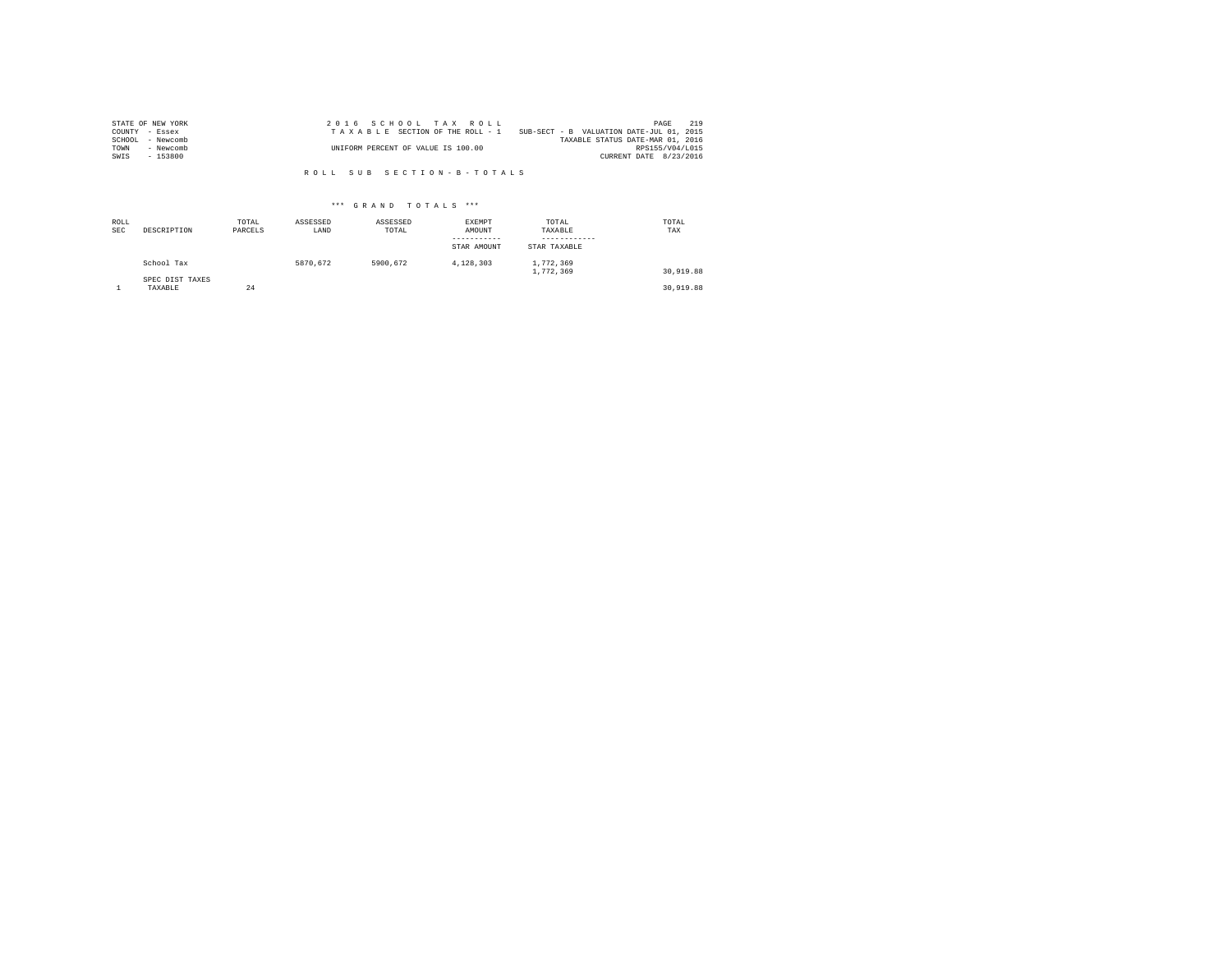| STATE OF NEW YORK | 2016 SCHOOL TAX ROLL               | 220<br>PAGE                      |  |
|-------------------|------------------------------------|----------------------------------|--|
| COUNTY - Essex    | TAXABLE SECTION OF THE ROLL - 1    | VALUATION DATE-JUL 01, 2015      |  |
| SCHOOL - Newcomb  |                                    | TAXABLE STATUS DATE-MAR 01, 2016 |  |
| TOWN<br>- Newcomb | UNIFORM PERCENT OF VALUE IS 100.00 | RPS155/V04/L015                  |  |
| SWIS<br>- 153800  |                                    | CURRENT DATE 8/23/2016           |  |
|                   |                                    |                                  |  |
|                   | ROLL SECTION TOTALS                |                                  |  |

# \*\*\* S P E C I A L D I S T R I C T S U M M A R Y \*\*\*

|                     |               | TOTAL   | EXTENSION | <b>EXTENSION</b> | AD VALOREM | EXEMPT | TAXABLE | TOTAL  |
|---------------------|---------------|---------|-----------|------------------|------------|--------|---------|--------|
| CODE                | DISTRICT NAME | PARCELS | TYPE      | VALUE            | VALUE      | AMOUNT | VALUE   | TAX    |
|                     |               |         |           |                  |            |        |         |        |
| AP904 Apptmnt tax S |               |         | MOVTAX    | 130.14           |            |        | 130.14  | 130.11 |

# \*\*\* S C H O O L D I S T R I C T S U M M A R Y \*\*\*

| CODE   | DISTRICT NAME                 | TOTAL<br>PARCELS | ASSESSED<br>LAND | ASSESSED<br>TOTAL | <b>EXEMPT</b><br>AMOUNT<br>-----------<br>STAR AMOUNT | TOTAL<br>TAXABLE<br>STAR TAXABLE | TOTAL TAX  |
|--------|-------------------------------|------------------|------------------|-------------------|-------------------------------------------------------|----------------------------------|------------|
|        | Newcomb                       | 782              | 67785.648        | 124481.352        | 11080.753                                             | 113,400,599                      |            |
| 153801 |                               |                  |                  |                   | 6761,800                                              | 106,638,799                      | 571.324.28 |
|        | SUB-TOTAL                     | 782              | 67785.648        | 124481.352        | 11080.753                                             | 113,400,599                      |            |
|        | $S \cup B - T O T A L (CONT)$ |                  |                  |                   | 6761,800                                              | 106,638,799                      | 571.324.28 |
|        | TOTAL                         | 782              | 67785.648        | 124481.352        | 11080.753                                             | 113,400,599                      |            |
|        | TO TAL (CONT)                 |                  |                  |                   | 6761,800                                              | 106,638,799                      | 571.324.28 |

# \*\*\* S Y S T E M C O D E S S U M M A R Y \*\*\*

#### NO SYSTEM EXEMPTIONS AT THIS LEVEL

# \*\*\* E X E M P T I O N S U M M A R Y \*\*\*

|       |                | TOTAL   |           |
|-------|----------------|---------|-----------|
| CODE  | DESCRIPTION    | PARCELS | SCHOOL    |
|       |                |         |           |
| 41800 | AGED ALL       | 20      | 1242,850  |
| 41834 | STAR<br>SR     | 63      | 3821,800  |
| 41854 | RES. STAR      | 98      | 2940.000  |
| 47450 | <b>FISCHER</b> | 16      | 5709,600  |
| 47460 | PRIV FOR       | 23      | 4128.303  |
|       | TOTAL          | 220     | 17842.553 |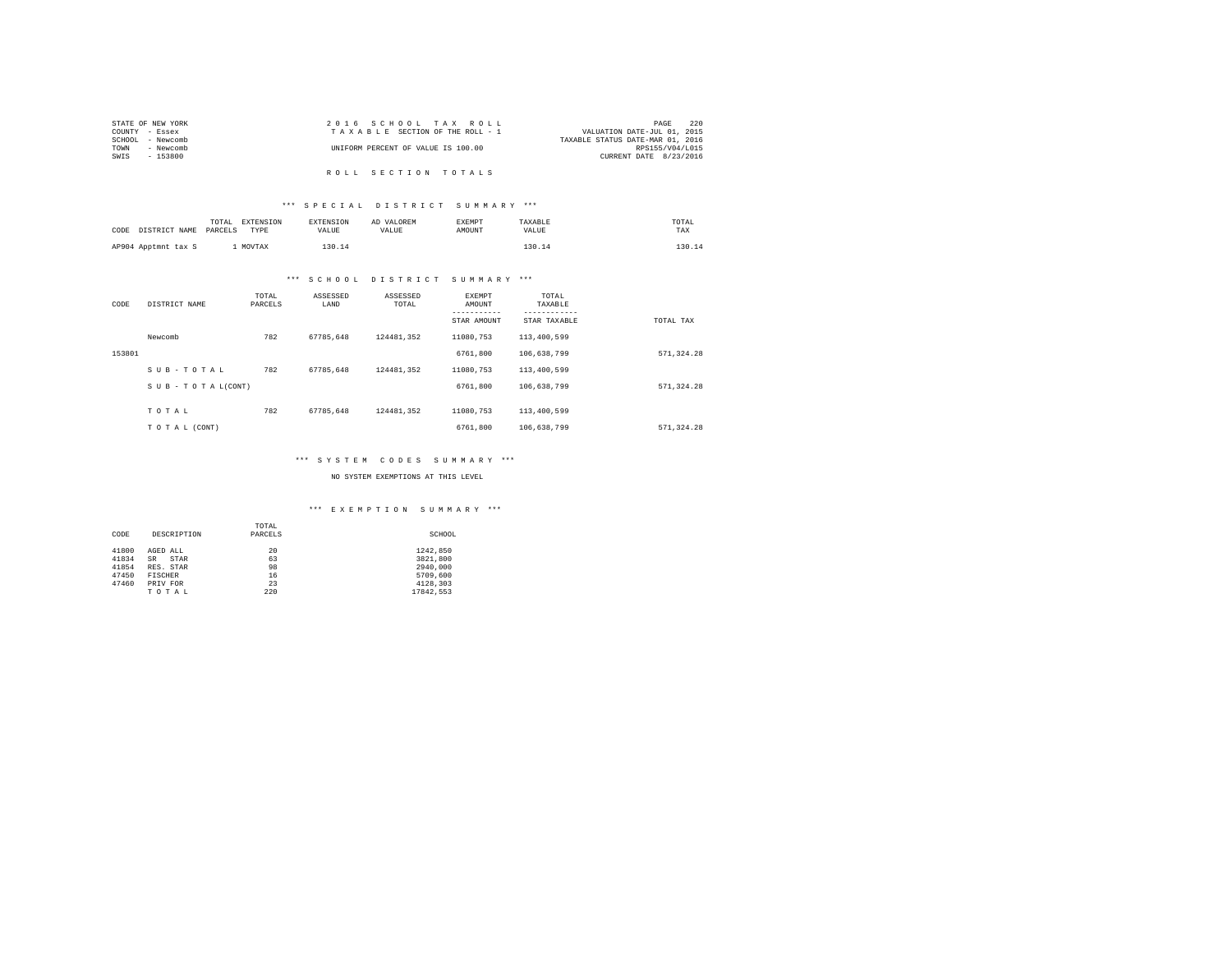| STATE OF NEW YORK |           | 2016 SCHOOL TAX ROLL               |  |                                  | PAGE                   | 221 |
|-------------------|-----------|------------------------------------|--|----------------------------------|------------------------|-----|
| COUNTY - Essex    |           | TAXABLE SECTION OF THE ROLL - 1    |  | VALUATION DATE-JUL 01, 2015      |                        |     |
| SCHOOL - Newcomb  |           |                                    |  | TAXABLE STATUS DATE-MAR 01, 2016 |                        |     |
| TOWN              | - Newcomb | UNIFORM PERCENT OF VALUE IS 100.00 |  |                                  | RPS155/V04/L015        |     |
| SWIS              | $-153800$ |                                    |  |                                  | CURRENT DATE 8/23/2016 |     |
|                   |           |                                    |  |                                  |                        |     |
|                   |           | ROLL SECTION TOTALS                |  |                                  |                        |     |

# \*\*\* G R A N D T O T A L S \*\*\*

| ROLL<br><b>SEC</b> | DESCRIPTION     | TOTAL<br>PARCELS | ASSESSED<br>LAND | ASSESSED<br>TOTAL | EXEMPT<br>AMOUNT<br>-----------<br>STAR AMOUNT | TOTAL<br>TAXABLE<br>STAR TAXABLE | TOTAL<br>TAX |
|--------------------|-----------------|------------------|------------------|-------------------|------------------------------------------------|----------------------------------|--------------|
|                    | School Tax      |                  | 67785.648        | 124481.352        | 11,080,753<br>6761,800                         | 113,400,599<br>106.638.799       | 571,324.28   |
|                    | SPEC DIST TAXES |                  |                  |                   |                                                |                                  | 130.14       |
|                    | TAXABLE         | 782              |                  |                   |                                                |                                  | 571.454.42   |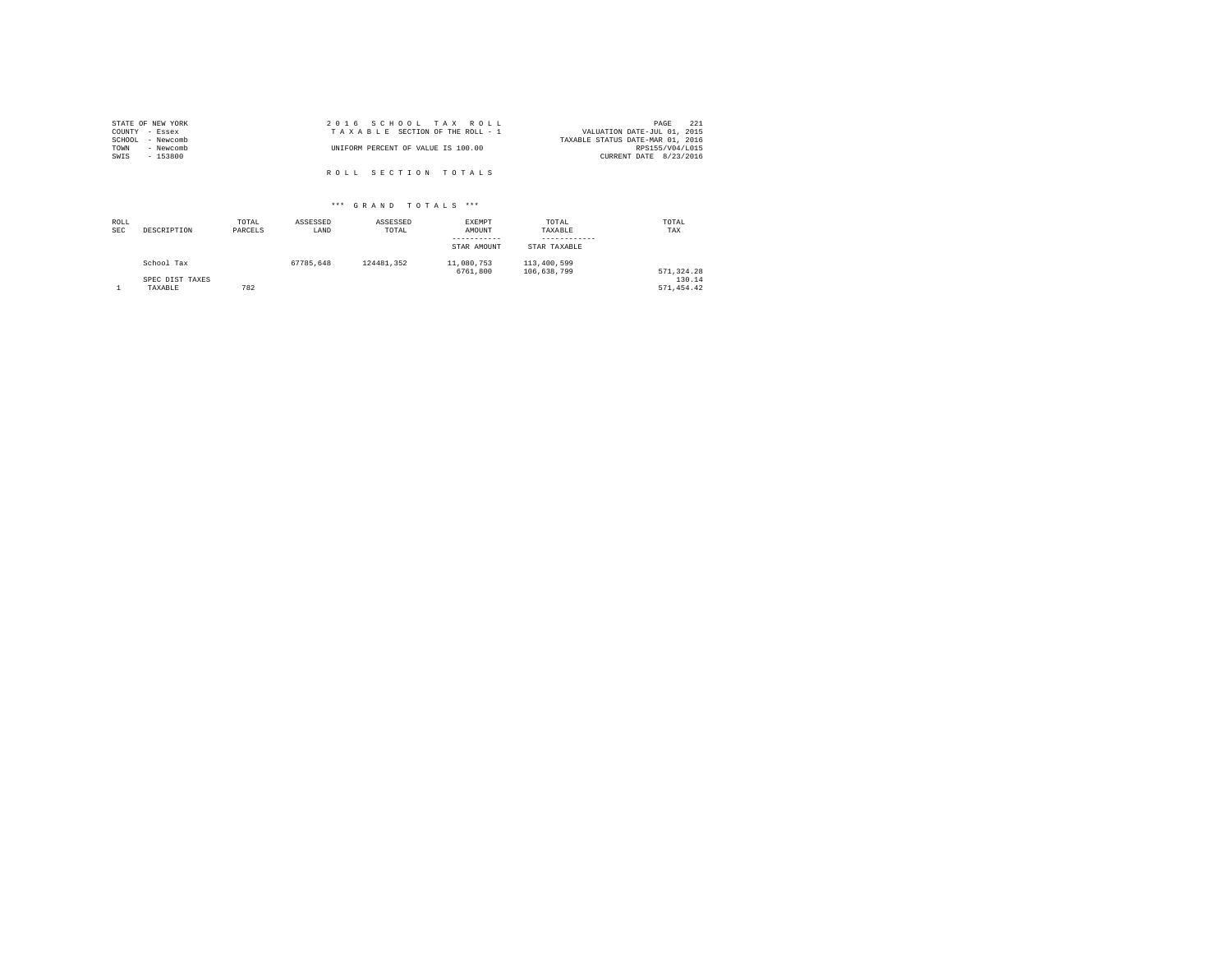| STATE OF NEW YORK<br>COUNTY - Essex<br>SCHOOL - Newcomb<br>- Newcomb<br>TOWN<br>$-153800$<br>SWIS |                                                 | 2016 SCHOOL TAX ROLL<br>STATE OWNED LAND SECTION OF THE ROLL - 3<br>UNIFORM PERCENT OF VALUE IS 100.00 | OWNERS NAME SEQUENCE                 |               | VALUATION DATE-JUL 01, 2015<br>TAXABLE STATUS DATE-MAR 01, 2016 | PAGE       | 222                  |
|---------------------------------------------------------------------------------------------------|-------------------------------------------------|--------------------------------------------------------------------------------------------------------|--------------------------------------|---------------|-----------------------------------------------------------------|------------|----------------------|
| TAX MAP PARCEL NUMBER<br>CURRENT OWNERS NAME<br>CURRENT OWNERS ADDRESS                            | SCHOOL DISTRICT<br>PARCEL SIZE/GRID COORD       | LAND<br>TOTAL                                                                                          | TAX DESCRIPTION<br>SPECIAL DISTRICTS |               | TAXABLE VALUE                                                   | TAX AMOUNT |                      |
|                                                                                                   |                                                 |                                                                                                        |                                      |               |                                                                 |            |                      |
|                                                                                                   | NYS Route 28N                                   | NON-HOMESTEAD PARCEL                                                                                   |                                      |               | ACCT 665M407305                                                 |            |                      |
| $109. - 1 - 9.000$                                                                                | 931 Forest s532a                                |                                                                                                        | School Tax                           |               | 134,600                                                         |            | 2,348.16             |
| 0131001                                                                                           | Newcomb 153801                                  | 134,600                                                                                                |                                      |               |                                                                 |            |                      |
| State Of New York                                                                                 | 1 Richards Survey                               | 134,600                                                                                                |                                      |               |                                                                 |            |                      |
| State Comptroller                                                                                 | ACRES 160.00                                    |                                                                                                        |                                      |               |                                                                 |            |                      |
| Land Claims Unit<br>7th Fl Alfred E Smith Bld FULL MARKET VALUE                                   | EAST-0542183 NRTH-1450299                       |                                                                                                        |                                      |               |                                                                 |            |                      |
| Albany, NY 12236                                                                                  |                                                 | 134,600                                                                                                |                                      |               |                                                                 |            |                      |
|                                                                                                   |                                                 |                                                                                                        |                                      | TOTAL TAX --- |                                                                 |            | $2.348.16**$         |
|                                                                                                   |                                                 |                                                                                                        |                                      |               | DATE #1                                                         |            | 09/30/16             |
|                                                                                                   |                                                 |                                                                                                        |                                      |               | AMT DUE                                                         |            | 2,348.16             |
|                                                                                                   |                                                 |                                                                                                        |                                      |               |                                                                 |            |                      |
|                                                                                                   | NYS Route 28N                                   | NON-HOMESTEAD PARCEL                                                                                   |                                      |               | ACCT 665M407306                                                 |            |                      |
| $109. - 1 - 10.000$<br>0131501                                                                    | 931 Forest s532a - WTRFNT<br>Newcomb 153801     | School Tax<br>439,700                                                                                  |                                      |               | 439,700                                                         |            | 7.670.79             |
| State Of New York                                                                                 | 2 & 3 Richards Survey                           | 439,700                                                                                                |                                      |               |                                                                 |            |                      |
| State Comptroller                                                                                 | ACRES 180.30                                    |                                                                                                        |                                      |               |                                                                 |            |                      |
| Land Claims Unit                                                                                  | EAST-0543700 NRTH-1448443                       |                                                                                                        |                                      |               |                                                                 |            |                      |
| 7th Fl Alfred E Smith Bld                                                                         | DEED BOOK 144 PG-435                            |                                                                                                        |                                      |               |                                                                 |            |                      |
| Albany, NY 12236                                                                                  | FULL MARKET VALUE                               | 439,700                                                                                                |                                      |               |                                                                 |            |                      |
|                                                                                                   |                                                 |                                                                                                        |                                      | TOTAL TAX --- |                                                                 |            | $7.670.79**$         |
|                                                                                                   |                                                 |                                                                                                        |                                      |               | DATE #1<br>AMT DUE                                              |            | 09/30/16<br>7.670.79 |
|                                                                                                   |                                                 |                                                                                                        |                                      |               |                                                                 |            |                      |
|                                                                                                   | NYS Route 28N                                   | NON-HOMESTEAD PARCEL                                                                                   |                                      |               | ACCT 665M407309                                                 |            |                      |
| $109. -1 - 17.000$                                                                                | 931 Forest s532a - WTRFNT                       |                                                                                                        | School Tax                           |               | 354,700                                                         |            | 6,187.92             |
| 0145001                                                                                           | Newcomb 153801                                  | 354,700                                                                                                |                                      |               |                                                                 |            |                      |
| State Of New York                                                                                 | 10 Richards Survey                              | 354,700                                                                                                |                                      |               |                                                                 |            |                      |
| State Comptroller                                                                                 | 32.5ac Sll                                      |                                                                                                        |                                      |               |                                                                 |            |                      |
| Land Claims Unit<br>7th Fl Alfred E Smith Bld EAST-0547362 NRTH-1448939                           | ACRES 83.00                                     |                                                                                                        |                                      |               |                                                                 |            |                      |
| Albany, NY 12236                                                                                  | FULL MARKET VALUE                               | 354,700                                                                                                |                                      |               |                                                                 |            |                      |
|                                                                                                   |                                                 |                                                                                                        |                                      | TOTAL TAX --- |                                                                 |            | $6.187.92**$         |
|                                                                                                   |                                                 |                                                                                                        |                                      |               | DATE #1                                                         |            | 09/30/16             |
|                                                                                                   |                                                 |                                                                                                        |                                      |               | AMT DUE                                                         |            | 6.187.92             |
|                                                                                                   |                                                 |                                                                                                        |                                      |               |                                                                 |            |                      |
|                                                                                                   | NYS Route 28N                                   | NON-HOMESTEAD PARCEL                                                                                   |                                      |               | ACCT 665M407310                                                 |            |                      |
| $109. - 1 - 11.000$                                                                               | 931 Forest s532a<br>Newcomb 153801              | 130,500                                                                                                | School Tax                           |               | 130,500                                                         |            | 2.276.64             |
| 0146001<br>State Of New York                                                                      |                                                 | 130,500                                                                                                |                                      |               |                                                                 |            |                      |
| State Comptroller                                                                                 | 1938<br>11 Richards Survey<br>2006 ACRES 160.00 |                                                                                                        |                                      |               |                                                                 |            |                      |
| Land Claims Unit                                                                                  | EAST-0545766 NRTH-1449975                       |                                                                                                        |                                      |               |                                                                 |            |                      |
| 7th Fl Alfred E Smith Bld                                                                         | DEED BOOK 144 PG-435                            |                                                                                                        |                                      |               |                                                                 |            |                      |
| Albany, NY 12236                                                                                  | FULL MARKET VALUE                               | 130,500                                                                                                |                                      |               |                                                                 |            |                      |
|                                                                                                   |                                                 |                                                                                                        |                                      | TOTAL TAX --- |                                                                 |            | $2.276.64**$         |
|                                                                                                   |                                                 |                                                                                                        |                                      |               | DATE #1<br>AMT DUE                                              |            | 09/30/16<br>2.276.64 |
|                                                                                                   |                                                 |                                                                                                        |                                      |               |                                                                 |            |                      |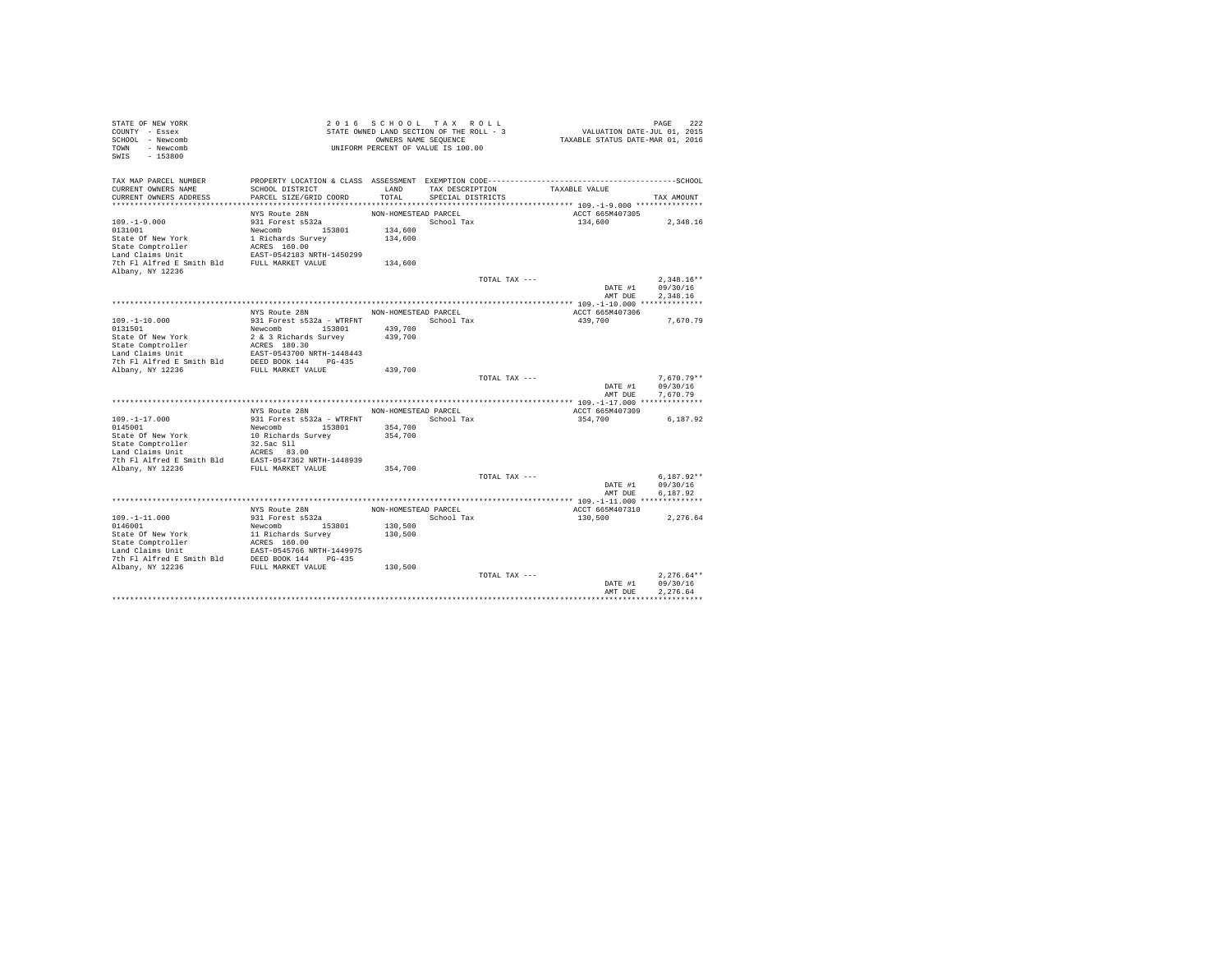| STATE OF NEW YORK<br>COUNTY - Essex                                     |                                                           | 2016 SCHOOL TAX ROLL<br>STATE OWNED LAND SECTION OF THE ROLL - 3 |                   |               | VALUATION DATE-JUL 01, 2015      | PAGE<br>223  |
|-------------------------------------------------------------------------|-----------------------------------------------------------|------------------------------------------------------------------|-------------------|---------------|----------------------------------|--------------|
| SCHOOL - Newcomb<br>TOWN - Newcomb<br>SWIS<br>$-153800$                 |                                                           | OWNERS NAME SEQUENCE<br>UNIFORM PERCENT OF VALUE IS 100.00       |                   |               | TAXABLE STATUS DATE-MAR 01, 2016 |              |
| TAX MAP PARCEL NUMBER                                                   |                                                           |                                                                  |                   |               |                                  |              |
| CURRENT OWNERS NAME                                                     | SCHOOL DISTRICT                                           | LAND                                                             | TAX DESCRIPTION   |               | TAXABLE VALUE                    |              |
| CURRENT OWNERS ADDRESS                                                  | PARCEL SIZE/GRID COORD                                    | TOTAL                                                            | SPECIAL DISTRICTS |               |                                  | TAX AMOUNT   |
|                                                                         | NYS Route 28N                                             | NON-HOMESTEAD PARCEL                                             |                   |               | ACCT 665M407311                  |              |
| $109. - 1 - 8.000$                                                      | 931 Forest s532a                                          |                                                                  | School Tax        |               | 151,300                          | 2.639.50     |
| 0147001                                                                 | Newcomb 153801                                            | 151,300                                                          |                   |               |                                  |              |
| State Of New York                                                       | 12 Richards Survey                                        | 151,300                                                          |                   |               |                                  |              |
|                                                                         |                                                           |                                                                  |                   |               |                                  |              |
|                                                                         |                                                           |                                                                  |                   |               |                                  |              |
| Albany, NY 12236                                                        |                                                           | 151,300                                                          |                   |               |                                  |              |
|                                                                         |                                                           |                                                                  |                   | TOTAL TAX --- |                                  | $2.639.50**$ |
|                                                                         |                                                           |                                                                  |                   |               | DATE #1                          | 09/30/16     |
|                                                                         |                                                           |                                                                  |                   |               | AMT DUE                          | 2.639.50     |
|                                                                         |                                                           |                                                                  |                   |               |                                  |              |
|                                                                         | NYS Route 28N                                             | NON-HOMESTEAD PARCEL                                             |                   |               | ACCT 665M407312                  |              |
| $109. -1 - 7.000$<br>0148001                                            | 931 Forest s532a                                          | 123,700                                                          | School Tax        |               | 123,700                          | 2,158.01     |
| State Of New York                                                       | Newcomb 153801<br>13 Richards Survey                      | 123,700                                                          |                   |               |                                  |              |
|                                                                         |                                                           |                                                                  |                   |               |                                  |              |
| State Comptroller<br>Land Claims Unit                                   | ACRES 160.00<br>ACRES 160.00<br>EAST-0546160 NRTH-1453570 |                                                                  |                   |               |                                  |              |
| 7th Fl Alfred E Smith Bld FULL MARKET VALUE<br>Albany, NY 12236         |                                                           | 123,700                                                          |                   |               |                                  |              |
|                                                                         |                                                           |                                                                  |                   | TOTAL TAX --- |                                  | $2.158.01**$ |
|                                                                         |                                                           |                                                                  |                   |               | DATE #1                          | 09/30/16     |
|                                                                         |                                                           |                                                                  |                   |               | AMT DUE                          | 2,158.01     |
|                                                                         | 291 Campsite Rd NON-HOMESTEAD PARCEL                      |                                                                  |                   |               | ACCT 665M407315                  |              |
| $110. - 1 - 11.000$                                                     | 931 Forest s532a - WTRFNT                                 |                                                                  | School Tax        |               | 213,000                          | 3,715.89     |
| 0168001                                                                 | Newcomb 153801                                            | 213,000                                                          |                   |               |                                  |              |
| State Of New York                                                       | 20 Richards Survey                                        | 213,000                                                          |                   |               |                                  |              |
| State Comptroller                                                       | 00033.90                                                  |                                                                  |                   |               |                                  |              |
| Land Claims Unit                                                        | ACRES 33.85                                               |                                                                  |                   |               |                                  |              |
| 7th Fl Alfred E Smith Bld EAST-0554181 NRTH-1447622<br>Albany, NY 12236 | DEED BOOK 393 PG-542                                      |                                                                  |                   |               |                                  |              |
|                                                                         | FULL MARKET VALUE                                         | 213,000                                                          |                   |               |                                  |              |
|                                                                         |                                                           |                                                                  |                   | TOTAL TAX --- |                                  | $3,715.89**$ |
|                                                                         |                                                           |                                                                  |                   |               | DATE #1                          | 09/30/16     |
|                                                                         |                                                           |                                                                  |                   |               | AMT DUE                          | 3,715.89     |
|                                                                         | NYS Route 28N                                             | NON-HOMESTEAD PARCEL                                             |                   |               |                                  |              |
| $109. - 1 - 6.000$                                                      | 931 Forest s532a                                          |                                                                  | School Tax        |               | ACCT 665M407404<br>122,200       | 2,131.84     |
| 0195001                                                                 | Newcomb 153801                                            | 122,200                                                          |                   |               |                                  |              |
| State Of New York                                                       |                                                           | 122,200                                                          |                   |               |                                  |              |
| State Comptroller                                                       | 24 Richards Survey<br>ACRES 160.00                        |                                                                  |                   |               |                                  |              |
| Land Claims Unit                                                        | EAST-0548153 NRTH-1455168                                 |                                                                  |                   |               |                                  |              |
| 7th Fl Alfred E Smith Bld FULL MARKET VALUE<br>Albany, NY 12236         |                                                           | 122,200                                                          |                   |               |                                  |              |
|                                                                         |                                                           |                                                                  |                   | TOTAL TAX --- |                                  | $2.131.84**$ |
|                                                                         |                                                           |                                                                  |                   |               | DATE #1                          | 09/30/16     |
|                                                                         |                                                           |                                                                  |                   |               | AMT DUE                          | 2.131.84     |
|                                                                         |                                                           |                                                                  |                   |               |                                  |              |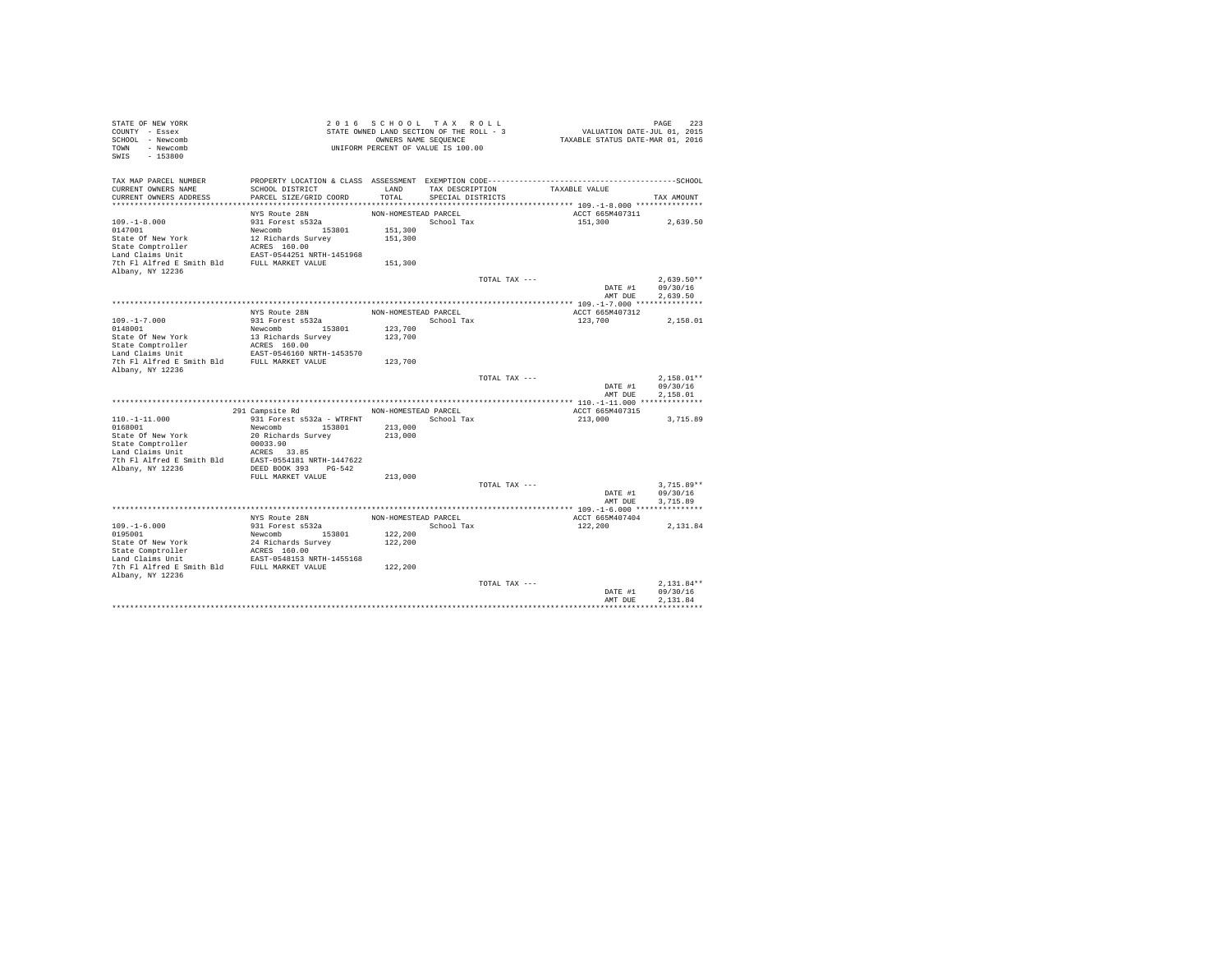| STATE OF NEW YORK<br>COUNTY - Essex<br>SCHOOL - Newcomb<br>TOWN - Newcomb<br>$-153800$<br>SWIS |                                                |                      | 2016 SCHOOL TAX ROLL<br>STATE OWNED LAND SECTION OF THE ROLL - 3<br>OWNERS NAME SEQUENCE<br>UNIFORM PERCENT OF VALUE IS 100.00 |               | VALUATION DATE-JUL 01, 2015<br>TAXABLE STATUS DATE-MAR 01, 2016 | PAGE<br>224          |
|------------------------------------------------------------------------------------------------|------------------------------------------------|----------------------|--------------------------------------------------------------------------------------------------------------------------------|---------------|-----------------------------------------------------------------|----------------------|
| TAX MAP PARCEL NUMBER<br>CURRENT OWNERS NAME                                                   | SCHOOL DISTRICT                                | LAND                 | TAX DESCRIPTION                                                                                                                |               | TAXABLE VALUE                                                   |                      |
| CURRENT OWNERS ADDRESS                                                                         | PARCEL SIZE/GRID COORD                         | TOTAL                | SPECIAL DISTRICTS                                                                                                              |               |                                                                 | TAX AMOUNT           |
|                                                                                                |                                                |                      |                                                                                                                                |               |                                                                 |                      |
|                                                                                                | Tahawus Rd                                     | NON-HOMESTEAD PARCEL |                                                                                                                                |               | ACCT 665M407409                                                 |                      |
| $100. -1 - 2.000$                                                                              | 931 Forest s532a                               |                      | School Tax                                                                                                                     |               | 117,000                                                         | 2,041.12             |
| 0237001<br>State Of New York                                                                   | Newcomb 153801<br>31 Richards Survey           | 117,000<br>117,000   |                                                                                                                                |               |                                                                 |                      |
| State Comptroller                                                                              |                                                |                      |                                                                                                                                |               |                                                                 |                      |
| Land Claims Unit                                                                               | ACRES 160.00<br>EAST-0552040 NRTH-1458283      |                      |                                                                                                                                |               |                                                                 |                      |
| 7th Fl Alfred E Smith Bld                                                                      | DEED BOOK 511 PG-17                            |                      |                                                                                                                                |               |                                                                 |                      |
| Albany, NY 12236                                                                               | FULL MARKET VALUE                              | 117,000              |                                                                                                                                |               |                                                                 |                      |
|                                                                                                |                                                |                      |                                                                                                                                | TOTAL TAX --- |                                                                 | $2.041.12**$         |
|                                                                                                |                                                |                      |                                                                                                                                |               | DATE #1                                                         | 09/30/16             |
|                                                                                                |                                                |                      |                                                                                                                                |               | AMT DUE                                                         | 2.041.12             |
|                                                                                                | NYS Route 28N                                  | NON-HOMESTEAD PARCEL |                                                                                                                                |               | ACCT 665M407412                                                 |                      |
| $110. -1 - 5.000$                                                                              | 931 Forest s532a                               |                      | School Tax                                                                                                                     |               | 115,400                                                         | 2.013.21             |
| 0253001                                                                                        | Newcomb 153801                                 | 115,400              |                                                                                                                                |               |                                                                 |                      |
| State Of New York                                                                              | 34 Richards Survey                             | 115,400              |                                                                                                                                |               |                                                                 |                      |
| State Comptroller                                                                              | 160ac Sll                                      |                      |                                                                                                                                |               |                                                                 |                      |
| Land Claims Unit                                                                               | ACRES 160.00                                   |                      |                                                                                                                                |               |                                                                 |                      |
| 7th Fl Alfred E Smith Bld                                                                      | EAST-0556705 NRTH-1452331<br>FULL MARKET VALUE |                      |                                                                                                                                |               |                                                                 |                      |
| Albany, NY 12236                                                                               |                                                | 115,400              |                                                                                                                                | TOTAL TAX --- |                                                                 | $2.013.21**$         |
|                                                                                                |                                                |                      |                                                                                                                                |               | DATE #1                                                         | 09/30/16             |
|                                                                                                |                                                |                      |                                                                                                                                |               | AMT DUE                                                         | 2.013.21             |
|                                                                                                |                                                |                      |                                                                                                                                |               |                                                                 |                      |
|                                                                                                | NYS Route 28N                                  | NON-HOMESTEAD PARCEL |                                                                                                                                |               | ACCT 665M407413                                                 |                      |
| $110. -1 - 16.000$                                                                             | 931 Forest s532a                               |                      | School Tax                                                                                                                     |               | 127,900                                                         | 2,231.28             |
| 0256001<br>State Of New York                                                                   | Newcomb 153801<br>35 Richards Survey           | 127,900<br>127,900   |                                                                                                                                |               |                                                                 |                      |
| State Comptroller                                                                              | 160ac Sll                                      |                      |                                                                                                                                |               |                                                                 |                      |
| Land Claims Unit                                                                               | ACRES 160.00                                   |                      |                                                                                                                                |               |                                                                 |                      |
| 7th Fl Alfred E Smith Bld                                                                      | EAST-0558331 NRTH-1450357                      |                      |                                                                                                                                |               |                                                                 |                      |
| Albany, NY 12236                                                                               | FULL MARKET VALUE                              | 127,900              |                                                                                                                                |               |                                                                 |                      |
|                                                                                                |                                                |                      |                                                                                                                                | TOTAL TAX --- |                                                                 | $2.231.28**$         |
|                                                                                                |                                                |                      |                                                                                                                                |               | DATE #1<br>AMT DUE                                              | 09/30/16<br>2.231.28 |
|                                                                                                |                                                |                      |                                                                                                                                |               |                                                                 |                      |
|                                                                                                | NYS Route 28N                                  | NON-HOMESTEAD PARCEL |                                                                                                                                |               | ACCT 665M407501                                                 |                      |
| $110. - 1 - 17.000$                                                                            | 931 Forest s532a                               |                      | School Tax                                                                                                                     |               | 171,600                                                         | 2.993.65             |
| 0271001                                                                                        | Newcomb 153801                                 | 171,600              |                                                                                                                                |               |                                                                 |                      |
| State Of New York                                                                              | 38 Richards Survey                             | 171,600              |                                                                                                                                |               |                                                                 |                      |
| State Comptroller                                                                              | ACRES 160.00                                   |                      |                                                                                                                                |               |                                                                 |                      |
| Land Claims Unit<br>7th Fl Alfred E Smith Bld FULL MARKET VALUE                                | EAST-0560394 NRTH-1451956                      |                      |                                                                                                                                |               |                                                                 |                      |
| Albany, NY 12236                                                                               |                                                | 171,600              |                                                                                                                                |               |                                                                 |                      |
|                                                                                                |                                                |                      |                                                                                                                                | TOTAL TAX --- |                                                                 | $2,993.65**$         |
|                                                                                                |                                                |                      |                                                                                                                                |               | DATE #1                                                         | 09/30/16             |
|                                                                                                |                                                |                      |                                                                                                                                |               | AMT DUE                                                         | 2.993.65             |
|                                                                                                |                                                |                      |                                                                                                                                |               |                                                                 |                      |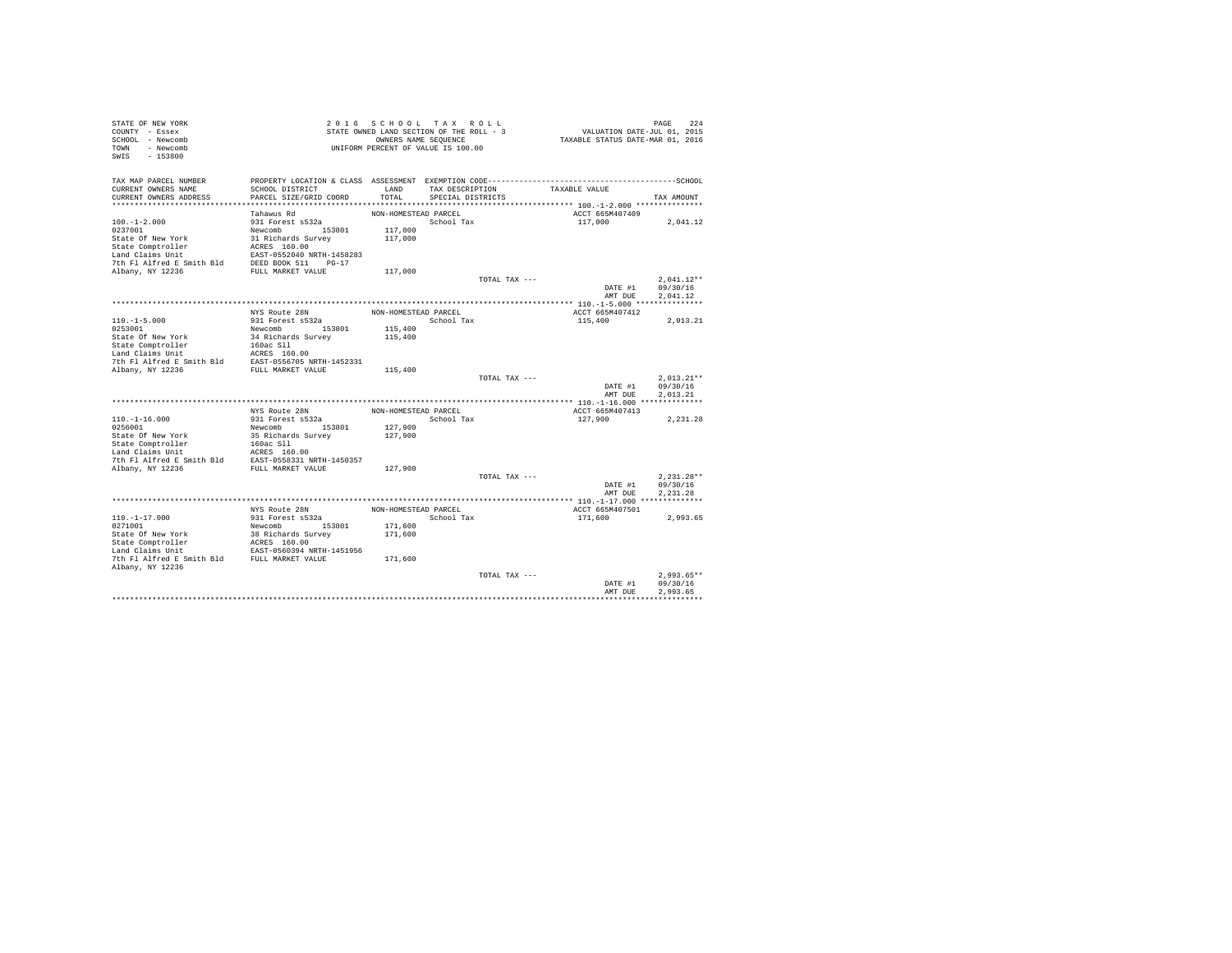| STATE OF NEW YORK                                                                                                                                                                                                                                    |                                                                                                 | 2016 SCHOOL TAX ROLL |                                          |               |                                         |                  |
|------------------------------------------------------------------------------------------------------------------------------------------------------------------------------------------------------------------------------------------------------|-------------------------------------------------------------------------------------------------|----------------------|------------------------------------------|---------------|-----------------------------------------|------------------|
| COUNTY - Essex                                                                                                                                                                                                                                       |                                                                                                 |                      | STATE OWNED LAND SECTION OF THE ROLL - 3 |               | PAGE 225<br>VALUATION DATE-JUL 01, 2015 |                  |
| SCHOOL - Newcomb                                                                                                                                                                                                                                     |                                                                                                 |                      | OWNERS NAME SEQUENCE                     |               | TAXABLE STATUS DATE-MAR 01, 2016        |                  |
| TOWN - Newcomb                                                                                                                                                                                                                                       | UNIFORM PERCENT OF VALUE IS 100.00                                                              |                      |                                          |               |                                         |                  |
| SWIS - 153800                                                                                                                                                                                                                                        |                                                                                                 |                      |                                          |               |                                         |                  |
|                                                                                                                                                                                                                                                      |                                                                                                 |                      |                                          |               |                                         |                  |
|                                                                                                                                                                                                                                                      |                                                                                                 |                      |                                          |               |                                         |                  |
| TAX MAP PARCEL NUMBER                                                                                                                                                                                                                                | PROPERTY LOCATION & CLASS ASSESSMENT EXEMPTION CODE-----------------------------------SCHOOL    |                      |                                          |               |                                         |                  |
| CURRENT OWNERS NAME                                                                                                                                                                                                                                  | SCHOOL DISTRICT                                                                                 | LAND                 | TAX DESCRIPTION                          |               | TAXABLE VALUE                           |                  |
| CURRENT OWNERS ADDRESS                                                                                                                                                                                                                               | PARCEL SIZE/GRID COORD                                                                          | TOTAL                | SPECIAL DISTRICTS                        |               |                                         | TAX AMOUNT       |
|                                                                                                                                                                                                                                                      |                                                                                                 |                      |                                          |               |                                         |                  |
|                                                                                                                                                                                                                                                      | NYS Route 28N                                                                                   | NON-HOMESTEAD PARCEL |                                          |               | ACCT 665M407502                         |                  |
| $110. - 1 - 4.000$                                                                                                                                                                                                                                   | 931 Forest s532a                                                                                |                      | School Tax                               |               | 94,000 1,639.88                         |                  |
| 0272001                                                                                                                                                                                                                                              |                                                                                                 | 94,000               |                                          |               |                                         |                  |
|                                                                                                                                                                                                                                                      |                                                                                                 | 94,000               |                                          |               |                                         |                  |
|                                                                                                                                                                                                                                                      |                                                                                                 |                      |                                          |               |                                         |                  |
| 1971-1970<br>20221011-1990<br>20221011-1991-1991-1992<br>State Offew York 39 Richards Survey<br>39 Richard Claims Diff<br>1980-1992<br>2022 101 PL ALITED EXAMPLE POLID MARKET VALUE<br>2023 1992<br>2023 1992<br>2023 1992<br>2023 1992<br>2023 199 |                                                                                                 |                      |                                          |               |                                         |                  |
|                                                                                                                                                                                                                                                      |                                                                                                 | 94,000               |                                          |               |                                         |                  |
| Albany, NY 12236                                                                                                                                                                                                                                     |                                                                                                 |                      |                                          |               |                                         |                  |
|                                                                                                                                                                                                                                                      |                                                                                                 |                      |                                          | TOTAL TAX --- |                                         | $1.639.88**$     |
|                                                                                                                                                                                                                                                      |                                                                                                 |                      |                                          |               | DATE #1                                 | 09/30/16         |
|                                                                                                                                                                                                                                                      |                                                                                                 |                      |                                          |               |                                         | AMT DUE 1,639.88 |
|                                                                                                                                                                                                                                                      |                                                                                                 |                      |                                          |               |                                         |                  |
|                                                                                                                                                                                                                                                      |                                                                                                 | NON-HOMESTEAD PARCEL |                                          |               |                                         |                  |
|                                                                                                                                                                                                                                                      | NYS Route 28N                                                                                   |                      |                                          |               | ACCT 665M407503                         |                  |
| $110.-1-3.000$<br>0273001                                                                                                                                                                                                                            | 931 Forest s532a - WTRFNT School Tax                                                            |                      |                                          |               | 173,800                                 | 3,032.03         |
|                                                                                                                                                                                                                                                      | Newcomb 153801 173,800                                                                          |                      |                                          |               |                                         |                  |
|                                                                                                                                                                                                                                                      |                                                                                                 |                      |                                          |               |                                         |                  |
|                                                                                                                                                                                                                                                      |                                                                                                 |                      |                                          |               |                                         |                  |
|                                                                                                                                                                                                                                                      |                                                                                                 |                      |                                          |               |                                         |                  |
|                                                                                                                                                                                                                                                      |                                                                                                 |                      |                                          |               |                                         |                  |
|                                                                                                                                                                                                                                                      |                                                                                                 |                      |                                          |               |                                         |                  |
|                                                                                                                                                                                                                                                      |                                                                                                 |                      |                                          | TOTAL TAX --- |                                         | $3,032.03**$     |
|                                                                                                                                                                                                                                                      |                                                                                                 |                      |                                          |               |                                         | DATE #1 09/30/16 |
|                                                                                                                                                                                                                                                      |                                                                                                 |                      |                                          |               | AMT DUE                                 | 3,032.03         |
|                                                                                                                                                                                                                                                      |                                                                                                 |                      |                                          |               |                                         |                  |
|                                                                                                                                                                                                                                                      | Tahawus Rd                                                                                      |                      | NON-HOMESTEAD PARCEL                     |               | ACCT 665M407504                         |                  |
| $100. -1 - 4.000$                                                                                                                                                                                                                                    | 931 Forest s532a - WTRFNT<br>Newcomb 153801 153,500<br>41 Richards Survey 153,500<br>44.4ac S11 |                      |                                          |               | 153,500                                 | 2,677.89         |
| 0274001                                                                                                                                                                                                                                              |                                                                                                 |                      |                                          |               |                                         |                  |
|                                                                                                                                                                                                                                                      |                                                                                                 |                      |                                          |               |                                         |                  |
| State Of New York<br>State Comptroller                                                                                                                                                                                                               |                                                                                                 |                      |                                          |               |                                         |                  |
|                                                                                                                                                                                                                                                      |                                                                                                 |                      |                                          |               |                                         |                  |
|                                                                                                                                                                                                                                                      |                                                                                                 |                      |                                          |               |                                         |                  |
| Land Claims Unit MCRES 160.00<br>7th F1 Alfred E Smith Bld EAST-0555821 NRTH-1457984<br>Albany, NY 12236 DEED BOOK 511 PG-17                                                                                                                         |                                                                                                 |                      |                                          |               |                                         |                  |
|                                                                                                                                                                                                                                                      | FULL MARKET VALUE                                                                               | 153,500              |                                          |               |                                         |                  |
|                                                                                                                                                                                                                                                      |                                                                                                 |                      |                                          | TOTAL TAX --- |                                         | $2.677.89**$     |
|                                                                                                                                                                                                                                                      |                                                                                                 |                      |                                          |               |                                         |                  |
|                                                                                                                                                                                                                                                      |                                                                                                 |                      |                                          |               | DATE #1                                 | 09/30/16         |
|                                                                                                                                                                                                                                                      |                                                                                                 |                      |                                          |               | AMT DUE                                 | 2.677.89         |
|                                                                                                                                                                                                                                                      |                                                                                                 |                      |                                          |               |                                         |                  |
|                                                                                                                                                                                                                                                      | Tahawus Rd                                                                                      |                      | NON-HOMESTEAD PARCEL                     |               | ACCT 665M407505                         |                  |
| $100 - 1 - 5.000$                                                                                                                                                                                                                                    |                                                                                                 |                      |                                          |               | 457,200                                 | 7,976.08         |
|                                                                                                                                                                                                                                                      |                                                                                                 |                      |                                          |               |                                         |                  |
|                                                                                                                                                                                                                                                      |                                                                                                 |                      |                                          |               |                                         |                  |
|                                                                                                                                                                                                                                                      |                                                                                                 |                      |                                          |               |                                         |                  |
|                                                                                                                                                                                                                                                      |                                                                                                 |                      |                                          |               |                                         |                  |
|                                                                                                                                                                                                                                                      |                                                                                                 |                      |                                          |               |                                         |                  |
|                                                                                                                                                                                                                                                      |                                                                                                 |                      |                                          |               |                                         |                  |
|                                                                                                                                                                                                                                                      | FULL MARKET VALUE                                                                               | 457,200              |                                          |               |                                         |                  |
|                                                                                                                                                                                                                                                      |                                                                                                 |                      |                                          | TOTAL TAX --- |                                         | $7.976.08**$     |
|                                                                                                                                                                                                                                                      |                                                                                                 |                      |                                          |               | DATE #1                                 | 09/30/16         |
|                                                                                                                                                                                                                                                      |                                                                                                 |                      |                                          |               | AMT DUE                                 | 7.976.08         |
|                                                                                                                                                                                                                                                      |                                                                                                 |                      |                                          |               |                                         | ************     |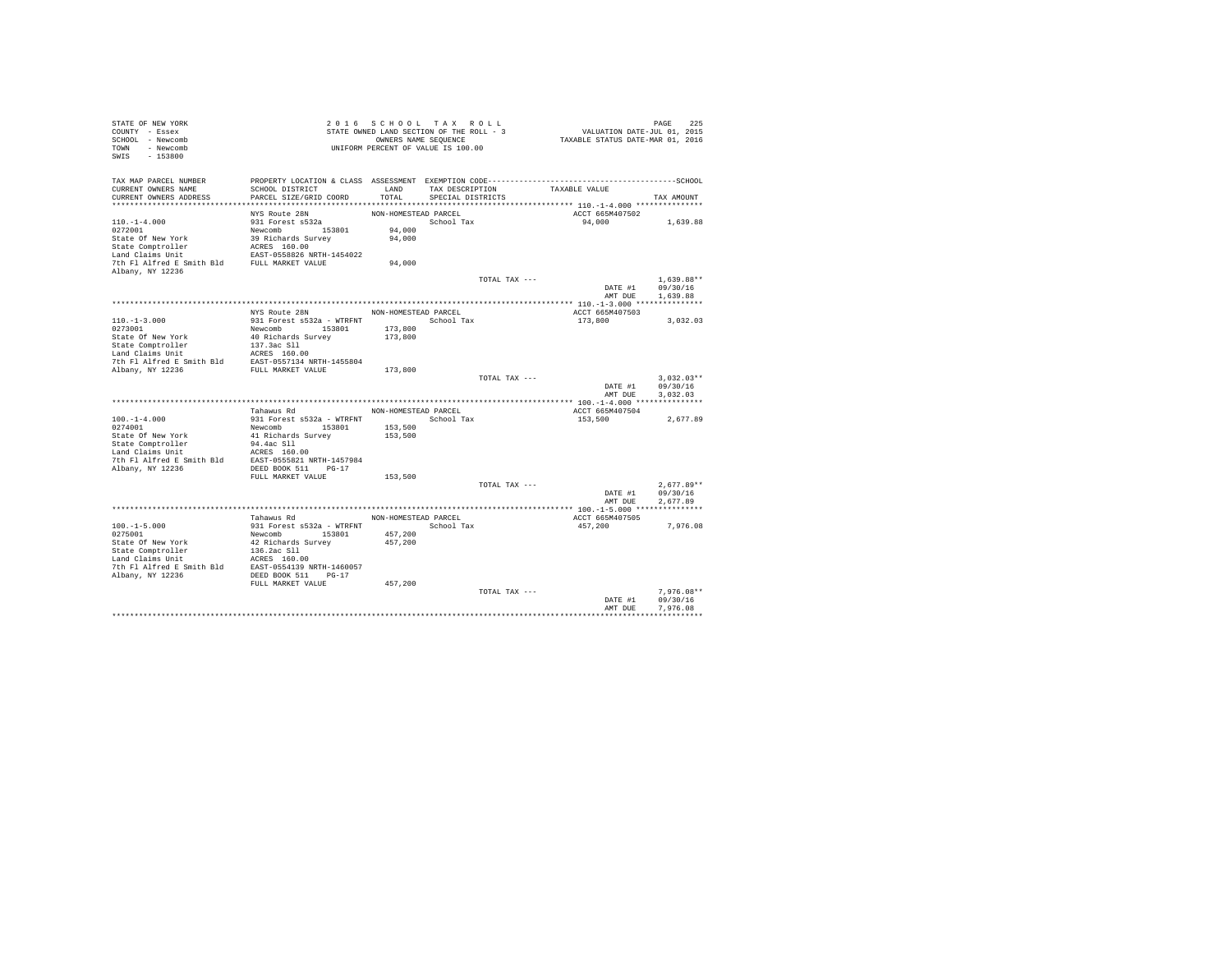| STATE OF NEW YORK<br>COUNTY - Essex<br>SCHOOL - Newcomb<br>TOWN - Newcomb<br>$-153800$<br>SWIS                                                                                                                                                                                            |                                                                                       |                      | 2016 SCHOOL TAX ROLL<br>STATE OWNED LAND SECTION OF THE ROLL - 3<br>OWNERS NAME SEQUENCE<br>UNIFORM PERCENT OF VALUE IS 100.00 |                           | PAGE 226<br>VALUATION DATE-JUL 01, 2015<br>TAXABLE STATUS DATE-MAR 01, 2016 |
|-------------------------------------------------------------------------------------------------------------------------------------------------------------------------------------------------------------------------------------------------------------------------------------------|---------------------------------------------------------------------------------------|----------------------|--------------------------------------------------------------------------------------------------------------------------------|---------------------------|-----------------------------------------------------------------------------|
| TAX MAP PARCEL NUMBER                                                                                                                                                                                                                                                                     |                                                                                       |                      |                                                                                                                                |                           |                                                                             |
| CURRENT OWNERS NAME<br>CURRENT OWNERS ADDRESS                                                                                                                                                                                                                                             | SCHOOL DISTRICT                                                                       | LAND<br>TOTAL        | TAX DESCRIPTION<br>SPECIAL DISTRICTS                                                                                           | TAXABLE VALUE             |                                                                             |
|                                                                                                                                                                                                                                                                                           | PARCEL SIZE/GRID COORD                                                                |                      |                                                                                                                                |                           | TAX AMOUNT                                                                  |
|                                                                                                                                                                                                                                                                                           | NYS Route 28N                                                                         | NON-HOMESTEAD PARCEL |                                                                                                                                | ACCT 665J102803           |                                                                             |
| $121. - 2 - 14.000$                                                                                                                                                                                                                                                                       | 931 Forest s532a                                                                      |                      | School Tax                                                                                                                     |                           | 64.100 1.118.26                                                             |
| 0401001                                                                                                                                                                                                                                                                                   |                                                                                       |                      |                                                                                                                                |                           |                                                                             |
| 625 Broadway                                                                                                                                                                                                                                                                              | Newcomb 153801 64,100<br>25 Thorns Sur Twp 27 T&c 64,100<br>1997 Ct Order 366-97(P16) |                      |                                                                                                                                |                           |                                                                             |
| Albany, NY 12233                                                                                                                                                                                                                                                                          | ACRES 160.00                                                                          |                      |                                                                                                                                |                           |                                                                             |
|                                                                                                                                                                                                                                                                                           | EAST-0552643 NRTH-1432432                                                             |                      |                                                                                                                                |                           |                                                                             |
|                                                                                                                                                                                                                                                                                           | DEED BOOK 1745 PG-9                                                                   |                      |                                                                                                                                |                           |                                                                             |
|                                                                                                                                                                                                                                                                                           | FULL MARKET VALUE                                                                     | 64,100               |                                                                                                                                |                           |                                                                             |
|                                                                                                                                                                                                                                                                                           |                                                                                       |                      |                                                                                                                                | TOTAL TAX ---             | $1,118.26**$                                                                |
|                                                                                                                                                                                                                                                                                           |                                                                                       |                      |                                                                                                                                |                           | DATE #1 09/30/16<br>AMT DUE<br>1.118.26                                     |
|                                                                                                                                                                                                                                                                                           |                                                                                       |                      |                                                                                                                                |                           |                                                                             |
| $121. - 2 - 21.200$                                                                                                                                                                                                                                                                       | NYS Route 28N<br>931 Forest s532a                                                     | NON-HOMESTEAD PARCEL | School Tax                                                                                                                     | ACCT 665M481008<br>52,200 | 910.66                                                                      |
|                                                                                                                                                                                                                                                                                           |                                                                                       | 52,200               |                                                                                                                                |                           |                                                                             |
|                                                                                                                                                                                                                                                                                           |                                                                                       | 52,200               |                                                                                                                                |                           |                                                                             |
|                                                                                                                                                                                                                                                                                           |                                                                                       |                      |                                                                                                                                |                           |                                                                             |
|                                                                                                                                                                                                                                                                                           |                                                                                       |                      |                                                                                                                                |                           |                                                                             |
|                                                                                                                                                                                                                                                                                           |                                                                                       | 52,200               |                                                                                                                                |                           |                                                                             |
|                                                                                                                                                                                                                                                                                           |                                                                                       |                      | TOTAL TAX ---                                                                                                                  |                           | $910.66**$                                                                  |
|                                                                                                                                                                                                                                                                                           |                                                                                       |                      |                                                                                                                                |                           | DATE #1<br>09/30/16<br>AMT DUE 910.66                                       |
|                                                                                                                                                                                                                                                                                           |                                                                                       |                      |                                                                                                                                |                           |                                                                             |
|                                                                                                                                                                                                                                                                                           | Newcomb Lake Rd NON-HOMESTEAD PARCEL                                                  |                      |                                                                                                                                | ACCT 665M407901           |                                                                             |
| $99. -1 - 9.000$                                                                                                                                                                                                                                                                          | 931 Forest s532a - WTRFNT School Tax                                                  |                      |                                                                                                                                | 8465,400                  | 147,683.18                                                                  |
| 0839002 0839001<br>State Of New York                                                                                                                                                                                                                                                      | Newcomb 153801 8465,400<br>T&c Twp 28                                                 | 8465,400             |                                                                                                                                |                           |                                                                             |
| State Omptroller (1996)<br>Land Claims Unit<br>Land Claims Unit<br>2006 100 1 ACRES 6982.00<br>2007 1 Alfred E Smith Bld<br>2008 1008 511 196-17<br>2019 1008 511 196-17                                                                                                                  |                                                                                       |                      |                                                                                                                                |                           |                                                                             |
|                                                                                                                                                                                                                                                                                           |                                                                                       |                      |                                                                                                                                |                           |                                                                             |
|                                                                                                                                                                                                                                                                                           |                                                                                       |                      |                                                                                                                                |                           |                                                                             |
|                                                                                                                                                                                                                                                                                           |                                                                                       |                      |                                                                                                                                |                           |                                                                             |
|                                                                                                                                                                                                                                                                                           | FULL MARKET VALUE                                                                     | 8465,400             |                                                                                                                                |                           |                                                                             |
|                                                                                                                                                                                                                                                                                           |                                                                                       |                      |                                                                                                                                | TOTAL TAX ---             | 147,683.18**<br>DATE #1 09/30/16                                            |
|                                                                                                                                                                                                                                                                                           |                                                                                       |                      |                                                                                                                                |                           | AMT DUE 147,683.18                                                          |
|                                                                                                                                                                                                                                                                                           |                                                                                       |                      |                                                                                                                                |                           |                                                                             |
|                                                                                                                                                                                                                                                                                           | NYS Route 28N<br>931 Forest s532a                                                     |                      | NON-HOMESTEAD PARCEL                                                                                                           | ACCT 665M407905           |                                                                             |
| $109. - 1 - 3.000$                                                                                                                                                                                                                                                                        |                                                                                       |                      | School Tax                                                                                                                     | 158,200                   | 2,759.88                                                                    |
| 0855001                                                                                                                                                                                                                                                                                   | Newcomb 153801                                                                        | 158,200<br>158,200   |                                                                                                                                |                           |                                                                             |
|                                                                                                                                                                                                                                                                                           |                                                                                       |                      |                                                                                                                                |                           |                                                                             |
| $\begin{tabular}{lllllllllllll} \texttt{State Of New York} & \texttt{59 T&c Two 28}\\ \texttt{State Comprooller} & \texttt{ACRES 148.52}\\ \texttt{Land Calims Unit} & \texttt{RAST-0543085 NRTH-1454361}\\ \texttt{7th Fl Alfred E Smith Bild & \texttt{FUL MARKET VALUE} \end{tabular}$ |                                                                                       |                      |                                                                                                                                |                           |                                                                             |
|                                                                                                                                                                                                                                                                                           |                                                                                       | 158,200              |                                                                                                                                |                           |                                                                             |
| Albany, NY 12236                                                                                                                                                                                                                                                                          |                                                                                       |                      |                                                                                                                                |                           |                                                                             |
|                                                                                                                                                                                                                                                                                           |                                                                                       |                      | TOTAL TAX ---                                                                                                                  |                           | $2.759.88**$                                                                |
|                                                                                                                                                                                                                                                                                           |                                                                                       |                      |                                                                                                                                |                           | 09/30/16<br>DATE #1<br>AMT DUE<br>2.759.88                                  |
|                                                                                                                                                                                                                                                                                           |                                                                                       |                      |                                                                                                                                |                           |                                                                             |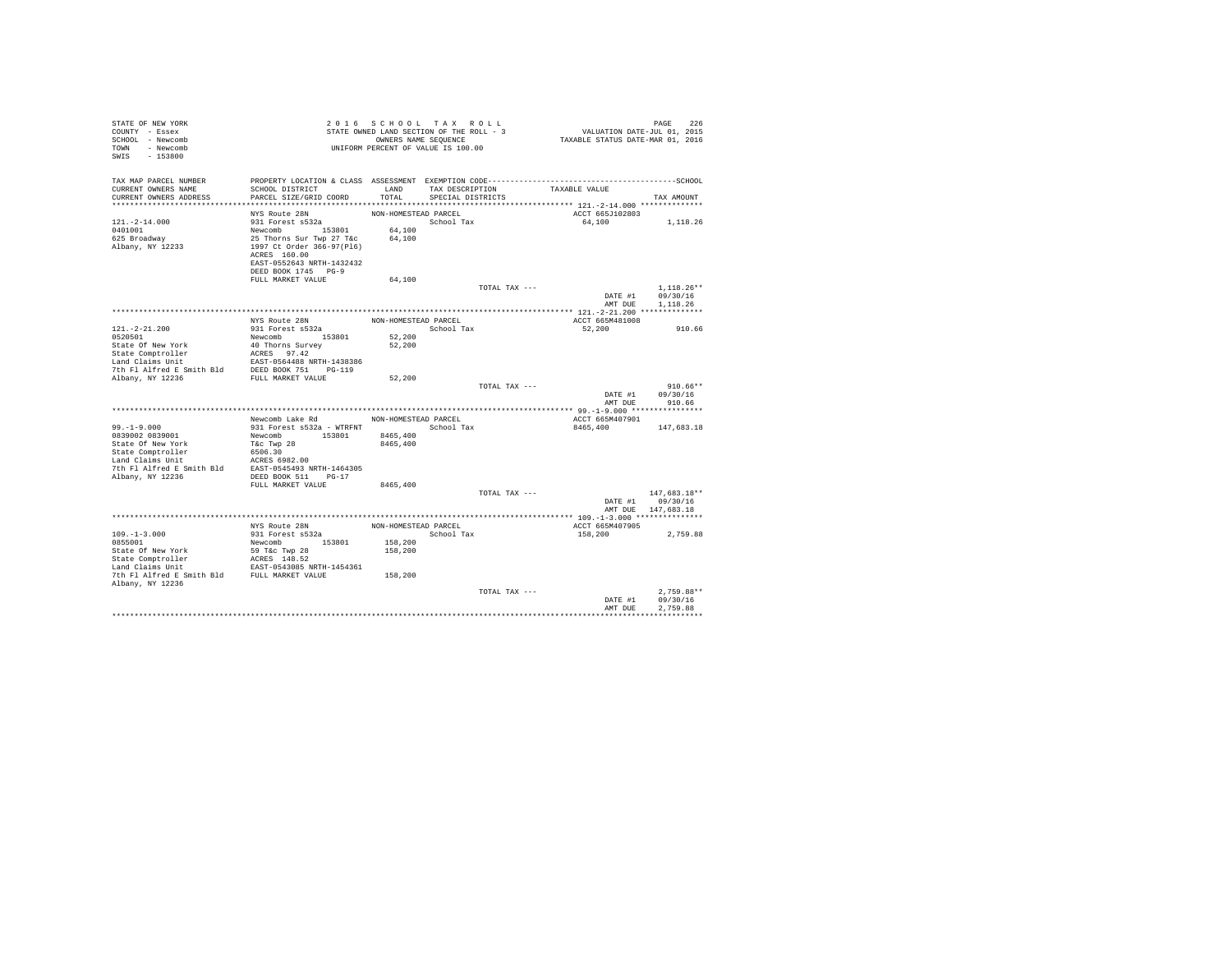| STATE OF NEW YORK<br>COUNTY - Essex<br>SCHOOL - Newcomb<br>TOWN - Newcomb<br>SWIS<br>$-153800$  |                                                            |                      | 2016 SCHOOL TAX ROLL<br>STATE OWNED LAND SECTION OF THE ROLL - 3<br>OWNERS NAME SEQUENCE<br>UNIFORM PERCENT OF VALUE IS 100.00 |               | VALUATION DATE-JUL 01, 2015<br>TAXABLE STATUS DATE-MAR 01, 2016 | PAGE         | 227 |
|-------------------------------------------------------------------------------------------------|------------------------------------------------------------|----------------------|--------------------------------------------------------------------------------------------------------------------------------|---------------|-----------------------------------------------------------------|--------------|-----|
| TAX MAP PARCEL NUMBER                                                                           |                                                            |                      |                                                                                                                                |               |                                                                 |              |     |
| CURRENT OWNERS NAME                                                                             | SCHOOL DISTRICT                                            | LAND                 | TAX DESCRIPTION                                                                                                                |               | TAXABLE VALUE                                                   |              |     |
| CURRENT OWNERS ADDRESS                                                                          | PARCEL SIZE/GRID COORD                                     | TOTAL                | SPECIAL DISTRICTS                                                                                                              |               |                                                                 | TAX AMOUNT   |     |
|                                                                                                 | NYS Route 28N                                              | NON-HOMESTEAD PARCEL |                                                                                                                                |               | ACCT 665M407906                                                 |              |     |
| $109. - 1 - 2.000$                                                                              | 931 Forest s532a                                           |                      | School Tax                                                                                                                     |               | 148,700                                                         | 2,594.15     |     |
| 0855201                                                                                         | Newcomb 153801                                             | 148,700              |                                                                                                                                |               |                                                                 |              |     |
| State Of New York                                                                               | 60 T&c Twp 28                                              | 148,700              |                                                                                                                                |               |                                                                 |              |     |
| State Comptroller                                                                               | 146.10                                                     |                      |                                                                                                                                |               |                                                                 |              |     |
| Land Claims Unit                                                                                | ACRES 146.12                                               |                      |                                                                                                                                |               |                                                                 |              |     |
| 7th Fl Alfred E Smith Bld EAST-0541470 NRTH-1456464                                             |                                                            |                      |                                                                                                                                |               |                                                                 |              |     |
| Albany, NY 12236                                                                                | FULL MARKET VALUE                                          | 148,700              |                                                                                                                                |               |                                                                 |              |     |
|                                                                                                 |                                                            |                      |                                                                                                                                | TOTAL TAX --- |                                                                 | $2.594.15**$ |     |
|                                                                                                 |                                                            |                      |                                                                                                                                |               | DATE #1                                                         | 09/30/16     |     |
|                                                                                                 |                                                            |                      |                                                                                                                                |               | AMT DUE                                                         | 2.594.15     |     |
|                                                                                                 | NYS Route 28N                                              | NON-HOMESTEAD PARCEL |                                                                                                                                |               | ACCT 665M407907                                                 |              |     |
| $99. - 1 - 11.000$                                                                              | 931 Forest s532a                                           |                      | School Tax                                                                                                                     |               | 94,700                                                          | 1,652.09     |     |
| 0855401                                                                                         | Newcomb 153801                                             | 94,700               |                                                                                                                                |               |                                                                 |              |     |
| State Of New York                                                                               | 61 T&c Twp 28                                              | 94,700               |                                                                                                                                |               |                                                                 |              |     |
| State Comptroller                                                                               | ACRES 154.00                                               |                      |                                                                                                                                |               |                                                                 |              |     |
| Land Claims Unit<br>EAST-0539551 NRTH-1458205<br>7th Fl Alfred E Smith Bld<br>FULL MARKET VALUE |                                                            |                      |                                                                                                                                |               |                                                                 |              |     |
|                                                                                                 |                                                            | 94,700               |                                                                                                                                |               |                                                                 |              |     |
| Albany, NY 12236                                                                                |                                                            |                      |                                                                                                                                | TOTAL TAX --- |                                                                 | $1.652.09**$ |     |
|                                                                                                 |                                                            |                      |                                                                                                                                |               | DATE #1                                                         | 09/30/16     |     |
|                                                                                                 |                                                            |                      |                                                                                                                                |               | AMT DUR                                                         | 1,652.09     |     |
|                                                                                                 |                                                            |                      |                                                                                                                                |               |                                                                 |              |     |
|                                                                                                 | NYS Route 28N                                              | NON-HOMESTEAD PARCEL |                                                                                                                                |               | ACCT 665M407908                                                 |              |     |
| $99. -1 - 12.000$                                                                               | 931 Forest s532a                                           |                      | School Tax                                                                                                                     |               | 139,800                                                         | 2,438.88     |     |
| 0855601                                                                                         | Newcomb 153801                                             | 139,800              |                                                                                                                                |               |                                                                 |              |     |
| State Of New York                                                                               | 62 T&c Twp 28                                              | 139,800              |                                                                                                                                |               |                                                                 |              |     |
| State Comptroller                                                                               | ACRES 144.00                                               |                      |                                                                                                                                |               |                                                                 |              |     |
| Land Claims Unit<br>7th Fl Alfred E Smith Bld FULL MARKET VALUE                                 | EAST-0537824 NRTH-1460194                                  | 139,800              |                                                                                                                                |               |                                                                 |              |     |
| Albany, NY 12236                                                                                |                                                            |                      |                                                                                                                                |               |                                                                 |              |     |
|                                                                                                 |                                                            |                      |                                                                                                                                | TOTAL TAX --- |                                                                 | $2.438.88**$ |     |
|                                                                                                 |                                                            |                      |                                                                                                                                |               | DATE #1                                                         | 09/30/16     |     |
|                                                                                                 |                                                            |                      |                                                                                                                                |               | AMT DUE                                                         | 2.438.88     |     |
|                                                                                                 |                                                            |                      |                                                                                                                                |               |                                                                 |              |     |
|                                                                                                 | NYS Route 28N                                              | NON-HOMESTEAD PARCEL |                                                                                                                                |               | ACCT 665M407909                                                 |              |     |
| $99. - 1 - 13.000$                                                                              | 931 Forest s532a                                           |                      | School Tax                                                                                                                     |               | 139,700                                                         | 2.437.14     |     |
| 0855801                                                                                         | Newcomb 153801                                             | 139,700              |                                                                                                                                |               |                                                                 |              |     |
| State Or New<br>State Comptroller                                                               | 63 T&c Twp 28                                              | 139,700              |                                                                                                                                |               |                                                                 |              |     |
|                                                                                                 | 35 Tac Twp 20<br>ACRES 144.00<br>EAST-0536034 NRTH-1462239 |                      |                                                                                                                                |               |                                                                 |              |     |
| 7th Fl Alfred E Smith Bld DEED BOOK 511 PG-17                                                   |                                                            |                      |                                                                                                                                |               |                                                                 |              |     |
| Albany, NY 12236                                                                                | FULL MARKET VALUE                                          | 139,700              |                                                                                                                                |               |                                                                 |              |     |
|                                                                                                 |                                                            |                      |                                                                                                                                | TOTAL TAX --- |                                                                 | $2.437.14**$ |     |
|                                                                                                 |                                                            |                      |                                                                                                                                |               | DATE #1                                                         | 09/30/16     |     |
|                                                                                                 |                                                            |                      |                                                                                                                                |               | AMT DUE                                                         | 2.437.14     |     |
|                                                                                                 |                                                            |                      |                                                                                                                                |               |                                                                 |              |     |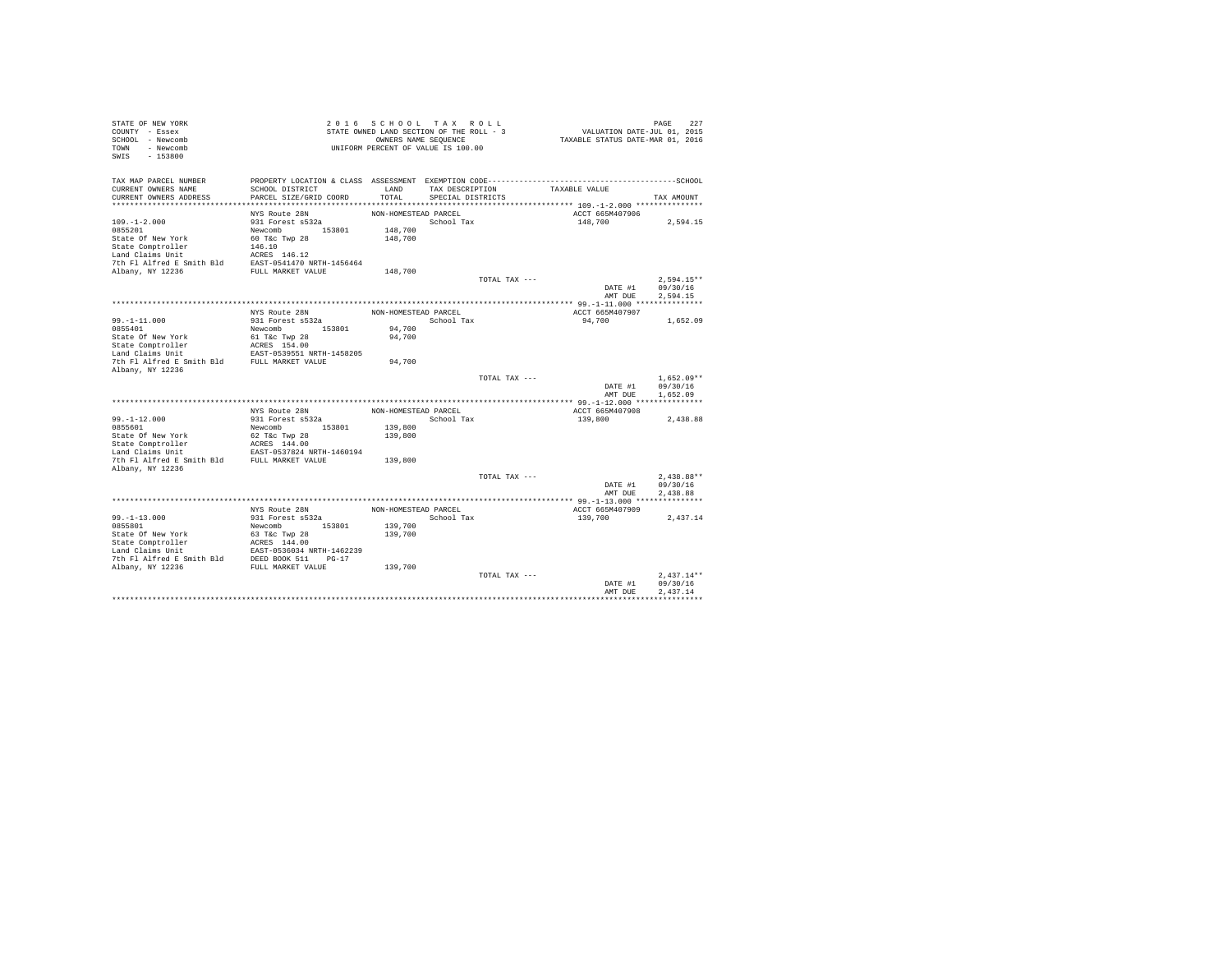| STATE OF NEW YORK<br>COUNTY - Essex<br>SCHOOL - Newcomb<br>TOWN - Newcomb<br>SWIS - 153800                                                                                      |                                   |                      | 2016 SCHOOL TAX ROLL<br>STATE OWNED LAND SECTION OF THE ROLL - 3<br>OWNERS NAME SEQUENCE<br>UNIFORM PERCENT OF VALUE IS 100.00 |               | PAGE 228<br>VALUATION DATE-JUL 01, 2015<br>TAXABLE STATUS DATE-MAR 01, 2016 |                        |  |
|---------------------------------------------------------------------------------------------------------------------------------------------------------------------------------|-----------------------------------|----------------------|--------------------------------------------------------------------------------------------------------------------------------|---------------|-----------------------------------------------------------------------------|------------------------|--|
| TAX MAP PARCEL NUMBER                                                                                                                                                           |                                   |                      |                                                                                                                                |               |                                                                             |                        |  |
| CURRENT OWNERS NAME                                                                                                                                                             | SCHOOL DISTRICT                   |                      | LAND TAX DESCRIPTION                                                                                                           |               | TAXABLE VALUE                                                               |                        |  |
| CURRENT OWNERS ADDRESS                                                                                                                                                          | PARCEL SIZE/GRID COORD            | TOTAL                | SPECIAL DISTRICTS                                                                                                              |               |                                                                             | TAX AMOUNT             |  |
|                                                                                                                                                                                 | NYS Route 28N                     | NON-HOMESTEAD PARCEL |                                                                                                                                |               | ACCT 665M407910                                                             |                        |  |
| $99. - 1 - 1.000$                                                                                                                                                               | 931 Forest s532a                  |                      | School Tax                                                                                                                     |               | 96,300                                                                      | 1,680.00               |  |
| 0857001                                                                                                                                                                         | Newcomb 153801<br>69 T&c Twp 28   | 96,300               |                                                                                                                                |               |                                                                             |                        |  |
| State Of New York                                                                                                                                                               |                                   | 96,300               |                                                                                                                                |               |                                                                             |                        |  |
| State Comptroller MCRES 149.00<br>Land Claims Unit 1466354 76 PM P1 Alfred E Smith Bld<br>7th F1 Alfred E Smith Bld<br>PED BOOK 511 PG-17<br>Albany, NY 12236 PULL MARKET VALUE |                                   |                      |                                                                                                                                |               |                                                                             |                        |  |
|                                                                                                                                                                                 |                                   |                      |                                                                                                                                |               |                                                                             |                        |  |
|                                                                                                                                                                                 |                                   | 96,300               |                                                                                                                                |               |                                                                             |                        |  |
|                                                                                                                                                                                 |                                   |                      |                                                                                                                                | TOTAL TAX --- |                                                                             | $1,680.00**$           |  |
|                                                                                                                                                                                 |                                   |                      |                                                                                                                                |               |                                                                             | DATE #1 09/30/16       |  |
|                                                                                                                                                                                 |                                   |                      |                                                                                                                                |               | AMT DUE                                                                     | 1,680.00               |  |
|                                                                                                                                                                                 |                                   |                      |                                                                                                                                |               |                                                                             |                        |  |
|                                                                                                                                                                                 | NYS Route 28N<br>931 Forest s532a | NON-HOMESTEAD PARCEL |                                                                                                                                |               | ACCT 665M407914                                                             |                        |  |
| $89. -1 - 1.000$                                                                                                                                                                |                                   |                      | School Tax                                                                                                                     |               | 47,300                                                                      | 825.17                 |  |
| 0881001<br>State Of New York                                                                                                                                                    | Newcomb 153801<br>Pt 86 T&c Twp   | 47,300<br>47,300     |                                                                                                                                |               |                                                                             |                        |  |
|                                                                                                                                                                                 | $60.1ac$ $S11$                    |                      |                                                                                                                                |               |                                                                             |                        |  |
| State Comptroller<br>Land Claims Unit                                                                                                                                           | ACRES 60.13                       |                      |                                                                                                                                |               |                                                                             |                        |  |
| 7th Fl Alfred E Smith Bld EAST-0527910 NRTH-1475430                                                                                                                             |                                   |                      |                                                                                                                                |               |                                                                             |                        |  |
| Albany, NY 12236                                                                                                                                                                | DEED BOOK 511 PG-17               |                      |                                                                                                                                |               |                                                                             |                        |  |
|                                                                                                                                                                                 | FULL MARKET VALUE                 | 47,300               |                                                                                                                                |               |                                                                             |                        |  |
|                                                                                                                                                                                 |                                   |                      |                                                                                                                                | TOTAL TAX --- | DATE #1                                                                     | $825.17**$<br>09/30/16 |  |
|                                                                                                                                                                                 |                                   |                      |                                                                                                                                |               | AMT DUE                                                                     | 825.17                 |  |
|                                                                                                                                                                                 |                                   |                      |                                                                                                                                |               |                                                                             |                        |  |
|                                                                                                                                                                                 | NYS Route 28N                     |                      | NON-HOMESTEAD PARCEL                                                                                                           |               | ACCT 665M407915                                                             |                        |  |
| $89 - 1 - 4.000$                                                                                                                                                                | 931 Forest s532a                  |                      | School Tax                                                                                                                     |               | 156,700                                                                     | 2,733.71               |  |
| 0881501                                                                                                                                                                         | Newcomb 153801                    | 156,700              |                                                                                                                                |               |                                                                             |                        |  |
|                                                                                                                                                                                 |                                   | 156,700              |                                                                                                                                |               |                                                                             |                        |  |
|                                                                                                                                                                                 |                                   |                      |                                                                                                                                |               |                                                                             |                        |  |
|                                                                                                                                                                                 |                                   |                      |                                                                                                                                |               |                                                                             |                        |  |
|                                                                                                                                                                                 |                                   | 156,700              |                                                                                                                                |               |                                                                             |                        |  |
|                                                                                                                                                                                 |                                   |                      |                                                                                                                                | TOTAL TAX --- |                                                                             | $2,733.71**$           |  |
|                                                                                                                                                                                 |                                   |                      |                                                                                                                                |               | DATE #1                                                                     | 09/30/16               |  |
|                                                                                                                                                                                 |                                   |                      |                                                                                                                                |               | AMT DUE                                                                     | 2.733.71               |  |
|                                                                                                                                                                                 |                                   |                      |                                                                                                                                |               |                                                                             |                        |  |
| $99. - 1 - 2.000$                                                                                                                                                               | NYS Route 28N<br>931 Forest s532a | NON-HOMESTEAD PARCEL | School Tax                                                                                                                     |               | ACCT 665M408001<br>150,700                                                  | 2,629.04               |  |
| 0882001                                                                                                                                                                         | Newcomb 153801                    | 150,700              |                                                                                                                                |               |                                                                             |                        |  |
|                                                                                                                                                                                 |                                   | 150,700              |                                                                                                                                |               |                                                                             |                        |  |
|                                                                                                                                                                                 |                                   |                      |                                                                                                                                |               |                                                                             |                        |  |
|                                                                                                                                                                                 |                                   |                      |                                                                                                                                |               |                                                                             |                        |  |
|                                                                                                                                                                                 |                                   |                      |                                                                                                                                |               |                                                                             |                        |  |
|                                                                                                                                                                                 |                                   | 150,700              |                                                                                                                                | TOTAL TAX --- |                                                                             | $2.629.04**$           |  |
|                                                                                                                                                                                 |                                   |                      |                                                                                                                                |               | DATE #1                                                                     | 09/30/16               |  |
|                                                                                                                                                                                 |                                   |                      |                                                                                                                                |               | AMT DUE                                                                     | 2.629.04               |  |
|                                                                                                                                                                                 |                                   |                      |                                                                                                                                |               |                                                                             |                        |  |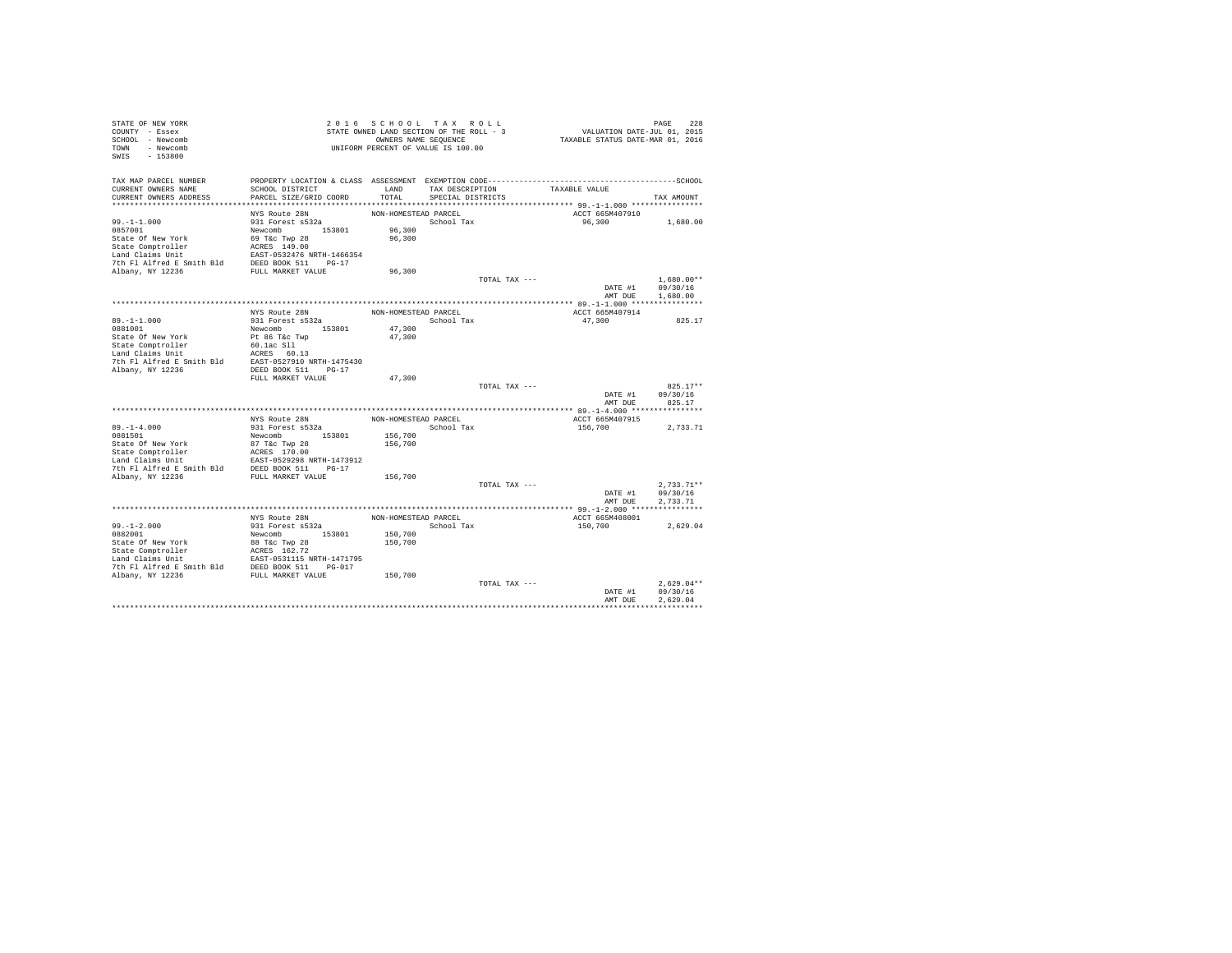| STATE OF NEW YORK<br>COUNTY - Essex<br>SCHOOL - Newcomb<br>TOWN - Newcomb<br>SWIS - 153800                                                                                                                                           |                                                        |                      | 2016 SCHOOL TAX ROLL<br>STATE OWNED LAND SECTION OF THE ROLL - 3<br>OWNERS NAME SEQUENCE<br>UNIFORM PERCENT OF VALUE IS 100.00 | PAGE 229<br>VALUATION DATE-JUL 01, 2015<br>TAXABLE STATUS DATE-MAR 01, 2016 |                                                                                                |
|--------------------------------------------------------------------------------------------------------------------------------------------------------------------------------------------------------------------------------------|--------------------------------------------------------|----------------------|--------------------------------------------------------------------------------------------------------------------------------|-----------------------------------------------------------------------------|------------------------------------------------------------------------------------------------|
| TAX MAP PARCEL NUMBER                                                                                                                                                                                                                |                                                        |                      |                                                                                                                                |                                                                             |                                                                                                |
| CURRENT OWNERS NAME<br>CURRENT OWNERS ADDRESS                                                                                                                                                                                        | SCHOOL DISTRICT<br>PARCEL SIZE/GRID COORD              |                      | LAND TAX DESCRIPTION TAXABLE VALUE<br>TOTAL SPECIAL DISTRICTS                                                                  |                                                                             | TAX AMOUNT                                                                                     |
|                                                                                                                                                                                                                                      |                                                        |                      |                                                                                                                                |                                                                             |                                                                                                |
|                                                                                                                                                                                                                                      | NYS Route 28N                                          | NON-HOMESTEAD PARCEL |                                                                                                                                | ACCT 665M408002                                                             |                                                                                                |
| $99. - 1 - 3.000$                                                                                                                                                                                                                    |                                                        |                      | School Tax                                                                                                                     | 95,800 1,671.28                                                             |                                                                                                |
| 0882501                                                                                                                                                                                                                              | Newcomb 153801 95,800<br>89 Totten & Crossfield 95,800 | 95,800               |                                                                                                                                |                                                                             |                                                                                                |
| State Of New York                                                                                                                                                                                                                    |                                                        |                      |                                                                                                                                |                                                                             |                                                                                                |
| State Comptroller and the state of the state of the state Comptroller and Claims Unit and Claims of the Platform of the SAST of Albany, NY 12236 and the SAST DEED BOOK 511 PG-17 and DEED BOOK 511 PG-17 and DEED BOOK 511 PG       |                                                        |                      |                                                                                                                                |                                                                             |                                                                                                |
|                                                                                                                                                                                                                                      |                                                        |                      |                                                                                                                                |                                                                             |                                                                                                |
|                                                                                                                                                                                                                                      |                                                        |                      |                                                                                                                                |                                                                             |                                                                                                |
|                                                                                                                                                                                                                                      | FULL MARKET VALUE                                      | 95,800               |                                                                                                                                |                                                                             |                                                                                                |
|                                                                                                                                                                                                                                      |                                                        |                      | TOTAL TAX ---                                                                                                                  |                                                                             | $1.671.28**$                                                                                   |
|                                                                                                                                                                                                                                      |                                                        |                      |                                                                                                                                | AMT DUE                                                                     | DATE #1 09/30/16<br>1,671.28                                                                   |
|                                                                                                                                                                                                                                      |                                                        |                      |                                                                                                                                |                                                                             |                                                                                                |
|                                                                                                                                                                                                                                      | NYS Route 28N                                          | NON-HOMESTEAD PARCEL |                                                                                                                                | ACCT 665M408003                                                             |                                                                                                |
| $99. - 1 - 4.000$                                                                                                                                                                                                                    | 931 Forest s532a                                       |                      | School Tax                                                                                                                     | 79,700                                                                      | 1,390.41                                                                                       |
| 0883001                                                                                                                                                                                                                              | Newcomb 153801                                         | 79,700<br>79,700     |                                                                                                                                |                                                                             |                                                                                                |
|                                                                                                                                                                                                                                      |                                                        |                      |                                                                                                                                |                                                                             |                                                                                                |
|                                                                                                                                                                                                                                      |                                                        |                      |                                                                                                                                |                                                                             |                                                                                                |
|                                                                                                                                                                                                                                      |                                                        |                      |                                                                                                                                |                                                                             |                                                                                                |
|                                                                                                                                                                                                                                      |                                                        | 79,700               |                                                                                                                                |                                                                             |                                                                                                |
|                                                                                                                                                                                                                                      |                                                        |                      | TOTAL TAX ---                                                                                                                  |                                                                             | $\begin{tabular}{ll} 1,390.41*\\ \texttt{DATE #1} & 09/30/16 \\ \end{tabular}$<br>$1.390.41**$ |
|                                                                                                                                                                                                                                      |                                                        |                      |                                                                                                                                |                                                                             |                                                                                                |
|                                                                                                                                                                                                                                      |                                                        |                      |                                                                                                                                | AMT DUE                                                                     | 1,390.41                                                                                       |
|                                                                                                                                                                                                                                      | NYS Route 28N                                          |                      | NON-HOMESTEAD PARCEL                                                                                                           | ACCT 665M408004                                                             |                                                                                                |
| $99. -1 - 5.000$                                                                                                                                                                                                                     |                                                        |                      | School Tax                                                                                                                     | 83,500                                                                      | 1,456.70                                                                                       |
|                                                                                                                                                                                                                                      |                                                        | 83,500               |                                                                                                                                |                                                                             |                                                                                                |
|                                                                                                                                                                                                                                      |                                                        | 83,500               |                                                                                                                                |                                                                             |                                                                                                |
|                                                                                                                                                                                                                                      |                                                        |                      |                                                                                                                                |                                                                             |                                                                                                |
|                                                                                                                                                                                                                                      |                                                        |                      |                                                                                                                                |                                                                             |                                                                                                |
|                                                                                                                                                                                                                                      |                                                        |                      |                                                                                                                                |                                                                             |                                                                                                |
|                                                                                                                                                                                                                                      |                                                        | 83,500               | TOTAL TAX ---                                                                                                                  |                                                                             | $1,456.70**$                                                                                   |
|                                                                                                                                                                                                                                      |                                                        |                      |                                                                                                                                | DATE #1 $09/30/16$                                                          |                                                                                                |
|                                                                                                                                                                                                                                      |                                                        |                      |                                                                                                                                | AMT DUE                                                                     | 1,456.70                                                                                       |
|                                                                                                                                                                                                                                      |                                                        |                      |                                                                                                                                |                                                                             |                                                                                                |
|                                                                                                                                                                                                                                      | NYS Route 28N                                          | NON-HOMESTEAD PARCEL |                                                                                                                                | ACCT 665M408005                                                             |                                                                                                |
| $99. -1 - 6.000$                                                                                                                                                                                                                     | 931 Forest s532a                                       |                      | School Tax                                                                                                                     | 90,300                                                                      | 1,575.33                                                                                       |
| 0884001                                                                                                                                                                                                                              | Newcomb 153801                                         | 90, 300              |                                                                                                                                |                                                                             |                                                                                                |
|                                                                                                                                                                                                                                      |                                                        | 90,300               |                                                                                                                                |                                                                             |                                                                                                |
|                                                                                                                                                                                                                                      |                                                        |                      |                                                                                                                                |                                                                             |                                                                                                |
|                                                                                                                                                                                                                                      |                                                        |                      |                                                                                                                                |                                                                             |                                                                                                |
| State of New York and State Company and State Company and CREA and CREA LAST 125.00<br>State Company and CREA Example 2019 1979 11 11 12 12 13 14 1463854<br>7th P1 Aifred E Smith Bld DEED BOOK 511 Po-17<br>2019 2019 12 1236 FULL |                                                        | 90,300               |                                                                                                                                |                                                                             |                                                                                                |
|                                                                                                                                                                                                                                      |                                                        |                      | TOTAL TAX ---                                                                                                                  |                                                                             | $1.575.33**$                                                                                   |
|                                                                                                                                                                                                                                      |                                                        |                      |                                                                                                                                |                                                                             | DATE #1 09/30/16                                                                               |
|                                                                                                                                                                                                                                      |                                                        |                      |                                                                                                                                | AMT DUE                                                                     | 1.575.33                                                                                       |
|                                                                                                                                                                                                                                      |                                                        |                      |                                                                                                                                |                                                                             |                                                                                                |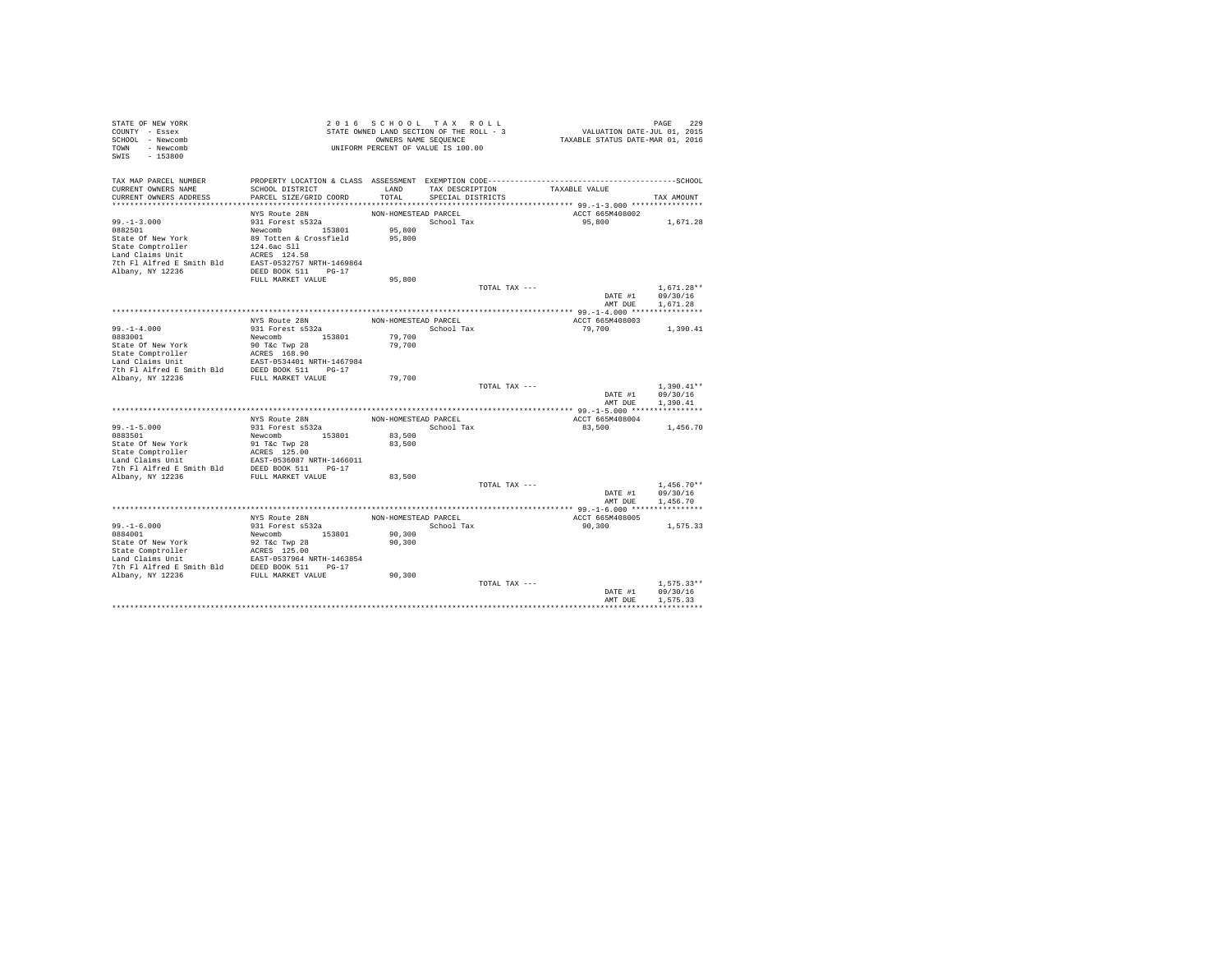| STATE OF NEW YORK                                                                                                                                                                                                                                 |                                            |                      | 2016 SCHOOL TAX ROLL                                       |               | PAGE 230<br>VALUATION DATE-JUL 01, 2015<br>TAXABLE STATUS DATE-MAR 01, 2016 |                              |  |
|---------------------------------------------------------------------------------------------------------------------------------------------------------------------------------------------------------------------------------------------------|--------------------------------------------|----------------------|------------------------------------------------------------|---------------|-----------------------------------------------------------------------------|------------------------------|--|
| COUNTY - Essex<br>SCHOOL - Newcomb                                                                                                                                                                                                                |                                            |                      | STATE OWNED LAND SECTION OF THE ROLL - 3                   |               |                                                                             |                              |  |
| TOWN - Newcomb                                                                                                                                                                                                                                    |                                            |                      | OWNERS NAME SEQUENCE<br>UNIFORM PERCENT OF VALUE IS 100.00 |               |                                                                             |                              |  |
| SWIS - 153800                                                                                                                                                                                                                                     |                                            |                      |                                                            |               |                                                                             |                              |  |
|                                                                                                                                                                                                                                                   |                                            |                      |                                                            |               |                                                                             |                              |  |
| TAX MAP PARCEL NUMBER                                                                                                                                                                                                                             |                                            |                      |                                                            |               |                                                                             |                              |  |
| CURRENT OWNERS NAME                                                                                                                                                                                                                               | SCHOOL DISTRICT                            |                      |                                                            |               | LAND TAX DESCRIPTION TAXABLE VALUE                                          |                              |  |
| CURRENT OWNERS ADDRESS                                                                                                                                                                                                                            | PARCEL SIZE/GRID COORD                     | TOTAL                | SPECIAL DISTRICTS                                          |               |                                                                             | TAX AMOUNT                   |  |
|                                                                                                                                                                                                                                                   |                                            |                      |                                                            |               |                                                                             |                              |  |
|                                                                                                                                                                                                                                                   | NYS Route 28N                              | NON-HOMESTEAD PARCEL |                                                            |               | ACCT 665M408006                                                             |                              |  |
| $99. - 1 - 7.000$                                                                                                                                                                                                                                 | $931$ Forest $\frac{20N}{322}$             |                      | School Tax                                                 |               | 116,900 2,039.38                                                            |                              |  |
|                                                                                                                                                                                                                                                   |                                            | 116,900              |                                                            |               |                                                                             |                              |  |
|                                                                                                                                                                                                                                                   |                                            | 116,900              |                                                            |               |                                                                             |                              |  |
|                                                                                                                                                                                                                                                   |                                            |                      |                                                            |               |                                                                             |                              |  |
|                                                                                                                                                                                                                                                   |                                            |                      |                                                            |               |                                                                             |                              |  |
|                                                                                                                                                                                                                                                   |                                            |                      |                                                            |               |                                                                             |                              |  |
|                                                                                                                                                                                                                                                   |                                            | 116,900              |                                                            |               |                                                                             |                              |  |
|                                                                                                                                                                                                                                                   |                                            |                      |                                                            | TOTAL TAX --- |                                                                             | $2,039.38**$                 |  |
|                                                                                                                                                                                                                                                   |                                            |                      |                                                            |               |                                                                             | DATE #1 09/30/16             |  |
|                                                                                                                                                                                                                                                   |                                            |                      |                                                            |               | AMT DUE                                                                     | 2.039.38                     |  |
|                                                                                                                                                                                                                                                   |                                            |                      |                                                            |               |                                                                             |                              |  |
|                                                                                                                                                                                                                                                   | NYS Route 28N<br>931 Forest s532a          |                      | NON-HOMESTEAD PARCEL                                       |               | ACCT 665M408007                                                             |                              |  |
| $99. -1 - 8.000$                                                                                                                                                                                                                                  |                                            |                      | School Tax                                                 |               | 87,500 1,526.48                                                             |                              |  |
| 9985001<br>2021 - 2022 - 2022 - 2022 - 2023<br>State Of New York<br>State Comptroller<br>2023 - 2023 - 2023<br>2023 - 2023 - 2023 - 2023 - 2023<br>2023 - 2024 - 2023<br>2023 - 2024 - 2023<br>2023 - 2024 - 2023<br>2022 - 2024 - 2023<br>2022 - |                                            | 87,500               |                                                            |               |                                                                             |                              |  |
|                                                                                                                                                                                                                                                   |                                            | 87,500               |                                                            |               |                                                                             |                              |  |
|                                                                                                                                                                                                                                                   |                                            |                      |                                                            |               |                                                                             |                              |  |
|                                                                                                                                                                                                                                                   |                                            |                      |                                                            |               |                                                                             |                              |  |
|                                                                                                                                                                                                                                                   |                                            |                      |                                                            |               |                                                                             |                              |  |
|                                                                                                                                                                                                                                                   |                                            | 87,500               |                                                            |               |                                                                             | $1.526.48**$                 |  |
|                                                                                                                                                                                                                                                   |                                            |                      |                                                            | TOTAL TAX --- |                                                                             |                              |  |
|                                                                                                                                                                                                                                                   |                                            |                      |                                                            |               | AMT DUE                                                                     | DATE #1 09/30/16<br>1,526.48 |  |
|                                                                                                                                                                                                                                                   |                                            |                      |                                                            |               |                                                                             |                              |  |
|                                                                                                                                                                                                                                                   | NYS Route 28N                              | NON-HOMESTEAD PARCEL |                                                            |               | ACCT 665M408008                                                             |                              |  |
| $99. - 1 - 10.000$                                                                                                                                                                                                                                | 931 Forest s532a<br>Newcomb 153801 189,300 |                      | School Tax                                                 |               | 189,300                                                                     | 3,302.43                     |  |
| 0885501                                                                                                                                                                                                                                           |                                            |                      |                                                            |               |                                                                             |                              |  |
| State Of New York                                                                                                                                                                                                                                 | 95 Totten & Crossfield Tw 189,300          |                      |                                                            |               |                                                                             |                              |  |
|                                                                                                                                                                                                                                                   |                                            |                      |                                                            |               |                                                                             |                              |  |
| State Comptroller<br>167ac Sll<br>167ac Sll<br>167ac Sll<br>167ac Sll<br>167ac Sll<br>167ac Sll<br>167ac Sll<br>16857-0543173 NRTH-1457808<br>20215 NRTH-1457808<br>20216 NRTH-1457808<br>20216 NRTH-1457808                                      |                                            |                      |                                                            |               |                                                                             |                              |  |
|                                                                                                                                                                                                                                                   |                                            |                      |                                                            |               |                                                                             |                              |  |
|                                                                                                                                                                                                                                                   |                                            |                      |                                                            |               |                                                                             |                              |  |
|                                                                                                                                                                                                                                                   | FULL MARKET VALUE                          | 189,300              |                                                            |               |                                                                             |                              |  |
|                                                                                                                                                                                                                                                   |                                            |                      |                                                            | TOTAL TAX --- |                                                                             | $3,302.43**$                 |  |
|                                                                                                                                                                                                                                                   |                                            |                      |                                                            |               |                                                                             | DATE #1 09/30/16             |  |
|                                                                                                                                                                                                                                                   |                                            |                      |                                                            |               | AMT DUE                                                                     | 3.302.43                     |  |
|                                                                                                                                                                                                                                                   |                                            |                      |                                                            |               |                                                                             |                              |  |
|                                                                                                                                                                                                                                                   | NYS Route 28N                              | NON-HOMESTEAD PARCEL |                                                            |               | ACCT 665M408009                                                             |                              |  |
| $109. -1 - 4.000$                                                                                                                                                                                                                                 | 931 Forest s532a                           |                      | School Tax                                                 |               | 186,300                                                                     | 3,250.10                     |  |
| 0886001                                                                                                                                                                                                                                           | Newcomb 153801                             | 186,300              |                                                            |               |                                                                             |                              |  |
| State of New York<br>State Comptroller<br>State Compton and CRESS 167.12<br>Land Claims Unit<br>The Planet E Smith Bld<br>The Planet E Smith Bld<br>FULL MARKET VALUE                                                                             |                                            | 186,300              |                                                            |               |                                                                             |                              |  |
|                                                                                                                                                                                                                                                   |                                            |                      |                                                            |               |                                                                             |                              |  |
|                                                                                                                                                                                                                                                   |                                            |                      |                                                            |               |                                                                             |                              |  |
|                                                                                                                                                                                                                                                   |                                            | 186,300              |                                                            |               |                                                                             |                              |  |
| Albany, NY 12236                                                                                                                                                                                                                                  |                                            |                      |                                                            |               |                                                                             |                              |  |
|                                                                                                                                                                                                                                                   |                                            |                      |                                                            | TOTAL TAX --- |                                                                             | $3.250.10**$                 |  |
|                                                                                                                                                                                                                                                   |                                            |                      |                                                            |               | DATE #1                                                                     | 09/30/16                     |  |
|                                                                                                                                                                                                                                                   |                                            |                      |                                                            |               | AMT DUE                                                                     | 3,250,10                     |  |
|                                                                                                                                                                                                                                                   |                                            |                      |                                                            |               |                                                                             |                              |  |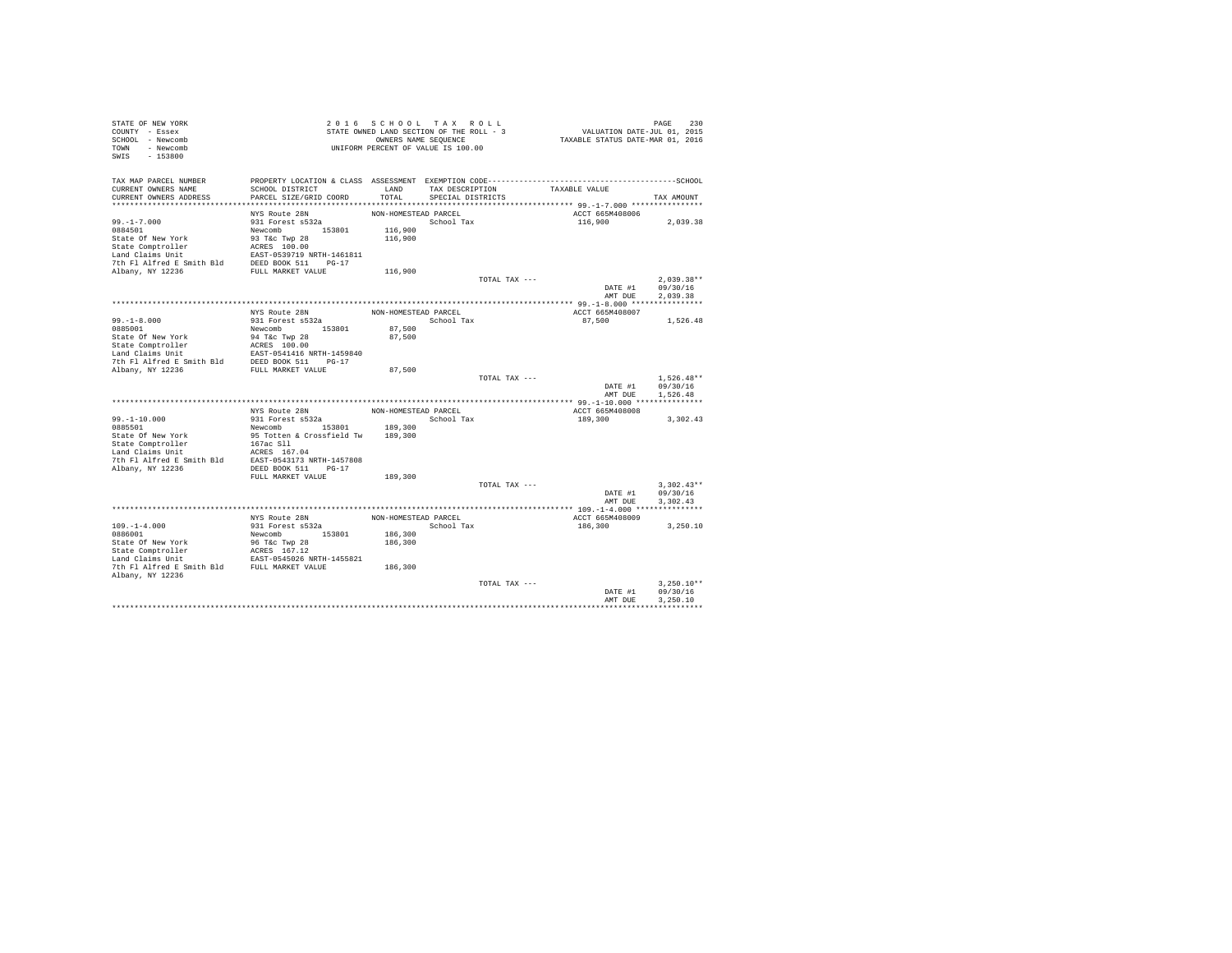| STATE OF NEW YORK<br>COUNTY - Essex                                                                                                                                                                 |                                                              |                      | 2016 SCHOOL TAX ROLL<br>STATE OWNED LAND SECTION OF THE ROLL - 3 | PAGE 231<br>VALUATION DATE-JUL 01, 2015<br>TAXABLE STATUS DATE-MAR 01, 2016                  |                      |
|-----------------------------------------------------------------------------------------------------------------------------------------------------------------------------------------------------|--------------------------------------------------------------|----------------------|------------------------------------------------------------------|----------------------------------------------------------------------------------------------|----------------------|
| SCHOOL - Newcomb                                                                                                                                                                                    |                                                              |                      | OWNERS NAME SEQUENCE                                             |                                                                                              |                      |
| TOWN - Newcomb                                                                                                                                                                                      |                                                              |                      | UNIFORM PERCENT OF VALUE IS 100.00                               |                                                                                              |                      |
| $-153800$<br>SWIS                                                                                                                                                                                   |                                                              |                      |                                                                  |                                                                                              |                      |
|                                                                                                                                                                                                     |                                                              |                      |                                                                  |                                                                                              |                      |
| TAX MAP PARCEL NUMBER                                                                                                                                                                               |                                                              |                      |                                                                  | PROPERTY LOCATION & CLASS ASSESSMENT EXEMPTION CODE-----------------------------------SCHOOL |                      |
| CURRENT OWNERS NAME                                                                                                                                                                                 | SCHOOL DISTRICT                                              | LAND                 | TAX DESCRIPTION                                                  | TAXABLE VALUE                                                                                |                      |
| CURRENT OWNERS ADDRESS                                                                                                                                                                              | PARCEL SIZE/GRID COORD                                       | TOTAL.               | SPECIAL DISTRICTS                                                |                                                                                              | TAX AMOUNT           |
|                                                                                                                                                                                                     |                                                              |                      |                                                                  |                                                                                              |                      |
|                                                                                                                                                                                                     | Sanford Ln                                                   | NON-HOMESTEAD PARCEL |                                                                  | ACCT 665J102906                                                                              |                      |
| $101. -4 - 1.110$                                                                                                                                                                                   | 931 Forest s532a - WTRFNT                                    |                      | School Tax                                                       | 2176,885 37,976.86                                                                           |                      |
| 0931001                                                                                                                                                                                             | Newcomb 153801<br>Twp 45 & 46 T&c<br>Opalescent Tract (Pl 2) | 2176,885             |                                                                  |                                                                                              |                      |
| State of New York                                                                                                                                                                                   |                                                              | 2176.885             |                                                                  |                                                                                              |                      |
| 625 Broadway                                                                                                                                                                                        |                                                              |                      |                                                                  |                                                                                              |                      |
| Albany, NY 12233                                                                                                                                                                                    | ACRES 4918.58<br>EAST-0577409 NRTH-1470633                   |                      |                                                                  |                                                                                              |                      |
|                                                                                                                                                                                                     | DEED BOOK 1799 PG-74                                         |                      |                                                                  |                                                                                              |                      |
|                                                                                                                                                                                                     | FULL MARKET VALUE                                            | 2176,885             |                                                                  |                                                                                              |                      |
|                                                                                                                                                                                                     |                                                              |                      | TOTAL TAX ---                                                    |                                                                                              | 37,976.86**          |
|                                                                                                                                                                                                     |                                                              |                      |                                                                  |                                                                                              | DATE #1 09/30/16     |
|                                                                                                                                                                                                     |                                                              |                      |                                                                  | AMT DUE                                                                                      | 37.976.86            |
|                                                                                                                                                                                                     |                                                              |                      |                                                                  |                                                                                              |                      |
|                                                                                                                                                                                                     | Tahawus Rd                                                   | NON-HOMESTEAD PARCEL |                                                                  | ACCT 665Z005009                                                                              |                      |
| $111. - 3 - 11.100$                                                                                                                                                                                 | 931 Forest s532a - WTRFNT                                    |                      | School Tax                                                       | 66,244                                                                                       | 1,155.66             |
| 0931001                                                                                                                                                                                             | Newcomb<br>T&C Purchase TWP 46<br>ACRES 144.25               | 66,244               |                                                                  |                                                                                              |                      |
| State of New York                                                                                                                                                                                   |                                                              | 66,244               |                                                                  |                                                                                              |                      |
| 625 Broadway                                                                                                                                                                                        |                                                              |                      |                                                                  |                                                                                              |                      |
| Albany, NY 12233                                                                                                                                                                                    | EAST-0577598 NRTH-1454723                                    |                      |                                                                  |                                                                                              |                      |
|                                                                                                                                                                                                     | DEED BOOK 1799 PG-74                                         |                      |                                                                  |                                                                                              |                      |
|                                                                                                                                                                                                     | FULL MARKET VALUE                                            | 66,244               |                                                                  |                                                                                              | $1.155.66**$         |
|                                                                                                                                                                                                     |                                                              |                      | TOTAL TAX ---                                                    | DATE #1                                                                                      | 09/30/16             |
|                                                                                                                                                                                                     |                                                              |                      |                                                                  |                                                                                              | AMT DUE 1,155.66     |
|                                                                                                                                                                                                     |                                                              |                      |                                                                  |                                                                                              |                      |
|                                                                                                                                                                                                     | Sanford Ln                                                   | NON-HOMESTEAD PARCEL |                                                                  | ACCT 6679908813                                                                              |                      |
| $101.-5-12.000$                                                                                                                                                                                     | 931 Forest s532a                                             |                      | School Tax                                                       | 268,000                                                                                      | 4,675.40             |
| 0932001                                                                                                                                                                                             | Newcomb 153801                                               | 268,000              |                                                                  |                                                                                              |                      |
| State of New York                                                                                                                                                                                   | 15 T&C Twp 45                                                | 268,000              |                                                                  |                                                                                              |                      |
| State Comptroller                                                                                                                                                                                   | 514ac S11<br>ACRES 485.67                                    |                      |                                                                  |                                                                                              |                      |
| Land Claims Unit                                                                                                                                                                                    |                                                              |                      |                                                                  |                                                                                              |                      |
| 7th Fl Alfred E Smith Bld EAST-0594074 NRTH-1465966                                                                                                                                                 |                                                              |                      |                                                                  |                                                                                              |                      |
| Albany, NY 12236                                                                                                                                                                                    | DEED BOOK 406 PG-168                                         |                      |                                                                  |                                                                                              |                      |
|                                                                                                                                                                                                     | FULL MARKET VALUE                                            | 268,000              |                                                                  |                                                                                              |                      |
|                                                                                                                                                                                                     |                                                              |                      | TOTAL TAX ---                                                    |                                                                                              | $4,675.40**$         |
|                                                                                                                                                                                                     |                                                              |                      |                                                                  | DATE #1<br>AMT DUE                                                                           | 09/30/16<br>4,675.40 |
|                                                                                                                                                                                                     |                                                              |                      |                                                                  |                                                                                              |                      |
|                                                                                                                                                                                                     | Sanford Ln                                                   |                      | NON-HOMESTEAD PARCEL                                             | ACCT 6679908910                                                                              |                      |
| $101. - 5 - 13.000$                                                                                                                                                                                 | 931 Forest s532a                                             |                      | School Tax                                                       | 148,000                                                                                      | 2,581.93             |
| 0932001                                                                                                                                                                                             | Newcomb 153801                                               | 148,000              |                                                                  |                                                                                              |                      |
|                                                                                                                                                                                                     |                                                              | 148,000              |                                                                  |                                                                                              |                      |
|                                                                                                                                                                                                     |                                                              |                      |                                                                  |                                                                                              |                      |
|                                                                                                                                                                                                     |                                                              |                      |                                                                  |                                                                                              |                      |
|                                                                                                                                                                                                     |                                                              |                      |                                                                  |                                                                                              |                      |
| State of New York<br>25 TEC Twp 46<br>State Comptroller<br>20215 268.63<br>Land Claims Unit<br>20215 202275 NRTH-1462580<br>2010 20236<br>202216 PULL MARKET VALUE<br>20216 20216 PULL MARKET VALUE |                                                              | 148,000              |                                                                  |                                                                                              |                      |
|                                                                                                                                                                                                     |                                                              |                      | TOTAL TAX ---                                                    |                                                                                              | $2.581.93**$         |
|                                                                                                                                                                                                     |                                                              |                      |                                                                  | DATE #1                                                                                      | 09/30/16             |
|                                                                                                                                                                                                     |                                                              |                      |                                                                  | AMT DUE                                                                                      | 2.581.93             |
|                                                                                                                                                                                                     |                                                              |                      |                                                                  |                                                                                              |                      |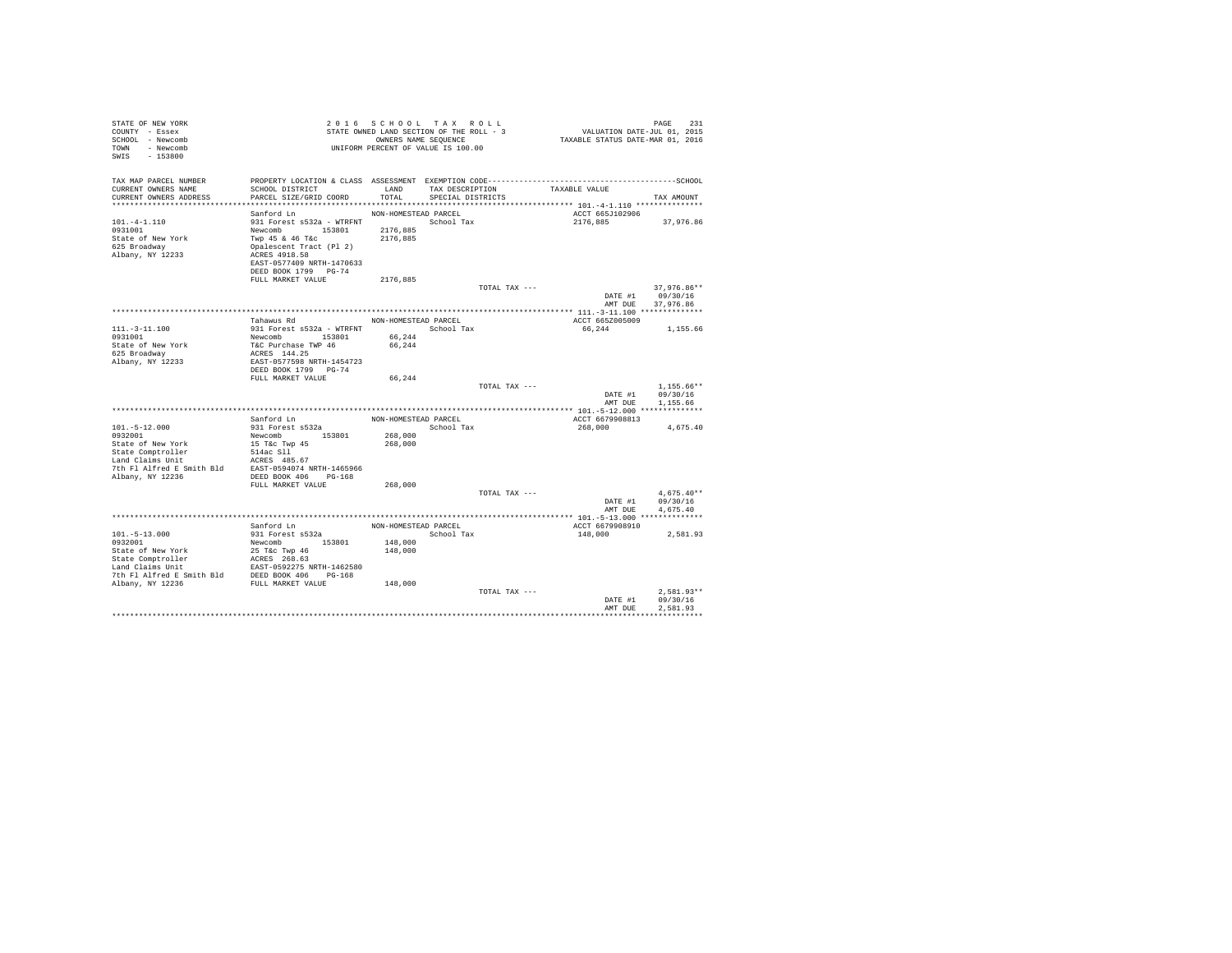| STATE OF NEW YORK<br>COUNTY - Essex<br>SCHOOL - Newcomb<br>TOWN - Newcomb<br>SWIS<br>$-153800$       |                                                   | 2016 SCHOOL TAX ROLL<br>STATE OWNED LAND SECTION OF THE ROLL - 3<br>UNIFORM PERCENT OF VALUE IS 100.00 | OWNERS NAME SEQUENCE |               | VALUATION DATE-JUL 01, 2015<br>TAXABLE STATUS DATE-MAR 01, 2016 | PAGE<br>232              |
|------------------------------------------------------------------------------------------------------|---------------------------------------------------|--------------------------------------------------------------------------------------------------------|----------------------|---------------|-----------------------------------------------------------------|--------------------------|
| TAX MAP PARCEL NUMBER<br>CURRENT OWNERS NAME                                                         | SCHOOL DISTRICT                                   | LAND                                                                                                   | TAX DESCRIPTION      |               | TAXABLE VALUE                                                   |                          |
| CURRENT OWNERS ADDRESS                                                                               | PARCEL SIZE/GRID COORD                            | TOTAL                                                                                                  | SPECIAL DISTRICTS    |               |                                                                 | TAX AMOUNT               |
|                                                                                                      |                                                   |                                                                                                        |                      |               |                                                                 |                          |
| $101. - 5 - 15.000$                                                                                  | Sanford Ln<br>931 Forest s532a                    | NON-HOMESTEAD PARCEL                                                                                   | School Tax           |               | ACCT 6679992012<br>58,600                                       | 1,022.31                 |
| 0932001                                                                                              | Newcomb 153801                                    | 58,600                                                                                                 |                      |               |                                                                 |                          |
| State of New York                                                                                    | 24 Twp 46 T&c Pur                                 | 58,600                                                                                                 |                      |               |                                                                 |                          |
| State Comptroller                                                                                    | ACRES 105.42<br>EAST-0594134 NRTH-1460015         |                                                                                                        |                      |               |                                                                 |                          |
| Land Claims Unit                                                                                     |                                                   |                                                                                                        |                      |               |                                                                 |                          |
| For the same of the Smith Bld<br>The Fl Alfred E Smith Bld<br>FULL MARKET VALUE<br>FULL MARKET VALUE |                                                   |                                                                                                        |                      |               |                                                                 |                          |
|                                                                                                      |                                                   | 58,600                                                                                                 |                      | TOTAL TAX --- |                                                                 | $1.022.31**$             |
|                                                                                                      |                                                   |                                                                                                        |                      |               | DATE #1                                                         | 09/30/16                 |
|                                                                                                      |                                                   |                                                                                                        |                      |               | AMT DUE                                                         | 1,022.31                 |
|                                                                                                      |                                                   |                                                                                                        |                      |               |                                                                 |                          |
|                                                                                                      | Sanford Ln                                        | NON-HOMESTEAD PARCEL                                                                                   |                      |               | ACCT 6679992013                                                 |                          |
| $101. - 5 - 16.000$                                                                                  | 931 Forest s532a                                  |                                                                                                        | School Tax           |               | 56,800                                                          | 990.90                   |
| 0932001                                                                                              | Newcomb 153801                                    | 56,800                                                                                                 |                      |               |                                                                 |                          |
| State of New York                                                                                    | 23 Twp 46 T&c Pur<br>ACRES 102.64                 | 56,800                                                                                                 |                      |               |                                                                 |                          |
| State Comptroller<br>Land Claims Unit                                                                |                                                   |                                                                                                        |                      |               |                                                                 |                          |
| 7th Fl Alfred E Smith Bld                                                                            | EAST-0592028 NRTH-1458412<br>DEED BOOK 406 PG-168 |                                                                                                        |                      |               |                                                                 |                          |
| Albany, NY 12236                                                                                     | FULL MARKET VALUE                                 | 56,800                                                                                                 |                      |               |                                                                 |                          |
|                                                                                                      |                                                   |                                                                                                        |                      | TOTAL TAX --- |                                                                 | 990.90**                 |
|                                                                                                      |                                                   |                                                                                                        |                      |               | DATE #1                                                         | 09/30/16                 |
|                                                                                                      |                                                   |                                                                                                        |                      |               | AMT DUE                                                         | 990.90                   |
|                                                                                                      | Sanford Ln                                        | NON-HOMESTEAD PARCEL                                                                                   |                      |               | ACCT 6679908903                                                 |                          |
| $101.-5-17.000$                                                                                      | 931 Forest s532a                                  |                                                                                                        | School Tax           |               | 144,100                                                         | 2,513.90                 |
| 0932001                                                                                              | Newcomb 153801                                    | 144,100                                                                                                |                      |               |                                                                 |                          |
| State of New York                                                                                    | 26 T&c Twp 46                                     | 144,100                                                                                                |                      |               |                                                                 |                          |
|                                                                                                      |                                                   |                                                                                                        |                      |               |                                                                 |                          |
|                                                                                                      |                                                   |                                                                                                        |                      |               |                                                                 |                          |
| Albany, NY 12236                                                                                     | FULL MARKET VALUE                                 | 144,100                                                                                                |                      |               |                                                                 |                          |
|                                                                                                      |                                                   |                                                                                                        |                      | TOTAL TAX --- |                                                                 | $2.513.90**$             |
|                                                                                                      |                                                   |                                                                                                        |                      |               | DATE #1                                                         | 09/30/16                 |
|                                                                                                      |                                                   |                                                                                                        |                      |               | AMT DUE                                                         | 2.513.90                 |
|                                                                                                      |                                                   |                                                                                                        |                      |               |                                                                 |                          |
|                                                                                                      | Sanford Ln                                        | NON-HOMESTEAD PARCEL                                                                                   |                      |               | ACCT 6679909006                                                 |                          |
| $91. - 3 - 1.000$<br>0933001                                                                         | 931 Forest s532a<br>Newcomb 153801                | 96,000                                                                                                 | School Tax           |               | 96,000                                                          | 1,674.77                 |
|                                                                                                      | Part Lot 42 T&c Pur Twp45                         | 96,000                                                                                                 |                      |               |                                                                 |                          |
| State of New Your<br>State Comptroller                                                               |                                                   |                                                                                                        |                      |               |                                                                 |                          |
| Land Claims Unit                                                                                     | ACRES 159.12<br>EAST-0586022 NRTH-1476301         |                                                                                                        |                      |               |                                                                 |                          |
| 7th Fl Alfred E Smith Bld DEED BOOK 406 PG-168                                                       |                                                   |                                                                                                        |                      |               |                                                                 |                          |
| Albany, NY 12236                                                                                     | FULL MARKET VALUE                                 | 96,000                                                                                                 |                      |               |                                                                 |                          |
|                                                                                                      |                                                   |                                                                                                        |                      | TOTAL TAX --- | DATE #1                                                         | $1.674.77**$<br>09/30/16 |
|                                                                                                      |                                                   |                                                                                                        |                      |               | AMT DUE                                                         | 1.674.77                 |
|                                                                                                      |                                                   |                                                                                                        |                      |               |                                                                 |                          |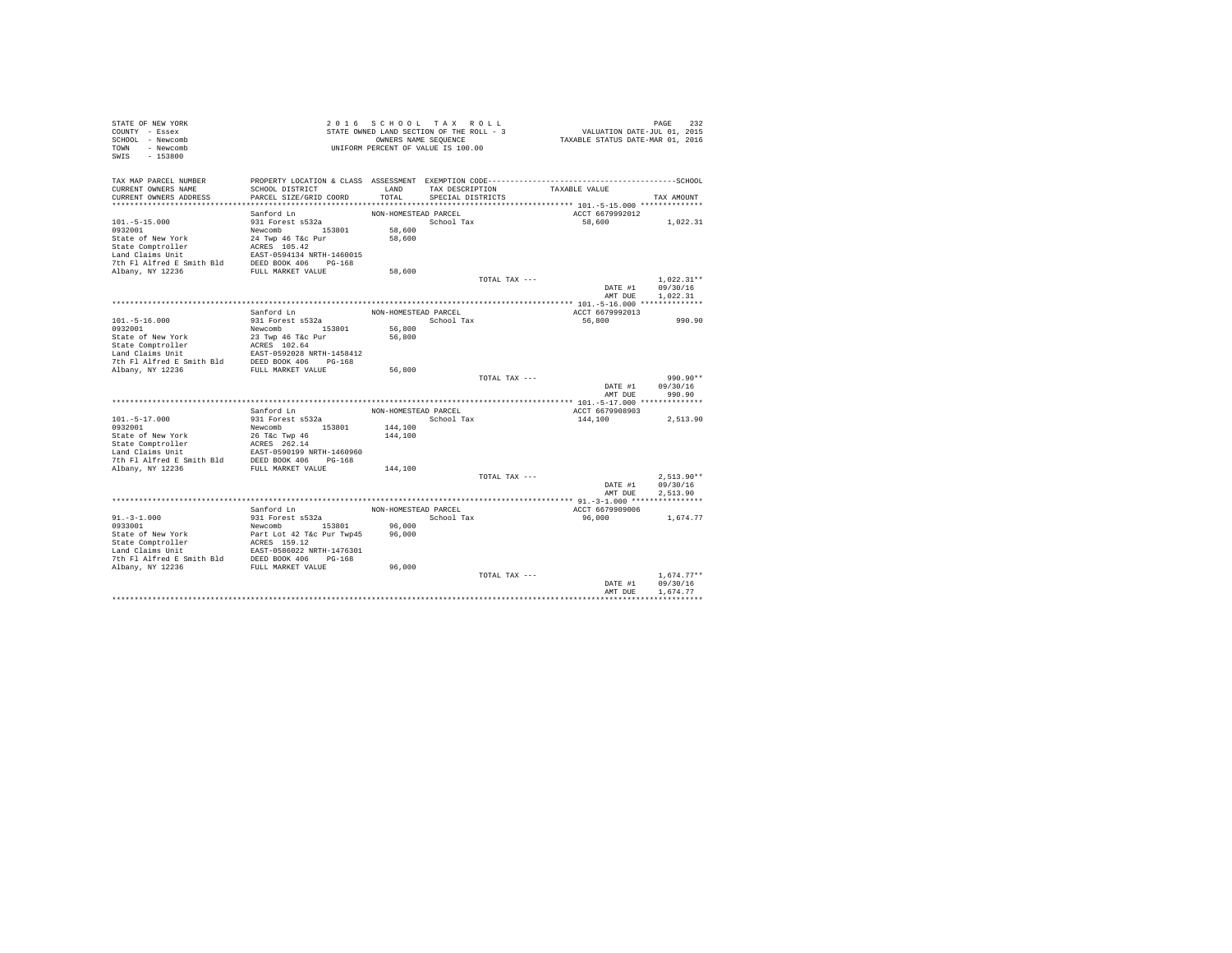| STATE OF NEW YORK<br>COUNTY - Essex<br>SCHOOL - Newcomb<br>TOWN - Newcomb<br>SWIS<br>$-153800$                                                                                                                                                       |                                    | 2016 SCHOOL TAX ROLL<br>STATE OWNED LAND SECTION OF THE ROLL - 3<br>OWNERS NAME SEQUENCE<br>UNIFORM PERCENT OF VALUE IS 100.00 |                   |               | PAGE 233<br>VALUATION DATE-JUL 01, 2015<br>TAXABLE STATUS DATE-MAR 01, 2016 | PAGE<br>233          |
|------------------------------------------------------------------------------------------------------------------------------------------------------------------------------------------------------------------------------------------------------|------------------------------------|--------------------------------------------------------------------------------------------------------------------------------|-------------------|---------------|-----------------------------------------------------------------------------|----------------------|
| TAX MAP PARCEL NUMBER                                                                                                                                                                                                                                |                                    |                                                                                                                                |                   |               |                                                                             |                      |
| CURRENT OWNERS NAME                                                                                                                                                                                                                                  | SCHOOL DISTRICT                    | LAND                                                                                                                           | TAX DESCRIPTION   |               | TAXABLE VALUE                                                               |                      |
| CURRENT OWNERS ADDRESS                                                                                                                                                                                                                               | PARCEL SIZE/GRID COORD             | TOTAL                                                                                                                          | SPECIAL DISTRICTS |               |                                                                             | TAX AMOUNT           |
|                                                                                                                                                                                                                                                      |                                    |                                                                                                                                |                   |               |                                                                             |                      |
| $91. - 3 - 2.000$                                                                                                                                                                                                                                    | Sanford Ln<br>931 Forest s532a     | NON-HOMESTEAD PARCEL                                                                                                           | School Tax        |               | ACCT 6679909005<br>15,300                                                   | 266.92               |
| 0933001                                                                                                                                                                                                                                              | Newcomb 153801                     | 15,300                                                                                                                         |                   |               |                                                                             |                      |
| State of New York                                                                                                                                                                                                                                    | Lot 41 T&c Pur Twp 45              | 15,300                                                                                                                         |                   |               |                                                                             |                      |
|                                                                                                                                                                                                                                                      |                                    |                                                                                                                                |                   |               |                                                                             |                      |
| State Comptroller ACRES 25.38<br>Land Claims Unit EAST-0588393 NRTH-1477797<br>7th Fl Alfred E Smith Bld<br>DEED BOOK 406 PG-168<br>Albany, NY 12236<br>PULL MARKET VALUE                                                                            |                                    |                                                                                                                                |                   |               |                                                                             |                      |
|                                                                                                                                                                                                                                                      |                                    |                                                                                                                                |                   |               |                                                                             |                      |
|                                                                                                                                                                                                                                                      |                                    | 15,300                                                                                                                         |                   |               |                                                                             |                      |
|                                                                                                                                                                                                                                                      |                                    |                                                                                                                                |                   | TOTAL TAX --- |                                                                             | $266.92**$           |
|                                                                                                                                                                                                                                                      |                                    |                                                                                                                                |                   |               | DATE #1                                                                     | 09/30/16             |
|                                                                                                                                                                                                                                                      |                                    |                                                                                                                                |                   |               | AMT DUE                                                                     | 266.92               |
|                                                                                                                                                                                                                                                      |                                    |                                                                                                                                |                   |               |                                                                             |                      |
|                                                                                                                                                                                                                                                      | Sanford Ln                         | NON-HOMESTEAD PARCEL                                                                                                           |                   |               | ACCT 6679909003                                                             |                      |
| $91. - 3 - 3.000$<br>0933001                                                                                                                                                                                                                         | 931 Forest s532a<br>Newcomb 153801 | 244,500                                                                                                                        | School Tax        |               | 244,500                                                                     | 4.265.43             |
| State of New York                                                                                                                                                                                                                                    | Part Lot 30 T&c Pur Twp45          | 244,500                                                                                                                        |                   |               |                                                                             |                      |
| State Comptroller                                                                                                                                                                                                                                    | ACRES 405.31                       |                                                                                                                                |                   |               |                                                                             |                      |
|                                                                                                                                                                                                                                                      |                                    |                                                                                                                                |                   |               |                                                                             |                      |
| State computering the state of the state of the state of the state of the state of the state of the pass of the pass state of the state of the state of the state of the state of the state of the state of the state of the                         |                                    |                                                                                                                                |                   |               |                                                                             |                      |
| Albany, NY 12236                                                                                                                                                                                                                                     | FULL MARKET VALUE                  | 244,500                                                                                                                        |                   |               |                                                                             |                      |
|                                                                                                                                                                                                                                                      |                                    |                                                                                                                                |                   | TOTAL TAX --- |                                                                             | $4.265.43**$         |
|                                                                                                                                                                                                                                                      |                                    |                                                                                                                                |                   |               | DATE #1                                                                     | 09/30/16             |
|                                                                                                                                                                                                                                                      |                                    |                                                                                                                                |                   |               | AMT DUR                                                                     | 4.265.43             |
|                                                                                                                                                                                                                                                      | Sanford Ln                         | NON-HOMESTEAD PARCEL                                                                                                           |                   |               | ACCT 6679909004                                                             |                      |
| $91. -3 - 4.000$                                                                                                                                                                                                                                     | 931 Forest s532a                   |                                                                                                                                | School Tax        |               | 40,700                                                                      | 710.03               |
| 0933001                                                                                                                                                                                                                                              | Newcomb 153801                     | 40,700                                                                                                                         |                   |               |                                                                             |                      |
| State of New York                                                                                                                                                                                                                                    | Part Lot 31 T&c Pur Twp45          | 40,700                                                                                                                         |                   |               |                                                                             |                      |
| Office of State Comptroller ACRES 67.42                                                                                                                                                                                                              |                                    |                                                                                                                                |                   |               |                                                                             |                      |
| Albany, NY 12236                                                                                                                                                                                                                                     | EAST-0595341 NRTH-1476797          |                                                                                                                                |                   |               |                                                                             |                      |
|                                                                                                                                                                                                                                                      | DEED BOOK 406 PG-168               |                                                                                                                                |                   |               |                                                                             |                      |
|                                                                                                                                                                                                                                                      | FULL MARKET VALUE                  | 40,700                                                                                                                         |                   |               |                                                                             |                      |
|                                                                                                                                                                                                                                                      |                                    |                                                                                                                                |                   | TOTAL TAX --- |                                                                             | $710.03**$           |
|                                                                                                                                                                                                                                                      |                                    |                                                                                                                                |                   |               | DATE #1                                                                     | 09/30/16             |
|                                                                                                                                                                                                                                                      |                                    |                                                                                                                                |                   |               | AMT DUE                                                                     | 710.03               |
|                                                                                                                                                                                                                                                      | Sanford Ln                         | NON-HOMESTEAD PARCEL                                                                                                           |                   |               | ACCT 6679908814                                                             |                      |
| $91. - 3 - 7.000$                                                                                                                                                                                                                                    | 931 Forest s532a                   |                                                                                                                                | School Tax        |               | 302,100                                                                     | 5.270.29             |
| 0933001                                                                                                                                                                                                                                              | Newcomb 153801                     | 302,100                                                                                                                        |                   |               |                                                                             |                      |
| State of New York                                                                                                                                                                                                                                    | 29 T&c Twp 45                      | 302,100                                                                                                                        |                   |               |                                                                             |                      |
|                                                                                                                                                                                                                                                      |                                    |                                                                                                                                |                   |               |                                                                             |                      |
|                                                                                                                                                                                                                                                      |                                    |                                                                                                                                |                   |               |                                                                             |                      |
| State Or Mew York (2008)<br>State Comptroller (2008)<br>Land Claims Unit (2008)<br>Land Claims Unit (2008)<br>The Fl Alfred E Smith Bld (2008)<br>2008 (2008)<br>2008 (2008)<br>2008 (2008)<br>2008 (2008)<br>2008 (2018)<br>2008 (2018)<br>2018 (20 |                                    |                                                                                                                                |                   |               |                                                                             |                      |
|                                                                                                                                                                                                                                                      |                                    | 302,100                                                                                                                        |                   |               |                                                                             |                      |
|                                                                                                                                                                                                                                                      |                                    |                                                                                                                                |                   | TOTAL TAX --- |                                                                             | $5.270.29**$         |
|                                                                                                                                                                                                                                                      |                                    |                                                                                                                                |                   |               | DATE #1<br>AMT DUE                                                          | 09/30/16<br>5.270.29 |
|                                                                                                                                                                                                                                                      |                                    |                                                                                                                                |                   |               |                                                                             |                      |
|                                                                                                                                                                                                                                                      |                                    |                                                                                                                                |                   |               |                                                                             |                      |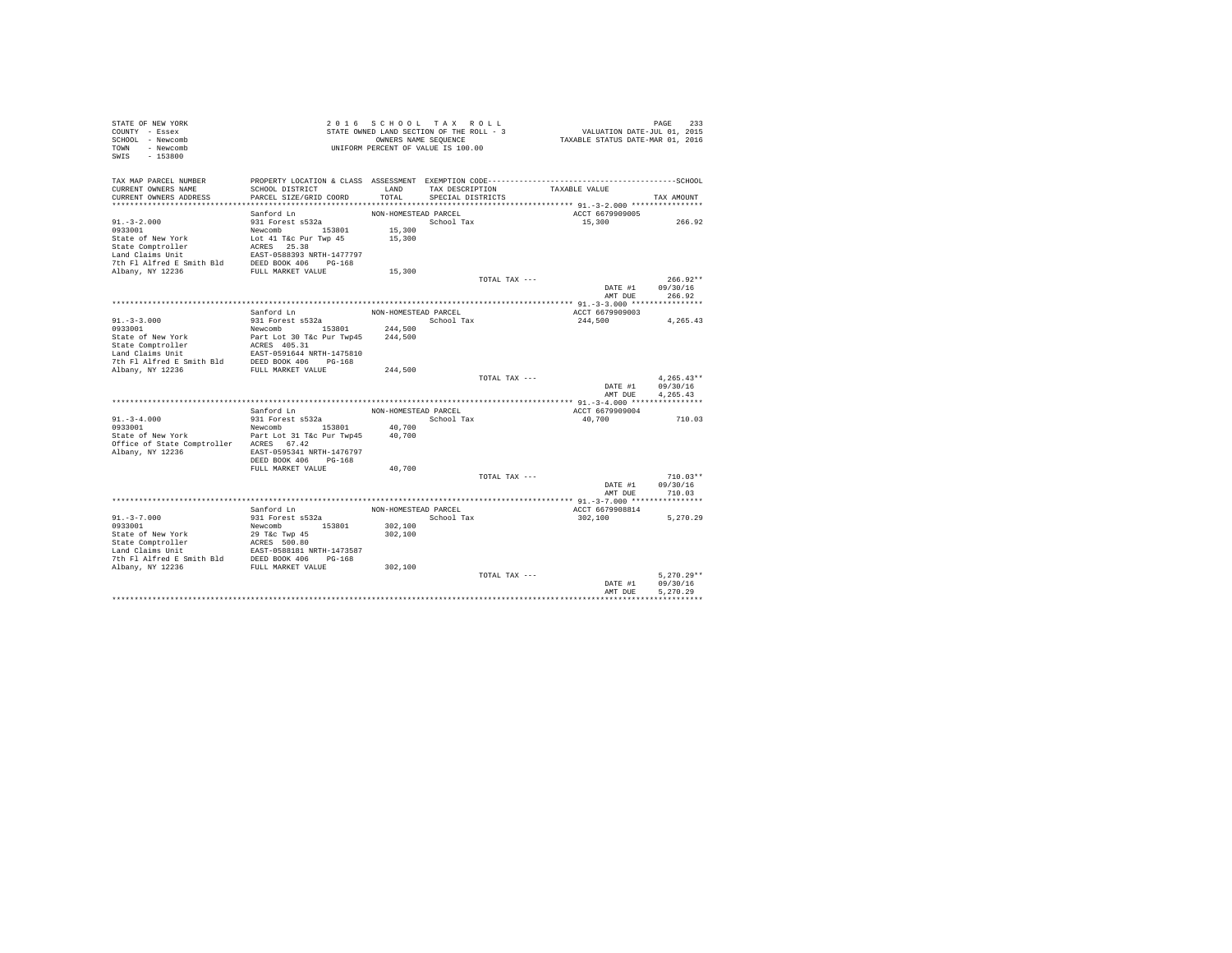| STATE OF NEW YORK<br>COUNTY - Essex<br>SCHOOL - Newcomb<br>TOWN - Newcomb<br>$-153800$<br>SWIS      |                                                                                                                 |                      | 2016 SCHOOL TAX ROLL<br>STATE OWNED LAND SECTION OF THE ROLL - 3<br>OWNERS NAME SEQUENCE<br>UNIFORM PERCENT OF VALUE IS 100.00 |               | VALUATION DATE-JUL 01, 2015<br>TAXABLE STATUS DATE-MAR 01, 2016 | PAGE<br>234          |
|-----------------------------------------------------------------------------------------------------|-----------------------------------------------------------------------------------------------------------------|----------------------|--------------------------------------------------------------------------------------------------------------------------------|---------------|-----------------------------------------------------------------|----------------------|
| TAX MAP PARCEL NUMBER<br>CURRENT OWNERS NAME                                                        | PROPERTY LOCATION & CLASS ASSESSMENT EXEMPTION CODE-----------------------------------SCHOOL<br>SCHOOL DISTRICT | LAND                 | TAX DESCRIPTION                                                                                                                |               | TAXABLE VALUE                                                   |                      |
| CURRENT OWNERS ADDRESS                                                                              | PARCEL SIZE/GRID COORD                                                                                          | TOTAL                | SPECIAL DISTRICTS                                                                                                              |               |                                                                 | TAX AMOUNT           |
|                                                                                                     |                                                                                                                 |                      |                                                                                                                                |               |                                                                 |                      |
|                                                                                                     | Sanford Ln                                                                                                      | NON-HOMESTEAD PARCEL |                                                                                                                                |               | ACCT 6679908909                                                 |                      |
| $101. - 5 - 1.000$                                                                                  | 931 Forest s532a                                                                                                |                      | School Tax                                                                                                                     |               | 21,300                                                          | 371.59               |
| 0933001<br>State of New York                                                                        | Newcomb 153801                                                                                                  | 21,300<br>21,300     |                                                                                                                                |               |                                                                 |                      |
| State Comptroller                                                                                   | Part Lot 69 T&c Pur Twp46                                                                                       |                      |                                                                                                                                |               |                                                                 |                      |
| Land Claims Unit                                                                                    | ACRES 37.67<br>EAST-0579528 NRTH-1467162                                                                        |                      |                                                                                                                                |               |                                                                 |                      |
|                                                                                                     |                                                                                                                 |                      |                                                                                                                                |               |                                                                 |                      |
| For the same of the Smith Bld<br>The Fl Alfred E Smith Bld<br>Ribany, NY 12236<br>FULL MARKET VALUE |                                                                                                                 | 21,300               |                                                                                                                                |               |                                                                 |                      |
|                                                                                                     |                                                                                                                 |                      |                                                                                                                                | TOTAL TAX --- |                                                                 | $371.59**$           |
|                                                                                                     |                                                                                                                 |                      |                                                                                                                                |               | DATE #1                                                         | 09/30/16             |
|                                                                                                     |                                                                                                                 |                      |                                                                                                                                |               | AMT DUE                                                         | 371.59               |
|                                                                                                     | Sanford Ln                                                                                                      | NON-HOMESTEAD PARCEL |                                                                                                                                |               | ACCT 6679908906                                                 |                      |
| $101. - 5 - 2.000$                                                                                  | 931 Forest s532a                                                                                                |                      | School Tax                                                                                                                     |               | 36,500                                                          | 636.76               |
| 0933001                                                                                             | Newcomb 153801                                                                                                  | 36,500               |                                                                                                                                |               |                                                                 |                      |
| State of New York                                                                                   | Part Lot 70 T&c Pur Twp46                                                                                       | 36,500               |                                                                                                                                |               |                                                                 |                      |
| State Comptroller                                                                                   | ACRES 65.86                                                                                                     |                      |                                                                                                                                |               |                                                                 |                      |
| Land Claims Unit                                                                                    |                                                                                                                 |                      |                                                                                                                                |               |                                                                 |                      |
| 7th Fl Alfred E Smith Bld<br>Albany, NY 12236                                                       | EAST-0581060 NRTH-1468342<br>DEED BOOK 406 PG-168<br>FULL MARKET VALUE                                          | 36,500               |                                                                                                                                |               |                                                                 |                      |
|                                                                                                     |                                                                                                                 |                      |                                                                                                                                | TOTAL TAX --- |                                                                 | 636.76**             |
|                                                                                                     |                                                                                                                 |                      |                                                                                                                                |               | DATE #1                                                         | 09/30/16             |
|                                                                                                     |                                                                                                                 |                      |                                                                                                                                |               | AMT DUE                                                         | 636.76               |
|                                                                                                     |                                                                                                                 |                      |                                                                                                                                |               |                                                                 |                      |
|                                                                                                     | Sanford Ln                                                                                                      | NON-HOMESTEAD PARCEL |                                                                                                                                |               | ACCT 6679909001                                                 |                      |
| $101. - 5 - 3.000$<br>0933001                                                                       | 931 Forest s532a<br>Newcomb 153801                                                                              | 145,800              | School Tax                                                                                                                     |               | 145,800                                                         | 2,543.55             |
| State of New York                                                                                   | 51 T&c Twp 46                                                                                                   | 145,800              |                                                                                                                                |               |                                                                 |                      |
|                                                                                                     |                                                                                                                 |                      |                                                                                                                                |               |                                                                 |                      |
|                                                                                                     |                                                                                                                 |                      |                                                                                                                                |               |                                                                 |                      |
|                                                                                                     |                                                                                                                 |                      |                                                                                                                                |               |                                                                 |                      |
| Albany, NY 12236                                                                                    | FULL MARKET VALUE                                                                                               | 145,800              |                                                                                                                                |               |                                                                 |                      |
|                                                                                                     |                                                                                                                 |                      |                                                                                                                                | TOTAL TAX --- |                                                                 | $2.543.55**$         |
|                                                                                                     |                                                                                                                 |                      |                                                                                                                                |               | DATE #1<br>AMT DUE                                              | 09/30/16<br>2.543.55 |
|                                                                                                     |                                                                                                                 |                      |                                                                                                                                |               |                                                                 |                      |
|                                                                                                     | Sanford Ln                                                                                                      | NON-HOMESTEAD PARCEL |                                                                                                                                |               | ACCT 6679908907                                                 |                      |
| $101. - 5 - 4.000$                                                                                  | 931 Forest s532a                                                                                                |                      | School Tax                                                                                                                     |               | 36,500                                                          | 636.76               |
| 0933001                                                                                             | Newcomb 153801                                                                                                  | 36,500               |                                                                                                                                |               |                                                                 |                      |
| State of New York                                                                                   | Pt Lot 71 T&c Pur Twp 46                                                                                        | 36,500               |                                                                                                                                |               |                                                                 |                      |
| State of New York<br>State Comptroller                                                              | ACRES 65.45                                                                                                     |                      |                                                                                                                                |               |                                                                 |                      |
| Land Claims Unit<br>7th Fl Alfred E Smith Bld DEED BOOK 406 PG-168                                  | EAST-0583257 NRTH-1469907                                                                                       |                      |                                                                                                                                |               |                                                                 |                      |
| Albany, NY 12236                                                                                    | FULL MARKET VALUE                                                                                               | 36,500               |                                                                                                                                |               |                                                                 |                      |
|                                                                                                     |                                                                                                                 |                      |                                                                                                                                | TOTAL TAX --- |                                                                 | $636.76**$           |
|                                                                                                     |                                                                                                                 |                      |                                                                                                                                |               | DATE #1                                                         | 09/30/16             |
|                                                                                                     |                                                                                                                 |                      |                                                                                                                                |               | AMT DUE                                                         | 636.76               |
|                                                                                                     |                                                                                                                 |                      |                                                                                                                                |               |                                                                 |                      |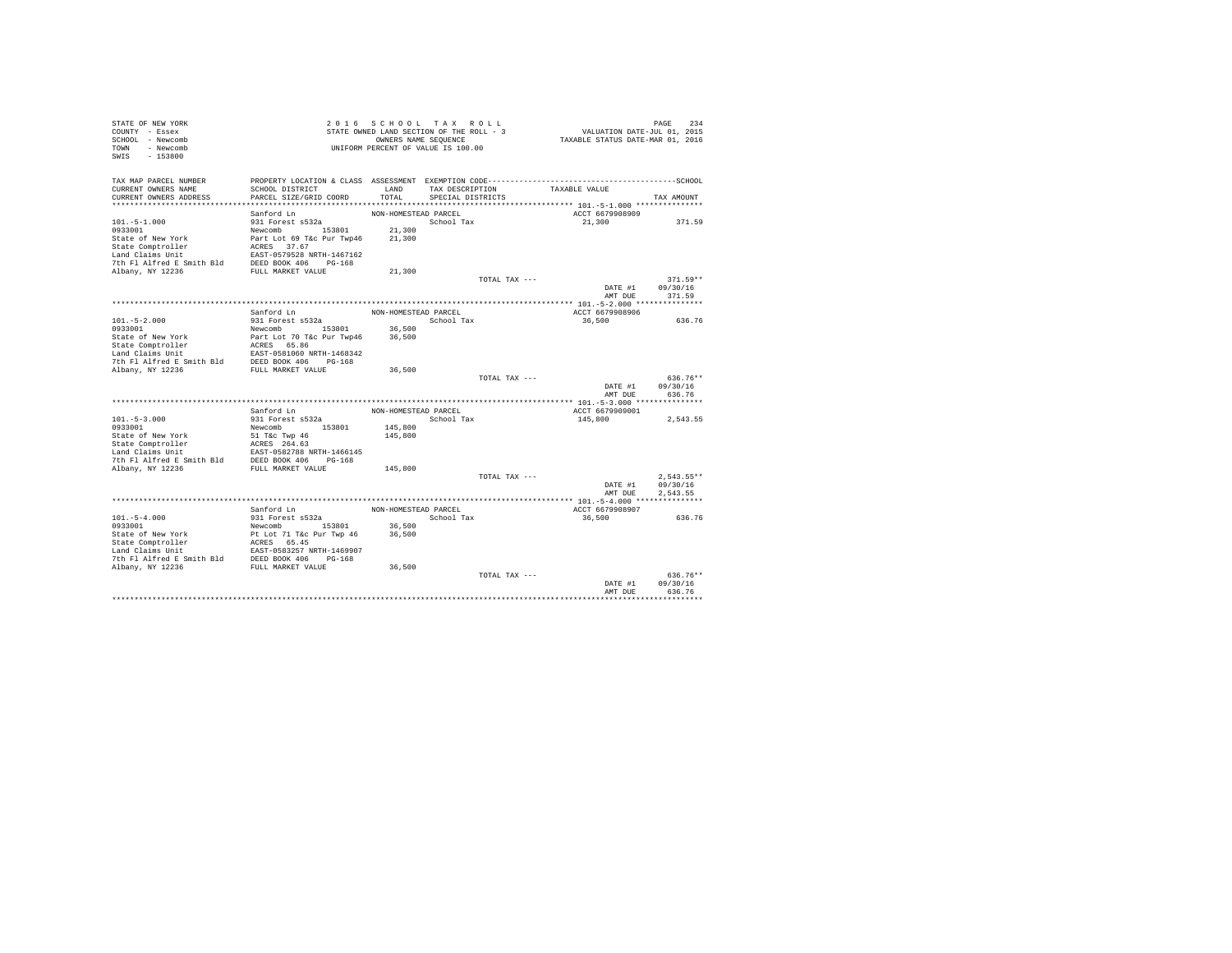| STATE OF NEW YORK<br>COUNTY - Essex<br>SCHOOL - Newcomb<br>TOWN - Newcomb | 2 0 1 6                                    | SCHOOL TAX ROLL<br>STATE OWNED LAND SECTION OF THE ROLL - 3<br>UNIFORM PERCENT OF VALUE IS 100.00 | OWNERS NAME SEQUENCE                 |               | VALUATION DATE-JUL 01, 2015<br>TAXABLE STATUS DATE-MAR 01, 2016 | 235<br>PAGE        |
|---------------------------------------------------------------------------|--------------------------------------------|---------------------------------------------------------------------------------------------------|--------------------------------------|---------------|-----------------------------------------------------------------|--------------------|
| $-153800$<br>SWIS                                                         |                                            |                                                                                                   |                                      |               |                                                                 |                    |
| TAX MAP PARCEL NUMBER                                                     |                                            |                                                                                                   |                                      |               |                                                                 |                    |
| CURRENT OWNERS NAME<br>CURRENT OWNERS ADDRESS                             | SCHOOL DISTRICT<br>PARCEL SIZE/GRID COORD  | LAND<br>TOTAL                                                                                     | TAX DESCRIPTION<br>SPECIAL DISTRICTS |               | TAXABLE VALUE                                                   | TAX AMOUNT         |
|                                                                           |                                            |                                                                                                   |                                      |               |                                                                 |                    |
|                                                                           | Sanford Ln                                 | NON-HOMESTEAD PARCEL                                                                              |                                      |               | ACCT 6679908915                                                 |                    |
| $101. - 5 - 5.000$                                                        | 931 Forest s532a                           |                                                                                                   | School Tax                           |               | 90,300                                                          | 1,575.33           |
| 0933001                                                                   | Newcomb 153801                             | 90,300                                                                                            |                                      |               |                                                                 |                    |
| State of New York                                                         | Part Lot 50 T&c Pur Twp46                  | 90,300                                                                                            |                                      |               |                                                                 |                    |
| State Comptroller                                                         | ACRES 163.64                               |                                                                                                   |                                      |               |                                                                 |                    |
| Land Claims Unit<br>7th Fl Alfred E Smith Bld                             | EAST-0584363 NRTH-1468440                  |                                                                                                   |                                      |               |                                                                 |                    |
| Albany, NY 12236                                                          | DEED BOOK 406 PG-168<br>FULL MARKET VALUE  | 90,300                                                                                            |                                      |               |                                                                 |                    |
|                                                                           |                                            |                                                                                                   |                                      | TOTAL TAX --- |                                                                 | $1.575.33**$       |
|                                                                           |                                            |                                                                                                   |                                      |               | DATE #1                                                         | 09/30/16           |
|                                                                           |                                            |                                                                                                   |                                      |               | AMT DUE                                                         | 1,575.33           |
|                                                                           |                                            |                                                                                                   |                                      |               |                                                                 |                    |
|                                                                           | Sanford Ln                                 | NON-HOMESTEAD PARCEL                                                                              |                                      |               | ACCT 6679908908                                                 |                    |
| $101. - 5 - 6.000$                                                        | 931 Forest s532a                           |                                                                                                   | School Tax                           |               | 36,500                                                          | 636.76             |
| 0933001<br>State of New York                                              | Newcomb 153801<br>Pt Lot 72 T&c Pur Twp 46 | 36,500<br>36,500                                                                                  |                                      |               |                                                                 |                    |
| State Comptroller                                                         | ACRES 65.42                                |                                                                                                   |                                      |               |                                                                 |                    |
| Land Claims Unit                                                          | EAST-0585443 NRTH-1471516                  |                                                                                                   |                                      |               |                                                                 |                    |
| 7th Fl Alfred E Smith Bld                                                 | DEED BOOK 406 PG-168                       |                                                                                                   |                                      |               |                                                                 |                    |
| Albany, NY 12236                                                          | FULL MARKET VALUE                          | 36,500                                                                                            |                                      |               |                                                                 |                    |
|                                                                           |                                            |                                                                                                   |                                      | TOTAL TAX --- |                                                                 | 636.76**           |
|                                                                           |                                            |                                                                                                   |                                      |               | DATE #1<br>AMT DUE                                              | 09/30/16<br>636.76 |
|                                                                           |                                            |                                                                                                   |                                      |               |                                                                 |                    |
|                                                                           | Sanford Ln                                 | NON-HOMESTEAD PARCEL                                                                              |                                      |               | ACCT 6679908914                                                 |                    |
| $101. - 5 - 7.000$                                                        | 931 Forest s532a                           |                                                                                                   | School Tax                           |               | 84,600                                                          | 1,475.89           |
| 0933001                                                                   | Newcomb 153801                             | 84,600                                                                                            |                                      |               |                                                                 |                    |
| State of New York                                                         | Part Lot 49 T&c Pur Twp46                  | 84,600                                                                                            |                                      |               |                                                                 |                    |
| State Comptroller                                                         | ACRES 153.81                               |                                                                                                   |                                      |               |                                                                 |                    |
| Land Claims Unit<br>7th Fl Alfred E Smith Bld DEED BOOK 406 PG-168        | EAST-0586384 NRTH-1470171                  |                                                                                                   |                                      |               |                                                                 |                    |
| Albany, NY 12236                                                          | FULL MARKET VALUE                          | 84,600                                                                                            |                                      |               |                                                                 |                    |
|                                                                           |                                            |                                                                                                   |                                      | TOTAL TAX --- |                                                                 | $1.475.89**$       |
|                                                                           |                                            |                                                                                                   |                                      |               | DATE #1                                                         | 09/30/16           |
|                                                                           |                                            |                                                                                                   |                                      |               | AMT DUE                                                         | 1,475.89           |
|                                                                           |                                            |                                                                                                   |                                      |               |                                                                 |                    |
|                                                                           | Sanford Ln                                 | NON-HOMESTEAD PARCEL                                                                              |                                      |               | ACCT 6679992014                                                 |                    |
| $101. - 5 - 18.000$                                                       | 931 Forest s532a<br>Newcomb 153801         | 23,000                                                                                            | School Tax                           |               | 23,000                                                          | 401.25             |
| 0933001<br>State of New York                                              | 27 Twp 46 T&c Pur                          | 23,000                                                                                            |                                      |               |                                                                 |                    |
| State Comptroller                                                         | ACRES 1.67                                 |                                                                                                   |                                      |               |                                                                 |                    |
| Land Claims Unit                                                          | EAST-0586799 NRTH-1460526                  |                                                                                                   |                                      |               |                                                                 |                    |
| 7th Fl Alfred E Smith Bld DEED BOOK 406 PG-168                            |                                            |                                                                                                   |                                      |               |                                                                 |                    |
| Albany, NY 12236                                                          | FULL MARKET VALUE                          | 23,000                                                                                            |                                      |               |                                                                 |                    |
|                                                                           |                                            |                                                                                                   |                                      | TOTAL TAX --- |                                                                 | $401.25**$         |
|                                                                           |                                            |                                                                                                   |                                      |               | DATE #1<br>AMT DUE                                              | 09/30/16<br>401.25 |
|                                                                           |                                            |                                                                                                   |                                      |               |                                                                 |                    |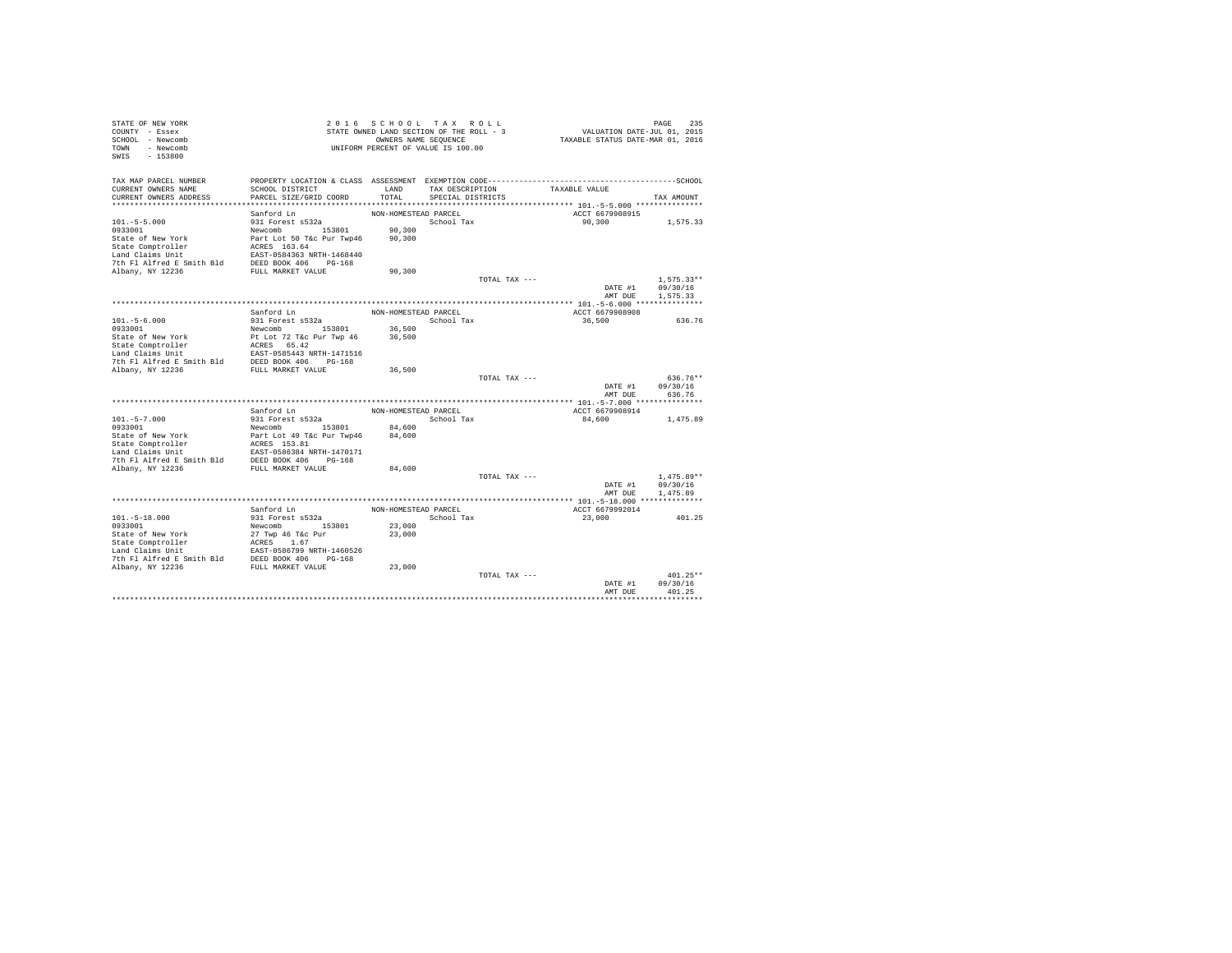| STATE OF NEW YORK                                                                                                                                                                                                                            |                                                                                              |                      | 2016 SCHOOL TAX ROLL                     |                 |                                         |                  |
|----------------------------------------------------------------------------------------------------------------------------------------------------------------------------------------------------------------------------------------------|----------------------------------------------------------------------------------------------|----------------------|------------------------------------------|-----------------|-----------------------------------------|------------------|
| COUNTY - Essex                                                                                                                                                                                                                               |                                                                                              |                      | STATE OWNED LAND SECTION OF THE ROLL - 3 |                 | PAGE 236<br>VALUATION DATE-JUL 01, 2015 |                  |
| SCHOOL - Newcomb                                                                                                                                                                                                                             |                                                                                              |                      | OWNERS NAME SEQUENCE                     |                 | TAXABLE STATUS DATE-MAR 01, 2016        |                  |
| TOWN - Newcomb                                                                                                                                                                                                                               |                                                                                              |                      | UNIFORM PERCENT OF VALUE IS 100.00       |                 |                                         |                  |
| $-153800$<br>SWIS                                                                                                                                                                                                                            |                                                                                              |                      |                                          |                 |                                         |                  |
|                                                                                                                                                                                                                                              |                                                                                              |                      |                                          |                 |                                         |                  |
|                                                                                                                                                                                                                                              |                                                                                              |                      |                                          |                 |                                         |                  |
| TAX MAP PARCEL NUMBER                                                                                                                                                                                                                        | PROPERTY LOCATION & CLASS ASSESSMENT EXEMPTION CODE-----------------------------------SCHOOL |                      |                                          |                 |                                         |                  |
| CURRENT OWNERS NAME                                                                                                                                                                                                                          | SCHOOL DISTRICT                                                                              | LAND                 |                                          | TAX DESCRIPTION | TAXABLE VALUE                           |                  |
| CURRENT OWNERS ADDRESS                                                                                                                                                                                                                       | PARCEL SIZE/GRID COORD                                                                       | TOTAL                | SPECIAL DISTRICTS                        |                 |                                         | TAX AMOUNT       |
|                                                                                                                                                                                                                                              |                                                                                              |                      |                                          |                 |                                         |                  |
|                                                                                                                                                                                                                                              | Sanford Ln                                                                                   | NON-HOMESTEAD PARCEL |                                          |                 | ACCT 6679908911                         |                  |
| $101. - 5 - 20.000$                                                                                                                                                                                                                          | 931 Forest s532a                                                                             |                      | School Tax                               |                 | 143,000 2,494.71                        |                  |
|                                                                                                                                                                                                                                              |                                                                                              |                      |                                          |                 |                                         |                  |
|                                                                                                                                                                                                                                              |                                                                                              |                      |                                          |                 |                                         |                  |
|                                                                                                                                                                                                                                              |                                                                                              |                      |                                          |                 |                                         |                  |
| 9933001 143,000<br>9933001 143,000<br>State of New York Part Lot 46 Tac Pur Twp46 143,000<br>State Comptroller 222.9ac S11<br>Land Claims Unit<br>Land Claims United Example 255.82<br>Albany, NY 12236 DEED BOOK 406 PG-168<br>Albany, NY 1 |                                                                                              |                      |                                          |                 |                                         |                  |
|                                                                                                                                                                                                                                              |                                                                                              |                      |                                          |                 |                                         |                  |
|                                                                                                                                                                                                                                              |                                                                                              |                      |                                          |                 |                                         |                  |
|                                                                                                                                                                                                                                              |                                                                                              |                      |                                          |                 |                                         |                  |
|                                                                                                                                                                                                                                              | FULL MARKET VALUE                                                                            | 143,000              |                                          |                 |                                         |                  |
|                                                                                                                                                                                                                                              |                                                                                              |                      |                                          | TOTAL TAX ---   |                                         | $2,494.71**$     |
|                                                                                                                                                                                                                                              |                                                                                              |                      |                                          |                 |                                         | DATE #1 09/30/16 |
|                                                                                                                                                                                                                                              |                                                                                              |                      |                                          |                 | AMT DUE                                 | 2.494.71         |
|                                                                                                                                                                                                                                              |                                                                                              |                      |                                          |                 |                                         |                  |
|                                                                                                                                                                                                                                              | Sanford Ln                                                                                   | NON-HOMESTEAD PARCEL |                                          |                 | ACCT 6679908904                         |                  |
|                                                                                                                                                                                                                                              | 931 Forest s532a                                                                             |                      | School Tax                               |                 | 23,900                                  | 416.95           |
| 101.-5-21.000<br>0933001                                                                                                                                                                                                                     |                                                                                              |                      |                                          |                 |                                         |                  |
|                                                                                                                                                                                                                                              |                                                                                              |                      |                                          |                 |                                         |                  |
|                                                                                                                                                                                                                                              |                                                                                              |                      |                                          |                 |                                         |                  |
|                                                                                                                                                                                                                                              |                                                                                              |                      |                                          |                 |                                         |                  |
|                                                                                                                                                                                                                                              |                                                                                              |                      |                                          |                 |                                         |                  |
|                                                                                                                                                                                                                                              |                                                                                              |                      |                                          |                 |                                         |                  |
|                                                                                                                                                                                                                                              |                                                                                              |                      |                                          | TOTAL TAX ---   |                                         | $416.95**$       |
|                                                                                                                                                                                                                                              |                                                                                              |                      |                                          |                 | DATE #1                                 | 09/30/16         |
|                                                                                                                                                                                                                                              |                                                                                              |                      |                                          |                 |                                         | AMT DUE 416.95   |
|                                                                                                                                                                                                                                              |                                                                                              |                      |                                          |                 |                                         |                  |
|                                                                                                                                                                                                                                              | Sanford Ln                                                                                   | NON-HOMESTEAD PARCEL |                                          |                 | ACCT 6679908905                         |                  |
|                                                                                                                                                                                                                                              | 931 Forest s532a                                                                             |                      | School Tax                               |                 | 66,200                                  | 1,154.89         |
| 101.-5-22.000<br>0933001                                                                                                                                                                                                                     |                                                                                              |                      |                                          |                 |                                         |                  |
|                                                                                                                                                                                                                                              | Newcomb 153801 66,200<br>Part Lot 52 T&c Pur Twp46 66,200                                    |                      |                                          |                 |                                         |                  |
|                                                                                                                                                                                                                                              |                                                                                              | 66,200               |                                          |                 |                                         |                  |
|                                                                                                                                                                                                                                              |                                                                                              |                      |                                          |                 |                                         |                  |
|                                                                                                                                                                                                                                              |                                                                                              |                      |                                          |                 |                                         |                  |
|                                                                                                                                                                                                                                              |                                                                                              |                      |                                          |                 |                                         |                  |
|                                                                                                                                                                                                                                              |                                                                                              | 66,200               |                                          |                 |                                         |                  |
|                                                                                                                                                                                                                                              |                                                                                              |                      |                                          | TOTAL TAX ---   |                                         | $1.154.89**$     |
|                                                                                                                                                                                                                                              |                                                                                              |                      |                                          |                 | DATE #1                                 | 09/30/16         |
|                                                                                                                                                                                                                                              |                                                                                              |                      |                                          |                 | AMT DUE                                 | 1,154.89         |
|                                                                                                                                                                                                                                              |                                                                                              |                      |                                          |                 |                                         |                  |
|                                                                                                                                                                                                                                              | Tahawus Rd                                                                                   |                      | NON-HOMESTEAD PARCEL                     |                 | ACCT 665J103414                         |                  |
| $110. - 1 - 12.110$                                                                                                                                                                                                                          |                                                                                              |                      | School Tax                               |                 | 542,271                                 | 9,460.19         |
| 0991001                                                                                                                                                                                                                                      | 931 Forest s532a - WTRFNT<br>Newcomb 153801                                                  | 542,271              |                                          |                 |                                         |                  |
| State of New York                                                                                                                                                                                                                            |                                                                                              | 542,271              |                                          |                 |                                         |                  |
| 625 Broadway                                                                                                                                                                                                                                 | rkc Twp 47<br>T&c Twp 47<br>Tahawus Road Tract Pl(1)<br>ACRES 1000.00                        |                      |                                          |                 |                                         |                  |
| Albany, NY 12233                                                                                                                                                                                                                             |                                                                                              |                      |                                          |                 |                                         |                  |
|                                                                                                                                                                                                                                              | EAST-0575574 NRTH-1455288                                                                    |                      |                                          |                 |                                         |                  |
|                                                                                                                                                                                                                                              | DEED BOOK 1799 PG-74                                                                         |                      |                                          |                 |                                         |                  |
|                                                                                                                                                                                                                                              | FULL MARKET VALUE                                                                            | 542,271              |                                          |                 |                                         |                  |
|                                                                                                                                                                                                                                              |                                                                                              |                      |                                          | TOTAL TAX ---   |                                         | $9.460.19**$     |
|                                                                                                                                                                                                                                              |                                                                                              |                      |                                          |                 |                                         | 09/30/16         |
|                                                                                                                                                                                                                                              |                                                                                              |                      |                                          |                 | DATE #1                                 |                  |
|                                                                                                                                                                                                                                              |                                                                                              |                      |                                          |                 | AMT DUE                                 | 9,460.19         |
|                                                                                                                                                                                                                                              |                                                                                              |                      |                                          |                 |                                         |                  |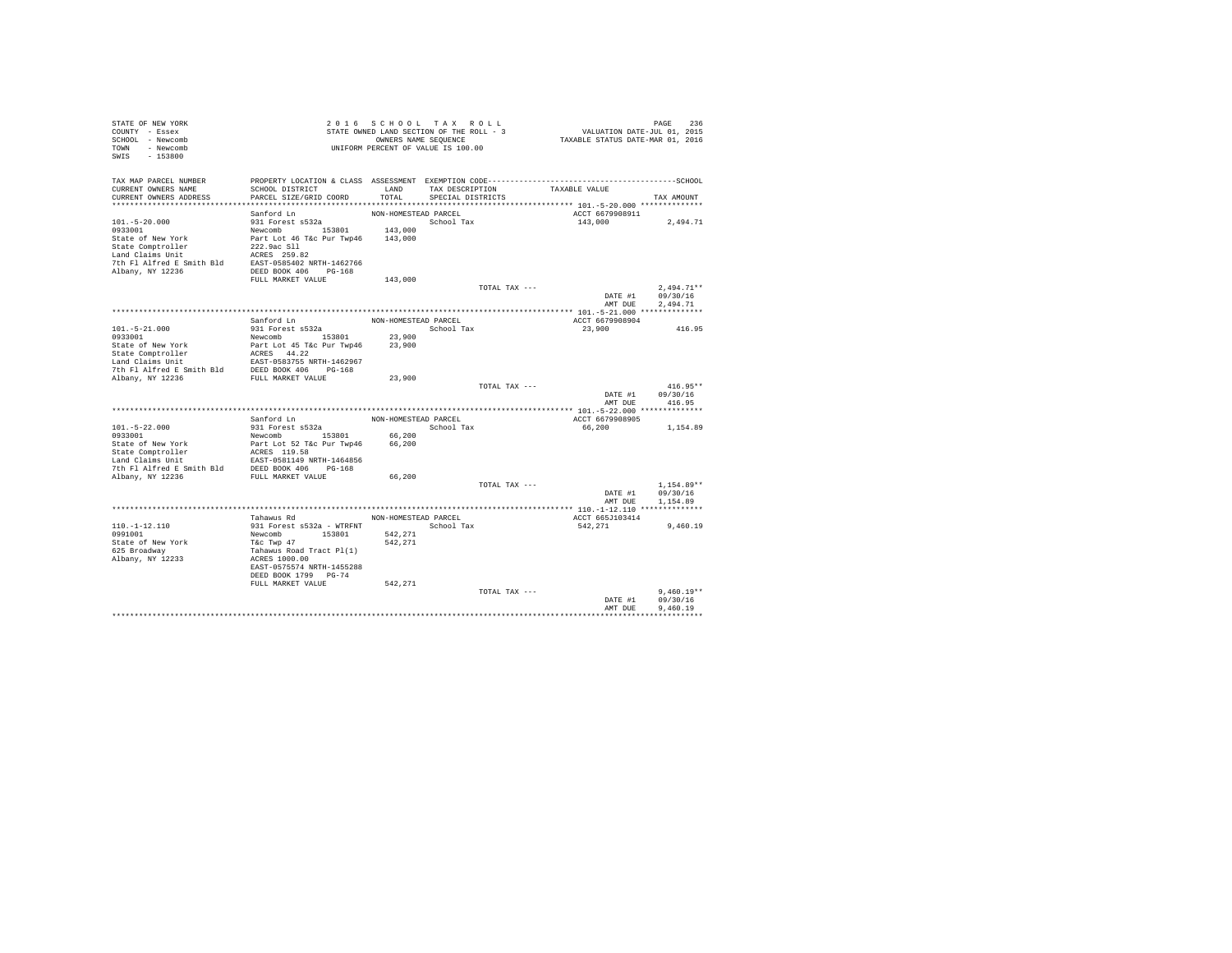| STATE OF NEW YORK<br>COUNTY - Essex                                                                             |                                          | 2016 SCHOOL TAX ROLL<br>STATE OWNED LAND SECTION OF THE ROLL - 3 |                      |               |               |                    | PAGE 237<br>VALUATION DATE-JUL 01, 2015 |
|-----------------------------------------------------------------------------------------------------------------|------------------------------------------|------------------------------------------------------------------|----------------------|---------------|---------------|--------------------|-----------------------------------------|
| SCHOOL - Newcomb<br>TOWN - Newcomb                                                                              |                                          | OWNERS NAME SEQUENCE<br>UNIFORM PERCENT OF VALUE IS 100.00       |                      |               |               |                    | TAXABLE STATUS DATE-MAR 01, 2016        |
| $-153800$<br>SWIS                                                                                               |                                          |                                                                  |                      |               |               |                    |                                         |
| TAX MAP PARCEL NUMBER                                                                                           |                                          |                                                                  |                      |               |               |                    |                                         |
| CURRENT OWNERS NAME                                                                                             | SCHOOL DISTRICT                          |                                                                  | LAND TAX DESCRIPTION |               | TAXABLE VALUE |                    |                                         |
| CURRENT OWNERS ADDRESS                                                                                          | PARCEL SIZE/GRID COORD                   | TOTAL                                                            | SPECIAL DISTRICTS    |               |               |                    | TAX AMOUNT                              |
|                                                                                                                 | Tahawus Rd                               | NON-HOMESTEAD PARCEL                                             |                      |               |               | ACCT 665M408110    |                                         |
| $110. -1 - 18.000$                                                                                              | 931 Forest s532a                         |                                                                  | School Tax           |               |               | 223,000            | 3,890.35                                |
| 1032201                                                                                                         | Newcomb 153801                           | 223,000                                                          |                      |               |               |                    |                                         |
| State Of New York                                                                                               | 61 T&c Twp 46<br>ACRES 231.82            | 223,000                                                          |                      |               |               |                    |                                         |
| State Comptroller                                                                                               |                                          |                                                                  |                      |               |               |                    |                                         |
| Land Claims Unit                                                                                                | EAST-0561548 NRTH-1454727                |                                                                  |                      |               |               |                    |                                         |
|                                                                                                                 |                                          |                                                                  |                      |               |               |                    |                                         |
| Albany, NY 12236                                                                                                |                                          | 223,000                                                          |                      |               |               |                    |                                         |
|                                                                                                                 |                                          |                                                                  |                      | TOTAL TAX --- |               |                    | $3.890.35**$                            |
|                                                                                                                 |                                          |                                                                  |                      |               |               | DATE #1<br>AMT DUE | 09/30/16<br>3.890.35                    |
|                                                                                                                 |                                          |                                                                  |                      |               |               |                    |                                         |
|                                                                                                                 | Tahawus Rd                               | NON-HOMESTEAD PARCEL                                             |                      |               |               | ACCT 665M408111    |                                         |
| $100. -1 - 7.020$                                                                                               | 931 Forest s532a - WTRFNT                |                                                                  | School Tax           |               | 300,800       |                    | 5,247.61                                |
| 1036801                                                                                                         | Newcomb 153801                           | 300,800                                                          |                      |               |               |                    |                                         |
| State Of New York                                                                                               | 84 T&c Twp 46                            | 300,800                                                          |                      |               |               |                    |                                         |
| State Comptroller                                                                                               | 182.8ac Sll                              |                                                                  |                      |               |               |                    |                                         |
| Land Claims Unit                                                                                                | ACRES 212.28                             |                                                                  |                      |               |               |                    |                                         |
| 7th Fl Alfred E Smith Bld EAST-0559193 NRTH-1458005                                                             |                                          |                                                                  |                      |               |               |                    |                                         |
| Albany, NY 12236                                                                                                | DEED BOOK 511 PG-17<br>FULL MARKET VALUE |                                                                  |                      |               |               |                    |                                         |
|                                                                                                                 |                                          | 300,800                                                          |                      | TOTAL TAX --- |               |                    | $5.247.61**$                            |
|                                                                                                                 |                                          |                                                                  |                      |               |               | DATE #1            | 09/30/16                                |
|                                                                                                                 |                                          |                                                                  |                      |               |               | AMT DUE            | 5,247.61                                |
|                                                                                                                 |                                          |                                                                  |                      |               |               |                    |                                         |
|                                                                                                                 | Tahawus Rd                               | NON-HOMESTEAD PARCEL                                             |                      |               |               | ACCT 665M408112    |                                         |
| $100.-1-6.000$                                                                                                  | 931 Forest s532a                         |                                                                  | School Tax           |               | 207,700       |                    | 3,623.43                                |
| 1037001                                                                                                         | Newcomb 153801                           | 207,700                                                          |                      |               |               |                    |                                         |
| State Of New York                                                                                               | 85 T&c Twp 46                            | 207,700                                                          |                      |               |               |                    |                                         |
| State Comptroller<br>Land Claims Unit                                                                           | ACRES 286.90                             |                                                                  |                      |               |               |                    |                                         |
|                                                                                                                 |                                          |                                                                  |                      |               |               |                    |                                         |
| Land Claims Unit EAST-0556653 NRTH-1461152<br>7th Fl Alfred E Smith Bld DEED BOOK 511 PG-17<br>Albany, NY 12236 |                                          | 207,700                                                          |                      |               |               |                    |                                         |
|                                                                                                                 |                                          |                                                                  |                      | TOTAL TAX --- |               |                    | $3,623.43**$                            |
|                                                                                                                 |                                          |                                                                  |                      |               |               | DATE #1            | 09/30/16                                |
|                                                                                                                 |                                          |                                                                  |                      |               |               | AMT DUE            | 3.623.43                                |
|                                                                                                                 |                                          |                                                                  |                      |               |               |                    |                                         |
|                                                                                                                 | Sanford Ln                               | NON-HOMESTEAD PARCEL                                             |                      |               |               | ACCT 665M408114    |                                         |
| $79. - 1 - 1.000$                                                                                               | 931 Forest s532a                         |                                                                  | School Tax           |               | 1496,400      |                    | 26,105.45                               |
| 1050002                                                                                                         | Newcomb 153801                           | 1496,400                                                         |                      |               |               |                    |                                         |
| State Of New York<br>State Comptroller                                                                          | Morse Gore<br>Cold River Gore            | 1496,400                                                         |                      |               |               |                    |                                         |
| Land Claims Unit                                                                                                | 2512.40                                  |                                                                  |                      |               |               |                    |                                         |
| 7th Fl Alfred E Smith Bld ACRES 2512.41                                                                         |                                          |                                                                  |                      |               |               |                    |                                         |
| Albany, NY 12236                                                                                                | EAST-0555679 NRTH-1505279                |                                                                  |                      |               |               |                    |                                         |
|                                                                                                                 | DEED BOOK 390 PG-464                     |                                                                  |                      |               |               |                    |                                         |
|                                                                                                                 | FULL MARKET VALUE                        | 1496,400                                                         |                      |               |               |                    |                                         |
|                                                                                                                 |                                          |                                                                  |                      | TOTAL TAX --- |               |                    | $26.105.45**$                           |
|                                                                                                                 |                                          |                                                                  |                      |               |               | DATE #1            | 09/30/16                                |
|                                                                                                                 |                                          |                                                                  |                      |               |               | AMT DUE            | 26.105.45<br>*****************          |
|                                                                                                                 |                                          |                                                                  |                      |               |               |                    |                                         |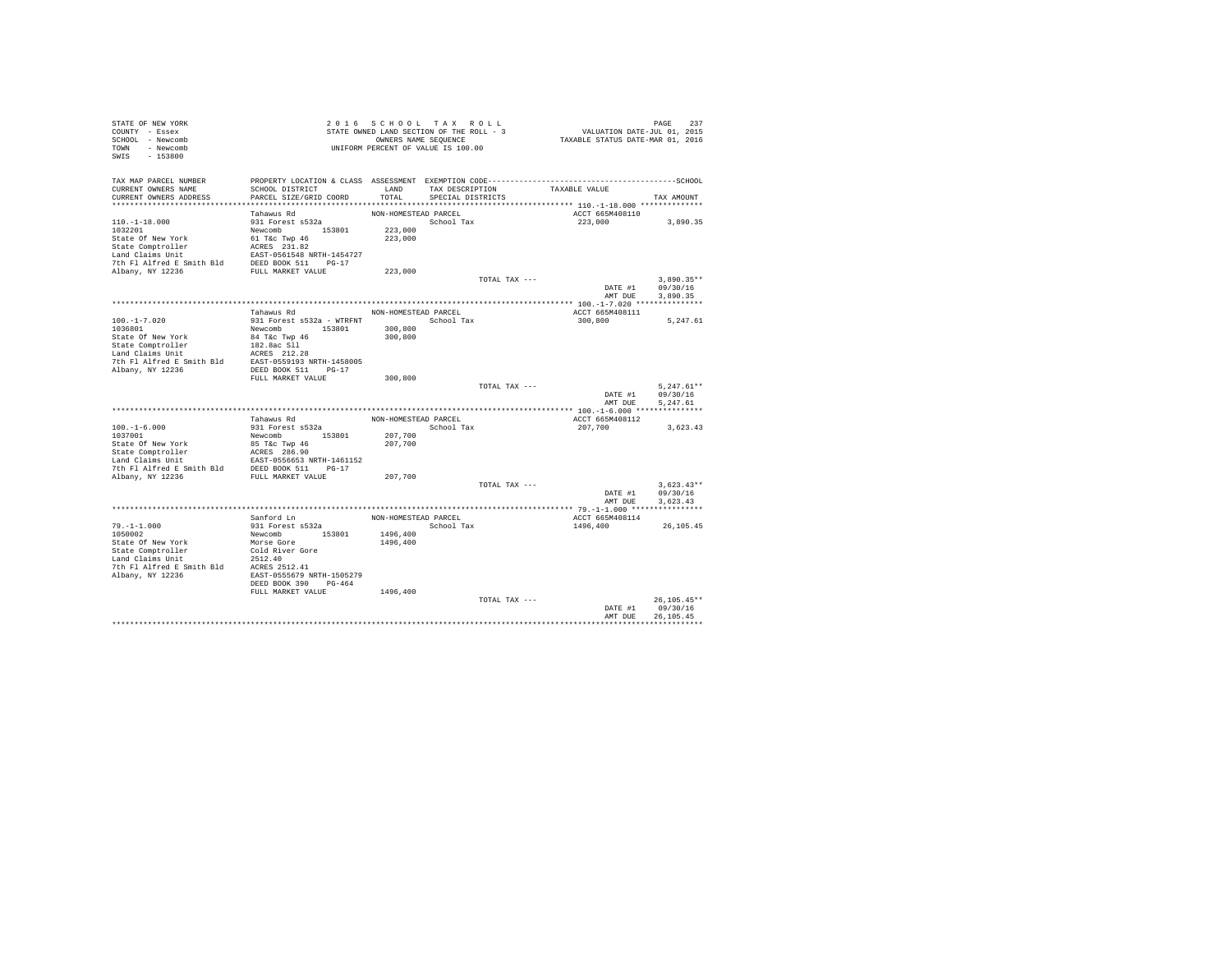| STATE OF NEW YORK<br>COUNTY - Essex<br>SCHOOL - Newcomb<br>TOWN - Newcomb<br>$-153800$<br>SWIS | - THE ROLL - STATE OWNED LAND SECTION OF THE ROLL - 5<br>OWNERS NAME SEQUENCE<br>UNIFORM PERCENT OF VALUE IS 100.00 |                      |                      |                 | PAGE 238<br>VALUATION DATE-JUL 01, 2015<br>TAXABLE STATUS DATE-MAR 01, 2016 |               |  |
|------------------------------------------------------------------------------------------------|---------------------------------------------------------------------------------------------------------------------|----------------------|----------------------|-----------------|-----------------------------------------------------------------------------|---------------|--|
| TAX MAP PARCEL NUMBER                                                                          |                                                                                                                     |                      |                      |                 |                                                                             |               |  |
| CURRENT OWNERS NAME                                                                            | SCHOOL DISTRICT                                                                                                     | LAND                 |                      | TAX DESCRIPTION | TAXABLE VALUE                                                               |               |  |
| CURRENT OWNERS ADDRESS                                                                         | PARCEL SIZE/GRID COORD                                                                                              | TOTAL                | SPECIAL DISTRICTS    |                 |                                                                             | TAX AMOUNT    |  |
|                                                                                                | Upper Works Rd                                                                                                      | NON-HOMESTEAD PARCEL |                      |                 | ACCT 665Z008001                                                             |               |  |
| $90. -2 - 1.000$                                                                               | 931 Forest s532a                                                                                                    |                      | School Tax           |                 | 411,100                                                                     | 7,171.85      |  |
| 1081001                                                                                        |                                                                                                                     | 411,100              |                      |                 |                                                                             |               |  |
| 625 Broadway                                                                                   |                                                                                                                     | 411,100              |                      |                 |                                                                             |               |  |
| Albany, NY 12233                                                                               | Newcomb 153801<br>T&C Pur TWP 47<br>ACRES 1717.17                                                                   |                      |                      |                 |                                                                             |               |  |
|                                                                                                | EAST-0558031 NRTH-1486778                                                                                           |                      |                      |                 |                                                                             |               |  |
|                                                                                                | DEED BOOK 1745 PG-9<br>FULL MARKET VALUE                                                                            | 411,100              |                      |                 |                                                                             |               |  |
|                                                                                                |                                                                                                                     |                      |                      | TOTAL TAX ---   |                                                                             | $7.171.85**$  |  |
|                                                                                                |                                                                                                                     |                      |                      |                 | DATE #1                                                                     | 09/30/16      |  |
|                                                                                                |                                                                                                                     |                      |                      |                 | AMT DUE                                                                     | 7,171.85      |  |
|                                                                                                |                                                                                                                     |                      |                      |                 |                                                                             |               |  |
|                                                                                                | Tahawus Rd                                                                                                          |                      | NON-HOMESTEAD PARCEL |                 | ACCT 665M408203                                                             |               |  |
| $100. -1 - 1.000$<br>1085001                                                                   | 931 Forest s532a - WTRFNT School Tax<br>Newcomb 153801                                                              | 335,600              |                      |                 | 335,600                                                                     | 5,854.71      |  |
| State Of New York                                                                              | T&c Twp 47                                                                                                          | 335,600              |                      |                 |                                                                             |               |  |
| State Comptroller                                                                              | 250ac Sll                                                                                                           |                      |                      |                 |                                                                             |               |  |
| Land Claims Unit                                                                               | ACRES 250.00                                                                                                        |                      |                      |                 |                                                                             |               |  |
| 7th Fl Alfred E Smith Bld                                                                      | EAST-0554176 NRTH-1464246                                                                                           |                      |                      |                 |                                                                             |               |  |
| Albany, NY 12236                                                                               | DEED BOOK 511 PG-17                                                                                                 |                      |                      |                 |                                                                             |               |  |
|                                                                                                | FULL MARKET VALUE                                                                                                   | 335,600              |                      | TOTAL TAX ---   |                                                                             | $5.854.71**$  |  |
|                                                                                                |                                                                                                                     |                      |                      |                 | DATE #1                                                                     | 09/30/16      |  |
|                                                                                                |                                                                                                                     |                      |                      |                 | AMT DUE                                                                     | 5,854.71      |  |
|                                                                                                |                                                                                                                     |                      |                      |                 |                                                                             |               |  |
|                                                                                                | Tahawus Rd                                                                                                          | NON-HOMESTEAD PARCEL |                      |                 | ACCT 665Z010005                                                             |               |  |
| $90. -3 - 1.000$<br>1086001                                                                    | 931 Forest s532a - WTRFNT<br>Newcomb 153801 2622,528<br>T&C Purchase Twp 47 2622,528<br>1765/163 Lease              | School Tax           |                      |                 | 2622,528                                                                    | 45,751.33     |  |
| State of New York                                                                              |                                                                                                                     |                      |                      |                 |                                                                             |               |  |
| 625 Broadway                                                                                   |                                                                                                                     |                      |                      |                 |                                                                             |               |  |
| Albany, NY 12233                                                                               | ACRES 5867.23                                                                                                       |                      |                      |                 |                                                                             |               |  |
|                                                                                                | EAST-0556902 NRTH-1475975                                                                                           |                      |                      |                 |                                                                             |               |  |
|                                                                                                | DEED BOOK 1765 PG-155                                                                                               |                      |                      |                 |                                                                             |               |  |
|                                                                                                | FULL MARKET VALUE                                                                                                   | 2622,528             |                      | TOTAL TAX ---   |                                                                             | 45.751.33**   |  |
|                                                                                                |                                                                                                                     |                      |                      |                 | DATE #1                                                                     | 09/30/16      |  |
|                                                                                                |                                                                                                                     |                      |                      |                 | AMT DUE                                                                     | 45,751.33     |  |
|                                                                                                |                                                                                                                     |                      |                      |                 |                                                                             |               |  |
|                                                                                                | Sanford Ln                                                                                                          | NON-HOMESTEAD PARCEL |                      |                 | ACCT 665J104912                                                             |               |  |
| $80\,,-2\,\text{--}\,1\,.000$                                                                  |                                                                                                                     |                      |                      |                 | 3308,600                                                                    | 57,720,20     |  |
| 1090001<br>State of New York                                                                   |                                                                                                                     |                      |                      |                 |                                                                             |               |  |
|                                                                                                | 931 Forest \$532a - WTRFNT<br>Newcomb 153801 3308,600<br>Gree East Of Twp #47 3308,600<br>ACRES 817.00              |                      |                      |                 |                                                                             |               |  |
| State Comptroller<br>Land Claims Unit                                                          | EAST-0569899 NRTH-1491196                                                                                           |                      |                      |                 |                                                                             |               |  |
| Alfred E Smith Bld Fl 7 DEED BOOK 1565 PG-10<br>Albany, NY 12233 FULL MARKET VALUE             |                                                                                                                     |                      |                      |                 |                                                                             |               |  |
|                                                                                                |                                                                                                                     | 3308,600             |                      |                 |                                                                             |               |  |
|                                                                                                |                                                                                                                     |                      |                      |                 |                                                                             |               |  |
| MAY BE SUBJECT TO PAYMENT<br>UNDER RPTL480A UNTIL 2018                                         |                                                                                                                     |                      |                      |                 |                                                                             |               |  |
|                                                                                                |                                                                                                                     |                      |                      | TOTAL TAX ---   |                                                                             | $57,720.20**$ |  |
|                                                                                                |                                                                                                                     |                      |                      |                 | DATE #1                                                                     | 09/30/16      |  |
|                                                                                                |                                                                                                                     |                      |                      |                 | AMT DUR                                                                     | 57,720.20     |  |
|                                                                                                |                                                                                                                     |                      |                      |                 |                                                                             | ************  |  |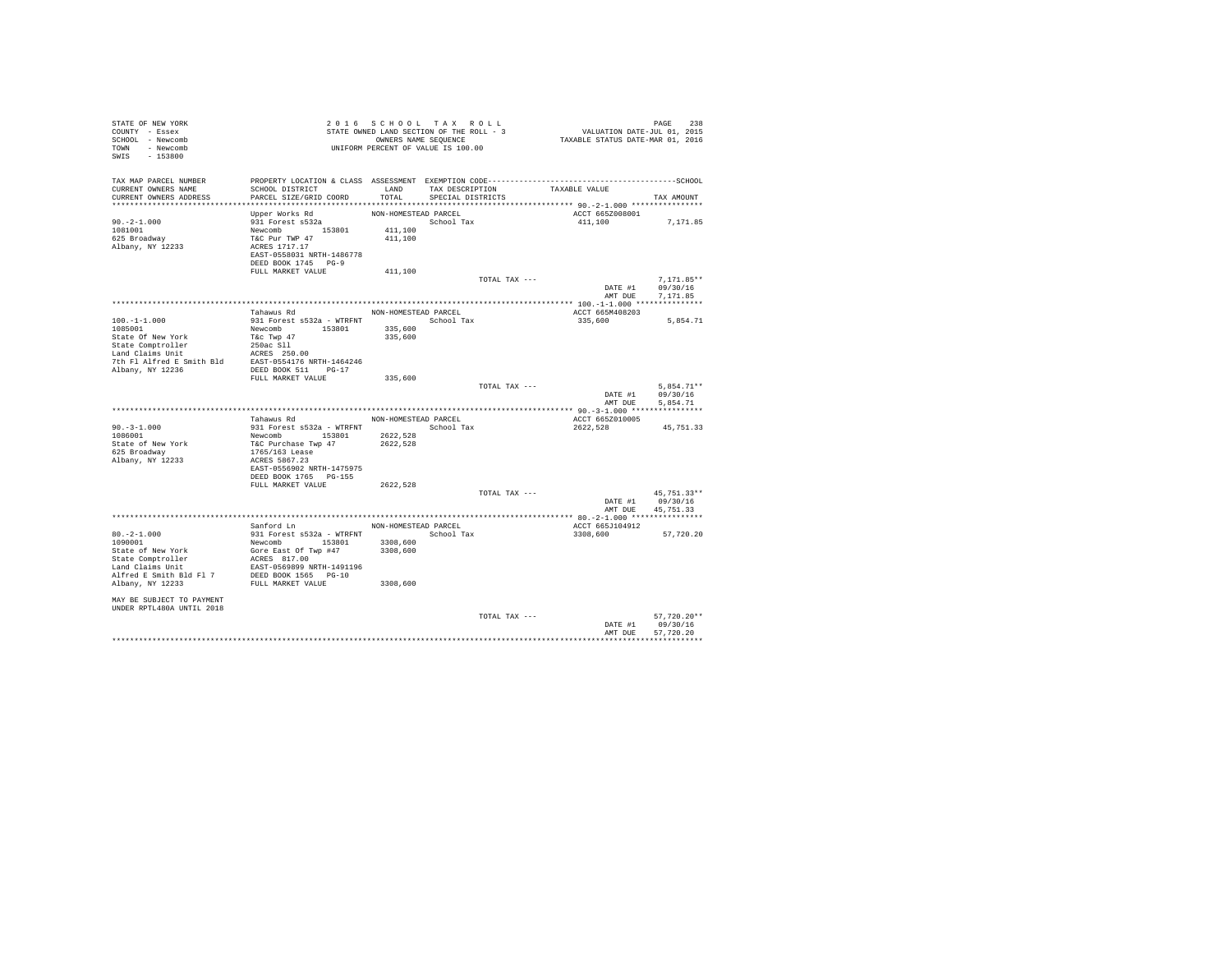| STATE OF NEW YORK                          |                                      | 2016 SCHOOL TAX ROLL                     |                   |                 |                                  |                 | PAGE                        | 239 |
|--------------------------------------------|--------------------------------------|------------------------------------------|-------------------|-----------------|----------------------------------|-----------------|-----------------------------|-----|
| COUNTY - Essex                             |                                      | STATE OWNED LAND SECTION OF THE ROLL - 3 |                   |                 |                                  |                 | VALUATION DATE-JUL 01, 2015 |     |
| SCHOOL - Newcomb                           |                                      | OWNERS NAME SEOUENCE                     |                   |                 | TAXABLE STATUS DATE-MAR 01, 2016 |                 |                             |     |
| - Newcomb<br>TOWN                          |                                      | UNIFORM PERCENT OF VALUE IS 100.00       |                   |                 |                                  |                 |                             |     |
| $-153800$<br>SWIS                          |                                      |                                          |                   |                 |                                  |                 |                             |     |
|                                            |                                      |                                          |                   |                 |                                  |                 |                             |     |
|                                            |                                      |                                          |                   |                 |                                  |                 |                             |     |
| TAX MAP PARCEL NUMBER                      |                                      |                                          |                   |                 |                                  |                 |                             |     |
| CURRENT OWNERS NAME                        | SCHOOL DISTRICT                      | LAND<br>TOTAL                            |                   | TAX DESCRIPTION | TAXABLE VALUE                    |                 |                             |     |
| CURRENT OWNERS ADDRESS                     | PARCEL SIZE/GRID COORD               |                                          | SPECIAL DISTRICTS |                 |                                  |                 | TAX AMOUNT                  |     |
|                                            | Sanford Ln                           | NON-HOMESTEAD PARCEL                     |                   |                 |                                  | ACCT 665Z004010 |                             |     |
| $90. -1 - 2.210$                           | 931 Forest s532a - WTRFNT            |                                          | School Tax        |                 |                                  |                 | 2843.900 49.613.27          |     |
| 1091001                                    | 153801<br>Newcomb                    | 2843,900                                 |                   |                 |                                  |                 |                             |     |
| State of New York                          | T&C TWP 47                           | 2843,900                                 |                   |                 |                                  |                 |                             |     |
| State Comptroller ACRES 5835.00            |                                      |                                          |                   |                 |                                  |                 |                             |     |
| Land Claims Unit                           | EAST-0568902 NRTH-1485729            |                                          |                   |                 |                                  |                 |                             |     |
| Alfred Smith Bld Fl 7 DEED BOOK 1565 PG-10 |                                      |                                          |                   |                 |                                  |                 |                             |     |
| Albany, NY 12233                           | FULL MARKET VALUE                    | 2843,900                                 |                   |                 |                                  |                 |                             |     |
| MAY BE SUBJECT TO PAYMENT                  |                                      |                                          |                   |                 |                                  |                 |                             |     |
| UNDER RPTL480A UNTIL 2018                  |                                      |                                          |                   |                 |                                  |                 |                             |     |
|                                            |                                      |                                          |                   | TOTAL TAX $---$ |                                  |                 | $49.613.27**$               |     |
|                                            |                                      |                                          |                   |                 |                                  |                 | DATE #1 09/30/16            |     |
|                                            |                                      |                                          |                   |                 |                                  | AMT DUE         | 49.613.27                   |     |
|                                            |                                      |                                          |                   |                 |                                  |                 |                             |     |
|                                            | Errata                               | NON-HOMESTEAD PARCEL                     |                   |                 |                                  | ACCT 665Z012008 |                             |     |
| $999.99 - 1 - 26.000$                      | 993 Transition t                     |                                          | School Tax        |                 |                                  | 106653.760      | 1860.628.70                 |     |
| 7777777                                    | 153801<br>Newcomb                    | $\Omega$                                 |                   |                 |                                  |                 |                             |     |
| Errata                                     | 2016 Transition Assessmen 106653.760 |                                          |                   |                 |                                  |                 |                             |     |
| Newcomb, NY                                | for School Purposes Only             |                                          |                   |                 |                                  |                 |                             |     |
|                                            | FULL MARKET VALUE                    | 106653.760                               |                   |                 |                                  |                 |                             |     |
|                                            |                                      |                                          |                   | TOTAL TAX $---$ |                                  |                 | 1860.628.70**               |     |
|                                            |                                      |                                          |                   |                 |                                  |                 | DATE #1 09/30/16            |     |
|                                            |                                      |                                          |                   |                 |                                  |                 | AMT DUE 1860.628.70         |     |
|                                            |                                      |                                          |                   |                 |                                  |                 |                             |     |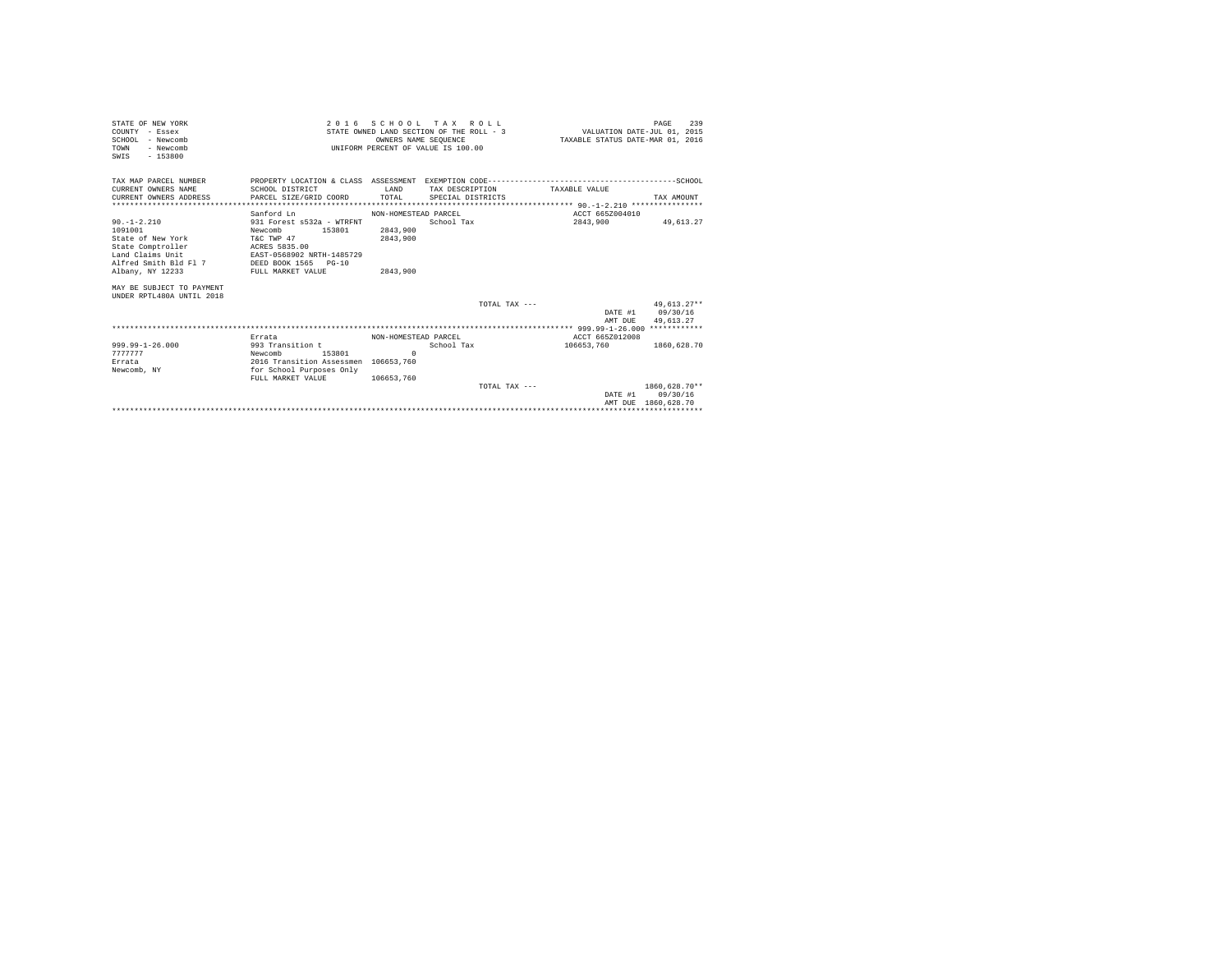|      | STATE OF NEW YORK | 2016 SCHOOL TAX ROLL                     | PAGE                             | 240 |
|------|-------------------|------------------------------------------|----------------------------------|-----|
|      | COUNTY - Essex    | STATE OWNED LAND SECTION OF THE ROLL - 3 | VALUATION DATE-JUL 01, 2015      |     |
|      | SCHOOL - Newcomb  |                                          | TAXABLE STATUS DATE-MAR 01, 2016 |     |
| TOWN | - Newcomb         |                                          | RPS155/V04/L015                  |     |
| SWTS | - 153800          |                                          | CURRENT DATE 8/23/2016           |     |
|      |                   |                                          |                                  |     |

#### R O L L S U B S E C T I O N - - T O T A L S

# \*\*\* S P E C I A L D I S T R I C T S U M M A R Y \*\*\*

|      |     |    | the contract of the contract of the contract of the contract of the contract of the contract of the contract of | . . | AEMP   |  | the contract of the contract of the contract of |
|------|-----|----|-----------------------------------------------------------------------------------------------------------------|-----|--------|--|-------------------------------------------------|
| CODE | J∆M | ັ້ | markets.<br>.                                                                                                   |     | .)TIN' |  | ---<br>1 A.A                                    |

#### NO SPECIAL DISTRICTS AT THIS LEVEL

# \*\*\* S C H O O L D I S T R I C T S U M M A R Y \*\*\*

| CODE   | DISTRICT NAME   | TOTAL<br>PARCELS | ASSESSED<br>LAND | ASSESSED<br>TOTAL | <b>EXEMPT</b><br>AMOUNT | TOTAL<br>TAXABLE |              |
|--------|-----------------|------------------|------------------|-------------------|-------------------------|------------------|--------------|
|        |                 |                  |                  |                   | STAR AMOUNT             | STAR TAXABLE     | TOTAL TAX    |
|        | Newcomb         | 70               | 30339,928        | 136993.688        |                         | 136,993,688      |              |
| 153801 |                 |                  |                  |                   |                         | 136,993,688      | 2.389.924.09 |
|        | SUB-TOTAL       | 70               | 30339,928        | 136993.688        |                         | 136,993,688      |              |
|        | SUB-TOTAL(CONT) |                  |                  |                   |                         | 136,993,688      | 2,389,924.09 |
|        |                 |                  |                  |                   |                         |                  |              |
|        | TOTAL           | 70               | 30339,928        | 136993.688        |                         | 136,993,688      |              |
|        | TO TAL (CONT)   |                  |                  |                   |                         | 136,993,688      | 2,389,924.09 |

# \*\*\* S Y S T E M C O D E S S U M M A R Y \*\*\*

NO SYSTEM EXEMPTIONS AT THIS LEVEL

# \*\*\* E X E M P T I O N S U M M A R Y \*\*\*

NO EXEMPTIONS AT THIS LEVEL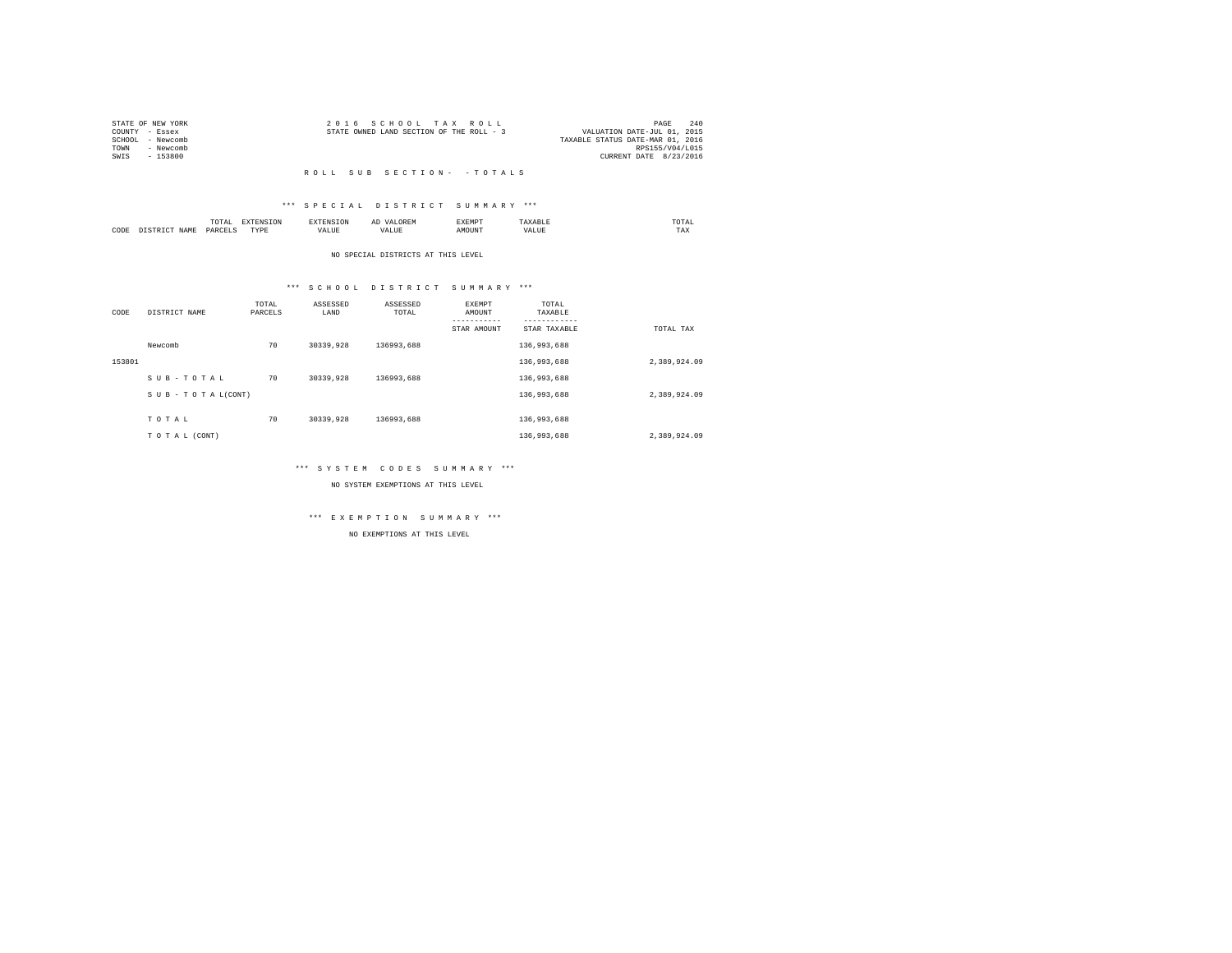|        | STATE OF NEW YORK | 2016 SCHOOL TAX ROLL                     |                                  | PAGE | 241 |
|--------|-------------------|------------------------------------------|----------------------------------|------|-----|
|        | COUNTY - Essex    | STATE OWNED LAND SECTION OF THE ROLL - 3 | VALUATION DATE-JUL 01, 2015      |      |     |
| SCHOOL | - Newcomb         |                                          | TAXABLE STATUS DATE-MAR 01, 2016 |      |     |
| TOWN   | - Newcomb         |                                          | RPS155/V04/L015                  |      |     |
| SWIS   | $-153800$         |                                          | CURRENT DATE 8/23/2016           |      |     |
|        |                   |                                          |                                  |      |     |

# R O L L S U B S E C T I O N - - T O T A L S

# \*\*\* G R A N D T O T A L S \*\*\*

| ROLL<br><b>SEC</b> | DESCRIPTION                         | TOTAL<br>PARCELS | ASSESSED<br>LAND | ASSESSED<br>TOTAL | EXEMPT<br>AMOUNT<br>-----------<br>STAR AMOUNT | TOTAL<br>TAXABLE<br>STAR TAXABLE | TOTAL<br>TAX |
|--------------------|-------------------------------------|------------------|------------------|-------------------|------------------------------------------------|----------------------------------|--------------|
|                    | School Tax                          |                  | 30339,928        | 136993.688        |                                                | 136,993,688<br>136,993,688       | 2.389.924.09 |
|                    | SPEC DIST TAXES<br>STATE OWNED LAND | 70               |                  |                   |                                                |                                  | 2389.924.09  |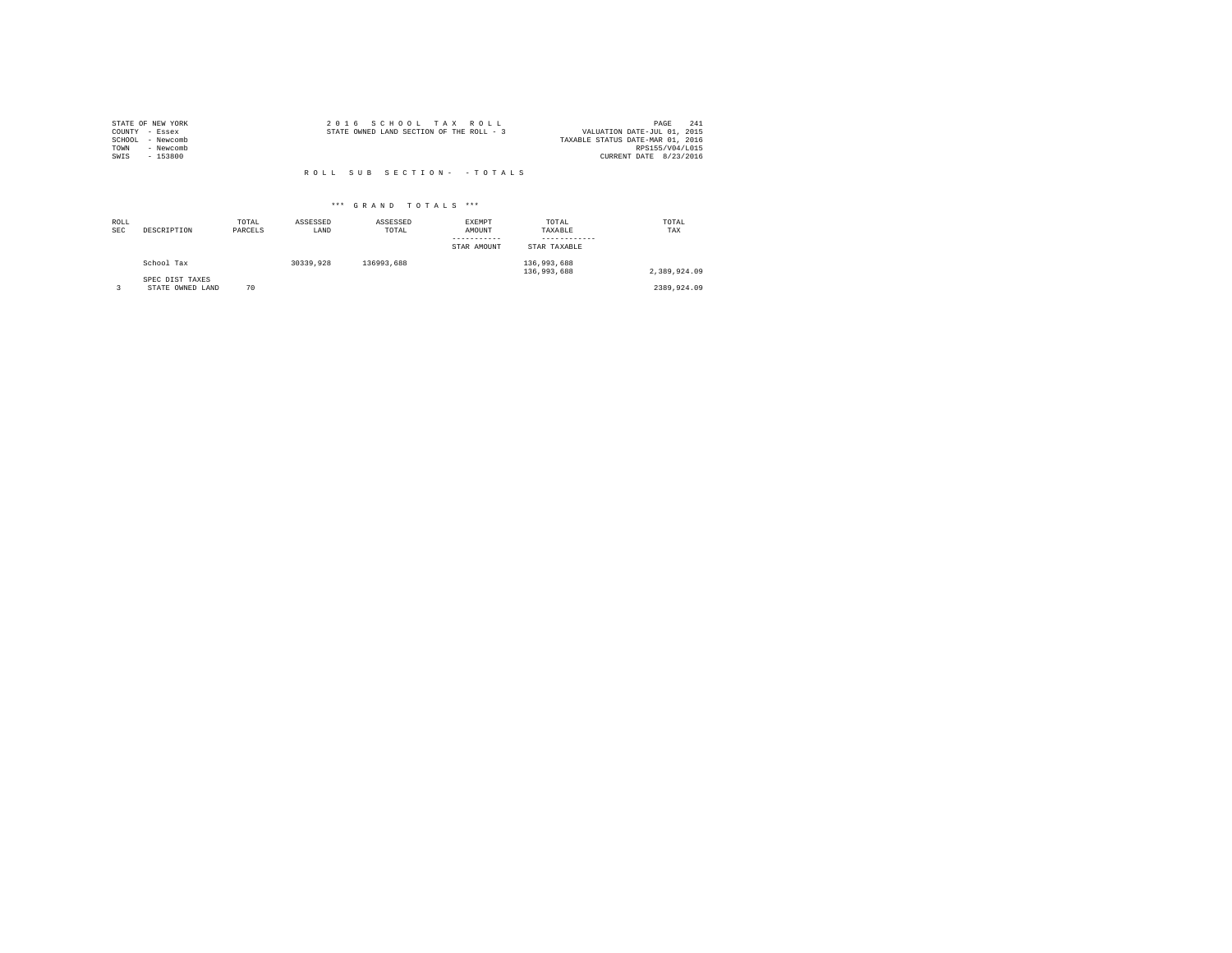| PROPERTY LOCATION & CLASS ASSESSMENT EXEMPTION CODE-----------------------------------SCHOOL<br>TAX MAP PARCEL NUMBER<br>CURRENT OWNERS NAME<br>SCHOOL DISTRICT<br>LAND<br>TAXABLE VALUE<br>TAX DESCRIPTION<br>PARCEL SIZE/GRID COORD<br>TOTAL<br>CURRENT OWNERS ADDRESS<br>SPECIAL DISTRICTS<br>TAX AMOUNT<br>Sanford Ln<br>NON-HOMESTEAD PARCEL<br>ACCT 665M407301<br>$81. -2 - 1.000$<br>931 Forest s532a<br>School Tax<br>1924,800<br>33,579.11<br>Newcomb 153801<br>0100001<br>1924,800<br>State Of New York<br>Adj Tow Gore Around<br>1924,800<br>State Comptroller<br>Lake Colden<br>ACRES 5922.69<br>Land Claims Unit<br>7th Fl Alfred E Smith Bld<br>EAST-0586979 NRTH-1499668<br>Albany, NY 12236<br>FULL MARKET VALUE<br>1924,800<br>33,579.11**<br>TOTAL TAX ---<br>09/30/16<br>DATE #1<br>AMT DUE<br>33,579.11<br>Sanford Ln<br>NON-HOMESTEAD PARCEL<br>ACCT 665M407302<br>$80. -3 - 1.000$<br>931 Forest s532a<br>School Tax<br>939,100<br>16,383.07<br>0110001<br>939,100<br>Newcomb<br>153801<br>State Of New York<br>Gore East Of Twp 47<br>939,100<br>ACRES 2097.94<br>State Comptroller<br>Land Claims Unit<br>EAST-0572938 NRTH-1501310<br>DEED BOOK 174 PG-172<br>7th Fl Alfred E Smith Bld<br>Albany, NY 12236<br>FULL MARKET VALUE<br>939,100<br>$16.383.07**$<br>TOTAL TAX ---<br>DATE #1<br>09/30/16<br>AMT DUE<br>16,383.07<br>NYS Route 28N<br>NON-HOMESTEAD PARCEL<br>ACCT 665M407303<br>$78. - 1 - 1.000$<br>931 Forest s532a<br>School Tax<br>448,700<br>7,827.80<br>0120001<br>153801<br>448,700<br>Newcomb<br>State Of New York<br>Gore North Of Twp #50<br>448,700<br>State Comptroller<br>ACRES 650.00<br>EAST-0518921 NRTH-1501052<br>7th Fl Alfred E Smith Bld<br>FULL MARKET VALUE<br>448,700<br>TOTAL TAX ---<br>$7.827.80**$<br>09/30/16<br>DATE #1<br>AMT DUE<br>7.827.80<br>NYS Route 28N<br>NON-HOMESTEAD PARCEL<br>ACCT 665M407308<br>$120. -1 - 9.030$<br>931 Forest s532a<br>School Tax<br>200,500<br>3,497.82<br>0140001<br>Newcomb 153801<br>200,500<br>State Of New York<br>6 Richards Survey<br>200,500<br>State Comptroller<br>233ac S11<br>ACRES 233.00<br>7th Fl Alfred E Smith Bld<br>EAST-0550771 NRTH-1439454<br>Albany, NY 12236<br>FULL MARKET VALUE<br>200,500<br>$3.497.82**$<br>TOTAL TAX ---<br>09/30/16<br>DATE #1<br>3.497.82<br>AMT DUE | STATE OF NEW YORK<br>COUNTY - Essex<br>SCHOOL - Newcomb<br>- Newcomb<br>TOWN<br>$-153800$<br>SWIS | ROLL SUB-SECT - A- SECTION 532-A RPTL WILD OR FOREST LANDS TAXABLE STATUS DATE-MAR 01, 2016 | 2016 SCHOOL TAX ROLL<br>OWNERS NAME SEQUENCE<br>UNIFORM PERCENT OF VALUE IS 100.00 |  | STATE OWNED LAND SECTION OF THE ROLL - 3 SUB-SECT - A VALUATION DATE-JUL 01, 2015 | 242<br>PAGE |
|---------------------------------------------------------------------------------------------------------------------------------------------------------------------------------------------------------------------------------------------------------------------------------------------------------------------------------------------------------------------------------------------------------------------------------------------------------------------------------------------------------------------------------------------------------------------------------------------------------------------------------------------------------------------------------------------------------------------------------------------------------------------------------------------------------------------------------------------------------------------------------------------------------------------------------------------------------------------------------------------------------------------------------------------------------------------------------------------------------------------------------------------------------------------------------------------------------------------------------------------------------------------------------------------------------------------------------------------------------------------------------------------------------------------------------------------------------------------------------------------------------------------------------------------------------------------------------------------------------------------------------------------------------------------------------------------------------------------------------------------------------------------------------------------------------------------------------------------------------------------------------------------------------------------------------------------------------------------------------------------------------------------------------------------------------------------------------------------------------------------------------------------------------------------------------------------------------------------------------------------------------------------------------------------------------|---------------------------------------------------------------------------------------------------|---------------------------------------------------------------------------------------------|------------------------------------------------------------------------------------|--|-----------------------------------------------------------------------------------|-------------|
|                                                                                                                                                                                                                                                                                                                                                                                                                                                                                                                                                                                                                                                                                                                                                                                                                                                                                                                                                                                                                                                                                                                                                                                                                                                                                                                                                                                                                                                                                                                                                                                                                                                                                                                                                                                                                                                                                                                                                                                                                                                                                                                                                                                                                                                                                                         |                                                                                                   |                                                                                             |                                                                                    |  |                                                                                   |             |
|                                                                                                                                                                                                                                                                                                                                                                                                                                                                                                                                                                                                                                                                                                                                                                                                                                                                                                                                                                                                                                                                                                                                                                                                                                                                                                                                                                                                                                                                                                                                                                                                                                                                                                                                                                                                                                                                                                                                                                                                                                                                                                                                                                                                                                                                                                         |                                                                                                   |                                                                                             |                                                                                    |  |                                                                                   |             |
|                                                                                                                                                                                                                                                                                                                                                                                                                                                                                                                                                                                                                                                                                                                                                                                                                                                                                                                                                                                                                                                                                                                                                                                                                                                                                                                                                                                                                                                                                                                                                                                                                                                                                                                                                                                                                                                                                                                                                                                                                                                                                                                                                                                                                                                                                                         |                                                                                                   |                                                                                             |                                                                                    |  |                                                                                   |             |
|                                                                                                                                                                                                                                                                                                                                                                                                                                                                                                                                                                                                                                                                                                                                                                                                                                                                                                                                                                                                                                                                                                                                                                                                                                                                                                                                                                                                                                                                                                                                                                                                                                                                                                                                                                                                                                                                                                                                                                                                                                                                                                                                                                                                                                                                                                         |                                                                                                   |                                                                                             |                                                                                    |  |                                                                                   |             |
|                                                                                                                                                                                                                                                                                                                                                                                                                                                                                                                                                                                                                                                                                                                                                                                                                                                                                                                                                                                                                                                                                                                                                                                                                                                                                                                                                                                                                                                                                                                                                                                                                                                                                                                                                                                                                                                                                                                                                                                                                                                                                                                                                                                                                                                                                                         |                                                                                                   |                                                                                             |                                                                                    |  |                                                                                   |             |
|                                                                                                                                                                                                                                                                                                                                                                                                                                                                                                                                                                                                                                                                                                                                                                                                                                                                                                                                                                                                                                                                                                                                                                                                                                                                                                                                                                                                                                                                                                                                                                                                                                                                                                                                                                                                                                                                                                                                                                                                                                                                                                                                                                                                                                                                                                         |                                                                                                   |                                                                                             |                                                                                    |  |                                                                                   |             |
|                                                                                                                                                                                                                                                                                                                                                                                                                                                                                                                                                                                                                                                                                                                                                                                                                                                                                                                                                                                                                                                                                                                                                                                                                                                                                                                                                                                                                                                                                                                                                                                                                                                                                                                                                                                                                                                                                                                                                                                                                                                                                                                                                                                                                                                                                                         |                                                                                                   |                                                                                             |                                                                                    |  |                                                                                   |             |
|                                                                                                                                                                                                                                                                                                                                                                                                                                                                                                                                                                                                                                                                                                                                                                                                                                                                                                                                                                                                                                                                                                                                                                                                                                                                                                                                                                                                                                                                                                                                                                                                                                                                                                                                                                                                                                                                                                                                                                                                                                                                                                                                                                                                                                                                                                         |                                                                                                   |                                                                                             |                                                                                    |  |                                                                                   |             |
|                                                                                                                                                                                                                                                                                                                                                                                                                                                                                                                                                                                                                                                                                                                                                                                                                                                                                                                                                                                                                                                                                                                                                                                                                                                                                                                                                                                                                                                                                                                                                                                                                                                                                                                                                                                                                                                                                                                                                                                                                                                                                                                                                                                                                                                                                                         |                                                                                                   |                                                                                             |                                                                                    |  |                                                                                   |             |
|                                                                                                                                                                                                                                                                                                                                                                                                                                                                                                                                                                                                                                                                                                                                                                                                                                                                                                                                                                                                                                                                                                                                                                                                                                                                                                                                                                                                                                                                                                                                                                                                                                                                                                                                                                                                                                                                                                                                                                                                                                                                                                                                                                                                                                                                                                         |                                                                                                   |                                                                                             |                                                                                    |  |                                                                                   |             |
|                                                                                                                                                                                                                                                                                                                                                                                                                                                                                                                                                                                                                                                                                                                                                                                                                                                                                                                                                                                                                                                                                                                                                                                                                                                                                                                                                                                                                                                                                                                                                                                                                                                                                                                                                                                                                                                                                                                                                                                                                                                                                                                                                                                                                                                                                                         |                                                                                                   |                                                                                             |                                                                                    |  |                                                                                   |             |
|                                                                                                                                                                                                                                                                                                                                                                                                                                                                                                                                                                                                                                                                                                                                                                                                                                                                                                                                                                                                                                                                                                                                                                                                                                                                                                                                                                                                                                                                                                                                                                                                                                                                                                                                                                                                                                                                                                                                                                                                                                                                                                                                                                                                                                                                                                         |                                                                                                   |                                                                                             |                                                                                    |  |                                                                                   |             |
|                                                                                                                                                                                                                                                                                                                                                                                                                                                                                                                                                                                                                                                                                                                                                                                                                                                                                                                                                                                                                                                                                                                                                                                                                                                                                                                                                                                                                                                                                                                                                                                                                                                                                                                                                                                                                                                                                                                                                                                                                                                                                                                                                                                                                                                                                                         |                                                                                                   |                                                                                             |                                                                                    |  |                                                                                   |             |
|                                                                                                                                                                                                                                                                                                                                                                                                                                                                                                                                                                                                                                                                                                                                                                                                                                                                                                                                                                                                                                                                                                                                                                                                                                                                                                                                                                                                                                                                                                                                                                                                                                                                                                                                                                                                                                                                                                                                                                                                                                                                                                                                                                                                                                                                                                         |                                                                                                   |                                                                                             |                                                                                    |  |                                                                                   |             |
|                                                                                                                                                                                                                                                                                                                                                                                                                                                                                                                                                                                                                                                                                                                                                                                                                                                                                                                                                                                                                                                                                                                                                                                                                                                                                                                                                                                                                                                                                                                                                                                                                                                                                                                                                                                                                                                                                                                                                                                                                                                                                                                                                                                                                                                                                                         |                                                                                                   |                                                                                             |                                                                                    |  |                                                                                   |             |
|                                                                                                                                                                                                                                                                                                                                                                                                                                                                                                                                                                                                                                                                                                                                                                                                                                                                                                                                                                                                                                                                                                                                                                                                                                                                                                                                                                                                                                                                                                                                                                                                                                                                                                                                                                                                                                                                                                                                                                                                                                                                                                                                                                                                                                                                                                         |                                                                                                   |                                                                                             |                                                                                    |  |                                                                                   |             |
|                                                                                                                                                                                                                                                                                                                                                                                                                                                                                                                                                                                                                                                                                                                                                                                                                                                                                                                                                                                                                                                                                                                                                                                                                                                                                                                                                                                                                                                                                                                                                                                                                                                                                                                                                                                                                                                                                                                                                                                                                                                                                                                                                                                                                                                                                                         |                                                                                                   |                                                                                             |                                                                                    |  |                                                                                   |             |
|                                                                                                                                                                                                                                                                                                                                                                                                                                                                                                                                                                                                                                                                                                                                                                                                                                                                                                                                                                                                                                                                                                                                                                                                                                                                                                                                                                                                                                                                                                                                                                                                                                                                                                                                                                                                                                                                                                                                                                                                                                                                                                                                                                                                                                                                                                         |                                                                                                   |                                                                                             |                                                                                    |  |                                                                                   |             |
|                                                                                                                                                                                                                                                                                                                                                                                                                                                                                                                                                                                                                                                                                                                                                                                                                                                                                                                                                                                                                                                                                                                                                                                                                                                                                                                                                                                                                                                                                                                                                                                                                                                                                                                                                                                                                                                                                                                                                                                                                                                                                                                                                                                                                                                                                                         |                                                                                                   |                                                                                             |                                                                                    |  |                                                                                   |             |
|                                                                                                                                                                                                                                                                                                                                                                                                                                                                                                                                                                                                                                                                                                                                                                                                                                                                                                                                                                                                                                                                                                                                                                                                                                                                                                                                                                                                                                                                                                                                                                                                                                                                                                                                                                                                                                                                                                                                                                                                                                                                                                                                                                                                                                                                                                         |                                                                                                   |                                                                                             |                                                                                    |  |                                                                                   |             |
|                                                                                                                                                                                                                                                                                                                                                                                                                                                                                                                                                                                                                                                                                                                                                                                                                                                                                                                                                                                                                                                                                                                                                                                                                                                                                                                                                                                                                                                                                                                                                                                                                                                                                                                                                                                                                                                                                                                                                                                                                                                                                                                                                                                                                                                                                                         |                                                                                                   |                                                                                             |                                                                                    |  |                                                                                   |             |
|                                                                                                                                                                                                                                                                                                                                                                                                                                                                                                                                                                                                                                                                                                                                                                                                                                                                                                                                                                                                                                                                                                                                                                                                                                                                                                                                                                                                                                                                                                                                                                                                                                                                                                                                                                                                                                                                                                                                                                                                                                                                                                                                                                                                                                                                                                         |                                                                                                   |                                                                                             |                                                                                    |  |                                                                                   |             |
|                                                                                                                                                                                                                                                                                                                                                                                                                                                                                                                                                                                                                                                                                                                                                                                                                                                                                                                                                                                                                                                                                                                                                                                                                                                                                                                                                                                                                                                                                                                                                                                                                                                                                                                                                                                                                                                                                                                                                                                                                                                                                                                                                                                                                                                                                                         |                                                                                                   |                                                                                             |                                                                                    |  |                                                                                   |             |
|                                                                                                                                                                                                                                                                                                                                                                                                                                                                                                                                                                                                                                                                                                                                                                                                                                                                                                                                                                                                                                                                                                                                                                                                                                                                                                                                                                                                                                                                                                                                                                                                                                                                                                                                                                                                                                                                                                                                                                                                                                                                                                                                                                                                                                                                                                         |                                                                                                   |                                                                                             |                                                                                    |  |                                                                                   |             |
|                                                                                                                                                                                                                                                                                                                                                                                                                                                                                                                                                                                                                                                                                                                                                                                                                                                                                                                                                                                                                                                                                                                                                                                                                                                                                                                                                                                                                                                                                                                                                                                                                                                                                                                                                                                                                                                                                                                                                                                                                                                                                                                                                                                                                                                                                                         |                                                                                                   |                                                                                             |                                                                                    |  |                                                                                   |             |
|                                                                                                                                                                                                                                                                                                                                                                                                                                                                                                                                                                                                                                                                                                                                                                                                                                                                                                                                                                                                                                                                                                                                                                                                                                                                                                                                                                                                                                                                                                                                                                                                                                                                                                                                                                                                                                                                                                                                                                                                                                                                                                                                                                                                                                                                                                         |                                                                                                   |                                                                                             |                                                                                    |  |                                                                                   |             |
|                                                                                                                                                                                                                                                                                                                                                                                                                                                                                                                                                                                                                                                                                                                                                                                                                                                                                                                                                                                                                                                                                                                                                                                                                                                                                                                                                                                                                                                                                                                                                                                                                                                                                                                                                                                                                                                                                                                                                                                                                                                                                                                                                                                                                                                                                                         |                                                                                                   |                                                                                             |                                                                                    |  |                                                                                   |             |
|                                                                                                                                                                                                                                                                                                                                                                                                                                                                                                                                                                                                                                                                                                                                                                                                                                                                                                                                                                                                                                                                                                                                                                                                                                                                                                                                                                                                                                                                                                                                                                                                                                                                                                                                                                                                                                                                                                                                                                                                                                                                                                                                                                                                                                                                                                         |                                                                                                   |                                                                                             |                                                                                    |  |                                                                                   |             |
|                                                                                                                                                                                                                                                                                                                                                                                                                                                                                                                                                                                                                                                                                                                                                                                                                                                                                                                                                                                                                                                                                                                                                                                                                                                                                                                                                                                                                                                                                                                                                                                                                                                                                                                                                                                                                                                                                                                                                                                                                                                                                                                                                                                                                                                                                                         |                                                                                                   |                                                                                             |                                                                                    |  |                                                                                   |             |
|                                                                                                                                                                                                                                                                                                                                                                                                                                                                                                                                                                                                                                                                                                                                                                                                                                                                                                                                                                                                                                                                                                                                                                                                                                                                                                                                                                                                                                                                                                                                                                                                                                                                                                                                                                                                                                                                                                                                                                                                                                                                                                                                                                                                                                                                                                         | Land Claims Unit                                                                                  |                                                                                             |                                                                                    |  |                                                                                   |             |
|                                                                                                                                                                                                                                                                                                                                                                                                                                                                                                                                                                                                                                                                                                                                                                                                                                                                                                                                                                                                                                                                                                                                                                                                                                                                                                                                                                                                                                                                                                                                                                                                                                                                                                                                                                                                                                                                                                                                                                                                                                                                                                                                                                                                                                                                                                         |                                                                                                   |                                                                                             |                                                                                    |  |                                                                                   |             |
|                                                                                                                                                                                                                                                                                                                                                                                                                                                                                                                                                                                                                                                                                                                                                                                                                                                                                                                                                                                                                                                                                                                                                                                                                                                                                                                                                                                                                                                                                                                                                                                                                                                                                                                                                                                                                                                                                                                                                                                                                                                                                                                                                                                                                                                                                                         | Albany, NY 12236                                                                                  |                                                                                             |                                                                                    |  |                                                                                   |             |
|                                                                                                                                                                                                                                                                                                                                                                                                                                                                                                                                                                                                                                                                                                                                                                                                                                                                                                                                                                                                                                                                                                                                                                                                                                                                                                                                                                                                                                                                                                                                                                                                                                                                                                                                                                                                                                                                                                                                                                                                                                                                                                                                                                                                                                                                                                         |                                                                                                   |                                                                                             |                                                                                    |  |                                                                                   |             |
|                                                                                                                                                                                                                                                                                                                                                                                                                                                                                                                                                                                                                                                                                                                                                                                                                                                                                                                                                                                                                                                                                                                                                                                                                                                                                                                                                                                                                                                                                                                                                                                                                                                                                                                                                                                                                                                                                                                                                                                                                                                                                                                                                                                                                                                                                                         |                                                                                                   |                                                                                             |                                                                                    |  |                                                                                   |             |
|                                                                                                                                                                                                                                                                                                                                                                                                                                                                                                                                                                                                                                                                                                                                                                                                                                                                                                                                                                                                                                                                                                                                                                                                                                                                                                                                                                                                                                                                                                                                                                                                                                                                                                                                                                                                                                                                                                                                                                                                                                                                                                                                                                                                                                                                                                         |                                                                                                   |                                                                                             |                                                                                    |  |                                                                                   |             |
|                                                                                                                                                                                                                                                                                                                                                                                                                                                                                                                                                                                                                                                                                                                                                                                                                                                                                                                                                                                                                                                                                                                                                                                                                                                                                                                                                                                                                                                                                                                                                                                                                                                                                                                                                                                                                                                                                                                                                                                                                                                                                                                                                                                                                                                                                                         |                                                                                                   |                                                                                             |                                                                                    |  |                                                                                   |             |
|                                                                                                                                                                                                                                                                                                                                                                                                                                                                                                                                                                                                                                                                                                                                                                                                                                                                                                                                                                                                                                                                                                                                                                                                                                                                                                                                                                                                                                                                                                                                                                                                                                                                                                                                                                                                                                                                                                                                                                                                                                                                                                                                                                                                                                                                                                         |                                                                                                   |                                                                                             |                                                                                    |  |                                                                                   |             |
|                                                                                                                                                                                                                                                                                                                                                                                                                                                                                                                                                                                                                                                                                                                                                                                                                                                                                                                                                                                                                                                                                                                                                                                                                                                                                                                                                                                                                                                                                                                                                                                                                                                                                                                                                                                                                                                                                                                                                                                                                                                                                                                                                                                                                                                                                                         |                                                                                                   |                                                                                             |                                                                                    |  |                                                                                   |             |
|                                                                                                                                                                                                                                                                                                                                                                                                                                                                                                                                                                                                                                                                                                                                                                                                                                                                                                                                                                                                                                                                                                                                                                                                                                                                                                                                                                                                                                                                                                                                                                                                                                                                                                                                                                                                                                                                                                                                                                                                                                                                                                                                                                                                                                                                                                         |                                                                                                   |                                                                                             |                                                                                    |  |                                                                                   |             |
|                                                                                                                                                                                                                                                                                                                                                                                                                                                                                                                                                                                                                                                                                                                                                                                                                                                                                                                                                                                                                                                                                                                                                                                                                                                                                                                                                                                                                                                                                                                                                                                                                                                                                                                                                                                                                                                                                                                                                                                                                                                                                                                                                                                                                                                                                                         |                                                                                                   |                                                                                             |                                                                                    |  |                                                                                   |             |
|                                                                                                                                                                                                                                                                                                                                                                                                                                                                                                                                                                                                                                                                                                                                                                                                                                                                                                                                                                                                                                                                                                                                                                                                                                                                                                                                                                                                                                                                                                                                                                                                                                                                                                                                                                                                                                                                                                                                                                                                                                                                                                                                                                                                                                                                                                         | Land Claims Unit                                                                                  |                                                                                             |                                                                                    |  |                                                                                   |             |
|                                                                                                                                                                                                                                                                                                                                                                                                                                                                                                                                                                                                                                                                                                                                                                                                                                                                                                                                                                                                                                                                                                                                                                                                                                                                                                                                                                                                                                                                                                                                                                                                                                                                                                                                                                                                                                                                                                                                                                                                                                                                                                                                                                                                                                                                                                         |                                                                                                   |                                                                                             |                                                                                    |  |                                                                                   |             |
|                                                                                                                                                                                                                                                                                                                                                                                                                                                                                                                                                                                                                                                                                                                                                                                                                                                                                                                                                                                                                                                                                                                                                                                                                                                                                                                                                                                                                                                                                                                                                                                                                                                                                                                                                                                                                                                                                                                                                                                                                                                                                                                                                                                                                                                                                                         |                                                                                                   |                                                                                             |                                                                                    |  |                                                                                   |             |
|                                                                                                                                                                                                                                                                                                                                                                                                                                                                                                                                                                                                                                                                                                                                                                                                                                                                                                                                                                                                                                                                                                                                                                                                                                                                                                                                                                                                                                                                                                                                                                                                                                                                                                                                                                                                                                                                                                                                                                                                                                                                                                                                                                                                                                                                                                         |                                                                                                   |                                                                                             |                                                                                    |  |                                                                                   |             |
|                                                                                                                                                                                                                                                                                                                                                                                                                                                                                                                                                                                                                                                                                                                                                                                                                                                                                                                                                                                                                                                                                                                                                                                                                                                                                                                                                                                                                                                                                                                                                                                                                                                                                                                                                                                                                                                                                                                                                                                                                                                                                                                                                                                                                                                                                                         |                                                                                                   |                                                                                             |                                                                                    |  |                                                                                   |             |
|                                                                                                                                                                                                                                                                                                                                                                                                                                                                                                                                                                                                                                                                                                                                                                                                                                                                                                                                                                                                                                                                                                                                                                                                                                                                                                                                                                                                                                                                                                                                                                                                                                                                                                                                                                                                                                                                                                                                                                                                                                                                                                                                                                                                                                                                                                         |                                                                                                   |                                                                                             |                                                                                    |  |                                                                                   |             |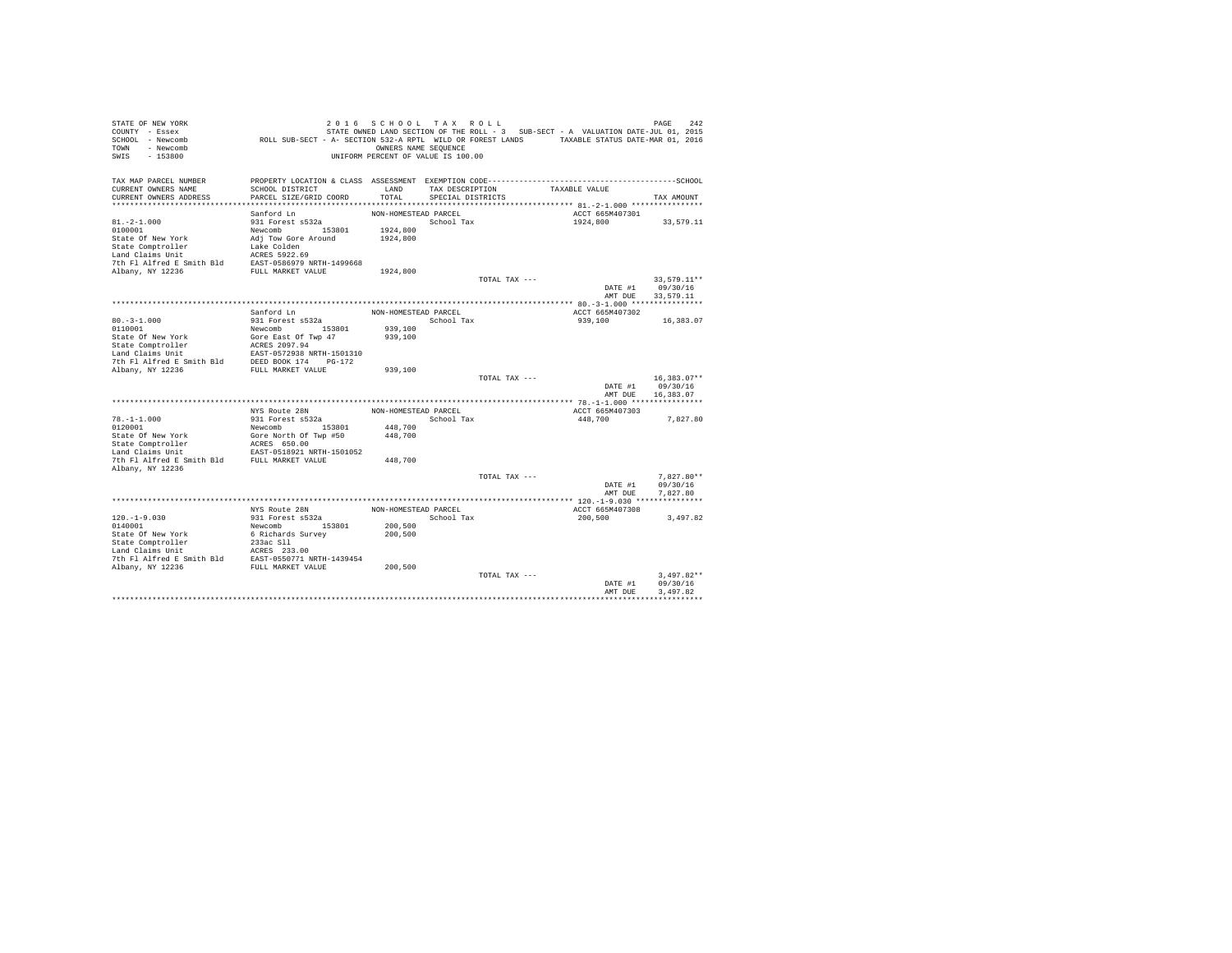| STATE OF NEW YORK                                                                                                                                                                                                                                                                                                                                                                         |                                                                                                                                                                                  | 2016 SCHOOL TAX ROLL               |                   |               |                                                                                   | PAGE<br>243   |
|-------------------------------------------------------------------------------------------------------------------------------------------------------------------------------------------------------------------------------------------------------------------------------------------------------------------------------------------------------------------------------------------|----------------------------------------------------------------------------------------------------------------------------------------------------------------------------------|------------------------------------|-------------------|---------------|-----------------------------------------------------------------------------------|---------------|
| COUNTY - Essex                                                                                                                                                                                                                                                                                                                                                                            | STATE OWNED LAND SECTION OF THE ROLL - 3 SUB-SECT - A VALUATION DATE-JUL 01, 2015<br>ROLL SUB-SECT - A- SECTION 532-A RPTL WILD OR FOREST LANDS TAXABLE STATUS DATE-MAR 01, 2016 |                                    |                   |               | STATE OWNED LAND SECTION OF THE ROLL - 3 SUB-SECT - A VALUATION DATE-JUL 01, 2015 |               |
| SCHOOL - Newcomb                                                                                                                                                                                                                                                                                                                                                                          |                                                                                                                                                                                  |                                    |                   |               |                                                                                   |               |
| TOWN - Newcomb                                                                                                                                                                                                                                                                                                                                                                            |                                                                                                                                                                                  | OWNERS NAME SEQUENCE               |                   |               |                                                                                   |               |
| SWIS<br>$-153800$                                                                                                                                                                                                                                                                                                                                                                         |                                                                                                                                                                                  | UNIFORM PERCENT OF VALUE IS 100.00 |                   |               |                                                                                   |               |
|                                                                                                                                                                                                                                                                                                                                                                                           |                                                                                                                                                                                  |                                    |                   |               |                                                                                   |               |
| TAX MAP PARCEL NUMBER<br>CURRENT OWNERS NAME                                                                                                                                                                                                                                                                                                                                              | SCHOOL DISTRICT                                                                                                                                                                  | LAND                               | TAX DESCRIPTION   |               | TAXABLE VALUE                                                                     |               |
| CURRENT OWNERS ADDRESS                                                                                                                                                                                                                                                                                                                                                                    | PARCEL SIZE/GRID COORD                                                                                                                                                           | TOTAL                              | SPECIAL DISTRICTS |               |                                                                                   | TAX AMOUNT    |
|                                                                                                                                                                                                                                                                                                                                                                                           |                                                                                                                                                                                  |                                    |                   |               |                                                                                   |               |
|                                                                                                                                                                                                                                                                                                                                                                                           | NYS Route 28N                                                                                                                                                                    | NON-HOMESTEAD PARCEL               |                   |               | ACCT 665M407313                                                                   |               |
| $109. - 1 - 12.000$                                                                                                                                                                                                                                                                                                                                                                       | 931 Forest s532a                                                                                                                                                                 |                                    | School Tax        |               | 104,900                                                                           | 1,830.03      |
|                                                                                                                                                                                                                                                                                                                                                                                           |                                                                                                                                                                                  | 104,900                            |                   |               |                                                                                   |               |
|                                                                                                                                                                                                                                                                                                                                                                                           |                                                                                                                                                                                  | 104,900                            |                   |               |                                                                                   |               |
|                                                                                                                                                                                                                                                                                                                                                                                           |                                                                                                                                                                                  |                                    |                   |               |                                                                                   |               |
|                                                                                                                                                                                                                                                                                                                                                                                           |                                                                                                                                                                                  |                                    |                   |               |                                                                                   |               |
|                                                                                                                                                                                                                                                                                                                                                                                           |                                                                                                                                                                                  |                                    |                   |               |                                                                                   |               |
| 1951-11<br>1958001<br>State Of New York<br>State Of New York<br>14 Richards Survey<br>195801<br>State Comptroller<br>14 Richards Smith Bld<br>2000 NRTH-1451572<br>2000 NRTH-1451572<br>2000 NRTH-1451572<br>2000 NRTH-1451572<br>2000 NRTH-1451572                                                                                                                                       |                                                                                                                                                                                  | 104,900                            |                   |               |                                                                                   |               |
|                                                                                                                                                                                                                                                                                                                                                                                           |                                                                                                                                                                                  |                                    |                   | TOTAL TAX --- |                                                                                   | $1.830.03**$  |
|                                                                                                                                                                                                                                                                                                                                                                                           |                                                                                                                                                                                  |                                    |                   |               | DATE #1                                                                           | 09/30/16      |
|                                                                                                                                                                                                                                                                                                                                                                                           |                                                                                                                                                                                  |                                    |                   |               | AMT DUE                                                                           | 1,830.03      |
|                                                                                                                                                                                                                                                                                                                                                                                           |                                                                                                                                                                                  |                                    |                   |               |                                                                                   |               |
|                                                                                                                                                                                                                                                                                                                                                                                           | NYS Route 28N                                                                                                                                                                    | NON-HOMESTEAD PARCEL               |                   |               | ACCT 665M407314                                                                   |               |
| $109. - 1 - 16.000$                                                                                                                                                                                                                                                                                                                                                                       | 931 Forest s532a - WTRFNT School Tax                                                                                                                                             |                                    |                   |               | 400,800                                                                           | 6,992.16      |
|                                                                                                                                                                                                                                                                                                                                                                                           |                                                                                                                                                                                  | 400,800                            |                   |               |                                                                                   |               |
| $\begin{tabular}{l c c c} \hline\texttt{0160001} & \texttt{Newcomb} & \texttt{153801} \\ \hline \texttt{State Of New York} & \texttt{15} \texttt{Richard Survey} \\ \texttt{State Comprtoiler} & \texttt{10ac S11} \\ \texttt{Land Cialms Unit} & \texttt{ACKS} & \texttt{160.00} \\ \hline \texttt{The PL Alfred B Smith Bld} & \texttt{EXF} & \texttt{1690.00} \\ \hline \end{tabular}$ |                                                                                                                                                                                  | 400,800                            |                   |               |                                                                                   |               |
|                                                                                                                                                                                                                                                                                                                                                                                           |                                                                                                                                                                                  |                                    |                   |               |                                                                                   |               |
|                                                                                                                                                                                                                                                                                                                                                                                           |                                                                                                                                                                                  |                                    |                   |               |                                                                                   |               |
|                                                                                                                                                                                                                                                                                                                                                                                           |                                                                                                                                                                                  |                                    |                   |               |                                                                                   |               |
| Albany, NY 12236                                                                                                                                                                                                                                                                                                                                                                          | DEED BOOK 144 PG-435                                                                                                                                                             |                                    |                   |               |                                                                                   |               |
|                                                                                                                                                                                                                                                                                                                                                                                           | FULL MARKET VALUE                                                                                                                                                                | 400,800                            |                   |               |                                                                                   |               |
|                                                                                                                                                                                                                                                                                                                                                                                           |                                                                                                                                                                                  |                                    |                   | TOTAL TAX --- |                                                                                   | $6.992.16**$  |
|                                                                                                                                                                                                                                                                                                                                                                                           |                                                                                                                                                                                  |                                    |                   |               | DATE #1                                                                           | 09/30/16      |
|                                                                                                                                                                                                                                                                                                                                                                                           |                                                                                                                                                                                  |                                    |                   |               | AMT DUE                                                                           | 6.992.16      |
|                                                                                                                                                                                                                                                                                                                                                                                           |                                                                                                                                                                                  |                                    |                   |               |                                                                                   |               |
|                                                                                                                                                                                                                                                                                                                                                                                           | Campsite Rd                                                                                                                                                                      | NON-HOMESTEAD PARCEL               |                   |               | ACCT 665M407401                                                                   |               |
|                                                                                                                                                                                                                                                                                                                                                                                           |                                                                                                                                                                                  |                                    | School Tax        |               | 947.800                                                                           | 16,534.85     |
|                                                                                                                                                                                                                                                                                                                                                                                           |                                                                                                                                                                                  | 947,800                            |                   |               |                                                                                   |               |
|                                                                                                                                                                                                                                                                                                                                                                                           |                                                                                                                                                                                  | 947,800                            |                   |               |                                                                                   |               |
|                                                                                                                                                                                                                                                                                                                                                                                           |                                                                                                                                                                                  |                                    |                   |               |                                                                                   |               |
|                                                                                                                                                                                                                                                                                                                                                                                           |                                                                                                                                                                                  |                                    |                   |               |                                                                                   |               |
|                                                                                                                                                                                                                                                                                                                                                                                           |                                                                                                                                                                                  |                                    |                   |               |                                                                                   |               |
|                                                                                                                                                                                                                                                                                                                                                                                           |                                                                                                                                                                                  | 947,800                            |                   | TOTAL TAX --- |                                                                                   | $16,534.85**$ |
|                                                                                                                                                                                                                                                                                                                                                                                           |                                                                                                                                                                                  |                                    |                   |               | DATE #1                                                                           | 09/30/16      |
|                                                                                                                                                                                                                                                                                                                                                                                           |                                                                                                                                                                                  |                                    |                   |               | AMT DUE                                                                           | 16.534.85     |
|                                                                                                                                                                                                                                                                                                                                                                                           |                                                                                                                                                                                  |                                    |                   |               |                                                                                   |               |
|                                                                                                                                                                                                                                                                                                                                                                                           | NYS Route 28N                                                                                                                                                                    | NON-HOMESTEAD PARCEL               |                   |               | ACCT 665M407402                                                                   |               |
| $109. -1 - 15.000$                                                                                                                                                                                                                                                                                                                                                                        | 931 Forest s532a - WTRFNT                                                                                                                                                        |                                    | School Tax        |               | 399,500                                                                           | 6,969.48      |
| 0180001                                                                                                                                                                                                                                                                                                                                                                                   | Newcomb 153801                                                                                                                                                                   | 399,500                            |                   |               |                                                                                   |               |
|                                                                                                                                                                                                                                                                                                                                                                                           |                                                                                                                                                                                  | 399,500                            |                   |               |                                                                                   |               |
|                                                                                                                                                                                                                                                                                                                                                                                           |                                                                                                                                                                                  |                                    |                   |               |                                                                                   |               |
| State Of New York<br>State Comptroller<br>State Comptoning<br>Land Claims Unit<br>Land Claims Unit<br>Land Claims Unit<br>The Plaificed E Smith Bld<br>RAD BAST-0551282 NRTH-1451176<br>Albany, NY 12236<br>PULL MARKET VALUE                                                                                                                                                             |                                                                                                                                                                                  |                                    |                   |               |                                                                                   |               |
|                                                                                                                                                                                                                                                                                                                                                                                           |                                                                                                                                                                                  |                                    |                   |               |                                                                                   |               |
|                                                                                                                                                                                                                                                                                                                                                                                           |                                                                                                                                                                                  | 399,500                            |                   |               |                                                                                   |               |
|                                                                                                                                                                                                                                                                                                                                                                                           |                                                                                                                                                                                  |                                    |                   | TOTAL TAX --- |                                                                                   | $6.969.48**$  |
|                                                                                                                                                                                                                                                                                                                                                                                           |                                                                                                                                                                                  |                                    |                   |               | DATE #1                                                                           | 09/30/16      |
|                                                                                                                                                                                                                                                                                                                                                                                           |                                                                                                                                                                                  |                                    |                   |               | AMT DUE                                                                           | 6.969.48      |
|                                                                                                                                                                                                                                                                                                                                                                                           |                                                                                                                                                                                  |                                    |                   |               |                                                                                   |               |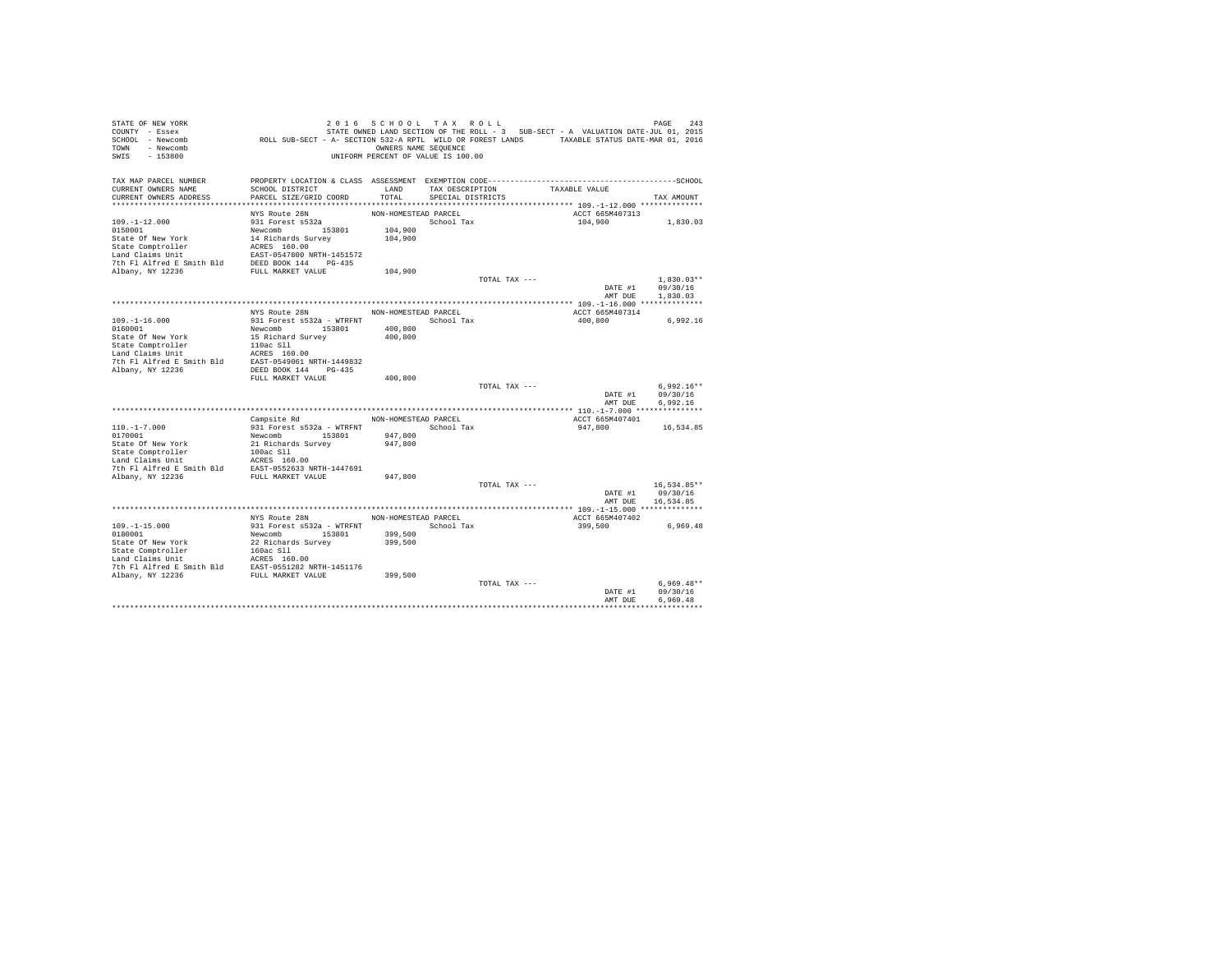| STATE OF NEW YORK<br>COUNTY - Essex<br>SCHOOL - Newcomb<br>- Newcomb<br><b>TOWN</b><br>$-153800$<br>SWIS | 2 0 1 6<br>ROLL SUB-SECT - A- SECTION 532-A RPTL WILD OR FOREST LANDS TAXABLE STATUS DATE-MAR 01, 2016 | SCHOOL TAX ROLL<br>OWNERS NAME SEQUENCE<br>UNIFORM PERCENT OF VALUE IS 100.00 |                                      |               | STATE OWNED LAND SECTION OF THE ROLL - 3 SUB-SECT - A VALUATION DATE-JUL 01, 2015 | PAGE<br>244  |
|----------------------------------------------------------------------------------------------------------|--------------------------------------------------------------------------------------------------------|-------------------------------------------------------------------------------|--------------------------------------|---------------|-----------------------------------------------------------------------------------|--------------|
| TAX MAP PARCEL NUMBER                                                                                    | PROPERTY LOCATION & CLASS ASSESSMENT EXEMPTION CODE-----------------------------------SCHOOL           |                                                                               |                                      |               |                                                                                   |              |
| CURRENT OWNERS NAME<br>CURRENT OWNERS ADDRESS                                                            | SCHOOL DISTRICT<br>PARCEL SIZE/GRID COORD                                                              | LAND<br>TOTAL                                                                 | TAX DESCRIPTION<br>SPECIAL DISTRICTS |               | TAXABLE VALUE                                                                     | TAX AMOUNT   |
|                                                                                                          |                                                                                                        |                                                                               |                                      |               |                                                                                   |              |
|                                                                                                          | NYS Route 28N                                                                                          | NON-HOMESTEAD PARCEL                                                          |                                      |               | ACCT 665M407403                                                                   |              |
| $109. - 1 - 13.000$                                                                                      | 931 Forest s532a                                                                                       |                                                                               | School Tax                           |               | 124,000                                                                           | 2,163.24     |
| 0190001                                                                                                  | Newcomb 153801                                                                                         | 124,000                                                                       |                                      |               |                                                                                   |              |
| State Of New York                                                                                        | 23 Richards Survey                                                                                     | 124,000                                                                       |                                      |               |                                                                                   |              |
| State Comptroller                                                                                        | ACRES 160.00                                                                                           |                                                                               |                                      |               |                                                                                   |              |
| Land Claims Unit<br>7th Fl Alfred E Smith Bld                                                            | EAST-0549681 NRTH-1453237                                                                              |                                                                               |                                      |               |                                                                                   |              |
| Albany, NY 12236                                                                                         | FULL MARKET VALUE                                                                                      | 124,000                                                                       |                                      |               |                                                                                   |              |
|                                                                                                          |                                                                                                        |                                                                               |                                      | TOTAL TAX --- |                                                                                   | $2.163.24**$ |
|                                                                                                          |                                                                                                        |                                                                               |                                      |               | DATE #1                                                                           | 09/30/16     |
|                                                                                                          |                                                                                                        |                                                                               |                                      |               | AMT DUE                                                                           | 2.163.24     |
|                                                                                                          |                                                                                                        |                                                                               |                                      |               |                                                                                   |              |
|                                                                                                          | NYS Route 28N                                                                                          | NON-HOMESTEAD PARCEL                                                          |                                      |               | ACCT 665M407405                                                                   |              |
| $109. -1 - 5.000$                                                                                        | 931 Forest s532a                                                                                       |                                                                               | School Tax                           |               | 132,100                                                                           | 2.304.55     |
| 0200001                                                                                                  | Newcomb<br>153801                                                                                      | 132,100                                                                       |                                      |               |                                                                                   |              |
| State Of New York<br>State Comptroller                                                                   | 25 Richards Survey<br>ACRES 160.00                                                                     | 132,100                                                                       |                                      |               |                                                                                   |              |
| Land Claims Unit                                                                                         | EAST-0550075 NRTH-1456830                                                                              |                                                                               |                                      |               |                                                                                   |              |
| 7th Fl Alfred E Smith Bld                                                                                | FULL MARKET VALUE                                                                                      | 132,100                                                                       |                                      |               |                                                                                   |              |
| Albany, NY 12236                                                                                         |                                                                                                        |                                                                               |                                      |               |                                                                                   |              |
|                                                                                                          |                                                                                                        |                                                                               |                                      | TOTAL TAX --- |                                                                                   | $2.304.55**$ |
|                                                                                                          |                                                                                                        |                                                                               |                                      |               | DATE #1                                                                           | 09/30/16     |
|                                                                                                          |                                                                                                        |                                                                               |                                      |               | AMT DUE                                                                           | 2.304.55     |
|                                                                                                          | NYS Route 28N                                                                                          | NON-HOMESTEAD PARCEL                                                          |                                      |               | ACCT 665M407406                                                                   |              |
| $109. -1 - 14.000$                                                                                       | 931 Forest s532a                                                                                       |                                                                               | School Tax                           |               | 106,500                                                                           | 1,857.95     |
| 0210001                                                                                                  | Newcomb<br>153801                                                                                      | 106,500                                                                       |                                      |               |                                                                                   |              |
| State Of New York                                                                                        | 26 Richards Survey                                                                                     | 106,500                                                                       |                                      |               |                                                                                   |              |
| State Comptroller                                                                                        | ACRES 160.00                                                                                           |                                                                               |                                      |               |                                                                                   |              |
| Land Claims Unit                                                                                         | EAST-0551661 NRTH-1454773                                                                              |                                                                               |                                      |               |                                                                                   |              |
| 7th Fl Alfred E Smith Bld                                                                                | FULL MARKET VALUE                                                                                      | 106,500                                                                       |                                      |               |                                                                                   |              |
| Albany, NY 12236                                                                                         |                                                                                                        |                                                                               |                                      | TOTAL TAX --- |                                                                                   | $1.857.95**$ |
|                                                                                                          |                                                                                                        |                                                                               |                                      |               | DATE #1                                                                           | 09/30/16     |
|                                                                                                          |                                                                                                        |                                                                               |                                      |               | AMT DUE                                                                           | 1,857.95     |
|                                                                                                          |                                                                                                        |                                                                               |                                      |               |                                                                                   |              |
|                                                                                                          | Campsite Rd                                                                                            | NON-HOMESTEAD PARCEL                                                          |                                      |               | ACCT 665M407407                                                                   |              |
| $110. -1 - 1.000$                                                                                        | 931 Forest s532a                                                                                       |                                                                               | School Tax                           |               | 162,000                                                                           | 2.826.17     |
| 0220001                                                                                                  | Newcomb 153801                                                                                         | 162,000                                                                       |                                      |               |                                                                                   |              |
| State Of New York                                                                                        | 27 Richards Survey                                                                                     | 162,000                                                                       |                                      |               |                                                                                   |              |
| State Comptroller                                                                                        | ACRES 160.00                                                                                           |                                                                               |                                      |               |                                                                                   |              |
| Land Claims Unit<br>7th Fl Alfred E Smith Bld                                                            | EAST-0553268 NRTH-1452770<br>FULL MARKET VALUE                                                         | 162,000                                                                       |                                      |               |                                                                                   |              |
| Albany, NY 12236                                                                                         |                                                                                                        |                                                                               |                                      |               |                                                                                   |              |
|                                                                                                          |                                                                                                        |                                                                               |                                      | TOTAL TAX --- |                                                                                   | $2.826.17**$ |
|                                                                                                          |                                                                                                        |                                                                               |                                      |               | DATE #1                                                                           | 09/30/16     |
|                                                                                                          |                                                                                                        |                                                                               |                                      |               | AMT DUE                                                                           | 2.826.17     |
|                                                                                                          |                                                                                                        |                                                                               |                                      |               |                                                                                   |              |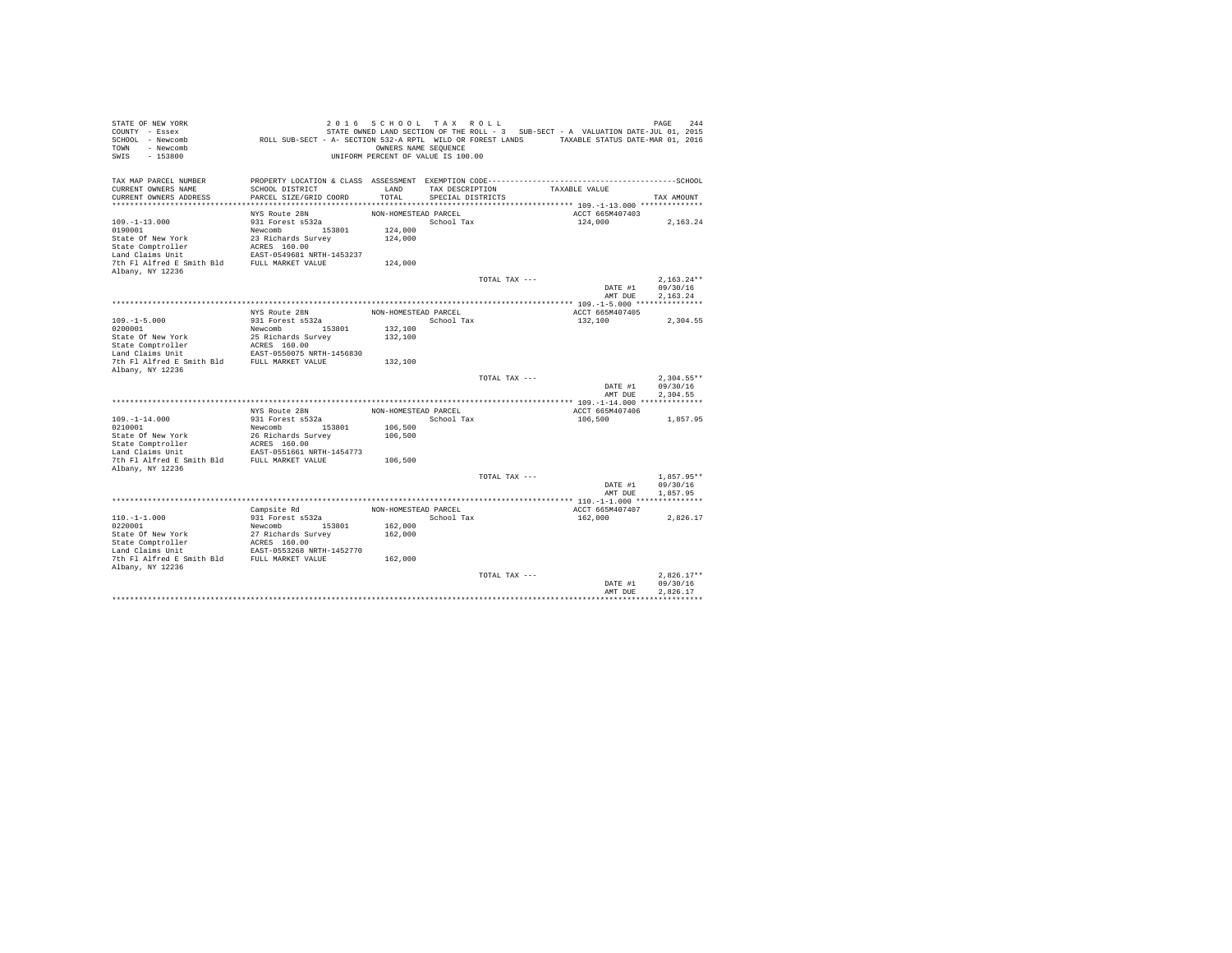| STATE OF NEW YORK<br>COUNTY - Essex<br>SCHOOL - Newcomb<br>- Newcomb<br>TOWN<br>$-153800$<br>SWIS | 2 0 1 6<br>ROLL SUB-SECT - A- SECTION 532-A RPTL WILD OR FOREST LANDS TAXABLE STATUS DATE-MAR 01, 2016          | SCHOOL TAX ROLL<br>OWNERS NAME SEQUENCE<br>UNIFORM PERCENT OF VALUE IS 100.00 |                   |               | STATE OWNED LAND SECTION OF THE ROLL - 3 SUB-SECT - A VALUATION DATE-JUL 01, 2015 | PAGE<br>245  |
|---------------------------------------------------------------------------------------------------|-----------------------------------------------------------------------------------------------------------------|-------------------------------------------------------------------------------|-------------------|---------------|-----------------------------------------------------------------------------------|--------------|
| TAX MAP PARCEL NUMBER<br>CURRENT OWNERS NAME                                                      | PROPERTY LOCATION & CLASS ASSESSMENT EXEMPTION CODE-----------------------------------SCHOOL<br>SCHOOL DISTRICT | LAND                                                                          | TAX DESCRIPTION   |               | TAXABLE VALUE                                                                     |              |
| CURRENT OWNERS ADDRESS                                                                            | PARCEL SIZE/GRID COORD                                                                                          | TOTAL                                                                         | SPECIAL DISTRICTS |               |                                                                                   | TAX AMOUNT   |
|                                                                                                   |                                                                                                                 |                                                                               |                   |               |                                                                                   |              |
|                                                                                                   | Campsite Rd                                                                                                     | NON-HOMESTEAD PARCEL                                                          |                   |               | ACCT 665M407408                                                                   |              |
| $110. - 1 - 6.000$                                                                                | 931 Forest s532a                                                                                                |                                                                               | School Tax        |               | 209,900                                                                           | 3,661.81     |
| 0230001                                                                                           | Newcomb<br>153801                                                                                               | 209,900                                                                       |                   |               |                                                                                   |              |
| State Of New York                                                                                 | 28 Richards Survey                                                                                              | 209,900                                                                       |                   |               |                                                                                   |              |
| State Comptroller                                                                                 | ACRES 160.00                                                                                                    |                                                                               |                   |               |                                                                                   |              |
| Land Claims Unit                                                                                  | EAST-0554868 NRTH-1450809                                                                                       |                                                                               |                   |               |                                                                                   |              |
| 7th Fl Alfred E Smith Bld                                                                         | FULL MARKET VALUE                                                                                               | 209,900                                                                       |                   |               |                                                                                   |              |
| Albany, NY 12236                                                                                  |                                                                                                                 |                                                                               |                   | TOTAL TAX --- |                                                                                   | $3.661.81**$ |
|                                                                                                   |                                                                                                                 |                                                                               |                   |               | DATE #1                                                                           | 09/30/16     |
|                                                                                                   |                                                                                                                 |                                                                               |                   |               | AMT DUE                                                                           | 3.661.81     |
|                                                                                                   |                                                                                                                 |                                                                               |                   |               |                                                                                   |              |
|                                                                                                   | Tahawus Rd                                                                                                      | NON-HOMESTEAD PARCEL                                                          |                   |               | ACCT 665M407410                                                                   |              |
| $100. -1 - 3.000$                                                                                 | 931 Forest s532a                                                                                                |                                                                               | School Tax        |               | 100,900                                                                           | 1,760.25     |
| 0240001                                                                                           | Newcomb<br>153801                                                                                               | 100,900                                                                       |                   |               |                                                                                   |              |
| State Of New York                                                                                 | 32 Richards Survey                                                                                              | 100,900                                                                       |                   |               |                                                                                   |              |
| State Comptroller                                                                                 | ACRES 160.00                                                                                                    |                                                                               |                   |               |                                                                                   |              |
| Land Claims Unit                                                                                  | EAST-0553571 NRTH-1456368                                                                                       |                                                                               |                   |               |                                                                                   |              |
| 7th Fl Alfred E Smith Bld                                                                         | DEED BOOK 511<br>$PG-17$                                                                                        |                                                                               |                   |               |                                                                                   |              |
| Albany, NY 12236                                                                                  | FULL MARKET VALUE                                                                                               | 100,900                                                                       |                   | TOTAL TAX --- |                                                                                   | $1.760.25**$ |
|                                                                                                   |                                                                                                                 |                                                                               |                   |               | DATE #1                                                                           | 09/30/16     |
|                                                                                                   |                                                                                                                 |                                                                               |                   |               | AMT DUE                                                                           | 1.760.25     |
|                                                                                                   |                                                                                                                 |                                                                               |                   |               |                                                                                   |              |
|                                                                                                   | NYS Route 28N                                                                                                   | NON-HOMESTEAD PARCEL                                                          |                   |               | ACCT 665M407411                                                                   |              |
| $110. - 1 - 2.000$                                                                                | 931 Forest s532a                                                                                                |                                                                               | School Tax        |               | 126,900                                                                           | 2, 213.83    |
| 0250001                                                                                           | Newcomb<br>153801                                                                                               | 126,900                                                                       |                   |               |                                                                                   |              |
| State Of New York                                                                                 | 33 Richards Survey                                                                                              | 126,900                                                                       |                   |               |                                                                                   |              |
| State Comptroller                                                                                 | ACRES 160.00                                                                                                    |                                                                               |                   |               |                                                                                   |              |
| Land Claims Unit<br>7th Fl Alfred E Smith Bld                                                     | EAST-0555119 NRTH-1454365<br>FULL MARKET VALUE                                                                  | 126,900                                                                       |                   |               |                                                                                   |              |
| Albany, NY 12236                                                                                  |                                                                                                                 |                                                                               |                   |               |                                                                                   |              |
|                                                                                                   |                                                                                                                 |                                                                               |                   | TOTAL TAX --- |                                                                                   | $2.213.83**$ |
|                                                                                                   |                                                                                                                 |                                                                               |                   |               | DATE #1                                                                           | 09/30/16     |
|                                                                                                   |                                                                                                                 |                                                                               |                   |               | AMT DUE                                                                           | 2.213.83     |
|                                                                                                   |                                                                                                                 |                                                                               |                   |               |                                                                                   |              |
|                                                                                                   | NYS Route 28N                                                                                                   | NON-HOMESTEAD PARCEL                                                          |                   |               | ACCT 665M407414                                                                   |              |
| $110. - 1 - 25.000$                                                                               | 931 Forest s532a                                                                                                |                                                                               | School Tax        |               | 63,100                                                                            | 1,100.81     |
| 0260001                                                                                           | Newcomb 153801                                                                                                  | 63,100                                                                        |                   |               |                                                                                   |              |
| State Of New York                                                                                 | Pt 36 Richards Survey                                                                                           | 63,100                                                                        |                   |               |                                                                                   |              |
| State Comptroller                                                                                 | ACRES 70.00                                                                                                     |                                                                               |                   |               |                                                                                   |              |
| Land Claims Unit                                                                                  | EAST-0560238 NRTH-1448778                                                                                       |                                                                               |                   |               |                                                                                   |              |
| 7th Fl Alfred E Smith Bld<br>Albany, NY 12236                                                     | FULL MARKET VALUE                                                                                               | 63,100                                                                        |                   |               |                                                                                   |              |
|                                                                                                   |                                                                                                                 |                                                                               |                   | TOTAL TAX --- |                                                                                   | $1.100.81**$ |
|                                                                                                   |                                                                                                                 |                                                                               |                   |               | DATE #1                                                                           | 09/30/16     |
|                                                                                                   |                                                                                                                 |                                                                               |                   |               | AMT DUE                                                                           | 1,100.81     |
|                                                                                                   |                                                                                                                 |                                                                               |                   |               |                                                                                   |              |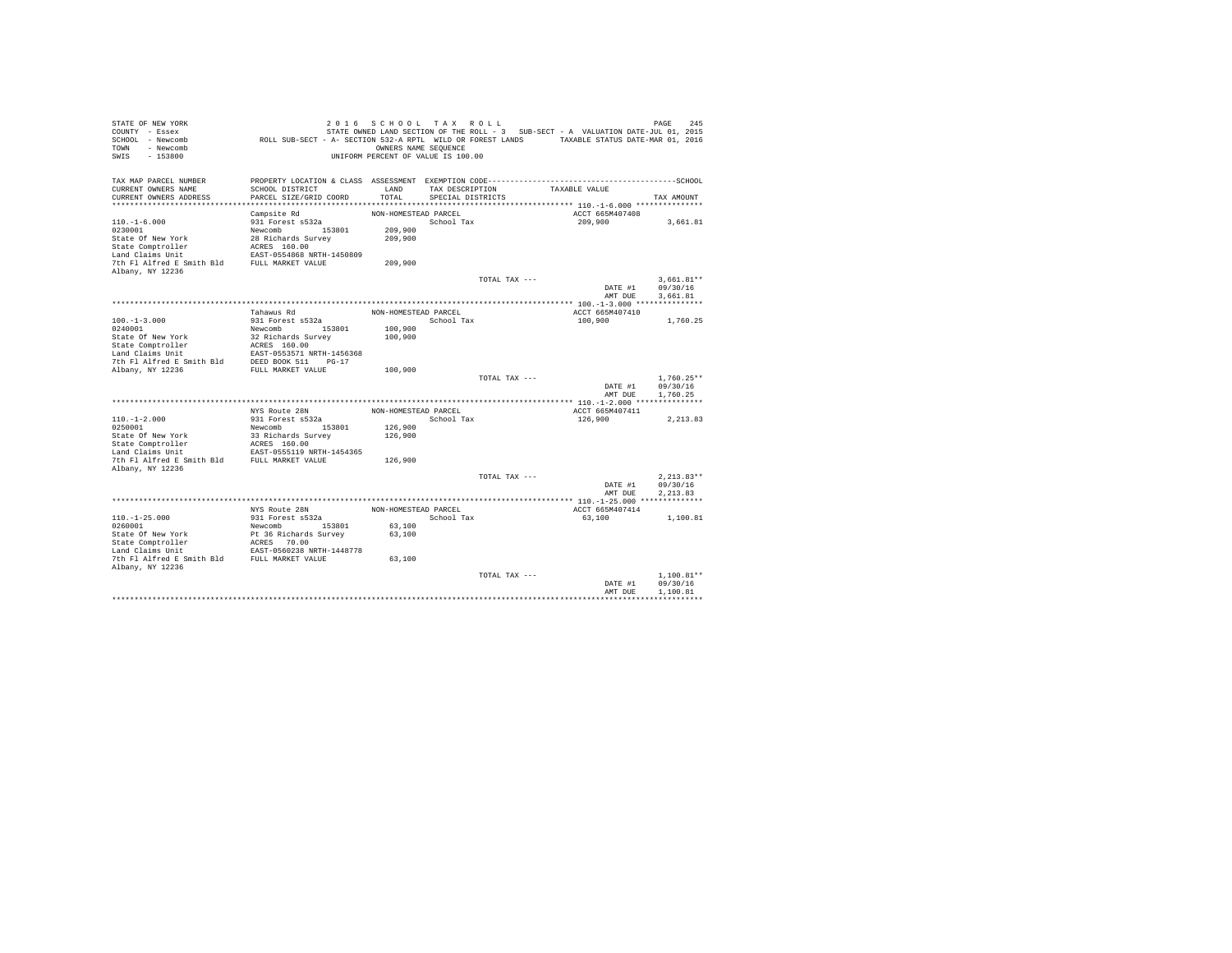| STATE OF NEW YORK<br>COUNTY - Essex<br>SCHOOL - Newcomb<br>- Newcomb<br>TOWN<br>$-153800$<br>SWIS | ROLL SUB-SECT - A- SECTION 532-A RPTL WILD OR FOREST LANDS TAXABLE STATUS DATE-MAR 01, 2016  | OWNERS NAME SEQUENCE | 2016 SCHOOL TAX ROLL<br>UNIFORM PERCENT OF VALUE IS 100.00 |               | STATE OWNED LAND SECTION OF THE ROLL - 3 SUB-SECT - A VALUATION DATE-JUL 01, 2015 | 246<br>PAGE  |
|---------------------------------------------------------------------------------------------------|----------------------------------------------------------------------------------------------|----------------------|------------------------------------------------------------|---------------|-----------------------------------------------------------------------------------|--------------|
| TAX MAP PARCEL NUMBER                                                                             | PROPERTY LOCATION & CLASS ASSESSMENT EXEMPTION CODE-----------------------------------SCHOOL |                      |                                                            |               |                                                                                   |              |
| CURRENT OWNERS NAME<br>CURRENT OWNERS ADDRESS                                                     | SCHOOL DISTRICT<br>PARCEL SIZE/GRID COORD                                                    | LAND<br>TOTAL        | TAX DESCRIPTION<br>SPECIAL DISTRICTS                       |               | TAXABLE VALUE                                                                     | TAX AMOUNT   |
|                                                                                                   |                                                                                              |                      |                                                            |               |                                                                                   |              |
|                                                                                                   | NYS Route 28N                                                                                | NON-HOMESTEAD PARCEL |                                                            |               | ACCT 665M407415                                                                   |              |
| $110. - 1 - 24.000$                                                                               | 931 Forest s532a                                                                             |                      | School Tax                                                 |               | 302,600                                                                           | 5,279.01     |
| 0270001                                                                                           | Newcomb 153801                                                                               | 302,600              |                                                            |               |                                                                                   |              |
| State Of New York                                                                                 | 37 Richards Survey                                                                           | 302,600              |                                                            |               |                                                                                   |              |
| State Comptroller                                                                                 | ACRES 250.00                                                                                 |                      |                                                            |               |                                                                                   |              |
| Land Claims Unit                                                                                  | EAST-0562367 NRTH-1449285                                                                    |                      |                                                            |               |                                                                                   |              |
| 7th Fl Alfred E Smith Bld                                                                         | FULL MARKET VALUE                                                                            | 302,600              |                                                            |               |                                                                                   |              |
| Albany, NY 12236                                                                                  |                                                                                              |                      |                                                            |               |                                                                                   |              |
|                                                                                                   |                                                                                              |                      |                                                            | TOTAL TAX --- |                                                                                   | $5.279.01**$ |
|                                                                                                   |                                                                                              |                      |                                                            |               | DATE #1                                                                           | 09/30/16     |
|                                                                                                   |                                                                                              |                      |                                                            |               | AMT DUE                                                                           | 5,279.01     |
|                                                                                                   |                                                                                              |                      |                                                            |               | ACCT 665M407506                                                                   |              |
| $121. -2 - 8.000$                                                                                 | NYS Route 28N<br>931 Forest s532a                                                            | NON-HOMESTEAD PARCEL | School Tax                                                 |               | 63,500                                                                            | 1,107.79     |
| 0290001                                                                                           | Newcomb<br>153801                                                                            | 63,500               |                                                            |               |                                                                                   |              |
| State Of New York                                                                                 | 10 Thorns Survey                                                                             | 63,500               |                                                            |               |                                                                                   |              |
| State Comptroller                                                                                 | ACRES 68.12                                                                                  |                      |                                                            |               |                                                                                   |              |
| Land Claims Unit                                                                                  | EAST-0555830 NRTH-1438829                                                                    |                      |                                                            |               |                                                                                   |              |
| 7th Fl Alfred E Smith Bld                                                                         | FULL MARKET VALUE                                                                            | 63,500               |                                                            |               |                                                                                   |              |
| Albany, NY 12236                                                                                  |                                                                                              |                      |                                                            |               |                                                                                   |              |
|                                                                                                   |                                                                                              |                      |                                                            | TOTAL TAX --- |                                                                                   | $1.107.79**$ |
|                                                                                                   |                                                                                              |                      |                                                            |               | DATE #1                                                                           | 09/30/16     |
|                                                                                                   |                                                                                              |                      |                                                            |               | AMT DUE                                                                           | 1,107.79     |
|                                                                                                   | NYS Route 28N                                                                                | NON-HOMESTEAD PARCEL |                                                            |               | ACCT 665M407507                                                                   |              |
| $121. -2 - 7.000$                                                                                 | 931 Forest s532a                                                                             |                      | School Tax                                                 |               | 69,300                                                                            | 1,208.97     |
| 0300001                                                                                           | 153801<br>Newcomb                                                                            | 69,300               |                                                            |               |                                                                                   |              |
| State Of New York                                                                                 | 11 Thorns Survey                                                                             | 69,300               |                                                            |               |                                                                                   |              |
| State Comptroller                                                                                 | ACRES 68.12                                                                                  |                      |                                                            |               |                                                                                   |              |
| Land Claims Unit                                                                                  | EAST-0555122 NRTH-1438289                                                                    |                      |                                                            |               |                                                                                   |              |
| 7th Fl Alfred E Smith Bld                                                                         | FULL MARKET VALUE                                                                            | 69,300               |                                                            |               |                                                                                   |              |
| Albany, NY 12236                                                                                  |                                                                                              |                      |                                                            |               |                                                                                   |              |
|                                                                                                   |                                                                                              |                      |                                                            | TOTAL TAX --- |                                                                                   | $1.208.97**$ |
|                                                                                                   |                                                                                              |                      |                                                            |               | DATE #1                                                                           | 09/30/16     |
|                                                                                                   |                                                                                              |                      |                                                            |               | AMT DUE                                                                           | 1,208.97     |
|                                                                                                   | NYS Route 28N                                                                                | NON-HOMESTEAD PARCEL |                                                            |               | ACCT 665M407508                                                                   |              |
| $121. - 2 - 6.000$                                                                                | 931 Forest s532a                                                                             |                      | School Tax                                                 |               | 62,600                                                                            | 1,092.09     |
| 0310001                                                                                           | Newcomb 153801                                                                               | 62,600               |                                                            |               |                                                                                   |              |
| State Of New York                                                                                 | 12 Thorns Survey                                                                             | 62,600               |                                                            |               |                                                                                   |              |
| State Comptroller                                                                                 | ACRES 68.12                                                                                  |                      |                                                            |               |                                                                                   |              |
| Land Claims Unit                                                                                  | EAST-0554490 NRTH-1437699                                                                    |                      |                                                            |               |                                                                                   |              |
| 7th Fl Alfred E Smith Bld FULL MARKET VALUE                                                       |                                                                                              | 62,600               |                                                            |               |                                                                                   |              |
| Albany, NY 12236                                                                                  |                                                                                              |                      |                                                            |               |                                                                                   |              |
|                                                                                                   |                                                                                              |                      |                                                            | TOTAL TAX --- |                                                                                   | $1.092.09**$ |
|                                                                                                   |                                                                                              |                      |                                                            |               | DATE #1                                                                           | 09/30/16     |
|                                                                                                   |                                                                                              |                      |                                                            |               | AMT DUE                                                                           | 1,092.09     |
|                                                                                                   |                                                                                              |                      |                                                            |               |                                                                                   |              |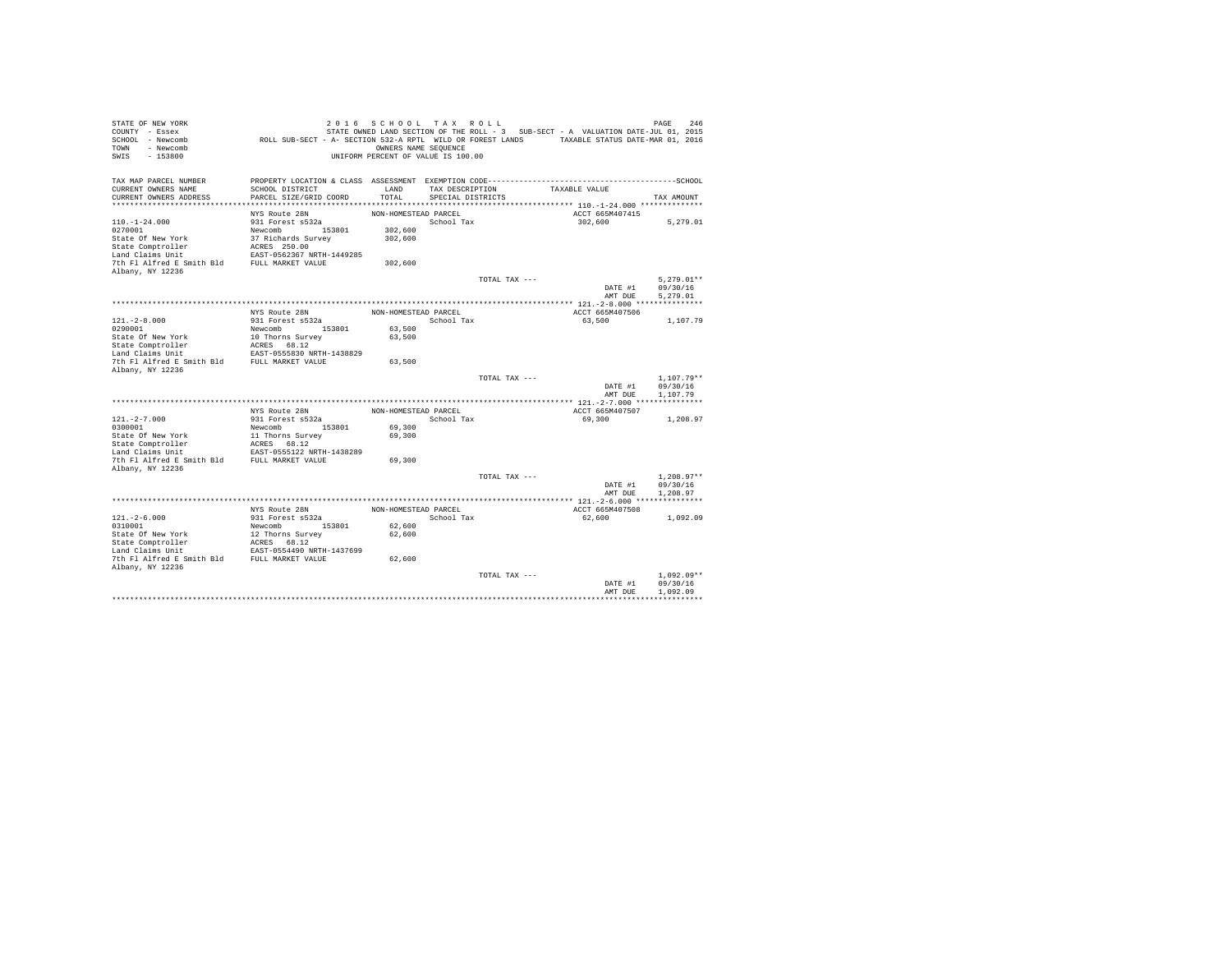| STATE OF NEW YORK<br>COUNTY - Essex<br>SCHOOL - Newcomb<br>- Newcomb<br>TOWN<br>$-153800$<br>SWIS | ROLL SUB-SECT - A- SECTION 532-A RPTL WILD OR FOREST LANDS TAXABLE STATUS DATE-MAR 01, 2016                     | 2016 SCHOOL TAX ROLL<br>OWNERS NAME SEQUENCE<br>UNIFORM PERCENT OF VALUE IS 100.00 |                   |               | STATE OWNED LAND SECTION OF THE ROLL - 3 SUB-SECT - A VALUATION DATE-JUL 01, 2015 | PAGE<br>247              |
|---------------------------------------------------------------------------------------------------|-----------------------------------------------------------------------------------------------------------------|------------------------------------------------------------------------------------|-------------------|---------------|-----------------------------------------------------------------------------------|--------------------------|
| TAX MAP PARCEL NUMBER<br>CURRENT OWNERS NAME                                                      | PROPERTY LOCATION & CLASS ASSESSMENT EXEMPTION CODE-----------------------------------SCHOOL<br>SCHOOL DISTRICT | LAND                                                                               | TAX DESCRIPTION   |               | TAXABLE VALUE                                                                     |                          |
| CURRENT OWNERS ADDRESS                                                                            | PARCEL SIZE/GRID COORD                                                                                          | TOTAL                                                                              | SPECIAL DISTRICTS |               |                                                                                   | TAX AMOUNT               |
|                                                                                                   | NYS Route 28N                                                                                                   | NON-HOMESTEAD PARCEL                                                               |                   |               | ACCT 665M407509                                                                   |                          |
| $121. -2 - 5.000$                                                                                 | 931 Forest s532a                                                                                                |                                                                                    | School Tax        |               | 65,000                                                                            | 1,133.96                 |
| 0320001                                                                                           | Newcomb 153801                                                                                                  | 65,000                                                                             |                   |               |                                                                                   |                          |
| State Of New York                                                                                 | 13 Thorns Survey                                                                                                | 65,000                                                                             |                   |               |                                                                                   |                          |
| State Comptroller                                                                                 | ACRES 68.12                                                                                                     |                                                                                    |                   |               |                                                                                   |                          |
| Land Claims Unit                                                                                  | EAST-0553789 NRTH-1437172                                                                                       |                                                                                    |                   |               |                                                                                   |                          |
| 7th Fl Alfred E Smith Bld FULL MARKET VALUE                                                       |                                                                                                                 | 65,000                                                                             |                   |               |                                                                                   |                          |
| Albany, NY 12236                                                                                  |                                                                                                                 |                                                                                    |                   |               |                                                                                   |                          |
|                                                                                                   |                                                                                                                 |                                                                                    |                   | TOTAL TAX --- |                                                                                   | $1.133.96**$             |
|                                                                                                   |                                                                                                                 |                                                                                    |                   |               | DATE #1                                                                           | 09/30/16                 |
|                                                                                                   |                                                                                                                 |                                                                                    |                   |               | AMT DUE                                                                           | 1,133.96                 |
|                                                                                                   |                                                                                                                 |                                                                                    |                   |               |                                                                                   |                          |
| $121. - 2 - 4.000$                                                                                | NYS Route 28N<br>931 Forest s532a                                                                               | NON-HOMESTEAD PARCEL                                                               | School Tax        |               | ACCT 665M407510<br>50,000                                                         | 872.28                   |
| 0330001                                                                                           | Newcomb<br>153801                                                                                               | 50,000                                                                             |                   |               |                                                                                   |                          |
| State Of New York                                                                                 | 14 Thorns Survey                                                                                                | 50,000                                                                             |                   |               |                                                                                   |                          |
| State Comptroller                                                                                 | ACRES 68.12                                                                                                     |                                                                                    |                   |               |                                                                                   |                          |
| Land Claims Unit                                                                                  | EAST-0553202 NRTH-1436647                                                                                       |                                                                                    |                   |               |                                                                                   |                          |
| 7th Fl Alfred E Smith Bld                                                                         | FULL MARKET VALUE                                                                                               | 50,000                                                                             |                   |               |                                                                                   |                          |
| Albany, NY 12236                                                                                  |                                                                                                                 |                                                                                    |                   |               |                                                                                   |                          |
|                                                                                                   |                                                                                                                 |                                                                                    |                   | TOTAL TAX --- |                                                                                   | $872.28**$               |
|                                                                                                   |                                                                                                                 |                                                                                    |                   |               | DATE #1                                                                           | 09/30/16                 |
|                                                                                                   |                                                                                                                 |                                                                                    |                   |               | AMT DUE                                                                           | 872.28                   |
|                                                                                                   | NYS Route 28N                                                                                                   | NON-HOMESTEAD PARCEL                                                               |                   |               | ACCT 665M407511                                                                   |                          |
| $121. -2 - 3.000$                                                                                 | 931 Forest s532a                                                                                                |                                                                                    | School Tax        |               | 82,500                                                                            | 1,439.25                 |
| 0340001                                                                                           | Newcomb 153801                                                                                                  | 82,500                                                                             |                   |               |                                                                                   |                          |
| State Of New York                                                                                 | 15 Thorns Survey                                                                                                | 82,500                                                                             |                   |               |                                                                                   |                          |
| State Comptroller                                                                                 | 95.7ac S11                                                                                                      |                                                                                    |                   |               |                                                                                   |                          |
| Land Claims Unit                                                                                  | ACRES 95.68                                                                                                     |                                                                                    |                   |               |                                                                                   |                          |
| 7th Fl Alfred E Smith Bld                                                                         | EAST-0552580 NRTH-1435828                                                                                       |                                                                                    |                   |               |                                                                                   |                          |
| Albany, NY 12236                                                                                  | FULL MARKET VALUE                                                                                               | 82,500                                                                             |                   |               |                                                                                   |                          |
|                                                                                                   |                                                                                                                 |                                                                                    |                   | TOTAL TAX --- |                                                                                   | $1.439.25**$             |
|                                                                                                   |                                                                                                                 |                                                                                    |                   |               | DATE #1                                                                           | 09/30/16                 |
|                                                                                                   |                                                                                                                 |                                                                                    |                   |               | AMT DUE                                                                           | 1.439.25                 |
|                                                                                                   | NYS Route 28N                                                                                                   | NON-HOMESTEAD PARCEL                                                               |                   |               | ACCT 665M407512                                                                   |                          |
| $120. -1 - 2.050$                                                                                 | 931 Forest s532a                                                                                                |                                                                                    | School Tax        |               | 90,000                                                                            | 1,570.10                 |
| 0350001                                                                                           | Newcomb 153801                                                                                                  | 90,000                                                                             |                   |               |                                                                                   |                          |
| State Of New York                                                                                 | 16 Thorns Survey                                                                                                | 90,000                                                                             |                   |               |                                                                                   |                          |
| State Comptroller                                                                                 | ACRES 80.00                                                                                                     |                                                                                    |                   |               |                                                                                   |                          |
| Land Claims Unit                                                                                  | EAST-0551429 NRTH-1434085                                                                                       |                                                                                    |                   |               |                                                                                   |                          |
| 7th Fl Alfred E Smith Bld FULL MARKET VALUE                                                       |                                                                                                                 | 90,000                                                                             |                   |               |                                                                                   |                          |
| Albany, NY 12236                                                                                  |                                                                                                                 |                                                                                    |                   |               |                                                                                   |                          |
|                                                                                                   |                                                                                                                 |                                                                                    |                   | TOTAL TAX --- | DATE #1                                                                           | $1.570.10**$<br>09/30/16 |
|                                                                                                   |                                                                                                                 |                                                                                    |                   |               | AMT DUE                                                                           | 1,570.10                 |
|                                                                                                   |                                                                                                                 |                                                                                    |                   |               |                                                                                   |                          |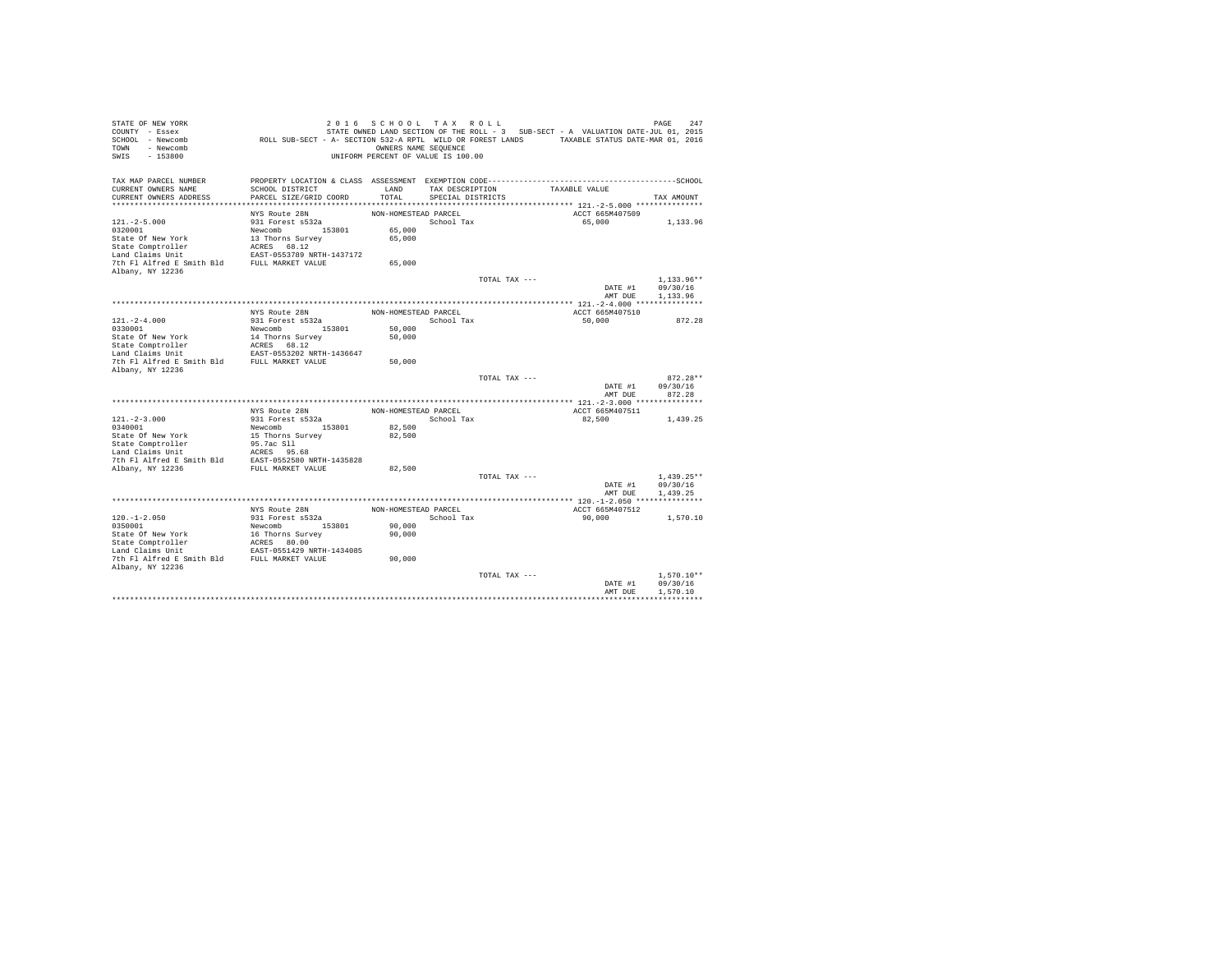| STATE OF NEW YORK<br>COUNTY - Essex<br>SCHOOL - Newcomb<br>- Newcomb<br>TOWN<br>$-153800$<br>SWIS | ROLL SUB-SECT - A- SECTION 532-A RPTL WILD OR FOREST LANDS TAXABLE STATUS DATE-MAR 01, 2016  | 2016 SCHOOL TAX ROLL<br>OWNERS NAME SEQUENCE<br>UNIFORM PERCENT OF VALUE IS 100.00 |                                      |               | STATE OWNED LAND SECTION OF THE ROLL - 3 SUB-SECT - A VALUATION DATE-JUL 01, 2015 | 248<br>PAGE              |
|---------------------------------------------------------------------------------------------------|----------------------------------------------------------------------------------------------|------------------------------------------------------------------------------------|--------------------------------------|---------------|-----------------------------------------------------------------------------------|--------------------------|
| TAX MAP PARCEL NUMBER                                                                             | PROPERTY LOCATION & CLASS ASSESSMENT EXEMPTION CODE-----------------------------------SCHOOL |                                                                                    |                                      |               |                                                                                   |                          |
| CURRENT OWNERS NAME<br>CURRENT OWNERS ADDRESS                                                     | SCHOOL DISTRICT<br>PARCEL SIZE/GRID COORD                                                    | LAND<br>TOTAL                                                                      | TAX DESCRIPTION<br>SPECIAL DISTRICTS |               | TAXABLE VALUE                                                                     | TAX AMOUNT               |
|                                                                                                   |                                                                                              |                                                                                    |                                      |               |                                                                                   |                          |
|                                                                                                   | Goodnow Flow Rd                                                                              | NON-HOMESTEAD PARCEL                                                               |                                      |               | ACCT 665M407513                                                                   |                          |
| $120. - 1 - 8.038$                                                                                | 931 Forest s532a                                                                             |                                                                                    | School Tax                           |               | 18,000                                                                            | 314.02                   |
| 0360001                                                                                           | Newcomb 153801                                                                               | 18,000                                                                             |                                      |               |                                                                                   |                          |
| State Of New York                                                                                 | Pt 17 Thorns Survey                                                                          | 18,000                                                                             |                                      |               |                                                                                   |                          |
| State Comptroller                                                                                 | ACRES 25.00                                                                                  |                                                                                    |                                      |               |                                                                                   |                          |
| Land Claims Unit                                                                                  | EAST-0550063 NRTH-1432829                                                                    |                                                                                    |                                      |               |                                                                                   |                          |
| 7th Fl Alfred E Smith Bld                                                                         | FULL MARKET VALUE                                                                            | 18,000                                                                             |                                      |               |                                                                                   |                          |
| Albany, NY 12236                                                                                  |                                                                                              |                                                                                    |                                      |               |                                                                                   |                          |
|                                                                                                   |                                                                                              |                                                                                    |                                      | TOTAL TAX --- |                                                                                   | $314.02**$               |
|                                                                                                   |                                                                                              |                                                                                    |                                      |               | DATE #1<br>AMT DUE                                                                | 09/30/16<br>314.02       |
|                                                                                                   |                                                                                              |                                                                                    |                                      |               |                                                                                   |                          |
|                                                                                                   | Goodnow Flow Rd                                                                              | NON-HOMESTEAD PARCEL                                                               |                                      |               | ACCT 665M407514                                                                   |                          |
| $120. - 1 - 7.040$                                                                                | 931 Forest s532a                                                                             |                                                                                    | School Tax                           |               | 60.200                                                                            | 1,050.22                 |
| 0370001                                                                                           | Newcomb<br>153801                                                                            | 60,200                                                                             |                                      |               |                                                                                   |                          |
| State Of New York                                                                                 | 18 Thorns Survey                                                                             | 60,200                                                                             |                                      |               |                                                                                   |                          |
| State Comptroller                                                                                 | 80ac S11                                                                                     |                                                                                    |                                      |               |                                                                                   |                          |
| Land Claims Unit                                                                                  | ACRES 80.00                                                                                  |                                                                                    |                                      |               |                                                                                   |                          |
| 7th Fl Alfred E Smith Bld                                                                         | EAST-0547276 NRTH-1430705                                                                    |                                                                                    |                                      |               |                                                                                   |                          |
| Albany, NY 12236                                                                                  | FULL MARKET VALUE                                                                            | 60,200                                                                             |                                      |               |                                                                                   |                          |
|                                                                                                   |                                                                                              |                                                                                    |                                      | TOTAL TAX --- | DATE #1                                                                           | $1.050.22**$<br>09/30/16 |
|                                                                                                   |                                                                                              |                                                                                    |                                      |               | AMT DUE                                                                           | 1,050.22                 |
|                                                                                                   |                                                                                              |                                                                                    |                                      |               |                                                                                   |                          |
|                                                                                                   | Goodnow Flow Rd                                                                              | NON-HOMESTEAD PARCEL                                                               |                                      |               | ACCT 665M407515                                                                   |                          |
| $120. - 1 - 6.041$                                                                                | 931 Forest s532a                                                                             |                                                                                    | School Tax                           |               | 68,300                                                                            | 1,191.53                 |
| 0380001                                                                                           | 153801<br>Newcomb                                                                            | 68,300                                                                             |                                      |               |                                                                                   |                          |
| State Of New York                                                                                 | 19 Thorns Survey                                                                             | 68,300                                                                             |                                      |               |                                                                                   |                          |
| State Comptroller                                                                                 | ACRES 80.00                                                                                  |                                                                                    |                                      |               |                                                                                   |                          |
| Land Claims Unit                                                                                  | EAST-0545139 NRTH-1428973                                                                    |                                                                                    |                                      |               |                                                                                   |                          |
| 7th Fl Alfred E Smith Bld                                                                         | FULL MARKET VALUE                                                                            | 68,300                                                                             |                                      |               |                                                                                   |                          |
| Albany, NY 12236                                                                                  |                                                                                              |                                                                                    |                                      | TOTAL TAX --- |                                                                                   | $1.191.53**$             |
|                                                                                                   |                                                                                              |                                                                                    |                                      |               | DATE #1                                                                           | 09/30/16                 |
|                                                                                                   |                                                                                              |                                                                                    |                                      |               | AMT DUE                                                                           | 1,191.53                 |
|                                                                                                   |                                                                                              |                                                                                    |                                      |               |                                                                                   |                          |
|                                                                                                   | Goodnow Flow Rd                                                                              | NON-HOMESTEAD PARCEL                                                               |                                      |               | ACCT 665M407601                                                                   |                          |
| $120. -1 - 5.045$                                                                                 | 931 Forest s532a                                                                             |                                                                                    | School Tax                           |               | 181,900                                                                           | 3.173.34                 |
| 0390001                                                                                           | Newcomb 153801                                                                               | 181,900                                                                            |                                      |               |                                                                                   |                          |
| State Of New York                                                                                 | 23 Thorns Survey                                                                             | 181,900                                                                            |                                      |               |                                                                                   |                          |
| State Comptroller                                                                                 | ACRES 160.00                                                                                 |                                                                                    |                                      |               |                                                                                   |                          |
| Land Claims Unit                                                                                  | EAST-0548386 NRTH-1429019                                                                    |                                                                                    |                                      |               |                                                                                   |                          |
| 7th Fl Alfred E Smith Bld FULL MARKET VALUE                                                       |                                                                                              | 181,900                                                                            |                                      |               |                                                                                   |                          |
| Albany, NY 12236                                                                                  |                                                                                              |                                                                                    |                                      | TOTAL TAX --- |                                                                                   | $3.173.34**$             |
|                                                                                                   |                                                                                              |                                                                                    |                                      |               | DATE #1                                                                           | 09/30/16                 |
|                                                                                                   |                                                                                              |                                                                                    |                                      |               | AMT DUE                                                                           | 3.173.34                 |
|                                                                                                   |                                                                                              |                                                                                    |                                      |               |                                                                                   |                          |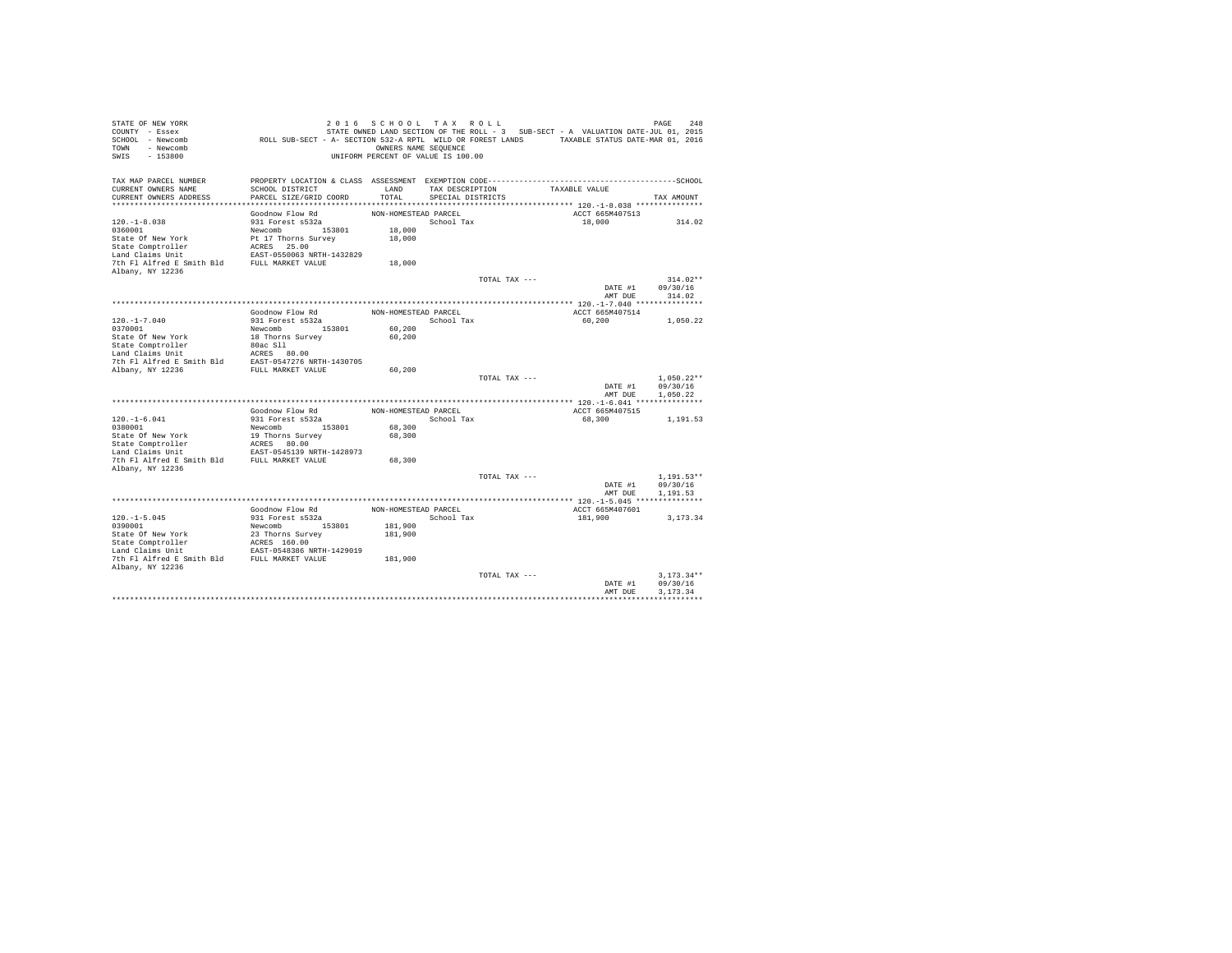| STATE OF NEW YORK<br>COUNTY - Essex<br>SCHOOL - Newcomb<br>- Newcomb<br>TOWN<br>$-153800$<br>SWIS | ROLL SUB-SECT - A- SECTION 532-A RPTL WILD OR FOREST LANDS TAXABLE STATUS DATE-MAR 01, 2016                     | 2016 SCHOOL TAX ROLL<br>OWNERS NAME SEQUENCE<br>UNIFORM PERCENT OF VALUE IS 100.00 |                                      |               | STATE OWNED LAND SECTION OF THE ROLL - 3 SUB-SECT - A VALUATION DATE-JUL 01, 2015 | 249<br>PAGE  |
|---------------------------------------------------------------------------------------------------|-----------------------------------------------------------------------------------------------------------------|------------------------------------------------------------------------------------|--------------------------------------|---------------|-----------------------------------------------------------------------------------|--------------|
| TAX MAP PARCEL NUMBER                                                                             | PROPERTY LOCATION & CLASS ASSESSMENT EXEMPTION CODE-----------------------------------SCHOOL<br>SCHOOL DISTRICT | LAND                                                                               |                                      |               | TAXABLE VALUE                                                                     |              |
| CURRENT OWNERS NAME<br>CURRENT OWNERS ADDRESS                                                     | PARCEL SIZE/GRID COORD                                                                                          | TOTAL                                                                              | TAX DESCRIPTION<br>SPECIAL DISTRICTS |               |                                                                                   | TAX AMOUNT   |
|                                                                                                   |                                                                                                                 |                                                                                    |                                      |               |                                                                                   |              |
|                                                                                                   | Goodnow Flow Rd                                                                                                 | NON-HOMESTEAD PARCEL                                                               |                                      |               | ACCT 665M407602                                                                   |              |
| $120. - 1 - 14.046$                                                                               | 931 Forest s532a                                                                                                |                                                                                    | School Tax                           |               | 121,900                                                                           | 2,126.61     |
| 0400001                                                                                           | Newcomb 153801                                                                                                  | 121,900                                                                            |                                      |               |                                                                                   |              |
| State Of New York                                                                                 | 24 Thorns Survey                                                                                                | 121,900                                                                            |                                      |               |                                                                                   |              |
| State Comptroller                                                                                 | ACRES 160.00                                                                                                    |                                                                                    |                                      |               |                                                                                   |              |
| Land Claims Unit                                                                                  | EAST-0550513 NRTH-1430733                                                                                       |                                                                                    |                                      |               |                                                                                   |              |
| 7th Fl Alfred E Smith Bld<br>Albany, NY 12236                                                     | FULL MARKET VALUE                                                                                               | 121,900                                                                            |                                      |               |                                                                                   |              |
|                                                                                                   |                                                                                                                 |                                                                                    |                                      | TOTAL TAX --- |                                                                                   | $2.126.61**$ |
|                                                                                                   |                                                                                                                 |                                                                                    |                                      |               | DATE #1                                                                           | 09/30/16     |
|                                                                                                   |                                                                                                                 |                                                                                    |                                      |               | AMT DUE                                                                           | 2,126.61     |
|                                                                                                   |                                                                                                                 |                                                                                    |                                      |               |                                                                                   |              |
|                                                                                                   | NYS Route 28N                                                                                                   | NON-HOMESTEAD PARCEL                                                               |                                      |               | ACCT 665M407603                                                                   |              |
| $121. - 2 - 13.000$                                                                               | 931 Forest s532a                                                                                                |                                                                                    | School Tax                           |               | 177.500                                                                           | 3.096.58     |
| 0410001                                                                                           | Newcomb<br>153801                                                                                               | 177,500                                                                            |                                      |               |                                                                                   |              |
| State Of New York<br>State Comptroller                                                            | 26 Thorns Survey<br>ACRES 160.00                                                                                | 177,500                                                                            |                                      |               |                                                                                   |              |
| Land Claims Unit                                                                                  | EAST-0554842 NRTH-1434205                                                                                       |                                                                                    |                                      |               |                                                                                   |              |
| 7th Fl Alfred E Smith Bld                                                                         | FULL MARKET VALUE                                                                                               | 177,500                                                                            |                                      |               |                                                                                   |              |
| Albany, NY 12236                                                                                  |                                                                                                                 |                                                                                    |                                      |               |                                                                                   |              |
|                                                                                                   |                                                                                                                 |                                                                                    |                                      | TOTAL TAX --- |                                                                                   | $3.096.58**$ |
|                                                                                                   |                                                                                                                 |                                                                                    |                                      |               | DATE #1                                                                           | 09/30/16     |
|                                                                                                   |                                                                                                                 |                                                                                    |                                      |               | AMT DUE                                                                           | 3.096.58     |
|                                                                                                   | NYS Route 28N                                                                                                   | NON-HOMESTEAD PARCEL                                                               |                                      |               | ACCT 665M407604                                                                   |              |
| $121. -2 - 12.000$                                                                                | 931 Forest s532a                                                                                                |                                                                                    | School Tax                           |               | 176,600                                                                           | 3,080.88     |
| 0420001                                                                                           | 153801<br>Newcomb                                                                                               | 176,600                                                                            |                                      |               |                                                                                   |              |
| State Of New York                                                                                 | 27 Thorns Survey                                                                                                | 176,600                                                                            |                                      |               |                                                                                   |              |
| State Comptroller                                                                                 | ACRES 160.00                                                                                                    |                                                                                    |                                      |               |                                                                                   |              |
| Land Claims Unit                                                                                  | EAST-0556854 NRTH-1435723                                                                                       |                                                                                    |                                      |               |                                                                                   |              |
| 7th Fl Alfred E Smith Bld                                                                         | FULL MARKET VALUE                                                                                               | 176,600                                                                            |                                      |               |                                                                                   |              |
| Albany, NY 12236                                                                                  |                                                                                                                 |                                                                                    |                                      | TOTAL TAX --- |                                                                                   | $3.080.88**$ |
|                                                                                                   |                                                                                                                 |                                                                                    |                                      |               | DATE #1                                                                           | 09/30/16     |
|                                                                                                   |                                                                                                                 |                                                                                    |                                      |               | AMT DUE                                                                           | 3,080.88     |
|                                                                                                   |                                                                                                                 |                                                                                    |                                      |               |                                                                                   |              |
|                                                                                                   | NYS Route 28N                                                                                                   | NON-HOMESTEAD PARCEL                                                               |                                      |               | ACCT 665M407605                                                                   |              |
| $121. - 2 - 11.000$                                                                               | 931 Forest s532a                                                                                                |                                                                                    | School Tax                           |               | 109,900                                                                           | 1,917.26     |
| 0430001                                                                                           | Newcomb 153801                                                                                                  | 109,900                                                                            |                                      |               |                                                                                   |              |
| State Of New York                                                                                 | 28 Thorns Survey                                                                                                | 109,900                                                                            |                                      |               |                                                                                   |              |
| State Comptroller                                                                                 | ACRES 160.00                                                                                                    |                                                                                    |                                      |               |                                                                                   |              |
| Land Claims Unit<br>7th Fl Alfred E Smith Bld                                                     | EAST-0558956 NRTH-1437439<br>DEED BOOK 138 PG-362                                                               |                                                                                    |                                      |               |                                                                                   |              |
| Albany, NY 12236                                                                                  | FULL MARKET VALUE                                                                                               | 109,900                                                                            |                                      |               |                                                                                   |              |
|                                                                                                   |                                                                                                                 |                                                                                    |                                      | TOTAL TAX --- |                                                                                   | $1.917.26**$ |
|                                                                                                   |                                                                                                                 |                                                                                    |                                      |               | DATE #1                                                                           | 09/30/16     |
|                                                                                                   |                                                                                                                 |                                                                                    |                                      |               | AMT DUE                                                                           | 1.917.26     |
|                                                                                                   |                                                                                                                 |                                                                                    |                                      |               |                                                                                   |              |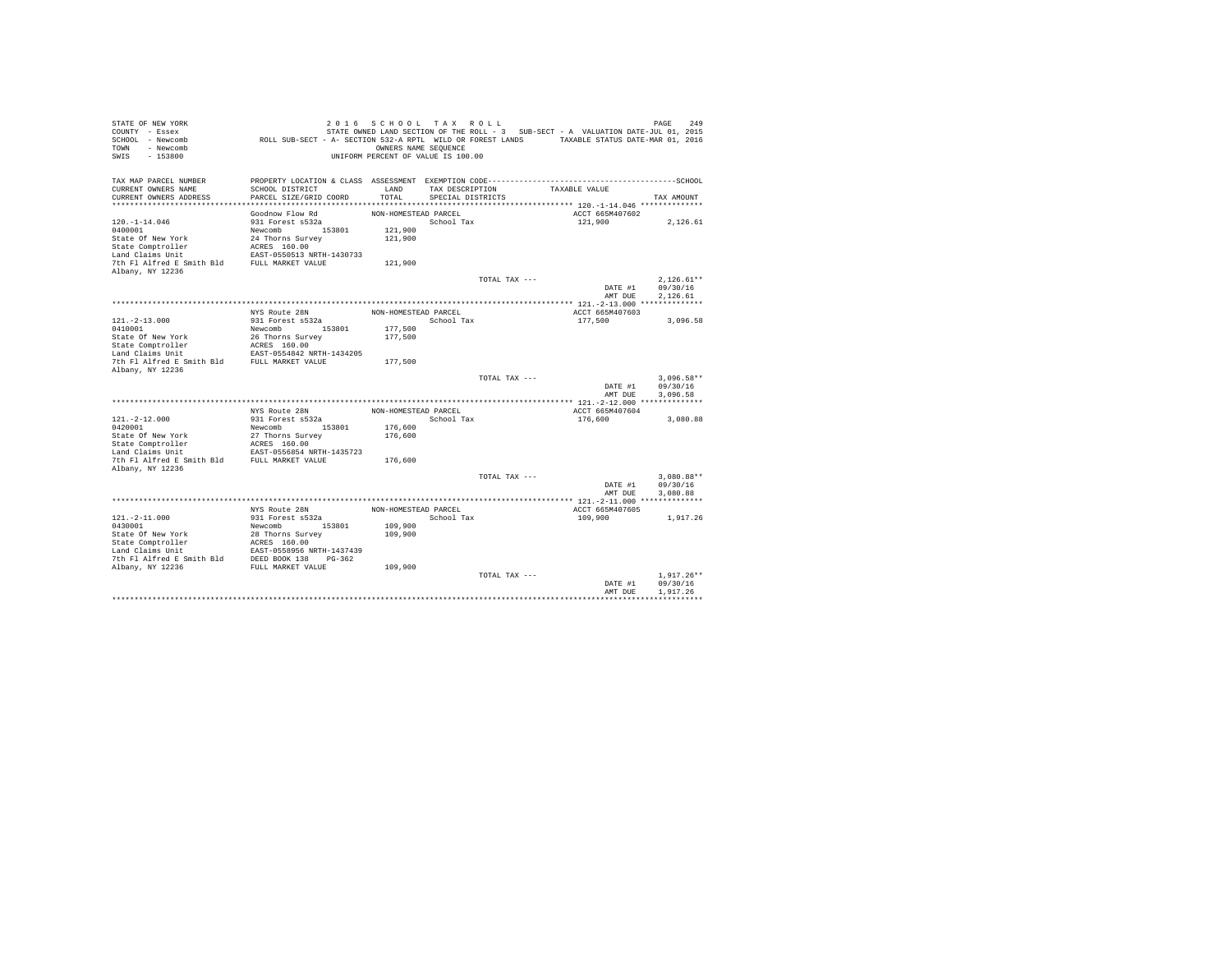| STATE OF NEW YORK<br>COUNTY - Essex           |                                                                                              | 2016 SCHOOL TAX ROLL               |                   |               | STATE OWNED LAND SECTION OF THE ROLL - 3 SUB-SECT - A VALUATION DATE-JUL 01, 2015 | 250<br>PAGE  |
|-----------------------------------------------|----------------------------------------------------------------------------------------------|------------------------------------|-------------------|---------------|-----------------------------------------------------------------------------------|--------------|
| SCHOOL - Newcomb                              | ROLL SUB-SECT - A- SECTION 532-A RPTL WILD OR FOREST LANDS TAXABLE STATUS DATE-MAR 01, 2016  |                                    |                   |               |                                                                                   |              |
| - Newcomb<br>TOWN                             |                                                                                              | OWNERS NAME SEQUENCE               |                   |               |                                                                                   |              |
| $-153800$<br>SWIS                             |                                                                                              | UNIFORM PERCENT OF VALUE IS 100.00 |                   |               |                                                                                   |              |
| TAX MAP PARCEL NUMBER                         | PROPERTY LOCATION & CLASS ASSESSMENT EXEMPTION CODE-----------------------------------SCHOOL |                                    |                   |               |                                                                                   |              |
| CURRENT OWNERS NAME                           | SCHOOL DISTRICT                                                                              | LAND                               | TAX DESCRIPTION   |               | TAXABLE VALUE                                                                     |              |
| CURRENT OWNERS ADDRESS                        | PARCEL SIZE/GRID COORD                                                                       | TOTAL                              | SPECIAL DISTRICTS |               |                                                                                   | TAX AMOUNT   |
|                                               |                                                                                              |                                    |                   |               |                                                                                   |              |
|                                               | NYS Route 28N                                                                                | NON-HOMESTEAD PARCEL               |                   |               | ACCT 665M407606                                                                   |              |
| $121. - 2 - 10.000$                           | 931 Forest s532a                                                                             |                                    | School Tax        |               | 97,300                                                                            | 1,697.45     |
| 0440001                                       | Newcomb 153801                                                                               | 97,300                             |                   |               |                                                                                   |              |
| State Of New York                             | 29 Thorns Survey                                                                             | 97,300                             |                   |               |                                                                                   |              |
| State Comptroller                             | ACRES 160.00                                                                                 |                                    |                   |               |                                                                                   |              |
| Land Claims Unit                              | EAST-0560953 NRTH-1439063<br>DEED BOOK 138 PG-362                                            |                                    |                   |               |                                                                                   |              |
| 7th Fl Alfred E Smith Bld<br>Albany, NY 12236 | FULL MARKET VALUE                                                                            | 97,300                             |                   |               |                                                                                   |              |
|                                               |                                                                                              |                                    |                   | TOTAL TAX --- |                                                                                   | $1.697.45**$ |
|                                               |                                                                                              |                                    |                   |               | DATE #1                                                                           | 09/30/16     |
|                                               |                                                                                              |                                    |                   |               | AMT DUE                                                                           | 1,697.45     |
|                                               |                                                                                              |                                    |                   |               |                                                                                   |              |
|                                               | Goodnow Flow Rd                                                                              | NON-HOMESTEAD PARCEL               |                   |               | ACCT 665M407607                                                                   |              |
| $120. -1 - 4.048$                             | 931 Forest s532a                                                                             |                                    | School Tax        |               | 106,600                                                                           | 1,859.69     |
| 0450001                                       | Newcomb<br>153801                                                                            | 106,600                            |                   |               |                                                                                   |              |
| State Of New York                             | 32 Thorns Survey                                                                             | 106,600                            |                   |               |                                                                                   |              |
| State Comptroller                             | ACRES 160.00                                                                                 |                                    |                   |               |                                                                                   |              |
| Land Claims Unit<br>7th Fl Alfred E Smith Bld | EAST-0547991 NRTH-1425251<br>FULL MARKET VALUE                                               | 106,600                            |                   |               |                                                                                   |              |
| Albany, NY 12236                              |                                                                                              |                                    |                   |               |                                                                                   |              |
|                                               |                                                                                              |                                    |                   | TOTAL TAX --- |                                                                                   | $1.859.69**$ |
|                                               |                                                                                              |                                    |                   |               | DATE #1                                                                           | 09/30/16     |
|                                               |                                                                                              |                                    |                   |               | AMT DUE                                                                           | 1,859.69     |
|                                               |                                                                                              |                                    |                   |               |                                                                                   |              |
|                                               | Goodnow Flow Rd                                                                              | NON-HOMESTEAD PARCEL               |                   |               | ACCT 665M407608                                                                   |              |
| $120. -1 - 13.047$                            | 931 Forest s532a                                                                             |                                    | School Tax        |               | 138,800                                                                           | 2,421.44     |
| 0460001                                       | Newcomb 153801                                                                               | 138,800                            |                   |               |                                                                                   |              |
| State Of New York                             | 33 Thorns Survey                                                                             | 138,800                            |                   |               |                                                                                   |              |
| State Comptroller<br>Land Claims Unit         | ACRES 160.00<br>EAST-0550091 NRTH-1426837                                                    |                                    |                   |               |                                                                                   |              |
| 7th Fl Alfred E Smith Bld                     | FULL MARKET VALUE                                                                            | 138,800                            |                   |               |                                                                                   |              |
| Albany, NY 12236                              |                                                                                              |                                    |                   |               |                                                                                   |              |
|                                               |                                                                                              |                                    |                   | TOTAL TAX --- |                                                                                   | $2.421.44**$ |
|                                               |                                                                                              |                                    |                   |               | DATE #1                                                                           | 09/30/16     |
|                                               |                                                                                              |                                    |                   |               | AMT DUE                                                                           | 2.421.44     |
|                                               |                                                                                              |                                    |                   |               |                                                                                   |              |
|                                               | NYS Route 28N                                                                                | NON-HOMESTEAD PARCEL               |                   |               | ACCT 665M407609                                                                   |              |
| $121. -2 - 15.000$<br>0470001                 | 931 Forest s532a<br>Newcomb 153801                                                           |                                    | School Tax        |               | 133,000                                                                           | 2.320.25     |
| State Of New York                             |                                                                                              | 133,000                            |                   |               |                                                                                   |              |
| State Comptroller                             | 34 Thorns Survey<br>ACRES 160.00                                                             | 133,000                            |                   |               |                                                                                   |              |
| Land Claims Unit                              | EAST-0552129 NRTH-1428517                                                                    |                                    |                   |               |                                                                                   |              |
| 7th Fl Alfred E Smith Bld FULL MARKET VALUE   |                                                                                              | 133,000                            |                   |               |                                                                                   |              |
| Albany, NY 12236                              |                                                                                              |                                    |                   |               |                                                                                   |              |
|                                               |                                                                                              |                                    |                   | TOTAL TAX --- |                                                                                   | $2.320.25**$ |
|                                               |                                                                                              |                                    |                   |               | DATE #1                                                                           | 09/30/16     |
|                                               |                                                                                              |                                    |                   |               | AMT DUE                                                                           | 2.320.25     |
|                                               |                                                                                              |                                    |                   |               |                                                                                   |              |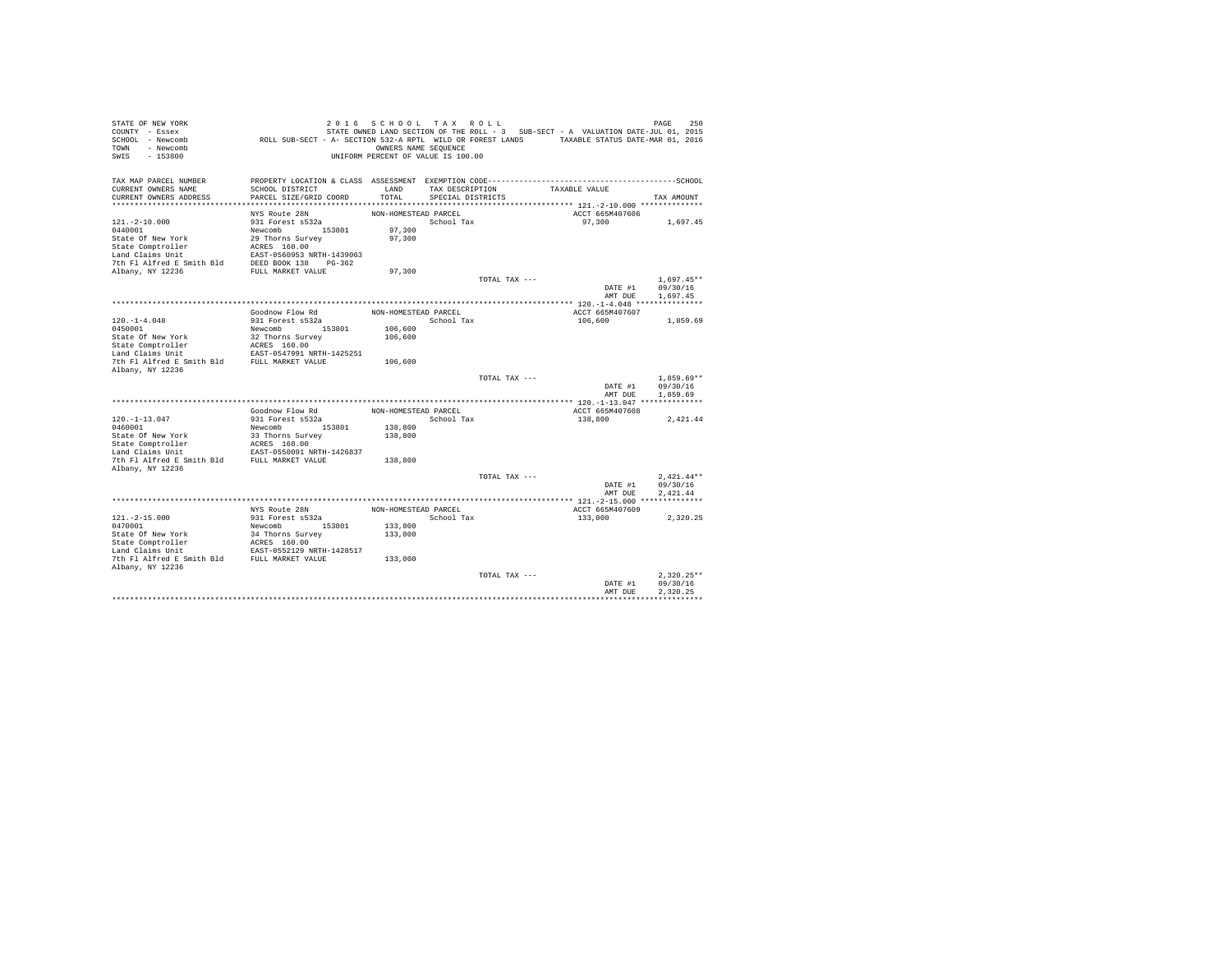| STATE OF NEW YORK<br>COUNTY - Essex<br>SCHOOL - Newcomb<br>- Newcomb<br>TOWN<br>$-153800$<br>SWIS | ROLL SUB-SECT - A- SECTION 532-A RPTL WILD OR FOREST LANDS TAXABLE STATUS DATE-MAR 01, 2016                     | 2016 SCHOOL TAX ROLL<br>OWNERS NAME SEQUENCE<br>UNIFORM PERCENT OF VALUE IS 100.00 |                   |               | STATE OWNED LAND SECTION OF THE ROLL - 3 SUB-SECT - A VALUATION DATE-JUL 01, 2015 | 251<br>PAGE          |
|---------------------------------------------------------------------------------------------------|-----------------------------------------------------------------------------------------------------------------|------------------------------------------------------------------------------------|-------------------|---------------|-----------------------------------------------------------------------------------|----------------------|
| TAX MAP PARCEL NUMBER<br>CURRENT OWNERS NAME                                                      | PROPERTY LOCATION & CLASS ASSESSMENT EXEMPTION CODE-----------------------------------SCHOOL<br>SCHOOL DISTRICT | LAND                                                                               | TAX DESCRIPTION   |               | TAXABLE VALUE                                                                     |                      |
| CURRENT OWNERS ADDRESS                                                                            | PARCEL SIZE/GRID COORD                                                                                          | TOTAL                                                                              | SPECIAL DISTRICTS |               |                                                                                   | TAX AMOUNT           |
|                                                                                                   |                                                                                                                 |                                                                                    |                   |               |                                                                                   |                      |
|                                                                                                   | NYS Route 28N                                                                                                   | NON-HOMESTEAD PARCEL                                                               |                   |               | ACCT 665M407610                                                                   |                      |
| $121. - 2 - 16.000$                                                                               | 931 Forest s532a                                                                                                |                                                                                    | School Tax        |               | 160,100                                                                           | 2,793.03             |
| 0480001                                                                                           | Newcomb 153801                                                                                                  | 160,100                                                                            |                   |               |                                                                                   |                      |
| State Of New York                                                                                 | 35 Thorns Survey                                                                                                | 160,100                                                                            |                   |               |                                                                                   |                      |
| State Comptroller                                                                                 | ACRES 160.00                                                                                                    |                                                                                    |                   |               |                                                                                   |                      |
| Land Claims Unit<br>7th Fl Alfred E Smith Bld                                                     | EAST-0554404 NRTH-1430287<br>FULL MARKET VALUE                                                                  |                                                                                    |                   |               |                                                                                   |                      |
| Albany, NY 12236                                                                                  |                                                                                                                 | 160,100                                                                            |                   |               |                                                                                   |                      |
|                                                                                                   |                                                                                                                 |                                                                                    |                   | TOTAL TAX --- |                                                                                   | $2.793.03**$         |
|                                                                                                   |                                                                                                                 |                                                                                    |                   |               | DATE #1                                                                           | 09/30/16             |
|                                                                                                   |                                                                                                                 |                                                                                    |                   |               | AMT DUE                                                                           | 2,793.03             |
|                                                                                                   |                                                                                                                 |                                                                                    |                   |               |                                                                                   |                      |
|                                                                                                   | NYS Route 28N                                                                                                   | NON-HOMESTEAD PARCEL                                                               |                   |               | ACCT 665M407611                                                                   |                      |
| $121. -2 - 17.000$                                                                                | 931 Forest s532a                                                                                                |                                                                                    | School Tax        |               | 142,400                                                                           | 2.484.24             |
| 0490001                                                                                           | Newcomb<br>153801                                                                                               | 142,400                                                                            |                   |               |                                                                                   |                      |
| State Of New York                                                                                 | 36 Thorns Survey<br>ACRES 160.00                                                                                | 142,400                                                                            |                   |               |                                                                                   |                      |
| State Comptroller<br>Land Claims Unit                                                             | EAST-0556486 NRTH-1432000                                                                                       |                                                                                    |                   |               |                                                                                   |                      |
| 7th Fl Alfred E Smith Bld                                                                         | FULL MARKET VALUE                                                                                               | 142,400                                                                            |                   |               |                                                                                   |                      |
| Albany, NY 12236                                                                                  |                                                                                                                 |                                                                                    |                   |               |                                                                                   |                      |
|                                                                                                   |                                                                                                                 |                                                                                    |                   | TOTAL TAX --- |                                                                                   | $2.484.24**$         |
|                                                                                                   |                                                                                                                 |                                                                                    |                   |               | DATE #1                                                                           | 09/30/16             |
|                                                                                                   |                                                                                                                 |                                                                                    |                   |               | AMT DUE                                                                           | 2.484.24             |
|                                                                                                   |                                                                                                                 |                                                                                    |                   |               |                                                                                   |                      |
| $121. - 2 - 18.000$                                                                               | NYS Route 28N<br>931 Forest s532a                                                                               | NON-HOMESTEAD PARCEL                                                               | School Tax        |               | ACCT 665M407612<br>117,300                                                        |                      |
| 0500001                                                                                           | 153801<br>Newcomb                                                                                               | 117,300                                                                            |                   |               |                                                                                   | 2,046.36             |
| State Of New York                                                                                 | 37 Thorns Survey                                                                                                | 117,300                                                                            |                   |               |                                                                                   |                      |
| State Comptroller                                                                                 | ACRES 160.00                                                                                                    |                                                                                    |                   |               |                                                                                   |                      |
| Land Claims Unit                                                                                  | EAST-0558573 NRTH-1433527                                                                                       |                                                                                    |                   |               |                                                                                   |                      |
| 7th Fl Alfred E Smith Bld                                                                         | FULL MARKET VALUE                                                                                               | 117,300                                                                            |                   |               |                                                                                   |                      |
| Albany, NY 12236                                                                                  |                                                                                                                 |                                                                                    |                   |               |                                                                                   |                      |
|                                                                                                   |                                                                                                                 |                                                                                    |                   | TOTAL TAX --- |                                                                                   | $2.046.36**$         |
|                                                                                                   |                                                                                                                 |                                                                                    |                   |               | DATE #1<br>AMT DUE                                                                | 09/30/16<br>2.046.36 |
|                                                                                                   |                                                                                                                 |                                                                                    |                   |               |                                                                                   |                      |
|                                                                                                   | NYS Route 28N                                                                                                   | NON-HOMESTEAD PARCEL                                                               |                   |               | ACCT 665M407613                                                                   |                      |
| $121. - 2 - 19.000$                                                                               | 931 Forest s532a                                                                                                |                                                                                    | School Tax        |               | 216,400                                                                           | 3.775.21             |
| 0510001                                                                                           | Newcomb 153801                                                                                                  | 216,400                                                                            |                   |               |                                                                                   |                      |
| State Of New York                                                                                 | 38 Thorns Survey                                                                                                | 216,400                                                                            |                   |               |                                                                                   |                      |
| State Comptroller                                                                                 | ACRES 160.00                                                                                                    |                                                                                    |                   |               |                                                                                   |                      |
| Land Claims Unit                                                                                  | EAST-0560565 NRTH-1435285                                                                                       |                                                                                    |                   |               |                                                                                   |                      |
| 7th Fl Alfred E Smith Bld                                                                         | DEED BOOK 138 PG-362<br>FULL MARKET VALUE                                                                       | 216,400                                                                            |                   |               |                                                                                   |                      |
| Albany, NY 12236                                                                                  |                                                                                                                 |                                                                                    |                   | TOTAL TAX --- |                                                                                   | $3.775.21**$         |
|                                                                                                   |                                                                                                                 |                                                                                    |                   |               | DATE #1                                                                           | 09/30/16             |
|                                                                                                   |                                                                                                                 |                                                                                    |                   |               | AMT DUE                                                                           | 3.775.21             |
|                                                                                                   |                                                                                                                 |                                                                                    |                   |               |                                                                                   |                      |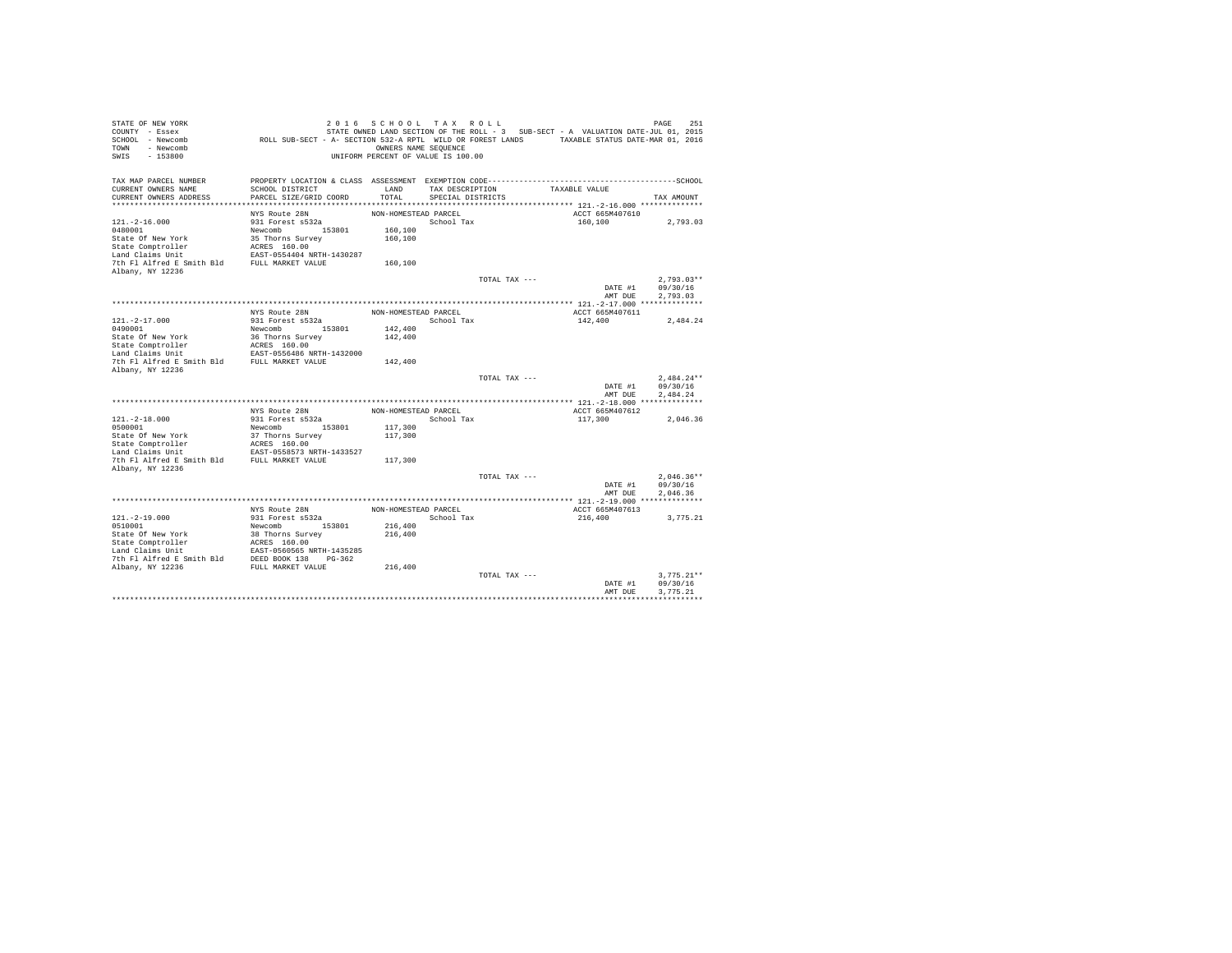| STATE OF NEW YORK<br>COUNTY - Essex         |                                                                                              | 2016 SCHOOL TAX ROLL               |                   |               |                                                                                   |         | 252<br>PAGE  |
|---------------------------------------------|----------------------------------------------------------------------------------------------|------------------------------------|-------------------|---------------|-----------------------------------------------------------------------------------|---------|--------------|
| SCHOOL - Newcomb                            | ROLL SUB-SECT - A- SECTION 532-A RPTL WILD OR FOREST LANDS TAXABLE STATUS DATE-MAR 01, 2016  |                                    |                   |               | STATE OWNED LAND SECTION OF THE ROLL - 3 SUB-SECT - A VALUATION DATE-JUL 01, 2015 |         |              |
| - Newcomb<br>TOWN                           |                                                                                              | OWNERS NAME SEQUENCE               |                   |               |                                                                                   |         |              |
| $-153800$<br>SWIS                           |                                                                                              | UNIFORM PERCENT OF VALUE IS 100.00 |                   |               |                                                                                   |         |              |
|                                             |                                                                                              |                                    |                   |               |                                                                                   |         |              |
| TAX MAP PARCEL NUMBER                       | PROPERTY LOCATION & CLASS ASSESSMENT EXEMPTION CODE-----------------------------------SCHOOL |                                    |                   |               |                                                                                   |         |              |
| CURRENT OWNERS NAME                         | SCHOOL DISTRICT                                                                              | LAND                               | TAX DESCRIPTION   |               | TAXABLE VALUE                                                                     |         |              |
| CURRENT OWNERS ADDRESS                      | PARCEL SIZE/GRID COORD                                                                       | TOTAL                              | SPECIAL DISTRICTS |               |                                                                                   |         | TAX AMOUNT   |
|                                             |                                                                                              |                                    |                   |               |                                                                                   |         |              |
|                                             | NYS Route 28N                                                                                | NON-HOMESTEAD PARCEL               |                   |               | ACCT 665M407614                                                                   |         |              |
| $121. - 2 - 20.000$                         | 931 Forest s532a                                                                             |                                    | School Tax        |               | 112,900                                                                           |         | 1,969.60     |
| 0520001                                     | Newcomb 153801                                                                               | 112,900                            |                   |               |                                                                                   |         |              |
| State Of New York                           | 39 Thorns Survey                                                                             | 112,900                            |                   |               |                                                                                   |         |              |
| State Comptroller                           | ACRES 160.00                                                                                 |                                    |                   |               |                                                                                   |         |              |
| Land Claims Unit                            | EAST-0562642 NRTH-1436894                                                                    |                                    |                   |               |                                                                                   |         |              |
| 7th Fl Alfred E Smith Bld                   | DEED BOOK 138 PG-362                                                                         |                                    |                   |               |                                                                                   |         |              |
| Albany, NY 12236                            | FULL MARKET VALUE                                                                            | 112,900                            |                   |               |                                                                                   |         |              |
|                                             |                                                                                              |                                    |                   | TOTAL TAX --- |                                                                                   |         | $1.969.60**$ |
|                                             |                                                                                              |                                    |                   |               |                                                                                   | DATE #1 | 09/30/16     |
|                                             |                                                                                              |                                    |                   |               |                                                                                   | AMT DUE | 1,969.60     |
|                                             |                                                                                              |                                    |                   |               |                                                                                   |         |              |
|                                             | Goodnow Flow Rd                                                                              | NON-HOMESTEAD PARCEL               |                   |               | ACCT 665M407615                                                                   |         |              |
| $131. -2 - 1.000$                           | 931 Forest s532a                                                                             |                                    | School Tax        |               | 68,000                                                                            |         | 1,186.29     |
| 0530001                                     | Newcomb<br>153801                                                                            | 68,000                             |                   |               |                                                                                   |         |              |
| State Of New York                           | Pt 41 Thorns Survey                                                                          | 68,000                             |                   |               |                                                                                   |         |              |
| State Comptroller<br>Land Claims Unit       | ACRES 70.00<br>EAST-0546859 NRTH-1421547                                                     |                                    |                   |               |                                                                                   |         |              |
| 7th Fl Alfred E Smith Bld                   |                                                                                              | 68,000                             |                   |               |                                                                                   |         |              |
| Albany, NY 12236                            | FULL MARKET VALUE                                                                            |                                    |                   |               |                                                                                   |         |              |
|                                             |                                                                                              |                                    |                   | TOTAL TAX --- |                                                                                   |         | $1.186.29**$ |
|                                             |                                                                                              |                                    |                   |               |                                                                                   | DATE #1 | 09/30/16     |
|                                             |                                                                                              |                                    |                   |               |                                                                                   | AMT DUE | 1,186.29     |
|                                             |                                                                                              |                                    |                   |               |                                                                                   |         |              |
|                                             | Goodnow Flow Rd                                                                              | NON-HOMESTEAD PARCEL               |                   |               | ACCT 665M407701                                                                   |         |              |
| $131. -1 -1.000$                            | 931 Forest s532a                                                                             |                                    | School Tax        |               | 178,200                                                                           |         | 3,108.79     |
| 0540001                                     | Newcomb 153801                                                                               | 178,200                            |                   |               |                                                                                   |         |              |
| State Of New York                           | 42 Thorns Survey                                                                             | 178,200                            |                   |               |                                                                                   |         |              |
| State Comptroller                           | ACRES 160.00                                                                                 |                                    |                   |               |                                                                                   |         |              |
| Land Claims Unit                            | EAST-0549605 NRTH-1423128                                                                    |                                    |                   |               |                                                                                   |         |              |
| 7th Fl Alfred E Smith Bld                   | FULL MARKET VALUE                                                                            | 178,200                            |                   |               |                                                                                   |         |              |
| Albany, NY 12236                            |                                                                                              |                                    |                   |               |                                                                                   |         |              |
|                                             |                                                                                              |                                    |                   | TOTAL TAX --- |                                                                                   |         | $3.108.79**$ |
|                                             |                                                                                              |                                    |                   |               |                                                                                   | DATE #1 | 09/30/16     |
|                                             |                                                                                              |                                    |                   |               |                                                                                   | AMT DUE | 3,108.79     |
|                                             | Goodnow Flow Rd                                                                              | NON-HOMESTEAD PARCEL               |                   |               | ACCT 665M407702                                                                   |         |              |
| $120. - 1 - 3.049$                          | 931 Forest s532a                                                                             |                                    | School Tax        |               | 140,500                                                                           |         | 2.451.09     |
| 0550001                                     | Newcomb 153801                                                                               | 140,500                            |                   |               |                                                                                   |         |              |
| State Of New York                           | 43 Thorns Survey                                                                             | 140,500                            |                   |               |                                                                                   |         |              |
| State Comptroller                           |                                                                                              |                                    |                   |               |                                                                                   |         |              |
| Land Claims Unit                            | ACRES 160.00<br>EAST-0551641 NRTH-1424802                                                    |                                    |                   |               |                                                                                   |         |              |
| 7th Fl Alfred E Smith Bld FULL MARKET VALUE |                                                                                              | 140,500                            |                   |               |                                                                                   |         |              |
| Albany, NY 12236                            |                                                                                              |                                    |                   |               |                                                                                   |         |              |
|                                             |                                                                                              |                                    |                   | TOTAL TAX --- |                                                                                   |         | $2.451.09**$ |
|                                             |                                                                                              |                                    |                   |               |                                                                                   | DATE #1 | 09/30/16     |
|                                             |                                                                                              |                                    |                   |               |                                                                                   | AMT DUE | 2.451.09     |
|                                             |                                                                                              |                                    |                   |               |                                                                                   |         |              |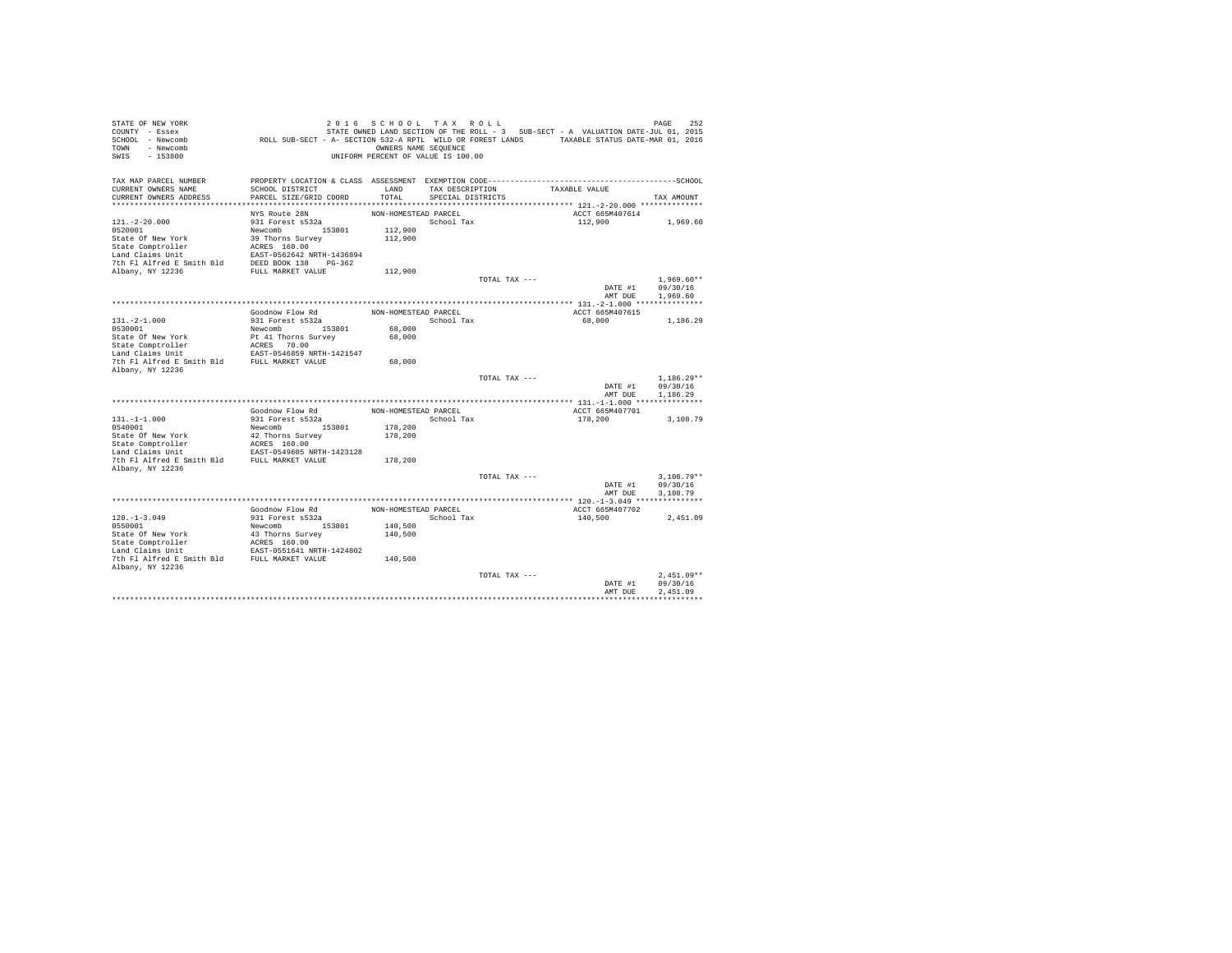| STATE OF NEW YORK<br>COUNTY - Essex<br>SCHOOL - Newcomb<br>- Newcomb<br>TOWN<br>$-153800$<br>SWIS | ROLL SUB-SECT - A- SECTION 532-A RPTL WILD OR FOREST LANDS TAXABLE STATUS DATE-MAR 01, 2016                     | 2016 SCHOOL TAX ROLL<br>OWNERS NAME SEQUENCE<br>UNIFORM PERCENT OF VALUE IS 100.00 |                   |               | STATE OWNED LAND SECTION OF THE ROLL - 3 SUB-SECT - A VALUATION DATE-JUL 01, 2015 | 253<br>PAGE          |
|---------------------------------------------------------------------------------------------------|-----------------------------------------------------------------------------------------------------------------|------------------------------------------------------------------------------------|-------------------|---------------|-----------------------------------------------------------------------------------|----------------------|
| TAX MAP PARCEL NUMBER<br>CURRENT OWNERS NAME                                                      | PROPERTY LOCATION & CLASS ASSESSMENT EXEMPTION CODE-----------------------------------SCHOOL<br>SCHOOL DISTRICT | LAND                                                                               | TAX DESCRIPTION   |               | TAXABLE VALUE                                                                     |                      |
| CURRENT OWNERS ADDRESS                                                                            | PARCEL SIZE/GRID COORD                                                                                          | TOTAL                                                                              | SPECIAL DISTRICTS |               |                                                                                   | TAX AMOUNT           |
|                                                                                                   |                                                                                                                 |                                                                                    |                   |               |                                                                                   |                      |
|                                                                                                   | NYS Route 28N                                                                                                   | NON-HOMESTEAD PARCEL                                                               |                   |               | ACCT 665M407703                                                                   |                      |
| $121. - 2 - 28.000$                                                                               | 931 Forest s532a                                                                                                |                                                                                    | School Tax        |               | 159,000                                                                           | 2,773.84             |
| 0560001                                                                                           | Newcomb 153801                                                                                                  | 159,000                                                                            |                   |               |                                                                                   |                      |
| State Of New York                                                                                 | 44 Thorns Survey                                                                                                | 159,000                                                                            |                   |               |                                                                                   |                      |
| State Comptroller                                                                                 | ACRES 160.00<br>EAST-0553669 NRTH-1426360                                                                       |                                                                                    |                   |               |                                                                                   |                      |
| Land Claims Unit<br>7th Fl Alfred E Smith Bld                                                     | FULL MARKET VALUE                                                                                               | 159,000                                                                            |                   |               |                                                                                   |                      |
| Albany, NY 12236                                                                                  |                                                                                                                 |                                                                                    |                   |               |                                                                                   |                      |
|                                                                                                   |                                                                                                                 |                                                                                    |                   | TOTAL TAX --- |                                                                                   | $2.773.84**$         |
|                                                                                                   |                                                                                                                 |                                                                                    |                   |               | DATE #1                                                                           | 09/30/16             |
|                                                                                                   |                                                                                                                 |                                                                                    |                   |               | AMT DUE                                                                           | 2,773.84             |
|                                                                                                   |                                                                                                                 |                                                                                    |                   |               |                                                                                   |                      |
|                                                                                                   | NYS Route 28N                                                                                                   | NON-HOMESTEAD PARCEL                                                               |                   |               | ACCT 665M407704                                                                   |                      |
| $121. - 2 - 27.000$<br>0570001                                                                    | 931 Forest s532a                                                                                                |                                                                                    | School Tax        |               | 169,300                                                                           | 2.953.52             |
| State Of New York                                                                                 | Newcomb<br>153801<br>45 Thorns Survey                                                                           | 169,300<br>169,300                                                                 |                   |               |                                                                                   |                      |
| State Comptroller                                                                                 | ACRES 160.00                                                                                                    |                                                                                    |                   |               |                                                                                   |                      |
| Land Claims Unit                                                                                  | EAST-0555923 NRTH-1428173                                                                                       |                                                                                    |                   |               |                                                                                   |                      |
| 7th Fl Alfred E Smith Bld                                                                         | FULL MARKET VALUE                                                                                               | 169,300                                                                            |                   |               |                                                                                   |                      |
| Albany, NY 12236                                                                                  |                                                                                                                 |                                                                                    |                   |               |                                                                                   |                      |
|                                                                                                   |                                                                                                                 |                                                                                    |                   | TOTAL TAX --- |                                                                                   | $2.953.52**$         |
|                                                                                                   |                                                                                                                 |                                                                                    |                   |               | DATE #1<br>AMT DUE                                                                | 09/30/16<br>2.953.52 |
|                                                                                                   |                                                                                                                 |                                                                                    |                   |               |                                                                                   |                      |
|                                                                                                   | NYS Route 28N                                                                                                   | NON-HOMESTEAD PARCEL                                                               |                   |               | ACCT 665M407705                                                                   |                      |
| $121. -2 - 26.000$                                                                                | 931 Forest s532a                                                                                                |                                                                                    | School Tax        |               | 146,400                                                                           | 2,554.02             |
| 0580001                                                                                           | 153801<br>Newcomb                                                                                               | 146,400                                                                            |                   |               |                                                                                   |                      |
| State Of New York                                                                                 | 46 Thorns Survey                                                                                                | 146,400                                                                            |                   |               |                                                                                   |                      |
| State Comptroller                                                                                 | ACRES 160.00                                                                                                    |                                                                                    |                   |               |                                                                                   |                      |
| Land Claims Unit<br>7th Fl Alfred E Smith Bld                                                     | EAST-0558047 NRTH-1429849<br>FULL MARKET VALUE                                                                  | 146,400                                                                            |                   |               |                                                                                   |                      |
| Albany, NY 12236                                                                                  |                                                                                                                 |                                                                                    |                   |               |                                                                                   |                      |
|                                                                                                   |                                                                                                                 |                                                                                    |                   | TOTAL TAX --- |                                                                                   | $2.554.02**$         |
|                                                                                                   |                                                                                                                 |                                                                                    |                   |               | DATE #1                                                                           | 09/30/16             |
|                                                                                                   |                                                                                                                 |                                                                                    |                   |               | AMT DUE                                                                           | 2.554.02             |
|                                                                                                   |                                                                                                                 |                                                                                    |                   |               |                                                                                   |                      |
|                                                                                                   | NYS Route 28N                                                                                                   | NON-HOMESTEAD PARCEL                                                               |                   |               | ACCT 665M407706                                                                   |                      |
| $121. -2 - 25.000$                                                                                | 931 Forest s532a                                                                                                |                                                                                    | School Tax        |               | 123,800                                                                           | 2.159.75             |
| 0590001<br>State Of New York                                                                      | Newcomb 153801                                                                                                  | 123,800                                                                            |                   |               |                                                                                   |                      |
| State Comptroller                                                                                 | 47 Thorns Survey<br>ACRES 160.00                                                                                | 123,800                                                                            |                   |               |                                                                                   |                      |
| Land Claims Unit                                                                                  | EAST-0560217 NRTH-1431527                                                                                       |                                                                                    |                   |               |                                                                                   |                      |
| 7th Fl Alfred E Smith Bld FULL MARKET VALUE                                                       |                                                                                                                 | 123,800                                                                            |                   |               |                                                                                   |                      |
| Albany, NY 12236                                                                                  |                                                                                                                 |                                                                                    |                   |               |                                                                                   |                      |
|                                                                                                   |                                                                                                                 |                                                                                    |                   | TOTAL TAX --- |                                                                                   | $2.159.75**$         |
|                                                                                                   |                                                                                                                 |                                                                                    |                   |               | DATE #1                                                                           | 09/30/16             |
|                                                                                                   |                                                                                                                 |                                                                                    |                   |               | AMT DUE                                                                           | 2.159.75             |
|                                                                                                   |                                                                                                                 |                                                                                    |                   |               |                                                                                   |                      |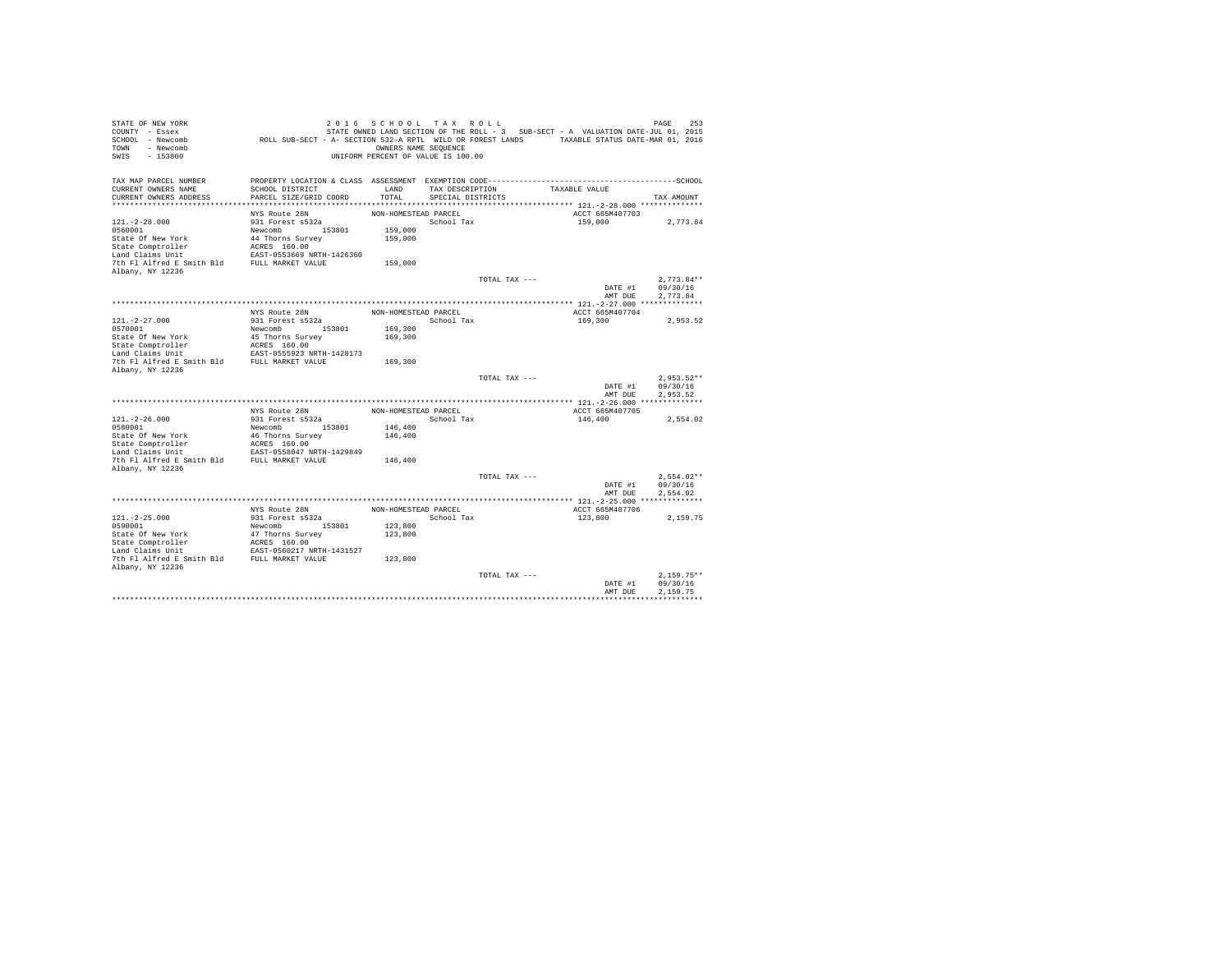| STATE OF NEW YORK<br>COUNTY - Essex<br>SCHOOL - Newcomb<br>- Newcomb<br>TOWN<br>$-153800$<br>SWIS | ROLL SUB-SECT - A- SECTION 532-A RPTL WILD OR FOREST LANDS TAXABLE STATUS DATE-MAR 01, 2016                     | OWNERS NAME SEQUENCE | 2016 SCHOOL TAX ROLL<br>UNIFORM PERCENT OF VALUE IS 100.00 |               | STATE OWNED LAND SECTION OF THE ROLL - 3 SUB-SECT - A VALUATION DATE-JUL 01, 2015 | 254<br>PAGE          |
|---------------------------------------------------------------------------------------------------|-----------------------------------------------------------------------------------------------------------------|----------------------|------------------------------------------------------------|---------------|-----------------------------------------------------------------------------------|----------------------|
| TAX MAP PARCEL NUMBER<br>CURRENT OWNERS NAME                                                      | PROPERTY LOCATION & CLASS ASSESSMENT EXEMPTION CODE-----------------------------------SCHOOL<br>SCHOOL DISTRICT | LAND                 | TAX DESCRIPTION                                            |               | TAXABLE VALUE                                                                     |                      |
| CURRENT OWNERS ADDRESS                                                                            | PARCEL SIZE/GRID COORD                                                                                          | TOTAL                | SPECIAL DISTRICTS                                          |               |                                                                                   | TAX AMOUNT           |
|                                                                                                   |                                                                                                                 |                      |                                                            |               |                                                                                   |                      |
|                                                                                                   | NYS Route 28N                                                                                                   | NON-HOMESTEAD PARCEL |                                                            |               | ACCT 665M407707                                                                   |                      |
| $121. - 2 - 24.000$<br>0600001                                                                    | 931 Forest s532a<br>Newcomb 153801                                                                              | 149,600              | School Tax                                                 |               | 149,600                                                                           | 2,609.85             |
| State Of New York                                                                                 | 48 Thorns Survey                                                                                                | 149,600              |                                                            |               |                                                                                   |                      |
| State Comptroller                                                                                 | ACRES 160.00                                                                                                    |                      |                                                            |               |                                                                                   |                      |
| Land Claims Unit                                                                                  | EAST-0562231 NRTH-1433145                                                                                       |                      |                                                            |               |                                                                                   |                      |
| 7th Fl Alfred E Smith Bld                                                                         | FULL MARKET VALUE                                                                                               | 149,600              |                                                            |               |                                                                                   |                      |
| Albany, NY 12236                                                                                  |                                                                                                                 |                      |                                                            |               |                                                                                   |                      |
|                                                                                                   |                                                                                                                 |                      |                                                            | TOTAL TAX --- |                                                                                   | $2.609.85**$         |
|                                                                                                   |                                                                                                                 |                      |                                                            |               | DATE #1                                                                           | 09/30/16             |
|                                                                                                   |                                                                                                                 |                      |                                                            |               | AMT DUE                                                                           | 2.609.85             |
|                                                                                                   | NYS Route 28N                                                                                                   | NON-HOMESTEAD PARCEL |                                                            |               | ACCT 665M407708                                                                   |                      |
| $121. - 2 - 23.000$                                                                               | 931 Forest s532a                                                                                                |                      | School Tax                                                 |               | 144,600                                                                           | 2.522.62             |
| 0610001                                                                                           | Newcomb<br>153801                                                                                               | 144,600              |                                                            |               |                                                                                   |                      |
| State Of New York                                                                                 | 49 Thorns Survey                                                                                                | 144,600              |                                                            |               |                                                                                   |                      |
| State Comptroller                                                                                 | ACRES 160.00                                                                                                    |                      |                                                            |               |                                                                                   |                      |
| Land Claims Unit<br>7th Fl Alfred E Smith Bld                                                     | EAST-0564192 NRTH-1434762                                                                                       |                      |                                                            |               |                                                                                   |                      |
| Albany, NY 12236                                                                                  | FULL MARKET VALUE                                                                                               | 144,600              |                                                            |               |                                                                                   |                      |
|                                                                                                   |                                                                                                                 |                      |                                                            | TOTAL TAX --- |                                                                                   | $2.522.62**$         |
|                                                                                                   |                                                                                                                 |                      |                                                            |               | DATE #1                                                                           | 09/30/16             |
|                                                                                                   |                                                                                                                 |                      |                                                            |               | AMT DUE                                                                           | 2.522.62             |
|                                                                                                   |                                                                                                                 |                      |                                                            |               |                                                                                   |                      |
|                                                                                                   | NYS Route 28N                                                                                                   | NON-HOMESTEAD PARCEL |                                                            |               | ACCT 665M407709                                                                   |                      |
| $121. -2 - 22.000$<br>0620001                                                                     | 931 Forest s532a<br>153801<br>Newcomb                                                                           | 106,500              | School Tax                                                 |               | 106,500                                                                           | 1,857.95             |
| State Of New York                                                                                 | 50 Thorns Survey                                                                                                | 106,500              |                                                            |               |                                                                                   |                      |
| State Comptroller                                                                                 | ACRES 132.00                                                                                                    |                      |                                                            |               |                                                                                   |                      |
| Land Claims Unit                                                                                  | EAST-0566182 NRTH-1436264                                                                                       |                      |                                                            |               |                                                                                   |                      |
| 7th Fl Alfred E Smith Bld                                                                         | FULL MARKET VALUE                                                                                               | 106,500              |                                                            |               |                                                                                   |                      |
| Albany, NY 12236                                                                                  |                                                                                                                 |                      |                                                            |               |                                                                                   |                      |
|                                                                                                   |                                                                                                                 |                      |                                                            | TOTAL TAX --- |                                                                                   | $1.857.95**$         |
|                                                                                                   |                                                                                                                 |                      |                                                            |               | DATE #1<br>AMT DUE                                                                | 09/30/16<br>1,857.95 |
|                                                                                                   |                                                                                                                 |                      |                                                            |               |                                                                                   |                      |
|                                                                                                   | Goodnow Flow Rd                                                                                                 | NON-HOMESTEAD PARCEL |                                                            |               | ACCT 665M407710                                                                   |                      |
| $131. -1 - 3.000$                                                                                 | 931 Forest s532a                                                                                                |                      | School Tax                                                 |               | 124,300                                                                           | 2.168.48             |
| 0630001                                                                                           | Newcomb 153801                                                                                                  | 124,300              |                                                            |               |                                                                                   |                      |
| State Of New York                                                                                 | 51 Thorns Survey                                                                                                | 124,300              |                                                            |               |                                                                                   |                      |
| State Comptroller                                                                                 | ACRES 160.00                                                                                                    |                      |                                                            |               |                                                                                   |                      |
| Land Claims Unit<br>7th Fl Alfred E Smith Bld FULL MARKET VALUE                                   | EAST-0549069 NRTH-1419307                                                                                       |                      |                                                            |               |                                                                                   |                      |
| Albany, NY 12236                                                                                  |                                                                                                                 | 124,300              |                                                            |               |                                                                                   |                      |
|                                                                                                   |                                                                                                                 |                      |                                                            | TOTAL TAX --- |                                                                                   | $2.168.48**$         |
|                                                                                                   |                                                                                                                 |                      |                                                            |               | DATE #1                                                                           | 09/30/16             |
|                                                                                                   |                                                                                                                 |                      |                                                            |               | AMT DUE                                                                           | 2.168.48             |
|                                                                                                   |                                                                                                                 |                      |                                                            |               |                                                                                   |                      |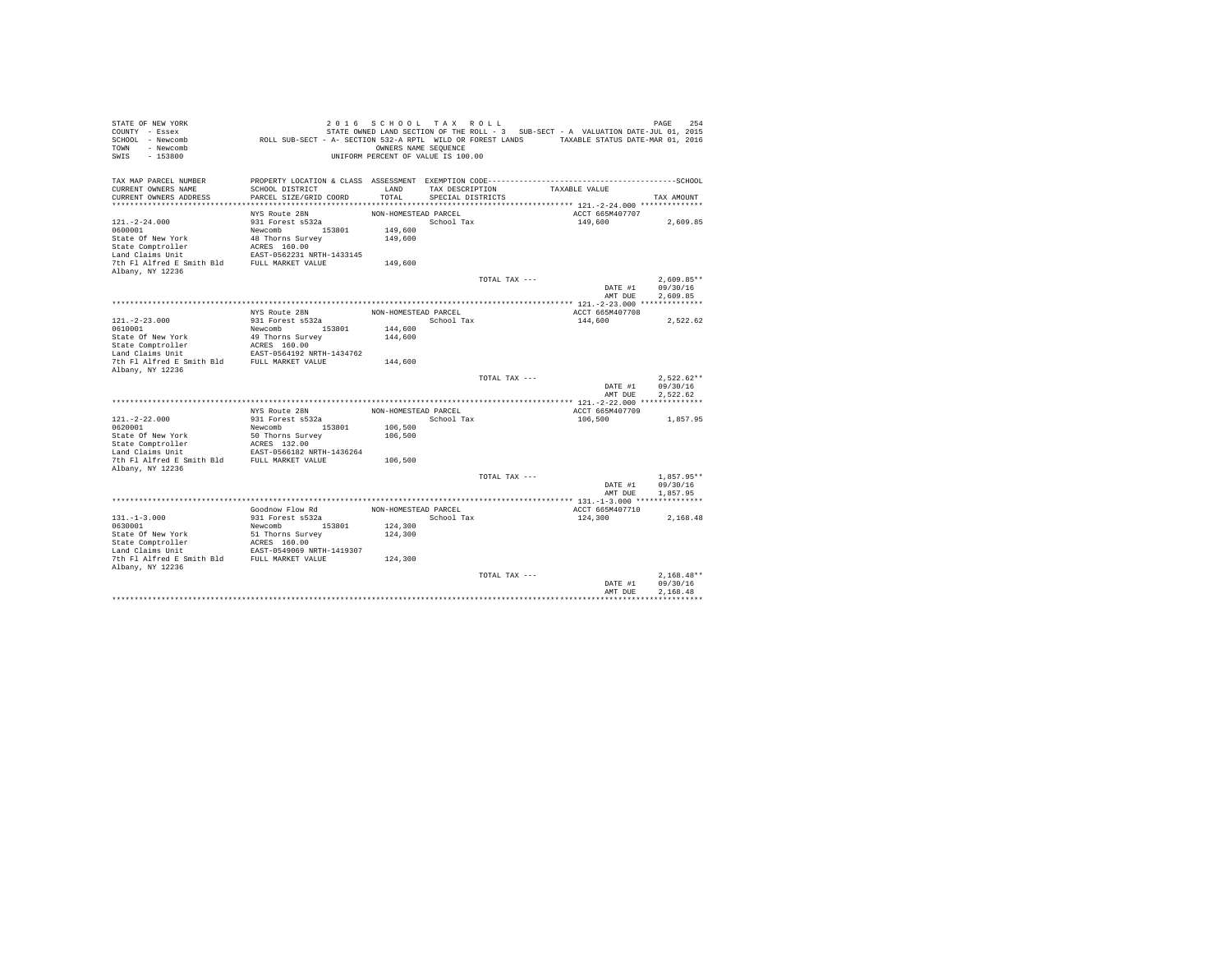| STATE OF NEW YORK<br>COUNTY - Essex<br>SCHOOL - Newcomb<br>- Newcomb<br>TOWN<br>$-153800$<br>SWIS | ROLL SUB-SECT - A- SECTION 532-A RPTL WILD OR FOREST LANDS TAXABLE STATUS DATE-MAR 01, 2016                                               | 2016 SCHOOL TAX ROLL<br>OWNERS NAME SEQUENCE<br>UNIFORM PERCENT OF VALUE IS 100.00 |                                      |               | STATE OWNED LAND SECTION OF THE ROLL - 3 SUB-SECT - A VALUATION DATE-JUL 01, 2015 | 255<br>PAGE  |
|---------------------------------------------------------------------------------------------------|-------------------------------------------------------------------------------------------------------------------------------------------|------------------------------------------------------------------------------------|--------------------------------------|---------------|-----------------------------------------------------------------------------------|--------------|
| TAX MAP PARCEL NUMBER<br>CURRENT OWNERS NAME<br>CURRENT OWNERS ADDRESS                            | PROPERTY LOCATION & CLASS ASSESSMENT EXEMPTION CODE-----------------------------------SCHOOL<br>SCHOOL DISTRICT<br>PARCEL SIZE/GRID COORD | LAND<br>TOTAL                                                                      | TAX DESCRIPTION<br>SPECIAL DISTRICTS |               | TAXABLE VALUE                                                                     | TAX AMOUNT   |
|                                                                                                   |                                                                                                                                           |                                                                                    |                                      |               |                                                                                   |              |
|                                                                                                   | Goodnow Flow Rd                                                                                                                           | NON-HOMESTEAD PARCEL                                                               |                                      |               | ACCT 665M407711                                                                   |              |
| $131. - 1 - 2.000$                                                                                | 931 Forest s532a                                                                                                                          |                                                                                    | School Tax                           |               | 196,700                                                                           | 3,431.53     |
| 0640001                                                                                           | Newcomb 153801                                                                                                                            | 196,700                                                                            |                                      |               |                                                                                   |              |
| State Of New York                                                                                 | 52 Thorns Survey                                                                                                                          | 196,700                                                                            |                                      |               |                                                                                   |              |
| State Comptroller                                                                                 | ACRES 160.00                                                                                                                              |                                                                                    |                                      |               |                                                                                   |              |
| Land Claims Unit                                                                                  | EAST-0551169 NRTH-1421010                                                                                                                 |                                                                                    |                                      |               |                                                                                   |              |
| 7th Fl Alfred E Smith Bld                                                                         | FULL MARKET VALUE                                                                                                                         | 196,700                                                                            |                                      |               |                                                                                   |              |
| Albany, NY 12236                                                                                  |                                                                                                                                           |                                                                                    |                                      | TOTAL TAX --- |                                                                                   | $3.431.53**$ |
|                                                                                                   |                                                                                                                                           |                                                                                    |                                      |               | DATE #1                                                                           | 09/30/16     |
|                                                                                                   |                                                                                                                                           |                                                                                    |                                      |               | AMT DUE                                                                           | 3,431.53     |
|                                                                                                   |                                                                                                                                           |                                                                                    |                                      |               |                                                                                   |              |
|                                                                                                   | Tahawus Rd                                                                                                                                | NON-HOMESTEAD PARCEL                                                               |                                      |               | ACCT 665M407712                                                                   |              |
| $132. -2 - 1.000$                                                                                 | 931 Forest s532a                                                                                                                          |                                                                                    | School Tax                           |               | 145,200                                                                           | 2.533.09     |
| 0650001                                                                                           | Newcomb<br>153801                                                                                                                         | 145,200                                                                            |                                      |               |                                                                                   |              |
| State Of New York                                                                                 | 53 Thorns Survey                                                                                                                          | 145,200                                                                            |                                      |               |                                                                                   |              |
| State Comptroller<br>Land Claims Unit                                                             | ACRES 160.00<br>EAST-0553284 NRTH-1422518                                                                                                 |                                                                                    |                                      |               |                                                                                   |              |
| 7th Fl Alfred E Smith Bld                                                                         | FULL MARKET VALUE                                                                                                                         | 145,200                                                                            |                                      |               |                                                                                   |              |
| Albany, NY 12236                                                                                  |                                                                                                                                           |                                                                                    |                                      |               |                                                                                   |              |
|                                                                                                   |                                                                                                                                           |                                                                                    |                                      | TOTAL TAX --- |                                                                                   | $2.533.09**$ |
|                                                                                                   |                                                                                                                                           |                                                                                    |                                      |               | DATE #1                                                                           | 09/30/16     |
|                                                                                                   |                                                                                                                                           |                                                                                    |                                      |               | AMT DUE                                                                           | 2.533.09     |
|                                                                                                   | NYS Route 28N                                                                                                                             | NON-HOMESTEAD PARCEL                                                               |                                      |               | ACCT 665M407713                                                                   |              |
| $121. - 2 - 29.000$                                                                               | 931 Forest s532a                                                                                                                          |                                                                                    | School Tax                           |               | 127,700                                                                           | 2,227.79     |
| 0660001                                                                                           | 153801<br>Newcomb                                                                                                                         | 127,700                                                                            |                                      |               |                                                                                   |              |
| State Of New York                                                                                 | 54 Thorns Survey                                                                                                                          | 127,700                                                                            |                                      |               |                                                                                   |              |
| State Comptroller                                                                                 | ACRES 160.00                                                                                                                              |                                                                                    |                                      |               |                                                                                   |              |
| Land Claims Unit                                                                                  | EAST-0555388 NRTH-1424253                                                                                                                 |                                                                                    |                                      |               |                                                                                   |              |
| 7th Fl Alfred E Smith Bld                                                                         | FULL MARKET VALUE                                                                                                                         | 127,700                                                                            |                                      |               |                                                                                   |              |
| Albany, NY 12236                                                                                  |                                                                                                                                           |                                                                                    |                                      | TOTAL TAX --- |                                                                                   | $2.227.79**$ |
|                                                                                                   |                                                                                                                                           |                                                                                    |                                      |               | DATE #1                                                                           | 09/30/16     |
|                                                                                                   |                                                                                                                                           |                                                                                    |                                      |               | AMT DUE                                                                           | 2.227.79     |
|                                                                                                   |                                                                                                                                           |                                                                                    |                                      |               |                                                                                   |              |
|                                                                                                   | NYS Route 28N                                                                                                                             | NON-HOMESTEAD PARCEL                                                               |                                      |               | ACCT 665M407714                                                                   |              |
| $121. - 2 - 30.000$                                                                               | 931 Forest s532a                                                                                                                          |                                                                                    | School Tax                           |               | 159,600                                                                           | 2.784.30     |
| 0670001                                                                                           | Newcomb 153801                                                                                                                            | 159,600                                                                            |                                      |               |                                                                                   |              |
| State Of New York                                                                                 | 55 Thorns Survey                                                                                                                          | 159,600                                                                            |                                      |               |                                                                                   |              |
| State Comptroller<br>Land Claims Unit                                                             | ACRES 160.00<br>EAST-0557662 NRTH-1426125                                                                                                 |                                                                                    |                                      |               |                                                                                   |              |
| 7th Fl Alfred E Smith Bld FULL MARKET VALUE                                                       |                                                                                                                                           | 159,600                                                                            |                                      |               |                                                                                   |              |
| Albany, NY 12236                                                                                  |                                                                                                                                           |                                                                                    |                                      |               |                                                                                   |              |
|                                                                                                   |                                                                                                                                           |                                                                                    |                                      | TOTAL TAX --- |                                                                                   | $2.784.30**$ |
|                                                                                                   |                                                                                                                                           |                                                                                    |                                      |               | DATE #1                                                                           | 09/30/16     |
|                                                                                                   |                                                                                                                                           |                                                                                    |                                      |               | AMT DUE                                                                           | 2.784.30     |
|                                                                                                   |                                                                                                                                           |                                                                                    |                                      |               |                                                                                   |              |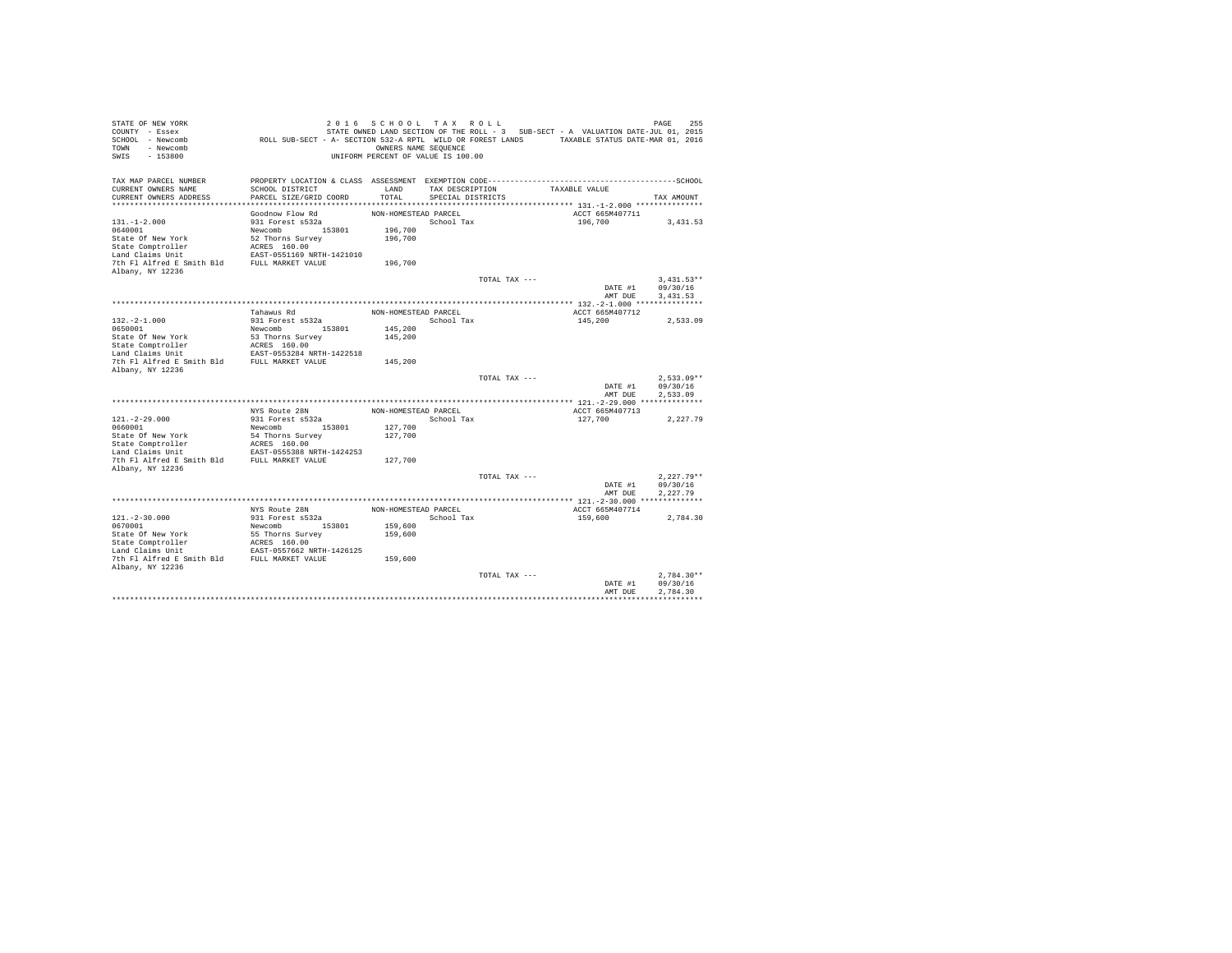| STATE OF NEW YORK<br>COUNTY - Essex<br>SCHOOL - Newcomb<br>- Newcomb<br>TOWN<br>$-153800$<br>SWIS | ROLL SUB-SECT - A- SECTION 532-A RPTL WILD OR FOREST LANDS TAXABLE STATUS DATE-MAR 01, 2016                     | 2016 SCHOOL TAX ROLL<br>OWNERS NAME SEQUENCE<br>UNIFORM PERCENT OF VALUE IS 100.00 |                   |               | STATE OWNED LAND SECTION OF THE ROLL - 3 SUB-SECT - A VALUATION DATE-JUL 01, 2015 | 256<br>PAGE              |
|---------------------------------------------------------------------------------------------------|-----------------------------------------------------------------------------------------------------------------|------------------------------------------------------------------------------------|-------------------|---------------|-----------------------------------------------------------------------------------|--------------------------|
| TAX MAP PARCEL NUMBER<br>CURRENT OWNERS NAME                                                      | PROPERTY LOCATION & CLASS ASSESSMENT EXEMPTION CODE-----------------------------------SCHOOL<br>SCHOOL DISTRICT | LAND                                                                               | TAX DESCRIPTION   |               | TAXABLE VALUE                                                                     |                          |
| CURRENT OWNERS ADDRESS                                                                            | PARCEL SIZE/GRID COORD                                                                                          | TOTAL                                                                              | SPECIAL DISTRICTS |               |                                                                                   | TAX AMOUNT               |
|                                                                                                   |                                                                                                                 |                                                                                    |                   |               |                                                                                   |                          |
|                                                                                                   | NYS Route 28N                                                                                                   | NON-HOMESTEAD PARCEL                                                               |                   |               | ACCT 665M407715                                                                   |                          |
| $121. - 2 - 31.000$                                                                               | 931 Forest s532a                                                                                                |                                                                                    | School Tax        |               | 175,200                                                                           | 3,056.45                 |
| 0680001                                                                                           | Newcomb 153801                                                                                                  | 175,200                                                                            |                   |               |                                                                                   |                          |
| State Of New York                                                                                 | 56 Thorns Survey                                                                                                | 175,200                                                                            |                   |               |                                                                                   |                          |
| State Comptroller                                                                                 | ACRES 160.00                                                                                                    |                                                                                    |                   |               |                                                                                   |                          |
| Land Claims Unit                                                                                  | EAST-0559706 NRTH-1427741                                                                                       |                                                                                    |                   |               |                                                                                   |                          |
| 7th Fl Alfred E Smith Bld<br>Albany, NY 12236                                                     | FULL MARKET VALUE                                                                                               | 175,200                                                                            |                   |               |                                                                                   |                          |
|                                                                                                   |                                                                                                                 |                                                                                    |                   | TOTAL TAX --- |                                                                                   | $3.056.45**$             |
|                                                                                                   |                                                                                                                 |                                                                                    |                   |               | DATE #1                                                                           | 09/30/16                 |
|                                                                                                   |                                                                                                                 |                                                                                    |                   |               | AMT DUE                                                                           | 3,056.45                 |
|                                                                                                   |                                                                                                                 |                                                                                    |                   |               |                                                                                   |                          |
|                                                                                                   | NYS Route 28N                                                                                                   | NON-HOMESTEAD PARCEL                                                               |                   |               | ACCT 665M407801                                                                   |                          |
| $121. - 2 - 32.000$                                                                               | 931 Forest s532a                                                                                                |                                                                                    | School Tax        |               | 176,000                                                                           | 3,070.41                 |
| 0690001                                                                                           | Newcomb<br>153801                                                                                               | 176,000                                                                            |                   |               |                                                                                   |                          |
| State Of New York                                                                                 | 57 Thorns Survey<br>ACRES 160.00                                                                                | 176,000                                                                            |                   |               |                                                                                   |                          |
| State Comptroller<br>Land Claims Unit                                                             | EAST-0561780 NRTH-1429392                                                                                       |                                                                                    |                   |               |                                                                                   |                          |
| 7th Fl Alfred E Smith Bld                                                                         | FULL MARKET VALUE                                                                                               | 176,000                                                                            |                   |               |                                                                                   |                          |
| Albany, NY 12236                                                                                  |                                                                                                                 |                                                                                    |                   |               |                                                                                   |                          |
|                                                                                                   |                                                                                                                 |                                                                                    |                   | TOTAL TAX --- |                                                                                   | $3.070.41**$             |
|                                                                                                   |                                                                                                                 |                                                                                    |                   |               | DATE #1                                                                           | 09/30/16                 |
|                                                                                                   |                                                                                                                 |                                                                                    |                   |               | AMT DUE                                                                           | 3.070.41                 |
|                                                                                                   | NYS Route 28N                                                                                                   | NON-HOMESTEAD PARCEL                                                               |                   |               | ACCT 665M407802                                                                   |                          |
| $121. -2 - 33.000$                                                                                | 931 Forest s532a                                                                                                |                                                                                    | School Tax        |               | 204,300                                                                           | 3,564.12                 |
| 0700001                                                                                           | 153801<br>Newcomb                                                                                               | 204,300                                                                            |                   |               |                                                                                   |                          |
| State Of New York                                                                                 | 58 Thorns Survey                                                                                                | 204,300                                                                            |                   |               |                                                                                   |                          |
| State Comptroller                                                                                 | ACRES 160.00                                                                                                    |                                                                                    |                   |               |                                                                                   |                          |
| Land Claims Unit                                                                                  | EAST-0563854 NRTH-1431032                                                                                       |                                                                                    |                   |               |                                                                                   |                          |
| 7th Fl Alfred E Smith Bld                                                                         | FULL MARKET VALUE                                                                                               | 204,300                                                                            |                   |               |                                                                                   |                          |
| Albany, NY 12236                                                                                  |                                                                                                                 |                                                                                    |                   |               |                                                                                   |                          |
|                                                                                                   |                                                                                                                 |                                                                                    |                   | TOTAL TAX --- | DATE #1                                                                           | $3.564.12**$<br>09/30/16 |
|                                                                                                   |                                                                                                                 |                                                                                    |                   |               | AMT DUE                                                                           | 3.564.12                 |
|                                                                                                   |                                                                                                                 |                                                                                    |                   |               |                                                                                   |                          |
|                                                                                                   | NYS Route 28N                                                                                                   | NON-HOMESTEAD PARCEL                                                               |                   |               | ACCT 665M407803                                                                   |                          |
| $121. - 2 - 34.000$                                                                               | 931 Forest s532a                                                                                                |                                                                                    | School Tax        |               | 192,300                                                                           | 3.354.77                 |
| 0710001                                                                                           | Newcomb 153801                                                                                                  | 192,300                                                                            |                   |               |                                                                                   |                          |
| State Of New York                                                                                 | 59 Thorns Survey                                                                                                | 192,300                                                                            |                   |               |                                                                                   |                          |
| State Comptroller                                                                                 | ACRES 160.00                                                                                                    |                                                                                    |                   |               |                                                                                   |                          |
| Land Claims Unit<br>7th Fl Alfred E Smith Bld FULL MARKET VALUE                                   | EAST-0565925 NRTH-1432589                                                                                       |                                                                                    |                   |               |                                                                                   |                          |
| Albany, NY 12236                                                                                  |                                                                                                                 | 192,300                                                                            |                   |               |                                                                                   |                          |
|                                                                                                   |                                                                                                                 |                                                                                    |                   | TOTAL TAX --- |                                                                                   | $3.354.77**$             |
|                                                                                                   |                                                                                                                 |                                                                                    |                   |               | DATE #1                                                                           | 09/30/16                 |
|                                                                                                   |                                                                                                                 |                                                                                    |                   |               | AMT DUE                                                                           | 3.354.77                 |
|                                                                                                   |                                                                                                                 |                                                                                    |                   |               |                                                                                   |                          |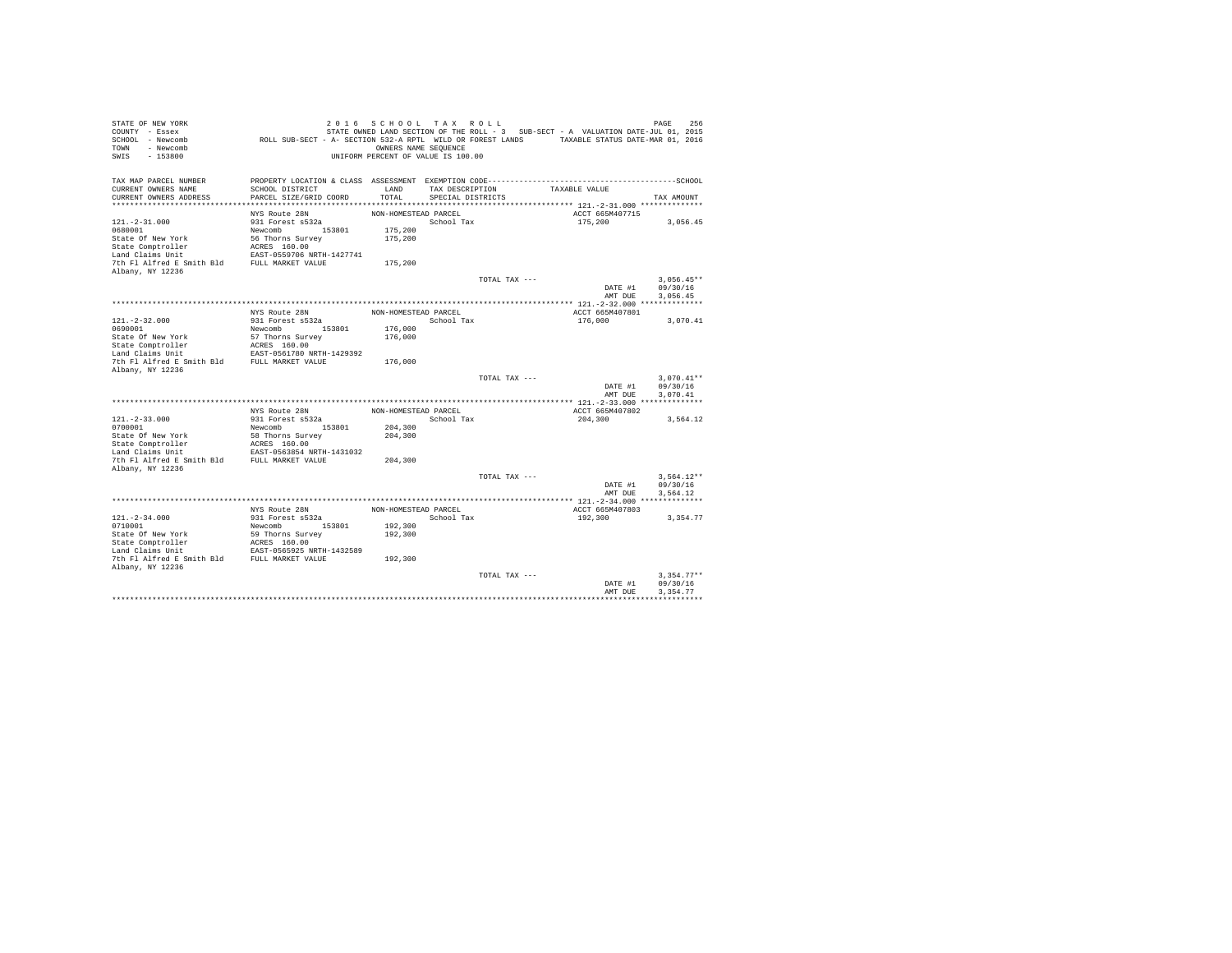| STATE OF NEW YORK<br>COUNTY - Essex<br>SCHOOL - Newcomb<br>- Newcomb<br>TOWN<br>$-153800$<br>SWIS | ROLL SUB-SECT - A- SECTION 532-A RPTL WILD OR FOREST LANDS TAXABLE STATUS DATE-MAR 01, 2016                     | 2016 SCHOOL TAX ROLL<br>OWNERS NAME SEQUENCE<br>UNIFORM PERCENT OF VALUE IS 100.00 |                   |               | STATE OWNED LAND SECTION OF THE ROLL - 3 SUB-SECT - A VALUATION DATE-JUL 01, 2015 | 257<br>PAGE          |
|---------------------------------------------------------------------------------------------------|-----------------------------------------------------------------------------------------------------------------|------------------------------------------------------------------------------------|-------------------|---------------|-----------------------------------------------------------------------------------|----------------------|
| TAX MAP PARCEL NUMBER<br>CURRENT OWNERS NAME                                                      | PROPERTY LOCATION & CLASS ASSESSMENT EXEMPTION CODE-----------------------------------SCHOOL<br>SCHOOL DISTRICT | LAND                                                                               | TAX DESCRIPTION   |               | TAXABLE VALUE                                                                     |                      |
| CURRENT OWNERS ADDRESS                                                                            | PARCEL SIZE/GRID COORD                                                                                          | TOTAL                                                                              | SPECIAL DISTRICTS |               |                                                                                   | TAX AMOUNT           |
|                                                                                                   |                                                                                                                 |                                                                                    |                   |               |                                                                                   |                      |
|                                                                                                   | NYS Route 28N                                                                                                   | NON-HOMESTEAD PARCEL                                                               |                   |               | ACCT 665M407804                                                                   |                      |
| $121. -2 - 35.000$                                                                                | 931 Forest s532a                                                                                                |                                                                                    | School Tax        |               | 98,500                                                                            | 1,718.38             |
| 0720001                                                                                           | Newcomb 153801                                                                                                  | 98,500                                                                             |                   |               |                                                                                   |                      |
| State Of New York<br>State Comptroller                                                            | 60 Thorns Survey<br>ACRES 132.00                                                                                | 98,500                                                                             |                   |               |                                                                                   |                      |
| Land Claims Unit                                                                                  | EAST-0567826 NRTH-1434311                                                                                       |                                                                                    |                   |               |                                                                                   |                      |
| 7th Fl Alfred E Smith Bld                                                                         | FULL MARKET VALUE                                                                                               | 98,500                                                                             |                   |               |                                                                                   |                      |
| Albany, NY 12236                                                                                  |                                                                                                                 |                                                                                    |                   |               |                                                                                   |                      |
|                                                                                                   |                                                                                                                 |                                                                                    |                   | TOTAL TAX --- |                                                                                   | $1.718.38**$         |
|                                                                                                   |                                                                                                                 |                                                                                    |                   |               | DATE #1                                                                           | 09/30/16             |
|                                                                                                   |                                                                                                                 |                                                                                    |                   |               | AMT DUE                                                                           | 1,718.38             |
|                                                                                                   | NYS Route 28N                                                                                                   | NON-HOMESTEAD PARCEL                                                               |                   |               | ACCT 665M407805                                                                   |                      |
| $131. -1 - 4.000$                                                                                 | 931 Forest s532a                                                                                                |                                                                                    | School Tax        |               | 159,400                                                                           | 2.780.81             |
| 0730001                                                                                           | Newcomb<br>153801                                                                                               | 159,400                                                                            |                   |               |                                                                                   |                      |
| State Of New York                                                                                 | 61 Thorns Survey                                                                                                | 159,400                                                                            |                   |               |                                                                                   |                      |
| State Comptroller                                                                                 | ACRES 160.00                                                                                                    |                                                                                    |                   |               |                                                                                   |                      |
| Land Claims Unit                                                                                  | EAST-0550694 NRTH-1417182                                                                                       |                                                                                    |                   |               |                                                                                   |                      |
| 7th Fl Alfred E Smith Bld<br>Albany, NY 12236                                                     | FULL MARKET VALUE                                                                                               | 159,400                                                                            |                   |               |                                                                                   |                      |
|                                                                                                   |                                                                                                                 |                                                                                    |                   | TOTAL TAX --- |                                                                                   | $2.780.81**$         |
|                                                                                                   |                                                                                                                 |                                                                                    |                   |               | DATE #1                                                                           | 09/30/16             |
|                                                                                                   |                                                                                                                 |                                                                                    |                   |               | AMT DUE                                                                           | 2.780.81             |
|                                                                                                   |                                                                                                                 |                                                                                    |                   |               |                                                                                   |                      |
|                                                                                                   | Tahawus Rd                                                                                                      | NON-HOMESTEAD PARCEL                                                               |                   |               | ACCT 665M407806                                                                   |                      |
| $132. -2 - 2.000$<br>0740001                                                                      | 931 Forest s532a<br>153801<br>Newcomb                                                                           | 185,700                                                                            | School Tax        |               | 185,700                                                                           | 3,239.63             |
| State Of New York                                                                                 | 62 Thorns Survey                                                                                                | 185,700                                                                            |                   |               |                                                                                   |                      |
| State Comptroller                                                                                 | ACRES 160.00                                                                                                    |                                                                                    |                   |               |                                                                                   |                      |
| Land Claims Unit                                                                                  | EAST-0557053 NRTH-1421977                                                                                       |                                                                                    |                   |               |                                                                                   |                      |
| 7th Fl Alfred E Smith Bld                                                                         | FULL MARKET VALUE                                                                                               | 185,700                                                                            |                   |               |                                                                                   |                      |
| Albany, NY 12236                                                                                  |                                                                                                                 |                                                                                    |                   |               |                                                                                   |                      |
|                                                                                                   |                                                                                                                 |                                                                                    |                   | TOTAL TAX --- |                                                                                   | $3.239.63**$         |
|                                                                                                   |                                                                                                                 |                                                                                    |                   |               | DATE #1<br>AMT DUE                                                                | 09/30/16<br>3.239.63 |
|                                                                                                   |                                                                                                                 |                                                                                    |                   |               |                                                                                   |                      |
|                                                                                                   | Tahawus Rd                                                                                                      | NON-HOMESTEAD PARCEL                                                               |                   |               | ACCT 665M407807                                                                   |                      |
| $132. -2 - 3.000$                                                                                 | 931 Forest s532a                                                                                                |                                                                                    | School Tax        |               | 94,800                                                                            | 1,653.83             |
| 0750001                                                                                           | Newcomb 153801                                                                                                  | 94,800                                                                             |                   |               |                                                                                   |                      |
| State Of New York                                                                                 | 63 Thorns Survey                                                                                                | 94,800                                                                             |                   |               |                                                                                   |                      |
| State Comptroller<br>Land Claims Unit                                                             | ACRES 160.00<br>EAST-0554986 NRTH-1420448                                                                       |                                                                                    |                   |               |                                                                                   |                      |
| 7th Fl Alfred E Smith Bld FULL MARKET VALUE                                                       |                                                                                                                 | 94,800                                                                             |                   |               |                                                                                   |                      |
| Albany, NY 12236                                                                                  |                                                                                                                 |                                                                                    |                   |               |                                                                                   |                      |
|                                                                                                   |                                                                                                                 |                                                                                    |                   | TOTAL TAX --- |                                                                                   | $1.653.83**$         |
|                                                                                                   |                                                                                                                 |                                                                                    |                   |               | DATE #1                                                                           | 09/30/16             |
|                                                                                                   |                                                                                                                 |                                                                                    |                   |               | AMT DUE                                                                           | 1,653.83             |
|                                                                                                   |                                                                                                                 |                                                                                    |                   |               |                                                                                   |                      |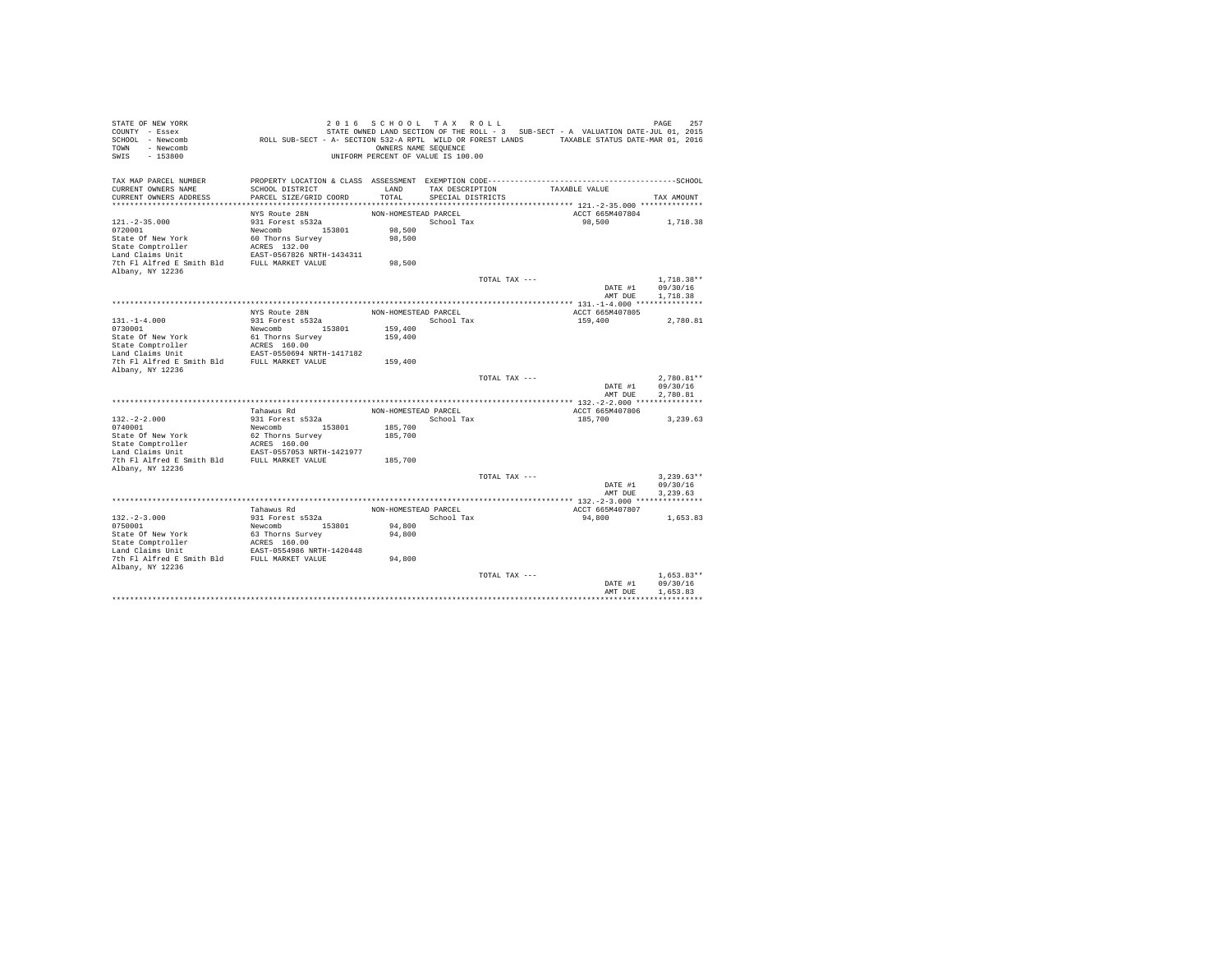| STATE OF NEW YORK<br>COUNTY - Essex<br>SCHOOL - Newcomb<br>- Newcomb<br>TOWN<br>$-153800$<br>SWIS | ROLL SUB-SECT - A- SECTION 532-A RPTL WILD OR FOREST LANDS TAXABLE STATUS DATE-MAR 01, 2016                     | 2016 SCHOOL TAX ROLL<br>OWNERS NAME SEQUENCE<br>UNIFORM PERCENT OF VALUE IS 100.00 |                   |               | STATE OWNED LAND SECTION OF THE ROLL - 3 SUB-SECT - A VALUATION DATE-JUL 01, 2015 | 258<br>PAGE          |
|---------------------------------------------------------------------------------------------------|-----------------------------------------------------------------------------------------------------------------|------------------------------------------------------------------------------------|-------------------|---------------|-----------------------------------------------------------------------------------|----------------------|
| TAX MAP PARCEL NUMBER<br>CURRENT OWNERS NAME                                                      | PROPERTY LOCATION & CLASS ASSESSMENT EXEMPTION CODE-----------------------------------SCHOOL<br>SCHOOL DISTRICT | LAND                                                                               | TAX DESCRIPTION   |               | TAXABLE VALUE                                                                     |                      |
| CURRENT OWNERS ADDRESS                                                                            | PARCEL SIZE/GRID COORD                                                                                          | TOTAL                                                                              | SPECIAL DISTRICTS |               |                                                                                   | TAX AMOUNT           |
|                                                                                                   |                                                                                                                 |                                                                                    |                   |               |                                                                                   |                      |
|                                                                                                   | Tahawus Rd                                                                                                      | NON-HOMESTEAD PARCEL                                                               |                   |               | ACCT 665M407808                                                                   |                      |
| $132. - 2 - 4.000$                                                                                | 931 Forest s532a                                                                                                |                                                                                    | School Tax        |               | 168,300                                                                           | 2,936.08             |
| 0760001                                                                                           | Newcomb 153801                                                                                                  | 168,300                                                                            |                   |               |                                                                                   |                      |
| State Of New York<br>State Comptroller                                                            | 64 Thorns Survey<br>ACRES 160.00                                                                                | 168,300                                                                            |                   |               |                                                                                   |                      |
| Land Claims Unit                                                                                  | EAST-0552826 NRTH-1418686                                                                                       |                                                                                    |                   |               |                                                                                   |                      |
| 7th Fl Alfred E Smith Bld                                                                         | FULL MARKET VALUE                                                                                               | 168,300                                                                            |                   |               |                                                                                   |                      |
| Albany, NY 12236                                                                                  |                                                                                                                 |                                                                                    |                   |               |                                                                                   |                      |
|                                                                                                   |                                                                                                                 |                                                                                    |                   | TOTAL TAX --- |                                                                                   | $2.936.08**$         |
|                                                                                                   |                                                                                                                 |                                                                                    |                   |               | DATE #1                                                                           | 09/30/16             |
|                                                                                                   |                                                                                                                 |                                                                                    |                   |               | AMT DUE                                                                           | 2.936.08             |
|                                                                                                   | NYS Route 28N                                                                                                   | NON-HOMESTEAD PARCEL                                                               |                   |               | ACCT 665M407809                                                                   |                      |
| $121. -2 - 1.000$                                                                                 | 931 Forest s532a                                                                                                |                                                                                    | School Tax        |               | 171,700                                                                           | 2.995.39             |
| 0770001                                                                                           | Newcomb<br>153801                                                                                               | 171,700                                                                            |                   |               |                                                                                   |                      |
| State Of New York                                                                                 | 65 Thorns Survey                                                                                                | 171,700                                                                            |                   |               |                                                                                   |                      |
| State Comptroller                                                                                 | ACRES 160.00                                                                                                    |                                                                                    |                   |               |                                                                                   |                      |
| Land Claims Unit                                                                                  | EAST-0559117 NRTH-1424040                                                                                       |                                                                                    |                   |               |                                                                                   |                      |
| 7th Fl Alfred E Smith Bld<br>Albany, NY 12236                                                     | FULL MARKET VALUE                                                                                               | 171,700                                                                            |                   |               |                                                                                   |                      |
|                                                                                                   |                                                                                                                 |                                                                                    |                   | TOTAL TAX --- |                                                                                   | $2.995.39**$         |
|                                                                                                   |                                                                                                                 |                                                                                    |                   |               | DATE #1                                                                           | 09/30/16             |
|                                                                                                   |                                                                                                                 |                                                                                    |                   |               | AMT DUE                                                                           | 2.995.39             |
|                                                                                                   |                                                                                                                 |                                                                                    |                   |               |                                                                                   |                      |
|                                                                                                   | NYS Route 28N                                                                                                   | NON-HOMESTEAD PARCEL                                                               |                   |               | ACCT 665M407810                                                                   |                      |
| $121. -2 - 2.000$                                                                                 | 931 Forest s532a                                                                                                |                                                                                    | School Tax        |               | 145,700                                                                           | 2,541.81             |
| 0780001<br>State Of New York                                                                      | Newcomb<br>153801<br>66 Thorns Survey                                                                           | 145,700<br>145,700                                                                 |                   |               |                                                                                   |                      |
| State Comptroller                                                                                 | ACRES 160.00                                                                                                    |                                                                                    |                   |               |                                                                                   |                      |
| Land Claims Unit                                                                                  | EAST-0561330 NRTH-1425816                                                                                       |                                                                                    |                   |               |                                                                                   |                      |
| 7th Fl Alfred E Smith Bld                                                                         | FULL MARKET VALUE                                                                                               | 145,700                                                                            |                   |               |                                                                                   |                      |
| Albany, NY 12236                                                                                  |                                                                                                                 |                                                                                    |                   |               |                                                                                   |                      |
|                                                                                                   |                                                                                                                 |                                                                                    |                   | TOTAL TAX --- |                                                                                   | $2.541.81**$         |
|                                                                                                   |                                                                                                                 |                                                                                    |                   |               | DATE #1<br>AMT DUE                                                                | 09/30/16<br>2.541.81 |
|                                                                                                   |                                                                                                                 |                                                                                    |                   |               |                                                                                   |                      |
|                                                                                                   | NYS Route 28N                                                                                                   | NON-HOMESTEAD PARCEL                                                               |                   |               | ACCT 665M407811                                                                   |                      |
| $121. - 2 - 37.000$                                                                               | 931 Forest s532a                                                                                                |                                                                                    | School Tax        |               | 192,800                                                                           | 3, 363, 49           |
| 0790001                                                                                           | 153801<br>Newcomb                                                                                               | 192,800                                                                            |                   |               |                                                                                   |                      |
| State Of New York                                                                                 | Pt 13 T&c Twp                                                                                                   | 192,800                                                                            |                   |               |                                                                                   |                      |
| State Comptroller                                                                                 | ACRES 160.00                                                                                                    |                                                                                    |                   |               |                                                                                   |                      |
| Land Claims Unit<br>7th Fl Alfred E Smith Bld FULL MARKET VALUE                                   | EAST-0563389 NRTH-1427470                                                                                       | 192,800                                                                            |                   |               |                                                                                   |                      |
| Albany, NY 12236                                                                                  |                                                                                                                 |                                                                                    |                   |               |                                                                                   |                      |
|                                                                                                   |                                                                                                                 |                                                                                    |                   | TOTAL TAX --- |                                                                                   | $3.363.49**$         |
|                                                                                                   |                                                                                                                 |                                                                                    |                   |               | DATE #1                                                                           | 09/30/16             |
|                                                                                                   |                                                                                                                 |                                                                                    |                   |               | AMT DUE                                                                           | 3.363.49             |
|                                                                                                   |                                                                                                                 |                                                                                    |                   |               |                                                                                   |                      |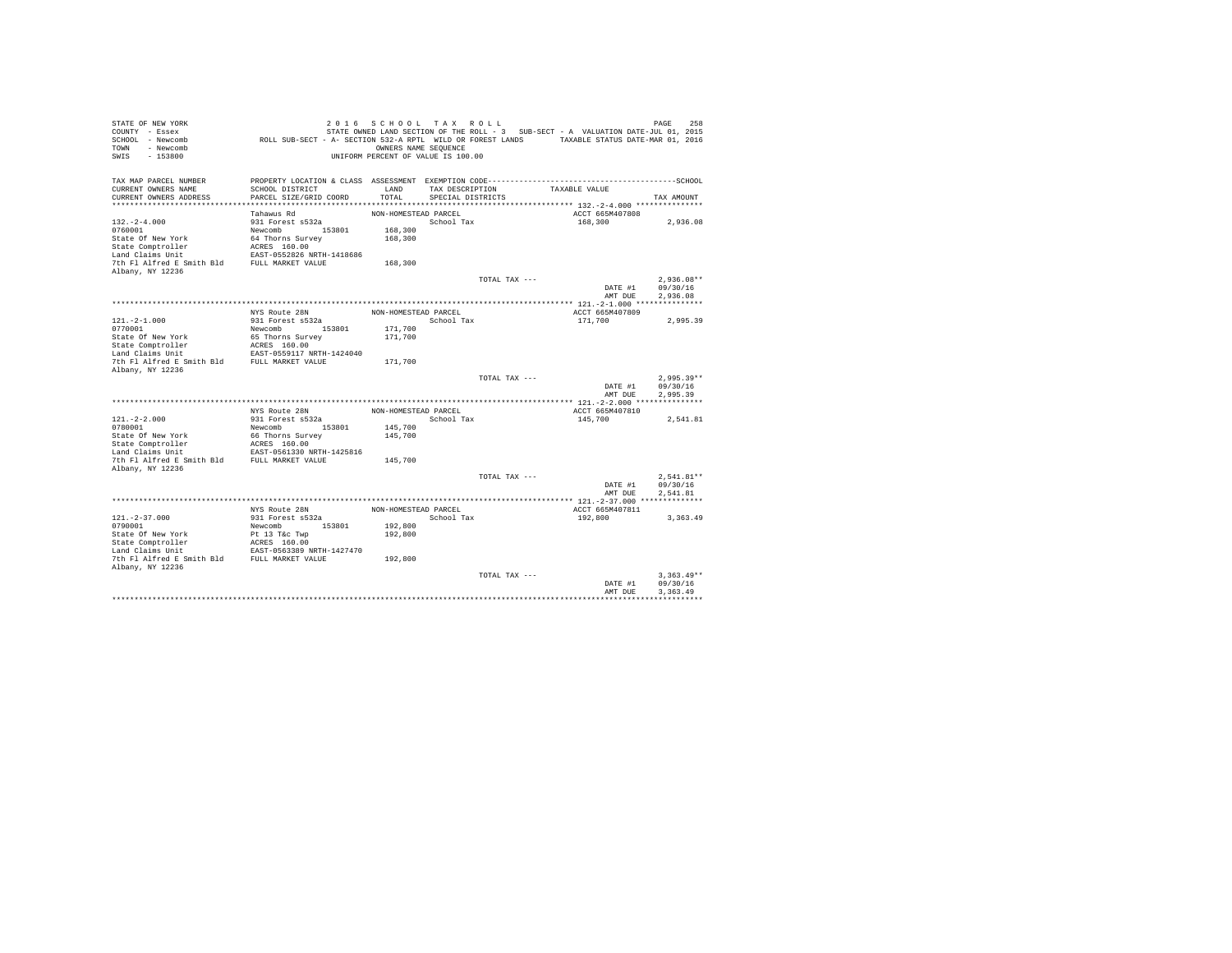| STATE OF NEW YORK                            |                                                                                             | 2016 SCHOOL TAX ROLL               |                                      |               |                                                                                   | 259<br>PAGE  |
|----------------------------------------------|---------------------------------------------------------------------------------------------|------------------------------------|--------------------------------------|---------------|-----------------------------------------------------------------------------------|--------------|
| COUNTY - Essex                               |                                                                                             |                                    |                                      |               | STATE OWNED LAND SECTION OF THE ROLL - 3 SUB-SECT - A VALUATION DATE-JUL 01, 2015 |              |
| SCHOOL - Newcomb                             | ROLL SUB-SECT - A- SECTION 532-A RPTL WILD OR FOREST LANDS TAXABLE STATUS DATE-MAR 01, 2016 |                                    |                                      |               |                                                                                   |              |
| TOWN - Newcomb                               |                                                                                             | OWNERS NAME SEQUENCE               |                                      |               |                                                                                   |              |
| SWIS<br>$-153800$                            |                                                                                             | UNIFORM PERCENT OF VALUE IS 100.00 |                                      |               |                                                                                   |              |
|                                              |                                                                                             |                                    |                                      |               |                                                                                   |              |
|                                              |                                                                                             |                                    |                                      |               |                                                                                   |              |
| TAX MAP PARCEL NUMBER<br>CURRENT OWNERS NAME | SCHOOL DISTRICT                                                                             | LAND                               |                                      |               | TAXABLE VALUE                                                                     |              |
| CURRENT OWNERS ADDRESS                       | PARCEL SIZE/GRID COORD                                                                      | TOTAL                              | TAX DESCRIPTION<br>SPECIAL DISTRICTS |               |                                                                                   | TAX AMOUNT   |
|                                              |                                                                                             |                                    |                                      |               |                                                                                   |              |
|                                              | NYS Route 28N                                                                               | NON-HOMESTEAD PARCEL               |                                      |               | ACCT 665M407812                                                                   |              |
| $121. -2 - 39.001$                           | 931 Forest s532a                                                                            |                                    | School Tax                           |               | 190,600                                                                           | 3.325.11     |
| 0800001                                      | Newcomb 153801                                                                              | 190,600                            |                                      |               |                                                                                   |              |
| State Of New York                            | 68 Thorns Survey                                                                            | 190,600                            |                                      |               |                                                                                   |              |
| State Comptroller                            | ACRES 160.00                                                                                |                                    |                                      |               |                                                                                   |              |
| Land Claims Unit                             | EAST-0565425 NRTH-1429110                                                                   |                                    |                                      |               |                                                                                   |              |
| 7th Fl Alfred E Smith Bld FULL MARKET VALUE  |                                                                                             | 190,600                            |                                      |               |                                                                                   |              |
| Albany, NY 12236                             |                                                                                             |                                    |                                      |               |                                                                                   |              |
|                                              |                                                                                             |                                    |                                      | TOTAL TAX --- |                                                                                   | $3.325.11**$ |
|                                              |                                                                                             |                                    |                                      |               | DATE #1                                                                           | 09/30/16     |
|                                              |                                                                                             |                                    |                                      |               | AMT DUE                                                                           | 3.325.11     |
|                                              |                                                                                             |                                    |                                      |               |                                                                                   |              |
|                                              | NYS Route 28N                                                                               | NON-HOMESTEAD PARCEL               |                                      |               | ACCT 665M407813                                                                   |              |
| $121. -2 - 38.001$                           | 931 Forest s532a                                                                            |                                    | School Tax                           |               | 183,800                                                                           | 3,206.48     |
| 0810001                                      | Newcomb<br>153801                                                                           | 183,800                            |                                      |               |                                                                                   |              |
| State Of New York                            | 69 Thorns Survey                                                                            | 183,800                            |                                      |               |                                                                                   |              |
| State Comptroller                            | ACRES 160.00                                                                                |                                    |                                      |               |                                                                                   |              |
| Land Claims Unit                             | EAST-0567488 NRTH-1430790                                                                   |                                    |                                      |               |                                                                                   |              |
| 7th Fl Alfred E Smith Bld                    | FULL MARKET VALUE                                                                           | 183,800                            |                                      |               |                                                                                   |              |
| Albany, NY 12236                             |                                                                                             |                                    |                                      |               |                                                                                   |              |
|                                              |                                                                                             |                                    |                                      | TOTAL TAX --- |                                                                                   | $3.206.48**$ |
|                                              |                                                                                             |                                    |                                      |               | DATE #1                                                                           | 09/30/16     |
|                                              |                                                                                             |                                    |                                      |               | AMT DUE                                                                           | 3.206.48     |
|                                              |                                                                                             |                                    |                                      |               |                                                                                   |              |
|                                              | NYS Route 28N                                                                               | NON-HOMESTEAD PARCEL               |                                      |               | ACCT 665M407814                                                                   |              |
| $121. - 2 - 36.001$                          | 931 Forest s532a                                                                            |                                    | School Tax                           |               | 124,800                                                                           | 2.177.20     |
| 0820001                                      | Newcomb 153801                                                                              | 124,800                            |                                      |               |                                                                                   |              |
| State Of New York                            | 70 Thorns Survey                                                                            | 124,800                            |                                      |               |                                                                                   |              |
| State Comptroller                            | ACRES 132.00                                                                                |                                    |                                      |               |                                                                                   |              |
| Land Claims Unit                             | EAST-0569364 NRTH-1432308                                                                   |                                    |                                      |               |                                                                                   |              |
| 7th Fl Alfred E Smith Bld FULL MARKET VALUE  |                                                                                             | 124,800                            |                                      |               |                                                                                   |              |
| Albany, NY 12236                             |                                                                                             |                                    |                                      | TOTAL TAX --- |                                                                                   | $2,177.20**$ |
|                                              |                                                                                             |                                    |                                      |               | DATE #1                                                                           | 09/30/16     |
|                                              |                                                                                             |                                    |                                      |               | AMT DUE                                                                           | 2,177.20     |
|                                              |                                                                                             |                                    |                                      |               |                                                                                   |              |
|                                              | NYS Route 28N                                                                               | NON-HOMESTEAD PARCEL               |                                      |               | ACCT 665M407903                                                                   |              |
| $89. -2 - 2.000$                             | 931 Forest s532a                                                                            |                                    | School Tax                           |               | 379,300                                                                           | 6,617.08     |
| 0840001                                      | 153801<br>Newcomb                                                                           | 379,300                            |                                      |               |                                                                                   |              |
| State Of New York                            | T&c Twp 28                                                                                  | 379,300                            |                                      |               |                                                                                   |              |
| State Comptroller                            | 741ac Sll                                                                                   |                                    |                                      |               |                                                                                   |              |
| Land Claims Unit                             | ACRES 741.00                                                                                |                                    |                                      |               |                                                                                   |              |
| 7th Fl Alfred E Smith Bld                    | EAST-0533879 NRTH-1484224                                                                   |                                    |                                      |               |                                                                                   |              |
| Albany, NY 12236                             | DEED BOOK 110 PG-331                                                                        |                                    |                                      |               |                                                                                   |              |
|                                              | FULL MARKET VALUE                                                                           | 379,300                            |                                      |               |                                                                                   |              |
|                                              |                                                                                             |                                    |                                      | TOTAL TAX --- |                                                                                   | $6.617.08**$ |
|                                              |                                                                                             |                                    |                                      |               | DATE #1                                                                           | 09/30/16     |
|                                              |                                                                                             |                                    |                                      |               | AMT DUE                                                                           | 6.617.08     |
|                                              |                                                                                             |                                    |                                      |               |                                                                                   |              |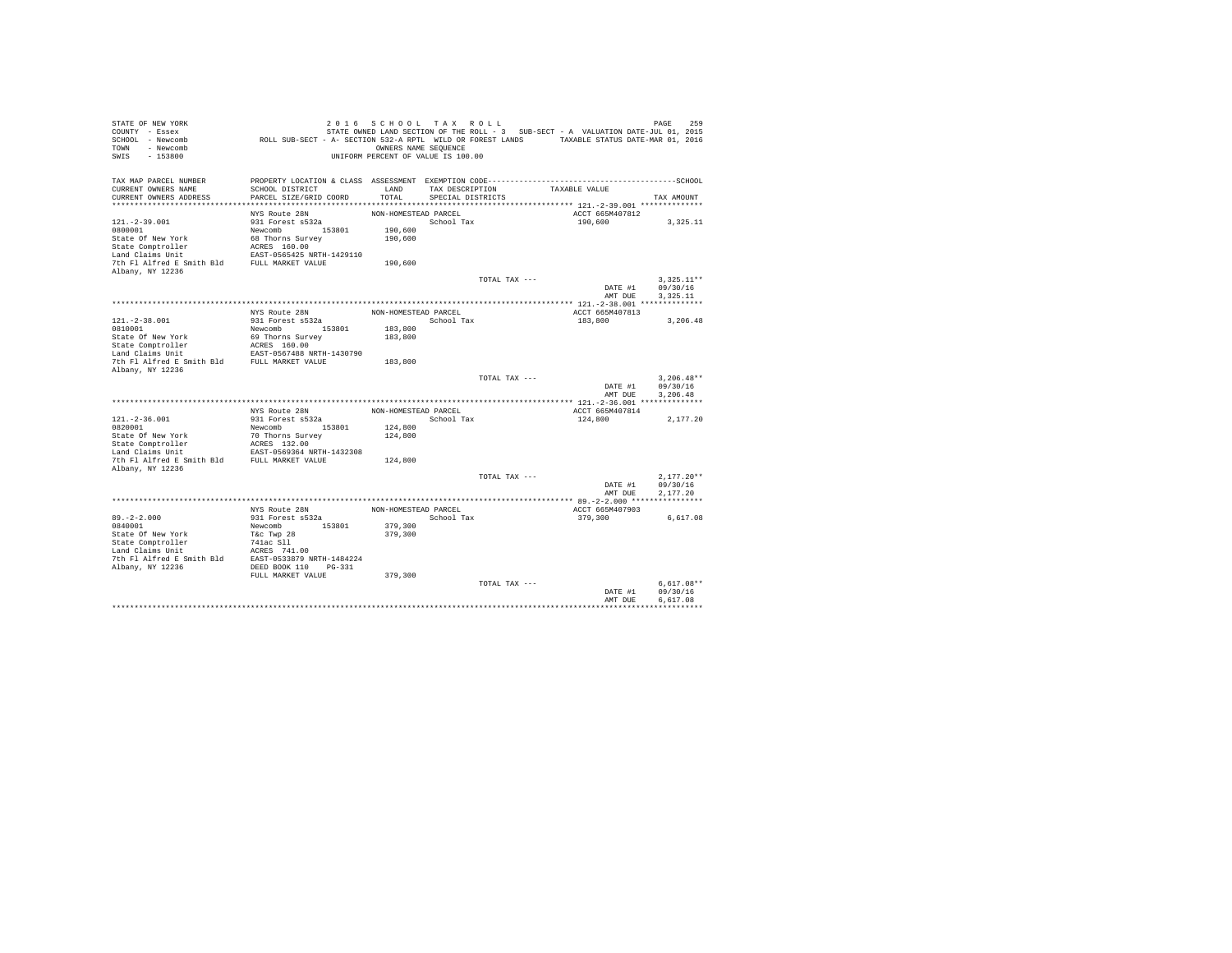| STATE OF NEW YORK<br>COUNTY - Essex<br>SCHOOL - Newcomb<br>- Newcomb<br>TOWN<br>$-153800$<br>SWIS | ROLL SUB-SECT - A- SECTION 532-A RPTL WILD OR FOREST LANDS TAXABLE STATUS DATE-MAR 01, 2016 | 2016 SCHOOL TAX ROLL<br>OWNERS NAME SEQUENCE<br>UNIFORM PERCENT OF VALUE IS 100.00 |                   |               | STATE OWNED LAND SECTION OF THE ROLL - 3 SUB-SECT - A VALUATION DATE-JUL 01, 2015 | PAGE                                   | 260 |
|---------------------------------------------------------------------------------------------------|---------------------------------------------------------------------------------------------|------------------------------------------------------------------------------------|-------------------|---------------|-----------------------------------------------------------------------------------|----------------------------------------|-----|
| TAX MAP PARCEL NUMBER                                                                             |                                                                                             |                                                                                    |                   |               |                                                                                   |                                        |     |
| CURRENT OWNERS NAME                                                                               | SCHOOL DISTRICT                                                                             | LAND                                                                               | TAX DESCRIPTION   |               | TAXABLE VALUE                                                                     |                                        |     |
| CURRENT OWNERS ADDRESS                                                                            | PARCEL SIZE/GRID COORD                                                                      | TOTAL                                                                              | SPECIAL DISTRICTS |               |                                                                                   | TAX AMOUNT                             |     |
|                                                                                                   | NYS Route 28N                                                                               | NON-HOMESTEAD PARCEL                                                               |                   |               | ACCT 665M407904                                                                   |                                        |     |
| $89. -1 - 3.000$                                                                                  | 931 Forest s532a                                                                            |                                                                                    | School Tax        |               | 657,400                                                                           | 11,468.67                              |     |
| 0850001                                                                                           | Newcomb 153801                                                                              | 657,400                                                                            |                   |               |                                                                                   |                                        |     |
| State Of New York                                                                                 | T&c Twp 28                                                                                  | 657,400                                                                            |                   |               |                                                                                   |                                        |     |
| State Comptroller                                                                                 | 751ac Sll                                                                                   |                                                                                    |                   |               |                                                                                   |                                        |     |
| Land Claims Unit                                                                                  | ACRES 750.95                                                                                |                                                                                    |                   |               |                                                                                   |                                        |     |
| 7th Fl Alfred E Smith Bld                                                                         | EAST-0528294 NRTH-1480319                                                                   |                                                                                    |                   |               |                                                                                   |                                        |     |
| Albany, NY 12236                                                                                  | DEED BOOK 110 PG-559                                                                        |                                                                                    |                   |               |                                                                                   |                                        |     |
|                                                                                                   | FULL MARKET VALUE                                                                           | 657,400                                                                            |                   | TOTAL TAX --- |                                                                                   |                                        |     |
|                                                                                                   |                                                                                             |                                                                                    |                   |               | DATE #1<br>AMT DUE                                                                | $11,468.67**$<br>09/30/16<br>11,468.67 |     |
|                                                                                                   |                                                                                             |                                                                                    |                   |               |                                                                                   |                                        |     |
|                                                                                                   | NYS Route 28N                                                                               | NON-HOMESTEAD PARCEL                                                               |                   |               | ACCT 665M407911                                                                   |                                        |     |
| $88. - 1 - 3.000$                                                                                 | 931 Forest s532a                                                                            |                                                                                    | School Tax        |               | 209,000                                                                           | 3,646.11                               |     |
| 0860001                                                                                           | Newcomb 153801                                                                              | 209,000                                                                            |                   |               |                                                                                   |                                        |     |
| State Of New York                                                                                 | 84 T&c Twp 28                                                                               | 209,000                                                                            |                   |               |                                                                                   |                                        |     |
| State Comptroller<br>Land Claims Unit                                                             | 189.70                                                                                      |                                                                                    |                   |               |                                                                                   |                                        |     |
|                                                                                                   | ACRES 189.70                                                                                |                                                                                    |                   |               |                                                                                   |                                        |     |
| The F1 Alfred E Smith Bld<br>The F1 Alfred E Smith Bld<br>FULL MARKET VALUE<br>FULL MARKET VALUE  |                                                                                             | 209,000                                                                            |                   |               |                                                                                   |                                        |     |
|                                                                                                   |                                                                                             |                                                                                    |                   | TOTAL TAX --- |                                                                                   | $3.646.11**$                           |     |
|                                                                                                   |                                                                                             |                                                                                    |                   |               | DATE #1                                                                           | 09/30/16                               |     |
|                                                                                                   |                                                                                             |                                                                                    |                   |               | AMT DUE                                                                           | 3,646.11                               |     |
|                                                                                                   |                                                                                             |                                                                                    |                   |               |                                                                                   |                                        |     |
|                                                                                                   | NYS Route 28N                                                                               | NON-HOMESTEAD PARCEL                                                               |                   |               | ACCT 665M407912                                                                   |                                        |     |
| $88. - 1 - 11.000$                                                                                | 931 Forest s532a                                                                            |                                                                                    | School Tax        |               | 156,000                                                                           | 2,721.50                               |     |
| 0870001<br>State Of New York                                                                      | Newcomb 153801<br>85 T&c Twp 28                                                             | 156,000<br>156,000                                                                 |                   |               |                                                                                   |                                        |     |
| State Comptroller                                                                                 | ACRES 168.00                                                                                |                                                                                    |                   |               |                                                                                   |                                        |     |
| Land Claims Unit                                                                                  | EAST-0525456 NRTH-1478642                                                                   |                                                                                    |                   |               |                                                                                   |                                        |     |
| 7th Fl Alfred E Smith Bld FULL MARKET VALUE<br>Albany, NY 12236                                   |                                                                                             | 156,000                                                                            |                   |               |                                                                                   |                                        |     |
|                                                                                                   |                                                                                             |                                                                                    |                   | TOTAL TAX --- |                                                                                   | $2.721.50**$                           |     |
|                                                                                                   |                                                                                             |                                                                                    |                   |               | DATE #1                                                                           | 09/30/16                               |     |
|                                                                                                   |                                                                                             |                                                                                    |                   |               | AMT DUE                                                                           | 2.721.50                               |     |
|                                                                                                   |                                                                                             |                                                                                    |                   |               |                                                                                   |                                        |     |
|                                                                                                   | NYS Route 28N                                                                               | NON-HOMESTEAD PARCEL                                                               |                   |               | ACCT 665M407913                                                                   |                                        |     |
| $89. - 1 - 2.000$                                                                                 | 931 Forest s532a                                                                            |                                                                                    | School Tax        |               | 57,600                                                                            | 1,004.86                               |     |
| 0880001<br>State Of New York                                                                      | Newcomb 153801<br>Pt 86 T&c Twp                                                             | 57,600<br>57,600                                                                   |                   |               |                                                                                   |                                        |     |
| State Comptroller                                                                                 | 101.3ac Sll                                                                                 |                                                                                    |                   |               |                                                                                   |                                        |     |
| Land Claims Unit                                                                                  | ACRES 101.28                                                                                |                                                                                    |                   |               |                                                                                   |                                        |     |
| 7th Fl Alfred E Smith Bld                                                                         | EAST-0526929 NRTH-1476773                                                                   |                                                                                    |                   |               |                                                                                   |                                        |     |
| Albany, NY 12236                                                                                  | DEED BOOK 110 PG-559                                                                        |                                                                                    |                   |               |                                                                                   |                                        |     |
|                                                                                                   | FULL MARKET VALUE                                                                           | 57,600                                                                             |                   |               |                                                                                   |                                        |     |
|                                                                                                   |                                                                                             |                                                                                    |                   | TOTAL TAX --- |                                                                                   | $1.004.86**$                           |     |
|                                                                                                   |                                                                                             |                                                                                    |                   |               | DATE #1                                                                           | 09/30/16                               |     |
|                                                                                                   |                                                                                             |                                                                                    |                   |               | AMT DUE                                                                           | 1,004.86                               |     |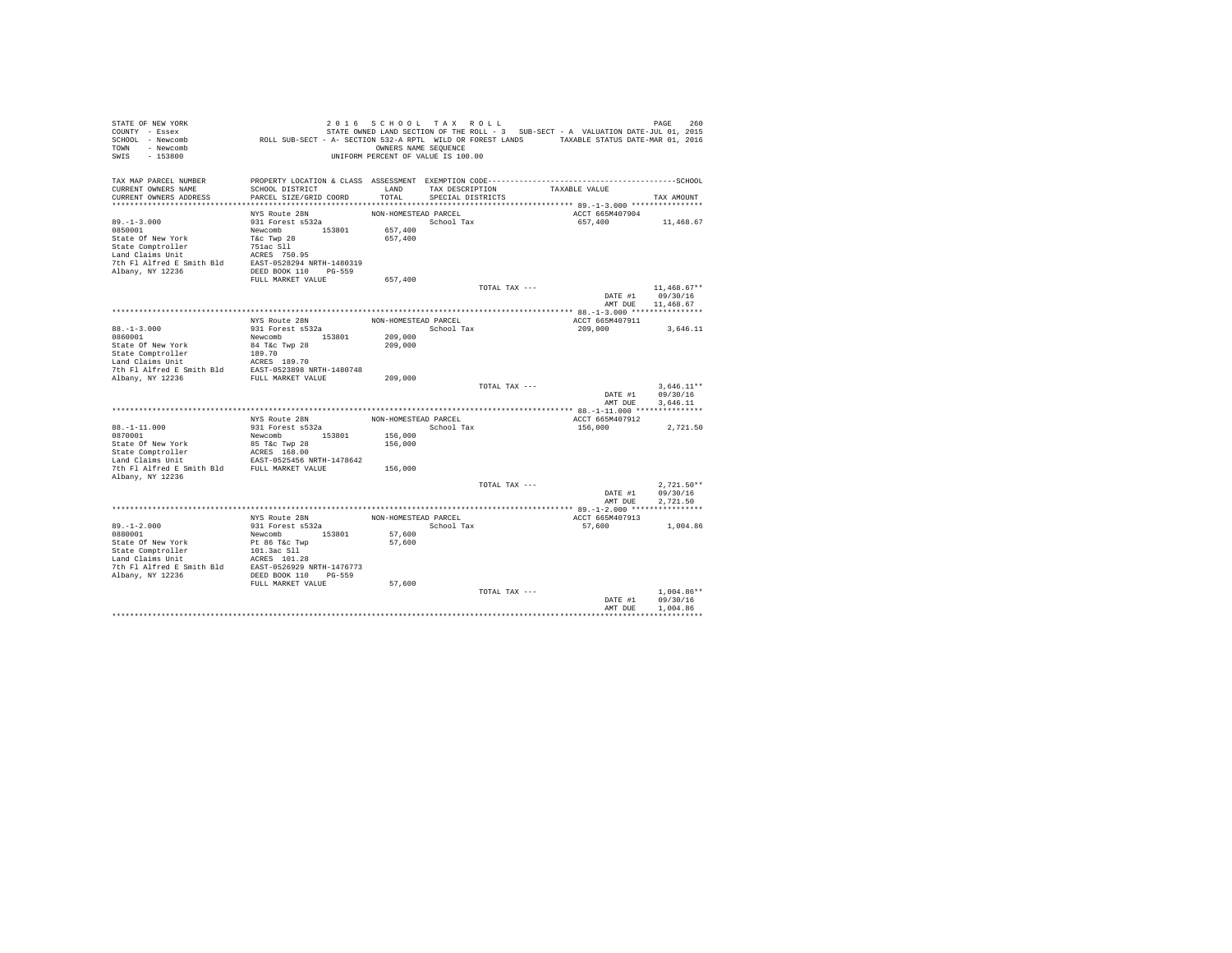| STATE OF NEW YORK<br>COUNTY - Essex<br>SCHOOL - Newcomb<br>TOWN - Newcomb<br>SWIS<br>$-153800$                                                                                                           | ROLL SUB-SECT - A- SECTION 532-A RPTL WILD OR FOREST LANDS TAXABLE STATUS DATE-MAR 01, 2016 | 2016 SCHOOL TAX ROLL<br>OWNERS NAME SEQUENCE<br>UNIFORM PERCENT OF VALUE IS 100.00 |                   |               | STATE OWNED LAND SECTION OF THE ROLL - 3 SUB-SECT - A VALUATION DATE-JUL 01, 2015 | 261<br>PAGE              |
|----------------------------------------------------------------------------------------------------------------------------------------------------------------------------------------------------------|---------------------------------------------------------------------------------------------|------------------------------------------------------------------------------------|-------------------|---------------|-----------------------------------------------------------------------------------|--------------------------|
| TAX MAP PARCEL NUMBER                                                                                                                                                                                    |                                                                                             |                                                                                    |                   |               |                                                                                   |                          |
| CURRENT OWNERS NAME                                                                                                                                                                                      | SCHOOL DISTRICT                                                                             | LAND                                                                               | TAX DESCRIPTION   |               | TAXABLE VALUE                                                                     |                          |
| CURRENT OWNERS ADDRESS                                                                                                                                                                                   | PARCEL SIZE/GRID COORD                                                                      | TOTAL                                                                              | SPECIAL DISTRICTS |               |                                                                                   | TAX AMOUNT               |
|                                                                                                                                                                                                          | Sanford Ln                                                                                  | NON-HOMESTEAD PARCEL                                                               |                   |               | ACCT 665M408011                                                                   |                          |
| $101. - 5 - 14.000$                                                                                                                                                                                      | 931 Forest s532a                                                                            |                                                                                    | School Tax        |               | 336,600                                                                           | 5,872.16                 |
| 0900001                                                                                                                                                                                                  | Newcomb 153801                                                                              | 336,600                                                                            |                   |               |                                                                                   |                          |
| State Of New York                                                                                                                                                                                        | Part Lot 14 T&c Pur Twp45                                                                   | 336,600                                                                            |                   |               |                                                                                   |                          |
| State Comptroller                                                                                                                                                                                        | 491ac Sll                                                                                   |                                                                                    |                   |               |                                                                                   |                          |
| Land Claims Unit                                                                                                                                                                                         | ACRES 491.00                                                                                |                                                                                    |                   |               |                                                                                   |                          |
| Land Claims ould be and the control of the Table 7th F1 Alfred E Smith Bld EAST-0597213 NRTH-1461785                                                                                                     |                                                                                             |                                                                                    |                   |               |                                                                                   |                          |
|                                                                                                                                                                                                          |                                                                                             | 336,600                                                                            |                   |               |                                                                                   |                          |
|                                                                                                                                                                                                          |                                                                                             |                                                                                    |                   | TOTAL TAX --- |                                                                                   | $5.872.16**$             |
|                                                                                                                                                                                                          |                                                                                             |                                                                                    |                   |               | DATE #1                                                                           | 09/30/16                 |
|                                                                                                                                                                                                          |                                                                                             |                                                                                    |                   |               | AMT DUE                                                                           | 5.872.16                 |
|                                                                                                                                                                                                          | Sanford Ln                                                                                  | NON-HOMESTEAD PARCEL                                                               |                   |               | ACCT 665M408012                                                                   |                          |
| $91. - 3 - 5.000$                                                                                                                                                                                        | 931 Forest s532a                                                                            |                                                                                    | School Tax        |               | 90,400                                                                            | 1,577.07                 |
| 0910001                                                                                                                                                                                                  | Newcomb 153801                                                                              | 90,400                                                                             |                   |               |                                                                                   |                          |
| State Of New York                                                                                                                                                                                        | Part Lot 26 T&c Pur Twp45                                                                   | 90,400                                                                             |                   |               |                                                                                   |                          |
| State Comptroller                                                                                                                                                                                        | 250.5ac Sll                                                                                 |                                                                                    |                   |               |                                                                                   |                          |
| Land Claims Unit                                                                                                                                                                                         | ACRES 250.47                                                                                |                                                                                    |                   |               |                                                                                   |                          |
| 7th Fl Alfred E Smith Bld                                                                                                                                                                                | EAST-0596983 NRTH-1474994                                                                   |                                                                                    |                   |               |                                                                                   |                          |
| Albany, NY 12236                                                                                                                                                                                         | FULL MARKET VALUE                                                                           | 90,400                                                                             |                   |               |                                                                                   |                          |
|                                                                                                                                                                                                          |                                                                                             |                                                                                    |                   | TOTAL TAX --- |                                                                                   | $1.577.07**$             |
|                                                                                                                                                                                                          |                                                                                             |                                                                                    |                   |               | DATE #1<br>AMT DUE                                                                | 09/30/16<br>1.577.07     |
|                                                                                                                                                                                                          |                                                                                             |                                                                                    |                   |               |                                                                                   |                          |
|                                                                                                                                                                                                          | Sanford Ln                                                                                  | NON-HOMESTEAD PARCEL                                                               |                   |               | ACCT 665M408013                                                                   |                          |
| $91. - 3 - 6.000$                                                                                                                                                                                        | 931 Forest s532a                                                                            |                                                                                    | School Tax        |               | 121,000                                                                           | 2,110.91                 |
| 0920001                                                                                                                                                                                                  | Newcomb 153801                                                                              | 121,000                                                                            |                   |               |                                                                                   |                          |
| State Of New York                                                                                                                                                                                        | 27 T&c Twp 45                                                                               | 121,000                                                                            |                   |               |                                                                                   |                          |
| State Comptroller                                                                                                                                                                                        | ACRES 512.00                                                                                |                                                                                    |                   |               |                                                                                   |                          |
| Land Claims Unit                                                                                                                                                                                         | EAST-0594760 NRTH-1472362                                                                   |                                                                                    |                   |               |                                                                                   |                          |
| 7th Fl Alfred E Smith Bld DEED BOOK 212 PG-395                                                                                                                                                           |                                                                                             |                                                                                    |                   |               |                                                                                   |                          |
| Albany, NY 12236                                                                                                                                                                                         | FULL MARKET VALUE                                                                           | 121,000                                                                            |                   |               |                                                                                   |                          |
|                                                                                                                                                                                                          |                                                                                             |                                                                                    |                   | TOTAL TAX --- | DATE #1                                                                           | $2.110.91**$<br>09/30/16 |
|                                                                                                                                                                                                          |                                                                                             |                                                                                    |                   |               | AMT DUE                                                                           | 2.110.91                 |
|                                                                                                                                                                                                          |                                                                                             |                                                                                    |                   |               |                                                                                   |                          |
|                                                                                                                                                                                                          | Sanford Ln                                                                                  | NON-HOMESTEAD PARCEL                                                               |                   |               | ACCT 665M408014                                                                   |                          |
| $101. - 5 - 10.000$                                                                                                                                                                                      | 931 Forest s532a                                                                            |                                                                                    | School Tax        |               | 110,700                                                                           | 1,931.22                 |
| 0930001                                                                                                                                                                                                  | Newcomb 153801                                                                              | 110,700                                                                            |                   |               |                                                                                   |                          |
| State Of New York                                                                                                                                                                                        | 28 T&c Twp 45                                                                               | 110,700                                                                            |                   |               |                                                                                   |                          |
|                                                                                                                                                                                                          |                                                                                             |                                                                                    |                   |               |                                                                                   |                          |
| State Comptroller and MCRES 492.01<br>Land Claims Unit 2AST-0591086 NRTH-1469871<br>The Fl Alfred E Smith Bld DEED BOOK 212 PG-395<br>7th Fl Alfred E Smith Bld DEED BOOK 212 PG-395<br>Albany, NY 12236 |                                                                                             |                                                                                    |                   |               |                                                                                   |                          |
|                                                                                                                                                                                                          |                                                                                             |                                                                                    |                   |               |                                                                                   |                          |
|                                                                                                                                                                                                          |                                                                                             | 110,700                                                                            |                   | TOTAL TAX --- |                                                                                   | $1.931.22**$             |
|                                                                                                                                                                                                          |                                                                                             |                                                                                    |                   |               | DATE #1                                                                           | 09/30/16                 |
|                                                                                                                                                                                                          |                                                                                             |                                                                                    |                   |               | AMT DUE                                                                           | 1.931.22                 |
|                                                                                                                                                                                                          |                                                                                             |                                                                                    |                   |               |                                                                                   |                          |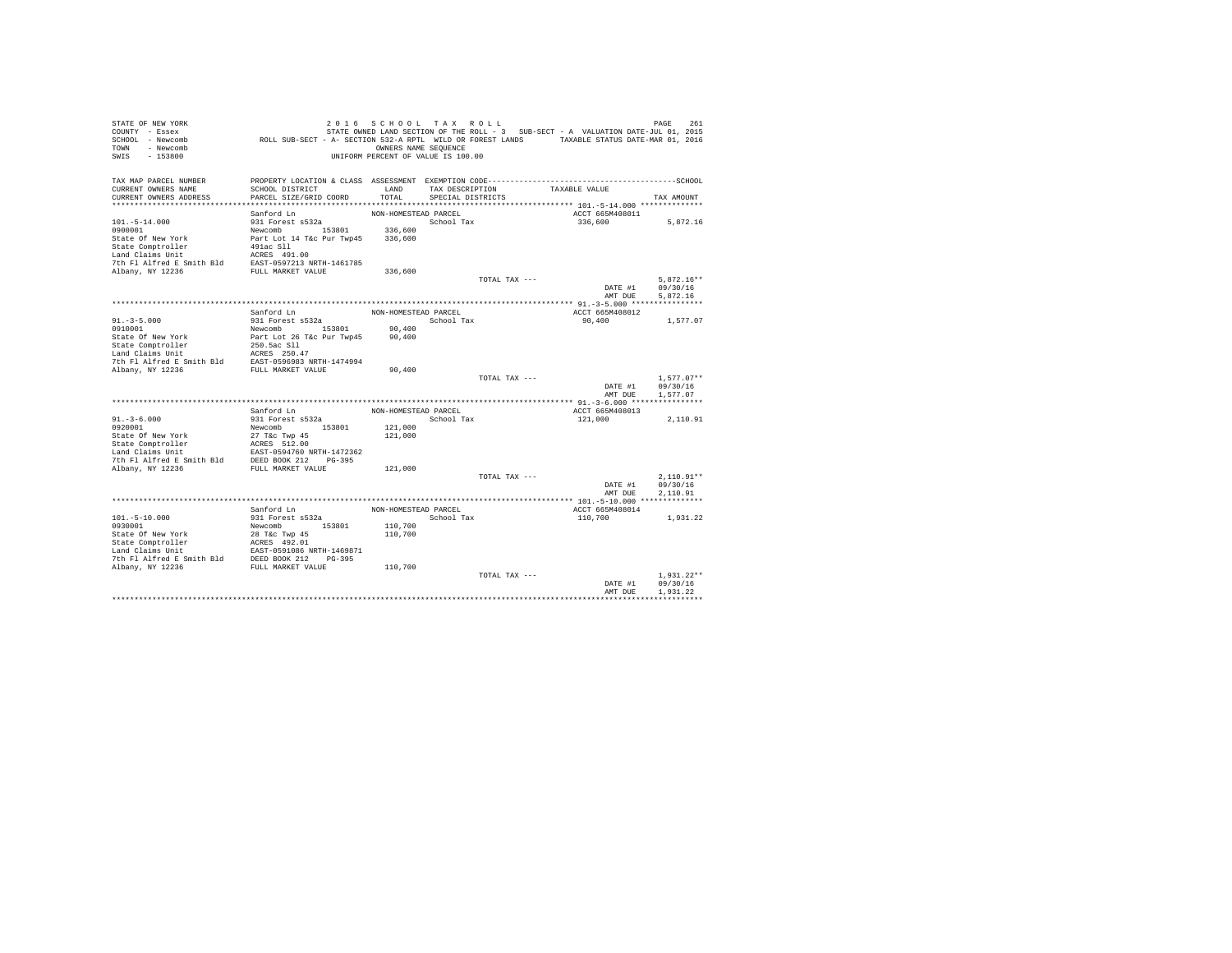| STATE OF NEW YORK                                                                                                                                                                                                                             |                                                                                             | 2016 SCHOOL TAX ROLL               |                   |               |                                                                                   | PAGE<br>262  |
|-----------------------------------------------------------------------------------------------------------------------------------------------------------------------------------------------------------------------------------------------|---------------------------------------------------------------------------------------------|------------------------------------|-------------------|---------------|-----------------------------------------------------------------------------------|--------------|
| COUNTY - Essex                                                                                                                                                                                                                                |                                                                                             |                                    |                   |               | STATE OWNED LAND SECTION OF THE ROLL - 3 SUB-SECT - A VALUATION DATE-JUL 01, 2015 |              |
| SCHOOL - Newcomb                                                                                                                                                                                                                              | ROLL SUB-SECT - A- SECTION 532-A RPTL WILD OR FOREST LANDS TAXABLE STATUS DATE-MAR 01, 2016 |                                    |                   |               |                                                                                   |              |
| TOWN - Newcomb                                                                                                                                                                                                                                |                                                                                             | OWNERS NAME SEQUENCE               |                   |               |                                                                                   |              |
| SWIS<br>$-153800$                                                                                                                                                                                                                             |                                                                                             | UNIFORM PERCENT OF VALUE IS 100.00 |                   |               |                                                                                   |              |
|                                                                                                                                                                                                                                               |                                                                                             |                                    |                   |               |                                                                                   |              |
| TAX MAP PARCEL NUMBER                                                                                                                                                                                                                         |                                                                                             |                                    |                   |               |                                                                                   |              |
| CURRENT OWNERS NAME                                                                                                                                                                                                                           | SCHOOL DISTRICT                                                                             | LAND                               | TAX DESCRIPTION   |               | TAXABLE VALUE                                                                     |              |
| CURRENT OWNERS ADDRESS                                                                                                                                                                                                                        | PARCEL SIZE/GRID COORD                                                                      | TOTAL                              | SPECIAL DISTRICTS |               |                                                                                   | TAX AMOUNT   |
|                                                                                                                                                                                                                                               |                                                                                             |                                    |                   |               |                                                                                   |              |
|                                                                                                                                                                                                                                               | Sanford Ln                                                                                  | NON-HOMESTEAD PARCEL               |                   |               | ACCT 665M408015                                                                   |              |
| $91. -2 - 2.000$                                                                                                                                                                                                                              | 931 Forest s532a                                                                            |                                    | School Tax        |               | 43,300                                                                            | 755.39       |
|                                                                                                                                                                                                                                               |                                                                                             |                                    |                   |               |                                                                                   |              |
|                                                                                                                                                                                                                                               |                                                                                             |                                    |                   |               |                                                                                   |              |
|                                                                                                                                                                                                                                               |                                                                                             |                                    |                   |               |                                                                                   |              |
|                                                                                                                                                                                                                                               |                                                                                             |                                    |                   |               |                                                                                   |              |
|                                                                                                                                                                                                                                               |                                                                                             |                                    |                   |               |                                                                                   |              |
|                                                                                                                                                                                                                                               |                                                                                             |                                    |                   |               |                                                                                   |              |
|                                                                                                                                                                                                                                               |                                                                                             |                                    |                   | TOTAL TAX --- |                                                                                   | $755.39**$   |
|                                                                                                                                                                                                                                               |                                                                                             |                                    |                   |               | DATE #1                                                                           | 09/30/16     |
|                                                                                                                                                                                                                                               |                                                                                             |                                    |                   |               | AMT DUE                                                                           | 755.39       |
|                                                                                                                                                                                                                                               |                                                                                             |                                    |                   |               |                                                                                   |              |
|                                                                                                                                                                                                                                               | Sanford Ln                                                                                  | NON-HOMESTEAD PARCEL               |                   |               | ACCT 665M408101                                                                   |              |
| $91. -2 - 1.000$                                                                                                                                                                                                                              | 931 Forest s532a                                                                            |                                    | School Tax        |               | 121,400                                                                           | 2,117.88     |
| 0950001                                                                                                                                                                                                                                       |                                                                                             | 121,400                            |                   |               |                                                                                   |              |
|                                                                                                                                                                                                                                               | Newcomb 153801<br>Lot 39 T&c Pur Twp 45<br>284.00                                           | 121,400                            |                   |               |                                                                                   |              |
| State Of New York<br>State Comptroller<br>Land Claims Unit                                                                                                                                                                                    |                                                                                             |                                    |                   |               |                                                                                   |              |
|                                                                                                                                                                                                                                               |                                                                                             |                                    |                   |               |                                                                                   |              |
|                                                                                                                                                                                                                                               |                                                                                             |                                    |                   |               |                                                                                   |              |
| Land Claims Unit MERES 351.23<br>7th F1 Alfred E Smith Bld BAST-0595154 NRTH-1485868<br>Albany, NY 12236 ADEED BOOK 191 PG-405                                                                                                                |                                                                                             |                                    |                   |               |                                                                                   |              |
|                                                                                                                                                                                                                                               | FULL MARKET VALUE                                                                           | 121,400                            |                   |               |                                                                                   |              |
|                                                                                                                                                                                                                                               |                                                                                             |                                    |                   | TOTAL TAX --- |                                                                                   | $2,117.88**$ |
|                                                                                                                                                                                                                                               |                                                                                             |                                    |                   |               | DATE #1                                                                           | 09/30/16     |
|                                                                                                                                                                                                                                               |                                                                                             |                                    |                   |               | AMT DUE                                                                           | 2.117.88     |
|                                                                                                                                                                                                                                               |                                                                                             |                                    |                   |               |                                                                                   |              |
|                                                                                                                                                                                                                                               | Sanford Ln                                                                                  | NON-HOMESTEAD PARCEL               |                   |               | ACCT 665M408102                                                                   |              |
| $81. - 2 - 3.000$                                                                                                                                                                                                                             | 931 Forest s532a                                                                            |                                    | School Tax        |               | 202,200                                                                           | 3,527.48     |
| 0960001                                                                                                                                                                                                                                       | Newcomb 153801                                                                              | 202,200                            |                   |               |                                                                                   |              |
|                                                                                                                                                                                                                                               |                                                                                             | 202,200                            |                   |               |                                                                                   |              |
|                                                                                                                                                                                                                                               |                                                                                             |                                    |                   |               |                                                                                   |              |
|                                                                                                                                                                                                                                               |                                                                                             |                                    |                   |               |                                                                                   |              |
|                                                                                                                                                                                                                                               |                                                                                             |                                    |                   |               |                                                                                   |              |
| State of New York<br>State Comptroller<br>State Comptroller<br>And Claims Unit<br>Land Claims Unit<br>The Platform RANGES S11.70<br>7th Platform Night (PSP) BON NDESD BON NDESD POTARY<br>The PLUL MARKET VALUE<br>NDESD BON NDESD BON NDESD |                                                                                             | 202,200                            |                   |               |                                                                                   |              |
|                                                                                                                                                                                                                                               |                                                                                             |                                    |                   | TOTAL TAX --- |                                                                                   | $3.527.48**$ |
|                                                                                                                                                                                                                                               |                                                                                             |                                    |                   |               | DATE #1                                                                           | 09/30/16     |
|                                                                                                                                                                                                                                               |                                                                                             |                                    |                   |               | AMT DUE                                                                           | 3,527.48     |
|                                                                                                                                                                                                                                               |                                                                                             |                                    |                   |               |                                                                                   |              |
|                                                                                                                                                                                                                                               | Sanford Ln                                                                                  | NON-HOMESTEAD PARCEL               |                   |               | ACCT 665M408103                                                                   |              |
| $81. - 2 - 2.000$                                                                                                                                                                                                                             | 931 Forest s532a                                                                            |                                    | School Tax        |               | 49,100                                                                            | 856.57       |
| 0970001                                                                                                                                                                                                                                       | Newcomb 153801                                                                              | 49,100                             |                   |               |                                                                                   |              |
| State Of New York                                                                                                                                                                                                                             |                                                                                             | 49,100                             |                   |               |                                                                                   |              |
| State Comptroller<br>Tand Claims Unit                                                                                                                                                                                                         | Pt 47 T&c Twp 45<br>ACRES 148.19<br>EAST-0594930 NRTH-1492361                               |                                    |                   |               |                                                                                   |              |
|                                                                                                                                                                                                                                               |                                                                                             |                                    |                   |               |                                                                                   |              |
| 7th Fl Alfred E Smith Bld FULL MARKET VALUE                                                                                                                                                                                                   |                                                                                             | 49,100                             |                   |               |                                                                                   |              |
| Albany, NY 12236                                                                                                                                                                                                                              |                                                                                             |                                    |                   |               |                                                                                   |              |
|                                                                                                                                                                                                                                               |                                                                                             |                                    |                   | TOTAL TAX --- |                                                                                   | 856.57**     |
|                                                                                                                                                                                                                                               |                                                                                             |                                    |                   |               | DATE #1                                                                           | 09/30/16     |
|                                                                                                                                                                                                                                               |                                                                                             |                                    |                   |               | AMT DUE                                                                           | 856.57       |
|                                                                                                                                                                                                                                               |                                                                                             |                                    |                   |               |                                                                                   |              |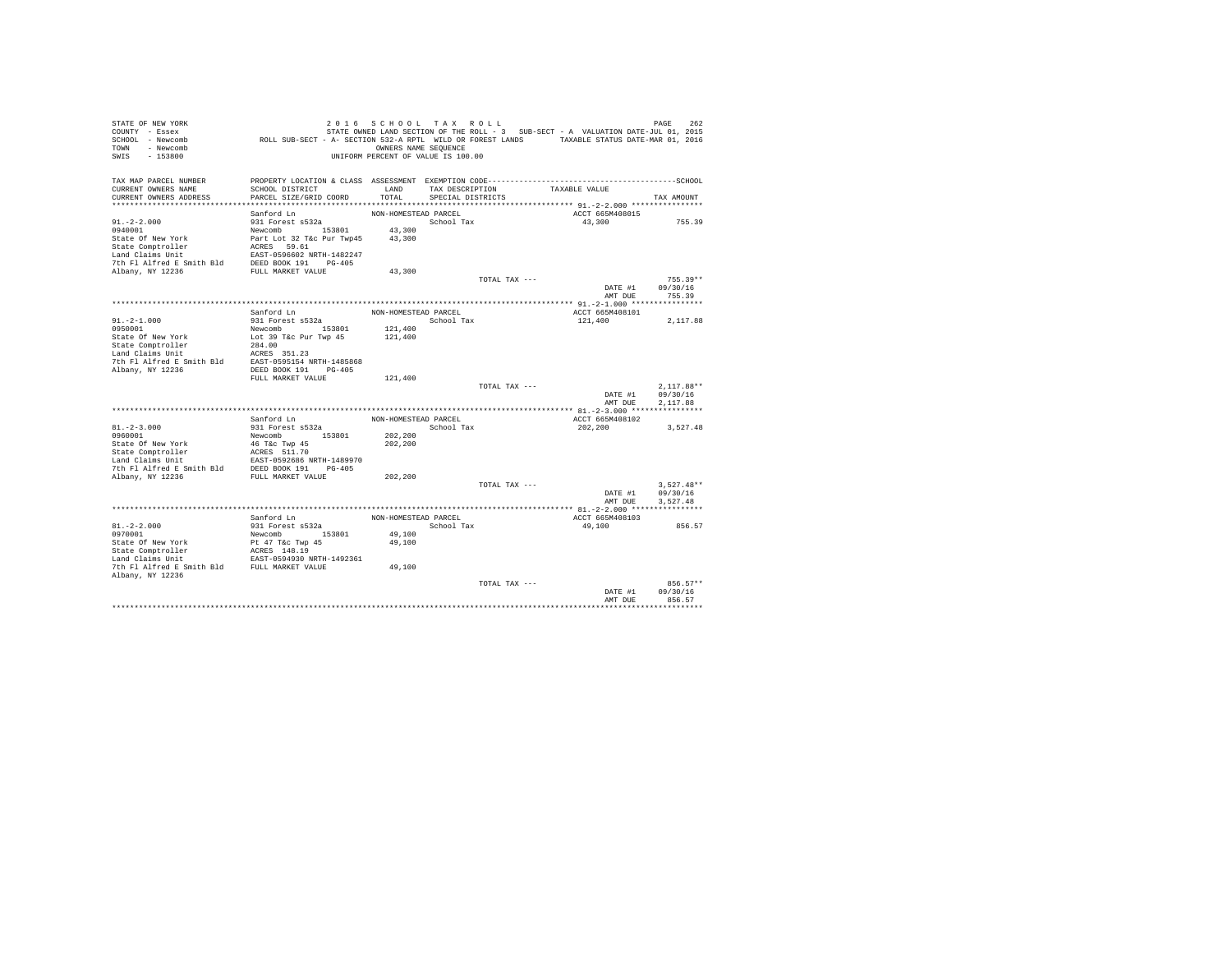| STATE OWNED LAND SECTION OF THE ROLL - 3 SUB-SECT - A VALUATION DATE-JUL 01, 2015<br>ROLL SUB-SECT - A- SECTION 532-A RPTL WILD OR FOREST LANDS TAXABLE STATUS DATE-MAR 01, 2016<br>SCHOOL - Newcomb<br>- Newcomb<br>OWNERS NAME SEQUENCE<br>TOWN<br>$-153800$<br>UNIFORM PERCENT OF VALUE IS 100.00<br>SWIS<br>TAX MAP PARCEL NUMBER<br>SCHOOL DISTRICT<br>LAND<br>TAXABLE VALUE<br>CURRENT OWNERS NAME<br>TAX DESCRIPTION<br>PARCEL SIZE/GRID COORD<br>TOTAL<br>CURRENT OWNERS ADDRESS<br>SPECIAL DISTRICTS<br>TAX AMOUNT<br>Blue Ridge Rd<br>NON-HOMESTEAD PARCEL<br>ACCT 665M408105<br>931 Forest s532a<br>School Tax<br>209,200<br>3,649.60<br>Newcomb 153801<br>0990001<br>209,200<br>State Of New York<br>9 T&c Twp 46<br>209,200<br>State Comptroller<br>252ac Sll<br>Land Claims Unit<br>The Unit Screen and Claims Unit<br>7th Fl Alfred E Smith Bld<br>EAST-0581057 NRTH-1442709<br>Albany, NY 12236 FULL MARKET VALUE<br>209,200<br>$3.649.60**$<br>TOTAL TAX ---<br>09/30/16<br>DATE #1<br>AMT DUE<br>3,649.60<br>Sanford Ln<br>NON-HOMESTEAD PARCEL<br>ACCT 665M408106<br>$101. - 5 - 19.000$<br>931 Forest s532a<br>School Tax<br>66,400<br>1,158.38<br>Newcomb 153801<br>66,400<br>1000001<br>State Of New York<br>47 T&c Twp 46<br>66,400<br>ACRES 200.78<br>State Comptroller<br>EAST-0587517 NRTH-1464383<br>DEED BOOK 213 PG-451<br>FULL MARKET VALUE<br>7th Fl Alfred E Smith Bld<br>66,400<br>$1.158.38**$<br>TOTAL TAX ---<br>DATE #1<br>09/30/16<br>1,158.38<br>AMT DUE<br>Sanford Ln<br>NON-HOMESTEAD PARCEL<br>ACCT 665M408107<br>$101. - 5 - 11.000$<br>931 Forest s532a<br>School Tax<br>62,200<br>1,085.11<br>1010001<br>Newcomb<br>153801<br>62,200<br>State Of New York<br>48 T&C Twp 46<br>62,200<br>State Comptroller<br>ACRES 221.00<br>EAST-0589612 NRTH-1466030<br>Land Claims Unit<br>7th Fl Alfred E Smith Bld DEED BOOK 213 PG-451<br>Albany, NY 12236<br>FULL MARKET VALUE<br>62,200<br>TOTAL TAX ---<br>$1.085.11**$<br>09/30/16<br>DATE #1<br>AMT DUE<br>1,085.11<br>Sanford Ln<br>NON-HOMESTEAD PARCEL<br>ACCT 665M408108<br>$101. - 5 - 9.000$<br>931 Forest s532a<br>School Tax<br>31,400<br>547.79<br>Newcomb 153801<br>31,400<br>1020001<br>State Of New York<br>49 T&c Twp 46<br>31,400<br>31,400<br>$547.79**$<br>TOTAL TAX ---<br>DATE #1<br>09/30/16<br>547.79<br>AMT DUE | STATE OF NEW YORK  | 2016 SCHOOL TAX ROLL |  | PAGE<br>263 |
|------------------------------------------------------------------------------------------------------------------------------------------------------------------------------------------------------------------------------------------------------------------------------------------------------------------------------------------------------------------------------------------------------------------------------------------------------------------------------------------------------------------------------------------------------------------------------------------------------------------------------------------------------------------------------------------------------------------------------------------------------------------------------------------------------------------------------------------------------------------------------------------------------------------------------------------------------------------------------------------------------------------------------------------------------------------------------------------------------------------------------------------------------------------------------------------------------------------------------------------------------------------------------------------------------------------------------------------------------------------------------------------------------------------------------------------------------------------------------------------------------------------------------------------------------------------------------------------------------------------------------------------------------------------------------------------------------------------------------------------------------------------------------------------------------------------------------------------------------------------------------------------------------------------------------------------------------------------------------------------------------------------------------------------------------------------------------------------------------------------------------------------------------------------------------------------------------------------------------------------------------------------------------------------------------------------------------|--------------------|----------------------|--|-------------|
|                                                                                                                                                                                                                                                                                                                                                                                                                                                                                                                                                                                                                                                                                                                                                                                                                                                                                                                                                                                                                                                                                                                                                                                                                                                                                                                                                                                                                                                                                                                                                                                                                                                                                                                                                                                                                                                                                                                                                                                                                                                                                                                                                                                                                                                                                                                              | COUNTY - Essex     |                      |  |             |
|                                                                                                                                                                                                                                                                                                                                                                                                                                                                                                                                                                                                                                                                                                                                                                                                                                                                                                                                                                                                                                                                                                                                                                                                                                                                                                                                                                                                                                                                                                                                                                                                                                                                                                                                                                                                                                                                                                                                                                                                                                                                                                                                                                                                                                                                                                                              |                    |                      |  |             |
|                                                                                                                                                                                                                                                                                                                                                                                                                                                                                                                                                                                                                                                                                                                                                                                                                                                                                                                                                                                                                                                                                                                                                                                                                                                                                                                                                                                                                                                                                                                                                                                                                                                                                                                                                                                                                                                                                                                                                                                                                                                                                                                                                                                                                                                                                                                              |                    |                      |  |             |
|                                                                                                                                                                                                                                                                                                                                                                                                                                                                                                                                                                                                                                                                                                                                                                                                                                                                                                                                                                                                                                                                                                                                                                                                                                                                                                                                                                                                                                                                                                                                                                                                                                                                                                                                                                                                                                                                                                                                                                                                                                                                                                                                                                                                                                                                                                                              |                    |                      |  |             |
|                                                                                                                                                                                                                                                                                                                                                                                                                                                                                                                                                                                                                                                                                                                                                                                                                                                                                                                                                                                                                                                                                                                                                                                                                                                                                                                                                                                                                                                                                                                                                                                                                                                                                                                                                                                                                                                                                                                                                                                                                                                                                                                                                                                                                                                                                                                              |                    |                      |  |             |
|                                                                                                                                                                                                                                                                                                                                                                                                                                                                                                                                                                                                                                                                                                                                                                                                                                                                                                                                                                                                                                                                                                                                                                                                                                                                                                                                                                                                                                                                                                                                                                                                                                                                                                                                                                                                                                                                                                                                                                                                                                                                                                                                                                                                                                                                                                                              |                    |                      |  |             |
|                                                                                                                                                                                                                                                                                                                                                                                                                                                                                                                                                                                                                                                                                                                                                                                                                                                                                                                                                                                                                                                                                                                                                                                                                                                                                                                                                                                                                                                                                                                                                                                                                                                                                                                                                                                                                                                                                                                                                                                                                                                                                                                                                                                                                                                                                                                              |                    |                      |  |             |
|                                                                                                                                                                                                                                                                                                                                                                                                                                                                                                                                                                                                                                                                                                                                                                                                                                                                                                                                                                                                                                                                                                                                                                                                                                                                                                                                                                                                                                                                                                                                                                                                                                                                                                                                                                                                                                                                                                                                                                                                                                                                                                                                                                                                                                                                                                                              |                    |                      |  |             |
|                                                                                                                                                                                                                                                                                                                                                                                                                                                                                                                                                                                                                                                                                                                                                                                                                                                                                                                                                                                                                                                                                                                                                                                                                                                                                                                                                                                                                                                                                                                                                                                                                                                                                                                                                                                                                                                                                                                                                                                                                                                                                                                                                                                                                                                                                                                              |                    |                      |  |             |
|                                                                                                                                                                                                                                                                                                                                                                                                                                                                                                                                                                                                                                                                                                                                                                                                                                                                                                                                                                                                                                                                                                                                                                                                                                                                                                                                                                                                                                                                                                                                                                                                                                                                                                                                                                                                                                                                                                                                                                                                                                                                                                                                                                                                                                                                                                                              | $111. - 3 - 2.000$ |                      |  |             |
|                                                                                                                                                                                                                                                                                                                                                                                                                                                                                                                                                                                                                                                                                                                                                                                                                                                                                                                                                                                                                                                                                                                                                                                                                                                                                                                                                                                                                                                                                                                                                                                                                                                                                                                                                                                                                                                                                                                                                                                                                                                                                                                                                                                                                                                                                                                              |                    |                      |  |             |
|                                                                                                                                                                                                                                                                                                                                                                                                                                                                                                                                                                                                                                                                                                                                                                                                                                                                                                                                                                                                                                                                                                                                                                                                                                                                                                                                                                                                                                                                                                                                                                                                                                                                                                                                                                                                                                                                                                                                                                                                                                                                                                                                                                                                                                                                                                                              |                    |                      |  |             |
|                                                                                                                                                                                                                                                                                                                                                                                                                                                                                                                                                                                                                                                                                                                                                                                                                                                                                                                                                                                                                                                                                                                                                                                                                                                                                                                                                                                                                                                                                                                                                                                                                                                                                                                                                                                                                                                                                                                                                                                                                                                                                                                                                                                                                                                                                                                              |                    |                      |  |             |
|                                                                                                                                                                                                                                                                                                                                                                                                                                                                                                                                                                                                                                                                                                                                                                                                                                                                                                                                                                                                                                                                                                                                                                                                                                                                                                                                                                                                                                                                                                                                                                                                                                                                                                                                                                                                                                                                                                                                                                                                                                                                                                                                                                                                                                                                                                                              |                    |                      |  |             |
|                                                                                                                                                                                                                                                                                                                                                                                                                                                                                                                                                                                                                                                                                                                                                                                                                                                                                                                                                                                                                                                                                                                                                                                                                                                                                                                                                                                                                                                                                                                                                                                                                                                                                                                                                                                                                                                                                                                                                                                                                                                                                                                                                                                                                                                                                                                              |                    |                      |  |             |
|                                                                                                                                                                                                                                                                                                                                                                                                                                                                                                                                                                                                                                                                                                                                                                                                                                                                                                                                                                                                                                                                                                                                                                                                                                                                                                                                                                                                                                                                                                                                                                                                                                                                                                                                                                                                                                                                                                                                                                                                                                                                                                                                                                                                                                                                                                                              |                    |                      |  |             |
|                                                                                                                                                                                                                                                                                                                                                                                                                                                                                                                                                                                                                                                                                                                                                                                                                                                                                                                                                                                                                                                                                                                                                                                                                                                                                                                                                                                                                                                                                                                                                                                                                                                                                                                                                                                                                                                                                                                                                                                                                                                                                                                                                                                                                                                                                                                              |                    |                      |  |             |
|                                                                                                                                                                                                                                                                                                                                                                                                                                                                                                                                                                                                                                                                                                                                                                                                                                                                                                                                                                                                                                                                                                                                                                                                                                                                                                                                                                                                                                                                                                                                                                                                                                                                                                                                                                                                                                                                                                                                                                                                                                                                                                                                                                                                                                                                                                                              |                    |                      |  |             |
|                                                                                                                                                                                                                                                                                                                                                                                                                                                                                                                                                                                                                                                                                                                                                                                                                                                                                                                                                                                                                                                                                                                                                                                                                                                                                                                                                                                                                                                                                                                                                                                                                                                                                                                                                                                                                                                                                                                                                                                                                                                                                                                                                                                                                                                                                                                              |                    |                      |  |             |
|                                                                                                                                                                                                                                                                                                                                                                                                                                                                                                                                                                                                                                                                                                                                                                                                                                                                                                                                                                                                                                                                                                                                                                                                                                                                                                                                                                                                                                                                                                                                                                                                                                                                                                                                                                                                                                                                                                                                                                                                                                                                                                                                                                                                                                                                                                                              |                    |                      |  |             |
|                                                                                                                                                                                                                                                                                                                                                                                                                                                                                                                                                                                                                                                                                                                                                                                                                                                                                                                                                                                                                                                                                                                                                                                                                                                                                                                                                                                                                                                                                                                                                                                                                                                                                                                                                                                                                                                                                                                                                                                                                                                                                                                                                                                                                                                                                                                              |                    |                      |  |             |
|                                                                                                                                                                                                                                                                                                                                                                                                                                                                                                                                                                                                                                                                                                                                                                                                                                                                                                                                                                                                                                                                                                                                                                                                                                                                                                                                                                                                                                                                                                                                                                                                                                                                                                                                                                                                                                                                                                                                                                                                                                                                                                                                                                                                                                                                                                                              |                    |                      |  |             |
|                                                                                                                                                                                                                                                                                                                                                                                                                                                                                                                                                                                                                                                                                                                                                                                                                                                                                                                                                                                                                                                                                                                                                                                                                                                                                                                                                                                                                                                                                                                                                                                                                                                                                                                                                                                                                                                                                                                                                                                                                                                                                                                                                                                                                                                                                                                              |                    |                      |  |             |
|                                                                                                                                                                                                                                                                                                                                                                                                                                                                                                                                                                                                                                                                                                                                                                                                                                                                                                                                                                                                                                                                                                                                                                                                                                                                                                                                                                                                                                                                                                                                                                                                                                                                                                                                                                                                                                                                                                                                                                                                                                                                                                                                                                                                                                                                                                                              |                    |                      |  |             |
|                                                                                                                                                                                                                                                                                                                                                                                                                                                                                                                                                                                                                                                                                                                                                                                                                                                                                                                                                                                                                                                                                                                                                                                                                                                                                                                                                                                                                                                                                                                                                                                                                                                                                                                                                                                                                                                                                                                                                                                                                                                                                                                                                                                                                                                                                                                              | Land Claims Unit   |                      |  |             |
|                                                                                                                                                                                                                                                                                                                                                                                                                                                                                                                                                                                                                                                                                                                                                                                                                                                                                                                                                                                                                                                                                                                                                                                                                                                                                                                                                                                                                                                                                                                                                                                                                                                                                                                                                                                                                                                                                                                                                                                                                                                                                                                                                                                                                                                                                                                              |                    |                      |  |             |
|                                                                                                                                                                                                                                                                                                                                                                                                                                                                                                                                                                                                                                                                                                                                                                                                                                                                                                                                                                                                                                                                                                                                                                                                                                                                                                                                                                                                                                                                                                                                                                                                                                                                                                                                                                                                                                                                                                                                                                                                                                                                                                                                                                                                                                                                                                                              | Albany, NY 12236   |                      |  |             |
|                                                                                                                                                                                                                                                                                                                                                                                                                                                                                                                                                                                                                                                                                                                                                                                                                                                                                                                                                                                                                                                                                                                                                                                                                                                                                                                                                                                                                                                                                                                                                                                                                                                                                                                                                                                                                                                                                                                                                                                                                                                                                                                                                                                                                                                                                                                              |                    |                      |  |             |
|                                                                                                                                                                                                                                                                                                                                                                                                                                                                                                                                                                                                                                                                                                                                                                                                                                                                                                                                                                                                                                                                                                                                                                                                                                                                                                                                                                                                                                                                                                                                                                                                                                                                                                                                                                                                                                                                                                                                                                                                                                                                                                                                                                                                                                                                                                                              |                    |                      |  |             |
|                                                                                                                                                                                                                                                                                                                                                                                                                                                                                                                                                                                                                                                                                                                                                                                                                                                                                                                                                                                                                                                                                                                                                                                                                                                                                                                                                                                                                                                                                                                                                                                                                                                                                                                                                                                                                                                                                                                                                                                                                                                                                                                                                                                                                                                                                                                              |                    |                      |  |             |
|                                                                                                                                                                                                                                                                                                                                                                                                                                                                                                                                                                                                                                                                                                                                                                                                                                                                                                                                                                                                                                                                                                                                                                                                                                                                                                                                                                                                                                                                                                                                                                                                                                                                                                                                                                                                                                                                                                                                                                                                                                                                                                                                                                                                                                                                                                                              |                    |                      |  |             |
|                                                                                                                                                                                                                                                                                                                                                                                                                                                                                                                                                                                                                                                                                                                                                                                                                                                                                                                                                                                                                                                                                                                                                                                                                                                                                                                                                                                                                                                                                                                                                                                                                                                                                                                                                                                                                                                                                                                                                                                                                                                                                                                                                                                                                                                                                                                              |                    |                      |  |             |
|                                                                                                                                                                                                                                                                                                                                                                                                                                                                                                                                                                                                                                                                                                                                                                                                                                                                                                                                                                                                                                                                                                                                                                                                                                                                                                                                                                                                                                                                                                                                                                                                                                                                                                                                                                                                                                                                                                                                                                                                                                                                                                                                                                                                                                                                                                                              |                    |                      |  |             |
|                                                                                                                                                                                                                                                                                                                                                                                                                                                                                                                                                                                                                                                                                                                                                                                                                                                                                                                                                                                                                                                                                                                                                                                                                                                                                                                                                                                                                                                                                                                                                                                                                                                                                                                                                                                                                                                                                                                                                                                                                                                                                                                                                                                                                                                                                                                              |                    |                      |  |             |
|                                                                                                                                                                                                                                                                                                                                                                                                                                                                                                                                                                                                                                                                                                                                                                                                                                                                                                                                                                                                                                                                                                                                                                                                                                                                                                                                                                                                                                                                                                                                                                                                                                                                                                                                                                                                                                                                                                                                                                                                                                                                                                                                                                                                                                                                                                                              |                    |                      |  |             |
|                                                                                                                                                                                                                                                                                                                                                                                                                                                                                                                                                                                                                                                                                                                                                                                                                                                                                                                                                                                                                                                                                                                                                                                                                                                                                                                                                                                                                                                                                                                                                                                                                                                                                                                                                                                                                                                                                                                                                                                                                                                                                                                                                                                                                                                                                                                              |                    |                      |  |             |
|                                                                                                                                                                                                                                                                                                                                                                                                                                                                                                                                                                                                                                                                                                                                                                                                                                                                                                                                                                                                                                                                                                                                                                                                                                                                                                                                                                                                                                                                                                                                                                                                                                                                                                                                                                                                                                                                                                                                                                                                                                                                                                                                                                                                                                                                                                                              |                    |                      |  |             |
|                                                                                                                                                                                                                                                                                                                                                                                                                                                                                                                                                                                                                                                                                                                                                                                                                                                                                                                                                                                                                                                                                                                                                                                                                                                                                                                                                                                                                                                                                                                                                                                                                                                                                                                                                                                                                                                                                                                                                                                                                                                                                                                                                                                                                                                                                                                              |                    |                      |  |             |
|                                                                                                                                                                                                                                                                                                                                                                                                                                                                                                                                                                                                                                                                                                                                                                                                                                                                                                                                                                                                                                                                                                                                                                                                                                                                                                                                                                                                                                                                                                                                                                                                                                                                                                                                                                                                                                                                                                                                                                                                                                                                                                                                                                                                                                                                                                                              |                    |                      |  |             |
|                                                                                                                                                                                                                                                                                                                                                                                                                                                                                                                                                                                                                                                                                                                                                                                                                                                                                                                                                                                                                                                                                                                                                                                                                                                                                                                                                                                                                                                                                                                                                                                                                                                                                                                                                                                                                                                                                                                                                                                                                                                                                                                                                                                                                                                                                                                              |                    |                      |  |             |
|                                                                                                                                                                                                                                                                                                                                                                                                                                                                                                                                                                                                                                                                                                                                                                                                                                                                                                                                                                                                                                                                                                                                                                                                                                                                                                                                                                                                                                                                                                                                                                                                                                                                                                                                                                                                                                                                                                                                                                                                                                                                                                                                                                                                                                                                                                                              |                    |                      |  |             |
|                                                                                                                                                                                                                                                                                                                                                                                                                                                                                                                                                                                                                                                                                                                                                                                                                                                                                                                                                                                                                                                                                                                                                                                                                                                                                                                                                                                                                                                                                                                                                                                                                                                                                                                                                                                                                                                                                                                                                                                                                                                                                                                                                                                                                                                                                                                              |                    |                      |  |             |
|                                                                                                                                                                                                                                                                                                                                                                                                                                                                                                                                                                                                                                                                                                                                                                                                                                                                                                                                                                                                                                                                                                                                                                                                                                                                                                                                                                                                                                                                                                                                                                                                                                                                                                                                                                                                                                                                                                                                                                                                                                                                                                                                                                                                                                                                                                                              |                    |                      |  |             |
|                                                                                                                                                                                                                                                                                                                                                                                                                                                                                                                                                                                                                                                                                                                                                                                                                                                                                                                                                                                                                                                                                                                                                                                                                                                                                                                                                                                                                                                                                                                                                                                                                                                                                                                                                                                                                                                                                                                                                                                                                                                                                                                                                                                                                                                                                                                              |                    |                      |  |             |
|                                                                                                                                                                                                                                                                                                                                                                                                                                                                                                                                                                                                                                                                                                                                                                                                                                                                                                                                                                                                                                                                                                                                                                                                                                                                                                                                                                                                                                                                                                                                                                                                                                                                                                                                                                                                                                                                                                                                                                                                                                                                                                                                                                                                                                                                                                                              |                    |                      |  |             |
|                                                                                                                                                                                                                                                                                                                                                                                                                                                                                                                                                                                                                                                                                                                                                                                                                                                                                                                                                                                                                                                                                                                                                                                                                                                                                                                                                                                                                                                                                                                                                                                                                                                                                                                                                                                                                                                                                                                                                                                                                                                                                                                                                                                                                                                                                                                              |                    |                      |  |             |
|                                                                                                                                                                                                                                                                                                                                                                                                                                                                                                                                                                                                                                                                                                                                                                                                                                                                                                                                                                                                                                                                                                                                                                                                                                                                                                                                                                                                                                                                                                                                                                                                                                                                                                                                                                                                                                                                                                                                                                                                                                                                                                                                                                                                                                                                                                                              |                    |                      |  |             |
|                                                                                                                                                                                                                                                                                                                                                                                                                                                                                                                                                                                                                                                                                                                                                                                                                                                                                                                                                                                                                                                                                                                                                                                                                                                                                                                                                                                                                                                                                                                                                                                                                                                                                                                                                                                                                                                                                                                                                                                                                                                                                                                                                                                                                                                                                                                              |                    |                      |  |             |
|                                                                                                                                                                                                                                                                                                                                                                                                                                                                                                                                                                                                                                                                                                                                                                                                                                                                                                                                                                                                                                                                                                                                                                                                                                                                                                                                                                                                                                                                                                                                                                                                                                                                                                                                                                                                                                                                                                                                                                                                                                                                                                                                                                                                                                                                                                                              |                    |                      |  |             |
|                                                                                                                                                                                                                                                                                                                                                                                                                                                                                                                                                                                                                                                                                                                                                                                                                                                                                                                                                                                                                                                                                                                                                                                                                                                                                                                                                                                                                                                                                                                                                                                                                                                                                                                                                                                                                                                                                                                                                                                                                                                                                                                                                                                                                                                                                                                              |                    |                      |  |             |
|                                                                                                                                                                                                                                                                                                                                                                                                                                                                                                                                                                                                                                                                                                                                                                                                                                                                                                                                                                                                                                                                                                                                                                                                                                                                                                                                                                                                                                                                                                                                                                                                                                                                                                                                                                                                                                                                                                                                                                                                                                                                                                                                                                                                                                                                                                                              |                    |                      |  |             |
|                                                                                                                                                                                                                                                                                                                                                                                                                                                                                                                                                                                                                                                                                                                                                                                                                                                                                                                                                                                                                                                                                                                                                                                                                                                                                                                                                                                                                                                                                                                                                                                                                                                                                                                                                                                                                                                                                                                                                                                                                                                                                                                                                                                                                                                                                                                              |                    |                      |  |             |
|                                                                                                                                                                                                                                                                                                                                                                                                                                                                                                                                                                                                                                                                                                                                                                                                                                                                                                                                                                                                                                                                                                                                                                                                                                                                                                                                                                                                                                                                                                                                                                                                                                                                                                                                                                                                                                                                                                                                                                                                                                                                                                                                                                                                                                                                                                                              |                    |                      |  |             |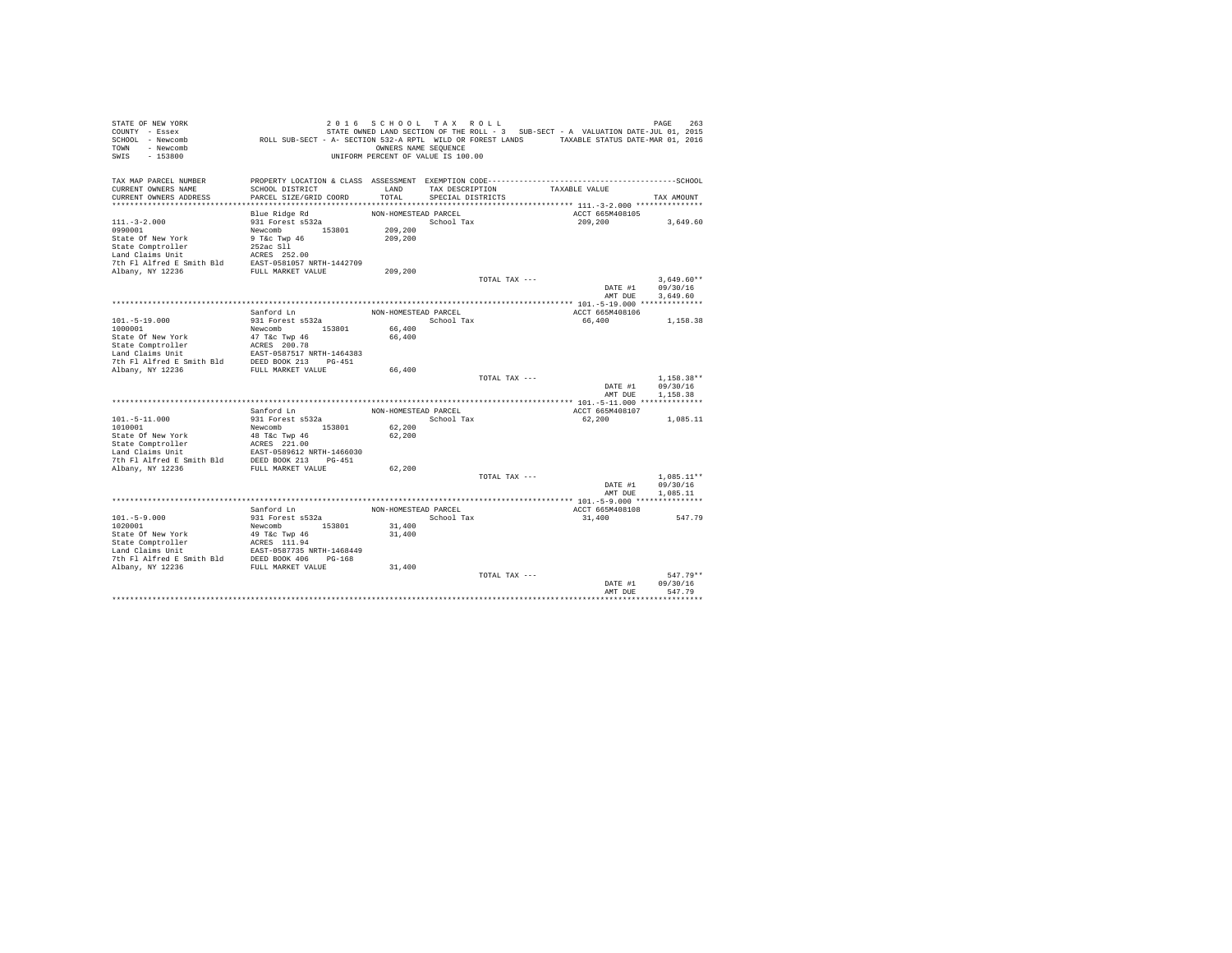| STATE OF NEW YORK<br>COUNTY - Essex<br>SCHOOL - Newcomb<br>- Newcomb<br>TOWN<br>SWIS<br>$-153800$ | ROLL SUB-SECT - A- SECTION 532-A RPTL WILD OR FOREST LANDS TAXABLE STATUS DATE-MAR 01, 2016 | 2016 SCHOOL TAX ROLL<br>OWNERS NAME SEQUENCE<br>UNIFORM PERCENT OF VALUE IS 100.00 |                   |               | STATE OWNED LAND SECTION OF THE ROLL - 3 SUB-SECT - A VALUATION DATE-JUL 01, 2015 | PAGE<br>264              |
|---------------------------------------------------------------------------------------------------|---------------------------------------------------------------------------------------------|------------------------------------------------------------------------------------|-------------------|---------------|-----------------------------------------------------------------------------------|--------------------------|
| TAX MAP PARCEL NUMBER                                                                             |                                                                                             |                                                                                    |                   |               |                                                                                   |                          |
| CURRENT OWNERS NAME                                                                               | SCHOOL DISTRICT                                                                             | LAND                                                                               | TAX DESCRIPTION   |               | TAXABLE VALUE                                                                     |                          |
| CURRENT OWNERS ADDRESS                                                                            | PARCEL SIZE/GRID COORD                                                                      | TOTAL                                                                              | SPECIAL DISTRICTS |               |                                                                                   | TAX AMOUNT               |
|                                                                                                   | Sanford Ln                                                                                  | NON-HOMESTEAD PARCEL                                                               |                   |               | ACCT 665M408109                                                                   |                          |
| $101. - 5 - 8.000$                                                                                | 931 Forest s532a                                                                            |                                                                                    | School Tax        |               | 34,500                                                                            | 601.87                   |
| 1030001                                                                                           | Newcomb 153801                                                                              | 34,500                                                                             |                   |               |                                                                                   |                          |
| State Of New York                                                                                 | Part Lot 50 T&c Pur Twp46                                                                   | 34,500                                                                             |                   |               |                                                                                   |                          |
| State Comptroller                                                                                 | ACRES 100.88                                                                                |                                                                                    |                   |               |                                                                                   |                          |
| Land Claims Unit                                                                                  | EAST-0585672 NRTH-1466726                                                                   |                                                                                    |                   |               |                                                                                   |                          |
| 7th Fl Alfred E Smith Bld                                                                         | DEED BOOK 406 PG-168                                                                        |                                                                                    |                   |               |                                                                                   |                          |
| Albany, NY 12236                                                                                  | FULL MARKET VALUE                                                                           | 34,500                                                                             |                   | TOTAL TAX --- |                                                                                   | 601.87**                 |
|                                                                                                   |                                                                                             |                                                                                    |                   |               | DATE #1                                                                           | 09/30/16                 |
|                                                                                                   |                                                                                             |                                                                                    |                   |               | AMT DUE                                                                           | 601.87                   |
|                                                                                                   |                                                                                             |                                                                                    |                   |               |                                                                                   |                          |
|                                                                                                   | Sanford Ln                                                                                  | NON-HOMESTEAD PARCEL                                                               |                   |               | ACCT 665M408115                                                                   |                          |
| $79. - 1 - 2.000$                                                                                 | 931 Forest s532a                                                                            |                                                                                    | School Tax        |               | 6401,900                                                                          | 111,684.38               |
| 1060001<br>State Of New York                                                                      | Newcomb 153801<br>Morse Gore T&c                                                            | 6401,900<br>6401,900                                                               |                   |               |                                                                                   |                          |
| State Comptroller                                                                                 | 13864.90                                                                                    |                                                                                    |                   |               |                                                                                   |                          |
| Land Claims Unit                                                                                  | ACRES13864.90                                                                               |                                                                                    |                   |               |                                                                                   |                          |
| 7th Fl Alfred E Smith Bld                                                                         | EAST-0543731 NRTH-1484365                                                                   |                                                                                    |                   |               |                                                                                   |                          |
| Albany, NY 12236                                                                                  | DEED BOOK 136 PG-373                                                                        |                                                                                    |                   |               |                                                                                   |                          |
|                                                                                                   | FULL MARKET VALUE                                                                           | 6401,900                                                                           |                   |               |                                                                                   |                          |
|                                                                                                   |                                                                                             |                                                                                    |                   | TOTAL TAX --- | DATE #1                                                                           | 111,684.38**<br>09/30/16 |
|                                                                                                   |                                                                                             |                                                                                    |                   |               |                                                                                   | AMT DUE 111,684.38       |
|                                                                                                   |                                                                                             |                                                                                    |                   |               |                                                                                   |                          |
|                                                                                                   | NYS Route 28N                                                                               | NON-HOMESTEAD PARCEL                                                               |                   |               | ACCT 665M408201                                                                   |                          |
| $89. - 3 - 1.000$                                                                                 | 931 Forest s532a                                                                            |                                                                                    | School Tax        |               | 605,600                                                                           | 10,565.00                |
| 1070001                                                                                           | Newcomb<br>153801                                                                           | 605,600                                                                            |                   |               |                                                                                   |                          |
| State Of New York                                                                                 | T&c Twp 47                                                                                  | 605,600                                                                            |                   |               |                                                                                   |                          |
| State Comptroller<br>Land Claims Unit                                                             | ACRES 1805.00<br>EAST-0548507 NRTH-1478761                                                  |                                                                                    |                   |               |                                                                                   |                          |
| 7th Fl Alfred E Smith Bld DEED BOOK 136 PG-373                                                    |                                                                                             |                                                                                    |                   |               |                                                                                   |                          |
| Albany, NY 12236                                                                                  | FULL MARKET VALUE                                                                           | 605,600                                                                            |                   |               |                                                                                   |                          |
|                                                                                                   |                                                                                             |                                                                                    |                   | TOTAL TAX --- |                                                                                   | $10,565.00**$            |
|                                                                                                   |                                                                                             |                                                                                    |                   |               | DATE #1                                                                           | 09/30/16                 |
|                                                                                                   |                                                                                             |                                                                                    |                   |               | AMT DUE                                                                           | 10,565.00                |
|                                                                                                   | Sanford Ln                                                                                  | NON-HOMESTEAD PARCEL                                                               |                   |               | ACCT 665M408202                                                                   |                          |
| $80. -1 - 1.000$                                                                                  | 931 Forest s532a                                                                            |                                                                                    | School Tax        |               | 254,400                                                                           | 4,438.14                 |
| 1080001                                                                                           | 153801<br>Newcomb                                                                           | 254,400                                                                            |                   |               |                                                                                   |                          |
| State Of New York                                                                                 | T&c Twp 47                                                                                  | 254,400                                                                            |                   |               |                                                                                   |                          |
| State Comptroller                                                                                 | ACRES 670.00                                                                                |                                                                                    |                   |               |                                                                                   |                          |
| Land Claims Unit                                                                                  | EAST-0563350 NRTH-1494309                                                                   |                                                                                    |                   |               |                                                                                   |                          |
| 7th Fl Alfred E Smith Bld DEED BOOK 136 PG-373<br>Albany, NY 12236                                | FULL MARKET VALUE                                                                           | 254,400                                                                            |                   |               |                                                                                   |                          |
|                                                                                                   |                                                                                             |                                                                                    |                   | TOTAL TAX --- |                                                                                   | $4.438.14**$             |
|                                                                                                   |                                                                                             |                                                                                    |                   |               | DATE #1                                                                           | 09/30/16                 |
|                                                                                                   |                                                                                             |                                                                                    |                   |               | AMT DUE                                                                           | 4.438.14                 |
|                                                                                                   |                                                                                             |                                                                                    |                   |               |                                                                                   |                          |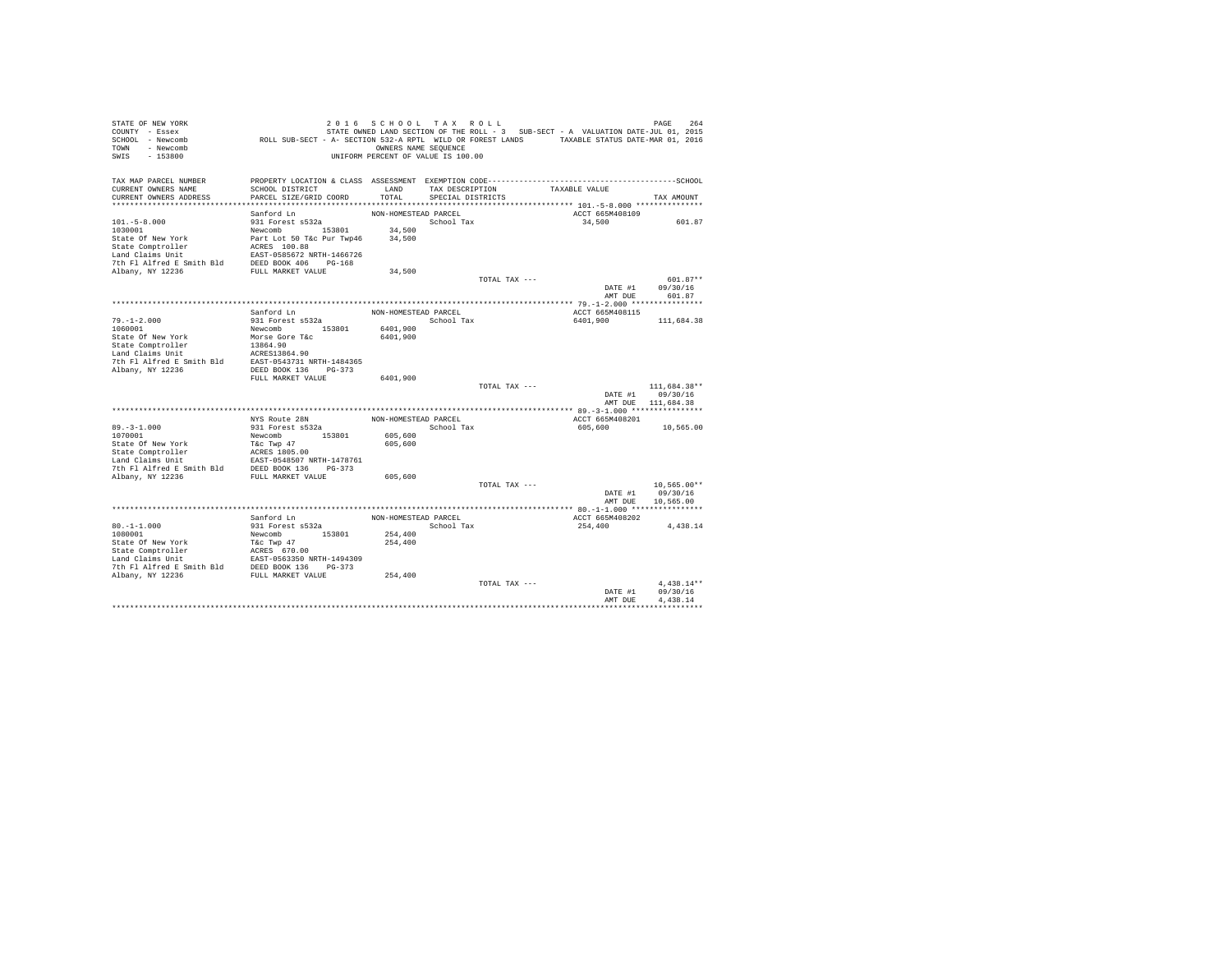| STATE OF NEW YORK<br>COUNTY - Essex                                                                                                                                     |                                                                                             | 2016 SCHOOL TAX ROLL               |                   |               | STATE OWNED LAND SECTION OF THE ROLL - 3 SUB-SECT - A VALUATION DATE-JUL 01, 2015 | PAGE<br>265  |
|-------------------------------------------------------------------------------------------------------------------------------------------------------------------------|---------------------------------------------------------------------------------------------|------------------------------------|-------------------|---------------|-----------------------------------------------------------------------------------|--------------|
| SCHOOL - Newcomb                                                                                                                                                        | ROLL SUB-SECT - A- SECTION 532-A RPTL WILD OR FOREST LANDS TAXABLE STATUS DATE-MAR 01, 2016 |                                    |                   |               |                                                                                   |              |
| TOWN - Newcomb<br>SWIS<br>$-153800$                                                                                                                                     |                                                                                             | OWNERS NAME SEQUENCE               |                   |               |                                                                                   |              |
|                                                                                                                                                                         |                                                                                             | UNIFORM PERCENT OF VALUE IS 100.00 |                   |               |                                                                                   |              |
| TAX MAP PARCEL NUMBER                                                                                                                                                   |                                                                                             |                                    |                   |               |                                                                                   |              |
| CURRENT OWNERS NAME                                                                                                                                                     | SCHOOL DISTRICT                                                                             | LAND                               | TAX DESCRIPTION   |               | TAXABLE VALUE                                                                     |              |
| CURRENT OWNERS ADDRESS                                                                                                                                                  | PARCEL SIZE/GRID COORD                                                                      | TOTAL                              | SPECIAL DISTRICTS |               |                                                                                   | TAX AMOUNT   |
|                                                                                                                                                                         |                                                                                             |                                    |                   |               |                                                                                   |              |
|                                                                                                                                                                         | Wly Side County Line                                                                        | NON-HOMESTEAD PARCEL               |                   |               | ACCT 665M408205                                                                   |              |
| $444.38 - 1 - 10.100$                                                                                                                                                   | 931 Forest s532a                                                                            |                                    | School Tax        |               | 8,000                                                                             | 139.56       |
| 1100001                                                                                                                                                                 | Newcomb 153801                                                                              | 8,000                              |                   |               |                                                                                   |              |
| State Of New York<br>State Comptroller                                                                                                                                  | 59 T&c Twp 50<br>17.8 Acres                                                                 | 8,000                              |                   |               |                                                                                   |              |
| Land Claims Unit                                                                                                                                                        | ACRES 17.75                                                                                 |                                    |                   |               |                                                                                   |              |
| 7th Fl Alfred E Smith Bld                                                                                                                                               | EAST-0517379 NRTH-1479584                                                                   |                                    |                   |               |                                                                                   |              |
| Albany, NY 12236                                                                                                                                                        | FULL MARKET VALUE                                                                           | 8,000                              |                   |               |                                                                                   |              |
|                                                                                                                                                                         |                                                                                             |                                    |                   | TOTAL TAX --- |                                                                                   | 139.56**     |
|                                                                                                                                                                         |                                                                                             |                                    |                   |               | DATE #1                                                                           | 09/30/16     |
|                                                                                                                                                                         |                                                                                             |                                    |                   |               | AMT DUE                                                                           | 139.56       |
|                                                                                                                                                                         |                                                                                             |                                    |                   |               |                                                                                   |              |
|                                                                                                                                                                         | NYS Route 28N                                                                               | NON-HOMESTEAD PARCEL               |                   |               | ACCT 665M408206                                                                   |              |
| $88. - 1 - 12.000$                                                                                                                                                      | 931 Forest s532a                                                                            |                                    | School Tax        |               | 59,400                                                                            | 1.036.26     |
| 1110001                                                                                                                                                                 | Newcomb 153801                                                                              | 59,400                             |                   |               |                                                                                   |              |
| State Of New York                                                                                                                                                       | 60&61 T&c Twp                                                                               | 59,400                             |                   |               |                                                                                   |              |
| State Comptroller                                                                                                                                                       | ACRES 132.50                                                                                |                                    |                   |               |                                                                                   |              |
| $\begin{tabular}{lllll} \texttt{Land Claus Unit} & \texttt{EAST-0516605 NRTH-1478097} \\ \texttt{7th Fl Alfred E Smith Bld} & \texttt{FULL MARKET VALUE} \end{tabular}$ |                                                                                             | 59,400                             |                   |               |                                                                                   |              |
| Albany, NY 12236                                                                                                                                                        |                                                                                             |                                    |                   |               |                                                                                   |              |
|                                                                                                                                                                         |                                                                                             |                                    |                   | TOTAL TAX --- |                                                                                   | $1.036.26**$ |
|                                                                                                                                                                         |                                                                                             |                                    |                   |               | DATE #1                                                                           | 09/30/16     |
|                                                                                                                                                                         |                                                                                             |                                    |                   |               | AMT DUE                                                                           | 1.036.26     |
|                                                                                                                                                                         |                                                                                             |                                    |                   |               |                                                                                   |              |
|                                                                                                                                                                         | NYS Route 28N                                                                               | NON-HOMESTEAD PARCEL               |                   |               | ACCT 665M408207                                                                   |              |
| $88. - 1 - 13.000$                                                                                                                                                      | 931 Forest s532a                                                                            |                                    | School Tax        |               | 88,100                                                                            | 1,536.95     |
| 1120001                                                                                                                                                                 | 153801<br>Newcomb                                                                           | 88,100                             |                   |               |                                                                                   |              |
| State Of New York                                                                                                                                                       | 62&63 T&c Twp                                                                               | 88,100                             |                   |               |                                                                                   |              |
| State Comptroller<br>Land Claims Unit                                                                                                                                   | ACRES 194.50<br>EAST-0517379 NRTH-1479884                                                   |                                    |                   |               |                                                                                   |              |
| 7th Fl Alfred E Smith Bld DEED BOOK 176 PG-1                                                                                                                            |                                                                                             |                                    |                   |               |                                                                                   |              |
| Albany, NY 12236                                                                                                                                                        | FULL MARKET VALUE                                                                           | 88,100                             |                   |               |                                                                                   |              |
|                                                                                                                                                                         |                                                                                             |                                    |                   | TOTAL TAX --- |                                                                                   | $1.536.95**$ |
|                                                                                                                                                                         |                                                                                             |                                    |                   |               | DATE #1                                                                           | 09/30/16     |
|                                                                                                                                                                         |                                                                                             |                                    |                   |               | AMT DUE                                                                           | 1,536.95     |
|                                                                                                                                                                         |                                                                                             |                                    |                   |               |                                                                                   |              |
|                                                                                                                                                                         | NYS Route 28N                                                                               | NON-HOMESTEAD PARCEL               |                   |               | ACCT 665M408208                                                                   |              |
| $88. - 1 - 10.000$                                                                                                                                                      | 931 Forest s532a                                                                            |                                    | School Tax        |               | 107,100                                                                           | 1,868.41     |
| 1130001                                                                                                                                                                 | Newcomb 153801                                                                              | 107,100                            |                   |               |                                                                                   |              |
|                                                                                                                                                                         |                                                                                             | 107,100                            |                   |               |                                                                                   |              |
|                                                                                                                                                                         |                                                                                             |                                    |                   |               |                                                                                   |              |
|                                                                                                                                                                         |                                                                                             |                                    |                   |               |                                                                                   |              |
|                                                                                                                                                                         |                                                                                             |                                    |                   |               |                                                                                   |              |
|                                                                                                                                                                         |                                                                                             | 107,100                            |                   | TOTAL TAX --- |                                                                                   | $1.868.41**$ |
|                                                                                                                                                                         |                                                                                             |                                    |                   |               | DATE #1                                                                           | 09/30/16     |
|                                                                                                                                                                         |                                                                                             |                                    |                   |               | AMT DUE                                                                           | 1,868.41     |
|                                                                                                                                                                         |                                                                                             |                                    |                   |               |                                                                                   |              |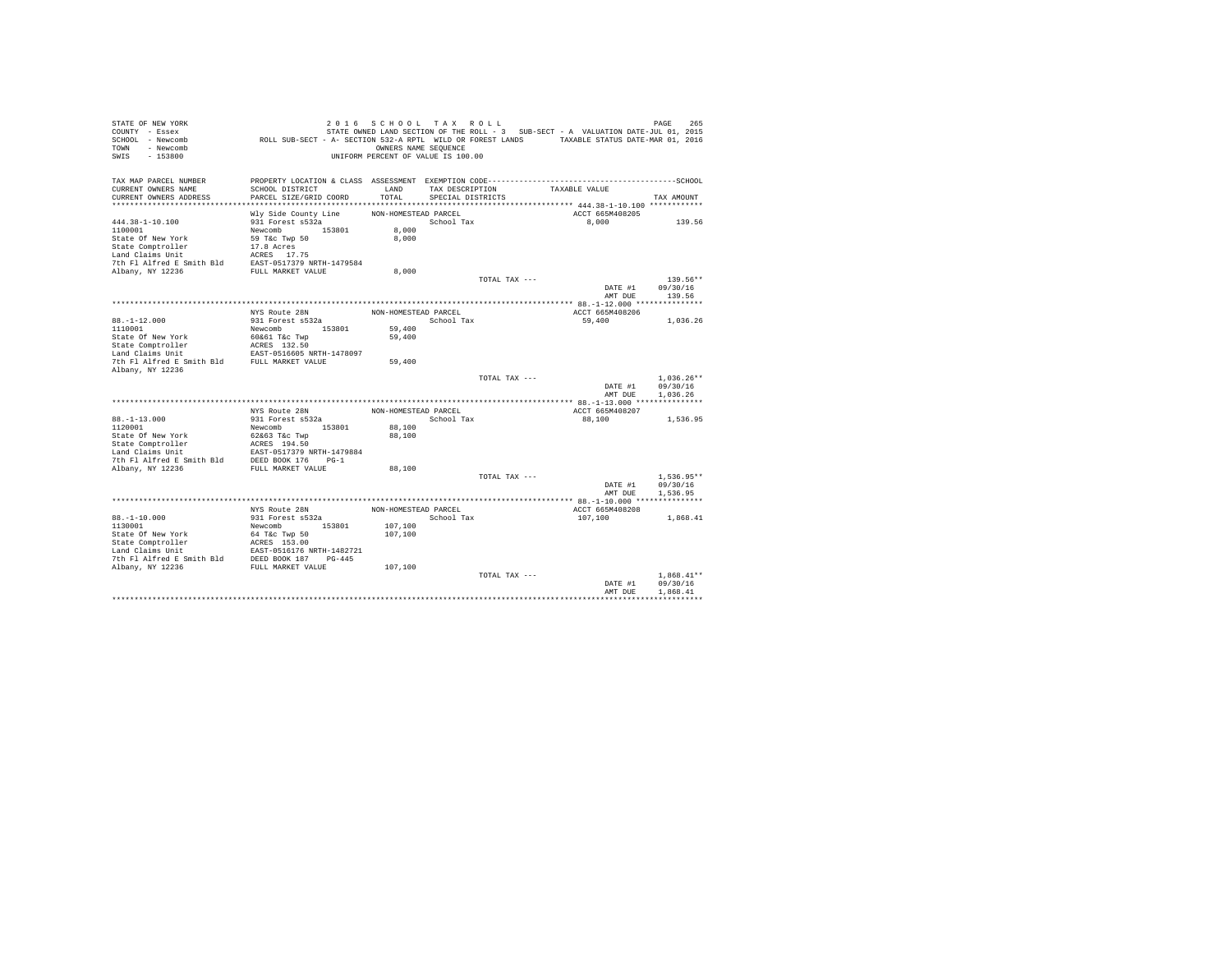| STATE OF NEW YORK<br>COUNTY - Essex<br>SCHOOL - Newcomb<br>TOWN - Newcomb<br>SWIS<br>$-153800$ | ROLL SUB-SECT - A- SECTION 532-A RPTL WILD OR FOREST LANDS TAXABLE STATUS DATE-MAR 01, 2016 | 2016 SCHOOL TAX ROLL<br>OWNERS NAME SEQUENCE<br>UNIFORM PERCENT OF VALUE IS 100.00 |                   |               | STATE OWNED LAND SECTION OF THE ROLL - 3 SUB-SECT - A VALUATION DATE-JUL 01, 2015 |                    | 266<br>PAGE      |
|------------------------------------------------------------------------------------------------|---------------------------------------------------------------------------------------------|------------------------------------------------------------------------------------|-------------------|---------------|-----------------------------------------------------------------------------------|--------------------|------------------|
| TAX MAP PARCEL NUMBER                                                                          |                                                                                             |                                                                                    |                   |               |                                                                                   |                    |                  |
| CURRENT OWNERS NAME                                                                            | SCHOOL DISTRICT                                                                             | LAND                                                                               | TAX DESCRIPTION   |               | TAXABLE VALUE                                                                     |                    |                  |
| CURRENT OWNERS ADDRESS                                                                         | PARCEL SIZE/GRID COORD                                                                      | TOTAL                                                                              | SPECIAL DISTRICTS |               |                                                                                   |                    | TAX AMOUNT       |
|                                                                                                |                                                                                             | NON-HOMESTEAD PARCEL                                                               |                   |               |                                                                                   | ACCT 665M408209    |                  |
| $444.38 - 1 - 10.000$                                                                          | Wly Side County Line<br>931 Forest s532a                                                    |                                                                                    | School Tax        |               |                                                                                   | 39,700             | 692.59           |
| 1140001                                                                                        | Newcomb 153801                                                                              | 39,700                                                                             |                   |               |                                                                                   |                    |                  |
| State Of New York                                                                              | 65 Totten & Crossfield Tw                                                                   | 39,700                                                                             |                   |               |                                                                                   |                    |                  |
| State Comptroller                                                                              | 71.4 Acres                                                                                  |                                                                                    |                   |               |                                                                                   |                    |                  |
| Land Claims Unit                                                                               | ACRES 71.40                                                                                 |                                                                                    |                   |               |                                                                                   |                    |                  |
| 7th Fl Alfred E Smith Bld EAST-0516188 NRTH-1485921                                            |                                                                                             |                                                                                    |                   |               |                                                                                   |                    |                  |
| Albany, NY 12236                                                                               | FULL MARKET VALUE                                                                           | 39,700                                                                             |                   |               |                                                                                   |                    |                  |
|                                                                                                |                                                                                             |                                                                                    |                   | TOTAL TAX --- |                                                                                   |                    | 692.59**         |
|                                                                                                |                                                                                             |                                                                                    |                   |               |                                                                                   | DATE #1            | 09/30/16         |
|                                                                                                |                                                                                             |                                                                                    |                   |               |                                                                                   | AMT DUE            | 692.59           |
|                                                                                                | Wly Side County Line                                                                        | NON-HOMESTEAD PARCEL                                                               |                   |               |                                                                                   | ACCT 665M408210    |                  |
| $444.38 - 1 - 99.000$                                                                          | 931 Forest s532a                                                                            |                                                                                    | School Tax        |               |                                                                                   | 400                | 6.98             |
| 1150001                                                                                        | Newcomb 153801                                                                              | 400                                                                                |                   |               |                                                                                   |                    |                  |
| State Of New York                                                                              | 66 T&c Twp 50                                                                               | 400                                                                                |                   |               |                                                                                   |                    |                  |
| State Comptroller                                                                              | ACRES 2.00                                                                                  |                                                                                    |                   |               |                                                                                   |                    |                  |
| Land Claims Unit                                                                               | EAST-0516188 NRTH-1485921                                                                   |                                                                                    |                   |               |                                                                                   |                    |                  |
| 7th Fl Alfred E Smith Bld                                                                      | FULL MARKET VALUE                                                                           | 400                                                                                |                   |               |                                                                                   |                    |                  |
| Albany, NY 12236                                                                               |                                                                                             |                                                                                    |                   |               |                                                                                   |                    |                  |
|                                                                                                |                                                                                             |                                                                                    |                   | TOTAL TAX --- |                                                                                   |                    | $6.98**$         |
|                                                                                                |                                                                                             |                                                                                    |                   |               |                                                                                   | DATE #1<br>AMT DUE | 09/30/16<br>6.98 |
|                                                                                                |                                                                                             |                                                                                    |                   |               |                                                                                   |                    |                  |
|                                                                                                | Wly Side County Line                                                                        | NON-HOMESTEAD PARCEL                                                               |                   |               |                                                                                   | ACCT 665M408211    |                  |
| 444.38-1-98.000                                                                                | 931 Forest s532a                                                                            |                                                                                    | School Tax        |               |                                                                                   | 2,000              | 34.89            |
| 1160001                                                                                        | 153801<br>Newcomb                                                                           | 2,000                                                                              |                   |               |                                                                                   |                    |                  |
| State Of New York                                                                              | 76 T&c Twp 50                                                                               | 2,000                                                                              |                   |               |                                                                                   |                    |                  |
| State Comptroller                                                                              | ACRES 10.50                                                                                 |                                                                                    |                   |               |                                                                                   |                    |                  |
| Land Claims Unit                                                                               | EAST-0515345 NRTH-1491766                                                                   |                                                                                    |                   |               |                                                                                   |                    |                  |
| 7th Fl Alfred E Smith Bld FULL MARKET VALUE                                                    |                                                                                             | 2,000                                                                              |                   |               |                                                                                   |                    |                  |
| Albany, NY 12236                                                                               |                                                                                             |                                                                                    |                   | TOTAL TAX --- |                                                                                   |                    | $34.89**$        |
|                                                                                                |                                                                                             |                                                                                    |                   |               |                                                                                   | DATE #1            | 09/30/16         |
|                                                                                                |                                                                                             |                                                                                    |                   |               |                                                                                   | AMT DUE            | 34.89            |
|                                                                                                |                                                                                             |                                                                                    |                   |               |                                                                                   |                    |                  |
|                                                                                                | NYS Route 28N                                                                               | NON-HOMESTEAD PARCEL                                                               |                   |               |                                                                                   | ACCT 665M408212    |                  |
| $88. - 1 - 1.000$                                                                              | 931 Forest s532a                                                                            |                                                                                    | School Tax        |               |                                                                                   | 70,800             | 1.235.14         |
| 1170001                                                                                        | Newcomb 153801                                                                              | 70,800                                                                             |                   |               |                                                                                   |                    |                  |
| State Of New York                                                                              | 77 T&c Twp 50                                                                               | 70,800                                                                             |                   |               |                                                                                   |                    |                  |
| State Comptroller                                                                              | 115.7ac Sll                                                                                 |                                                                                    |                   |               |                                                                                   |                    |                  |
| Land Claims Unit<br>7th Fl Alfred E Smith Bld EAST-0515502 NRTH-1488124                        | ACRES 115.68                                                                                |                                                                                    |                   |               |                                                                                   |                    |                  |
| Albany, NY 12236                                                                               | FULL MARKET VALUE                                                                           | 70,800                                                                             |                   |               |                                                                                   |                    |                  |
|                                                                                                |                                                                                             |                                                                                    |                   | TOTAL TAX --- |                                                                                   |                    | $1.235.14**$     |
|                                                                                                |                                                                                             |                                                                                    |                   |               |                                                                                   | DATE #1            | 09/30/16         |
|                                                                                                |                                                                                             |                                                                                    |                   |               |                                                                                   | AMT DUE            | 1.235.14         |
|                                                                                                |                                                                                             |                                                                                    |                   |               |                                                                                   |                    |                  |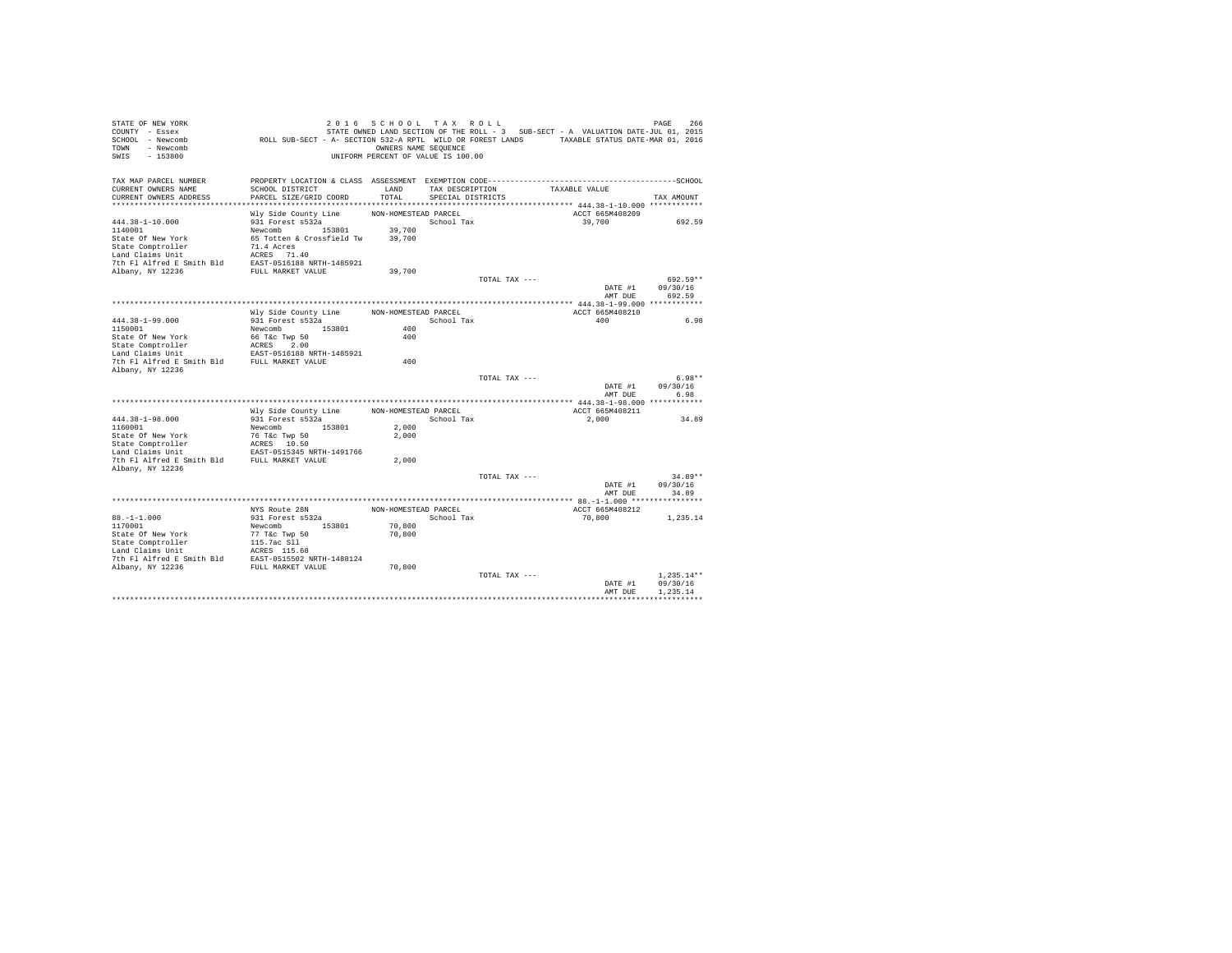| STATE OF NEW YORK                                                                                                                                                                                                                                |                                                                                                                                                                                  | 2016 SCHOOL TAX ROLL               |                         |                 |                 | 267<br>PAGE      |
|--------------------------------------------------------------------------------------------------------------------------------------------------------------------------------------------------------------------------------------------------|----------------------------------------------------------------------------------------------------------------------------------------------------------------------------------|------------------------------------|-------------------------|-----------------|-----------------|------------------|
| COUNTY - Essex                                                                                                                                                                                                                                   | STATE OWNED LAND SECTION OF THE ROLL - 3 SUB-SECT - A VALUATION DATE-JUL 01, 2015<br>ROLL SUB-SECT - A- SECTION 532-A RPTL WILD OR FOREST LANDS TAXABLE STATUS DATE-MAR 01, 2016 |                                    |                         |                 |                 |                  |
| SCHOOL - Newcomb                                                                                                                                                                                                                                 |                                                                                                                                                                                  |                                    |                         |                 |                 |                  |
| TOWN - Newcomb                                                                                                                                                                                                                                   |                                                                                                                                                                                  | OWNERS NAME SEQUENCE               |                         |                 |                 |                  |
| SWIS<br>$-153800$                                                                                                                                                                                                                                |                                                                                                                                                                                  | UNIFORM PERCENT OF VALUE IS 100.00 |                         |                 |                 |                  |
|                                                                                                                                                                                                                                                  |                                                                                                                                                                                  |                                    |                         |                 |                 |                  |
| TAX MAP PARCEL NUMBER                                                                                                                                                                                                                            |                                                                                                                                                                                  |                                    |                         |                 |                 |                  |
| CURRENT OWNERS NAME                                                                                                                                                                                                                              | SCHOOL DISTRICT                                                                                                                                                                  | LAND                               |                         | TAX DESCRIPTION | TAXABLE VALUE   |                  |
| CURRENT OWNERS ADDRESS                                                                                                                                                                                                                           | PARCEL SIZE/GRID COORD                                                                                                                                                           |                                    | TOTAL SPECIAL DISTRICTS |                 |                 | TAX AMOUNT       |
|                                                                                                                                                                                                                                                  |                                                                                                                                                                                  |                                    |                         |                 |                 |                  |
|                                                                                                                                                                                                                                                  | NYS Route 28N                                                                                                                                                                    | NON-HOMESTEAD PARCEL               |                         |                 | ACCT 665M408213 |                  |
| $88. - 1 - 4.000$                                                                                                                                                                                                                                | 931 Forest s532a                                                                                                                                                                 |                                    | School Tax              |                 | 138,700         | 2,419.69         |
|                                                                                                                                                                                                                                                  |                                                                                                                                                                                  | 138,700                            |                         |                 |                 |                  |
|                                                                                                                                                                                                                                                  |                                                                                                                                                                                  | 138,700                            |                         |                 |                 |                  |
|                                                                                                                                                                                                                                                  |                                                                                                                                                                                  |                                    |                         |                 |                 |                  |
|                                                                                                                                                                                                                                                  |                                                                                                                                                                                  |                                    |                         |                 |                 |                  |
|                                                                                                                                                                                                                                                  |                                                                                                                                                                                  |                                    |                         |                 |                 |                  |
|                                                                                                                                                                                                                                                  |                                                                                                                                                                                  | 138,700                            |                         |                 |                 |                  |
|                                                                                                                                                                                                                                                  |                                                                                                                                                                                  |                                    |                         | TOTAL TAX ---   |                 | $2.419.69**$     |
|                                                                                                                                                                                                                                                  |                                                                                                                                                                                  |                                    |                         |                 |                 | DATE #1 09/30/16 |
|                                                                                                                                                                                                                                                  |                                                                                                                                                                                  |                                    |                         |                 | AMT DUE         | 2,419.69         |
|                                                                                                                                                                                                                                                  |                                                                                                                                                                                  |                                    |                         |                 |                 |                  |
|                                                                                                                                                                                                                                                  |                                                                                                                                                                                  | NON-HOMESTEAD PARCEL               |                         |                 | ACCT 665M408214 |                  |
| $88. -1 - 9.000$                                                                                                                                                                                                                                 | NYS Route 28N<br>931 Forest s532a                                                                                                                                                |                                    | School Tax              |                 | 96,600          | 1,685.24         |
| 1190001                                                                                                                                                                                                                                          | Newcomb 153801                                                                                                                                                                   | 96,600                             |                         |                 |                 |                  |
|                                                                                                                                                                                                                                                  |                                                                                                                                                                                  | 96,600                             |                         |                 |                 |                  |
|                                                                                                                                                                                                                                                  |                                                                                                                                                                                  |                                    |                         |                 |                 |                  |
|                                                                                                                                                                                                                                                  |                                                                                                                                                                                  |                                    |                         |                 |                 |                  |
|                                                                                                                                                                                                                                                  |                                                                                                                                                                                  |                                    |                         |                 |                 |                  |
| Albany, NY 12236                                                                                                                                                                                                                                 | FULL MARKET VALUE                                                                                                                                                                | 96,600                             |                         |                 |                 |                  |
|                                                                                                                                                                                                                                                  |                                                                                                                                                                                  |                                    |                         | TOTAL TAX ---   |                 | $1.685.24**$     |
|                                                                                                                                                                                                                                                  |                                                                                                                                                                                  |                                    |                         |                 |                 | DATE #1 09/30/16 |
|                                                                                                                                                                                                                                                  |                                                                                                                                                                                  |                                    |                         |                 | AMT DUE         | 1,685.24         |
|                                                                                                                                                                                                                                                  |                                                                                                                                                                                  |                                    |                         |                 |                 |                  |
|                                                                                                                                                                                                                                                  | NYS Route 28N                                                                                                                                                                    | NON-HOMESTEAD PARCEL               |                         |                 | ACCT 665M408215 |                  |
| $88. - 1 - 14.000$                                                                                                                                                                                                                               | 931 Forest s532a<br>Newcomb 153801                                                                                                                                               |                                    | School Tax              |                 | 99,700          | 1,739.32         |
| 1200001                                                                                                                                                                                                                                          |                                                                                                                                                                                  | 99,700                             |                         |                 |                 |                  |
| State Of New York                                                                                                                                                                                                                                | 80&81 T&c Twp                                                                                                                                                                    | 99,700                             |                         |                 |                 |                  |
|                                                                                                                                                                                                                                                  |                                                                                                                                                                                  |                                    |                         |                 |                 |                  |
|                                                                                                                                                                                                                                                  |                                                                                                                                                                                  |                                    |                         |                 |                 |                  |
|                                                                                                                                                                                                                                                  |                                                                                                                                                                                  |                                    |                         |                 |                 |                  |
| State Comptroller (195.5ac S11)<br>Land Claims Unit (195.5ac S11)<br>Land Claims Unit (195.48)<br>7th F1 Alfred E Smith Bld (2019)<br>2021 (197.445 (2019)<br>2021 (197.445 (2019)                                                               |                                                                                                                                                                                  |                                    |                         |                 |                 |                  |
|                                                                                                                                                                                                                                                  | FULL MARKET VALUE                                                                                                                                                                | 99,700                             |                         |                 |                 |                  |
|                                                                                                                                                                                                                                                  |                                                                                                                                                                                  |                                    |                         | TOTAL TAX ---   |                 | $1,739.32**$     |
|                                                                                                                                                                                                                                                  |                                                                                                                                                                                  |                                    |                         |                 | DATE #1         | 09/30/16         |
|                                                                                                                                                                                                                                                  |                                                                                                                                                                                  |                                    |                         |                 | AMT DUE         | 1,739.32         |
|                                                                                                                                                                                                                                                  |                                                                                                                                                                                  |                                    |                         |                 |                 |                  |
|                                                                                                                                                                                                                                                  | NYS Route 28N                                                                                                                                                                    | NON-HOMESTEAD PARCEL               |                         |                 | ACCT 665M408301 |                  |
| $88. - 1 - 15.000$                                                                                                                                                                                                                               | 931 Forest s532a                                                                                                                                                                 |                                    | School Tax              |                 | 139,500         | 2,433.65         |
| 1210001                                                                                                                                                                                                                                          | Newcomb 153801                                                                                                                                                                   | 139,500                            |                         |                 |                 |                  |
|                                                                                                                                                                                                                                                  |                                                                                                                                                                                  | 139,500                            |                         |                 |                 |                  |
|                                                                                                                                                                                                                                                  |                                                                                                                                                                                  |                                    |                         |                 |                 |                  |
|                                                                                                                                                                                                                                                  |                                                                                                                                                                                  |                                    |                         |                 |                 |                  |
|                                                                                                                                                                                                                                                  |                                                                                                                                                                                  |                                    |                         |                 |                 |                  |
| State Of New York (2008)<br>State Comptroller (2008)<br>State Comptroller (2008)<br>State Comptroller (2008)<br>EXEC 1999 12474 (2008)<br>The Plant (2008)<br>2008 1259 2008 (2008)<br>2008 2008 2008 (2008)<br>2008 2008 2008 2008 (2008)<br>20 |                                                                                                                                                                                  | 139,500                            |                         |                 |                 |                  |
|                                                                                                                                                                                                                                                  |                                                                                                                                                                                  |                                    |                         | TOTAL TAX ---   |                 | $2.433.65**$     |
|                                                                                                                                                                                                                                                  |                                                                                                                                                                                  |                                    |                         |                 | DATE #1         | 09/30/16         |
|                                                                                                                                                                                                                                                  |                                                                                                                                                                                  |                                    |                         |                 | AMT DUE         | 2.433.65         |
|                                                                                                                                                                                                                                                  |                                                                                                                                                                                  |                                    |                         |                 |                 |                  |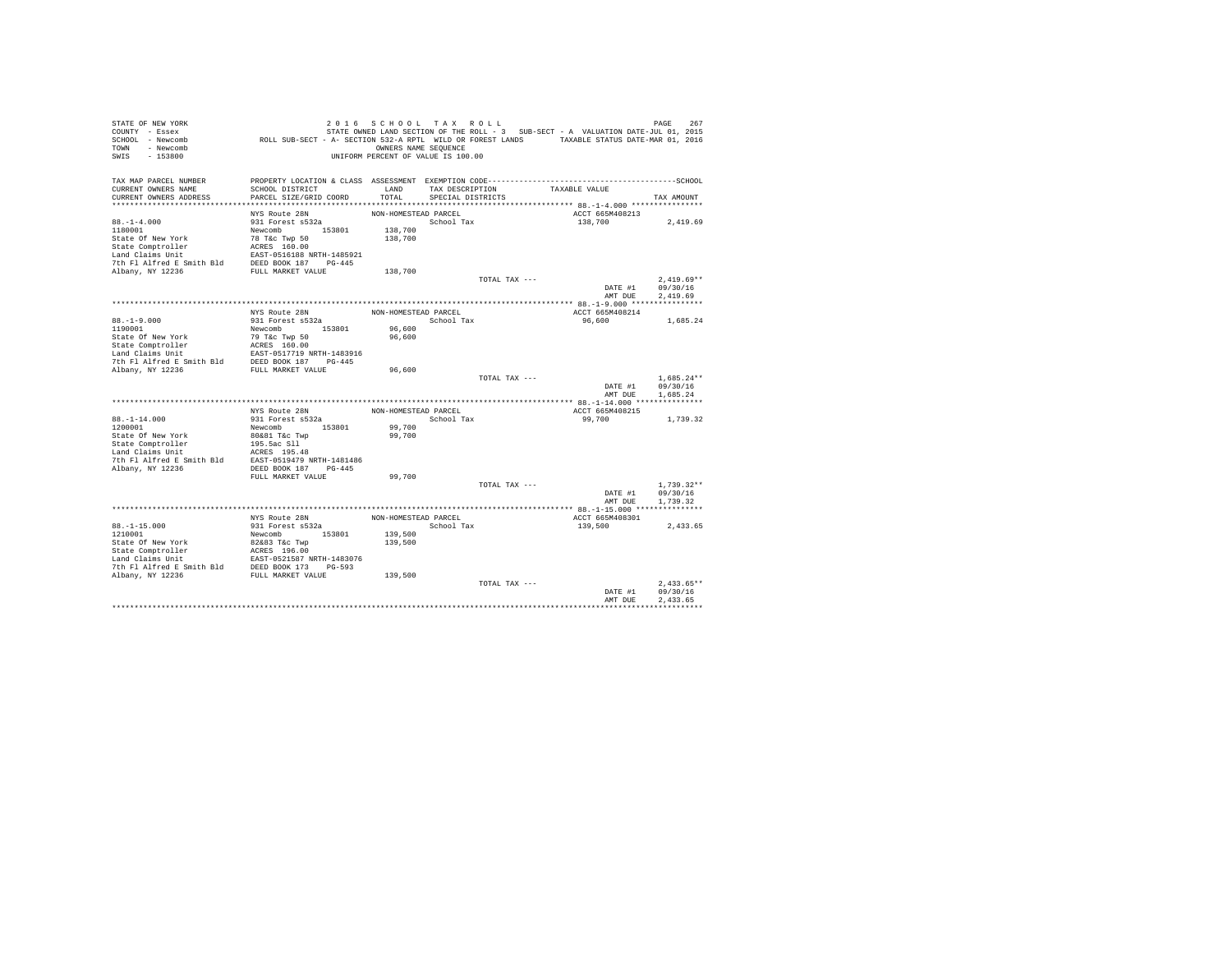| STATE OF NEW YORK                                                                                                                                                                                                                                                          |                                                                                             | 2016 SCHOOL TAX ROLL               |                   |               |                                                                                   | PAGE<br>268         |
|----------------------------------------------------------------------------------------------------------------------------------------------------------------------------------------------------------------------------------------------------------------------------|---------------------------------------------------------------------------------------------|------------------------------------|-------------------|---------------|-----------------------------------------------------------------------------------|---------------------|
| COUNTY - Essex<br>SCHOOL - Newcomb                                                                                                                                                                                                                                         | ROLL SUB-SECT - A- SECTION 532-A RPTL WILD OR FOREST LANDS TAXABLE STATUS DATE-MAR 01, 2016 |                                    |                   |               | STATE OWNED LAND SECTION OF THE ROLL - 3 SUB-SECT - A VALUATION DATE-JUL 01, 2015 |                     |
| TOWN - Newcomb                                                                                                                                                                                                                                                             |                                                                                             | OWNERS NAME SEQUENCE               |                   |               |                                                                                   |                     |
| SWIS<br>$-153800$                                                                                                                                                                                                                                                          |                                                                                             | UNIFORM PERCENT OF VALUE IS 100.00 |                   |               |                                                                                   |                     |
|                                                                                                                                                                                                                                                                            |                                                                                             |                                    |                   |               |                                                                                   |                     |
|                                                                                                                                                                                                                                                                            |                                                                                             |                                    |                   |               |                                                                                   |                     |
| TAX MAP PARCEL NUMBER<br>CURRENT OWNERS NAME                                                                                                                                                                                                                               | SCHOOL DISTRICT                                                                             | LAND                               | TAX DESCRIPTION   |               | TAXABLE VALUE                                                                     |                     |
| CURRENT OWNERS ADDRESS                                                                                                                                                                                                                                                     | PARCEL SIZE/GRID COORD                                                                      | TOTAL                              | SPECIAL DISTRICTS |               |                                                                                   | TAX AMOUNT          |
|                                                                                                                                                                                                                                                                            |                                                                                             |                                    |                   |               |                                                                                   |                     |
|                                                                                                                                                                                                                                                                            | Goodnow Flow Rd                                                                             | NON-HOMESTEAD PARCEL               |                   |               | ACCT 665Z013001                                                                   |                     |
| $120. -1 - 1.112$                                                                                                                                                                                                                                                          | 931 Forest s532a - WTRFNT                                                                   |                                    | School Tax        |               | 8640,800                                                                          | 150,743.12          |
| 121001                                                                                                                                                                                                                                                                     | Newcomb 153801 8640,800                                                                     |                                    |                   |               |                                                                                   |                     |
| State of New York                                                                                                                                                                                                                                                          | T&C Pur Twp 18 & 27 RS 8640,800                                                             |                                    |                   |               |                                                                                   |                     |
| Office of State Comptroller ACRES12851.60                                                                                                                                                                                                                                  |                                                                                             |                                    |                   |               |                                                                                   |                     |
| 7th Fl Alfred E Smith Bld EAST-0544358 NRTH-1431778                                                                                                                                                                                                                        |                                                                                             |                                    |                   |               |                                                                                   |                     |
| Albany, NY 12236                                                                                                                                                                                                                                                           | DEED BOOK 1719 PG-83                                                                        |                                    |                   |               |                                                                                   |                     |
|                                                                                                                                                                                                                                                                            | FULL MARKET VALUE                                                                           | 8640,800                           |                   |               |                                                                                   |                     |
|                                                                                                                                                                                                                                                                            |                                                                                             |                                    |                   | TOTAL TAX --- |                                                                                   | 150,743.12**        |
|                                                                                                                                                                                                                                                                            |                                                                                             |                                    |                   |               |                                                                                   | DATE #1 09/30/16    |
|                                                                                                                                                                                                                                                                            |                                                                                             |                                    |                   |               |                                                                                   | AMT DUE 150, 743.12 |
|                                                                                                                                                                                                                                                                            |                                                                                             |                                    |                   |               |                                                                                   |                     |
|                                                                                                                                                                                                                                                                            | NYS Route 28N                                                                               | NON-HOMESTEAD PARCEL               |                   |               | ACCT 665M408302                                                                   |                     |
| $88. -1 - 8.000$                                                                                                                                                                                                                                                           | 931 Forest s532a                                                                            |                                    | School Tax        |               | 129,800                                                                           | 2,264.43            |
| 1220001                                                                                                                                                                                                                                                                    | Newcomb 153801                                                                              | 129,800                            |                   |               |                                                                                   |                     |
| State of New York $84$ T&C Twp 50<br>State Comptroller ACRES 160.00<br>Land Claims Unit<br>$\frac{1085 \times 1000 \times 187}{1000 \times 1000 \times 187} = 0.0081 \times 1000 \times 187$<br>The Fl Alfred E Smith Bld DEED BOOK 187<br>THE MENTER THE MENTER THE SERVI |                                                                                             | 129,800                            |                   |               |                                                                                   |                     |
|                                                                                                                                                                                                                                                                            |                                                                                             |                                    |                   |               |                                                                                   |                     |
|                                                                                                                                                                                                                                                                            |                                                                                             |                                    |                   |               |                                                                                   |                     |
|                                                                                                                                                                                                                                                                            | FULL MARKET VALUE                                                                           | 129,800                            |                   |               |                                                                                   |                     |
| Albany, NY 12236                                                                                                                                                                                                                                                           |                                                                                             |                                    |                   | TOTAL TAX --- |                                                                                   | $2.264.43**$        |
|                                                                                                                                                                                                                                                                            |                                                                                             |                                    |                   |               | DATE #1                                                                           | 09/30/16            |
|                                                                                                                                                                                                                                                                            |                                                                                             |                                    |                   |               | AMT DUE                                                                           | 2.264.43            |
|                                                                                                                                                                                                                                                                            |                                                                                             |                                    |                   |               |                                                                                   |                     |
|                                                                                                                                                                                                                                                                            | NYS Route 28N                                                                               | NON-HOMESTEAD PARCEL               |                   |               | ACCT 665M408303                                                                   |                     |
| $88. - 1 - 5.000$                                                                                                                                                                                                                                                          | 931 Forest s532a                                                                            |                                    | School Tax        |               | 167,300                                                                           | 2,918.63            |
| 1230001                                                                                                                                                                                                                                                                    | Newcomb 153801                                                                              | 167,300                            |                   |               |                                                                                   |                     |
| State Of New York                                                                                                                                                                                                                                                          | 85 T&c Twp 50                                                                               | 167,300                            |                   |               |                                                                                   |                     |
|                                                                                                                                                                                                                                                                            |                                                                                             |                                    |                   |               |                                                                                   |                     |
|                                                                                                                                                                                                                                                                            |                                                                                             |                                    |                   |               |                                                                                   |                     |
|                                                                                                                                                                                                                                                                            |                                                                                             |                                    |                   |               |                                                                                   |                     |
| State Comptroller<br>State Comptroller<br>Land Claims Unit<br>2007-0518250 NRTH-1487478<br>7th Fl Alfred E Smith Bld<br>2008 NDER NRTH TAILUE<br>2008-008 NB PULL MARKET VALUE                                                                                             |                                                                                             | 167,300                            |                   |               |                                                                                   |                     |
|                                                                                                                                                                                                                                                                            |                                                                                             |                                    |                   | TOTAL TAX --- |                                                                                   | $2.918.63**$        |
|                                                                                                                                                                                                                                                                            |                                                                                             |                                    |                   |               | DATE #1                                                                           | 09/30/16            |
|                                                                                                                                                                                                                                                                            |                                                                                             |                                    |                   |               | AMT DUE                                                                           | 2.918.63            |
|                                                                                                                                                                                                                                                                            |                                                                                             |                                    |                   |               |                                                                                   |                     |
|                                                                                                                                                                                                                                                                            | NYS Route 28N                                                                               | NON-HOMESTEAD PARCEL               |                   |               | ACCT 665M408304                                                                   |                     |
| $78. - 1 - 20.000$                                                                                                                                                                                                                                                         | 931 Forest s532a                                                                            |                                    | School Tax        |               | 74,200                                                                            | 1,294.46            |
| 1240001                                                                                                                                                                                                                                                                    | Newcomb 153801                                                                              | 74,200                             |                   |               |                                                                                   |                     |
|                                                                                                                                                                                                                                                                            |                                                                                             | 74,200                             |                   |               |                                                                                   |                     |
|                                                                                                                                                                                                                                                                            |                                                                                             |                                    |                   |               |                                                                                   |                     |
|                                                                                                                                                                                                                                                                            |                                                                                             |                                    |                   |               |                                                                                   |                     |
|                                                                                                                                                                                                                                                                            |                                                                                             |                                    |                   |               |                                                                                   |                     |
| Albany, NY 12236                                                                                                                                                                                                                                                           | DEED BOOK 187 PG-445                                                                        | 74,200                             |                   |               |                                                                                   |                     |
|                                                                                                                                                                                                                                                                            | FULL MARKET VALUE                                                                           |                                    |                   | TOTAL TAX --- |                                                                                   | $1.294.46**$        |
|                                                                                                                                                                                                                                                                            |                                                                                             |                                    |                   |               | DATE #1                                                                           | 09/30/16            |
|                                                                                                                                                                                                                                                                            |                                                                                             |                                    |                   |               | AMT DUE                                                                           | 1,294.46            |
|                                                                                                                                                                                                                                                                            |                                                                                             |                                    |                   |               |                                                                                   |                     |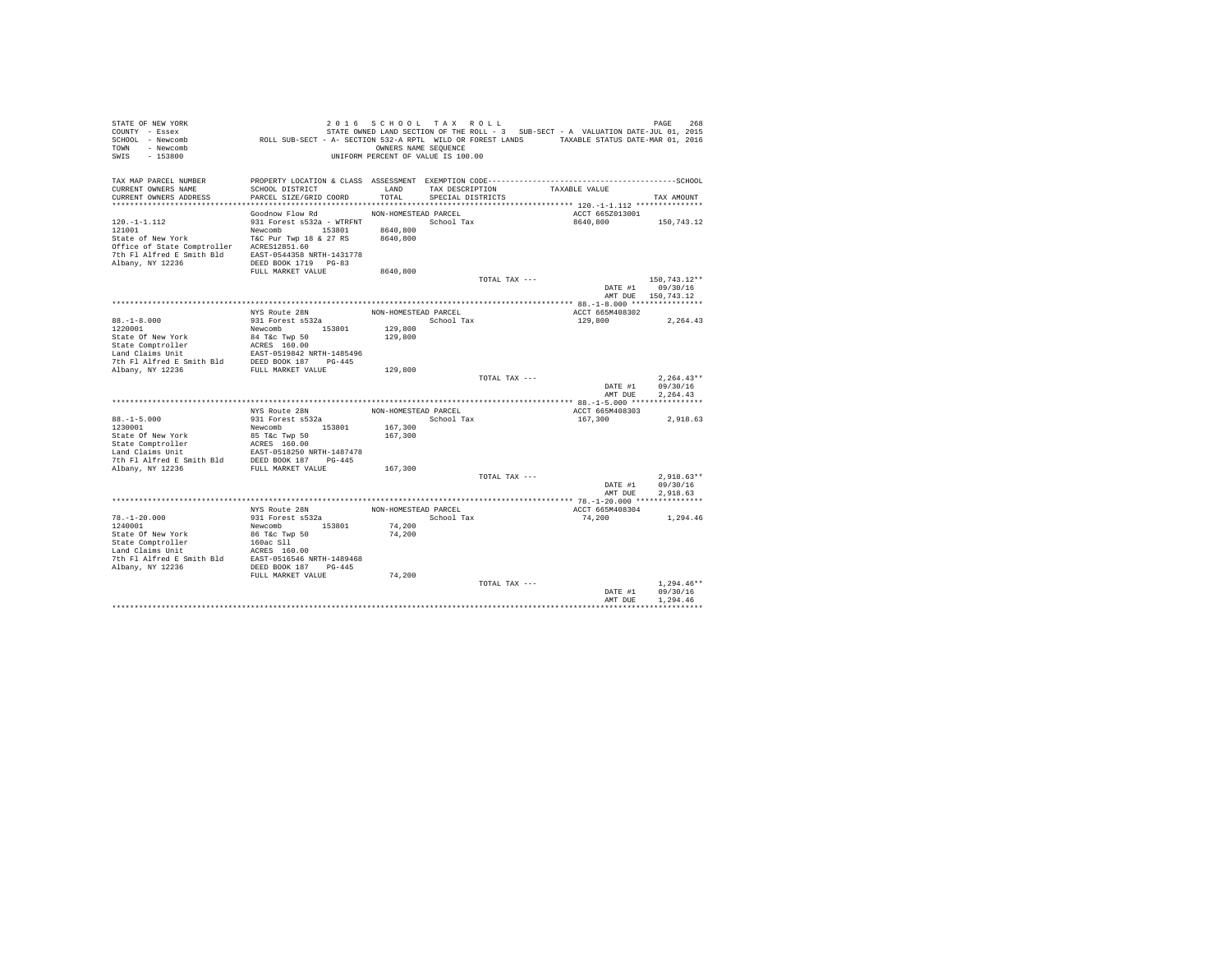| STATE OF NEW YORK<br>COUNTY - Essex<br>SCHOOL - Newcomb | ROLL SUB-SECT - A- SECTION 532-A RPTL WILD OR FOREST LANDS TAXABLE STATUS DATE-MAR 01, 2016 |                      | 2016 SCHOOL TAX ROLL                 |               | STATE OWNED LAND SECTION OF THE ROLL - 3 SUB-SECT - A VALUATION DATE-JUL 01, 2015 | PAGE<br>269  |
|---------------------------------------------------------|---------------------------------------------------------------------------------------------|----------------------|--------------------------------------|---------------|-----------------------------------------------------------------------------------|--------------|
| - Newcomb<br>TOWN<br>$-153800$<br>SWIS                  |                                                                                             | OWNERS NAME SEQUENCE | UNIFORM PERCENT OF VALUE IS 100.00   |               |                                                                                   |              |
| TAX MAP PARCEL NUMBER                                   |                                                                                             | LAND                 |                                      |               | TAXABLE VALUE                                                                     |              |
| CURRENT OWNERS NAME<br>CURRENT OWNERS ADDRESS           | SCHOOL DISTRICT<br>PARCEL SIZE/GRID COORD                                                   | TOTAL                | TAX DESCRIPTION<br>SPECIAL DISTRICTS |               |                                                                                   | TAX AMOUNT   |
|                                                         |                                                                                             |                      |                                      |               |                                                                                   |              |
|                                                         | NYS Route 28N                                                                               | NON-HOMESTEAD PARCEL |                                      |               | ACCT 665M408305                                                                   |              |
| $78. - 1 - 11.000$                                      | 931 Forest s532a                                                                            |                      | School Tax                           |               | 58,700                                                                            | 1,024.05     |
| 1250001                                                 | Newcomb 153801                                                                              | 58,700               |                                      |               |                                                                                   |              |
| State Of New York                                       | 87 T&c Twp 50                                                                               | 58,700               |                                      |               |                                                                                   |              |
| State Comptroller                                       | ACRES 141.00                                                                                |                      |                                      |               |                                                                                   |              |
| Land Claims Unit                                        | EAST-0515345 NRTH-1491767                                                                   |                      |                                      |               |                                                                                   |              |
| 7th Fl Alfred E Smith Bld                               | DEED BOOK 148 PG-431                                                                        |                      |                                      |               |                                                                                   |              |
| Albany, NY 12236                                        | FULL MARKET VALUE                                                                           | 58,700               |                                      |               |                                                                                   |              |
|                                                         |                                                                                             |                      |                                      | TOTAL TAX --- |                                                                                   | $1.024.05**$ |
|                                                         |                                                                                             |                      |                                      |               | DATE #1                                                                           | 09/30/16     |
|                                                         |                                                                                             |                      |                                      |               | AMT DUE                                                                           | 1,024.05     |
|                                                         |                                                                                             |                      |                                      |               | ACCT 665M408306                                                                   |              |
| $78. - 1 - 9.000$                                       | Sanford Ln<br>931 Forest s532a                                                              | NON-HOMESTEAD PARCEL | School Tax                           |               | 21,500                                                                            | 375.08       |
| 1260001                                                 | Newcomb 153801                                                                              | 21,500               |                                      |               |                                                                                   |              |
| State Of New York                                       | 88 T&c Twp 50                                                                               | 21,500               |                                      |               |                                                                                   |              |
| State Comptroller                                       | ACRES 40.00                                                                                 |                      |                                      |               |                                                                                   |              |
| Land Claims Unit                                        | EAST-0514595 NRTH-1493730                                                                   |                      |                                      |               |                                                                                   |              |
| 7th Fl Alfred E Smith Bld                               | FULL MARKET VALUE                                                                           | 21,500               |                                      |               |                                                                                   |              |
| Albany, NY 12236                                        |                                                                                             |                      |                                      |               |                                                                                   |              |
|                                                         |                                                                                             |                      |                                      | TOTAL TAX --- |                                                                                   | $375.08**$   |
|                                                         |                                                                                             |                      |                                      |               | DATE #1                                                                           | 09/30/16     |
|                                                         |                                                                                             |                      |                                      |               | AMT DUE                                                                           | 375.08       |
|                                                         |                                                                                             |                      |                                      |               |                                                                                   |              |
| $78. - 1 - 6.000$                                       | NYS Route 28N<br>931 Forest s532a                                                           | NON-HOMESTEAD PARCEL | School Tax                           |               | ACCT 665M408307<br>7.300                                                          | 127.35       |
| 1270001                                                 | 153801<br>Newcomb                                                                           | 7,300                |                                      |               |                                                                                   |              |
| State Of New York                                       | 91 T&c Twp 50                                                                               | 7.300                |                                      |               |                                                                                   |              |
| State Comptroller                                       | ACRES 15.50                                                                                 |                      |                                      |               |                                                                                   |              |
| Land Claims Unit                                        | EAST-0513910 NRTH-1498696                                                                   |                      |                                      |               |                                                                                   |              |
| 7th Fl Alfred E Smith Bld                               | FULL MARKET VALUE                                                                           | 7.300                |                                      |               |                                                                                   |              |
| Albany, NY 12236                                        |                                                                                             |                      |                                      |               |                                                                                   |              |
|                                                         |                                                                                             |                      |                                      | TOTAL TAX --- |                                                                                   | $127.35**$   |
|                                                         |                                                                                             |                      |                                      |               | DATE #1                                                                           | 09/30/16     |
|                                                         |                                                                                             |                      |                                      |               | AMT DUE                                                                           | 127.35       |
|                                                         |                                                                                             |                      |                                      |               |                                                                                   |              |
|                                                         | Sanford Ln                                                                                  | NON-HOMESTEAD PARCEL |                                      |               | ACCT 665M408308                                                                   |              |
| $78. - 1 - 7.000$<br>1280001                            | 931 Forest s532a<br>Newcomb 153801                                                          | 38,700               | School Tax                           |               | 38,700                                                                            | 675.14       |
| State Of New York                                       | 92 T&c Twp 50                                                                               | 38,700               |                                      |               |                                                                                   |              |
| State Comptroller                                       |                                                                                             |                      |                                      |               |                                                                                   |              |
| Land Claims Unit                                        | ACRES 69.00<br>EAST-0514381 NRTH-1497303                                                    |                      |                                      |               |                                                                                   |              |
| 7th Fl Alfred E Smith Bld                               | DEED BOOK 148 PG-431                                                                        |                      |                                      |               |                                                                                   |              |
| Albany, NY 12236                                        | FULL MARKET VALUE                                                                           | 38,700               |                                      |               |                                                                                   |              |
|                                                         |                                                                                             |                      |                                      | TOTAL TAX --- |                                                                                   | $675.14**$   |
|                                                         |                                                                                             |                      |                                      |               | DATE #1                                                                           | 09/30/16     |
|                                                         |                                                                                             |                      |                                      |               | AMT DUE                                                                           | 675.14       |
|                                                         |                                                                                             |                      |                                      |               |                                                                                   |              |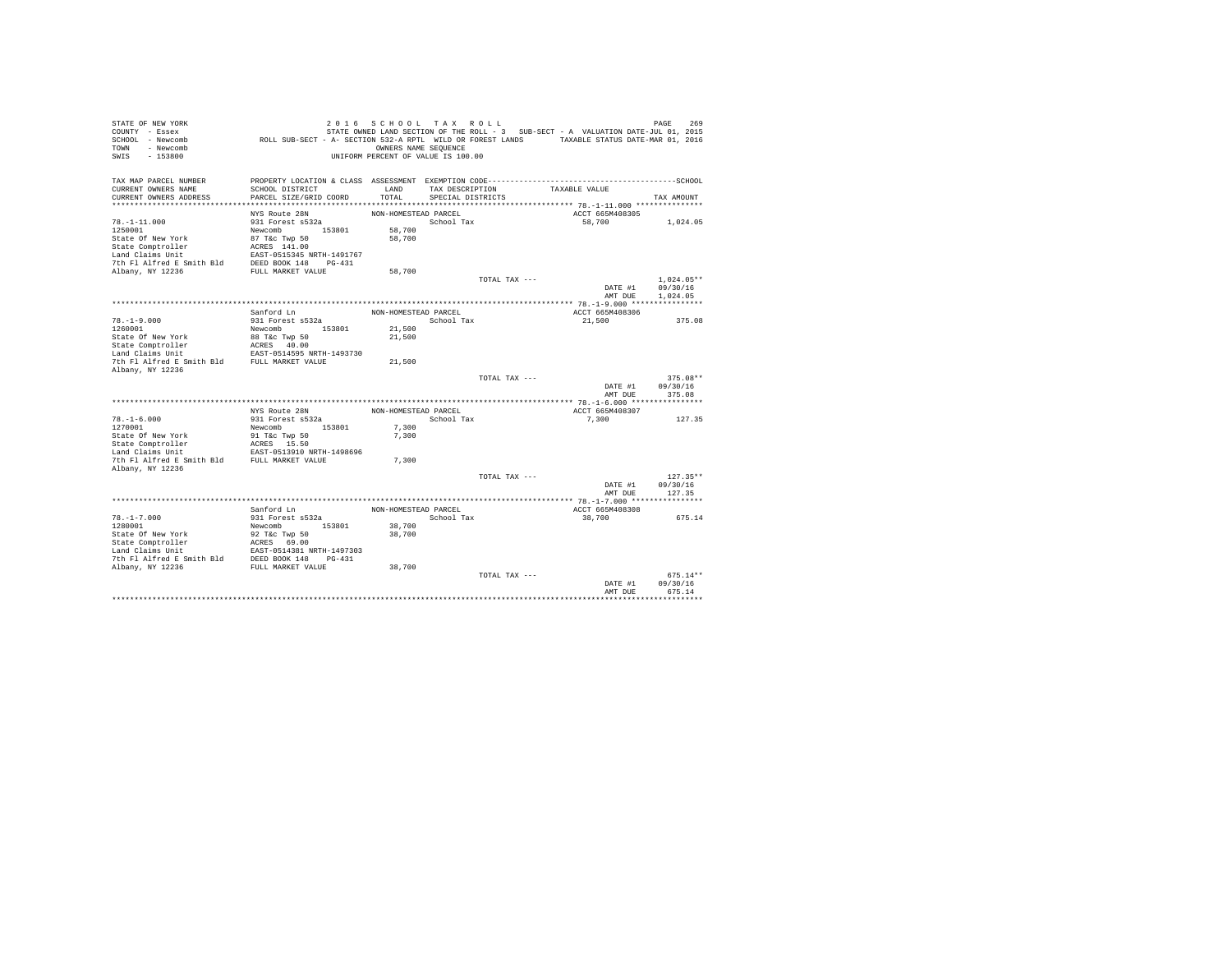| STATE OF NEW YORK<br>COUNTY - Essex                                                                                                                                                                                                      |                                                                                             | 2016 SCHOOL TAX ROLL               |                   |               | STATE OWNED LAND SECTION OF THE ROLL - 3 SUB-SECT - A VALUATION DATE-JUL 01, 2015 | 270<br>PAGE                  |
|------------------------------------------------------------------------------------------------------------------------------------------------------------------------------------------------------------------------------------------|---------------------------------------------------------------------------------------------|------------------------------------|-------------------|---------------|-----------------------------------------------------------------------------------|------------------------------|
| SCHOOL - Newcomb                                                                                                                                                                                                                         | ROLL SUB-SECT - A- SECTION 532-A RPTL WILD OR FOREST LANDS TAXABLE STATUS DATE-MAR 01, 2016 |                                    |                   |               |                                                                                   |                              |
| TOWN - Newcomb                                                                                                                                                                                                                           |                                                                                             | OWNERS NAME SEQUENCE               |                   |               |                                                                                   |                              |
| SWIS<br>$-153800$                                                                                                                                                                                                                        |                                                                                             | UNIFORM PERCENT OF VALUE IS 100.00 |                   |               |                                                                                   |                              |
|                                                                                                                                                                                                                                          |                                                                                             |                                    |                   |               |                                                                                   |                              |
| TAX MAP PARCEL NUMBER                                                                                                                                                                                                                    |                                                                                             |                                    |                   |               |                                                                                   |                              |
| CURRENT OWNERS NAME                                                                                                                                                                                                                      | SCHOOL DISTRICT                                                                             | LAND                               | TAX DESCRIPTION   |               | TAXABLE VALUE                                                                     |                              |
| CURRENT OWNERS ADDRESS                                                                                                                                                                                                                   | PARCEL SIZE/GRID COORD                                                                      | TOTAL                              | SPECIAL DISTRICTS |               |                                                                                   | TAX AMOUNT                   |
|                                                                                                                                                                                                                                          |                                                                                             |                                    |                   |               |                                                                                   |                              |
|                                                                                                                                                                                                                                          | NYS Route 28N                                                                               | NON-HOMESTEAD PARCEL               |                   |               | ACCT 665M408309                                                                   |                              |
| $78. - 1 - 8.000$                                                                                                                                                                                                                        | 931 Forest s532a                                                                            |                                    | School Tax        |               | 70,800                                                                            | 1,235.14                     |
| 1290001                                                                                                                                                                                                                                  | Newcomb 153801<br>93 T&c Twp 50                                                             | 70,800                             |                   |               |                                                                                   |                              |
| State Of New York                                                                                                                                                                                                                        |                                                                                             | 70,800                             |                   |               |                                                                                   |                              |
| State Comptroller Package 140.00<br>Land Claims Unit EAST-0515415 NRTH-1495202<br>7th F1 Alfred E Smith Bld DEED BOOK 187<br>7th F1 Alfred E Smith Bld DEED BOOK 187<br>2h<br>Albany, NY 12236                                           |                                                                                             |                                    |                   |               |                                                                                   |                              |
|                                                                                                                                                                                                                                          |                                                                                             |                                    |                   |               |                                                                                   |                              |
|                                                                                                                                                                                                                                          |                                                                                             |                                    |                   |               |                                                                                   |                              |
|                                                                                                                                                                                                                                          |                                                                                             | 70,800                             |                   |               |                                                                                   |                              |
|                                                                                                                                                                                                                                          |                                                                                             |                                    |                   | TOTAL TAX --- |                                                                                   | $1.235.14**$                 |
|                                                                                                                                                                                                                                          |                                                                                             |                                    |                   |               |                                                                                   | DATE #1 09/30/16<br>1.235.14 |
|                                                                                                                                                                                                                                          |                                                                                             |                                    |                   |               | AMT DUE                                                                           |                              |
|                                                                                                                                                                                                                                          |                                                                                             |                                    |                   |               |                                                                                   |                              |
| $78. - 1 - 12.000$                                                                                                                                                                                                                       | $NYS$ Route $28N$<br>931 Forest s532a                                                       | NON-HOMESTEAD PARCEL               | School Tax        |               | ACCT 665M408310<br>86,000                                                         | 1,500.31                     |
|                                                                                                                                                                                                                                          |                                                                                             | 86,000                             |                   |               |                                                                                   |                              |
|                                                                                                                                                                                                                                          |                                                                                             | 86,000                             |                   |               |                                                                                   |                              |
|                                                                                                                                                                                                                                          |                                                                                             |                                    |                   |               |                                                                                   |                              |
|                                                                                                                                                                                                                                          |                                                                                             |                                    |                   |               |                                                                                   |                              |
|                                                                                                                                                                                                                                          |                                                                                             |                                    |                   |               |                                                                                   |                              |
| Albany, NY 12236                                                                                                                                                                                                                         | DEED BOOK 187 PG-244                                                                        |                                    |                   |               |                                                                                   |                              |
|                                                                                                                                                                                                                                          | FULL MARKET VALUE                                                                           | 86,000                             |                   |               |                                                                                   |                              |
|                                                                                                                                                                                                                                          |                                                                                             |                                    |                   | TOTAL TAX --- |                                                                                   | $1.500.31**$                 |
|                                                                                                                                                                                                                                          |                                                                                             |                                    |                   |               |                                                                                   | DATE #1 09/30/16             |
|                                                                                                                                                                                                                                          |                                                                                             |                                    |                   |               | AMT DUE                                                                           | 1,500.31                     |
|                                                                                                                                                                                                                                          |                                                                                             |                                    |                   |               |                                                                                   |                              |
|                                                                                                                                                                                                                                          | NYS Route 28N                                                                               | NON-HOMESTEAD PARCEL               |                   |               | ACCT 665M408311                                                                   |                              |
| $78. - 1 - 19.000$                                                                                                                                                                                                                       | 931 Forest s532a                                                                            |                                    | School Tax        |               | 58,300                                                                            | 1,017.07                     |
| 1310001                                                                                                                                                                                                                                  | Newcomb 153801                                                                              | 58,300                             |                   |               |                                                                                   |                              |
|                                                                                                                                                                                                                                          |                                                                                             | 58,300                             |                   |               |                                                                                   |                              |
| State Of New York (SITE TWP 50<br>State Comptroller (SITE 140ac SI1<br>State Comptroller (SITE 140ac SI1<br>Land Claims Unit (SITE 1405 140.00)<br>7th Pl Alfred E Smith Bld EAST-0518564 NRTH-1490945<br>7th Pl Alfred E SMith Bld EAST |                                                                                             |                                    |                   |               |                                                                                   |                              |
|                                                                                                                                                                                                                                          |                                                                                             |                                    |                   |               |                                                                                   |                              |
|                                                                                                                                                                                                                                          |                                                                                             |                                    |                   |               |                                                                                   |                              |
|                                                                                                                                                                                                                                          |                                                                                             | 58,300                             |                   | TOTAL TAX --- |                                                                                   | $1,017.07**$                 |
|                                                                                                                                                                                                                                          |                                                                                             |                                    |                   |               | DATE #1                                                                           | 09/30/16                     |
|                                                                                                                                                                                                                                          |                                                                                             |                                    |                   |               | AMT DUE                                                                           | 1,017.07                     |
|                                                                                                                                                                                                                                          |                                                                                             |                                    |                   |               |                                                                                   |                              |
|                                                                                                                                                                                                                                          | NYS Route 28N                                                                               | NON-HOMESTEAD PARCEL               |                   |               | ACCT 665M408312                                                                   |                              |
| $78. - 1 - 21.000$                                                                                                                                                                                                                       | 931 Forest s532a                                                                            |                                    | School Tax        |               | 55,400                                                                            | 966.48                       |
| 1320001                                                                                                                                                                                                                                  | Newcomb 153801                                                                              | 55,400                             |                   |               |                                                                                   |                              |
|                                                                                                                                                                                                                                          |                                                                                             | 55,400                             |                   |               |                                                                                   |                              |
| State Of New York and So Tac Twp 50<br>State Comptroller and CRESS 140.00<br>Land Claims Unit EAST-0520157 NRTH-1488924<br>The F1 Alfred E Smith Bld FULL MARKET VALUE                                                                   |                                                                                             |                                    |                   |               |                                                                                   |                              |
|                                                                                                                                                                                                                                          |                                                                                             |                                    |                   |               |                                                                                   |                              |
|                                                                                                                                                                                                                                          |                                                                                             | 55,400                             |                   |               |                                                                                   |                              |
| Albany, NY 12236                                                                                                                                                                                                                         |                                                                                             |                                    |                   |               |                                                                                   |                              |
|                                                                                                                                                                                                                                          |                                                                                             |                                    |                   | TOTAL TAX --- |                                                                                   | $966.48**$                   |
|                                                                                                                                                                                                                                          |                                                                                             |                                    |                   |               | DATE #1                                                                           | 09/30/16                     |
|                                                                                                                                                                                                                                          |                                                                                             |                                    |                   |               | AMT DUE                                                                           | 966.48                       |
|                                                                                                                                                                                                                                          |                                                                                             |                                    |                   |               |                                                                                   |                              |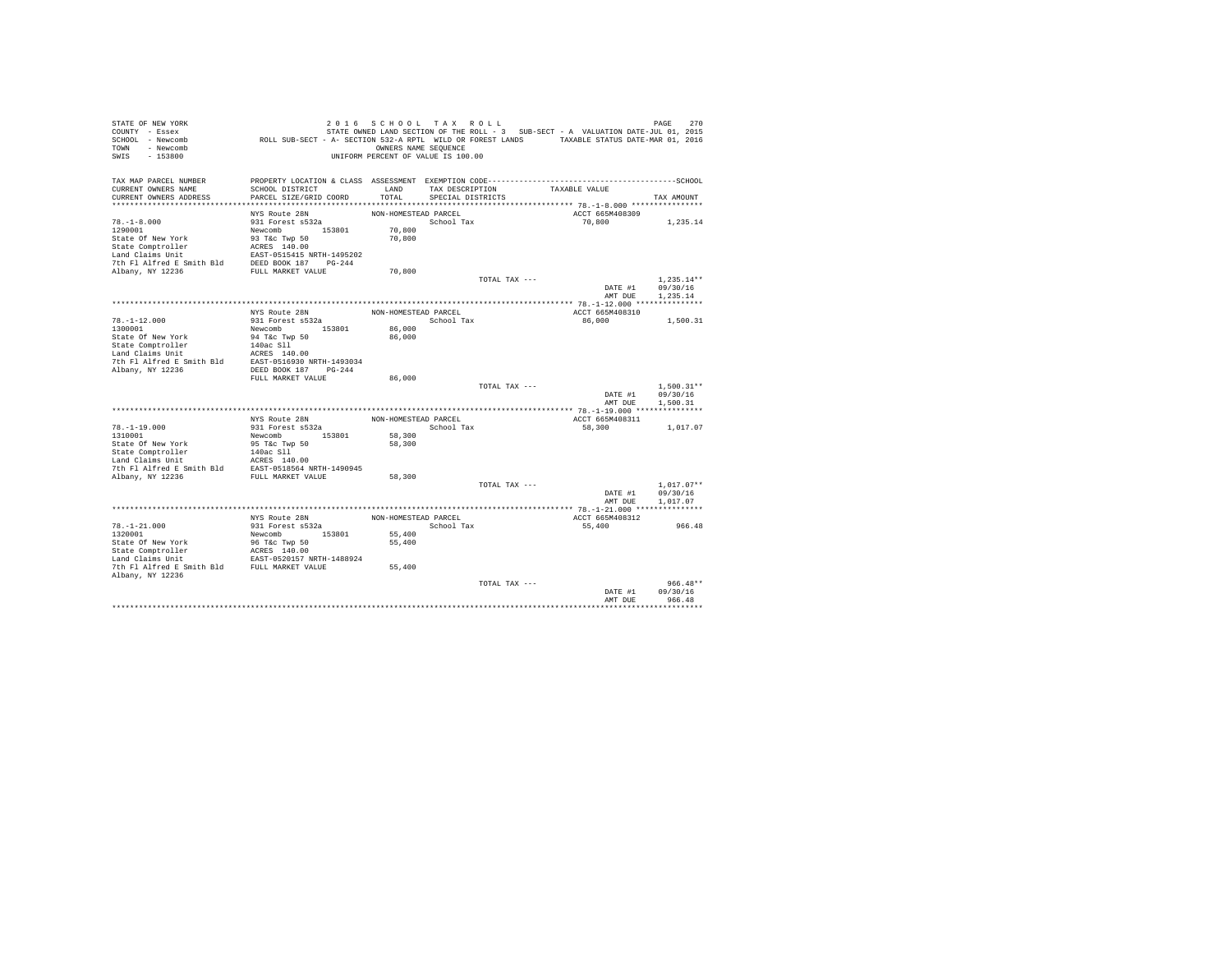| STATE OF NEW YORK                              |                                                                                             | 2016 SCHOOL TAX ROLL               |                   |               |                                                                                   | 271<br>PAGE  |
|------------------------------------------------|---------------------------------------------------------------------------------------------|------------------------------------|-------------------|---------------|-----------------------------------------------------------------------------------|--------------|
| COUNTY - Essex                                 |                                                                                             |                                    |                   |               | STATE OWNED LAND SECTION OF THE ROLL - 3 SUB-SECT - A VALUATION DATE-JUL 01, 2015 |              |
| SCHOOL - Newcomb                               | ROLL SUB-SECT - A- SECTION 532-A RPTL WILD OR FOREST LANDS TAXABLE STATUS DATE-MAR 01, 2016 |                                    |                   |               |                                                                                   |              |
| TOWN - Newcomb                                 |                                                                                             | OWNERS NAME SEQUENCE               |                   |               |                                                                                   |              |
| SWIS<br>$-153800$                              |                                                                                             | UNIFORM PERCENT OF VALUE IS 100.00 |                   |               |                                                                                   |              |
|                                                |                                                                                             |                                    |                   |               |                                                                                   |              |
|                                                |                                                                                             |                                    |                   |               |                                                                                   |              |
| TAX MAP PARCEL NUMBER<br>CURRENT OWNERS NAME   | SCHOOL DISTRICT                                                                             | LAND                               |                   |               | TAXABLE VALUE                                                                     |              |
|                                                |                                                                                             |                                    | TAX DESCRIPTION   |               |                                                                                   |              |
| CURRENT OWNERS ADDRESS                         | PARCEL SIZE/GRID COORD                                                                      | TOTAL                              | SPECIAL DISTRICTS |               |                                                                                   | TAX AMOUNT   |
|                                                | NYS Route 28N                                                                               | NON-HOMESTEAD PARCEL               |                   |               | ACCT 665M408313                                                                   |              |
|                                                |                                                                                             |                                    |                   |               |                                                                                   |              |
| $88. - 1 - 7.000$                              | 931 Forest s532a                                                                            |                                    | School Tax        |               | 64,500                                                                            | 1.125.24     |
| 1330001                                        | Newcomb 153801                                                                              | 64,500                             |                   |               |                                                                                   |              |
| State Of New York                              | T&c Twp 50                                                                                  | 64,500                             |                   |               |                                                                                   |              |
| State Comptroller                              | ACRES 140.00                                                                                |                                    |                   |               |                                                                                   |              |
| Land Claims Unit                               | EAST-0521822 NRTH-1487031                                                                   |                                    |                   |               |                                                                                   |              |
| 7th Fl Alfred E Smith Bld FULL MARKET VALUE    |                                                                                             | 64,500                             |                   |               |                                                                                   |              |
| Albany, NY 12236                               |                                                                                             |                                    |                   |               |                                                                                   |              |
|                                                |                                                                                             |                                    |                   | TOTAL TAX --- |                                                                                   | $1.125.24**$ |
|                                                |                                                                                             |                                    |                   |               | DATE #1                                                                           | 09/30/16     |
|                                                |                                                                                             |                                    |                   |               | AMT DUE                                                                           | 1.125.24     |
|                                                |                                                                                             |                                    |                   |               |                                                                                   |              |
|                                                | NYS Route 28N                                                                               | NON-HOMESTEAD PARCEL               |                   |               | ACCT 665M408314                                                                   |              |
| $88. -1 - 16.000$                              | 931 Forest s532a                                                                            |                                    | School Tax        |               | 151,800                                                                           | 2,648.23     |
| 1340001                                        | Newcomb 153801                                                                              | 151,800                            |                   |               |                                                                                   |              |
| State Of New York                              | 98&99 T&c Twp                                                                               | 151,800                            |                   |               |                                                                                   |              |
| State Comptroller                              | ACRES 173.00                                                                                |                                    |                   |               |                                                                                   |              |
| Land Claims Unit                               | EAST-0523605 NRTH-1484601                                                                   |                                    |                   |               |                                                                                   |              |
| 7th Fl Alfred E Smith Bld FULL MARKET VALUE    |                                                                                             | 151,800                            |                   |               |                                                                                   |              |
| Albany, NY 12236                               |                                                                                             |                                    |                   |               |                                                                                   |              |
|                                                |                                                                                             |                                    |                   | TOTAL TAX --- |                                                                                   | $2.648.23**$ |
|                                                |                                                                                             |                                    |                   |               | DATE #1                                                                           | 09/30/16     |
|                                                |                                                                                             |                                    |                   |               | AMT DUE                                                                           | 2.648.23     |
|                                                |                                                                                             |                                    |                   |               |                                                                                   |              |
|                                                | NYS Route 28N                                                                               | NON-HOMESTEAD PARCEL               |                   |               | ACCT 665M408315                                                                   |              |
| $88. - 1 - 2.000$                              | 931 Forest s532a                                                                            |                                    | School Tax        |               | 118,700                                                                           | 2.070.78     |
| 1350001                                        | Newcomb 153801                                                                              | 118,700                            |                   |               |                                                                                   |              |
| State Of New York                              | 100&101 T&c Twp                                                                             | 118,700                            |                   |               |                                                                                   |              |
|                                                | ACRES 238.80                                                                                |                                    |                   |               |                                                                                   |              |
| State Comptroller<br>Land Claims Unit          | EAST-0525690 NRTH-1486281                                                                   |                                    |                   |               |                                                                                   |              |
| 7th Fl Alfred E Smith Bld DEED BOOK 346 PG-357 |                                                                                             |                                    |                   |               |                                                                                   |              |
| Albany, NY 12236                               | FULL MARKET VALUE                                                                           | 118,700                            |                   |               |                                                                                   |              |
|                                                |                                                                                             |                                    |                   | TOTAL TAX --- |                                                                                   | $2,070.78**$ |
|                                                |                                                                                             |                                    |                   |               | DATE #1                                                                           | 09/30/16     |
|                                                |                                                                                             |                                    |                   |               | AMT DUE                                                                           | 2.070.78     |
|                                                |                                                                                             |                                    |                   |               |                                                                                   |              |
|                                                | NYS Route 28N                                                                               | NON-HOMESTEAD PARCEL               |                   |               | ACCT 665M408401                                                                   |              |
| $88. - 1 - 6.000$                              | 931 Forest s532a                                                                            |                                    | School Tax        |               | 63,300                                                                            | 1,104.30     |
| 1360001                                        | Newcomb 153801                                                                              | 63,300                             |                   |               |                                                                                   |              |
| State Of New York                              | 102 T&c Twp 50                                                                              | 63,300                             |                   |               |                                                                                   |              |
| State Comptroller                              | 154.1ac Sll                                                                                 |                                    |                   |               |                                                                                   |              |
| Land Claims Unit                               | ACRES 154.08                                                                                |                                    |                   |               |                                                                                   |              |
| 7th Fl Alfred E Smith Bld                      | EAST-0523903 NRTH-1488611                                                                   |                                    |                   |               |                                                                                   |              |
| Albany, NY 12236                               | DEED BOOK 346 PG-357                                                                        |                                    |                   |               |                                                                                   |              |
|                                                | FULL MARKET VALUE                                                                           | 63,300                             |                   |               |                                                                                   |              |
|                                                |                                                                                             |                                    |                   | TOTAL TAX --- |                                                                                   | $1.104.30**$ |
|                                                |                                                                                             |                                    |                   |               | DATE #1                                                                           | 09/30/16     |
|                                                |                                                                                             |                                    |                   |               | AMT DUE                                                                           | 1,104.30     |
|                                                |                                                                                             |                                    |                   |               |                                                                                   |              |
|                                                |                                                                                             |                                    |                   |               |                                                                                   |              |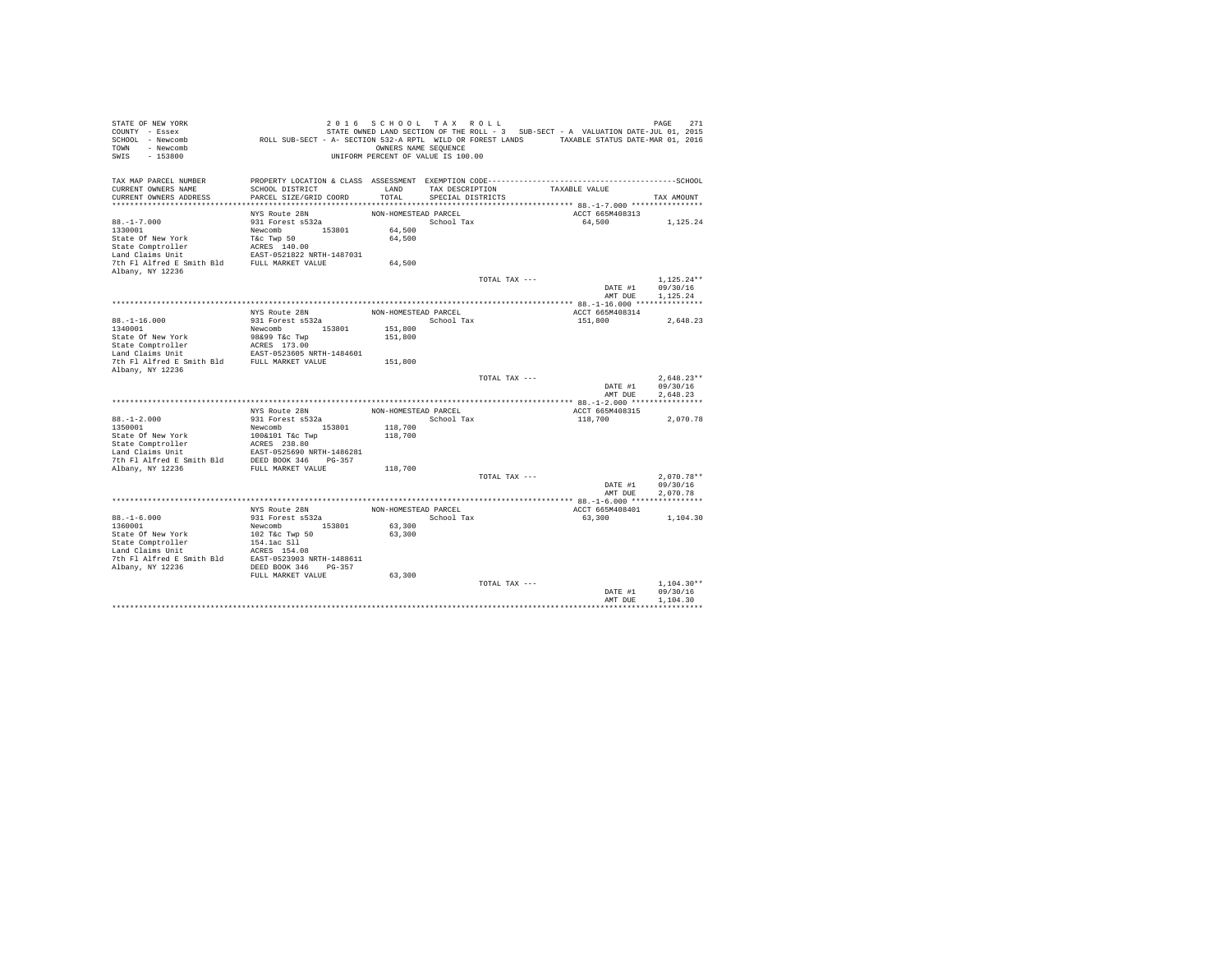| STATE OF NEW YORK<br>COUNTY - Essex<br>SCHOOL - Newcomb<br>TOWN - Newcomb<br>SWIS<br>$-153800$                                                                          | ROLL SUB-SECT - A- SECTION 532-A RPTL WILD OR FOREST LANDS TAXABLE STATUS DATE-MAR 01, 2016 | 2016 SCHOOL TAX ROLL<br>OWNERS NAME SEQUENCE<br>UNIFORM PERCENT OF VALUE IS 100.00 |                   |               | STATE OWNED LAND SECTION OF THE ROLL - 3 SUB-SECT - A VALUATION DATE-JUL 01, 2015 | 272<br>PAGE  |
|-------------------------------------------------------------------------------------------------------------------------------------------------------------------------|---------------------------------------------------------------------------------------------|------------------------------------------------------------------------------------|-------------------|---------------|-----------------------------------------------------------------------------------|--------------|
| TAX MAP PARCEL NUMBER                                                                                                                                                   |                                                                                             |                                                                                    |                   |               |                                                                                   |              |
| CURRENT OWNERS NAME                                                                                                                                                     | SCHOOL DISTRICT                                                                             | LAND                                                                               | TAX DESCRIPTION   |               | TAXABLE VALUE                                                                     |              |
| CURRENT OWNERS ADDRESS                                                                                                                                                  | PARCEL SIZE/GRID COORD                                                                      | TOTAL                                                                              | SPECIAL DISTRICTS |               |                                                                                   | TAX AMOUNT   |
|                                                                                                                                                                         |                                                                                             |                                                                                    |                   |               |                                                                                   |              |
| $78. - 1 - 22.000$                                                                                                                                                      | NYS Route 28N<br>931 Forest s532a                                                           | NON-HOMESTEAD PARCEL                                                               | School Tax        |               | ACCT 665M408402<br>60,200                                                         |              |
| 1370001                                                                                                                                                                 | Newcomb 153801                                                                              | 60,200                                                                             |                   |               |                                                                                   | 1,050.22     |
| State Of New York                                                                                                                                                       | 103 T&c Twp 5                                                                               | 60,200                                                                             |                   |               |                                                                                   |              |
| State Comptroller                                                                                                                                                       | 180ac Sll                                                                                   |                                                                                    |                   |               |                                                                                   |              |
| Land Claims Unit                                                                                                                                                        | ACRES 180.00                                                                                |                                                                                    |                   |               |                                                                                   |              |
| 7th Fl Alfred E Smith Bld EAST-0522368 NRTH-1490480                                                                                                                     |                                                                                             |                                                                                    |                   |               |                                                                                   |              |
| Albany, NY 12236                                                                                                                                                        | FULL MARKET VALUE                                                                           | 60,200                                                                             |                   |               |                                                                                   |              |
|                                                                                                                                                                         |                                                                                             |                                                                                    |                   | TOTAL TAX --- |                                                                                   | $1.050.22**$ |
|                                                                                                                                                                         |                                                                                             |                                                                                    |                   |               | DATE #1                                                                           | 09/30/16     |
|                                                                                                                                                                         |                                                                                             |                                                                                    |                   |               | AMT DUE                                                                           | 1,050.22     |
|                                                                                                                                                                         |                                                                                             |                                                                                    |                   |               |                                                                                   |              |
|                                                                                                                                                                         | NYS Route 28N                                                                               | NON-HOMESTEAD PARCEL                                                               |                   |               | ACCT 665M408403                                                                   |              |
| $78. - 1 - 18.000$<br>1380001                                                                                                                                           | 931 Forest s532a<br>Newcomb 153801                                                          | 63,100                                                                             | School Tax        |               | 63,100                                                                            | 1,100.81     |
| State Of New York                                                                                                                                                       | 104 T&c Twp 5                                                                               | 63,100                                                                             |                   |               |                                                                                   |              |
| State Comptroller                                                                                                                                                       | ACRES 180.00                                                                                |                                                                                    |                   |               |                                                                                   |              |
|                                                                                                                                                                         |                                                                                             |                                                                                    |                   |               |                                                                                   |              |
| $\begin{tabular}{lllll} \texttt{Land Claus Unit} & \texttt{EAST-0520732 NRTH-1492607} \\ \texttt{7th Fl Alfred E Smith Bld} & \texttt{FULL MARKET VALUE} \end{tabular}$ |                                                                                             | 63,100                                                                             |                   |               |                                                                                   |              |
| Albany, NY 12236                                                                                                                                                        |                                                                                             |                                                                                    |                   |               |                                                                                   |              |
|                                                                                                                                                                         |                                                                                             |                                                                                    |                   | TOTAL TAX --- |                                                                                   | $1.100.81**$ |
|                                                                                                                                                                         |                                                                                             |                                                                                    |                   |               | DATE #1                                                                           | 09/30/16     |
|                                                                                                                                                                         |                                                                                             |                                                                                    |                   |               | AMT DUE                                                                           | 1,100.81     |
|                                                                                                                                                                         | NYS Route 28N                                                                               | NON-HOMESTEAD PARCEL                                                               |                   |               | ACCT 665M408404                                                                   |              |
| $78. - 1 - 13.000$                                                                                                                                                      | 931 Forest s532a                                                                            |                                                                                    | School Tax        |               | 86,300                                                                            | 1,505.55     |
| 1390001                                                                                                                                                                 | Newcomb 153801                                                                              | 86,300                                                                             |                   |               |                                                                                   |              |
| State Of New York                                                                                                                                                       | 105 T&c Twp 5                                                                               | 86,300                                                                             |                   |               |                                                                                   |              |
| State Comptroller                                                                                                                                                       | 180ac Sll                                                                                   |                                                                                    |                   |               |                                                                                   |              |
| Land Claims Unit                                                                                                                                                        | ACRES 180.00                                                                                |                                                                                    |                   |               |                                                                                   |              |
| 7th Fl Alfred E Smith Bld EAST-0519210 NRTH-1494605                                                                                                                     |                                                                                             |                                                                                    |                   |               |                                                                                   |              |
| Albany, NY 12236                                                                                                                                                        | FULL MARKET VALUE                                                                           | 86,300                                                                             |                   |               |                                                                                   |              |
|                                                                                                                                                                         |                                                                                             |                                                                                    |                   | TOTAL TAX --- |                                                                                   | $1.505.55**$ |
|                                                                                                                                                                         |                                                                                             |                                                                                    |                   |               | DATE #1                                                                           | 09/30/16     |
|                                                                                                                                                                         |                                                                                             |                                                                                    |                   |               | AMT DUE                                                                           | 1,505.55     |
|                                                                                                                                                                         | NYS Route 28N                                                                               | NON-HOMESTEAD PARCEL                                                               |                   |               | ACCT 665M408405                                                                   |              |
| $78. - 1 - 4.000$                                                                                                                                                       | 931 Forest s532a                                                                            |                                                                                    | School Tax        |               | 70,200                                                                            | 1,224.67     |
| 1400001                                                                                                                                                                 | Newcomb 153801                                                                              | 70,200                                                                             |                   |               |                                                                                   |              |
| State Of New York                                                                                                                                                       |                                                                                             | 70,200                                                                             |                   |               |                                                                                   |              |
| State Comptroller                                                                                                                                                       |                                                                                             |                                                                                    |                   |               |                                                                                   |              |
| Land Claims Unit                                                                                                                                                        | 106 T&c Twp 5<br>ACRES 180.00<br>EAST-0517398 NRTH-1496765                                  |                                                                                    |                   |               |                                                                                   |              |
| 7th Fl Alfred E Smith Bld FULL MARKET VALUE                                                                                                                             |                                                                                             | 70,200                                                                             |                   |               |                                                                                   |              |
| Albany, NY 12236                                                                                                                                                        |                                                                                             |                                                                                    |                   |               |                                                                                   |              |
|                                                                                                                                                                         |                                                                                             |                                                                                    |                   | TOTAL TAX --- |                                                                                   | $1.224.67**$ |
|                                                                                                                                                                         |                                                                                             |                                                                                    |                   |               | DATE #1                                                                           | 09/30/16     |
|                                                                                                                                                                         |                                                                                             |                                                                                    |                   |               | AMT DUE                                                                           | 1.224.67     |
|                                                                                                                                                                         |                                                                                             |                                                                                    |                   |               |                                                                                   |              |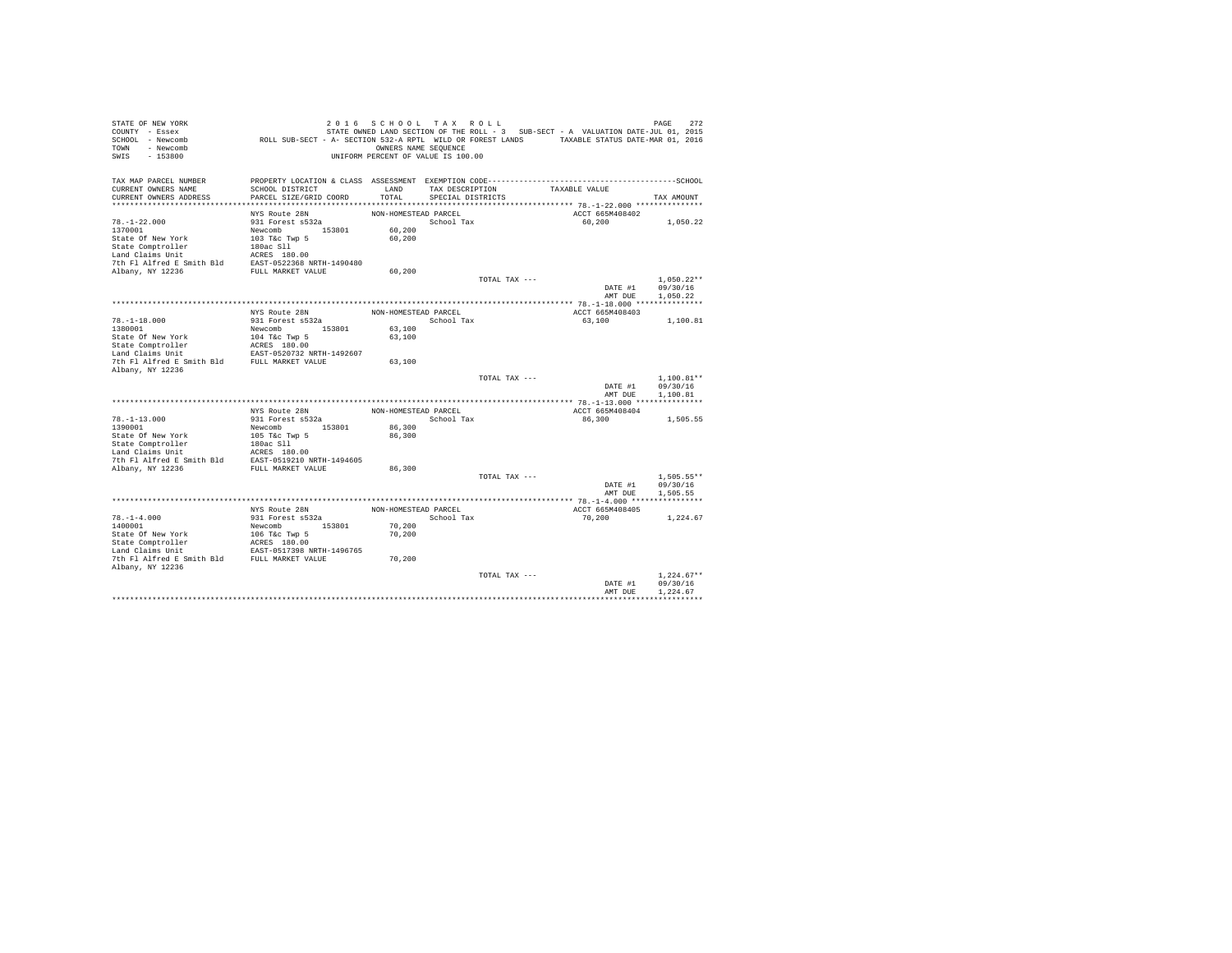| STATE OF NEW YORK<br>COUNTY - Essex<br>SCHOOL - Newcomb<br>TOWN - Newcomb<br>SWIS<br>$-153800$ |                                                            | 2016 SCHOOL TAX ROLL<br>OWNERS NAME SEOUENCE<br>UNIFORM PERCENT OF VALUE IS 100.00 |                                      |               | STATE OWNED LAND SECTION OF THE ROLL - 3 SUB-SECT - A VALUATION DATE-JUL 01, 2015<br>ROLL SUB-SECT - A- SECTION 532-A RPTL WILD OR FOREST LANDS TAXABLE STATUS DATE-MAR 01, 2016 | PAGE<br>273                          |
|------------------------------------------------------------------------------------------------|------------------------------------------------------------|------------------------------------------------------------------------------------|--------------------------------------|---------------|----------------------------------------------------------------------------------------------------------------------------------------------------------------------------------|--------------------------------------|
| TAX MAP PARCEL NUMBER<br>CURRENT OWNERS NAME<br>CURRENT OWNERS ADDRESS                         | SCHOOL DISTRICT<br>PARCEL SIZE/GRID COORD                  | LAND<br>TOTAL                                                                      | TAX DESCRIPTION<br>SPECIAL DISTRICTS |               | TAXABLE VALUE                                                                                                                                                                    | TAX AMOUNT                           |
|                                                                                                |                                                            |                                                                                    |                                      |               |                                                                                                                                                                                  |                                      |
| $78. - 1 - 5.000$                                                                              | NYS Route 28N<br>931 Forest s532a                          | NON-HOMESTEAD PARCEL                                                               | School Tax                           |               | ACCT 665M408406<br>81,500                                                                                                                                                        | 1,421.81                             |
| 1410001                                                                                        | Newcomb 153801                                             | 81,500                                                                             |                                      |               |                                                                                                                                                                                  |                                      |
| State Of New York                                                                              | 107 T&c Twp 45                                             | 81,500                                                                             |                                      |               |                                                                                                                                                                                  |                                      |
| State Comptroller                                                                              | 138.90                                                     |                                                                                    |                                      |               |                                                                                                                                                                                  |                                      |
| Land Claims Unit                                                                               | ACRES 138.87                                               |                                                                                    |                                      |               |                                                                                                                                                                                  |                                      |
| 7th Fl Alfred E Smith Bld EAST-0516001 NRTH-1498477                                            |                                                            |                                                                                    |                                      |               |                                                                                                                                                                                  |                                      |
| Albany, NY 12236                                                                               | DEED BOOK 187 PG-245                                       |                                                                                    |                                      |               |                                                                                                                                                                                  |                                      |
|                                                                                                | FULL MARKET VALUE                                          | 81,500                                                                             |                                      | TOTAL TAX --- |                                                                                                                                                                                  | $1.421.81**$                         |
|                                                                                                |                                                            |                                                                                    |                                      |               | DATE #1                                                                                                                                                                          | 09/30/16                             |
|                                                                                                |                                                            |                                                                                    |                                      |               | AMT DUE                                                                                                                                                                          | 1,421.81                             |
|                                                                                                |                                                            |                                                                                    |                                      |               |                                                                                                                                                                                  |                                      |
|                                                                                                | NYS Route 28N                                              | NON-HOMESTEAD PARCEL                                                               |                                      |               | ACCT 665M408407                                                                                                                                                                  |                                      |
| $78. - 1 - 3.000$                                                                              | 931 Forest s532a                                           |                                                                                    | School Tax                           |               | 75,200                                                                                                                                                                           | 1,311.90                             |
| 1420001<br>State Of New York                                                                   | Newcomb 153801<br>108 T&c Twp 5                            | 75,200<br>75,200                                                                   |                                      |               |                                                                                                                                                                                  |                                      |
| State Comptroller                                                                              |                                                            |                                                                                    |                                      |               |                                                                                                                                                                                  |                                      |
| Land Claims Unit                                                                               | ACRES 183.00<br>EAST-0519587 NRTH-1498576                  |                                                                                    |                                      |               |                                                                                                                                                                                  |                                      |
| 7th Fl Alfred E Smith Bld FULL MARKET VALUE                                                    |                                                            | 75,200                                                                             |                                      |               |                                                                                                                                                                                  |                                      |
| Albany, NY 12236                                                                               |                                                            |                                                                                    |                                      |               |                                                                                                                                                                                  |                                      |
|                                                                                                |                                                            |                                                                                    |                                      | TOTAL TAX --- | DATE #1<br>AMT DUE                                                                                                                                                               | $1.311.90**$<br>09/30/16<br>1,311.90 |
|                                                                                                |                                                            |                                                                                    |                                      |               |                                                                                                                                                                                  |                                      |
|                                                                                                | NYS Route 28N                                              | NON-HOMESTEAD PARCEL                                                               |                                      |               | ACCT 665M408408                                                                                                                                                                  |                                      |
| $78. - 1 - 14.000$                                                                             | 931 Forest s532a                                           |                                                                                    | School Tax                           |               | 63,400                                                                                                                                                                           | 1,106.05                             |
| 1430001                                                                                        | Newcomb 153801                                             | 63,400                                                                             |                                      |               |                                                                                                                                                                                  |                                      |
| State Of New York<br>State Comptroller                                                         | 109 T&c Twp 5<br>ACRES 160.00                              | 63,400                                                                             |                                      |               |                                                                                                                                                                                  |                                      |
| Land Claims Unit                                                                               | EAST-0521443 NRTH-1496421                                  |                                                                                    |                                      |               |                                                                                                                                                                                  |                                      |
| 7th Fl Alfred E Smith Bld FULL MARKET VALUE                                                    |                                                            | 63,400                                                                             |                                      |               |                                                                                                                                                                                  |                                      |
| Albany, NY 12236                                                                               |                                                            |                                                                                    |                                      |               |                                                                                                                                                                                  |                                      |
|                                                                                                |                                                            |                                                                                    |                                      | TOTAL TAX --- |                                                                                                                                                                                  | $1.106.05**$                         |
|                                                                                                |                                                            |                                                                                    |                                      |               | DATE #1<br>AMT DUE                                                                                                                                                               | 09/30/16<br>1,106.05                 |
|                                                                                                |                                                            |                                                                                    |                                      |               |                                                                                                                                                                                  |                                      |
|                                                                                                | NYS Route 28N                                              | NON-HOMESTEAD PARCEL                                                               |                                      |               | ACCT 665M408409                                                                                                                                                                  |                                      |
| $78. - 1 - 17.000$                                                                             | 931 Forest s532a                                           |                                                                                    | School Tax                           |               | 58,000                                                                                                                                                                           | 1,011.84                             |
| 1440001                                                                                        | Newcomb 153801                                             | 58,000                                                                             |                                      |               |                                                                                                                                                                                  |                                      |
| State Of New York                                                                              | 110 T&c Twp 5<br>ACRES 160.00<br>EAST-0522974 NRTH-1494436 | 58,000                                                                             |                                      |               |                                                                                                                                                                                  |                                      |
| State Comptroller                                                                              |                                                            |                                                                                    |                                      |               |                                                                                                                                                                                  |                                      |
| Land Claims Unit<br>7th Fl Alfred E Smith Bld FULL MARKET VALUE                                |                                                            | 58,000                                                                             |                                      |               |                                                                                                                                                                                  |                                      |
| Albany, NY 12236                                                                               |                                                            |                                                                                    |                                      |               |                                                                                                                                                                                  |                                      |
|                                                                                                |                                                            |                                                                                    |                                      | TOTAL TAX --- |                                                                                                                                                                                  | $1.011.84**$                         |
|                                                                                                |                                                            |                                                                                    |                                      |               | DATE #1                                                                                                                                                                          | 09/30/16                             |
|                                                                                                |                                                            |                                                                                    |                                      |               | AMT DUE                                                                                                                                                                          | 1.011.84                             |
|                                                                                                |                                                            |                                                                                    |                                      |               |                                                                                                                                                                                  |                                      |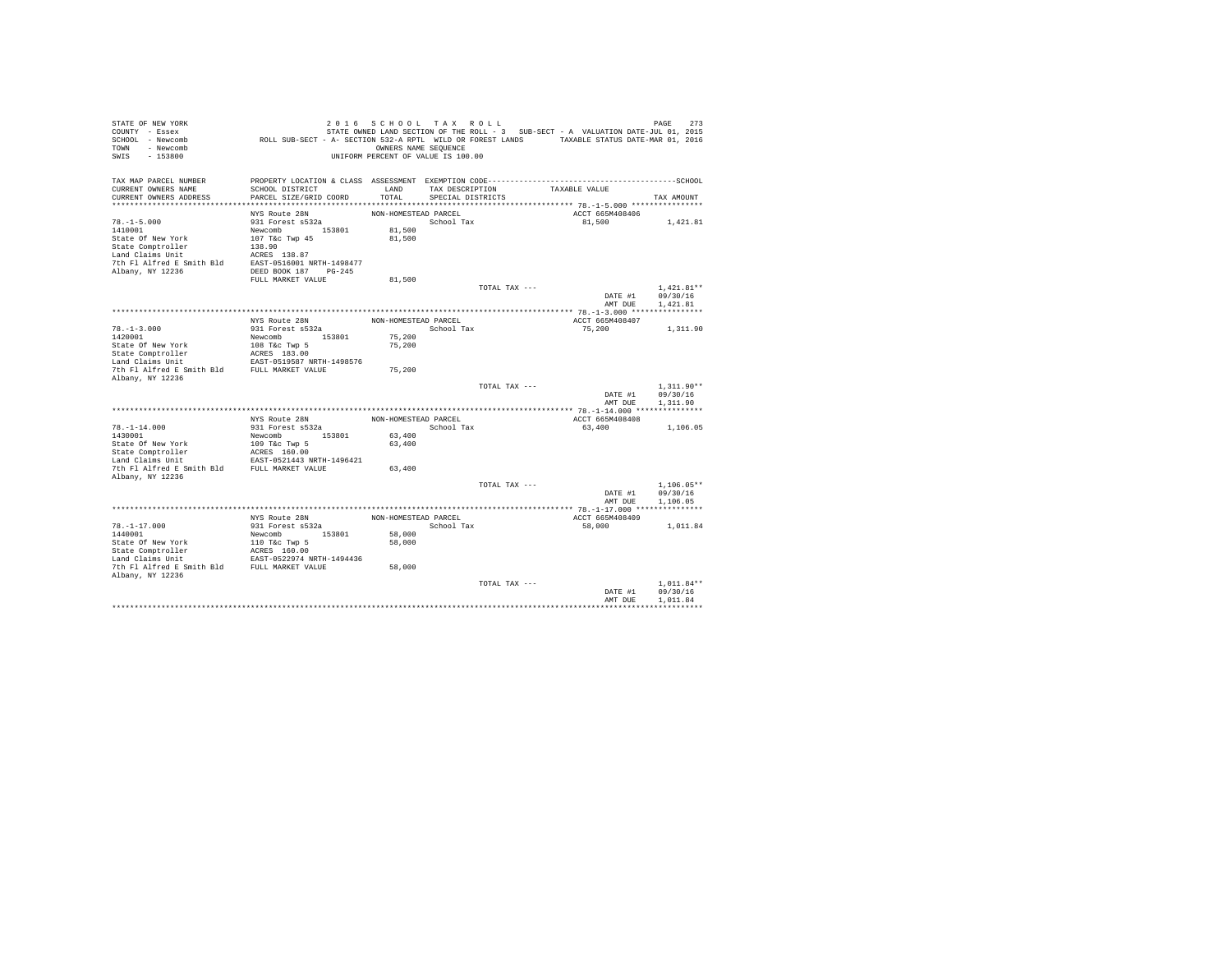| STATE OF NEW YORK<br>COUNTY - Essex                                                                                                                                             |                                                                                             | 2016 SCHOOL TAX ROLL               |                   |               | STATE OWNED LAND SECTION OF THE ROLL - 3 SUB-SECT - A VALUATION DATE-JUL 01, 2015 | 274<br>PAGE          |
|---------------------------------------------------------------------------------------------------------------------------------------------------------------------------------|---------------------------------------------------------------------------------------------|------------------------------------|-------------------|---------------|-----------------------------------------------------------------------------------|----------------------|
| SCHOOL - Newcomb                                                                                                                                                                | ROLL SUB-SECT - A- SECTION 532-A RPTL WILD OR FOREST LANDS TAXABLE STATUS DATE-MAR 01, 2016 |                                    |                   |               |                                                                                   |                      |
| TOWN - Newcomb                                                                                                                                                                  |                                                                                             | OWNERS NAME SEQUENCE               |                   |               |                                                                                   |                      |
| SWIS<br>$-153800$                                                                                                                                                               |                                                                                             | UNIFORM PERCENT OF VALUE IS 100.00 |                   |               |                                                                                   |                      |
| TAX MAP PARCEL NUMBER                                                                                                                                                           |                                                                                             |                                    |                   |               |                                                                                   |                      |
| CURRENT OWNERS NAME                                                                                                                                                             | SCHOOL DISTRICT                                                                             | LAND                               | TAX DESCRIPTION   |               | TAXABLE VALUE                                                                     |                      |
| CURRENT OWNERS ADDRESS                                                                                                                                                          | PARCEL SIZE/GRID COORD                                                                      | TOTAL                              | SPECIAL DISTRICTS |               |                                                                                   | TAX AMOUNT           |
|                                                                                                                                                                                 | NYS Route 28N                                                                               | NON-HOMESTEAD PARCEL               |                   |               | ACCT 665M408410                                                                   |                      |
| $78. - 1 - 23.000$                                                                                                                                                              | 931 Forest s532a                                                                            |                                    | School Tax        |               | 56,100                                                                            | 978.69               |
| 1450001                                                                                                                                                                         |                                                                                             | 56,100                             |                   |               |                                                                                   |                      |
| State Of New York                                                                                                                                                               | Newcomb 153801<br>111 T&c Twp 5                                                             | 56,100                             |                   |               |                                                                                   |                      |
|                                                                                                                                                                                 |                                                                                             |                                    |                   |               |                                                                                   |                      |
|                                                                                                                                                                                 |                                                                                             |                                    |                   |               |                                                                                   |                      |
|                                                                                                                                                                                 |                                                                                             |                                    |                   |               |                                                                                   |                      |
|                                                                                                                                                                                 |                                                                                             | 56,100                             |                   |               |                                                                                   |                      |
|                                                                                                                                                                                 |                                                                                             |                                    |                   | TOTAL TAX --- |                                                                                   | $978.69**$           |
|                                                                                                                                                                                 |                                                                                             |                                    |                   |               | DATE #1                                                                           | 09/30/16             |
|                                                                                                                                                                                 |                                                                                             |                                    |                   |               | AMT DUE                                                                           | 978.69               |
|                                                                                                                                                                                 | NYS Route 28N                                                                               | NON-HOMESTEAD PARCEL               |                   |               | ACCT 665M408411                                                                   |                      |
| $78. - 1 - 10.000$                                                                                                                                                              | 931 Forest s532a                                                                            |                                    | School Tax        |               | 60,800                                                                            | 1,060.69             |
| 1460001                                                                                                                                                                         | Newcomb 153801                                                                              | 60,800                             |                   |               |                                                                                   |                      |
| State Of New York                                                                                                                                                               | 112 T&C Twp 5<br>ACRES 160.00<br>EAST-0526123 NRTH-1490237                                  | 60,800                             |                   |               |                                                                                   |                      |
| State Comptroller<br>Land Claims Unit                                                                                                                                           |                                                                                             |                                    |                   |               |                                                                                   |                      |
|                                                                                                                                                                                 |                                                                                             |                                    |                   |               |                                                                                   |                      |
| 7th Fl Alfred E Smith Bld FULL MARKET VALUE<br>Albany, NY 12236                                                                                                                 |                                                                                             | 60,800                             |                   |               |                                                                                   |                      |
|                                                                                                                                                                                 |                                                                                             |                                    |                   | TOTAL TAX --- |                                                                                   | $1.060.69**$         |
|                                                                                                                                                                                 |                                                                                             |                                    |                   |               |                                                                                   | DATE #1 09/30/16     |
|                                                                                                                                                                                 |                                                                                             |                                    |                   |               | AMT DUE                                                                           | 1,060.69             |
|                                                                                                                                                                                 | NYS Route 28N                                                                               | NON-HOMESTEAD PARCEL               |                   |               | ACCT 665M408412                                                                   |                      |
| $89. -2 - 1.000$                                                                                                                                                                | 931 Forest s532a                                                                            |                                    | School Tax        |               | 107,400                                                                           | 1,873.65             |
| 1470001                                                                                                                                                                         | Newcomb 153801                                                                              | 107,400                            |                   |               |                                                                                   |                      |
| State Of New York                                                                                                                                                               | 113&114 T&c Twp                                                                             | 107,400                            |                   |               |                                                                                   |                      |
| State Comptroller 237.7ac S11<br>Land Claims Unit 237.7ac S11<br>Land Claims Unit 25.857.56<br>7th F1 Alfred E Smith B1d<br>237.568 PMTH-1488353<br>21.2apr 20236<br>246 PG-357 |                                                                                             |                                    |                   |               |                                                                                   |                      |
|                                                                                                                                                                                 |                                                                                             |                                    |                   |               |                                                                                   |                      |
|                                                                                                                                                                                 |                                                                                             |                                    |                   |               |                                                                                   |                      |
|                                                                                                                                                                                 |                                                                                             |                                    |                   |               |                                                                                   |                      |
|                                                                                                                                                                                 | FULL MARKET VALUE                                                                           | 107,400                            |                   |               |                                                                                   |                      |
|                                                                                                                                                                                 |                                                                                             |                                    |                   | TOTAL TAX --- |                                                                                   | $1,873.65**$         |
|                                                                                                                                                                                 |                                                                                             |                                    |                   |               | DATE #1                                                                           | 09/30/16<br>1,873.65 |
|                                                                                                                                                                                 |                                                                                             |                                    |                   |               | AMT DUE                                                                           |                      |
|                                                                                                                                                                                 | Sanford Ln                                                                                  | NON-HOMESTEAD PARCEL               |                   |               | ACCT 665M408413                                                                   |                      |
| $79. - 1 - 4.000$                                                                                                                                                               | 931 Forest s532a                                                                            |                                    | School Tax        |               | 132,800                                                                           | 2,316.76             |
| 1480001                                                                                                                                                                         | Newcomb 153801                                                                              | 132,800                            |                   |               |                                                                                   |                      |
|                                                                                                                                                                                 |                                                                                             | 132,800                            |                   |               |                                                                                   |                      |
| State Of New York<br>State Comptroller<br>Land Claims Unit                                                                                                                      | 115&116 T&c Twp 50<br>ACRES 299.00<br>EAST-0530481 NRTH-1489797                             |                                    |                   |               |                                                                                   |                      |
|                                                                                                                                                                                 |                                                                                             |                                    |                   |               |                                                                                   |                      |
| 7th F1 Alfred E Smith Bld FULL MARKET VALUE                                                                                                                                     |                                                                                             | 132,800                            |                   |               |                                                                                   |                      |
| Albany, NY 12236                                                                                                                                                                |                                                                                             |                                    |                   |               |                                                                                   |                      |
|                                                                                                                                                                                 |                                                                                             |                                    |                   | TOTAL TAX --- |                                                                                   | $2.316.76**$         |
|                                                                                                                                                                                 |                                                                                             |                                    |                   |               | DATE #1                                                                           | 09/30/16<br>2.316.76 |
|                                                                                                                                                                                 |                                                                                             |                                    |                   |               | AMT DUE                                                                           |                      |
|                                                                                                                                                                                 |                                                                                             |                                    |                   |               |                                                                                   |                      |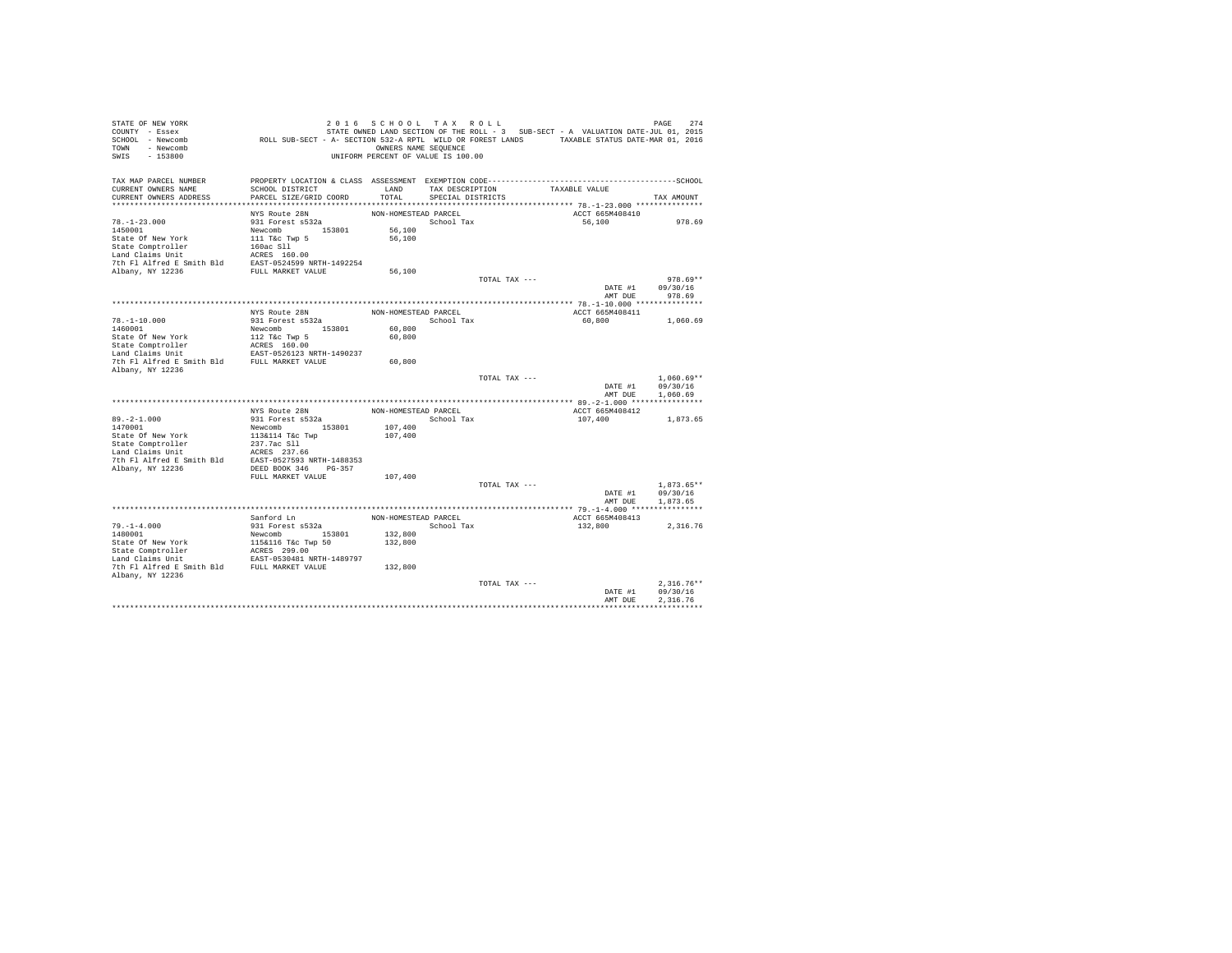| STATE OF NEW YORK<br>COUNTY - Essex<br>SCHOOL - Newcomb<br>- Newcomb<br>TOWN<br>$-153800$<br>SWIS |                                                            | OWNERS NAME SEQUENCE | 2016 SCHOOL TAX ROLL<br>UNIFORM PERCENT OF VALUE IS 100.00 | STATE OWNED LAND SECTION OF THE ROLL - 3 SUB-SECT - A VALUATION DATE-JUL 01, 2015<br>ROLL SUB-SECT - A- SECTION 532-A RPTL WILD OR FOREST LANDS TAXABLE STATUS DATE-MAR 01, 2016 | 275<br>PAGE  |
|---------------------------------------------------------------------------------------------------|------------------------------------------------------------|----------------------|------------------------------------------------------------|----------------------------------------------------------------------------------------------------------------------------------------------------------------------------------|--------------|
| TAX MAP PARCEL NUMBER<br>CURRENT OWNERS NAME                                                      | SCHOOL DISTRICT                                            | LAND                 | TAX DESCRIPTION                                            | PROPERTY LOCATION & CLASS ASSESSMENT EXEMPTION CODE-----------------------------------SCHOOL<br>TAXABLE VALUE                                                                    |              |
| CURRENT OWNERS ADDRESS                                                                            | PARCEL SIZE/GRID COORD                                     | TOTAL                | SPECIAL DISTRICTS                                          |                                                                                                                                                                                  | TAX AMOUNT   |
|                                                                                                   |                                                            |                      |                                                            |                                                                                                                                                                                  |              |
|                                                                                                   | Sanford Ln                                                 | NON-HOMESTEAD PARCEL |                                                            | ACCT 665M408414                                                                                                                                                                  |              |
| $79. - 1 - 3.000$                                                                                 | 931 Forest s532a                                           |                      | School Tax                                                 | 91,400                                                                                                                                                                           | 1,594.52     |
| 1490001                                                                                           | Newcomb 153801                                             | 91,400               |                                                            |                                                                                                                                                                                  |              |
| State Of New York                                                                                 | 117 T&c Twp 5                                              | 91,400               |                                                            |                                                                                                                                                                                  |              |
| State Comptroller                                                                                 | ACRES 236.00                                               |                      |                                                            |                                                                                                                                                                                  |              |
| Land Claims Unit                                                                                  | EAST-0528641 NRTH-1492178                                  |                      |                                                            |                                                                                                                                                                                  |              |
| 7th Fl Alfred E Smith Bld FULL MARKET VALUE<br>Albany, NY 12236                                   |                                                            | 91,400               |                                                            |                                                                                                                                                                                  |              |
|                                                                                                   |                                                            |                      | TOTAL TAX ---                                              |                                                                                                                                                                                  | $1.594.52**$ |
|                                                                                                   |                                                            |                      |                                                            | DATE #1                                                                                                                                                                          | 09/30/16     |
|                                                                                                   |                                                            |                      |                                                            | AMT DUE                                                                                                                                                                          | 1,594.52     |
|                                                                                                   |                                                            |                      |                                                            |                                                                                                                                                                                  |              |
|                                                                                                   | NYS Route 28N                                              | NON-HOMESTEAD PARCEL |                                                            | ACCT 665M408415                                                                                                                                                                  |              |
| $78. - 1 - 24.000$                                                                                | 931 Forest s532a                                           |                      | School Tax                                                 | 85,500                                                                                                                                                                           | 1,491.59     |
| 1500001                                                                                           | Newcomb 153801                                             | 85,500               |                                                            |                                                                                                                                                                                  |              |
| State Of New York                                                                                 | 118 Totten & Crossfield                                    | 85,500               |                                                            |                                                                                                                                                                                  |              |
| State Comptroller                                                                                 | 236ac S11                                                  |                      |                                                            |                                                                                                                                                                                  |              |
| Land Claims Unit                                                                                  | ACRES 236.00                                               |                      |                                                            |                                                                                                                                                                                  |              |
| 7th Fl Alfred E Smith Bld                                                                         | EAST-0527127 NRTH-1494136<br>FULL MARKET VALUE             | 85,500               |                                                            |                                                                                                                                                                                  |              |
| Albany, NY 12236                                                                                  |                                                            |                      | TOTAL TAX ---                                              |                                                                                                                                                                                  | $1.491.59**$ |
|                                                                                                   |                                                            |                      |                                                            | DATE #1                                                                                                                                                                          | 09/30/16     |
|                                                                                                   |                                                            |                      |                                                            | AMT DUE                                                                                                                                                                          | 1,491.59     |
|                                                                                                   |                                                            |                      |                                                            |                                                                                                                                                                                  |              |
|                                                                                                   | NYS Route 28N                                              | NON-HOMESTEAD PARCEL |                                                            | ACCT 665M408501                                                                                                                                                                  |              |
| $78. - 1 - 16.000$                                                                                | 931 Forest s532a                                           |                      | School Tax                                                 | 121,300                                                                                                                                                                          | 2,116.14     |
| 1510001                                                                                           | Newcomb 153801                                             | 121,300              |                                                            |                                                                                                                                                                                  |              |
| State Of New York<br>State Comptroller                                                            | 119 T&c Twp 5<br>236ac Sll                                 | 121,300              |                                                            |                                                                                                                                                                                  |              |
| Land Claims Unit                                                                                  | ACRES 236.00                                               |                      |                                                            |                                                                                                                                                                                  |              |
| 7th Fl Alfred E Smith Bld                                                                         | EAST-0525476 NRTH-1496304                                  |                      |                                                            |                                                                                                                                                                                  |              |
| Albany, NY 12236                                                                                  | FULL MARKET VALUE                                          | 121,300              |                                                            |                                                                                                                                                                                  |              |
|                                                                                                   |                                                            |                      | TOTAL TAX ---                                              |                                                                                                                                                                                  | $2.116.14**$ |
|                                                                                                   |                                                            |                      |                                                            | DATE #1                                                                                                                                                                          | 09/30/16     |
|                                                                                                   |                                                            |                      |                                                            | AMT DUE                                                                                                                                                                          | 2.116.14     |
|                                                                                                   |                                                            |                      |                                                            |                                                                                                                                                                                  |              |
|                                                                                                   | NYS Route 28N                                              | NON-HOMESTEAD PARCEL |                                                            | ACCT 665M408502                                                                                                                                                                  |              |
| $78. - 1 - 15.000$                                                                                | 931 Forest s532a                                           |                      | School Tax                                                 | 98,600                                                                                                                                                                           | 1,720.13     |
| 1520001                                                                                           | Newcomb 153801                                             | 98,600               |                                                            |                                                                                                                                                                                  |              |
| State Of New York<br>State Comptroller                                                            | 120 T&c Twp 5<br>ACRES 236.00<br>EAST-0523939 NRTH-1498323 | 98,600               |                                                            |                                                                                                                                                                                  |              |
| Land Claims Unit                                                                                  |                                                            |                      |                                                            |                                                                                                                                                                                  |              |
| 7th Fl Alfred E Smith Bld FULL MARKET VALUE                                                       |                                                            | 98,600               |                                                            |                                                                                                                                                                                  |              |
| Albany, NY 12236                                                                                  |                                                            |                      |                                                            |                                                                                                                                                                                  |              |
|                                                                                                   |                                                            |                      | TOTAL TAX ---                                              |                                                                                                                                                                                  | $1.720.13**$ |
|                                                                                                   |                                                            |                      |                                                            | DATE #1                                                                                                                                                                          | 09/30/16     |
|                                                                                                   |                                                            |                      |                                                            | AMT DUE                                                                                                                                                                          | 1,720.13     |
|                                                                                                   |                                                            |                      |                                                            |                                                                                                                                                                                  |              |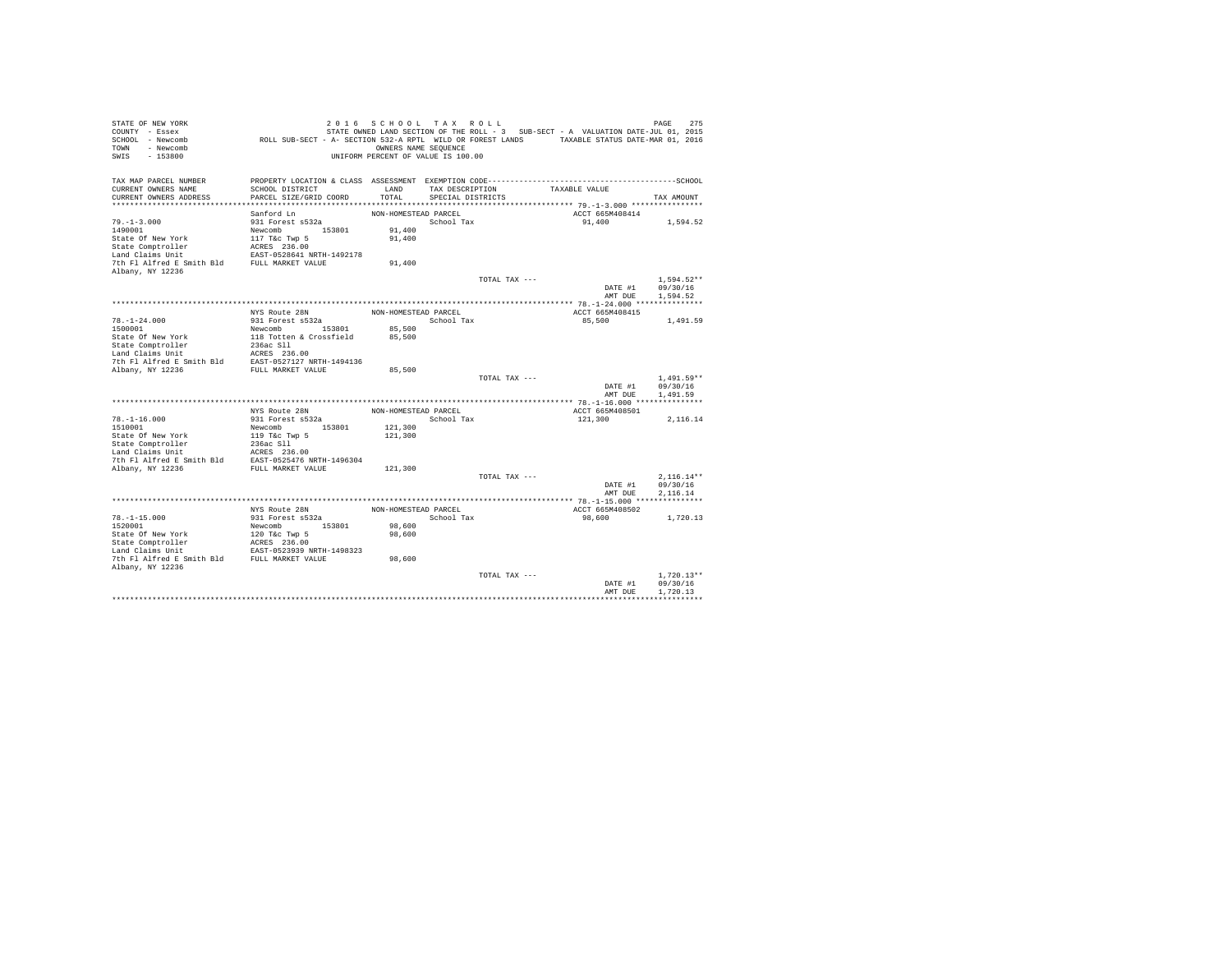| STATE OF NEW YORK<br>COUNTY - Essex<br>SCHOOL - Newcomb<br>TOWN<br>- Newcomb<br>$-153800$<br>SWIS | 2 0 1 6                               | OWNERS NAME SEOUENCE<br>INIFORM PERCENT OF VALUE IS 100.00 | SCHOOL TAX ROLL<br>STATE OWNED LAND SECTION OF THE ROLL - 3 SUB-SECT - A VALUATION DATE-JUL 01, 2015<br>ROLL SUB-SECT - A- SECTION 532-A RPTL WILD OR FOREST LANDS TAXABLE STATUS DATE-MAR 01, 2016 |                 | 276<br>PAGE      |  |
|---------------------------------------------------------------------------------------------------|---------------------------------------|------------------------------------------------------------|-----------------------------------------------------------------------------------------------------------------------------------------------------------------------------------------------------|-----------------|------------------|--|
| TAX MAP PARCEL NUMBER<br>CURRENT OWNERS NAME                                                      | SCHOOL DISTRICT                       | T.AND                                                      | TAX DESCRIPTION                                                                                                                                                                                     | TAXABLE VALUE   |                  |  |
| CURRENT OWNERS ADDRESS                                                                            | PARCEL SIZE/GRID COORD                | TOTAL                                                      | SPECIAL DISTRICTS                                                                                                                                                                                   |                 | TAX AMOUNT       |  |
|                                                                                                   | NYS Route 28N                         | NON-HOMESTEAD PARCEL                                       |                                                                                                                                                                                                     | ACCT 665M408503 |                  |  |
| $78. - 1 - 2.000$                                                                                 | 931 Forest s532a                      |                                                            | School Tax                                                                                                                                                                                          | 49,400          | 861.81           |  |
| 1530001                                                                                           | Newcomb<br>153801                     | 49,400                                                     |                                                                                                                                                                                                     |                 |                  |  |
| State Of New York                                                                                 | 121 T&C Twp 5                         | 49,400                                                     |                                                                                                                                                                                                     |                 |                  |  |
| State Comptroller                                                                                 | ACRES 101.00                          |                                                            |                                                                                                                                                                                                     |                 |                  |  |
| Land Claims Unit                                                                                  | EAST-0522177 NRTH-1499413             |                                                            |                                                                                                                                                                                                     |                 |                  |  |
| 7th Fl Alfred E Smith Bld FULL MARKET VALUE<br>Albany, NY 12236                                   |                                       | 49,400                                                     |                                                                                                                                                                                                     |                 |                  |  |
|                                                                                                   |                                       |                                                            | TOTAL TAX $---$                                                                                                                                                                                     |                 | 861.81**         |  |
|                                                                                                   |                                       |                                                            |                                                                                                                                                                                                     | DATE #1         | 09/30/16         |  |
|                                                                                                   |                                       |                                                            |                                                                                                                                                                                                     | AMT DUE         | 861.81           |  |
|                                                                                                   |                                       |                                                            |                                                                                                                                                                                                     |                 |                  |  |
|                                                                                                   | NON-HOMESTEAD PARCEL<br>Errata        |                                                            |                                                                                                                                                                                                     | ACCT 665Z012005 |                  |  |
| $999.99 - 1 - 23.000$<br>8888888                                                                  | 991 Adirondack p<br>Newcomb<br>153801 | $\Omega$                                                   | School Tax                                                                                                                                                                                          | 35844.290       | 625, 321, 74     |  |
| Errata                                                                                            | 2016 Aggregate Assessment 35844, 290  |                                                            |                                                                                                                                                                                                     |                 |                  |  |
| Newcomb, NY                                                                                       | For All Purposes                      |                                                            |                                                                                                                                                                                                     |                 |                  |  |
|                                                                                                   | FULL MARKET VALUE                     | 35844,290                                                  |                                                                                                                                                                                                     |                 |                  |  |
| PRIOR OWNER ON 3/01/2016<br>8888888                                                               |                                       |                                                            |                                                                                                                                                                                                     |                 |                  |  |
|                                                                                                   |                                       |                                                            | TOTAL TAX ---                                                                                                                                                                                       |                 | 625.321.74**     |  |
|                                                                                                   |                                       |                                                            |                                                                                                                                                                                                     |                 | DATE #1 09/30/16 |  |
| 625.321.74<br>AMT DUE                                                                             |                                       |                                                            |                                                                                                                                                                                                     |                 |                  |  |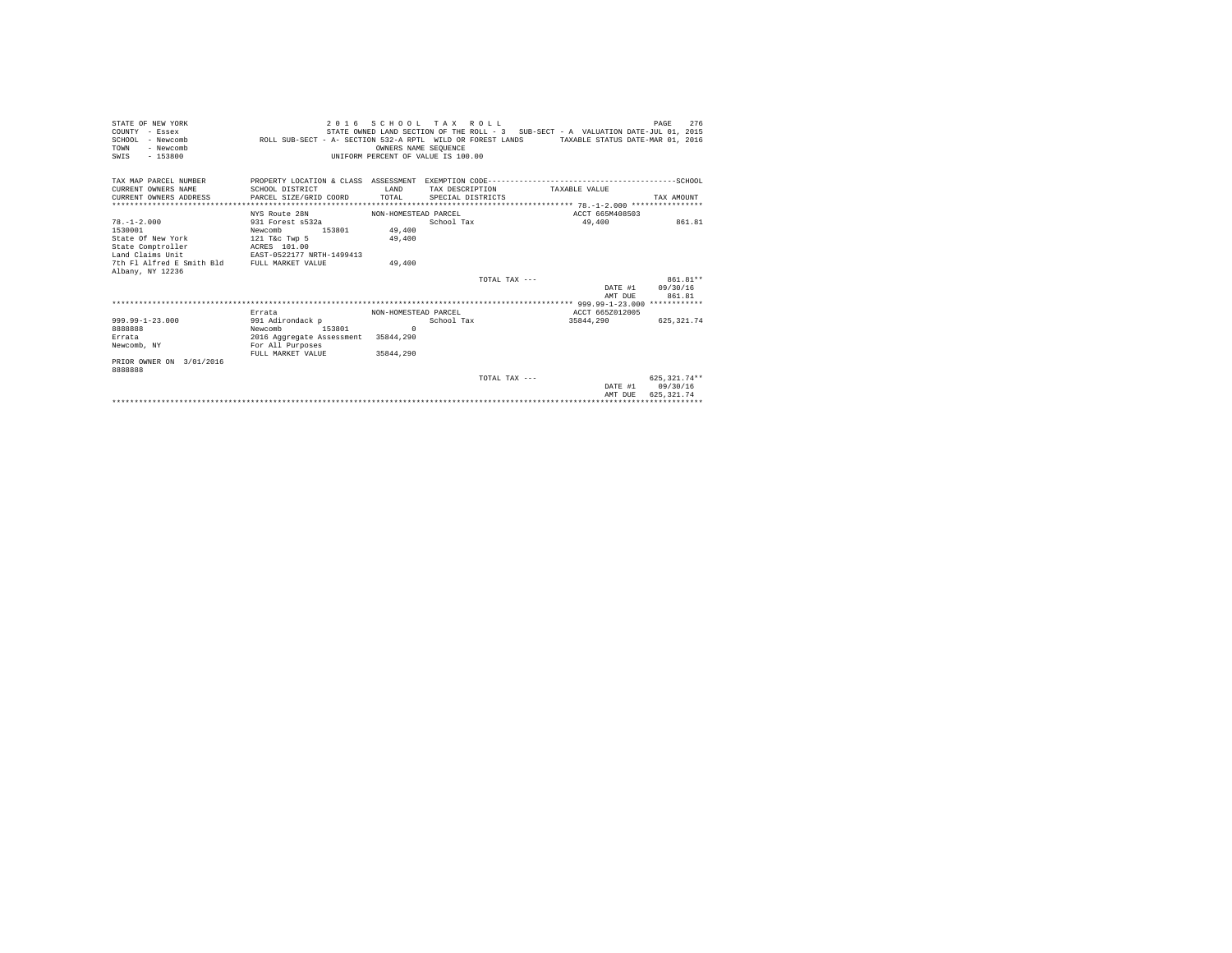|        | STATE OF NEW YORK |                                                            |  |  | 2016 SCHOOL TAX ROLL |                                                                                   |                                  | PAGE                   | 277 |
|--------|-------------------|------------------------------------------------------------|--|--|----------------------|-----------------------------------------------------------------------------------|----------------------------------|------------------------|-----|
|        | COUNTY - Essex    |                                                            |  |  |                      | STATE OWNED LAND SECTION OF THE ROLL - 3 SUB-SECT - A VALUATION DATE-JUL 01, 2015 |                                  |                        |     |
| SCHOOL | - Newcomb         | ROLL SUB-SECT - A- SECTION 532-A RPTL WILD OR FOREST LANDS |  |  |                      |                                                                                   | TAXABLE STATUS DATE-MAR 01, 2016 |                        |     |
| TOWN   | - Newcomb         |                                                            |  |  |                      |                                                                                   |                                  | RPS155/V04/L015        |     |
| SWIS   | - 153800          |                                                            |  |  |                      |                                                                                   |                                  | CURRENT DATE 8/23/2016 |     |

#### R O L L S U B S E C T I O N - A - T O T A L S

#### \*\*\* S P E C I A L D I S T R I C T S U M M A R Y \*\*\*

|      |             | moms:<br>IUIAI     |           |   | $\sim$ | :XEMP' |       | UIAI<br>the contract of the contract of the contract of |  |
|------|-------------|--------------------|-----------|---|--------|--------|-------|---------------------------------------------------------|--|
| CODE | <b>NAME</b> | DADCET<br>________ | PVDI<br>. | . |        |        | . ۱ ۵ | 1 A.A                                                   |  |

#### NO SPECIAL DISTRICTS AT THIS LEVEL

#### \*\*\* S C H O O L D I S T R I C T S U M M A R Y \*\*\*

| CODE   | DISTRICT NAME      | TOTAL<br>PARCELS | ASSESSED<br>LAND | ASSESSED<br>TOTAL | EXEMPT<br>AMOUNT | TOTAL<br>TAXABLE |              |
|--------|--------------------|------------------|------------------|-------------------|------------------|------------------|--------------|
|        |                    |                  |                  |                   | STAR AMOUNT      | STAR TAXABLE     | TOTAL TAX    |
|        | Newcomb            | 138              | 36137,300        | 71981.590         |                  | 71,981,590       |              |
| 153801 |                    |                  |                  |                   |                  | 71,981,590       | 1,255,755.19 |
|        | SUB-TOTAL          | 138              | 36137.300        | 71981.590         |                  | 71,981,590       |              |
|        | SUB - TO TAL(CONT) |                  |                  |                   |                  | 71,981,590       | 1,255,755.19 |
|        |                    |                  |                  |                   |                  |                  |              |
|        | TOTAL              | 138              | 36137.300        | 71981.590         |                  | 71,981,590       |              |
|        | TO TAL (CONT)      |                  |                  |                   |                  | 71,981,590       | 1,255,755.19 |

#### \*\*\* S Y S T E M C O D E S S U M M A R Y \*\*\*

NO SYSTEM EXEMPTIONS AT THIS LEVEL

# \*\*\* E X E M P T I O N S U M M A R Y \*\*\*

NO EXEMPTIONS AT THIS LEVEL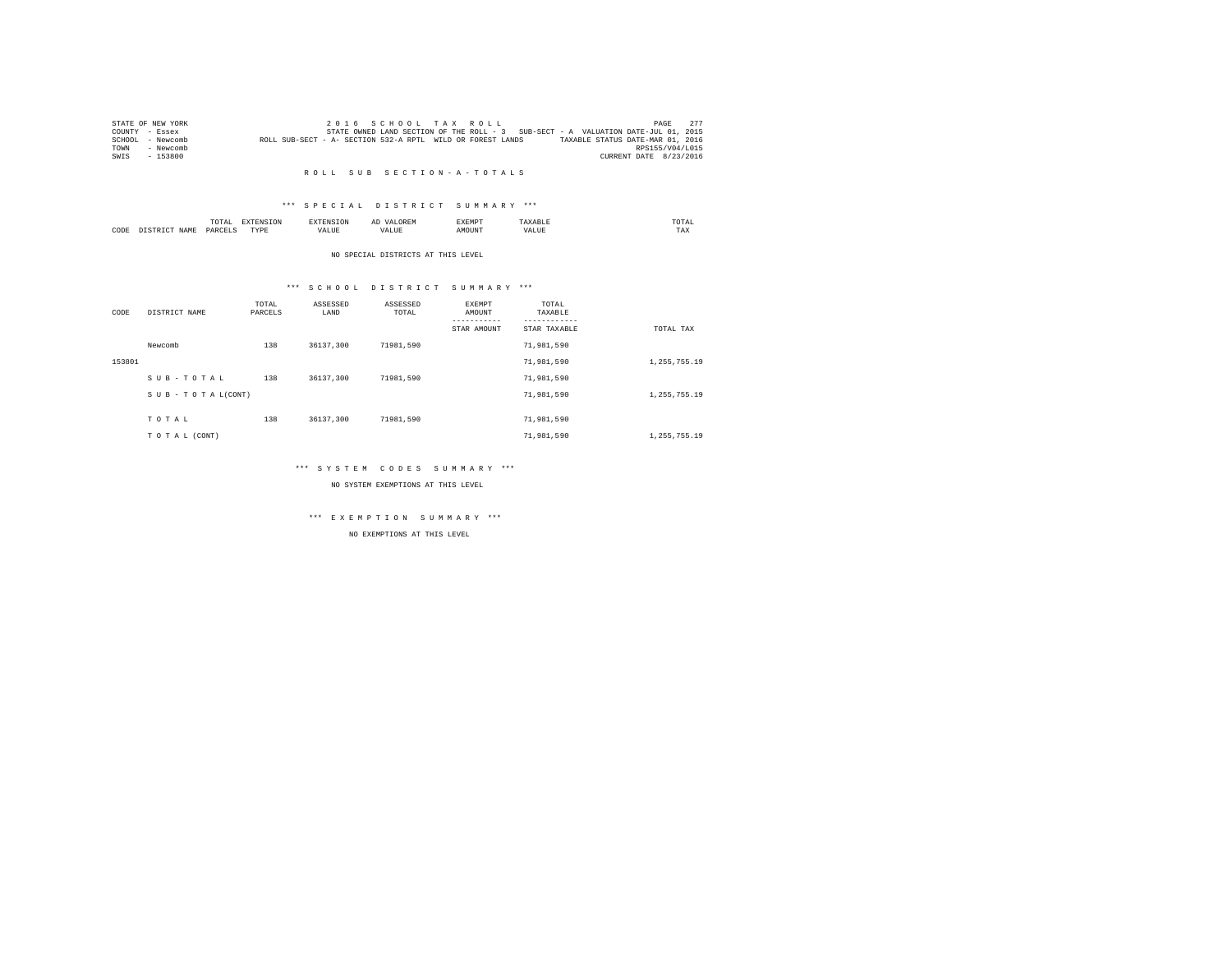|      | STATE OF NEW YORK |                                                            |  |  | 2016 SCHOOL TAX ROLL |  |                                                                                   |                        | PAGE | 2.78 |
|------|-------------------|------------------------------------------------------------|--|--|----------------------|--|-----------------------------------------------------------------------------------|------------------------|------|------|
|      | COUNTY - Essex    |                                                            |  |  |                      |  | STATE OWNED LAND SECTION OF THE ROLL - 3 SUB-SECT - A VALUATION DATE-JUL 01, 2015 |                        |      |      |
|      | SCHOOL - Newcomb  | ROLL SUB-SECT - A- SECTION 532-A RPTL WILD OR FOREST LANDS |  |  |                      |  | TAXABLE STATUS DATE-MAR 01, 2016                                                  |                        |      |      |
| TOWN | - Newcomb         |                                                            |  |  |                      |  |                                                                                   | RPS155/V04/L015        |      |      |
| SWIS | - 153800          |                                                            |  |  |                      |  |                                                                                   | CURRENT DATE 8/23/2016 |      |      |

#### R O L L S U B S E C T I O N - A - T O T A L S

## \*\*\* G R A N D T O T A L S \*\*\*

| ROLL<br><b>SEC</b> | DESCRIPTION                         | TOTAL<br>PARCELS | ASSESSED<br>LAND | ASSESSED<br>TOTAL | EXEMPT<br>AMOUNT<br>STAR AMOUNT | TOTAL<br>TAXABLE<br>STAR TAXABLE | TOTAL<br>TAX  |
|--------------------|-------------------------------------|------------------|------------------|-------------------|---------------------------------|----------------------------------|---------------|
|                    | School Tax                          |                  | 36137,300        | 71981.590         |                                 | 71,981,590<br>71,981,590         | 1.255.755.19  |
|                    | SPEC DIST TAXES<br>STATE OWNED LAND | 138              |                  |                   |                                 |                                  | 1255, 755, 19 |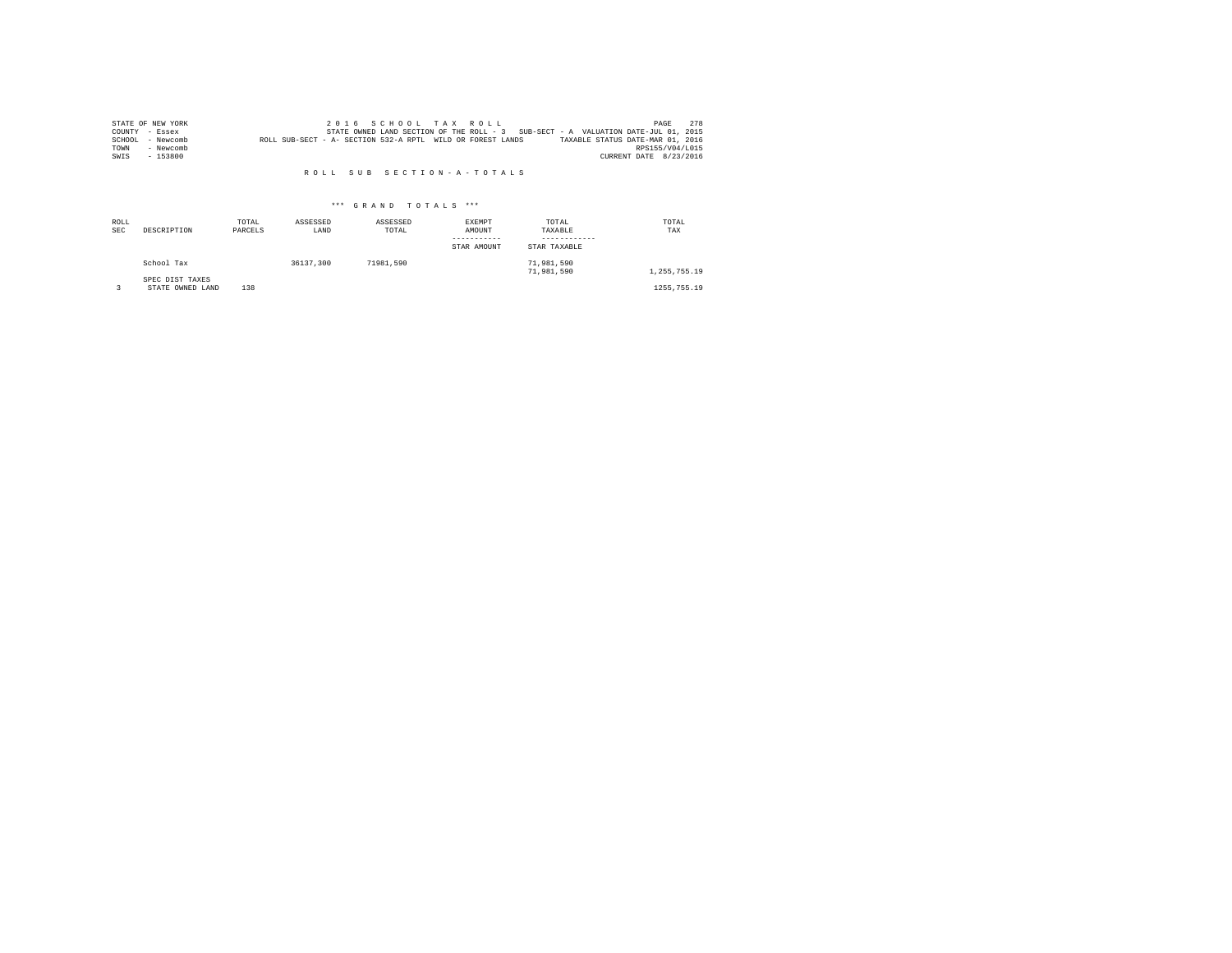| STATE OF NEW YORK<br>COUNTY - Essex                     |                                                                                               | 2016 SCHOOL TAX ROLL               |                   |               | STATE OWNED LAND SECTION OF THE ROLL - 3 SUB-SECT - P VALUATION DATE-JUL 01, 2015 | 279<br>PAGE               |
|---------------------------------------------------------|-----------------------------------------------------------------------------------------------|------------------------------------|-------------------|---------------|-----------------------------------------------------------------------------------|---------------------------|
| SCHOOL - Newcomb                                        | ROLL SUB-SECT - P- ECL CONSERVATION AND COMMON LAW EASEMENTS TAXABLE STATUS DATE-MAR 01, 2016 |                                    |                   |               |                                                                                   |                           |
| - Newcomb<br>TOWN                                       |                                                                                               | OWNERS NAME SEOUENCE               |                   |               |                                                                                   |                           |
| SWTS<br>$-153800$                                       |                                                                                               | UNIFORM PERCENT OF VALUE IS 100.00 |                   |               |                                                                                   |                           |
|                                                         |                                                                                               |                                    |                   |               |                                                                                   |                           |
| TAX MAP PARCEL NUMBER                                   | PROPERTY LOCATION & CLASS ASSESSMENT EXEMPTION CODE-----------------------                    |                                    |                   |               |                                                                                   | ----------------SCHOOL    |
| CURRENT OWNERS NAME                                     | SCHOOL DISTRICT                                                                               | LAND                               | TAX DESCRIPTION   |               | TAXABLE VALUE                                                                     |                           |
| CURRENT OWNERS ADDRESS                                  | PARCEL SIZE/GRID COORD                                                                        | TOTAL                              | SPECIAL DISTRICTS |               |                                                                                   | TAX AMOUNT                |
|                                                         |                                                                                               |                                    |                   |               |                                                                                   |                           |
|                                                         | Sanford Ln                                                                                    | NON-HOMESTEAD PARCEL               |                   |               | ACCT 665J105004                                                                   |                           |
| 90. -1-1.110-ESMT                                       | 980 Consyn easmt                                                                              |                                    | School Tax        |               | 29,341                                                                            | 511.87                    |
| State Of New York<br>C/O County Treasurer               | Newcomb<br>153801                                                                             | 29,341<br>29.341                   |                   |               |                                                                                   |                           |
| County<br>Essex                                         | Pt 92 T&c Twp<br>1565/88 1585/307 Esmnts                                                      |                                    |                   |               |                                                                                   |                           |
|                                                         | 64.64AC Under 480A RPTL                                                                       |                                    |                   |               |                                                                                   |                           |
| PRIOR OWNER ON 3/01/2016                                | ACRES 64.64                                                                                   |                                    |                   |               |                                                                                   |                           |
| Upper Hudson Woodlands ATP LP EAST-0571166 NRTH-1474448 |                                                                                               |                                    |                   |               |                                                                                   |                           |
|                                                         | DEED BOOK 1656 PG-1                                                                           |                                    |                   |               |                                                                                   |                           |
| MAY BE SUBJECT TO PAYMENT                               | CONSERVATION ESMT % 61.00                                                                     |                                    |                   |               |                                                                                   |                           |
| UNDER RPTL480A UNTIL 2018                               | FULL MARKET VALUE                                                                             | 29.341                             |                   |               |                                                                                   |                           |
|                                                         |                                                                                               |                                    |                   | TOTAL TAX --- |                                                                                   | $511.87**$                |
|                                                         |                                                                                               |                                    |                   |               | DATE #1                                                                           | 09/30/16                  |
|                                                         |                                                                                               |                                    |                   |               | AMT DUE                                                                           | 511.87                    |
|                                                         | Sanford Ln                                                                                    | NON-HOMESTEAD PARCEL               |                   |               | ACCT 665Z004009                                                                   |                           |
| 90.-1-1.200-ESMT                                        | 980 Consvn easmt                                                                              |                                    | School Tax        |               | 181,536                                                                           | 3,166.99                  |
| State Of New York                                       | 153801<br>Newcomb                                                                             | 181,536                            |                   |               |                                                                                   |                           |
| C/O County Treasurer                                    | er 91-93 T&C TWP 46<br>County 1565/88 1585/307 Esmnts                                         | 181,536                            |                   |               |                                                                                   |                           |
| Essex                                                   |                                                                                               |                                    |                   |               |                                                                                   |                           |
|                                                         | 150.22AC 480A RPTL                                                                            |                                    |                   |               |                                                                                   |                           |
| PRIOR OWNER ON 3/01/2016                                | ACRES 164.22                                                                                  |                                    |                   |               |                                                                                   |                           |
| Upper Hudson Woodlands ATP LP EAST-0570871 NRTH-1473126 | DEED BOOK 1656 PG-1                                                                           |                                    |                   |               |                                                                                   |                           |
| MAY BE SUBJECT TO PAYMENT                               | CONSERVATION ESMT % 61.00                                                                     |                                    |                   |               |                                                                                   |                           |
| UNDER RPTL480A UNTIL 2018                               | FULL MARKET VALUE                                                                             | 181.536                            |                   |               |                                                                                   |                           |
|                                                         |                                                                                               |                                    |                   | TOTAL TAX --- |                                                                                   | $3.166.99**$              |
|                                                         |                                                                                               |                                    |                   |               | DATE #1                                                                           | 09/30/16                  |
|                                                         |                                                                                               |                                    |                   |               | AMT DUE                                                                           | 3.166.99                  |
|                                                         |                                                                                               |                                    |                   |               |                                                                                   |                           |
|                                                         | Sanford Ln                                                                                    | NON-HOMESTEAD PARCEL               |                   |               | ACCT 665Z008002                                                                   |                           |
| $90. -1 - 2.220 - ESMT$                                 | 980 Consvn easmt<br>153801                                                                    | 936.594                            | School Tax        |               | 936.594                                                                           | 16,339.36                 |
| State Of New York<br>C/O County Treasurer               | Newcomb<br>T&C PUR TWP 47                                                                     | 936,594                            |                   |               |                                                                                   |                           |
| Essex<br>County                                         | 1565/88 1585/307 Esmnts                                                                       |                                    |                   |               |                                                                                   |                           |
|                                                         | 1952Ac 480A RPTL                                                                              |                                    |                   |               |                                                                                   |                           |
| PRIOR OWNER ON 3/01/2016                                | ACRES 2048.80                                                                                 |                                    |                   |               |                                                                                   |                           |
| Upper Hudson Woodlands ATP LP EAST-0568159 NRTH-1480004 |                                                                                               |                                    |                   |               |                                                                                   |                           |
|                                                         | DEED BOOK 1656 PG-1                                                                           |                                    |                   |               |                                                                                   |                           |
| MAY BE SUBJECT TO PAYMENT                               | CONSERVATION ESMT % 61.00                                                                     |                                    |                   |               |                                                                                   |                           |
| UNDER RPTL480A UNTIL 2017                               | FULL MARKET VALUE                                                                             | 936,594                            |                   |               |                                                                                   |                           |
|                                                         |                                                                                               |                                    |                   | TOTAL TAX --- | DATE #1                                                                           | $16,339.36**$<br>09/30/16 |
|                                                         |                                                                                               |                                    |                   |               | AMT DHE                                                                           | 16,339.36                 |
|                                                         |                                                                                               |                                    |                   |               |                                                                                   |                           |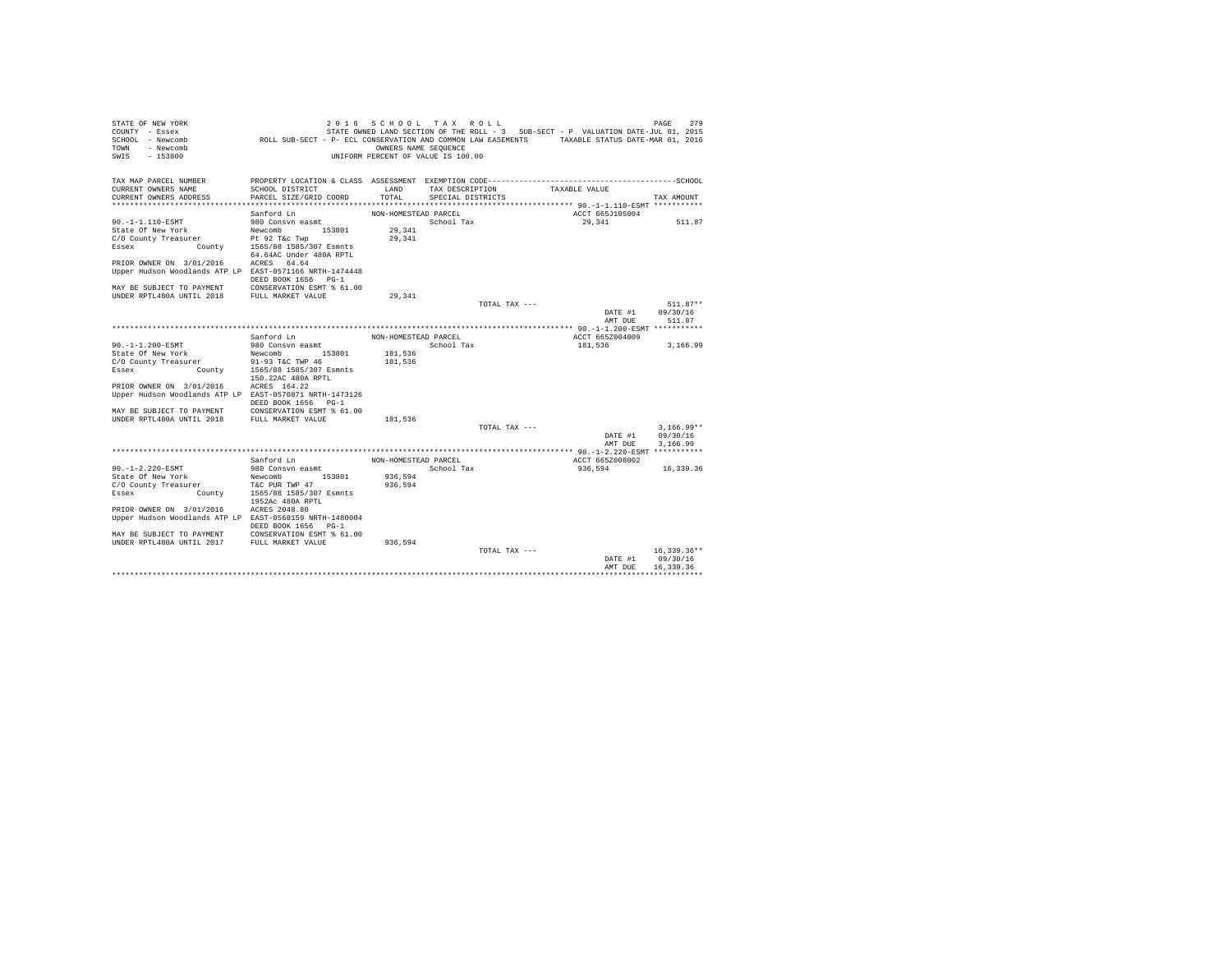| STATE OF NEW YORK<br>COUNTY - Essex                        |                                                                                               | 2016 SCHOOL TAX ROLL                                       |                   |               | STATE OWNED LAND SECTION OF THE ROLL - 3 SUB-SECT - P VALUATION DATE-JUL 01, 2015 | 280<br>PAGE  |
|------------------------------------------------------------|-----------------------------------------------------------------------------------------------|------------------------------------------------------------|-------------------|---------------|-----------------------------------------------------------------------------------|--------------|
| SCHOOL - Newcomb<br>TOWN<br>- Newcomb<br>SWTS<br>$-153800$ | ROLL SUB-SECT - P- ECL CONSERVATION AND COMMON LAW EASEMENTS TAXABLE STATUS DATE-MAR 01, 2016 | OWNERS NAME SEQUENCE<br>UNIFORM PERCENT OF VALUE IS 100.00 |                   |               |                                                                                   |              |
|                                                            |                                                                                               |                                                            |                   |               |                                                                                   |              |
| TAX MAP PARCEL NUMBER                                      |                                                                                               |                                                            |                   |               |                                                                                   |              |
| CURRENT OWNERS NAME                                        | SCHOOL DISTRICT                                                                               | LAND                                                       | TAX DESCRIPTION   |               | TAXABLE VALUE                                                                     |              |
| CURRENT OWNERS ADDRESS                                     | PARCEL SIZE/GRID COORD                                                                        | TOTAL                                                      | SPECIAL DISTRICTS |               |                                                                                   | TAX AMOUNT   |
|                                                            |                                                                                               |                                                            |                   |               |                                                                                   |              |
|                                                            | Sanford Ln                                                                                    | NON-HOMESTEAD PARCEL                                       |                   |               | ACCT 665Z005014                                                                   |              |
| 90.-1-3.120-ESMT                                           | 980 Consvn easmt - WTRFNT                                                                     |                                                            | School Tax        |               | 107,421                                                                           | 1,874.01     |
| State Of New York                                          | 153801<br>Newcomb                                                                             | 107,421                                                    |                   |               |                                                                                   |              |
| C/O County Treasurer<br>Essex                              | ty Treasurer TEC TWP 47 RS<br>County 1565/88 1585/307 Esmnts                                  | 107,421                                                    |                   |               |                                                                                   |              |
|                                                            | 212.15AC 480A                                                                                 |                                                            |                   |               |                                                                                   |              |
| PRIOR OWNER ON 3/01/2016                                   | ACRES 212.15                                                                                  |                                                            |                   |               |                                                                                   |              |
| Upper Hudson Woodlands ATP LP EAST-0576841 NRTH-1481947    |                                                                                               |                                                            |                   |               |                                                                                   |              |
|                                                            | DEED BOOK 1656 PG-1                                                                           |                                                            |                   |               |                                                                                   |              |
| MAY BE SUBJECT TO PAYMENT                                  | CONSERVATION ESMT % 61.00                                                                     |                                                            |                   |               |                                                                                   |              |
| UNDER RPTL480A UNTIL 2018                                  | FULL MARKET VALUE                                                                             | 107,421                                                    |                   |               |                                                                                   |              |
|                                                            |                                                                                               |                                                            |                   | TOTAL TAX --- |                                                                                   | $1,874.01**$ |
|                                                            |                                                                                               |                                                            |                   |               | DATE #1                                                                           | 09/30/16     |
|                                                            |                                                                                               |                                                            |                   |               | AMT DUE                                                                           | 1,874.01     |
|                                                            | Sanford Ln                                                                                    | NON-HOMESTEAD PARCEL                                       |                   |               | ACCT 665Z008003                                                                   |              |
| $90. -1 - 3.220 - ESMT$                                    | 980 Consvn easmt                                                                              |                                                            | School Tax        |               | 109,922                                                                           | 1,917.64     |
| State Of New York                                          | Newcomb 153801                                                                                | 109,922                                                    |                   |               |                                                                                   |              |
| C/O County Treasurer                                       | T&C PUR TWP 47                                                                                | 109,922                                                    |                   |               |                                                                                   |              |
| Essex                                                      | County 1565/88 1585/307 Esmnts                                                                |                                                            |                   |               |                                                                                   |              |
|                                                            | 217.08Ac 480A RPTL                                                                            |                                                            |                   |               |                                                                                   |              |
| PRIOR OWNER ON 3/01/2016                                   | ACRES 217.08                                                                                  |                                                            |                   |               |                                                                                   |              |
| Upper Hudson Woodlands ATP LP EAST-0575880 NRTH-1483005    |                                                                                               |                                                            |                   |               |                                                                                   |              |
|                                                            | DEED BOOK 1656 PG-1                                                                           |                                                            |                   |               |                                                                                   |              |
| MAY BE SUBJECT TO PAYMENT<br>UNDER RPTL480A UNTIL 2017     | CONSERVATION ESMT % 61.00<br>FULL MARKET VALUE                                                |                                                            |                   |               |                                                                                   |              |
|                                                            |                                                                                               | 109,922                                                    |                   | TOTAL TAX --- |                                                                                   | $1.917.64**$ |
|                                                            |                                                                                               |                                                            |                   |               | DATE #1                                                                           | 09/30/16     |
|                                                            |                                                                                               |                                                            |                   |               | AMT DUE                                                                           | 1,917.64     |
|                                                            |                                                                                               |                                                            |                   |               |                                                                                   |              |
|                                                            | NL Ln                                                                                         | NON-HOMESTEAD PARCEL                                       |                   |               | ACCT 665Z005015                                                                   |              |
| 90. -1-5.120-ESMT                                          | 980 Consvn easmt                                                                              |                                                            | School Tax        |               | 38,918                                                                            | 678.94       |
| State Of New York                                          | Newcomb<br>153801                                                                             | 38,918                                                     |                   |               |                                                                                   |              |
| C/O County Treasurer                                       | T&C TWP 46 RS                                                                                 | 38,918                                                     |                   |               |                                                                                   |              |
| Essex<br>County                                            | 1565/88 1585/307 Esmnts<br>76.83AC 480A RPTL                                                  |                                                            |                   |               |                                                                                   |              |
| PRIOR OWNER ON 3/01/2016                                   | ACRES 76.83                                                                                   |                                                            |                   |               |                                                                                   |              |
| Upper Hudson Woodlands ATP LP EAST-0575638 NRTH-1476372    |                                                                                               |                                                            |                   |               |                                                                                   |              |
|                                                            | DEED BOOK 1656 PG-1                                                                           |                                                            |                   |               |                                                                                   |              |
| MAY BE SUBJECT TO PAYMENT                                  | CONSERVATION ESMT % 61.00                                                                     |                                                            |                   |               |                                                                                   |              |
| UNDER RPTL480A UNTIL 2018                                  | FULL MARKET VALUE                                                                             | 38,918                                                     |                   |               |                                                                                   |              |
|                                                            |                                                                                               |                                                            |                   | TOTAL TAX --- |                                                                                   | 678.94**     |
|                                                            |                                                                                               |                                                            |                   |               | DATE #1                                                                           | 09/30/16     |
|                                                            |                                                                                               |                                                            |                   |               | AMT DUE                                                                           | 678.94       |
|                                                            |                                                                                               |                                                            |                   |               |                                                                                   |              |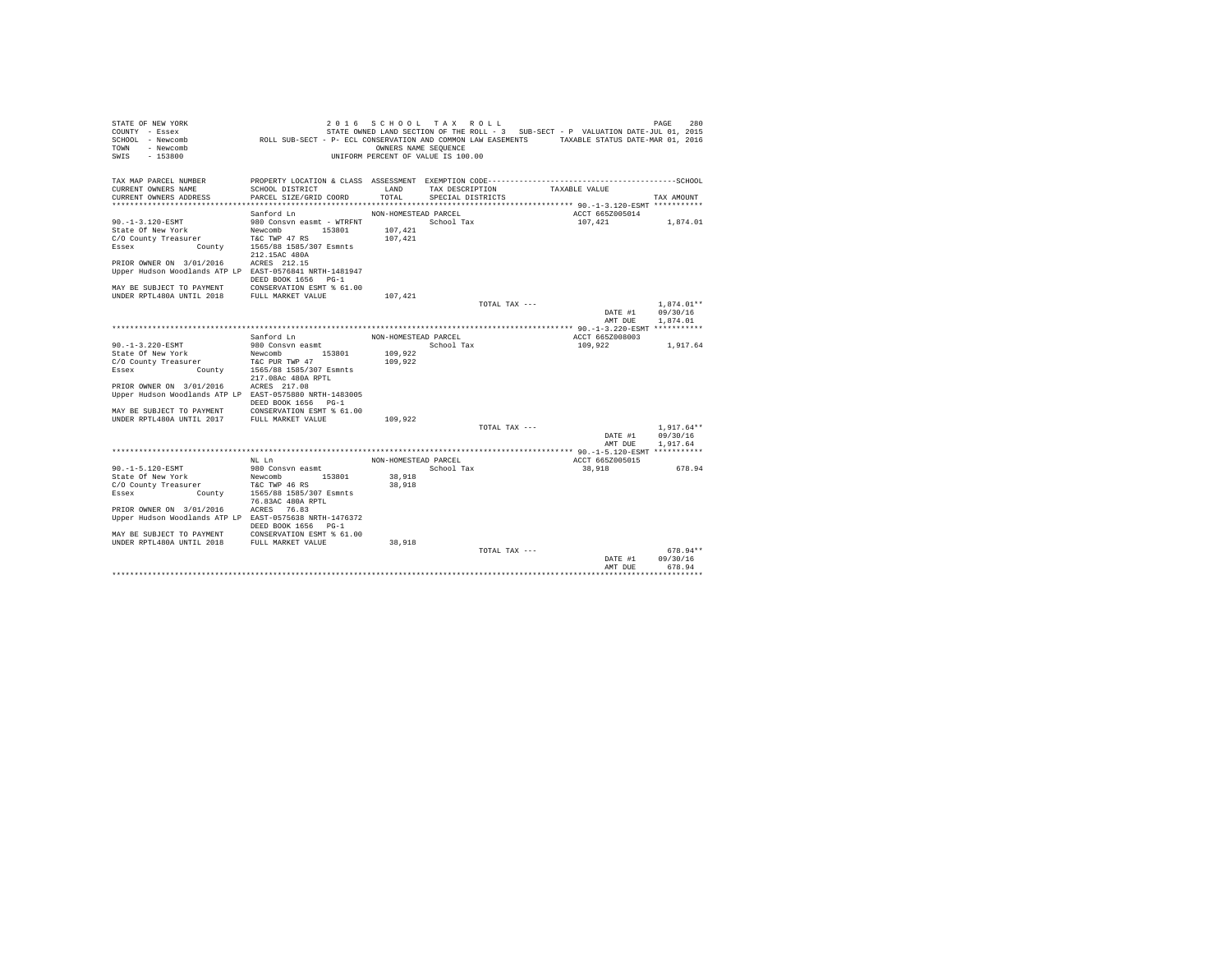| STATE OF NEW YORK<br>COUNTY - Essex                                                                                        |                                                                                               |                      | 2016 SCHOOL TAX ROLL               |               | STATE OWNED LAND SECTION OF THE ROLL - 3 SUB-SECT - P VALUATION DATE-JUL 01, 2015 | 281<br>PAGE  |
|----------------------------------------------------------------------------------------------------------------------------|-----------------------------------------------------------------------------------------------|----------------------|------------------------------------|---------------|-----------------------------------------------------------------------------------|--------------|
| SCHOOL - Newcomb<br>TOWN - Newcomb                                                                                         | ROLL SUB-SECT - P- ECL CONSERVATION AND COMMON LAW EASEMENTS TAXABLE STATUS DATE-MAR 01, 2016 | OWNERS NAME SEQUENCE |                                    |               |                                                                                   |              |
| SWIS<br>$-153800$                                                                                                          |                                                                                               |                      | UNIFORM PERCENT OF VALUE IS 100.00 |               |                                                                                   |              |
| TAX MAP PARCEL NUMBER                                                                                                      |                                                                                               |                      |                                    |               |                                                                                   |              |
| CURRENT OWNERS NAME                                                                                                        | SCHOOL DISTRICT                                                                               | LAND                 | TAX DESCRIPTION                    |               | TAXABLE VALUE                                                                     |              |
| CURRENT OWNERS ADDRESS                                                                                                     | PARCEL SIZE/GRID COORD                                                                        | TOTAL                | SPECIAL DISTRICTS                  |               |                                                                                   | TAX AMOUNT   |
|                                                                                                                            |                                                                                               |                      |                                    |               |                                                                                   |              |
|                                                                                                                            | Sanford Ln                                                                                    | NON-HOMESTEAD PARCEL |                                    |               | ACCT 665Z004012                                                                   |              |
| 90.-1-5.200-ESMT                                                                                                           | 980 Consvn easmt                                                                              |                      | School Tax                         |               | 13,664                                                                            | 238.38       |
| State Of New York                                                                                                          | 153801<br>Newcomb                                                                             | 13,664               |                                    |               |                                                                                   |              |
| CONSTRUCT DESCRIPTION COUNTY Treasurer<br>Essex County Treasurer 194/95 T&C TWP 46<br>Essex County 1565/88 1585/307 Esmnts |                                                                                               | 13,664               |                                    |               |                                                                                   |              |
|                                                                                                                            | 27AC 480A RPTL                                                                                |                      |                                    |               |                                                                                   |              |
| PRIOR OWNER ON 3/01/2016                                                                                                   | ACRES 27.00                                                                                   |                      |                                    |               |                                                                                   |              |
| Upper Hudson Woodlands ATP LP EAST-0576922 NRTH-1475185                                                                    |                                                                                               |                      |                                    |               |                                                                                   |              |
|                                                                                                                            | DEED BOOK 1656 PG-1                                                                           |                      |                                    |               |                                                                                   |              |
| MAY BE SUBJECT TO PAYMENT                                                                                                  | CONSERVATION ESMT % 61.00                                                                     |                      |                                    |               |                                                                                   |              |
| UNDER RPTL480A UNTIL 2018                                                                                                  | FULL MARKET VALUE                                                                             | 13,664               |                                    | TOTAL TAX --- |                                                                                   | $238.38**$   |
|                                                                                                                            |                                                                                               |                      |                                    |               | DATE #1 09/30/16                                                                  |              |
|                                                                                                                            |                                                                                               |                      |                                    |               | AMT DUE                                                                           | 238.38       |
|                                                                                                                            |                                                                                               |                      |                                    |               |                                                                                   |              |
|                                                                                                                            | NL Ln                                                                                         | NON-HOMESTEAD PARCEL |                                    |               | ACCT 665Z005017                                                                   |              |
| 91.-1-1.120-ESMT                                                                                                           | 980 Consvn easmt                                                                              |                      | School Tax                         |               | 13,237                                                                            | 230.93       |
| State Of New York                                                                                                          | Newcomb 153801                                                                                | 13,237               |                                    |               |                                                                                   |              |
| C/O County Treasurer                                                                                                       | ty Treasurer TEC TWP 46 RS<br>County 1565/88 1585/307 Esmnts                                  | 13,237               |                                    |               |                                                                                   |              |
| Essex                                                                                                                      | 26.17AC 480A RPTL                                                                             |                      |                                    |               |                                                                                   |              |
| PRIOR OWNER ON 3/01/2016                                                                                                   | ACRES 26.17                                                                                   |                      |                                    |               |                                                                                   |              |
| Upper Hudson Woodlands ATP LP EAST-0576259 NRTH-1477320                                                                    |                                                                                               |                      |                                    |               |                                                                                   |              |
|                                                                                                                            | DEED BOOK 1656 PG-1                                                                           |                      |                                    |               |                                                                                   |              |
| MAY BE SUBJECT TO PAYMENT                                                                                                  | CONSERVATION ESMT % 61.00                                                                     |                      |                                    |               |                                                                                   |              |
| UNDER RPTL480A UNTIL 2018                                                                                                  | FULL MARKET VALUE                                                                             | 13,237               |                                    |               |                                                                                   |              |
|                                                                                                                            |                                                                                               |                      |                                    | TOTAL TAX --- |                                                                                   | $230.93**$   |
|                                                                                                                            |                                                                                               |                      |                                    |               | DATE #1 09/30/16                                                                  |              |
|                                                                                                                            |                                                                                               |                      |                                    |               | AMT DUE                                                                           | 230.93       |
|                                                                                                                            |                                                                                               |                      |                                    |               |                                                                                   |              |
|                                                                                                                            | Sanford Ln                                                                                    | NON-HOMESTEAD PARCEL |                                    |               | ACCT 665Z004013                                                                   |              |
| 91. -1-1.200-ESMT                                                                                                          | 980 Consvn easmt<br>153801                                                                    |                      | School Tax                         |               | 79.422                                                                            | 1,385.56     |
| State Of New York<br>C/O County Treasurer                                                                                  | Newcomb<br>95 T&C TWP 46                                                                      | 79,422<br>79.422     |                                    |               |                                                                                   |              |
| County<br>Essex                                                                                                            | 1565/88 1585/307 Esmnts                                                                       |                      |                                    |               |                                                                                   |              |
|                                                                                                                            | 170.3AC 480A                                                                                  |                      |                                    |               |                                                                                   |              |
| PRIOR OWNER ON 3/01/2016                                                                                                   | ACRES 170.30                                                                                  |                      |                                    |               |                                                                                   |              |
| Upper Hudson Woodlands ATP LP EAST-0577586 NRTH-1477200                                                                    | DEED BOOK 1656 PG-1                                                                           |                      |                                    |               |                                                                                   |              |
| MAY BE SUBJECT TO PAYMENT                                                                                                  | CONSERVATION ESMT % 61.00                                                                     |                      |                                    |               |                                                                                   |              |
| UNDER RPTL480A UNTIL 2018                                                                                                  | FULL MARKET VALUE                                                                             | 79,422               |                                    |               |                                                                                   |              |
|                                                                                                                            |                                                                                               |                      |                                    | TOTAL TAX --- |                                                                                   | $1.385.56**$ |
|                                                                                                                            |                                                                                               |                      |                                    |               | DATE #1                                                                           | 09/30/16     |
|                                                                                                                            |                                                                                               |                      |                                    |               | AMT DUE                                                                           | 1.385.56     |
|                                                                                                                            |                                                                                               |                      |                                    |               |                                                                                   |              |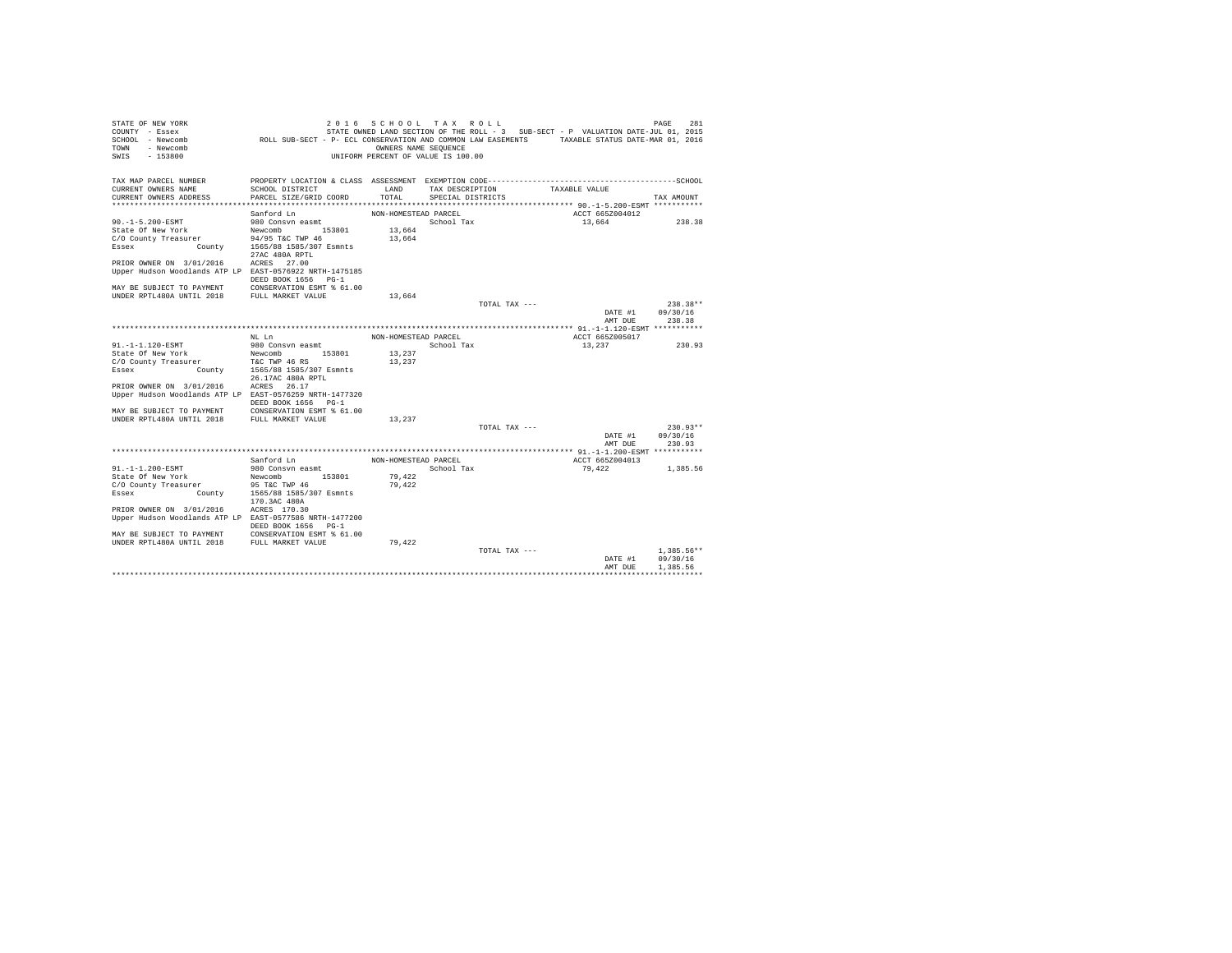| STATE OF NEW YORK<br>COUNTY - Essex                                                 |                                                                                               | 2016 SCHOOL TAX ROLL                                       |                   | STATE OWNED LAND SECTION OF THE ROLL - 3 SUB-SECT - P VALUATION DATE-JUL 01, 2015 |                            |                 | 282<br>PAGE               |
|-------------------------------------------------------------------------------------|-----------------------------------------------------------------------------------------------|------------------------------------------------------------|-------------------|-----------------------------------------------------------------------------------|----------------------------|-----------------|---------------------------|
| SCHOOL - Newcomb<br><b>TOWN</b><br>- Newcomb<br>SWIS<br>$-153800$                   | ROLL SUB-SECT - P- ECL CONSERVATION AND COMMON LAW EASEMENTS TAXABLE STATUS DATE-MAR 01, 2016 | OWNERS NAME SEQUENCE<br>UNIFORM PERCENT OF VALUE IS 100.00 |                   |                                                                                   |                            |                 |                           |
|                                                                                     |                                                                                               |                                                            |                   |                                                                                   |                            |                 |                           |
| TAX MAP PARCEL NUMBER                                                               |                                                                                               |                                                            |                   |                                                                                   |                            |                 |                           |
| CURRENT OWNERS NAME                                                                 | SCHOOL DISTRICT                                                                               | LAND                                                       | TAX DESCRIPTION   |                                                                                   | TAXABLE VALUE              |                 |                           |
| CURRENT OWNERS ADDRESS                                                              | PARCEL SIZE/GRID COORD                                                                        | TOTAL                                                      | SPECIAL DISTRICTS |                                                                                   |                            |                 | TAX AMOUNT                |
|                                                                                     |                                                                                               |                                                            |                   |                                                                                   |                            |                 |                           |
| 91.-1-2.000-ESMT                                                                    | Sanford Ln<br>980 Consvn easmt                                                                | NON-HOMESTEAD PARCEL                                       | School Tax        |                                                                                   | 69,296                     | ACCT 665J103409 | 1,208.90                  |
| State Of New York                                                                   | 153801<br>Newcomb                                                                             | 69,296                                                     |                   |                                                                                   |                            |                 |                           |
| C/O County Treasurer                                                                |                                                                                               | 69,296                                                     |                   |                                                                                   |                            |                 |                           |
| Essex                                                                               | y Treasurer 96 T&c Twp 46<br>County 1565/88 1585/307 Esmnts                                   |                                                            |                   |                                                                                   |                            |                 |                           |
|                                                                                     | 188.48AC Under 480A RPTL                                                                      |                                                            |                   |                                                                                   |                            |                 |                           |
| PRIOR OWNER ON 3/01/2016                                                            | ACRES 188.48                                                                                  |                                                            |                   |                                                                                   |                            |                 |                           |
| Upper Hudson Woodlands ATP LP EAST-0579664 NRTH-1478839                             |                                                                                               |                                                            |                   |                                                                                   |                            |                 |                           |
|                                                                                     | DEED BOOK 1656 PG-1                                                                           |                                                            |                   |                                                                                   |                            |                 |                           |
| MAY BE SUBJECT TO PAYMENT                                                           | CONSERVATION ESMT % 61.00                                                                     |                                                            |                   |                                                                                   |                            |                 |                           |
| UNDER RPTL480A UNTIL 2018                                                           | FULL MARKET VALUE                                                                             | 69.296                                                     |                   | TOTAL TAX ---                                                                     |                            |                 |                           |
|                                                                                     |                                                                                               |                                                            |                   |                                                                                   |                            | DATE #1         | $1,208.90**$<br>09/30/16  |
|                                                                                     |                                                                                               |                                                            |                   |                                                                                   |                            | AMT DUE         | 1,208.90                  |
|                                                                                     |                                                                                               |                                                            |                   |                                                                                   |                            |                 |                           |
|                                                                                     | Sanford Ln                                                                                    | NON-HOMESTEAD PARCEL                                       |                   |                                                                                   |                            | ACCT 665Z005018 |                           |
| 101.-1-1.200-ESMT                                                                   | 980 Consvn easmt                                                                              |                                                            | School Tax        |                                                                                   | 6,710                      |                 | 117.06                    |
| State Of New York                                                                   | 153801<br>Newcomb                                                                             | 6,710                                                      |                   |                                                                                   |                            |                 |                           |
| C/O County Treasurer                                                                | T&C TWP 46 RS                                                                                 | 6.710                                                      |                   |                                                                                   |                            |                 |                           |
| County<br>Essex                                                                     | 1565/88 1585/307 Esmnts                                                                       |                                                            |                   |                                                                                   |                            |                 |                           |
|                                                                                     | 13.2AC 480A RPTL                                                                              |                                                            |                   |                                                                                   |                            |                 |                           |
| PRIOR OWNER ON 3/01/2016<br>Upper Hudson Woodlands ATP LP EAST-0575106 NRTH-1471731 | ACRES 13.20                                                                                   |                                                            |                   |                                                                                   |                            |                 |                           |
|                                                                                     | DEED BOOK 1656 PG-1                                                                           |                                                            |                   |                                                                                   |                            |                 |                           |
| MAY BE SUBJECT TO PAYMENT                                                           | CONSERVATION ESMT % 61.00                                                                     |                                                            |                   |                                                                                   |                            |                 |                           |
| UNDER RPTL480A UNTIL 2018                                                           | FULL MARKET VALUE                                                                             | 6,710                                                      |                   |                                                                                   |                            |                 |                           |
|                                                                                     |                                                                                               |                                                            |                   | TOTAL TAX ---                                                                     |                            |                 | $117.06**$                |
|                                                                                     |                                                                                               |                                                            |                   |                                                                                   |                            | DATE #1         | 09/30/16                  |
|                                                                                     |                                                                                               |                                                            |                   |                                                                                   |                            | AMT DUE         | 117.06                    |
|                                                                                     |                                                                                               |                                                            |                   |                                                                                   |                            |                 |                           |
| 101. - 4-1.120-ESMT                                                                 | East River Rd                                                                                 | NON-HOMESTEAD PARCEL                                       |                   |                                                                                   | ACCT 665Z010002<br>829,320 |                 | 14,467.91                 |
| State Of New York                                                                   | 980 Consvn easmt - WTRFNT<br>Newcomb<br>153801                                                | 829,320                                                    | School Tax        |                                                                                   |                            |                 |                           |
| C/O County Treasurer                                                                | T&C Purchase Twp 46                                                                           | 829,320                                                    |                   |                                                                                   |                            |                 |                           |
| Essex<br>County                                                                     | NYS Cons Ease 7001401                                                                         |                                                            |                   |                                                                                   |                            |                 |                           |
|                                                                                     | 1730.28 AC 480 RPTL                                                                           |                                                            |                   |                                                                                   |                            |                 |                           |
| PRIOR OWNER ON 3/01/2016                                                            | ACRES 1735.10                                                                                 |                                                            |                   |                                                                                   |                            |                 |                           |
| Upper Hudson Woodlands ATP LP EAST-0578589 NRTH-1463028                             |                                                                                               |                                                            |                   |                                                                                   |                            |                 |                           |
|                                                                                     | DEED BOOK 1812 PG-286                                                                         |                                                            |                   |                                                                                   |                            |                 |                           |
|                                                                                     | CONSERVATION ESMT % 60.00                                                                     |                                                            |                   |                                                                                   |                            |                 |                           |
|                                                                                     | FULL MARKET VALUE                                                                             | 829,320                                                    |                   |                                                                                   |                            |                 |                           |
|                                                                                     |                                                                                               |                                                            |                   | TOTAL TAX ---                                                                     |                            | DATE #1         | $14.467.91**$<br>09/30/16 |
|                                                                                     |                                                                                               |                                                            |                   |                                                                                   |                            | AMT DUE         | 14,467.91                 |
|                                                                                     |                                                                                               |                                                            |                   |                                                                                   |                            |                 |                           |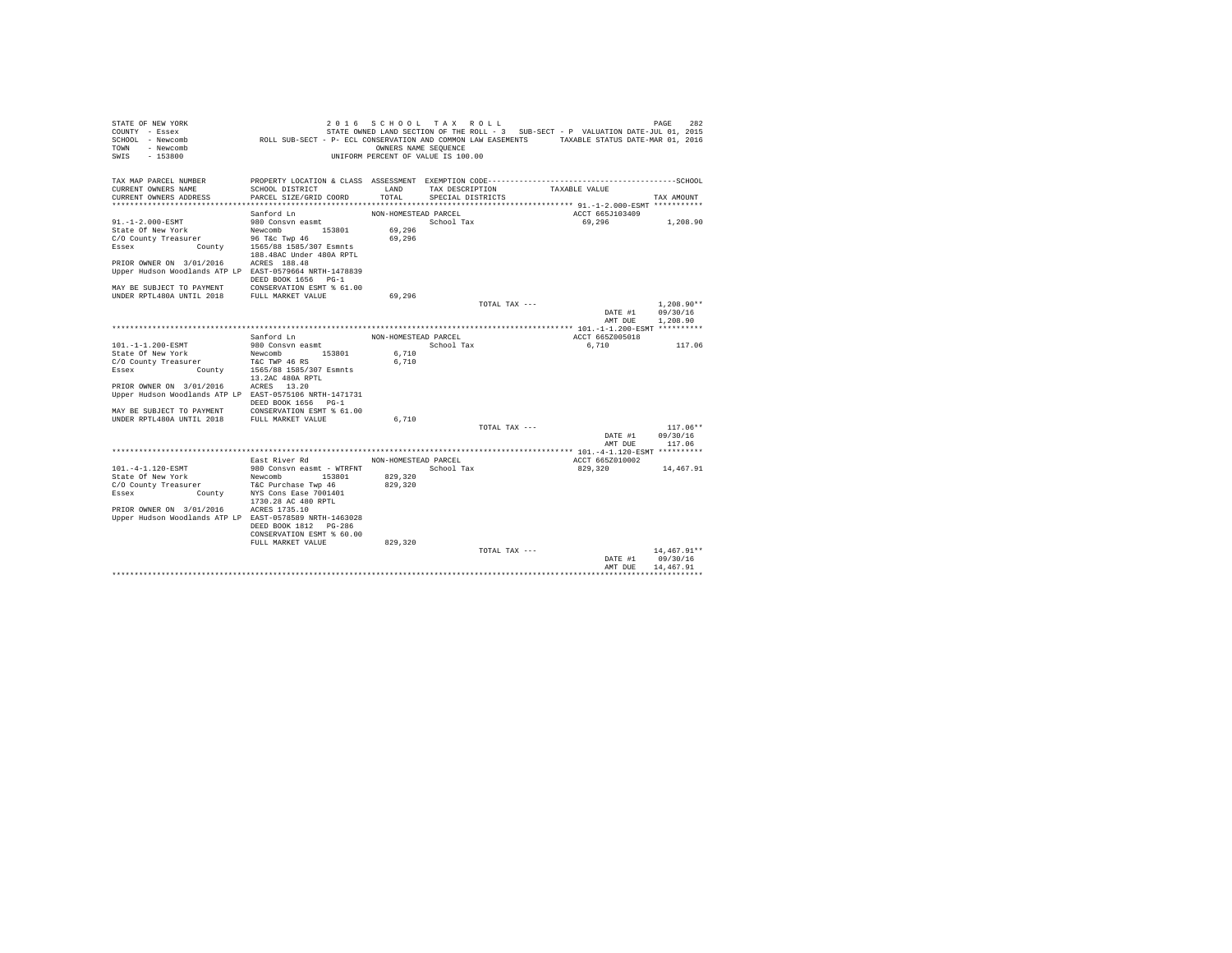| STATE OF NEW YORK<br>COUNTY - Essex<br>SCHOOL - Newcomb | ROLL SUB-SECT - P- ECL CONSERVATION AND COMMON LAW EASEMENTS TAXABLE STATUS DATE-MAR 01, 2016 |                      | 2016 SCHOOL TAX ROLL               |               | STATE OWNED LAND SECTION OF THE ROLL - 3 SUB-SECT - P VALUATION DATE-JUL 01, 2015 | 283<br>PAGE           |
|---------------------------------------------------------|-----------------------------------------------------------------------------------------------|----------------------|------------------------------------|---------------|-----------------------------------------------------------------------------------|-----------------------|
| <b>TOWN</b><br>- Newcomb<br>SWIS<br>$-153800$           |                                                                                               | OWNERS NAME SEQUENCE | UNIFORM PERCENT OF VALUE IS 100.00 |               |                                                                                   |                       |
| TAX MAP PARCEL NUMBER                                   |                                                                                               |                      |                                    |               |                                                                                   |                       |
| CURRENT OWNERS NAME                                     | SCHOOL DISTRICT                                                                               | LAND                 | TAX DESCRIPTION                    |               | TAXABLE VALUE                                                                     |                       |
| CURRENT OWNERS ADDRESS                                  | PARCEL SIZE/GRID COORD                                                                        | TOTAL                | SPECIAL DISTRICTS                  |               |                                                                                   | TAX AMOUNT            |
|                                                         |                                                                                               |                      |                                    |               |                                                                                   |                       |
|                                                         | Sanford Ln                                                                                    | NON-HOMESTEAD PARCEL | School Tax                         |               | ACCT 665Z005019<br>183                                                            | 3.19                  |
| 101.-6-1.200-ESMT<br>State Of New York                  | 980 Consvn easmt<br>153801<br>Newcomb                                                         | 183                  |                                    |               |                                                                                   |                       |
| C/O County Treasurer                                    | T&C TWP 46 RS                                                                                 | 183                  |                                    |               |                                                                                   |                       |
| Essex                                                   | County 1565/88 1585/307 Esmnts<br>.31AC under 480A RPTL                                       |                      |                                    |               |                                                                                   |                       |
| PRIOR OWNER ON 3/01/2016                                | ACRES 0.31                                                                                    |                      |                                    |               |                                                                                   |                       |
| Upper Hudson Woodlands ATP LP EAST-0576123 NRTH-1471634 |                                                                                               |                      |                                    |               |                                                                                   |                       |
|                                                         | DEED BOOK 1656 PG-1                                                                           |                      |                                    |               |                                                                                   |                       |
|                                                         | CONSERVATION ESMT % 61.00                                                                     |                      |                                    |               |                                                                                   |                       |
|                                                         | FULL MARKET VALUE                                                                             | 183                  |                                    |               |                                                                                   |                       |
|                                                         |                                                                                               |                      |                                    | TOTAL TAX --- |                                                                                   | $3.19**$              |
|                                                         |                                                                                               |                      |                                    |               | DATE #1                                                                           | 09/30/16              |
|                                                         |                                                                                               |                      |                                    |               | AMT DUE                                                                           | 3.19                  |
|                                                         | Sanford Ln                                                                                    | NON-HOMESTEAD PARCEL |                                    |               | ACCT 665Z004014                                                                   |                       |
| 101.-6-2.200-ESMT                                       | 980 Consvn easmt                                                                              |                      | School Tax                         |               | 2.684                                                                             | 46.82                 |
| State Of New York                                       | 153801<br>Newcomb                                                                             | 2.684                |                                    |               |                                                                                   |                       |
| C/O County Treasurer                                    | 75 T&C TWP 46                                                                                 | 2.684                |                                    |               |                                                                                   |                       |
| County<br>Essex                                         | 1565/88 1585/307 Esmnts                                                                       |                      |                                    |               |                                                                                   |                       |
|                                                         | 6.3AC 480A RPTL                                                                               |                      |                                    |               |                                                                                   |                       |
| PRIOR OWNER ON 3/01/2016                                | ACRES 6.30                                                                                    |                      |                                    |               |                                                                                   |                       |
| Upper Hudson Woodlands ATP LP EAST-0576790 NRTH-1474048 |                                                                                               |                      |                                    |               |                                                                                   |                       |
|                                                         | DEED BOOK 1656 PG-1                                                                           |                      |                                    |               |                                                                                   |                       |
| MAY BE SUBJECT TO PAYMENT                               | CONSERVATION ESMT % 61.00                                                                     |                      |                                    |               |                                                                                   |                       |
| UNDER RPTL480A UNTIL 2018                               | FULL MARKET VALUE                                                                             | 2.684                |                                    |               |                                                                                   |                       |
|                                                         |                                                                                               |                      |                                    | TOTAL TAX --- | DATE #1                                                                           | $46.82**$<br>09/30/16 |
|                                                         |                                                                                               |                      |                                    |               | AMT DUE                                                                           | 46.82                 |
|                                                         | Tahawus Rd                                                                                    | NON-HOMESTEAD PARCEL |                                    |               | ACCT 665Z010004                                                                   |                       |
| 110. -1-12.120-ESMT                                     | 980 Consyn easmt - WTRFNT                                                                     |                      | School Tax                         |               | 3087.660                                                                          | 53,865.79             |
| State Of New York                                       | Newcomb<br>153801                                                                             | 3087,660             |                                    |               |                                                                                   |                       |
| C/O County Treasurer                                    | T&C Purchase Twp 46                                                                           | 3087.660             |                                    |               |                                                                                   |                       |
| County<br>Essex                                         | NYS Cons Ease 7001501<br>5924.49 AC under 480 RPTL                                            |                      |                                    |               |                                                                                   |                       |
| PRIOR OWNER ON 3/01/2016                                | ACRES 6659.10                                                                                 |                      |                                    |               |                                                                                   |                       |
| Upper Hudson Woodlands ATP LP EAST-0570949 NRTH-1451359 |                                                                                               |                      |                                    |               |                                                                                   |                       |
|                                                         | DEED BOOK 1658 PG-17                                                                          |                      |                                    |               |                                                                                   |                       |
|                                                         | CONSERVATION ESMT % 60.00                                                                     |                      |                                    |               |                                                                                   |                       |
|                                                         | FULL MARKET VALUE                                                                             | 3087,660             |                                    | TOTAL TAX --- |                                                                                   | 53.865.79**           |
|                                                         |                                                                                               |                      |                                    |               | DATE #1                                                                           | 09/30/16              |
|                                                         |                                                                                               |                      |                                    |               | AMT DHE                                                                           | 53.865.79             |
|                                                         |                                                                                               |                      |                                    |               |                                                                                   |                       |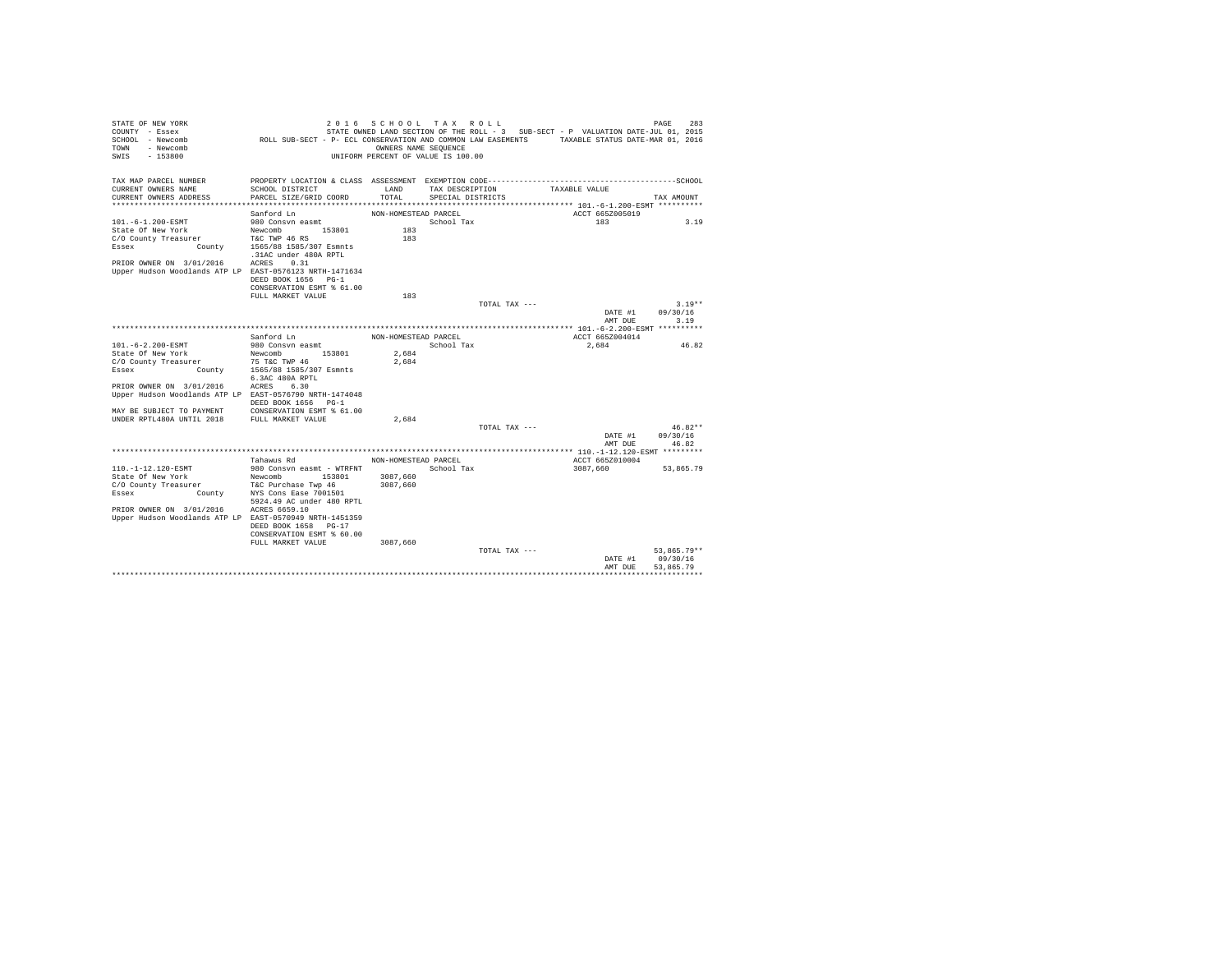| STATE OF NEW YORK<br>COUNTY - Essex<br>SCHOOL - Newcomb<br>- Newcomb<br>TOWN<br>$-153800$<br>SWIS                                                                              | 2 0 1 6<br>ROLL SUB-SECT - P- ECL CONSERVATION AND COMMON LAW EASEMENTS                                                                                                                                       | OWNERS NAME SEOUENCE  | SCHOOL TAX ROLL<br>UNIFORM PERCENT OF VALUE IS 100.00 | STATE OWNED LAND SECTION OF THE ROLL - 3 SUB-SECT - P VALUATION DATE-JUL 01, 2015<br>TAXABLE STATUS DATE-MAR 01, 2016 | 284<br>PAGE                          |
|--------------------------------------------------------------------------------------------------------------------------------------------------------------------------------|---------------------------------------------------------------------------------------------------------------------------------------------------------------------------------------------------------------|-----------------------|-------------------------------------------------------|-----------------------------------------------------------------------------------------------------------------------|--------------------------------------|
| TAX MAP PARCEL NUMBER<br>CURRENT OWNERS NAME<br>CURRENT OWNERS ADDRESS                                                                                                         | SCHOOL DISTRICT<br>PARCEL SIZE/GRID COORD                                                                                                                                                                     | <b>T.AND</b><br>TOTAL | TAX DESCRIPTION<br>SPECIAL DISTRICTS                  | TAXABLE VALUE                                                                                                         | TAX AMOUNT                           |
|                                                                                                                                                                                |                                                                                                                                                                                                               |                       |                                                       |                                                                                                                       |                                      |
|                                                                                                                                                                                | NYS Route 28N                                                                                                                                                                                                 | NON-HOMESTEAD PARCEL  |                                                       | ACCT 665Z010006                                                                                                       |                                      |
| 120.-1-1.200-ESMT<br>State Of New York<br>C/O County Treasurer<br>Essex<br>PRIOR OWNER ON 3/01/2016<br>Upper Hudson Woodlands ATP LP EAST-0536464 NRTH-1431227                 | 980 Consyn easmt - WTRFNT<br>Newcomb<br>153801<br>T&C Purchase Twp 18 20 27<br>County NYS Cons Ease 7001601<br>6275.05Ac under 480 RPTL<br>ACRES 8191.40<br>DEED BOOK 1658 PG-17<br>CONSERVATION ESMT % 60.00 | 3505,680<br>3505,680  | School Tax                                            | 3505,680                                                                                                              | 61,158.36                            |
|                                                                                                                                                                                | FULL MARKET VALUE                                                                                                                                                                                             | 3505,680              |                                                       |                                                                                                                       |                                      |
|                                                                                                                                                                                |                                                                                                                                                                                                               |                       | TOTAL TAX ---                                         |                                                                                                                       | $61, 158.36**$                       |
|                                                                                                                                                                                |                                                                                                                                                                                                               |                       |                                                       | DATE #1<br>AMT DUE                                                                                                    | 09/30/16<br>61.158.36                |
|                                                                                                                                                                                | NYS Route 28N                                                                                                                                                                                                 | NON-HOMESTEAD PARCEL  |                                                       | ACCT 665Z010001                                                                                                       |                                      |
| 121. - 5 - 2.200 - ESMT<br>State Of New York<br>C/O County Treasurer<br>Essex<br>County<br>PRIOR OWNER ON 3/01/2016<br>Upper Hudson Woodlands ATP LP EAST-0569492 NRTH-1437155 | 980 Consyn easmt<br>Newcomb<br>153801<br>T&C Purchase TWP Hyslop P 303,060<br>NYS Cons Ease 7001701<br>762.2 AC UNDER 480 RPTL<br>ACRES 762.20<br>DEED BOOK 1658 PG-17<br>CONSERVATION ESMT % 60.00           | 303,060               | School Tax                                            | 303,060                                                                                                               | 5.287.03                             |
|                                                                                                                                                                                | FULL MARKET VALUE                                                                                                                                                                                             | 303,060               |                                                       |                                                                                                                       |                                      |
|                                                                                                                                                                                |                                                                                                                                                                                                               |                       | TOTAL TAX ---                                         | DATE #1<br>AMT DUE                                                                                                    | $5.287.03**$<br>09/30/16<br>5.287.03 |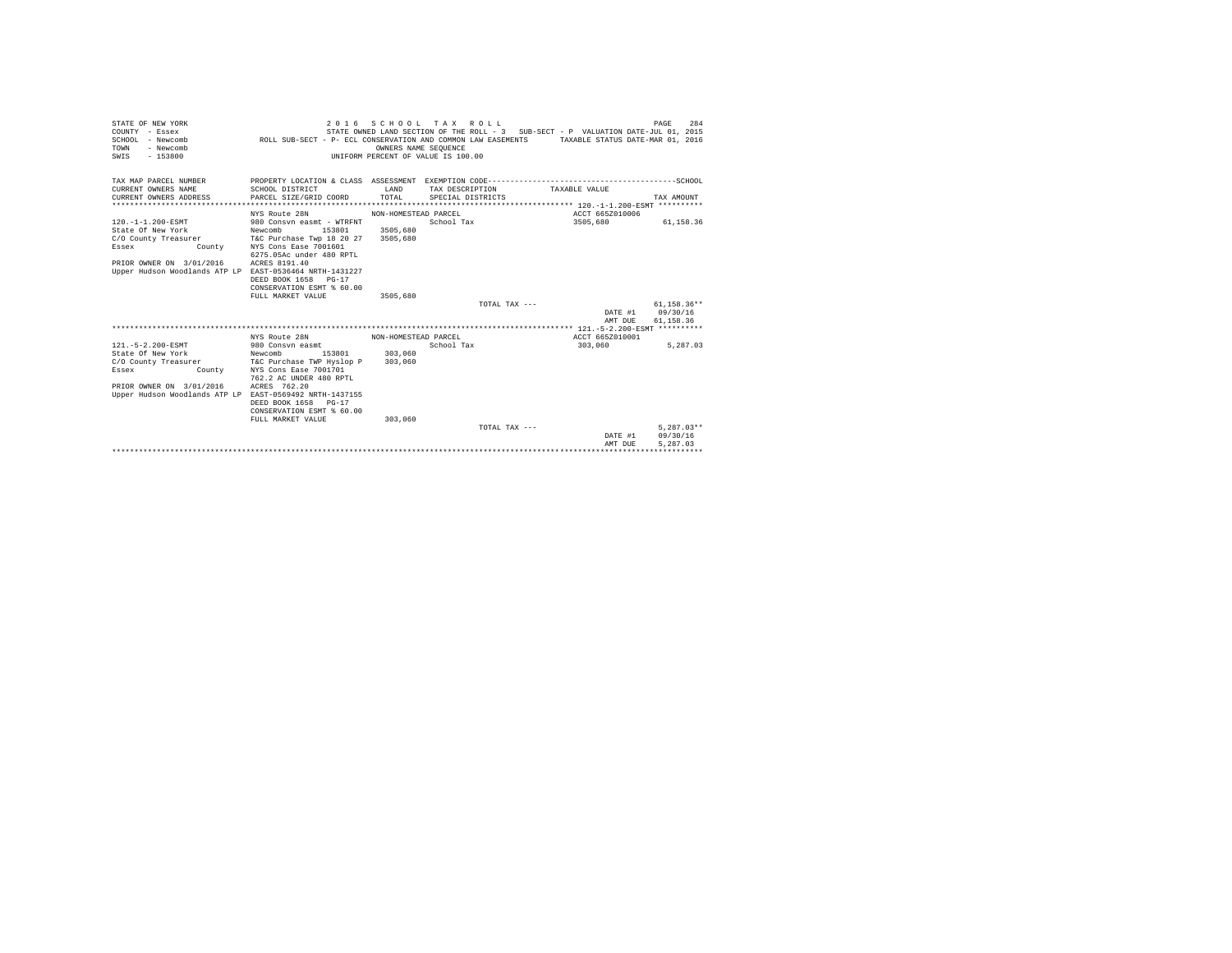|      | STATE OF NEW YORK | 2016 SCHOOL TAX ROLL                                                                             | PAGE            | 285 |
|------|-------------------|--------------------------------------------------------------------------------------------------|-----------------|-----|
|      | COUNTY - Essex    | STATE OWNED LAND SECTION OF THE ROLL - 3 SUB-SECT - P VALUATION DATE-JUL 01, 2015                |                 |     |
|      | SCHOOL - Newcomb  | TAXABLE STATUS DATE-MAR 01, 2016<br>ROLL SUB-SECT - P- ECL CONSERVATION AND COMMON LAW EASEMENTS |                 |     |
| TOWN | - Newcomb         |                                                                                                  | RPS155/V04/L015 |     |
| SWTS | $-153800$         | CURRENT DATE 8/23/2016<br>UNIFORM PERCENT OF VALUE IS 100.00                                     |                 |     |
|      |                   |                                                                                                  |                 |     |

R O L L S U B S E C T I O N - P - T O T A L S

#### \*\*\* S P E C I A L D I S T R I C T S U M M A R Y \*\*\*

|      |     | moms:<br>TOTAL<br>the contract of the contract of the contract of the contract of the contract of | the contract of the contract of the contract of the contract of the contract of |      |                              | 'XEMP' |              | TOTAL<br>the contract of the contract of the contract of |
|------|-----|---------------------------------------------------------------------------------------------------|---------------------------------------------------------------------------------|------|------------------------------|--------|--------------|----------------------------------------------------------|
| CODE | ⊿W. | <b>DARCET</b>                                                                                     | TVD<br>.                                                                        | ALUL | $ +$ $+$ $-$<br>, ,<br>נטבמי |        | -----<br>ه ۱ | ---<br>1 A.A                                             |

NO SPECIAL DISTRICTS AT THIS LEVEL

#### \*\*\* S C H O O L D I S T R I C T S U M M A R Y \*\*\*

| CODE   | DISTRICT NAME   | TOTAL<br>PARCELS | ASSESSED<br>LAND | ASSESSED<br>TOTAL | EXEMPT<br>AMOUNT | TOTAL<br>TAXABLE |             |
|--------|-----------------|------------------|------------------|-------------------|------------------|------------------|-------------|
|        |                 |                  |                  |                   | STAR AMOUNT      | STAR TAXABLE     | TOTAL TAX   |
|        | Newcomb         | 17               | 9314,648         | 9314,648          |                  | 9, 314, 648      |             |
| 153801 |                 |                  |                  |                   |                  | 9, 314, 648      | 162,498.74  |
|        | SUB-TOTAL       | 17               | 9314,648         | 9314,648          |                  | 9, 314, 648      |             |
|        | SUB-TOTAL(CONT) |                  |                  |                   |                  | 9, 314, 648      | 162,498.74  |
|        | TOTAL           | 17               | 9314,648         | 9314,648          |                  | 9, 314, 648      |             |
|        | TO TAL (CONT)   |                  |                  |                   |                  | 9, 314, 648      | 162, 498.74 |

#### \*\*\* S Y S T E M C O D E S S U M M A R Y \*\*\*

NO SYSTEM EXEMPTIONS AT THIS LEVEL

# \*\*\* E X E M P T I O N S U M M A R Y \*\*\*

NO EXEMPTIONS AT THIS LEVEL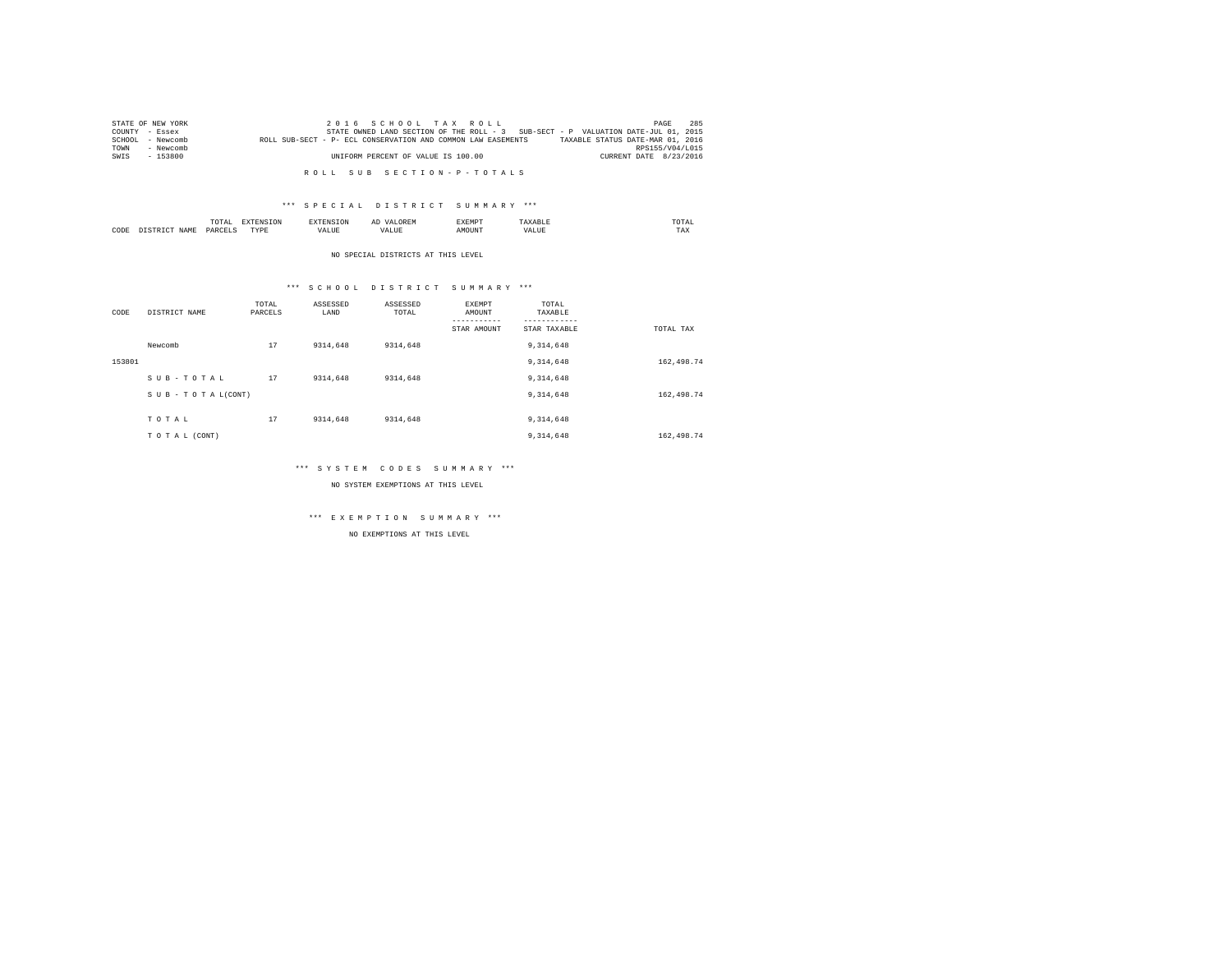|        | STATE OF NEW YORK |                                                              | 2016 SCHOOL TAX ROLL                                                              |  |                                  | PAGE                   | 286 |
|--------|-------------------|--------------------------------------------------------------|-----------------------------------------------------------------------------------|--|----------------------------------|------------------------|-----|
|        | COUNTY - Essex    |                                                              | STATE OWNED LAND SECTION OF THE ROLL - 3 SUB-SECT - P VALUATION DATE-JUL 01, 2015 |  |                                  |                        |     |
| SCHOOL | - Newcomb         | ROLL SUB-SECT - P- ECL CONSERVATION AND COMMON LAW EASEMENTS |                                                                                   |  | TAXABLE STATUS DATE-MAR 01, 2016 |                        |     |
| TOWN   | - Newcomb         |                                                              |                                                                                   |  |                                  | RPS155/V04/1015        |     |
| SWIS   | - 153800          |                                                              | UNIFORM PERCENT OF VALUE IS 100.00                                                |  |                                  | CURRENT DATE 8/23/2016 |     |

R O L L S U B S E C T I O N - P - T O T A L S

## \*\*\* G R A N D T O T A L S \*\*\*

| ROLL<br><b>SEC</b> | DESCRIPTION                         | TOTAL<br>PARCELS | ASSESSED<br>LAND | ASSESSED<br>TOTAL | EXEMPT<br>AMOUNT<br>-----------<br>STAR AMOUNT | TOTAL<br>TAXABLE<br>------------<br>STAR TAXABLE | TOTAL<br>TAX |
|--------------------|-------------------------------------|------------------|------------------|-------------------|------------------------------------------------|--------------------------------------------------|--------------|
|                    | School Tax                          |                  | 9314,648         | 9314,648          |                                                | 9.314.648<br>9.314.648                           | 162,498.74   |
|                    | SPEC DIST TAXES<br>STATE OWNED LAND | 17               |                  |                   |                                                |                                                  | 162,498.74   |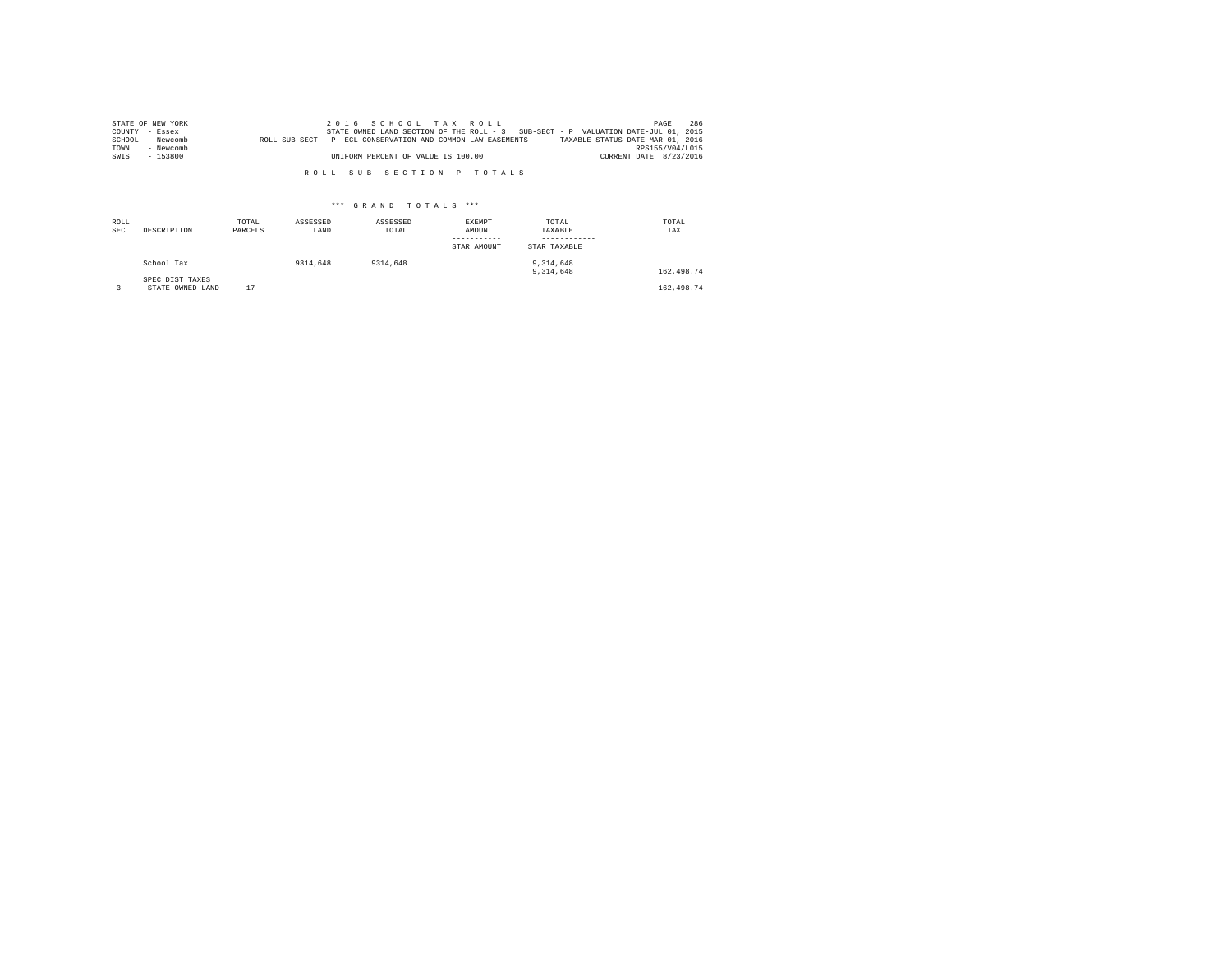| STATE OF NEW YORK | 2016 SCHOOL TAX ROLL                     | 287<br>PAGE                      |
|-------------------|------------------------------------------|----------------------------------|
| COUNTY - Essex    | STATE OWNED LAND SECTION OF THE ROLL - 3 | VALUATION DATE-JUL 01, 2015      |
| SCHOOL - Newcomb  |                                          | TAXABLE STATUS DATE-MAR 01, 2016 |
| - Newcomb<br>TOWN |                                          | RPS155/V04/L015                  |
| SWIS<br>- 153800  | UNIFORM PERCENT OF VALUE IS 100.00       | CURRENT DATE 8/23/2016           |
|                   | ROLL SECTION TOTALS                      |                                  |

#### \*\*\* S P E C I A L D I S T R I C T S U M M A R Y \*\*\*

|      | /1 A I<br>the contract of the contract of the contract of | ----<br>the contract of the contract of the contract of the contract of the contract of |  | ----- | $m \wedge m \wedge$<br>the contract of the contract of the contract of |
|------|-----------------------------------------------------------|-----------------------------------------------------------------------------------------|--|-------|------------------------------------------------------------------------|
| CODE | DAR:<br>$\sim$                                            | TVD'E<br>.                                                                              |  | MOUN. | 1'AX                                                                   |

#### NO SPECIAL DISTRICTS AT THIS LEVEL

#### \*\*\* S C H O O L D I S T R I C T S U M M A R Y \*\*\*

| CODE   | DISTRICT NAME   | TOTAL<br>PARCELS | ASSESSED<br>LAND | ASSESSED<br>TOTAL | EXEMPT<br>AMOUNT | TOTAL<br>TAXABLE<br>-------- |              |
|--------|-----------------|------------------|------------------|-------------------|------------------|------------------------------|--------------|
|        |                 |                  |                  |                   | STAR AMOUNT      | STAR TAXABLE                 | TOTAL TAX    |
|        | Newcomb         | 225              | 75791.876        | 218289.926        |                  | 218,289,926                  |              |
| 153801 |                 |                  |                  |                   |                  | 218,289,926                  | 3,808,178.02 |
|        | SUB-TOTAL       | 225              | 75791.876        | 218289.926        |                  | 218,289,926                  |              |
|        | SUB-TOTAL(CONT) |                  |                  |                   |                  | 218,289,926                  | 3,808,178.02 |
|        |                 |                  |                  |                   |                  |                              |              |
|        | TOTAL           | 225              | 75791.876        | 218289.926        |                  | 218,289,926                  |              |
|        | TO TAL (CONT)   |                  |                  |                   |                  | 218,289,926                  | 3,808,178.02 |

#### \*\*\* S Y S T E M C O D E S S U M M A R Y \*\*\*

NO SYSTEM EXEMPTIONS AT THIS LEVEL

## \*\*\* E X E M P T I O N S U M M A R Y \*\*\*

NO EXEMPTIONS AT THIS LEVEL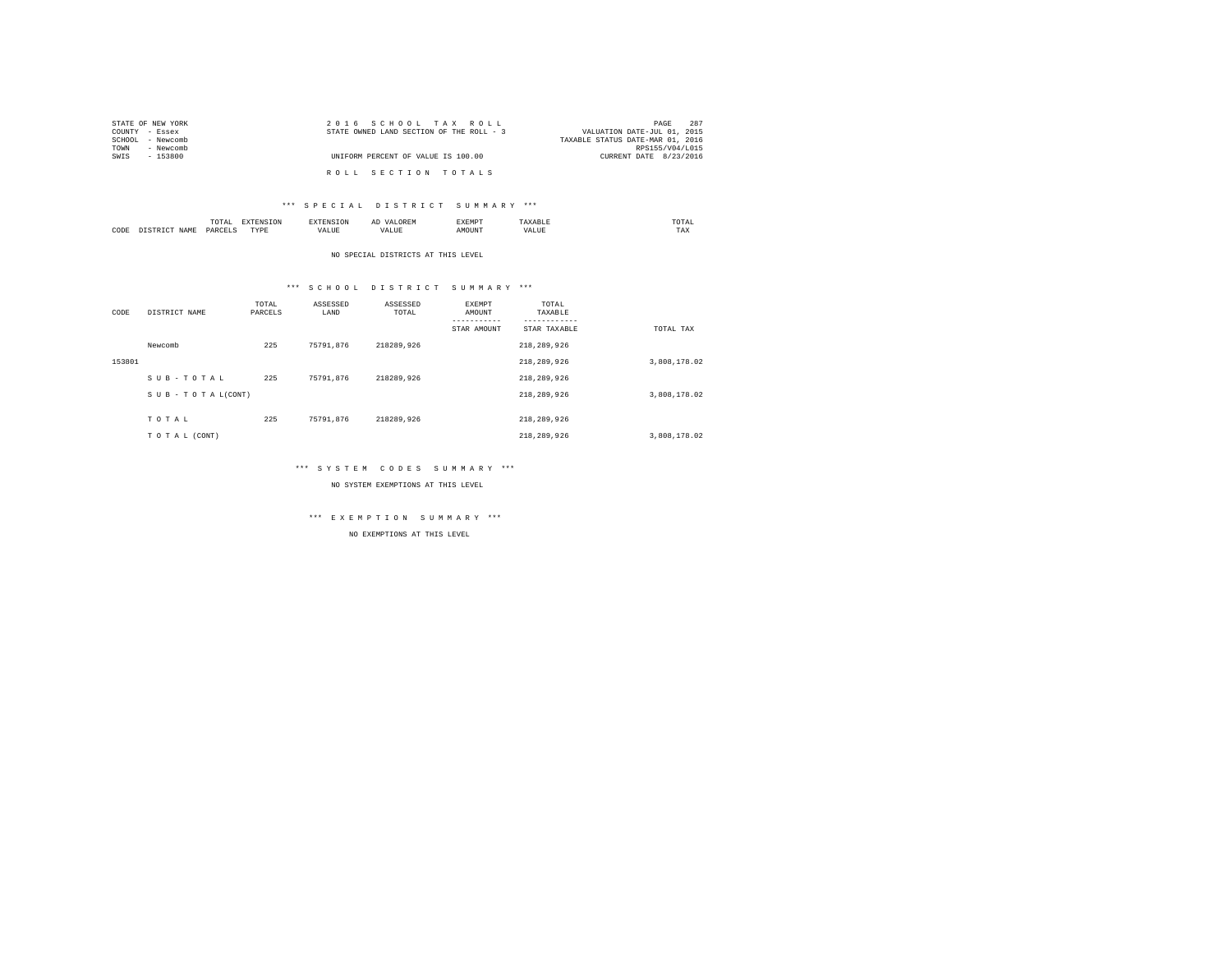|                | STATE OF NEW YORK | 2016 SCHOOL TAX ROLL                                                    | PAGE            | 288 |
|----------------|-------------------|-------------------------------------------------------------------------|-----------------|-----|
| COUNTY - Essex |                   | STATE OWNED LAND SECTION OF THE ROLL - 3<br>VALUATION DATE-JUL 01, 2015 |                 |     |
|                | SCHOOL - Newcomb  | TAXABLE STATUS DATE-MAR 01, 2016                                        |                 |     |
| TOWN           | - Newcomb         |                                                                         | RPS155/V04/L015 |     |
| SWIS           | $-153800$         | UNIFORM PERCENT OF VALUE IS 100.00<br>CURRENT DATE 8/23/2016            |                 |     |
|                |                   |                                                                         |                 |     |
|                |                   | ROLL SECTION TOTALS                                                     |                 |     |

## \*\*\* G R A N D T O T A L S \*\*\*

| ROLL<br><b>SEC</b> | DESCRIPTION                         | TOTAL<br>PARCELS | ASSESSED<br>LAND | ASSESSED<br>TOTAL | EXEMPT<br>AMOUNT<br>-----------<br>STAR AMOUNT | TOTAL<br>TAXABLE<br>------------<br>STAR TAXABLE | TOTAL<br>TAX |
|--------------------|-------------------------------------|------------------|------------------|-------------------|------------------------------------------------|--------------------------------------------------|--------------|
|                    | School Tax                          |                  | 75791.876        | 218289.926        |                                                | 218,289,926<br>218,289,926                       | 3,808,178.02 |
|                    | SPEC DIST TAXES<br>STATE OWNED LAND | 225              |                  |                   |                                                |                                                  | 3808,178.02  |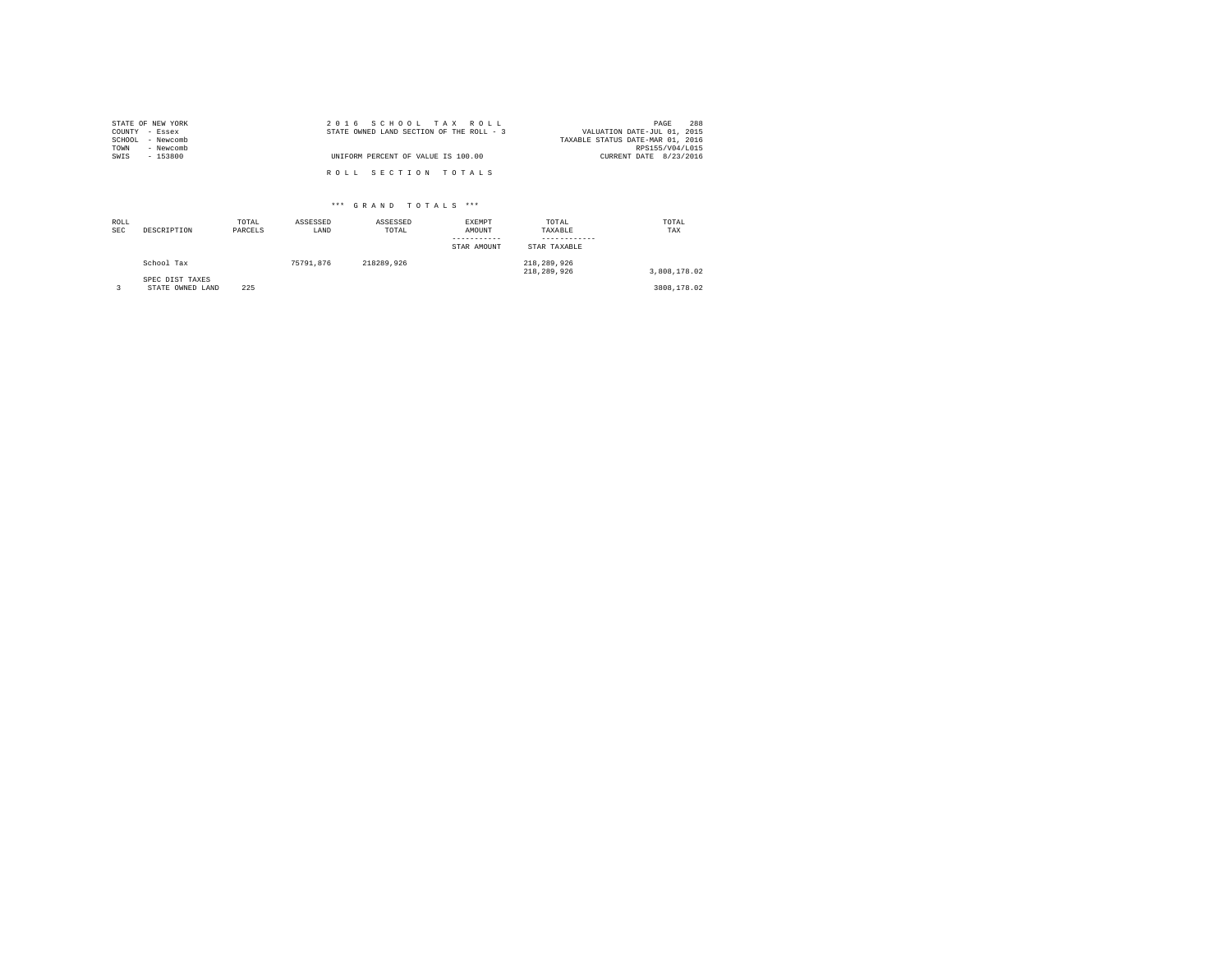| STATE OF NEW YORK<br>COUNTY - Essex<br>SCHOOL - Newcomb<br>- Newcomb<br>TOWN<br>$-153800$<br>SWIS | 2016 SCHOOL TAX ROLL<br>SPECIAL FRANCHISE SECTION OF THE ROLL - 5<br>INIFORM PERCENT OF VALUE IS 100.00 | VALUATION DATE-JUL 01, 2015<br>TAXABLE STATUS DATE-MAR 01, 2016 | 289<br>PAGE       |                 |                                |                      |
|---------------------------------------------------------------------------------------------------|---------------------------------------------------------------------------------------------------------|-----------------------------------------------------------------|-------------------|-----------------|--------------------------------|----------------------|
| TAX MAP PARCEL NUMBER                                                                             |                                                                                                         |                                                                 |                   |                 |                                |                      |
| CURRENT OWNERS NAME                                                                               | SCHOOL DISTRICT                                                                                         | <b>T.AND</b>                                                    | TAX DESCRIPTION   |                 | TAXABLE VALUE                  |                      |
| CURRENT OWNERS ADDRESS                                                                            | PARCEL SIZE/GRID COORD                                                                                  | TOTAL                                                           | SPECIAL DISTRICTS |                 |                                | TAX AMOUNT           |
|                                                                                                   |                                                                                                         |                                                                 |                   |                 |                                |                      |
|                                                                                                   | Town Outside Vlg                                                                                        | NON-HOMESTEAD PARCEL                                            |                   |                 | ACCT 6650308703                | 783<br>BILL          |
| 538. - 9999-618. 750/8601                                                                         | 866 Telephone                                                                                           |                                                                 | School Tax        |                 | 315,091                        | 5.496.92             |
| Continental Telephone Co                                                                          | Newcomb<br>153801                                                                                       | $\Omega$                                                        |                   |                 |                                |                      |
| Of Upstate Ny Inc                                                                                 | Special Franchise Town                                                                                  | 315,091                                                         |                   |                 |                                |                      |
| Frontier Communications                                                                           | No Land Improvements Only                                                                               |                                                                 |                   |                 |                                |                      |
| c/o Duff & Phelps LLC                                                                             | 618750-153800-860                                                                                       |                                                                 |                   |                 |                                |                      |
| PO Box 2629                                                                                       | EAST-0538775 NRTH-1447472                                                                               |                                                                 |                   |                 |                                |                      |
| Addison, TX 75001                                                                                 | FULL MARKET VALUE                                                                                       | 315,091                                                         |                   |                 |                                |                      |
|                                                                                                   |                                                                                                         |                                                                 |                   | TOTAL TAX $---$ |                                | $5.496.92**$         |
|                                                                                                   |                                                                                                         |                                                                 |                   |                 | DATE #1<br>AMT DUE             | 09/30/16<br>5.496.92 |
|                                                                                                   |                                                                                                         |                                                                 |                   |                 |                                |                      |
|                                                                                                   | Town Outside Vlg                                                                                        | NON-HOMESTEAD PARCEL                                            |                   |                 | ACCT 6650308702                | RTT.T. 784           |
| 538. - 9999-131.600/8601                                                                          | 861 Elec & gas                                                                                          |                                                                 | School Tax        |                 | 664,110                        | 11,585.73            |
| NYSEG CORP                                                                                        | Newcomb<br>153801                                                                                       | $\Omega$                                                        |                   |                 |                                |                      |
| Utility Shared Sycs                                                                               | Special Franchise Town                                                                                  | 664,110                                                         |                   |                 |                                |                      |
| Freeport Bldg                                                                                     | No Land Improvements Only                                                                               |                                                                 |                   |                 |                                |                      |
| 70 Farm View Dr                                                                                   | 131600-153800-860                                                                                       |                                                                 |                   |                 |                                |                      |
| New Gloucester, ME 04260                                                                          | EAST-0538775 NRTH-1447472                                                                               |                                                                 |                   |                 |                                |                      |
|                                                                                                   | FULL MARKET VALUE                                                                                       | 664,110                                                         |                   |                 |                                |                      |
|                                                                                                   |                                                                                                         |                                                                 |                   | TOTAL TAX $---$ |                                | 11,585.73**          |
|                                                                                                   |                                                                                                         |                                                                 |                   |                 | DATE #1                        | 09/30/16             |
|                                                                                                   |                                                                                                         |                                                                 |                   |                 | AMT DUE                        | 11,585.73            |
|                                                                                                   |                                                                                                         |                                                                 |                   |                 | ****************************** |                      |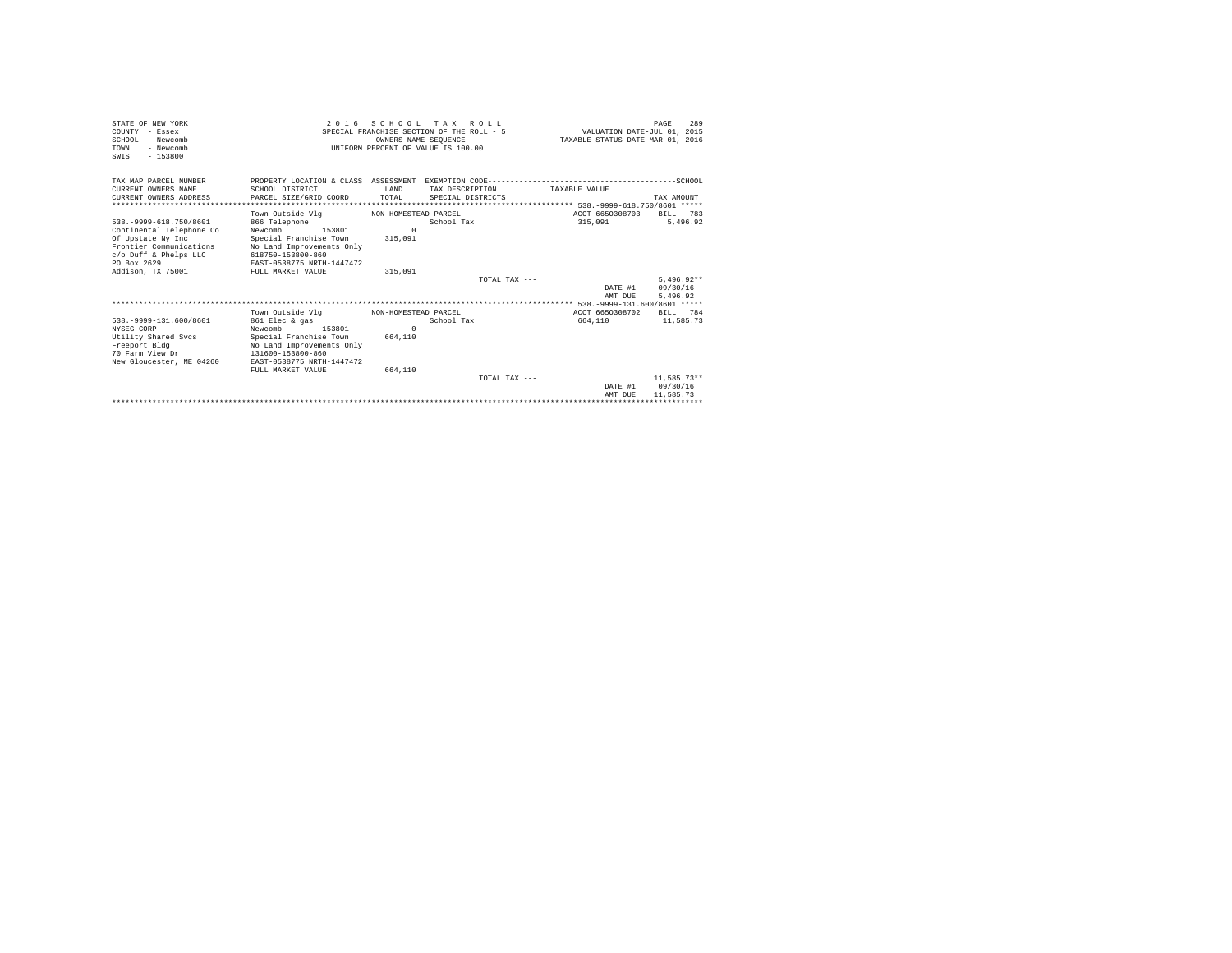| STATE OF NEW YORK |           | 2016 SCHOOL TAX ROLL                      |  |                                  | PAGE            | 290 |
|-------------------|-----------|-------------------------------------------|--|----------------------------------|-----------------|-----|
| COUNTY - Essex    |           | SPECIAL FRANCHISE SECTION OF THE ROLL - 5 |  | VALUATION DATE-JUL 01, 2015      |                 |     |
| SCHOOL - Newcomb  |           |                                           |  | TAXABLE STATUS DATE-MAR 01, 2016 |                 |     |
| TOWN              | - Newcomb |                                           |  |                                  | RPS155/V04/L015 |     |
| SWTS              | - 153800  |                                           |  | CURRENT DATE 8/23/2016           |                 |     |
|                   |           |                                           |  |                                  |                 |     |

## \*\*\* S P E C I A L D I S T R I C T S U M M A R Y \*\*\*

|      |      | 10171    |           |       | $\cdots$ | .XEMP" | 1 A.L<br>the contract of the contract of the contract of |
|------|------|----------|-----------|-------|----------|--------|----------------------------------------------------------|
| CODE | ч∆м. | DΔR<br>. | ----<br>. | - --- | , ,      |        | 1 A.A                                                    |

#### NO SPECIAL DISTRICTS AT THIS LEVEL

## \*\*\* S C H O O L D I S T R I C T S U M M A R Y \*\*\*

| CODE   | DISTRICT NAME   | TOTAL<br>PARCELS | ASSESSED<br>LAND | ASSESSED<br>TOTAL | EXEMPT<br>AMOUNT<br>STAR AMOUNT | TOTAL<br>TAXABLE<br>STAR TAXABLE | TOTAL TAX |
|--------|-----------------|------------------|------------------|-------------------|---------------------------------|----------------------------------|-----------|
|        | Newcomb         | $\overline{a}$   |                  | 979.201           |                                 | 979,201                          |           |
| 153801 |                 |                  |                  |                   |                                 | 979,201                          | 17,082.65 |
|        | SUB-TOTAL       | $\overline{2}$   |                  | 979,201           |                                 | 979,201                          |           |
|        | SUB-TOTAL(CONT) |                  |                  |                   |                                 | 979,201                          | 17,082.65 |
|        | TOTAL           | $\overline{2}$   |                  | 979,201           |                                 | 979.201                          |           |
|        | TO TAL (CONT)   |                  |                  |                   |                                 | 979,201                          | 17.082.65 |

## \*\*\* S Y S T E M C O D E S S U M M A R Y \*\*\*

NO SYSTEM EXEMPTIONS AT THIS LEVEL

## \*\*\* E X E M P T I O N S U M M A R Y \*\*\*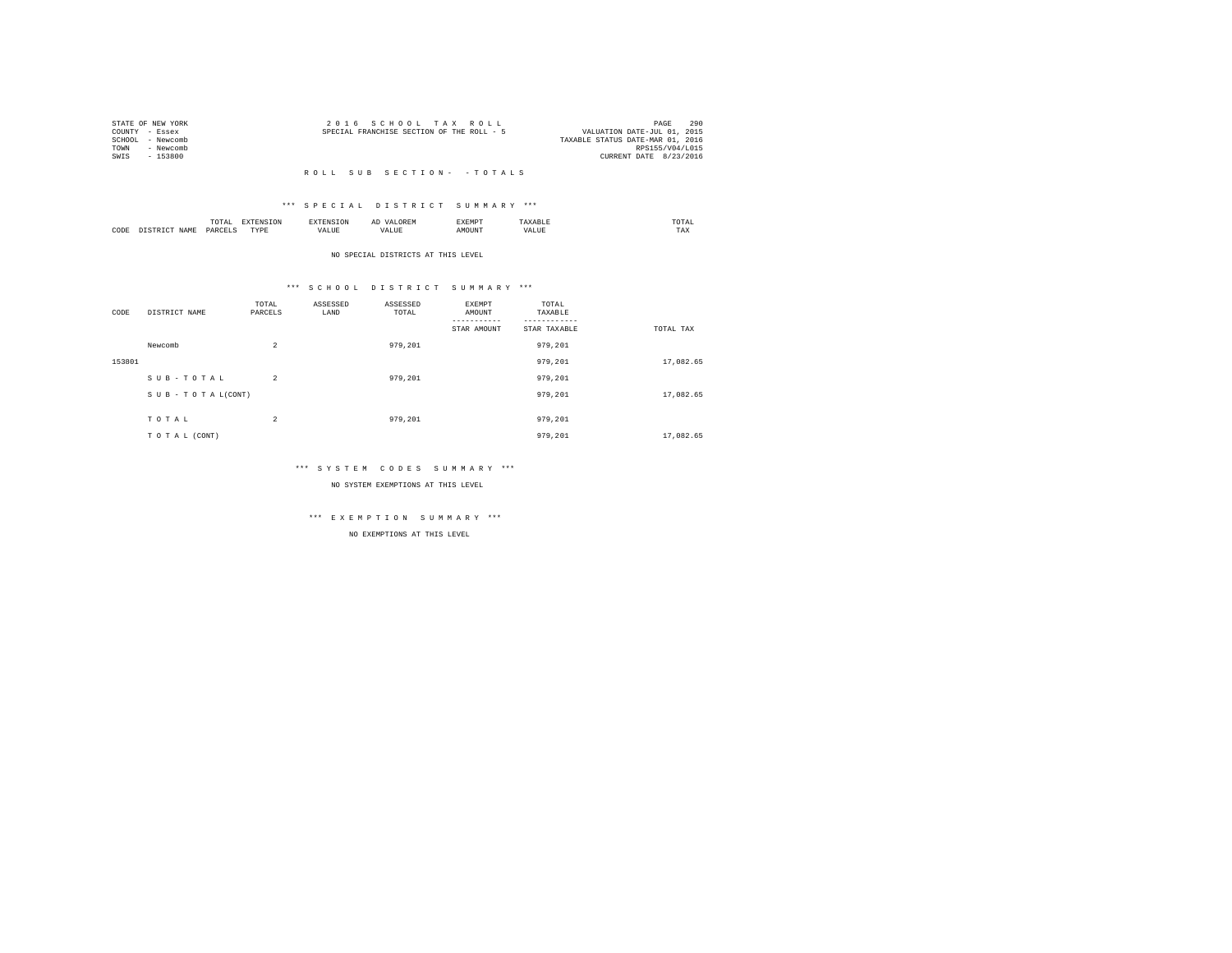|                | STATE OF NEW YORK | 2016 SCHOOL TAX ROLL                      | 291<br>PAGE                 |
|----------------|-------------------|-------------------------------------------|-----------------------------|
| COUNTY - Essex |                   | SPECIAL FRANCHISE SECTION OF THE ROLL - 5 | VALUATION DATE-JUL 01, 2015 |
| SCHOOL         | - Newcomb         | TAXABLE STATUS DATE-MAR 01, 2016          |                             |
| TOWN           | - Newcomb         |                                           | RPS155/V04/L015             |
| SWIS           | $-153800$         |                                           | CURRENT DATE 8/23/2016      |
|                |                   |                                           |                             |
|                |                   | ROLL SUB SECTION- - TOTALS                |                             |

| ROLL<br><b>SEC</b> | DESCRIPTION                          | TOTAL<br>PARCELS | ASSESSED<br>LAND | ASSESSED<br>TOTAL | <b>EXEMPT</b><br>AMOUNT<br>-----------<br>STAR AMOUNT | TOTAL<br>TAXABLE<br>------------<br>STAR TAXABLE | TOTAL<br>TAX |  |
|--------------------|--------------------------------------|------------------|------------------|-------------------|-------------------------------------------------------|--------------------------------------------------|--------------|--|
|                    | School Tax                           |                  |                  | 979.201           |                                                       | 979,201<br>979,201                               | 17,082.65    |  |
|                    | SPEC DIST TAXES<br>SPECIAL FRANCHISE | $\overline{2}$   |                  |                   |                                                       |                                                  | 17,082.65    |  |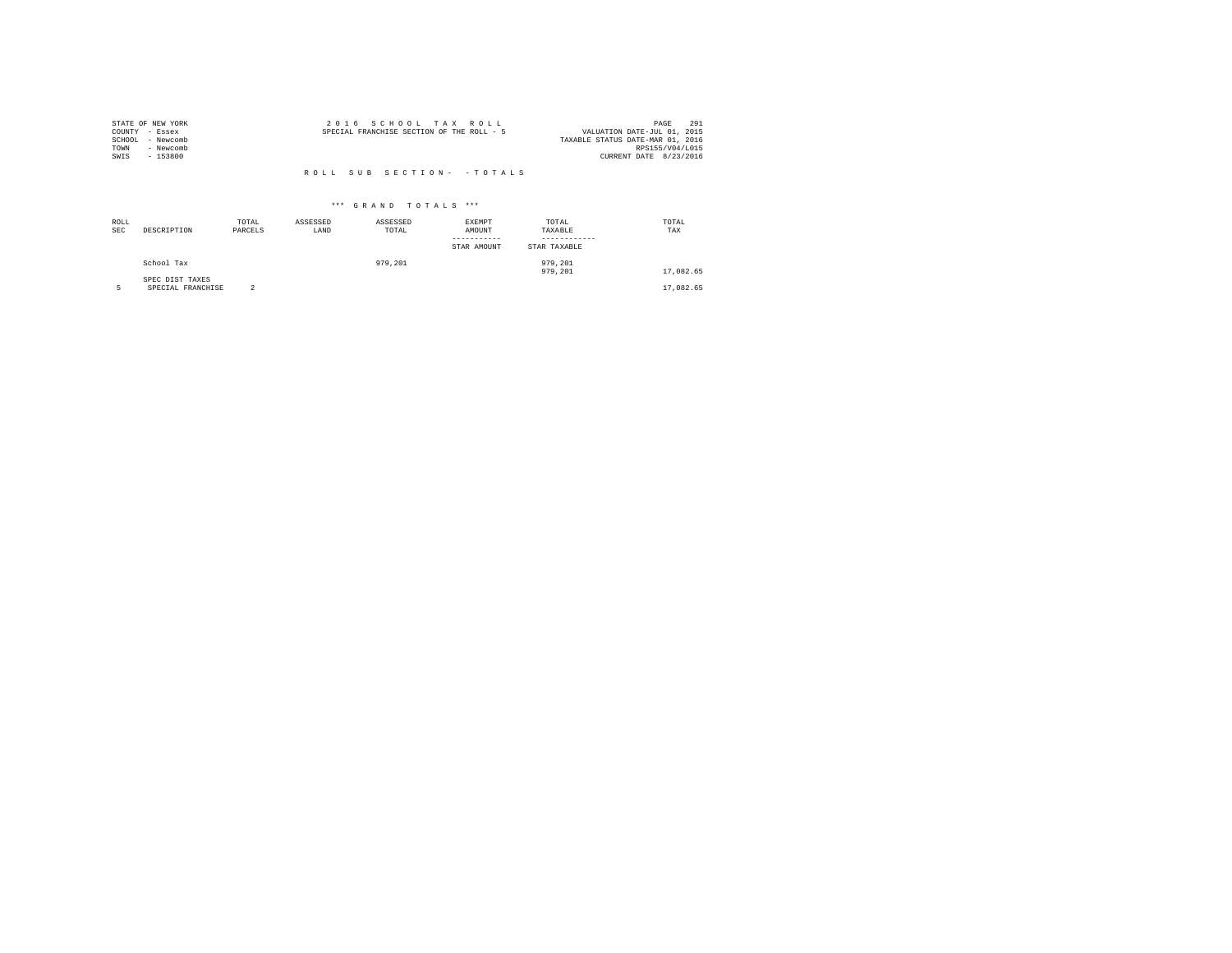|                | STATE OF NEW YORK | 2016 SCHOOL TAX ROLL                      |  |                                  | PAGE            | 292 |
|----------------|-------------------|-------------------------------------------|--|----------------------------------|-----------------|-----|
| COUNTY - Essex |                   | SPECIAL FRANCHISE SECTION OF THE ROLL - 5 |  | VALUATION DATE-JUL 01, 2015      |                 |     |
|                | SCHOOL - Newcomb  |                                           |  | TAXABLE STATUS DATE-MAR 01, 2016 |                 |     |
| TOWN           | - Newcomb         |                                           |  |                                  | RPS155/V04/L015 |     |
| SWIS           | - 153800          |                                           |  | CURRENT DATE 8/23/2016           |                 |     |
|                |                   |                                           |  |                                  |                 |     |

## R O L L S E C T I O N T O T A L S

## \*\*\* S P E C I A L D I S T R I C T S U M M A R Y \*\*\*

|      |      | 10171<br>the contract of the contract of the contract of the contract of the contract of | the contract of the contract of the contract of the contract of the contract of |     | $\cdots$<br>-- | -----<br>:XEMP" | 'I Al<br>the contract of the contract of the contract of |
|------|------|------------------------------------------------------------------------------------------|---------------------------------------------------------------------------------|-----|----------------|-----------------|----------------------------------------------------------|
| CODE | 17.M | DΔ⊧                                                                                      | ----<br>.                                                                       | --- | $\mathbf{A}$   |                 | 1 A.A                                                    |

NO SPECIAL DISTRICTS AT THIS LEVEL

## \*\*\* S C H O O L D I S T R I C T S U M M A R Y \*\*\*

| CODE   | DISTRICT NAME   | TOTAL<br>PARCELS | ASSESSED<br>LAND | ASSESSED<br>TOTAL | EXEMPT<br>AMOUNT<br>STAR AMOUNT | TOTAL<br>TAXABLE<br>STAR TAXABLE | TOTAL TAX |
|--------|-----------------|------------------|------------------|-------------------|---------------------------------|----------------------------------|-----------|
|        | Newcomb         | $\overline{2}$   |                  | 979.201           |                                 | 979,201                          |           |
| 153801 |                 |                  |                  |                   |                                 | 979,201                          | 17,082.65 |
|        | SUB-TOTAL       | $\overline{2}$   |                  | 979,201           |                                 | 979,201                          |           |
|        | SUB-TOTAL(CONT) |                  |                  |                   |                                 | 979,201                          | 17,082.65 |
|        | TOTAL           | $\overline{2}$   |                  | 979,201           |                                 | 979.201                          |           |
|        | TO TAL (CONT)   |                  |                  |                   |                                 | 979,201                          | 17.082.65 |

## \*\*\* S Y S T E M C O D E S S U M M A R Y \*\*\*

NO SYSTEM EXEMPTIONS AT THIS LEVEL

## \*\*\* E X E M P T I O N S U M M A R Y \*\*\*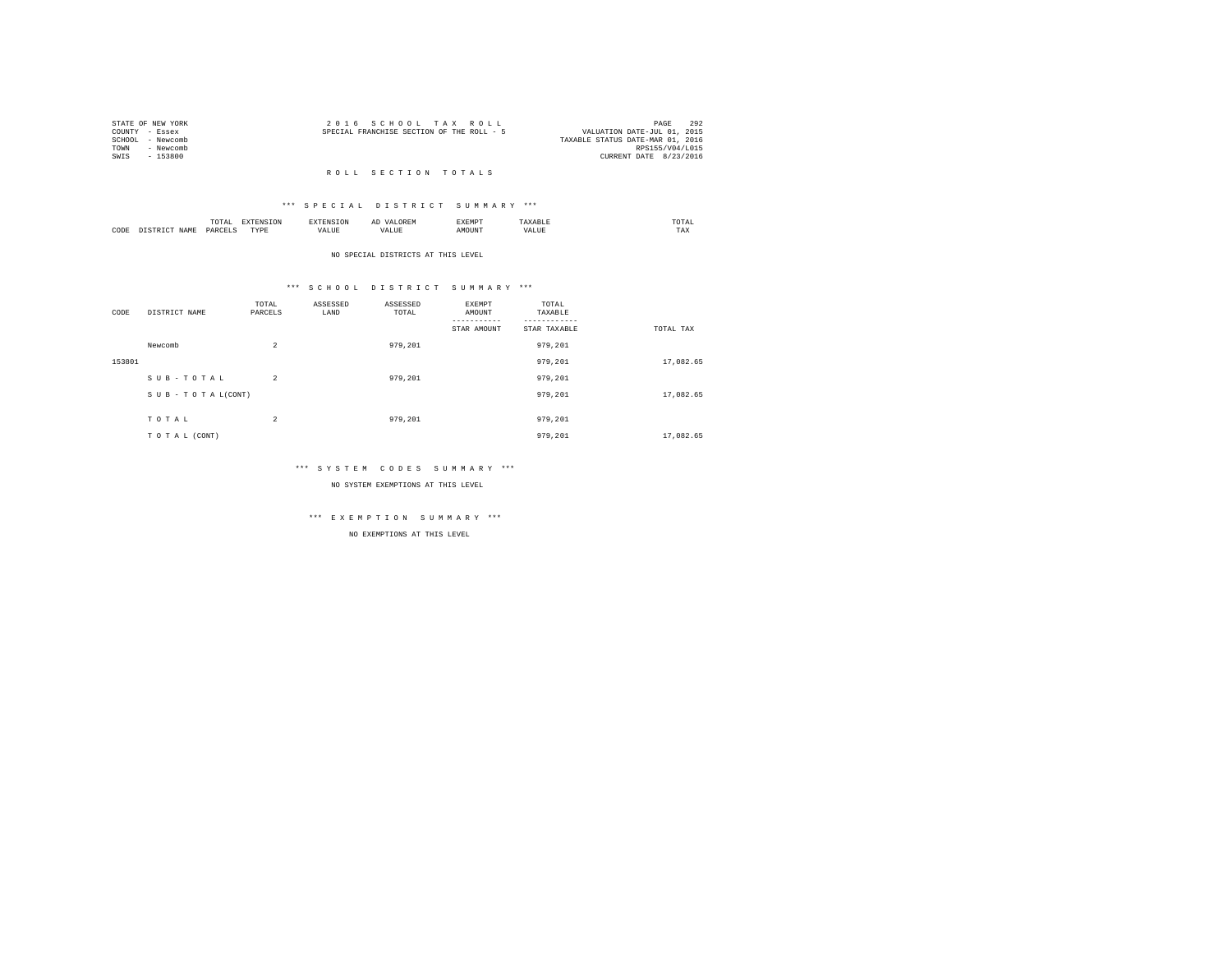| STATE OF NEW YORK | 2016 SCHOOL TAX ROLL                      | 293<br>PAGE                      |
|-------------------|-------------------------------------------|----------------------------------|
| COUNTY - Essex    | SPECIAL FRANCHISE SECTION OF THE ROLL - 5 | VALUATION DATE-JUL 01, 2015      |
| SCHOOL - Newcomb  |                                           | TAXABLE STATUS DATE-MAR 01, 2016 |
| TOWN<br>- Newcomb |                                           | RPS155/V04/L015                  |
| SWIS<br>$-153800$ |                                           | CURRENT DATE 8/23/2016           |
|                   |                                           |                                  |
|                   | ROLL SECTION TOTALS                       |                                  |

| ROLL<br><b>SEC</b> | DESCRIPTION                          | TOTAL<br>PARCELS | ASSESSED<br>LAND | ASSESSED<br>TOTAL | <b>EXEMPT</b><br>AMOUNT<br>--------<br>STAR AMOUNT | TOTAL<br>TAXABLE<br>STAR TAXABLE | TOTAL<br>TAX |
|--------------------|--------------------------------------|------------------|------------------|-------------------|----------------------------------------------------|----------------------------------|--------------|
|                    | School Tax                           |                  |                  | 979,201           |                                                    | 979,201<br>979,201               | 17.082.65    |
|                    | SPEC DIST TAXES<br>SPECIAL FRANCHISE | n                |                  |                   |                                                    |                                  | 17,082.65    |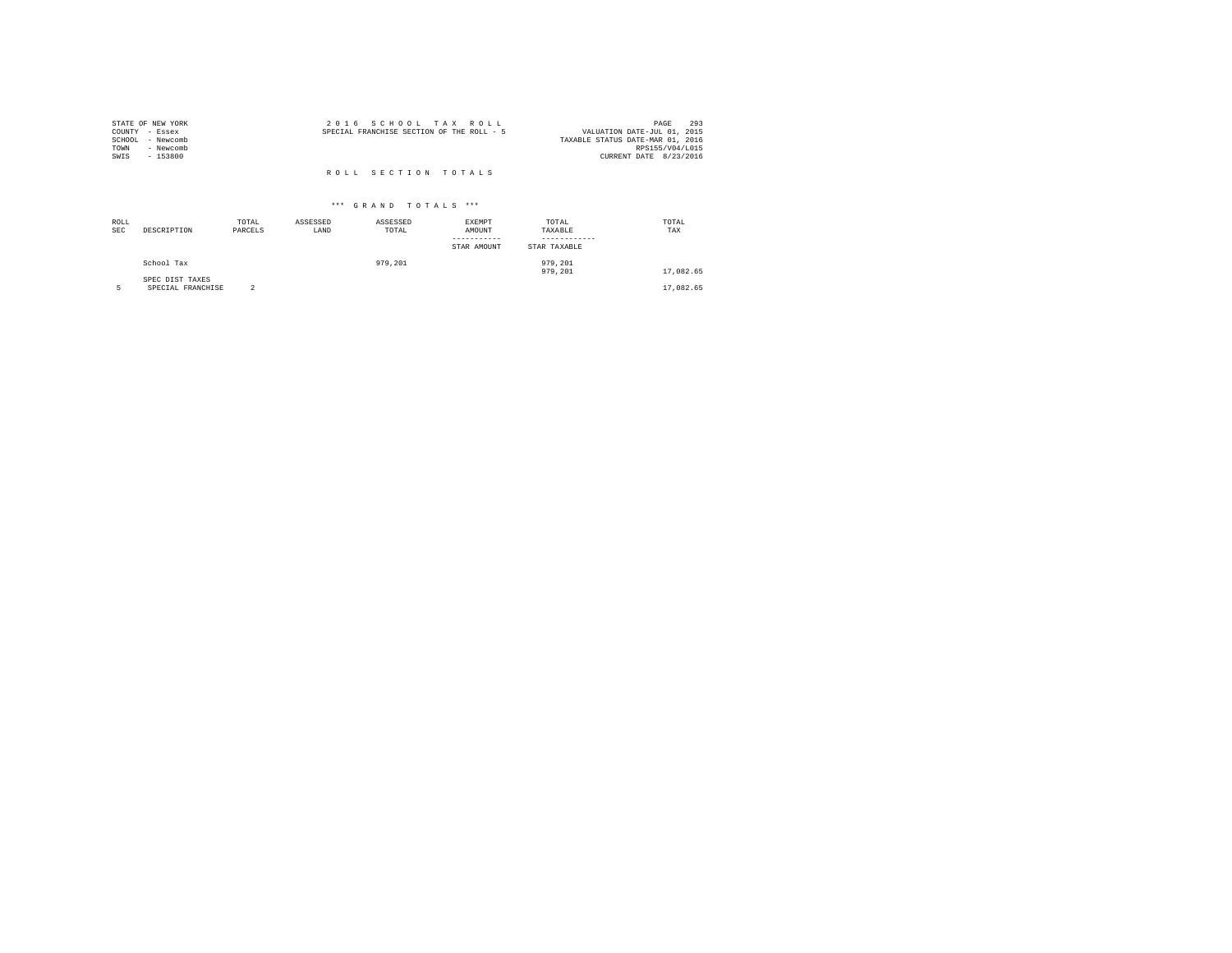| STATE OF NEW YORK<br>COUNTY - Essex<br>SCHOOL - Newcomb<br>TOWN - Newcomb<br>SWIS - 153800                                                                                                                             |                                                                                                                                           |                                          | 2016 SCHOOL TAX ROLL<br>UNIFORM PERCENT OF VALUE IS 100.00 |               |                                              | PAGE<br>294                          |  |
|------------------------------------------------------------------------------------------------------------------------------------------------------------------------------------------------------------------------|-------------------------------------------------------------------------------------------------------------------------------------------|------------------------------------------|------------------------------------------------------------|---------------|----------------------------------------------|--------------------------------------|--|
| TAX MAP PARCEL NUMBER<br>CURRENT OWNERS NAME<br>CURRENT OWNERS ADDRESS                                                                                                                                                 | PROPERTY LOCATION & CLASS ASSESSMENT EXEMPTION CODE-----------------------------------SCHOOL<br>SCHOOL DISTRICT<br>PARCEL SIZE/GRID COORD | LAND<br>TOTAL                            | TAX DESCRIPTION TAXABLE VALUE<br>SPECIAL DISTRICTS         |               |                                              | TAX AMOUNT                           |  |
| $110.13 - 2 - 2.000$<br>Citizens Telecom Of NY Inc Newcomb 153801<br>Frontier Communications<br>$Pt$ 17 Richards Survey<br>$C/O$ Duff & Phelps LLC<br>$DC$ Dec 005363 Central Dial<br>PO Box 2629<br>Addison, TX 75001 | 5354 NYS Route 28N<br>831 Tele Comm<br>Office Newcomb<br>ACRES 0.11<br>EAST-0552214 NRTH-1445729<br>DEED BOOK 1066 PG-170                 | NON-HOMESTEAD PARCEL<br>10,000<br>66,739 | School Tax                                                 |               | ACCT 665N208601 BILL 785<br>66,739           | 1,164.30                             |  |
|                                                                                                                                                                                                                        | FULL MARKET VALUE                                                                                                                         | 66,739                                   |                                                            | TOTAL TAX --- | DATE #1<br>AMT DUE 1,164.30                  | $1.164.30**$<br>09/30/16             |  |
|                                                                                                                                                                                                                        |                                                                                                                                           |                                          |                                                            |               |                                              |                                      |  |
|                                                                                                                                                                                                                        |                                                                                                                                           |                                          | School Tax                                                 |               | ACCT 665J190005 BILL 786<br>175.944 3.069.43 |                                      |  |
| Frontier Communications 153801 .10000<br>c/o Duff & Phelps LLC EAST-0538775 NRTH-1447472                                                                                                                               |                                                                                                                                           |                                          |                                                            |               |                                              |                                      |  |
| PO Box 2629<br>Addison, TX 75001                                                                                                                                                                                       | FULL MARKET VALUE 175,944                                                                                                                 |                                          |                                                            |               |                                              |                                      |  |
|                                                                                                                                                                                                                        |                                                                                                                                           |                                          |                                                            | TOTAL TAX --- | DATE #1<br>AMT DUE                           | $3.069.43**$<br>09/30/16<br>3.069.43 |  |
|                                                                                                                                                                                                                        |                                                                                                                                           |                                          |                                                            |               |                                              |                                      |  |
|                                                                                                                                                                                                                        | 5930 NYS Route 28N NON-HOMESTEAD PARCEL                                                                                                   |                                          |                                                            |               | ACCT 665N208606 BILL 787                     |                                      |  |
| $109. - 1 - 27.001$<br>NYSEG Corp<br>Utility Shared Svcs<br>Freeport Bldg                                                                                                                                              | 872 Elec-Substation<br>Newcomb 153801<br>1 Ords T&c Pur Twp 27 1075,000<br>001190 153801 .10000                                           | School Tax<br>13,000                     |                                                            |               | 1075,000                                     | 18,753.92                            |  |
| 70 Farm View Dr<br>New Gloucester, ME 04260 ACRES 1.10                                                                                                                                                                 | Harris Lake Diesel Plant<br>EAST-0538775 NRTH-1447472<br>FULL MARKET VALUE                                                                | 1075,000                                 |                                                            |               |                                              |                                      |  |
|                                                                                                                                                                                                                        |                                                                                                                                           |                                          |                                                            |               |                                              |                                      |  |
|                                                                                                                                                                                                                        |                                                                                                                                           |                                          |                                                            | TOTAL TAX --- | DATE #1 09/30/16<br>AMT DUE 18,753.92        | 18,753.92**                          |  |
|                                                                                                                                                                                                                        |                                                                                                                                           |                                          |                                                            |               |                                              |                                      |  |
|                                                                                                                                                                                                                        | Total Electric Dist                                                                                                                       | NON-HOMESTEAD PARCEL                     |                                                            |               | ACCT 665N208609 BILL 788                     |                                      |  |
| 638. - 9999-131. 600/1881                                                                                                                                                                                              | 884 Elec Dist Out                                                                                                                         |                                          | School Tax                                                 |               | 932,068                                      | 16,260.40                            |  |
| NYSEG CORP                                                                                                                                                                                                             | Newcomb 153801                                                                                                                            | $\sim$ 0                                 |                                                            |               |                                              |                                      |  |
| Utility Shared Svcs<br>Freeport Bldg<br>The District Construct COSS (10000<br>The District COSS (2000)<br>New Gloucester, ME 04260<br>FULL MARKET VALUE 932,068                                                        | 888888                                                                                                                                    | 932,068                                  |                                                            |               |                                              |                                      |  |
|                                                                                                                                                                                                                        |                                                                                                                                           |                                          |                                                            |               |                                              |                                      |  |
|                                                                                                                                                                                                                        |                                                                                                                                           |                                          |                                                            | TOTAL TAX --- | DATE #1 09/30/16<br>AMT DUE                  | $16,260,40**$<br>16,260.40           |  |
|                                                                                                                                                                                                                        |                                                                                                                                           |                                          |                                                            |               |                                              |                                      |  |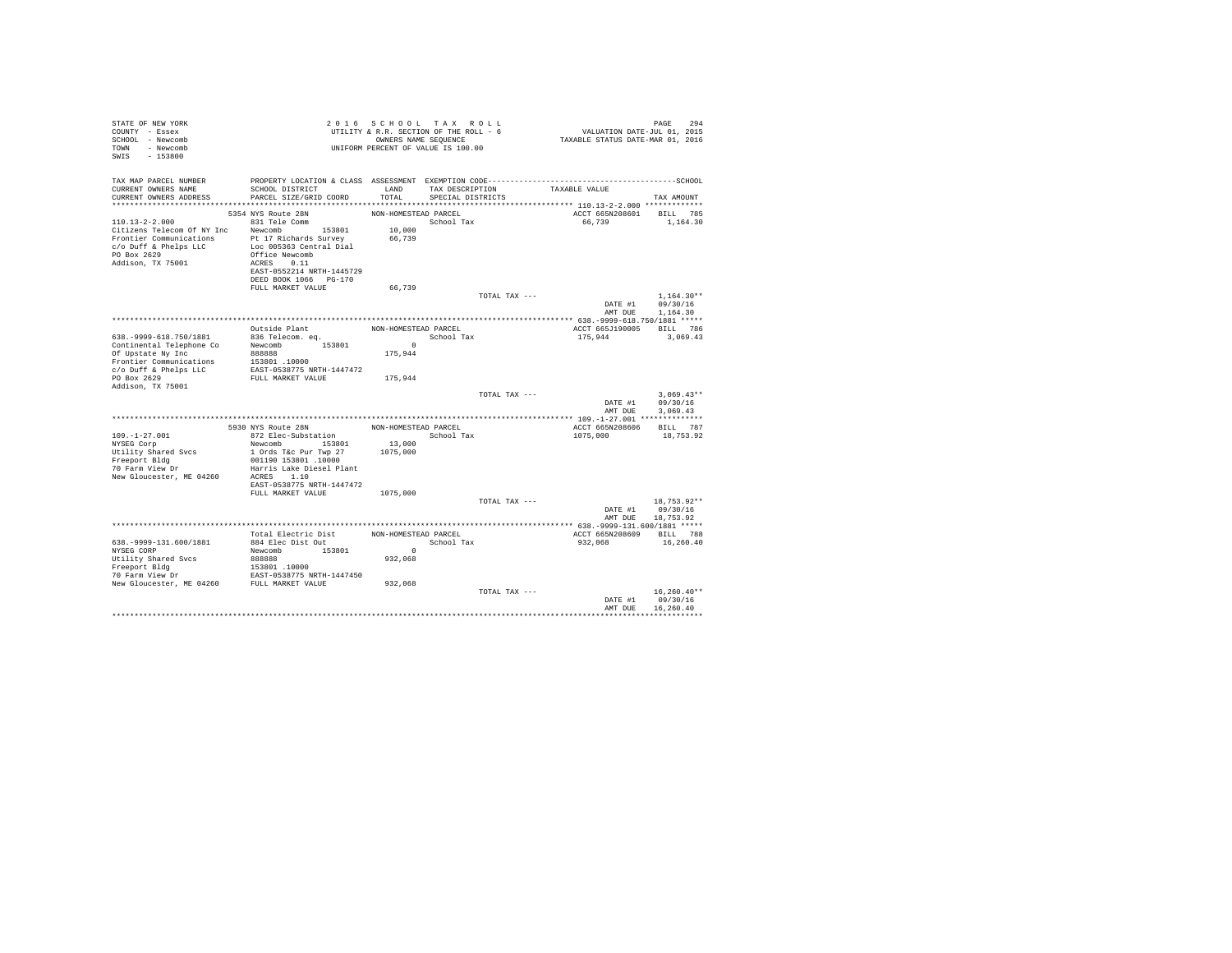| STATE OF NEW YORK                                                                                   |                                                                                                                                                                    |                                | 2016 SCHOOL TAX ROLL                                           |                                                                 | 295<br>PAGE                          |
|-----------------------------------------------------------------------------------------------------|--------------------------------------------------------------------------------------------------------------------------------------------------------------------|--------------------------------|----------------------------------------------------------------|-----------------------------------------------------------------|--------------------------------------|
| COUNTY - Essex<br>SCHOOL<br>- Newcomb                                                               |                                                                                                                                                                    |                                | UTILITY & R.R. SECTION OF THE ROLL - 6<br>OWNERS NAME SEQUENCE | VALUATION DATE-JUL 01, 2015<br>TAXABLE STATUS DATE-MAR 01, 2016 |                                      |
| - Newcomb<br>TOWN<br>$-153800$<br>SWIS                                                              |                                                                                                                                                                    |                                | UNIFORM PERCENT OF VALUE IS 100.00                             |                                                                 |                                      |
| TAX MAP PARCEL NUMBER<br>CURRENT OWNERS NAME<br>CURRENT OWNERS ADDRESS PARCEL SIZE/GRID COORD TOTAL | PROPERTY LOCATION & CLASS<br>SCHOOL DISTRICT                                                                                                                       | ASSESSMENT<br>LAND             | TAX DESCRIPTION<br>SPECIAL DISTRICTS                           | TAXABLE VALUE                                                   | TAX AMOUNT<br>***********            |
|                                                                                                     | 2 Sanford Ln                                                                                                                                                       | NON-HOMESTEAD PARCEL           |                                                                | ACCT 665Z015002                                                 | BILL 789                             |
| 110.18-5-7.000/1<br>Verizon Wireless<br>c/o Duff & Phelps<br>PO Box 2549<br>Addison, TX 75001       | 837 Cell Tower<br>153801<br>Newcomb<br>This Acct located within<br>110.18-5-7.000 Tower<br>EAST-0560323 NRTH-1441270<br>DEED BOOK 1761 PG-201<br>FULL MARKET VALUE | $\Omega$<br>150,000<br>150,000 | School Tax                                                     | 150,000                                                         | 2,616.83                             |
|                                                                                                     |                                                                                                                                                                    |                                | TOTAL TAX $---$                                                | DATE #1<br>AMT DUE                                              | $2.616.83**$<br>09/30/16<br>2.616.83 |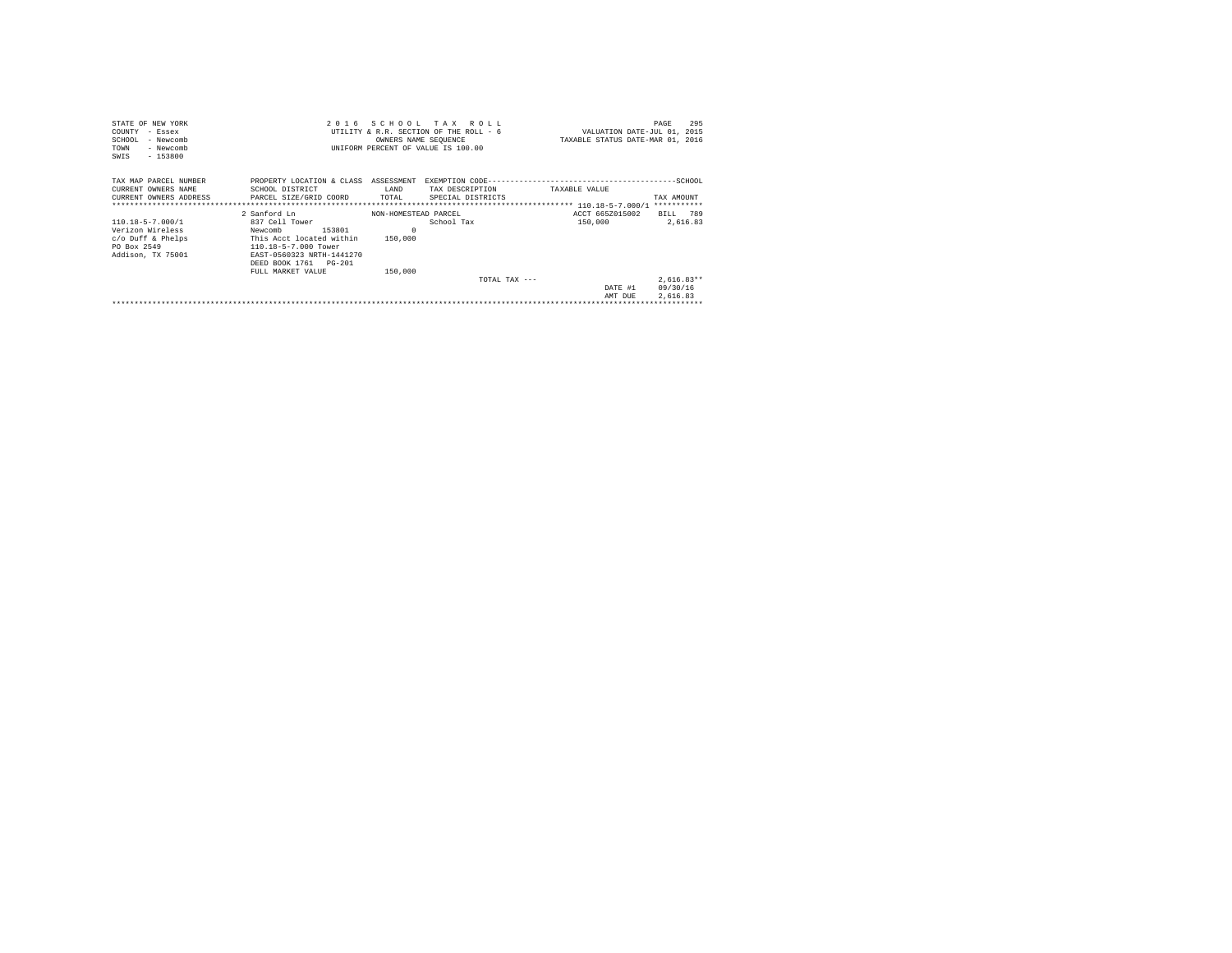| STATE OF NEW YORK   | 2016 SCHOOL TAX ROLL                   | 296<br>PAGE                      |
|---------------------|----------------------------------------|----------------------------------|
| COUNTY - Essex      | UTILITY & R.R. SECTION OF THE ROLL - 6 | VALUATION DATE-JUL 01, 2015      |
| SCHOOL<br>- Newcomb |                                        | TAXABLE STATUS DATE-MAR 01, 2016 |
| TOWN<br>- Newcomb   | UNIFORM PERCENT OF VALUE IS 100.00     | RPS155/V04/L015                  |
| SWIS<br>$-153800$   |                                        | CURRENT DATE 8/23/2016           |
|                     |                                        |                                  |

## \*\*\* S P E C I A L D I S T R I C T S U M M A R Y \*\*\*

|      | ----<br>IUIAL<br>the contract of the contract of the contract of | the contract of the contract of the contract of the contract of the contract of |                | ΑΙ | EXEMP. |      | $m \wedge m \wedge$<br>the contract of the contract of the contract of |
|------|------------------------------------------------------------------|---------------------------------------------------------------------------------|----------------|----|--------|------|------------------------------------------------------------------------|
| CODE | DARCELS<br>.                                                     | <b>TVD's</b><br>.                                                               | - ---<br>'ALUL | 'n | וא ב   | ALUE | ---<br>TAX                                                             |

NO SPECIAL DISTRICTS AT THIS LEVEL

## \*\*\* S C H O O L D I S T R I C T S U M M A R Y \*\*\*

| CODE   | DISTRICT NAME   | TOTAL<br>PARCELS | ASSESSED<br>LAND | ASSESSED<br>TOTAL | <b>EXEMPT</b><br>AMOUNT<br>STAR AMOUNT | TOTAL<br>TAXABLE<br>STAR TAXABLE | TOTAL TAX |
|--------|-----------------|------------------|------------------|-------------------|----------------------------------------|----------------------------------|-----------|
|        | Newcomb         | 5                | 23,000           | 2399.751          |                                        | 2,399,751                        |           |
| 153801 |                 |                  |                  |                   |                                        | 2,399,751                        | 41,864.88 |
|        | SUB-TOTAL       | 5                | 23,000           | 2399.751          |                                        | 2,399,751                        |           |
|        | SUB-TOTAL(CONT) |                  |                  |                   |                                        | 2,399,751                        | 41,864.88 |
|        | TOTAL           | 5                | 23,000           | 2399.751          |                                        | 2.399.751                        |           |
|        | TO TAL (CONT)   |                  |                  |                   |                                        | 2.399.751                        | 41,864.88 |

## \*\*\* S Y S T E M C O D E S S U M M A R Y \*\*\*

NO SYSTEM EXEMPTIONS AT THIS LEVEL

## \*\*\* E X E M P T I O N S U M M A R Y \*\*\*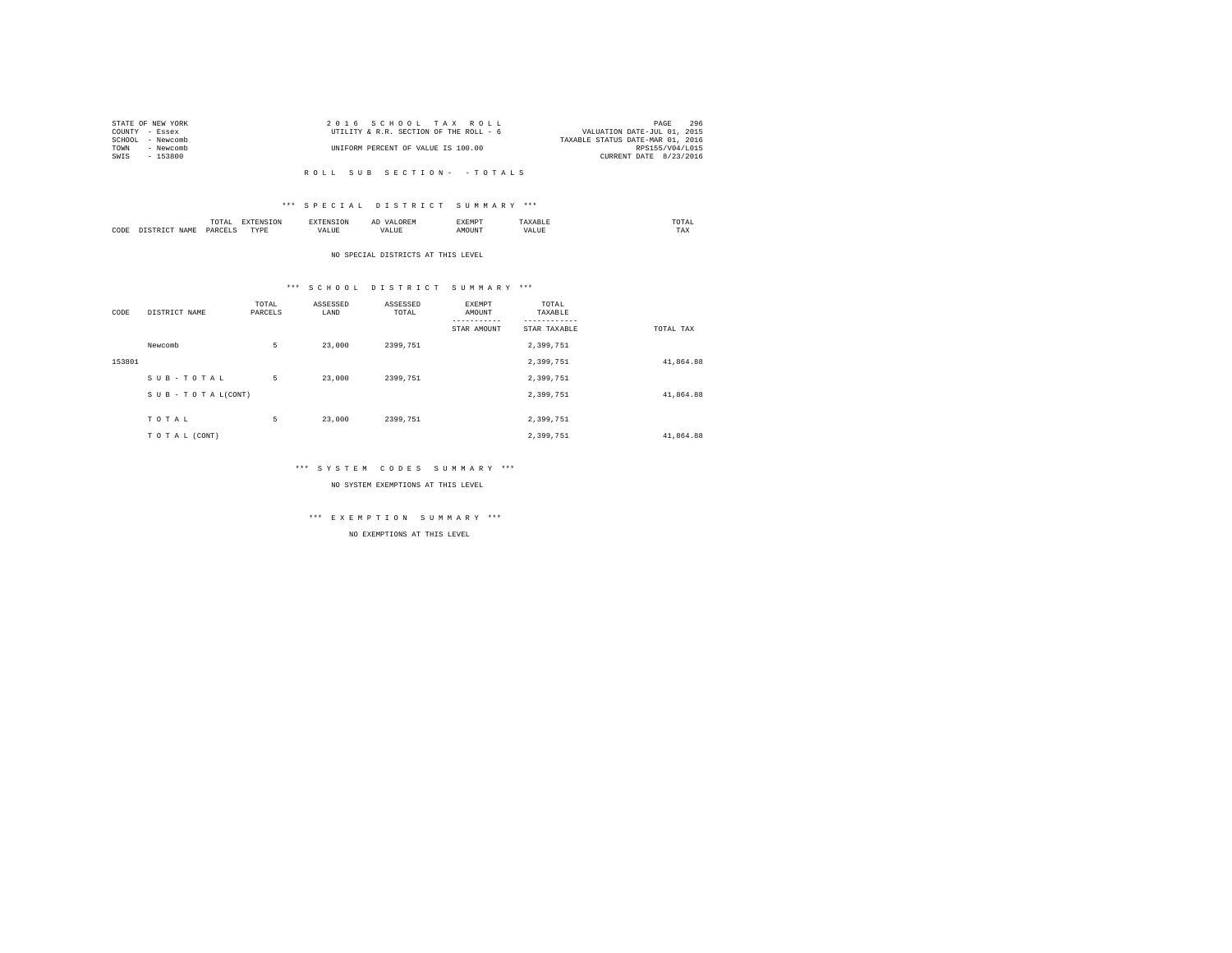|                | STATE OF NEW YORK | 2016 SCHOOL TAX ROLL                   | 297<br>PAGE                      |  |
|----------------|-------------------|----------------------------------------|----------------------------------|--|
| COUNTY - Essex |                   | UTILITY & R.R. SECTION OF THE ROLL - 6 | VALUATION DATE-JUL 01, 2015      |  |
| SCHOOL         | - Newcomb         |                                        | TAXABLE STATUS DATE-MAR 01, 2016 |  |
| TOWN           | - Newcomb         | UNIFORM PERCENT OF VALUE IS 100.00     | RPS155/V04/L015                  |  |
| SWIS           | $-153800$         |                                        | CURRENT DATE 8/23/2016           |  |
|                |                   |                                        |                                  |  |

| ROLL<br><b>SEC</b> | DESCRIPTION                         | TOTAL<br>PARCELS | ASSESSED<br>LAND | ASSESSED<br>TOTAL | <b>EXEMPT</b><br>AMOUNT<br>STAR AMOUNT | TOTAL<br>TAXABLE<br>STAR TAXABLE | TOTAL<br>TAX |
|--------------------|-------------------------------------|------------------|------------------|-------------------|----------------------------------------|----------------------------------|--------------|
|                    | School Tax                          |                  | 23,000           | 2399.751          |                                        | 2,399,751<br>2.399.751           | 41.864.88    |
| 6                  | SPEC DIST TAXES<br>UTILITIES & N.C. |                  |                  |                   |                                        |                                  | 41.864.88    |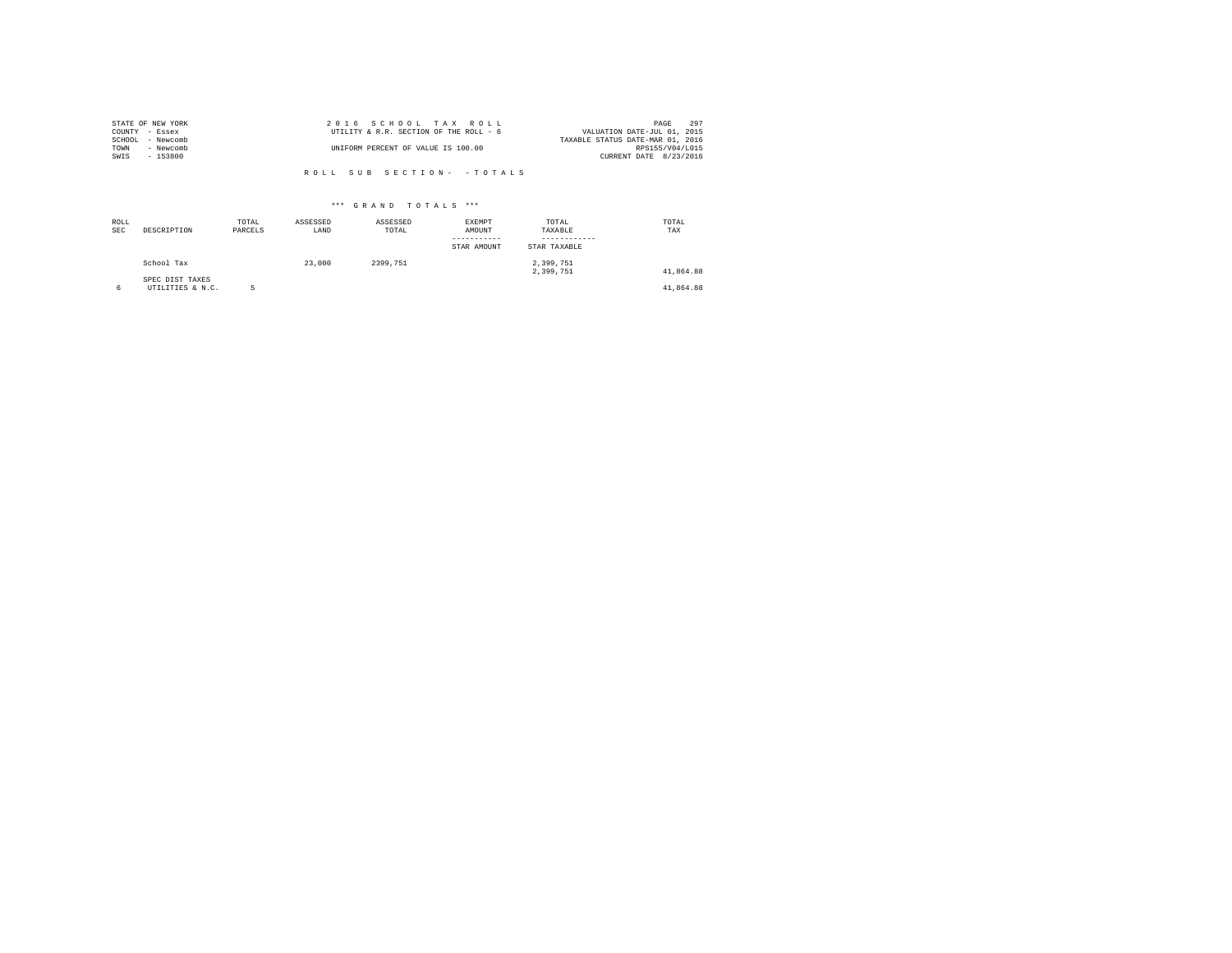| STATE OF NEW YORK | 2016 SCHOOL TAX ROLL                   | 298<br>PAGE                      |
|-------------------|----------------------------------------|----------------------------------|
| COUNTY - Essex    | UTILITY & R.R. SECTION OF THE ROLL - 6 | VALUATION DATE-JUL 01, 2015      |
| SCHOOL - Newcomb  |                                        | TAXABLE STATUS DATE-MAR 01, 2016 |
| TOWN<br>- Newcomb | UNIFORM PERCENT OF VALUE IS 100.00     | RPS155/V04/L015                  |
| SWIS<br>- 153800  |                                        | CURRENT DATE 8/23/2016           |
|                   |                                        |                                  |
|                   | ROLL SECTION TOTALS                    |                                  |

## \*\*\* S P E C I A L D I S T R I C T S U M M A R Y \*\*\*

|      | ----<br>TUTAI<br>the contract of the contract of the contract of | the contract of the contract of the contract of the contract of the contract of |      | ΑΙ | ∠M*<br>. | momn'<br>the contract of the contract of the contract of |  |
|------|------------------------------------------------------------------|---------------------------------------------------------------------------------|------|----|----------|----------------------------------------------------------|--|
| CODE | DAD/<br>.                                                        | $- - - -$<br>$\cdots$<br>.                                                      | 1741 |    |          | 1 A.A                                                    |  |

NO SPECIAL DISTRICTS AT THIS LEVEL

## \*\*\* S C H O O L D I S T R I C T S U M M A R Y \*\*\*

| CODE   | DISTRICT NAME   | TOTAL<br>PARCELS | ASSESSED<br>LAND | ASSESSED<br>TOTAL | EXEMPT<br>AMOUNT | TOTAL<br>TAXABLE |           |
|--------|-----------------|------------------|------------------|-------------------|------------------|------------------|-----------|
|        |                 |                  |                  |                   | STAR AMOUNT      | STAR TAXABLE     | TOTAL TAX |
|        | Newcomb         | 5                | 23,000           | 2399.751          |                  | 2,399,751        |           |
| 153801 |                 |                  |                  |                   |                  | 2,399,751        | 41,864.88 |
|        | SUB-TOTAL       | 5                | 23,000           | 2399.751          |                  | 2,399,751        |           |
|        | SUB-TOTAL(CONT) |                  |                  |                   |                  | 2,399,751        | 41,864.88 |
|        | TOTAL           | 5                | 23,000           | 2399,751          |                  | 2,399,751        |           |
|        | TO TAL (CONT)   |                  |                  |                   |                  | 2.399.751        | 41.864.88 |

## \*\*\* S Y S T E M C O D E S S U M M A R Y \*\*\*

NO SYSTEM EXEMPTIONS AT THIS LEVEL

## \*\*\* E X E M P T I O N S U M M A R Y \*\*\*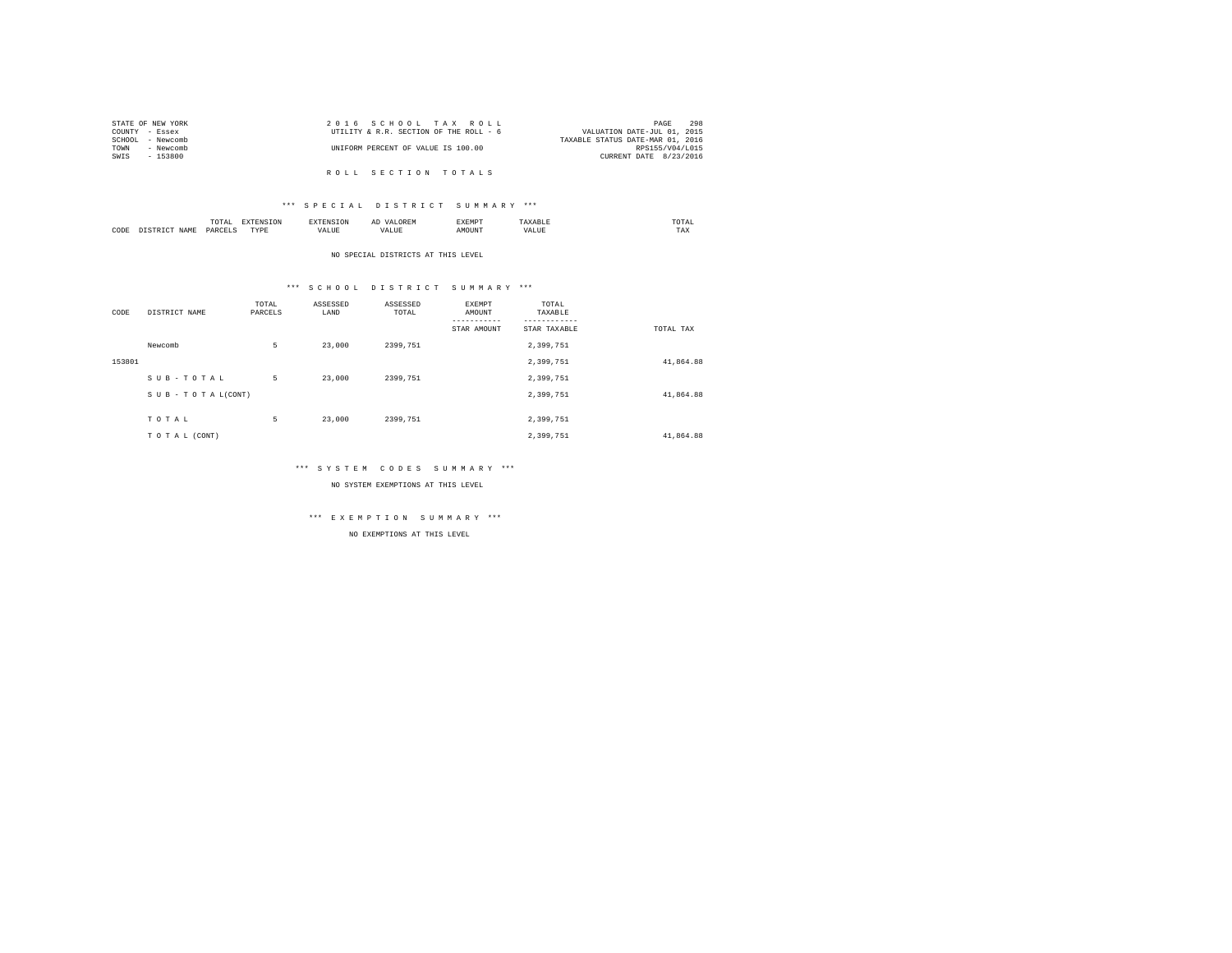| STATE OF NEW YORK | 2016 SCHOOL TAX ROLL                   | 299<br>PAGE                      |
|-------------------|----------------------------------------|----------------------------------|
| COUNTY - Essex    | UTILITY & R.R. SECTION OF THE ROLL - 6 | VALUATION DATE-JUL 01, 2015      |
| SCHOOL - Newcomb  |                                        | TAXABLE STATUS DATE-MAR 01, 2016 |
| TOWN<br>- Newcomb | UNIFORM PERCENT OF VALUE IS 100.00     | RPS155/V04/L015                  |
| SWIS<br>$-153800$ |                                        | CURRENT DATE 8/23/2016           |
|                   |                                        |                                  |
|                   | ROLL SECTION TOTALS                    |                                  |

| ROLL<br><b>SEC</b> | DESCRIPTION                         | TOTAL<br>PARCELS | ASSESSED<br>LAND | ASSESSED<br>TOTAL | <b>EXEMPT</b><br>AMOUNT<br>-----------<br>STAR AMOUNT | TOTAL<br>TAXABLE<br>STAR TAXABLE | TOTAL<br>TAX |
|--------------------|-------------------------------------|------------------|------------------|-------------------|-------------------------------------------------------|----------------------------------|--------------|
|                    | School Tax                          |                  | 23,000           | 2399.751          |                                                       | 2,399,751<br>2,399,751           | 41,864.88    |
| 6                  | SPEC DIST TAXES<br>UTILITIES & N.C. |                  |                  |                   |                                                       |                                  | 41,864.88    |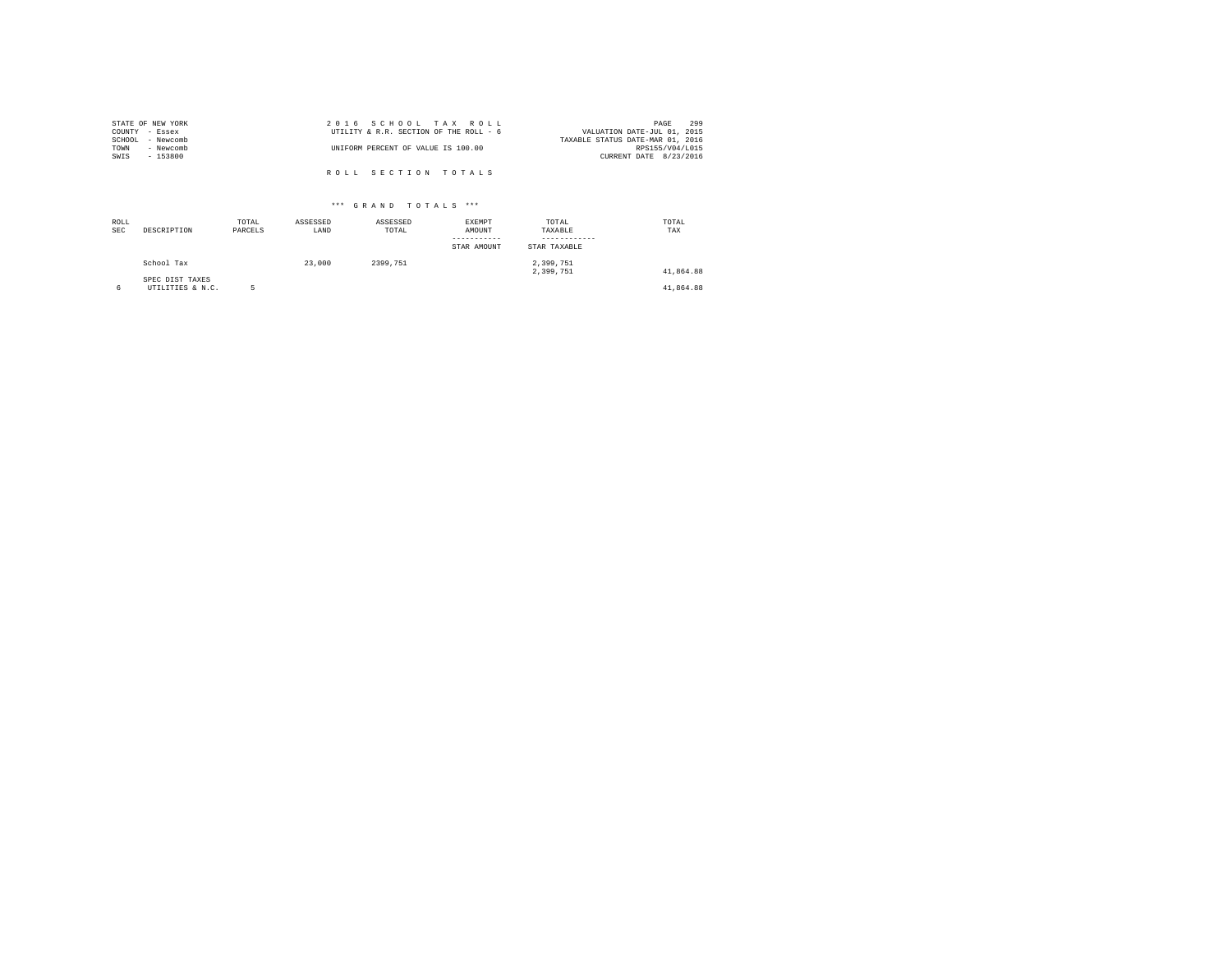| STATE OF NEW YORK<br>COUNTY - Essex<br>SCHOOL - Newcomb<br>TOWN - Newcomb<br>SWIS - 153800    |                                                                                                       |                      | 2016 SCHOOL TAX ROLL<br>UNIFORM PERCENT OF VALUE IS 100.00 |                                                                      | PAGE<br>300 |
|-----------------------------------------------------------------------------------------------|-------------------------------------------------------------------------------------------------------|----------------------|------------------------------------------------------------|----------------------------------------------------------------------|-------------|
| TAX MAP PARCEL NUMBER<br>CURRENT OWNERS NAME<br>CURRENT OWNERS ADDRESS PARCEL SIZE/GRID COORD | SCHOOL DISTRICT $\hfill\textsc{LAND}$ TAX DESCRIPTION TAXABLE VALUE                                   |                      | TOTAL SPECIAL DISTRICTS                                    |                                                                      | TAX AMOUNT  |
|                                                                                               | NYS Route 28N                                                                                         | NON-HOMESTEAD PARCEL |                                                            | ACCT 6679975002                                                      |             |
| $121. -5 - 1.000$                                                                             | wis Route 20N<br>681 Culture bldg                                                                     |                      |                                                            |                                                                      | 29,400      |
| Adirondack Park Assoc<br>Warren County<br>Adirondack, NY 12808                                | Newcomb 153801<br>$12$ T&C Twp $46$<br>ACRES 1.00<br>EAST-0574808 NRTH-1435838<br>DEED BOOK 582 PG-94 |                      |                                                            | N.Y. STATE 12100<br>29,400 School Tax 0.00<br>29,400 School Tax 0.00 | 0.00        |
|                                                                                               | FULL MARKET VALUE                                                                                     | 29,400               |                                                            |                                                                      |             |
|                                                                                               |                                                                                                       |                      | TOTAL TAX ---                                              |                                                                      | $0.00**$    |
|                                                                                               |                                                                                                       |                      |                                                            |                                                                      |             |
|                                                                                               | NYS Route 28N<br>NYS ROUTE Z8N<br>330 Vacant comm                                                     |                      | NON-HOMESTEAD PARCEL                                       | ACCT 665J100415                                                      |             |
| $109.16 - 4 - 1.000$                                                                          |                                                                                                       |                      | CONST REL 25110                                            | 0.00                                                                 | 30,700      |
|                                                                                               |                                                                                                       |                      | 30,700 School Tax                                          |                                                                      | 0.00        |
| Lake Luzerne, NY 12846                                                                        | ACRES 2.30<br>EAST-0548814 NRTH-1446391                                                               | 30,700               |                                                            |                                                                      |             |
|                                                                                               | DEED BOOK 1140 PG-248                                                                                 |                      |                                                            |                                                                      |             |
|                                                                                               | FULL MARKET VALUE                                                                                     | 30,700               |                                                            |                                                                      |             |
|                                                                                               |                                                                                                       |                      | TOTAL TAX ---                                              |                                                                      | $0.00**$    |
|                                                                                               |                                                                                                       |                      |                                                            | ACCT 6679908812                                                      |             |
| $108. - 3 - 1.000$                                                                            |                                                                                                       |                      |                                                            |                                                                      | 134,900     |
| Cornell University                                                                            |                                                                                                       |                      |                                                            | 0.00                                                                 | 0.00        |
| Newcomb, NY 12852                                                                             |                                                                                                       |                      |                                                            |                                                                      |             |
|                                                                                               |                                                                                                       |                      |                                                            |                                                                      |             |
|                                                                                               | EAST-0525868 NRTH-1446738                                                                             |                      |                                                            |                                                                      |             |
|                                                                                               | DEED BOOK 384 PG-325                                                                                  |                      |                                                            |                                                                      |             |
|                                                                                               | FULL MARKET VALUE                                                                                     | 134,900              |                                                            |                                                                      |             |
|                                                                                               |                                                                                                       |                      | TOTAL TAX ---                                              |                                                                      | $0.00**$    |
|                                                                                               |                                                                                                       |                      |                                                            |                                                                      |             |
|                                                                                               | 4 Adams Ln<br>620 Religious                                                                           |                      | NON-HOMESTEAD PARCEL                                       | ACCT 6679909106                                                      |             |
| $110.18 - 3 - 9.000$                                                                          |                                                                                                       |                      | CONST REL 25110<br>26,500 School Tax                       | 0.00                                                                 | 134,600     |
| Episcopal Church                                                                              | Newcomb 153801                                                                                        |                      |                                                            |                                                                      | 0.00        |
| Newcomb, NY 12852                                                                             | Pt 4 Thorns Survey                                                                                    | 134,600              |                                                            |                                                                      |             |
|                                                                                               | ACRES 0.40<br>EAST-0560124 NRTH-1442019                                                               |                      |                                                            |                                                                      |             |
|                                                                                               | FULL MARKET VALUE 134,600                                                                             |                      |                                                            |                                                                      |             |
|                                                                                               |                                                                                                       |                      | TOTAL TAX ---                                              |                                                                      | $0.00**$    |
|                                                                                               |                                                                                                       |                      |                                                            |                                                                      |             |
|                                                                                               | Upper Works Rd                                                                                        | NON-HOMESTEAD PARCEL |                                                            | ACCT 665Z014002                                                      |             |
| $90. - 1 - 3.212$                                                                             | 613 College/univ                                                                                      |                      |                                                            |                                                                      | 2072,000    |
| ESF College Foundation Inc Newcomb 153801                                                     |                                                                                                       |                      | CONST ED 25120<br>72,000 School Tax                        | 0.00                                                                 | 0.00        |
| c/o Brenda Greenfield                                                                         | T&C TWP 47                                                                                            | 2072,000             |                                                            |                                                                      |             |
| 1 Forestry Dr                                                                                 | 1735/91 Cons Ease                                                                                     |                      |                                                            |                                                                      |             |
| Syracuse, NY 13210                                                                            | ACRES 46.00                                                                                           |                      |                                                            |                                                                      |             |
|                                                                                               | EAST-0572631 NRTH-1488138                                                                             |                      |                                                            |                                                                      |             |
|                                                                                               |                                                                                                       |                      |                                                            |                                                                      |             |
|                                                                                               |                                                                                                       | 2072.000             |                                                            |                                                                      | $0.00**$    |
|                                                                                               |                                                                                                       |                      | TOTAL TAX ---                                              |                                                                      |             |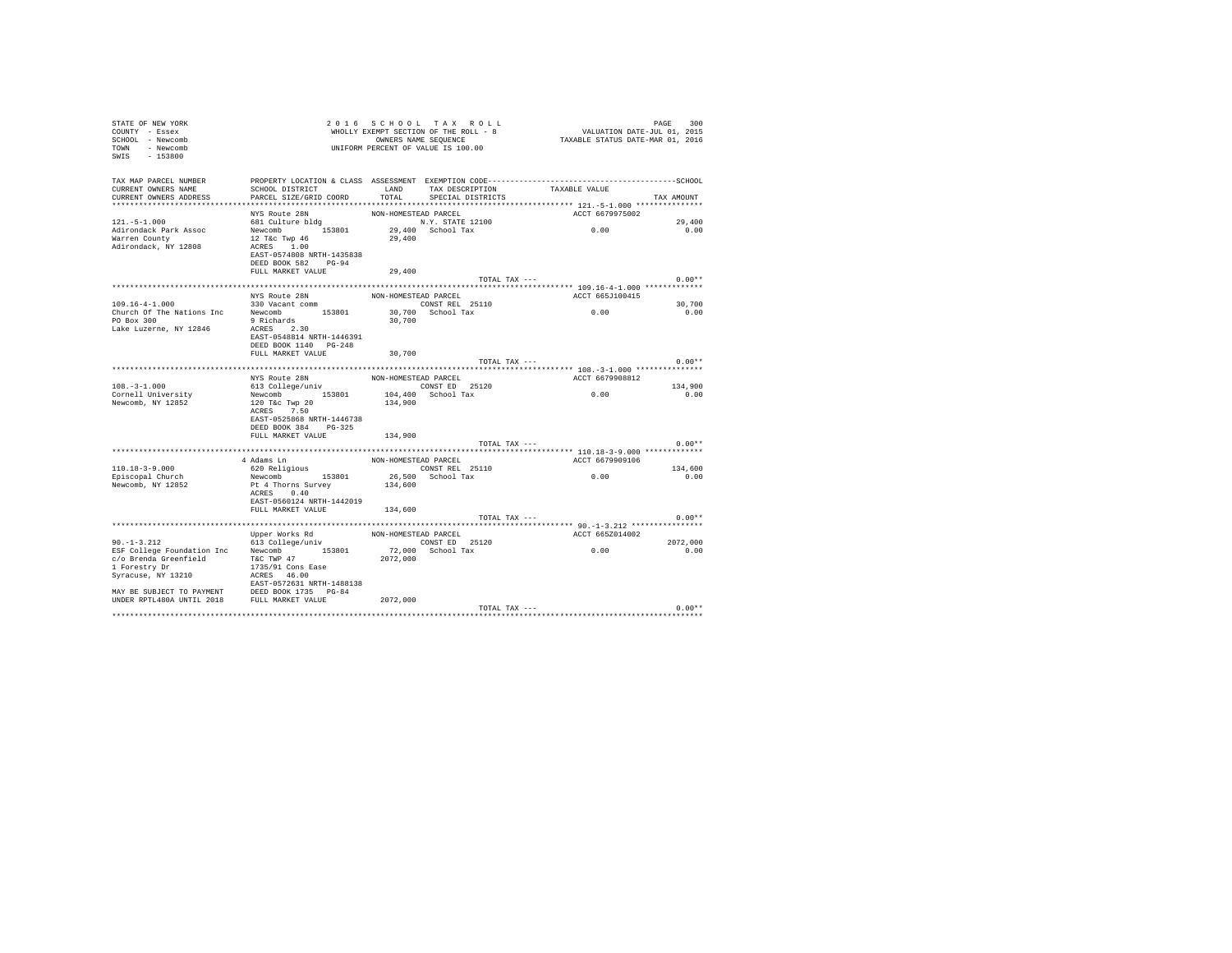| STATE OF NEW YORK<br>COUNTY - Essex<br>SCHOOL - Newcomb<br>TOWN - Newcomb<br>SWIS<br>$-153800$ |                                                                                                                 |                      | 2016 SCHOOL TAX ROLL<br>WHOLLY EXEMPT SECTION OF THE ROLL - 8<br>OWNERS NAME SEQUENCE<br>UNIFORM PERCENT OF VALUE IS 100.00 | VALUATION DATE-JUL 01, 2015<br>TAXABLE STATUS DATE-MAR 01, 2016 | 301<br>PAGE |
|------------------------------------------------------------------------------------------------|-----------------------------------------------------------------------------------------------------------------|----------------------|-----------------------------------------------------------------------------------------------------------------------------|-----------------------------------------------------------------|-------------|
| TAX MAP PARCEL NUMBER<br>CURRENT OWNERS NAME                                                   | PROPERTY LOCATION & CLASS ASSESSMENT EXEMPTION CODE-----------------------------------SCHOOL<br>SCHOOL DISTRICT | T.AND                | TAX DESCRIPTION TAXABLE VALUE                                                                                               |                                                                 |             |
| CURRENT OWNERS ADDRESS                                                                         | PARCEL SIZE/GRID COORD                                                                                          | TOTAL                | SPECIAL DISTRICTS                                                                                                           |                                                                 | TAX AMOUNT  |
|                                                                                                |                                                                                                                 |                      |                                                                                                                             |                                                                 |             |
|                                                                                                | 5937 NYS Route 28N                                                                                              | NON-HOMESTEAD PARCEL |                                                                                                                             | ACCT 6679908807                                                 |             |
| $109. - 1 - 28.001$                                                                            | 695 Cemetery                                                                                                    |                      | CONST REL 25110                                                                                                             |                                                                 | 7,000       |
| ME Church                                                                                      | Newcomb 153801                                                                                                  |                      | 4.000 School Tax                                                                                                            | 0.00                                                            | 0.00        |
| Newcomb, NY 12852                                                                              | Pt 1 Ords<br>00004.00                                                                                           | 7,000                |                                                                                                                             |                                                                 |             |
|                                                                                                | ACRES 4.00                                                                                                      |                      |                                                                                                                             |                                                                 |             |
|                                                                                                | EAST-0538600 NRTH-1447066                                                                                       |                      |                                                                                                                             |                                                                 |             |
|                                                                                                | DEED BOOK 171 PG-186                                                                                            |                      |                                                                                                                             |                                                                 |             |
|                                                                                                | FULL MARKET VALUE                                                                                               | 7,000                |                                                                                                                             |                                                                 |             |
|                                                                                                |                                                                                                                 |                      | TOTAL TAX ---                                                                                                               |                                                                 | $0.00**$    |
|                                                                                                |                                                                                                                 |                      |                                                                                                                             |                                                                 |             |
|                                                                                                | 5551 NYS Route 28N                                                                                              | NON-HOMESTEAD PARCEL |                                                                                                                             | ACCT 6679908806                                                 |             |
| $109.16 - 5 - 16.000$                                                                          | 620 Religious                                                                                                   |                      | CONST REL 25110                                                                                                             | 0.00                                                            | 149,200     |
| ME Church<br>5551 NYS Rte 28N                                                                  | Newcomb 153801                                                                                                  | 149,200              | 31,400 School Tax                                                                                                           |                                                                 | 0.00        |
| PO Box 311                                                                                     | 10 Richards Survey<br>ACRES 0.60                                                                                |                      |                                                                                                                             |                                                                 |             |
| Newcomb, NY 12852                                                                              | EAST-0547554 NRTH-1447277                                                                                       |                      |                                                                                                                             |                                                                 |             |
|                                                                                                | FULL MARKET VALUE 149.200                                                                                       |                      |                                                                                                                             |                                                                 |             |
|                                                                                                |                                                                                                                 |                      | TOTAL TAX ---                                                                                                               |                                                                 | $0.00**$    |
|                                                                                                |                                                                                                                 |                      |                                                                                                                             |                                                                 |             |
|                                                                                                | NYS Route 28N                                                                                                   | NON-HOMESTEAD PARCEL |                                                                                                                             | ACCT 6679908808                                                 |             |
| $109.16 - 5 - 16.000 / 1$                                                                      | 620 Religious                                                                                                   |                      | CHURCH PAR 21600                                                                                                            |                                                                 | 66,000      |
| ME Church                                                                                      | Newcomb 153801                                                                                                  |                      | 100 School Tax                                                                                                              | 0.00                                                            | 0.00        |
| 5551 NYS Rte 28N                                                                               | Tax Map 109.16-5-16.000 66,000                                                                                  |                      |                                                                                                                             |                                                                 |             |
| PO Box 311                                                                                     | Parsonage                                                                                                       |                      |                                                                                                                             |                                                                 |             |
| Newcomb, NY 12852                                                                              | EAST-0547554 NRTH-1447277                                                                                       |                      |                                                                                                                             |                                                                 |             |
|                                                                                                | FULL MARKET VALUE                                                                                               | 66,000               |                                                                                                                             |                                                                 |             |
|                                                                                                |                                                                                                                 |                      | TOTAL TAX ---                                                                                                               |                                                                 | $0.00**$    |
|                                                                                                |                                                                                                                 |                      |                                                                                                                             |                                                                 |             |
|                                                                                                | 20 Marcy Ln                                                                                                     | NON-HOMESTEAD PARCEL |                                                                                                                             | ACCT 6679909105                                                 |             |
| $110.18 - 1 - 15.000$                                                                          | 662 Police/fire                                                                                                 |                      | VOL F DEPT 26400                                                                                                            |                                                                 | 67.500      |
| Newcomb Fire Dept                                                                              | Newcomb 153801                                                                                                  |                      | 13,200 School Tax                                                                                                           | 0.00                                                            | 0.00        |
| Newcomb, NY 12852                                                                              | Pt 4 Thorns Survey<br>ACRES 0.15                                                                                | 67.500               |                                                                                                                             |                                                                 |             |
|                                                                                                | EAST-0558997 NRTH-1442351                                                                                       |                      |                                                                                                                             |                                                                 |             |
|                                                                                                | DEED BOOK 441 PG-74                                                                                             |                      |                                                                                                                             |                                                                 |             |
|                                                                                                | FULL MARKET VALUE                                                                                               | 67,500               |                                                                                                                             |                                                                 |             |
|                                                                                                |                                                                                                                 |                      | TOTAL TAX ---                                                                                                               |                                                                 | $0.00**$    |
|                                                                                                |                                                                                                                 |                      |                                                                                                                             |                                                                 |             |
|                                                                                                | 5626 NYS Route 28N                                                                                              | NON-HOMESTEAD PARCEL |                                                                                                                             | ACCT 6679909103                                                 |             |
| 109.15-1-43.061                                                                                | 612 School                                                                                                      |                      | SCHOOL DST 13800                                                                                                            |                                                                 | 337,800     |
| Newcomb School Dist                                                                            | Newcomb 153801                                                                                                  |                      | 39,200 School Tax                                                                                                           | 0.00                                                            | 0.00        |
| Newcomb, NY 12852                                                                              | 3 Richards                                                                                                      | 337,800              |                                                                                                                             |                                                                 |             |
|                                                                                                | ACRES 1.00                                                                                                      |                      |                                                                                                                             |                                                                 |             |
|                                                                                                | EAST-0545949 NRTH-1446762                                                                                       |                      |                                                                                                                             |                                                                 |             |
|                                                                                                | FULL MARKET VALUE                                                                                               | 337,800              |                                                                                                                             |                                                                 |             |
|                                                                                                |                                                                                                                 |                      | TOTAL TAX ---                                                                                                               |                                                                 | $0.00**$    |
|                                                                                                |                                                                                                                 |                      |                                                                                                                             |                                                                 |             |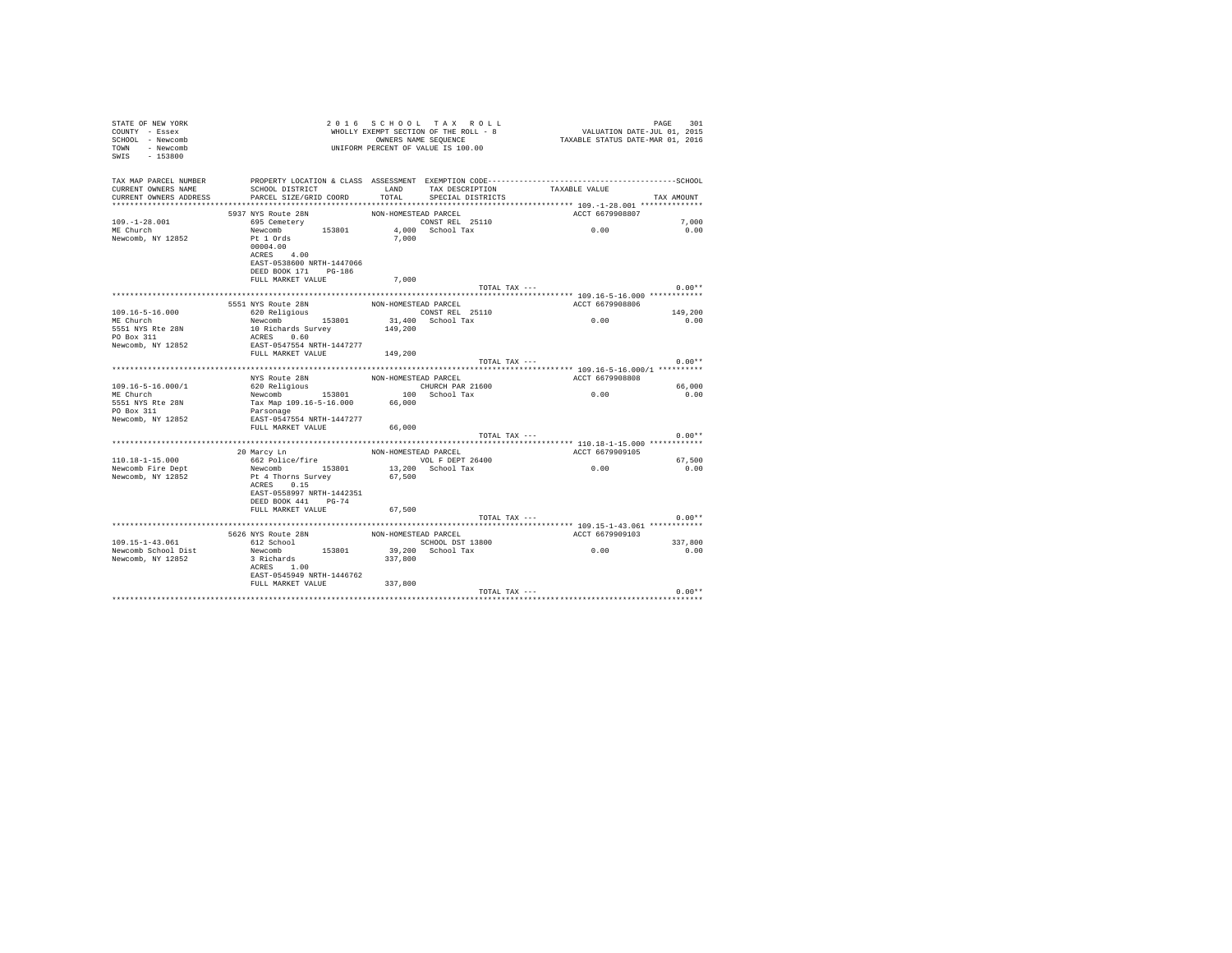| STATE OF NEW YORK<br>COUNTY - Essex<br>SCHOOL - Newcomb<br>TOWN<br>- Newcomb<br>$-153800$<br>SWTS | 2 0 1 6                                           |                      | SCHOOL TAX ROLL<br>WHOLLY EXEMPT SECTION OF THE ROLL - 8<br>OWNERS NAME SEQUENCE<br>UNIFORM PERCENT OF VALUE IS 100.00 | VALUATION DATE-JUL 01, 2015<br>TAXABLE STATUS DATE-MAR 01, 2016 | 302<br>PAGE     |
|---------------------------------------------------------------------------------------------------|---------------------------------------------------|----------------------|------------------------------------------------------------------------------------------------------------------------|-----------------------------------------------------------------|-----------------|
| TAX MAP PARCEL NUMBER                                                                             |                                                   |                      |                                                                                                                        |                                                                 |                 |
| CURRENT OWNERS NAME<br>CURRENT OWNERS ADDRESS                                                     | SCHOOL DISTRICT<br>PARCEL SIZE/GRID COORD         | LAND<br>TOTAL        | TAX DESCRIPTION<br>SPECIAL DISTRICTS                                                                                   | TAXABLE VALUE                                                   | TAX AMOUNT      |
|                                                                                                   |                                                   |                      |                                                                                                                        |                                                                 |                 |
|                                                                                                   | 5535 NYS Route 28N                                | NON-HOMESTEAD PARCEL |                                                                                                                        | ACCT 6679908802                                                 |                 |
| $109.16 - 5 - 5.001$                                                                              | 612 School                                        |                      | SCHOOL DST 13800                                                                                                       |                                                                 | 5808,400        |
| Newcomb School Dist                                                                               | Newcomb 153801                                    |                      | 147,400 School Tax                                                                                                     | 0.00                                                            | 0.00            |
| Newcomb, NY 12852                                                                                 | 10 Richards Survey                                | 5808,400             |                                                                                                                        |                                                                 |                 |
|                                                                                                   | 7ac<br>ACRES 7.90                                 |                      |                                                                                                                        |                                                                 |                 |
|                                                                                                   | EAST-0547716 NRTH-1446990                         |                      |                                                                                                                        |                                                                 |                 |
|                                                                                                   | DEED BOOK 195 PG-469                              |                      |                                                                                                                        |                                                                 |                 |
|                                                                                                   | FULL MARKET VALUE                                 | 5808,400             |                                                                                                                        |                                                                 |                 |
|                                                                                                   |                                                   |                      | TOTAL TAX ---                                                                                                          |                                                                 | $0.00**$        |
|                                                                                                   | NYS Route 28N                                     | NON-HOMESTEAD PARCEL |                                                                                                                        | ACCT 6679909102                                                 |                 |
| $109.16 - 5 - 8.001$                                                                              | 330 Vacant comm                                   |                      | SCHOOL DST 13800                                                                                                       |                                                                 | 166,200         |
| Newcomb School Dist 1                                                                             | Newcomb 153801                                    |                      | 166,200 School Tax                                                                                                     | 0.00                                                            | 0.00            |
| Newcomb, NY 12852                                                                                 | 9 Richards Survey                                 | 166,200              |                                                                                                                        |                                                                 |                 |
|                                                                                                   | 9.10<br>ACRES                                     |                      |                                                                                                                        |                                                                 |                 |
|                                                                                                   | EAST-0547935 NRTH-1446512<br>DEED BOOK 411 PG-419 |                      |                                                                                                                        |                                                                 |                 |
|                                                                                                   | FULL MARKET VALUE                                 | 166,200              |                                                                                                                        |                                                                 |                 |
|                                                                                                   |                                                   |                      | TOTAL TAX ---                                                                                                          |                                                                 | $0.00**$        |
|                                                                                                   |                                                   |                      |                                                                                                                        |                                                                 |                 |
|                                                                                                   | 5635 NYS Route 28N                                | NON-HOMESTEAD PARCEL |                                                                                                                        | ACCT 6679909112                                                 |                 |
| $109.15 - 5 - 1.001$<br>Newcomb Vol Fire Co                                                       | 662 Police/fire<br>153801                         |                      | VOL F DEPT 26400                                                                                                       | 0.00                                                            | 441,000<br>0.00 |
| Newcomb, NY 12852                                                                                 | Newcomb<br>3 Richards Survey                      | 441,000              | 26,500 School Tax                                                                                                      |                                                                 |                 |
|                                                                                                   | 0.40<br>ACRES                                     |                      |                                                                                                                        |                                                                 |                 |
|                                                                                                   | EAST-0545805 NRTH-1446359                         |                      |                                                                                                                        |                                                                 |                 |
|                                                                                                   | DEED BOOK 530 PG-219                              |                      |                                                                                                                        |                                                                 |                 |
|                                                                                                   | FULL MARKET VALUE                                 | 441,000              |                                                                                                                        |                                                                 |                 |
|                                                                                                   |                                                   |                      | TOTAL TAX ---                                                                                                          |                                                                 | $0.00**$        |
|                                                                                                   | NL Ln                                             | NON-HOMESTEAD PARCEL |                                                                                                                        | ACCT 665Z008013                                                 |                 |
| $80. -4 - 1.000$                                                                                  | 910 Priv forest                                   |                      | CONST ED 25120                                                                                                         |                                                                 | 5,700           |
| Open Space Conservancy Inc                                                                        | Newcomb 153801                                    |                      | 500 School Tax                                                                                                         | 0.00                                                            | 0.00            |
| 1350 Broadway Rm 201                                                                              | Gore East of TWP 47 T&C 5,700                     |                      |                                                                                                                        |                                                                 |                 |
| New York, NY 10018                                                                                | Upper Preston PD Cabin Pl<br>ACRES 1.60           |                      |                                                                                                                        |                                                                 |                 |
|                                                                                                   | EAST-0563933 NRTH-1502509                         |                      |                                                                                                                        |                                                                 |                 |
|                                                                                                   | DEED BOOK 1417 PG-31                              |                      |                                                                                                                        |                                                                 |                 |
|                                                                                                   | FULL MARKET VALUE                                 | 5,700                |                                                                                                                        |                                                                 |                 |
|                                                                                                   |                                                   |                      | TOTAL TAX ---                                                                                                          |                                                                 | $0.00**$        |
|                                                                                                   |                                                   |                      |                                                                                                                        |                                                                 |                 |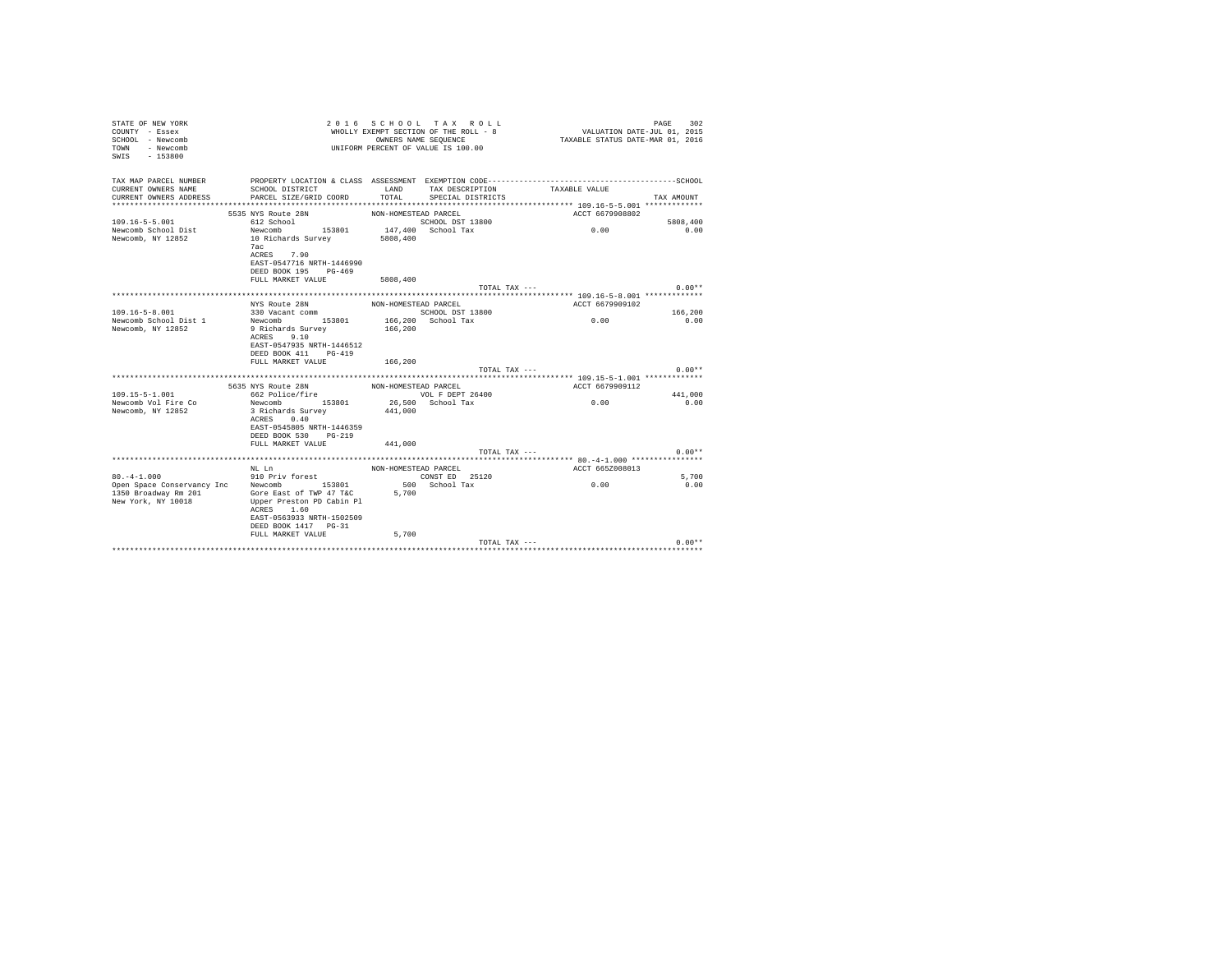| STATE OF NEW YORK<br>COUNTY - Essex<br>SCHOOL - Newcomb<br>TOWN - Newcomb<br>SWIS - 153800                                 |                                                                                              |                      | 2016 SCHOOL TAX ROLL<br>UNIFORM PERCENT OF VALUE IS 100.00 | $\begin{array}{ccccccccc} \textit{A} & \textit{B} & \textit{C} & \textit{C} & \textit{C} & \textit{C} & \textit{C} & \textit{C} \\ \textit{M}\text{H}\text{G}\text{L}\text{L}\text{K} & \textit{D}\text{K}\text{L} & \textit{D}\text{K}\text{L} & \textit{D}\text{K} & \textit{D}\text{K} & \textit{D}\text{K} & \textit{D}\text{K} & \textit{D}\text{K} \\ \textit{M}\text{H}\text{G}\text{L}\text{L}\text{K}\text{K}\text{R}\text{N}\text{R}\text$ | PAGE<br>303 |
|----------------------------------------------------------------------------------------------------------------------------|----------------------------------------------------------------------------------------------|----------------------|------------------------------------------------------------|------------------------------------------------------------------------------------------------------------------------------------------------------------------------------------------------------------------------------------------------------------------------------------------------------------------------------------------------------------------------------------------------------------------------------------------------------|-------------|
| TAX MAP PARCEL NUMBER                                                                                                      | PROPERTY LOCATION & CLASS ASSESSMENT EXEMPTION CODE-----------------------------------SCHOOL |                      |                                                            |                                                                                                                                                                                                                                                                                                                                                                                                                                                      |             |
| CURRENT OWNERS NAME<br>CURRENT OWNERS ADDRESS                                                                              | SCHOOL DISTRICT<br>PARCEL SIZE/GRID COORD                                                    | LAND<br>TOTAL        | TAX DESCRIPTION<br>SPECIAL DISTRICTS                       | TAXABLE VALUE                                                                                                                                                                                                                                                                                                                                                                                                                                        | TAX AMOUNT  |
|                                                                                                                            |                                                                                              |                      |                                                            |                                                                                                                                                                                                                                                                                                                                                                                                                                                      |             |
|                                                                                                                            |                                                                                              |                      |                                                            | ACCT 665J105210                                                                                                                                                                                                                                                                                                                                                                                                                                      |             |
|                                                                                                                            |                                                                                              |                      |                                                            |                                                                                                                                                                                                                                                                                                                                                                                                                                                      | 52,400      |
| Sanford Ln MON-HOMESTEAD PARCEL<br>91.-3-1.100 910 Priv forest<br>Open Space Conservancy Inc Newcomb 153801 400 School Tax |                                                                                              |                      |                                                            | 0.00                                                                                                                                                                                                                                                                                                                                                                                                                                                 | 0.00        |
| 1350 Broadway Rm 201                                                                                                       | Gore East Of Twp 47                                                                          | 52,400               |                                                            |                                                                                                                                                                                                                                                                                                                                                                                                                                                      |             |
| New York, NY 10018                                                                                                         | ACRES 0.41                                                                                   |                      |                                                            |                                                                                                                                                                                                                                                                                                                                                                                                                                                      |             |
|                                                                                                                            | EAST-0580783 NRTH-1489182                                                                    |                      |                                                            |                                                                                                                                                                                                                                                                                                                                                                                                                                                      |             |
|                                                                                                                            |                                                                                              | 52,400               |                                                            |                                                                                                                                                                                                                                                                                                                                                                                                                                                      |             |
|                                                                                                                            |                                                                                              |                      | TOTAL TAX ---                                              |                                                                                                                                                                                                                                                                                                                                                                                                                                                      | $0.00**$    |
|                                                                                                                            |                                                                                              |                      |                                                            |                                                                                                                                                                                                                                                                                                                                                                                                                                                      |             |
|                                                                                                                            | Upper Works Rd MON-HOMESTEAD PARCEL                                                          |                      |                                                            | ACCT 665Z004011                                                                                                                                                                                                                                                                                                                                                                                                                                      |             |
| $90. -1 - 3.211$                                                                                                           | 910 Priv forest                                                                              |                      | CONST ED 25120                                             |                                                                                                                                                                                                                                                                                                                                                                                                                                                      | 234,300     |
| Open Space Conservancy Inc Newcomb 153801 234,300 School Tax                                                               |                                                                                              |                      |                                                            | 0.00                                                                                                                                                                                                                                                                                                                                                                                                                                                 | 0.00        |
| 1350 Broadway Rm 201                                                                                                       | T&C TWP 47                                                                                   | 234,300              |                                                            |                                                                                                                                                                                                                                                                                                                                                                                                                                                      |             |
| New York, NY 10018                                                                                                         | ACRES 210.00                                                                                 |                      |                                                            |                                                                                                                                                                                                                                                                                                                                                                                                                                                      |             |
| MAY BE SUBJECT TO PAYMENT DEED BOOK 1417 PG-31                                                                             | EAST-0573392 NRTH-1487718                                                                    |                      |                                                            |                                                                                                                                                                                                                                                                                                                                                                                                                                                      |             |
| UNDER RPTL480A UNTIL 2018 FULL MARKET VALUE                                                                                |                                                                                              | 234,300              |                                                            |                                                                                                                                                                                                                                                                                                                                                                                                                                                      |             |
|                                                                                                                            |                                                                                              |                      | TOTAL TAX ---                                              |                                                                                                                                                                                                                                                                                                                                                                                                                                                      | $0.00**$    |
|                                                                                                                            |                                                                                              |                      |                                                            |                                                                                                                                                                                                                                                                                                                                                                                                                                                      |             |
|                                                                                                                            | NT. T.n                                                                                      | NON-HOMESTEAD PARCEL |                                                            | ACCT 665Z008012                                                                                                                                                                                                                                                                                                                                                                                                                                      |             |
| 91.-4-1.000 910 Priv forest<br>Open Space Conservancy Inc Newcomb 153801 125 School Tax                                    |                                                                                              |                      |                                                            |                                                                                                                                                                                                                                                                                                                                                                                                                                                      | 5.125       |
|                                                                                                                            |                                                                                              |                      |                                                            | 0.00                                                                                                                                                                                                                                                                                                                                                                                                                                                 | 0.00        |
| 1350 Broadway Rm 201<br>New York, NY 10018                                                                                 | Gore East of TWP 47 T&C<br>Mt Adams Cabin Pl                                                 | 5.125                |                                                            |                                                                                                                                                                                                                                                                                                                                                                                                                                                      |             |
|                                                                                                                            | ACRES 0.30                                                                                   |                      |                                                            |                                                                                                                                                                                                                                                                                                                                                                                                                                                      |             |
|                                                                                                                            | EAST-0576490 NRTH-1486374                                                                    |                      |                                                            |                                                                                                                                                                                                                                                                                                                                                                                                                                                      |             |
|                                                                                                                            | DEED BOOK 1417 PG-31                                                                         |                      |                                                            |                                                                                                                                                                                                                                                                                                                                                                                                                                                      |             |
|                                                                                                                            | FULL MARKET VALUE                                                                            | 5.125                |                                                            |                                                                                                                                                                                                                                                                                                                                                                                                                                                      |             |
|                                                                                                                            |                                                                                              |                      | TOTAL TAX ---                                              |                                                                                                                                                                                                                                                                                                                                                                                                                                                      | $0.00**$    |
|                                                                                                                            |                                                                                              |                      |                                                            |                                                                                                                                                                                                                                                                                                                                                                                                                                                      |             |
|                                                                                                                            | 5565 NYS Route 28N NON-HOMESTEAD PARCEL                                                      |                      |                                                            | ACCT 6679978517                                                                                                                                                                                                                                                                                                                                                                                                                                      |             |
| $109.16 - 5 - 13.000$                                                                                                      | 695 Cemetery                                                                                 |                      | PRI CEM 27350                                              |                                                                                                                                                                                                                                                                                                                                                                                                                                                      | 2,500       |
| St Johns Cemetery                                                                                                          | Newcomb 153801                                                                               |                      | 800 School Tax                                             | 0.00                                                                                                                                                                                                                                                                                                                                                                                                                                                 | 0.00        |
| 18 Adams Ln<br>Newcomb, NY 12852                                                                                           | 10 Richards Survey<br>ACRES 0.80                                                             | 2,500                |                                                            |                                                                                                                                                                                                                                                                                                                                                                                                                                                      |             |
|                                                                                                                            | EAST-0547272 NRTH-1447228                                                                    |                      |                                                            |                                                                                                                                                                                                                                                                                                                                                                                                                                                      |             |
|                                                                                                                            | DEED BOOK 124 PG-109                                                                         |                      |                                                            |                                                                                                                                                                                                                                                                                                                                                                                                                                                      |             |
|                                                                                                                            | FULL MARKET VALUE                                                                            | 2,500                |                                                            |                                                                                                                                                                                                                                                                                                                                                                                                                                                      |             |
|                                                                                                                            |                                                                                              |                      | TOTAL TAX ---                                              |                                                                                                                                                                                                                                                                                                                                                                                                                                                      | $0.00**$    |
|                                                                                                                            |                                                                                              |                      |                                                            |                                                                                                                                                                                                                                                                                                                                                                                                                                                      |             |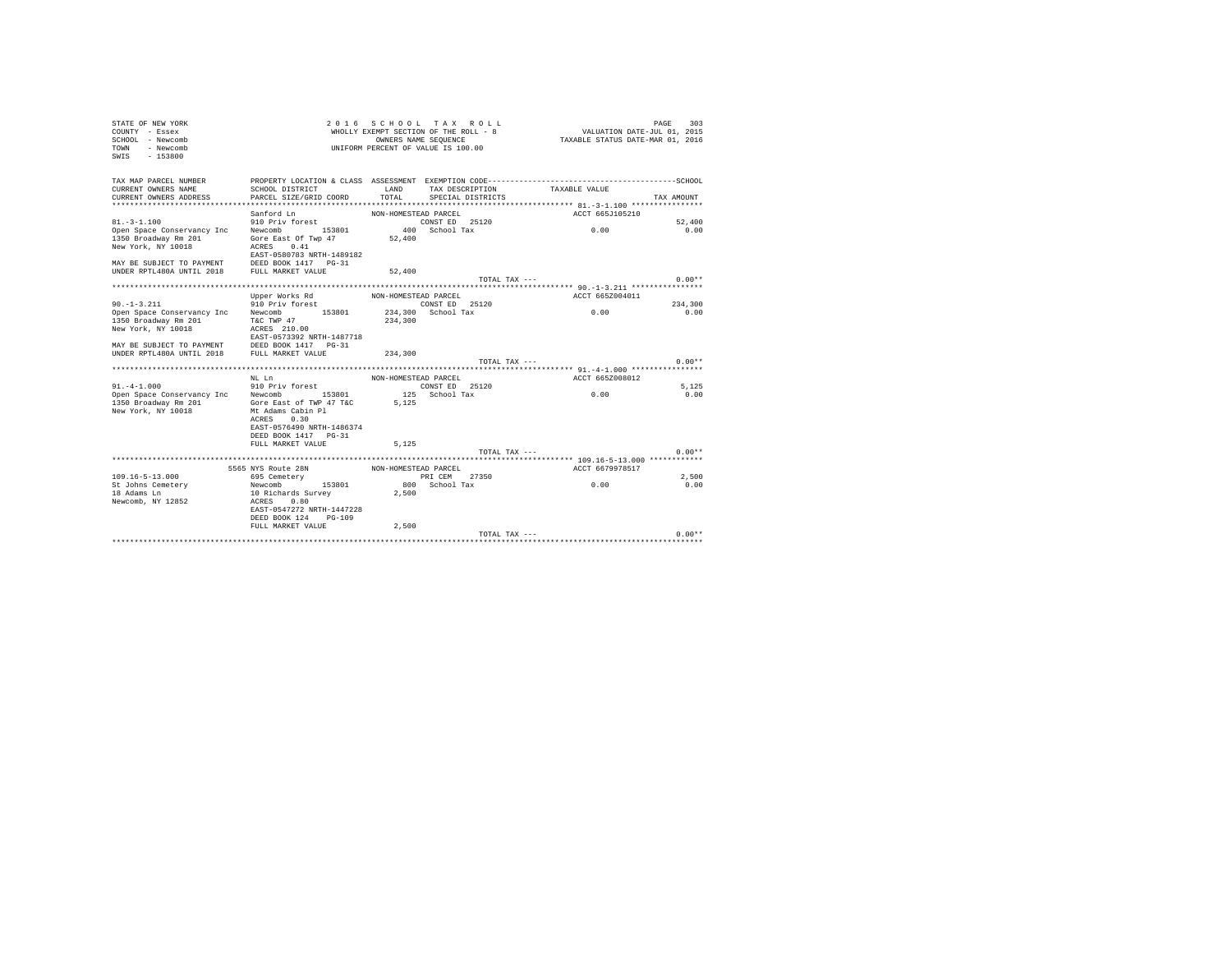| STATE OF NEW YORK<br>COUNTY - Essex<br>SCHOOL - Newcomb<br>TOWN<br>- Newcomb<br>$-153800$<br>SWIS |                                         |                      | 2016 SCHOOL TAX ROLL<br>WHOLLY EXEMPT SECTION OF THE ROLL - 8<br>OWNERS NAME SEQUENCE<br>UNIFORM PERCENT OF VALUE IS 100.00 | VALUATION DATE-JUL 01, 2015<br>TAXABLE STATUS DATE-MAR 01, 2016 | PAGE<br>304 |
|---------------------------------------------------------------------------------------------------|-----------------------------------------|----------------------|-----------------------------------------------------------------------------------------------------------------------------|-----------------------------------------------------------------|-------------|
| TAX MAP PARCEL NUMBER                                                                             |                                         |                      |                                                                                                                             |                                                                 |             |
| CURRENT OWNERS NAME                                                                               | SCHOOL DISTRICT                         | LAND                 | TAX DESCRIPTION                                                                                                             | TAXABLE VALUE                                                   |             |
| CURRENT OWNERS ADDRESS                                                                            | PARCEL SIZE/GRID COORD                  | TOTAL                | SPECIAL DISTRICTS                                                                                                           |                                                                 | TAX AMOUNT  |
|                                                                                                   |                                         |                      |                                                                                                                             |                                                                 |             |
|                                                                                                   | 4684 NYS Route 28N                      | NON-HOMESTEAD PARCEL |                                                                                                                             | ACCT 6679908805                                                 |             |
| $121.7 - 2 - 1.000$                                                                               | 695 Cemetery                            |                      | CONST REL 25110                                                                                                             |                                                                 | 13,100      |
| St Johns Church                                                                                   | 153801<br>Newcomb                       |                      | 4,900 School Tax                                                                                                            | 0.00                                                            | 0.00        |
| Newcomb, NY 12852                                                                                 | Hyslop                                  | 13,100               |                                                                                                                             |                                                                 |             |
|                                                                                                   | ACRES 4.90                              |                      |                                                                                                                             |                                                                 |             |
|                                                                                                   | EAST-0567172 NRTH-1439321               |                      |                                                                                                                             |                                                                 |             |
|                                                                                                   | DEED BOOK 283 PG-284                    |                      |                                                                                                                             |                                                                 |             |
|                                                                                                   | FULL MARKET VALUE                       | 13,100               |                                                                                                                             |                                                                 |             |
|                                                                                                   |                                         |                      | TOTAL TAX ---                                                                                                               |                                                                 | $0.00**$    |
|                                                                                                   |                                         |                      |                                                                                                                             |                                                                 |             |
|                                                                                                   | 14 Adams Ln                             | NON-HOMESTEAD PARCEL |                                                                                                                             | ACCT 6679908809                                                 |             |
| $110.18 - 3 - 15.000$                                                                             | 620 Religious                           |                      | CONST REL 25110                                                                                                             |                                                                 | 245,500     |
| St Theresas Church                                                                                | Newcomb 153801                          |                      | 35,300 School Tax                                                                                                           | 0.00                                                            | 0.00        |
| 18 Adams Ln                                                                                       | Pt 4 Thorns Survey                      | 245,500              |                                                                                                                             |                                                                 |             |
| Newcomb, NY 12852                                                                                 | ACRES 0.80<br>EAST-0559864 NRTH-1441826 |                      |                                                                                                                             |                                                                 |             |
|                                                                                                   | DEED BOOK 425 PG-542                    |                      |                                                                                                                             |                                                                 |             |
|                                                                                                   | FULL MARKET VALUE                       | 245,500              |                                                                                                                             |                                                                 |             |
|                                                                                                   |                                         |                      | TOTAL TAX ---                                                                                                               |                                                                 | $0.00**$    |
|                                                                                                   |                                         |                      |                                                                                                                             |                                                                 |             |
|                                                                                                   | 18 Adams Ln                             | NON-HOMESTEAD PARCEL |                                                                                                                             | ACCT 6679908810                                                 |             |
| $110.18 - 3 - 16.000$                                                                             | 620 Religious                           |                      | CONST REL 25110                                                                                                             |                                                                 | 131,000     |
| St Theresas Church                                                                                | Newcomb 153801                          |                      | 17,600 School Tax                                                                                                           | 0.00                                                            | 0.00        |
| 18 Adams Ln                                                                                       | Pt 4 Thorns Survey                      | 131,000              |                                                                                                                             |                                                                 |             |
| Newcomb, NY 12852                                                                                 | ACRES 0.20                              |                      |                                                                                                                             |                                                                 |             |
|                                                                                                   | EAST-0559884 NRTH-1441748               |                      |                                                                                                                             |                                                                 |             |
|                                                                                                   | DEED BOOK 425 PG-549                    |                      |                                                                                                                             |                                                                 |             |
|                                                                                                   | FULL MARKET VALUE                       | 131,000              |                                                                                                                             |                                                                 |             |
|                                                                                                   |                                         |                      | TOTAL TAX ---                                                                                                               |                                                                 | $0.00**$    |
|                                                                                                   |                                         |                      |                                                                                                                             |                                                                 |             |
|                                                                                                   | Tahawus Rd                              | NON-HOMESTEAD PARCEL |                                                                                                                             | ACCT 665Z015003                                                 |             |
| $90. -3 - 1.000/1$                                                                                | 930 State forest - WTRFNT               |                      | N.Y. STATE 12100                                                                                                            |                                                                 | 825,600     |
| State of New York                                                                                 | Newcomb 153801                          |                      | 480.000 School Tax                                                                                                          | 0.00                                                            | 0.00        |
| 625 Broadway                                                                                      | T&C Purchase Twp 47                     | 825,600              |                                                                                                                             |                                                                 |             |
| Albany, NY 12233                                                                                  | 1765/163 Lease 32AC                     |                      |                                                                                                                             |                                                                 |             |
|                                                                                                   | EAST-0556902 NRTH-1475975               |                      |                                                                                                                             |                                                                 |             |
|                                                                                                   | DEED BOOK 1765 PG-155                   |                      |                                                                                                                             |                                                                 |             |
|                                                                                                   | FULL MARKET VALUE                       | 825,600              |                                                                                                                             |                                                                 |             |
|                                                                                                   |                                         |                      | $TOTAI. TAX - - -$                                                                                                          |                                                                 | $0.00**$    |
|                                                                                                   |                                         |                      |                                                                                                                             |                                                                 |             |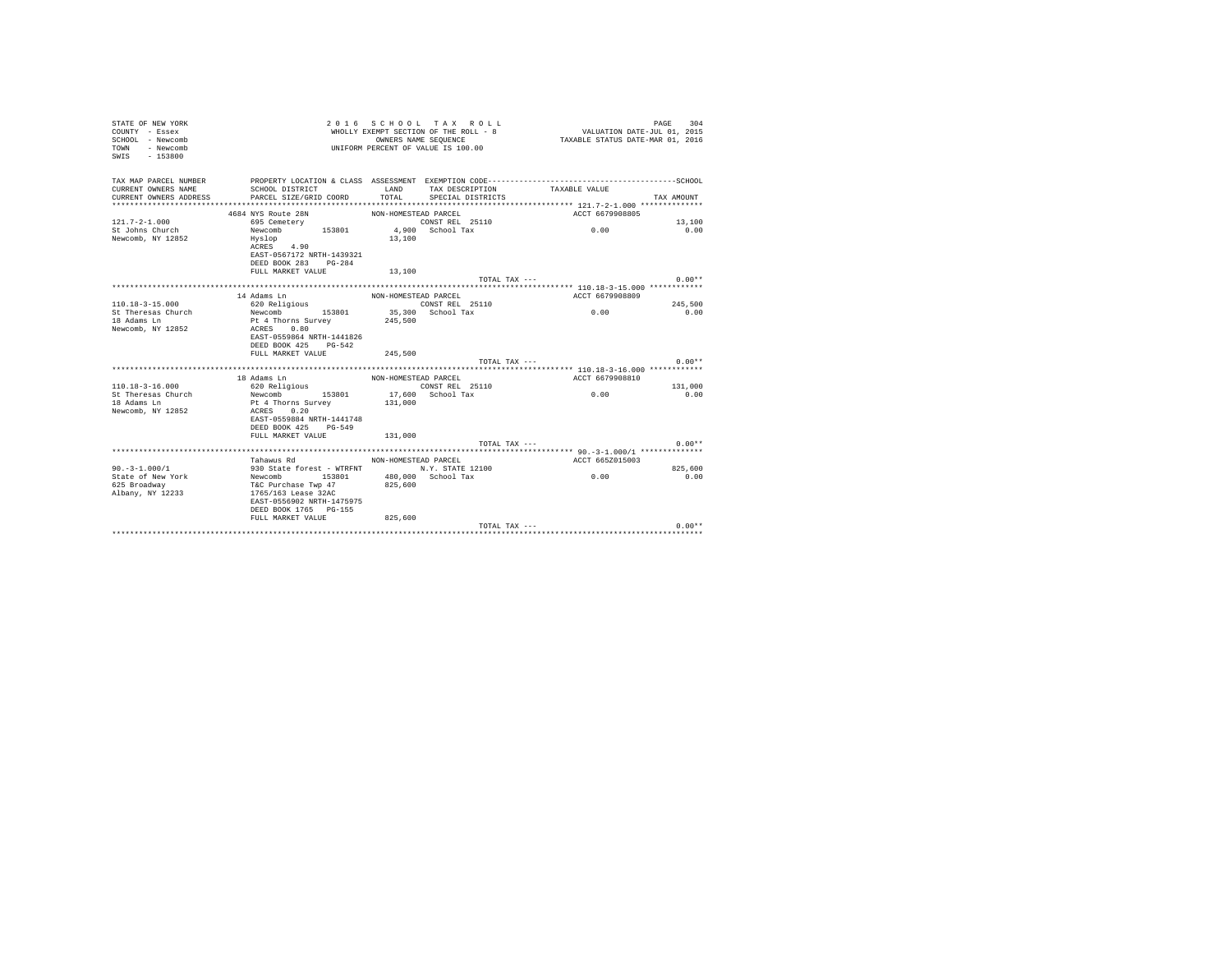| STATE OF NEW YORK<br>COUNTY - Essex<br>SCHOOL - Newcomb<br>TOWN<br>- Newcomb<br>$-153800$<br>SWIS |                                                   |                      | 2016 SCHOOL TAX ROLL<br>WHOLLY EXEMPT SECTION OF THE ROLL - 8<br>OWNERS NAME SEQUENCE<br>UNIFORM PERCENT OF VALUE IS 100.00 | VALUATION DATE-JUL 01, 2015<br>TAXABLE STATUS DATE-MAR 01, 2016 | 305<br>PAGE     |
|---------------------------------------------------------------------------------------------------|---------------------------------------------------|----------------------|-----------------------------------------------------------------------------------------------------------------------------|-----------------------------------------------------------------|-----------------|
| TAX MAP PARCEL NUMBER                                                                             |                                                   |                      |                                                                                                                             |                                                                 |                 |
| CURRENT OWNERS NAME                                                                               | SCHOOL DISTRICT                                   | LAND                 | TAX DESCRIPTION                                                                                                             | TAXABLE VALUE                                                   |                 |
| CURRENT OWNERS ADDRESS                                                                            | PARCEL SIZE/GRID COORD                            | TOTAL                | SPECIAL DISTRICTS                                                                                                           |                                                                 | TAX AMOUNT      |
|                                                                                                   |                                                   |                      |                                                                                                                             |                                                                 |                 |
| $99. -1 - 9.000 / 1$                                                                              | Newcomb Lake Rd<br>931 Forest s532a               | NON-HOMESTEAD PARCEL | N.Y. STATE 12100                                                                                                            | ACCT 665Z008007                                                 | 1040,000        |
| State of New York                                                                                 | 153801<br>Newcomb                                 |                      | 100 School Tax                                                                                                              | 0.00                                                            | 0.00            |
| Land Claims Unit                                                                                  | TWP 28 T&C Purchase RS                            | 1040,000             |                                                                                                                             |                                                                 |                 |
| Alfred E Smith Bld Fl 7                                                                           | Improvements Only                                 |                      |                                                                                                                             |                                                                 |                 |
| Albany, NY 12236                                                                                  | EAST-0545493 NRTH-1464305                         |                      |                                                                                                                             |                                                                 |                 |
|                                                                                                   | DEED BOOK 510 PG-245                              |                      |                                                                                                                             |                                                                 |                 |
|                                                                                                   | FULL MARKET VALUE                                 | 1040,000             |                                                                                                                             |                                                                 |                 |
|                                                                                                   |                                                   |                      | TOTAL TAX ---                                                                                                               |                                                                 | $0.00**$        |
|                                                                                                   |                                                   |                      |                                                                                                                             |                                                                 |                 |
|                                                                                                   | Sanford Ln<br>930 State forest - WTRFNT           | NON-HOMESTEAD PARCEL |                                                                                                                             | ACCT 665Z015004                                                 |                 |
| $101. -4 - 1.110/1$<br>State of New York                                                          | Newcomb 153801                                    |                      | N.Y. STATE 12100<br>60.000 School Tax                                                                                       | 0.00                                                            | 103,200<br>0.00 |
| 625 Broadway                                                                                      | Twp 45 & 46 T&c                                   | 103,200              |                                                                                                                             |                                                                 |                 |
| Albany, NY 12233                                                                                  | Opalescent Tract (Pl 2)<br>4AC                    |                      |                                                                                                                             |                                                                 |                 |
|                                                                                                   | EAST-0577409 NRTH-1470633<br>DEED BOOK 1799 PG-74 |                      |                                                                                                                             |                                                                 |                 |
|                                                                                                   | FULL MARKET VALUE                                 | 103,200              |                                                                                                                             |                                                                 |                 |
|                                                                                                   |                                                   |                      | TOTAL TAX ---                                                                                                               |                                                                 | $0.00**$        |
|                                                                                                   |                                                   |                      |                                                                                                                             |                                                                 |                 |
| $109. - 1 - 8.000 / 1$                                                                            | Newcomb Lake Rd<br>931 Forest s532a               | NON-HOMESTEAD PARCEL | N.Y. STATE 12100                                                                                                            | ACCT 665Z008008                                                 | 260,000         |
| State of New York                                                                                 | Newcomb 153801                                    |                      | 100 School Tax                                                                                                              | 0.00                                                            | 0.00            |
| Land Claims Unit                                                                                  | TWP 27 T&C Purchase RS                            | 260,000              |                                                                                                                             |                                                                 |                 |
| Alfred E Smith Bld Fl 7                                                                           | Improvements Only                                 |                      |                                                                                                                             |                                                                 |                 |
| Albany, NY 12236                                                                                  | EAST-0544251 NRTH-1451968                         |                      |                                                                                                                             |                                                                 |                 |
|                                                                                                   | FULL MARKET VALUE                                 | 260,000              |                                                                                                                             |                                                                 |                 |
|                                                                                                   |                                                   |                      | TOTAL TAX ---                                                                                                               |                                                                 | $0.00**$        |
|                                                                                                   |                                                   |                      |                                                                                                                             |                                                                 |                 |
|                                                                                                   | Newcomb Lake Rd                                   | NON-HOMESTEAD PARCEL |                                                                                                                             | ACCT 665Z008005                                                 |                 |
| $109. - 1 - 10.000 / 1$                                                                           | 210 1 Family Res                                  |                      | N.Y. STATE 12100                                                                                                            |                                                                 | 247.000         |
| State of New York                                                                                 | Newcomb 153801                                    |                      | 100 School Tax                                                                                                              | 0.00                                                            | 0.00            |
| Land Claims Unit<br>Alfred E Smith Bld Fl 7                                                       | 2/3 TWP 27 T&C Purchase R<br>Improvements Only    | 247,000              |                                                                                                                             |                                                                 |                 |
| Albany, NY 12236                                                                                  | EAST-0543700 NRTH-1448443                         |                      |                                                                                                                             |                                                                 |                 |
|                                                                                                   | DEED BOOK 144 PG-435                              |                      |                                                                                                                             |                                                                 |                 |
|                                                                                                   | FULL MARKET VALUE                                 | 247,000              |                                                                                                                             |                                                                 |                 |
|                                                                                                   |                                                   |                      | TOTAL TAX ---                                                                                                               |                                                                 | $0.00**$        |
|                                                                                                   |                                                   |                      |                                                                                                                             |                                                                 |                 |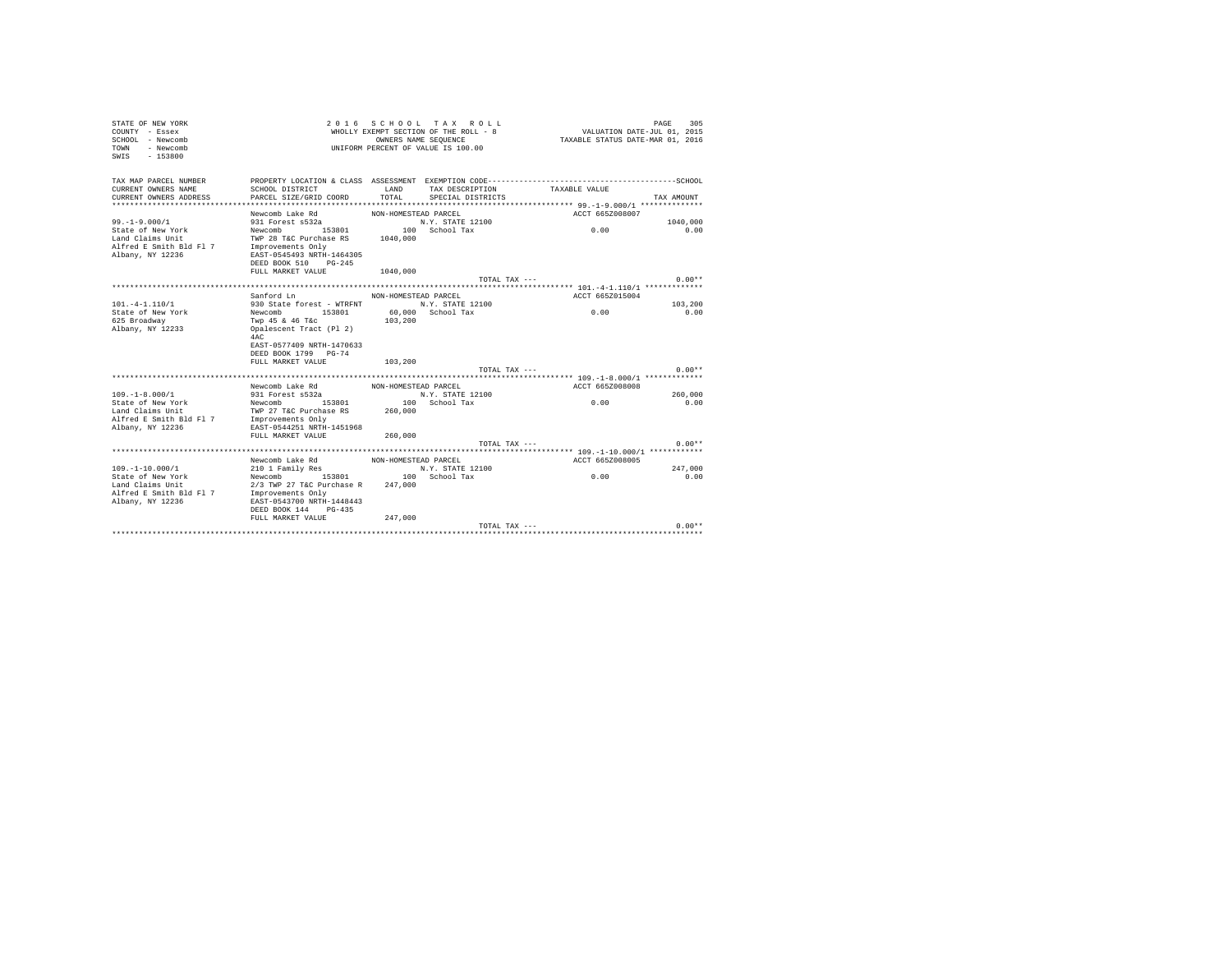| TAX MAP PARCEL NUMBER<br>CURRENT OWNERS NAME<br>SCHOOL DISTRICT<br>LAND<br>TAX DESCRIPTION<br>TAXABLE VALUE<br>CURRENT OWNERS ADDRESS<br>PARCEL SIZE/GRID COORD<br>TOTAL<br>SPECIAL DISTRICTS<br>TAX AMOUNT<br>Newcomb Lake Rd<br>NON-HOMESTEAD PARCEL<br>ACCT 665Z008006<br>$109. -1 - 17.000/1$<br>1134,700<br>0.00<br>State of New York<br>0.00<br>3/10 TWP 27 T&C Purchase 1134,700<br>Land Claims Unit<br>Improvements Only<br>Alfred E Smith Bld Fl 7<br>EAST-0547362 NRTH-1448939<br>Albany, NY 12236<br>FULL MARKET VALUE<br>1134,700<br>$0.00**$<br>TOTAL TAX ---<br>ACCT 665Z005005<br>Campsite Rd<br>NON-HOMESTEAD PARCEL<br>123,345<br>$110. - 1 - 12.311$<br>931 Forest s532a<br>N.Y. STATE 12100<br>0.00<br>Newcomb 153801<br>State of New York<br>123,345 School Tax<br>0.00<br>625 Broadway<br>T&C Purchase TWP 27<br>123,345<br>Albany, NY 12233<br>1755/158 Leasehold Agreem<br>ACRES 299.38<br>EAST-0558779 NRTH-1448317<br>DEED BOOK 1755 PG-152<br>FULL MARKET VALUE<br>123,345<br>$0.00**$<br>TOTAL TAX ---<br>22 Adams Ln<br>ACCT 665J106601<br>NON-HOMESTEAD PARCEL<br>$110.18 - 3 - 17.000$<br>109,100<br>210 1 Family Res<br>N.Y. STATE 12100<br>0.00<br>29,100 School Tax<br>State Of New York<br>Newcomb 153801<br>0.00<br>Dormitory Authority Of<br>109,100<br>Pt 4 Thorns Survey<br>ACRES 0.51<br>c/o Shannon Hickman<br>515 Broadway<br>EAST-0559773 NRTH-1441683<br>Albany, NY 12207-2916<br>DEED BOOK 1161 PG-77<br>FULL MARKET VALUE<br>109,100<br>$0.00**$<br>TOTAL TAX ---<br>Goodnow Flow Rd MON-HOMESTEAD PARCEL<br>ACCT 665Z015005<br>930 State forest - WTRFNT N.Y. STATE 12100<br>$120. -1 - 1.112/2$<br>335,400<br>195,000 School Tax<br>0.00<br>State of New York<br>Newcomb 153801<br>0.00<br>T&C Pur Twp 18 & 27 RS 335,400<br>625 Broadway<br>Albany, NY 12233<br>13AC<br>EAST-0544358 NRTH-1431778<br>DEED BOOK 1719 PG-83<br>FULL MARKET VALUE<br>335,400<br>$0.00**$<br>TOTAL TAX --- | STATE OF NEW YORK<br>COUNTY - Essex<br>SCHOOL - Newcomb<br><b>TOWN</b><br>- Newcomb<br>$-153800$<br>SWIS |  | 2016 SCHOOL TAX ROLL<br>WHOLLY EXEMPT SECTION OF THE ROLL - 8<br>OWNERS NAME SEQUENCE<br>UNIFORM PERCENT OF VALUE IS 100.00 | VALUATION DATE-JUL 01, 2015<br>TAXABLE STATUS DATE-MAR 01, 2016 | PAGE<br>306 |
|----------------------------------------------------------------------------------------------------------------------------------------------------------------------------------------------------------------------------------------------------------------------------------------------------------------------------------------------------------------------------------------------------------------------------------------------------------------------------------------------------------------------------------------------------------------------------------------------------------------------------------------------------------------------------------------------------------------------------------------------------------------------------------------------------------------------------------------------------------------------------------------------------------------------------------------------------------------------------------------------------------------------------------------------------------------------------------------------------------------------------------------------------------------------------------------------------------------------------------------------------------------------------------------------------------------------------------------------------------------------------------------------------------------------------------------------------------------------------------------------------------------------------------------------------------------------------------------------------------------------------------------------------------------------------------------------------------------------------------------------------------------------------------------------------------------------------------------------------------------------------------------------------------------------------------------|----------------------------------------------------------------------------------------------------------|--|-----------------------------------------------------------------------------------------------------------------------------|-----------------------------------------------------------------|-------------|
|                                                                                                                                                                                                                                                                                                                                                                                                                                                                                                                                                                                                                                                                                                                                                                                                                                                                                                                                                                                                                                                                                                                                                                                                                                                                                                                                                                                                                                                                                                                                                                                                                                                                                                                                                                                                                                                                                                                                        |                                                                                                          |  |                                                                                                                             |                                                                 |             |
|                                                                                                                                                                                                                                                                                                                                                                                                                                                                                                                                                                                                                                                                                                                                                                                                                                                                                                                                                                                                                                                                                                                                                                                                                                                                                                                                                                                                                                                                                                                                                                                                                                                                                                                                                                                                                                                                                                                                        |                                                                                                          |  |                                                                                                                             |                                                                 |             |
|                                                                                                                                                                                                                                                                                                                                                                                                                                                                                                                                                                                                                                                                                                                                                                                                                                                                                                                                                                                                                                                                                                                                                                                                                                                                                                                                                                                                                                                                                                                                                                                                                                                                                                                                                                                                                                                                                                                                        |                                                                                                          |  |                                                                                                                             |                                                                 |             |
|                                                                                                                                                                                                                                                                                                                                                                                                                                                                                                                                                                                                                                                                                                                                                                                                                                                                                                                                                                                                                                                                                                                                                                                                                                                                                                                                                                                                                                                                                                                                                                                                                                                                                                                                                                                                                                                                                                                                        |                                                                                                          |  |                                                                                                                             |                                                                 |             |
|                                                                                                                                                                                                                                                                                                                                                                                                                                                                                                                                                                                                                                                                                                                                                                                                                                                                                                                                                                                                                                                                                                                                                                                                                                                                                                                                                                                                                                                                                                                                                                                                                                                                                                                                                                                                                                                                                                                                        |                                                                                                          |  |                                                                                                                             |                                                                 |             |
|                                                                                                                                                                                                                                                                                                                                                                                                                                                                                                                                                                                                                                                                                                                                                                                                                                                                                                                                                                                                                                                                                                                                                                                                                                                                                                                                                                                                                                                                                                                                                                                                                                                                                                                                                                                                                                                                                                                                        |                                                                                                          |  |                                                                                                                             |                                                                 |             |
|                                                                                                                                                                                                                                                                                                                                                                                                                                                                                                                                                                                                                                                                                                                                                                                                                                                                                                                                                                                                                                                                                                                                                                                                                                                                                                                                                                                                                                                                                                                                                                                                                                                                                                                                                                                                                                                                                                                                        |                                                                                                          |  |                                                                                                                             |                                                                 |             |
|                                                                                                                                                                                                                                                                                                                                                                                                                                                                                                                                                                                                                                                                                                                                                                                                                                                                                                                                                                                                                                                                                                                                                                                                                                                                                                                                                                                                                                                                                                                                                                                                                                                                                                                                                                                                                                                                                                                                        |                                                                                                          |  |                                                                                                                             |                                                                 |             |
|                                                                                                                                                                                                                                                                                                                                                                                                                                                                                                                                                                                                                                                                                                                                                                                                                                                                                                                                                                                                                                                                                                                                                                                                                                                                                                                                                                                                                                                                                                                                                                                                                                                                                                                                                                                                                                                                                                                                        |                                                                                                          |  |                                                                                                                             |                                                                 |             |
|                                                                                                                                                                                                                                                                                                                                                                                                                                                                                                                                                                                                                                                                                                                                                                                                                                                                                                                                                                                                                                                                                                                                                                                                                                                                                                                                                                                                                                                                                                                                                                                                                                                                                                                                                                                                                                                                                                                                        |                                                                                                          |  |                                                                                                                             |                                                                 |             |
|                                                                                                                                                                                                                                                                                                                                                                                                                                                                                                                                                                                                                                                                                                                                                                                                                                                                                                                                                                                                                                                                                                                                                                                                                                                                                                                                                                                                                                                                                                                                                                                                                                                                                                                                                                                                                                                                                                                                        |                                                                                                          |  |                                                                                                                             |                                                                 |             |
|                                                                                                                                                                                                                                                                                                                                                                                                                                                                                                                                                                                                                                                                                                                                                                                                                                                                                                                                                                                                                                                                                                                                                                                                                                                                                                                                                                                                                                                                                                                                                                                                                                                                                                                                                                                                                                                                                                                                        |                                                                                                          |  |                                                                                                                             |                                                                 |             |
|                                                                                                                                                                                                                                                                                                                                                                                                                                                                                                                                                                                                                                                                                                                                                                                                                                                                                                                                                                                                                                                                                                                                                                                                                                                                                                                                                                                                                                                                                                                                                                                                                                                                                                                                                                                                                                                                                                                                        |                                                                                                          |  |                                                                                                                             |                                                                 |             |
|                                                                                                                                                                                                                                                                                                                                                                                                                                                                                                                                                                                                                                                                                                                                                                                                                                                                                                                                                                                                                                                                                                                                                                                                                                                                                                                                                                                                                                                                                                                                                                                                                                                                                                                                                                                                                                                                                                                                        |                                                                                                          |  |                                                                                                                             |                                                                 |             |
|                                                                                                                                                                                                                                                                                                                                                                                                                                                                                                                                                                                                                                                                                                                                                                                                                                                                                                                                                                                                                                                                                                                                                                                                                                                                                                                                                                                                                                                                                                                                                                                                                                                                                                                                                                                                                                                                                                                                        |                                                                                                          |  |                                                                                                                             |                                                                 |             |
|                                                                                                                                                                                                                                                                                                                                                                                                                                                                                                                                                                                                                                                                                                                                                                                                                                                                                                                                                                                                                                                                                                                                                                                                                                                                                                                                                                                                                                                                                                                                                                                                                                                                                                                                                                                                                                                                                                                                        |                                                                                                          |  |                                                                                                                             |                                                                 |             |
|                                                                                                                                                                                                                                                                                                                                                                                                                                                                                                                                                                                                                                                                                                                                                                                                                                                                                                                                                                                                                                                                                                                                                                                                                                                                                                                                                                                                                                                                                                                                                                                                                                                                                                                                                                                                                                                                                                                                        |                                                                                                          |  |                                                                                                                             |                                                                 |             |
|                                                                                                                                                                                                                                                                                                                                                                                                                                                                                                                                                                                                                                                                                                                                                                                                                                                                                                                                                                                                                                                                                                                                                                                                                                                                                                                                                                                                                                                                                                                                                                                                                                                                                                                                                                                                                                                                                                                                        |                                                                                                          |  |                                                                                                                             |                                                                 |             |
|                                                                                                                                                                                                                                                                                                                                                                                                                                                                                                                                                                                                                                                                                                                                                                                                                                                                                                                                                                                                                                                                                                                                                                                                                                                                                                                                                                                                                                                                                                                                                                                                                                                                                                                                                                                                                                                                                                                                        |                                                                                                          |  |                                                                                                                             |                                                                 |             |
|                                                                                                                                                                                                                                                                                                                                                                                                                                                                                                                                                                                                                                                                                                                                                                                                                                                                                                                                                                                                                                                                                                                                                                                                                                                                                                                                                                                                                                                                                                                                                                                                                                                                                                                                                                                                                                                                                                                                        |                                                                                                          |  |                                                                                                                             |                                                                 |             |
|                                                                                                                                                                                                                                                                                                                                                                                                                                                                                                                                                                                                                                                                                                                                                                                                                                                                                                                                                                                                                                                                                                                                                                                                                                                                                                                                                                                                                                                                                                                                                                                                                                                                                                                                                                                                                                                                                                                                        |                                                                                                          |  |                                                                                                                             |                                                                 |             |
|                                                                                                                                                                                                                                                                                                                                                                                                                                                                                                                                                                                                                                                                                                                                                                                                                                                                                                                                                                                                                                                                                                                                                                                                                                                                                                                                                                                                                                                                                                                                                                                                                                                                                                                                                                                                                                                                                                                                        |                                                                                                          |  |                                                                                                                             |                                                                 |             |
|                                                                                                                                                                                                                                                                                                                                                                                                                                                                                                                                                                                                                                                                                                                                                                                                                                                                                                                                                                                                                                                                                                                                                                                                                                                                                                                                                                                                                                                                                                                                                                                                                                                                                                                                                                                                                                                                                                                                        |                                                                                                          |  |                                                                                                                             |                                                                 |             |
|                                                                                                                                                                                                                                                                                                                                                                                                                                                                                                                                                                                                                                                                                                                                                                                                                                                                                                                                                                                                                                                                                                                                                                                                                                                                                                                                                                                                                                                                                                                                                                                                                                                                                                                                                                                                                                                                                                                                        |                                                                                                          |  |                                                                                                                             |                                                                 |             |
|                                                                                                                                                                                                                                                                                                                                                                                                                                                                                                                                                                                                                                                                                                                                                                                                                                                                                                                                                                                                                                                                                                                                                                                                                                                                                                                                                                                                                                                                                                                                                                                                                                                                                                                                                                                                                                                                                                                                        |                                                                                                          |  |                                                                                                                             |                                                                 |             |
|                                                                                                                                                                                                                                                                                                                                                                                                                                                                                                                                                                                                                                                                                                                                                                                                                                                                                                                                                                                                                                                                                                                                                                                                                                                                                                                                                                                                                                                                                                                                                                                                                                                                                                                                                                                                                                                                                                                                        |                                                                                                          |  |                                                                                                                             |                                                                 |             |
|                                                                                                                                                                                                                                                                                                                                                                                                                                                                                                                                                                                                                                                                                                                                                                                                                                                                                                                                                                                                                                                                                                                                                                                                                                                                                                                                                                                                                                                                                                                                                                                                                                                                                                                                                                                                                                                                                                                                        |                                                                                                          |  |                                                                                                                             |                                                                 |             |
|                                                                                                                                                                                                                                                                                                                                                                                                                                                                                                                                                                                                                                                                                                                                                                                                                                                                                                                                                                                                                                                                                                                                                                                                                                                                                                                                                                                                                                                                                                                                                                                                                                                                                                                                                                                                                                                                                                                                        |                                                                                                          |  |                                                                                                                             |                                                                 |             |
|                                                                                                                                                                                                                                                                                                                                                                                                                                                                                                                                                                                                                                                                                                                                                                                                                                                                                                                                                                                                                                                                                                                                                                                                                                                                                                                                                                                                                                                                                                                                                                                                                                                                                                                                                                                                                                                                                                                                        |                                                                                                          |  |                                                                                                                             |                                                                 |             |
|                                                                                                                                                                                                                                                                                                                                                                                                                                                                                                                                                                                                                                                                                                                                                                                                                                                                                                                                                                                                                                                                                                                                                                                                                                                                                                                                                                                                                                                                                                                                                                                                                                                                                                                                                                                                                                                                                                                                        |                                                                                                          |  |                                                                                                                             |                                                                 |             |
|                                                                                                                                                                                                                                                                                                                                                                                                                                                                                                                                                                                                                                                                                                                                                                                                                                                                                                                                                                                                                                                                                                                                                                                                                                                                                                                                                                                                                                                                                                                                                                                                                                                                                                                                                                                                                                                                                                                                        |                                                                                                          |  |                                                                                                                             |                                                                 |             |
|                                                                                                                                                                                                                                                                                                                                                                                                                                                                                                                                                                                                                                                                                                                                                                                                                                                                                                                                                                                                                                                                                                                                                                                                                                                                                                                                                                                                                                                                                                                                                                                                                                                                                                                                                                                                                                                                                                                                        |                                                                                                          |  |                                                                                                                             |                                                                 |             |
|                                                                                                                                                                                                                                                                                                                                                                                                                                                                                                                                                                                                                                                                                                                                                                                                                                                                                                                                                                                                                                                                                                                                                                                                                                                                                                                                                                                                                                                                                                                                                                                                                                                                                                                                                                                                                                                                                                                                        |                                                                                                          |  |                                                                                                                             |                                                                 |             |
|                                                                                                                                                                                                                                                                                                                                                                                                                                                                                                                                                                                                                                                                                                                                                                                                                                                                                                                                                                                                                                                                                                                                                                                                                                                                                                                                                                                                                                                                                                                                                                                                                                                                                                                                                                                                                                                                                                                                        |                                                                                                          |  |                                                                                                                             |                                                                 |             |
|                                                                                                                                                                                                                                                                                                                                                                                                                                                                                                                                                                                                                                                                                                                                                                                                                                                                                                                                                                                                                                                                                                                                                                                                                                                                                                                                                                                                                                                                                                                                                                                                                                                                                                                                                                                                                                                                                                                                        |                                                                                                          |  |                                                                                                                             |                                                                 |             |
|                                                                                                                                                                                                                                                                                                                                                                                                                                                                                                                                                                                                                                                                                                                                                                                                                                                                                                                                                                                                                                                                                                                                                                                                                                                                                                                                                                                                                                                                                                                                                                                                                                                                                                                                                                                                                                                                                                                                        |                                                                                                          |  |                                                                                                                             |                                                                 |             |
|                                                                                                                                                                                                                                                                                                                                                                                                                                                                                                                                                                                                                                                                                                                                                                                                                                                                                                                                                                                                                                                                                                                                                                                                                                                                                                                                                                                                                                                                                                                                                                                                                                                                                                                                                                                                                                                                                                                                        |                                                                                                          |  |                                                                                                                             |                                                                 |             |
|                                                                                                                                                                                                                                                                                                                                                                                                                                                                                                                                                                                                                                                                                                                                                                                                                                                                                                                                                                                                                                                                                                                                                                                                                                                                                                                                                                                                                                                                                                                                                                                                                                                                                                                                                                                                                                                                                                                                        |                                                                                                          |  |                                                                                                                             |                                                                 |             |
|                                                                                                                                                                                                                                                                                                                                                                                                                                                                                                                                                                                                                                                                                                                                                                                                                                                                                                                                                                                                                                                                                                                                                                                                                                                                                                                                                                                                                                                                                                                                                                                                                                                                                                                                                                                                                                                                                                                                        |                                                                                                          |  |                                                                                                                             |                                                                 |             |
|                                                                                                                                                                                                                                                                                                                                                                                                                                                                                                                                                                                                                                                                                                                                                                                                                                                                                                                                                                                                                                                                                                                                                                                                                                                                                                                                                                                                                                                                                                                                                                                                                                                                                                                                                                                                                                                                                                                                        |                                                                                                          |  |                                                                                                                             |                                                                 |             |
|                                                                                                                                                                                                                                                                                                                                                                                                                                                                                                                                                                                                                                                                                                                                                                                                                                                                                                                                                                                                                                                                                                                                                                                                                                                                                                                                                                                                                                                                                                                                                                                                                                                                                                                                                                                                                                                                                                                                        |                                                                                                          |  |                                                                                                                             |                                                                 |             |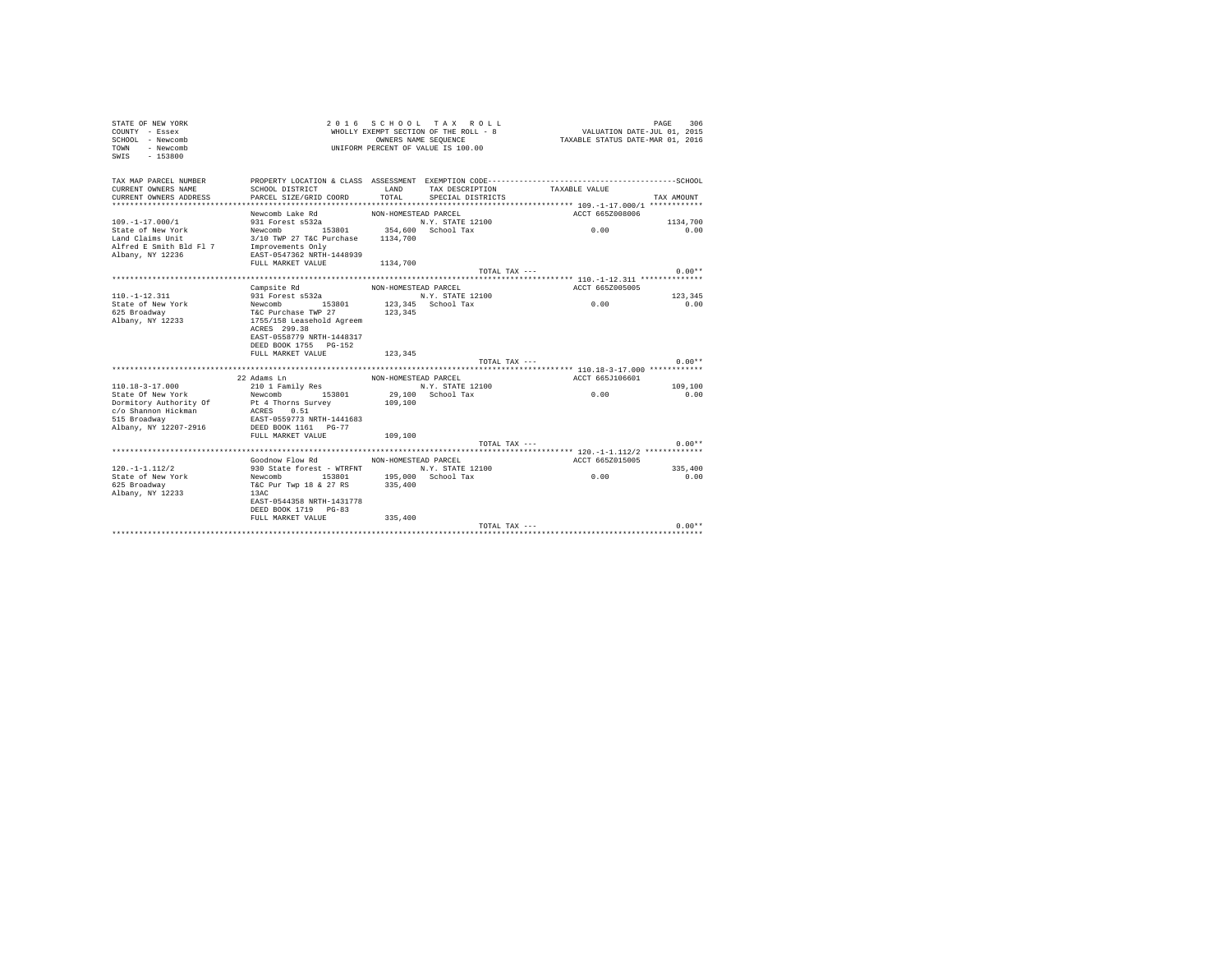| STATE OF NEW YORK<br>COUNTY - Essex<br>SCHOOL - Newcomb<br>- Newcomb<br>TOWN<br>$-153800$<br>SWIS |                                                                                              |                      | 2016 SCHOOL TAX ROLL<br>WHOLLY EXEMPT SECTION OF THE ROLL - 8<br>OWNERS NAME SEQUENCE<br>UNIFORM PERCENT OF VALUE IS 100.00 | VALUATION DATE-JUL 01, 2015<br>TAXABLE STATUS DATE-MAR 01, 2016 | PAGE<br>307 |
|---------------------------------------------------------------------------------------------------|----------------------------------------------------------------------------------------------|----------------------|-----------------------------------------------------------------------------------------------------------------------------|-----------------------------------------------------------------|-------------|
| TAX MAP PARCEL NUMBER                                                                             | PROPERTY LOCATION & CLASS ASSESSMENT EXEMPTION CODE-----------------------------------SCHOOL |                      |                                                                                                                             |                                                                 |             |
| CURRENT OWNERS NAME                                                                               | SCHOOL DISTRICT                                                                              | LAND                 | TAX DESCRIPTION                                                                                                             | TAXABLE VALUE                                                   |             |
| CURRENT OWNERS ADDRESS                                                                            | PARCEL SIZE/GRID COORD                                                                       | TOTAL.               | SPECIAL DISTRICTS                                                                                                           |                                                                 | TAX AMOUNT  |
|                                                                                                   |                                                                                              |                      |                                                                                                                             |                                                                 |             |
|                                                                                                   | 6 Rich Lake Ln                                                                               | NON-HOMESTEAD PARCEL |                                                                                                                             | ACCT 6679908801                                                 |             |
| $109. - 1 - 1.000$                                                                                | 613 College/univ                                                                             |                      | CONST ED 25120                                                                                                              |                                                                 | 15363,900   |
| Syracuse University                                                                               | 153801 12179,900 School Tax<br>Newcomb                                                       |                      |                                                                                                                             | 0.00                                                            | 0.00        |
| Syracuse, NY 13244                                                                                | 74 Lots T&c Twp<br>ACRES12137.27                                                             | 15363,900            |                                                                                                                             |                                                                 |             |
|                                                                                                   | EAST-0525100 NRTH-1451960                                                                    |                      |                                                                                                                             |                                                                 |             |
|                                                                                                   | DEED BOOK 221 PG-56                                                                          |                      |                                                                                                                             |                                                                 |             |
|                                                                                                   | FULL MARKET VALUE                                                                            | 15363,900            |                                                                                                                             |                                                                 |             |
|                                                                                                   |                                                                                              |                      | TOTAL TAX ---                                                                                                               |                                                                 | $0.00**$    |
|                                                                                                   |                                                                                              |                      |                                                                                                                             |                                                                 |             |
|                                                                                                   | 137 Goodnow Flow Rd                                                                          | NON-HOMESTEAD PARCEL |                                                                                                                             | ACCT 6679975001                                                 |             |
| $109. -2 - 1.000$                                                                                 | 682 Rec facility                                                                             |                      | TOWN OWN I 13500                                                                                                            |                                                                 | 116,700     |
| Town Of Newcomb                                                                                   | Newcomb<br>153801                                                                            |                      | 110,200 School Tax                                                                                                          | 0.00                                                            | 0.00        |
| PO Box 504                                                                                        | 13 Ords                                                                                      | 116,700              |                                                                                                                             |                                                                 |             |
| Newcomb, NY 12852                                                                                 | Book 871 Page 309                                                                            |                      |                                                                                                                             |                                                                 |             |
|                                                                                                   | ACRES 13.24                                                                                  |                      |                                                                                                                             |                                                                 |             |
|                                                                                                   | EAST-0541255 NRTH-1443044                                                                    |                      |                                                                                                                             |                                                                 |             |
|                                                                                                   | DEED BOOK 582 PG-96                                                                          |                      |                                                                                                                             |                                                                 |             |
|                                                                                                   | FULL MARKET VALUE                                                                            | 116,700              |                                                                                                                             |                                                                 | $0.00**$    |
|                                                                                                   |                                                                                              |                      | TOTAL TAX ---                                                                                                               |                                                                 |             |
|                                                                                                   | NYS Route 28N                                                                                | NON-HOMESTEAD PARCEL |                                                                                                                             | ACCT 6679980011                                                 |             |
| $109. - 3 - 8.000$                                                                                | 330 Vacant comm - WTRFNT                                                                     |                      | TOWN OWN I 13500                                                                                                            |                                                                 | 276,200     |
| Town Of Newcomb                                                                                   | Newcomb 153801                                                                               |                      | 276.200 School Tax                                                                                                          | 0.00                                                            | 0.00        |
| PO Box 405                                                                                        | 9 Richards Survey                                                                            | 276,200              |                                                                                                                             |                                                                 |             |
| Newcomb, NY 12852                                                                                 | ACRES 53.48                                                                                  |                      |                                                                                                                             |                                                                 |             |
|                                                                                                   | EAST-0548279 NRTH-1445554                                                                    |                      |                                                                                                                             |                                                                 |             |
|                                                                                                   | DEED BOOK 425 PG-287                                                                         |                      |                                                                                                                             |                                                                 |             |
|                                                                                                   | FULL MARKET VALUE                                                                            | 276,200              |                                                                                                                             |                                                                 |             |
|                                                                                                   |                                                                                              |                      | TOTAL TAX ---                                                                                                               |                                                                 | $0.00**$    |
|                                                                                                   |                                                                                              |                      |                                                                                                                             |                                                                 |             |
|                                                                                                   | Lake Harris Rd                                                                               | NON-HOMESTEAD PARCEL |                                                                                                                             | ACCT 665J197002                                                 |             |
| $109.15 - 1 - 47.300$                                                                             | 330 Vacant comm - WTRFNT TOWN OWN I 13500                                                    |                      |                                                                                                                             |                                                                 | 191,400     |
| Town of Newcomb<br>PO Box 405                                                                     | Newcomb 153801                                                                               | 191,400              | 191,400 School Tax                                                                                                          | 0.00                                                            | 0.00        |
| Newcomb, NY 12852                                                                                 | 3 T&c Twp 27 Rs<br>ACRES 3.65                                                                |                      |                                                                                                                             |                                                                 |             |
|                                                                                                   | EAST-0544462 NRTH-1446856                                                                    |                      |                                                                                                                             |                                                                 |             |
|                                                                                                   | DEED BOOK 1429 PG-30                                                                         |                      |                                                                                                                             |                                                                 |             |
|                                                                                                   | FULL MARKET VALUE                                                                            | 191,400              |                                                                                                                             |                                                                 |             |
|                                                                                                   |                                                                                              |                      | TOTAL TAX ---                                                                                                               |                                                                 | $0.00**$    |
|                                                                                                   |                                                                                              |                      |                                                                                                                             |                                                                 |             |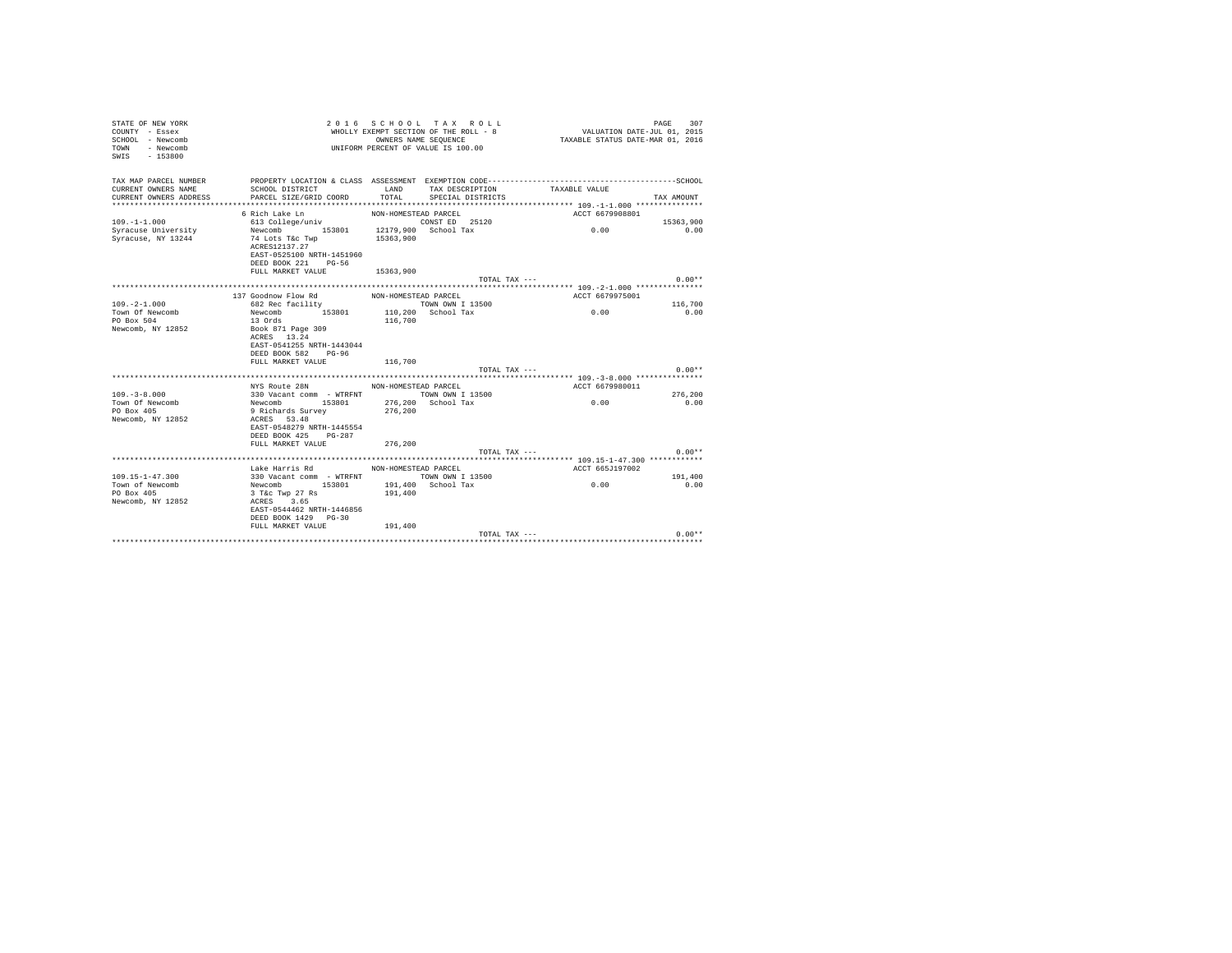| STATE OF NEW YORK<br>COUNTY - Essex<br>SCHOOL - Newcomb<br><b>TOWN</b><br>- Newcomb<br>SWIS - 153800 |                                                    |                      | 2016 SCHOOL TAX ROLL<br>WHOLLY EXEMPT SECTION OF THE ROLL - 8<br>OWNERS NAME SEQUENCE<br>UNIFORM PERCENT OF VALUE IS 100.00 | VALUATION DATE-JUL 01, 2015<br>TAXABLE STATUS DATE-MAR 01, 2016 | 308<br>PAGE |
|------------------------------------------------------------------------------------------------------|----------------------------------------------------|----------------------|-----------------------------------------------------------------------------------------------------------------------------|-----------------------------------------------------------------|-------------|
| TAX MAP PARCEL NUMBER                                                                                |                                                    |                      |                                                                                                                             |                                                                 |             |
| CURRENT OWNERS NAME                                                                                  | SCHOOL DISTRICT                                    | LAND                 | TAX DESCRIPTION                                                                                                             | TAXABLE VALUE                                                   |             |
| CURRENT OWNERS ADDRESS                                                                               | PARCEL SIZE/GRID COORD                             | TOTAL                | SPECIAL DISTRICTS                                                                                                           |                                                                 | TAX AMOUNT  |
|                                                                                                      |                                                    |                      |                                                                                                                             |                                                                 |             |
|                                                                                                      | 5639 NYS Route 28N                                 | NON-HOMESTEAD PARCEL |                                                                                                                             | ACCT 6679908811                                                 |             |
| $109.15 - 5 - 7.000$                                                                                 |                                                    |                      | TOWN OWN I 13500                                                                                                            | 0.00                                                            | 1510,100    |
| Town Of Newcomb<br>PO Box 405                                                                        | 3 Richards Survey                                  | 1510,100             |                                                                                                                             |                                                                 | 0.00        |
| Newcomb, NY 12852                                                                                    | ACRES 3.60                                         |                      |                                                                                                                             |                                                                 |             |
|                                                                                                      | EAST-0545677 NRTH-1446230                          |                      |                                                                                                                             |                                                                 |             |
|                                                                                                      | DEED BOOK 359 PG-471                               |                      |                                                                                                                             |                                                                 |             |
|                                                                                                      | FULL MARKET VALUE 1510.100                         |                      |                                                                                                                             |                                                                 |             |
|                                                                                                      |                                                    |                      | TOTAL TAX ---                                                                                                               |                                                                 | $0.00**$    |
|                                                                                                      |                                                    |                      |                                                                                                                             |                                                                 |             |
|                                                                                                      | NYS Route 28N                                      | NON-HOMESTEAD PARCEL |                                                                                                                             | ACCT 6679909007                                                 |             |
| $109.15 - 5 - 7.000 / 1$                                                                             | 652 Govt bldgs                                     |                      | TOWN OWN I 13500                                                                                                            |                                                                 | 51,400      |
| Town Of Newcomb                                                                                      | Newcomb 153801                                     |                      | 1,000 School Tax                                                                                                            | 0.00                                                            | 0.00        |
| PO Box 405                                                                                           | Tax Map 109.15-5-7.000                             | 51,400               |                                                                                                                             |                                                                 |             |
| Newcomb, NY 12852                                                                                    | Bk-Gar Pg-&To<br>Buildings                         |                      |                                                                                                                             |                                                                 |             |
|                                                                                                      | EAST-0545677 NRTH-1446230                          |                      |                                                                                                                             |                                                                 |             |
|                                                                                                      | FULL MARKET VALUE                                  | 51,400               |                                                                                                                             |                                                                 |             |
|                                                                                                      |                                                    |                      | TOTAL TAX ---                                                                                                               |                                                                 | $0.00**$    |
|                                                                                                      |                                                    |                      |                                                                                                                             |                                                                 |             |
|                                                                                                      | NYS Route 28N NON-HOMESTEAD PARCEL                 |                      |                                                                                                                             | ACCT 665J180012                                                 |             |
| 109.16-2-10.001                                                                                      | 682 Rec facility - WTRFNT TOWN OWN I 13500         |                      |                                                                                                                             | 0.00                                                            | 132,900     |
| Town Of Newcomb                                                                                      | Newcomb 153801 132,900 School Tax                  |                      |                                                                                                                             |                                                                 | 0.00        |
| PO Box 405                                                                                           | 9 Richards Survey                                  | 132,900              |                                                                                                                             |                                                                 |             |
| Newcomb, NY 12852                                                                                    | ACRES 1.50                                         |                      |                                                                                                                             |                                                                 |             |
|                                                                                                      | EAST-0549060 NRTH-1446737<br>DEED BOOK 1213 PG-204 |                      |                                                                                                                             |                                                                 |             |
|                                                                                                      | FULL MARKET VALUE                                  | 132,900              |                                                                                                                             |                                                                 |             |
|                                                                                                      |                                                    |                      | TOTAL TAX ---                                                                                                               |                                                                 | $0.00**$    |
|                                                                                                      |                                                    |                      |                                                                                                                             |                                                                 |             |
|                                                                                                      | Johnson Rd                                         | NON-HOMESTEAD PARCEL |                                                                                                                             | ACCT 665J100502                                                 |             |
| $109.16 - 2 - 14.100$                                                                                | 682 Rec facility - WTRFNT TOWN OWN I 13500         |                      |                                                                                                                             |                                                                 | 82,800      |
| Town Of Newcomb                                                                                      | Newcomb 153801                                     |                      | 82,800 School Tax                                                                                                           | 0.00                                                            | 0.00        |
| PO Box 405                                                                                           | 10 RS TWP27 T&C                                    | 82,800               |                                                                                                                             |                                                                 |             |
| Newcomb, NY 12852                                                                                    | ACRES 5.10                                         |                      |                                                                                                                             |                                                                 |             |
|                                                                                                      | EAST-0548631 NRTH-1447555                          |                      |                                                                                                                             |                                                                 |             |
|                                                                                                      | DEED BOOK 826 PG-179                               |                      |                                                                                                                             |                                                                 |             |
|                                                                                                      | FULL MARKET VALUE                                  | 82,800               |                                                                                                                             |                                                                 | $0.00**$    |
|                                                                                                      |                                                    |                      | TOTAL TAX ---                                                                                                               |                                                                 |             |
|                                                                                                      |                                                    |                      |                                                                                                                             |                                                                 |             |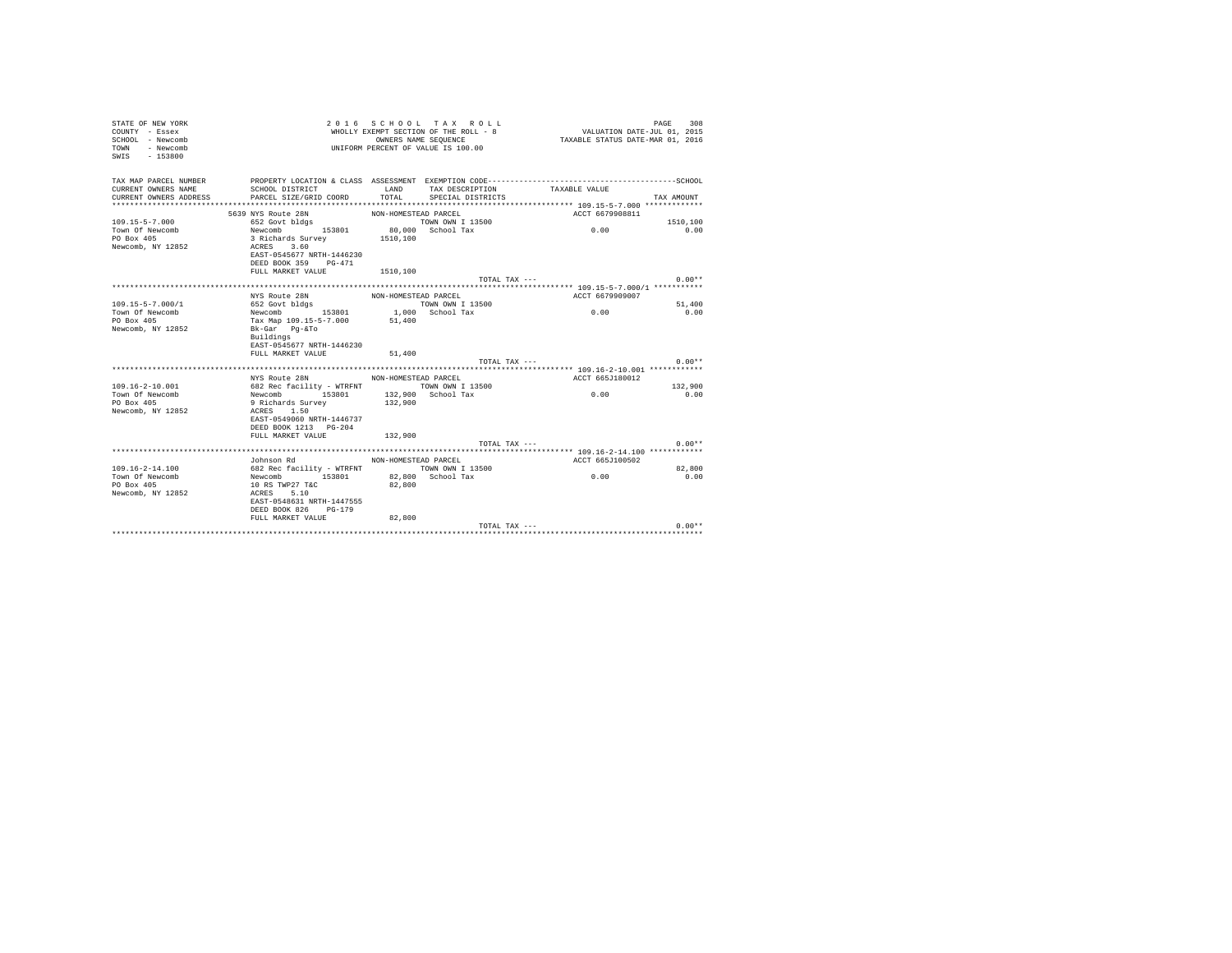| STATE OF NEW YORK<br>COUNTY - Essex<br>SCHOOL - Newcomb<br>TOWN - Newcomb<br>SWIS - 153800 |                                                                                        |                      | 2016 SCHOOL TAX ROLL<br>WHOLLY EXEMPT SECTION OF THE ROLL - 8<br>OWNERS NAME SEQUENCE<br>UNIFORM PERCENT OF VALUE IS 100.00 | ددد - معجم<br>VALUATION DATE-JUL 01, 2015<br>TAXABLE STATUS DATE-MAR 01, 2016 | PAGE<br>309    |
|--------------------------------------------------------------------------------------------|----------------------------------------------------------------------------------------|----------------------|-----------------------------------------------------------------------------------------------------------------------------|-------------------------------------------------------------------------------|----------------|
| TAX MAP PARCEL NUMBER<br>CURRENT OWNERS NAME<br>CURRENT OWNERS ADDRESS                     | SCHOOL DISTRICT TAND TAX DESCRIPTION<br>PARCEL SIZE/GRID COORD TOTAL SPECIAL DISTRICTS |                      |                                                                                                                             | TAXABLE VALUE                                                                 | TAX AMOUNT     |
|                                                                                            | 11 Fitness Rd                                                                          | NON-HOMESTEAD PARCEL |                                                                                                                             | ACCT 6679978516                                                               |                |
| $109.16 - 2 - 17.000$                                                                      | 682 Rec facility - WTRFNT TOWN OWN I 13500<br>Newcomb 153801 1258,400 School Tax       |                      |                                                                                                                             | 0.00                                                                          | 1510,100       |
| Town Of Newcomb                                                                            |                                                                                        |                      |                                                                                                                             |                                                                               | 0.00           |
| PO Box 405<br>Newcomb, NY 12852                                                            | 9&16 Richards<br>ACRES 15.80                                                           | 1510,100             |                                                                                                                             |                                                                               |                |
|                                                                                            | EAST-0549029 NRTH-1447195                                                              |                      |                                                                                                                             |                                                                               |                |
|                                                                                            | FULL MARKET VALUE 1510,100                                                             |                      |                                                                                                                             |                                                                               |                |
|                                                                                            |                                                                                        |                      | TOTAL TAX ---                                                                                                               |                                                                               | $0.00**$       |
|                                                                                            |                                                                                        |                      |                                                                                                                             |                                                                               |                |
|                                                                                            | NYS Route 28N                                                                          | NON-HOMESTEAD PARCEL |                                                                                                                             | ACCT 6679905715                                                               |                |
| $109.16 - 2 - 19.000$<br>Town Of Newcomb                                                   |                                                                                        |                      |                                                                                                                             | 0.00                                                                          | 22,100<br>0.00 |
| PO Box 405                                                                                 |                                                                                        |                      |                                                                                                                             |                                                                               |                |
| Newcomb, NY 12852                                                                          |                                                                                        |                      |                                                                                                                             |                                                                               |                |
|                                                                                            | EAST-0548770 NRTH-1446830                                                              |                      |                                                                                                                             |                                                                               |                |
|                                                                                            | DEED BOOK 480 PG-551                                                                   |                      |                                                                                                                             |                                                                               |                |
|                                                                                            | FULL MARKET VALUE                                                                      | 22,100               |                                                                                                                             |                                                                               |                |
|                                                                                            |                                                                                        |                      | TOTAL TAX ---                                                                                                               |                                                                               | $0.00**$       |
|                                                                                            | 5631 NYS Route 28N                                                                     | NON-HOMESTEAD PARCEL |                                                                                                                             | ACCT 665J104901                                                               |                |
| $109.16 - 5 - 1.000$                                                                       | 681 Culture bldg                                                                       |                      | TOWN OWN I 13500                                                                                                            |                                                                               | 135,900        |
| Town of Newcomb                                                                            |                                                                                        |                      |                                                                                                                             | 0.00                                                                          | 0.00           |
| PO Box 405                                                                                 | Newcomb 153801<br>3 Richards Survey                                                    |                      | 17,600 School Tax<br>135,900                                                                                                |                                                                               |                |
| Newcomb, NY 12852                                                                          | ACRES 0.20                                                                             |                      |                                                                                                                             |                                                                               |                |
|                                                                                            | EAST-0545858 NRTH-1446431                                                              |                      |                                                                                                                             |                                                                               |                |
|                                                                                            | DEED BOOK 1355 PG-82                                                                   | 135,900              |                                                                                                                             |                                                                               |                |
|                                                                                            | FULL MARKET VALUE                                                                      |                      | TOTAL TAX ---                                                                                                               |                                                                               | $0.00**$       |
|                                                                                            |                                                                                        |                      |                                                                                                                             |                                                                               |                |
|                                                                                            |                                                                                        | NON-HOMESTEAD PARCEL |                                                                                                                             | ACCT 665J106411                                                               |                |
| $109.16 - 5 - 4.000$                                                                       | NYS Route 28N<br>311 Res vac land<br>Newcomb 153801                                    |                      | TOWN OWN I 13500                                                                                                            | 0.00                                                                          | 3,700          |
| Town Of Newcomb                                                                            |                                                                                        |                      | 3,700 School Tax<br>3,700                                                                                                   |                                                                               | 0.00           |
| PO Box 405<br>Newcomb, NY 12852                                                            | 3 Richards Survey<br>ACRES 3.70                                                        |                      |                                                                                                                             |                                                                               |                |
|                                                                                            | EAST-0546225 NRTH-1446088                                                              |                      |                                                                                                                             |                                                                               |                |
|                                                                                            | DEED BOOK 1021 PG-62                                                                   |                      |                                                                                                                             |                                                                               |                |
|                                                                                            | FULL MARKET VALUE                                                                      | 3,700                |                                                                                                                             |                                                                               |                |
|                                                                                            |                                                                                        |                      | TOTAL TAX ---                                                                                                               |                                                                               | $0.00**$       |
|                                                                                            |                                                                                        |                      |                                                                                                                             |                                                                               |                |
| 109.16-5-14.019                                                                            | NYS Route 28N                                                                          | NON-HOMESTEAD PARCEL |                                                                                                                             | ACCT 665J180014                                                               | 25,700         |
| Town Of Newcomb                                                                            | All Res vac land<br>Newcomb 153801<br>9 Richards Survey<br>ACRES 2.70                  |                      | TOWN OWN I 13500<br>25,700 School Tax                                                                                       | 0.00                                                                          | 0.00           |
| PO Box 405                                                                                 |                                                                                        | 25,700               |                                                                                                                             |                                                                               |                |
| Newcomb, NY 12852                                                                          |                                                                                        |                      |                                                                                                                             |                                                                               |                |
|                                                                                            | EAST-0548277 NRTH-1446886                                                              |                      |                                                                                                                             |                                                                               |                |
|                                                                                            | DEED BOOK 826 PG-179                                                                   |                      |                                                                                                                             |                                                                               |                |
|                                                                                            | FULL MARKET VALUE                                                                      | 25,700               |                                                                                                                             | TOTAL TAX ---                                                                 | $0.00**$       |
|                                                                                            |                                                                                        |                      |                                                                                                                             |                                                                               |                |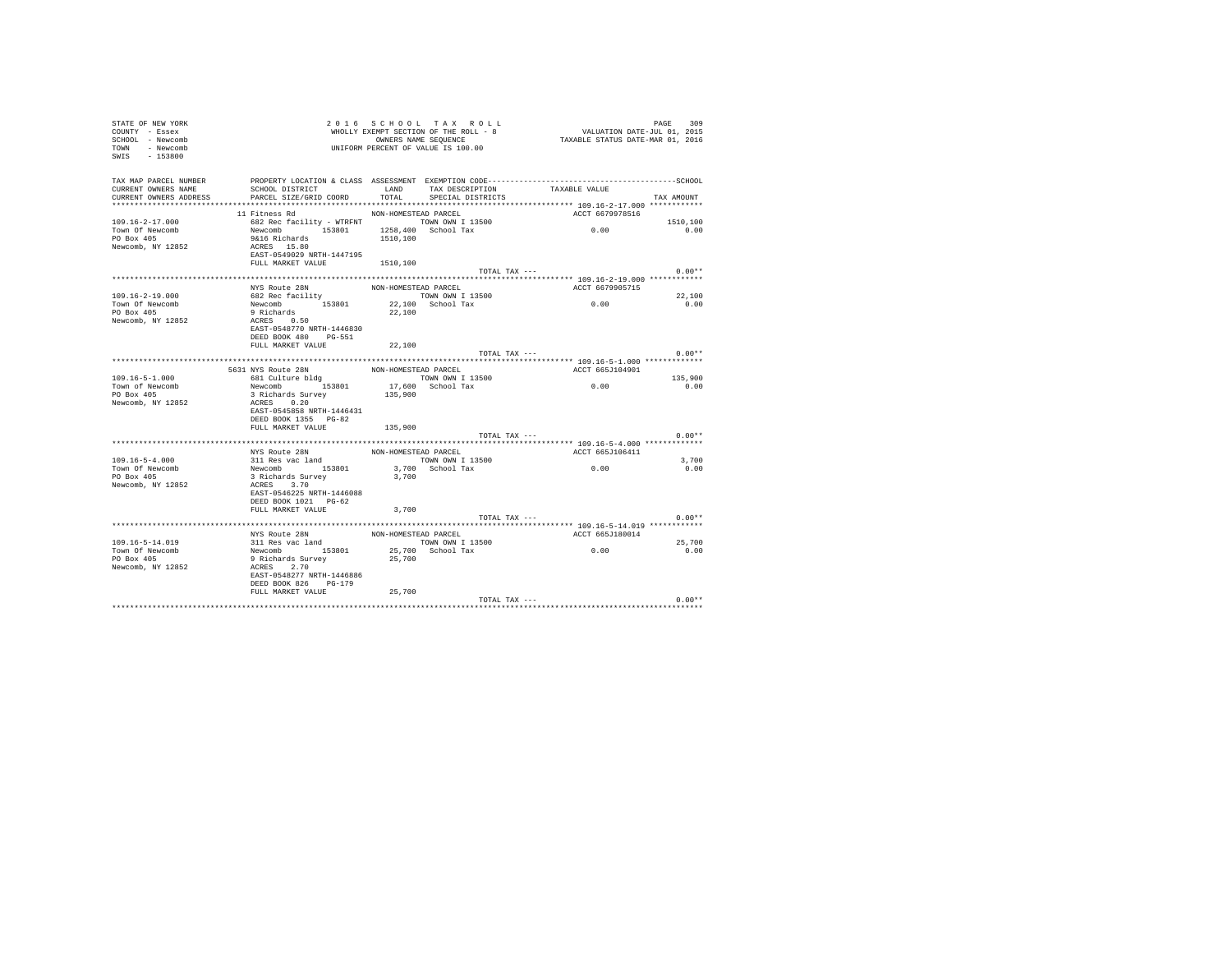| STATE OF NEW YORK<br>COUNTY - Essex<br>SCHOOL - Newcomb<br>- Newcomb<br>TOWN<br>$-153800$<br>SWIS |                                                                                                                 | OWNERS NAME SEQUENCE | 2016 SCHOOL TAX ROLL<br>WHOLLY EXEMPT SECTION OF THE ROLL - 8<br>UNIFORM PERCENT OF VALUE IS 100.00 | VALUATION DATE-JUL 01, 2015<br>TAXABLE STATUS DATE-MAR 01, 2016 | PAGE<br>310    |
|---------------------------------------------------------------------------------------------------|-----------------------------------------------------------------------------------------------------------------|----------------------|-----------------------------------------------------------------------------------------------------|-----------------------------------------------------------------|----------------|
| TAX MAP PARCEL NUMBER<br>CURRENT OWNERS NAME                                                      | PROPERTY LOCATION & CLASS ASSESSMENT EXEMPTION CODE-----------------------------------SCHOOL<br>SCHOOL DISTRICT | LAND                 | TAX DESCRIPTION                                                                                     | TAXABLE VALUE                                                   |                |
| CURRENT OWNERS ADDRESS                                                                            | PARCEL SIZE/GRID COORD                                                                                          | TOTAL                | SPECIAL DISTRICTS                                                                                   |                                                                 | TAX AMOUNT     |
|                                                                                                   |                                                                                                                 |                      |                                                                                                     |                                                                 |                |
|                                                                                                   | Campsite Rd                                                                                                     | NON-HOMESTEAD PARCEL |                                                                                                     | ACCT 665J100411                                                 |                |
| $110. -1 - 13.000$                                                                                | 311 Res vac land                                                                                                |                      | TOWN OWN I 13500                                                                                    |                                                                 | 28,100         |
| Town of Newcomb                                                                                   | Newcomb<br>153801                                                                                               |                      | 28,100 School Tax                                                                                   | 0.00                                                            | 0.00           |
| PO Box 405                                                                                        | 20 Richards Survey                                                                                              | 28,100               |                                                                                                     |                                                                 |                |
| Newcomb, NY 12852                                                                                 | ACRES 33.80                                                                                                     |                      |                                                                                                     |                                                                 |                |
|                                                                                                   | EAST-0555028 NRTH-1448185                                                                                       |                      |                                                                                                     |                                                                 |                |
|                                                                                                   | DEED BOOK 1789 PG-106                                                                                           |                      |                                                                                                     |                                                                 |                |
|                                                                                                   | FULL MARKET VALUE                                                                                               | 28,100               |                                                                                                     |                                                                 |                |
|                                                                                                   |                                                                                                                 |                      | TOTAL TAX ---                                                                                       |                                                                 | $0.00**$       |
|                                                                                                   |                                                                                                                 |                      |                                                                                                     |                                                                 |                |
| $110. - 1 - 20.100$                                                                               | 105 Santanoni Dr<br>552 Golf course                                                                             | NON-HOMESTEAD PARCEL |                                                                                                     | ACCT 665J105211                                                 | 1976,000       |
| Town Of Newcomb                                                                                   | Newcomb 153801                                                                                                  |                      | WHOLLY EX 50000<br>1558,600 School Tax                                                              | 0.00                                                            | 0.00           |
| PO Box 405                                                                                        | Pt 1-4 Thorns Survey                                                                                            | 1976,000             |                                                                                                     |                                                                 |                |
| Newcomb, NY 12852                                                                                 | ACRES 97.90                                                                                                     |                      |                                                                                                     |                                                                 |                |
|                                                                                                   | EAST-0560952 NRTH-1443218                                                                                       |                      |                                                                                                     |                                                                 |                |
|                                                                                                   | DEED BOOK 1189 PG-236                                                                                           |                      |                                                                                                     |                                                                 |                |
|                                                                                                   | FULL MARKET VALUE                                                                                               | 1976,000             |                                                                                                     |                                                                 |                |
|                                                                                                   |                                                                                                                 |                      | TOTAL TAX ---                                                                                       |                                                                 | $0.00**$       |
|                                                                                                   |                                                                                                                 |                      |                                                                                                     |                                                                 |                |
|                                                                                                   | NYS Route 28N                                                                                                   | NON-HOMESTEAD PARCEL |                                                                                                     | ACCT 6679991003                                                 |                |
| $110. - 1 - 26.001$                                                                               | 852 Landfill                                                                                                    |                      | TOWN OWN I 13500                                                                                    |                                                                 | 117,300        |
| Town Of Newcomb                                                                                   | 153801<br>Newcomb                                                                                               |                      | 117,300 School Tax                                                                                  | 0.00                                                            | 0.00           |
| PO Box 405                                                                                        | 8 Twp 27 T&c Pur Rs                                                                                             | 117,300              |                                                                                                     |                                                                 |                |
| Newcomb, NY 12852                                                                                 | 5.98<br>ACRES                                                                                                   |                      |                                                                                                     |                                                                 |                |
|                                                                                                   | EAST-0551894 NRTH-1443699                                                                                       |                      |                                                                                                     |                                                                 |                |
|                                                                                                   | DEED BOOK 984 PG-223                                                                                            |                      |                                                                                                     |                                                                 |                |
|                                                                                                   | FULL MARKET VALUE                                                                                               | 117,300              |                                                                                                     |                                                                 |                |
|                                                                                                   |                                                                                                                 |                      | TOTAL TAX $---$                                                                                     |                                                                 | $0.00**$       |
|                                                                                                   |                                                                                                                 |                      |                                                                                                     |                                                                 |                |
|                                                                                                   | 137 Campsite Rd<br>$322 \text{ Rural vac}>10$                                                                   | NON-HOMESTEAD PARCEL |                                                                                                     | ACCT 665L100409                                                 |                |
| $110. - 1 - 27.100$<br>Town of Newcomb                                                            | Newcomb 153801                                                                                                  |                      | TOWN OWN I 13500<br>58,600 School Tax                                                               | 0.00                                                            | 58,600<br>0.00 |
| PO Box 405                                                                                        | 30 Richards Survey                                                                                              | 58,600               |                                                                                                     |                                                                 |                |
| Newcomb, NY 12852                                                                                 | ACRES 113.32                                                                                                    |                      |                                                                                                     |                                                                 |                |
|                                                                                                   | EAST-0558396 NRTH-1446716                                                                                       |                      |                                                                                                     |                                                                 |                |
|                                                                                                   | DEED BOOK 1789 PG-106                                                                                           |                      |                                                                                                     |                                                                 |                |
|                                                                                                   | FULL MARKET VALUE                                                                                               | 58,600               |                                                                                                     |                                                                 |                |
|                                                                                                   |                                                                                                                 |                      | TOTAL TAX ---                                                                                       |                                                                 | $0.00**$       |
|                                                                                                   |                                                                                                                 |                      |                                                                                                     |                                                                 |                |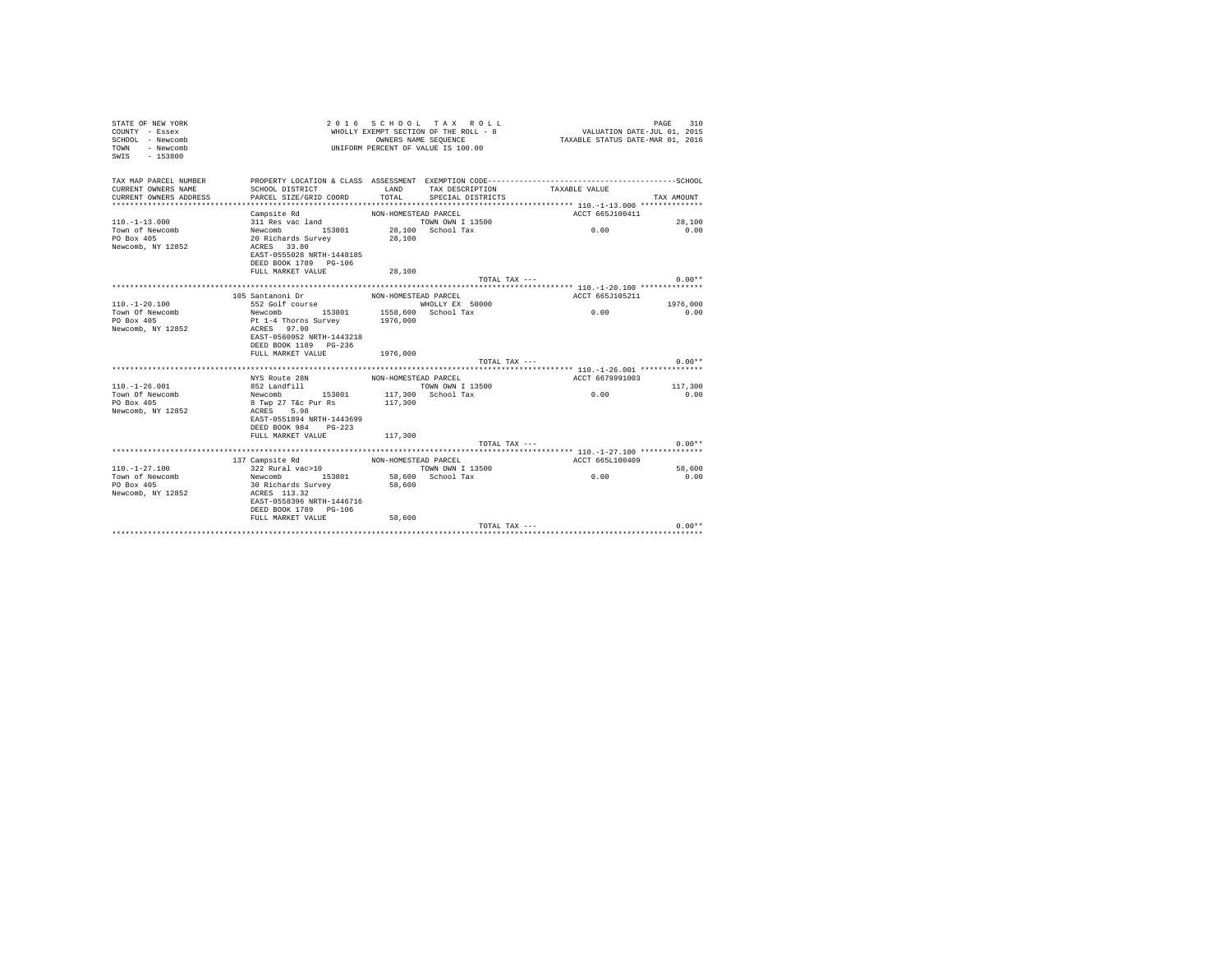| STATE OF NEW YORK<br>COUNTY - Essex<br>SCHOOL - Newcomb<br>- Newcomb<br>TOWN<br>$SWTS = 153800$ |                                         | 2016 SCHOOL TAX ROLL<br>WHOLLY EXEMPT SECTION OF THE ROLL - 8<br>UNIFORM PERCENT OF VALUE IS 100.00 | OWNERS NAME SEQUENCE | VALUATION DATE-JUL 01, 2015<br>TAXABLE STATUS DATE-MAR 01, 2016 | 311<br>PAGE    |
|-------------------------------------------------------------------------------------------------|-----------------------------------------|-----------------------------------------------------------------------------------------------------|----------------------|-----------------------------------------------------------------|----------------|
| TAX MAP PARCEL NUMBER                                                                           |                                         |                                                                                                     |                      |                                                                 |                |
| CURRENT OWNERS NAME                                                                             | SCHOOL DISTRICT                         | LAND                                                                                                | TAX DESCRIPTION      | TAXABLE VALUE                                                   |                |
| CURRENT OWNERS ADDRESS<br>***************************                                           | PARCEL SIZE/GRID COORD                  | TOTAL                                                                                               | SPECIAL DISTRICTS    |                                                                 | TAX AMOUNT     |
|                                                                                                 |                                         |                                                                                                     |                      |                                                                 |                |
| $110.13 - 6 - 1.000$                                                                            | 69 Hudson River Rd<br>852 Landfill      | NON-HOMESTEAD PARCEL<br>TOWN OWN I 13500                                                            |                      | ACCT 6679909111                                                 |                |
| Town Of Newcomb                                                                                 | Newcomb 153801                          | 45,900 School Tax                                                                                   |                      | 0.00                                                            | 61,900<br>0.00 |
| PO Box 405                                                                                      | 17 Richards Survey                      | 61,900                                                                                              |                      |                                                                 |                |
| Newcomb, NY 12852                                                                               | ACRES 1.43                              |                                                                                                     |                      |                                                                 |                |
|                                                                                                 | EAST-0552187 NRTH-1443877               |                                                                                                     |                      |                                                                 |                |
|                                                                                                 | DEED BOOK 264 PG-425                    |                                                                                                     |                      |                                                                 |                |
|                                                                                                 | FULL MARKET VALUE                       | 61,900                                                                                              |                      |                                                                 |                |
|                                                                                                 |                                         |                                                                                                     | TOTAL TAX ---        |                                                                 | $0.00**$       |
|                                                                                                 |                                         |                                                                                                     |                      |                                                                 |                |
|                                                                                                 | 20 Bissell Loop                         | HOMESTEAD PARCEL                                                                                    |                      | ACCT 665J100709                                                 |                |
| $110.13 - 9 - 9.001$                                                                            | 311 Res vac land                        | TOWN OWN I 13500                                                                                    |                      |                                                                 | 30,200         |
| Town of Newcomb                                                                                 | Newcomb 153801                          | 30,200 School Tax                                                                                   |                      | 0.00                                                            | 0.00           |
| PO Box 405                                                                                      | Pt 19 Richards Survey                   | 30,200                                                                                              |                      |                                                                 |                |
| Newcomb, NY 12852                                                                               | ACRES 0.65<br>EAST-0555174 NRTH-1445151 |                                                                                                     |                      |                                                                 |                |
|                                                                                                 | DEED BOOK 1789 PG-106                   |                                                                                                     |                      |                                                                 |                |
|                                                                                                 | FULL MARKET VALUE                       | 30,200                                                                                              |                      |                                                                 |                |
|                                                                                                 |                                         |                                                                                                     | TOTAL TAX ---        |                                                                 | $0.00**$       |
|                                                                                                 |                                         |                                                                                                     |                      | ******************** 110.13-9-16.000 ***********                |                |
|                                                                                                 | 14 Bissell Loop                         | HOMESTEAD PARCEL                                                                                    |                      | ACCT 665J100413                                                 |                |
| $110.13 - 9 - 16.000$                                                                           | 331 Com vac w/im                        | TOWN OWN I 13500                                                                                    |                      |                                                                 | 58,900         |
| Town of Newcomb                                                                                 | Newcomb 153801 57,800 School Tax        |                                                                                                     |                      | 0.00                                                            | 0.00           |
| PO Box 405                                                                                      | Pt 19 Richards Survey                   | 58,900                                                                                              |                      |                                                                 |                |
| Newcomb, NY 12852                                                                               | 3.2ac                                   |                                                                                                     |                      |                                                                 |                |
|                                                                                                 | ACRES 4.90                              |                                                                                                     |                      |                                                                 |                |
|                                                                                                 | EAST-0555350 NRTH-1445299               |                                                                                                     |                      |                                                                 |                |
|                                                                                                 | DEED BOOK 1789 PG-106                   |                                                                                                     |                      |                                                                 |                |
|                                                                                                 | FULL MARKET VALUE                       | 58,900                                                                                              |                      | TOTAL TAX ---                                                   | $0.00**$       |
|                                                                                                 |                                         |                                                                                                     |                      |                                                                 |                |
|                                                                                                 | NYS Route 28N                           | NON-HOMESTEAD PARCEL                                                                                |                      | ACCT 665J177003                                                 |                |
| $110.13 - 13 - 10.000$                                                                          | 314 Rural vac<10                        | TOWN OWN I 13500                                                                                    |                      |                                                                 | 27,100         |
| Town of Newcomb                                                                                 | Newcomb 153801                          | 27,100 School Tax                                                                                   |                      | 0.00                                                            | 0.00           |
| PO Box 405                                                                                      | 19 Richards Survey                      | 27,100                                                                                              |                      |                                                                 |                |
| Newcomb, NY 12852                                                                               | ACRES 4.10                              |                                                                                                     |                      |                                                                 |                |
|                                                                                                 | EAST-0554840 NRTH-1445478               |                                                                                                     |                      |                                                                 |                |
|                                                                                                 | DEED BOOK 1789 PG-106                   |                                                                                                     |                      |                                                                 |                |
|                                                                                                 | FULL MARKET VALUE                       | 27,100                                                                                              |                      |                                                                 |                |
|                                                                                                 |                                         |                                                                                                     | TOTAL TAX ---        |                                                                 | $0.00**$       |
|                                                                                                 |                                         |                                                                                                     |                      |                                                                 |                |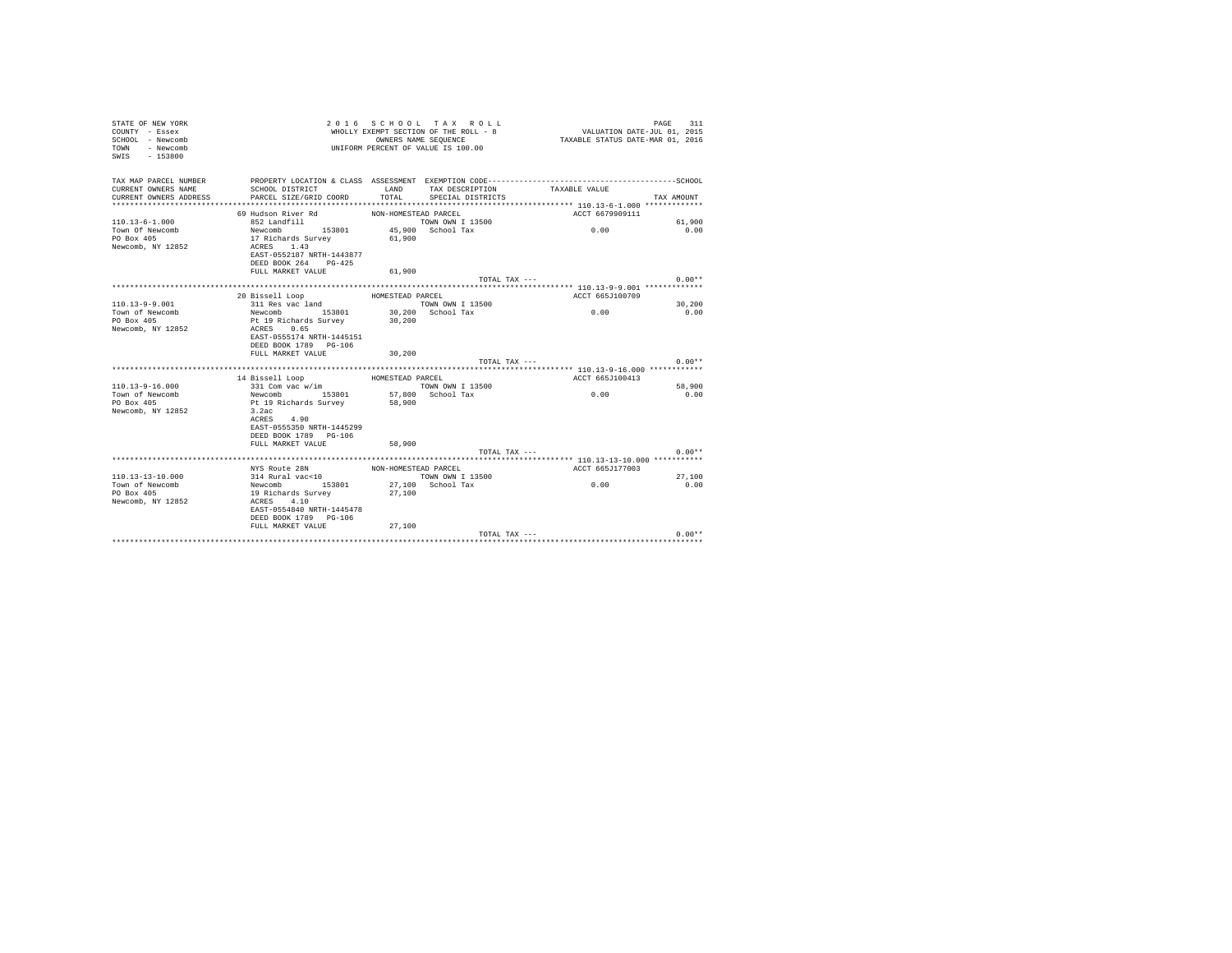| STATE OF NEW YORK<br>COUNTY - Essex<br>SCHOOL - Newcomb<br>- Newcomb<br>TOWN<br>$SWTS = 153800$ |                                                          |                      | 2016 SCHOOL TAX ROLL<br>WHOLLY EXEMPT SECTION OF THE ROLL - 8<br>OWNERS NAME SEQUENCE<br>UNIFORM PERCENT OF VALUE IS 100.00 | VALUATION DATE-JUL 01, 2015<br>TAXABLE STATUS DATE-MAR 01, 2016 | 312<br>PAGE    |
|-------------------------------------------------------------------------------------------------|----------------------------------------------------------|----------------------|-----------------------------------------------------------------------------------------------------------------------------|-----------------------------------------------------------------|----------------|
| TAX MAP PARCEL NUMBER                                                                           |                                                          |                      |                                                                                                                             |                                                                 |                |
| CURRENT OWNERS NAME                                                                             | SCHOOL DISTRICT                                          | LAND                 | TAX DESCRIPTION                                                                                                             | TAXABLE VALUE                                                   |                |
| CURRENT OWNERS ADDRESS<br>************************                                              | PARCEL SIZE/GRID COORD<br>****************************** | TOTAL                | SPECIAL DISTRICTS                                                                                                           |                                                                 | TAX AMOUNT     |
|                                                                                                 |                                                          |                      |                                                                                                                             | ACCT 6679909011                                                 |                |
| $110.17 - 2 - 38.000$                                                                           | Marcy Ln<br>330 Vacant comm                              | NON-HOMESTEAD PARCEL | TOWN OWN T 13500                                                                                                            |                                                                 | 59,600         |
| Town Of Newcomb                                                                                 |                                                          |                      | 59.600 School Tax                                                                                                           | 0.00                                                            | 0.00           |
| PO Box 405                                                                                      | Newcomb 153801 59,600<br>Pt 18 & Richards Survey 59,600  |                      |                                                                                                                             |                                                                 |                |
| Newcomb, NY 12852                                                                               | ACRES 2.30                                               |                      |                                                                                                                             |                                                                 |                |
|                                                                                                 | EAST-0556754 NRTH-1441863                                |                      |                                                                                                                             |                                                                 |                |
|                                                                                                 | DEED BOOK 416 PG-563                                     |                      |                                                                                                                             |                                                                 |                |
|                                                                                                 | FULL MARKET VALUE                                        | 59,600               |                                                                                                                             |                                                                 |                |
|                                                                                                 |                                                          |                      | TOTAL TAX ---                                                                                                               |                                                                 | $0.00**$       |
|                                                                                                 |                                                          |                      |                                                                                                                             |                                                                 |                |
|                                                                                                 | 43 Hanmer Rd                                             | NON-HOMESTEAD PARCEL |                                                                                                                             | ACCT 6679909110                                                 |                |
| $110.17 - 2 - 39.000$<br>Town Of Newcomb                                                        | 853 Sewage<br>Newcomb 153801                             |                      | TOWN OWN I 13500<br>23,800 School Tax                                                                                       | 0.00                                                            | 27,100<br>0.00 |
| PO Box 405                                                                                      | Pt 7 Thorns Survey                                       | 27,100               |                                                                                                                             |                                                                 |                |
| Newcomb, NY 12852                                                                               | ACRES 0.31                                               |                      |                                                                                                                             |                                                                 |                |
|                                                                                                 | EAST-0556641 NRTH-1441576                                |                      |                                                                                                                             |                                                                 |                |
|                                                                                                 | DEED BOOK 416 PG-574                                     |                      |                                                                                                                             |                                                                 |                |
|                                                                                                 | FULL MARKET VALUE                                        | 27,100               |                                                                                                                             |                                                                 |                |
|                                                                                                 |                                                          |                      | TOTAL TAX ---                                                                                                               |                                                                 | $0.00**$       |
|                                                                                                 |                                                          |                      |                                                                                                                             | ********************* 110.17-2-40.000 ************              |                |
|                                                                                                 | Marcy Ln                                                 | NON-HOMESTEAD PARCEL |                                                                                                                             | ACCT 6679909010                                                 |                |
| $110.17 - 2 - 40.000$                                                                           | 330 Vacant comm                                          |                      | TOWN OWN I 13500                                                                                                            |                                                                 | 35,300         |
| Town Of Newcomb<br>PO Box 405                                                                   | Newcomb 153801<br>Pt 8 Thorns Survey                     | 35,300               | 35,300 School Tax                                                                                                           | 0.00                                                            | 0.00           |
| Newcomb, NY 12852                                                                               | ACRES 0.80                                               |                      |                                                                                                                             |                                                                 |                |
|                                                                                                 | EAST-0556395 NRTH-1441460                                |                      |                                                                                                                             |                                                                 |                |
|                                                                                                 | DEED BOOK 416 PG-574                                     |                      |                                                                                                                             |                                                                 |                |
|                                                                                                 | FULL MARKET VALUE                                        | 35,300               |                                                                                                                             |                                                                 |                |
|                                                                                                 |                                                          |                      | TOTAL TAX ---                                                                                                               |                                                                 | $0.00**$       |
|                                                                                                 |                                                          |                      |                                                                                                                             |                                                                 |                |
|                                                                                                 | Chaisson Rd                                              | NON-HOMESTEAD PARCEL |                                                                                                                             | ACCT 6679909009                                                 |                |
| $110.17 - 2 - 43.000$                                                                           | 330 Vacant comm                                          |                      | TOWN OWN I 13500                                                                                                            |                                                                 | 54,900         |
| Town Of Newcomb                                                                                 | Newcomb 153801                                           |                      | 54.900 School Tax                                                                                                           | 0.00                                                            | 0.00           |
| PO Box 405                                                                                      | 18 Richards Survey                                       | 54,900               |                                                                                                                             |                                                                 |                |
| Newcomb, NY 12852                                                                               | Pt Lot E & Map 1843<br>ACRES 2.00                        |                      |                                                                                                                             |                                                                 |                |
|                                                                                                 | EAST-0553713 NRTH-1442450                                |                      |                                                                                                                             |                                                                 |                |
|                                                                                                 | DEED BOOK 416 PG-574                                     |                      |                                                                                                                             |                                                                 |                |
|                                                                                                 | FULL MARKET VALUE                                        | 54,900               |                                                                                                                             |                                                                 |                |
|                                                                                                 |                                                          |                      | TOTAL TAX ---                                                                                                               |                                                                 | $0.00**$       |
|                                                                                                 |                                                          |                      |                                                                                                                             |                                                                 |                |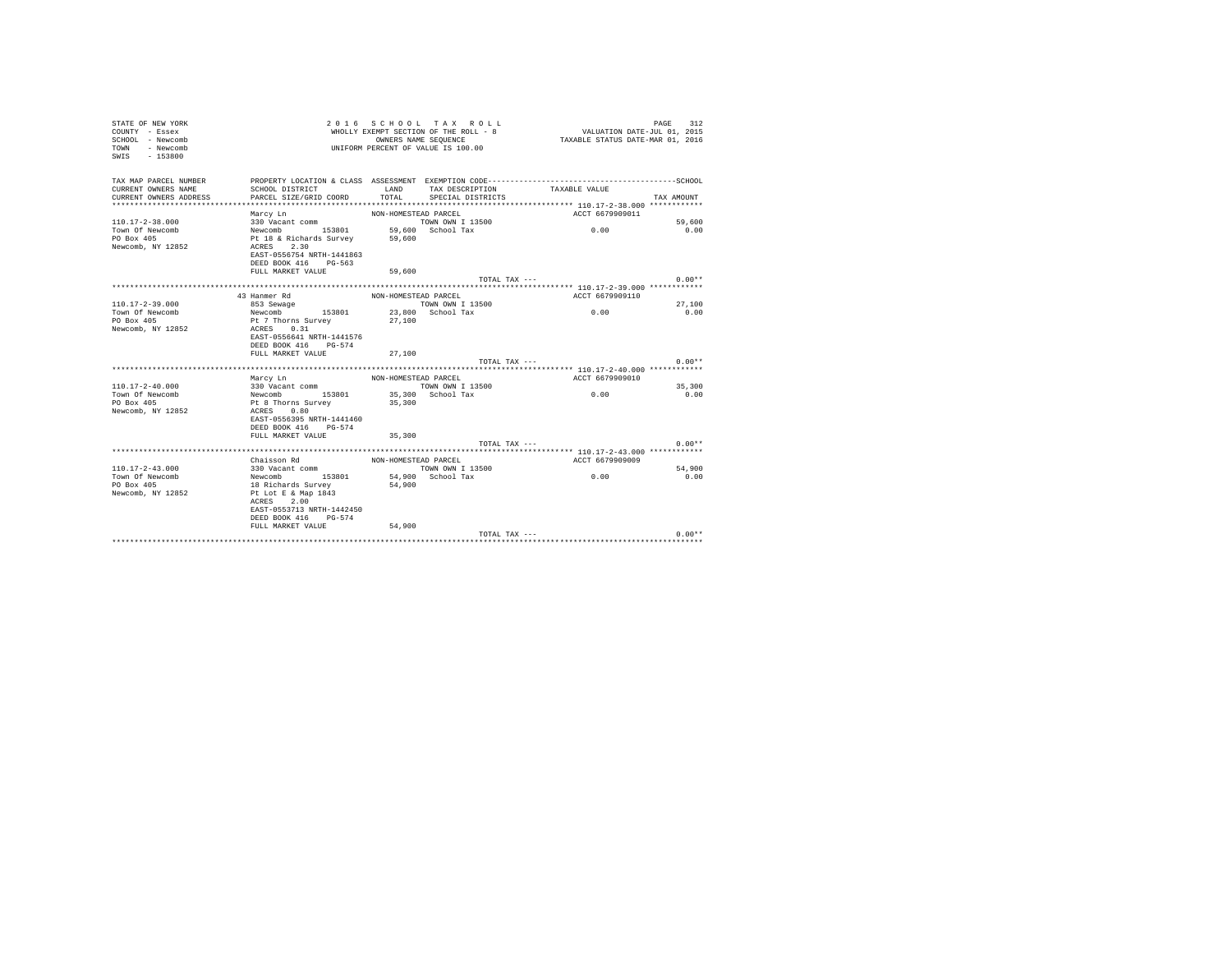| STATE OF NEW YORK<br>COUNTY - Essex<br>SCHOOL - Newcomb<br>- Newcomb<br>TOWN<br>SWTS<br>$-153800$ |                                         |                      | 2016 SCHOOL TAX ROLL<br>WHOLLY EXEMPT SECTION OF THE ROLL - 8<br>OWNERS NAME SEQUENCE<br>UNIFORM PERCENT OF VALUE IS 100.00 | VALUATION DATE-JUL 01, 2015<br>TAXABLE STATUS DATE-MAR 01, 2016 | 313<br>PAGE    |
|---------------------------------------------------------------------------------------------------|-----------------------------------------|----------------------|-----------------------------------------------------------------------------------------------------------------------------|-----------------------------------------------------------------|----------------|
| TAX MAP PARCEL NUMBER                                                                             |                                         |                      |                                                                                                                             |                                                                 |                |
| CURRENT OWNERS NAME                                                                               | SCHOOL DISTRICT                         | LAND                 | TAX DESCRIPTION                                                                                                             | TAXABLE VALUE                                                   |                |
| CURRENT OWNERS ADDRESS<br>************************                                                | PARCEL SIZE/GRID COORD                  | TOTAL                | SPECIAL DISTRICTS                                                                                                           |                                                                 | TAX AMOUNT     |
|                                                                                                   |                                         | NON-HOMESTEAD PARCEL |                                                                                                                             | ACCT 665Z010008                                                 |                |
| $110.17 - 2 - 54.000$                                                                             | NYS Route 28N Rd<br>853 Sewage          |                      | TOWN OWN I 13500                                                                                                            |                                                                 | 36,000         |
| Town of Newcomb                                                                                   | Newcomb 153801                          |                      | 36,000 School Tax                                                                                                           | 0.00                                                            | 0.00           |
| PO Box 405                                                                                        | 7 T&C TWP 27                            | 36,000               |                                                                                                                             |                                                                 |                |
| Newcomb, NY 12852                                                                                 | ACRES 1.80                              |                      |                                                                                                                             |                                                                 |                |
|                                                                                                   | EAST-0556834 NRTH-1441652               |                      |                                                                                                                             |                                                                 |                |
|                                                                                                   | DEED BOOK 1625 PG-35                    |                      |                                                                                                                             |                                                                 |                |
|                                                                                                   | FULL MARKET VALUE                       | 36,000               |                                                                                                                             |                                                                 |                |
|                                                                                                   |                                         |                      | TOTAL TAX ---                                                                                                               |                                                                 | $0.00**$       |
|                                                                                                   |                                         |                      |                                                                                                                             |                                                                 |                |
|                                                                                                   | NYS Route 28N                           | NON-HOMESTEAD PARCEL |                                                                                                                             | ACCT 665J105103                                                 |                |
| $110.18 - 1 - 10.000$<br>Town of Newcomb                                                          | 311 Res vac land                        |                      | TOWN OWN I 13500<br>39,000 School Tax                                                                                       | 0.00                                                            | 39,000<br>0.00 |
| PO Box 405                                                                                        | Newcomb 153801<br>4 & 5 Thorns Survey   | 39,000               |                                                                                                                             |                                                                 |                |
| Newcomb, NY 12852                                                                                 | ACRES 6.00                              |                      |                                                                                                                             |                                                                 |                |
|                                                                                                   | EAST-0558745 NRTH-1442519               |                      |                                                                                                                             |                                                                 |                |
|                                                                                                   | DEED BOOK 1617 PG-304                   |                      |                                                                                                                             |                                                                 |                |
|                                                                                                   | FULL MARKET VALUE                       | 39,000               |                                                                                                                             |                                                                 |                |
|                                                                                                   |                                         |                      | TOTAL TAX ---                                                                                                               |                                                                 | $0.00**$       |
|                                                                                                   |                                         |                      |                                                                                                                             | ******************** 110.18-1-13.001 ***********                |                |
|                                                                                                   | 12 Marcy Ln                             | NON-HOMESTEAD PARCEL |                                                                                                                             | ACCT 6679998001                                                 |                |
| $110.18 - 1 - 13.001$                                                                             | 330 Vacant comm<br>Newcomb 153801       |                      | TOWN OWN I 13500<br>31,400 School Tax                                                                                       |                                                                 | 31,400         |
| Town Of Newcomb<br>Town Hall                                                                      | 4 Twp 27 T&c Thorns                     | 31,400               |                                                                                                                             | 0.00                                                            | 0.00           |
| PO Box 405                                                                                        | Tennis Court Lot                        |                      |                                                                                                                             |                                                                 |                |
| Newcomb, NY 12870                                                                                 | ACRES 0.70                              |                      |                                                                                                                             |                                                                 |                |
|                                                                                                   | EAST-0559094 NRTH-1442561               |                      |                                                                                                                             |                                                                 |                |
|                                                                                                   | DEED BOOK 1189 PG-245                   |                      |                                                                                                                             |                                                                 |                |
|                                                                                                   | FULL MARKET VALUE                       | 31,400               |                                                                                                                             |                                                                 |                |
|                                                                                                   |                                         |                      | TOTAL TAX ---                                                                                                               |                                                                 | $0.00**$       |
|                                                                                                   |                                         |                      |                                                                                                                             |                                                                 |                |
|                                                                                                   | 15 Marcy Ln                             | NON-HOMESTEAD PARCEL |                                                                                                                             | ACCT 6679999003                                                 |                |
| $110.18 - 1 - 16.120$                                                                             | 592 Athletic fld                        |                      | TOWN OWN I 13500                                                                                                            |                                                                 | 153,100        |
| Town Of Newcomb<br>PO Box 405                                                                     | Newcomb 153801<br>4 5 Twp 27 T&c Thorns | 153,100              | $132,000$ School Tax                                                                                                        | 0.00                                                            | 0.00           |
| Newcomb, NY 12852                                                                                 | ACRES 6.92                              |                      |                                                                                                                             |                                                                 |                |
|                                                                                                   | EAST-0559303 NRTH-1442275               |                      |                                                                                                                             |                                                                 |                |
|                                                                                                   | DEED BOOK 1189 PG-241                   |                      |                                                                                                                             |                                                                 |                |
|                                                                                                   | FULL MARKET VALUE                       | 153,100              |                                                                                                                             |                                                                 |                |
|                                                                                                   |                                         |                      | TOTAL TAX ---                                                                                                               |                                                                 | $0.00**$       |
|                                                                                                   |                                         |                      |                                                                                                                             |                                                                 |                |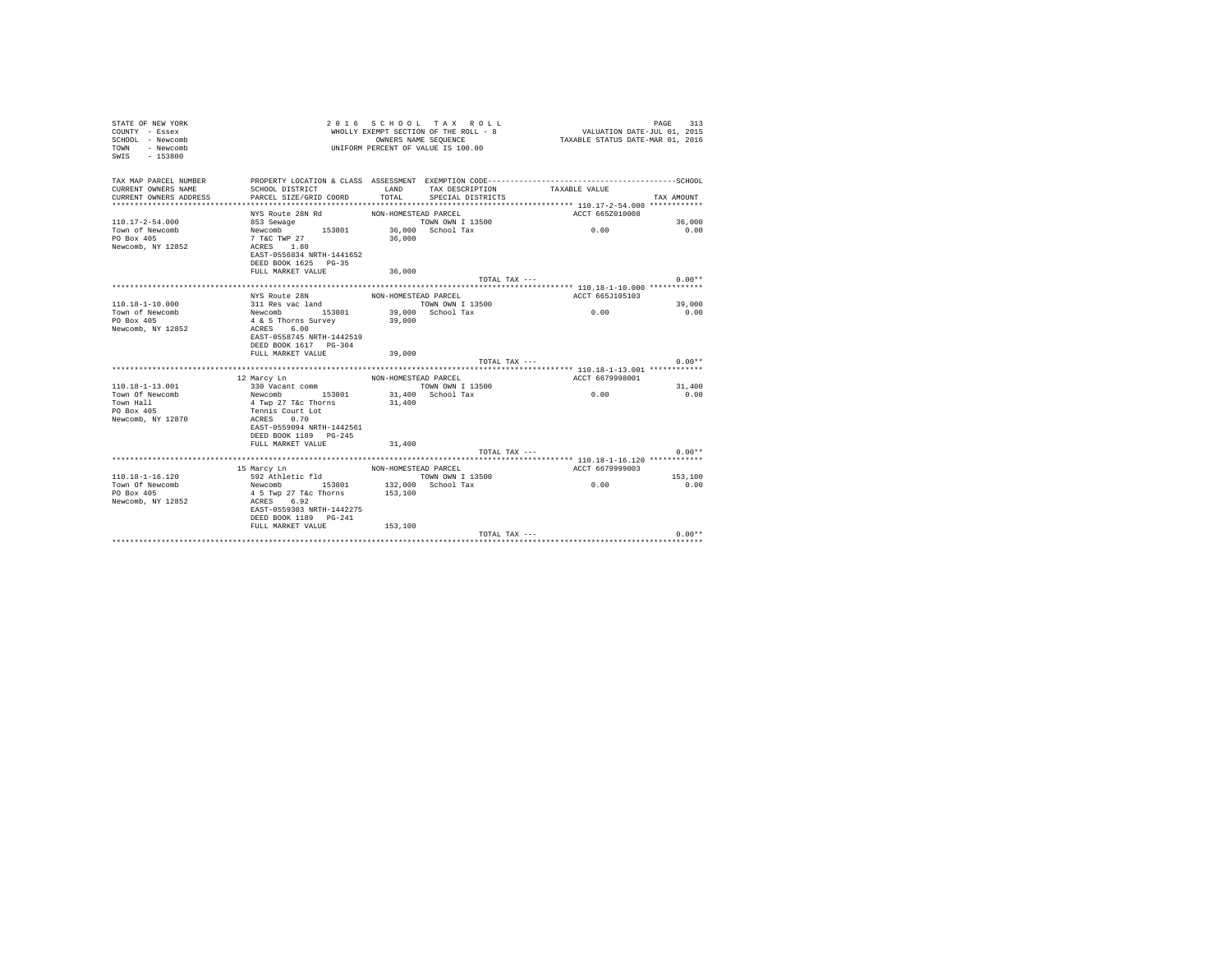| STATE OF NEW YORK<br>COUNTY - Essex<br>SCHOOL - Newcomb<br>- Newcomb<br>TOWN<br>$-153800$<br>SWIS |                                                                                              |                      | 2016 SCHOOL TAX ROLL<br>WHOLLY EXEMPT SECTION OF THE ROLL - 8<br>OWNERS NAME SEQUENCE<br>UNIFORM PERCENT OF VALUE IS 100.00 | VALUATION DATE-JUL 01, 2015<br>TAXABLE STATUS DATE-MAR 01, 2016 | 314<br>PAGE |
|---------------------------------------------------------------------------------------------------|----------------------------------------------------------------------------------------------|----------------------|-----------------------------------------------------------------------------------------------------------------------------|-----------------------------------------------------------------|-------------|
| TAX MAP PARCEL NUMBER                                                                             | PROPERTY LOCATION & CLASS ASSESSMENT EXEMPTION CODE-----------------------------------SCHOOL |                      |                                                                                                                             |                                                                 |             |
| CURRENT OWNERS NAME                                                                               | SCHOOL DISTRICT                                                                              | LAND<br>TOTAL        | TAX DESCRIPTION                                                                                                             | TAXABLE VALUE                                                   |             |
| CURRENT OWNERS ADDRESS                                                                            | PARCEL SIZE/GRID COORD                                                                       |                      | SPECIAL DISTRICTS                                                                                                           |                                                                 | TAX AMOUNT  |
|                                                                                                   | NYS Route 28N                                                                                | NON-HOMESTEAD PARCEL |                                                                                                                             | ACCT 6679909012                                                 |             |
| $110.18 - 2 - 1.000$                                                                              | 653 Govt pk lot                                                                              |                      | TOWN OWN I 13500                                                                                                            |                                                                 | 105,400     |
| Town Of Newcomb                                                                                   | Newcomb<br>153801                                                                            |                      | 80,000 School Tax                                                                                                           | 0.00                                                            | 0.00        |
| PO Box 405                                                                                        | Hylop Patent                                                                                 | 105,400              |                                                                                                                             |                                                                 |             |
| Newcomb, NY 12852                                                                                 | ACRES 3.60                                                                                   |                      |                                                                                                                             |                                                                 |             |
|                                                                                                   | EAST-0561402 NRTH-1443073                                                                    |                      |                                                                                                                             |                                                                 |             |
|                                                                                                   | DEED BOOK 416 PG-563                                                                         |                      |                                                                                                                             |                                                                 |             |
|                                                                                                   | FULL MARKET VALUE                                                                            | 105,400              |                                                                                                                             |                                                                 |             |
|                                                                                                   |                                                                                              |                      | TOTAL TAX ---                                                                                                               |                                                                 | $0.00**$    |
|                                                                                                   | 127 Santanoni Dr                                                                             | NON-HOMESTEAD PARCEL |                                                                                                                             | ACCT 6679909014                                                 |             |
| $110.18 - 2 - 6.000$                                                                              | 822 Water supply                                                                             |                      | TOWN OWN I 13500                                                                                                            |                                                                 | 44,600      |
| Town Of Newcomb                                                                                   | Newcomb 153801                                                                               |                      | 39,300 School Tax                                                                                                           | 0.00                                                            | 0.00        |
| PO Box 405                                                                                        | Hyslop                                                                                       | 44,600               |                                                                                                                             |                                                                 |             |
| Newcomb, NY 12852                                                                                 | ACRES 1.10                                                                                   |                      |                                                                                                                             |                                                                 |             |
|                                                                                                   | EAST-0562906 NRTH-1442500                                                                    |                      |                                                                                                                             |                                                                 |             |
|                                                                                                   | DEED BOOK 416 PG-569                                                                         |                      |                                                                                                                             |                                                                 |             |
|                                                                                                   | FULL MARKET VALUE                                                                            | 44,600               |                                                                                                                             |                                                                 |             |
|                                                                                                   |                                                                                              |                      | TOTAL TAX ---                                                                                                               |                                                                 | $0.00**$    |
|                                                                                                   | NYS Route 28N                                                                                | NON-HOMESTEAD PARCEL |                                                                                                                             | ACCT 6679909013                                                 |             |
| $110.18 - 2 - 7.000$                                                                              | 653 Govt pk lot                                                                              |                      | TOWN OWN I 13500                                                                                                            |                                                                 | 40,400      |
| Town Of Newcomb                                                                                   | Newcomb 153801                                                                               |                      | 40.400 School Tax                                                                                                           | 0.00                                                            | 0.00        |
| PO Box 405                                                                                        | Pt 1 2 Thorns Survey                                                                         | 40,400               |                                                                                                                             |                                                                 |             |
| Newcomb, NY 12852                                                                                 | 2.20<br>ACRES                                                                                |                      |                                                                                                                             |                                                                 |             |
|                                                                                                   | EAST-0562319 NRTH-1441923                                                                    |                      |                                                                                                                             |                                                                 |             |
|                                                                                                   | DEED BOOK 416 PG-563                                                                         |                      |                                                                                                                             |                                                                 |             |
|                                                                                                   | FULL MARKET VALUE                                                                            | 40,400               |                                                                                                                             |                                                                 |             |
|                                                                                                   |                                                                                              |                      | TOTAL TAX $---$                                                                                                             |                                                                 | $0.00**$    |
|                                                                                                   |                                                                                              |                      |                                                                                                                             |                                                                 |             |
| $110.18 - 2 - 11.000$                                                                             | 4 Santanoni Dr<br>642 Health bldg                                                            | NON-HOMESTEAD PARCEL | TOWN OWN I 13500                                                                                                            | ACCT 6679980017                                                 | 416,700     |
| Town Of Newcomb                                                                                   | Newcomb 153801                                                                               |                      | 40.200 School Tax                                                                                                           | 0.00                                                            | 0.00        |
| PO Box 405                                                                                        | 3 Thorns Survey                                                                              | 416,700              |                                                                                                                             |                                                                 |             |
| Newcomb, NY 12852                                                                                 | 2.00<br>ACRES                                                                                |                      |                                                                                                                             |                                                                 |             |
|                                                                                                   | EAST-0560608 NRTH-1442118                                                                    |                      |                                                                                                                             |                                                                 |             |
|                                                                                                   | DEED BOOK 452 PG-33                                                                          |                      |                                                                                                                             |                                                                 |             |
|                                                                                                   | FULL MARKET VALUE                                                                            | 416,700              |                                                                                                                             |                                                                 |             |
|                                                                                                   |                                                                                              |                      | TOTAL TAX ---                                                                                                               |                                                                 | $0.00**$    |
|                                                                                                   |                                                                                              |                      |                                                                                                                             |                                                                 |             |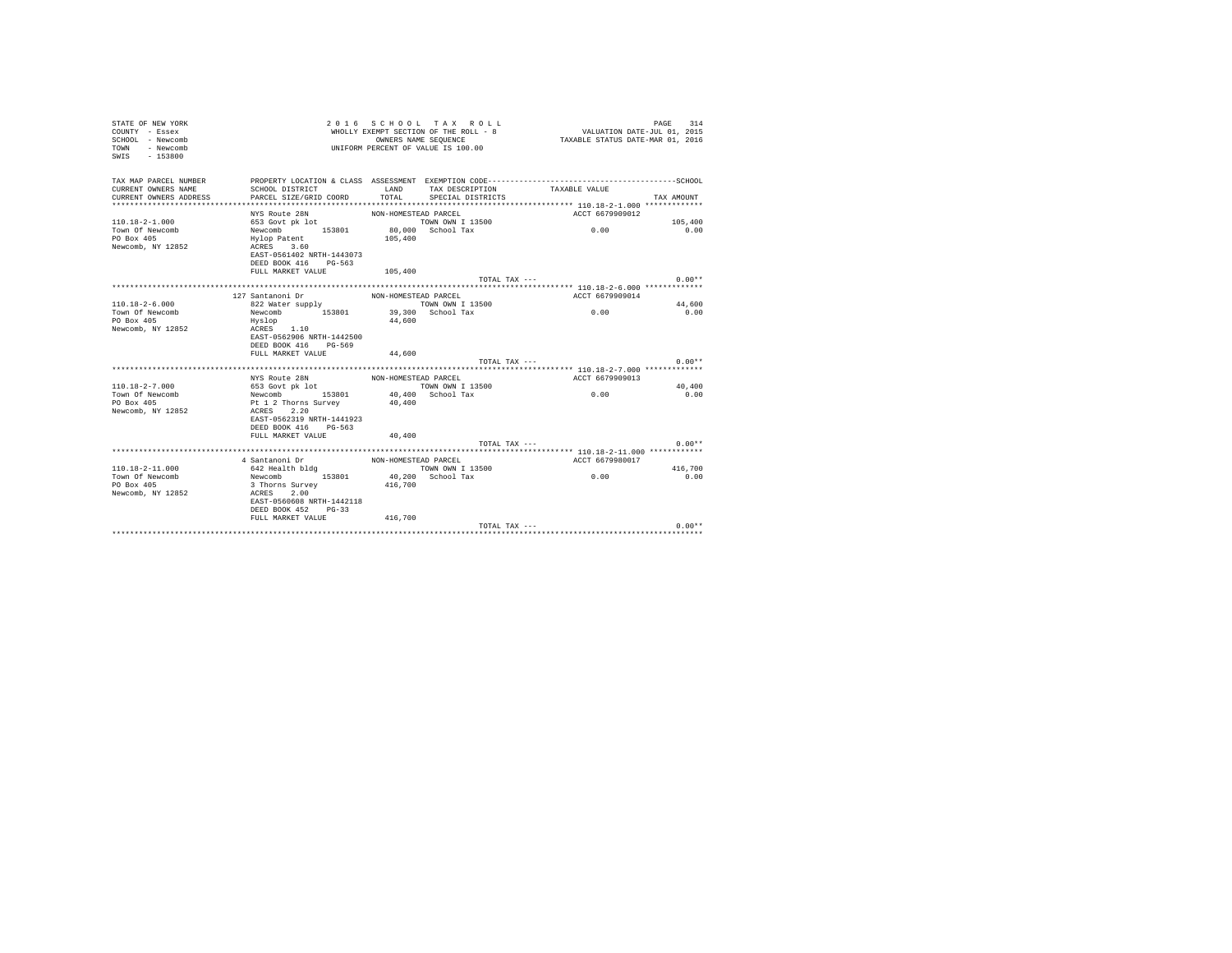| STATE OF NEW YORK<br>COUNTY - Essex<br>SCHOOL - Newcomb<br>- Newcomb<br>TOWN<br>SWIS<br>$-153800$ | 2 0 1 6                                                                                                     |                      | SCHOOL TAX ROLL<br>WHOLLY EXEMPT SECTION OF THE ROLL - 8<br>OWNERS NAME SEQUENCE<br>UNIFORM PERCENT OF VALUE IS 100.00 | VALUATION DATE-JUL 01, 2015<br>TAXABLE STATUS DATE-MAR 01, 2016 | 315<br>PAGE |
|---------------------------------------------------------------------------------------------------|-------------------------------------------------------------------------------------------------------------|----------------------|------------------------------------------------------------------------------------------------------------------------|-----------------------------------------------------------------|-------------|
| TAX MAP PARCEL NUMBER                                                                             |                                                                                                             |                      |                                                                                                                        |                                                                 |             |
| CURRENT OWNERS NAME<br>CURRENT OWNERS ADDRESS                                                     | SCHOOL DISTRICT<br>PARCEL SIZE/GRID COORD                                                                   | LAND<br>TOTAL        | TAX DESCRIPTION<br>SPECIAL DISTRICTS                                                                                   | TAXABLE VALUE                                                   | TAX AMOUNT  |
|                                                                                                   |                                                                                                             |                      |                                                                                                                        |                                                                 |             |
|                                                                                                   | 5005 NYS Route 28N                                                                                          | NON-HOMESTEAD PARCEL |                                                                                                                        | ACCT 665J102810                                                 |             |
| $110.18 - 3 - 7.100$                                                                              | 311 Res vac land                                                                                            |                      | TOWN OWN I 13500                                                                                                       |                                                                 | 37,100      |
| Town of Newcomb                                                                                   | Newcomb 153801 37,100 School Tax                                                                            |                      |                                                                                                                        | 0.00                                                            | 0.00        |
| 5639 NYS Route 28N<br>Newcomb, NY 12852                                                           | 4 Thorns Sur Twp 27 T&c<br>Farmhouse Pl<br>ACRES 4.09<br>EAST-0559970 NRTH-1442648<br>DEED BOOK 1689 PG-212 | 37,100               |                                                                                                                        |                                                                 |             |
|                                                                                                   | FULL MARKET VALUE                                                                                           | 37,100               |                                                                                                                        |                                                                 |             |
|                                                                                                   |                                                                                                             |                      | TOTAL TAX ---                                                                                                          |                                                                 | $0.00**$    |
|                                                                                                   | NYS Route 28N                                                                                               | NON-HOMESTEAD PARCEL |                                                                                                                        | ACCT 665Z005001                                                 |             |
| $110.18 - 3 - 7.200$                                                                              | 651 Highway gar                                                                                             |                      | TOWN OWN I 13500                                                                                                       |                                                                 | 271,700     |
| Town of Newcomb                                                                                   | Newcomb 153801                                                                                              |                      | 42,900 School Tax                                                                                                      | 0.00                                                            | 0.00        |
| NYS Route 28N<br>PO Box 405<br>Newcomb, NY 12852                                                  | 4 T&C 27 TS<br>ACRES 4.65<br>EAST-0559670 NRTH-1442157<br>DEED BOOK 1405 PG-289<br>FULL MARKET VALUE        | 271,700              |                                                                                                                        |                                                                 |             |
|                                                                                                   |                                                                                                             | 271,700              | TOTAL TAX ---                                                                                                          |                                                                 | $0.00**$    |
|                                                                                                   |                                                                                                             |                      |                                                                                                                        |                                                                 |             |
|                                                                                                   | 3 Santanoni Dr                                                                                              | NON-HOMESTEAD PARCEL |                                                                                                                        | ACCT 6679909107                                                 |             |
| $110.18 - 3 - 8.000$                                                                              | 593 Picnic site                                                                                             |                      | TOWN OWN I 13500                                                                                                       |                                                                 | 57,800      |
| Town Of Newcomb                                                                                   | Newcomb 153801                                                                                              |                      | 56,400 School Tax                                                                                                      | 0.00                                                            | 0.00        |
| PO Box 405<br>Newcomb, NY 12852                                                                   | Pt 3 Thorns Survey<br>ACRES 2.10<br>EAST-0560212 NRTH-1442369<br>DEED BOOK 343 PG-410<br>FULL MARKET VALUE  | 57,800<br>57,800     |                                                                                                                        |                                                                 |             |
|                                                                                                   |                                                                                                             |                      | TOTAL TAX ---                                                                                                          |                                                                 | $0.00**$    |
|                                                                                                   |                                                                                                             |                      |                                                                                                                        |                                                                 |             |
| 110.18-3-13.000                                                                                   | Adams Ln<br>653 Govt pk lot                                                                                 | NON-HOMESTEAD PARCEL | TOWN OWN I 13500                                                                                                       | ACCT 6679909101                                                 | 75,700      |
| Town Of Newcomb                                                                                   | Newcomb 153801                                                                                              |                      | 33,300 School Tax                                                                                                      | 0.00                                                            | 0.00        |
| PO Box 405<br>Newcomb, NY 12852                                                                   | Pt 4 Thorns Survey<br>ACRES 0.70<br>EAST-0560002 NRTH-1441920<br>DEED BOOK 416 PG-582                       | 75,700               |                                                                                                                        |                                                                 |             |
|                                                                                                   | FULL MARKET VALUE 75,700                                                                                    |                      |                                                                                                                        |                                                                 |             |
|                                                                                                   |                                                                                                             |                      | TOTAL TAX ---                                                                                                          |                                                                 | $0.00**$    |
|                                                                                                   |                                                                                                             |                      |                                                                                                                        |                                                                 |             |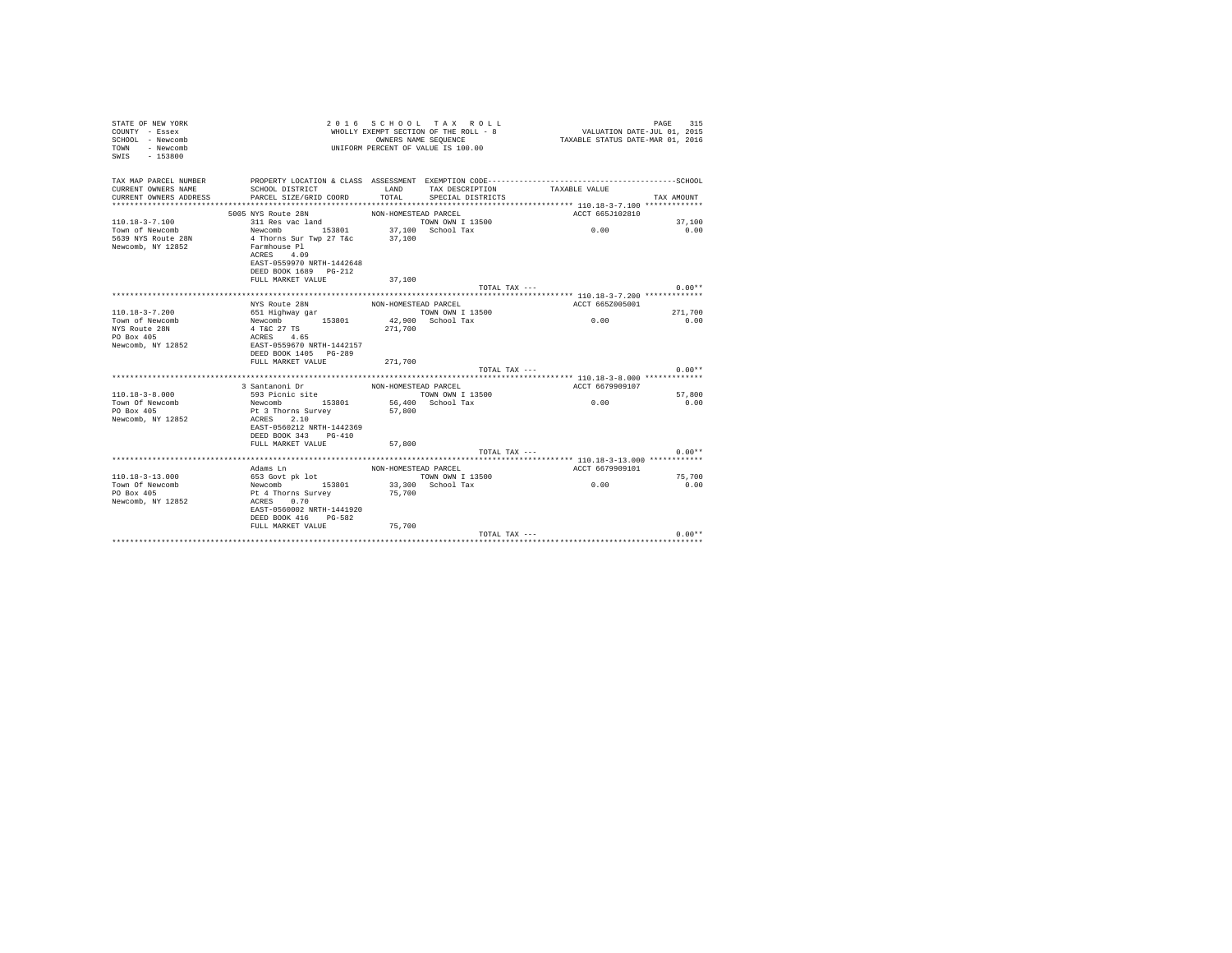| STATE OF NEW YORK<br>COUNTY - Essex<br>SCHOOL - Newcomb<br>- Newcomb<br>TOWN<br>SWIS - 153800 | 2016 SCHOOL TAX ROLL<br>PAGE<br>VALUATION DATE-JUL 01, 2015<br>WHOLLY EXEMPT SECTION OF THE ROLL - 8<br>TAXABLE STATUS DATE-MAR 01, 2016<br>OWNERS NAME SEQUENCE<br>UNIFORM PERCENT OF VALUE IS 100.00 |                      |                   |                                                   |            |
|-----------------------------------------------------------------------------------------------|--------------------------------------------------------------------------------------------------------------------------------------------------------------------------------------------------------|----------------------|-------------------|---------------------------------------------------|------------|
| TAX MAP PARCEL NUMBER                                                                         |                                                                                                                                                                                                        |                      |                   |                                                   |            |
| CURRENT OWNERS NAME                                                                           | SCHOOL DISTRICT                                                                                                                                                                                        | LAND                 | TAX DESCRIPTION   | TAXABLE VALUE                                     |            |
| CURRENT OWNERS ADDRESS<br>*************************                                           | PARCEL SIZE/GRID COORD                                                                                                                                                                                 | TOTAL                | SPECIAL DISTRICTS |                                                   | TAX AMOUNT |
|                                                                                               | Adams In                                                                                                                                                                                               | NON-HOMESTEAD PARCEL |                   | ACCT 6679909008                                   |            |
| $110.18 - 3 - 14.000$                                                                         | 682 Rec facility                                                                                                                                                                                       |                      | TOWN OWN I 13500  |                                                   | 8,800      |
| Town Of Newcomb                                                                               |                                                                                                                                                                                                        |                      | 8,800 School Tax  | 0.00                                              | 0.00       |
| PO Box 405                                                                                    | Newcomb 153801<br>Pt 4 Thorns Survey                                                                                                                                                                   | 8,800                |                   |                                                   |            |
| Newcomb, NY 12852                                                                             | ACRES 0.10                                                                                                                                                                                             |                      |                   |                                                   |            |
|                                                                                               | EAST-0560193 NRTH-1441885                                                                                                                                                                              |                      |                   |                                                   |            |
|                                                                                               | DEED BOOK 416 PG-574                                                                                                                                                                                   |                      |                   |                                                   |            |
|                                                                                               | FULL MARKET VALUE                                                                                                                                                                                      | 8,800                |                   |                                                   |            |
|                                                                                               |                                                                                                                                                                                                        |                      | TOTAL TAX ---     |                                                   | $0.00**$   |
|                                                                                               |                                                                                                                                                                                                        |                      |                   |                                                   |            |
|                                                                                               | 2 Sanford Ln                                                                                                                                                                                           | NON-HOMESTEAD PARCEL |                   | ACCT 6679909015                                   |            |
| $110.18 - 5 - 7.000$                                                                          | 822 Water supply                                                                                                                                                                                       |                      | TOWN OWN I 13500  |                                                   | 184,700    |
| Town Of Newcomb                                                                               | Newcomb 153801                                                                                                                                                                                         |                      | 23.200 School Tax | 0.00                                              | 0.00       |
| PO Box 405<br>Newcomb, NY 12852                                                               | Pt 4 Thorns Survey<br>ACRES 0.30                                                                                                                                                                       | 184,700              |                   |                                                   |            |
|                                                                                               | EAST-0560323 NRTH-1441270                                                                                                                                                                              |                      |                   |                                                   |            |
|                                                                                               | DEED BOOK 416 PG-569                                                                                                                                                                                   |                      |                   |                                                   |            |
|                                                                                               | FULL MARKET VALUE 184,700                                                                                                                                                                              |                      |                   |                                                   |            |
|                                                                                               |                                                                                                                                                                                                        |                      | TOTAL TAX ---     |                                                   | $0.00**$   |
|                                                                                               |                                                                                                                                                                                                        |                      |                   | ******************** 120.-1-1.112/1 ************* |            |
|                                                                                               | 1207 Goodnow Flow Rd                                                                                                                                                                                   | NON-HOMESTEAD PARCEL |                   | ACCT 665Z014009                                   |            |
| $120. -1 - 1.112/1$                                                                           | 930 State forest                                                                                                                                                                                       |                      | TOWN OWN I 13500  |                                                   | 250,000    |
| Town of Newcomb                                                                               | Newcomb 153801 250,000 School Tax                                                                                                                                                                      |                      |                   | 0.00                                              | 0.00       |
| 5639 NYS Rte 28N                                                                              | Pt of 120.-1-1.112                                                                                                                                                                                     | 250,000              |                   |                                                   |            |
| Newcomb, NY 12852                                                                             | Chain Lake Pit 1 Ac                                                                                                                                                                                    |                      |                   |                                                   |            |
|                                                                                               | EAST-0538347 NRTH-1419153                                                                                                                                                                              |                      |                   |                                                   |            |
|                                                                                               | DEED BOOK 1718 PG-264                                                                                                                                                                                  |                      |                   |                                                   |            |
|                                                                                               | FULL MARKET VALUE                                                                                                                                                                                      | 250,000              | TOTAL TAX ---     |                                                   | $0.00**$   |
|                                                                                               |                                                                                                                                                                                                        |                      |                   |                                                   |            |
|                                                                                               | Goodnow Flow Rd                                                                                                                                                                                        | NON-HOMESTEAD PARCEL |                   | ACCT 665Z004002                                   |            |
| $120.18 - 2 - 50.000$                                                                         | 846 Connectors                                                                                                                                                                                         |                      | TOWN OWN I 13500  |                                                   | 142,100    |
| Town of Newcomb                                                                               | Newcomb 153801 142,100 School Tax                                                                                                                                                                      |                      |                   | 0.00                                              | 0.00       |
| 5639 State Route 28N                                                                          | 45/66 T&C Pur TWP 18 142.100                                                                                                                                                                           |                      |                   |                                                   |            |
| PO Box 405                                                                                    | Bridge Lot                                                                                                                                                                                             |                      |                   |                                                   |            |
| Newcomb, NY 12852                                                                             | ACRES 2.38                                                                                                                                                                                             |                      |                   |                                                   |            |
|                                                                                               | EAST-0538975 NRTH-1426409                                                                                                                                                                              |                      |                   |                                                   |            |
|                                                                                               | DEED BOOK 1585 PG-303                                                                                                                                                                                  |                      |                   |                                                   |            |
|                                                                                               | FULL MARKET VALUE                                                                                                                                                                                      | 142,100              |                   |                                                   |            |
|                                                                                               |                                                                                                                                                                                                        |                      | TOTAL TAX ---     |                                                   | $0.00**$   |
|                                                                                               |                                                                                                                                                                                                        |                      |                   |                                                   |            |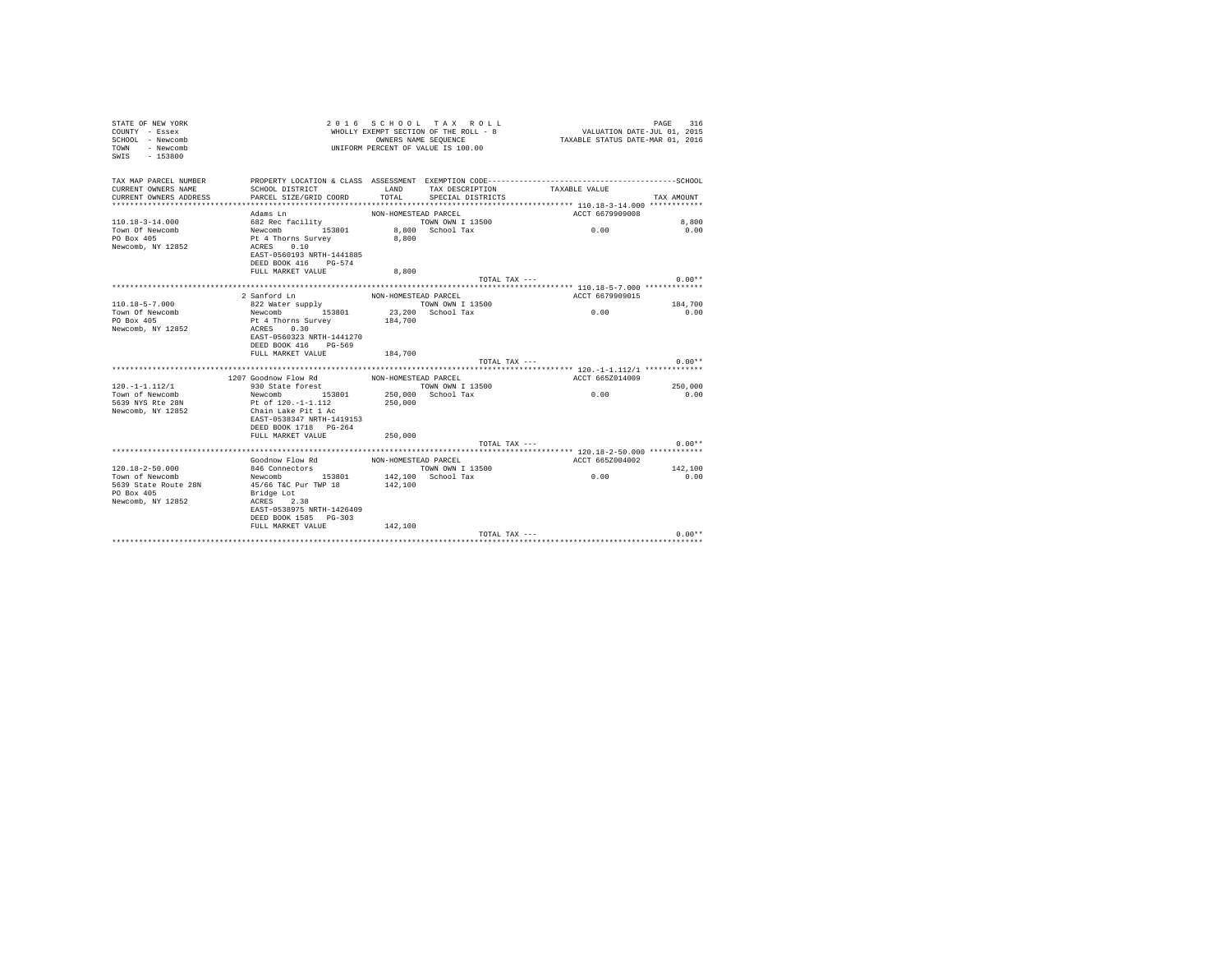|                | STATE OF NEW YORK | 2016 SCHOOL TAX ROLL                  | 317<br>PAGE                      |
|----------------|-------------------|---------------------------------------|----------------------------------|
| COUNTY - Essex |                   | WHOLLY EXEMPT SECTION OF THE ROLL - 8 | VALUATION DATE-JUL 01, 2015      |
|                | SCHOOL - Newcomb  |                                       | TAXABLE STATUS DATE-MAR 01, 2016 |
| TOWN           | - Newcomb         | UNIFORM PERCENT OF VALUE IS 100.00    | RPS155/V04/L015                  |
| SWIS           | - 153800          |                                       | CURRENT DATE 8/23/2016           |
|                |                   |                                       |                                  |

## \*\*\* S P E C I A L D I S T R I C T S U M M A R Y \*\*\*

|      |           | -------<br>TOTAL<br>the contract of the contract of the contract of | the contract of the contract of the contract of the contract of the contract of |        | ▵ |               |       | the contract of the contract of the contract of |
|------|-----------|---------------------------------------------------------------------|---------------------------------------------------------------------------------|--------|---|---------------|-------|-------------------------------------------------|
| CODE | <b>AM</b> | DARCELS<br>.                                                        | TVDL<br>.                                                                       | 'ALLIN |   | <b>IOTIN'</b> | $  -$ | $m + n$<br>1'A.X                                |

## NO SPECIAL DISTRICTS AT THIS LEVEL

## \*\*\* S C H O O L D I S T R I C T S U M M A R Y \*\*\*

| CODE   | DISTRICT NAME      | TOTAL<br>PARCELS | ASSESSED<br>LAND | ASSESSED<br>TOTAL | EXEMPT<br>AMOUNT<br>--------<br>STAR AMOUNT | TOTAL<br>TAXABLE<br>------------<br>STAR TAXABLE | TOTAL TAX |
|--------|--------------------|------------------|------------------|-------------------|---------------------------------------------|--------------------------------------------------|-----------|
|        | Newcomb            | 71               | 19738,470        | 38165,070         | 38165,070                                   |                                                  |           |
| 153801 |                    |                  |                  |                   |                                             |                                                  |           |
|        | SUB-TOTAL          | 71               | 19738,470        | 38165,070         | 38165,070                                   |                                                  |           |
|        | SUB - TO TAL(CONT) |                  |                  |                   |                                             |                                                  |           |
|        |                    |                  |                  |                   |                                             |                                                  |           |
|        | TOTAL              | 71               | 19738,470        | 38165,070         | 38165,070                                   |                                                  |           |
|        | TO TAL (CONT)      |                  |                  |                   |                                             |                                                  |           |
|        |                    |                  |                  |                   |                                             |                                                  |           |

## \*\*\* S Y S T E M C O D E S S U M M A R Y \*\*\*

| CODE  | DESCRIPTION        | TOTAL<br>PARCELS | SCHOOL               |
|-------|--------------------|------------------|----------------------|
| 50000 | WHOLLY EX<br>TOTAL |                  | 1976,000<br>1976,000 |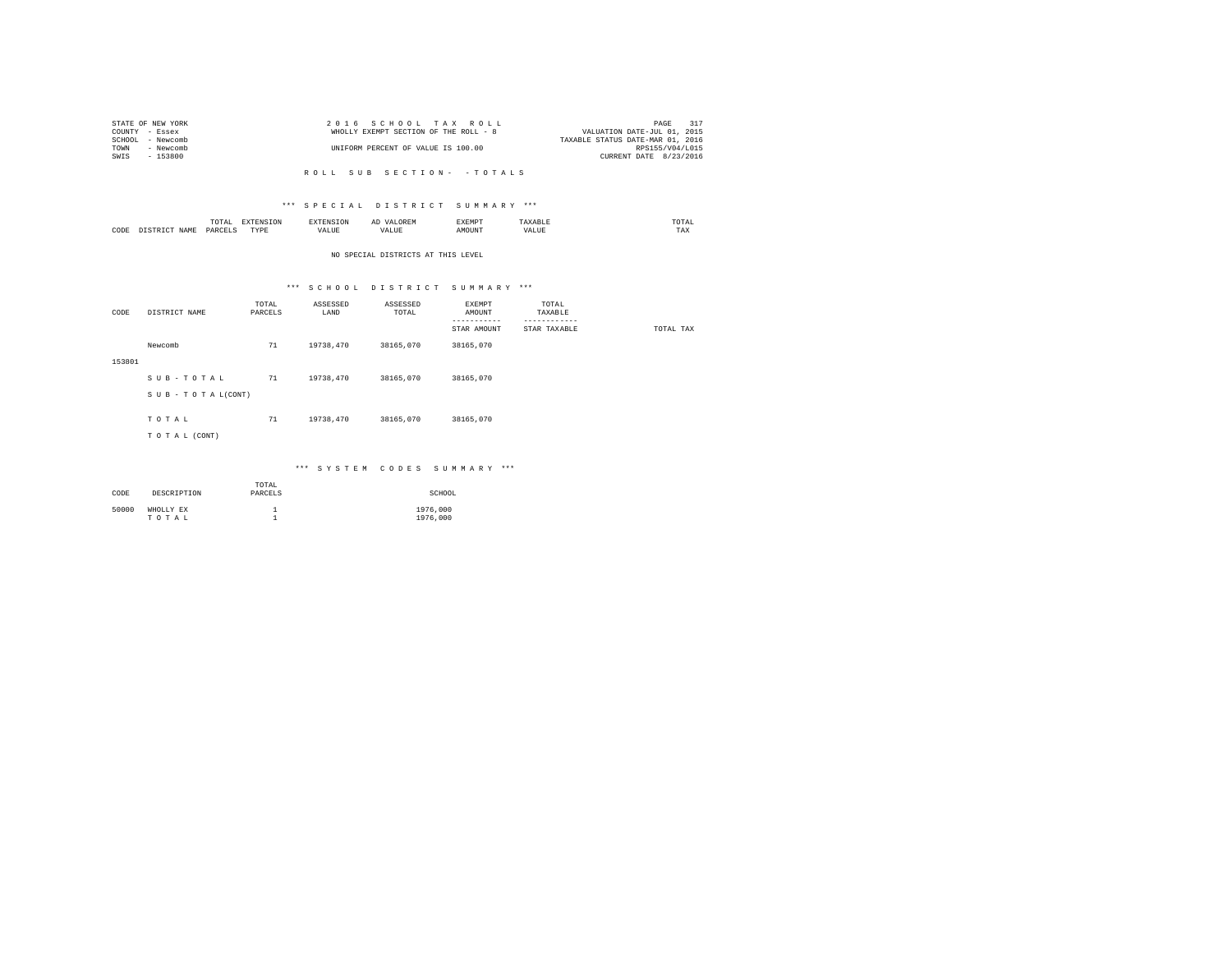| STATE OF NEW YORK |           | 2016 SCHOOL TAX ROLL |                                       |  |  |                                  | PAGE            | 318 |
|-------------------|-----------|----------------------|---------------------------------------|--|--|----------------------------------|-----------------|-----|
| COUNTY - Essex    |           |                      | WHOLLY EXEMPT SECTION OF THE ROLL - 8 |  |  | VALUATION DATE-JUL 01, 2015      |                 |     |
| SCHOOL            | - Newcomb |                      |                                       |  |  | TAXABLE STATUS DATE-MAR 01, 2016 |                 |     |
| TOWN              | - Newcomb |                      | UNIFORM PERCENT OF VALUE IS 100.00    |  |  |                                  | RPS155/V04/L015 |     |
| SWIS              | $-153800$ |                      |                                       |  |  | CURRENT DATE 8/23/2016           |                 |     |
|                   |           |                      |                                       |  |  |                                  |                 |     |

## \*\*\* E X E M P T I O N S U M M A R Y \*\*\*

|       |             | TOTAL          |           |
|-------|-------------|----------------|-----------|
| CODE  | DESCRIPTION | PARCELS        | SCHOOL    |
|       |             |                |           |
| 12100 | N.Y. STATE  | 10             | 4207.745  |
| 13500 | TOWN OWN I  | 39             | 6512,500  |
| 13800 | SCHOOL DST  | 3              | 6312,400  |
| 21600 | CHURCH PAR  |                | 66,000    |
| 25110 | CONST REL   | 7              | 711,100   |
| 25120 | CONST ED    | 7              | 17868,325 |
| 26400 | VOL F DEPT  | $\mathfrak{D}$ | 508,500   |
| 27350 | PRI CEM     | 1              | 2.500     |
|       | TOTAL       | 70             | 36189,070 |

| ROLL<br><b>SEC</b> | DESCRIPTION                                    | TOTAL<br>PARCELS | ASSESSED<br>LAND | ASSESSED<br>TOTAL | EXEMPT<br>AMOUNT<br>STAR AMOUNT | TOTAL<br>TAXABLE<br>STAR TAXABLE | TOTAL<br>TAX |
|--------------------|------------------------------------------------|------------------|------------------|-------------------|---------------------------------|----------------------------------|--------------|
| 8                  | RS 8 TOTAL<br>SPEC DIST TAXES<br>WHOLLY EXEMPT | 71               | 19738.470        | 38165,070         | 38,165,070                      |                                  |              |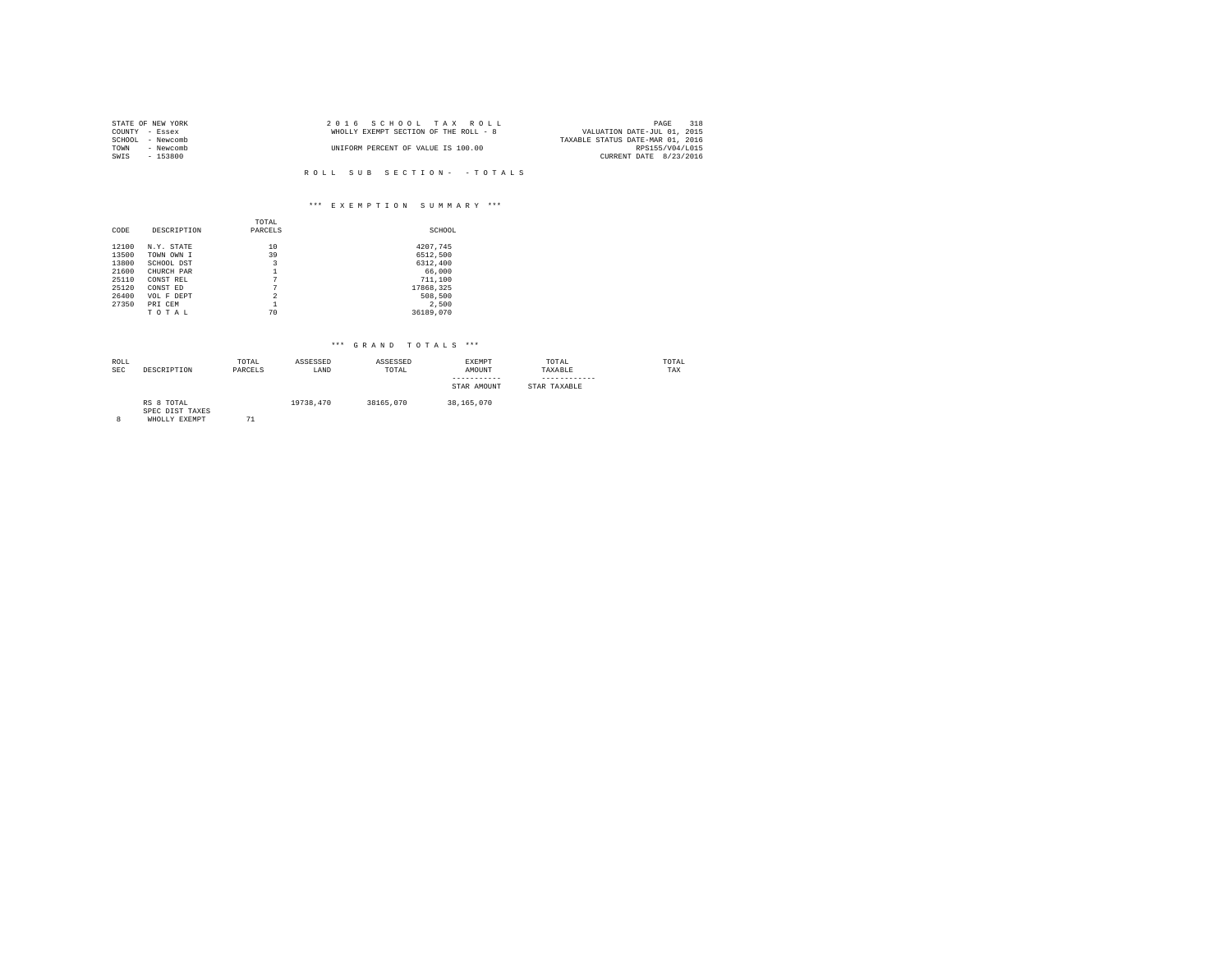| STATE OF NEW YORK<br>COUNTY - Essex<br>$SCHOM.$ - Newcomb<br>- Newcomb<br>TOWN<br>SWIS - 153800 |                                                                                                                                                                                               |                      | 2016 SCHOOL TAX ROLL<br>OWNERS NAME SEOUENCE<br>UNIFORM PERCENT OF VALUE IS 100.00 | WHOLLY EXEMPT SECTION OF THE ROLL - 8 SUB-SECT - A VALUATION DATE-JUL 01, 2015<br>TAXABLE STATUS DATE-MAR 01, 2016                                 | PAGE<br>319 |
|-------------------------------------------------------------------------------------------------|-----------------------------------------------------------------------------------------------------------------------------------------------------------------------------------------------|----------------------|------------------------------------------------------------------------------------|----------------------------------------------------------------------------------------------------------------------------------------------------|-------------|
| CURRENT OWNERS NAME<br>CURRENT OWNERS ADDRESS                                                   | SCHOOL DISTRICT<br>PARCEL SIZE/GRID COORD TOTAL                                                                                                                                               | <b>T.AND</b>         | SPECIAL DISTRICTS                                                                  | TAX MAP PARCEL NUMBER PROPERTY LOCATION & CLASS ASSESSMENT EXEMPTION CODE----------------------------------SCHOOL<br>TAX DESCRIPTION TAXABLE VALUE | TAX AMOUNT  |
|                                                                                                 |                                                                                                                                                                                               |                      |                                                                                    |                                                                                                                                                    |             |
|                                                                                                 | Tahawus Rd                                                                                                                                                                                    | NON-HOMESTEAD PARCEL |                                                                                    | ACCT 665Z012004                                                                                                                                    |             |
| $110 - 1 - 12 - 312$                                                                            | 330 Vacant comm                                                                                                                                                                               |                      | TOWN OWN T 13500                                                                   |                                                                                                                                                    | 268,900     |
| Town of Newcomb<br>5639 NYS Route 28N<br>Newcomb, NY 12852                                      | 153801 268,900 School Tax<br>Newcomb<br>19, 30 RS TWP 27 T&C<br>Golf Course PL<br>? Under 480 RPTL<br>ACRES 324.00<br>EAST-0561936 NRTH-1445283<br>DEED BOOK 1689 PG-205<br>FULL MARKET VALUE | 268,900<br>268,900   |                                                                                    | 0.00                                                                                                                                               | 0.00        |
|                                                                                                 |                                                                                                                                                                                               |                      |                                                                                    | TOTAL TAX ---                                                                                                                                      | $0.00**$    |
|                                                                                                 |                                                                                                                                                                                               |                      |                                                                                    |                                                                                                                                                    |             |
|                                                                                                 | NYS Route 28N                                                                                                                                                                                 | NON-HOMESTEAD PARCEL |                                                                                    | ACCT 665Z012003                                                                                                                                    |             |
| $121 - 5 - 2.120$                                                                               | 322 Rural vac>10                                                                                                                                                                              |                      | TOWN OWN I 13500                                                                   |                                                                                                                                                    | 48,400      |
| Town of Newcomb<br>5639 NYS Route 28N T&C Purchase TWP 46<br>Newcomb, NY 12852                  | Newcomb 153801 48,400 School Tax<br>ACRES 20.00<br>EAST-0568998 NRTH-1439458<br>DEED BOOK 1689 PG-212<br>FULL MARKET VALUE                                                                    | 48,400<br>48,400     |                                                                                    | 0.00                                                                                                                                               | 0.00        |
|                                                                                                 |                                                                                                                                                                                               |                      | $T$ $\cap$ $T\Delta T$ . $T\Delta Y$ $---$                                         |                                                                                                                                                    | $0.00**$    |
|                                                                                                 |                                                                                                                                                                                               |                      |                                                                                    |                                                                                                                                                    |             |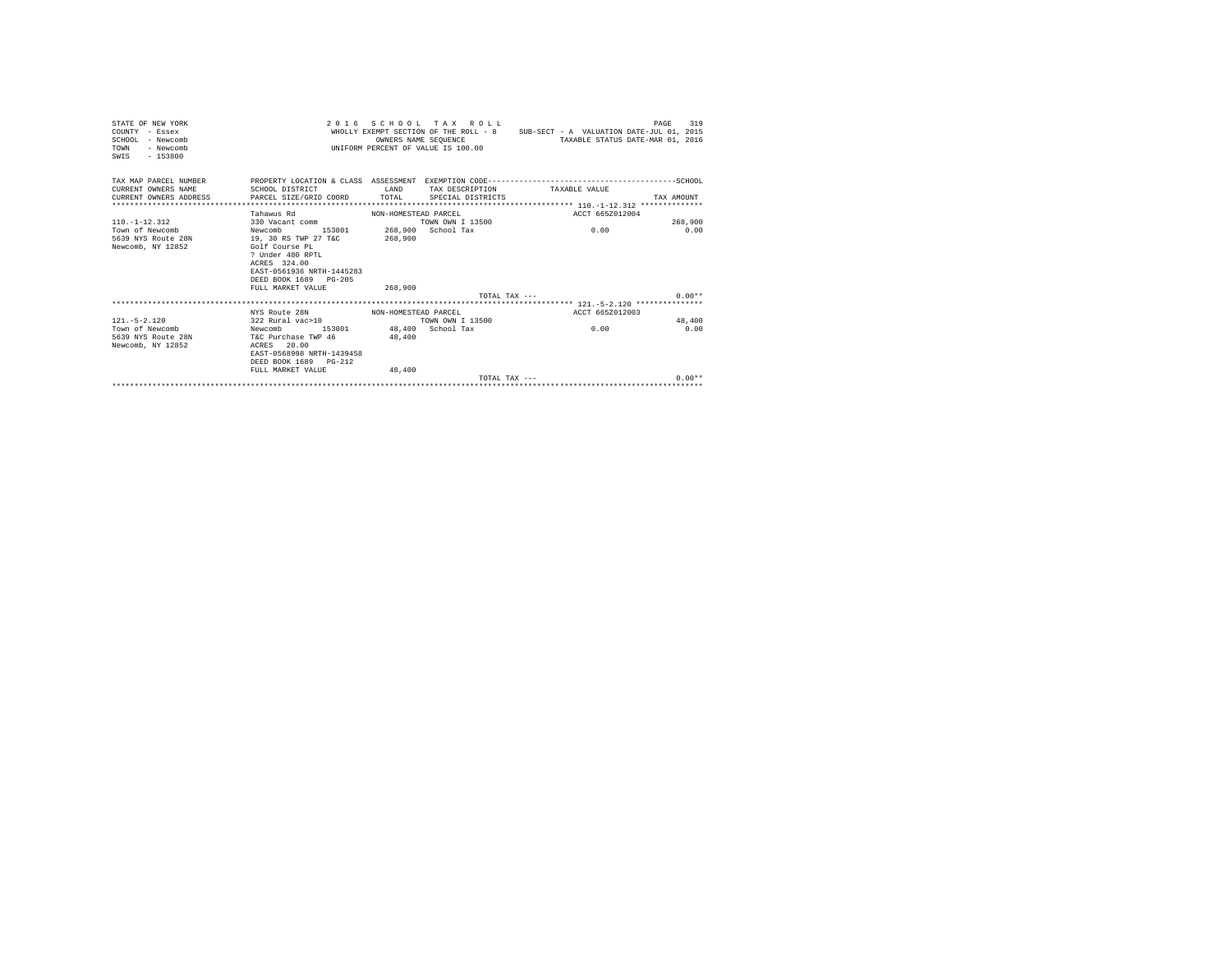| STATE OF NEW YORK   | 2016 SCHOOL TAX ROLL                  | 320<br>PAGE                              |
|---------------------|---------------------------------------|------------------------------------------|
| COUNTY - Essex      | WHOLLY EXEMPT SECTION OF THE ROLL - 8 | SUB-SECT - A VALUATION DATE-JUL 01, 2015 |
| SCHOOL<br>- Newcomb |                                       | TAXABLE STATUS DATE-MAR 01, 2016         |
| TOWN<br>- Newcomb   | UNIFORM PERCENT OF VALUE IS 100.00    | RPS155/V04/L015                          |
| $-153800$<br>SWIS   |                                       | CURRENT DATE 8/23/2016                   |

## \*\*\* S P E C I A L D I S T R I C T S U M M A R Y \*\*\*

|      | .UTAI     | $- - - -$           |           |   | "YEMP" |      | $m \wedge m \wedge n$<br>the contract of the contract of the contract of |
|------|-----------|---------------------|-----------|---|--------|------|--------------------------------------------------------------------------|
| CODE | DAR!<br>. | $- - - -$<br>v<br>. | - ---<br> | n |        | ∺⊥บอ | 1 A.A                                                                    |

#### NO SPECIAL DISTRICTS AT THIS LEVEL

## \*\*\* S C H O O L D I S T R I C T S U M M A R Y \*\*\*

| CODE   | DISTRICT NAME   | TOTAL<br>PARCELS | ASSESSED<br>LAND | ASSESSED<br>TOTAL | EXEMPT<br>AMOUNT<br>----------- | TOTAL<br>TAXABLE<br>---------- |           |
|--------|-----------------|------------------|------------------|-------------------|---------------------------------|--------------------------------|-----------|
|        |                 |                  |                  |                   | STAR AMOUNT                     | STAR TAXABLE                   | TOTAL TAX |
|        | Newcomb         | $\overline{2}$   | 317,300          | 317,300           | 317,300                         |                                |           |
| 153801 |                 |                  |                  |                   |                                 |                                |           |
|        | SUB-TOTAL       | $\overline{2}$   | 317,300          | 317,300           | 317,300                         |                                |           |
|        | SUB-TOTAL(CONT) |                  |                  |                   |                                 |                                |           |
|        |                 |                  |                  |                   |                                 |                                |           |
|        | TOTAL           | $\overline{2}$   | 317,300          | 317,300           | 317,300                         |                                |           |
|        | TO TAL (CONT)   |                  |                  |                   |                                 |                                |           |

## \*\*\* S Y S T E M C O D E S S U M M A R Y \*\*\*

NO SYSTEM EXEMPTIONS AT THIS LEVEL

## \*\*\* E X E M P T I O N S U M M A R Y \*\*\*

| CODE  | DESCRIPTION         | TOTAL<br>PARCELS | SCHOOL             |
|-------|---------------------|------------------|--------------------|
| 13500 | TOWN OWN I<br>TOTAL | ∠<br>$\sim$<br>∼ | 317,300<br>317,300 |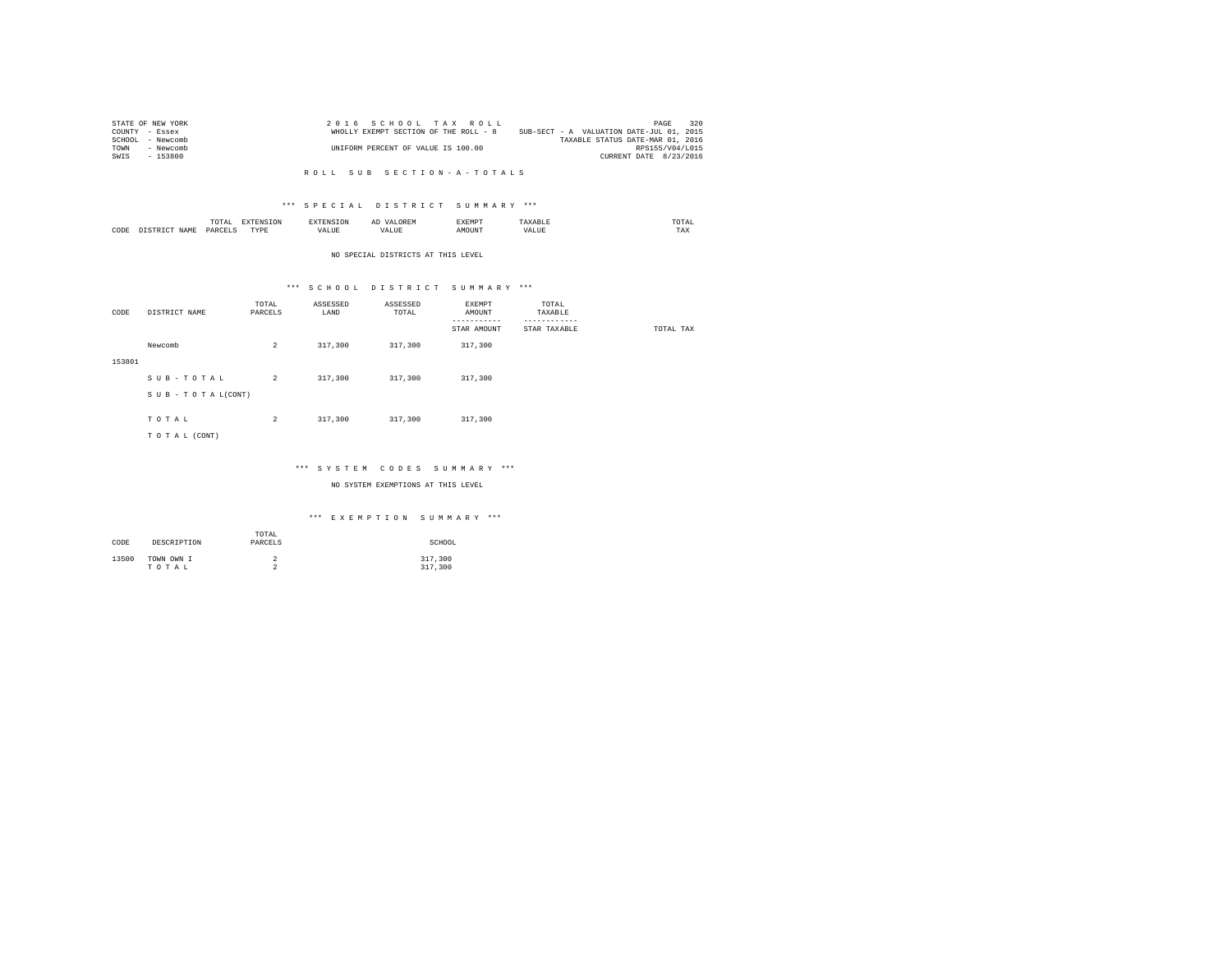| STATE OF NEW YORK   | 2016 SCHOOL TAX ROLL                  | 321<br>PAGE                              |
|---------------------|---------------------------------------|------------------------------------------|
| COUNTY - Essex      | WHOLLY EXEMPT SECTION OF THE ROLL - 8 | SUB-SECT - A VALUATION DATE-JUL 01, 2015 |
| SCHOOL<br>- Newcomb |                                       | TAXABLE STATUS DATE-MAR 01, 2016         |
| TOWN<br>- Newcomb   | UNIFORM PERCENT OF VALUE IS 100.00    | RPS155/V04/L015                          |
| SWIS<br>- 153800    |                                       | CURRENT DATE 8/23/2016                   |

| ROLL<br><b>SEC</b> | DESCRIPTION                                    | TOTAL<br>PARCELS | ASSESSED<br>LAND | ASSESSED<br>TOTAL | EXEMPT<br>AMOUNT<br>-----------<br>STAR AMOUNT | TOTAL<br>TAXABLE<br>------------<br>STAR TAXABLE | TOTAL<br>TAX |
|--------------------|------------------------------------------------|------------------|------------------|-------------------|------------------------------------------------|--------------------------------------------------|--------------|
| 8                  | RS 8 TOTAL<br>SPEC DIST TAXES<br>WHOLLY EXEMPT |                  | 317,300          | 317,300           | 317,300                                        |                                                  |              |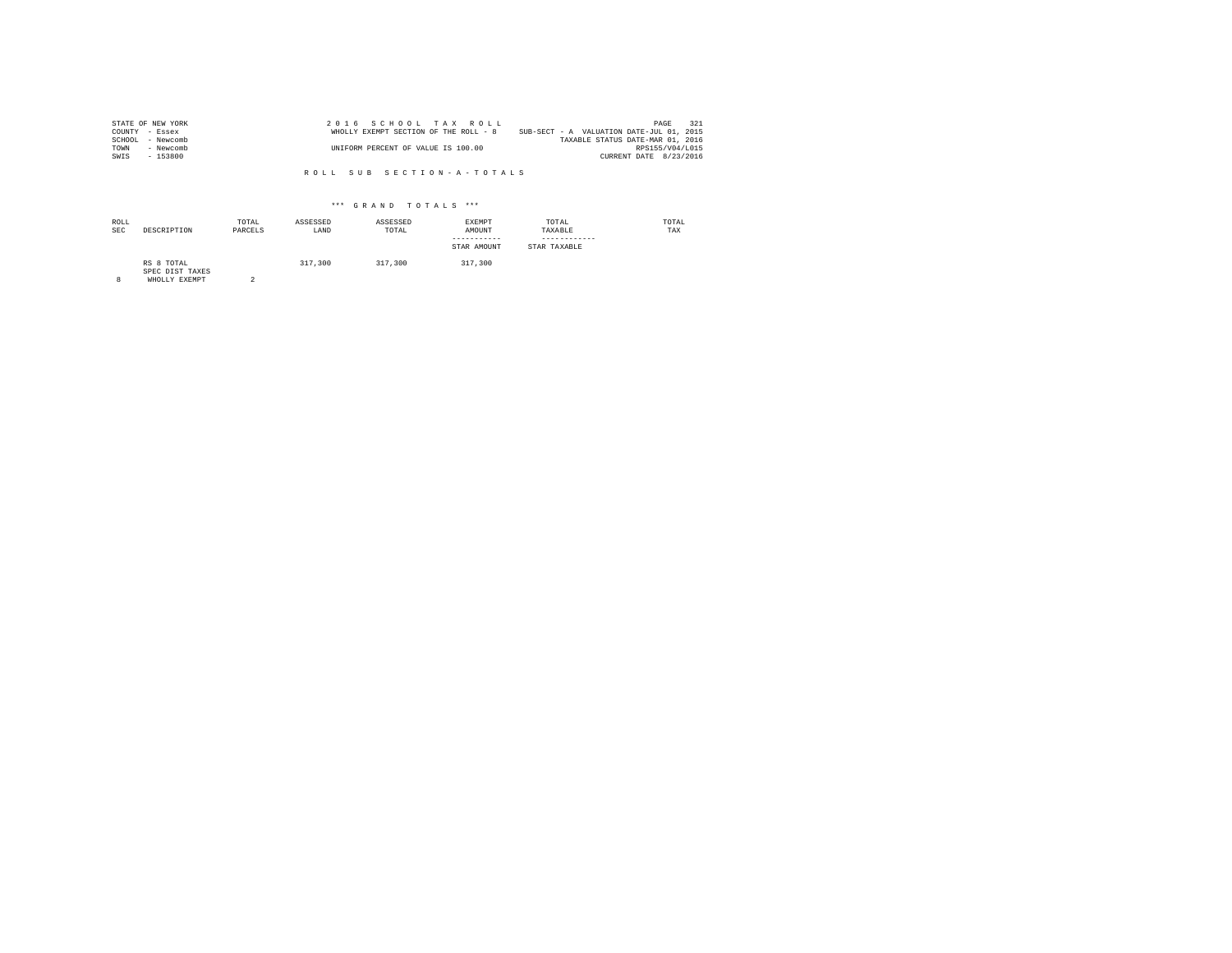|                | STATE OF NEW YORK |                                    |  |  | 2016 SCHOOL TAX ROLL                  | 322<br>PAGE                      |
|----------------|-------------------|------------------------------------|--|--|---------------------------------------|----------------------------------|
| COUNTY - Essex |                   |                                    |  |  | WHOLLY EXEMPT SECTION OF THE ROLL - 8 | VALUATION DATE-JUL 01, 2015      |
|                | SCHOOL - Newcomb  |                                    |  |  |                                       | TAXABLE STATUS DATE-MAR 01, 2016 |
| TOWN           | - Newcomb         | UNIFORM PERCENT OF VALUE IS 100.00 |  |  |                                       | RPS155/V04/L015                  |
| SWIS           | - 153800          |                                    |  |  |                                       | CURRENT DATE 8/23/2016           |
|                |                   |                                    |  |  |                                       |                                  |
|                |                   |                                    |  |  | ROLL SECTION TOTALS                   |                                  |

## \*\*\* S P E C I A L D I S T R I C T S U M M A R Y \*\*\*

|           | 10 I A<br>the contract of the contract of the contract of |             |             | $\sim$<br>      | "кМР™ |        | the contract of the contract of the contract of |
|-----------|-----------------------------------------------------------|-------------|-------------|-----------------|-------|--------|-------------------------------------------------|
| CODE<br>. |                                                           | <b>TVDL</b> | <b>ALUE</b> | $-$<br>$\cdots$ |       | $\sim$ | 1 M A                                           |

## NO SPECIAL DISTRICTS AT THIS LEVEL

## \*\*\* S C H O O L D I S T R I C T S U M M A R Y \*\*\*

| CODE   | DISTRICT NAME   | TOTAL<br>PARCELS | ASSESSED<br>LAND | ASSESSED<br>TOTAL | EXEMPT<br>AMOUNT         | TOTAL<br>TAXABLE             |           |
|--------|-----------------|------------------|------------------|-------------------|--------------------------|------------------------------|-----------|
|        |                 |                  |                  |                   | ---------<br>STAR AMOUNT | ------------<br>STAR TAXABLE | TOTAL TAX |
|        | Newcomb         | 73               | 20055,770        | 38482.370         | 38482,370                |                              |           |
| 153801 |                 |                  |                  |                   |                          |                              |           |
|        | SUB-TOTAL       | 73               | 20055,770        | 38482,370         | 38482,370                |                              |           |
|        | SUB-TOTAL(CONT) |                  |                  |                   |                          |                              |           |
|        |                 |                  |                  |                   |                          |                              |           |
|        | TOTAL           | 73               | 20055,770        | 38482,370         | 38482,370                |                              |           |
|        | TO TAL (CONT)   |                  |                  |                   |                          |                              |           |
|        |                 |                  |                  |                   |                          |                              |           |

## \*\*\* S Y S T E M C O D E S S U M M A R Y \*\*\*

| CODE  | DESCRIPTION        | TOTAL<br>PARCELS | SCHOOL               |
|-------|--------------------|------------------|----------------------|
| 50000 | WHOLLY EX<br>TOTAL |                  | 1976,000<br>1976,000 |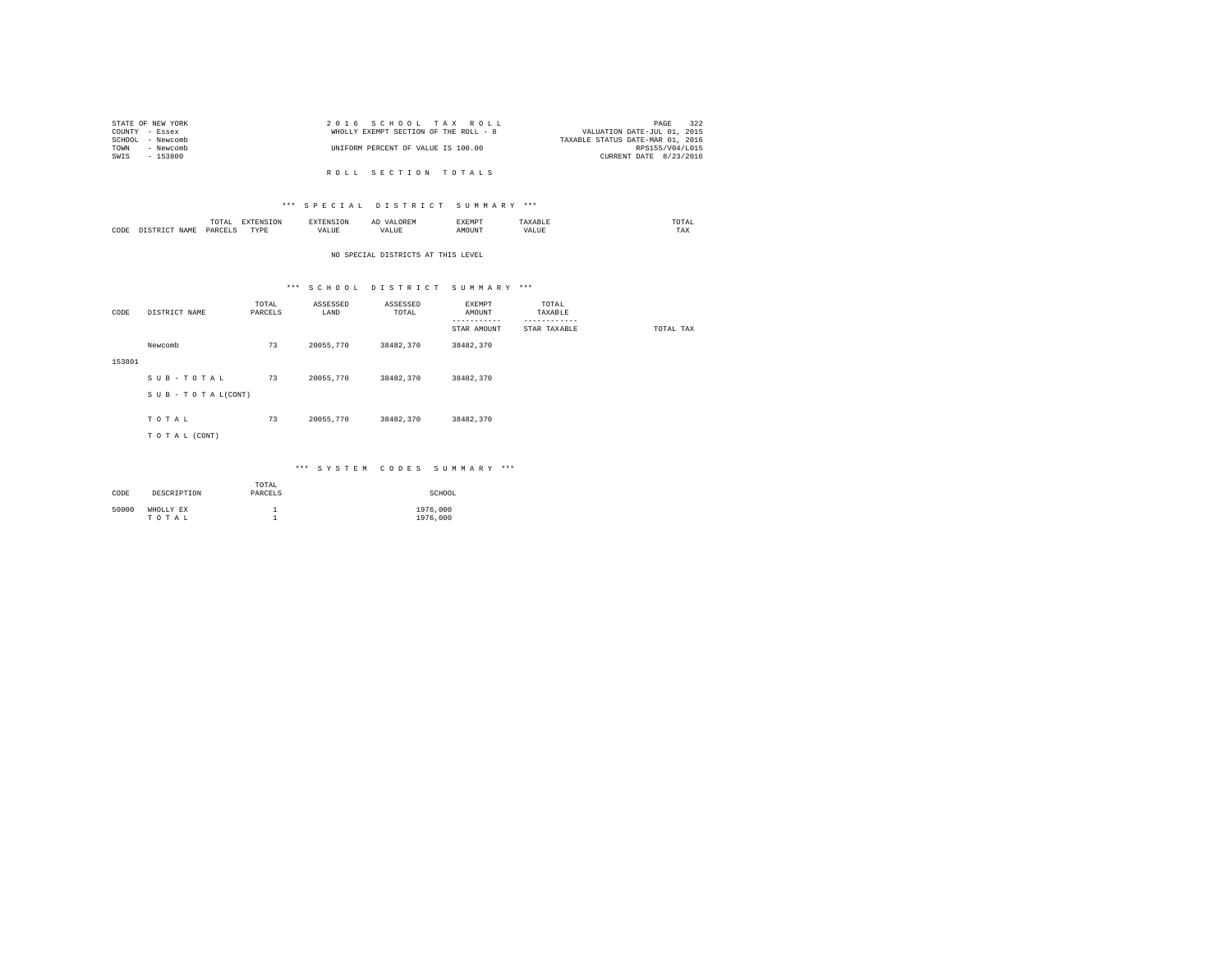| STATE OF NEW YORK | 2016 SCHOOL TAX ROLL                  | 323<br>PAGE                      |
|-------------------|---------------------------------------|----------------------------------|
| COUNTY - Essex    | WHOLLY EXEMPT SECTION OF THE ROLL - 8 | VALUATION DATE-JUL 01, 2015      |
| SCHOOL - Newcomb  |                                       | TAXABLE STATUS DATE-MAR 01, 2016 |
| - Newcomb<br>TOWN | UNIFORM PERCENT OF VALUE IS 100.00    | RPS155/V04/L015                  |
| SWIS<br>$-153800$ |                                       | CURRENT DATE 8/23/2016           |
|                   |                                       |                                  |
|                   | ROLL SECTION TOTALS                   |                                  |

## \*\*\* E X E M P T I O N S U M M A R Y \*\*\*

|       |             | TOTAL          |           |
|-------|-------------|----------------|-----------|
| CODE  | DESCRIPTION | PARCELS        | SCHOOL    |
|       |             |                |           |
| 12100 | N.Y. STATE  | 10             | 4207,745  |
| 13500 | TOWN OWN I  | 41             | 6829,800  |
| 13800 | SCHOOL DST  | 3              | 6312,400  |
| 21600 | CHURCH PAR  |                | 66,000    |
| 25110 | CONST REL   | 7              | 711,100   |
| 25120 | CONST ED    | 7              | 17868,325 |
| 26400 | VOL F DEPT  | $\overline{2}$ | 508,500   |
| 27350 | PRI CEM     |                | 2.500     |
|       | TOTAL       | 72             | 36506.370 |

| ROLL<br>SEC | DESCRIPTION                                    | TOTAL<br>PARCELS | ASSESSED<br>LAND | ASSESSED<br>TOTAL | EXEMPT<br>AMOUNT<br>-----------<br>STAR AMOUNT | TOTAL<br>TAXABLE<br>STAR TAXABLE | TOTAL<br>TAX |
|-------------|------------------------------------------------|------------------|------------------|-------------------|------------------------------------------------|----------------------------------|--------------|
| 8           | RS 8 TOTAL<br>SPEC DIST TAXES<br>WHOLLY EXEMPT | 73               | 20055,770        | 38482,370         | 38,482,370                                     |                                  |              |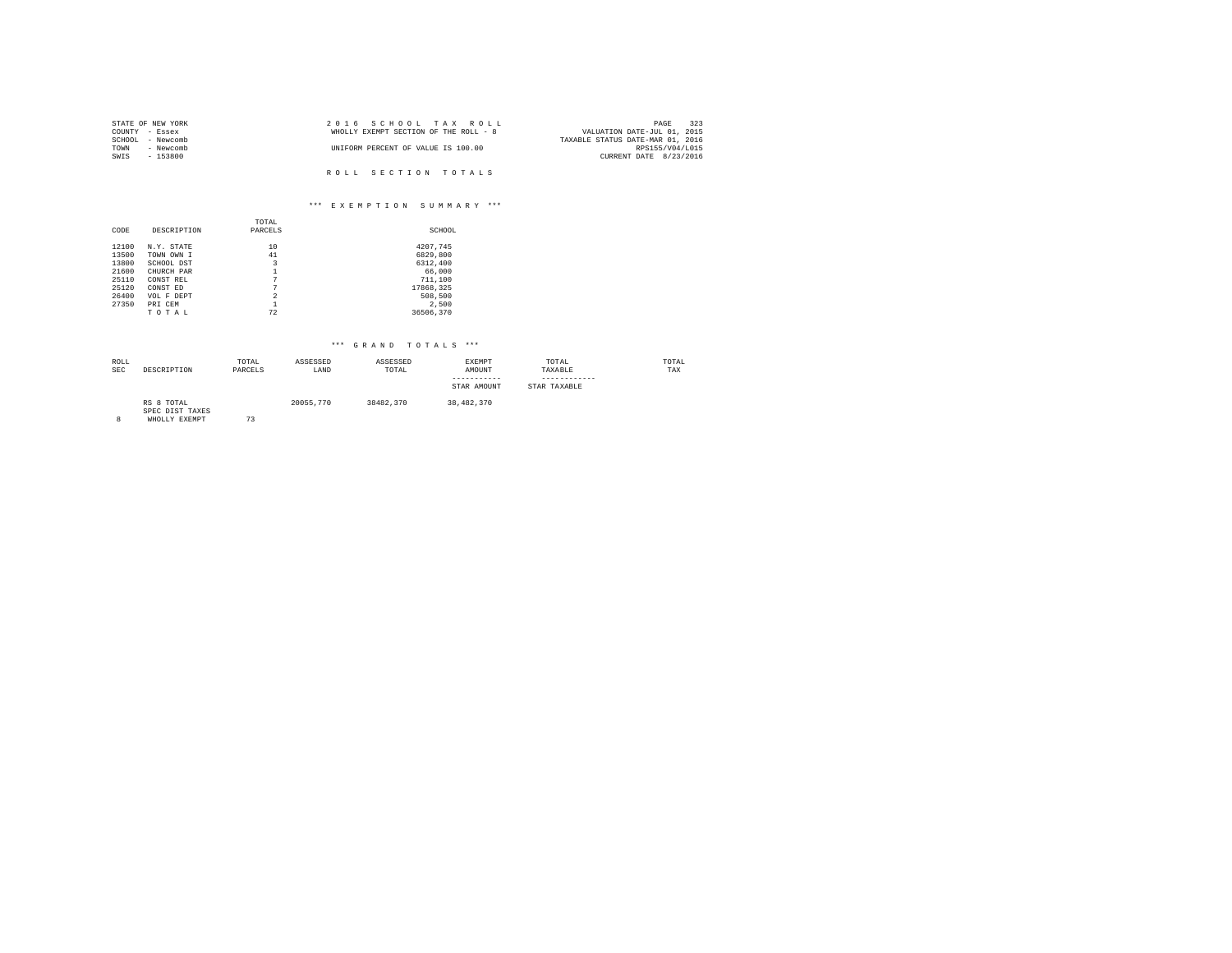| STATE OF NEW YORK | 2016 SCHOOL TAX ROLL | 324<br>PAGE                      |
|-------------------|----------------------|----------------------------------|
| COUNTY - Essex    |                      | VALUATION DATE-JUL 01, 2015      |
| SCHOOL - Newcomb  | SWIS TOTALS          | TAXABLE STATUS DATE-MAR 01, 2016 |
| TOWN<br>- Newcomb |                      | RPS155/V04/L015                  |
| SWIS<br>$-153800$ |                      | CURRENT DATE 8/23/2016           |

## \*\*\* S P E C I A L D I S T R I C T S U M M A R Y \*\*\*

## \*\*\* H O M E S T E A D \*\*\*

| CODE                                                        | DISTRICT NAME | EXTENSION<br>TOTAL<br>TYPE<br>PARCELS<br>& PARTS         | EXTENSION<br>VALUE | AD VALOREM<br>VALUE | <b>EXEMPT</b><br>AMOUNT | TAXARLE<br>VALUE | TAX<br>RATE | TOTAL<br>TAX  |  |
|-------------------------------------------------------------|---------------|----------------------------------------------------------|--------------------|---------------------|-------------------------|------------------|-------------|---------------|--|
| NO SPECIAL DISTRICTS AT THIS LEVEL<br>*** NON-HOMESTEAD *** |               |                                                          |                    |                     |                         |                  |             |               |  |
| CODE                                                        | DISTRICT NAME | <b>EXTENSION</b><br>TOTAL.<br>TYPE<br>PARCELS<br>& PARTS | EXTENSION<br>VALUE | AD VALOREM<br>VALUE | <b>EXEMPT</b><br>AMOUNT | TAXARLE<br>VALUE | TAX<br>RATE | TOTAL.<br>TAX |  |

#### NO SPECIAL DISTRICTS AT THIS LEVEL

| *** SWTS ***          |                                       |                    |                     |                         |                  |             |              |  |  |
|-----------------------|---------------------------------------|--------------------|---------------------|-------------------------|------------------|-------------|--------------|--|--|
| CODE<br>DISTRICT NAME | TOTAL<br>EXTENSION<br>PARCELS<br>TYPE | EXTENSION<br>VALUE | AD VALOREM<br>VALUE | <b>EXEMPT</b><br>AMOUNT | TAXABLE<br>VALUE | TAX<br>RATE | TOTAL<br>TAX |  |  |
| AP904 Apptmnt tax S   | 1 MOVTAX                              | 130.14             |                     |                         | 130.14           |             | 130.14       |  |  |

## \*\*\* S C H O O L D I S T R I C T S U M M A R Y \*\*\*

\*\*\* H O M E S T E A D \*\*\*

| CODE   | DISTRICT NAME             | TOTAL<br>PARCELS & PARTS | ASSESSED<br>LAND | ASSESSED<br>TOTAL | EXEMPT<br>AMOUNT<br>STAR AMOUNT | TOTAL<br>TAXABLE<br>STAR TAXABLE | TAX RATE | TOTAL TAX  |
|--------|---------------------------|--------------------------|------------------|-------------------|---------------------------------|----------------------------------|----------|------------|
|        | Newcomb                   | 653                      | 49787.500        | 105253.100        | 1331,950                        | 103,921,150                      |          |            |
| 153801 | TOTAL (CONT)              |                          |                  |                   | 6761,800                        | 97.159.350                       | 4.178194 | 405,950.52 |
|        | SUB-TOTAL                 | 653                      | 49787.500        | 105253.100        | 1331,950                        | 103,921,150                      |          |            |
|        | $S$ U B - T O T A L(CONT) |                          |                  |                   | 6761,800                        | 97.159.350                       |          | 405,950.52 |
|        | TOTAL                     | 653                      | 49787.500        | 105253.100        | 1331,950                        | 103,921,150                      |          |            |
|        | TO TAL (CONT)             |                          |                  |                   | 6761,800                        | 97.159.350                       |          | 405,950.52 |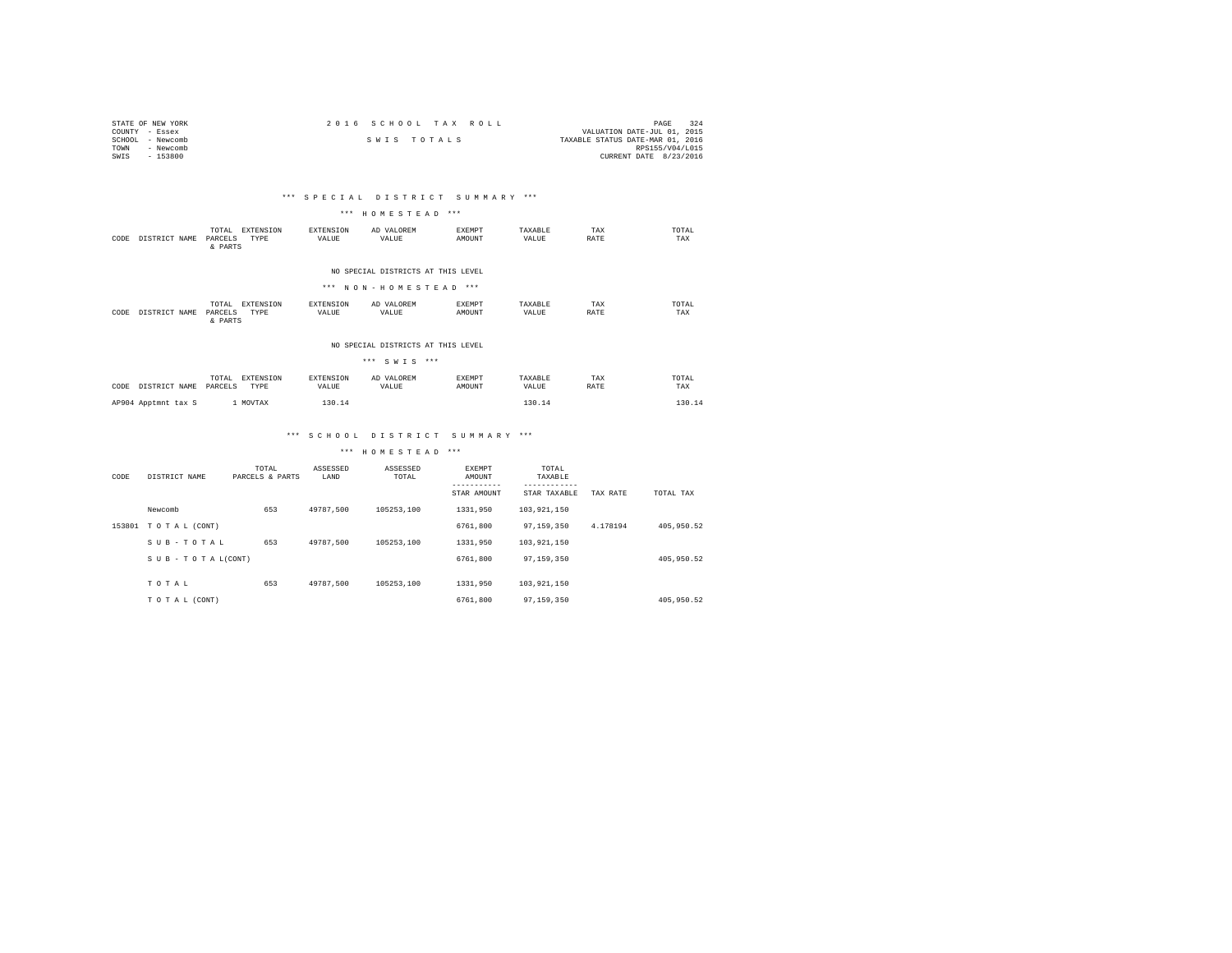| STATE OF NEW YORK | 2016 SCHOOL TAX ROLL | 325<br>PAGE                      |
|-------------------|----------------------|----------------------------------|
| COUNTY - Essex    |                      | VALUATION DATE-JUL 01, 2015      |
| SCHOOL - Newcomb  | SWIS TOTALS          | TAXABLE STATUS DATE-MAR 01, 2016 |
| TOWN<br>- Newcomb |                      | RPS155/V04/L015                  |
| $-153800$<br>SWIS |                      | CURRENT DATE 8/23/2016           |

## \*\*\* N O N - H O M E S T E A D \*\*\*

| CODE   | DISTRICT NAME      | TOTAL<br>PARCELS & PARTS | ASSESSED<br>LAND | ASSESSED<br>TOTAL | <b>EXEMPT</b><br>AMOUNT<br>-------- | TOTAL.<br>TAXABLE<br>------ |           |              |
|--------|--------------------|--------------------------|------------------|-------------------|-------------------------------------|-----------------------------|-----------|--------------|
|        |                    |                          |                  |                   | STAR AMOUNT                         | STAR TAXABLE                | TAX RATE  | TOTAL TAX    |
|        | Newcomb            | 434                      | 113868.794       | 279379.500        | 48231.173                           | 231, 148, 327               |           |              |
| 153801 | TOTAL (CONT)       |                          |                  |                   |                                     | 231, 148, 327               | 17.445505 | 4.032.499.31 |
|        | SUB-TOTAL          | 434                      | 113868,794       | 279379,500        | 48231,173                           | 231, 148, 327               |           |              |
|        | SUB - TO TAL(CONT) |                          |                  |                   |                                     | 231, 148, 327               |           | 4,032,499.31 |
|        | TOTAL              | 434                      | 113868.794       | 279379.500        | 48231.173                           |                             |           |              |
|        |                    |                          |                  |                   |                                     | 231, 148, 327               |           |              |
|        | TO TAL (CONT)      |                          |                  |                   |                                     | 231, 148, 327               |           | 4.032.499.31 |
|        |                    |                          |                  | *** SWTS ***      |                                     |                             |           |              |
| CODE   | DISTRICT NAME      | TOTAL<br>PARCELS         | ASSESSED<br>LAND | ASSESSED<br>TOTAL | <b>EXEMPT</b><br>AMOUNT             | TOTAL<br>TAXABLE            |           |              |
|        |                    |                          |                  |                   | -----------<br>STAR AMOUNT          | -------<br>STAR TAXABLE     | TAX RATE  | TOTAL TAX    |
|        | Newcomb            | 1087                     | 163656.294       | 384632.600        | 49563.123                           | 335,069,477                 |           |              |
| 153801 |                    |                          |                  |                   | 6761,800                            | 328, 307, 677               |           | 4,438,449.83 |
|        | SUB-TOTAL          | 1087                     | 163656,294       | 384632,600        | 49563,123                           | 335,069,477                 |           |              |
|        | SUB - TO TAL(CONT) |                          |                  |                   | 6761,800                            | 328, 307, 677               |           | 4,438,449.83 |
|        | TOTAL              | 1087                     | 163656.294       | 384632.600        | 49563.123                           | 335,069,477                 |           |              |
|        | TO TAL (CONT)      |                          |                  |                   | 6761,800                            | 328, 307, 677               |           | 4.438.449.83 |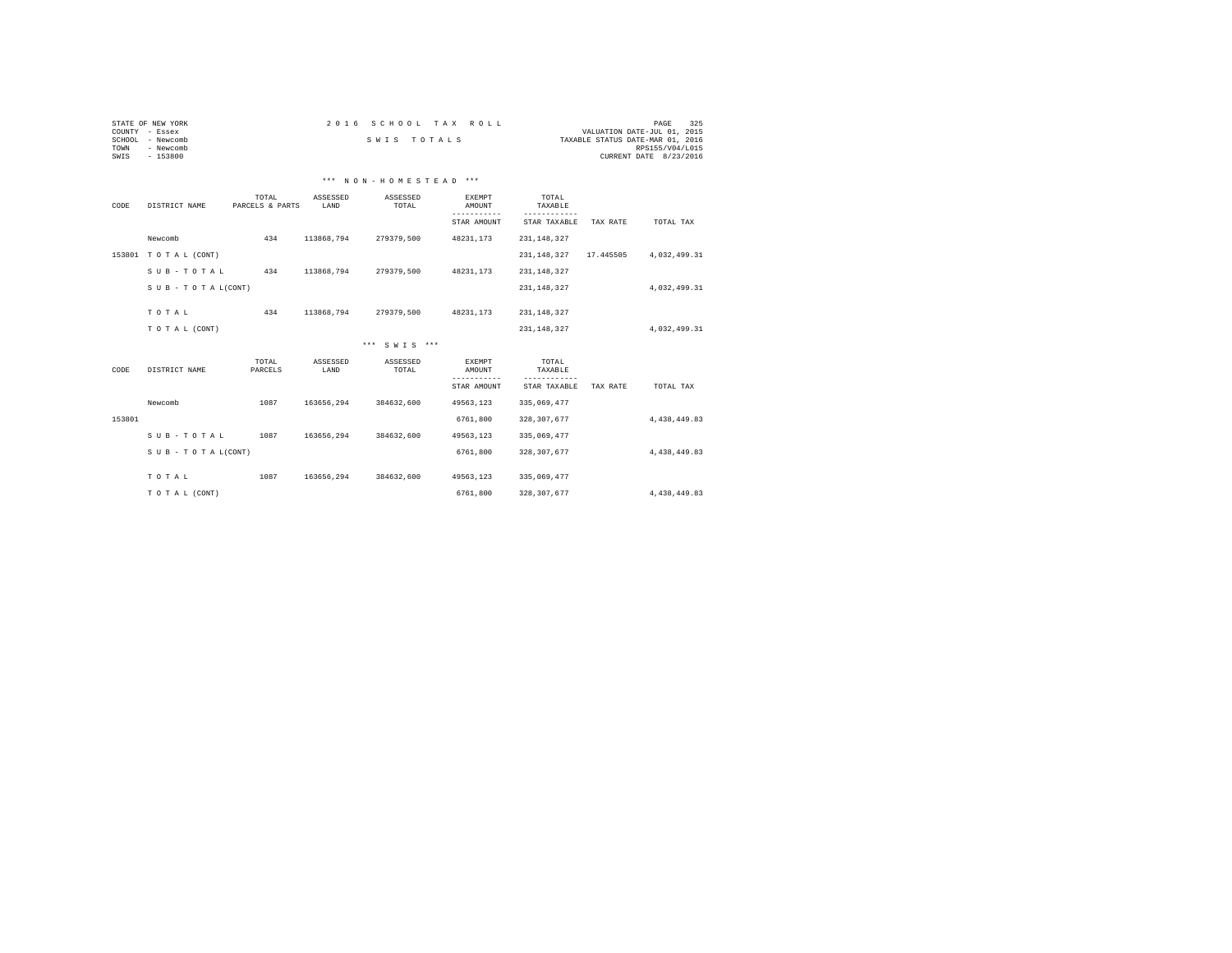| STATE OF NEW YORK   | 2016 SCHOOL TAX ROLL | 326<br>PAGE                      |
|---------------------|----------------------|----------------------------------|
| COUNTY - Essex      |                      | VALUATION DATE-JUL 01, 2015      |
| SCHOOL<br>- Newcomb | SWIS TOTALS          | TAXABLE STATUS DATE-MAR 01, 2016 |
| TOWN<br>- Newcomb   |                      | RPS155/V04/L015                  |
| $-153800$<br>SWIS   |                      | CURRENT DATE 8/23/2016           |

# \*\*\* S Y S T E M C O D E S S U M M A R Y \*\*\*

|       |             |                                            | $***$<br>$***$<br>HOMESTEAD     |
|-------|-------------|--------------------------------------------|---------------------------------|
|       |             | TOTAL                                      |                                 |
| CODE  | DESCRIPTION | PARCELS & PARTS                            | SCHOOL                          |
| 88888 | STAR Ck E   |                                            |                                 |
| 99999 | STAR Ck B   | $\begin{array}{c} 2 \\ 1 \\ 3 \end{array}$ |                                 |
|       | TOTAL       |                                            |                                 |
|       |             |                                            | $***$<br>$***$<br>NON-HOMESTEAD |
|       |             | TOTAL                                      |                                 |
| CODE  | DESCRIPTION | PARCELS & PARTS                            | SCHOOL                          |
| 50000 | WHOLLY EX   | 1                                          | 1976,000                        |
|       | TOTAL       | $\mathbf{1}$                               | 1976,000                        |
|       |             |                                            | $***$<br>$***$<br>SWTS          |
|       |             | TOTAL                                      |                                 |
| CODE  | DESCRIPTION | PARCELS                                    | SCHOOL                          |
| 50000 | WHOLLY EX   | $\mathbf{1}$                               | 1976,000                        |
| 88888 | STAR Ck E   | $\overline{a}$                             |                                 |
| 99999 | STAR Ck B   | $\mathbf{1}$                               | 30,000                          |
|       | TOTAL       | $\overline{4}$                             | 2006,000                        |

### \*\*\* E X E M P T I O N S U M M A R Y \*\*\*

\*\*\* H O M E S T E A D \*\*\*

| CODE  | DESCRIPTION | TOTAL<br>PARCELS & PARTS | SCHOOL   |
|-------|-------------|--------------------------|----------|
| 13500 | TOWN OWN I  | 20                       | 89,100   |
| 41800 | AGED ALL    |                          | 1242.850 |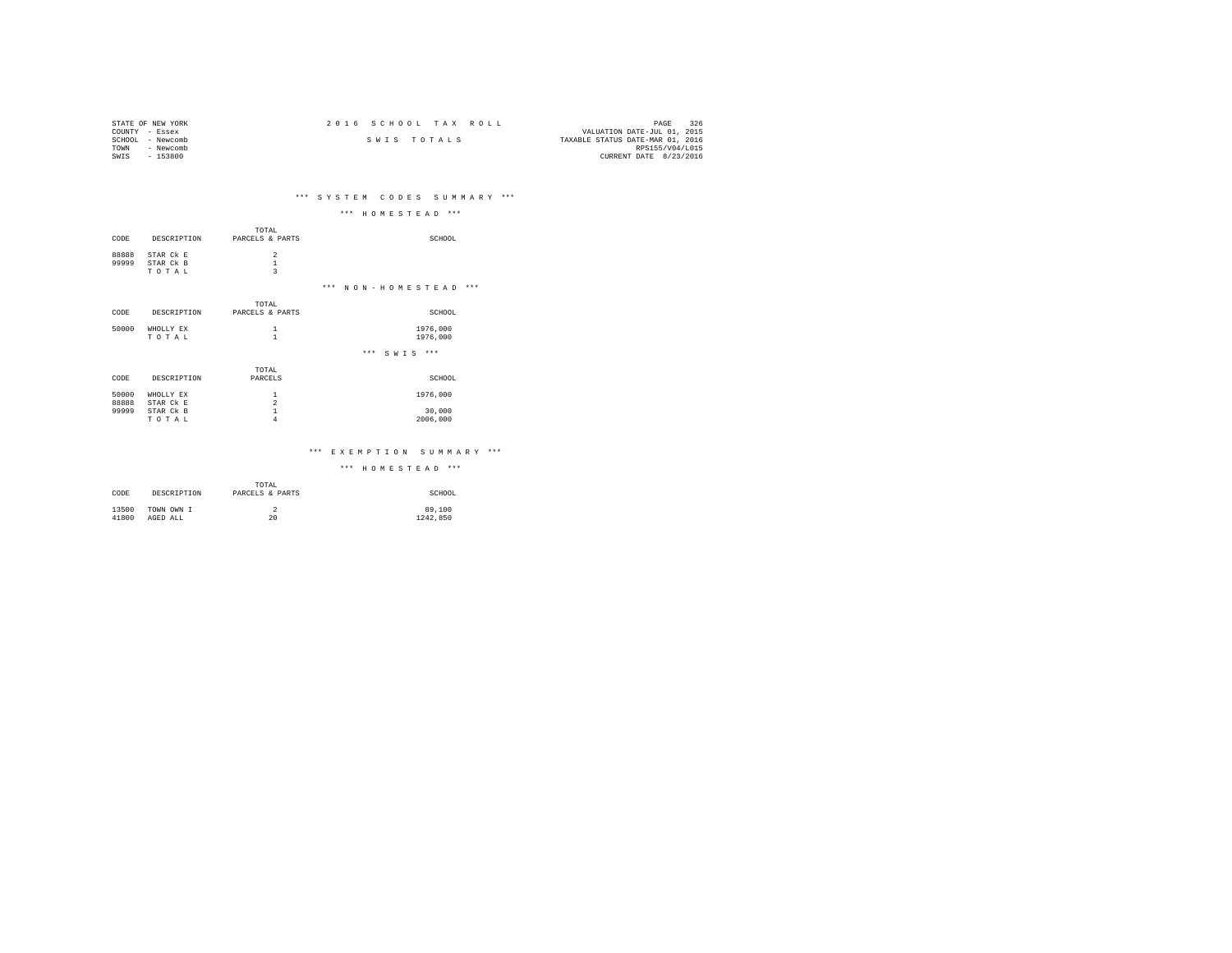| STATE OF NEW YORK | $2.016$ SCHOOL TAX ROLL | -327<br>PAGE                     |
|-------------------|-------------------------|----------------------------------|
| COUNTY - Essex    |                         | VALUATION DATE-JUL 01, 2015      |
| SCHOOL - Newcomb  | SWIS TOTALS             | TAXABLE STATUS DATE-MAR 01, 2016 |
| TOWN<br>- Newcomb |                         | RPS155/V04/L015                  |
| $-153800$<br>SWIS |                         | CURRENT DATE 8/23/2016           |

\*\*\* E X E M P T I O N S U M M A R Y \*\*\*

|                                                                                        |                                                                                                                                        |                                                                                                                                              | $***$<br>***<br>HOMESTEAD                                                                                                   |
|----------------------------------------------------------------------------------------|----------------------------------------------------------------------------------------------------------------------------------------|----------------------------------------------------------------------------------------------------------------------------------------------|-----------------------------------------------------------------------------------------------------------------------------|
| CODE                                                                                   | DESCRIPTION                                                                                                                            | TOTAL<br>PARCELS & PARTS                                                                                                                     | SCHOOL                                                                                                                      |
| 41834<br>41854                                                                         | SR.<br>STAR<br>RES. STAR<br>TOTAL                                                                                                      | 63<br>98<br>183                                                                                                                              | 3821,800<br>2940.000<br>8093.750                                                                                            |
|                                                                                        |                                                                                                                                        |                                                                                                                                              | $***$<br>$***$<br>NON-HOMESTEAD                                                                                             |
| CODE                                                                                   | DESCRIPTION                                                                                                                            | TOTAL<br>PARCELS & PARTS                                                                                                                     | SCHOOL                                                                                                                      |
| 12100<br>13500<br>13800<br>21600<br>25110<br>25120<br>26400<br>27350<br>47450<br>47460 | N.Y. STATE<br>TOWN OWN I<br>SCHOOL DST<br>CHURCH PAR<br>CONST REL<br>CONST ED<br>VOL F DEPT<br>PRI CEM<br>FISCHER<br>PRIV FOR<br>TOTAL | 10<br>39<br>$\overline{\mathbf{3}}$<br>$\mathbf{1}$<br>$\overline{7}$<br>$\overline{7}$<br>$\overline{a}$<br>$\mathbf{1}$<br>16<br>23<br>109 | 4207,745<br>6740.700<br>6312.400<br>66,000<br>711,100<br>17868.325<br>508,500<br>2.500<br>5709.600<br>4128,303<br>46255,173 |
|                                                                                        |                                                                                                                                        |                                                                                                                                              | $***$<br>$***$<br>SWIS                                                                                                      |
| CODE                                                                                   | DESCRIPTION                                                                                                                            | TOTAL<br>PARCELS                                                                                                                             | SCHOOL                                                                                                                      |

| 12100 | N.Y. STATE | 10 | 4207.745  |
|-------|------------|----|-----------|
| 13500 | TOWN OWN I | 41 | 6829,800  |
| 13800 | SCHOOL DST | 3  | 6312,400  |
| 21600 | CHURCH PAR |    | 66,000    |
| 25110 | CONST REL  |    | 711,100   |
| 25120 | CONST ED   | 7  | 17868.325 |
| 26400 | VOL F DEPT | 2  | 508,500   |
| 27350 | PRI CEM    |    | 2.500     |
|       |            |    |           |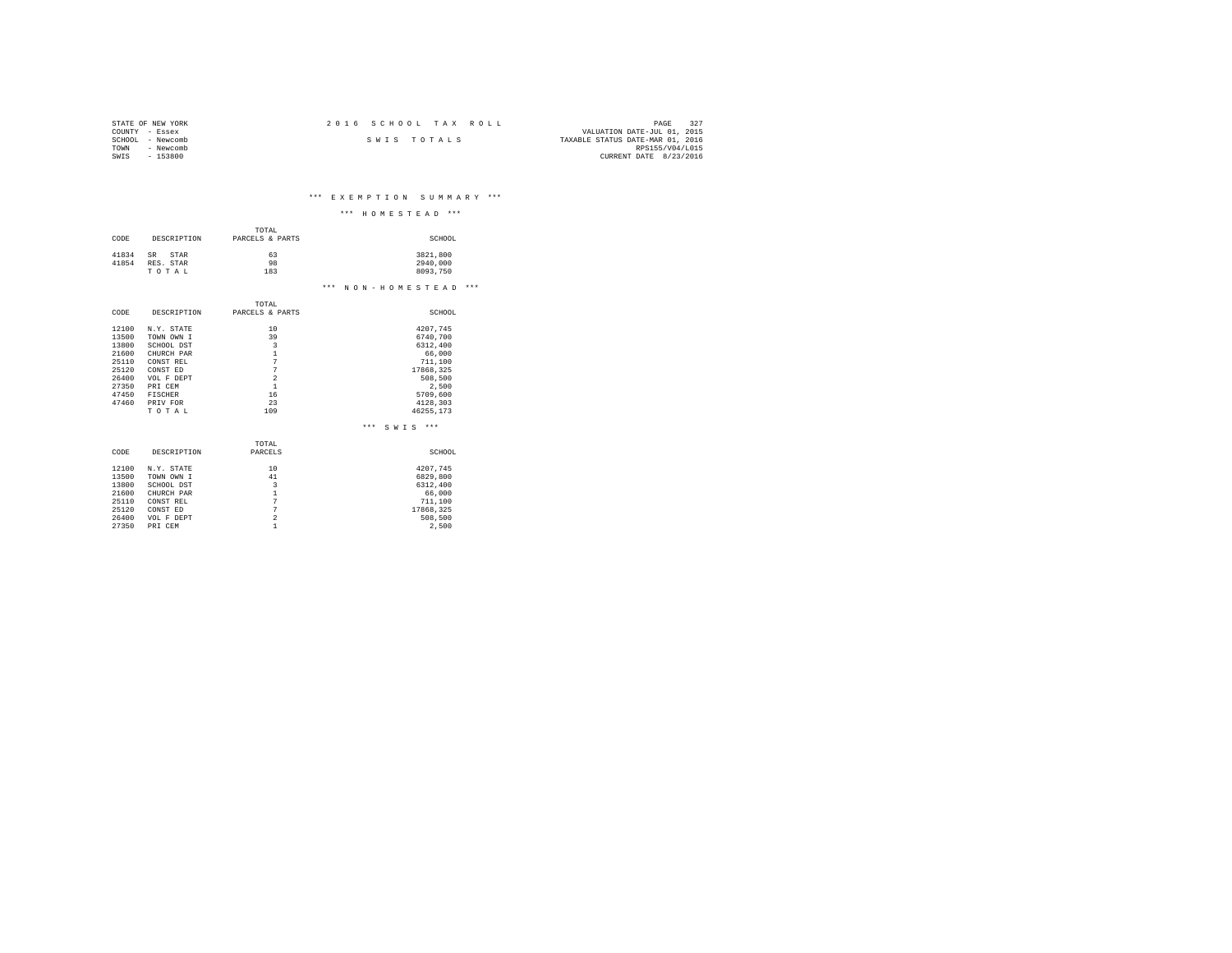| STATE OF NEW YORK | 2016 SCHOOL TAX ROLL | 328<br>PAGE                      |
|-------------------|----------------------|----------------------------------|
| COUNTY - Essex    |                      | VALUATION DATE-JUL 01, 2015      |
| SCHOOL - Newcomb  | SWIS TOTALS          | TAXABLE STATUS DATE-MAR 01, 2016 |
| TOWN<br>- Newcomb |                      | RPS155/V04/L015                  |
| - 153800<br>SWIS  |                      | CURRENT DATE 8/23/2016           |

# \*\*\* E X E M P T I O N S U M M A R Y \*\*\*

|                         |                                     |                  | $***$<br>$***$<br>SWIS            |
|-------------------------|-------------------------------------|------------------|-----------------------------------|
| CODE                    | DESCRIPTION                         | TOTAL<br>PARCELS | SCHOOL                            |
| 41800<br>41834<br>41854 | AGED ALL<br>SR<br>STAR<br>RES. STAR | 20<br>63<br>98   | 1242.850<br>3821,800<br>2940,000  |
| 47450<br>47460          | <b>FISCHER</b><br>PRIV FOR<br>TOTAL | 16<br>23<br>292  | 5709,600<br>4128,303<br>54348,923 |

### \*\*\* G R A N D T O T A L S \*\*\*

## \*\*\* H O M E S T E A D \*\*\*

| ROLL<br>SEC | DESCRIPTION                      | TOTAL<br>PARCELS & PARTS | ASSESSED<br>LAND | ASSESSED<br>TOTAL | <b>EXEMPT</b><br>AMOUNT<br>----------- | TOTAL<br>TAXABLE<br>------------ | TAX      |            |
|-------------|----------------------------------|--------------------------|------------------|-------------------|----------------------------------------|----------------------------------|----------|------------|
|             |                                  |                          |                  |                   | STAR AMOUNT                            | STAR TAXABLE                     | RATE     |            |
|             | School Tax                       |                          | 49699,500        | 105164,000        | 1,242,850<br>6761,800                  | 103,921,150<br>97,159,350        | 4.178194 | 405,950.52 |
| 1           | SPEC DIST TAXES<br>TAXABLE       | 651                      |                  |                   |                                        |                                  |          | 405,950.52 |
|             |                                  |                          |                  |                   | 89,100                                 |                                  |          |            |
| 8           | SPEC DIST TAXES<br>WHOLLY EXEMPT | $\overline{a}$           |                  |                   |                                        |                                  |          |            |
|             | School Tax                       |                          | 49787.500        | 105253.100        | 1,331,950                              | 103,921,150                      |          |            |
|             | SPEC DIST TAXES                  |                          |                  |                   | 6761,800                               | 97.159.350                       | 4.178194 | 405,950.52 |
| $\star$     | TOTAL<br>SUB                     | 653                      |                  |                   |                                        |                                  |          | 405,950.52 |
|             | School Tax                       |                          | 49787.500        | 105253.100        | 1,331,950<br>6761,800                  | 103,921,150<br>97,159,350        | 4.178194 | 405,950.52 |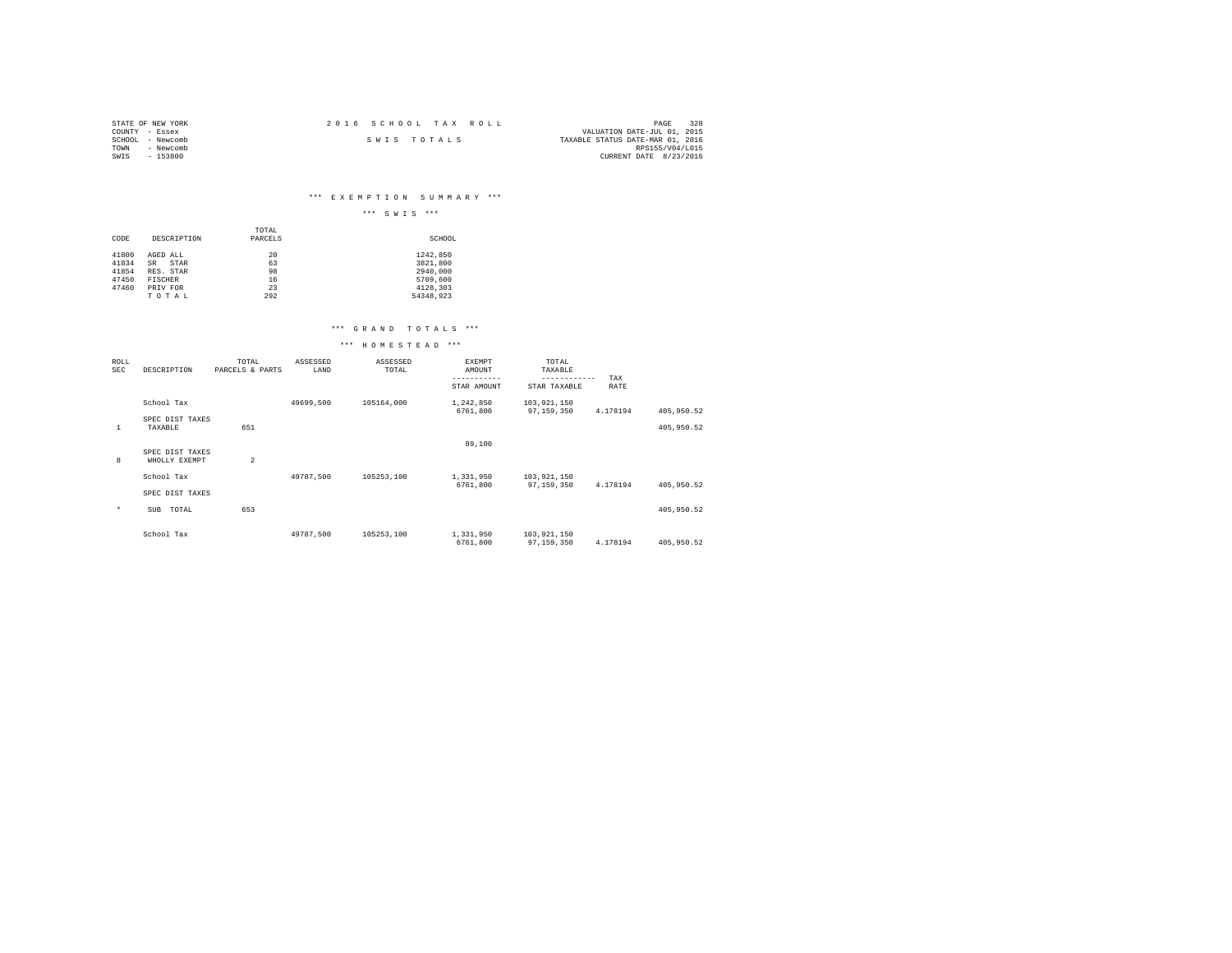| STATE OF NEW YORK   | 2016 SCHOOL TAX ROLL | 329<br>PAGE                      |
|---------------------|----------------------|----------------------------------|
| COUNTY - Essex      |                      | VALUATION DATE-JUL 01, 2015      |
| - Newcomb<br>SCHOOL | SWIS TOTALS          | TAXABLE STATUS DATE-MAR 01, 2016 |
| - Newcomb<br>TOWN   |                      | RPS155/V04/L015                  |
| $-153800$<br>SWIS   |                      | CURRENT DATE 8/23/2016           |
|                     |                      |                                  |

### \*\*\* G R A N D T O T A L S \*\*\*

#### \*\*\* H O M E S T E A D \*\*\*

| ROLL<br>SEC | CRIPTION | TOTAL<br>PARCELS & PARTS | ASSESSED<br>LAND | SSESSED<br>TOTAL<br>the contract of the contract of the | <b>EXEMPT</b><br><b>TUTTOMA</b> | TOTAL<br>TAXABLE              |      |
|-------------|----------|--------------------------|------------------|---------------------------------------------------------|---------------------------------|-------------------------------|------|
|             |          |                          |                  |                                                         |                                 | ------------                  | TAX  |
|             |          |                          |                  |                                                         | AMOUNT<br>STAR                  | <b><i>CAXABLE</i></b><br>STAR | RATE |

SPEC DIST TAXES

\*\* GRAND TOTAL 653 405,950.52

# \*\*\* N O N - H O M E S T E A D \*\*\*

| <b>ROLL</b><br>SEC | DESCRIPTION                         | TOTAL<br>PARCELS & PARTS | ASSESSED<br>LAND | ASSESSED<br>TOTAL | <b>EXEMPT</b><br>AMOUNT | TOTAL<br>TAXABLE          |             |              |  |
|--------------------|-------------------------------------|--------------------------|------------------|-------------------|-------------------------|---------------------------|-------------|--------------|--|
|                    |                                     |                          |                  |                   | STAR AMOUNT             | ---------<br>STAR TAXABLE | TAX<br>RATE |              |  |
|                    | School Tax                          |                          | 18086.148        | 19317,352         | 9,837,903               | 9,479,449<br>9,479,449    | 17.445505   | 165, 373. 76 |  |
|                    | SPEC DIST TAXES                     |                          |                  |                   |                         |                           |             |              |  |
| 1                  | TAXABLE                             | 131                      |                  |                   |                         |                           |             | 165, 373. 76 |  |
|                    | School Tax                          |                          | 75791,876        | 218289,926        |                         | 218,289,926               |             |              |  |
|                    |                                     |                          |                  |                   |                         | 218,289,926               | 17.445505   | 3,808,178.02 |  |
| 3                  | SPEC DIST TAXES<br>STATE OWNED LAND | 225                      |                  |                   |                         |                           |             | 3808,178.02  |  |
|                    | School Tax                          |                          |                  | 979,201           |                         | 979,201                   |             |              |  |
|                    |                                     |                          |                  |                   |                         | 979,201                   | 17.445505   | 17,082.65    |  |
|                    | SPEC DIST TAXES                     |                          |                  |                   |                         |                           |             |              |  |
| 5                  | SPECIAL FRANCHISE                   | $\overline{2}$           |                  |                   |                         |                           |             | 17,082.65    |  |
|                    | School Tax                          |                          | 23,000           | 2399.751          |                         | 2,399,751                 |             |              |  |
|                    |                                     |                          |                  |                   |                         | 2,399,751                 | 17.445505   | 41,864.88    |  |
|                    | SPEC DIST TAXES                     |                          |                  |                   |                         |                           |             |              |  |
| 6                  | UTILITIES & N.C.                    | 5                        |                  |                   |                         |                           |             | 41.864.88    |  |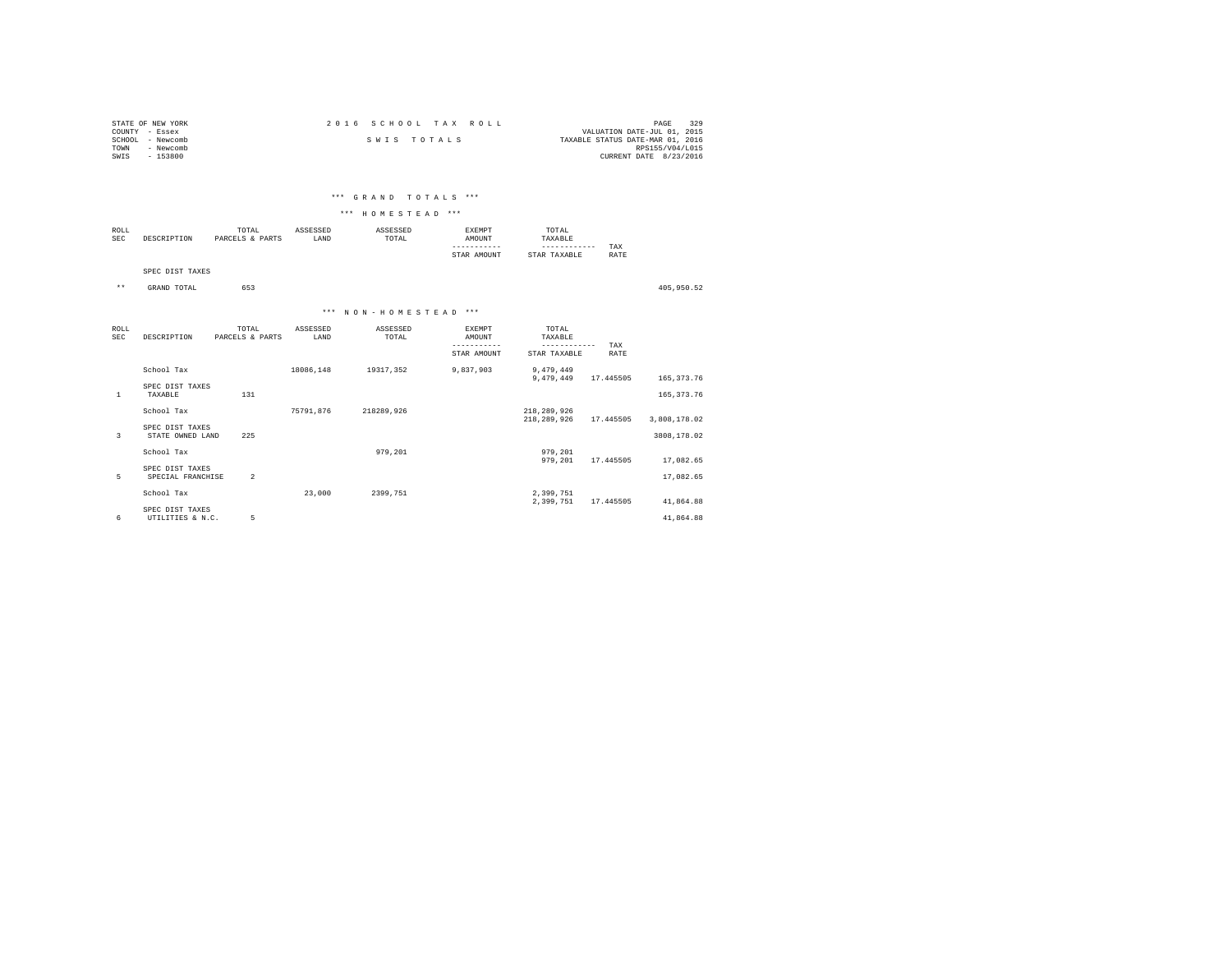| STATE OF NEW YORK | 2016 SCHOOL TAX ROLL |             |                                  | PAGE                   | 330 |
|-------------------|----------------------|-------------|----------------------------------|------------------------|-----|
| COUNTY - Essex    |                      |             | VALUATION DATE-JUL 01, 2015      |                        |     |
| SCHOOL - Newcomb  |                      | SWIS TOTALS | TAXABLE STATUS DATE-MAR 01, 2016 |                        |     |
| TOWN<br>- Newcomb |                      |             |                                  | RPS155/V04/L015        |     |
| SWIS<br>$-153800$ |                      |             |                                  | CURRENT DATE 8/23/2016 |     |

| *** GRAND TOTALS ***<br>the contract of the contract of the contract of the contract of the contract of the contract of |
|-------------------------------------------------------------------------------------------------------------------------|
|-------------------------------------------------------------------------------------------------------------------------|

# \*\*\* N O N - H O M E S T E A D \*\*\*

| <b>ROLL</b><br><b>SEC</b> | DESCRIPTION                      | TOTAL<br>PARCELS & PARTS | ASSESSED<br>LAND | ASSESSED<br>TOTAL | <b>EXEMPT</b><br>AMOUNT<br>-----------<br>STAR AMOUNT | TOTAL<br>TAXABLE<br>------------<br>STAR TAXABLE | TAX<br>RATE |                       |
|---------------------------|----------------------------------|--------------------------|------------------|-------------------|-------------------------------------------------------|--------------------------------------------------|-------------|-----------------------|
| 8                         | SPEC DIST TAXES<br>WHOLLY EXEMPT | 71                       |                  |                   | 38393.270                                             |                                                  |             |                       |
|                           | School Tax                       |                          | 113868,794       | 279379,500        | 48, 231, 173                                          | 231, 148, 327<br>231,148,327                     | 17.445505   | 4,032,499.31          |
| $\star$                   | SPEC DIST TAXES<br>SUB TOTAL     | 434                      |                  |                   |                                                       |                                                  |             | 4032, 499.31          |
|                           | School Tax                       |                          | 113868,794       | 279379,500        | 48, 231, 173                                          | 231, 148, 327<br>231,148,327                     | 17.445505   | 4,032,499.31          |
| $\star\star$              | SPEC DIST TAXES<br>GRAND TOTAL   | 434                      |                  |                   |                                                       |                                                  |             | 4032, 499.31          |
|                           |                                  |                          |                  | *** SWTS ***      |                                                       |                                                  |             |                       |
| ROLL<br>SEC               | DESCRIPTION                      | TOTAL<br>PARCELS         | ASSESSED<br>LAND | ASSESSED<br>TOTAL | EXEMPT<br>AMOUNT<br>-----------<br>STAR AMOUNT        | TOTAL<br>TAXABLE<br>------------<br>STAR TAXABLE | TAX<br>RATE |                       |
|                           | School Tax                       |                          | 67785.648        | 124481.352        | 11,080,753<br>6761,800                                | 113,400,599<br>106,638,799                       |             | 571, 324.28           |
| $\mathbf{1}$              | SPEC DIST TAXES<br>TAXABLE       | 782                      |                  |                   |                                                       |                                                  |             | 130.14<br>571, 454.42 |
|                           | School Tax                       |                          | 75791.876        | 218289,926        |                                                       | 218,289,926<br>218,289,926                       |             | 3,808,178.02          |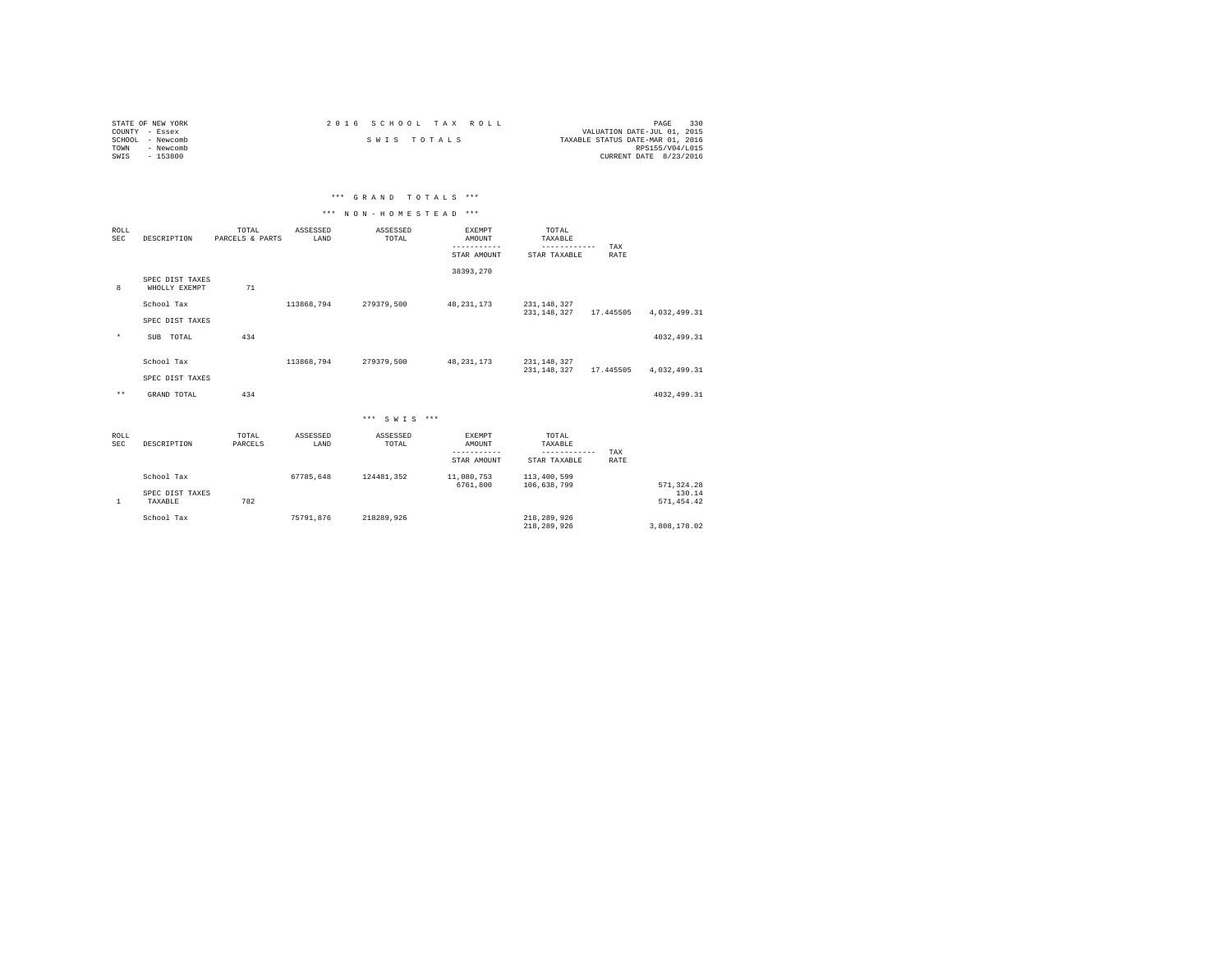| STATE OF NEW YORK | 2016 SCHOOL TAX ROLL | 331<br>PAGE                      |
|-------------------|----------------------|----------------------------------|
| COUNTY - Essex    |                      | VALUATION DATE-JUL 01, 2015      |
| SCHOOL - Newcomb  | SWIS TOTALS          | TAXABLE STATUS DATE-MAR 01, 2016 |
| TOWN<br>- Newcomb |                      | RPS155/V04/L015                  |
| SWIS<br>$-153800$ |                      | CURRENT DATE 8/23/2016           |

# \*\*\* G R A N D T O T A L S \*\*\*

|                           |                                      |                  |                  | *** SWTS ***      |                         |                              |             |                        |
|---------------------------|--------------------------------------|------------------|------------------|-------------------|-------------------------|------------------------------|-------------|------------------------|
| <b>ROLL</b><br><b>SEC</b> | DESCRIPTION                          | TOTAL<br>PARCELS | ASSESSED<br>LAND | ASSESSED<br>TOTAL | <b>EXEMPT</b><br>AMOUNT | TOTAL<br>TAXABLE             |             |                        |
|                           |                                      |                  |                  |                   | STAR AMOUNT             | ------------<br>STAR TAXABLE | TAX<br>RATE |                        |
| 3                         | SPEC DIST TAXES<br>STATE OWNED LAND  | 225              |                  |                   |                         |                              |             | 3808,178.02            |
|                           | School Tax                           |                  |                  | 979.201           |                         | 979,201<br>979,201           |             | 17,082.65              |
| 5                         | SPEC DIST TAXES<br>SPECIAL FRANCHISE | $\overline{2}$   |                  |                   |                         |                              |             | 17,082.65              |
|                           | School Tax                           |                  | 23,000           | 2399.751          |                         | 2,399,751<br>2,399,751       |             | 41,864.88              |
| 6                         | SPEC DIST TAXES<br>UTILITIES & N.C.  | 5                |                  |                   |                         |                              |             | 41.864.88              |
|                           | SPEC DIST TAXES                      |                  |                  |                   | 38482,370               |                              |             |                        |
| 8                         | WHOLLY EXEMPT                        | 73               |                  |                   |                         |                              |             |                        |
|                           | School Tax                           |                  | 163656,294       | 384632,600        | 49,563,123<br>6761.800  | 335,069,477<br>328, 307, 677 |             |                        |
|                           | SPEC DIST TAXES                      |                  |                  |                   |                         |                              |             | 4,438,449.83<br>130.14 |
| $\star$                   | SUB TOTAL                            | 1,087            |                  |                   |                         |                              |             | 4438,579.97            |
|                           | School Tax                           |                  | 163656.294       | 384632,600        | 49,563,123              | 335,069,477                  |             |                        |
|                           | SPEC DIST TAXES                      |                  |                  |                   | 6761.800                | 328, 307, 677                |             | 4,438,449.83<br>130.14 |
| $\star\star$              | GRAND TOTAL                          | 1,087            |                  |                   |                         |                              |             | 4438,579.97            |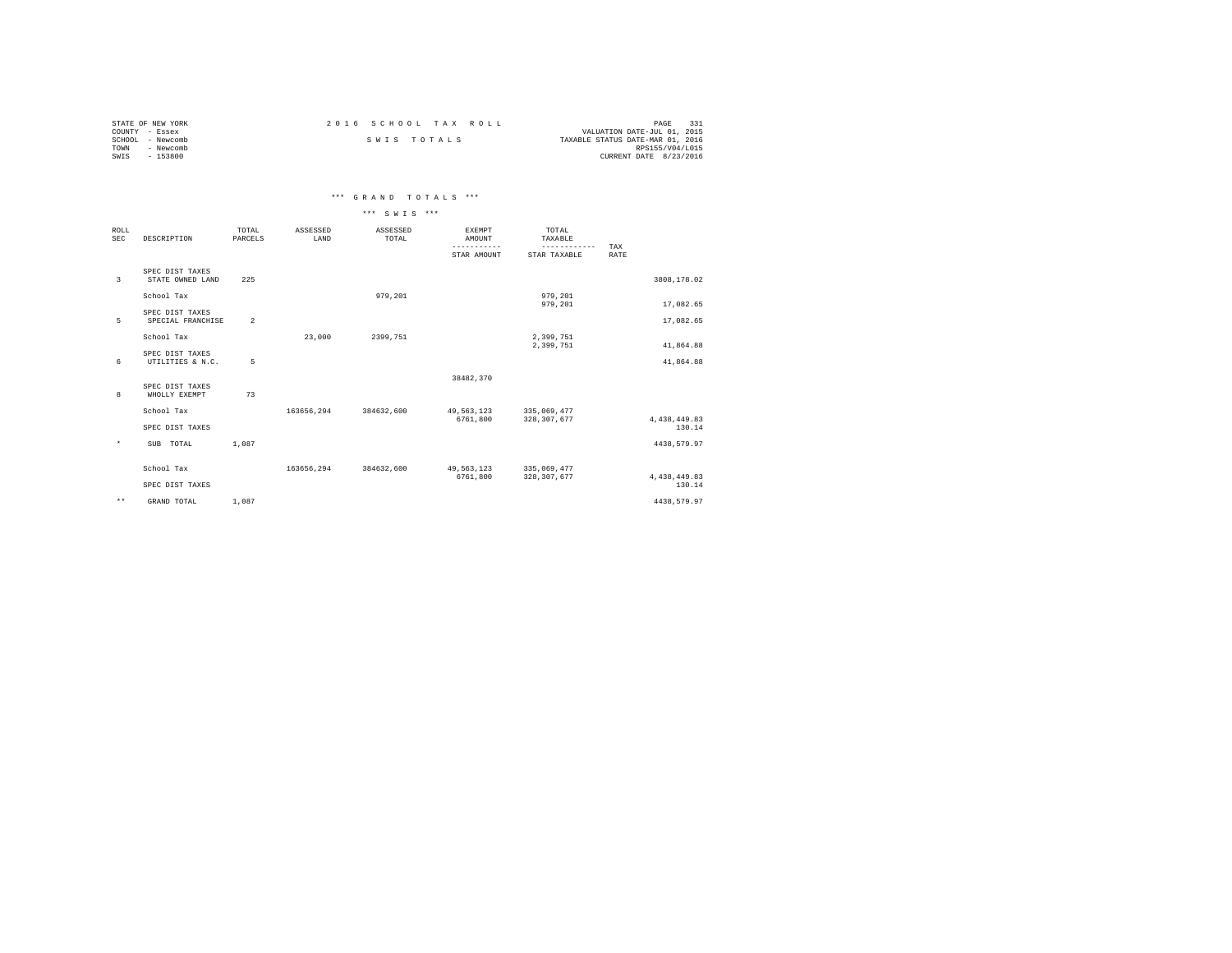| STATE OF NEW YORK | 2016 SCHOOL TAX ROLL | PAGE                             |
|-------------------|----------------------|----------------------------------|
| COUNTY - Essex    | SCHOOL TOTALS 153801 | VALUATION DATE-JUL 01, 2015      |
| SCHOOL - Newcomb  |                      | TAXABLE STATUS DATE-MAR 01, 2016 |
|                   |                      | RPS155/V04/L015                  |
|                   |                      | CURRENT DATE 8/23/2016           |

### \*\*\* S P E C I A L D I S T R I C T S U M M A R Y \*\*\*

| CODE DISTRICT NAME  | TOTAL<br>PARCELS | EXTENSION<br>TYPE | <b>EXTENSION</b><br>VALUE | AD VALOREM<br>VALUE | EXEMPT<br>AMOUNT | TAXABLE<br>VALUE | TOTAL<br>TAX |
|---------------------|------------------|-------------------|---------------------------|---------------------|------------------|------------------|--------------|
| AP904 Apptmnt tax S |                  | MOVTAX            | '30.14                    |                     |                  | 130.14           | 13 N         |

### \*\*\* S C H O O L D I S T R I C T S U M M A R Y \*\*\*

\*\*\* H O M E S T E A D \*\*\*

| CODE   | DISTRICT NAME       | TOTAL<br>PARCELS & PARTS | ASSESSED<br>LAND | ASSESSED<br>TOTAL     | <b>EXEMPT</b><br>AMOUNT | TOTAL<br>TAXABLE |          |              |
|--------|---------------------|--------------------------|------------------|-----------------------|-------------------------|------------------|----------|--------------|
|        |                     |                          |                  |                       | STAR AMOUNT             | STAR TAXABLE     | TAX RATE | TOTAL TAX    |
|        | Newcomb             | 653                      | 49787,500        | 105253,100            | 1331,950                | 103,921,150      |          |              |
| 153801 | TO TAL (CONT)       |                          |                  |                       | 6761,800                | 97,159,350       |          | 405,950.52   |
|        | SUB-TOTAL           | 653                      | 49787.500        | 105253,100            | 1331,950                | 103,921,150      |          |              |
|        | SUB - TO TAL(CONT)  |                          |                  |                       | 6761,800                | 97,159,350       |          | 405,950.52   |
|        | TOTAL               | 653                      | 49787,500        | 105253,100            | 1331,950                | 103,921,150      |          |              |
|        |                     |                          |                  |                       |                         |                  |          |              |
|        | TO TAL (CONT)       |                          |                  |                       | 6761,800                | 97,159,350       |          | 405,950.52   |
|        |                     |                          |                  | *** NON-HOMESTEAD *** |                         |                  |          |              |
| CODE   | DISTRICT NAME       | TOTAL<br>PARCELS & PARTS | ASSESSED<br>LAND | ASSESSED<br>TOTAL     | <b>EXEMPT</b><br>AMOUNT | TOTAL<br>TAXABLE |          |              |
|        |                     |                          |                  |                       | ---------               | $- - - - -$      |          |              |
|        |                     |                          |                  |                       | STAR AMOUNT             | STAR TAXABLE     | TAX RATE | TOTAL TAX    |
|        | Newcomb             | 434                      | 113868,794       | 279379,500            | 48231,173               | 231, 148, 327    |          |              |
|        | 153801 TOTAL (CONT) |                          |                  |                       |                         | 231, 148, 327    |          | 4.032.499.31 |
|        | SUB-TOTAL           | 434                      | 113868.794       | 279379.500            | 48231.173               | 231, 148, 327    |          |              |
|        | SUB - TO TAL(CONT)  |                          |                  |                       |                         | 231, 148, 327    |          | 4.032.499.31 |
|        |                     |                          |                  |                       |                         |                  |          |              |
|        | TOTAL               | 434                      | 113868.794       | 279379.500            | 48231.173               | 231, 148, 327    |          |              |
|        | TO TAL (CONT)       |                          |                  |                       |                         | 231, 148, 327    |          | 4.032.499.31 |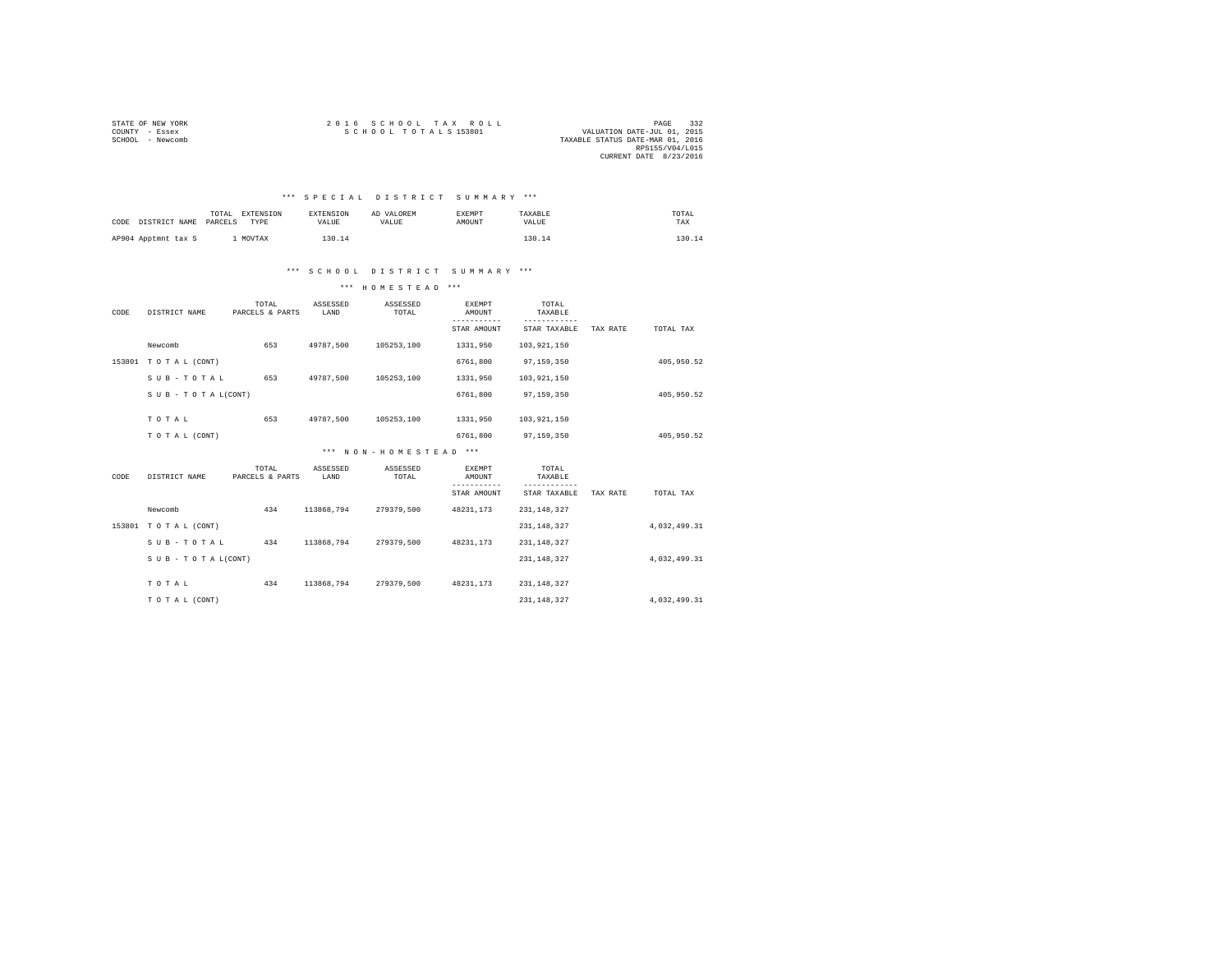| STATE OF NEW YORK | 2016 SCHOOL TAX ROLL | 333<br>PAGE                      |
|-------------------|----------------------|----------------------------------|
| COUNTY - Essex    | SCHOOL TOTALS 153801 | VALUATION DATE-JUL 01, 2015      |
| SCHOOL - Newcomb  |                      | TAXABLE STATUS DATE-MAR 01, 2016 |
|                   |                      | RPS155/V04/L015                  |
|                   |                      | CURRENT DATE 8/23/2016           |

|        |                    |                  |                  | *** SWIS ***      |                  |                  |          |              |
|--------|--------------------|------------------|------------------|-------------------|------------------|------------------|----------|--------------|
| CODE   | DISTRICT NAME      | TOTAL<br>PARCELS | ASSESSED<br>LAND | ASSESSED<br>TOTAL | EXEMPT<br>AMOUNT | TOTAL<br>TAXABLE |          |              |
|        |                    |                  |                  |                   | STAR AMOUNT      | STAR TAXABLE     | TAX RATE | TOTAL TAX    |
|        | Newcomb            | 1087             | 163656.294       | 384632,600        | 49563,123        | 335,069,477      |          |              |
| 153801 |                    |                  |                  |                   | 6761,800         | 328, 307, 677    |          | 4,438,449.83 |
|        | SUB-TOTAL          | 1087             | 163656.294       | 384632.600        | 49563.123        | 335,069,477      |          |              |
|        | SUB - TO TAL(CONT) |                  |                  |                   | 6761,800         | 328, 307, 677    |          | 4,438,449.83 |
|        |                    |                  |                  |                   |                  |                  |          |              |
|        | TOTAL              | 1087             | 163656.294       | 384632.600        | 49563.123        | 335,069,477      |          |              |
|        | TO TAL (CONT)      |                  |                  |                   | 6761,800         | 328, 307, 677    |          | 4,438,449.83 |

## \*\*\* S Y S T E M C O D E S S U M M A R Y \*\*\*

| CODE  | DESCRIPTION | TOTAL<br>PARCELS | SCHOOL   |
|-------|-------------|------------------|----------|
| 50000 | WHOLLY EX   | 1                | 1976,000 |
| 88888 | STAR CK E   | $\overline{2}$   |          |
| 99999 | STAR CK B   | 1                | 30,000   |
|       | TOTAL       | 4                | 2006,000 |

### \*\*\* E X E M P T I O N S U M M A R Y \*\*\*

| CODE  | DESCRIPTION | TOTAL<br>PARCELS | SCHOOL   |  |  |  |  |
|-------|-------------|------------------|----------|--|--|--|--|
| 12100 | N.Y. STATE  | 10               | 4207.745 |  |  |  |  |
| 13500 | TOWN OWN I  | 41               | 6829,800 |  |  |  |  |
| 13800 | SCHOOL DST  | 3                | 6312,400 |  |  |  |  |
| 21600 | CHURCH PAR  |                  | 66,000   |  |  |  |  |